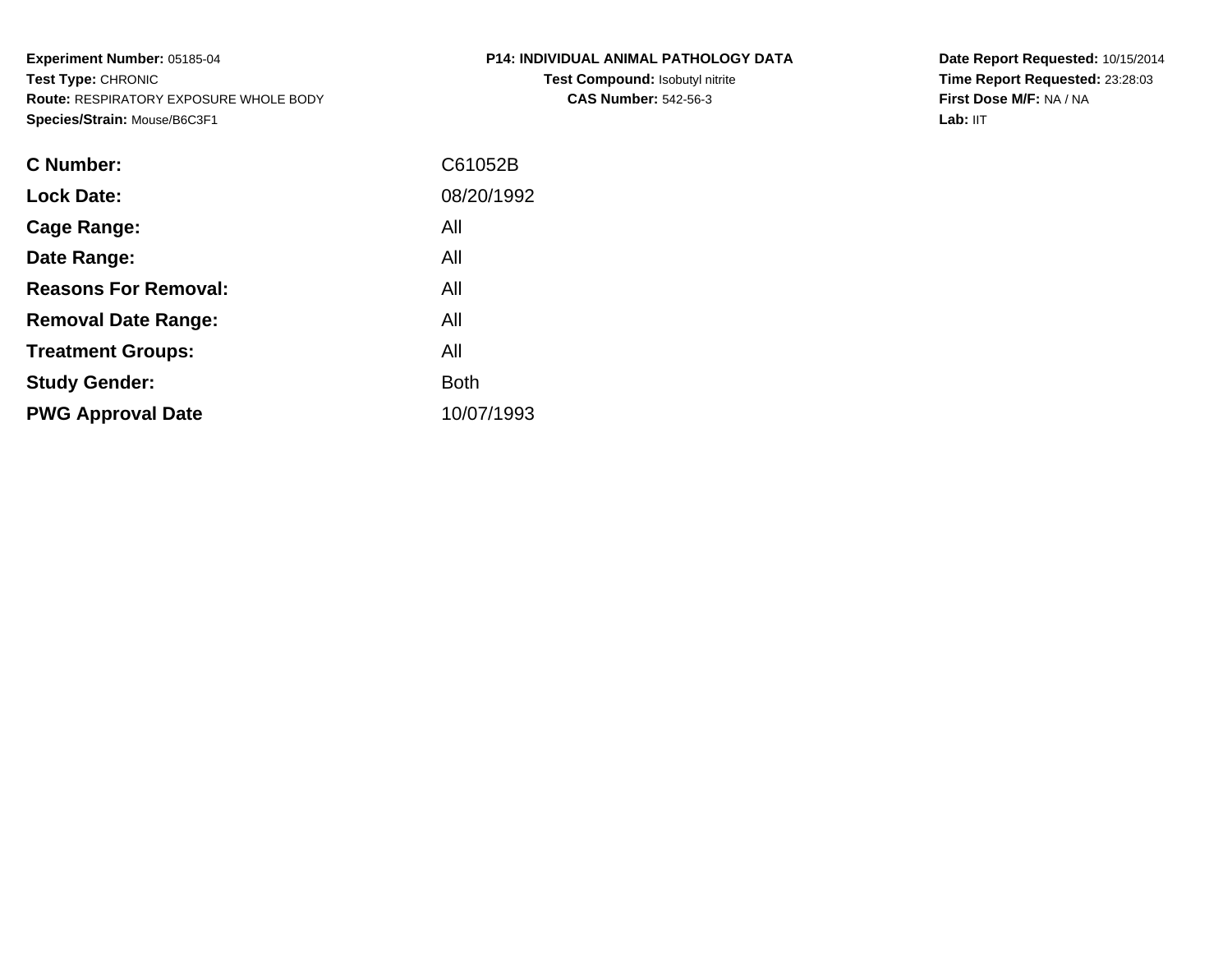| Experiment Number: 05185-04            |                           | <b>P14: INDIVIDUAL ANIMAL PATHOLOGY DATA</b> | Date Report Requested: 10/15/2014 |  |
|----------------------------------------|---------------------------|----------------------------------------------|-----------------------------------|--|
| Test Type: CHRONIC                     |                           | Test Compound: Isobutyl nitrite              | Time Report Requested: 23:28:03   |  |
| Route: RESPIRATORY EXPOSURE WHOLE BODY |                           | <b>CAS Number: 542-56-3</b>                  | First Dose M/F: NA / NA           |  |
| Species/Strain: Mouse/B6C3F1           |                           |                                              | Lab: IIT                          |  |
| <b>ANIMAL ID: 1</b>                    | <b>TRT#: 1</b>            | <b>SEX: Male</b>                             | DAY ON TEST: 726                  |  |
|                                        | <b>DOSE: CONTROL</b>      | <b>DISP: Terminal Sacrifice</b>              | <b>HISTO: 88-02658</b>            |  |
|                                        |                           | ORGAN AND ACCOUNTABLE SITE STATUS            |                                   |  |
| <b>NORMAL</b>                          |                           |                                              |                                   |  |
| * Adrenal Medulla                      | * Bone                    | * Bone Marrow                                | * Epididymis                      |  |
| * Esophagus                            | * Gallbladder             | * Heart                                      | * Intestine Large, Cecum          |  |
| * Intestine Large, Colon               | * Intestine Large, Rectum | * Intestine Small, Duodenum                  | * Intestine Small, Ileum          |  |
| * Intestine Small, Jejunum             | * Larynx                  | * Lung                                       | * Lymph Node, Bronchial           |  |
| * Lymph Node, Mandibular               | * Lymph Node, Mediastinal | * Lymph Node, Mesenteric                     | * Nose                            |  |
| * Pancreas                             | * Pituitary Gland         | * Prostate                                   | * Seminal Vesicle                 |  |
| * Skin                                 | * Stomach, Forestomach    | * Stomach, Glandular                         | * Testes                          |  |
| * Thymus                               | * Thyroid Gland           | * Trachea                                    | * Urinary Bladder                 |  |
| <b>MISSING</b>                         |                           |                                              |                                   |  |
| * Mammary Gland                        | * Parathyroid Gland       |                                              |                                   |  |
| <b>OBSERVATIONS</b>                    |                           |                                              |                                   |  |
| * Adrenal Cortex                       | Subcapsular               | Hyperplasia                                  | Moderate                          |  |
| * Brain                                |                           | Mineralization                               | Mild                              |  |
| * Kidney                               |                           | <b>Infiltration Cellular</b>                 | Lymphocyte, Minimal               |  |
| * Liver                                |                           | Hepatocellular Adenoma                       |                                   |  |
|                                        |                           | Necrosis                                     | Minimal                           |  |
| [ Hepatocellular Adenoma TGLS = 2-12 ] |                           |                                              |                                   |  |
| <b>Preputial Gland</b>                 |                           | <b>Dilatation</b>                            | Marked                            |  |
| [ Dilatation TGLS = 1-14 ]             |                           |                                              |                                   |  |
| * Salivary Glands                      |                           | Inflammation                                 | Chronic, Minimal                  |  |
| * Spleen                               |                           | Hematopoietic Cell Proliferation             | Minimal                           |  |
| PRIMARY CAUSE OF DEATH                 | $\overline{\phantom{0}}$  |                                              |                                   |  |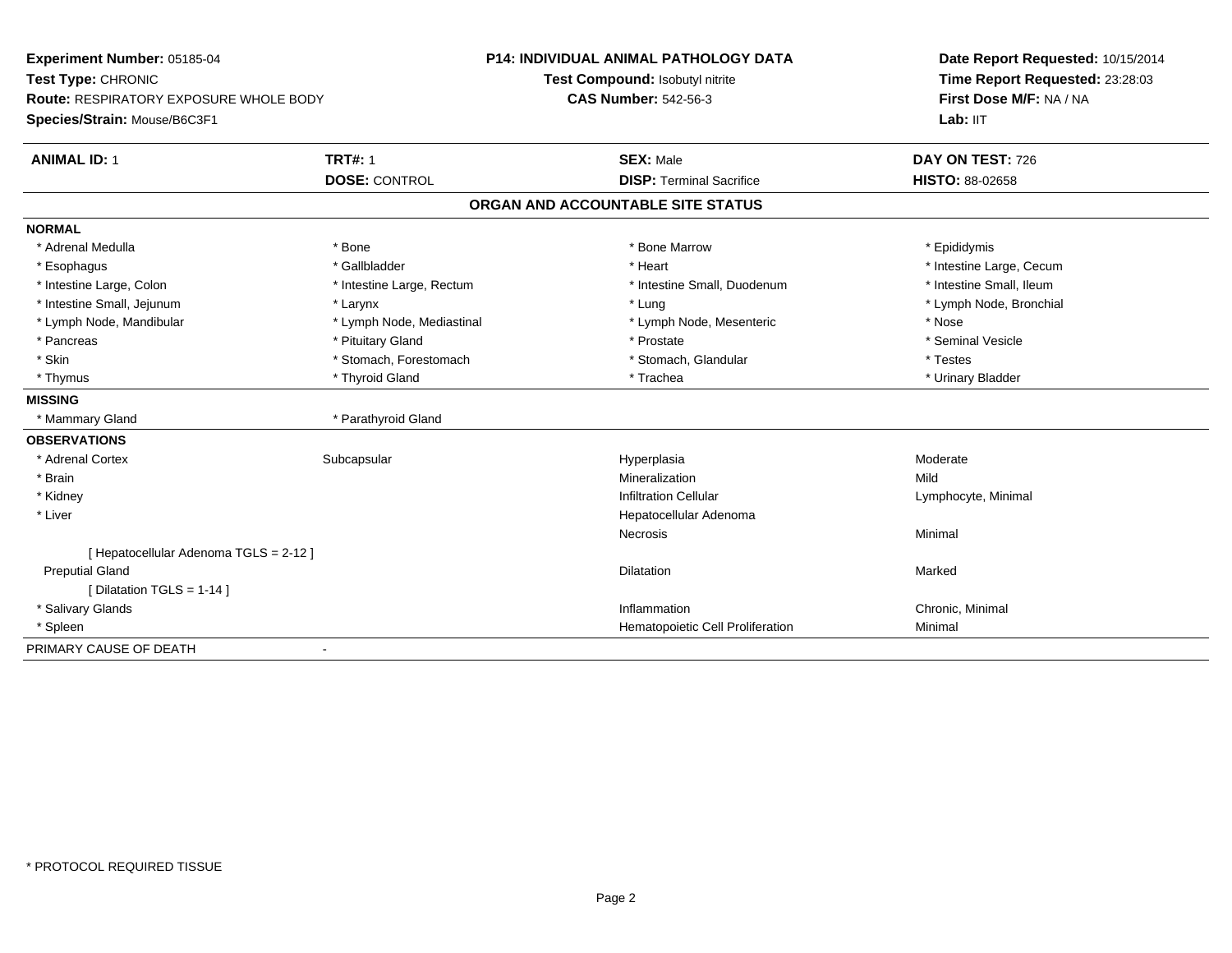| Experiment Number: 05185-04                   |                           | <b>P14: INDIVIDUAL ANIMAL PATHOLOGY DATA</b> | Date Report Requested: 10/15/2014 |  |
|-----------------------------------------------|---------------------------|----------------------------------------------|-----------------------------------|--|
| Test Type: CHRONIC                            |                           | Test Compound: Isobutyl nitrite              | Time Report Requested: 23:28:03   |  |
| <b>Route: RESPIRATORY EXPOSURE WHOLE BODY</b> |                           | <b>CAS Number: 542-56-3</b>                  | First Dose M/F: NA / NA           |  |
| Species/Strain: Mouse/B6C3F1                  |                           |                                              | Lab: IIT                          |  |
| <b>ANIMAL ID: 2</b>                           | <b>TRT#: 1</b>            | <b>SEX: Male</b>                             | DAY ON TEST: 512                  |  |
|                                               | <b>DOSE: CONTROL</b>      | <b>DISP: Natural Death</b>                   | <b>HISTO: 88-02659</b>            |  |
|                                               |                           | ORGAN AND ACCOUNTABLE SITE STATUS            |                                   |  |
| <b>NORMAL</b>                                 |                           |                                              |                                   |  |
| * Adrenal Cortex                              | * Adrenal Medulla         | * Bone                                       | * Epididymis                      |  |
| * Esophagus                                   | * Gallbladder             | * Heart                                      | * Intestine Large, Cecum          |  |
| * Intestine Large, Colon                      | * Intestine Large, Rectum | * Intestine Small, Duodenum                  | * Intestine Small, Ileum          |  |
| * Intestine Small, Jejunum                    | * Larynx                  | * Lung                                       | * Lymph Node, Bronchial           |  |
| * Lymph Node, Mandibular                      | * Lymph Node, Mesenteric  | * Nose                                       | * Pancreas                        |  |
| * Parathyroid Gland                           | * Pituitary Gland         | * Salivary Glands                            | * Seminal Vesicle                 |  |
| * Stomach, Forestomach                        | * Stomach, Glandular      | * Testes                                     | * Thyroid Gland                   |  |
| * Trachea                                     |                           |                                              |                                   |  |
| <b>MISSING</b>                                |                           |                                              |                                   |  |
| * Lymph Node, Mediastinal                     | * Mammary Gland           |                                              |                                   |  |
| <b>OBSERVATIONS</b>                           |                           |                                              |                                   |  |
| * Bone Marrow                                 | <b>Myeloid Cell</b>       | Hyperplasia                                  | Mild                              |  |
| * Brain                                       |                           | Mineralization                               | Mild                              |  |
| * Kidney                                      |                           | Hydronephrosis                               | Minimal                           |  |
| * Liver                                       |                           | Hepatocellular Carcinoma                     |                                   |  |
| [ Hepatocellular Carcinoma TGLS = 1-5,5.1 ]   |                           |                                              |                                   |  |
| Penis                                         |                           | Inflammation                                 | Chronic Active, Moderate          |  |
| [Inflammation $TGLS = 3-12$ ]                 |                           |                                              |                                   |  |
| * Prostate                                    |                           | Inflammation                                 | Chronic Active, Mild              |  |
| * Skin                                        | Prepuce                   | Inflammation                                 | Chronic Active, Moderate          |  |
| * Spleen                                      |                           | Hematopoietic Cell Proliferation             | Moderate                          |  |
| * Thymus                                      |                           | Atrophy                                      | Minimal                           |  |
| * Urinary Bladder                             |                           | <b>Dilatation</b>                            | Moderate                          |  |
|                                               |                           | Inflammation                                 | Chronic Active, Marked            |  |
| [ Dilatation TGLS = 2-8 ]                     |                           |                                              |                                   |  |
| [Inflammation TGLS = $2-8$ ]                  |                           |                                              |                                   |  |
| PRIMARY CAUSE OF DEATH                        | $\blacksquare$            |                                              |                                   |  |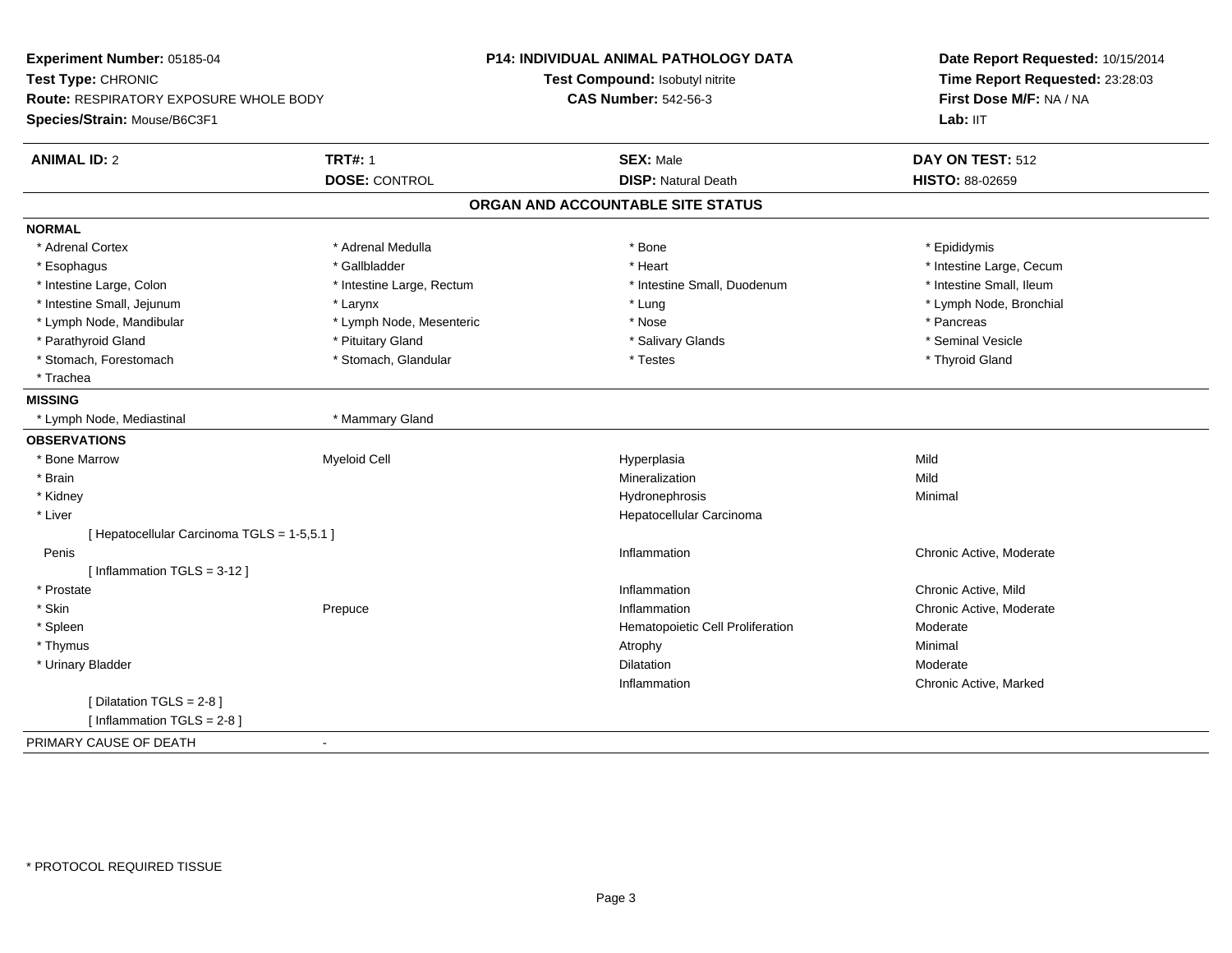| Experiment Number: 05185-04<br>Test Type: CHRONIC<br><b>Route: RESPIRATORY EXPOSURE WHOLE BODY</b> |                           | <b>P14: INDIVIDUAL ANIMAL PATHOLOGY DATA</b> | Date Report Requested: 10/15/2014<br>Time Report Requested: 23:28:03 |  |
|----------------------------------------------------------------------------------------------------|---------------------------|----------------------------------------------|----------------------------------------------------------------------|--|
|                                                                                                    |                           | Test Compound: Isobutyl nitrite              |                                                                      |  |
|                                                                                                    |                           | <b>CAS Number: 542-56-3</b>                  | First Dose M/F: NA / NA                                              |  |
| Species/Strain: Mouse/B6C3F1                                                                       |                           |                                              | Lab: IIT                                                             |  |
| <b>ANIMAL ID: 3</b>                                                                                | <b>TRT#: 1</b>            | <b>SEX: Male</b>                             | DAY ON TEST: 726                                                     |  |
|                                                                                                    | <b>DOSE: CONTROL</b>      | <b>DISP: Terminal Sacrifice</b>              | <b>HISTO: 88-02660</b>                                               |  |
|                                                                                                    |                           | ORGAN AND ACCOUNTABLE SITE STATUS            |                                                                      |  |
| <b>NORMAL</b>                                                                                      |                           |                                              |                                                                      |  |
| * Adrenal Medulla                                                                                  | * Bone                    | * Bone Marrow                                | * Epididymis                                                         |  |
| * Esophagus                                                                                        | * Gallbladder             | * Heart                                      | * Intestine Large, Cecum                                             |  |
| * Intestine Large, Colon                                                                           | * Intestine Large, Rectum | * Intestine Small, Duodenum                  | * Intestine Small, Ileum                                             |  |
| * Intestine Small, Jejunum                                                                         | * Larynx                  | * Liver                                      | * Lung                                                               |  |
| * Lymph Node, Mandibular                                                                           | * Nose                    | * Pancreas                                   | * Parathyroid Gland                                                  |  |
| * Pituitary Gland                                                                                  | * Prostate                | * Seminal Vesicle                            | * Stomach, Forestomach                                               |  |
| * Stomach, Glandular                                                                               | * Testes                  | * Thymus                                     | * Thyroid Gland                                                      |  |
| * Trachea                                                                                          | * Urinary Bladder         |                                              |                                                                      |  |
| <b>MISSING</b>                                                                                     |                           |                                              |                                                                      |  |
| * Lymph Node, Bronchial                                                                            | * Lymph Node, Mediastinal | * Mammary Gland                              |                                                                      |  |
| <b>OBSERVATIONS</b>                                                                                |                           |                                              |                                                                      |  |
| * Adrenal Cortex                                                                                   | Subcapsular               | Hyperplasia                                  | Marked                                                               |  |
|                                                                                                    |                           | Hypertrophy                                  | Focal, Mild                                                          |  |
| * Brain                                                                                            |                           | Mineralization                               | Mild                                                                 |  |
| * Kidney                                                                                           |                           | <b>Infiltration Cellular</b>                 | Lymphocyte, Minimal                                                  |  |
|                                                                                                    |                           | Metaplasia                                   | Osseous, Minimal                                                     |  |
|                                                                                                    | <b>Renal Tubule</b>       | Regeneration                                 | Minimal                                                              |  |
| * Lymph Node, Mesenteric                                                                           |                           | Hyperplasia                                  | Lymphoid, Mild                                                       |  |
| * Salivary Glands                                                                                  |                           | Inflammation                                 | Chronic, Minimal                                                     |  |
| * Skin                                                                                             |                           | Inflammation                                 | Chronic, Minimal                                                     |  |
| * Spleen                                                                                           |                           | Hematopoietic Cell Proliferation             | Minimal                                                              |  |
| PRIMARY CAUSE OF DEATH                                                                             | $\overline{\phantom{0}}$  |                                              |                                                                      |  |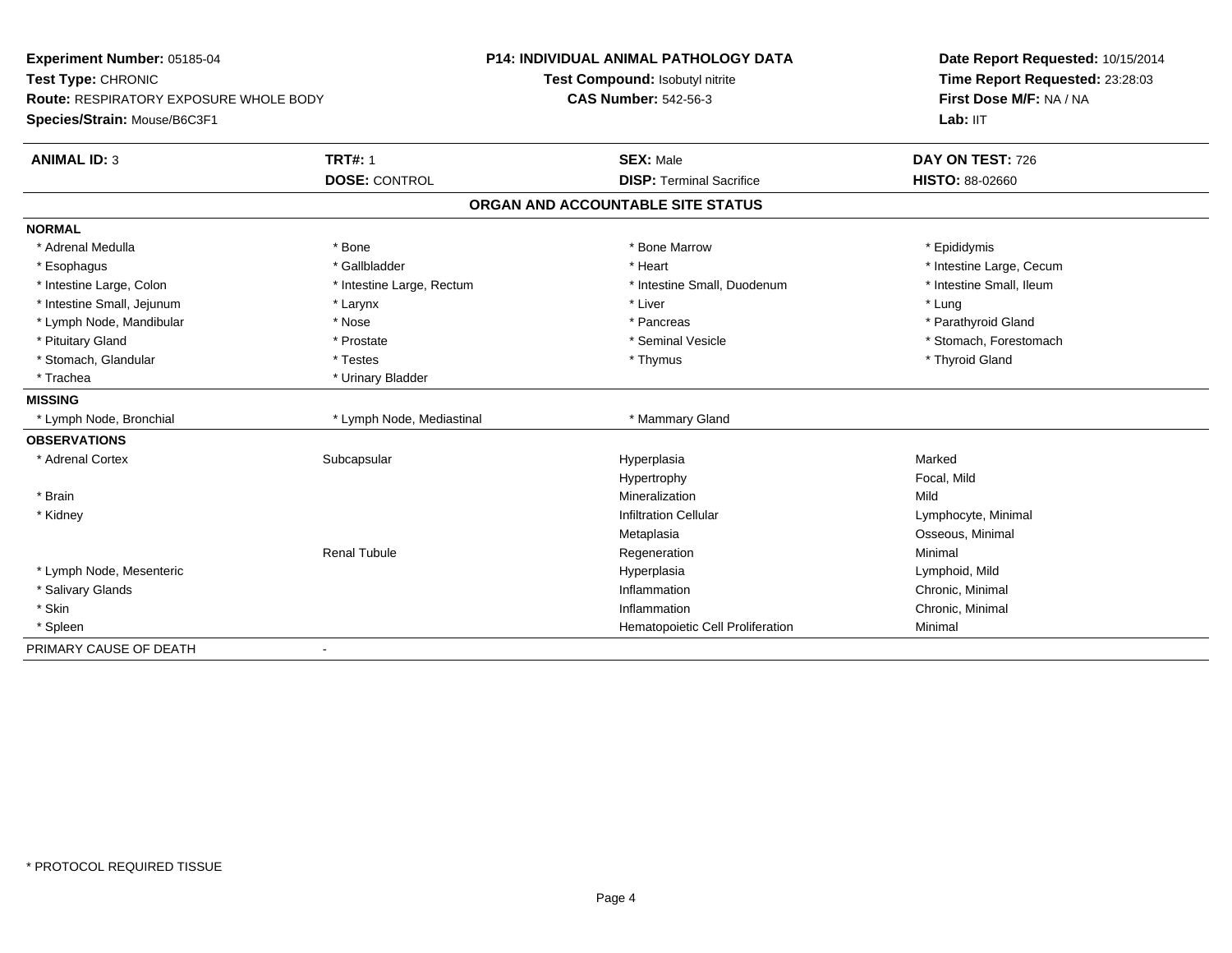| Experiment Number: 05185-04<br>Test Type: CHRONIC |                           | <b>P14: INDIVIDUAL ANIMAL PATHOLOGY DATA</b> | Date Report Requested: 10/15/2014 |  |
|---------------------------------------------------|---------------------------|----------------------------------------------|-----------------------------------|--|
|                                                   |                           | Test Compound: Isobutyl nitrite              | Time Report Requested: 23:28:03   |  |
| <b>Route: RESPIRATORY EXPOSURE WHOLE BODY</b>     |                           | <b>CAS Number: 542-56-3</b>                  | First Dose M/F: NA / NA           |  |
| Species/Strain: Mouse/B6C3F1                      |                           |                                              | Lab: IIT                          |  |
| <b>ANIMAL ID: 4</b>                               | <b>TRT#: 1</b>            | <b>SEX: Male</b>                             | DAY ON TEST: 725                  |  |
|                                                   | <b>DOSE: CONTROL</b>      | <b>DISP: Terminal Sacrifice</b>              | HISTO: 88-02661                   |  |
|                                                   |                           | ORGAN AND ACCOUNTABLE SITE STATUS            |                                   |  |
| <b>NORMAL</b>                                     |                           |                                              |                                   |  |
| * Adrenal Medulla                                 | * Bone                    | * Bone Marrow                                | * Epididymis                      |  |
| * Esophagus                                       | * Gallbladder             | * Heart                                      | * Intestine Large, Cecum          |  |
| * Intestine Large, Colon                          | * Intestine Large, Rectum | * Intestine Small, Duodenum                  | * Intestine Small, Ileum          |  |
| * Intestine Small, Jejunum                        | * Kidney                  | * Larynx                                     | * Lymph Node, Mandibular          |  |
| * Nose                                            | * Pancreas                | * Parathyroid Gland                          | * Pituitary Gland                 |  |
| * Prostate                                        | * Salivary Glands         | * Seminal Vesicle                            | * Skin                            |  |
| * Stomach, Forestomach                            | * Stomach, Glandular      | * Testes                                     | * Thymus                          |  |
| * Thyroid Gland                                   | * Trachea                 | * Urinary Bladder                            |                                   |  |
| <b>MISSING</b>                                    |                           |                                              |                                   |  |
| * Lymph Node, Bronchial                           | * Lymph Node, Mediastinal | * Mammary Gland                              |                                   |  |
| <b>OBSERVATIONS</b>                               |                           |                                              |                                   |  |
| * Adrenal Cortex                                  | Subcapsular               | Hyperplasia                                  | Minimal                           |  |
| * Brain                                           |                           | Mineralization                               | Mild                              |  |
| * Liver                                           |                           | Hepatocellular Carcinoma                     |                                   |  |
| [ Hepatocellular Carcinoma TGLS = 2-12 ]          |                           |                                              |                                   |  |
| * Lung                                            |                           | Alveolar/Bronchiolar Adenoma                 |                                   |  |
|                                                   |                           | Hepatocellular Carcinoma                     | Metastatic (Liver)                |  |
| [ Alveolar/Bronchiolar Adenoma TGLS = 3-6,6.1 ]   |                           |                                              |                                   |  |
| * Lymph Node, Mesenteric                          |                           | Hyperplasia                                  | Lymphoid, Moderate                |  |
| <b>Preputial Gland</b>                            |                           | <b>Dilatation</b>                            | Marked                            |  |
| [ Dilatation TGLS = 1-13 ]                        |                           |                                              |                                   |  |
| * Spleen                                          |                           | Hematopoietic Cell Proliferation             | Mild                              |  |
|                                                   |                           | Pigmentation                                 | Hemosiderin, Minimal              |  |
| PRIMARY CAUSE OF DEATH                            | $\blacksquare$            |                                              |                                   |  |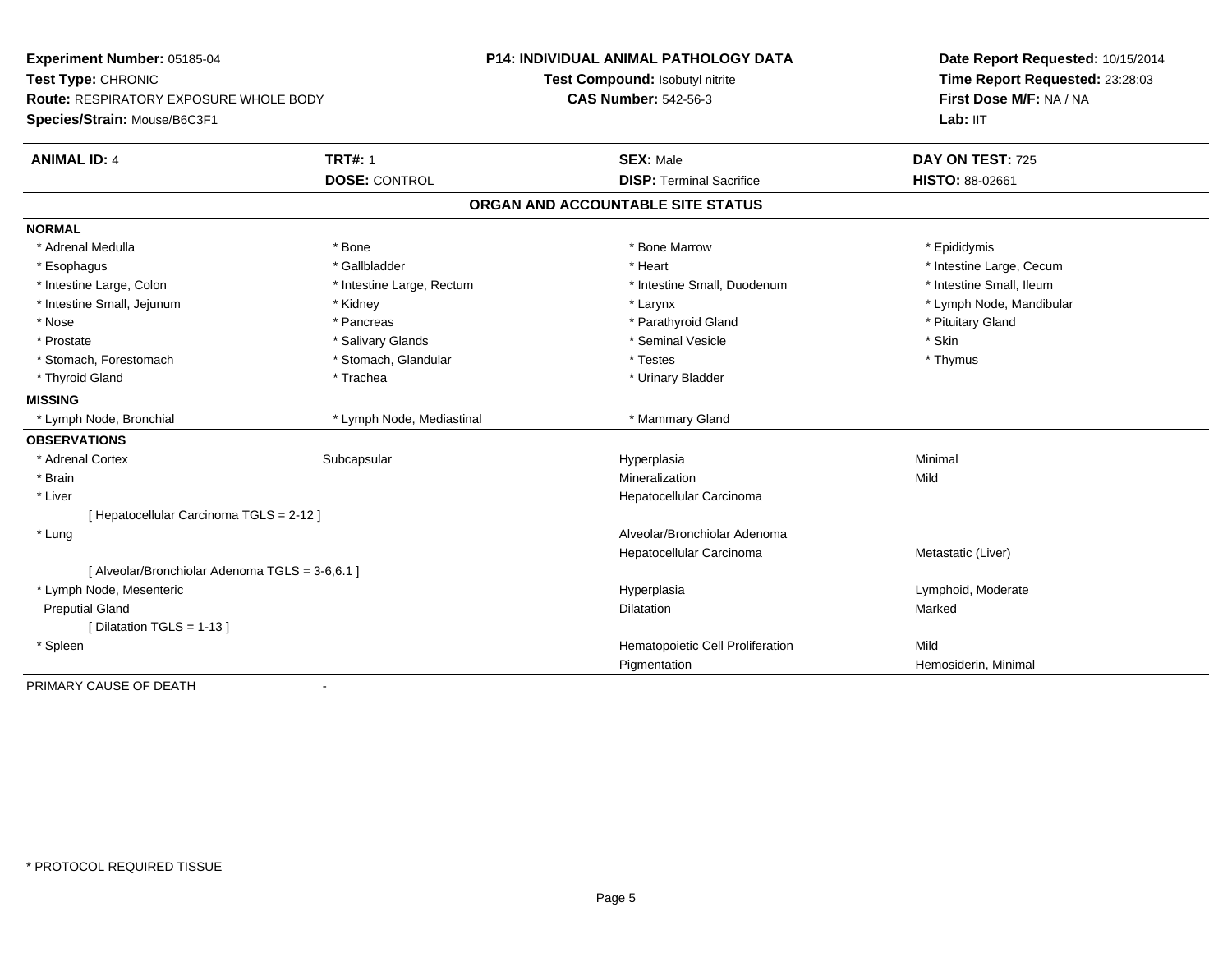| Experiment Number: 05185-04                   |                           | <b>P14: INDIVIDUAL ANIMAL PATHOLOGY DATA</b> | Date Report Requested: 10/15/2014 |
|-----------------------------------------------|---------------------------|----------------------------------------------|-----------------------------------|
| Test Type: CHRONIC                            |                           | Test Compound: Isobutyl nitrite              | Time Report Requested: 23:28:03   |
| <b>Route: RESPIRATORY EXPOSURE WHOLE BODY</b> |                           | <b>CAS Number: 542-56-3</b>                  | First Dose M/F: NA / NA           |
| Species/Strain: Mouse/B6C3F1                  |                           |                                              | Lab: IIT                          |
| <b>ANIMAL ID: 5</b>                           | <b>TRT#: 1</b>            | <b>SEX: Male</b>                             | DAY ON TEST: 725                  |
|                                               | <b>DOSE: CONTROL</b>      | <b>DISP: Terminal Sacrifice</b>              | <b>HISTO: 88-02662</b>            |
|                                               |                           | ORGAN AND ACCOUNTABLE SITE STATUS            |                                   |
| <b>NORMAL</b>                                 |                           |                                              |                                   |
| * Adrenal Medulla                             | * Bone                    | * Bone Marrow                                | * Epididymis                      |
| * Esophagus                                   | * Gallbladder             | * Heart                                      | * Intestine Large, Cecum          |
| * Intestine Large, Colon                      | * Intestine Large, Rectum | * Intestine Small, Duodenum                  | * Intestine Small, Ileum          |
| * Intestine Small, Jejunum                    | * Larynx                  | * Lung                                       | * Lymph Node, Bronchial           |
| * Lymph Node, Mandibular                      | * Lymph Node, Mediastinal | * Lymph Node, Mesenteric                     | * Pancreas                        |
| * Parathyroid Gland                           | * Pituitary Gland         | * Prostate                                   | * Seminal Vesicle                 |
| * Skin                                        | * Stomach, Forestomach    | * Stomach, Glandular                         | * Testes                          |
| * Thyroid Gland                               | Tooth                     | * Trachea                                    | * Urinary Bladder                 |
| <b>MISSING</b>                                |                           |                                              |                                   |
| * Mammary Gland                               | * Thymus                  |                                              |                                   |
| <b>OBSERVATIONS</b>                           |                           |                                              |                                   |
| * Adrenal Cortex                              | Subcapsular               | Hyperplasia                                  | Minimal                           |
|                                               |                           | Hypertrophy                                  | Focal, Minimal                    |
| * Brain                                       |                           | Mineralization                               | Mild                              |
| * Kidney                                      | <b>Renal Tubule</b>       | Regeneration                                 | Mild                              |
| * Liver                                       |                           | <b>Syncytial Alteration</b>                  | Minimal                           |
| * Nose                                        | <b>Respirat Epith</b>     | Degeneration                                 | Hyaline, Minimal                  |
|                                               | <b>Respirat Epith</b>     | Hyperplasia                                  | Minimal                           |
| * Salivary Glands                             |                           | Inflammation                                 | Chronic, Minimal                  |
| * Spleen                                      |                           | Hematopoietic Cell Proliferation             | Minimal                           |
| PRIMARY CAUSE OF DEATH                        |                           |                                              |                                   |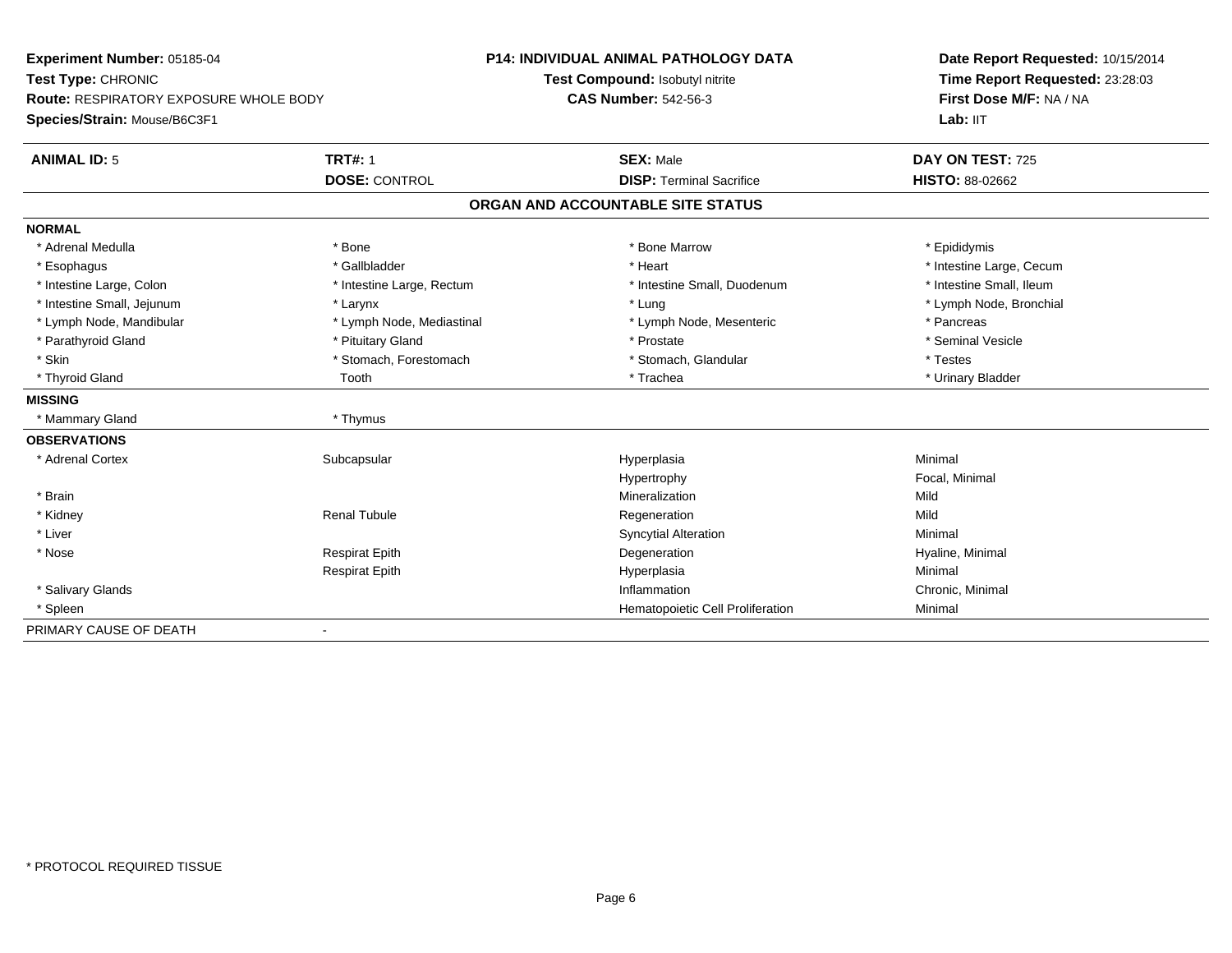| Experiment Number: 05185-04<br>Test Type: CHRONIC<br><b>Route: RESPIRATORY EXPOSURE WHOLE BODY</b> |                            | <b>P14: INDIVIDUAL ANIMAL PATHOLOGY DATA</b> | Date Report Requested: 10/15/2014<br>Time Report Requested: 23:28:03<br>First Dose M/F: NA / NA |  |
|----------------------------------------------------------------------------------------------------|----------------------------|----------------------------------------------|-------------------------------------------------------------------------------------------------|--|
|                                                                                                    |                            | Test Compound: Isobutyl nitrite              |                                                                                                 |  |
|                                                                                                    |                            | <b>CAS Number: 542-56-3</b>                  |                                                                                                 |  |
| Species/Strain: Mouse/B6C3F1                                                                       |                            |                                              | Lab: IIT                                                                                        |  |
| <b>ANIMAL ID: 6</b>                                                                                | <b>TRT#: 1</b>             | <b>SEX: Male</b>                             | DAY ON TEST: 725                                                                                |  |
|                                                                                                    | <b>DOSE: CONTROL</b>       | <b>DISP: Terminal Sacrifice</b>              | HISTO: 88-02663                                                                                 |  |
|                                                                                                    |                            | ORGAN AND ACCOUNTABLE SITE STATUS            |                                                                                                 |  |
| <b>NORMAL</b>                                                                                      |                            |                                              |                                                                                                 |  |
| * Adrenal Medulla                                                                                  | * Bone                     | * Bone Marrow                                | * Brain                                                                                         |  |
| * Epididymis                                                                                       | * Esophagus                | * Gallbladder                                | * Heart                                                                                         |  |
| * Intestine Large, Cecum                                                                           | * Intestine Large, Colon   | * Intestine Large, Rectum                    | * Intestine Small, Duodenum                                                                     |  |
| * Intestine Small. Ileum                                                                           | * Intestine Small, Jejunum | * Kidney                                     | * Larynx                                                                                        |  |
| * Lymph Node, Mediastinal                                                                          | * Lymph Node, Mesenteric   | * Nose                                       | * Pancreas                                                                                      |  |
| * Parathyroid Gland                                                                                | * Prostate                 | * Seminal Vesicle                            | * Skin                                                                                          |  |
| * Stomach, Forestomach                                                                             | * Stomach, Glandular       | * Testes                                     | * Trachea                                                                                       |  |
| * Urinary Bladder                                                                                  |                            |                                              |                                                                                                 |  |
| <b>MISSING</b>                                                                                     |                            |                                              |                                                                                                 |  |
| * Lymph Node, Bronchial                                                                            | * Lymph Node, Mandibular   | * Mammary Gland                              | * Pituitary Gland                                                                               |  |
| * Thymus                                                                                           |                            |                                              |                                                                                                 |  |
| <b>OBSERVATIONS</b>                                                                                |                            |                                              |                                                                                                 |  |
| * Adrenal Cortex                                                                                   | Subcapsular                | Hyperplasia                                  | Minimal                                                                                         |  |
| * Liver                                                                                            |                            | Hepatocellular Carcinoma                     | Multiple                                                                                        |  |
|                                                                                                    |                            | Infarct                                      | Marked                                                                                          |  |
| [ Hepatocellular Carcinoma TGLS = 1-12,13,14,2-15,3-17 ]                                           |                            |                                              |                                                                                                 |  |
| * Lung                                                                                             |                            | Hepatocellular Carcinoma                     | Metastatic (Liver)                                                                              |  |
| [ Hepatocellular Carcinoma TGLS = 4-6 ]                                                            |                            |                                              |                                                                                                 |  |
| * Salivary Glands                                                                                  |                            | Inflammation                                 | Chronic, Minimal                                                                                |  |
| * Spleen                                                                                           |                            | Hematopoietic Cell Proliferation             | Moderate                                                                                        |  |
|                                                                                                    |                            | Pigmentation                                 | Hemosiderin, Minimal                                                                            |  |
| * Thyroid Gland                                                                                    | <b>Follicular Cel</b>      | Adenoma                                      |                                                                                                 |  |
|                                                                                                    | <b>Follicular Cel</b>      | Hyperplasia                                  | Focal, Minimal                                                                                  |  |
| PRIMARY CAUSE OF DEATH                                                                             |                            |                                              |                                                                                                 |  |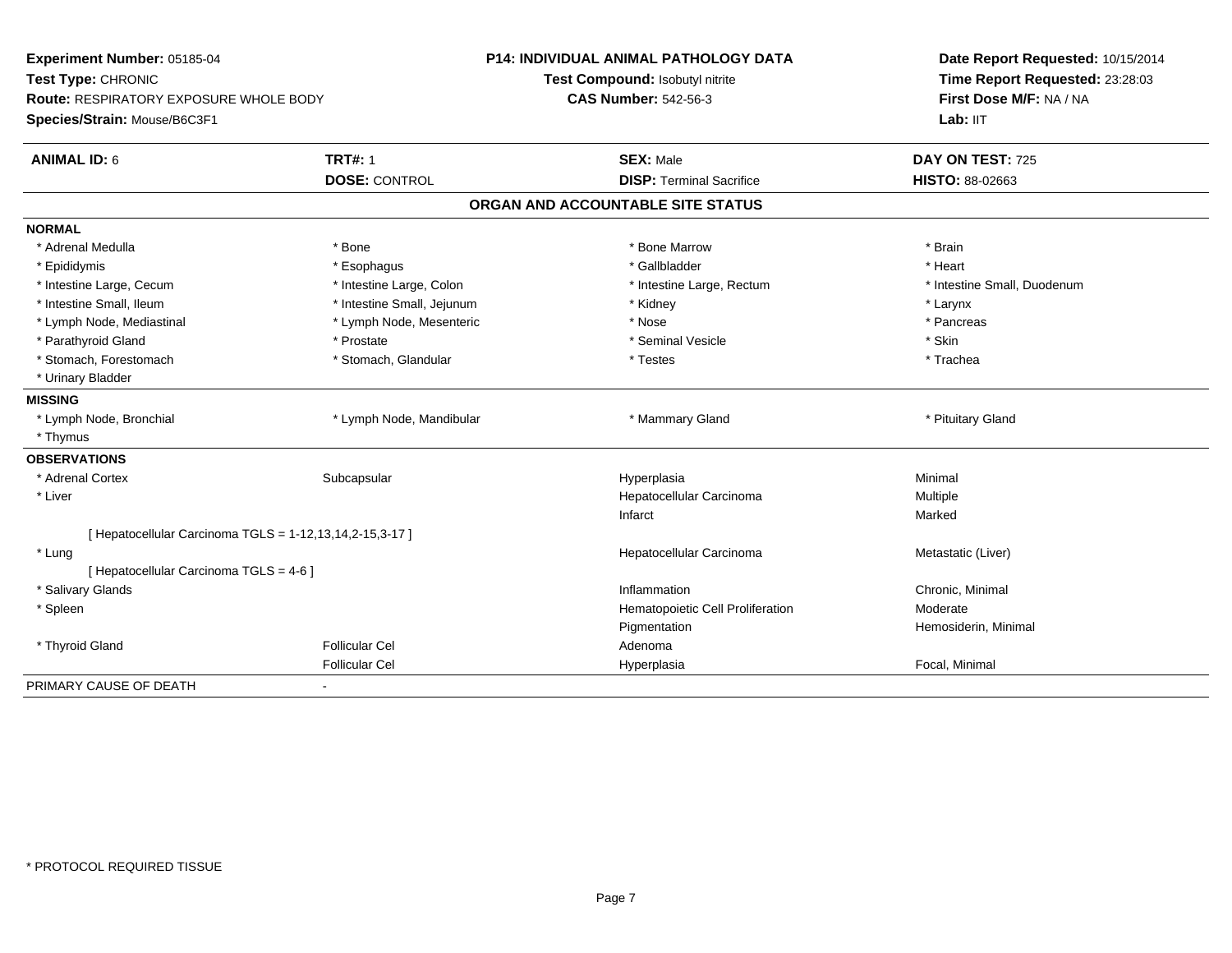| Experiment Number: 05185-04<br>Test Type: CHRONIC<br>Route: RESPIRATORY EXPOSURE WHOLE BODY<br>Species/Strain: Mouse/B6C3F1 | <b>P14: INDIVIDUAL ANIMAL PATHOLOGY DATA</b><br>Test Compound: Isobutyl nitrite<br><b>CAS Number: 542-56-3</b> |                                   | Date Report Requested: 10/15/2014<br>Time Report Requested: 23:28:03<br>First Dose M/F: NA / NA<br>Lab: IIT |  |
|-----------------------------------------------------------------------------------------------------------------------------|----------------------------------------------------------------------------------------------------------------|-----------------------------------|-------------------------------------------------------------------------------------------------------------|--|
| <b>ANIMAL ID: 7</b>                                                                                                         | <b>TRT#: 1</b>                                                                                                 | <b>SEX: Male</b>                  | DAY ON TEST: 455                                                                                            |  |
|                                                                                                                             | <b>DOSE: CONTROL</b>                                                                                           | <b>DISP: Natural Death</b>        | HISTO: 88-02664                                                                                             |  |
|                                                                                                                             |                                                                                                                | ORGAN AND ACCOUNTABLE SITE STATUS |                                                                                                             |  |
| <b>NORMAL</b>                                                                                                               |                                                                                                                |                                   |                                                                                                             |  |
| * Bone                                                                                                                      | * Bone Marrow                                                                                                  | * Brain                           | * Epididymis                                                                                                |  |
| * Esophagus                                                                                                                 | * Heart                                                                                                        | * Intestine Large, Rectum         | * Intestine Small, Ileum                                                                                    |  |
| * Kidney                                                                                                                    | * Larynx                                                                                                       | * Lung                            | * Lymph Node, Bronchial                                                                                     |  |
| * Lymph Node, Mandibular                                                                                                    | * Lymph Node, Mediastinal                                                                                      | * Lymph Node, Mesenteric          | * Nose                                                                                                      |  |
| * Pancreas                                                                                                                  | * Parathyroid Gland                                                                                            | * Pituitary Gland                 | * Prostate                                                                                                  |  |
| * Salivary Glands                                                                                                           | * Seminal Vesicle                                                                                              | * Skin                            | * Stomach, Forestomach                                                                                      |  |
| * Stomach, Glandular                                                                                                        | * Testes                                                                                                       | * Thymus                          | * Thyroid Gland                                                                                             |  |
| * Trachea                                                                                                                   | * Urinary Bladder                                                                                              |                                   |                                                                                                             |  |
| <b>MISSING</b>                                                                                                              |                                                                                                                |                                   |                                                                                                             |  |
| * Mammary Gland                                                                                                             |                                                                                                                |                                   |                                                                                                             |  |
| <b>AUTO PRECLUDES DIAG.</b>                                                                                                 |                                                                                                                |                                   |                                                                                                             |  |
| * Gallbladder                                                                                                               | * Intestine Large, Cecum                                                                                       | * Intestine Large, Colon          | * Intestine Small, Duodenum                                                                                 |  |
| * Intestine Small, Jejunum                                                                                                  |                                                                                                                |                                   |                                                                                                             |  |
| <b>INSUFFICIENT TISSUE</b>                                                                                                  |                                                                                                                |                                   |                                                                                                             |  |
| * Adrenal Cortex                                                                                                            | * Adrenal Medulla                                                                                              |                                   |                                                                                                             |  |
| <b>OBSERVATIONS</b>                                                                                                         |                                                                                                                |                                   |                                                                                                             |  |
| * Liver                                                                                                                     |                                                                                                                | Hepatocellular Adenoma            |                                                                                                             |  |
|                                                                                                                             |                                                                                                                | Hepatocellular Carcinoma          |                                                                                                             |  |
| [Hepatocellular Adenoma TGLS = 1-12]<br>[ Hepatocellular Carcinoma TGLS = 2-5 ]                                             |                                                                                                                |                                   |                                                                                                             |  |
| * Spleen                                                                                                                    |                                                                                                                | Hematopoietic Cell Proliferation  | Minimal                                                                                                     |  |
|                                                                                                                             |                                                                                                                | Pigmentation                      | Hemosiderin, Minimal                                                                                        |  |
| PRIMARY CAUSE OF DEATH                                                                                                      |                                                                                                                |                                   |                                                                                                             |  |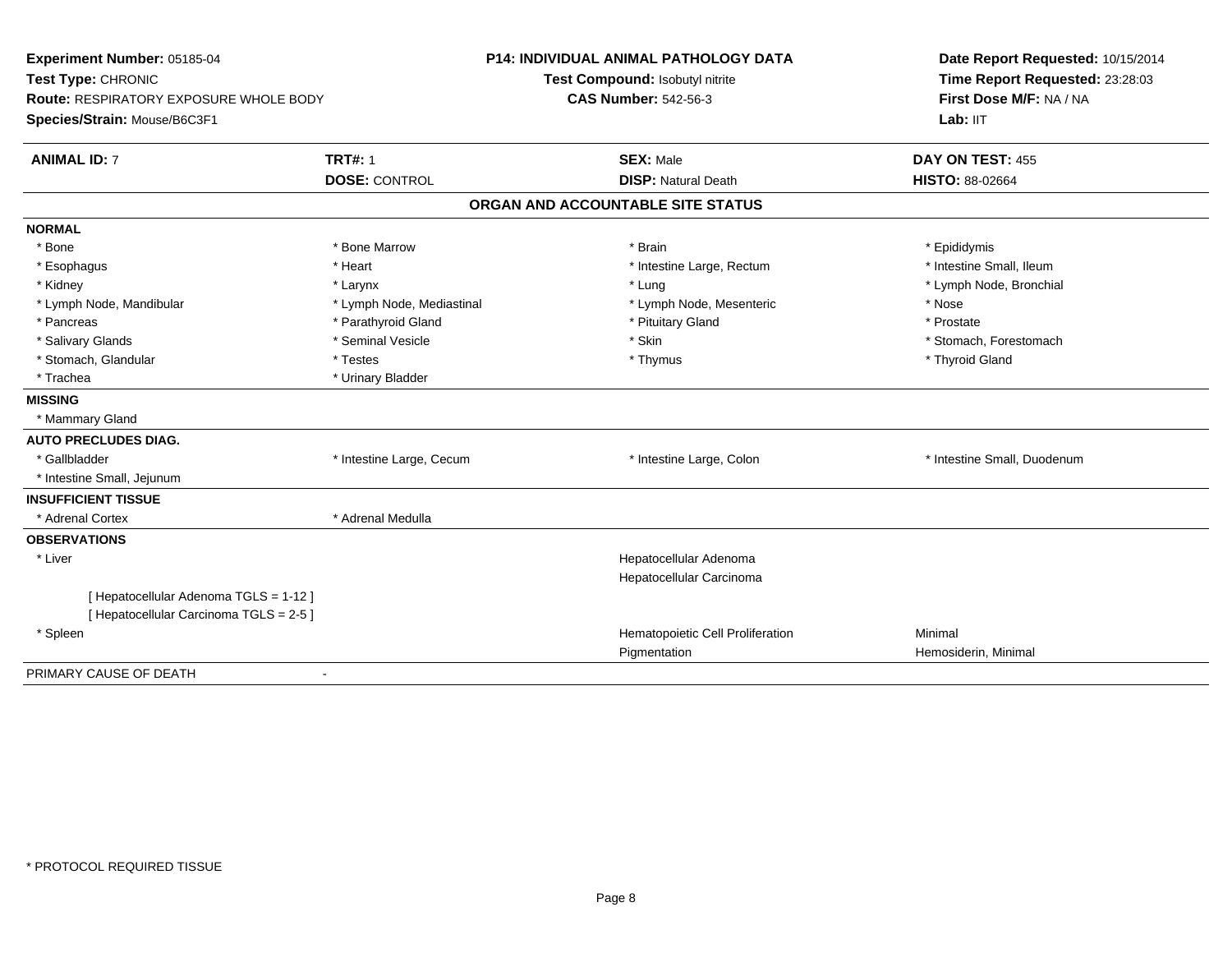| <b>Experiment Number: 05185-04</b>                                  |                            | <b>P14: INDIVIDUAL ANIMAL PATHOLOGY DATA</b> |                                   | Date Report Requested: 10/15/2014 |  |  |
|---------------------------------------------------------------------|----------------------------|----------------------------------------------|-----------------------------------|-----------------------------------|--|--|
| Test Type: CHRONIC<br><b>Route: RESPIRATORY EXPOSURE WHOLE BODY</b> |                            |                                              | Test Compound: Isobutyl nitrite   | Time Report Requested: 23:28:03   |  |  |
|                                                                     |                            | <b>CAS Number: 542-56-3</b>                  |                                   | First Dose M/F: NA / NA           |  |  |
| Species/Strain: Mouse/B6C3F1                                        |                            |                                              |                                   | Lab: IIT                          |  |  |
| <b>ANIMAL ID: 8</b>                                                 | <b>TRT#: 1</b>             |                                              | <b>SEX: Male</b>                  | DAY ON TEST: 726                  |  |  |
|                                                                     | <b>DOSE: CONTROL</b>       |                                              | <b>DISP: Terminal Sacrifice</b>   | <b>HISTO: 88-02665</b>            |  |  |
|                                                                     |                            |                                              | ORGAN AND ACCOUNTABLE SITE STATUS |                                   |  |  |
| <b>NORMAL</b>                                                       |                            |                                              |                                   |                                   |  |  |
| * Adrenal Medulla                                                   | * Bone                     |                                              | * Bone Marrow                     | * Epididymis                      |  |  |
| * Esophagus                                                         | * Gallbladder              |                                              | Harderian Gland                   | * Heart                           |  |  |
| * Intestine Large, Cecum                                            | * Intestine Large, Colon   |                                              | * Intestine Large, Rectum         | * Intestine Small, Duodenum       |  |  |
| * Intestine Small, Ileum                                            | * Intestine Small, Jejunum |                                              | * Larynx                          | * Liver                           |  |  |
| * Lung                                                              | * Lymph Node, Bronchial    |                                              | * Lymph Node, Mandibular          | * Lymph Node, Mediastinal         |  |  |
| * Lymph Node, Mesenteric                                            | * Nose                     |                                              | * Pancreas                        | * Parathyroid Gland               |  |  |
| * Prostate                                                          | * Salivary Glands          |                                              | * Seminal Vesicle                 | * Skin                            |  |  |
| * Stomach, Forestomach                                              | * Stomach, Glandular       |                                              | * Testes                          | * Thymus                          |  |  |
| * Thyroid Gland                                                     | * Trachea                  |                                              | * Urinary Bladder                 |                                   |  |  |
| <b>MISSING</b>                                                      |                            |                                              |                                   |                                   |  |  |
| * Mammary Gland                                                     |                            |                                              |                                   |                                   |  |  |
| <b>OBSERVATIONS</b>                                                 |                            |                                              |                                   |                                   |  |  |
| * Adrenal Cortex                                                    | Subcapsular                |                                              | Hyperplasia                       | Minimal                           |  |  |
| * Brain                                                             |                            |                                              | Mineralization                    | Minimal                           |  |  |
| * Kidney                                                            | <b>Renal Tubule</b>        |                                              | Regeneration                      | Minimal                           |  |  |
| * Pituitary Gland                                                   | Pars Distalis              |                                              | Hyperplasia                       | Marked                            |  |  |
| * Spleen                                                            |                            |                                              | Hematopoietic Cell Proliferation  | Minimal                           |  |  |
| PRIMARY CAUSE OF DEATH                                              |                            |                                              |                                   |                                   |  |  |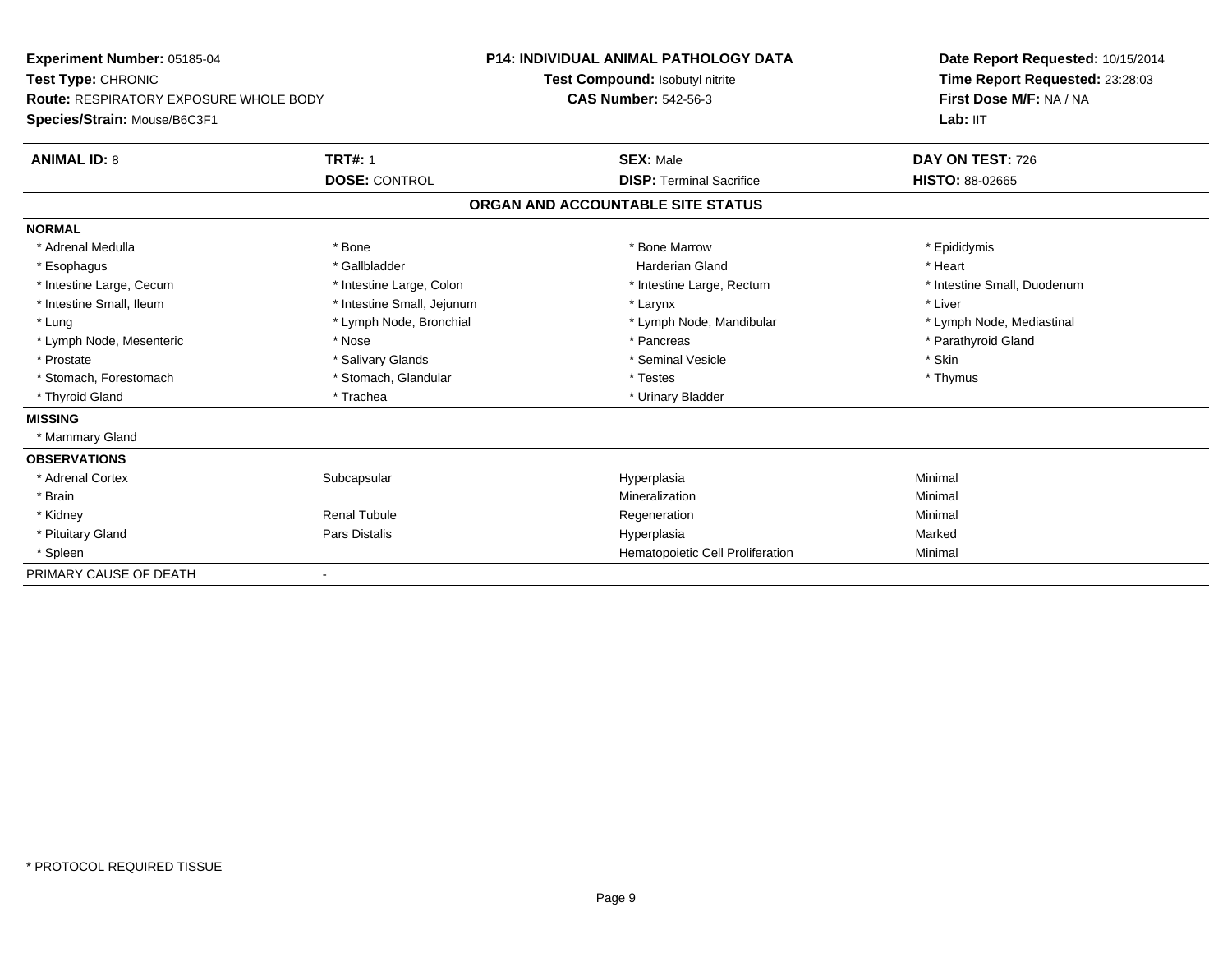| Experiment Number: 05185-04                   |                             | <b>P14: INDIVIDUAL ANIMAL PATHOLOGY DATA</b> | Date Report Requested: 10/15/2014 |  |
|-----------------------------------------------|-----------------------------|----------------------------------------------|-----------------------------------|--|
| Test Type: CHRONIC                            |                             | Test Compound: Isobutyl nitrite              | Time Report Requested: 23:28:03   |  |
| <b>Route: RESPIRATORY EXPOSURE WHOLE BODY</b> |                             | <b>CAS Number: 542-56-3</b>                  | First Dose M/F: NA / NA           |  |
| Species/Strain: Mouse/B6C3F1                  |                             |                                              | Lab: IIT                          |  |
| <b>ANIMAL ID: 9</b>                           | <b>TRT#: 1</b>              | <b>SEX: Male</b>                             | DAY ON TEST: 529                  |  |
|                                               | <b>DOSE: CONTROL</b>        | <b>DISP: Natural Death</b>                   | HISTO: 88-02666                   |  |
|                                               |                             | ORGAN AND ACCOUNTABLE SITE STATUS            |                                   |  |
| <b>NORMAL</b>                                 |                             |                                              |                                   |  |
| * Adrenal Cortex                              | * Adrenal Medulla           | * Bone                                       | * Bone Marrow                     |  |
| * Brain                                       | * Epididymis                | * Esophagus                                  | * Heart                           |  |
| * Intestine Large, Cecum                      | * Intestine Large, Colon    | * Intestine Large, Rectum                    | * Larynx                          |  |
| * Lung                                        | * Lymph Node, Bronchial     | * Lymph Node, Mesenteric                     | * Pancreas                        |  |
| * Parathyroid Gland                           | * Pituitary Gland           | * Prostate                                   | * Salivary Glands                 |  |
| * Seminal Vesicle                             | * Skin                      | * Stomach, Forestomach                       | * Stomach, Glandular              |  |
| * Testes                                      | * Thyroid Gland             | * Trachea                                    | * Urinary Bladder                 |  |
| <b>MISSING</b>                                |                             |                                              |                                   |  |
| * Intestine Small, Jejunum                    | * Lymph Node, Mandibular    | * Lymph Node, Mediastinal                    | * Mammary Gland                   |  |
| <b>AUTO PRECLUDES DIAG.</b>                   |                             |                                              |                                   |  |
| * Gallbladder                                 | * Intestine Small, Duodenum | * Intestine Small, Ileum                     |                                   |  |
| <b>OBSERVATIONS</b>                           |                             |                                              |                                   |  |
| * Kidney                                      |                             | Nephropathy                                  | Marked                            |  |
| [Nephropathy TGLS = $2-8,8.1$ ]               |                             |                                              |                                   |  |
| * Liver                                       |                             | Hepatocellular Carcinoma                     |                                   |  |
|                                               |                             | <b>Syncytial Alteration</b>                  | Minimal                           |  |
| [ Hepatocellular Carcinoma TGLS = 3-5,5.1 ]   |                             |                                              |                                   |  |
| * Lung                                        |                             |                                              |                                   |  |
| Note: HYPOSTATIC CONGESTION - NO LESION.      |                             |                                              |                                   |  |
| * Nose                                        | <b>Respirat Epith</b>       | Hyperplasia                                  | Minimal                           |  |
| * Spleen                                      |                             | Hematopoietic Cell Proliferation             | Mild                              |  |
|                                               |                             | Pigmentation                                 | Hemosiderin, Minimal              |  |
| * Thymus                                      |                             | Atrophy                                      | Moderate                          |  |
| PRIMARY CAUSE OF DEATH                        | $\blacksquare$              |                                              |                                   |  |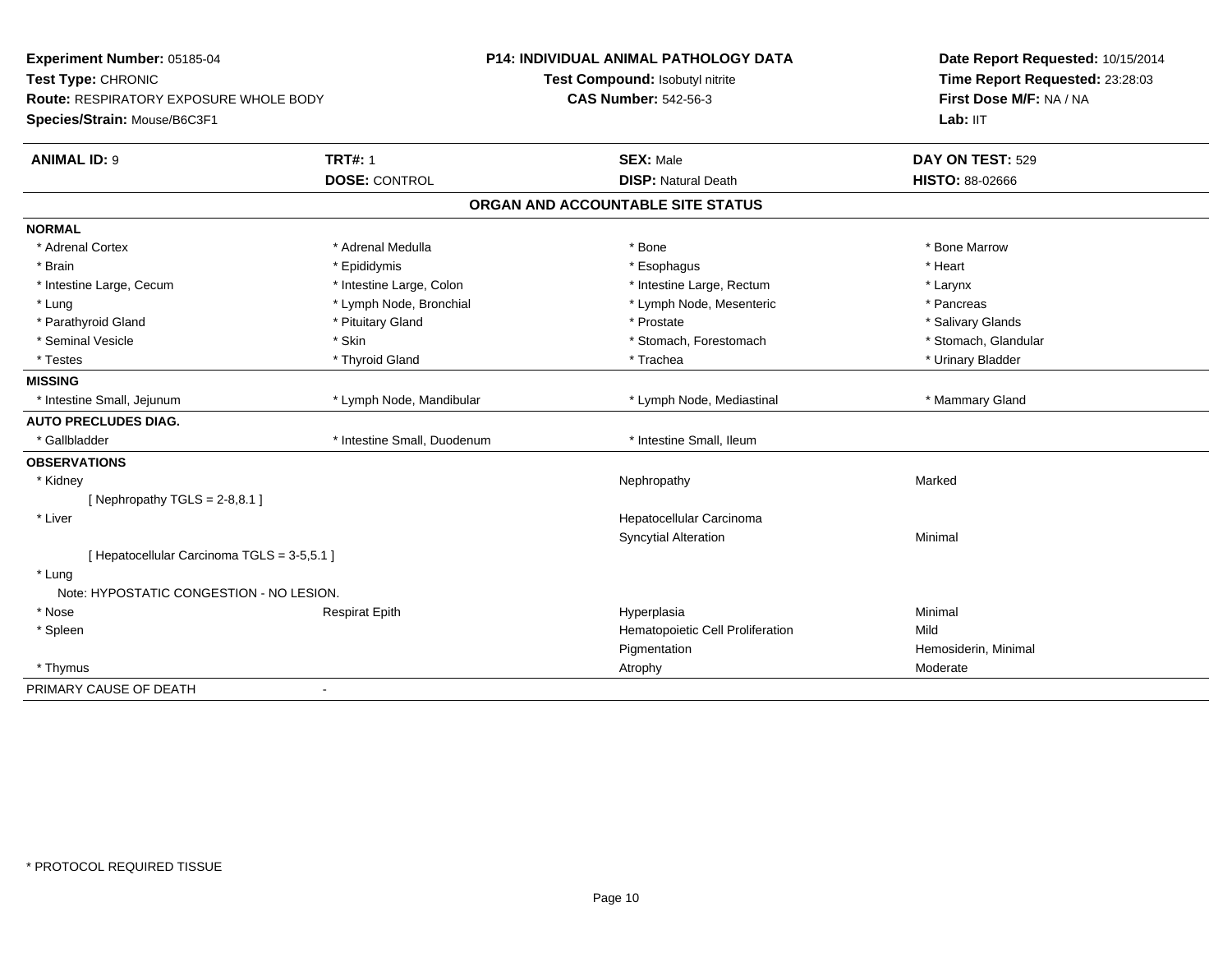**Experiment Number:** 05185-04**Test Type:** CHRONIC **Route:** RESPIRATORY EXPOSURE WHOLE BODY**Species/Strain:** Mouse/B6C3F1**P14: INDIVIDUAL ANIMAL PATHOLOGY DATATest Compound:** Isobutyl nitrite**CAS Number:** 542-56-3**Date Report Requested:** 10/15/2014**Time Report Requested:** 23:28:03**First Dose M/F:** NA / NALab: IIT **ANIMAL ID:** 10**TRT#:** 1 **SEX:** Male **DAY ON TEST:** 726 **DOSE:** CONTROL**DISP:** Terminal Sacrifice **HISTO:** 88-02667 **ORGAN AND ACCOUNTABLE SITE STATUSNORMAL**\* Adrenal Medulla \* Adrenal Medulla \* \* The matter of the state of the state of the Marrow \* Bone Marrow \* Adrenal Medulla \* Epididymis \* Epididymis \* Bone Marrow \* Adrenal Medulla \* Epididymis \* Epididymis \* Epididymis \* Epididymis \* Epidi \* Esophagus \* https://www.fragustage.com/web/2019/heart \* Heart \* Heart \* Heart \* Intestine Large, Cecum \* Intestine Large, Cecum \* Gallbladder \* Callbladder \* 11 and 12 and 12 and 12 and 12 and 12 and 12 and 12 and 12 and \* Intestine Small, Ileum \* Intestine Large, Colon \* Intestine Large, Rectum \* Intestine Small, Duodenum \* Intestine Small, Duodenum \* Intestine Small, Jejunum \* Larynx \* Lymph Node, Bronchial \* Lymph Node, Mandibular \* Lymph Node, Mediastinal \* Lymph Node, Mesenteric \* \* Pancreas \* Pancreas \* Pancreas \* Parathyroid Gland \* Pituitary Gland \* \* **Australian \* Stomach, Forestomach** \* Skin \* Skin \* Stomach, Forestomach \* Stomach, Forestomach \* Stomach, Glandular \* \* \* Thyroid Glandular \* Thestes \* \* Thymus \* Thymus \* Thyroid Glandular \* Thyroid Gland \* Trachea \* Urinary Bladder**MISSING** \* Mammary Gland**OBSERVATIONS** \* Adrenal Cortexx Subcapsular Subcapsular Subsets and Hyperplasia a Mild Hypertrophy Focal, Minimal \* Brainn and the controller of the controller of the controller of the Minimal Mineralization and the controller of the Minimal Minimal  $\alpha$  \* Kidneyy with the contract of the contract of the contract of the contract of the contract of the contract of the contract of  $\mathsf{Lymphocyte}$ , Minimal \* Liver Hepatocellular CarcinomaSyncytial Alterationn Minimal [ Hepatocellular Carcinoma TGLS = 2-12 ] \* Lungg is a controller to the controller of the controller of the chronic Active, Minimal of the chronic Active, Minimal of the chronic Active, Minimal of the chronic Active, Minimal of the chronic Active, Minimal of the chroni \* Nose Respirat Epith Hyperplasia Minimal Preputial Glandd and the control of the control of the control of the control of the control of the control of the control of the control of the control of the control of the control of the control of the control of the control of the co [ Dilatation TGLS = 1-13 ] \* Salivary Glandss and the contract of the contract of the contract of the contract of the contract of the contract of the contract of the contract of the contract of the contract of the contract of the contract of the contract of the cont Inflammation **Chronic, Mild**<br>
Dilatation Moderate Moderate \* Seminal Vesiclee de la contraction de la contraction de la contraction de la contraction de la contraction de la contraction de la contraction de la contraction de la contraction de la contraction de la contraction de la contraction de l [ Dilatation TGLS = 3-9 ] \* SpleenHematopoietic Cell Proliferation Minimal **Pigmentation**  Hemosiderin, Minimal PRIMARY CAUSE OF DEATH-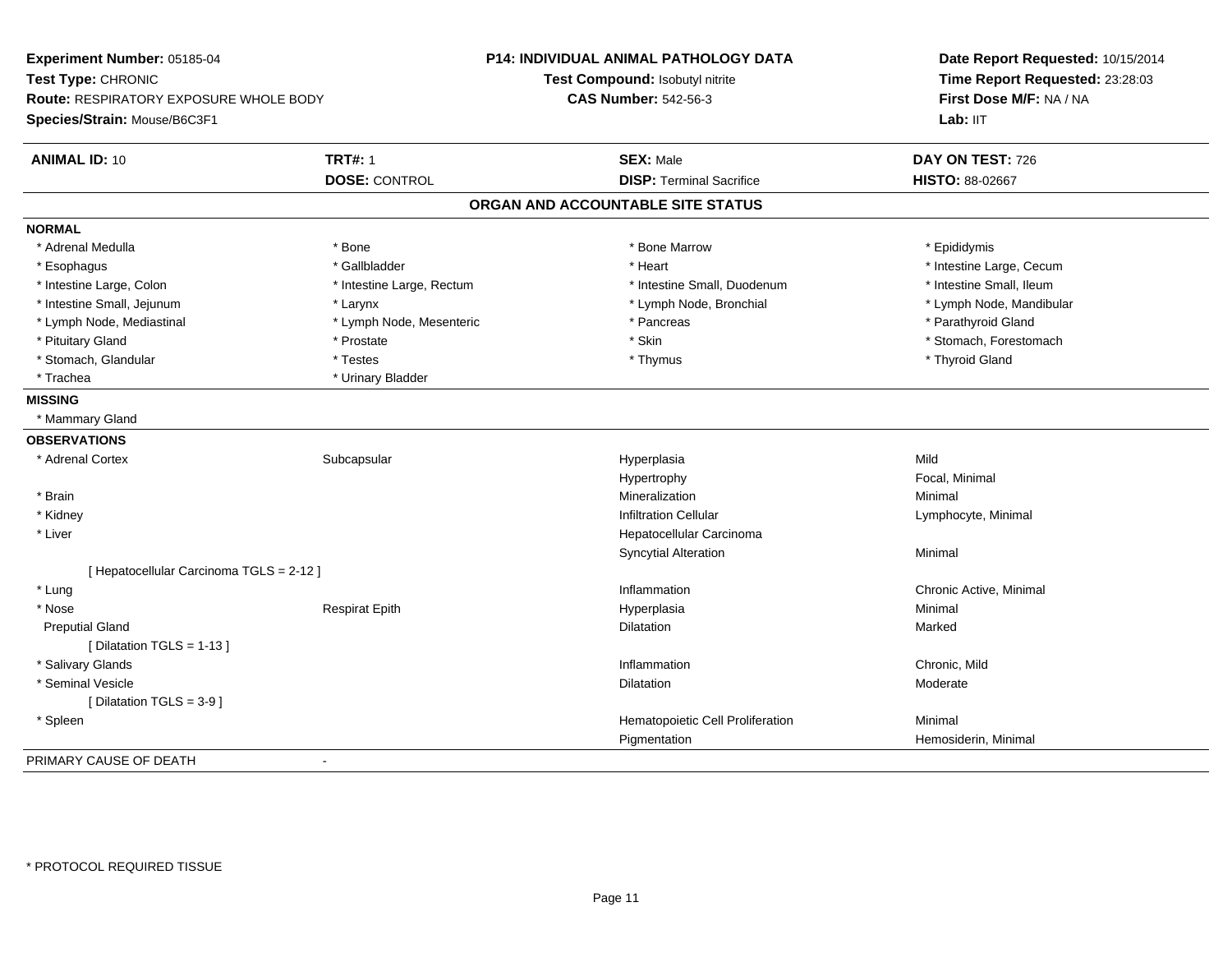| Experiment Number: 05185-04<br>Test Type: CHRONIC |                           | <b>P14: INDIVIDUAL ANIMAL PATHOLOGY DATA</b> | Date Report Requested: 10/15/2014 |  |
|---------------------------------------------------|---------------------------|----------------------------------------------|-----------------------------------|--|
|                                                   |                           | Test Compound: Isobutyl nitrite              | Time Report Requested: 23:28:03   |  |
| <b>Route: RESPIRATORY EXPOSURE WHOLE BODY</b>     |                           | <b>CAS Number: 542-56-3</b>                  | First Dose M/F: NA / NA           |  |
| Species/Strain: Mouse/B6C3F1                      |                           |                                              | Lab: IIT                          |  |
| <b>ANIMAL ID: 11</b>                              | <b>TRT#: 1</b>            | <b>SEX: Male</b>                             | DAY ON TEST: 725                  |  |
|                                                   | <b>DOSE: CONTROL</b>      | <b>DISP: Terminal Sacrifice</b>              | <b>HISTO: 88-02668</b>            |  |
|                                                   |                           | ORGAN AND ACCOUNTABLE SITE STATUS            |                                   |  |
| <b>NORMAL</b>                                     |                           |                                              |                                   |  |
| * Adrenal Medulla                                 | * Bone                    | * Bone Marrow                                | * Epididymis                      |  |
| * Esophagus                                       | * Gallbladder             | * Heart                                      | * Intestine Large, Cecum          |  |
| * Intestine Large, Colon                          | * Intestine Large, Rectum | * Intestine Small, Duodenum                  | * Intestine Small, Ileum          |  |
| * Intestine Small, Jejunum                        | * Kidney                  | * Larynx                                     | * Lung                            |  |
| * Lymph Node, Mediastinal                         | * Nose                    | * Pancreas                                   | * Pituitary Gland                 |  |
| * Prostate                                        | * Salivary Glands         | * Seminal Vesicle                            | * Skin                            |  |
| * Stomach, Forestomach                            | * Stomach, Glandular      | * Testes                                     | * Thymus                          |  |
| * Thyroid Gland                                   | * Trachea                 | * Urinary Bladder                            |                                   |  |
| <b>MISSING</b>                                    |                           |                                              |                                   |  |
| * Lymph Node, Bronchial                           | * Lymph Node, Mandibular  | * Mammary Gland                              | * Parathyroid Gland               |  |
| <b>OBSERVATIONS</b>                               |                           |                                              |                                   |  |
| * Adrenal Cortex                                  | Subcapsular               | Hyperplasia                                  | Minimal                           |  |
|                                                   |                           | Hypertrophy                                  | Focal, Mild                       |  |
| * Brain                                           |                           | Mineralization                               | Moderate                          |  |
| * Liver                                           |                           | <b>Clear Cell Focus</b>                      |                                   |  |
| * Lymph Node, Mesenteric                          |                           | Hyperplasia                                  | Lymphoid, Minimal                 |  |
| <b>Preputial Gland</b>                            |                           | Dilatation                                   | Mild                              |  |
| [Dilatation TGLS = 2-13]                          |                           |                                              |                                   |  |
| * Spleen                                          |                           | Hematopoietic Cell Proliferation             | Minimal                           |  |
| PRIMARY CAUSE OF DEATH                            |                           |                                              |                                   |  |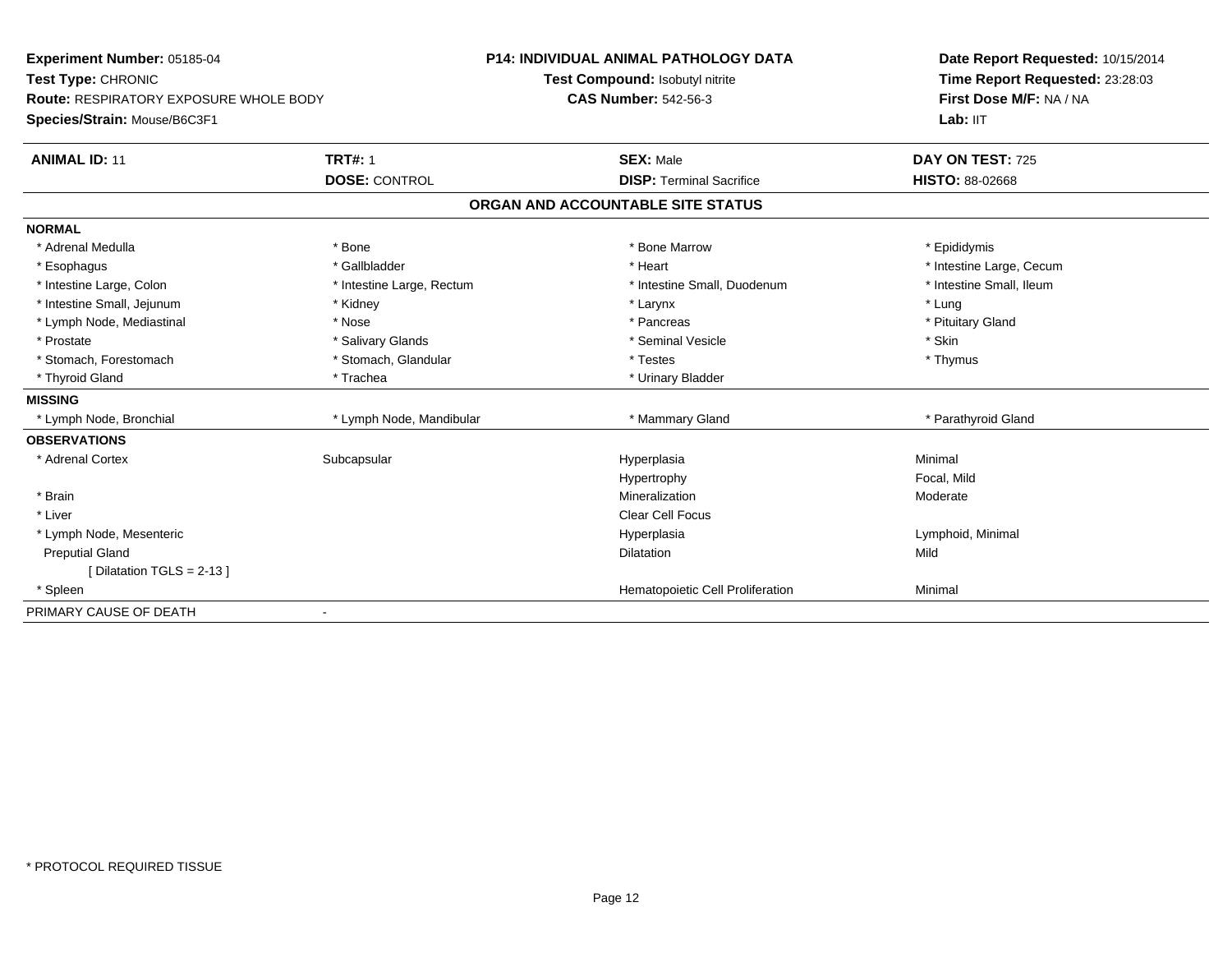| Experiment Number: 05185-04<br>Test Type: CHRONIC<br><b>Route: RESPIRATORY EXPOSURE WHOLE BODY</b> |                           | <b>P14: INDIVIDUAL ANIMAL PATHOLOGY DATA</b> | Date Report Requested: 10/15/2014<br>Time Report Requested: 23:28:03<br>First Dose M/F: NA / NA |  |
|----------------------------------------------------------------------------------------------------|---------------------------|----------------------------------------------|-------------------------------------------------------------------------------------------------|--|
|                                                                                                    |                           | Test Compound: Isobutyl nitrite              |                                                                                                 |  |
|                                                                                                    |                           | <b>CAS Number: 542-56-3</b>                  |                                                                                                 |  |
| Species/Strain: Mouse/B6C3F1                                                                       |                           |                                              | Lab: IIT                                                                                        |  |
| <b>ANIMAL ID: 12</b>                                                                               | <b>TRT#: 1</b>            | <b>SEX: Male</b>                             | DAY ON TEST: 726                                                                                |  |
|                                                                                                    | <b>DOSE: CONTROL</b>      | <b>DISP: Terminal Sacrifice</b>              | <b>HISTO: 88-02669</b>                                                                          |  |
|                                                                                                    |                           | ORGAN AND ACCOUNTABLE SITE STATUS            |                                                                                                 |  |
| <b>NORMAL</b>                                                                                      |                           |                                              |                                                                                                 |  |
| * Adrenal Medulla                                                                                  | * Bone                    | * Bone Marrow                                | * Epididymis                                                                                    |  |
| * Esophagus                                                                                        | * Gallbladder             | * Heart                                      | * Intestine Large, Cecum                                                                        |  |
| * Intestine Large, Colon                                                                           | * Intestine Large, Rectum | * Intestine Small, Duodenum                  | * Intestine Small, Ileum                                                                        |  |
| * Intestine Small, Jejunum                                                                         | * Kidney                  | * Larynx                                     | * Liver                                                                                         |  |
| * Lung                                                                                             | * Lymph Node, Bronchial   | * Lymph Node, Mandibular                     | * Lymph Node, Mediastinal                                                                       |  |
| * Lymph Node, Mesenteric                                                                           | * Nose                    | * Pancreas                                   | * Pituitary Gland                                                                               |  |
| * Prostate                                                                                         | * Seminal Vesicle         | * Skin                                       | * Stomach, Forestomach                                                                          |  |
| * Stomach, Glandular                                                                               | * Testes                  | * Thyroid Gland                              | * Trachea                                                                                       |  |
| * Urinary Bladder                                                                                  |                           |                                              |                                                                                                 |  |
| <b>MISSING</b>                                                                                     |                           |                                              |                                                                                                 |  |
| * Mammary Gland                                                                                    | * Parathyroid Gland       | * Thymus                                     |                                                                                                 |  |
| <b>OBSERVATIONS</b>                                                                                |                           |                                              |                                                                                                 |  |
| * Adrenal Cortex                                                                                   | Subcapsular               | Hyperplasia                                  | Minimal                                                                                         |  |
| * Brain                                                                                            |                           | Mineralization                               | Mild                                                                                            |  |
| <b>Preputial Gland</b>                                                                             |                           | Dilatation                                   | Moderate                                                                                        |  |
|                                                                                                    |                           | Inflammation                                 | Chronic Active, Marked                                                                          |  |
| [ Dilatation TGLS = 2-13 ]                                                                         |                           |                                              |                                                                                                 |  |
| [Inflammation TGLS = $2-13$ ]                                                                      |                           |                                              |                                                                                                 |  |
| * Salivary Glands                                                                                  |                           | Inflammation                                 | Chronic, Minimal                                                                                |  |
| * Spleen                                                                                           |                           | Hematopoietic Cell Proliferation             | Minimal                                                                                         |  |
|                                                                                                    |                           | Pigmentation                                 | Hemosiderin, Minimal                                                                            |  |
| PRIMARY CAUSE OF DEATH                                                                             |                           |                                              |                                                                                                 |  |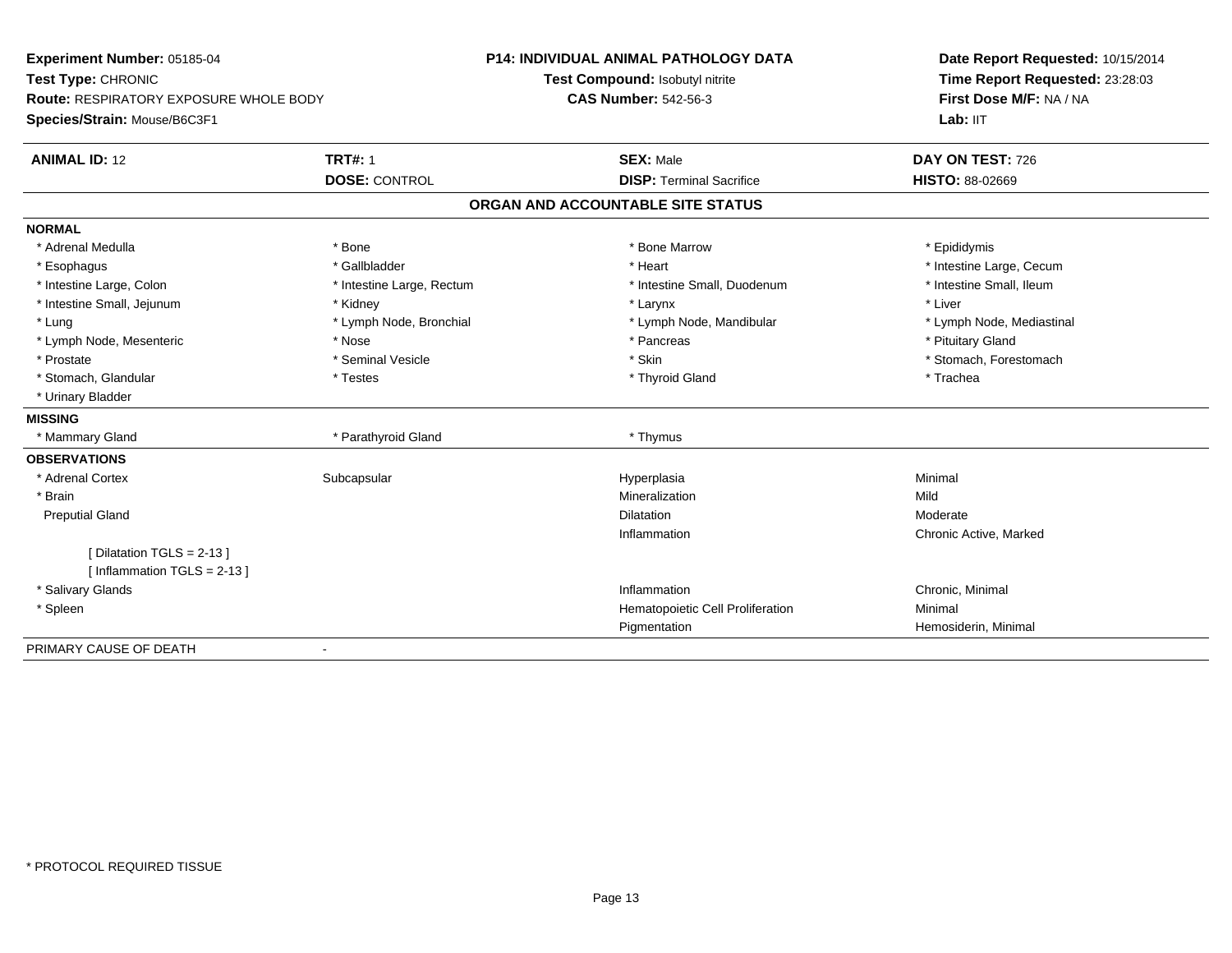| <b>Experiment Number: 05185-04</b>            |                           | <b>P14: INDIVIDUAL ANIMAL PATHOLOGY DATA</b> | Date Report Requested: 10/15/2014<br>Time Report Requested: 23:28:03<br>First Dose M/F: NA / NA |  |
|-----------------------------------------------|---------------------------|----------------------------------------------|-------------------------------------------------------------------------------------------------|--|
| Test Type: CHRONIC                            |                           | Test Compound: Isobutyl nitrite              |                                                                                                 |  |
| <b>Route: RESPIRATORY EXPOSURE WHOLE BODY</b> |                           | <b>CAS Number: 542-56-3</b>                  |                                                                                                 |  |
| Species/Strain: Mouse/B6C3F1                  |                           |                                              | Lab: IIT                                                                                        |  |
| <b>TRT#: 1</b><br><b>ANIMAL ID: 13</b>        |                           | <b>SEX: Male</b>                             | DAY ON TEST: 725                                                                                |  |
| <b>DOSE: CONTROL</b>                          |                           | <b>DISP: Terminal Sacrifice</b>              | <b>HISTO: 88-02670</b>                                                                          |  |
|                                               |                           | ORGAN AND ACCOUNTABLE SITE STATUS            |                                                                                                 |  |
| <b>NORMAL</b>                                 |                           |                                              |                                                                                                 |  |
| * Adrenal Medulla<br>* Bone                   |                           | * Bone Marrow                                | * Epididymis                                                                                    |  |
| * Gallbladder<br>* Esophagus                  |                           | * Heart                                      | * Intestine Large, Cecum                                                                        |  |
| * Intestine Large, Colon                      | * Intestine Large, Rectum | * Intestine Small, Duodenum                  | * Intestine Small, Ileum                                                                        |  |
| * Intestine Small, Jejunum<br>* Larynx        |                           | * Lymph Node, Mandibular                     | * Lymph Node, Mediastinal                                                                       |  |
| * Pituitary Gland<br>* Pancreas               |                           | * Prostate                                   | * Salivary Glands                                                                               |  |
| * Skin                                        | * Stomach, Forestomach    | * Stomach, Glandular                         | * Testes                                                                                        |  |
| * Thyroid Gland<br>* Thymus                   |                           | * Trachea                                    | * Urinary Bladder                                                                               |  |
| <b>MISSING</b>                                |                           |                                              |                                                                                                 |  |
| * Lymph Node, Bronchial                       | * Mammary Gland           | * Parathyroid Gland                          |                                                                                                 |  |
| <b>OBSERVATIONS</b>                           |                           |                                              |                                                                                                 |  |
| * Adrenal Cortex<br>Subcapsular               |                           | Hyperplasia                                  | Mild                                                                                            |  |
| * Brain                                       |                           | Mineralization                               | Moderate                                                                                        |  |
| * Kidney                                      |                           | <b>Infiltration Cellular</b>                 | Lymphocyte, Minimal                                                                             |  |
| * Liver                                       |                           | <b>Syncytial Alteration</b>                  | Mild                                                                                            |  |
| * Lung                                        |                           | Alveolar/Bronchiolar Adenoma                 |                                                                                                 |  |
| * Lymph Node, Mesenteric                      |                           | Hemorrhage                                   | Mild                                                                                            |  |
| * Nose<br><b>Respirat Epith</b>               |                           | Hyperplasia                                  | Minimal                                                                                         |  |
| * Seminal Vesicle                             |                           | <b>Dilatation</b>                            | Mild                                                                                            |  |
| [Dilatation TGLS = 1-9]                       |                           |                                              |                                                                                                 |  |
| * Spleen                                      |                           | Hematopoietic Cell Proliferation             | Minimal                                                                                         |  |
| PRIMARY CAUSE OF DEATH                        |                           |                                              |                                                                                                 |  |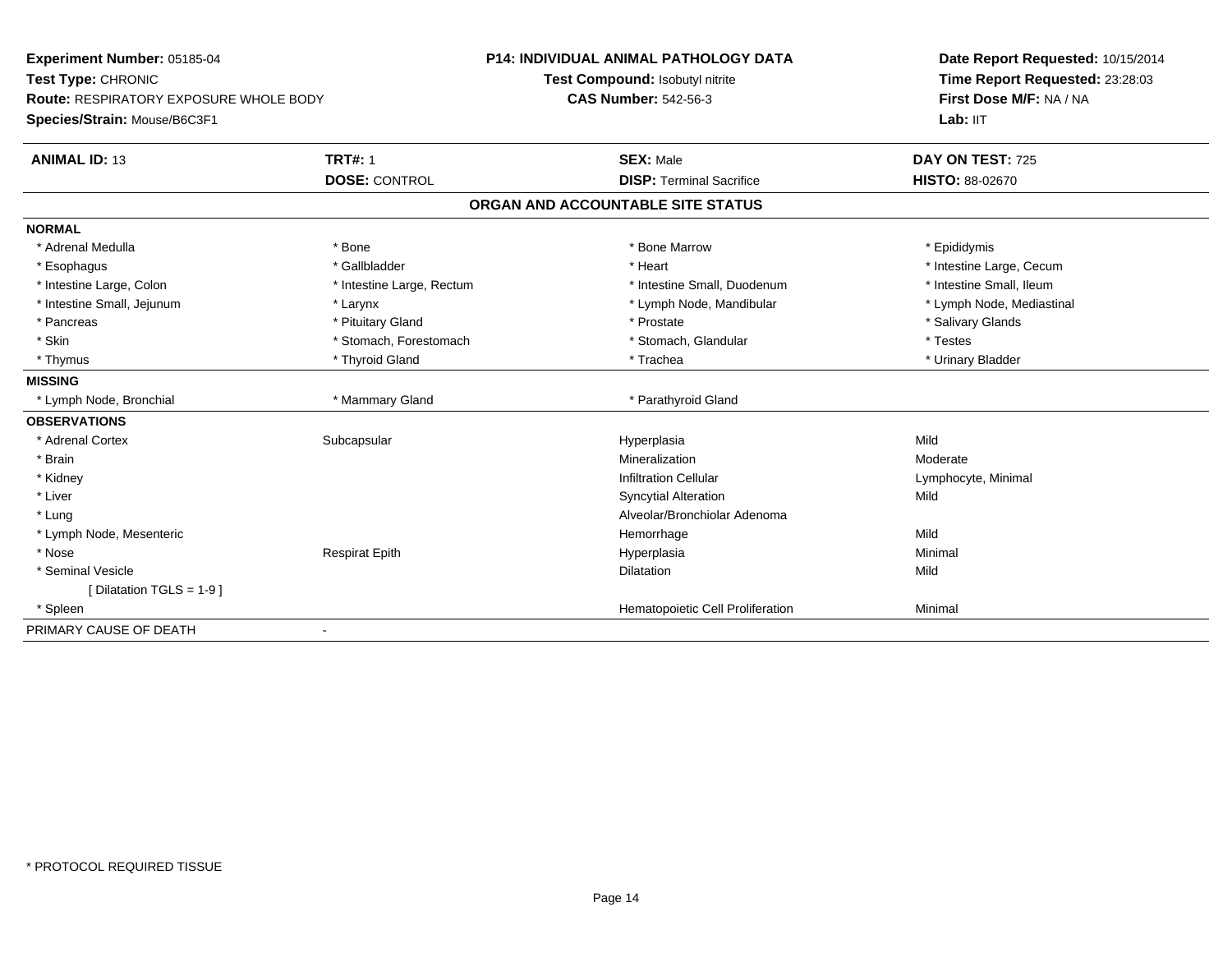| <b>Experiment Number: 05185-04</b>                                                                  |                                                           | <b>P14: INDIVIDUAL ANIMAL PATHOLOGY DATA</b> | Date Report Requested: 10/15/2014                          |
|-----------------------------------------------------------------------------------------------------|-----------------------------------------------------------|----------------------------------------------|------------------------------------------------------------|
| Test Type: CHRONIC<br><b>Route: RESPIRATORY EXPOSURE WHOLE BODY</b><br>Species/Strain: Mouse/B6C3F1 |                                                           | Test Compound: Isobutyl nitrite              | Time Report Requested: 23:28:03<br>First Dose M/F: NA / NA |
|                                                                                                     |                                                           | <b>CAS Number: 542-56-3</b>                  |                                                            |
|                                                                                                     |                                                           |                                              | Lab: IIT                                                   |
| <b>ANIMAL ID: 14</b>                                                                                | <b>TRT#: 1</b>                                            | <b>SEX: Male</b>                             | DAY ON TEST: 618                                           |
|                                                                                                     | <b>DOSE: CONTROL</b>                                      | <b>DISP: Natural Death</b>                   | <b>HISTO: 88-02671</b>                                     |
|                                                                                                     |                                                           | ORGAN AND ACCOUNTABLE SITE STATUS            |                                                            |
| <b>NORMAL</b>                                                                                       |                                                           |                                              |                                                            |
| * Bone                                                                                              | * Brain                                                   | * Esophagus                                  | * Gallbladder                                              |
| * Heart                                                                                             | * Intestine Large, Colon                                  | * Intestine Large, Rectum                    | * Intestine Small, Duodenum                                |
| * Nose                                                                                              | * Pituitary Gland                                         | * Prostate                                   | * Salivary Glands                                          |
| * Stomach, Forestomach                                                                              | * Stomach, Glandular                                      | * Thymus                                     | * Thyroid Gland                                            |
| * Trachea                                                                                           | * Urinary Bladder                                         |                                              |                                                            |
| <b>MISSING</b>                                                                                      |                                                           |                                              |                                                            |
| * Mammary Gland                                                                                     | * Parathyroid Gland                                       |                                              |                                                            |
| <b>AUTO PRECLUDES DIAG.</b>                                                                         |                                                           |                                              |                                                            |
| * Intestine Large, Cecum                                                                            | * Intestine Small, Ileum                                  | * Intestine Small, Jejunum                   |                                                            |
| <b>OBSERVATIONS</b>                                                                                 |                                                           |                                              |                                                            |
| * Adrenal Cortex                                                                                    |                                                           | Lymphoma Malignant Mixed                     |                                                            |
| * Adrenal Medulla                                                                                   |                                                           | Lymphoma Malignant Mixed                     |                                                            |
| * Bone Marrow                                                                                       |                                                           | Lymphoma Malignant Mixed                     |                                                            |
| * Epididymis                                                                                        |                                                           | Lymphoma Malignant Mixed                     |                                                            |
| * Kidney                                                                                            |                                                           | Lymphoma Malignant Mixed                     |                                                            |
| * Larynx                                                                                            |                                                           | Lymphoma Malignant Mixed                     |                                                            |
| $^\star$ Liver                                                                                      |                                                           | Lymphoma Malignant Mixed                     |                                                            |
| * Lung                                                                                              |                                                           | Lymphoma Malignant Mixed                     |                                                            |
| Lymph Node                                                                                          | Lumbar                                                    | Lymphoma Malignant Mixed                     |                                                            |
|                                                                                                     | Renal                                                     | Lymphoma Malignant Mixed                     |                                                            |
|                                                                                                     | [ Lymphoma Malignant Mixed TGLS = 6-15,5-14,7-7,4-3,3.1 ] |                                              |                                                            |
|                                                                                                     | [ Lymphoma Malignant Mixed TGLS = 6-15,5-14,7-7,4-3,3.1 ] |                                              |                                                            |
| * Lymph Node, Mandibular                                                                            |                                                           | Lymphoma Malignant Mixed                     |                                                            |
|                                                                                                     | [ Lymphoma Malignant Mixed TGLS = 6-15,5-14,7-7,4-3,3.1 ] |                                              |                                                            |
| * Lymph Node, Mediastinal                                                                           |                                                           | Lymphoma Malignant Mixed                     |                                                            |
|                                                                                                     | [ Lymphoma Malignant Mixed TGLS = 6-15,5-14,7-7,4-3,3.1 ] |                                              |                                                            |
| * Lymph Node, Mesenteric                                                                            |                                                           | Lymphoma Malignant Mixed                     |                                                            |
|                                                                                                     | [ Lymphoma Malignant Mixed TGLS = 6-15,5-14,7-7,4-3,3.1 ] |                                              |                                                            |
| * Pancreas                                                                                          |                                                           | Lymphoma Malignant Mixed                     |                                                            |
| <b>Preputial Gland</b>                                                                              |                                                           | Dilatation                                   | Marked                                                     |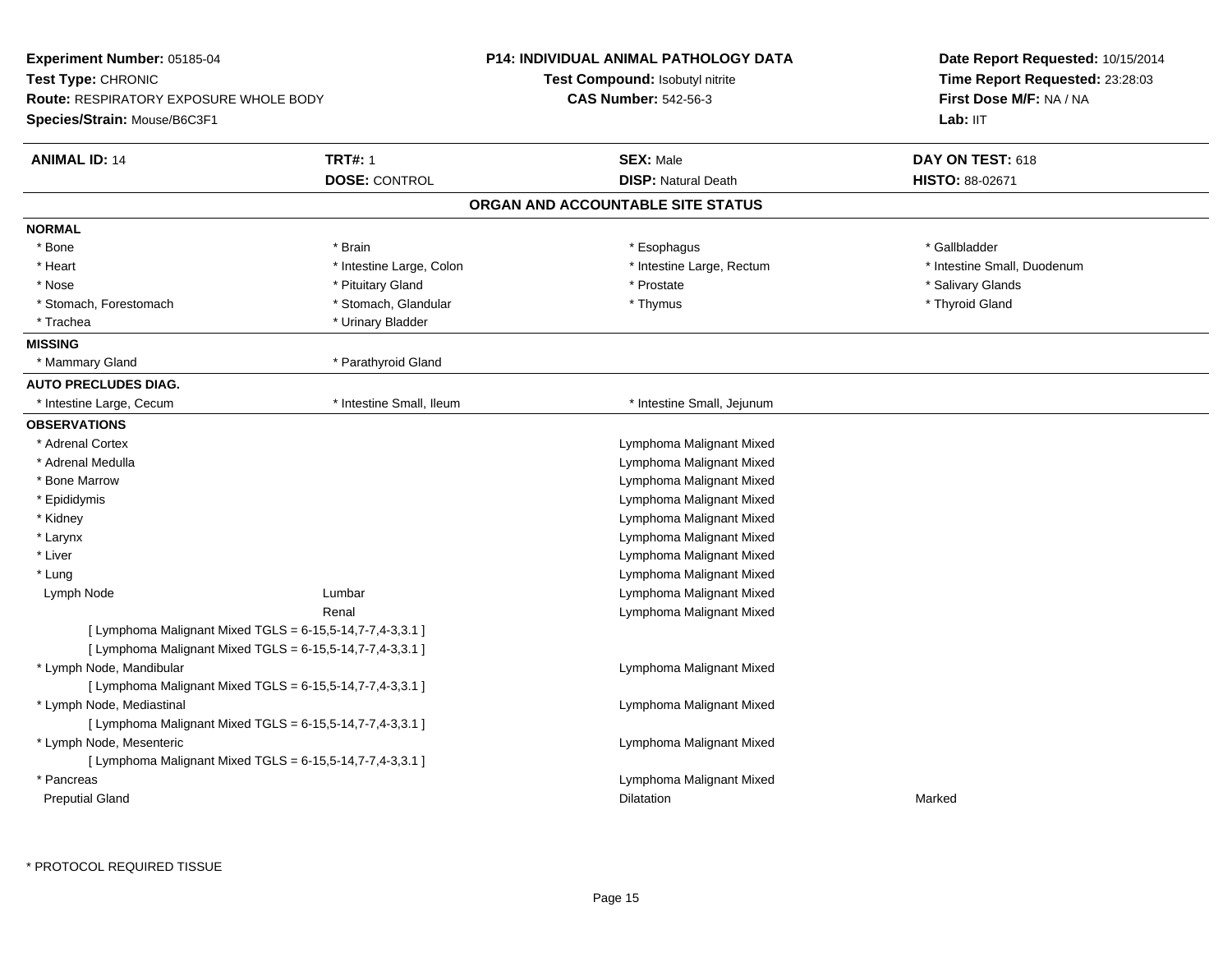| Experiment Number: 05185-04<br><b>Test Type: CHRONIC</b><br><b>Route: RESPIRATORY EXPOSURE WHOLE BODY</b><br>Species/Strain: Mouse/B6C3F1 |                      | <b>P14: INDIVIDUAL ANIMAL PATHOLOGY DATA</b><br><b>Test Compound: Isobutyl nitrite</b><br><b>CAS Number: 542-56-3</b> | Date Report Requested: 10/15/2014<br>Time Report Requested: 23:28:03<br>First Dose M/F: NA / NA<br>Lab: IIT |
|-------------------------------------------------------------------------------------------------------------------------------------------|----------------------|-----------------------------------------------------------------------------------------------------------------------|-------------------------------------------------------------------------------------------------------------|
| <b>ANIMAL ID: 14</b>                                                                                                                      | <b>TRT#: 1</b>       | <b>SEX: Male</b>                                                                                                      | DAY ON TEST: 618                                                                                            |
|                                                                                                                                           | <b>DOSE: CONTROL</b> | <b>DISP:</b> Natural Death                                                                                            | <b>HISTO: 88-02671</b>                                                                                      |
|                                                                                                                                           |                      | ORGAN AND ACCOUNTABLE SITE STATUS                                                                                     |                                                                                                             |
| [ Dilatation TGLS = $1-12$ ]                                                                                                              |                      |                                                                                                                       |                                                                                                             |
| * Seminal Vesicle                                                                                                                         |                      | Lymphoma Malignant Mixed                                                                                              |                                                                                                             |
| * Skin                                                                                                                                    | <b>Subcut Tiss</b>   | Lymphoma Malignant Mixed                                                                                              |                                                                                                             |
| [ Lymphoma Malignant Mixed TGLS = 2-13 ]                                                                                                  |                      |                                                                                                                       |                                                                                                             |
| * Spleen                                                                                                                                  |                      | Hematopoietic Cell Proliferation                                                                                      | Minimal                                                                                                     |
|                                                                                                                                           |                      | Lymphoma Malignant Mixed                                                                                              |                                                                                                             |
|                                                                                                                                           |                      | Pigmentation                                                                                                          | Hemosiderin, Mild                                                                                           |
| [ Lymphoma Malignant Mixed TGLS = 3-5 ]                                                                                                   |                      |                                                                                                                       |                                                                                                             |
| * Testes                                                                                                                                  |                      | Lymphoma Malignant Mixed                                                                                              |                                                                                                             |
| PRIMARY CAUSE OF DEATH                                                                                                                    |                      |                                                                                                                       |                                                                                                             |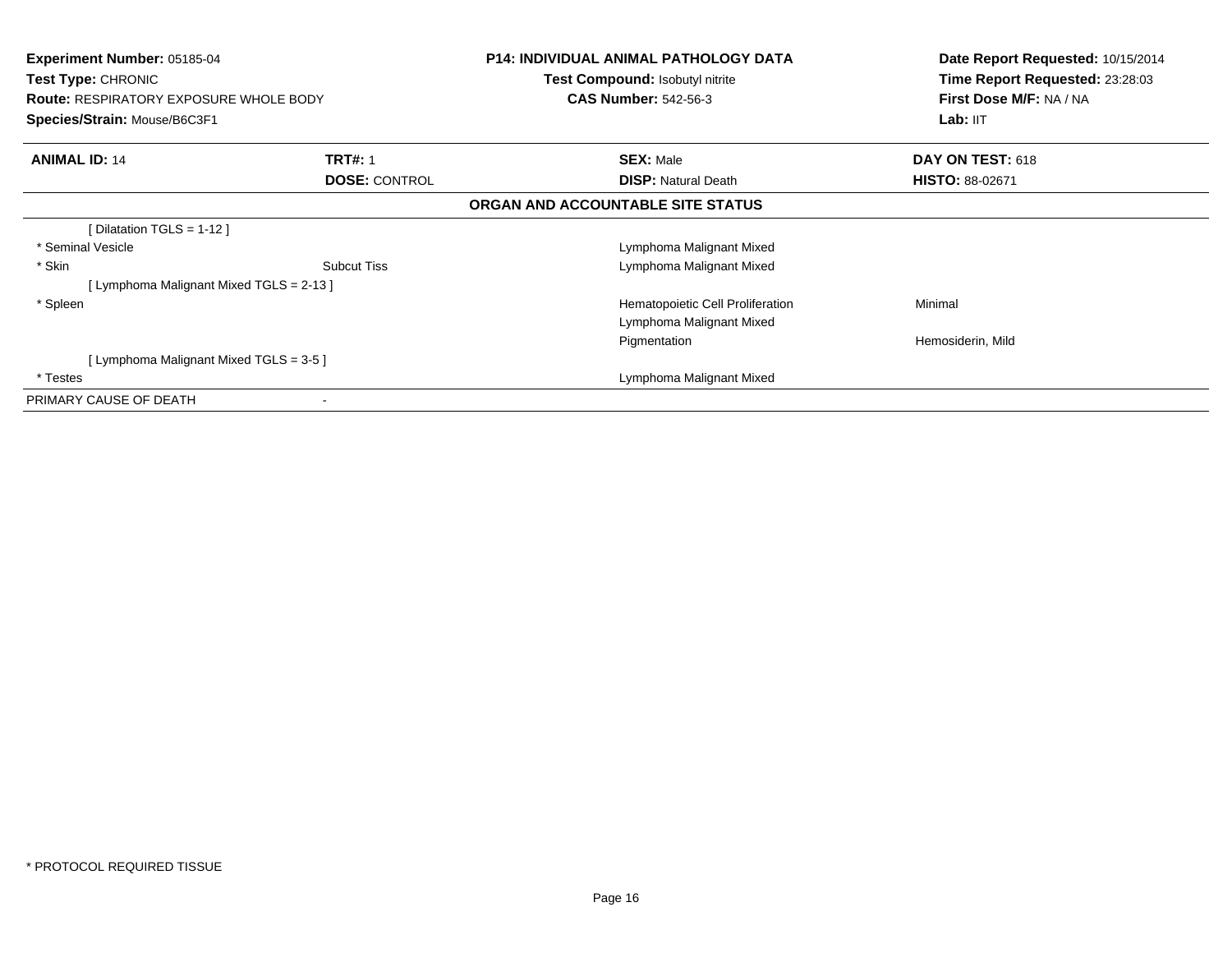| Experiment Number: 05185-04                   |                           | <b>P14: INDIVIDUAL ANIMAL PATHOLOGY DATA</b> | Date Report Requested: 10/15/2014<br>Time Report Requested: 23:28:03<br>First Dose M/F: NA / NA |
|-----------------------------------------------|---------------------------|----------------------------------------------|-------------------------------------------------------------------------------------------------|
| Test Type: CHRONIC                            |                           | Test Compound: Isobutyl nitrite              |                                                                                                 |
| <b>Route: RESPIRATORY EXPOSURE WHOLE BODY</b> |                           | <b>CAS Number: 542-56-3</b>                  |                                                                                                 |
| Species/Strain: Mouse/B6C3F1                  |                           |                                              | Lab: IIT                                                                                        |
| <b>ANIMAL ID: 15</b>                          | <b>TRT#: 1</b>            | <b>SEX: Male</b>                             | DAY ON TEST: 726                                                                                |
|                                               | <b>DOSE: CONTROL</b>      | <b>DISP: Terminal Sacrifice</b>              | HISTO: 88-02672                                                                                 |
|                                               |                           | ORGAN AND ACCOUNTABLE SITE STATUS            |                                                                                                 |
| <b>NORMAL</b>                                 |                           |                                              |                                                                                                 |
| * Adrenal Medulla                             | * Bone                    | * Bone Marrow                                | * Epididymis                                                                                    |
| * Esophagus                                   | * Gallbladder             | * Heart                                      | * Intestine Large, Cecum                                                                        |
| * Intestine Large, Colon                      | * Intestine Large, Rectum | * Intestine Small, Duodenum                  | * Intestine Small, Ileum                                                                        |
| * Intestine Small, Jejunum                    | * Larynx                  | * Lung                                       | * Lymph Node, Mandibular                                                                        |
| * Lymph Node, Mesenteric                      | * Pancreas                | * Pituitary Gland                            | * Prostate                                                                                      |
| * Skin                                        | * Stomach, Forestomach    | * Stomach, Glandular                         | * Testes                                                                                        |
| * Thymus                                      | * Thyroid Gland           | * Trachea                                    | * Urinary Bladder                                                                               |
| <b>MISSING</b>                                |                           |                                              |                                                                                                 |
| * Lymph Node, Bronchial                       | * Lymph Node, Mediastinal | * Mammary Gland                              | * Parathyroid Gland                                                                             |
| <b>OBSERVATIONS</b>                           |                           |                                              |                                                                                                 |
| * Adrenal Cortex                              | Subcapsular               | Hyperplasia                                  | Mild                                                                                            |
| * Brain                                       |                           | Mineralization                               | Minimal                                                                                         |
| * Kidney                                      |                           | <b>Infiltration Cellular</b>                 | Lymphocyte, Mild                                                                                |
|                                               | <b>Renal Tubule</b>       | Regeneration                                 | Minimal                                                                                         |
| * Liver                                       |                           | Hepatocellular Adenoma                       | Multiple                                                                                        |
|                                               |                           | <b>Syncytial Alteration</b>                  | Minimal                                                                                         |
| [ Hepatocellular Adenoma TGLS = 3-13,2-12 ]   |                           |                                              |                                                                                                 |
| * Nose                                        | <b>Respirat Epith</b>     | Hyperplasia                                  | Mild                                                                                            |
| * Salivary Glands                             |                           | Inflammation                                 | Chronic, Minimal                                                                                |
| * Seminal Vesicle                             |                           | <b>Dilatation</b>                            | Moderate                                                                                        |
| [Dilatation TGLS = 1-9]                       |                           |                                              |                                                                                                 |
| * Spleen                                      |                           | Hematopoietic Cell Proliferation             | Minimal                                                                                         |
|                                               |                           | Pigmentation                                 | Hemosiderin, Minimal                                                                            |
| PRIMARY CAUSE OF DEATH                        | $\blacksquare$            |                                              |                                                                                                 |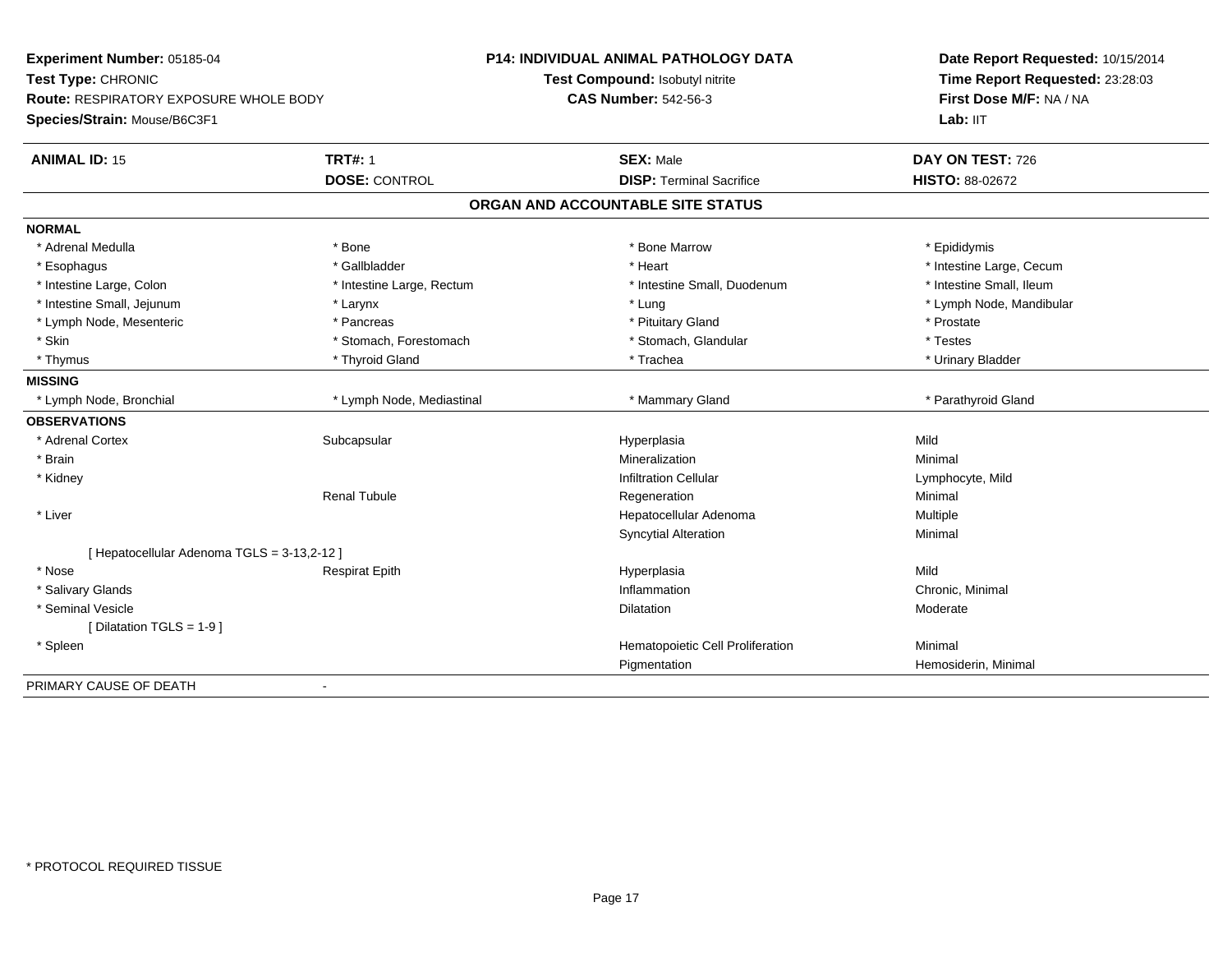| Experiment Number: 05185-04                   |                           | <b>P14: INDIVIDUAL ANIMAL PATHOLOGY DATA</b> | Date Report Requested: 10/15/2014<br>Time Report Requested: 23:28:03<br>First Dose M/F: NA / NA |
|-----------------------------------------------|---------------------------|----------------------------------------------|-------------------------------------------------------------------------------------------------|
| Test Type: CHRONIC                            |                           | Test Compound: Isobutyl nitrite              |                                                                                                 |
| <b>Route: RESPIRATORY EXPOSURE WHOLE BODY</b> |                           | <b>CAS Number: 542-56-3</b>                  |                                                                                                 |
| Species/Strain: Mouse/B6C3F1                  |                           |                                              | Lab: IIT                                                                                        |
| <b>ANIMAL ID: 16</b>                          | <b>TRT#: 1</b>            | <b>SEX: Male</b>                             | DAY ON TEST: 725                                                                                |
|                                               | <b>DOSE: CONTROL</b>      | <b>DISP: Terminal Sacrifice</b>              | HISTO: 88-02673                                                                                 |
|                                               |                           | ORGAN AND ACCOUNTABLE SITE STATUS            |                                                                                                 |
| <b>NORMAL</b>                                 |                           |                                              |                                                                                                 |
| * Adrenal Medulla                             | * Bone                    | * Bone Marrow                                | * Epididymis                                                                                    |
| * Esophagus                                   | * Gallbladder             | * Heart                                      | * Intestine Large, Cecum                                                                        |
| * Intestine Large, Colon                      | * Intestine Large, Rectum | * Intestine Small, Duodenum                  | * Intestine Small, Ileum                                                                        |
| * Intestine Small, Jejunum                    | * Larynx                  | * Liver                                      | * Lung                                                                                          |
| * Lymph Node, Mandibular                      | * Lymph Node, Mediastinal | * Lymph Node, Mesenteric                     | * Nose                                                                                          |
| * Pancreas                                    | * Prostate                | * Skin                                       | * Stomach, Forestomach                                                                          |
| * Stomach, Glandular                          | * Testes                  | * Thymus                                     | * Thyroid Gland                                                                                 |
| * Trachea                                     | * Urinary Bladder         |                                              |                                                                                                 |
| <b>MISSING</b>                                |                           |                                              |                                                                                                 |
| * Lymph Node, Bronchial                       | * Mammary Gland           | * Parathyroid Gland                          |                                                                                                 |
| <b>OBSERVATIONS</b>                           |                           |                                              |                                                                                                 |
| * Adrenal Cortex                              | Subcapsular               | Hyperplasia                                  | Minimal                                                                                         |
| * Brain                                       |                           | Mineralization                               | Mild                                                                                            |
| <b>Harderian Gland</b>                        |                           | Adenoma                                      |                                                                                                 |
| [Adenoma TGLS = $3-13$ ]                      |                           |                                              |                                                                                                 |
| * Kidney                                      |                           | <b>Infiltration Cellular</b>                 | Lymphocyte, Minimal                                                                             |
|                                               | <b>Renal Tubule</b>       | Regeneration                                 | Minimal                                                                                         |
| * Pituitary Gland                             | <b>Pars Distalis</b>      | Cyst                                         | Mild                                                                                            |
| * Salivary Glands                             |                           | Inflammation                                 | Chronic, Mild                                                                                   |
| * Seminal Vesicle                             |                           | <b>Dilatation</b>                            | Moderate                                                                                        |
| [Dilatation TGLS = 2-9]                       |                           |                                              |                                                                                                 |
| * Spleen                                      |                           | Hematopoietic Cell Proliferation             | Minimal                                                                                         |
|                                               |                           | Pigmentation                                 | Hemosiderin, Minimal                                                                            |
| PRIMARY CAUSE OF DEATH                        | $\blacksquare$            |                                              |                                                                                                 |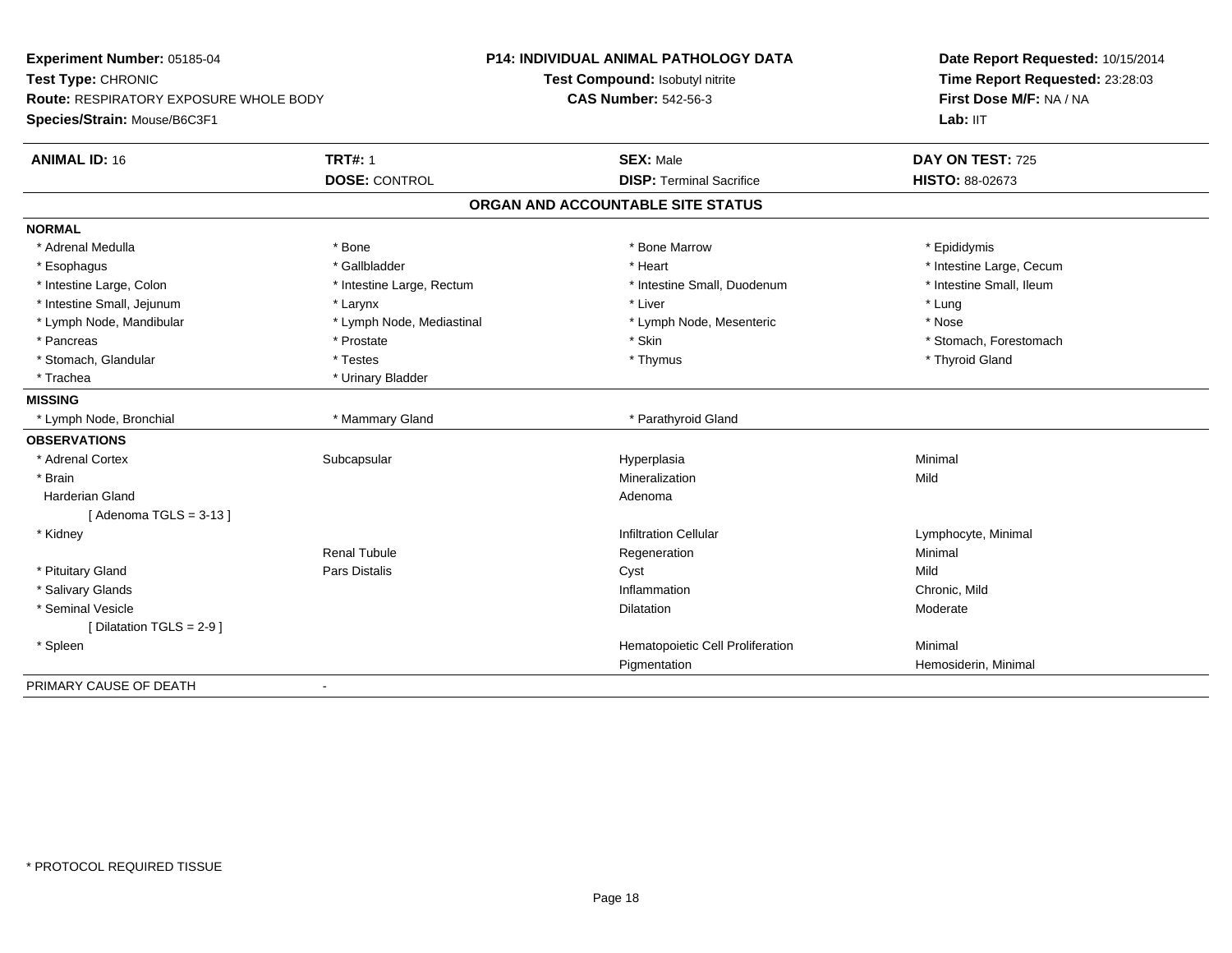| Experiment Number: 05185-04<br>Test Type: CHRONIC<br><b>Route: RESPIRATORY EXPOSURE WHOLE BODY</b> |                            | <b>P14: INDIVIDUAL ANIMAL PATHOLOGY DATA</b> | Date Report Requested: 10/15/2014<br>Time Report Requested: 23:28:03<br>First Dose M/F: NA / NA |
|----------------------------------------------------------------------------------------------------|----------------------------|----------------------------------------------|-------------------------------------------------------------------------------------------------|
|                                                                                                    |                            | Test Compound: Isobutyl nitrite              |                                                                                                 |
|                                                                                                    |                            | <b>CAS Number: 542-56-3</b>                  |                                                                                                 |
| Species/Strain: Mouse/B6C3F1                                                                       |                            |                                              | Lab: IIT                                                                                        |
| <b>ANIMAL ID: 17</b>                                                                               | <b>TRT#: 1</b>             | <b>SEX: Male</b>                             | DAY ON TEST: 725                                                                                |
|                                                                                                    | <b>DOSE: CONTROL</b>       | <b>DISP: Terminal Sacrifice</b>              | <b>HISTO: 88-02674</b>                                                                          |
|                                                                                                    |                            | ORGAN AND ACCOUNTABLE SITE STATUS            |                                                                                                 |
| <b>NORMAL</b>                                                                                      |                            |                                              |                                                                                                 |
| * Adrenal Cortex                                                                                   | * Adrenal Medulla          | * Bone                                       | * Bone Marrow                                                                                   |
| * Epididymis                                                                                       | * Esophagus                | * Gallbladder                                | * Heart                                                                                         |
| * Intestine Large, Cecum                                                                           | * Intestine Large, Colon   | * Intestine Large, Rectum                    | * Intestine Small, Duodenum                                                                     |
| * Intestine Small, Ileum                                                                           | * Intestine Small, Jejunum | * Kidney                                     | * Larynx                                                                                        |
| * Lymph Node, Mandibular                                                                           | * Lymph Node, Mediastinal  | * Lymph Node, Mesenteric                     | * Nose                                                                                          |
| * Pancreas                                                                                         | * Pituitary Gland          | * Prostate                                   | * Seminal Vesicle                                                                               |
| * Skin                                                                                             | * Stomach, Forestomach     | * Stomach, Glandular                         | * Testes                                                                                        |
| * Thymus                                                                                           | * Thyroid Gland            | * Trachea                                    | * Urinary Bladder                                                                               |
| <b>MISSING</b>                                                                                     |                            |                                              |                                                                                                 |
| * Lymph Node, Bronchial                                                                            | * Mammary Gland            | * Parathyroid Gland                          |                                                                                                 |
| <b>OBSERVATIONS</b>                                                                                |                            |                                              |                                                                                                 |
| * Brain                                                                                            |                            | Mineralization                               | Mild                                                                                            |
| * Liver                                                                                            |                            | <b>Basophilic Focus</b>                      |                                                                                                 |
|                                                                                                    | Centrilobular              | Fatty Change                                 | Minimal                                                                                         |
| * Lung                                                                                             |                            | Alveolar/Bronchiolar Adenoma                 |                                                                                                 |
| [ Alveolar/Bronchiolar Adenoma TGLS = 2-12 ]                                                       |                            |                                              |                                                                                                 |
| <b>Preputial Gland</b>                                                                             |                            | <b>Dilatation</b>                            | Marked                                                                                          |
| [Dilatation TGLS = 1-13]                                                                           |                            |                                              |                                                                                                 |
| * Salivary Glands                                                                                  |                            | Inflammation                                 | Chronic, Mild                                                                                   |
| * Spleen                                                                                           |                            | Hematopoietic Cell Proliferation             | Minimal                                                                                         |
|                                                                                                    |                            | Pigmentation                                 | Hemosiderin, Minimal                                                                            |
| PRIMARY CAUSE OF DEATH<br>$\blacksquare$                                                           |                            |                                              |                                                                                                 |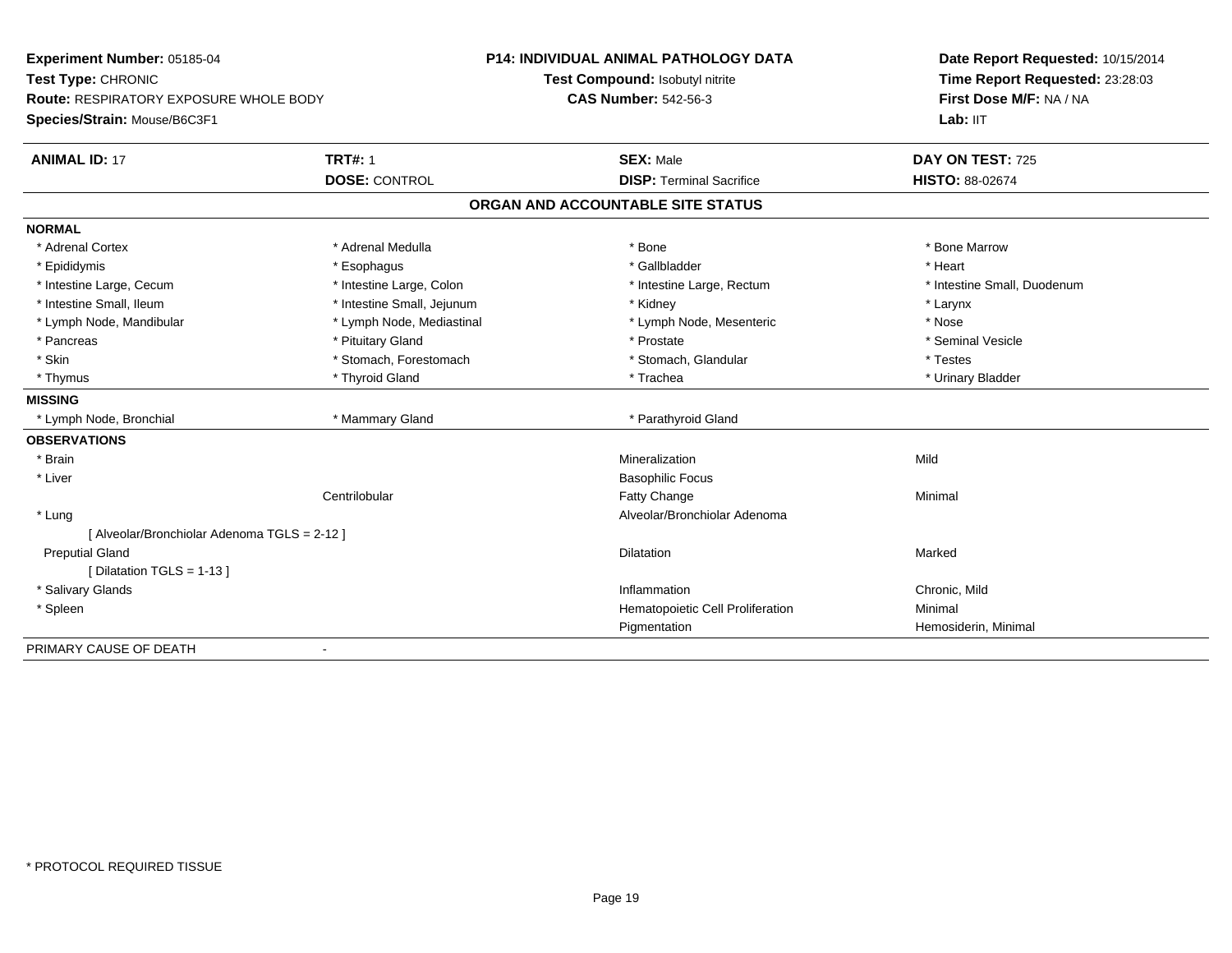| Experiment Number: 05185-04            |                             | <b>P14: INDIVIDUAL ANIMAL PATHOLOGY DATA</b> | Date Report Requested: 10/15/2014<br>Time Report Requested: 23:28:03<br>First Dose M/F: NA / NA |
|----------------------------------------|-----------------------------|----------------------------------------------|-------------------------------------------------------------------------------------------------|
| Test Type: CHRONIC                     |                             | Test Compound: Isobutyl nitrite              |                                                                                                 |
| Route: RESPIRATORY EXPOSURE WHOLE BODY |                             | <b>CAS Number: 542-56-3</b>                  |                                                                                                 |
| Species/Strain: Mouse/B6C3F1           |                             |                                              | Lab: IIT                                                                                        |
| <b>ANIMAL ID: 18</b>                   | <b>TRT#: 1</b>              | <b>SEX: Male</b>                             | DAY ON TEST: 726                                                                                |
|                                        | <b>DOSE: CONTROL</b>        | <b>DISP: Terminal Sacrifice</b>              | <b>HISTO: 88-02675</b>                                                                          |
|                                        |                             | ORGAN AND ACCOUNTABLE SITE STATUS            |                                                                                                 |
| <b>NORMAL</b>                          |                             |                                              |                                                                                                 |
| * Adrenal Medulla                      | * Bone                      | * Bone Marrow                                | * Epididymis                                                                                    |
| * Esophagus                            | * Heart                     | * Intestine Large, Cecum                     | * Intestine Large, Colon                                                                        |
| * Intestine Large, Rectum              | * Intestine Small, Duodenum | * Intestine Small, Ileum                     | * Intestine Small, Jejunum                                                                      |
| * Kidney                               | * Larynx                    | * Lymph Node, Bronchial                      | * Lymph Node, Mandibular                                                                        |
| * Lymph Node, Mediastinal              | * Lymph Node, Mesenteric    | * Nose                                       | * Pancreas                                                                                      |
| * Pituitary Gland                      | * Prostate                  | * Seminal Vesicle                            | * Skin                                                                                          |
| * Stomach, Forestomach                 | * Stomach, Glandular        | * Testes                                     | * Thymus                                                                                        |
| * Thyroid Gland                        | * Trachea                   | * Urinary Bladder                            |                                                                                                 |
| <b>MISSING</b>                         |                             |                                              |                                                                                                 |
| * Gallbladder                          | * Mammary Gland             | * Parathyroid Gland                          |                                                                                                 |
| <b>OBSERVATIONS</b>                    |                             |                                              |                                                                                                 |
| * Adrenal Cortex                       | Subcapsular                 | Hyperplasia                                  | Minimal                                                                                         |
| * Brain                                |                             | Mineralization                               | Minimal                                                                                         |
| * Liver                                |                             | Hepatocellular Carcinoma                     |                                                                                                 |
| [Hepatocellular Carcinoma TGLS = 2-12] |                             |                                              |                                                                                                 |
| * Lung                                 |                             | Hepatocellular Carcinoma                     | Metastatic (Liver)                                                                              |
| * Salivary Glands                      |                             | Inflammation                                 | Chronic, Minimal                                                                                |
| * Spleen                               |                             | Hematopoietic Cell Proliferation             | Minimal                                                                                         |
|                                        |                             | Pigmentation                                 | Hemosiderin, Minimal                                                                            |
| PRIMARY CAUSE OF DEATH                 |                             |                                              |                                                                                                 |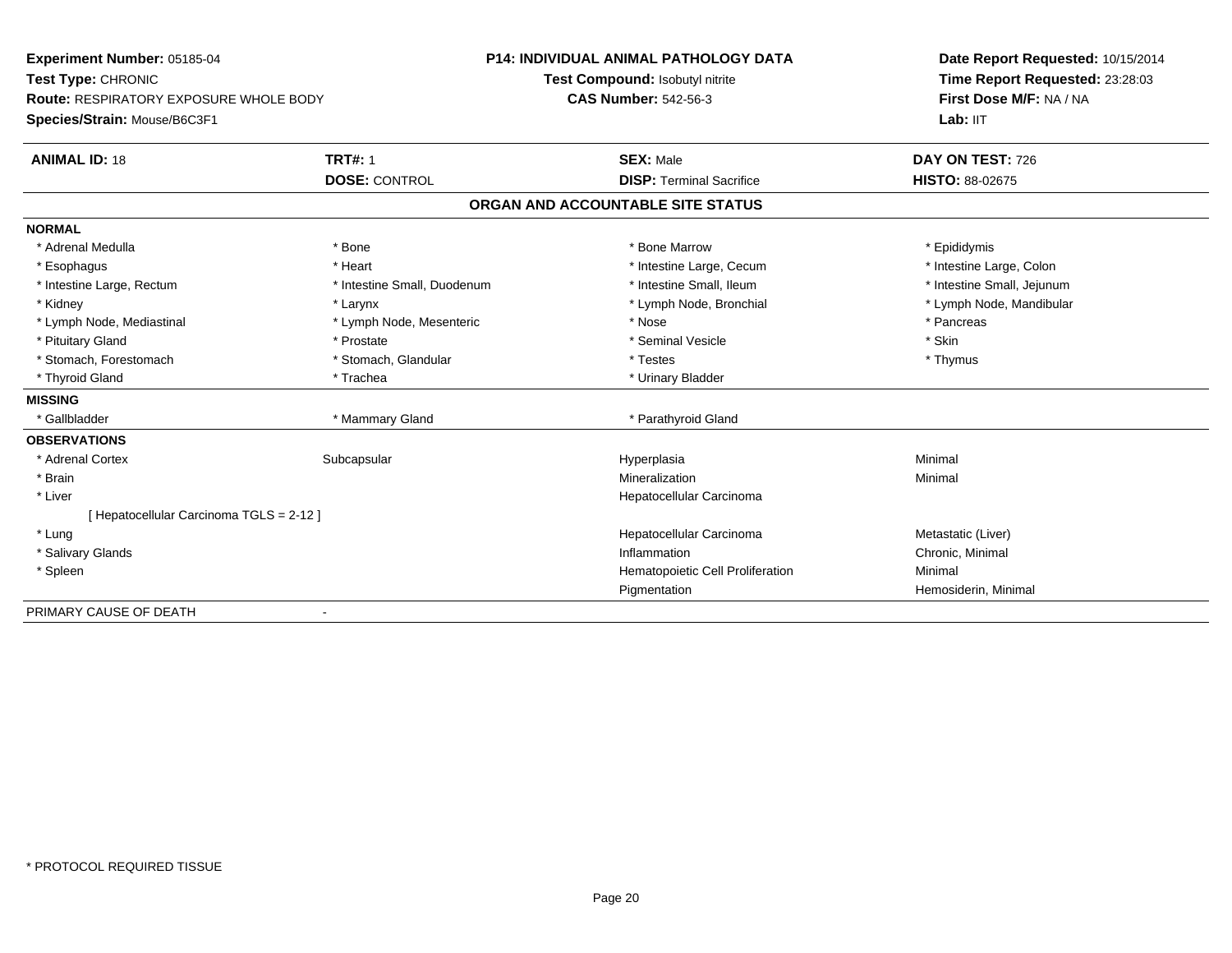| Experiment Number: 05185-04<br>Test Type: CHRONIC |                             | <b>P14: INDIVIDUAL ANIMAL PATHOLOGY DATA</b><br>Test Compound: Isobutyl nitrite | Date Report Requested: 10/15/2014<br>Time Report Requested: 23:28:03 |  |
|---------------------------------------------------|-----------------------------|---------------------------------------------------------------------------------|----------------------------------------------------------------------|--|
| <b>Route: RESPIRATORY EXPOSURE WHOLE BODY</b>     |                             | <b>CAS Number: 542-56-3</b>                                                     |                                                                      |  |
| Species/Strain: Mouse/B6C3F1                      |                             |                                                                                 | First Dose M/F: NA / NA<br>Lab: II <sub>T</sub>                      |  |
| <b>ANIMAL ID: 19</b>                              | <b>TRT#: 1</b>              | <b>SEX: Male</b>                                                                | DAY ON TEST: 726                                                     |  |
|                                                   | <b>DOSE: CONTROL</b>        | <b>DISP: Terminal Sacrifice</b>                                                 | HISTO: 88-02676                                                      |  |
|                                                   |                             | ORGAN AND ACCOUNTABLE SITE STATUS                                               |                                                                      |  |
| <b>NORMAL</b>                                     |                             |                                                                                 |                                                                      |  |
| * Adrenal Medulla                                 | * Bone                      | * Bone Marrow                                                                   | * Esophagus                                                          |  |
| * Gallbladder                                     | * Heart                     | * Intestine Large, Cecum                                                        | * Intestine Large, Colon                                             |  |
| * Intestine Large, Rectum                         | * Intestine Small, Duodenum | * Intestine Small, Ileum                                                        | * Intestine Small, Jejunum                                           |  |
| * Kidney                                          | * Larynx                    | * Lymph Node, Mandibular                                                        | * Lymph Node, Mediastinal                                            |  |
| * Nose                                            | * Pancreas                  | * Parathyroid Gland                                                             | * Pituitary Gland                                                    |  |
| * Prostate                                        | * Seminal Vesicle           | * Skin                                                                          | * Stomach, Forestomach                                               |  |
| * Stomach, Glandular                              | * Testes                    | * Thymus                                                                        | * Trachea                                                            |  |
| * Urinary Bladder                                 |                             |                                                                                 |                                                                      |  |
| <b>MISSING</b>                                    |                             |                                                                                 |                                                                      |  |
| * Lymph Node, Bronchial                           | * Mammary Gland             |                                                                                 |                                                                      |  |
| <b>OBSERVATIONS</b>                               |                             |                                                                                 |                                                                      |  |
| * Adrenal Cortex                                  | Subcapsular                 | Hyperplasia                                                                     | Moderate                                                             |  |
| * Brain                                           |                             | Mineralization                                                                  | Mild                                                                 |  |
| * Epididymis                                      |                             | Inflammation                                                                    | Chronic Active, Mild                                                 |  |
| Harderian Gland                                   |                             | Adenoma                                                                         |                                                                      |  |
| [Adenoma TGLS = $5-15$ ]                          |                             |                                                                                 |                                                                      |  |
| Islets, Pancreatic                                |                             | Hyperplasia                                                                     | Focal, Mild                                                          |  |
| * Liver                                           |                             | <b>Eosinophilic Focus</b>                                                       |                                                                      |  |
|                                                   |                             | Hemangiosarcoma                                                                 |                                                                      |  |
|                                                   |                             | <b>Syncytial Alteration</b>                                                     | Mild                                                                 |  |
| [Eosinophilic Focus TGLS = 3-14]                  |                             |                                                                                 |                                                                      |  |
| [Hemangiosarcoma TGLS = 4-5]                      |                             |                                                                                 |                                                                      |  |
| * Lung                                            |                             | Inflammation                                                                    | Chronic Active, Minimal                                              |  |
| * Lymph Node, Mesenteric                          |                             | Hemorrhage                                                                      | Mild                                                                 |  |
| <b>Preputial Gland</b>                            |                             | Dilatation                                                                      | Moderate                                                             |  |
|                                                   |                             | Inflammation                                                                    | Chronic Active, Mild                                                 |  |
| [Inflammation $TGLS = 2-13$ ]                     |                             |                                                                                 |                                                                      |  |
| * Salivary Glands                                 |                             | Inflammation                                                                    | Chronic, Minimal                                                     |  |
| * Spleen                                          |                             | Hematopoietic Cell Proliferation                                                | Minimal                                                              |  |
|                                                   |                             | Pigmentation                                                                    | Hemosiderin, Minimal                                                 |  |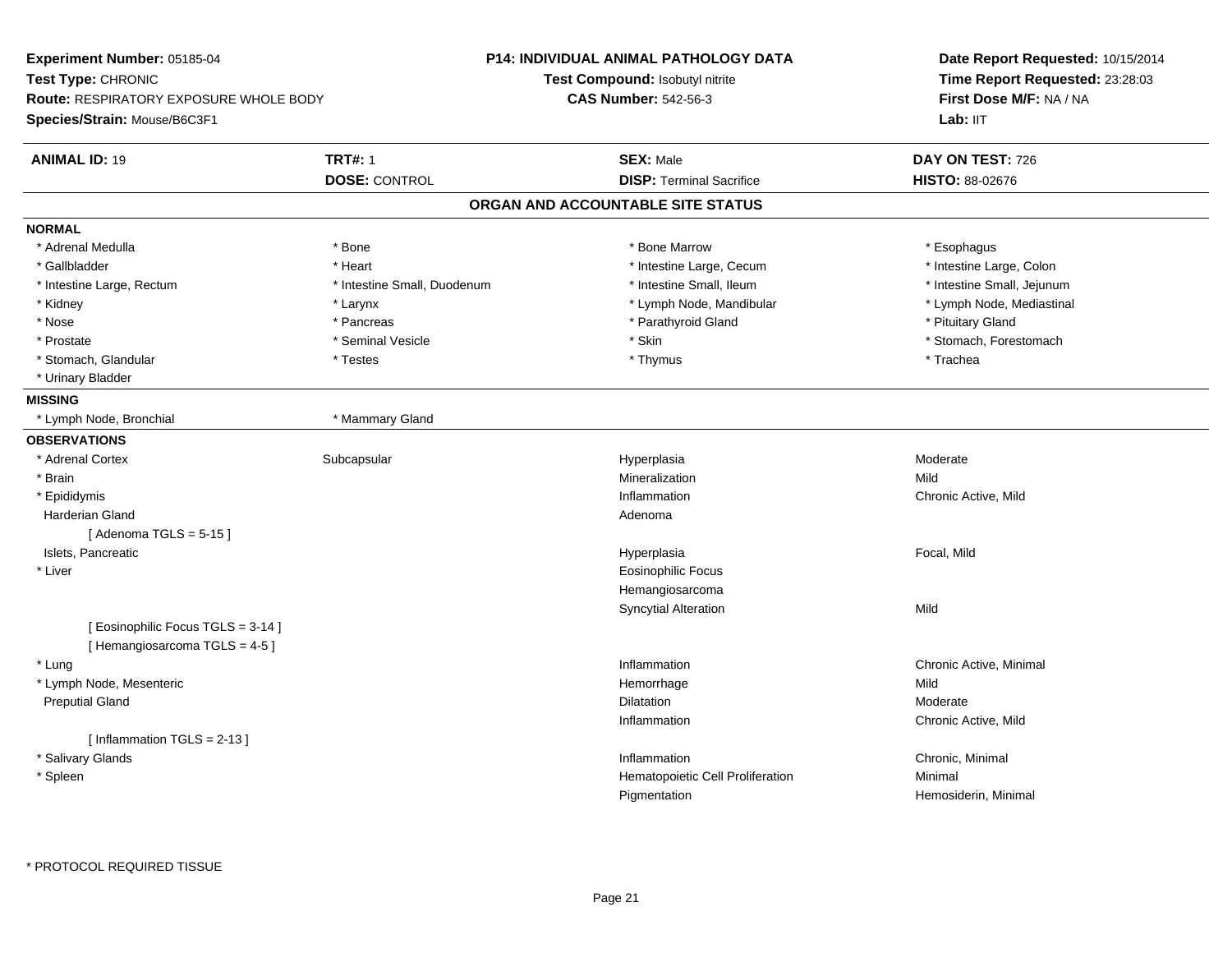| <b>Experiment Number: 05185-04</b><br>Test Type: CHRONIC<br><b>Route: RESPIRATORY EXPOSURE WHOLE BODY</b><br>Species/Strain: Mouse/B6C3F1 |                      | <b>P14: INDIVIDUAL ANIMAL PATHOLOGY DATA</b> | Date Report Requested: 10/15/2014<br>Time Report Requested: 23:28:03<br>First Dose M/F: NA / NA<br>Lab: IIT |
|-------------------------------------------------------------------------------------------------------------------------------------------|----------------------|----------------------------------------------|-------------------------------------------------------------------------------------------------------------|
|                                                                                                                                           |                      | Test Compound: Isobutyl nitrite              |                                                                                                             |
|                                                                                                                                           |                      | <b>CAS Number: 542-56-3</b>                  |                                                                                                             |
|                                                                                                                                           |                      |                                              |                                                                                                             |
| <b>ANIMAL ID: 19</b>                                                                                                                      | <b>TRT#: 1</b>       | <b>SEX: Male</b>                             | <b>DAY ON TEST: 726</b>                                                                                     |
|                                                                                                                                           | <b>DOSE: CONTROL</b> | <b>DISP:</b> Terminal Sacrifice              | <b>HISTO: 88-02676</b>                                                                                      |
|                                                                                                                                           |                      | ORGAN AND ACCOUNTABLE SITE STATUS            |                                                                                                             |
| * Thyroid Gland                                                                                                                           | Follicular Cel       | Hyperplasia                                  | Focal, Minimal                                                                                              |
| PRIMARY CAUSE OF DEATH                                                                                                                    |                      |                                              |                                                                                                             |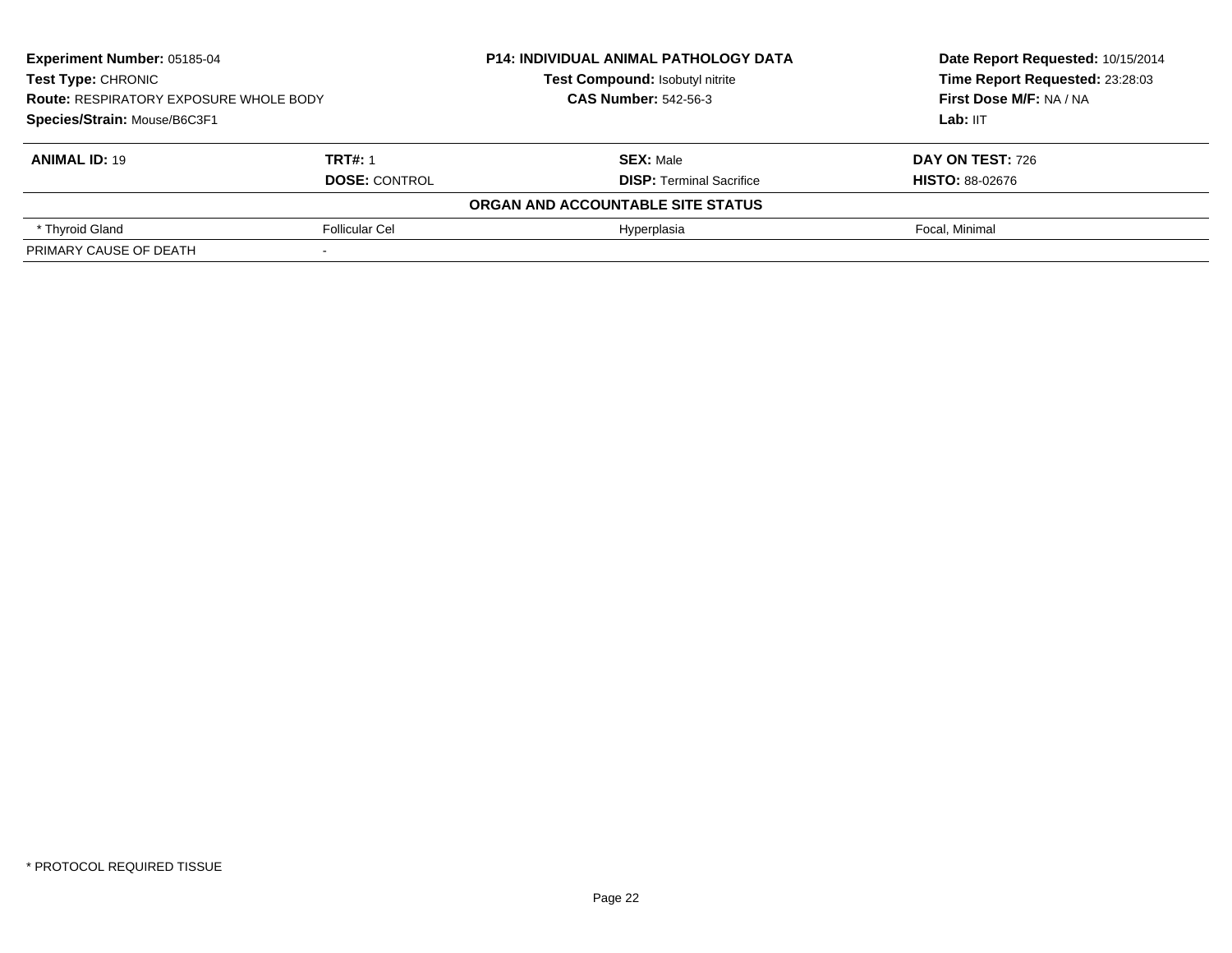| Experiment Number: 05185-04<br>Test Type: CHRONIC<br>Route: RESPIRATORY EXPOSURE WHOLE BODY |                           | <b>P14: INDIVIDUAL ANIMAL PATHOLOGY DATA</b><br>Test Compound: Isobutyl nitrite<br><b>CAS Number: 542-56-3</b> | Date Report Requested: 10/15/2014<br>Time Report Requested: 23:28:03<br>First Dose M/F: NA / NA<br>Lab: IIT |
|---------------------------------------------------------------------------------------------|---------------------------|----------------------------------------------------------------------------------------------------------------|-------------------------------------------------------------------------------------------------------------|
| Species/Strain: Mouse/B6C3F1                                                                |                           |                                                                                                                |                                                                                                             |
| <b>ANIMAL ID: 20</b>                                                                        | <b>TRT#: 1</b>            | <b>SEX: Male</b>                                                                                               | DAY ON TEST: 726                                                                                            |
|                                                                                             | <b>DOSE: CONTROL</b>      | <b>DISP: Terminal Sacrifice</b>                                                                                | <b>HISTO: 88-02677</b>                                                                                      |
|                                                                                             |                           | ORGAN AND ACCOUNTABLE SITE STATUS                                                                              |                                                                                                             |
| <b>NORMAL</b>                                                                               |                           |                                                                                                                |                                                                                                             |
| * Adrenal Medulla                                                                           | * Bone                    | * Bone Marrow                                                                                                  | * Epididymis                                                                                                |
| * Esophagus                                                                                 | * Gallbladder             | * Heart                                                                                                        | * Intestine Large, Cecum                                                                                    |
| * Intestine Large, Colon                                                                    | * Intestine Large, Rectum | * Intestine Small, Duodenum                                                                                    | * Intestine Small, Ileum                                                                                    |
| * Intestine Small, Jejunum                                                                  | * Larynx                  | * Lymph Node, Bronchial                                                                                        | * Lymph Node, Mandibular                                                                                    |
| * Lymph Node, Mediastinal                                                                   | * Lymph Node, Mesenteric  | * Pancreas                                                                                                     | * Pituitary Gland                                                                                           |
| * Prostate                                                                                  | * Seminal Vesicle         | * Skin                                                                                                         | * Stomach, Forestomach                                                                                      |
| * Stomach, Glandular                                                                        | * Testes                  | * Thymus                                                                                                       | * Thyroid Gland                                                                                             |
| * Trachea                                                                                   | * Urinary Bladder         |                                                                                                                |                                                                                                             |
| <b>MISSING</b>                                                                              |                           |                                                                                                                |                                                                                                             |
| * Mammary Gland                                                                             | * Parathyroid Gland       |                                                                                                                |                                                                                                             |
| <b>OBSERVATIONS</b>                                                                         |                           |                                                                                                                |                                                                                                             |
| * Adrenal Cortex                                                                            | Subcapsular               | Hyperplasia                                                                                                    | Minimal                                                                                                     |
|                                                                                             |                           | Hypertrophy                                                                                                    | Focal, Mild                                                                                                 |
| * Brain                                                                                     |                           | Mineralization                                                                                                 | Minimal                                                                                                     |
| * Kidney                                                                                    |                           | <b>Infiltration Cellular</b>                                                                                   | Lymphocyte, Minimal                                                                                         |
| * Liver                                                                                     |                           | Hepatocellular Adenoma                                                                                         |                                                                                                             |
| [ Hepatocellular Adenoma TGLS = 2-12 ]                                                      |                           |                                                                                                                |                                                                                                             |
| * Lung                                                                                      |                           | Alveolar/Bronchiolar Adenoma                                                                                   |                                                                                                             |
| [ Alveolar/Bronchiolar Adenoma TGLS = 3-6 ]                                                 |                           |                                                                                                                |                                                                                                             |
| * Nose                                                                                      |                           | Inflammation                                                                                                   | Chronic Active, Minimal                                                                                     |
| <b>Preputial Gland</b>                                                                      |                           | Dilatation                                                                                                     | Marked                                                                                                      |
| [ Dilatation TGLS = 1-13 ]                                                                  |                           |                                                                                                                |                                                                                                             |
| * Salivary Glands                                                                           |                           | Inflammation                                                                                                   | Chronic, Minimal                                                                                            |
| * Spleen                                                                                    |                           | Hematopoietic Cell Proliferation                                                                               | Minimal                                                                                                     |
| PRIMARY CAUSE OF DEATH                                                                      |                           |                                                                                                                |                                                                                                             |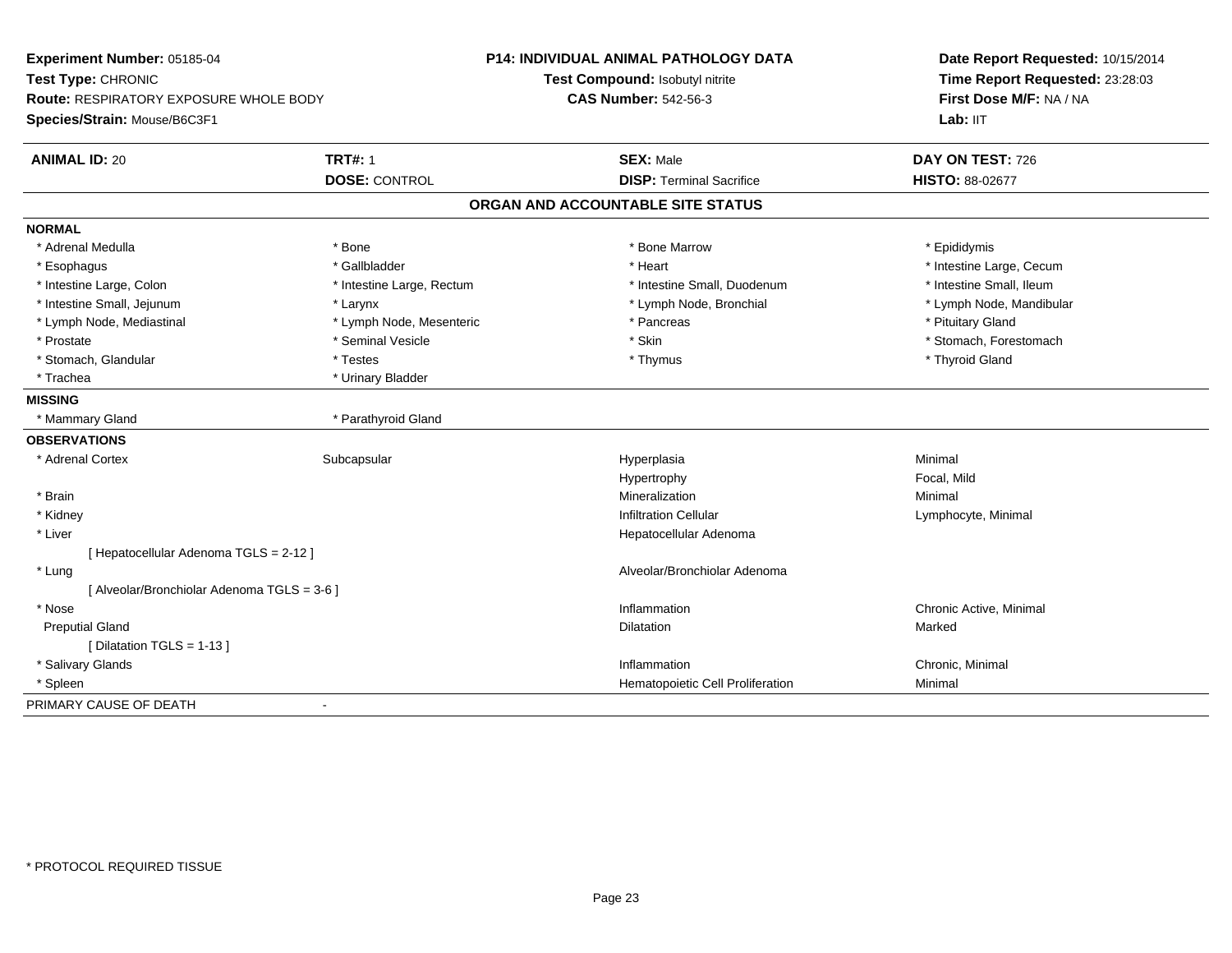| Experiment Number: 05185-04<br>Test Type: CHRONIC<br>Route: RESPIRATORY EXPOSURE WHOLE BODY |                           | <b>P14: INDIVIDUAL ANIMAL PATHOLOGY DATA</b> | Date Report Requested: 10/15/2014<br>Time Report Requested: 23:28:03 |
|---------------------------------------------------------------------------------------------|---------------------------|----------------------------------------------|----------------------------------------------------------------------|
|                                                                                             |                           | Test Compound: Isobutyl nitrite              |                                                                      |
|                                                                                             |                           | <b>CAS Number: 542-56-3</b>                  | First Dose M/F: NA / NA                                              |
| Species/Strain: Mouse/B6C3F1                                                                |                           |                                              | Lab: IIT                                                             |
| <b>ANIMAL ID: 21</b>                                                                        | <b>TRT#: 1</b>            | <b>SEX: Male</b>                             | DAY ON TEST: 726                                                     |
|                                                                                             | <b>DOSE: CONTROL</b>      | <b>DISP: Terminal Sacrifice</b>              | <b>HISTO: 88-02678</b>                                               |
|                                                                                             |                           | ORGAN AND ACCOUNTABLE SITE STATUS            |                                                                      |
| <b>NORMAL</b>                                                                               |                           |                                              |                                                                      |
| * Adrenal Medulla                                                                           | * Bone                    | * Bone Marrow                                | * Epididymis                                                         |
| * Esophagus                                                                                 | * Gallbladder             | * Heart                                      | * Intestine Large, Cecum                                             |
| * Intestine Large, Colon                                                                    | * Intestine Large, Rectum | * Intestine Small, Duodenum                  | * Intestine Small, Ileum                                             |
| * Intestine Small, Jejunum                                                                  | * Larynx                  | * Lymph Node, Mandibular                     | * Lymph Node, Mediastinal                                            |
| * Lymph Node, Mesenteric                                                                    | * Nose                    | * Parathyroid Gland                          | * Pituitary Gland                                                    |
| * Prostate                                                                                  | * Seminal Vesicle         | * Skin                                       | * Stomach, Forestomach                                               |
| * Stomach, Glandular                                                                        | * Testes                  | * Thymus                                     | * Thyroid Gland                                                      |
| * Trachea                                                                                   | * Urinary Bladder         |                                              |                                                                      |
| <b>MISSING</b>                                                                              |                           |                                              |                                                                      |
| * Lymph Node, Bronchial                                                                     | * Mammary Gland           |                                              |                                                                      |
| <b>OBSERVATIONS</b>                                                                         |                           |                                              |                                                                      |
| * Adrenal Cortex                                                                            | Subcapsular               | Hyperplasia                                  | Minimal                                                              |
| * Brain                                                                                     |                           | Mineralization                               | Mild                                                                 |
| * Kidney                                                                                    |                           | Cyst                                         | Mild                                                                 |
|                                                                                             |                           | <b>Infiltration Cellular</b>                 | Lymphocyte, Minimal                                                  |
| * Liver                                                                                     |                           | Hepatocellular Adenoma                       |                                                                      |
| [ Hepatocellular Adenoma TGLS = 1-12 ]                                                      |                           |                                              |                                                                      |
| * Lung                                                                                      |                           | <b>Infiltration Cellular</b>                 | Lymphocyte, Minimal                                                  |
| * Pancreas                                                                                  |                           | Inflammation                                 | Chronic, Minimal                                                     |
| * Salivary Glands                                                                           |                           | Inflammation                                 | Chronic, Mild                                                        |
| * Spleen                                                                                    |                           | Hematopoietic Cell Proliferation             | Minimal                                                              |
|                                                                                             |                           | Pigmentation                                 | Hemosiderin, Minimal                                                 |
| PRIMARY CAUSE OF DEATH                                                                      |                           |                                              |                                                                      |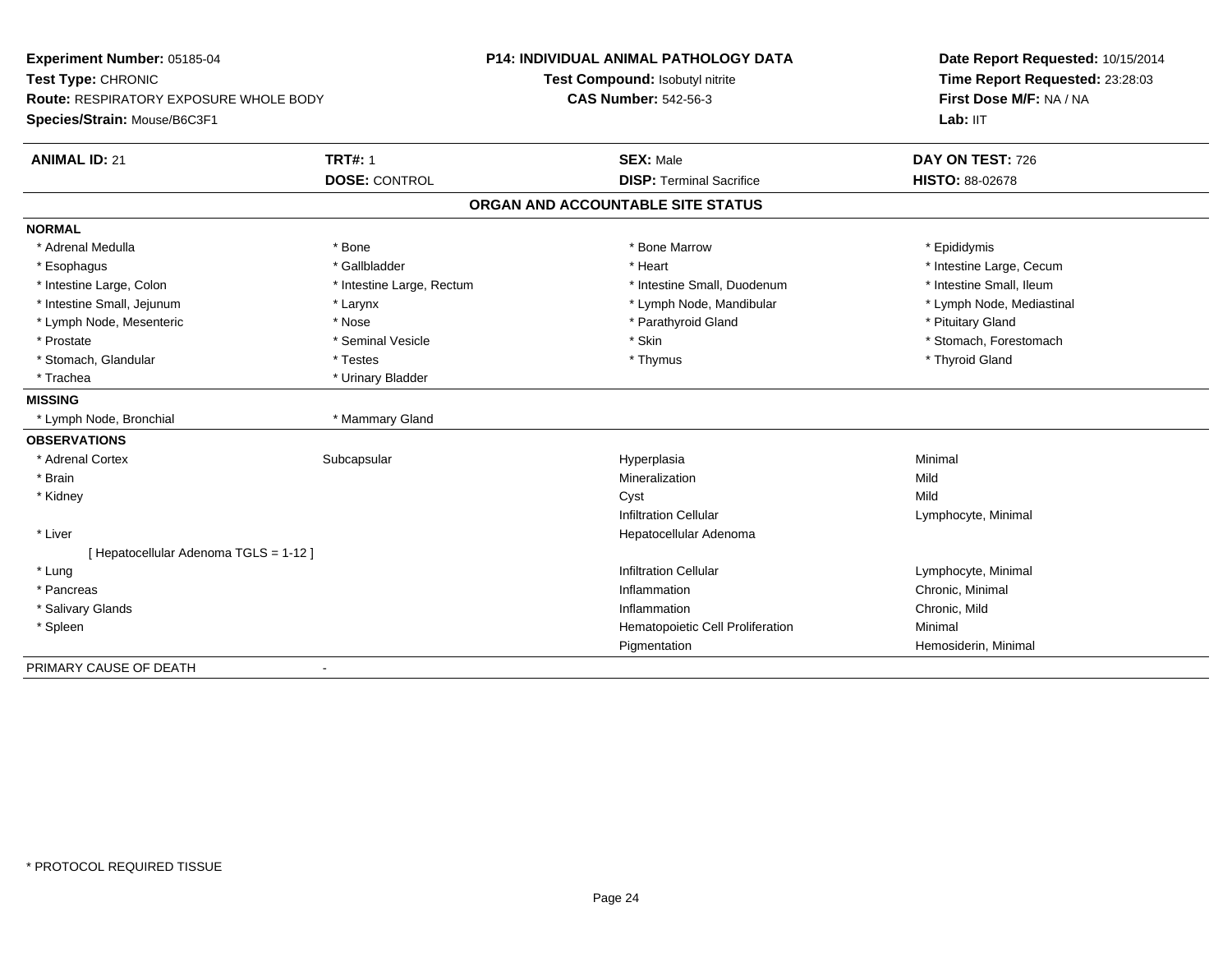| Experiment Number: 05185-04                   |                           | <b>P14: INDIVIDUAL ANIMAL PATHOLOGY DATA</b> | Date Report Requested: 10/15/2014<br>Time Report Requested: 23:28:03 |
|-----------------------------------------------|---------------------------|----------------------------------------------|----------------------------------------------------------------------|
| Test Type: CHRONIC                            |                           | Test Compound: Isobutyl nitrite              |                                                                      |
| <b>Route: RESPIRATORY EXPOSURE WHOLE BODY</b> |                           | <b>CAS Number: 542-56-3</b>                  | First Dose M/F: NA / NA                                              |
| Species/Strain: Mouse/B6C3F1                  |                           |                                              | Lab: IIT                                                             |
| <b>ANIMAL ID: 22</b>                          | <b>TRT#: 1</b>            | <b>SEX: Male</b>                             | DAY ON TEST: 725                                                     |
|                                               | <b>DOSE: CONTROL</b>      | <b>DISP: Terminal Sacrifice</b>              | <b>HISTO: 88-02679</b>                                               |
|                                               |                           | ORGAN AND ACCOUNTABLE SITE STATUS            |                                                                      |
| <b>NORMAL</b>                                 |                           |                                              |                                                                      |
| * Adrenal Medulla                             | * Bone                    | * Bone Marrow                                | * Epididymis                                                         |
| * Esophagus                                   | * Gallbladder             | * Heart                                      | * Intestine Large, Cecum                                             |
| * Intestine Large, Colon                      | * Intestine Large, Rectum | * Intestine Small, Duodenum                  | * Intestine Small, Ileum                                             |
| * Intestine Small, Jejunum                    | * Kidney                  | * Larynx                                     | * Lung                                                               |
| * Lymph Node, Mandibular                      | * Lymph Node, Mesenteric  | * Nose                                       | * Pancreas                                                           |
| * Parathyroid Gland                           | * Pituitary Gland         | * Prostate                                   | * Salivary Glands                                                    |
| * Seminal Vesicle                             | * Skin                    | * Stomach, Forestomach                       | * Stomach, Glandular                                                 |
| * Testes                                      | * Thymus                  | * Thyroid Gland                              | * Trachea                                                            |
| * Urinary Bladder                             |                           |                                              |                                                                      |
| <b>MISSING</b>                                |                           |                                              |                                                                      |
| * Lymph Node, Bronchial                       | * Lymph Node, Mediastinal | * Mammary Gland                              |                                                                      |
| <b>OBSERVATIONS</b>                           |                           |                                              |                                                                      |
| * Adrenal Cortex                              |                           | Hypertrophy                                  | Focal, Mild                                                          |
| * Brain                                       |                           | Mineralization                               | Mild                                                                 |
| * Liver                                       |                           | Hepatocellular Adenoma                       |                                                                      |
|                                               |                           | <b>Syncytial Alteration</b>                  | Minimal                                                              |
| [ Hepatocellular Adenoma TGLS = 1-5 ]         |                           |                                              |                                                                      |
| * Spleen                                      |                           | Hematopoietic Cell Proliferation             | Minimal                                                              |
| PRIMARY CAUSE OF DEATH                        |                           |                                              |                                                                      |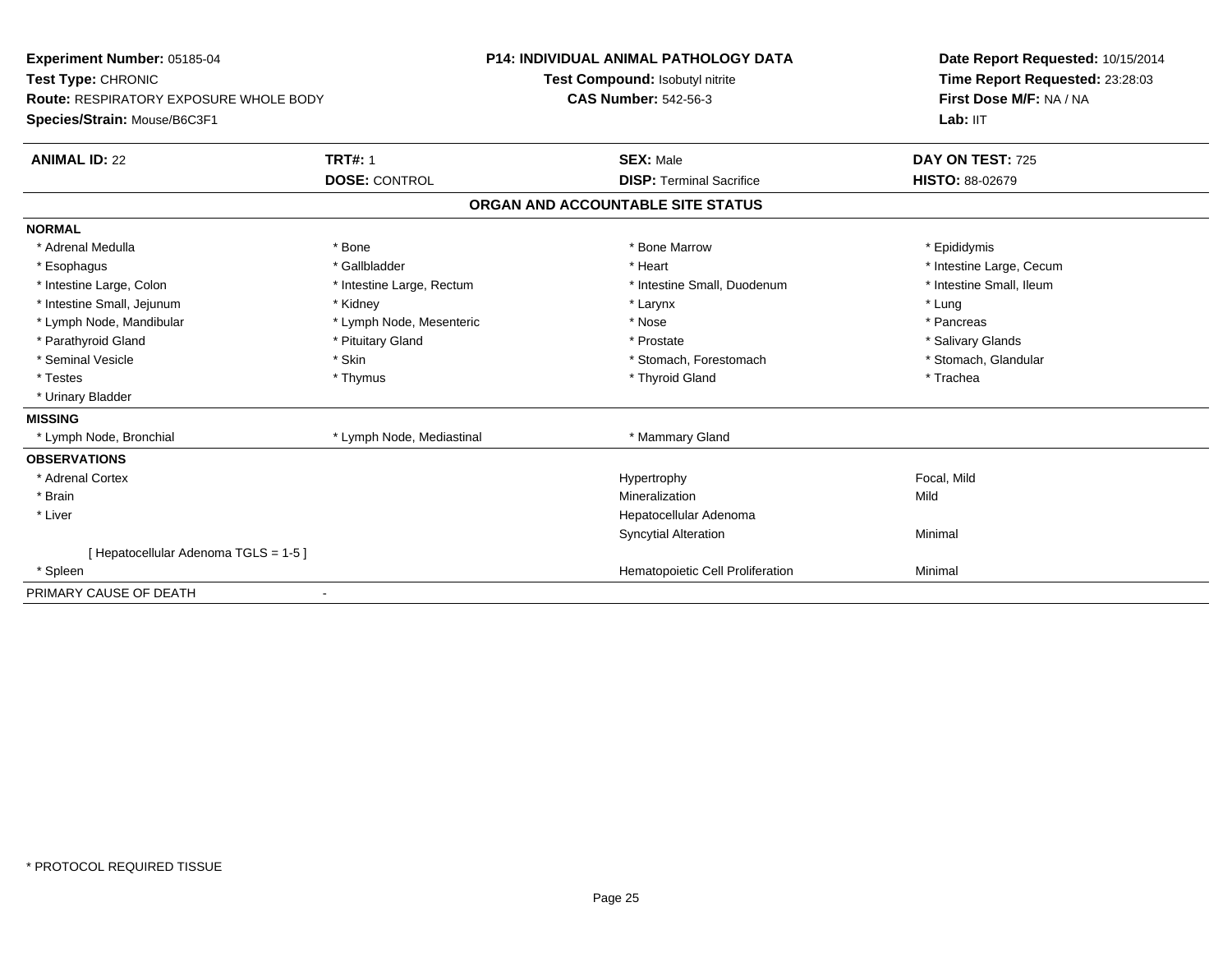| Experiment Number: 05185-04            |                            | <b>P14: INDIVIDUAL ANIMAL PATHOLOGY DATA</b> | Date Report Requested: 10/15/2014<br>Time Report Requested: 23:28:03<br>First Dose M/F: NA / NA |  |
|----------------------------------------|----------------------------|----------------------------------------------|-------------------------------------------------------------------------------------------------|--|
| Test Type: CHRONIC                     |                            | Test Compound: Isobutyl nitrite              |                                                                                                 |  |
| Route: RESPIRATORY EXPOSURE WHOLE BODY |                            | <b>CAS Number: 542-56-3</b>                  |                                                                                                 |  |
| Species/Strain: Mouse/B6C3F1           |                            |                                              | Lab: IIT                                                                                        |  |
| <b>ANIMAL ID: 23</b>                   | <b>TRT#: 1</b>             | <b>SEX: Male</b>                             | DAY ON TEST: 726                                                                                |  |
|                                        | <b>DOSE: CONTROL</b>       | <b>DISP: Terminal Sacrifice</b>              | <b>HISTO: 88-02680</b>                                                                          |  |
|                                        |                            | ORGAN AND ACCOUNTABLE SITE STATUS            |                                                                                                 |  |
| <b>NORMAL</b>                          |                            |                                              |                                                                                                 |  |
| * Adrenal Cortex                       | * Adrenal Medulla          | * Bone                                       | * Bone Marrow                                                                                   |  |
| * Epididymis                           | * Esophagus                | * Gallbladder                                | * Heart                                                                                         |  |
| * Intestine Large, Cecum               | * Intestine Large, Colon   | * Intestine Large, Rectum                    | * Intestine Small, Duodenum                                                                     |  |
| * Intestine Small, Ileum               | * Intestine Small, Jejunum | * Larynx                                     | * Liver                                                                                         |  |
| * Lung                                 | * Lymph Node, Bronchial    | * Lymph Node, Mandibular                     | * Lymph Node, Mediastinal                                                                       |  |
| * Lymph Node, Mesenteric               | * Mammary Gland            | * Pancreas                                   | * Parathyroid Gland                                                                             |  |
| * Pituitary Gland                      | * Prostate                 | * Seminal Vesicle                            | * Skin                                                                                          |  |
| * Stomach, Forestomach                 | * Stomach, Glandular       | * Testes                                     | * Thymus                                                                                        |  |
| * Thyroid Gland                        | * Trachea                  | * Urinary Bladder                            |                                                                                                 |  |
| <b>OBSERVATIONS</b>                    |                            |                                              |                                                                                                 |  |
| * Brain                                |                            | Mineralization                               | Moderate                                                                                        |  |
| * Kidney                               |                            | <b>Infiltration Cellular</b>                 | Lymphocyte, Minimal                                                                             |  |
|                                        | <b>Renal Tubule</b>        | Regeneration                                 | Minimal                                                                                         |  |
| * Nose                                 | <b>Respirat Epith</b>      | Hyperplasia                                  | Minimal                                                                                         |  |
| <b>Preputial Gland</b>                 |                            | Dilatation                                   | Marked                                                                                          |  |
|                                        |                            | Inflammation                                 | Chronic Active, Minimal                                                                         |  |
| [Dilatation TGLS = 1-12 ]              |                            |                                              |                                                                                                 |  |
| * Salivary Glands                      |                            | Inflammation                                 | Chronic, Minimal                                                                                |  |
| * Spleen                               |                            | Hematopoietic Cell Proliferation             | Minimal                                                                                         |  |
|                                        |                            | Pigmentation                                 | Hemosiderin, Minimal                                                                            |  |

-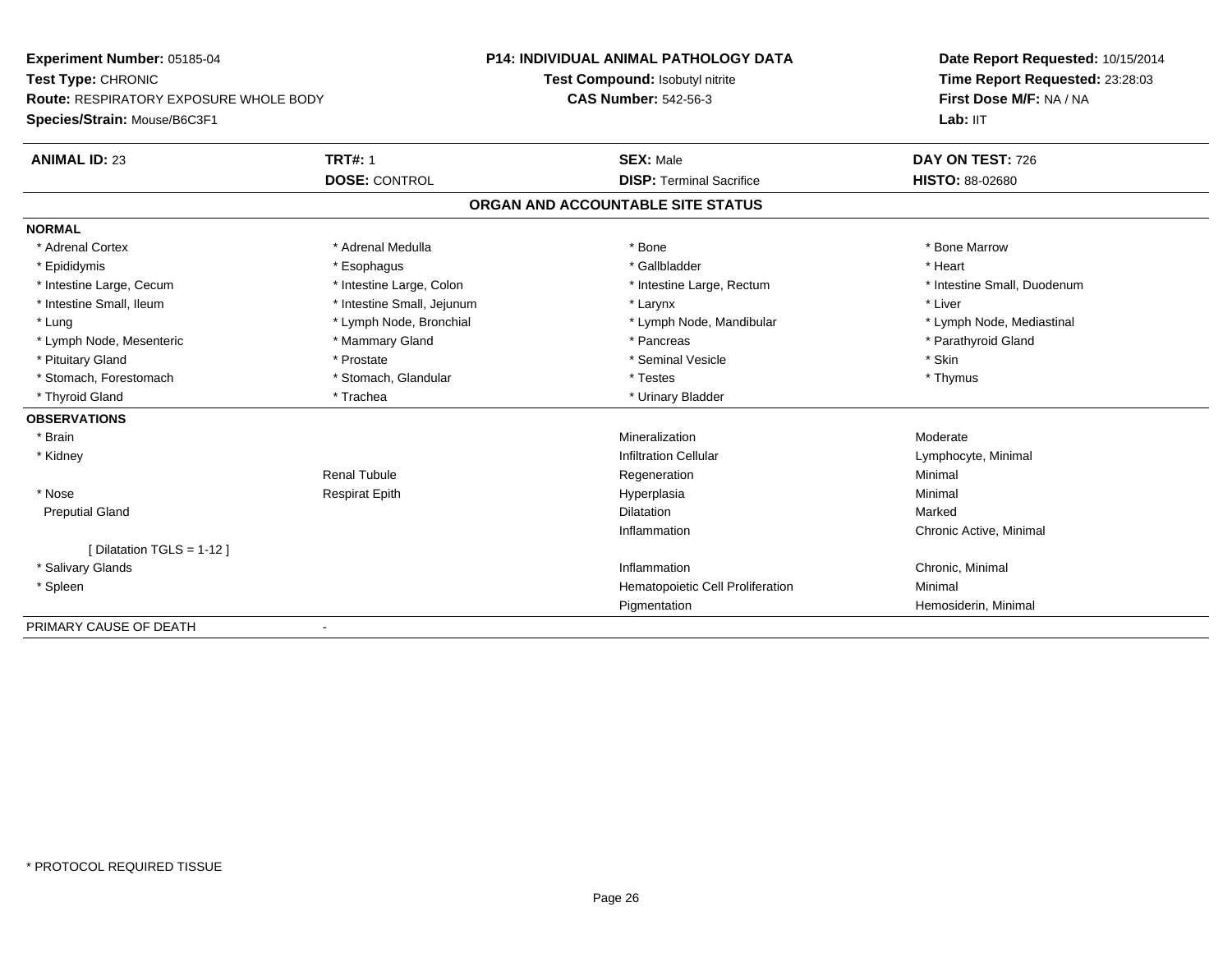| Experiment Number: 05185-04                   |                           | <b>P14: INDIVIDUAL ANIMAL PATHOLOGY DATA</b> | Date Report Requested: 10/15/2014<br>Time Report Requested: 23:28:03 |
|-----------------------------------------------|---------------------------|----------------------------------------------|----------------------------------------------------------------------|
| Test Type: CHRONIC                            |                           | Test Compound: Isobutyl nitrite              |                                                                      |
| <b>Route: RESPIRATORY EXPOSURE WHOLE BODY</b> |                           | <b>CAS Number: 542-56-3</b>                  | First Dose M/F: NA / NA                                              |
| Species/Strain: Mouse/B6C3F1                  |                           |                                              | Lab: IIT                                                             |
| <b>ANIMAL ID: 24</b>                          | <b>TRT#: 1</b>            | <b>SEX: Male</b>                             | DAY ON TEST: 726                                                     |
|                                               | <b>DOSE: CONTROL</b>      | <b>DISP: Terminal Sacrifice</b>              | HISTO: 88-02681                                                      |
|                                               |                           | ORGAN AND ACCOUNTABLE SITE STATUS            |                                                                      |
| <b>NORMAL</b>                                 |                           |                                              |                                                                      |
| * Adrenal Medulla                             | * Bone                    | * Bone Marrow                                | * Epididymis                                                         |
| * Esophagus                                   | * Gallbladder             | * Heart                                      | * Intestine Large, Cecum                                             |
| * Intestine Large, Colon                      | * Intestine Large, Rectum | * Intestine Small, Duodenum                  | * Intestine Small, Ileum                                             |
| * Intestine Small, Jejunum                    | * Kidney                  | * Larynx                                     | * Liver                                                              |
| * Lung                                        | * Lymph Node, Bronchial   | * Lymph Node, Mandibular                     | * Lymph Node, Mediastinal                                            |
| * Lymph Node, Mesenteric                      | * Pancreas                | * Pituitary Gland                            | * Prostate                                                           |
| * Seminal Vesicle                             | * Skin                    | * Stomach, Forestomach                       | * Stomach, Glandular                                                 |
| * Testes                                      | * Trachea                 | * Urinary Bladder                            |                                                                      |
| <b>MISSING</b>                                |                           |                                              |                                                                      |
| * Mammary Gland                               | * Parathyroid Gland       |                                              |                                                                      |
| <b>OBSERVATIONS</b>                           |                           |                                              |                                                                      |
| * Adrenal Cortex                              | Subcapsular               | Hyperplasia                                  | Marked                                                               |
| * Brain                                       |                           | Mineralization                               | Mild                                                                 |
| Islets, Pancreatic                            |                           | Hyperplasia                                  | Focal, Moderate                                                      |
| * Nose                                        | <b>Respirat Epith</b>     | Degeneration                                 | Hyaline, Minimal                                                     |
|                                               | <b>Respirat Epith</b>     | Hyperplasia                                  | Minimal                                                              |
|                                               |                           | Inflammation                                 | Chronic Active, Minimal                                              |
| <b>Preputial Gland</b>                        |                           | Inflammation                                 | Chronic Active, Marked                                               |
| [Inflammation TGLS = $1-12$ ]                 |                           |                                              |                                                                      |
| * Salivary Glands                             |                           | Inflammation                                 | Chronic, Minimal                                                     |
| * Spleen                                      |                           | Hematopoietic Cell Proliferation             | Minimal                                                              |
|                                               |                           | Pigmentation                                 | Hemosiderin, Minimal                                                 |
| * Thymus                                      |                           | Atrophy                                      | Mild                                                                 |
| * Thyroid Gland                               | <b>Follicular Cel</b>     | Hyperplasia                                  | Focal, Minimal                                                       |
| PRIMARY CAUSE OF DEATH                        |                           |                                              |                                                                      |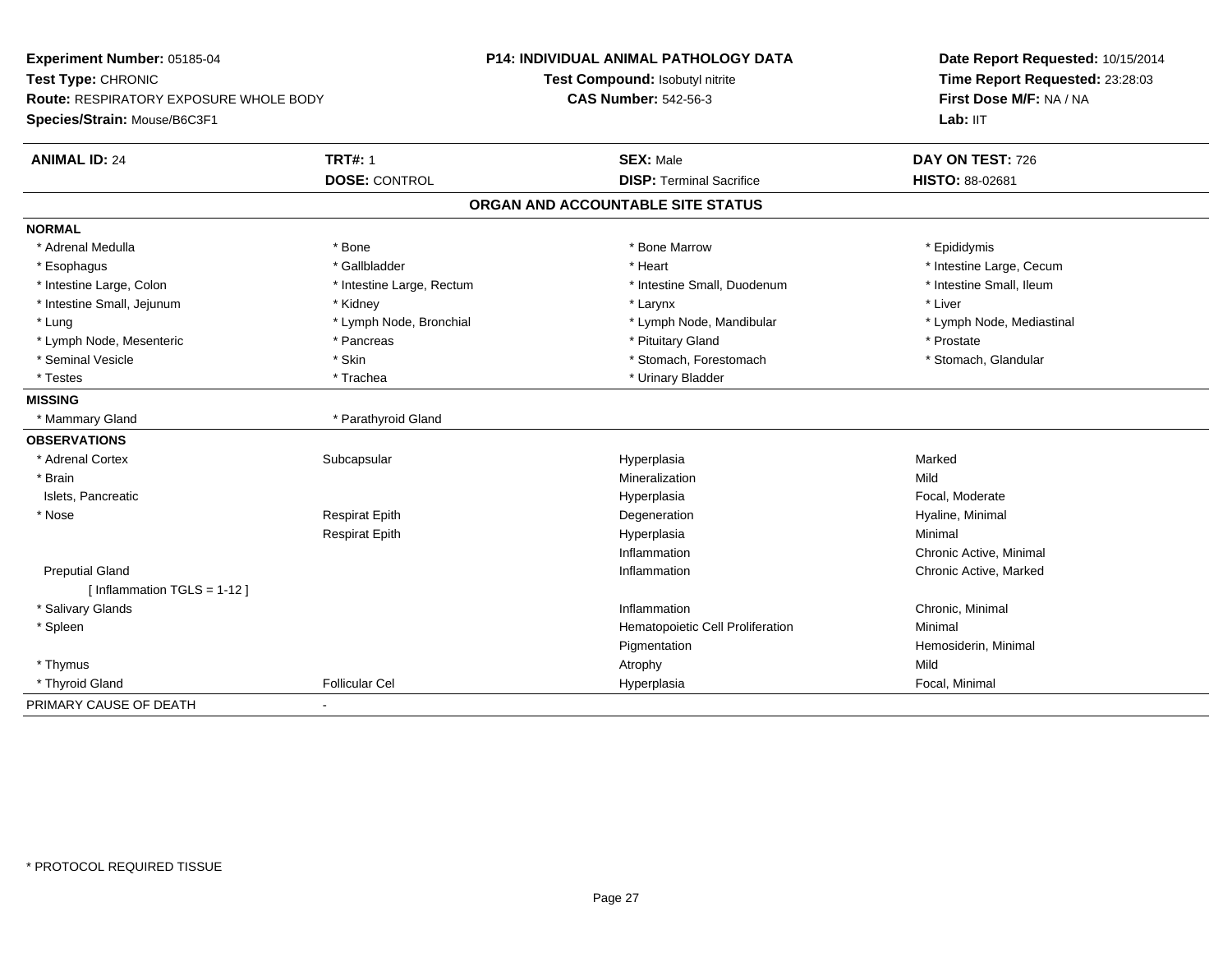| Experiment Number: 05185-04                   |                                                                | <b>P14: INDIVIDUAL ANIMAL PATHOLOGY DATA</b> | Date Report Requested: 10/15/2014 |
|-----------------------------------------------|----------------------------------------------------------------|----------------------------------------------|-----------------------------------|
| Test Type: CHRONIC                            | Test Compound: Isobutyl nitrite<br><b>CAS Number: 542-56-3</b> |                                              | Time Report Requested: 23:28:03   |
| <b>Route: RESPIRATORY EXPOSURE WHOLE BODY</b> |                                                                |                                              | First Dose M/F: NA / NA           |
| Species/Strain: Mouse/B6C3F1                  |                                                                |                                              | Lab: IIT                          |
| <b>ANIMAL ID: 25</b>                          | <b>TRT#: 1</b>                                                 | <b>SEX: Male</b>                             | DAY ON TEST: 729                  |
|                                               | <b>DOSE: CONTROL</b>                                           | <b>DISP: Terminal Sacrifice</b>              | HISTO: 88-02682                   |
|                                               |                                                                | ORGAN AND ACCOUNTABLE SITE STATUS            |                                   |
| <b>NORMAL</b>                                 |                                                                |                                              |                                   |
| * Adrenal Medulla                             | * Bone                                                         | * Bone Marrow                                | * Epididymis                      |
| * Esophagus                                   | * Gallbladder                                                  | * Heart                                      | * Intestine Large, Cecum          |
| * Intestine Large, Colon                      | * Intestine Large, Rectum                                      | * Intestine Small, Duodenum                  | * Intestine Small, Ileum          |
| * Intestine Small, Jejunum                    | * Larynx                                                       | * Lung                                       | * Lymph Node, Bronchial           |
| * Lymph Node, Mediastinal                     | * Lymph Node, Mesenteric                                       | * Pancreas                                   | * Pituitary Gland                 |
| * Prostate                                    | * Salivary Glands                                              | * Seminal Vesicle                            | * Skin                            |
| * Stomach, Forestomach                        | * Stomach, Glandular                                           | * Thymus                                     | * Thyroid Gland                   |
| * Trachea                                     | * Urinary Bladder                                              |                                              |                                   |
| <b>MISSING</b>                                |                                                                |                                              |                                   |
| * Lymph Node, Mandibular                      | * Mammary Gland                                                | * Parathyroid Gland                          |                                   |
| <b>OBSERVATIONS</b>                           |                                                                |                                              |                                   |
| * Adrenal Cortex                              | Subcapsular                                                    | Hyperplasia                                  | Mild                              |
| * Brain                                       |                                                                | Mineralization                               | Mild                              |
| <b>Harderian Gland</b>                        |                                                                | Adenoma                                      |                                   |
| [Adenoma TGLS = $4-16$ ]                      |                                                                |                                              |                                   |
| Islets, Pancreatic                            |                                                                | Adenoma                                      |                                   |
| * Kidney                                      | <b>Renal Tubule</b>                                            | Regeneration                                 | Minimal                           |
| * Liver                                       |                                                                | <b>Basophilic Focus</b>                      |                                   |
|                                               |                                                                | Hepatocellular Adenoma                       | Multiple                          |
|                                               |                                                                | <b>Syncytial Alteration</b>                  | Mild                              |
| [ Hepatocellular Adenoma TGLS = 3-12 ]        |                                                                |                                              |                                   |
| * Nose                                        | <b>Respirat Epith</b>                                          | Hyperplasia                                  | Minimal                           |
|                                               |                                                                | Inflammation                                 | Chronic Active, Minimal           |
| * Spleen                                      |                                                                | Hematopoietic Cell Proliferation             | Minimal                           |
|                                               |                                                                | Pigmentation                                 | Hemosiderin, Minimal              |
| * Testes                                      | Seminif Tub                                                    | Degeneration                                 | Mild                              |
| PRIMARY CAUSE OF DEATH                        | $\blacksquare$                                                 |                                              |                                   |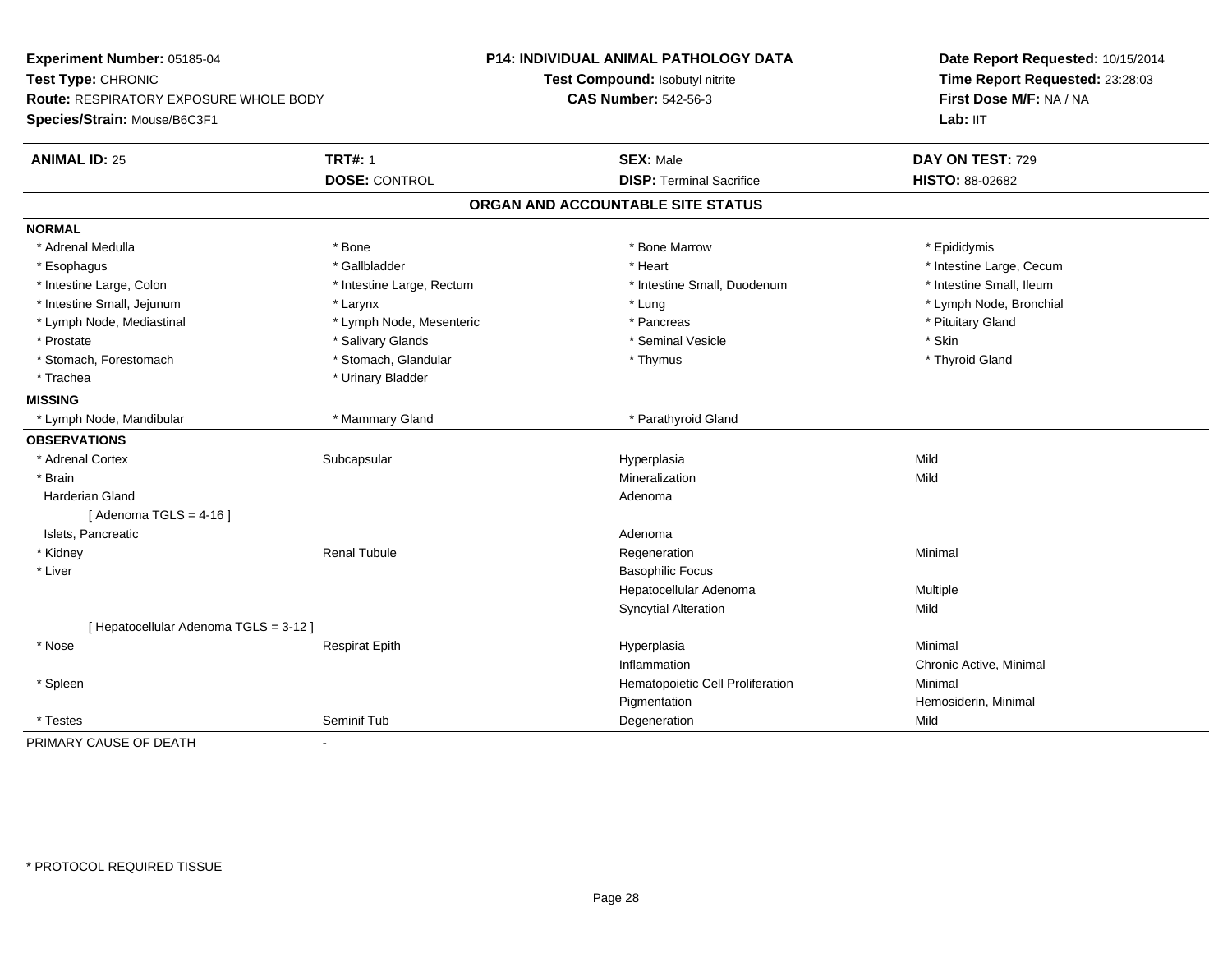| Experiment Number: 05185-04                   |                          | <b>P14: INDIVIDUAL ANIMAL PATHOLOGY DATA</b> | Date Report Requested: 10/15/2014 |
|-----------------------------------------------|--------------------------|----------------------------------------------|-----------------------------------|
| Test Type: CHRONIC                            |                          | Test Compound: Isobutyl nitrite              | Time Report Requested: 23:28:03   |
| <b>Route: RESPIRATORY EXPOSURE WHOLE BODY</b> |                          | <b>CAS Number: 542-56-3</b>                  | First Dose M/F: NA / NA           |
| Species/Strain: Mouse/B6C3F1                  |                          |                                              | Lab: IIT                          |
| <b>ANIMAL ID: 26</b>                          | <b>TRT#: 1</b>           | <b>SEX: Male</b>                             | DAY ON TEST: 726                  |
|                                               | <b>DOSE: CONTROL</b>     | <b>DISP: Terminal Sacrifice</b>              | HISTO: 88-02683                   |
|                                               |                          | ORGAN AND ACCOUNTABLE SITE STATUS            |                                   |
| <b>NORMAL</b>                                 |                          |                                              |                                   |
| * Adrenal Cortex                              | * Adrenal Medulla        | * Bone                                       | * Bone Marrow                     |
| * Brain                                       | * Epididymis             | * Esophagus                                  | * Gallbladder                     |
| * Heart                                       | * Intestine Large, Cecum | * Intestine Large, Colon                     | * Intestine Large, Rectum         |
| * Intestine Small, Duodenum                   | * Intestine Small. Ileum | * Intestine Small, Jejunum                   | * Larynx                          |
| * Lung                                        | * Lymph Node, Bronchial  | * Lymph Node, Mandibular                     | * Lymph Node, Mediastinal         |
| * Lymph Node, Mesenteric                      | * Nose                   | * Pancreas                                   | * Pituitary Gland                 |
| * Prostate                                    | * Seminal Vesicle        | * Skin                                       | * Stomach, Forestomach            |
| * Stomach, Glandular                          | * Testes                 | * Thymus                                     | * Trachea                         |
| * Urinary Bladder                             |                          |                                              |                                   |
| <b>MISSING</b>                                |                          |                                              |                                   |
| * Mammary Gland                               | * Parathyroid Gland      |                                              |                                   |
| <b>OBSERVATIONS</b>                           |                          |                                              |                                   |
| * Kidney                                      | <b>Renal Tubule</b>      | Regeneration                                 | Minimal                           |
| * Liver                                       |                          | <b>Clear Cell Focus</b>                      |                                   |
|                                               |                          | Vacuolization Cytoplasmic                    | Minimal                           |
| * Salivary Glands                             |                          | Inflammation                                 | Chronic, Minimal                  |
| * Spleen                                      |                          | Hematopoietic Cell Proliferation             | Minimal                           |
| * Thyroid Gland                               | <b>Follicular Cel</b>    | Hyperplasia                                  | Focal, Minimal                    |
| PRIMARY CAUSE OF DEATH                        |                          |                                              |                                   |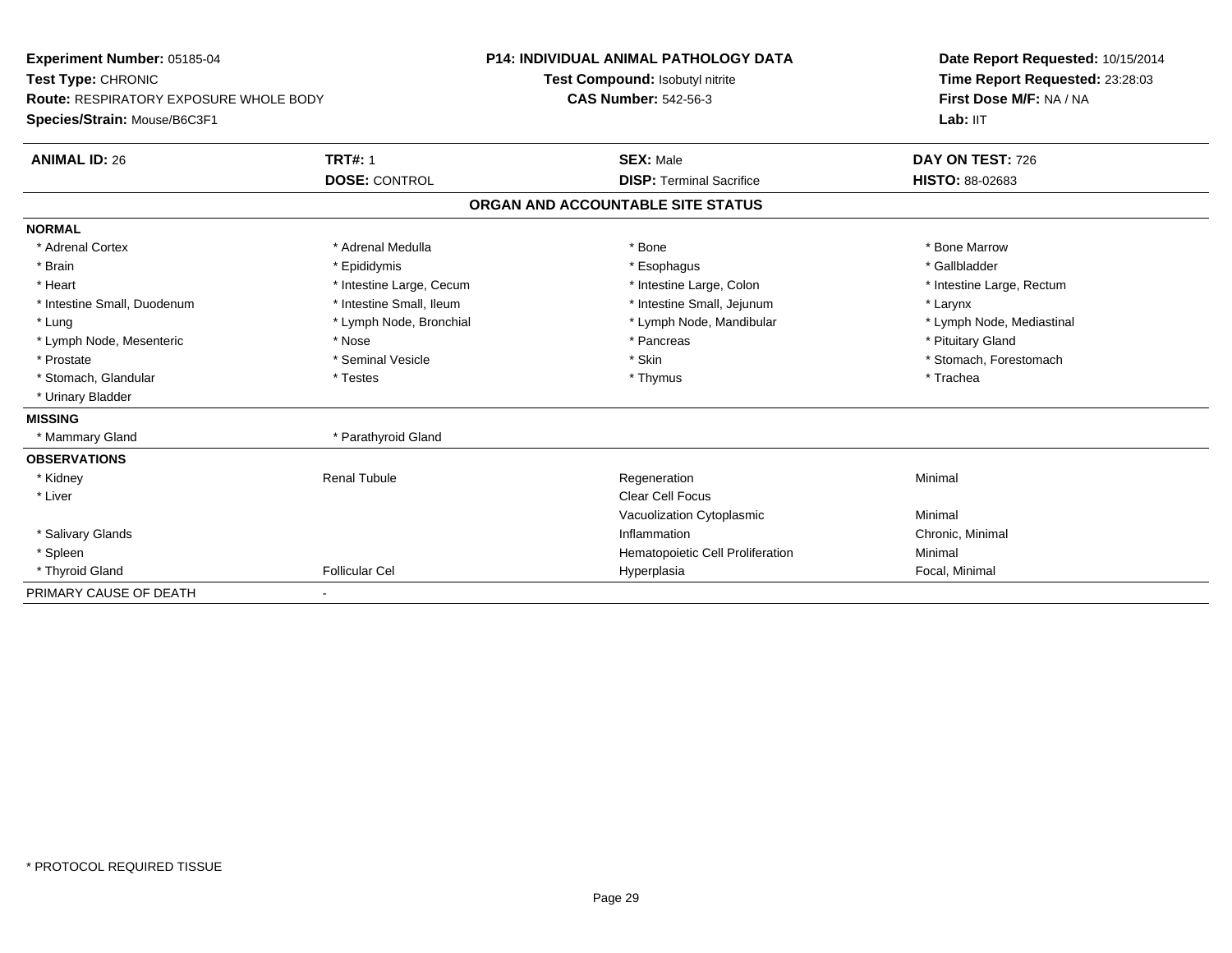| Experiment Number: 05185-04            |                           | <b>P14: INDIVIDUAL ANIMAL PATHOLOGY DATA</b> | Date Report Requested: 10/15/2014<br>Time Report Requested: 23:28:03 |
|----------------------------------------|---------------------------|----------------------------------------------|----------------------------------------------------------------------|
| Test Type: CHRONIC                     |                           | Test Compound: Isobutyl nitrite              |                                                                      |
| Route: RESPIRATORY EXPOSURE WHOLE BODY |                           | <b>CAS Number: 542-56-3</b>                  | First Dose M/F: NA / NA                                              |
| Species/Strain: Mouse/B6C3F1           |                           |                                              | Lab: IIT                                                             |
| <b>ANIMAL ID: 27</b>                   | <b>TRT#: 1</b>            | <b>SEX: Male</b>                             | DAY ON TEST: 726                                                     |
|                                        | <b>DOSE: CONTROL</b>      | <b>DISP: Terminal Sacrifice</b>              | <b>HISTO: 88-02684</b>                                               |
|                                        |                           | ORGAN AND ACCOUNTABLE SITE STATUS            |                                                                      |
| <b>NORMAL</b>                          |                           |                                              |                                                                      |
| * Adrenal Medulla                      | * Bone                    | * Bone Marrow                                | * Epididymis                                                         |
| * Esophagus                            | * Gallbladder             | * Heart                                      | * Intestine Large, Cecum                                             |
| * Intestine Large, Colon               | * Intestine Large, Rectum | * Intestine Small, Duodenum                  | * Intestine Small, Ileum                                             |
| * Intestine Small, Jejunum             | * Kidney                  | * Larynx                                     | * Lung                                                               |
| * Lymph Node, Mediastinal              | * Lymph Node, Mesenteric  | * Nose                                       | * Pancreas                                                           |
| * Parathyroid Gland                    | * Pituitary Gland         | * Prostate                                   | * Seminal Vesicle                                                    |
| * Skin                                 | * Stomach, Forestomach    | * Stomach, Glandular                         | * Testes                                                             |
| * Thymus                               | * Thyroid Gland           | * Trachea                                    | * Urinary Bladder                                                    |
| <b>MISSING</b>                         |                           |                                              |                                                                      |
| * Lymph Node, Bronchial                | * Lymph Node, Mandibular  | * Mammary Gland                              |                                                                      |
| <b>OBSERVATIONS</b>                    |                           |                                              |                                                                      |
| * Adrenal Cortex                       | Subcapsular               | Hyperplasia                                  | Mild                                                                 |
| * Brain                                |                           | Mineralization                               | Moderate                                                             |
| * Liver                                |                           | <b>Syncytial Alteration</b>                  | Mild                                                                 |
| * Salivary Glands                      |                           | Inflammation                                 | Chronic, Minimal                                                     |
| * Spleen                               |                           | Hematopoietic Cell Proliferation             | Minimal                                                              |
|                                        |                           | Pigmentation                                 | Hemosiderin, Minimal                                                 |
| PRIMARY CAUSE OF DEATH                 |                           |                                              |                                                                      |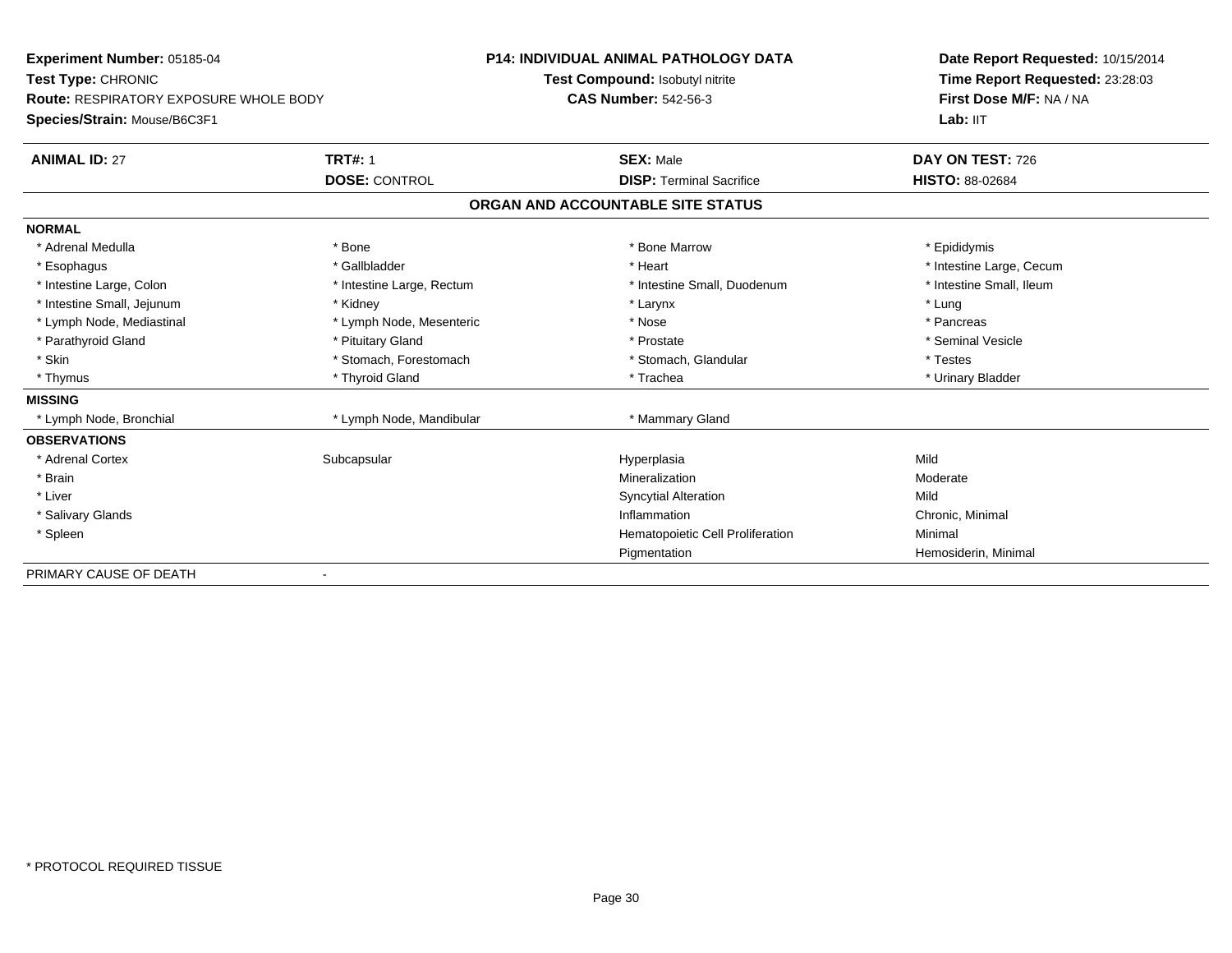| Experiment Number: 05185-04            |                           | <b>P14: INDIVIDUAL ANIMAL PATHOLOGY DATA</b> | Date Report Requested: 10/15/2014<br>Time Report Requested: 23:28:03 |
|----------------------------------------|---------------------------|----------------------------------------------|----------------------------------------------------------------------|
| Test Type: CHRONIC                     |                           | Test Compound: Isobutyl nitrite              |                                                                      |
| Route: RESPIRATORY EXPOSURE WHOLE BODY |                           | <b>CAS Number: 542-56-3</b>                  | First Dose M/F: NA / NA                                              |
| Species/Strain: Mouse/B6C3F1           |                           |                                              | Lab: IIT                                                             |
| <b>ANIMAL ID: 28</b>                   | <b>TRT#: 1</b>            | <b>SEX: Male</b>                             | DAY ON TEST: 726                                                     |
|                                        | <b>DOSE: CONTROL</b>      | <b>DISP: Terminal Sacrifice</b>              | <b>HISTO: 88-02685</b>                                               |
|                                        |                           | ORGAN AND ACCOUNTABLE SITE STATUS            |                                                                      |
| <b>NORMAL</b>                          |                           |                                              |                                                                      |
| * Adrenal Medulla                      | * Bone                    | * Bone Marrow                                | * Epididymis                                                         |
| * Esophagus                            | * Gallbladder             | * Heart                                      | * Intestine Large, Cecum                                             |
| * Intestine Large, Colon               | * Intestine Large, Rectum | * Intestine Small, Duodenum                  | * Intestine Small, Ileum                                             |
| * Intestine Small, Jejunum             | * Larynx                  | * Lung                                       | * Lymph Node, Bronchial                                              |
| * Lymph Node, Mandibular               | * Lymph Node, Mediastinal | * Lymph Node, Mesenteric                     | * Pancreas                                                           |
| * Parathyroid Gland                    | * Pituitary Gland         | * Prostate                                   | * Seminal Vesicle                                                    |
| * Skin                                 | * Stomach, Forestomach    | * Stomach, Glandular                         | * Testes                                                             |
| * Thymus                               | * Thyroid Gland           | * Trachea                                    | * Urinary Bladder                                                    |
| <b>MISSING</b>                         |                           |                                              |                                                                      |
| * Mammary Gland                        |                           |                                              |                                                                      |
| <b>OBSERVATIONS</b>                    |                           |                                              |                                                                      |
| * Adrenal Cortex                       | Subcapsular               | Hyperplasia                                  | Minimal                                                              |
| * Brain                                |                           | Mineralization                               | Mild                                                                 |
| * Kidney                               |                           | <b>Infiltration Cellular</b>                 | Lymphocyte, Minimal                                                  |
| * Liver                                |                           | <b>Syncytial Alteration</b>                  | Minimal                                                              |
| * Nose                                 |                           | Inflammation                                 | Chronic Active, Minimal                                              |
| <b>Preputial Gland</b>                 |                           | <b>Dilatation</b>                            | Marked                                                               |
| [ Dilatation TGLS = 1-12 ]             |                           |                                              |                                                                      |
| * Salivary Glands                      |                           | Inflammation                                 | Chronic, Minimal                                                     |
| * Spleen                               |                           | Hematopoietic Cell Proliferation             | Minimal                                                              |
| Tooth                                  |                           | Odontoma                                     |                                                                      |
| PRIMARY CAUSE OF DEATH                 |                           |                                              |                                                                      |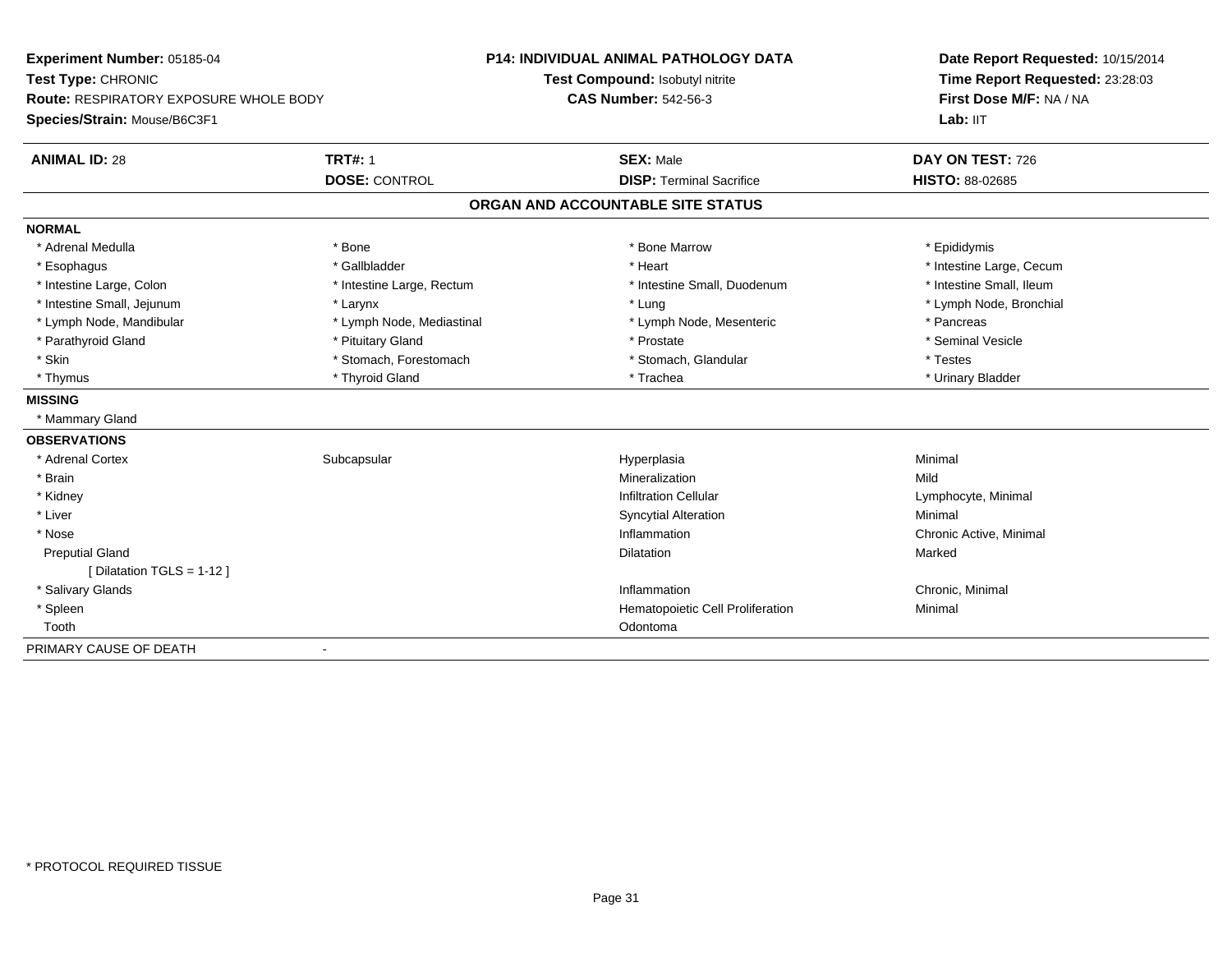| Experiment Number: 05185-04                           | P14: INDIVIDUAL ANIMAL PATHOLOGY DATA | Date Report Requested: 10/15/2014<br>Time Report Requested: 23:28:03<br>First Dose M/F: NA / NA |
|-------------------------------------------------------|---------------------------------------|-------------------------------------------------------------------------------------------------|
| Test Type: CHRONIC                                    | Test Compound: Isobutyl nitrite       |                                                                                                 |
| Route: RESPIRATORY EXPOSURE WHOLE BODY                | <b>CAS Number: 542-56-3</b>           |                                                                                                 |
| Species/Strain: Mouse/B6C3F1                          |                                       | Lab: IIT                                                                                        |
| <b>TRT#: 1</b><br><b>ANIMAL ID: 29</b>                | <b>SEX: Male</b>                      | DAY ON TEST: 61                                                                                 |
| <b>DOSE: CONTROL</b>                                  | <b>DISP: Accidentally Killed</b>      | HISTO: 88-002686                                                                                |
|                                                       | ORGAN AND ACCOUNTABLE SITE STATUS     |                                                                                                 |
| <b>NORMAL</b>                                         |                                       |                                                                                                 |
| * Adrenal Cortex<br>* Adrenal Medulla                 | * Brain                               | * Epididymis                                                                                    |
| * Gallbladder<br>* Esophagus                          | * Heart                               | * Intestine Large, Cecum                                                                        |
| * Intestine Large, Colon<br>* Intestine Large, Rectum | * Intestine Small, Duodenum           | * Intestine Small, Ileum                                                                        |
| * Intestine Small, Jejunum<br>* Kidney                | * Larynx                              | * Liver                                                                                         |
| * Lung<br>* Lymph Node, Mandibular                    | * Lymph Node, Mesenteric              | * Pancreas                                                                                      |
| * Parathyroid Gland<br>* Pituitary Gland              | * Prostate                            | * Salivary Glands                                                                               |
| * Seminal Vesicle<br>* Spleen                         | * Stomach, Forestomach                | * Stomach, Glandular                                                                            |
| * Thyroid Gland<br>* Testes                           | * Trachea                             | * Urinary Bladder                                                                               |
| <b>MISSING</b>                                        |                                       |                                                                                                 |
| * Lymph Node, Mediastinal<br>* Lymph Node, Bronchial  | * Mammary Gland                       |                                                                                                 |
| <b>OBSERVATIONS</b>                                   |                                       |                                                                                                 |
| Maxilla<br>* Bone                                     | Callus                                | Moderate                                                                                        |
| Maxilla                                               | Fracture                              |                                                                                                 |
| [Fracture TGLS = 1-12]                                |                                       |                                                                                                 |
| * Bone Marrow<br><b>Myeloid Cell</b>                  | Hyperplasia                           | Moderate                                                                                        |
| * Nose                                                | Inflammation                          | Chronic Active, Mild                                                                            |
| * Skin<br><b>Hair Follicle</b>                        | Atrophy                               | Moderate                                                                                        |
| [Atrophy TGLS = $6-13$ ]                              |                                       |                                                                                                 |
| * Thymus                                              | Atrophy                               | Mild                                                                                            |
| [Atrophy TGLS = $7-2.2$ ]                             |                                       |                                                                                                 |
| PRIMARY CAUSE OF DEATH<br>$\mathbf{r}$                |                                       |                                                                                                 |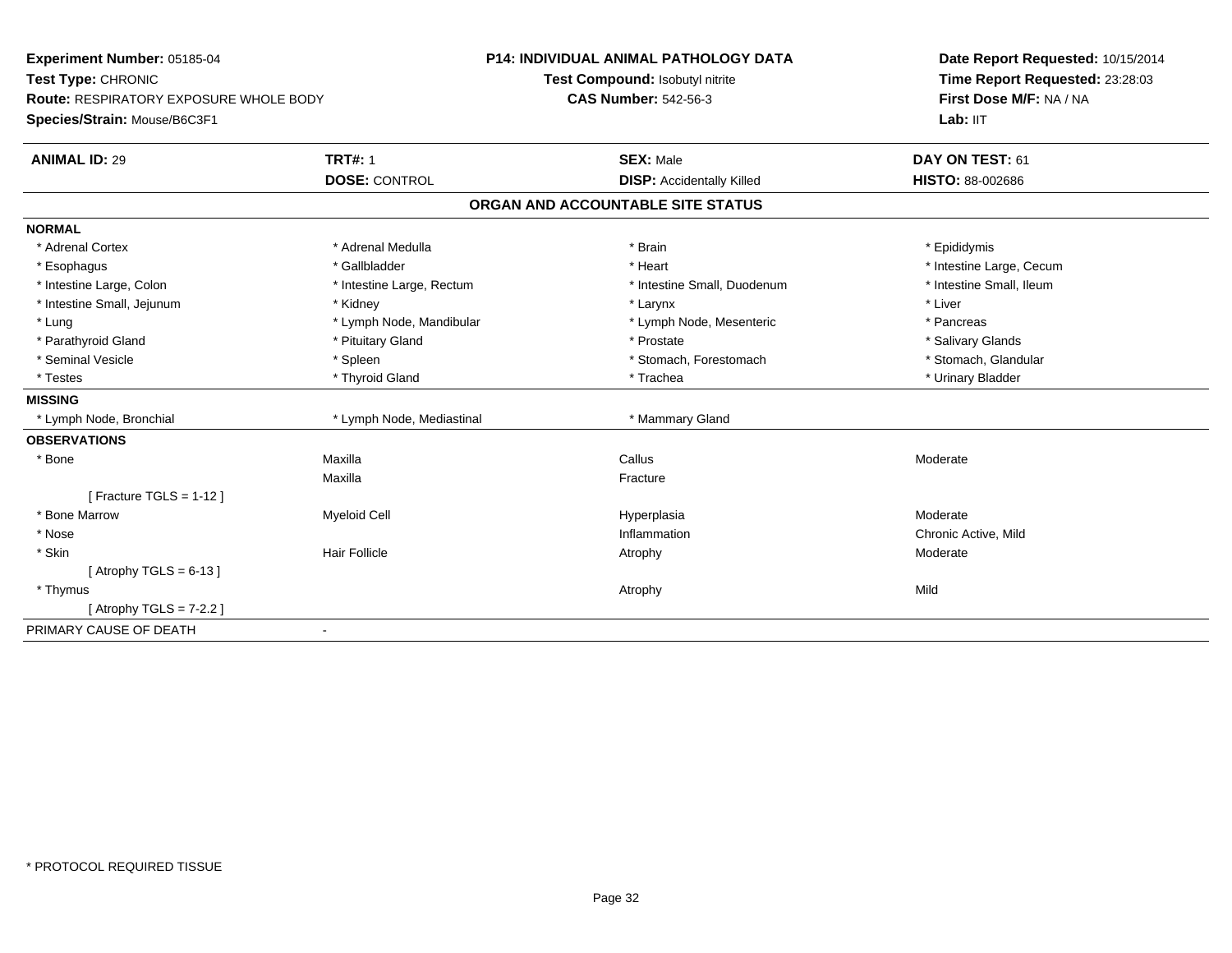| Experiment Number: 05185-04            |                            | <b>P14: INDIVIDUAL ANIMAL PATHOLOGY DATA</b> | Date Report Requested: 10/15/2014<br>Time Report Requested: 23:28:03 |
|----------------------------------------|----------------------------|----------------------------------------------|----------------------------------------------------------------------|
| Test Type: CHRONIC                     |                            | Test Compound: Isobutyl nitrite              |                                                                      |
| Route: RESPIRATORY EXPOSURE WHOLE BODY |                            | <b>CAS Number: 542-56-3</b>                  | First Dose M/F: NA / NA                                              |
| Species/Strain: Mouse/B6C3F1           |                            |                                              | Lab: IIT                                                             |
| <b>ANIMAL ID: 30</b>                   | <b>TRT#: 1</b>             | <b>SEX: Male</b>                             | DAY ON TEST: 726                                                     |
|                                        | <b>DOSE: CONTROL</b>       | <b>DISP: Terminal Sacrifice</b>              | HISTO: 88-02687                                                      |
|                                        |                            | ORGAN AND ACCOUNTABLE SITE STATUS            |                                                                      |
| <b>NORMAL</b>                          |                            |                                              |                                                                      |
| * Adrenal Cortex                       | * Adrenal Medulla          | * Bone                                       | * Bone Marrow                                                        |
| * Epididymis                           | * Esophagus                | * Gallbladder                                | * Heart                                                              |
| * Intestine Large, Cecum               | * Intestine Large, Colon   | * Intestine Large, Rectum                    | * Intestine Small, Duodenum                                          |
| * Intestine Small, Ileum               | * Intestine Small, Jejunum | * Larynx                                     | * Lung                                                               |
| * Lymph Node, Mesenteric               | * Nose                     | * Pancreas                                   | * Pituitary Gland                                                    |
| * Prostate                             | * Seminal Vesicle          | * Skin                                       | * Stomach, Forestomach                                               |
| * Stomach, Glandular                   | * Testes                   | * Thymus                                     | * Thyroid Gland                                                      |
| * Trachea                              | * Urinary Bladder          |                                              |                                                                      |
| <b>MISSING</b>                         |                            |                                              |                                                                      |
| * Lymph Node, Bronchial                | * Lymph Node, Mandibular   | * Lymph Node, Mediastinal                    | * Mammary Gland                                                      |
| * Parathyroid Gland                    |                            |                                              |                                                                      |
| <b>OBSERVATIONS</b>                    |                            |                                              |                                                                      |
| * Brain                                |                            | Mineralization                               | Mild                                                                 |
| Islets, Pancreatic                     |                            | Adenoma                                      |                                                                      |
| * Kidney                               |                            | Cyst                                         | Mild                                                                 |
|                                        | <b>Renal Tubule</b>        | Regeneration                                 | Minimal                                                              |
| * Liver                                |                            | <b>Cytologic Alterations</b>                 | Moderate                                                             |
|                                        |                            | Hepatocellular Adenoma                       |                                                                      |
| [ Hepatocellular Adenoma TGLS = 1-12 ] |                            |                                              |                                                                      |
| * Salivary Glands                      |                            | Inflammation                                 | Chronic, Minimal                                                     |
| * Spleen                               |                            | Hematopoietic Cell Proliferation             | Mild                                                                 |
|                                        |                            | Pigmentation                                 | Hemosiderin, Minimal                                                 |
| PRIMARY CAUSE OF DEATH                 |                            |                                              |                                                                      |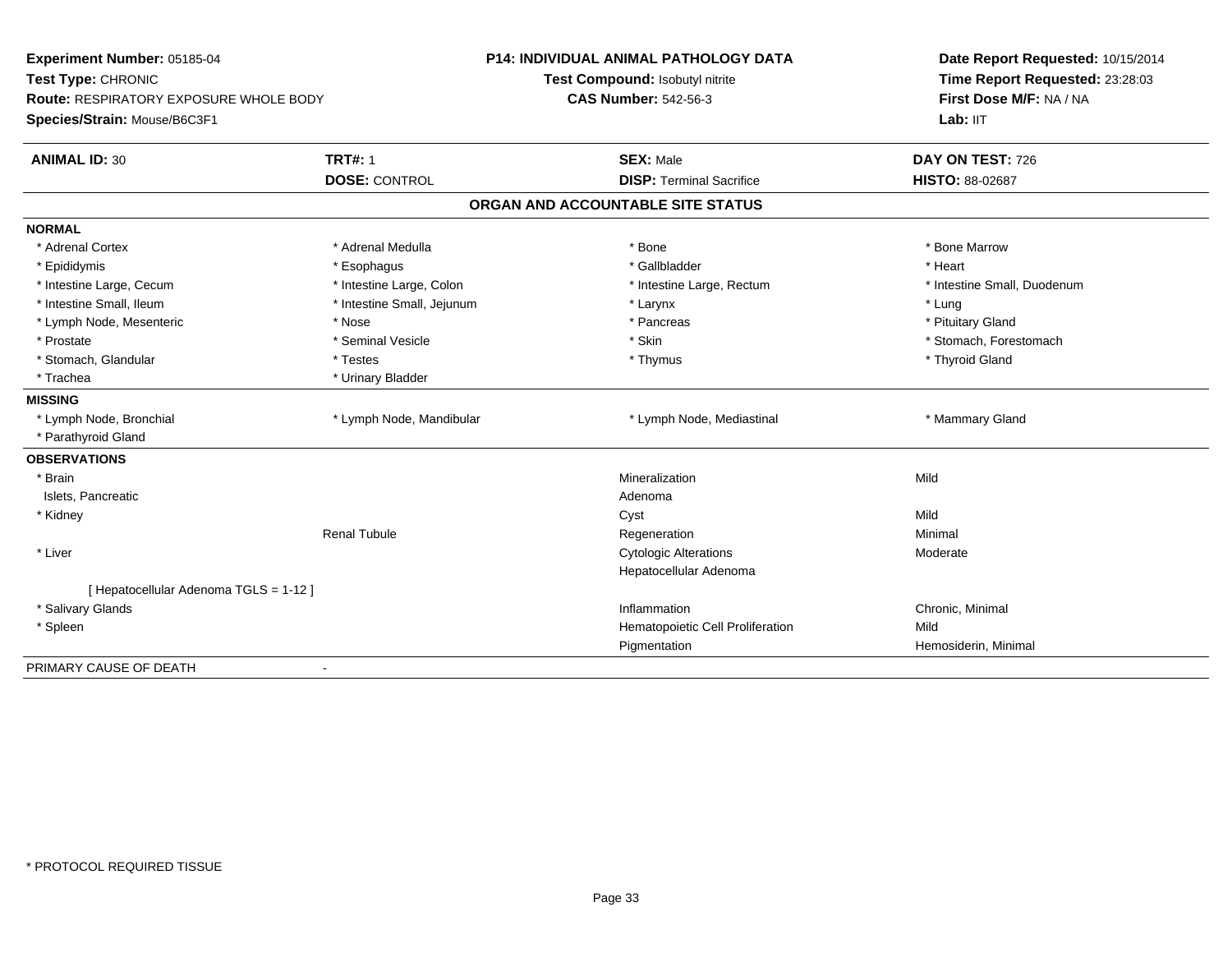| Experiment Number: 05185-04            |                           | <b>P14: INDIVIDUAL ANIMAL PATHOLOGY DATA</b> | Date Report Requested: 10/15/2014 |
|----------------------------------------|---------------------------|----------------------------------------------|-----------------------------------|
| Test Type: CHRONIC                     |                           | Test Compound: Isobutyl nitrite              | Time Report Requested: 23:28:03   |
| Route: RESPIRATORY EXPOSURE WHOLE BODY |                           | <b>CAS Number: 542-56-3</b>                  | First Dose M/F: NA / NA           |
| Species/Strain: Mouse/B6C3F1           |                           |                                              | Lab: IIT                          |
| <b>ANIMAL ID: 31</b>                   | <b>TRT#: 1</b>            | <b>SEX: Male</b>                             | DAY ON TEST: 726                  |
|                                        | <b>DOSE: CONTROL</b>      | <b>DISP: Terminal Sacrifice</b>              | <b>HISTO: 88-02688</b>            |
|                                        |                           | ORGAN AND ACCOUNTABLE SITE STATUS            |                                   |
| <b>NORMAL</b>                          |                           |                                              |                                   |
| * Adrenal Medulla                      | * Bone                    | * Bone Marrow                                | * Epididymis                      |
| * Esophagus                            | * Gallbladder             | * Heart                                      | * Intestine Large, Cecum          |
| * Intestine Large, Colon               | * Intestine Large, Rectum | * Intestine Small, Duodenum                  | * Intestine Small, Ileum          |
| * Intestine Small, Jejunum             | * Kidney                  | * Larynx                                     | * Liver                           |
| * Lung                                 | * Lymph Node, Mandibular  | * Lymph Node, Mediastinal                    | * Lymph Node, Mesenteric          |
| * Pancreas                             | * Parathyroid Gland       | * Pituitary Gland                            | * Prostate                        |
| * Seminal Vesicle                      | * Stomach, Forestomach    | * Stomach, Glandular                         | * Testes                          |
| * Thymus                               | * Thyroid Gland           | * Trachea                                    | * Urinary Bladder                 |
| <b>MISSING</b>                         |                           |                                              |                                   |
| * Lymph Node, Bronchial                | * Mammary Gland           |                                              |                                   |
| <b>OBSERVATIONS</b>                    |                           |                                              |                                   |
| * Adrenal Cortex                       | Subcapsular               | Hyperplasia                                  | Minimal                           |
| * Brain                                |                           | Mineralization                               | Minimal                           |
| Islets, Pancreatic                     |                           | Hyperplasia                                  | Focal, Mild                       |
| * Nose                                 |                           | Inflammation                                 | Chronic Active, Minimal           |
| * Salivary Glands                      |                           | Inflammation                                 | Chronic, Minimal                  |
| * Skin                                 | Fat                       | Necrosis                                     | Minimal                           |
| [Necrosis TGLS = $1-12$ ]              |                           |                                              |                                   |
| * Spleen                               |                           | Hematopoietic Cell Proliferation             | Minimal                           |
| PRIMARY CAUSE OF DEATH                 | $\overline{\phantom{a}}$  |                                              |                                   |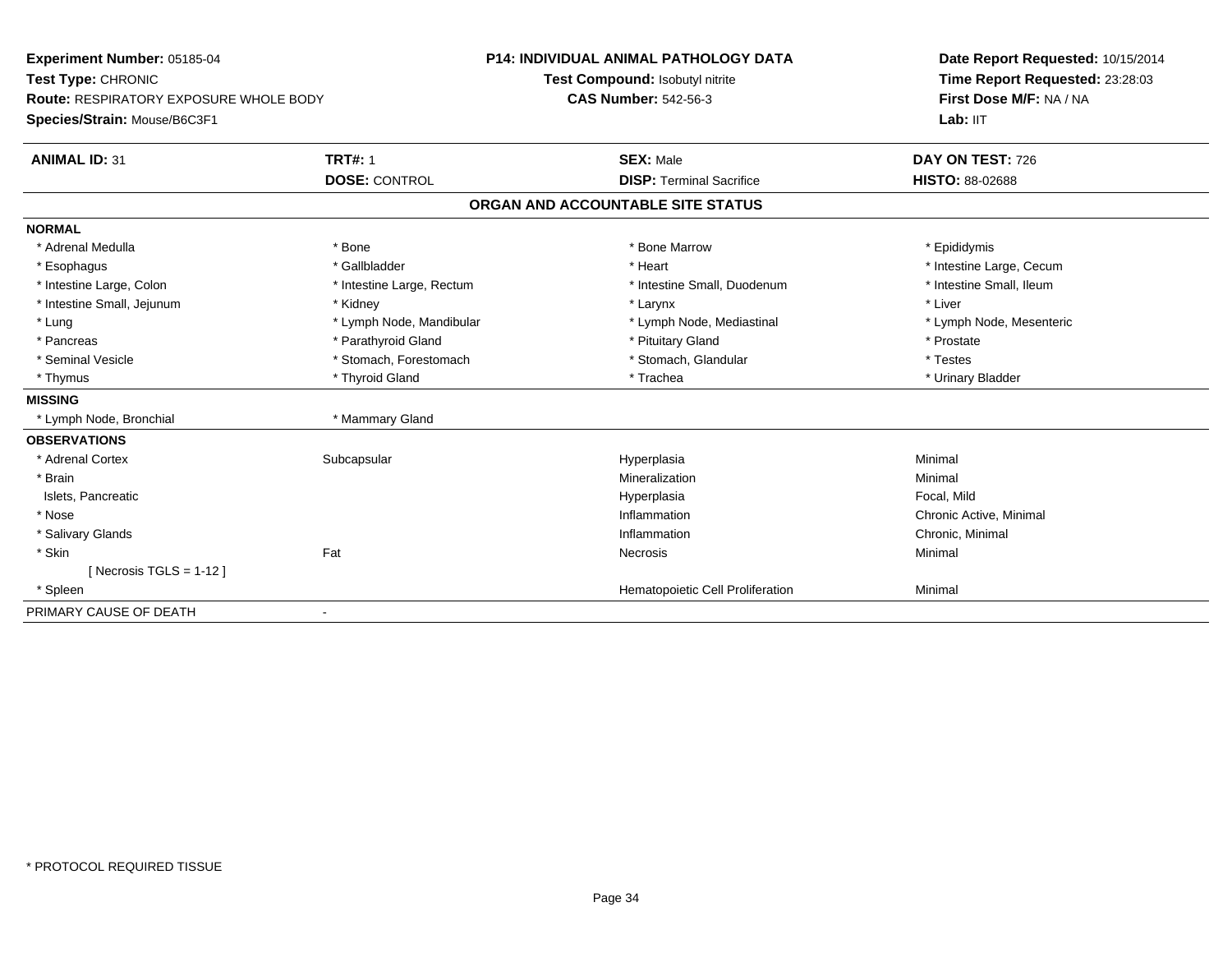| Experiment Number: 05185-04                  |                           | <b>P14: INDIVIDUAL ANIMAL PATHOLOGY DATA</b> | Date Report Requested: 10/15/2014 |
|----------------------------------------------|---------------------------|----------------------------------------------|-----------------------------------|
| Test Type: CHRONIC                           |                           | Test Compound: Isobutyl nitrite              | Time Report Requested: 23:28:03   |
| Route: RESPIRATORY EXPOSURE WHOLE BODY       |                           | <b>CAS Number: 542-56-3</b>                  | First Dose M/F: NA / NA           |
| Species/Strain: Mouse/B6C3F1                 |                           |                                              | Lab: IIT                          |
| <b>ANIMAL ID: 32</b>                         | <b>TRT#: 1</b>            | <b>SEX: Male</b>                             | DAY ON TEST: 726                  |
|                                              | <b>DOSE: CONTROL</b>      | <b>DISP: Terminal Sacrifice</b>              | <b>HISTO: 88-02689</b>            |
|                                              |                           | ORGAN AND ACCOUNTABLE SITE STATUS            |                                   |
| <b>NORMAL</b>                                |                           |                                              |                                   |
| * Adrenal Medulla                            | * Bone                    | * Bone Marrow                                | * Epididymis                      |
| * Esophagus                                  | * Gallbladder             | * Heart                                      | * Intestine Large, Cecum          |
| * Intestine Large, Colon                     | * Intestine Large, Rectum | * Intestine Small, Duodenum                  | * Intestine Small, Ileum          |
| * Intestine Small, Jejunum                   | * Kidney                  | * Larynx                                     | * Lymph Node, Bronchial           |
| * Lymph Node, Mediastinal                    | * Lymph Node, Mesenteric  | * Pancreas                                   | * Pituitary Gland                 |
| * Prostate                                   | * Seminal Vesicle         | * Skin                                       | * Stomach, Forestomach            |
| * Stomach, Glandular                         | * Testes                  | * Thymus                                     | * Thyroid Gland                   |
| * Trachea                                    | * Urinary Bladder         |                                              |                                   |
| <b>MISSING</b>                               |                           |                                              |                                   |
| * Lymph Node, Mandibular                     | * Mammary Gland           | * Parathyroid Gland                          |                                   |
| <b>OBSERVATIONS</b>                          |                           |                                              |                                   |
| * Adrenal Cortex                             | Subcapsular               | Hyperplasia                                  | Mild                              |
| * Brain                                      |                           | Mineralization                               | Moderate                          |
| * Liver                                      |                           | <b>Cytologic Alterations</b>                 | Mild                              |
|                                              |                           | Hepatocellular Adenoma                       |                                   |
| [Hepatocellular Adenoma TGLS = 2-13]         |                           |                                              |                                   |
| * Lung                                       |                           | Alveolar/Bronchiolar Carcinoma               |                                   |
| [Alveolar/Bronchiolar Carcinoma TGLS = 1-12] |                           |                                              |                                   |
| * Nose                                       |                           | Inflammation                                 | Chronic Active, Minimal           |
| * Salivary Glands                            |                           | Inflammation                                 | Chronic, Mild                     |
| * Spleen                                     |                           | Hematopoietic Cell Proliferation             | Minimal                           |
| PRIMARY CAUSE OF DEATH                       |                           |                                              |                                   |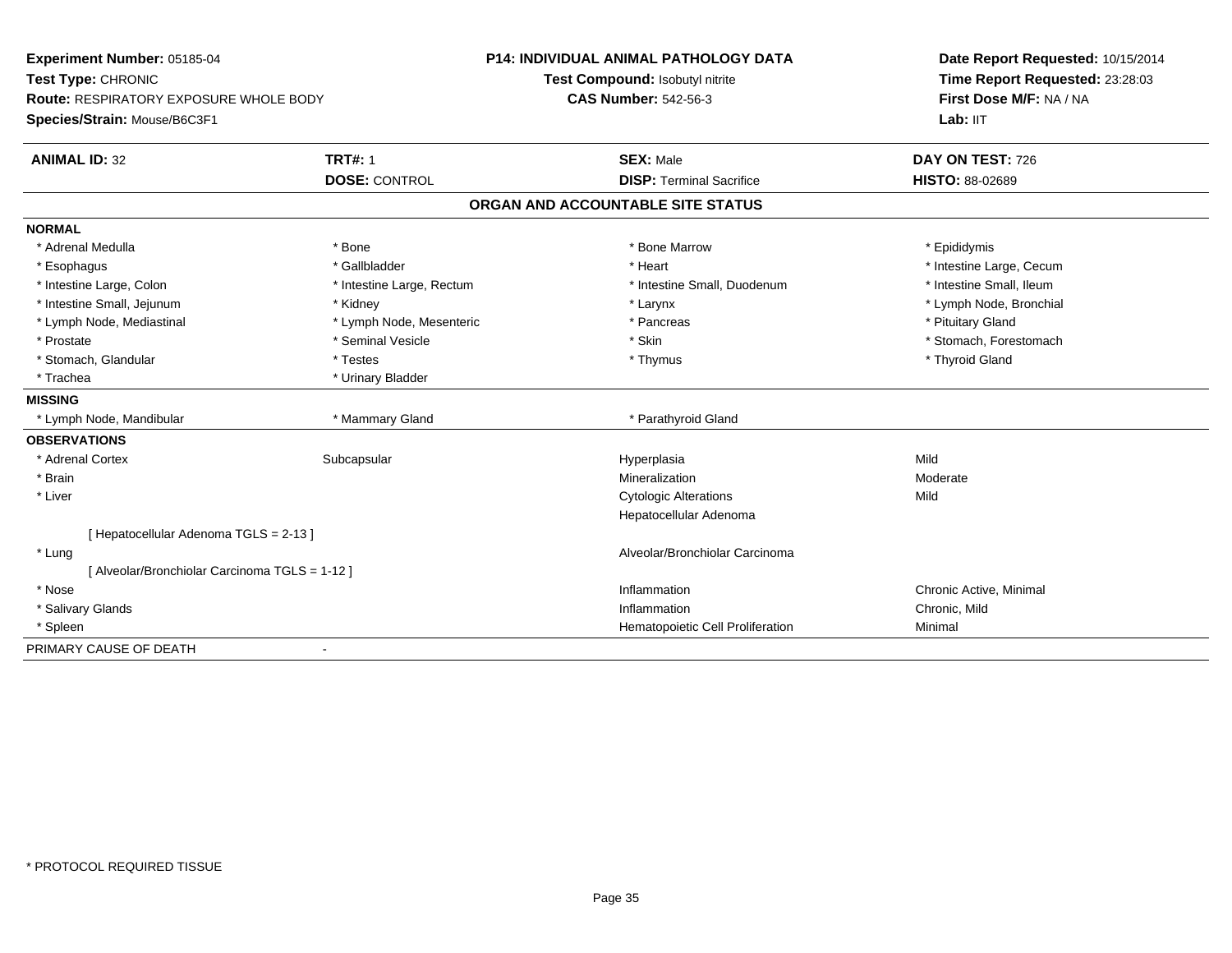| <b>Experiment Number: 05185-04</b>            |                           | <b>P14: INDIVIDUAL ANIMAL PATHOLOGY DATA</b> | Date Report Requested: 10/15/2014<br>Time Report Requested: 23:28:03<br>First Dose M/F: NA / NA |
|-----------------------------------------------|---------------------------|----------------------------------------------|-------------------------------------------------------------------------------------------------|
| Test Type: CHRONIC                            |                           | Test Compound: Isobutyl nitrite              |                                                                                                 |
| <b>Route: RESPIRATORY EXPOSURE WHOLE BODY</b> |                           | <b>CAS Number: 542-56-3</b>                  |                                                                                                 |
| Species/Strain: Mouse/B6C3F1                  |                           |                                              | Lab: IIT                                                                                        |
| <b>ANIMAL ID: 33</b>                          | <b>TRT#: 1</b>            | <b>SEX: Male</b>                             | DAY ON TEST: 726                                                                                |
|                                               | <b>DOSE: CONTROL</b>      | <b>DISP: Terminal Sacrifice</b>              | <b>HISTO: 88-02690</b>                                                                          |
|                                               |                           | ORGAN AND ACCOUNTABLE SITE STATUS            |                                                                                                 |
| <b>NORMAL</b>                                 |                           |                                              |                                                                                                 |
| * Adrenal Medulla                             | * Bone                    | * Bone Marrow                                | * Epididymis                                                                                    |
| * Esophagus                                   | * Gallbladder             | * Heart                                      | * Intestine Large, Cecum                                                                        |
| * Intestine Large, Colon                      | * Intestine Large, Rectum | * Intestine Small, Duodenum                  | * Intestine Small, Ileum                                                                        |
| * Intestine Small, Jejunum                    | * Kidney                  | * Larynx                                     | * Liver                                                                                         |
| * Lung                                        | * Lymph Node, Mandibular  | * Lymph Node, Mediastinal                    | * Pancreas                                                                                      |
| * Parathyroid Gland                           | * Pituitary Gland         | * Prostate                                   | * Seminal Vesicle                                                                               |
| * Skin                                        | * Stomach, Forestomach    | * Stomach, Glandular                         | * Testes                                                                                        |
| * Thymus                                      | * Trachea                 | * Urinary Bladder                            |                                                                                                 |
| <b>MISSING</b>                                |                           |                                              |                                                                                                 |
| * Lymph Node, Bronchial                       | * Lymph Node, Mesenteric  | * Mammary Gland                              |                                                                                                 |
| <b>OBSERVATIONS</b>                           |                           |                                              |                                                                                                 |
| * Adrenal Cortex                              | Subcapsular               | Hyperplasia                                  | Mild                                                                                            |
| * Brain                                       |                           | Mineralization                               | Mild                                                                                            |
| * Nose                                        | Olfactory Epi             | Metaplasia                                   | Minimal                                                                                         |
| * Salivary Glands                             |                           | Inflammation                                 | Chronic, Minimal                                                                                |
| * Spleen                                      |                           | Hematopoietic Cell Proliferation             | Minimal                                                                                         |
| * Thyroid Gland                               | <b>Follicular Cel</b>     | Hyperplasia                                  | Focal, Minimal                                                                                  |
| PRIMARY CAUSE OF DEATH                        |                           |                                              |                                                                                                 |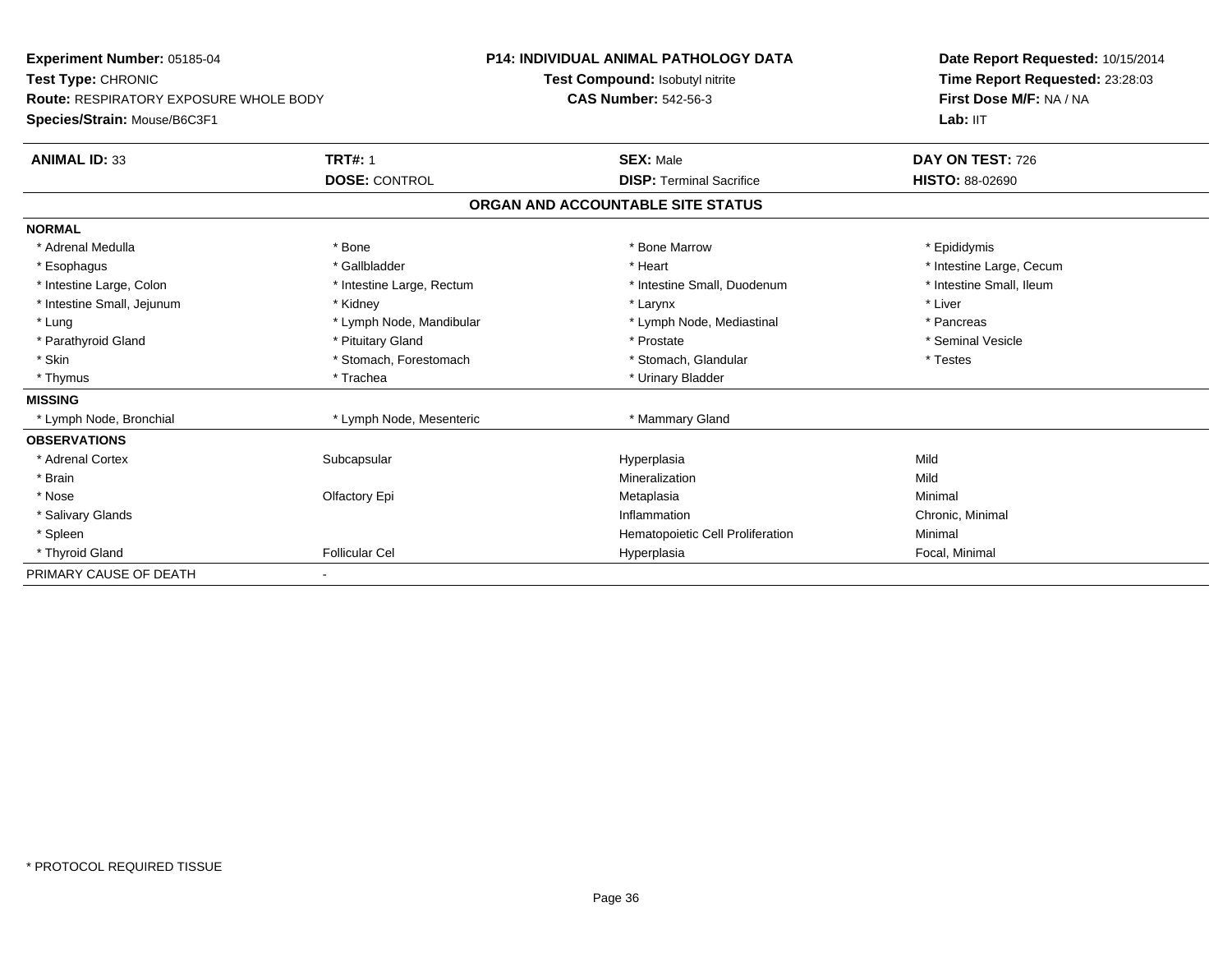| Experiment Number: 05185-04            |                            | <b>P14: INDIVIDUAL ANIMAL PATHOLOGY DATA</b> | Date Report Requested: 10/15/2014 |  |
|----------------------------------------|----------------------------|----------------------------------------------|-----------------------------------|--|
| Test Type: CHRONIC                     |                            | Test Compound: Isobutyl nitrite              | Time Report Requested: 23:28:03   |  |
| Route: RESPIRATORY EXPOSURE WHOLE BODY |                            | <b>CAS Number: 542-56-3</b>                  | First Dose M/F: NA / NA           |  |
| Species/Strain: Mouse/B6C3F1           |                            |                                              | Lab: IIT                          |  |
| <b>ANIMAL ID: 34</b>                   | <b>TRT#: 1</b>             | <b>SEX: Male</b>                             | DAY ON TEST: 726                  |  |
|                                        | <b>DOSE: CONTROL</b>       | <b>DISP: Terminal Sacrifice</b>              | HISTO: 88-02691                   |  |
|                                        |                            | ORGAN AND ACCOUNTABLE SITE STATUS            |                                   |  |
| <b>NORMAL</b>                          |                            |                                              |                                   |  |
| * Adrenal Medulla                      | * Bone                     | * Bone Marrow                                | * Brain                           |  |
| * Epididymis                           | * Esophagus                | * Gallbladder                                | * Heart                           |  |
| * Intestine Large, Cecum               | * Intestine Large, Colon   | * Intestine Large, Rectum                    | * Intestine Small, Duodenum       |  |
| * Intestine Small, Ileum               | * Intestine Small, Jejunum | * Kidney                                     | * Larynx                          |  |
| * Lung                                 | * Lymph Node, Bronchial    | * Lymph Node, Mandibular                     | * Lymph Node, Mediastinal         |  |
| * Lymph Node, Mesenteric               | * Nose                     | * Pancreas                                   | * Parathyroid Gland               |  |
| * Pituitary Gland                      | * Prostate                 | * Seminal Vesicle                            | * Skin                            |  |
| * Stomach, Forestomach                 | * Stomach, Glandular       | * Testes                                     | * Thyroid Gland                   |  |
| * Trachea                              | * Urinary Bladder          |                                              |                                   |  |
| <b>MISSING</b>                         |                            |                                              |                                   |  |
| * Mammary Gland                        | * Thymus                   |                                              |                                   |  |
| <b>OBSERVATIONS</b>                    |                            |                                              |                                   |  |
| * Adrenal Cortex                       | Subcapsular                | Hyperplasia                                  | Mild                              |  |
| * Liver                                |                            | <b>Syncytial Alteration</b>                  | Minimal                           |  |
| <b>Preputial Gland</b>                 |                            | <b>Dilatation</b>                            | Moderate                          |  |
| [Dilatation TGLS = 1-12 ]              |                            |                                              |                                   |  |
| * Salivary Glands                      |                            | Inflammation                                 | Chronic, Minimal                  |  |
| * Spleen                               |                            | Hematopoietic Cell Proliferation             | Minimal                           |  |
|                                        |                            | Pigmentation                                 | Hemosiderin, Minimal              |  |
| PRIMARY CAUSE OF DEATH                 |                            |                                              |                                   |  |

-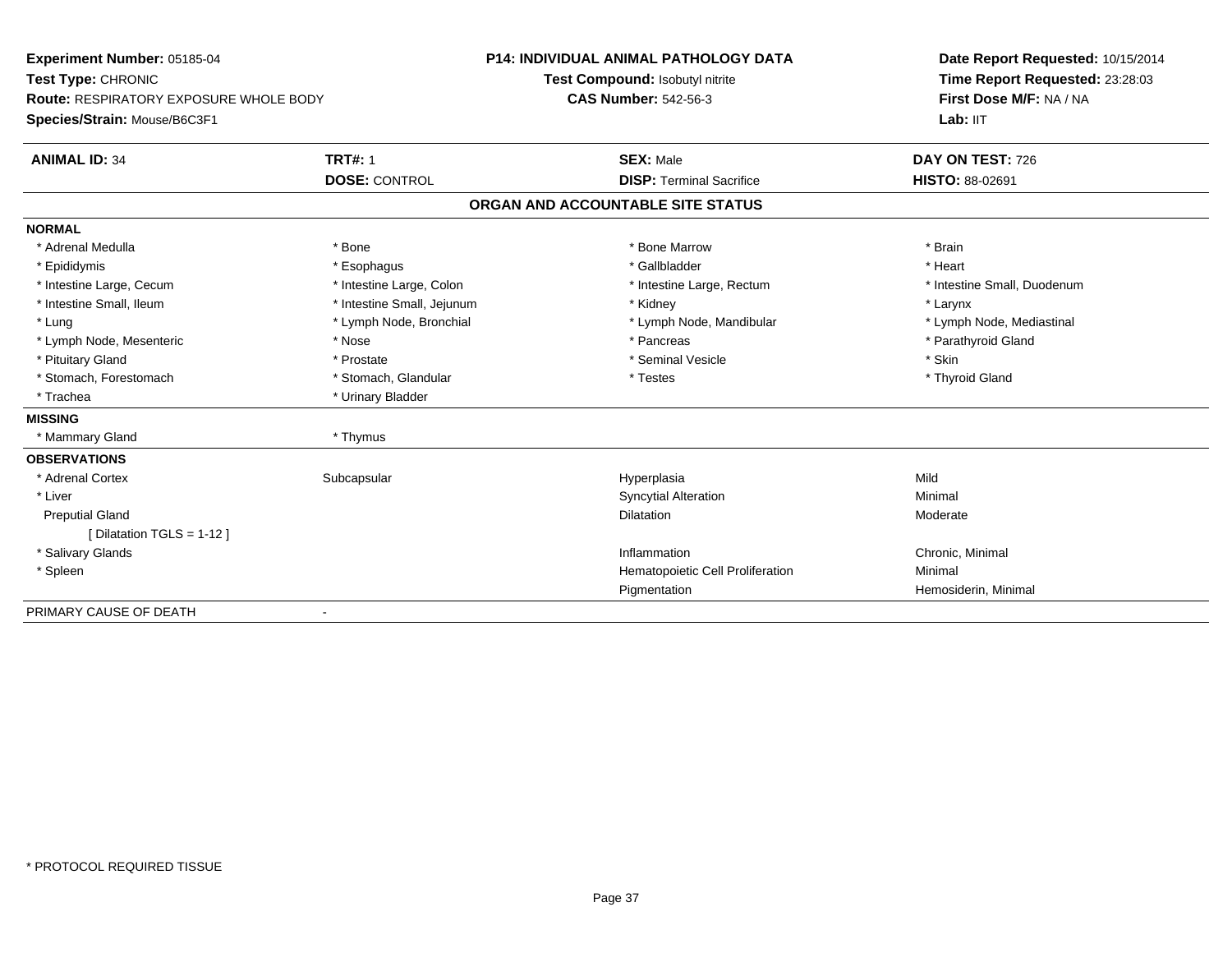| Experiment Number: 05185-04            |                            | <b>P14: INDIVIDUAL ANIMAL PATHOLOGY DATA</b> | Date Report Requested: 10/15/2014 |
|----------------------------------------|----------------------------|----------------------------------------------|-----------------------------------|
| Test Type: CHRONIC                     |                            | Test Compound: Isobutyl nitrite              | Time Report Requested: 23:28:03   |
| Route: RESPIRATORY EXPOSURE WHOLE BODY |                            | <b>CAS Number: 542-56-3</b>                  | First Dose M/F: NA / NA           |
| Species/Strain: Mouse/B6C3F1           |                            |                                              | Lab: IIT                          |
| <b>ANIMAL ID: 35</b>                   | <b>TRT#: 1</b>             | <b>SEX: Male</b>                             | DAY ON TEST: 726                  |
|                                        | <b>DOSE: CONTROL</b>       | <b>DISP: Terminal Sacrifice</b>              | <b>HISTO: 88-02692</b>            |
|                                        |                            | ORGAN AND ACCOUNTABLE SITE STATUS            |                                   |
| <b>NORMAL</b>                          |                            |                                              |                                   |
| * Adrenal Medulla                      | * Bone                     | * Bone Marrow                                | * Brain                           |
| * Epididymis                           | * Esophagus                | * Gallbladder                                | * Heart                           |
| * Intestine Large, Cecum               | * Intestine Large, Colon   | * Intestine Large, Rectum                    | * Intestine Small, Duodenum       |
| * Intestine Small, Ileum               | * Intestine Small, Jejunum | * Kidney                                     | * Larynx                          |
| * Lung                                 | * Lymph Node, Mandibular   | * Lymph Node, Mediastinal                    | * Lymph Node, Mesenteric          |
| * Nose                                 | * Pancreas                 | * Pituitary Gland                            | * Prostate                        |
| * Seminal Vesicle                      | * Skin                     | * Stomach, Forestomach                       | * Stomach, Glandular              |
| * Testes                               | * Thymus                   | * Thyroid Gland                              | * Trachea                         |
| * Urinary Bladder                      |                            |                                              |                                   |
| <b>MISSING</b>                         |                            |                                              |                                   |
| * Lymph Node, Bronchial                | * Mammary Gland            | * Parathyroid Gland                          |                                   |
| <b>OBSERVATIONS</b>                    |                            |                                              |                                   |
| * Adrenal Cortex                       | Subcapsular                | Hyperplasia                                  | Minimal                           |
| * Liver                                |                            | <b>Cytologic Alterations</b>                 | Marked                            |
| [ Cytologic Alterations TGLS = 1-5 ]   |                            |                                              |                                   |
| * Salivary Glands                      |                            | Inflammation                                 | Chronic, Minimal                  |
| * Spleen                               |                            | Hematopoietic Cell Proliferation             | Minimal                           |
| PRIMARY CAUSE OF DEATH                 |                            |                                              |                                   |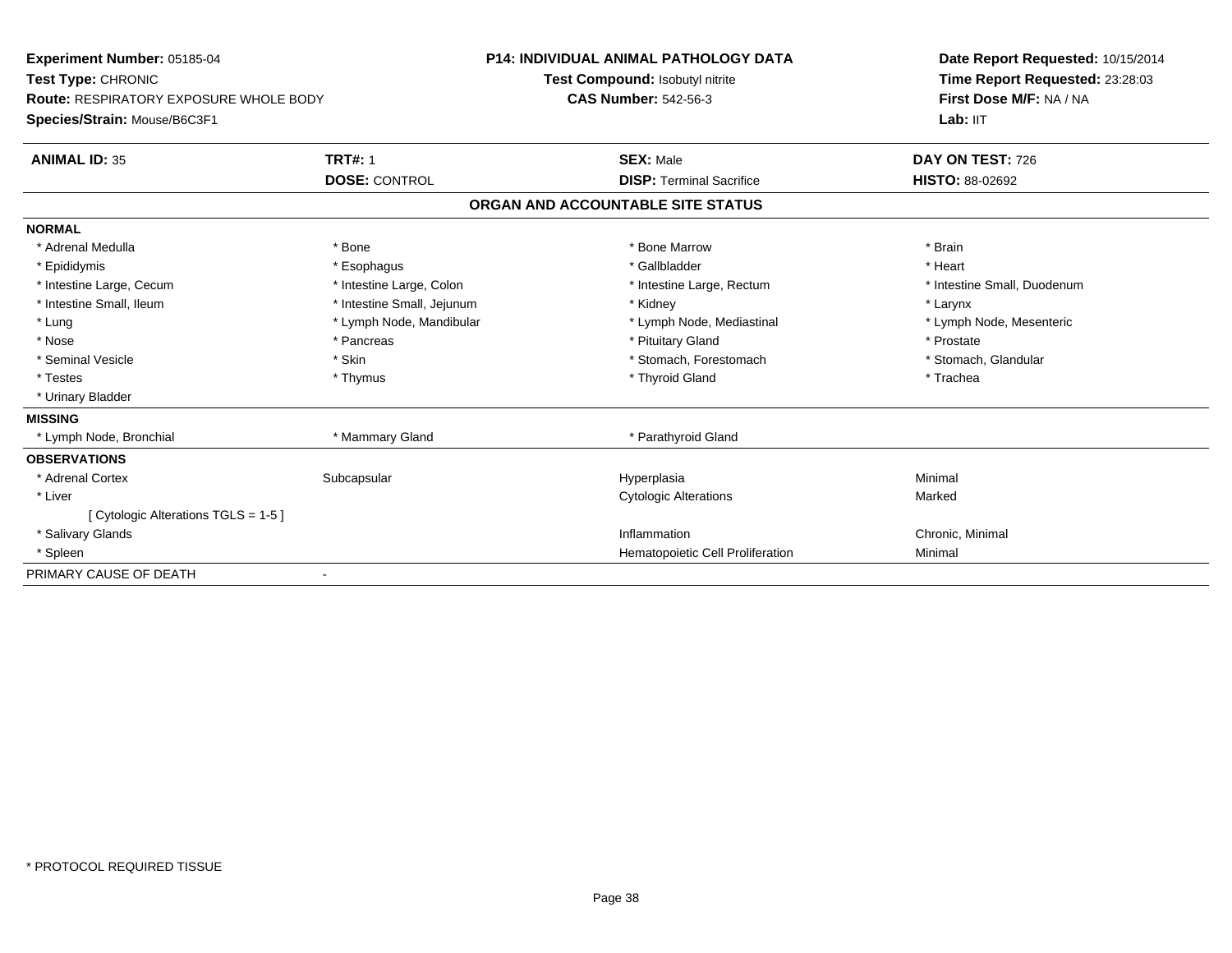| Experiment Number: 05185-04                   |                          | <b>P14: INDIVIDUAL ANIMAL PATHOLOGY DATA</b> | Date Report Requested: 10/15/2014 |
|-----------------------------------------------|--------------------------|----------------------------------------------|-----------------------------------|
| Test Type: CHRONIC                            |                          | Test Compound: Isobutyl nitrite              | Time Report Requested: 23:28:03   |
| <b>Route: RESPIRATORY EXPOSURE WHOLE BODY</b> |                          | <b>CAS Number: 542-56-3</b>                  | First Dose M/F: NA / NA           |
| Species/Strain: Mouse/B6C3F1                  |                          |                                              | Lab: IIT                          |
| <b>ANIMAL ID: 36</b>                          | <b>TRT#: 1</b>           | <b>SEX: Male</b>                             | DAY ON TEST: 726                  |
|                                               | <b>DOSE: CONTROL</b>     | <b>DISP: Terminal Sacrifice</b>              | <b>HISTO: 88-02693</b>            |
|                                               |                          | ORGAN AND ACCOUNTABLE SITE STATUS            |                                   |
| <b>NORMAL</b>                                 |                          |                                              |                                   |
| * Adrenal Cortex                              | * Adrenal Medulla        | * Bone                                       | * Bone Marrow                     |
| * Brain                                       | * Epididymis             | * Esophagus                                  | * Gallbladder                     |
| * Heart                                       | * Intestine Large, Cecum | * Intestine Large, Colon                     | * Intestine Large, Rectum         |
| * Intestine Small, Duodenum                   | * Intestine Small, Ileum | * Intestine Small, Jejunum                   | * Larynx                          |
| * Lung                                        | * Lymph Node, Mandibular | * Lymph Node, Mediastinal                    | * Lymph Node, Mesenteric          |
| * Nose                                        | * Pituitary Gland        | * Prostate                                   | * Seminal Vesicle                 |
| * Skin                                        | * Stomach, Forestomach   | * Stomach, Glandular                         | * Testes                          |
| * Thymus                                      | * Trachea                |                                              |                                   |
| <b>MISSING</b>                                |                          |                                              |                                   |
| * Lymph Node, Bronchial                       | * Mammary Gland          | * Parathyroid Gland                          |                                   |
| <b>OBSERVATIONS</b>                           |                          |                                              |                                   |
| * Kidney                                      |                          | <b>Infiltration Cellular</b>                 | Lymphocyte, Minimal               |
| * Liver                                       |                          | Hepatocellular Adenoma                       | Multiple                          |
|                                               |                          | Hepatocellular Carcinoma                     |                                   |
| [ Hepatocellular Adenoma TGLS = 4-13,14 ]     |                          |                                              |                                   |
| [ Hepatocellular Carcinoma TGLS = 3-12 ]      |                          |                                              |                                   |
| * Pancreas                                    |                          | Inflammation                                 | Chronic, Minimal                  |
| <b>Preputial Gland</b>                        |                          | Inflammation                                 | Chronic Active, Moderate          |
| [ Inflammation $TGLS = 2-16$ ]                |                          |                                              |                                   |
| * Salivary Glands                             |                          | Inflammation                                 | Chronic, Minimal                  |
| * Spleen                                      |                          | Hematopoietic Cell Proliferation             | Minimal                           |
|                                               |                          | Pigmentation                                 | Hemosiderin, Minimal              |
| * Thyroid Gland                               | <b>Follicular Cel</b>    | Hyperplasia                                  | Focal, Minimal                    |
| * Urinary Bladder                             |                          | <b>Infiltration Cellular</b>                 | Lymphocyte, Minimal               |
| PRIMARY CAUSE OF DEATH                        |                          |                                              |                                   |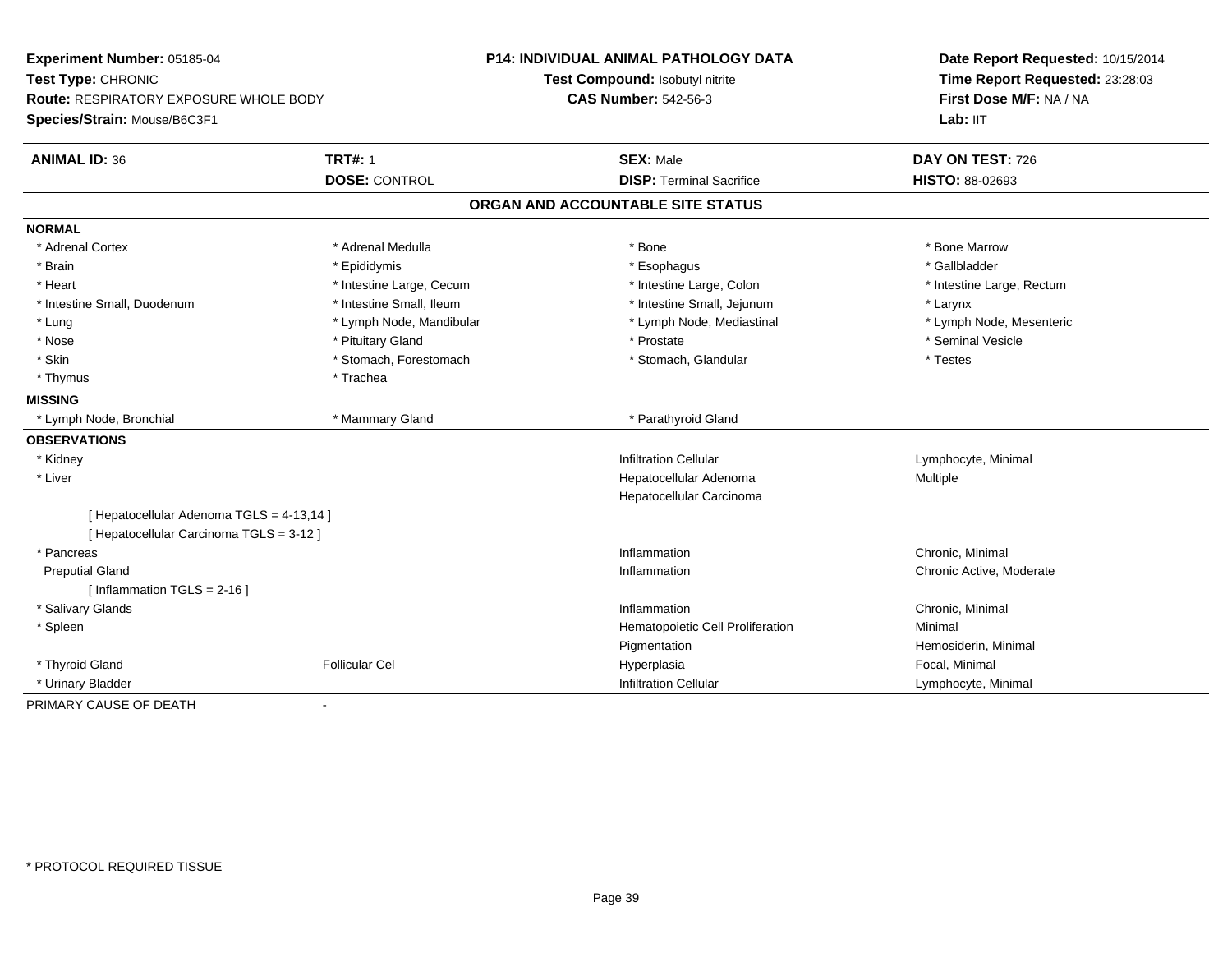| Experiment Number: 05185-04                                                   |                            | <b>P14: INDIVIDUAL ANIMAL PATHOLOGY DATA</b> | Date Report Requested: 10/15/2014 |
|-------------------------------------------------------------------------------|----------------------------|----------------------------------------------|-----------------------------------|
| Test Type: CHRONIC                                                            |                            | Test Compound: Isobutyl nitrite              | Time Report Requested: 23:28:03   |
| <b>Route: RESPIRATORY EXPOSURE WHOLE BODY</b><br>Species/Strain: Mouse/B6C3F1 |                            | <b>CAS Number: 542-56-3</b>                  | First Dose M/F: NA / NA           |
|                                                                               |                            |                                              | Lab: IIT                          |
| <b>ANIMAL ID: 37</b>                                                          | <b>TRT#: 1</b>             | <b>SEX: Male</b>                             | DAY ON TEST: 725                  |
|                                                                               | <b>DOSE: CONTROL</b>       | <b>DISP: Terminal Sacrifice</b>              | HISTO: 88-02694                   |
|                                                                               |                            | ORGAN AND ACCOUNTABLE SITE STATUS            |                                   |
| <b>NORMAL</b>                                                                 |                            |                                              |                                   |
| * Adrenal Cortex                                                              | * Adrenal Medulla          | * Bone                                       | * Bone Marrow                     |
| * Epididymis                                                                  | * Esophagus                | * Gallbladder                                | * Heart                           |
| * Intestine Large, Cecum                                                      | * Intestine Large, Colon   | * Intestine Large, Rectum                    | * Intestine Small, Duodenum       |
| * Intestine Small, Ileum                                                      | * Intestine Small, Jejunum | * Larynx                                     | * Lung                            |
| * Lymph Node, Bronchial                                                       | * Lymph Node, Mandibular   | * Lymph Node, Mediastinal                    | * Lymph Node, Mesenteric          |
| * Nose                                                                        | * Pancreas                 | * Parathyroid Gland                          | * Pituitary Gland                 |
| * Prostate                                                                    | * Seminal Vesicle          | * Skin                                       | * Stomach, Forestomach            |
| * Stomach, Glandular                                                          | * Testes                   | * Thymus                                     | * Thyroid Gland                   |
| * Trachea                                                                     |                            |                                              |                                   |
| <b>MISSING</b>                                                                |                            |                                              |                                   |
| * Mammary Gland                                                               |                            |                                              |                                   |
| <b>OBSERVATIONS</b>                                                           |                            |                                              |                                   |
| * Brain                                                                       |                            | Mineralization                               | Mild                              |
| * Kidney                                                                      |                            | <b>Infiltration Cellular</b>                 | Lymphocyte, Mild                  |
| * Liver                                                                       |                            | Fatty Change                                 | Focal, Mild                       |
|                                                                               |                            | <b>Syncytial Alteration</b>                  | Moderate                          |
| [Fatty Change TGLS = 2-12]                                                    |                            |                                              |                                   |
| * Salivary Glands                                                             |                            | Inflammation                                 | Chronic, Mild                     |
| * Spleen                                                                      |                            | Hemangioma                                   |                                   |
|                                                                               |                            | Hematopoietic Cell Proliferation             | Minimal                           |
|                                                                               |                            | Pigmentation                                 | Hemosiderin, Minimal              |
| * Urinary Bladder                                                             |                            | <b>Dilatation</b>                            | Moderate                          |
| [ Dilatation TGLS = 1-8 ]                                                     |                            |                                              |                                   |
| PRIMARY CAUSE OF DEATH<br>$\blacksquare$                                      |                            |                                              |                                   |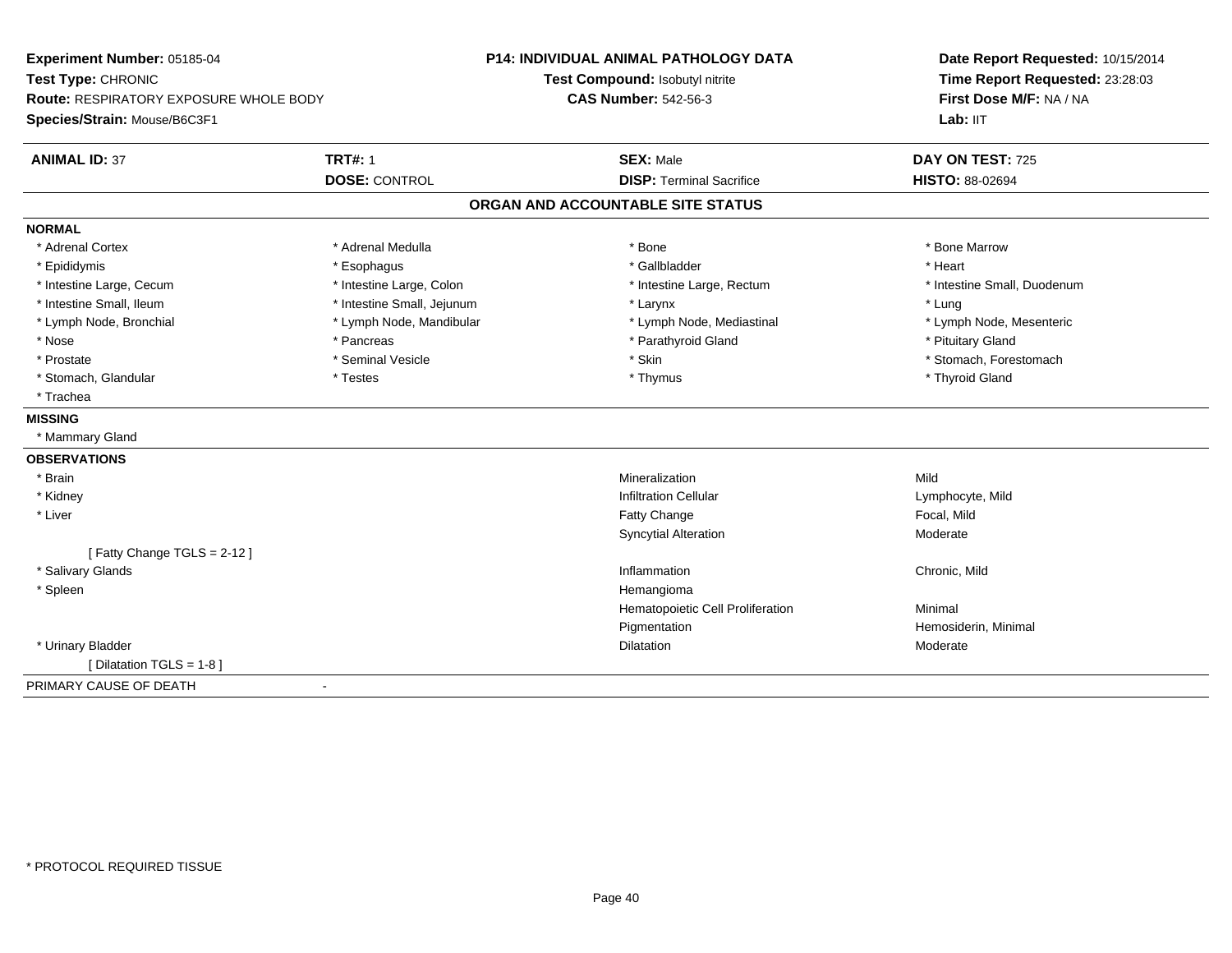| Experiment Number: 05185-04<br>Test Type: CHRONIC<br><b>Route: RESPIRATORY EXPOSURE WHOLE BODY</b><br>Species/Strain: Mouse/B6C3F1 | P14: INDIVIDUAL ANIMAL PATHOLOGY DATA<br>Test Compound: Isobutyl nitrite<br><b>CAS Number: 542-56-3</b> | Date Report Requested: 10/15/2014<br>Time Report Requested: 23:28:03<br>First Dose M/F: NA / NA<br>Lab: IIT |
|------------------------------------------------------------------------------------------------------------------------------------|---------------------------------------------------------------------------------------------------------|-------------------------------------------------------------------------------------------------------------|
| <b>TRT#: 1</b><br><b>ANIMAL ID: 38</b>                                                                                             | <b>SEX: Male</b>                                                                                        | DAY ON TEST: 509                                                                                            |
| <b>DOSE: CONTROL</b>                                                                                                               | <b>DISP: Natural Death</b>                                                                              | <b>HISTO: 88-02695</b>                                                                                      |
|                                                                                                                                    | ORGAN AND ACCOUNTABLE SITE STATUS                                                                       |                                                                                                             |
| <b>NORMAL</b>                                                                                                                      |                                                                                                         |                                                                                                             |
| * Adrenal Medulla<br>* Bone                                                                                                        | * Bone Marrow                                                                                           | * Epididymis                                                                                                |
| * Esophagus<br>* Heart                                                                                                             | * Intestine Large, Colon                                                                                | * Intestine Large, Rectum                                                                                   |
| * Intestine Small, Ileum<br>* Intestine Small, Duodenum                                                                            | * Intestine Small, Jejunum                                                                              | * Kidney                                                                                                    |
| * Larynx<br>* Lymph Node, Bronchial                                                                                                | * Lymph Node, Mandibular                                                                                | * Lymph Node, Mesenteric                                                                                    |
| * Nose<br>* Pancreas                                                                                                               | * Parathyroid Gland                                                                                     | * Pituitary Gland                                                                                           |
| * Salivary Glands<br>* Prostate                                                                                                    | * Seminal Vesicle                                                                                       | * Skin                                                                                                      |
| * Stomach, Glandular<br>* Stomach, Forestomach                                                                                     | * Testes                                                                                                | * Thyroid Gland                                                                                             |
| * Urinary Bladder<br>* Trachea                                                                                                     |                                                                                                         |                                                                                                             |
| <b>MISSING</b>                                                                                                                     |                                                                                                         |                                                                                                             |
| * Gallbladder<br>* Lymph Node, Mediastinal                                                                                         | * Mammary Gland                                                                                         |                                                                                                             |
| <b>AUTO PRECLUDES DIAG.</b>                                                                                                        |                                                                                                         |                                                                                                             |
| * Intestine Large, Cecum                                                                                                           |                                                                                                         |                                                                                                             |
| <b>OBSERVATIONS</b>                                                                                                                |                                                                                                         |                                                                                                             |
| * Adrenal Cortex<br>Capsule                                                                                                        | <b>Accessory Adrenal Cortical Nodule</b>                                                                |                                                                                                             |
| * Brain                                                                                                                            | Mineralization                                                                                          | Mild                                                                                                        |
| * Kidney                                                                                                                           |                                                                                                         |                                                                                                             |
| Note: HYPOSTATIC CONGESTION - NO LESION.                                                                                           |                                                                                                         |                                                                                                             |
| * Liver                                                                                                                            | Hepatocellular Carcinoma                                                                                |                                                                                                             |
|                                                                                                                                    | Infarct                                                                                                 | Marked                                                                                                      |
| [ Hepatocellular Carcinoma TGLS = 3-5,5.1 ]<br>[Infarct TGLS = $4-12$ ]                                                            |                                                                                                         |                                                                                                             |
| * Lung                                                                                                                             | Hepatocellular Carcinoma                                                                                | Metastatic (Liver)                                                                                          |
| Note: HYPOSTATIC CONGESTION - NO LESION.                                                                                           |                                                                                                         |                                                                                                             |
| * Prostate                                                                                                                         |                                                                                                         |                                                                                                             |
| Note: DECREASED SECRETION.                                                                                                         |                                                                                                         |                                                                                                             |
| * Sem Ves                                                                                                                          |                                                                                                         |                                                                                                             |
| Note: DECREASED SECRETION.                                                                                                         |                                                                                                         |                                                                                                             |
| * Spleen                                                                                                                           | Hematopoietic Cell Proliferation                                                                        | Mild                                                                                                        |
| * Thymus                                                                                                                           | Atrophy                                                                                                 | Moderate                                                                                                    |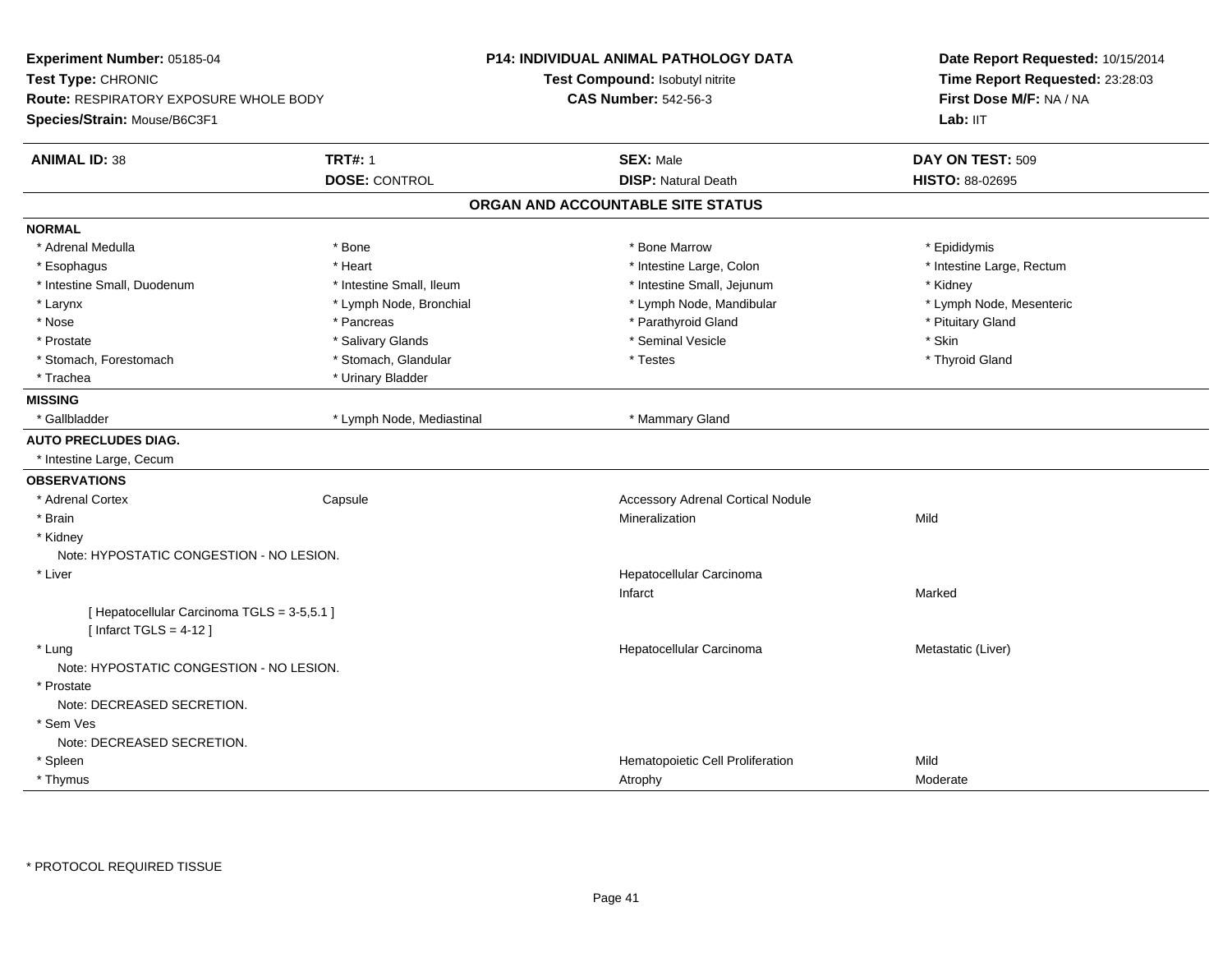| <b>Experiment Number: 05185-04</b><br>Test Type: CHRONIC<br><b>Route: RESPIRATORY EXPOSURE WHOLE BODY</b><br>Species/Strain: Mouse/B6C3F1 |                      | <b>P14: INDIVIDUAL ANIMAL PATHOLOGY DATA</b> | Date Report Requested: 10/15/2014 |  |
|-------------------------------------------------------------------------------------------------------------------------------------------|----------------------|----------------------------------------------|-----------------------------------|--|
|                                                                                                                                           |                      | Test Compound: Isobutyl nitrite              | Time Report Requested: 23:28:03   |  |
|                                                                                                                                           |                      | <b>CAS Number: 542-56-3</b>                  | First Dose M/F: NA / NA           |  |
|                                                                                                                                           |                      |                                              | Lab: IIT                          |  |
| <b>ANIMAL ID: 38</b>                                                                                                                      | TRT#: 1              | <b>SEX: Male</b>                             | DAY ON TEST: 509                  |  |
|                                                                                                                                           | <b>DOSE: CONTROL</b> | <b>DISP:</b> Natural Death                   | <b>HISTO: 88-02695</b>            |  |
|                                                                                                                                           |                      | ORGAN AND ACCOUNTABLE SITE STATUS            |                                   |  |
| PRIMARY CAUSE OF DEATH                                                                                                                    |                      |                                              |                                   |  |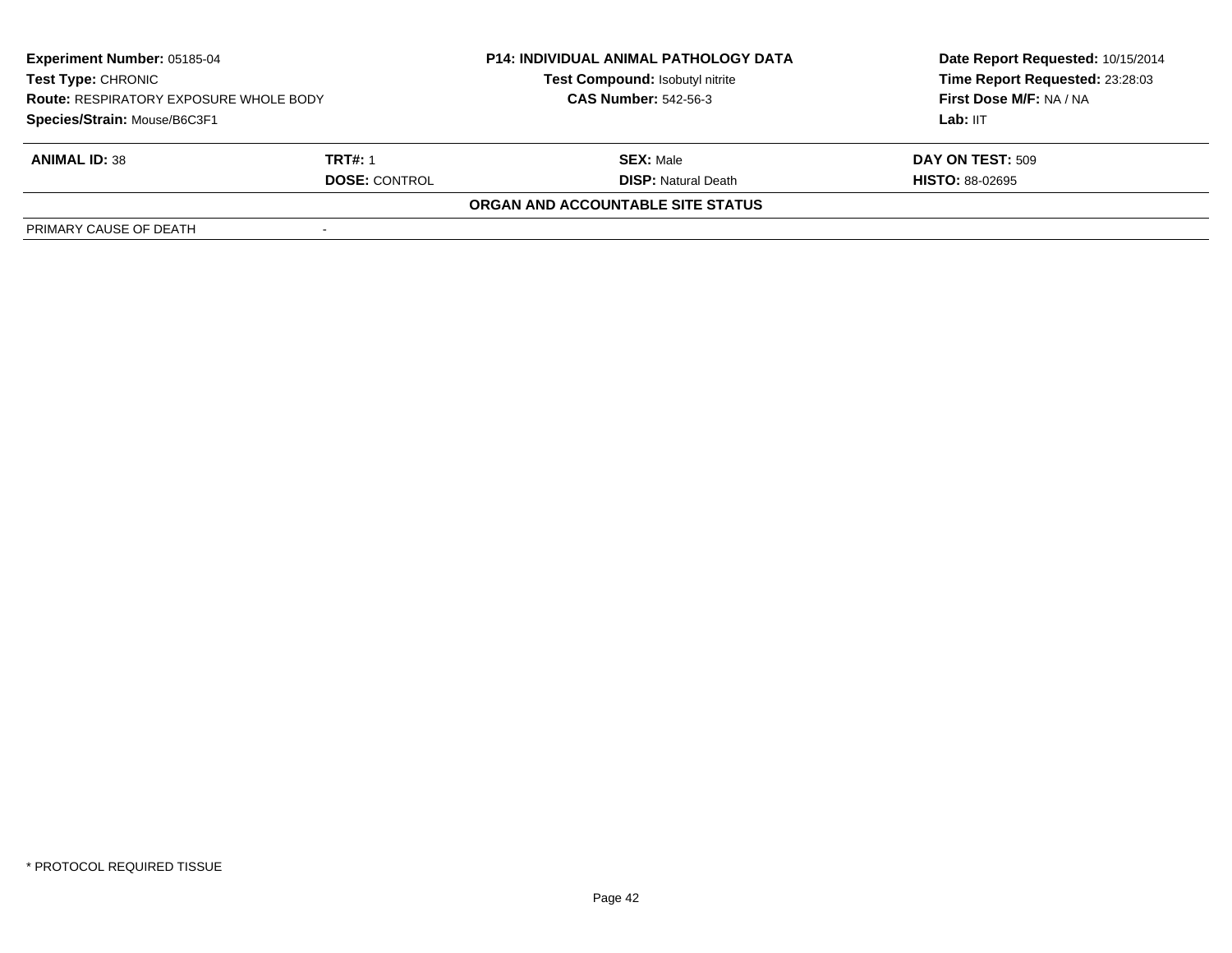| Experiment Number: 05185-04<br>Test Type: CHRONIC<br><b>Route: RESPIRATORY EXPOSURE WHOLE BODY</b><br>Species/Strain: Mouse/B6C3F1 |                          | <b>P14: INDIVIDUAL ANIMAL PATHOLOGY DATA</b> | Date Report Requested: 10/15/2014<br>Time Report Requested: 23:28:03<br>First Dose M/F: NA / NA<br>Lab: IIT |
|------------------------------------------------------------------------------------------------------------------------------------|--------------------------|----------------------------------------------|-------------------------------------------------------------------------------------------------------------|
|                                                                                                                                    |                          | Test Compound: Isobutyl nitrite              |                                                                                                             |
|                                                                                                                                    |                          | <b>CAS Number: 542-56-3</b>                  |                                                                                                             |
|                                                                                                                                    |                          |                                              |                                                                                                             |
| <b>ANIMAL ID: 39</b>                                                                                                               | <b>TRT#: 1</b>           | <b>SEX: Male</b>                             | DAY ON TEST: 136                                                                                            |
|                                                                                                                                    | <b>DOSE: CONTROL</b>     | <b>DISP:</b> Moribund Sacrifice              | <b>HISTO: 88-02696</b>                                                                                      |
|                                                                                                                                    |                          | ORGAN AND ACCOUNTABLE SITE STATUS            |                                                                                                             |
| <b>NORMAL</b>                                                                                                                      |                          |                                              |                                                                                                             |
| * Adrenal Cortex                                                                                                                   | * Adrenal Medulla        | * Bone                                       | * Bone Marrow                                                                                               |
| * Brain                                                                                                                            | * Epididymis             | * Esophagus                                  | * Gallbladder                                                                                               |
| * Heart                                                                                                                            | * Intestine Large, Cecum | * Intestine Large, Colon                     | * Intestine Large, Rectum                                                                                   |
| * Intestine Small, Duodenum                                                                                                        | * Intestine Small, Ileum | * Intestine Small, Jejunum                   | * Kidney                                                                                                    |
| * Larynx                                                                                                                           | * Liver                  | * Lung                                       | * Lymph Node, Bronchial                                                                                     |
| * Lymph Node, Mediastinal                                                                                                          | * Lymph Node, Mesenteric | * Pancreas                                   | * Parathyroid Gland                                                                                         |
| * Pituitary Gland                                                                                                                  | * Prostate               | * Salivary Glands                            | * Seminal Vesicle                                                                                           |
| * Skin                                                                                                                             | * Stomach, Forestomach   | * Stomach, Glandular                         | * Testes                                                                                                    |
| * Thymus                                                                                                                           | * Thyroid Gland          | * Trachea                                    | * Urinary Bladder                                                                                           |
| <b>MISSING</b>                                                                                                                     |                          |                                              |                                                                                                             |
| * Mammary Gland                                                                                                                    |                          |                                              |                                                                                                             |
| <b>OBSERVATIONS</b>                                                                                                                |                          |                                              |                                                                                                             |
| * Lymph Node, Mandibular                                                                                                           |                          | Hyperplasia                                  | Lymphoid, Mild                                                                                              |
| * Nose                                                                                                                             |                          | Inflammation                                 | Chronic Active, Minimal                                                                                     |
| * Spleen                                                                                                                           |                          | Hematopoietic Cell Proliferation             | Minimal                                                                                                     |
| PRIMARY CAUSE OF DEATH                                                                                                             |                          |                                              |                                                                                                             |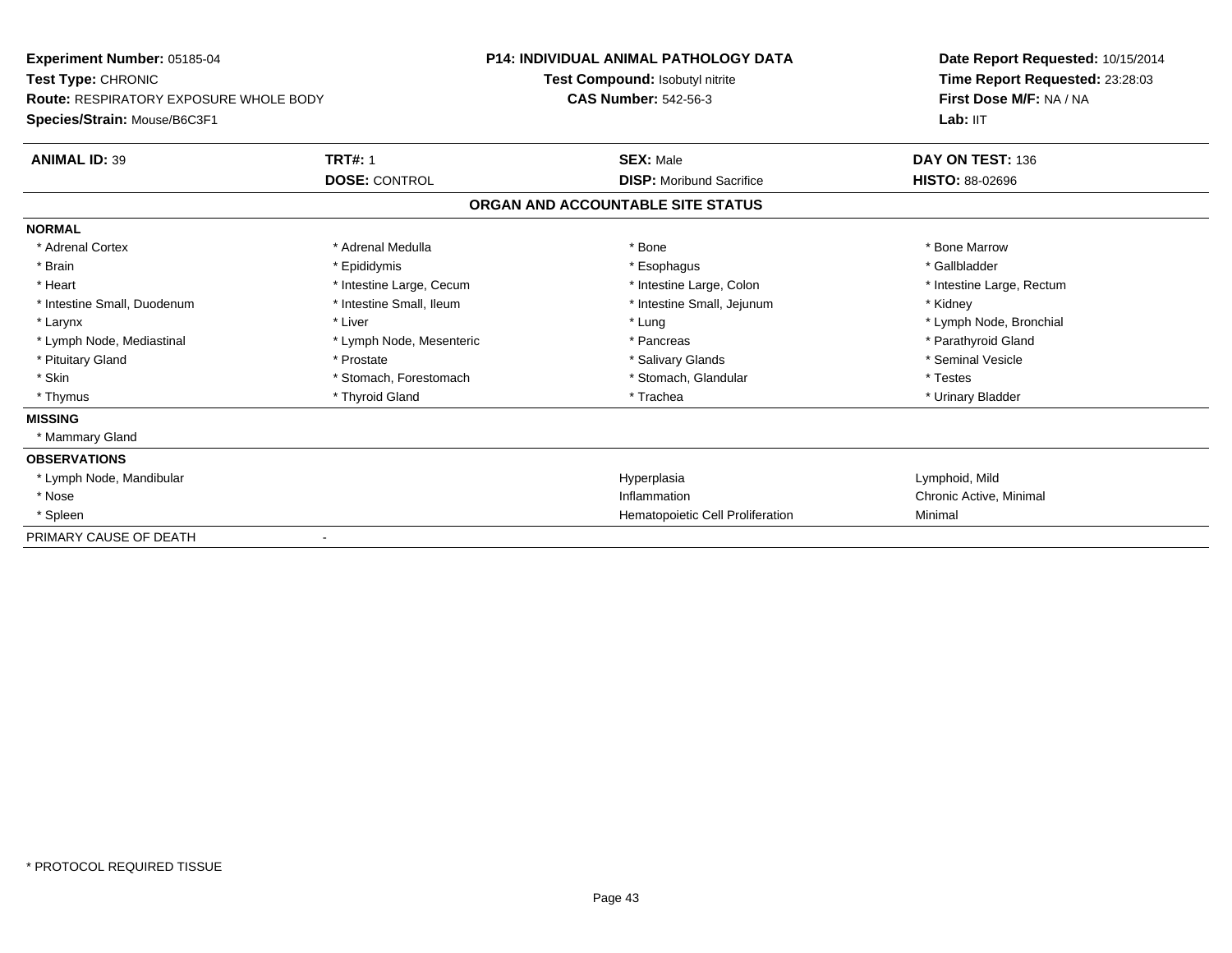| <b>Route: RESPIRATORY EXPOSURE WHOLE BODY</b><br><b>TRT#: 1</b><br><b>DOSE: CONTROL</b> | <b>CAS Number: 542-56-3</b><br><b>SEX: Male</b><br><b>DISP: Natural Death</b> | First Dose M/F: NA / NA<br>Lab: IIT<br>DAY ON TEST: 604                                                   |
|-----------------------------------------------------------------------------------------|-------------------------------------------------------------------------------|-----------------------------------------------------------------------------------------------------------|
|                                                                                         |                                                                               |                                                                                                           |
|                                                                                         |                                                                               |                                                                                                           |
|                                                                                         |                                                                               |                                                                                                           |
|                                                                                         |                                                                               | <b>HISTO: 88-02697</b>                                                                                    |
|                                                                                         |                                                                               |                                                                                                           |
|                                                                                         |                                                                               |                                                                                                           |
| * Bone                                                                                  | * Bone Marrow                                                                 | * Epididymis                                                                                              |
| * Heart                                                                                 | * Intestine Large, Cecum                                                      | * Intestine Large, Colon                                                                                  |
| * Intestine Small, Ileum                                                                | * Intestine Small, Jejunum                                                    | * Larynx                                                                                                  |
| * Lymph Node, Mesenteric                                                                | * Mammary Gland                                                               | * Pancreas                                                                                                |
| * Prostate                                                                              | * Seminal Vesicle                                                             | * Skin                                                                                                    |
| * Stomach, Glandular                                                                    | * Testes                                                                      | * Thyroid Gland                                                                                           |
| * Urinary Bladder                                                                       |                                                                               |                                                                                                           |
|                                                                                         |                                                                               |                                                                                                           |
| * Parathyroid Gland                                                                     |                                                                               |                                                                                                           |
|                                                                                         |                                                                               |                                                                                                           |
| * Intestine Small, Duodenum                                                             |                                                                               |                                                                                                           |
|                                                                                         |                                                                               |                                                                                                           |
| Subcapsular                                                                             | Hyperplasia                                                                   | Minimal                                                                                                   |
|                                                                                         | Mineralization                                                                | Mild                                                                                                      |
|                                                                                         | <b>Infiltration Cellular</b>                                                  | Lymphocyte, Minimal                                                                                       |
|                                                                                         | Hemangiosarcoma                                                               | Multiple                                                                                                  |
| [Hemangiosarcoma TGLS = $1-3,3.1,5,5.1$ ]                                               |                                                                               |                                                                                                           |
|                                                                                         | Alveolar/Bronchiolar Adenoma                                                  |                                                                                                           |
|                                                                                         | Hemorrhage                                                                    | Moderate                                                                                                  |
| <b>Respirat Epith</b>                                                                   | Hyperplasia                                                                   | Minimal                                                                                                   |
| Olfactory Epi                                                                           | Metaplasia                                                                    | Minimal                                                                                                   |
|                                                                                         | Inflammation                                                                  | Chronic, Minimal                                                                                          |
|                                                                                         | Hematopoietic Cell Proliferation                                              | Marked                                                                                                    |
|                                                                                         | Pigmentation                                                                  | Hemosiderin, Minimal                                                                                      |
|                                                                                         | Atrophy                                                                       | Moderate                                                                                                  |
|                                                                                         |                                                                               |                                                                                                           |
|                                                                                         |                                                                               | ORGAN AND ACCOUNTABLE SITE STATUS<br>Animal Note: ADRENAL-GROSS ADRENAL MASS IS EXTENSION OF LIVER TUMOR. |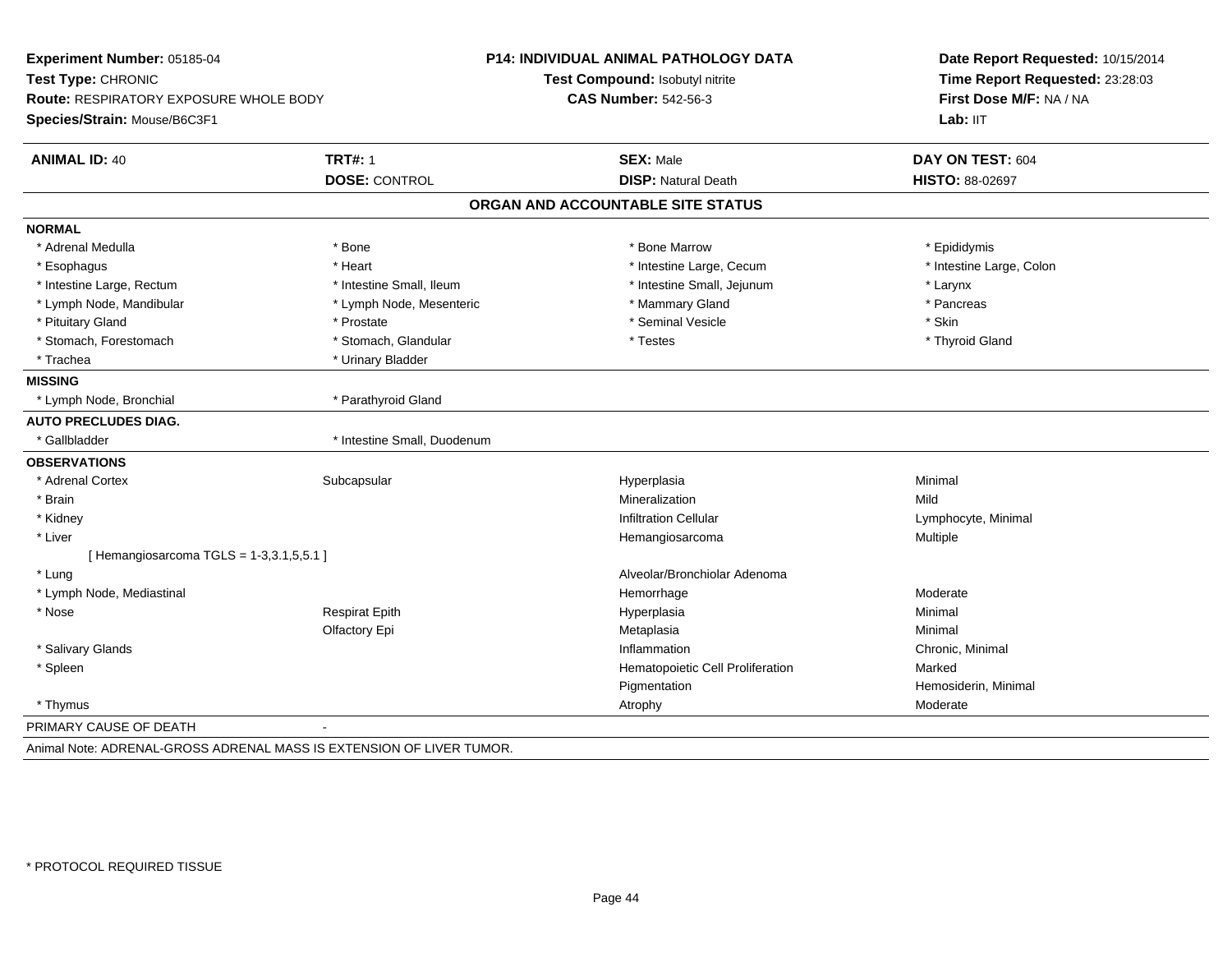| Experiment Number: 05185-04                   |                            | <b>P14: INDIVIDUAL ANIMAL PATHOLOGY DATA</b> | Date Report Requested: 10/15/2014 |  |
|-----------------------------------------------|----------------------------|----------------------------------------------|-----------------------------------|--|
| Test Type: CHRONIC                            |                            | Test Compound: Isobutyl nitrite              | Time Report Requested: 23:28:03   |  |
| <b>Route: RESPIRATORY EXPOSURE WHOLE BODY</b> |                            | <b>CAS Number: 542-56-3</b>                  | First Dose M/F: NA / NA           |  |
| Species/Strain: Mouse/B6C3F1                  |                            |                                              | Lab: IIT                          |  |
| <b>ANIMAL ID: 41</b>                          | <b>TRT#: 1</b>             | <b>SEX: Male</b>                             | DAY ON TEST: 725                  |  |
|                                               | <b>DOSE: CONTROL</b>       | <b>DISP: Terminal Sacrifice</b>              | <b>HISTO: 88-0298</b>             |  |
|                                               |                            | ORGAN AND ACCOUNTABLE SITE STATUS            |                                   |  |
| <b>NORMAL</b>                                 |                            |                                              |                                   |  |
| * Adrenal Cortex                              | * Adrenal Medulla          | * Bone                                       | * Bone Marrow                     |  |
| * Epididymis                                  | * Esophagus                | * Gallbladder                                | * Heart                           |  |
| * Intestine Large, Cecum                      | * Intestine Large, Colon   | * Intestine Large, Rectum                    | * Intestine Small, Duodenum       |  |
| * Intestine Small, Ileum                      | * Intestine Small, Jejunum | * Larynx                                     | * Liver                           |  |
| * Lung                                        | * Lymph Node, Mandibular   | * Lymph Node, Mediastinal                    | * Lymph Node, Mesenteric          |  |
| * Nose                                        | * Parathyroid Gland        | * Pituitary Gland                            | <b>Preputial Gland</b>            |  |
| * Prostate                                    | * Salivary Glands          | * Seminal Vesicle                            | * Skin                            |  |
| * Stomach, Forestomach                        | * Stomach, Glandular       | * Testes                                     | * Trachea                         |  |
| * Urinary Bladder                             |                            |                                              |                                   |  |
| <b>MISSING</b>                                |                            |                                              |                                   |  |
| * Lymph Node, Bronchial                       | * Mammary Gland            |                                              |                                   |  |
| <b>OBSERVATIONS</b>                           |                            |                                              |                                   |  |
| * Brain                                       |                            | Mineralization                               | Moderate                          |  |
| * Kidney                                      |                            | Hydronephrosis                               | Minimal                           |  |
|                                               |                            | <b>Infiltration Cellular</b>                 | Lymphocyte, Minimal               |  |
| * Pancreas                                    |                            | Inflammation                                 | Chronic, Minimal                  |  |
| * Spleen                                      |                            | Hematopoietic Cell Proliferation             | Minimal                           |  |
|                                               |                            | Pigmentation                                 | Hemosiderin, Minimal              |  |
| * Thymus                                      |                            | Atrophy                                      | Minimal                           |  |
| * Thyroid Gland                               | <b>Follicular Cel</b>      | Hyperplasia                                  | Focal, Minimal                    |  |
| PRIMARY CAUSE OF DEATH                        |                            |                                              |                                   |  |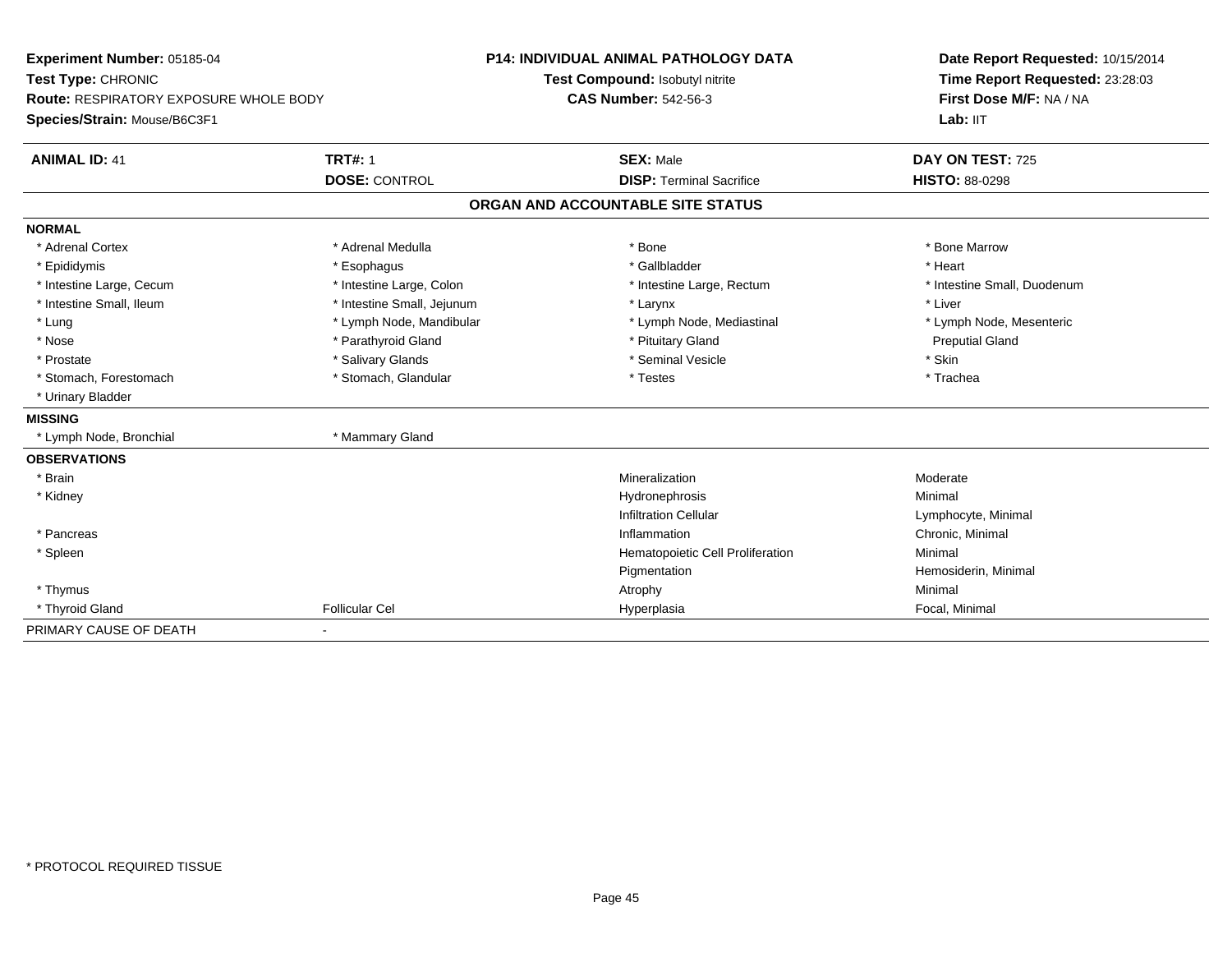| Experiment Number: 05185-04                   |                            | <b>P14: INDIVIDUAL ANIMAL PATHOLOGY DATA</b> | Date Report Requested: 10/15/2014<br>Time Report Requested: 23:28:03<br>First Dose M/F: NA / NA |
|-----------------------------------------------|----------------------------|----------------------------------------------|-------------------------------------------------------------------------------------------------|
| Test Type: CHRONIC                            |                            | Test Compound: Isobutyl nitrite              |                                                                                                 |
| <b>Route: RESPIRATORY EXPOSURE WHOLE BODY</b> |                            | <b>CAS Number: 542-56-3</b>                  |                                                                                                 |
| Species/Strain: Mouse/B6C3F1                  |                            |                                              | Lab: IIT                                                                                        |
| <b>ANIMAL ID: 42</b>                          | <b>TRT#: 1</b>             | <b>SEX: Male</b>                             | DAY ON TEST: 726                                                                                |
|                                               | <b>DOSE: CONTROL</b>       | <b>DISP: Terminal Sacrifice</b>              | <b>HISTO: 88-02699</b>                                                                          |
|                                               |                            | ORGAN AND ACCOUNTABLE SITE STATUS            |                                                                                                 |
| <b>NORMAL</b>                                 |                            |                                              |                                                                                                 |
| * Adrenal Cortex                              | * Adrenal Medulla          | * Bone                                       | * Bone Marrow                                                                                   |
| * Epididymis                                  | * Esophagus                | * Gallbladder                                | * Heart                                                                                         |
| * Intestine Large, Cecum                      | * Intestine Large, Colon   | * Intestine Large, Rectum                    | * Intestine Small, Duodenum                                                                     |
| * Intestine Small, Ileum                      | * Intestine Small, Jejunum | * Larynx                                     | * Liver                                                                                         |
| * Lymph Node, Bronchial                       | * Lymph Node, Mediastinal  | * Lymph Node, Mesenteric                     | * Nose                                                                                          |
| * Pancreas                                    | * Parathyroid Gland        | * Pituitary Gland                            | * Prostate                                                                                      |
| * Salivary Glands                             | * Seminal Vesicle          | * Skin                                       | * Stomach, Forestomach                                                                          |
| * Stomach, Glandular                          | * Testes                   | * Thyroid Gland                              | * Trachea                                                                                       |
| <b>MISSING</b>                                |                            |                                              |                                                                                                 |
| * Lymph Node, Mandibular                      | * Mammary Gland            |                                              |                                                                                                 |
| <b>OBSERVATIONS</b>                           |                            |                                              |                                                                                                 |
| * Brain                                       |                            | Mineralization                               | Moderate                                                                                        |
| * Kidney                                      | <b>Renal Tubule</b>        | Hyperplasia                                  | Focal, Mild                                                                                     |
|                                               |                            | <b>Infiltration Cellular</b>                 | Lymphocyte, Minimal                                                                             |
|                                               | <b>Renal Tubule</b>        | Regeneration                                 | Minimal                                                                                         |
| * Lung                                        |                            | Alveolar/Bronchiolar Adenoma                 |                                                                                                 |
| [ Alveolar/Bronchiolar Adenoma TGLS = 2-6 ]   |                            |                                              |                                                                                                 |
| * Spleen                                      |                            | Hematopoietic Cell Proliferation             | Minimal                                                                                         |
|                                               |                            | Pigmentation                                 | Hemosiderin, Minimal                                                                            |
| * Thymus                                      |                            | Atrophy                                      | Minimal                                                                                         |
| * Urinary Bladder                             |                            | Dilatation                                   | Moderate                                                                                        |
| [ Dilatation TGLS = 1-8 ]                     |                            |                                              |                                                                                                 |
| PRIMARY CAUSE OF DEATH<br>$\blacksquare$      |                            |                                              |                                                                                                 |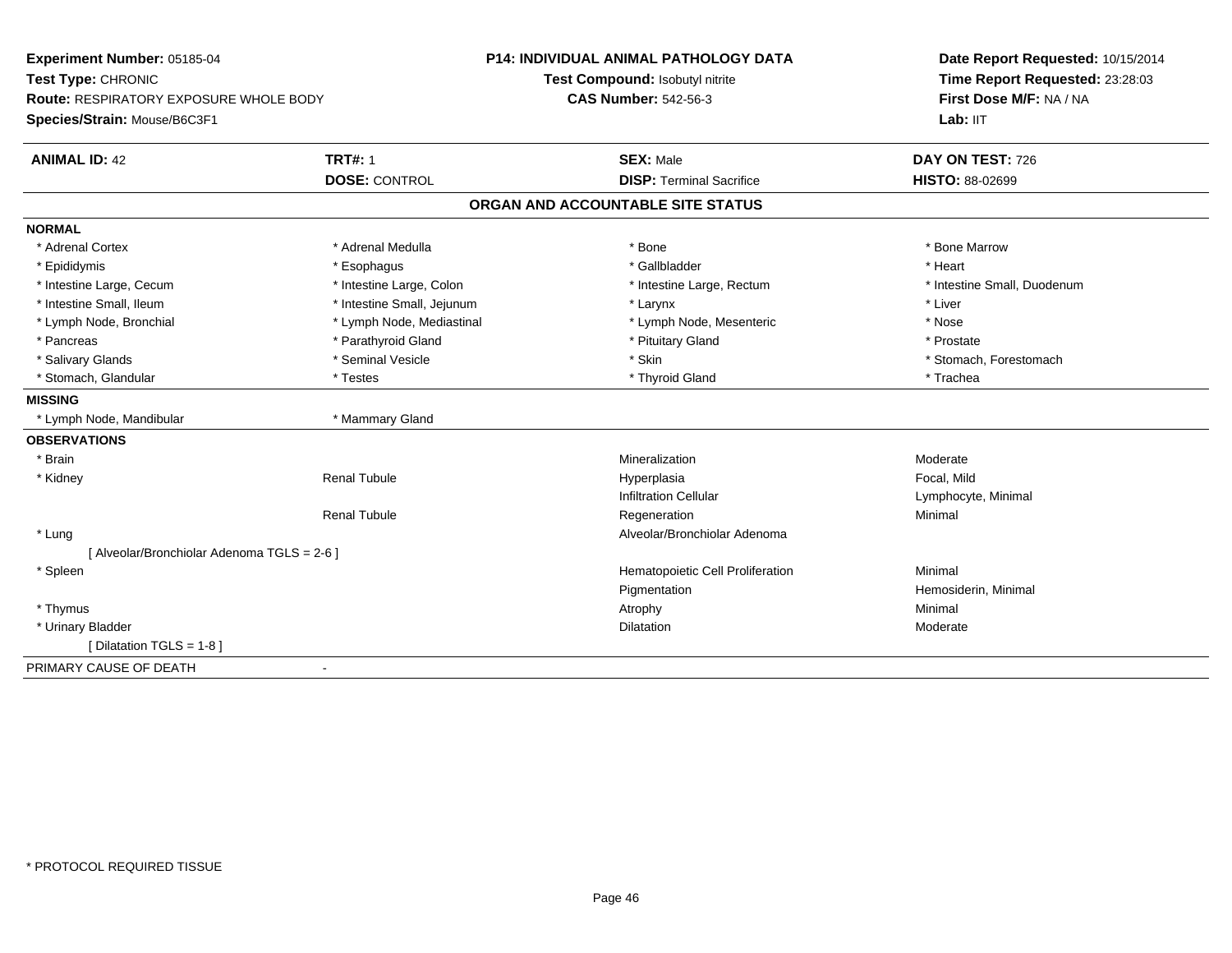| Experiment Number: 05185-04                   |                           | P14: INDIVIDUAL ANIMAL PATHOLOGY DATA | Date Report Requested: 10/15/2014 |
|-----------------------------------------------|---------------------------|---------------------------------------|-----------------------------------|
| Test Type: CHRONIC                            |                           | Test Compound: Isobutyl nitrite       | Time Report Requested: 23:28:03   |
| <b>Route: RESPIRATORY EXPOSURE WHOLE BODY</b> |                           | <b>CAS Number: 542-56-3</b>           | First Dose M/F: NA / NA           |
| Species/Strain: Mouse/B6C3F1                  |                           |                                       | Lab: IIT                          |
| <b>ANIMAL ID: 43</b>                          | <b>TRT#: 1</b>            | <b>SEX: Male</b>                      | DAY ON TEST: 711                  |
|                                               | <b>DOSE: CONTROL</b>      | <b>DISP: Natural Death</b>            | HISTO: 88-02700                   |
|                                               |                           | ORGAN AND ACCOUNTABLE SITE STATUS     |                                   |
| <b>NORMAL</b>                                 |                           |                                       |                                   |
| * Adrenal Cortex                              | * Adrenal Medulla         | * Bone                                | * Bone Marrow                     |
| * Epididymis                                  | * Esophagus               | * Heart                               | * Intestine Large, Colon          |
| * Intestine Large, Rectum                     | * Kidney                  | * Larynx                              | * Lung                            |
| * Lymph Node, Mandibular                      | * Lymph Node, Mediastinal | * Nose                                | * Pancreas                        |
| * Parathyroid Gland                           | * Pituitary Gland         | * Prostate                            | * Seminal Vesicle                 |
| * Skin                                        | * Testes                  | * Thyroid Gland                       | * Trachea                         |
| * Urinary Bladder                             |                           |                                       |                                   |
| <b>MISSING</b>                                |                           |                                       |                                   |
| * Lymph Node, Bronchial                       | * Mammary Gland           |                                       |                                   |
| <b>AUTO PRECLUDES DIAG.</b>                   |                           |                                       |                                   |
| * Gallbladder                                 | * Intestine Large, Cecum  | * Intestine Small, Duodenum           | * Intestine Small, Ileum          |
| * Intestine Small, Jejunum                    | * Lymph Node, Mesenteric  | * Stomach, Forestomach                | * Stomach, Glandular              |
| <b>OBSERVATIONS</b>                           |                           |                                       |                                   |
| * Brain                                       |                           | Mineralization                        | Moderate                          |
| <b>Harderian Gland</b>                        |                           | Adenoma                               |                                   |
| [Adenoma TGLS = $2-13$ ]                      |                           |                                       |                                   |
| * Liver                                       |                           | Hepatocellular Adenoma                |                                   |
| [ Hepatocellular Adenoma TGLS = 1-12 ]        |                           |                                       |                                   |
| * Salivary Glands                             |                           | Inflammation                          | Chronic, Minimal                  |
| * Spleen                                      |                           | Hematopoietic Cell Proliferation      | Minimal                           |
|                                               |                           | Pigmentation                          | Hemosiderin, Minimal              |
| * Thymus                                      |                           | Atrophy                               | Mild                              |
| PRIMARY CAUSE OF DEATH                        | $\sim$                    |                                       |                                   |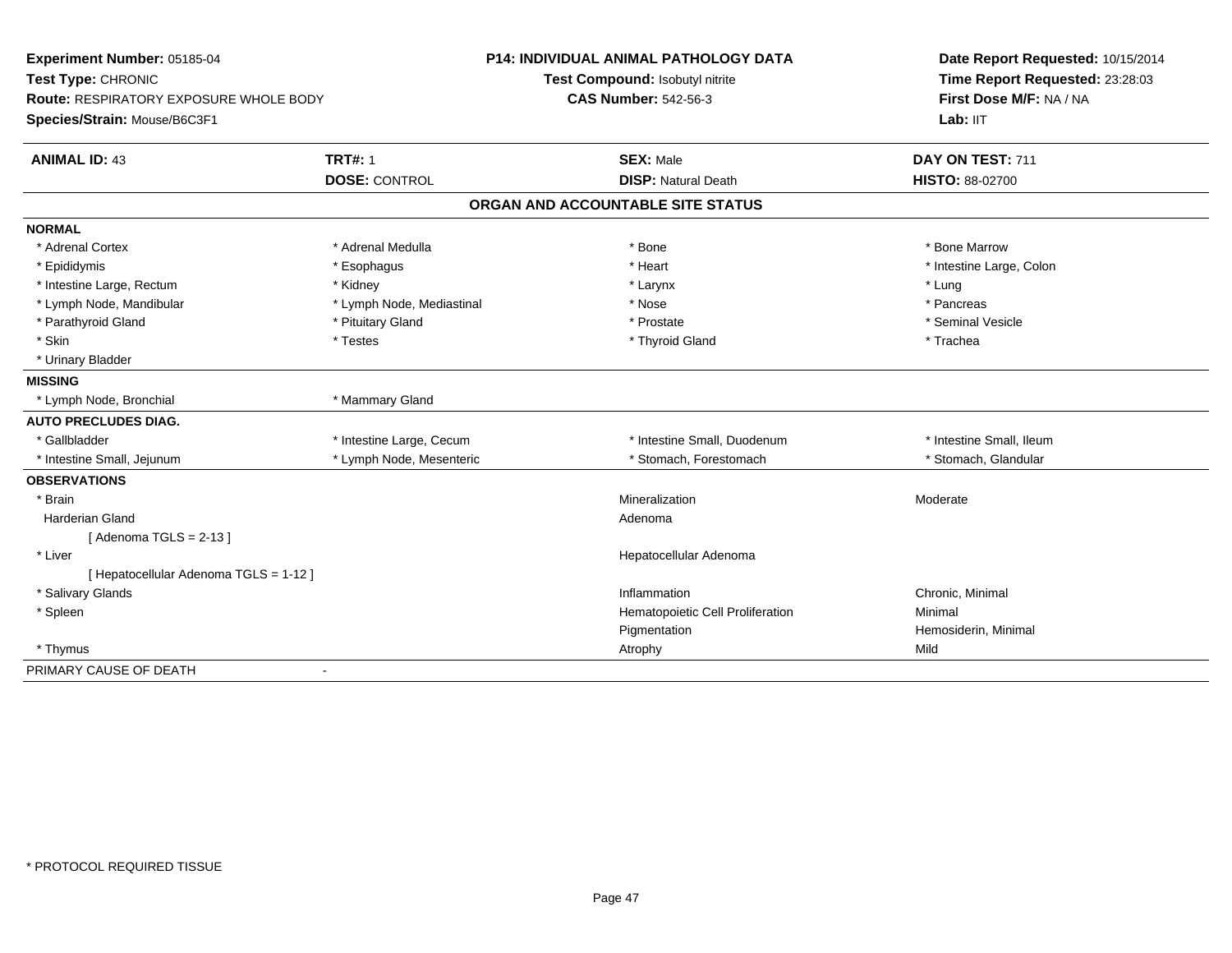| Experiment Number: 05185-04                   |                            | <b>P14: INDIVIDUAL ANIMAL PATHOLOGY DATA</b> | Date Report Requested: 10/15/2014 |
|-----------------------------------------------|----------------------------|----------------------------------------------|-----------------------------------|
| Test Type: CHRONIC                            |                            | Test Compound: Isobutyl nitrite              | Time Report Requested: 23:28:03   |
| <b>Route: RESPIRATORY EXPOSURE WHOLE BODY</b> |                            | <b>CAS Number: 542-56-3</b>                  | First Dose M/F: NA / NA           |
| Species/Strain: Mouse/B6C3F1                  |                            |                                              | Lab: IIT                          |
| <b>ANIMAL ID: 44</b>                          | <b>TRT#: 1</b>             | <b>SEX: Male</b>                             | DAY ON TEST: 725                  |
|                                               | <b>DOSE: CONTROL</b>       | <b>DISP: Terminal Sacrifice</b>              | <b>HISTO: 88-02701</b>            |
|                                               |                            | ORGAN AND ACCOUNTABLE SITE STATUS            |                                   |
| <b>NORMAL</b>                                 |                            |                                              |                                   |
| * Adrenal Cortex                              | * Adrenal Medulla          | * Bone                                       | * Bone Marrow                     |
| * Epididymis                                  | * Esophagus                | * Gallbladder                                | * Heart                           |
| * Intestine Large, Cecum                      | * Intestine Large, Colon   | * Intestine Large, Rectum                    | * Intestine Small, Duodenum       |
| * Intestine Small, Ileum                      | * Intestine Small, Jejunum | * Larynx                                     | * Lymph Node, Bronchial           |
| * Lymph Node, Mandibular                      | * Lymph Node, Mediastinal  | * Lymph Node, Mesenteric                     | * Nose                            |
| * Pancreas                                    | * Pituitary Gland          | * Prostate                                   | * Seminal Vesicle                 |
| * Skin                                        | * Stomach, Forestomach     | * Stomach, Glandular                         | * Testes                          |
| * Thyroid Gland                               | * Trachea                  |                                              |                                   |
| <b>MISSING</b>                                |                            |                                              |                                   |
| * Mammary Gland                               | * Parathyroid Gland        | * Thymus                                     |                                   |
| <b>OBSERVATIONS</b>                           |                            |                                              |                                   |
| * Brain                                       |                            | Mineralization                               | Mild                              |
| * Kidney                                      |                            | <b>Infiltration Cellular</b>                 | Lymphocyte, Minimal               |
| * Liver                                       |                            | <b>Basophilic Focus</b>                      |                                   |
| * Lung                                        |                            | Inflammation                                 | Chronic Active, Minimal           |
| * Salivary Glands                             |                            | Inflammation                                 | Chronic, Minimal                  |
| * Spleen                                      |                            | Hematopoietic Cell Proliferation             | Minimal                           |
| * Urinary Bladder                             |                            | <b>Dilatation</b>                            | Moderate                          |
| [ Dilatation TGLS = $1-8$ ]                   |                            |                                              |                                   |
| PRIMARY CAUSE OF DEATH                        | $\blacksquare$             |                                              |                                   |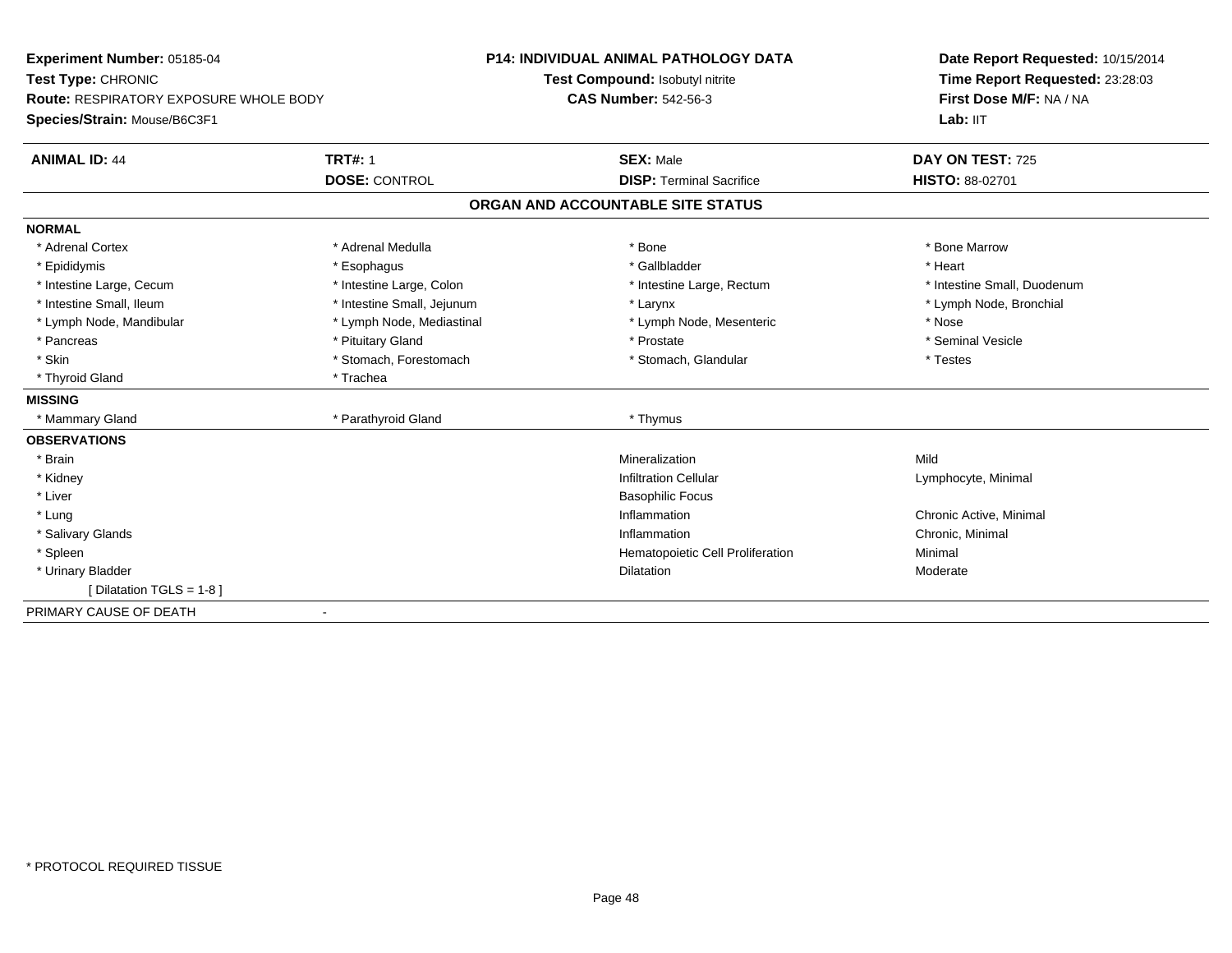| Test Compound: Isobutyl nitrite<br>Time Report Requested: 23:28:03<br>Test Type: CHRONIC<br>First Dose M/F: NA / NA<br><b>CAS Number: 542-56-3</b><br><b>Route: RESPIRATORY EXPOSURE WHOLE BODY</b><br>Lab: IIT<br>Species/Strain: Mouse/B6C3F1<br><b>TRT#: 1</b><br><b>ANIMAL ID: 45</b><br><b>SEX: Male</b><br>DAY ON TEST: 563<br><b>DOSE: CONTROL</b><br><b>DISP: Natural Death</b><br>HISTO: 88-02702<br>ORGAN AND ACCOUNTABLE SITE STATUS<br><b>NORMAL</b><br>* Bone Marrow<br>* Adrenal Cortex<br>* Adrenal Medulla<br>* Bone<br>* Epididymis<br>* Esophagus<br>* Heart<br>* Intestine Large, Colon<br>* Intestine Small, Duodenum<br>* Lymph Node, Bronchial<br>* Intestine Large, Rectum<br>* Larynx<br>* Lymph Node, Mediastinal<br>* Parathyroid Gland<br>* Prostate<br>* Pancreas<br>* Salivary Glands<br>* Seminal Vesicle<br>* Skin<br>* Stomach, Forestomach<br>* Stomach, Glandular<br>* Testes<br>* Thyroid Gland<br>* Trachea<br>* Urinary Bladder<br><b>MISSING</b><br>* Mammary Gland<br>* Lymph Node, Mandibular<br>* Pituitary Gland<br><b>AUTO PRECLUDES DIAG.</b><br>* Gallbladder<br>* Intestine Large, Cecum<br>* Intestine Small, Ileum<br>* Intestine Small, Jejunum<br>* Lymph Node, Mesenteric<br><b>OBSERVATIONS</b><br>* Brain<br>Mineralization<br>Minimal<br>Minimal<br>* Kidney<br><b>Renal Tubule</b><br><b>Dilatation</b><br>* Liver<br>Angiectasis<br>Moderate<br>Hepatocellular Carcinoma<br>Multiple<br>[ Hepatocellular Carcinoma TGLS = 3-5,4-12 ]<br>Hepatocellular Carcinoma<br>Metastatic (Liver)<br>* Lung<br>[ Hepatocellular Carcinoma TGLS = 1-6 ]<br>* Nose<br><b>Respirat Epith</b><br>Minimal<br>Hyperplasia<br>* Spleen<br>Hematopoietic Cell Proliferation<br>Mild<br>* Thymus<br>Atrophy<br>Moderate | Experiment Number: 05185-04 | P14: INDIVIDUAL ANIMAL PATHOLOGY DATA | Date Report Requested: 10/15/2014 |  |
|-------------------------------------------------------------------------------------------------------------------------------------------------------------------------------------------------------------------------------------------------------------------------------------------------------------------------------------------------------------------------------------------------------------------------------------------------------------------------------------------------------------------------------------------------------------------------------------------------------------------------------------------------------------------------------------------------------------------------------------------------------------------------------------------------------------------------------------------------------------------------------------------------------------------------------------------------------------------------------------------------------------------------------------------------------------------------------------------------------------------------------------------------------------------------------------------------------------------------------------------------------------------------------------------------------------------------------------------------------------------------------------------------------------------------------------------------------------------------------------------------------------------------------------------------------------------------------------------------------------------------------------------------------------------------------------------------------------------------------------------------------------|-----------------------------|---------------------------------------|-----------------------------------|--|
|                                                                                                                                                                                                                                                                                                                                                                                                                                                                                                                                                                                                                                                                                                                                                                                                                                                                                                                                                                                                                                                                                                                                                                                                                                                                                                                                                                                                                                                                                                                                                                                                                                                                                                                                                             |                             |                                       |                                   |  |
|                                                                                                                                                                                                                                                                                                                                                                                                                                                                                                                                                                                                                                                                                                                                                                                                                                                                                                                                                                                                                                                                                                                                                                                                                                                                                                                                                                                                                                                                                                                                                                                                                                                                                                                                                             |                             |                                       |                                   |  |
|                                                                                                                                                                                                                                                                                                                                                                                                                                                                                                                                                                                                                                                                                                                                                                                                                                                                                                                                                                                                                                                                                                                                                                                                                                                                                                                                                                                                                                                                                                                                                                                                                                                                                                                                                             |                             |                                       |                                   |  |
|                                                                                                                                                                                                                                                                                                                                                                                                                                                                                                                                                                                                                                                                                                                                                                                                                                                                                                                                                                                                                                                                                                                                                                                                                                                                                                                                                                                                                                                                                                                                                                                                                                                                                                                                                             |                             |                                       |                                   |  |
|                                                                                                                                                                                                                                                                                                                                                                                                                                                                                                                                                                                                                                                                                                                                                                                                                                                                                                                                                                                                                                                                                                                                                                                                                                                                                                                                                                                                                                                                                                                                                                                                                                                                                                                                                             |                             |                                       |                                   |  |
|                                                                                                                                                                                                                                                                                                                                                                                                                                                                                                                                                                                                                                                                                                                                                                                                                                                                                                                                                                                                                                                                                                                                                                                                                                                                                                                                                                                                                                                                                                                                                                                                                                                                                                                                                             |                             |                                       |                                   |  |
|                                                                                                                                                                                                                                                                                                                                                                                                                                                                                                                                                                                                                                                                                                                                                                                                                                                                                                                                                                                                                                                                                                                                                                                                                                                                                                                                                                                                                                                                                                                                                                                                                                                                                                                                                             |                             |                                       |                                   |  |
|                                                                                                                                                                                                                                                                                                                                                                                                                                                                                                                                                                                                                                                                                                                                                                                                                                                                                                                                                                                                                                                                                                                                                                                                                                                                                                                                                                                                                                                                                                                                                                                                                                                                                                                                                             |                             |                                       |                                   |  |
|                                                                                                                                                                                                                                                                                                                                                                                                                                                                                                                                                                                                                                                                                                                                                                                                                                                                                                                                                                                                                                                                                                                                                                                                                                                                                                                                                                                                                                                                                                                                                                                                                                                                                                                                                             |                             |                                       |                                   |  |
|                                                                                                                                                                                                                                                                                                                                                                                                                                                                                                                                                                                                                                                                                                                                                                                                                                                                                                                                                                                                                                                                                                                                                                                                                                                                                                                                                                                                                                                                                                                                                                                                                                                                                                                                                             |                             |                                       |                                   |  |
|                                                                                                                                                                                                                                                                                                                                                                                                                                                                                                                                                                                                                                                                                                                                                                                                                                                                                                                                                                                                                                                                                                                                                                                                                                                                                                                                                                                                                                                                                                                                                                                                                                                                                                                                                             |                             |                                       |                                   |  |
|                                                                                                                                                                                                                                                                                                                                                                                                                                                                                                                                                                                                                                                                                                                                                                                                                                                                                                                                                                                                                                                                                                                                                                                                                                                                                                                                                                                                                                                                                                                                                                                                                                                                                                                                                             |                             |                                       |                                   |  |
|                                                                                                                                                                                                                                                                                                                                                                                                                                                                                                                                                                                                                                                                                                                                                                                                                                                                                                                                                                                                                                                                                                                                                                                                                                                                                                                                                                                                                                                                                                                                                                                                                                                                                                                                                             |                             |                                       |                                   |  |
|                                                                                                                                                                                                                                                                                                                                                                                                                                                                                                                                                                                                                                                                                                                                                                                                                                                                                                                                                                                                                                                                                                                                                                                                                                                                                                                                                                                                                                                                                                                                                                                                                                                                                                                                                             |                             |                                       |                                   |  |
|                                                                                                                                                                                                                                                                                                                                                                                                                                                                                                                                                                                                                                                                                                                                                                                                                                                                                                                                                                                                                                                                                                                                                                                                                                                                                                                                                                                                                                                                                                                                                                                                                                                                                                                                                             |                             |                                       |                                   |  |
|                                                                                                                                                                                                                                                                                                                                                                                                                                                                                                                                                                                                                                                                                                                                                                                                                                                                                                                                                                                                                                                                                                                                                                                                                                                                                                                                                                                                                                                                                                                                                                                                                                                                                                                                                             |                             |                                       |                                   |  |
|                                                                                                                                                                                                                                                                                                                                                                                                                                                                                                                                                                                                                                                                                                                                                                                                                                                                                                                                                                                                                                                                                                                                                                                                                                                                                                                                                                                                                                                                                                                                                                                                                                                                                                                                                             |                             |                                       |                                   |  |
|                                                                                                                                                                                                                                                                                                                                                                                                                                                                                                                                                                                                                                                                                                                                                                                                                                                                                                                                                                                                                                                                                                                                                                                                                                                                                                                                                                                                                                                                                                                                                                                                                                                                                                                                                             |                             |                                       |                                   |  |
|                                                                                                                                                                                                                                                                                                                                                                                                                                                                                                                                                                                                                                                                                                                                                                                                                                                                                                                                                                                                                                                                                                                                                                                                                                                                                                                                                                                                                                                                                                                                                                                                                                                                                                                                                             |                             |                                       |                                   |  |
|                                                                                                                                                                                                                                                                                                                                                                                                                                                                                                                                                                                                                                                                                                                                                                                                                                                                                                                                                                                                                                                                                                                                                                                                                                                                                                                                                                                                                                                                                                                                                                                                                                                                                                                                                             |                             |                                       |                                   |  |
|                                                                                                                                                                                                                                                                                                                                                                                                                                                                                                                                                                                                                                                                                                                                                                                                                                                                                                                                                                                                                                                                                                                                                                                                                                                                                                                                                                                                                                                                                                                                                                                                                                                                                                                                                             |                             |                                       |                                   |  |
|                                                                                                                                                                                                                                                                                                                                                                                                                                                                                                                                                                                                                                                                                                                                                                                                                                                                                                                                                                                                                                                                                                                                                                                                                                                                                                                                                                                                                                                                                                                                                                                                                                                                                                                                                             |                             |                                       |                                   |  |
|                                                                                                                                                                                                                                                                                                                                                                                                                                                                                                                                                                                                                                                                                                                                                                                                                                                                                                                                                                                                                                                                                                                                                                                                                                                                                                                                                                                                                                                                                                                                                                                                                                                                                                                                                             |                             |                                       |                                   |  |
|                                                                                                                                                                                                                                                                                                                                                                                                                                                                                                                                                                                                                                                                                                                                                                                                                                                                                                                                                                                                                                                                                                                                                                                                                                                                                                                                                                                                                                                                                                                                                                                                                                                                                                                                                             |                             |                                       |                                   |  |
|                                                                                                                                                                                                                                                                                                                                                                                                                                                                                                                                                                                                                                                                                                                                                                                                                                                                                                                                                                                                                                                                                                                                                                                                                                                                                                                                                                                                                                                                                                                                                                                                                                                                                                                                                             |                             |                                       |                                   |  |
|                                                                                                                                                                                                                                                                                                                                                                                                                                                                                                                                                                                                                                                                                                                                                                                                                                                                                                                                                                                                                                                                                                                                                                                                                                                                                                                                                                                                                                                                                                                                                                                                                                                                                                                                                             |                             |                                       |                                   |  |
|                                                                                                                                                                                                                                                                                                                                                                                                                                                                                                                                                                                                                                                                                                                                                                                                                                                                                                                                                                                                                                                                                                                                                                                                                                                                                                                                                                                                                                                                                                                                                                                                                                                                                                                                                             |                             |                                       |                                   |  |
|                                                                                                                                                                                                                                                                                                                                                                                                                                                                                                                                                                                                                                                                                                                                                                                                                                                                                                                                                                                                                                                                                                                                                                                                                                                                                                                                                                                                                                                                                                                                                                                                                                                                                                                                                             |                             |                                       |                                   |  |
|                                                                                                                                                                                                                                                                                                                                                                                                                                                                                                                                                                                                                                                                                                                                                                                                                                                                                                                                                                                                                                                                                                                                                                                                                                                                                                                                                                                                                                                                                                                                                                                                                                                                                                                                                             |                             |                                       |                                   |  |
|                                                                                                                                                                                                                                                                                                                                                                                                                                                                                                                                                                                                                                                                                                                                                                                                                                                                                                                                                                                                                                                                                                                                                                                                                                                                                                                                                                                                                                                                                                                                                                                                                                                                                                                                                             |                             |                                       |                                   |  |
|                                                                                                                                                                                                                                                                                                                                                                                                                                                                                                                                                                                                                                                                                                                                                                                                                                                                                                                                                                                                                                                                                                                                                                                                                                                                                                                                                                                                                                                                                                                                                                                                                                                                                                                                                             | PRIMARY CAUSE OF DEATH      |                                       |                                   |  |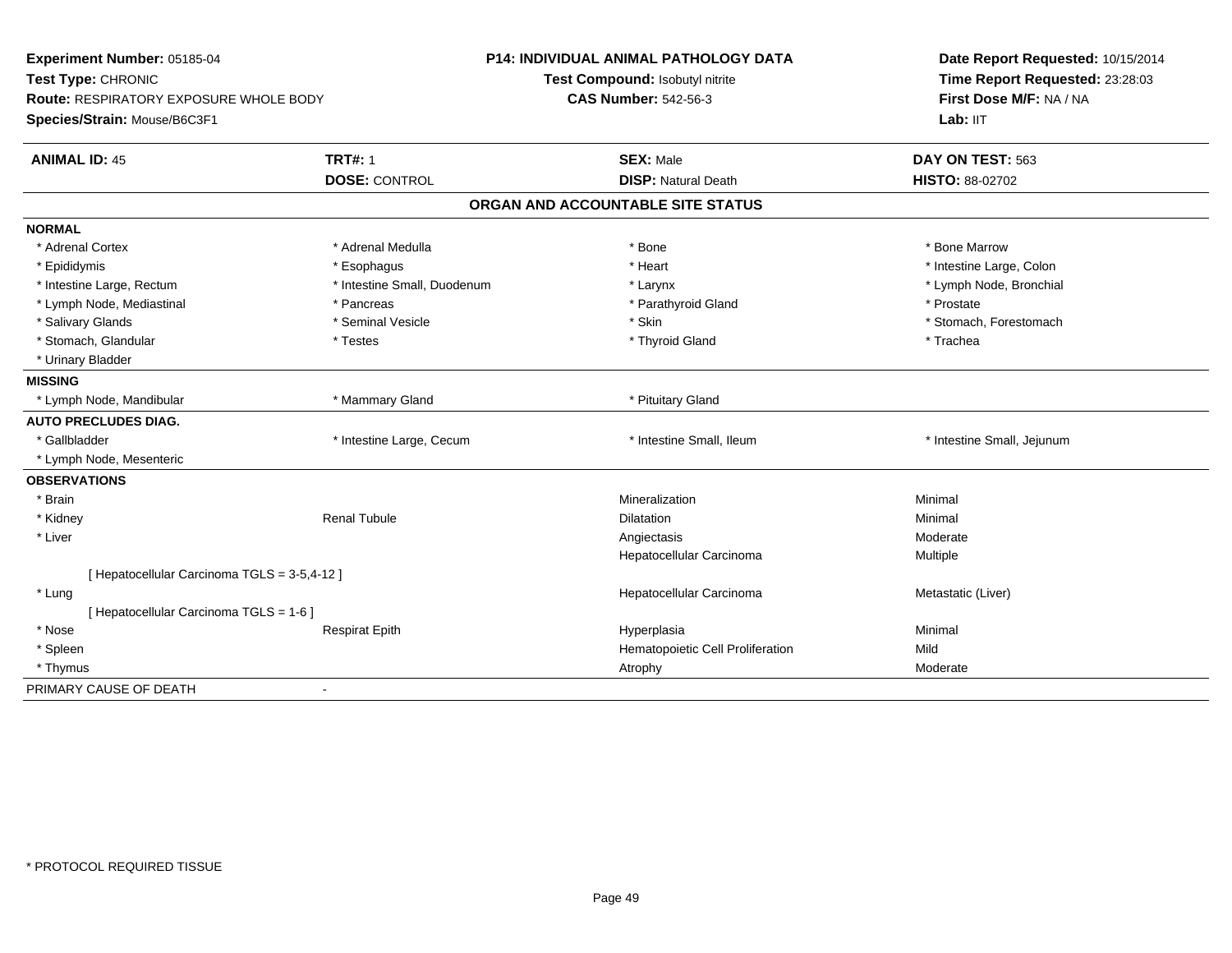| Experiment Number: 05185-04<br>Test Type: CHRONIC |                            | P14: INDIVIDUAL ANIMAL PATHOLOGY DATA | Date Report Requested: 10/15/2014 |  |
|---------------------------------------------------|----------------------------|---------------------------------------|-----------------------------------|--|
|                                                   |                            | Test Compound: Isobutyl nitrite       | Time Report Requested: 23:28:03   |  |
| <b>Route: RESPIRATORY EXPOSURE WHOLE BODY</b>     |                            | <b>CAS Number: 542-56-3</b>           | First Dose M/F: NA / NA           |  |
| Species/Strain: Mouse/B6C3F1                      |                            |                                       | Lab: IIT                          |  |
| <b>ANIMAL ID: 46</b>                              | <b>TRT#: 1</b>             | <b>SEX: Male</b>                      | DAY ON TEST: 570                  |  |
|                                                   | <b>DOSE: CONTROL</b>       | <b>DISP:</b> Accidentally Killed      | HISTO: 88-02703                   |  |
|                                                   |                            | ORGAN AND ACCOUNTABLE SITE STATUS     |                                   |  |
| <b>NORMAL</b>                                     |                            |                                       |                                   |  |
| * Adrenal Medulla                                 | * Bone Marrow              | * Brain                               | * Epididymis                      |  |
| * Esophagus                                       | * Heart                    | * Intestine Large, Colon              | * Kidney                          |  |
| * Larynx                                          | * Lung                     | * Lymph Node, Mandibular              | * Lymph Node, Mediastinal         |  |
| * Lymph Node, Mesenteric                          | * Nose                     | * Pancreas                            | * Parathyroid Gland               |  |
| * Pituitary Gland                                 | * Prostate                 | * Seminal Vesicle                     | * Skin                            |  |
| * Stomach, Forestomach                            | * Stomach, Glandular       | * Testes                              | * Thyroid Gland                   |  |
| * Trachea                                         | * Urinary Bladder          |                                       |                                   |  |
| <b>MISSING</b>                                    |                            |                                       |                                   |  |
| * Lymph Node, Bronchial                           | * Mammary Gland            |                                       |                                   |  |
| <b>AUTO PRECLUDES DIAG.</b>                       |                            |                                       |                                   |  |
| * Gallbladder                                     | * Intestine Large, Cecum   | * Intestine Large, Rectum             | * Intestine Small, Duodenum       |  |
| * Intestine Small, Ileum                          | * Intestine Small, Jejunum |                                       |                                   |  |
| <b>OBSERVATIONS</b>                               |                            |                                       |                                   |  |
| * Adrenal Cortex                                  | Subcapsular                | Hyperplasia                           | Minimal                           |  |
| * Bone                                            | Maxilla                    | Fracture                              |                                   |  |
| [Fracture TGLS = $2-10$ ]                         |                            |                                       |                                   |  |
| * Liver                                           |                            | Hepatocellular Adenoma                |                                   |  |
| [ Hepatocellular Adenoma TGLS = 4-5 ]             |                            |                                       |                                   |  |
| * Salivary Glands                                 |                            | Inflammation                          | Chronic, Minimal                  |  |
| * Spleen                                          |                            | Hematopoietic Cell Proliferation      | Minimal                           |  |
| * Thymus                                          |                            | Atrophy                               | Moderate                          |  |
| Tooth                                             |                            | Dysplasia                             | Moderate                          |  |
| Note: FRACTURE.                                   |                            |                                       |                                   |  |
| [Dysplasia TGLS = 3-10]                           |                            |                                       |                                   |  |
| PRIMARY CAUSE OF DEATH                            | $\blacksquare$             |                                       |                                   |  |
|                                                   |                            |                                       |                                   |  |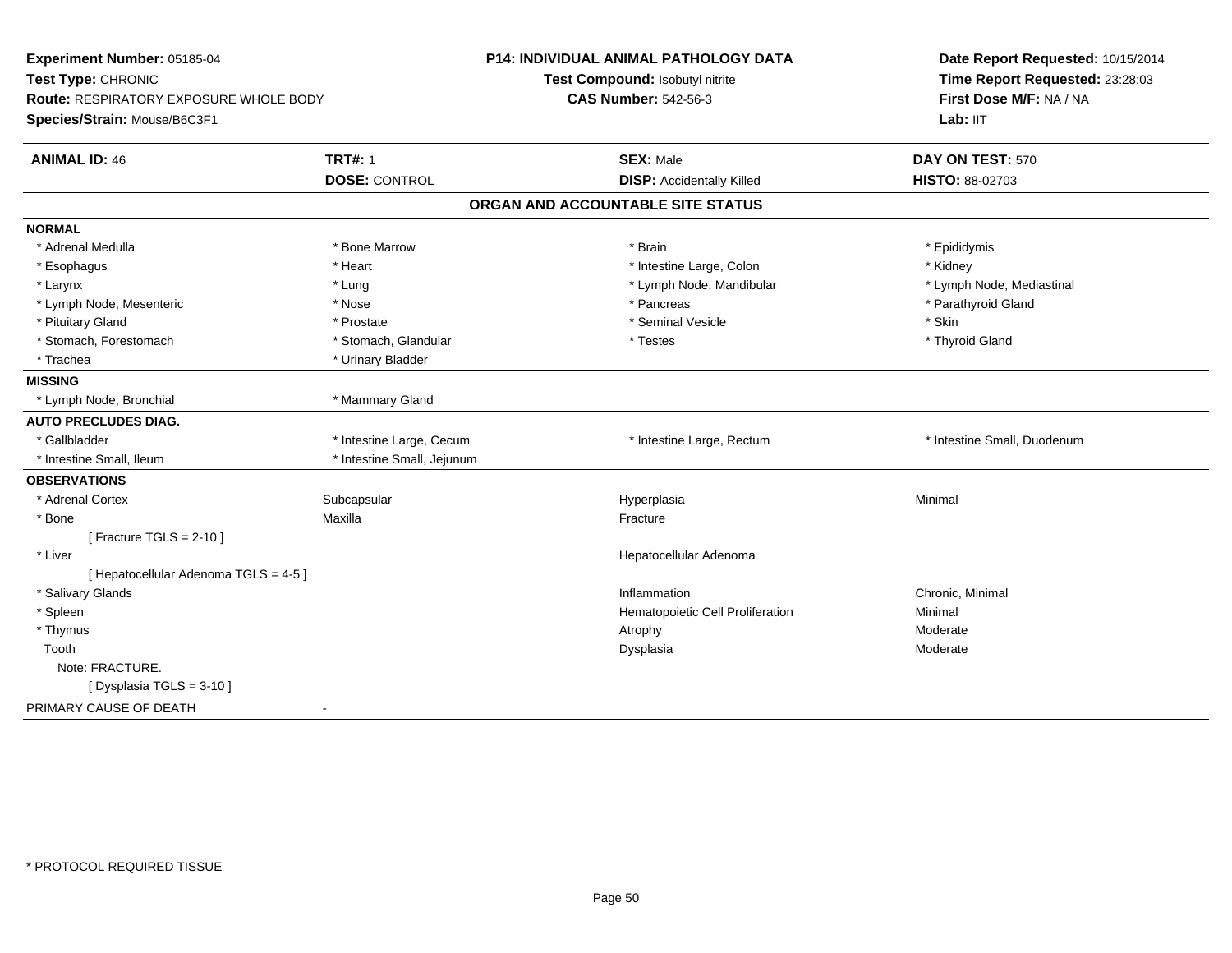| Experiment Number: 05185-04              |                             | <b>P14: INDIVIDUAL ANIMAL PATHOLOGY DATA</b> | Date Report Requested: 10/15/2014 |
|------------------------------------------|-----------------------------|----------------------------------------------|-----------------------------------|
| Test Type: CHRONIC                       |                             | Test Compound: Isobutyl nitrite              | Time Report Requested: 23:28:03   |
| Route: RESPIRATORY EXPOSURE WHOLE BODY   |                             | <b>CAS Number: 542-56-3</b>                  | First Dose M/F: NA / NA           |
| Species/Strain: Mouse/B6C3F1             |                             |                                              | Lab: IIT                          |
| <b>ANIMAL ID: 47</b>                     | <b>TRT#: 1</b>              | <b>SEX: Male</b>                             | DAY ON TEST: 594                  |
|                                          | <b>DOSE: CONTROL</b>        | <b>DISP: Natural Death</b>                   | HISTO: 88-02704                   |
|                                          |                             | ORGAN AND ACCOUNTABLE SITE STATUS            |                                   |
| <b>NORMAL</b>                            |                             |                                              |                                   |
| * Adrenal Cortex                         | * Adrenal Medulla           | * Bone                                       | * Epididymis                      |
| * Esophagus                              | * Heart                     | * Intestine Large, Cecum                     | * Intestine Large, Colon          |
| * Intestine Large, Rectum                | * Intestine Small, Ileum    | * Larynx                                     | * Lung                            |
| * Lymph Node, Bronchial                  | * Lymph Node, Mediastinal   | * Lymph Node, Mesenteric                     | * Mammary Gland                   |
| * Pancreas                               | * Parathyroid Gland         | * Pituitary Gland                            | * Prostate                        |
| * Salivary Glands                        | * Seminal Vesicle           | * Skin                                       | * Stomach, Forestomach            |
| * Stomach, Glandular                     | * Testes                    | * Thyroid Gland                              | * Trachea                         |
| <b>MISSING</b>                           |                             |                                              |                                   |
| * Lymph Node, Mandibular                 |                             |                                              |                                   |
| <b>AUTO PRECLUDES DIAG.</b>              |                             |                                              |                                   |
| * Gallbladder                            | * Intestine Small, Duodenum | * Intestine Small, Jejunum                   |                                   |
| <b>OBSERVATIONS</b>                      |                             |                                              |                                   |
| * Bone Marrow                            | <b>Myeloid Cell</b>         | Hyperplasia                                  | Mild                              |
| * Brain                                  |                             | Mineralization                               | Minimal                           |
| * Kidney                                 |                             | Inflammation                                 | Chronic Active, Marked            |
| [Inflammation TGLS = $2-8$ ]             |                             |                                              |                                   |
| * Liver                                  |                             | Hepatocellular Carcinoma                     | Multiple                          |
| [ Hepatocellular Carcinoma TGLS = 1-5 ]  |                             |                                              |                                   |
| * Nose                                   | <b>Respirat Epith</b>       | Degeneration                                 | Hyaline, Minimal                  |
| * Spleen                                 |                             | Hematopoietic Cell Proliferation             | Mild                              |
|                                          |                             | Pigmentation                                 | Hemosiderin, Minimal              |
| * Thymus                                 |                             | Atrophy                                      | Moderate                          |
| * Urinary Bladder                        |                             | Inflammation                                 | Chronic Active, Moderate          |
| PRIMARY CAUSE OF DEATH<br>$\blacksquare$ |                             |                                              |                                   |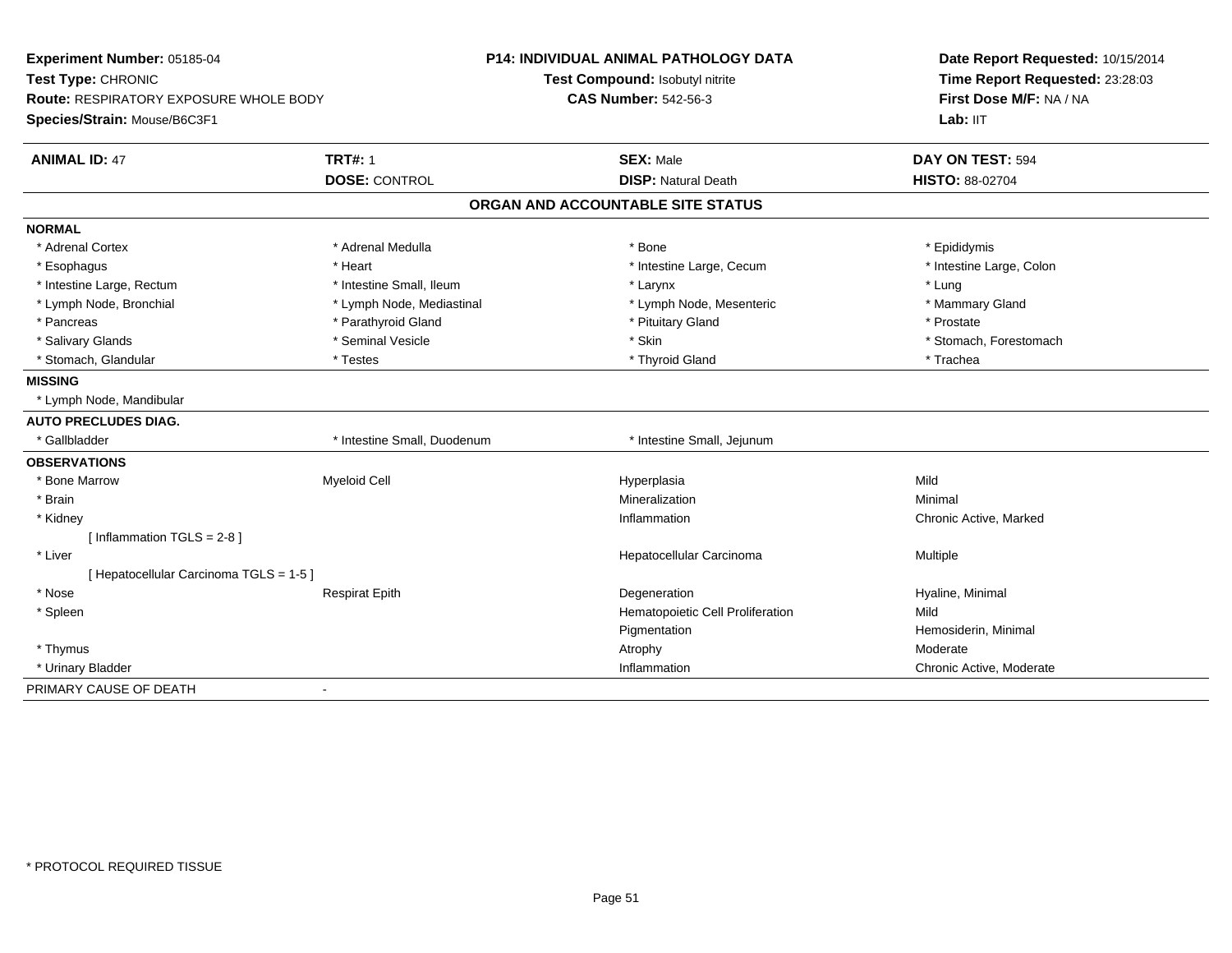| Experiment Number: 05185-04                  |                            | <b>P14: INDIVIDUAL ANIMAL PATHOLOGY DATA</b> | Date Report Requested: 10/15/2014 |  |
|----------------------------------------------|----------------------------|----------------------------------------------|-----------------------------------|--|
| Test Type: CHRONIC                           |                            | Test Compound: Isobutyl nitrite              | Time Report Requested: 23:28:03   |  |
| Route: RESPIRATORY EXPOSURE WHOLE BODY       |                            | <b>CAS Number: 542-56-3</b>                  | First Dose M/F: NA / NA           |  |
| Species/Strain: Mouse/B6C3F1                 |                            |                                              | Lab: IIT                          |  |
| <b>ANIMAL ID: 48</b>                         | <b>TRT#: 1</b>             | <b>SEX: Male</b>                             | DAY ON TEST: 726                  |  |
|                                              | <b>DOSE: CONTROL</b>       | <b>DISP: Terminal Sacrifice</b>              | HISTO: 88-02705                   |  |
|                                              |                            | ORGAN AND ACCOUNTABLE SITE STATUS            |                                   |  |
| <b>NORMAL</b>                                |                            |                                              |                                   |  |
| * Adrenal Medulla                            | * Bone                     | * Bone Marrow                                | * Brain                           |  |
| * Epididymis                                 | * Esophagus                | * Gallbladder                                | * Heart                           |  |
| * Intestine Large, Cecum                     | * Intestine Large, Colon   | * Intestine Large, Rectum                    | * Intestine Small, Duodenum       |  |
| * Intestine Small, Ileum                     | * Intestine Small, Jejunum | * Larynx                                     | * Lymph Node, Mediastinal         |  |
| * Lymph Node, Mesenteric                     | * Pancreas                 | * Pituitary Gland                            | * Prostate                        |  |
| * Seminal Vesicle                            | * Skin                     | * Stomach, Forestomach                       | * Stomach, Glandular              |  |
| * Thymus                                     | * Thyroid Gland            | * Trachea                                    | * Urinary Bladder                 |  |
| <b>MISSING</b>                               |                            |                                              |                                   |  |
| * Lymph Node, Bronchial                      | * Lymph Node, Mandibular   | * Mammary Gland                              | * Parathyroid Gland               |  |
| <b>OBSERVATIONS</b>                          |                            |                                              |                                   |  |
| * Adrenal Cortex                             | Subcapsular                | Hyperplasia                                  | Mild                              |  |
| * Kidney                                     | <b>Renal Tubule</b>        | Regeneration                                 | Minimal                           |  |
| * Liver                                      |                            | Hepatocellular Adenoma                       | <b>Multiple</b>                   |  |
| [ Hepatocellular Adenoma TGLS = 1-5,2-13 ]   |                            |                                              |                                   |  |
| * Lung                                       |                            | Alveolar/Bronchiolar Adenoma                 |                                   |  |
| [ Alveolar/Bronchiolar Adenoma TGLS = 3-12 ] |                            |                                              |                                   |  |
| * Nose                                       | <b>Respirat Epith</b>      | Hyperplasia                                  | Minimal                           |  |
|                                              | Olfactory Epi              | Metaplasia                                   | Minimal                           |  |
| * Salivary Glands                            |                            | Inflammation                                 | Chronic, Minimal                  |  |
| * Spleen                                     |                            | Hematopoietic Cell Proliferation             | Minimal                           |  |
|                                              |                            | Pigmentation                                 | Hemosiderin, Minimal              |  |
| * Testes                                     | Seminif Tub                | Degeneration                                 | Mild                              |  |
| PRIMARY CAUSE OF DEATH                       |                            |                                              |                                   |  |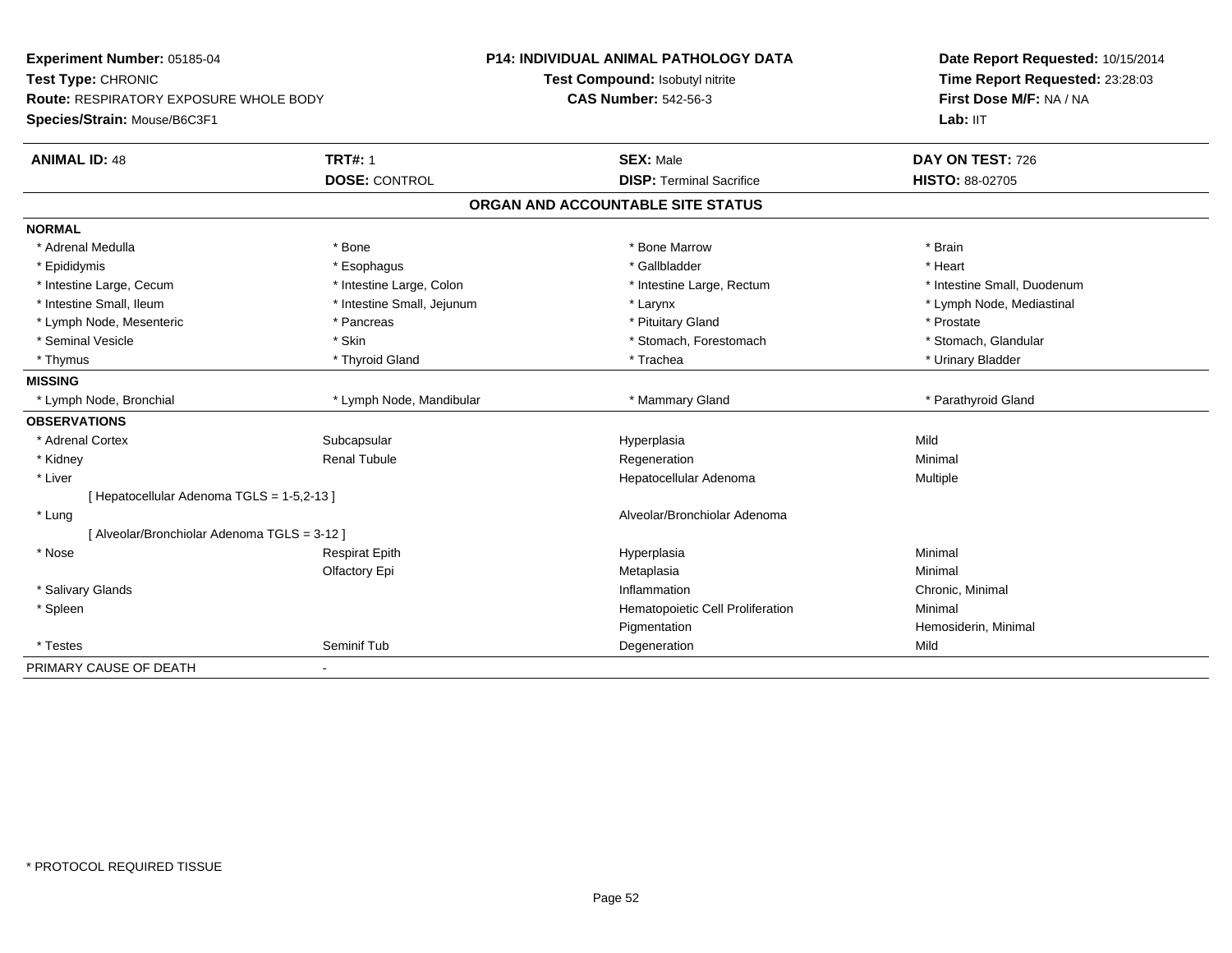| Experiment Number: 05185-04             |                            | <b>P14: INDIVIDUAL ANIMAL PATHOLOGY DATA</b> |          | Date Report Requested: 10/15/2014 |
|-----------------------------------------|----------------------------|----------------------------------------------|----------|-----------------------------------|
| Test Type: CHRONIC                      |                            | Test Compound: Isobutyl nitrite              |          | Time Report Requested: 23:28:03   |
| Route: RESPIRATORY EXPOSURE WHOLE BODY  |                            | <b>CAS Number: 542-56-3</b>                  |          | First Dose M/F: NA / NA           |
| Species/Strain: Mouse/B6C3F1            |                            |                                              |          | Lab: IIT                          |
| <b>ANIMAL ID: 49</b>                    | <b>TRT#: 1</b>             | <b>SEX: Male</b>                             |          | DAY ON TEST: 479                  |
|                                         | <b>DOSE: CONTROL</b>       | <b>DISP: Natural Death</b>                   |          | <b>HISTO: 88-02706</b>            |
|                                         |                            | ORGAN AND ACCOUNTABLE SITE STATUS            |          |                                   |
| <b>NORMAL</b>                           |                            |                                              |          |                                   |
| * Adrenal Cortex                        | * Adrenal Medulla          | * Bone                                       |          | * Bone Marrow                     |
| * Brain                                 | * Epididymis               | * Esophagus                                  |          | * Gallbladder                     |
| * Heart                                 | * Intestine Large, Cecum   | * Intestine Large, Colon                     |          | * Intestine Large, Rectum         |
| * Intestine Small, Ileum                | * Kidney                   | * Larynx                                     | * Lung   |                                   |
| * Lymph Node, Bronchial                 | * Lymph Node, Mandibular   | * Lymph Node, Mediastinal                    |          | * Lymph Node, Mesenteric          |
| * Pancreas                              | * Parathyroid Gland        | * Prostate                                   |          | * Salivary Glands                 |
| * Seminal Vesicle                       | * Skin                     | * Stomach, Forestomach                       |          | * Stomach, Glandular              |
| * Testes                                | * Thyroid Gland            | * Trachea                                    |          |                                   |
| <b>MISSING</b>                          |                            |                                              |          |                                   |
| * Mammary Gland                         | * Pituitary Gland          |                                              |          |                                   |
| <b>AUTO PRECLUDES DIAG.</b>             |                            |                                              |          |                                   |
| * Intestine Small, Duodenum             | * Intestine Small, Jejunum |                                              |          |                                   |
| <b>OBSERVATIONS</b>                     |                            |                                              |          |                                   |
| * Liver                                 |                            | Hepatocellular Carcinoma                     |          |                                   |
| [ Hepatocellular Carcinoma TGLS = 2-5 ] |                            |                                              |          |                                   |
| * Nose                                  | <b>Respirat Epith</b>      | Degeneration                                 |          | Hyaline, Minimal                  |
|                                         | <b>Respirat Epith</b>      | Hyperplasia                                  | Minimal  |                                   |
| * Spleen                                |                            | Hematopoietic Cell Proliferation             | Mild     |                                   |
| * Thymus                                |                            | Atrophy                                      | Marked   |                                   |
| * Urinary Bladder                       |                            | Dilatation                                   | Moderate |                                   |
| [ Dilatation TGLS = $1-8$ ]             |                            |                                              |          |                                   |
| PRIMARY CAUSE OF DEATH                  | $\sim$                     |                                              |          |                                   |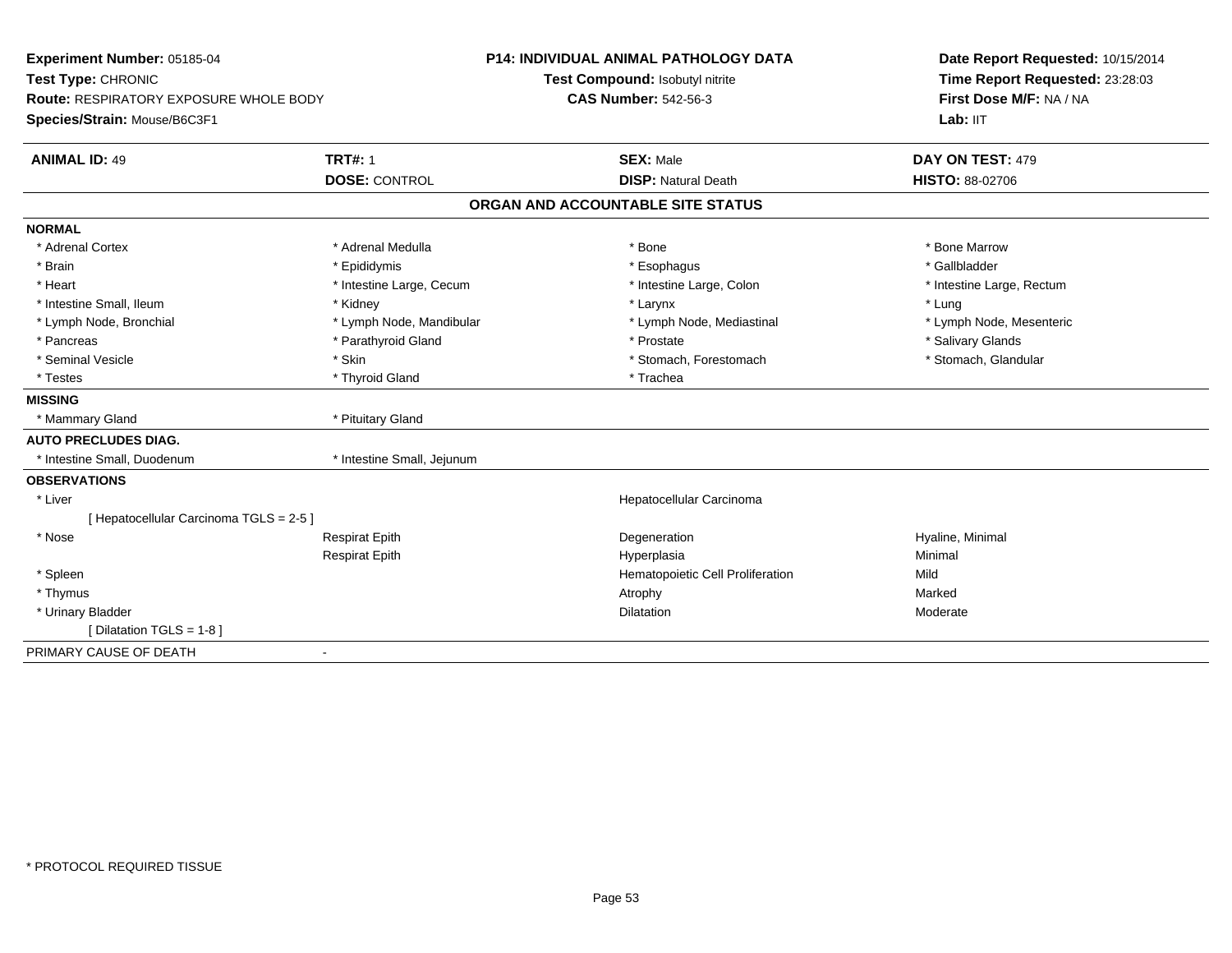| Experiment Number: 05185-04            |                           | P14: INDIVIDUAL ANIMAL PATHOLOGY DATA | Date Report Requested: 10/15/2014 |
|----------------------------------------|---------------------------|---------------------------------------|-----------------------------------|
| Test Type: CHRONIC                     |                           | Test Compound: Isobutyl nitrite       | Time Report Requested: 23:28:03   |
| Route: RESPIRATORY EXPOSURE WHOLE BODY |                           | <b>CAS Number: 542-56-3</b>           | First Dose M/F: NA / NA           |
| Species/Strain: Mouse/B6C3F1           |                           |                                       | Lab: IIT                          |
| <b>ANIMAL ID: 50</b>                   | <b>TRT#: 1</b>            | <b>SEX: Male</b>                      | DAY ON TEST: 725                  |
|                                        | <b>DOSE: CONTROL</b>      | <b>DISP: Terminal Sacrifice</b>       | HISTO: 88-02707                   |
|                                        |                           | ORGAN AND ACCOUNTABLE SITE STATUS     |                                   |
| <b>NORMAL</b>                          |                           |                                       |                                   |
| * Adrenal Medulla                      | * Bone                    | * Bone Marrow                         | * Epididymis                      |
| * Esophagus                            | * Gallbladder             | * Heart                               | * Intestine Large, Cecum          |
| * Intestine Large, Colon               | * Intestine Large, Rectum | * Intestine Small, Duodenum           | * Intestine Small, Ileum          |
| * Intestine Small, Jejunum             | * Larynx                  | * Lung                                | * Lymph Node, Mandibular          |
| * Lymph Node, Mediastinal              | * Lymph Node, Mesenteric  | * Nose                                | * Pancreas                        |
| * Pituitary Gland                      | * Prostate                | * Seminal Vesicle                     | * Skin                            |
| * Stomach, Forestomach                 | * Stomach, Glandular      | * Testes                              | * Thymus                          |
| * Trachea                              |                           |                                       |                                   |
| <b>MISSING</b>                         |                           |                                       |                                   |
| * Lymph Node, Bronchial                | * Mammary Gland           | * Parathyroid Gland                   |                                   |
| <b>OBSERVATIONS</b>                    |                           |                                       |                                   |
| * Adrenal Cortex                       | Subcapsular               | Hyperplasia                           | Minimal                           |
| * Brain                                |                           | Mineralization                        | Mild                              |
| * Kidney                               |                           | <b>Infiltration Cellular</b>          | Lymphocyte, Minimal               |
|                                        | Renal Tubule              | Regeneration                          | Minimal                           |
| * Liver                                |                           | Hepatocellular Adenoma                |                                   |
| [ Hepatocellular Adenoma TGLS = 3-12 ] |                           |                                       |                                   |
| <b>Preputial Gland</b>                 |                           | <b>Dilatation</b>                     | Marked                            |
|                                        |                           | Inflammation                          | Chronic Active, Mild              |
| [ Dilatation TGLS = 1-13 ]             |                           |                                       |                                   |
| [Inflammation TGLS = 1-13]             |                           |                                       |                                   |
| * Salivary Glands                      |                           | Inflammation                          | Chronic, Minimal                  |
| * Spleen                               |                           | Hematopoietic Cell Proliferation      | Minimal                           |
|                                        |                           | Pigmentation                          | Hemosiderin, Minimal              |
| * Thyroid Gland                        | <b>Follicular Cel</b>     | Hyperplasia                           | Focal, Minimal                    |
| * Urinary Bladder                      |                           | Dilatation                            | Marked                            |
| [ Dilatation TGLS = 2-8 ]              |                           |                                       |                                   |
| PRIMARY CAUSE OF DEATH                 | $\blacksquare$            |                                       |                                   |
|                                        |                           |                                       |                                   |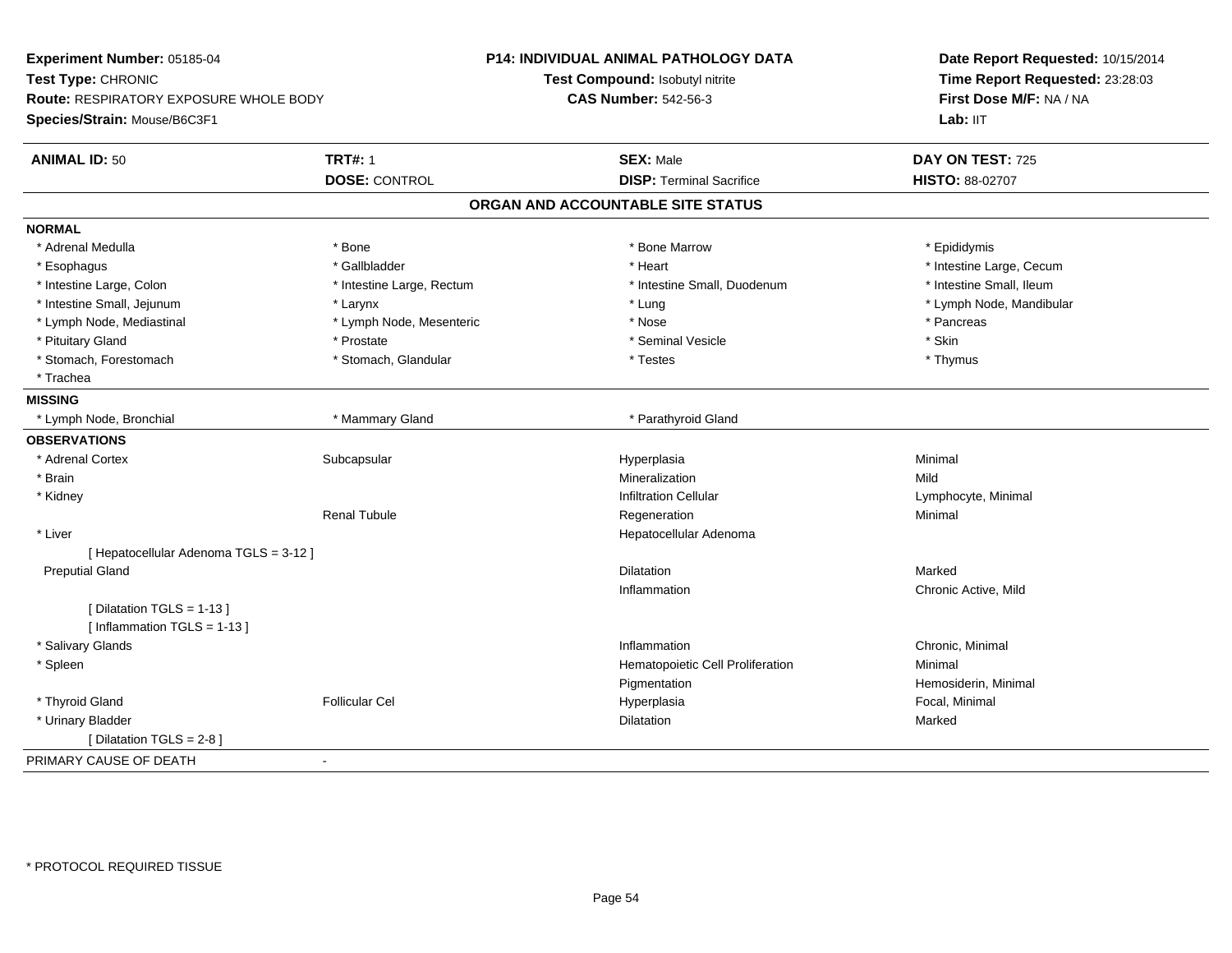| Experiment Number: 05185-04            |                           | <b>P14: INDIVIDUAL ANIMAL PATHOLOGY DATA</b> | Date Report Requested: 10/15/2014 |
|----------------------------------------|---------------------------|----------------------------------------------|-----------------------------------|
| Test Type: CHRONIC                     |                           | Test Compound: Isobutyl nitrite              | Time Report Requested: 23:28:03   |
| Route: RESPIRATORY EXPOSURE WHOLE BODY |                           | <b>CAS Number: 542-56-3</b>                  | First Dose M/F: NA / NA           |
| Species/Strain: Mouse/B6C3F1           |                           |                                              | Lab: IIT                          |
| <b>ANIMAL ID: 51</b>                   | <b>TRT#: 1</b>            | <b>SEX: Male</b>                             | DAY ON TEST: 457                  |
|                                        | <b>DOSE: CONTROL</b>      | <b>DISP:</b> Scheduled Sacrifice             | <b>HISTO: 88-02708</b>            |
|                                        |                           | ORGAN AND ACCOUNTABLE SITE STATUS            |                                   |
| <b>NORMAL</b>                          |                           |                                              |                                   |
| * Adrenal Medulla                      | * Bone                    | * Bone Marrow                                | * Epididymis                      |
| * Esophagus                            | * Gallbladder             | * Heart                                      | * Intestine Large, Cecum          |
| * Intestine Large, Colon               | * Intestine Large, Rectum | * Intestine Small, Duodenum                  | * Intestine Small, Ileum          |
| * Intestine Small, Jejunum             | * Kidney                  | * Larynx                                     | * Lung                            |
| * Lymph Node, Bronchial                | * Lymph Node, Mandibular  | * Lymph Node, Mediastinal                    | * Lymph Node, Mesenteric          |
| * Nose                                 | * Pancreas                | * Parathyroid Gland                          | * Pituitary Gland                 |
| * Prostate                             | * Seminal Vesicle         | * Skin                                       | * Stomach, Forestomach            |
| * Stomach, Glandular                   | * Testes                  | * Thymus                                     | * Thyroid Gland                   |
| * Trachea                              | * Urinary Bladder         |                                              |                                   |
| <b>MISSING</b>                         |                           |                                              |                                   |
| * Mammary Gland                        |                           |                                              |                                   |
| <b>OBSERVATIONS</b>                    |                           |                                              |                                   |
| * Adrenal Cortex                       | Subcapsular               | Hyperplasia                                  | Minimal                           |
| * Brain                                |                           | Mineralization                               | Minimal                           |
| * Liver                                | Centrilobular             | <b>Fatty Change</b>                          | Minimal                           |
| <b>Preputial Gland</b>                 |                           | Dilatation                                   | Moderate                          |
| [ Dilatation TGLS = $1-9$ ]            |                           |                                              |                                   |
| * Salivary Glands                      |                           | Inflammation                                 | Chronic, Minimal                  |
| * Spleen                               |                           | Hematopoietic Cell Proliferation             | Minimal                           |
| PRIMARY CAUSE OF DEATH                 |                           |                                              |                                   |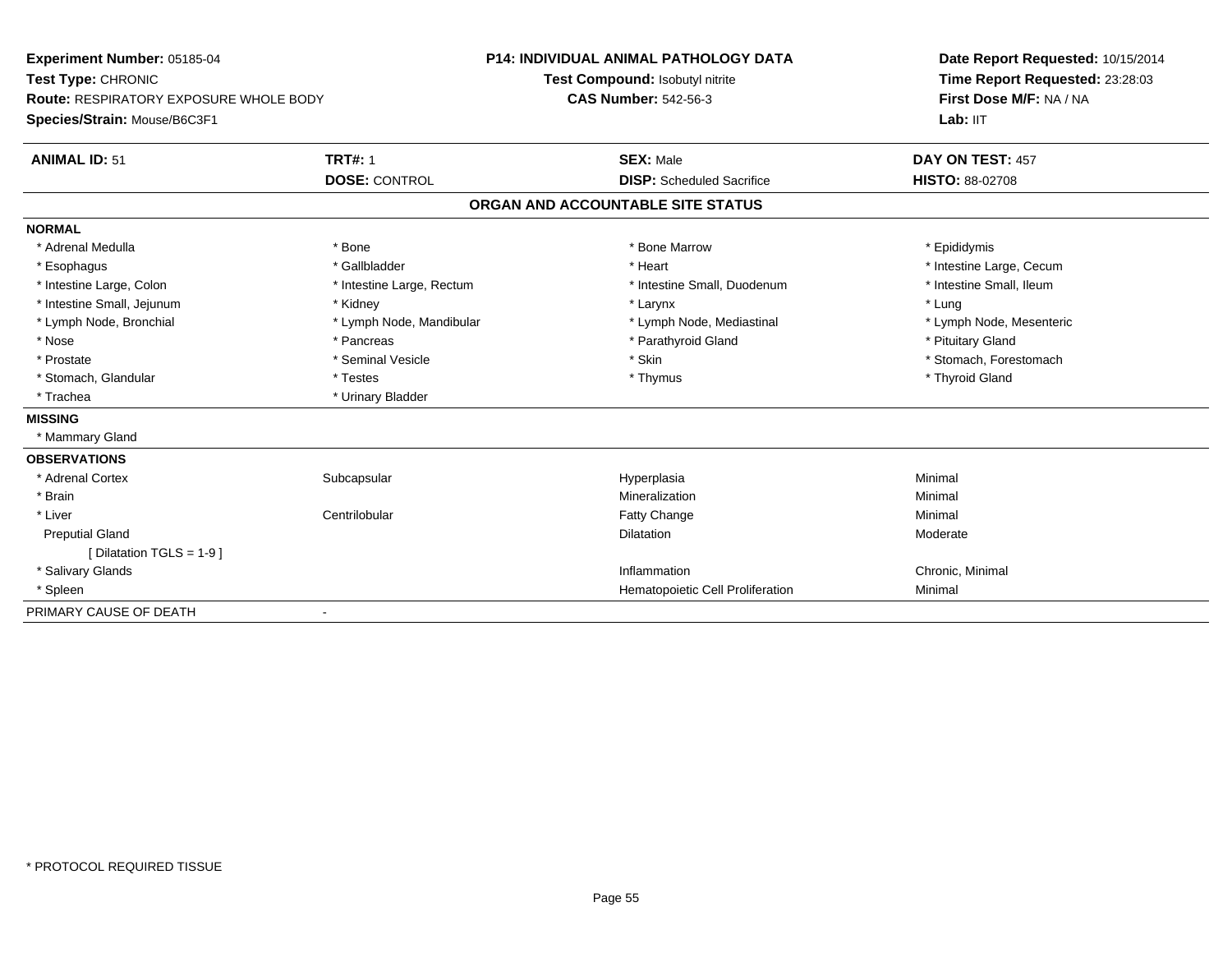| Experiment Number: 05185-04            |                            | <b>P14: INDIVIDUAL ANIMAL PATHOLOGY DATA</b> | Date Report Requested: 10/15/2014 |
|----------------------------------------|----------------------------|----------------------------------------------|-----------------------------------|
| Test Type: CHRONIC                     |                            | Test Compound: Isobutyl nitrite              | Time Report Requested: 23:28:03   |
| Route: RESPIRATORY EXPOSURE WHOLE BODY |                            | <b>CAS Number: 542-56-3</b>                  | First Dose M/F: NA / NA           |
| Species/Strain: Mouse/B6C3F1           |                            |                                              | Lab: IIT                          |
| <b>ANIMAL ID: 52</b>                   | <b>TRT#: 1</b>             | <b>SEX: Male</b>                             | DAY ON TEST: 457                  |
|                                        | <b>DOSE: CONTROL</b>       | <b>DISP:</b> Scheduled Sacrifice             | <b>HISTO: 88-02709</b>            |
|                                        |                            | ORGAN AND ACCOUNTABLE SITE STATUS            |                                   |
| <b>NORMAL</b>                          |                            |                                              |                                   |
| * Adrenal Cortex                       | * Adrenal Medulla          | * Bone                                       | * Bone Marrow                     |
| * Brain                                | * Epididymis               | * Esophagus                                  | * Gallbladder                     |
| * Intestine Large, Cecum               | * Intestine Large, Colon   | * Intestine Large, Rectum                    | * Intestine Small, Duodenum       |
| * Intestine Small, Ileum               | * Intestine Small, Jejunum | * Kidney                                     | * Larynx                          |
| * Liver                                | * Lung                     | * Lymph Node, Bronchial                      | * Lymph Node, Mandibular          |
| * Lymph Node, Mediastinal              | * Lymph Node, Mesenteric   | * Nose                                       | * Pancreas                        |
| * Parathyroid Gland                    | * Pituitary Gland          | * Prostate                                   | * Seminal Vesicle                 |
| * Skin                                 | * Stomach, Forestomach     | * Stomach, Glandular                         | * Testes                          |
| * Thymus                               | * Thyroid Gland            | * Trachea                                    |                                   |
| <b>MISSING</b>                         |                            |                                              |                                   |
| * Mammary Gland                        |                            |                                              |                                   |
| <b>OBSERVATIONS</b>                    |                            |                                              |                                   |
| * Heart                                |                            | Mineralization                               | Minimal                           |
| * Salivary Glands                      |                            | Inflammation                                 | Chronic, Minimal                  |
| * Spleen                               |                            | Hematopoietic Cell Proliferation             | Minimal                           |
| * Urinary Bladder                      |                            | <b>Infiltration Cellular</b>                 | Lymphocyte, Minimal               |
| PRIMARY CAUSE OF DEATH                 |                            |                                              |                                   |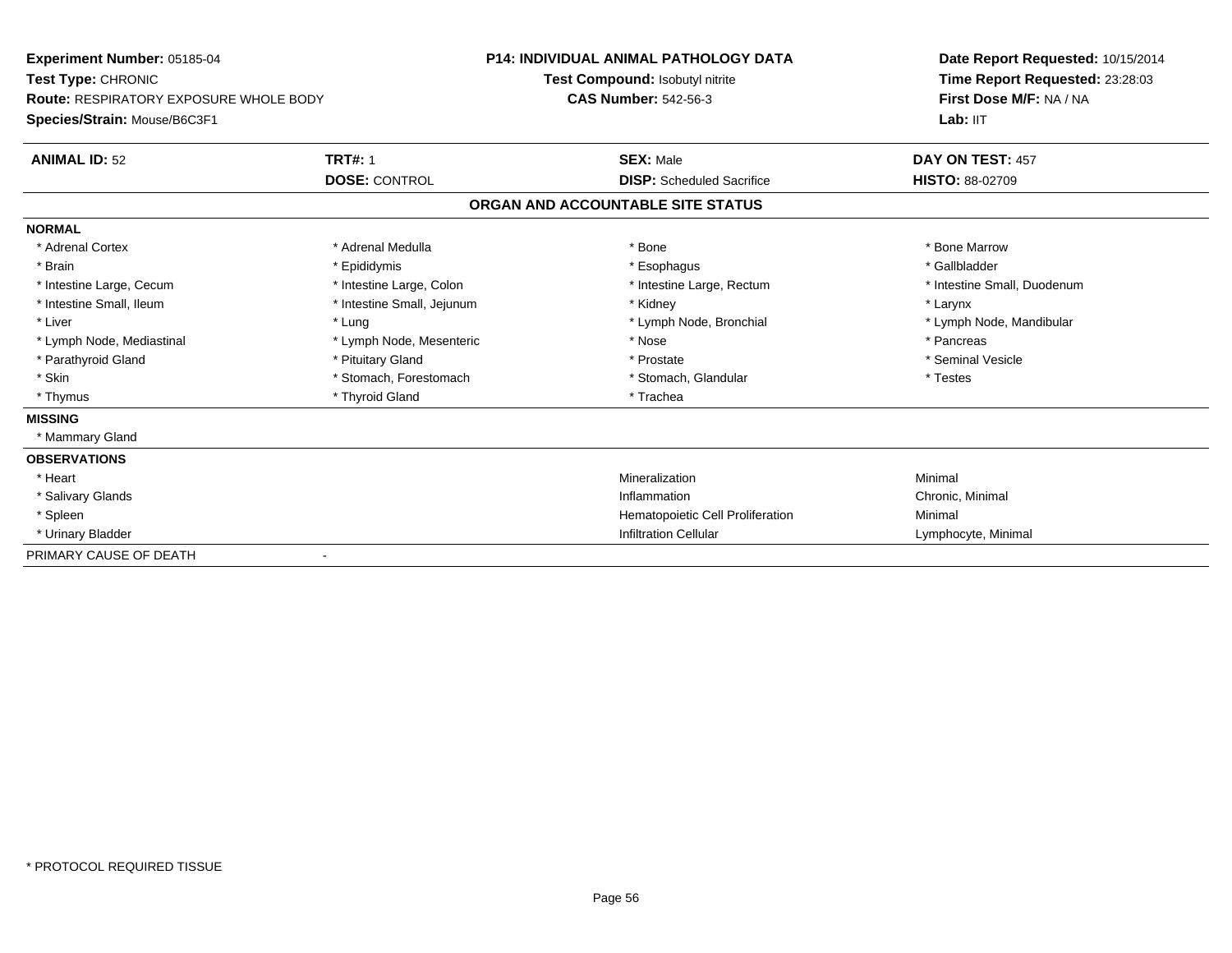| Experiment Number: 05185-04            |                            | <b>P14: INDIVIDUAL ANIMAL PATHOLOGY DATA</b> | Date Report Requested: 10/15/2014 |
|----------------------------------------|----------------------------|----------------------------------------------|-----------------------------------|
| Test Type: CHRONIC                     |                            | Test Compound: Isobutyl nitrite              | Time Report Requested: 23:28:03   |
| Route: RESPIRATORY EXPOSURE WHOLE BODY |                            | <b>CAS Number: 542-56-3</b>                  | First Dose M/F: NA / NA           |
| Species/Strain: Mouse/B6C3F1           |                            |                                              | Lab: IIT                          |
| <b>ANIMAL ID: 53</b>                   | <b>TRT#: 1</b>             | <b>SEX: Male</b>                             | DAY ON TEST: 457                  |
|                                        | <b>DOSE: CONTROL</b>       | <b>DISP:</b> Scheduled Sacrifice             | <b>HISTO: 88-02710</b>            |
|                                        |                            | ORGAN AND ACCOUNTABLE SITE STATUS            |                                   |
| <b>NORMAL</b>                          |                            |                                              |                                   |
| * Adrenal Medulla                      | * Bone                     | * Bone Marrow                                | * Brain                           |
| * Epididymis                           | * Esophagus                | * Gallbladder                                | * Heart                           |
| * Intestine Large, Cecum               | * Intestine Large, Colon   | * Intestine Large, Rectum                    | * Intestine Small, Duodenum       |
| * Intestine Small, Ileum               | * Intestine Small, Jejunum | * Kidney                                     | * Larynx                          |
| * Lung                                 | * Lymph Node, Mandibular   | * Lymph Node, Mesenteric                     | * Nose                            |
| * Pancreas                             | * Parathyroid Gland        | * Pituitary Gland                            | * Prostate                        |
| * Salivary Glands                      | * Seminal Vesicle          | * Skin                                       | * Stomach. Forestomach            |
| * Stomach, Glandular                   | * Testes                   | * Thymus                                     | * Thyroid Gland                   |
| * Trachea                              |                            |                                              |                                   |
| <b>MISSING</b>                         |                            |                                              |                                   |
| * Lymph Node, Bronchial                | * Lymph Node, Mediastinal  | * Mammary Gland                              |                                   |
| <b>OBSERVATIONS</b>                    |                            |                                              |                                   |
| * Adrenal Cortex                       | Subcapsular                | Hyperplasia                                  | Minimal                           |
| * Liver                                | Centrilobular              | Fatty Change                                 | Minimal                           |
|                                        |                            | Hepatocellular Adenoma                       |                                   |
| [ Hepatocellular Adenoma TGLS = 3-5 ]  |                            |                                              |                                   |
| * Spleen                               |                            | Hematopoietic Cell Proliferation             | Minimal                           |
|                                        |                            | Pigmentation                                 | Hemosiderin, Minimal              |
| [ Pigmentation TGLS = 5.1 ]            |                            |                                              |                                   |
| * Urinary Bladder                      |                            | Dilatation                                   | Moderate                          |
| [Dilatation TGLS = 2-8]                |                            |                                              |                                   |
| PRIMARY CAUSE OF DEATH                 | $\blacksquare$             |                                              |                                   |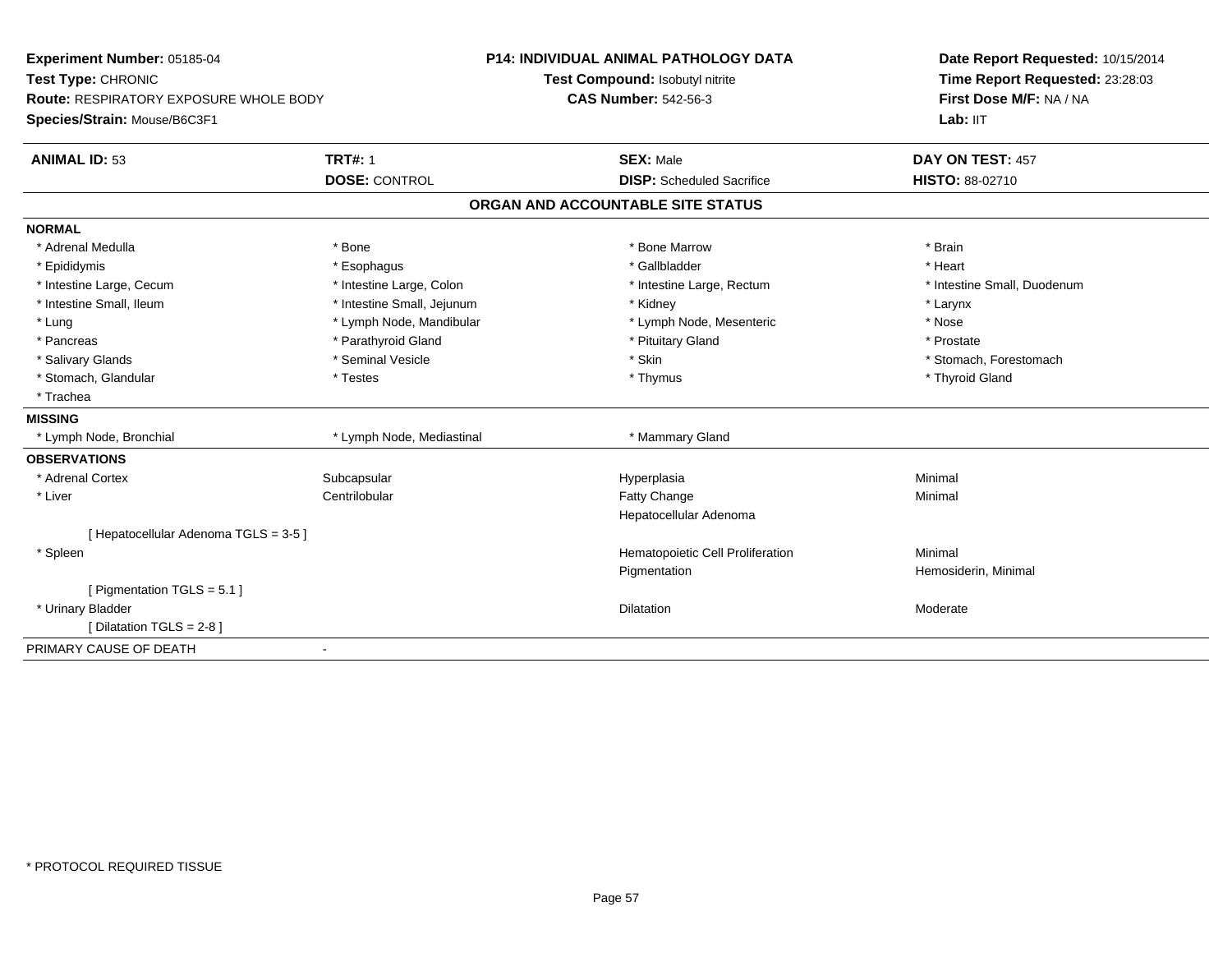| Experiment Number: 05185-04                           |                           | <b>P14: INDIVIDUAL ANIMAL PATHOLOGY DATA</b> | Date Report Requested: 10/15/2014 |
|-------------------------------------------------------|---------------------------|----------------------------------------------|-----------------------------------|
| Test Type: CHRONIC                                    |                           | Test Compound: Isobutyl nitrite              | Time Report Requested: 23:28:03   |
| <b>Route: RESPIRATORY EXPOSURE WHOLE BODY</b>         |                           | <b>CAS Number: 542-56-3</b>                  | First Dose M/F: NA / NA           |
| Species/Strain: Mouse/B6C3F1                          |                           |                                              | Lab: IIT                          |
| <b>ANIMAL ID: 54</b>                                  | <b>TRT#: 1</b>            | <b>SEX: Male</b>                             | DAY ON TEST: 457                  |
|                                                       | <b>DOSE: CONTROL</b>      | <b>DISP:</b> Scheduled Sacrifice             | <b>HISTO: 88-02711</b>            |
|                                                       |                           | ORGAN AND ACCOUNTABLE SITE STATUS            |                                   |
| <b>NORMAL</b>                                         |                           |                                              |                                   |
| * Adrenal Medulla                                     | * Bone                    | * Bone Marrow                                | * Epididymis                      |
| * Esophagus                                           | * Gallbladder             | * Heart                                      | * Intestine Large, Cecum          |
| * Intestine Large, Colon                              | * Intestine Large, Rectum | * Intestine Small, Duodenum                  | * Intestine Small, Ileum          |
| * Intestine Small, Jejunum                            | * Kidney                  | * Larynx                                     | * Lymph Node, Bronchial           |
| * Lymph Node, Mandibular                              | * Lymph Node, Mesenteric  | * Nose                                       | * Parathyroid Gland               |
| * Prostate                                            | * Salivary Glands         | * Seminal Vesicle                            | * Skin                            |
| * Stomach, Forestomach                                | * Stomach, Glandular      | * Testes                                     | * Thymus                          |
| * Thyroid Gland                                       | * Trachea                 | * Urinary Bladder                            |                                   |
| <b>MISSING</b>                                        |                           |                                              |                                   |
| * Lymph Node, Mediastinal                             | * Mammary Gland           | * Pituitary Gland                            |                                   |
| <b>OBSERVATIONS</b>                                   |                           |                                              |                                   |
| * Adrenal Cortex                                      | Capsule                   | <b>Accessory Adrenal Cortical Nodule</b>     |                                   |
| * Brain                                               |                           | Mineralization                               | Minimal                           |
| * Liver                                               | Centrilobular             | Fatty Change                                 | Minimal                           |
| * Lung                                                | Alveolar Epith            | Hyperplasia                                  | Focal, Moderate                   |
| * Pancreas                                            | Acinus                    | Atrophy                                      | Marked                            |
| [Atrophy TGLS = $1-2$ ]                               |                           |                                              |                                   |
| * Spleen                                              |                           | Hematopoietic Cell Proliferation             | Minimal                           |
|                                                       |                           | Pigmentation                                 | Hemosiderin, Minimal              |
| [ Hematopoietic Cell Proliferation TGLS = 5,5.1,5.2 ] |                           |                                              |                                   |
| [ Pigmentation TGLS = $5.1$ ]                         |                           |                                              |                                   |
| PRIMARY CAUSE OF DEATH                                |                           |                                              |                                   |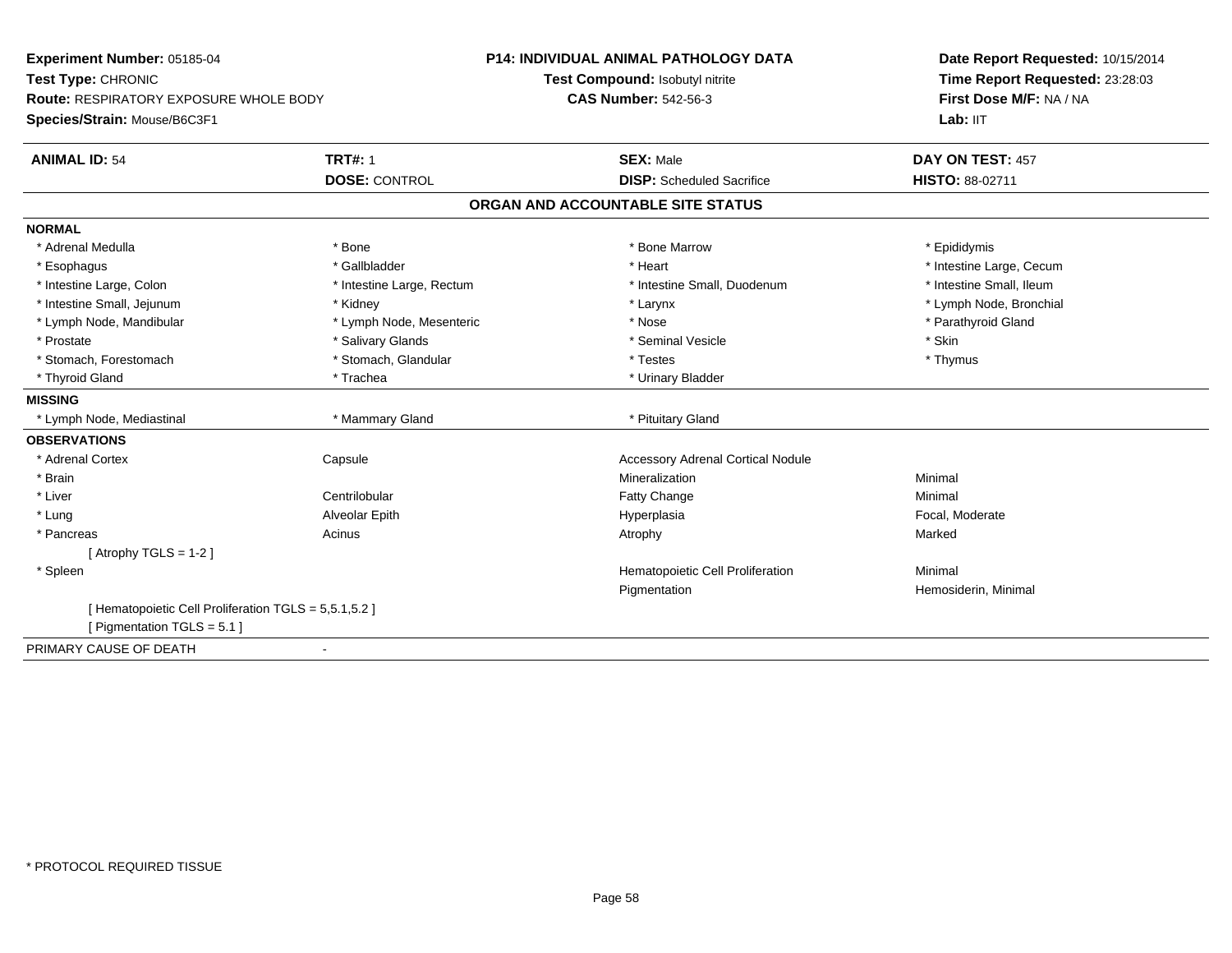| <b>Experiment Number: 05185-04</b>            |                            | <b>P14: INDIVIDUAL ANIMAL PATHOLOGY DATA</b> | Date Report Requested: 10/15/2014 |
|-----------------------------------------------|----------------------------|----------------------------------------------|-----------------------------------|
| Test Type: CHRONIC                            |                            | Test Compound: Isobutyl nitrite              | Time Report Requested: 23:28:03   |
| Route: RESPIRATORY EXPOSURE WHOLE BODY        |                            | <b>CAS Number: 542-56-3</b>                  | First Dose M/F: NA / NA           |
| Species/Strain: Mouse/B6C3F1                  |                            |                                              | Lab: IIT                          |
| <b>ANIMAL ID: 55</b>                          | <b>TRT#: 1</b>             | <b>SEX: Male</b>                             | DAY ON TEST: 457                  |
|                                               | <b>DOSE: CONTROL</b>       | <b>DISP:</b> Scheduled Sacrifice             | <b>HISTO: 88-02712</b>            |
|                                               |                            | ORGAN AND ACCOUNTABLE SITE STATUS            |                                   |
| <b>NORMAL</b>                                 |                            |                                              |                                   |
| * Adrenal Cortex                              | * Adrenal Medulla          | * Bone                                       | * Bone Marrow                     |
| * Epididymis                                  | * Esophagus                | * Gallbladder                                | * Heart                           |
| * Intestine Large, Cecum                      | * Intestine Large, Colon   | * Intestine Large, Rectum                    | * Intestine Small, Duodenum       |
| * Intestine Small, Ileum                      | * Intestine Small, Jejunum | * Kidney                                     | * Larynx                          |
| * Liver                                       | * Lung                     | * Lymph Node, Bronchial                      | * Lymph Node, Mandibular          |
| * Lymph Node, Mediastinal                     | * Lymph Node, Mesenteric   | * Mammary Gland                              | * Nose                            |
| * Pancreas                                    | * Parathyroid Gland        | * Pituitary Gland                            | * Prostate                        |
| * Salivary Glands                             | * Seminal Vesicle          | * Skin                                       | * Stomach, Forestomach            |
| * Stomach, Glandular                          | * Testes                   | * Thymus                                     | * Thyroid Gland                   |
| * Trachea                                     | * Urinary Bladder          |                                              |                                   |
| <b>OBSERVATIONS</b>                           |                            |                                              |                                   |
| * Brain                                       |                            | Mineralization                               | Moderate                          |
| <b>Preputial Gland</b>                        |                            | <b>Dilatation</b>                            | Marked                            |
| [ Dilatation TGLS = $2-9$ ]                   |                            |                                              |                                   |
| * Spleen                                      |                            | Hematopoietic Cell Proliferation             | Minimal                           |
|                                               |                            | Pigmentation                                 | Hemosiderin, Minimal              |
| [ Hematopoietic Cell Proliferation TGLS = 5 ] |                            |                                              |                                   |
| [ Pigmentation $TGLS = 5$ ]                   |                            |                                              |                                   |
| PRIMARY CAUSE OF DEATH                        |                            |                                              |                                   |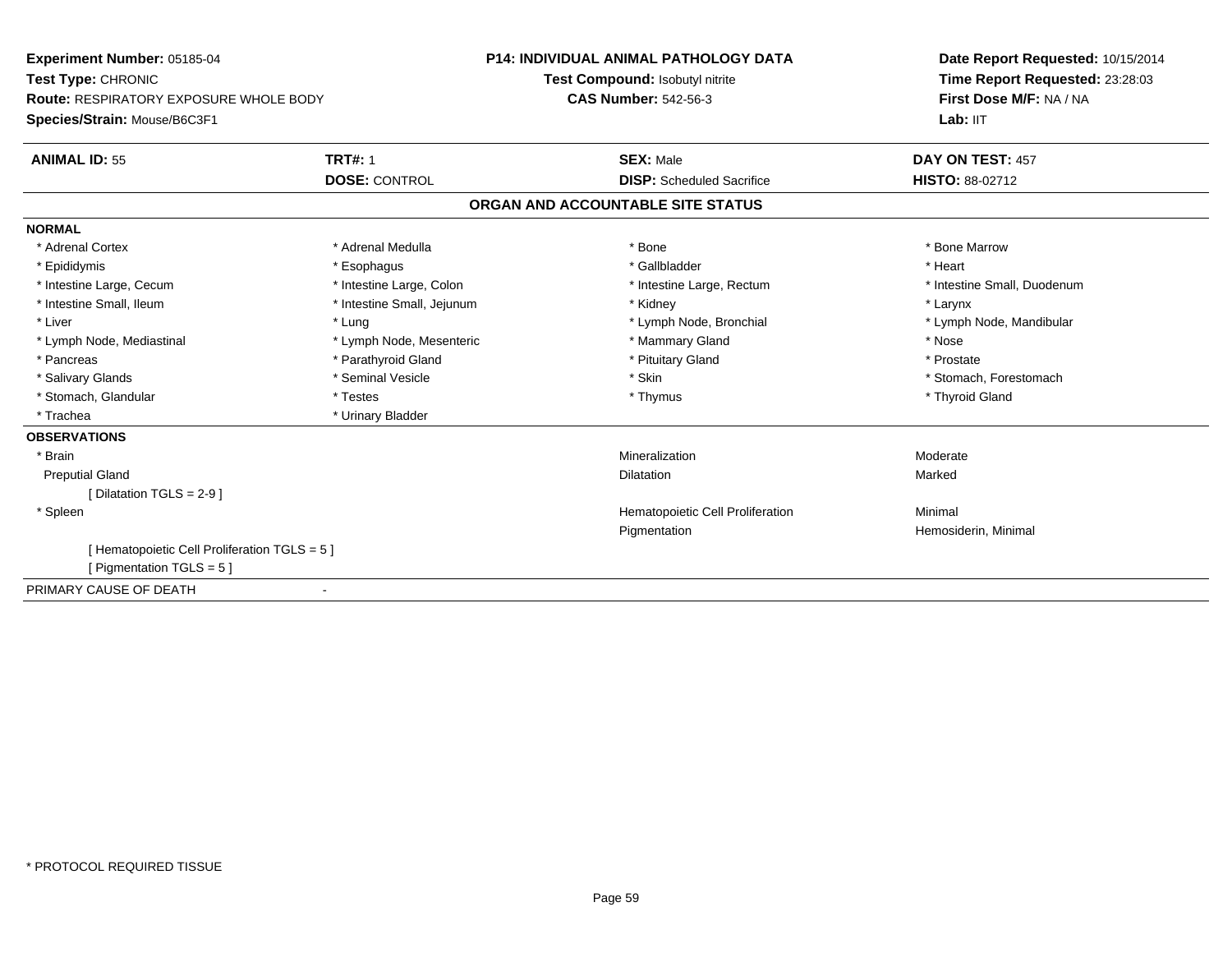| Experiment Number: 05185-04             |                          | <b>P14: INDIVIDUAL ANIMAL PATHOLOGY DATA</b> |                                   | Date Report Requested: 10/15/2014 |  |  |
|-----------------------------------------|--------------------------|----------------------------------------------|-----------------------------------|-----------------------------------|--|--|
| Test Type: CHRONIC                      |                          |                                              | Test Compound: Isobutyl nitrite   | Time Report Requested: 23:28:03   |  |  |
| Route: RESPIRATORY EXPOSURE WHOLE BODY  |                          | <b>CAS Number: 542-56-3</b>                  |                                   | First Dose M/F: NA / NA           |  |  |
| Species/Strain: Mouse/B6C3F1            |                          |                                              |                                   | Lab: IIT                          |  |  |
| <b>ANIMAL ID: 56</b>                    | <b>TRT#: 1</b>           |                                              | <b>SEX: Male</b>                  | DAY ON TEST: 457                  |  |  |
|                                         | <b>DOSE: CONTROL</b>     |                                              | <b>DISP:</b> Scheduled Sacrifice  | <b>HISTO: 88-02713</b>            |  |  |
|                                         |                          |                                              | ORGAN AND ACCOUNTABLE SITE STATUS |                                   |  |  |
| <b>NORMAL</b>                           |                          |                                              |                                   |                                   |  |  |
| * Adrenal Cortex                        | * Adrenal Medulla        |                                              | * Bone                            | * Bone Marrow                     |  |  |
| * Brain                                 | * Epididymis             |                                              | * Esophagus                       | * Gallbladder                     |  |  |
| * Heart                                 | * Intestine Large, Cecum |                                              | * Intestine Large, Colon          | * Intestine Large, Rectum         |  |  |
| * Intestine Small, Duodenum             | * Intestine Small, Ileum |                                              | * Intestine Small, Jejunum        | * Kidney                          |  |  |
| * Larynx                                | * Lung                   |                                              | * Lymph Node, Bronchial           | * Lymph Node, Mandibular          |  |  |
| * Lymph Node, Mediastinal               | * Lymph Node, Mesenteric |                                              | * Nose                            | * Pancreas                        |  |  |
| * Parathyroid Gland                     | * Pituitary Gland        |                                              | * Prostate                        | * Seminal Vesicle                 |  |  |
| * Skin                                  | * Stomach, Forestomach   |                                              | * Stomach, Glandular              | * Testes                          |  |  |
| * Thymus                                | * Thyroid Gland          |                                              | * Trachea                         | * Urinary Bladder                 |  |  |
| <b>MISSING</b>                          |                          |                                              |                                   |                                   |  |  |
| * Mammary Gland                         |                          |                                              |                                   |                                   |  |  |
| <b>OBSERVATIONS</b>                     |                          |                                              |                                   |                                   |  |  |
| * Liver                                 |                          |                                              | Hepatocellular Carcinoma          |                                   |  |  |
| [ Hepatocellular Carcinoma TGLS = 3-5 ] |                          |                                              |                                   |                                   |  |  |
| <b>Preputial Gland</b>                  |                          |                                              | Dilatation                        | Marked                            |  |  |
| [ Dilatation TGLS = 2-9 ]               |                          |                                              |                                   |                                   |  |  |
| * Salivary Glands                       |                          |                                              | Inflammation                      | Chronic, Minimal                  |  |  |
| * Spleen                                |                          |                                              | Hematopoietic Cell Proliferation  | Minimal                           |  |  |
| PRIMARY CAUSE OF DEATH                  |                          |                                              |                                   |                                   |  |  |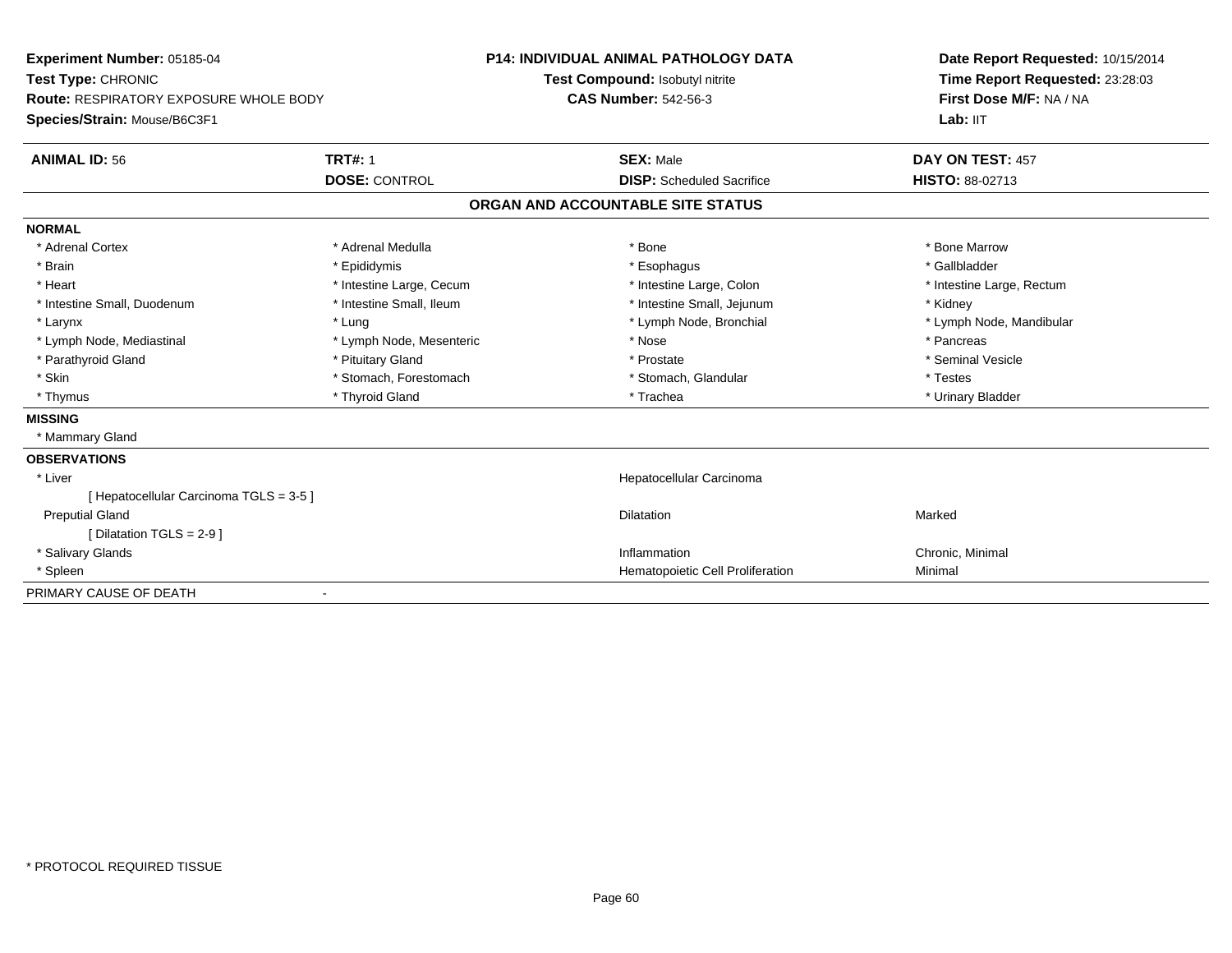| Experiment Number: 05185-04            |                            | P14: INDIVIDUAL ANIMAL PATHOLOGY DATA |                                  | Date Report Requested: 10/15/2014 |  |
|----------------------------------------|----------------------------|---------------------------------------|----------------------------------|-----------------------------------|--|
| Test Type: CHRONIC                     |                            |                                       | Test Compound: Isobutyl nitrite  | Time Report Requested: 23:28:03   |  |
| Route: RESPIRATORY EXPOSURE WHOLE BODY |                            | <b>CAS Number: 542-56-3</b>           |                                  | First Dose M/F: NA / NA           |  |
| Species/Strain: Mouse/B6C3F1           |                            |                                       |                                  | Lab: IIT                          |  |
| <b>ANIMAL ID: 57</b>                   | <b>TRT#: 1</b>             |                                       | <b>SEX: Male</b>                 | DAY ON TEST: 457                  |  |
|                                        | <b>DOSE: CONTROL</b>       |                                       | <b>DISP:</b> Scheduled Sacrifice | <b>HISTO: 88-02714</b>            |  |
|                                        |                            | ORGAN AND ACCOUNTABLE SITE STATUS     |                                  |                                   |  |
| <b>NORMAL</b>                          |                            |                                       |                                  |                                   |  |
| * Adrenal Medulla                      | * Bone                     |                                       | * Bone Marrow                    | * Brain                           |  |
| * Epididymis                           | * Esophagus                |                                       | * Gallbladder                    | * Heart                           |  |
| * Intestine Large, Cecum               | * Intestine Large, Colon   |                                       | * Intestine Large, Rectum        | * Intestine Small, Duodenum       |  |
| * Intestine Small, Ileum               | * Intestine Small, Jejunum |                                       | * Kidney                         | * Larynx                          |  |
| * Liver                                | * Lung                     |                                       | * Lymph Node, Bronchial          | * Lymph Node, Mandibular          |  |
| * Lymph Node, Mesenteric               | * Nose                     |                                       | * Pancreas                       | * Parathyroid Gland               |  |
| * Pituitary Gland                      | * Prostate                 |                                       | * Seminal Vesicle                | * Skin                            |  |
| * Stomach, Forestomach                 | * Stomach, Glandular       |                                       | * Testes                         | * Thymus                          |  |
| * Thyroid Gland                        | * Trachea                  |                                       | * Urinary Bladder                |                                   |  |
| <b>MISSING</b>                         |                            |                                       |                                  |                                   |  |
| * Lymph Node, Mediastinal              | * Mammary Gland            |                                       |                                  |                                   |  |
| <b>OBSERVATIONS</b>                    |                            |                                       |                                  |                                   |  |
| * Adrenal Cortex                       | Subcapsular                |                                       | Hyperplasia                      | Minimal                           |  |
| * Salivary Glands                      |                            |                                       | Inflammation                     | Chronic, Minimal                  |  |
| * Spleen                               |                            |                                       | Hematopoietic Cell Proliferation | Minimal                           |  |
|                                        |                            |                                       | Pigmentation                     | Hemosiderin, Minimal              |  |
| PRIMARY CAUSE OF DEATH                 |                            |                                       |                                  |                                   |  |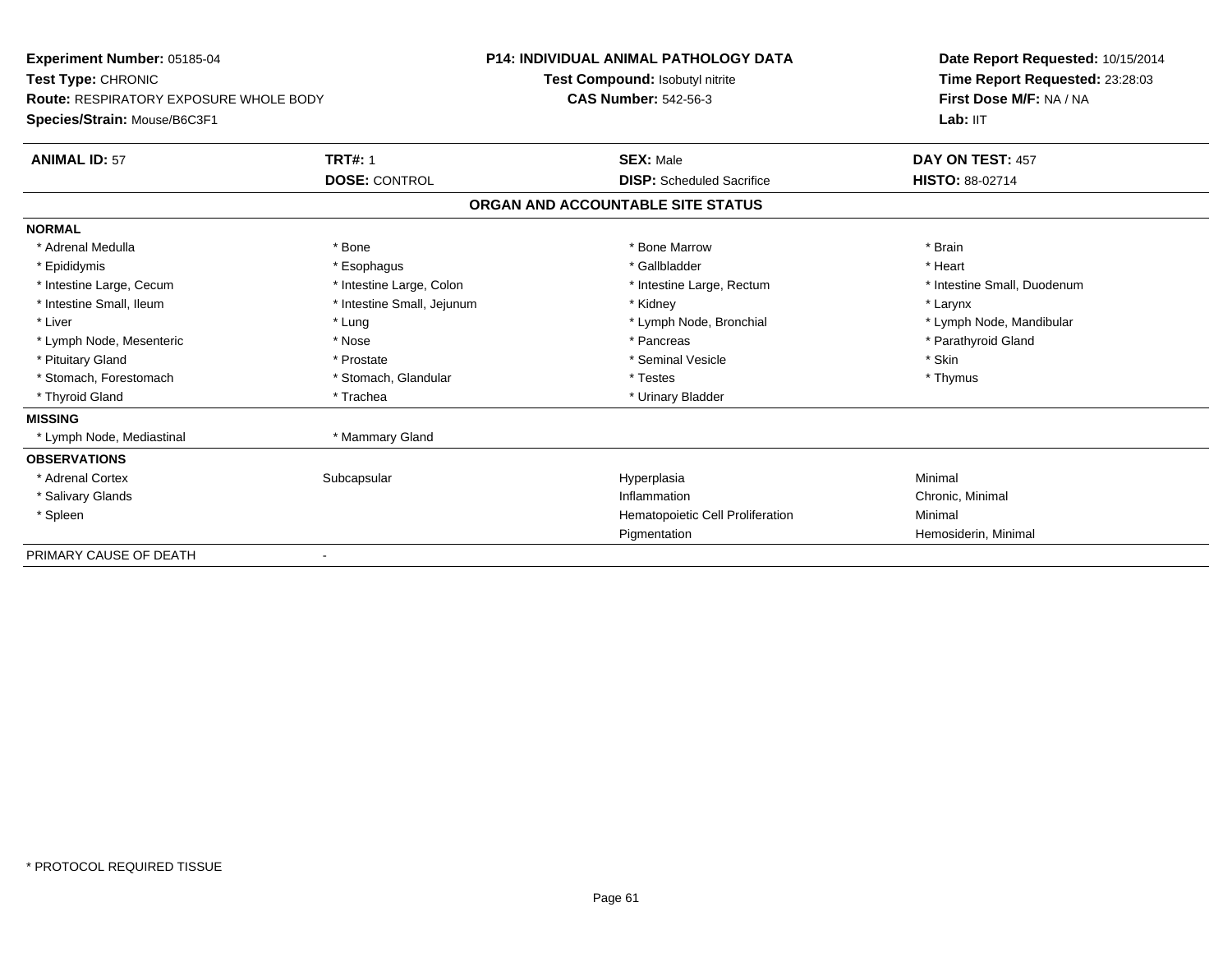| Experiment Number: 05185-04                |                            | <b>P14: INDIVIDUAL ANIMAL PATHOLOGY DATA</b> | Date Report Requested: 10/15/2014 |  |
|--------------------------------------------|----------------------------|----------------------------------------------|-----------------------------------|--|
| Test Type: CHRONIC                         |                            | Test Compound: Isobutyl nitrite              | Time Report Requested: 23:28:03   |  |
| Route: RESPIRATORY EXPOSURE WHOLE BODY     |                            | <b>CAS Number: 542-56-3</b>                  | First Dose M/F: NA / NA           |  |
| Species/Strain: Mouse/B6C3F1               |                            |                                              | Lab: IIT                          |  |
| <b>ANIMAL ID: 58</b>                       | <b>TRT#: 1</b>             | <b>SEX: Male</b>                             | DAY ON TEST: 457                  |  |
|                                            | <b>DOSE: CONTROL</b>       | <b>DISP:</b> Scheduled Sacrifice             | <b>HISTO: 88-02715</b>            |  |
|                                            |                            | ORGAN AND ACCOUNTABLE SITE STATUS            |                                   |  |
| <b>NORMAL</b>                              |                            |                                              |                                   |  |
| * Adrenal Medulla                          | * Bone                     | * Bone Marrow                                | * Brain                           |  |
| * Epididymis                               | * Esophagus                | * Gallbladder                                | * Heart                           |  |
| * Intestine Large, Cecum                   | * Intestine Large, Colon   | * Intestine Large, Rectum                    | * Intestine Small, Duodenum       |  |
| * Intestine Small, Ileum                   | * Intestine Small, Jejunum | * Kidney                                     | * Larynx                          |  |
| * Lung                                     | * Lymph Node, Bronchial    | * Lymph Node, Mandibular                     | * Lymph Node, Mediastinal         |  |
| * Lymph Node, Mesenteric                   | * Nose                     | * Pancreas                                   | * Parathyroid Gland               |  |
| * Pituitary Gland                          | * Prostate                 | * Salivary Glands                            | * Seminal Vesicle                 |  |
| * Skin                                     | * Stomach, Forestomach     | * Stomach, Glandular                         | * Testes                          |  |
| * Thymus                                   | * Thyroid Gland            | * Trachea                                    | * Urinary Bladder                 |  |
| <b>MISSING</b>                             |                            |                                              |                                   |  |
| * Mammary Gland                            |                            |                                              |                                   |  |
| <b>OBSERVATIONS</b>                        |                            |                                              |                                   |  |
| * Adrenal Cortex                           | Subcapsular                | Hyperplasia                                  | Minimal                           |  |
| * Liver                                    |                            | Hepatocellular Adenoma                       | Multiple                          |  |
| [ Hepatocellular Adenoma TGLS = 1,2-5,12 ] |                            |                                              |                                   |  |
| * Spleen                                   |                            | Hematopoietic Cell Proliferation             | Minimal                           |  |
|                                            |                            | Pigmentation                                 | Hemosiderin, Minimal              |  |
| PRIMARY CAUSE OF DEATH                     |                            |                                              |                                   |  |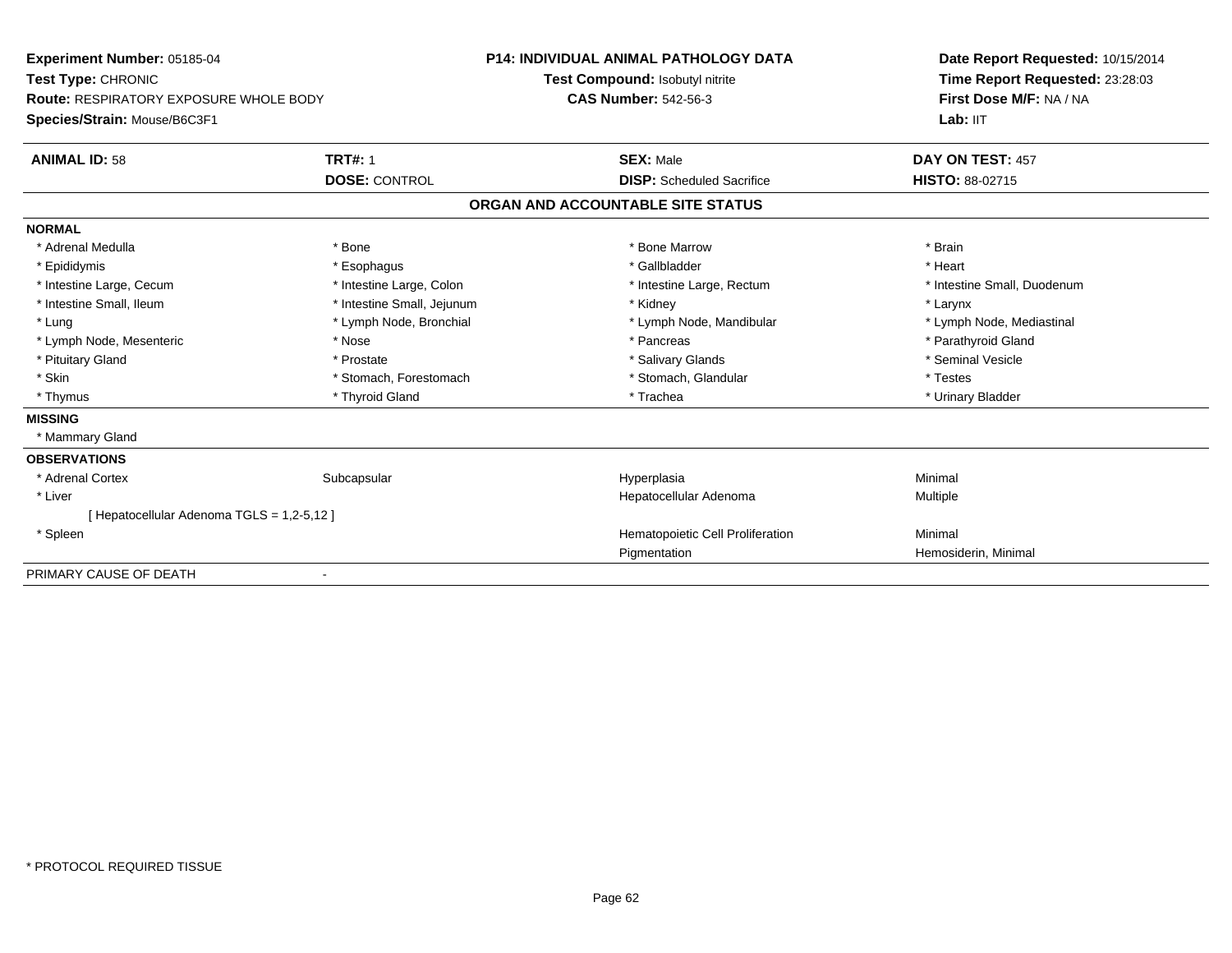| Experiment Number: 05185-04                   |                            | <b>P14: INDIVIDUAL ANIMAL PATHOLOGY DATA</b> | Date Report Requested: 10/15/2014 |  |
|-----------------------------------------------|----------------------------|----------------------------------------------|-----------------------------------|--|
| Test Type: CHRONIC                            |                            | Test Compound: Isobutyl nitrite              | Time Report Requested: 23:28:03   |  |
| <b>Route: RESPIRATORY EXPOSURE WHOLE BODY</b> |                            | <b>CAS Number: 542-56-3</b>                  | First Dose M/F: NA / NA           |  |
| Species/Strain: Mouse/B6C3F1                  |                            |                                              | Lab: IIT                          |  |
| <b>ANIMAL ID: 59</b>                          | <b>TRT#: 1</b>             | <b>SEX: Male</b>                             | DAY ON TEST: 457                  |  |
|                                               | <b>DOSE: CONTROL</b>       | <b>DISP:</b> Scheduled Sacrifice             | <b>HISTO: 88-02716</b>            |  |
|                                               |                            | ORGAN AND ACCOUNTABLE SITE STATUS            |                                   |  |
| <b>NORMAL</b>                                 |                            |                                              |                                   |  |
| * Adrenal Cortex                              | * Adrenal Medulla          | * Bone                                       | * Bone Marrow                     |  |
| * Epididymis                                  | * Esophagus                | * Gallbladder                                | * Heart                           |  |
| * Intestine Large, Cecum                      | * Intestine Large, Colon   | * Intestine Large, Rectum                    | * Intestine Small, Duodenum       |  |
| * Intestine Small, Ileum                      | * Intestine Small, Jejunum | * Kidney                                     | * Larynx                          |  |
| * Lymph Node, Mandibular                      | * Lymph Node, Mediastinal  | * Lymph Node, Mesenteric                     | * Pancreas                        |  |
| * Parathyroid Gland                           | * Pituitary Gland          | * Prostate                                   | * Salivary Glands                 |  |
| * Seminal Vesicle                             | * Skin                     | * Stomach, Forestomach                       | * Stomach, Glandular              |  |
| * Testes                                      | * Thymus                   | * Thyroid Gland                              | * Trachea                         |  |
| * Urinary Bladder                             |                            |                                              |                                   |  |
| <b>MISSING</b>                                |                            |                                              |                                   |  |
| * Lymph Node, Bronchial                       | * Mammary Gland            |                                              |                                   |  |
| <b>OBSERVATIONS</b>                           |                            |                                              |                                   |  |
| * Brain                                       |                            | Mineralization                               | Minimal                           |  |
| * Liver                                       | Centrilobular              | Fatty Change                                 | Mild                              |  |
| [Fatty Change TGLS = $1-12.1$ ]               |                            |                                              |                                   |  |
| * Lung                                        |                            | Alveolar/Bronchiolar Adenoma                 |                                   |  |
| * Nose                                        | <b>Respirat Epith</b>      | Hyperplasia                                  | Minimal                           |  |
| * Spleen                                      |                            | Hematopoietic Cell Proliferation             | Minimal                           |  |
|                                               |                            | Pigmentation                                 | Hemosiderin, Minimal              |  |
| PRIMARY CAUSE OF DEATH                        | $\overline{\phantom{0}}$   |                                              |                                   |  |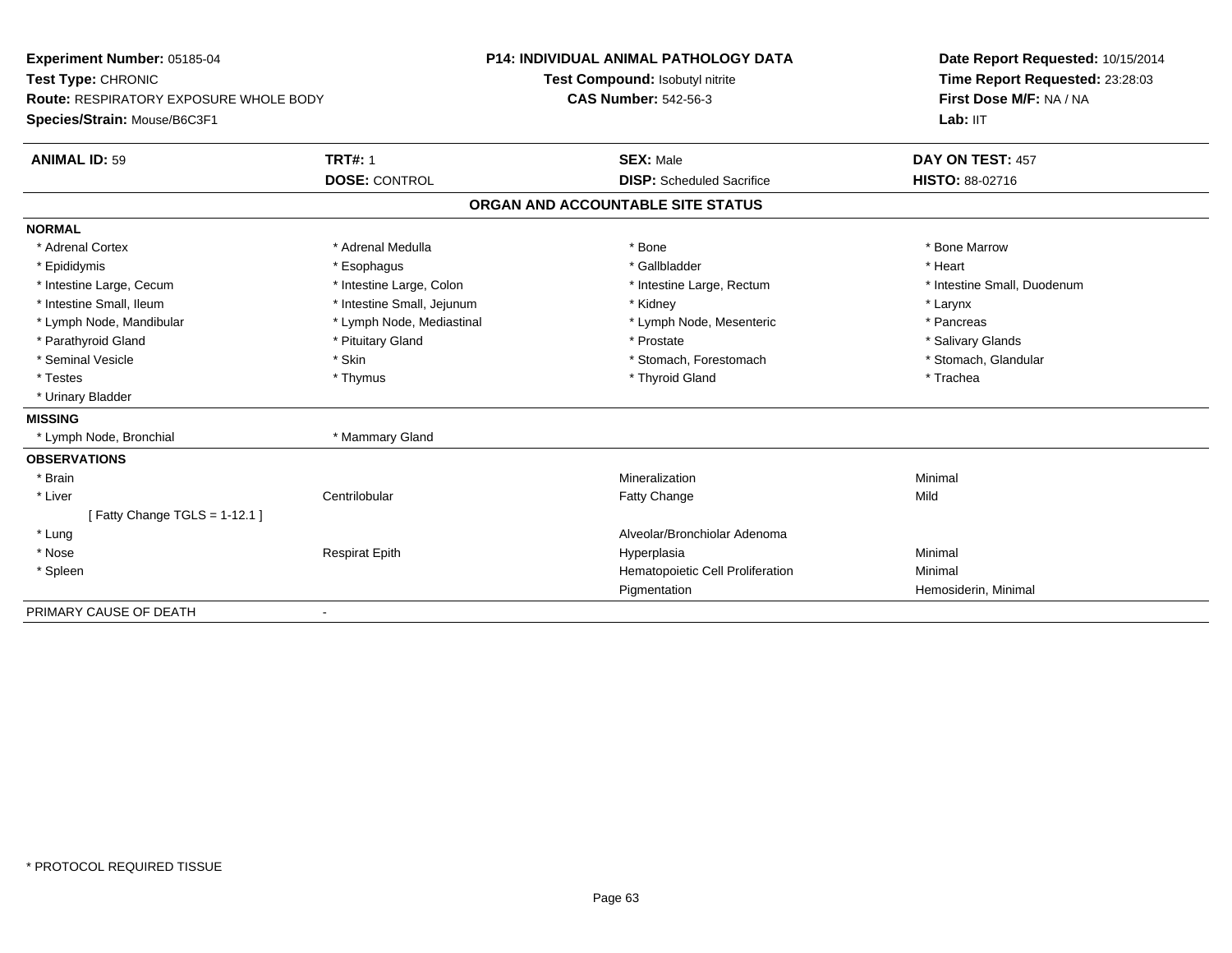| Experiment Number: 05185-04                   |                           | <b>P14: INDIVIDUAL ANIMAL PATHOLOGY DATA</b> |  | Date Report Requested: 10/15/2014 |  |
|-----------------------------------------------|---------------------------|----------------------------------------------|--|-----------------------------------|--|
| Test Type: CHRONIC                            |                           | Test Compound: Isobutyl nitrite              |  | Time Report Requested: 23:28:03   |  |
| <b>Route: RESPIRATORY EXPOSURE WHOLE BODY</b> |                           | <b>CAS Number: 542-56-3</b>                  |  | First Dose M/F: NA / NA           |  |
| Species/Strain: Mouse/B6C3F1                  |                           |                                              |  | Lab: IIT                          |  |
| <b>ANIMAL ID: 60</b>                          | <b>TRT#: 1</b>            | <b>SEX: Male</b>                             |  | DAY ON TEST: 457                  |  |
|                                               | <b>DOSE: CONTROL</b>      | <b>DISP:</b> Scheduled Sacrifice             |  | <b>HISTO: 88-02717</b>            |  |
|                                               |                           | ORGAN AND ACCOUNTABLE SITE STATUS            |  |                                   |  |
| <b>NORMAL</b>                                 |                           |                                              |  |                                   |  |
| * Adrenal Cortex                              | * Adrenal Medulla         | * Bone                                       |  | * Bone Marrow                     |  |
| * Brain                                       | * Epididymis              | * Esophagus                                  |  | * Gallbladder                     |  |
| * Heart                                       | * Intestine Large, Cecum  | * Intestine Large, Colon                     |  | * Intestine Large, Rectum         |  |
| * Intestine Small, Duodenum                   | * Intestine Small, Ileum  | * Intestine Small, Jejunum                   |  | * Kidney                          |  |
| * Larynx                                      | * Liver                   | * Lung                                       |  | * Lymph Node, Bronchial           |  |
| * Lymph Node, Mandibular                      | * Lymph Node, Mediastinal | * Lymph Node, Mesenteric                     |  | * Nose                            |  |
| * Pancreas                                    | * Parathyroid Gland       | * Prostate                                   |  | * Salivary Glands                 |  |
| * Seminal Vesicle                             | * Skin                    | * Stomach, Forestomach                       |  | * Stomach, Glandular              |  |
| * Thymus                                      | * Thyroid Gland           | * Trachea                                    |  | * Urinary Bladder                 |  |
| <b>MISSING</b>                                |                           |                                              |  |                                   |  |
| * Mammary Gland                               |                           |                                              |  |                                   |  |
| <b>OBSERVATIONS</b>                           |                           |                                              |  |                                   |  |
| * Lung                                        |                           |                                              |  |                                   |  |
| Note: AGONAL CONGESTION/HEMORRHAGE-NO LESION. |                           |                                              |  |                                   |  |
| * Pituitary Gland                             | Pars Intermed             | Adenoma                                      |  |                                   |  |
| * Spleen                                      |                           | Hematopoietic Cell Proliferation             |  | Minimal                           |  |
| * Testes                                      |                           | Spermatocele                                 |  |                                   |  |
| PRIMARY CAUSE OF DEATH                        |                           |                                              |  |                                   |  |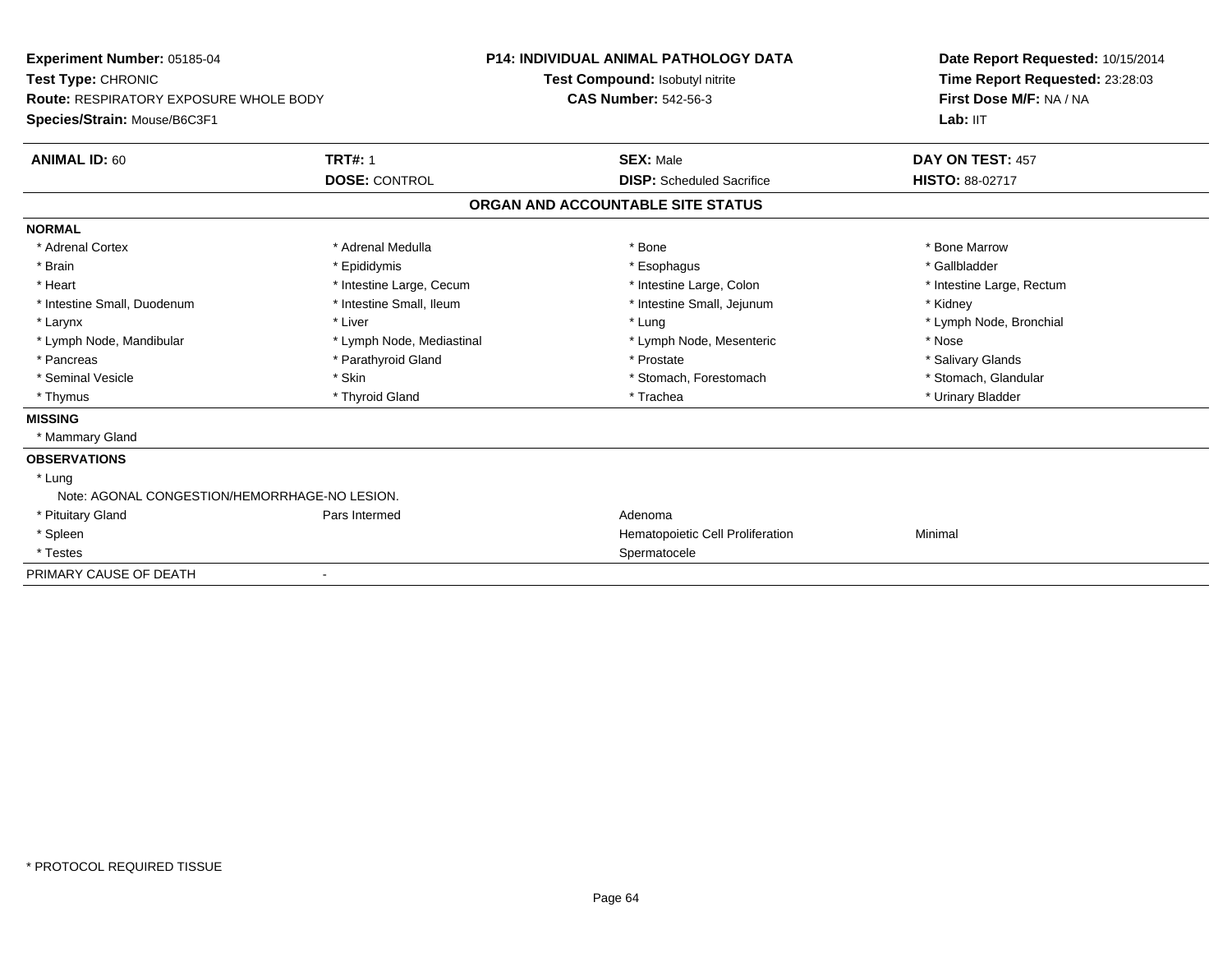| Experiment Number: 05185-04<br>Test Type: CHRONIC<br><b>Route: RESPIRATORY EXPOSURE WHOLE BODY</b> |                            | <b>P14: INDIVIDUAL ANIMAL PATHOLOGY DATA</b><br>Test Compound: Isobutyl nitrite<br><b>CAS Number: 542-56-3</b> | Date Report Requested: 10/15/2014<br>Time Report Requested: 23:28:03<br>First Dose M/F: NA / NA |
|----------------------------------------------------------------------------------------------------|----------------------------|----------------------------------------------------------------------------------------------------------------|-------------------------------------------------------------------------------------------------|
| Species/Strain: Mouse/B6C3F1                                                                       |                            |                                                                                                                | Lab: IIT                                                                                        |
| <b>ANIMAL ID: 121</b>                                                                              | <b>TRT#: 2</b>             | <b>SEX: Male</b>                                                                                               | DAY ON TEST: 725                                                                                |
|                                                                                                    | <b>DOSE: 37.5 PPM</b>      | <b>DISP: Terminal Sacrifice</b>                                                                                | HISTO: 88-02778                                                                                 |
|                                                                                                    |                            | ORGAN AND ACCOUNTABLE SITE STATUS                                                                              |                                                                                                 |
| <b>NORMAL</b>                                                                                      |                            |                                                                                                                |                                                                                                 |
| * Adrenal Medulla                                                                                  | * Bone                     | * Bone Marrow                                                                                                  | * Brain                                                                                         |
| * Epididymis                                                                                       | * Esophagus                | * Gallbladder                                                                                                  | * Heart                                                                                         |
| * Intestine Large, Cecum                                                                           | * Intestine Large, Colon   | * Intestine Large, Rectum                                                                                      | * Intestine Small, Duodenum                                                                     |
| * Intestine Small, Ileum                                                                           | * Intestine Small, Jejunum | * Larynx                                                                                                       | * Lymph Node, Bronchial                                                                         |
| * Lymph Node, Mandibular                                                                           | * Lymph Node, Mesenteric   | * Pancreas                                                                                                     | * Prostate                                                                                      |
| * Seminal Vesicle                                                                                  | * Skin                     | * Stomach, Forestomach                                                                                         | * Stomach, Glandular                                                                            |
| * Testes                                                                                           | * Thymus                   | * Thyroid Gland                                                                                                | * Trachea                                                                                       |
| * Urinary Bladder                                                                                  |                            |                                                                                                                |                                                                                                 |
| <b>MISSING</b>                                                                                     |                            |                                                                                                                |                                                                                                 |
| * Lymph Node, Mediastinal                                                                          | * Mammary Gland            | * Parathyroid Gland                                                                                            | * Pituitary Gland                                                                               |
| <b>OBSERVATIONS</b>                                                                                |                            |                                                                                                                |                                                                                                 |
| * Adrenal Cortex                                                                                   | Subcapsular                | Adenoma                                                                                                        |                                                                                                 |
|                                                                                                    |                            | Hypertrophy                                                                                                    | Focal, Minimal                                                                                  |
| * Kidney                                                                                           |                            | <b>Infiltration Cellular</b>                                                                                   | Lymphocyte, Minimal                                                                             |
| * Liver                                                                                            |                            | Hepatocellular Adenoma                                                                                         |                                                                                                 |
|                                                                                                    |                            | <b>Syncytial Alteration</b>                                                                                    | Mild                                                                                            |
| [ Hepatocellular Adenoma TGLS = 2-5]                                                               |                            |                                                                                                                |                                                                                                 |
| * Lung                                                                                             |                            | Alveolar/Bronchiolar Adenoma                                                                                   |                                                                                                 |
|                                                                                                    | Alveolar Epith             | Hyperplasia                                                                                                    | Focal, Minimal                                                                                  |
| * Nose                                                                                             |                            | Inflammation                                                                                                   | Chronic Active, Minimal                                                                         |
| <b>Preputial Gland</b>                                                                             |                            | Abscess                                                                                                        | Marked                                                                                          |
|                                                                                                    |                            | <b>Dilatation</b>                                                                                              | Marked                                                                                          |
| [Abscess TGLS = $1-12$ ]                                                                           |                            |                                                                                                                |                                                                                                 |
| * Salivary Glands                                                                                  |                            | Inflammation                                                                                                   | Chronic, Minimal                                                                                |
| * Spleen                                                                                           |                            | Hematopoietic Cell Proliferation                                                                               | Minimal                                                                                         |
|                                                                                                    |                            | Pigmentation                                                                                                   | Hemosiderin, Minimal                                                                            |
| PRIMARY CAUSE OF DEATH                                                                             | $\sim$                     |                                                                                                                |                                                                                                 |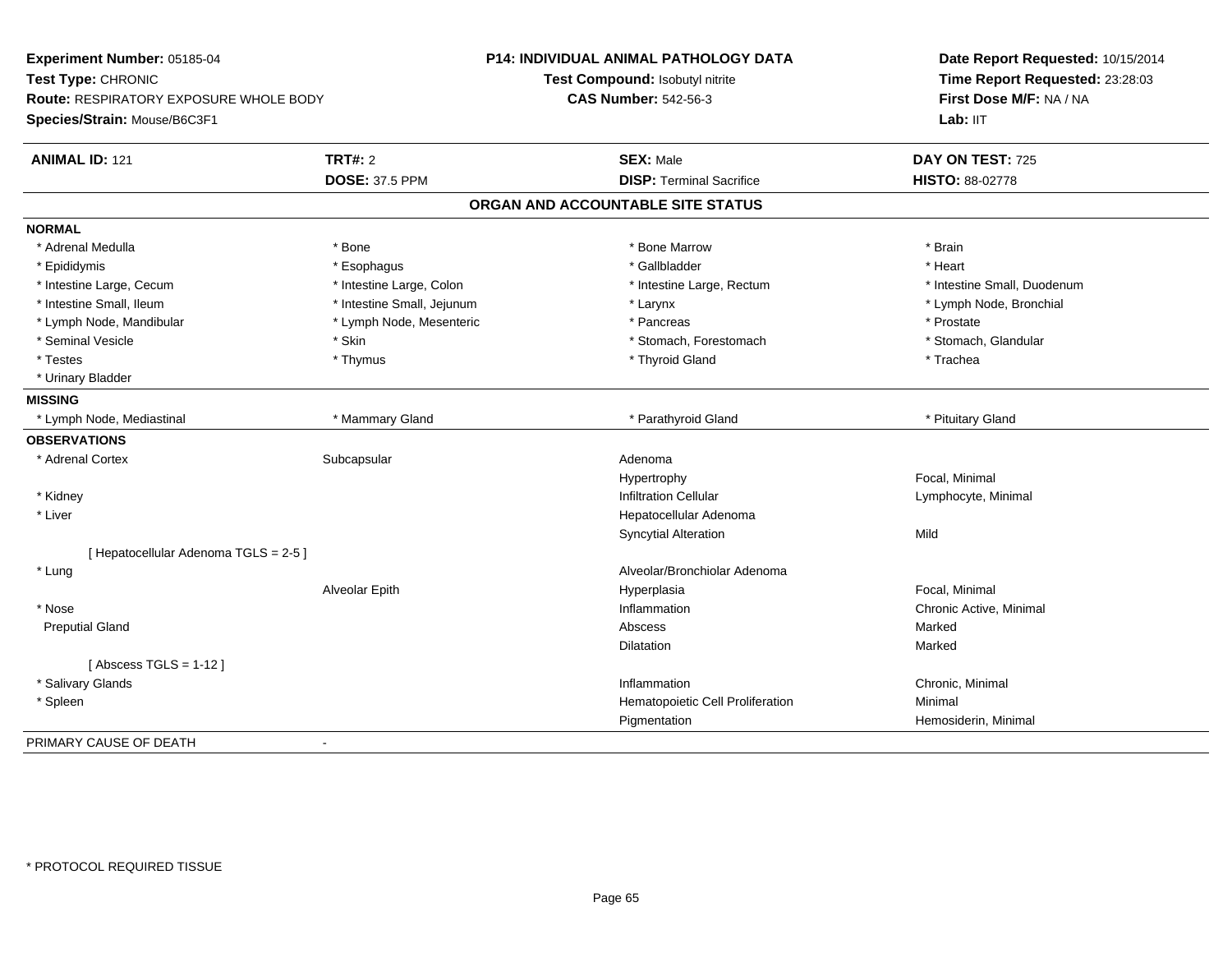| Experiment Number: 05185-04<br>Test Type: CHRONIC |                            | P14: INDIVIDUAL ANIMAL PATHOLOGY DATA<br>Test Compound: Isobutyl nitrite | Date Report Requested: 10/15/2014<br>Time Report Requested: 23:28:03 |  |
|---------------------------------------------------|----------------------------|--------------------------------------------------------------------------|----------------------------------------------------------------------|--|
| <b>Route: RESPIRATORY EXPOSURE WHOLE BODY</b>     |                            | <b>CAS Number: 542-56-3</b>                                              | First Dose M/F: NA / NA                                              |  |
| Species/Strain: Mouse/B6C3F1                      |                            |                                                                          | Lab: IIT                                                             |  |
| <b>ANIMAL ID: 122</b>                             | TRT#: 2                    | <b>SEX: Male</b>                                                         | DAY ON TEST: 726                                                     |  |
|                                                   | <b>DOSE: 37.5 PPM</b>      | <b>DISP: Terminal Sacrifice</b>                                          | HISTO: 88-02779                                                      |  |
|                                                   |                            | ORGAN AND ACCOUNTABLE SITE STATUS                                        |                                                                      |  |
| <b>NORMAL</b>                                     |                            |                                                                          |                                                                      |  |
| * Adrenal Medulla                                 | * Bone                     | * Bone Marrow                                                            | * Brain                                                              |  |
| * Epididymis                                      | * Esophagus                | * Gallbladder                                                            | * Heart                                                              |  |
| * Intestine Large, Cecum                          | * Intestine Large, Colon   | * Intestine Large, Rectum                                                | * Intestine Small, Duodenum                                          |  |
| * Intestine Small, Ileum                          | * Intestine Small, Jejunum | * Larynx                                                                 | * Lymph Node, Bronchial                                              |  |
| * Lymph Node, Mandibular                          | * Lymph Node, Mediastinal  | * Nose                                                                   | * Pancreas                                                           |  |
| * Parathyroid Gland                               | * Pituitary Gland          | * Prostate                                                               | * Seminal Vesicle                                                    |  |
| * Stomach, Forestomach                            | * Stomach, Glandular       | * Testes                                                                 | * Thymus                                                             |  |
| * Thyroid Gland                                   | * Trachea                  | * Urinary Bladder                                                        |                                                                      |  |
| <b>MISSING</b>                                    |                            |                                                                          |                                                                      |  |
| * Lymph Node, Mesenteric                          | * Mammary Gland            |                                                                          |                                                                      |  |
| <b>OBSERVATIONS</b>                               |                            |                                                                          |                                                                      |  |
| * Adrenal Cortex                                  | Subcapsular                | Hyperplasia                                                              | Minimal                                                              |  |
| * Kidney                                          |                            | <b>Infiltration Cellular</b>                                             | Lymphocyte, Mild                                                     |  |
|                                                   | <b>Renal Tubule</b>        | Regeneration                                                             | Minimal                                                              |  |
| * Liver                                           |                            | <b>Syncytial Alteration</b>                                              | Minimal                                                              |  |
| * Lung                                            |                            | Alveolar/Bronchiolar Adenoma                                             |                                                                      |  |
| [ Alveolar/Bronchiolar Adenoma TGLS = 3-13 ]      |                            |                                                                          |                                                                      |  |
| <b>Preputial Gland</b>                            |                            | Dilatation                                                               | Moderate                                                             |  |
| [Dilatation TGLS = 2-12]                          |                            |                                                                          |                                                                      |  |
| * Salivary Glands                                 |                            | Inflammation                                                             | Chronic. Mild                                                        |  |
| * Skin                                            |                            | Inflammation                                                             | Chronic Active, Minimal                                              |  |
| [Inflammation TGLS = $1-7$ ]                      |                            |                                                                          |                                                                      |  |
| * Spleen                                          |                            | Hematopoietic Cell Proliferation                                         | Minimal                                                              |  |
| PRIMARY CAUSE OF DEATH                            | $\blacksquare$             |                                                                          |                                                                      |  |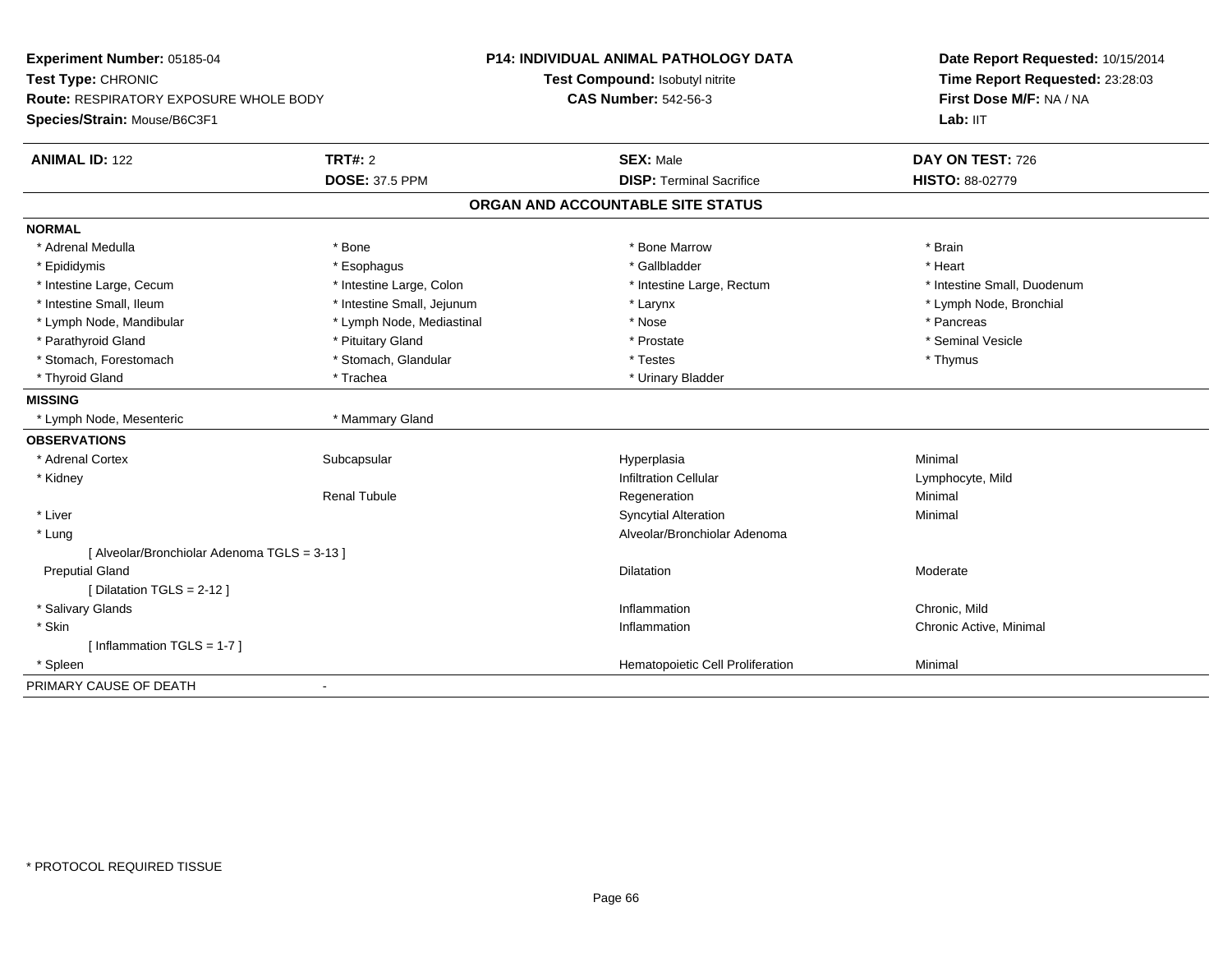| Experiment Number: 05185-04<br>Test Type: CHRONIC<br><b>Route: RESPIRATORY EXPOSURE WHOLE BODY</b><br>Species/Strain: Mouse/B6C3F1 |                          | P14: INDIVIDUAL ANIMAL PATHOLOGY DATA<br>Test Compound: Isobutyl nitrite<br><b>CAS Number: 542-56-3</b> | Date Report Requested: 10/15/2014<br>Time Report Requested: 23:28:03<br>First Dose M/F: NA / NA<br>Lab: IIT |
|------------------------------------------------------------------------------------------------------------------------------------|--------------------------|---------------------------------------------------------------------------------------------------------|-------------------------------------------------------------------------------------------------------------|
| <b>ANIMAL ID: 123</b>                                                                                                              | <b>TRT#: 2</b>           | <b>SEX: Male</b>                                                                                        | DAY ON TEST: 725                                                                                            |
|                                                                                                                                    | <b>DOSE: 37.5 PPM</b>    | <b>DISP: Terminal Sacrifice</b>                                                                         | HISTO: 88-02780                                                                                             |
|                                                                                                                                    |                          | ORGAN AND ACCOUNTABLE SITE STATUS                                                                       |                                                                                                             |
| <b>NORMAL</b>                                                                                                                      |                          |                                                                                                         |                                                                                                             |
| * Adrenal Cortex                                                                                                                   | * Adrenal Medulla        | * Bone                                                                                                  | * Esophagus                                                                                                 |
| * Heart                                                                                                                            | * Intestine Large, Cecum | * Intestine Large, Colon                                                                                | * Intestine Large, Rectum                                                                                   |
| * Intestine Small, Duodenum                                                                                                        | * Intestine Small, Ileum | * Intestine Small, Jejunum                                                                              | * Larynx                                                                                                    |
| * Lymph Node, Bronchial                                                                                                            | * Lymph Node, Mandibular | * Lymph Node, Mediastinal                                                                               | * Lymph Node, Mesenteric                                                                                    |
| * Nose                                                                                                                             | * Pancreas               | * Parathyroid Gland                                                                                     | * Pituitary Gland                                                                                           |
| * Prostate                                                                                                                         | * Seminal Vesicle        | * Skin                                                                                                  | * Stomach, Forestomach                                                                                      |
| * Stomach, Glandular                                                                                                               | * Testes                 | * Thyroid Gland                                                                                         | * Trachea                                                                                                   |
| * Urinary Bladder                                                                                                                  |                          |                                                                                                         |                                                                                                             |
| <b>MISSING</b>                                                                                                                     |                          |                                                                                                         |                                                                                                             |
| * Gallbladder                                                                                                                      | * Mammary Gland          |                                                                                                         |                                                                                                             |
| <b>OBSERVATIONS</b>                                                                                                                |                          |                                                                                                         |                                                                                                             |
| * Bone Marrow                                                                                                                      |                          | Hemangiosarcoma                                                                                         |                                                                                                             |
| * Brain                                                                                                                            |                          | Mineralization                                                                                          | Minimal                                                                                                     |
| * Epididymis                                                                                                                       |                          | Inflammation                                                                                            | Chronic Active, Moderate                                                                                    |
| [Inflammation $TGLS = 5-9$ ]                                                                                                       |                          |                                                                                                         |                                                                                                             |
| * Gallbladder                                                                                                                      |                          |                                                                                                         |                                                                                                             |
| Note: OBSERVED BY NEOPLAASM.                                                                                                       |                          |                                                                                                         |                                                                                                             |
| * Kidney                                                                                                                           |                          | Nephropathy                                                                                             | Moderate                                                                                                    |
| * Liver                                                                                                                            |                          | Angiectasis                                                                                             | Marked                                                                                                      |
|                                                                                                                                    |                          | Hepatocellular Carcinoma                                                                                | Multiple                                                                                                    |
| [ Angiectasis TGLS = $4-14,15$ ]                                                                                                   |                          |                                                                                                         |                                                                                                             |
| [ Hepatocellular Carcinoma TGLS = 3-12,4-14,15 ]                                                                                   |                          |                                                                                                         |                                                                                                             |
| * Lung                                                                                                                             |                          | Hepatocellular Carcinoma                                                                                | Metastatic (Liver)                                                                                          |
| <b>Preputial Gland</b>                                                                                                             |                          | Dilatation                                                                                              | Marked                                                                                                      |
| [Dilatation TGLS = 1-16]                                                                                                           |                          |                                                                                                         |                                                                                                             |
| * Salivary Glands                                                                                                                  |                          | Inflammation                                                                                            | Chronic, Minimal                                                                                            |
| * Spleen                                                                                                                           |                          | Hematopoietic Cell Proliferation                                                                        | Mild                                                                                                        |
| * Thymus                                                                                                                           |                          | Atrophy                                                                                                 | Mild                                                                                                        |
| PRIMARY CAUSE OF DEATH                                                                                                             | $\blacksquare$           |                                                                                                         |                                                                                                             |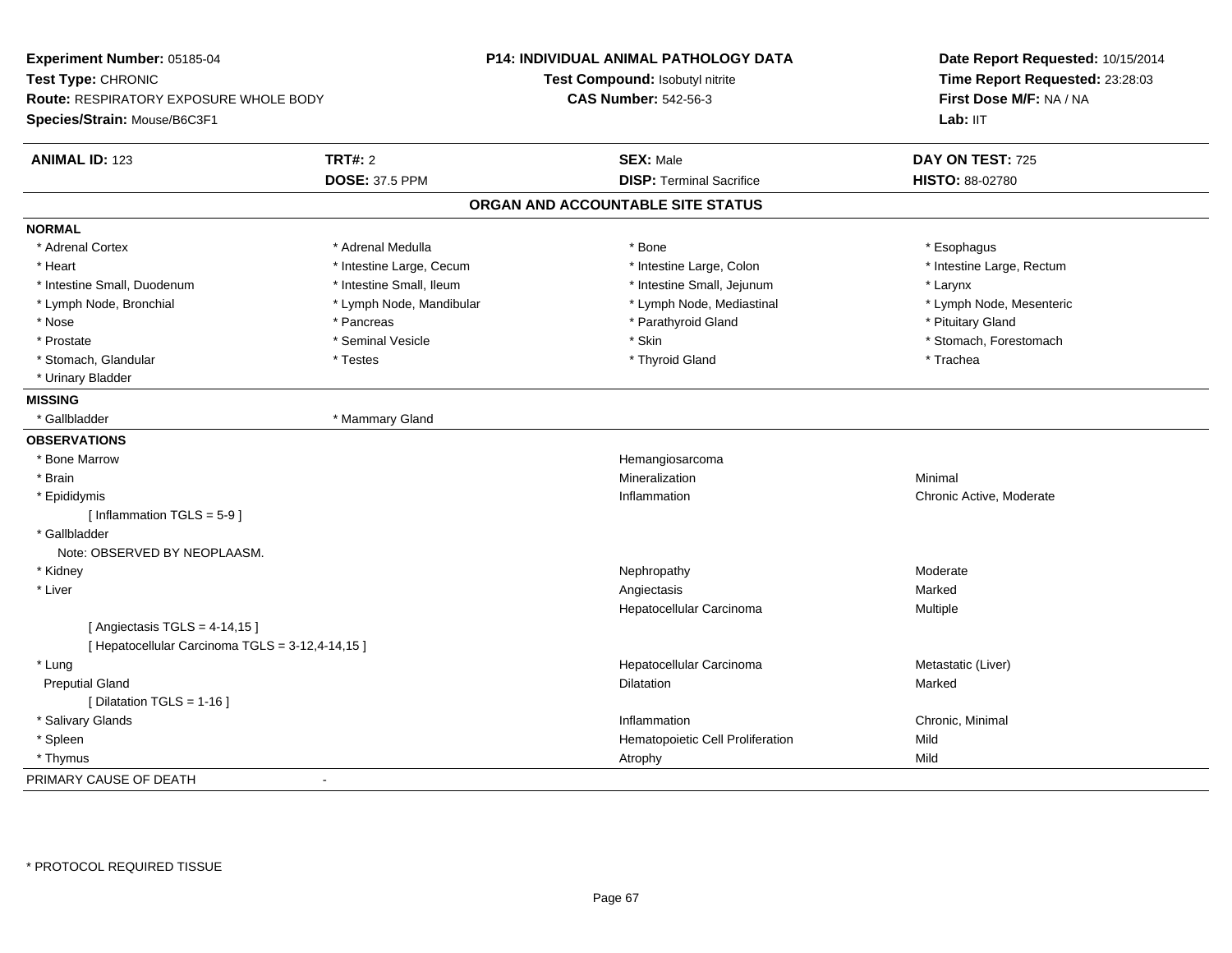| Experiment Number: 05185-04<br>Test Type: CHRONIC |                           | <b>P14: INDIVIDUAL ANIMAL PATHOLOGY DATA</b><br>Test Compound: Isobutyl nitrite | Date Report Requested: 10/15/2014<br>Time Report Requested: 23:28:03 |
|---------------------------------------------------|---------------------------|---------------------------------------------------------------------------------|----------------------------------------------------------------------|
| <b>Route: RESPIRATORY EXPOSURE WHOLE BODY</b>     |                           | <b>CAS Number: 542-56-3</b>                                                     | First Dose M/F: NA / NA                                              |
| Species/Strain: Mouse/B6C3F1                      |                           |                                                                                 | Lab: IIT                                                             |
| <b>ANIMAL ID: 124</b>                             | <b>TRT#: 2</b>            | <b>SEX: Male</b>                                                                | DAY ON TEST: 725                                                     |
|                                                   | <b>DOSE: 37.5 PPM</b>     | <b>DISP: Terminal Sacrifice</b>                                                 | HISTO: 88-02781                                                      |
|                                                   |                           | ORGAN AND ACCOUNTABLE SITE STATUS                                               |                                                                      |
| <b>NORMAL</b>                                     |                           |                                                                                 |                                                                      |
| * Adrenal Medulla                                 | * Bone                    | * Bone Marrow                                                                   | * Brain                                                              |
| * Epididymis                                      | * Esophagus               | * Gallbladder                                                                   | * Heart                                                              |
| * Intestine Large, Colon                          | * Intestine Large, Rectum | * Intestine Small, Duodenum                                                     | * Intestine Small, Ileum                                             |
| * Intestine Small, Jejunum                        | * Kidney                  | * Larynx                                                                        | * Lymph Node, Bronchial                                              |
| * Lymph Node, Mandibular                          | * Pancreas                | * Parathyroid Gland                                                             | * Pituitary Gland                                                    |
| * Prostate                                        | * Skin                    | * Stomach, Forestomach                                                          | * Stomach, Glandular                                                 |
| * Testes                                          | * Trachea                 |                                                                                 |                                                                      |
| <b>MISSING</b>                                    |                           |                                                                                 |                                                                      |
| * Lymph Node, Mediastinal                         | * Mammary Gland           |                                                                                 |                                                                      |
| <b>OBSERVATIONS</b>                               |                           |                                                                                 |                                                                      |
| * Adrenal Cortex                                  | Subcapsular               | Hyperplasia                                                                     | Minimal                                                              |
| * Intestine Large, Cecum                          |                           | Hyperplasia                                                                     | Lymphoid, Mild                                                       |
| * Liver                                           |                           | Hepatocellular Adenoma                                                          |                                                                      |
|                                                   |                           | <b>Syncytial Alteration</b>                                                     | Mild                                                                 |
| [ Hepatocellular Adenoma TGLS = 6-12 ]            |                           |                                                                                 |                                                                      |
| * Lung                                            |                           | Alveolar/Bronchiolar Carcinoma                                                  |                                                                      |
| [ Alveolar/Bronchiolar Carcinoma TGLS = 7-13 ]    |                           |                                                                                 |                                                                      |
| * Lymph Node, Mesenteric                          |                           | Hyperplasia                                                                     | Lymphoid, Moderate                                                   |
| * Nose                                            | Olfactory Epi             | Degeneration                                                                    | Hyaline, Minimal                                                     |
| <b>Preputial Gland</b>                            |                           | Inflammation                                                                    | Chronic Active, Mild                                                 |
| [Inflammation TGLS = 2-14]                        |                           |                                                                                 |                                                                      |
| * Salivary Glands                                 |                           | Inflammation                                                                    | Chronic, Minimal                                                     |
| * Seminal Vesicle                                 |                           | Dilatation                                                                      | Mild                                                                 |
| [ Dilatation TGLS = $3-9$ ]                       |                           |                                                                                 |                                                                      |
| * Spleen                                          |                           | Hyperplasia                                                                     | Lymphoid, Mild                                                       |
| [Hyperplasia TGLS = $5-5$ ]                       |                           |                                                                                 |                                                                      |
| * Thymus                                          |                           | Atrophy                                                                         | Mild                                                                 |
| * Thyroid Gland                                   | <b>Follicular Cel</b>     | Hyperplasia                                                                     | Focal, Minimal                                                       |
| * Urinary Bladder                                 |                           | Dilatation                                                                      | Moderate                                                             |
| [ Dilatation TGLS = 4-8 ]                         |                           |                                                                                 |                                                                      |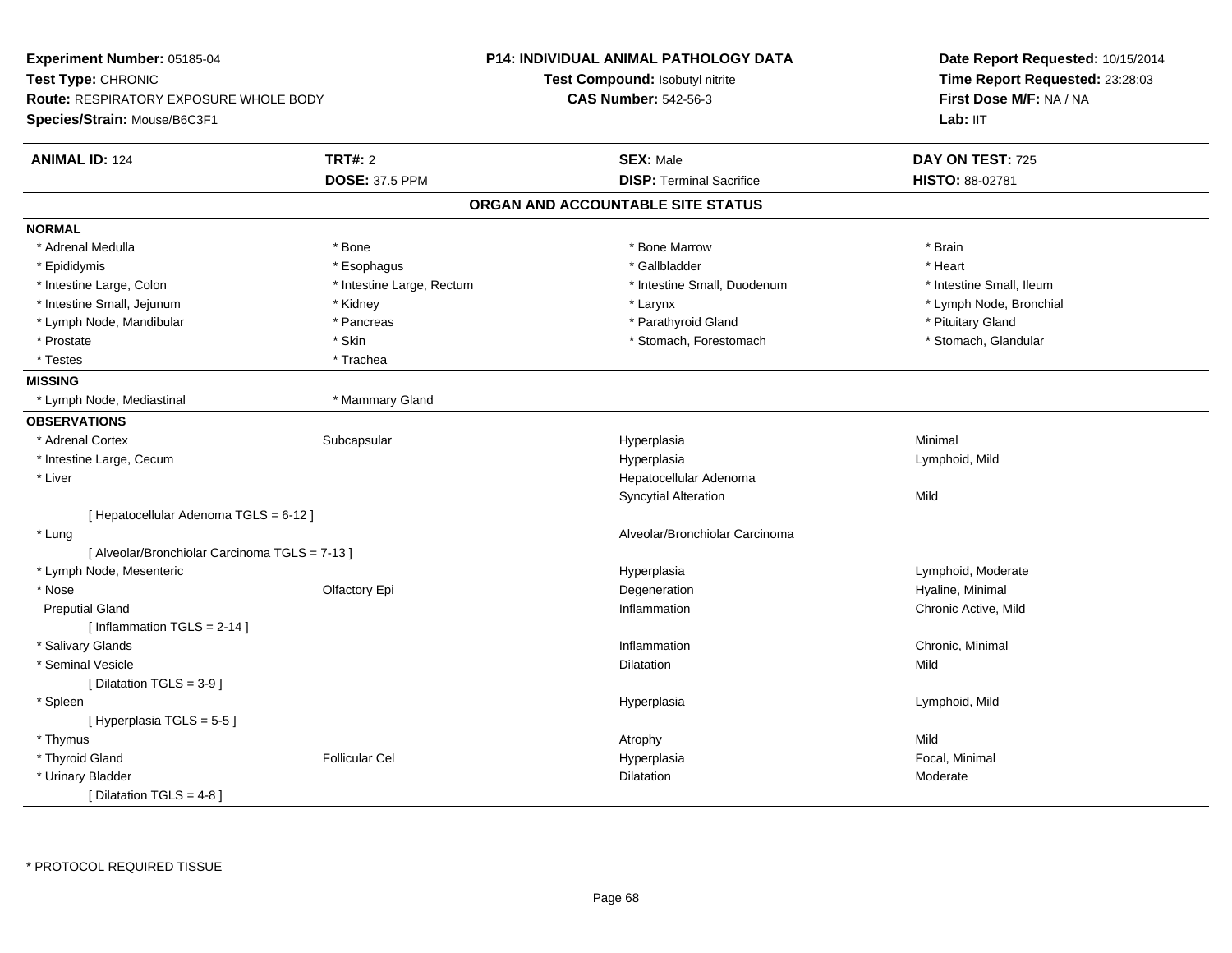| <b>Experiment Number: 05185-04</b><br><b>Test Type: CHRONIC</b><br><b>Route: RESPIRATORY EXPOSURE WHOLE BODY</b> |                       | <b>P14: INDIVIDUAL ANIMAL PATHOLOGY DATA</b><br>Test Compound: Isobutyl nitrite | Date Report Requested: 10/15/2014<br>Time Report Requested: 23:28:03 |
|------------------------------------------------------------------------------------------------------------------|-----------------------|---------------------------------------------------------------------------------|----------------------------------------------------------------------|
|                                                                                                                  |                       | <b>CAS Number: 542-56-3</b>                                                     | First Dose M/F: NA / NA                                              |
| Species/Strain: Mouse/B6C3F1                                                                                     |                       |                                                                                 | Lab: IIT                                                             |
| <b>ANIMAL ID: 124</b>                                                                                            | TRT#: 2               | <b>SEX: Male</b>                                                                | <b>DAY ON TEST: 725</b>                                              |
|                                                                                                                  | <b>DOSE: 37.5 PPM</b> | <b>DISP: Terminal Sacrifice</b>                                                 | <b>HISTO: 88-02781</b>                                               |
|                                                                                                                  |                       | <b>ORGAN AND ACCOUNTABLE SITE STATUS</b>                                        |                                                                      |
| PRIMARY CAUSE OF DEATH                                                                                           |                       |                                                                                 |                                                                      |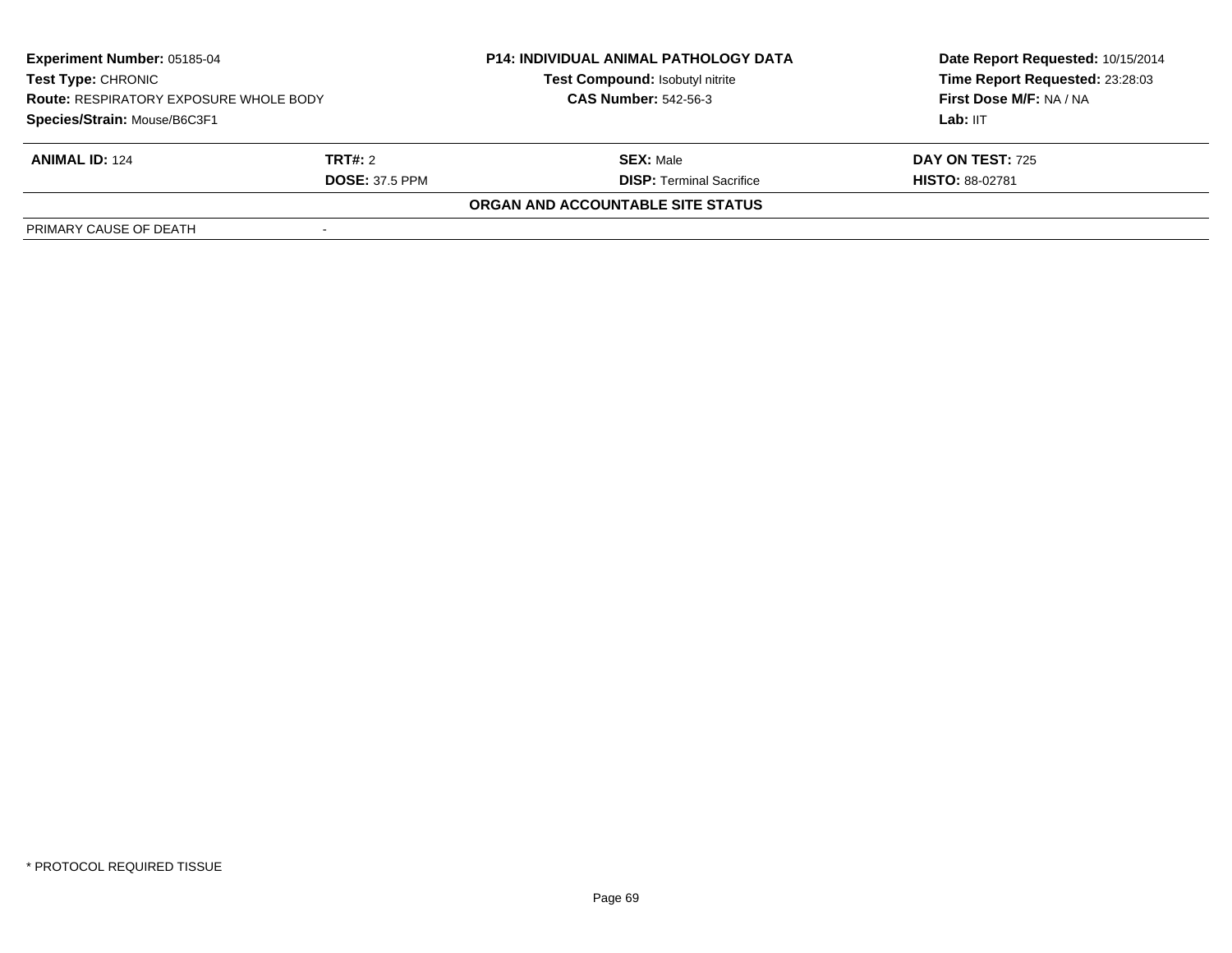| Experiment Number: 05185-04            |                             | <b>P14: INDIVIDUAL ANIMAL PATHOLOGY DATA</b> | Date Report Requested: 10/15/2014                          |
|----------------------------------------|-----------------------------|----------------------------------------------|------------------------------------------------------------|
| Test Type: CHRONIC                     |                             | Test Compound: Isobutyl nitrite              | Time Report Requested: 23:28:03<br>First Dose M/F: NA / NA |
| Route: RESPIRATORY EXPOSURE WHOLE BODY |                             | <b>CAS Number: 542-56-3</b>                  |                                                            |
| Species/Strain: Mouse/B6C3F1           |                             |                                              | Lab: IIT                                                   |
| <b>ANIMAL ID: 125</b>                  | <b>TRT#: 2</b>              | <b>SEX: Male</b>                             | DAY ON TEST: 561                                           |
|                                        | <b>DOSE: 37.5 PPM</b>       | <b>DISP: Natural Death</b>                   | <b>HISTO: 88-02782</b>                                     |
|                                        |                             | ORGAN AND ACCOUNTABLE SITE STATUS            |                                                            |
| <b>NORMAL</b>                          |                             |                                              |                                                            |
| * Adrenal Medulla                      | * Bone                      | * Bone Marrow                                | * Brain                                                    |
| * Epididymis                           | * Esophagus                 | * Heart                                      | * Intestine Large, Cecum                                   |
| * Intestine Large, Colon               | * Intestine Large, Rectum   | * Intestine Small, Jejunum                   | * Larynx                                                   |
| * Lung                                 | * Lymph Node, Mandibular    | * Lymph Node, Mediastinal                    | * Lymph Node, Mesenteric                                   |
| * Nose                                 | * Pancreas                  | * Parathyroid Gland                          | * Pituitary Gland                                          |
| * Salivary Glands                      | * Stomach, Forestomach      | * Testes                                     | * Thyroid Gland                                            |
| * Trachea                              |                             |                                              |                                                            |
| <b>MISSING</b>                         |                             |                                              |                                                            |
| * Lymph Node, Bronchial                | * Mammary Gland             |                                              |                                                            |
| <b>AUTO PRECLUDES DIAG.</b>            |                             |                                              |                                                            |
| * Gallbladder                          | * Intestine Small, Duodenum | * Intestine Small, Ileum                     |                                                            |
| <b>OBSERVATIONS</b>                    |                             |                                              |                                                            |
| * Adrenal Cortex                       | Subcapsular                 | Hyperplasia                                  | Minimal                                                    |
| * Kidney                               |                             | Hydronephrosis                               | Mild                                                       |
|                                        |                             | Inflammation                                 | Acute, Moderate                                            |
| [Inflammation TGLS = $4-8$ ]           |                             |                                              |                                                            |
| * Liver                                |                             | <b>Syncytial Alteration</b>                  | Mild                                                       |
| Lymph Node                             | Lumbar                      | Hyperplasia                                  | Lymphoid, Mild                                             |
| [ Hyperplasia TGLS = 3-12 ]            |                             |                                              |                                                            |
| <b>Preputial Gland</b>                 |                             | Dilatation                                   | Moderate                                                   |
| [ Dilatation TGLS = 5-9 ]              |                             |                                              |                                                            |
| * Prostate                             |                             | Inflammation                                 | Acute, Moderate                                            |
| * Seminal Vesicle                      |                             | Inflammation                                 | Acute, Minimal                                             |
| * Skin                                 |                             | Ulcer                                        | Moderate                                                   |
| * Spleen                               |                             | Hematopoietic Cell Proliferation             | Mild                                                       |
| * Stomach, Glandular                   |                             | Necrosis                                     | Mild                                                       |
| [Necrosis TGLS = $6-12$ ]              |                             |                                              |                                                            |
| * Thymus                               |                             | Atrophy                                      | Moderate                                                   |
| * Urinary Bladder                      |                             | Inflammation                                 | Acute, Marked                                              |
| [Inflammation TGLS = $2-8$ ]           |                             |                                              |                                                            |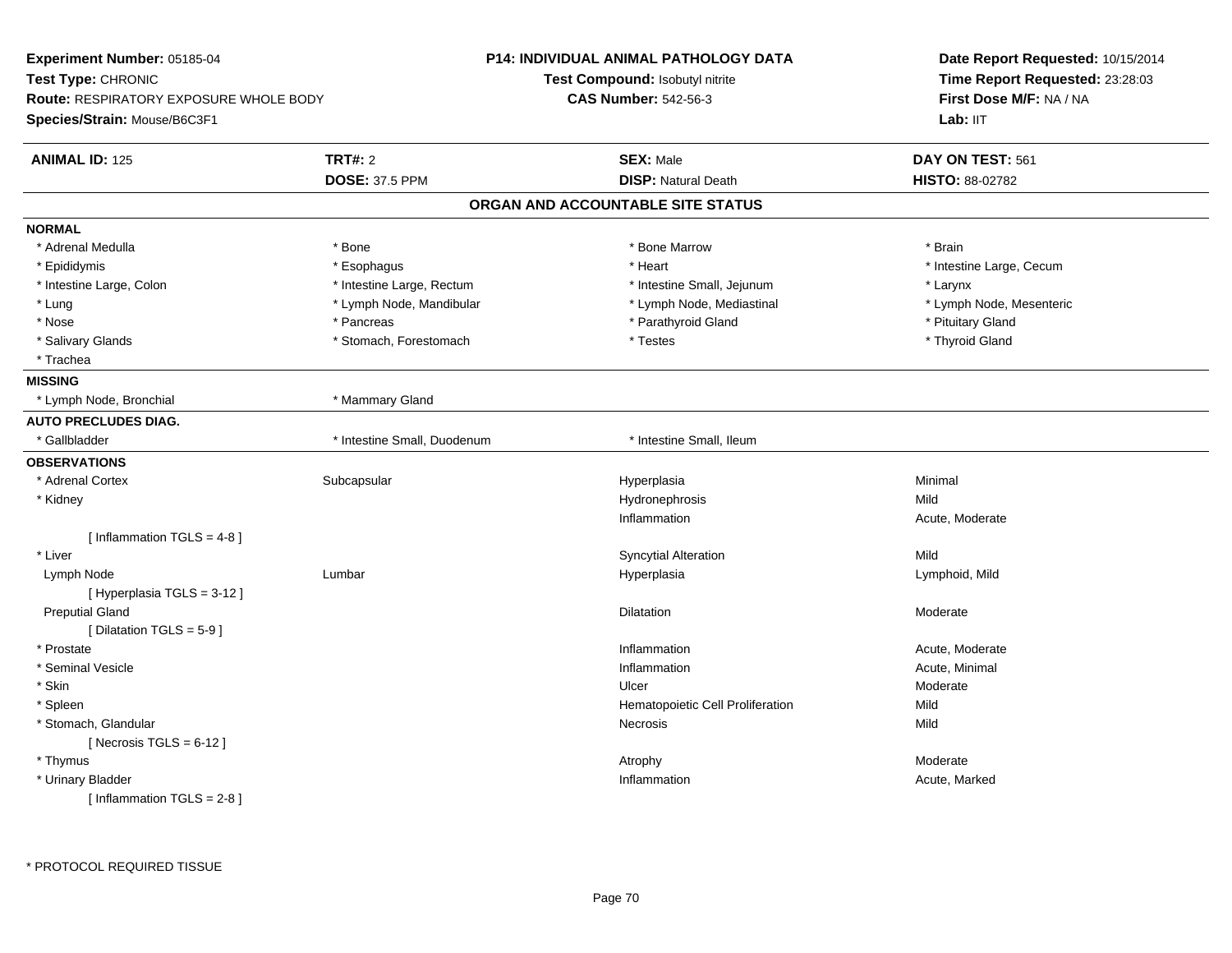| <b>Experiment Number: 05185-04</b><br>Test Type: CHRONIC<br><b>Route: RESPIRATORY EXPOSURE WHOLE BODY</b> |                                                                 | <b>P14: INDIVIDUAL ANIMAL PATHOLOGY DATA</b> | Date Report Requested: 10/15/2014 |  |
|-----------------------------------------------------------------------------------------------------------|-----------------------------------------------------------------|----------------------------------------------|-----------------------------------|--|
|                                                                                                           |                                                                 | Test Compound: Isobutyl nitrite              | Time Report Requested: 23:28:03   |  |
|                                                                                                           |                                                                 | <b>CAS Number: 542-56-3</b>                  | First Dose M/F: NA / NA           |  |
| Species/Strain: Mouse/B6C3F1                                                                              |                                                                 |                                              | Lab: IIT                          |  |
| <b>ANIMAL ID: 125</b>                                                                                     | TRT#: 2                                                         | <b>SEX: Male</b>                             | <b>DAY ON TEST: 561</b>           |  |
|                                                                                                           | <b>DOSE: 37.5 PPM</b>                                           | <b>DISP:</b> Natural Death                   | <b>HISTO: 88-02782</b>            |  |
|                                                                                                           |                                                                 | <b>ORGAN AND ACCOUNTABLE SITE STATUS</b>     |                                   |  |
| PRIMARY CAUSE OF DEATH                                                                                    |                                                                 |                                              |                                   |  |
|                                                                                                           | Animal Note: INGUINAL LN-HYPOSTATIC CONGESTION (PM) IS PRESENT. |                                              |                                   |  |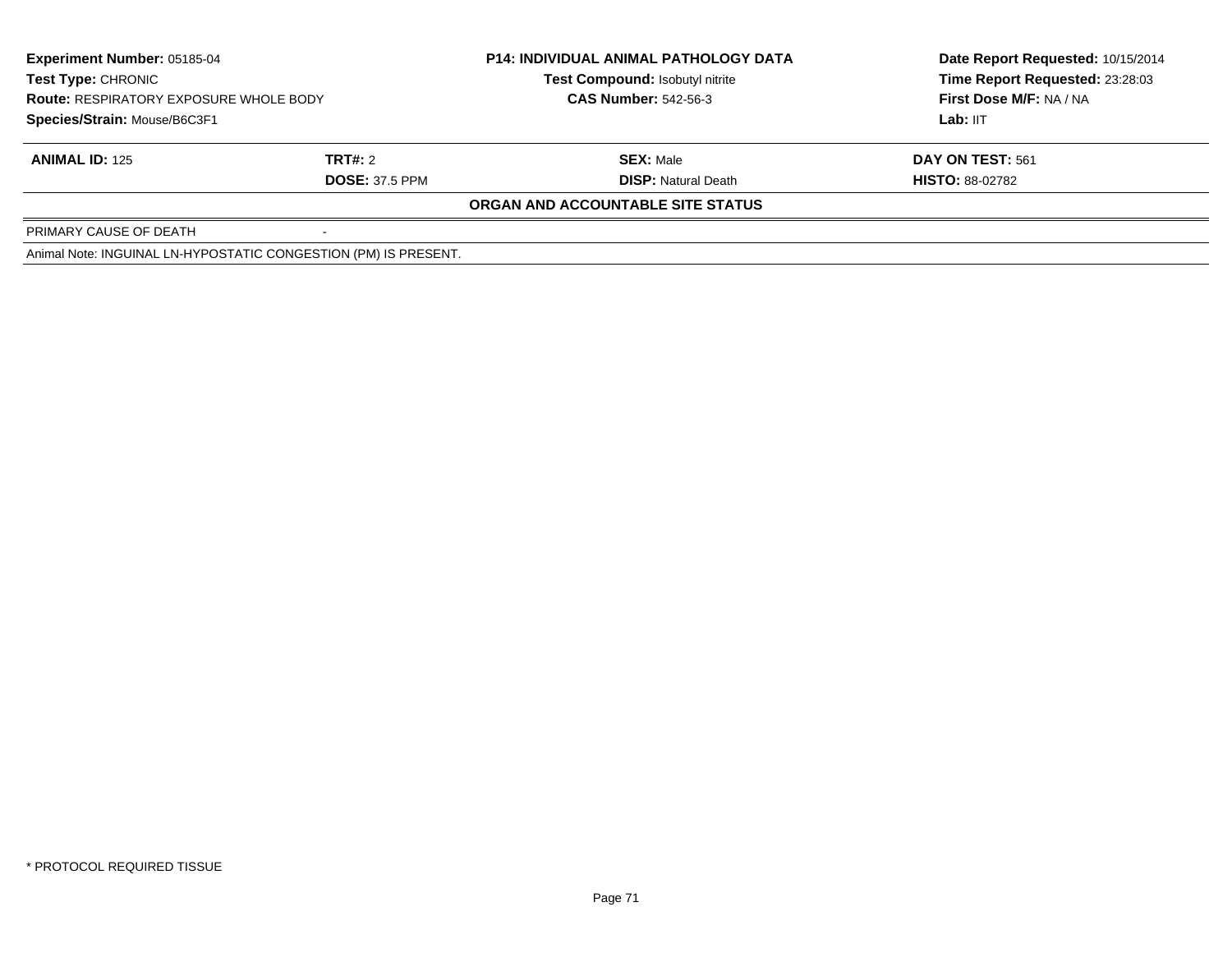| Experiment Number: 05185-04                   |                           | <b>P14: INDIVIDUAL ANIMAL PATHOLOGY DATA</b> | Date Report Requested: 10/15/2014 |
|-----------------------------------------------|---------------------------|----------------------------------------------|-----------------------------------|
| Test Type: CHRONIC                            |                           | Test Compound: Isobutyl nitrite              | Time Report Requested: 23:28:03   |
| <b>Route: RESPIRATORY EXPOSURE WHOLE BODY</b> |                           | <b>CAS Number: 542-56-3</b>                  | First Dose M/F: NA / NA           |
| Species/Strain: Mouse/B6C3F1                  |                           |                                              | Lab: IIT                          |
| <b>ANIMAL ID: 126</b>                         | <b>TRT#: 2</b>            | <b>SEX: Male</b>                             | DAY ON TEST: 725                  |
|                                               | <b>DOSE: 37.5 PPM</b>     | <b>DISP: Terminal Sacrifice</b>              | <b>HISTO: 88-02783</b>            |
|                                               |                           | ORGAN AND ACCOUNTABLE SITE STATUS            |                                   |
| <b>NORMAL</b>                                 |                           |                                              |                                   |
| * Adrenal Medulla                             | * Bone                    | * Bone Marrow                                | * Epididymis                      |
| * Esophagus                                   | * Gallbladder             | * Heart                                      | * Intestine Large, Cecum          |
| * Intestine Large, Colon                      | * Intestine Large, Rectum | * Intestine Small, Duodenum                  | * Intestine Small, Ileum          |
| * Intestine Small, Jejunum                    | * Larynx                  | * Lung                                       | * Lymph Node, Mandibular          |
| * Lymph Node, Mediastinal                     | * Lymph Node, Mesenteric  | * Mammary Gland                              | * Pancreas                        |
| * Salivary Glands                             | * Seminal Vesicle         | * Skin                                       | * Stomach. Forestomach            |
| * Stomach, Glandular                          | * Testes                  | * Thymus                                     | * Thyroid Gland                   |
| * Trachea                                     | * Urinary Bladder         |                                              |                                   |
| <b>MISSING</b>                                |                           |                                              |                                   |
| * Lymph Node, Bronchial                       | * Parathyroid Gland       | * Pituitary Gland                            | * Prostate                        |
| <b>OBSERVATIONS</b>                           |                           |                                              |                                   |
| * Adrenal Cortex                              |                           | Hypertrophy                                  | Focal, Minimal                    |
| * Brain                                       |                           | Mineralization                               | Minimal                           |
| * Kidney                                      | <b>Renal Tubule</b>       | Regeneration                                 | Minimal                           |
| * Liver                                       |                           | <b>Syncytial Alteration</b>                  | Minimal                           |
| * Nose                                        | <b>Respirat Epith</b>     | Hyperplasia                                  | Minimal                           |
| * Spleen                                      |                           | Hematopoietic Cell Proliferation             | Minimal                           |
| PRIMARY CAUSE OF DEATH                        |                           |                                              |                                   |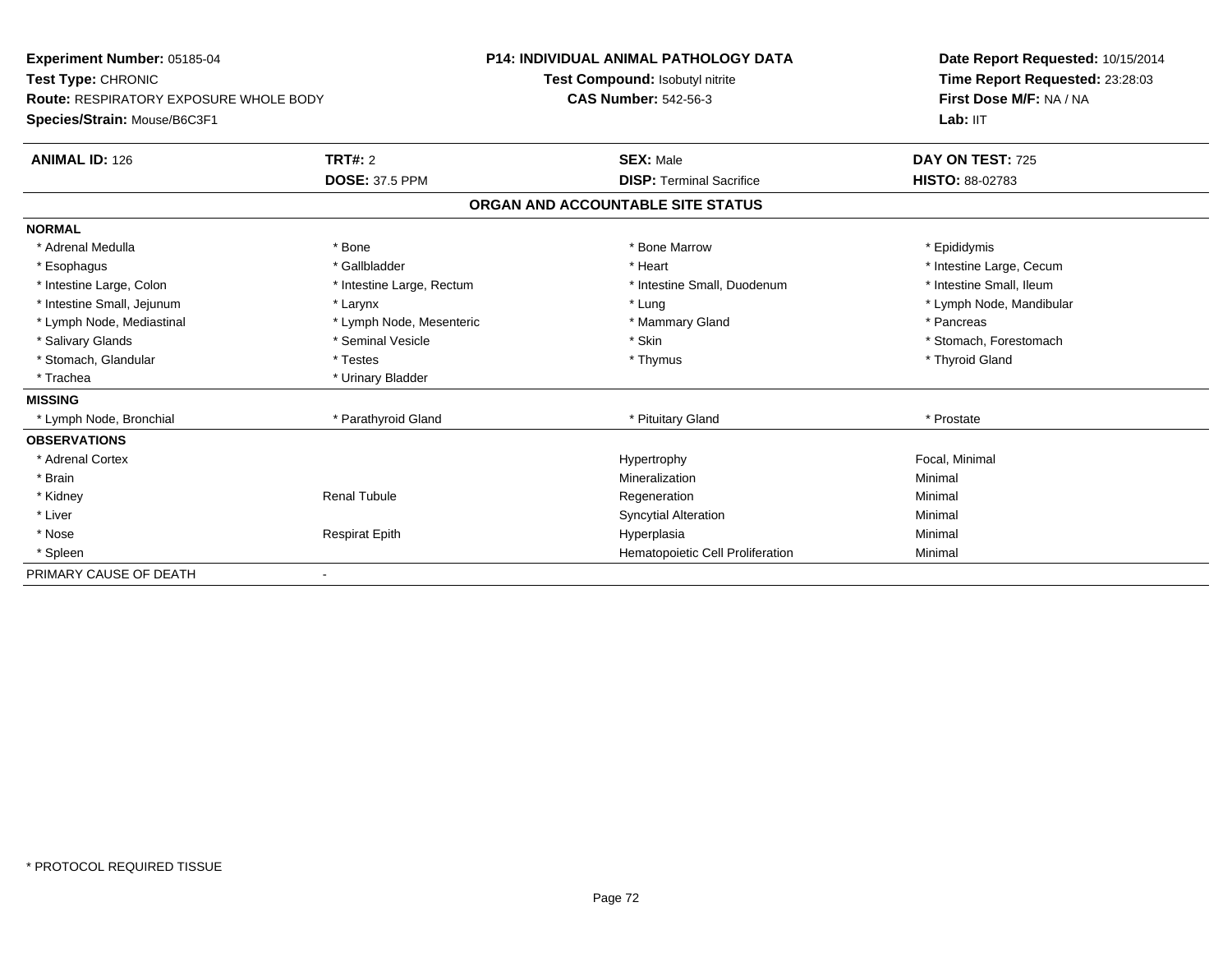| <b>TRT#: 2</b><br><b>ANIMAL ID: 127</b><br><b>SEX: Male</b><br>DAY ON TEST: 729<br><b>DOSE: 37.5 PPM</b><br><b>DISP: Terminal Sacrifice</b><br><b>HISTO: 88-02784</b><br>ORGAN AND ACCOUNTABLE SITE STATUS<br><b>NORMAL</b><br>* Adrenal Medulla<br>* Bone Marrow<br>* Epididymis<br>* Bone<br>* Gallbladder<br>* Intestine Large, Cecum<br>* Esophagus<br>* Heart<br>* Intestine Small, Ileum<br>* Intestine Large, Colon<br>* Intestine Small, Duodenum<br>* Intestine Large, Rectum<br>* Intestine Small, Jejunum<br>* Larynx<br>* Lymph Node, Mandibular<br>* Kidney<br>* Parathyroid Gland<br>* Pituitary Gland<br>* Lymph Node, Mediastinal<br>* Pancreas<br>* Prostate<br>* Seminal Vesicle<br>* Skin<br>* Stomach, Forestomach<br>* Stomach, Glandular<br>* Thymus<br>* Trachea<br>* Testes<br>* Urinary Bladder<br><b>MISSING</b><br>* Mammary Gland<br><b>OBSERVATIONS</b><br>* Adrenal Cortex<br>Subcapsular<br>Minimal<br>Hyperplasia<br>Focal, Mild<br>Hypertrophy<br>Mineralization<br>Mild<br>* Brain<br>* Liver<br>Inflammation<br>Chronic, Minimal<br>* Lung<br>Alveolar/Bronchiolar Carcinoma<br>[ Alveolar/Bronchiolar Carcinoma TGLS = 3-12 ]<br>* Lymph Node, Bronchial<br>Lymphoid, Mild<br>Hyperplasia<br>* Lymph Node, Mesenteric<br>Hemorrhage<br>Mild<br>* Nose<br><b>Respirat Epith</b><br>Hyperplasia<br>Minimal<br>Inflammation<br>Chronic Active, Mild<br><b>Respirat Epith</b><br>Metaplasia<br>Squamous, Minimal<br><b>Preputial Gland</b><br>Dilatation<br>Marked<br>[ Dilatation TGLS = 1-13 ]<br>* Salivary Glands<br>Chronic, Minimal<br>Inflammation<br>* Spleen<br>Hyperplasia<br>Lymphoid, Mild<br>Hemosiderin, Minimal<br>Pigmentation | Experiment Number: 05185-04<br>Test Type: CHRONIC<br><b>Route: RESPIRATORY EXPOSURE WHOLE BODY</b><br>Species/Strain: Mouse/B6C3F1 |  | <b>P14: INDIVIDUAL ANIMAL PATHOLOGY DATA</b><br>Test Compound: Isobutyl nitrite<br><b>CAS Number: 542-56-3</b> | Date Report Requested: 10/15/2014<br>Time Report Requested: 23:28:03<br>First Dose M/F: NA / NA<br>Lab: IIT |
|--------------------------------------------------------------------------------------------------------------------------------------------------------------------------------------------------------------------------------------------------------------------------------------------------------------------------------------------------------------------------------------------------------------------------------------------------------------------------------------------------------------------------------------------------------------------------------------------------------------------------------------------------------------------------------------------------------------------------------------------------------------------------------------------------------------------------------------------------------------------------------------------------------------------------------------------------------------------------------------------------------------------------------------------------------------------------------------------------------------------------------------------------------------------------------------------------------------------------------------------------------------------------------------------------------------------------------------------------------------------------------------------------------------------------------------------------------------------------------------------------------------------------------------------------------------------------------------------------------------------------------------------------------------------------------|------------------------------------------------------------------------------------------------------------------------------------|--|----------------------------------------------------------------------------------------------------------------|-------------------------------------------------------------------------------------------------------------|
|                                                                                                                                                                                                                                                                                                                                                                                                                                                                                                                                                                                                                                                                                                                                                                                                                                                                                                                                                                                                                                                                                                                                                                                                                                                                                                                                                                                                                                                                                                                                                                                                                                                                                |                                                                                                                                    |  |                                                                                                                |                                                                                                             |
|                                                                                                                                                                                                                                                                                                                                                                                                                                                                                                                                                                                                                                                                                                                                                                                                                                                                                                                                                                                                                                                                                                                                                                                                                                                                                                                                                                                                                                                                                                                                                                                                                                                                                |                                                                                                                                    |  |                                                                                                                |                                                                                                             |
|                                                                                                                                                                                                                                                                                                                                                                                                                                                                                                                                                                                                                                                                                                                                                                                                                                                                                                                                                                                                                                                                                                                                                                                                                                                                                                                                                                                                                                                                                                                                                                                                                                                                                |                                                                                                                                    |  |                                                                                                                |                                                                                                             |
|                                                                                                                                                                                                                                                                                                                                                                                                                                                                                                                                                                                                                                                                                                                                                                                                                                                                                                                                                                                                                                                                                                                                                                                                                                                                                                                                                                                                                                                                                                                                                                                                                                                                                |                                                                                                                                    |  |                                                                                                                |                                                                                                             |
|                                                                                                                                                                                                                                                                                                                                                                                                                                                                                                                                                                                                                                                                                                                                                                                                                                                                                                                                                                                                                                                                                                                                                                                                                                                                                                                                                                                                                                                                                                                                                                                                                                                                                |                                                                                                                                    |  |                                                                                                                |                                                                                                             |
|                                                                                                                                                                                                                                                                                                                                                                                                                                                                                                                                                                                                                                                                                                                                                                                                                                                                                                                                                                                                                                                                                                                                                                                                                                                                                                                                                                                                                                                                                                                                                                                                                                                                                |                                                                                                                                    |  |                                                                                                                |                                                                                                             |
|                                                                                                                                                                                                                                                                                                                                                                                                                                                                                                                                                                                                                                                                                                                                                                                                                                                                                                                                                                                                                                                                                                                                                                                                                                                                                                                                                                                                                                                                                                                                                                                                                                                                                |                                                                                                                                    |  |                                                                                                                |                                                                                                             |
|                                                                                                                                                                                                                                                                                                                                                                                                                                                                                                                                                                                                                                                                                                                                                                                                                                                                                                                                                                                                                                                                                                                                                                                                                                                                                                                                                                                                                                                                                                                                                                                                                                                                                |                                                                                                                                    |  |                                                                                                                |                                                                                                             |
|                                                                                                                                                                                                                                                                                                                                                                                                                                                                                                                                                                                                                                                                                                                                                                                                                                                                                                                                                                                                                                                                                                                                                                                                                                                                                                                                                                                                                                                                                                                                                                                                                                                                                |                                                                                                                                    |  |                                                                                                                |                                                                                                             |
|                                                                                                                                                                                                                                                                                                                                                                                                                                                                                                                                                                                                                                                                                                                                                                                                                                                                                                                                                                                                                                                                                                                                                                                                                                                                                                                                                                                                                                                                                                                                                                                                                                                                                |                                                                                                                                    |  |                                                                                                                |                                                                                                             |
|                                                                                                                                                                                                                                                                                                                                                                                                                                                                                                                                                                                                                                                                                                                                                                                                                                                                                                                                                                                                                                                                                                                                                                                                                                                                                                                                                                                                                                                                                                                                                                                                                                                                                |                                                                                                                                    |  |                                                                                                                |                                                                                                             |
|                                                                                                                                                                                                                                                                                                                                                                                                                                                                                                                                                                                                                                                                                                                                                                                                                                                                                                                                                                                                                                                                                                                                                                                                                                                                                                                                                                                                                                                                                                                                                                                                                                                                                |                                                                                                                                    |  |                                                                                                                |                                                                                                             |
|                                                                                                                                                                                                                                                                                                                                                                                                                                                                                                                                                                                                                                                                                                                                                                                                                                                                                                                                                                                                                                                                                                                                                                                                                                                                                                                                                                                                                                                                                                                                                                                                                                                                                |                                                                                                                                    |  |                                                                                                                |                                                                                                             |
|                                                                                                                                                                                                                                                                                                                                                                                                                                                                                                                                                                                                                                                                                                                                                                                                                                                                                                                                                                                                                                                                                                                                                                                                                                                                                                                                                                                                                                                                                                                                                                                                                                                                                |                                                                                                                                    |  |                                                                                                                |                                                                                                             |
|                                                                                                                                                                                                                                                                                                                                                                                                                                                                                                                                                                                                                                                                                                                                                                                                                                                                                                                                                                                                                                                                                                                                                                                                                                                                                                                                                                                                                                                                                                                                                                                                                                                                                |                                                                                                                                    |  |                                                                                                                |                                                                                                             |
|                                                                                                                                                                                                                                                                                                                                                                                                                                                                                                                                                                                                                                                                                                                                                                                                                                                                                                                                                                                                                                                                                                                                                                                                                                                                                                                                                                                                                                                                                                                                                                                                                                                                                |                                                                                                                                    |  |                                                                                                                |                                                                                                             |
|                                                                                                                                                                                                                                                                                                                                                                                                                                                                                                                                                                                                                                                                                                                                                                                                                                                                                                                                                                                                                                                                                                                                                                                                                                                                                                                                                                                                                                                                                                                                                                                                                                                                                |                                                                                                                                    |  |                                                                                                                |                                                                                                             |
|                                                                                                                                                                                                                                                                                                                                                                                                                                                                                                                                                                                                                                                                                                                                                                                                                                                                                                                                                                                                                                                                                                                                                                                                                                                                                                                                                                                                                                                                                                                                                                                                                                                                                |                                                                                                                                    |  |                                                                                                                |                                                                                                             |
|                                                                                                                                                                                                                                                                                                                                                                                                                                                                                                                                                                                                                                                                                                                                                                                                                                                                                                                                                                                                                                                                                                                                                                                                                                                                                                                                                                                                                                                                                                                                                                                                                                                                                |                                                                                                                                    |  |                                                                                                                |                                                                                                             |
|                                                                                                                                                                                                                                                                                                                                                                                                                                                                                                                                                                                                                                                                                                                                                                                                                                                                                                                                                                                                                                                                                                                                                                                                                                                                                                                                                                                                                                                                                                                                                                                                                                                                                |                                                                                                                                    |  |                                                                                                                |                                                                                                             |
|                                                                                                                                                                                                                                                                                                                                                                                                                                                                                                                                                                                                                                                                                                                                                                                                                                                                                                                                                                                                                                                                                                                                                                                                                                                                                                                                                                                                                                                                                                                                                                                                                                                                                |                                                                                                                                    |  |                                                                                                                |                                                                                                             |
|                                                                                                                                                                                                                                                                                                                                                                                                                                                                                                                                                                                                                                                                                                                                                                                                                                                                                                                                                                                                                                                                                                                                                                                                                                                                                                                                                                                                                                                                                                                                                                                                                                                                                |                                                                                                                                    |  |                                                                                                                |                                                                                                             |
|                                                                                                                                                                                                                                                                                                                                                                                                                                                                                                                                                                                                                                                                                                                                                                                                                                                                                                                                                                                                                                                                                                                                                                                                                                                                                                                                                                                                                                                                                                                                                                                                                                                                                |                                                                                                                                    |  |                                                                                                                |                                                                                                             |
|                                                                                                                                                                                                                                                                                                                                                                                                                                                                                                                                                                                                                                                                                                                                                                                                                                                                                                                                                                                                                                                                                                                                                                                                                                                                                                                                                                                                                                                                                                                                                                                                                                                                                |                                                                                                                                    |  |                                                                                                                |                                                                                                             |
|                                                                                                                                                                                                                                                                                                                                                                                                                                                                                                                                                                                                                                                                                                                                                                                                                                                                                                                                                                                                                                                                                                                                                                                                                                                                                                                                                                                                                                                                                                                                                                                                                                                                                |                                                                                                                                    |  |                                                                                                                |                                                                                                             |
|                                                                                                                                                                                                                                                                                                                                                                                                                                                                                                                                                                                                                                                                                                                                                                                                                                                                                                                                                                                                                                                                                                                                                                                                                                                                                                                                                                                                                                                                                                                                                                                                                                                                                |                                                                                                                                    |  |                                                                                                                |                                                                                                             |
|                                                                                                                                                                                                                                                                                                                                                                                                                                                                                                                                                                                                                                                                                                                                                                                                                                                                                                                                                                                                                                                                                                                                                                                                                                                                                                                                                                                                                                                                                                                                                                                                                                                                                |                                                                                                                                    |  |                                                                                                                |                                                                                                             |
|                                                                                                                                                                                                                                                                                                                                                                                                                                                                                                                                                                                                                                                                                                                                                                                                                                                                                                                                                                                                                                                                                                                                                                                                                                                                                                                                                                                                                                                                                                                                                                                                                                                                                |                                                                                                                                    |  |                                                                                                                |                                                                                                             |
|                                                                                                                                                                                                                                                                                                                                                                                                                                                                                                                                                                                                                                                                                                                                                                                                                                                                                                                                                                                                                                                                                                                                                                                                                                                                                                                                                                                                                                                                                                                                                                                                                                                                                |                                                                                                                                    |  |                                                                                                                |                                                                                                             |
|                                                                                                                                                                                                                                                                                                                                                                                                                                                                                                                                                                                                                                                                                                                                                                                                                                                                                                                                                                                                                                                                                                                                                                                                                                                                                                                                                                                                                                                                                                                                                                                                                                                                                |                                                                                                                                    |  |                                                                                                                |                                                                                                             |
|                                                                                                                                                                                                                                                                                                                                                                                                                                                                                                                                                                                                                                                                                                                                                                                                                                                                                                                                                                                                                                                                                                                                                                                                                                                                                                                                                                                                                                                                                                                                                                                                                                                                                |                                                                                                                                    |  |                                                                                                                |                                                                                                             |
|                                                                                                                                                                                                                                                                                                                                                                                                                                                                                                                                                                                                                                                                                                                                                                                                                                                                                                                                                                                                                                                                                                                                                                                                                                                                                                                                                                                                                                                                                                                                                                                                                                                                                | [ Hyperplasia TGLS = 2-5 ]                                                                                                         |  |                                                                                                                |                                                                                                             |
| <b>Follicular Cel</b><br>Focal, Minimal<br>* Thyroid Gland<br>Hyperplasia                                                                                                                                                                                                                                                                                                                                                                                                                                                                                                                                                                                                                                                                                                                                                                                                                                                                                                                                                                                                                                                                                                                                                                                                                                                                                                                                                                                                                                                                                                                                                                                                      |                                                                                                                                    |  |                                                                                                                |                                                                                                             |

PRIMARY CAUSE OF DEATH-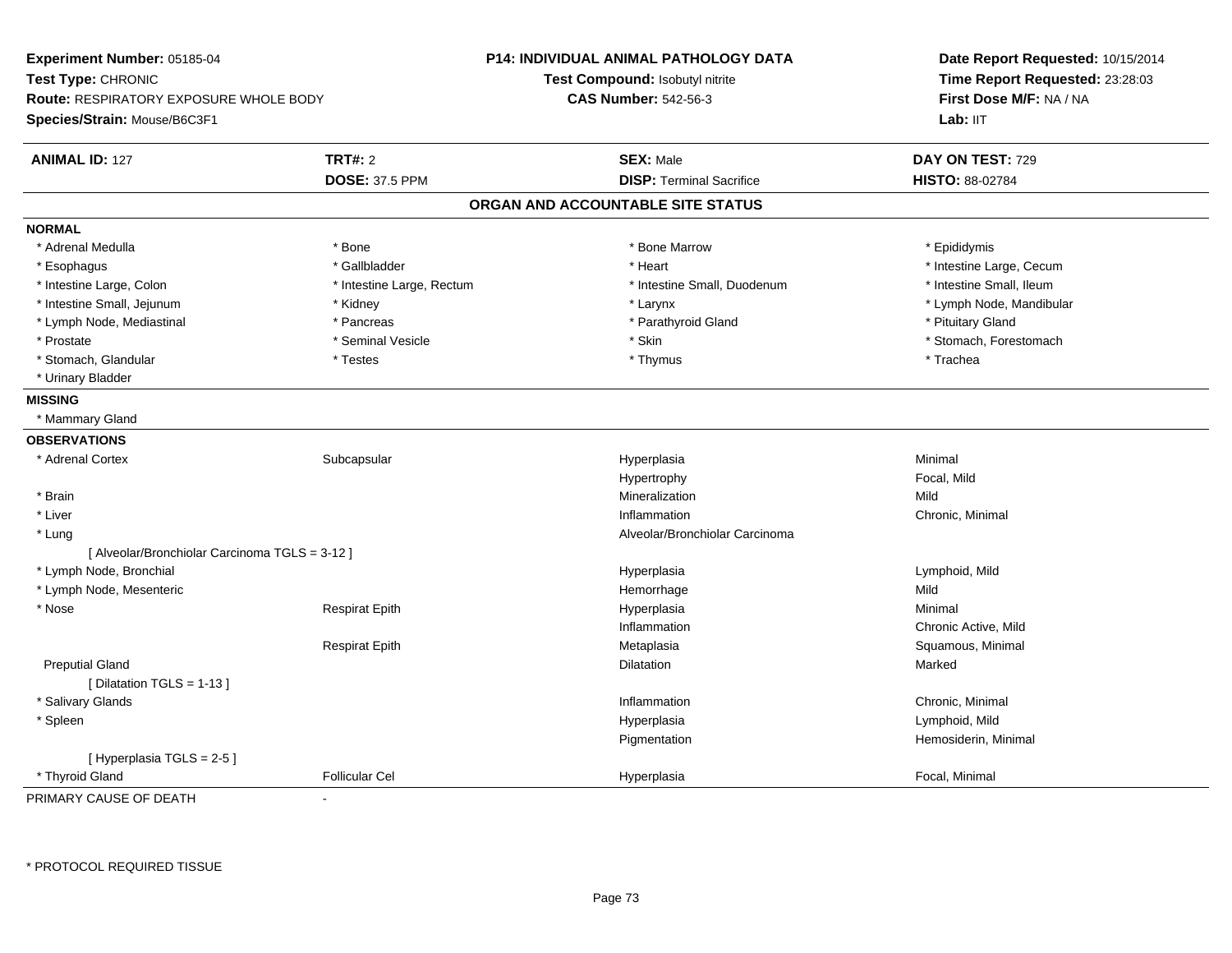| <b>Experiment Number: 05185-04</b><br><b>Test Type: CHRONIC</b><br><b>Route: RESPIRATORY EXPOSURE WHOLE BODY</b><br>Species/Strain: Mouse/B6C3F1 |                                         | <b>P14: INDIVIDUAL ANIMAL PATHOLOGY DATA</b><br>Test Compound: Isobutyl nitrite<br><b>CAS Number: 542-56-3</b> | Date Report Requested: 10/15/2014<br>Time Report Requested: 23:28:03<br>First Dose M/F: NA / NA<br>Lab: IIT |
|--------------------------------------------------------------------------------------------------------------------------------------------------|-----------------------------------------|----------------------------------------------------------------------------------------------------------------|-------------------------------------------------------------------------------------------------------------|
|                                                                                                                                                  |                                         |                                                                                                                |                                                                                                             |
| <b>ANIMAL ID: 127</b>                                                                                                                            | <b>TRT#:</b> 2<br><b>DOSE: 37.5 PPM</b> | <b>SEX: Male</b><br><b>DISP: Terminal Sacrifice</b>                                                            | <b>DAY ON TEST: 729</b><br><b>HISTO: 88-02784</b>                                                           |
|                                                                                                                                                  |                                         | <b>ORGAN AND ACCOUNTABLE SITE STATUS</b>                                                                       |                                                                                                             |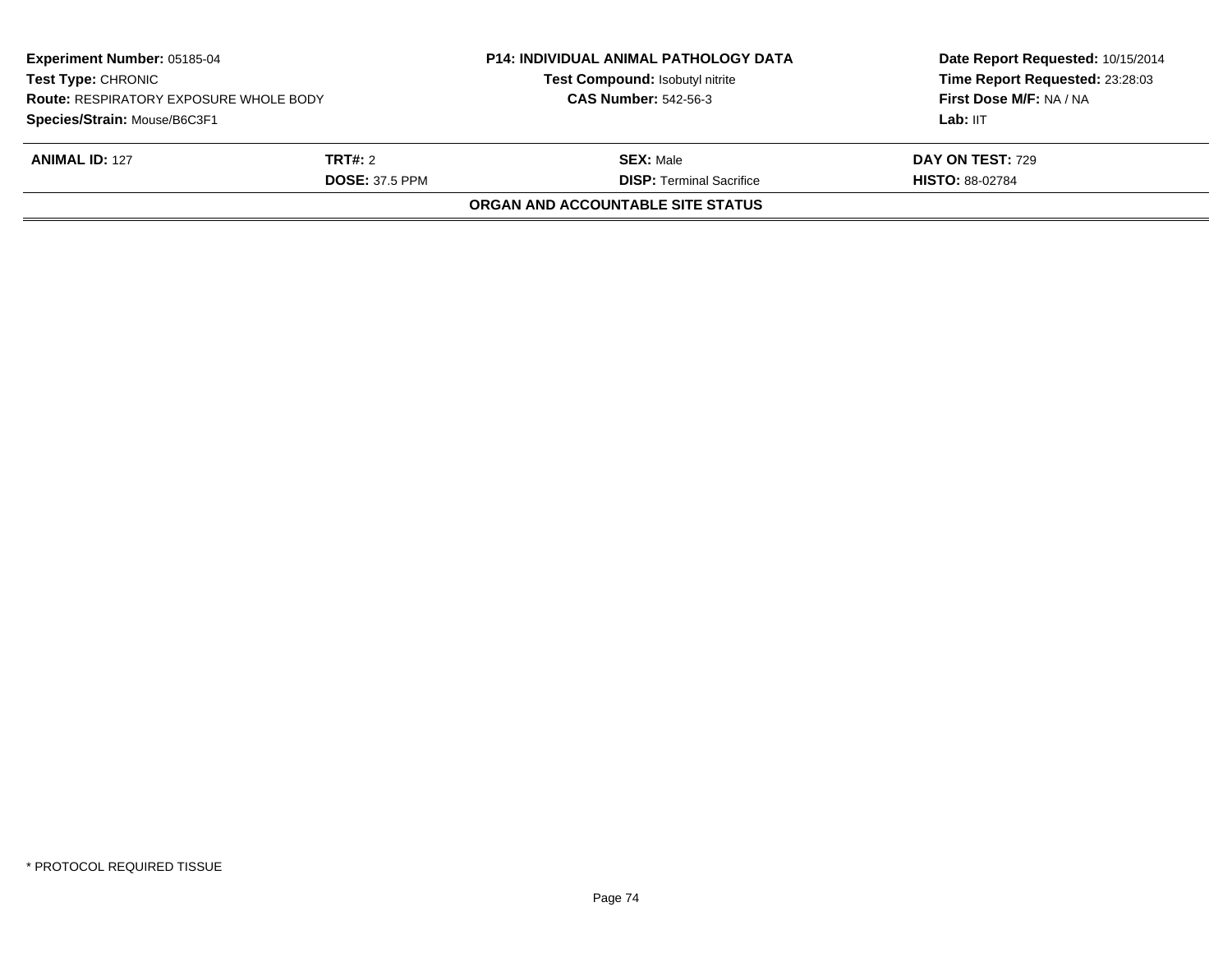| Experiment Number: 05185-04                   |                            | <b>P14: INDIVIDUAL ANIMAL PATHOLOGY DATA</b> | Date Report Requested: 10/15/2014 |
|-----------------------------------------------|----------------------------|----------------------------------------------|-----------------------------------|
| Test Type: CHRONIC                            |                            | Test Compound: Isobutyl nitrite              | Time Report Requested: 23:28:03   |
| <b>Route: RESPIRATORY EXPOSURE WHOLE BODY</b> |                            | <b>CAS Number: 542-56-3</b>                  | First Dose M/F: NA / NA           |
| Species/Strain: Mouse/B6C3F1                  |                            |                                              | Lab: IIT                          |
| <b>ANIMAL ID: 128</b>                         | TRT#: 2                    | <b>SEX: Male</b>                             | DAY ON TEST: 729                  |
|                                               | <b>DOSE: 37.5 PPM</b>      | <b>DISP: Terminal Sacrifice</b>              | <b>HISTO: 88-02785</b>            |
|                                               |                            | ORGAN AND ACCOUNTABLE SITE STATUS            |                                   |
| <b>NORMAL</b>                                 |                            |                                              |                                   |
| * Adrenal Medulla                             | * Bone                     | * Bone Marrow                                | * Brain                           |
| * Epididymis                                  | * Esophagus                | * Gallbladder                                | * Heart                           |
| * Intestine Large, Cecum                      | * Intestine Large, Colon   | * Intestine Large, Rectum                    | * Intestine Small, Duodenum       |
| * Intestine Small, Ileum                      | * Intestine Small, Jejunum | * Kidney                                     | * Larynx                          |
| * Lymph Node, Bronchial                       | * Lymph Node, Mandibular   | * Lymph Node, Mediastinal                    | * Lymph Node, Mesenteric          |
| * Nose                                        | * Pancreas                 | * Prostate                                   | * Skin                            |
| * Stomach, Forestomach                        | * Stomach, Glandular       | * Testes                                     | * Thymus                          |
| * Thyroid Gland                               | * Trachea                  | * Urinary Bladder                            |                                   |
| <b>MISSING</b>                                |                            |                                              |                                   |
| * Mammary Gland                               | * Parathyroid Gland        |                                              |                                   |
| <b>OBSERVATIONS</b>                           |                            |                                              |                                   |
| * Adrenal Cortex                              | Subcapsular                | Hyperplasia                                  | Minimal                           |
|                                               |                            | Hypertrophy                                  | Focal, Minimal                    |
| * Liver                                       |                            | Hepatocellular Adenoma                       |                                   |
| [ Hepatocellular Adenoma TGLS = 3-13 ]        |                            |                                              |                                   |
| * Lung                                        |                            | Alveolar/Bronchiolar Adenoma                 | Multiple                          |
|                                               | <b>Alveolus</b>            | <b>Infiltration Cellular</b>                 | Histiocyte, Mild                  |
| [ Alveolar/Bronchiolar Adenoma TGLS = 2-12 ]  |                            |                                              |                                   |
| * Pituitary Gland                             | <b>Pars Distalis</b>       | Hyperplasia                                  | Focal, Mild                       |
| * Salivary Glands                             |                            | Inflammation                                 | Chronic, Minimal                  |
| * Seminal Vesicle                             |                            | <b>Dilatation</b>                            | Mild                              |
| [Dilatation TGLS = 1-9]                       |                            |                                              |                                   |
| * Spleen                                      |                            | Hematopoietic Cell Proliferation             | Minimal                           |
| PRIMARY CAUSE OF DEATH                        |                            |                                              |                                   |
|                                               |                            |                                              |                                   |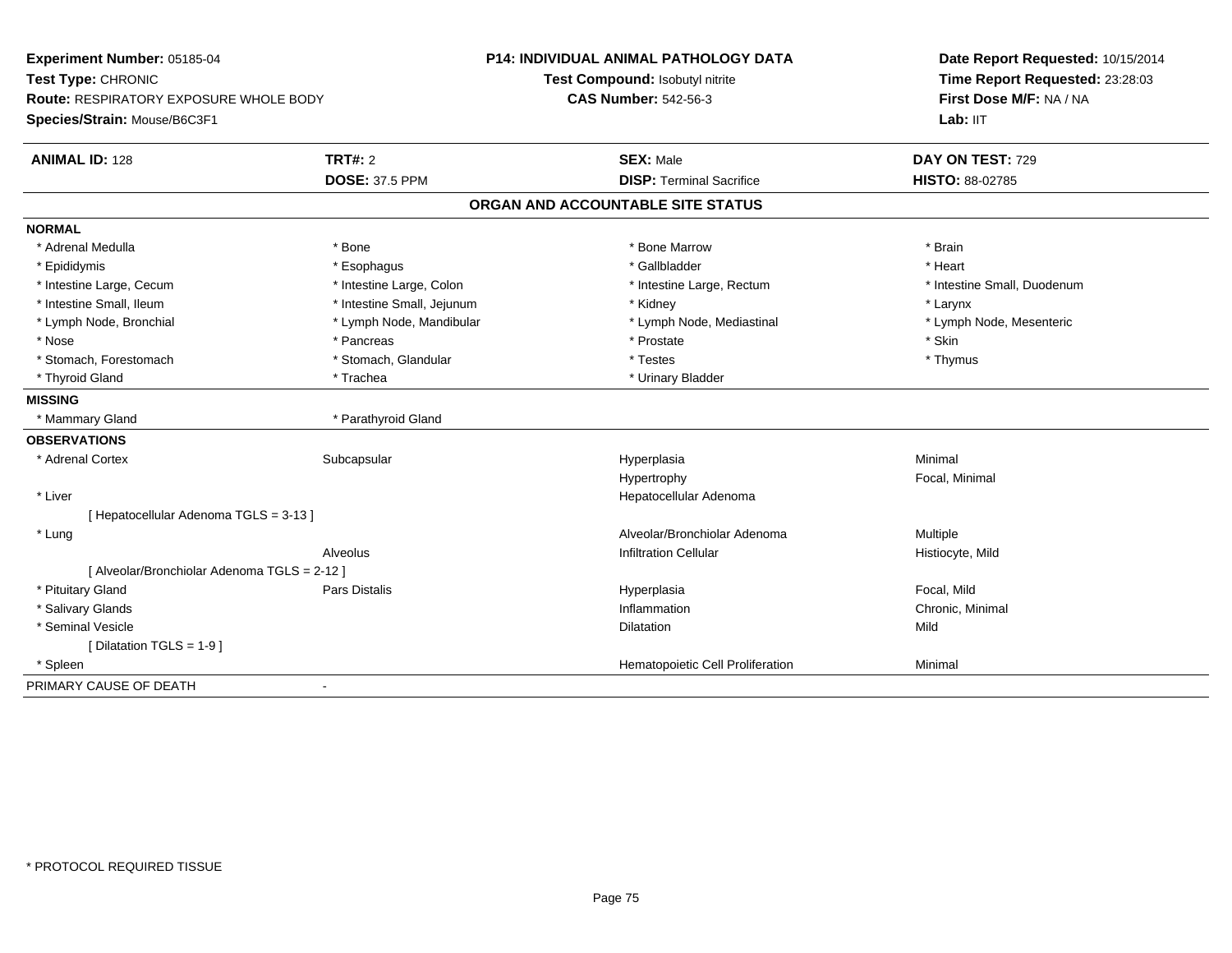| Experiment Number: 05185-04                   |                           | <b>P14: INDIVIDUAL ANIMAL PATHOLOGY DATA</b> | Date Report Requested: 10/15/2014<br>Time Report Requested: 23:28:03<br>First Dose M/F: NA / NA |
|-----------------------------------------------|---------------------------|----------------------------------------------|-------------------------------------------------------------------------------------------------|
| Test Type: CHRONIC                            |                           | Test Compound: Isobutyl nitrite              |                                                                                                 |
| <b>Route: RESPIRATORY EXPOSURE WHOLE BODY</b> |                           | <b>CAS Number: 542-56-3</b>                  |                                                                                                 |
| Species/Strain: Mouse/B6C3F1                  |                           |                                              | Lab: IIT                                                                                        |
| <b>ANIMAL ID: 129</b>                         | <b>TRT#: 2</b>            | <b>SEX: Male</b>                             | DAY ON TEST: 725                                                                                |
|                                               | <b>DOSE: 37.5 PPM</b>     | <b>DISP: Terminal Sacrifice</b>              | <b>HISTO: 88-02786</b>                                                                          |
|                                               |                           | ORGAN AND ACCOUNTABLE SITE STATUS            |                                                                                                 |
| <b>NORMAL</b>                                 |                           |                                              |                                                                                                 |
| * Adrenal Medulla                             | * Bone                    | * Bone Marrow                                | * Epididymis                                                                                    |
| * Esophagus                                   | * Gallbladder             | * Heart                                      | * Intestine Large, Cecum                                                                        |
| * Intestine Large, Colon                      | * Intestine Large, Rectum | * Intestine Small, Duodenum                  | * Intestine Small, Ileum                                                                        |
| * Intestine Small, Jejunum                    | * Larynx                  | * Liver                                      | * Lymph Node, Bronchial                                                                         |
| * Lymph Node, Mandibular                      | * Lymph Node, Mediastinal | * Lymph Node, Mesenteric                     | * Nose                                                                                          |
| * Pancreas                                    | * Pituitary Gland         | * Prostate                                   | * Seminal Vesicle                                                                               |
| * Skin                                        | * Stomach, Forestomach    | * Stomach, Glandular                         | * Testes                                                                                        |
| * Thymus                                      | * Trachea                 | * Urinary Bladder                            |                                                                                                 |
| <b>MISSING</b>                                |                           |                                              |                                                                                                 |
| * Mammary Gland                               | * Parathyroid Gland       |                                              |                                                                                                 |
| <b>OBSERVATIONS</b>                           |                           |                                              |                                                                                                 |
| * Adrenal Cortex                              |                           | Hypertrophy                                  | Focal, Minimal                                                                                  |
| * Brain                                       |                           | Mineralization                               | Mild                                                                                            |
| * Kidney                                      |                           | <b>Infiltration Cellular</b>                 | Lymphocyte, Minimal                                                                             |
| * Lung                                        |                           | Alveolar/Bronchiolar Adenoma                 |                                                                                                 |
| [ Alveolar/Bronchiolar Adenoma TGLS = 1-12 ]  |                           |                                              |                                                                                                 |
| * Salivary Glands                             |                           | Inflammation                                 | Chronic, Mild                                                                                   |
| * Spleen                                      |                           | Hematopoietic Cell Proliferation             | Minimal                                                                                         |
|                                               |                           | Pigmentation                                 | Hemosiderin, Minimal                                                                            |
| * Thyroid Gland                               | <b>Follicular Cel</b>     | Hyperplasia                                  | Focal, Mild                                                                                     |
| PRIMARY CAUSE OF DEATH                        |                           |                                              |                                                                                                 |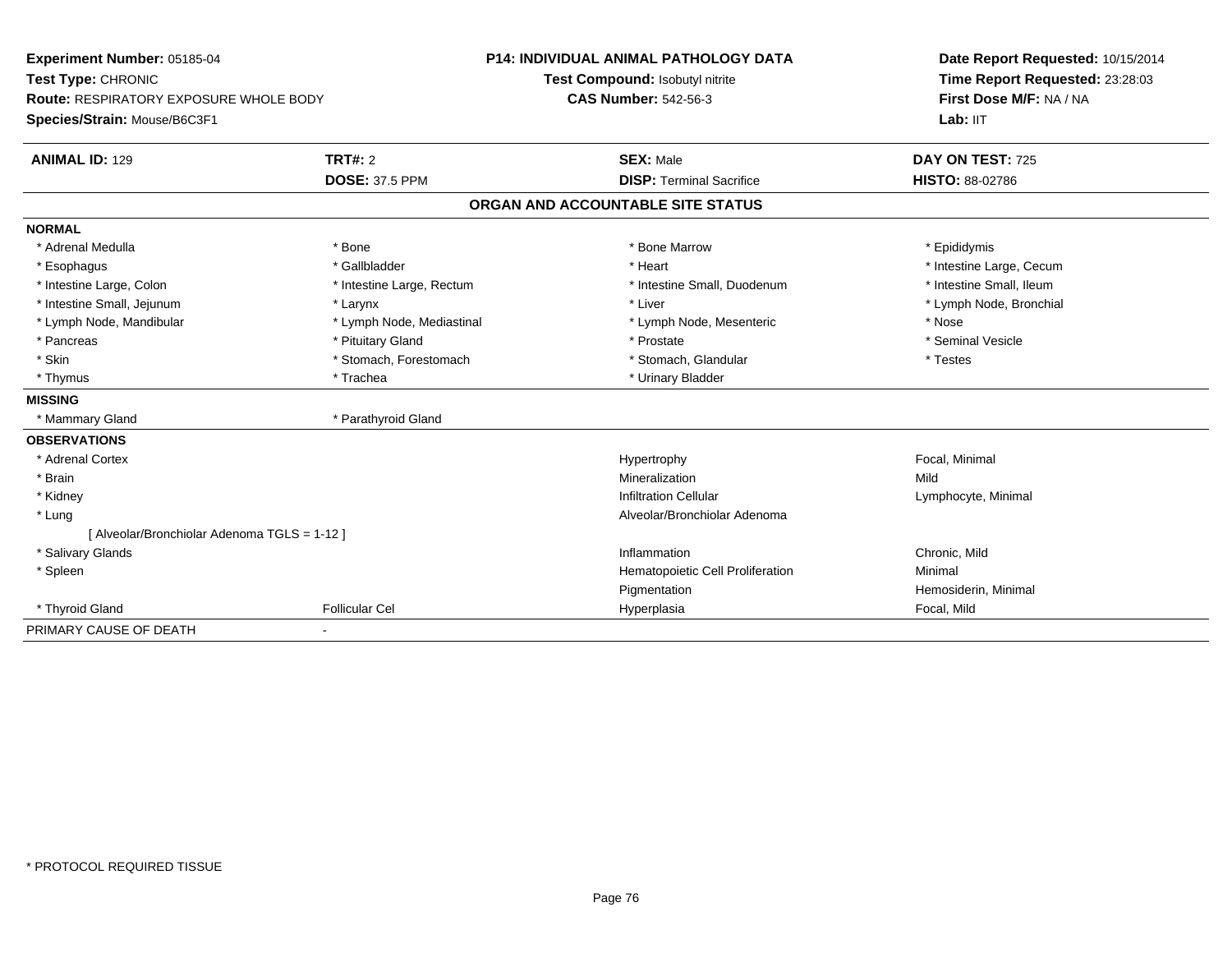| Experiment Number: 05185-04                   |                          | <b>P14: INDIVIDUAL ANIMAL PATHOLOGY DATA</b> | Date Report Requested: 10/15/2014 |
|-----------------------------------------------|--------------------------|----------------------------------------------|-----------------------------------|
| Test Type: CHRONIC                            |                          | Test Compound: Isobutyl nitrite              | Time Report Requested: 23:28:03   |
| <b>Route: RESPIRATORY EXPOSURE WHOLE BODY</b> |                          | <b>CAS Number: 542-56-3</b>                  | First Dose M/F: NA / NA           |
| Species/Strain: Mouse/B6C3F1                  |                          |                                              | Lab: IIT                          |
| <b>ANIMAL ID: 130</b>                         | TRT#: 2                  | <b>SEX: Male</b>                             | DAY ON TEST: 124                  |
|                                               | <b>DOSE: 37.5 PPM</b>    | <b>DISP:</b> Moribund Sacrifice              | <b>HISTO: 88-02787</b>            |
|                                               |                          | ORGAN AND ACCOUNTABLE SITE STATUS            |                                   |
| <b>NORMAL</b>                                 |                          |                                              |                                   |
| * Adrenal Cortex                              | * Adrenal Medulla        | * Bone                                       | * Bone Marrow                     |
| * Brain                                       | * Epididymis             | * Esophagus                                  | * Gallbladder                     |
| * Heart                                       | * Intestine Large, Cecum | * Intestine Large, Colon                     | * Intestine Large, Rectum         |
| * Intestine Small, Duodenum                   | * Intestine Small, Ileum | * Intestine Small, Jejunum                   | * Kidney                          |
| * Larynx                                      | * Liver                  | * Lung                                       | * Lymph Node, Bronchial           |
| * Lymph Node, Mediastinal                     | * Lymph Node, Mesenteric | * Pancreas                                   | * Parathyroid Gland               |
| * Prostate                                    | * Salivary Glands        | * Seminal Vesicle                            | * Skin                            |
| * Stomach, Forestomach                        | * Stomach, Glandular     | * Testes                                     | * Thymus                          |
| * Thyroid Gland                               | * Trachea                | * Urinary Bladder                            |                                   |
| <b>MISSING</b>                                |                          |                                              |                                   |
| * Mammary Gland                               | * Pituitary Gland        |                                              |                                   |
| <b>OBSERVATIONS</b>                           |                          |                                              |                                   |
| * Lymph Node, Mandibular                      |                          | Hyperplasia                                  | Lymphoid, Mild                    |
| [Hyperplasia TGLS = 1-2]                      |                          |                                              |                                   |
| * Nose                                        |                          | Inflammation                                 | Chronic Active, Minimal           |
| * Spleen                                      |                          | Hematopoietic Cell Proliferation             | Minimal                           |
| PRIMARY CAUSE OF DEATH                        |                          |                                              |                                   |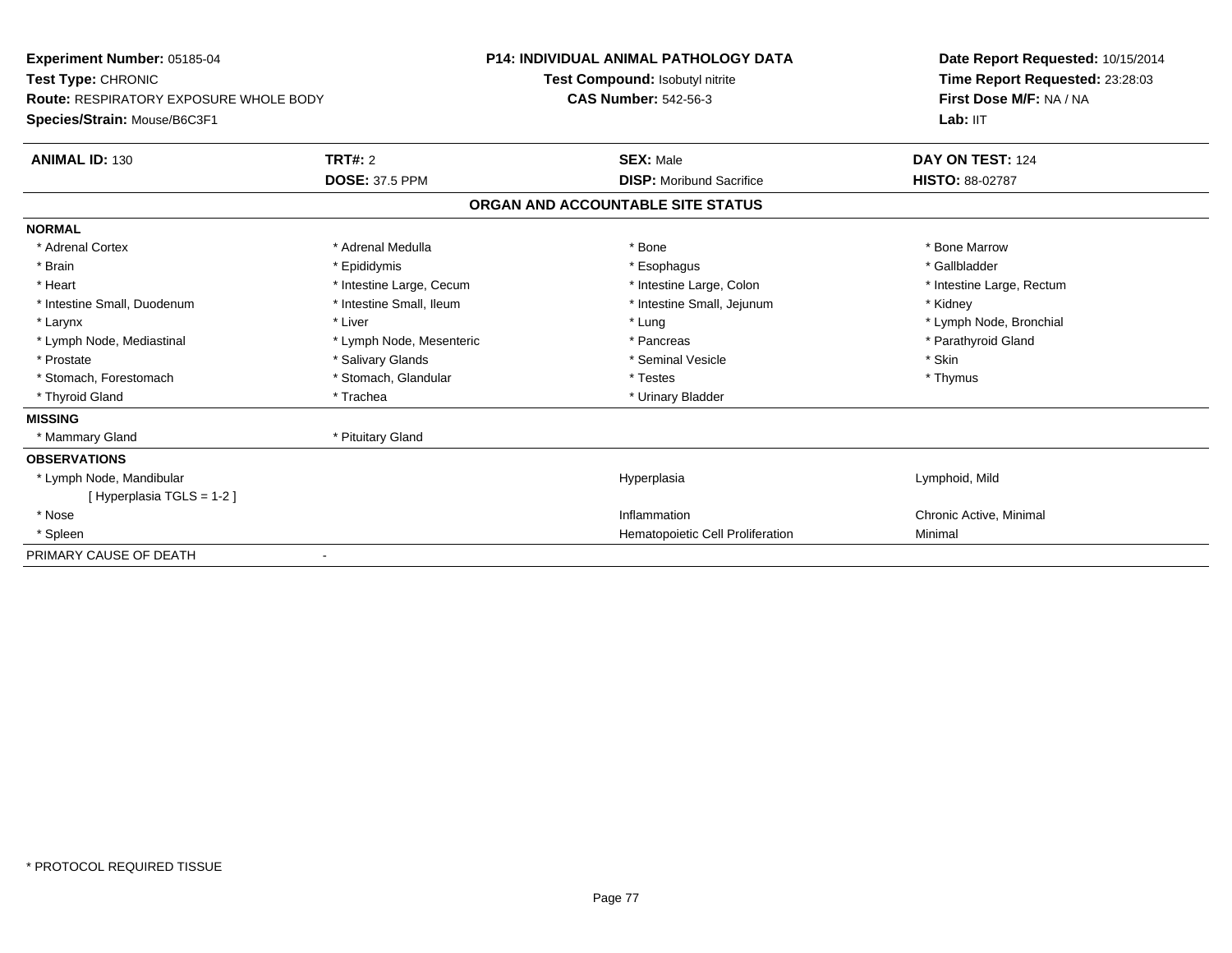| Experiment Number: 05185-04                   |                                                          | <b>P14: INDIVIDUAL ANIMAL PATHOLOGY DATA</b> | Date Report Requested: 10/15/2014<br>Time Report Requested: 23:28:03 |  |
|-----------------------------------------------|----------------------------------------------------------|----------------------------------------------|----------------------------------------------------------------------|--|
| Test Type: CHRONIC                            |                                                          | Test Compound: Isobutyl nitrite              |                                                                      |  |
| <b>Route: RESPIRATORY EXPOSURE WHOLE BODY</b> |                                                          | <b>CAS Number: 542-56-3</b>                  | First Dose M/F: NA / NA                                              |  |
| Species/Strain: Mouse/B6C3F1                  |                                                          |                                              | Lab: IIT                                                             |  |
| <b>ANIMAL ID: 131</b>                         | <b>TRT#: 2</b>                                           | <b>SEX: Male</b>                             | DAY ON TEST: 724                                                     |  |
|                                               | <b>DOSE: 37.5 PPM</b>                                    | <b>DISP:</b> Moribund Sacrifice              | HISTO: 88-02788                                                      |  |
|                                               |                                                          | ORGAN AND ACCOUNTABLE SITE STATUS            |                                                                      |  |
| <b>NORMAL</b>                                 |                                                          |                                              |                                                                      |  |
| * Adrenal Cortex                              | * Adrenal Medulla                                        | * Bone                                       | * Bone Marrow                                                        |  |
| * Brain                                       | * Epididymis                                             | * Esophagus                                  | * Gallbladder                                                        |  |
| * Heart                                       | * Intestine Large, Cecum                                 | * Intestine Large, Colon                     | * Intestine Large, Rectum                                            |  |
| * Intestine Small, Duodenum                   | * Intestine Small, Ileum                                 | * Intestine Small, Jejunum                   | * Larynx                                                             |  |
| * Lung                                        | * Lymph Node, Bronchial                                  | * Lymph Node, Mandibular                     | * Lymph Node, Mediastinal                                            |  |
| * Lymph Node, Mesenteric                      | * Nose                                                   | * Pancreas                                   | * Pituitary Gland                                                    |  |
| * Prostate                                    | * Seminal Vesicle                                        | * Skin                                       | * Stomach, Forestomach                                               |  |
| * Stomach, Glandular                          | * Testes                                                 | * Thyroid Gland                              | * Trachea                                                            |  |
| <b>MISSING</b>                                |                                                          |                                              |                                                                      |  |
| * Mammary Gland                               | * Parathyroid Gland                                      |                                              |                                                                      |  |
| <b>OBSERVATIONS</b>                           |                                                          |                                              |                                                                      |  |
| * Kidney                                      | <b>Renal Tubule</b>                                      | Adenoma                                      |                                                                      |  |
|                                               | <b>Renal Tubule</b>                                      | <b>Dilatation</b>                            | Minimal                                                              |  |
|                                               | <b>Renal Tubule</b>                                      | Regeneration                                 | Minimal                                                              |  |
| [Adenoma TGLS = $3-8$ ]                       |                                                          |                                              |                                                                      |  |
| * Liver                                       |                                                          | Hemangiosarcoma                              |                                                                      |  |
|                                               |                                                          | <b>Necrosis</b>                              | Mild                                                                 |  |
|                                               |                                                          | <b>Syncytial Alteration</b>                  | Minimal                                                              |  |
| [Hemangiosarcoma TGLS = 4-12]                 |                                                          |                                              |                                                                      |  |
| * Lung                                        |                                                          |                                              |                                                                      |  |
|                                               | Note: FOCAL AGONAL HEMORRHAGE ACCOUNT FOR GROSS LESIONS. |                                              |                                                                      |  |
| * Salivary Glands                             |                                                          | Inflammation                                 | Chronic, Minimal                                                     |  |
| * Spleen                                      |                                                          | Hematopoietic Cell Proliferation             | Minimal                                                              |  |
| * Thymus                                      |                                                          | Atrophy                                      | Mild                                                                 |  |
| * Urinary Bladder                             |                                                          | Dilatation                                   | Marked                                                               |  |
| [Dilatation TGLS = 5-8]                       |                                                          |                                              |                                                                      |  |
| PRIMARY CAUSE OF DEATH                        | $\sim$                                                   |                                              |                                                                      |  |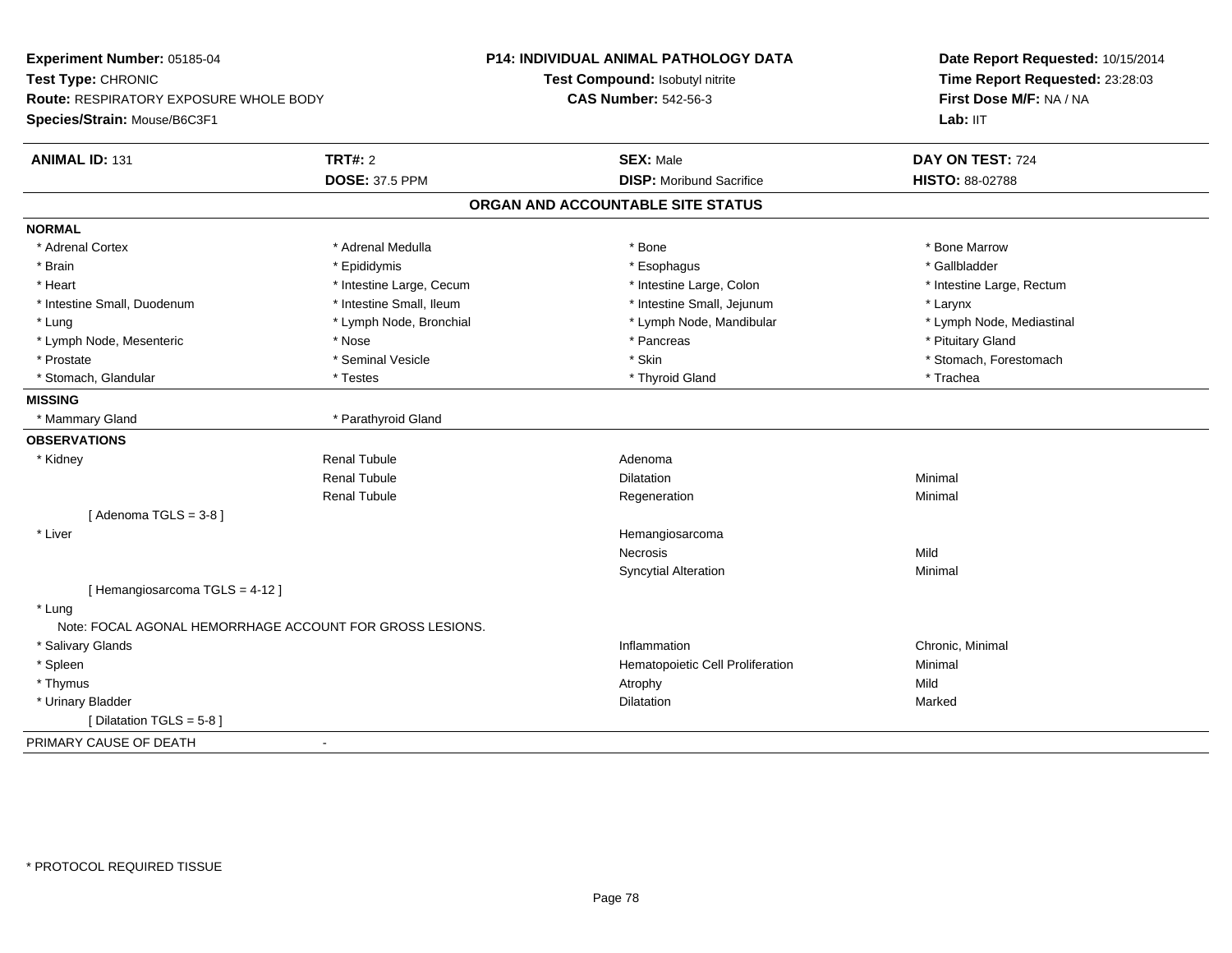| Experiment Number: 05185-04<br>Test Type: CHRONIC<br>Route: RESPIRATORY EXPOSURE WHOLE BODY |                              | <b>P14: INDIVIDUAL ANIMAL PATHOLOGY DATA</b> | Date Report Requested: 10/15/2014<br>Time Report Requested: 23:28:03<br>First Dose M/F: NA / NA |
|---------------------------------------------------------------------------------------------|------------------------------|----------------------------------------------|-------------------------------------------------------------------------------------------------|
|                                                                                             |                              | Test Compound: Isobutyl nitrite              |                                                                                                 |
|                                                                                             |                              | <b>CAS Number: 542-56-3</b>                  |                                                                                                 |
| Species/Strain: Mouse/B6C3F1                                                                |                              |                                              | Lab: IIT                                                                                        |
| <b>ANIMAL ID: 132</b>                                                                       | TRT#: 2                      | <b>SEX: Male</b>                             | DAY ON TEST: 725                                                                                |
|                                                                                             | <b>DOSE: 37.5 PPM</b>        | <b>DISP: Terminal Sacrifice</b>              | HISTO: 88-02789                                                                                 |
|                                                                                             |                              | ORGAN AND ACCOUNTABLE SITE STATUS            |                                                                                                 |
| <b>NORMAL</b>                                                                               |                              |                                              |                                                                                                 |
| * Adrenal Medulla                                                                           | * Bone                       | * Bone Marrow                                | * Epididymis                                                                                    |
| * Esophagus                                                                                 | * Gallbladder                | * Heart                                      | * Intestine Large, Cecum                                                                        |
| * Intestine Large, Colon                                                                    | * Intestine Large, Rectum    | * Intestine Small, Duodenum                  | * Intestine Small, Ileum                                                                        |
| * Intestine Small, Jejunum                                                                  | * Larynx                     | * Liver                                      | * Lung                                                                                          |
| * Lymph Node, Bronchial                                                                     | * Lymph Node, Mandibular     | * Lymph Node, Mediastinal                    | * Lymph Node, Mesenteric                                                                        |
| * Pancreas                                                                                  | * Parathyroid Gland          | * Pituitary Gland                            | * Prostate                                                                                      |
| * Seminal Vesicle                                                                           | * Skin                       | * Stomach, Forestomach                       | * Stomach, Glandular                                                                            |
| * Testes                                                                                    | * Thymus                     | * Thyroid Gland                              | * Trachea                                                                                       |
| * Urinary Bladder                                                                           |                              |                                              |                                                                                                 |
| <b>MISSING</b>                                                                              |                              |                                              |                                                                                                 |
| * Mammary Gland                                                                             |                              |                                              |                                                                                                 |
| <b>OBSERVATIONS</b>                                                                         |                              |                                              |                                                                                                 |
| * Adrenal Cortex                                                                            |                              | Cyst                                         | Mild                                                                                            |
|                                                                                             | Subcapsular                  | Hyperplasia                                  | Minimal                                                                                         |
|                                                                                             |                              | Hypertrophy                                  | Focal, Minimal                                                                                  |
| * Brain                                                                                     |                              | Mineralization                               | Moderate                                                                                        |
| * Kidney                                                                                    |                              | <b>Infiltration Cellular</b>                 | Lymphocyte, Minimal                                                                             |
| * Nose                                                                                      | Olfactory Epi                | Degeneration                                 | Hyaline, Minimal                                                                                |
| * Salivary Glands                                                                           |                              | Inflammation                                 | Chronic, Minimal                                                                                |
| * Spleen                                                                                    |                              | Hematopoietic Cell Proliferation             | Minimal                                                                                         |
| PRIMARY CAUSE OF DEATH                                                                      | $\qquad \qquad \blacksquare$ |                                              |                                                                                                 |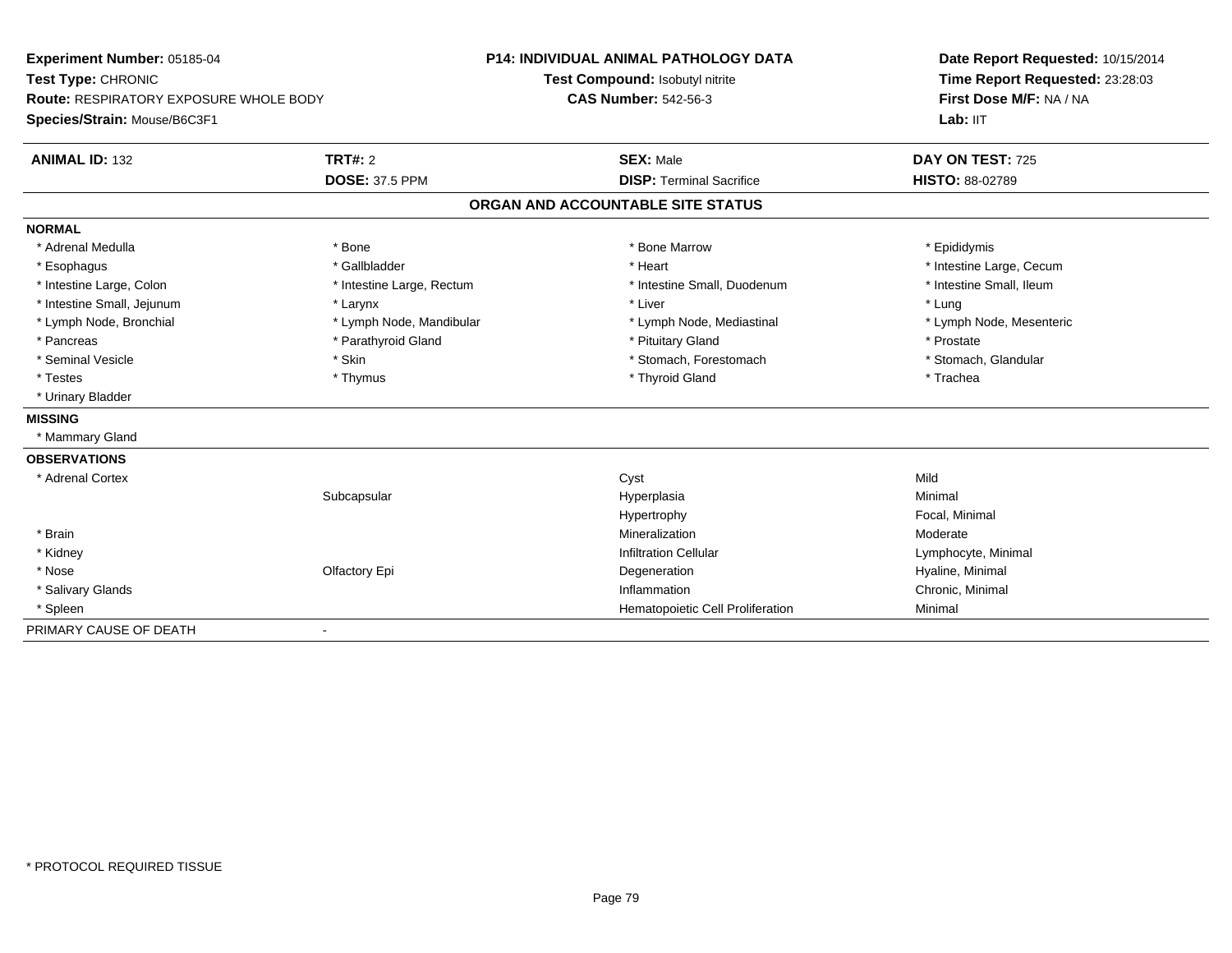| Experiment Number: 05185-04                   |                             | <b>P14: INDIVIDUAL ANIMAL PATHOLOGY DATA</b> | Date Report Requested: 10/15/2014<br>Time Report Requested: 23:28:03<br>First Dose M/F: NA / NA |
|-----------------------------------------------|-----------------------------|----------------------------------------------|-------------------------------------------------------------------------------------------------|
| Test Type: CHRONIC                            |                             | Test Compound: Isobutyl nitrite              |                                                                                                 |
| <b>Route: RESPIRATORY EXPOSURE WHOLE BODY</b> |                             | <b>CAS Number: 542-56-3</b>                  |                                                                                                 |
| Species/Strain: Mouse/B6C3F1                  |                             |                                              | Lab: IIT                                                                                        |
| <b>ANIMAL ID: 133</b>                         | <b>TRT#: 2</b>              | <b>SEX: Male</b>                             | DAY ON TEST: 725                                                                                |
|                                               | <b>DOSE: 37.5 PPM</b>       | <b>DISP: Terminal Sacrifice</b>              | HISTO: 88-02790                                                                                 |
|                                               |                             | ORGAN AND ACCOUNTABLE SITE STATUS            |                                                                                                 |
| <b>NORMAL</b>                                 |                             |                                              |                                                                                                 |
| * Adrenal Medulla                             | * Bone                      | * Bone Marrow                                | * Brain                                                                                         |
| * Esophagus                                   | * Heart                     | * Intestine Large, Cecum                     | * Intestine Large, Colon                                                                        |
| * Intestine Large, Rectum                     | * Intestine Small, Duodenum | * Intestine Small, Ileum                     | * Intestine Small, Jejunum                                                                      |
| * Larynx                                      | * Lung                      | * Lymph Node, Bronchial                      | * Lymph Node, Mandibular                                                                        |
| * Lymph Node, Mediastinal                     | * Lymph Node, Mesenteric    | * Pancreas                                   | * Parathyroid Gland                                                                             |
| * Pituitary Gland                             | * Prostate                  | * Salivary Glands                            | * Seminal Vesicle                                                                               |
| * Skin                                        | * Stomach, Forestomach      | * Stomach, Glandular                         | * Testes                                                                                        |
| * Thymus                                      | * Thyroid Gland             | * Trachea                                    |                                                                                                 |
| <b>MISSING</b>                                |                             |                                              |                                                                                                 |
| * Gallbladder                                 | * Mammary Gland             |                                              |                                                                                                 |
| <b>OBSERVATIONS</b>                           |                             |                                              |                                                                                                 |
| * Adrenal Cortex                              |                             | Cyst                                         | Minimal                                                                                         |
|                                               |                             | Hypertrophy                                  | Focal, Mild                                                                                     |
| * Epididymis                                  |                             | Spermatocele                                 |                                                                                                 |
| * Kidney                                      |                             | <b>Infiltration Cellular</b>                 | Lymphocyte, Minimal                                                                             |
| * Liver                                       |                             | Hemangiosarcoma                              | Multiple                                                                                        |
|                                               |                             | Hepatocellular Adenoma                       |                                                                                                 |
|                                               |                             | <b>Syncytial Alteration</b>                  | Minimal                                                                                         |
| [Hemangiosarcoma TGLS = 3-13]                 |                             |                                              |                                                                                                 |
| [ Hepatocellular Adenoma TGLS = 4-12 ]        |                             |                                              |                                                                                                 |
| * Nose                                        | Olfactory Epi               | Metaplasia                                   | Minimal                                                                                         |
| <b>Preputial Gland</b>                        |                             | Inflammation                                 | Chronic Active, Mild                                                                            |
| [Inflammation TGLS = $1-14$ ]                 |                             |                                              |                                                                                                 |
| * Spleen                                      |                             | Hematopoietic Cell Proliferation             | Minimal                                                                                         |
| * Urinary Bladder                             |                             | Dilatation                                   | Moderate                                                                                        |
| [Dilatation TGLS = 2-8]                       |                             |                                              |                                                                                                 |
| PRIMARY CAUSE OF DEATH                        | $\sim$                      |                                              |                                                                                                 |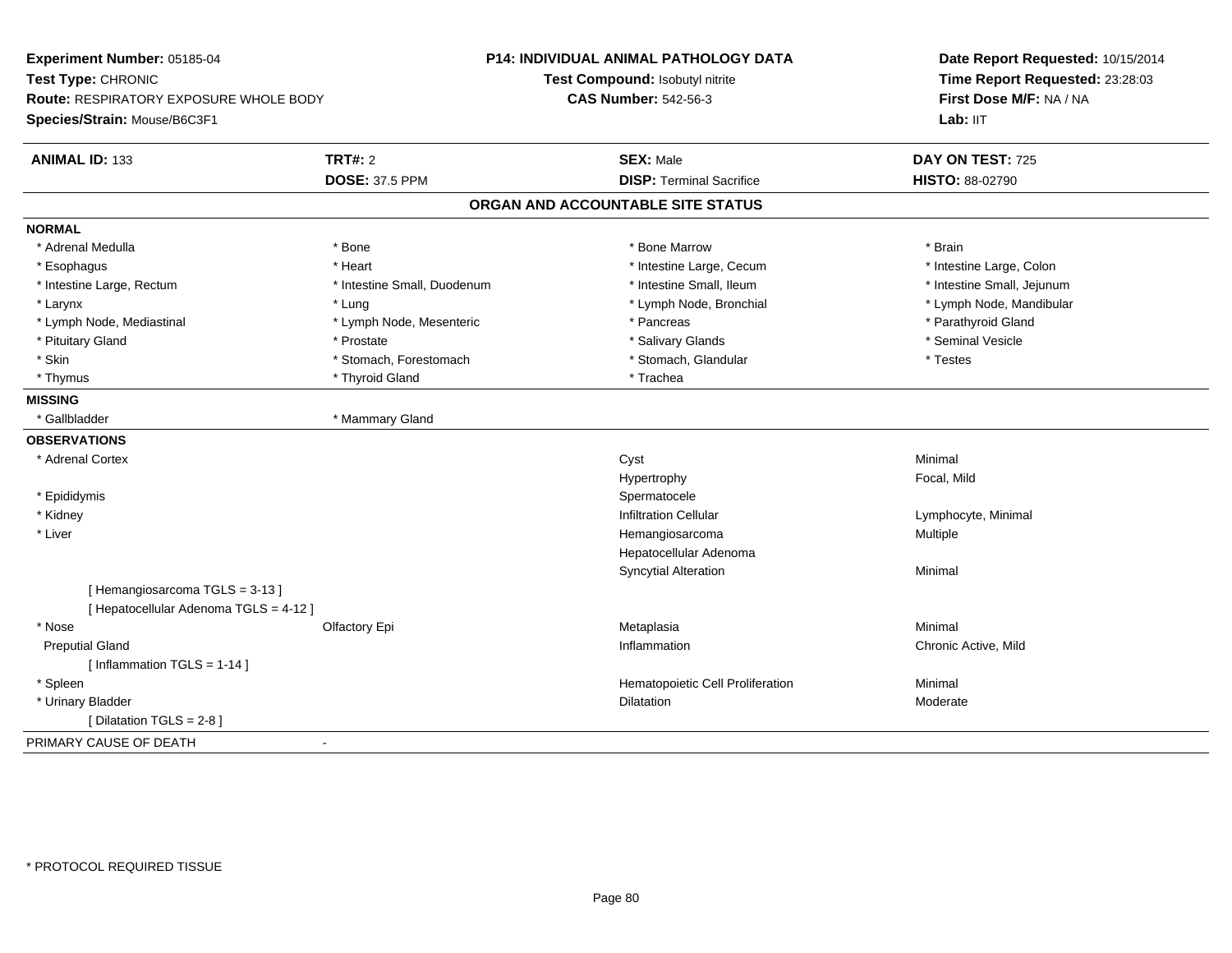| Experiment Number: 05185-04<br>Test Type: CHRONIC<br>Route: RESPIRATORY EXPOSURE WHOLE BODY<br>Species/Strain: Mouse/B6C3F1 |                            | <b>P14: INDIVIDUAL ANIMAL PATHOLOGY DATA</b><br>Test Compound: Isobutyl nitrite | Date Report Requested: 10/15/2014<br>Time Report Requested: 23:28:03 |
|-----------------------------------------------------------------------------------------------------------------------------|----------------------------|---------------------------------------------------------------------------------|----------------------------------------------------------------------|
|                                                                                                                             |                            | <b>CAS Number: 542-56-3</b>                                                     | First Dose M/F: NA / NA<br>Lab: IIT                                  |
| <b>ANIMAL ID: 134</b>                                                                                                       | TRT#: 2                    | <b>SEX: Male</b>                                                                | DAY ON TEST: 725                                                     |
|                                                                                                                             | <b>DOSE: 37.5 PPM</b>      | <b>DISP: Terminal Sacrifice</b>                                                 | HISTO: 88-02791                                                      |
|                                                                                                                             |                            | ORGAN AND ACCOUNTABLE SITE STATUS                                               |                                                                      |
| <b>NORMAL</b>                                                                                                               |                            |                                                                                 |                                                                      |
| * Adrenal Medulla                                                                                                           | * Bone                     | * Bone Marrow                                                                   | * Brain                                                              |
| * Epididymis                                                                                                                | * Esophagus                | * Gallbladder                                                                   | * Heart                                                              |
| * Intestine Large, Cecum                                                                                                    | * Intestine Large, Colon   | * Intestine Large, Rectum                                                       | * Intestine Small, Duodenum                                          |
| * Intestine Small, Ileum                                                                                                    | * Intestine Small, Jejunum | * Larynx                                                                        | * Lymph Node, Mandibular                                             |
| * Lymph Node, Mesenteric                                                                                                    | * Pancreas                 | * Parathyroid Gland                                                             | * Pituitary Gland                                                    |
| * Prostate                                                                                                                  | * Seminal Vesicle          | * Skin                                                                          | * Stomach, Forestomach                                               |
| * Stomach, Glandular                                                                                                        | * Testes                   | * Thymus                                                                        | * Thyroid Gland                                                      |
| * Trachea                                                                                                                   | * Urinary Bladder          |                                                                                 |                                                                      |
| <b>MISSING</b>                                                                                                              |                            |                                                                                 |                                                                      |
| * Lymph Node, Bronchial                                                                                                     | * Lymph Node, Mediastinal  | * Mammary Gland                                                                 |                                                                      |
| <b>OBSERVATIONS</b>                                                                                                         |                            |                                                                                 |                                                                      |
| * Adrenal Cortex                                                                                                            | Subcapsular                | Hyperplasia                                                                     | Minimal                                                              |
| * Kidney                                                                                                                    |                            | <b>Infiltration Cellular</b>                                                    | Lymphocyte, Minimal                                                  |
| * Liver                                                                                                                     |                            | <b>Clear Cell Focus</b>                                                         |                                                                      |
|                                                                                                                             | Midzonal                   | Fatty Change                                                                    | Minimal                                                              |
|                                                                                                                             |                            | <b>Mixed Cell Focus</b>                                                         |                                                                      |
| Note: TAN FOCUS, TGL1, NOT IN ORIGINAL OR RECUT.                                                                            |                            |                                                                                 |                                                                      |
| [Mixed Cell Focus TGLS = 2-12]                                                                                              |                            |                                                                                 |                                                                      |
| * Lung                                                                                                                      |                            | <b>Infiltration Cellular</b>                                                    | Lymphocyte, Mild                                                     |
| * Nose                                                                                                                      | <b>Respirat Epith</b>      | Hyperplasia                                                                     | Minimal                                                              |
| * Salivary Glands                                                                                                           |                            | Inflammation                                                                    | Chronic, Minimal                                                     |
| * Spleen                                                                                                                    |                            | Hematopoietic Cell Proliferation                                                | Minimal                                                              |
| PRIMARY CAUSE OF DEATH                                                                                                      |                            |                                                                                 |                                                                      |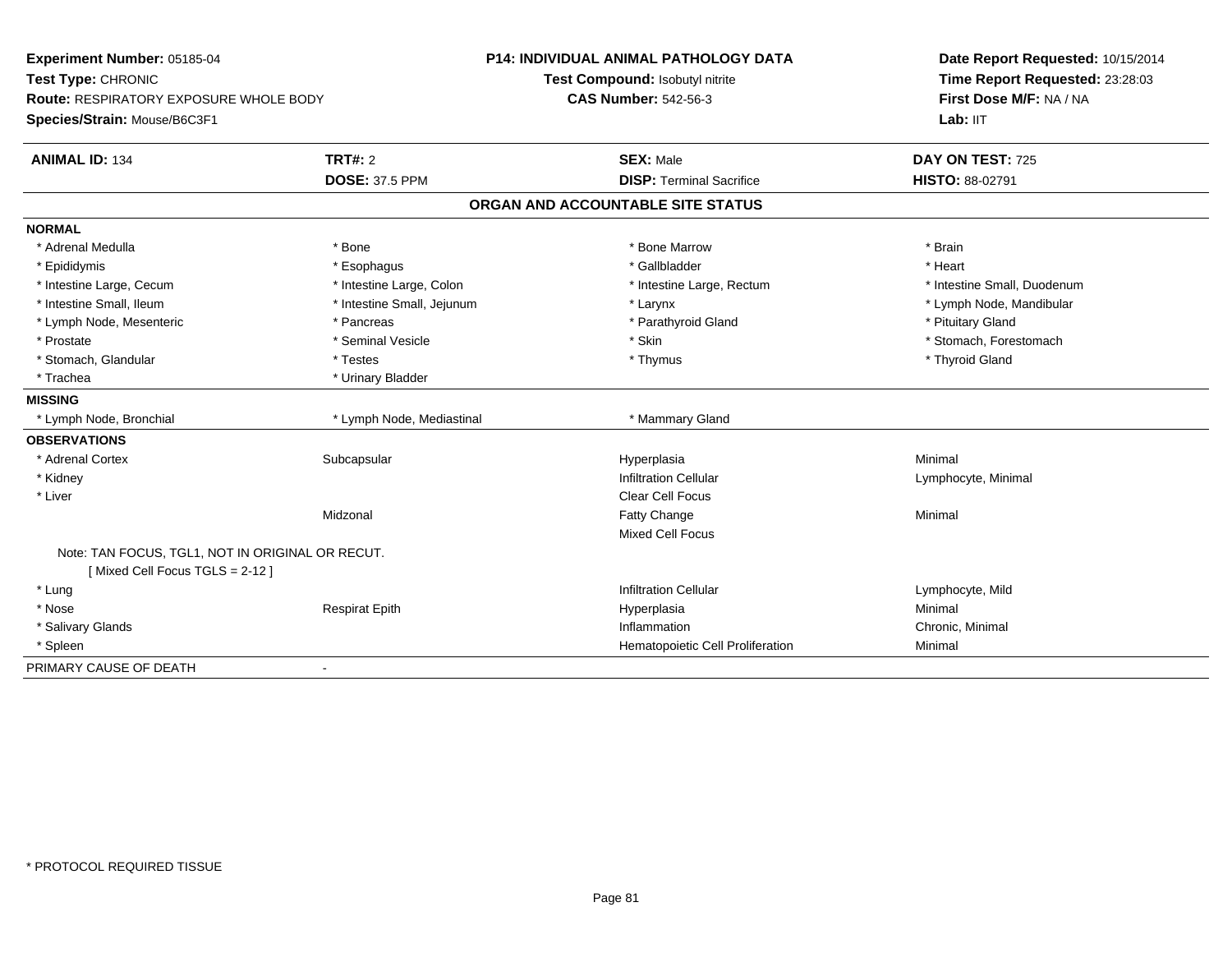| Experiment Number: 05185-04<br>Test Type: CHRONIC<br><b>Route: RESPIRATORY EXPOSURE WHOLE BODY</b> |                           | <b>P14: INDIVIDUAL ANIMAL PATHOLOGY DATA</b> | Date Report Requested: 10/15/2014                          |
|----------------------------------------------------------------------------------------------------|---------------------------|----------------------------------------------|------------------------------------------------------------|
|                                                                                                    |                           | Test Compound: Isobutyl nitrite              | Time Report Requested: 23:28:03<br>First Dose M/F: NA / NA |
|                                                                                                    |                           | <b>CAS Number: 542-56-3</b>                  |                                                            |
| Species/Strain: Mouse/B6C3F1                                                                       |                           |                                              | Lab: IIT                                                   |
| <b>ANIMAL ID: 135</b>                                                                              | <b>TRT#: 2</b>            | <b>SEX: Male</b>                             | DAY ON TEST: 725                                           |
|                                                                                                    | <b>DOSE: 37.5 PPM</b>     | <b>DISP: Terminal Sacrifice</b>              | <b>HISTO: 88-02792</b>                                     |
|                                                                                                    |                           | ORGAN AND ACCOUNTABLE SITE STATUS            |                                                            |
| <b>NORMAL</b>                                                                                      |                           |                                              |                                                            |
| * Adrenal Medulla                                                                                  | * Bone                    | * Bone Marrow                                | * Epididymis                                               |
| * Esophagus                                                                                        | * Gallbladder             | * Heart                                      | * Intestine Large, Cecum                                   |
| * Intestine Large, Colon                                                                           | * Intestine Large, Rectum | * Intestine Small, Duodenum                  | * Intestine Small, Ileum                                   |
| * Intestine Small, Jejunum                                                                         | * Kidney                  | * Larynx                                     | * Liver                                                    |
| * Lung                                                                                             | * Lymph Node, Bronchial   | * Lymph Node, Mandibular                     | * Lymph Node, Mediastinal                                  |
| * Lymph Node, Mesenteric                                                                           | * Pancreas                | * Parathyroid Gland                          | * Pituitary Gland                                          |
| * Prostate                                                                                         | * Skin                    | * Stomach, Forestomach                       | * Stomach, Glandular                                       |
| * Testes                                                                                           | * Thymus                  | * Thyroid Gland                              | * Trachea                                                  |
| * Urinary Bladder                                                                                  |                           |                                              |                                                            |
| <b>MISSING</b>                                                                                     |                           |                                              |                                                            |
| * Mammary Gland                                                                                    |                           |                                              |                                                            |
| <b>OBSERVATIONS</b>                                                                                |                           |                                              |                                                            |
| * Adrenal Cortex                                                                                   | Subcapsular               | Hyperplasia                                  | Mild                                                       |
|                                                                                                    |                           | Hypertrophy                                  | Focal, Mild                                                |
| * Brain                                                                                            |                           | Mineralization                               | Minimal                                                    |
| * Nose                                                                                             | <b>Respirat Epith</b>     | Hyperplasia                                  | Minimal                                                    |
|                                                                                                    | <b>Respirat Epith</b>     | Ulcer                                        | Minimal                                                    |
| <b>Preputial Gland</b>                                                                             |                           | Inflammation                                 | Chronic Active, Mild                                       |
| [Inflammation $TGLS = 2-12$ ]                                                                      |                           |                                              |                                                            |
| * Salivary Glands                                                                                  |                           | Inflammation                                 | Chronic, Minimal                                           |
| * Seminal Vesicle                                                                                  |                           | <b>Dilatation</b>                            | Moderate                                                   |
| [ Dilatation TGLS = 3-9 ]                                                                          |                           |                                              |                                                            |
| * Spleen                                                                                           |                           | Hematopoietic Cell Proliferation             | Minimal                                                    |
| PRIMARY CAUSE OF DEATH                                                                             | $\blacksquare$            |                                              |                                                            |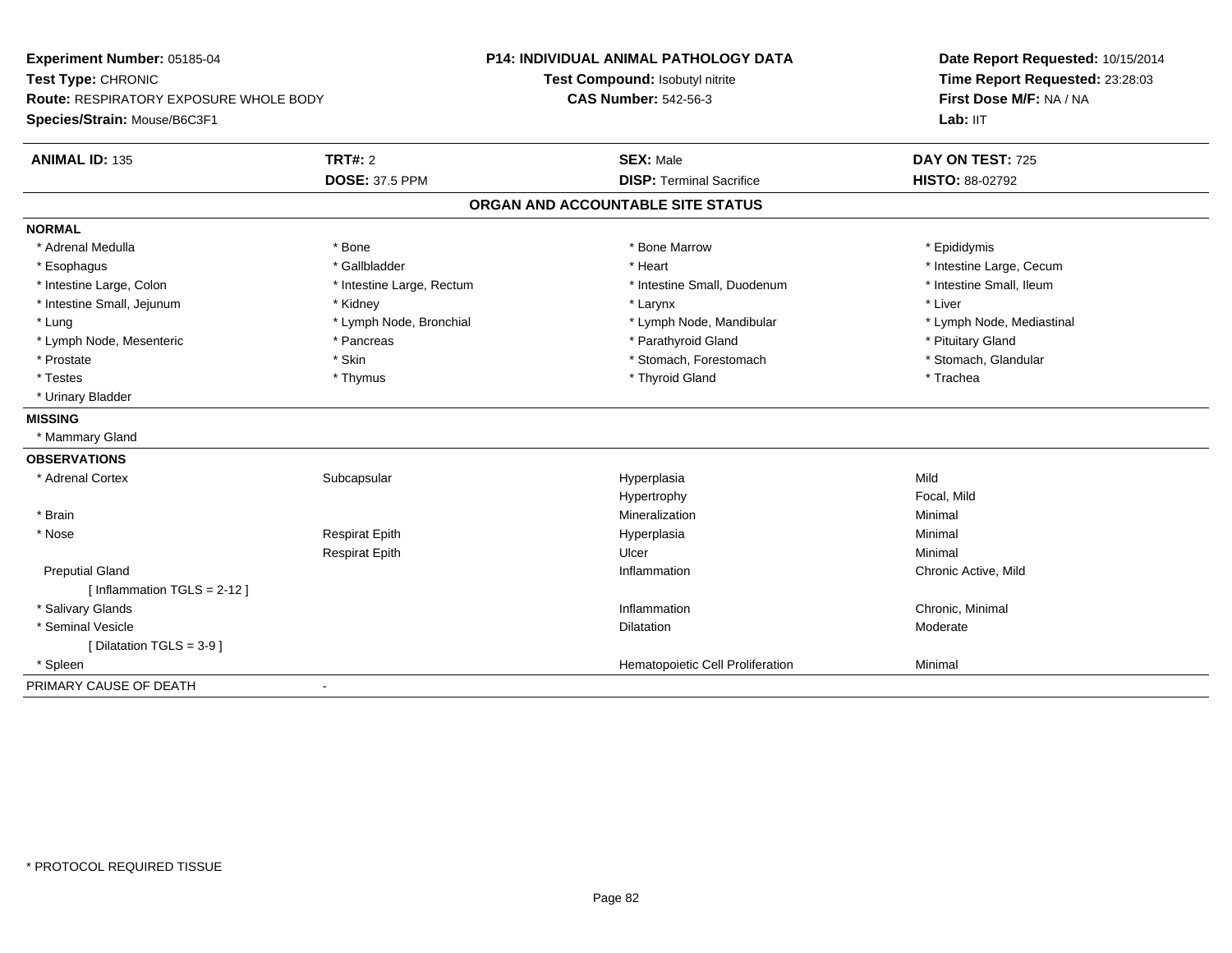| Experiment Number: 05185-04<br>Test Type: CHRONIC<br><b>Route: RESPIRATORY EXPOSURE WHOLE BODY</b><br>Species/Strain: Mouse/B6C3F1 |                           | <b>P14: INDIVIDUAL ANIMAL PATHOLOGY DATA</b><br>Test Compound: Isobutyl nitrite<br><b>CAS Number: 542-56-3</b> | Date Report Requested: 10/15/2014<br>Time Report Requested: 23:28:03<br>First Dose M/F: NA / NA<br>Lab: IIT |
|------------------------------------------------------------------------------------------------------------------------------------|---------------------------|----------------------------------------------------------------------------------------------------------------|-------------------------------------------------------------------------------------------------------------|
| <b>ANIMAL ID: 136</b>                                                                                                              | <b>TRT#: 2</b>            | <b>SEX: Male</b>                                                                                               | DAY ON TEST: 729                                                                                            |
|                                                                                                                                    | <b>DOSE: 37.5 PPM</b>     | <b>DISP: Terminal Sacrifice</b>                                                                                | <b>HISTO: 88-02793</b>                                                                                      |
|                                                                                                                                    |                           | ORGAN AND ACCOUNTABLE SITE STATUS                                                                              |                                                                                                             |
| <b>NORMAL</b>                                                                                                                      |                           |                                                                                                                |                                                                                                             |
| * Adrenal Medulla                                                                                                                  | * Bone                    | * Bone Marrow                                                                                                  | * Epididymis                                                                                                |
| * Esophagus                                                                                                                        | * Gallbladder             | * Heart                                                                                                        | * Intestine Large, Cecum                                                                                    |
| * Intestine Large, Colon                                                                                                           | * Intestine Large, Rectum | * Intestine Small, Duodenum                                                                                    | * Intestine Small, Ileum                                                                                    |
| * Intestine Small, Jejunum                                                                                                         | * Kidney                  | * Larynx                                                                                                       | * Lung                                                                                                      |
| * Lymph Node, Bronchial                                                                                                            | * Lymph Node, Mandibular  | * Pancreas                                                                                                     | * Prostate                                                                                                  |
| * Salivary Glands                                                                                                                  | * Skin                    | * Stomach, Forestomach                                                                                         | * Stomach, Glandular                                                                                        |
| * Testes                                                                                                                           | * Thymus                  | * Trachea                                                                                                      | * Urinary Bladder                                                                                           |
| <b>MISSING</b>                                                                                                                     |                           |                                                                                                                |                                                                                                             |
| * Mammary Gland                                                                                                                    | * Parathyroid Gland       |                                                                                                                |                                                                                                             |
| <b>INSUFFICIENT TISSUE</b>                                                                                                         |                           |                                                                                                                |                                                                                                             |
| * Pituitary Gland                                                                                                                  |                           |                                                                                                                |                                                                                                             |
| <b>OBSERVATIONS</b>                                                                                                                |                           |                                                                                                                |                                                                                                             |
| * Adrenal Cortex                                                                                                                   | Subcapsular               | Hyperplasia                                                                                                    | Minimal                                                                                                     |
| * Brain                                                                                                                            |                           | Mineralization                                                                                                 | Mild                                                                                                        |
| Harderian Gland                                                                                                                    |                           | Adenoma                                                                                                        |                                                                                                             |
|                                                                                                                                    |                           | Inflammation                                                                                                   | Chronic Active, Marked                                                                                      |
| [Adenoma TGLS = $3-13$ ]<br>[Inflammation TGLS = $3-13$ ]                                                                          |                           |                                                                                                                |                                                                                                             |
| Islets, Pancreatic                                                                                                                 |                           | Hyperplasia                                                                                                    | Focal, Mild                                                                                                 |
| * Liver                                                                                                                            |                           | Hepatocellular Adenoma                                                                                         |                                                                                                             |
| [ Hepatocellular Adenoma TGLS = 1-12 ]                                                                                             |                           |                                                                                                                |                                                                                                             |
| * Lymph Node, Mesenteric                                                                                                           |                           | Hemorrhage                                                                                                     | Mild                                                                                                        |
| * Nose                                                                                                                             | <b>Respirat Epith</b>     | Hyperplasia                                                                                                    | Minimal                                                                                                     |
| * Seminal Vesicle                                                                                                                  |                           | <b>Dilatation</b>                                                                                              | Moderate                                                                                                    |
| [ Dilatation TGLS = 2-9 ]                                                                                                          |                           |                                                                                                                |                                                                                                             |
| * Spleen                                                                                                                           |                           | Hematopoietic Cell Proliferation                                                                               | Mild                                                                                                        |
|                                                                                                                                    |                           | Pigmentation                                                                                                   | Hemosiderin, Minimal                                                                                        |
| * Thyroid Gland                                                                                                                    | <b>Follicular Cel</b>     | Hyperplasia                                                                                                    | Focal, Minimal                                                                                              |
| PRIMARY CAUSE OF DEATH                                                                                                             | $\blacksquare$            |                                                                                                                |                                                                                                             |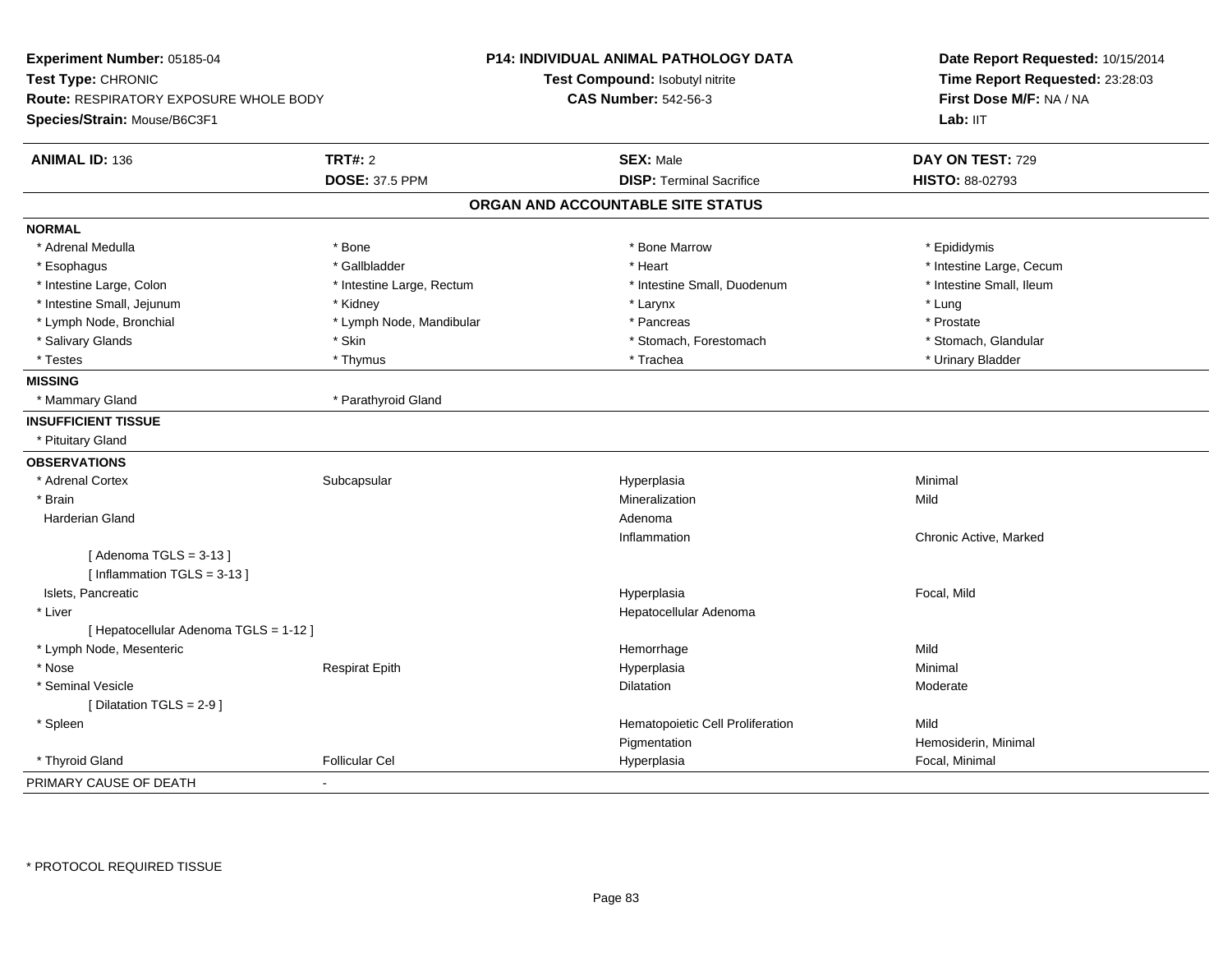| Experiment Number: 05185-04<br>Test Type: CHRONIC<br>Route: RESPIRATORY EXPOSURE WHOLE BODY |                           | <b>P14: INDIVIDUAL ANIMAL PATHOLOGY DATA</b> | Date Report Requested: 10/15/2014 |  |
|---------------------------------------------------------------------------------------------|---------------------------|----------------------------------------------|-----------------------------------|--|
|                                                                                             |                           | Test Compound: Isobutyl nitrite              | Time Report Requested: 23:28:03   |  |
|                                                                                             |                           | <b>CAS Number: 542-56-3</b>                  | First Dose M/F: NA / NA           |  |
| Species/Strain: Mouse/B6C3F1                                                                |                           |                                              | Lab: IIT                          |  |
| <b>ANIMAL ID: 137</b>                                                                       | TRT#: 2                   | <b>SEX: Male</b>                             | DAY ON TEST: 725                  |  |
|                                                                                             | <b>DOSE: 37.5 PPM</b>     | <b>DISP: Terminal Sacrifice</b>              | <b>HISTO: 88-02794</b>            |  |
|                                                                                             |                           | ORGAN AND ACCOUNTABLE SITE STATUS            |                                   |  |
| <b>NORMAL</b>                                                                               |                           |                                              |                                   |  |
| * Adrenal Medulla                                                                           | * Bone                    | * Bone Marrow                                | * Epididymis                      |  |
| * Esophagus                                                                                 | * Gallbladder             | * Heart                                      | * Intestine Large, Cecum          |  |
| * Intestine Large, Colon                                                                    | * Intestine Large, Rectum | * Intestine Small, Duodenum                  | * Intestine Small, Ileum          |  |
| * Intestine Small, Jejunum                                                                  | * Larynx                  | * Lung                                       | * Lymph Node, Bronchial           |  |
| * Lymph Node, Mandibular                                                                    | * Lymph Node, Mediastinal | * Lymph Node, Mesenteric                     | * Nose                            |  |
| * Pancreas                                                                                  | * Parathyroid Gland       | * Pituitary Gland                            | * Prostate                        |  |
| * Salivary Glands                                                                           | * Seminal Vesicle         | * Skin                                       | * Stomach, Forestomach            |  |
| * Stomach, Glandular                                                                        | * Testes                  | * Thymus                                     | * Thyroid Gland                   |  |
| * Trachea                                                                                   | * Urinary Bladder         |                                              |                                   |  |
| <b>MISSING</b>                                                                              |                           |                                              |                                   |  |
| * Mammary Gland                                                                             |                           |                                              |                                   |  |
| <b>OBSERVATIONS</b>                                                                         |                           |                                              |                                   |  |
| * Adrenal Cortex                                                                            | Subcapsular               | Hyperplasia                                  | Mild                              |  |
|                                                                                             |                           | Hypertrophy                                  | Focal, Minimal                    |  |
| * Brain                                                                                     |                           | Mineralization                               | Mild                              |  |
| * Kidney                                                                                    |                           | <b>Infiltration Cellular</b>                 | Lymphocyte, Minimal               |  |
| * Liver                                                                                     |                           | <b>Syncytial Alteration</b>                  | Minimal                           |  |
| * Spleen                                                                                    |                           | Hematopoietic Cell Proliferation             | Minimal                           |  |
| PRIMARY CAUSE OF DEATH                                                                      |                           |                                              |                                   |  |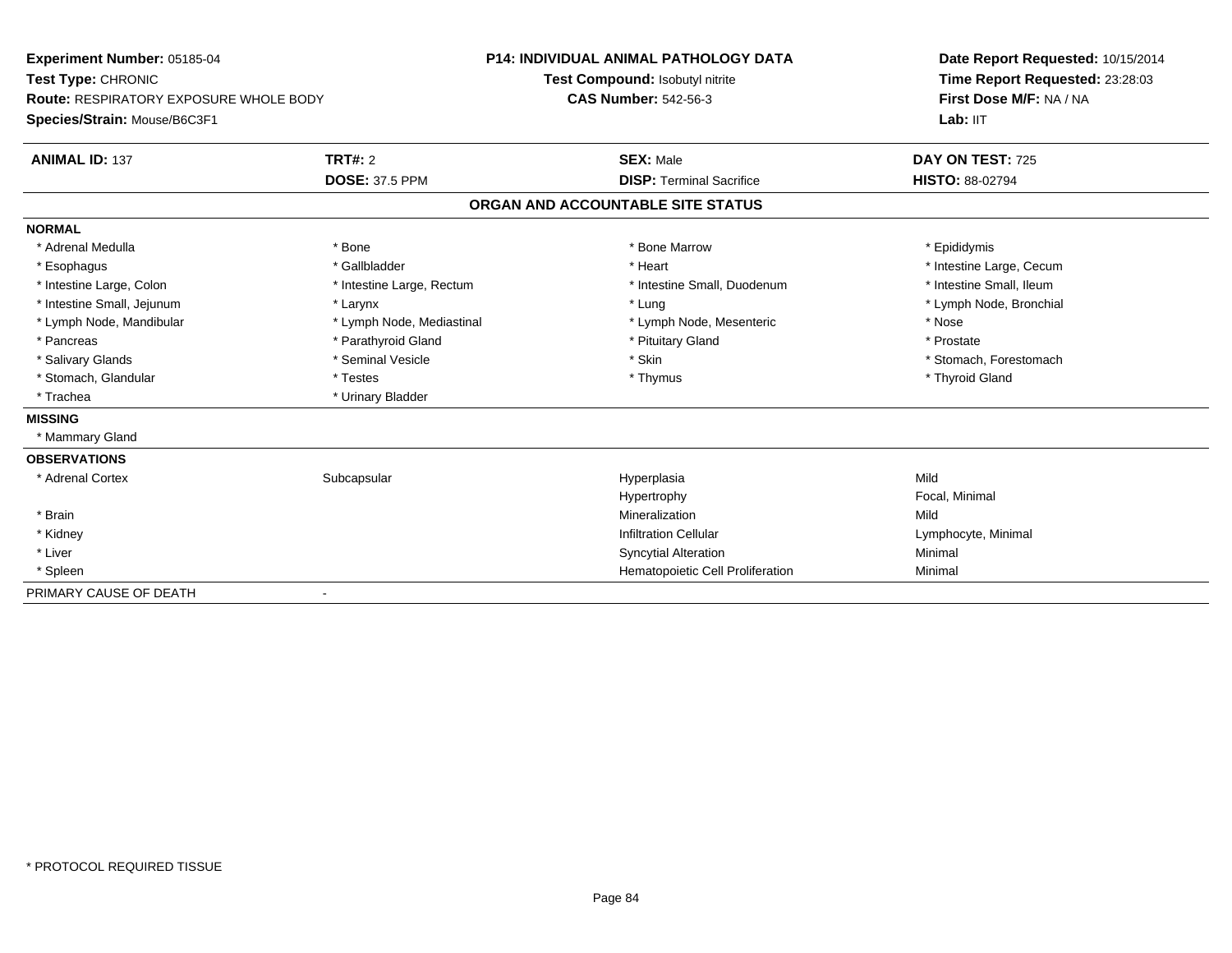| Experiment Number: 05185-04<br>Test Type: CHRONIC<br><b>Route: RESPIRATORY EXPOSURE WHOLE BODY</b><br>Species/Strain: Mouse/B6C3F1 |                             | <b>P14: INDIVIDUAL ANIMAL PATHOLOGY DATA</b><br>Test Compound: Isobutyl nitrite | Date Report Requested: 10/15/2014<br>Time Report Requested: 23:28:03 |
|------------------------------------------------------------------------------------------------------------------------------------|-----------------------------|---------------------------------------------------------------------------------|----------------------------------------------------------------------|
|                                                                                                                                    |                             | <b>CAS Number: 542-56-3</b>                                                     | First Dose M/F: NA / NA<br>Lab: IIT                                  |
| <b>ANIMAL ID: 138</b>                                                                                                              | <b>TRT#: 2</b>              | <b>SEX: Male</b>                                                                | DAY ON TEST: 667                                                     |
|                                                                                                                                    | <b>DOSE: 37.5 PPM</b>       | <b>DISP: Natural Death</b>                                                      | <b>HISTO: 88-02795</b>                                               |
|                                                                                                                                    |                             | ORGAN AND ACCOUNTABLE SITE STATUS                                               |                                                                      |
| <b>NORMAL</b>                                                                                                                      |                             |                                                                                 |                                                                      |
| * Adrenal Cortex                                                                                                                   | * Adrenal Medulla           | * Bone                                                                          | * Bone Marrow                                                        |
| * Epididymis                                                                                                                       | * Esophagus                 | * Heart                                                                         | * Intestine Large, Cecum                                             |
| * Intestine Large, Colon                                                                                                           | * Intestine Large, Rectum   | * Kidney                                                                        | * Larynx                                                             |
| * Lymph Node, Mandibular                                                                                                           | * Lymph Node, Mediastinal   | * Lymph Node, Mesenteric                                                        | * Pancreas                                                           |
| * Parathyroid Gland                                                                                                                | * Pituitary Gland           | * Prostate                                                                      | * Salivary Glands                                                    |
| * Seminal Vesicle                                                                                                                  | * Skin                      | * Stomach, Forestomach                                                          | * Stomach, Glandular                                                 |
| * Testes                                                                                                                           | * Thymus                    | * Thyroid Gland                                                                 | * Trachea                                                            |
| * Urinary Bladder                                                                                                                  |                             |                                                                                 |                                                                      |
| <b>MISSING</b>                                                                                                                     |                             |                                                                                 |                                                                      |
| * Lymph Node, Bronchial                                                                                                            | * Mammary Gland             |                                                                                 |                                                                      |
| <b>AUTO PRECLUDES DIAG.</b>                                                                                                        |                             |                                                                                 |                                                                      |
| * Gallbladder                                                                                                                      | * Intestine Small, Duodenum | * Intestine Small. Ileum                                                        | * Intestine Small, Jejunum                                           |
| <b>OBSERVATIONS</b>                                                                                                                |                             |                                                                                 |                                                                      |
| * Brain                                                                                                                            |                             | Mineralization                                                                  | Minimal                                                              |
| * Liver                                                                                                                            |                             | Hepatocellular Adenoma                                                          |                                                                      |
| [ Hepatocellular Adenoma TGLS = 3-5 ]                                                                                              |                             |                                                                                 |                                                                      |
| * Lung                                                                                                                             |                             | Alveolar/Bronchiolar Carcinoma                                                  | Multiple                                                             |
| [ Alveolar/Bronchiolar Carcinoma TGLS = 1,2-6 ]                                                                                    |                             |                                                                                 |                                                                      |
| * Nose                                                                                                                             |                             | Inflammation                                                                    | Chronic Active, Minimal                                              |
|                                                                                                                                    | <b>Respirat Epith</b>       | Metaplasia                                                                      | Squamous, Minimal                                                    |
| * Spleen                                                                                                                           |                             | Hematopoietic Cell Proliferation                                                | Minimal                                                              |
|                                                                                                                                    |                             | Pigmentation                                                                    | Hemosiderin, Minimal                                                 |
| PRIMARY CAUSE OF DEATH                                                                                                             | $\sim$                      |                                                                                 |                                                                      |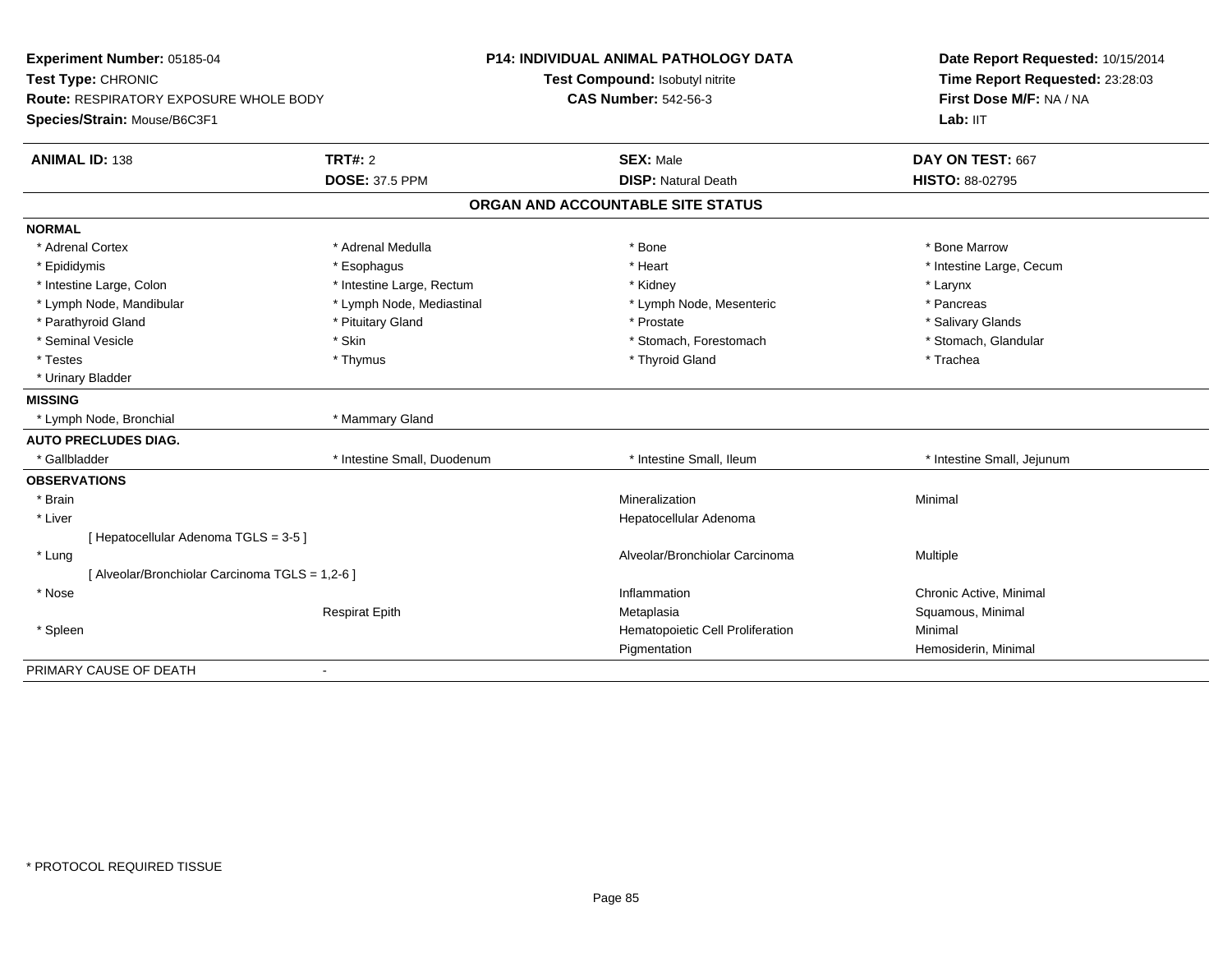| Experiment Number: 05185-04<br>Test Type: CHRONIC<br>Route: RESPIRATORY EXPOSURE WHOLE BODY<br>Species/Strain: Mouse/B6C3F1 |                          | <b>P14: INDIVIDUAL ANIMAL PATHOLOGY DATA</b><br>Test Compound: Isobutyl nitrite<br><b>CAS Number: 542-56-3</b> | Date Report Requested: 10/15/2014<br>Time Report Requested: 23:28:03<br>First Dose M/F: NA / NA<br>Lab: IIT |
|-----------------------------------------------------------------------------------------------------------------------------|--------------------------|----------------------------------------------------------------------------------------------------------------|-------------------------------------------------------------------------------------------------------------|
| <b>ANIMAL ID: 139</b>                                                                                                       | TRT#: 2                  | <b>SEX: Male</b>                                                                                               | DAY ON TEST: 692                                                                                            |
|                                                                                                                             | <b>DOSE: 37.5 PPM</b>    | <b>DISP: Natural Death</b>                                                                                     | HISTO: 88-02796                                                                                             |
|                                                                                                                             |                          | ORGAN AND ACCOUNTABLE SITE STATUS                                                                              |                                                                                                             |
| <b>NORMAL</b>                                                                                                               |                          |                                                                                                                |                                                                                                             |
| * Adrenal Cortex                                                                                                            | * Adrenal Medulla        | * Bone                                                                                                         | * Bone Marrow                                                                                               |
| * Epididymis                                                                                                                | * Heart                  | * Intestine Large, Colon                                                                                       | * Intestine Large, Rectum                                                                                   |
| * Lymph Node, Mandibular                                                                                                    | * Parathyroid Gland      | * Pituitary Gland                                                                                              | * Prostate                                                                                                  |
| * Seminal Vesicle                                                                                                           | * Skin                   | * Testes                                                                                                       | * Thyroid Gland                                                                                             |
| * Trachea                                                                                                                   |                          |                                                                                                                |                                                                                                             |
| <b>MISSING</b>                                                                                                              |                          |                                                                                                                |                                                                                                             |
| * Esophagus                                                                                                                 | * Lymph Node, Bronchial  |                                                                                                                |                                                                                                             |
| <b>AUTO PRECLUDES DIAG.</b>                                                                                                 |                          |                                                                                                                |                                                                                                             |
| * Gallbladder                                                                                                               | * Intestine Large, Cecum | * Intestine Small, Duodenum                                                                                    | * Intestine Small, Ileum                                                                                    |
| * Intestine Small, Jejunum                                                                                                  | * Lymph Node, Mesenteric | * Mammary Gland                                                                                                | * Pancreas                                                                                                  |
| * Stomach, Forestomach                                                                                                      | * Stomach, Glandular     | * Urinary Bladder                                                                                              |                                                                                                             |
| <b>OBSERVATIONS</b>                                                                                                         |                          |                                                                                                                |                                                                                                             |
| * Brain                                                                                                                     |                          | Mineralization                                                                                                 | Mild                                                                                                        |
| * Kidney                                                                                                                    |                          | Amyloid Deposition                                                                                             | Mild                                                                                                        |
| * Larynx                                                                                                                    |                          | Inflammation                                                                                                   | Acute, Moderate                                                                                             |
| $*$ Liver                                                                                                                   |                          | Hepatocellular Carcinoma                                                                                       |                                                                                                             |
| [ Hepatocellular Carcinoma TGLS = 1-12 ]                                                                                    |                          |                                                                                                                |                                                                                                             |
| * Lung                                                                                                                      |                          | Hepatocellular Carcinoma                                                                                       | Metastatic (Liver)                                                                                          |
| [ Hepatocellular Carcinoma TGLS = 4,5-6 ]                                                                                   |                          |                                                                                                                |                                                                                                             |
| * Lymph Node, Mediastinal                                                                                                   |                          | Hepatocellular Carcinoma                                                                                       | Metastatic (Liver)                                                                                          |
| * Nose                                                                                                                      | Olfactory Epi            | Degeneration                                                                                                   | Hyaline, Minimal                                                                                            |
| * Salivary Glands                                                                                                           |                          | Inflammation                                                                                                   | Chronic, Minimal                                                                                            |
| * Spleen                                                                                                                    |                          | Hematopoietic Cell Proliferation                                                                               | Minimal                                                                                                     |
|                                                                                                                             |                          | Pigmentation                                                                                                   | Hemosiderin, Minimal                                                                                        |
| * Thymus                                                                                                                    |                          | Atrophy                                                                                                        | Moderate                                                                                                    |
| PRIMARY CAUSE OF DEATH                                                                                                      | $\blacksquare$           |                                                                                                                |                                                                                                             |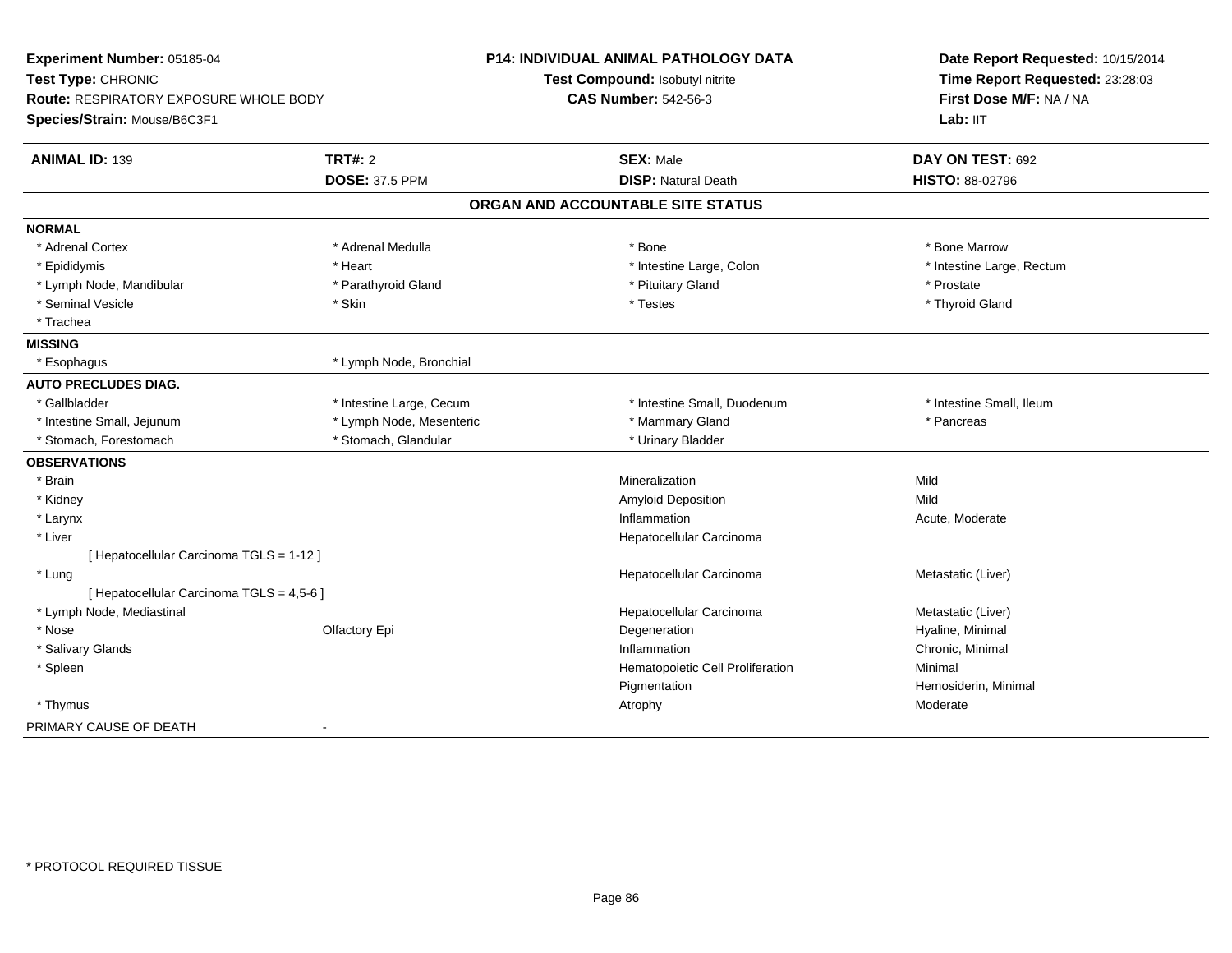| Experiment Number: 05185-04            |                           | <b>P14: INDIVIDUAL ANIMAL PATHOLOGY DATA</b> | Date Report Requested: 10/15/2014 |
|----------------------------------------|---------------------------|----------------------------------------------|-----------------------------------|
| Test Type: CHRONIC                     |                           | Test Compound: Isobutyl nitrite              | Time Report Requested: 23:28:03   |
| Route: RESPIRATORY EXPOSURE WHOLE BODY |                           | <b>CAS Number: 542-56-3</b>                  | First Dose M/F: NA / NA           |
| Species/Strain: Mouse/B6C3F1           |                           |                                              | Lab: IIT                          |
| <b>ANIMAL ID: 140</b>                  | <b>TRT#: 2</b>            | <b>SEX: Male</b>                             | DAY ON TEST: 726                  |
|                                        | <b>DOSE: 37.5 PPM</b>     | <b>DISP: Terminal Sacrifice</b>              | <b>HISTO: 88-02797</b>            |
|                                        |                           | ORGAN AND ACCOUNTABLE SITE STATUS            |                                   |
| <b>NORMAL</b>                          |                           |                                              |                                   |
| * Adrenal Medulla                      | * Bone                    | * Bone Marrow                                | * Epididymis                      |
| * Esophagus                            | * Gallbladder             | * Heart                                      | * Intestine Large, Cecum          |
| * Intestine Large, Colon               | * Intestine Large, Rectum | * Intestine Small, Duodenum                  | * Intestine Small, Ileum          |
| * Intestine Small, Jejunum             | * Larynx                  | * Liver                                      | * Lymph Node, Bronchial           |
| * Lymph Node, Mandibular               | * Lymph Node, Mediastinal | * Lymph Node, Mesenteric                     | * Nose                            |
| * Pancreas                             | * Parathyroid Gland       | * Pituitary Gland                            | * Prostate                        |
| * Seminal Vesicle                      | * Skin                    | * Stomach, Forestomach                       | * Stomach, Glandular              |
| * Testes                               | * Thyroid Gland           | * Trachea                                    |                                   |
| <b>MISSING</b>                         |                           |                                              |                                   |
| * Mammary Gland                        | * Thymus                  |                                              |                                   |
| <b>OBSERVATIONS</b>                    |                           |                                              |                                   |
| * Adrenal Cortex                       | Subcapsular               | Hyperplasia                                  | Minimal                           |
| * Brain                                |                           | Mineralization                               | Mild                              |
| * Kidney                               |                           | <b>Infiltration Cellular</b>                 | Lymphocyte, Minimal               |
| * Lung                                 | Alveolar Epith            | Hyperplasia                                  | Focal, Minimal                    |
| <b>Preputial Gland</b>                 |                           | <b>Dilatation</b>                            | Moderate                          |
| [ Dilatation TGLS = 1-12 ]             |                           |                                              |                                   |
| * Salivary Glands                      |                           | Inflammation                                 | Chronic, Minimal                  |
| * Spleen                               |                           | Hematopoietic Cell Proliferation             | Minimal                           |
|                                        |                           | Pigmentation                                 | Hemosiderin, Minimal              |
| * Urinary Bladder                      |                           | <b>Infiltration Cellular</b>                 | Lymphocyte, Minimal               |
| PRIMARY CAUSE OF DEATH                 | $\overline{\phantom{a}}$  |                                              |                                   |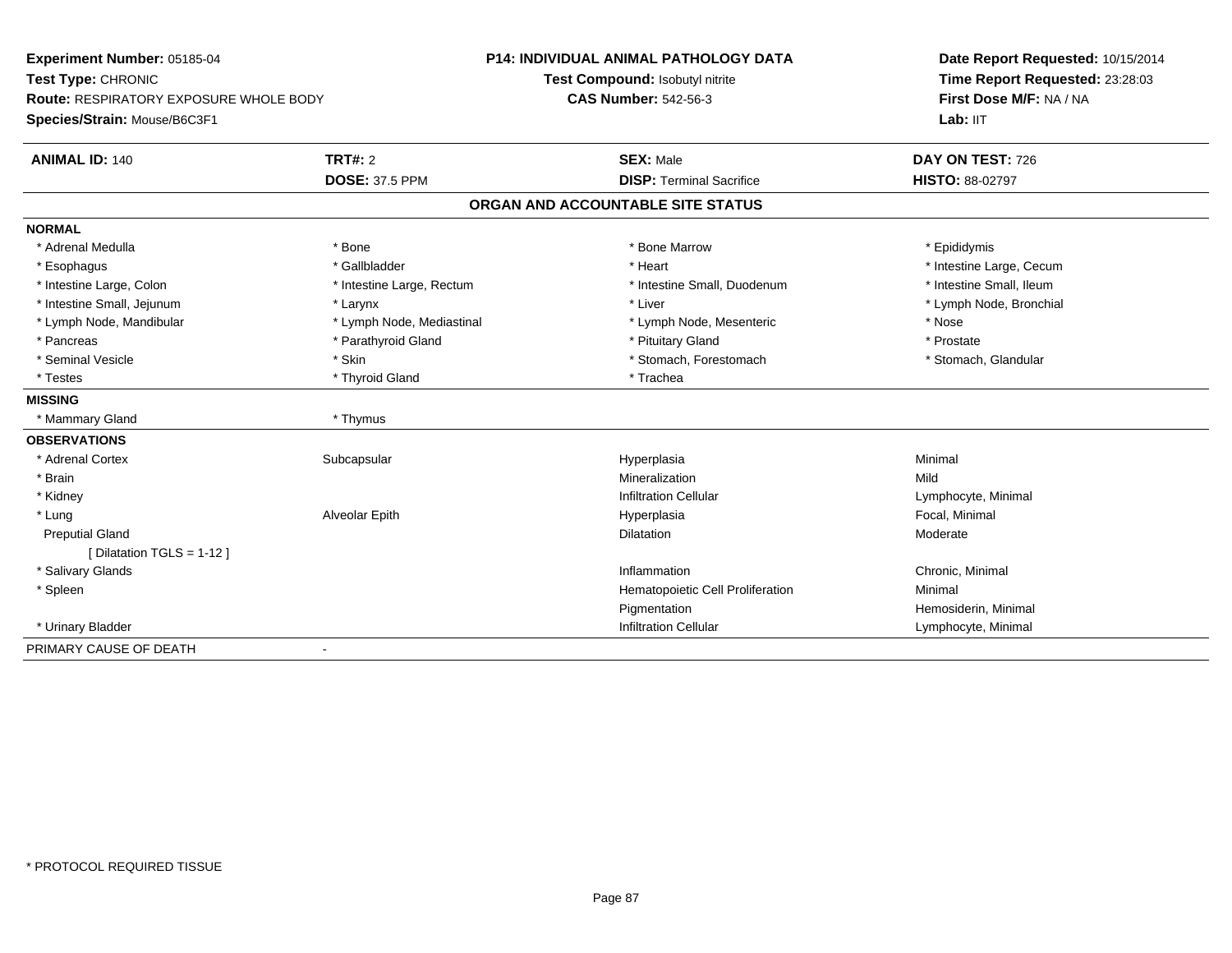| Experiment Number: 05185-04<br>Test Type: CHRONIC                             |                             | <b>P14: INDIVIDUAL ANIMAL PATHOLOGY DATA</b><br>Test Compound: Isobutyl nitrite | Date Report Requested: 10/15/2014<br>Time Report Requested: 23:28:03 |
|-------------------------------------------------------------------------------|-----------------------------|---------------------------------------------------------------------------------|----------------------------------------------------------------------|
| <b>Route: RESPIRATORY EXPOSURE WHOLE BODY</b><br>Species/Strain: Mouse/B6C3F1 |                             | <b>CAS Number: 542-56-3</b>                                                     | First Dose M/F: NA / NA<br>Lab: IIT                                  |
|                                                                               |                             |                                                                                 |                                                                      |
| <b>ANIMAL ID: 141</b>                                                         | <b>TRT#: 2</b>              | <b>SEX: Male</b>                                                                | DAY ON TEST: 581                                                     |
|                                                                               | <b>DOSE: 37.5 PPM</b>       | <b>DISP:</b> Moribund Sacrifice                                                 | <b>HISTO: 88-02798</b>                                               |
|                                                                               |                             | ORGAN AND ACCOUNTABLE SITE STATUS                                               |                                                                      |
| <b>NORMAL</b>                                                                 |                             |                                                                                 |                                                                      |
| * Adrenal Medulla                                                             | * Bone                      | * Bone Marrow                                                                   | * Esophagus                                                          |
| * Gallbladder                                                                 | * Heart                     | * Intestine Large, Cecum                                                        | * Intestine Large, Colon                                             |
| * Intestine Large, Rectum                                                     | * Intestine Small, Duodenum | * Intestine Small, Ileum                                                        | * Intestine Small, Jejunum                                           |
| * Larynx                                                                      | * Lymph Node, Mandibular    | * Pituitary Gland                                                               | * Prostate                                                           |
| * Salivary Glands                                                             | * Seminal Vesicle           | * Skin                                                                          | * Stomach, Forestomach                                               |
| * Stomach, Glandular                                                          | * Testes                    | * Thyroid Gland                                                                 | * Trachea                                                            |
| * Urinary Bladder                                                             |                             |                                                                                 |                                                                      |
| <b>MISSING</b>                                                                |                             |                                                                                 |                                                                      |
| * Lymph Node, Bronchial                                                       | * Mammary Gland             | * Parathyroid Gland                                                             |                                                                      |
| <b>OBSERVATIONS</b>                                                           |                             |                                                                                 |                                                                      |
| * Adrenal Cortex                                                              | Subcapsular                 | Hyperplasia                                                                     | Minimal                                                              |
| * Brain                                                                       |                             | Mineralization                                                                  | Mild                                                                 |
| * Epididymis                                                                  |                             | Lymphoma Malignant Mixed                                                        |                                                                      |
| * Kidney                                                                      | <b>Renal Tubule</b>         | <b>Dilatation</b>                                                               | Minimal                                                              |
| * Liver                                                                       |                             | <b>Necrosis</b>                                                                 | Minimal                                                              |
| * Lung                                                                        |                             | Lymphoma Malignant Mixed                                                        |                                                                      |
| * Lymph Node, Mediastinal                                                     |                             | Lymphoma Malignant Mixed                                                        |                                                                      |
| [ Lymphoma Malignant Mixed TGLS = 3-12 ]                                      |                             |                                                                                 |                                                                      |
| * Lymph Node, Mesenteric                                                      |                             | Lymphoma Malignant Mixed                                                        |                                                                      |
| [ Lymphoma Malignant Mixed TGLS = 3-12 ]                                      |                             |                                                                                 |                                                                      |
| * Nose                                                                        | <b>Respirat Epith</b>       | Hyperplasia                                                                     | Minimal                                                              |
| * Pancreas                                                                    |                             | Lymphoma Malignant Mixed                                                        |                                                                      |
| <b>Preputial Gland</b>                                                        |                             | <b>Dilatation</b>                                                               | Moderate                                                             |
| [ Dilatation TGLS = 2-9 ]                                                     |                             |                                                                                 |                                                                      |
| * Spleen                                                                      |                             | Lymphoma Malignant Mixed                                                        |                                                                      |
| * Thymus                                                                      |                             | Atrophy                                                                         | Moderate                                                             |
| PRIMARY CAUSE OF DEATH                                                        | $\blacksquare$              |                                                                                 |                                                                      |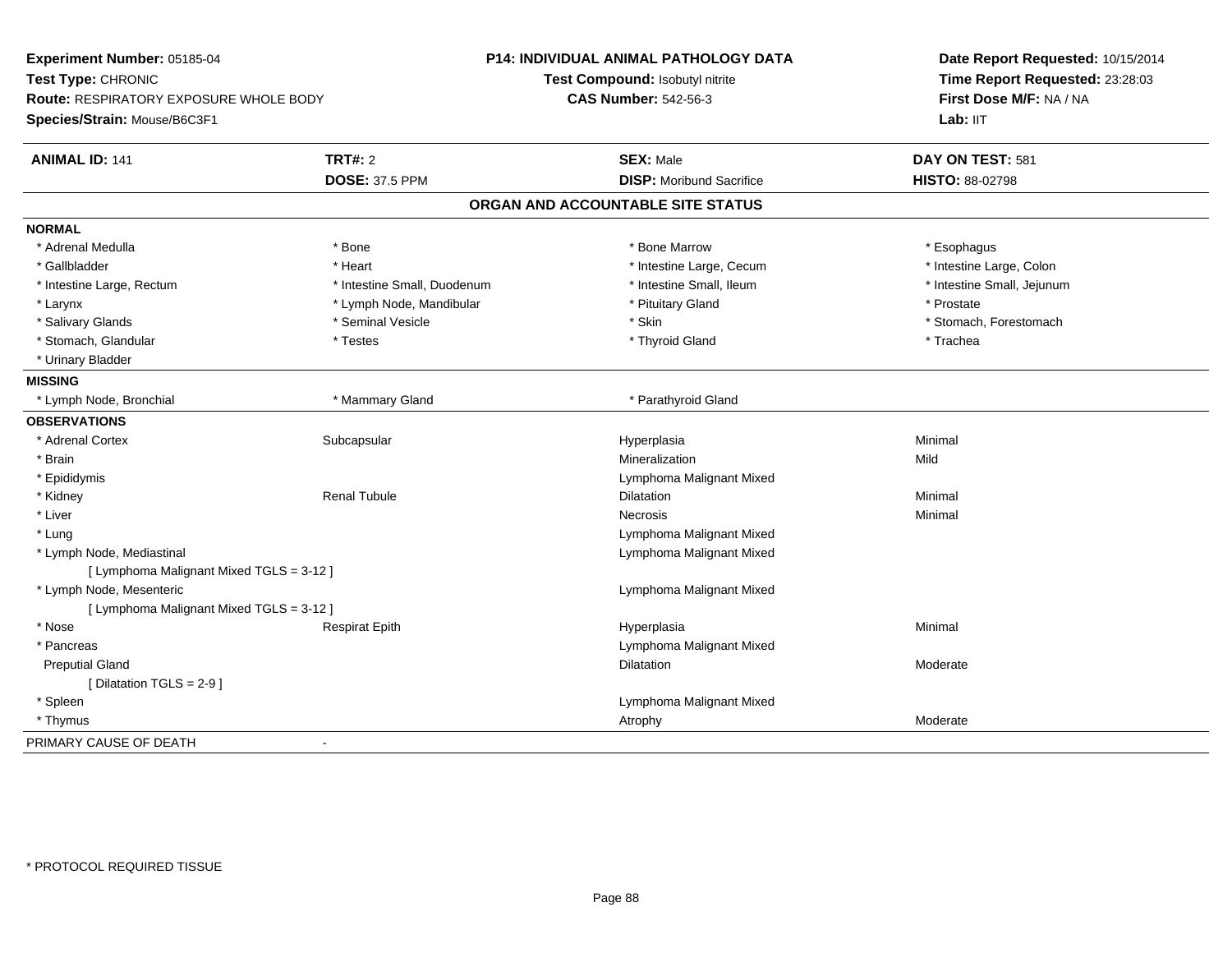| Experiment Number: 05185-04                  |                           | <b>P14: INDIVIDUAL ANIMAL PATHOLOGY DATA</b> | Date Report Requested: 10/15/2014<br>Time Report Requested: 23:28:03<br>First Dose M/F: NA / NA |
|----------------------------------------------|---------------------------|----------------------------------------------|-------------------------------------------------------------------------------------------------|
| Test Type: CHRONIC                           |                           | Test Compound: Isobutyl nitrite              |                                                                                                 |
| Route: RESPIRATORY EXPOSURE WHOLE BODY       |                           | <b>CAS Number: 542-56-3</b>                  |                                                                                                 |
| Species/Strain: Mouse/B6C3F1                 |                           |                                              | Lab: IIT                                                                                        |
| <b>ANIMAL ID: 142</b>                        | TRT#: 2                   | <b>SEX: Male</b>                             | DAY ON TEST: 725                                                                                |
|                                              | <b>DOSE: 37.5 PPM</b>     | <b>DISP: Terminal Sacrifice</b>              | <b>HISTO: 88-02799</b>                                                                          |
|                                              |                           | ORGAN AND ACCOUNTABLE SITE STATUS            |                                                                                                 |
| <b>NORMAL</b>                                |                           |                                              |                                                                                                 |
| * Adrenal Medulla                            | * Bone                    | * Bone Marrow                                | * Epididymis                                                                                    |
| * Esophagus                                  | * Gallbladder             | * Heart                                      | * Intestine Large, Cecum                                                                        |
| * Intestine Large, Colon                     | * Intestine Large, Rectum | * Intestine Small, Duodenum                  | * Intestine Small, Ileum                                                                        |
| * Intestine Small, Jejunum                   | * Kidney                  | * Larynx                                     | * Liver                                                                                         |
| * Lymph Node, Bronchial                      | * Lymph Node, Mandibular  | * Lymph Node, Mesenteric                     | * Pancreas                                                                                      |
| * Pituitary Gland                            | * Prostate                | * Salivary Glands                            | * Seminal Vesicle                                                                               |
| * Skin                                       | * Stomach, Forestomach    | * Stomach, Glandular                         | * Testes                                                                                        |
| * Thymus                                     | * Thyroid Gland           | * Trachea                                    | * Urinary Bladder                                                                               |
| <b>MISSING</b>                               |                           |                                              |                                                                                                 |
| * Lymph Node, Mediastinal                    | * Mammary Gland           | * Parathyroid Gland                          |                                                                                                 |
| <b>OBSERVATIONS</b>                          |                           |                                              |                                                                                                 |
| * Adrenal Cortex                             |                           | Hypertrophy                                  | Focal, Minimal                                                                                  |
| * Brain                                      |                           | Mineralization                               | Minimal                                                                                         |
| * Lung                                       |                           | Alveolar/Bronchiolar Adenoma                 |                                                                                                 |
| [ Alveolar/Bronchiolar Adenoma TGLS = 2-12 ] |                           |                                              |                                                                                                 |
| * Nose                                       | <b>Respirat Epith</b>     | Hyperplasia                                  | Minimal                                                                                         |
| <b>Preputial Gland</b>                       |                           | <b>Dilatation</b>                            | Marked                                                                                          |
| [Dilatation TGLS = 1-13]                     |                           |                                              |                                                                                                 |
| * Spleen                                     |                           | Hematopoietic Cell Proliferation             | Minimal                                                                                         |
|                                              |                           | Pigmentation                                 | Hemosiderin, Minimal                                                                            |
| PRIMARY CAUSE OF DEATH                       |                           |                                              |                                                                                                 |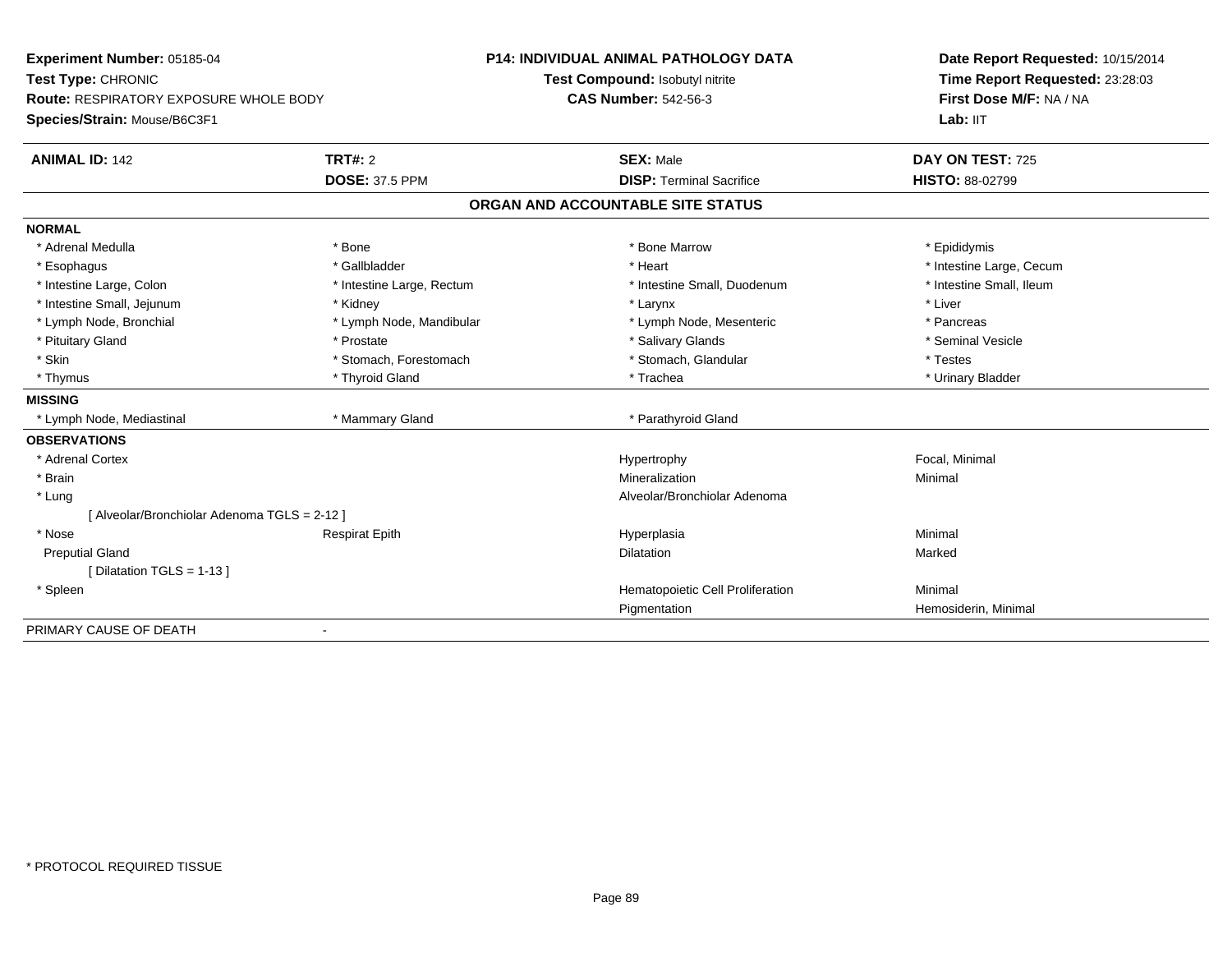| Experiment Number: 05185-04                                              |                            | P14: INDIVIDUAL ANIMAL PATHOLOGY DATA | Date Report Requested: 10/15/2014<br>Time Report Requested: 23:28:03<br>First Dose M/F: NA / NA |  |
|--------------------------------------------------------------------------|----------------------------|---------------------------------------|-------------------------------------------------------------------------------------------------|--|
| Test Type: CHRONIC                                                       |                            | Test Compound: Isobutyl nitrite       |                                                                                                 |  |
| Route: RESPIRATORY EXPOSURE WHOLE BODY                                   |                            | <b>CAS Number: 542-56-3</b>           |                                                                                                 |  |
| Species/Strain: Mouse/B6C3F1                                             |                            |                                       | Lab: IIT                                                                                        |  |
| <b>ANIMAL ID: 143</b>                                                    | TRT#: 2                    | <b>SEX: Male</b>                      | DAY ON TEST: 726                                                                                |  |
|                                                                          | <b>DOSE: 37.5 PPM</b>      | <b>DISP: Terminal Sacrifice</b>       | <b>HISTO: 88-02800</b>                                                                          |  |
|                                                                          |                            | ORGAN AND ACCOUNTABLE SITE STATUS     |                                                                                                 |  |
| <b>NORMAL</b>                                                            |                            |                                       |                                                                                                 |  |
| * Adrenal Cortex                                                         | * Adrenal Medulla          | * Bone                                | * Bone Marrow                                                                                   |  |
| * Epididymis                                                             | * Esophagus                | * Gallbladder                         | * Heart                                                                                         |  |
| * Intestine Large, Cecum                                                 | * Intestine Large, Colon   | * Intestine Large, Rectum             | * Intestine Small, Duodenum                                                                     |  |
| * Intestine Small, Ileum                                                 | * Intestine Small, Jejunum | * Kidney                              | * Larynx                                                                                        |  |
| * Lung                                                                   | * Lymph Node, Bronchial    | * Lymph Node, Mandibular              | * Lymph Node, Mediastinal                                                                       |  |
| * Lymph Node, Mesenteric                                                 | * Pancreas                 | * Pituitary Gland                     | * Prostate                                                                                      |  |
| * Skin                                                                   | * Stomach, Forestomach     | * Stomach, Glandular                  | * Testes                                                                                        |  |
| * Thymus                                                                 | * Trachea                  | * Urinary Bladder                     |                                                                                                 |  |
| <b>MISSING</b>                                                           |                            |                                       |                                                                                                 |  |
| * Mammary Gland                                                          | * Parathyroid Gland        |                                       |                                                                                                 |  |
| <b>OBSERVATIONS</b>                                                      |                            |                                       |                                                                                                 |  |
| * Brain                                                                  |                            | Mineralization                        | Mild                                                                                            |  |
| * Liver                                                                  |                            | <b>Clear Cell Focus</b>               |                                                                                                 |  |
|                                                                          |                            | Hepatocellular Adenoma                |                                                                                                 |  |
| [Clear Cell Focus TGLS = 3-12]<br>[ Hepatocellular Adenoma TGLS = 3-12 ] |                            |                                       |                                                                                                 |  |
| Fat<br>Mesentery                                                         |                            | <b>Necrosis</b>                       | Moderate                                                                                        |  |
| [Necrosis TGLS = $1-13$ ]                                                |                            |                                       |                                                                                                 |  |
| * Nose                                                                   | <b>Respirat Epith</b>      | Hyperplasia                           | Mild                                                                                            |  |
| * Salivary Glands                                                        |                            | Inflammation                          | Chronic, Minimal                                                                                |  |
| * Seminal Vesicle                                                        |                            | <b>Dilatation</b>                     | Mild                                                                                            |  |
| [ Dilatation TGLS = $2-9$ ]                                              |                            |                                       |                                                                                                 |  |
| * Spleen                                                                 |                            | Hematopoietic Cell Proliferation      | Minimal                                                                                         |  |
|                                                                          |                            | Pigmentation                          | Hemosiderin, Minimal                                                                            |  |
| * Thyroid Gland                                                          | <b>Follicular Cel</b>      | Hyperplasia                           | Focal, Minimal                                                                                  |  |
| PRIMARY CAUSE OF DEATH<br>$\blacksquare$                                 |                            |                                       |                                                                                                 |  |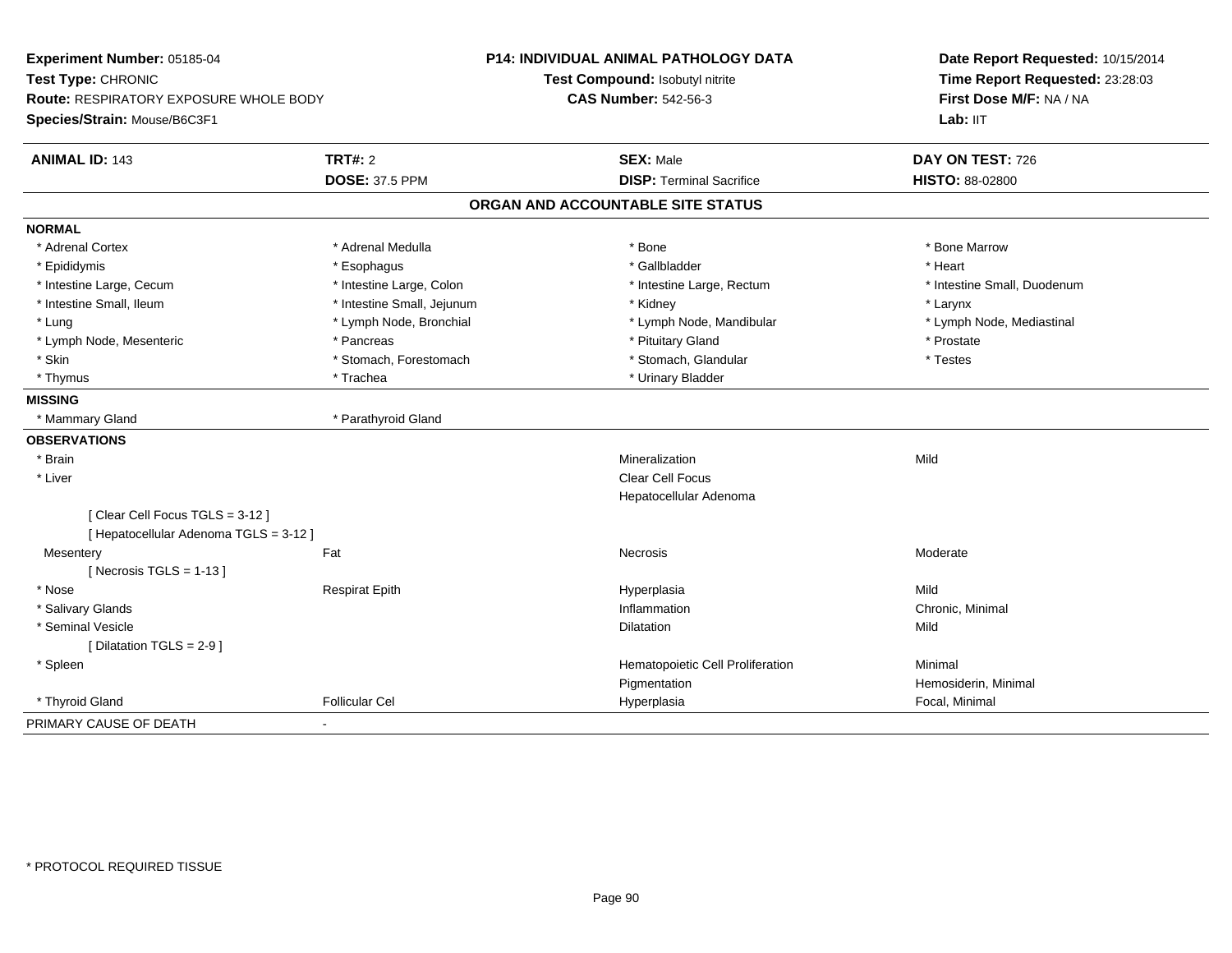| Experiment Number: 05185-04                   |                           | <b>P14: INDIVIDUAL ANIMAL PATHOLOGY DATA</b> | Date Report Requested: 10/15/2014<br>Time Report Requested: 23:28:03<br>First Dose M/F: NA / NA |
|-----------------------------------------------|---------------------------|----------------------------------------------|-------------------------------------------------------------------------------------------------|
| Test Type: CHRONIC                            |                           | Test Compound: Isobutyl nitrite              |                                                                                                 |
| <b>Route: RESPIRATORY EXPOSURE WHOLE BODY</b> |                           | <b>CAS Number: 542-56-3</b>                  |                                                                                                 |
| Species/Strain: Mouse/B6C3F1                  |                           |                                              | Lab: IIT                                                                                        |
| <b>ANIMAL ID: 144</b>                         | <b>TRT#: 2</b>            | <b>SEX: Male</b>                             | DAY ON TEST: 379                                                                                |
|                                               | <b>DOSE: 37.5 PPM</b>     | <b>DISP: Natural Death</b>                   | HISTO: 88-02801                                                                                 |
|                                               |                           | ORGAN AND ACCOUNTABLE SITE STATUS            |                                                                                                 |
| <b>NORMAL</b>                                 |                           |                                              |                                                                                                 |
| * Adrenal Cortex                              | * Adrenal Medulla         | * Bone                                       | * Epididymis                                                                                    |
| * Esophagus                                   | * Gallbladder             | * Heart                                      | * Intestine Large, Cecum                                                                        |
| * Intestine Large, Colon                      | * Intestine Large, Rectum | * Intestine Small, Duodenum                  | * Intestine Small, Ileum                                                                        |
| * Intestine Small, Jejunum                    | * Larynx                  | * Lung                                       | * Lymph Node, Bronchial                                                                         |
| * Lymph Node, Mandibular                      | * Lymph Node, Mesenteric  | * Nose                                       | * Pancreas                                                                                      |
| * Pituitary Gland                             | * Salivary Glands         | * Seminal Vesicle                            | * Skin                                                                                          |
| * Stomach, Forestomach                        | * Stomach, Glandular      | * Testes                                     | * Thyroid Gland                                                                                 |
| * Trachea                                     |                           |                                              |                                                                                                 |
| <b>MISSING</b>                                |                           |                                              |                                                                                                 |
| * Lymph Node, Mediastinal                     | * Mammary Gland           | * Parathyroid Gland                          |                                                                                                 |
| <b>OBSERVATIONS</b>                           |                           |                                              |                                                                                                 |
| * Bone Marrow                                 | <b>Myeloid Cell</b>       | Hyperplasia                                  | Moderate                                                                                        |
| * Brain                                       |                           | Mineralization                               | Minimal                                                                                         |
| * Kidney                                      |                           | Inflammation                                 | Chronic Active, Marked                                                                          |
| [ Inflammation TGLS = 1-8 ]                   |                           |                                              |                                                                                                 |
| * Liver                                       |                           | Hematopoietic Cell Proliferation             | Minimal                                                                                         |
| Lymph Node                                    | Renal                     | Hyperplasia                                  | Plasma Cell, Moderate                                                                           |
| [Hyperplasia TGLS = 2-12]                     |                           |                                              |                                                                                                 |
| * Prostate                                    |                           | Inflammation                                 | Chronic Active, Moderate                                                                        |
| * Spleen                                      |                           | Hematopoietic Cell Proliferation             | Moderate                                                                                        |
| * Thymus                                      |                           | Atrophy                                      | Moderate                                                                                        |
| * Urinary Bladder                             | <b>Transit Epithe</b>     | Hyperplasia                                  | Marked                                                                                          |
|                                               |                           | Inflammation                                 | Chronic Active, Mild                                                                            |
| PRIMARY CAUSE OF DEATH                        |                           |                                              |                                                                                                 |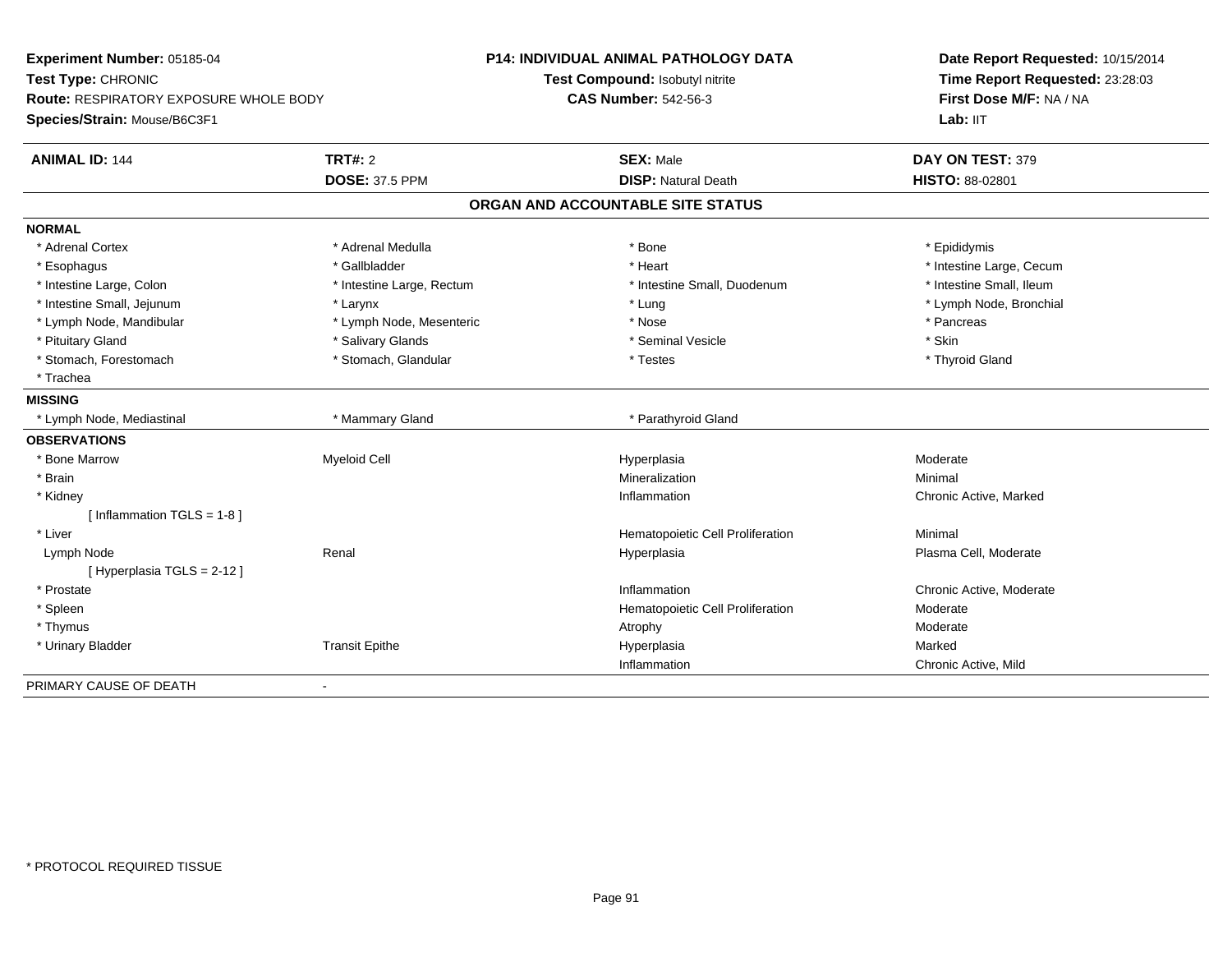**Experiment Number:** 05185-04**Test Type:** CHRONIC **Route:** RESPIRATORY EXPOSURE WHOLE BODY**Species/Strain:** Mouse/B6C3F1**P14: INDIVIDUAL ANIMAL PATHOLOGY DATATest Compound:** Isobutyl nitrite**CAS Number:** 542-56-3**Date Report Requested:** 10/15/2014**Time Report Requested:** 23:28:03**First Dose M/F:** NA / NA**Lab:** IIT**ANIMAL ID:** 145**TRT#:** 2 **SEX:** Male **DAY ON TEST:** 614 **DOSE:** 37.5 PPM **DISP:** Moribund Sacrifice **HISTO:** 88-02802 **ORGAN AND ACCOUNTABLE SITE STATUSNORMAL**\* Adrenal Medulla \* Adrenal Medulla \* \* \* example \* \* Bone \* \* \* Bone \* \* Epididymis \* \* Epididymis \* \* \* Esophagus \* Esophagus \* \* Esophagus \* \* Esophagus \* \* Esophagus \* \* Esophagus \* \* Esophagus \* \* Esophagus \* \* \* \* \* \* \* \* \* \* \* \* \* \* \* Intestine Large, Colon \* Gallbladder \* The mode of the state of the state of the state of the state of the state of the state of the state of the state of the state of the state of the state of the state of the state of the state of the state of \* Intestine Small, Jejunum \* Intestine Large, Rectum \* Intestine Small, Duodenum \* Intestine Small, Ileum \* Intestine Small, Ileum \* Larynx \* Liver \* Lung \* Lymph Node, Bronchial \* Lymph Node, Mandibular \* The state of the state of the Mediastinal \* Lymph Node, Mesenteric \* Nose \* Pituitary Gland \* Pancreas \* Parathyroid Gland \* Parathyroid Gland Penis \* Parathyroid Gland Penis \* Penis \* Penis \* Penis \* P \* Prostate \* \* Salivary Glands \* \* Salivary Glands \* \* Seminal Vesicle \* \* \* Seminal Yestrich \* \* Skin \* \* Skin \* Thymus \* Stomach, Forestomach \* Testes \* Stomach, Glandular \* Testes \* Testes \* Testes \* Testes \* \* Testes \* \* Testes \* \* Testes \* \* Testes \* \* Testes \* \* Testes \* \* Testes \* \* Testes \* \* Testes \* \* Testes \* \* Testes \* \* Testes \* \* Thyroid Gland \* Trachea**MISSING** \* Mammary Gland**OBSERVATIONS** \* Adrenal Cortexx Subcapsular Subcapsular Subsets and Hyperplasia a **Minimal**  \* Bone Marroww the matted of the Myeloid Cell the Marked of the Hyperplasia Marked Marked Marked Street and Marked Marked Street and Marked Street and Marked Street and Marked Street and Marked Street and Marked Street and Marked Stree \* Brainn and the control of the control of the control of the control of the control of the control of the control of the control of the control of the control of the control of the control of the control of the control of the co \* Kidneyy the control of the control of the control of the control of the control of the control of the control of the control of the control of the control of the control of the control of the control of the control of the contro \* SpleenHematopoietic Cell Proliferation<br>
Inflammation Chronic A \* Urinary Bladderr and the control of the control of the control of the control of the control of the control of the control of Chronic Active, Marked PRIMARY CAUSE OF DEATH-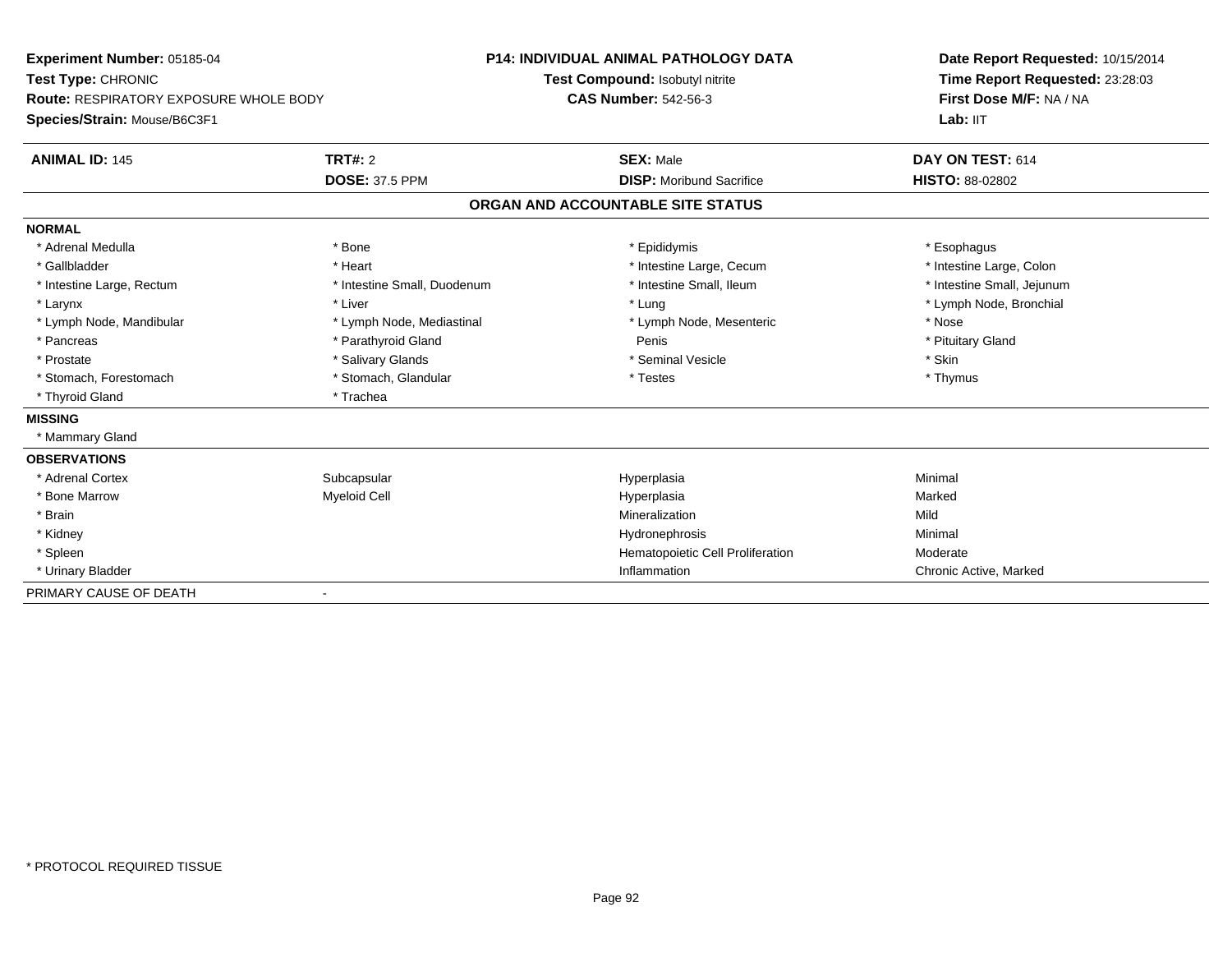| Experiment Number: 05185-04                |                            | <b>P14: INDIVIDUAL ANIMAL PATHOLOGY DATA</b> | Date Report Requested: 10/15/2014 |
|--------------------------------------------|----------------------------|----------------------------------------------|-----------------------------------|
| Test Type: CHRONIC                         |                            | Test Compound: Isobutyl nitrite              | Time Report Requested: 23:28:03   |
| Route: RESPIRATORY EXPOSURE WHOLE BODY     |                            | <b>CAS Number: 542-56-3</b>                  | First Dose M/F: NA / NA           |
| Species/Strain: Mouse/B6C3F1               |                            |                                              | Lab: IIT                          |
| <b>ANIMAL ID: 146</b>                      | <b>TRT#: 2</b>             | <b>SEX: Male</b>                             | DAY ON TEST: 726                  |
|                                            | <b>DOSE: 37.5 PPM</b>      | <b>DISP: Terminal Sacrifice</b>              | HISTO: 88-02803                   |
|                                            |                            | ORGAN AND ACCOUNTABLE SITE STATUS            |                                   |
| <b>NORMAL</b>                              |                            |                                              |                                   |
| * Adrenal Medulla                          | * Bone                     | * Bone Marrow                                | * Brain                           |
| * Epididymis                               | * Esophagus                | * Gallbladder                                | * Heart                           |
| * Intestine Large, Cecum                   | * Intestine Large, Colon   | * Intestine Large, Rectum                    | * Intestine Small, Duodenum       |
| * Intestine Small. Ileum                   | * Intestine Small, Jejunum | * Kidney                                     | * Larynx                          |
| * Lymph Node, Bronchial                    | * Lymph Node, Mandibular   | * Lymph Node, Mediastinal                    | * Lymph Node, Mesenteric          |
| * Pancreas                                 | * Parathyroid Gland        | * Pituitary Gland                            | * Prostate                        |
| * Seminal Vesicle                          | * Skin                     | * Stomach, Forestomach                       | * Stomach, Glandular              |
| * Testes                                   | * Thymus                   | * Trachea                                    | * Urinary Bladder                 |
| <b>MISSING</b>                             |                            |                                              |                                   |
| * Mammary Gland                            |                            |                                              |                                   |
| <b>OBSERVATIONS</b>                        |                            |                                              |                                   |
| * Adrenal Cortex                           | Subcapsular                | Hyperplasia                                  | Minimal                           |
| * Liver                                    |                            | <b>Clear Cell Focus</b>                      |                                   |
| [Clear Cell Focus TGLS = 1-13]             |                            |                                              |                                   |
| * Lung                                     |                            | Alveolar/Bronchiolar Adenoma                 |                                   |
|                                            |                            | <b>Infiltration Cellular</b>                 | Lymphocyte, Mild                  |
| [Alveolar/Bronchiolar Adenoma TGLS = 2-12] |                            |                                              |                                   |
| * Nose                                     | <b>Respirat Epith</b>      | Degeneration                                 | Hyaline, Minimal                  |
| * Salivary Glands                          |                            | Inflammation                                 | Chronic, Minimal                  |
| * Spleen                                   |                            | Hematopoietic Cell Proliferation             | Minimal                           |
| * Thyroid Gland                            | <b>Follicular Cel</b>      | Hyperplasia                                  | Focal, Minimal                    |
| PRIMARY CAUSE OF DEATH                     |                            |                                              |                                   |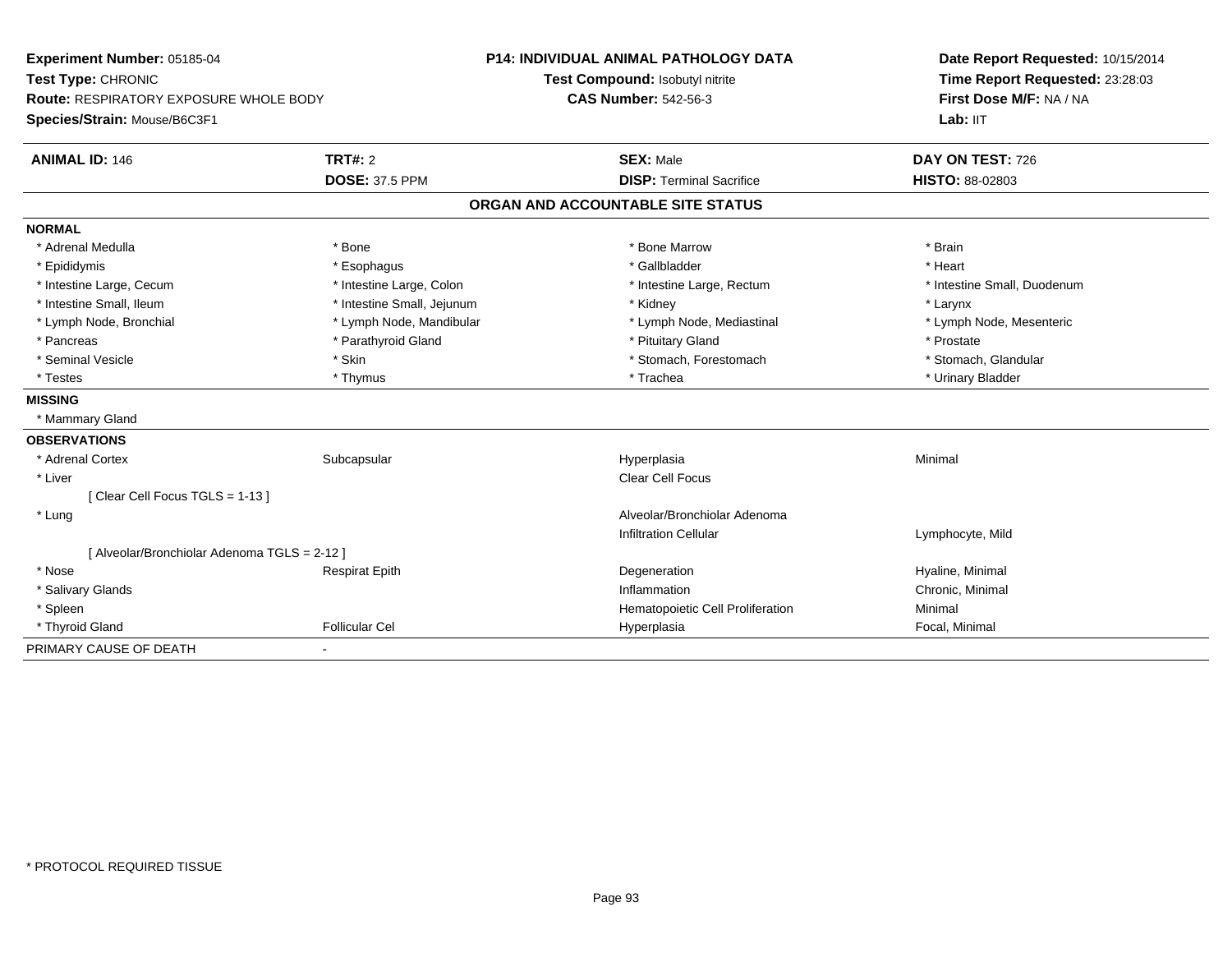| Experiment Number: 05185-04                   |                           | <b>P14: INDIVIDUAL ANIMAL PATHOLOGY DATA</b> | Date Report Requested: 10/15/2014<br>Time Report Requested: 23:28:03 |  |
|-----------------------------------------------|---------------------------|----------------------------------------------|----------------------------------------------------------------------|--|
| Test Type: CHRONIC                            |                           | Test Compound: Isobutyl nitrite              |                                                                      |  |
| <b>Route: RESPIRATORY EXPOSURE WHOLE BODY</b> |                           | <b>CAS Number: 542-56-3</b>                  | First Dose M/F: NA / NA                                              |  |
| Species/Strain: Mouse/B6C3F1                  |                           |                                              | Lab: IIT                                                             |  |
| <b>ANIMAL ID: 147</b>                         | <b>TRT#: 2</b>            | <b>SEX: Male</b>                             | DAY ON TEST: 699                                                     |  |
|                                               | <b>DOSE: 37.5 PPM</b>     | <b>DISP:</b> Moribund Sacrifice              | <b>HISTO: 88-02804</b>                                               |  |
|                                               |                           | ORGAN AND ACCOUNTABLE SITE STATUS            |                                                                      |  |
| <b>NORMAL</b>                                 |                           |                                              |                                                                      |  |
| * Adrenal Cortex                              | * Adrenal Medulla         | * Bone                                       | * Bone Marrow                                                        |  |
| * Epididymis                                  | * Gallbladder             | * Heart                                      | * Intestine Large, Cecum                                             |  |
| * Intestine Large, Colon                      | * Intestine Large, Rectum | * Intestine Small, Duodenum                  | * Intestine Small, Ileum                                             |  |
| * Intestine Small, Jejunum                    | * Larynx                  | * Lung                                       | * Lymph Node, Mandibular                                             |  |
| * Lymph Node, Mediastinal                     | * Lymph Node, Mesenteric  | * Nose                                       | * Pancreas                                                           |  |
| * Pituitary Gland                             | * Prostate                | * Seminal Vesicle                            | * Skin                                                               |  |
| Spinal Cord                                   | * Stomach, Forestomach    | * Stomach, Glandular                         | * Testes                                                             |  |
| * Trachea                                     | * Urinary Bladder         |                                              |                                                                      |  |
| <b>MISSING</b>                                |                           |                                              |                                                                      |  |
| * Esophagus                                   | * Lymph Node, Bronchial   | * Mammary Gland                              | * Parathyroid Gland                                                  |  |
| <b>OBSERVATIONS</b>                           |                           |                                              |                                                                      |  |
| * Brain                                       |                           | Mineralization                               | Mild                                                                 |  |
| * Kidney                                      | <b>Renal Tubule</b>       | Regeneration                                 | Minimal                                                              |  |
| * Liver                                       | Centrilobular             | <b>Fatty Change</b>                          | Mild                                                                 |  |
| * Salivary Glands                             |                           | Inflammation                                 | Chronic, Minimal                                                     |  |
| * Spleen                                      |                           | Hematopoietic Cell Proliferation             | Minimal                                                              |  |
|                                               |                           | Pigmentation                                 | Hemosiderin, Minimal                                                 |  |
| * Thymus                                      |                           | Atrophy                                      | Moderate                                                             |  |
| * Thyroid Gland                               | <b>Follicular Cel</b>     | Hyperplasia                                  | Focal, Minimal                                                       |  |
| PRIMARY CAUSE OF DEATH                        |                           |                                              |                                                                      |  |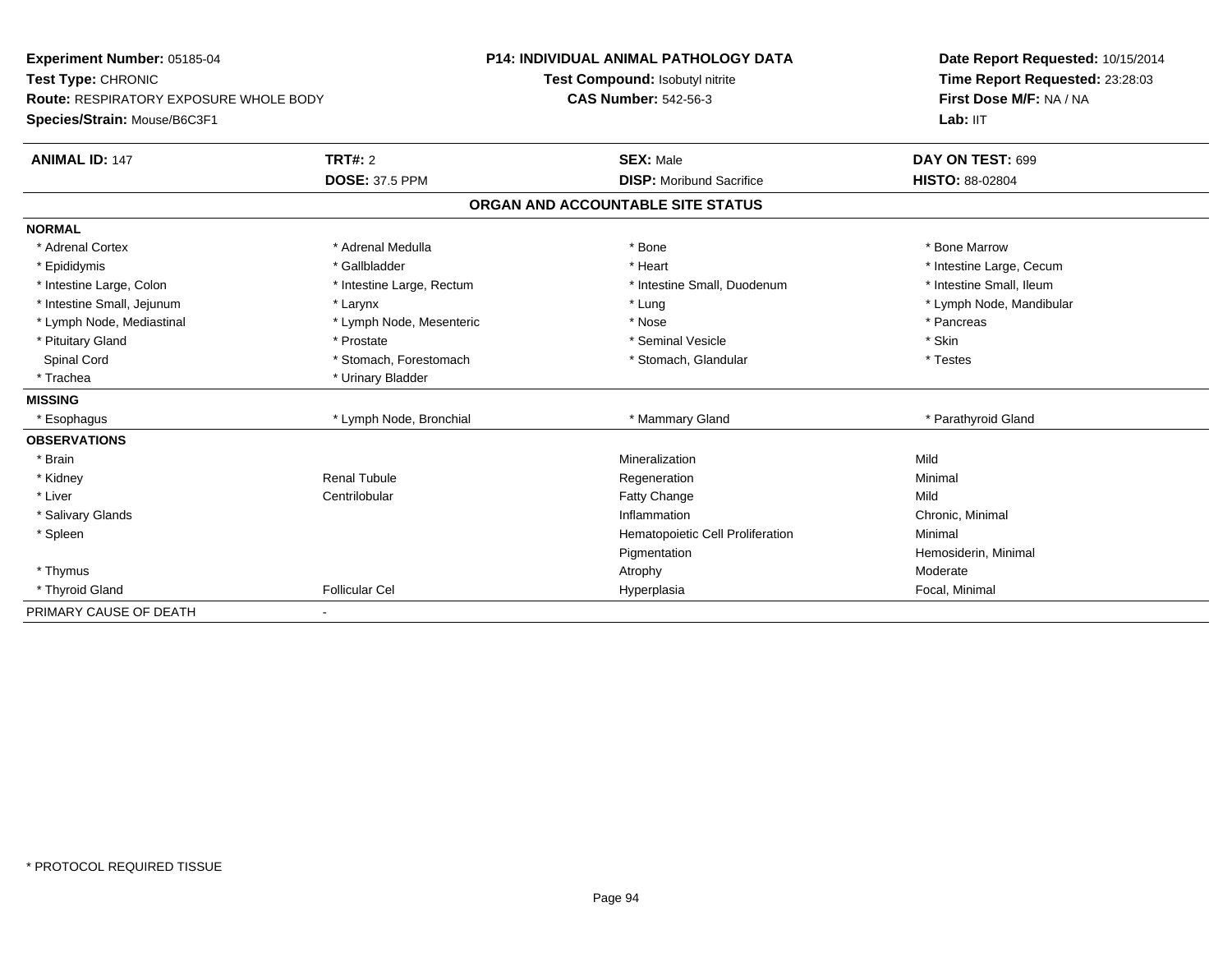| Experiment Number: 05185-04                   |                           | P14: INDIVIDUAL ANIMAL PATHOLOGY DATA | Date Report Requested: 10/15/2014<br>Time Report Requested: 23:28:03 |  |
|-----------------------------------------------|---------------------------|---------------------------------------|----------------------------------------------------------------------|--|
| Test Type: CHRONIC                            |                           | Test Compound: Isobutyl nitrite       |                                                                      |  |
| <b>Route: RESPIRATORY EXPOSURE WHOLE BODY</b> |                           | <b>CAS Number: 542-56-3</b>           | First Dose M/F: NA / NA                                              |  |
| Species/Strain: Mouse/B6C3F1                  |                           |                                       | Lab: IIT                                                             |  |
| <b>ANIMAL ID: 148</b>                         | <b>TRT#: 2</b>            | <b>SEX: Male</b>                      | DAY ON TEST: 667                                                     |  |
|                                               | <b>DOSE: 37.5 PPM</b>     | <b>DISP:</b> Moribund Sacrifice       | <b>HISTO: 88-02805</b>                                               |  |
|                                               |                           | ORGAN AND ACCOUNTABLE SITE STATUS     |                                                                      |  |
| <b>NORMAL</b>                                 |                           |                                       |                                                                      |  |
| * Adrenal Cortex                              | * Adrenal Medulla         | * Bone                                | * Bone Marrow                                                        |  |
| * Epididymis                                  | * Gallbladder             | * Heart                               | * Intestine Large, Cecum                                             |  |
| * Intestine Large, Colon                      | * Intestine Large, Rectum | * Intestine Small, Duodenum           | * Intestine Small, Ileum                                             |  |
| * Intestine Small, Jejunum                    | * Kidney                  | * Lymph Node, Bronchial               | * Lymph Node, Mandibular                                             |  |
| * Lymph Node, Mediastinal                     | * Lymph Node, Mesenteric  | * Pancreas                            | * Pituitary Gland                                                    |  |
| * Prostate                                    | * Seminal Vesicle         | * Skin                                | * Stomach, Forestomach                                               |  |
| * Stomach, Glandular                          | * Testes                  | * Thyroid Gland                       | * Trachea                                                            |  |
| * Urinary Bladder                             |                           |                                       |                                                                      |  |
| <b>MISSING</b>                                |                           |                                       |                                                                      |  |
| * Esophagus                                   | * Mammary Gland           | * Parathyroid Gland                   | * Thymus                                                             |  |
| <b>OBSERVATIONS</b>                           |                           |                                       |                                                                      |  |
| * Brain                                       |                           | Mineralization                        | Minimal                                                              |  |
| * Larynx                                      |                           | Inflammation                          | Chronic Active, Minimal                                              |  |
| * Liver                                       |                           | Developmental Malformation            |                                                                      |  |
|                                               |                           | Hepatocellular Adenoma                |                                                                      |  |
|                                               |                           | Hepatocellular Carcinoma              |                                                                      |  |
| [Developmental Malformation TGLS = 6-5]       |                           |                                       |                                                                      |  |
| [Hepatocellular Adenoma TGLS = 6-5]           |                           |                                       |                                                                      |  |
| [ Hepatocellular Carcinoma TGLS = 1-5 ]       |                           |                                       |                                                                      |  |
| * Lung                                        |                           | Hepatocellular Carcinoma              | Metastatic (Liver)                                                   |  |
| * Nose                                        | <b>Respirat Epith</b>     | Hyperplasia                           | Minimal                                                              |  |
|                                               | <b>Respirat Epith</b>     | Ulcer                                 | Minimal                                                              |  |
| * Salivary Glands                             |                           | Inflammation                          | Chronic, Minimal                                                     |  |
| * Spleen                                      |                           | Hematopoietic Cell Proliferation      | Minimal                                                              |  |
|                                               |                           | Pigmentation                          | Hemosiderin, Minimal                                                 |  |
| PRIMARY CAUSE OF DEATH                        | $\overline{\phantom{a}}$  |                                       |                                                                      |  |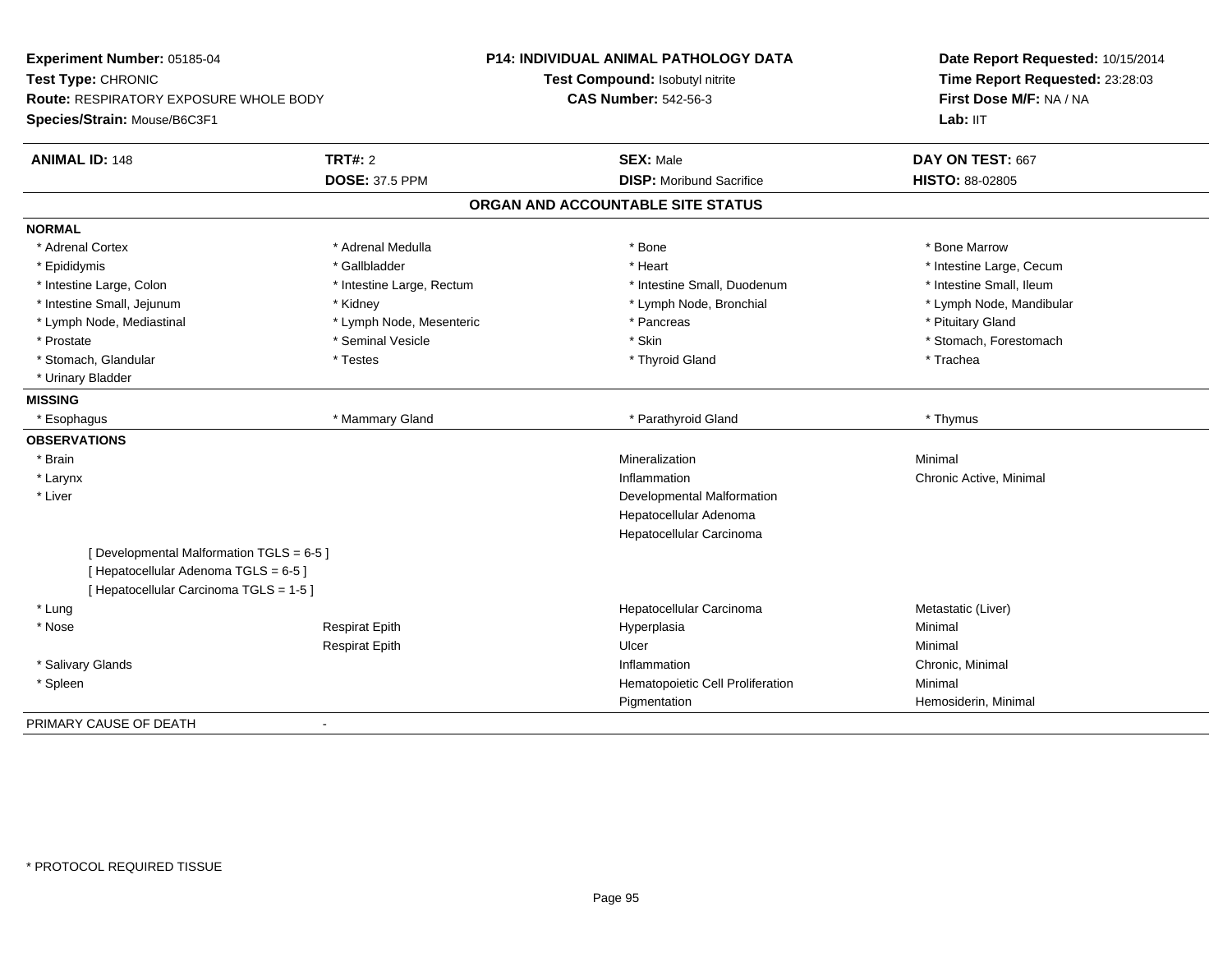| Experiment Number: 05185-04<br>Test Type: CHRONIC<br>Route: RESPIRATORY EXPOSURE WHOLE BODY<br>Species/Strain: Mouse/B6C3F1 |                           | <b>P14: INDIVIDUAL ANIMAL PATHOLOGY DATA</b><br>Test Compound: Isobutyl nitrite<br><b>CAS Number: 542-56-3</b> | Date Report Requested: 10/15/2014<br>Time Report Requested: 23:28:03<br>First Dose M/F: NA / NA<br>Lab: IIT |
|-----------------------------------------------------------------------------------------------------------------------------|---------------------------|----------------------------------------------------------------------------------------------------------------|-------------------------------------------------------------------------------------------------------------|
| <b>ANIMAL ID: 149</b>                                                                                                       | <b>TRT#: 2</b>            | <b>SEX: Male</b>                                                                                               | DAY ON TEST: 725                                                                                            |
|                                                                                                                             | <b>DOSE: 37.5 PPM</b>     | <b>DISP: Terminal Sacrifice</b>                                                                                | <b>HISTO: 88-02806</b>                                                                                      |
|                                                                                                                             |                           | ORGAN AND ACCOUNTABLE SITE STATUS                                                                              |                                                                                                             |
| <b>NORMAL</b>                                                                                                               |                           |                                                                                                                |                                                                                                             |
| * Adrenal Cortex                                                                                                            | * Bone                    | * Bone Marrow                                                                                                  | * Epididymis                                                                                                |
| * Esophagus                                                                                                                 | * Gallbladder             | * Heart                                                                                                        | * Intestine Large, Cecum                                                                                    |
| * Intestine Large, Colon                                                                                                    | * Intestine Large, Rectum | * Intestine Small, Duodenum                                                                                    | * Intestine Small, Ileum                                                                                    |
| * Larynx                                                                                                                    | * Lung                    | * Lymph Node, Bronchial                                                                                        | * Lymph Node, Mandibular                                                                                    |
| * Lymph Node, Mesenteric                                                                                                    | * Nose                    | * Pancreas                                                                                                     | * Pituitary Gland                                                                                           |
| * Prostate                                                                                                                  | * Skin                    | * Stomach, Forestomach                                                                                         | * Stomach, Glandular                                                                                        |
| * Testes                                                                                                                    | * Thymus                  | * Trachea                                                                                                      |                                                                                                             |
| <b>MISSING</b>                                                                                                              |                           |                                                                                                                |                                                                                                             |
| * Lymph Node, Mediastinal                                                                                                   | * Mammary Gland           | * Parathyroid Gland                                                                                            |                                                                                                             |
| <b>OBSERVATIONS</b>                                                                                                         |                           |                                                                                                                |                                                                                                             |
| * Adrenal Medulla                                                                                                           |                           | Pheochromocytoma Benign                                                                                        |                                                                                                             |
| * Brain                                                                                                                     |                           | Mineralization                                                                                                 | Mild                                                                                                        |
| * Intestine Small, Jejunum                                                                                                  |                           | Inflammation                                                                                                   | Chronic Active, Moderate                                                                                    |
| * Kidney                                                                                                                    |                           | <b>Infiltration Cellular</b>                                                                                   | Lymphocyte, Minimal                                                                                         |
| * Liver                                                                                                                     |                           | <b>Mixed Cell Focus</b>                                                                                        |                                                                                                             |
|                                                                                                                             |                           | <b>Syncytial Alteration</b>                                                                                    | Minimal                                                                                                     |
| * Salivary Glands                                                                                                           |                           | Inflammation                                                                                                   | Chronic, Minimal                                                                                            |
| * Seminal Vesicle                                                                                                           |                           | <b>Dilatation</b>                                                                                              | Mild                                                                                                        |
| [Dilatation TGLS = 1-9]                                                                                                     |                           |                                                                                                                |                                                                                                             |
| * Spleen                                                                                                                    |                           | Hematopoietic Cell Proliferation                                                                               | Minimal                                                                                                     |
|                                                                                                                             |                           | Pigmentation                                                                                                   | Hemosiderin, Minimal                                                                                        |
| * Thyroid Gland                                                                                                             | <b>Follicular Cel</b>     | Hyperplasia                                                                                                    | Focal, Minimal                                                                                              |
| * Urinary Bladder                                                                                                           |                           | <b>Dilatation</b>                                                                                              | Moderate                                                                                                    |
| [Dilatation TGLS = 2-8]                                                                                                     |                           |                                                                                                                |                                                                                                             |
| PRIMARY CAUSE OF DEATH                                                                                                      | ۰                         |                                                                                                                |                                                                                                             |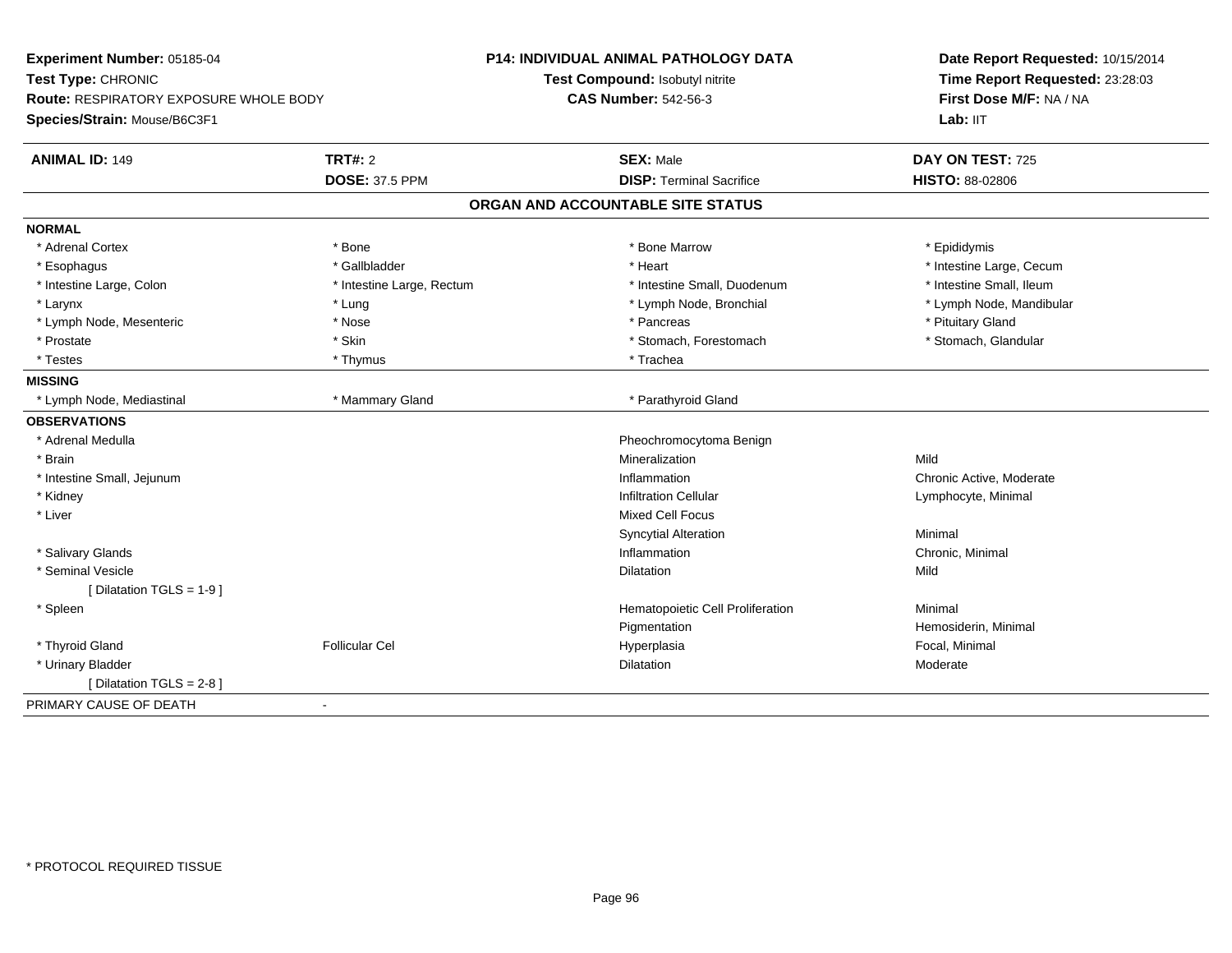| Experiment Number: 05185-04                   |                            | <b>P14: INDIVIDUAL ANIMAL PATHOLOGY DATA</b> | Date Report Requested: 10/15/2014                          |
|-----------------------------------------------|----------------------------|----------------------------------------------|------------------------------------------------------------|
| Test Type: CHRONIC                            |                            | Test Compound: Isobutyl nitrite              | Time Report Requested: 23:28:03<br>First Dose M/F: NA / NA |
| <b>Route: RESPIRATORY EXPOSURE WHOLE BODY</b> |                            | <b>CAS Number: 542-56-3</b>                  |                                                            |
| Species/Strain: Mouse/B6C3F1                  |                            |                                              | Lab: IIT                                                   |
| <b>ANIMAL ID: 150</b>                         | <b>TRT#: 2</b>             | <b>SEX: Male</b>                             | DAY ON TEST: 725                                           |
|                                               | <b>DOSE: 37.5 PPM</b>      | <b>DISP: Terminal Sacrifice</b>              | <b>HISTO: 88-02807</b>                                     |
|                                               |                            | ORGAN AND ACCOUNTABLE SITE STATUS            |                                                            |
| <b>NORMAL</b>                                 |                            |                                              |                                                            |
| * Adrenal Cortex                              | * Adrenal Medulla          | * Bone                                       | * Bone Marrow                                              |
| * Epididymis                                  | * Esophagus                | * Gallbladder                                | * Heart                                                    |
| * Intestine Large, Cecum                      | * Intestine Large, Colon   | * Intestine Large, Rectum                    | * Intestine Small, Duodenum                                |
| * Intestine Small, Ileum                      | * Intestine Small, Jejunum | * Kidney                                     | * Larynx                                                   |
| * Liver                                       | * Lung                     | * Lymph Node, Mandibular                     | * Lymph Node, Mediastinal                                  |
| * Lymph Node, Mesenteric                      | * Pancreas                 | * Pituitary Gland                            | * Prostate                                                 |
| * Seminal Vesicle                             | * Skin                     | * Spleen                                     | * Stomach, Forestomach                                     |
| * Stomach, Glandular                          | * Testes                   | * Thymus                                     | * Trachea                                                  |
| * Urinary Bladder                             |                            |                                              |                                                            |
| <b>MISSING</b>                                |                            |                                              |                                                            |
| * Lymph Node, Bronchial                       | * Mammary Gland            | * Parathyroid Gland                          |                                                            |
| <b>OBSERVATIONS</b>                           |                            |                                              |                                                            |
| * Brain                                       |                            | Mineralization                               | Minimal                                                    |
| * Nose                                        | <b>Respirat Epith</b>      | Degeneration                                 | Hyaline, Minimal                                           |
|                                               |                            | Inflammation                                 | Chronic Active, Mild                                       |
|                                               | <b>Respirat Epith</b>      | Metaplasia                                   | Squamous, Minimal                                          |
| <b>Preputial Gland</b>                        |                            | Abscess                                      | Marked                                                     |
| [Abscess TGLS = $1-13$ ]                      |                            |                                              |                                                            |
| * Salivary Glands                             |                            | Inflammation                                 | Chronic, Minimal                                           |
| * Thyroid Gland                               | <b>Follicular Cel</b>      | Carcinoma                                    |                                                            |
| Carcinoma TGLS = 3-3 1                        |                            |                                              |                                                            |
| PRIMARY CAUSE OF DEATH<br>$\blacksquare$      |                            |                                              |                                                            |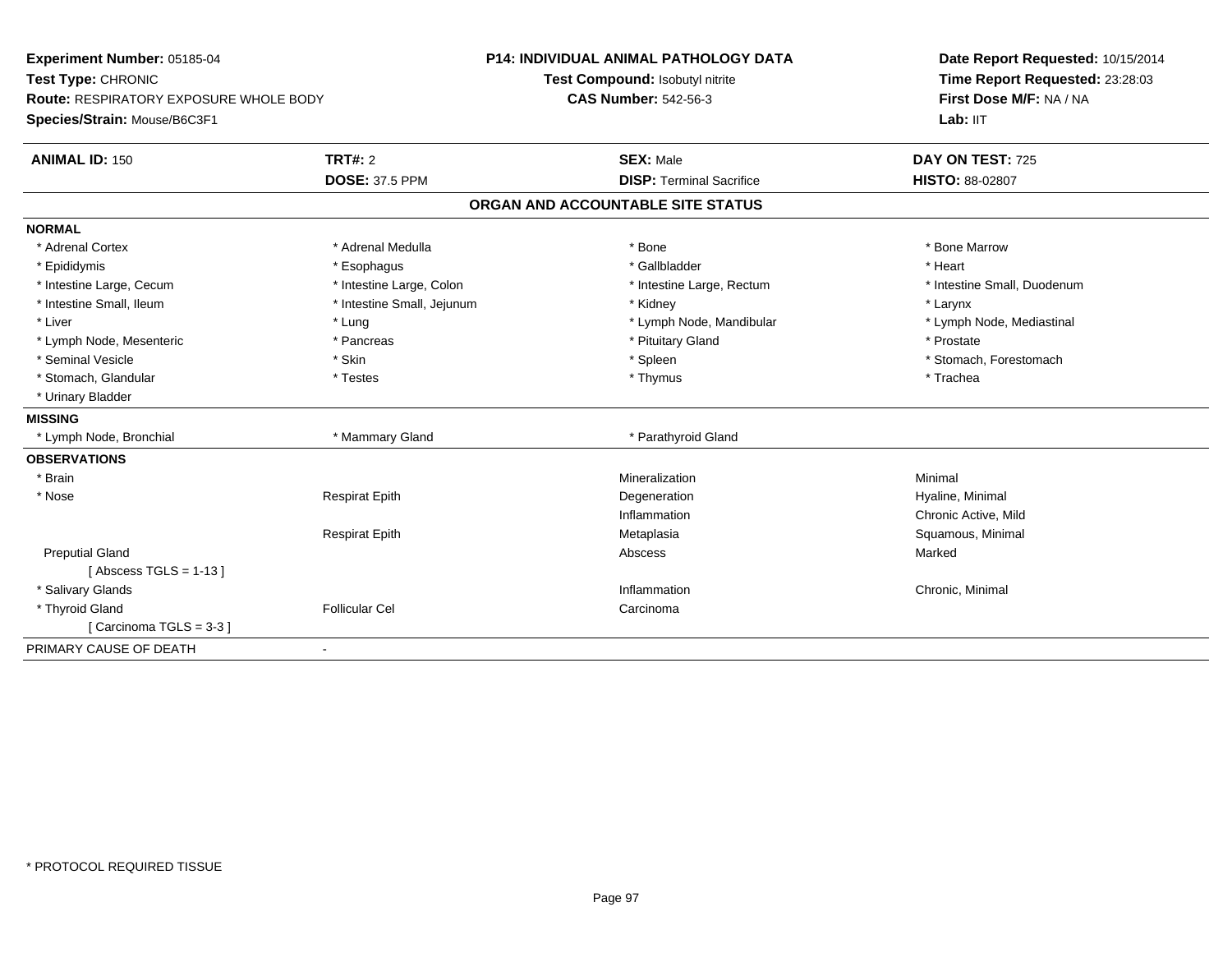| <b>Experiment Number: 05185-04</b><br>Test Type: CHRONIC<br><b>Route: RESPIRATORY EXPOSURE WHOLE BODY</b> |                           | <b>P14: INDIVIDUAL ANIMAL PATHOLOGY DATA</b> | Date Report Requested: 10/15/2014<br>Time Report Requested: 23:28:03<br>First Dose M/F: NA / NA |
|-----------------------------------------------------------------------------------------------------------|---------------------------|----------------------------------------------|-------------------------------------------------------------------------------------------------|
|                                                                                                           |                           | Test Compound: Isobutyl nitrite              |                                                                                                 |
|                                                                                                           |                           | <b>CAS Number: 542-56-3</b>                  |                                                                                                 |
| Species/Strain: Mouse/B6C3F1                                                                              |                           |                                              | Lab: IIT                                                                                        |
| <b>ANIMAL ID: 151</b>                                                                                     | TRT#: 2                   | <b>SEX: Male</b>                             | DAY ON TEST: 726                                                                                |
|                                                                                                           | <b>DOSE: 37.5 PPM</b>     | <b>DISP: Terminal Sacrifice</b>              | <b>HISTO: 88-02808</b>                                                                          |
|                                                                                                           |                           | ORGAN AND ACCOUNTABLE SITE STATUS            |                                                                                                 |
| <b>NORMAL</b>                                                                                             |                           |                                              |                                                                                                 |
| * Bone                                                                                                    | * Bone Marrow             | * Brain                                      | * Epididymis                                                                                    |
| * Esophagus                                                                                               | * Gallbladder             | * Heart                                      | * Intestine Large, Cecum                                                                        |
| * Intestine Large, Colon                                                                                  | * Intestine Large, Rectum | * Intestine Small, Duodenum                  | * Intestine Small, Ileum                                                                        |
| * Intestine Small, Jejunum                                                                                | * Larynx                  | * Liver                                      | * Lung                                                                                          |
| * Lymph Node, Bronchial                                                                                   | * Lymph Node, Mandibular  | * Lymph Node, Mediastinal                    | * Lymph Node, Mesenteric                                                                        |
| * Pancreas                                                                                                | * Pituitary Gland         | * Prostate                                   | * Salivary Glands                                                                               |
| * Seminal Vesicle                                                                                         | * Skin                    | * Stomach, Forestomach                       | * Stomach, Glandular                                                                            |
| * Testes                                                                                                  | * Thymus                  | * Trachea                                    | * Urinary Bladder                                                                               |
| <b>MISSING</b>                                                                                            |                           |                                              |                                                                                                 |
| * Adrenal Cortex                                                                                          | * Adrenal Medulla         | * Mammary Gland                              | * Parathyroid Gland                                                                             |
| <b>OBSERVATIONS</b>                                                                                       |                           |                                              |                                                                                                 |
| * Kidney                                                                                                  |                           | Inflammation                                 | Chronic Active, Minimal                                                                         |
| * Nose                                                                                                    | <b>Respirat Epith</b>     | Hyperplasia                                  | Minimal                                                                                         |
| * Spleen                                                                                                  |                           | Hematopoietic Cell Proliferation             | Minimal                                                                                         |
| * Thyroid Gland                                                                                           | <b>Follicular Cel</b>     | Hyperplasia                                  | Focal, Minimal                                                                                  |
| PRIMARY CAUSE OF DEATH                                                                                    |                           |                                              |                                                                                                 |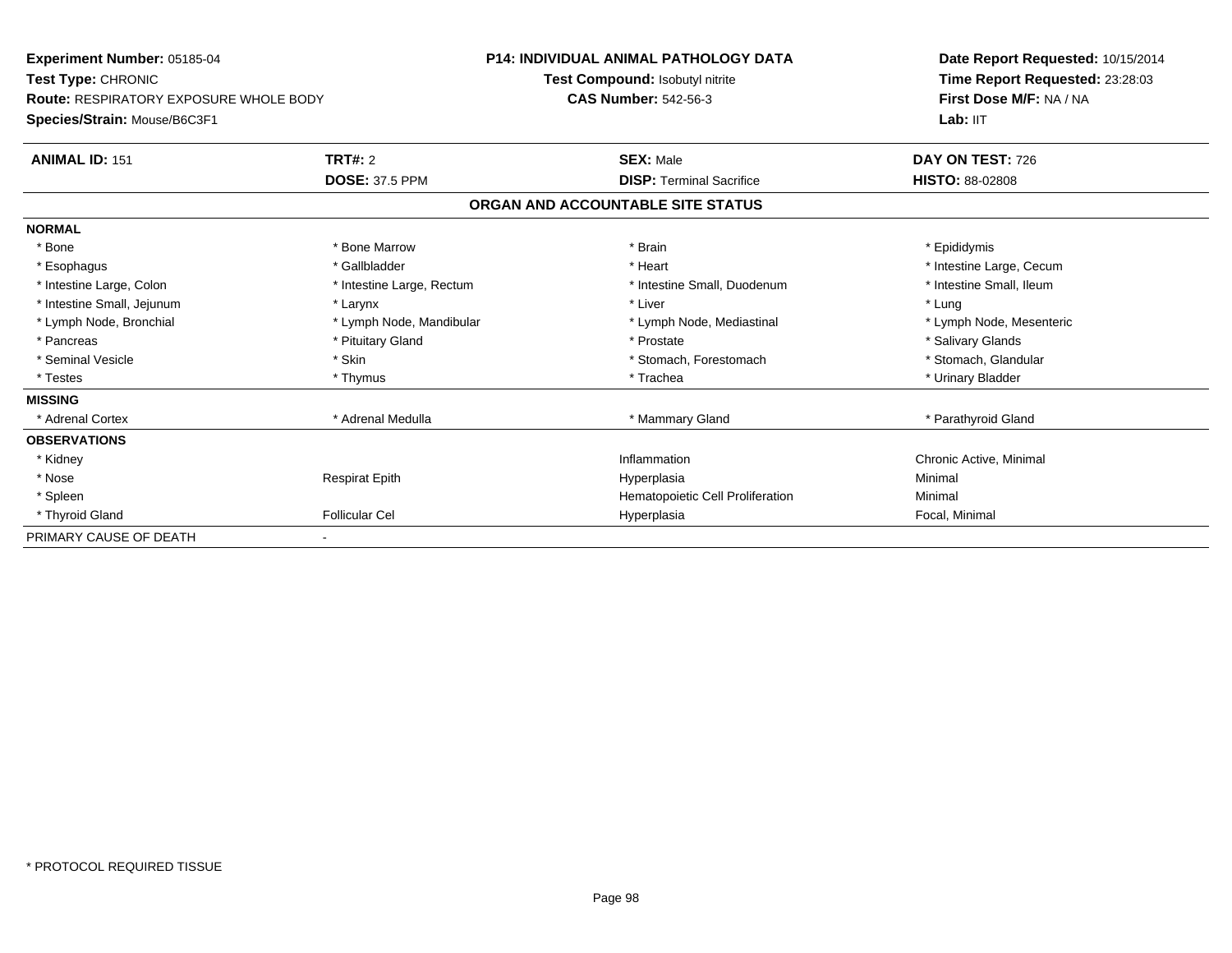| Experiment Number: 05185-04                                                                         |                            | <b>P14: INDIVIDUAL ANIMAL PATHOLOGY DATA</b> | Date Report Requested: 10/15/2014                          |
|-----------------------------------------------------------------------------------------------------|----------------------------|----------------------------------------------|------------------------------------------------------------|
| Test Type: CHRONIC<br><b>Route: RESPIRATORY EXPOSURE WHOLE BODY</b><br>Species/Strain: Mouse/B6C3F1 |                            | <b>Test Compound: Isobutyl nitrite</b>       | Time Report Requested: 23:28:03<br>First Dose M/F: NA / NA |
|                                                                                                     |                            | <b>CAS Number: 542-56-3</b>                  |                                                            |
|                                                                                                     |                            |                                              | Lab: II <sub>T</sub>                                       |
| <b>ANIMAL ID: 152</b>                                                                               | <b>TRT#: 2</b>             | <b>SEX: Male</b>                             | DAY ON TEST: 693                                           |
|                                                                                                     | <b>DOSE: 37.5 PPM</b>      | <b>DISP: Natural Death</b>                   | <b>HISTO: 88-02809</b>                                     |
|                                                                                                     |                            | ORGAN AND ACCOUNTABLE SITE STATUS            |                                                            |
| <b>NORMAL</b>                                                                                       |                            |                                              |                                                            |
| * Adrenal Medulla                                                                                   | * Epididymis               | * Esophagus                                  | * Intestine Large, Rectum                                  |
| * Larynx                                                                                            | * Nose                     | * Parathyroid Gland                          | * Pituitary Gland                                          |
| * Prostate                                                                                          | * Salivary Glands          | * Seminal Vesicle                            | * Skin                                                     |
| * Stomach, Forestomach                                                                              | * Stomach, Glandular       | * Testes                                     | * Trachea                                                  |
| * Urinary Bladder                                                                                   |                            |                                              |                                                            |
| <b>MISSING</b>                                                                                      |                            |                                              |                                                            |
| * Lymph Node, Bronchial                                                                             | * Mammary Gland            |                                              |                                                            |
| <b>AUTO PRECLUDES DIAG.</b>                                                                         |                            |                                              |                                                            |
| * Gallbladder                                                                                       | * Intestine Large, Cecum   | * Intestine Large, Colon                     | * Intestine Small, Duodenum                                |
| * Intestine Small, Ileum                                                                            | * Intestine Small, Jejunum |                                              |                                                            |
| <b>OBSERVATIONS</b>                                                                                 |                            |                                              |                                                            |
| * Adrenal Cortex                                                                                    | Subcapsular                | Hyperplasia                                  | Minimal                                                    |
| * Bone                                                                                              | Mandible                   | Alveolar/Bronchiolar Carcinoma               | Metastatic (Lung)                                          |
|                                                                                                     | <b>Rib</b>                 | Alveolar/Bronchiolar Carcinoma               | Metastatic (Lung)                                          |
| [ Alveolar/Bronchiolar Carcinoma TGLS = 3-13,7-14,4-14 ]                                            |                            |                                              |                                                            |
| [ Alveolar/Bronchiolar Carcinoma TGLS = 3-13,7-14,4-14 ]                                            |                            |                                              |                                                            |
| * Bone Marrow                                                                                       | <b>Myeloid Cell</b>        | Hyperplasia                                  | Mild                                                       |
| * Brain                                                                                             |                            | Mineralization                               | Mild                                                       |
| * Heart                                                                                             |                            | Alveolar/Bronchiolar Carcinoma               | Metastatic (Lung)                                          |
| * Kidney                                                                                            |                            | Alveolar/Bronchiolar Carcinoma               | Metastatic (Lung)                                          |
| [ Alveolar/Bronchiolar Carcinoma TGLS = 8,9-8 ]                                                     |                            |                                              |                                                            |
| * Liver                                                                                             |                            | Alveolar/Bronchiolar Carcinoma               | Metastatic (Lung)                                          |
| [ Alveolar/Bronchiolar Carcinoma TGLS = 10,11-5 ]                                                   |                            |                                              |                                                            |
| * Lung                                                                                              |                            | Alveolar/Bronchiolar Carcinoma               |                                                            |
| [ Alveolar/Bronchiolar Carcinoma TGLS = 6-6 ]                                                       |                            |                                              |                                                            |
| Lymph Node                                                                                          | Inguinal                   | Alveolar/Bronchiolar Carcinoma               | Metastatic (Lung)                                          |
| [ Alveolar/Bronchiolar Carcinoma TGLS = 12-15,5-3 ]                                                 |                            |                                              |                                                            |
| * Lymph Node, Mandibular                                                                            |                            | Alveolar/Bronchiolar Carcinoma               | Metastatic (Lung)                                          |
| [ Alveolar/Bronchiolar Carcinoma TGLS = 12-15,5-3 ]                                                 |                            |                                              |                                                            |
| * Lymph Node, Mediastinal                                                                           |                            | Alveolar/Bronchiolar Carcinoma               | Metastatic (Lung)                                          |
|                                                                                                     |                            |                                              |                                                            |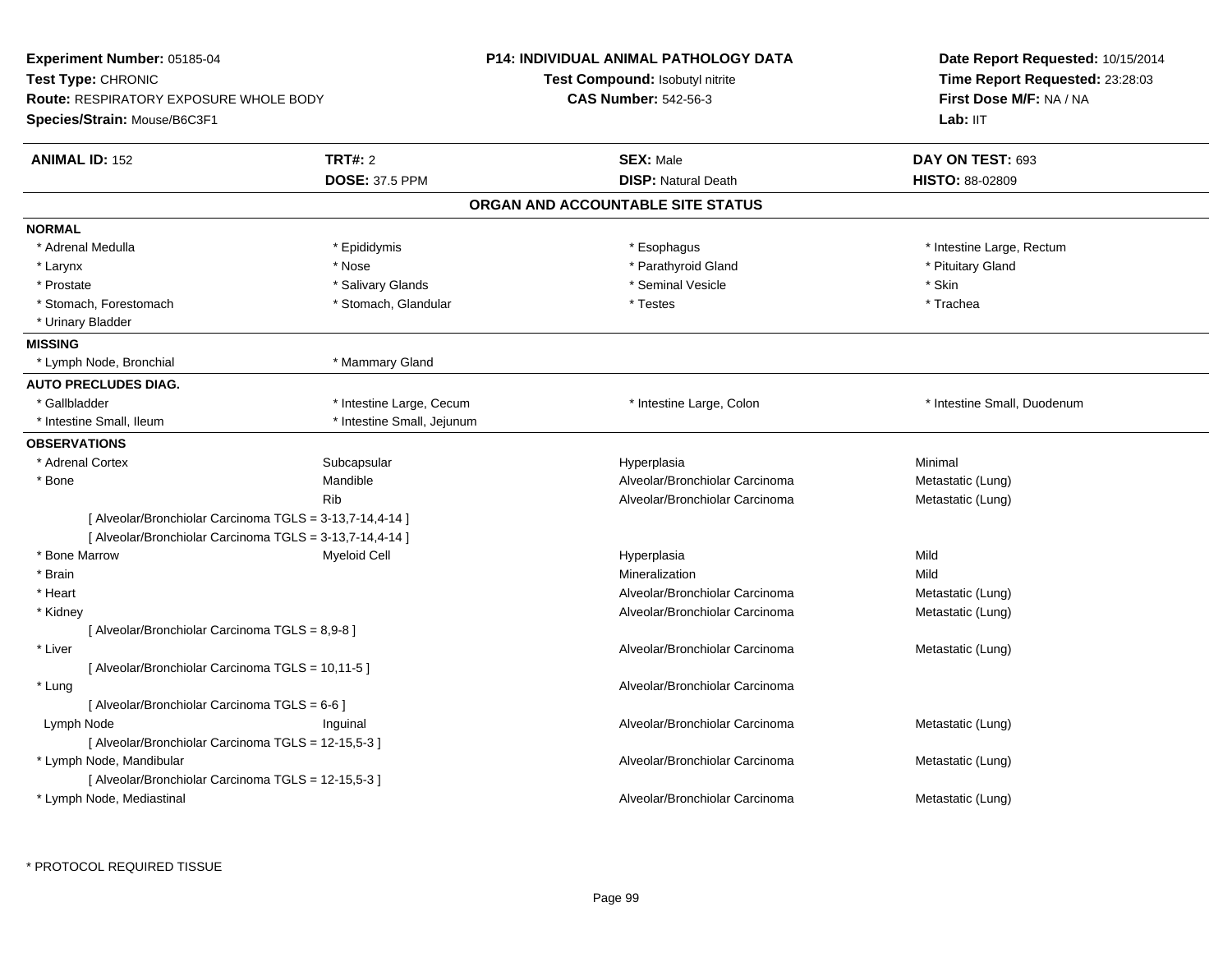| Experiment Number: 05185-04<br><b>Test Type: CHRONIC</b> |                       | <b>P14: INDIVIDUAL ANIMAL PATHOLOGY DATA</b><br>Test Compound: Isobutyl nitrite | Date Report Requested: 10/15/2014<br>Time Report Requested: 23:28:03 |
|----------------------------------------------------------|-----------------------|---------------------------------------------------------------------------------|----------------------------------------------------------------------|
| <b>Route: RESPIRATORY EXPOSURE WHOLE BODY</b>            |                       | <b>CAS Number: 542-56-3</b>                                                     | First Dose M/F: NA / NA                                              |
| Species/Strain: Mouse/B6C3F1                             |                       |                                                                                 | Lab: IIT                                                             |
| <b>ANIMAL ID: 152</b>                                    | <b>TRT#: 2</b>        | <b>SEX: Male</b>                                                                | DAY ON TEST: 693                                                     |
|                                                          | <b>DOSE: 37.5 PPM</b> | <b>DISP: Natural Death</b>                                                      | <b>HISTO: 88-02809</b>                                               |
|                                                          |                       | ORGAN AND ACCOUNTABLE SITE STATUS                                               |                                                                      |
| [Alveolar/Bronchiolar Carcinoma TGLS = 12-15,5-3]        |                       |                                                                                 |                                                                      |
| * Lymph Node, Mesenteric                                 |                       | Hemorrhage                                                                      | Marked                                                               |
| * Pancreas                                               | Acinus                | Atrophy                                                                         | Minimal                                                              |
| <b>Preputial Gland</b>                                   |                       | <b>Dilatation</b>                                                               | Marked                                                               |
|                                                          |                       | Inflammation                                                                    | Chronic Active, Mild                                                 |
| [Inflammation TGLS = $1,2-12$ ]                          |                       |                                                                                 |                                                                      |
| <b>Skeletal Muscle</b>                                   |                       | Alveolar/Bronchiolar Carcinoma                                                  | Metastatic (Lung)                                                    |
| [Alveolar/Bronchiolar Carcinoma TGLS = 13,14-16]         |                       |                                                                                 |                                                                      |
| * Spleen                                                 |                       | Hematopoietic Cell Proliferation                                                | Minimal                                                              |
|                                                          |                       | Pigmentation                                                                    | Hemosiderin, Minimal                                                 |
| * Thymus                                                 |                       | Alveolar/Bronchiolar Carcinoma                                                  | Metastatic (Lung)                                                    |
| * Thyroid Gland                                          |                       | Alveolar/Bronchiolar Carcinoma                                                  | Metastatic (Lung)                                                    |
| PRIMARY CAUSE OF DEATH                                   |                       |                                                                                 |                                                                      |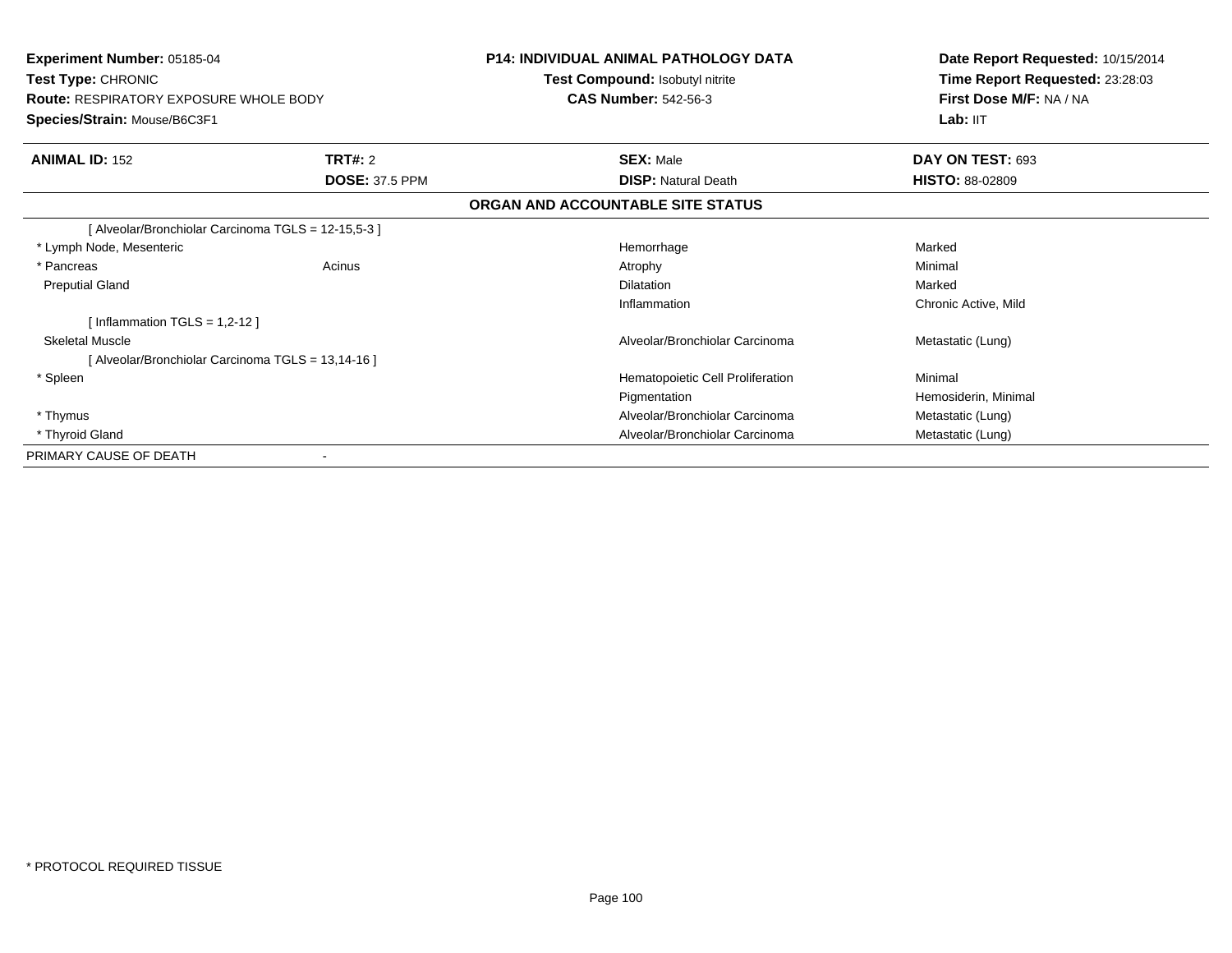| Experiment Number: 05185-04<br>Test Type: CHRONIC |                           | <b>P14: INDIVIDUAL ANIMAL PATHOLOGY DATA</b><br>Test Compound: Isobutyl nitrite | Date Report Requested: 10/15/2014<br>Time Report Requested: 23:28:03<br>First Dose M/F: NA / NA |
|---------------------------------------------------|---------------------------|---------------------------------------------------------------------------------|-------------------------------------------------------------------------------------------------|
| Route: RESPIRATORY EXPOSURE WHOLE BODY            |                           | <b>CAS Number: 542-56-3</b>                                                     |                                                                                                 |
| Species/Strain: Mouse/B6C3F1                      |                           |                                                                                 | Lab: IIT                                                                                        |
| <b>ANIMAL ID: 153</b>                             | <b>TRT#: 2</b>            | <b>SEX: Male</b>                                                                | DAY ON TEST: 726                                                                                |
|                                                   | <b>DOSE: 37.5 PPM</b>     | <b>DISP: Terminal Sacrifice</b>                                                 | HISTO: 88-02810                                                                                 |
|                                                   |                           | ORGAN AND ACCOUNTABLE SITE STATUS                                               |                                                                                                 |
| <b>NORMAL</b>                                     |                           |                                                                                 |                                                                                                 |
| * Adrenal Medulla                                 | * Bone                    | * Bone Marrow                                                                   | * Brain                                                                                         |
| * Epididymis                                      | * Esophagus               | * Gallbladder                                                                   | * Heart                                                                                         |
| * Intestine Large, Colon                          | * Intestine Large, Rectum | * Intestine Small, Duodenum                                                     | * Intestine Small, Ileum                                                                        |
| * Larynx                                          | * Lung                    | * Lymph Node, Bronchial                                                         | * Lymph Node, Mandibular                                                                        |
| * Lymph Node, Mediastinal                         | * Lymph Node, Mesenteric  | * Pancreas                                                                      | * Parathyroid Gland                                                                             |
| * Pituitary Gland                                 | * Prostate                | * Seminal Vesicle                                                               | * Skin                                                                                          |
| * Stomach, Forestomach                            | * Stomach, Glandular      | * Testes                                                                        | * Thyroid Gland                                                                                 |
| * Trachea                                         | * Urinary Bladder         |                                                                                 |                                                                                                 |
| <b>MISSING</b>                                    |                           |                                                                                 |                                                                                                 |
| * Mammary Gland                                   |                           |                                                                                 |                                                                                                 |
| <b>OBSERVATIONS</b>                               |                           |                                                                                 |                                                                                                 |
| * Adrenal Cortex                                  |                           | Hypertrophy                                                                     | Focal, Mild                                                                                     |
| * Intestine Large, Cecum                          |                           | Hyperplasia                                                                     | Lymphoid, Mild                                                                                  |
| * Intestine Small, Jejunum                        |                           | Hyperplasia                                                                     | Lymphoid, Mild                                                                                  |
| [Hyperplasia TGLS = 3-14]                         |                           |                                                                                 |                                                                                                 |
| * Kidney                                          |                           | Cyst                                                                            | Minimal                                                                                         |
| * Liver                                           | Centrilobular             | <b>Fatty Change</b>                                                             | Minimal                                                                                         |
| * Nose                                            | <b>Respirat Epith</b>     | Hyperplasia                                                                     | Minimal                                                                                         |
| <b>Preputial Gland</b>                            |                           | <b>Dilatation</b>                                                               | Moderate                                                                                        |
|                                                   |                           | Inflammation                                                                    | Chronic Active, Mild                                                                            |
| [ Dilatation TGLS = 2-12 ]                        |                           |                                                                                 |                                                                                                 |
| [Inflammation TGLS = 1-13]                        |                           |                                                                                 |                                                                                                 |
| * Salivary Glands                                 |                           | Inflammation                                                                    | Chronic, Minimal                                                                                |
| * Spleen                                          |                           | Hematopoietic Cell Proliferation                                                | Minimal                                                                                         |
|                                                   |                           | Pigmentation                                                                    | Hemosiderin, Minimal                                                                            |
| * Thymus                                          |                           | Atrophy                                                                         | Minimal                                                                                         |
| PRIMARY CAUSE OF DEATH                            |                           |                                                                                 |                                                                                                 |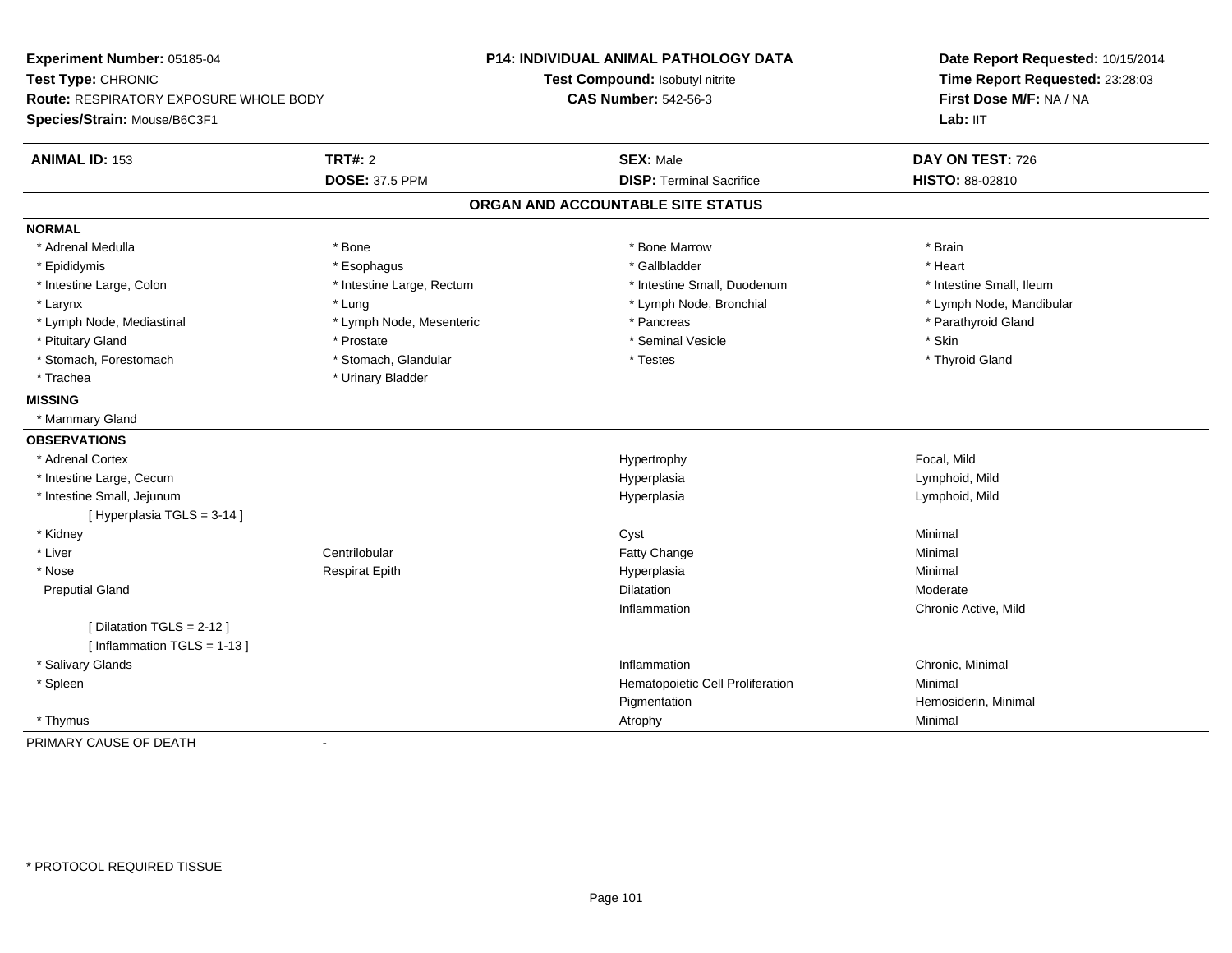| Experiment Number: 05185-04<br>Test Type: CHRONIC<br>Route: RESPIRATORY EXPOSURE WHOLE BODY |                          | <b>P14: INDIVIDUAL ANIMAL PATHOLOGY DATA</b> | Date Report Requested: 10/15/2014<br>Time Report Requested: 23:28:03<br>First Dose M/F: NA / NA |
|---------------------------------------------------------------------------------------------|--------------------------|----------------------------------------------|-------------------------------------------------------------------------------------------------|
|                                                                                             |                          | Test Compound: Isobutyl nitrite              |                                                                                                 |
|                                                                                             |                          | <b>CAS Number: 542-56-3</b>                  |                                                                                                 |
| Species/Strain: Mouse/B6C3F1                                                                |                          |                                              | Lab: IIT                                                                                        |
| <b>ANIMAL ID: 154</b>                                                                       | TRT#: 2                  | <b>SEX: Male</b>                             | DAY ON TEST: 726                                                                                |
|                                                                                             | <b>DOSE: 37.5 PPM</b>    | <b>DISP: Terminal Sacrifice</b>              | <b>HISTO: 88-02811</b>                                                                          |
|                                                                                             |                          | ORGAN AND ACCOUNTABLE SITE STATUS            |                                                                                                 |
| <b>NORMAL</b>                                                                               |                          |                                              |                                                                                                 |
| * Adrenal Cortex                                                                            | * Adrenal Medulla        | * Bone                                       | * Bone Marrow                                                                                   |
| * Brain                                                                                     | * Epididymis             | * Esophagus                                  | * Gallbladder                                                                                   |
| * Heart                                                                                     | * Intestine Large, Cecum | * Intestine Large, Colon                     | * Intestine Large, Rectum                                                                       |
| * Intestine Small, Duodenum                                                                 | * Intestine Small, Ileum | * Intestine Small, Jejunum                   | * Kidney                                                                                        |
| * Larynx                                                                                    | * Lung                   | * Lymph Node, Bronchial                      | * Lymph Node, Mandibular                                                                        |
| * Lymph Node, Mediastinal                                                                   | * Lymph Node, Mesenteric | * Pancreas                                   | * Parathyroid Gland                                                                             |
| * Pituitary Gland                                                                           | * Prostate               | * Seminal Vesicle                            | * Skin                                                                                          |
| * Stomach, Forestomach                                                                      | * Stomach, Glandular     | * Testes                                     | * Thymus                                                                                        |
| * Trachea                                                                                   |                          |                                              |                                                                                                 |
| <b>MISSING</b>                                                                              |                          |                                              |                                                                                                 |
| * Mammary Gland                                                                             |                          |                                              |                                                                                                 |
| <b>OBSERVATIONS</b>                                                                         |                          |                                              |                                                                                                 |
| * Liver                                                                                     |                          | Hepatocellular Adenoma                       |                                                                                                 |
| [ Hepatocellular Adenoma TGLS = 2-12 ]                                                      |                          |                                              |                                                                                                 |
| * Nose                                                                                      |                          | Inflammation                                 | Chronic Active, Minimal                                                                         |
| * Salivary Glands                                                                           |                          | Inflammation                                 | Chronic, Minimal                                                                                |
| * Spleen                                                                                    |                          | Hematopoietic Cell Proliferation             | Minimal                                                                                         |
| * Thyroid Gland                                                                             | <b>Follicular Cel</b>    | Hyperplasia                                  | Focal, Minimal                                                                                  |
| * Urinary Bladder                                                                           |                          | <b>Dilatation</b>                            | Marked                                                                                          |
| [Dilatation TGLS = 1-8]                                                                     |                          |                                              |                                                                                                 |
| PRIMARY CAUSE OF DEATH                                                                      | $\blacksquare$           |                                              |                                                                                                 |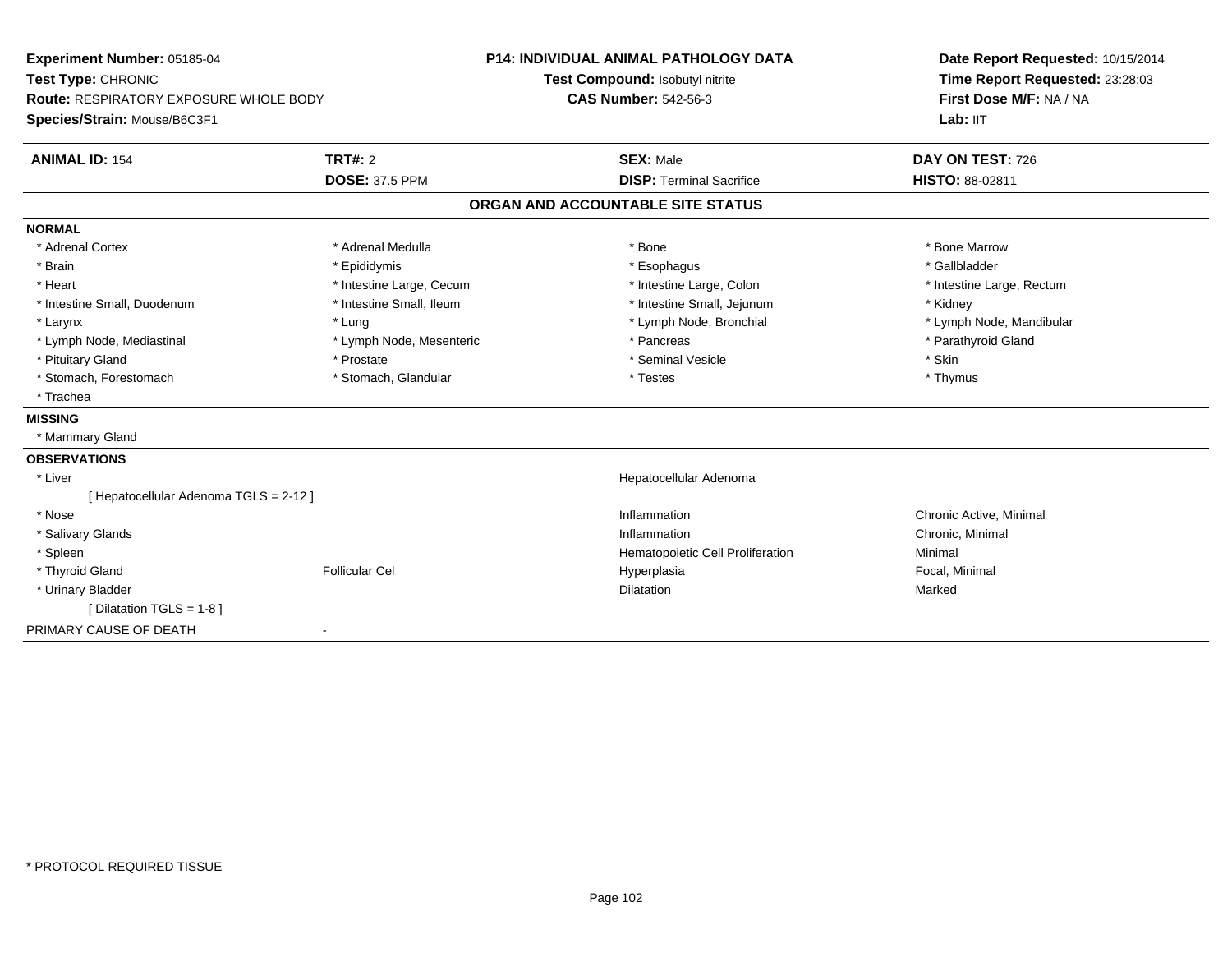| Experiment Number: 05185-04                       |                             | <b>P14: INDIVIDUAL ANIMAL PATHOLOGY DATA</b> | Date Report Requested: 10/15/2014<br>Time Report Requested: 23:28:04<br>First Dose M/F: NA / NA |
|---------------------------------------------------|-----------------------------|----------------------------------------------|-------------------------------------------------------------------------------------------------|
| Test Type: CHRONIC                                |                             | Test Compound: Isobutyl nitrite              |                                                                                                 |
| Route: RESPIRATORY EXPOSURE WHOLE BODY            |                             | <b>CAS Number: 542-56-3</b>                  |                                                                                                 |
| Species/Strain: Mouse/B6C3F1                      |                             |                                              | Lab: IIT                                                                                        |
| <b>ANIMAL ID: 155</b>                             | TRT#: 2                     | <b>SEX: Male</b>                             | DAY ON TEST: 726                                                                                |
|                                                   | <b>DOSE: 37.5 PPM</b>       | <b>DISP: Terminal Sacrifice</b>              | <b>HISTO: 88-02812</b>                                                                          |
|                                                   |                             | ORGAN AND ACCOUNTABLE SITE STATUS            |                                                                                                 |
| <b>NORMAL</b>                                     |                             |                                              |                                                                                                 |
| * Adrenal Medulla                                 | * Bone                      | * Bone Marrow                                | * Epididymis                                                                                    |
| * Esophagus                                       | * Heart                     | * Intestine Large, Cecum                     | * Intestine Large, Colon                                                                        |
| * Intestine Large, Rectum                         | * Intestine Small, Duodenum | * Intestine Small, Ileum                     | * Intestine Small, Jejunum                                                                      |
| * Larynx                                          | * Liver                     | * Lymph Node, Bronchial                      | * Lymph Node, Mandibular                                                                        |
| * Lymph Node, Mesenteric                          | * Pancreas                  | * Parathyroid Gland                          | * Pituitary Gland                                                                               |
| * Prostate                                        | * Seminal Vesicle           | * Skin                                       | * Spleen                                                                                        |
| * Stomach, Forestomach                            | * Stomach, Glandular        | * Testes                                     | * Thymus                                                                                        |
| * Trachea                                         | * Urinary Bladder           |                                              |                                                                                                 |
| <b>MISSING</b>                                    |                             |                                              |                                                                                                 |
| * Gallbladder                                     | * Lymph Node, Mediastinal   | * Mammary Gland                              |                                                                                                 |
| <b>OBSERVATIONS</b>                               |                             |                                              |                                                                                                 |
| * Adrenal Cortex                                  | Subcapsular                 | Hyperplasia                                  | Mild                                                                                            |
| * Brain                                           |                             | Mineralization                               | Mild                                                                                            |
| * Kidney                                          |                             | <b>Infiltration Cellular</b>                 | Lymphocyte, Minimal                                                                             |
| * Lung                                            |                             | Alveolar/Bronchiolar Adenoma                 | <b>Multiple</b>                                                                                 |
| [ Alveolar/Bronchiolar Adenoma TGLS = 1,2-12,13 ] |                             |                                              |                                                                                                 |
| $*$ Nose                                          | <b>Respirat Epith</b>       | Degeneration                                 | Hyaline, Minimal                                                                                |
|                                                   | <b>Respirat Epith</b>       | Hyperplasia                                  | Minimal                                                                                         |
| * Salivary Glands                                 |                             | Inflammation                                 | Chronic, Mild                                                                                   |
| * Thyroid Gland                                   | <b>Follicular Cel</b>       | Hyperplasia                                  | Focal, Mild                                                                                     |
| PRIMARY CAUSE OF DEATH                            | ٠                           |                                              |                                                                                                 |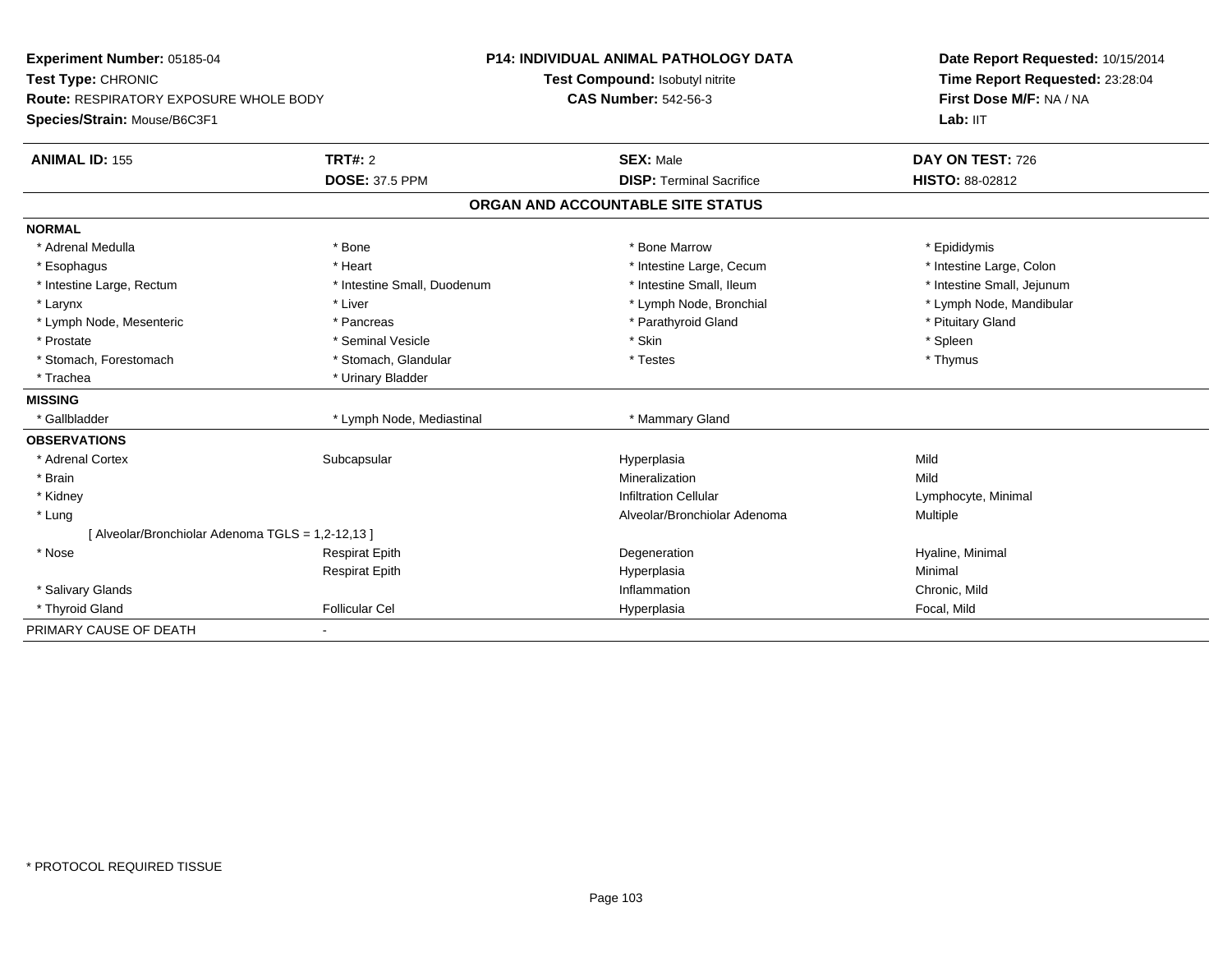| Experiment Number: 05185-04<br>Test Type: CHRONIC<br>Route: RESPIRATORY EXPOSURE WHOLE BODY<br>Species/Strain: Mouse/B6C3F1 |                          | <b>P14: INDIVIDUAL ANIMAL PATHOLOGY DATA</b><br>Test Compound: Isobutyl nitrite<br><b>CAS Number: 542-56-3</b> | Date Report Requested: 10/15/2014<br>Time Report Requested: 23:28:04<br>First Dose M/F: NA / NA<br>Lab: IIT |
|-----------------------------------------------------------------------------------------------------------------------------|--------------------------|----------------------------------------------------------------------------------------------------------------|-------------------------------------------------------------------------------------------------------------|
| <b>ANIMAL ID: 156</b>                                                                                                       | <b>TRT#: 2</b>           | <b>SEX: Male</b>                                                                                               | DAY ON TEST: 703                                                                                            |
|                                                                                                                             | <b>DOSE: 37.5 PPM</b>    | <b>DISP: Natural Death</b>                                                                                     | HISTO: 88-02813                                                                                             |
|                                                                                                                             |                          | ORGAN AND ACCOUNTABLE SITE STATUS                                                                              |                                                                                                             |
| <b>NORMAL</b>                                                                                                               |                          |                                                                                                                |                                                                                                             |
| * Adrenal Medulla                                                                                                           | * Bone                   | * Bone Marrow                                                                                                  | * Epididymis                                                                                                |
| * Esophagus                                                                                                                 | * Heart                  | * Intestine Large, Colon                                                                                       | * Intestine Large, Rectum                                                                                   |
| * Intestine Small, Ileum                                                                                                    | * Larynx                 | * Lung                                                                                                         | * Lymph Node, Bronchial                                                                                     |
| * Lymph Node, Mandibular                                                                                                    | * Lymph Node, Mesenteric | * Nose                                                                                                         | * Pancreas                                                                                                  |
| * Parathyroid Gland                                                                                                         | * Pituitary Gland        | * Prostate                                                                                                     | * Salivary Glands                                                                                           |
| * Seminal Vesicle                                                                                                           | * Skin                   | * Stomach, Forestomach                                                                                         | * Stomach, Glandular                                                                                        |
| * Testes                                                                                                                    | * Thyroid Gland          | * Trachea                                                                                                      |                                                                                                             |
| <b>MISSING</b>                                                                                                              |                          |                                                                                                                |                                                                                                             |
| * Lymph Node, Mediastinal                                                                                                   | * Mammary Gland          |                                                                                                                |                                                                                                             |
| <b>AUTO PRECLUDES DIAG.</b>                                                                                                 |                          |                                                                                                                |                                                                                                             |
| * Gallbladder                                                                                                               | * Intestine Large, Cecum | * Intestine Small, Jejunum                                                                                     | * Urinary Bladder                                                                                           |
| <b>OBSERVATIONS</b>                                                                                                         |                          |                                                                                                                |                                                                                                             |
| * Adrenal Cortex                                                                                                            | Subcapsular              | Hyperplasia                                                                                                    | Minimal                                                                                                     |
| * Brain                                                                                                                     |                          | Mineralization                                                                                                 | Mild                                                                                                        |
| * Intestine Small, Duodenum                                                                                                 |                          | <b>Proliferation Connective Tissue</b>                                                                         |                                                                                                             |
| * Kidney                                                                                                                    |                          | <b>Infiltration Cellular</b>                                                                                   | Lymphocyte, Minimal                                                                                         |
| * Liver                                                                                                                     |                          | <b>Basophilic Focus</b>                                                                                        |                                                                                                             |
|                                                                                                                             |                          | Hepatocellular Adenoma                                                                                         |                                                                                                             |
|                                                                                                                             |                          | Infarct                                                                                                        | Marked                                                                                                      |
|                                                                                                                             |                          | <b>Proliferation Connective Tissue</b>                                                                         |                                                                                                             |
| Note: ADHESION.                                                                                                             |                          |                                                                                                                |                                                                                                             |
| [ Hepatocellular Adenoma TGLS = 3-5 ]                                                                                       |                          |                                                                                                                |                                                                                                             |
| [Infarct TGLS = $3-4$ ]                                                                                                     |                          |                                                                                                                |                                                                                                             |
| <b>Preputial Gland</b>                                                                                                      |                          | Abscess                                                                                                        | Moderate                                                                                                    |
|                                                                                                                             |                          | <b>Dilatation</b>                                                                                              | Marked                                                                                                      |
| [Abscess TGLS = $1-12$ ]                                                                                                    |                          |                                                                                                                |                                                                                                             |
| [ Dilatation TGLS = 1-12 ]                                                                                                  |                          |                                                                                                                |                                                                                                             |
| * Spleen                                                                                                                    |                          | Hematopoietic Cell Proliferation                                                                               | Moderate                                                                                                    |
| * Thymus                                                                                                                    |                          | Atrophy                                                                                                        | Marked                                                                                                      |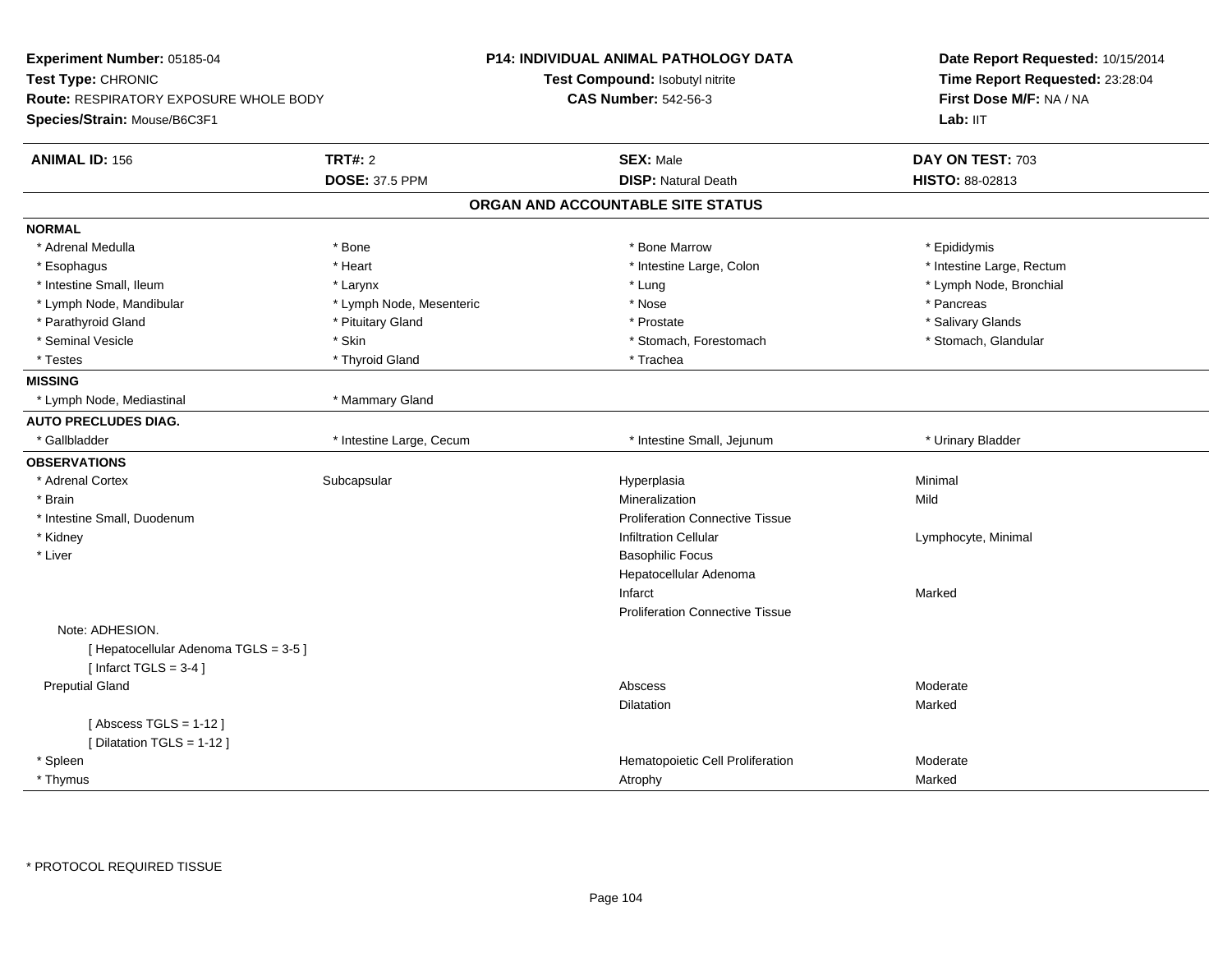| Experiment Number: 05185-04<br><b>Test Type: CHRONIC</b><br><b>Route: RESPIRATORY EXPOSURE WHOLE BODY</b><br>Species/Strain: Mouse/B6C3F1 |                       | <b>P14: INDIVIDUAL ANIMAL PATHOLOGY DATA</b><br>Test Compound: Isobutyl nitrite<br><b>CAS Number: 542-56-3</b> | Date Report Requested: 10/15/2014<br>Time Report Requested: 23:28:04<br>First Dose M/F: NA / NA |
|-------------------------------------------------------------------------------------------------------------------------------------------|-----------------------|----------------------------------------------------------------------------------------------------------------|-------------------------------------------------------------------------------------------------|
|                                                                                                                                           |                       |                                                                                                                | Lab: IIT                                                                                        |
| <b>ANIMAL ID: 156</b>                                                                                                                     | TRT#: 2               | <b>SEX: Male</b>                                                                                               | <b>DAY ON TEST: 703</b>                                                                         |
|                                                                                                                                           | <b>DOSE: 37.5 PPM</b> | <b>DISP:</b> Natural Death                                                                                     | <b>HISTO: 88-02813</b>                                                                          |
|                                                                                                                                           |                       | ORGAN AND ACCOUNTABLE SITE STATUS                                                                              |                                                                                                 |
| PRIMARY CAUSE OF DEATH                                                                                                                    |                       |                                                                                                                |                                                                                                 |
| Animal Note: ADHESION.                                                                                                                    |                       |                                                                                                                |                                                                                                 |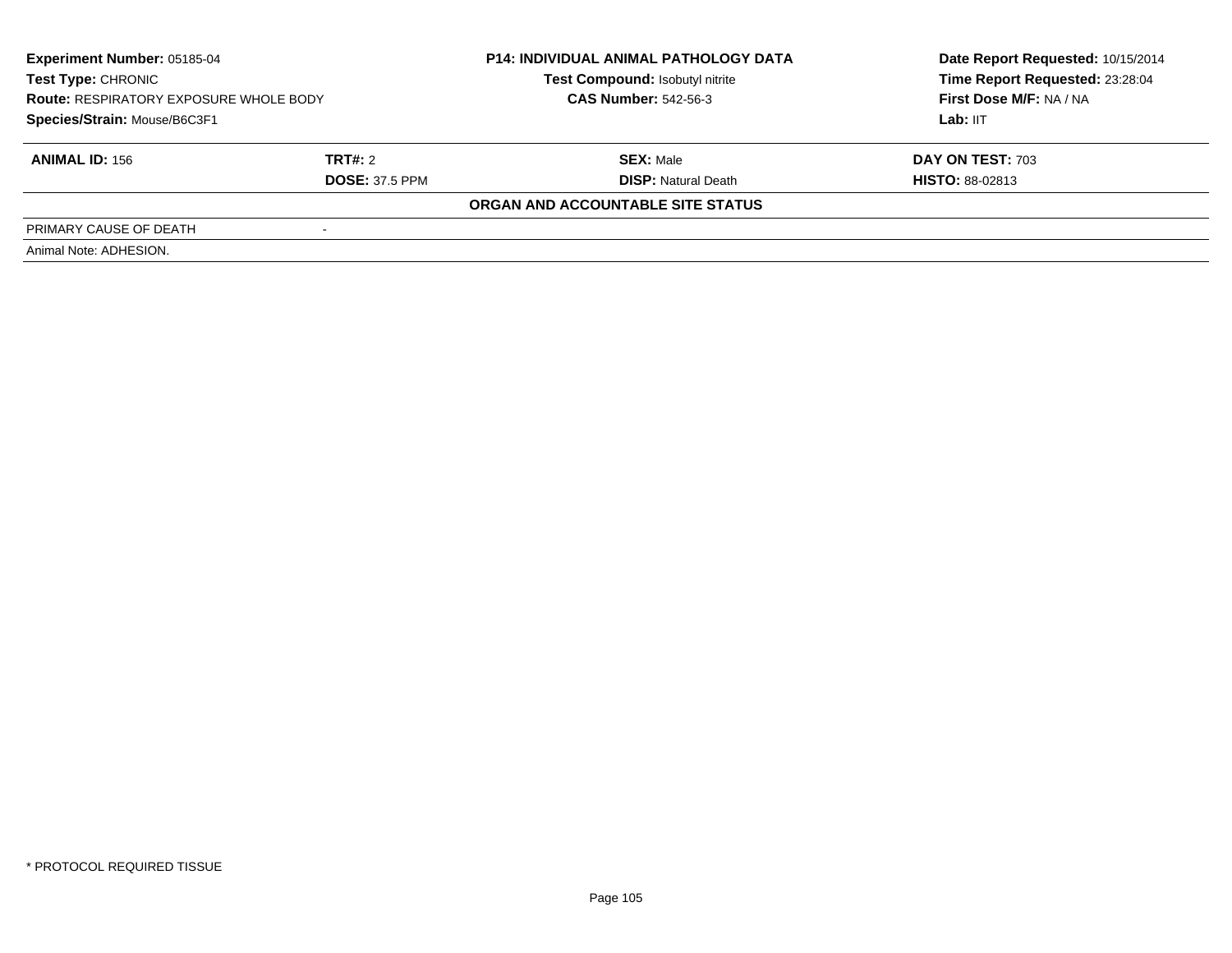| Experiment Number: 05185-04<br>Test Type: CHRONIC<br>Route: RESPIRATORY EXPOSURE WHOLE BODY<br>Species/Strain: Mouse/B6C3F1 |                                         | P14: INDIVIDUAL ANIMAL PATHOLOGY DATA<br>Test Compound: Isobutyl nitrite<br><b>CAS Number: 542-56-3</b> | Date Report Requested: 10/15/2014<br>Time Report Requested: 23:28:04<br>First Dose M/F: NA / NA<br>Lab: IIT |
|-----------------------------------------------------------------------------------------------------------------------------|-----------------------------------------|---------------------------------------------------------------------------------------------------------|-------------------------------------------------------------------------------------------------------------|
| <b>ANIMAL ID: 157</b>                                                                                                       | <b>TRT#: 2</b><br><b>DOSE: 37.5 PPM</b> | <b>SEX: Male</b><br><b>DISP: Natural Death</b>                                                          | DAY ON TEST: 684<br>HISTO: 88-02814                                                                         |
|                                                                                                                             |                                         | ORGAN AND ACCOUNTABLE SITE STATUS                                                                       |                                                                                                             |
| <b>NORMAL</b>                                                                                                               |                                         |                                                                                                         |                                                                                                             |
| * Adrenal Medulla                                                                                                           | * Bone                                  | * Bone Marrow                                                                                           | * Epididymis                                                                                                |
| * Esophagus                                                                                                                 | * Heart                                 | * Intestine Large, Colon                                                                                | * Kidney                                                                                                    |
| * Larynx                                                                                                                    | * Lymph Node, Mandibular                | * Lymph Node, Mediastinal                                                                               | * Lymph Node, Mesenteric                                                                                    |
| * Nose                                                                                                                      | * Pancreas                              | * Parathyroid Gland                                                                                     | * Pituitary Gland                                                                                           |
| * Prostate                                                                                                                  | * Seminal Vesicle                       | * Skin                                                                                                  | * Stomach, Forestomach                                                                                      |
| * Stomach, Glandular                                                                                                        | * Testes                                | * Thymus                                                                                                | * Thyroid Gland                                                                                             |
| * Trachea                                                                                                                   | * Urinary Bladder                       |                                                                                                         |                                                                                                             |
| <b>MISSING</b>                                                                                                              |                                         |                                                                                                         |                                                                                                             |
| * Lymph Node, Bronchial                                                                                                     | * Mammary Gland                         |                                                                                                         |                                                                                                             |
| <b>AUTO PRECLUDES DIAG.</b>                                                                                                 |                                         |                                                                                                         |                                                                                                             |
| * Gallbladder                                                                                                               | * Intestine Large, Cecum                | * Intestine Large, Rectum                                                                               | * Intestine Small, Duodenum                                                                                 |
| * Intestine Small, Ileum                                                                                                    | * Intestine Small, Jejunum              |                                                                                                         |                                                                                                             |
| <b>OBSERVATIONS</b>                                                                                                         |                                         |                                                                                                         |                                                                                                             |
| * Adrenal Cortex                                                                                                            | Subcapsular                             | Hyperplasia                                                                                             | Minimal                                                                                                     |
| * Brain                                                                                                                     |                                         | Mineralization                                                                                          | Mild                                                                                                        |
| * Liver                                                                                                                     |                                         | <b>Basophilic Focus</b>                                                                                 |                                                                                                             |
|                                                                                                                             |                                         | Hepatocellular Adenoma                                                                                  |                                                                                                             |
|                                                                                                                             |                                         | Hepatocellular Carcinoma                                                                                |                                                                                                             |
|                                                                                                                             |                                         | Necrosis                                                                                                | Mild                                                                                                        |
| [ Hepatocellular Carcinoma TGLS = 2-13 ]                                                                                    |                                         |                                                                                                         |                                                                                                             |
| * Lung                                                                                                                      |                                         | Hepatocellular Carcinoma                                                                                | Metastatic (Liver)                                                                                          |
| <b>Preputial Gland</b>                                                                                                      |                                         | Dilatation                                                                                              | Marked                                                                                                      |
| [ Dilatation TGLS = $1,3-12$ ]                                                                                              |                                         |                                                                                                         |                                                                                                             |
| * Salivary Glands                                                                                                           |                                         | Inflammation                                                                                            | Chronic, Minimal                                                                                            |
| * Spleen                                                                                                                    |                                         | Hematopoietic Cell Proliferation                                                                        | Mild                                                                                                        |
|                                                                                                                             |                                         | Pigmentation                                                                                            | Hemosiderin, Minimal                                                                                        |
| PRIMARY CAUSE OF DEATH                                                                                                      | $\sim$                                  |                                                                                                         |                                                                                                             |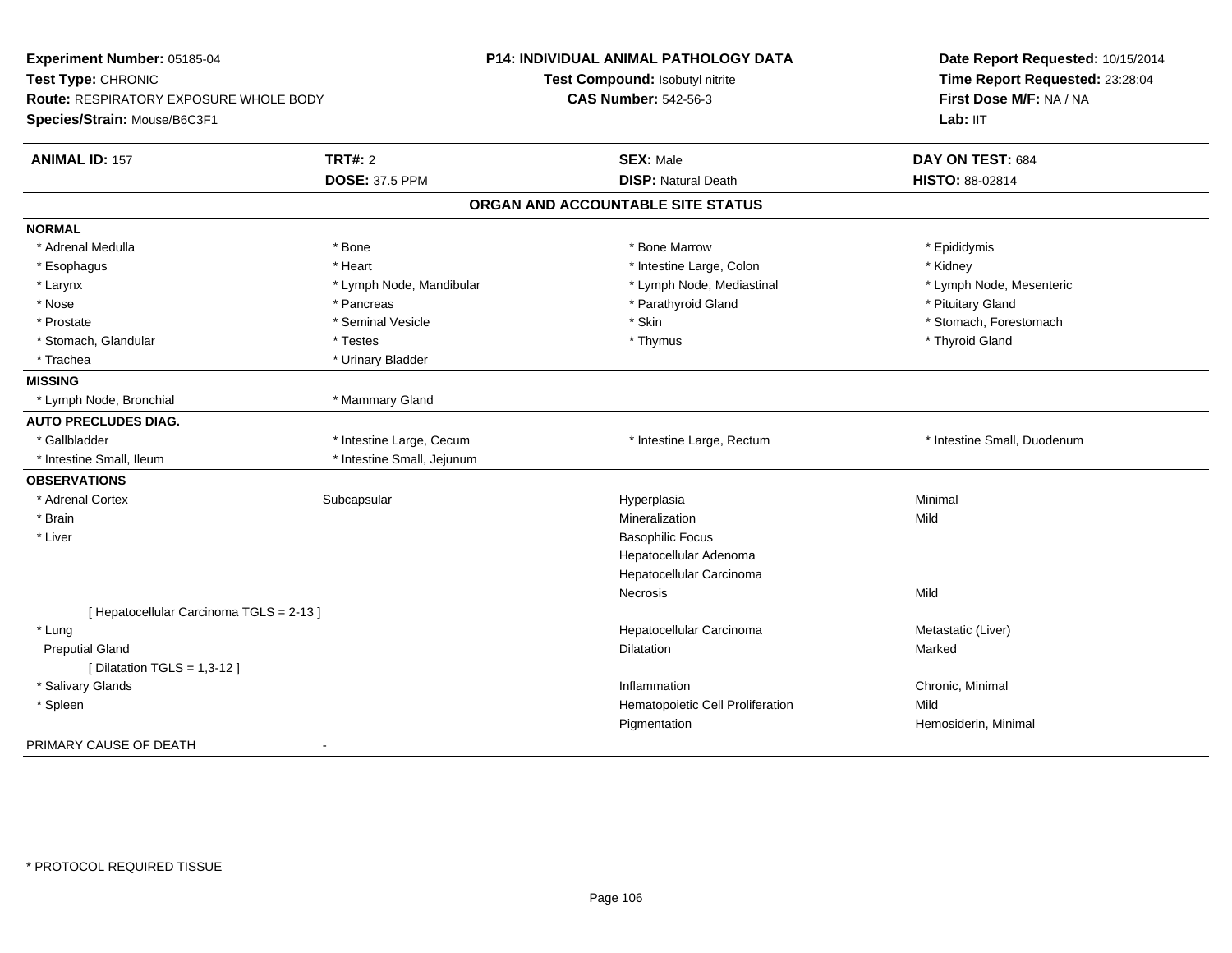| Experiment Number: 05185-04                   |                             | P14: INDIVIDUAL ANIMAL PATHOLOGY DATA | Date Report Requested: 10/15/2014<br>Time Report Requested: 23:28:04 |  |
|-----------------------------------------------|-----------------------------|---------------------------------------|----------------------------------------------------------------------|--|
| Test Type: CHRONIC                            |                             | Test Compound: Isobutyl nitrite       |                                                                      |  |
| <b>Route: RESPIRATORY EXPOSURE WHOLE BODY</b> |                             | <b>CAS Number: 542-56-3</b>           | First Dose M/F: NA / NA                                              |  |
| Species/Strain: Mouse/B6C3F1                  |                             |                                       | Lab: IIT                                                             |  |
| <b>ANIMAL ID: 158</b>                         | <b>TRT#: 2</b>              | <b>SEX: Male</b>                      | DAY ON TEST: 726                                                     |  |
|                                               | <b>DOSE: 37.5 PPM</b>       | <b>DISP: Terminal Sacrifice</b>       | <b>HISTO: 88-02815</b>                                               |  |
|                                               |                             | ORGAN AND ACCOUNTABLE SITE STATUS     |                                                                      |  |
| <b>NORMAL</b>                                 |                             |                                       |                                                                      |  |
| * Bone                                        | * Bone Marrow               | * Epididymis                          | * Esophagus                                                          |  |
| * Gallbladder                                 | * Heart                     | * Intestine Large, Cecum              | * Intestine Large, Colon                                             |  |
| * Intestine Large, Rectum                     | * Intestine Small, Duodenum | * Intestine Small, Ileum              | * Intestine Small, Jejunum                                           |  |
| * Larynx                                      | * Lung                      | * Lymph Node, Bronchial               | * Lymph Node, Mandibular                                             |  |
| * Lymph Node, Mediastinal                     | * Lymph Node, Mesenteric    | * Nose                                | * Pancreas                                                           |  |
| * Parathyroid Gland                           | * Pituitary Gland           | * Prostate                            | * Seminal Vesicle                                                    |  |
| * Skin                                        | * Stomach, Forestomach      | * Stomach, Glandular                  | * Testes                                                             |  |
| * Thymus                                      | * Trachea                   | * Urinary Bladder                     |                                                                      |  |
| <b>MISSING</b>                                |                             |                                       |                                                                      |  |
| * Mammary Gland                               |                             |                                       |                                                                      |  |
| <b>OBSERVATIONS</b>                           |                             |                                       |                                                                      |  |
| * Adrenal Cortex                              | Subcapsular                 | Hyperplasia                           | Mild                                                                 |  |
| * Adrenal Medulla                             |                             | Pheochromocytoma Benign               |                                                                      |  |
| * Brain                                       |                             | Mineralization                        | Minimal                                                              |  |
| * Kidney                                      |                             | <b>Infiltration Cellular</b>          | Lymphocyte, Minimal                                                  |  |
| * Liver                                       |                             | Hepatocellular Adenoma                |                                                                      |  |
|                                               |                             | Infarct                               | Mild                                                                 |  |
| [ Hepatocellular Adenoma TGLS = 3-12 ]        |                             |                                       |                                                                      |  |
| [Infarct TGLS = $2-14$ ]                      |                             |                                       |                                                                      |  |
| <b>Preputial Gland</b>                        |                             | Dilatation                            | Marked                                                               |  |
| [ Dilatation TGLS = 1-15 ]                    |                             |                                       |                                                                      |  |
| * Salivary Glands                             |                             | Inflammation                          | Chronic, Minimal                                                     |  |
| * Spleen                                      |                             | Hematopoietic Cell Proliferation      | Minimal                                                              |  |
| * Thyroid Gland                               | <b>Follicular Cel</b>       | Hyperplasia                           | Focal, Minimal                                                       |  |
| PRIMARY CAUSE OF DEATH                        |                             |                                       |                                                                      |  |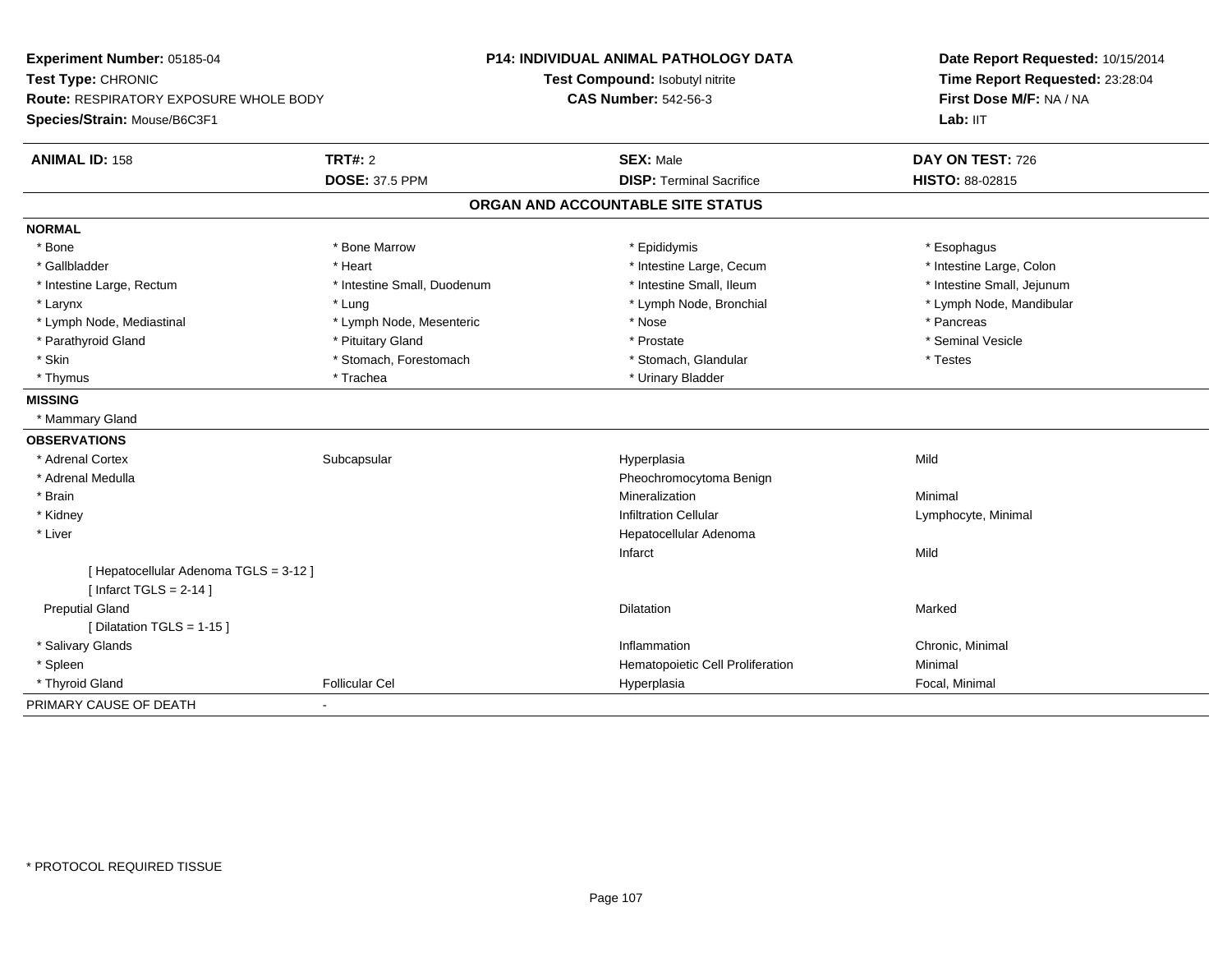| Experiment Number: 05185-04<br>Test Type: CHRONIC<br><b>Route: RESPIRATORY EXPOSURE WHOLE BODY</b> |                           | <b>P14: INDIVIDUAL ANIMAL PATHOLOGY DATA</b> | Date Report Requested: 10/15/2014<br>Time Report Requested: 23:28:04<br>First Dose M/F: NA / NA |  |
|----------------------------------------------------------------------------------------------------|---------------------------|----------------------------------------------|-------------------------------------------------------------------------------------------------|--|
|                                                                                                    |                           | Test Compound: Isobutyl nitrite              |                                                                                                 |  |
|                                                                                                    |                           | <b>CAS Number: 542-56-3</b>                  |                                                                                                 |  |
| Species/Strain: Mouse/B6C3F1                                                                       |                           |                                              | Lab: IIT                                                                                        |  |
| <b>ANIMAL ID: 159</b>                                                                              | TRT#: 2                   | <b>SEX: Male</b>                             | DAY ON TEST: 726                                                                                |  |
|                                                                                                    | <b>DOSE: 37.5 PPM</b>     | <b>DISP: Terminal Sacrifice</b>              | <b>HISTO: 88-02816</b>                                                                          |  |
|                                                                                                    |                           | ORGAN AND ACCOUNTABLE SITE STATUS            |                                                                                                 |  |
| <b>NORMAL</b>                                                                                      |                           |                                              |                                                                                                 |  |
| * Adrenal Medulla                                                                                  | * Bone                    | * Bone Marrow                                | * Brain                                                                                         |  |
| * Epididymis                                                                                       | * Gallbladder             | * Heart                                      | * Intestine Large, Cecum                                                                        |  |
| * Intestine Large, Colon                                                                           | * Intestine Large, Rectum | * Intestine Small, Duodenum                  | * Intestine Small, Ileum                                                                        |  |
| * Intestine Small, Jejunum                                                                         | * Larynx                  | * Liver                                      | * Lymph Node, Bronchial                                                                         |  |
| * Lymph Node, Mandibular                                                                           | * Lymph Node, Mediastinal | * Lymph Node, Mesenteric                     | * Pancreas                                                                                      |  |
| * Parathyroid Gland                                                                                | * Pituitary Gland         | * Prostate                                   | * Seminal Vesicle                                                                               |  |
| * Stomach, Forestomach                                                                             | * Stomach, Glandular      | * Testes                                     | * Thymus                                                                                        |  |
| * Thyroid Gland                                                                                    | * Trachea                 | * Urinary Bladder                            |                                                                                                 |  |
| <b>MISSING</b>                                                                                     |                           |                                              |                                                                                                 |  |
| * Esophagus                                                                                        | * Mammary Gland           |                                              |                                                                                                 |  |
| <b>OBSERVATIONS</b>                                                                                |                           |                                              |                                                                                                 |  |
| * Adrenal Cortex                                                                                   | Subcapsular               | Hyperplasia                                  | Minimal                                                                                         |  |
| * Kidney                                                                                           |                           | <b>Infiltration Cellular</b>                 | Lymphocyte, Minimal                                                                             |  |
| * Lung                                                                                             |                           | Alveolar/Bronchiolar Adenoma                 |                                                                                                 |  |
| * Nose                                                                                             | <b>Respirat Epith</b>     | Hyperplasia                                  | Minimal                                                                                         |  |
|                                                                                                    |                           | Inflammation                                 | Chronic Active, Minimal                                                                         |  |
| * Salivary Glands                                                                                  |                           | Inflammation                                 | Chronic, Minimal                                                                                |  |
| * Skin                                                                                             | Epithelium                | Hyperplasia                                  | Minimal                                                                                         |  |
| * Spleen                                                                                           |                           | Hematopoietic Cell Proliferation             | Minimal                                                                                         |  |
| PRIMARY CAUSE OF DEATH                                                                             |                           |                                              |                                                                                                 |  |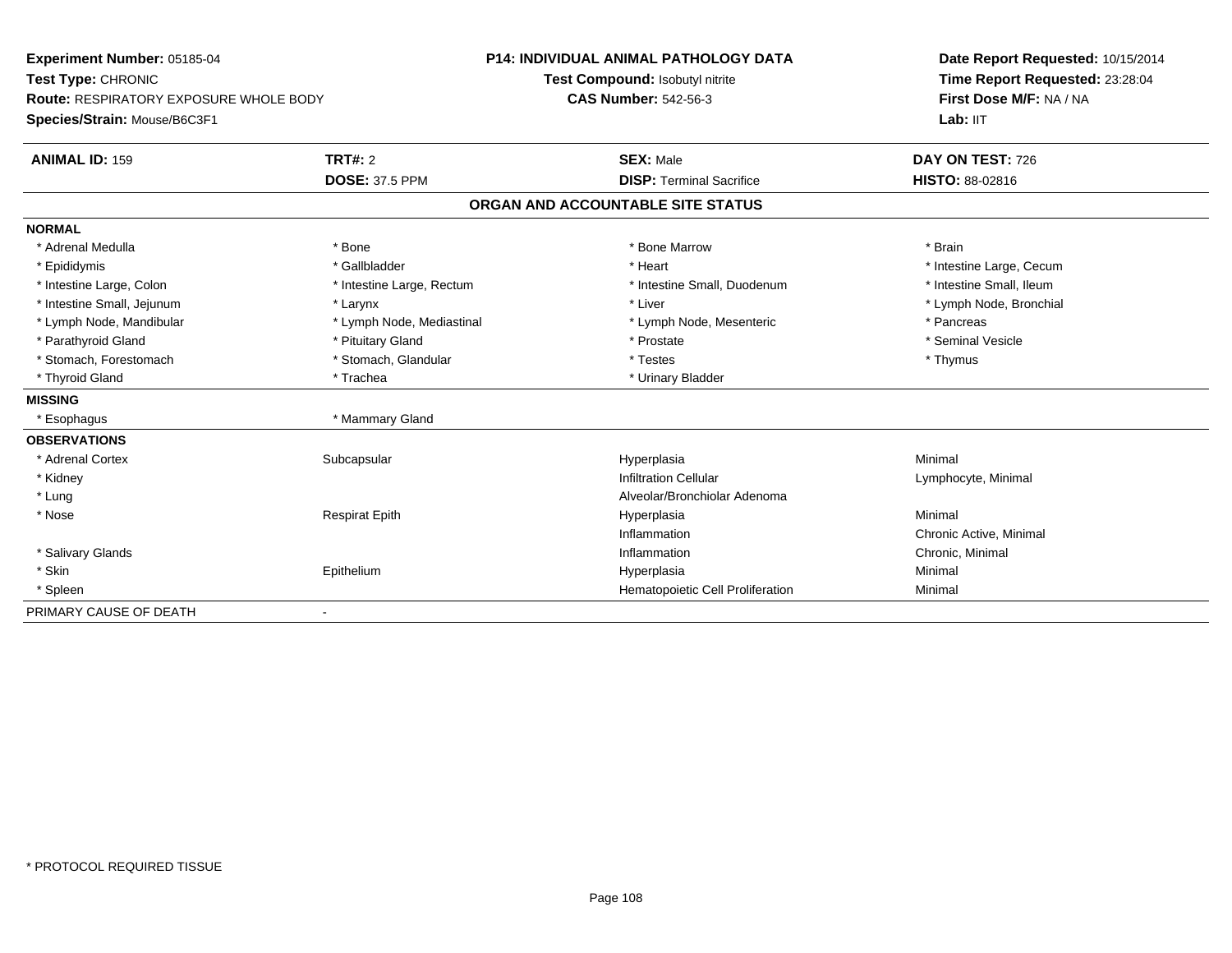| Experiment Number: 05185-04                                  |                           | <b>P14: INDIVIDUAL ANIMAL PATHOLOGY DATA</b> | Date Report Requested: 10/15/2014                          |
|--------------------------------------------------------------|---------------------------|----------------------------------------------|------------------------------------------------------------|
| Test Type: CHRONIC<br>Route: RESPIRATORY EXPOSURE WHOLE BODY |                           | Test Compound: Isobutyl nitrite              | Time Report Requested: 23:28:04<br>First Dose M/F: NA / NA |
|                                                              |                           | <b>CAS Number: 542-56-3</b>                  |                                                            |
| Species/Strain: Mouse/B6C3F1                                 |                           |                                              | Lab: IIT                                                   |
| <b>ANIMAL ID: 160</b>                                        | TRT#: 2                   | <b>SEX: Male</b>                             | DAY ON TEST: 726                                           |
|                                                              | <b>DOSE: 37.5 PPM</b>     | <b>DISP: Terminal Sacrifice</b>              | HISTO: 88-02817                                            |
|                                                              |                           | ORGAN AND ACCOUNTABLE SITE STATUS            |                                                            |
| <b>NORMAL</b>                                                |                           |                                              |                                                            |
| * Adrenal Medulla                                            | * Bone                    | * Bone Marrow                                | * Epididymis                                               |
| * Esophagus                                                  | * Gallbladder             | * Heart                                      | * Intestine Large, Cecum                                   |
| * Intestine Large, Colon                                     | * Intestine Large, Rectum | * Intestine Small, Duodenum                  | * Intestine Small, Ileum                                   |
| * Intestine Small, Jejunum                                   | * Larynx                  | * Lymph Node, Mandibular                     | * Lymph Node, Mediastinal                                  |
| * Lymph Node, Mesenteric                                     | * Nose                    | * Pancreas                                   | * Parathyroid Gland                                        |
| * Pituitary Gland                                            | * Prostate                | * Seminal Vesicle                            | * Skin                                                     |
| * Stomach, Forestomach                                       | * Stomach, Glandular      | * Testes                                     | * Thymus                                                   |
| * Trachea                                                    |                           |                                              |                                                            |
| <b>MISSING</b>                                               |                           |                                              |                                                            |
| * Lymph Node, Bronchial                                      | * Mammary Gland           |                                              |                                                            |
| <b>OBSERVATIONS</b>                                          |                           |                                              |                                                            |
| * Adrenal Cortex                                             | Subcapsular               | Hyperplasia                                  | Mild                                                       |
| * Brain                                                      |                           | Mineralization                               | Mild                                                       |
| * Kidney                                                     |                           | <b>Infiltration Cellular</b>                 | Lymphocyte, Minimal                                        |
| * Liver                                                      |                           | Hepatocellular Adenoma                       |                                                            |
| [ Hepatocellular Adenoma TGLS = 2-12 ]                       |                           |                                              |                                                            |
| * Lung                                                       | Alveolar Epith            | Hyperplasia                                  | Focal, Moderate                                            |
|                                                              |                           | <b>Infiltration Cellular</b>                 | Lymphocyte, Minimal                                        |
| * Salivary Glands                                            |                           | Inflammation                                 | Chronic, Minimal                                           |
| * Spleen                                                     |                           | Hematopoietic Cell Proliferation             | Minimal                                                    |
| * Thyroid Gland                                              | <b>Follicular Cel</b>     | Hyperplasia                                  | Focal, Minimal                                             |
| * Urinary Bladder                                            |                           | Infiltration Cellular                        | Lymphocyte, Minimal                                        |
| PRIMARY CAUSE OF DEATH                                       |                           |                                              |                                                            |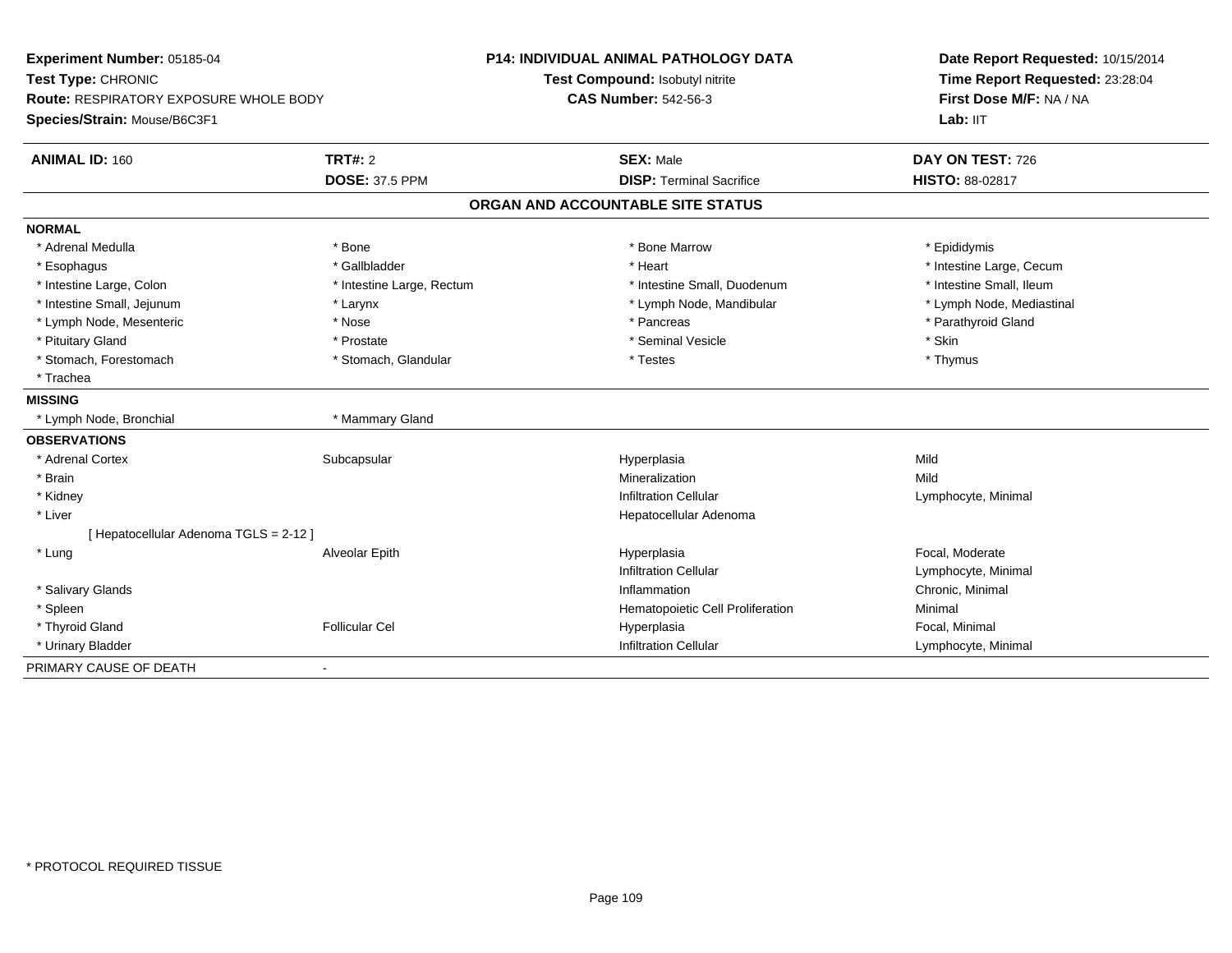| Experiment Number: 05185-04<br>Test Type: CHRONIC<br><b>Route: RESPIRATORY EXPOSURE WHOLE BODY</b> |                           | <b>P14: INDIVIDUAL ANIMAL PATHOLOGY DATA</b> | Date Report Requested: 10/15/2014<br>Time Report Requested: 23:28:04<br>First Dose M/F: NA / NA |
|----------------------------------------------------------------------------------------------------|---------------------------|----------------------------------------------|-------------------------------------------------------------------------------------------------|
|                                                                                                    |                           | Test Compound: Isobutyl nitrite              |                                                                                                 |
|                                                                                                    |                           | <b>CAS Number: 542-56-3</b>                  |                                                                                                 |
| Species/Strain: Mouse/B6C3F1                                                                       |                           |                                              | Lab: IIT                                                                                        |
| <b>ANIMAL ID: 161</b>                                                                              | TRT#: 2                   | <b>SEX: Male</b>                             | DAY ON TEST: 682                                                                                |
|                                                                                                    | <b>DOSE: 37.5 PPM</b>     | <b>DISP: Natural Death</b>                   | HISTO: 88-02818                                                                                 |
|                                                                                                    |                           | ORGAN AND ACCOUNTABLE SITE STATUS            |                                                                                                 |
| <b>NORMAL</b>                                                                                      |                           |                                              |                                                                                                 |
| * Adrenal Cortex                                                                                   | * Adrenal Medulla         | * Bone                                       | * Bone Marrow                                                                                   |
| * Epididymis                                                                                       | * Esophagus               | * Heart                                      | * Intestine Large, Cecum                                                                        |
| * Intestine Large, Colon                                                                           | * Intestine Large, Rectum | * Intestine Small, Duodenum                  | * Intestine Small, Ileum                                                                        |
| * Intestine Small, Jejunum                                                                         | * Larynx                  | * Lymph Node, Bronchial                      | * Lymph Node, Mandibular                                                                        |
| * Lymph Node, Mediastinal                                                                          | * Lymph Node, Mesenteric  | * Nose                                       | * Pancreas                                                                                      |
| * Pituitary Gland                                                                                  | * Prostate                | * Seminal Vesicle                            | * Skin                                                                                          |
| * Stomach, Forestomach                                                                             | * Stomach, Glandular      | * Testes                                     | * Thyroid Gland                                                                                 |
| * Trachea                                                                                          | * Urinary Bladder         |                                              |                                                                                                 |
| <b>MISSING</b>                                                                                     |                           |                                              |                                                                                                 |
| * Mammary Gland                                                                                    | * Parathyroid Gland       |                                              |                                                                                                 |
| <b>AUTO PRECLUDES DIAG.</b>                                                                        |                           |                                              |                                                                                                 |
| * Gallbladder                                                                                      |                           |                                              |                                                                                                 |
| <b>OBSERVATIONS</b>                                                                                |                           |                                              |                                                                                                 |
| * Brain                                                                                            |                           | Mineralization                               | Mild                                                                                            |
| * Kidney                                                                                           |                           | <b>Infiltration Cellular</b>                 | Lymphocyte, Minimal                                                                             |
|                                                                                                    | <b>Renal Tubule</b>       | Regeneration                                 | Minimal                                                                                         |
| * Liver                                                                                            |                           | Hepatocellular Carcinoma                     |                                                                                                 |
| [ Hepatocellular Carcinoma TGLS = 1-12 ]                                                           |                           |                                              |                                                                                                 |
| * Lung                                                                                             |                           | Hepatocellular Carcinoma                     | Metastatic (Liver)                                                                              |
| * Salivary Glands                                                                                  |                           | Inflammation                                 | Chronic, Minimal                                                                                |
| * Spleen                                                                                           |                           | Hematopoietic Cell Proliferation             | Mild                                                                                            |
| * Thymus                                                                                           |                           | Atrophy                                      | Mild                                                                                            |
| PRIMARY CAUSE OF DEATH                                                                             | $\blacksquare$            |                                              |                                                                                                 |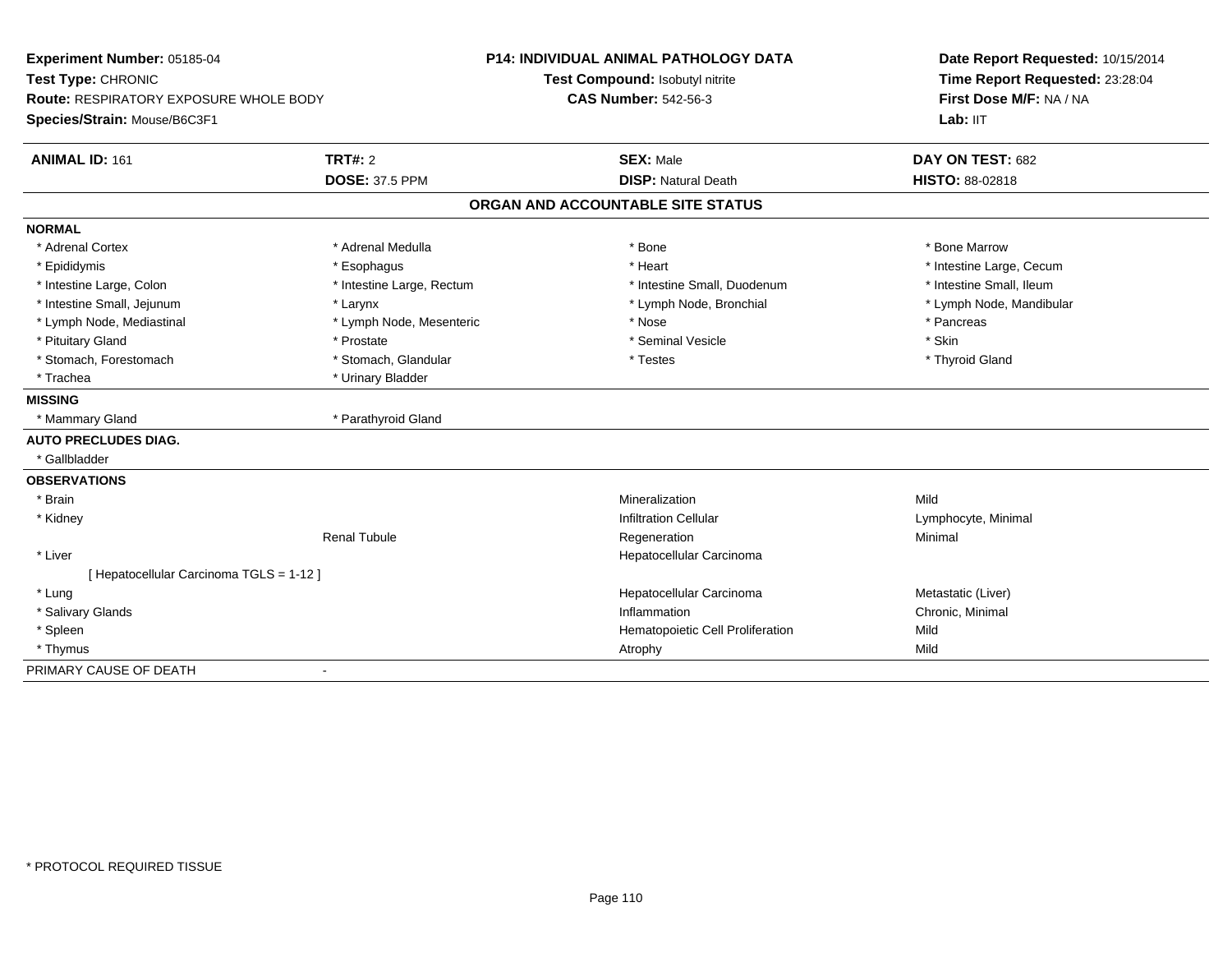| Experiment Number: 05185-04                    |                            | <b>P14: INDIVIDUAL ANIMAL PATHOLOGY DATA</b> | Date Report Requested: 10/15/2014<br>Time Report Requested: 23:28:04<br>First Dose M/F: NA / NA |
|------------------------------------------------|----------------------------|----------------------------------------------|-------------------------------------------------------------------------------------------------|
| Test Type: CHRONIC                             |                            | Test Compound: Isobutyl nitrite              |                                                                                                 |
| Route: RESPIRATORY EXPOSURE WHOLE BODY         |                            | <b>CAS Number: 542-56-3</b>                  |                                                                                                 |
| Species/Strain: Mouse/B6C3F1                   |                            |                                              | Lab: $III$                                                                                      |
| <b>ANIMAL ID: 162</b>                          | <b>TRT#: 2</b>             | <b>SEX: Male</b>                             | DAY ON TEST: 726                                                                                |
|                                                | <b>DOSE: 37.5 PPM</b>      | <b>DISP: Terminal Sacrifice</b>              | HISTO: 88-02819                                                                                 |
|                                                |                            | ORGAN AND ACCOUNTABLE SITE STATUS            |                                                                                                 |
| <b>NORMAL</b>                                  |                            |                                              |                                                                                                 |
| * Adrenal Medulla                              | * Bone                     | * Bone Marrow                                | * Brain                                                                                         |
| * Epididymis                                   | * Esophagus                | * Gallbladder                                | * Heart                                                                                         |
| * Intestine Large, Cecum                       | * Intestine Large, Colon   | * Intestine Large, Rectum                    | * Intestine Small, Duodenum                                                                     |
| * Intestine Small, Ileum                       | * Intestine Small, Jejunum | * Kidney                                     | * Larynx                                                                                        |
| * Liver                                        | * Lymph Node, Bronchial    | * Lymph Node, Mandibular                     | * Lymph Node, Mediastinal                                                                       |
| * Lymph Node, Mesenteric                       | * Nose                     | * Pancreas                                   | * Parathyroid Gland                                                                             |
| * Pituitary Gland                              | * Prostate                 | * Salivary Glands                            | * Seminal Vesicle                                                                               |
| * Skin                                         | * Stomach, Forestomach     | * Stomach, Glandular                         | * Testes                                                                                        |
| * Thyroid Gland                                | * Trachea                  |                                              |                                                                                                 |
| <b>MISSING</b>                                 |                            |                                              |                                                                                                 |
| * Mammary Gland                                | * Thymus                   |                                              |                                                                                                 |
| <b>OBSERVATIONS</b>                            |                            |                                              |                                                                                                 |
| * Adrenal Cortex                               | Subcapsular                | Hyperplasia                                  | Minimal                                                                                         |
|                                                |                            | Hypertrophy                                  | Focal, Mild                                                                                     |
| * Lung                                         |                            | Alveolar/Bronchiolar Adenoma                 |                                                                                                 |
|                                                |                            | Alveolar/Bronchiolar Carcinoma               |                                                                                                 |
| [ Alveolar/Bronchiolar Carcinoma TGLS = 2-12 ] |                            |                                              |                                                                                                 |
| * Spleen                                       |                            | Hematopoietic Cell Proliferation             | Minimal                                                                                         |
|                                                |                            | Pigmentation                                 | Hemosiderin, Minimal                                                                            |
| * Urinary Bladder                              |                            | <b>Dilatation</b>                            | Mild                                                                                            |
|                                                |                            | <b>Infiltration Cellular</b>                 | Lymphocyte, Minimal                                                                             |
| [ Dilatation TGLS = 1-13 ]                     |                            |                                              |                                                                                                 |
| PRIMARY CAUSE OF DEATH                         | $\blacksquare$             |                                              |                                                                                                 |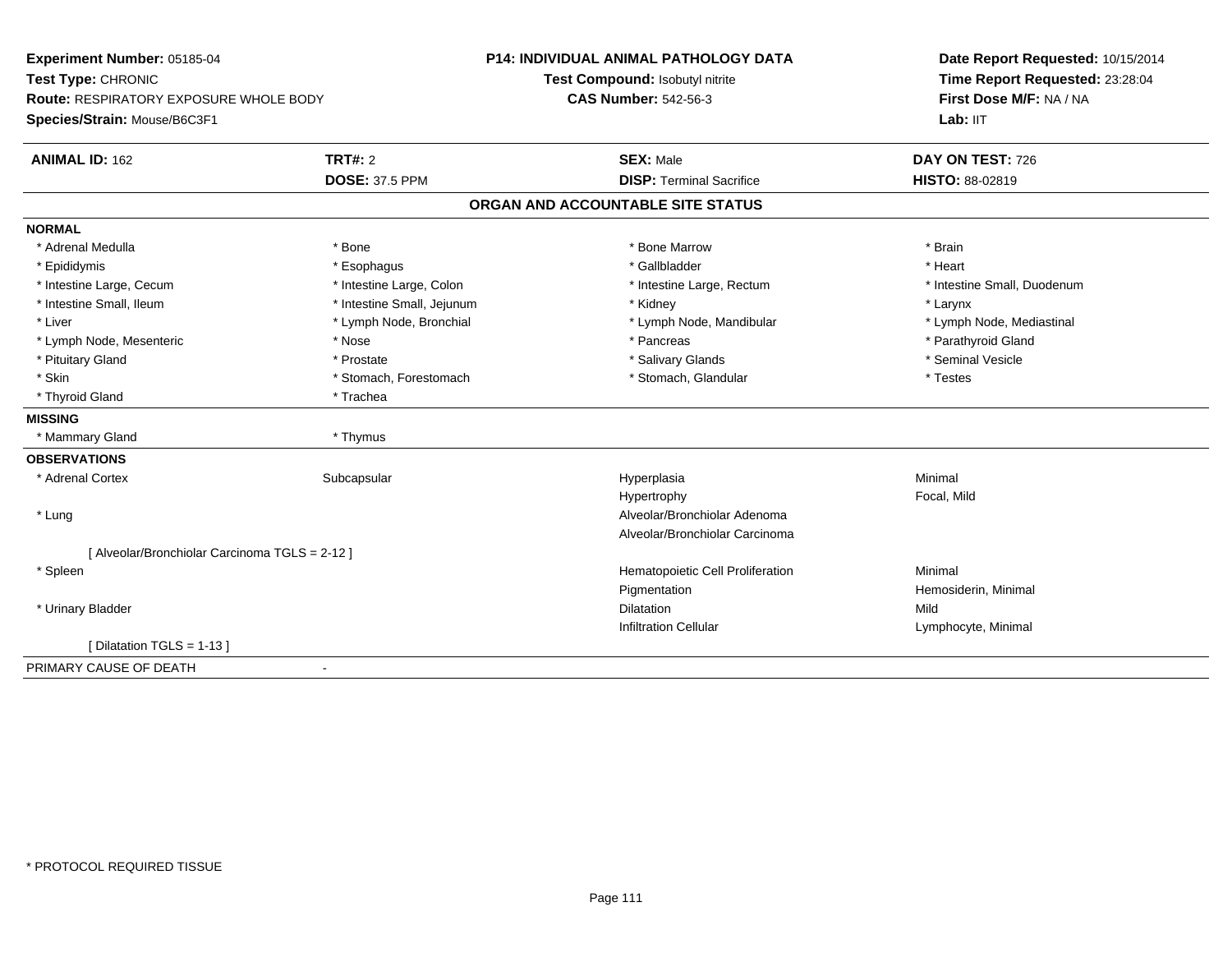| <b>Experiment Number: 05185-04</b><br>Test Type: CHRONIC<br><b>Route: RESPIRATORY EXPOSURE WHOLE BODY</b><br>Species/Strain: Mouse/B6C3F1 |                             | P14: INDIVIDUAL ANIMAL PATHOLOGY DATA<br>Test Compound: Isobutyl nitrite<br><b>CAS Number: 542-56-3</b> | Date Report Requested: 10/15/2014<br>Time Report Requested: 23:28:04<br>First Dose M/F: NA / NA<br>Lab: IIT |
|-------------------------------------------------------------------------------------------------------------------------------------------|-----------------------------|---------------------------------------------------------------------------------------------------------|-------------------------------------------------------------------------------------------------------------|
| <b>ANIMAL ID: 163</b>                                                                                                                     | TRT#: 2                     | <b>SEX: Male</b>                                                                                        | DAY ON TEST: 725                                                                                            |
|                                                                                                                                           | <b>DOSE: 37.5 PPM</b>       | <b>DISP: Terminal Sacrifice</b>                                                                         | HISTO: 88-02820                                                                                             |
|                                                                                                                                           |                             | ORGAN AND ACCOUNTABLE SITE STATUS                                                                       |                                                                                                             |
| <b>NORMAL</b>                                                                                                                             |                             |                                                                                                         |                                                                                                             |
| * Adrenal Medulla                                                                                                                         | * Bone Marrow               | * Brain                                                                                                 | * Esophagus                                                                                                 |
| * Gallbladder                                                                                                                             | * Heart                     | * Intestine Large, Cecum                                                                                | * Intestine Large, Colon                                                                                    |
| * Intestine Large, Rectum                                                                                                                 | * Intestine Small, Duodenum | * Intestine Small, Ileum                                                                                | * Kidney                                                                                                    |
| * Larynx                                                                                                                                  | * Lymph Node, Bronchial     | * Lymph Node, Mandibular                                                                                | * Pancreas                                                                                                  |
| * Parathyroid Gland                                                                                                                       | * Pituitary Gland           | * Prostate                                                                                              | * Salivary Glands                                                                                           |
| * Seminal Vesicle                                                                                                                         | * Skin                      | * Stomach, Forestomach                                                                                  | * Stomach, Glandular                                                                                        |
| * Testes                                                                                                                                  | * Trachea                   | * Urinary Bladder                                                                                       |                                                                                                             |
| <b>MISSING</b>                                                                                                                            |                             |                                                                                                         |                                                                                                             |
| * Mammary Gland                                                                                                                           |                             |                                                                                                         |                                                                                                             |
| <b>OBSERVATIONS</b>                                                                                                                       |                             |                                                                                                         |                                                                                                             |
| * Adrenal Cortex                                                                                                                          | Subcapsular                 | Hyperplasia                                                                                             | Minimal                                                                                                     |
| * Bone                                                                                                                                    |                             | Hyperostosis                                                                                            | Mild                                                                                                        |
| * Epididymis                                                                                                                              |                             | Inflammation                                                                                            | Chronic Active, Mild                                                                                        |
| * Intestine Small, Jejunum                                                                                                                |                             | Lymphoma Malignant Mixed                                                                                |                                                                                                             |
| [ Lymphoma Malignant Mixed TGLS = 6-15 ]                                                                                                  |                             |                                                                                                         |                                                                                                             |
| * Liver                                                                                                                                   |                             | Lymphoma Malignant Mixed                                                                                |                                                                                                             |
| $*$ Lung                                                                                                                                  |                             | Alveolar/Bronchiolar Adenoma                                                                            |                                                                                                             |
| Lymph Node                                                                                                                                | Renal                       | Lymphoma Malignant Mixed                                                                                |                                                                                                             |
| [ Lymphoma Malignant Mixed TGLS = 4,5-14,7-16 ]                                                                                           |                             |                                                                                                         |                                                                                                             |
| * Lymph Node, Mediastinal                                                                                                                 |                             | Lymphoma Malignant Mixed                                                                                |                                                                                                             |
| [ Lymphoma Malignant Mixed TGLS = 4,5-14,7-16 ]                                                                                           |                             |                                                                                                         |                                                                                                             |
| * Lymph Node, Mesenteric                                                                                                                  |                             | Lymphoma Malignant Mixed                                                                                |                                                                                                             |
| [ Lymphoma Malignant Mixed TGLS = 4,5-14,7-16 ]                                                                                           |                             |                                                                                                         |                                                                                                             |
| * Nose                                                                                                                                    | <b>Respirat Epith</b>       | Hyperplasia                                                                                             | Minimal                                                                                                     |
| * Spleen                                                                                                                                  |                             | Lymphoma Malignant Mixed                                                                                |                                                                                                             |
| [ Lymphoma Malignant Mixed TGLS = 3-12,13 ]                                                                                               |                             |                                                                                                         |                                                                                                             |
| * Thymus                                                                                                                                  |                             | Lymphoma Malignant Mixed                                                                                |                                                                                                             |
| [ Lymphoma Malignant Mixed TGLS = 2-2 ]                                                                                                   |                             |                                                                                                         |                                                                                                             |
| * Thyroid Gland                                                                                                                           | <b>Follicular Cel</b>       | Hyperplasia                                                                                             | Focal, Minimal                                                                                              |

PRIMARY CAUSE OF DEATH-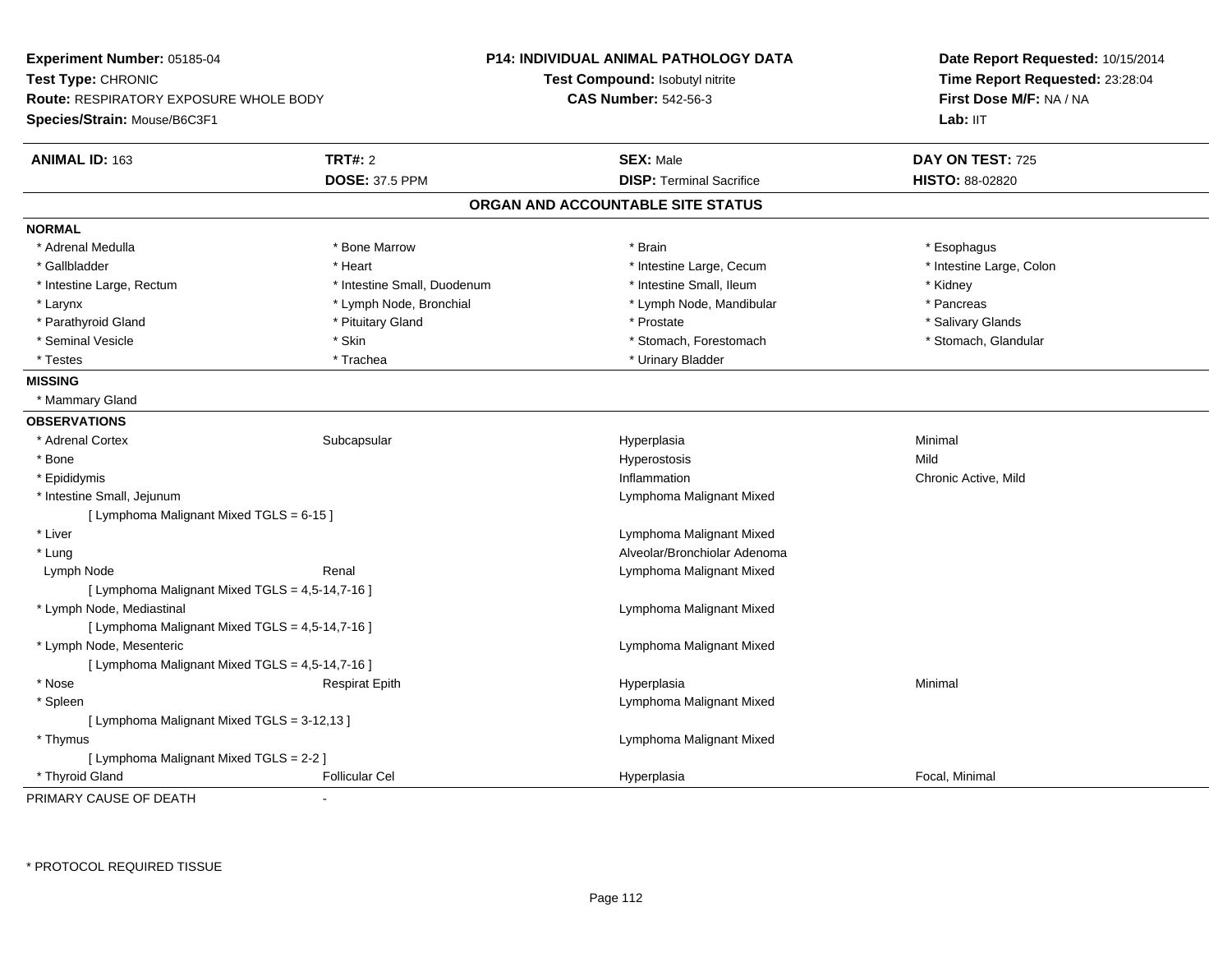| <b>Experiment Number: 05185-04</b><br><b>Test Type: CHRONIC</b><br><b>Route: RESPIRATORY EXPOSURE WHOLE BODY</b> |                | <b>P14: INDIVIDUAL ANIMAL PATHOLOGY DATA</b><br>Test Compound: Isobutyl nitrite | Date Report Requested: 10/15/2014<br>Time Report Requested: 23:28:04<br>First Dose M/F: NA / NA |
|------------------------------------------------------------------------------------------------------------------|----------------|---------------------------------------------------------------------------------|-------------------------------------------------------------------------------------------------|
|                                                                                                                  |                | <b>CAS Number: 542-56-3</b>                                                     |                                                                                                 |
| Species/Strain: Mouse/B6C3F1                                                                                     |                |                                                                                 | Lab: IIT                                                                                        |
| <b>ANIMAL ID: 163</b>                                                                                            | <b>TRT#:</b> 2 | <b>SEX:</b> Male                                                                | <b>DAY ON TEST: 725</b>                                                                         |
| <b>DOSE: 37.5 PPM</b>                                                                                            |                | <b>DISP: Terminal Sacrifice</b>                                                 | <b>HISTO: 88-02820</b>                                                                          |
|                                                                                                                  |                | ORGAN AND ACCOUNTABLE SITE STATUS                                               |                                                                                                 |
|                                                                                                                  |                |                                                                                 |                                                                                                 |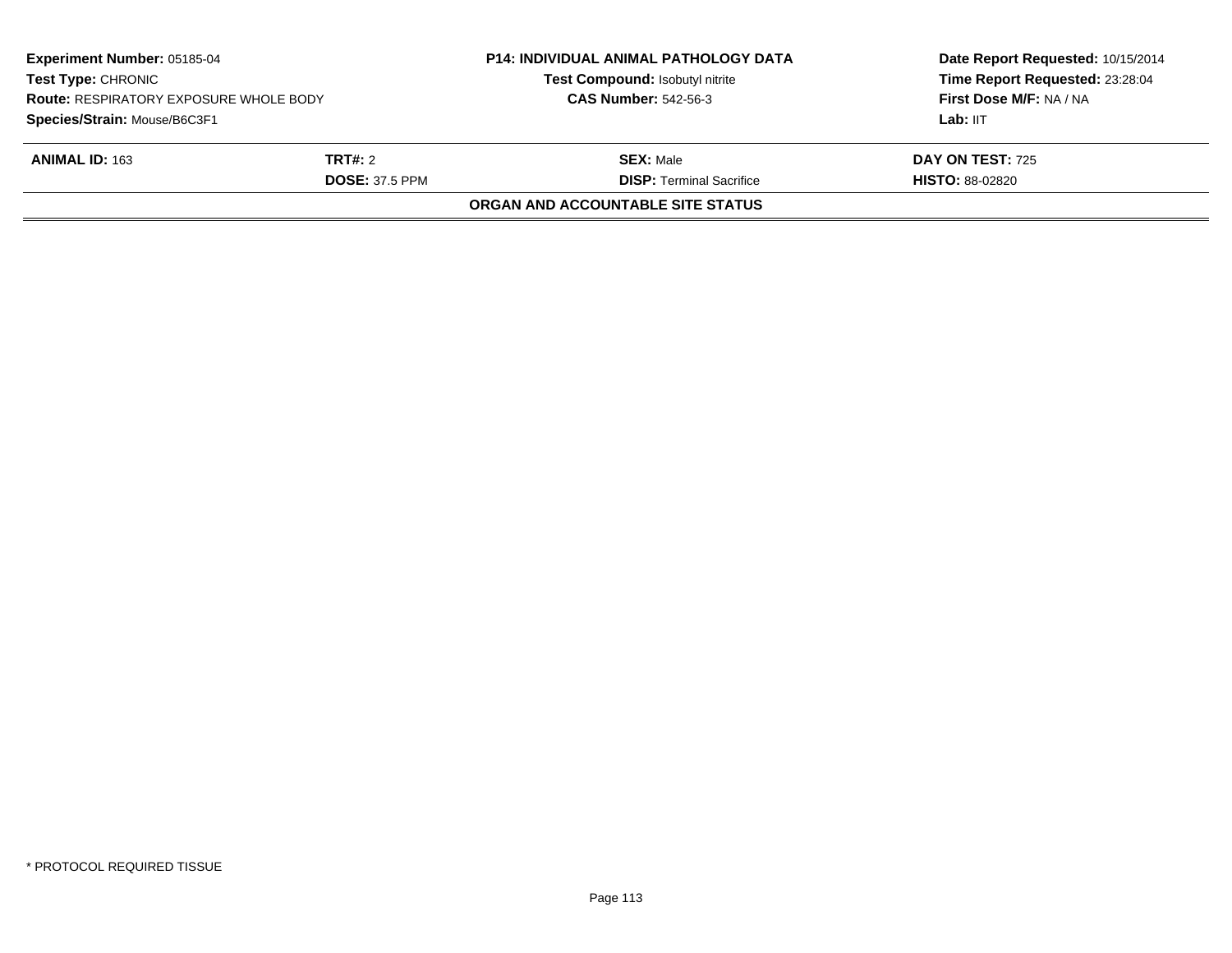| Experiment Number: 05185-04<br>Test Type: CHRONIC<br><b>Route: RESPIRATORY EXPOSURE WHOLE BODY</b> |                            | P14: INDIVIDUAL ANIMAL PATHOLOGY DATA | Date Report Requested: 10/15/2014<br>Time Report Requested: 23:28:04<br>First Dose M/F: NA / NA |
|----------------------------------------------------------------------------------------------------|----------------------------|---------------------------------------|-------------------------------------------------------------------------------------------------|
|                                                                                                    |                            | Test Compound: Isobutyl nitrite       |                                                                                                 |
|                                                                                                    |                            | <b>CAS Number: 542-56-3</b>           |                                                                                                 |
| Species/Strain: Mouse/B6C3F1                                                                       |                            |                                       | Lab: IIT                                                                                        |
| <b>ANIMAL ID: 164</b>                                                                              | TRT#: 2                    | <b>SEX: Male</b>                      | DAY ON TEST: 725                                                                                |
|                                                                                                    | <b>DOSE: 37.5 PPM</b>      | <b>DISP: Terminal Sacrifice</b>       | HISTO: 88-02821                                                                                 |
|                                                                                                    |                            | ORGAN AND ACCOUNTABLE SITE STATUS     |                                                                                                 |
| <b>NORMAL</b>                                                                                      |                            |                                       |                                                                                                 |
| * Adrenal Cortex                                                                                   | * Adrenal Medulla          | * Bone                                | * Bone Marrow                                                                                   |
| * Epididymis                                                                                       | * Esophagus                | * Gallbladder                         | * Heart                                                                                         |
| * Intestine Large, Cecum                                                                           | * Intestine Large, Colon   | * Intestine Large, Rectum             | * Intestine Small, Duodenum                                                                     |
| * Intestine Small. Ileum                                                                           | * Intestine Small, Jejunum | * Larynx                              | * Lymph Node, Bronchial                                                                         |
| * Lymph Node, Mandibular                                                                           | * Nose                     | * Pancreas                            | * Parathyroid Gland                                                                             |
| * Pituitary Gland                                                                                  | * Prostate                 | * Seminal Vesicle                     | * Skin                                                                                          |
| * Stomach, Forestomach                                                                             | * Stomach, Glandular       | * Testes                              | * Thymus                                                                                        |
| * Trachea                                                                                          | * Urinary Bladder          |                                       |                                                                                                 |
| <b>MISSING</b>                                                                                     |                            |                                       |                                                                                                 |
| * Lymph Node, Mediastinal                                                                          | * Mammary Gland            |                                       |                                                                                                 |
| <b>OBSERVATIONS</b>                                                                                |                            |                                       |                                                                                                 |
| * Brain                                                                                            |                            | Mineralization                        | Mild                                                                                            |
| * Kidney                                                                                           |                            | <b>Infiltration Cellular</b>          | Lymphocyte, Minimal                                                                             |
| * Liver                                                                                            | Centrilobular              | Fatty Change                          | Minimal                                                                                         |
|                                                                                                    |                            | <b>Syncytial Alteration</b>           | Mild                                                                                            |
| * Lung                                                                                             |                            | Alveolar/Bronchiolar Adenoma          |                                                                                                 |
|                                                                                                    | Alveolar Epith             | Hyperplasia                           | Focal, Mild                                                                                     |
| [ Alveolar/Bronchiolar Adenoma TGLS = 1-12 ]                                                       |                            |                                       |                                                                                                 |
| * Lymph Node, Mesenteric                                                                           |                            | Hemorrhage                            | Mild                                                                                            |
| * Salivary Glands                                                                                  |                            | Inflammation                          | Chronic, Minimal                                                                                |
| * Spleen                                                                                           |                            | Hematopoietic Cell Proliferation      | Minimal                                                                                         |
|                                                                                                    |                            | Pigmentation                          | Hemosiderin, Minimal                                                                            |
| * Thyroid Gland                                                                                    | <b>Follicular Cel</b>      | Hyperplasia                           | Focal, Moderate                                                                                 |
| PRIMARY CAUSE OF DEATH                                                                             | $\blacksquare$             |                                       |                                                                                                 |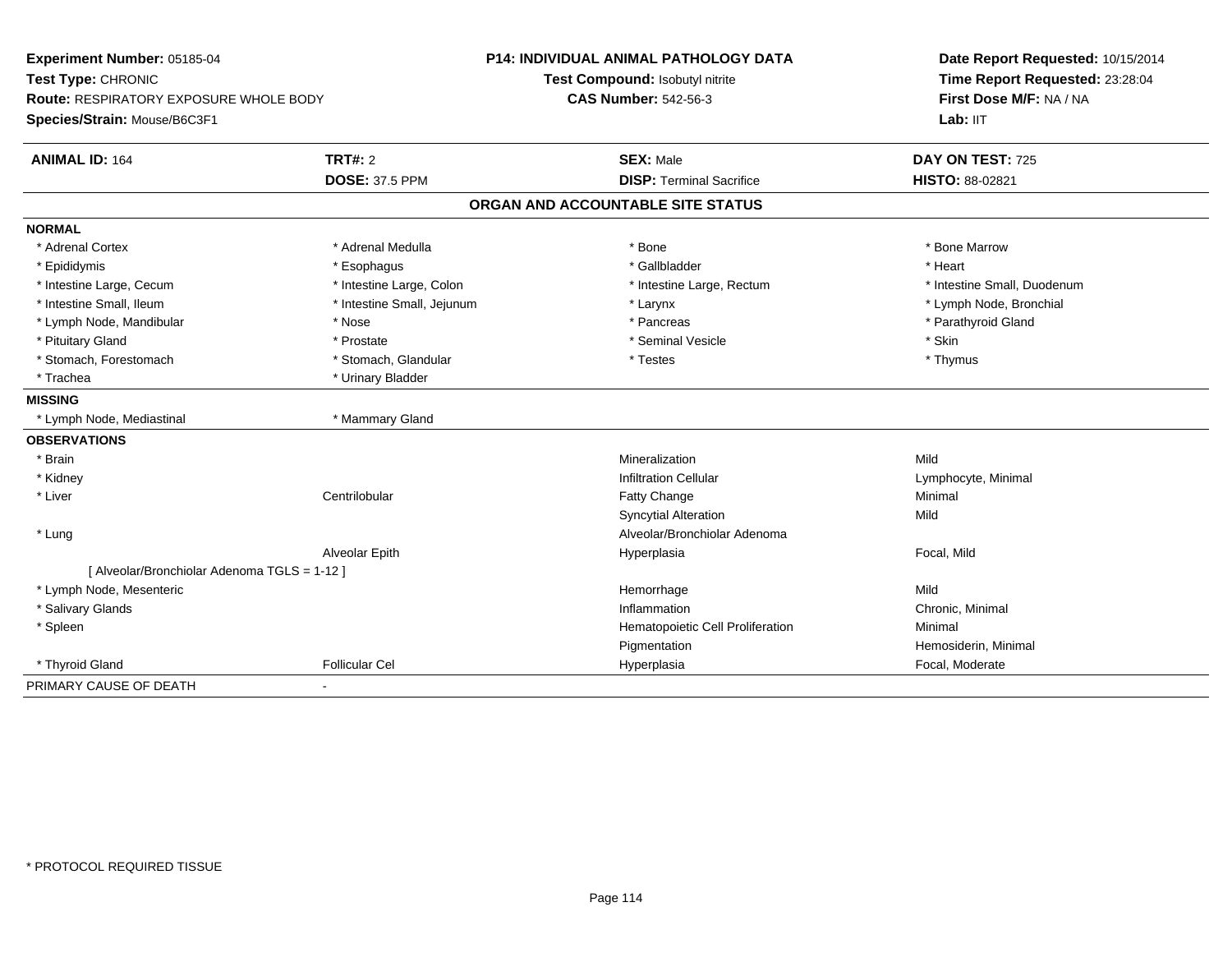| Experiment Number: 05185-04<br>Test Type: CHRONIC<br><b>Route: RESPIRATORY EXPOSURE WHOLE BODY</b><br>Species/Strain: Mouse/B6C3F1 |                           | <b>P14: INDIVIDUAL ANIMAL PATHOLOGY DATA</b><br>Test Compound: Isobutyl nitrite<br><b>CAS Number: 542-56-3</b> | Date Report Requested: 10/15/2014<br>Time Report Requested: 23:28:04<br>First Dose M/F: NA / NA<br>Lab: IIT |
|------------------------------------------------------------------------------------------------------------------------------------|---------------------------|----------------------------------------------------------------------------------------------------------------|-------------------------------------------------------------------------------------------------------------|
|                                                                                                                                    |                           |                                                                                                                |                                                                                                             |
| <b>ANIMAL ID: 165</b>                                                                                                              | <b>TRT#: 2</b>            | <b>SEX: Male</b>                                                                                               | DAY ON TEST: 726                                                                                            |
|                                                                                                                                    | <b>DOSE: 37.5 PPM</b>     | <b>DISP: Terminal Sacrifice</b>                                                                                | HISTO: 88-02822                                                                                             |
|                                                                                                                                    |                           | ORGAN AND ACCOUNTABLE SITE STATUS                                                                              |                                                                                                             |
| <b>NORMAL</b>                                                                                                                      |                           |                                                                                                                |                                                                                                             |
| * Adrenal Medulla                                                                                                                  | * Bone                    | * Bone Marrow                                                                                                  | * Epididymis                                                                                                |
| * Esophagus                                                                                                                        | * Gallbladder             | * Heart                                                                                                        | * Intestine Large, Cecum                                                                                    |
| * Intestine Large, Colon                                                                                                           | * Intestine Large, Rectum | * Intestine Small, Duodenum                                                                                    | * Intestine Small, Ileum                                                                                    |
| * Intestine Small, Jejunum                                                                                                         | * Larynx                  | * Lung                                                                                                         | * Lymph Node, Mandibular                                                                                    |
| * Pancreas                                                                                                                         | * Pituitary Gland         | * Prostate                                                                                                     | * Salivary Glands                                                                                           |
| * Seminal Vesicle                                                                                                                  | * Skin                    | * Stomach, Forestomach                                                                                         | * Stomach, Glandular                                                                                        |
| * Testes                                                                                                                           | * Thymus                  | * Thyroid Gland                                                                                                | * Trachea                                                                                                   |
| * Urinary Bladder                                                                                                                  |                           |                                                                                                                |                                                                                                             |
| <b>MISSING</b>                                                                                                                     |                           |                                                                                                                |                                                                                                             |
| * Lymph Node, Bronchial                                                                                                            | * Lymph Node, Mediastinal | * Mammary Gland                                                                                                | * Parathyroid Gland                                                                                         |
| <b>OBSERVATIONS</b>                                                                                                                |                           |                                                                                                                |                                                                                                             |
| * Adrenal Cortex                                                                                                                   | Subcapsular               | Hyperplasia                                                                                                    | Minimal                                                                                                     |
| * Brain                                                                                                                            |                           | Mineralization                                                                                                 | Minimal                                                                                                     |
| * Kidney                                                                                                                           |                           | <b>Infiltration Cellular</b>                                                                                   | Lymphocyte, Minimal                                                                                         |
| * Liver                                                                                                                            |                           | Hepatocellular Adenoma                                                                                         |                                                                                                             |
|                                                                                                                                    |                           | <b>Mixed Cell Focus</b>                                                                                        |                                                                                                             |
|                                                                                                                                    |                           | Syncytial Alteration                                                                                           | Minimal                                                                                                     |
| [ Hepatocellular Adenoma TGLS = 3-12,13 ]<br>[Mixed Cell Focus TGLS = 6-17]                                                        |                           |                                                                                                                |                                                                                                             |
| Lymph Node                                                                                                                         | Renal                     | Lymphoma Malignant Mixed<br>Lymphoma Malignant Mixed                                                           |                                                                                                             |
| [ Lymphoma Malignant Mixed TGLS = 5-18,4-15 ]<br>[ Lymphoma Malignant Mixed TGLS = 5-18,4-15 ]                                     |                           |                                                                                                                |                                                                                                             |
| * Lymph Node, Mesenteric                                                                                                           |                           | Lymphoma Malignant Mixed                                                                                       |                                                                                                             |
| [ Lymphoma Malignant Mixed TGLS = 5-18,4-15 ]                                                                                      |                           |                                                                                                                |                                                                                                             |
| * Nose                                                                                                                             | <b>Respirat Epith</b>     | Hyperplasia                                                                                                    | Minimal                                                                                                     |
| <b>Preputial Gland</b>                                                                                                             |                           | Dilatation                                                                                                     | Moderate                                                                                                    |
| [Dilatation TGLS = 1-16]                                                                                                           |                           |                                                                                                                |                                                                                                             |
| * Spleen                                                                                                                           |                           | Lymphoma Malignant Mixed                                                                                       |                                                                                                             |
| [ Lymphoma Malignant Mixed TGLS = 2-14 ]                                                                                           |                           |                                                                                                                |                                                                                                             |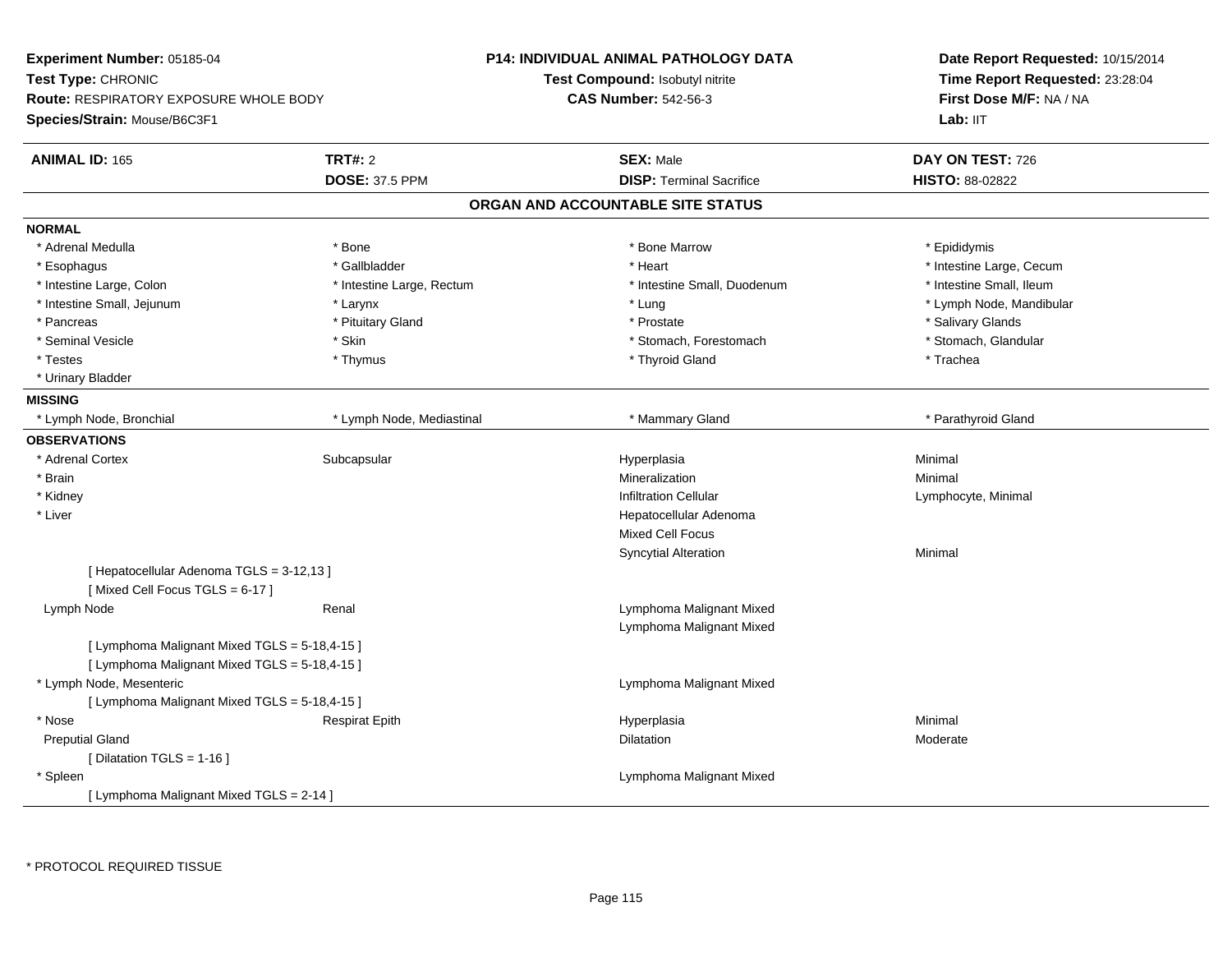| <b>Experiment Number: 05185-04</b><br><b>Test Type: CHRONIC</b><br><b>Route: RESPIRATORY EXPOSURE WHOLE BODY</b><br>Species/Strain: Mouse/B6C3F1 |         | <b>P14: INDIVIDUAL ANIMAL PATHOLOGY DATA</b><br>Test Compound: Isobutyl nitrite | Date Report Requested: 10/15/2014<br>Time Report Requested: 23:28:04 |
|--------------------------------------------------------------------------------------------------------------------------------------------------|---------|---------------------------------------------------------------------------------|----------------------------------------------------------------------|
|                                                                                                                                                  |         | <b>CAS Number: 542-56-3</b>                                                     | First Dose M/F: NA / NA                                              |
|                                                                                                                                                  |         |                                                                                 | Lab: IIT                                                             |
| <b>ANIMAL ID: 165</b>                                                                                                                            | TRT#: 2 | <b>SEX: Male</b>                                                                | <b>DAY ON TEST: 726</b>                                              |
| <b>DOSE: 37.5 PPM</b>                                                                                                                            |         | <b>DISP: Terminal Sacrifice</b>                                                 | <b>HISTO: 88-02822</b>                                               |
|                                                                                                                                                  |         | ORGAN AND ACCOUNTABLE SITE STATUS                                               |                                                                      |
| PRIMARY CAUSE OF DEATH                                                                                                                           |         |                                                                                 |                                                                      |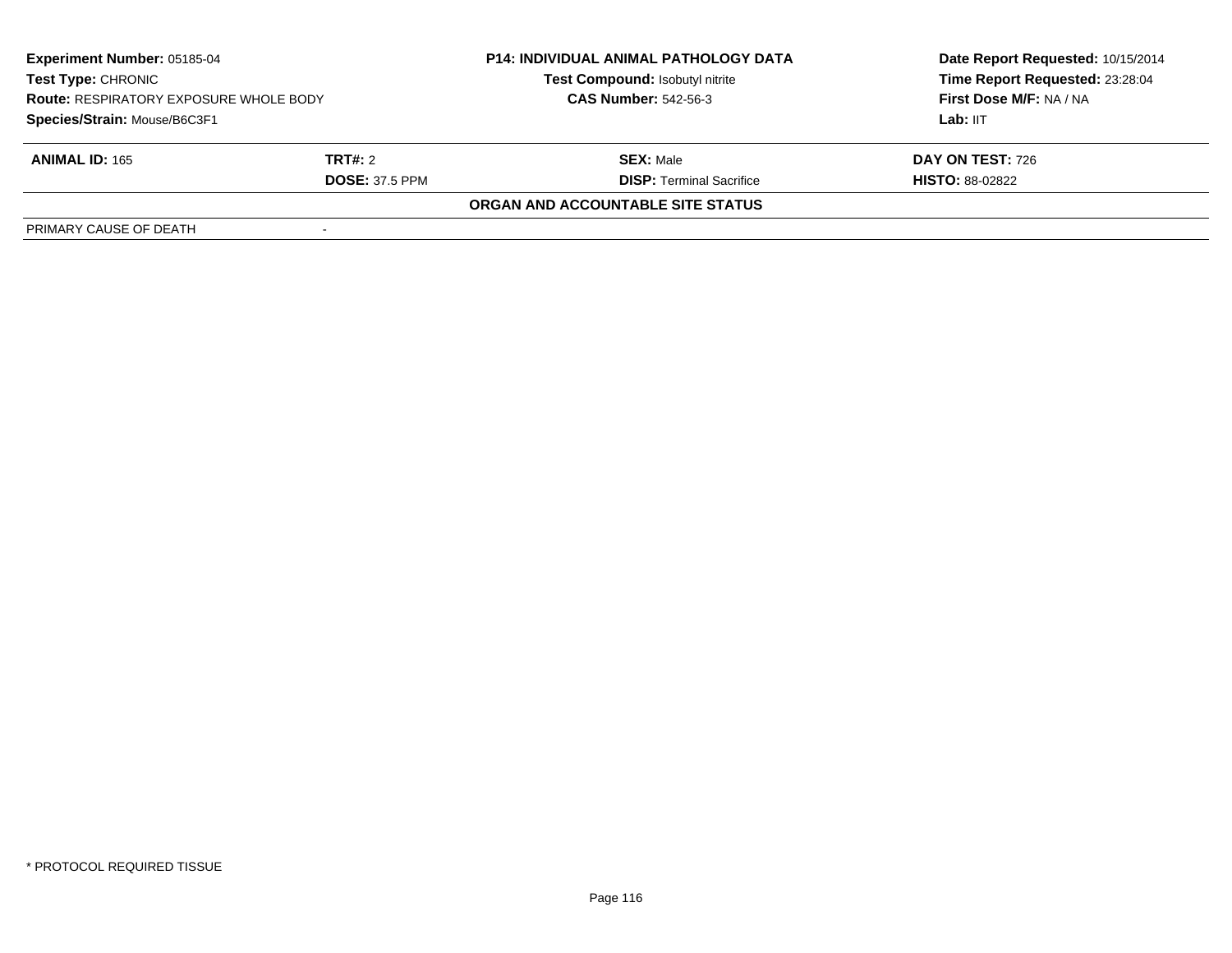| Experiment Number: 05185-04<br>Test Type: CHRONIC<br><b>Route: RESPIRATORY EXPOSURE WHOLE BODY</b><br>Species/Strain: Mouse/B6C3F1 |                           | <b>P14: INDIVIDUAL ANIMAL PATHOLOGY DATA</b> | Date Report Requested: 10/15/2014<br>Time Report Requested: 23:28:04 |
|------------------------------------------------------------------------------------------------------------------------------------|---------------------------|----------------------------------------------|----------------------------------------------------------------------|
|                                                                                                                                    |                           | Test Compound: Isobutyl nitrite              |                                                                      |
|                                                                                                                                    |                           | <b>CAS Number: 542-56-3</b>                  | First Dose M/F: NA / NA                                              |
|                                                                                                                                    |                           |                                              | Lab: IIT                                                             |
| <b>ANIMAL ID: 166</b>                                                                                                              | TRT#: 2                   | <b>SEX: Male</b>                             | DAY ON TEST: 726                                                     |
|                                                                                                                                    | <b>DOSE: 37.5 PPM</b>     | <b>DISP: Terminal Sacrifice</b>              | <b>HISTO: 88-02823</b>                                               |
|                                                                                                                                    |                           | ORGAN AND ACCOUNTABLE SITE STATUS            |                                                                      |
| <b>NORMAL</b>                                                                                                                      |                           |                                              |                                                                      |
| * Adrenal Medulla                                                                                                                  | * Bone                    | * Bone Marrow                                | * Epididymis                                                         |
| * Esophagus                                                                                                                        | * Gallbladder             | * Heart                                      | * Intestine Large, Cecum                                             |
| * Intestine Large, Colon                                                                                                           | * Intestine Large, Rectum | * Intestine Small, Duodenum                  | * Intestine Small, Ileum                                             |
| * Intestine Small, Jejunum                                                                                                         | * Kidney                  | * Larynx                                     | * Lung                                                               |
| * Lymph Node, Bronchial                                                                                                            | * Lymph Node, Mandibular  | * Lymph Node, Mediastinal                    | * Lymph Node, Mesenteric                                             |
| * Pancreas                                                                                                                         | * Parathyroid Gland       | * Pituitary Gland                            | * Prostate                                                           |
| * Seminal Vesicle                                                                                                                  | * Skin                    | * Stomach, Forestomach                       | * Stomach, Glandular                                                 |
| * Testes                                                                                                                           | * Thymus                  | * Thyroid Gland                              | * Trachea                                                            |
| * Urinary Bladder                                                                                                                  |                           |                                              |                                                                      |
| <b>MISSING</b>                                                                                                                     |                           |                                              |                                                                      |
| * Mammary Gland                                                                                                                    |                           |                                              |                                                                      |
| <b>OBSERVATIONS</b>                                                                                                                |                           |                                              |                                                                      |
| * Adrenal Cortex                                                                                                                   |                           | Hypertrophy                                  | Focal, Minimal                                                       |
| * Brain                                                                                                                            |                           | Mineralization                               | Mild                                                                 |
| * Liver                                                                                                                            |                           | <b>Syncytial Alteration</b>                  | Minimal                                                              |
| * Nose                                                                                                                             | <b>Respirat Epith</b>     | Hyperplasia                                  | Minimal                                                              |
| * Salivary Glands                                                                                                                  |                           | Inflammation                                 | Chronic, Minimal                                                     |
| * Spleen                                                                                                                           |                           | Hematopoietic Cell Proliferation             | Minimal                                                              |
| PRIMARY CAUSE OF DEATH                                                                                                             |                           |                                              |                                                                      |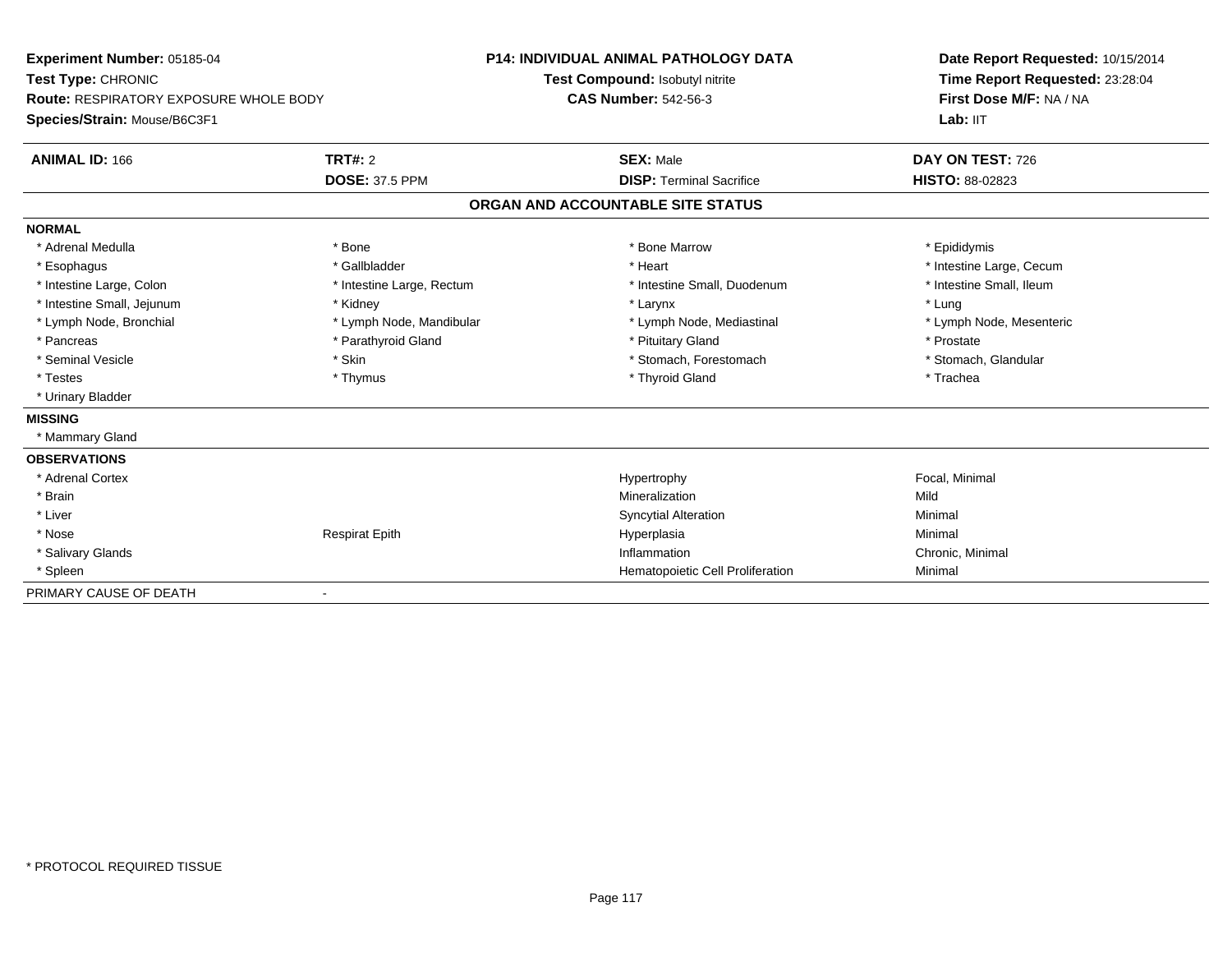| Experiment Number: 05185-04<br>Test Type: CHRONIC<br>Route: RESPIRATORY EXPOSURE WHOLE BODY |                           | <b>P14: INDIVIDUAL ANIMAL PATHOLOGY DATA</b> | Date Report Requested: 10/15/2014<br>Time Report Requested: 23:28:04<br>First Dose M/F: NA / NA |  |
|---------------------------------------------------------------------------------------------|---------------------------|----------------------------------------------|-------------------------------------------------------------------------------------------------|--|
|                                                                                             |                           | Test Compound: Isobutyl nitrite              |                                                                                                 |  |
|                                                                                             |                           | <b>CAS Number: 542-56-3</b>                  |                                                                                                 |  |
| Species/Strain: Mouse/B6C3F1                                                                |                           |                                              | Lab: IIT                                                                                        |  |
| <b>ANIMAL ID: 167</b>                                                                       | <b>TRT#: 2</b>            | <b>SEX: Male</b>                             | DAY ON TEST: 726                                                                                |  |
|                                                                                             | <b>DOSE: 37.5 PPM</b>     | <b>DISP: Terminal Sacrifice</b>              | <b>HISTO: 88-02824</b>                                                                          |  |
|                                                                                             |                           | ORGAN AND ACCOUNTABLE SITE STATUS            |                                                                                                 |  |
| <b>NORMAL</b>                                                                               |                           |                                              |                                                                                                 |  |
| * Adrenal Cortex                                                                            | * Adrenal Medulla         | * Bone                                       | * Bone Marrow                                                                                   |  |
| * Epididymis                                                                                | * Esophagus               | * Gallbladder                                | * Heart                                                                                         |  |
| * Intestine Large, Colon                                                                    | * Intestine Large, Rectum | * Intestine Small, Duodenum                  | * Intestine Small, Ileum                                                                        |  |
| * Intestine Small, Jejunum                                                                  | * Kidney                  | * Larynx                                     | * Lung                                                                                          |  |
| * Lymph Node, Bronchial                                                                     | * Lymph Node, Mandibular  | * Lymph Node, Mediastinal                    | * Lymph Node, Mesenteric                                                                        |  |
| * Nose                                                                                      | * Pancreas                | * Parathyroid Gland                          | * Pituitary Gland                                                                               |  |
| * Prostate                                                                                  | * Salivary Glands         | * Seminal Vesicle                            | * Skin                                                                                          |  |
| * Stomach, Forestomach                                                                      | * Stomach, Glandular      | * Testes                                     | * Thyroid Gland                                                                                 |  |
| * Trachea                                                                                   | * Urinary Bladder         |                                              |                                                                                                 |  |
| <b>MISSING</b>                                                                              |                           |                                              |                                                                                                 |  |
| * Intestine Large, Cecum                                                                    | * Mammary Gland           | * Thymus                                     |                                                                                                 |  |
| <b>OBSERVATIONS</b>                                                                         |                           |                                              |                                                                                                 |  |
| * Brain                                                                                     |                           | Mineralization                               | Mild                                                                                            |  |
| Islets, Pancreatic                                                                          |                           | Adenoma                                      |                                                                                                 |  |
|                                                                                             |                           | Hyperplasia                                  | Focal, Marked                                                                                   |  |
| * Liver                                                                                     |                           | <b>Syncytial Alteration</b>                  | Minimal                                                                                         |  |
| * Spleen                                                                                    |                           | Hematopoietic Cell Proliferation             | Minimal                                                                                         |  |
|                                                                                             |                           | Pigmentation                                 | Hemosiderin, Minimal                                                                            |  |
| PRIMARY CAUSE OF DEATH                                                                      |                           |                                              |                                                                                                 |  |

-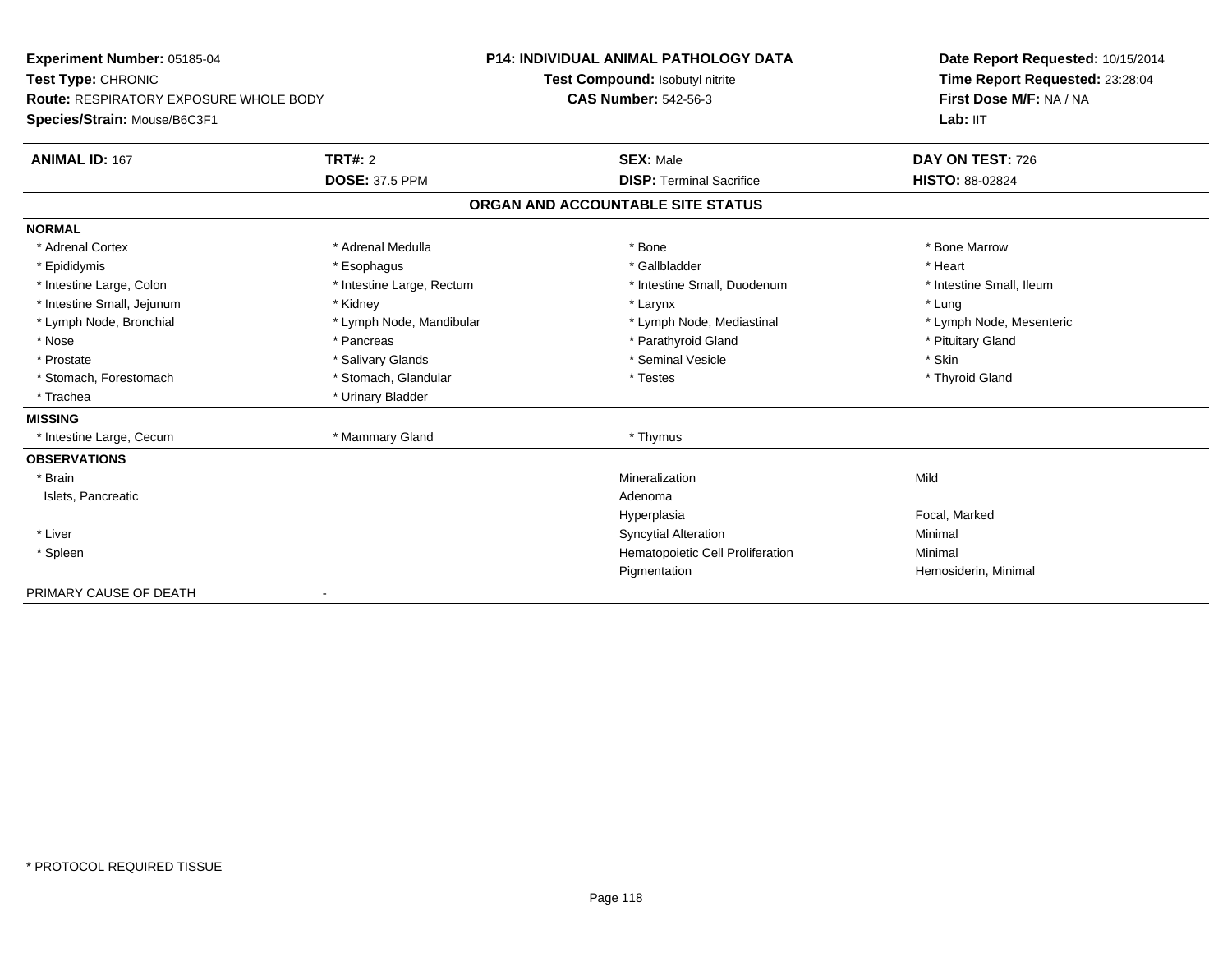| Experiment Number: 05185-04                   |                            | P14: INDIVIDUAL ANIMAL PATHOLOGY DATA | Date Report Requested: 10/15/2014<br>Time Report Requested: 23:28:04 |
|-----------------------------------------------|----------------------------|---------------------------------------|----------------------------------------------------------------------|
| Test Type: CHRONIC                            |                            | Test Compound: Isobutyl nitrite       |                                                                      |
| <b>Route: RESPIRATORY EXPOSURE WHOLE BODY</b> |                            | <b>CAS Number: 542-56-3</b>           | First Dose M/F: NA / NA                                              |
| Species/Strain: Mouse/B6C3F1                  |                            |                                       | Lab: IIT                                                             |
| <b>ANIMAL ID: 168</b>                         | <b>TRT#: 2</b>             | <b>SEX: Male</b>                      | DAY ON TEST: 687                                                     |
|                                               | <b>DOSE: 37.5 PPM</b>      | <b>DISP:</b> Moribund Sacrifice       | HISTO: 88-02825                                                      |
|                                               |                            | ORGAN AND ACCOUNTABLE SITE STATUS     |                                                                      |
| <b>NORMAL</b>                                 |                            |                                       |                                                                      |
| * Adrenal Cortex                              | * Adrenal Medulla          | * Bone                                | * Brain                                                              |
| * Epididymis                                  | * Esophagus                | * Gallbladder                         | * Heart                                                              |
| * Intestine Large, Cecum                      | * Intestine Large, Colon   | * Intestine Large, Rectum             | * Intestine Small, Duodenum                                          |
| * Intestine Small, Ileum                      | * Intestine Small, Jejunum | * Larynx                              | $*$ Lung                                                             |
| * Lymph Node, Mandibular                      | * Pancreas                 | * Pituitary Gland                     | * Prostate                                                           |
| * Stomach, Forestomach                        | * Stomach, Glandular       | * Testes                              | * Thymus                                                             |
| * Thyroid Gland                               | * Trachea                  |                                       |                                                                      |
| <b>MISSING</b>                                |                            |                                       |                                                                      |
| * Lymph Node, Bronchial                       | * Lymph Node, Mediastinal  | * Mammary Gland                       | * Parathyroid Gland                                                  |
| <b>OBSERVATIONS</b>                           |                            |                                       |                                                                      |
| * Bone Marrow                                 | <b>Myeloid Cell</b>        | Hyperplasia                           | Moderate                                                             |
| * Kidney                                      |                            | Inflammation                          | Chronic Active, Marked                                               |
| [Inflammation $TGLS = 2,3-8$ ]                |                            |                                       |                                                                      |
| * Liver                                       |                            | Inflammation                          | Chronic Active, Minimal                                              |
| * Lymph Node, Mesenteric                      |                            | Hematopoietic Cell Proliferation      | Moderate                                                             |
| * Nose                                        |                            | Inflammation                          | Chronic Active, Minimal                                              |
| <b>Preputial Gland</b>                        |                            | Inflammation                          | Chronic Active, Moderate                                             |
| [Inflammation TGLS = $1-12$ ]                 |                            |                                       |                                                                      |
| * Salivary Glands                             |                            | Inflammation                          | Chronic, Minimal                                                     |
| * Seminal Vesicle                             |                            | Dilatation                            | Mild                                                                 |
| [ Dilatation TGLS = $4-9$ ]                   |                            |                                       |                                                                      |
| * Skin                                        |                            | Inflammation                          | Chronic Active, Marked                                               |
| [Inflammation TGLS = 1-12]                    |                            |                                       |                                                                      |
| * Spleen                                      |                            | Hematopoietic Cell Proliferation      | Moderate                                                             |
| * Urinary Bladder                             |                            | Inflammation                          | Chronic Active, Moderate                                             |
| PRIMARY CAUSE OF DEATH                        | $\blacksquare$             |                                       |                                                                      |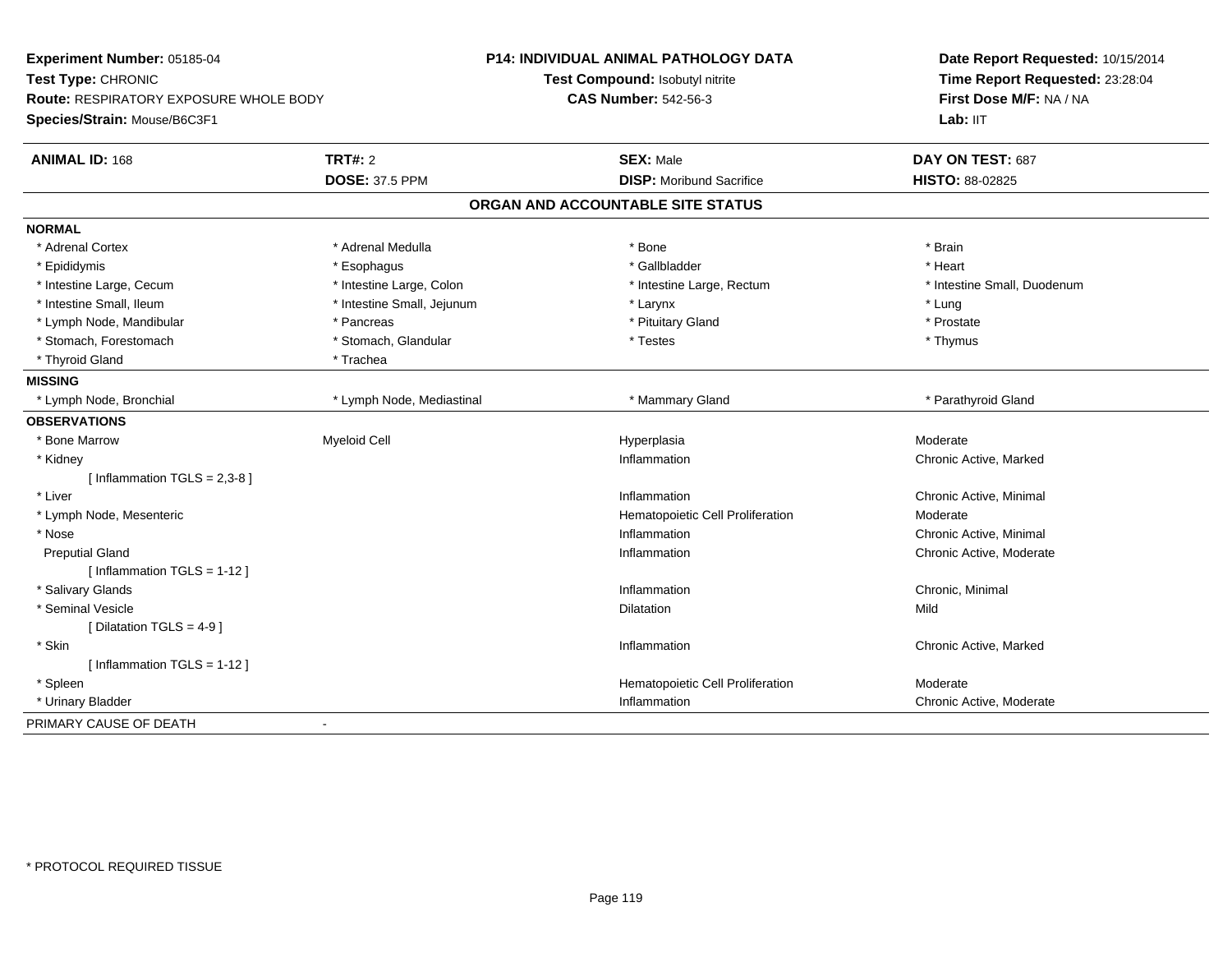| Experiment Number: 05185-04<br>Test Type: CHRONIC<br><b>Route: RESPIRATORY EXPOSURE WHOLE BODY</b><br>Species/Strain: Mouse/B6C3F1 |                            | P14: INDIVIDUAL ANIMAL PATHOLOGY DATA<br>Test Compound: Isobutyl nitrite<br><b>CAS Number: 542-56-3</b> | Date Report Requested: 10/15/2014<br>Time Report Requested: 23:28:04<br>First Dose M/F: NA / NA<br>Lab: IIT |
|------------------------------------------------------------------------------------------------------------------------------------|----------------------------|---------------------------------------------------------------------------------------------------------|-------------------------------------------------------------------------------------------------------------|
| TRT#: 2<br><b>ANIMAL ID: 169</b>                                                                                                   |                            | <b>SEX: Male</b>                                                                                        | DAY ON TEST: 725                                                                                            |
|                                                                                                                                    | <b>DOSE: 37.5 PPM</b>      | <b>DISP: Terminal Sacrifice</b>                                                                         | HISTO: 88-02826                                                                                             |
|                                                                                                                                    |                            | ORGAN AND ACCOUNTABLE SITE STATUS                                                                       |                                                                                                             |
|                                                                                                                                    |                            |                                                                                                         |                                                                                                             |
| <b>NORMAL</b>                                                                                                                      |                            |                                                                                                         |                                                                                                             |
| * Adrenal Cortex                                                                                                                   | * Adrenal Medulla          | * Bone                                                                                                  | * Bone Marrow                                                                                               |
| * Epididymis                                                                                                                       | * Esophagus                | * Gallbladder                                                                                           | * Heart                                                                                                     |
| * Intestine Large, Cecum                                                                                                           | * Intestine Large, Colon   | * Intestine Large, Rectum                                                                               | * Intestine Small, Duodenum                                                                                 |
| * Intestine Small, Ileum                                                                                                           | * Intestine Small, Jejunum | * Kidney                                                                                                | * Larynx                                                                                                    |
| * Lymph Node, Mandibular                                                                                                           | * Lymph Node, Mesenteric   | * Nose                                                                                                  | * Pancreas                                                                                                  |
| * Parathyroid Gland                                                                                                                | * Pituitary Gland          | * Prostate                                                                                              | * Seminal Vesicle                                                                                           |
| * Skin                                                                                                                             | * Stomach, Forestomach     | * Stomach, Glandular                                                                                    | * Testes                                                                                                    |
| * Thymus                                                                                                                           | * Trachea                  | * Urinary Bladder                                                                                       |                                                                                                             |
| <b>MISSING</b>                                                                                                                     |                            |                                                                                                         |                                                                                                             |
| * Lymph Node, Bronchial                                                                                                            | * Lymph Node, Mediastinal  | * Mammary Gland                                                                                         |                                                                                                             |
| <b>OBSERVATIONS</b>                                                                                                                |                            |                                                                                                         |                                                                                                             |
| * Brain                                                                                                                            |                            | Mineralization                                                                                          | Mild                                                                                                        |
| * Liver                                                                                                                            |                            | Hepatocellular Adenoma                                                                                  |                                                                                                             |
|                                                                                                                                    |                            | Mixed Cell Focus                                                                                        |                                                                                                             |
|                                                                                                                                    |                            | <b>Syncytial Alteration</b>                                                                             | Minimal                                                                                                     |
| [ Hepatocellular Adenoma TGLS = 2-12 ]                                                                                             |                            |                                                                                                         |                                                                                                             |
| * Lung                                                                                                                             |                            | Alveolar/Bronchiolar Adenoma                                                                            | Multiple                                                                                                    |
|                                                                                                                                    |                            | Alveolar/Bronchiolar Carcinoma                                                                          |                                                                                                             |
| [ Alveolar/Bronchiolar Adenoma TGLS = 1-13 ]                                                                                       |                            |                                                                                                         |                                                                                                             |
| [ Alveolar/Bronchiolar Carcinoma TGLS = 1-13 ]                                                                                     |                            |                                                                                                         |                                                                                                             |
| * Salivary Glands                                                                                                                  |                            | Inflammation                                                                                            | Chronic, Minimal                                                                                            |
| * Spleen                                                                                                                           |                            | Hematopoietic Cell Proliferation                                                                        | Minimal                                                                                                     |
| * Thyroid Gland                                                                                                                    | <b>Follicular Cel</b>      | Hyperplasia                                                                                             | Focal, Minimal                                                                                              |
| PRIMARY CAUSE OF DEATH                                                                                                             |                            |                                                                                                         |                                                                                                             |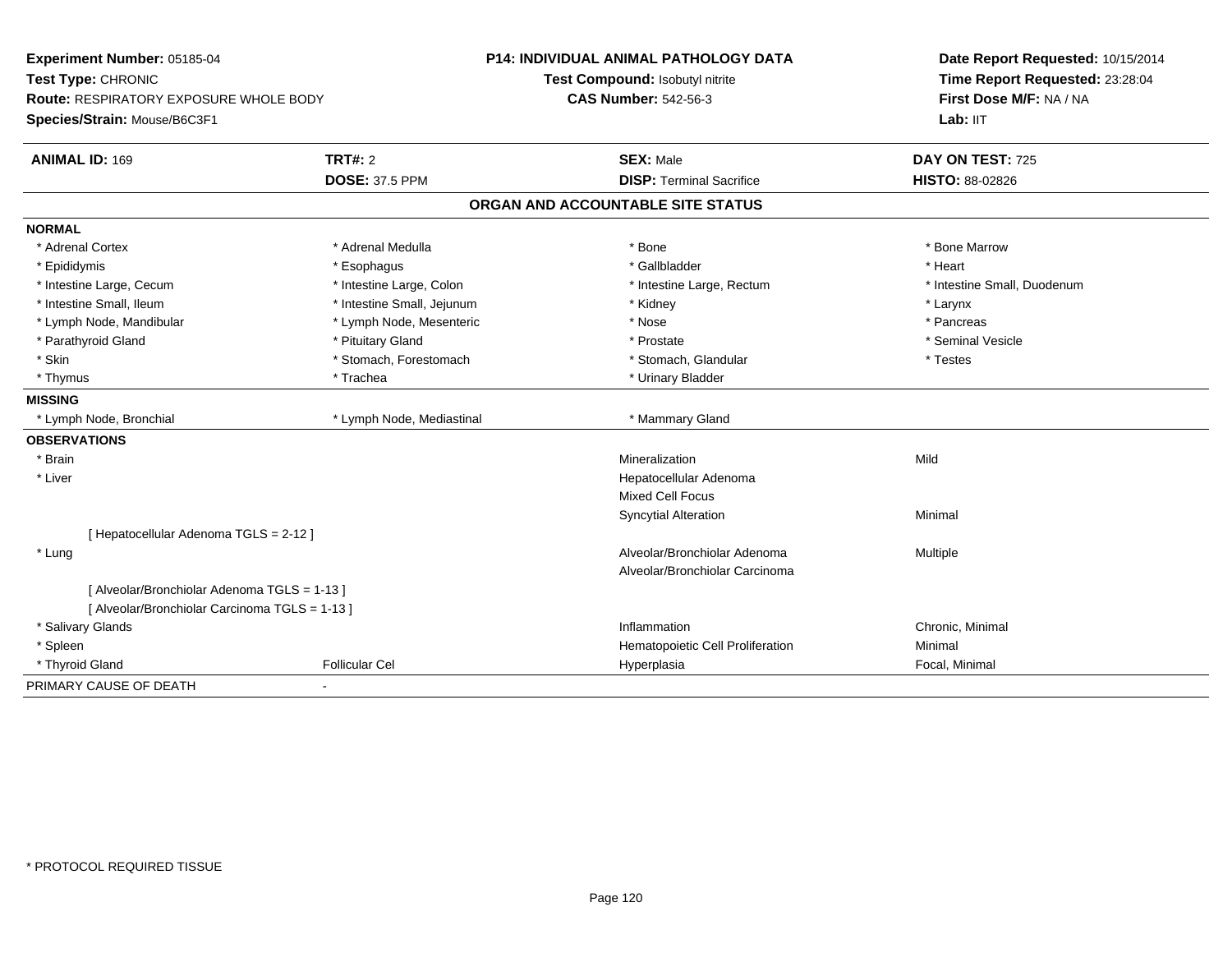| Experiment Number: 05185-04                   |                             | <b>P14: INDIVIDUAL ANIMAL PATHOLOGY DATA</b> | Date Report Requested: 10/15/2014                          |  |
|-----------------------------------------------|-----------------------------|----------------------------------------------|------------------------------------------------------------|--|
| Test Type: CHRONIC                            |                             | Test Compound: Isobutyl nitrite              | Time Report Requested: 23:28:04<br>First Dose M/F: NA / NA |  |
| <b>Route: RESPIRATORY EXPOSURE WHOLE BODY</b> |                             | <b>CAS Number: 542-56-3</b>                  |                                                            |  |
| Species/Strain: Mouse/B6C3F1                  |                             |                                              | Lab: IIT                                                   |  |
| <b>ANIMAL ID: 170</b>                         | <b>TRT#: 2</b>              | <b>SEX: Male</b>                             | DAY ON TEST: 725                                           |  |
|                                               | <b>DOSE: 37.5 PPM</b>       | <b>DISP: Terminal Sacrifice</b>              | HISTO: 88-02827                                            |  |
|                                               |                             | ORGAN AND ACCOUNTABLE SITE STATUS            |                                                            |  |
| <b>NORMAL</b>                                 |                             |                                              |                                                            |  |
| * Adrenal Medulla                             | * Brain                     | * Epididymis                                 | * Esophagus                                                |  |
| * Gallbladder                                 | * Heart                     | * Intestine Large, Cecum                     | * Intestine Large, Colon                                   |  |
| * Intestine Large, Rectum                     | * Intestine Small, Duodenum | * Intestine Small, Ileum                     | * Intestine Small, Jejunum                                 |  |
| * Larynx                                      | * Lymph Node, Mandibular    | * Lymph Node, Mediastinal                    | * Lymph Node, Mesenteric                                   |  |
| * Nose                                        | * Pancreas                  | * Prostate                                   | * Seminal Vesicle                                          |  |
| * Stomach, Forestomach                        | * Stomach, Glandular        | * Testes                                     | * Trachea                                                  |  |
| <b>MISSING</b>                                |                             |                                              |                                                            |  |
| * Mammary Gland                               | * Parathyroid Gland         |                                              |                                                            |  |
| <b>OBSERVATIONS</b>                           |                             |                                              |                                                            |  |
| * Adrenal Cortex                              | Subcapsular                 | Hyperplasia                                  | Minimal                                                    |  |
| * Bone                                        | Cartilage                   | Degeneration                                 | Moderate                                                   |  |
| [ Degeneration TGLS = 3-15 ]                  |                             |                                              |                                                            |  |
| * Bone Marrow                                 | Myeloid Cell                | Hyperplasia                                  | Moderate                                                   |  |
| * Kidney                                      |                             | Infiltration Cellular                        | Lymphocyte, Minimal                                        |  |
| * Liver                                       |                             | Hepatocellular Carcinoma                     |                                                            |  |
| [ Hepatocellular Carcinoma TGLS = 2-12 ]      |                             |                                              |                                                            |  |
| * Lung                                        |                             | Hepatocellular Carcinoma                     | Metastatic (Liver)                                         |  |
| * Lymph Node, Bronchial                       |                             | Hemorrhage                                   | Mild                                                       |  |
| * Pituitary Gland                             | Pars Intermed               | Adenoma                                      |                                                            |  |
| * Salivary Glands                             |                             | Inflammation                                 | Chronic, Minimal                                           |  |
| * Skin                                        |                             | Inflammation                                 | Chronic Active, Marked                                     |  |
|                                               |                             | Ulcer                                        | Marked                                                     |  |
| [Inflammation TGLS = $4-14$ ]                 |                             |                                              |                                                            |  |
| [ Ulcer TGLS = $4-14$ ]                       |                             |                                              |                                                            |  |
| * Spleen                                      |                             | Hematopoietic Cell Proliferation             | Minimal                                                    |  |
|                                               |                             | Pigmentation                                 | Hemosiderin, Minimal                                       |  |
| * Thymus                                      |                             | Atrophy                                      | Mild                                                       |  |
| * Thyroid Gland                               | <b>Follicular Cel</b>       | Hyperplasia                                  | Focal, Minimal                                             |  |
| * Urinary Bladder                             |                             | Dilatation                                   | Mild                                                       |  |
| [ Dilatation TGLS = $1-13$ ]                  |                             |                                              |                                                            |  |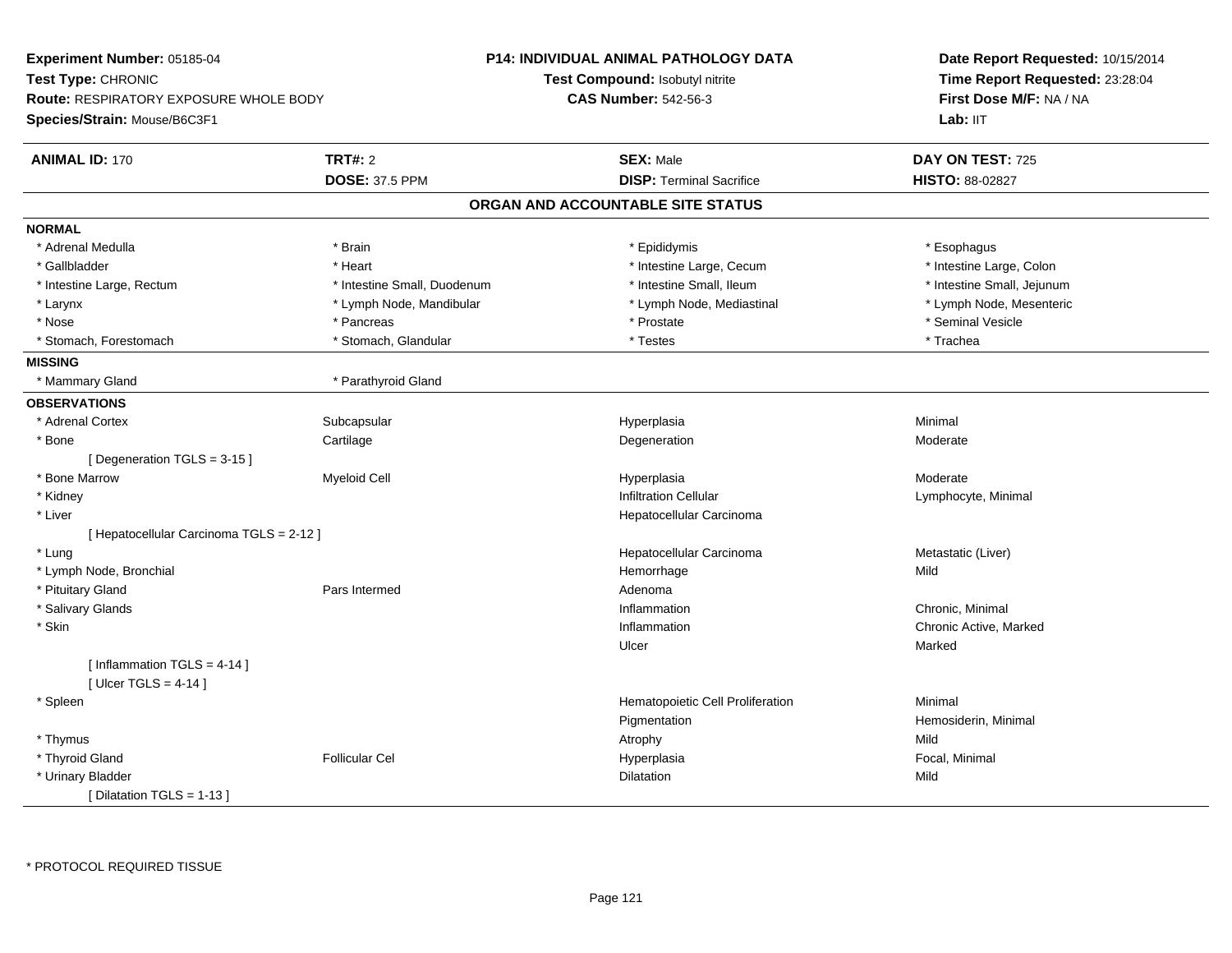| <b>Experiment Number: 05185-04</b><br><b>Test Type: CHRONIC</b><br><b>Route: RESPIRATORY EXPOSURE WHOLE BODY</b><br>Species/Strain: Mouse/B6C3F1 |                       | <b>P14: INDIVIDUAL ANIMAL PATHOLOGY DATA</b><br>Test Compound: Isobutyl nitrite | Date Report Requested: 10/15/2014<br>Time Report Requested: 23:28:04 |
|--------------------------------------------------------------------------------------------------------------------------------------------------|-----------------------|---------------------------------------------------------------------------------|----------------------------------------------------------------------|
|                                                                                                                                                  |                       | <b>CAS Number: 542-56-3</b>                                                     | First Dose M/F: NA / NA                                              |
|                                                                                                                                                  |                       |                                                                                 | Lab: IIT                                                             |
| <b>ANIMAL ID: 170</b>                                                                                                                            | TRT#: 2               | <b>SEX: Male</b>                                                                | <b>DAY ON TEST: 725</b>                                              |
|                                                                                                                                                  | <b>DOSE: 37.5 PPM</b> | <b>DISP: Terminal Sacrifice</b>                                                 | <b>HISTO: 88-02827</b>                                               |
|                                                                                                                                                  |                       | <b>ORGAN AND ACCOUNTABLE SITE STATUS</b>                                        |                                                                      |
| PRIMARY CAUSE OF DEATH                                                                                                                           |                       |                                                                                 |                                                                      |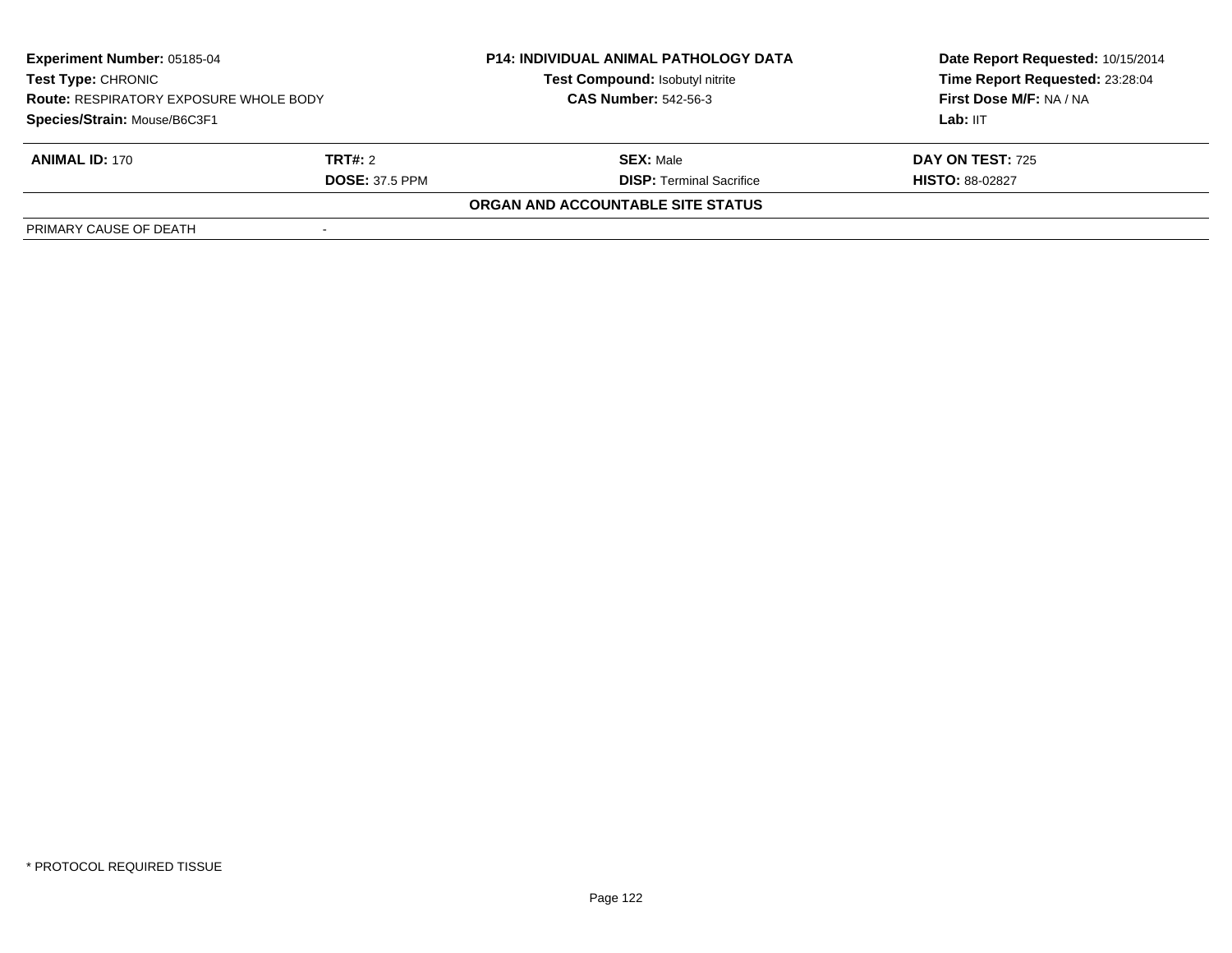| Experiment Number: 05185-04<br>Test Type: CHRONIC<br><b>Route: RESPIRATORY EXPOSURE WHOLE BODY</b> |                          | <b>P14: INDIVIDUAL ANIMAL PATHOLOGY DATA</b> | Date Report Requested: 10/15/2014 |  |
|----------------------------------------------------------------------------------------------------|--------------------------|----------------------------------------------|-----------------------------------|--|
|                                                                                                    |                          | Test Compound: Isobutyl nitrite              | Time Report Requested: 23:28:04   |  |
|                                                                                                    |                          | <b>CAS Number: 542-56-3</b>                  | First Dose M/F: NA / NA           |  |
| Species/Strain: Mouse/B6C3F1                                                                       |                          |                                              | Lab: IIT                          |  |
| <b>ANIMAL ID: 171</b>                                                                              | <b>TRT#: 2</b>           | <b>SEX: Male</b>                             | DAY ON TEST: 457                  |  |
|                                                                                                    | <b>DOSE: 37.5 PPM</b>    | <b>DISP:</b> Scheduled Sacrifice             | <b>HISTO: 88-02828</b>            |  |
|                                                                                                    |                          | ORGAN AND ACCOUNTABLE SITE STATUS            |                                   |  |
| <b>NORMAL</b>                                                                                      |                          |                                              |                                   |  |
| * Adrenal Cortex                                                                                   | * Adrenal Medulla        | * Bone                                       | * Bone Marrow                     |  |
| * Brain                                                                                            | * Epididymis             | * Esophagus                                  | * Gallbladder                     |  |
| * Heart                                                                                            | * Intestine Large, Cecum | * Intestine Large, Colon                     | * Intestine Large, Rectum         |  |
| * Intestine Small, Duodenum                                                                        | * Intestine Small, Ileum | * Intestine Small, Jejunum                   | * Kidney                          |  |
| * Larynx                                                                                           | * Lung                   | * Lymph Node, Mandibular                     | * Lymph Node, Mediastinal         |  |
| * Lymph Node, Mesenteric                                                                           | * Pancreas               | * Pituitary Gland                            | * Prostate                        |  |
| * Salivary Glands                                                                                  | * Seminal Vesicle        | * Skin                                       | * Stomach, Forestomach            |  |
| * Stomach, Glandular                                                                               | * Testes                 | * Thymus                                     | * Thyroid Gland                   |  |
| * Trachea                                                                                          | * Urinary Bladder        |                                              |                                   |  |
| <b>MISSING</b>                                                                                     |                          |                                              |                                   |  |
| * Lymph Node, Bronchial                                                                            | * Mammary Gland          | * Parathyroid Gland                          |                                   |  |
| <b>OBSERVATIONS</b>                                                                                |                          |                                              |                                   |  |
| * Liver                                                                                            | Centrilobular            | Fatty Change                                 | Minimal                           |  |
| * Nose                                                                                             | <b>Respirat Epith</b>    | Hyperplasia                                  | Minimal                           |  |
| * Spleen                                                                                           |                          | Hematopoietic Cell Proliferation             | Minimal                           |  |
|                                                                                                    |                          | Pigmentation                                 | Hemosiderin, Minimal              |  |
| PRIMARY CAUSE OF DEATH                                                                             |                          |                                              |                                   |  |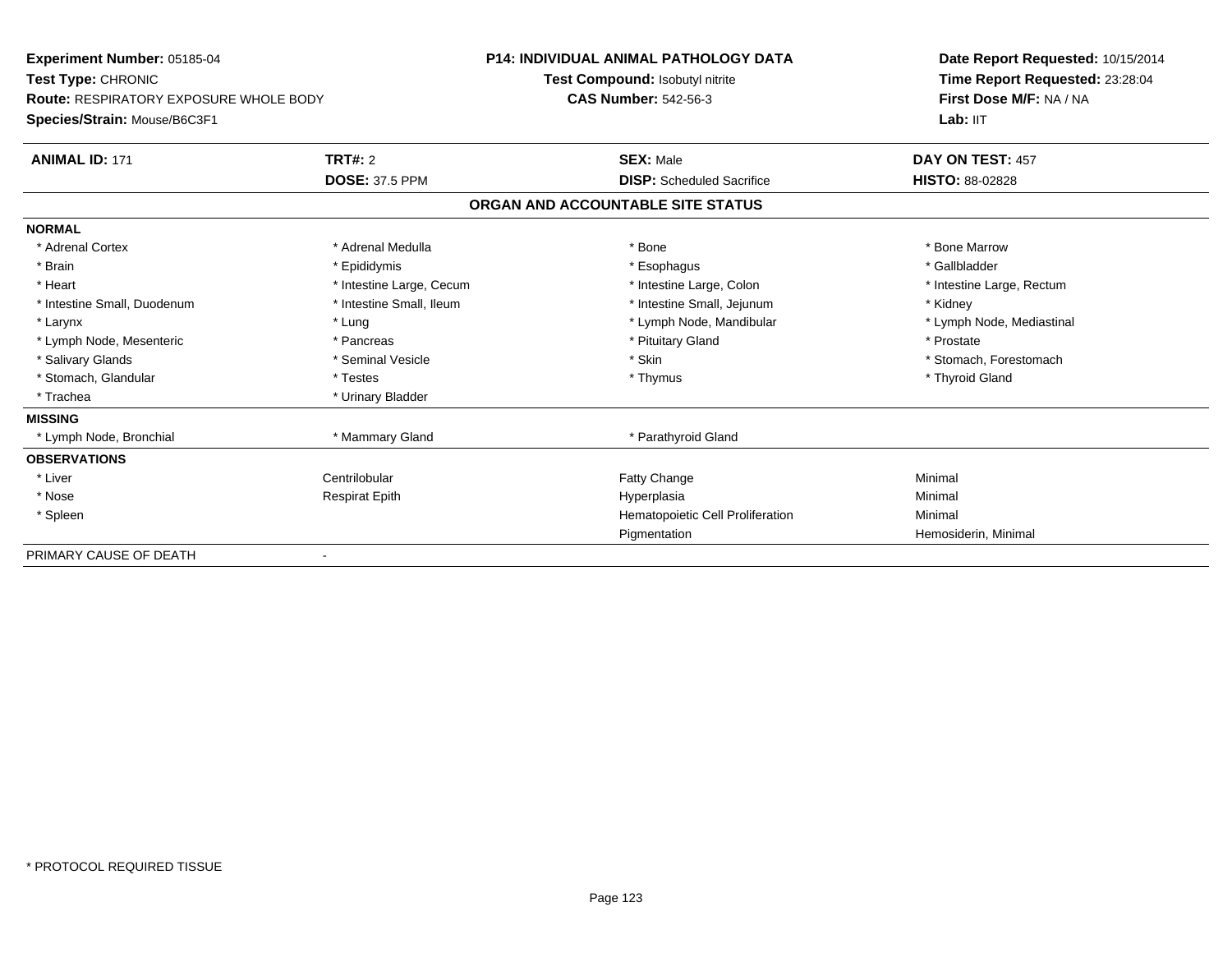| Experiment Number: 05185-04            |                            | <b>P14: INDIVIDUAL ANIMAL PATHOLOGY DATA</b> | Date Report Requested: 10/15/2014 |
|----------------------------------------|----------------------------|----------------------------------------------|-----------------------------------|
| Test Type: CHRONIC                     |                            | Test Compound: Isobutyl nitrite              | Time Report Requested: 23:28:04   |
| Route: RESPIRATORY EXPOSURE WHOLE BODY |                            | <b>CAS Number: 542-56-3</b>                  | First Dose M/F: NA / NA           |
| Species/Strain: Mouse/B6C3F1           |                            |                                              | Lab: IIT                          |
| <b>ANIMAL ID: 172</b>                  | TRT#: 2                    | <b>SEX: Male</b>                             | DAY ON TEST: 457                  |
|                                        | <b>DOSE: 37.5 PPM</b>      | <b>DISP:</b> Scheduled Sacrifice             | <b>HISTO: 88-02829</b>            |
|                                        |                            | ORGAN AND ACCOUNTABLE SITE STATUS            |                                   |
| <b>NORMAL</b>                          |                            |                                              |                                   |
| * Adrenal Cortex                       | * Adrenal Medulla          | * Bone                                       | * Bone Marrow                     |
| * Epididymis                           | * Esophagus                | * Gallbladder                                | * Heart                           |
| * Intestine Large, Cecum               | * Intestine Large, Colon   | * Intestine Large, Rectum                    | * Intestine Small, Duodenum       |
| * Intestine Small, Ileum               | * Intestine Small, Jejunum | * Kidney                                     | * Larynx                          |
| * Liver                                | * Lymph Node, Bronchial    | * Lymph Node, Mandibular                     | * Lymph Node, Mediastinal         |
| * Lymph Node, Mesenteric               | * Nose                     | * Pancreas                                   | * Parathyroid Gland               |
| * Pituitary Gland                      | * Prostate                 | * Salivary Glands                            | * Seminal Vesicle                 |
| * Skin                                 | * Stomach, Forestomach     | * Stomach, Glandular                         | * Testes                          |
| * Thymus                               | * Thyroid Gland            | * Trachea                                    | * Urinary Bladder                 |
| <b>MISSING</b>                         |                            |                                              |                                   |
| * Mammary Gland                        |                            |                                              |                                   |
| <b>OBSERVATIONS</b>                    |                            |                                              |                                   |
| * Brain                                |                            | Mineralization                               | Mild                              |
| * Lung                                 |                            | Alveolar/Bronchiolar Adenoma                 |                                   |
| * Spleen                               |                            | Hematopoietic Cell Proliferation             | Minimal                           |
|                                        |                            | Pigmentation                                 | Hemosiderin, Minimal              |
| PRIMARY CAUSE OF DEATH                 |                            |                                              |                                   |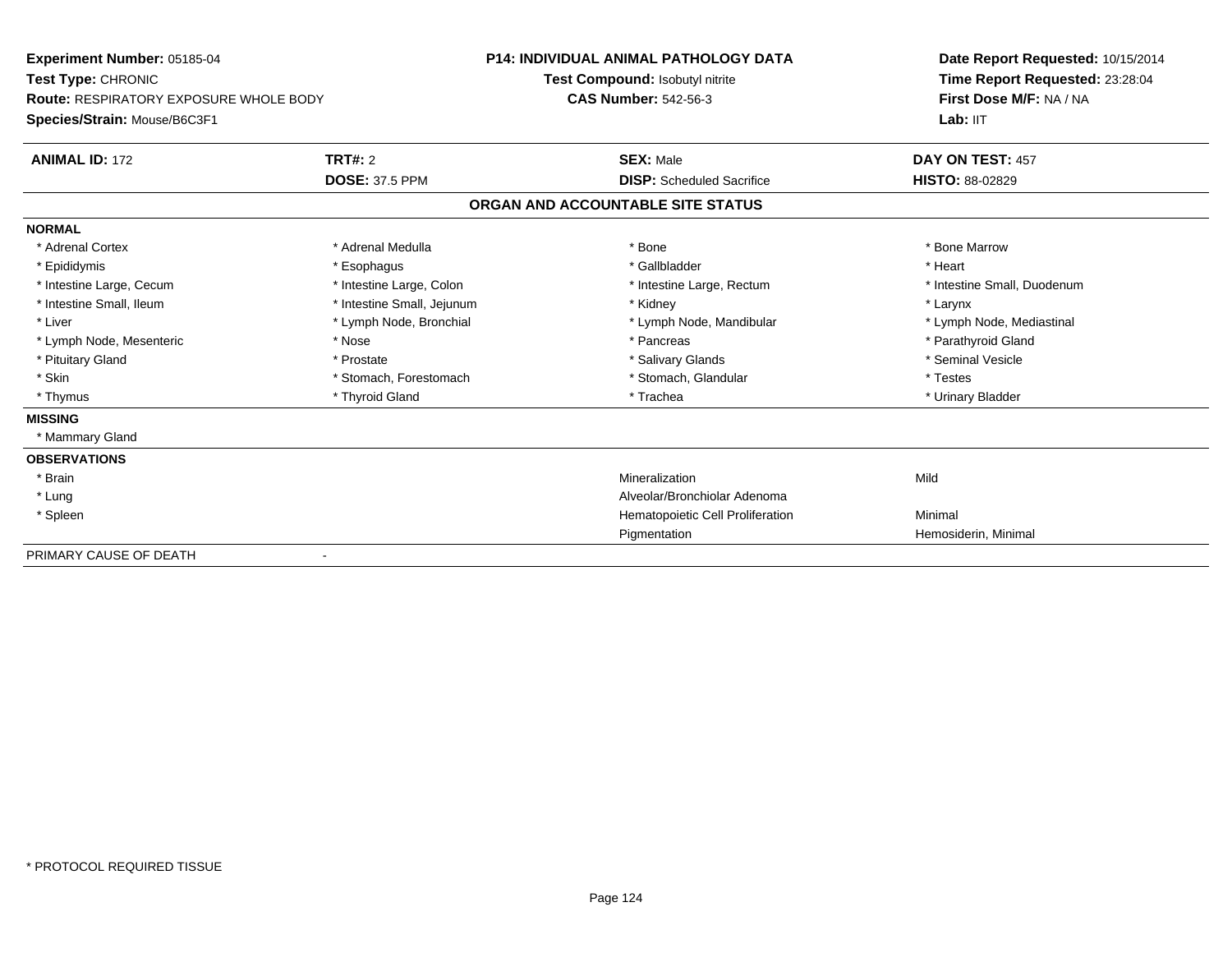| Experiment Number: 05185-04<br>Test Type: CHRONIC<br><b>Route: RESPIRATORY EXPOSURE WHOLE BODY</b> |                            | <b>P14: INDIVIDUAL ANIMAL PATHOLOGY DATA</b> | Date Report Requested: 10/15/2014                          |  |
|----------------------------------------------------------------------------------------------------|----------------------------|----------------------------------------------|------------------------------------------------------------|--|
|                                                                                                    |                            | Test Compound: Isobutyl nitrite              | Time Report Requested: 23:28:04<br>First Dose M/F: NA / NA |  |
|                                                                                                    |                            | <b>CAS Number: 542-56-3</b>                  |                                                            |  |
| Species/Strain: Mouse/B6C3F1                                                                       |                            |                                              | Lab: IIT                                                   |  |
| <b>ANIMAL ID: 173</b>                                                                              | TRT#: 2                    | <b>SEX: Male</b>                             | DAY ON TEST: 457                                           |  |
|                                                                                                    | <b>DOSE: 37.5 PPM</b>      | <b>DISP:</b> Scheduled Sacrifice             | <b>HISTO: 88-02830</b>                                     |  |
|                                                                                                    |                            | ORGAN AND ACCOUNTABLE SITE STATUS            |                                                            |  |
| <b>NORMAL</b>                                                                                      |                            |                                              |                                                            |  |
| * Adrenal Medulla                                                                                  | * Bone                     | * Bone Marrow                                | * Brain                                                    |  |
| * Epididymis                                                                                       | * Esophagus                | * Gallbladder                                | * Heart                                                    |  |
| * Intestine Large, Cecum                                                                           | * Intestine Large, Colon   | * Intestine Large, Rectum                    | * Intestine Small, Duodenum                                |  |
| * Intestine Small, Ileum                                                                           | * Intestine Small, Jejunum | * Kidney                                     | * Larynx                                                   |  |
| * Lung                                                                                             | * Lymph Node, Bronchial    | * Lymph Node, Mandibular                     | * Lymph Node, Mediastinal                                  |  |
| * Lymph Node, Mesenteric                                                                           | * Pancreas                 | * Parathyroid Gland                          | * Pituitary Gland                                          |  |
| * Prostate                                                                                         | * Salivary Glands          | * Seminal Vesicle                            | * Skin                                                     |  |
| * Stomach, Forestomach                                                                             | * Stomach, Glandular       | * Testes                                     | * Thymus                                                   |  |
| * Thyroid Gland                                                                                    | * Trachea                  | * Urinary Bladder                            |                                                            |  |
| <b>MISSING</b>                                                                                     |                            |                                              |                                                            |  |
| * Mammary Gland                                                                                    |                            |                                              |                                                            |  |
| <b>OBSERVATIONS</b>                                                                                |                            |                                              |                                                            |  |
| * Adrenal Cortex                                                                                   | Subcapsular                | Hyperplasia                                  | Minimal                                                    |  |
|                                                                                                    |                            | Hypertrophy                                  | Focal, Minimal                                             |  |
| * Liver                                                                                            | Centrilobular              | Fatty Change                                 | Minimal                                                    |  |
| * Nose                                                                                             | <b>Respirat Epith</b>      | Hyperplasia                                  | Minimal                                                    |  |
| * Spleen                                                                                           |                            | Hematopoietic Cell Proliferation             | Minimal                                                    |  |
|                                                                                                    |                            | Pigmentation                                 | Hemosiderin, Minimal                                       |  |
| PRIMARY CAUSE OF DEATH                                                                             |                            |                                              |                                                            |  |

-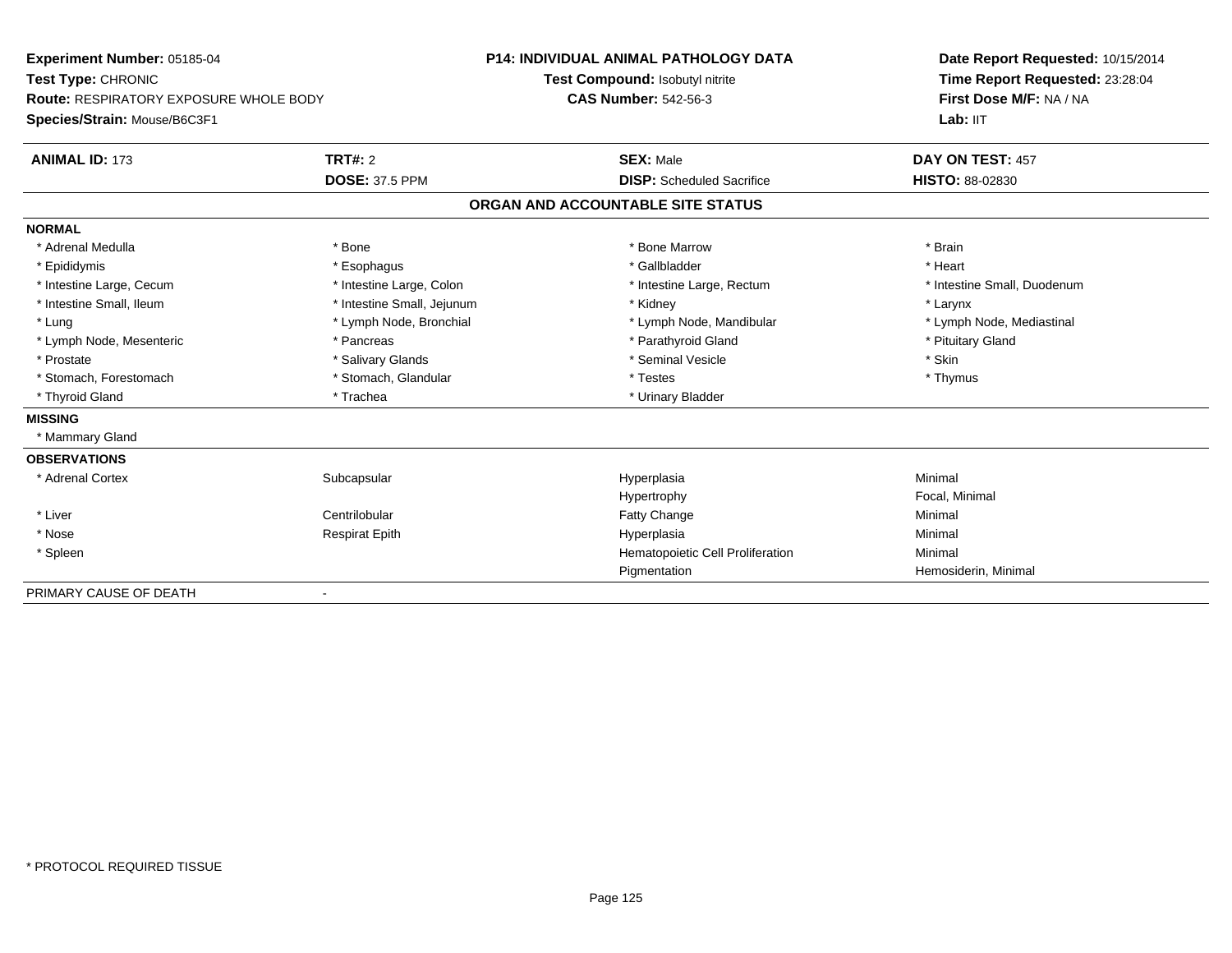| Experiment Number: 05185-04                   |                          | <b>P14: INDIVIDUAL ANIMAL PATHOLOGY DATA</b> | Date Report Requested: 10/15/2014 |  |
|-----------------------------------------------|--------------------------|----------------------------------------------|-----------------------------------|--|
| Test Type: CHRONIC                            |                          | Test Compound: Isobutyl nitrite              | Time Report Requested: 23:28:04   |  |
| <b>Route: RESPIRATORY EXPOSURE WHOLE BODY</b> |                          | <b>CAS Number: 542-56-3</b>                  | First Dose M/F: NA / NA           |  |
| Species/Strain: Mouse/B6C3F1                  |                          |                                              | Lab: IIT                          |  |
| <b>ANIMAL ID: 174</b>                         | <b>TRT#: 2</b>           | <b>SEX: Male</b>                             | DAY ON TEST: 457                  |  |
|                                               | <b>DOSE: 37.5 PPM</b>    | <b>DISP:</b> Scheduled Sacrifice             | <b>HISTO: 88-02831</b>            |  |
|                                               |                          | ORGAN AND ACCOUNTABLE SITE STATUS            |                                   |  |
| <b>NORMAL</b>                                 |                          |                                              |                                   |  |
| * Adrenal Cortex                              | * Adrenal Medulla        | * Bone                                       | * Bone Marrow                     |  |
| * Brain                                       | * Epididymis             | * Esophagus                                  | * Gallbladder                     |  |
| * Heart                                       | * Intestine Large, Cecum | * Intestine Large, Colon                     | * Intestine Large, Rectum         |  |
| * Intestine Small, Duodenum                   | * Intestine Small. Ileum | * Intestine Small, Jejunum                   | * Kidney                          |  |
| * Larynx                                      | * Lung                   | * Lymph Node, Bronchial                      | * Lymph Node, Mediastinal         |  |
| * Lymph Node, Mesenteric                      | * Pancreas               | * Pituitary Gland                            | * Prostate                        |  |
| * Salivary Glands                             | * Seminal Vesicle        | * Skin                                       | * Stomach, Forestomach            |  |
| * Stomach, Glandular                          | * Testes                 | * Thymus                                     | * Thyroid Gland                   |  |
| * Trachea                                     | * Urinary Bladder        |                                              |                                   |  |
| <b>MISSING</b>                                |                          |                                              |                                   |  |
| * Lymph Node, Mandibular                      | * Mammary Gland          | * Parathyroid Gland                          |                                   |  |
| <b>OBSERVATIONS</b>                           |                          |                                              |                                   |  |
| * Liver                                       |                          | Hepatocellular Adenoma                       |                                   |  |
| [Hepatocellular Adenoma TGLS = 1-5]           |                          |                                              |                                   |  |
| * Nose                                        | <b>Respirat Epith</b>    | Hyperplasia                                  | Minimal                           |  |
| * Spleen                                      |                          | Hematopoietic Cell Proliferation             | Minimal                           |  |
|                                               |                          | Pigmentation                                 | Hemosiderin, Minimal              |  |
| PRIMARY CAUSE OF DEATH                        |                          |                                              |                                   |  |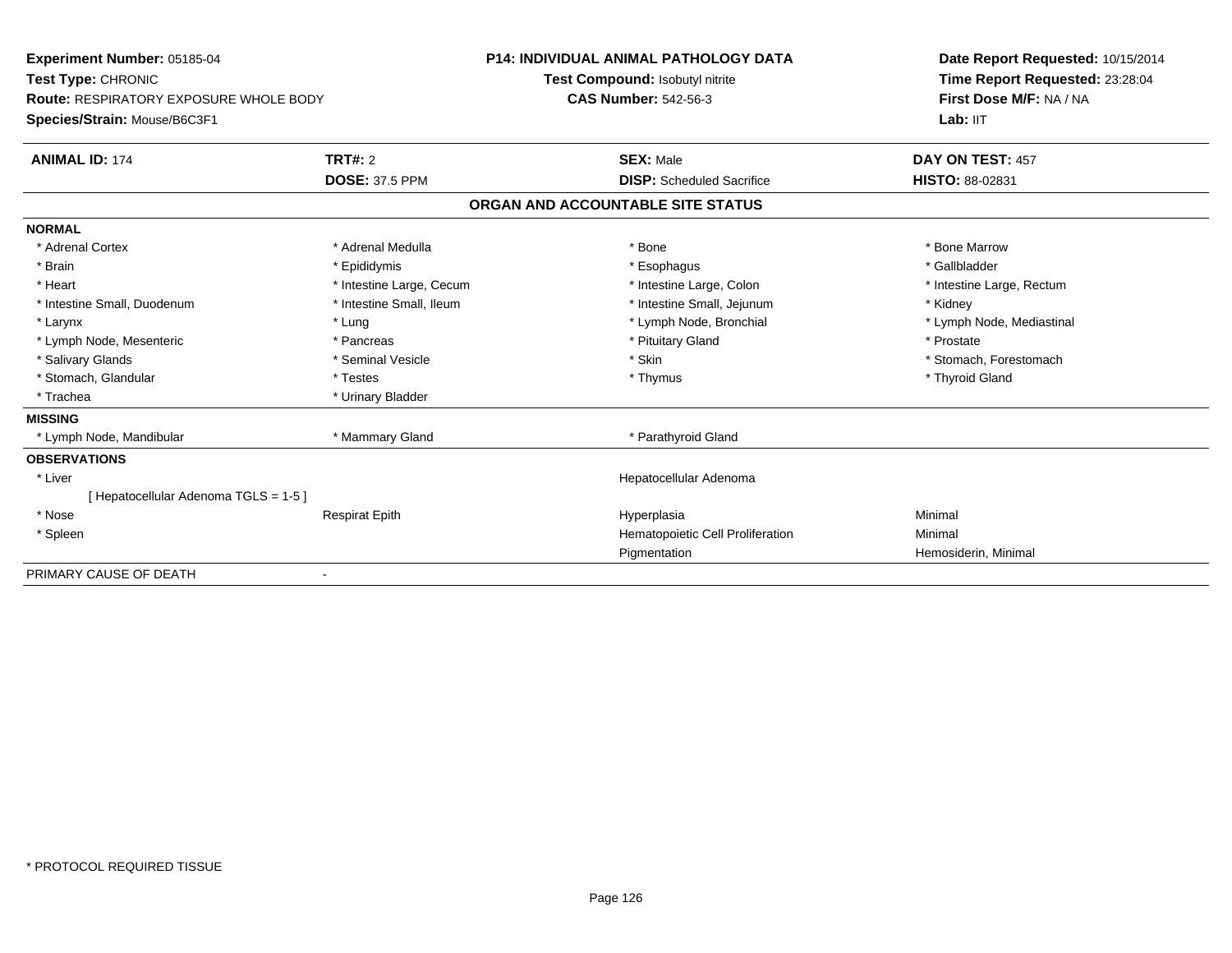| Experiment Number: 05185-04<br>Test Type: CHRONIC<br>Route: RESPIRATORY EXPOSURE WHOLE BODY |                           | <b>P14: INDIVIDUAL ANIMAL PATHOLOGY DATA</b> | Date Report Requested: 10/15/2014                          |  |
|---------------------------------------------------------------------------------------------|---------------------------|----------------------------------------------|------------------------------------------------------------|--|
|                                                                                             |                           | Test Compound: Isobutyl nitrite              | Time Report Requested: 23:28:04<br>First Dose M/F: NA / NA |  |
|                                                                                             |                           | <b>CAS Number: 542-56-3</b>                  |                                                            |  |
| Species/Strain: Mouse/B6C3F1                                                                |                           |                                              | Lab: IIT                                                   |  |
| <b>ANIMAL ID: 175</b>                                                                       | TRT#: 2                   | <b>SEX: Male</b>                             | DAY ON TEST: 457                                           |  |
|                                                                                             | <b>DOSE: 37.5 PPM</b>     | <b>DISP:</b> Scheduled Sacrifice             | <b>HISTO: 88-02832</b>                                     |  |
|                                                                                             |                           | ORGAN AND ACCOUNTABLE SITE STATUS            |                                                            |  |
| <b>NORMAL</b>                                                                               |                           |                                              |                                                            |  |
| * Adrenal Cortex                                                                            | * Adrenal Medulla         | * Bone                                       | * Bone Marrow                                              |  |
| * Brain                                                                                     | * Epididymis              | * Esophagus                                  | * Gallbladder                                              |  |
| * Heart                                                                                     | * Intestine Large, Cecum  | * Intestine Large, Colon                     | * Intestine Large, Rectum                                  |  |
| * Intestine Small, Duodenum                                                                 | * Intestine Small, Ileum  | * Intestine Small, Jejunum                   | * Kidney                                                   |  |
| * Larynx                                                                                    | * Liver                   | * Lung                                       | * Lymph Node, Bronchial                                    |  |
| * Lymph Node, Mandibular                                                                    | * Lymph Node, Mediastinal | * Lymph Node, Mesenteric                     | * Pancreas                                                 |  |
| * Parathyroid Gland                                                                         | * Pituitary Gland         | * Prostate                                   | * Salivary Glands                                          |  |
| * Seminal Vesicle                                                                           | * Skin                    | * Stomach, Forestomach                       | * Stomach, Glandular                                       |  |
| * Testes                                                                                    | * Thymus                  | * Thyroid Gland                              | * Trachea                                                  |  |
| * Urinary Bladder                                                                           |                           |                                              |                                                            |  |
| <b>MISSING</b>                                                                              |                           |                                              |                                                            |  |
| * Mammary Gland                                                                             |                           |                                              |                                                            |  |
| <b>OBSERVATIONS</b>                                                                         |                           |                                              |                                                            |  |
| * Nose                                                                                      | Olfactory Epi             | Degeneration                                 | Hyaline, Minimal                                           |  |
| * Spleen                                                                                    |                           | Hematopoietic Cell Proliferation             | Minimal                                                    |  |
|                                                                                             |                           | Pigmentation                                 | Hemosiderin, Minimal                                       |  |
| PRIMARY CAUSE OF DEATH                                                                      |                           |                                              |                                                            |  |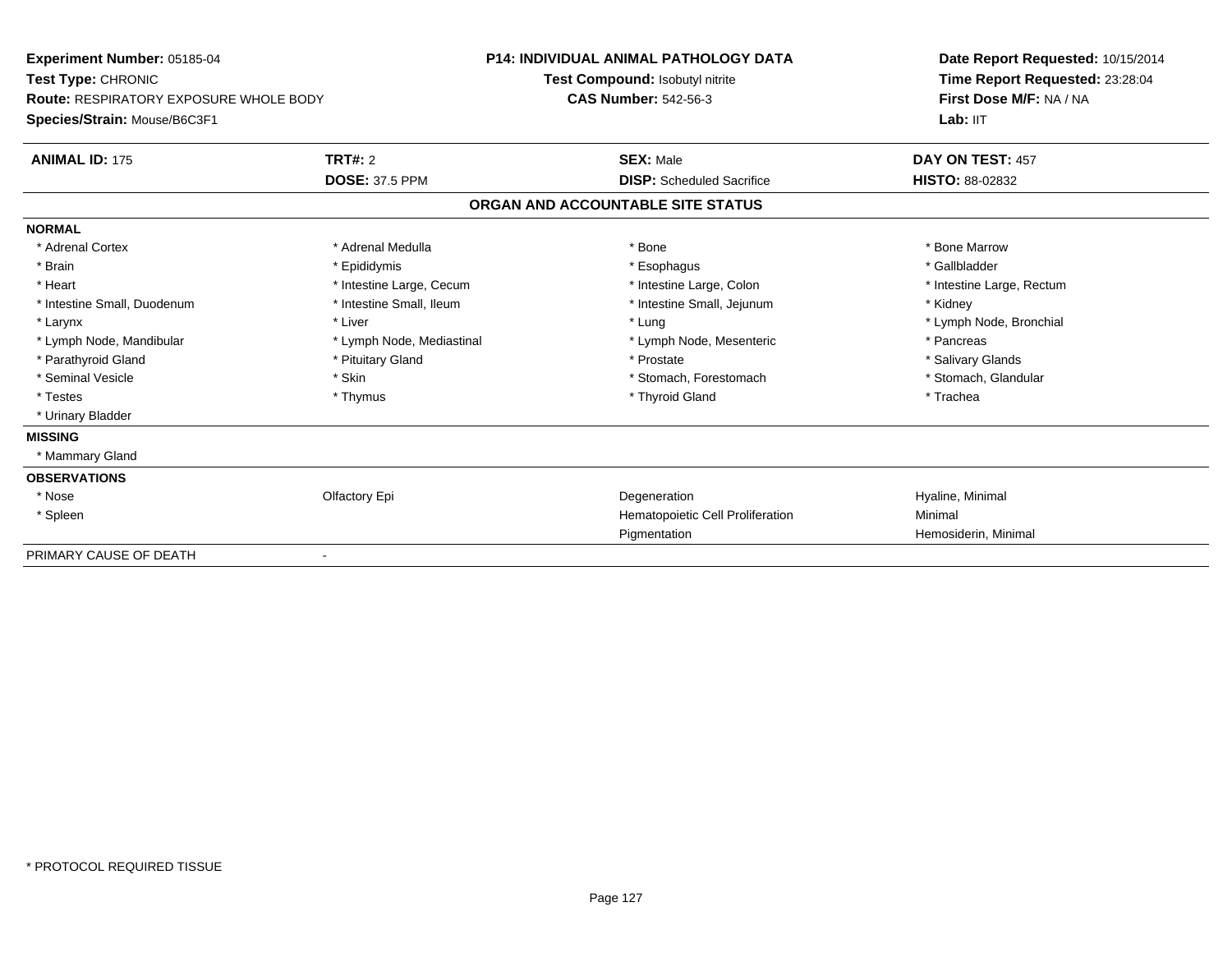| Experiment Number: 05185-04             |                           | <b>P14: INDIVIDUAL ANIMAL PATHOLOGY DATA</b> | Date Report Requested: 10/15/2014 |  |
|-----------------------------------------|---------------------------|----------------------------------------------|-----------------------------------|--|
| Test Type: CHRONIC                      |                           | Test Compound: Isobutyl nitrite              | Time Report Requested: 23:28:04   |  |
| Route: RESPIRATORY EXPOSURE WHOLE BODY  |                           | <b>CAS Number: 542-56-3</b>                  | First Dose M/F: NA / NA           |  |
| Species/Strain: Mouse/B6C3F1            |                           |                                              | Lab: IIT                          |  |
| <b>ANIMAL ID: 176</b>                   | <b>TRT#: 2</b>            | <b>SEX: Male</b>                             | DAY ON TEST: 457                  |  |
|                                         | <b>DOSE: 37.5 PPM</b>     | <b>DISP:</b> Scheduled Sacrifice             | <b>HISTO: 88-02833</b>            |  |
|                                         |                           | ORGAN AND ACCOUNTABLE SITE STATUS            |                                   |  |
| <b>NORMAL</b>                           |                           |                                              |                                   |  |
| * Adrenal Medulla                       | * Bone                    | * Bone Marrow                                | * Epididymis                      |  |
| * Esophagus                             | * Gallbladder             | * Heart                                      | * Intestine Large, Cecum          |  |
| * Intestine Large, Colon                | * Intestine Large, Rectum | * Intestine Small, Duodenum                  | * Intestine Small, Ileum          |  |
| * Intestine Small, Jejunum              | * Larynx                  | * Lung                                       | * Lymph Node, Bronchial           |  |
| * Lymph Node, Mandibular                | * Lymph Node, Mediastinal | * Nose                                       | * Pancreas                        |  |
| * Pituitary Gland                       | <b>Preputial Gland</b>    | * Prostate                                   | * Salivary Glands                 |  |
| * Seminal Vesicle                       | * Skin                    | * Stomach, Forestomach                       | * Stomach, Glandular              |  |
| * Testes                                | * Thymus                  | * Thyroid Gland                              | * Trachea                         |  |
| <b>MISSING</b>                          |                           |                                              |                                   |  |
| * Lymph Node, Mesenteric                | * Mammary Gland           | * Parathyroid Gland                          |                                   |  |
| <b>OBSERVATIONS</b>                     |                           |                                              |                                   |  |
| * Adrenal Cortex                        |                           | Cyst                                         | Moderate                          |  |
| * Brain                                 |                           | Mineralization                               | Minimal                           |  |
| * Kidney                                | <b>Renal Tubule</b>       | <b>Dilatation</b>                            | Minimal                           |  |
| * Liver                                 |                           | Hepatocellular Carcinoma                     |                                   |  |
|                                         |                           | <b>Mixed Cell Focus</b>                      |                                   |  |
| [ Hepatocellular Carcinoma TGLS = 3-5 ] |                           |                                              |                                   |  |
| [Mixed Cell Focus TGLS = 2-12]          |                           |                                              |                                   |  |
| * Spleen                                |                           | Hematopoietic Cell Proliferation             | Mild                              |  |
|                                         |                           | Pigmentation                                 | Hemosiderin, Minimal              |  |
| * Urinary Bladder                       |                           | <b>Infiltration Cellular</b>                 | Lymphocyte, Minimal               |  |
| PRIMARY CAUSE OF DEATH                  | $\blacksquare$            |                                              |                                   |  |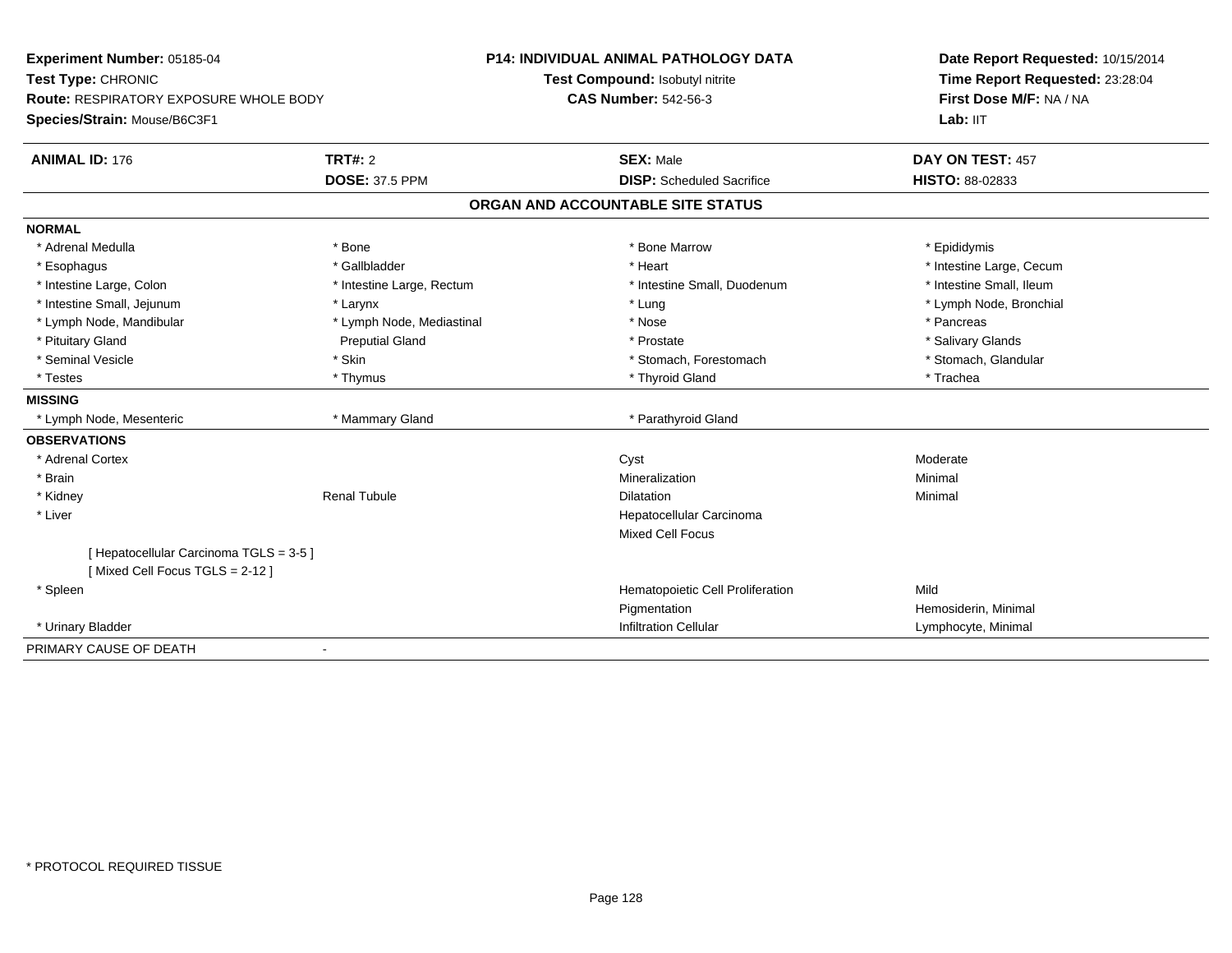| Experiment Number: 05185-04            |                            | <b>P14: INDIVIDUAL ANIMAL PATHOLOGY DATA</b> |                                  | Date Report Requested: 10/15/2014 |  |
|----------------------------------------|----------------------------|----------------------------------------------|----------------------------------|-----------------------------------|--|
| Test Type: CHRONIC                     |                            | Test Compound: Isobutyl nitrite              |                                  | Time Report Requested: 23:28:04   |  |
| Route: RESPIRATORY EXPOSURE WHOLE BODY |                            | <b>CAS Number: 542-56-3</b>                  |                                  | First Dose M/F: NA / NA           |  |
| Species/Strain: Mouse/B6C3F1           |                            |                                              |                                  | Lab: IIT                          |  |
| <b>ANIMAL ID: 177</b>                  | <b>TRT#: 2</b>             | <b>SEX: Male</b>                             |                                  | DAY ON TEST: 457                  |  |
|                                        | <b>DOSE: 37.5 PPM</b>      |                                              | <b>DISP:</b> Scheduled Sacrifice | <b>HISTO: 88-02834</b>            |  |
|                                        |                            | ORGAN AND ACCOUNTABLE SITE STATUS            |                                  |                                   |  |
| <b>NORMAL</b>                          |                            |                                              |                                  |                                   |  |
| * Adrenal Medulla                      | * Bone                     | * Bone Marrow                                |                                  | * Brain                           |  |
| * Epididymis                           | * Esophagus                | * Gallbladder                                |                                  | * Heart                           |  |
| * Intestine Large, Cecum               | * Intestine Large, Colon   |                                              | * Intestine Large, Rectum        | * Intestine Small, Duodenum       |  |
| * Intestine Small, Ileum               | * Intestine Small, Jejunum | * Kidney                                     |                                  | * Larynx                          |  |
| * Lung                                 | * Lymph Node, Bronchial    |                                              | * Lymph Node, Mandibular         | * Lymph Node, Mediastinal         |  |
| * Lymph Node, Mesenteric               | * Nose                     | * Pancreas                                   |                                  | * Parathyroid Gland               |  |
| * Pituitary Gland                      | <b>Preputial Gland</b>     | * Prostate                                   |                                  | * Salivary Glands                 |  |
| * Seminal Vesicle                      | * Skin                     |                                              | * Stomach, Forestomach           | * Stomach, Glandular              |  |
| * Testes                               | * Thymus                   | * Thyroid Gland                              |                                  | * Trachea                         |  |
| * Urinary Bladder                      |                            |                                              |                                  |                                   |  |
| <b>MISSING</b>                         |                            |                                              |                                  |                                   |  |
| * Mammary Gland                        |                            |                                              |                                  |                                   |  |
| <b>OBSERVATIONS</b>                    |                            |                                              |                                  |                                   |  |
| * Adrenal Cortex                       |                            | Hypertrophy                                  |                                  | Focal, Minimal                    |  |
| * Liver                                | Centrilobular              | Fatty Change                                 |                                  | Minimal                           |  |
| * Spleen                               |                            |                                              | Hematopoietic Cell Proliferation | Minimal                           |  |
|                                        |                            | Pigmentation                                 |                                  | Hemosiderin, Minimal              |  |
| PRIMARY CAUSE OF DEATH                 |                            |                                              |                                  |                                   |  |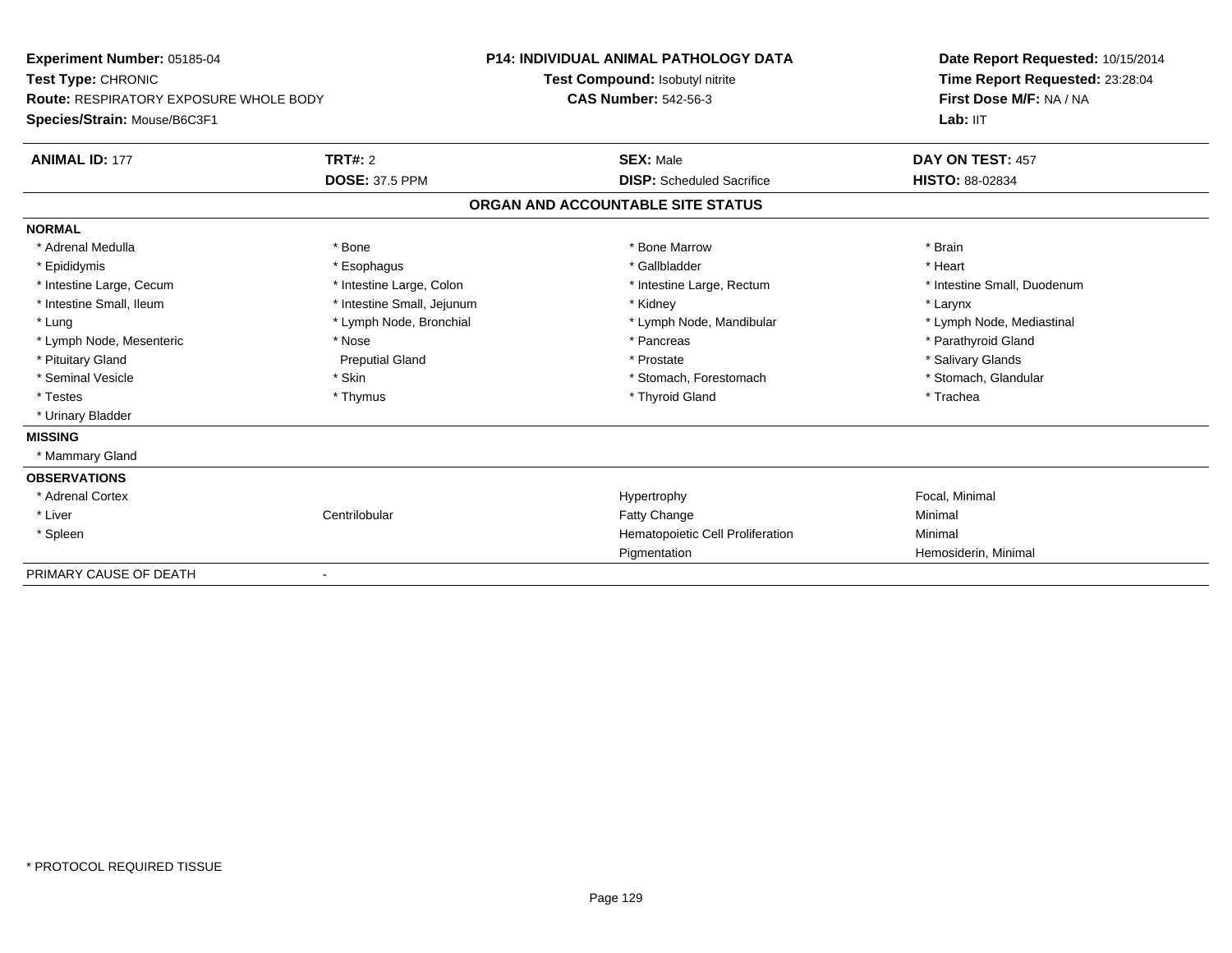| Experiment Number: 05185-04<br>Test Type: CHRONIC |                           | <b>P14: INDIVIDUAL ANIMAL PATHOLOGY DATA</b> | Date Report Requested: 10/15/2014 |  |
|---------------------------------------------------|---------------------------|----------------------------------------------|-----------------------------------|--|
|                                                   |                           | Test Compound: Isobutyl nitrite              | Time Report Requested: 23:28:04   |  |
| <b>Route: RESPIRATORY EXPOSURE WHOLE BODY</b>     |                           | <b>CAS Number: 542-56-3</b>                  | First Dose M/F: NA / NA           |  |
| Species/Strain: Mouse/B6C3F1                      |                           |                                              | Lab: IIT                          |  |
| <b>ANIMAL ID: 178</b>                             | TRT#: 2                   | <b>SEX: Male</b>                             | DAY ON TEST: 457                  |  |
|                                                   | <b>DOSE: 37.5 PPM</b>     | <b>DISP:</b> Scheduled Sacrifice             | <b>HISTO: 88-02835</b>            |  |
|                                                   |                           | ORGAN AND ACCOUNTABLE SITE STATUS            |                                   |  |
| <b>NORMAL</b>                                     |                           |                                              |                                   |  |
| * Adrenal Medulla                                 | * Bone                    | * Bone Marrow                                | * Epididymis                      |  |
| * Esophagus                                       | * Gallbladder             | * Heart                                      | * Intestine Large, Cecum          |  |
| * Intestine Large, Colon                          | * Intestine Large, Rectum | * Intestine Small, Duodenum                  | * Intestine Small, Ileum          |  |
| * Intestine Small, Jejunum                        | * Kidney                  | * Larynx                                     | * Liver                           |  |
| * Lymph Node, Bronchial                           | * Lymph Node, Mandibular  | * Lymph Node, Mediastinal                    | * Lymph Node, Mesenteric          |  |
| * Pancreas                                        | * Parathyroid Gland       | * Pituitary Gland                            | * Prostate                        |  |
| * Seminal Vesicle                                 | * Skin                    | * Stomach, Forestomach                       | * Stomach, Glandular              |  |
| * Testes                                          | * Thymus                  | * Thyroid Gland                              | * Trachea                         |  |
| * Urinary Bladder                                 |                           |                                              |                                   |  |
| <b>MISSING</b>                                    |                           |                                              |                                   |  |
| * Mammary Gland                                   |                           |                                              |                                   |  |
| <b>OBSERVATIONS</b>                               |                           |                                              |                                   |  |
| * Adrenal Cortex                                  |                           | Hypertrophy                                  | Focal, Minimal                    |  |
| * Brain                                           |                           | Mineralization                               | Mild                              |  |
| * Lung                                            |                           | Alveolar/Bronchiolar Adenoma                 |                                   |  |
| * Nose                                            | <b>Respirat Epith</b>     | Hyperplasia                                  | Minimal                           |  |
| * Salivary Glands                                 |                           | Inflammation                                 | Chronic, Minimal                  |  |
| * Spleen                                          |                           | Hematopoietic Cell Proliferation             | Minimal                           |  |
| PRIMARY CAUSE OF DEATH                            |                           |                                              |                                   |  |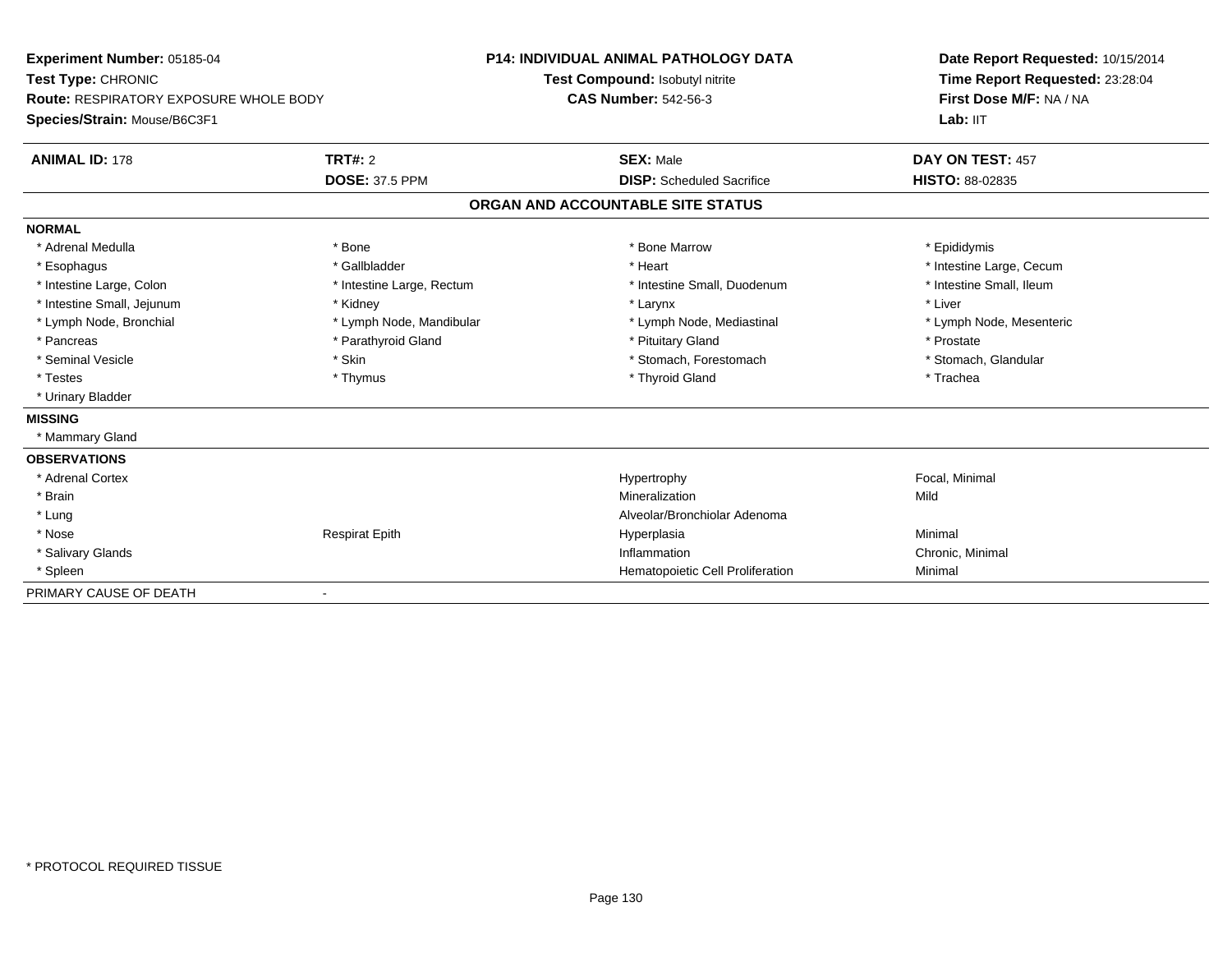| Experiment Number: 05185-04<br>Test Type: CHRONIC<br>Route: RESPIRATORY EXPOSURE WHOLE BODY |                            | <b>P14: INDIVIDUAL ANIMAL PATHOLOGY DATA</b> | Date Report Requested: 10/15/2014<br>Time Report Requested: 23:28:04<br>First Dose M/F: NA / NA |
|---------------------------------------------------------------------------------------------|----------------------------|----------------------------------------------|-------------------------------------------------------------------------------------------------|
|                                                                                             |                            | Test Compound: Isobutyl nitrite              |                                                                                                 |
|                                                                                             |                            | <b>CAS Number: 542-56-3</b>                  |                                                                                                 |
| Species/Strain: Mouse/B6C3F1                                                                |                            |                                              | Lab: IIT                                                                                        |
| <b>ANIMAL ID: 179</b>                                                                       | TRT#: 2                    | <b>SEX: Male</b>                             | DAY ON TEST: 457                                                                                |
|                                                                                             | <b>DOSE: 37.5 PPM</b>      | <b>DISP:</b> Scheduled Sacrifice             | HISTO: 88-02836                                                                                 |
|                                                                                             |                            | ORGAN AND ACCOUNTABLE SITE STATUS            |                                                                                                 |
| <b>NORMAL</b>                                                                               |                            |                                              |                                                                                                 |
| * Adrenal Cortex                                                                            | * Adrenal Medulla          | * Bone                                       | * Bone Marrow                                                                                   |
| * Epididymis                                                                                | * Esophagus                | * Gallbladder                                | * Heart                                                                                         |
| * Intestine Large, Cecum                                                                    | * Intestine Large, Colon   | * Intestine Large, Rectum                    | * Intestine Small, Duodenum                                                                     |
| * Intestine Small, Ileum                                                                    | * Intestine Small, Jejunum | * Larynx                                     | * Liver                                                                                         |
| * Lung                                                                                      | * Lymph Node, Bronchial    | * Lymph Node, Mandibular                     | * Lymph Node, Mediastinal                                                                       |
| * Lymph Node, Mesenteric                                                                    | * Mammary Gland            | * Nose                                       | * Pancreas                                                                                      |
| * Parathyroid Gland                                                                         | * Pituitary Gland          | * Prostate                                   | * Salivary Glands                                                                               |
| * Seminal Vesicle                                                                           | * Skin                     | * Stomach, Forestomach                       | * Stomach, Glandular                                                                            |
| * Testes                                                                                    | * Thymus                   | * Thyroid Gland                              | * Trachea                                                                                       |
| * Urinary Bladder                                                                           |                            |                                              |                                                                                                 |
| <b>OBSERVATIONS</b>                                                                         |                            |                                              |                                                                                                 |
| * Brain                                                                                     |                            | Mineralization                               | Minimal                                                                                         |
| Islets, Pancreatic                                                                          |                            | Hyperplasia                                  | Focal, Mild                                                                                     |
| * Kidney                                                                                    | <b>Renal Tubule</b>        | Regeneration                                 | Minimal                                                                                         |
| * Spleen                                                                                    |                            | Hematopoietic Cell Proliferation             | Minimal                                                                                         |
| Hematopoietic Cell Proliferation TGLS = 5 1                                                 |                            |                                              |                                                                                                 |
| PRIMARY CAUSE OF DEATH                                                                      |                            |                                              |                                                                                                 |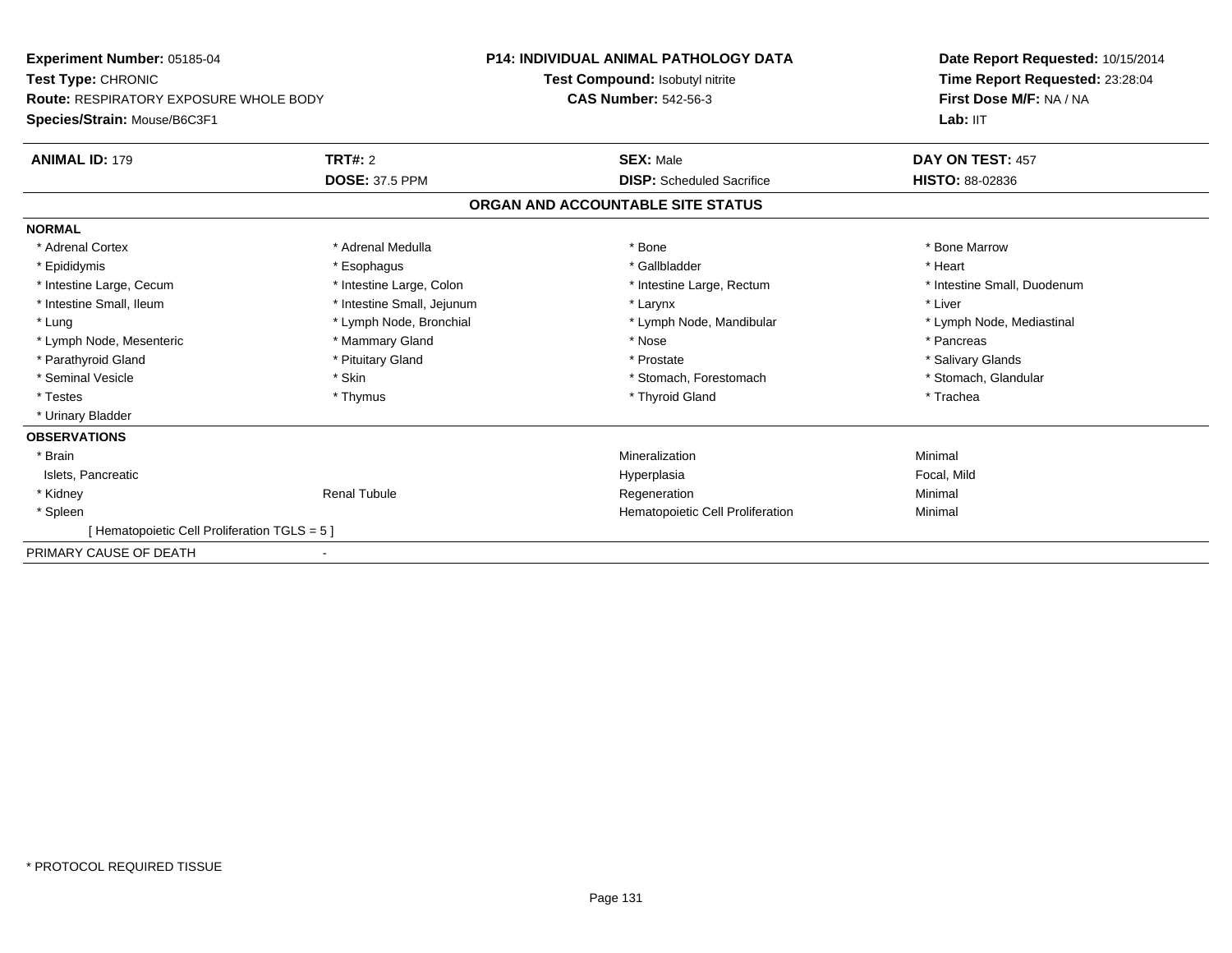| <b>Experiment Number: 05185-04</b><br>Test Type: CHRONIC |                           | <b>P14: INDIVIDUAL ANIMAL PATHOLOGY DATA</b> | Date Report Requested: 10/15/2014<br>Time Report Requested: 23:28:04 |
|----------------------------------------------------------|---------------------------|----------------------------------------------|----------------------------------------------------------------------|
|                                                          |                           | Test Compound: Isobutyl nitrite              |                                                                      |
| <b>Route: RESPIRATORY EXPOSURE WHOLE BODY</b>            |                           | <b>CAS Number: 542-56-3</b>                  | First Dose M/F: NA / NA                                              |
| Species/Strain: Mouse/B6C3F1                             |                           |                                              | Lab: IIT                                                             |
| <b>ANIMAL ID: 180</b>                                    | <b>TRT#: 2</b>            | <b>SEX: Male</b>                             | DAY ON TEST: 457                                                     |
|                                                          | <b>DOSE: 37.5 PPM</b>     | <b>DISP:</b> Scheduled Sacrifice             | <b>HISTO: 88-02837</b>                                               |
|                                                          |                           | ORGAN AND ACCOUNTABLE SITE STATUS            |                                                                      |
| <b>NORMAL</b>                                            |                           |                                              |                                                                      |
| * Adrenal Cortex                                         | * Adrenal Medulla         | * Bone                                       | * Bone Marrow                                                        |
| * Brain                                                  | * Epididymis              | * Esophagus                                  | * Gallbladder                                                        |
| * Heart                                                  | * Intestine Large, Cecum  | * Intestine Large, Colon                     | * Intestine Large, Rectum                                            |
| * Intestine Small, Duodenum                              | * Intestine Small, Ileum  | * Intestine Small, Jejunum                   | * Kidney                                                             |
| * Larynx                                                 | * Liver                   | * Lung                                       | * Lymph Node, Bronchial                                              |
| * Lymph Node, Mandibular                                 | * Lymph Node, Mediastinal | * Lymph Node, Mesenteric                     | * Mammary Gland                                                      |
| * Nose                                                   | * Pancreas                | * Parathyroid Gland                          | * Pituitary Gland                                                    |
| <b>Preputial Gland</b>                                   | * Prostate                | * Salivary Glands                            | * Seminal Vesicle                                                    |
| * Skin                                                   | * Stomach, Forestomach    | * Stomach, Glandular                         | * Testes                                                             |
| * Thymus                                                 | * Thyroid Gland           | * Trachea                                    | * Urinary Bladder                                                    |
| <b>OBSERVATIONS</b>                                      |                           |                                              |                                                                      |
| * Spleen                                                 |                           | Hematopoietic Cell Proliferation             | Minimal                                                              |
| PRIMARY CAUSE OF DEATH                                   |                           |                                              |                                                                      |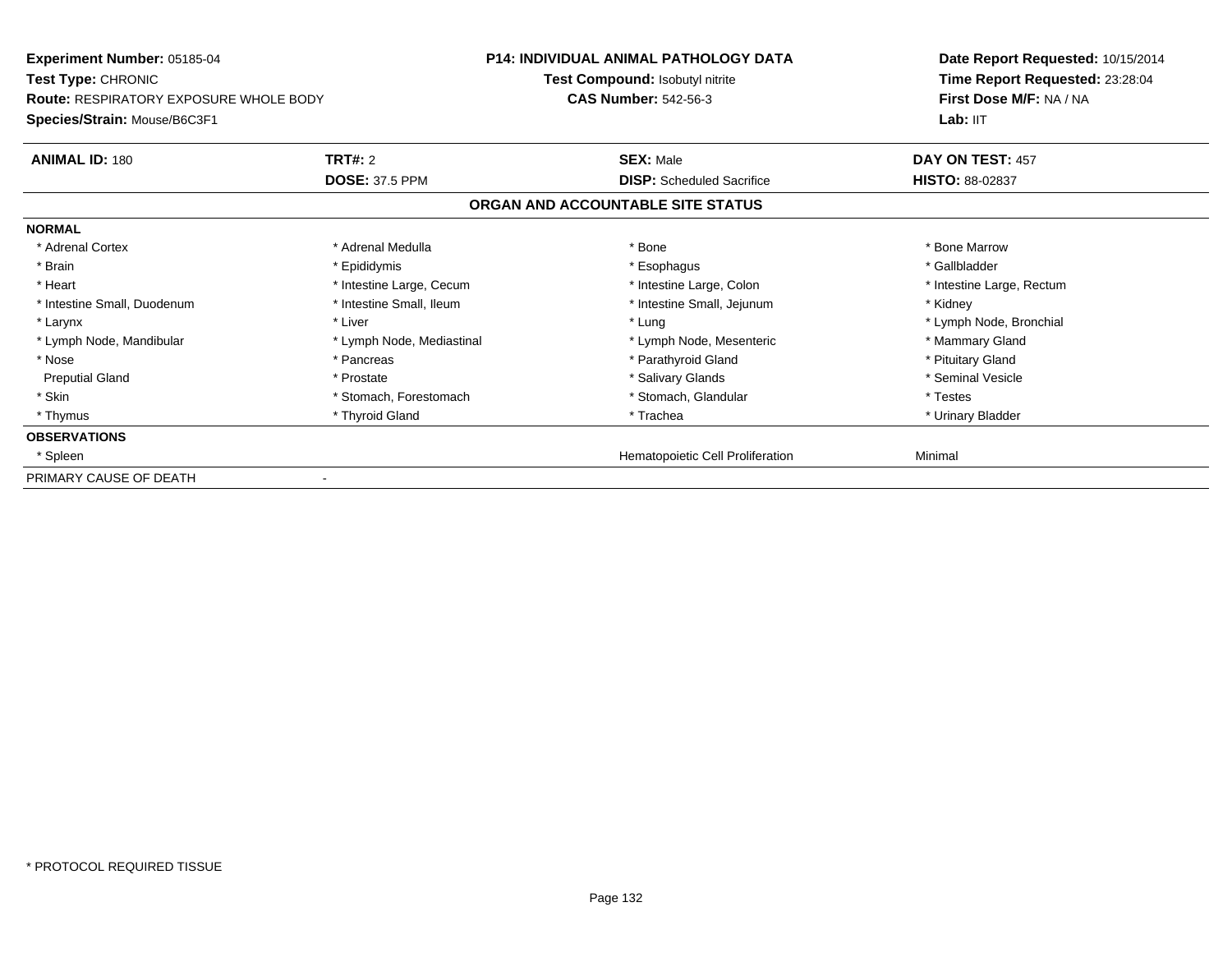| Experiment Number: 05185-04                    |                            | <b>P14: INDIVIDUAL ANIMAL PATHOLOGY DATA</b> | Date Report Requested: 10/15/2014 |
|------------------------------------------------|----------------------------|----------------------------------------------|-----------------------------------|
| Test Type: CHRONIC                             |                            | Test Compound: Isobutyl nitrite              | Time Report Requested: 23:28:04   |
| <b>Route: RESPIRATORY EXPOSURE WHOLE BODY</b>  |                            | <b>CAS Number: 542-56-3</b>                  | First Dose M/F: NA / NA           |
| Species/Strain: Mouse/B6C3F1                   |                            |                                              | Lab: IIT                          |
| <b>ANIMAL ID: 241</b>                          | <b>TRT#: 3</b>             | <b>SEX: Male</b>                             | DAY ON TEST: 726                  |
|                                                | DOSE: 75 PPM               | <b>DISP: Terminal Sacrifice</b>              | HISTO: 88-02898                   |
|                                                |                            | ORGAN AND ACCOUNTABLE SITE STATUS            |                                   |
| <b>NORMAL</b>                                  |                            |                                              |                                   |
| * Adrenal Medulla                              | * Bone                     | * Bone Marrow                                | * Brain                           |
| * Epididymis                                   | * Esophagus                | * Gallbladder                                | * Heart                           |
| * Intestine Large, Cecum                       | * Intestine Large, Colon   | * Intestine Large, Rectum                    | * Intestine Small, Duodenum       |
| * Intestine Small, Ileum                       | * Intestine Small, Jejunum | * Kidney                                     | * Larynx                          |
| * Lymph Node, Mandibular                       | * Lymph Node, Mediastinal  | * Pancreas                                   | * Parathyroid Gland               |
| * Pituitary Gland                              | * Prostate                 | * Seminal Vesicle                            | * Skin                            |
| * Stomach, Forestomach                         | * Stomach, Glandular       | * Testes                                     | * Thymus                          |
| * Thyroid Gland                                | * Trachea                  | * Urinary Bladder                            | Zymbal's Gland                    |
| <b>MISSING</b>                                 |                            |                                              |                                   |
| * Lymph Node, Bronchial                        | * Lymph Node, Mesenteric   | * Mammary Gland                              |                                   |
| <b>OBSERVATIONS</b>                            |                            |                                              |                                   |
| * Adrenal Cortex                               | Subcapsular                | Hyperplasia                                  | Minimal                           |
| * Liver                                        |                            | <b>Syncytial Alteration</b>                  | Minimal                           |
| * Lung                                         |                            | Alveolar/Bronchiolar Adenoma                 | <b>Multiple</b>                   |
|                                                | Alveolar Epith             | Hyperplasia                                  | Focal, Moderate                   |
| [ Alveolar/Bronchiolar Adenoma TGLS = 2,3-12 ] |                            |                                              |                                   |
| * Nose                                         | <b>Respirat Epith</b>      | Hyperplasia                                  | Minimal                           |
| <b>Preputial Gland</b>                         |                            | <b>Dilatation</b>                            | Marked                            |
|                                                |                            | Inflammation                                 | Chronic Active, Mild              |
| [ Dilatation TGLS = 1-13 ]                     |                            |                                              |                                   |
| * Salivary Glands                              |                            | Inflammation                                 | Chronic, Minimal                  |
| * Spleen                                       |                            | Hematopoietic Cell Proliferation             | Minimal                           |
|                                                |                            | Pigmentation                                 | Hemosiderin, Minimal              |
| PRIMARY CAUSE OF DEATH                         | $\blacksquare$             |                                              |                                   |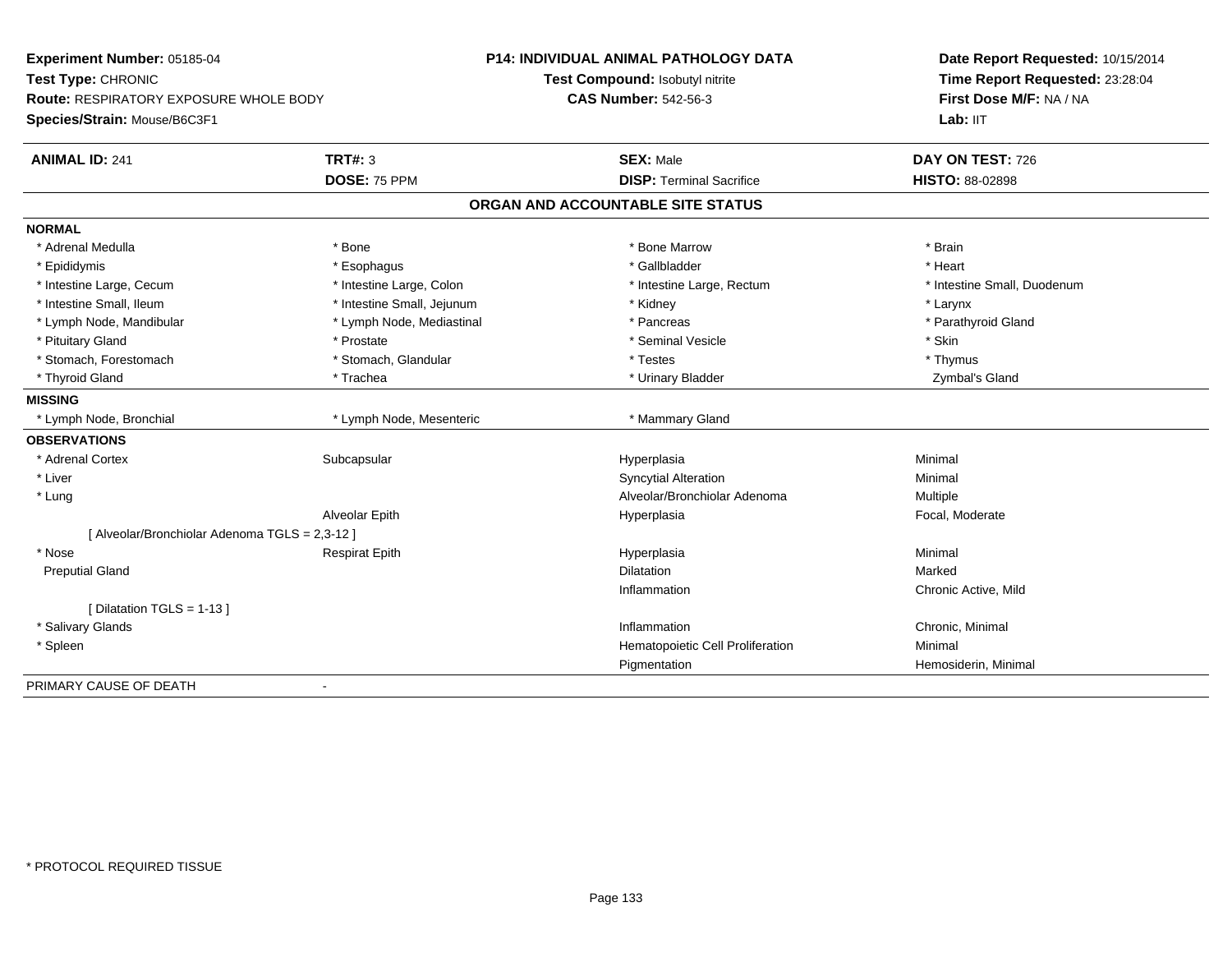| Experiment Number: 05185-04                   |                           | <b>P14: INDIVIDUAL ANIMAL PATHOLOGY DATA</b> | Date Report Requested: 10/15/2014                          |
|-----------------------------------------------|---------------------------|----------------------------------------------|------------------------------------------------------------|
| Test Type: CHRONIC                            |                           | Test Compound: Isobutyl nitrite              | Time Report Requested: 23:28:04<br>First Dose M/F: NA / NA |
| <b>Route: RESPIRATORY EXPOSURE WHOLE BODY</b> |                           | <b>CAS Number: 542-56-3</b>                  |                                                            |
| Species/Strain: Mouse/B6C3F1                  |                           |                                              | Lab: IIT                                                   |
| <b>ANIMAL ID: 242</b>                         | <b>TRT#: 3</b>            | <b>SEX: Male</b>                             | DAY ON TEST: 726                                           |
|                                               | DOSE: 75 PPM              | <b>DISP: Terminal Sacrifice</b>              | HISTO: 88-02899                                            |
|                                               |                           | ORGAN AND ACCOUNTABLE SITE STATUS            |                                                            |
| <b>NORMAL</b>                                 |                           |                                              |                                                            |
| * Adrenal Cortex                              | * Adrenal Medulla         | * Bone                                       | * Bone Marrow                                              |
| * Brain                                       | * Epididymis              | * Esophagus                                  | * Gallbladder                                              |
| * Heart                                       | * Intestine Large, Cecum  | * Intestine Large, Colon                     | * Intestine Large, Rectum                                  |
| * Intestine Small, Duodenum                   | * Intestine Small, Ileum  | * Intestine Small, Jejunum                   | * Larynx                                                   |
| * Lymph Node, Mandibular                      | * Lymph Node, Mediastinal | * Lymph Node, Mesenteric                     | * Pancreas                                                 |
| * Parathyroid Gland                           | * Pituitary Gland         | * Prostate                                   | * Seminal Vesicle                                          |
| * Skin                                        | * Stomach, Forestomach    | * Stomach, Glandular                         | * Thymus                                                   |
| * Thyroid Gland                               | * Trachea                 | * Urinary Bladder                            |                                                            |
| <b>MISSING</b>                                |                           |                                              |                                                            |
| * Lymph Node, Bronchial                       | * Mammary Gland           |                                              |                                                            |
| <b>OBSERVATIONS</b>                           |                           |                                              |                                                            |
| * Kidney                                      |                           | <b>Infiltration Cellular</b>                 | Lymphocyte, Minimal                                        |
| * Liver                                       |                           | <b>Syncytial Alteration</b>                  | Minimal                                                    |
| * Lung                                        |                           | <b>Infiltration Cellular</b>                 | Lymphocyte, Minimal                                        |
| Mesentery                                     |                           | Hemangiosarcoma                              |                                                            |
| [Hemangiosarcoma TGLS = 2-12]                 |                           |                                              |                                                            |
| * Nose                                        | <b>Respirat Epith</b>     | Hyperplasia                                  | Minimal                                                    |
| * Salivary Glands                             |                           | Inflammation                                 | Chronic, Minimal                                           |
| * Spleen                                      |                           | Hemangiosarcoma                              |                                                            |
|                                               |                           | Hematopoietic Cell Proliferation             | Mild                                                       |
|                                               |                           | Pigmentation                                 | Hemosiderin, Minimal                                       |
| * Testes                                      | <b>Interstit Cell</b>     | Adenoma                                      |                                                            |
| [Adenoma TGLS = $1-8$ ]                       |                           |                                              |                                                            |
| PRIMARY CAUSE OF DEATH<br>$\blacksquare$      |                           |                                              |                                                            |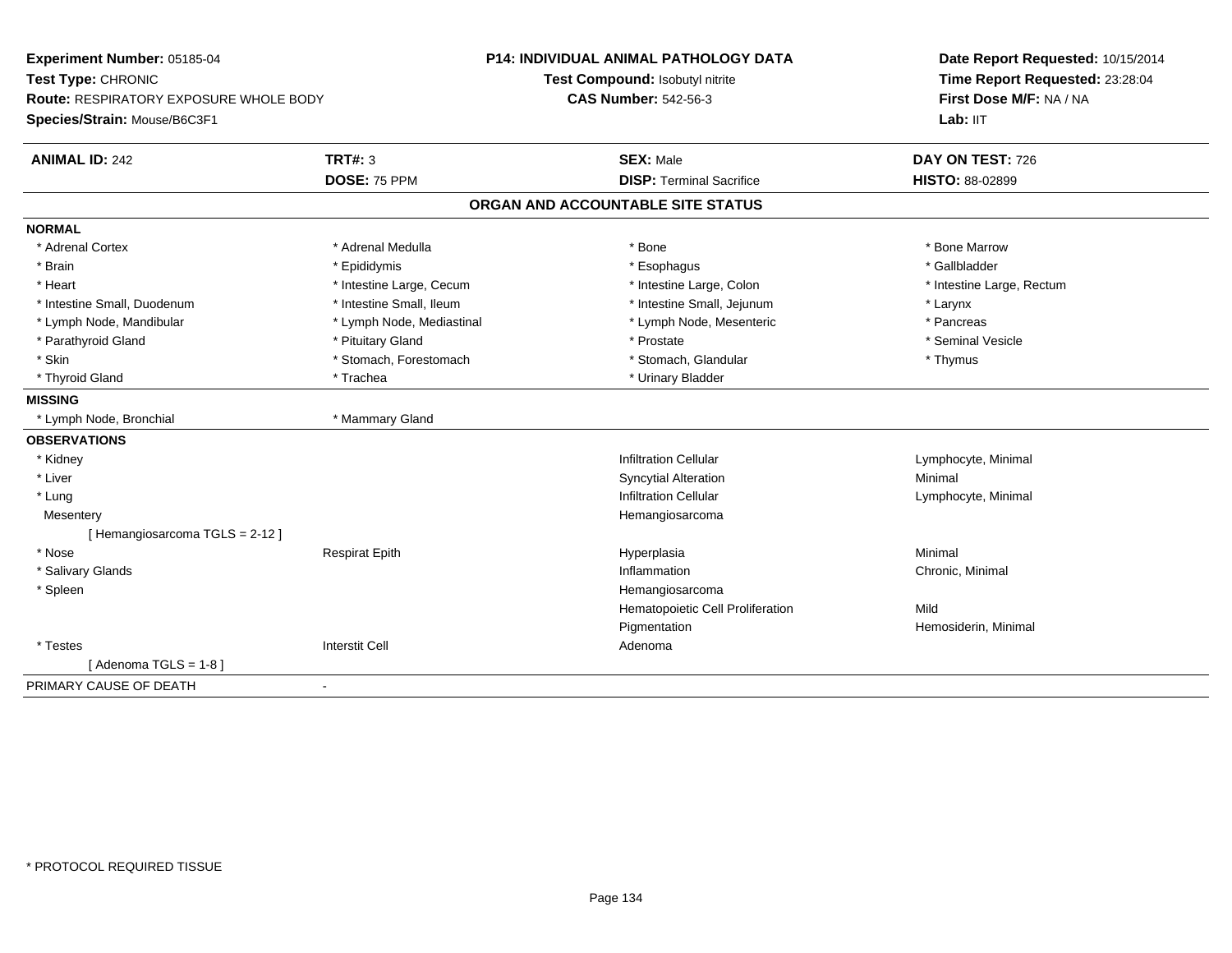| Experiment Number: 05185-04                   |                           | <b>P14: INDIVIDUAL ANIMAL PATHOLOGY DATA</b> | Date Report Requested: 10/15/2014 |
|-----------------------------------------------|---------------------------|----------------------------------------------|-----------------------------------|
| Test Type: CHRONIC                            |                           | Test Compound: Isobutyl nitrite              | Time Report Requested: 23:28:04   |
| <b>Route: RESPIRATORY EXPOSURE WHOLE BODY</b> |                           | <b>CAS Number: 542-56-3</b>                  | First Dose M/F: NA / NA           |
| Species/Strain: Mouse/B6C3F1                  |                           |                                              | Lab: IIT                          |
| <b>ANIMAL ID: 243</b>                         | <b>TRT#: 3</b>            | <b>SEX: Male</b>                             | DAY ON TEST: 726                  |
|                                               | DOSE: 75 PPM              | <b>DISP: Terminal Sacrifice</b>              | <b>HISTO: 88-02900</b>            |
|                                               |                           | ORGAN AND ACCOUNTABLE SITE STATUS            |                                   |
| <b>NORMAL</b>                                 |                           |                                              |                                   |
| * Adrenal Medulla                             | * Bone                    | * Bone Marrow                                | * Epididymis                      |
| * Esophagus                                   | * Gallbladder             | * Heart                                      | * Intestine Large, Cecum          |
| * Intestine Large, Colon                      | * Intestine Large, Rectum | * Intestine Small, Duodenum                  | * Intestine Small, Ileum          |
| * Intestine Small, Jejunum                    | * Kidney                  | * Larynx                                     | * Liver                           |
| * Lung                                        | * Lymph Node, Mandibular  | * Lymph Node, Mesenteric                     | * Pancreas                        |
| * Pituitary Gland                             | * Prostate                | * Salivary Glands                            | * Seminal Vesicle                 |
| * Skin                                        | * Stomach, Forestomach    | * Stomach, Glandular                         | * Testes                          |
| * Thymus                                      | * Trachea                 | * Urinary Bladder                            |                                   |
| <b>MISSING</b>                                |                           |                                              |                                   |
| * Lymph Node, Bronchial                       | * Lymph Node, Mediastinal | * Mammary Gland                              | * Parathyroid Gland               |
| <b>OBSERVATIONS</b>                           |                           |                                              |                                   |
| * Adrenal Cortex                              | Subcapsular               | Hyperplasia                                  | Minimal                           |
|                                               |                           | Hypertrophy                                  | Focal, Minimal                    |
| * Brain                                       |                           | Mineralization                               | Minimal                           |
| * Nose                                        | <b>Respirat Epith</b>     | Hyperplasia                                  | Minimal                           |
| * Spleen                                      |                           | Hematopoietic Cell Proliferation             | Minimal                           |
|                                               |                           | Pigmentation                                 | Hemosiderin, Minimal              |
| * Thyroid Gland                               | <b>Follicular Cel</b>     | Hyperplasia                                  | Focal, Minimal                    |
| PRIMARY CAUSE OF DEATH                        |                           |                                              |                                   |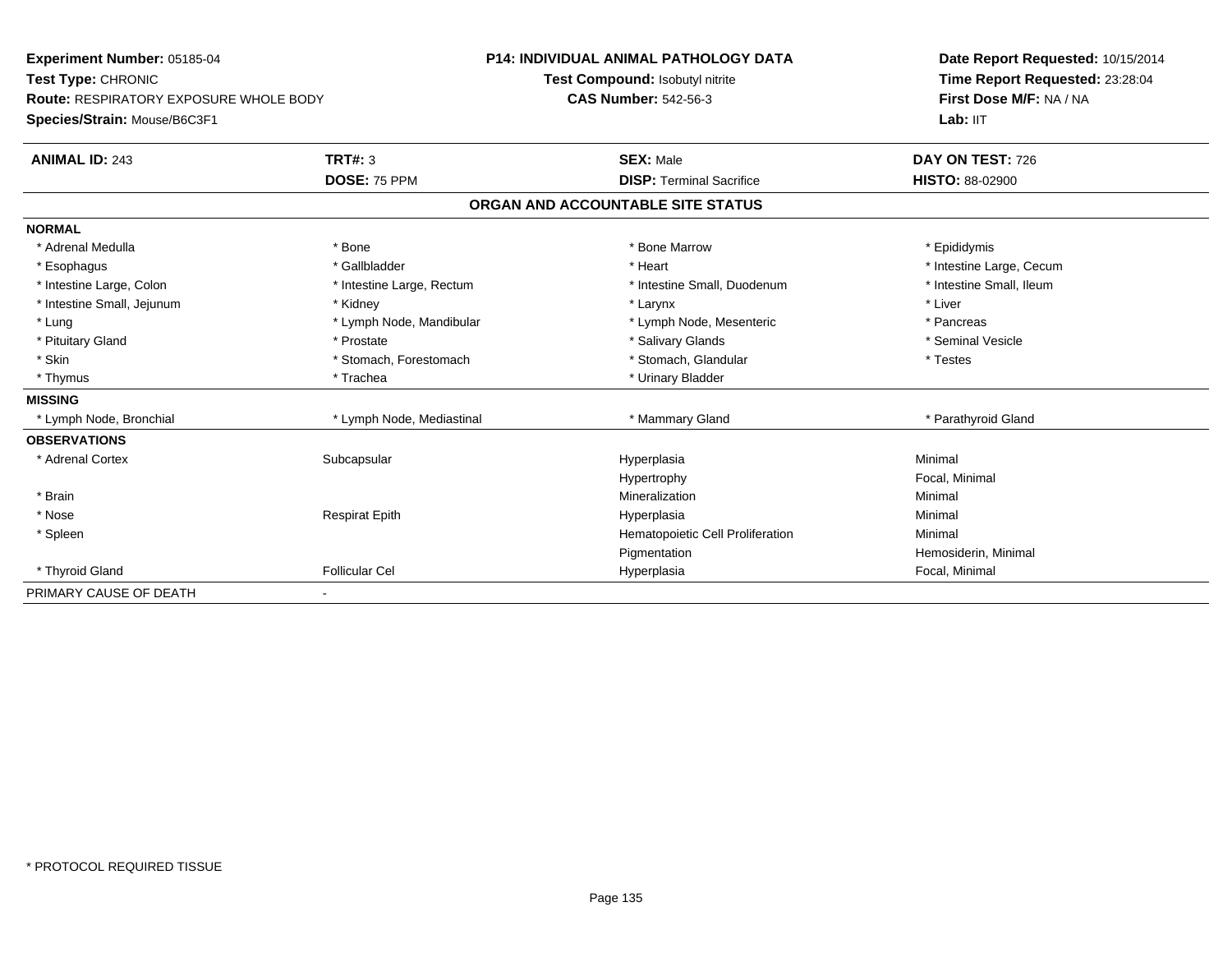| Experiment Number: 05185-04            |                           | P14: INDIVIDUAL ANIMAL PATHOLOGY DATA  | Date Report Requested: 10/15/2014 |  |
|----------------------------------------|---------------------------|----------------------------------------|-----------------------------------|--|
| Test Type: CHRONIC                     |                           | <b>Test Compound: Isobutyl nitrite</b> | Time Report Requested: 23:28:04   |  |
| Route: RESPIRATORY EXPOSURE WHOLE BODY |                           | <b>CAS Number: 542-56-3</b>            | First Dose M/F: NA / NA           |  |
| Species/Strain: Mouse/B6C3F1           |                           |                                        | Lab: IIT                          |  |
| <b>ANIMAL ID: 244</b>                  | <b>TRT#: 3</b>            | <b>SEX: Male</b>                       | DAY ON TEST: 564                  |  |
|                                        | DOSE: 75 PPM              | <b>DISP: Natural Death</b>             | HISTO: 88-02901                   |  |
|                                        |                           | ORGAN AND ACCOUNTABLE SITE STATUS      |                                   |  |
| <b>NORMAL</b>                          |                           |                                        |                                   |  |
| * Adrenal Cortex                       | * Adrenal Medulla         | * Bone                                 | * Epididymis                      |  |
| * Esophagus                            | * Gallbladder             | * Heart                                | * Intestine Large, Cecum          |  |
| * Intestine Large, Colon               | * Intestine Large, Rectum | * Intestine Small, Ileum               | * Intestine Small, Jejunum        |  |
| * Larynx                               | * Lung                    | * Lymph Node, Mandibular               | * Lymph Node, Mediastinal         |  |
| * Nose                                 | * Pancreas                | * Salivary Glands                      | * Stomach, Forestomach            |  |
| * Testes                               | * Thyroid Gland           | * Trachea                              |                                   |  |
| <b>MISSING</b>                         |                           |                                        |                                   |  |
| * Lymph Node, Bronchial                | * Mammary Gland           | * Parathyroid Gland                    | * Pituitary Gland                 |  |
| * Thymus                               |                           |                                        |                                   |  |
| <b>AUTO PRECLUDES DIAG.</b>            |                           |                                        |                                   |  |
| * Intestine Small, Duodenum            |                           |                                        |                                   |  |
| <b>OBSERVATIONS</b>                    |                           |                                        |                                   |  |
| * Bone Marrow                          | Myeloid Cell              | Hyperplasia                            | Moderate                          |  |
| * Brain                                |                           | Mineralization                         | Mild                              |  |
| * Kidney                               |                           | Inflammation                           | Chronic Active, Moderate          |  |
| [Inflammation TGLS = $6-8$ ]           |                           |                                        |                                   |  |
| * Liver                                |                           | Hepatocellular Adenoma                 |                                   |  |
| [ Hepatocellular Adenoma TGLS = 1-5 ]  |                           |                                        |                                   |  |
| * Lymph Node, Mesenteric               |                           | Hemorrhage                             | Marked                            |  |
| [Hemorrhage TGLS = 5-7]                |                           |                                        |                                   |  |
| Penis                                  |                           | Inflammation                           | Chronic Active, Mild              |  |
| * Prostate                             |                           | Inflammation                           | Chronic Active, Minimal           |  |
| * Seminal Vesicle                      |                           | <b>Dilatation</b>                      | Mild                              |  |
| [ Dilatation TGLS = 2-9 ]              |                           |                                        |                                   |  |
| * Skin                                 | Prepuce                   | Inflammation                           | Chronic Active, Marked            |  |
|                                        | Prepuce                   | Ulcer                                  | Marked                            |  |
| [Inflammation TGLS = $8-12$ ]          |                           |                                        |                                   |  |
| * Spleen                               |                           | Hematopoietic Cell Proliferation       | Mild                              |  |
|                                        |                           | Pigmentation                           | Hemosiderin, Minimal              |  |
| * Stomach, Glandular                   |                           | Necrosis                               | Minimal                           |  |
|                                        |                           |                                        |                                   |  |
|                                        |                           |                                        |                                   |  |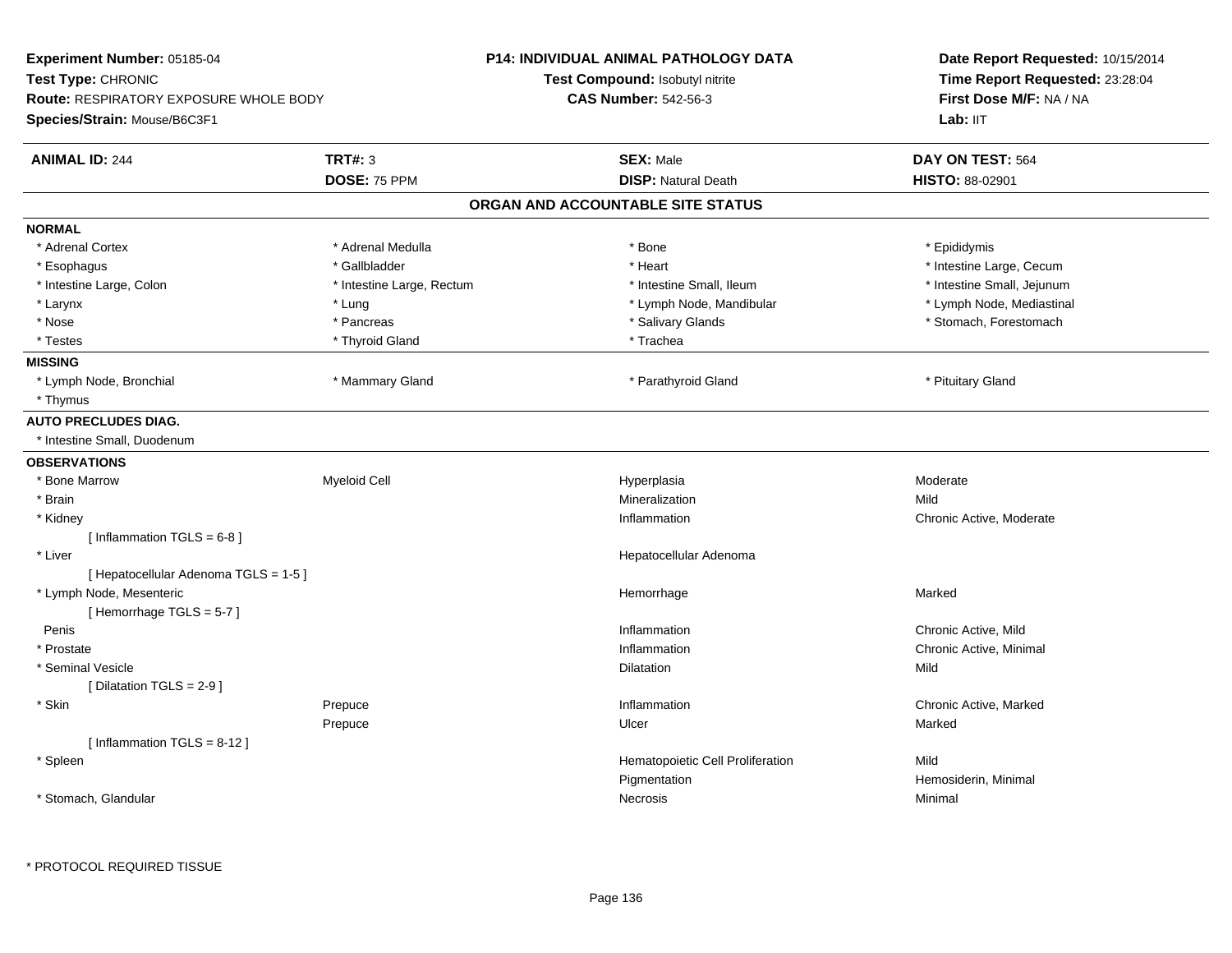| <b>Experiment Number: 05185-04</b><br>Test Type: CHRONIC<br><b>Route: RESPIRATORY EXPOSURE WHOLE BODY</b> |                     | <b>P14: INDIVIDUAL ANIMAL PATHOLOGY DATA</b><br>Test Compound: Isobutyl nitrite | Date Report Requested: 10/15/2014<br>Time Report Requested: 23:28:04 |  |
|-----------------------------------------------------------------------------------------------------------|---------------------|---------------------------------------------------------------------------------|----------------------------------------------------------------------|--|
|                                                                                                           |                     | <b>CAS Number: 542-56-3</b>                                                     | First Dose M/F: NA / NA                                              |  |
| Species/Strain: Mouse/B6C3F1                                                                              |                     |                                                                                 | Lab: IIT                                                             |  |
| <b>ANIMAL ID: 244</b>                                                                                     | TRT#: 3             | <b>SEX: Male</b>                                                                | DAY ON TEST: 564                                                     |  |
|                                                                                                           | <b>DOSE: 75 PPM</b> | <b>DISP: Natural Death</b>                                                      | <b>HISTO: 88-02901</b>                                               |  |
|                                                                                                           |                     | ORGAN AND ACCOUNTABLE SITE STATUS                                               |                                                                      |  |
| [ Necrosis TGLS = $7-13$ ]                                                                                |                     |                                                                                 |                                                                      |  |
| * Urinary Bladder                                                                                         |                     | <b>Dilatation</b>                                                               | Moderate                                                             |  |
|                                                                                                           |                     | Inflammation                                                                    | Chronic Active, Moderate                                             |  |
| [ Dilatation TGLS = $3-8$ ]                                                                               |                     |                                                                                 |                                                                      |  |
| PRIMARY CAUSE OF DEATH                                                                                    |                     |                                                                                 |                                                                      |  |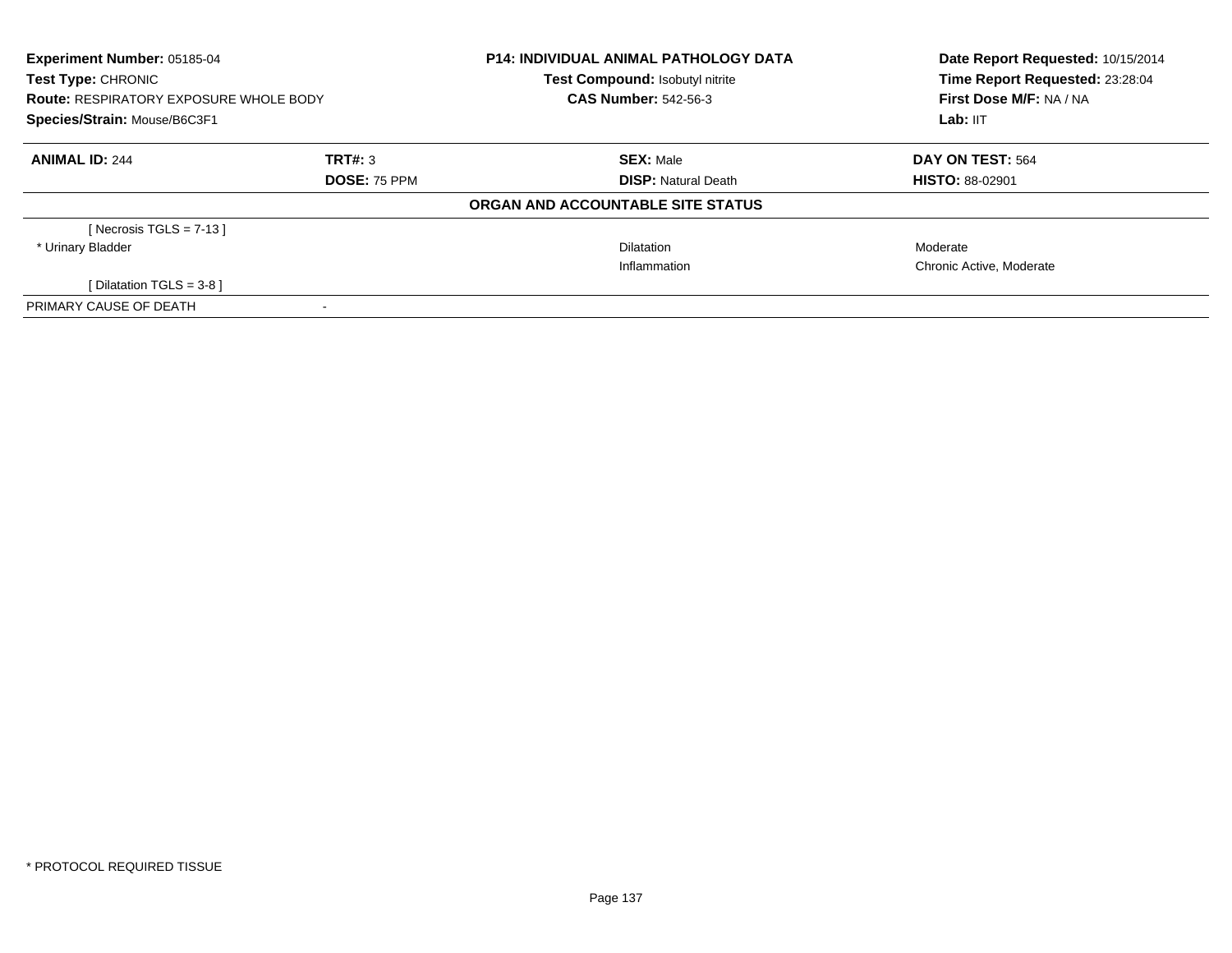| Experiment Number: 05185-04                                         |                           | <b>P14: INDIVIDUAL ANIMAL PATHOLOGY DATA</b> | Date Report Requested: 10/15/2014                          |
|---------------------------------------------------------------------|---------------------------|----------------------------------------------|------------------------------------------------------------|
| Test Type: CHRONIC<br><b>Route: RESPIRATORY EXPOSURE WHOLE BODY</b> |                           | Test Compound: Isobutyl nitrite              | Time Report Requested: 23:28:04<br>First Dose M/F: NA / NA |
|                                                                     |                           | <b>CAS Number: 542-56-3</b>                  |                                                            |
| Species/Strain: Mouse/B6C3F1                                        |                           |                                              | Lab: IIT                                                   |
| <b>ANIMAL ID: 245</b>                                               | <b>TRT#: 3</b>            | <b>SEX: Male</b>                             | DAY ON TEST: 726                                           |
|                                                                     | DOSE: 75 PPM              | <b>DISP: Terminal Sacrifice</b>              | HISTO: 88-02902                                            |
|                                                                     |                           | ORGAN AND ACCOUNTABLE SITE STATUS            |                                                            |
| <b>NORMAL</b>                                                       |                           |                                              |                                                            |
| * Adrenal Medulla                                                   | * Bone                    | * Bone Marrow                                | * Epididymis                                               |
| * Esophagus                                                         | * Gallbladder             | * Heart                                      | * Intestine Large, Cecum                                   |
| * Intestine Large, Colon                                            | * Intestine Large, Rectum | * Intestine Small, Duodenum                  | * Intestine Small, Ileum                                   |
| * Intestine Small, Jejunum                                          | * Larynx                  | * Lung                                       | * Lymph Node, Mandibular                                   |
| * Lymph Node, Mediastinal                                           | * Lymph Node, Mesenteric  | * Nose                                       | * Pancreas                                                 |
| * Pituitary Gland                                                   | * Prostate                | * Seminal Vesicle                            | * Skin                                                     |
| * Stomach, Forestomach                                              | * Stomach, Glandular      | * Testes                                     | * Thymus                                                   |
| * Trachea                                                           |                           |                                              |                                                            |
| <b>MISSING</b>                                                      |                           |                                              |                                                            |
| * Lymph Node, Bronchial                                             | * Mammary Gland           | * Parathyroid Gland                          |                                                            |
| <b>OBSERVATIONS</b>                                                 |                           |                                              |                                                            |
| * Adrenal Cortex                                                    | Capsule                   | <b>Accessory Adrenal Cortical Nodule</b>     |                                                            |
|                                                                     | Subcapsular               | Hyperplasia                                  | Minimal                                                    |
| * Brain                                                             |                           | Mineralization                               | Minimal                                                    |
| * Kidney                                                            |                           | <b>Infiltration Cellular</b>                 | Lymphocyte, Minimal                                        |
| * Liver                                                             |                           | <b>Eosinophilic Focus</b>                    |                                                            |
| [ Eosinophilic Focus TGLS = 2-12 ]                                  |                           |                                              |                                                            |
| * Salivary Glands                                                   |                           | Inflammation                                 | Chronic, Minimal                                           |
| * Spleen                                                            |                           | Hematopoietic Cell Proliferation             | Minimal                                                    |
|                                                                     |                           | Pigmentation                                 | Hemosiderin, Minimal                                       |
| * Thyroid Gland                                                     | <b>Follicular Cel</b>     | Hyperplasia                                  | Focal, Minimal                                             |
| * Urinary Bladder                                                   |                           | Dilatation                                   | Moderate                                                   |
| [ Dilatation TGLS = 1-8 ]                                           |                           |                                              |                                                            |
| PRIMARY CAUSE OF DEATH<br>$\blacksquare$                            |                           |                                              |                                                            |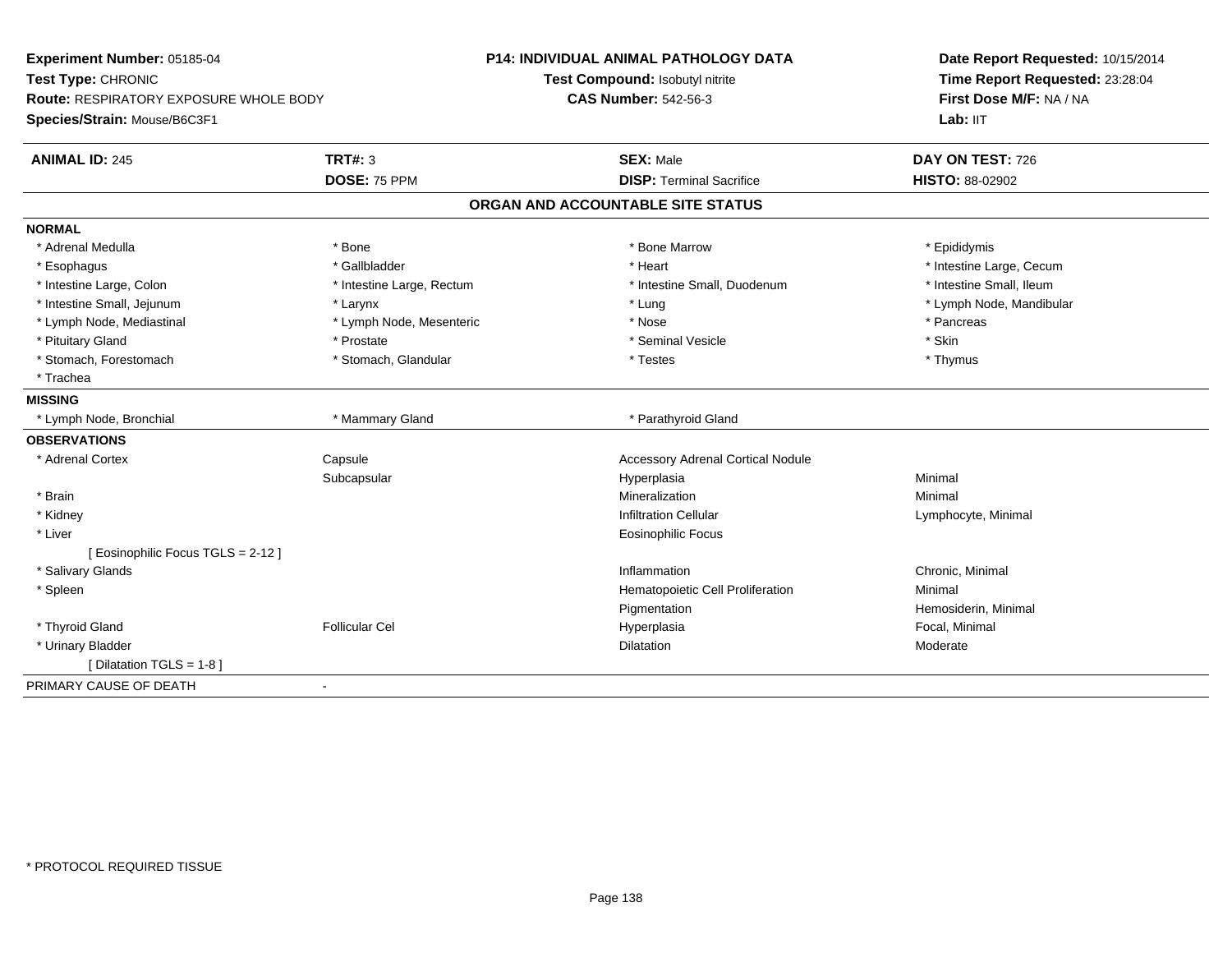| Experiment Number: 05185-04                                  |                           | P14: INDIVIDUAL ANIMAL PATHOLOGY DATA         | Date Report Requested: 10/15/2014 |
|--------------------------------------------------------------|---------------------------|-----------------------------------------------|-----------------------------------|
| Test Type: CHRONIC                                           |                           | Test Compound: Isobutyl nitrite               | Time Report Requested: 23:28:04   |
| Route: RESPIRATORY EXPOSURE WHOLE BODY                       |                           | <b>CAS Number: 542-56-3</b>                   | First Dose M/F: NA / NA           |
| Species/Strain: Mouse/B6C3F1                                 |                           |                                               | Lab: IIT                          |
| <b>TRT#: 3</b><br><b>ANIMAL ID: 246</b>                      |                           | <b>SEX: Male</b>                              | DAY ON TEST: 614                  |
|                                                              | DOSE: 75 PPM              | <b>DISP:</b> Moribund Sacrifice               | <b>HISTO: 88-02903</b>            |
|                                                              |                           | ORGAN AND ACCOUNTABLE SITE STATUS             |                                   |
| <b>NORMAL</b>                                                |                           |                                               |                                   |
| * Adrenal Medulla<br>* Bone                                  |                           | * Brain                                       | * Epididymis                      |
| * Esophagus                                                  | * Gallbladder             | * Heart                                       | * Intestine Large, Cecum          |
| * Intestine Large, Colon                                     | * Intestine Large, Rectum | * Intestine Small, Duodenum                   | * Intestine Small, Ileum          |
| * Intestine Small, Jejunum<br>* Larynx                       |                           | * Lung                                        | * Lymph Node, Mandibular          |
| * Nose                                                       | * Pancreas                | * Parathyroid Gland                           | * Prostate                        |
| * Salivary Glands<br>* Skin                                  |                           | * Stomach, Forestomach                        | * Stomach, Glandular              |
| * Testes                                                     | * Trachea                 |                                               |                                   |
| <b>MISSING</b>                                               |                           |                                               |                                   |
| * Lymph Node, Bronchial                                      | * Lymph Node, Mediastinal | * Mammary Gland                               |                                   |
| <b>OBSERVATIONS</b>                                          |                           |                                               |                                   |
| * Adrenal Cortex                                             | Subcapsular               | Hyperplasia                                   | Mild                              |
| <b>Myeloid Cell</b><br>* Bone Marrow                         |                           | Hyperplasia                                   | Marked                            |
| * Kidney                                                     |                           | Inflammation                                  | Chronic Active, Marked            |
| [Inflammation TGLS = $2-12$ ]                                |                           |                                               |                                   |
| * Liver                                                      |                           | Hematopoietic Cell Proliferation              | Moderate                          |
| * Lymph Node, Mesenteric                                     |                           | Hematopoietic Cell Proliferation              | Mild                              |
| * Pituitary Gland                                            | Pars Distalis             | Hyperplasia                                   | Moderate                          |
| * Seminal Vesicle                                            |                           | Dilatation                                    | Mild                              |
| [ Dilatation TGLS = $4-9$ ]                                  |                           |                                               |                                   |
| * Spleen                                                     |                           | Hematopoietic Cell Proliferation Granulocytic | Marked                            |
| [ Hematopoietic Cell Proliferation Granulocytic TGLS = 3-5 ] |                           |                                               |                                   |
| * Thymus                                                     |                           | Atrophy                                       | Mild                              |
| * Thyroid Gland                                              | <b>Follicular Cel</b>     | Hyperplasia                                   | Focal, Minimal                    |
| * Urinary Bladder                                            |                           | Inflammation                                  | Chronic Active, Marked            |
| [Inflammation TGLS = 1-8]                                    |                           |                                               |                                   |
| PRIMARY CAUSE OF DEATH<br>$\blacksquare$                     |                           |                                               |                                   |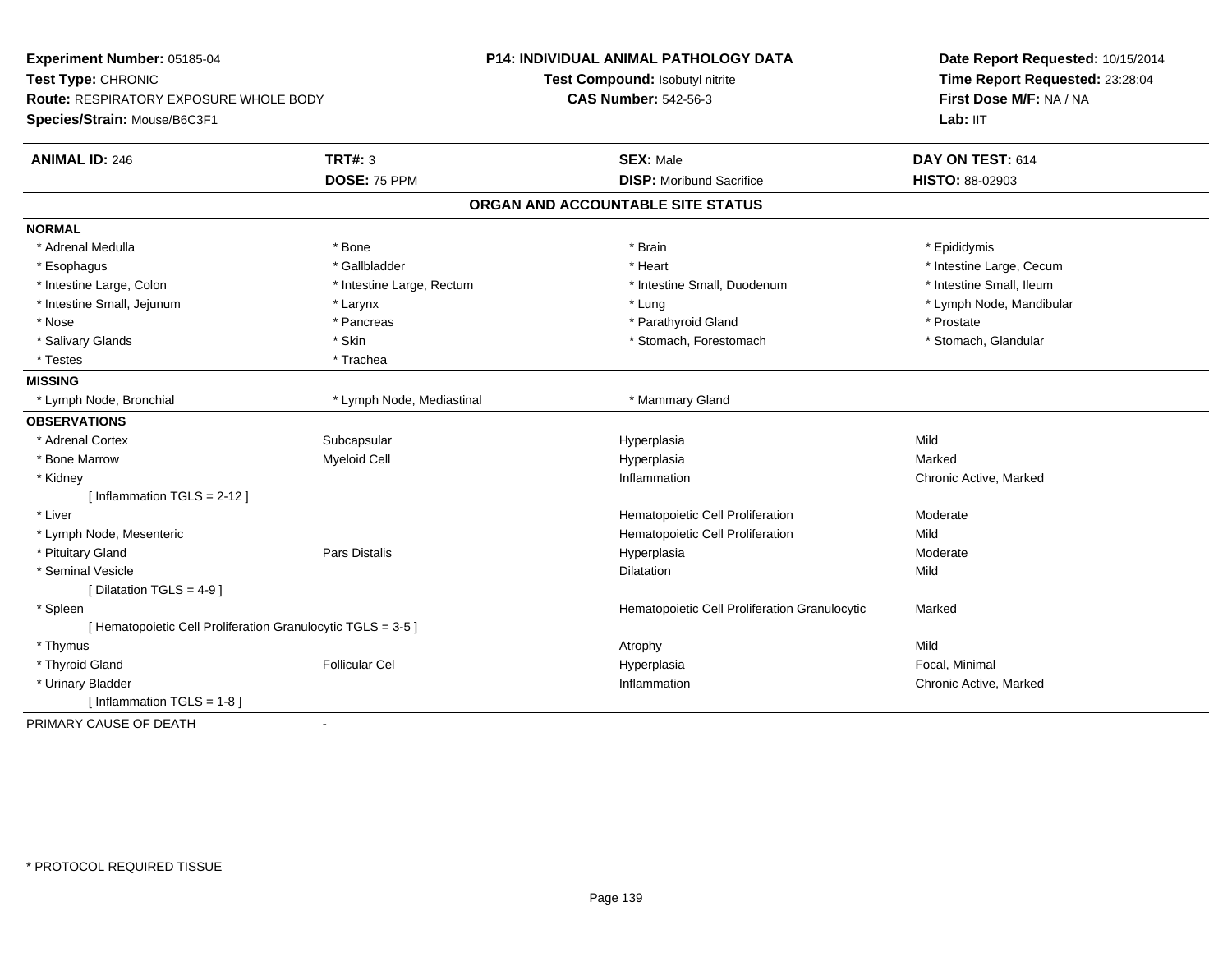**Experiment Number:** 05185-04**Test Type:** CHRONIC **Route:** RESPIRATORY EXPOSURE WHOLE BODY**Species/Strain:** Mouse/B6C3F1**P14: INDIVIDUAL ANIMAL PATHOLOGY DATATest Compound:** Isobutyl nitrite**CAS Number:** 542-56-3**Date Report Requested:** 10/15/2014**Time Report Requested:** 23:28:04**First Dose M/F:** NA / NALab: IIT **ANIMAL ID:** 247**TRT#:** 3 **SEX:** Male **DAY ON TEST:** 726 **DOSE:** 75 PPM**DISP:** Terminal Sacrifice **HISTO:** 88-02904 **ORGAN AND ACCOUNTABLE SITE STATUSNORMAL**\* Adrenal Medulla \* Adrenal Medulla \* \* The matter of the state of the state of the state of the state of the state of the state of the state of the state of the state of the state of the state of the state of the state of the state of the \* Intestine Large, Colon \* Gallbladder \* The mode of the state of the state of the state of the state of the state of the state of the state of the state of the state of the state of the state of the state of the state of the state of the state of \* Intestine Large, Rectum \* Thestine Small, Duodenum \* Number of the small, Ileum \* Intestine Small, Jejunum \* Intestine Small, Jejunum \* Kidney \* Larynx \* Lymph Node, Bronchial \* Lymph Node, Mandibular \* Lymph Node, Mediastinal \* The state of the second text of the second text of the second text of the second text of the second of the second text of the second text of the second text of the second text of the second text \* Salivary Glands \* Parathyroid Gland \* \* \* Pituitary Gland \* \* Prostate \* \* Prostate \* \* Salivary Glands \* Salivary Glands \* Salivary Glands \* Salivary Glands \* Salivary Glands \* Salivary Glands \* Salivary Glands \* Salivary Glands \* Saliva \* Skin \* Stomach, Forestomach \* Stomach \* Stomach, Glandular \* Thymus \* Thymus \* Thyroid Gland \* Trachea \* Trachea \* Trachea \* Thyroid Gland \* Urinary Bladder **MISSING** \* Mammary Gland**OBSERVATIONS** \* Adrenal Cortexx Subcapsular Subcapsular Subsets and Hyperplasia a **Minimal**  \* Brainn and the control of the control of the control of the control of the control of the control of the control of the control of the control of the control of the control of the control of the control of the control of the co \* Epididymiss and the contract of the contract of the contract of the contract of the contract of the contract of the contract of the contract of the contract of the contract of the contract of the contract of the contract of the cont Chronic Active, Mild \* Liver Hepatocellular AdenomaSyncytial Alterationn Minimal [ Hepatocellular Adenoma TGLS = 2-12 ] \* LungAlveolar/Bronchiolar Adenoma<br>Infiltration Cellular Alveolus Infiltration Cellular Histiocyte, Mild[ Alveolar/Bronchiolar Adenoma TGLS = 1-14 ] \* Seminal Vesicle Inflammation Chronic Active, Mild Skeletal Musclee the contraction of the contraction of the contraction of the contraction of the chronic Active, Mild and The contraction of the contraction of the contraction of the contraction of the contraction of the contraction of t  $[$  Inflammation TGLS = 3-9  $]$  \* SpleenHematopoietic Cell Proliferation Minimal Pigmentation Pigmentation **Example 2018** Hemosiderin, Minimal<br>
Inflammation **Chronic Mild**  \* Testess and the set of the set of the set of the set of the set of the set of the set of the set of the set of the s Chronic, Mild Tunic Proliferation Connective Tissue[ Proliferation Connective Tissue TGLS = 3-9 ]PRIMARY CAUSE OF DEATH-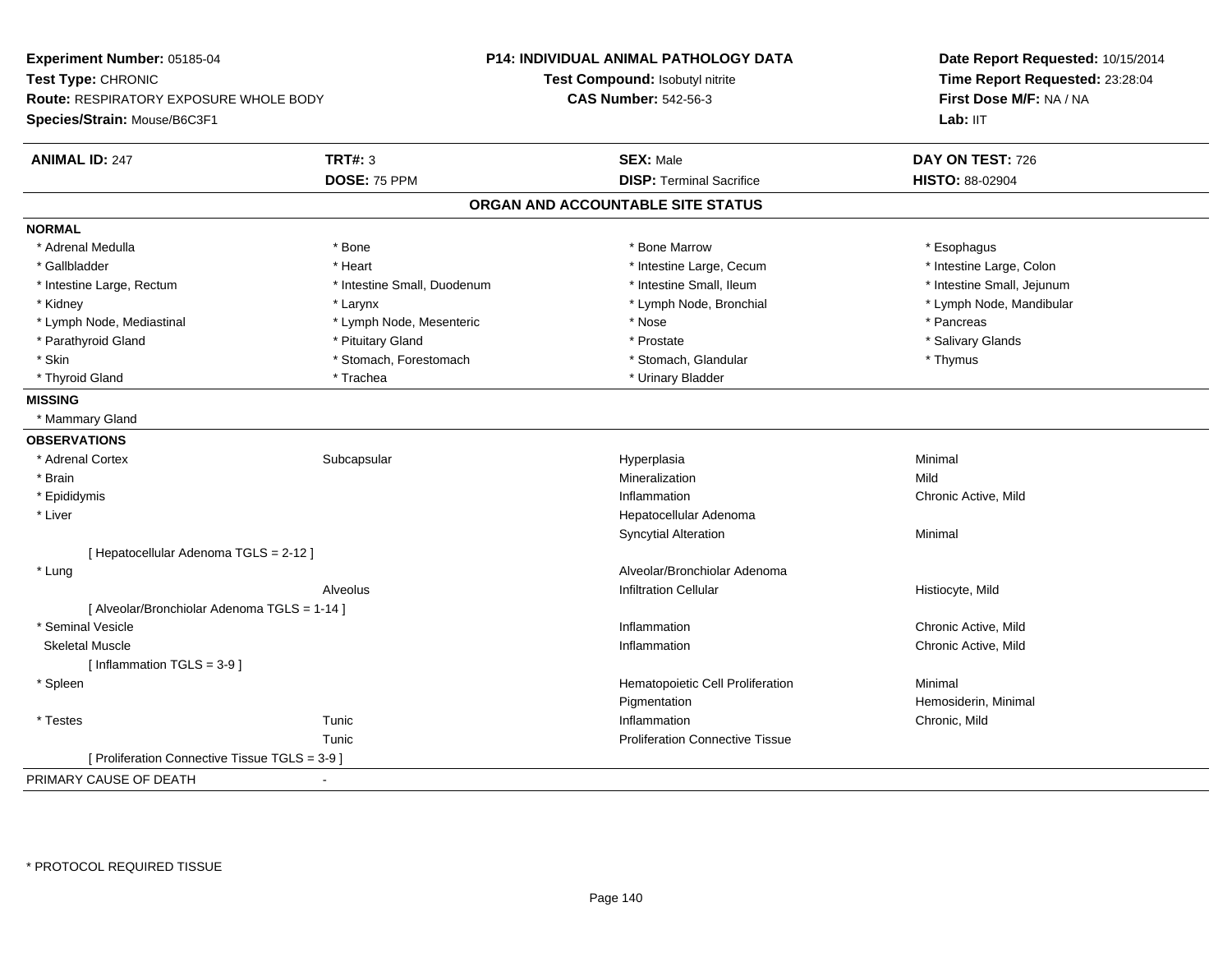| Experiment Number: 05185-04                        |                           | P14: INDIVIDUAL ANIMAL PATHOLOGY DATA            | Date Report Requested: 10/15/2014 |
|----------------------------------------------------|---------------------------|--------------------------------------------------|-----------------------------------|
| Test Type: CHRONIC                                 |                           | Test Compound: Isobutyl nitrite                  | Time Report Requested: 23:28:04   |
| Route: RESPIRATORY EXPOSURE WHOLE BODY             |                           | <b>CAS Number: 542-56-3</b>                      | First Dose M/F: NA / NA           |
| Species/Strain: Mouse/B6C3F1                       |                           |                                                  | Lab: IIT                          |
| <b>ANIMAL ID: 248</b>                              | <b>TRT#: 3</b>            | <b>SEX: Male</b>                                 | DAY ON TEST: 557                  |
|                                                    | DOSE: 75 PPM              | <b>DISP: Natural Death</b>                       | HISTO: 88-02905                   |
|                                                    |                           | ORGAN AND ACCOUNTABLE SITE STATUS                |                                   |
| <b>NORMAL</b>                                      |                           |                                                  |                                   |
| * Adrenal Cortex                                   | * Adrenal Medulla         | $^{\star}$ Bone                                  | * Bone Marrow                     |
| * Brain                                            | * Epididymis              | * Esophagus                                      | * Gallbladder                     |
| * Heart                                            | * Intestine Large, Colon  | * Intestine Large, Rectum                        | * Intestine Small, Duodenum       |
| * Intestine Small, Jejunum                         | * Kidney                  | * Larynx                                         | * Lymph Node, Bronchial           |
| * Lymph Node, Mandibular                           | * Lymph Node, Mediastinal | * Lymph Node, Mesenteric                         | * Nose                            |
| * Pancreas                                         | * Prostate                | * Salivary Glands                                | * Seminal Vesicle                 |
| * Skin                                             | * Stomach, Forestomach    | * Stomach, Glandular                             | * Testes                          |
| * Thyroid Gland                                    | * Trachea                 | * Urinary Bladder                                |                                   |
| <b>MISSING</b>                                     |                           |                                                  |                                   |
| * Mammary Gland                                    | * Parathyroid Gland       | * Thymus                                         |                                   |
| <b>AUTO PRECLUDES DIAG.</b>                        |                           |                                                  |                                   |
| * Intestine Large, Cecum                           | * Intestine Small, Ileum  |                                                  |                                   |
| <b>INSUFFICIENT TISSUE</b>                         |                           |                                                  |                                   |
| * Pituitary Gland                                  |                           |                                                  |                                   |
| <b>OBSERVATIONS</b>                                |                           |                                                  |                                   |
| * Liver                                            |                           | Hepatocellular Carcinoma                         |                                   |
| [ Hepatocellular Carcinoma TGLS = 3-12 ]           |                           |                                                  |                                   |
| * Lung                                             |                           | Hepatocellular Carcinoma                         | Metastatic (Liver)                |
| [ Hepatocellular Carcinoma TGLS = 2-6 ]            |                           |                                                  |                                   |
| * Mammary GI                                       |                           |                                                  |                                   |
| Note: MAMMARY GLAND NOT IN 2 SKIN SECTIONS.        |                           |                                                  |                                   |
| * Sem Ves                                          |                           |                                                  |                                   |
| Note: DECREASED SECRETION-NO LESION.               |                           |                                                  |                                   |
| * Skin                                             |                           |                                                  |                                   |
| Note: HYPOSTATIC CONGESTION IN SUBCUTIS-NO LESION. |                           |                                                  |                                   |
| * Spleen                                           |                           | Hematopoietic Cell Proliferation<br>Pigmentation | Minimal<br>Hemosiderin, Minimal   |
| PRIMARY CAUSE OF DEATH                             | $\blacksquare$            |                                                  |                                   |
|                                                    |                           |                                                  |                                   |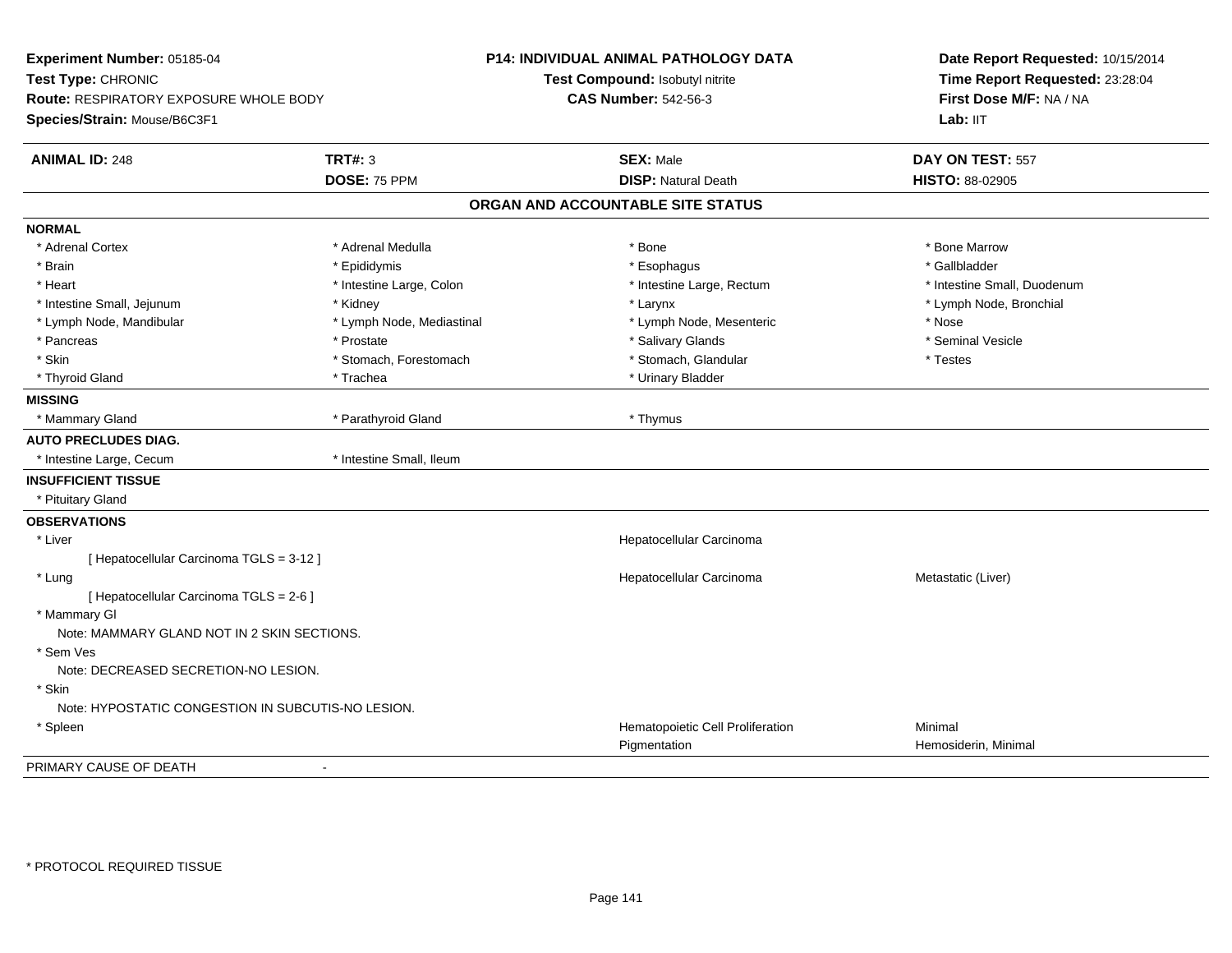| Time Report Requested: 23:28:04<br>Test Compound: Isobutyl nitrite<br><b>CAS Number: 542-56-3</b><br>First Dose M/F: NA / NA<br>Route: RESPIRATORY EXPOSURE WHOLE BODY<br>Lab: IIT<br><b>TRT#: 3</b><br><b>SEX: Male</b><br>DAY ON TEST: 726<br>DOSE: 75 PPM<br><b>DISP: Terminal Sacrifice</b><br>HISTO: 88-02906<br>ORGAN AND ACCOUNTABLE SITE STATUS<br>* Adrenal Medulla<br>* Bone Marrow<br>* Adrenal Cortex<br>* Bone<br>* Gallbladder<br>* Heart<br>* Epididymis<br>* Esophagus<br>* Intestine Large, Cecum<br>* Intestine Large, Colon<br>* Intestine Large, Rectum<br>* Intestine Small, Duodenum<br>* Intestine Small, Ileum<br>* Intestine Small, Jejunum<br>* Lung<br>* Larynx<br>* Pancreas<br>* Lymph Node, Mandibular<br>* Lymph Node, Mediastinal<br>* Lymph Node, Mesenteric<br>* Pituitary Gland<br>* Prostate<br>* Salivary Glands<br>* Parathyroid Gland<br>* Stomach, Glandular<br>* Testes<br>* Stomach, Forestomach<br>* Thymus<br>* Trachea<br>* Urinary Bladder<br>* Mammary Gland<br>* Lymph Node, Bronchial<br>* Brain<br>Mineralization<br>Minimal<br>* Kidney<br><b>Renal Tubule</b><br>Hyperplasia<br>Focal, Moderate<br>Mineralization<br>Minimal<br>* Liver<br><b>Bile Duct</b><br>Cyst<br>Moderate<br>Minimal<br><b>Bile Duct</b><br>Hyperplasia<br><b>Syncytial Alteration</b><br>Mild<br>[ $Cyst TGLS = 4-12$ ]<br><b>Respirat Epith</b><br>Degeneration<br>Hyaline, Minimal<br>* Nose<br>Minimal<br><b>Respirat Epith</b><br>Hyperplasia<br><b>Preputial Gland</b><br>Dilatation<br>Marked<br>[Dilatation TGLS = 2-13]<br>* Seminal Vesicle<br><b>Dilatation</b><br>Moderate<br>[ Dilatation TGLS = $3-9$ ]<br>* Skin<br>Minimal<br>Epithelium<br>Hyperplasia<br>* Spleen<br>Hematopoietic Cell Proliferation<br>Minimal<br>Pigmentation<br>Hemosiderin, Minimal<br>* Thyroid Gland<br><b>Follicular Cel</b><br>Focal, Minimal<br>Hyperplasia | Experiment Number: 05185-04  | <b>P14: INDIVIDUAL ANIMAL PATHOLOGY DATA</b> | Date Report Requested: 10/15/2014 |
|-----------------------------------------------------------------------------------------------------------------------------------------------------------------------------------------------------------------------------------------------------------------------------------------------------------------------------------------------------------------------------------------------------------------------------------------------------------------------------------------------------------------------------------------------------------------------------------------------------------------------------------------------------------------------------------------------------------------------------------------------------------------------------------------------------------------------------------------------------------------------------------------------------------------------------------------------------------------------------------------------------------------------------------------------------------------------------------------------------------------------------------------------------------------------------------------------------------------------------------------------------------------------------------------------------------------------------------------------------------------------------------------------------------------------------------------------------------------------------------------------------------------------------------------------------------------------------------------------------------------------------------------------------------------------------------------------------------------------------------------------------------------------------------------------------------------------------------------------------------------------------------|------------------------------|----------------------------------------------|-----------------------------------|
|                                                                                                                                                                                                                                                                                                                                                                                                                                                                                                                                                                                                                                                                                                                                                                                                                                                                                                                                                                                                                                                                                                                                                                                                                                                                                                                                                                                                                                                                                                                                                                                                                                                                                                                                                                                                                                                                                   | Test Type: CHRONIC           |                                              |                                   |
|                                                                                                                                                                                                                                                                                                                                                                                                                                                                                                                                                                                                                                                                                                                                                                                                                                                                                                                                                                                                                                                                                                                                                                                                                                                                                                                                                                                                                                                                                                                                                                                                                                                                                                                                                                                                                                                                                   |                              |                                              |                                   |
|                                                                                                                                                                                                                                                                                                                                                                                                                                                                                                                                                                                                                                                                                                                                                                                                                                                                                                                                                                                                                                                                                                                                                                                                                                                                                                                                                                                                                                                                                                                                                                                                                                                                                                                                                                                                                                                                                   | Species/Strain: Mouse/B6C3F1 |                                              |                                   |
|                                                                                                                                                                                                                                                                                                                                                                                                                                                                                                                                                                                                                                                                                                                                                                                                                                                                                                                                                                                                                                                                                                                                                                                                                                                                                                                                                                                                                                                                                                                                                                                                                                                                                                                                                                                                                                                                                   | <b>ANIMAL ID: 249</b>        |                                              |                                   |
|                                                                                                                                                                                                                                                                                                                                                                                                                                                                                                                                                                                                                                                                                                                                                                                                                                                                                                                                                                                                                                                                                                                                                                                                                                                                                                                                                                                                                                                                                                                                                                                                                                                                                                                                                                                                                                                                                   |                              |                                              |                                   |
|                                                                                                                                                                                                                                                                                                                                                                                                                                                                                                                                                                                                                                                                                                                                                                                                                                                                                                                                                                                                                                                                                                                                                                                                                                                                                                                                                                                                                                                                                                                                                                                                                                                                                                                                                                                                                                                                                   |                              |                                              |                                   |
|                                                                                                                                                                                                                                                                                                                                                                                                                                                                                                                                                                                                                                                                                                                                                                                                                                                                                                                                                                                                                                                                                                                                                                                                                                                                                                                                                                                                                                                                                                                                                                                                                                                                                                                                                                                                                                                                                   | <b>NORMAL</b>                |                                              |                                   |
|                                                                                                                                                                                                                                                                                                                                                                                                                                                                                                                                                                                                                                                                                                                                                                                                                                                                                                                                                                                                                                                                                                                                                                                                                                                                                                                                                                                                                                                                                                                                                                                                                                                                                                                                                                                                                                                                                   |                              |                                              |                                   |
|                                                                                                                                                                                                                                                                                                                                                                                                                                                                                                                                                                                                                                                                                                                                                                                                                                                                                                                                                                                                                                                                                                                                                                                                                                                                                                                                                                                                                                                                                                                                                                                                                                                                                                                                                                                                                                                                                   |                              |                                              |                                   |
|                                                                                                                                                                                                                                                                                                                                                                                                                                                                                                                                                                                                                                                                                                                                                                                                                                                                                                                                                                                                                                                                                                                                                                                                                                                                                                                                                                                                                                                                                                                                                                                                                                                                                                                                                                                                                                                                                   |                              |                                              |                                   |
|                                                                                                                                                                                                                                                                                                                                                                                                                                                                                                                                                                                                                                                                                                                                                                                                                                                                                                                                                                                                                                                                                                                                                                                                                                                                                                                                                                                                                                                                                                                                                                                                                                                                                                                                                                                                                                                                                   |                              |                                              |                                   |
|                                                                                                                                                                                                                                                                                                                                                                                                                                                                                                                                                                                                                                                                                                                                                                                                                                                                                                                                                                                                                                                                                                                                                                                                                                                                                                                                                                                                                                                                                                                                                                                                                                                                                                                                                                                                                                                                                   |                              |                                              |                                   |
|                                                                                                                                                                                                                                                                                                                                                                                                                                                                                                                                                                                                                                                                                                                                                                                                                                                                                                                                                                                                                                                                                                                                                                                                                                                                                                                                                                                                                                                                                                                                                                                                                                                                                                                                                                                                                                                                                   |                              |                                              |                                   |
|                                                                                                                                                                                                                                                                                                                                                                                                                                                                                                                                                                                                                                                                                                                                                                                                                                                                                                                                                                                                                                                                                                                                                                                                                                                                                                                                                                                                                                                                                                                                                                                                                                                                                                                                                                                                                                                                                   |                              |                                              |                                   |
|                                                                                                                                                                                                                                                                                                                                                                                                                                                                                                                                                                                                                                                                                                                                                                                                                                                                                                                                                                                                                                                                                                                                                                                                                                                                                                                                                                                                                                                                                                                                                                                                                                                                                                                                                                                                                                                                                   |                              |                                              |                                   |
|                                                                                                                                                                                                                                                                                                                                                                                                                                                                                                                                                                                                                                                                                                                                                                                                                                                                                                                                                                                                                                                                                                                                                                                                                                                                                                                                                                                                                                                                                                                                                                                                                                                                                                                                                                                                                                                                                   | <b>MISSING</b>               |                                              |                                   |
|                                                                                                                                                                                                                                                                                                                                                                                                                                                                                                                                                                                                                                                                                                                                                                                                                                                                                                                                                                                                                                                                                                                                                                                                                                                                                                                                                                                                                                                                                                                                                                                                                                                                                                                                                                                                                                                                                   |                              |                                              |                                   |
|                                                                                                                                                                                                                                                                                                                                                                                                                                                                                                                                                                                                                                                                                                                                                                                                                                                                                                                                                                                                                                                                                                                                                                                                                                                                                                                                                                                                                                                                                                                                                                                                                                                                                                                                                                                                                                                                                   | <b>OBSERVATIONS</b>          |                                              |                                   |
|                                                                                                                                                                                                                                                                                                                                                                                                                                                                                                                                                                                                                                                                                                                                                                                                                                                                                                                                                                                                                                                                                                                                                                                                                                                                                                                                                                                                                                                                                                                                                                                                                                                                                                                                                                                                                                                                                   |                              |                                              |                                   |
|                                                                                                                                                                                                                                                                                                                                                                                                                                                                                                                                                                                                                                                                                                                                                                                                                                                                                                                                                                                                                                                                                                                                                                                                                                                                                                                                                                                                                                                                                                                                                                                                                                                                                                                                                                                                                                                                                   |                              |                                              |                                   |
|                                                                                                                                                                                                                                                                                                                                                                                                                                                                                                                                                                                                                                                                                                                                                                                                                                                                                                                                                                                                                                                                                                                                                                                                                                                                                                                                                                                                                                                                                                                                                                                                                                                                                                                                                                                                                                                                                   |                              |                                              |                                   |
|                                                                                                                                                                                                                                                                                                                                                                                                                                                                                                                                                                                                                                                                                                                                                                                                                                                                                                                                                                                                                                                                                                                                                                                                                                                                                                                                                                                                                                                                                                                                                                                                                                                                                                                                                                                                                                                                                   |                              |                                              |                                   |
|                                                                                                                                                                                                                                                                                                                                                                                                                                                                                                                                                                                                                                                                                                                                                                                                                                                                                                                                                                                                                                                                                                                                                                                                                                                                                                                                                                                                                                                                                                                                                                                                                                                                                                                                                                                                                                                                                   |                              |                                              |                                   |
|                                                                                                                                                                                                                                                                                                                                                                                                                                                                                                                                                                                                                                                                                                                                                                                                                                                                                                                                                                                                                                                                                                                                                                                                                                                                                                                                                                                                                                                                                                                                                                                                                                                                                                                                                                                                                                                                                   |                              |                                              |                                   |
|                                                                                                                                                                                                                                                                                                                                                                                                                                                                                                                                                                                                                                                                                                                                                                                                                                                                                                                                                                                                                                                                                                                                                                                                                                                                                                                                                                                                                                                                                                                                                                                                                                                                                                                                                                                                                                                                                   |                              |                                              |                                   |
|                                                                                                                                                                                                                                                                                                                                                                                                                                                                                                                                                                                                                                                                                                                                                                                                                                                                                                                                                                                                                                                                                                                                                                                                                                                                                                                                                                                                                                                                                                                                                                                                                                                                                                                                                                                                                                                                                   |                              |                                              |                                   |
|                                                                                                                                                                                                                                                                                                                                                                                                                                                                                                                                                                                                                                                                                                                                                                                                                                                                                                                                                                                                                                                                                                                                                                                                                                                                                                                                                                                                                                                                                                                                                                                                                                                                                                                                                                                                                                                                                   |                              |                                              |                                   |
|                                                                                                                                                                                                                                                                                                                                                                                                                                                                                                                                                                                                                                                                                                                                                                                                                                                                                                                                                                                                                                                                                                                                                                                                                                                                                                                                                                                                                                                                                                                                                                                                                                                                                                                                                                                                                                                                                   |                              |                                              |                                   |
|                                                                                                                                                                                                                                                                                                                                                                                                                                                                                                                                                                                                                                                                                                                                                                                                                                                                                                                                                                                                                                                                                                                                                                                                                                                                                                                                                                                                                                                                                                                                                                                                                                                                                                                                                                                                                                                                                   |                              |                                              |                                   |
|                                                                                                                                                                                                                                                                                                                                                                                                                                                                                                                                                                                                                                                                                                                                                                                                                                                                                                                                                                                                                                                                                                                                                                                                                                                                                                                                                                                                                                                                                                                                                                                                                                                                                                                                                                                                                                                                                   |                              |                                              |                                   |
|                                                                                                                                                                                                                                                                                                                                                                                                                                                                                                                                                                                                                                                                                                                                                                                                                                                                                                                                                                                                                                                                                                                                                                                                                                                                                                                                                                                                                                                                                                                                                                                                                                                                                                                                                                                                                                                                                   |                              |                                              |                                   |
|                                                                                                                                                                                                                                                                                                                                                                                                                                                                                                                                                                                                                                                                                                                                                                                                                                                                                                                                                                                                                                                                                                                                                                                                                                                                                                                                                                                                                                                                                                                                                                                                                                                                                                                                                                                                                                                                                   |                              |                                              |                                   |
|                                                                                                                                                                                                                                                                                                                                                                                                                                                                                                                                                                                                                                                                                                                                                                                                                                                                                                                                                                                                                                                                                                                                                                                                                                                                                                                                                                                                                                                                                                                                                                                                                                                                                                                                                                                                                                                                                   |                              |                                              |                                   |
|                                                                                                                                                                                                                                                                                                                                                                                                                                                                                                                                                                                                                                                                                                                                                                                                                                                                                                                                                                                                                                                                                                                                                                                                                                                                                                                                                                                                                                                                                                                                                                                                                                                                                                                                                                                                                                                                                   |                              |                                              |                                   |
|                                                                                                                                                                                                                                                                                                                                                                                                                                                                                                                                                                                                                                                                                                                                                                                                                                                                                                                                                                                                                                                                                                                                                                                                                                                                                                                                                                                                                                                                                                                                                                                                                                                                                                                                                                                                                                                                                   |                              |                                              |                                   |
|                                                                                                                                                                                                                                                                                                                                                                                                                                                                                                                                                                                                                                                                                                                                                                                                                                                                                                                                                                                                                                                                                                                                                                                                                                                                                                                                                                                                                                                                                                                                                                                                                                                                                                                                                                                                                                                                                   | PRIMARY CAUSE OF DEATH       |                                              |                                   |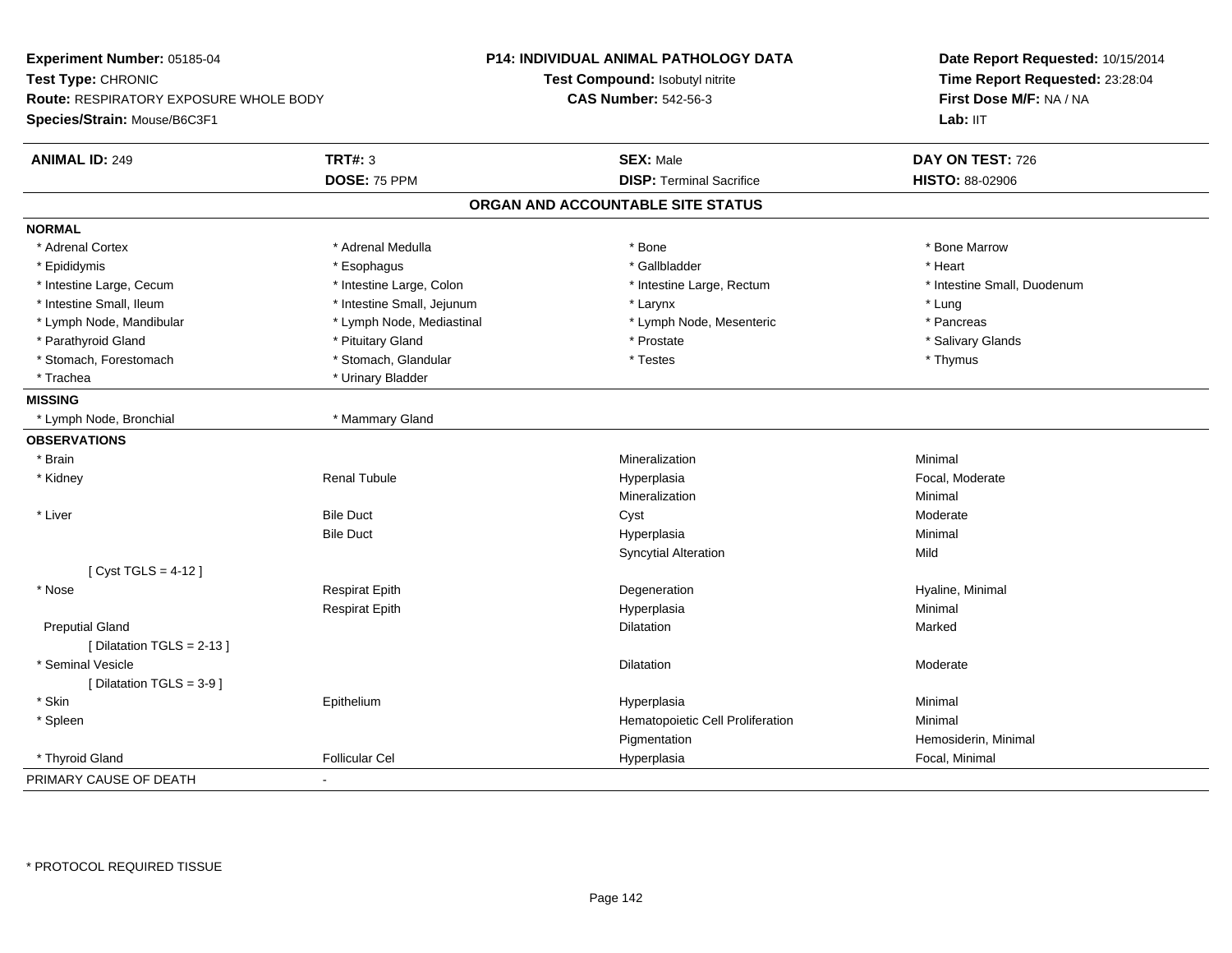| Experiment Number: 05185-04<br>Test Type: CHRONIC<br><b>Route: RESPIRATORY EXPOSURE WHOLE BODY</b><br>Species/Strain: Mouse/B6C3F1 |                                | <b>P14: INDIVIDUAL ANIMAL PATHOLOGY DATA</b><br>Test Compound: Isobutyl nitrite<br><b>CAS Number: 542-56-3</b> | Date Report Requested: 10/15/2014<br>Time Report Requested: 23:28:04<br>First Dose M/F: NA / NA<br>Lab: IIT |
|------------------------------------------------------------------------------------------------------------------------------------|--------------------------------|----------------------------------------------------------------------------------------------------------------|-------------------------------------------------------------------------------------------------------------|
| <b>ANIMAL ID: 250</b>                                                                                                              | <b>TRT#: 3</b><br>DOSE: 75 PPM | <b>SEX: Male</b><br><b>DISP: Terminal Sacrifice</b>                                                            | DAY ON TEST: 726                                                                                            |
|                                                                                                                                    |                                |                                                                                                                | HISTO: 88-02907                                                                                             |
|                                                                                                                                    |                                | ORGAN AND ACCOUNTABLE SITE STATUS                                                                              |                                                                                                             |
| <b>NORMAL</b>                                                                                                                      |                                |                                                                                                                |                                                                                                             |
| * Adrenal Medulla                                                                                                                  | * Bone                         | * Bone Marrow                                                                                                  | * Epididymis                                                                                                |
| * Esophagus                                                                                                                        | * Heart                        | * Intestine Large, Cecum                                                                                       | * Intestine Large, Colon                                                                                    |
| * Intestine Large, Rectum                                                                                                          | * Intestine Small, Duodenum    | * Intestine Small, Ileum                                                                                       | * Intestine Small, Jejunum                                                                                  |
| * Larynx                                                                                                                           | * Lymph Node, Mandibular       | * Lymph Node, Mesenteric                                                                                       | * Nose                                                                                                      |
| * Pancreas                                                                                                                         | * Pituitary Gland              | * Prostate                                                                                                     | * Seminal Vesicle                                                                                           |
| * Skin                                                                                                                             | * Stomach, Forestomach         | * Stomach, Glandular                                                                                           | * Thyroid Gland                                                                                             |
| * Trachea                                                                                                                          | * Urinary Bladder              |                                                                                                                |                                                                                                             |
| <b>MISSING</b>                                                                                                                     |                                |                                                                                                                |                                                                                                             |
| * Gallbladder                                                                                                                      | * Lymph Node, Bronchial        | * Lymph Node, Mediastinal                                                                                      | * Mammary Gland                                                                                             |
| * Parathyroid Gland                                                                                                                | * Thymus                       |                                                                                                                |                                                                                                             |
| <b>OBSERVATIONS</b>                                                                                                                |                                |                                                                                                                |                                                                                                             |
| * Adrenal Cortex                                                                                                                   |                                | Hypertrophy                                                                                                    | Focal, Minimal                                                                                              |
| * Brain                                                                                                                            |                                | Mineralization                                                                                                 | Mild                                                                                                        |
| * Kidney                                                                                                                           |                                | <b>Infiltration Cellular</b>                                                                                   | Lymphocyte, Minimal                                                                                         |
| * Liver                                                                                                                            | <b>Bile Duct</b>               | Cyst                                                                                                           | Moderate                                                                                                    |
|                                                                                                                                    |                                | Hepatocellular Carcinoma                                                                                       |                                                                                                             |
| [Cyst TGLS = $3-14$ ]                                                                                                              |                                |                                                                                                                |                                                                                                             |
| [ Hepatocellular Carcinoma TGLS = 2-12 ]                                                                                           |                                |                                                                                                                |                                                                                                             |
| * Lung                                                                                                                             |                                | Alveolar/Bronchiolar Adenoma                                                                                   |                                                                                                             |
| [ Alveolar/Bronchiolar Adenoma TGLS = 1-15 ]                                                                                       |                                |                                                                                                                |                                                                                                             |
| * Salivary Glands                                                                                                                  |                                | Inflammation                                                                                                   | Chronic, Minimal                                                                                            |
| * Spleen                                                                                                                           |                                | Hematopoietic Cell Proliferation                                                                               | Minimal                                                                                                     |
|                                                                                                                                    |                                | Pigmentation                                                                                                   | Hemosiderin, Minimal                                                                                        |
| * Testes                                                                                                                           |                                | Mineralization                                                                                                 | Mild                                                                                                        |
| PRIMARY CAUSE OF DEATH                                                                                                             | $\overline{a}$                 |                                                                                                                |                                                                                                             |
|                                                                                                                                    |                                |                                                                                                                |                                                                                                             |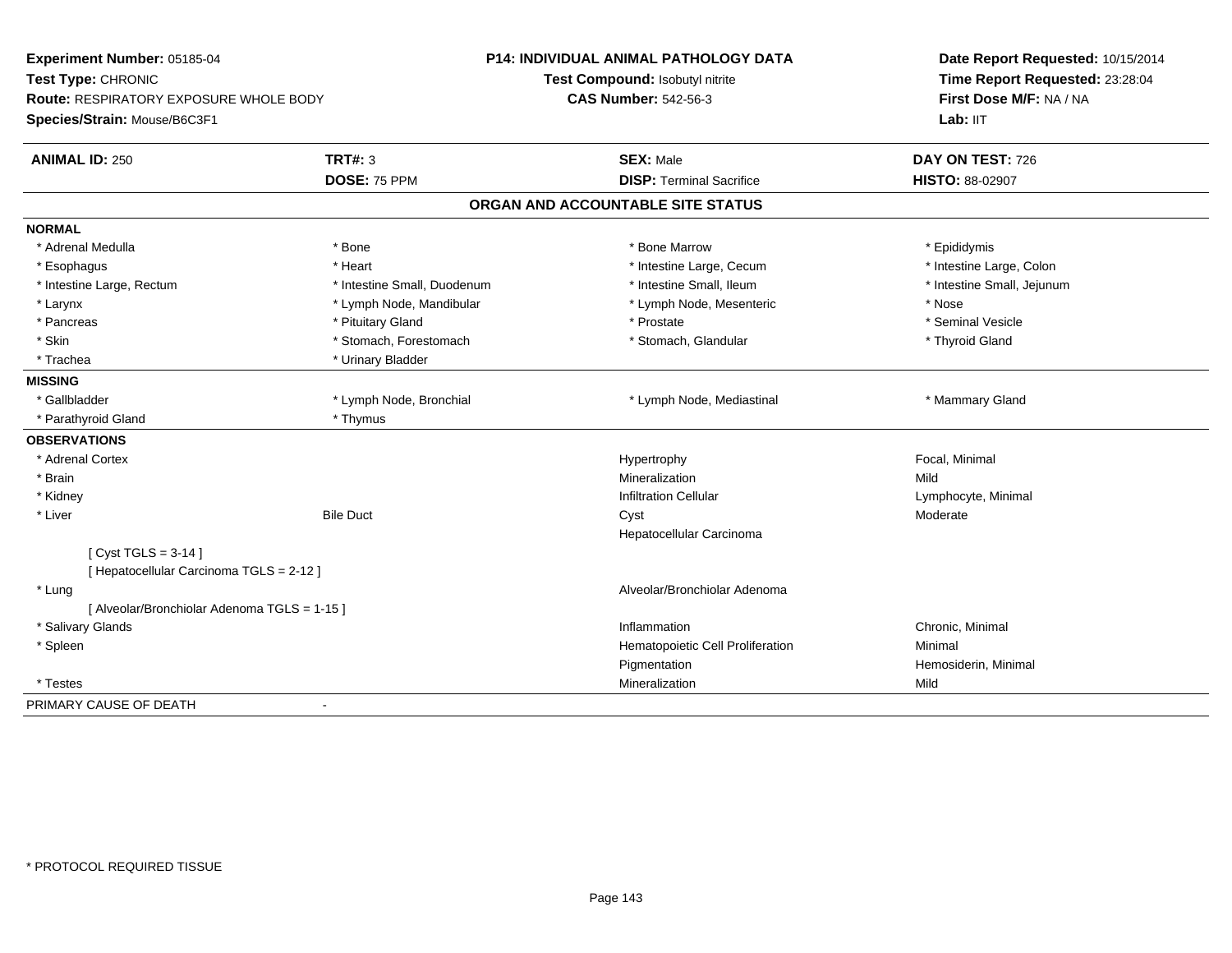| Experiment Number: 05185-04<br>Test Type: CHRONIC<br><b>Route: RESPIRATORY EXPOSURE WHOLE BODY</b><br>Species/Strain: Mouse/B6C3F1 |                           | <b>P14: INDIVIDUAL ANIMAL PATHOLOGY DATA</b><br>Test Compound: Isobutyl nitrite<br><b>CAS Number: 542-56-3</b> | Date Report Requested: 10/15/2014<br>Time Report Requested: 23:28:04<br>First Dose M/F: NA / NA<br>Lab: IIT |
|------------------------------------------------------------------------------------------------------------------------------------|---------------------------|----------------------------------------------------------------------------------------------------------------|-------------------------------------------------------------------------------------------------------------|
| <b>ANIMAL ID: 251</b>                                                                                                              | <b>TRT#: 3</b>            | <b>SEX: Male</b>                                                                                               | DAY ON TEST: 726                                                                                            |
|                                                                                                                                    | DOSE: 75 PPM              | <b>DISP: Terminal Sacrifice</b>                                                                                | HISTO: 88-02908                                                                                             |
|                                                                                                                                    |                           | ORGAN AND ACCOUNTABLE SITE STATUS                                                                              |                                                                                                             |
| <b>NORMAL</b>                                                                                                                      |                           |                                                                                                                |                                                                                                             |
| * Adrenal Cortex                                                                                                                   | * Adrenal Medulla         | * Bone Marrow                                                                                                  | * Epididymis                                                                                                |
| * Esophagus                                                                                                                        | * Gallbladder             | * Heart                                                                                                        | * Intestine Large, Cecum                                                                                    |
| * Intestine Large, Colon                                                                                                           | * Intestine Large, Rectum | * Intestine Small, Duodenum                                                                                    | * Intestine Small, Ileum                                                                                    |
| * Intestine Small, Jejunum                                                                                                         | * Larynx                  | * Lung                                                                                                         | * Lymph Node, Mandibular                                                                                    |
| * Lymph Node, Mediastinal                                                                                                          | * Lymph Node, Mesenteric  | * Pancreas                                                                                                     | * Parathyroid Gland                                                                                         |
| * Pituitary Gland                                                                                                                  | * Prostate                | * Salivary Glands                                                                                              | * Skin                                                                                                      |
| * Stomach, Forestomach                                                                                                             | * Stomach, Glandular      | * Testes                                                                                                       | * Thyroid Gland                                                                                             |
| * Trachea                                                                                                                          | * Urinary Bladder         |                                                                                                                |                                                                                                             |
| <b>MISSING</b>                                                                                                                     |                           |                                                                                                                |                                                                                                             |
| * Lymph Node, Bronchial                                                                                                            | * Mammary Gland           |                                                                                                                |                                                                                                             |
| <b>OBSERVATIONS</b>                                                                                                                |                           |                                                                                                                |                                                                                                             |
| * Bone                                                                                                                             |                           | Developmental Malformation                                                                                     |                                                                                                             |
| [Developmental Malformation TGLS = 5-15]                                                                                           |                           |                                                                                                                |                                                                                                             |
| * Brain                                                                                                                            |                           | Mineralization                                                                                                 | Minimal                                                                                                     |
| Islets, Pancreatic                                                                                                                 |                           | Hyperplasia                                                                                                    | Focal, Moderate                                                                                             |
| * Kidney                                                                                                                           |                           | Cyst                                                                                                           | Moderate                                                                                                    |
| * Liver                                                                                                                            |                           | <b>Cytologic Alterations</b>                                                                                   |                                                                                                             |
|                                                                                                                                    |                           | Infarct                                                                                                        | Marked                                                                                                      |
| [Infarct TGLS = $4-12$ ]                                                                                                           |                           |                                                                                                                |                                                                                                             |
| * Nose                                                                                                                             | <b>Respirat Epith</b>     | Degeneration                                                                                                   | Hyaline, Mild                                                                                               |
|                                                                                                                                    | <b>Respirat Epith</b>     | Hyperplasia                                                                                                    | Minimal                                                                                                     |
|                                                                                                                                    |                           | Inflammation                                                                                                   | Chronic Active, Mild                                                                                        |
| <b>Preputial Gland</b>                                                                                                             |                           | Abscess                                                                                                        | Marked                                                                                                      |
| [Abscess TGLS = $1-13$ ]                                                                                                           |                           |                                                                                                                |                                                                                                             |
| * Seminal Vesicle                                                                                                                  |                           | Dilatation                                                                                                     | Marked                                                                                                      |
| [Dilatation TGLS = $2-9,3-14$ ]                                                                                                    |                           |                                                                                                                |                                                                                                             |
| * Spleen                                                                                                                           |                           | Hematopoietic Cell Proliferation                                                                               | Minimal                                                                                                     |
|                                                                                                                                    |                           | Pigmentation                                                                                                   | Hemosiderin, Minimal                                                                                        |
| * Thymus                                                                                                                           |                           | Atrophy                                                                                                        | Moderate                                                                                                    |
| Tooth                                                                                                                              |                           | Odontoma                                                                                                       |                                                                                                             |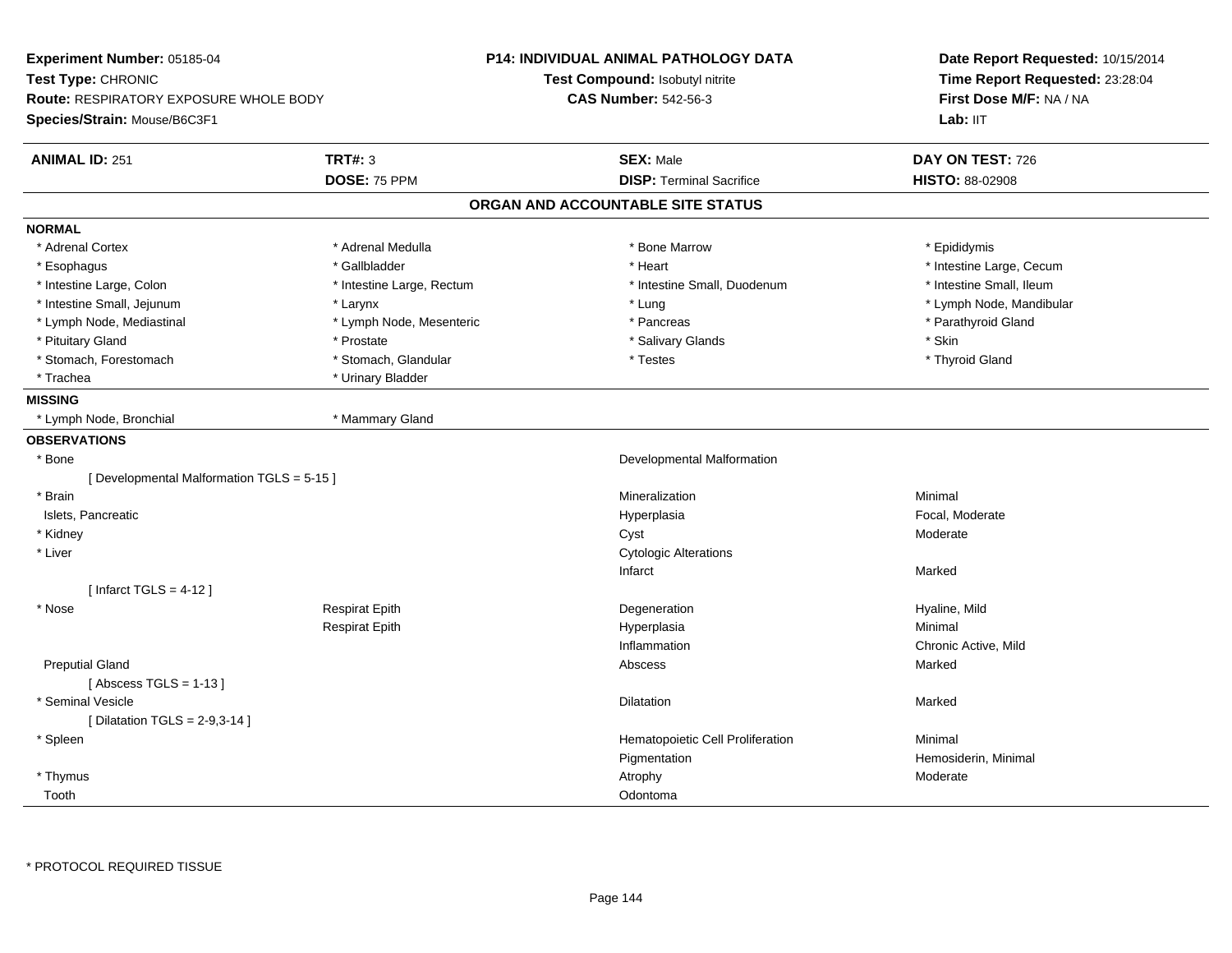| <b>Experiment Number: 05185-04</b><br><b>Test Type: CHRONIC</b><br><b>Route: RESPIRATORY EXPOSURE WHOLE BODY</b><br>Species/Strain: Mouse/B6C3F1 |                     | <b>P14: INDIVIDUAL ANIMAL PATHOLOGY DATA</b><br>Test Compound: Isobutyl nitrite | Date Report Requested: 10/15/2014<br>Time Report Requested: 23:28:04<br>First Dose M/F: NA / NA |
|--------------------------------------------------------------------------------------------------------------------------------------------------|---------------------|---------------------------------------------------------------------------------|-------------------------------------------------------------------------------------------------|
|                                                                                                                                                  |                     | <b>CAS Number: 542-56-3</b>                                                     |                                                                                                 |
|                                                                                                                                                  |                     |                                                                                 | Lab: IIT                                                                                        |
| <b>ANIMAL ID: 251</b>                                                                                                                            | TRT#: 3             | <b>SEX: Male</b>                                                                | <b>DAY ON TEST: 726</b>                                                                         |
|                                                                                                                                                  | <b>DOSE: 75 PPM</b> | <b>DISP: Terminal Sacrifice</b>                                                 | <b>HISTO: 88-02908</b>                                                                          |
|                                                                                                                                                  |                     | ORGAN AND ACCOUNTABLE SITE STATUS                                               |                                                                                                 |
| PRIMARY CAUSE OF DEATH                                                                                                                           |                     |                                                                                 |                                                                                                 |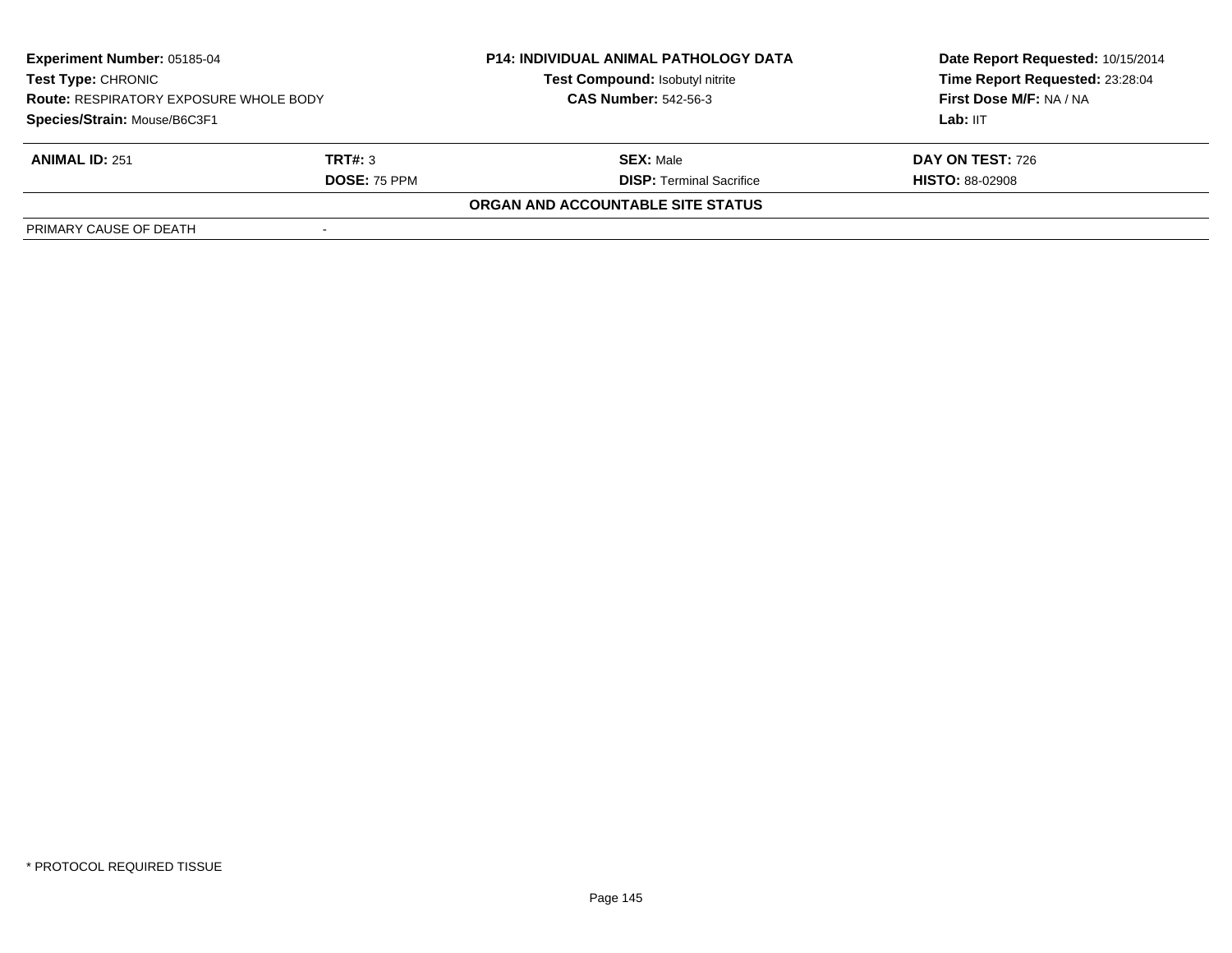**Experiment Number:** 05185-04**Test Type:** CHRONIC **Route:** RESPIRATORY EXPOSURE WHOLE BODY**Species/Strain:** Mouse/B6C3F1**P14: INDIVIDUAL ANIMAL PATHOLOGY DATATest Compound:** Isobutyl nitrite**CAS Number:** 542-56-3**Date Report Requested:** 10/15/2014**Time Report Requested:** 23:28:04**First Dose M/F:** NA / NALab: IIT **ANIMAL ID:** 252**TRT#:** 3 **SEX:** Male **DAY ON TEST:** 408 **DOSE:** 75 PPM**DISP:** Moribund Sacrifice **HISTO:** 88-02909 **ORGAN AND ACCOUNTABLE SITE STATUSNORMAL**\* Adrenal Cortex \* Adrenal Medulla \* Adrenal Medulla \* Bone \* Brain \* Brain \* Brain \* Brain \* Brain \* Brain \* Brain \* Brain \* Brain \* Brain \* Brain \* Brain \* Brain \* Brain \* Brain \* Brain \* Brain \* Brain \* Brain \* Brain \* Brain \* Brain \* B \* Epididymis **\* Exophagus \* Execument \* Execument \* Gallbladder** \* Gallbladder \* \* Thtestine Large, Cecum \* Intestine Small. Ileum \* Intestine Large, Colon \* Intestine Large, Rectum \* Intestine Small, Duodenum \* Intestine Small, Duodenum \* Intestine Small, Jejunum \* \* Larynx \* Larynx \* Larynx \* Liver \* Liver \* Liver \* Liver \* Lung \* Pancreas \* Lymph Node, Bronchial \* Lymph Node, Mandibular \* Nose \* Nose \* Seminal Vesicle \* Parathyroid Gland \* \* \* Animal Vesicle \* \* Pituitary Gland \* \* \* \* Salivary Glands \* \* Seminal Vesicle \* \* Seminal Vesicle \* Stomach, Forestomach \* Thyroid Gland \* Stomach, Glandular \* Testes \* The state \* Thyroid Gland \* Thyroid Gland Tissue NOS \* Trachea **MISSING** \* Lymph Node, Mediastinal \* Mammary Gland \* Prostate**OBSERVATIONS** \* Bone Marroww and the method of the Myeloid Cell and the Moderate Hyperplasia and the Moderate of Moderate Moderate Moderate  $\mathsf{M}$  \* Heartt **the contract of the contract of the contract of the contract of the contract of the contract of the contract of the contract of the contract of the contract of the contract of the contract of the contract of the contrac** Artery **Inflammation** Inflammation **Chronic Active, Minimal**<br>
Inflammation **Chronic Active**. Mild \* Kidneyy the contract of the contract of the contract of the contract of the contract of the contract of the contract of the contract of the contract of the contract of the contract of the contract of the contract of the contract Chronic Active, Mild Lymph Node Inguinal Hyperplasia Lymphoid, Mild Iliacnfiltration Cellular و Infiltration Cellular به المستخدم المستخدم المستخدم المستخدم المستخدم المستخدم المستخدم [ Hyperplasia TGLS = 3-7 ]  $[$  Infiltration Cellular TGLS = 6-13 ] \* Lymph Node, Mesentericc and the contract of the contract of the contract of the contract of the contract of the contract of the contract of the contract of the contract of the contract of the contract of the contract of the contract of the cont Plasma Cell, Mild [ Hyperplasia TGLS = 3-7 ]**Mesentery** y the contract of the contract of the contract of the contract of the contract of the contract of the contract of the contract of the contract of the contract of the contract of the contract of the contract of the contract Chronic Active, Moderate Note: ARTERY ADJACENT TO ILIAC LYMPH NODE.[ Inflammation TGLS = 5-13 ] \* Skinn and the chronic Active, Marked and the chronic Active, Marked and the chronic Active, Marked and the chronic Active, Marked and the chronic Active, Marked and the chronic Active, Marked and the chronic Active, Marked and \* SpleenHematopoietic Cell Proliferation Moderate Pigmentation Hemosiderin, Minimal \* Thymuss and the control of the control of the control of the control of the control of the control of the control of the control of the control of the control of the control of the control of the control of the control of the co \* Urinary Bladder**n** Dilatation **Contract Contract Contract Contract Contract Contract Contract Contract Contract Contract Contract Contract Contract Contract Contract Contract Contract Contract Contract Contract Contract Contract Contract** n Mild Inflammation Chronic Active, Moderate [ Dilatation TGLS = 2-8 ]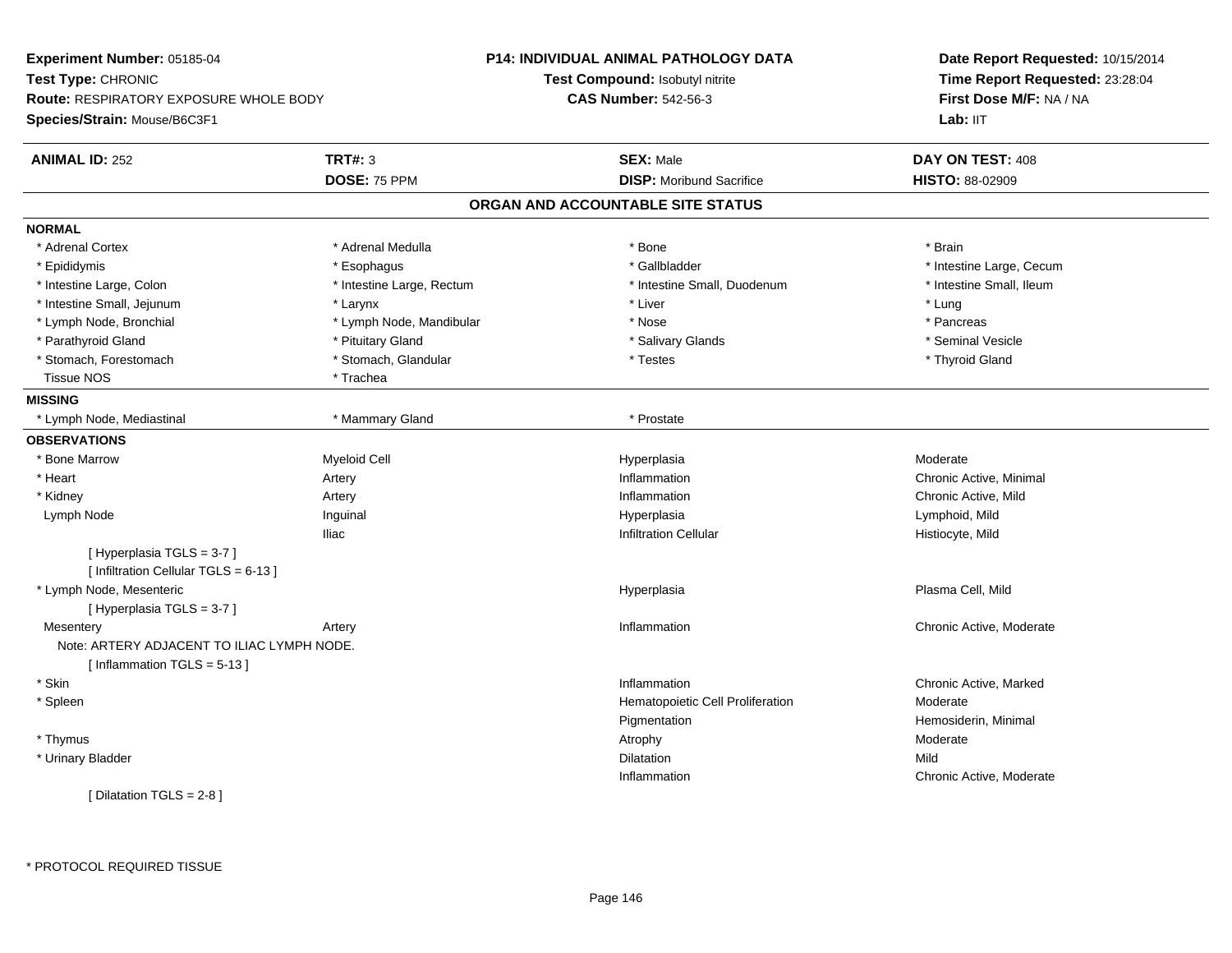| <b>Experiment Number: 05185-04</b><br>Test Type: CHRONIC<br><b>Route: RESPIRATORY EXPOSURE WHOLE BODY</b> |                     | <b>P14: INDIVIDUAL ANIMAL PATHOLOGY DATA</b><br>Test Compound: Isobutyl nitrite<br><b>CAS Number: 542-56-3</b> | Date Report Requested: 10/15/2014<br>Time Report Requested: 23:28:04<br>First Dose M/F: NA / NA |  |
|-----------------------------------------------------------------------------------------------------------|---------------------|----------------------------------------------------------------------------------------------------------------|-------------------------------------------------------------------------------------------------|--|
| Species/Strain: Mouse/B6C3F1                                                                              |                     |                                                                                                                | Lab: IIT                                                                                        |  |
| <b>ANIMAL ID: 252</b>                                                                                     | TRT#: 3             | <b>SEX: Male</b>                                                                                               | <b>DAY ON TEST: 408</b>                                                                         |  |
|                                                                                                           | <b>DOSE: 75 PPM</b> | <b>DISP:</b> Moribund Sacrifice                                                                                | <b>HISTO: 88-02909</b>                                                                          |  |
|                                                                                                           |                     | ORGAN AND ACCOUNTABLE SITE STATUS                                                                              |                                                                                                 |  |
| [Inflammation TGLS = 1-8 ]                                                                                |                     |                                                                                                                |                                                                                                 |  |
| PRIMARY CAUSE OF DEATH                                                                                    |                     |                                                                                                                |                                                                                                 |  |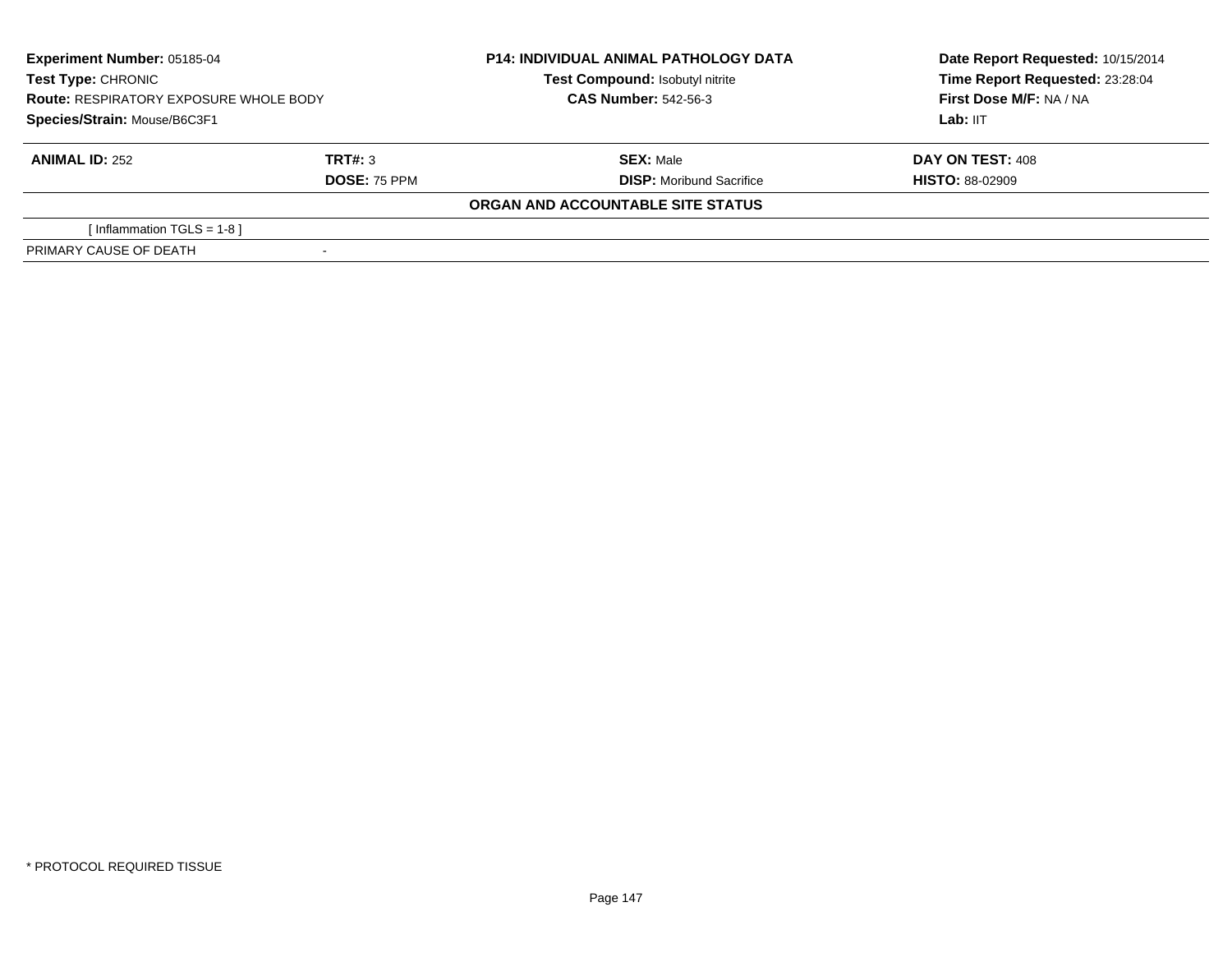| Experiment Number: 05185-04<br>Test Type: CHRONIC<br>Route: RESPIRATORY EXPOSURE WHOLE BODY |                            | <b>P14: INDIVIDUAL ANIMAL PATHOLOGY DATA</b> | Date Report Requested: 10/15/2014<br>Time Report Requested: 23:28:04 |
|---------------------------------------------------------------------------------------------|----------------------------|----------------------------------------------|----------------------------------------------------------------------|
|                                                                                             |                            | Test Compound: Isobutyl nitrite              |                                                                      |
|                                                                                             |                            | <b>CAS Number: 542-56-3</b>                  | First Dose M/F: NA / NA                                              |
| Species/Strain: Mouse/B6C3F1                                                                |                            |                                              | Lab: IIT                                                             |
| <b>ANIMAL ID: 253</b>                                                                       | <b>TRT#: 3</b>             | <b>SEX: Male</b>                             | DAY ON TEST: 725                                                     |
|                                                                                             | DOSE: 75 PPM               | <b>DISP: Terminal Sacrifice</b>              | HISTO: 88-02910                                                      |
|                                                                                             |                            | ORGAN AND ACCOUNTABLE SITE STATUS            |                                                                      |
| <b>NORMAL</b>                                                                               |                            |                                              |                                                                      |
| * Adrenal Medulla                                                                           | * Bone                     | * Bone Marrow                                | * Brain                                                              |
| * Epididymis                                                                                | * Esophagus                | * Gallbladder                                | * Heart                                                              |
| * Intestine Large, Cecum                                                                    | * Intestine Large, Colon   | * Intestine Large, Rectum                    | * Intestine Small, Duodenum                                          |
| * Intestine Small, Ileum                                                                    | * Intestine Small, Jejunum | * Kidney                                     | * Larynx                                                             |
| * Liver                                                                                     | * Lymph Node, Bronchial    | * Lymph Node, Mandibular                     | * Lymph Node, Mediastinal                                            |
| * Lymph Node, Mesenteric                                                                    | * Pancreas                 | * Parathyroid Gland                          | * Pituitary Gland                                                    |
| * Prostate                                                                                  | * Salivary Glands          | * Seminal Vesicle                            | * Skin                                                               |
| * Stomach, Forestomach                                                                      | * Stomach, Glandular       | * Testes                                     | * Thymus                                                             |
| * Thyroid Gland                                                                             | * Trachea                  |                                              |                                                                      |
| <b>MISSING</b>                                                                              |                            |                                              |                                                                      |
| * Mammary Gland                                                                             |                            |                                              |                                                                      |
| <b>OBSERVATIONS</b>                                                                         |                            |                                              |                                                                      |
| * Adrenal Cortex                                                                            | Subcapsular                | Hyperplasia                                  | Minimal                                                              |
|                                                                                             |                            | Hypertrophy                                  | Focal, Moderate                                                      |
| * Lung                                                                                      |                            | Alveolar/Bronchiolar Adenoma                 |                                                                      |
| [ Alveolar/Bronchiolar Adenoma TGLS = 2-12 ]                                                |                            |                                              |                                                                      |
| * Nose                                                                                      | Olfactory Epi              | Metaplasia                                   | Minimal                                                              |
| * Spleen                                                                                    |                            | Hematopoietic Cell Proliferation             | Minimal                                                              |
|                                                                                             |                            | Pigmentation                                 | Hemosiderin, Minimal                                                 |
| * Urinary Bladder                                                                           |                            | Dilatation                                   | Mild                                                                 |
| [ Dilatation TGLS = 1-8 ]                                                                   |                            |                                              |                                                                      |
| PRIMARY CAUSE OF DEATH                                                                      |                            |                                              |                                                                      |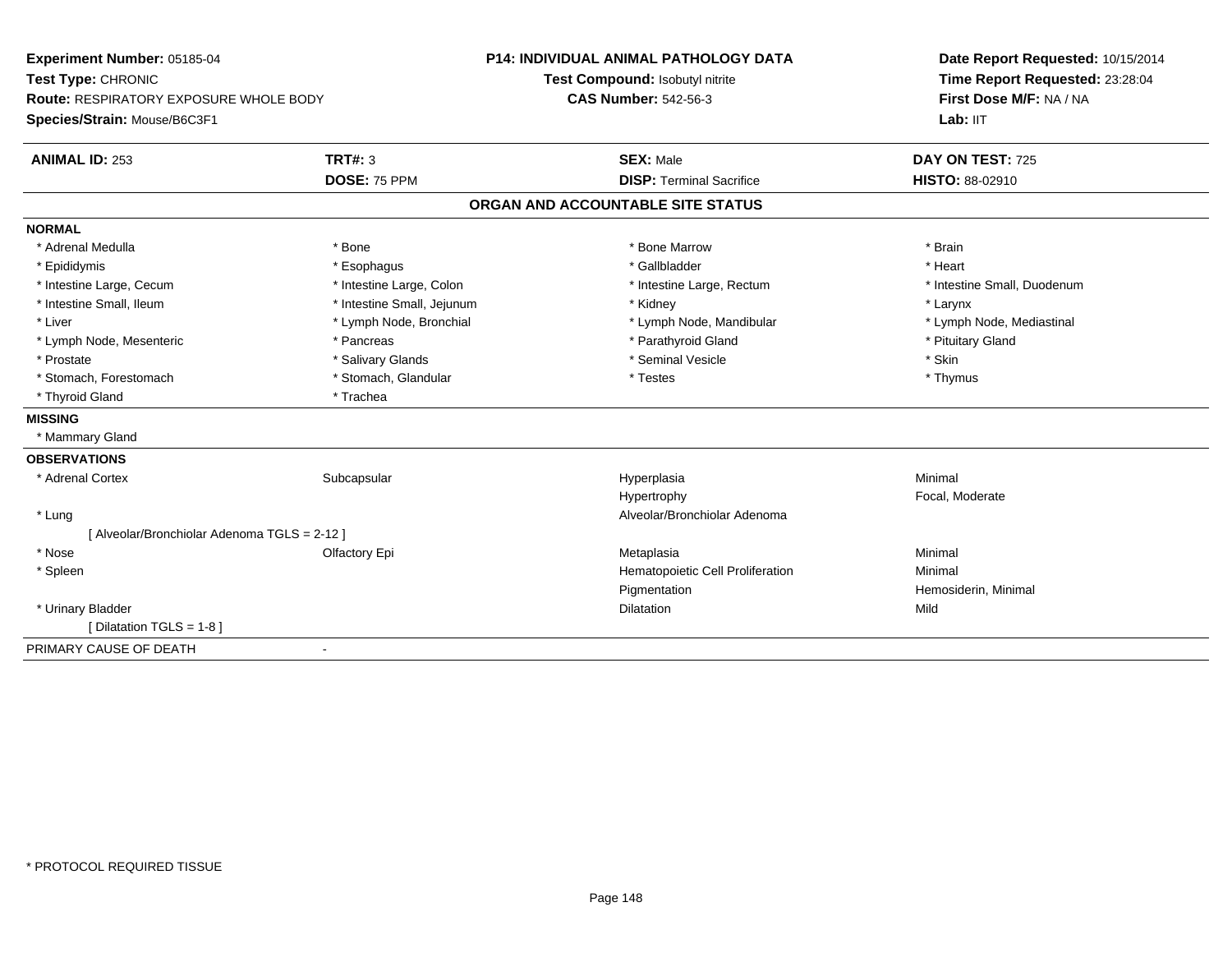| Experiment Number: 05185-04<br>Test Type: CHRONIC<br><b>Route: RESPIRATORY EXPOSURE WHOLE BODY</b> |                            | <b>P14: INDIVIDUAL ANIMAL PATHOLOGY DATA</b> | Date Report Requested: 10/15/2014<br>Time Report Requested: 23:28:04 |
|----------------------------------------------------------------------------------------------------|----------------------------|----------------------------------------------|----------------------------------------------------------------------|
|                                                                                                    |                            | Test Compound: Isobutyl nitrite              |                                                                      |
|                                                                                                    |                            | <b>CAS Number: 542-56-3</b>                  | First Dose M/F: NA / NA                                              |
| Species/Strain: Mouse/B6C3F1                                                                       |                            |                                              | Lab: IIT                                                             |
| <b>ANIMAL ID: 254</b>                                                                              | TRT#: 3                    | <b>SEX: Male</b>                             | DAY ON TEST: 726                                                     |
|                                                                                                    | DOSE: 75 PPM               | <b>DISP: Terminal Sacrifice</b>              | HISTO: 88-02911                                                      |
|                                                                                                    |                            | ORGAN AND ACCOUNTABLE SITE STATUS            |                                                                      |
| <b>NORMAL</b>                                                                                      |                            |                                              |                                                                      |
| * Adrenal Cortex                                                                                   | * Bone                     | * Bone Marrow                                | * Brain                                                              |
| * Epididymis                                                                                       | * Esophagus                | * Gallbladder                                | * Heart                                                              |
| * Intestine Large, Cecum                                                                           | * Intestine Large, Colon   | * Intestine Large, Rectum                    | * Intestine Small, Duodenum                                          |
| * Intestine Small, Ileum                                                                           | * Intestine Small, Jejunum | * Larynx                                     | * Lymph Node, Bronchial                                              |
| * Lymph Node, Mandibular                                                                           | * Lymph Node, Mesenteric   | * Nose                                       | * Pancreas                                                           |
| * Parathyroid Gland                                                                                | * Pituitary Gland          | * Prostate                                   | * Seminal Vesicle                                                    |
| * Skin                                                                                             | * Stomach, Forestomach     | * Stomach, Glandular                         | * Testes                                                             |
| * Thymus                                                                                           | * Thyroid Gland            | * Trachea                                    | * Urinary Bladder                                                    |
| <b>MISSING</b>                                                                                     |                            |                                              |                                                                      |
| * Lymph Node, Mediastinal                                                                          | * Mammary Gland            |                                              |                                                                      |
| <b>OBSERVATIONS</b>                                                                                |                            |                                              |                                                                      |
| * Adrenal Medulla                                                                                  |                            | Hyperplasia                                  | Focal, Moderate                                                      |
| * Kidney                                                                                           |                            | Infarct                                      | Minimal                                                              |
|                                                                                                    |                            | <b>Infiltration Cellular</b>                 | Lymphocyte, Minimal                                                  |
| * Liver                                                                                            |                            | <b>Basophilic Focus</b>                      |                                                                      |
| * Lung                                                                                             |                            | Alveolar/Bronchiolar Adenoma                 |                                                                      |
|                                                                                                    | Alveolar Epith             | Hyperplasia                                  | Focal, Minimal                                                       |
| [ Alveolar/Bronchiolar Adenoma TGLS = 2-13 ]                                                       |                            |                                              |                                                                      |
| <b>Preputial Gland</b>                                                                             |                            | Dilatation                                   | Marked                                                               |
| [ Dilatation TGLS = 1-12 ]                                                                         |                            |                                              |                                                                      |
| * Salivary Glands                                                                                  |                            | Inflammation                                 | Chronic, Minimal                                                     |
| * Spleen                                                                                           |                            | Hematopoietic Cell Proliferation             | Minimal                                                              |
|                                                                                                    |                            | Pigmentation                                 | Hemosiderin, Minimal                                                 |
| PRIMARY CAUSE OF DEATH                                                                             | $\blacksquare$             |                                              |                                                                      |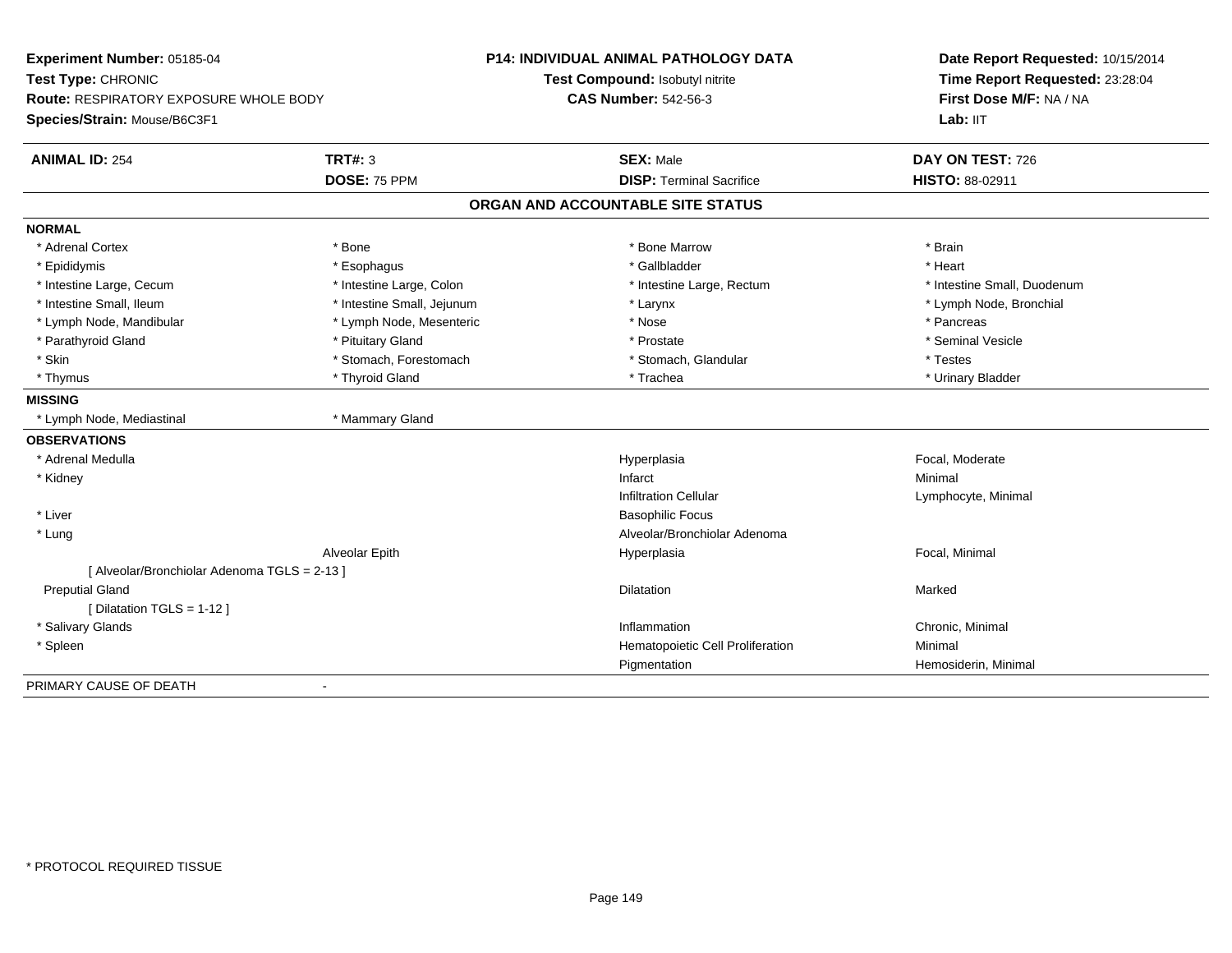| Experiment Number: 05185-04                                           |                             | P14: INDIVIDUAL ANIMAL PATHOLOGY DATA | Date Report Requested: 10/15/2014<br>Time Report Requested: 23:28:04 |  |
|-----------------------------------------------------------------------|-----------------------------|---------------------------------------|----------------------------------------------------------------------|--|
| Test Type: CHRONIC                                                    |                             | Test Compound: Isobutyl nitrite       |                                                                      |  |
| <b>Route: RESPIRATORY EXPOSURE WHOLE BODY</b>                         |                             | <b>CAS Number: 542-56-3</b>           | First Dose M/F: NA / NA                                              |  |
| Species/Strain: Mouse/B6C3F1                                          |                             |                                       | Lab: IIT                                                             |  |
| <b>ANIMAL ID: 255</b>                                                 | <b>TRT#: 3</b>              | <b>SEX: Male</b>                      | DAY ON TEST: 729                                                     |  |
|                                                                       | DOSE: 75 PPM                | <b>DISP: Terminal Sacrifice</b>       | HISTO: 88-02912                                                      |  |
|                                                                       |                             | ORGAN AND ACCOUNTABLE SITE STATUS     |                                                                      |  |
| <b>NORMAL</b>                                                         |                             |                                       |                                                                      |  |
| * Adrenal Medulla                                                     | * Bone                      | * Bone Marrow                         | * Esophagus                                                          |  |
| * Gallbladder                                                         | * Heart                     | * Intestine Large, Cecum              | * Intestine Large, Colon                                             |  |
| * Intestine Large, Rectum                                             | * Intestine Small, Duodenum | * Intestine Small, Ileum              | * Intestine Small, Jejunum                                           |  |
| * Larynx                                                              | * Lung                      | * Lymph Node, Mandibular              | * Lymph Node, Mesenteric                                             |  |
| * Pancreas                                                            | * Parathyroid Gland         | * Prostate                            | * Seminal Vesicle                                                    |  |
| * Skin                                                                | * Stomach, Forestomach      | * Stomach, Glandular                  | * Testes                                                             |  |
| * Thymus                                                              | * Trachea                   |                                       |                                                                      |  |
| <b>MISSING</b>                                                        |                             |                                       |                                                                      |  |
| * Lymph Node, Bronchial                                               | * Lymph Node, Mediastinal   | * Mammary Gland                       |                                                                      |  |
| <b>OBSERVATIONS</b>                                                   |                             |                                       |                                                                      |  |
| * Adrenal Cortex                                                      | Subcapsular                 | Hyperplasia                           | Minimal                                                              |  |
| * Brain                                                               |                             | Mineralization                        | Minimal                                                              |  |
| * Epididymis                                                          |                             | Inflammation                          | Chronic Active, Minimal                                              |  |
| * Kidney                                                              |                             | <b>Infiltration Cellular</b>          | Lymphocyte, Minimal                                                  |  |
| * Liver                                                               |                             | Hemangiosarcoma                       |                                                                      |  |
|                                                                       |                             | Hepatocellular Adenoma                |                                                                      |  |
| [Hemangiosarcoma TGLS = 2-5]<br>[ Hepatocellular Adenoma TGLS = 1-5 ] |                             |                                       |                                                                      |  |
| * Nose                                                                |                             | Inflammation                          | Chronic Active, Minimal                                              |  |
| * Pituitary Gland                                                     | Pars Distalis               | Adenoma                               |                                                                      |  |
| Note: UNUSUAL MORPHOLOGY.                                             |                             |                                       |                                                                      |  |
| * Salivary Glands                                                     |                             | Inflammation                          | Chronic, Mild                                                        |  |
| * Spleen                                                              |                             | Hematopoietic Cell Proliferation      | Minimal                                                              |  |
|                                                                       |                             | Pigmentation                          | Hemosiderin, Minimal                                                 |  |
| * Thyroid Gland                                                       | <b>Follicular Cel</b>       | Hyperplasia                           | Focal, Minimal                                                       |  |
| * Urinary Bladder                                                     |                             | <b>Dilatation</b>                     | Moderate                                                             |  |
| [ Dilatation TGLS = 3-8 ]                                             |                             |                                       |                                                                      |  |
| PRIMARY CAUSE OF DEATH                                                | $\blacksquare$              |                                       |                                                                      |  |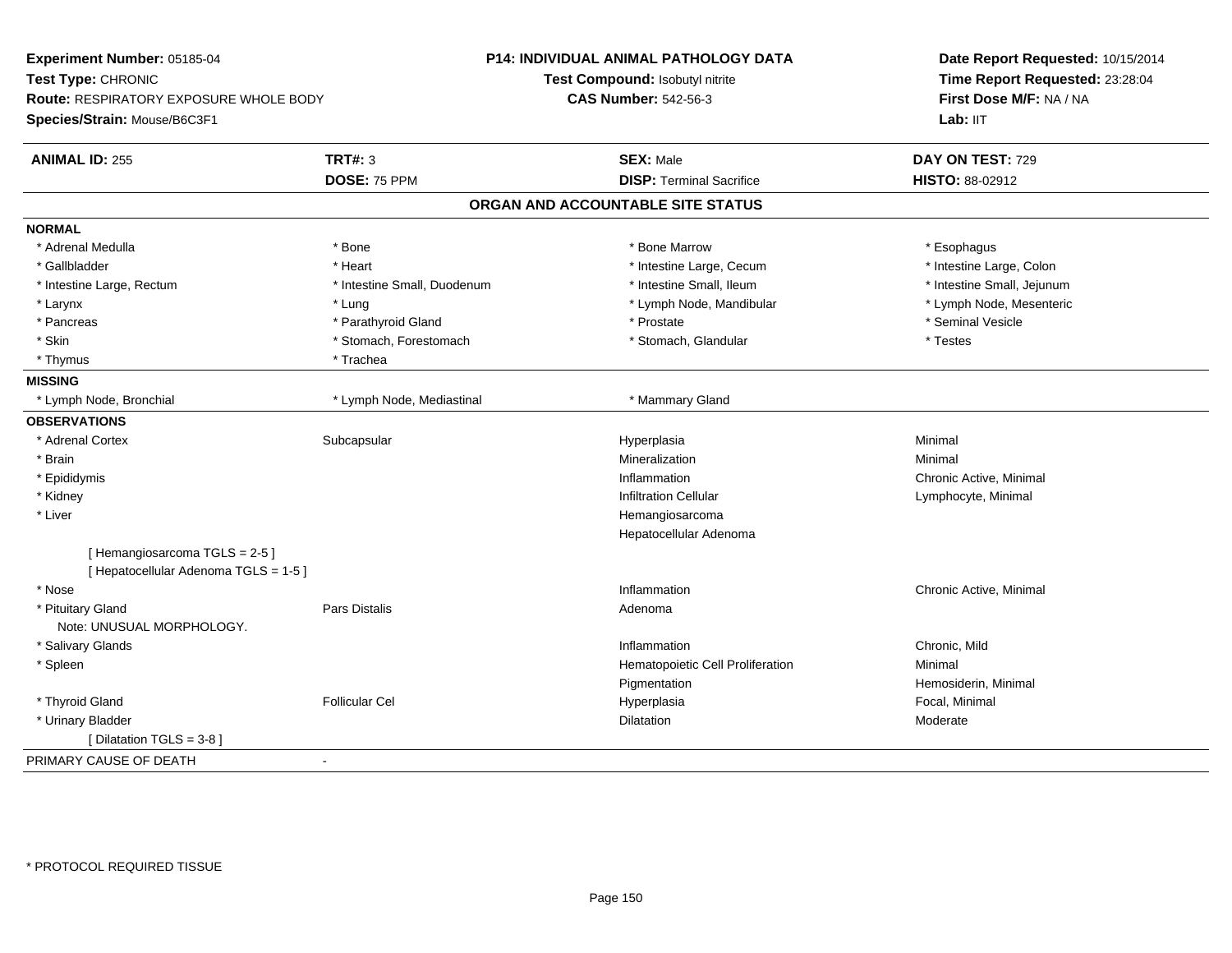| Experiment Number: 05185-04<br>Test Type: CHRONIC |                           | P14: INDIVIDUAL ANIMAL PATHOLOGY DATA | Date Report Requested: 10/15/2014<br>Time Report Requested: 23:28:04 |
|---------------------------------------------------|---------------------------|---------------------------------------|----------------------------------------------------------------------|
|                                                   |                           | Test Compound: Isobutyl nitrite       |                                                                      |
| Route: RESPIRATORY EXPOSURE WHOLE BODY            |                           | <b>CAS Number: 542-56-3</b>           | First Dose M/F: NA / NA                                              |
| Species/Strain: Mouse/B6C3F1                      |                           |                                       | Lab: IIT                                                             |
| <b>ANIMAL ID: 256</b>                             | TRT#: $3$                 | <b>SEX: Male</b>                      | DAY ON TEST: 726                                                     |
|                                                   | DOSE: 75 PPM              | <b>DISP: Terminal Sacrifice</b>       | HISTO: 88-02913                                                      |
|                                                   |                           | ORGAN AND ACCOUNTABLE SITE STATUS     |                                                                      |
| <b>NORMAL</b>                                     |                           |                                       |                                                                      |
| * Adrenal Medulla                                 | * Bone                    | * Bone Marrow                         | * Epididymis                                                         |
| * Esophagus                                       | * Gallbladder             | * Heart                               | * Intestine Large, Cecum                                             |
| * Intestine Large, Colon                          | * Intestine Large, Rectum | * Intestine Small, Duodenum           | * Intestine Small, Ileum                                             |
| * Intestine Small, Jejunum                        | * Larynx                  | * Lymph Node, Mandibular              | * Lymph Node, Mediastinal                                            |
| * Lymph Node, Mesenteric                          | * Nose                    | * Pancreas                            | * Parathyroid Gland                                                  |
| * Pituitary Gland                                 | * Prostate                | * Seminal Vesicle                     | * Skin                                                               |
| * Stomach, Forestomach                            | * Stomach, Glandular      | * Testes                              | * Thymus                                                             |
| * Trachea                                         | * Urinary Bladder         |                                       |                                                                      |
| <b>MISSING</b>                                    |                           |                                       |                                                                      |
| * Lymph Node, Bronchial                           | * Mammary Gland           |                                       |                                                                      |
| <b>OBSERVATIONS</b>                               |                           |                                       |                                                                      |
| * Adrenal Cortex                                  | Subcapsular               | Hyperplasia                           | Moderate                                                             |
|                                                   |                           | Hyperplasia                           | Moderate                                                             |
| * Brain                                           |                           | Mineralization                        | Mild                                                                 |
| * Kidney                                          |                           | <b>Infiltration Cellular</b>          | Lymphocyte, Mild                                                     |
| * Liver                                           |                           | Hepatocellular Adenoma                |                                                                      |
| [ Hepatocellular Adenoma TGLS = 1-12 ]            |                           |                                       |                                                                      |
| * Lung                                            |                           | Alveolar/Bronchiolar Adenoma          |                                                                      |
| [ Alveolar/Bronchiolar Adenoma TGLS = 2-14 ]      |                           |                                       |                                                                      |
| * Salivary Glands                                 |                           | Inflammation                          | Chronic, Minimal                                                     |
| * Spleen                                          |                           | Hematopoietic Cell Proliferation      | Minimal                                                              |
|                                                   |                           | Pigmentation                          | Hemosiderin, Minimal                                                 |
| * Thyroid Gland                                   | <b>Follicular Cel</b>     | Hyperplasia                           | Focal, Minimal                                                       |
| PRIMARY CAUSE OF DEATH                            |                           |                                       |                                                                      |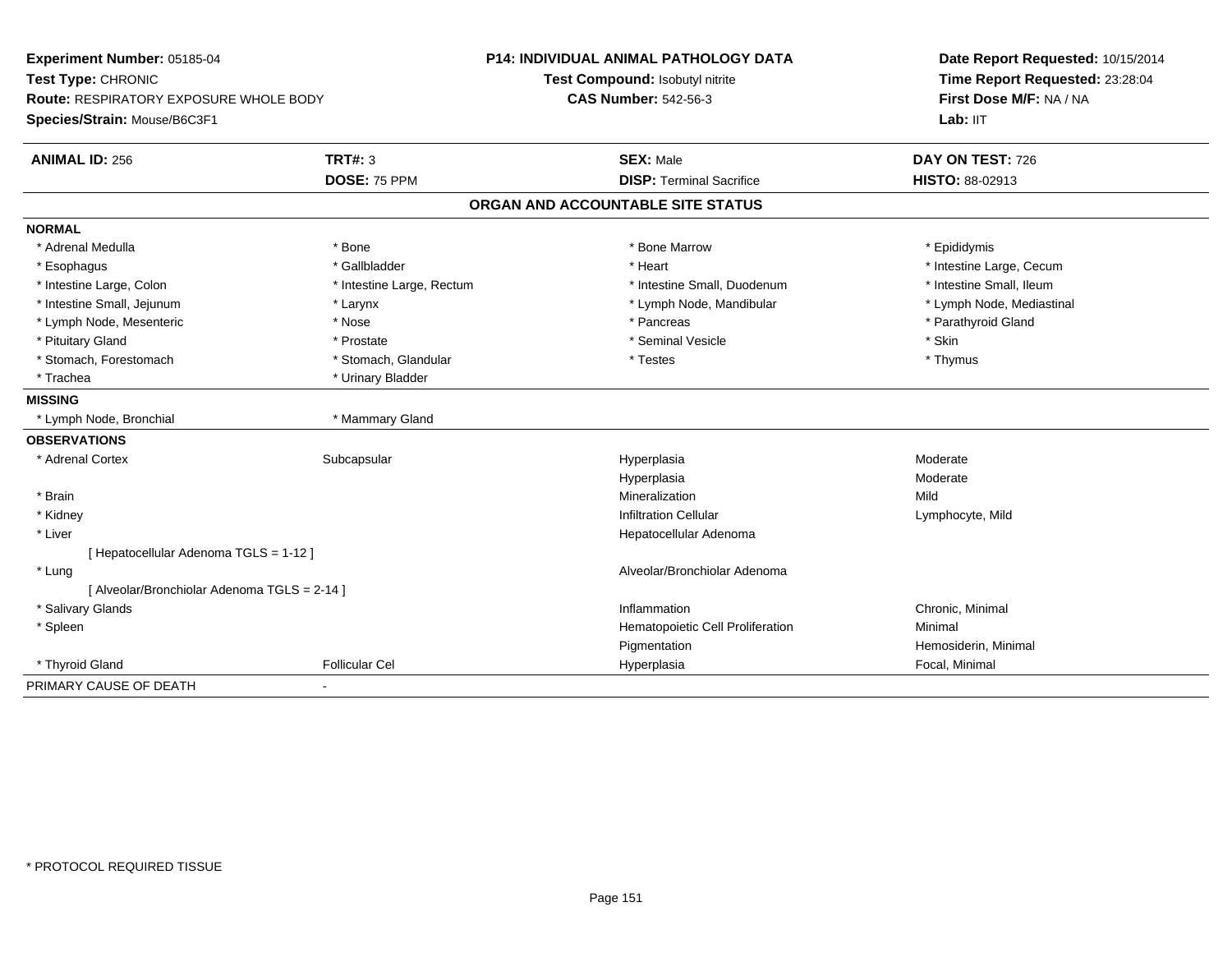| Experiment Number: 05185-04<br>Test Type: CHRONIC<br><b>Route: RESPIRATORY EXPOSURE WHOLE BODY</b><br>Species/Strain: Mouse/B6C3F1 |                           | <b>P14: INDIVIDUAL ANIMAL PATHOLOGY DATA</b><br>Test Compound: Isobutyl nitrite<br><b>CAS Number: 542-56-3</b> | Date Report Requested: 10/15/2014<br>Time Report Requested: 23:28:04<br>First Dose M/F: NA / NA<br>Lab: IIT |
|------------------------------------------------------------------------------------------------------------------------------------|---------------------------|----------------------------------------------------------------------------------------------------------------|-------------------------------------------------------------------------------------------------------------|
|                                                                                                                                    |                           |                                                                                                                |                                                                                                             |
| <b>ANIMAL ID: 257</b>                                                                                                              | <b>TRT#: 3</b>            | <b>SEX: Male</b>                                                                                               | DAY ON TEST: 725                                                                                            |
|                                                                                                                                    | DOSE: 75 PPM              | <b>DISP: Terminal Sacrifice</b>                                                                                | HISTO: 88-02914                                                                                             |
|                                                                                                                                    |                           | ORGAN AND ACCOUNTABLE SITE STATUS                                                                              |                                                                                                             |
| <b>NORMAL</b>                                                                                                                      |                           |                                                                                                                |                                                                                                             |
| * Adrenal Medulla                                                                                                                  | * Bone                    | * Bone Marrow                                                                                                  | * Epididymis                                                                                                |
| * Esophagus                                                                                                                        | * Gallbladder             | * Heart                                                                                                        | * Intestine Large, Cecum                                                                                    |
| * Intestine Large, Colon                                                                                                           | * Intestine Large, Rectum | * Intestine Small, Duodenum                                                                                    | * Intestine Small, Ileum                                                                                    |
| * Intestine Small, Jejunum                                                                                                         | * Larynx                  | * Lymph Node, Mandibular                                                                                       | * Lymph Node, Mediastinal                                                                                   |
| * Lymph Node, Mesenteric                                                                                                           | * Pancreas                | * Parathyroid Gland                                                                                            | * Pituitary Gland                                                                                           |
| * Seminal Vesicle                                                                                                                  | * Skin                    | * Stomach, Forestomach                                                                                         | * Stomach, Glandular                                                                                        |
| * Testes                                                                                                                           | * Thymus                  | * Thyroid Gland                                                                                                | * Trachea                                                                                                   |
| * Urinary Bladder                                                                                                                  |                           |                                                                                                                |                                                                                                             |
| <b>MISSING</b>                                                                                                                     |                           |                                                                                                                |                                                                                                             |
| * Lymph Node, Bronchial                                                                                                            | * Mammary Gland           |                                                                                                                |                                                                                                             |
| <b>OBSERVATIONS</b>                                                                                                                |                           |                                                                                                                |                                                                                                             |
| * Adrenal Cortex                                                                                                                   | Subcapsular               | Hyperplasia                                                                                                    | Marked                                                                                                      |
| $*$ Brain                                                                                                                          |                           | Mineralization                                                                                                 | Moderate                                                                                                    |
| * Kidney                                                                                                                           | <b>Renal Tubule</b>       | Regeneration                                                                                                   | Minimal                                                                                                     |
| * Liver                                                                                                                            |                           | <b>Syncytial Alteration</b>                                                                                    | Mild                                                                                                        |
| * Lung                                                                                                                             |                           | Alveolar/Bronchiolar Adenoma                                                                                   |                                                                                                             |
|                                                                                                                                    | Alveolar Epith            | Hyperplasia                                                                                                    | Focal, Minimal                                                                                              |
| [ Alveolar/Bronchiolar Adenoma TGLS = 2-12 ]                                                                                       |                           |                                                                                                                |                                                                                                             |
| * Nose                                                                                                                             | <b>Respirat Epith</b>     | Hyperplasia                                                                                                    | Minimal                                                                                                     |
| <b>Preputial Gland</b>                                                                                                             |                           | Dilatation                                                                                                     | Marked                                                                                                      |
| [ Dilatation TGLS = 1-13 ]                                                                                                         |                           |                                                                                                                |                                                                                                             |
| * Prostate                                                                                                                         |                           | Hyperplasia                                                                                                    | Focal, Moderate                                                                                             |
| * Salivary Glands                                                                                                                  |                           | Inflammation                                                                                                   | Chronic, Minimal                                                                                            |
| * Spleen                                                                                                                           |                           | Hematopoietic Cell Proliferation                                                                               | Minimal                                                                                                     |
|                                                                                                                                    |                           | Pigmentation                                                                                                   | Hemosiderin, Minimal                                                                                        |
| PRIMARY CAUSE OF DEATH                                                                                                             | $\blacksquare$            |                                                                                                                |                                                                                                             |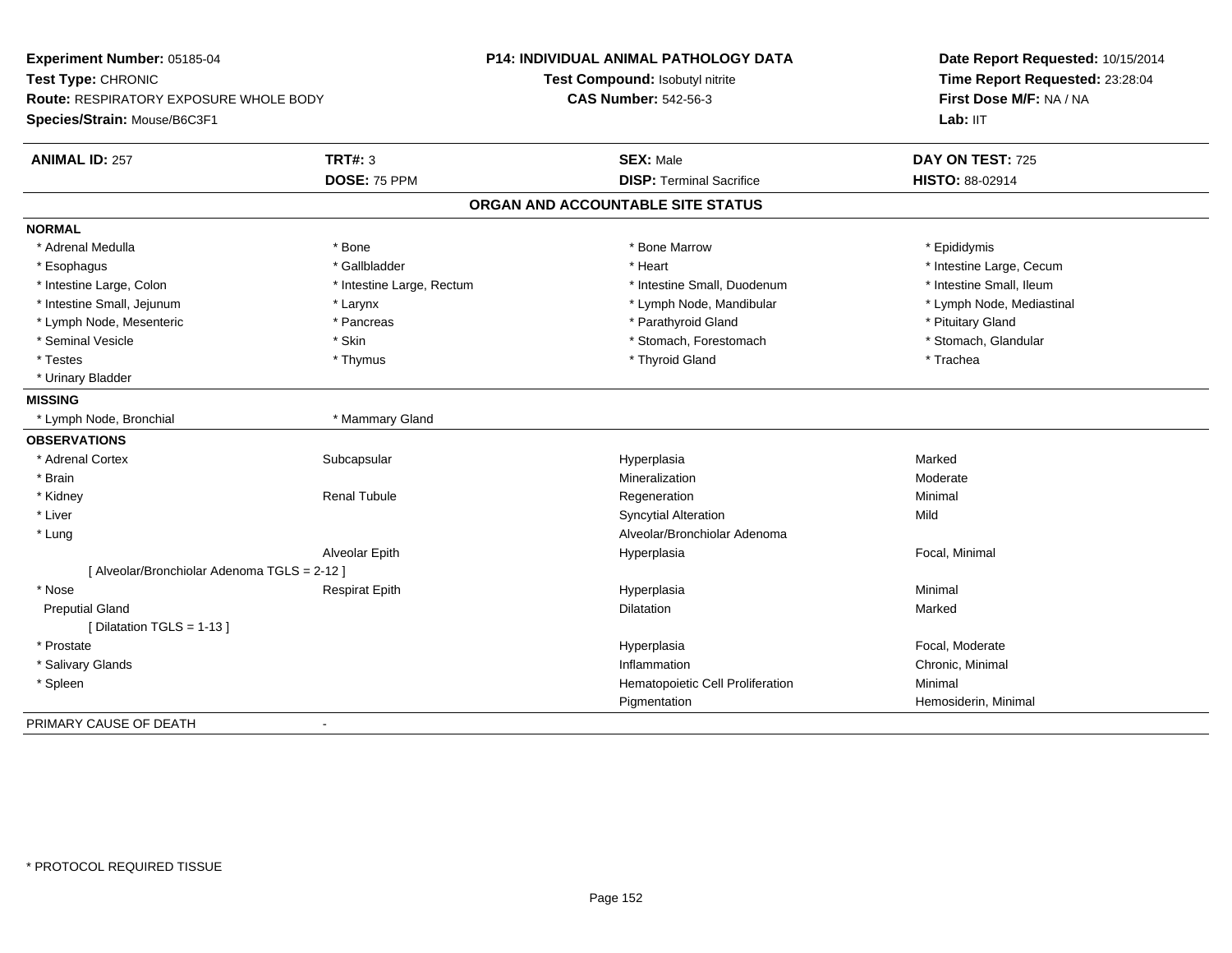**Experiment Number:** 05185-04**Test Type:** CHRONIC **Route:** RESPIRATORY EXPOSURE WHOLE BODY**Species/Strain:** Mouse/B6C3F1**P14: INDIVIDUAL ANIMAL PATHOLOGY DATATest Compound:** Isobutyl nitrite**CAS Number:** 542-56-3**Date Report Requested:** 10/15/2014**Time Report Requested:** 23:28:04**First Dose M/F:** NA / NALab: IIT **ANIMAL ID:** 258**TRT#:** 3 **SEX:** Male **DAY ON TEST:** 726 **DOSE:** 75 PPM **DISP:** Terminal Sacrifice **HISTO:** 0705088-0291 **ORGAN AND ACCOUNTABLE SITE STATUSNORMAL**\* Adrenal Medulla \* Adrenal Medulla \* \* The matter of the state of the state of the Marrow \* Bone Marrow \* Adrenal Medulla \* Epididymis \* Epididymis \* Bone Marrow \* Adrenal Medulla \* Epididymis \* Epididymis \* Epididymis \* Epididymis \* Epidi \* Esophagus \* https://www.fragustage.com/web/2019/heart \* Heart \* Heart \* Heart \* Intestine Large, Cecum \* Intestine Large, Cecum \* Gallbladder \* Callbladder \* 11 and 12 and 12 and 12 and 12 and 12 and 12 and 12 and 12 and \* Intestine Small, Ileum \* Intestine Large, Colon \* Intestine Large, Rectum \* Intestine Small, Duodenum \* Intestine Small, Duodenum \* Intestine Small, Jejunum \* Kidney \* Larynx \* Lymph Node, Mandibular\* Lymph Node, Mediastinal \* Lymph Node, Mesenteric \* \* Pancreas \* Pancreas \* Pancreas \* Parathyroid Gland \* Pituitary Gland \* \* \* Prostate \* \* Prostate \* \* Salivary Glands \* \* Stin \* \* Skin \* Thymus \* Stomach, Forestomach \* Testes \* Stomach, Glandular \* Testes \* Testes \* Testes \* Testes \* Testes \* Testes \* T \* Thyroid Gland \* Trachea \* Trachea \* Trachea \* Urinary Bladder **MISSING** \* Lymph Node, Bronchial \* Mammary Gland**OBSERVATIONS** \* Adrenal Cortexx Subcapsular Subcapsular Subsets and Hyperplasia a **Minimal**  \* Brainn and the controller of the controller of the Mineralization and the Moderate of the Moderate of the Moderate  $\sim$  Moderate of the controller of the controller of the controller of the controller of the controller of the c \* Liver Cytologic Alterationss Mild [ Cytologic Alterations TGLS = 6-5 ] \* LungAlveolar/Bronchiolar Adenoma<br>
Alveolar/Bronchiolar Adenoma<br>
Mild Mild \* Nosee and the Colfactory Epi Atrophy Atrophy Atrophy Atrophy Atrophy Atrophy Mild Exudatee Minimal Respirat Epithh anns an t-Imperplasia anns an t-Imperplasia anns an t-Imperplasia anns an t-Imperplasia anns an t-Imperplasi<br>Iomraidhean Inflammation Chronic Active, Minimal Preputial Glandd and the control of the control of the control of the control of the control of the control of the control of the control of the control of the control of the control of the control of the control of the control of the co [ Dilatation TGLS = 2-14 ] \* Seminal Vesiclee and the state of the state of the state of the Marked School and the Marked School and the Marked School and  $[$  Dilatation TGLS = 3-9,12  $]$  \* SpleenHematopoietic Cell Proliferation Minimal Pigmentation Hemosiderin, Minimal PRIMARY CAUSE OF DEATH-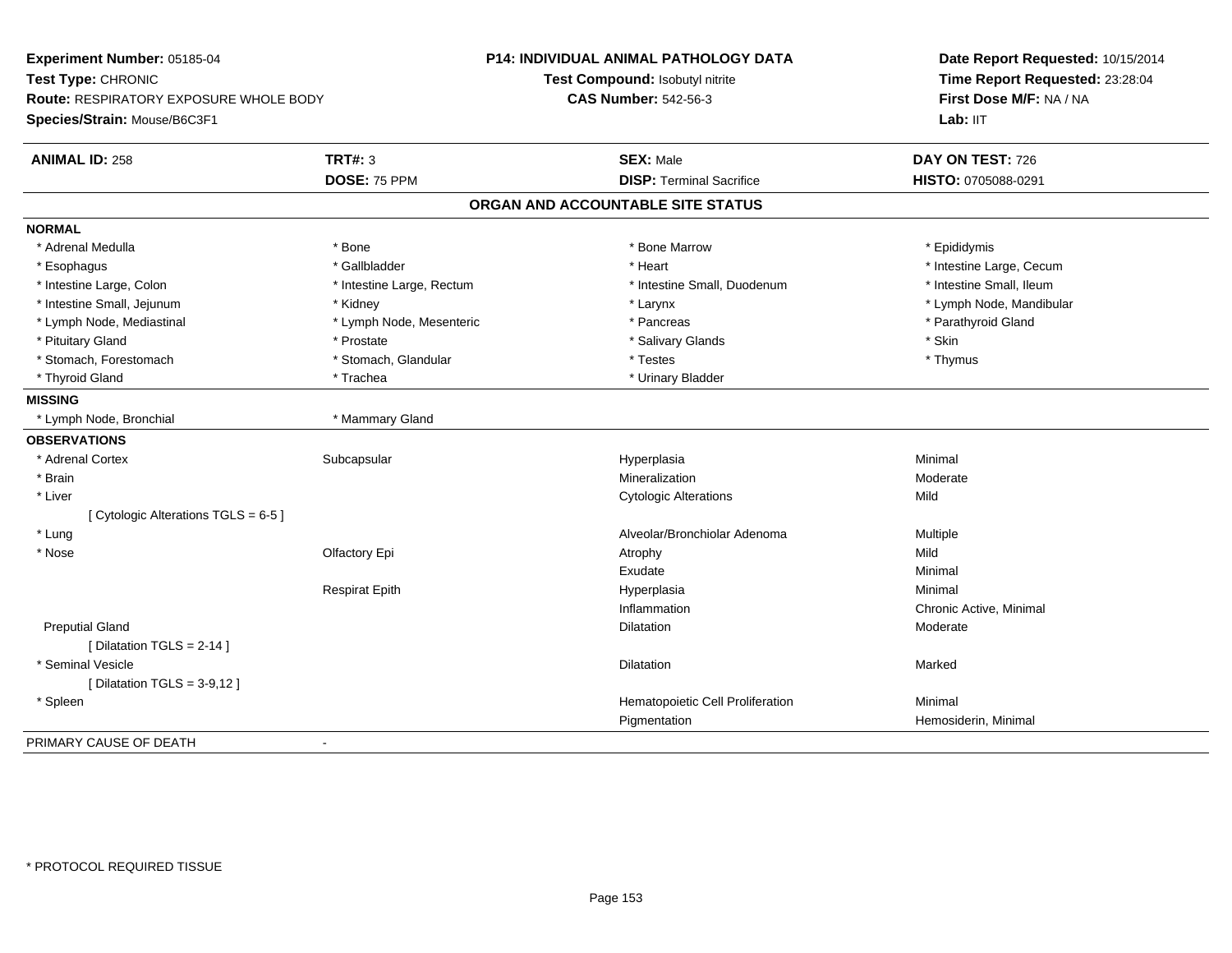| Experiment Number: 05185-04            |                          | <b>P14: INDIVIDUAL ANIMAL PATHOLOGY DATA</b> | Date Report Requested: 10/15/2014 |
|----------------------------------------|--------------------------|----------------------------------------------|-----------------------------------|
| Test Type: CHRONIC                     |                          | Test Compound: Isobutyl nitrite              | Time Report Requested: 23:28:04   |
| Route: RESPIRATORY EXPOSURE WHOLE BODY |                          | <b>CAS Number: 542-56-3</b>                  | First Dose M/F: NA / NA           |
| Species/Strain: Mouse/B6C3F1           |                          |                                              | Lab: IIT                          |
| <b>ANIMAL ID: 259</b>                  | <b>TRT#: 3</b>           | <b>SEX: Male</b>                             | DAY ON TEST: 558                  |
|                                        | DOSE: 75 PPM             | <b>DISP: Moribund Sacrifice</b>              | <b>HISTO: 88-02916</b>            |
|                                        |                          | ORGAN AND ACCOUNTABLE SITE STATUS            |                                   |
| <b>NORMAL</b>                          |                          |                                              |                                   |
| * Adrenal Cortex                       | * Adrenal Medulla        | * Bone                                       | * Bone Marrow                     |
| * Brain                                | * Epididymis             | * Esophagus                                  | * Gallbladder                     |
| * Heart                                | * Intestine Large, Cecum | * Intestine Large, Colon                     | * Intestine Large, Rectum         |
| * Intestine Small, Duodenum            | * Intestine Small, Ileum | * Intestine Small, Jejunum                   | * Kidney                          |
| * Larynx                               | * Liver                  | * Lung                                       | * Lymph Node, Mandibular          |
| * Lymph Node, Mediastinal              | * Lymph Node, Mesenteric | * Nose                                       | * Pancreas                        |
| * Parathyroid Gland                    | * Pituitary Gland        | * Prostate                                   | * Salivary Glands                 |
| * Seminal Vesicle                      | * Skin                   | * Stomach, Forestomach                       | * Stomach, Glandular              |
| * Testes                               | * Trachea                | * Urinary Bladder                            |                                   |
| <b>MISSING</b>                         |                          |                                              |                                   |
| * Lymph Node, Bronchial                | * Mammary Gland          |                                              |                                   |
| <b>OBSERVATIONS</b>                    |                          |                                              |                                   |
| Islets, Pancreatic                     |                          | Hyperplasia                                  | Focal, Mild                       |
| * Spleen                               |                          | Hematopoietic Cell Proliferation             | Minimal                           |
|                                        |                          | Pigmentation                                 | Hemosiderin, Mild                 |
| * Thymus                               |                          | Atrophy                                      | Mild                              |
| * Thyroid Gland                        | C Cell                   | Carcinoma                                    |                                   |
|                                        | <b>Follicular Cel</b>    | Hyperplasia                                  | Focal, Minimal                    |
| [Carcinoma TGLS = 1-2,3,3.1,3.2]       |                          |                                              |                                   |
| PRIMARY CAUSE OF DEATH                 | $\overline{\phantom{a}}$ |                                              |                                   |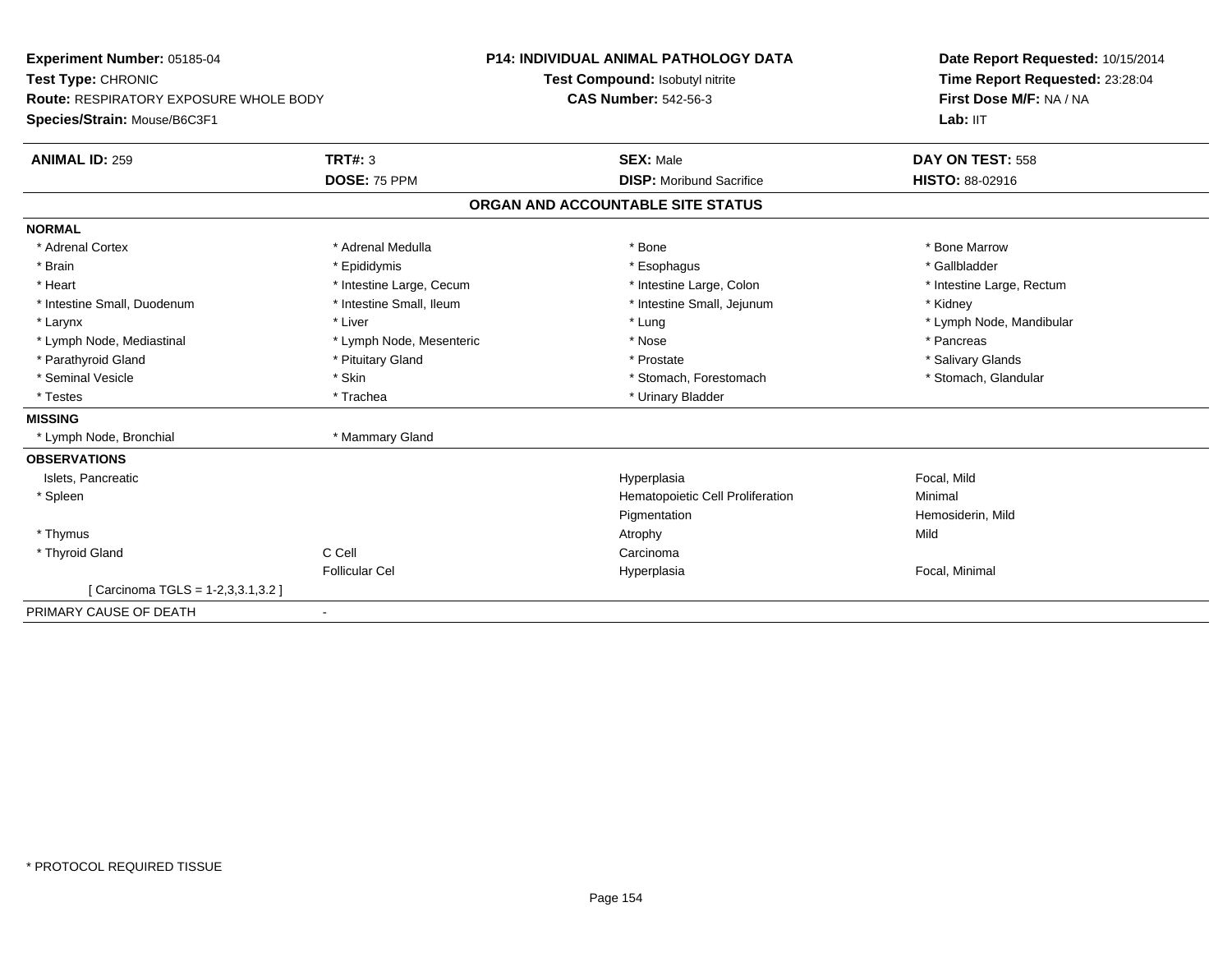| Time Report Requested: 23:28:04<br>Test Compound: Isobutyl nitrite<br><b>CAS Number: 542-56-3</b><br>First Dose M/F: NA / NA<br>Lab: IIT<br>Species/Strain: Mouse/B6C3F1<br><b>TRT#: 3</b><br><b>ANIMAL ID: 260</b><br><b>SEX: Male</b><br>DAY ON TEST: 662<br>DOSE: 75 PPM<br><b>DISP: Natural Death</b><br>HISTO: 88-02917<br>ORGAN AND ACCOUNTABLE SITE STATUS<br><b>NORMAL</b><br>* Adrenal Medulla<br>* Bone Marrow<br>* Adrenal Cortex<br>* Bone<br>* Heart<br>* Intestine Large, Colon<br>* Intestine Large, Rectum<br>* Intestine Small, Duodenum<br>* Lymph Node, Mandibular<br>* Intestine Small, Jejunum<br>* Larynx<br>* Pancreas<br>* Pituitary Gland<br>* Prostate<br>* Seminal Vesicle<br>* Parathyroid Gland<br>* Skin<br>* Stomach, Forestomach<br>* Stomach, Glandular<br>* Testes<br>* Thyroid Gland<br>* Trachea<br><b>MISSING</b><br>* Gallbladder<br>* Mammary Gland<br>* Esophagus<br>* Lymph Node, Bronchial<br>* Thymus<br><b>AUTO PRECLUDES DIAG.</b><br>* Intestine Small, Ileum<br>* Intestine Large, Cecum<br><b>OBSERVATIONS</b><br>* Brain<br>Mineralization<br>Mild<br>* Epididymis<br>Cholangiocarcinoma<br>Metastatic (Liver)<br>* Kidney<br>Cholangiocarcinoma<br>Metastatic (Liver)<br>* Liver<br>Cholangiocarcinoma<br>Hepatocellular Adenoma<br>Hepatocellular Carcinoma<br>Infarct<br>Marked<br>[Cholangiocarcinoma TGLS = 2-13,5-16]<br>[ Hepatocellular Adenoma TGLS = 4-15 ]<br>[ Hepatocellular Carcinoma TGLS = 2-13 ]<br>* Lung<br>Cholangiocarcinoma<br>Metastatic (Liver)<br>Mediastinum<br>Metastatic (Liver)<br>Cholangiocarcinoma<br>[ Cholangiocarcinoma TGLS = 6-6 ]<br>[ Cholangiocarcinoma TGLS = 6-6 ]<br>Lymph Node<br>Inguinal<br>Cholangiocarcinoma<br>Metastatic (Liver)<br>[ Cholangiocarcinoma TGLS = 1-12 ]<br>* Lymph Node, Mediastinal<br>Cholangiocarcinoma<br>Metastatic (Liver) | Experiment Number: 05185-04                                  |  | P14: INDIVIDUAL ANIMAL PATHOLOGY DATA | Date Report Requested: 10/15/2014 |  |
|----------------------------------------------------------------------------------------------------------------------------------------------------------------------------------------------------------------------------------------------------------------------------------------------------------------------------------------------------------------------------------------------------------------------------------------------------------------------------------------------------------------------------------------------------------------------------------------------------------------------------------------------------------------------------------------------------------------------------------------------------------------------------------------------------------------------------------------------------------------------------------------------------------------------------------------------------------------------------------------------------------------------------------------------------------------------------------------------------------------------------------------------------------------------------------------------------------------------------------------------------------------------------------------------------------------------------------------------------------------------------------------------------------------------------------------------------------------------------------------------------------------------------------------------------------------------------------------------------------------------------------------------------------------------------------------------------------------------------------------------------------------------------------------------------------------------------------------------------|--------------------------------------------------------------|--|---------------------------------------|-----------------------------------|--|
|                                                                                                                                                                                                                                                                                                                                                                                                                                                                                                                                                                                                                                                                                                                                                                                                                                                                                                                                                                                                                                                                                                                                                                                                                                                                                                                                                                                                                                                                                                                                                                                                                                                                                                                                                                                                                                                    | Test Type: CHRONIC<br>Route: RESPIRATORY EXPOSURE WHOLE BODY |  |                                       |                                   |  |
|                                                                                                                                                                                                                                                                                                                                                                                                                                                                                                                                                                                                                                                                                                                                                                                                                                                                                                                                                                                                                                                                                                                                                                                                                                                                                                                                                                                                                                                                                                                                                                                                                                                                                                                                                                                                                                                    |                                                              |  |                                       |                                   |  |
|                                                                                                                                                                                                                                                                                                                                                                                                                                                                                                                                                                                                                                                                                                                                                                                                                                                                                                                                                                                                                                                                                                                                                                                                                                                                                                                                                                                                                                                                                                                                                                                                                                                                                                                                                                                                                                                    |                                                              |  |                                       |                                   |  |
|                                                                                                                                                                                                                                                                                                                                                                                                                                                                                                                                                                                                                                                                                                                                                                                                                                                                                                                                                                                                                                                                                                                                                                                                                                                                                                                                                                                                                                                                                                                                                                                                                                                                                                                                                                                                                                                    |                                                              |  |                                       |                                   |  |
|                                                                                                                                                                                                                                                                                                                                                                                                                                                                                                                                                                                                                                                                                                                                                                                                                                                                                                                                                                                                                                                                                                                                                                                                                                                                                                                                                                                                                                                                                                                                                                                                                                                                                                                                                                                                                                                    |                                                              |  |                                       |                                   |  |
|                                                                                                                                                                                                                                                                                                                                                                                                                                                                                                                                                                                                                                                                                                                                                                                                                                                                                                                                                                                                                                                                                                                                                                                                                                                                                                                                                                                                                                                                                                                                                                                                                                                                                                                                                                                                                                                    |                                                              |  |                                       |                                   |  |
|                                                                                                                                                                                                                                                                                                                                                                                                                                                                                                                                                                                                                                                                                                                                                                                                                                                                                                                                                                                                                                                                                                                                                                                                                                                                                                                                                                                                                                                                                                                                                                                                                                                                                                                                                                                                                                                    |                                                              |  |                                       |                                   |  |
|                                                                                                                                                                                                                                                                                                                                                                                                                                                                                                                                                                                                                                                                                                                                                                                                                                                                                                                                                                                                                                                                                                                                                                                                                                                                                                                                                                                                                                                                                                                                                                                                                                                                                                                                                                                                                                                    |                                                              |  |                                       |                                   |  |
|                                                                                                                                                                                                                                                                                                                                                                                                                                                                                                                                                                                                                                                                                                                                                                                                                                                                                                                                                                                                                                                                                                                                                                                                                                                                                                                                                                                                                                                                                                                                                                                                                                                                                                                                                                                                                                                    |                                                              |  |                                       |                                   |  |
|                                                                                                                                                                                                                                                                                                                                                                                                                                                                                                                                                                                                                                                                                                                                                                                                                                                                                                                                                                                                                                                                                                                                                                                                                                                                                                                                                                                                                                                                                                                                                                                                                                                                                                                                                                                                                                                    |                                                              |  |                                       |                                   |  |
|                                                                                                                                                                                                                                                                                                                                                                                                                                                                                                                                                                                                                                                                                                                                                                                                                                                                                                                                                                                                                                                                                                                                                                                                                                                                                                                                                                                                                                                                                                                                                                                                                                                                                                                                                                                                                                                    |                                                              |  |                                       |                                   |  |
|                                                                                                                                                                                                                                                                                                                                                                                                                                                                                                                                                                                                                                                                                                                                                                                                                                                                                                                                                                                                                                                                                                                                                                                                                                                                                                                                                                                                                                                                                                                                                                                                                                                                                                                                                                                                                                                    |                                                              |  |                                       |                                   |  |
|                                                                                                                                                                                                                                                                                                                                                                                                                                                                                                                                                                                                                                                                                                                                                                                                                                                                                                                                                                                                                                                                                                                                                                                                                                                                                                                                                                                                                                                                                                                                                                                                                                                                                                                                                                                                                                                    |                                                              |  |                                       |                                   |  |
|                                                                                                                                                                                                                                                                                                                                                                                                                                                                                                                                                                                                                                                                                                                                                                                                                                                                                                                                                                                                                                                                                                                                                                                                                                                                                                                                                                                                                                                                                                                                                                                                                                                                                                                                                                                                                                                    |                                                              |  |                                       |                                   |  |
|                                                                                                                                                                                                                                                                                                                                                                                                                                                                                                                                                                                                                                                                                                                                                                                                                                                                                                                                                                                                                                                                                                                                                                                                                                                                                                                                                                                                                                                                                                                                                                                                                                                                                                                                                                                                                                                    |                                                              |  |                                       |                                   |  |
|                                                                                                                                                                                                                                                                                                                                                                                                                                                                                                                                                                                                                                                                                                                                                                                                                                                                                                                                                                                                                                                                                                                                                                                                                                                                                                                                                                                                                                                                                                                                                                                                                                                                                                                                                                                                                                                    |                                                              |  |                                       |                                   |  |
|                                                                                                                                                                                                                                                                                                                                                                                                                                                                                                                                                                                                                                                                                                                                                                                                                                                                                                                                                                                                                                                                                                                                                                                                                                                                                                                                                                                                                                                                                                                                                                                                                                                                                                                                                                                                                                                    |                                                              |  |                                       |                                   |  |
|                                                                                                                                                                                                                                                                                                                                                                                                                                                                                                                                                                                                                                                                                                                                                                                                                                                                                                                                                                                                                                                                                                                                                                                                                                                                                                                                                                                                                                                                                                                                                                                                                                                                                                                                                                                                                                                    |                                                              |  |                                       |                                   |  |
|                                                                                                                                                                                                                                                                                                                                                                                                                                                                                                                                                                                                                                                                                                                                                                                                                                                                                                                                                                                                                                                                                                                                                                                                                                                                                                                                                                                                                                                                                                                                                                                                                                                                                                                                                                                                                                                    |                                                              |  |                                       |                                   |  |
|                                                                                                                                                                                                                                                                                                                                                                                                                                                                                                                                                                                                                                                                                                                                                                                                                                                                                                                                                                                                                                                                                                                                                                                                                                                                                                                                                                                                                                                                                                                                                                                                                                                                                                                                                                                                                                                    |                                                              |  |                                       |                                   |  |
|                                                                                                                                                                                                                                                                                                                                                                                                                                                                                                                                                                                                                                                                                                                                                                                                                                                                                                                                                                                                                                                                                                                                                                                                                                                                                                                                                                                                                                                                                                                                                                                                                                                                                                                                                                                                                                                    |                                                              |  |                                       |                                   |  |
|                                                                                                                                                                                                                                                                                                                                                                                                                                                                                                                                                                                                                                                                                                                                                                                                                                                                                                                                                                                                                                                                                                                                                                                                                                                                                                                                                                                                                                                                                                                                                                                                                                                                                                                                                                                                                                                    |                                                              |  |                                       |                                   |  |
|                                                                                                                                                                                                                                                                                                                                                                                                                                                                                                                                                                                                                                                                                                                                                                                                                                                                                                                                                                                                                                                                                                                                                                                                                                                                                                                                                                                                                                                                                                                                                                                                                                                                                                                                                                                                                                                    |                                                              |  |                                       |                                   |  |
|                                                                                                                                                                                                                                                                                                                                                                                                                                                                                                                                                                                                                                                                                                                                                                                                                                                                                                                                                                                                                                                                                                                                                                                                                                                                                                                                                                                                                                                                                                                                                                                                                                                                                                                                                                                                                                                    |                                                              |  |                                       |                                   |  |
|                                                                                                                                                                                                                                                                                                                                                                                                                                                                                                                                                                                                                                                                                                                                                                                                                                                                                                                                                                                                                                                                                                                                                                                                                                                                                                                                                                                                                                                                                                                                                                                                                                                                                                                                                                                                                                                    |                                                              |  |                                       |                                   |  |
|                                                                                                                                                                                                                                                                                                                                                                                                                                                                                                                                                                                                                                                                                                                                                                                                                                                                                                                                                                                                                                                                                                                                                                                                                                                                                                                                                                                                                                                                                                                                                                                                                                                                                                                                                                                                                                                    |                                                              |  |                                       |                                   |  |
|                                                                                                                                                                                                                                                                                                                                                                                                                                                                                                                                                                                                                                                                                                                                                                                                                                                                                                                                                                                                                                                                                                                                                                                                                                                                                                                                                                                                                                                                                                                                                                                                                                                                                                                                                                                                                                                    |                                                              |  |                                       |                                   |  |
|                                                                                                                                                                                                                                                                                                                                                                                                                                                                                                                                                                                                                                                                                                                                                                                                                                                                                                                                                                                                                                                                                                                                                                                                                                                                                                                                                                                                                                                                                                                                                                                                                                                                                                                                                                                                                                                    |                                                              |  |                                       |                                   |  |
|                                                                                                                                                                                                                                                                                                                                                                                                                                                                                                                                                                                                                                                                                                                                                                                                                                                                                                                                                                                                                                                                                                                                                                                                                                                                                                                                                                                                                                                                                                                                                                                                                                                                                                                                                                                                                                                    |                                                              |  |                                       |                                   |  |
|                                                                                                                                                                                                                                                                                                                                                                                                                                                                                                                                                                                                                                                                                                                                                                                                                                                                                                                                                                                                                                                                                                                                                                                                                                                                                                                                                                                                                                                                                                                                                                                                                                                                                                                                                                                                                                                    |                                                              |  |                                       |                                   |  |
|                                                                                                                                                                                                                                                                                                                                                                                                                                                                                                                                                                                                                                                                                                                                                                                                                                                                                                                                                                                                                                                                                                                                                                                                                                                                                                                                                                                                                                                                                                                                                                                                                                                                                                                                                                                                                                                    |                                                              |  |                                       |                                   |  |
|                                                                                                                                                                                                                                                                                                                                                                                                                                                                                                                                                                                                                                                                                                                                                                                                                                                                                                                                                                                                                                                                                                                                                                                                                                                                                                                                                                                                                                                                                                                                                                                                                                                                                                                                                                                                                                                    |                                                              |  |                                       |                                   |  |
|                                                                                                                                                                                                                                                                                                                                                                                                                                                                                                                                                                                                                                                                                                                                                                                                                                                                                                                                                                                                                                                                                                                                                                                                                                                                                                                                                                                                                                                                                                                                                                                                                                                                                                                                                                                                                                                    |                                                              |  |                                       |                                   |  |
|                                                                                                                                                                                                                                                                                                                                                                                                                                                                                                                                                                                                                                                                                                                                                                                                                                                                                                                                                                                                                                                                                                                                                                                                                                                                                                                                                                                                                                                                                                                                                                                                                                                                                                                                                                                                                                                    |                                                              |  |                                       |                                   |  |
|                                                                                                                                                                                                                                                                                                                                                                                                                                                                                                                                                                                                                                                                                                                                                                                                                                                                                                                                                                                                                                                                                                                                                                                                                                                                                                                                                                                                                                                                                                                                                                                                                                                                                                                                                                                                                                                    |                                                              |  |                                       |                                   |  |
|                                                                                                                                                                                                                                                                                                                                                                                                                                                                                                                                                                                                                                                                                                                                                                                                                                                                                                                                                                                                                                                                                                                                                                                                                                                                                                                                                                                                                                                                                                                                                                                                                                                                                                                                                                                                                                                    | [ Cholangiocarcinoma TGLS = 1-12 ]                           |  |                                       |                                   |  |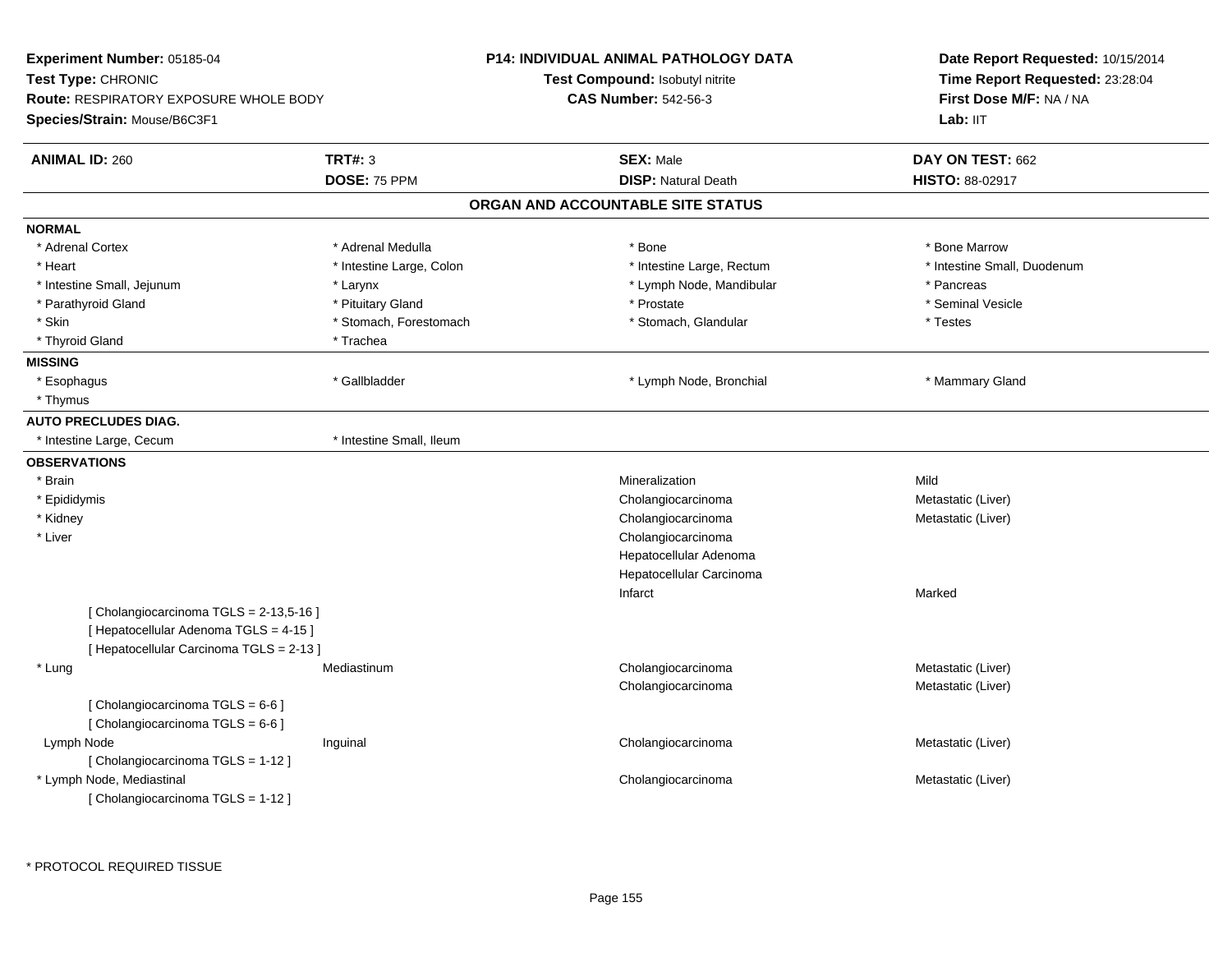| <b>Experiment Number: 05185-04</b><br><b>Test Type: CHRONIC</b><br><b>Route: RESPIRATORY EXPOSURE WHOLE BODY</b><br>Species/Strain: Mouse/B6C3F1 |                       | <b>P14: INDIVIDUAL ANIMAL PATHOLOGY DATA</b><br>Test Compound: Isobutyl nitrite<br><b>CAS Number: 542-56-3</b> | Date Report Requested: 10/15/2014<br>Time Report Requested: 23:28:04<br>First Dose M/F: NA / NA |
|--------------------------------------------------------------------------------------------------------------------------------------------------|-----------------------|----------------------------------------------------------------------------------------------------------------|-------------------------------------------------------------------------------------------------|
|                                                                                                                                                  |                       |                                                                                                                | Lab: IIT                                                                                        |
| <b>ANIMAL ID: 260</b>                                                                                                                            | <b>TRT#: 3</b>        | <b>SEX: Male</b>                                                                                               | DAY ON TEST: 662                                                                                |
|                                                                                                                                                  | DOSE: 75 PPM          | <b>DISP: Natural Death</b>                                                                                     | <b>HISTO: 88-02917</b>                                                                          |
|                                                                                                                                                  |                       | ORGAN AND ACCOUNTABLE SITE STATUS                                                                              |                                                                                                 |
| * Lymph Node, Mesenteric                                                                                                                         |                       | Cholangiocarcinoma                                                                                             | Metastatic (Liver)                                                                              |
| [Cholangiocarcinoma TGLS = 1-12]                                                                                                                 |                       |                                                                                                                |                                                                                                 |
| Mesentery                                                                                                                                        |                       | Cholangiocarcinoma                                                                                             | Metastatic (Liver)                                                                              |
| Cholangiocarcinoma TGLS = 3-14 ]                                                                                                                 |                       |                                                                                                                |                                                                                                 |
| * Nose                                                                                                                                           | <b>Respirat Epith</b> | Hyperplasia                                                                                                    | Minimal                                                                                         |
| * Salivary Glands                                                                                                                                |                       | Inflammation                                                                                                   | Chronic, Minimal                                                                                |
| * Spleen                                                                                                                                         |                       | Hematopoietic Cell Proliferation                                                                               | Moderate                                                                                        |
|                                                                                                                                                  |                       | Pigmentation                                                                                                   | Hemosiderin, Mild                                                                               |
| * Urinary Bladder                                                                                                                                |                       | Cholangiocarcinoma                                                                                             | Metastatic (Liver)                                                                              |
| PRIMARY CAUSE OF DEATH                                                                                                                           |                       |                                                                                                                |                                                                                                 |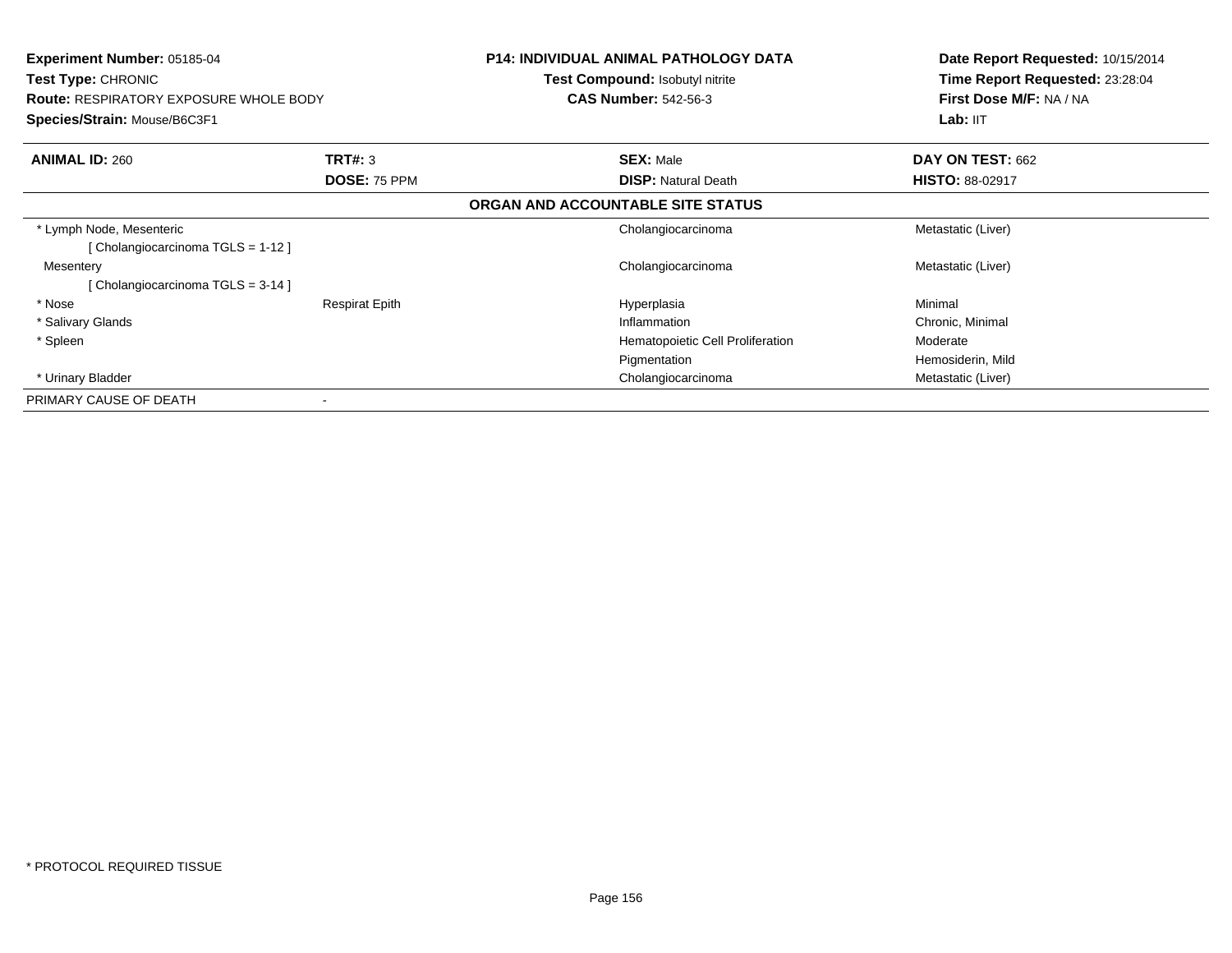| Experiment Number: 05185-04                   |                            | <b>P14: INDIVIDUAL ANIMAL PATHOLOGY DATA</b> | Date Report Requested: 10/15/2014 |
|-----------------------------------------------|----------------------------|----------------------------------------------|-----------------------------------|
| Test Type: CHRONIC                            |                            | Test Compound: Isobutyl nitrite              | Time Report Requested: 23:28:04   |
| <b>Route: RESPIRATORY EXPOSURE WHOLE BODY</b> |                            | <b>CAS Number: 542-56-3</b>                  | First Dose M/F: NA / NA           |
| Species/Strain: Mouse/B6C3F1                  |                            |                                              | Lab: IIT                          |
| <b>ANIMAL ID: 261</b>                         | TRT#: 3                    | <b>SEX: Male</b>                             | DAY ON TEST: 558                  |
|                                               | DOSE: 75 PPM               | <b>DISP: Natural Death</b>                   | <b>HISTO: 88-02918</b>            |
|                                               |                            | ORGAN AND ACCOUNTABLE SITE STATUS            |                                   |
| <b>NORMAL</b>                                 |                            |                                              |                                   |
| * Adrenal Cortex                              | * Adrenal Medulla          | * Bone                                       | * Bone Marrow                     |
| * Brain                                       | * Epididymis               | * Esophagus                                  | * Gallbladder                     |
| * Heart                                       | * Intestine Large, Cecum   | * Intestine Large, Colon                     | * Intestine Large, Rectum         |
| * Intestine Small, Ileum                      | * Kidney                   | * Larynx                                     | * Lung                            |
| * Lymph Node, Bronchial                       | * Lymph Node, Mandibular   | * Lymph Node, Mediastinal                    | * Pancreas                        |
| * Pituitary Gland                             | * Prostate                 | * Seminal Vesicle                            | * Skin                            |
| * Stomach, Forestomach                        | * Stomach, Glandular       | * Testes                                     | * Thymus                          |
| * Thyroid Gland                               | * Trachea                  | * Urinary Bladder                            |                                   |
| <b>MISSING</b>                                |                            |                                              |                                   |
| * Mammary Gland                               | * Parathyroid Gland        |                                              |                                   |
| <b>AUTO PRECLUDES DIAG.</b>                   |                            |                                              |                                   |
| * Intestine Small, Duodenum                   | * Intestine Small, Jejunum |                                              |                                   |
| <b>OBSERVATIONS</b>                           |                            |                                              |                                   |
| * Liver                                       |                            | <b>Basophilic Focus</b>                      |                                   |
|                                               |                            | Hepatocellular Adenoma                       |                                   |
|                                               |                            | Hepatocellular Carcinoma                     |                                   |
| [Basophilic Focus TGLS = 2-5,5.1]             |                            |                                              |                                   |
| [ Hepatocellular Adenoma TGLS = 1-12 ]        |                            |                                              |                                   |
| [ Hepatocellular Carcinoma TGLS = 4-12 ]      |                            |                                              |                                   |
| * Lymph Node, Mesenteric                      |                            | Hemorrhage                                   | Mild                              |
| * Nose                                        | <b>Respirat Epith</b>      | Hyperplasia                                  | Minimal                           |
| * Salivary Glands                             |                            | Inflammation                                 | Chronic, Minimal                  |
| * Spleen                                      |                            | Hematopoietic Cell Proliferation             | Mild                              |
|                                               |                            | Pigmentation                                 | Hemosiderin, Minimal              |
| PRIMARY CAUSE OF DEATH                        |                            |                                              |                                   |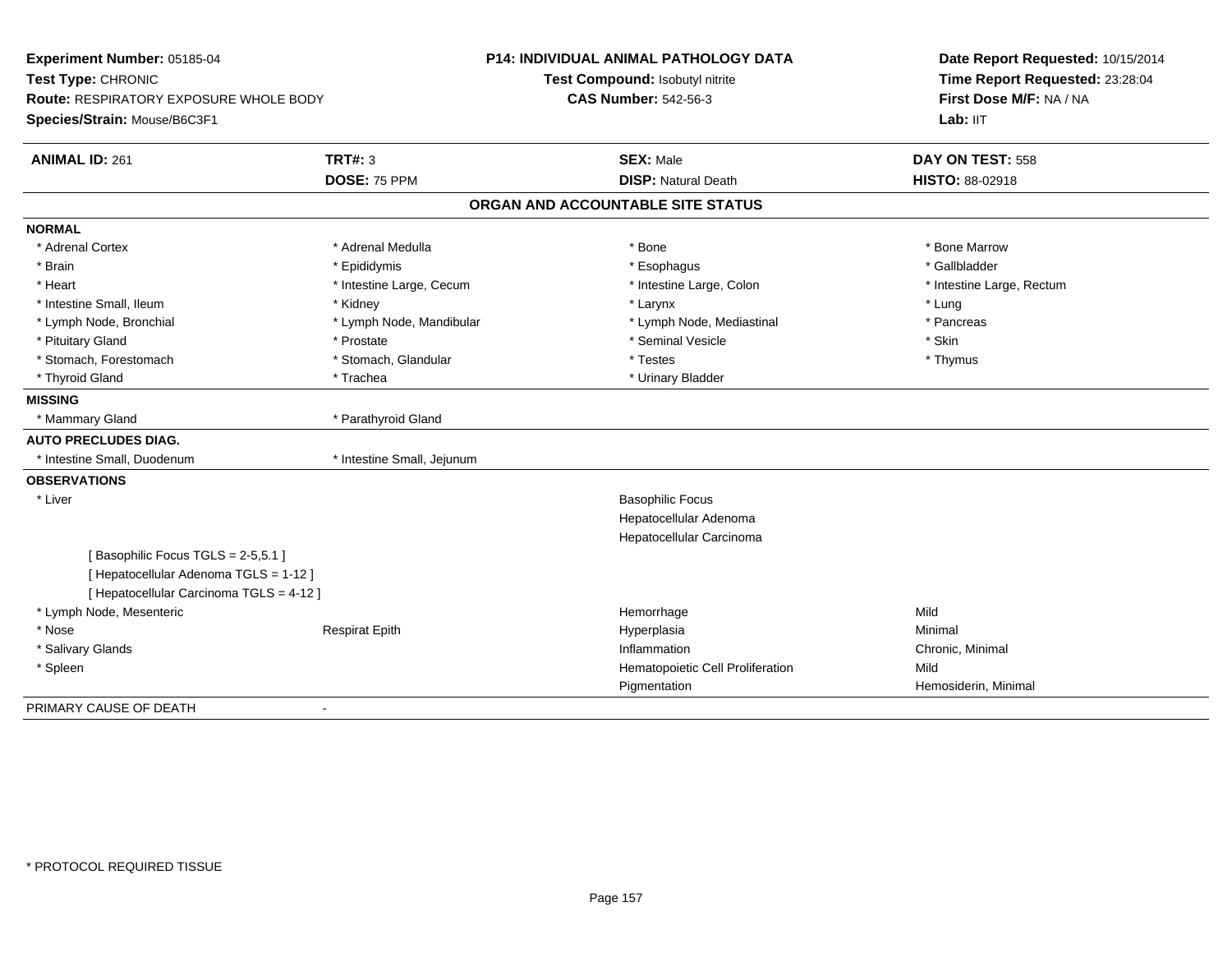| Experiment Number: 05185-04                               |                           | <b>P14: INDIVIDUAL ANIMAL PATHOLOGY DATA</b> | Date Report Requested: 10/15/2014 |
|-----------------------------------------------------------|---------------------------|----------------------------------------------|-----------------------------------|
| Test Type: CHRONIC                                        |                           | Test Compound: Isobutyl nitrite              | Time Report Requested: 23:28:04   |
| <b>Route: RESPIRATORY EXPOSURE WHOLE BODY</b>             |                           | <b>CAS Number: 542-56-3</b>                  | First Dose M/F: NA / NA           |
| Species/Strain: Mouse/B6C3F1                              |                           |                                              | Lab: IIT                          |
| <b>ANIMAL ID: 262</b>                                     | <b>TRT#: 3</b>            | <b>SEX: Male</b>                             | DAY ON TEST: 725                  |
|                                                           | DOSE: 75 PPM              | <b>DISP: Terminal Sacrifice</b>              | <b>HISTO: 88-02919</b>            |
|                                                           |                           | ORGAN AND ACCOUNTABLE SITE STATUS            |                                   |
| <b>NORMAL</b>                                             |                           |                                              |                                   |
| * Adrenal Cortex                                          | * Adrenal Medulla         | * Bone                                       | * Bone Marrow                     |
| * Brain                                                   | * Epididymis              | * Esophagus                                  | * Gallbladder                     |
| * Heart                                                   | * Intestine Large, Cecum  | * Intestine Large, Colon                     | * Intestine Large, Rectum         |
| * Intestine Small, Duodenum                               | * Intestine Small, Ileum  | * Intestine Small, Jejunum                   | * Lung                            |
| * Lymph Node, Mandibular                                  | * Lymph Node, Mediastinal | * Nose                                       | * Pancreas                        |
| * Parathyroid Gland                                       | * Prostate                | * Salivary Glands                            | * Seminal Vesicle                 |
| * Skin                                                    | * Stomach, Forestomach    | * Stomach, Glandular                         | * Testes                          |
| * Trachea                                                 |                           |                                              |                                   |
| <b>MISSING</b>                                            |                           |                                              |                                   |
| * Larynx                                                  | * Lymph Node, Bronchial   | * Mammary Gland                              | * Pituitary Gland                 |
| * Thymus                                                  |                           |                                              |                                   |
| <b>OBSERVATIONS</b>                                       |                           |                                              |                                   |
| * Kidney                                                  |                           | Infarct                                      | Minimal                           |
| * Liver                                                   |                           | Hepatocellular Adenoma                       | Multiple                          |
|                                                           |                           | <b>Syncytial Alteration</b>                  | Minimal                           |
| [ Hepatocellular Adenoma TGLS = 1-13,2-12 ]               |                           |                                              |                                   |
| * Lung                                                    |                           |                                              |                                   |
| Note: AREA OF AGONAL HEMORRHAGE AND INCOMPLETE INFLATION. |                           |                                              |                                   |
| * Lymph Node, Mesenteric                                  |                           | Hemorrhage                                   | Mild                              |
| * Spleen                                                  |                           | Hematopoietic Cell Proliferation             | Minimal                           |
|                                                           |                           | Pigmentation                                 | Hemosiderin, Minimal              |
| * Thyroid Gland                                           | <b>Follicular Cel</b>     | Hyperplasia                                  | Focal, Minimal                    |
| * Urinary Bladder                                         |                           | <b>Dilatation</b>                            | Marked                            |
| [ Dilatation TGLS = 3-8 ]                                 |                           |                                              |                                   |
| PRIMARY CAUSE OF DEATH                                    | $\overline{a}$            |                                              |                                   |
|                                                           |                           |                                              |                                   |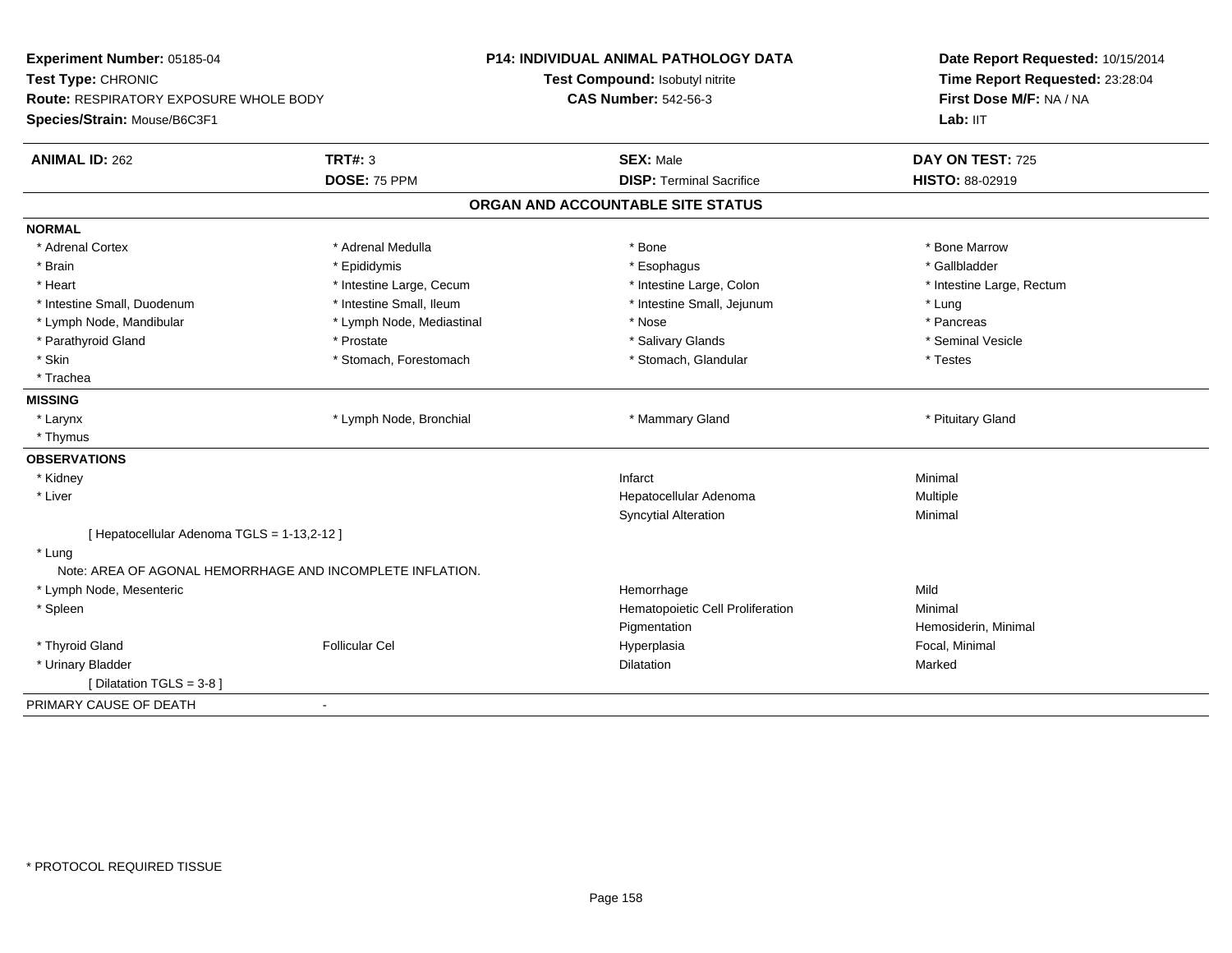| Experiment Number: 05185-04            |                            | <b>P14: INDIVIDUAL ANIMAL PATHOLOGY DATA</b><br>Test Compound: Isobutyl nitrite | Date Report Requested: 10/15/2014<br>Time Report Requested: 23:28:04 |
|----------------------------------------|----------------------------|---------------------------------------------------------------------------------|----------------------------------------------------------------------|
| Test Type: CHRONIC                     |                            | <b>CAS Number: 542-56-3</b>                                                     | First Dose M/F: NA / NA                                              |
| Route: RESPIRATORY EXPOSURE WHOLE BODY |                            |                                                                                 | Lab: IIT                                                             |
| Species/Strain: Mouse/B6C3F1           |                            |                                                                                 |                                                                      |
| <b>ANIMAL ID: 263</b>                  | <b>TRT#: 3</b>             | <b>SEX: Male</b>                                                                | DAY ON TEST: 725                                                     |
|                                        | DOSE: 75 PPM               | <b>DISP: Terminal Sacrifice</b>                                                 | HISTO: 88-02920                                                      |
|                                        |                            | ORGAN AND ACCOUNTABLE SITE STATUS                                               |                                                                      |
| <b>NORMAL</b>                          |                            |                                                                                 |                                                                      |
| * Adrenal Cortex                       | * Adrenal Medulla          | * Bone                                                                          | * Bone Marrow                                                        |
| * Epididymis                           | * Esophagus                | * Gallbladder                                                                   | * Heart                                                              |
| * Intestine Large, Cecum               | * Intestine Large, Colon   | * Intestine Large, Rectum                                                       | * Intestine Small, Duodenum                                          |
| * Intestine Small, Ileum               | * Intestine Small, Jejunum | * Larynx                                                                        | * Liver                                                              |
| * Lung                                 | * Lymph Node, Mandibular   | * Lymph Node, Mediastinal                                                       | * Nose                                                               |
| * Pancreas                             | * Parathyroid Gland        | * Pituitary Gland                                                               | * Prostate                                                           |
| * Seminal Vesicle                      | * Skin                     | * Stomach, Forestomach                                                          | * Stomach, Glandular                                                 |
| * Testes                               | * Thymus                   | * Thyroid Gland                                                                 | * Trachea                                                            |
| <b>MISSING</b>                         |                            |                                                                                 |                                                                      |
| * Lymph Node, Bronchial                | * Mammary Gland            |                                                                                 |                                                                      |
| <b>OBSERVATIONS</b>                    |                            |                                                                                 |                                                                      |
| * Brain                                |                            | Mineralization                                                                  | Minimal                                                              |
| <b>Harderian Gland</b>                 |                            | Adenoma                                                                         |                                                                      |
| [Adenoma TGLS = $3-12$ ]               |                            |                                                                                 |                                                                      |
| * Kidney                               | <b>Renal Tubule</b>        | Hyperplasia                                                                     | Focal, Mild                                                          |
| * Lymph Node, Mesenteric               |                            | Hemorrhage                                                                      | Mild                                                                 |
| <b>Preputial Gland</b>                 |                            | Abscess                                                                         | Mild                                                                 |
|                                        |                            | Dilatation                                                                      | Mild                                                                 |
| [ Dilatation TGLS = 1-13 ]             |                            |                                                                                 |                                                                      |
| * Salivary Glands                      |                            | Inflammation                                                                    | Chronic, Minimal                                                     |
| * Spleen                               |                            | Hematopoietic Cell Proliferation                                                | Minimal                                                              |
|                                        |                            | Pigmentation                                                                    | Hemosiderin, Minimal                                                 |
| * Urinary Bladder                      |                            | Dilatation                                                                      | Marked                                                               |
| [ Dilatation TGLS = 2-8 ]              |                            |                                                                                 |                                                                      |
| PRIMARY CAUSE OF DEATH<br>$\sim$       |                            |                                                                                 |                                                                      |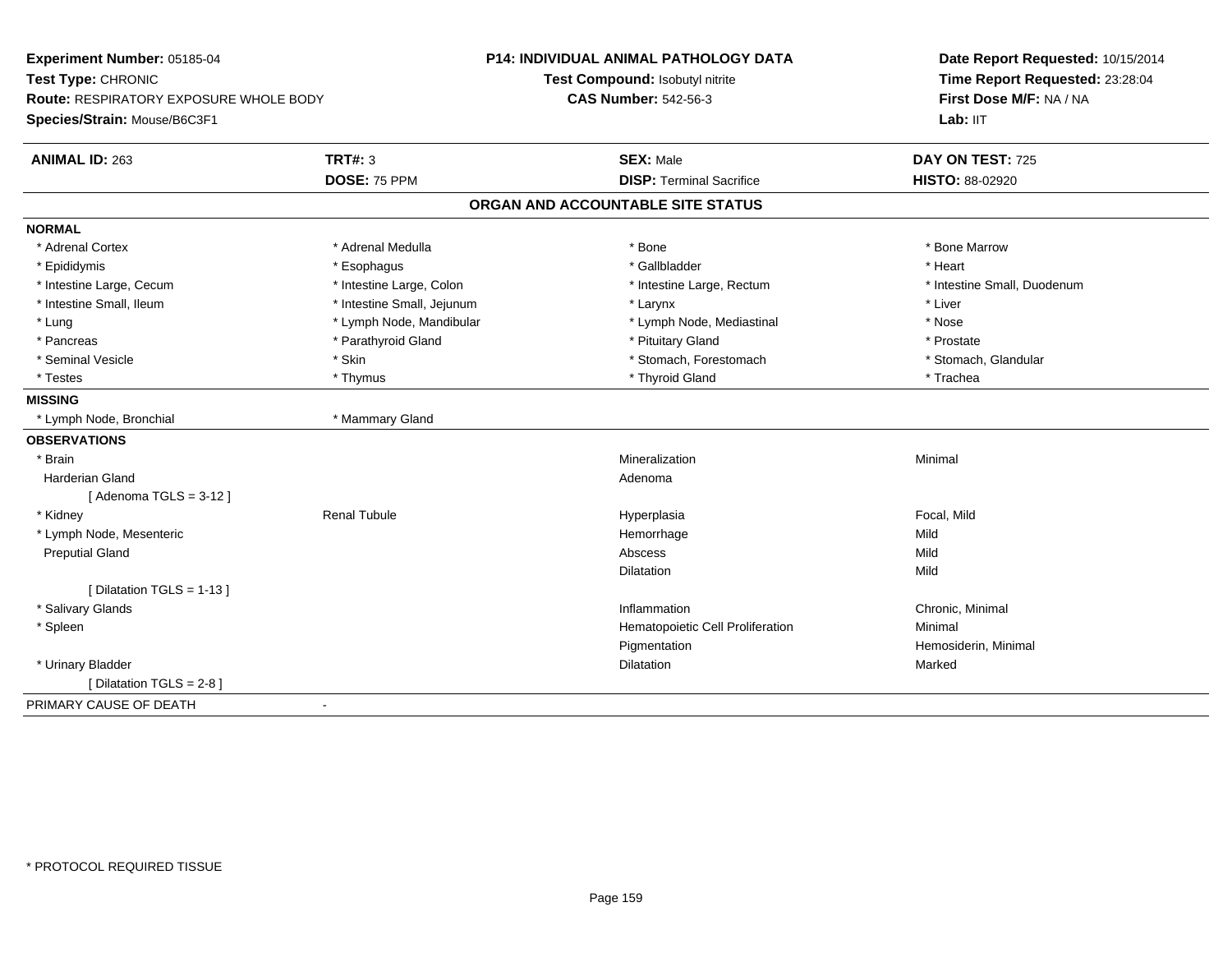| Experiment Number: 05185-04                                                   |                           | P14: INDIVIDUAL ANIMAL PATHOLOGY DATA | Date Report Requested: 10/15/2014   |  |
|-------------------------------------------------------------------------------|---------------------------|---------------------------------------|-------------------------------------|--|
| Test Type: CHRONIC                                                            |                           | Test Compound: Isobutyl nitrite       | Time Report Requested: 23:28:04     |  |
| <b>Route: RESPIRATORY EXPOSURE WHOLE BODY</b><br>Species/Strain: Mouse/B6C3F1 |                           | <b>CAS Number: 542-56-3</b>           | First Dose M/F: NA / NA<br>Lab: IIT |  |
| <b>ANIMAL ID: 264</b>                                                         | <b>TRT#: 3</b>            | <b>SEX: Male</b>                      | DAY ON TEST: 726                    |  |
|                                                                               | DOSE: 75 PPM              | <b>DISP: Terminal Sacrifice</b>       | HISTO: 88-02921                     |  |
|                                                                               |                           | ORGAN AND ACCOUNTABLE SITE STATUS     |                                     |  |
| <b>NORMAL</b>                                                                 |                           |                                       |                                     |  |
| * Adrenal Medulla                                                             | * Bone                    | * Bone Marrow                         | * Epididymis                        |  |
| * Esophagus                                                                   | * Gallbladder             | * Heart                               | * Intestine Large, Cecum            |  |
| * Intestine Large, Colon                                                      | * Intestine Large, Rectum | * Intestine Small, Duodenum           | * Intestine Small, Ileum            |  |
| * Intestine Small, Jejunum                                                    | * Larynx                  | * Lymph Node, Mandibular              | * Lymph Node, Mediastinal           |  |
| * Pancreas                                                                    | * Pituitary Gland         | * Prostate                            | * Skin                              |  |
| * Stomach, Forestomach                                                        | * Stomach, Glandular      | * Testes                              | * Thymus                            |  |
| * Thyroid Gland                                                               | * Trachea                 | * Urinary Bladder                     |                                     |  |
| <b>MISSING</b>                                                                |                           |                                       |                                     |  |
| * Lymph Node, Bronchial                                                       | * Lymph Node, Mesenteric  | * Mammary Gland                       | * Parathyroid Gland                 |  |
| <b>OBSERVATIONS</b>                                                           |                           |                                       |                                     |  |
| * Adrenal Cortex                                                              | Subcapsular               | Hyperplasia                           | Mild                                |  |
|                                                                               |                           | Hypertrophy                           | Focal, Minimal                      |  |
| * Brain                                                                       |                           | Mineralization                        | Minimal                             |  |
| Eye                                                                           |                           | Phthisis Bulbi                        |                                     |  |
| [ Phthisis Bulbi TGLS = 5-12 ]                                                |                           |                                       |                                     |  |
| <b>Harderian Gland</b>                                                        |                           | Adenoma                               |                                     |  |
| [Adenoma TGLS = $6-17$ ]                                                      |                           |                                       |                                     |  |
| * Kidney                                                                      | <b>Renal Tubule</b>       | Regeneration                          | Minimal                             |  |
| * Liver                                                                       |                           | <b>Syncytial Alteration</b>           | Mild                                |  |
| * Lung                                                                        |                           | Alveolar/Bronchiolar Adenoma          |                                     |  |
|                                                                               |                           | Alveolar/Bronchiolar Carcinoma        |                                     |  |
|                                                                               | Alveolar Epith            | Hyperplasia                           | Focal, Minimal                      |  |
| [ Alveolar/Bronchiolar Adenoma TGLS = 3-14 ]                                  |                           |                                       |                                     |  |
| [ Alveolar/Bronchiolar Carcinoma TGLS = 4-15 ]                                |                           |                                       |                                     |  |
| * Nose                                                                        | <b>Respirat Epith</b>     | Hyperplasia                           | Minimal                             |  |
|                                                                               |                           | Inflammation                          | Chronic Active, Minimal             |  |
| * Salivary Glands                                                             |                           | Inflammation                          | Chronic, Minimal                    |  |
| * Seminal Vesicle                                                             |                           | Dilatation                            | Marked                              |  |
| [ Dilatation TGLS = 2-13 ]                                                    |                           |                                       |                                     |  |
| * Spleen                                                                      |                           | Hematopoietic Cell Proliferation      | Minimal                             |  |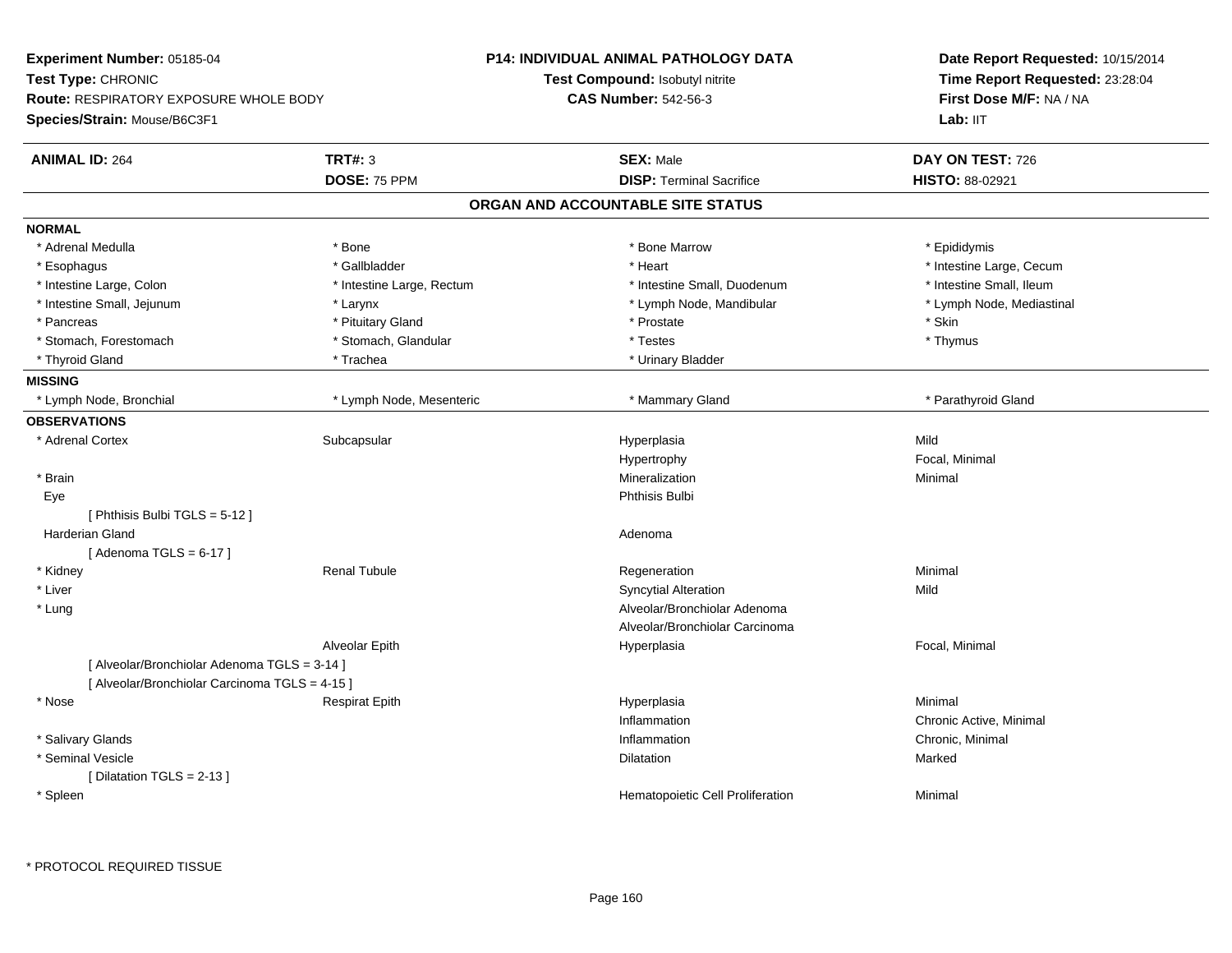| Experiment Number: 05185-04<br>Test Type: CHRONIC<br><b>Route: RESPIRATORY EXPOSURE WHOLE BODY</b><br>Species/Strain: Mouse/B6C3F1 |                                | <b>P14: INDIVIDUAL ANIMAL PATHOLOGY DATA</b><br>Test Compound: Isobutyl nitrite<br><b>CAS Number: 542-56-3</b> | Date Report Requested: 10/15/2014<br>Time Report Requested: 23:28:04<br>First Dose M/F: NA / NA<br>Lab: IIT |
|------------------------------------------------------------------------------------------------------------------------------------|--------------------------------|----------------------------------------------------------------------------------------------------------------|-------------------------------------------------------------------------------------------------------------|
| <b>ANIMAL ID: 264</b>                                                                                                              | TRT#: 3<br><b>DOSE: 75 PPM</b> | <b>SEX: Male</b><br><b>DISP: Terminal Sacrifice</b>                                                            | <b>DAY ON TEST: 726</b><br><b>HISTO: 88-02921</b>                                                           |
|                                                                                                                                    |                                | ORGAN AND ACCOUNTABLE SITE STATUS                                                                              |                                                                                                             |
|                                                                                                                                    |                                | Pigmentation                                                                                                   | Hemosiderin, Minimal                                                                                        |
| PRIMARY CAUSE OF DEATH                                                                                                             |                                |                                                                                                                |                                                                                                             |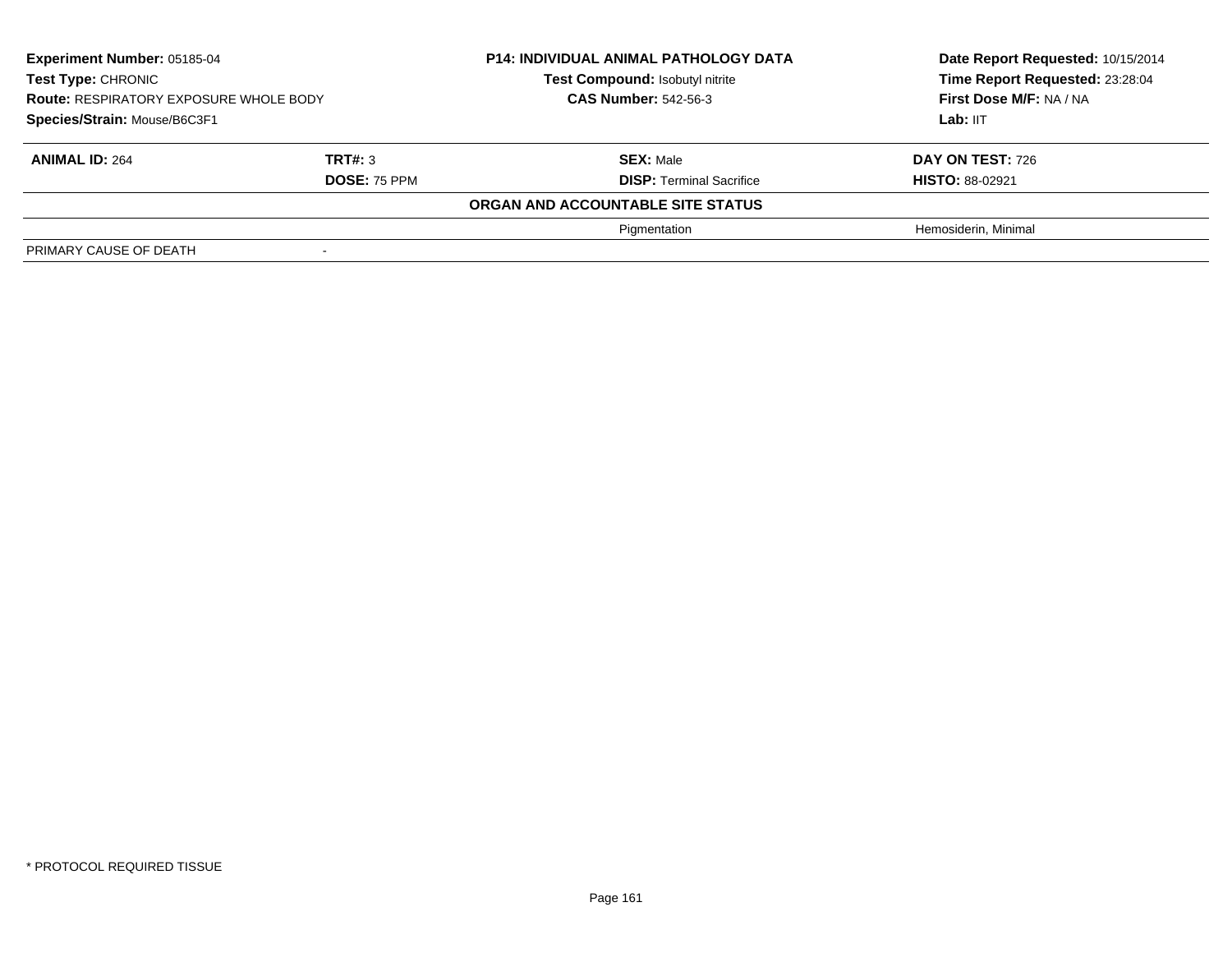| Time Report Requested: 23:28:04<br>Test Compound: Isobutyl nitrite<br><b>CAS Number: 542-56-3</b><br>First Dose M/F: NA / NA<br>Route: RESPIRATORY EXPOSURE WHOLE BODY<br>Lab: IIT<br><b>TRT#: 3</b><br><b>SEX: Male</b><br>DAY ON TEST: 726<br><b>ANIMAL ID: 265</b><br>DOSE: 75 PPM<br><b>DISP: Terminal Sacrifice</b><br>HISTO: 88-02922<br>ORGAN AND ACCOUNTABLE SITE STATUS<br>* Adrenal Cortex<br>* Adrenal Medulla<br>* Bone<br>* Brain<br>* Heart<br>* Intestine Large, Cecum<br>* Epididymis<br>* Esophagus<br>* Intestine Large, Rectum<br>* Intestine Small, Duodenum<br>* Intestine Small, Ileum<br>* Intestine Large, Colon<br>* Intestine Small, Jejunum<br>* Lymph Node, Bronchial<br>* Kidney<br>* Larynx<br>* Lymph Node, Mesenteric<br>* Pituitary Gland<br>* Lymph Node, Mandibular<br>* Pancreas<br>* Stomach, Forestomach<br>* Prostate<br>* Stomach, Glandular<br>* Testes<br>* Thyroid Gland<br>* Thymus<br>* Trachea<br>* Gallbladder<br>* Lymph Node, Mediastinal<br>* Mammary Gland<br>* Parathyroid Gland<br>Mild<br>* Bone Marrow<br><b>Myeloid Cell</b><br>Hyperplasia<br>* Liver<br>Hepatocellular Adenoma<br>Note: FOCUS, TGL6, NOT IN ORIGINAL OR RECUT.<br>[Hepatocellular Adenoma TGLS = 5-12]<br>Alveolar/Bronchiolar Adenoma<br>* Lung<br>Lymph Node<br>Inguinal<br>Lymphoid, Mild<br>Hyperplasia<br>[Hyperplasia TGLS = 2-14]<br>Chronic Active, Minimal<br>* Nose<br>Inflammation<br>* Salivary Glands<br>Inflammation<br>Chronic, Minimal<br>* Seminal Vesicle<br>Marked<br>Dilatation<br>[ Dilatation TGLS = $4-13$ ]<br>Chronic Active, Marked<br>* Skin<br>Inflammation<br>[Inflammation TGLS = 1-15]<br>Mild<br>* Spleen<br>Hematopoietic Cell Proliferation<br>Pigmentation<br>Hemosiderin, Minimal<br>* Urinary Bladder<br>Dilatation<br>Moderate<br>[ Dilatation TGLS = 3-8 ]<br>$\blacksquare$ | Experiment Number: 05185-04  | <b>P14: INDIVIDUAL ANIMAL PATHOLOGY DATA</b> | Date Report Requested: 10/15/2014 |
|-----------------------------------------------------------------------------------------------------------------------------------------------------------------------------------------------------------------------------------------------------------------------------------------------------------------------------------------------------------------------------------------------------------------------------------------------------------------------------------------------------------------------------------------------------------------------------------------------------------------------------------------------------------------------------------------------------------------------------------------------------------------------------------------------------------------------------------------------------------------------------------------------------------------------------------------------------------------------------------------------------------------------------------------------------------------------------------------------------------------------------------------------------------------------------------------------------------------------------------------------------------------------------------------------------------------------------------------------------------------------------------------------------------------------------------------------------------------------------------------------------------------------------------------------------------------------------------------------------------------------------------------------------------------------------------------------------------------------------------------------------------------------------------------------------------------------------------------------|------------------------------|----------------------------------------------|-----------------------------------|
|                                                                                                                                                                                                                                                                                                                                                                                                                                                                                                                                                                                                                                                                                                                                                                                                                                                                                                                                                                                                                                                                                                                                                                                                                                                                                                                                                                                                                                                                                                                                                                                                                                                                                                                                                                                                                                               | Test Type: CHRONIC           |                                              |                                   |
|                                                                                                                                                                                                                                                                                                                                                                                                                                                                                                                                                                                                                                                                                                                                                                                                                                                                                                                                                                                                                                                                                                                                                                                                                                                                                                                                                                                                                                                                                                                                                                                                                                                                                                                                                                                                                                               |                              |                                              |                                   |
|                                                                                                                                                                                                                                                                                                                                                                                                                                                                                                                                                                                                                                                                                                                                                                                                                                                                                                                                                                                                                                                                                                                                                                                                                                                                                                                                                                                                                                                                                                                                                                                                                                                                                                                                                                                                                                               | Species/Strain: Mouse/B6C3F1 |                                              |                                   |
|                                                                                                                                                                                                                                                                                                                                                                                                                                                                                                                                                                                                                                                                                                                                                                                                                                                                                                                                                                                                                                                                                                                                                                                                                                                                                                                                                                                                                                                                                                                                                                                                                                                                                                                                                                                                                                               |                              |                                              |                                   |
|                                                                                                                                                                                                                                                                                                                                                                                                                                                                                                                                                                                                                                                                                                                                                                                                                                                                                                                                                                                                                                                                                                                                                                                                                                                                                                                                                                                                                                                                                                                                                                                                                                                                                                                                                                                                                                               |                              |                                              |                                   |
|                                                                                                                                                                                                                                                                                                                                                                                                                                                                                                                                                                                                                                                                                                                                                                                                                                                                                                                                                                                                                                                                                                                                                                                                                                                                                                                                                                                                                                                                                                                                                                                                                                                                                                                                                                                                                                               |                              |                                              |                                   |
|                                                                                                                                                                                                                                                                                                                                                                                                                                                                                                                                                                                                                                                                                                                                                                                                                                                                                                                                                                                                                                                                                                                                                                                                                                                                                                                                                                                                                                                                                                                                                                                                                                                                                                                                                                                                                                               | <b>NORMAL</b>                |                                              |                                   |
|                                                                                                                                                                                                                                                                                                                                                                                                                                                                                                                                                                                                                                                                                                                                                                                                                                                                                                                                                                                                                                                                                                                                                                                                                                                                                                                                                                                                                                                                                                                                                                                                                                                                                                                                                                                                                                               |                              |                                              |                                   |
|                                                                                                                                                                                                                                                                                                                                                                                                                                                                                                                                                                                                                                                                                                                                                                                                                                                                                                                                                                                                                                                                                                                                                                                                                                                                                                                                                                                                                                                                                                                                                                                                                                                                                                                                                                                                                                               |                              |                                              |                                   |
|                                                                                                                                                                                                                                                                                                                                                                                                                                                                                                                                                                                                                                                                                                                                                                                                                                                                                                                                                                                                                                                                                                                                                                                                                                                                                                                                                                                                                                                                                                                                                                                                                                                                                                                                                                                                                                               |                              |                                              |                                   |
|                                                                                                                                                                                                                                                                                                                                                                                                                                                                                                                                                                                                                                                                                                                                                                                                                                                                                                                                                                                                                                                                                                                                                                                                                                                                                                                                                                                                                                                                                                                                                                                                                                                                                                                                                                                                                                               |                              |                                              |                                   |
|                                                                                                                                                                                                                                                                                                                                                                                                                                                                                                                                                                                                                                                                                                                                                                                                                                                                                                                                                                                                                                                                                                                                                                                                                                                                                                                                                                                                                                                                                                                                                                                                                                                                                                                                                                                                                                               |                              |                                              |                                   |
|                                                                                                                                                                                                                                                                                                                                                                                                                                                                                                                                                                                                                                                                                                                                                                                                                                                                                                                                                                                                                                                                                                                                                                                                                                                                                                                                                                                                                                                                                                                                                                                                                                                                                                                                                                                                                                               |                              |                                              |                                   |
|                                                                                                                                                                                                                                                                                                                                                                                                                                                                                                                                                                                                                                                                                                                                                                                                                                                                                                                                                                                                                                                                                                                                                                                                                                                                                                                                                                                                                                                                                                                                                                                                                                                                                                                                                                                                                                               |                              |                                              |                                   |
|                                                                                                                                                                                                                                                                                                                                                                                                                                                                                                                                                                                                                                                                                                                                                                                                                                                                                                                                                                                                                                                                                                                                                                                                                                                                                                                                                                                                                                                                                                                                                                                                                                                                                                                                                                                                                                               | <b>MISSING</b>               |                                              |                                   |
|                                                                                                                                                                                                                                                                                                                                                                                                                                                                                                                                                                                                                                                                                                                                                                                                                                                                                                                                                                                                                                                                                                                                                                                                                                                                                                                                                                                                                                                                                                                                                                                                                                                                                                                                                                                                                                               |                              |                                              |                                   |
|                                                                                                                                                                                                                                                                                                                                                                                                                                                                                                                                                                                                                                                                                                                                                                                                                                                                                                                                                                                                                                                                                                                                                                                                                                                                                                                                                                                                                                                                                                                                                                                                                                                                                                                                                                                                                                               | <b>OBSERVATIONS</b>          |                                              |                                   |
|                                                                                                                                                                                                                                                                                                                                                                                                                                                                                                                                                                                                                                                                                                                                                                                                                                                                                                                                                                                                                                                                                                                                                                                                                                                                                                                                                                                                                                                                                                                                                                                                                                                                                                                                                                                                                                               |                              |                                              |                                   |
|                                                                                                                                                                                                                                                                                                                                                                                                                                                                                                                                                                                                                                                                                                                                                                                                                                                                                                                                                                                                                                                                                                                                                                                                                                                                                                                                                                                                                                                                                                                                                                                                                                                                                                                                                                                                                                               |                              |                                              |                                   |
|                                                                                                                                                                                                                                                                                                                                                                                                                                                                                                                                                                                                                                                                                                                                                                                                                                                                                                                                                                                                                                                                                                                                                                                                                                                                                                                                                                                                                                                                                                                                                                                                                                                                                                                                                                                                                                               |                              |                                              |                                   |
|                                                                                                                                                                                                                                                                                                                                                                                                                                                                                                                                                                                                                                                                                                                                                                                                                                                                                                                                                                                                                                                                                                                                                                                                                                                                                                                                                                                                                                                                                                                                                                                                                                                                                                                                                                                                                                               |                              |                                              |                                   |
|                                                                                                                                                                                                                                                                                                                                                                                                                                                                                                                                                                                                                                                                                                                                                                                                                                                                                                                                                                                                                                                                                                                                                                                                                                                                                                                                                                                                                                                                                                                                                                                                                                                                                                                                                                                                                                               |                              |                                              |                                   |
|                                                                                                                                                                                                                                                                                                                                                                                                                                                                                                                                                                                                                                                                                                                                                                                                                                                                                                                                                                                                                                                                                                                                                                                                                                                                                                                                                                                                                                                                                                                                                                                                                                                                                                                                                                                                                                               |                              |                                              |                                   |
|                                                                                                                                                                                                                                                                                                                                                                                                                                                                                                                                                                                                                                                                                                                                                                                                                                                                                                                                                                                                                                                                                                                                                                                                                                                                                                                                                                                                                                                                                                                                                                                                                                                                                                                                                                                                                                               |                              |                                              |                                   |
|                                                                                                                                                                                                                                                                                                                                                                                                                                                                                                                                                                                                                                                                                                                                                                                                                                                                                                                                                                                                                                                                                                                                                                                                                                                                                                                                                                                                                                                                                                                                                                                                                                                                                                                                                                                                                                               |                              |                                              |                                   |
|                                                                                                                                                                                                                                                                                                                                                                                                                                                                                                                                                                                                                                                                                                                                                                                                                                                                                                                                                                                                                                                                                                                                                                                                                                                                                                                                                                                                                                                                                                                                                                                                                                                                                                                                                                                                                                               |                              |                                              |                                   |
|                                                                                                                                                                                                                                                                                                                                                                                                                                                                                                                                                                                                                                                                                                                                                                                                                                                                                                                                                                                                                                                                                                                                                                                                                                                                                                                                                                                                                                                                                                                                                                                                                                                                                                                                                                                                                                               |                              |                                              |                                   |
|                                                                                                                                                                                                                                                                                                                                                                                                                                                                                                                                                                                                                                                                                                                                                                                                                                                                                                                                                                                                                                                                                                                                                                                                                                                                                                                                                                                                                                                                                                                                                                                                                                                                                                                                                                                                                                               |                              |                                              |                                   |
|                                                                                                                                                                                                                                                                                                                                                                                                                                                                                                                                                                                                                                                                                                                                                                                                                                                                                                                                                                                                                                                                                                                                                                                                                                                                                                                                                                                                                                                                                                                                                                                                                                                                                                                                                                                                                                               |                              |                                              |                                   |
|                                                                                                                                                                                                                                                                                                                                                                                                                                                                                                                                                                                                                                                                                                                                                                                                                                                                                                                                                                                                                                                                                                                                                                                                                                                                                                                                                                                                                                                                                                                                                                                                                                                                                                                                                                                                                                               |                              |                                              |                                   |
|                                                                                                                                                                                                                                                                                                                                                                                                                                                                                                                                                                                                                                                                                                                                                                                                                                                                                                                                                                                                                                                                                                                                                                                                                                                                                                                                                                                                                                                                                                                                                                                                                                                                                                                                                                                                                                               |                              |                                              |                                   |
|                                                                                                                                                                                                                                                                                                                                                                                                                                                                                                                                                                                                                                                                                                                                                                                                                                                                                                                                                                                                                                                                                                                                                                                                                                                                                                                                                                                                                                                                                                                                                                                                                                                                                                                                                                                                                                               |                              |                                              |                                   |
|                                                                                                                                                                                                                                                                                                                                                                                                                                                                                                                                                                                                                                                                                                                                                                                                                                                                                                                                                                                                                                                                                                                                                                                                                                                                                                                                                                                                                                                                                                                                                                                                                                                                                                                                                                                                                                               |                              |                                              |                                   |
|                                                                                                                                                                                                                                                                                                                                                                                                                                                                                                                                                                                                                                                                                                                                                                                                                                                                                                                                                                                                                                                                                                                                                                                                                                                                                                                                                                                                                                                                                                                                                                                                                                                                                                                                                                                                                                               |                              |                                              |                                   |
|                                                                                                                                                                                                                                                                                                                                                                                                                                                                                                                                                                                                                                                                                                                                                                                                                                                                                                                                                                                                                                                                                                                                                                                                                                                                                                                                                                                                                                                                                                                                                                                                                                                                                                                                                                                                                                               | PRIMARY CAUSE OF DEATH       |                                              |                                   |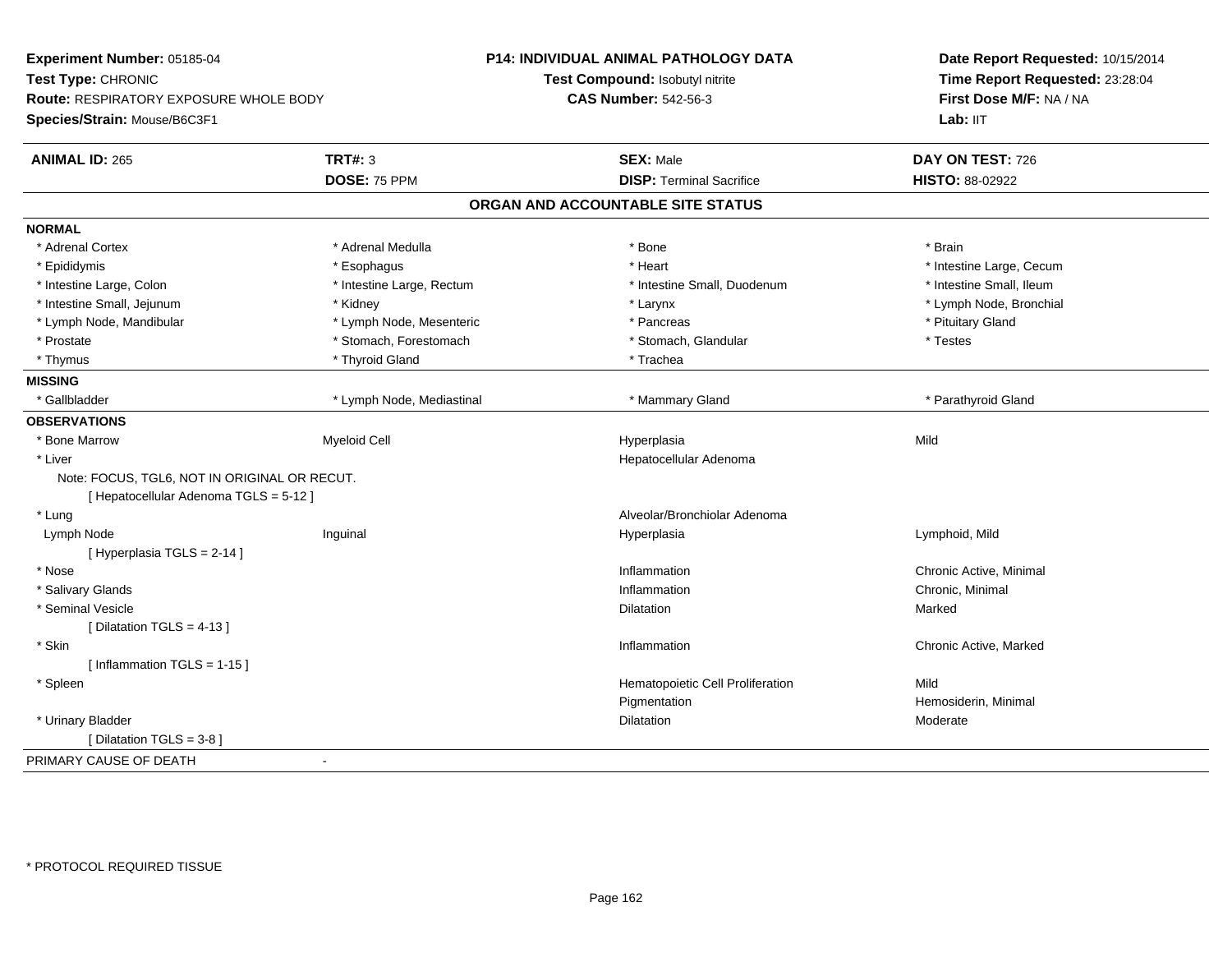| Experiment Number: 05185-04<br>Test Type: CHRONIC<br><b>Route: RESPIRATORY EXPOSURE WHOLE BODY</b> |                                                              | <b>P14: INDIVIDUAL ANIMAL PATHOLOGY DATA</b><br>Test Compound: Isobutyl nitrite<br><b>CAS Number: 542-56-3</b> | Date Report Requested: 10/15/2014<br>Time Report Requested: 23:28:04<br>First Dose M/F: NA / NA |  |
|----------------------------------------------------------------------------------------------------|--------------------------------------------------------------|----------------------------------------------------------------------------------------------------------------|-------------------------------------------------------------------------------------------------|--|
| Species/Strain: Mouse/B6C3F1                                                                       |                                                              |                                                                                                                | Lab: II <sub>T</sub>                                                                            |  |
| <b>ANIMAL ID: 266</b>                                                                              | <b>TRT#: 3</b>                                               | <b>SEX: Male</b>                                                                                               | DAY ON TEST: 725                                                                                |  |
|                                                                                                    | DOSE: 75 PPM                                                 | <b>DISP: Terminal Sacrifice</b>                                                                                | HISTO: 88-02923                                                                                 |  |
|                                                                                                    |                                                              | ORGAN AND ACCOUNTABLE SITE STATUS                                                                              |                                                                                                 |  |
| <b>NORMAL</b>                                                                                      |                                                              |                                                                                                                |                                                                                                 |  |
| * Bone                                                                                             | * Bone Marrow                                                | * Epididymis                                                                                                   | * Esophagus                                                                                     |  |
| * Gallbladder                                                                                      | * Heart                                                      | * Intestine Large, Cecum                                                                                       | * Intestine Large, Colon                                                                        |  |
| * Intestine Large, Rectum                                                                          | * Intestine Small, Duodenum                                  | * Intestine Small, Ileum                                                                                       | * Intestine Small, Jejunum                                                                      |  |
| * Larynx                                                                                           | * Lymph Node, Mandibular                                     | * Lymph Node, Mediastinal                                                                                      | * Lymph Node, Mesenteric                                                                        |  |
| * Pancreas                                                                                         | * Parathyroid Gland                                          | * Pituitary Gland                                                                                              | * Prostate                                                                                      |  |
| * Stomach, Forestomach                                                                             | * Stomach, Glandular                                         | * Testes                                                                                                       | * Thymus                                                                                        |  |
| * Thyroid Gland                                                                                    | * Trachea                                                    | * Urinary Bladder                                                                                              |                                                                                                 |  |
| <b>MISSING</b>                                                                                     |                                                              |                                                                                                                |                                                                                                 |  |
| * Lymph Node, Bronchial                                                                            | * Mammary Gland                                              |                                                                                                                |                                                                                                 |  |
| <b>OBSERVATIONS</b>                                                                                |                                                              |                                                                                                                |                                                                                                 |  |
| * Adrenal Cortex                                                                                   |                                                              | Alveolar/Bronchiolar Carcinoma                                                                                 | Metastatic (Lung)                                                                               |  |
| [ Alveolar/Bronchiolar Carcinoma TGLS = 4-13 ]                                                     |                                                              |                                                                                                                |                                                                                                 |  |
| * Adrenal Medulla                                                                                  |                                                              | Alveolar/Bronchiolar Carcinoma                                                                                 | Metastatic (Lung)                                                                               |  |
| [ Alveolar/Bronchiolar Carcinoma TGLS = 4-13 ]                                                     |                                                              |                                                                                                                |                                                                                                 |  |
| * Brain                                                                                            |                                                              | Mineralization                                                                                                 | Minimal                                                                                         |  |
| * Kidney                                                                                           |                                                              | Metaplasia                                                                                                     | Osseous, Minimal                                                                                |  |
| * Liver                                                                                            |                                                              | <b>Syncytial Alteration</b>                                                                                    | Minimal                                                                                         |  |
| * Lung                                                                                             |                                                              | Alveolar/Bronchiolar Carcinoma                                                                                 |                                                                                                 |  |
|                                                                                                    | Note: LUNG/BRONCHI DISRUPTED BY SAMPLING MULTIPLE NEOPLASMS. |                                                                                                                |                                                                                                 |  |
| [ Alveolar/Bronchiolar Carcinoma TGLS = 2-12,3-16 ]                                                |                                                              |                                                                                                                |                                                                                                 |  |
| * Nose                                                                                             | <b>Respirat Epith</b>                                        | Hyperplasia                                                                                                    | Minimal                                                                                         |  |
|                                                                                                    |                                                              | Inflammation                                                                                                   | Chronic Active, Minimal                                                                         |  |
| <b>Preputial Gland</b>                                                                             |                                                              | Dilatation                                                                                                     | Marked                                                                                          |  |
|                                                                                                    |                                                              | Inflammation                                                                                                   | Chronic Active, Mild                                                                            |  |
| [ Dilatation TGLS = $1-17$ ]                                                                       |                                                              |                                                                                                                |                                                                                                 |  |
| * Salivary Glands                                                                                  |                                                              | Inflammation                                                                                                   | Chronic, Minimal                                                                                |  |
| * Seminal Vesicle                                                                                  |                                                              | Dilatation                                                                                                     | Marked                                                                                          |  |
| [ Dilatation TGLS = 5-15 ]                                                                         |                                                              |                                                                                                                |                                                                                                 |  |
| * Skin                                                                                             | <b>Subcut Tiss</b>                                           | Alveolar/Bronchiolar Carcinoma                                                                                 | Metastatic (Lung)                                                                               |  |
| [ Alveolar/Bronchiolar Carcinoma TGLS = 6-14 ]                                                     |                                                              |                                                                                                                |                                                                                                 |  |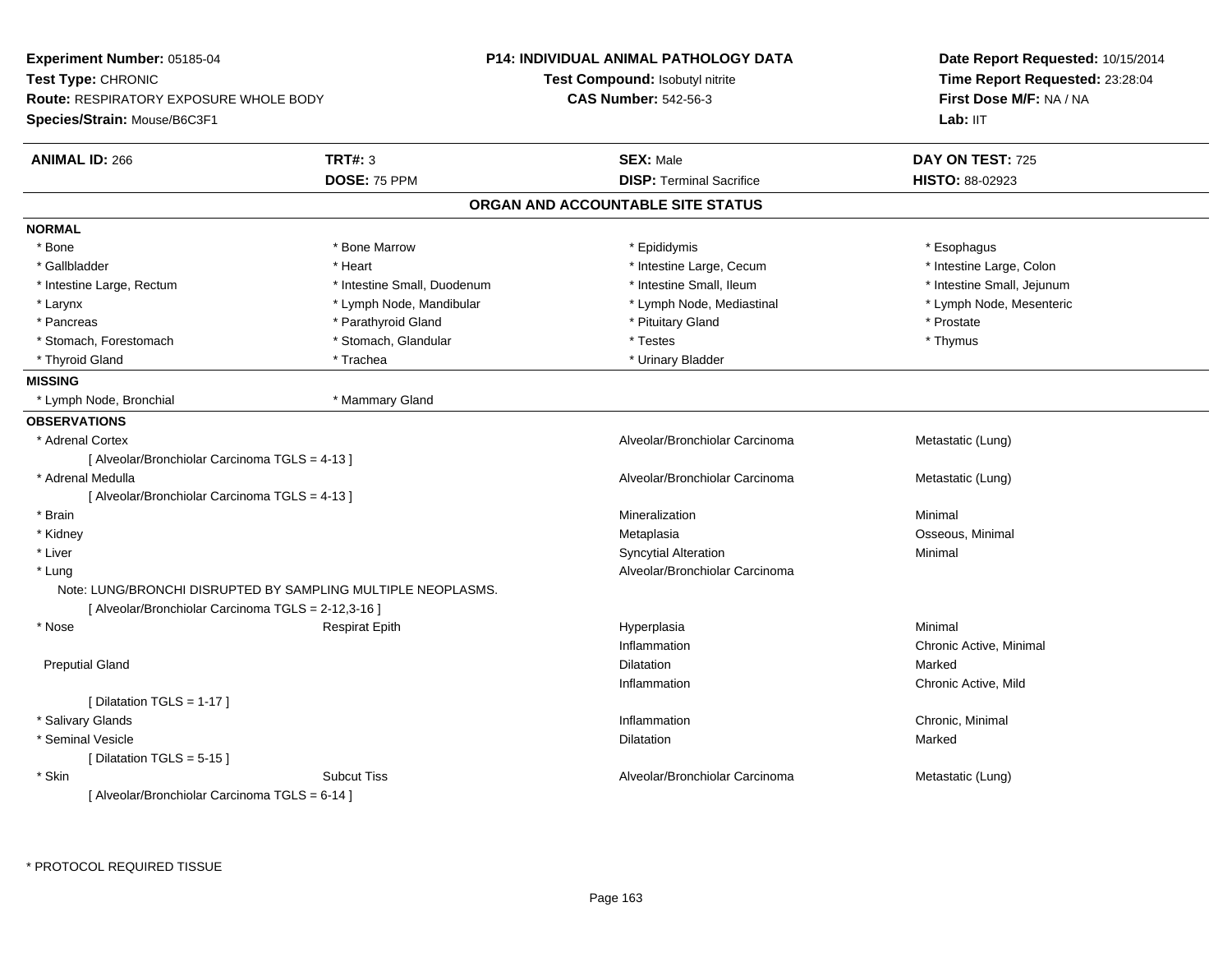| <b>Experiment Number: 05185-04</b><br><b>Test Type: CHRONIC</b><br><b>Route: RESPIRATORY EXPOSURE WHOLE BODY</b><br>Species/Strain: Mouse/B6C3F1 |                     | <b>P14: INDIVIDUAL ANIMAL PATHOLOGY DATA</b> | Date Report Requested: 10/15/2014<br>Time Report Requested: 23:28:04 |
|--------------------------------------------------------------------------------------------------------------------------------------------------|---------------------|----------------------------------------------|----------------------------------------------------------------------|
|                                                                                                                                                  |                     | <b>Test Compound: Isobutyl nitrite</b>       |                                                                      |
|                                                                                                                                                  |                     | <b>CAS Number: 542-56-3</b>                  | First Dose M/F: NA / NA                                              |
|                                                                                                                                                  |                     |                                              | Lab: IIT                                                             |
| <b>ANIMAL ID: 266</b>                                                                                                                            | TRT#: 3             | <b>SEX: Male</b>                             | <b>DAY ON TEST: 725</b>                                              |
|                                                                                                                                                  | <b>DOSE: 75 PPM</b> | <b>DISP:</b> Terminal Sacrifice              | <b>HISTO: 88-02923</b>                                               |
|                                                                                                                                                  |                     | ORGAN AND ACCOUNTABLE SITE STATUS            |                                                                      |
| * Spleen                                                                                                                                         |                     | Hematopoietic Cell Proliferation             | Minimal                                                              |
|                                                                                                                                                  |                     | Pigmentation                                 | Hemosiderin, Minimal                                                 |
| PRIMARY CAUSE OF DEATH                                                                                                                           |                     |                                              |                                                                      |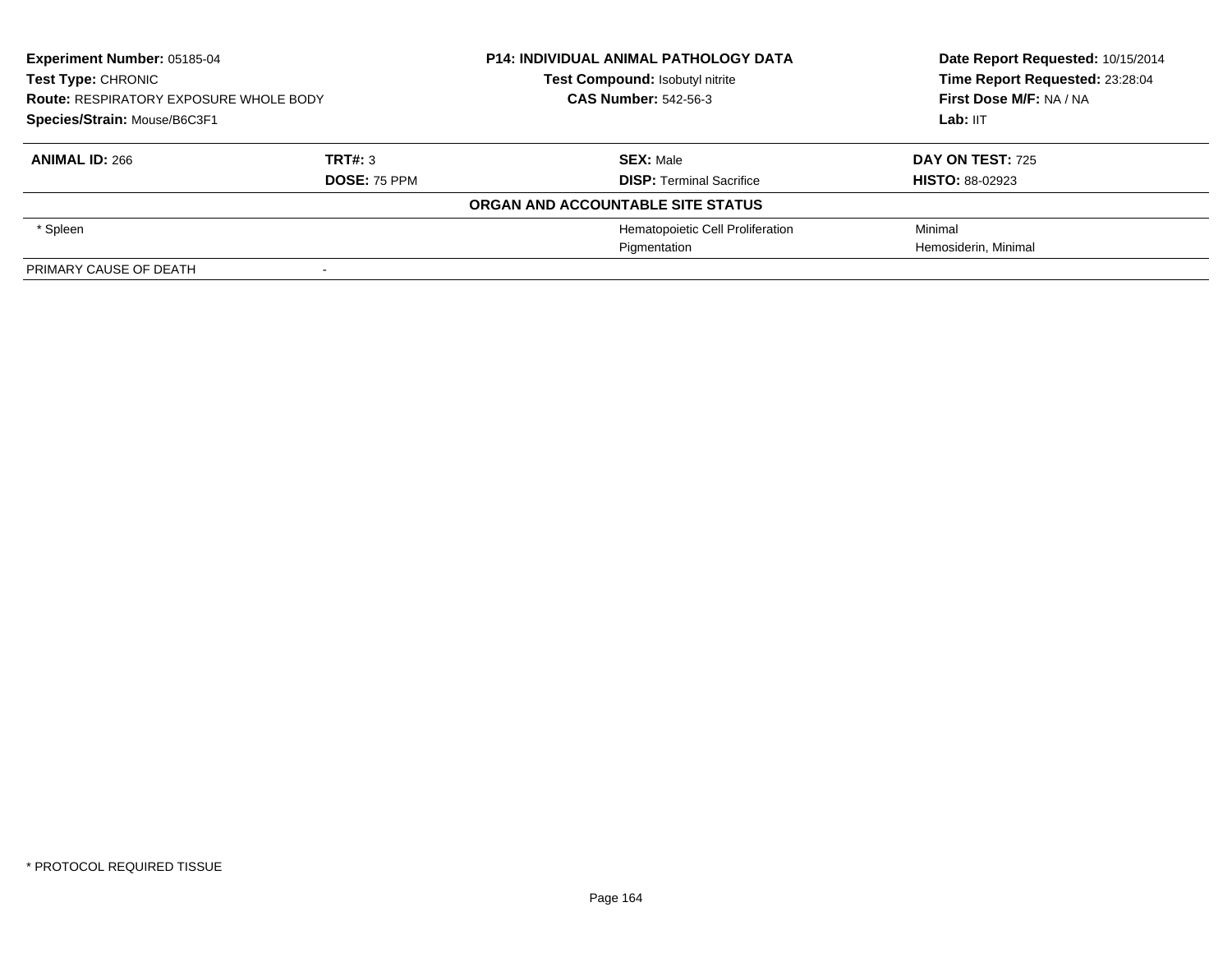| Experiment Number: 05185-04                                         |                          | <b>P14: INDIVIDUAL ANIMAL PATHOLOGY DATA</b> | Date Report Requested: 10/15/2014                          |  |
|---------------------------------------------------------------------|--------------------------|----------------------------------------------|------------------------------------------------------------|--|
| Test Type: CHRONIC<br><b>Route: RESPIRATORY EXPOSURE WHOLE BODY</b> |                          | Test Compound: Isobutyl nitrite              | Time Report Requested: 23:28:04<br>First Dose M/F: NA / NA |  |
|                                                                     |                          | <b>CAS Number: 542-56-3</b>                  |                                                            |  |
| Species/Strain: Mouse/B6C3F1                                        |                          |                                              | Lab: IIT                                                   |  |
| <b>ANIMAL ID: 267</b>                                               | <b>TRT#: 3</b>           | <b>SEX: Male</b>                             | DAY ON TEST: 725                                           |  |
|                                                                     | DOSE: 75 PPM             | <b>DISP: Terminal Sacrifice</b>              | HISTO: 88-02924                                            |  |
|                                                                     |                          | ORGAN AND ACCOUNTABLE SITE STATUS            |                                                            |  |
| <b>NORMAL</b>                                                       |                          |                                              |                                                            |  |
| * Adrenal Cortex                                                    | * Adrenal Medulla        | * Bone                                       | * Bone Marrow                                              |  |
| * Brain                                                             | * Epididymis             | * Esophagus                                  | * Gallbladder                                              |  |
| * Heart                                                             | * Intestine Large, Cecum | * Intestine Large, Colon                     | * Intestine Large, Rectum                                  |  |
| * Intestine Small, Duodenum                                         | * Intestine Small, Ileum | * Intestine Small, Jejunum                   | * Larynx                                                   |  |
| * Lung                                                              | * Lymph Node, Bronchial  | * Lymph Node, Mandibular                     | * Lymph Node, Mediastinal                                  |  |
| * Lymph Node, Mesenteric                                            | * Parathyroid Gland      | * Pituitary Gland                            | * Prostate                                                 |  |
| * Seminal Vesicle                                                   | * Skin                   | * Stomach, Forestomach                       | * Stomach, Glandular                                       |  |
| * Testes                                                            | * Thymus                 | * Trachea                                    |                                                            |  |
| <b>MISSING</b>                                                      |                          |                                              |                                                            |  |
| * Mammary Gland                                                     |                          |                                              |                                                            |  |
| <b>OBSERVATIONS</b>                                                 |                          |                                              |                                                            |  |
| * Kidney                                                            |                          | <b>Infiltration Cellular</b>                 | Lymphocyte, Minimal                                        |  |
|                                                                     | <b>Renal Tubule</b>      | Regeneration                                 | Minimal                                                    |  |
| * Liver                                                             |                          | <b>Syncytial Alteration</b>                  | Minimal                                                    |  |
| * Nose                                                              | Olfactory Epi            | Degeneration                                 | Hyaline, Minimal                                           |  |
|                                                                     | <b>Respirat Epith</b>    | Hyperplasia                                  | Minimal                                                    |  |
| * Pancreas                                                          | Acinus                   | Atrophy                                      | Minimal                                                    |  |
| * Salivary Glands                                                   |                          | Inflammation                                 | Chronic, Minimal                                           |  |
| * Spleen                                                            |                          | Hematopoietic Cell Proliferation             | Minimal                                                    |  |
|                                                                     |                          | Pigmentation                                 | Hemosiderin, Minimal                                       |  |
| * Thyroid Gland                                                     | <b>Follicular Cel</b>    | Hyperplasia                                  | Focal, Moderate                                            |  |
| * Urinary Bladder                                                   |                          | <b>Dilatation</b>                            | Marked                                                     |  |
| [ Dilatation TGLS = 1-8 ]                                           |                          |                                              |                                                            |  |
| PRIMARY CAUSE OF DEATH                                              | $\blacksquare$           |                                              |                                                            |  |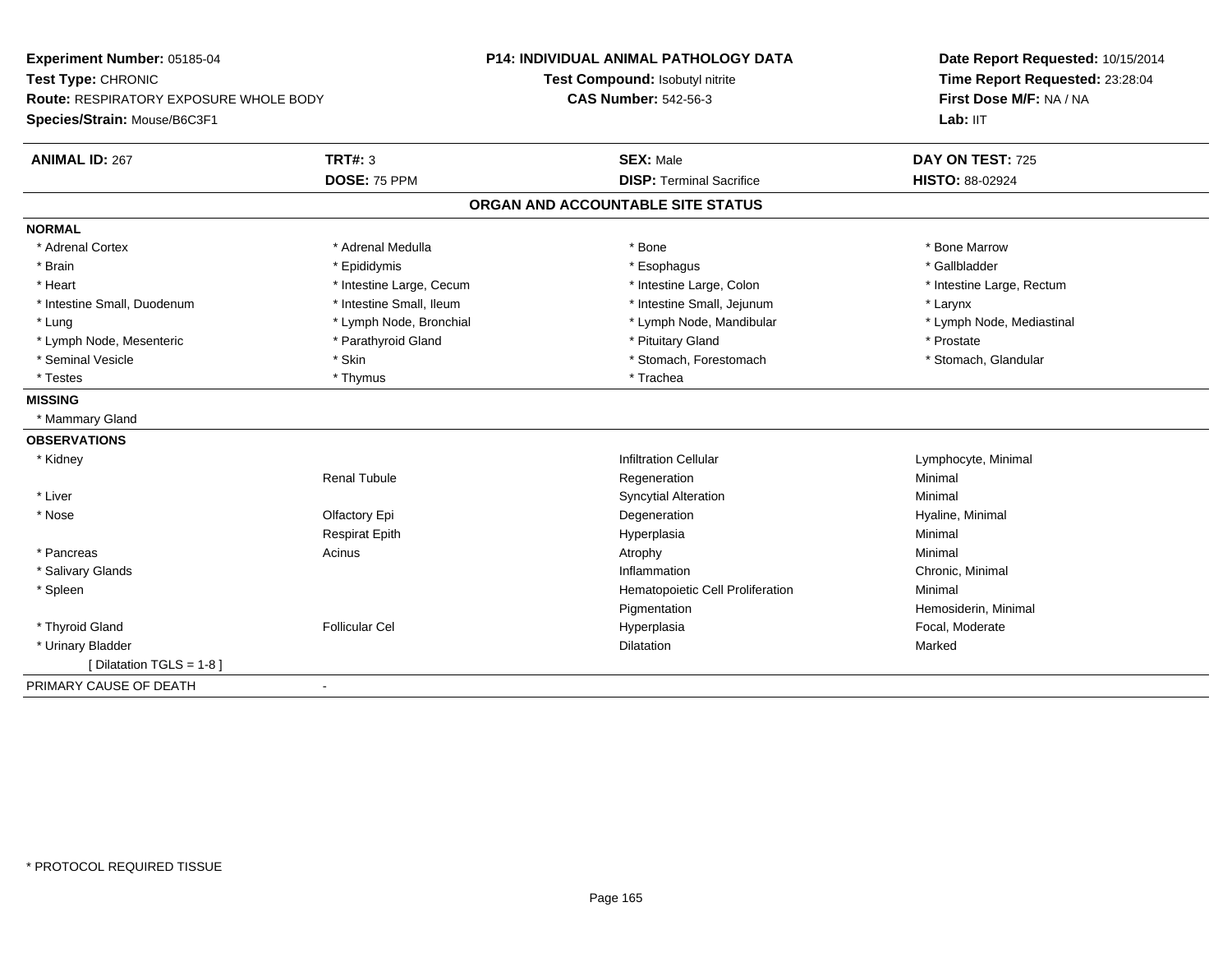| Experiment Number: 05185-04                   |                            | <b>P14: INDIVIDUAL ANIMAL PATHOLOGY DATA</b> | Date Report Requested: 10/15/2014<br>Time Report Requested: 23:28:04 |
|-----------------------------------------------|----------------------------|----------------------------------------------|----------------------------------------------------------------------|
| Test Type: CHRONIC                            |                            | Test Compound: Isobutyl nitrite              |                                                                      |
| <b>Route: RESPIRATORY EXPOSURE WHOLE BODY</b> |                            | <b>CAS Number: 542-56-3</b>                  | First Dose M/F: NA / NA                                              |
| Species/Strain: Mouse/B6C3F1                  |                            |                                              | Lab: IIT                                                             |
| <b>ANIMAL ID: 268</b>                         | TRT#: 3                    | <b>SEX: Male</b>                             | DAY ON TEST: 701                                                     |
|                                               | DOSE: 75 PPM               | <b>DISP: Natural Death</b>                   | <b>HISTO: 88-02925</b>                                               |
|                                               |                            | ORGAN AND ACCOUNTABLE SITE STATUS            |                                                                      |
| <b>NORMAL</b>                                 |                            |                                              |                                                                      |
| * Adrenal Cortex                              | * Adrenal Medulla          | * Bone                                       | * Bone Marrow                                                        |
| * Epididymis                                  | * Esophagus                | * Gallbladder                                | * Heart                                                              |
| * Intestine Large, Cecum                      | * Intestine Large, Colon   | * Intestine Large, Rectum                    | * Intestine Small, Duodenum                                          |
| * Intestine Small, Ileum                      | * Intestine Small, Jejunum | * Kidney                                     | * Larynx                                                             |
| * Lung                                        | * Lymph Node, Mandibular   | * Lymph Node, Mediastinal                    | * Lymph Node, Mesenteric                                             |
| * Nose                                        | * Pancreas                 | * Parathyroid Gland                          | * Pituitary Gland                                                    |
| * Prostate                                    | * Salivary Glands          | * Seminal Vesicle                            | * Skin                                                               |
| * Stomach, Forestomach                        | * Stomach, Glandular       | * Testes                                     | * Thymus                                                             |
| * Thyroid Gland                               | * Trachea                  | * Urinary Bladder                            |                                                                      |
| <b>MISSING</b>                                |                            |                                              |                                                                      |
| * Lymph Node, Bronchial                       | * Mammary Gland            |                                              |                                                                      |
| <b>OBSERVATIONS</b>                           |                            |                                              |                                                                      |
| * Brain                                       |                            | Mineralization                               | Minimal                                                              |
| * Liver                                       |                            | Hepatocellular Carcinoma                     |                                                                      |
|                                               |                            | Infarct                                      | Marked                                                               |
| [ Hepatocellular Carcinoma TGLS = 1-12 ]      |                            |                                              |                                                                      |
| [Infarct TGLS = $2-13$ ]                      |                            |                                              |                                                                      |
| * Spleen                                      |                            | Hematopoietic Cell Proliferation             | Mild                                                                 |
|                                               |                            | Pigmentation                                 | Hemosiderin, Minimal                                                 |
| PRIMARY CAUSE OF DEATH                        |                            |                                              |                                                                      |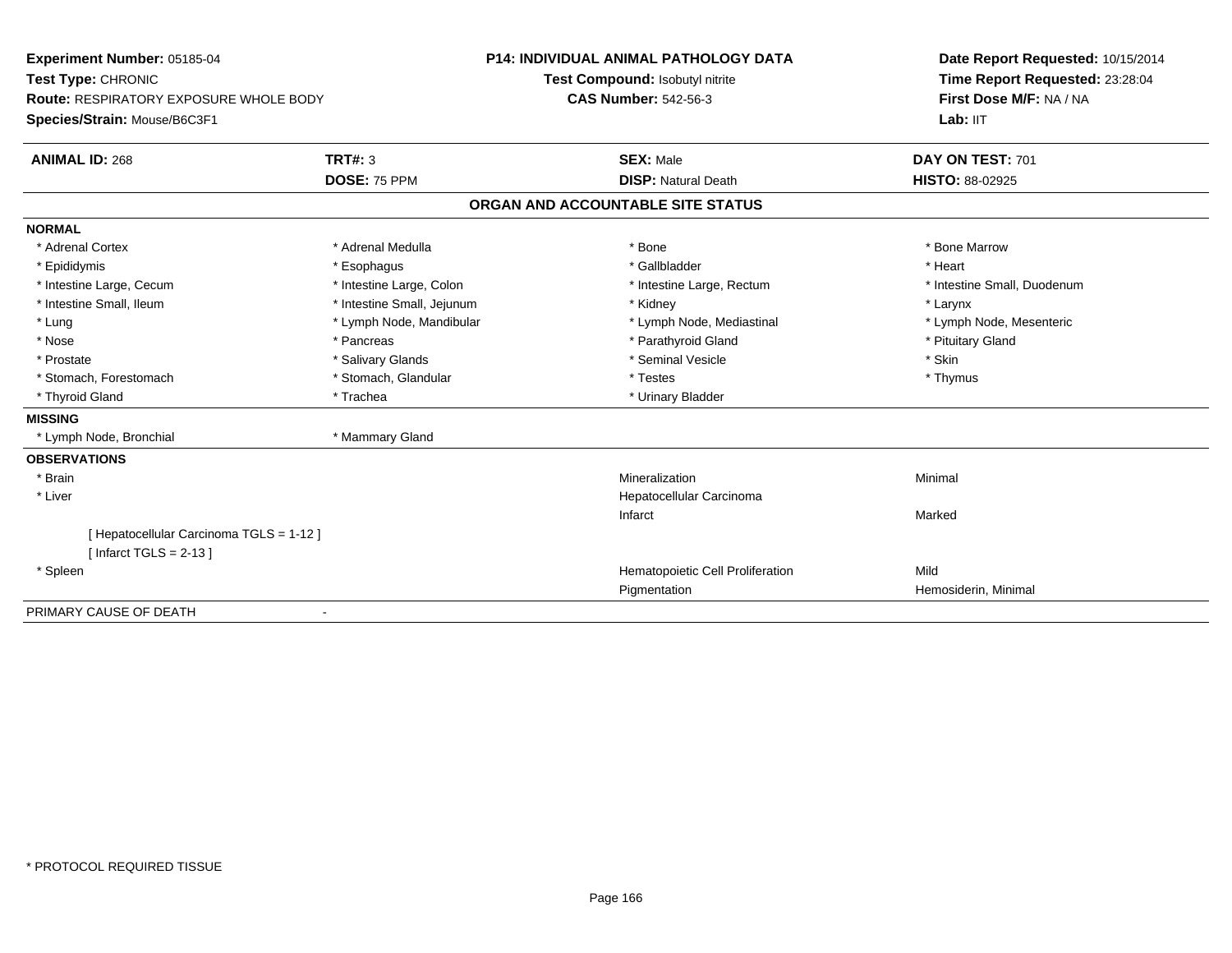| Experiment Number: 05185-04<br>Test Type: CHRONIC<br><b>Route: RESPIRATORY EXPOSURE WHOLE BODY</b> |                          | P14: INDIVIDUAL ANIMAL PATHOLOGY DATA | Date Report Requested: 10/15/2014 |
|----------------------------------------------------------------------------------------------------|--------------------------|---------------------------------------|-----------------------------------|
|                                                                                                    |                          | Test Compound: Isobutyl nitrite       | Time Report Requested: 23:28:04   |
|                                                                                                    |                          | <b>CAS Number: 542-56-3</b>           | First Dose M/F: NA / NA           |
| Species/Strain: Mouse/B6C3F1                                                                       |                          |                                       | Lab: IIT                          |
| <b>ANIMAL ID: 269</b>                                                                              | <b>TRT#: 3</b>           | <b>SEX: Male</b>                      | DAY ON TEST: 729                  |
|                                                                                                    | <b>DOSE: 75 PPM</b>      | <b>DISP: Terminal Sacrifice</b>       | HISTO: 88-02926                   |
|                                                                                                    |                          | ORGAN AND ACCOUNTABLE SITE STATUS     |                                   |
| <b>NORMAL</b>                                                                                      |                          |                                       |                                   |
| * Adrenal Cortex                                                                                   | * Adrenal Medulla        | * Bone                                | * Bone Marrow                     |
| * Brain                                                                                            | * Epididymis             | * Esophagus                           | * Gallbladder                     |
| * Heart                                                                                            | * Intestine Large, Cecum | * Intestine Large, Colon              | * Intestine Large, Rectum         |
| * Intestine Small, Duodenum                                                                        | * Intestine Small, Ileum | * Intestine Small, Jejunum            | * Larynx                          |
| * Liver                                                                                            | * Lung                   | * Lymph Node, Mandibular              | * Lymph Node, Mediastinal         |
| * Nose                                                                                             | * Pancreas               | * Parathyroid Gland                   | * Prostate                        |
| * Seminal Vesicle                                                                                  | * Skin                   | * Testes                              | * Thymus                          |
| * Thyroid Gland                                                                                    | * Trachea                | * Urinary Bladder                     |                                   |
| <b>MISSING</b>                                                                                     |                          |                                       |                                   |
| * Lymph Node, Bronchial                                                                            | * Mammary Gland          |                                       |                                   |
| <b>OBSERVATIONS</b>                                                                                |                          |                                       |                                   |
| * Kidney                                                                                           |                          | <b>Infiltration Cellular</b>          | Lymphocyte, Minimal               |
| * Lymph Node, Mesenteric                                                                           |                          | Hyperplasia                           | Plasma Cell, Mild                 |
| * Pituitary Gland                                                                                  | Pars Distalis            | Hyperplasia                           | Focal, Minimal                    |
| <b>Preputial Gland</b>                                                                             |                          | Dilatation                            | Moderate                          |
|                                                                                                    |                          | Inflammation                          | Chronic Active, Mild              |
| [ Dilatation TGLS = 1-12 ]                                                                         |                          |                                       |                                   |
| * Salivary Glands                                                                                  |                          | Inflammation                          | Chronic, Minimal                  |
| * Spleen                                                                                           |                          | Hematopoietic Cell Proliferation      | Minimal                           |
|                                                                                                    |                          | Pigmentation                          | Hemosiderin, Minimal              |
| PRIMARY CAUSE OF DEATH                                                                             | $\overline{\phantom{a}}$ |                                       |                                   |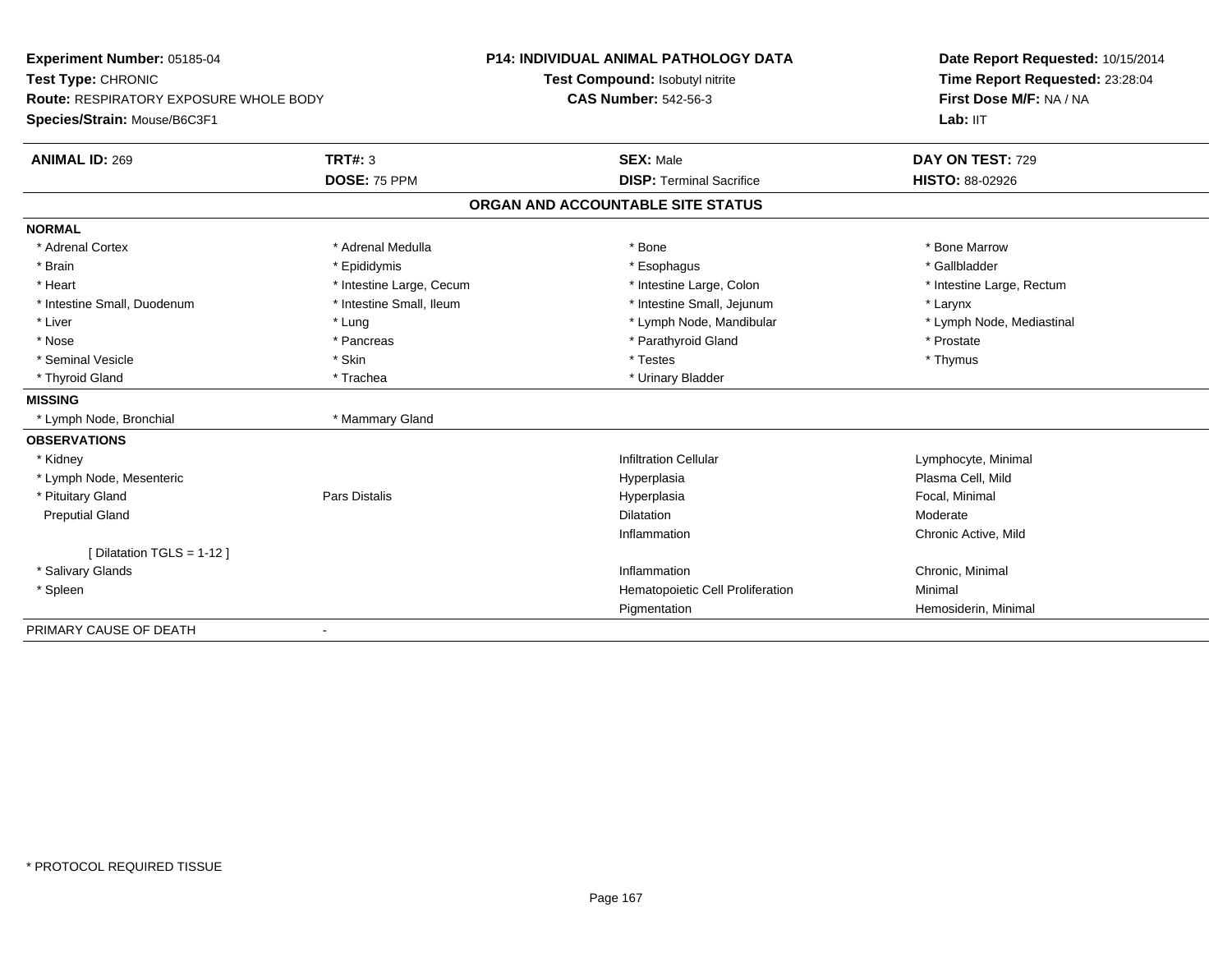| Experiment Number: 05185-04                                         |                           | <b>P14: INDIVIDUAL ANIMAL PATHOLOGY DATA</b> | Date Report Requested: 10/15/2014 |
|---------------------------------------------------------------------|---------------------------|----------------------------------------------|-----------------------------------|
| Test Type: CHRONIC<br><b>Route: RESPIRATORY EXPOSURE WHOLE BODY</b> |                           | Test Compound: Isobutyl nitrite              | Time Report Requested: 23:28:04   |
|                                                                     |                           | <b>CAS Number: 542-56-3</b>                  | First Dose M/F: NA / NA           |
| Species/Strain: Mouse/B6C3F1                                        |                           |                                              | Lab: IIT                          |
| <b>ANIMAL ID: 270</b>                                               | <b>TRT#: 3</b>            | <b>SEX: Male</b>                             | DAY ON TEST: 725                  |
|                                                                     | DOSE: 75 PPM              | <b>DISP: Terminal Sacrifice</b>              | <b>HISTO: 88-02927</b>            |
|                                                                     |                           | ORGAN AND ACCOUNTABLE SITE STATUS            |                                   |
| <b>NORMAL</b>                                                       |                           |                                              |                                   |
| * Adrenal Medulla                                                   | * Bone Marrow             | * Brain                                      | * Epididymis                      |
| * Esophagus                                                         | * Gallbladder             | * Heart                                      | * Intestine Large, Cecum          |
| * Intestine Large, Colon                                            | * Intestine Large, Rectum | * Intestine Small, Duodenum                  | * Intestine Small, Ileum          |
| * Intestine Small, Jejunum                                          | * Kidney                  | * Larynx                                     | * Lymph Node, Mandibular          |
| * Lymph Node, Mediastinal                                           | * Nose                    | * Pancreas                                   | * Parathyroid Gland               |
| * Pituitary Gland                                                   | * Prostate                | * Salivary Glands                            | * Skin                            |
| * Stomach, Forestomach                                              | * Stomach, Glandular      | * Testes                                     | * Trachea                         |
| * Urinary Bladder                                                   |                           |                                              |                                   |
| <b>MISSING</b>                                                      |                           |                                              |                                   |
| * Lymph Node, Bronchial                                             | * Mammary Gland           | * Thymus                                     |                                   |
| <b>OBSERVATIONS</b>                                                 |                           |                                              |                                   |
| * Adrenal Cortex                                                    |                           | Hypertrophy                                  | Focal, Mild                       |
| * Bone                                                              |                           | Dysplasia                                    | Mild                              |
| Islets, Pancreatic                                                  |                           | Hyperplasia                                  | Focal, Mild                       |
| * Liver                                                             |                           | <b>Syncytial Alteration</b>                  | Minimal                           |
| * Lung                                                              |                           | Alveolar/Bronchiolar Adenoma                 |                                   |
| * Lymph Node, Mesenteric                                            |                           | Angiectasis                                  | Minimal                           |
| Mesentery                                                           | Fat                       | Necrosis                                     | Moderate                          |
| [Necrosis $TGLS = 2-12$ ]                                           |                           |                                              |                                   |
| * Seminal Vesicle                                                   |                           | <b>Dilatation</b>                            | Moderate                          |
| [ Dilatation TGLS = 1-9 ]                                           |                           |                                              |                                   |
| * Spleen                                                            |                           | Hematopoietic Cell Proliferation             | Minimal                           |
|                                                                     |                           | Pigmentation                                 | Hemosiderin, Minimal              |
| * Thyroid Gland                                                     | <b>Follicular Cel</b>     | Hyperplasia                                  | Focal, Minimal                    |
| PRIMARY CAUSE OF DEATH                                              |                           |                                              |                                   |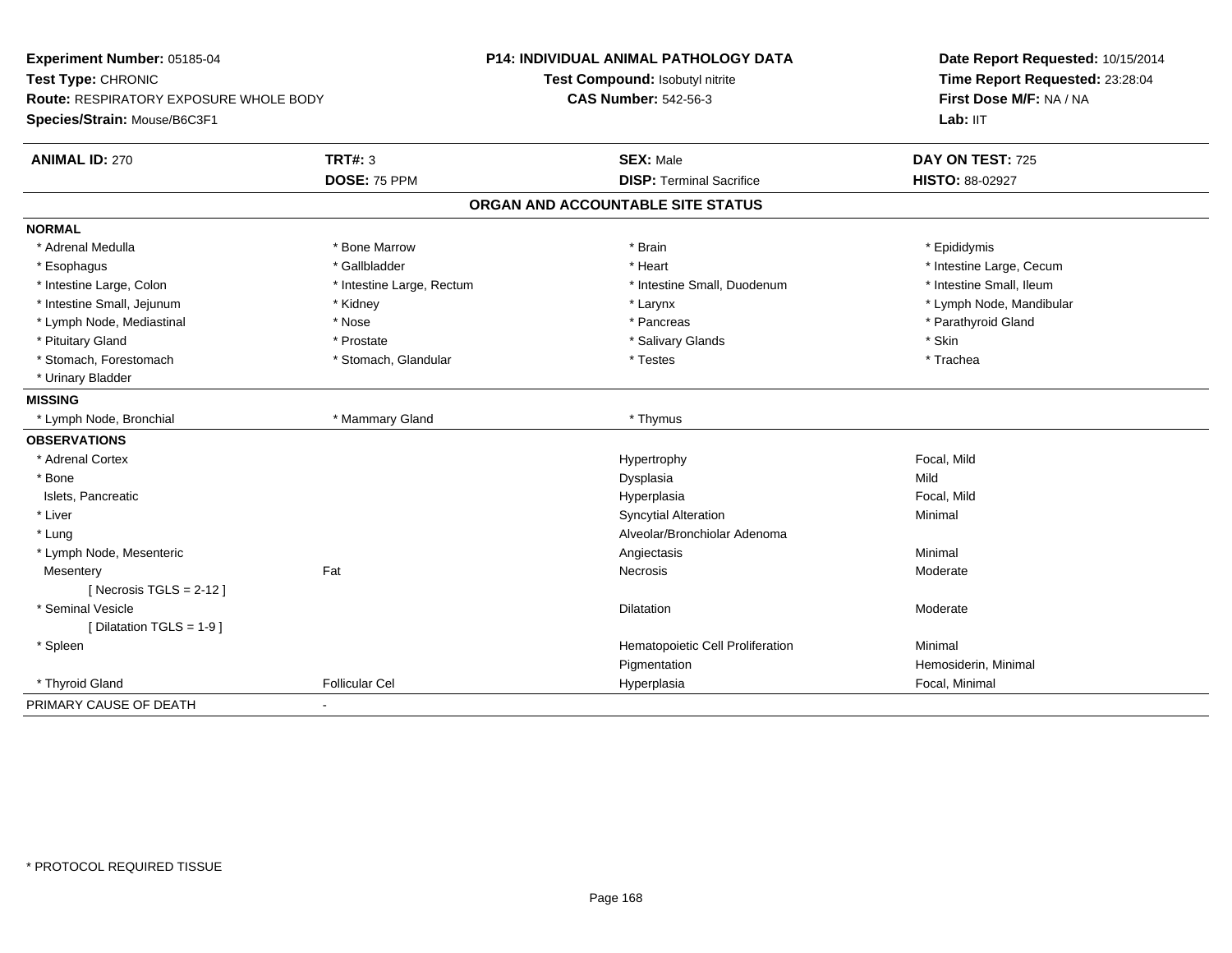| Experiment Number: 05185-04<br>Test Type: CHRONIC |                           | P14: INDIVIDUAL ANIMAL PATHOLOGY DATA | Date Report Requested: 10/15/2014<br>Time Report Requested: 23:28:04 |
|---------------------------------------------------|---------------------------|---------------------------------------|----------------------------------------------------------------------|
|                                                   |                           | Test Compound: Isobutyl nitrite       |                                                                      |
| Route: RESPIRATORY EXPOSURE WHOLE BODY            |                           | <b>CAS Number: 542-56-3</b>           | First Dose M/F: NA / NA                                              |
| Species/Strain: Mouse/B6C3F1                      |                           |                                       | Lab: IIT                                                             |
| <b>ANIMAL ID: 271</b>                             | <b>TRT#: 3</b>            | <b>SEX: Male</b>                      | DAY ON TEST: 725                                                     |
|                                                   | DOSE: 75 PPM              | <b>DISP: Terminal Sacrifice</b>       | <b>HISTO: 88-02928</b>                                               |
|                                                   |                           | ORGAN AND ACCOUNTABLE SITE STATUS     |                                                                      |
| <b>NORMAL</b>                                     |                           |                                       |                                                                      |
| * Adrenal Medulla                                 | * Bone                    | * Bone Marrow                         | * Brain                                                              |
| * Epididymis                                      | * Esophagus               | * Heart                               | * Intestine Large, Cecum                                             |
| * Intestine Large, Colon                          | * Intestine Large, Rectum | * Intestine Small, Duodenum           | * Intestine Small, Ileum                                             |
| * Intestine Small, Jejunum                        | * Larynx                  | * Lung                                | * Lymph Node, Bronchial                                              |
| * Lymph Node, Mandibular                          | * Lymph Node, Mediastinal | * Lymph Node, Mesenteric              | * Nose                                                               |
| * Pancreas                                        | * Parathyroid Gland       | * Pituitary Gland                     | * Prostate                                                           |
| * Salivary Glands                                 | * Seminal Vesicle         | * Stomach, Forestomach                | * Stomach, Glandular                                                 |
| * Testes                                          | * Thymus                  | * Thyroid Gland                       | * Trachea                                                            |
| * Urinary Bladder                                 |                           |                                       |                                                                      |
| <b>MISSING</b>                                    |                           |                                       |                                                                      |
| * Gallbladder                                     | * Mammary Gland           |                                       |                                                                      |
| <b>OBSERVATIONS</b>                               |                           |                                       |                                                                      |
| * Adrenal Cortex                                  | Subcapsular               | Hyperplasia                           | Minimal                                                              |
| * Kidney                                          |                           | <b>Infiltration Cellular</b>          | Lymphocyte, Minimal                                                  |
| * Liver                                           |                           | <b>Clear Cell Focus</b>               |                                                                      |
|                                                   |                           | <b>Fatty Change</b>                   | Focal, Mild                                                          |
|                                                   |                           | <b>Syncytial Alteration</b>           | Minimal                                                              |
| [Clear Cell Focus TGLS = 4-14]                    |                           |                                       |                                                                      |
| [Fatty Change TGLS = 3-13]                        |                           |                                       |                                                                      |
| * Skin                                            | <b>Subcut Tiss</b>        | Schwannoma Malignant                  | Multiple                                                             |
| [Schwannoma Malignant TGLS = 5-15,1-12]           |                           |                                       |                                                                      |
| * Spleen                                          |                           | Hematopoietic Cell Proliferation      | Minimal                                                              |
|                                                   |                           | Pigmentation                          | Hemosiderin, Minimal                                                 |
| PRIMARY CAUSE OF DEATH                            | $\blacksquare$            |                                       |                                                                      |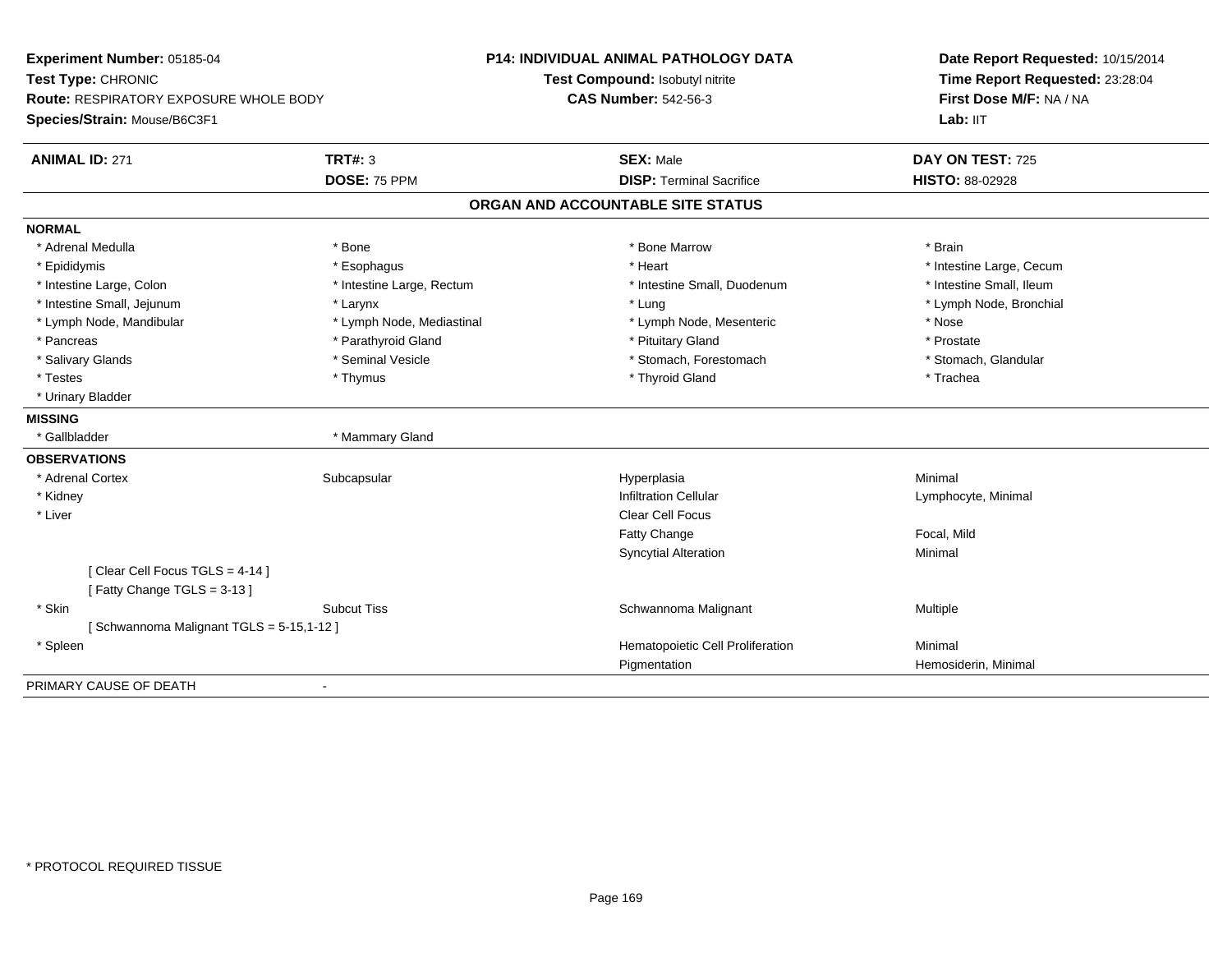| Experiment Number: 05185-04<br>Test Type: CHRONIC<br><b>Route: RESPIRATORY EXPOSURE WHOLE BODY</b><br>Species/Strain: Mouse/B6C3F1 |                          | <b>P14: INDIVIDUAL ANIMAL PATHOLOGY DATA</b><br>Test Compound: Isobutyl nitrite<br><b>CAS Number: 542-56-3</b> | Date Report Requested: 10/15/2014<br>Time Report Requested: 23:28:04<br>First Dose M/F: NA / NA<br>Lab: IIT |
|------------------------------------------------------------------------------------------------------------------------------------|--------------------------|----------------------------------------------------------------------------------------------------------------|-------------------------------------------------------------------------------------------------------------|
| <b>ANIMAL ID: 272</b>                                                                                                              | TRT#: 3                  | <b>SEX: Male</b>                                                                                               | DAY ON TEST: 726                                                                                            |
|                                                                                                                                    | DOSE: 75 PPM             | <b>DISP: Terminal Sacrifice</b>                                                                                | HISTO: 88-02929                                                                                             |
|                                                                                                                                    |                          | ORGAN AND ACCOUNTABLE SITE STATUS                                                                              |                                                                                                             |
| <b>NORMAL</b>                                                                                                                      |                          |                                                                                                                |                                                                                                             |
| * Adrenal Cortex                                                                                                                   | * Adrenal Medulla        | * Bone                                                                                                         | * Bone Marrow                                                                                               |
| * Brain                                                                                                                            | * Epididymis             | * Esophagus                                                                                                    | * Gallbladder                                                                                               |
| * Heart                                                                                                                            | * Intestine Large, Cecum | * Intestine Large, Colon                                                                                       | * Intestine Large, Rectum                                                                                   |
| * Intestine Small, Duodenum                                                                                                        | * Intestine Small, Ileum | * Intestine Small, Jejunum                                                                                     | * Larynx                                                                                                    |
| * Lymph Node, Mandibular                                                                                                           | * Lymph Node, Mesenteric | * Pancreas                                                                                                     | * Parathyroid Gland                                                                                         |
| * Pituitary Gland                                                                                                                  | * Prostate               | * Seminal Vesicle                                                                                              | * Skin                                                                                                      |
| * Stomach, Forestomach                                                                                                             | * Stomach, Glandular     | * Testes                                                                                                       | * Thyroid Gland                                                                                             |
| * Trachea                                                                                                                          | * Urinary Bladder        |                                                                                                                |                                                                                                             |
| <b>MISSING</b>                                                                                                                     |                          |                                                                                                                |                                                                                                             |
| * Lymph Node, Bronchial                                                                                                            | * Mammary Gland          | * Thymus                                                                                                       |                                                                                                             |
| <b>OBSERVATIONS</b>                                                                                                                |                          |                                                                                                                |                                                                                                             |
| * Kidney                                                                                                                           |                          | Hepatocellular Carcinoma                                                                                       | Metastatic (Liver)                                                                                          |
| * Liver                                                                                                                            |                          | Hepatocellular Adenoma                                                                                         |                                                                                                             |
|                                                                                                                                    |                          | Hepatocellular Carcinoma                                                                                       |                                                                                                             |
|                                                                                                                                    |                          | Necrosis                                                                                                       | Minimal                                                                                                     |
| [ Hepatocellular Adenoma TGLS = 2-13,3-16 ]                                                                                        |                          |                                                                                                                |                                                                                                             |
| [ Hepatocellular Carcinoma TGLS = 1-12 ]                                                                                           |                          |                                                                                                                |                                                                                                             |
| * Lung                                                                                                                             |                          | Hepatocellular Carcinoma                                                                                       | Metastatic (Liver)                                                                                          |
| [ Hepatocellular Carcinoma TGLS = 4-14 ]                                                                                           |                          |                                                                                                                |                                                                                                             |
| * Lymph Node, Mediastinal                                                                                                          |                          | Hemorrhage                                                                                                     | Mild                                                                                                        |
| * Nose                                                                                                                             | <b>Respirat Epith</b>    | Hyperplasia                                                                                                    | Minimal                                                                                                     |
| * Salivary Glands                                                                                                                  |                          | Inflammation                                                                                                   | Chronic, Minimal                                                                                            |
| * Spleen                                                                                                                           |                          | Hematopoietic Cell Proliferation                                                                               | Mild                                                                                                        |
|                                                                                                                                    |                          | Pigmentation                                                                                                   | Hemosiderin, Minimal                                                                                        |
| PRIMARY CAUSE OF DEATH                                                                                                             | $\overline{\phantom{a}}$ |                                                                                                                |                                                                                                             |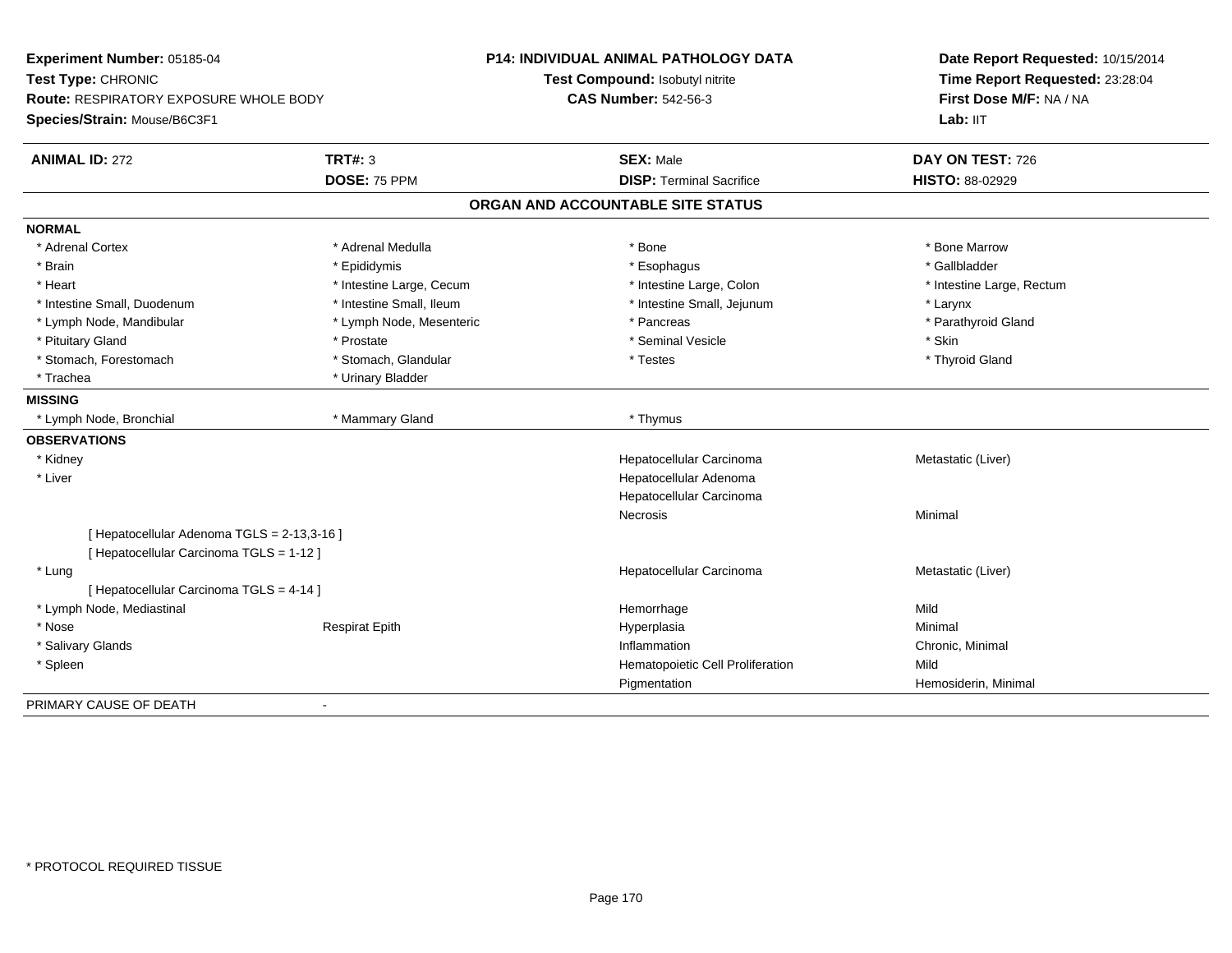| Experiment Number: 05185-04<br>Test Type: CHRONIC<br><b>Route: RESPIRATORY EXPOSURE WHOLE BODY</b><br>Species/Strain: Mouse/B6C3F1 |                                                                 | <b>P14: INDIVIDUAL ANIMAL PATHOLOGY DATA</b><br>Test Compound: Isobutyl nitrite<br><b>CAS Number: 542-56-3</b> | Date Report Requested: 10/15/2014<br>Time Report Requested: 23:28:04<br>First Dose M/F: NA / NA<br>Lab: II <sub>T</sub> |
|------------------------------------------------------------------------------------------------------------------------------------|-----------------------------------------------------------------|----------------------------------------------------------------------------------------------------------------|-------------------------------------------------------------------------------------------------------------------------|
| <b>ANIMAL ID: 273</b>                                                                                                              | <b>TRT#: 3</b>                                                  | <b>SEX: Male</b>                                                                                               | DAY ON TEST: 726                                                                                                        |
|                                                                                                                                    | DOSE: 75 PPM                                                    | <b>DISP: Terminal Sacrifice</b>                                                                                | <b>HISTO: 88-02930</b>                                                                                                  |
|                                                                                                                                    |                                                                 | ORGAN AND ACCOUNTABLE SITE STATUS                                                                              |                                                                                                                         |
| <b>NORMAL</b>                                                                                                                      |                                                                 |                                                                                                                |                                                                                                                         |
| * Adrenal Medulla                                                                                                                  | * Bone                                                          | * Bone Marrow                                                                                                  | * Epididymis                                                                                                            |
| * Esophagus                                                                                                                        | * Gallbladder                                                   | * Heart                                                                                                        | * Intestine Large, Cecum                                                                                                |
| * Intestine Large, Colon                                                                                                           | * Intestine Large, Rectum                                       | * Intestine Small, Duodenum                                                                                    | * Intestine Small, Ileum                                                                                                |
| * Intestine Small, Jejunum                                                                                                         | * Kidney                                                        | * Larynx                                                                                                       | * Pancreas                                                                                                              |
| * Parathyroid Gland                                                                                                                | * Pituitary Gland                                               | * Prostate                                                                                                     | * Seminal Vesicle                                                                                                       |
| * Skin                                                                                                                             | * Stomach, Forestomach                                          | * Stomach, Glandular                                                                                           | * Testes                                                                                                                |
| * Thyroid Gland                                                                                                                    | * Trachea                                                       |                                                                                                                |                                                                                                                         |
| <b>MISSING</b>                                                                                                                     |                                                                 |                                                                                                                |                                                                                                                         |
| * Mammary Gland                                                                                                                    |                                                                 |                                                                                                                |                                                                                                                         |
| <b>OBSERVATIONS</b>                                                                                                                |                                                                 |                                                                                                                |                                                                                                                         |
| * Adrenal Cortex                                                                                                                   |                                                                 | Hypertrophy                                                                                                    | Focal, Mild                                                                                                             |
| * Brain                                                                                                                            |                                                                 | Mineralization                                                                                                 | Minimal                                                                                                                 |
| * Liver                                                                                                                            |                                                                 | <b>Syncytial Alteration</b>                                                                                    | Minimal                                                                                                                 |
| * Lung                                                                                                                             |                                                                 | Alveolar/Bronchiolar Adenoma                                                                                   | Multiple                                                                                                                |
|                                                                                                                                    | Alveolus                                                        | <b>Infiltration Cellular</b>                                                                                   | Histiocyte, Mild                                                                                                        |
|                                                                                                                                    |                                                                 | <b>Infiltration Cellular</b>                                                                                   | Lymphocyte, Mild                                                                                                        |
| [ Alveolar/Bronchiolar Adenoma TGLS = 7-15 ]                                                                                       |                                                                 |                                                                                                                |                                                                                                                         |
| Lymph Node                                                                                                                         | Inguinal                                                        | Lymphoma Malignant Lymphocytic                                                                                 |                                                                                                                         |
|                                                                                                                                    | [ Lymphoma Malignant Lymphocytic TGLS = 1-14,5-12,2-2,6-3,3.1 ] |                                                                                                                |                                                                                                                         |
| * Lymph Node, Bronchial                                                                                                            |                                                                 | Lymphoma Malignant Lymphocytic                                                                                 |                                                                                                                         |
|                                                                                                                                    | [ Lymphoma Malignant Lymphocytic TGLS = 1-14,5-12,2-2,6-3,3.1 ] |                                                                                                                |                                                                                                                         |
| * Lymph Node, Mandibular                                                                                                           |                                                                 | Lymphoma Malignant Lymphocytic                                                                                 |                                                                                                                         |
|                                                                                                                                    | [ Lymphoma Malignant Lymphocytic TGLS = 1-14,5-12,2-2,6-3,3.1 ] |                                                                                                                |                                                                                                                         |
| * Lymph Node, Mediastinal                                                                                                          |                                                                 | Lymphoma Malignant Lymphocytic                                                                                 |                                                                                                                         |
|                                                                                                                                    | [ Lymphoma Malignant Lymphocytic TGLS = 1-14,5-12,2-2,6-3,3.1 ] |                                                                                                                |                                                                                                                         |
| * Lymph Node, Mesenteric                                                                                                           |                                                                 | Lymphoma Malignant Lymphocytic                                                                                 |                                                                                                                         |
|                                                                                                                                    | [ Lymphoma Malignant Lymphocytic TGLS = 1-14,2-2,5-12,6-3,3.1 ] |                                                                                                                |                                                                                                                         |
| * Nose                                                                                                                             |                                                                 | Inflammation                                                                                                   | Chronic Active, Minimal                                                                                                 |
| * Salivary Glands                                                                                                                  |                                                                 | Lymphoma Malignant Lymphocytic                                                                                 |                                                                                                                         |
| * Spleen                                                                                                                           |                                                                 | Lymphoma Malignant Lymphocytic                                                                                 |                                                                                                                         |
|                                                                                                                                    |                                                                 |                                                                                                                |                                                                                                                         |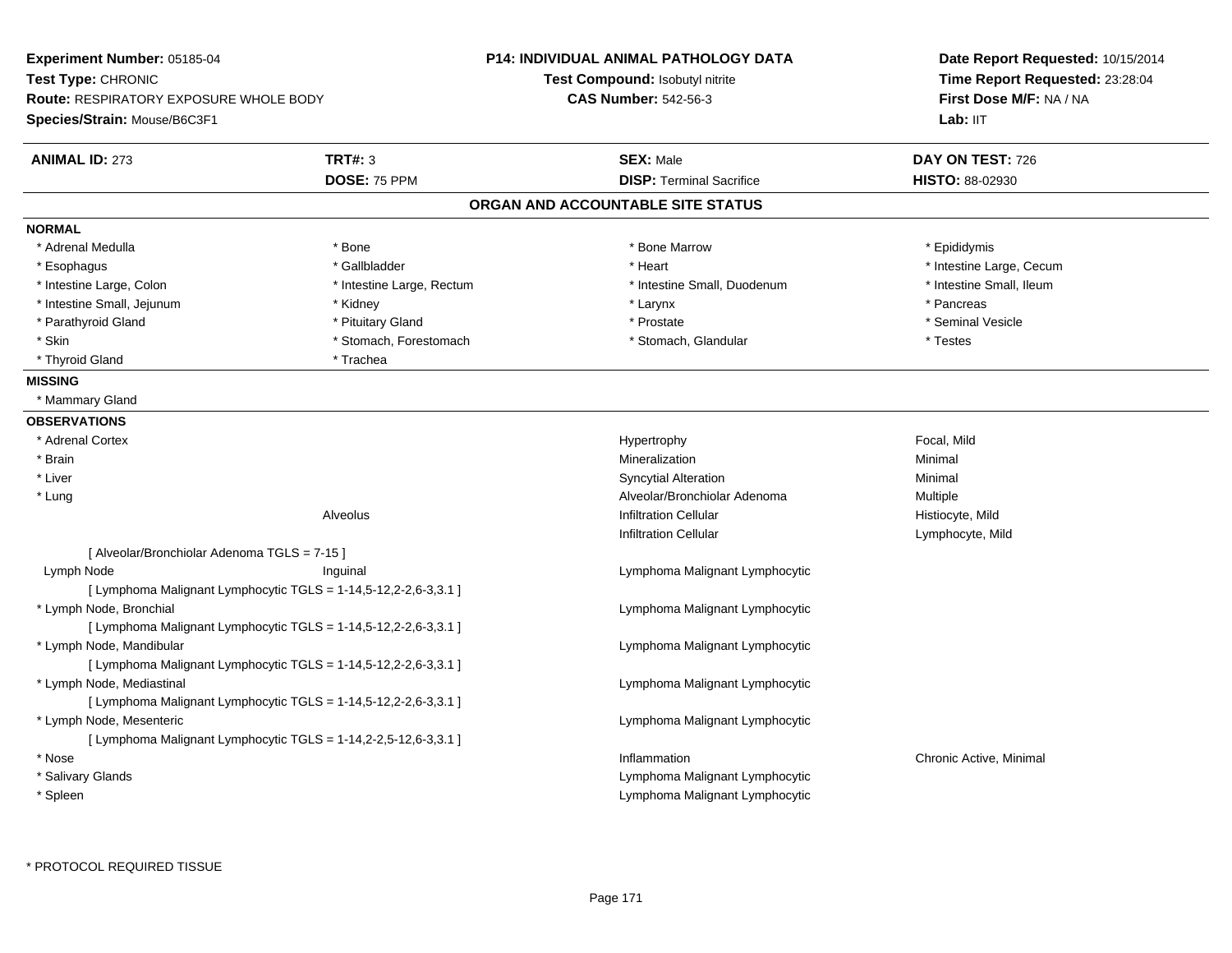| <b>Experiment Number: 05185-04</b><br>Test Type: CHRONIC<br><b>Route: RESPIRATORY EXPOSURE WHOLE BODY</b><br>Species/Strain: Mouse/B6C3F1 |                     | <b>P14: INDIVIDUAL ANIMAL PATHOLOGY DATA</b><br>Test Compound: Isobutyl nitrite | Date Report Requested: 10/15/2014<br>Time Report Requested: 23:28:04<br>First Dose M/F: NA / NA<br>Lab: IIT |
|-------------------------------------------------------------------------------------------------------------------------------------------|---------------------|---------------------------------------------------------------------------------|-------------------------------------------------------------------------------------------------------------|
|                                                                                                                                           |                     | <b>CAS Number: 542-56-3</b>                                                     |                                                                                                             |
|                                                                                                                                           |                     |                                                                                 |                                                                                                             |
| <b>ANIMAL ID: 273</b>                                                                                                                     | TRT#: 3             | <b>SEX: Male</b>                                                                | DAY ON TEST: 726                                                                                            |
|                                                                                                                                           | <b>DOSE: 75 PPM</b> | <b>DISP:</b> Terminal Sacrifice                                                 | <b>HISTO: 88-02930</b>                                                                                      |
|                                                                                                                                           |                     | ORGAN AND ACCOUNTABLE SITE STATUS                                               |                                                                                                             |
| [ Lymphoma Malignant Lymphocytic TGLS = 4-13 ]                                                                                            |                     |                                                                                 |                                                                                                             |
| * Thymus                                                                                                                                  |                     | Lymphoma Malignant Lymphocytic                                                  |                                                                                                             |
| * Urinary Bladder                                                                                                                         |                     | <b>Dilatation</b>                                                               | Marked                                                                                                      |
| [ Dilatation TGLS = $3-8$ ]                                                                                                               |                     |                                                                                 |                                                                                                             |
| PRIMARY CAUSE OF DEATH                                                                                                                    |                     |                                                                                 |                                                                                                             |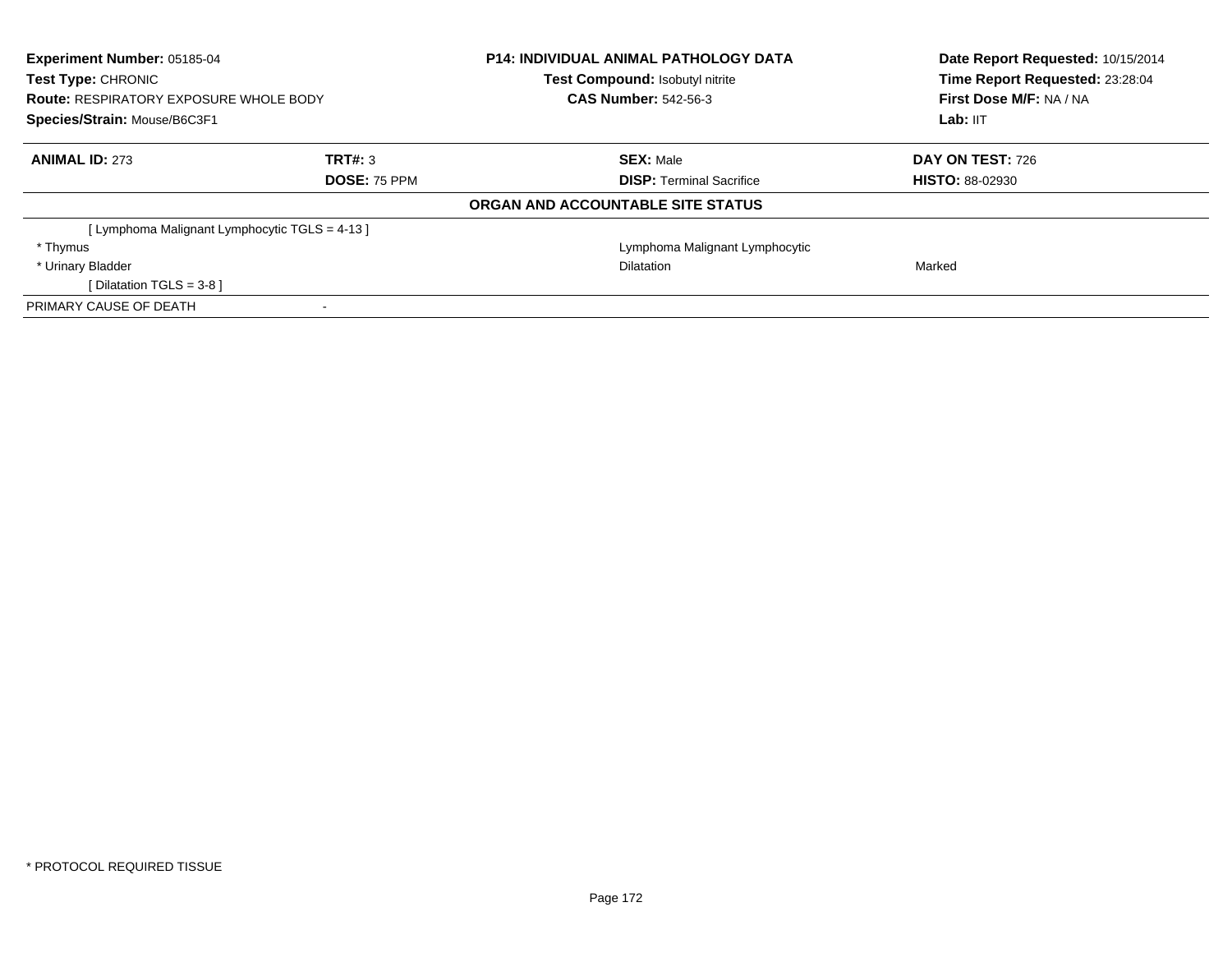| Experiment Number: 05185-04<br>Test Type: CHRONIC<br><b>Route: RESPIRATORY EXPOSURE WHOLE BODY</b> |                             | <b>P14: INDIVIDUAL ANIMAL PATHOLOGY DATA</b> | Date Report Requested: 10/15/2014<br>Time Report Requested: 23:28:04<br>First Dose M/F: NA / NA |  |
|----------------------------------------------------------------------------------------------------|-----------------------------|----------------------------------------------|-------------------------------------------------------------------------------------------------|--|
|                                                                                                    |                             | Test Compound: Isobutyl nitrite              |                                                                                                 |  |
|                                                                                                    |                             | <b>CAS Number: 542-56-3</b>                  |                                                                                                 |  |
| Species/Strain: Mouse/B6C3F1                                                                       |                             |                                              | Lab: IIT                                                                                        |  |
| <b>ANIMAL ID: 274</b>                                                                              | TRT#: 3                     | <b>SEX: Male</b>                             | DAY ON TEST: 583                                                                                |  |
|                                                                                                    | DOSE: 75 PPM                | <b>DISP: Natural Death</b>                   | HISTO: 88-02931                                                                                 |  |
|                                                                                                    |                             | ORGAN AND ACCOUNTABLE SITE STATUS            |                                                                                                 |  |
| <b>NORMAL</b>                                                                                      |                             |                                              |                                                                                                 |  |
| * Adrenal Cortex                                                                                   | * Adrenal Medulla           | * Bone                                       | * Bone Marrow                                                                                   |  |
| * Brain                                                                                            | * Epididymis                | * Esophagus                                  | * Heart                                                                                         |  |
| * Intestine Large, Colon                                                                           | * Intestine Small, Duodenum | * Kidney                                     | * Larynx                                                                                        |  |
| * Liver                                                                                            | * Lung                      | * Lymph Node, Bronchial                      | * Lymph Node, Mandibular                                                                        |  |
| * Lymph Node, Mediastinal                                                                          | * Lymph Node, Mesenteric    | * Nose                                       | * Pancreas                                                                                      |  |
| * Parathyroid Gland                                                                                | * Pituitary Gland           | * Prostate                                   | * Salivary Glands                                                                               |  |
| * Seminal Vesicle                                                                                  | * Skin                      | * Stomach, Forestomach                       | * Stomach, Glandular                                                                            |  |
| * Testes                                                                                           | * Thyroid Gland             | * Trachea                                    |                                                                                                 |  |
| <b>MISSING</b>                                                                                     |                             |                                              |                                                                                                 |  |
| * Mammary Gland                                                                                    |                             |                                              |                                                                                                 |  |
| <b>AUTO PRECLUDES DIAG.</b>                                                                        |                             |                                              |                                                                                                 |  |
| * Gallbladder                                                                                      | * Intestine Large, Cecum    | * Intestine Large, Rectum                    | * Intestine Small, Ileum                                                                        |  |
| * Intestine Small, Jejunum                                                                         |                             |                                              |                                                                                                 |  |
| <b>OBSERVATIONS</b>                                                                                |                             |                                              |                                                                                                 |  |
| * Spleen                                                                                           |                             | Hematopoietic Cell Proliferation             | Minimal                                                                                         |  |
|                                                                                                    |                             | Pigmentation                                 | Hemosiderin, Mild                                                                               |  |
| * Thymus                                                                                           |                             | Atrophy                                      | Marked                                                                                          |  |
| * Urinary Bladder                                                                                  |                             | Dilatation                                   | Mild                                                                                            |  |
| [ Dilatation TGLS = 1-8 ]                                                                          |                             |                                              |                                                                                                 |  |
| PRIMARY CAUSE OF DEATH                                                                             |                             |                                              |                                                                                                 |  |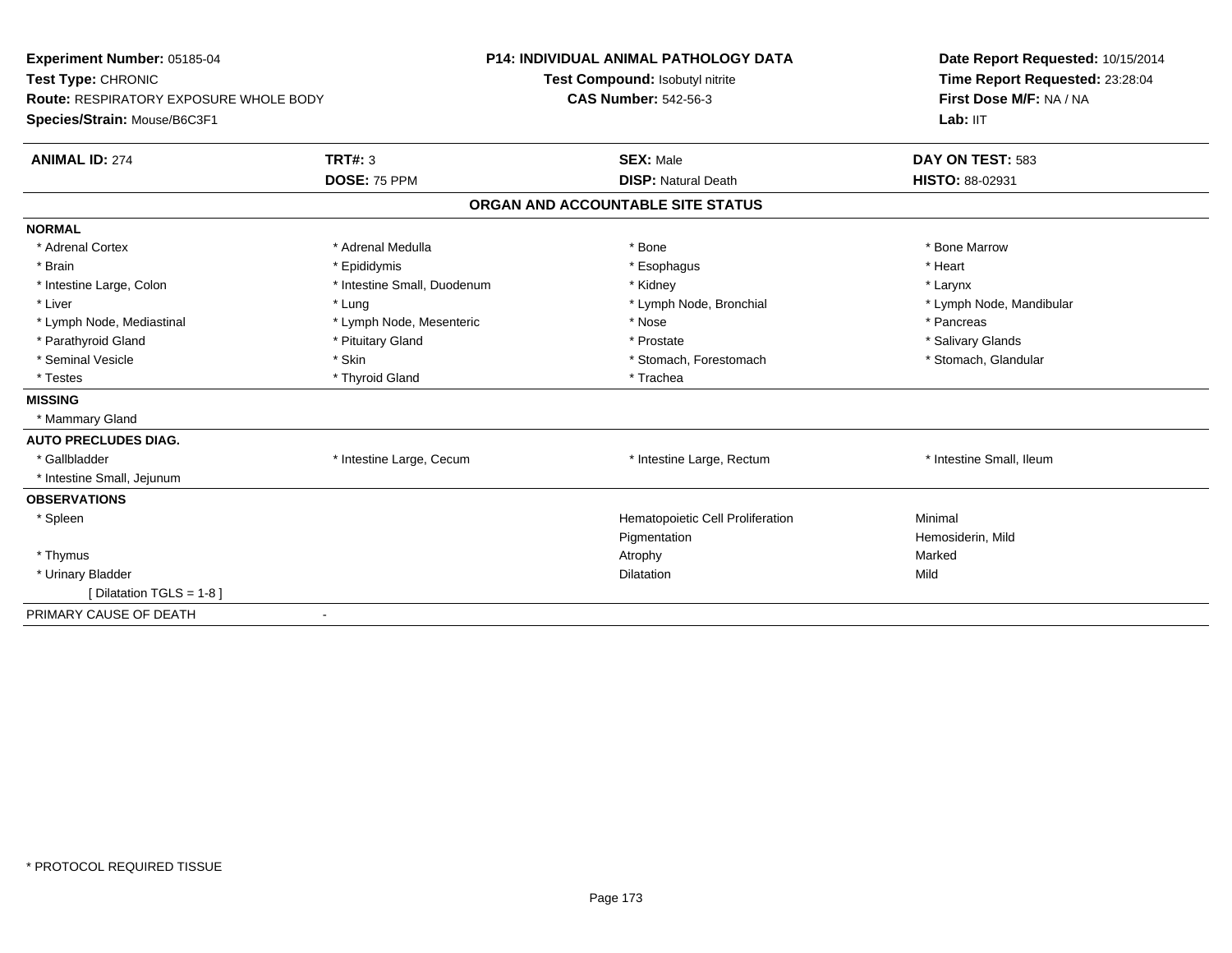| Experiment Number: 05185-04<br>Test Type: CHRONIC<br><b>Route: RESPIRATORY EXPOSURE WHOLE BODY</b> |                            | P14: INDIVIDUAL ANIMAL PATHOLOGY DATA | Date Report Requested: 10/15/2014<br>Time Report Requested: 23:28:04 |
|----------------------------------------------------------------------------------------------------|----------------------------|---------------------------------------|----------------------------------------------------------------------|
|                                                                                                    |                            | Test Compound: Isobutyl nitrite       |                                                                      |
|                                                                                                    |                            | <b>CAS Number: 542-56-3</b>           | First Dose M/F: NA / NA                                              |
| Species/Strain: Mouse/B6C3F1                                                                       |                            |                                       | Lab: IIT                                                             |
| <b>ANIMAL ID: 275</b>                                                                              | <b>TRT#: 3</b>             | <b>SEX: Male</b>                      | DAY ON TEST: 726                                                     |
|                                                                                                    | DOSE: 75 PPM               | <b>DISP: Terminal Sacrifice</b>       | HISTO: 88-02932                                                      |
|                                                                                                    |                            | ORGAN AND ACCOUNTABLE SITE STATUS     |                                                                      |
| <b>NORMAL</b>                                                                                      |                            |                                       |                                                                      |
| * Adrenal Cortex                                                                                   | * Adrenal Medulla          | * Bone                                | * Bone Marrow                                                        |
| * Brain                                                                                            | * Epididymis               | * Esophagus                           | * Heart                                                              |
| * Intestine Large, Cecum                                                                           | * Intestine Large, Colon   | * Intestine Large, Rectum             | * Intestine Small, Duodenum                                          |
| * Intestine Small, Ileum                                                                           | * Intestine Small, Jejunum | * Kidney                              | * Larynx                                                             |
| * Lymph Node, Mandibular                                                                           | * Lymph Node, Mesenteric   | * Nose                                | * Pancreas                                                           |
| * Parathyroid Gland                                                                                | * Pituitary Gland          | * Salivary Glands                     | * Seminal Vesicle                                                    |
| * Skin                                                                                             | * Stomach, Forestomach     | * Stomach, Glandular                  | * Testes                                                             |
| * Thymus                                                                                           | * Thyroid Gland            | * Trachea                             | * Urinary Bladder                                                    |
| <b>MISSING</b>                                                                                     |                            |                                       |                                                                      |
| * Gallbladder                                                                                      | * Lymph Node, Bronchial    | * Lymph Node, Mediastinal             | * Mammary Gland                                                      |
| <b>OBSERVATIONS</b>                                                                                |                            |                                       |                                                                      |
| Harderian Gland                                                                                    |                            | Adenoma                               |                                                                      |
| [Adenoma TGLS = $5-16$ ]                                                                           |                            |                                       |                                                                      |
| Islets, Pancreatic                                                                                 |                            | Hyperplasia                           | Focal, Mild                                                          |
| * Liver                                                                                            |                            | Clear Cell Focus                      |                                                                      |
|                                                                                                    |                            | Hepatocellular Adenoma                |                                                                      |
| [Clear Cell Focus TGLS = 4-15]                                                                     |                            |                                       |                                                                      |
| [ Hepatocellular Adenoma TGLS = 3-12 ]                                                             |                            |                                       |                                                                      |
| * Lung                                                                                             | Alveolar Epith             | Hyperplasia                           | Focal, Mild                                                          |
| <b>Preputial Gland</b>                                                                             |                            | <b>Dilatation</b>                     | Marked                                                               |
|                                                                                                    |                            | Inflammation                          | Chronic Active, Minimal                                              |
| [ Dilatation TGLS = $2-14$ ]                                                                       |                            |                                       |                                                                      |
| * Prostate                                                                                         |                            | Inflammation                          | Chronic Active, Mild                                                 |
| * Spleen                                                                                           |                            | Hematopoietic Cell Proliferation      | Minimal                                                              |
|                                                                                                    |                            | Pigmentation                          | Hemosiderin, Minimal                                                 |
| PRIMARY CAUSE OF DEATH                                                                             | $\blacksquare$             |                                       |                                                                      |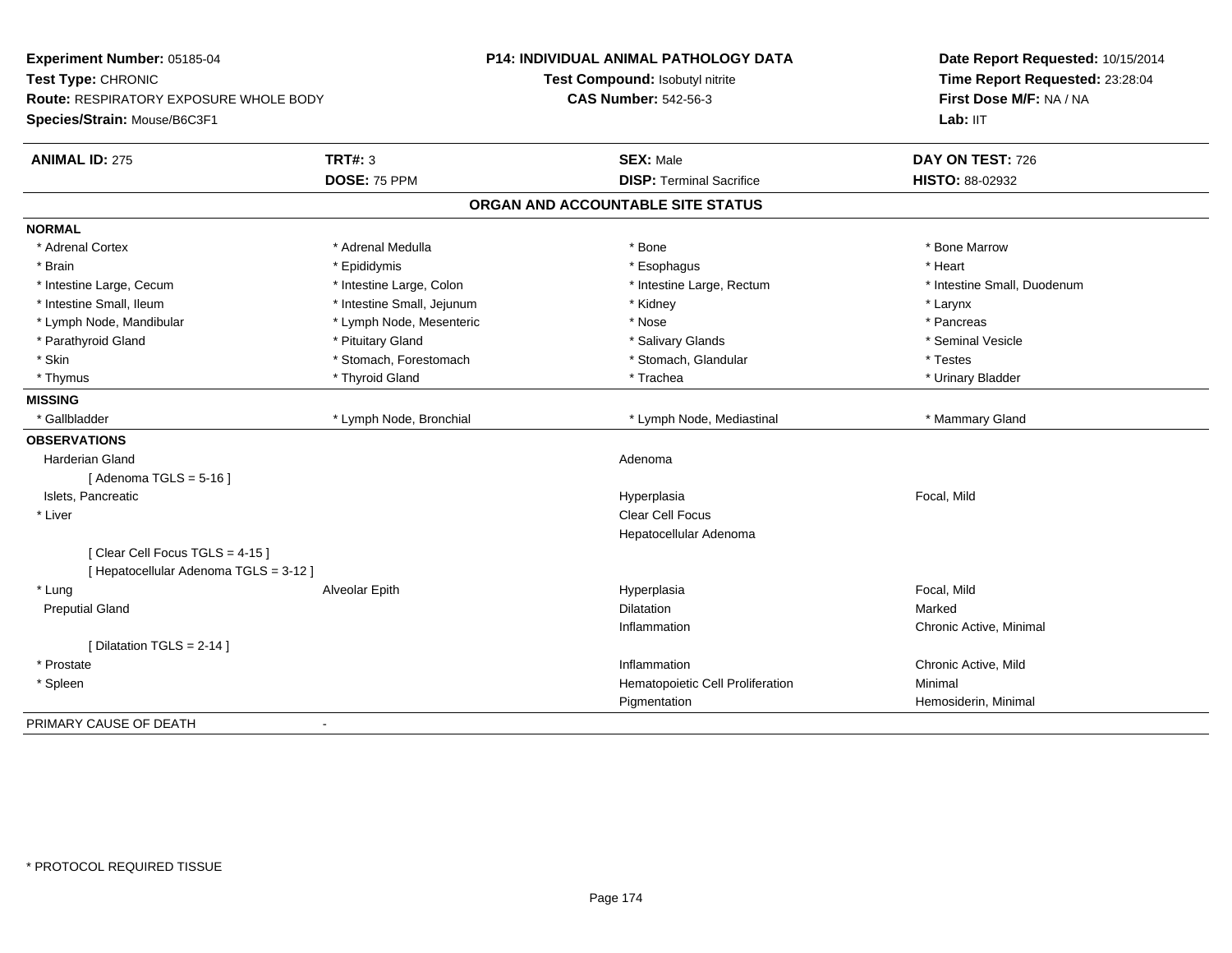| Experiment Number: 05185-04<br>Test Type: CHRONIC<br>Route: RESPIRATORY EXPOSURE WHOLE BODY<br>Species/Strain: Mouse/B6C3F1 |                           | <b>P14: INDIVIDUAL ANIMAL PATHOLOGY DATA</b><br>Test Compound: Isobutyl nitrite<br><b>CAS Number: 542-56-3</b> | Date Report Requested: 10/15/2014<br>Time Report Requested: 23:28:04<br>First Dose M/F: NA / NA<br>Lab: IIT |
|-----------------------------------------------------------------------------------------------------------------------------|---------------------------|----------------------------------------------------------------------------------------------------------------|-------------------------------------------------------------------------------------------------------------|
|                                                                                                                             |                           |                                                                                                                |                                                                                                             |
| <b>ANIMAL ID: 276</b>                                                                                                       | <b>TRT#: 3</b>            | <b>SEX: Male</b>                                                                                               | DAY ON TEST: 726                                                                                            |
|                                                                                                                             | DOSE: 75 PPM              | <b>DISP: Terminal Sacrifice</b>                                                                                | HISTO: 88-02933                                                                                             |
|                                                                                                                             |                           | ORGAN AND ACCOUNTABLE SITE STATUS                                                                              |                                                                                                             |
| <b>NORMAL</b>                                                                                                               |                           |                                                                                                                |                                                                                                             |
| * Adrenal Medulla                                                                                                           | * Bone                    | * Bone Marrow                                                                                                  | * Epididymis                                                                                                |
| * Esophagus                                                                                                                 | * Gallbladder             | * Heart                                                                                                        | * Intestine Large, Cecum                                                                                    |
| * Intestine Large, Colon                                                                                                    | * Intestine Large, Rectum | * Intestine Small, Duodenum                                                                                    | * Intestine Small, Ileum                                                                                    |
| * Intestine Small, Jejunum                                                                                                  | * Larynx                  | * Lymph Node, Mandibular                                                                                       | * Lymph Node, Mediastinal                                                                                   |
| * Pancreas                                                                                                                  | * Parathyroid Gland       | * Pituitary Gland                                                                                              | * Prostate                                                                                                  |
| * Seminal Vesicle                                                                                                           | * Skin                    | * Stomach, Forestomach                                                                                         | * Stomach, Glandular                                                                                        |
| * Testes                                                                                                                    | * Thymus                  | * Thyroid Gland                                                                                                | * Trachea                                                                                                   |
| * Urinary Bladder                                                                                                           |                           |                                                                                                                |                                                                                                             |
| <b>MISSING</b>                                                                                                              |                           |                                                                                                                |                                                                                                             |
| * Lymph Node, Bronchial                                                                                                     | * Mammary Gland           |                                                                                                                |                                                                                                             |
| <b>OBSERVATIONS</b>                                                                                                         |                           |                                                                                                                |                                                                                                             |
| * Adrenal Cortex                                                                                                            | Subcapsular               | Hyperplasia                                                                                                    | Minimal                                                                                                     |
| * Brain                                                                                                                     |                           | Mineralization                                                                                                 | Mild                                                                                                        |
| Islets, Pancreatic                                                                                                          |                           | Hyperplasia                                                                                                    | Focal, Mild                                                                                                 |
| * Kidney                                                                                                                    |                           | <b>Infiltration Cellular</b>                                                                                   | Lymphocyte, Minimal                                                                                         |
| * Liver                                                                                                                     |                           | <b>Clear Cell Focus</b>                                                                                        |                                                                                                             |
|                                                                                                                             |                           | <b>Syncytial Alteration</b>                                                                                    | Minimal                                                                                                     |
| [Clear Cell Focus TGLS = 1-14]                                                                                              |                           |                                                                                                                |                                                                                                             |
| * Lung                                                                                                                      |                           | Alveolar/Bronchiolar Carcinoma                                                                                 |                                                                                                             |
|                                                                                                                             | Alveolar Epith            | Hyperplasia                                                                                                    | Focal, Minimal                                                                                              |
| [ Alveolar/Bronchiolar Carcinoma TGLS = 2-12,13 ]                                                                           |                           |                                                                                                                |                                                                                                             |
| * Lymph Node, Mesenteric                                                                                                    |                           | Hemorrhage                                                                                                     | Mild                                                                                                        |
| * Nose                                                                                                                      | <b>Respirat Epith</b>     | Hyperplasia                                                                                                    | Minimal                                                                                                     |
| * Salivary Glands                                                                                                           |                           | Inflammation                                                                                                   | Chronic, Minimal                                                                                            |
| * Spleen                                                                                                                    |                           | Hematopoietic Cell Proliferation                                                                               | Minimal                                                                                                     |
|                                                                                                                             |                           | Pigmentation                                                                                                   | Hemosiderin, Minimal                                                                                        |
| PRIMARY CAUSE OF DEATH                                                                                                      | $\blacksquare$            |                                                                                                                |                                                                                                             |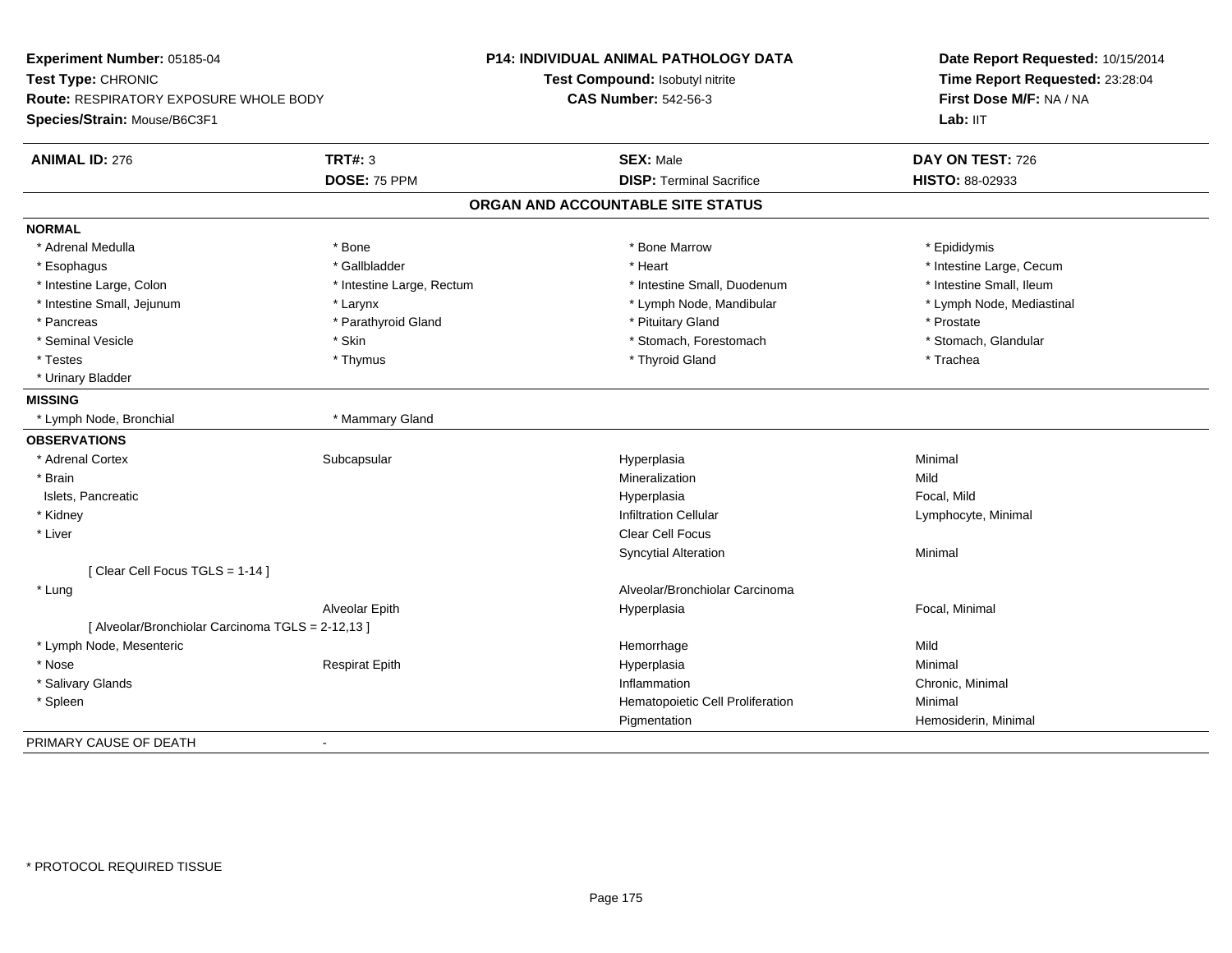| Experiment Number: 05185-04<br>Test Type: CHRONIC<br><b>Route: RESPIRATORY EXPOSURE WHOLE BODY</b> |                           | <b>P14: INDIVIDUAL ANIMAL PATHOLOGY DATA</b> | Date Report Requested: 10/15/2014<br>Time Report Requested: 23:28:04<br>First Dose M/F: NA / NA |  |
|----------------------------------------------------------------------------------------------------|---------------------------|----------------------------------------------|-------------------------------------------------------------------------------------------------|--|
|                                                                                                    |                           | Test Compound: Isobutyl nitrite              |                                                                                                 |  |
|                                                                                                    |                           | <b>CAS Number: 542-56-3</b>                  |                                                                                                 |  |
| Species/Strain: Mouse/B6C3F1                                                                       |                           |                                              | Lab: IIT                                                                                        |  |
| <b>ANIMAL ID: 277</b>                                                                              | TRT#: 3                   | <b>SEX: Male</b>                             | DAY ON TEST: 725                                                                                |  |
|                                                                                                    | DOSE: 75 PPM              | <b>DISP: Terminal Sacrifice</b>              | <b>HISTO: 88-02934</b>                                                                          |  |
|                                                                                                    |                           | ORGAN AND ACCOUNTABLE SITE STATUS            |                                                                                                 |  |
| <b>NORMAL</b>                                                                                      |                           |                                              |                                                                                                 |  |
| * Adrenal Cortex                                                                                   | * Adrenal Medulla         | * Bone                                       | * Bone Marrow                                                                                   |  |
| * Brain                                                                                            | * Epididymis              | * Esophagus                                  | * Gallbladder                                                                                   |  |
| * Heart                                                                                            | * Intestine Large, Cecum  | * Intestine Large, Colon                     | * Intestine Large, Rectum                                                                       |  |
| * Intestine Small, Duodenum                                                                        | * Intestine Small, Ileum  | * Intestine Small, Jejunum                   | * Kidney                                                                                        |  |
| * Larynx                                                                                           | * Liver                   | * Lung                                       | * Lymph Node, Bronchial                                                                         |  |
| * Lymph Node, Mandibular                                                                           | * Lymph Node, Mediastinal | * Lymph Node, Mesenteric                     | * Nose                                                                                          |  |
| * Pancreas                                                                                         | * Parathyroid Gland       | * Pituitary Gland                            | * Prostate                                                                                      |  |
| * Salivary Glands                                                                                  | * Seminal Vesicle         | * Skin                                       | * Stomach, Forestomach                                                                          |  |
| * Stomach, Glandular                                                                               | * Testes                  | * Thymus                                     | * Thyroid Gland                                                                                 |  |
| * Trachea                                                                                          | * Urinary Bladder         |                                              |                                                                                                 |  |
| <b>MISSING</b>                                                                                     |                           |                                              |                                                                                                 |  |
| * Mammary Gland                                                                                    |                           |                                              |                                                                                                 |  |
| <b>OBSERVATIONS</b>                                                                                |                           |                                              |                                                                                                 |  |
| Islets, Pancreatic                                                                                 |                           | Adenoma                                      |                                                                                                 |  |
| <b>Preputial Gland</b>                                                                             |                           | <b>Dilatation</b>                            | Moderate                                                                                        |  |
| [ Dilatation TGLS = 1-12 ]                                                                         |                           |                                              |                                                                                                 |  |
| * Spleen                                                                                           |                           | Hematopoietic Cell Proliferation             | Minimal                                                                                         |  |
|                                                                                                    |                           | Pigmentation                                 | Hemosiderin, Minimal                                                                            |  |
| PRIMARY CAUSE OF DEATH                                                                             |                           |                                              |                                                                                                 |  |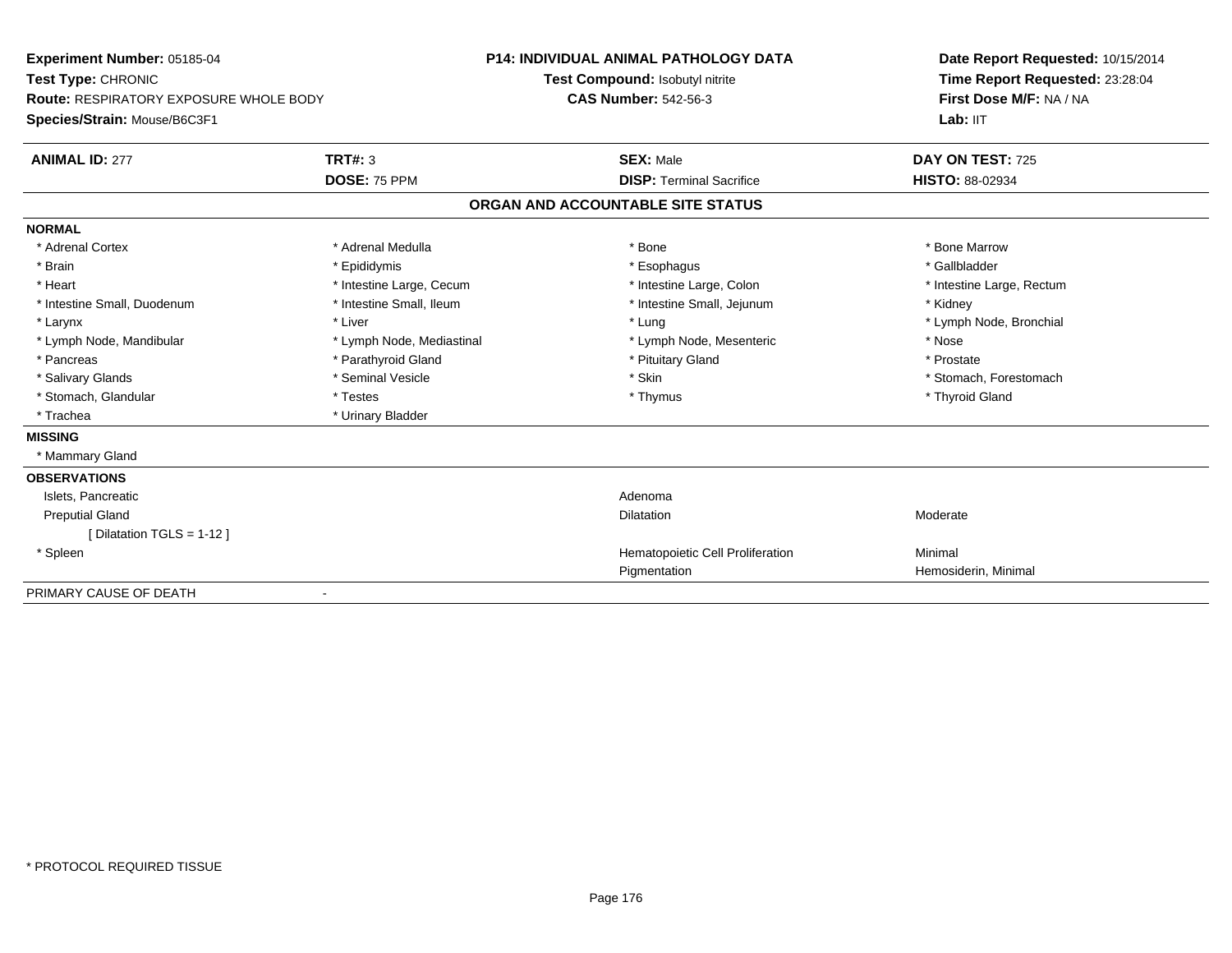| Experiment Number: 05185-04<br>Test Type: CHRONIC<br>Route: RESPIRATORY EXPOSURE WHOLE BODY |                            | <b>P14: INDIVIDUAL ANIMAL PATHOLOGY DATA</b> | Date Report Requested: 10/15/2014<br>Time Report Requested: 23:28:04 |
|---------------------------------------------------------------------------------------------|----------------------------|----------------------------------------------|----------------------------------------------------------------------|
|                                                                                             |                            | Test Compound: Isobutyl nitrite              |                                                                      |
|                                                                                             |                            | <b>CAS Number: 542-56-3</b>                  | First Dose M/F: NA / NA                                              |
| Species/Strain: Mouse/B6C3F1                                                                |                            |                                              | Lab: IIT                                                             |
| <b>ANIMAL ID: 278</b>                                                                       | <b>TRT#: 3</b>             | <b>SEX: Male</b>                             | DAY ON TEST: 579                                                     |
|                                                                                             | DOSE: 75 PPM               | <b>DISP: Natural Death</b>                   | HISTO: 88-02935                                                      |
|                                                                                             |                            | ORGAN AND ACCOUNTABLE SITE STATUS            |                                                                      |
| <b>NORMAL</b>                                                                               |                            |                                              |                                                                      |
| * Adrenal Cortex                                                                            | * Adrenal Medulla          | <b>Blood</b>                                 | * Bone                                                               |
| * Bone Marrow                                                                               | * Epididymis               | * Esophagus                                  | * Gallbladder                                                        |
| * Heart                                                                                     | * Intestine Large, Cecum   | * Intestine Large, Colon                     | * Intestine Large, Rectum                                            |
| * Intestine Small, Ileum                                                                    | * Intestine Small, Jejunum | * Larynx                                     | * Lung                                                               |
| * Lymph Node, Mandibular                                                                    | * Lymph Node, Mesenteric   | * Pancreas                                   | * Parathyroid Gland                                                  |
| * Pituitary Gland                                                                           | * Prostate                 | * Seminal Vesicle                            | * Skin                                                               |
| * Stomach, Forestomach                                                                      | * Stomach, Glandular       | * Testes                                     | * Thymus                                                             |
| * Thyroid Gland                                                                             | * Trachea                  |                                              |                                                                      |
| <b>MISSING</b>                                                                              |                            |                                              |                                                                      |
| * Lymph Node, Bronchial                                                                     | * Lymph Node, Mediastinal  | * Mammary Gland                              |                                                                      |
| <b>AUTO PRECLUDES DIAG.</b>                                                                 |                            |                                              |                                                                      |
| * Intestine Small, Duodenum                                                                 |                            |                                              |                                                                      |
| <b>OBSERVATIONS</b>                                                                         |                            |                                              |                                                                      |
| * Brain                                                                                     |                            | Mineralization                               | Mild                                                                 |
| * Kidney                                                                                    |                            | <b>Infiltration Cellular</b>                 | Lymphocyte, Minimal                                                  |
| * Liver                                                                                     |                            | Hepatocellular Adenoma                       |                                                                      |
|                                                                                             |                            | Hepatocellular Carcinoma                     |                                                                      |
| [ Hepatocellular Adenoma TGLS = 1-5 ]                                                       |                            |                                              |                                                                      |
| [ Hepatocellular Carcinoma TGLS = 2-5 ]                                                     |                            |                                              |                                                                      |
| * Nose                                                                                      | <b>Respirat Epith</b>      | Degeneration                                 | Hyaline, Minimal                                                     |
| * Salivary Glands                                                                           |                            | Inflammation                                 | Chronic, Minimal                                                     |
| * Spleen                                                                                    |                            | Hematopoietic Cell Proliferation             | Minimal                                                              |
|                                                                                             |                            | Pigmentation                                 | Hemosiderin, Minimal                                                 |
| * Urinary Bladder                                                                           |                            | <b>Dilatation</b>                            | Mild                                                                 |
| [Dilatation TGLS = 3-8]                                                                     |                            |                                              |                                                                      |
| PRIMARY CAUSE OF DEATH<br>$\blacksquare$                                                    |                            |                                              |                                                                      |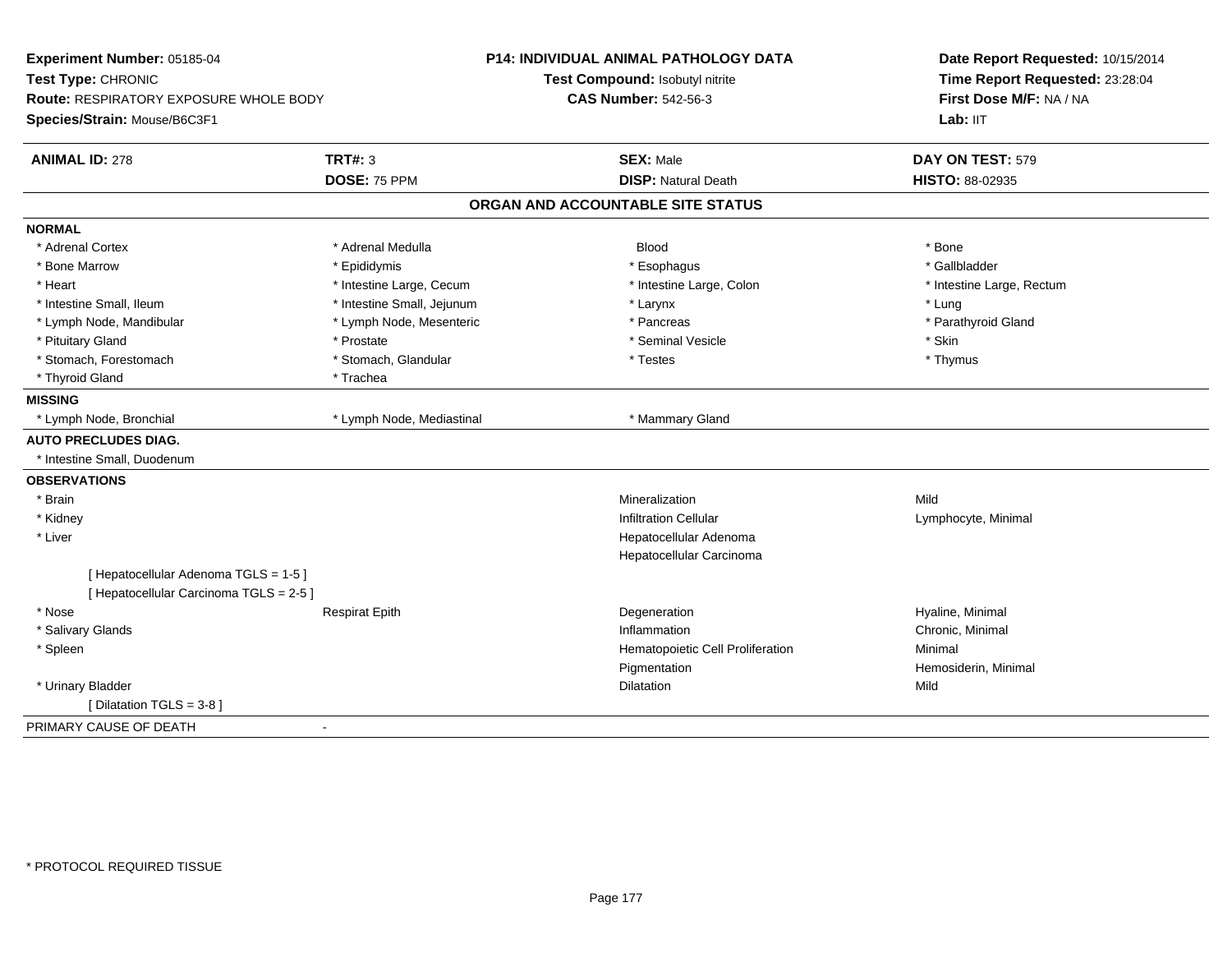**Experiment Number:** 05185-04**Test Type:** CHRONIC **Route:** RESPIRATORY EXPOSURE WHOLE BODY**Species/Strain:** Mouse/B6C3F1**P14: INDIVIDUAL ANIMAL PATHOLOGY DATATest Compound:** Isobutyl nitrite**CAS Number:** 542-56-3**Date Report Requested:** 10/15/2014**Time Report Requested:** 23:28:04**First Dose M/F:** NA / NALab: IIT **ANIMAL ID:** 279 **TRT#:** <sup>3</sup> **SEX:** Male **DAY ON TEST:** <sup>726</sup> **DOSE:** 75 PPM**DISP:** Terminal Sacrifice **HISTO:** 88-02936 **ORGAN AND ACCOUNTABLE SITE STATUSNORMAL**\* Adrenal Medulla \* Adrenal Medulla \* \* The matter of the state of the state of the Marrow \* Bone Marrow \* Adrenal Medulla \* Epididymis \* Epididymis \* Bone Marrow \* Adrenal Medulla \* Epididymis \* Epididymis \* Epididymis \* Epididymis \* Epidi \* Esophagus \* https://www.fragustage.com/web/2019/heart \* Heart \* Heart \* Heart \* Intestine Large, Cecum \* Intestine Large, Cecum \* Gallbladder \* Callbladder \* 11 and 12 and 12 and 12 and 12 and 12 and 12 and 12 and 12 and \* Intestine Small, Ileum \* Intestine Large, Colon \* Intestine Large, Rectum \* Intestine Small, Duodenum \* Intestine Small, Duodenum \* Lymph Node, Mediastinal \* Intestine Small, Jejunum \* The matter of the state of the state of the state of the state of the state of the state of the state of the state of the state of the state of the state of the state of the state of the state \* Lymph Node, Mesenteric \* Prostate \* Pancreas \* Pancreas \* Pituitary Gland \* Prostate \* Prostate \* Prostate \* Salivary Glands \* The state of the seminal Vesicle \* Skin \* Skin \* Skin \* Stomach, Forestomach, Forestomach, Forestomach, Forestomach, Forestomach, Forestomach, Forestomach, Forestomach, Forestomach, Forestomach, Foresto \* Stomach, Glandular \* \* Trachea \* Testes \* Thyroid Gland \* Thyroid Gland \* Trachea \* Trachea \* Trachea \* Trachea \* Urinary Bladder**MISSING**\* Mammary Gland \* Parathyroid Gland \* Thymus **OBSERVATIONS** \* Adrenal Cortexx Subcapsular Subcapsular Subsets and Hyperplasia a **Minimal** Hypertrophy Focal, Minimal \* Brainn and the control of the control of the control of the control of the control of the control of the control of the control of the control of the control of the control of the control of the control of the control of the co \* Kidney Renal Tubulee which is the experimentation of the experimental experimental experimental experimental experimental experimental  $\mathsf{M}$  inimal  $\mathsf{M}$  \* Liver Syncytial Alterationn Mild \* Lung Alveolar/Bronchiolar Adenoma Alveolar/Bronchiolar CarcinomaAlveolar Epith Hyperplasia Focal, Mild [ Alveolar/Bronchiolar Adenoma TGLS = 3-14 ][ Alveolar/Bronchiolar Carcinoma TGLS = 4-15 ] \* Lymph Node, Bronchial Hyperplasia Lymphoid, Mild **Mesentery** y the control of the set of the control of the Moderate of the Moderate of the Moderate of the Moderate of the Moderate of the Moderate of the Moderate of the Moderate of the Moderate of the Moderate of the Moderate of the  $[$  Necrosis TGLS = 2-13  $]$  \* Nose Respirat Epith Hyperplasia Minimal Preputial Glandd and the control of the control of the control of the control of the control of the control of the control of the control of the control of the control of the control of the control of the control of the control of the co [ Dilatation TGLS = 1-12 ] \* SpleenHematopoietic Cell Proliferation Minimal PigmentationHemosiderin, Minimal

PRIMARY CAUSE OF DEATH-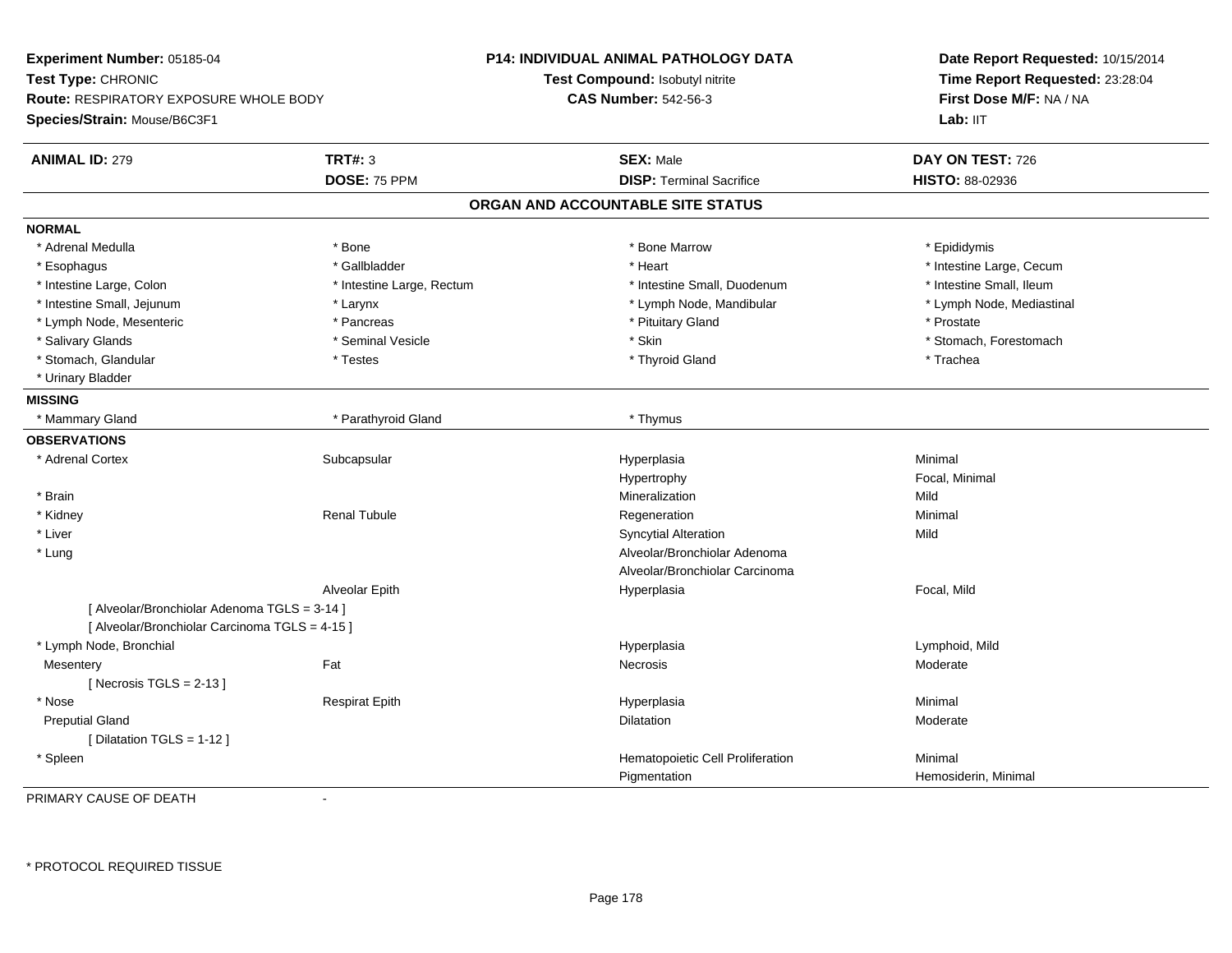| <b>Experiment Number: 05185-04</b><br><b>Test Type: CHRONIC</b><br><b>Route: RESPIRATORY EXPOSURE WHOLE BODY</b><br>Species/Strain: Mouse/B6C3F1 |                     | <b>P14: INDIVIDUAL ANIMAL PATHOLOGY DATA</b><br>Test Compound: Isobutyl nitrite | Date Report Requested: 10/15/2014<br>Time Report Requested: 23:28:04<br>First Dose M/F: NA / NA<br>Lab: IIT |
|--------------------------------------------------------------------------------------------------------------------------------------------------|---------------------|---------------------------------------------------------------------------------|-------------------------------------------------------------------------------------------------------------|
|                                                                                                                                                  |                     | <b>CAS Number: 542-56-3</b>                                                     |                                                                                                             |
|                                                                                                                                                  |                     |                                                                                 |                                                                                                             |
| <b>ANIMAL ID: 279</b>                                                                                                                            | TRT#: 3             | <b>SEX: Male</b>                                                                | DAY ON TEST: 726                                                                                            |
|                                                                                                                                                  | <b>DOSE: 75 PPM</b> | <b>DISP: Terminal Sacrifice</b>                                                 | <b>HISTO: 88-02936</b>                                                                                      |
|                                                                                                                                                  |                     | ORGAN AND ACCOUNTABLE SITE STATUS                                               |                                                                                                             |
|                                                                                                                                                  |                     |                                                                                 |                                                                                                             |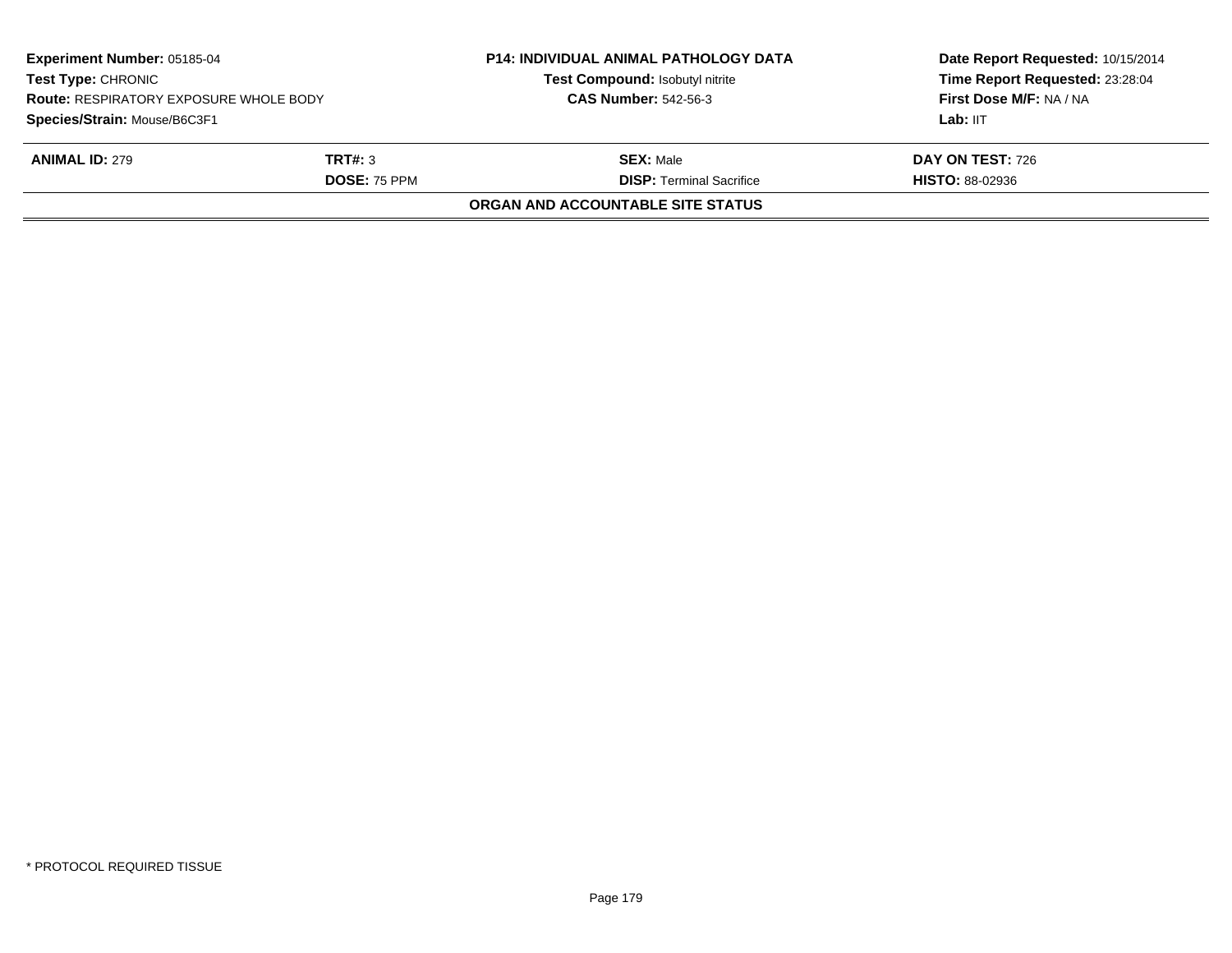| Experiment Number: 05185-04                                         |                            | <b>P14: INDIVIDUAL ANIMAL PATHOLOGY DATA</b> | Date Report Requested: 10/15/2014                          |
|---------------------------------------------------------------------|----------------------------|----------------------------------------------|------------------------------------------------------------|
| Test Type: CHRONIC<br><b>Route: RESPIRATORY EXPOSURE WHOLE BODY</b> |                            | Test Compound: Isobutyl nitrite              | Time Report Requested: 23:28:04<br>First Dose M/F: NA / NA |
|                                                                     |                            | <b>CAS Number: 542-56-3</b>                  |                                                            |
| Species/Strain: Mouse/B6C3F1                                        |                            |                                              | Lab: IIT                                                   |
| <b>ANIMAL ID: 280</b>                                               | <b>TRT#: 3</b>             | <b>SEX: Male</b>                             | DAY ON TEST: 484                                           |
|                                                                     | DOSE: 75 PPM               | <b>DISP: Natural Death</b>                   | <b>HISTO: 88-02937</b>                                     |
|                                                                     |                            | ORGAN AND ACCOUNTABLE SITE STATUS            |                                                            |
| <b>NORMAL</b>                                                       |                            |                                              |                                                            |
| * Adrenal Cortex                                                    | * Adrenal Medulla          | * Bone                                       | * Brain                                                    |
| * Epididymis                                                        | * Esophagus                | * Heart                                      | * Intestine Large, Rectum                                  |
| * Kidney                                                            | * Larynx                   | * Lymph Node, Bronchial                      | * Lymph Node, Mandibular                                   |
| * Nose                                                              | * Pancreas                 | * Parathyroid Gland                          | * Prostate                                                 |
| * Salivary Glands                                                   | * Seminal Vesicle          | * Stomach, Forestomach                       | * Stomach, Glandular                                       |
| * Testes                                                            | * Thyroid Gland            | * Trachea                                    | * Urinary Bladder                                          |
| <b>MISSING</b>                                                      |                            |                                              |                                                            |
| * Intestine Large, Colon                                            | * Mammary Gland            | * Pituitary Gland                            |                                                            |
| <b>AUTO PRECLUDES DIAG.</b>                                         |                            |                                              |                                                            |
| * Bone Marrow                                                       | * Gallbladder              | * Intestine Large, Cecum                     | * Intestine Small, Duodenum                                |
| * Intestine Small, Ileum                                            | * Intestine Small, Jejunum | * Lung                                       | * Lymph Node, Mediastinal                                  |
| * Lymph Node, Mesenteric                                            | * Skin                     | * Spleen                                     | * Thymus                                                   |
| <b>OBSERVATIONS</b>                                                 |                            |                                              |                                                            |
| * Liver                                                             |                            | Hepatocellular Carcinoma                     |                                                            |
| [ Hepatocellular Carcinoma TGLS = 1-5 ]                             |                            |                                              |                                                            |
| PRIMARY CAUSE OF DEATH                                              |                            |                                              |                                                            |
|                                                                     |                            |                                              |                                                            |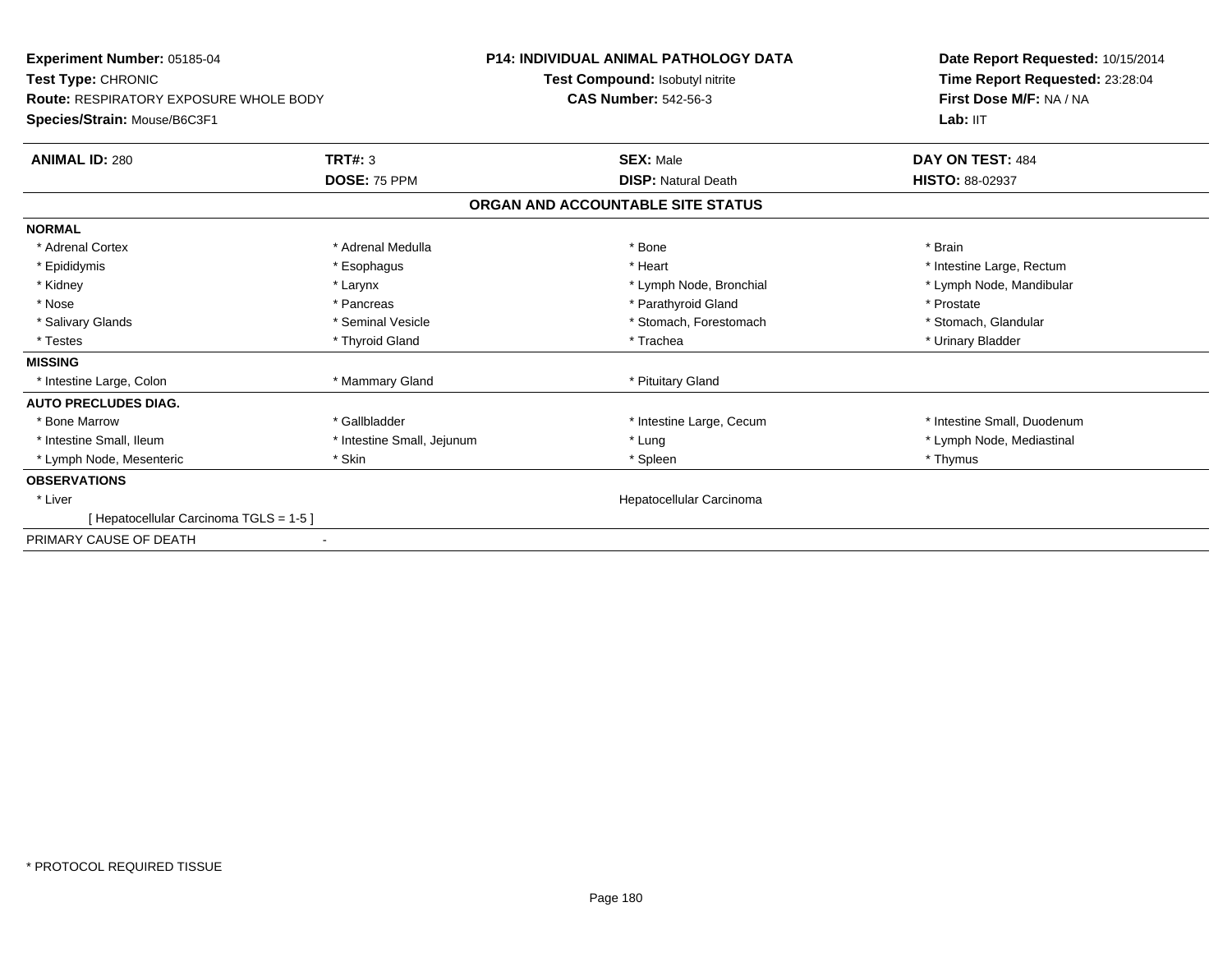| Experiment Number: 05185-04<br>Test Type: CHRONIC<br><b>Route: RESPIRATORY EXPOSURE WHOLE BODY</b> |                          | P14: INDIVIDUAL ANIMAL PATHOLOGY DATA<br>Test Compound: Isobutyl nitrite<br><b>CAS Number: 542-56-3</b> | Date Report Requested: 10/15/2014<br>Time Report Requested: 23:28:04<br>First Dose M/F: NA / NA |  |
|----------------------------------------------------------------------------------------------------|--------------------------|---------------------------------------------------------------------------------------------------------|-------------------------------------------------------------------------------------------------|--|
| Species/Strain: Mouse/B6C3F1                                                                       |                          |                                                                                                         | Lab: IIT                                                                                        |  |
| <b>ANIMAL ID: 281</b>                                                                              | <b>TRT#: 3</b>           | <b>SEX: Male</b>                                                                                        | DAY ON TEST: 725                                                                                |  |
|                                                                                                    | DOSE: 75 PPM             | <b>DISP: Terminal Sacrifice</b>                                                                         | <b>HISTO: 88-02938</b>                                                                          |  |
|                                                                                                    |                          | ORGAN AND ACCOUNTABLE SITE STATUS                                                                       |                                                                                                 |  |
| <b>NORMAL</b>                                                                                      |                          |                                                                                                         |                                                                                                 |  |
| * Adrenal Medulla                                                                                  | * Bone                   | * Bone Marrow                                                                                           | * Brain                                                                                         |  |
| * Epididymis                                                                                       | * Esophagus              | * Gallbladder                                                                                           | * Heart                                                                                         |  |
| * Intestine Large, Cecum                                                                           | * Intestine Large, Colon | * Intestine Large, Rectum                                                                               | * Intestine Small, Duodenum                                                                     |  |
| * Intestine Small, Ileum                                                                           | * Larynx                 | * Lung                                                                                                  | * Lymph Node, Bronchial                                                                         |  |
| * Pancreas                                                                                         | * Parathyroid Gland      | * Pituitary Gland                                                                                       | * Prostate                                                                                      |  |
| * Salivary Glands                                                                                  | * Seminal Vesicle        | * Skin                                                                                                  | * Stomach, Forestomach                                                                          |  |
| * Stomach, Glandular                                                                               | * Testes                 | * Thymus                                                                                                | * Trachea                                                                                       |  |
| * Urinary Bladder                                                                                  |                          |                                                                                                         |                                                                                                 |  |
| <b>MISSING</b>                                                                                     |                          |                                                                                                         |                                                                                                 |  |
| * Lymph Node, Mediastinal                                                                          | * Mammary Gland          |                                                                                                         |                                                                                                 |  |
| <b>OBSERVATIONS</b>                                                                                |                          |                                                                                                         |                                                                                                 |  |
| * Adrenal Cortex                                                                                   |                          | Hypertrophy                                                                                             | Focal, Mild                                                                                     |  |
| * Intestine Small, Jejunum                                                                         |                          | Lymphoma Malignant Mixed                                                                                |                                                                                                 |  |
| [ Lymphoma Malignant Mixed TGLS = 4-14 ]                                                           |                          |                                                                                                         |                                                                                                 |  |
| * Kidney                                                                                           |                          | Cyst                                                                                                    | Mild                                                                                            |  |
| * Liver                                                                                            |                          | Hepatocellular Adenoma                                                                                  |                                                                                                 |  |
|                                                                                                    |                          | <b>Syncytial Alteration</b>                                                                             | Minimal                                                                                         |  |
| [ Hepatocellular Adenoma TGLS = 1-12 ]                                                             |                          |                                                                                                         |                                                                                                 |  |
| * Lymph Node, Mandibular                                                                           |                          | Lymphoma Malignant Mixed                                                                                |                                                                                                 |  |
| * Lymph Node, Mesenteric                                                                           |                          | Lymphoma Malignant Mixed                                                                                |                                                                                                 |  |
| * Nose                                                                                             | <b>Respirat Epith</b>    | Hyperplasia                                                                                             | Minimal                                                                                         |  |
| * Spleen                                                                                           |                          | Hematopoietic Cell Proliferation                                                                        | Minimal                                                                                         |  |
|                                                                                                    |                          | Lymphoma Malignant Mixed                                                                                |                                                                                                 |  |
|                                                                                                    |                          | Pigmentation                                                                                            | Hemosiderin, Minimal                                                                            |  |
| [ Lymphoma Malignant Mixed TGLS = 2,3-13 ]                                                         |                          |                                                                                                         |                                                                                                 |  |
| * Thyroid Gland                                                                                    | <b>Follicular Cel</b>    | Hyperplasia                                                                                             | Focal, Marked                                                                                   |  |
| PRIMARY CAUSE OF DEATH                                                                             |                          |                                                                                                         |                                                                                                 |  |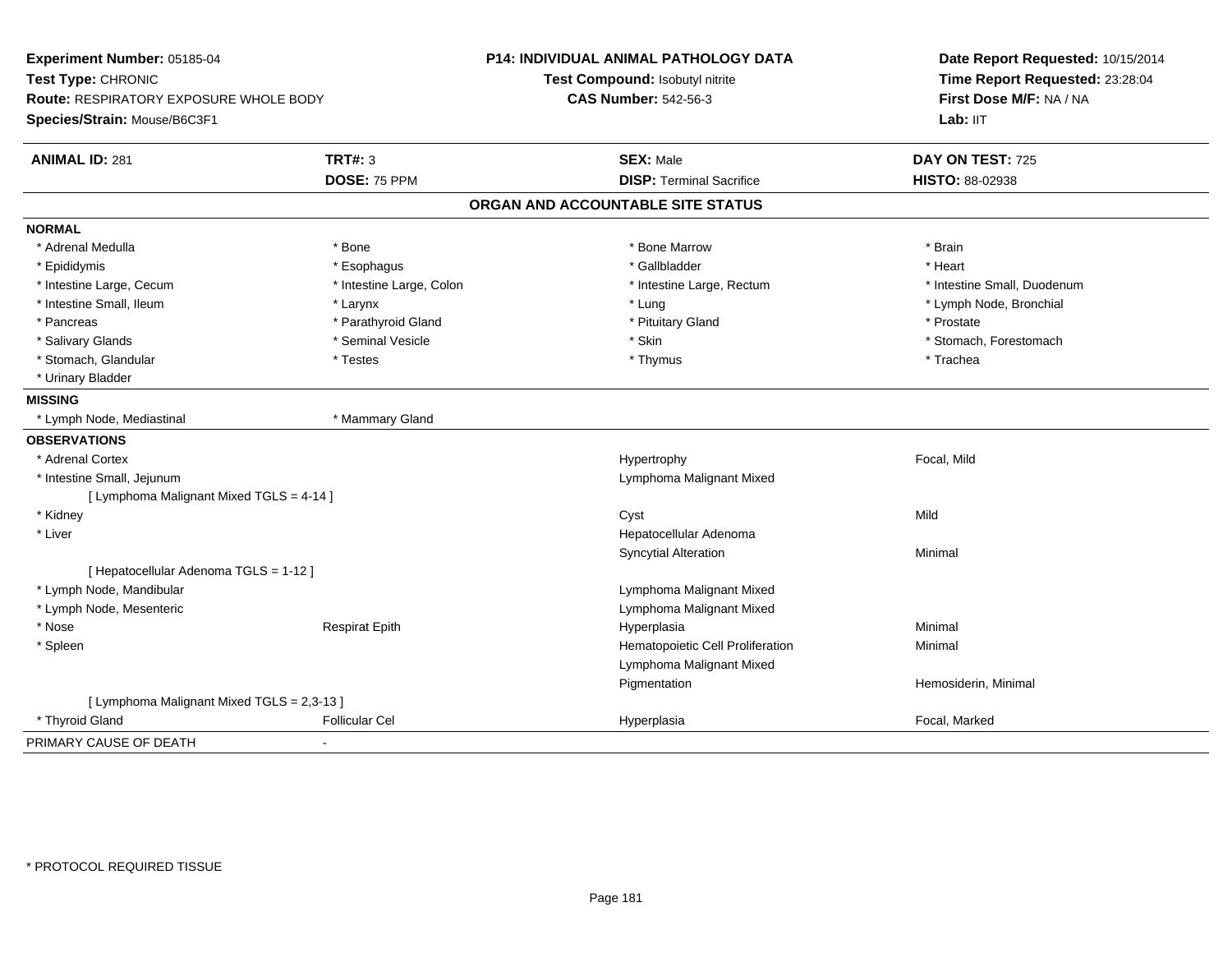| Experiment Number: 05185-04                   |                                 | <b>P14: INDIVIDUAL ANIMAL PATHOLOGY DATA</b><br>Date Report Requested: 10/15/2014 |                                 |
|-----------------------------------------------|---------------------------------|-----------------------------------------------------------------------------------|---------------------------------|
| Test Type: CHRONIC                            | Test Compound: Isobutyl nitrite |                                                                                   | Time Report Requested: 23:28:04 |
| <b>Route: RESPIRATORY EXPOSURE WHOLE BODY</b> |                                 | <b>CAS Number: 542-56-3</b>                                                       | First Dose M/F: NA / NA         |
| Species/Strain: Mouse/B6C3F1                  |                                 |                                                                                   | Lab: IIT                        |
| <b>ANIMAL ID: 282</b>                         | <b>TRT#: 3</b>                  | <b>SEX: Male</b>                                                                  | DAY ON TEST: 726                |
|                                               | DOSE: 75 PPM                    | <b>DISP: Terminal Sacrifice</b>                                                   | <b>HISTO: 88-02939</b>          |
|                                               |                                 | ORGAN AND ACCOUNTABLE SITE STATUS                                                 |                                 |
| <b>NORMAL</b>                                 |                                 |                                                                                   |                                 |
| * Adrenal Cortex                              | * Adrenal Medulla               | * Bone                                                                            | * Bone Marrow                   |
| * Brain                                       | * Epididymis                    | * Esophagus                                                                       | * Gallbladder                   |
| * Heart                                       | * Intestine Large, Cecum        | * Intestine Large, Colon                                                          | * Intestine Large, Rectum       |
| * Intestine Small, Duodenum                   | * Intestine Small, Ileum        | * Intestine Small, Jejunum                                                        | * Kidney                        |
| * Larynx                                      | * Liver                         | * Lung                                                                            | * Lymph Node, Mandibular        |
| * Lymph Node, Mediastinal                     | * Lymph Node, Mesenteric        | * Nose                                                                            | * Pancreas                      |
| * Pituitary Gland                             | * Prostate                      | * Seminal Vesicle                                                                 | * Skin                          |
| * Stomach, Forestomach                        | * Stomach, Glandular            | * Testes                                                                          | * Thymus                        |
| * Thyroid Gland                               | * Trachea                       |                                                                                   |                                 |
| <b>MISSING</b>                                |                                 |                                                                                   |                                 |
| * Lymph Node, Bronchial                       | * Mammary Gland                 | * Parathyroid Gland                                                               |                                 |
| <b>OBSERVATIONS</b>                           |                                 |                                                                                   |                                 |
| * Salivary Glands                             |                                 | Inflammation                                                                      | Chronic, Minimal                |
| * Spleen                                      |                                 | <b>Hematopoietic Cell Proliferation</b>                                           | Minimal                         |
|                                               |                                 | Pigmentation                                                                      | Hemosiderin, Minimal            |
| * Urinary Bladder                             |                                 | <b>Dilatation</b>                                                                 | Marked                          |
| [Dilatation TGLS = 1-8]                       |                                 |                                                                                   |                                 |
| PRIMARY CAUSE OF DEATH                        |                                 |                                                                                   |                                 |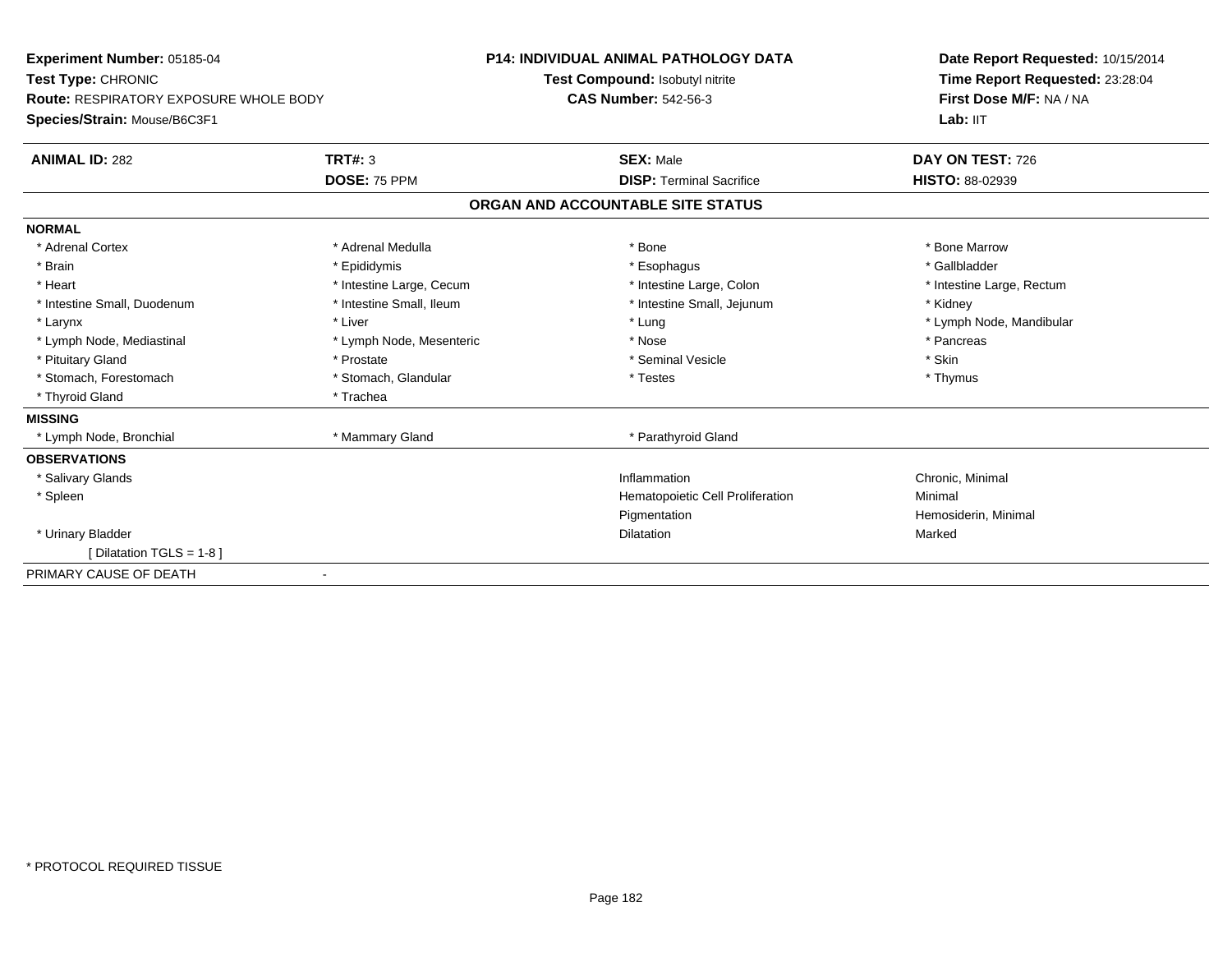| Experiment Number: 05185-04                         |                             | <b>P14: INDIVIDUAL ANIMAL PATHOLOGY DATA</b> | Date Report Requested: 10/15/2014<br>Time Report Requested: 23:28:04 |
|-----------------------------------------------------|-----------------------------|----------------------------------------------|----------------------------------------------------------------------|
| Test Type: CHRONIC                                  |                             | Test Compound: Isobutyl nitrite              |                                                                      |
| Route: RESPIRATORY EXPOSURE WHOLE BODY              |                             | <b>CAS Number: 542-56-3</b>                  | First Dose M/F: NA / NA                                              |
| Species/Strain: Mouse/B6C3F1                        |                             |                                              | Lab: IIT                                                             |
| <b>ANIMAL ID: 283</b>                               | <b>TRT#: 3</b>              | <b>SEX: Male</b>                             | DAY ON TEST: 725                                                     |
|                                                     | DOSE: 75 PPM                | <b>DISP: Terminal Sacrifice</b>              | <b>HISTO: 88-02940</b>                                               |
|                                                     |                             | ORGAN AND ACCOUNTABLE SITE STATUS            |                                                                      |
| <b>NORMAL</b>                                       |                             |                                              |                                                                      |
| * Adrenal Medulla                                   | * Bone                      | * Bone Marrow                                | * Epididymis                                                         |
| * Esophagus                                         | * Heart                     | * Intestine Large, Cecum                     | * Intestine Large, Colon                                             |
| * Intestine Large, Rectum                           | * Intestine Small, Duodenum | * Intestine Small, Ileum                     | * Intestine Small, Jejunum                                           |
| * Kidney                                            | * Larynx                    | * Lymph Node, Mandibular                     | * Lymph Node, Mediastinal                                            |
| * Lymph Node, Mesenteric                            | * Nose                      | * Pancreas                                   | * Pituitary Gland                                                    |
| * Prostate                                          | * Salivary Glands           | * Seminal Vesicle                            | * Skin                                                               |
| * Stomach, Forestomach                              | * Stomach, Glandular        | * Testes                                     | * Thymus                                                             |
| * Thyroid Gland                                     | * Trachea                   | * Urinary Bladder                            |                                                                      |
| <b>MISSING</b>                                      |                             |                                              |                                                                      |
| * Gallbladder                                       | * Lymph Node, Bronchial     | * Mammary Gland                              | * Parathyroid Gland                                                  |
| <b>OBSERVATIONS</b>                                 |                             |                                              |                                                                      |
| * Adrenal Cortex                                    | Subcapsular                 | Hyperplasia                                  | Minimal                                                              |
| * Brain                                             |                             | Mineralization                               | Minimal                                                              |
| * Liver                                             |                             | Hepatocellular Carcinoma                     | Multiple                                                             |
| Note: MEDIAN LOBE DISRUPTED BY NEOPLASM.            |                             |                                              |                                                                      |
| [ Hepatocellular Carcinoma TGLS = 1-12,2-13,14 ]    |                             |                                              |                                                                      |
| * Lung                                              |                             | Alveolar/Bronchiolar Carcinoma               | Multiple                                                             |
|                                                     |                             | Hepatocellular Carcinoma                     | Metastatic (Liver)                                                   |
| [ Alveolar/Bronchiolar Carcinoma TGLS = 3-15,4-16 ] |                             |                                              |                                                                      |
| * Spleen                                            |                             | Hematopoietic Cell Proliferation             | Moderate                                                             |
|                                                     |                             | Pigmentation                                 | Hemosiderin, Minimal                                                 |
| PRIMARY CAUSE OF DEATH                              | $\blacksquare$              |                                              |                                                                      |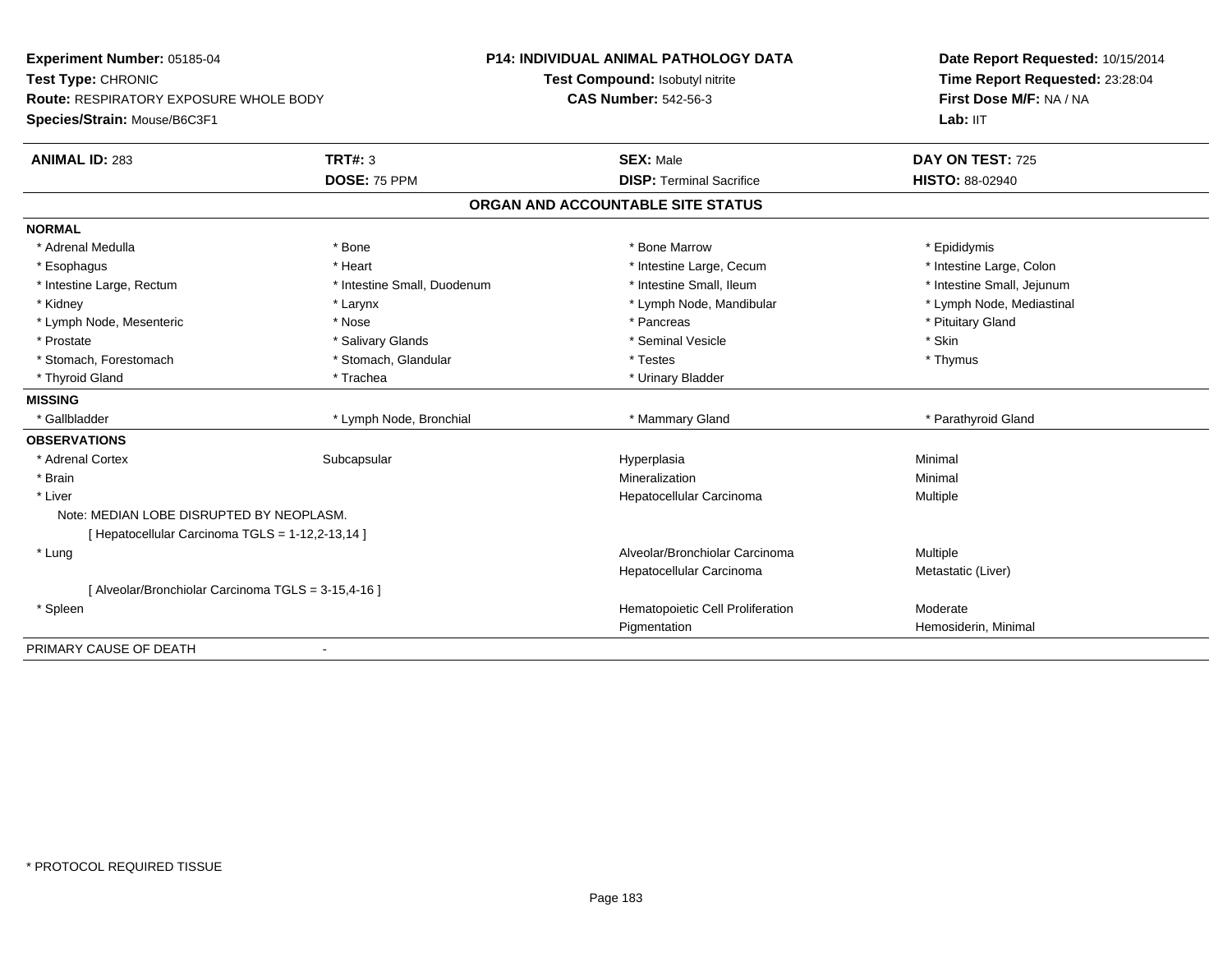| Experiment Number: 05185-04                             | <b>P14: INDIVIDUAL ANIMAL PATHOLOGY DATA</b> | Date Report Requested: 10/15/2014<br>Time Report Requested: 23:28:04<br>First Dose M/F: NA / NA<br>Lab: IIT |
|---------------------------------------------------------|----------------------------------------------|-------------------------------------------------------------------------------------------------------------|
| Test Type: CHRONIC                                      | Test Compound: Isobutyl nitrite              |                                                                                                             |
| <b>Route: RESPIRATORY EXPOSURE WHOLE BODY</b>           | <b>CAS Number: 542-56-3</b>                  |                                                                                                             |
| Species/Strain: Mouse/B6C3F1                            |                                              |                                                                                                             |
| TRT#: 3<br><b>ANIMAL ID: 284</b>                        | <b>SEX: Male</b>                             | DAY ON TEST: 307                                                                                            |
| DOSE: 75 PPM                                            | <b>DISP:</b> Moribund Sacrifice              | HISTO: 88-02941                                                                                             |
|                                                         | ORGAN AND ACCOUNTABLE SITE STATUS            |                                                                                                             |
| <b>NORMAL</b>                                           |                                              |                                                                                                             |
| * Bone<br>* Epididymis                                  | * Esophagus                                  | * Gallbladder                                                                                               |
| * Intestine Large, Cecum<br>* Heart                     | * Intestine Large, Colon                     | * Intestine Large, Rectum                                                                                   |
| * Intestine Small, Ileum<br>* Intestine Small, Duodenum | * Intestine Small, Jejunum                   | * Larynx                                                                                                    |
| * Liver<br>* Lung                                       | * Lymph Node, Mandibular                     | * Lymph Node, Mediastinal                                                                                   |
| * Lymph Node, Mesenteric<br>* Mammary Gland             | * Parathyroid Gland                          | * Pituitary Gland                                                                                           |
| * Salivary Glands<br>* Seminal Vesicle                  | * Skin                                       | * Stomach, Forestomach                                                                                      |
| * Stomach, Glandular<br>* Testes                        | * Thyroid Gland                              | * Trachea                                                                                                   |
| <b>MISSING</b>                                          |                                              |                                                                                                             |
| * Adrenal Cortex<br>* Adrenal Medulla                   | * Thymus                                     |                                                                                                             |
| <b>OBSERVATIONS</b>                                     |                                              |                                                                                                             |
| * Bone Marrow<br><b>Myeloid Cell</b>                    | Hyperplasia                                  | Mild                                                                                                        |
| * Brain                                                 | Mineralization                               | Mild                                                                                                        |
| * Kidney                                                | Inflammation                                 | Chronic Active, Marked                                                                                      |
| [Inflammation TGLS = $1-8,3-8$ ]                        |                                              |                                                                                                             |
| * Lymph Node, Bronchial                                 | Inflammation                                 | Chronic Active, Mild                                                                                        |
| * Nose<br>Olfactory Epi                                 | Metaplasia                                   | Minimal                                                                                                     |
| * Pancreas                                              | Inflammation                                 | Chronic Active, Moderate                                                                                    |
| * Prostate                                              | Inflammation                                 | Chronic Active, Mild                                                                                        |
| * Spleen                                                | Hematopoietic Cell Proliferation             | Mild                                                                                                        |
|                                                         | Pigmentation                                 | Hemosiderin, Mild                                                                                           |
| * Urinary Bladder                                       | Inflammation                                 | Chronic Active, Marked                                                                                      |
| [Inflammation TGLS = $4-8$ ]                            |                                              |                                                                                                             |
| PRIMARY CAUSE OF DEATH<br>ä,                            |                                              |                                                                                                             |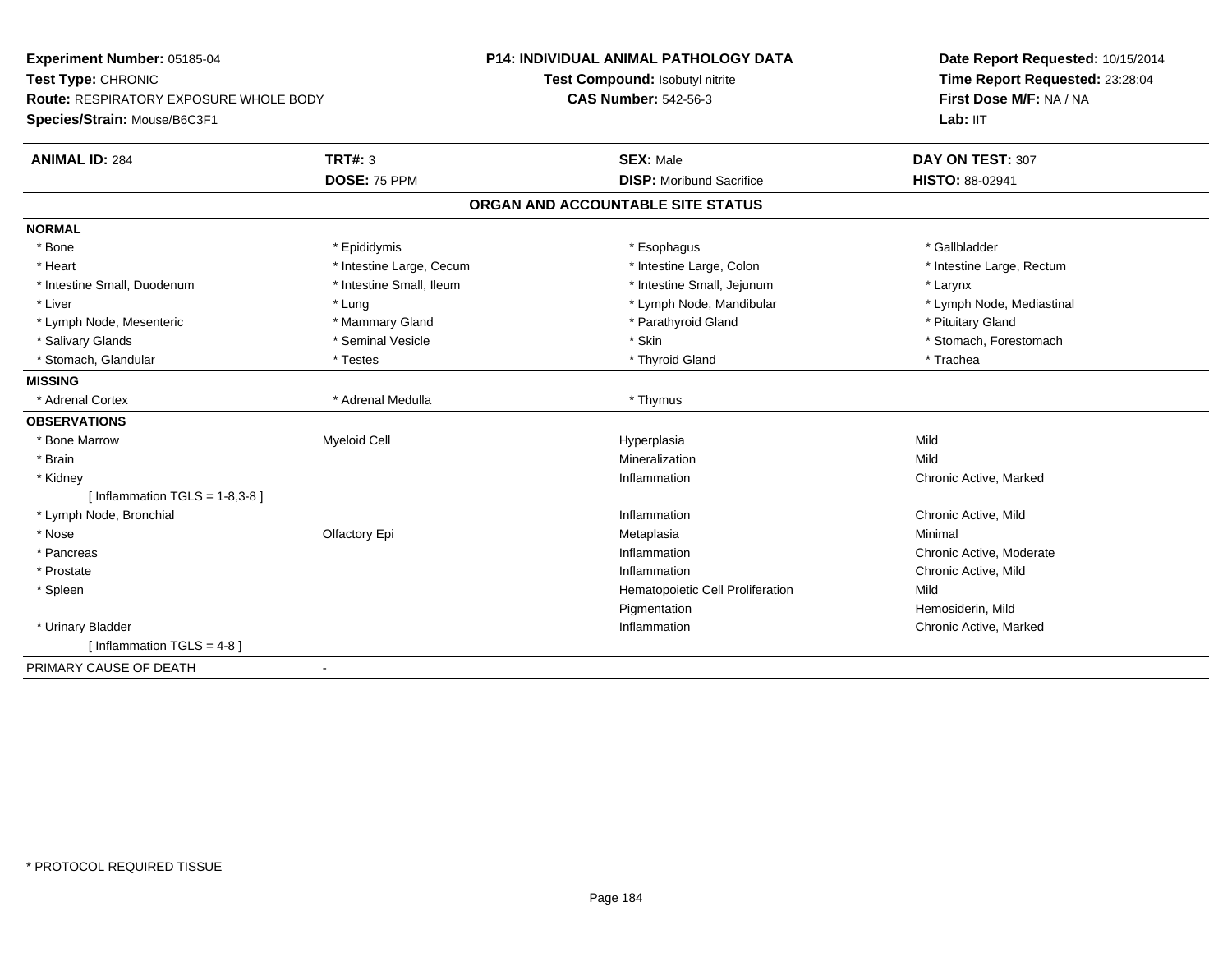**Experiment Number:** 05185-04**Test Type:** CHRONIC **Route:** RESPIRATORY EXPOSURE WHOLE BODY**Species/Strain:** Mouse/B6C3F1**P14: INDIVIDUAL ANIMAL PATHOLOGY DATATest Compound:** Isobutyl nitrite**CAS Number:** 542-56-3**Date Report Requested:** 10/15/2014**Time Report Requested:** 23:28:04**First Dose M/F:** NA / NALab: IIT **ANIMAL ID:** 285 **TRT#:** <sup>3</sup> **SEX:** Male **DAY ON TEST:** <sup>726</sup> **DOSE:** 75 PPM **DISP:** Terminal Sacrifice **HISTO:** 88-02942 **ORGAN AND ACCOUNTABLE SITE STATUSNORMAL**\* Adrenal Medulla \* Adrenal Medulla \* \* \* example \* \* Bone \* \* \* Bone \* \* Epididymis \* \* Epididymis \* \* \* Esophagus \* Esophagus \* \* Esophagus \* \* Esophagus \* \* Esophagus \* \* Esophagus \* \* Esophagus \* \* Esophagus \* \* \* \* \* \* \* \* \* \* \* \* \* \* \* Intestine Large, Colon \* Gallbladder \* The mode of the state of the state of the state of the state of the state of the state of the state of the state of the state of the state of the state of the state of the state of the state of the state of \* Intestine Large, Rectum \* Thestine Small, Duodenum \* Number of the small, Ileum \* Intestine Small, Jejunum \* Intestine Small, Jejunum \* Larynx \* Liver \* Lung \* Lymph Node, Mandibular \* Lymph Node, Mediastinal \* Lymph Node, Mesenteric \* \* Pancreas \* Pancreas \* Pituitary Gland \* Stomach, Glandular \* Salivary Glands \* Stomach, Forestomach \* Skin \* Skin \* Stomach, Forestomach \* Stomach, Forestomach \* Testes \* Thyroid Gland \* Thyroid Gland \* Trachea **MISSING** \* Lymph Node, Bronchial \* Mammary Gland \* Parathyroid Gland \* Thymus**OBSERVATIONS** \* Adrenal Cortex**Example 19** September 2014 11:30 Nild Nild September 2014 12:30 Nild Nild September 2014 12:30 Nild Nild September 2014 12:30 Nild September 2014 12:30 Nild September 2014 12:30 Nild September 2014 12:30 Nild September 20 Moderate \* Bone Marroww and the method of the Myeloid Cell and the Moderate Hyperplasia and the Moderate of Moderate Moderate Moderate  $\mathsf{M}$  \* Brainn and the controller of the controller of the Mineralization and the Moderate of the Moderate of the Moderate  $\sim$  Moderate of the controller of the controller of the controller of the controller of the controller of the c Islets, Pancreaticc and the contract of the contract of the contract of the contract of the contract of the contract of the contract of the contract of the contract of the contract of the contract of the contract of the contract of the cont Hyperplasia and the matrix of the Focal, Mild<br>
Inflammation and the Chronic Actor of the Chronic Actor of the Chronic Actor of the Chronic Actor of the United States \* Kidneyy the control of the control of the control of the control of the control of the control of the control of the control of the control of the control of the control of the control of the control of the control of the contro Chronic Active, Marked [ Inflammation TGLS = 3-12 ] Lymph Node Renal Hyperplasia Plasma Cell, Moderate [ Hyperplasia TGLS = 4-14 ] \* Nose Respirat Epith Hyperplasia Minimal Olfactory Epi Metaplasiaa **Minimal**  \* Prostatee the contractive of the contraction of the contraction of the contraction of the chronic Active, Mild \* Seminal Vesiclee de la contraction de la contraction de la contraction de la contraction de la contraction de la contraction de la contraction de la contraction de la contraction de la contraction de la contraction de la contraction de l [ Dilatation TGLS = 5-13 ] \* SpleenHematopoietic Cell Proliferation Marked Pigmentation Hemosiderin, Minimal [ Hematopoietic Cell Proliferation TGLS = 2-5 ] \* Urinary Bladder Transit Epithee and the Hyperplasia measurement of the Moderate of the Moderate of the Moderate  $\mathsf{M}$ Inflammation Chronic Active, Moderate  $[$  Inflammation TGLS = 6-8  $]$ 

PRIMARY CAUSE OF DEATH-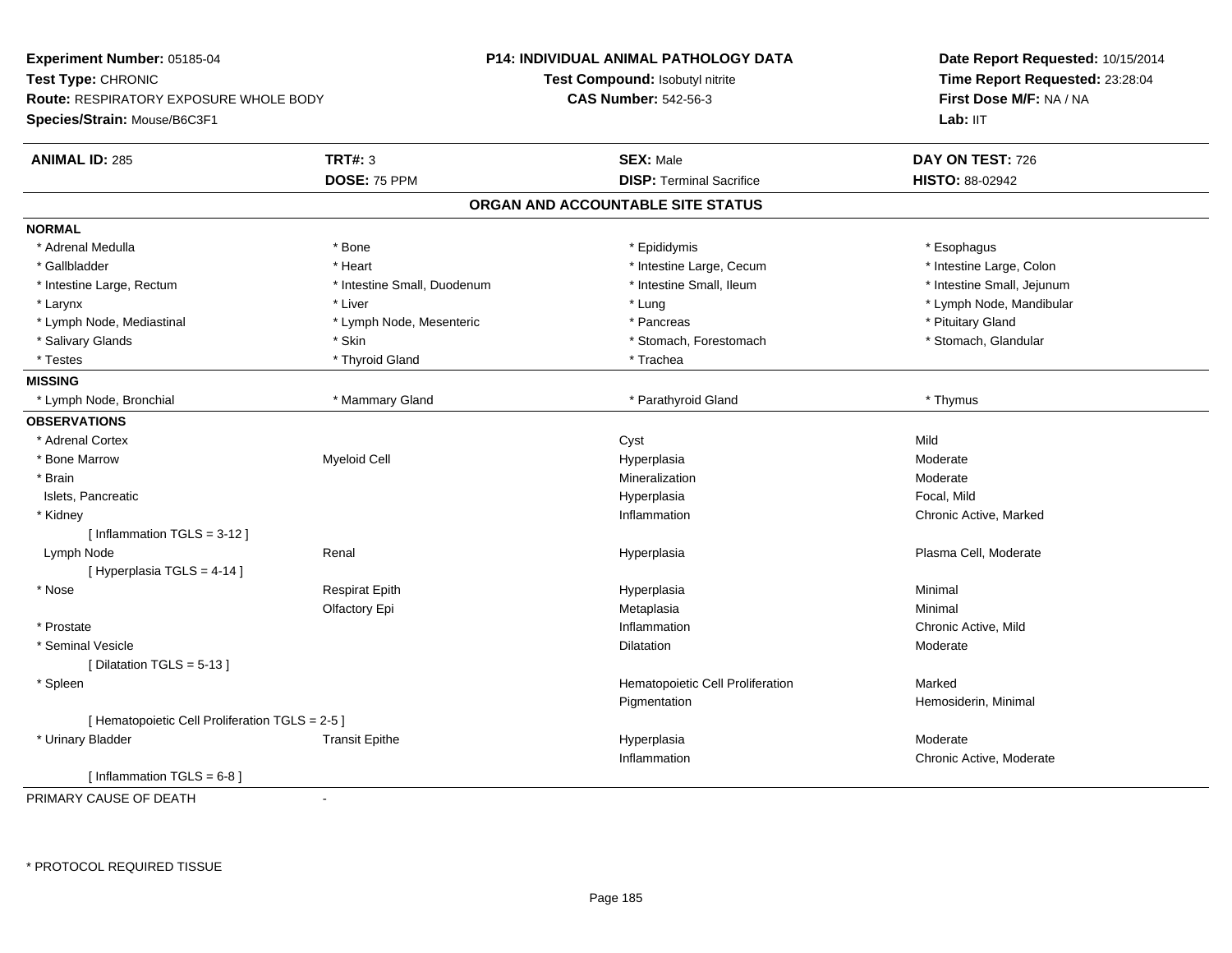| <b>Experiment Number: 05185-04</b><br><b>Test Type: CHRONIC</b><br><b>Route: RESPIRATORY EXPOSURE WHOLE BODY</b><br>Species/Strain: Mouse/B6C3F1 |                     | <b>P14: INDIVIDUAL ANIMAL PATHOLOGY DATA</b><br>Test Compound: Isobutyl nitrite | Date Report Requested: 10/15/2014<br>Time Report Requested: 23:28:04<br>First Dose M/F: NA / NA |
|--------------------------------------------------------------------------------------------------------------------------------------------------|---------------------|---------------------------------------------------------------------------------|-------------------------------------------------------------------------------------------------|
|                                                                                                                                                  |                     | <b>CAS Number: 542-56-3</b>                                                     |                                                                                                 |
|                                                                                                                                                  |                     |                                                                                 | Lab: IIT                                                                                        |
| <b>ANIMAL ID: 285</b>                                                                                                                            | TRT#: 3             | <b>SEX: Male</b>                                                                | DAY ON TEST: 726                                                                                |
|                                                                                                                                                  | <b>DOSE: 75 PPM</b> | <b>DISP: Terminal Sacrifice</b>                                                 | <b>HISTO: 88-02942</b>                                                                          |
|                                                                                                                                                  |                     | ORGAN AND ACCOUNTABLE SITE STATUS                                               |                                                                                                 |
|                                                                                                                                                  |                     |                                                                                 |                                                                                                 |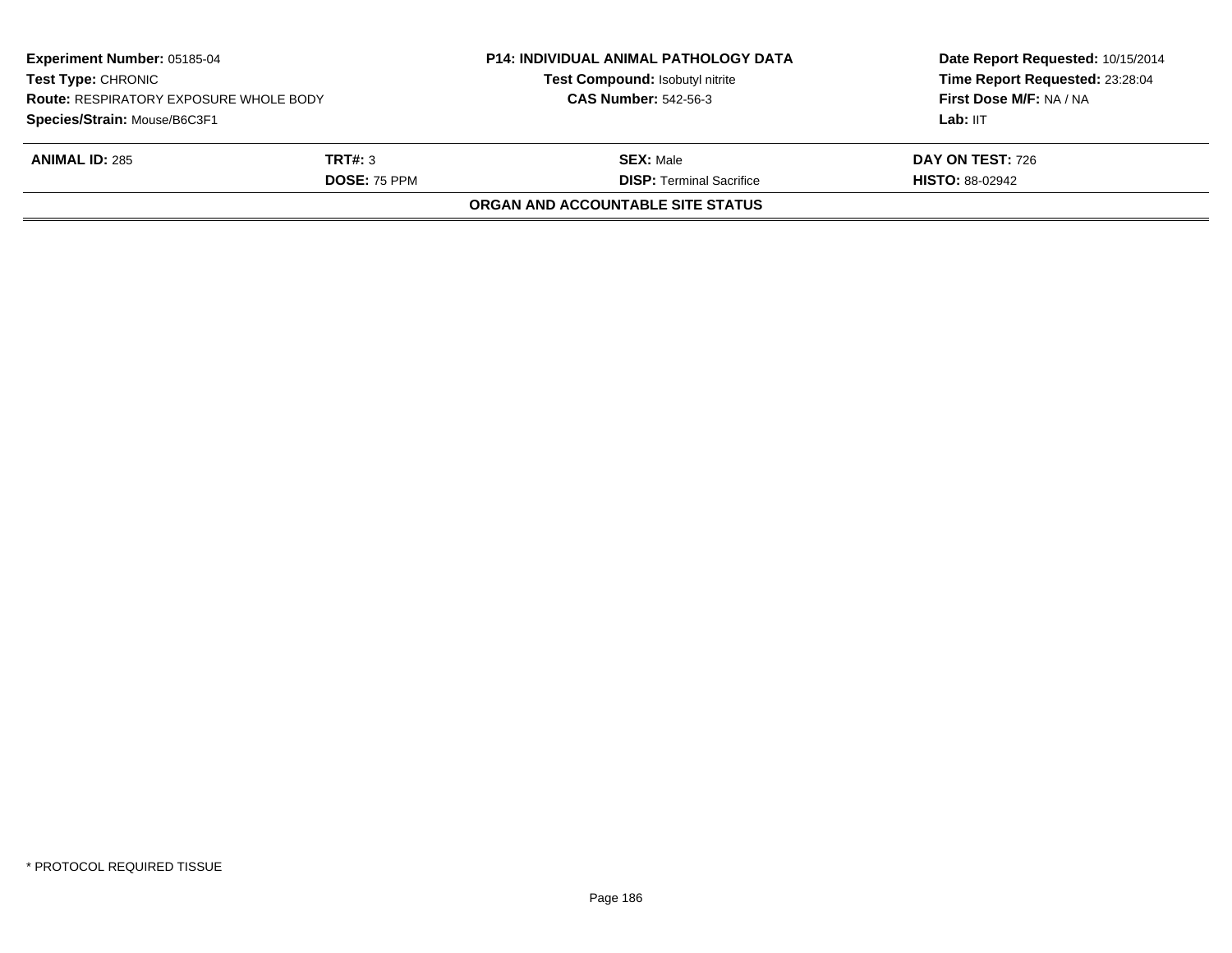| Experiment Number: 05185-04<br>Test Type: CHRONIC<br><b>Route: RESPIRATORY EXPOSURE WHOLE BODY</b> |                            | <b>P14: INDIVIDUAL ANIMAL PATHOLOGY DATA</b> | Date Report Requested: 10/15/2014                          |  |
|----------------------------------------------------------------------------------------------------|----------------------------|----------------------------------------------|------------------------------------------------------------|--|
|                                                                                                    |                            | Test Compound: Isobutyl nitrite              | Time Report Requested: 23:28:04<br>First Dose M/F: NA / NA |  |
|                                                                                                    |                            | <b>CAS Number: 542-56-3</b>                  |                                                            |  |
| Species/Strain: Mouse/B6C3F1                                                                       |                            |                                              | Lab: IIT                                                   |  |
| <b>ANIMAL ID: 286</b>                                                                              | TRT#: 3                    | <b>SEX: Male</b>                             | DAY ON TEST: 726                                           |  |
|                                                                                                    | DOSE: 75 PPM               | <b>DISP: Terminal Sacrifice</b>              | HISTO: 88-02943                                            |  |
|                                                                                                    |                            | ORGAN AND ACCOUNTABLE SITE STATUS            |                                                            |  |
| <b>NORMAL</b>                                                                                      |                            |                                              |                                                            |  |
| * Adrenal Medulla                                                                                  | * Bone                     | * Bone Marrow                                | * Brain                                                    |  |
| * Epididymis                                                                                       | * Esophagus                | * Gallbladder                                | * Heart                                                    |  |
| * Intestine Large, Cecum                                                                           | * Intestine Large, Colon   | * Intestine Large, Rectum                    | * Intestine Small, Duodenum                                |  |
| * Intestine Small, Ileum                                                                           | * Intestine Small, Jejunum | * Kidney                                     | * Larynx                                                   |  |
| * Liver                                                                                            | * Lung                     | * Lymph Node, Bronchial                      | * Lymph Node, Mandibular                                   |  |
| * Lymph Node, Mediastinal                                                                          | * Lymph Node, Mesenteric   | * Pancreas                                   | * Pituitary Gland                                          |  |
| * Prostate                                                                                         | * Seminal Vesicle          | * Skin                                       | * Stomach, Forestomach                                     |  |
| * Stomach, Glandular                                                                               | * Testes                   | * Trachea                                    | * Urinary Bladder                                          |  |
| <b>MISSING</b>                                                                                     |                            |                                              |                                                            |  |
| * Mammary Gland                                                                                    | * Parathyroid Gland        | * Thymus                                     |                                                            |  |
| <b>OBSERVATIONS</b>                                                                                |                            |                                              |                                                            |  |
| * Adrenal Cortex                                                                                   | Subcapsular                | Hyperplasia                                  | Mild                                                       |  |
|                                                                                                    |                            | Hypertrophy                                  | Focal, Minimal                                             |  |
| * Nose                                                                                             | <b>Respirat Epith</b>      | Hyperplasia                                  | Minimal                                                    |  |
| * Salivary Glands                                                                                  |                            | Inflammation                                 | Chronic, Minimal                                           |  |
| * Spleen                                                                                           |                            | Hematopoietic Cell Proliferation             | Minimal                                                    |  |
|                                                                                                    |                            | Pigmentation                                 | Hemosiderin, Minimal                                       |  |
| * Thyroid Gland                                                                                    | <b>Follicular Cel</b>      | Hyperplasia                                  | Focal, Minimal                                             |  |
| PRIMARY CAUSE OF DEATH                                                                             |                            |                                              |                                                            |  |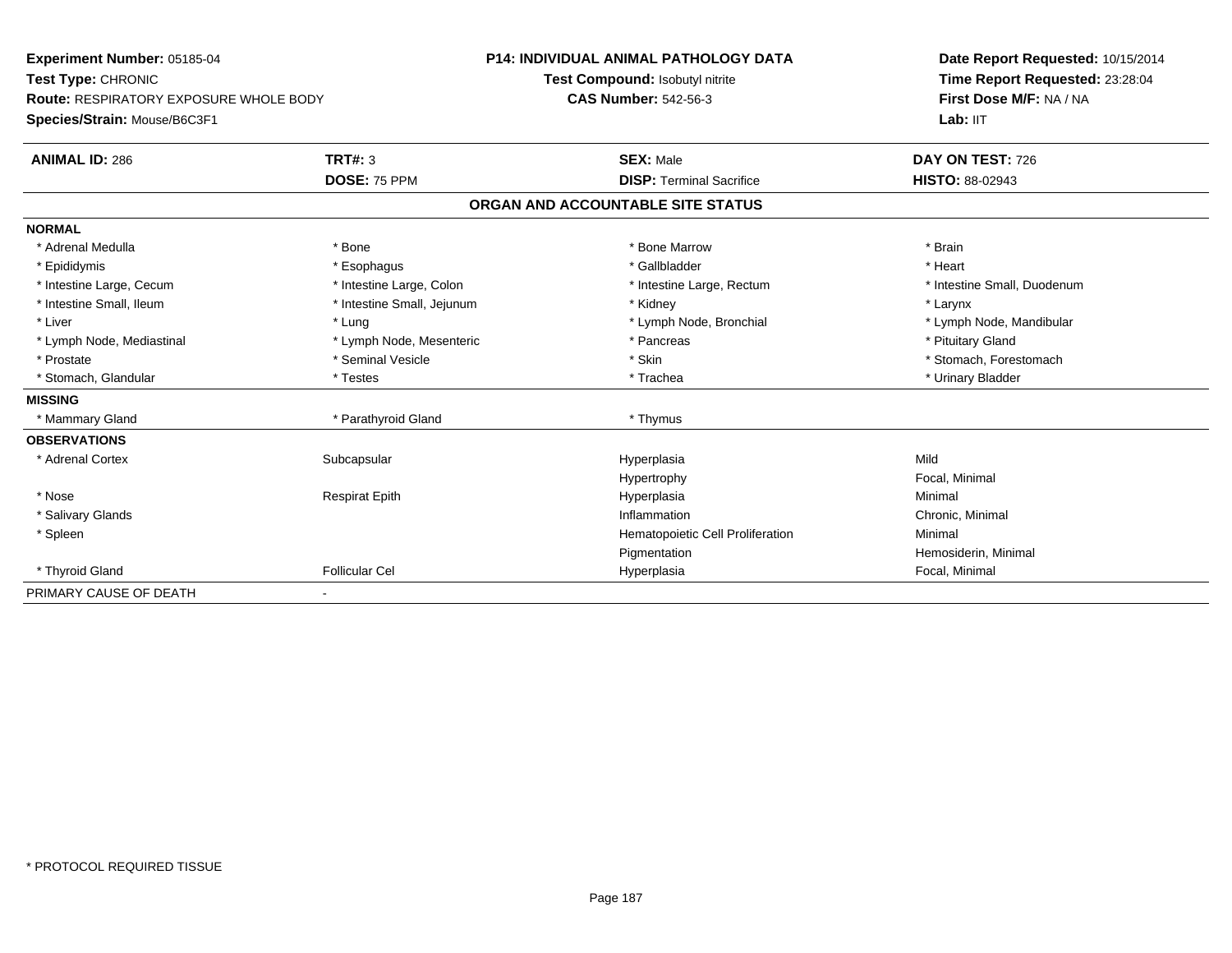| Experiment Number: 05185-04            |                          | <b>P14: INDIVIDUAL ANIMAL PATHOLOGY DATA</b> | Date Report Requested: 10/15/2014 |  |
|----------------------------------------|--------------------------|----------------------------------------------|-----------------------------------|--|
| Test Type: CHRONIC                     |                          | Test Compound: Isobutyl nitrite              | Time Report Requested: 23:28:04   |  |
| Route: RESPIRATORY EXPOSURE WHOLE BODY |                          | <b>CAS Number: 542-56-3</b>                  | First Dose M/F: NA / NA           |  |
| Species/Strain: Mouse/B6C3F1           |                          |                                              | Lab: IIT                          |  |
| <b>ANIMAL ID: 287</b>                  | TRT#: 3                  | <b>SEX: Male</b>                             | DAY ON TEST: 681                  |  |
|                                        | DOSE: 75 PPM             | <b>DISP: Natural Death</b>                   | <b>HISTO: 88-02944</b>            |  |
|                                        |                          | ORGAN AND ACCOUNTABLE SITE STATUS            |                                   |  |
| <b>NORMAL</b>                          |                          |                                              |                                   |  |
| * Adrenal Cortex                       | * Adrenal Medulla        | * Bone                                       | * Bone Marrow                     |  |
| * Brain                                | * Epididymis             | * Esophagus                                  | * Gallbladder                     |  |
| * Heart                                | * Intestine Large, Cecum | * Intestine Large, Colon                     | * Intestine Large, Rectum         |  |
| * Intestine Small, Duodenum            | * Intestine Small, Ileum | * Intestine Small, Jejunum                   | * Kidney                          |  |
| * Larynx                               | * Lung                   | * Lymph Node, Mandibular                     | * Lymph Node, Mediastinal         |  |
| * Lymph Node, Mesenteric               | * Nose                   | * Pancreas                                   | * Pituitary Gland                 |  |
| * Prostate                             | * Seminal Vesicle        | * Skin                                       | * Stomach, Forestomach            |  |
| * Testes                               | * Thyroid Gland          | * Trachea                                    | * Urinary Bladder                 |  |
| <b>MISSING</b>                         |                          |                                              |                                   |  |
| * Lymph Node, Bronchial                | * Mammary Gland          | * Parathyroid Gland                          |                                   |  |
| <b>OBSERVATIONS</b>                    |                          |                                              |                                   |  |
| Islets, Pancreatic                     |                          | Adenoma                                      |                                   |  |
| * Liver                                |                          | Necrosis                                     | Moderate                          |  |
| [Necrosis TGLS = $3-5$ ]               |                          |                                              |                                   |  |
| * Salivary Glands                      |                          | Inflammation                                 | Chronic, Minimal                  |  |
| * Spleen                               |                          | Hematopoietic Cell Proliferation             | Minimal                           |  |
|                                        |                          | Pigmentation                                 | Hemosiderin, Minimal              |  |
| * Stomach, Glandular                   |                          | Ulcer                                        | Mild                              |  |
| [Ulcer TGLS = $4-4$ ]                  |                          |                                              |                                   |  |
| * Thymus                               |                          | Atrophy                                      | Moderate                          |  |
| PRIMARY CAUSE OF DEATH                 |                          |                                              |                                   |  |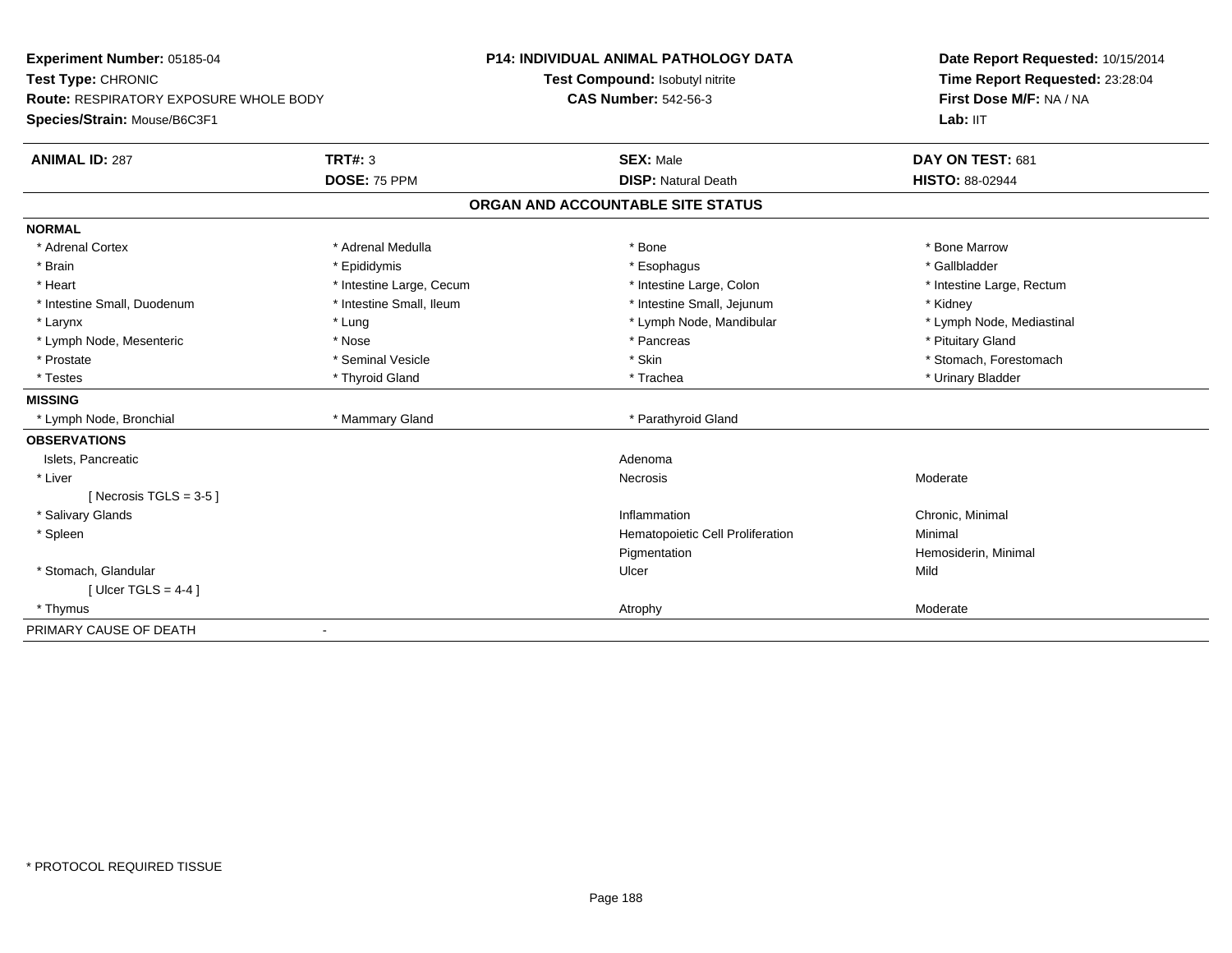**Experiment Number:** 05185-04**Test Type:** CHRONIC **Route:** RESPIRATORY EXPOSURE WHOLE BODY**Species/Strain:** Mouse/B6C3F1**P14: INDIVIDUAL ANIMAL PATHOLOGY DATATest Compound:** Isobutyl nitrite**CAS Number:** 542-56-3**Date Report Requested:** 10/15/2014**Time Report Requested:** 23:28:04**First Dose M/F:** NA / NALab: IIT **ANIMAL ID:** 288**TRT#:** 3 **SEX:** Male **DAY ON TEST:** 725 **DOSE:** 75 PPM **DISP:** Terminal Sacrifice **HISTO:** 88-02945 **ORGAN AND ACCOUNTABLE SITE STATUSNORMAL**\* Adrenal Medulla \* Adrenal Medulla \* \* The matter of the state of the state of the state of the state of the state of the state of the state of the state of the state of the state of the state of the state of the state of the state of the \* Intestine Large, Colon \* Gallbladder \* The mode of the state of the state of the state of the state of the state of the state of the state of the state of the state of the state of the state of the state of the state of the state of the state of \* Intestine Large, Rectum \* Thestine Small, Duodenum \* Number of the small, Ileum \* Intestine Small, Jejunum \* Intestine Small, Jejunum \* Kidney \* Larynx \* Lung \* Lymph Node, Bronchial \* Lymph Node, Mandibular \* The state of the state of the Mediastinal \* Lymph Node, Mesenteric \* Nose \* Prostate \* Pancreas \* Parathyroid Gland \* Parathyroid Gland \* \* Prituitary Gland \* Testes \* Skin \* Stomach, Forestomach \* Stomach \* Stomach \* Stomach \* Stomach \* Stomach, Glandular \* Thyrnus \* Thyroid Gland \* Thyroid Gland \* The \* Trachea **MISSING** \* Mammary Gland**OBSERVATIONS** \* Adrenal Cortex Hypertrophy Focal, Minimal \* Brainn and the control of the control of the control of the control of the control of the control of the control of the control of the control of the control of the control of the control of the control of the control of the co \* Epididymiss and the contract of the contract of the contract of the contract of the contract of the contract of the contract of the contract of the contract of the contract of the contract of the contract of the contract of the cont Chronic Active, Moderate  $[$  Inflammation TGLS = 4-9  $]$  Islets, Pancreaticc and the contract of the contract of the contract of the contract of the contract of the contract of the contract of the contract of the contract of the contract of the contract of the contract of the contract of the cont Hyperplasia **Exercía Expansion Exercía Exercía Exercía Exercía Exercía Exercía Exercía Exercía Exercía Exercí**  \* Liver Hepatocellular AdenomaSyncytial Alterationn Minimal [ Hepatocellular Adenoma TGLS = 6-5 ] Preputial Glandd and the control of the control of the control of the control of the control of the control of the control of the control of the control of the control of the control of the control of the control of the control of the co Inflammation Chronic Active, Mild [ Inflammation TGLS = 2-14 ] \* Salivary Glandss and the contract of the contract of the contract of the contract of the contract of the contract of the contract of the contract of the contract of the contract of the contract of the contract of the contract of the cont Inflammation **Chronic, Minimal**<br>
Dilatation **Marked** Marked \* Seminal Vesiclee and the state of the state of the state of the Marked School and the Marked School and the Marked School and [ Dilatation TGLS = 3-12 ] \* SpleenHematopoietic Cell Proliferation Minimal Pigmentation Hemosiderin, Minimal \* Urinary Bladder**n** Dilatation **Contract Contract Contract Contract Contract Contract Contract Contract Contract Contract Contract Contract Contract Contract Contract Contract Contract Contract Contract Contract Contract Contract Contract** n Mild [ Dilatation TGLS = 5-8 ]

PRIMARY CAUSE OF DEATH-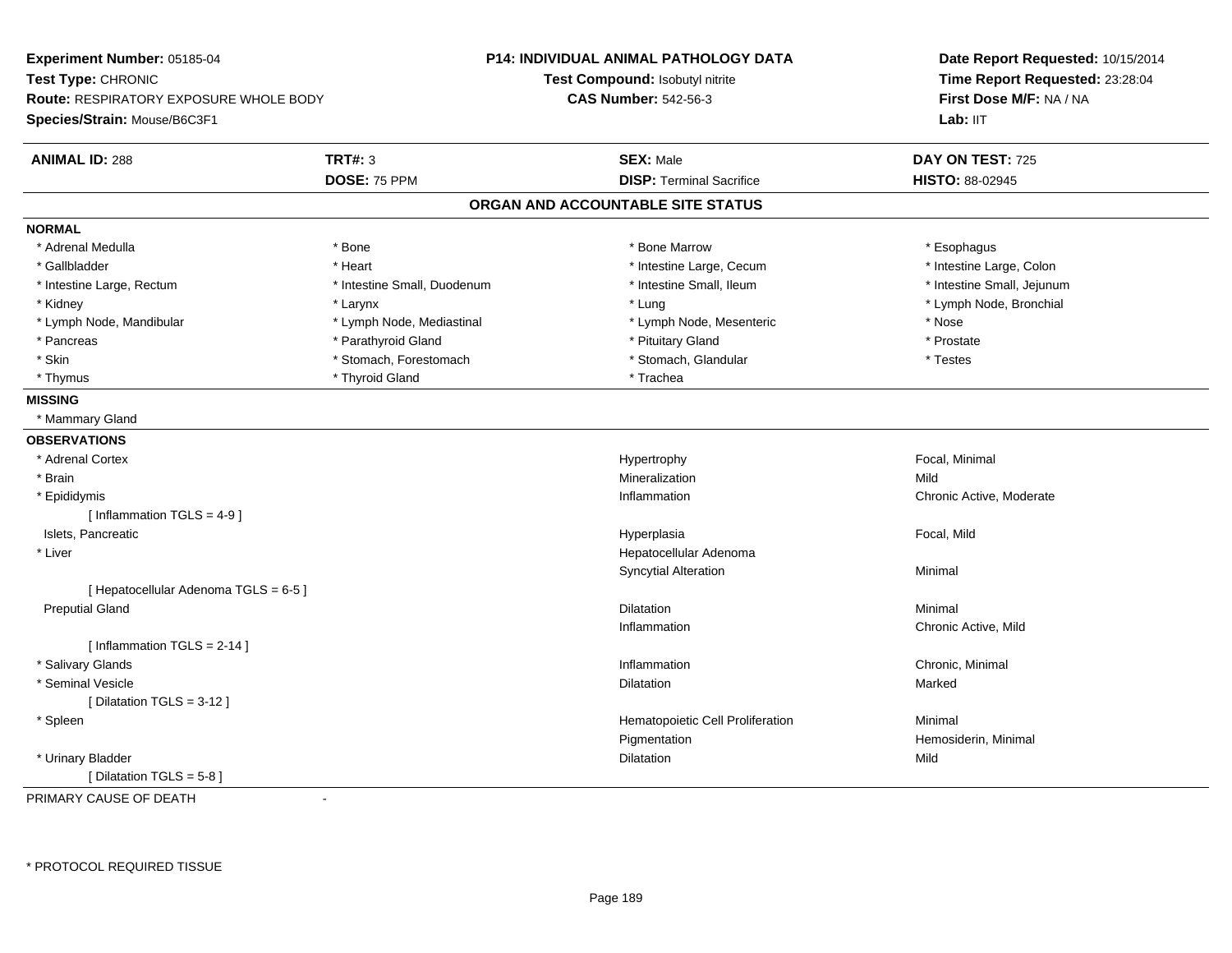|                     | Test Compound: Isobutyl nitrite               | Date Report Requested: 10/15/2014<br>Time Report Requested: 23:28:04<br>First Dose M/F: NA / NA |
|---------------------|-----------------------------------------------|-------------------------------------------------------------------------------------------------|
|                     |                                               | Lab: IIT                                                                                        |
| TRT#: 3             | <b>SEX: Male</b>                              | <b>DAY ON TEST: 725</b>                                                                         |
| <b>DOSE: 75 PPM</b> | <b>DISP: Terminal Sacrifice</b>               | <b>HISTO: 88-02945</b>                                                                          |
|                     | ORGAN AND ACCOUNTABLE SITE STATUS             |                                                                                                 |
|                     | <b>Route: RESPIRATORY EXPOSURE WHOLE BODY</b> | <b>CAS Number: 542-56-3</b>                                                                     |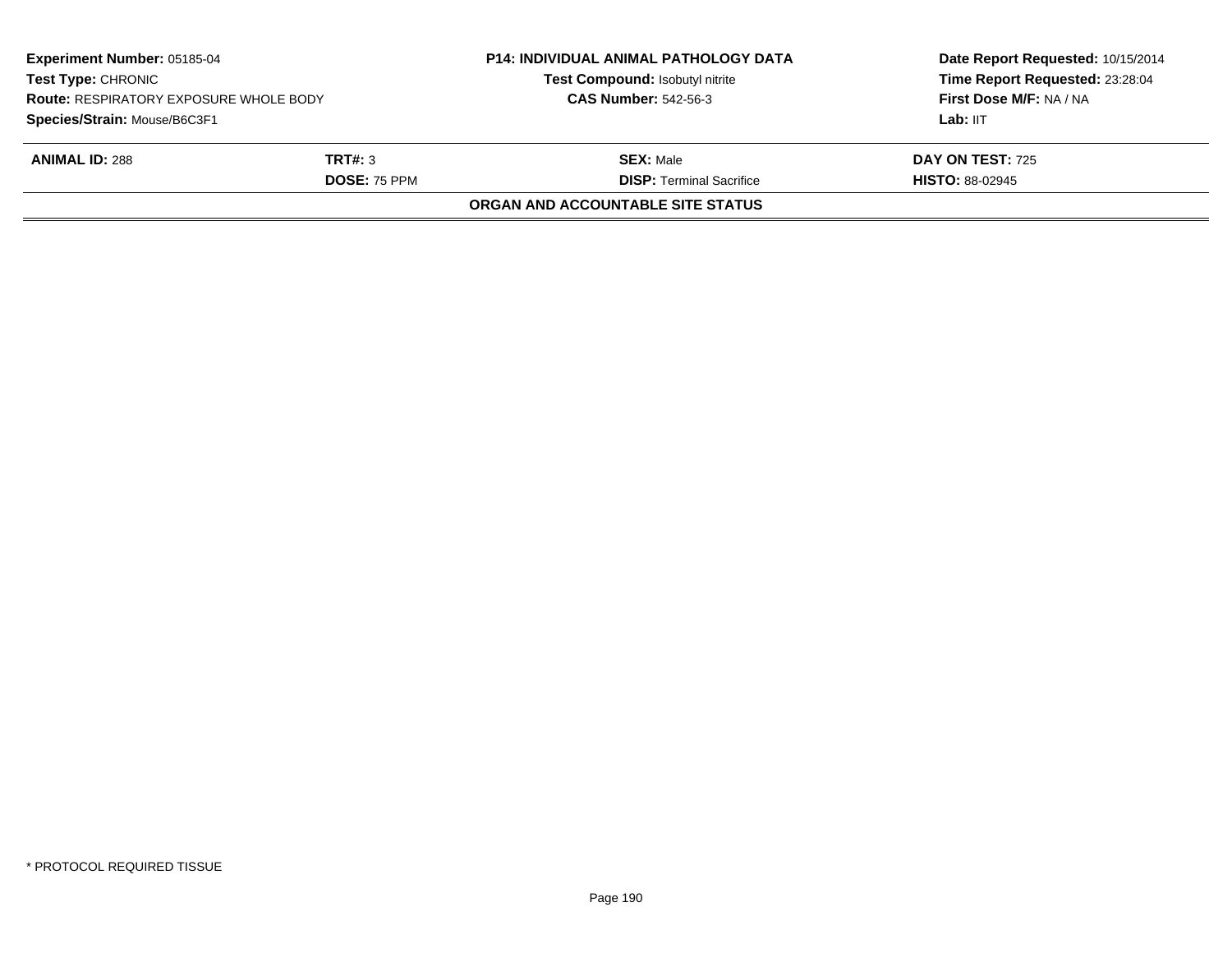| Experiment Number: 05185-04                   |                             | <b>P14: INDIVIDUAL ANIMAL PATHOLOGY DATA</b> | Date Report Requested: 10/15/2014 |  |
|-----------------------------------------------|-----------------------------|----------------------------------------------|-----------------------------------|--|
| Test Type: CHRONIC                            |                             | Test Compound: Isobutyl nitrite              | Time Report Requested: 23:28:04   |  |
| <b>Route: RESPIRATORY EXPOSURE WHOLE BODY</b> |                             | <b>CAS Number: 542-56-3</b>                  | First Dose M/F: NA / NA           |  |
| Species/Strain: Mouse/B6C3F1                  |                             |                                              | Lab: IIT                          |  |
| <b>ANIMAL ID: 289</b>                         | <b>TRT#: 3</b>              | <b>SEX: Male</b>                             | DAY ON TEST: 647                  |  |
|                                               | DOSE: 75 PPM                | <b>DISP: Natural Death</b>                   | <b>HISTO: 88-02946</b>            |  |
|                                               |                             | ORGAN AND ACCOUNTABLE SITE STATUS            |                                   |  |
| <b>NORMAL</b>                                 |                             |                                              |                                   |  |
| * Bone                                        | * Brain                     | * Epididymis                                 | * Esophagus                       |  |
| * Gallbladder                                 | * Heart                     | * Intestine Large, Cecum                     | * Intestine Large, Colon          |  |
| * Intestine Large, Rectum                     | * Intestine Small, Duodenum | * Intestine Small, Ileum                     | * Intestine Small, Jejunum        |  |
| * Larynx                                      | * Lung                      | * Lymph Node, Mandibular                     | * Lymph Node, Mediastinal         |  |
| * Lymph Node, Mesenteric                      | * Nose                      | * Pancreas                                   | * Pituitary Gland                 |  |
| * Prostate                                    | * Skin                      | * Stomach, Forestomach                       | * Stomach, Glandular              |  |
| * Testes                                      | * Thymus                    | * Thyroid Gland                              | * Trachea                         |  |
| <b>MISSING</b>                                |                             |                                              |                                   |  |
| * Lymph Node, Bronchial                       | * Mammary Gland             | * Parathyroid Gland                          |                                   |  |
| <b>AUTO PRECLUDES DIAG.</b>                   |                             |                                              |                                   |  |
| * Urinary Bladder                             |                             |                                              |                                   |  |
| <b>OBSERVATIONS</b>                           |                             |                                              |                                   |  |
| * Bone Marrow                                 | <b>Myeloid Cell</b>         | Hyperplasia                                  | Moderate                          |  |
| * Kidney                                      |                             | Inflammation                                 | Chronic Active, Marked            |  |
| [Inflammation TGLS = $5-8$ ]                  |                             |                                              |                                   |  |
| * Liver                                       |                             | Hepatocellular Adenoma                       |                                   |  |
|                                               |                             | Hepatocellular Carcinoma                     |                                   |  |
| [ Hepatocellular Carcinoma TGLS = 6-12 ]      |                             |                                              |                                   |  |
| * Salivary Glands                             |                             | Inflammation                                 | Chronic, Minimal                  |  |
| * Seminal Vesicle                             |                             | Dilatation                                   | Mild                              |  |
| [ Dilatation TGLS = 1-9 ]                     |                             |                                              |                                   |  |
| * Spleen                                      |                             | Hematopoietic Cell Proliferation             | Moderate                          |  |
|                                               |                             | Pigmentation                                 | Hemosiderin, Minimal              |  |
| PRIMARY CAUSE OF DEATH                        |                             |                                              |                                   |  |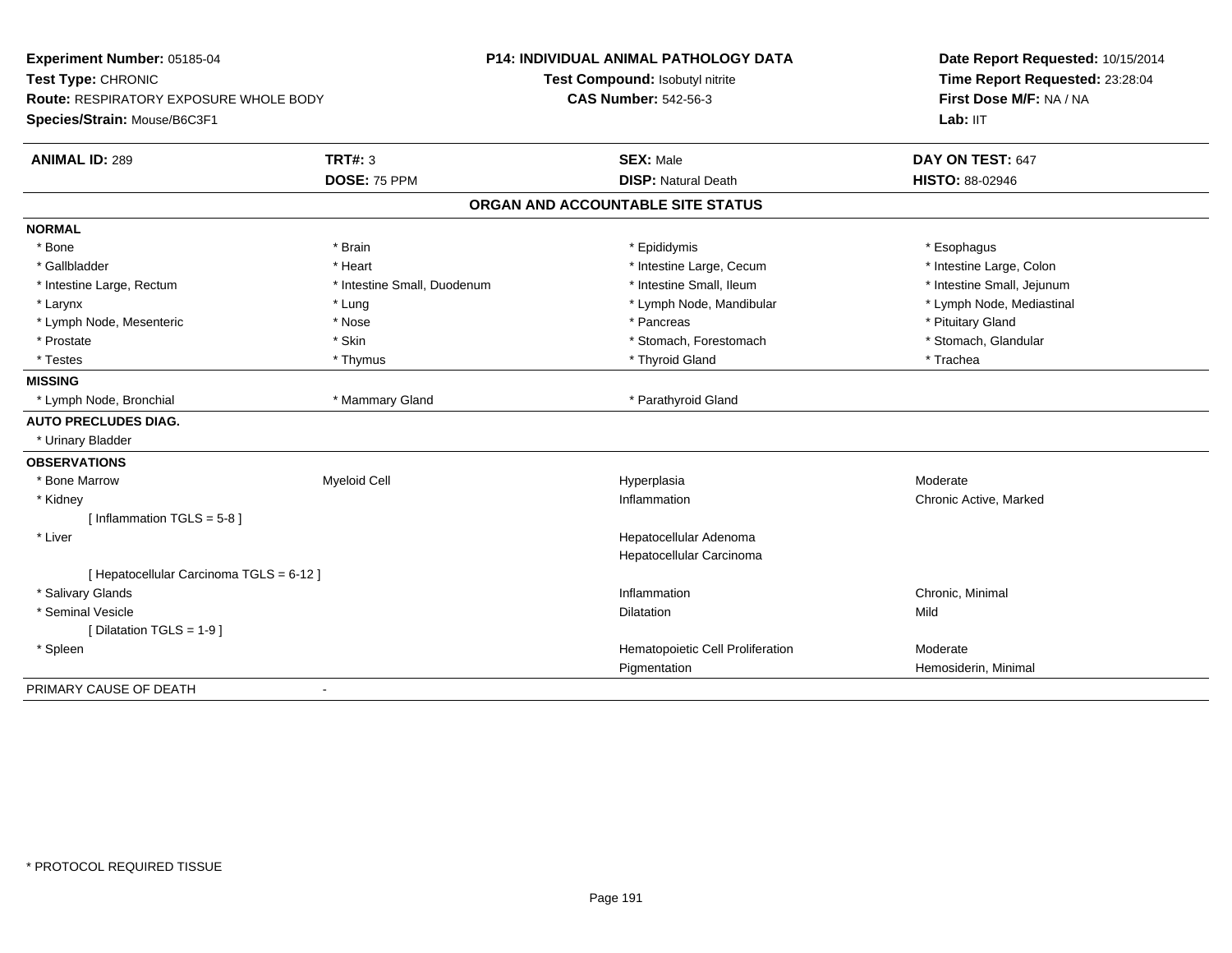| Experiment Number: 05185-04<br>Test Type: CHRONIC<br><b>Route: RESPIRATORY EXPOSURE WHOLE BODY</b><br>Species/Strain: Mouse/B6C3F1 |                            | <b>P14: INDIVIDUAL ANIMAL PATHOLOGY DATA</b><br>Test Compound: Isobutyl nitrite<br><b>CAS Number: 542-56-3</b> | Date Report Requested: 10/15/2014<br>Time Report Requested: 23:28:04<br>First Dose M/F: NA / NA<br>Lab: IIT |
|------------------------------------------------------------------------------------------------------------------------------------|----------------------------|----------------------------------------------------------------------------------------------------------------|-------------------------------------------------------------------------------------------------------------|
| <b>ANIMAL ID: 290</b>                                                                                                              | <b>TRT#: 3</b>             | <b>SEX: Male</b>                                                                                               | DAY ON TEST: 619                                                                                            |
|                                                                                                                                    | DOSE: 75 PPM               | <b>DISP: Natural Death</b>                                                                                     | HISTO: 88-02947                                                                                             |
|                                                                                                                                    |                            | ORGAN AND ACCOUNTABLE SITE STATUS                                                                              |                                                                                                             |
| <b>NORMAL</b>                                                                                                                      |                            |                                                                                                                |                                                                                                             |
| * Adrenal Cortex                                                                                                                   | * Bone                     | * Bone Marrow                                                                                                  | * Brain                                                                                                     |
| * Epididymis                                                                                                                       | * Esophagus                | * Gallbladder                                                                                                  | * Heart                                                                                                     |
| * Kidney                                                                                                                           | * Larynx                   | * Lymph Node, Mandibular                                                                                       | * Lymph Node, Mediastinal                                                                                   |
| * Lymph Node, Mesenteric                                                                                                           | * Pancreas                 | * Parathyroid Gland                                                                                            | * Pituitary Gland                                                                                           |
| * Prostate                                                                                                                         | * Salivary Glands          | * Seminal Vesicle                                                                                              | * Skin                                                                                                      |
| * Stomach, Forestomach                                                                                                             | * Stomach, Glandular       | * Testes                                                                                                       | * Thymus                                                                                                    |
| * Thyroid Gland                                                                                                                    | * Trachea                  | * Urinary Bladder                                                                                              |                                                                                                             |
| <b>MISSING</b>                                                                                                                     |                            |                                                                                                                |                                                                                                             |
| * Lymph Node, Bronchial                                                                                                            | * Mammary Gland            |                                                                                                                |                                                                                                             |
| <b>AUTO PRECLUDES DIAG.</b>                                                                                                        |                            |                                                                                                                |                                                                                                             |
| * Intestine Large, Cecum                                                                                                           | * Intestine Large, Colon   | * Intestine Large, Rectum                                                                                      | * Intestine Small, Duodenum                                                                                 |
| * Intestine Small, Ileum                                                                                                           | * Intestine Small, Jejunum |                                                                                                                |                                                                                                             |
| <b>OBSERVATIONS</b>                                                                                                                |                            |                                                                                                                |                                                                                                             |
| * Adrenal Medulla                                                                                                                  |                            | Hyperplasia                                                                                                    | Focal, Mild                                                                                                 |
| * Liver                                                                                                                            |                            | Hepatocellular Carcinoma                                                                                       | Multiple                                                                                                    |
| [Hepatocellular Carcinoma TGLS = 2-13,3-14]                                                                                        |                            |                                                                                                                |                                                                                                             |
| * Lung                                                                                                                             |                            | Hepatocellular Carcinoma                                                                                       | Metastatic (Liver)                                                                                          |
| * Nose                                                                                                                             | Olfactory Epi              | Degeneration                                                                                                   | Hyaline, Minimal                                                                                            |
| <b>Preputial Gland</b>                                                                                                             |                            | Dilatation                                                                                                     | Moderate                                                                                                    |
| [Dilatation TGLS = 1-12]                                                                                                           |                            |                                                                                                                |                                                                                                             |
| * Spleen                                                                                                                           |                            | Hematopoietic Cell Proliferation                                                                               | Moderate                                                                                                    |
| PRIMARY CAUSE OF DEATH                                                                                                             | $\blacksquare$             |                                                                                                                |                                                                                                             |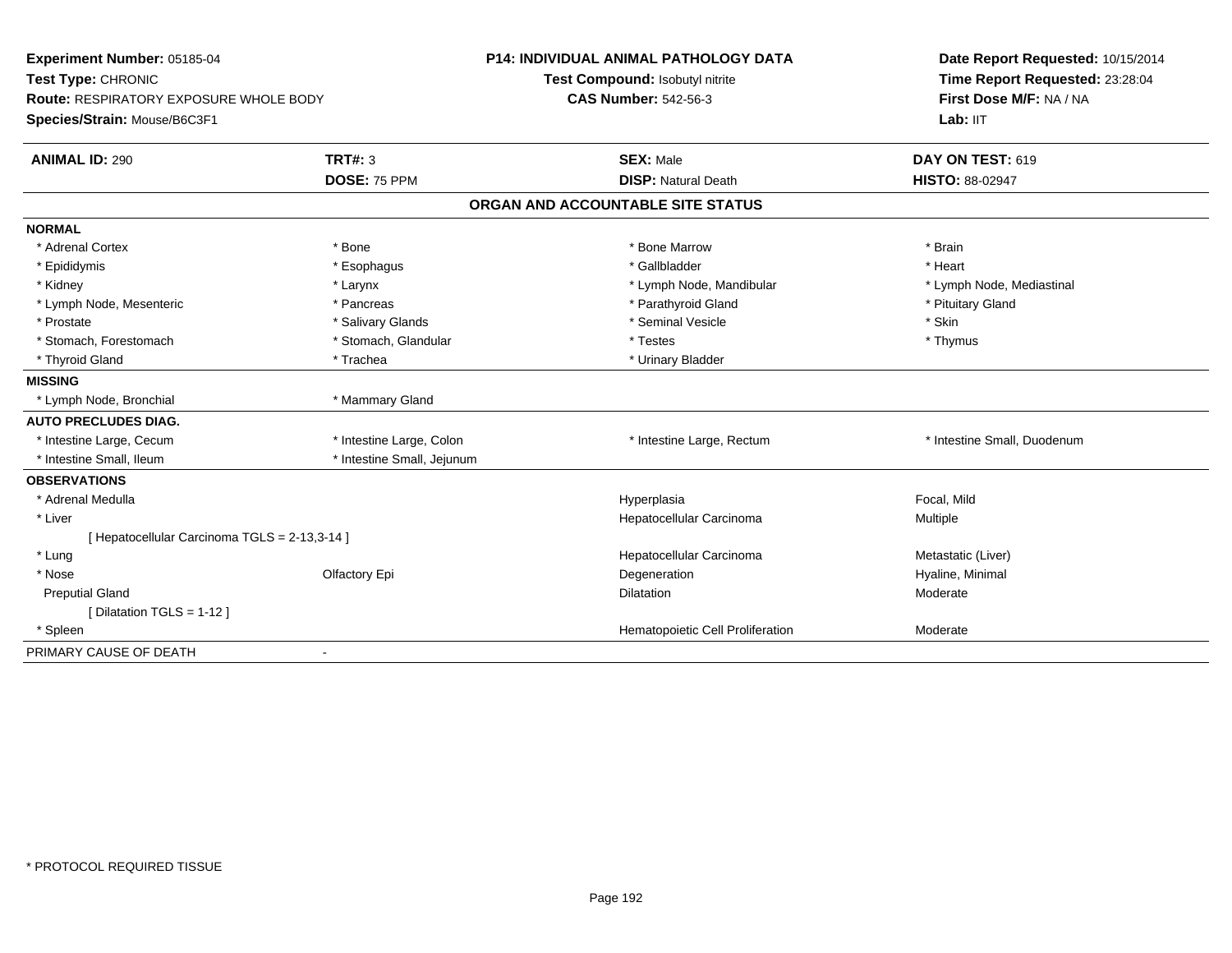| Experiment Number: 05185-04                   |                                 | <b>P14: INDIVIDUAL ANIMAL PATHOLOGY DATA</b> | Date Report Requested: 10/15/2014 |  |
|-----------------------------------------------|---------------------------------|----------------------------------------------|-----------------------------------|--|
| Test Type: CHRONIC                            | Test Compound: Isobutyl nitrite |                                              | Time Report Requested: 23:28:04   |  |
| <b>Route: RESPIRATORY EXPOSURE WHOLE BODY</b> |                                 | <b>CAS Number: 542-56-3</b>                  | First Dose M/F: NA / NA           |  |
| Species/Strain: Mouse/B6C3F1                  |                                 |                                              | Lab: IIT                          |  |
| <b>ANIMAL ID: 291</b>                         | <b>TRT#: 3</b>                  | <b>SEX: Male</b>                             | DAY ON TEST: 457                  |  |
|                                               | DOSE: 75 PPM                    | <b>DISP:</b> Scheduled Sacrifice             | <b>HISTO: 88-02948</b>            |  |
|                                               |                                 | ORGAN AND ACCOUNTABLE SITE STATUS            |                                   |  |
| <b>NORMAL</b>                                 |                                 |                                              |                                   |  |
| * Adrenal Cortex                              | * Adrenal Medulla               | * Bone                                       | * Bone Marrow                     |  |
| * Epididymis                                  | * Esophagus                     | * Gallbladder                                | * Heart                           |  |
| * Intestine Large, Cecum                      | * Intestine Large, Colon        | * Intestine Large, Rectum                    | * Intestine Small, Duodenum       |  |
| * Intestine Small, Ileum                      | * Intestine Small, Jejunum      | * Kidney                                     | * Larynx                          |  |
| * Lung                                        | * Lymph Node, Mandibular        | * Lymph Node, Mediastinal                    | * Lymph Node, Mesenteric          |  |
| * Mammary Gland                               | * Pancreas                      | * Parathyroid Gland                          | * Prostate                        |  |
| * Salivary Glands                             | * Seminal Vesicle               | * Skin                                       | * Stomach. Forestomach            |  |
| * Stomach, Glandular                          | * Testes                        | * Thymus                                     | * Thyroid Gland                   |  |
| * Trachea                                     | * Urinary Bladder               |                                              |                                   |  |
| <b>MISSING</b>                                |                                 |                                              |                                   |  |
| * Lymph Node, Bronchial                       | * Pituitary Gland               |                                              |                                   |  |
| <b>OBSERVATIONS</b>                           |                                 |                                              |                                   |  |
| * Brain                                       |                                 | Mineralization                               | Mild                              |  |
| * Liver                                       | Centrilobular                   | Fatty Change                                 | Minimal                           |  |
| * Nose                                        | <b>Respirat Epith</b>           | Hyperplasia                                  | Minimal                           |  |
| <b>Preputial Gland</b>                        |                                 | <b>Dilatation</b>                            | Mild                              |  |
| Dilatation TGLS = 2-9 1                       |                                 |                                              |                                   |  |
| * Spleen                                      |                                 | Hematopoietic Cell Proliferation             | Minimal                           |  |
|                                               |                                 | Pigmentation                                 | Hemosiderin, Mild                 |  |
| PRIMARY CAUSE OF DEATH                        | $\overline{\phantom{a}}$        |                                              |                                   |  |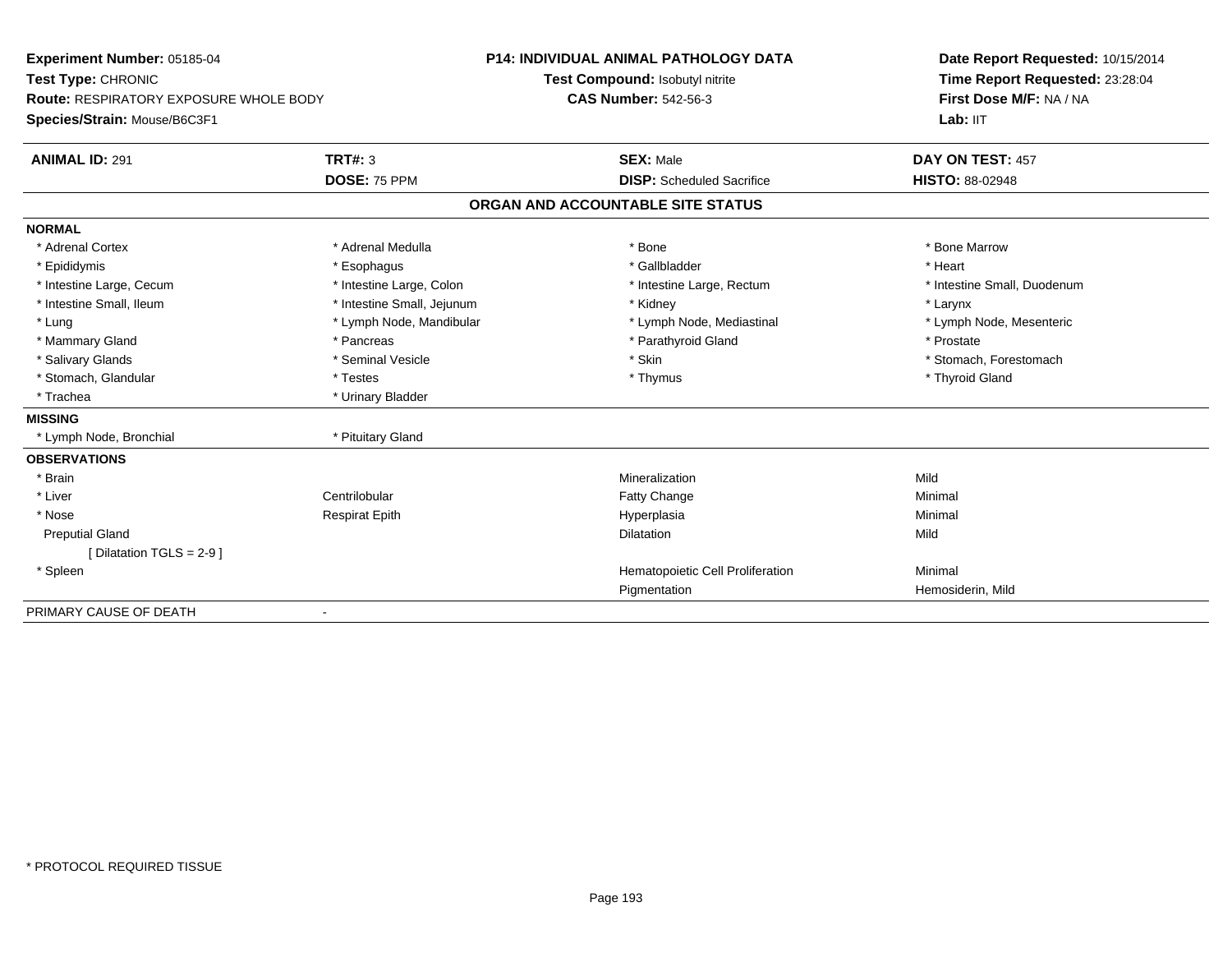**Experiment Number:** 05185-04**Test Type:** CHRONIC **Route:** RESPIRATORY EXPOSURE WHOLE BODY**Species/Strain:** Mouse/B6C3F1**P14: INDIVIDUAL ANIMAL PATHOLOGY DATATest Compound:** Isobutyl nitrite**CAS Number:** 542-56-3**Date Report Requested:** 10/15/2014**Time Report Requested:** 23:28:04**First Dose M/F:** NA / NA**Lab:** IIT**ANIMAL ID:** 292**TRT#:** 3 **SEX:** Male **DAY ON TEST:** 457 **DOSE:** 75 PPM **DISP:** Scheduled Sacrifice **HISTO:** 88-02949 **ORGAN AND ACCOUNTABLE SITE STATUSNORMAL**\* Adrenal Medulla \* Adrenal Medulla \* \* The matter of the state of the state of the Marrow \* Bone Marrow \* Adrenal Medulla \* Epididymis \* Epididymis \* Bone Marrow \* Adrenal Medulla \* Epididymis \* Epididymis \* Epididymis \* Epididymis \* Epidi \* Intestine Large, Colon \* Esophagus \* **Heart \* Intestine Large, Cecum \* Intestine Large, Cecum \*** Intestine Large, Cecum \* Intestine Small, Jejunum \* Intestine Large, Rectum \* Intestine Small, Duodenum \* Intestine Small, Ileum \* Intestine Small, Ileum \* Kidney \* Larynx \* Lung \* Lymph Node, Bronchial \* Lymph Node, Mandibular \* Mose \* Lymph Node, Mediastinal \* Nose \* Lymph Node, Mesenteric \* Nose \* Nose \* Prostate \* Pancreas \* Parathyroid Gland \* Parathyroid Gland \* \* Prituitary Gland \* Seminal Vesicle \* The store and the set of Stomach \* Stomach, Forestomach \* Stomach, The stomach, Slandular \* Stomach, Glandular \* Testes \* Thymus \* Thyroid Gland \* Trachea \* Urinary Bladder**MISSING**\* Gallbladder \* Mammary Gland **OBSERVATIONS** \* Adrenal Cortexx Subcapsular Subcapsular Subsets and Hyperplasia a **Minimal**  \* Brainn and the controller of the controller of the Mineralization and the Moderate of the Moderate of the Moderate  $\sim$  Moderate of the controller of the controller of the controller of the controller of the controller of the c \* Liver Hepatocellular Adenoma[ Hepatocellular Adenoma TGLS = 1-5,12 ] \* Salivary Glandss and the contract of the contract of the contract of the contract of the contract of the contract of the contract of the contract of the contract of the contract of the contract of the contract of the contract of the cont Inflammation Chronic, Minimal<br>
Hematopoietic Cell Proliferation Minimal Minimal \* SpleenHematopoietic Cell Proliferation Pigmentation Hemosiderin, Minimal PRIMARY CAUSE OF DEATH

-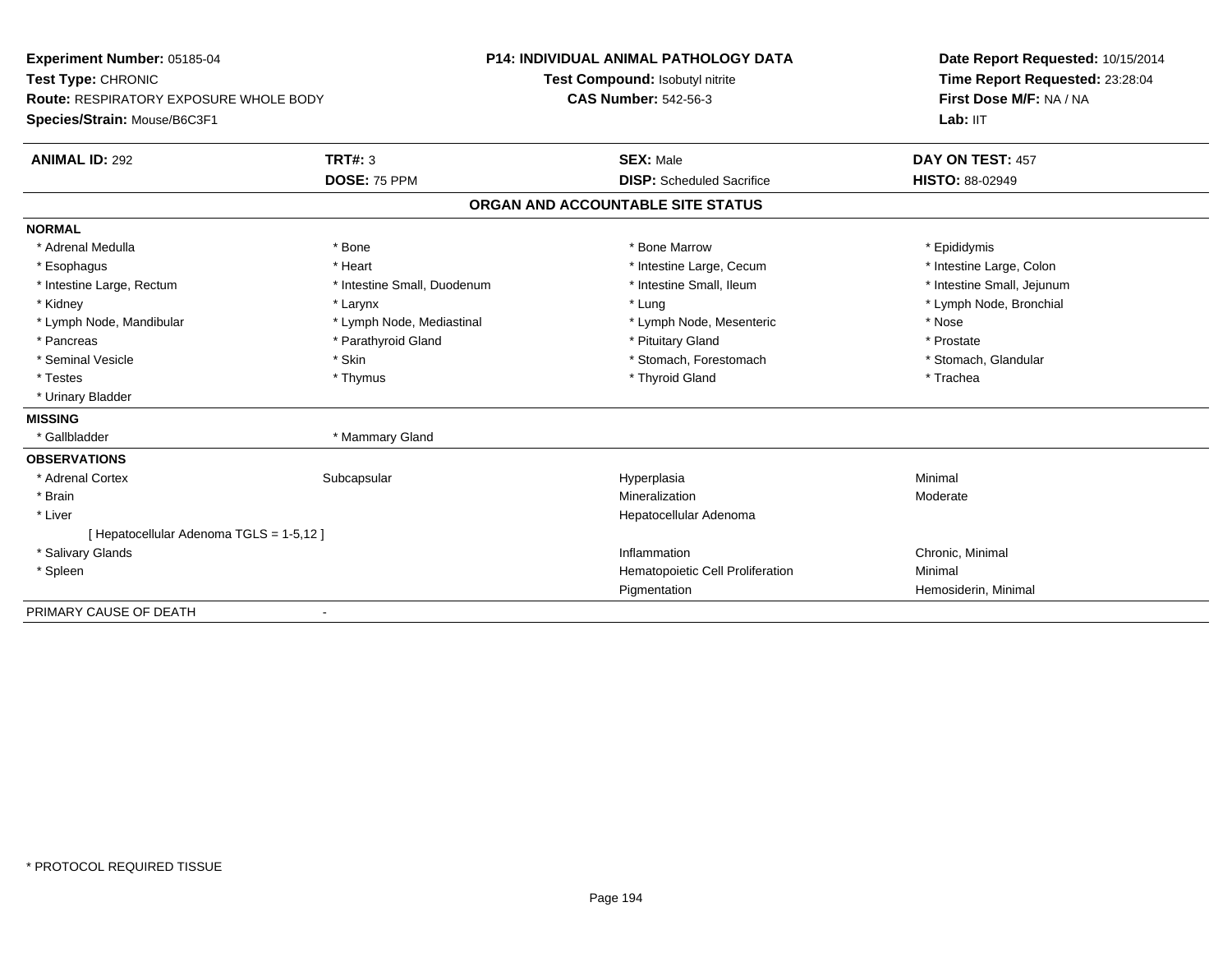| Experiment Number: 05185-04                   |                                 | <b>P14: INDIVIDUAL ANIMAL PATHOLOGY DATA</b> | Date Report Requested: 10/15/2014 |
|-----------------------------------------------|---------------------------------|----------------------------------------------|-----------------------------------|
| Test Type: CHRONIC                            | Test Compound: Isobutyl nitrite |                                              | Time Report Requested: 23:28:04   |
| <b>Route: RESPIRATORY EXPOSURE WHOLE BODY</b> |                                 | <b>CAS Number: 542-56-3</b>                  | First Dose M/F: NA / NA           |
| Species/Strain: Mouse/B6C3F1                  |                                 |                                              | Lab: IIT                          |
| <b>ANIMAL ID: 293</b>                         | <b>TRT#: 3</b>                  | <b>SEX: Male</b>                             | DAY ON TEST: 457                  |
|                                               | DOSE: 75 PPM                    | <b>DISP:</b> Scheduled Sacrifice             | <b>HISTO: 88-02950</b>            |
|                                               |                                 | ORGAN AND ACCOUNTABLE SITE STATUS            |                                   |
| <b>NORMAL</b>                                 |                                 |                                              |                                   |
| * Adrenal Cortex                              | * Adrenal Medulla               | * Bone                                       | * Bone Marrow                     |
| * Epididymis                                  | * Esophagus                     | * Gallbladder                                | * Heart                           |
| * Intestine Large, Cecum                      | * Intestine Large, Colon        | * Intestine Large, Rectum                    | * Intestine Small, Duodenum       |
| * Intestine Small, Jejunum                    | * Kidney                        | * Larynx                                     | * Liver                           |
| * Lung                                        | * Lymph Node, Bronchial         | * Lymph Node, Mandibular                     | * Lymph Node, Mediastinal         |
| * Lymph Node, Mesenteric                      | * Nose                          | * Pancreas                                   | * Parathyroid Gland               |
| * Pituitary Gland                             | * Prostate                      | * Seminal Vesicle                            | * Skin                            |
| * Stomach, Forestomach                        | * Stomach, Glandular            | * Testes                                     | * Thyroid Gland                   |
| * Trachea                                     | * Urinary Bladder               |                                              |                                   |
| <b>MISSING</b>                                |                                 |                                              |                                   |
| * Intestine Small, Ileum                      | * Mammary Gland                 |                                              |                                   |
| <b>OBSERVATIONS</b>                           |                                 |                                              |                                   |
| * Brain                                       |                                 | Mineralization                               | Minimal                           |
| * Salivary Glands                             |                                 | Inflammation                                 | Chronic, Minimal                  |
| * Spleen                                      |                                 | Hematopoietic Cell Proliferation             | Minimal                           |
|                                               |                                 | Pigmentation                                 | Hemosiderin, Minimal              |
| * Thymus                                      |                                 | Hyperplasia                                  | Lymphoid, Minimal                 |
| PRIMARY CAUSE OF DEATH                        |                                 |                                              |                                   |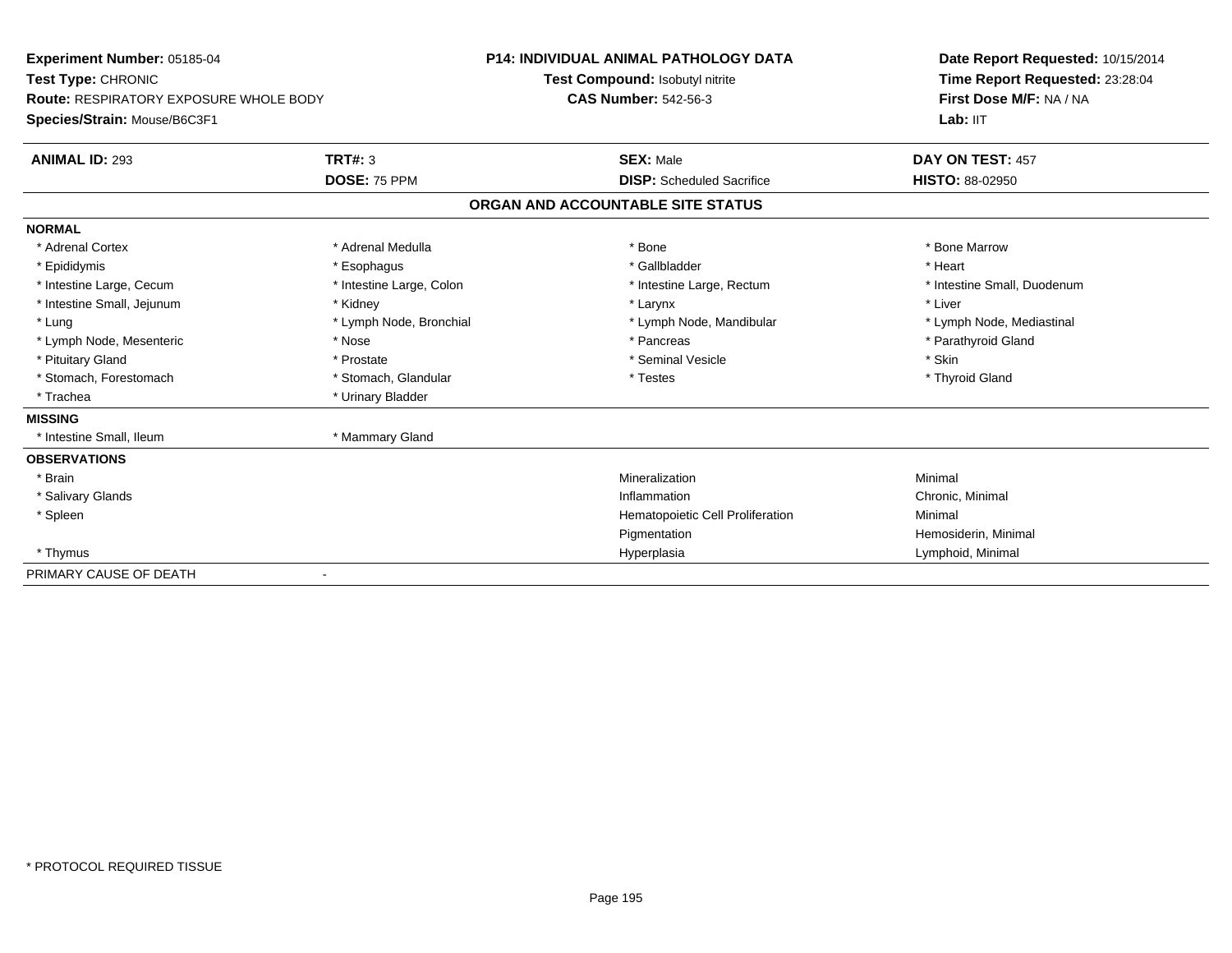| Experiment Number: 05185-04<br>Test Type: CHRONIC |                            | <b>P14: INDIVIDUAL ANIMAL PATHOLOGY DATA</b> | Date Report Requested: 10/15/2014<br>Time Report Requested: 23:28:04 |  |
|---------------------------------------------------|----------------------------|----------------------------------------------|----------------------------------------------------------------------|--|
|                                                   |                            | Test Compound: Isobutyl nitrite              |                                                                      |  |
| <b>Route: RESPIRATORY EXPOSURE WHOLE BODY</b>     |                            | <b>CAS Number: 542-56-3</b>                  | First Dose M/F: NA / NA                                              |  |
| Species/Strain: Mouse/B6C3F1                      |                            |                                              | Lab: IIT                                                             |  |
| <b>ANIMAL ID: 294</b>                             | <b>TRT#: 3</b>             | <b>SEX: Male</b>                             | DAY ON TEST: 457                                                     |  |
|                                                   | DOSE: 75 PPM               | <b>DISP:</b> Scheduled Sacrifice             | <b>HISTO: 88-02951</b>                                               |  |
|                                                   |                            | ORGAN AND ACCOUNTABLE SITE STATUS            |                                                                      |  |
| <b>NORMAL</b>                                     |                            |                                              |                                                                      |  |
| * Adrenal Cortex                                  | * Adrenal Medulla          | * Bone                                       | * Bone Marrow                                                        |  |
| * Epididymis                                      | * Esophagus                | * Gallbladder                                | * Heart                                                              |  |
| * Intestine Large, Cecum                          | * Intestine Large, Colon   | * Intestine Large, Rectum                    | * Intestine Small, Duodenum                                          |  |
| * Intestine Small, Ileum                          | * Intestine Small, Jejunum | * Larynx                                     | * Liver                                                              |  |
| * Lung                                            | * Lymph Node, Bronchial    | * Lymph Node, Mandibular                     | * Lymph Node, Mediastinal                                            |  |
| * Lymph Node, Mesenteric                          | * Nose                     | * Pancreas                                   | * Parathyroid Gland                                                  |  |
| * Pituitary Gland                                 | * Prostate                 | * Salivary Glands                            | * Seminal Vesicle                                                    |  |
| * Skin                                            | * Stomach, Forestomach     | * Stomach, Glandular                         | * Testes                                                             |  |
| * Thymus                                          | * Trachea                  | * Urinary Bladder                            |                                                                      |  |
| <b>MISSING</b>                                    |                            |                                              |                                                                      |  |
| * Mammary Gland                                   |                            |                                              |                                                                      |  |
| <b>OBSERVATIONS</b>                               |                            |                                              |                                                                      |  |
| * Brain                                           |                            | Mineralization                               | Minimal                                                              |  |
| * Kidney                                          | <b>Renal Tubule</b>        | Regeneration                                 | Minimal                                                              |  |
| <b>Preputial Gland</b>                            |                            | <b>Dilatation</b>                            | Marked                                                               |  |
| [ Dilatation TGLS = $1-9.9.1$ ]                   |                            |                                              |                                                                      |  |
| * Spleen                                          |                            | Hematopoietic Cell Proliferation             | Minimal                                                              |  |
|                                                   |                            | Pigmentation                                 | Hemosiderin, Minimal                                                 |  |
| * Thyroid Gland                                   | <b>Follicular Cel</b>      | Hyperplasia                                  | Minimal                                                              |  |
| PRIMARY CAUSE OF DEATH                            |                            |                                              |                                                                      |  |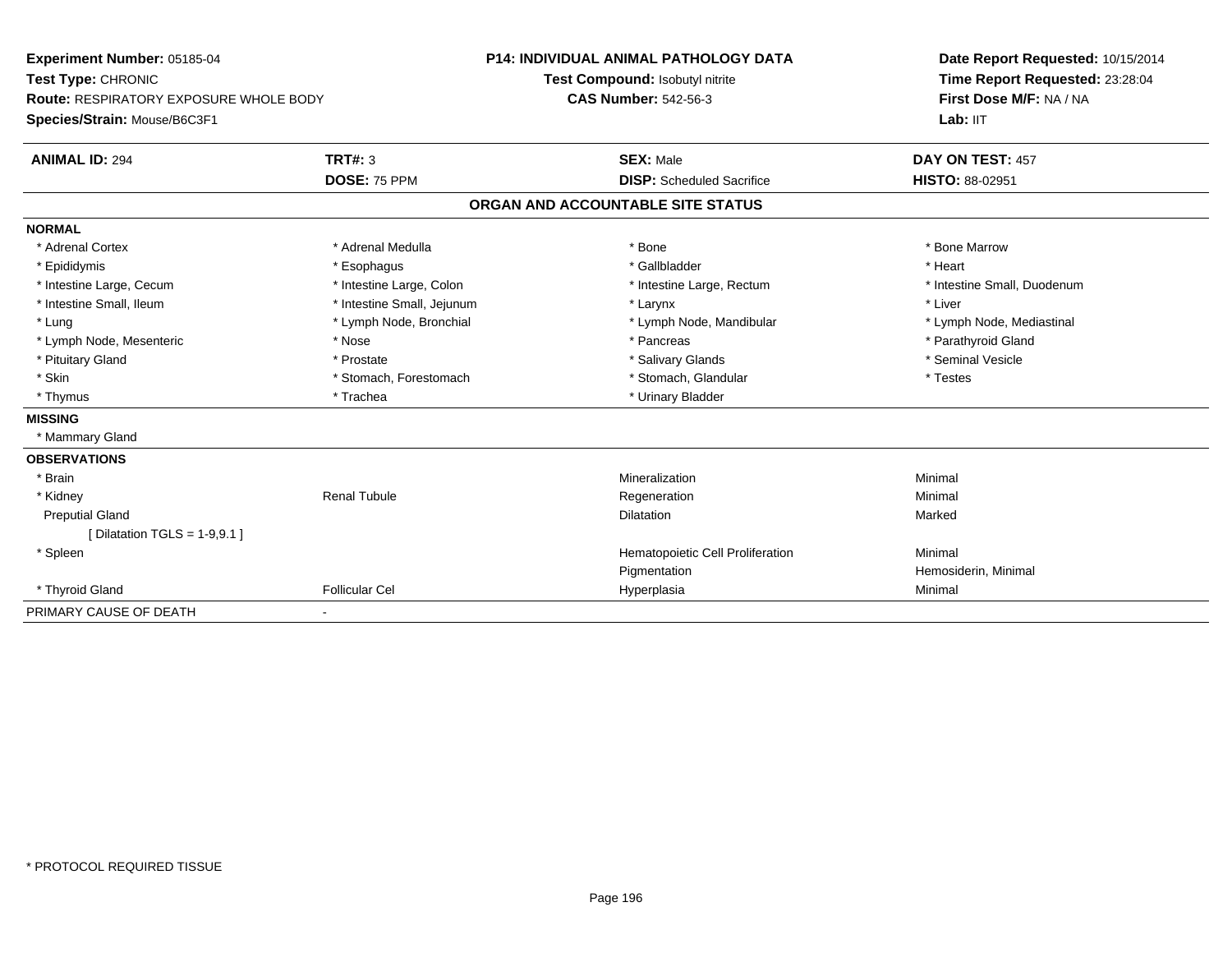| Experiment Number: 05185-04            |                            | <b>P14: INDIVIDUAL ANIMAL PATHOLOGY DATA</b> | Date Report Requested: 10/15/2014                          |  |
|----------------------------------------|----------------------------|----------------------------------------------|------------------------------------------------------------|--|
| Test Type: CHRONIC                     |                            | Test Compound: Isobutyl nitrite              | Time Report Requested: 23:28:04<br>First Dose M/F: NA / NA |  |
| Route: RESPIRATORY EXPOSURE WHOLE BODY |                            | <b>CAS Number: 542-56-3</b>                  |                                                            |  |
| Species/Strain: Mouse/B6C3F1           |                            |                                              | Lab: IIT                                                   |  |
| <b>ANIMAL ID: 295</b>                  | TRT#: 3                    | <b>SEX: Male</b>                             | DAY ON TEST: 457                                           |  |
|                                        | DOSE: 75 PPM               | <b>DISP:</b> Scheduled Sacrifice             | <b>HISTO: 88-02952</b>                                     |  |
|                                        |                            | ORGAN AND ACCOUNTABLE SITE STATUS            |                                                            |  |
| <b>NORMAL</b>                          |                            |                                              |                                                            |  |
| * Adrenal Medulla                      | * Bone                     | * Bone Marrow                                | * Brain                                                    |  |
| * Epididymis                           | * Esophagus                | * Gallbladder                                | * Heart                                                    |  |
| * Intestine Large, Cecum               | * Intestine Large, Colon   | * Intestine Large, Rectum                    | * Intestine Small, Duodenum                                |  |
| * Intestine Small, Ileum               | * Intestine Small, Jejunum | * Kidney                                     | * Larynx                                                   |  |
| * Lung                                 | * Lymph Node, Bronchial    | * Lymph Node, Mandibular                     | * Lymph Node, Mediastinal                                  |  |
| * Lymph Node, Mesenteric               | * Nose                     | * Pancreas                                   | * Parathyroid Gland                                        |  |
| * Prostate                             | * Seminal Vesicle          | * Skin                                       | * Stomach, Forestomach                                     |  |
| * Stomach, Glandular                   | * Testes                   | * Thymus                                     | * Thyroid Gland                                            |  |
| * Trachea                              | * Urinary Bladder          |                                              |                                                            |  |
| <b>MISSING</b>                         |                            |                                              |                                                            |  |
| * Mammary Gland                        | * Pituitary Gland          |                                              |                                                            |  |
| <b>OBSERVATIONS</b>                    |                            |                                              |                                                            |  |
| * Adrenal Cortex                       | Subcapsular                | Hyperplasia                                  | Minimal                                                    |  |
| * Liver                                |                            | Hepatocellular Adenoma                       |                                                            |  |
| [ Hepatocellular Adenoma TGLS = 1-5 ]  |                            |                                              |                                                            |  |
| * Salivary Glands                      |                            | Inflammation                                 | Chronic, Minimal                                           |  |
| * Spleen                               |                            | Hematopoietic Cell Proliferation             | Minimal                                                    |  |
|                                        |                            | Pigmentation                                 | Hemosiderin, Minimal                                       |  |
| PRIMARY CAUSE OF DEATH                 |                            |                                              |                                                            |  |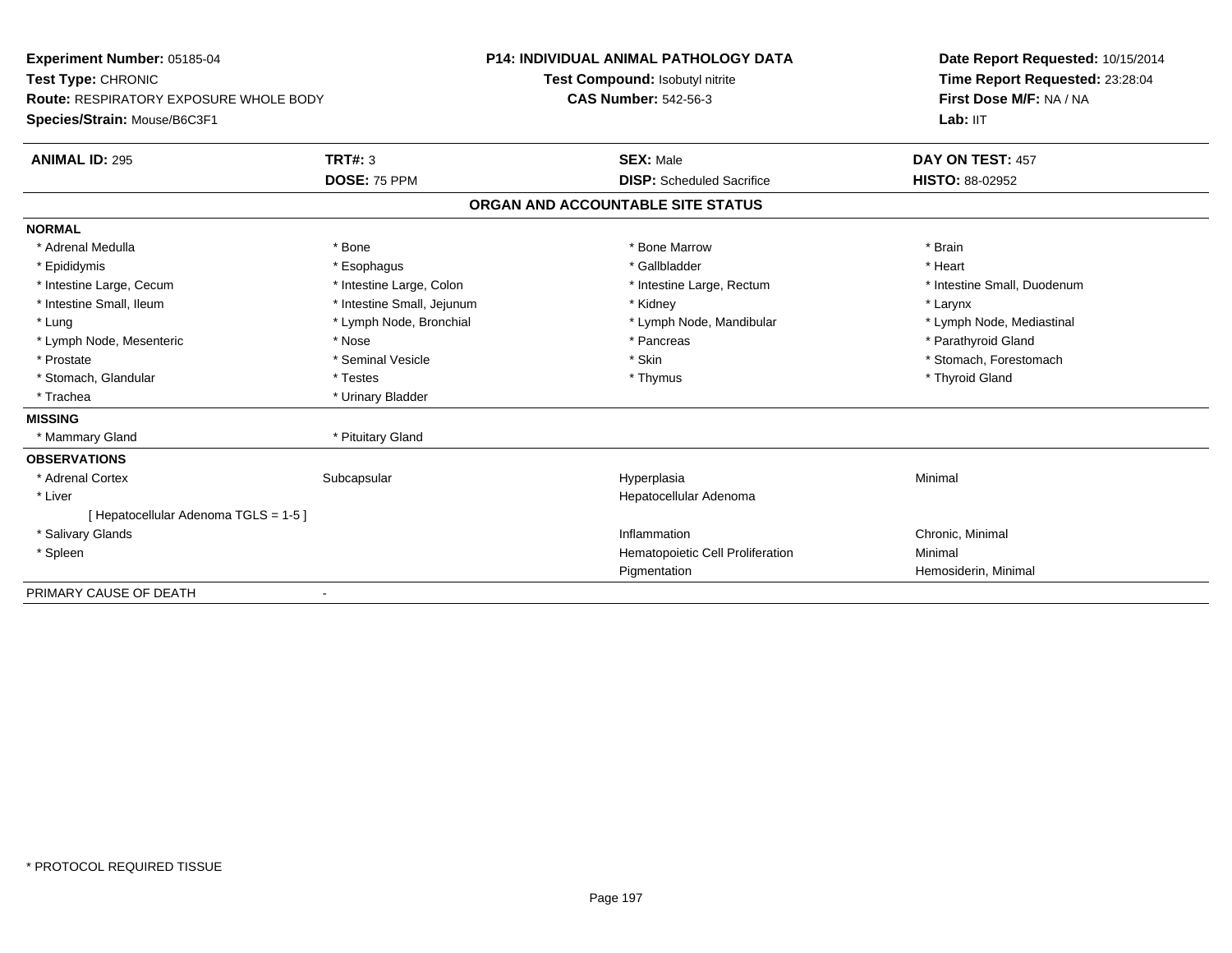| Experiment Number: 05185-04            |                            | <b>P14: INDIVIDUAL ANIMAL PATHOLOGY DATA</b> | Date Report Requested: 10/15/2014 |  |
|----------------------------------------|----------------------------|----------------------------------------------|-----------------------------------|--|
| Test Type: CHRONIC                     |                            | Test Compound: Isobutyl nitrite              | Time Report Requested: 23:28:04   |  |
| Route: RESPIRATORY EXPOSURE WHOLE BODY |                            | <b>CAS Number: 542-56-3</b>                  | First Dose M/F: NA / NA           |  |
| Species/Strain: Mouse/B6C3F1           |                            |                                              | Lab: IIT                          |  |
| <b>ANIMAL ID: 296</b>                  | TRT#: 3                    | <b>SEX: Male</b>                             | DAY ON TEST: 457                  |  |
|                                        | DOSE: 75 PPM               | <b>DISP:</b> Scheduled Sacrifice             | <b>HISTO: 88-02953</b>            |  |
|                                        |                            | ORGAN AND ACCOUNTABLE SITE STATUS            |                                   |  |
| <b>NORMAL</b>                          |                            |                                              |                                   |  |
| * Adrenal Cortex                       | * Adrenal Medulla          | * Bone                                       | * Bone Marrow                     |  |
| * Epididymis                           | * Esophagus                | * Gallbladder                                | * Heart                           |  |
| * Intestine Large, Cecum               | * Intestine Large, Colon   | * Intestine Large, Rectum                    | * Intestine Small, Duodenum       |  |
| * Intestine Small, Ileum               | * Intestine Small, Jejunum | * Kidney                                     | * Larynx                          |  |
| * Lung                                 | * Lymph Node, Mandibular   | * Lymph Node, Mesenteric                     | * Nose                            |  |
| * Pancreas                             | * Parathyroid Gland        | * Pituitary Gland                            | * Prostate                        |  |
| * Salivary Glands                      | * Seminal Vesicle          | * Skin                                       | * Stomach. Forestomach            |  |
| * Stomach, Glandular                   | * Testes                   | * Thymus                                     | * Thyroid Gland                   |  |
| * Trachea                              | * Urinary Bladder          |                                              |                                   |  |
| <b>MISSING</b>                         |                            |                                              |                                   |  |
| * Lymph Node, Bronchial                | * Lymph Node, Mediastinal  | * Mammary Gland                              |                                   |  |
| <b>OBSERVATIONS</b>                    |                            |                                              |                                   |  |
| * Brain                                |                            | Mineralization                               | Minimal                           |  |
| * Liver                                | Centrilobular              | Fatty Change                                 | Minimal                           |  |
|                                        |                            | Hepatocellular Adenoma                       |                                   |  |
| <b>Preputial Gland</b>                 |                            | <b>Dilatation</b>                            | Marked                            |  |
| [ Dilatation TGLS = 1-9 ]              |                            |                                              |                                   |  |
| * Spleen                               |                            | Hematopoietic Cell Proliferation             | Minimal                           |  |
|                                        |                            | Pigmentation                                 | Hemosiderin, Minimal              |  |
| PRIMARY CAUSE OF DEATH                 |                            |                                              |                                   |  |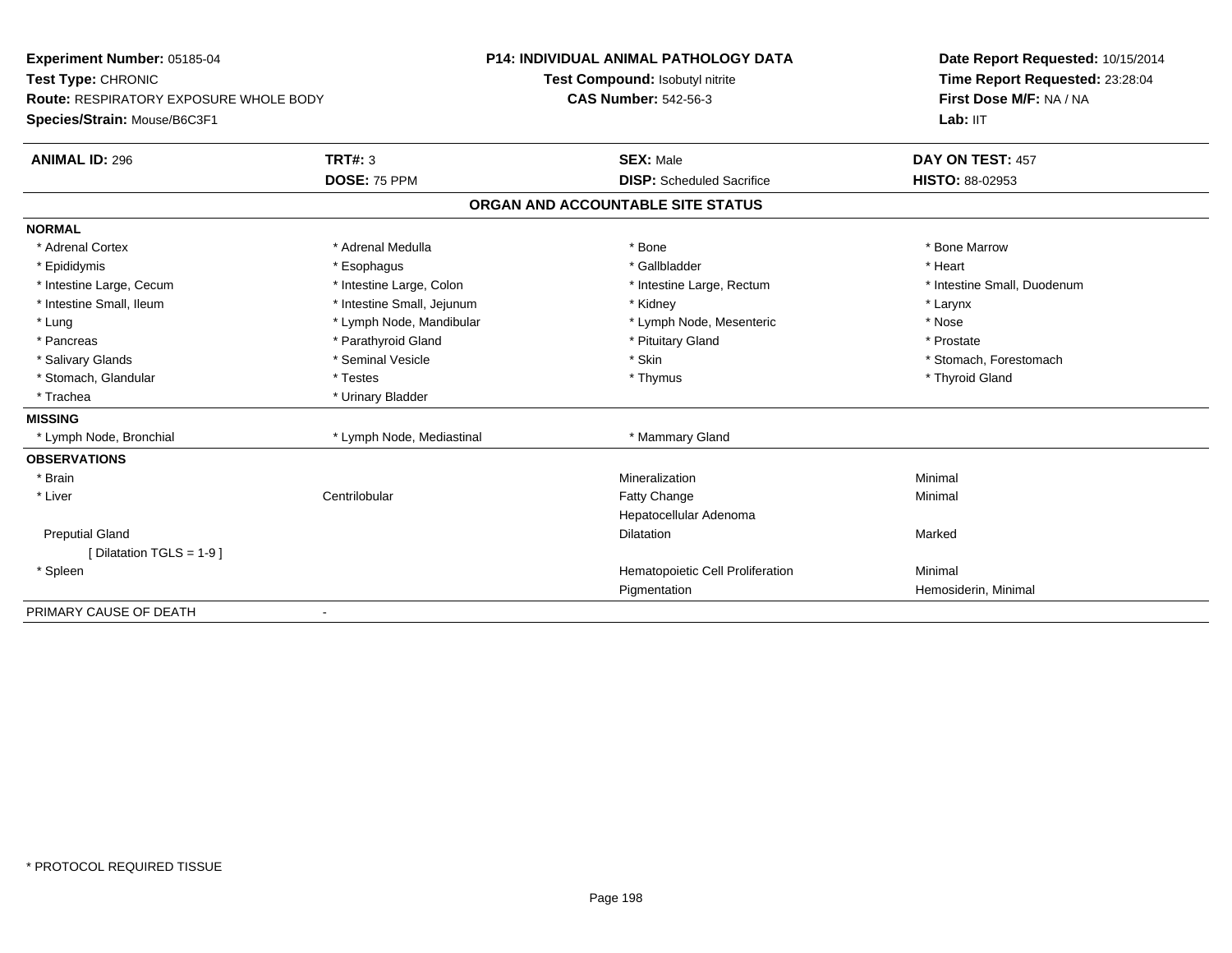| Experiment Number: 05185-04                   |                            | <b>P14: INDIVIDUAL ANIMAL PATHOLOGY DATA</b> | Date Report Requested: 10/15/2014                          |
|-----------------------------------------------|----------------------------|----------------------------------------------|------------------------------------------------------------|
| Test Type: CHRONIC                            |                            | Test Compound: Isobutyl nitrite              | Time Report Requested: 23:28:04<br>First Dose M/F: NA / NA |
| <b>Route: RESPIRATORY EXPOSURE WHOLE BODY</b> |                            | <b>CAS Number: 542-56-3</b>                  |                                                            |
| Species/Strain: Mouse/B6C3F1                  |                            |                                              | Lab: IIT                                                   |
| <b>ANIMAL ID: 297</b>                         | <b>TRT#: 3</b>             | <b>SEX: Male</b>                             | DAY ON TEST: 457                                           |
|                                               | DOSE: 75 PPM               | <b>DISP:</b> Scheduled Sacrifice             | <b>HISTO: 88-02954</b>                                     |
|                                               |                            | ORGAN AND ACCOUNTABLE SITE STATUS            |                                                            |
| <b>NORMAL</b>                                 |                            |                                              |                                                            |
| * Adrenal Cortex                              | * Adrenal Medulla          | * Bone                                       | * Bone Marrow                                              |
| * Epididymis                                  | * Esophagus                | * Gallbladder                                | * Heart                                                    |
| * Intestine Large, Cecum                      | * Intestine Large, Colon   | * Intestine Large, Rectum                    | * Intestine Small, Duodenum                                |
| * Intestine Small, Ileum                      | * Intestine Small, Jejunum | * Kidney                                     | * Larynx                                                   |
| * Lung                                        | * Lymph Node, Bronchial    | * Lymph Node, Mandibular                     | * Lymph Node, Mediastinal                                  |
| * Lymph Node, Mesenteric                      | * Nose                     | * Pancreas                                   | * Parathyroid Gland                                        |
| * Pituitary Gland                             | * Prostate                 | * Salivary Glands                            | * Seminal Vesicle                                          |
| * Skin                                        | * Stomach, Forestomach     | * Stomach, Glandular                         | * Testes                                                   |
| * Thymus                                      | * Thyroid Gland            | * Trachea                                    | * Urinary Bladder                                          |
| <b>MISSING</b>                                |                            |                                              |                                                            |
| * Mammary Gland                               |                            |                                              |                                                            |
| <b>OBSERVATIONS</b>                           |                            |                                              |                                                            |
| * Brain                                       |                            | Mineralization                               | Mild                                                       |
| * Liver                                       |                            | <b>Mixed Cell Focus</b>                      |                                                            |
| [Mixed Cell Focus TGLS = 1-5]                 |                            |                                              |                                                            |
| * Spleen                                      |                            | Hematopoietic Cell Proliferation             | Minimal                                                    |
|                                               |                            | Pigmentation                                 | Hemosiderin, Minimal                                       |
| PRIMARY CAUSE OF DEATH                        |                            |                                              |                                                            |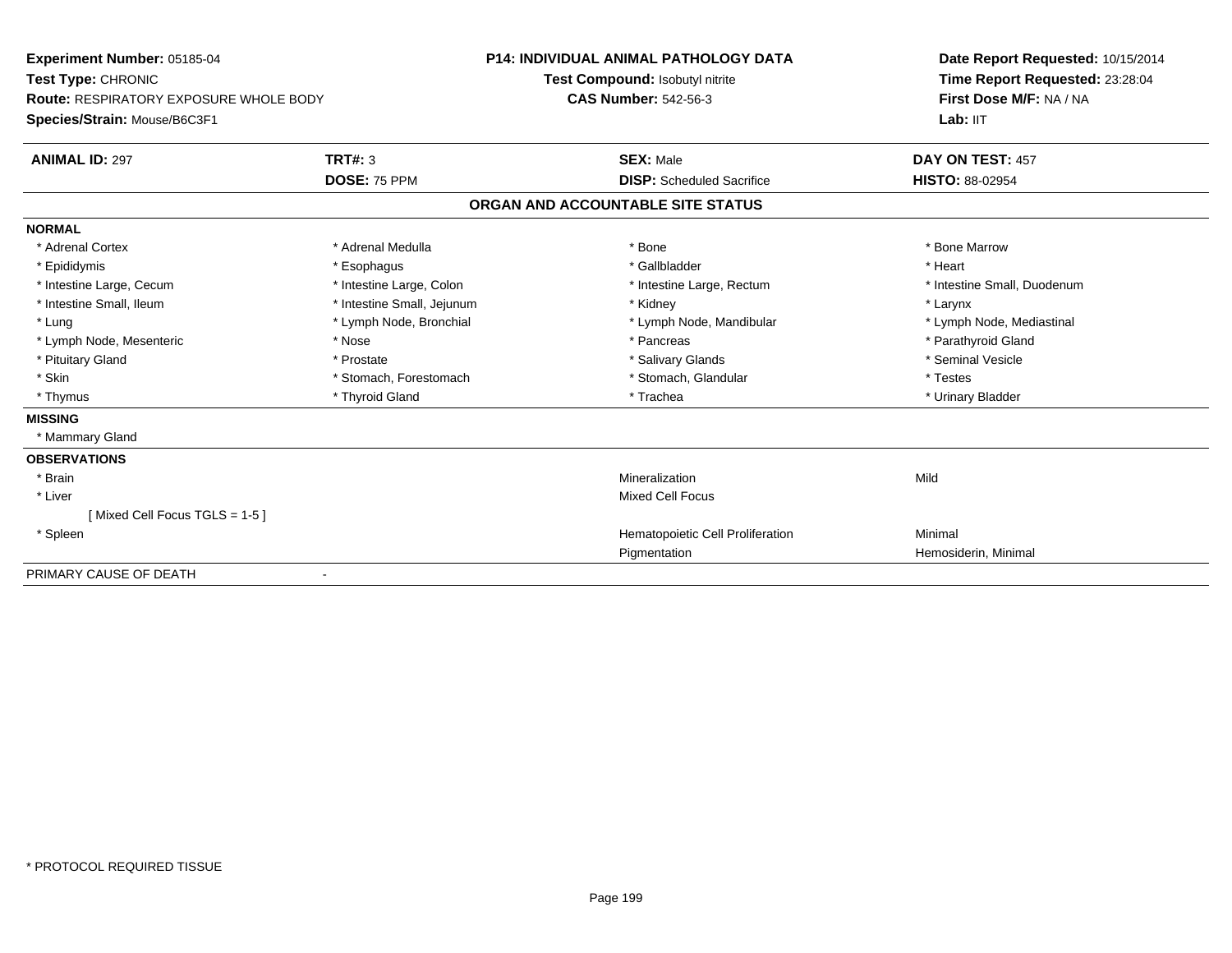| Experiment Number: 05185-04            |                          | P14: INDIVIDUAL ANIMAL PATHOLOGY DATA | Date Report Requested: 10/15/2014 |
|----------------------------------------|--------------------------|---------------------------------------|-----------------------------------|
| Test Type: CHRONIC                     |                          | Test Compound: Isobutyl nitrite       | Time Report Requested: 23:28:04   |
| Route: RESPIRATORY EXPOSURE WHOLE BODY |                          | <b>CAS Number: 542-56-3</b>           | First Dose M/F: NA / NA           |
| Species/Strain: Mouse/B6C3F1           |                          |                                       | Lab: IIT                          |
| <b>ANIMAL ID: 298</b>                  | <b>TRT#: 3</b>           | <b>SEX: Male</b>                      | DAY ON TEST: 457                  |
|                                        | DOSE: 75 PPM             | <b>DISP:</b> Scheduled Sacrifice      | <b>HISTO: 88-02955</b>            |
|                                        |                          | ORGAN AND ACCOUNTABLE SITE STATUS     |                                   |
| <b>NORMAL</b>                          |                          |                                       |                                   |
| * Adrenal Cortex                       | * Adrenal Medulla        | * Bone                                | * Bone Marrow                     |
| * Brain                                | * Epididymis             | * Esophagus                           | * Gallbladder                     |
| * Heart                                | * Intestine Large, Cecum | * Intestine Large, Colon              | * Intestine Large, Rectum         |
| * Intestine Small, Duodenum            | * Intestine Small, Ileum | * Intestine Small, Jejunum            | * Larynx                          |
| * Lung                                 | * Lymph Node, Bronchial  | * Lymph Node, Mandibular              | * Lymph Node, Mediastinal         |
| * Lymph Node, Mesenteric               | * Nose                   | * Pancreas                            | * Parathyroid Gland               |
| * Pituitary Gland                      | * Prostate               | * Seminal Vesicle                     | * Skin                            |
| * Stomach, Forestomach                 | * Stomach, Glandular     | * Testes                              | * Thymus                          |
| * Thyroid Gland                        | * Trachea                | * Urinary Bladder                     |                                   |
| <b>MISSING</b>                         |                          |                                       |                                   |
| * Mammary Gland                        |                          |                                       |                                   |
| <b>OBSERVATIONS</b>                    |                          |                                       |                                   |
| * Kidney                               |                          | <b>Infiltration Cellular</b>          | Lymphocyte, Minimal               |
| * Liver                                | Centrilobular            | <b>Fatty Change</b>                   | Minimal                           |
| * Salivary Glands                      |                          | Inflammation                          | Chronic, Minimal                  |
| * Spleen                               |                          | Hematopoietic Cell Proliferation      | Minimal                           |
|                                        |                          | Pigmentation                          | Hemosiderin, Mild                 |
| PRIMARY CAUSE OF DEATH                 |                          |                                       |                                   |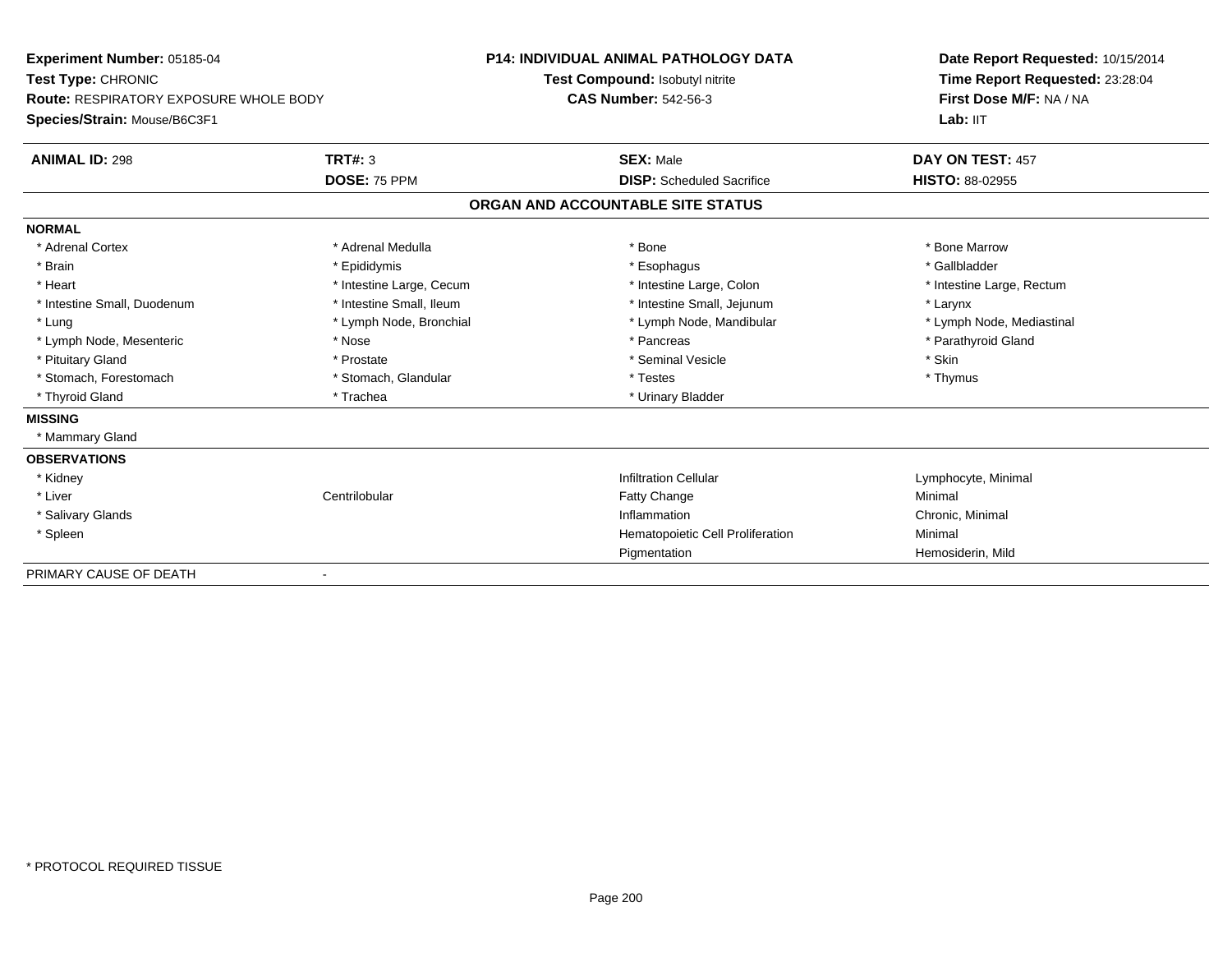| Experiment Number: 05185-04<br>Test Type: CHRONIC<br>Route: RESPIRATORY EXPOSURE WHOLE BODY |                           | <b>P14: INDIVIDUAL ANIMAL PATHOLOGY DATA</b> | Date Report Requested: 10/15/2014<br>Time Report Requested: 23:28:04<br>First Dose M/F: NA / NA |
|---------------------------------------------------------------------------------------------|---------------------------|----------------------------------------------|-------------------------------------------------------------------------------------------------|
|                                                                                             |                           | Test Compound: Isobutyl nitrite              |                                                                                                 |
|                                                                                             |                           | <b>CAS Number: 542-56-3</b>                  |                                                                                                 |
| Species/Strain: Mouse/B6C3F1                                                                |                           |                                              | Lab: IIT                                                                                        |
| <b>ANIMAL ID: 299</b>                                                                       | <b>TRT#: 3</b>            | <b>SEX: Male</b>                             | DAY ON TEST: 457                                                                                |
|                                                                                             | DOSE: 75 PPM              | <b>DISP:</b> Scheduled Sacrifice             | <b>HISTO: 88-02956</b>                                                                          |
|                                                                                             |                           | ORGAN AND ACCOUNTABLE SITE STATUS            |                                                                                                 |
| <b>NORMAL</b>                                                                               |                           |                                              |                                                                                                 |
| * Adrenal Cortex                                                                            | * Adrenal Medulla         | * Bone                                       | * Bone Marrow                                                                                   |
| * Epididymis                                                                                | * Esophagus               | * Gallbladder                                | * Heart                                                                                         |
| * Intestine Large, Cecum                                                                    | * Intestine Large, Colon  | * Intestine Large, Rectum                    | * Intestine Small, Duodenum                                                                     |
| * Intestine Small, Jejunum                                                                  | * Larynx                  | * Lung                                       | * Lymph Node, Bronchial                                                                         |
| * Lymph Node, Mandibular                                                                    | * Lymph Node, Mediastinal | * Lymph Node, Mesenteric                     | * Nose                                                                                          |
| * Pancreas                                                                                  | * Parathyroid Gland       | * Pituitary Gland                            | * Prostate                                                                                      |
| * Seminal Vesicle                                                                           | * Skin                    | * Stomach, Forestomach                       | * Stomach, Glandular                                                                            |
| * Testes                                                                                    | * Thymus                  | * Thyroid Gland                              | * Trachea                                                                                       |
| * Urinary Bladder                                                                           |                           |                                              |                                                                                                 |
| <b>MISSING</b>                                                                              |                           |                                              |                                                                                                 |
| * Intestine Small, Ileum                                                                    | * Mammary Gland           |                                              |                                                                                                 |
| <b>OBSERVATIONS</b>                                                                         |                           |                                              |                                                                                                 |
| * Brain                                                                                     |                           | Mineralization                               | Mild                                                                                            |
| * Kidney                                                                                    |                           | <b>Infiltration Cellular</b>                 | Lymphocyte, Minimal                                                                             |
| * Liver                                                                                     | Centrilobular             | Fatty Change                                 | Minimal                                                                                         |
|                                                                                             |                           | Hepatocellular Adenoma                       |                                                                                                 |
| [ Hepatocellular Adenoma TGLS = 2-5 ]                                                       |                           |                                              |                                                                                                 |
| <b>Preputial Gland</b>                                                                      |                           | <b>Dilatation</b>                            | Mild                                                                                            |
| [ Dilatation TGLS = 1-9 ]                                                                   |                           |                                              |                                                                                                 |
| * Salivary Glands                                                                           |                           | Inflammation                                 | Chronic, Minimal                                                                                |
| * Spleen                                                                                    |                           | Hematopoietic Cell Proliferation             | Minimal                                                                                         |
|                                                                                             |                           | Pigmentation                                 | Hemosiderin, Mild                                                                               |
| PRIMARY CAUSE OF DEATH                                                                      | $\blacksquare$            |                                              |                                                                                                 |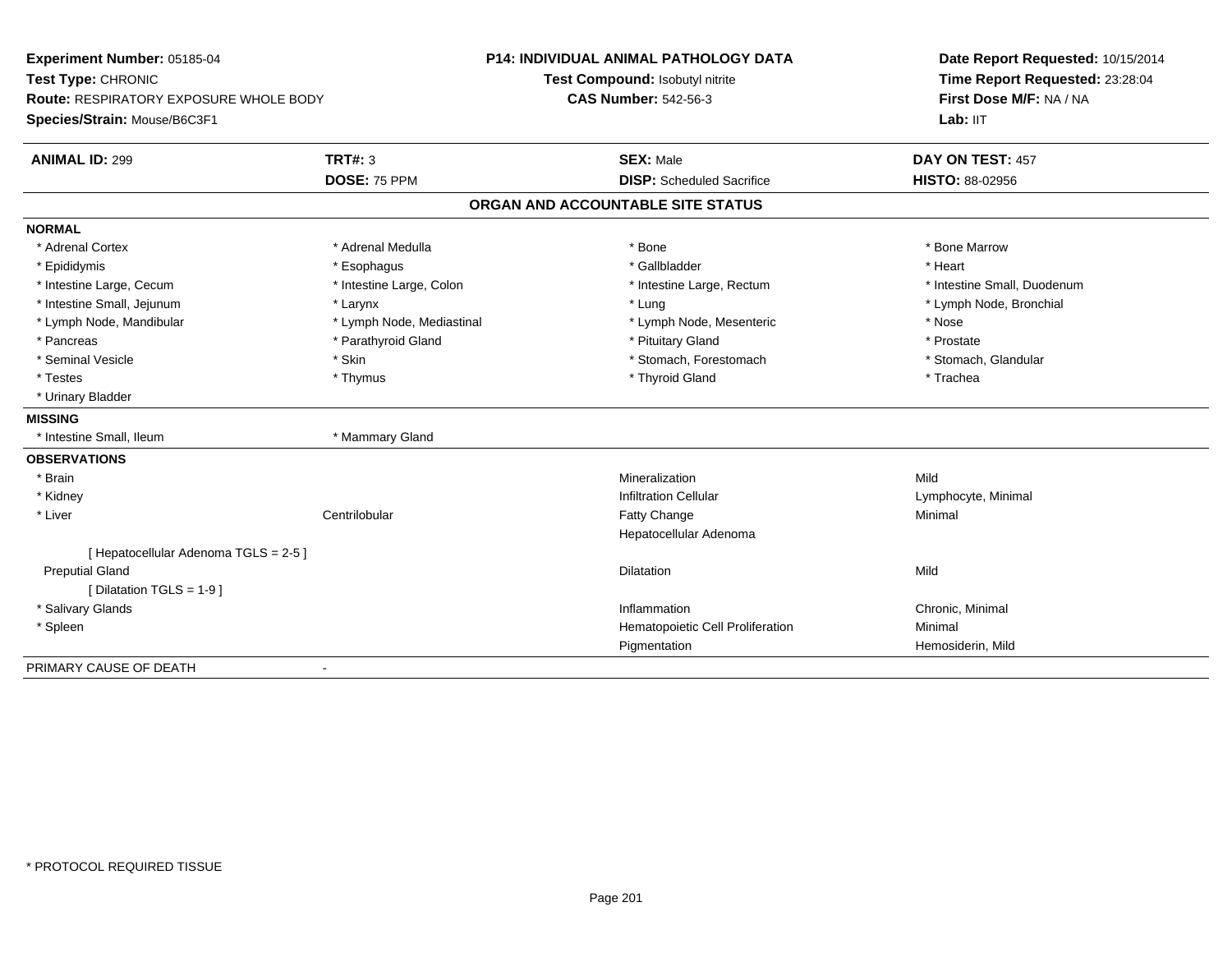| Experiment Number: 05185-04<br>Test Type: CHRONIC<br>Route: RESPIRATORY EXPOSURE WHOLE BODY<br>Species/Strain: Mouse/B6C3F1 |                                                                     | <b>P14: INDIVIDUAL ANIMAL PATHOLOGY DATA</b><br>Test Compound: Isobutyl nitrite<br><b>CAS Number: 542-56-3</b> | Date Report Requested: 10/15/2014<br>Time Report Requested: 23:28:04<br>First Dose M/F: NA / NA<br>Lab: IIT |
|-----------------------------------------------------------------------------------------------------------------------------|---------------------------------------------------------------------|----------------------------------------------------------------------------------------------------------------|-------------------------------------------------------------------------------------------------------------|
| <b>ANIMAL ID: 300</b>                                                                                                       | <b>TRT#: 3</b>                                                      | <b>SEX: Male</b>                                                                                               | DAY ON TEST: 457                                                                                            |
|                                                                                                                             | DOSE: 75 PPM                                                        | <b>DISP:</b> Scheduled Sacrifice                                                                               | HISTO: 88-02957                                                                                             |
|                                                                                                                             |                                                                     | ORGAN AND ACCOUNTABLE SITE STATUS                                                                              |                                                                                                             |
| <b>NORMAL</b>                                                                                                               |                                                                     |                                                                                                                |                                                                                                             |
| * Adrenal Cortex                                                                                                            | * Adrenal Medulla                                                   | * Bone                                                                                                         | * Bone Marrow                                                                                               |
| * Brain                                                                                                                     | * Epididymis                                                        | * Esophagus                                                                                                    | * Gallbladder                                                                                               |
| * Heart                                                                                                                     | * Intestine Large, Cecum                                            | * Intestine Large, Colon                                                                                       | * Intestine Large, Rectum                                                                                   |
| * Intestine Small, Duodenum                                                                                                 | * Kidney                                                            | * Larynx                                                                                                       | * Lung                                                                                                      |
| * Lymph Node, Bronchial                                                                                                     | * Lymph Node, Mandibular                                            | * Lymph Node, Mediastinal                                                                                      | * Lymph Node, Mesenteric                                                                                    |
| * Nose                                                                                                                      | * Pancreas                                                          | * Parathyroid Gland                                                                                            | * Pituitary Gland                                                                                           |
| * Prostate                                                                                                                  | * Salivary Glands                                                   | * Seminal Vesicle                                                                                              | * Skin                                                                                                      |
| * Stomach, Forestomach                                                                                                      | * Stomach, Glandular                                                | * Testes                                                                                                       | * Trachea                                                                                                   |
| <b>MISSING</b>                                                                                                              |                                                                     |                                                                                                                |                                                                                                             |
| * Mammary Gland                                                                                                             |                                                                     |                                                                                                                |                                                                                                             |
| <b>OBSERVATIONS</b>                                                                                                         |                                                                     |                                                                                                                |                                                                                                             |
| * Intestine Small, Ileum                                                                                                    |                                                                     | Adenocarcinoma                                                                                                 | Metastatic (Intestine Small, Jejunum)                                                                       |
| [ Adenocarcinoma TGLS = 7-13,8-14,9-15,10-16 ]                                                                              |                                                                     |                                                                                                                |                                                                                                             |
| * Intestine Small, Jejunum                                                                                                  |                                                                     | Adenocarcinoma                                                                                                 | Metastatic (Intestine Small, Jejunum)                                                                       |
|                                                                                                                             |                                                                     | Adenocarcinoma                                                                                                 |                                                                                                             |
|                                                                                                                             | [ Adenocarcinoma TGLS = 7-13,8-14,9-15,10-16,7-13,8-14,9-15,10-16 ] |                                                                                                                |                                                                                                             |
|                                                                                                                             | [ Adenocarcinoma TGLS = 7-13,8-14,9-15,10-16,7-13,8-14,9-15,10-16 ] |                                                                                                                |                                                                                                             |
| * Liver                                                                                                                     |                                                                     | Inflammation                                                                                                   | Chronic Active, Minimal                                                                                     |
|                                                                                                                             |                                                                     | <b>Necrosis</b>                                                                                                | Minimal                                                                                                     |
| [Inflammation $TGLS = 5-12$ ]                                                                                               |                                                                     |                                                                                                                |                                                                                                             |
| [Necrosis TGLS = $5-12$ ]                                                                                                   |                                                                     |                                                                                                                |                                                                                                             |
| * Spleen                                                                                                                    |                                                                     | Hematopoietic Cell Proliferation                                                                               | Marked                                                                                                      |
| [ Hematopoietic Cell Proliferation TGLS = 2-5,5.1,5.2 ]                                                                     |                                                                     |                                                                                                                |                                                                                                             |
| * Thymus                                                                                                                    |                                                                     | Atrophy                                                                                                        | Mild                                                                                                        |
| * Thyroid Gland                                                                                                             |                                                                     | <b>Ultimobranchial Cyst</b>                                                                                    |                                                                                                             |
| * Urinary Bladder                                                                                                           |                                                                     | <b>Infiltration Cellular</b>                                                                                   | Lymphocyte, Minimal                                                                                         |
| PRIMARY CAUSE OF DEATH                                                                                                      | $\blacksquare$                                                      |                                                                                                                |                                                                                                             |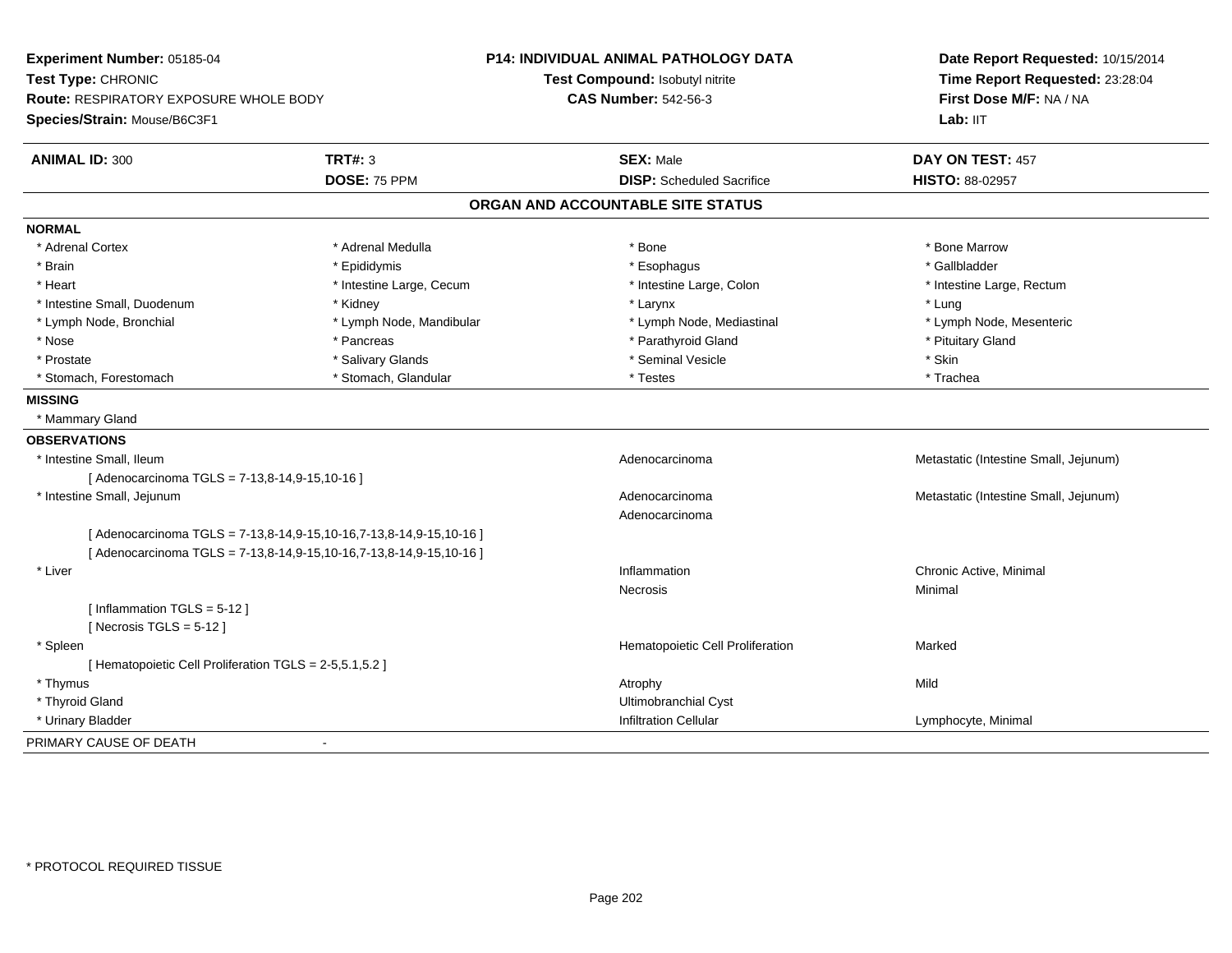| Experiment Number: 05185-04                       | <b>P14: INDIVIDUAL ANIMAL PATHOLOGY DATA</b> |                                   | Date Report Requested: 10/15/2014                          |
|---------------------------------------------------|----------------------------------------------|-----------------------------------|------------------------------------------------------------|
| Test Type: CHRONIC                                |                                              | Test Compound: Isobutyl nitrite   | Time Report Requested: 23:28:04<br>First Dose M/F: NA / NA |
| <b>Route: RESPIRATORY EXPOSURE WHOLE BODY</b>     |                                              | <b>CAS Number: 542-56-3</b>       |                                                            |
| Species/Strain: Mouse/B6C3F1                      |                                              |                                   | Lab: IIT                                                   |
| <b>ANIMAL ID: 361</b>                             | <b>TRT#: 4</b>                               | <b>SEX: Male</b>                  | DAY ON TEST: 625                                           |
|                                                   | <b>DOSE: 150 PPM</b>                         | <b>DISP: Natural Death</b>        | <b>HISTO: 88-03018</b>                                     |
|                                                   |                                              | ORGAN AND ACCOUNTABLE SITE STATUS |                                                            |
| <b>NORMAL</b>                                     |                                              |                                   |                                                            |
| * Adrenal Cortex                                  | * Adrenal Medulla                            | * Bone                            | * Bone Marrow                                              |
| * Epididymis                                      | * Esophagus                                  | * Gallbladder                     | * Heart                                                    |
| * Intestine Large, Colon                          | * Intestine Large, Rectum                    | * Intestine Small, Jejunum        | * Larynx                                                   |
| * Liver                                           | * Lymph Node, Bronchial                      | * Lymph Node, Mandibular          | * Nose                                                     |
| * Pancreas                                        | * Parathyroid Gland                          | * Pituitary Gland                 | * Prostate                                                 |
| * Seminal Vesicle                                 | * Skin                                       | * Stomach, Forestomach            | * Stomach, Glandular                                       |
| * Testes                                          | * Thyroid Gland                              | * Trachea                         |                                                            |
| <b>MISSING</b>                                    |                                              |                                   |                                                            |
| * Mammary Gland                                   |                                              |                                   |                                                            |
| <b>AUTO PRECLUDES DIAG.</b>                       |                                              |                                   |                                                            |
| * Intestine Large, Cecum                          | * Intestine Small, Duodenum                  | * Intestine Small, Ileum          |                                                            |
| <b>OBSERVATIONS</b>                               |                                              |                                   |                                                            |
| * Brain                                           |                                              | Mineralization                    | Mild                                                       |
| * Kidney                                          |                                              | <b>Infiltration Cellular</b>      | Lymphocyte, Mild                                           |
| * Lung                                            |                                              | Alveolar/Bronchiolar Adenoma      |                                                            |
| Lymph Node                                        | Inguinal                                     | Lymphoma Malignant Mixed          |                                                            |
|                                                   | Lumbar                                       | Lymphoma Malignant Mixed          |                                                            |
| [ Lymphoma Malignant Mixed TGLS = 1-12,4-14,3-3 ] |                                              |                                   |                                                            |
| [ Lymphoma Malignant Mixed TGLS = 1-12,4-14,3-3 ] |                                              |                                   |                                                            |
| * Lymph Node, Mediastinal                         |                                              | Lymphoma Malignant Mixed          |                                                            |
| [ Lymphoma Malignant Mixed TGLS = 1-12,4-14,3-3 ] |                                              |                                   |                                                            |
| * Lymph Node, Mesenteric                          |                                              | Lymphoma Malignant Mixed          |                                                            |
| [ Lymphoma Malignant Mixed TGLS = 1-12,4-14,3-3 ] |                                              |                                   |                                                            |
| <b>Preputial Gland</b>                            |                                              | Dilatation                        | Marked                                                     |
| [ Dilatation TGLS = 2-13 ]                        |                                              |                                   |                                                            |
| * Salivary Glands                                 |                                              | Inflammation                      | Chronic, Minimal                                           |
| * Spleen                                          |                                              | Hematopoietic Cell Proliferation  | Moderate                                                   |
|                                                   |                                              | Pigmentation                      | Hemosiderin, Minimal                                       |
| * Thymus                                          |                                              | Lymphoma Malignant Mixed          |                                                            |
| * Urinary Bladder                                 |                                              | <b>Infiltration Cellular</b>      | Lymphocyte, Minimal                                        |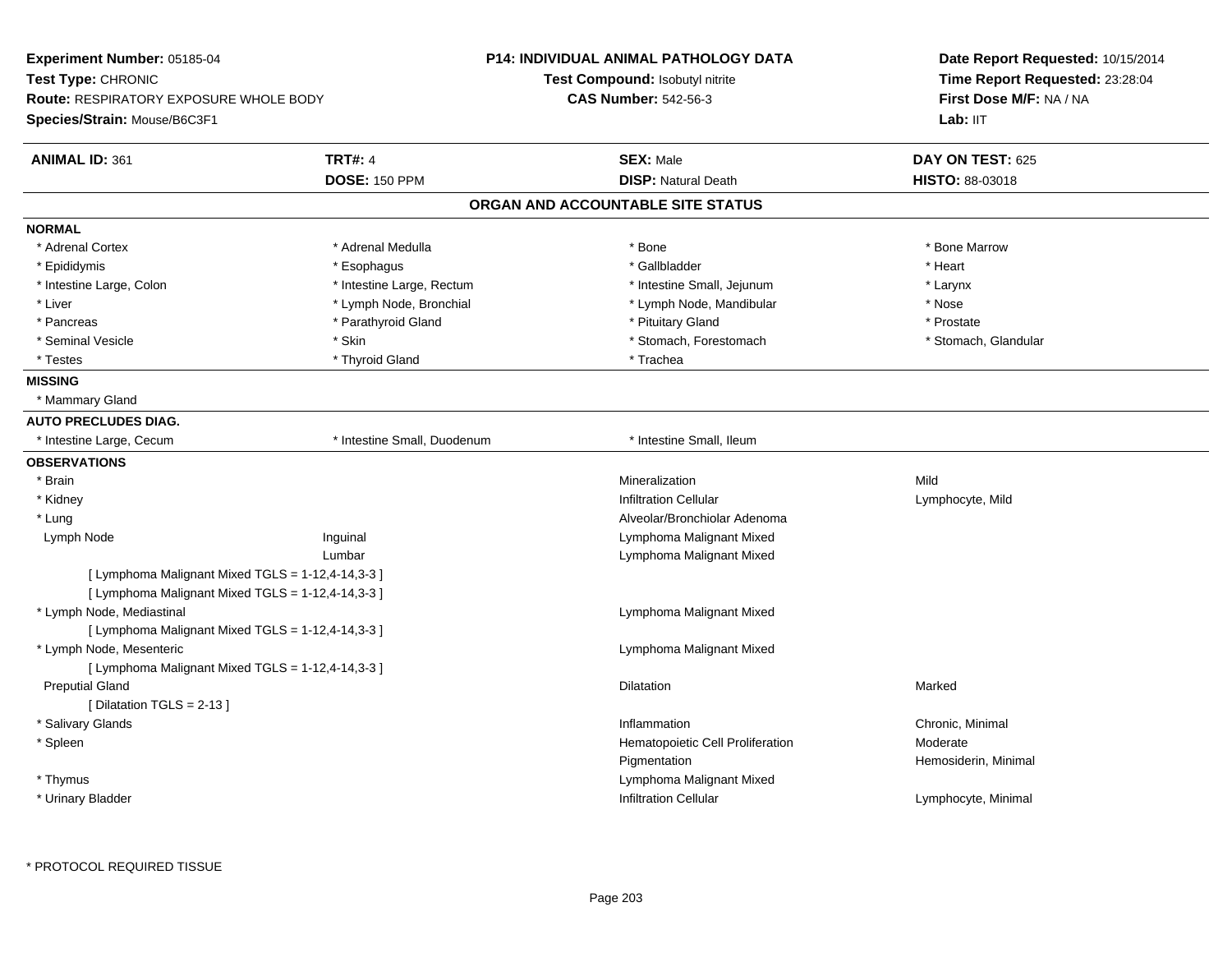| <b>Experiment Number: 05185-04</b><br><b>Test Type: CHRONIC</b><br><b>Route: RESPIRATORY EXPOSURE WHOLE BODY</b><br>Species/Strain: Mouse/B6C3F1 |                      | <b>P14: INDIVIDUAL ANIMAL PATHOLOGY DATA</b> | Date Report Requested: 10/15/2014   |
|--------------------------------------------------------------------------------------------------------------------------------------------------|----------------------|----------------------------------------------|-------------------------------------|
|                                                                                                                                                  |                      | <b>Test Compound: Isobutyl nitrite</b>       | Time Report Requested: 23:28:04     |
|                                                                                                                                                  |                      | <b>CAS Number: 542-56-3</b>                  | First Dose M/F: NA / NA<br>Lab: IIT |
|                                                                                                                                                  |                      |                                              |                                     |
| <b>ANIMAL ID: 361</b>                                                                                                                            | <b>TRT#: 4</b>       | <b>SEX: Male</b>                             | <b>DAY ON TEST: 625</b>             |
|                                                                                                                                                  | <b>DOSE: 150 PPM</b> | <b>DISP: Natural Death</b>                   | <b>HISTO: 88-03018</b>              |
|                                                                                                                                                  |                      | <b>ORGAN AND ACCOUNTABLE SITE STATUS</b>     |                                     |
| PRIMARY CAUSE OF DEATH                                                                                                                           |                      |                                              |                                     |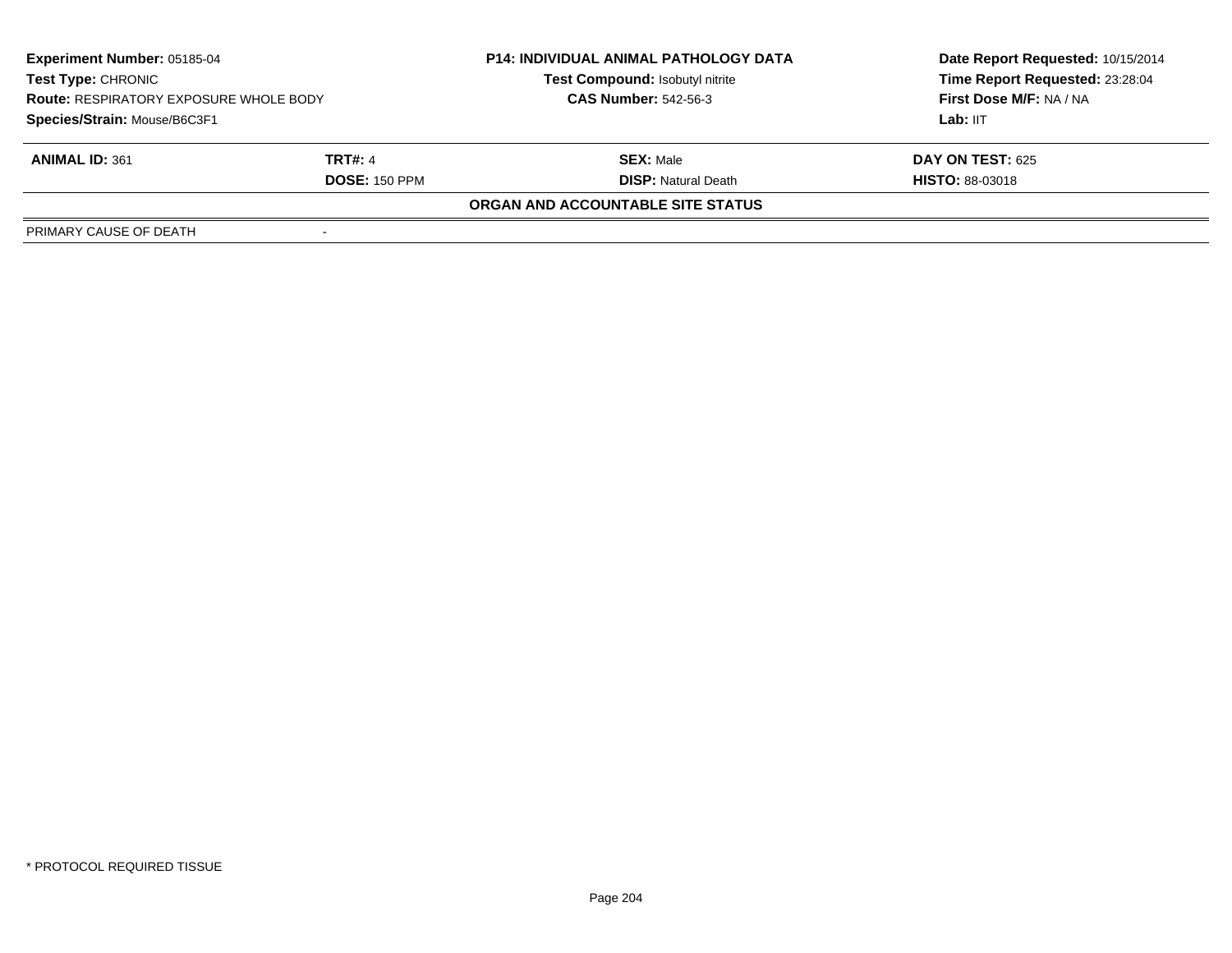| Experiment Number: 05185-04<br>Test Type: CHRONIC<br><b>Route: RESPIRATORY EXPOSURE WHOLE BODY</b> |                           | <b>P14: INDIVIDUAL ANIMAL PATHOLOGY DATA</b> | Date Report Requested: 10/15/2014<br>Time Report Requested: 23:28:04<br>First Dose M/F: NA / NA |
|----------------------------------------------------------------------------------------------------|---------------------------|----------------------------------------------|-------------------------------------------------------------------------------------------------|
|                                                                                                    |                           | Test Compound: Isobutyl nitrite              |                                                                                                 |
|                                                                                                    |                           | <b>CAS Number: 542-56-3</b>                  |                                                                                                 |
| Species/Strain: Mouse/B6C3F1                                                                       |                           |                                              | Lab: IIT                                                                                        |
| <b>ANIMAL ID: 362</b>                                                                              | <b>TRT#: 4</b>            | <b>SEX: Male</b>                             | DAY ON TEST: 725                                                                                |
|                                                                                                    | <b>DOSE: 150 PPM</b>      | <b>DISP: Terminal Sacrifice</b>              | <b>HISTO: 88-03019</b>                                                                          |
|                                                                                                    |                           | ORGAN AND ACCOUNTABLE SITE STATUS            |                                                                                                 |
| <b>NORMAL</b>                                                                                      |                           |                                              |                                                                                                 |
| * Adrenal Medulla                                                                                  | * Bone                    | * Bone Marrow                                | * Epididymis                                                                                    |
| * Esophagus                                                                                        | * Gallbladder             | * Heart                                      | * Intestine Large, Cecum                                                                        |
| * Intestine Large, Colon                                                                           | * Intestine Large, Rectum | * Intestine Small, Duodenum                  | * Intestine Small, Ileum                                                                        |
| * Intestine Small, Jejunum                                                                         | * Kidney                  | * Larynx                                     | * Lung                                                                                          |
| * Lymph Node, Bronchial                                                                            | * Lymph Node, Mandibular  | * Lymph Node, Mediastinal                    | * Lymph Node, Mesenteric                                                                        |
| * Pancreas                                                                                         | * Pituitary Gland         | * Prostate                                   | * Seminal Vesicle                                                                               |
| * Skin                                                                                             | * Stomach, Forestomach    | * Stomach, Glandular                         | * Testes                                                                                        |
| * Thymus                                                                                           | * Trachea                 |                                              |                                                                                                 |
| <b>MISSING</b>                                                                                     |                           |                                              |                                                                                                 |
| * Mammary Gland                                                                                    | * Parathyroid Gland       |                                              |                                                                                                 |
| <b>OBSERVATIONS</b>                                                                                |                           |                                              |                                                                                                 |
| * Adrenal Cortex                                                                                   |                           | Hypertrophy                                  | Focal, Minimal                                                                                  |
| * Brain                                                                                            |                           | Mineralization                               | Mild                                                                                            |
| * Liver                                                                                            |                           | <b>Syncytial Alteration</b>                  | Minimal                                                                                         |
| * Nose                                                                                             | <b>Respirat Epith</b>     | Hyperplasia                                  | Minimal                                                                                         |
|                                                                                                    | Olfactory Epi             | Metaplasia                                   | Minimal                                                                                         |
| * Salivary Glands                                                                                  |                           | Inflammation                                 | Chronic, Minimal                                                                                |
| * Spleen                                                                                           |                           | Hematopoietic Cell Proliferation             | Minimal                                                                                         |
|                                                                                                    |                           | Pigmentation                                 | Hemosiderin, Minimal                                                                            |
| * Thyroid Gland                                                                                    | <b>Follicular Cel</b>     | Hyperplasia                                  | Focal, Moderate                                                                                 |
| * Urinary Bladder                                                                                  |                           | <b>Infiltration Cellular</b>                 | Lymphocyte, Minimal                                                                             |
| PRIMARY CAUSE OF DEATH                                                                             | $\blacksquare$            |                                              |                                                                                                 |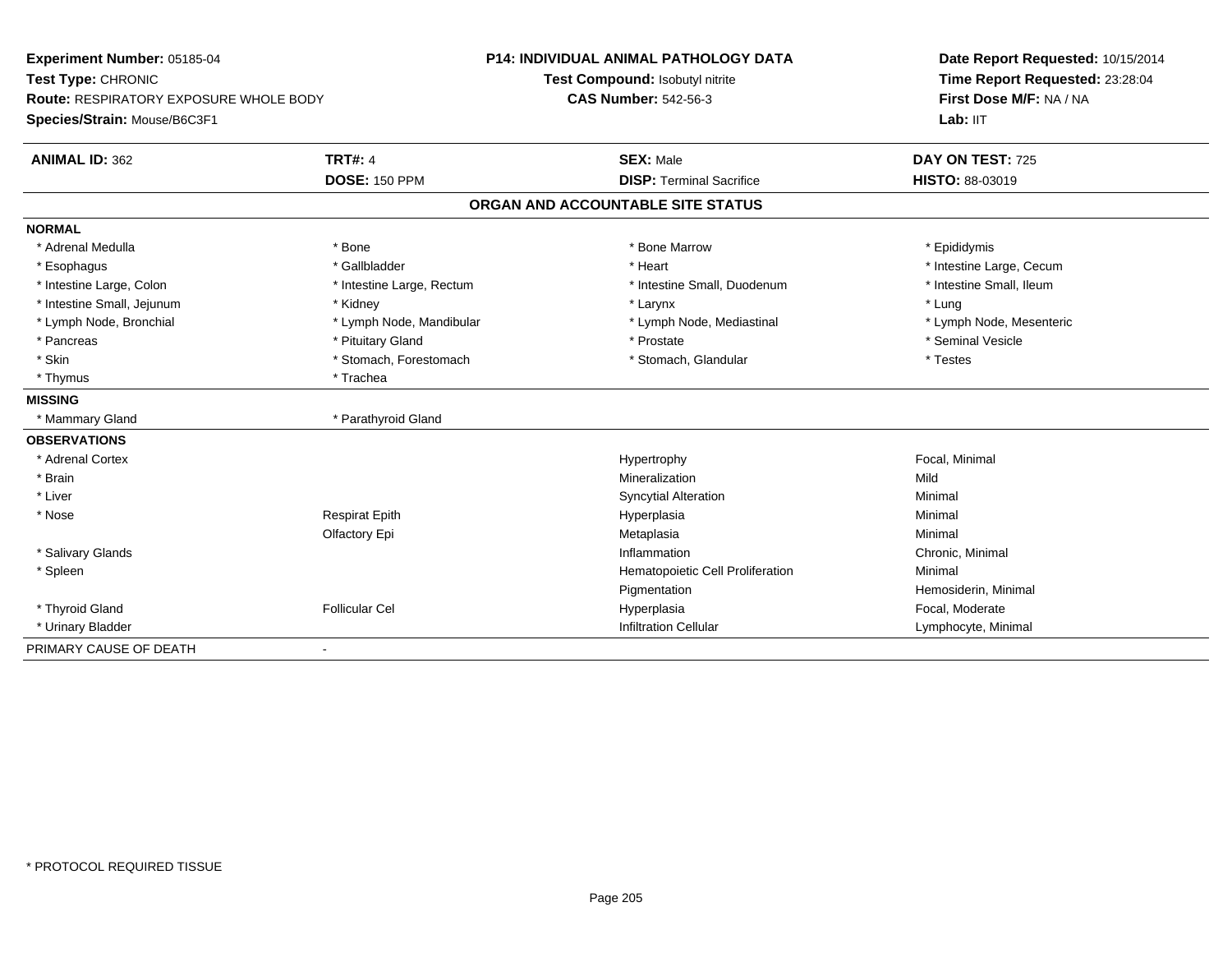| Experiment Number: 05185-04                   |                              | <b>P14: INDIVIDUAL ANIMAL PATHOLOGY DATA</b> | Date Report Requested: 10/15/2014<br>Time Report Requested: 23:28:04<br>First Dose M/F: NA / NA |
|-----------------------------------------------|------------------------------|----------------------------------------------|-------------------------------------------------------------------------------------------------|
| Test Type: CHRONIC                            |                              | Test Compound: Isobutyl nitrite              |                                                                                                 |
| <b>Route: RESPIRATORY EXPOSURE WHOLE BODY</b> |                              | <b>CAS Number: 542-56-3</b>                  |                                                                                                 |
| Species/Strain: Mouse/B6C3F1                  |                              |                                              | Lab: IIT                                                                                        |
| <b>ANIMAL ID: 363</b>                         | <b>TRT#: 4</b>               | <b>SEX: Male</b>                             | DAY ON TEST: 726                                                                                |
|                                               | <b>DOSE: 150 PPM</b>         | <b>DISP: Terminal Sacrifice</b>              | <b>HISTO: 88-03020</b>                                                                          |
|                                               |                              | ORGAN AND ACCOUNTABLE SITE STATUS            |                                                                                                 |
| <b>NORMAL</b>                                 |                              |                                              |                                                                                                 |
| * Adrenal Medulla                             | * Bone                       | * Bone Marrow                                | * Brain                                                                                         |
| * Epididymis                                  | * Esophagus                  | * Gallbladder                                | * Heart                                                                                         |
| * Intestine Large, Cecum                      | * Intestine Large, Colon     | * Intestine Large, Rectum                    | * Intestine Small, Duodenum                                                                     |
| * Intestine Small, Ileum                      | * Intestine Small, Jejunum   | * Kidney                                     | * Liver                                                                                         |
| * Lymph Node, Bronchial                       | * Lymph Node, Mandibular     | * Lymph Node, Mediastinal                    | * Lymph Node, Mesenteric                                                                        |
| * Nose                                        | * Pancreas                   | * Parathyroid Gland                          | * Pituitary Gland                                                                               |
| * Prostate                                    | * Seminal Vesicle            | * Skin                                       | * Stomach, Forestomach                                                                          |
| * Stomach, Glandular                          | * Testes                     | * Thyroid Gland                              | * Trachea                                                                                       |
| * Urinary Bladder                             |                              |                                              |                                                                                                 |
| <b>MISSING</b>                                |                              |                                              |                                                                                                 |
| * Larynx                                      | * Mammary Gland              |                                              |                                                                                                 |
| <b>OBSERVATIONS</b>                           |                              |                                              |                                                                                                 |
| * Adrenal Cortex                              | Subcapsular                  | Hyperplasia                                  | Mild                                                                                            |
|                                               |                              | Hypertrophy                                  | Focal, Minimal                                                                                  |
| * Lung                                        |                              | Alveolar/Bronchiolar Adenoma                 |                                                                                                 |
|                                               | Alveolar Epith               | Hyperplasia                                  | Focal, Mild                                                                                     |
| * Salivary Glands                             |                              | Inflammation                                 | Chronic, Minimal                                                                                |
| * Spleen                                      |                              | Hematopoietic Cell Proliferation             | Minimal                                                                                         |
|                                               |                              | Pigmentation                                 | Hemosiderin, Minimal                                                                            |
| * Thymus                                      |                              | Ectopic Parathyroid Gland                    |                                                                                                 |
| PRIMARY CAUSE OF DEATH                        | $\qquad \qquad \blacksquare$ |                                              |                                                                                                 |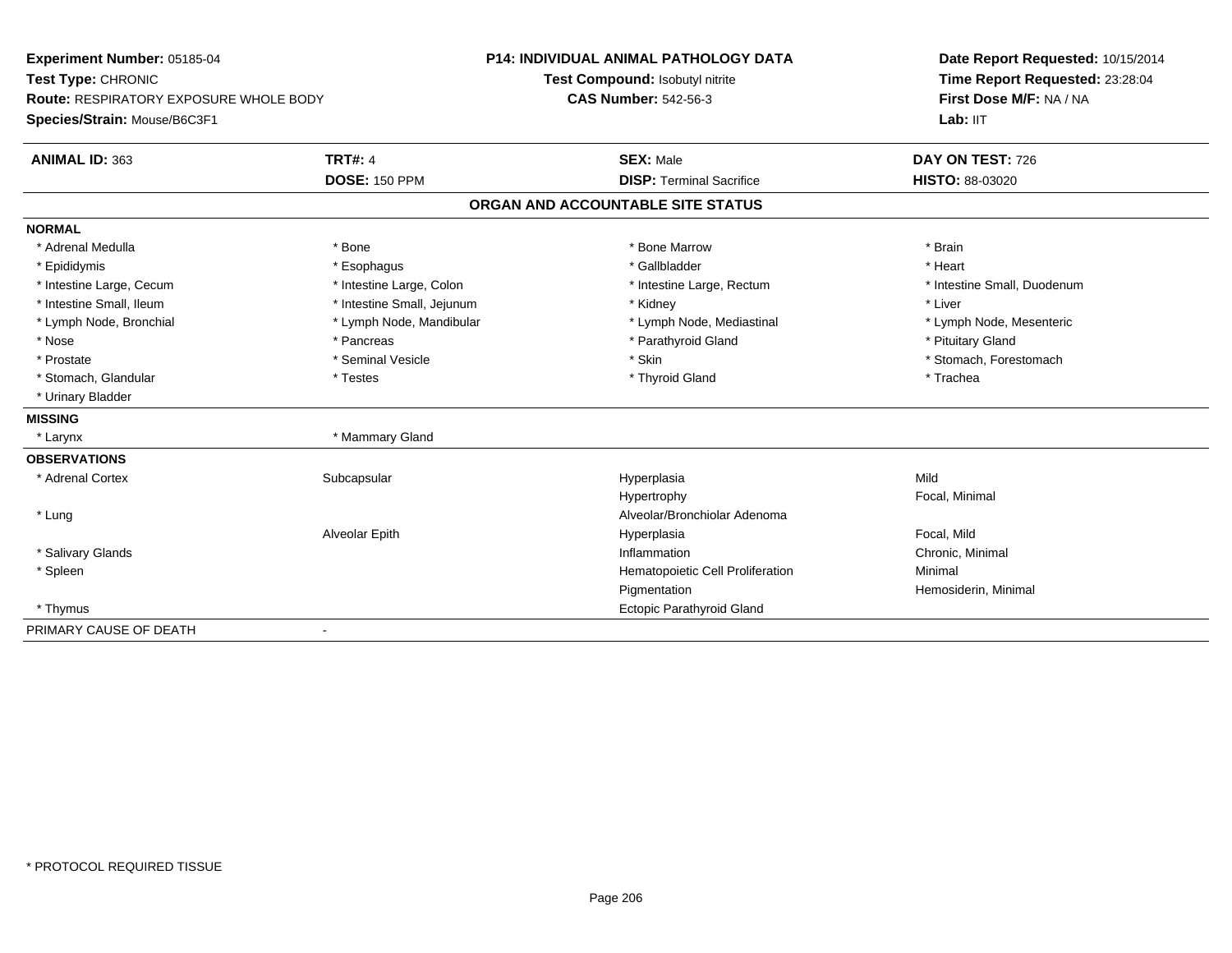| Experiment Number: 05185-04              |                          | <b>P14: INDIVIDUAL ANIMAL PATHOLOGY DATA</b> | Date Report Requested: 10/15/2014<br>Time Report Requested: 23:28:04<br>First Dose M/F: NA / NA |
|------------------------------------------|--------------------------|----------------------------------------------|-------------------------------------------------------------------------------------------------|
| Test Type: CHRONIC                       |                          | Test Compound: Isobutyl nitrite              |                                                                                                 |
| Route: RESPIRATORY EXPOSURE WHOLE BODY   |                          | <b>CAS Number: 542-56-3</b>                  |                                                                                                 |
| Species/Strain: Mouse/B6C3F1             |                          |                                              | Lab: IIT                                                                                        |
| <b>ANIMAL ID: 364</b>                    | <b>TRT#: 4</b>           | <b>SEX: Male</b>                             | DAY ON TEST: 640                                                                                |
|                                          | <b>DOSE: 150 PPM</b>     | <b>DISP: Natural Death</b>                   | HISTO: 88-03021                                                                                 |
|                                          |                          | ORGAN AND ACCOUNTABLE SITE STATUS            |                                                                                                 |
| <b>NORMAL</b>                            |                          |                                              |                                                                                                 |
| * Adrenal Cortex                         | * Adrenal Medulla        | * Bone                                       | * Bone Marrow                                                                                   |
| * Brain                                  | * Epididymis             | * Esophagus                                  | * Gallbladder                                                                                   |
| * Heart                                  | * Intestine Large, Colon | * Intestine Large, Rectum                    | * Intestine Small, Duodenum                                                                     |
| * Larynx                                 | * Lung                   | * Lymph Node, Bronchial                      | * Lymph Node, Mandibular                                                                        |
| * Lymph Node, Mediastinal                | * Lymph Node, Mesenteric | * Nose                                       | * Pancreas                                                                                      |
| * Pituitary Gland                        | * Salivary Glands        | * Seminal Vesicle                            | * Skin                                                                                          |
| * Stomach, Forestomach                   | * Testes                 | * Thyroid Gland                              | * Trachea                                                                                       |
| <b>MISSING</b>                           |                          |                                              |                                                                                                 |
| * Mammary Gland                          | * Parathyroid Gland      |                                              |                                                                                                 |
| <b>AUTO PRECLUDES DIAG.</b>              |                          |                                              |                                                                                                 |
| * Intestine Large, Cecum                 | * Intestine Small, Ileum | * Intestine Small, Jejunum                   |                                                                                                 |
| <b>OBSERVATIONS</b>                      |                          |                                              |                                                                                                 |
| * Kidney                                 |                          | Inflammation                                 | Acute, Mild                                                                                     |
| * Liver                                  |                          | Hepatocellular Adenoma                       |                                                                                                 |
|                                          |                          | Hepatocellular Carcinoma                     |                                                                                                 |
|                                          |                          | Necrosis                                     | Mild                                                                                            |
| [ Hepatocellular Adenoma TGLS = 1-5 ]    |                          |                                              |                                                                                                 |
| [ Hepatocellular Carcinoma TGLS = 3-13 ] |                          |                                              |                                                                                                 |
| Penis                                    |                          | Inflammation                                 | Chronic Active, Mild                                                                            |
| [Inflammation TGLS = 2-12]               |                          |                                              |                                                                                                 |
| * Prostate                               |                          | Inflammation                                 | Acute, Mild                                                                                     |
| * Spleen                                 |                          | Hematopoietic Cell Proliferation             | Minimal                                                                                         |
|                                          |                          | Pigmentation                                 | Hemosiderin, Minimal                                                                            |
| * Stomach, Glandular                     |                          | Necrosis                                     | Minimal                                                                                         |
| * Thymus                                 |                          | Atrophy                                      | Mild                                                                                            |
| * Urinary Bladder                        |                          | Inflammation                                 | Acute, Mild                                                                                     |
| PRIMARY CAUSE OF DEATH                   | $\blacksquare$           |                                              |                                                                                                 |
|                                          |                          |                                              |                                                                                                 |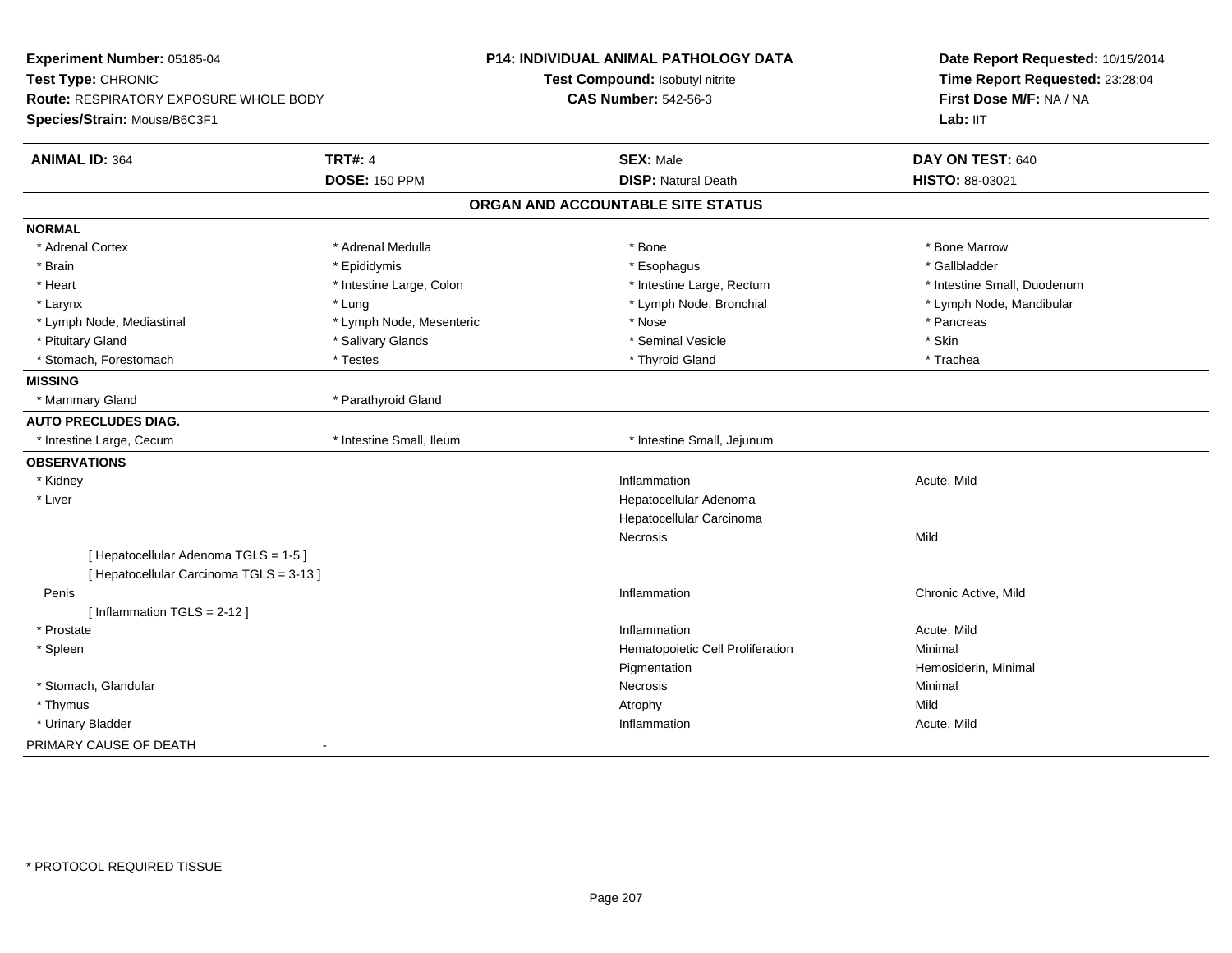| Experiment Number: 05185-04<br>Test Type: CHRONIC<br><b>Route: RESPIRATORY EXPOSURE WHOLE BODY</b> |                            | <b>P14: INDIVIDUAL ANIMAL PATHOLOGY DATA</b> | Date Report Requested: 10/15/2014<br>Time Report Requested: 23:28:04<br>First Dose M/F: NA / NA |  |
|----------------------------------------------------------------------------------------------------|----------------------------|----------------------------------------------|-------------------------------------------------------------------------------------------------|--|
|                                                                                                    |                            | Test Compound: Isobutyl nitrite              |                                                                                                 |  |
|                                                                                                    |                            | <b>CAS Number: 542-56-3</b>                  |                                                                                                 |  |
| Species/Strain: Mouse/B6C3F1                                                                       |                            |                                              | Lab: IIT                                                                                        |  |
| <b>ANIMAL ID: 365</b>                                                                              | <b>TRT#: 4</b>             | <b>SEX: Male</b>                             | DAY ON TEST: 725                                                                                |  |
|                                                                                                    | <b>DOSE: 150 PPM</b>       | <b>DISP: Terminal Sacrifice</b>              | <b>HISTO: 88-03022</b>                                                                          |  |
|                                                                                                    |                            | ORGAN AND ACCOUNTABLE SITE STATUS            |                                                                                                 |  |
| <b>NORMAL</b>                                                                                      |                            |                                              |                                                                                                 |  |
| * Adrenal Medulla                                                                                  | * Bone                     | * Bone Marrow                                | * Brain                                                                                         |  |
| * Epididymis                                                                                       | * Esophagus                | * Gallbladder                                | * Heart                                                                                         |  |
| * Intestine Large, Cecum                                                                           | * Intestine Large, Colon   | * Intestine Large, Rectum                    | * Intestine Small, Duodenum                                                                     |  |
| * Intestine Small, Ileum                                                                           | * Intestine Small, Jejunum | * Larynx                                     | * Liver                                                                                         |  |
| * Lymph Node, Mandibular                                                                           | * Lymph Node, Mediastinal  | * Lymph Node, Mesenteric                     | * Nose                                                                                          |  |
| * Pancreas                                                                                         | * Parathyroid Gland        | * Pituitary Gland                            | * Prostate                                                                                      |  |
| * Seminal Vesicle                                                                                  | * Skin                     | * Stomach, Forestomach                       | * Stomach, Glandular                                                                            |  |
| * Testes                                                                                           | * Thymus                   | * Trachea                                    | * Urinary Bladder                                                                               |  |
| <b>MISSING</b>                                                                                     |                            |                                              |                                                                                                 |  |
| * Lymph Node, Bronchial                                                                            | * Mammary Gland            |                                              |                                                                                                 |  |
| <b>OBSERVATIONS</b>                                                                                |                            |                                              |                                                                                                 |  |
| * Adrenal Cortex                                                                                   | Subcapsular                | Hyperplasia                                  | Minimal                                                                                         |  |
| * Kidney                                                                                           |                            | <b>Infiltration Cellular</b>                 | Lymphocyte, Minimal                                                                             |  |
| * Lung                                                                                             |                            | Alveolar/Bronchiolar Adenoma                 | <b>Multiple</b>                                                                                 |  |
|                                                                                                    | Alveolar Epith             | Hyperplasia                                  | Focal, Mild                                                                                     |  |
| [ Alveolar/Bronchiolar Adenoma TGLS = 2-12,3-13 ]                                                  |                            |                                              |                                                                                                 |  |
| * Salivary Glands                                                                                  |                            | Inflammation                                 | Chronic, Mild                                                                                   |  |
| * Spleen                                                                                           |                            | Hematopoietic Cell Proliferation             | Minimal                                                                                         |  |
|                                                                                                    |                            | Pigmentation                                 | Hemosiderin, Minimal                                                                            |  |
| * Thyroid Gland                                                                                    | <b>Follicular Cel</b>      | Hyperplasia                                  | Focal, Moderate                                                                                 |  |
| PRIMARY CAUSE OF DEATH                                                                             |                            |                                              |                                                                                                 |  |

\* PROTOCOL REQUIRED TISSUE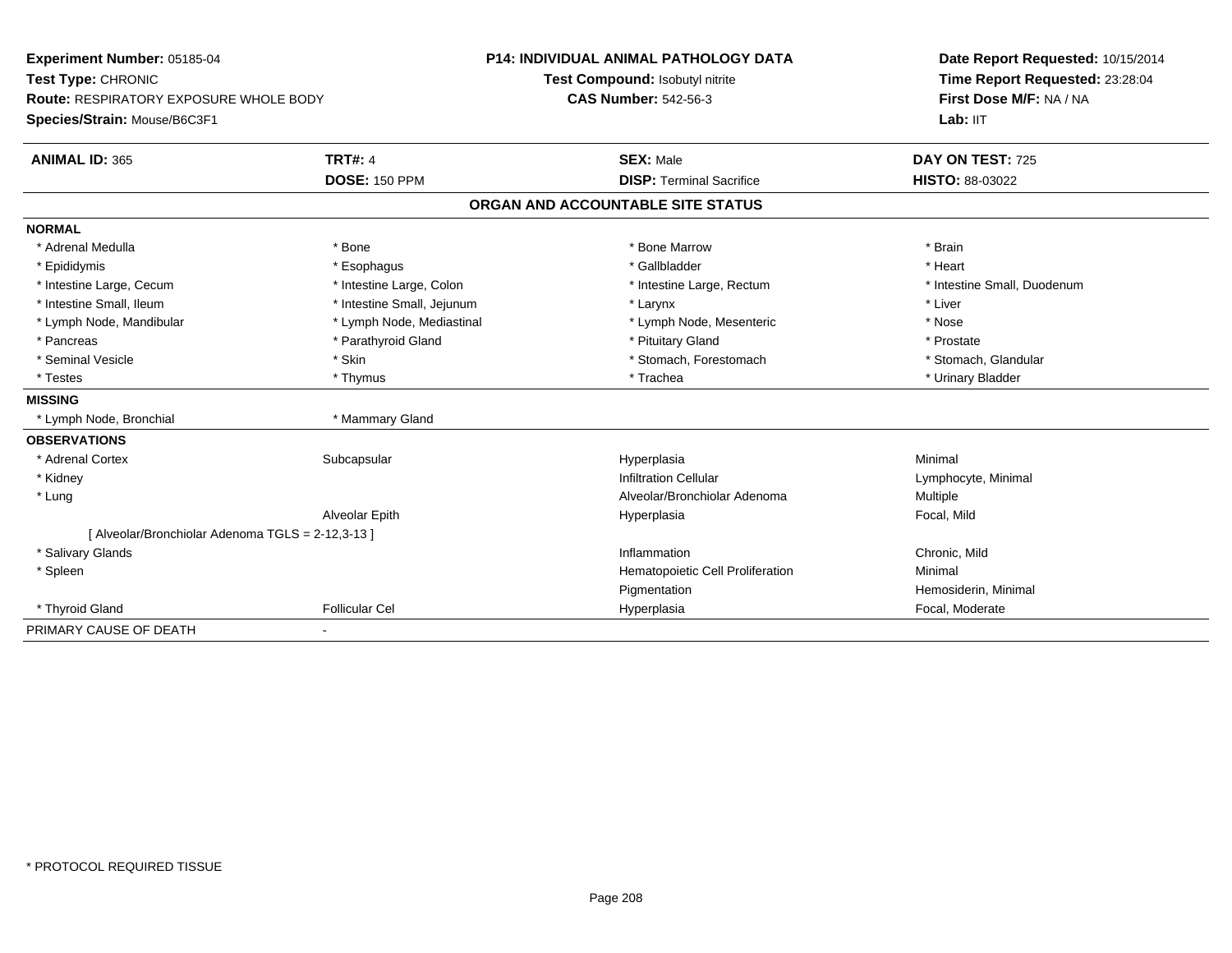| Experiment Number: 05185-04                   |                            | <b>P14: INDIVIDUAL ANIMAL PATHOLOGY DATA</b> | Date Report Requested: 10/15/2014<br>Time Report Requested: 23:28:04 |
|-----------------------------------------------|----------------------------|----------------------------------------------|----------------------------------------------------------------------|
| Test Type: CHRONIC                            |                            | Test Compound: Isobutyl nitrite              |                                                                      |
| <b>Route: RESPIRATORY EXPOSURE WHOLE BODY</b> |                            | <b>CAS Number: 542-56-3</b>                  | First Dose M/F: NA / NA                                              |
| Species/Strain: Mouse/B6C3F1                  |                            |                                              | Lab: IIT                                                             |
| <b>ANIMAL ID: 366</b>                         | <b>TRT#: 4</b>             | <b>SEX: Male</b>                             | DAY ON TEST: 726                                                     |
|                                               | <b>DOSE: 150 PPM</b>       | <b>DISP: Terminal Sacrifice</b>              | HISTO: 88-03023                                                      |
|                                               |                            | ORGAN AND ACCOUNTABLE SITE STATUS            |                                                                      |
| <b>NORMAL</b>                                 |                            |                                              |                                                                      |
| * Adrenal Medulla                             | * Bone                     | * Bone Marrow                                | * Brain                                                              |
| * Epididymis                                  | * Esophagus                | * Gallbladder                                | * Heart                                                              |
| * Intestine Large, Cecum                      | * Intestine Large, Colon   | * Intestine Large, Rectum                    | * Intestine Small, Duodenum                                          |
| * Intestine Small, Ileum                      | * Intestine Small, Jejunum | * Larynx                                     | * Lymph Node, Mandibular                                             |
| * Lymph Node, Mesenteric                      | * Parathyroid Gland        | * Pituitary Gland                            | * Prostate                                                           |
| * Seminal Vesicle                             | * Skin                     | * Stomach, Forestomach                       | * Stomach, Glandular                                                 |
| * Testes                                      | * Thymus                   | * Trachea                                    | * Urinary Bladder                                                    |
| <b>MISSING</b>                                |                            |                                              |                                                                      |
| * Lymph Node, Bronchial                       | * Lymph Node, Mediastinal  | * Mammary Gland                              |                                                                      |
| <b>OBSERVATIONS</b>                           |                            |                                              |                                                                      |
| * Adrenal Cortex                              | Subcapsular                | Hyperplasia                                  | Minimal                                                              |
|                                               |                            | Hypertrophy                                  | Focal, Minimal                                                       |
| * Kidney                                      | <b>Renal Tubule</b>        | Hyperplasia                                  | Focal, Minimal                                                       |
| * Liver                                       |                            | <b>Cytologic Alterations</b>                 | Mild                                                                 |
| * Lung                                        | Alveolar Epith             | Hyperplasia                                  | Focal, Mild                                                          |
| * Nose                                        |                            | Exudate                                      | Serous, Minimal                                                      |
| * Pancreas                                    |                            | Inflammation                                 | Chronic, Minimal                                                     |
| <b>Preputial Gland</b>                        |                            | <b>Dilatation</b>                            | Marked                                                               |
| [ Dilatation TGLS = 1-12 ]                    |                            |                                              |                                                                      |
| * Salivary Glands                             |                            | Inflammation                                 | Chronic, Minimal                                                     |
| * Spleen                                      |                            | Hematopoietic Cell Proliferation             | Minimal                                                              |
|                                               |                            | Pigmentation                                 | Hemosiderin, Mild                                                    |
| * Thyroid Gland                               | <b>Follicular Cel</b>      | Hyperplasia                                  | Focal, Minimal                                                       |
| PRIMARY CAUSE OF DEATH                        | ۰                          |                                              |                                                                      |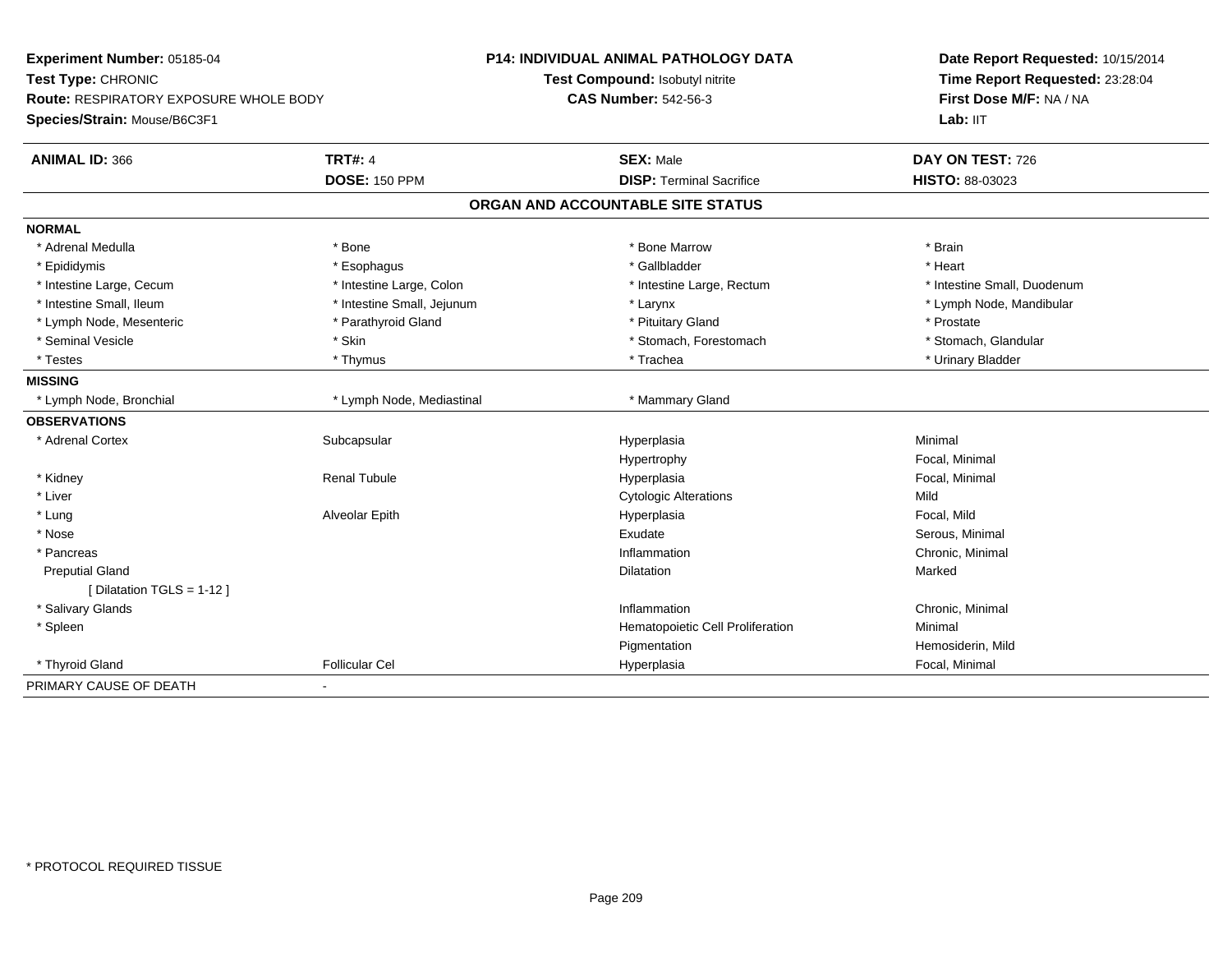| Experiment Number: 05185-04            |                             | <b>P14: INDIVIDUAL ANIMAL PATHOLOGY DATA</b> | Date Report Requested: 10/15/2014<br>Time Report Requested: 23:28:04<br>First Dose M/F: NA / NA |
|----------------------------------------|-----------------------------|----------------------------------------------|-------------------------------------------------------------------------------------------------|
| Test Type: CHRONIC                     |                             | Test Compound: Isobutyl nitrite              |                                                                                                 |
| Route: RESPIRATORY EXPOSURE WHOLE BODY |                             | <b>CAS Number: 542-56-3</b>                  |                                                                                                 |
| Species/Strain: Mouse/B6C3F1           |                             |                                              | Lab: IIT                                                                                        |
| <b>ANIMAL ID: 367</b>                  | <b>TRT#: 4</b>              | <b>SEX: Male</b>                             | DAY ON TEST: 575                                                                                |
|                                        | <b>DOSE: 150 PPM</b>        | <b>DISP: Natural Death</b>                   | HISTO: 88-03024                                                                                 |
|                                        |                             | ORGAN AND ACCOUNTABLE SITE STATUS            |                                                                                                 |
| <b>NORMAL</b>                          |                             |                                              |                                                                                                 |
| * Adrenal Medulla                      | * Bone                      | * Bone Marrow                                | * Epididymis                                                                                    |
| * Esophagus                            | * Heart                     | * Intestine Large, Cecum                     | * Intestine Large, Colon                                                                        |
| * Intestine Large, Rectum              | * Intestine Small, Duodenum | * Intestine Small, Ileum                     | * Lung                                                                                          |
| * Lymph Node, Mandibular               | * Lymph Node, Mediastinal   | * Lymph Node, Mesenteric                     | * Nose                                                                                          |
| * Pancreas                             | * Parathyroid Gland         | * Pituitary Gland                            | * Prostate                                                                                      |
| * Salivary Glands                      | * Seminal Vesicle           | * Stomach, Forestomach                       | * Stomach, Glandular                                                                            |
| * Testes                               | * Thymus                    | * Thyroid Gland                              | * Trachea                                                                                       |
| * Urinary Bladder                      |                             |                                              |                                                                                                 |
| <b>MISSING</b>                         |                             |                                              |                                                                                                 |
| * Larynx                               | * Lymph Node, Bronchial     | * Mammary Gland                              |                                                                                                 |
| <b>AUTO PRECLUDES DIAG.</b>            |                             |                                              |                                                                                                 |
| * Gallbladder                          | * Intestine Small, Jejunum  |                                              |                                                                                                 |
| <b>OBSERVATIONS</b>                    |                             |                                              |                                                                                                 |
| * Adrenal Cortex                       | Subcapsular                 | Hyperplasia                                  | Minimal                                                                                         |
|                                        |                             | Hypertrophy                                  | Focal, Minimal                                                                                  |
| * Brain                                |                             | Mineralization                               | Minimal                                                                                         |
| * Kidney                               |                             | <b>Infiltration Cellular</b>                 | Lymphocyte, Minimal                                                                             |
| * Liver                                |                             | Hemangiosarcoma                              |                                                                                                 |
|                                        | Centrilobular               | <b>Necrosis</b>                              | Mild                                                                                            |
| [Hemangiosarcoma TGLS = 4-5]           |                             |                                              |                                                                                                 |
| <b>Preputial Gland</b>                 |                             | <b>Dilatation</b>                            | Marked                                                                                          |
|                                        |                             | Inflammation                                 | Chronic Active, Mild                                                                            |
| [ Dilatation TGLS = 1-9 ]              |                             |                                              |                                                                                                 |
| * Skin                                 |                             | Inflammation                                 | Chronic, Minimal                                                                                |
| * Spleen                               |                             | Hematopoietic Cell Proliferation             | Mild                                                                                            |
|                                        |                             | Pigmentation                                 | Hemosiderin, Minimal                                                                            |
| PRIMARY CAUSE OF DEATH                 | $\mathbf{r}$                |                                              |                                                                                                 |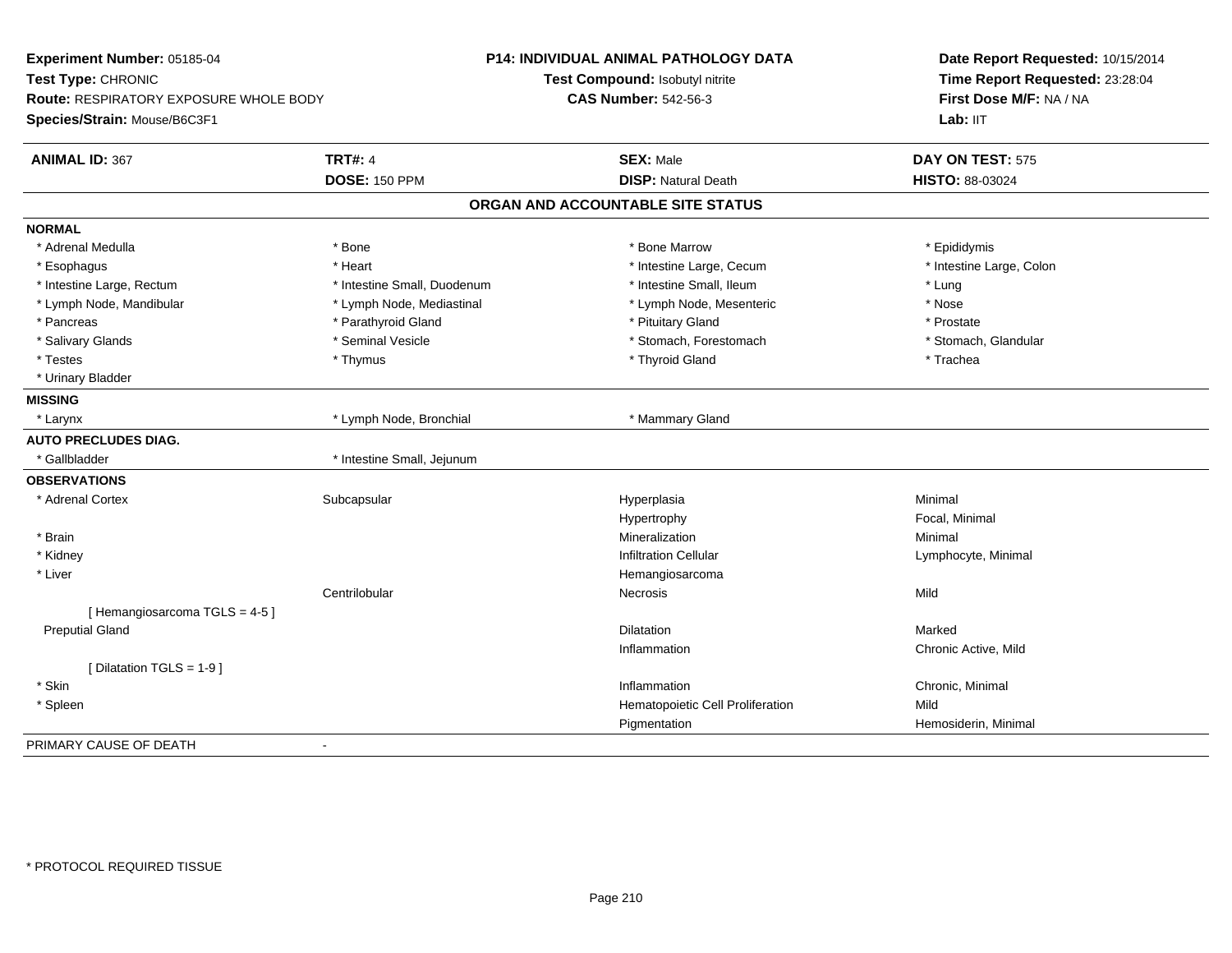| Experiment Number: 05185-04                   |                             | <b>P14: INDIVIDUAL ANIMAL PATHOLOGY DATA</b> | Date Report Requested: 10/15/2014<br>Time Report Requested: 23:28:04<br>First Dose M/F: NA / NA |
|-----------------------------------------------|-----------------------------|----------------------------------------------|-------------------------------------------------------------------------------------------------|
| Test Type: CHRONIC                            |                             | Test Compound: Isobutyl nitrite              |                                                                                                 |
| <b>Route: RESPIRATORY EXPOSURE WHOLE BODY</b> |                             | <b>CAS Number: 542-56-3</b>                  |                                                                                                 |
| Species/Strain: Mouse/B6C3F1                  |                             |                                              | Lab: IIT                                                                                        |
| <b>ANIMAL ID: 368</b>                         | <b>TRT#: 4</b>              | <b>SEX: Male</b>                             | DAY ON TEST: 725                                                                                |
|                                               | <b>DOSE: 150 PPM</b>        | <b>DISP: Terminal Sacrifice</b>              | HISTO: 88-023025                                                                                |
|                                               |                             | ORGAN AND ACCOUNTABLE SITE STATUS            |                                                                                                 |
| <b>NORMAL</b>                                 |                             |                                              |                                                                                                 |
| * Adrenal Medulla                             | * Bone                      | * Bone Marrow                                | * Esophagus                                                                                     |
| * Gallbladder                                 | * Heart                     | * Intestine Large, Cecum                     | * Intestine Large, Colon                                                                        |
| * Intestine Large, Rectum                     | * Intestine Small, Duodenum | * Intestine Small. Ileum                     | * Intestine Small, Jejunum                                                                      |
| * Larynx                                      | * Liver                     | * Lung                                       | * Lymph Node, Bronchial                                                                         |
| * Lymph Node, Mesenteric                      | * Nose                      | * Pancreas                                   | * Parathyroid Gland                                                                             |
| * Pituitary Gland                             | * Prostate                  | * Seminal Vesicle                            | $*$ Skin                                                                                        |
| * Stomach, Forestomach                        | * Stomach, Glandular        | * Testes                                     | $*$ Thymus                                                                                      |
| * Trachea                                     |                             |                                              |                                                                                                 |
| <b>MISSING</b>                                |                             |                                              |                                                                                                 |
| * Lymph Node, Mandibular                      | * Lymph Node, Mediastinal   | * Mammary Gland                              |                                                                                                 |
| <b>OBSERVATIONS</b>                           |                             |                                              |                                                                                                 |
| * Adrenal Cortex                              | Subcapsular                 | Hyperplasia                                  | Minimal                                                                                         |
| * Brain                                       |                             | Mineralization                               | Minimal                                                                                         |
| * Epididymis                                  |                             | Inflammation                                 | Chronic Active, Marked                                                                          |
| [Inflammation TGLS = $3-9$ ]                  |                             |                                              |                                                                                                 |
| * Kidney                                      |                             | <b>Infiltration Cellular</b>                 | Lymphocyte, Minimal                                                                             |
| <b>Preputial Gland</b>                        |                             | <b>Dilatation</b>                            | Mild                                                                                            |
|                                               |                             | Inflammation                                 | Chronic Active, Mild                                                                            |
| [ Dilatation TGLS = 2-13 ]                    |                             |                                              |                                                                                                 |
| * Salivary Glands                             |                             | Inflammation                                 | Chronic, Mild                                                                                   |
| * Spleen                                      |                             | <b>Fibrosis</b>                              | Minimal                                                                                         |
|                                               |                             | Hematopoietic Cell Proliferation             | Minimal                                                                                         |
|                                               |                             | Pigmentation                                 | Hemosiderin, Minimal                                                                            |
| * Thyroid Gland                               | <b>Follicular Cel</b>       | Hyperplasia                                  | Focal, Minimal                                                                                  |
| * Urinary Bladder                             |                             | Infiltration Cellular                        | Lymphocyte, Minimal                                                                             |
| PRIMARY CAUSE OF DEATH                        | $\blacksquare$              |                                              |                                                                                                 |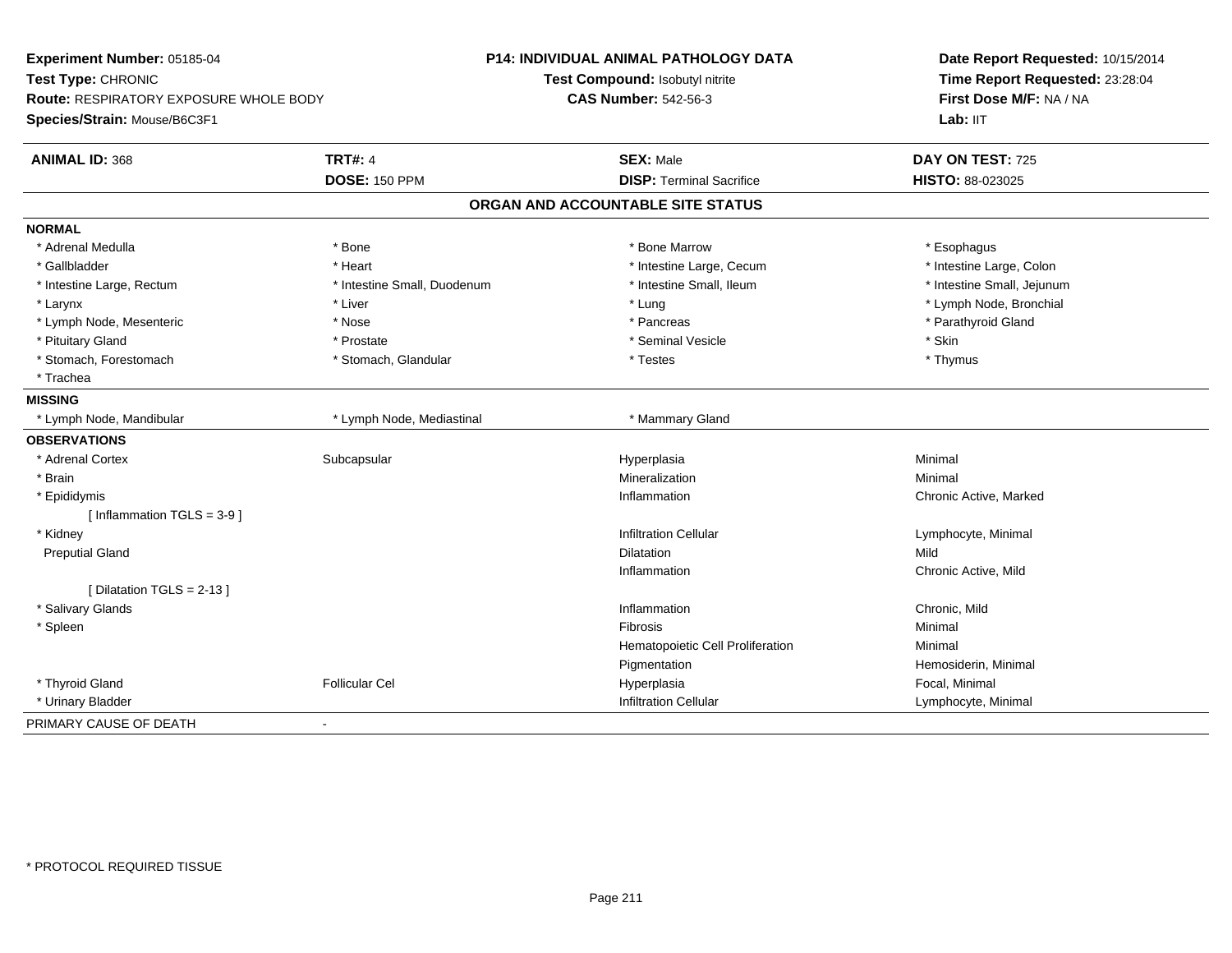| Experiment Number: 05185-04<br>Test Type: CHRONIC<br><b>Route: RESPIRATORY EXPOSURE WHOLE BODY</b><br>Species/Strain: Mouse/B6C3F1 |                             | <b>P14: INDIVIDUAL ANIMAL PATHOLOGY DATA</b><br>Test Compound: Isobutyl nitrite<br><b>CAS Number: 542-56-3</b> | Date Report Requested: 10/15/2014<br>Time Report Requested: 23:28:04<br>First Dose M/F: NA / NA<br>Lab: IIT |
|------------------------------------------------------------------------------------------------------------------------------------|-----------------------------|----------------------------------------------------------------------------------------------------------------|-------------------------------------------------------------------------------------------------------------|
| <b>ANIMAL ID: 369</b>                                                                                                              | <b>TRT#: 4</b>              | <b>SEX: Male</b>                                                                                               | DAY ON TEST: 443                                                                                            |
|                                                                                                                                    | <b>DOSE: 150 PPM</b>        | <b>DISP: Natural Death</b>                                                                                     | HISTO: 88-03026                                                                                             |
|                                                                                                                                    |                             | ORGAN AND ACCOUNTABLE SITE STATUS                                                                              |                                                                                                             |
| <b>NORMAL</b>                                                                                                                      |                             |                                                                                                                |                                                                                                             |
| * Bone                                                                                                                             | * Bone Marrow               | * Epididymis                                                                                                   | * Esophagus                                                                                                 |
| * Gallbladder                                                                                                                      | * Heart                     | * Liver                                                                                                        | * Lung                                                                                                      |
| * Lymph Node, Bronchial                                                                                                            | * Nose                      | * Parathyroid Gland                                                                                            | * Pituitary Gland                                                                                           |
| * Prostate                                                                                                                         | * Salivary Glands           | * Seminal Vesicle                                                                                              | * Testes                                                                                                    |
| * Thymus                                                                                                                           | * Thyroid Gland             |                                                                                                                |                                                                                                             |
| <b>MISSING</b>                                                                                                                     |                             |                                                                                                                |                                                                                                             |
| * Lymph Node, Mediastinal                                                                                                          | * Mammary Gland             |                                                                                                                |                                                                                                             |
| <b>AUTO PRECLUDES DIAG.</b>                                                                                                        |                             |                                                                                                                |                                                                                                             |
| * Adrenal Cortex                                                                                                                   | * Adrenal Medulla           | * Intestine Large, Cecum                                                                                       | * Intestine Large, Colon                                                                                    |
| * Intestine Large, Rectum                                                                                                          | * Intestine Small, Duodenum | * Intestine Small, Ileum                                                                                       | * Intestine Small, Jejunum                                                                                  |
| * Lymph Node, Mesenteric                                                                                                           | * Pancreas                  | * Spleen                                                                                                       | * Stomach, Forestomach                                                                                      |
| * Stomach, Glandular                                                                                                               | * Trachea                   | * Urinary Bladder                                                                                              |                                                                                                             |
| <b>INSUFFICIENT TISSUE</b>                                                                                                         |                             |                                                                                                                |                                                                                                             |
| * Larynx                                                                                                                           |                             |                                                                                                                |                                                                                                             |
| <b>OBSERVATIONS</b>                                                                                                                |                             |                                                                                                                |                                                                                                             |
| * Brain                                                                                                                            |                             | Mineralization                                                                                                 | Minimal                                                                                                     |
| * Kidney                                                                                                                           |                             | Inflammation                                                                                                   | Chronic Active, Marked                                                                                      |
| [Inflammation TGLS = $4-8$ ]                                                                                                       |                             |                                                                                                                |                                                                                                             |
| Lymph Node                                                                                                                         | Lumbar                      | Hyperplasia                                                                                                    | Lymphoid, Moderate                                                                                          |
|                                                                                                                                    | Inguinal                    | Pigmentation                                                                                                   | Mild                                                                                                        |
| [ Hyperplasia TGLS = 5-12 ]                                                                                                        |                             |                                                                                                                |                                                                                                             |
| [ Pigmentation TGLS = 1-7 ]                                                                                                        |                             |                                                                                                                |                                                                                                             |
| * Lymph Node, Mandibular                                                                                                           |                             | Pigmentation                                                                                                   | Hemosiderin, Mild                                                                                           |
| [ Pigmentation TGLS = 1-7 ]                                                                                                        |                             |                                                                                                                |                                                                                                             |
| * Skin                                                                                                                             |                             | Inflammation                                                                                                   | Chronic Active, Marked                                                                                      |
|                                                                                                                                    |                             | Ulcer                                                                                                          | Marked                                                                                                      |
| [Inflammation TGLS = $6-9$ ]                                                                                                       |                             |                                                                                                                |                                                                                                             |
| [ Ulcer TGLS = $6-9$ ]                                                                                                             |                             |                                                                                                                |                                                                                                             |
| PRIMARY CAUSE OF DEATH                                                                                                             | $\sim$                      |                                                                                                                |                                                                                                             |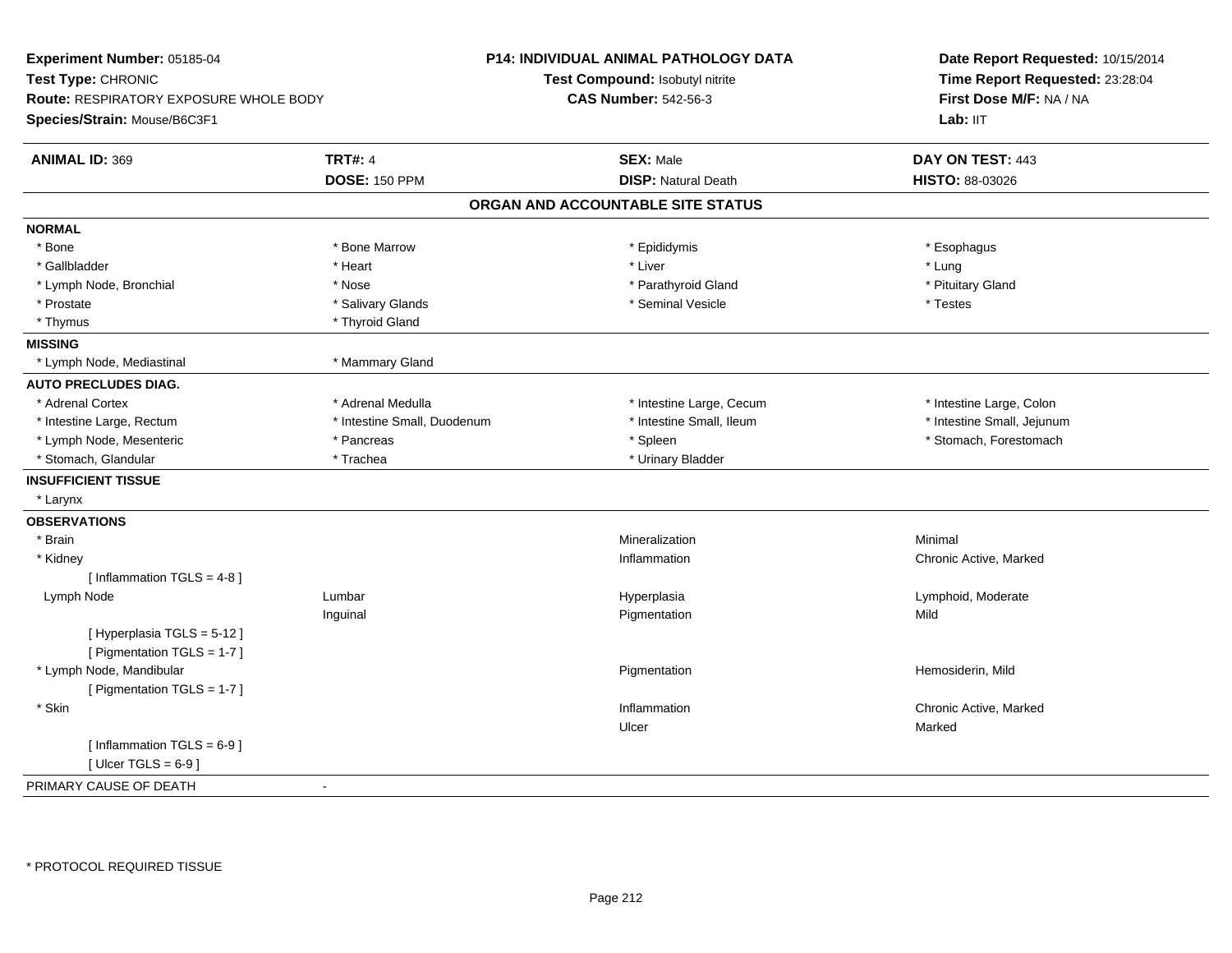| Experiment Number: 05185-04<br>Test Type: CHRONIC<br><b>Route: RESPIRATORY EXPOSURE WHOLE BODY</b> |                            | P14: INDIVIDUAL ANIMAL PATHOLOGY DATA<br>Test Compound: Isobutyl nitrite<br><b>CAS Number: 542-56-3</b> | Date Report Requested: 10/15/2014<br>Time Report Requested: 23:28:04<br>First Dose M/F: NA / NA |
|----------------------------------------------------------------------------------------------------|----------------------------|---------------------------------------------------------------------------------------------------------|-------------------------------------------------------------------------------------------------|
| Species/Strain: Mouse/B6C3F1                                                                       |                            |                                                                                                         | Lab: IIT                                                                                        |
| <b>ANIMAL ID: 370</b>                                                                              | <b>TRT#: 4</b>             | <b>SEX: Male</b>                                                                                        | DAY ON TEST: 725                                                                                |
|                                                                                                    | <b>DOSE: 150 PPM</b>       | <b>DISP: Terminal Sacrifice</b>                                                                         | HISTO: 88-03027                                                                                 |
|                                                                                                    |                            | ORGAN AND ACCOUNTABLE SITE STATUS                                                                       |                                                                                                 |
| <b>NORMAL</b>                                                                                      |                            |                                                                                                         |                                                                                                 |
| * Adrenal Cortex                                                                                   | * Adrenal Medulla          | * Bone                                                                                                  | * Bone Marrow                                                                                   |
| * Epididymis                                                                                       | * Esophagus                | * Gallbladder                                                                                           | * Heart                                                                                         |
| * Intestine Large, Cecum                                                                           | * Intestine Large, Colon   | * Intestine Large, Rectum                                                                               | * Intestine Small, Duodenum                                                                     |
| * Intestine Small, Ileum                                                                           | * Intestine Small, Jejunum | * Larynx                                                                                                | * Lung                                                                                          |
| * Lymph Node, Bronchial                                                                            | * Lymph Node, Mandibular   | * Lymph Node, Mediastinal                                                                               | * Lymph Node, Mesenteric                                                                        |
| * Nose                                                                                             | * Pancreas                 | * Parathyroid Gland                                                                                     | * Pituitary Gland                                                                               |
| * Prostate                                                                                         | * Seminal Vesicle          | * Skin                                                                                                  | * Stomach, Forestomach                                                                          |
| * Stomach, Glandular                                                                               | * Testes                   | * Thymus                                                                                                | * Thyroid Gland                                                                                 |
| * Trachea                                                                                          |                            |                                                                                                         |                                                                                                 |
| <b>MISSING</b>                                                                                     |                            |                                                                                                         |                                                                                                 |
| * Mammary Gland                                                                                    |                            |                                                                                                         |                                                                                                 |
| <b>OBSERVATIONS</b>                                                                                |                            |                                                                                                         |                                                                                                 |
| * Brain                                                                                            |                            | Mineralization                                                                                          | Minimal                                                                                         |
| Harderian Gland                                                                                    |                            | Adenoma                                                                                                 |                                                                                                 |
| [Adenoma TGLS = $3-15$ ]                                                                           |                            |                                                                                                         |                                                                                                 |
| * Kidney                                                                                           |                            | Cyst                                                                                                    | Mild                                                                                            |
|                                                                                                    | <b>Renal Tubule</b>        | Hyperplasia                                                                                             | Focal, Minimal                                                                                  |
| * Liver                                                                                            |                            | Hepatocellular Adenoma                                                                                  |                                                                                                 |
|                                                                                                    |                            | Hepatocellular Carcinoma                                                                                |                                                                                                 |
|                                                                                                    | Centrilobular              | Necrosis                                                                                                | Mild                                                                                            |
| [ Hepatocellular Adenoma TGLS = 2-14 ]                                                             |                            |                                                                                                         |                                                                                                 |
| [ Hepatocellular Carcinoma TGLS = 1-12 ]                                                           |                            |                                                                                                         |                                                                                                 |
| * Salivary Glands                                                                                  |                            | Inflammation                                                                                            | Chronic, Minimal                                                                                |
| * Spleen                                                                                           |                            | Hematopoietic Cell Proliferation                                                                        | Moderate                                                                                        |
|                                                                                                    |                            | Pigmentation                                                                                            | Hemosiderin, Minimal                                                                            |
| * Urinary Bladder                                                                                  |                            | <b>Infiltration Cellular</b>                                                                            | Lymphocyte, Minimal                                                                             |
| PRIMARY CAUSE OF DEATH                                                                             | $\overline{\phantom{a}}$   |                                                                                                         |                                                                                                 |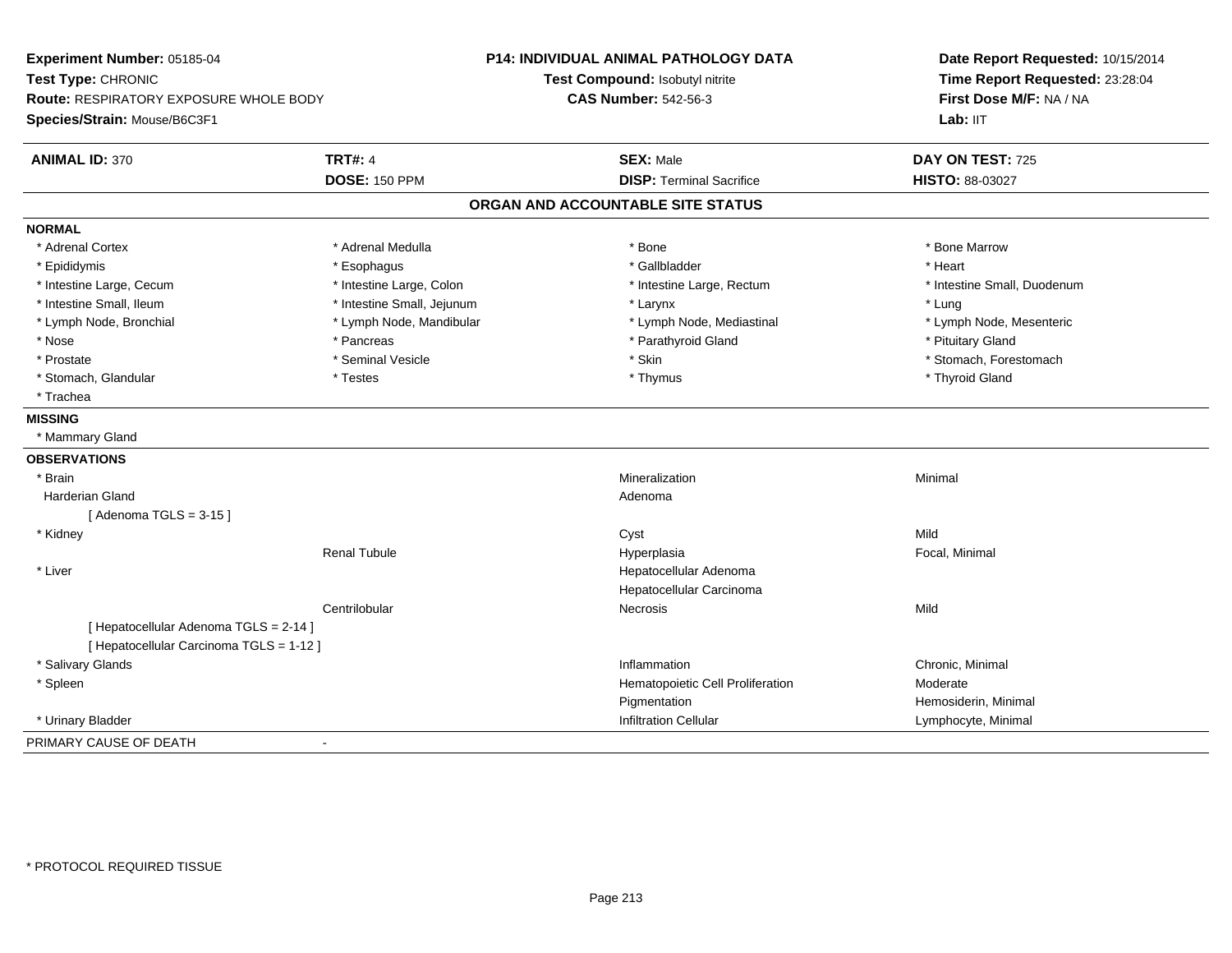| Experiment Number: 05185-04                   |                            | <b>P14: INDIVIDUAL ANIMAL PATHOLOGY DATA</b>  | Date Report Requested: 10/15/2014<br>Time Report Requested: 23:28:04<br>First Dose M/F: NA / NA<br>Lab: IIT |
|-----------------------------------------------|----------------------------|-----------------------------------------------|-------------------------------------------------------------------------------------------------------------|
| Test Type: CHRONIC                            |                            | Test Compound: Isobutyl nitrite               |                                                                                                             |
| <b>Route: RESPIRATORY EXPOSURE WHOLE BODY</b> |                            | <b>CAS Number: 542-56-3</b>                   |                                                                                                             |
| Species/Strain: Mouse/B6C3F1                  |                            |                                               |                                                                                                             |
| <b>ANIMAL ID: 371</b>                         | <b>TRT#: 4</b>             | <b>SEX: Male</b>                              | DAY ON TEST: 553                                                                                            |
|                                               | <b>DOSE: 150 PPM</b>       | <b>DISP: Natural Death</b>                    | HISTO: 88-03028                                                                                             |
|                                               |                            | ORGAN AND ACCOUNTABLE SITE STATUS             |                                                                                                             |
| <b>NORMAL</b>                                 |                            |                                               |                                                                                                             |
| * Adrenal Cortex                              | * Adrenal Medulla          | * Bone                                        | * Bone Marrow                                                                                               |
| * Brain                                       | * Epididymis               | * Esophagus                                   | * Gallbladder                                                                                               |
| * Intestine Large, Cecum                      | * Intestine Large, Colon   | * Intestine Large, Rectum                     | * Intestine Small, Duodenum                                                                                 |
| * Intestine Small, Ileum                      | * Intestine Small, Jejunum | * Kidney                                      | * Larynx                                                                                                    |
| * Lymph Node, Bronchial                       | * Lymph Node, Mandibular   | * Lymph Node, Mesenteric                      | * Nose                                                                                                      |
| * Pancreas                                    | * Parathyroid Gland        | * Pituitary Gland                             | * Prostate                                                                                                  |
| * Salivary Glands                             | * Seminal Vesicle          | * Skin                                        | * Stomach, Forestomach                                                                                      |
| * Testes                                      | * Thyroid Gland            | * Trachea                                     | * Urinary Bladder                                                                                           |
| <b>MISSING</b>                                |                            |                                               |                                                                                                             |
| * Mammary Gland                               |                            |                                               |                                                                                                             |
| <b>OBSERVATIONS</b>                           |                            |                                               |                                                                                                             |
| * Heart                                       |                            | Degeneration                                  | Minimal                                                                                                     |
| * Liver                                       |                            | Hemangiosarcoma                               |                                                                                                             |
|                                               |                            | Necrosis                                      | Moderate                                                                                                    |
| [ Hemangiosarcoma TGLS = 2-12,3-5,4-12 ]      |                            |                                               |                                                                                                             |
| * Lung                                        |                            | Leukocytosis                                  | Mild                                                                                                        |
| * Lymph Node, Mediastinal                     |                            | Hemorrhage                                    | Mild                                                                                                        |
| Mesentery                                     | Fat                        | Necrosis                                      | Moderate                                                                                                    |
| [Necrosis TGLS = $5-12$ ]                     |                            |                                               |                                                                                                             |
| * Spleen                                      |                            | Hematopoietic Cell Proliferation              | Moderate                                                                                                    |
|                                               |                            | Hematopoietic Cell Proliferation Granulocytic | Moderate                                                                                                    |
|                                               |                            | Pigmentation                                  | Hemosiderin, Minimal                                                                                        |
| * Stomach, Glandular                          |                            | Necrosis                                      | Minimal                                                                                                     |
| * Thymus                                      |                            | Atrophy                                       | Moderate                                                                                                    |
| PRIMARY CAUSE OF DEATH                        |                            |                                               |                                                                                                             |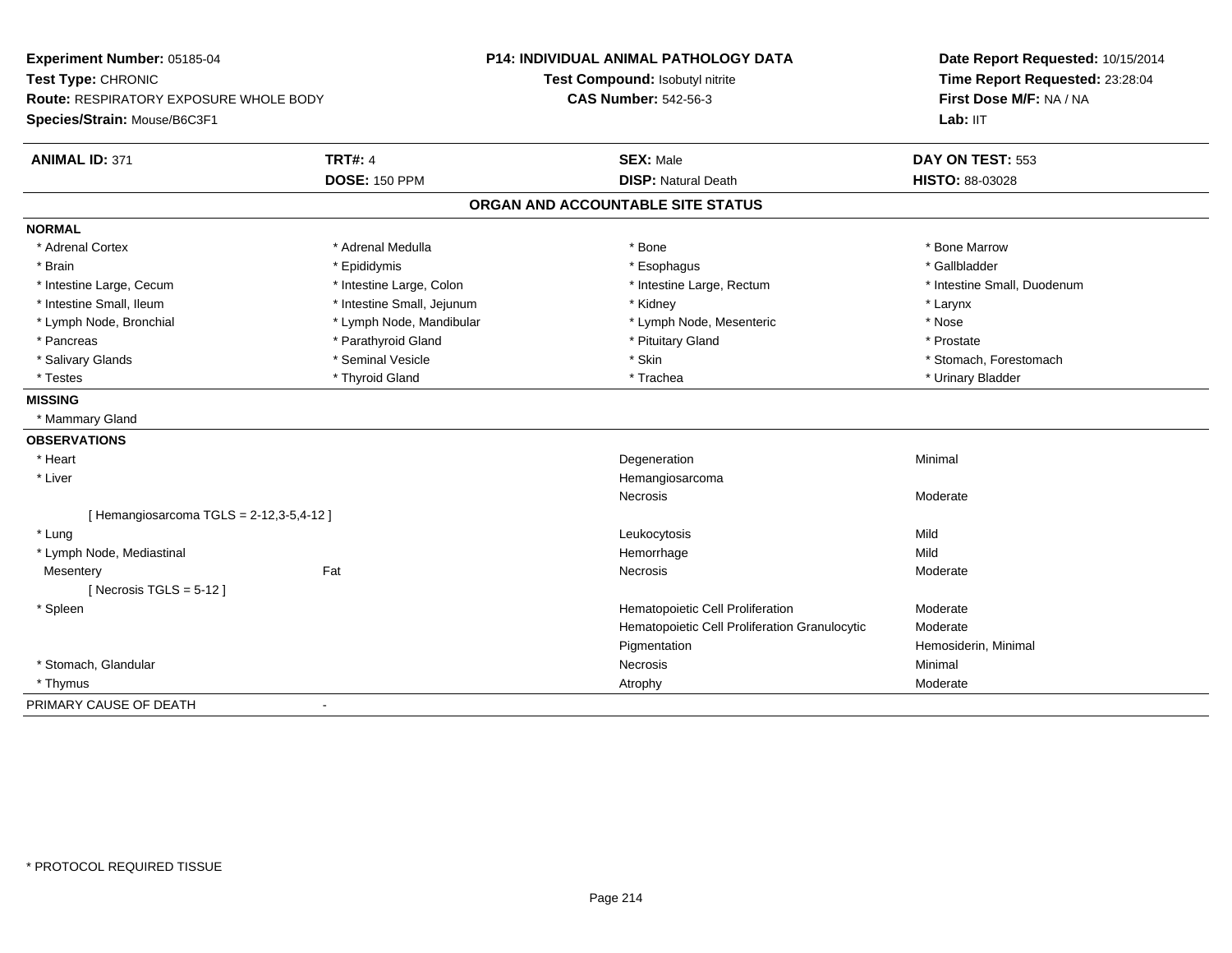| Experiment Number: 05185-04<br>Test Type: CHRONIC |                            | P14: INDIVIDUAL ANIMAL PATHOLOGY DATA<br>Test Compound: Isobutyl nitrite | Date Report Requested: 10/15/2014<br>Time Report Requested: 23:28:04 |
|---------------------------------------------------|----------------------------|--------------------------------------------------------------------------|----------------------------------------------------------------------|
| Route: RESPIRATORY EXPOSURE WHOLE BODY            |                            | <b>CAS Number: 542-56-3</b>                                              | First Dose M/F: NA / NA                                              |
| Species/Strain: Mouse/B6C3F1                      |                            |                                                                          | Lab: IIT                                                             |
| <b>ANIMAL ID: 372</b>                             | <b>TRT#: 4</b>             | <b>SEX: Male</b>                                                         | DAY ON TEST: 668                                                     |
|                                                   | <b>DOSE: 150 PPM</b>       | <b>DISP: Natural Death</b>                                               | HISTO: 88-03029                                                      |
|                                                   |                            | ORGAN AND ACCOUNTABLE SITE STATUS                                        |                                                                      |
| <b>NORMAL</b>                                     |                            |                                                                          |                                                                      |
| * Adrenal Cortex                                  | * Adrenal Medulla          | * Bone                                                                   | * Bone Marrow                                                        |
| * Epididymis                                      | * Esophagus                | * Intestine Large, Colon                                                 | * Larynx                                                             |
| * Lymph Node, Mandibular                          | * Lymph Node, Mediastinal  | * Lymph Node, Mesenteric                                                 | * Nose                                                               |
| * Pancreas                                        | * Prostate                 | * Salivary Glands                                                        | * Seminal Vesicle                                                    |
| * Skin                                            | * Stomach, Glandular       | * Testes                                                                 | * Thyroid Gland                                                      |
| * Trachea                                         | * Urinary Bladder          |                                                                          |                                                                      |
| <b>MISSING</b>                                    |                            |                                                                          |                                                                      |
| * Lymph Node, Bronchial                           | * Mammary Gland            | * Parathyroid Gland                                                      | * Pituitary Gland                                                    |
| <b>AUTO PRECLUDES DIAG.</b>                       |                            |                                                                          |                                                                      |
| * Gallbladder                                     | * Intestine Large, Cecum   | * Intestine Large, Rectum                                                | * Intestine Small, Duodenum                                          |
| * Intestine Small, Ileum                          | * Intestine Small, Jejunum |                                                                          |                                                                      |
| <b>OBSERVATIONS</b>                               |                            |                                                                          |                                                                      |
| * Brain                                           |                            | Mineralization                                                           | Mild                                                                 |
| * Heart                                           |                            | Thrombosis                                                               | Mild                                                                 |
| * Kidney                                          | <b>Renal Tubule</b>        | <b>Dilatation</b>                                                        | Mild                                                                 |
| * Liver                                           |                            | Hepatocellular Adenoma                                                   |                                                                      |
|                                                   |                            | Hepatocellular Carcinoma                                                 |                                                                      |
|                                                   |                            | <b>Necrosis</b>                                                          | Moderate                                                             |
| [ Hepatocellular Carcinoma TGLS = 1-5 ]           |                            |                                                                          |                                                                      |
| * Lung                                            |                            | Congestion                                                               | Moderate                                                             |
|                                                   | Alveolus                   | <b>Infiltration Cellular</b>                                             | Histiocyte, Mild                                                     |
| * Spleen                                          |                            | Hematopoietic Cell Proliferation                                         | Mild                                                                 |
|                                                   |                            | Pigmentation                                                             | Hemosiderin, Minimal                                                 |
| * Stomach, Forestomach                            |                            | Squamous Cell Carcinoma                                                  |                                                                      |
| [Squamous Cell Carcinoma TGLS = 2-4]              |                            |                                                                          |                                                                      |
| * Thymus                                          |                            | Atrophy                                                                  | Moderate                                                             |
| PRIMARY CAUSE OF DEATH<br>$\sim$                  |                            |                                                                          |                                                                      |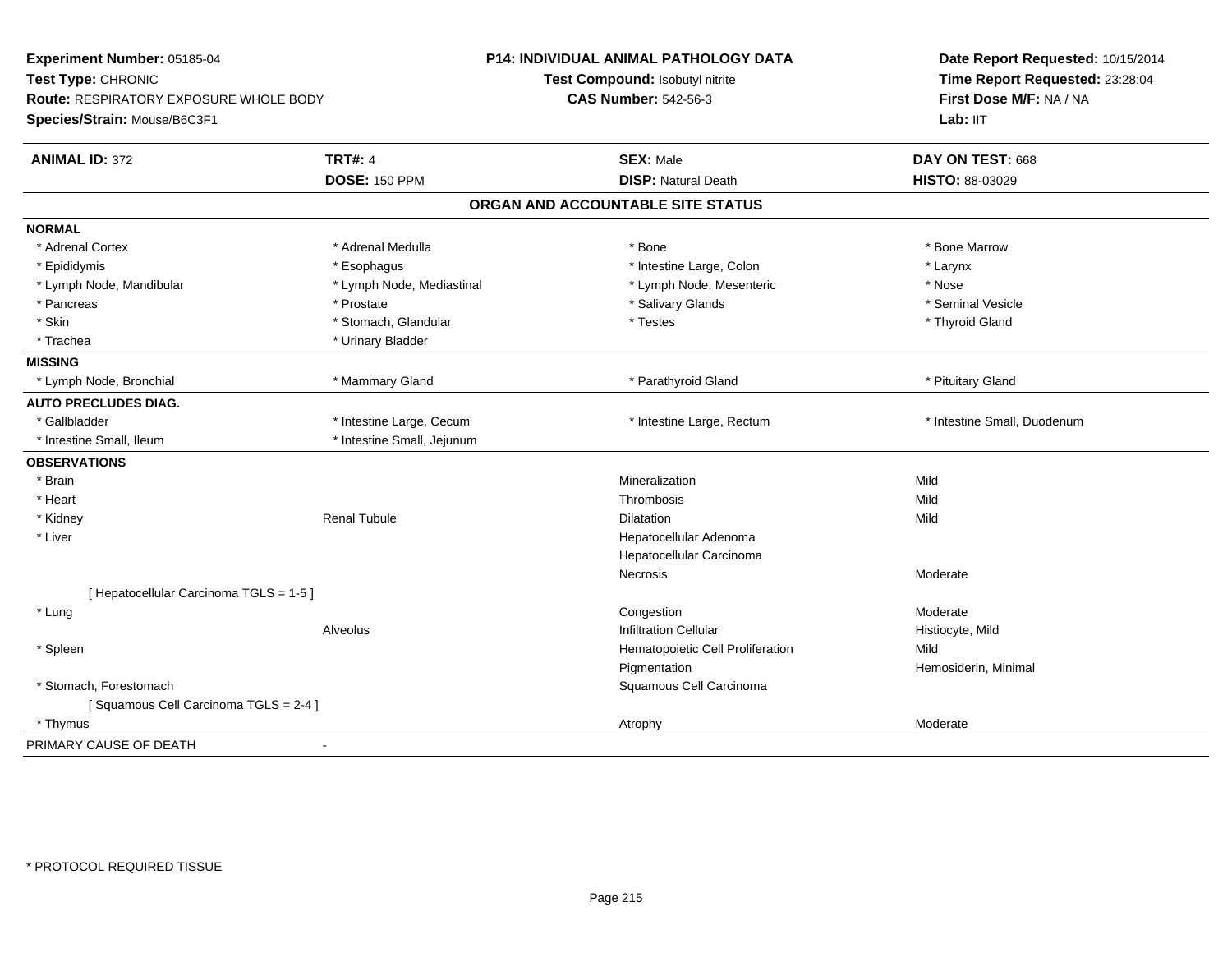| Experiment Number: 05185-04<br>Test Type: CHRONIC<br><b>Route: RESPIRATORY EXPOSURE WHOLE BODY</b><br>Species/Strain: Mouse/B6C3F1 |                            | <b>P14: INDIVIDUAL ANIMAL PATHOLOGY DATA</b> | Date Report Requested: 10/15/2014<br>Time Report Requested: 23:28:04<br>First Dose M/F: NA / NA<br>Lab: IIT |
|------------------------------------------------------------------------------------------------------------------------------------|----------------------------|----------------------------------------------|-------------------------------------------------------------------------------------------------------------|
|                                                                                                                                    |                            | Test Compound: Isobutyl nitrite              |                                                                                                             |
|                                                                                                                                    |                            | <b>CAS Number: 542-56-3</b>                  |                                                                                                             |
|                                                                                                                                    |                            |                                              |                                                                                                             |
| <b>ANIMAL ID: 373</b>                                                                                                              | <b>TRT#: 4</b>             | <b>SEX: Male</b>                             | DAY ON TEST: 725                                                                                            |
|                                                                                                                                    | <b>DOSE: 150 PPM</b>       | <b>DISP: Terminal Sacrifice</b>              | HISTO: 88-03030                                                                                             |
|                                                                                                                                    |                            | ORGAN AND ACCOUNTABLE SITE STATUS            |                                                                                                             |
| <b>NORMAL</b>                                                                                                                      |                            |                                              |                                                                                                             |
| * Adrenal Cortex                                                                                                                   | * Adrenal Medulla          | * Bone                                       | * Bone Marrow                                                                                               |
| * Epididymis                                                                                                                       | * Esophagus                | * Gallbladder                                | * Heart                                                                                                     |
| * Intestine Large, Cecum                                                                                                           | * Intestine Large, Colon   | * Intestine Large, Rectum                    | * Intestine Small, Duodenum                                                                                 |
| * Intestine Small, Ileum                                                                                                           | * Intestine Small, Jejunum | * Larynx                                     | * Lung                                                                                                      |
| * Lymph Node, Bronchial                                                                                                            | * Lymph Node, Mandibular   | * Lymph Node, Mesenteric                     | * Pancreas                                                                                                  |
| * Parathyroid Gland                                                                                                                | * Prostate                 | * Seminal Vesicle                            | * Skin                                                                                                      |
| * Stomach, Forestomach                                                                                                             | * Stomach, Glandular       | * Testes                                     | * Thymus                                                                                                    |
| * Trachea                                                                                                                          |                            |                                              |                                                                                                             |
| <b>MISSING</b>                                                                                                                     |                            |                                              |                                                                                                             |
| * Lymph Node, Mediastinal                                                                                                          | * Mammary Gland            | * Pituitary Gland                            |                                                                                                             |
| <b>OBSERVATIONS</b>                                                                                                                |                            |                                              |                                                                                                             |
| * Brain                                                                                                                            |                            | Mineralization                               | Mild                                                                                                        |
| * Kidney                                                                                                                           |                            | <b>Infiltration Cellular</b>                 | Lymphocyte, Minimal                                                                                         |
| * Liver                                                                                                                            |                            | Hepatocellular Adenoma                       |                                                                                                             |
|                                                                                                                                    |                            | <b>Syncytial Alteration</b>                  | Minimal                                                                                                     |
| [ Hepatocellular Adenoma TGLS = 2-12,13 ]                                                                                          |                            |                                              |                                                                                                             |
| * Nose                                                                                                                             | <b>Respirat Epith</b>      | Degeneration                                 | Hyaline, Minimal                                                                                            |
| * Salivary Glands                                                                                                                  |                            | Inflammation                                 | Chronic, Minimal                                                                                            |
| * Spleen                                                                                                                           |                            | Hematopoietic Cell Proliferation             | Minimal                                                                                                     |
|                                                                                                                                    |                            | Pigmentation                                 | Hemosiderin, Minimal                                                                                        |
| * Thyroid Gland                                                                                                                    | <b>Follicular Cel</b>      | Hyperplasia                                  | Focal, Mild                                                                                                 |
| * Urinary Bladder                                                                                                                  |                            | Dilatation                                   | Marked                                                                                                      |
| [ Dilatation TGLS = 1-8 ]                                                                                                          |                            |                                              |                                                                                                             |
| PRIMARY CAUSE OF DEATH<br>$\blacksquare$                                                                                           |                            |                                              |                                                                                                             |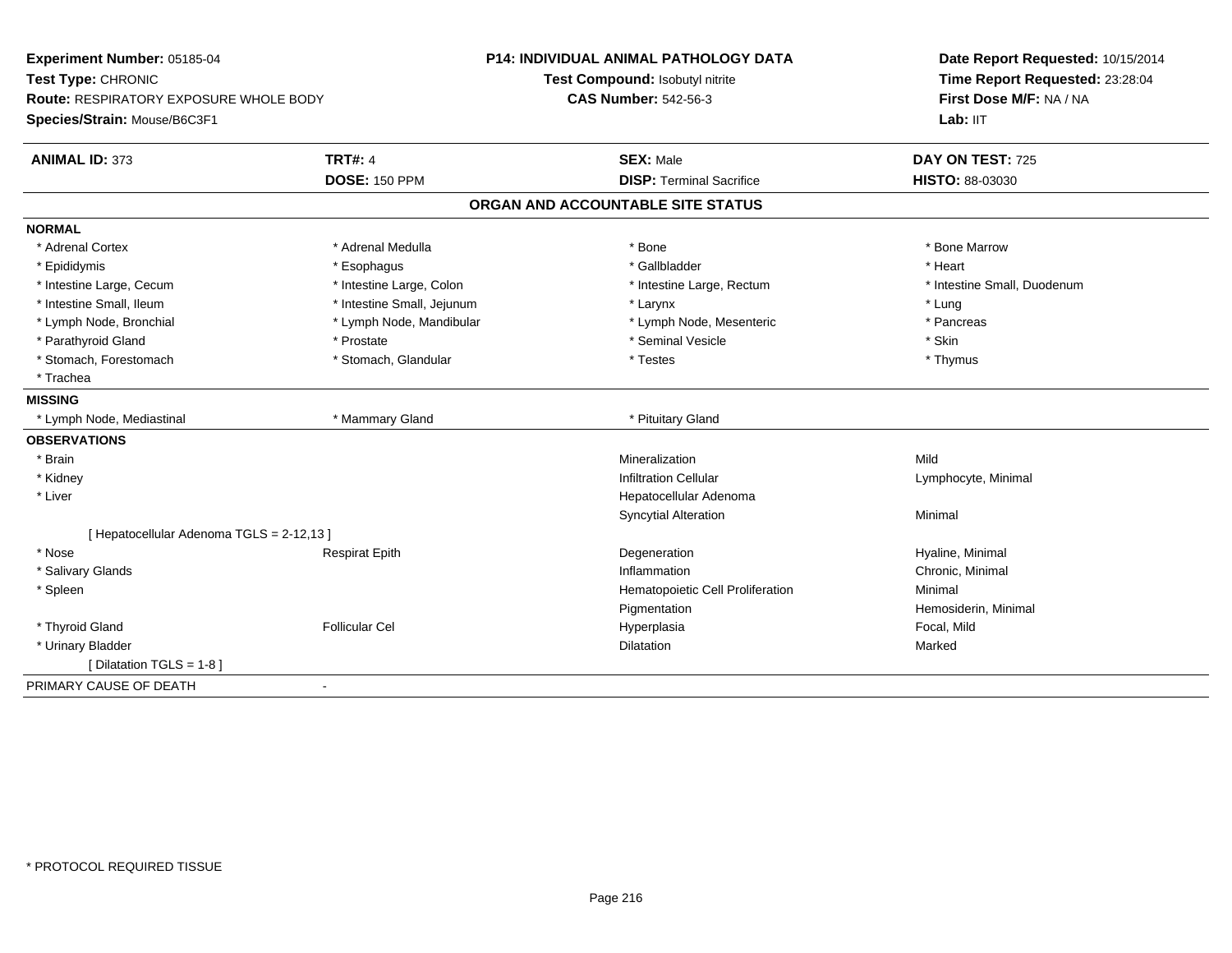| Experiment Number: 05185-04                      |                             | <b>P14: INDIVIDUAL ANIMAL PATHOLOGY DATA</b> | Date Report Requested: 10/15/2014<br>Time Report Requested: 23:28:04<br>First Dose M/F: NA / NA |  |
|--------------------------------------------------|-----------------------------|----------------------------------------------|-------------------------------------------------------------------------------------------------|--|
| Test Type: CHRONIC                               |                             | Test Compound: Isobutyl nitrite              |                                                                                                 |  |
| Route: RESPIRATORY EXPOSURE WHOLE BODY           |                             | <b>CAS Number: 542-56-3</b>                  |                                                                                                 |  |
| Species/Strain: Mouse/B6C3F1                     |                             |                                              | Lab: IIT                                                                                        |  |
| <b>ANIMAL ID: 374</b>                            | <b>TRT#: 4</b>              | <b>SEX: Male</b>                             | DAY ON TEST: 725                                                                                |  |
|                                                  | <b>DOSE: 150 PPM</b>        | <b>DISP: Terminal Sacrifice</b>              | HISTO: 88-03031                                                                                 |  |
|                                                  |                             | ORGAN AND ACCOUNTABLE SITE STATUS            |                                                                                                 |  |
| <b>NORMAL</b>                                    |                             |                                              |                                                                                                 |  |
| * Bone                                           | * Brain                     | * Epididymis                                 | * Esophagus                                                                                     |  |
| * Gallbladder                                    | * Heart                     | * Intestine Large, Cecum                     | * Intestine Large, Colon                                                                        |  |
| * Intestine Large, Rectum                        | * Intestine Small, Duodenum | * Intestine Small, Ileum                     | * Intestine Small, Jejunum                                                                      |  |
| * Larynx                                         | * Lung                      | * Lymph Node, Mediastinal                    | * Lymph Node, Mesenteric                                                                        |  |
| Penis                                            | * Pituitary Gland           | * Prostate                                   | * Salivary Glands                                                                               |  |
| * Seminal Vesicle                                | * Skin                      | * Stomach, Forestomach                       | * Stomach, Glandular                                                                            |  |
| * Testes                                         | * Trachea                   |                                              |                                                                                                 |  |
| <b>MISSING</b>                                   |                             |                                              |                                                                                                 |  |
| * Adrenal Cortex                                 | * Adrenal Medulla           | * Lymph Node, Bronchial                      | * Lymph Node, Mandibular                                                                        |  |
| * Mammary Gland                                  | * Parathyroid Gland         | * Thymus                                     |                                                                                                 |  |
| <b>OBSERVATIONS</b>                              |                             |                                              |                                                                                                 |  |
| * Bone Marrow                                    | <b>Myeloid Cell</b>         | Hyperplasia                                  | Moderate                                                                                        |  |
| * Kidney                                         |                             | Abscess                                      | Marked                                                                                          |  |
| [Abscess TGLS = $3-14,4-15,5-14$ ]               |                             |                                              |                                                                                                 |  |
| * Liver                                          |                             | Abscess                                      | Mild                                                                                            |  |
|                                                  |                             | <b>Basophilic Focus</b>                      |                                                                                                 |  |
|                                                  |                             | Inflammation                                 | Chronic, Minimal                                                                                |  |
| [Abscess TGLS = $3-14,6-5$ ]                     |                             |                                              |                                                                                                 |  |
| [Basophilic Focus TGLS = 7-5]                    |                             |                                              |                                                                                                 |  |
| * Nose                                           |                             | Inflammation                                 | Chronic Active, Minimal                                                                         |  |
| * Pancreas                                       |                             | Inflammation                                 | Chronic, Minimal                                                                                |  |
| * Spleen                                         |                             | Hematopoietic Cell Proliferation             | Mild                                                                                            |  |
|                                                  |                             | Pigmentation                                 | Hemosiderin, Minimal                                                                            |  |
| [ Hematopoietic Cell Proliferation TGLS = 2-12 ] |                             |                                              |                                                                                                 |  |
| * Thyroid Gland                                  | <b>Follicular Cel</b>       | Hyperplasia                                  | Focal, Mild                                                                                     |  |
| * Urinary Bladder                                |                             | <b>Dilatation</b>                            | Moderate                                                                                        |  |
| [ Dilatation TGLS = 8-8 ]                        |                             |                                              |                                                                                                 |  |
| PRIMARY CAUSE OF DEATH                           | $\blacksquare$              |                                              |                                                                                                 |  |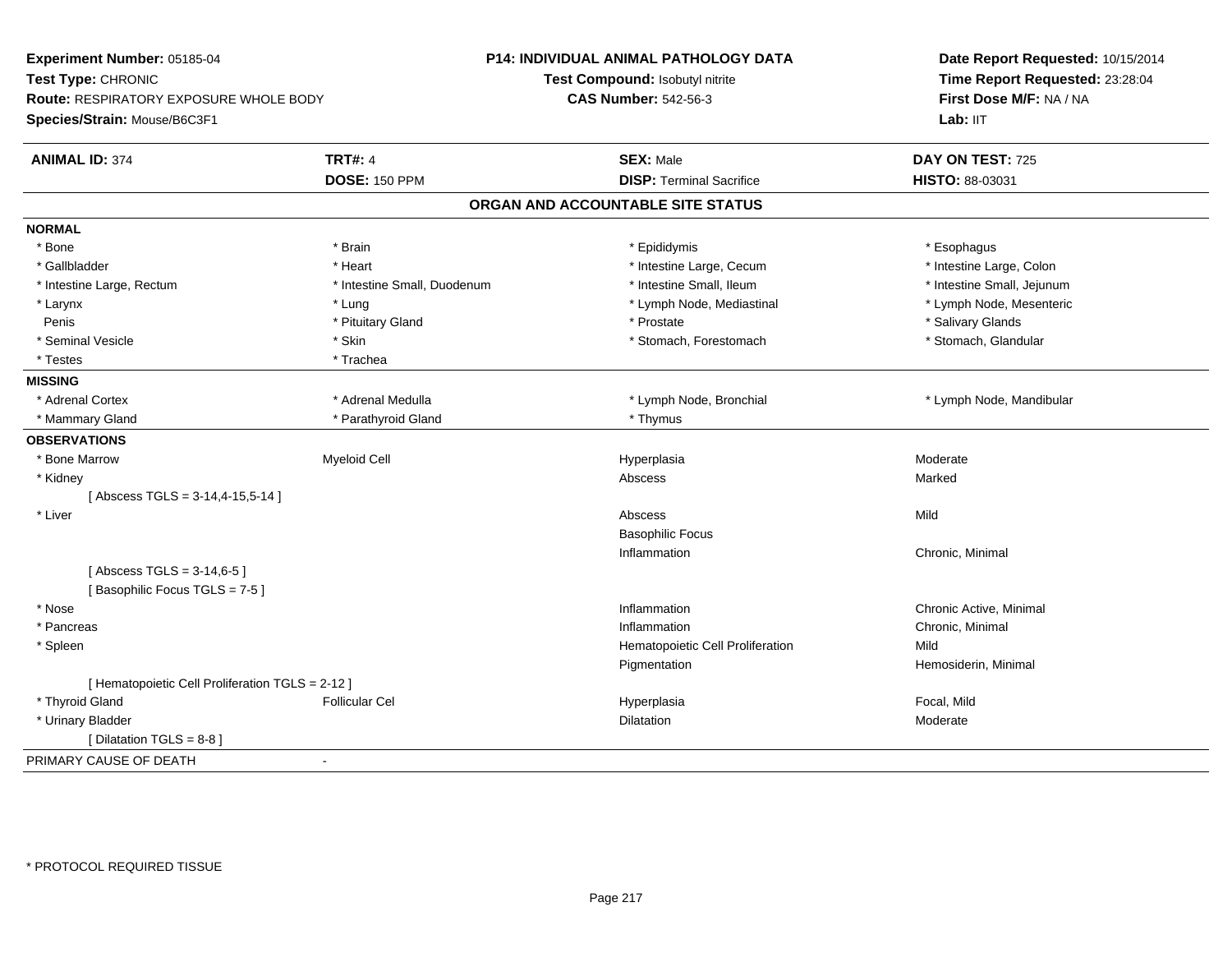| Experiment Number: 05185-04                   |                           | <b>P14: INDIVIDUAL ANIMAL PATHOLOGY DATA</b> | Date Report Requested: 10/15/2014<br>Time Report Requested: 23:28:04<br>First Dose M/F: NA / NA |
|-----------------------------------------------|---------------------------|----------------------------------------------|-------------------------------------------------------------------------------------------------|
| Test Type: CHRONIC                            |                           | Test Compound: Isobutyl nitrite              |                                                                                                 |
| <b>Route: RESPIRATORY EXPOSURE WHOLE BODY</b> |                           | <b>CAS Number: 542-56-3</b>                  |                                                                                                 |
| Species/Strain: Mouse/B6C3F1                  |                           |                                              | Lab: IIT                                                                                        |
| <b>ANIMAL ID: 375</b>                         | <b>TRT#: 4</b>            | <b>SEX: Male</b>                             | DAY ON TEST: 725                                                                                |
|                                               | <b>DOSE: 150 PPM</b>      | <b>DISP: Terminal Sacrifice</b>              | HISTO: 88-03032                                                                                 |
|                                               |                           | ORGAN AND ACCOUNTABLE SITE STATUS            |                                                                                                 |
| <b>NORMAL</b>                                 |                           |                                              |                                                                                                 |
| * Adrenal Medulla                             | * Bone                    | * Bone Marrow                                | * Brain                                                                                         |
| * Epididymis                                  | * Esophagus               | * Gallbladder                                | * Heart                                                                                         |
| * Intestine Large, Cecum                      | * Intestine Large, Colon  | * Intestine Large, Rectum                    | * Intestine Small, Duodenum                                                                     |
| * Intestine Small, Ileum                      | * Larynx                  | * Lymph Node, Bronchial                      | * Lymph Node, Mandibular                                                                        |
| * Lymph Node, Mesenteric                      | * Nose                    | * Pancreas                                   | * Pituitary Gland                                                                               |
| * Prostate                                    | * Salivary Glands         | * Seminal Vesicle                            | * Skin                                                                                          |
| * Stomach, Forestomach                        | * Stomach, Glandular      | * Testes                                     | * Trachea                                                                                       |
| <b>MISSING</b>                                |                           |                                              |                                                                                                 |
| * Intestine Small, Jejunum                    | * Lymph Node, Mediastinal | * Mammary Gland                              | * Parathyroid Gland                                                                             |
| <b>OBSERVATIONS</b>                           |                           |                                              |                                                                                                 |
| * Adrenal Cortex                              | Subcapsular               | Hyperplasia                                  | Minimal                                                                                         |
| * Kidney                                      |                           | <b>Infiltration Cellular</b>                 | Lymphocyte, Minimal                                                                             |
| * Liver                                       |                           | <b>Basophilic Focus</b>                      |                                                                                                 |
|                                               |                           | Hepatocellular Adenoma                       |                                                                                                 |
|                                               |                           | Infarct                                      | Moderate                                                                                        |
|                                               |                           | Inflammation                                 | Chronic, Minimal                                                                                |
| [Basophilic Focus TGLS = 4-14]                |                           |                                              |                                                                                                 |
| [ Hepatocellular Adenoma TGLS = 2-12 ]        |                           |                                              |                                                                                                 |
| [Infarct TGLS = $3-13$ ]                      |                           |                                              |                                                                                                 |
| * Lung                                        | Alveolar Epith            | Hyperplasia                                  | Focal, Mild                                                                                     |
| * Spleen                                      |                           | Hematopoietic Cell Proliferation             | Minimal                                                                                         |
|                                               |                           | Pigmentation                                 | Hemosiderin, Minimal                                                                            |
| * Thymus                                      |                           | Hyperplasia                                  | Lymphoid, Minimal                                                                               |
| * Thyroid Gland                               | <b>Follicular Cel</b>     | Hyperplasia                                  | Focal, Mild                                                                                     |
| * Urinary Bladder                             |                           | Dilatation                                   | Moderate                                                                                        |
| [ Dilatation TGLS = 1-8 ]                     |                           |                                              |                                                                                                 |
| PRIMARY CAUSE OF DEATH                        | $\blacksquare$            |                                              |                                                                                                 |
|                                               |                           |                                              |                                                                                                 |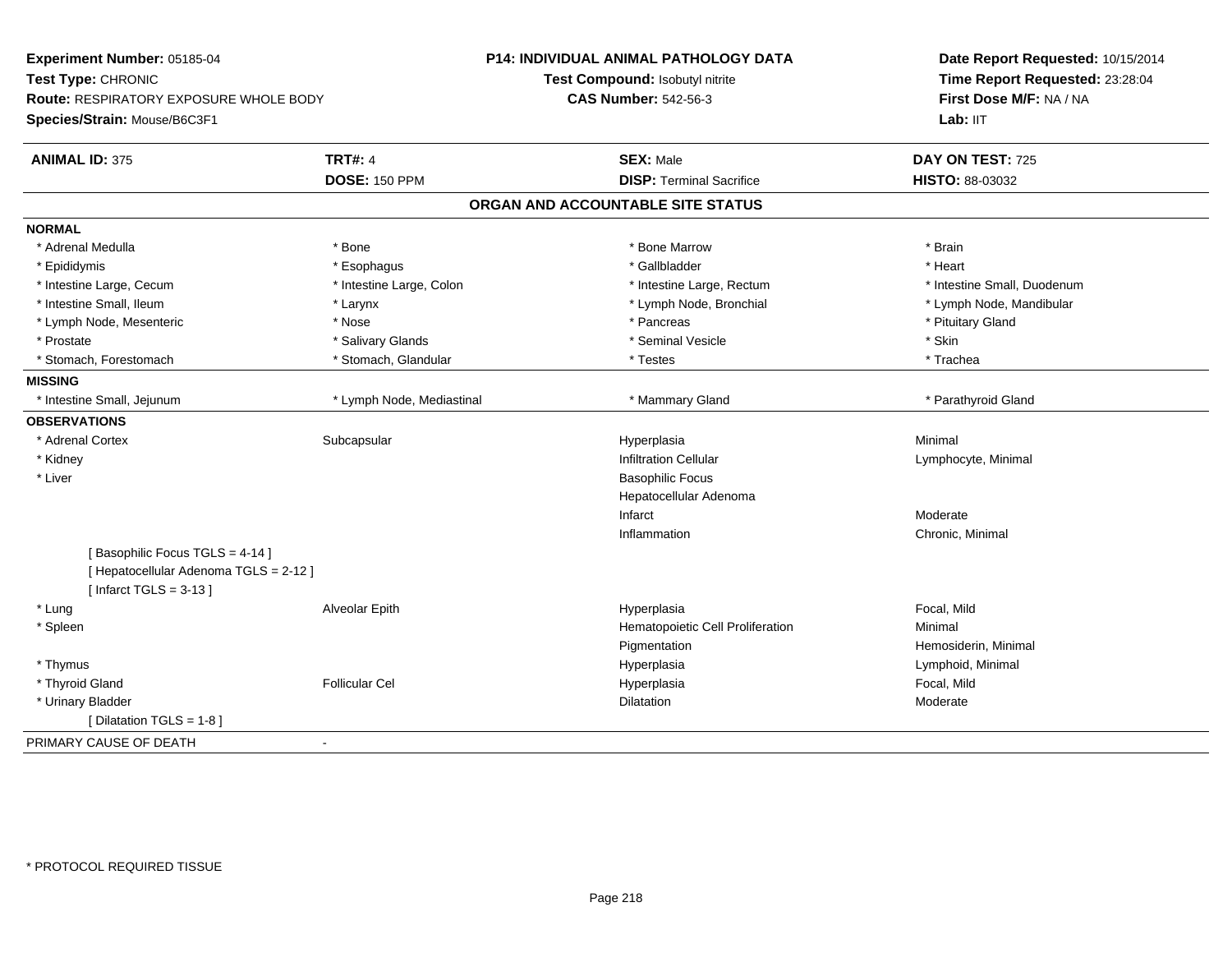| Experiment Number: 05185-04                    |                           | <b>P14: INDIVIDUAL ANIMAL PATHOLOGY DATA</b> | Date Report Requested: 10/15/2014 |  |
|------------------------------------------------|---------------------------|----------------------------------------------|-----------------------------------|--|
| Test Type: CHRONIC                             |                           | Test Compound: Isobutyl nitrite              | Time Report Requested: 23:28:04   |  |
| <b>Route: RESPIRATORY EXPOSURE WHOLE BODY</b>  |                           | <b>CAS Number: 542-56-3</b>                  | First Dose M/F: NA / NA           |  |
| Species/Strain: Mouse/B6C3F1                   |                           |                                              | Lab: IIT                          |  |
| <b>ANIMAL ID: 376</b>                          | <b>TRT#: 4</b>            | <b>SEX: Male</b>                             | DAY ON TEST: 558                  |  |
|                                                | <b>DOSE: 150 PPM</b>      | <b>DISP:</b> Moribund Sacrifice              | <b>HISTO: 88-03033</b>            |  |
|                                                |                           | ORGAN AND ACCOUNTABLE SITE STATUS            |                                   |  |
| <b>NORMAL</b>                                  |                           |                                              |                                   |  |
| * Adrenal Cortex                               | * Adrenal Medulla         | * Bone                                       | * Epididymis                      |  |
| * Esophagus                                    | * Gallbladder             | * Heart                                      | * Intestine Large, Cecum          |  |
| * Intestine Large, Colon                       | * Intestine Large, Rectum | * Intestine Small, Duodenum                  | * Intestine Small, Ileum          |  |
| * Intestine Small, Jejunum                     | * Larynx                  | * Lymph Node, Bronchial                      | * Lymph Node, Mandibular          |  |
| * Lymph Node, Mediastinal                      | * Lymph Node, Mesenteric  | * Nose                                       | * Pancreas                        |  |
| * Parathyroid Gland                            | * Pituitary Gland         | * Prostate                                   | * Salivary Glands                 |  |
| * Stomach, Forestomach                         | * Stomach, Glandular      | * Testes                                     | * Thyroid Gland                   |  |
| * Trachea                                      |                           |                                              |                                   |  |
| <b>MISSING</b>                                 |                           |                                              |                                   |  |
| * Mammary Gland                                | * Thymus                  |                                              |                                   |  |
| <b>OBSERVATIONS</b>                            |                           |                                              |                                   |  |
| * Bone Marrow                                  | Myeloid Cell              | Hyperplasia                                  | Moderate                          |  |
|                                                |                           | Infarct                                      | Moderate                          |  |
| * Brain                                        |                           | Mineralization                               | Minimal                           |  |
| * Kidney                                       |                           | Cyst                                         | Mild                              |  |
|                                                |                           | Hydronephrosis                               | Mild                              |  |
|                                                |                           | Inflammation                                 | Chronic Active, Moderate          |  |
| [Cyst TGLS = $10-12$ ]                         |                           |                                              |                                   |  |
| [Hydronephrosis TGLS = 9-8]                    |                           |                                              |                                   |  |
| [Inflammation $TGLS = 9-8$ ]                   |                           |                                              |                                   |  |
| * Liver                                        |                           | Hepatocellular Carcinoma                     |                                   |  |
|                                                |                           | Infarct                                      | Moderate                          |  |
| [ Hepatocellular Carcinoma TGLS = 7-5 ]        |                           |                                              |                                   |  |
| [Infarct TGLS = $8-12$ ]                       |                           |                                              |                                   |  |
| * Lung                                         |                           | Alveolar/Bronchiolar Carcinoma               |                                   |  |
| [ Alveolar/Bronchiolar Carcinoma TGLS = 5-12 ] |                           |                                              |                                   |  |
| * Seminal Vesicle                              |                           | Dilatation                                   | Moderate                          |  |
| [Dilatation TGLS = 4-9]                        |                           |                                              |                                   |  |
| * Skin                                         |                           | Inflammation                                 | Chronic Active, Marked            |  |
| [Inflammation TGLS = $2-9$ ]                   |                           |                                              |                                   |  |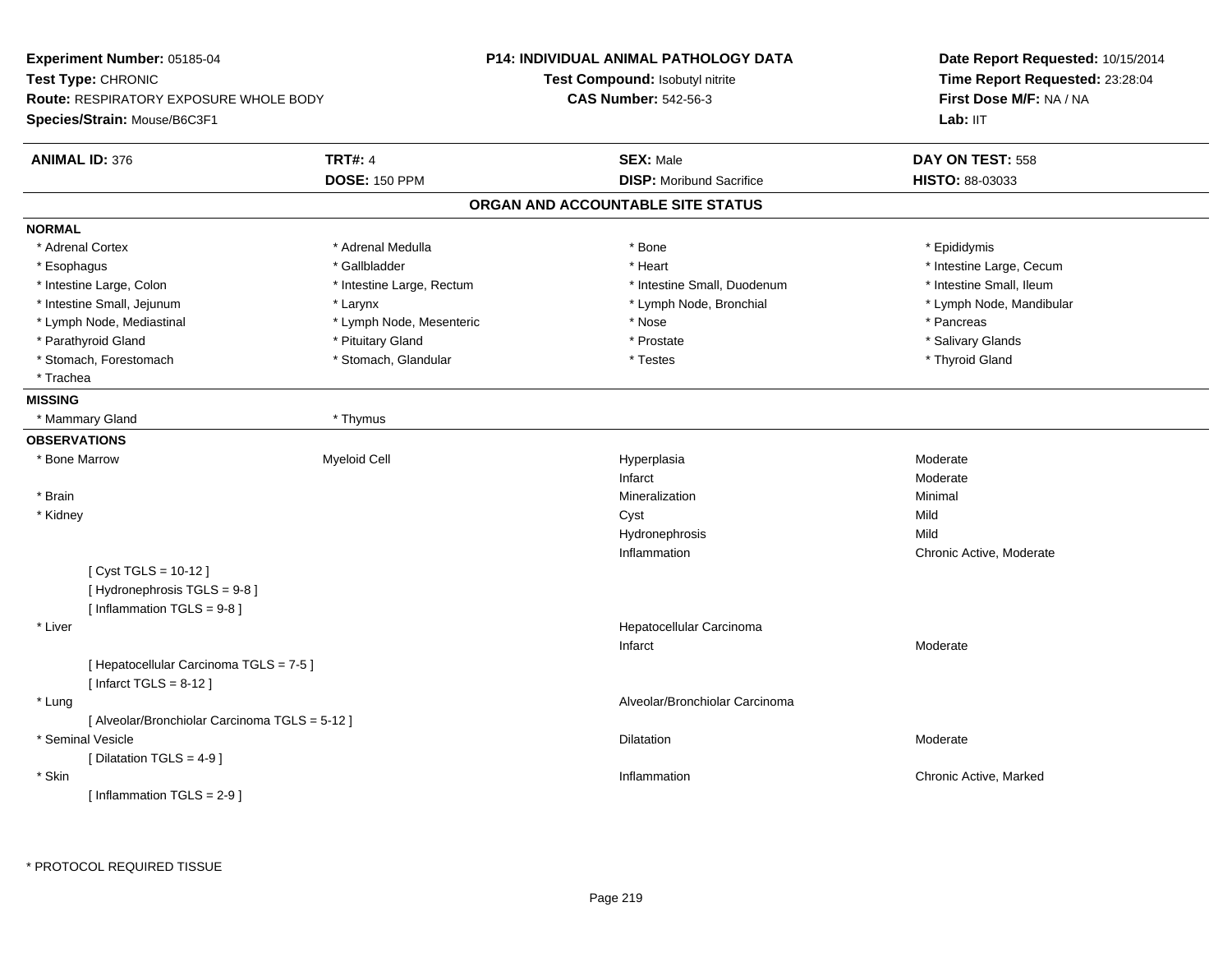| Experiment Number: 05185-04<br><b>Test Type: CHRONIC</b><br><b>Route: RESPIRATORY EXPOSURE WHOLE BODY</b><br>Species/Strain: Mouse/B6C3F1 |                                        | <b>P14: INDIVIDUAL ANIMAL PATHOLOGY DATA</b><br>Test Compound: Isobutyl nitrite<br><b>CAS Number: 542-56-3</b> | Date Report Requested: 10/15/2014<br>Time Report Requested: 23:28:04<br>First Dose M/F: NA / NA<br>Lab: IIT |
|-------------------------------------------------------------------------------------------------------------------------------------------|----------------------------------------|----------------------------------------------------------------------------------------------------------------|-------------------------------------------------------------------------------------------------------------|
| <b>ANIMAL ID: 376</b>                                                                                                                     | <b>TRT#: 4</b><br><b>DOSE: 150 PPM</b> | <b>SEX: Male</b><br><b>DISP:</b> Moribund Sacrifice                                                            | <b>DAY ON TEST: 558</b><br><b>HISTO: 88-03033</b>                                                           |
|                                                                                                                                           |                                        | ORGAN AND ACCOUNTABLE SITE STATUS                                                                              |                                                                                                             |
| * Spleen                                                                                                                                  |                                        | Hematopoietic Cell Proliferation<br>Hematopoietic Cell Proliferation Granulocytic<br>Pigmentation              | Moderate<br>Moderate<br>Hemosiderin, Mild                                                                   |
| [Hematopoietic Cell Proliferation TGLS = 6-5 ]                                                                                            |                                        |                                                                                                                |                                                                                                             |
| * Urinary Bladder<br>[Inflammation TGLS = $3-8$ ]                                                                                         |                                        | Inflammation                                                                                                   | Chronic Active, Marked                                                                                      |
| PRIMARY CAUSE OF DEATH                                                                                                                    |                                        |                                                                                                                |                                                                                                             |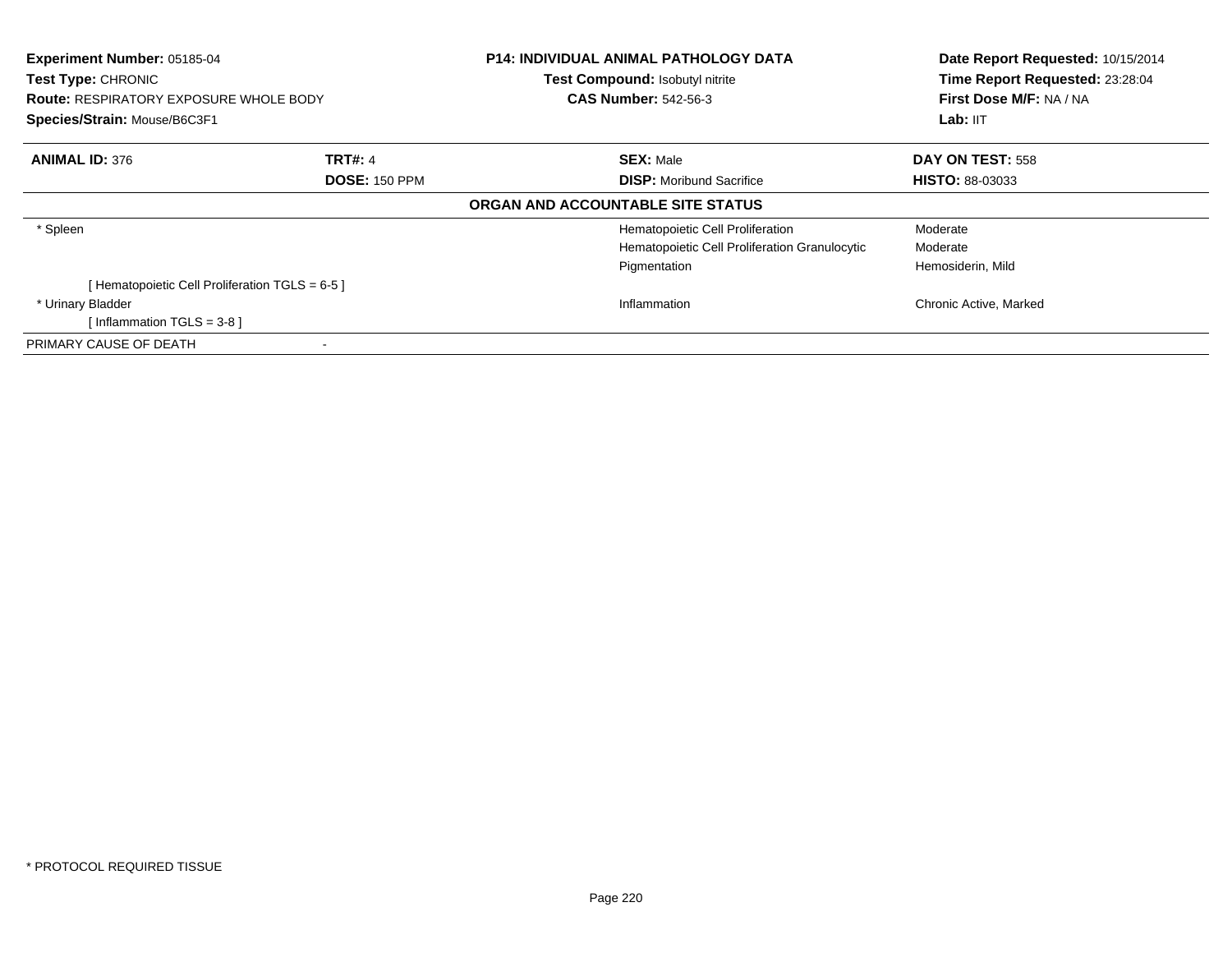| Experiment Number: 05185-04                  |                            | P14: INDIVIDUAL ANIMAL PATHOLOGY DATA | Date Report Requested: 10/15/2014                          |  |
|----------------------------------------------|----------------------------|---------------------------------------|------------------------------------------------------------|--|
| Test Type: CHRONIC                           |                            | Test Compound: Isobutyl nitrite       | Time Report Requested: 23:28:04<br>First Dose M/F: NA / NA |  |
| Route: RESPIRATORY EXPOSURE WHOLE BODY       |                            | <b>CAS Number: 542-56-3</b>           |                                                            |  |
| Species/Strain: Mouse/B6C3F1                 |                            |                                       | Lab: IIT                                                   |  |
| <b>ANIMAL ID: 377</b>                        | <b>TRT#: 4</b>             | <b>SEX: Male</b>                      | DAY ON TEST: 726                                           |  |
|                                              | <b>DOSE: 150 PPM</b>       | <b>DISP: Terminal Sacrifice</b>       | HISTO: 88-03034                                            |  |
|                                              |                            | ORGAN AND ACCOUNTABLE SITE STATUS     |                                                            |  |
| <b>NORMAL</b>                                |                            |                                       |                                                            |  |
| * Adrenal Medulla                            | * Bone                     | * Bone Marrow                         | * Brain                                                    |  |
| * Epididymis                                 | * Esophagus                | * Gallbladder                         | * Heart                                                    |  |
| * Intestine Large, Cecum                     | * Intestine Large, Colon   | * Intestine Large, Rectum             | * Intestine Small, Duodenum                                |  |
| * Intestine Small, Ileum                     | * Intestine Small, Jejunum | * Kidney                              | * Larynx                                                   |  |
| * Lymph Node, Mandibular                     | * Lymph Node, Mediastinal  | * Lymph Node, Mesenteric              | * Pancreas                                                 |  |
| * Parathyroid Gland                          | * Pituitary Gland          | * Prostate                            | * Seminal Vesicle                                          |  |
| * Stomach, Forestomach                       | * Stomach, Glandular       | * Testes                              | * Thymus                                                   |  |
| * Trachea                                    |                            |                                       |                                                            |  |
| <b>MISSING</b>                               |                            |                                       |                                                            |  |
| * Lymph Node, Bronchial                      | * Mammary Gland            |                                       |                                                            |  |
| <b>OBSERVATIONS</b>                          |                            |                                       |                                                            |  |
| * Adrenal Cortex                             | Subcapsular                | Hyperplasia                           | Minimal                                                    |  |
| * Gallbladder                                |                            |                                       |                                                            |  |
| Note: NODULE IS NORMAL FAT.                  |                            |                                       |                                                            |  |
| * Liver                                      |                            | <b>Syncytial Alteration</b>           | Minimal                                                    |  |
| * Lung                                       |                            | Alveolar/Bronchiolar Adenoma          |                                                            |  |
| [ Alveolar/Bronchiolar Adenoma TGLS = 4-14 ] |                            |                                       |                                                            |  |
| * Nose                                       |                            | Inflammation                          | Chronic Active, Minimal                                    |  |
| * Salivary Glands                            |                            | Inflammation                          | Chronic, Minimal                                           |  |
| * Skin                                       |                            | Inflammation                          | Chronic, Minimal                                           |  |
| * Spleen                                     |                            | Hematopoietic Cell Proliferation      | Minimal                                                    |  |
|                                              |                            | Pigmentation                          | Hemosiderin, Minimal                                       |  |
| * Thyroid Gland                              | <b>Follicular Cel</b>      | Hyperplasia                           | Focal, Minimal                                             |  |
| * Urinary Bladder                            |                            | Dilatation                            | Marked                                                     |  |
| [ Dilatation TGLS = 2-8 ]                    |                            |                                       |                                                            |  |
| PRIMARY CAUSE OF DEATH<br>$\blacksquare$     |                            |                                       |                                                            |  |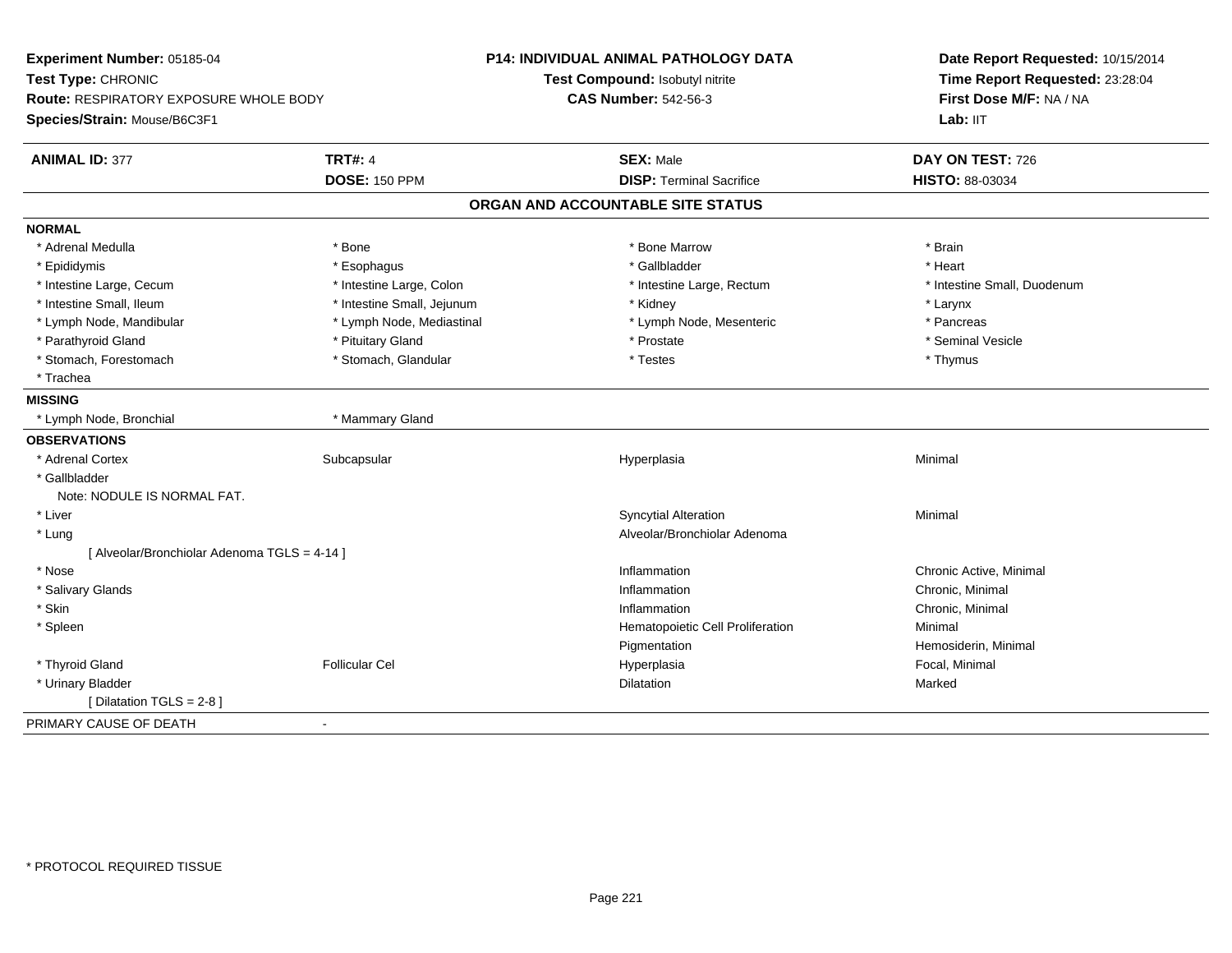| Experiment Number: 05185-04<br>Test Type: CHRONIC<br>Route: RESPIRATORY EXPOSURE WHOLE BODY |                             | <b>P14: INDIVIDUAL ANIMAL PATHOLOGY DATA</b> | Date Report Requested: 10/15/2014<br>Time Report Requested: 23:28:04<br>First Dose M/F: NA / NA |
|---------------------------------------------------------------------------------------------|-----------------------------|----------------------------------------------|-------------------------------------------------------------------------------------------------|
|                                                                                             |                             | Test Compound: Isobutyl nitrite              |                                                                                                 |
|                                                                                             |                             | <b>CAS Number: 542-56-3</b>                  |                                                                                                 |
| Species/Strain: Mouse/B6C3F1                                                                |                             |                                              | Lab: IIT                                                                                        |
| <b>ANIMAL ID: 378</b>                                                                       | <b>TRT#: 4</b>              | <b>SEX: Male</b>                             | DAY ON TEST: 541                                                                                |
|                                                                                             | <b>DOSE: 150 PPM</b>        | <b>DISP: Natural Death</b>                   | <b>HISTO: 88-03035</b>                                                                          |
|                                                                                             |                             | ORGAN AND ACCOUNTABLE SITE STATUS            |                                                                                                 |
| <b>NORMAL</b>                                                                               |                             |                                              |                                                                                                 |
| * Adrenal Cortex                                                                            | * Adrenal Medulla           | * Bone                                       | * Brain                                                                                         |
| * Esophagus                                                                                 | * Heart                     | * Intestine Large, Rectum                    | * Kidney                                                                                        |
| * Larynx                                                                                    | * Lung                      | * Lymph Node, Bronchial                      | * Lymph Node, Mandibular                                                                        |
| * Lymph Node, Mediastinal                                                                   | * Nose                      | * Parathyroid Gland                          | * Prostate                                                                                      |
| * Salivary Glands                                                                           | * Seminal Vesicle           | * Testes                                     | * Thyroid Gland                                                                                 |
| * Trachea                                                                                   | * Urinary Bladder           |                                              |                                                                                                 |
| <b>MISSING</b>                                                                              |                             |                                              |                                                                                                 |
| * Mammary Gland                                                                             | * Pituitary Gland           |                                              |                                                                                                 |
| <b>AUTO PRECLUDES DIAG.</b>                                                                 |                             |                                              |                                                                                                 |
| * Bone Marrow                                                                               | <b>Coagulating Gland</b>    | * Gallbladder                                | * Intestine Large, Cecum                                                                        |
| * Intestine Large, Colon                                                                    | * Intestine Small, Duodenum | * Intestine Small, Ileum                     | * Intestine Small, Jejunum                                                                      |
| * Lymph Node, Mesenteric                                                                    | * Pancreas                  | * Skin                                       | * Spleen                                                                                        |
| * Stomach, Forestomach                                                                      | * Stomach, Glandular        | * Thymus                                     |                                                                                                 |
| <b>OBSERVATIONS</b>                                                                         |                             |                                              |                                                                                                 |
| * Epididymis                                                                                |                             | Inflammation                                 | Chronic Active, Marked                                                                          |
| [Inflammation TGLS = $3-9$ ]                                                                |                             |                                              |                                                                                                 |
| * Liver                                                                                     |                             | Hepatocellular Adenoma                       |                                                                                                 |
| [Hepatocellular Adenoma TGLS = 4-5]                                                         |                             |                                              |                                                                                                 |
| PRIMARY CAUSE OF DEATH                                                                      |                             |                                              |                                                                                                 |
| Animal Note: MILD TO MARKED AUTOLYSIS IN MOST TISSUES.                                      |                             |                                              |                                                                                                 |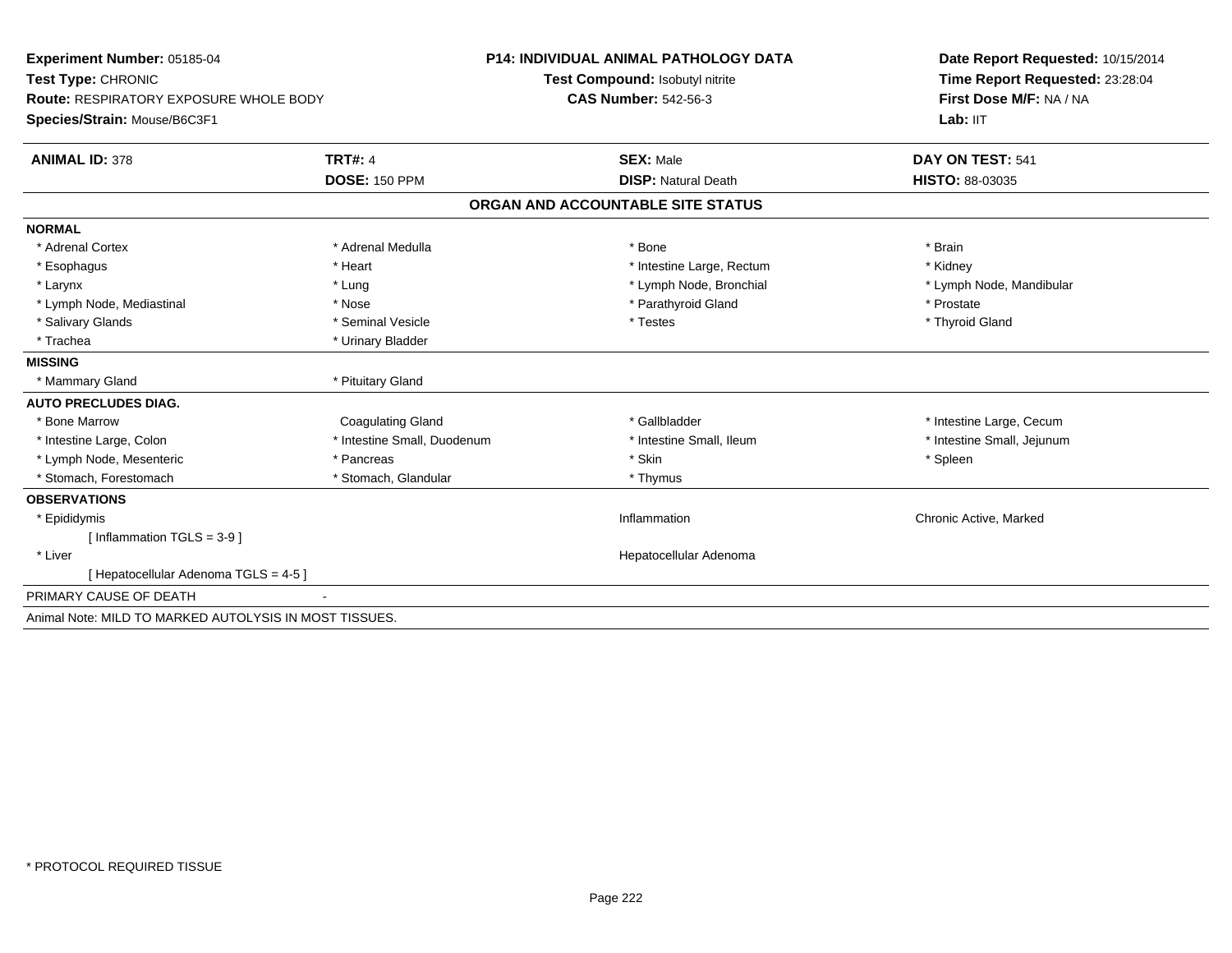| Experiment Number: 05185-04<br>Test Type: CHRONIC<br>Route: RESPIRATORY EXPOSURE WHOLE BODY<br>Species/Strain: Mouse/B6C3F1 |                            | P14: INDIVIDUAL ANIMAL PATHOLOGY DATA<br>Test Compound: Isobutyl nitrite<br><b>CAS Number: 542-56-3</b> | Date Report Requested: 10/15/2014<br>Time Report Requested: 23:28:04<br>First Dose M/F: NA / NA<br>Lab: IIT |
|-----------------------------------------------------------------------------------------------------------------------------|----------------------------|---------------------------------------------------------------------------------------------------------|-------------------------------------------------------------------------------------------------------------|
| <b>ANIMAL ID: 379</b>                                                                                                       | <b>TRT#: 4</b>             | <b>SEX: Male</b>                                                                                        | DAY ON TEST: 235                                                                                            |
|                                                                                                                             | <b>DOSE: 150 PPM</b>       | <b>DISP:</b> Accidentally Killed                                                                        | <b>HISTO: 88-03036</b>                                                                                      |
|                                                                                                                             |                            | ORGAN AND ACCOUNTABLE SITE STATUS                                                                       |                                                                                                             |
| <b>NORMAL</b>                                                                                                               |                            |                                                                                                         |                                                                                                             |
| * Adrenal Cortex                                                                                                            | * Adrenal Medulla          | * Bone Marrow                                                                                           | * Epididymis                                                                                                |
| * Esophagus                                                                                                                 | * Heart                    | * Intestine Large, Rectum                                                                               | * Kidney                                                                                                    |
| * Larynx                                                                                                                    | * Liver                    | * Lung                                                                                                  | * Lymph Node, Bronchial                                                                                     |
| * Lymph Node, Mandibular                                                                                                    | * Lymph Node, Mediastinal  | * Nose                                                                                                  | * Parathyroid Gland                                                                                         |
| * Pituitary Gland                                                                                                           | * Prostate                 | * Salivary Glands                                                                                       | * Seminal Vesicle                                                                                           |
| * Skin                                                                                                                      | * Spleen                   | * Testes                                                                                                | * Thymus                                                                                                    |
| * Thyroid Gland                                                                                                             | * Trachea                  | * Urinary Bladder                                                                                       |                                                                                                             |
| <b>MISSING</b>                                                                                                              |                            |                                                                                                         |                                                                                                             |
| * Mammary Gland                                                                                                             |                            |                                                                                                         |                                                                                                             |
| <b>AUTO PRECLUDES DIAG.</b>                                                                                                 |                            |                                                                                                         |                                                                                                             |
| * Gallbladder                                                                                                               | * Intestine Large, Cecum   | * Intestine Large, Colon                                                                                | * Intestine Small, Duodenum                                                                                 |
| * Intestine Small, Ileum                                                                                                    | * Intestine Small, Jejunum | * Lymph Node, Mesenteric                                                                                | * Pancreas                                                                                                  |
| * Stomach, Forestomach                                                                                                      | * Stomach, Glandular       |                                                                                                         |                                                                                                             |
| <b>OBSERVATIONS</b>                                                                                                         |                            |                                                                                                         |                                                                                                             |
| * Bone                                                                                                                      |                            | Fracture                                                                                                |                                                                                                             |
| Note: MULTIPLE BONES IN NASAL SECTION.                                                                                      |                            |                                                                                                         |                                                                                                             |
| [ Fracture TGLS = $12-10$ ]                                                                                                 |                            |                                                                                                         |                                                                                                             |
| * Brain                                                                                                                     |                            | Mineralization                                                                                          | Minimal                                                                                                     |
| * Lung                                                                                                                      |                            |                                                                                                         |                                                                                                             |
| Note: HYPOSTATIC CONGESTION AND AUTOLYSIS PRESENT.                                                                          |                            |                                                                                                         |                                                                                                             |
| Mesentery                                                                                                                   | Fat                        | Necrosis                                                                                                | Mild                                                                                                        |
| [ Necrosis TGLS = $11-12$ ]                                                                                                 |                            |                                                                                                         |                                                                                                             |
| PRIMARY CAUSE OF DEATH                                                                                                      | $\blacksquare$             |                                                                                                         |                                                                                                             |
|                                                                                                                             |                            |                                                                                                         |                                                                                                             |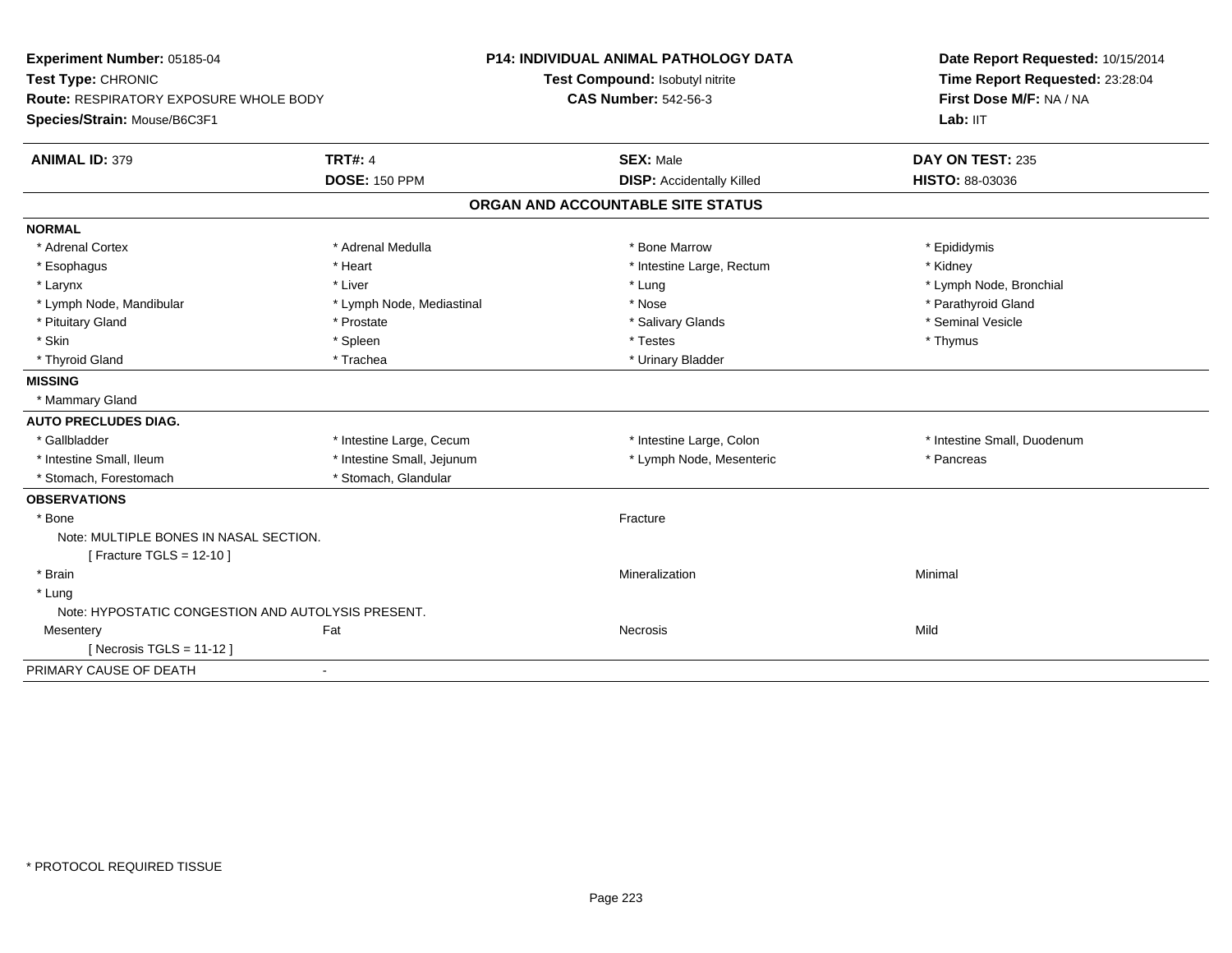| Experiment Number: 05185-04            |                           | P14: INDIVIDUAL ANIMAL PATHOLOGY DATA | Date Report Requested: 10/15/2014<br>Time Report Requested: 23:28:04<br>First Dose M/F: NA / NA |  |
|----------------------------------------|---------------------------|---------------------------------------|-------------------------------------------------------------------------------------------------|--|
| Test Type: CHRONIC                     |                           | Test Compound: Isobutyl nitrite       |                                                                                                 |  |
| Route: RESPIRATORY EXPOSURE WHOLE BODY |                           | <b>CAS Number: 542-56-3</b>           |                                                                                                 |  |
| Species/Strain: Mouse/B6C3F1           |                           |                                       | Lab: IIT                                                                                        |  |
| <b>ANIMAL ID: 380</b>                  | <b>TRT#: 4</b>            | <b>SEX: Male</b>                      | DAY ON TEST: 724                                                                                |  |
|                                        | <b>DOSE: 150 PPM</b>      | <b>DISP: Natural Death</b>            | HISTO: 88-03037                                                                                 |  |
|                                        |                           | ORGAN AND ACCOUNTABLE SITE STATUS     |                                                                                                 |  |
| <b>NORMAL</b>                          |                           |                                       |                                                                                                 |  |
| * Adrenal Cortex                       | * Adrenal Medulla         | * Bone                                | * Bone Marrow                                                                                   |  |
| * Esophagus                            | * Gallbladder             | * Heart                               | * Intestine Large, Cecum                                                                        |  |
| * Intestine Large, Colon               | * Intestine Large, Rectum | * Intestine Small, Duodenum           | * Intestine Small, Ileum                                                                        |  |
| * Intestine Small, Jejunum             | * Larynx                  | * Lung                                | * Lymph Node, Mandibular                                                                        |  |
| * Lymph Node, Mediastinal              | * Lymph Node, Mesenteric  | * Nose                                | * Pancreas                                                                                      |  |
| * Parathyroid Gland                    | * Pituitary Gland         | * Seminal Vesicle                     | * Skin                                                                                          |  |
| * Stomach, Forestomach                 | * Stomach, Glandular      | * Testes                              | * Trachea                                                                                       |  |
| <b>MISSING</b>                         |                           |                                       |                                                                                                 |  |
| * Lymph Node, Bronchial                | * Mammary Gland           | * Thymus                              |                                                                                                 |  |
| <b>OBSERVATIONS</b>                    |                           |                                       |                                                                                                 |  |
| * Brain                                |                           | Mineralization                        | Minimal                                                                                         |  |
| * Epididymis                           |                           | Inflammation                          | Chronic Active, Mild                                                                            |  |
| * Kidney                               | <b>Renal Tubule</b>       | Dilatation                            | Mild                                                                                            |  |
| [ Dilatation TGLS = $3,4-8$ ]          |                           |                                       |                                                                                                 |  |
| * Liver                                |                           | Hepatocellular Adenoma                |                                                                                                 |  |
|                                        |                           | <b>Syncytial Alteration</b>           | Minimal                                                                                         |  |
| [Hepatocellular Adenoma TGLS = 2-12]   |                           |                                       |                                                                                                 |  |
| * Prostate                             |                           | Inflammation                          | Acute, Moderate                                                                                 |  |
| * Salivary Glands                      |                           | Inflammation                          | Chronic, Minimal                                                                                |  |
| * Spleen                               | Lymph Follic              | Atrophy                               | Moderate                                                                                        |  |
|                                        |                           | Hematopoietic Cell Proliferation      | Minimal                                                                                         |  |
|                                        |                           | Pigmentation                          | Hemosiderin, Mild                                                                               |  |
| * Thyroid Gland                        | <b>Follicular Cel</b>     | Hyperplasia                           | Focal, Minimal                                                                                  |  |
| * Urinary Bladder                      |                           | <b>Dilatation</b>                     | Moderate                                                                                        |  |
| [ Dilatation TGLS = 1-8 ]              |                           |                                       |                                                                                                 |  |
| PRIMARY CAUSE OF DEATH                 | $\blacksquare$            |                                       |                                                                                                 |  |
|                                        |                           |                                       |                                                                                                 |  |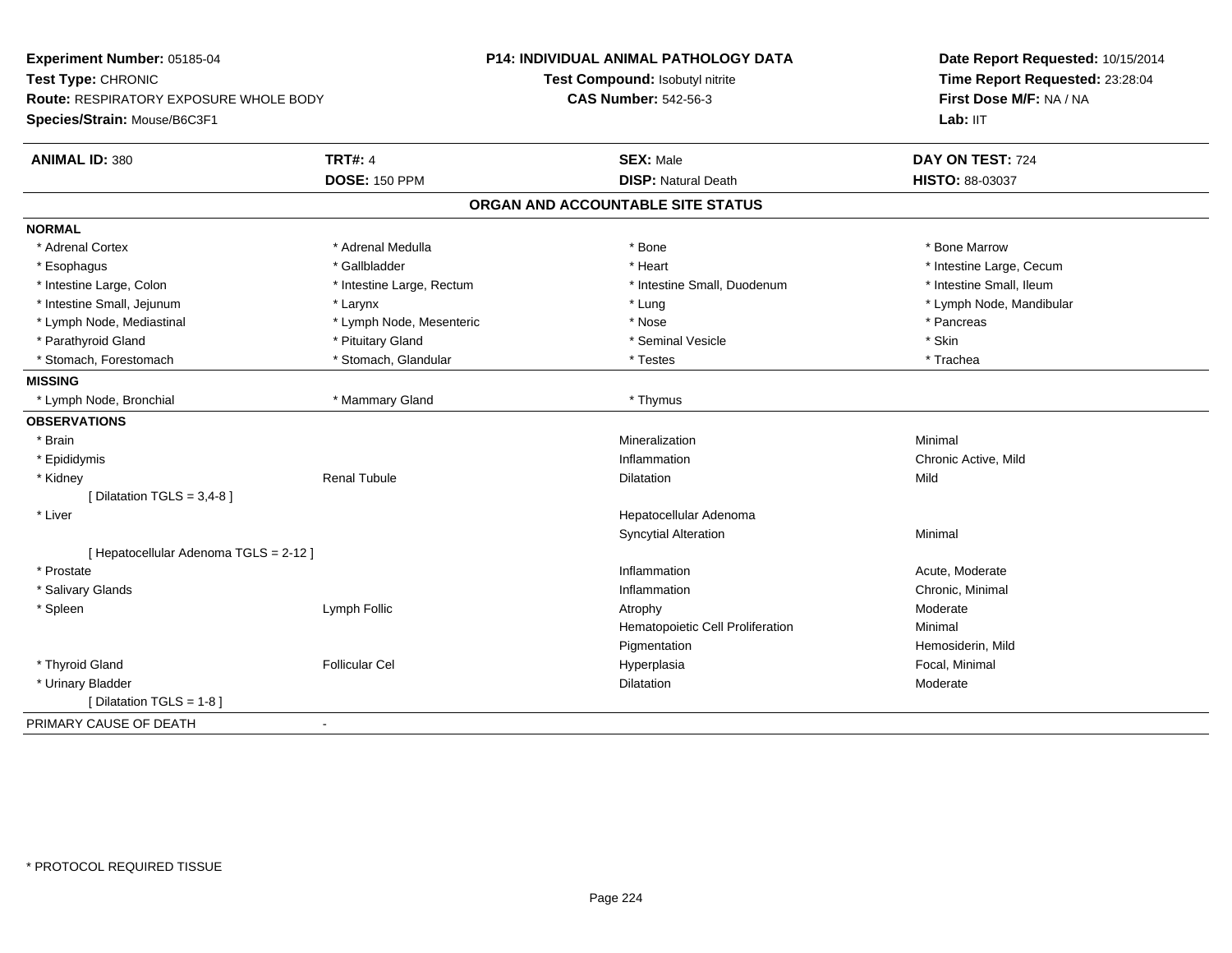| Experiment Number: 05185-04<br>Test Type: CHRONIC<br>Route: RESPIRATORY EXPOSURE WHOLE BODY<br>Species/Strain: Mouse/B6C3F1 |                           | P14: INDIVIDUAL ANIMAL PATHOLOGY DATA<br>Test Compound: Isobutyl nitrite<br><b>CAS Number: 542-56-3</b> | Date Report Requested: 10/15/2014<br>Time Report Requested: 23:28:04<br>First Dose M/F: NA / NA<br>Lab: IIT |
|-----------------------------------------------------------------------------------------------------------------------------|---------------------------|---------------------------------------------------------------------------------------------------------|-------------------------------------------------------------------------------------------------------------|
|                                                                                                                             |                           |                                                                                                         |                                                                                                             |
| <b>ANIMAL ID: 381</b>                                                                                                       | <b>TRT#: 4</b>            | <b>SEX: Male</b>                                                                                        | DAY ON TEST: 588                                                                                            |
|                                                                                                                             | <b>DOSE: 150 PPM</b>      | <b>DISP: Natural Death</b>                                                                              | HISTO: 88-03038                                                                                             |
|                                                                                                                             |                           | ORGAN AND ACCOUNTABLE SITE STATUS                                                                       |                                                                                                             |
| <b>NORMAL</b>                                                                                                               |                           |                                                                                                         |                                                                                                             |
| * Adrenal Medulla                                                                                                           | * Bone                    | * Bone Marrow                                                                                           | * Esophagus                                                                                                 |
| * Heart                                                                                                                     | * Intestine Large, Cecum  | * Intestine Large, Colon                                                                                | * Intestine Large, Rectum                                                                                   |
| * Intestine Small, Duodenum                                                                                                 | * Intestine Small, Ileum  | * Intestine Small, Jejunum                                                                              | * Larynx                                                                                                    |
| * Lymph Node, Mandibular                                                                                                    | * Lymph Node, Mesenteric  | * Nose                                                                                                  | * Pancreas                                                                                                  |
| * Parathyroid Gland                                                                                                         | * Pituitary Gland         | * Prostate                                                                                              | * Salivary Glands                                                                                           |
| * Seminal Vesicle                                                                                                           | * Skin                    | * Stomach, Forestomach                                                                                  | * Stomach, Glandular                                                                                        |
| * Testes                                                                                                                    | * Thyroid Gland           | * Trachea                                                                                               | * Urinary Bladder                                                                                           |
| <b>MISSING</b>                                                                                                              |                           |                                                                                                         |                                                                                                             |
| * Lymph Node, Bronchial                                                                                                     | * Lymph Node, Mediastinal | * Mammary Gland                                                                                         |                                                                                                             |
| <b>AUTO PRECLUDES DIAG.</b>                                                                                                 |                           |                                                                                                         |                                                                                                             |
| * Gallbladder                                                                                                               |                           |                                                                                                         |                                                                                                             |
| <b>OBSERVATIONS</b>                                                                                                         |                           |                                                                                                         |                                                                                                             |
| * Adrenal Cortex                                                                                                            | Subcapsular               | Hyperplasia                                                                                             | Mild                                                                                                        |
| * Brain                                                                                                                     |                           | Mineralization                                                                                          | Minimal                                                                                                     |
| * Epididymis                                                                                                                |                           | Inflammation                                                                                            | Chronic Active, Mild                                                                                        |
| * Kidney                                                                                                                    | <b>Renal Tubule</b>       | <b>Dilatation</b>                                                                                       | Minimal                                                                                                     |
|                                                                                                                             |                           | <b>Infiltration Cellular</b>                                                                            | Lymphocyte, Mild                                                                                            |
|                                                                                                                             | <b>Renal Tubule</b>       | Regeneration                                                                                            | Minimal                                                                                                     |
| * Liver                                                                                                                     |                           | Hepatocellular Adenoma                                                                                  |                                                                                                             |
|                                                                                                                             |                           | Hepatocellular Carcinoma                                                                                |                                                                                                             |
|                                                                                                                             |                           | <b>Necrosis</b>                                                                                         | Mild                                                                                                        |
| [ Hepatocellular Adenoma TGLS = 3-13 ]                                                                                      |                           |                                                                                                         |                                                                                                             |
| [ Hepatocellular Carcinoma TGLS = 1-12 ]                                                                                    |                           |                                                                                                         |                                                                                                             |
| * Lung                                                                                                                      |                           | Alveolar/Bronchiolar Adenoma                                                                            |                                                                                                             |
| * Spleen                                                                                                                    |                           | Hematopoietic Cell Proliferation                                                                        | Moderate                                                                                                    |
|                                                                                                                             |                           | Pigmentation                                                                                            | Hemosiderin, Minimal                                                                                        |
| * Thymus                                                                                                                    |                           | Atrophy                                                                                                 | Mild                                                                                                        |
| PRIMARY CAUSE OF DEATH                                                                                                      | $\sim$                    |                                                                                                         |                                                                                                             |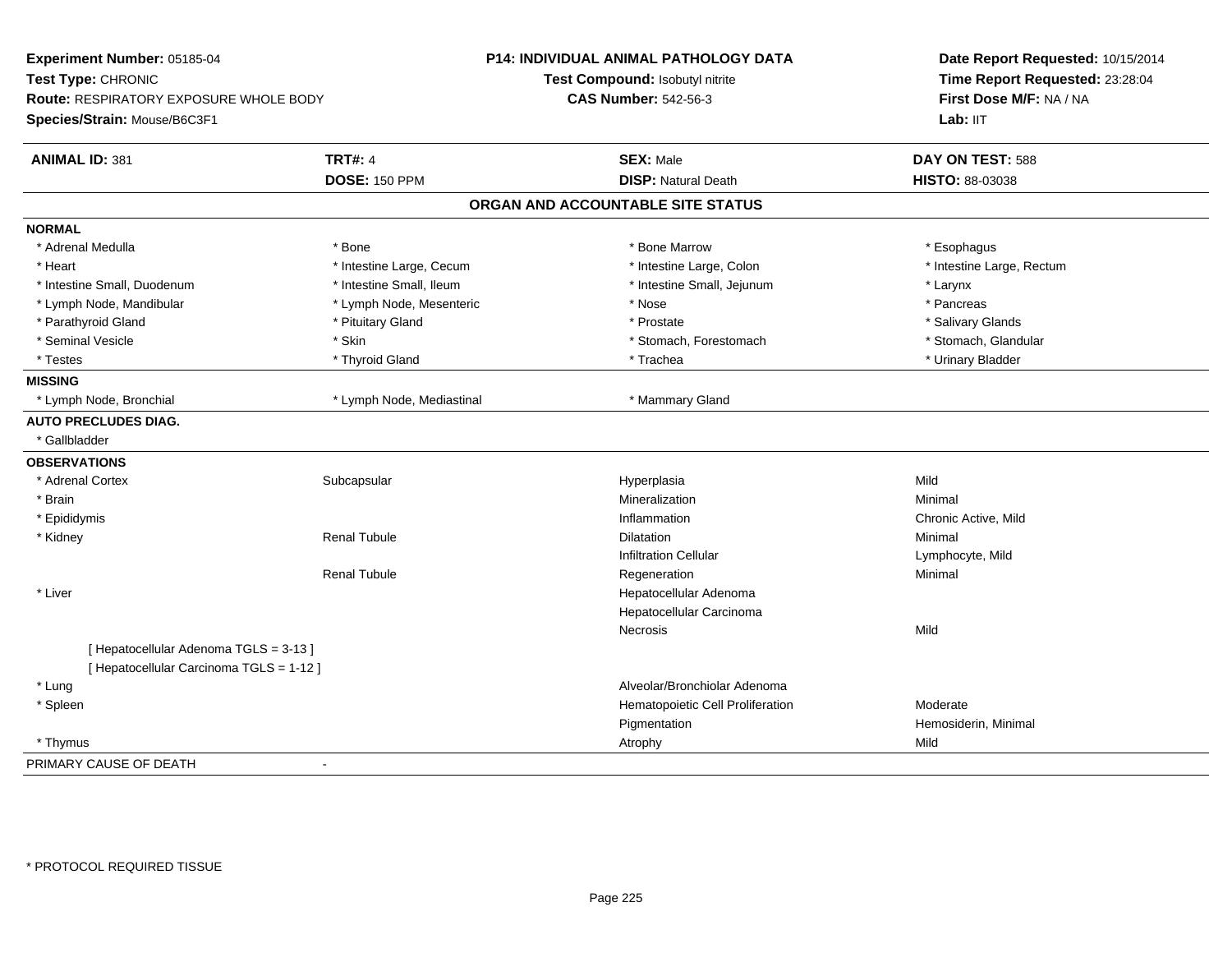| Experiment Number: 05185-04<br>Test Type: CHRONIC<br><b>Route: RESPIRATORY EXPOSURE WHOLE BODY</b> |                          | P14: INDIVIDUAL ANIMAL PATHOLOGY DATA | Date Report Requested: 10/15/2014<br>Time Report Requested: 23:28:04<br>First Dose M/F: NA / NA |
|----------------------------------------------------------------------------------------------------|--------------------------|---------------------------------------|-------------------------------------------------------------------------------------------------|
|                                                                                                    |                          | Test Compound: Isobutyl nitrite       |                                                                                                 |
|                                                                                                    |                          | <b>CAS Number: 542-56-3</b>           |                                                                                                 |
| Species/Strain: Mouse/B6C3F1                                                                       |                          |                                       | Lab: IIT                                                                                        |
| <b>ANIMAL ID: 382</b>                                                                              | <b>TRT#: 4</b>           | <b>SEX: Male</b>                      | DAY ON TEST: 726                                                                                |
|                                                                                                    | <b>DOSE: 150 PPM</b>     | <b>DISP: Terminal Sacrifice</b>       | HISTO: 88-03039                                                                                 |
|                                                                                                    |                          | ORGAN AND ACCOUNTABLE SITE STATUS     |                                                                                                 |
| <b>NORMAL</b>                                                                                      |                          |                                       |                                                                                                 |
| * Adrenal Cortex                                                                                   | * Adrenal Medulla        | * Bone                                | * Bone Marrow                                                                                   |
| * Brain                                                                                            | * Epididymis             | * Esophagus                           | * Gallbladder                                                                                   |
| * Heart                                                                                            | * Intestine Large, Cecum | * Intestine Large, Colon              | * Intestine Large, Rectum                                                                       |
| * Intestine Small, Duodenum                                                                        | * Intestine Small, Ileum | * Intestine Small, Jejunum            | * Larynx                                                                                        |
| * Liver                                                                                            | * Lung                   | * Lymph Node, Bronchial               | * Lymph Node, Mandibular                                                                        |
| * Lymph Node, Mesenteric                                                                           | * Pancreas               | * Parathyroid Gland                   | * Pituitary Gland                                                                               |
| * Prostate                                                                                         | * Seminal Vesicle        | * Skin                                | * Stomach, Forestomach                                                                          |
| * Stomach, Glandular                                                                               | * Testes                 | * Thymus                              | * Thyroid Gland                                                                                 |
| * Trachea                                                                                          | * Urinary Bladder        |                                       |                                                                                                 |
| <b>MISSING</b>                                                                                     |                          |                                       |                                                                                                 |
| * Lymph Node, Mediastinal                                                                          | * Mammary Gland          |                                       |                                                                                                 |
| <b>OBSERVATIONS</b>                                                                                |                          |                                       |                                                                                                 |
| Harderian Gland                                                                                    |                          | Adenoma                               |                                                                                                 |
| [Adenoma TGLS = $4-12$ ]                                                                           |                          |                                       |                                                                                                 |
| * Kidney                                                                                           |                          | <b>Infiltration Cellular</b>          | Lymphocyte, Minimal                                                                             |
| * Lung                                                                                             |                          |                                       |                                                                                                 |
| Note: AGONAL HEMORRHAGE.                                                                           |                          |                                       |                                                                                                 |
| * Nose                                                                                             |                          | Inflammation                          | Chronic Active, Minimal                                                                         |
| * Salivary Glands                                                                                  |                          | Inflammation                          | Chronic, Minimal                                                                                |
| * Spleen                                                                                           |                          | Hematopoietic Cell Proliferation      | Moderate                                                                                        |
|                                                                                                    |                          | Pigmentation                          | Hemosiderin, Minimal                                                                            |
| [ Hematopoietic Cell Proliferation TGLS = 2-5 ]                                                    |                          |                                       |                                                                                                 |
| PRIMARY CAUSE OF DEATH                                                                             | $\blacksquare$           |                                       |                                                                                                 |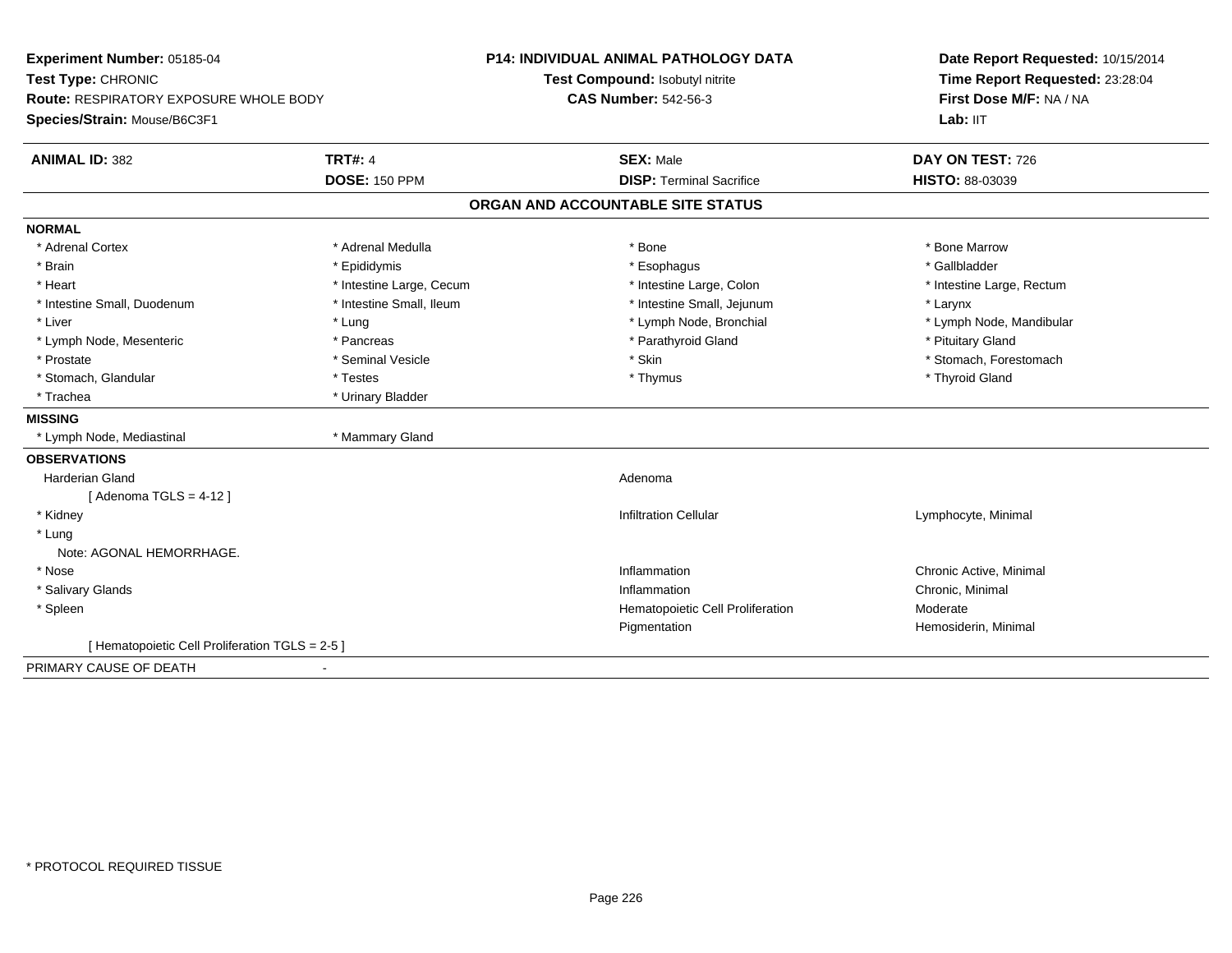| Experiment Number: 05185-04            |                            | <b>P14: INDIVIDUAL ANIMAL PATHOLOGY DATA</b> | Date Report Requested: 10/15/2014                          |
|----------------------------------------|----------------------------|----------------------------------------------|------------------------------------------------------------|
| Test Type: CHRONIC                     |                            | Test Compound: Isobutyl nitrite              | Time Report Requested: 23:28:04<br>First Dose M/F: NA / NA |
| Route: RESPIRATORY EXPOSURE WHOLE BODY |                            | <b>CAS Number: 542-56-3</b>                  |                                                            |
| Species/Strain: Mouse/B6C3F1           |                            |                                              | Lab: IIT                                                   |
| <b>ANIMAL ID: 383</b>                  | <b>TRT#: 4</b>             | <b>SEX: Male</b>                             | DAY ON TEST: 729                                           |
|                                        | <b>DOSE: 150 PPM</b>       | <b>DISP: Terminal Sacrifice</b>              | <b>HISTO: 88-03040</b>                                     |
|                                        |                            | ORGAN AND ACCOUNTABLE SITE STATUS            |                                                            |
| <b>NORMAL</b>                          |                            |                                              |                                                            |
| * Adrenal Medulla                      | * Bone                     | * Bone Marrow                                | * Brain                                                    |
| * Epididymis                           | * Esophagus                | * Gallbladder                                | * Heart                                                    |
| * Intestine Large, Cecum               | * Intestine Large, Colon   | * Intestine Large, Rectum                    | * Intestine Small, Duodenum                                |
| * Intestine Small, Ileum               | * Intestine Small, Jejunum | * Kidney                                     | * Larynx                                                   |
| * Lung                                 | * Lymph Node, Bronchial    | * Lymph Node, Mediastinal                    | * Lymph Node, Mesenteric                                   |
| * Pancreas                             | * Parathyroid Gland        | * Pituitary Gland                            | * Prostate                                                 |
| * Salivary Glands                      | * Seminal Vesicle          | * Skin                                       | * Stomach, Forestomach                                     |
| * Stomach, Glandular                   | * Testes                   | * Thymus                                     | * Trachea                                                  |
| * Urinary Bladder                      |                            |                                              |                                                            |
| <b>MISSING</b>                         |                            |                                              |                                                            |
| * Lymph Node, Mandibular               | * Mammary Gland            |                                              |                                                            |
| <b>OBSERVATIONS</b>                    |                            |                                              |                                                            |
| * Adrenal Cortex                       | Subcapsular                | Hyperplasia                                  | Mild                                                       |
| * Liver                                |                            | Inflammation                                 | Chronic, Minimal                                           |
|                                        | Hepatocyte                 | Necrosis                                     | Minimal                                                    |
| * Nose                                 | Olfactory Epi              | Degeneration                                 | Hyaline, Minimal                                           |
| <b>Preputial Gland</b>                 |                            | <b>Dilatation</b>                            | Marked                                                     |
| [Dilatation TGLS = 2-13]               |                            |                                              |                                                            |
| * Spleen                               |                            | Hematopoietic Cell Proliferation             | Minimal                                                    |
|                                        |                            | Pigmentation                                 | Hemosiderin, Minimal                                       |
| * Thyroid Gland                        | <b>Follicular Cel</b>      | Hyperplasia                                  | Focal, Minimal                                             |
| PRIMARY CAUSE OF DEATH                 | $\overline{\phantom{a}}$   |                                              |                                                            |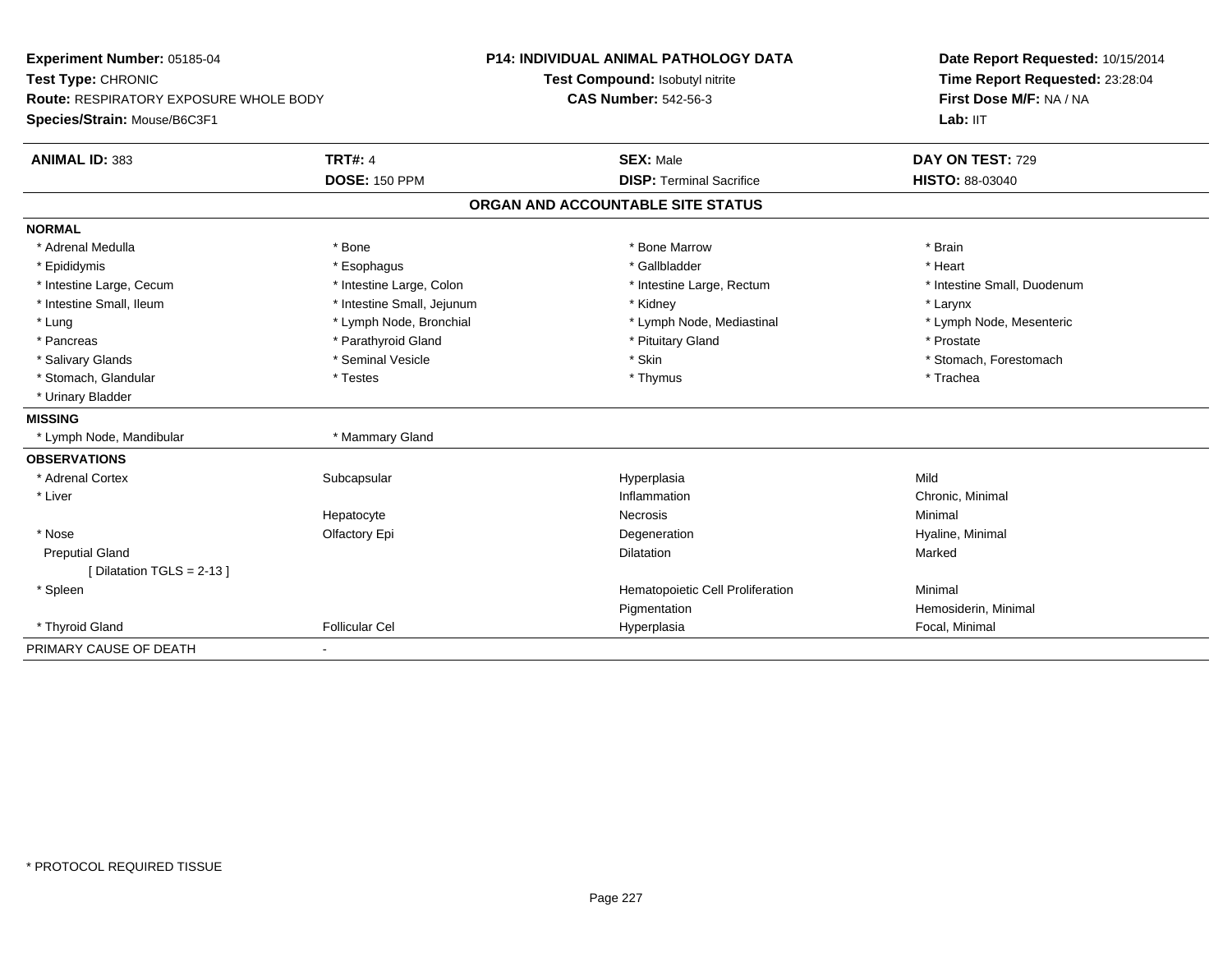| Experiment Number: 05185-04<br>Test Type: CHRONIC<br>Route: RESPIRATORY EXPOSURE WHOLE BODY |                            | P14: INDIVIDUAL ANIMAL PATHOLOGY DATA | Date Report Requested: 10/15/2014<br>Time Report Requested: 23:28:04<br>First Dose M/F: NA / NA |
|---------------------------------------------------------------------------------------------|----------------------------|---------------------------------------|-------------------------------------------------------------------------------------------------|
|                                                                                             |                            | Test Compound: Isobutyl nitrite       |                                                                                                 |
|                                                                                             |                            | <b>CAS Number: 542-56-3</b>           |                                                                                                 |
| Species/Strain: Mouse/B6C3F1                                                                |                            |                                       | Lab: IIT                                                                                        |
| <b>ANIMAL ID: 384</b>                                                                       | <b>TRT#: 4</b>             | <b>SEX: Male</b>                      | DAY ON TEST: 726                                                                                |
|                                                                                             | <b>DOSE: 150 PPM</b>       | <b>DISP: Terminal Sacrifice</b>       | HISTO: 88-03041                                                                                 |
|                                                                                             |                            | ORGAN AND ACCOUNTABLE SITE STATUS     |                                                                                                 |
| <b>NORMAL</b>                                                                               |                            |                                       |                                                                                                 |
| * Adrenal Medulla                                                                           | * Bone                     | * Bone Marrow                         | * Brain                                                                                         |
| * Epididymis                                                                                | * Esophagus                | * Gallbladder                         | * Heart                                                                                         |
| * Intestine Large, Cecum                                                                    | * Intestine Large, Colon   | * Intestine Large, Rectum             | * Intestine Small, Duodenum                                                                     |
| * Intestine Small, Ileum                                                                    | * Intestine Small, Jejunum | * Larynx                              | * Liver                                                                                         |
| * Lymph Node, Bronchial                                                                     | * Pancreas                 | * Parathyroid Gland                   | * Pituitary Gland                                                                               |
| * Prostate                                                                                  | * Skin                     | * Stomach, Forestomach                | * Stomach, Glandular                                                                            |
| * Testes                                                                                    | * Trachea                  | * Urinary Bladder                     |                                                                                                 |
| <b>MISSING</b>                                                                              |                            |                                       |                                                                                                 |
| * Mammary Gland                                                                             |                            |                                       |                                                                                                 |
| <b>OBSERVATIONS</b>                                                                         |                            |                                       |                                                                                                 |
| * Adrenal Cortex                                                                            | Subcapsular                | Hyperplasia                           | Minimal                                                                                         |
| * Kidney                                                                                    |                            | <b>Infiltration Cellular</b>          | Lymphocyte, Minimal                                                                             |
| * Lung                                                                                      |                            | Alveolar/Bronchiolar Adenoma          |                                                                                                 |
|                                                                                             | Alveolar Epith             | Hyperplasia                           | Focal, Mild                                                                                     |
| [ Alveolar/Bronchiolar Adenoma TGLS = 2-12 ]                                                |                            |                                       |                                                                                                 |
| * Lymph Node, Mandibular                                                                    |                            | Lymphoma Malignant Lymphocytic        |                                                                                                 |
| * Lymph Node, Mediastinal                                                                   |                            | Lymphoma Malignant Lymphocytic        |                                                                                                 |
| * Lymph Node, Mesenteric                                                                    |                            | Lymphoma Malignant Lymphocytic        |                                                                                                 |
| * Nose                                                                                      | Olfactory Epi              | Degeneration                          | Hyaline, Minimal                                                                                |
|                                                                                             |                            | Inflammation                          | Chronic Active, Minimal                                                                         |
| * Salivary Glands                                                                           |                            | Inflammation                          | Chronic, Minimal                                                                                |
| * Seminal Vesicle                                                                           |                            | Dilatation                            | Moderate                                                                                        |
| [ Dilatation TGLS = 1-9 ]                                                                   |                            |                                       |                                                                                                 |
| * Spleen                                                                                    |                            | Hematopoietic Cell Proliferation      | Minimal                                                                                         |
|                                                                                             |                            | Pigmentation                          | Hemosiderin, Mild                                                                               |
| * Thymus                                                                                    |                            | Cyst                                  | Mild                                                                                            |
| * Thyroid Gland                                                                             | <b>Follicular Cel</b>      | Adenoma                               |                                                                                                 |
| PRIMARY CAUSE OF DEATH                                                                      |                            |                                       |                                                                                                 |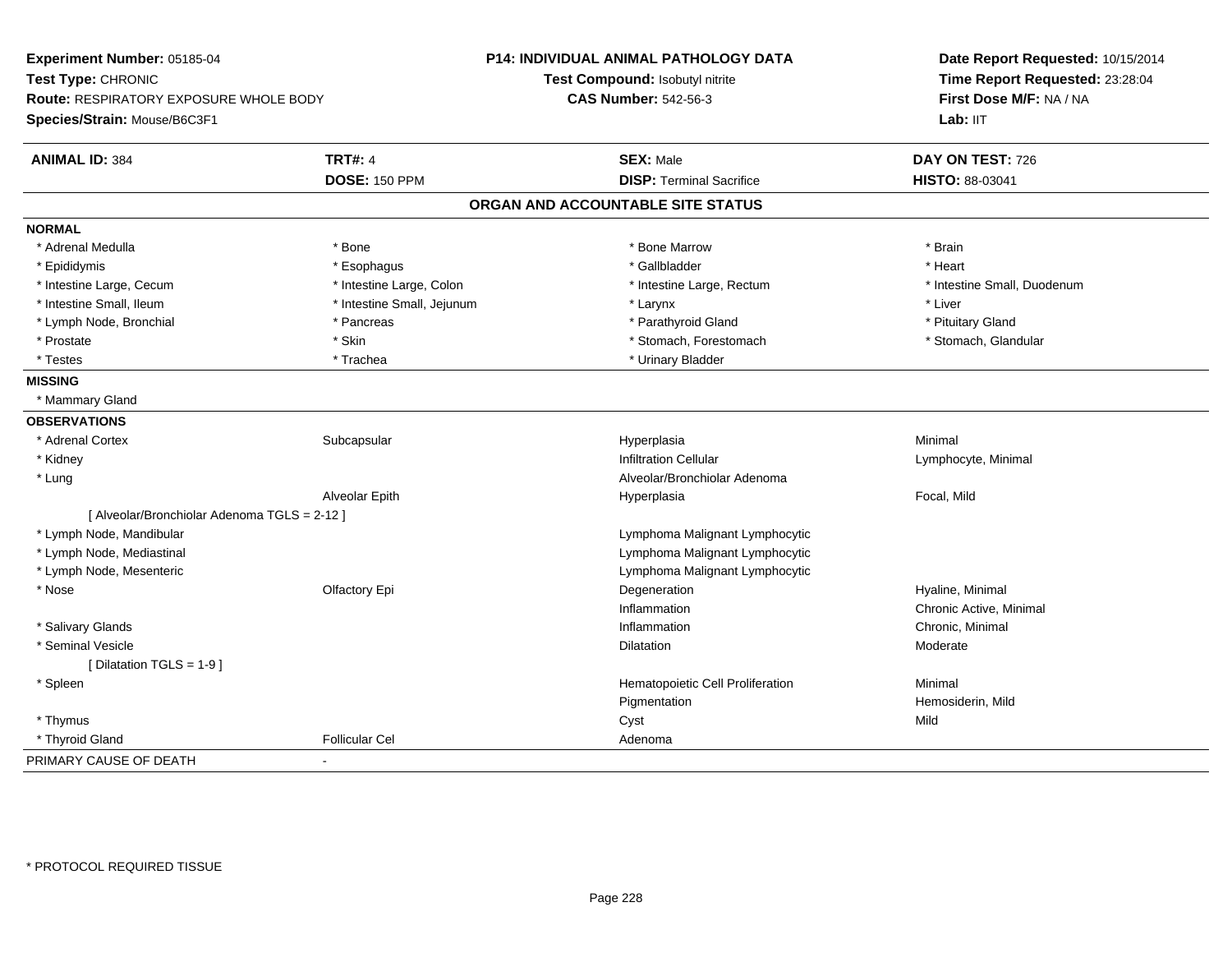| Experiment Number: 05185-04<br>Test Type: CHRONIC<br><b>Route: RESPIRATORY EXPOSURE WHOLE BODY</b> |                           | <b>P14: INDIVIDUAL ANIMAL PATHOLOGY DATA</b><br>Test Compound: Isobutyl nitrite | Date Report Requested: 10/15/2014<br>Time Report Requested: 23:28:04<br>First Dose M/F: NA / NA |
|----------------------------------------------------------------------------------------------------|---------------------------|---------------------------------------------------------------------------------|-------------------------------------------------------------------------------------------------|
|                                                                                                    |                           | <b>CAS Number: 542-56-3</b>                                                     |                                                                                                 |
| Species/Strain: Mouse/B6C3F1                                                                       |                           |                                                                                 | Lab: IIT                                                                                        |
| <b>ANIMAL ID: 385</b>                                                                              | <b>TRT#: 4</b>            | <b>SEX: Male</b>                                                                | DAY ON TEST: 726                                                                                |
|                                                                                                    | <b>DOSE: 150 PPM</b>      | <b>DISP: Terminal Sacrifice</b>                                                 | HISTO: 88-03042                                                                                 |
|                                                                                                    |                           | ORGAN AND ACCOUNTABLE SITE STATUS                                               |                                                                                                 |
| <b>NORMAL</b>                                                                                      |                           |                                                                                 |                                                                                                 |
| * Adrenal Cortex                                                                                   | * Adrenal Medulla         | * Bone                                                                          | * Epididymis                                                                                    |
| * Esophagus                                                                                        | * Gallbladder             | * Heart                                                                         | * Intestine Large, Cecum                                                                        |
| * Intestine Large, Colon                                                                           | * Intestine Large, Rectum | * Intestine Small, Duodenum                                                     | * Intestine Small, Ileum                                                                        |
| * Intestine Small, Jejunum                                                                         | * Larynx                  | * Lymph Node, Mandibular                                                        | * Lymph Node, Mediastinal                                                                       |
| * Lymph Node, Mesenteric                                                                           | * Nose                    | * Pancreas                                                                      | * Prostate                                                                                      |
| * Salivary Glands                                                                                  | * Seminal Vesicle         | * Skin                                                                          | * Stomach, Forestomach                                                                          |
| * Stomach, Glandular                                                                               | * Testes                  | * Trachea                                                                       |                                                                                                 |
| <b>MISSING</b>                                                                                     |                           |                                                                                 |                                                                                                 |
| * Lymph Node, Bronchial                                                                            | * Mammary Gland           | * Parathyroid Gland                                                             | * Pituitary Gland                                                                               |
| * Thymus                                                                                           |                           |                                                                                 |                                                                                                 |
| <b>OBSERVATIONS</b>                                                                                |                           |                                                                                 |                                                                                                 |
| * Bone Marrow                                                                                      | <b>Myeloid Cell</b>       | Hyperplasia                                                                     | Mild                                                                                            |
| * Brain                                                                                            |                           | Mineralization                                                                  | Minimal                                                                                         |
| * Kidney                                                                                           |                           | Inflammation                                                                    | Chronic Active, Mild                                                                            |
| * Liver                                                                                            |                           | Hepatocellular Adenoma                                                          |                                                                                                 |
|                                                                                                    |                           | Hepatocellular Carcinoma                                                        |                                                                                                 |
|                                                                                                    |                           | Inflammation                                                                    | Chronic, Minimal                                                                                |
|                                                                                                    |                           | <b>Syncytial Alteration</b>                                                     | Minimal                                                                                         |
| [ Hepatocellular Adenoma TGLS = 6-16 ]                                                             |                           |                                                                                 |                                                                                                 |
| [ Hepatocellular Carcinoma TGLS = 5-12,13 ]                                                        |                           |                                                                                 |                                                                                                 |
| * Lung                                                                                             |                           | Alveolar/Bronchiolar Adenoma                                                    | Multiple                                                                                        |
|                                                                                                    |                           | Hepatocellular Carcinoma                                                        | Metastatic (Liver)                                                                              |
| [ Alveolar/Bronchiolar Adenoma TGLS = 3,4-14,15 ]<br>[ Hepatocellular Carcinoma TGLS = 2-6 ]       |                           |                                                                                 |                                                                                                 |
| <b>Preputial Gland</b>                                                                             |                           | Abscess                                                                         | Moderate                                                                                        |
| [Abscess TGLS = $1-17$ ]                                                                           |                           |                                                                                 |                                                                                                 |
| * Spleen                                                                                           |                           | Hematopoietic Cell Proliferation                                                | Marked                                                                                          |
|                                                                                                    |                           | Pigmentation                                                                    | Hemosiderin, Minimal                                                                            |
| * Thyroid Gland                                                                                    | <b>Follicular Cel</b>     | Hyperplasia                                                                     | Focal, Minimal                                                                                  |
| * Urinary Bladder                                                                                  |                           | Inflammation                                                                    | Chronic Active, Moderate                                                                        |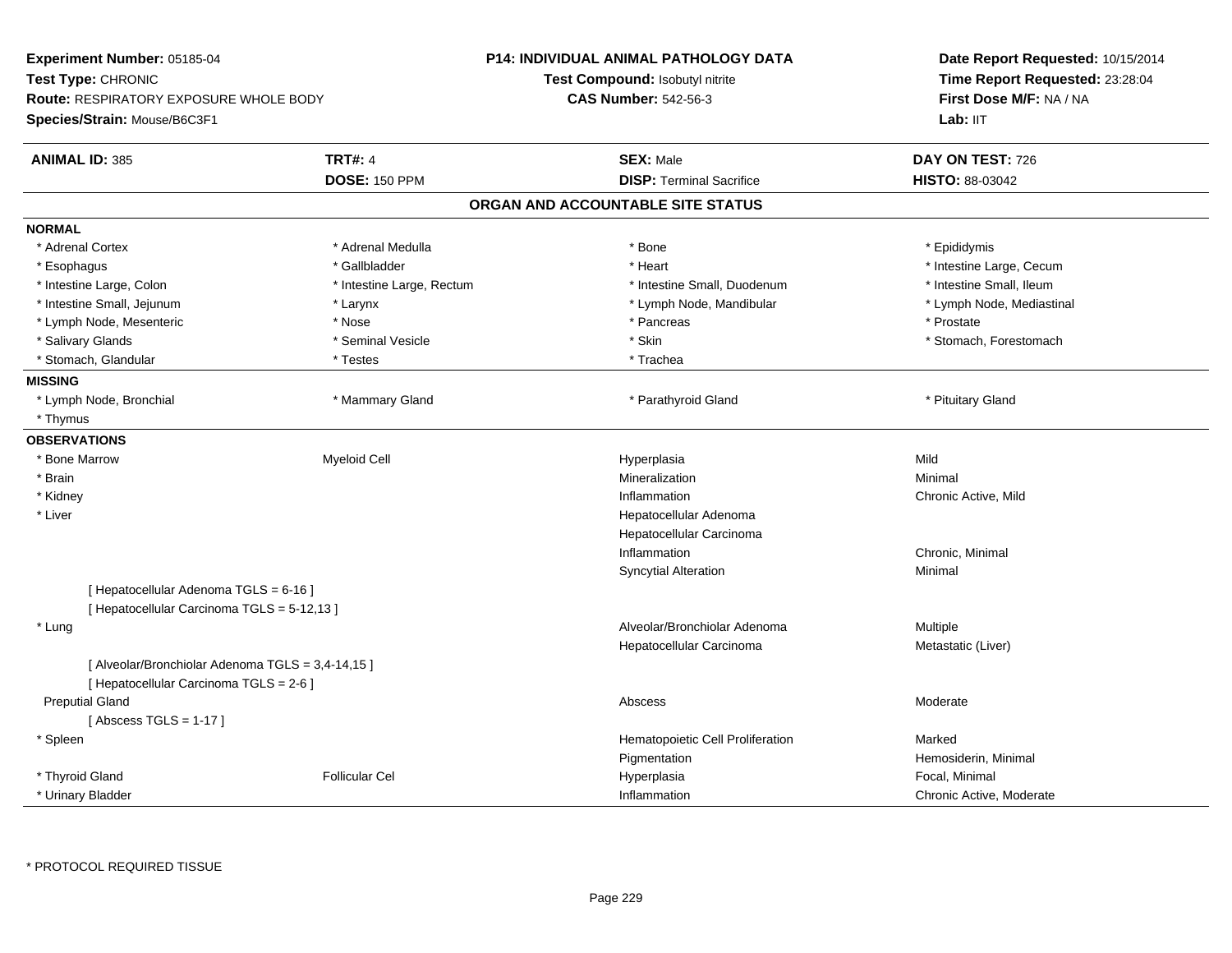| <b>Experiment Number: 05185-04</b><br>Test Type: CHRONIC<br><b>Route: RESPIRATORY EXPOSURE WHOLE BODY</b><br>Species/Strain: Mouse/B6C3F1 |                | <b>P14: INDIVIDUAL ANIMAL PATHOLOGY DATA</b> | Date Report Requested: 10/15/2014                          |  |
|-------------------------------------------------------------------------------------------------------------------------------------------|----------------|----------------------------------------------|------------------------------------------------------------|--|
|                                                                                                                                           |                | Test Compound: Isobutyl nitrite              | Time Report Requested: 23:28:04<br>First Dose M/F: NA / NA |  |
|                                                                                                                                           |                | <b>CAS Number: 542-56-3</b>                  |                                                            |  |
|                                                                                                                                           |                |                                              | Lab: IIT                                                   |  |
| <b>ANIMAL ID: 385</b>                                                                                                                     | <b>TRT#: 4</b> | <b>SEX: Male</b>                             | DAY ON TEST: 726                                           |  |
| <b>DOSE: 150 PPM</b>                                                                                                                      |                | <b>DISP: Terminal Sacrifice</b>              | <b>HISTO: 88-03042</b>                                     |  |
|                                                                                                                                           |                | ORGAN AND ACCOUNTABLE SITE STATUS            |                                                            |  |
| PRIMARY CAUSE OF DEATH                                                                                                                    |                |                                              |                                                            |  |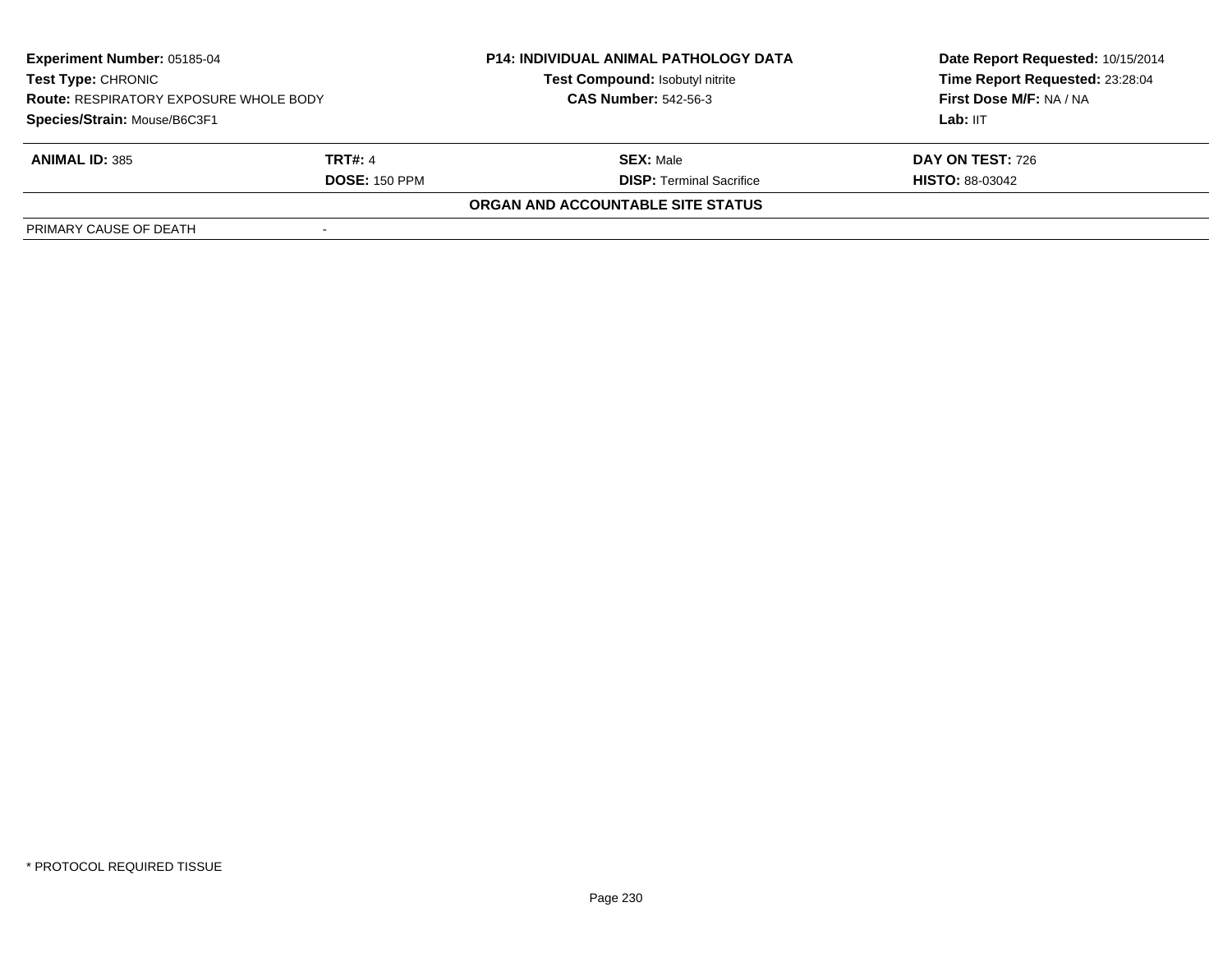| Experiment Number: 05185-04                   |                            | <b>P14: INDIVIDUAL ANIMAL PATHOLOGY DATA</b> | Date Report Requested: 10/15/2014<br>Time Report Requested: 23:28:04<br>First Dose M/F: NA / NA<br>Lab: IIT |
|-----------------------------------------------|----------------------------|----------------------------------------------|-------------------------------------------------------------------------------------------------------------|
| Test Type: CHRONIC                            |                            | Test Compound: Isobutyl nitrite              |                                                                                                             |
| <b>Route: RESPIRATORY EXPOSURE WHOLE BODY</b> |                            | <b>CAS Number: 542-56-3</b>                  |                                                                                                             |
| Species/Strain: Mouse/B6C3F1                  |                            |                                              |                                                                                                             |
| <b>ANIMAL ID: 386</b>                         | <b>TRT#: 4</b>             | <b>SEX: Male</b>                             | DAY ON TEST: 725                                                                                            |
|                                               | <b>DOSE: 150 PPM</b>       | <b>DISP: Terminal Sacrifice</b>              | <b>HISTO: 88-03043</b>                                                                                      |
|                                               |                            | ORGAN AND ACCOUNTABLE SITE STATUS            |                                                                                                             |
| <b>NORMAL</b>                                 |                            |                                              |                                                                                                             |
| * Adrenal Medulla                             | * Bone                     | * Bone Marrow                                | * Brain                                                                                                     |
| * Epididymis                                  | * Esophagus                | * Gallbladder                                | * Heart                                                                                                     |
| * Intestine Large, Cecum                      | * Intestine Large, Colon   | * Intestine Large, Rectum                    | * Intestine Small, Duodenum                                                                                 |
| * Intestine Small, Ileum                      | * Intestine Small, Jejunum | * Larynx                                     | * Liver                                                                                                     |
| * Lymph Node, Bronchial                       | * Lymph Node, Mandibular   | * Lymph Node, Mesenteric                     | * Pancreas                                                                                                  |
| * Parathyroid Gland                           | * Pituitary Gland          | * Prostate                                   | * Stomach, Forestomach                                                                                      |
| * Stomach, Glandular                          | * Testes                   | * Thymus                                     | * Trachea                                                                                                   |
| * Urinary Bladder                             |                            |                                              |                                                                                                             |
| <b>MISSING</b>                                |                            |                                              |                                                                                                             |
| * Lymph Node, Mediastinal                     | * Mammary Gland            |                                              |                                                                                                             |
| <b>OBSERVATIONS</b>                           |                            |                                              |                                                                                                             |
| * Adrenal Cortex                              | Subcapsular                | Hyperplasia                                  | Mild                                                                                                        |
| * Kidney                                      |                            | <b>Infiltration Cellular</b>                 | Lymphocyte, Minimal                                                                                         |
| * Lung                                        |                            | Alveolar/Bronchiolar Carcinoma               |                                                                                                             |
|                                               |                            | Sarcoma                                      | Metastatic (Skin)                                                                                           |
| [ Alveolar/Bronchiolar Carcinoma TGLS = 3-6 ] |                            |                                              |                                                                                                             |
| [Sarcoma TGLS = 2,4,5-12,18,6]                |                            |                                              |                                                                                                             |
| * Nose                                        | <b>Respirat Epith</b>      | Hyperplasia                                  | Minimal                                                                                                     |
| <b>Preputial Gland</b>                        |                            | <b>Dilatation</b>                            | Marked                                                                                                      |
| [ Dilatation TGLS = 1-19 ]                    |                            |                                              |                                                                                                             |
| * Salivary Glands                             |                            | Inflammation                                 | Chronic, Minimal                                                                                            |
| * Seminal Vesicle                             |                            | <b>Dilatation</b>                            | Moderate                                                                                                    |
| [ Dilatation TGLS = 8-9 ]                     |                            |                                              |                                                                                                             |
| * Skin                                        | <b>Subcut Tiss</b>         | Sarcoma                                      |                                                                                                             |
|                                               |                            | Ulcer                                        | Moderate                                                                                                    |
| [Sarcoma TGLS = 9-16,17]                      |                            |                                              |                                                                                                             |
| [ Ulcer TGLS = 10-20 ]                        |                            |                                              |                                                                                                             |
| * Spleen                                      |                            | Pigmentation                                 | Hemosiderin, Minimal                                                                                        |
|                                               |                            | Sarcoma                                      | Metastatic (Skin)                                                                                           |
| [Sarcoma TGLS = $6-13$ ]                      |                            |                                              |                                                                                                             |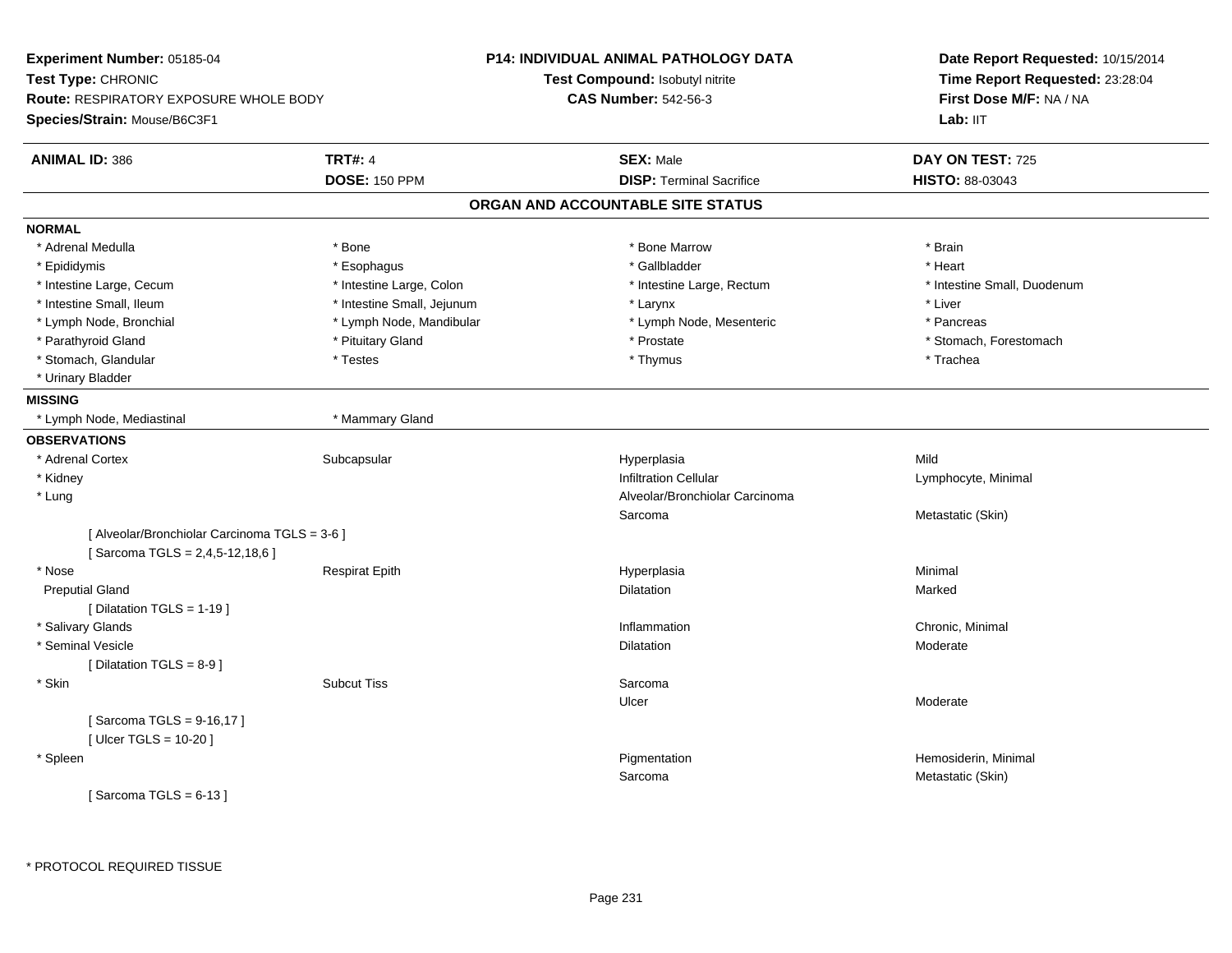| <b>Experiment Number: 05185-04</b><br><b>Test Type: CHRONIC</b><br><b>Route: RESPIRATORY EXPOSURE WHOLE BODY</b><br>Species/Strain: Mouse/B6C3F1 |                      | <b>P14: INDIVIDUAL ANIMAL PATHOLOGY DATA</b> | Date Report Requested: 10/15/2014<br>Time Report Requested: 23:28:04<br>First Dose M/F: NA / NA<br>Lab: $III$ |
|--------------------------------------------------------------------------------------------------------------------------------------------------|----------------------|----------------------------------------------|---------------------------------------------------------------------------------------------------------------|
|                                                                                                                                                  |                      | <b>Test Compound: Isobutyl nitrite</b>       |                                                                                                               |
|                                                                                                                                                  |                      | <b>CAS Number: 542-56-3</b>                  |                                                                                                               |
|                                                                                                                                                  |                      |                                              |                                                                                                               |
| <b>ANIMAL ID: 386</b>                                                                                                                            | <b>TRT#: 4</b>       | <b>SEX: Male</b>                             | DAY ON TEST: 725                                                                                              |
|                                                                                                                                                  | <b>DOSE: 150 PPM</b> | <b>DISP: Terminal Sacrifice</b>              | <b>HISTO: 88-03043</b>                                                                                        |
|                                                                                                                                                  |                      | ORGAN AND ACCOUNTABLE SITE STATUS            |                                                                                                               |
| * Thyroid Gland<br><b>Follicular Cel</b>                                                                                                         |                      | Hyperplasia                                  | Focal, Minimal                                                                                                |
| PRIMARY CAUSE OF DEATH                                                                                                                           |                      |                                              |                                                                                                               |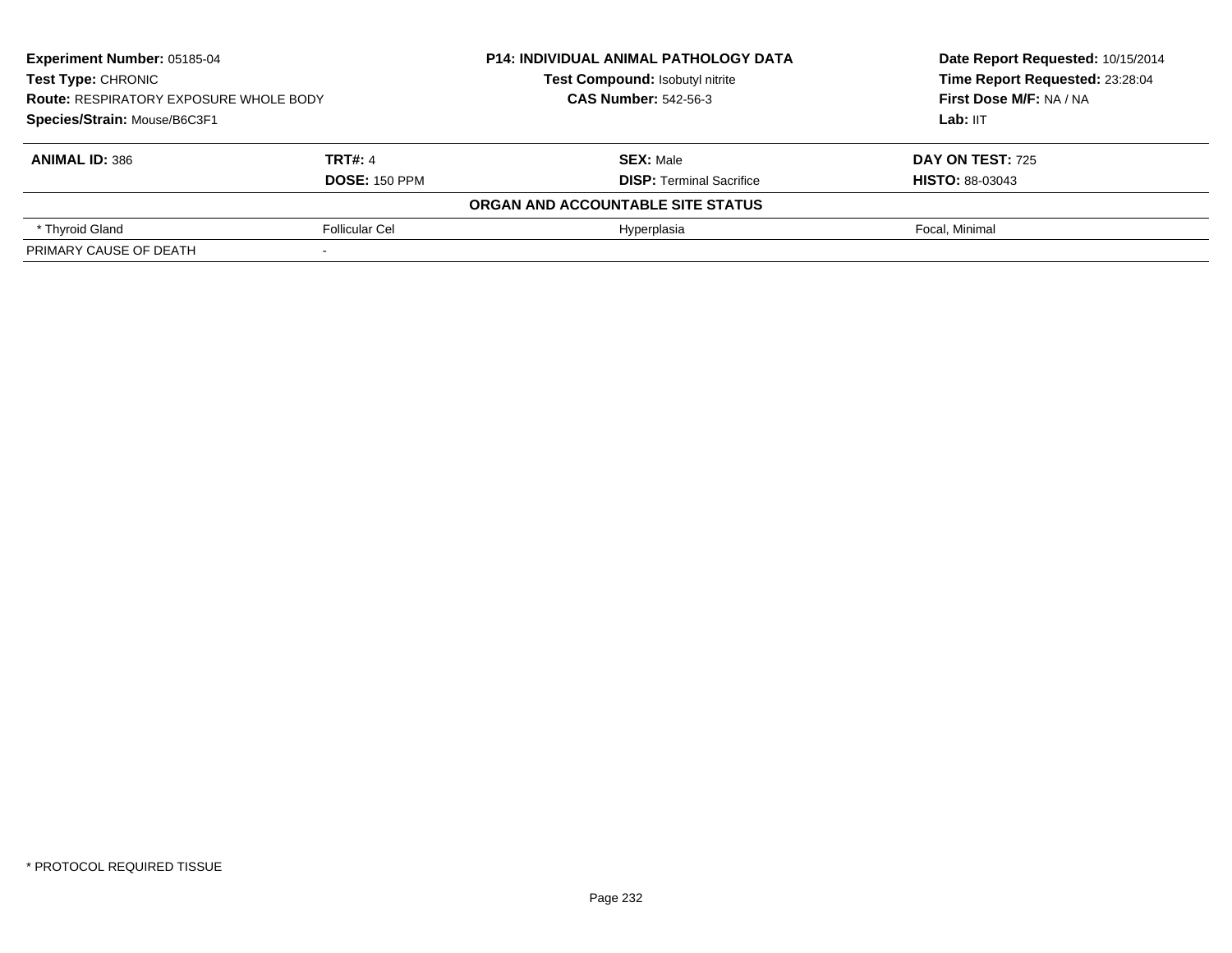| Experiment Number: 05185-04            |                           | P14: INDIVIDUAL ANIMAL PATHOLOGY DATA | Date Report Requested: 10/15/2014<br>Time Report Requested: 23:28:04<br>First Dose M/F: NA / NA |  |
|----------------------------------------|---------------------------|---------------------------------------|-------------------------------------------------------------------------------------------------|--|
| Test Type: CHRONIC                     |                           | Test Compound: Isobutyl nitrite       |                                                                                                 |  |
| Route: RESPIRATORY EXPOSURE WHOLE BODY |                           | <b>CAS Number: 542-56-3</b>           |                                                                                                 |  |
| Species/Strain: Mouse/B6C3F1           |                           |                                       | Lab: IIT                                                                                        |  |
| <b>ANIMAL ID: 387</b>                  | <b>TRT#: 4</b>            | <b>SEX: Male</b>                      | DAY ON TEST: 725                                                                                |  |
|                                        | <b>DOSE: 150 PPM</b>      | <b>DISP: Terminal Sacrifice</b>       | <b>HISTO: 88-03044</b>                                                                          |  |
|                                        |                           | ORGAN AND ACCOUNTABLE SITE STATUS     |                                                                                                 |  |
| <b>NORMAL</b>                          |                           |                                       |                                                                                                 |  |
| * Adrenal Medulla                      | * Bone                    | * Bone Marrow                         | * Epididymis                                                                                    |  |
| * Esophagus                            | * Gallbladder             | * Heart                               | * Intestine Large, Cecum                                                                        |  |
| * Intestine Large, Colon               | * Intestine Large, Rectum | * Intestine Small, Duodenum           | * Intestine Small, Ileum                                                                        |  |
| * Intestine Small, Jejunum             | * Larynx                  | * Lymph Node, Mandibular              | * Lymph Node, Mesenteric                                                                        |  |
| * Pancreas                             | * Parathyroid Gland       | * Pituitary Gland                     | * Prostate                                                                                      |  |
| * Seminal Vesicle                      | * Skin                    | * Stomach, Forestomach                | * Stomach, Glandular                                                                            |  |
| * Testes                               | * Thymus                  | * Trachea                             | * Urinary Bladder                                                                               |  |
| <b>MISSING</b>                         |                           |                                       |                                                                                                 |  |
| * Lymph Node, Bronchial                | * Lymph Node, Mediastinal | * Mammary Gland                       |                                                                                                 |  |
| <b>OBSERVATIONS</b>                    |                           |                                       |                                                                                                 |  |
| * Adrenal Cortex                       | Subcapsular               | Hyperplasia                           | Minimal                                                                                         |  |
|                                        |                           | Hypertrophy                           | Focal, Mild                                                                                     |  |
| * Brain                                |                           | Mineralization                        | Mild                                                                                            |  |
| * Kidney                               |                           | <b>Infiltration Cellular</b>          | Lymphocyte, Minimal                                                                             |  |
| * Liver                                |                           | <b>Syncytial Alteration</b>           | Minimal                                                                                         |  |
| * Lung                                 |                           | Alveolar/Bronchiolar Adenoma          |                                                                                                 |  |
|                                        | Alveolar Epith            | Hyperplasia                           | Focal, Mild                                                                                     |  |
| [Hyperplasia TGLS = $2-13$ ]           |                           |                                       |                                                                                                 |  |
| * Nose                                 | <b>Respirat Epith</b>     | Hyperplasia                           | Minimal                                                                                         |  |
| <b>Preputial Gland</b>                 |                           | Dilatation                            | Marked                                                                                          |  |
| [ Dilatation TGLS = 1-12 ]             |                           |                                       |                                                                                                 |  |
| * Salivary Glands                      |                           | Inflammation                          | Chronic, Minimal                                                                                |  |
| * Spleen                               |                           | Hematopoietic Cell Proliferation      | Minimal                                                                                         |  |
|                                        |                           | Pigmentation                          | Hemosiderin, Minimal                                                                            |  |
| * Thyroid Gland                        | <b>Follicular Cel</b>     | Hyperplasia                           | Focal, Minimal                                                                                  |  |
| PRIMARY CAUSE OF DEATH                 |                           |                                       |                                                                                                 |  |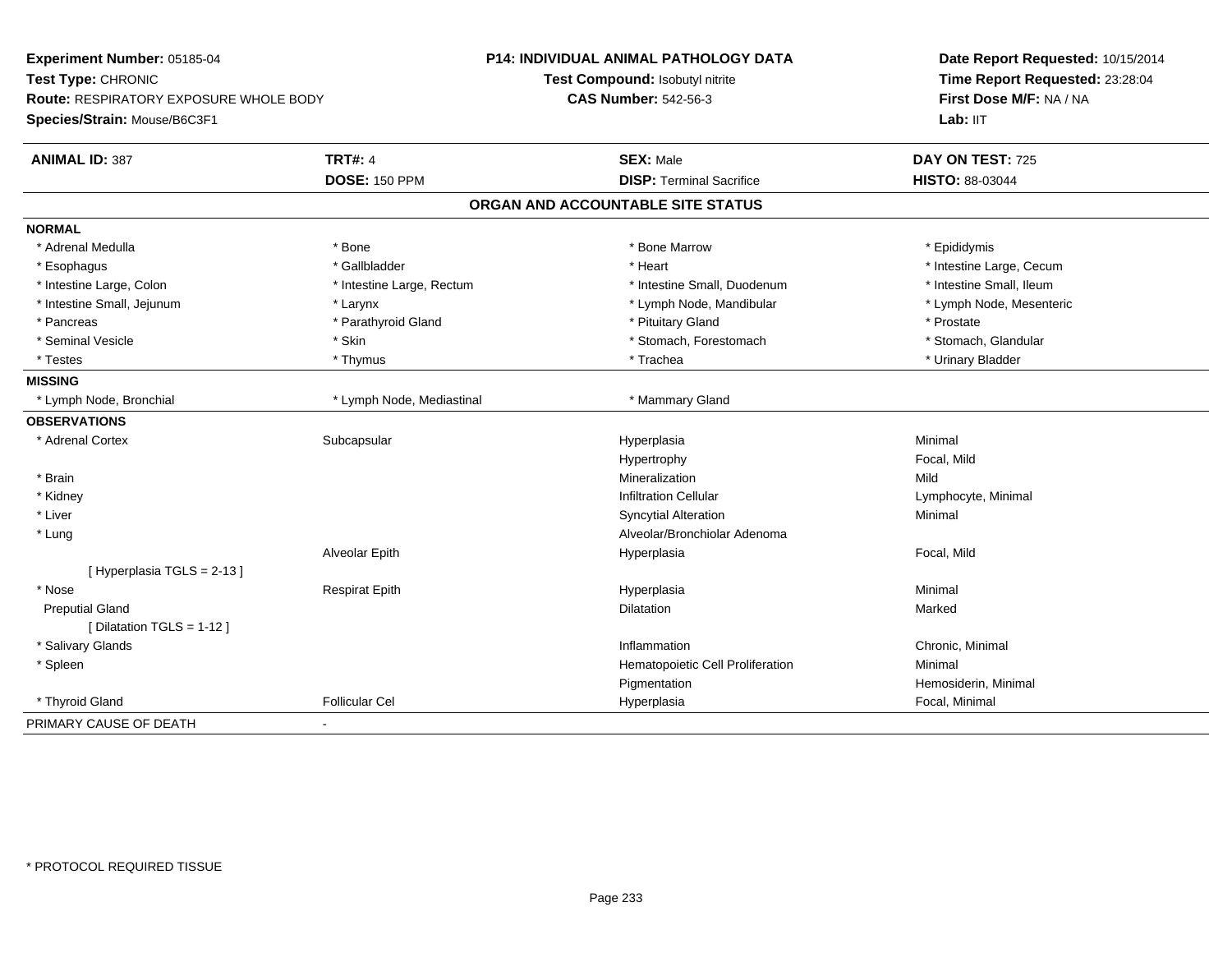| Experiment Number: 05185-04<br>Test Type: CHRONIC<br>Route: RESPIRATORY EXPOSURE WHOLE BODY |                            | <b>P14: INDIVIDUAL ANIMAL PATHOLOGY DATA</b> | Date Report Requested: 10/15/2014<br>Time Report Requested: 23:28:04<br>First Dose M/F: NA / NA |
|---------------------------------------------------------------------------------------------|----------------------------|----------------------------------------------|-------------------------------------------------------------------------------------------------|
|                                                                                             |                            | Test Compound: Isobutyl nitrite              |                                                                                                 |
|                                                                                             |                            | <b>CAS Number: 542-56-3</b>                  |                                                                                                 |
| Species/Strain: Mouse/B6C3F1                                                                |                            |                                              | Lab: IIT                                                                                        |
| <b>ANIMAL ID: 388</b>                                                                       | <b>TRT#: 4</b>             | <b>SEX: Male</b>                             | DAY ON TEST: 725                                                                                |
|                                                                                             | <b>DOSE: 150 PPM</b>       | <b>DISP: Terminal Sacrifice</b>              | <b>HISTO: 88-03045</b>                                                                          |
|                                                                                             |                            | ORGAN AND ACCOUNTABLE SITE STATUS            |                                                                                                 |
| <b>NORMAL</b>                                                                               |                            |                                              |                                                                                                 |
| * Adrenal Medulla                                                                           | * Bone                     | * Bone Marrow                                | * Brain                                                                                         |
| * Epididymis                                                                                | * Esophagus                | * Gallbladder                                | * Heart                                                                                         |
| * Intestine Large, Cecum                                                                    | * Intestine Large, Colon   | * Intestine Large, Rectum                    | * Intestine Small, Duodenum                                                                     |
| * Intestine Small, Ileum                                                                    | * Intestine Small, Jejunum | * Kidney                                     | * Larynx                                                                                        |
| * Liver                                                                                     | * Lymph Node, Bronchial    | * Lymph Node, Mesenteric                     | * Pancreas                                                                                      |
| * Parathyroid Gland                                                                         | * Pituitary Gland          | * Prostate                                   | * Seminal Vesicle                                                                               |
| * Skin                                                                                      | * Stomach, Forestomach     | * Stomach, Glandular                         | * Testes                                                                                        |
| * Trachea                                                                                   | * Urinary Bladder          |                                              |                                                                                                 |
| <b>MISSING</b>                                                                              |                            |                                              |                                                                                                 |
| * Lymph Node, Mandibular                                                                    | * Lymph Node, Mediastinal  | * Mammary Gland                              | * Thymus                                                                                        |
| <b>OBSERVATIONS</b>                                                                         |                            |                                              |                                                                                                 |
| * Adrenal Cortex                                                                            | Subcapsular                | Hyperplasia                                  | Minimal                                                                                         |
| * Lung                                                                                      |                            | Alveolar/Bronchiolar Adenoma                 |                                                                                                 |
| [ Alveolar/Bronchiolar Adenoma TGLS = 2-13 ]                                                |                            |                                              |                                                                                                 |
| * Nose                                                                                      | <b>Respirat Epith</b>      | Hyperplasia                                  | Minimal                                                                                         |
|                                                                                             | <b>Respirat Epith</b>      | Ulcer                                        | Minimal                                                                                         |
| * Salivary Glands                                                                           |                            | Inflammation                                 | Chronic, Minimal                                                                                |
| * Spleen                                                                                    |                            | Hematopoietic Cell Proliferation             | Minimal                                                                                         |
|                                                                                             |                            | Pigmentation                                 | Hemosiderin, Minimal                                                                            |
| * Thyroid Gland                                                                             | <b>Follicular Cel</b>      | Hyperplasia                                  | Focal, Minimal                                                                                  |
| PRIMARY CAUSE OF DEATH                                                                      |                            |                                              |                                                                                                 |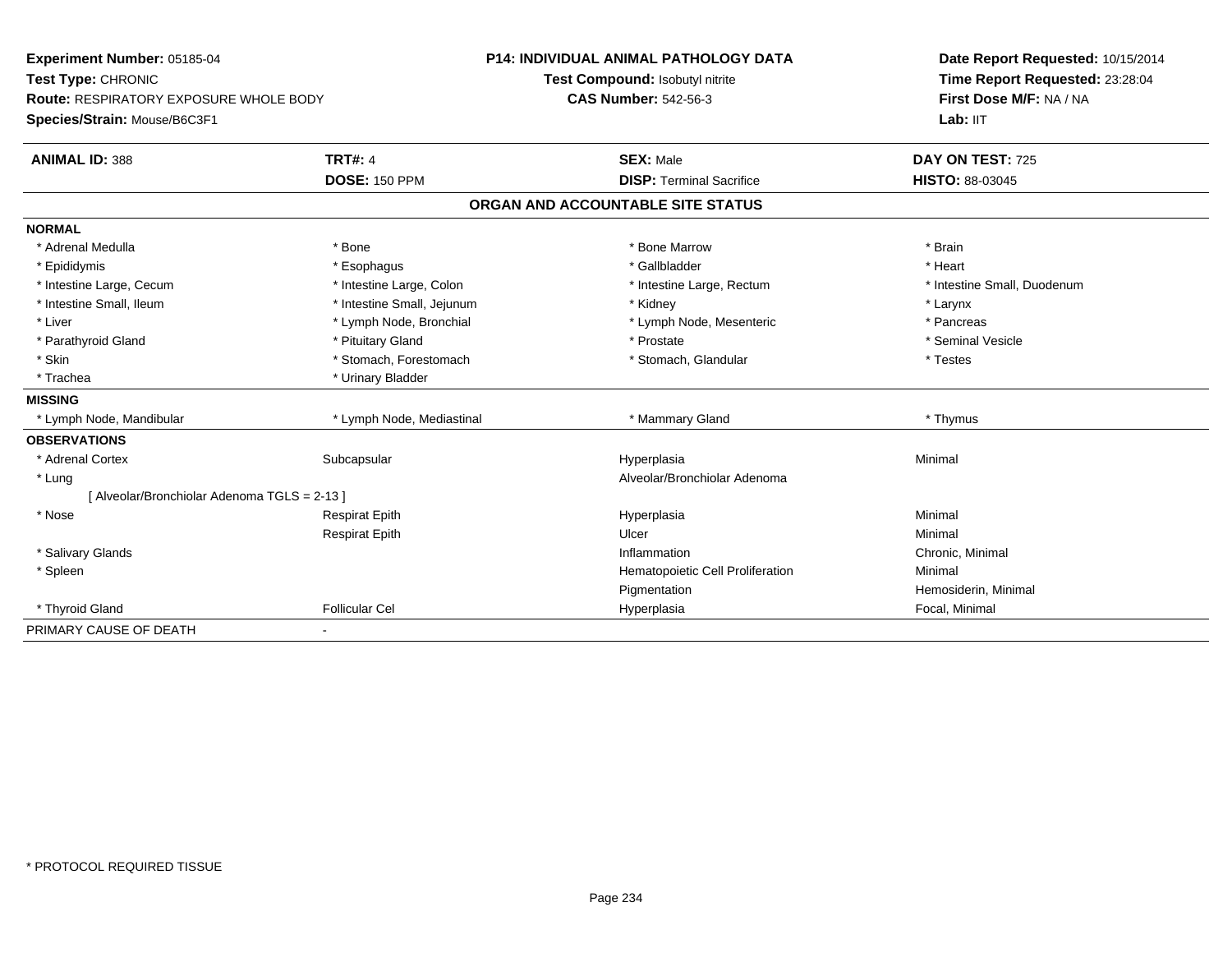| Experiment Number: 05185-04<br>Test Type: CHRONIC                             |                          | <b>P14: INDIVIDUAL ANIMAL PATHOLOGY DATA</b><br>Test Compound: Isobutyl nitrite | Date Report Requested: 10/15/2014<br>Time Report Requested: 23:28:04 |  |
|-------------------------------------------------------------------------------|--------------------------|---------------------------------------------------------------------------------|----------------------------------------------------------------------|--|
| <b>Route: RESPIRATORY EXPOSURE WHOLE BODY</b><br>Species/Strain: Mouse/B6C3F1 |                          | <b>CAS Number: 542-56-3</b>                                                     | First Dose M/F: NA / NA<br>Lab: IIT                                  |  |
| <b>ANIMAL ID: 389</b>                                                         | <b>TRT#: 4</b>           | <b>SEX: Male</b>                                                                | DAY ON TEST: 558                                                     |  |
|                                                                               | <b>DOSE: 150 PPM</b>     | <b>DISP:</b> Moribund Sacrifice                                                 | <b>HISTO: 88-03046</b>                                               |  |
|                                                                               |                          | ORGAN AND ACCOUNTABLE SITE STATUS                                               |                                                                      |  |
| <b>NORMAL</b>                                                                 |                          |                                                                                 |                                                                      |  |
| * Adrenal Cortex                                                              | * Adrenal Medulla        | * Bone                                                                          | * Bone Marrow                                                        |  |
| * Brain                                                                       | * Epididymis             | * Esophagus                                                                     | * Gallbladder                                                        |  |
| * Heart                                                                       | * Intestine Large, Cecum | * Intestine Large, Colon                                                        | * Intestine Large, Rectum                                            |  |
| * Intestine Small, Duodenum                                                   | * Intestine Small, Ileum | * Intestine Small, Jejunum                                                      | * Larynx                                                             |  |
| * Liver                                                                       | * Lymph Node, Mandibular | * Lymph Node, Mediastinal                                                       | * Lymph Node, Mesenteric                                             |  |
| * Pancreas                                                                    | * Pituitary Gland        | * Prostate                                                                      | * Seminal Vesicle                                                    |  |
| * Skin                                                                        | * Stomach, Forestomach   | * Stomach, Glandular                                                            | * Testes                                                             |  |
| * Thyroid Gland                                                               | * Trachea                | * Urinary Bladder                                                               |                                                                      |  |
| <b>MISSING</b>                                                                |                          |                                                                                 |                                                                      |  |
| * Mammary Gland                                                               | * Parathyroid Gland      |                                                                                 |                                                                      |  |
| <b>OBSERVATIONS</b>                                                           |                          |                                                                                 |                                                                      |  |
| * Kidney                                                                      |                          | <b>Infiltration Cellular</b>                                                    | Lymphocyte, Minimal                                                  |  |
| * Lung                                                                        |                          | Alveolar/Bronchiolar Adenoma                                                    | Multiple                                                             |  |
|                                                                               |                          | Alveolar/Bronchiolar Carcinoma                                                  |                                                                      |  |
|                                                                               | <b>Alveolus</b>          | <b>Infiltration Cellular</b>                                                    | Histiocyte, Mild                                                     |  |
|                                                                               |                          | <b>Infiltration Cellular</b>                                                    | Lymphocyte, Minimal                                                  |  |
| [ Alveolar/Bronchiolar Adenoma TGLS = 2-12 ]                                  |                          |                                                                                 |                                                                      |  |
| [ Alveolar/Bronchiolar Carcinoma TGLS = 1-12 ]                                |                          |                                                                                 |                                                                      |  |
| * Lymph Node, Bronchial                                                       |                          | Hyperplasia                                                                     | Lymphoid, Moderate                                                   |  |
| * Nose                                                                        | <b>Respirat Epith</b>    | Hyperplasia                                                                     | Minimal                                                              |  |
| * Salivary Glands                                                             |                          | Inflammation                                                                    | Chronic, Minimal                                                     |  |
| * Spleen                                                                      |                          | Hematopoietic Cell Proliferation                                                | Minimal                                                              |  |
|                                                                               |                          | Pigmentation                                                                    | Hemosiderin, Mild                                                    |  |
| * Thymus                                                                      |                          | Atrophy                                                                         | Mild                                                                 |  |
| PRIMARY CAUSE OF DEATH                                                        | $\blacksquare$           |                                                                                 |                                                                      |  |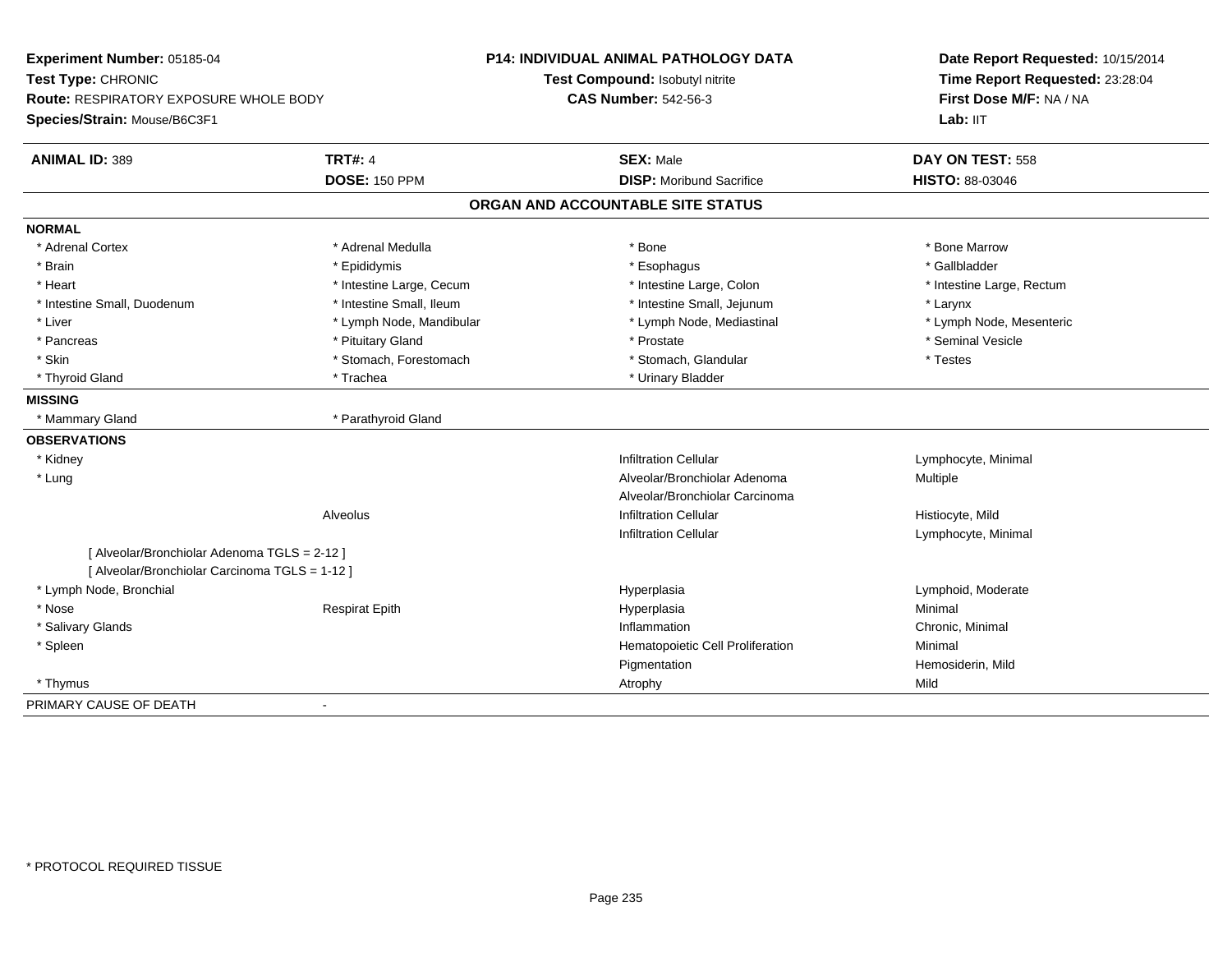| Experiment Number: 05185-04                   |                           | P14: INDIVIDUAL ANIMAL PATHOLOGY DATA | Date Report Requested: 10/15/2014<br>Time Report Requested: 23:28:04 |
|-----------------------------------------------|---------------------------|---------------------------------------|----------------------------------------------------------------------|
| Test Type: CHRONIC                            |                           | Test Compound: Isobutyl nitrite       |                                                                      |
| <b>Route: RESPIRATORY EXPOSURE WHOLE BODY</b> |                           | <b>CAS Number: 542-56-3</b>           | First Dose M/F: NA / NA                                              |
| Species/Strain: Mouse/B6C3F1                  |                           |                                       | Lab: IIT                                                             |
| <b>ANIMAL ID: 390</b>                         | <b>TRT#: 4</b>            | <b>SEX: Male</b>                      | DAY ON TEST: 718                                                     |
|                                               | <b>DOSE: 150 PPM</b>      | <b>DISP:</b> Moribund Sacrifice       | HISTO: 88-03047                                                      |
|                                               |                           | ORGAN AND ACCOUNTABLE SITE STATUS     |                                                                      |
| <b>NORMAL</b>                                 |                           |                                       |                                                                      |
| * Adrenal Medulla                             | * Bone                    | * Bone Marrow                         | * Brain                                                              |
| * Esophagus                                   | * Gallbladder             | * Heart                               | * Intestine Large, Cecum                                             |
| * Intestine Large, Colon                      | * Intestine Large, Rectum | * Intestine Small, Duodenum           | * Intestine Small, Ileum                                             |
| * Intestine Small, Jejunum                    | * Larynx                  | * Lung                                | * Lymph Node, Bronchial                                              |
| * Lymph Node, Mandibular                      | * Lymph Node, Mediastinal | * Pancreas                            | * Parathyroid Gland                                                  |
| * Pituitary Gland                             | * Prostate                | * Seminal Vesicle                     | * Skin                                                               |
| * Stomach, Forestomach                        | * Stomach, Glandular      | * Testes                              | * Thyroid Gland                                                      |
| * Trachea                                     |                           |                                       |                                                                      |
| <b>MISSING</b>                                |                           |                                       |                                                                      |
| * Mammary Gland                               | * Thymus                  |                                       |                                                                      |
| <b>OBSERVATIONS</b>                           |                           |                                       |                                                                      |
| * Adrenal Cortex                              | Subcapsular               | Hyperplasia                           | Mild                                                                 |
| * Epididymis                                  |                           | Inflammation                          | Chronic Active, Moderate                                             |
| * Kidney                                      |                           | Hydronephrosis                        | Mild                                                                 |
| * Liver                                       |                           | Hepatocellular Carcinoma              |                                                                      |
| [ Hepatocellular Carcinoma TGLS = 1-5,12 ]    |                           |                                       |                                                                      |
| * Lymph Node, Mesenteric                      |                           | Hemorrhage                            | Mild                                                                 |
| * Nose                                        |                           | Inflammation                          | Chronic Active, Minimal                                              |
|                                               | <b>Respirat Epith</b>     | Metaplasia                            | Squamous, Minimal                                                    |
| * Salivary Glands                             |                           | Inflammation                          | Chronic, Minimal                                                     |
| * Spleen                                      | Lymph Follic              | Atrophy                               | Moderate                                                             |
|                                               |                           | Hematopoietic Cell Proliferation      | Mild                                                                 |
|                                               |                           | Pigmentation                          | Hemosiderin, Mild                                                    |
| * Urinary Bladder                             |                           | <b>Dilatation</b>                     | Marked                                                               |
| [ Dilatation TGLS = 2-8 ]                     |                           |                                       |                                                                      |
| PRIMARY CAUSE OF DEATH                        | $\sim$                    |                                       |                                                                      |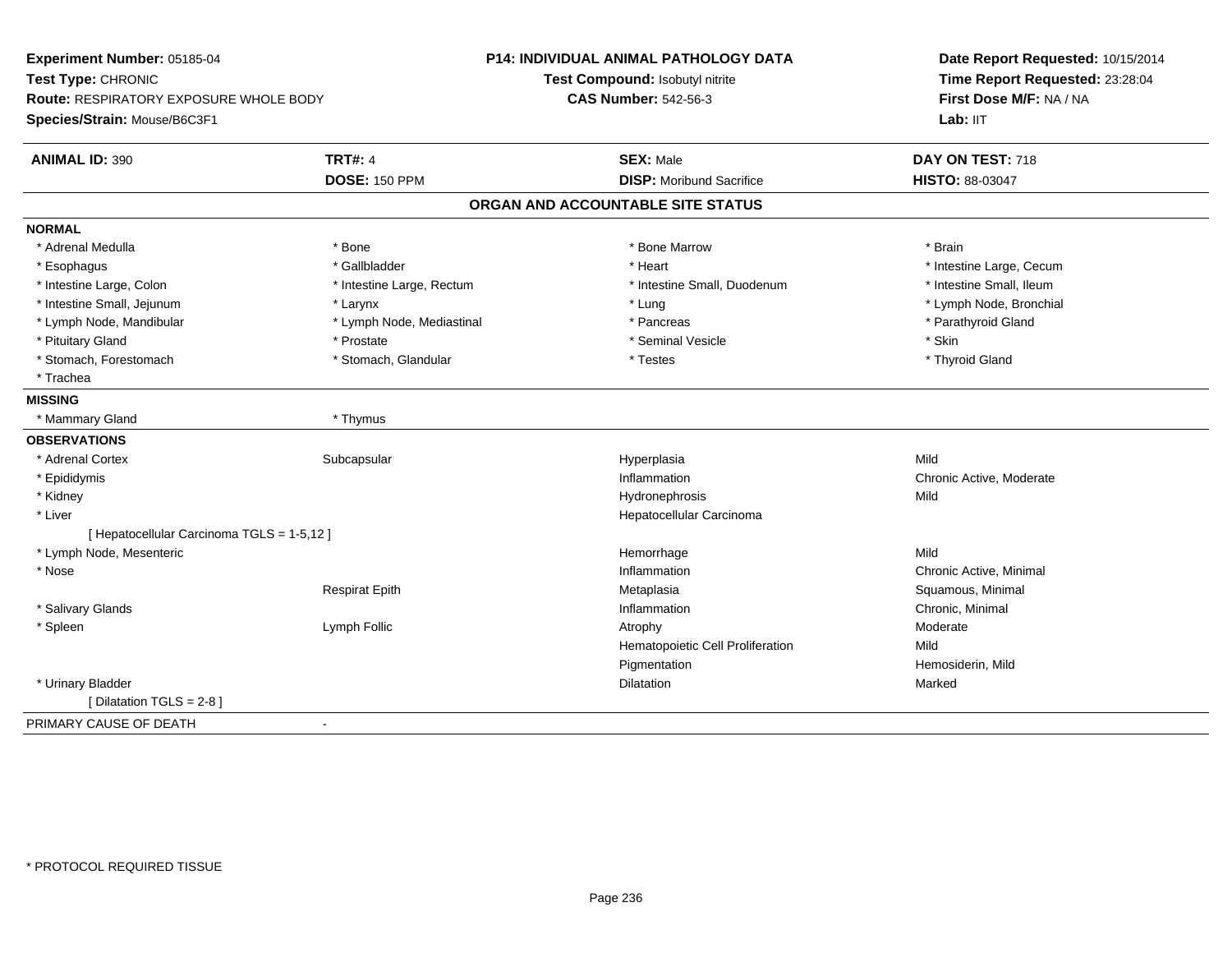| Experiment Number: 05185-04                     |                           | P14: INDIVIDUAL ANIMAL PATHOLOGY DATA | Date Report Requested: 10/15/2014<br>Time Report Requested: 23:28:04<br>First Dose M/F: NA / NA<br>Lab: IIT |
|-------------------------------------------------|---------------------------|---------------------------------------|-------------------------------------------------------------------------------------------------------------|
| Test Type: CHRONIC                              |                           | Test Compound: Isobutyl nitrite       |                                                                                                             |
| Route: RESPIRATORY EXPOSURE WHOLE BODY          |                           | <b>CAS Number: 542-56-3</b>           |                                                                                                             |
| Species/Strain: Mouse/B6C3F1                    |                           |                                       |                                                                                                             |
| <b>ANIMAL ID: 391</b>                           | <b>TRT#: 4</b>            | <b>SEX: Male</b>                      | DAY ON TEST: 316                                                                                            |
|                                                 | <b>DOSE: 150 PPM</b>      | <b>DISP: Natural Death</b>            | HISTO: 88-03048                                                                                             |
|                                                 |                           | ORGAN AND ACCOUNTABLE SITE STATUS     |                                                                                                             |
| <b>NORMAL</b>                                   |                           |                                       |                                                                                                             |
| * Adrenal Cortex                                | * Adrenal Medulla         | * Bone                                | * Brain                                                                                                     |
| * Epididymis                                    | * Esophagus               | * Heart                               | * Intestine Large, Cecum                                                                                    |
| * Intestine Large, Colon                        | * Intestine Large, Rectum | * Intestine Small, Duodenum           | * Intestine Small, Ileum                                                                                    |
| * Intestine Small, Jejunum                      | * Larynx                  | * Lung                                | * Lymph Node, Mandibular                                                                                    |
| * Lymph Node, Mediastinal                       | * Lymph Node, Mesenteric  | * Pancreas                            | * Pituitary Gland                                                                                           |
| * Seminal Vesicle                               | * Stomach, Forestomach    | * Stomach, Glandular                  | * Testes                                                                                                    |
| * Thyroid Gland                                 | * Trachea                 |                                       |                                                                                                             |
| <b>MISSING</b>                                  |                           |                                       |                                                                                                             |
| * Lymph Node, Bronchial                         | * Mammary Gland           | * Parathyroid Gland                   |                                                                                                             |
| <b>OBSERVATIONS</b>                             |                           |                                       |                                                                                                             |
| * Bone Marrow                                   | <b>Myeloid Cell</b>       | Hyperplasia                           | Marked                                                                                                      |
| * Gallbladder                                   |                           | Inflammation                          | Chronic Active, Minimal                                                                                     |
| * Kidney                                        |                           | Inflammation                          | Chronic Active, Marked                                                                                      |
| [Inflammation TGLS = $3-8$ ]                    |                           |                                       |                                                                                                             |
| * Liver                                         |                           | Hematopoietic Cell Proliferation      | Minimal                                                                                                     |
| Lymph Node                                      | Lumbar                    | Hyperplasia                           | Plasma Cell, Moderate                                                                                       |
| [ Hyperplasia TGLS = 4-12 ]                     |                           |                                       |                                                                                                             |
| * Nose                                          | <b>Respirat Epith</b>     | Degeneration                          | Hyaline, Minimal                                                                                            |
| * Prostate                                      |                           | Inflammation                          | Chronic Active, Minimal                                                                                     |
| * Salivary Glands                               |                           | Inflammation                          | Chronic, Minimal                                                                                            |
| * Skin                                          | Prepuce                   | Inflammation                          | Chronic Active, Marked                                                                                      |
| [Inflammation $TGLS = 1-13$ ]                   |                           |                                       |                                                                                                             |
| * Spleen                                        |                           | Hematopoietic Cell Proliferation      | Marked                                                                                                      |
|                                                 |                           | Pigmentation                          | Hemosiderin, Mild                                                                                           |
| [ Hematopoietic Cell Proliferation TGLS = 2-5 ] |                           |                                       |                                                                                                             |
| * Thymus                                        |                           | Atrophy                               | Mild                                                                                                        |
| * Urinary Bladder                               |                           | Inflammation                          | Chronic Active, Marked                                                                                      |
| PRIMARY CAUSE OF DEATH                          |                           |                                       |                                                                                                             |
|                                                 |                           |                                       |                                                                                                             |

Animal Note: ZYMBAL'S GLANDS AT NECROPSY WERE NORMAL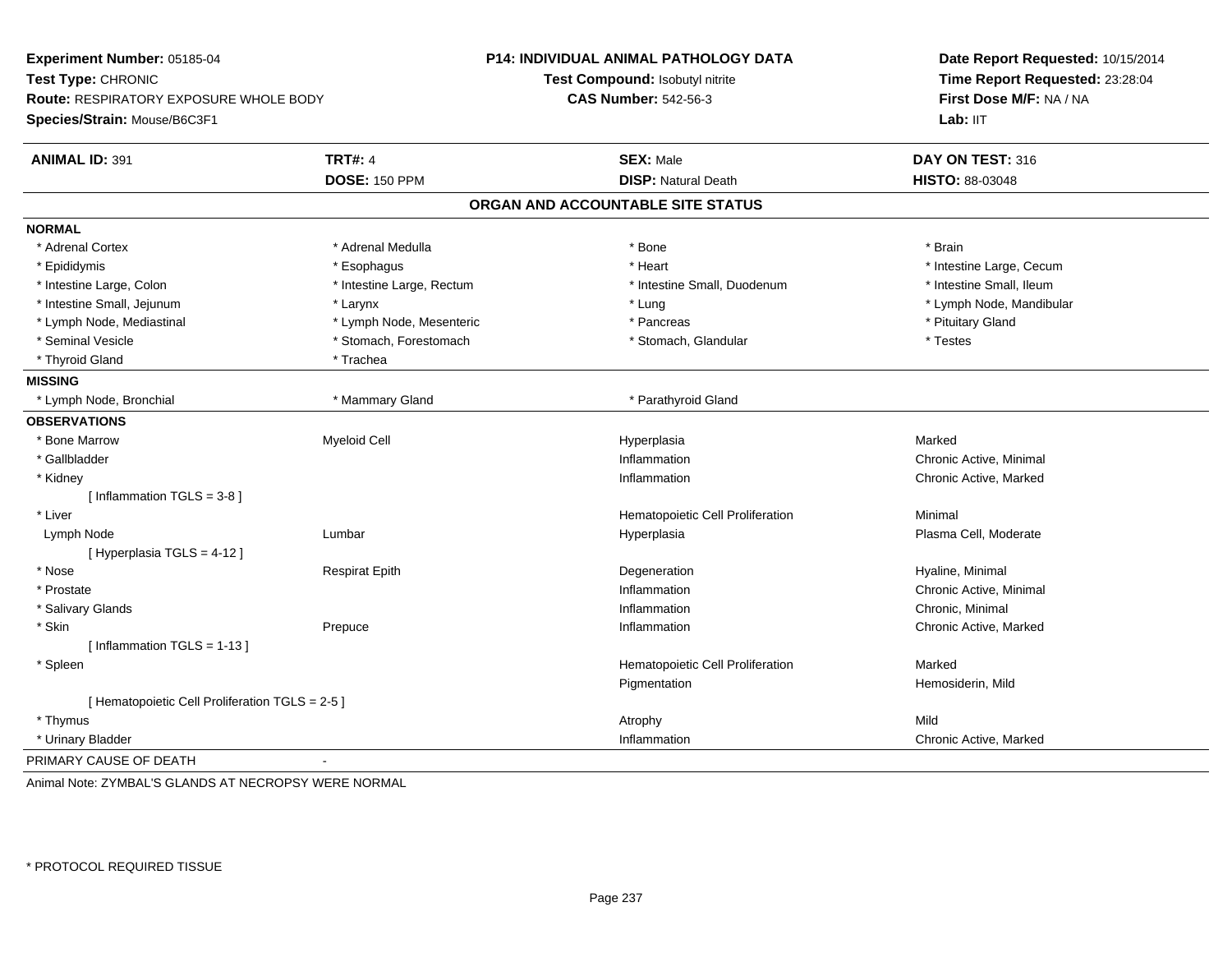| <b>Experiment Number: 05185-04</b><br>Test Type: CHRONIC<br><b>Route: RESPIRATORY EXPOSURE WHOLE BODY</b><br>Species/Strain: Mouse/B6C3F1 |                | <b>P14: INDIVIDUAL ANIMAL PATHOLOGY DATA</b> | Date Report Requested: 10/15/2014<br>Time Report Requested: 23:28:04 |
|-------------------------------------------------------------------------------------------------------------------------------------------|----------------|----------------------------------------------|----------------------------------------------------------------------|
|                                                                                                                                           |                | Test Compound: Isobutyl nitrite              |                                                                      |
|                                                                                                                                           |                | <b>CAS Number: 542-56-3</b>                  | First Dose M/F: NA / NA                                              |
|                                                                                                                                           |                |                                              | Lab: IIT                                                             |
| <b>ANIMAL ID: 391</b>                                                                                                                     | <b>TRT#: 4</b> | <b>SEX: Male</b>                             | DAY ON TEST: 316                                                     |
| <b>DOSE: 150 PPM</b>                                                                                                                      |                | <b>DISP:</b> Natural Death                   | <b>HISTO: 88-03048</b>                                               |
|                                                                                                                                           |                | <b>ORGAN AND ACCOUNTABLE SITE STATUS</b>     |                                                                      |
| Animal Note: LACRIMAL GLANDS MICROSCOPICALLY.                                                                                             |                |                                              |                                                                      |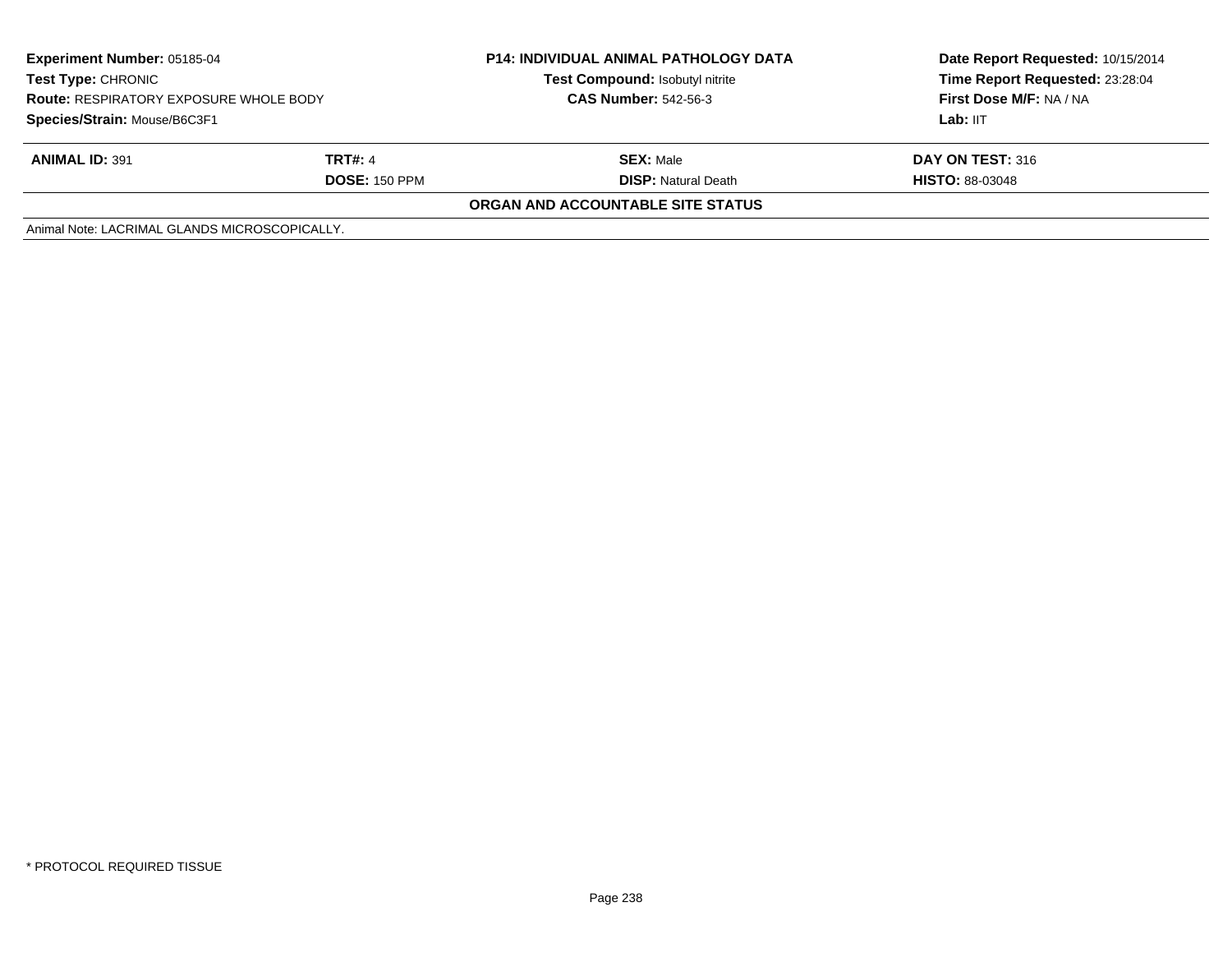| Experiment Number: 05185-04                   |                              | <b>P14: INDIVIDUAL ANIMAL PATHOLOGY DATA</b> | Date Report Requested: 10/15/2014<br>Time Report Requested: 23:28:04<br>First Dose M/F: NA / NA |
|-----------------------------------------------|------------------------------|----------------------------------------------|-------------------------------------------------------------------------------------------------|
| Test Type: CHRONIC                            |                              | Test Compound: Isobutyl nitrite              |                                                                                                 |
| <b>Route: RESPIRATORY EXPOSURE WHOLE BODY</b> |                              | <b>CAS Number: 542-56-3</b>                  |                                                                                                 |
| Species/Strain: Mouse/B6C3F1                  |                              |                                              | Lab: IIT                                                                                        |
| <b>ANIMAL ID: 392</b>                         | <b>TRT#: 4</b>               | <b>SEX: Male</b>                             | DAY ON TEST: 725                                                                                |
|                                               | <b>DOSE: 150 PPM</b>         | <b>DISP: Terminal Sacrifice</b>              | <b>HISTO: 88-03049</b>                                                                          |
|                                               |                              | ORGAN AND ACCOUNTABLE SITE STATUS            |                                                                                                 |
| <b>NORMAL</b>                                 |                              |                                              |                                                                                                 |
| * Adrenal Medulla                             | * Bone                       | * Bone Marrow                                | * Esophagus                                                                                     |
| * Gallbladder                                 | * Heart                      | * Intestine Large, Cecum                     | * Intestine Large, Colon                                                                        |
| * Intestine Large, Rectum                     | * Intestine Small, Duodenum  | * Intestine Small. Ileum                     | * Intestine Small, Jejunum                                                                      |
| * Larynx                                      | * Liver                      | * Lung                                       | * Lymph Node, Bronchial                                                                         |
| * Lymph Node, Mandibular                      | * Lymph Node, Mesenteric     | * Pancreas                                   | * Parathyroid Gland                                                                             |
| * Pituitary Gland                             | * Prostate                   | * Seminal Vesicle                            | * Skin                                                                                          |
| * Stomach, Forestomach                        | * Stomach, Glandular         | * Testes                                     | * Thymus                                                                                        |
| * Thyroid Gland                               | * Trachea                    |                                              |                                                                                                 |
| <b>MISSING</b>                                |                              |                                              |                                                                                                 |
| * Lymph Node, Mediastinal                     | * Mammary Gland              |                                              |                                                                                                 |
| <b>OBSERVATIONS</b>                           |                              |                                              |                                                                                                 |
| * Adrenal Cortex                              | Subcapsular                  | Hyperplasia                                  | Mild                                                                                            |
| * Brain                                       |                              | Mineralization                               | Minimal                                                                                         |
| * Epididymis                                  |                              | Inflammation                                 | Chronic Active, Moderate                                                                        |
| * Kidney                                      |                              | <b>Infiltration Cellular</b>                 | Lymphocyte, Minimal                                                                             |
| * Nose                                        |                              | Inflammation                                 | Chronic Active, Minimal                                                                         |
| * Salivary Glands                             |                              | Inflammation                                 | Chronic, Minimal                                                                                |
| * Spleen                                      |                              | Hematopoietic Cell Proliferation             | Minimal                                                                                         |
|                                               |                              | Pigmentation                                 | Hemosiderin, Minimal                                                                            |
| * Urinary Bladder                             |                              | <b>Infiltration Cellular</b>                 | Lymphocyte, Minimal                                                                             |
| PRIMARY CAUSE OF DEATH                        | $\qquad \qquad \blacksquare$ |                                              |                                                                                                 |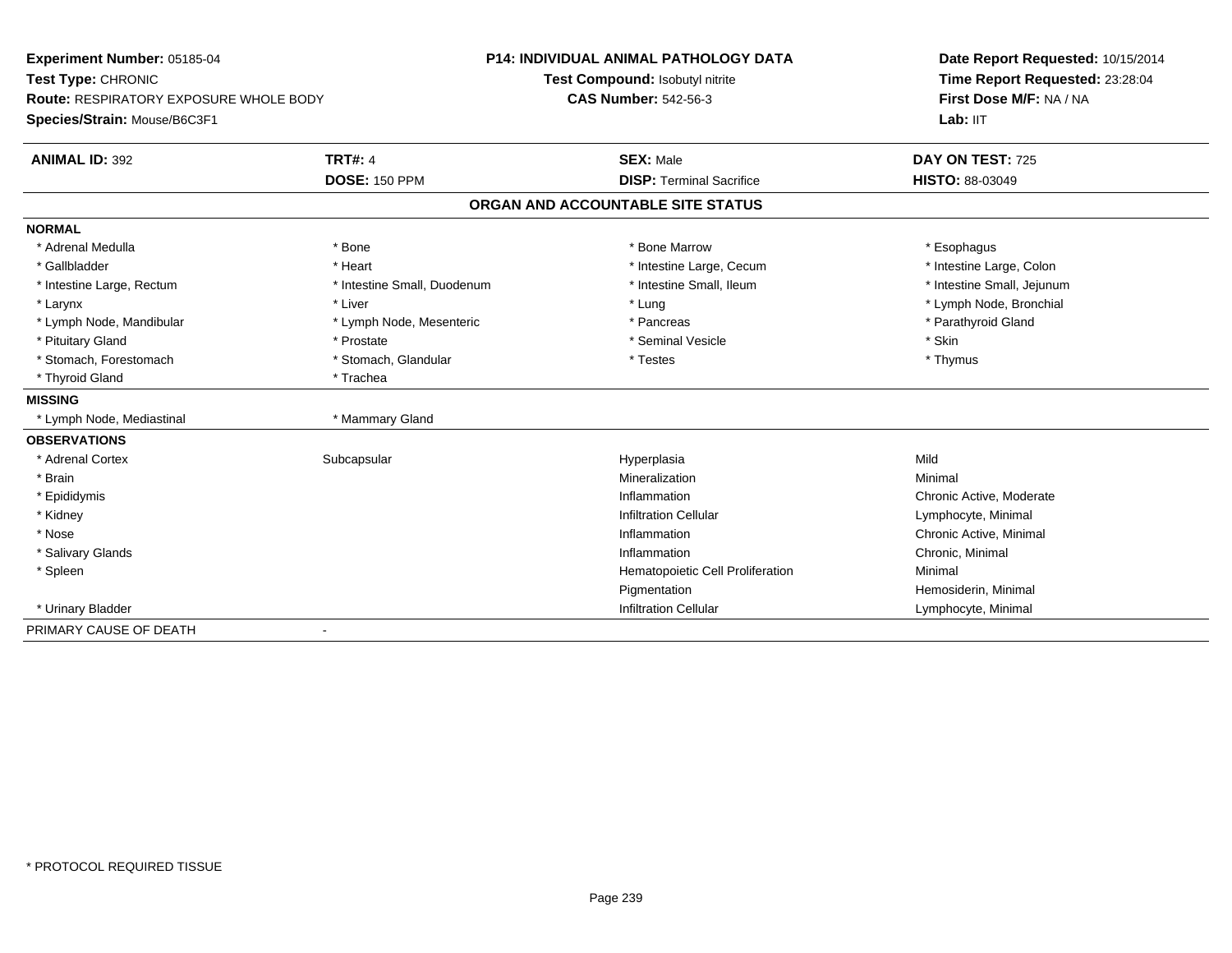| Experiment Number: 05185-04<br>Test Type: CHRONIC<br><b>Route: RESPIRATORY EXPOSURE WHOLE BODY</b><br>Species/Strain: Mouse/B6C3F1 |                           | <b>P14: INDIVIDUAL ANIMAL PATHOLOGY DATA</b> | Date Report Requested: 10/15/2014 |
|------------------------------------------------------------------------------------------------------------------------------------|---------------------------|----------------------------------------------|-----------------------------------|
|                                                                                                                                    |                           | Test Compound: Isobutyl nitrite              | Time Report Requested: 23:28:04   |
|                                                                                                                                    |                           | <b>CAS Number: 542-56-3</b>                  | First Dose M/F: NA / NA           |
|                                                                                                                                    |                           |                                              | Lab: IIT                          |
| <b>ANIMAL ID: 393</b>                                                                                                              | <b>TRT#: 4</b>            | <b>SEX: Male</b>                             | DAY ON TEST: 729                  |
|                                                                                                                                    | <b>DOSE: 150 PPM</b>      | <b>DISP: Terminal Sacrifice</b>              | HISTO: 88-03050                   |
|                                                                                                                                    |                           |                                              |                                   |
|                                                                                                                                    |                           | ORGAN AND ACCOUNTABLE SITE STATUS            |                                   |
| <b>NORMAL</b>                                                                                                                      |                           |                                              |                                   |
| * Adrenal Medulla                                                                                                                  | * Bone                    | * Bone Marrow                                | * Epididymis                      |
| * Esophagus                                                                                                                        | * Gallbladder             | * Heart                                      | * Intestine Large, Cecum          |
| * Intestine Large, Colon                                                                                                           | * Intestine Large, Rectum | * Intestine Small, Duodenum                  | * Intestine Small, Ileum          |
| * Intestine Small, Jejunum                                                                                                         | * Larynx                  | * Lymph Node, Bronchial                      | * Lymph Node, Mesenteric          |
| * Pancreas                                                                                                                         | * Parathyroid Gland       | * Pituitary Gland                            | * Prostate                        |
| * Seminal Vesicle                                                                                                                  | * Skin                    | * Stomach, Forestomach                       | * Stomach, Glandular              |
| * Testes                                                                                                                           | * Trachea                 | * Urinary Bladder                            |                                   |
| <b>MISSING</b>                                                                                                                     |                           |                                              |                                   |
| * Lymph Node, Mediastinal                                                                                                          | * Mammary Gland           |                                              |                                   |
| <b>OBSERVATIONS</b>                                                                                                                |                           |                                              |                                   |
| * Adrenal Cortex                                                                                                                   | Subcapsular               | Hyperplasia                                  | Minimal                           |
| * Brain                                                                                                                            |                           | Mineralization                               | Minimal                           |
| <b>Harderian Gland</b>                                                                                                             |                           | Adenocarcinoma                               |                                   |
| [Adenocarcinoma TGLS = 4-15]                                                                                                       |                           |                                              |                                   |
| * Kidney                                                                                                                           |                           | <b>Infiltration Cellular</b>                 | Lymphocyte, Minimal               |
|                                                                                                                                    | <b>Renal Tubule</b>       | Regeneration                                 | Minimal                           |
| * Liver                                                                                                                            |                           | Hepatocellular Adenoma                       |                                   |
|                                                                                                                                    |                           | Hepatocellular Carcinoma                     |                                   |
| [ Hepatocellular Adenoma TGLS = 1-13 ]                                                                                             |                           |                                              |                                   |
| [ Hepatocellular Carcinoma TGLS = 2-12 ]                                                                                           |                           |                                              |                                   |
| * Lung                                                                                                                             |                           | Alveolar/Bronchiolar Adenoma                 |                                   |
|                                                                                                                                    | Alveolar Epith            | Hyperplasia                                  | Focal, Mild                       |
| [ Alveolar/Bronchiolar Adenoma TGLS = 3-14 ]                                                                                       |                           |                                              |                                   |
| * Lymph Node, Mandibular                                                                                                           |                           | Hyperplasia                                  | Lymphoid, Moderate                |
| * Nose                                                                                                                             | <b>Respirat Epith</b>     | Hyperplasia                                  | Minimal                           |
| * Salivary Glands                                                                                                                  |                           | Inflammation                                 | Chronic, Minimal                  |
| * Spleen                                                                                                                           |                           | Hematopoietic Cell Proliferation             | Minimal                           |
|                                                                                                                                    |                           | Pigmentation                                 | Hemosiderin, Minimal              |
| * Thymus                                                                                                                           |                           | Atrophy                                      | Moderate                          |
| * Thyroid Gland                                                                                                                    | <b>Follicular Cel</b>     | Hyperplasia                                  | Focal, Minimal                    |
|                                                                                                                                    |                           |                                              |                                   |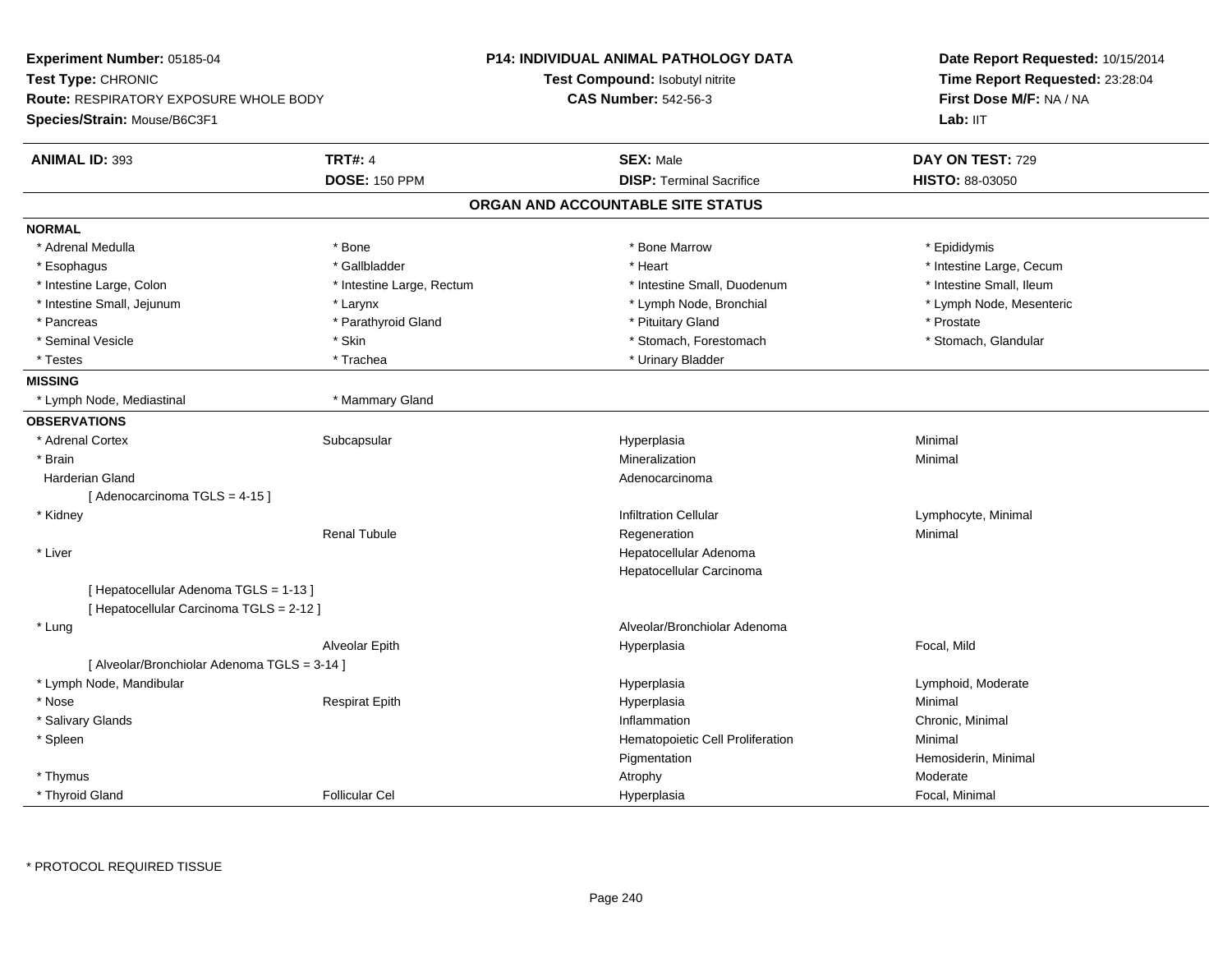| <b>Experiment Number: 05185-04</b><br><b>Test Type: CHRONIC</b><br><b>Route: RESPIRATORY EXPOSURE WHOLE BODY</b><br>Species/Strain: Mouse/B6C3F1 |                      | <b>P14: INDIVIDUAL ANIMAL PATHOLOGY DATA</b> | Date Report Requested: 10/15/2014 |  |
|--------------------------------------------------------------------------------------------------------------------------------------------------|----------------------|----------------------------------------------|-----------------------------------|--|
|                                                                                                                                                  |                      | Test Compound: Isobutyl nitrite              | Time Report Requested: 23:28:04   |  |
|                                                                                                                                                  |                      | <b>CAS Number: 542-56-3</b>                  | First Dose M/F: NA / NA           |  |
|                                                                                                                                                  |                      |                                              | Lab: IIT                          |  |
| <b>ANIMAL ID: 393</b>                                                                                                                            | <b>TRT#: 4</b>       | <b>SEX:</b> Male                             | <b>DAY ON TEST: 729</b>           |  |
|                                                                                                                                                  | <b>DOSE: 150 PPM</b> | <b>DISP: Terminal Sacrifice</b>              | <b>HISTO: 88-03050</b>            |  |
|                                                                                                                                                  |                      | ORGAN AND ACCOUNTABLE SITE STATUS            |                                   |  |
| PRIMARY CAUSE OF DEATH                                                                                                                           |                      |                                              |                                   |  |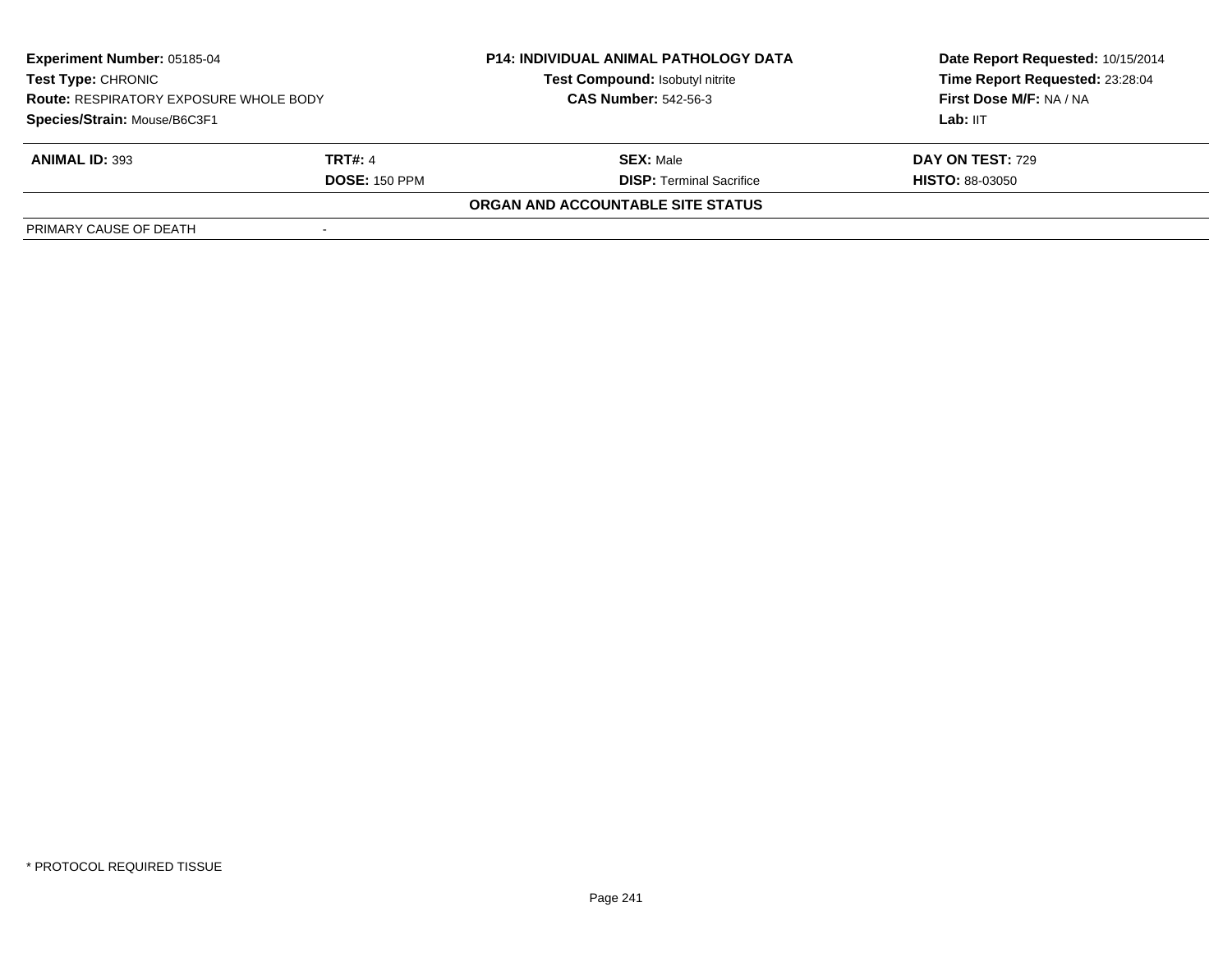| Experiment Number: 05185-04<br>Test Type: CHRONIC<br><b>Route: RESPIRATORY EXPOSURE WHOLE BODY</b> |                            | <b>P14: INDIVIDUAL ANIMAL PATHOLOGY DATA</b> | Date Report Requested: 10/15/2014<br>Time Report Requested: 23:28:04 |  |
|----------------------------------------------------------------------------------------------------|----------------------------|----------------------------------------------|----------------------------------------------------------------------|--|
|                                                                                                    |                            | Test Compound: Isobutyl nitrite              |                                                                      |  |
|                                                                                                    |                            | <b>CAS Number: 542-56-3</b>                  | First Dose M/F: NA / NA                                              |  |
| Species/Strain: Mouse/B6C3F1                                                                       |                            |                                              | Lab: IIT                                                             |  |
| <b>ANIMAL ID: 394</b>                                                                              | <b>TRT#: 4</b>             | <b>SEX: Male</b>                             | DAY ON TEST: 725                                                     |  |
|                                                                                                    | <b>DOSE: 150 PPM</b>       | <b>DISP: Terminal Sacrifice</b>              | HISTO: 88-03051                                                      |  |
|                                                                                                    |                            | ORGAN AND ACCOUNTABLE SITE STATUS            |                                                                      |  |
| <b>NORMAL</b>                                                                                      |                            |                                              |                                                                      |  |
| * Adrenal Medulla                                                                                  | * Bone                     | * Bone Marrow                                | * Brain                                                              |  |
| * Epididymis                                                                                       | * Esophagus                | * Gallbladder                                | * Heart                                                              |  |
| * Intestine Large, Cecum                                                                           | * Intestine Large, Colon   | * Intestine Large, Rectum                    | * Intestine Small, Duodenum                                          |  |
| * Intestine Small, Ileum                                                                           | * Intestine Small, Jejunum | * Larynx                                     | * Liver                                                              |  |
| * Lymph Node, Mandibular                                                                           | * Lymph Node, Mediastinal  | * Lymph Node, Mesenteric                     | * Nose                                                               |  |
| * Pancreas                                                                                         | * Prostate                 | * Seminal Vesicle                            | * Skin                                                               |  |
| * Stomach, Forestomach                                                                             | * Stomach, Glandular       | $^\star$ Testes                              | * Thymus                                                             |  |
| * Trachea                                                                                          | * Urinary Bladder          |                                              |                                                                      |  |
| <b>MISSING</b>                                                                                     |                            |                                              |                                                                      |  |
| * Lymph Node, Bronchial                                                                            | * Mammary Gland            | * Parathyroid Gland                          |                                                                      |  |
| <b>OBSERVATIONS</b>                                                                                |                            |                                              |                                                                      |  |
| * Adrenal Cortex                                                                                   | Subcapsular                | Hyperplasia                                  | Mild                                                                 |  |
| * Kidney                                                                                           |                            | <b>Infiltration Cellular</b>                 | Lymphocyte, Minimal                                                  |  |
| * Lung                                                                                             |                            | <b>Infiltration Cellular</b>                 | Lymphocyte, Minimal                                                  |  |
| * Pituitary Gland                                                                                  | Pars Distalis              | Adenoma                                      |                                                                      |  |
| * Salivary Glands                                                                                  |                            | Inflammation                                 | Chronic, Minimal                                                     |  |
| * Spleen                                                                                           |                            | Hematopoietic Cell Proliferation             | Minimal                                                              |  |
|                                                                                                    |                            | Pigmentation                                 | Hemosiderin, Minimal                                                 |  |
| * Thyroid Gland                                                                                    | <b>Follicular Cel</b>      | Adenoma                                      |                                                                      |  |
| PRIMARY CAUSE OF DEATH                                                                             | $\blacksquare$             |                                              |                                                                      |  |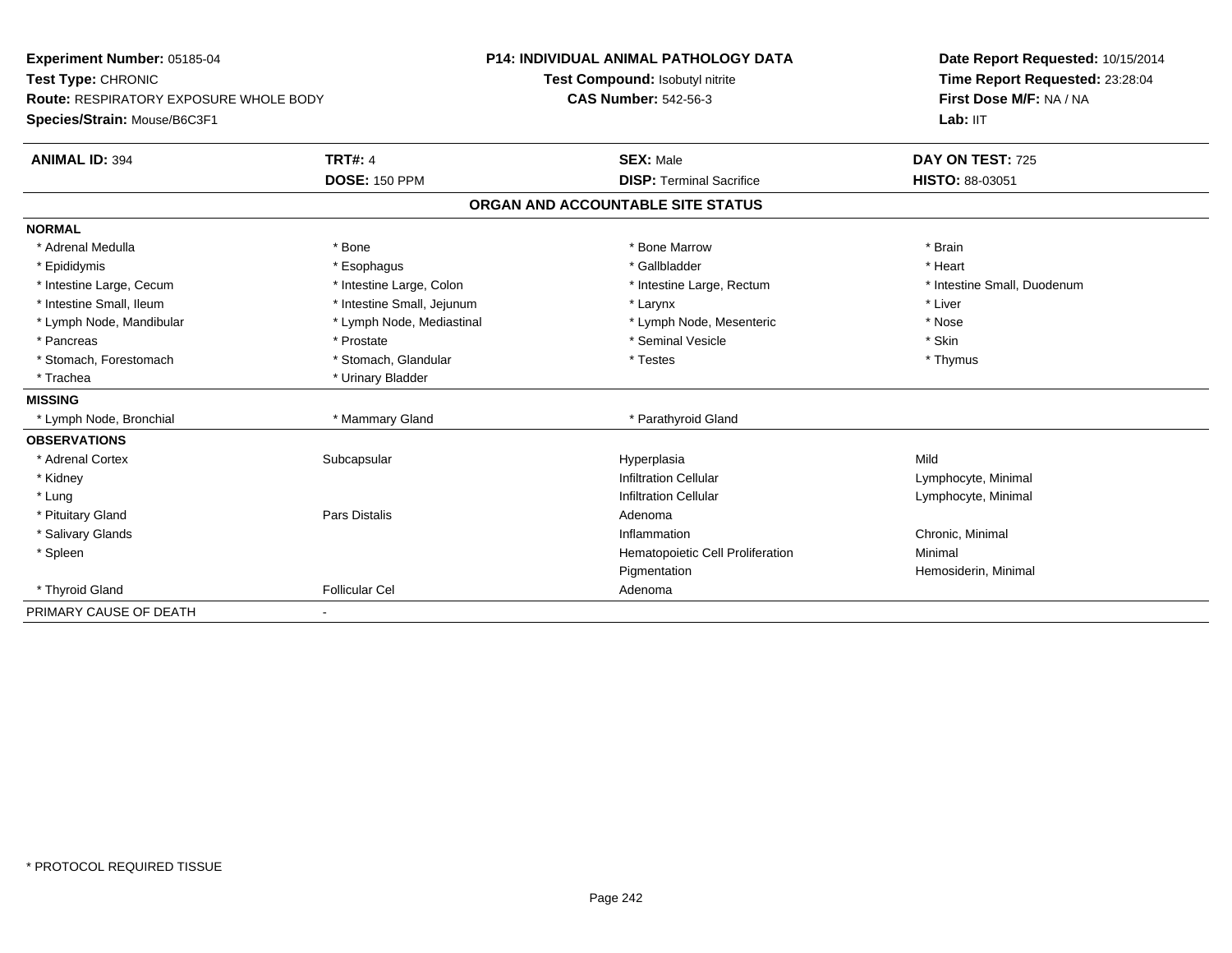| Time Report Requested: 23:28:04<br>Test Compound: Isobutyl nitrite<br>First Dose M/F: NA / NA<br><b>CAS Number: 542-56-3</b><br>Route: RESPIRATORY EXPOSURE WHOLE BODY<br>Lab: IIT<br><b>TRT#: 4</b><br><b>ANIMAL ID: 395</b><br><b>SEX: Male</b><br>DAY ON TEST: 725<br><b>DOSE: 150 PPM</b><br><b>DISP: Terminal Sacrifice</b><br>HISTO: 88-03052<br>ORGAN AND ACCOUNTABLE SITE STATUS<br>* Adrenal Cortex<br>* Adrenal Medulla<br>* Bone Marrow<br>* Bone<br>* Heart<br>* Gallbladder<br>* Brain<br>* Esophagus<br>* Intestine Large, Cecum<br>* Intestine Large, Colon<br>* Intestine Large, Rectum<br>* Intestine Small, Duodenum<br>* Intestine Small, Ileum<br>* Intestine Small, Jejunum<br>* Larynx<br>* Lymph Node, Bronchial<br>* Lymph Node, Mandibular<br>* Lymph Node, Mediastinal<br>* Lymph Node, Mesenteric<br>* Nose<br>* Parathyroid Gland<br>* Pituitary Gland<br>* Prostate<br>* Pancreas<br>* Skin<br>* Stomach, Forestomach<br>* Seminal Vesicle<br>* Stomach, Glandular<br>* Testes<br>* Thymus<br>* Trachea<br>* Mammary Gland<br>* Epididymis<br>Inflammation<br>Chronic Active, Mild<br>* Kidney<br>Marked<br>Hydronephrosis<br><b>Infiltration Cellular</b><br>Lymphocyte, Mild<br>[Hydronephrosis TGLS = 3,4-8]<br>Hepatocellular Adenoma<br>* Liver<br><b>Syncytial Alteration</b><br>Minimal<br>[ Hepatocellular Adenoma TGLS = 2-12 ]<br>Focal, Mild<br>* Lung<br>Alveolar Epith<br>Hyperplasia<br>* Salivary Glands<br>Inflammation<br>Chronic, Minimal<br>Hematopoietic Cell Proliferation<br>Minimal<br>* Spleen<br>Pigmentation<br>Hemosiderin, Minimal<br>* Thyroid Gland<br><b>Follicular Cel</b><br>Adenoma<br>* Urinary Bladder<br>Moderate<br><b>Dilatation</b><br>[ Dilatation TGLS = 1-8 ] | Experiment Number: 05185-04  | P14: INDIVIDUAL ANIMAL PATHOLOGY DATA | Date Report Requested: 10/15/2014 |  |
|---------------------------------------------------------------------------------------------------------------------------------------------------------------------------------------------------------------------------------------------------------------------------------------------------------------------------------------------------------------------------------------------------------------------------------------------------------------------------------------------------------------------------------------------------------------------------------------------------------------------------------------------------------------------------------------------------------------------------------------------------------------------------------------------------------------------------------------------------------------------------------------------------------------------------------------------------------------------------------------------------------------------------------------------------------------------------------------------------------------------------------------------------------------------------------------------------------------------------------------------------------------------------------------------------------------------------------------------------------------------------------------------------------------------------------------------------------------------------------------------------------------------------------------------------------------------------------------------------------------------------------------------------------------------------------------------------------------------------------------|------------------------------|---------------------------------------|-----------------------------------|--|
|                                                                                                                                                                                                                                                                                                                                                                                                                                                                                                                                                                                                                                                                                                                                                                                                                                                                                                                                                                                                                                                                                                                                                                                                                                                                                                                                                                                                                                                                                                                                                                                                                                                                                                                                       | Test Type: CHRONIC           |                                       |                                   |  |
|                                                                                                                                                                                                                                                                                                                                                                                                                                                                                                                                                                                                                                                                                                                                                                                                                                                                                                                                                                                                                                                                                                                                                                                                                                                                                                                                                                                                                                                                                                                                                                                                                                                                                                                                       |                              |                                       |                                   |  |
|                                                                                                                                                                                                                                                                                                                                                                                                                                                                                                                                                                                                                                                                                                                                                                                                                                                                                                                                                                                                                                                                                                                                                                                                                                                                                                                                                                                                                                                                                                                                                                                                                                                                                                                                       | Species/Strain: Mouse/B6C3F1 |                                       |                                   |  |
|                                                                                                                                                                                                                                                                                                                                                                                                                                                                                                                                                                                                                                                                                                                                                                                                                                                                                                                                                                                                                                                                                                                                                                                                                                                                                                                                                                                                                                                                                                                                                                                                                                                                                                                                       |                              |                                       |                                   |  |
|                                                                                                                                                                                                                                                                                                                                                                                                                                                                                                                                                                                                                                                                                                                                                                                                                                                                                                                                                                                                                                                                                                                                                                                                                                                                                                                                                                                                                                                                                                                                                                                                                                                                                                                                       |                              |                                       |                                   |  |
|                                                                                                                                                                                                                                                                                                                                                                                                                                                                                                                                                                                                                                                                                                                                                                                                                                                                                                                                                                                                                                                                                                                                                                                                                                                                                                                                                                                                                                                                                                                                                                                                                                                                                                                                       |                              |                                       |                                   |  |
|                                                                                                                                                                                                                                                                                                                                                                                                                                                                                                                                                                                                                                                                                                                                                                                                                                                                                                                                                                                                                                                                                                                                                                                                                                                                                                                                                                                                                                                                                                                                                                                                                                                                                                                                       | <b>NORMAL</b>                |                                       |                                   |  |
|                                                                                                                                                                                                                                                                                                                                                                                                                                                                                                                                                                                                                                                                                                                                                                                                                                                                                                                                                                                                                                                                                                                                                                                                                                                                                                                                                                                                                                                                                                                                                                                                                                                                                                                                       |                              |                                       |                                   |  |
|                                                                                                                                                                                                                                                                                                                                                                                                                                                                                                                                                                                                                                                                                                                                                                                                                                                                                                                                                                                                                                                                                                                                                                                                                                                                                                                                                                                                                                                                                                                                                                                                                                                                                                                                       |                              |                                       |                                   |  |
|                                                                                                                                                                                                                                                                                                                                                                                                                                                                                                                                                                                                                                                                                                                                                                                                                                                                                                                                                                                                                                                                                                                                                                                                                                                                                                                                                                                                                                                                                                                                                                                                                                                                                                                                       |                              |                                       |                                   |  |
|                                                                                                                                                                                                                                                                                                                                                                                                                                                                                                                                                                                                                                                                                                                                                                                                                                                                                                                                                                                                                                                                                                                                                                                                                                                                                                                                                                                                                                                                                                                                                                                                                                                                                                                                       |                              |                                       |                                   |  |
|                                                                                                                                                                                                                                                                                                                                                                                                                                                                                                                                                                                                                                                                                                                                                                                                                                                                                                                                                                                                                                                                                                                                                                                                                                                                                                                                                                                                                                                                                                                                                                                                                                                                                                                                       |                              |                                       |                                   |  |
|                                                                                                                                                                                                                                                                                                                                                                                                                                                                                                                                                                                                                                                                                                                                                                                                                                                                                                                                                                                                                                                                                                                                                                                                                                                                                                                                                                                                                                                                                                                                                                                                                                                                                                                                       |                              |                                       |                                   |  |
|                                                                                                                                                                                                                                                                                                                                                                                                                                                                                                                                                                                                                                                                                                                                                                                                                                                                                                                                                                                                                                                                                                                                                                                                                                                                                                                                                                                                                                                                                                                                                                                                                                                                                                                                       |                              |                                       |                                   |  |
|                                                                                                                                                                                                                                                                                                                                                                                                                                                                                                                                                                                                                                                                                                                                                                                                                                                                                                                                                                                                                                                                                                                                                                                                                                                                                                                                                                                                                                                                                                                                                                                                                                                                                                                                       |                              |                                       |                                   |  |
|                                                                                                                                                                                                                                                                                                                                                                                                                                                                                                                                                                                                                                                                                                                                                                                                                                                                                                                                                                                                                                                                                                                                                                                                                                                                                                                                                                                                                                                                                                                                                                                                                                                                                                                                       | <b>MISSING</b>               |                                       |                                   |  |
|                                                                                                                                                                                                                                                                                                                                                                                                                                                                                                                                                                                                                                                                                                                                                                                                                                                                                                                                                                                                                                                                                                                                                                                                                                                                                                                                                                                                                                                                                                                                                                                                                                                                                                                                       |                              |                                       |                                   |  |
|                                                                                                                                                                                                                                                                                                                                                                                                                                                                                                                                                                                                                                                                                                                                                                                                                                                                                                                                                                                                                                                                                                                                                                                                                                                                                                                                                                                                                                                                                                                                                                                                                                                                                                                                       | <b>OBSERVATIONS</b>          |                                       |                                   |  |
|                                                                                                                                                                                                                                                                                                                                                                                                                                                                                                                                                                                                                                                                                                                                                                                                                                                                                                                                                                                                                                                                                                                                                                                                                                                                                                                                                                                                                                                                                                                                                                                                                                                                                                                                       |                              |                                       |                                   |  |
|                                                                                                                                                                                                                                                                                                                                                                                                                                                                                                                                                                                                                                                                                                                                                                                                                                                                                                                                                                                                                                                                                                                                                                                                                                                                                                                                                                                                                                                                                                                                                                                                                                                                                                                                       |                              |                                       |                                   |  |
|                                                                                                                                                                                                                                                                                                                                                                                                                                                                                                                                                                                                                                                                                                                                                                                                                                                                                                                                                                                                                                                                                                                                                                                                                                                                                                                                                                                                                                                                                                                                                                                                                                                                                                                                       |                              |                                       |                                   |  |
|                                                                                                                                                                                                                                                                                                                                                                                                                                                                                                                                                                                                                                                                                                                                                                                                                                                                                                                                                                                                                                                                                                                                                                                                                                                                                                                                                                                                                                                                                                                                                                                                                                                                                                                                       |                              |                                       |                                   |  |
|                                                                                                                                                                                                                                                                                                                                                                                                                                                                                                                                                                                                                                                                                                                                                                                                                                                                                                                                                                                                                                                                                                                                                                                                                                                                                                                                                                                                                                                                                                                                                                                                                                                                                                                                       |                              |                                       |                                   |  |
|                                                                                                                                                                                                                                                                                                                                                                                                                                                                                                                                                                                                                                                                                                                                                                                                                                                                                                                                                                                                                                                                                                                                                                                                                                                                                                                                                                                                                                                                                                                                                                                                                                                                                                                                       |                              |                                       |                                   |  |
|                                                                                                                                                                                                                                                                                                                                                                                                                                                                                                                                                                                                                                                                                                                                                                                                                                                                                                                                                                                                                                                                                                                                                                                                                                                                                                                                                                                                                                                                                                                                                                                                                                                                                                                                       |                              |                                       |                                   |  |
|                                                                                                                                                                                                                                                                                                                                                                                                                                                                                                                                                                                                                                                                                                                                                                                                                                                                                                                                                                                                                                                                                                                                                                                                                                                                                                                                                                                                                                                                                                                                                                                                                                                                                                                                       |                              |                                       |                                   |  |
|                                                                                                                                                                                                                                                                                                                                                                                                                                                                                                                                                                                                                                                                                                                                                                                                                                                                                                                                                                                                                                                                                                                                                                                                                                                                                                                                                                                                                                                                                                                                                                                                                                                                                                                                       |                              |                                       |                                   |  |
|                                                                                                                                                                                                                                                                                                                                                                                                                                                                                                                                                                                                                                                                                                                                                                                                                                                                                                                                                                                                                                                                                                                                                                                                                                                                                                                                                                                                                                                                                                                                                                                                                                                                                                                                       |                              |                                       |                                   |  |
|                                                                                                                                                                                                                                                                                                                                                                                                                                                                                                                                                                                                                                                                                                                                                                                                                                                                                                                                                                                                                                                                                                                                                                                                                                                                                                                                                                                                                                                                                                                                                                                                                                                                                                                                       |                              |                                       |                                   |  |
|                                                                                                                                                                                                                                                                                                                                                                                                                                                                                                                                                                                                                                                                                                                                                                                                                                                                                                                                                                                                                                                                                                                                                                                                                                                                                                                                                                                                                                                                                                                                                                                                                                                                                                                                       |                              |                                       |                                   |  |
|                                                                                                                                                                                                                                                                                                                                                                                                                                                                                                                                                                                                                                                                                                                                                                                                                                                                                                                                                                                                                                                                                                                                                                                                                                                                                                                                                                                                                                                                                                                                                                                                                                                                                                                                       |                              |                                       |                                   |  |
|                                                                                                                                                                                                                                                                                                                                                                                                                                                                                                                                                                                                                                                                                                                                                                                                                                                                                                                                                                                                                                                                                                                                                                                                                                                                                                                                                                                                                                                                                                                                                                                                                                                                                                                                       |                              |                                       |                                   |  |
|                                                                                                                                                                                                                                                                                                                                                                                                                                                                                                                                                                                                                                                                                                                                                                                                                                                                                                                                                                                                                                                                                                                                                                                                                                                                                                                                                                                                                                                                                                                                                                                                                                                                                                                                       | PRIMARY CAUSE OF DEATH       |                                       |                                   |  |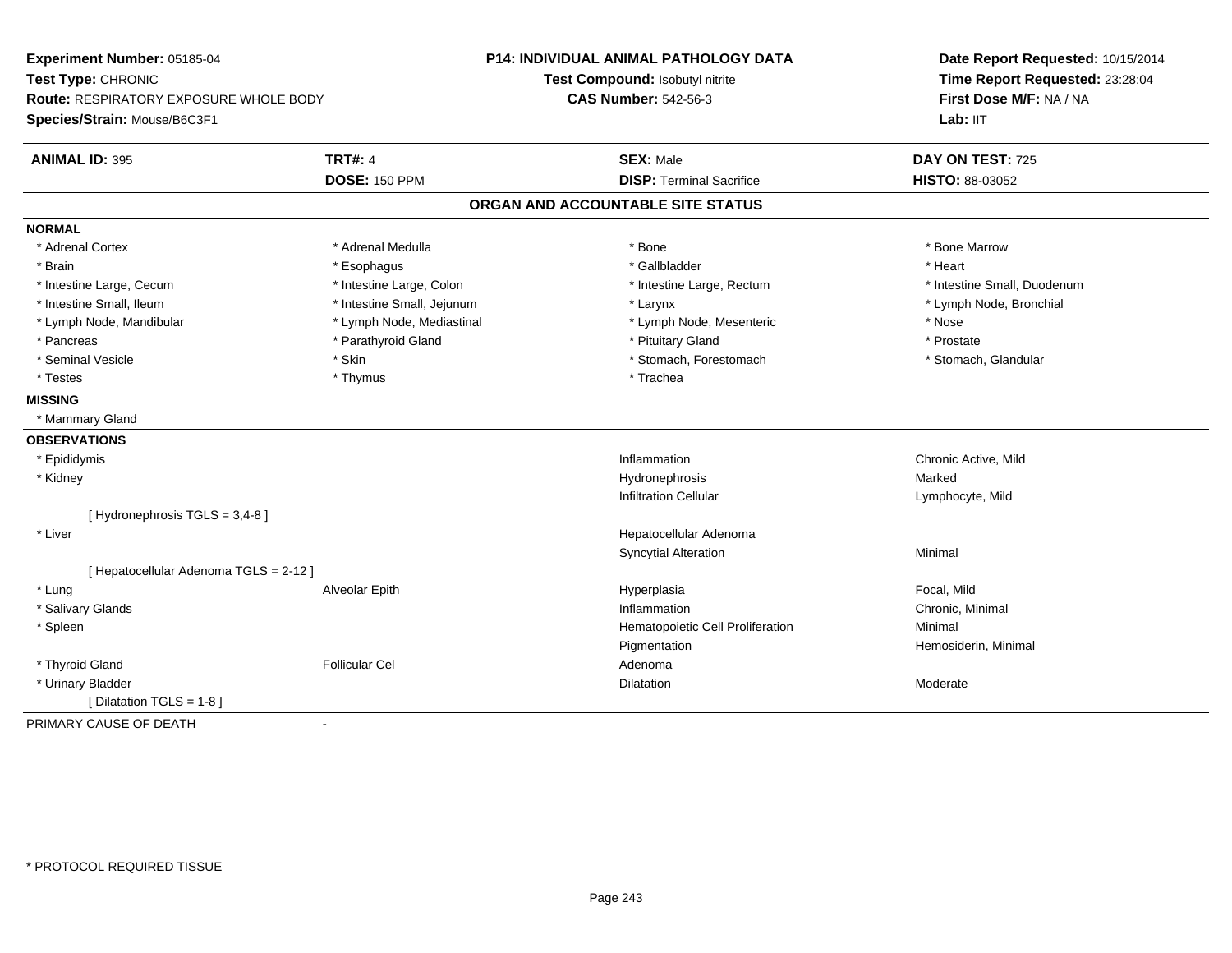| Experiment Number: 05185-04                                                                          |                            | <b>P14: INDIVIDUAL ANIMAL PATHOLOGY DATA</b> | Date Report Requested: 10/15/2014<br>Time Report Requested: 23:28:04<br>First Dose M/F: NA / NA |  |
|------------------------------------------------------------------------------------------------------|----------------------------|----------------------------------------------|-------------------------------------------------------------------------------------------------|--|
| Test Type: CHRONIC                                                                                   |                            | Test Compound: Isobutyl nitrite              |                                                                                                 |  |
| <b>Route: RESPIRATORY EXPOSURE WHOLE BODY</b>                                                        |                            | <b>CAS Number: 542-56-3</b>                  |                                                                                                 |  |
| Species/Strain: Mouse/B6C3F1                                                                         |                            |                                              | Lab: IIT                                                                                        |  |
| <b>ANIMAL ID: 396</b>                                                                                | <b>TRT#: 4</b>             | <b>SEX: Male</b>                             | DAY ON TEST: 726                                                                                |  |
|                                                                                                      | <b>DOSE: 150 PPM</b>       | <b>DISP: Terminal Sacrifice</b>              | HISTO: 88-03053                                                                                 |  |
|                                                                                                      |                            | ORGAN AND ACCOUNTABLE SITE STATUS            |                                                                                                 |  |
| <b>NORMAL</b>                                                                                        |                            |                                              |                                                                                                 |  |
| * Adrenal Medulla                                                                                    | * Bone                     | * Bone Marrow                                | * Brain                                                                                         |  |
| * Epididymis                                                                                         | * Esophagus                | * Gallbladder                                | * Heart                                                                                         |  |
| * Intestine Large, Cecum                                                                             | * Intestine Large, Colon   | * Intestine Large, Rectum                    | * Intestine Small, Duodenum                                                                     |  |
| * Intestine Small, Ileum                                                                             | * Intestine Small, Jejunum | * Larynx                                     | * Lymph Node, Bronchial                                                                         |  |
| * Lymph Node, Mandibular                                                                             | * Lymph Node, Mediastinal  | * Lymph Node, Mesenteric                     | * Parathyroid Gland                                                                             |  |
| * Pituitary Gland                                                                                    | * Prostate                 | * Salivary Glands                            | * Seminal Vesicle                                                                               |  |
| * Skin                                                                                               | * Stomach, Forestomach     | * Testes                                     | * Thyroid Gland                                                                                 |  |
| * Trachea                                                                                            | * Urinary Bladder          |                                              |                                                                                                 |  |
| <b>MISSING</b>                                                                                       |                            |                                              |                                                                                                 |  |
| * Mammary Gland                                                                                      | * Thymus                   |                                              |                                                                                                 |  |
| <b>OBSERVATIONS</b>                                                                                  |                            |                                              |                                                                                                 |  |
| * Adrenal Cortex                                                                                     |                            | Hypertrophy                                  | Focal, Minimal                                                                                  |  |
| * Kidney                                                                                             | <b>Renal Tubule</b>        | Dilatation                                   | Mild                                                                                            |  |
|                                                                                                      |                            | <b>Infiltration Cellular</b>                 | Lymphocyte, Moderate                                                                            |  |
|                                                                                                      | <b>Renal Tubule</b>        | Regeneration                                 | Mild                                                                                            |  |
| * Liver                                                                                              |                            | Hepatocellular Adenoma                       |                                                                                                 |  |
|                                                                                                      | <b>Bile Duct</b>           | Hyperplasia                                  | Mild                                                                                            |  |
|                                                                                                      |                            | Hyperplasia                                  | Marked                                                                                          |  |
|                                                                                                      |                            | Inflammation                                 | Chronic, Mild                                                                                   |  |
|                                                                                                      |                            | Mixed Cell Focus                             |                                                                                                 |  |
|                                                                                                      | Periportal                 | Vacuolization Cytoplasmic                    | Moderate                                                                                        |  |
| [ Hepatocellular Adenoma TGLS = 2-12 ]<br>[ Hyperplasia TGLS = 2-12 ]<br>[ Hyperplasia TGLS = 2-12 ] |                            |                                              |                                                                                                 |  |
| * Lung                                                                                               |                            | Alveolar/Bronchiolar Adenoma                 |                                                                                                 |  |
|                                                                                                      | Alveolar Epith             | Hyperplasia                                  | Focal, Minimal                                                                                  |  |
| [Alveolar/Bronchiolar Adenoma TGLS = 3-15]                                                           |                            |                                              |                                                                                                 |  |
| * Nose                                                                                               | Olfactory Epi              | Atrophy                                      | Minimal                                                                                         |  |
|                                                                                                      |                            | Exudate                                      | Serous, Minimal                                                                                 |  |
|                                                                                                      |                            |                                              |                                                                                                 |  |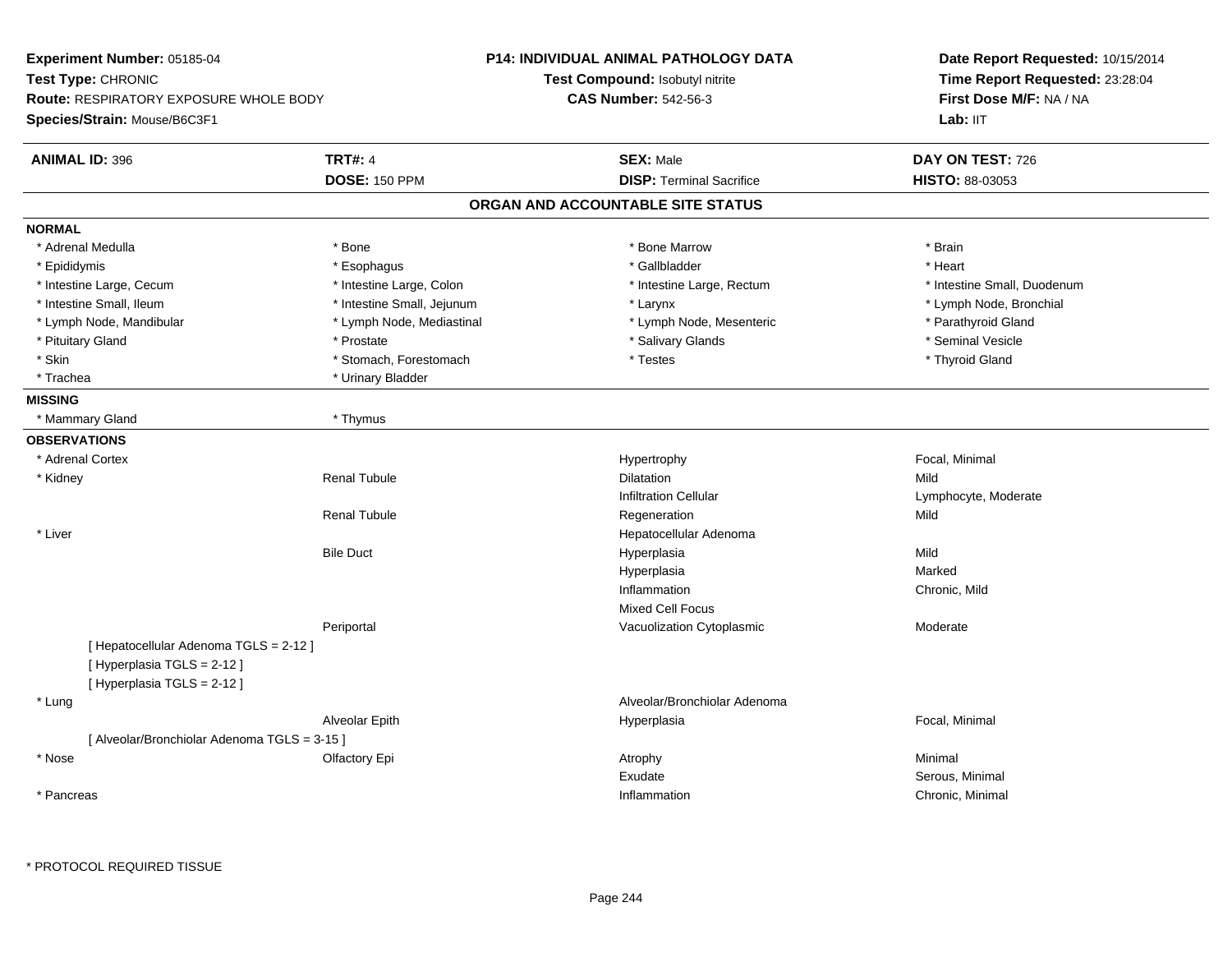| Experiment Number: 05185-04<br>Test Type: CHRONIC<br><b>Route: RESPIRATORY EXPOSURE WHOLE BODY</b><br>Species/Strain: Mouse/B6C3F1<br><b>ANIMAL ID: 396</b><br><b>TRT#: 4</b><br><b>DOSE: 150 PPM</b> |  | <b>P14: INDIVIDUAL ANIMAL PATHOLOGY DATA</b><br>Test Compound: Isobutyl nitrite<br><b>CAS Number: 542-56-3</b> | Date Report Requested: 10/15/2014<br>Time Report Requested: 23:28:04<br>First Dose M/F: NA / NA<br>Lab: IIT |
|-------------------------------------------------------------------------------------------------------------------------------------------------------------------------------------------------------|--|----------------------------------------------------------------------------------------------------------------|-------------------------------------------------------------------------------------------------------------|
|                                                                                                                                                                                                       |  | <b>SEX: Male</b><br><b>DISP:</b> Terminal Sacrifice                                                            | <b>DAY ON TEST: 726</b><br><b>HISTO: 88-03053</b>                                                           |
|                                                                                                                                                                                                       |  | ORGAN AND ACCOUNTABLE SITE STATUS                                                                              |                                                                                                             |
| <b>Preputial Gland</b><br>[ Dilatation TGLS = $1-14$ ]                                                                                                                                                |  | <b>Dilatation</b>                                                                                              | Marked                                                                                                      |
| * Spleen                                                                                                                                                                                              |  | Hematopoietic Cell Proliferation                                                                               | Minimal                                                                                                     |
|                                                                                                                                                                                                       |  | Pigmentation                                                                                                   | Hemosiderin, Minimal                                                                                        |
| * Stomach, Glandular                                                                                                                                                                                  |  | Dysplasia                                                                                                      | Mild                                                                                                        |
| PRIMARY CAUSE OF DEATH                                                                                                                                                                                |  |                                                                                                                |                                                                                                             |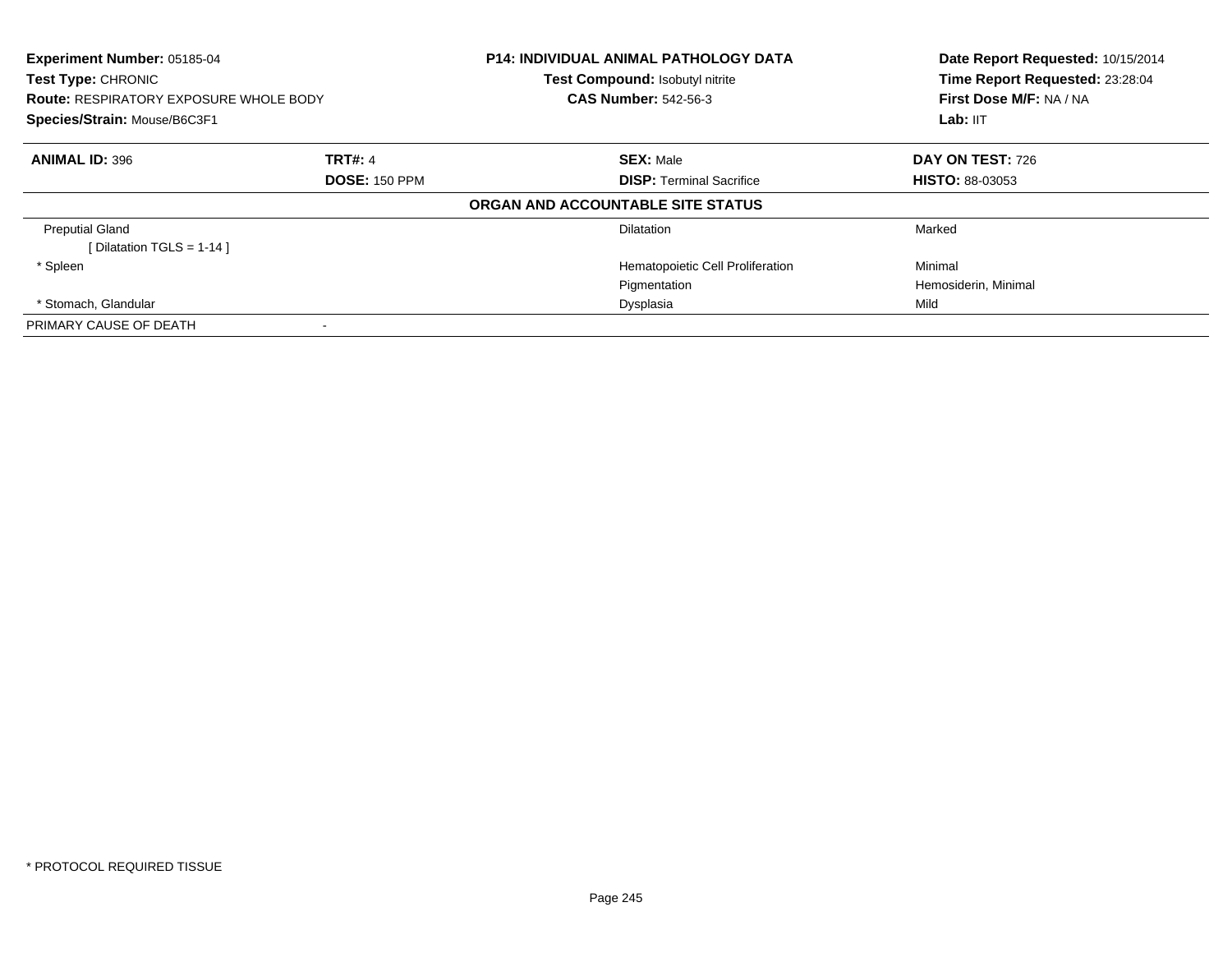| Experiment Number: 05185-04                   |                           | <b>P14: INDIVIDUAL ANIMAL PATHOLOGY DATA</b> | Date Report Requested: 10/15/2014                          |  |
|-----------------------------------------------|---------------------------|----------------------------------------------|------------------------------------------------------------|--|
| Test Type: CHRONIC                            |                           | Test Compound: Isobutyl nitrite              | Time Report Requested: 23:28:04<br>First Dose M/F: NA / NA |  |
| <b>Route: RESPIRATORY EXPOSURE WHOLE BODY</b> |                           | <b>CAS Number: 542-56-3</b>                  |                                                            |  |
| Species/Strain: Mouse/B6C3F1                  |                           |                                              | Lab: IIT                                                   |  |
| <b>ANIMAL ID: 397</b>                         | <b>TRT#: 4</b>            | <b>SEX: Male</b>                             | DAY ON TEST: 725                                           |  |
|                                               | <b>DOSE: 150 PPM</b>      | <b>DISP: Terminal Sacrifice</b>              | HISTO: 88-03054                                            |  |
|                                               |                           | ORGAN AND ACCOUNTABLE SITE STATUS            |                                                            |  |
| <b>NORMAL</b>                                 |                           |                                              |                                                            |  |
| * Adrenal Medulla                             | * Bone                    | * Brain                                      | * Epididymis                                               |  |
| * Esophagus                                   | * Gallbladder             | * Heart                                      | * Intestine Large, Cecum                                   |  |
| * Intestine Large, Colon                      | * Intestine Large, Rectum | * Intestine Small, Duodenum                  | * Intestine Small, Ileum                                   |  |
| * Intestine Small, Jejunum                    | * Larynx                  | * Lung                                       | * Lymph Node, Bronchial                                    |  |
| * Lymph Node, Mandibular                      | * Lymph Node, Mediastinal | * Nose                                       | * Pancreas                                                 |  |
| * Parathyroid Gland                           | * Pituitary Gland         | * Prostate                                   | * Salivary Glands                                          |  |
| * Seminal Vesicle                             | * Skin                    | * Stomach, Forestomach                       | * Stomach, Glandular                                       |  |
| * Testes                                      | * Thymus                  | * Trachea                                    |                                                            |  |
| <b>MISSING</b>                                |                           |                                              |                                                            |  |
| * Mammary Gland                               |                           |                                              |                                                            |  |
| <b>OBSERVATIONS</b>                           |                           |                                              |                                                            |  |
| * Adrenal Cortex                              |                           | Hypertrophy                                  | Focal, Minimal                                             |  |
| * Bone Marrow                                 | <b>Myeloid Cell</b>       | Hyperplasia                                  | Moderate                                                   |  |
| * Kidney                                      | <b>Renal Tubule</b>       | <b>Dilatation</b>                            | Minimal                                                    |  |
|                                               |                           | Hydronephrosis                               | Minimal                                                    |  |
|                                               |                           | <b>Infiltration Cellular</b>                 | Lymphocyte, Minimal                                        |  |
| * Liver                                       |                           | <b>Cytologic Alterations</b>                 | Moderate                                                   |  |
| [ Cytologic Alterations TGLS = 1-12 ]         |                           |                                              |                                                            |  |
| * Lymph Node, Mesenteric                      |                           | Hemorrhage                                   | Mild                                                       |  |
| * Spleen                                      |                           | Hematopoietic Cell Proliferation             | Moderate                                                   |  |
|                                               |                           | Pigmentation                                 | Hemosiderin, Mild                                          |  |
| * Thyroid Gland                               | <b>Follicular Cel</b>     | Hyperplasia                                  | Focal. Minimal                                             |  |
| * Urinary Bladder                             |                           | Inflammation                                 | Chronic Active, Marked                                     |  |
| PRIMARY CAUSE OF DEATH                        | $\blacksquare$            |                                              |                                                            |  |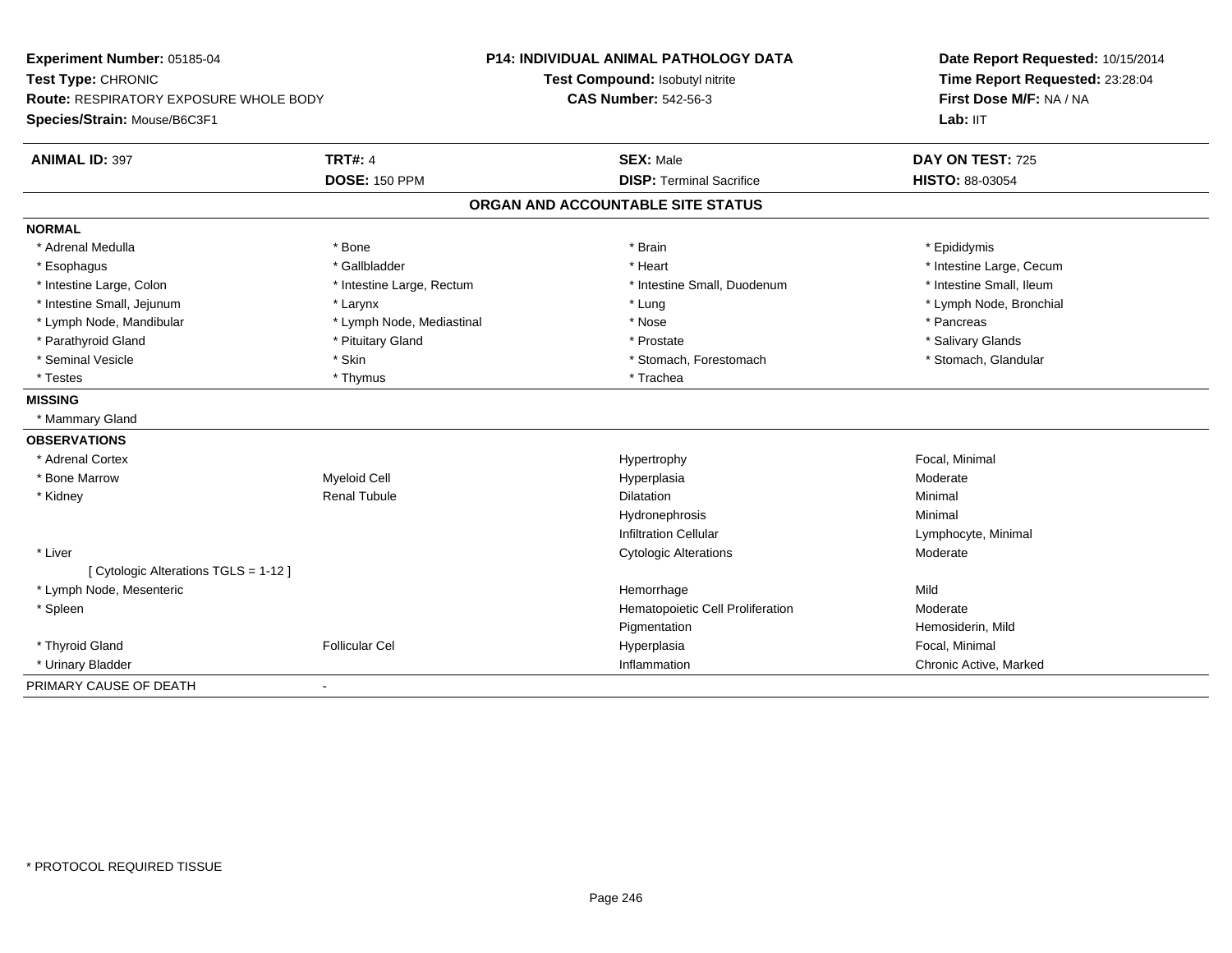| Time Report Requested: 23:28:04<br>Test Type: CHRONIC<br>Test Compound: Isobutyl nitrite<br>First Dose M/F: NA / NA<br>Route: RESPIRATORY EXPOSURE WHOLE BODY<br><b>CAS Number: 542-56-3</b><br>Lab: IIT<br>Species/Strain: Mouse/B6C3F1<br><b>TRT#: 4</b><br><b>SEX: Male</b><br>DAY ON TEST: 693<br><b>ANIMAL ID: 398</b><br><b>DOSE: 150 PPM</b><br><b>DISP: Natural Death</b><br>HISTO: 88-03055<br>ORGAN AND ACCOUNTABLE SITE STATUS<br>* Adrenal Cortex<br>* Adrenal Medulla<br>* Bone Marrow<br>* Bone<br>* Heart<br>* Intestine Large, Colon<br>* Epididymis<br>* Esophagus<br>* Intestine Small, Jejunum<br>* Larynx<br>* Lymph Node, Mandibular<br>* Intestine Large, Rectum<br>* Lymph Node, Mediastinal<br>* Nose<br>* Pancreas<br>* Pituitary Gland<br>* Seminal Vesicle<br>* Skin<br>* Stomach, Forestomach<br>* Prostate<br>* Thyroid Gland<br>* Stomach, Glandular<br>* Testes<br>* Thymus<br>* Trachea<br>* Mammary Gland<br>* Parathyroid Gland<br>* Lymph Node, Bronchial | Experiment Number: 05185-04 | <b>P14: INDIVIDUAL ANIMAL PATHOLOGY DATA</b> | Date Report Requested: 10/15/2014 |  |
|----------------------------------------------------------------------------------------------------------------------------------------------------------------------------------------------------------------------------------------------------------------------------------------------------------------------------------------------------------------------------------------------------------------------------------------------------------------------------------------------------------------------------------------------------------------------------------------------------------------------------------------------------------------------------------------------------------------------------------------------------------------------------------------------------------------------------------------------------------------------------------------------------------------------------------------------------------------------------------------------|-----------------------------|----------------------------------------------|-----------------------------------|--|
|                                                                                                                                                                                                                                                                                                                                                                                                                                                                                                                                                                                                                                                                                                                                                                                                                                                                                                                                                                                              |                             |                                              |                                   |  |
|                                                                                                                                                                                                                                                                                                                                                                                                                                                                                                                                                                                                                                                                                                                                                                                                                                                                                                                                                                                              |                             |                                              |                                   |  |
|                                                                                                                                                                                                                                                                                                                                                                                                                                                                                                                                                                                                                                                                                                                                                                                                                                                                                                                                                                                              |                             |                                              |                                   |  |
|                                                                                                                                                                                                                                                                                                                                                                                                                                                                                                                                                                                                                                                                                                                                                                                                                                                                                                                                                                                              |                             |                                              |                                   |  |
|                                                                                                                                                                                                                                                                                                                                                                                                                                                                                                                                                                                                                                                                                                                                                                                                                                                                                                                                                                                              |                             |                                              |                                   |  |
|                                                                                                                                                                                                                                                                                                                                                                                                                                                                                                                                                                                                                                                                                                                                                                                                                                                                                                                                                                                              |                             |                                              |                                   |  |
|                                                                                                                                                                                                                                                                                                                                                                                                                                                                                                                                                                                                                                                                                                                                                                                                                                                                                                                                                                                              |                             |                                              |                                   |  |
|                                                                                                                                                                                                                                                                                                                                                                                                                                                                                                                                                                                                                                                                                                                                                                                                                                                                                                                                                                                              | <b>NORMAL</b>               |                                              |                                   |  |
|                                                                                                                                                                                                                                                                                                                                                                                                                                                                                                                                                                                                                                                                                                                                                                                                                                                                                                                                                                                              |                             |                                              |                                   |  |
|                                                                                                                                                                                                                                                                                                                                                                                                                                                                                                                                                                                                                                                                                                                                                                                                                                                                                                                                                                                              |                             |                                              |                                   |  |
|                                                                                                                                                                                                                                                                                                                                                                                                                                                                                                                                                                                                                                                                                                                                                                                                                                                                                                                                                                                              |                             |                                              |                                   |  |
|                                                                                                                                                                                                                                                                                                                                                                                                                                                                                                                                                                                                                                                                                                                                                                                                                                                                                                                                                                                              |                             |                                              |                                   |  |
|                                                                                                                                                                                                                                                                                                                                                                                                                                                                                                                                                                                                                                                                                                                                                                                                                                                                                                                                                                                              |                             |                                              |                                   |  |
|                                                                                                                                                                                                                                                                                                                                                                                                                                                                                                                                                                                                                                                                                                                                                                                                                                                                                                                                                                                              |                             |                                              |                                   |  |
|                                                                                                                                                                                                                                                                                                                                                                                                                                                                                                                                                                                                                                                                                                                                                                                                                                                                                                                                                                                              |                             |                                              |                                   |  |
|                                                                                                                                                                                                                                                                                                                                                                                                                                                                                                                                                                                                                                                                                                                                                                                                                                                                                                                                                                                              | <b>MISSING</b>              |                                              |                                   |  |
|                                                                                                                                                                                                                                                                                                                                                                                                                                                                                                                                                                                                                                                                                                                                                                                                                                                                                                                                                                                              |                             |                                              |                                   |  |
|                                                                                                                                                                                                                                                                                                                                                                                                                                                                                                                                                                                                                                                                                                                                                                                                                                                                                                                                                                                              | <b>AUTO PRECLUDES DIAG.</b> |                                              |                                   |  |
| * Gallbladder<br>* Intestine Large, Cecum<br>* Intestine Small, Duodenum<br>* Intestine Small, Ileum                                                                                                                                                                                                                                                                                                                                                                                                                                                                                                                                                                                                                                                                                                                                                                                                                                                                                         |                             |                                              |                                   |  |
| * Urinary Bladder                                                                                                                                                                                                                                                                                                                                                                                                                                                                                                                                                                                                                                                                                                                                                                                                                                                                                                                                                                            |                             |                                              |                                   |  |
|                                                                                                                                                                                                                                                                                                                                                                                                                                                                                                                                                                                                                                                                                                                                                                                                                                                                                                                                                                                              | <b>OBSERVATIONS</b>         |                                              |                                   |  |
| * Brain<br>Mineralization<br>Mild                                                                                                                                                                                                                                                                                                                                                                                                                                                                                                                                                                                                                                                                                                                                                                                                                                                                                                                                                            |                             |                                              |                                   |  |
| * Kidney<br>Hydronephrosis<br>Mild                                                                                                                                                                                                                                                                                                                                                                                                                                                                                                                                                                                                                                                                                                                                                                                                                                                                                                                                                           |                             |                                              |                                   |  |
| <b>Infiltration Cellular</b><br>Lymphocyte, Minimal                                                                                                                                                                                                                                                                                                                                                                                                                                                                                                                                                                                                                                                                                                                                                                                                                                                                                                                                          |                             |                                              |                                   |  |
| [Hydronephrosis TGLS = 3-8]                                                                                                                                                                                                                                                                                                                                                                                                                                                                                                                                                                                                                                                                                                                                                                                                                                                                                                                                                                  |                             |                                              |                                   |  |
| * Liver<br><b>Syncytial Alteration</b><br>Minimal                                                                                                                                                                                                                                                                                                                                                                                                                                                                                                                                                                                                                                                                                                                                                                                                                                                                                                                                            |                             |                                              |                                   |  |
| Alveolar/Bronchiolar Adenoma<br>* Lung                                                                                                                                                                                                                                                                                                                                                                                                                                                                                                                                                                                                                                                                                                                                                                                                                                                                                                                                                       |                             |                                              |                                   |  |
| Lumbar<br>Hemorrhage<br>Mild<br>Lymph Node                                                                                                                                                                                                                                                                                                                                                                                                                                                                                                                                                                                                                                                                                                                                                                                                                                                                                                                                                   |                             |                                              |                                   |  |
| Lumbar<br>Hyperplasia<br>Histiocytic, Mild                                                                                                                                                                                                                                                                                                                                                                                                                                                                                                                                                                                                                                                                                                                                                                                                                                                                                                                                                   |                             |                                              |                                   |  |
| [Hemorrhage TGLS = 2-12]                                                                                                                                                                                                                                                                                                                                                                                                                                                                                                                                                                                                                                                                                                                                                                                                                                                                                                                                                                     |                             |                                              |                                   |  |
| [ Hyperplasia TGLS = 2-12 ]                                                                                                                                                                                                                                                                                                                                                                                                                                                                                                                                                                                                                                                                                                                                                                                                                                                                                                                                                                  |                             |                                              |                                   |  |
| * Lymph Node, Mesenteric<br>Hemorrhage<br>Mild                                                                                                                                                                                                                                                                                                                                                                                                                                                                                                                                                                                                                                                                                                                                                                                                                                                                                                                                               |                             |                                              |                                   |  |
| [Hemorrhage TGLS = 2-12]                                                                                                                                                                                                                                                                                                                                                                                                                                                                                                                                                                                                                                                                                                                                                                                                                                                                                                                                                                     |                             |                                              |                                   |  |
| * Salivary Glands<br>Inflammation<br>Chronic, Minimal                                                                                                                                                                                                                                                                                                                                                                                                                                                                                                                                                                                                                                                                                                                                                                                                                                                                                                                                        |                             |                                              |                                   |  |
| Mild<br>* Spleen<br>Hematopoietic Cell Proliferation                                                                                                                                                                                                                                                                                                                                                                                                                                                                                                                                                                                                                                                                                                                                                                                                                                                                                                                                         |                             |                                              |                                   |  |
| Pigmentation<br>Hemosiderin, Mild                                                                                                                                                                                                                                                                                                                                                                                                                                                                                                                                                                                                                                                                                                                                                                                                                                                                                                                                                            |                             |                                              |                                   |  |
|                                                                                                                                                                                                                                                                                                                                                                                                                                                                                                                                                                                                                                                                                                                                                                                                                                                                                                                                                                                              | PRIMARY CAUSE OF DEATH      |                                              |                                   |  |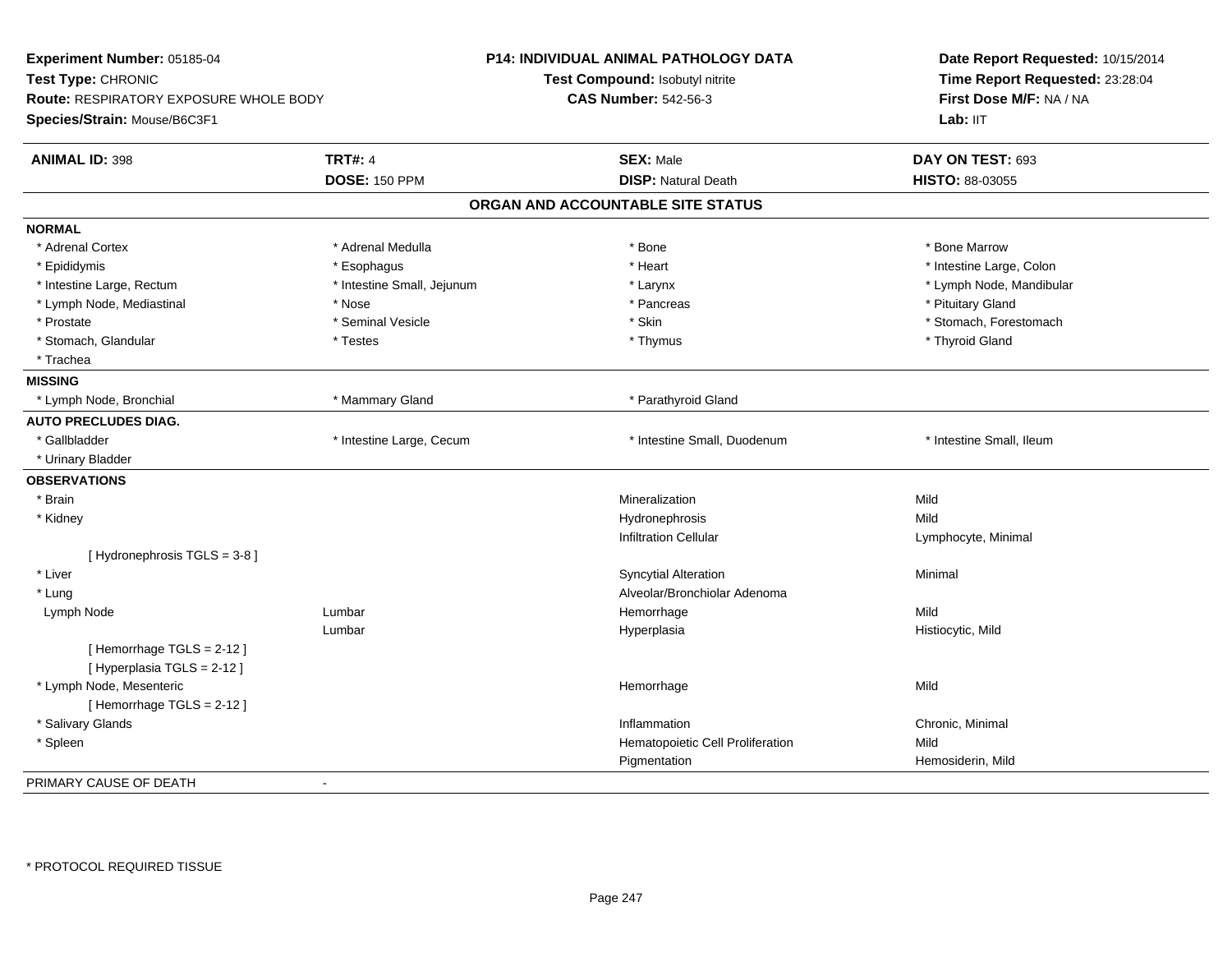**Experiment Number:** 05185-04**Test Type:** CHRONIC **Route:** RESPIRATORY EXPOSURE WHOLE BODY**Species/Strain:** Mouse/B6C3F1**P14: INDIVIDUAL ANIMAL PATHOLOGY DATATest Compound:** Isobutyl nitrite**CAS Number:** 542-56-3**Date Report Requested:** 10/15/2014**Time Report Requested:** 23:28:04**First Dose M/F:** NA / NALab: IIT **ANIMAL ID:** 399**TRT#:** 4 **SEX:** Male **SEX:** Male **DAY ON TEST:** 552 **DOSE:** 150 PPM**DISP:** Moribund Sacrifice **HISTO:** 88-03056 **ORGAN AND ACCOUNTABLE SITE STATUSNORMAL**\* Adrenal Cortex \* Adrenal Cortex \* \* Adrenal Medulla \* \* Adrenal Medulla \* \* Bone \* \* Bone \* \* Epididymis \* Intestine Large, Colon \* Esophagus \* Intestine Large, Cecum \* Callbladder \* 10 \* Intestine Large, Cecum \* Intestine Large, Cecum \* \* Intestine Large, Rectum \* Thestine Small, Duodenum \* Number of the small, Ileum \* Intestine Small, Jejunum \* Intestine Small, Jejunum \* Kidney \* Larynx \* Lymph Node, Bronchial \* Lymph Node, Mandibular \* Lymph Node, Mediastinal \* The state of the second text of the second text of the second text of the second text of the second of the second text of the second text of the second text of the second text of the second text \* Seminal Vesicle \* Pituitary Gland \* \* \* \* Prostate \* \* Prostate \* \* Salivary Glands \* \* Salivary Glands \* \* Seminal Vesicle \* Skin \* Stomach, Forestomach \* Stomach \* Stomach, Stomach, Glandular \* Testes \* Testes \* Thyroid Gland \* Trachea **MISSING**\* Mammary Gland \* Parathyroid Gland **OBSERVATIONS** \* Bone Marroww and the method of the Myeloid Cell and the Moderate Hyperplasia and the Moderate of Moderate Moderate Moderate  $\mathsf{M}$  \* Brainn and the control of the control of the control of the control of the control of the control of the control of the control of the control of the control of the control of the control of the control of the control of the co \* Heartt **the contract of the contract of the contract of the contract of the contract of the contract of the contract of the contract of the contract of the contract of the contract of the contract of the contract of the contrac** Artery **Inflammation**  Chronic Active, Mild \* Liver Hepatocellular Adenoma Hepatocellular CarcinomaSyncytial Alterationn Mild [ Hepatocellular Adenoma TGLS = 4-5 ][ Hepatocellular Carcinoma TGLS = 3-12 ] \* Lung Alveolar Epith Hyperplasia Focal, Moderate [ Hyperplasia TGLS = 6-12 ] Peniss the control of the control of the control of the control of the control of the control of the control of the control of the control of the control of the control of the control of the control of the control of the contro Chronic Active, Marked [ Inflammation TGLS = 1-12 ] \* SpleenHematopoietic Cell Proliferation Minimal Pigmentation Hemosiderin, Moderate \* Thymuss and the control of the control of the control of the control of the control of the control of the control of the control of the control of the control of the control of the control of the control of the control of the co n Chronic Active, Moderate \* Urinary Bladderr and the control of the control of the control of the control of the control of the control of the control of PRIMARY CAUSE OF DEATH-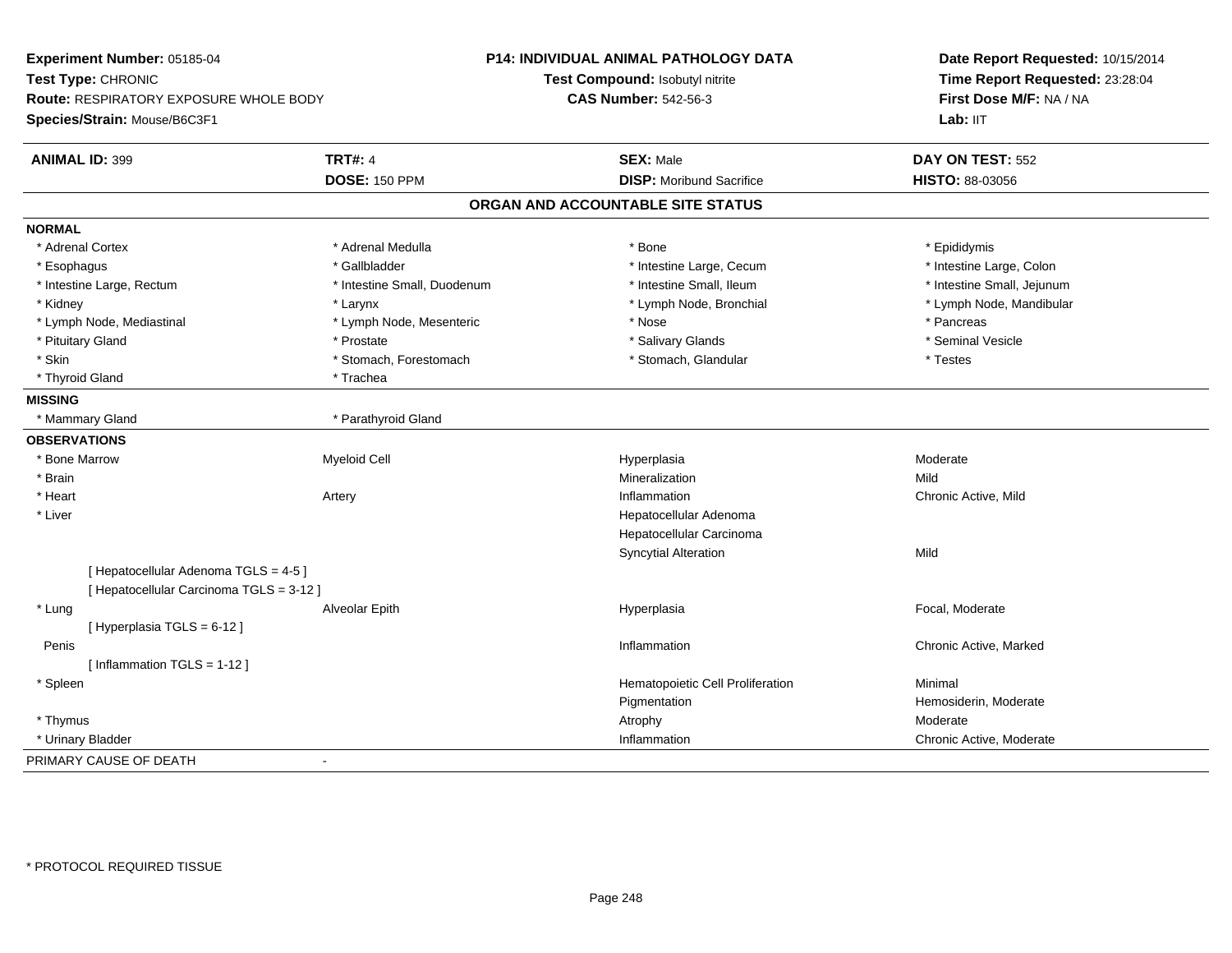| Experiment Number: 05185-04<br>Test Type: CHRONIC<br>Route: RESPIRATORY EXPOSURE WHOLE BODY |                            | <b>P14: INDIVIDUAL ANIMAL PATHOLOGY DATA</b> | Date Report Requested: 10/15/2014                          |  |
|---------------------------------------------------------------------------------------------|----------------------------|----------------------------------------------|------------------------------------------------------------|--|
|                                                                                             |                            | Test Compound: Isobutyl nitrite              | Time Report Requested: 23:28:04<br>First Dose M/F: NA / NA |  |
|                                                                                             |                            | <b>CAS Number: 542-56-3</b>                  |                                                            |  |
| Species/Strain: Mouse/B6C3F1                                                                |                            |                                              | Lab: IIT                                                   |  |
| <b>ANIMAL ID: 400</b>                                                                       | <b>TRT#: 4</b>             | <b>SEX: Male</b>                             | DAY ON TEST: 725                                           |  |
|                                                                                             | <b>DOSE: 150 PPM</b>       | <b>DISP: Terminal Sacrifice</b>              | <b>HISTO: 88-03057</b>                                     |  |
|                                                                                             |                            | ORGAN AND ACCOUNTABLE SITE STATUS            |                                                            |  |
| <b>NORMAL</b>                                                                               |                            |                                              |                                                            |  |
| * Adrenal Medulla                                                                           | * Bone                     | * Bone Marrow                                | * Brain                                                    |  |
| * Epididymis                                                                                | * Esophagus                | * Gallbladder                                | * Heart                                                    |  |
| * Intestine Large, Cecum                                                                    | * Intestine Large, Colon   | * Intestine Large, Rectum                    | * Intestine Small, Duodenum                                |  |
| * Intestine Small, Ileum                                                                    | * Intestine Small, Jejunum | * Larynx                                     | * Liver                                                    |  |
| * Lymph Node, Bronchial                                                                     | * Lymph Node, Mandibular   | * Lymph Node, Mediastinal                    | * Pancreas                                                 |  |
| * Parathyroid Gland                                                                         | * Pituitary Gland          | * Prostate                                   | * Seminal Vesicle                                          |  |
| * Skin                                                                                      | * Stomach, Forestomach     | * Stomach, Glandular                         | * Testes                                                   |  |
| * Thymus                                                                                    | * Trachea                  | * Urinary Bladder                            |                                                            |  |
| <b>MISSING</b>                                                                              |                            |                                              |                                                            |  |
| * Mammary Gland                                                                             |                            |                                              |                                                            |  |
| <b>OBSERVATIONS</b>                                                                         |                            |                                              |                                                            |  |
| * Adrenal Cortex                                                                            |                            | Hypertrophy                                  | Focal, Minimal                                             |  |
| * Kidney                                                                                    |                            | <b>Infiltration Cellular</b>                 | Lymphocyte, Minimal                                        |  |
| * Lung                                                                                      |                            | Alveolar/Bronchiolar Adenoma                 |                                                            |  |
| * Lymph Node, Mesenteric                                                                    |                            | Hemorrhage                                   | Mild                                                       |  |
| [Hemorrhage TGLS = 1-7]                                                                     |                            |                                              |                                                            |  |
| * Nose                                                                                      | <b>Respirat Epith</b>      | Hyperplasia                                  | Minimal                                                    |  |
| * Salivary Glands                                                                           |                            | Inflammation                                 | Chronic, Minimal                                           |  |
| * Spleen                                                                                    |                            | Pigmentation                                 | Hemosiderin, Minimal                                       |  |
| * Thyroid Gland                                                                             | <b>Follicular Cel</b>      | Adenoma                                      |                                                            |  |
|                                                                                             | <b>Follicular Cel</b>      | Hyperplasia                                  | Focal, Mild                                                |  |
| PRIMARY CAUSE OF DEATH                                                                      |                            |                                              |                                                            |  |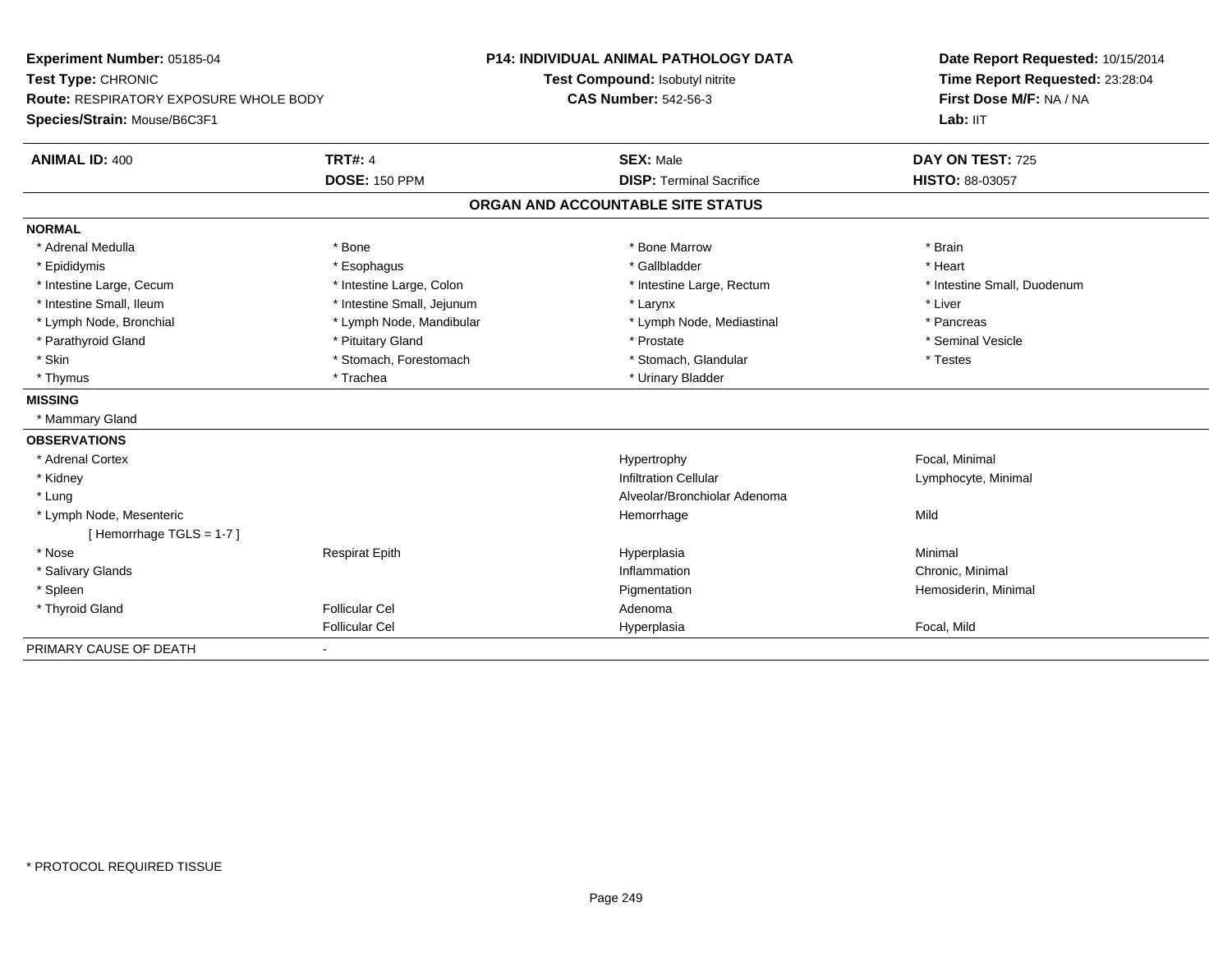| Experiment Number: 05185-04<br>Test Type: CHRONIC<br><b>Route: RESPIRATORY EXPOSURE WHOLE BODY</b> |                            | <b>P14: INDIVIDUAL ANIMAL PATHOLOGY DATA</b> |                                  | Date Report Requested: 10/15/2014 |
|----------------------------------------------------------------------------------------------------|----------------------------|----------------------------------------------|----------------------------------|-----------------------------------|
|                                                                                                    |                            | Test Compound: Isobutyl nitrite              |                                  | Time Report Requested: 23:28:04   |
|                                                                                                    |                            | <b>CAS Number: 542-56-3</b>                  |                                  | First Dose M/F: NA / NA           |
| Species/Strain: Mouse/B6C3F1                                                                       |                            |                                              |                                  | Lab: IIT                          |
| <b>ANIMAL ID: 401</b>                                                                              | <b>TRT#: 4</b>             |                                              | <b>SEX: Male</b>                 | DAY ON TEST: 726                  |
|                                                                                                    | <b>DOSE: 150 PPM</b>       |                                              | <b>DISP: Terminal Sacrifice</b>  | HISTO: 88-03058                   |
|                                                                                                    |                            | ORGAN AND ACCOUNTABLE SITE STATUS            |                                  |                                   |
| <b>NORMAL</b>                                                                                      |                            |                                              |                                  |                                   |
| * Adrenal Medulla                                                                                  | * Bone                     |                                              | * Bone Marrow                    | * Brain                           |
| * Epididymis                                                                                       | * Esophagus                |                                              | * Gallbladder                    | * Heart                           |
| * Intestine Large, Cecum                                                                           | * Intestine Large, Colon   |                                              | * Intestine Large, Rectum        | * Intestine Small, Duodenum       |
| * Intestine Small, Ileum                                                                           | * Intestine Small, Jejunum |                                              | * Larynx                         | * Lymph Node, Mandibular          |
| * Lymph Node, Mesenteric                                                                           | * Nose                     |                                              | * Pituitary Gland                | * Prostate                        |
| * Salivary Glands                                                                                  | * Seminal Vesicle          |                                              | * Skin                           | * Stomach, Forestomach            |
| * Stomach, Glandular                                                                               | * Testes                   |                                              | * Thymus                         | * Trachea                         |
| * Urinary Bladder                                                                                  |                            |                                              |                                  |                                   |
| <b>MISSING</b>                                                                                     |                            |                                              |                                  |                                   |
| * Lymph Node, Bronchial                                                                            | * Mammary Gland            |                                              | * Parathyroid Gland              |                                   |
| <b>OBSERVATIONS</b>                                                                                |                            |                                              |                                  |                                   |
| * Adrenal Cortex                                                                                   | Subcapsular                |                                              | Hyperplasia                      | Minimal                           |
| * Kidney                                                                                           | <b>Renal Tubule</b>        |                                              | Regeneration                     | Minimal                           |
| * Liver                                                                                            |                            |                                              | Hepatocellular Adenoma           | Multiple                          |
| [ Hepatocellular Adenoma TGLS = 3,4-12,13 ]                                                        |                            |                                              |                                  |                                   |
| * Lung                                                                                             |                            |                                              | Alveolar/Bronchiolar Adenoma     | Multiple                          |
|                                                                                                    |                            |                                              | <b>Infiltration Cellular</b>     | Lymphocyte, Minimal               |
| [ Alveolar/Bronchiolar Adenoma TGLS = 1,2-15,16 ]                                                  |                            |                                              |                                  |                                   |
| * Lymph Node, Mediastinal                                                                          |                            |                                              | Hyperplasia                      | Lymphoid, Mild                    |
| * Pancreas                                                                                         | Acinus                     | Atrophy                                      |                                  | Minimal                           |
| * Spleen                                                                                           |                            |                                              | Hematopoietic Cell Proliferation | Mild                              |
|                                                                                                    |                            |                                              | Pigmentation                     | Hemosiderin, Minimal              |
| * Thyroid Gland                                                                                    | <b>Follicular Cel</b>      |                                              | Hyperplasia                      | Focal, Minimal                    |
| PRIMARY CAUSE OF DEATH                                                                             |                            |                                              |                                  |                                   |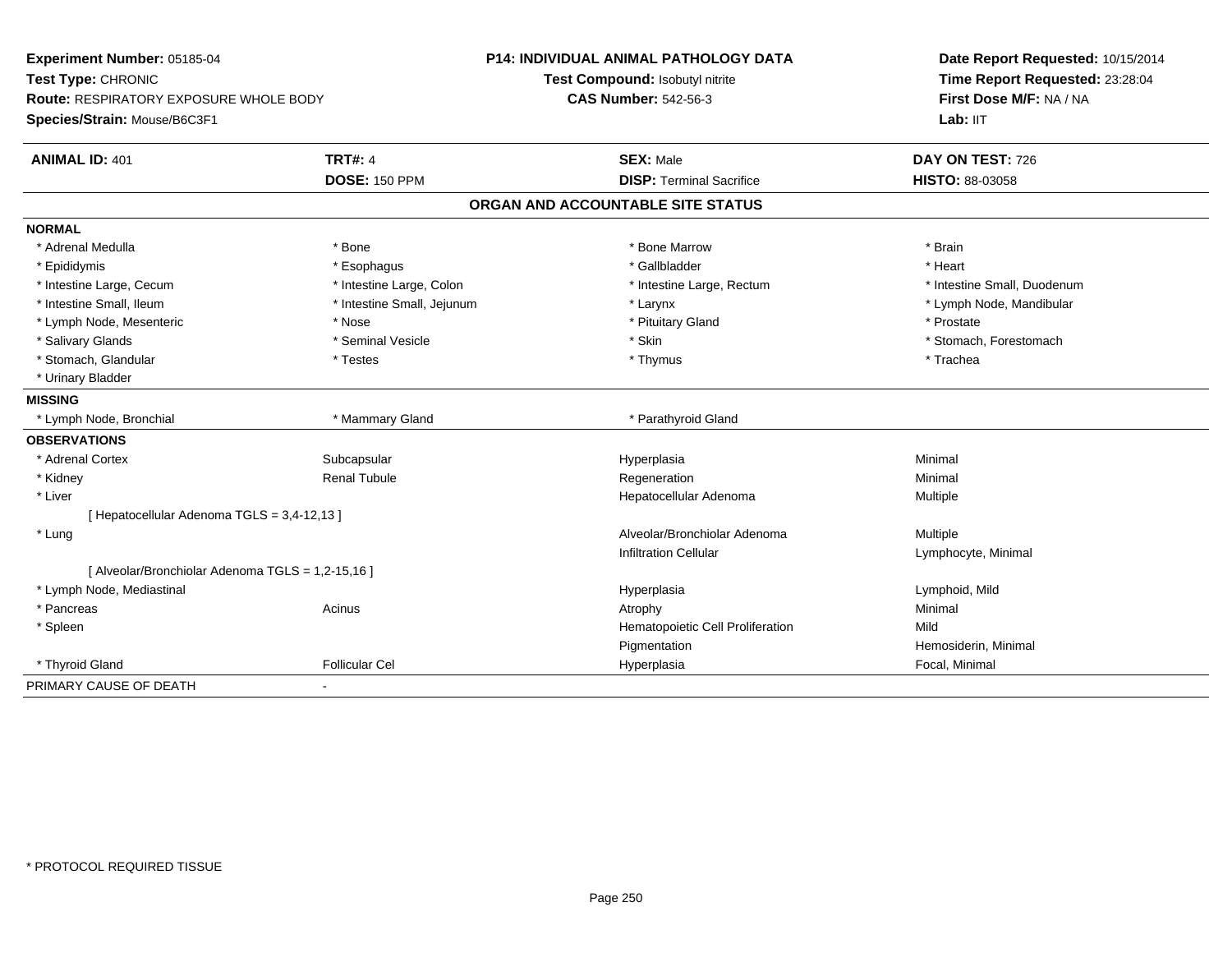| Experiment Number: 05185-04                   |                             | P14: INDIVIDUAL ANIMAL PATHOLOGY DATA  | Date Report Requested: 10/15/2014<br>Time Report Requested: 23:28:04<br>First Dose M/F: NA / NA<br>Lab: IIT |  |
|-----------------------------------------------|-----------------------------|----------------------------------------|-------------------------------------------------------------------------------------------------------------|--|
| Test Type: CHRONIC                            |                             | Test Compound: Isobutyl nitrite        |                                                                                                             |  |
| <b>Route: RESPIRATORY EXPOSURE WHOLE BODY</b> |                             | <b>CAS Number: 542-56-3</b>            |                                                                                                             |  |
| Species/Strain: Mouse/B6C3F1                  |                             |                                        |                                                                                                             |  |
| <b>ANIMAL ID: 402</b>                         | <b>TRT#: 4</b>              | <b>SEX: Male</b>                       | DAY ON TEST: 692                                                                                            |  |
|                                               | <b>DOSE: 150 PPM</b>        | <b>DISP: Natural Death</b>             | HISTO: 88-03059                                                                                             |  |
|                                               |                             | ORGAN AND ACCOUNTABLE SITE STATUS      |                                                                                                             |  |
| <b>NORMAL</b>                                 |                             |                                        |                                                                                                             |  |
| * Adrenal Cortex                              | * Adrenal Medulla           | * Bone                                 | * Bone Marrow                                                                                               |  |
| * Esophagus                                   | * Gallbladder               | * Intestine Large, Cecum               | * Intestine Large, Colon                                                                                    |  |
| * Intestine Large, Rectum                     | * Intestine Small, Duodenum | * Intestine Small, Ileum               | * Intestine Small, Jejunum                                                                                  |  |
| * Kidney                                      | * Larynx                    | * Lymph Node, Mandibular               | * Lymph Node, Mesenteric                                                                                    |  |
| * Parathyroid Gland                           | * Pituitary Gland           | * Prostate                             | * Salivary Glands                                                                                           |  |
| * Skin                                        | * Stomach, Forestomach      | * Stomach, Glandular                   | * Thymus                                                                                                    |  |
| * Thyroid Gland                               | * Trachea                   | * Urinary Bladder                      |                                                                                                             |  |
| <b>MISSING</b>                                |                             |                                        |                                                                                                             |  |
| * Lymph Node, Bronchial                       | * Mammary Gland             |                                        |                                                                                                             |  |
| <b>OBSERVATIONS</b>                           |                             |                                        |                                                                                                             |  |
| * Brain                                       |                             | Mineralization                         | Mild                                                                                                        |  |
| * Epididymis                                  |                             | Inflammation                           | Chronic Active, Minimal                                                                                     |  |
| * Heart                                       |                             | Cardiomyopathy                         | Minimal                                                                                                     |  |
| * Liver                                       |                             | Hemangiosarcoma                        | Multiple                                                                                                    |  |
|                                               |                             | <b>Proliferation Connective Tissue</b> |                                                                                                             |  |
| Note: ADHESION.                               |                             |                                        |                                                                                                             |  |
| [Hemangiosarcoma TGLS = 2,3-5]                |                             |                                        |                                                                                                             |  |
| * Lung                                        | Alveolar Epith              | Hyperplasia                            | Focal, Mild                                                                                                 |  |
| * Lymph Node, Mediastinal                     |                             | Hyperplasia                            | Lymphoid, Mild                                                                                              |  |
| * Nose                                        |                             | Inflammation                           | Chronic Active, Minimal                                                                                     |  |
| * Pancreas                                    |                             | <b>Proliferation Connective Tissue</b> |                                                                                                             |  |
| Note: ADHESION.                               |                             |                                        |                                                                                                             |  |
| * Seminal Vesicle                             |                             | Hyperplasia                            | Moderate                                                                                                    |  |
|                                               |                             | Inflammation                           | Chronic Active, Moderate                                                                                    |  |
| * Spleen                                      |                             | Hematopoietic Cell Proliferation       | Marked                                                                                                      |  |
|                                               |                             | Pigmentation                           | Hemosiderin, Minimal                                                                                        |  |
| * Testes                                      | Seminif Tub                 | Degeneration                           | Minimal                                                                                                     |  |
| PRIMARY CAUSE OF DEATH                        | $\blacksquare$              |                                        |                                                                                                             |  |
|                                               |                             |                                        |                                                                                                             |  |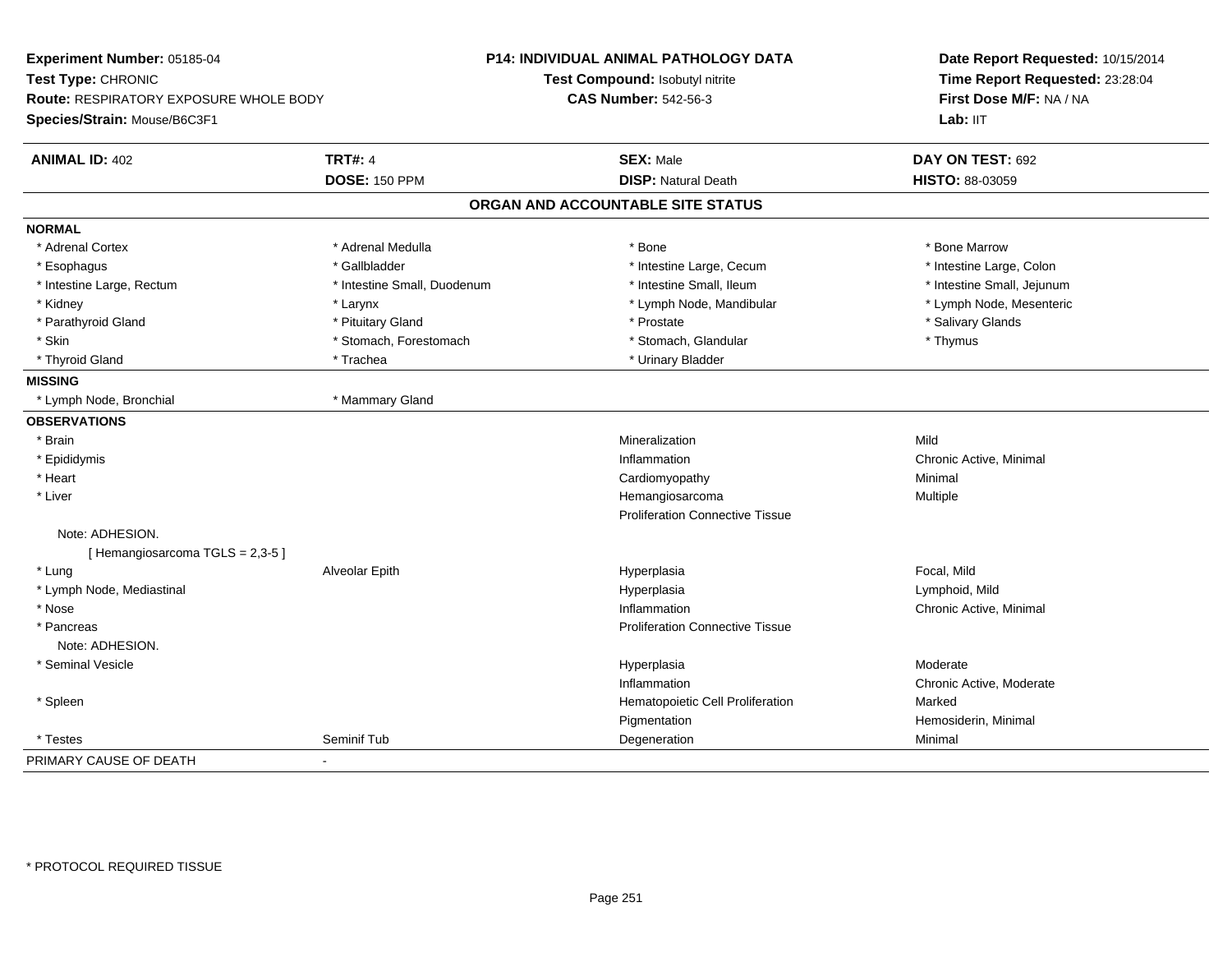| Experiment Number: 05185-04<br>Test Type: CHRONIC<br><b>Route: RESPIRATORY EXPOSURE WHOLE BODY</b><br>Species/Strain: Mouse/B6C3F1 | <b>P14: INDIVIDUAL ANIMAL PATHOLOGY DATA</b><br>Test Compound: Isobutyl nitrite<br><b>CAS Number: 542-56-3</b> | Date Report Requested: 10/15/2014<br>Time Report Requested: 23:28:04<br>First Dose M/F: NA / NA<br>Lab: IIT |
|------------------------------------------------------------------------------------------------------------------------------------|----------------------------------------------------------------------------------------------------------------|-------------------------------------------------------------------------------------------------------------|
| <b>TRT#: 4</b><br><b>ANIMAL ID: 403</b>                                                                                            | <b>SEX: Male</b>                                                                                               | DAY ON TEST: 725                                                                                            |
| <b>DOSE: 150 PPM</b>                                                                                                               | <b>DISP: Terminal Sacrifice</b>                                                                                | HISTO: 88-03060                                                                                             |
|                                                                                                                                    | ORGAN AND ACCOUNTABLE SITE STATUS                                                                              |                                                                                                             |
| <b>NORMAL</b>                                                                                                                      |                                                                                                                |                                                                                                             |
| * Adrenal Medulla<br>* Bone                                                                                                        | * Bone Marrow                                                                                                  | * Brain                                                                                                     |
| * Esophagus<br>* Epididymis                                                                                                        | * Gallbladder                                                                                                  | * Heart                                                                                                     |
| * Intestine Large, Colon<br>* Intestine Large, Cecum                                                                               | * Intestine Large, Rectum                                                                                      | * Intestine Small, Duodenum                                                                                 |
| * Intestine Small. Ileum<br>* Intestine Small, Jejunum                                                                             | * Larynx                                                                                                       | * Liver                                                                                                     |
| * Lymph Node, Mesenteric<br>* Lymph Node, Mediastinal                                                                              | * Nose                                                                                                         | * Pancreas                                                                                                  |
| * Seminal Vesicle<br>* Prostate                                                                                                    | * Skin                                                                                                         | * Stomach, Forestomach                                                                                      |
| * Stomach, Glandular<br>* Testes                                                                                                   | * Thymus                                                                                                       | * Trachea                                                                                                   |
| * Urinary Bladder                                                                                                                  |                                                                                                                |                                                                                                             |
| <b>MISSING</b>                                                                                                                     |                                                                                                                |                                                                                                             |
| * Lymph Node, Bronchial<br>* Lymph Node, Mandibular                                                                                | * Mammary Gland                                                                                                | * Parathyroid Gland                                                                                         |
| * Pituitary Gland                                                                                                                  |                                                                                                                |                                                                                                             |
| <b>OBSERVATIONS</b>                                                                                                                |                                                                                                                |                                                                                                             |
| * Adrenal Cortex<br>Subcapsular                                                                                                    | Adenoma                                                                                                        |                                                                                                             |
|                                                                                                                                    | Hypertrophy                                                                                                    | Focal, Minimal                                                                                              |
| Islets, Pancreatic                                                                                                                 | Hyperplasia                                                                                                    | Focal, Mild                                                                                                 |
| * Kidney                                                                                                                           | <b>Infiltration Cellular</b>                                                                                   | Lymphocyte, Minimal                                                                                         |
| * Lung                                                                                                                             | Alveolar/Bronchiolar Adenoma                                                                                   | Multiple                                                                                                    |
| Alveolar Epith                                                                                                                     | Hyperplasia                                                                                                    | Focal, Moderate                                                                                             |
| [ Alveolar/Bronchiolar Adenoma TGLS = 3-13 ]                                                                                       |                                                                                                                |                                                                                                             |
| <b>Preputial Gland</b>                                                                                                             | <b>Dilatation</b>                                                                                              | Marked                                                                                                      |
| [ Dilatation TGLS = 1-12 ]                                                                                                         |                                                                                                                |                                                                                                             |
| * Salivary Glands                                                                                                                  | Inflammation                                                                                                   | Chronic, Minimal                                                                                            |
| * Spleen                                                                                                                           | Hematopoietic Cell Proliferation                                                                               | Minimal                                                                                                     |
|                                                                                                                                    | Pigmentation                                                                                                   | Hemosiderin, Mild                                                                                           |
| * Thyroid Gland<br><b>Follicular Cel</b>                                                                                           | Hyperplasia                                                                                                    | Focal, Minimal                                                                                              |
| PRIMARY CAUSE OF DEATH<br>$\blacksquare$                                                                                           |                                                                                                                |                                                                                                             |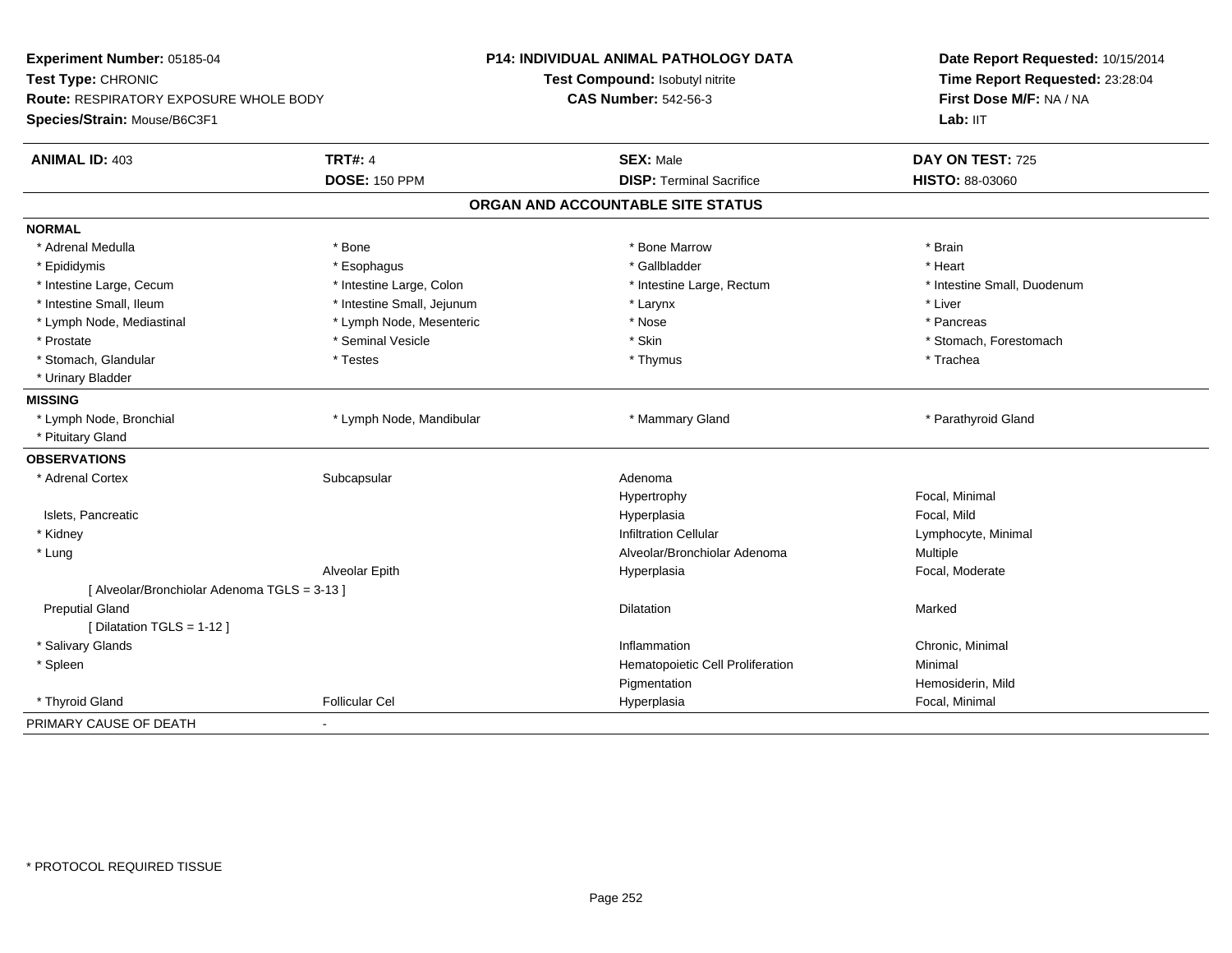| Experiment Number: 05185-04<br>Test Type: CHRONIC<br>Route: RESPIRATORY EXPOSURE WHOLE BODY |                           | <b>P14: INDIVIDUAL ANIMAL PATHOLOGY DATA</b> | Date Report Requested: 10/15/2014<br>Time Report Requested: 23:28:04<br>First Dose M/F: NA / NA |
|---------------------------------------------------------------------------------------------|---------------------------|----------------------------------------------|-------------------------------------------------------------------------------------------------|
|                                                                                             |                           | Test Compound: Isobutyl nitrite              |                                                                                                 |
|                                                                                             |                           | <b>CAS Number: 542-56-3</b>                  |                                                                                                 |
| Species/Strain: Mouse/B6C3F1                                                                |                           |                                              | Lab: IIT                                                                                        |
| <b>ANIMAL ID: 404</b>                                                                       | <b>TRT#: 4</b>            | <b>SEX: Male</b>                             | DAY ON TEST: 725                                                                                |
|                                                                                             | <b>DOSE: 150 PPM</b>      | <b>DISP: Terminal Sacrifice</b>              | HISTO: 88-03061                                                                                 |
|                                                                                             |                           | ORGAN AND ACCOUNTABLE SITE STATUS            |                                                                                                 |
| <b>NORMAL</b>                                                                               |                           |                                              |                                                                                                 |
| * Adrenal Cortex                                                                            | * Adrenal Medulla         | * Bone                                       | * Bone Marrow                                                                                   |
| * Brain                                                                                     | * Epididymis              | * Esophagus                                  | * Gallbladder                                                                                   |
| * Heart                                                                                     | * Intestine Large, Cecum  | * Intestine Large, Colon                     | * Intestine Large, Rectum                                                                       |
| * Intestine Small, Duodenum                                                                 | * Intestine Small, Ileum  | * Intestine Small, Jejunum                   | * Larynx                                                                                        |
| * Liver                                                                                     | * Lung                    | * Lymph Node, Bronchial                      | * Lymph Node, Mandibular                                                                        |
| * Lymph Node, Mediastinal                                                                   | * Lymph Node, Mesenteric  | * Nose                                       | * Pancreas                                                                                      |
| * Parathyroid Gland                                                                         | * Pituitary Gland         | * Prostate                                   | * Seminal Vesicle                                                                               |
| * Skin                                                                                      | * Stomach, Forestomach    | * Stomach, Glandular                         | * Testes                                                                                        |
| * Thymus                                                                                    | * Trachea                 |                                              |                                                                                                 |
| <b>MISSING</b>                                                                              |                           |                                              |                                                                                                 |
| * Mammary Gland                                                                             |                           |                                              |                                                                                                 |
| <b>OBSERVATIONS</b>                                                                         |                           |                                              |                                                                                                 |
| * Kidney                                                                                    |                           | Infarct                                      | Minimal                                                                                         |
| <b>Preputial Gland</b>                                                                      |                           | <b>Dilatation</b>                            | Marked                                                                                          |
| [ Dilatation TGLS = $1-12$ ]                                                                |                           |                                              |                                                                                                 |
| * Salivary Glands                                                                           |                           | Inflammation                                 | Chronic, Minimal                                                                                |
| * Spleen                                                                                    |                           | Hematopoietic Cell Proliferation             | Minimal                                                                                         |
|                                                                                             |                           | Pigmentation                                 | Hemosiderin, Minimal                                                                            |
| * Thyroid Gland                                                                             | Bilateral, Follicular Cel | Adenoma                                      |                                                                                                 |
| * Urinary Bladder                                                                           |                           | Dilatation                                   | Moderate                                                                                        |
| [ Dilatation TGLS = 2-8 ]                                                                   |                           |                                              |                                                                                                 |
| PRIMARY CAUSE OF DEATH                                                                      | $\blacksquare$            |                                              |                                                                                                 |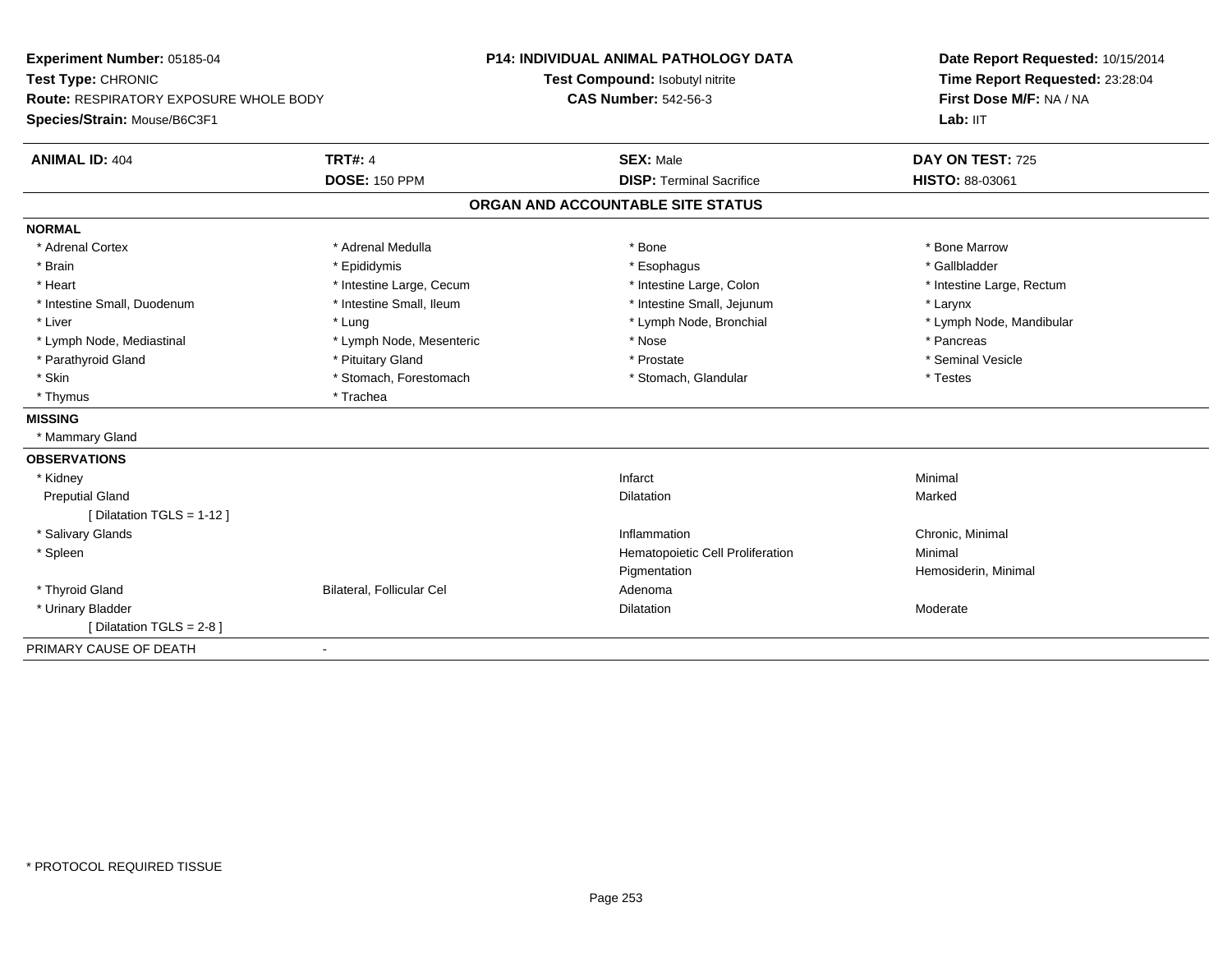| Experiment Number: 05185-04            |                            | <b>P14: INDIVIDUAL ANIMAL PATHOLOGY DATA</b> | Date Report Requested: 10/15/2014<br>Time Report Requested: 23:28:04<br>First Dose M/F: NA / NA |
|----------------------------------------|----------------------------|----------------------------------------------|-------------------------------------------------------------------------------------------------|
| Test Type: CHRONIC                     |                            | Test Compound: Isobutyl nitrite              |                                                                                                 |
| Route: RESPIRATORY EXPOSURE WHOLE BODY |                            | <b>CAS Number: 542-56-3</b>                  |                                                                                                 |
| Species/Strain: Mouse/B6C3F1           |                            |                                              | Lab: IIT                                                                                        |
| <b>ANIMAL ID: 405</b>                  | <b>TRT#: 4</b>             | <b>SEX: Male</b>                             | DAY ON TEST: 726                                                                                |
|                                        | <b>DOSE: 150 PPM</b>       | <b>DISP: Terminal Sacrifice</b>              | HISTO: 88-03062                                                                                 |
|                                        |                            | ORGAN AND ACCOUNTABLE SITE STATUS            |                                                                                                 |
| <b>NORMAL</b>                          |                            |                                              |                                                                                                 |
| * Adrenal Cortex                       | * Adrenal Medulla          | * Bone                                       | * Bone Marrow                                                                                   |
| * Epididymis                           | * Esophagus                | * Gallbladder                                | * Heart                                                                                         |
| * Intestine Large, Cecum               | * Intestine Large, Colon   | * Intestine Large, Rectum                    | * Intestine Small, Duodenum                                                                     |
| * Intestine Small, Ileum               | * Intestine Small, Jejunum | * Kidney                                     | * Larynx                                                                                        |
| * Lung                                 | * Lymph Node, Mandibular   | * Lymph Node, Mediastinal                    | * Lymph Node, Mesenteric                                                                        |
| * Pancreas                             | * Parathyroid Gland        | * Prostate                                   | * Seminal Vesicle                                                                               |
| * Skin                                 | * Stomach, Forestomach     | * Stomach, Glandular                         | * Testes                                                                                        |
| * Thymus                               | * Trachea                  | * Urinary Bladder                            |                                                                                                 |
| <b>MISSING</b>                         |                            |                                              |                                                                                                 |
| * Lymph Node, Bronchial                | * Mammary Gland            | * Pituitary Gland                            |                                                                                                 |
| <b>OBSERVATIONS</b>                    |                            |                                              |                                                                                                 |
| * Brain                                |                            | Mineralization                               | Mild                                                                                            |
| <b>Harderian Gland</b>                 |                            | Adenoma                                      |                                                                                                 |
| [Adenoma TGLS = $1-12$ ]               |                            |                                              |                                                                                                 |
| * Liver                                |                            | <b>Syncytial Alteration</b>                  | Minimal                                                                                         |
| * Nose                                 | <b>Respirat Epith</b>      | Hyperplasia                                  | Minimal                                                                                         |
|                                        |                            | Inflammation                                 | Chronic Active, Minimal                                                                         |
|                                        | <b>Respirat Epith</b>      | Metaplasia                                   | Squamous, Mild                                                                                  |
| * Salivary Glands                      |                            | Inflammation                                 | Chronic, Minimal                                                                                |
| * Spleen                               |                            | Hematopoietic Cell Proliferation             | Minimal                                                                                         |
|                                        |                            | Pigmentation                                 | Hemosiderin, Minimal                                                                            |
| * Thyroid Gland                        | <b>Follicular Cel</b>      | Hyperplasia                                  | Focal, Minimal                                                                                  |
| PRIMARY CAUSE OF DEATH                 |                            |                                              |                                                                                                 |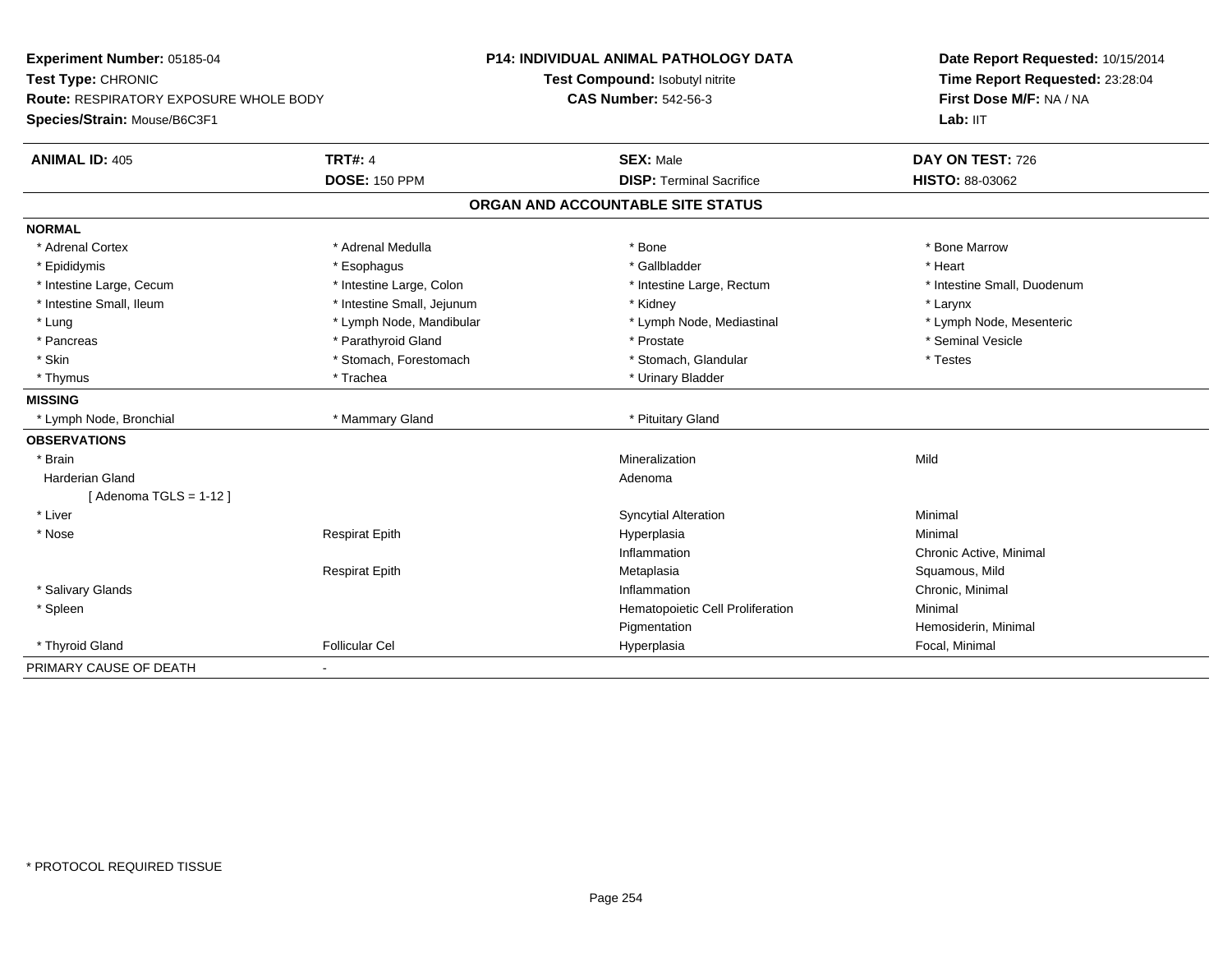| Experiment Number: 05185-04<br>Test Type: CHRONIC<br><b>Route: RESPIRATORY EXPOSURE WHOLE BODY</b><br>Species/Strain: Mouse/B6C3F1 |                           | <b>P14: INDIVIDUAL ANIMAL PATHOLOGY DATA</b><br>Test Compound: Isobutyl nitrite<br><b>CAS Number: 542-56-3</b> | Date Report Requested: 10/15/2014<br>Time Report Requested: 23:28:04<br>First Dose M/F: NA / NA<br>Lab: IIT |
|------------------------------------------------------------------------------------------------------------------------------------|---------------------------|----------------------------------------------------------------------------------------------------------------|-------------------------------------------------------------------------------------------------------------|
| <b>ANIMAL ID: 406</b>                                                                                                              | <b>TRT#: 4</b>            | <b>SEX: Male</b>                                                                                               | DAY ON TEST: 100                                                                                            |
|                                                                                                                                    | <b>DOSE: 150 PPM</b>      | <b>DISP: Accidentally Killed</b>                                                                               | HISTO: 88-03063                                                                                             |
|                                                                                                                                    |                           | ORGAN AND ACCOUNTABLE SITE STATUS                                                                              |                                                                                                             |
| <b>NORMAL</b>                                                                                                                      |                           |                                                                                                                |                                                                                                             |
| * Adrenal Cortex                                                                                                                   | * Adrenal Medulla         | * Bone                                                                                                         | * Bone Marrow                                                                                               |
| * Brain                                                                                                                            | * Epididymis              | * Esophagus                                                                                                    | * Heart                                                                                                     |
| * Intestine Large, Colon                                                                                                           | * Intestine Large, Rectum | * Intestine Small, Ileum                                                                                       | * Kidney                                                                                                    |
| * Larynx                                                                                                                           | * Liver                   | * Lung                                                                                                         | * Lymph Node, Mandibular                                                                                    |
| * Lymph Node, Mediastinal                                                                                                          | * Lymph Node, Mesenteric  | * Parathyroid Gland                                                                                            | * Pituitary Gland                                                                                           |
| * Prostate                                                                                                                         | * Salivary Glands         | * Seminal Vesicle                                                                                              | * Stomach, Forestomach                                                                                      |
| * Stomach, Glandular                                                                                                               | * Testes                  | * Thyroid Gland                                                                                                | * Trachea                                                                                                   |
| * Urinary Bladder                                                                                                                  |                           |                                                                                                                |                                                                                                             |
| <b>MISSING</b>                                                                                                                     |                           |                                                                                                                |                                                                                                             |
| * Lymph Node, Bronchial                                                                                                            | * Mammary Gland           | * Thymus                                                                                                       |                                                                                                             |
| <b>AUTO PRECLUDES DIAG.</b>                                                                                                        |                           |                                                                                                                |                                                                                                             |
| * Gallbladder                                                                                                                      | * Intestine Large, Cecum  | * Intestine Small, Duodenum                                                                                    | * Intestine Small, Jejunum                                                                                  |
| <b>OBSERVATIONS</b>                                                                                                                |                           |                                                                                                                |                                                                                                             |
| Eye                                                                                                                                |                           | Phthisis Bulbi                                                                                                 |                                                                                                             |
| [ Phthisis Bulbi TGLS = 4-12 ]                                                                                                     |                           |                                                                                                                |                                                                                                             |
| * Nose                                                                                                                             |                           | Inflammation                                                                                                   | Chronic Active, Minimal                                                                                     |
| * Pancreas<br>Duct                                                                                                                 |                           | Cyst                                                                                                           | Moderate                                                                                                    |
| [Cyst TGLS = $1-2$ ]                                                                                                               |                           |                                                                                                                |                                                                                                             |
| * Skin                                                                                                                             | <b>Subcut Tiss</b>        | Edema                                                                                                          | Mild                                                                                                        |
|                                                                                                                                    | <b>Subcut Tiss</b>        | Hemorrhage                                                                                                     | Moderate                                                                                                    |
| [Edema TGLS = $3-10$ ]                                                                                                             |                           |                                                                                                                |                                                                                                             |
| [Hemorrhage TGLS = $3-10$ ]                                                                                                        |                           |                                                                                                                |                                                                                                             |
| * Spleen                                                                                                                           |                           | Hematopoietic Cell Proliferation                                                                               | Mild                                                                                                        |
|                                                                                                                                    |                           | Pigmentation                                                                                                   | Hemosiderin, Mild                                                                                           |
| PRIMARY CAUSE OF DEATH<br>$\blacksquare$                                                                                           |                           |                                                                                                                |                                                                                                             |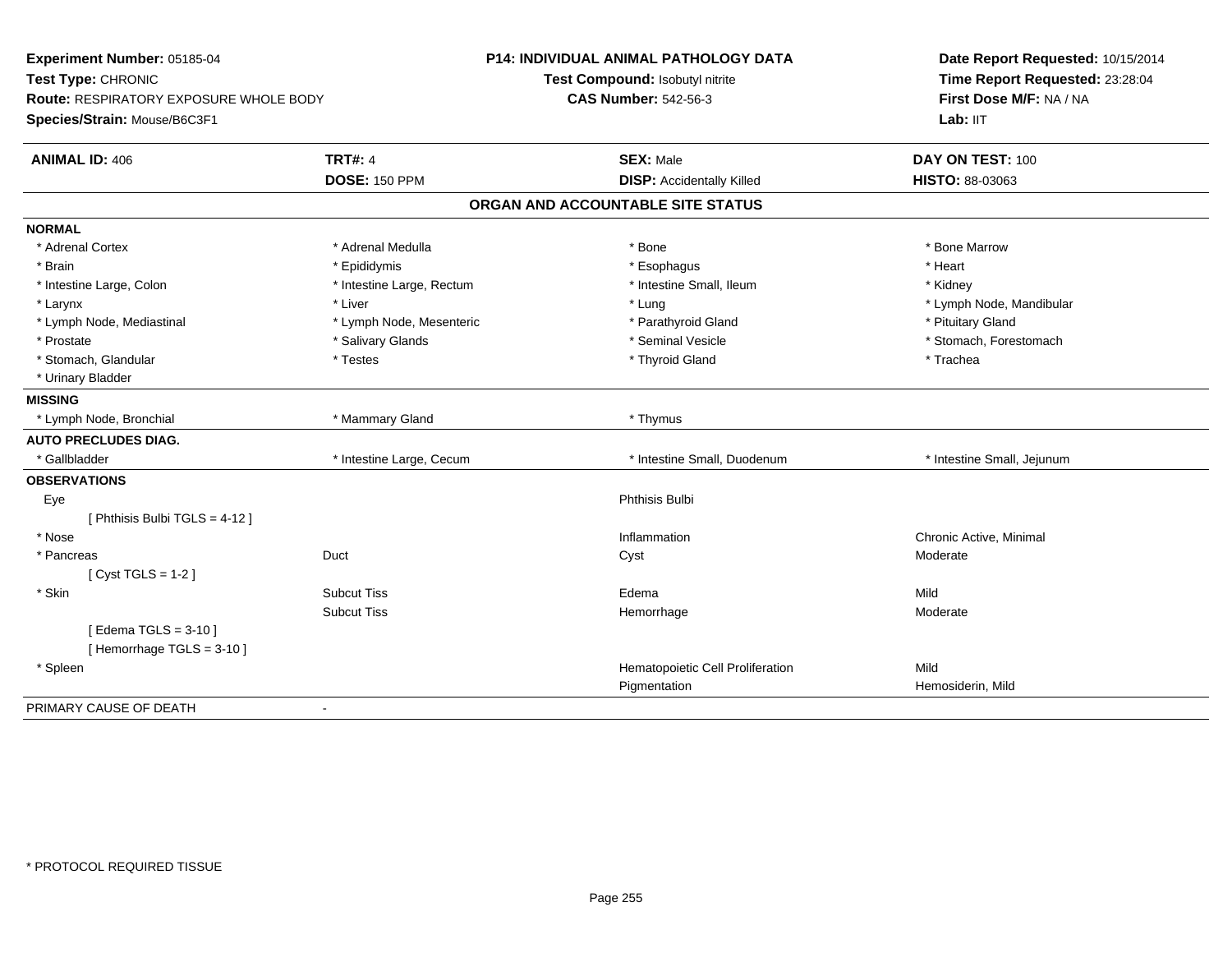| Experiment Number: 05185-04                   |                           | <b>P14: INDIVIDUAL ANIMAL PATHOLOGY DATA</b> | Date Report Requested: 10/15/2014<br>Time Report Requested: 23:28:04 |  |
|-----------------------------------------------|---------------------------|----------------------------------------------|----------------------------------------------------------------------|--|
| Test Type: CHRONIC                            |                           | Test Compound: Isobutyl nitrite              |                                                                      |  |
| <b>Route: RESPIRATORY EXPOSURE WHOLE BODY</b> |                           | <b>CAS Number: 542-56-3</b>                  | First Dose M/F: NA / NA                                              |  |
| Species/Strain: Mouse/B6C3F1                  |                           |                                              | Lab: IIT                                                             |  |
| <b>ANIMAL ID: 407</b>                         | <b>TRT#: 4</b>            | <b>SEX: Male</b>                             | DAY ON TEST: 556                                                     |  |
|                                               | <b>DOSE: 150 PPM</b>      | <b>DISP: Natural Death</b>                   | HISTO: 88-03064                                                      |  |
|                                               |                           | ORGAN AND ACCOUNTABLE SITE STATUS            |                                                                      |  |
| <b>NORMAL</b>                                 |                           |                                              |                                                                      |  |
| * Adrenal Cortex                              | * Bone                    | * Bone Marrow                                | * Epididymis                                                         |  |
| * Esophagus                                   | * Gallbladder             | * Heart                                      | * Intestine Large, Cecum                                             |  |
| * Intestine Large, Colon                      | * Intestine Large, Rectum | * Intestine Small, Duodenum                  | * Intestine Small, Ileum                                             |  |
| * Intestine Small, Jejunum                    | * Larynx                  | * Liver                                      | * Lung                                                               |  |
| * Lymph Node, Bronchial                       | * Lymph Node, Mandibular  | * Lymph Node, Mediastinal                    | * Nose                                                               |  |
| * Pancreas                                    | * Pituitary Gland         | * Salivary Glands                            | * Seminal Vesicle                                                    |  |
| * Stomach, Forestomach                        | * Stomach, Glandular      | * Testes                                     | * Thyroid Gland                                                      |  |
| * Trachea                                     |                           |                                              |                                                                      |  |
| <b>MISSING</b>                                |                           |                                              |                                                                      |  |
| * Mammary Gland                               | * Parathyroid Gland       |                                              |                                                                      |  |
| <b>OBSERVATIONS</b>                           |                           |                                              |                                                                      |  |
| * Adrenal Medulla                             |                           | Pheochromocytoma Benign                      |                                                                      |  |
| * Brain                                       |                           | Mineralization                               | Mild                                                                 |  |
| * Kidney                                      |                           | Inflammation                                 | Acute, Mild                                                          |  |
| [Inflammation TGLS = $5-8$ ]                  |                           |                                              |                                                                      |  |
| * Lung                                        |                           |                                              |                                                                      |  |
| Note: AGONAL HEMORRHAGE.                      |                           |                                              |                                                                      |  |
| Lymph Node                                    | <b>Iliac</b>              | Inflammation                                 | Chronic Active, Moderate                                             |  |
|                                               | Inguinal                  | Inflammation                                 | Chronic Active, Moderate                                             |  |
| [Inflammation TGLS = $1-13,7-13$ ]            |                           |                                              |                                                                      |  |
| [Inflammation TGLS = $1-13,7-13$ ]            |                           |                                              |                                                                      |  |
| * Lymph Node, Mesenteric                      |                           | Hemorrhage                                   | Mild                                                                 |  |
| * Prostate                                    |                           | Inflammation                                 | Chronic Active, Moderate                                             |  |
| * Skin                                        |                           | Inflammation                                 | Chronic Active, Marked                                               |  |
| [Inflammation TGLS = $4-12$ ]                 |                           |                                              |                                                                      |  |
| * Spleen                                      |                           | Hematopoietic Cell Proliferation             | Moderate                                                             |  |
|                                               |                           | Pigmentation                                 | Hemosiderin, Mild                                                    |  |
| * Thymus                                      |                           | Atrophy                                      | Mild                                                                 |  |
| * Urinary Bladder                             |                           | Inflammation                                 | Chronic Active, Marked                                               |  |
| [Inflammation TGLS = $3-8$ ]                  |                           |                                              |                                                                      |  |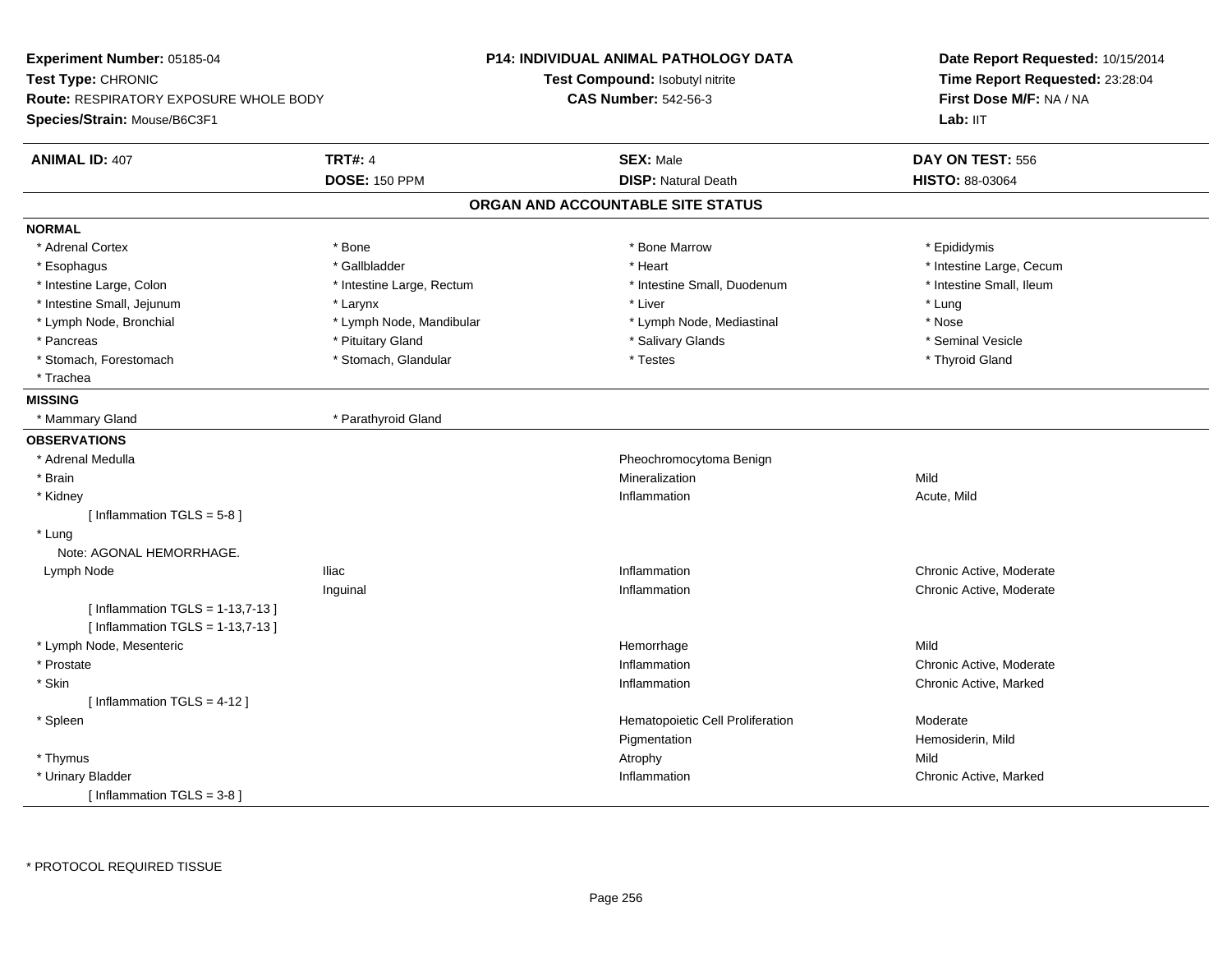| <b>Experiment Number: 05185-04</b><br><b>Test Type: CHRONIC</b><br><b>Route: RESPIRATORY EXPOSURE WHOLE BODY</b> |                      | <b>P14: INDIVIDUAL ANIMAL PATHOLOGY DATA</b> | Date Report Requested: 10/15/2014 |
|------------------------------------------------------------------------------------------------------------------|----------------------|----------------------------------------------|-----------------------------------|
|                                                                                                                  |                      | Test Compound: Isobutyl nitrite              | Time Report Requested: 23:28:04   |
|                                                                                                                  |                      | <b>CAS Number: 542-56-3</b>                  | <b>First Dose M/F: NA / NA</b>    |
| Species/Strain: Mouse/B6C3F1                                                                                     |                      |                                              | Lab: IIT                          |
| <b>ANIMAL ID: 407</b>                                                                                            | <b>TRT#: 4</b>       | <b>SEX: Male</b>                             | <b>DAY ON TEST: 556</b>           |
|                                                                                                                  | <b>DOSE: 150 PPM</b> | <b>DISP:</b> Natural Death                   | <b>HISTO: 88-03064</b>            |
|                                                                                                                  |                      | ORGAN AND ACCOUNTABLE SITE STATUS            |                                   |
| PRIMARY CAUSE OF DEATH                                                                                           |                      |                                              |                                   |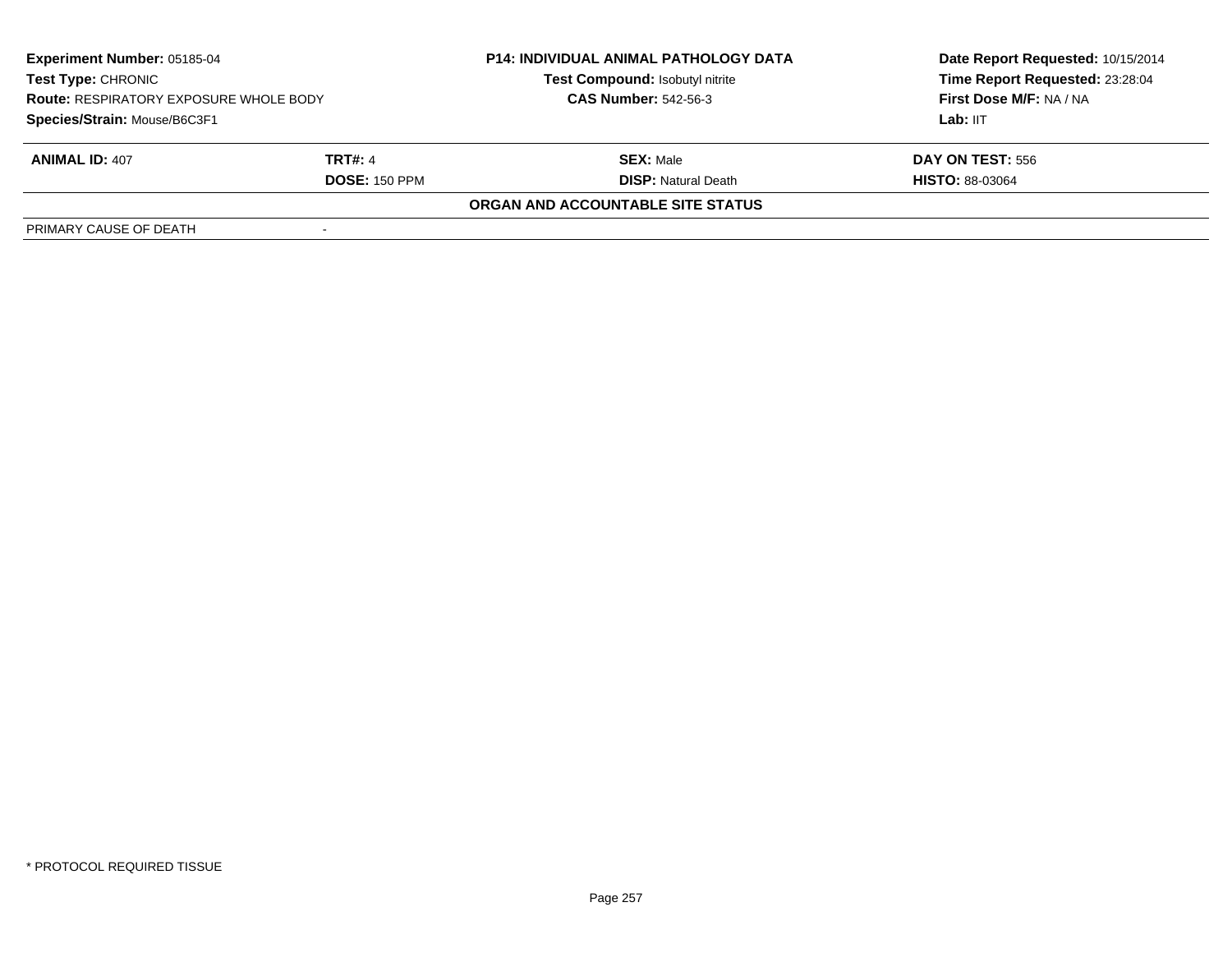**Experiment Number:** 05185-04**Test Type:** CHRONIC **Route:** RESPIRATORY EXPOSURE WHOLE BODY**Species/Strain:** Mouse/B6C3F1**P14: INDIVIDUAL ANIMAL PATHOLOGY DATATest Compound:** Isobutyl nitrite**CAS Number:** 542-56-3**Date Report Requested:** 10/15/2014**Time Report Requested:** 23:28:04**First Dose M/F:** NA / NALab: IIT **ANIMAL ID:** 408**TRT#:** 4 **SEX:** Male **SEX:** Male **DAY ON TEST:** 725 **DOSE:** 150 PPM**DISP:** Terminal Sacrifice **HISTO:** 88-03065 **ORGAN AND ACCOUNTABLE SITE STATUSNORMAL**\* Adrenal Medulla \* \* Annual Medulla \* Brain \* Bone \* \* Bone Marrow \* Bone Marrow \* \* Brain \* Brain \* Brain \* Brain \* Brain \* Brain \* Brain \* Brain \* Brain \* Brain \* Brain \* Brain \* Brain \* Brain \* Brain \* Brain \* Brain \* \* Heart \* Epididymis \* Esophagus \* Gallbladder \* Heart \* Intestine Large, Cecum \* Intestine Large, Colon \* Intestine Large, Rectum \* Intestine Small, Duodenum\* Intestine Small, Ileum \* https://www.farestine Small, Jejunum \* Marchivestine Theorytonic state of the testine Small, Jejunum \* Larynx \* Marchivestine Small, Jejunum \* Larynx \* Larynx \* Larynx \* Larynx \* Larynx \* Larynx \* Lymph Node, Mesenteric \* Lymph Node, Bronchial \* Lymph Node, Mandibular \* Lymph Node, Mediastinal \* Lymph Node, Mediastinal \* Pancreas \* Parathyroid Gland \* Parathyroid Gland \* Prostate \* Prostate \* Prostate \* Prostate \* Prostate \* Prostate \* Testes \* Seminal Vesicle \* Stomach, Forestomach \* Stomach \* Stomach \* Stomach \* Stomach, Glandular \* Urinary Bladder \* Thymus \* Thyroid Gland \* Trachea \* Urinary Bladder \* **MISSING** \* Mammary Gland**OBSERVATIONS** \* Adrenal Cortexx Subcapsular Subcapsular Subsets and Hyperplasia a **Minimal**  Eye Lens Cataract Minimal Cornea Inflammation Chronic Active, Moderate  $[$  Cataract TGLS = 3-15  $]$ [ Inflammation TGLS = 3-15 ] Harderian Glandd and a state of the control of the control of the control of the control of the control of the control of the control of the control of the control of the control of the control of the control of the control of the contro  $[$  Adenoma TGLS = 4-12  $]$  \* Kidneyy with the contract of the contract of the contract of the contract of the contract of the contract of the contract of  $\mathsf{Lymphocyte}$ , Minimal \* Liver Syncytial Alterationn Mild \* Nosee the contraction of the contraction of the contraction of the contraction of the contraction of  $\alpha$  Chronic Active, Minimal of the contraction of the contraction of the contraction of the contraction of the contraction o Respirat Epith Metaplasia Squamous, Minimal Preputial Glandd the controller controller controller that the controller controller controller controller controller controller controller controller controller controller controller controller controller controller controller controlle [ Inflammation TGLS = 1-13 ] \* Salivary Glandss and the contract of the contract of the contract of the contract of the contract of the contract of the contract of the contract of the contract of the contract of the contract of the contract of the contract of the cont Inflammation **Example 2018** Chronic, Mild<br>Granuloma **Chronic, Mild**  \* Skinn and the Subcut Tiss the Subset of the Subcut Tiss and the Subset of the Subset of the Subset of Granuloma and the Moderate Moderate of the Subset of the Subset of the Subset of the Subset of the Subset of the Subset of t [ Granuloma TGLS = 2-14 ] \* SpleenHematopoietic Cell Proliferation Minimal PigmentationHemosiderin, Minimal

PRIMARY CAUSE OF DEATH-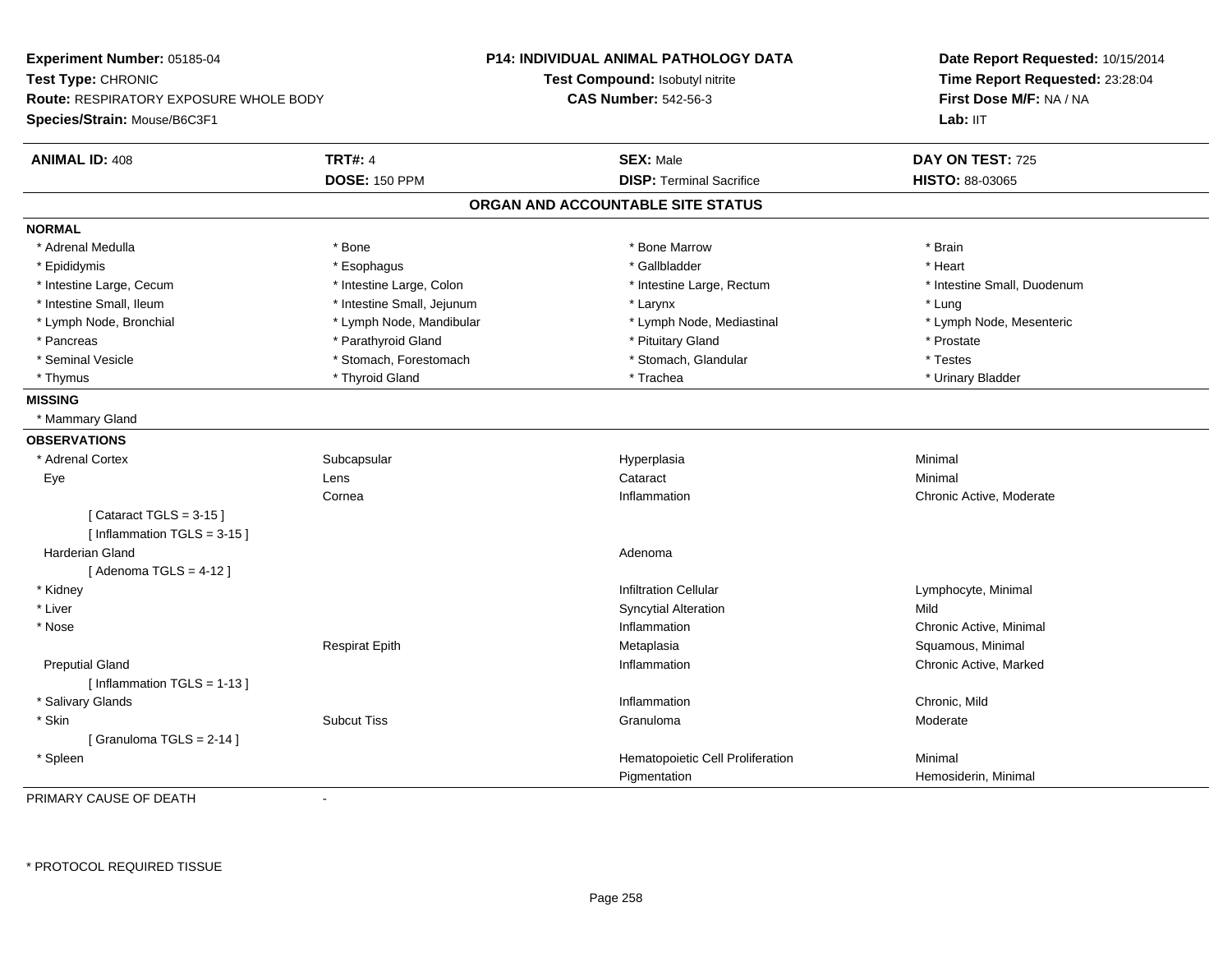|                      | <b>P14: INDIVIDUAL ANIMAL PATHOLOGY DATA</b><br>Test Compound: Isobutyl nitrite | Date Report Requested: 10/15/2014<br>Time Report Requested: 23:28:04<br>First Dose M/F: NA / NA |
|----------------------|---------------------------------------------------------------------------------|-------------------------------------------------------------------------------------------------|
|                      |                                                                                 | Lab: IIT                                                                                        |
| <b>TRT#: 4</b>       | <b>SEX: Male</b>                                                                | <b>DAY ON TEST: 725</b>                                                                         |
| <b>DOSE: 150 PPM</b> | <b>DISP: Terminal Sacrifice</b>                                                 | <b>HISTO: 88-03065</b>                                                                          |
|                      | ORGAN AND ACCOUNTABLE SITE STATUS                                               |                                                                                                 |
|                      | <b>Route: RESPIRATORY EXPOSURE WHOLE BODY</b>                                   | <b>CAS Number: 542-56-3</b>                                                                     |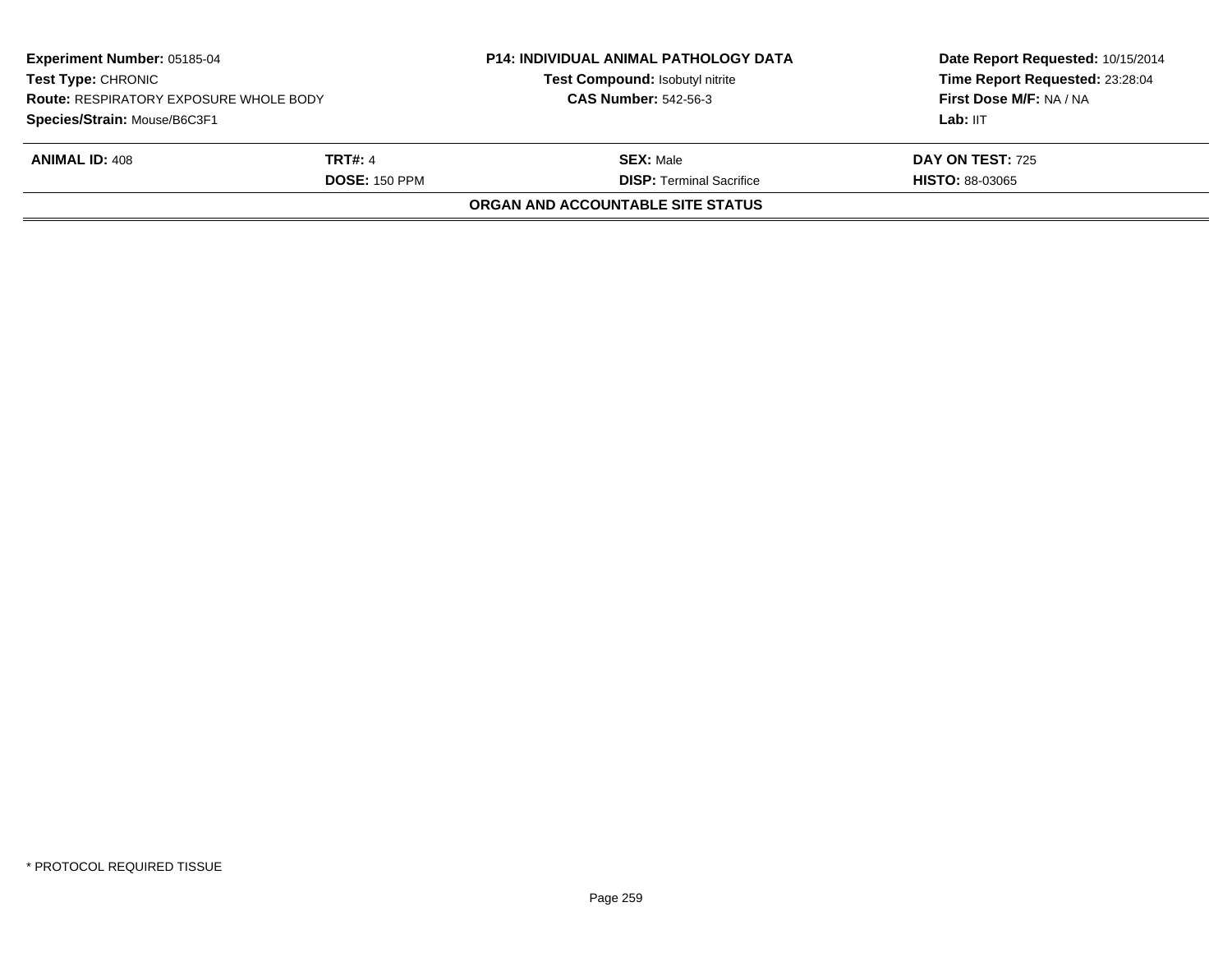| Experiment Number: 05185-04                    |                            | <b>P14: INDIVIDUAL ANIMAL PATHOLOGY DATA</b> | Date Report Requested: 10/15/2014<br>Time Report Requested: 23:28:04 |
|------------------------------------------------|----------------------------|----------------------------------------------|----------------------------------------------------------------------|
| Test Type: CHRONIC                             |                            | Test Compound: Isobutyl nitrite              |                                                                      |
| <b>Route: RESPIRATORY EXPOSURE WHOLE BODY</b>  |                            | <b>CAS Number: 542-56-3</b>                  | First Dose M/F: NA / NA                                              |
| Species/Strain: Mouse/B6C3F1                   |                            |                                              | Lab: IIT                                                             |
| <b>ANIMAL ID: 409</b>                          | <b>TRT#: 4</b>             | <b>SEX: Male</b>                             | DAY ON TEST: 726                                                     |
|                                                | <b>DOSE: 150 PPM</b>       | <b>DISP: Terminal Sacrifice</b>              | HISTO: 88-03066                                                      |
|                                                |                            | ORGAN AND ACCOUNTABLE SITE STATUS            |                                                                      |
| <b>NORMAL</b>                                  |                            |                                              |                                                                      |
| * Adrenal Cortex                               | * Adrenal Medulla          | * Bone                                       | * Bone Marrow                                                        |
| * Epididymis                                   | * Esophagus                | * Gallbladder                                | * Heart                                                              |
| * Intestine Large, Cecum                       | * Intestine Large, Colon   | * Intestine Large, Rectum                    | * Intestine Small, Duodenum                                          |
| * Intestine Small, Ileum                       | * Intestine Small, Jejunum | * Larynx                                     | * Liver                                                              |
| * Lymph Node, Bronchial                        | * Lymph Node, Mandibular   | * Lymph Node, Mediastinal                    | * Lymph Node, Mesenteric                                             |
| * Nose                                         | * Pancreas                 | * Parathyroid Gland                          | * Pituitary Gland                                                    |
| * Prostate                                     | * Seminal Vesicle          | * Skin                                       | * Stomach, Forestomach                                               |
| * Stomach, Glandular                           | * Testes                   | * Thymus                                     | * Thyroid Gland                                                      |
| * Trachea                                      | * Urinary Bladder          |                                              |                                                                      |
| <b>MISSING</b>                                 |                            |                                              |                                                                      |
| * Mammary Gland                                |                            |                                              |                                                                      |
| <b>OBSERVATIONS</b>                            |                            |                                              |                                                                      |
| * Brain                                        |                            | Mineralization                               | Mild                                                                 |
| <b>Harderian Gland</b>                         |                            | Adenoma                                      |                                                                      |
| [Adenoma TGLS = $5-15$ ]                       |                            |                                              |                                                                      |
| * Kidney                                       | <b>Renal Tubule</b>        | <b>Dilatation</b>                            | Moderate                                                             |
|                                                |                            | <b>Infiltration Cellular</b>                 | Lymphocyte, Mild                                                     |
| [ Dilatation TGLS = 1-13 ]                     |                            |                                              |                                                                      |
| * Lung                                         |                            | Alveolar/Bronchiolar Adenoma                 |                                                                      |
|                                                |                            | Alveolar/Bronchiolar Carcinoma               |                                                                      |
|                                                | Alveolar Epith             | Hyperplasia                                  | Focal, Mild                                                          |
| [ Alveolar/Bronchiolar Adenoma TGLS = 3-14 ]   |                            |                                              |                                                                      |
| [ Alveolar/Bronchiolar Carcinoma TGLS = 2-12 ] |                            |                                              |                                                                      |
| * Salivary Glands                              |                            | Inflammation                                 | Chronic, Minimal                                                     |
| * Spleen                                       |                            | Hematopoietic Cell Proliferation             | Minimal                                                              |
|                                                |                            | Pigmentation                                 | Hemosiderin, Minimal                                                 |
| PRIMARY CAUSE OF DEATH                         | $\overline{\phantom{a}}$   |                                              |                                                                      |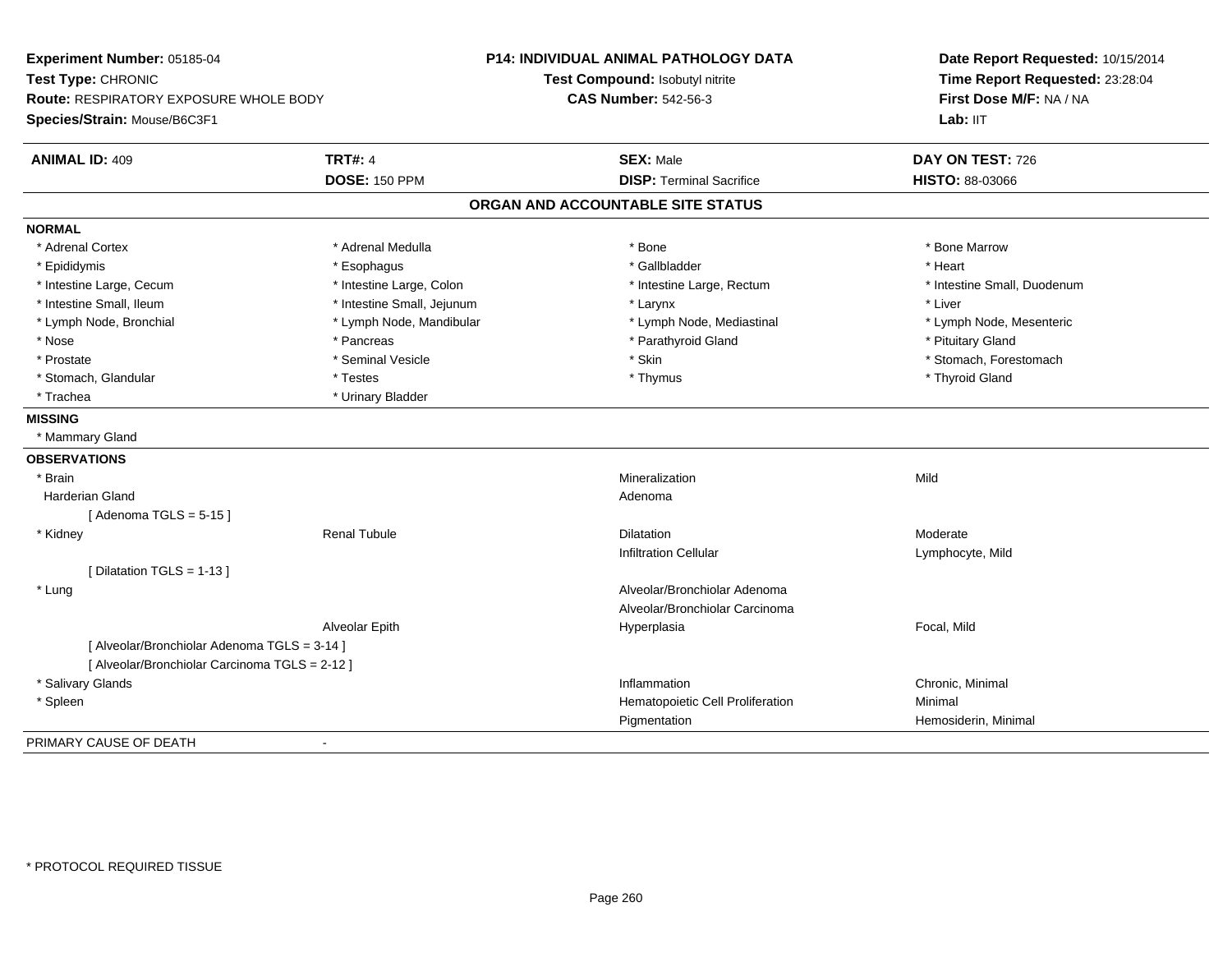| Experiment Number: 05185-04<br>Test Type: CHRONIC<br>Route: RESPIRATORY EXPOSURE WHOLE BODY<br>Species/Strain: Mouse/B6C3F1 |                          | <b>P14: INDIVIDUAL ANIMAL PATHOLOGY DATA</b><br>Test Compound: Isobutyl nitrite<br><b>CAS Number: 542-56-3</b> | Date Report Requested: 10/15/2014<br>Time Report Requested: 23:28:04<br>First Dose M/F: NA / NA<br>Lab: IIT |
|-----------------------------------------------------------------------------------------------------------------------------|--------------------------|----------------------------------------------------------------------------------------------------------------|-------------------------------------------------------------------------------------------------------------|
| <b>ANIMAL ID: 410</b>                                                                                                       | <b>TRT#: 4</b>           | <b>SEX: Male</b>                                                                                               | DAY ON TEST: 534                                                                                            |
|                                                                                                                             | <b>DOSE: 150 PPM</b>     | <b>DISP: Natural Death</b>                                                                                     | HISTO: 88-03067                                                                                             |
|                                                                                                                             |                          | ORGAN AND ACCOUNTABLE SITE STATUS                                                                              |                                                                                                             |
| <b>NORMAL</b>                                                                                                               |                          |                                                                                                                |                                                                                                             |
| * Adrenal Cortex                                                                                                            | * Adrenal Medulla        | * Bone                                                                                                         | * Brain                                                                                                     |
| * Epididymis                                                                                                                | * Esophagus              | * Gallbladder                                                                                                  | * Heart                                                                                                     |
| * Intestine Large, Cecum                                                                                                    | * Intestine Large, Colon | * Intestine Large, Rectum                                                                                      | * Intestine Small, Ileum                                                                                    |
| * Intestine Small, Jejunum                                                                                                  | * Larynx                 | * Liver                                                                                                        | * Lung                                                                                                      |
| * Lymph Node, Bronchial                                                                                                     | * Lymph Node, Mandibular | * Lymph Node, Mediastinal                                                                                      | * Nose                                                                                                      |
| * Pancreas                                                                                                                  | * Parathyroid Gland      | * Pituitary Gland                                                                                              | * Salivary Glands                                                                                           |
| * Seminal Vesicle                                                                                                           | * Skin                   | * Stomach, Forestomach                                                                                         | * Stomach, Glandular                                                                                        |
| * Testes                                                                                                                    | * Thymus                 | * Thyroid Gland                                                                                                | * Trachea                                                                                                   |
| <b>MISSING</b>                                                                                                              |                          |                                                                                                                |                                                                                                             |
| * Mammary Gland                                                                                                             |                          |                                                                                                                |                                                                                                             |
| <b>AUTO PRECLUDES DIAG.</b>                                                                                                 |                          |                                                                                                                |                                                                                                             |
| * Intestine Small, Duodenum                                                                                                 |                          |                                                                                                                |                                                                                                             |
| <b>OBSERVATIONS</b>                                                                                                         |                          |                                                                                                                |                                                                                                             |
| * Bone Marrow                                                                                                               | <b>Myeloid Cell</b>      | Hyperplasia                                                                                                    | Moderate                                                                                                    |
| * Kidney                                                                                                                    |                          | Inflammation                                                                                                   | Chronic Active, Marked                                                                                      |
| [Inflammation $TGLS = 3-8,8.1$ ]                                                                                            |                          |                                                                                                                |                                                                                                             |
| * Lung                                                                                                                      |                          |                                                                                                                |                                                                                                             |
| Note: AGONAL HEMORRHAGE.                                                                                                    |                          |                                                                                                                |                                                                                                             |
| * Lymph Node, Mesenteric                                                                                                    |                          | Hemorrhage                                                                                                     | Moderate                                                                                                    |
| [Hemorrhage TGLS = 6-7]                                                                                                     |                          |                                                                                                                |                                                                                                             |
| Penis                                                                                                                       |                          | Inflammation                                                                                                   | Chronic Active, Marked                                                                                      |
| [Inflammation TGLS = $1-13$ ]                                                                                               |                          |                                                                                                                |                                                                                                             |
| * Prostate                                                                                                                  |                          | Inflammation                                                                                                   | Chronic Active, Mild                                                                                        |
| * Spleen                                                                                                                    |                          | Hematopoietic Cell Proliferation                                                                               | Moderate                                                                                                    |
|                                                                                                                             |                          | Pigmentation                                                                                                   | Hemosiderin, Mild                                                                                           |
| [ Hematopoietic Cell Proliferation TGLS = 2-5 ]                                                                             |                          |                                                                                                                |                                                                                                             |
| * Urinary Bladder                                                                                                           |                          | Inflammation                                                                                                   | Chronic Active, Marked                                                                                      |
| [Inflammation TGLS = $4-8,8.1$ ]                                                                                            |                          |                                                                                                                |                                                                                                             |
| PRIMARY CAUSE OF DEATH<br>$\blacksquare$                                                                                    |                          |                                                                                                                |                                                                                                             |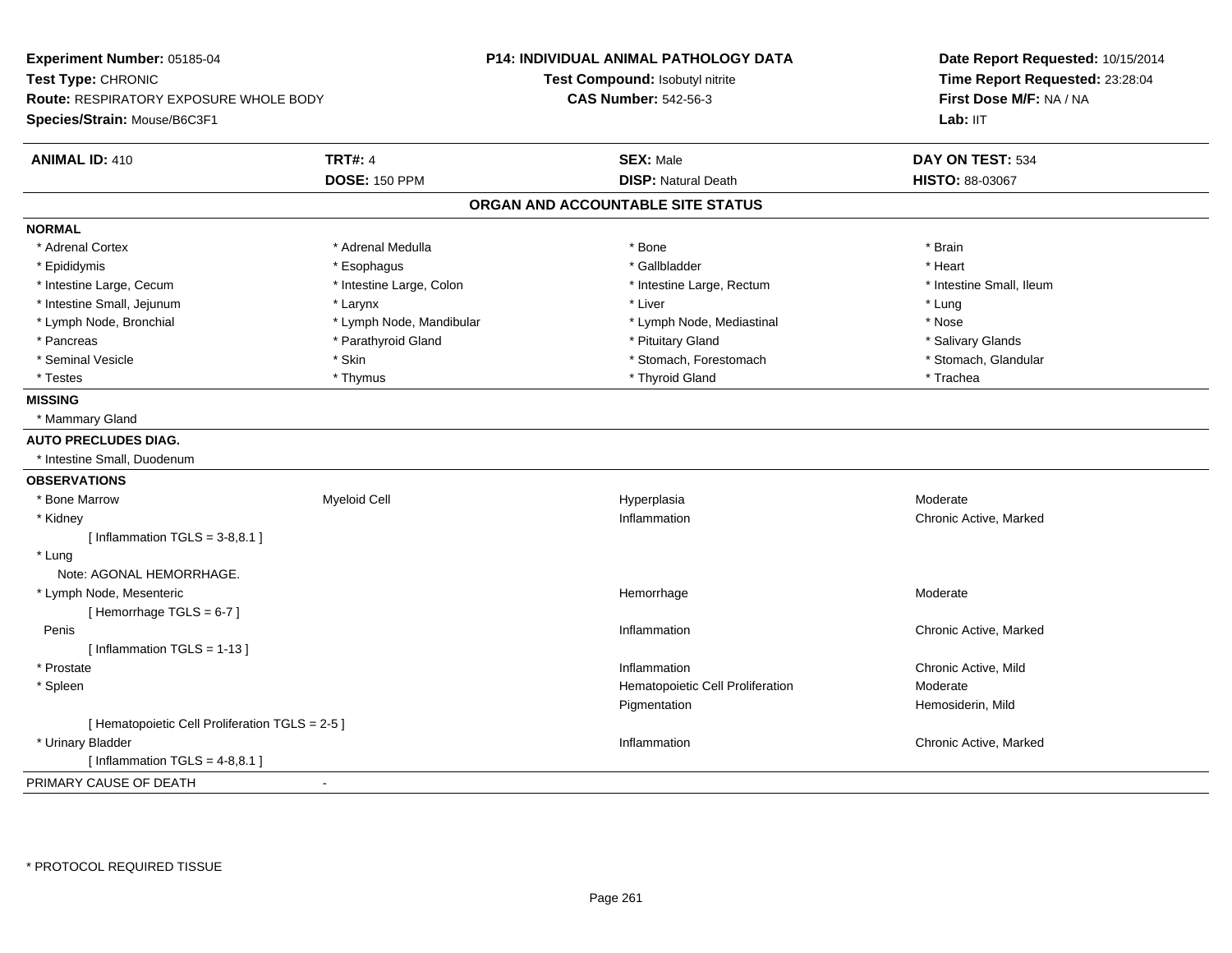| Experiment Number: 05185-04                     |                           | <b>P14: INDIVIDUAL ANIMAL PATHOLOGY DATA</b> | Date Report Requested: 10/15/2014                          |
|-------------------------------------------------|---------------------------|----------------------------------------------|------------------------------------------------------------|
| Test Type: CHRONIC                              |                           | Test Compound: Isobutyl nitrite              | Time Report Requested: 23:28:04<br>First Dose M/F: NA / NA |
| Route: RESPIRATORY EXPOSURE WHOLE BODY          |                           | <b>CAS Number: 542-56-3</b>                  |                                                            |
| Species/Strain: Mouse/B6C3F1                    |                           |                                              | Lab: IIT                                                   |
| <b>ANIMAL ID: 411</b>                           | <b>TRT#: 4</b>            | <b>SEX: Male</b>                             | DAY ON TEST: 300                                           |
|                                                 | <b>DOSE: 150 PPM</b>      | <b>DISP: Natural Death</b>                   | <b>HISTO: 88-03068</b>                                     |
|                                                 |                           | ORGAN AND ACCOUNTABLE SITE STATUS            |                                                            |
| <b>NORMAL</b>                                   |                           |                                              |                                                            |
| * Adrenal Cortex                                | * Adrenal Medulla         | * Bone                                       | * Epididymis                                               |
| * Esophagus                                     | * Gallbladder             | * Heart                                      | * Intestine Large, Colon                                   |
| * Larynx                                        | * Liver                   | * Lung                                       | * Lymph Node, Bronchial                                    |
| * Nose                                          | * Pancreas                | * Parathyroid Gland                          | * Pituitary Gland                                          |
| * Prostate                                      | * Salivary Glands         | * Seminal Vesicle                            | * Skin                                                     |
| * Stomach, Forestomach                          | * Stomach, Glandular      | * Testes                                     | * Thymus                                                   |
| * Thyroid Gland                                 | * Trachea                 |                                              |                                                            |
| <b>MISSING</b>                                  |                           |                                              |                                                            |
| * Mammary Gland                                 |                           |                                              |                                                            |
| <b>AUTO PRECLUDES DIAG.</b>                     |                           |                                              |                                                            |
| * Intestine Large, Cecum                        | * Intestine Large, Rectum | * Intestine Small, Duodenum                  | * Intestine Small, Ileum                                   |
| * Intestine Small, Jejunum                      | * Lymph Node, Mesenteric  |                                              |                                                            |
| <b>OBSERVATIONS</b>                             |                           |                                              |                                                            |
| * Bone Marrow                                   | Myeloid Cell              | Hyperplasia                                  | Marked                                                     |
| * Brain                                         |                           | Mineralization                               | Minimal                                                    |
| * Kidney                                        |                           | Inflammation                                 | Chronic Active, Marked                                     |
| [Inflammation TGLS = $1-8$ ]                    |                           |                                              |                                                            |
| * Lymph Node, Mandibular                        |                           | Hemorrhage                                   | Marked                                                     |
| * Lymph Node, Mediastinal                       |                           | Hyperplasia                                  | Plasma Cell, Moderate                                      |
| * Spleen                                        |                           | Hematopoietic Cell Proliferation             | Moderate                                                   |
|                                                 |                           | Pigmentation                                 | Hemosiderin, Mild                                          |
| [ Hematopoietic Cell Proliferation TGLS = 2-5 ] |                           |                                              |                                                            |
| * Urinary Bladder                               |                           | Inflammation                                 | Chronic Active, Mild                                       |
| PRIMARY CAUSE OF DEATH<br>$\blacksquare$        |                           |                                              |                                                            |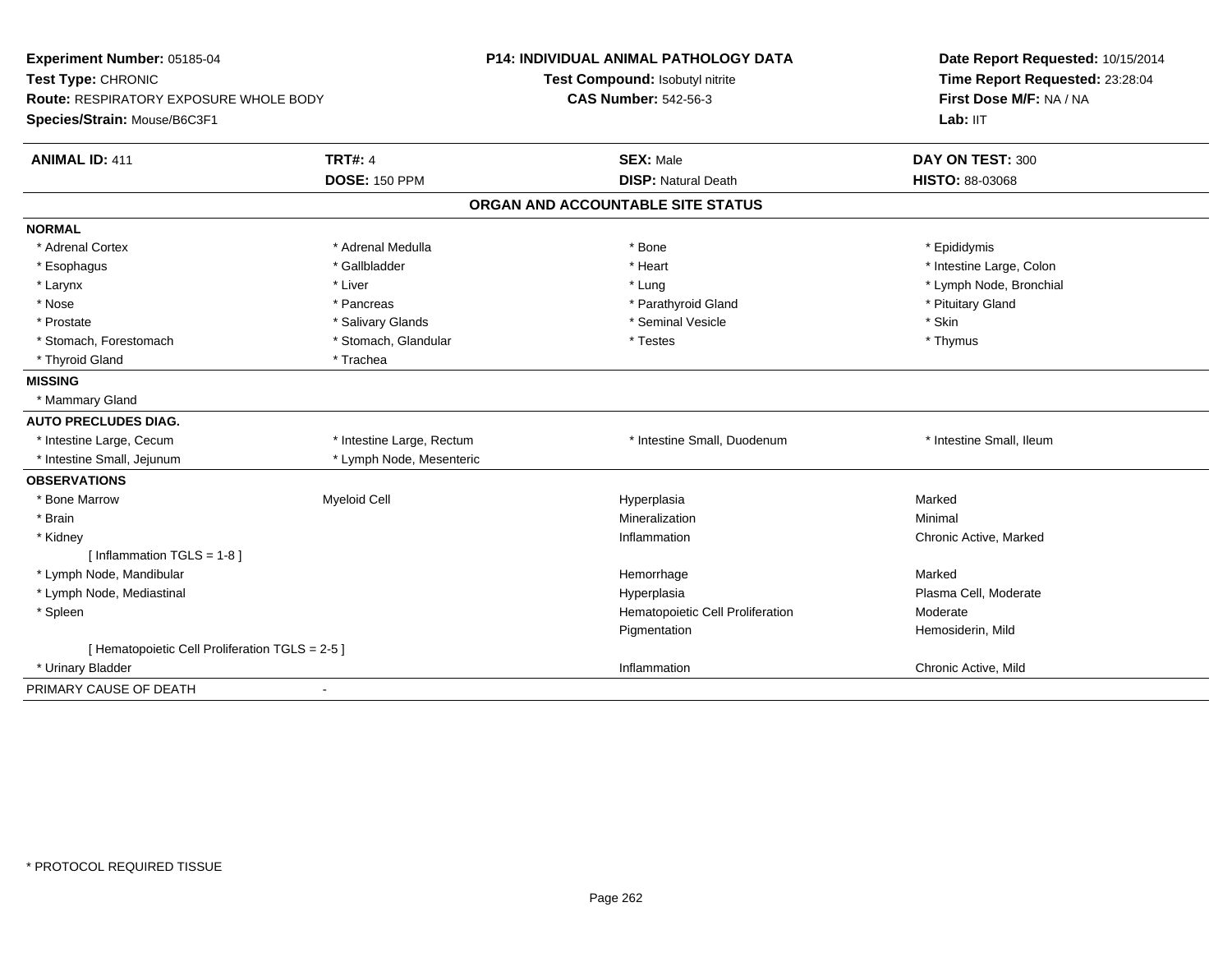| Experiment Number: 05185-04                                         |                            | <b>P14: INDIVIDUAL ANIMAL PATHOLOGY DATA</b> | Date Report Requested: 10/15/2014                          |
|---------------------------------------------------------------------|----------------------------|----------------------------------------------|------------------------------------------------------------|
| Test Type: CHRONIC<br><b>Route: RESPIRATORY EXPOSURE WHOLE BODY</b> |                            | Test Compound: Isobutyl nitrite              | Time Report Requested: 23:28:04<br>First Dose M/F: NA / NA |
|                                                                     |                            | <b>CAS Number: 542-56-3</b>                  |                                                            |
| Species/Strain: Mouse/B6C3F1                                        |                            |                                              | Lab: IIT                                                   |
| <b>ANIMAL ID: 412</b>                                               | <b>TRT#: 4</b>             | <b>SEX: Male</b>                             | DAY ON TEST: 96                                            |
|                                                                     | <b>DOSE: 150 PPM</b>       | <b>DISP: Natural Death</b>                   | <b>HISTO: 88-03069</b>                                     |
|                                                                     |                            | ORGAN AND ACCOUNTABLE SITE STATUS            |                                                            |
| <b>NORMAL</b>                                                       |                            |                                              |                                                            |
| * Adrenal Cortex                                                    | * Adrenal Medulla          | * Bone                                       | * Bone Marrow                                              |
| * Brain                                                             | * Epididymis               | * Esophagus                                  | * Gallbladder                                              |
| * Heart                                                             | * Intestine Large, Cecum   | * Intestine Large, Colon                     | * Intestine Large, Rectum                                  |
| * Intestine Small, Duodenum                                         | * Intestine Small, Jejunum | * Kidney                                     | * Larynx                                                   |
| * Liver                                                             | * Lung                     | * Lymph Node, Mandibular                     | * Lymph Node, Mediastinal                                  |
| * Lymph Node, Mesenteric                                            | * Nose                     | * Pancreas                                   | * Parathyroid Gland                                        |
| * Pituitary Gland                                                   | * Prostate                 | * Salivary Glands                            | * Seminal Vesicle                                          |
| * Skin                                                              | * Stomach, Forestomach     | * Stomach, Glandular                         | * Testes                                                   |
| * Thymus                                                            | * Thyroid Gland            | * Trachea                                    | * Urinary Bladder                                          |
| <b>MISSING</b>                                                      |                            |                                              |                                                            |
| * Mammary Gland                                                     |                            |                                              |                                                            |
| <b>AUTO PRECLUDES DIAG.</b>                                         |                            |                                              |                                                            |
| * Intestine Small, Ileum                                            |                            |                                              |                                                            |
| <b>OBSERVATIONS</b>                                                 |                            |                                              |                                                            |
| * Lymph Node, Bronchial                                             |                            | <b>Infiltration Cellular</b>                 | Histiocyte, Moderate                                       |
| * Spleen                                                            |                            | Hematopoietic Cell Proliferation             | Minimal                                                    |
| PRIMARY CAUSE OF DEATH                                              | $\blacksquare$             |                                              |                                                            |
|                                                                     |                            |                                              |                                                            |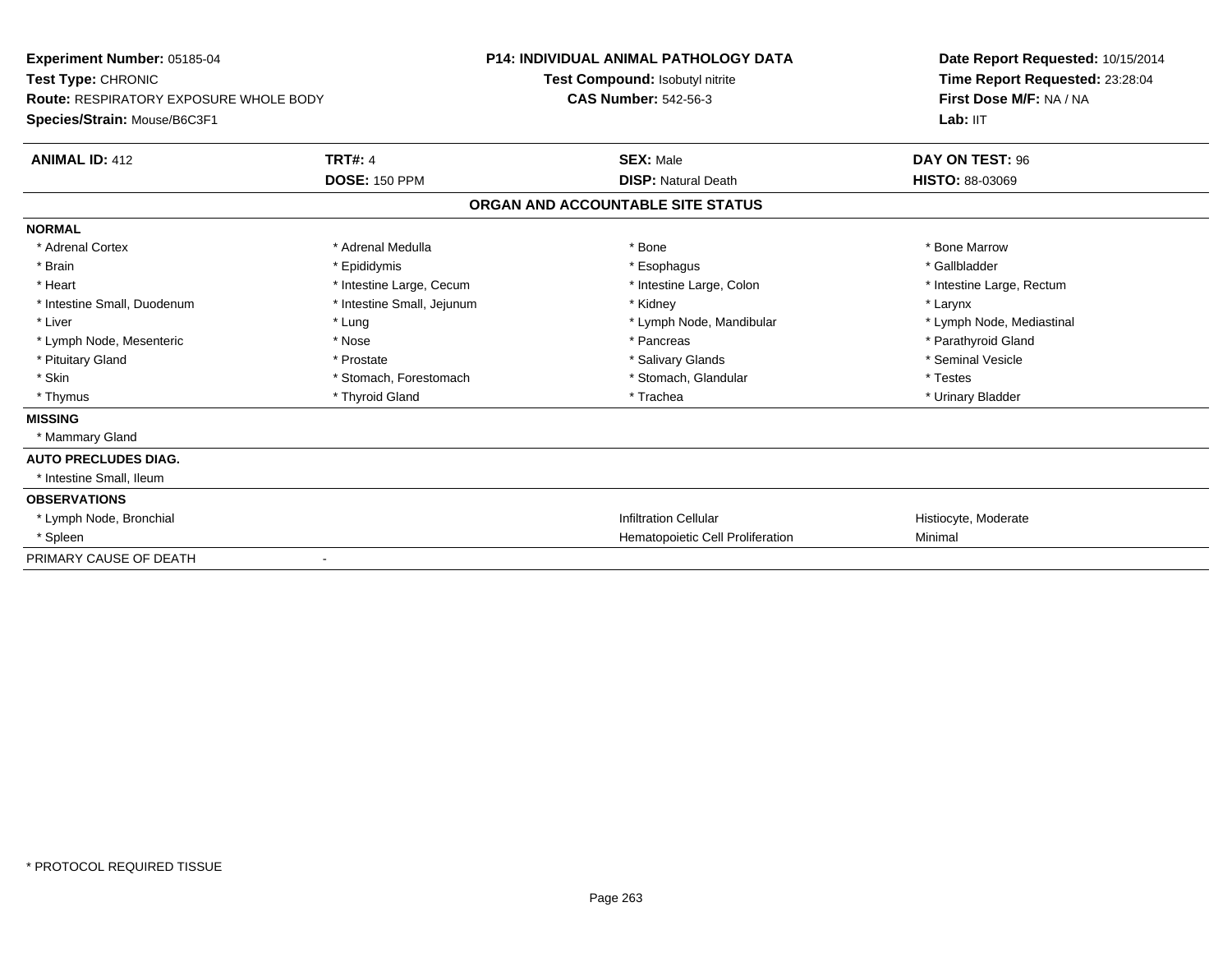| Experiment Number: 05185-04<br>Test Type: CHRONIC<br><b>Route: RESPIRATORY EXPOSURE WHOLE BODY</b> |                            | <b>P14: INDIVIDUAL ANIMAL PATHOLOGY DATA</b> | Date Report Requested: 10/15/2014 |
|----------------------------------------------------------------------------------------------------|----------------------------|----------------------------------------------|-----------------------------------|
|                                                                                                    |                            | Test Compound: Isobutyl nitrite              | Time Report Requested: 23:28:04   |
|                                                                                                    |                            | <b>CAS Number: 542-56-3</b>                  | First Dose M/F: NA / NA           |
| Species/Strain: Mouse/B6C3F1                                                                       |                            |                                              | Lab: IIT                          |
| <b>ANIMAL ID: 413</b>                                                                              | <b>TRT#: 4</b>             | <b>SEX: Male</b>                             | DAY ON TEST: 457                  |
|                                                                                                    | <b>DOSE: 150 PPM</b>       | <b>DISP:</b> Scheduled Sacrifice             | <b>HISTO: 88-03070</b>            |
|                                                                                                    |                            | ORGAN AND ACCOUNTABLE SITE STATUS            |                                   |
| <b>NORMAL</b>                                                                                      |                            |                                              |                                   |
| * Adrenal Cortex                                                                                   | * Adrenal Medulla          | * Bone                                       | * Brain                           |
| * Epididymis                                                                                       | * Esophagus                | * Gallbladder                                | * Heart                           |
| * Intestine Large, Cecum                                                                           | * Intestine Large, Colon   | * Intestine Large, Rectum                    | * Intestine Small, Duodenum       |
| * Intestine Small, Ileum                                                                           | * Intestine Small, Jejunum | * Kidney                                     | * Larynx                          |
| * Lung                                                                                             | * Lymph Node, Bronchial    | * Lymph Node, Mandibular                     | * Lymph Node, Mediastinal         |
| * Lymph Node, Mesenteric                                                                           | * Nose                     | * Pancreas                                   | * Parathyroid Gland               |
| * Pituitary Gland                                                                                  | * Prostate                 | * Salivary Glands                            | * Seminal Vesicle                 |
| * Skin                                                                                             | * Stomach, Forestomach     | * Stomach, Glandular                         | * Testes                          |
| * Thymus                                                                                           | * Thyroid Gland            | * Trachea                                    |                                   |
| <b>MISSING</b>                                                                                     |                            |                                              |                                   |
| * Mammary Gland                                                                                    |                            |                                              |                                   |
| <b>OBSERVATIONS</b>                                                                                |                            |                                              |                                   |
| * Bone Marrow                                                                                      | <b>Myeloid Cell</b>        | Hyperplasia                                  | Mild                              |
| * Liver                                                                                            |                            | Hepatocellular Adenoma                       |                                   |
| [ Hepatocellular Adenoma TGLS = 1-12 ]                                                             |                            |                                              |                                   |
| * Spleen                                                                                           |                            | Hematopoietic Cell Proliferation             | Moderate                          |
|                                                                                                    |                            | Pigmentation                                 | Hemosiderin, Mild                 |
| * Urinary Bladder                                                                                  |                            | <b>Dilatation</b>                            | Mild                              |
| [ Dilatation TGLS = 2-8 ]                                                                          |                            |                                              |                                   |
| PRIMARY CAUSE OF DEATH                                                                             | $\overline{\phantom{a}}$   |                                              |                                   |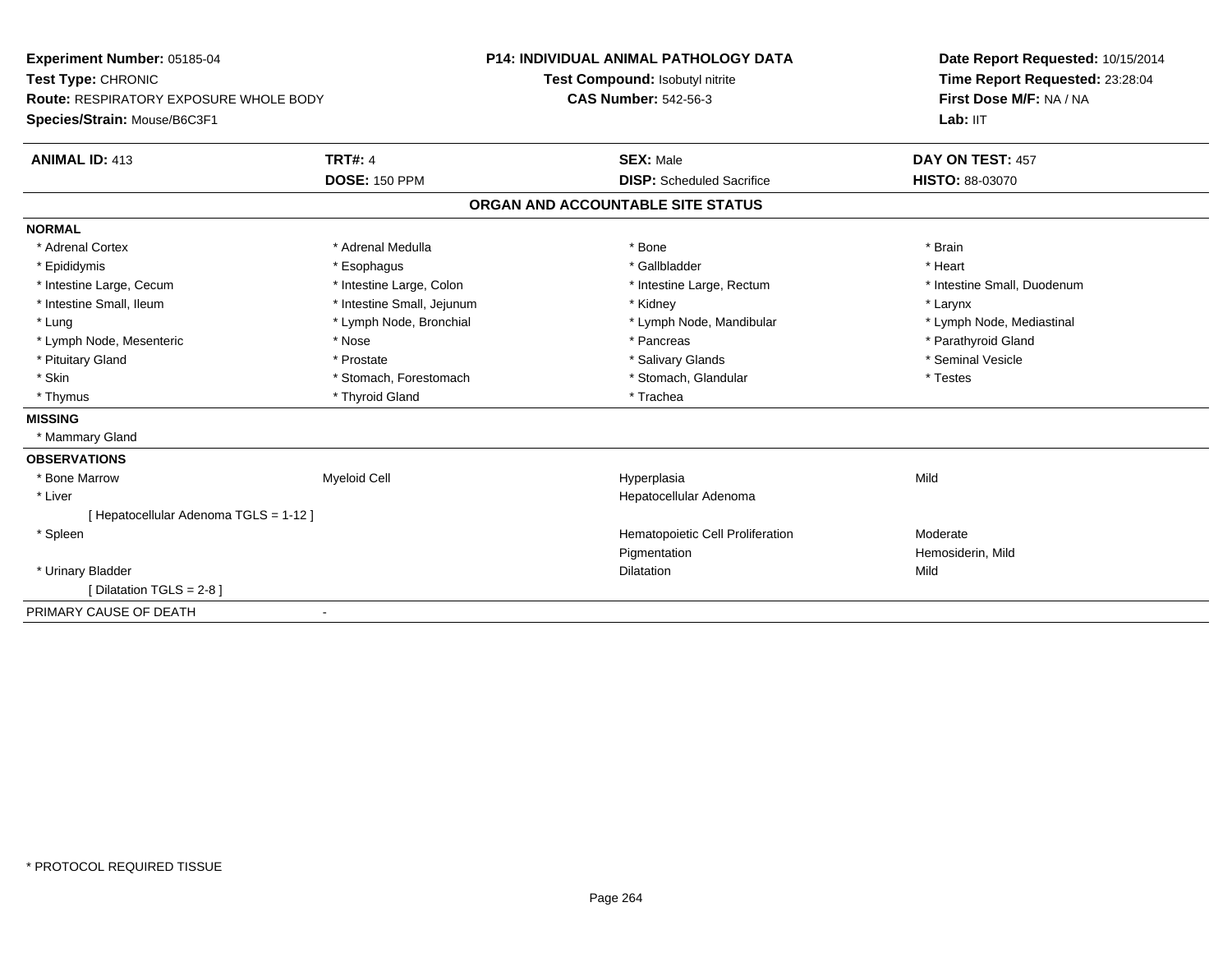| Experiment Number: 05185-04<br>Test Type: CHRONIC<br><b>Route: RESPIRATORY EXPOSURE WHOLE BODY</b> |                           | <b>P14: INDIVIDUAL ANIMAL PATHOLOGY DATA</b> | Date Report Requested: 10/15/2014 |
|----------------------------------------------------------------------------------------------------|---------------------------|----------------------------------------------|-----------------------------------|
|                                                                                                    |                           | Test Compound: Isobutyl nitrite              | Time Report Requested: 23:28:04   |
|                                                                                                    |                           | <b>CAS Number: 542-56-3</b>                  | First Dose M/F: NA / NA           |
| Species/Strain: Mouse/B6C3F1                                                                       |                           |                                              | Lab: IIT                          |
| <b>ANIMAL ID: 414</b>                                                                              | <b>TRT#: 4</b>            | <b>SEX: Male</b>                             | DAY ON TEST: 457                  |
|                                                                                                    | <b>DOSE: 150 PPM</b>      | <b>DISP:</b> Scheduled Sacrifice             | <b>HISTO: 88-03071</b>            |
|                                                                                                    |                           | ORGAN AND ACCOUNTABLE SITE STATUS            |                                   |
| <b>NORMAL</b>                                                                                      |                           |                                              |                                   |
| * Adrenal Cortex                                                                                   | * Adrenal Medulla         | * Bone                                       | * Bone Marrow                     |
| * Brain                                                                                            | * Epididymis              | * Esophagus                                  | * Gallbladder                     |
| * Heart                                                                                            | * Intestine Large, Cecum  | * Intestine Large, Colon                     | * Intestine Large, Rectum         |
| * Intestine Small, Duodenum                                                                        | * Intestine Small, Ileum  | * Intestine Small, Jejunum                   | * Kidney                          |
| * Larynx                                                                                           | * Liver                   | * Lung                                       | * Lymph Node, Bronchial           |
| * Lymph Node, Mandibular                                                                           | * Lymph Node, Mediastinal | * Nose                                       | * Pancreas                        |
| * Parathyroid Gland                                                                                | * Pituitary Gland         | * Prostate                                   | * Salivary Glands                 |
| * Seminal Vesicle                                                                                  | * Skin                    | * Stomach, Forestomach                       | * Stomach, Glandular              |
| * Testes                                                                                           | * Thymus                  | * Thyroid Gland                              | * Trachea                         |
| * Urinary Bladder                                                                                  |                           |                                              |                                   |
| <b>MISSING</b>                                                                                     |                           |                                              |                                   |
| * Mammary Gland                                                                                    |                           |                                              |                                   |
| <b>OBSERVATIONS</b>                                                                                |                           |                                              |                                   |
| * Lymph Node, Mesenteric                                                                           |                           | Hyperplasia                                  | Lymphoid, Moderate                |
| <b>Preputial Gland</b>                                                                             |                           | <b>Dilatation</b>                            | Moderate                          |
| [ Dilatation TGLS = 1-9 ]                                                                          |                           |                                              |                                   |
| * Spleen                                                                                           |                           | Hematopoietic Cell Proliferation             | Minimal                           |
|                                                                                                    |                           | Pigmentation                                 | Hemosiderin, Minimal              |
| PRIMARY CAUSE OF DEATH                                                                             |                           |                                              |                                   |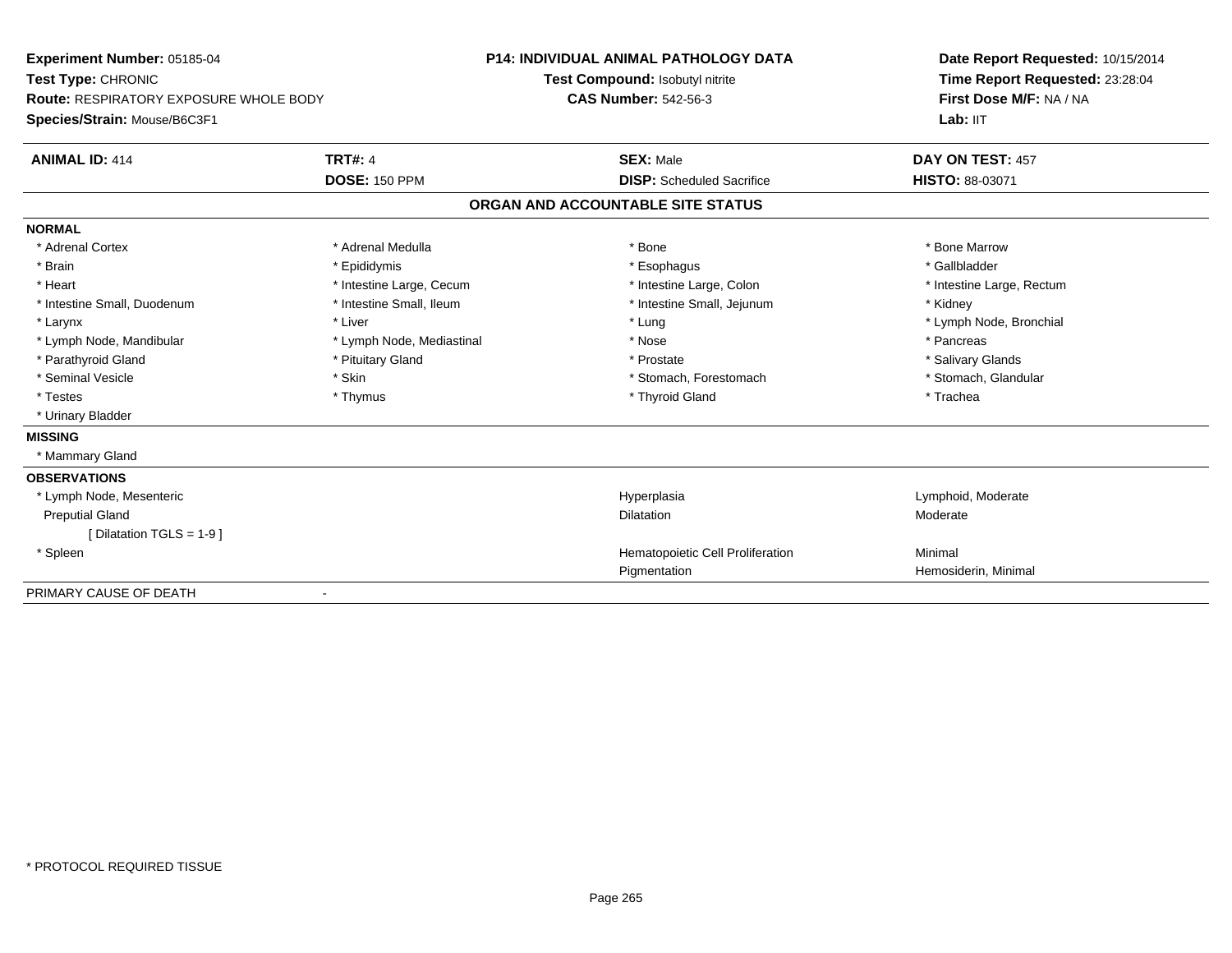**Experiment Number:** 05185-04**Test Type:** CHRONIC **Route:** RESPIRATORY EXPOSURE WHOLE BODY**Species/Strain:** Mouse/B6C3F1**P14: INDIVIDUAL ANIMAL PATHOLOGY DATATest Compound:** Isobutyl nitrite**CAS Number:** 542-56-3**Date Report Requested:** 10/15/2014**Time Report Requested:** 23:28:04**First Dose M/F:** NA / NALab: IIT **ANIMAL ID:** 415**TRT#:** 4 **SEX:** Male **SEX:** Male **DAY ON TEST:** 457 **DOSE:** 150 PPM **DISP:** Scheduled Sacrifice **HISTO:** 88-03072 **ORGAN AND ACCOUNTABLE SITE STATUSNORMAL**\* Adrenal Medulla \* \* Annual Medulla \* Brain \* Bone \* \* Bone Marrow \* Bone Marrow \* \* Brain \* Brain \* Brain \* Brain \* Brain \* Brain \* Brain \* Brain \* Brain \* Brain \* Brain \* Brain \* Brain \* Brain \* Brain \* Brain \* Brain \* \* Heart \* Epididymis \* Esophagus \* Gallbladder \* Heart\* Intestine Large, Cecum \* Intestine Large, Colon \* Intestine Large, Rectum \* Intestine Small, Duodenum \* Intestine Small, Ileum \* Intestine Small, Jejunum \* Kidney \* Larynx\* Lymph Node, Mediastinal \* Lung \* Lymph Node, Bronchial \* Lymph Node, Mandibular \* Lymph Node, Mandibular \* Lymph Node, Mesenteric \* The state of the state of Parathyroid Gland \* Parathyroid Gland \* Pituitary Gland \* Pituitary Gland \* Prostate \* \* Salivary Glands \* \* Salivary Glands \* \* Seminal Vesicle \* \* \* Seminal Yestrich \* \* Skin \* \* Skin \* Thymus \* Stomach, Forestomach \* Testes \* Stomach, Glandular \* Testes \* Testes \* Testes \* Testes \* Testes \* \* Testes \*  $\sim$  \* Testes \*  $\sim$  \* Testes \*  $\sim$  \* Testes \* \* Testes \* \* Testes \* \* \* Testes \* \* \* \* \* \* \* \* \* \* \* \* \* \* \* \* Thyroid Gland \* Trachea \* Trachea \* Trachea \* Thyroid Gland **MISSING** \* Mammary Gland**OBSERVATIONS** \* Adrenal Cortexx Subcapsular Subcapsular Subsets and Hyperplasia a **Minimal**  \* Liver Hepatocellular Adenoma Multiple [ Hepatocellular Adenoma TGLS = 3,4-12 ] \* Nose Respirat Epith Degeneration Hyaline, Minimal Preputial Glandd the controller of the chronic Active Minimal of the chronic Active, Minimal on the chronic Active, Minimal on the chronic Active, Minimal on the chronic Active, Minimal on the chronic Active, Minimal on the chronic Activ \* SpleenHematopoietic Cell Proliferation Minimal Pigmentation Hemosiderin, Mild PRIMARY CAUSE OF DEATH

-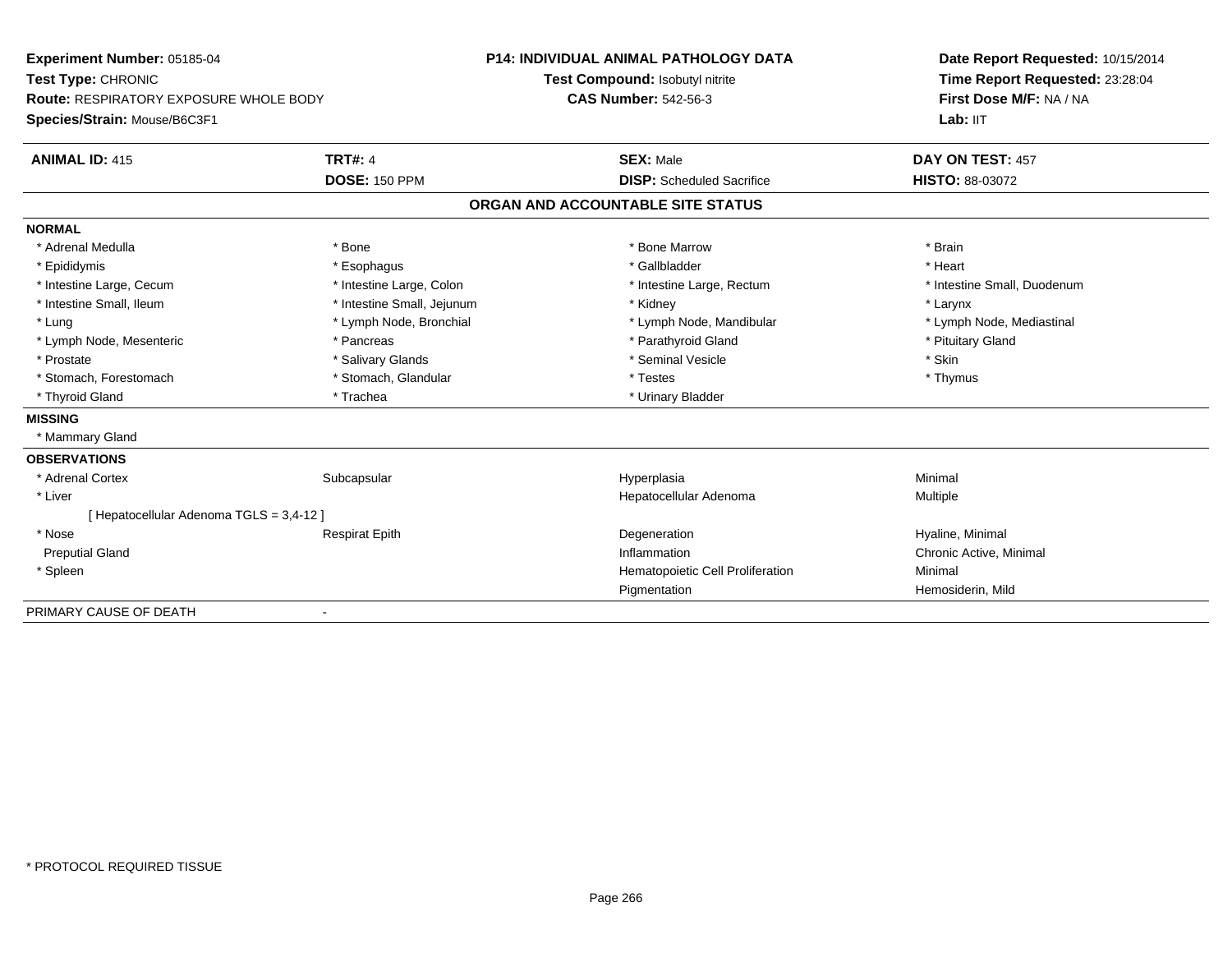| Experiment Number: 05185-04<br>Test Type: CHRONIC<br><b>Route: RESPIRATORY EXPOSURE WHOLE BODY</b> |                            | <b>P14: INDIVIDUAL ANIMAL PATHOLOGY DATA</b> | Date Report Requested: 10/15/2014<br>Time Report Requested: 23:28:04 |  |
|----------------------------------------------------------------------------------------------------|----------------------------|----------------------------------------------|----------------------------------------------------------------------|--|
|                                                                                                    |                            | Test Compound: Isobutyl nitrite              |                                                                      |  |
|                                                                                                    |                            | <b>CAS Number: 542-56-3</b>                  | First Dose M/F: NA / NA                                              |  |
| Species/Strain: Mouse/B6C3F1                                                                       |                            |                                              | Lab: IIT                                                             |  |
| <b>ANIMAL ID: 416</b>                                                                              | <b>TRT#: 4</b>             | <b>SEX: Male</b>                             | DAY ON TEST: 296                                                     |  |
|                                                                                                    | <b>DOSE: 150 PPM</b>       | <b>DISP: Natural Death</b>                   | HISTO: 88-03073                                                      |  |
|                                                                                                    |                            | ORGAN AND ACCOUNTABLE SITE STATUS            |                                                                      |  |
| <b>NORMAL</b>                                                                                      |                            |                                              |                                                                      |  |
| * Adrenal Cortex                                                                                   | * Adrenal Medulla          | * Bone                                       | * Bone Marrow                                                        |  |
| * Epididymis                                                                                       | * Esophagus                | * Gallbladder                                | * Heart                                                              |  |
| * Kidney                                                                                           | * Larynx                   | * Liver                                      | * Lung                                                               |  |
| * Lymph Node, Mandibular                                                                           | * Lymph Node, Mediastinal  | * Lymph Node, Mesenteric                     | * Parathyroid Gland                                                  |  |
| * Pituitary Gland                                                                                  | * Prostate                 | * Salivary Glands                            | * Seminal Vesicle                                                    |  |
| * Skin                                                                                             | * Testes                   | * Thyroid Gland                              | * Trachea                                                            |  |
| <b>MISSING</b>                                                                                     |                            |                                              |                                                                      |  |
| * Lymph Node, Bronchial                                                                            | * Mammary Gland            | * Thymus                                     |                                                                      |  |
| <b>AUTO PRECLUDES DIAG.</b>                                                                        |                            |                                              |                                                                      |  |
| * Intestine Large, Cecum                                                                           | * Intestine Large, Colon   | * Intestine Large, Rectum                    | * Intestine Small, Duodenum                                          |  |
| * Intestine Small, Ileum                                                                           | * Intestine Small, Jejunum | * Pancreas                                   | * Stomach, Forestomach                                               |  |
| * Stomach, Glandular                                                                               | * Urinary Bladder          |                                              |                                                                      |  |
| <b>OBSERVATIONS</b>                                                                                |                            |                                              |                                                                      |  |
| * Brain                                                                                            |                            | Mineralization                               | Minimal                                                              |  |
| * Nose                                                                                             | Glands                     | Adenoma                                      |                                                                      |  |
| Penis                                                                                              |                            | Congestion                                   | Moderate                                                             |  |
| [Congestion TGLS = 2-12]                                                                           |                            |                                              |                                                                      |  |
| * Spleen                                                                                           |                            | Hematopoietic Cell Proliferation             | Mild                                                                 |  |
|                                                                                                    |                            | Pigmentation                                 | Hemosiderin, Minimal                                                 |  |
| PRIMARY CAUSE OF DEATH                                                                             |                            |                                              |                                                                      |  |
| Animal Note: LYMPH NODE NOT PRESENT, BULBOURETHRAL GLAND PRESENT.                                  |                            |                                              |                                                                      |  |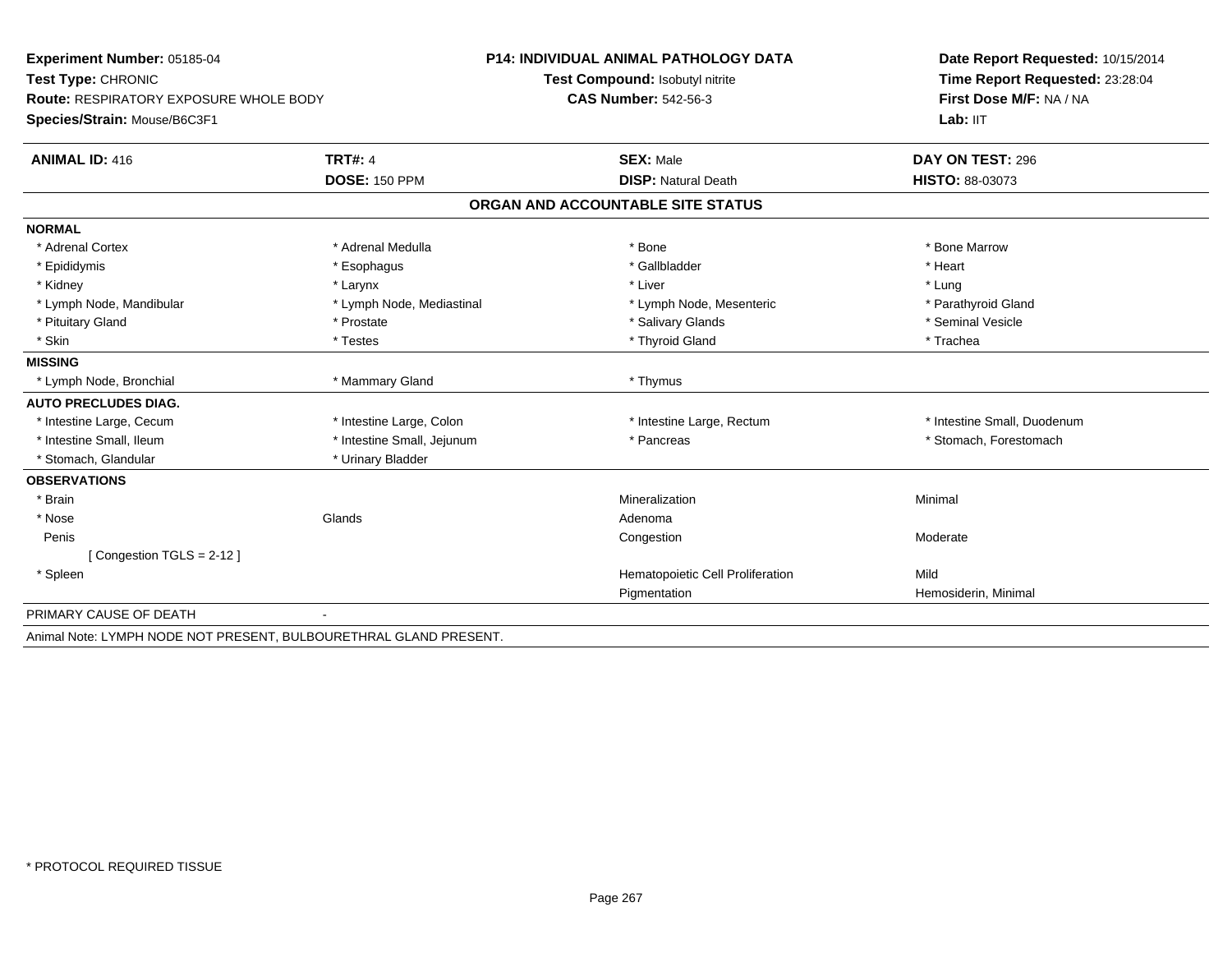| Experiment Number: 05185-04            |                            | <b>P14: INDIVIDUAL ANIMAL PATHOLOGY DATA</b> | Date Report Requested: 10/15/2014 |  |
|----------------------------------------|----------------------------|----------------------------------------------|-----------------------------------|--|
| Test Type: CHRONIC                     |                            | Test Compound: Isobutyl nitrite              | Time Report Requested: 23:28:04   |  |
| Route: RESPIRATORY EXPOSURE WHOLE BODY |                            | <b>CAS Number: 542-56-3</b>                  | First Dose M/F: NA / NA           |  |
| Species/Strain: Mouse/B6C3F1           |                            |                                              | Lab: IIT                          |  |
| <b>ANIMAL ID: 417</b>                  | <b>TRT#: 4</b>             | <b>SEX: Male</b>                             | DAY ON TEST: 457                  |  |
|                                        | <b>DOSE: 150 PPM</b>       | <b>DISP:</b> Scheduled Sacrifice             | HISTO: 88-03074                   |  |
|                                        |                            | ORGAN AND ACCOUNTABLE SITE STATUS            |                                   |  |
| <b>NORMAL</b>                          |                            |                                              |                                   |  |
| * Adrenal Medulla                      | * Bone                     | * Bone Marrow                                | * Brain                           |  |
| * Epididymis                           | * Esophagus                | * Gallbladder                                | * Heart                           |  |
| * Intestine Large, Cecum               | * Intestine Large, Colon   | * Intestine Large, Rectum                    | * Intestine Small, Duodenum       |  |
| * Intestine Small, Ileum               | * Intestine Small, Jejunum | * Kidney                                     | * Larynx                          |  |
| * Lung                                 | * Lymph Node, Bronchial    | * Lymph Node, Mandibular                     | * Lymph Node, Mesenteric          |  |
| * Nose                                 | * Pancreas                 | * Parathyroid Gland                          | * Pituitary Gland                 |  |
| * Prostate                             | * Salivary Glands          | * Seminal Vesicle                            | * Skin                            |  |
| * Stomach, Forestomach                 | * Stomach, Glandular       | * Testes                                     | * Thymus                          |  |
| * Thyroid Gland                        | * Trachea                  | * Urinary Bladder                            |                                   |  |
| <b>MISSING</b>                         |                            |                                              |                                   |  |
| * Lymph Node, Mediastinal              | * Mammary Gland            |                                              |                                   |  |
| <b>OBSERVATIONS</b>                    |                            |                                              |                                   |  |
| * Adrenal Cortex                       | Subcapsular                | Hyperplasia                                  | Minimal                           |  |
| * Liver                                | Centrilobular              | Fatty Change                                 | Minimal                           |  |
| * Spleen                               |                            | Hematopoietic Cell Proliferation             | Minimal                           |  |
|                                        |                            | Pigmentation                                 | Hemosiderin, Minimal              |  |
| PRIMARY CAUSE OF DEATH                 |                            |                                              |                                   |  |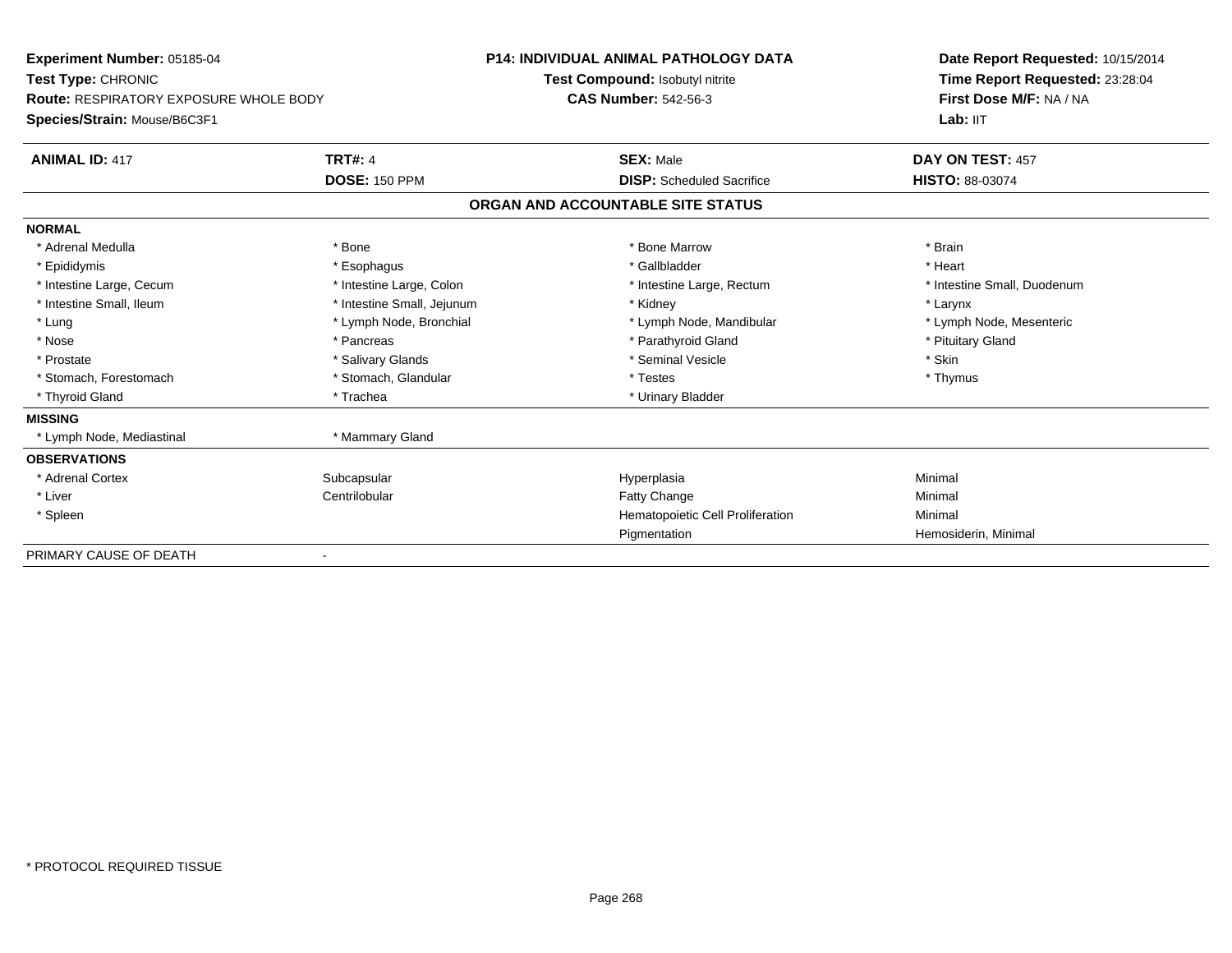| Experiment Number: 05185-04<br>Test Type: CHRONIC<br><b>Route: RESPIRATORY EXPOSURE WHOLE BODY</b> |                            | <b>P14: INDIVIDUAL ANIMAL PATHOLOGY DATA</b> | Date Report Requested: 10/15/2014 |  |
|----------------------------------------------------------------------------------------------------|----------------------------|----------------------------------------------|-----------------------------------|--|
|                                                                                                    |                            | Test Compound: Isobutyl nitrite              | Time Report Requested: 23:28:04   |  |
|                                                                                                    |                            | <b>CAS Number: 542-56-3</b>                  | First Dose M/F: NA / NA           |  |
| Species/Strain: Mouse/B6C3F1                                                                       |                            |                                              | Lab: IIT                          |  |
| <b>ANIMAL ID: 418</b>                                                                              | <b>TRT#: 4</b>             | <b>SEX: Male</b>                             | DAY ON TEST: 457                  |  |
|                                                                                                    | <b>DOSE: 150 PPM</b>       | <b>DISP:</b> Scheduled Sacrifice             | <b>HISTO: 88-03075</b>            |  |
|                                                                                                    |                            | ORGAN AND ACCOUNTABLE SITE STATUS            |                                   |  |
| <b>NORMAL</b>                                                                                      |                            |                                              |                                   |  |
| * Adrenal Medulla                                                                                  | * Bone                     | * Bone Marrow                                | * Brain                           |  |
| * Epididymis                                                                                       | * Esophagus                | * Gallbladder                                | * Heart                           |  |
| * Intestine Large, Cecum                                                                           | * Intestine Large, Colon   | * Intestine Large, Rectum                    | * Intestine Small, Duodenum       |  |
| * Intestine Small, Ileum                                                                           | * Intestine Small, Jejunum | * Kidney                                     | * Larynx                          |  |
| * Liver                                                                                            | * Lung                     | * Lymph Node, Bronchial                      | * Lymph Node, Mandibular          |  |
| * Lymph Node, Mediastinal                                                                          | * Lymph Node, Mesenteric   | * Nose                                       | * Pancreas                        |  |
| * Parathyroid Gland                                                                                | * Pituitary Gland          | * Prostate                                   | * Salivary Glands                 |  |
| * Seminal Vesicle                                                                                  | * Skin                     | * Stomach, Forestomach                       | * Stomach, Glandular              |  |
| * Testes                                                                                           | * Thymus                   | * Thyroid Gland                              | * Trachea                         |  |
| * Urinary Bladder                                                                                  |                            |                                              |                                   |  |
| <b>MISSING</b>                                                                                     |                            |                                              |                                   |  |
| * Mammary Gland                                                                                    |                            |                                              |                                   |  |
| <b>OBSERVATIONS</b>                                                                                |                            |                                              |                                   |  |
| * Adrenal Cortex                                                                                   | Subcapsular                | Hyperplasia                                  | Minimal                           |  |
| * Spleen                                                                                           |                            | Hematopoietic Cell Proliferation             | Minimal                           |  |
|                                                                                                    |                            | Pigmentation                                 | Hemosiderin, Minimal              |  |
| PRIMARY CAUSE OF DEATH                                                                             |                            |                                              |                                   |  |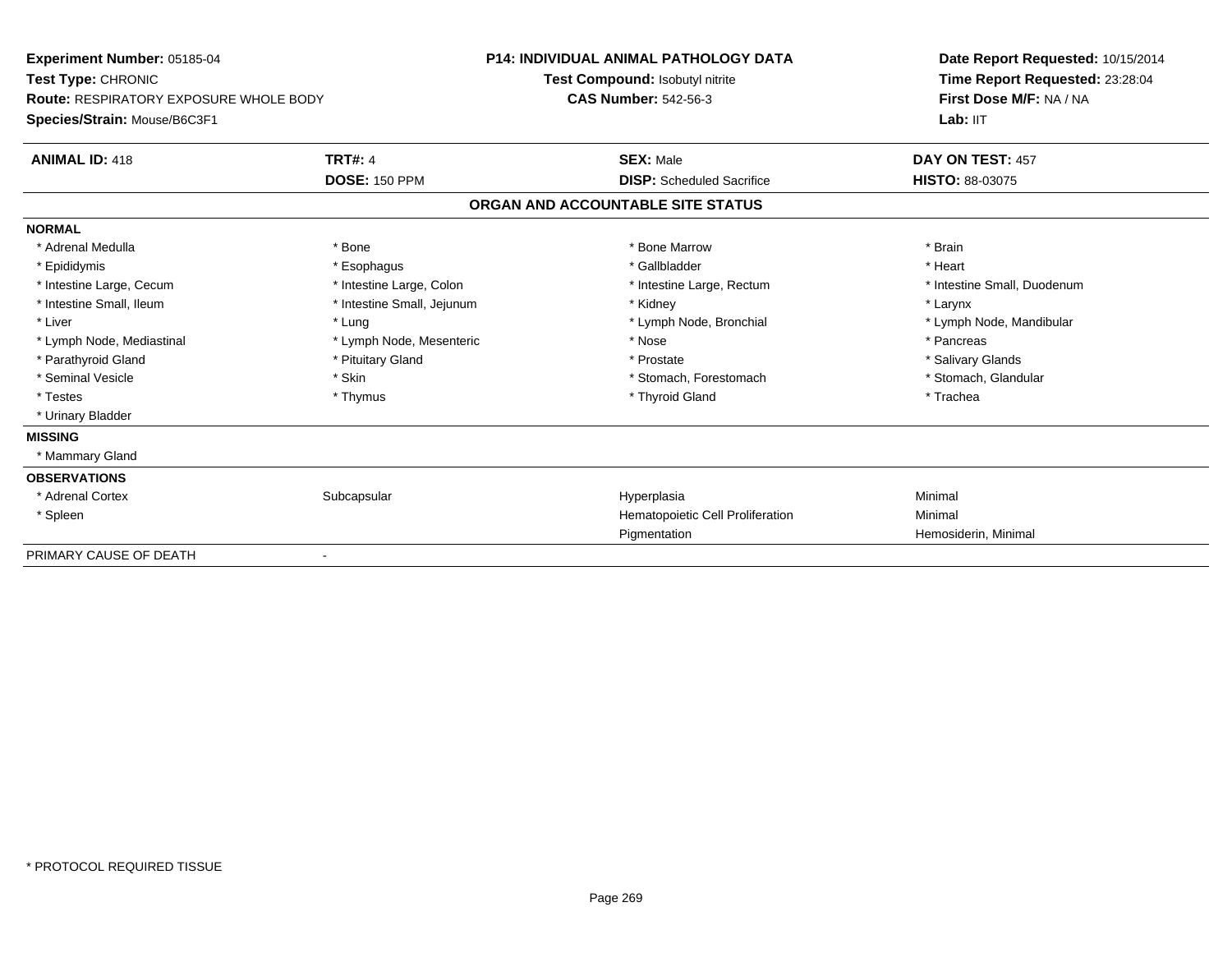| Experiment Number: 05185-04                            |                            | <b>P14: INDIVIDUAL ANIMAL PATHOLOGY DATA</b> | Date Report Requested: 10/15/2014 |  |
|--------------------------------------------------------|----------------------------|----------------------------------------------|-----------------------------------|--|
| Test Type: CHRONIC                                     |                            | Test Compound: Isobutyl nitrite              | Time Report Requested: 23:28:04   |  |
| <b>Route: RESPIRATORY EXPOSURE WHOLE BODY</b>          |                            | <b>CAS Number: 542-56-3</b>                  | First Dose M/F: NA / NA           |  |
| Species/Strain: Mouse/B6C3F1                           |                            |                                              | Lab: IIT                          |  |
| <b>ANIMAL ID: 419</b>                                  | <b>TRT#: 4</b>             | <b>SEX: Male</b>                             | DAY ON TEST: 457                  |  |
|                                                        | <b>DOSE: 150 PPM</b>       | <b>DISP:</b> Scheduled Sacrifice             | <b>HISTO: 88-03076</b>            |  |
|                                                        |                            | ORGAN AND ACCOUNTABLE SITE STATUS            |                                   |  |
| <b>NORMAL</b>                                          |                            |                                              |                                   |  |
| * Adrenal Medulla                                      | * Bone                     | * Bone Marrow                                | * Brain                           |  |
| * Epididymis                                           | * Esophagus                | * Gallbladder                                | * Heart                           |  |
| * Intestine Large, Cecum                               | * Intestine Large, Colon   | * Intestine Large, Rectum                    | * Intestine Small, Duodenum       |  |
| * Intestine Small, Ileum                               | * Intestine Small, Jejunum | * Kidney                                     | * Larynx                          |  |
| * Liver                                                | * Lung                     | * Lymph Node, Mandibular                     | * Lymph Node, Mesenteric          |  |
| * Nose                                                 | * Pancreas                 | * Parathyroid Gland                          | * Pituitary Gland                 |  |
| * Prostate                                             | * Salivary Glands          | * Seminal Vesicle                            | * Skin                            |  |
| * Stomach, Forestomach                                 | * Stomach, Glandular       | * Testes                                     | * Thymus                          |  |
| * Thyroid Gland                                        | * Trachea                  | * Urinary Bladder                            |                                   |  |
| <b>MISSING</b>                                         |                            |                                              |                                   |  |
| * Lymph Node, Bronchial                                | * Lymph Node, Mediastinal  | * Mammary Gland                              |                                   |  |
| <b>OBSERVATIONS</b>                                    |                            |                                              |                                   |  |
| * Adrenal Cortex                                       | Subcapsular                | Hyperplasia                                  | Minimal                           |  |
| * Spleen                                               |                            | Hematopoietic Cell Proliferation             | Minimal                           |  |
|                                                        |                            | Pigmentation                                 | Hemosiderin, Mild                 |  |
| PRIMARY CAUSE OF DEATH<br>$\qquad \qquad \blacksquare$ |                            |                                              |                                   |  |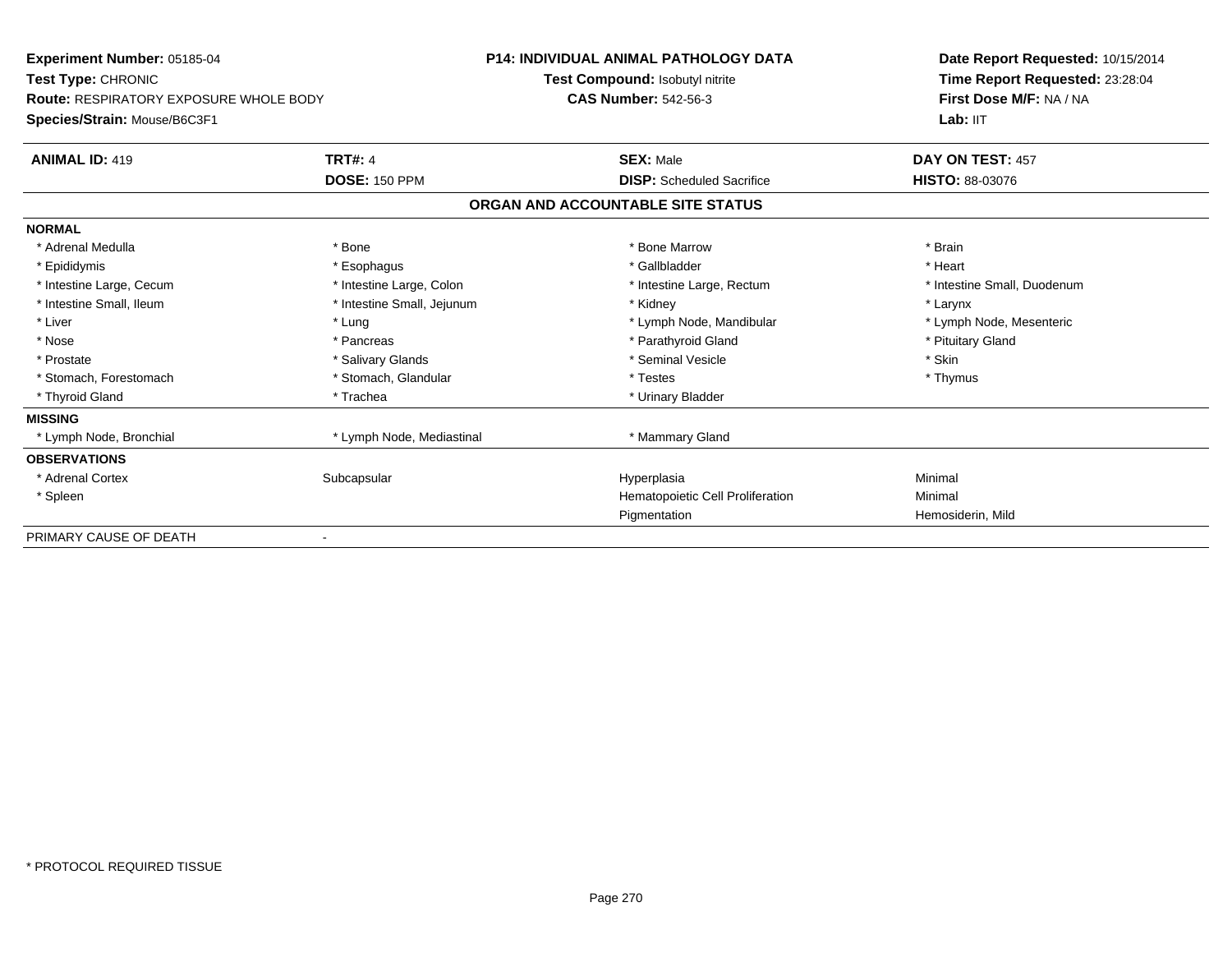| Experiment Number: 05185-04                   |                            | <b>P14: INDIVIDUAL ANIMAL PATHOLOGY DATA</b> |                                  | Date Report Requested: 10/15/2014 |  |
|-----------------------------------------------|----------------------------|----------------------------------------------|----------------------------------|-----------------------------------|--|
| Test Type: CHRONIC                            |                            |                                              | Test Compound: Isobutyl nitrite  | Time Report Requested: 23:28:04   |  |
| <b>Route: RESPIRATORY EXPOSURE WHOLE BODY</b> |                            | <b>CAS Number: 542-56-3</b>                  |                                  | First Dose M/F: NA / NA           |  |
| Species/Strain: Mouse/B6C3F1                  |                            |                                              |                                  | Lab: IIT                          |  |
| <b>ANIMAL ID: 420</b>                         | <b>TRT#: 4</b>             |                                              | <b>SEX: Male</b>                 | DAY ON TEST: 457                  |  |
|                                               | <b>DOSE: 150 PPM</b>       |                                              | <b>DISP:</b> Scheduled Sacrifice | <b>HISTO: 88-03077</b>            |  |
|                                               |                            | ORGAN AND ACCOUNTABLE SITE STATUS            |                                  |                                   |  |
| <b>NORMAL</b>                                 |                            |                                              |                                  |                                   |  |
| * Adrenal Medulla                             | * Bone                     |                                              | * Bone Marrow                    | * Brain                           |  |
| * Epididymis                                  | * Esophagus                |                                              | * Gallbladder                    | * Heart                           |  |
| * Intestine Large, Cecum                      | * Intestine Large, Colon   |                                              | * Intestine Large, Rectum        | * Intestine Small, Duodenum       |  |
| * Intestine Small, Ileum                      | * Intestine Small, Jejunum |                                              | * Kidney                         | * Larynx                          |  |
| * Liver                                       | * Lung                     |                                              | * Lymph Node, Mandibular         | * Lymph Node, Mediastinal         |  |
| * Lymph Node, Mesenteric                      | * Nose                     |                                              | * Pancreas                       | * Parathyroid Gland               |  |
| * Pituitary Gland                             | * Prostate                 |                                              | * Salivary Glands                | * Seminal Vesicle                 |  |
| * Skin                                        | * Stomach, Forestomach     |                                              | * Stomach, Glandular             | * Testes                          |  |
| * Thymus                                      | * Thyroid Gland            |                                              | * Trachea                        | * Urinary Bladder                 |  |
| <b>MISSING</b>                                |                            |                                              |                                  |                                   |  |
| * Lymph Node, Bronchial                       | * Mammary Gland            |                                              |                                  |                                   |  |
| <b>OBSERVATIONS</b>                           |                            |                                              |                                  |                                   |  |
| * Adrenal Cortex                              | Subcapsular                |                                              | Hyperplasia                      | Minimal                           |  |
| * Spleen                                      |                            |                                              | Hematopoietic Cell Proliferation | Minimal                           |  |
|                                               |                            |                                              | Pigmentation                     | Hemosiderin, Mild                 |  |
| Tooth                                         |                            |                                              | Odontoma                         |                                   |  |
| PRIMARY CAUSE OF DEATH                        |                            |                                              |                                  |                                   |  |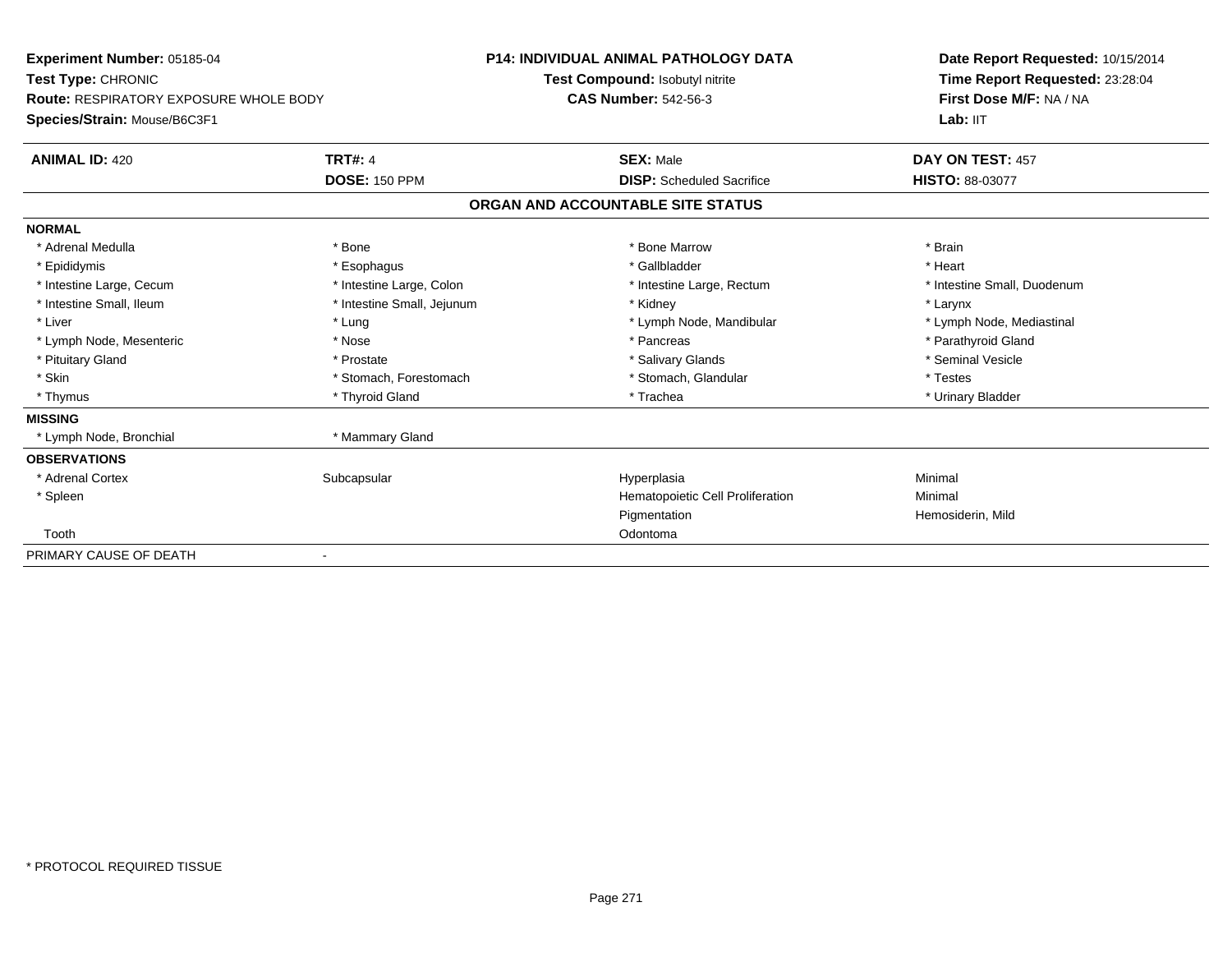| Experiment Number: 05185-04            |                           | P14: INDIVIDUAL ANIMAL PATHOLOGY DATA | Date Report Requested: 10/15/2014 |  |
|----------------------------------------|---------------------------|---------------------------------------|-----------------------------------|--|
| Test Type: CHRONIC                     |                           | Test Compound: Isobutyl nitrite       | Time Report Requested: 23:28:04   |  |
| Route: RESPIRATORY EXPOSURE WHOLE BODY |                           | <b>CAS Number: 542-56-3</b>           | First Dose M/F: NA / NA           |  |
| Species/Strain: Mouse/B6C3F1           |                           |                                       | Lab: IIT                          |  |
| <b>ANIMAL ID: 61</b>                   | <b>TRT#: 5</b>            | <b>SEX: Female</b>                    | DAY ON TEST: 731                  |  |
|                                        | <b>DOSE: CONTROL</b>      | <b>DISP: Terminal Sacrifice</b>       | <b>HISTO: 88-02718</b>            |  |
|                                        |                           | ORGAN AND ACCOUNTABLE SITE STATUS     |                                   |  |
| <b>NORMAL</b>                          |                           |                                       |                                   |  |
| * Adrenal Medulla                      | * Bone Marrow             | * Esophagus                           | * Gallbladder                     |  |
| * Heart                                | * Intestine Large, Cecum  | * Intestine Large, Colon              | * Intestine Large, Rectum         |  |
| * Intestine Small, Duodenum            | * Intestine Small, Ileum  | * Intestine Small, Jejunum            | * Larynx                          |  |
| * Lymph Node, Mandibular               | * Lymph Node, Mediastinal | * Lymph Node, Mesenteric              | * Mammary Gland                   |  |
| * Ovary                                | * Pancreas                | * Skin                                | * Stomach, Forestomach            |  |
| * Stomach, Glandular                   | * Thymus                  | * Trachea                             |                                   |  |
| <b>MISSING</b>                         |                           |                                       |                                   |  |
| * Lymph Node, Bronchial                | * Parathyroid Gland       |                                       |                                   |  |
| <b>OBSERVATIONS</b>                    |                           |                                       |                                   |  |
| * Adrenal Cortex                       | Subcapsular               | Hyperplasia                           | Moderate                          |  |
| * Bone                                 |                           | Dysplasia                             | Mild                              |  |
| * Brain                                |                           | Mineralization                        | Mild                              |  |
| * Kidney                               |                           | <b>Infiltration Cellular</b>          | Lymphocyte, Mild                  |  |
| * Liver                                |                           | Inflammation                          | Chronic, Minimal                  |  |
| * Lung                                 |                           | <b>Infiltration Cellular</b>          | Lymphocyte, Minimal               |  |
| * Nose                                 | <b>Respirat Epith</b>     | Degeneration                          | Hyaline, Minimal                  |  |
|                                        | <b>Respirat Epith</b>     | Hyperplasia                           | Minimal                           |  |
| * Pituitary Gland                      | Pars Distalis             | Adenoma                               |                                   |  |
| [Adenoma TGLS = 2-3,3.1]               |                           |                                       |                                   |  |
| * Salivary Glands                      |                           | Inflammation                          | Chronic, Mild                     |  |
| * Spleen                               |                           | Hematopoietic Cell Proliferation      | Minimal                           |  |
|                                        |                           | Pigmentation                          | Hemosiderin, Minimal              |  |
| * Thyroid Gland                        | <b>Follicular Cel</b>     | Adenoma                               |                                   |  |
| * Urinary Bladder                      |                           | <b>Infiltration Cellular</b>          | Lymphocyte, Mild                  |  |
| * Uterus                               |                           | Hyperplasia                           | Cystic, Mild                      |  |
| PRIMARY CAUSE OF DEATH                 | $\blacksquare$            |                                       |                                   |  |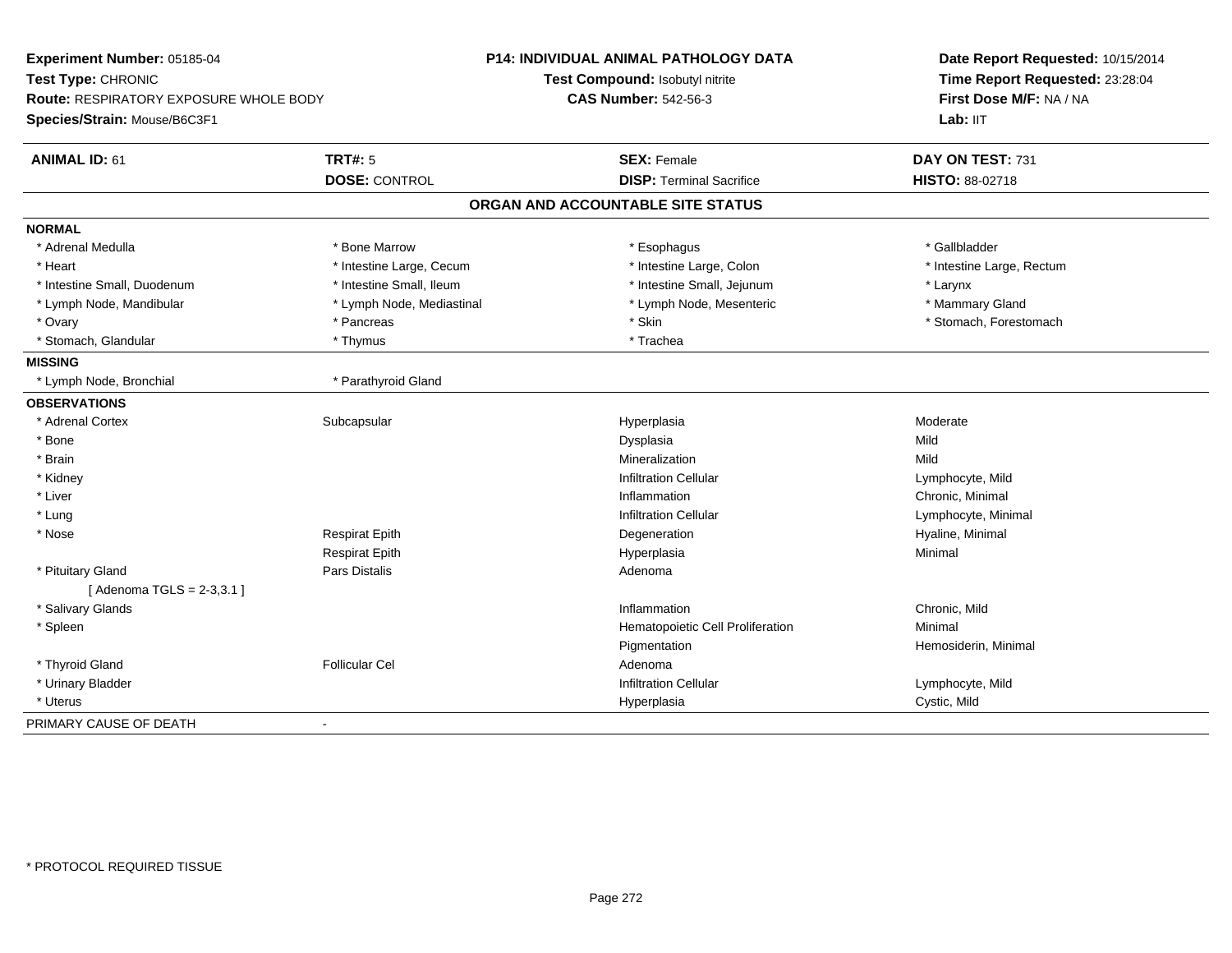**Experiment Number:** 05185-04**Test Type:** CHRONIC **Route:** RESPIRATORY EXPOSURE WHOLE BODY**Species/Strain:** Mouse/B6C3F1**P14: INDIVIDUAL ANIMAL PATHOLOGY DATATest Compound:** Isobutyl nitrite**CAS Number:** 542-56-3**Date Report Requested:** 10/15/2014**Time Report Requested:** 23:28:04**First Dose M/F:** NA / NALab: IIT **ANIMAL ID:** 62**TRT#:** 5 **SEX:** Female **DAY ON TEST:** 709 **DOSE:** CONTROL **DISP:** Natural Death **HISTO:** 88-02719 **ORGAN AND ACCOUNTABLE SITE STATUSNORMAL**\* Adrenal Medulla \* Esophagus \* Gallbladder \* The state of the state and the state of the state of the state of the state of the state of the state of the state of the state of the state of the state of the state of the state of the state o \* Intestine Small, Ileum \* Intestine Large, Colon \* Intestine Large, Rectum \* Intestine Small, Duodenum \* Intestine Small, Duodenum \* Intestine Small, Jejunum \* \* Widney \* Kidney \* Larynx \* Larynx \* Larynx \* Larynx \* Liver \* Liver \* Lung \* Lymph Node, Bronchial \* Lymph Node, and ibular \* Lymph Node, Mandibular \* Lymph Node, Mediastinal \* Lymph Node, Mediastinal \* Lymph Node, Mesenteric \* \* The mannery Gland \* The mannery Gland \* Ovary \* Ovary \* The mannery states \* Pancreas \* Pancreas \* Pancreas \* Pancreas \* Pancreas \* Pancreas \* Pancreas \* Pancreas \* Pancreas \* Pancreas \* Pancre \* Parathyroid Gland \* \* Pituitary Gland \* Thuitary Gland \* Salivary Glands \* Stin \* Skin \* Skin \* Skin \* Skin \* Skin \* Skin \* Skin \* Skin \* Skin \* Skin \* Skin \* Skin \* Skin \* Skin \* Skin \* Skin \* Skin \* Skin \* Skin \* Skin \* Thyroid Gland \* Stomach, Forestomach \* Thymus \* Stomach, Glandular \* Thymus \* Thymus \* Thymus \* Thymus \* Thymus \* Thymus \* Thymus \* Thymus \* Thymus \* Thymus \* Thymus \* Thymus \* Thymus \* Thymus \* Thymus \* Thymus \* Thymus \* Thymus \* Thymu \* Trachea \* Urinary Bladder**OBSERVATIONS** \* Adrenal Cortexx Subcapsular Suberty Subsets and the Hyperplasia a Mild \* Bonee distribuir de la constitution de la constitution de la constitution de la constitution de la constitution de<br>Actualisation de la constitution de la constitution de la constitution de la constitution de la constitution d \* Bone Marroww Degeneration **Example 2018** Degeneration **CONTEX 2018** Party, Mild \* Brainn and the control of the control of the control of the Mineralization and the control of the Mild of the Mild o \* Heartt to the contract of the contract of the contract of the contract of the contract of the contract of the contract of the contract of the contract of the contract of the contract of the contract of the contract of the contr Minimal \* Nose Respirat Epith Degeneration Hyaline, Minimal \* Spleenn and the proportion of the Pigmentation (i.e.,  $\blacksquare$  ) . Hemosiderin, Minimal (i.e.,  $\blacksquare$  ) . Hemosiderin, Minimal (i.e.,  $\blacksquare$  ) . Hemosiderin, Minimal (i.e.,  $\blacksquare$  ) . Hemosiderin, Minimal (i.e.,  $\blacksquare$  ) . Hemosid \* Uteruss and the contract of the contract of the contract of the contract of the contract of the contract of the contract of the contract of the contract of the contract of the contract of the contract of the contract of the cont Hyperplasia Cystic, Moderate [ Hyperplasia TGLS = 1-8 ]PRIMARY CAUSE OF DEATH-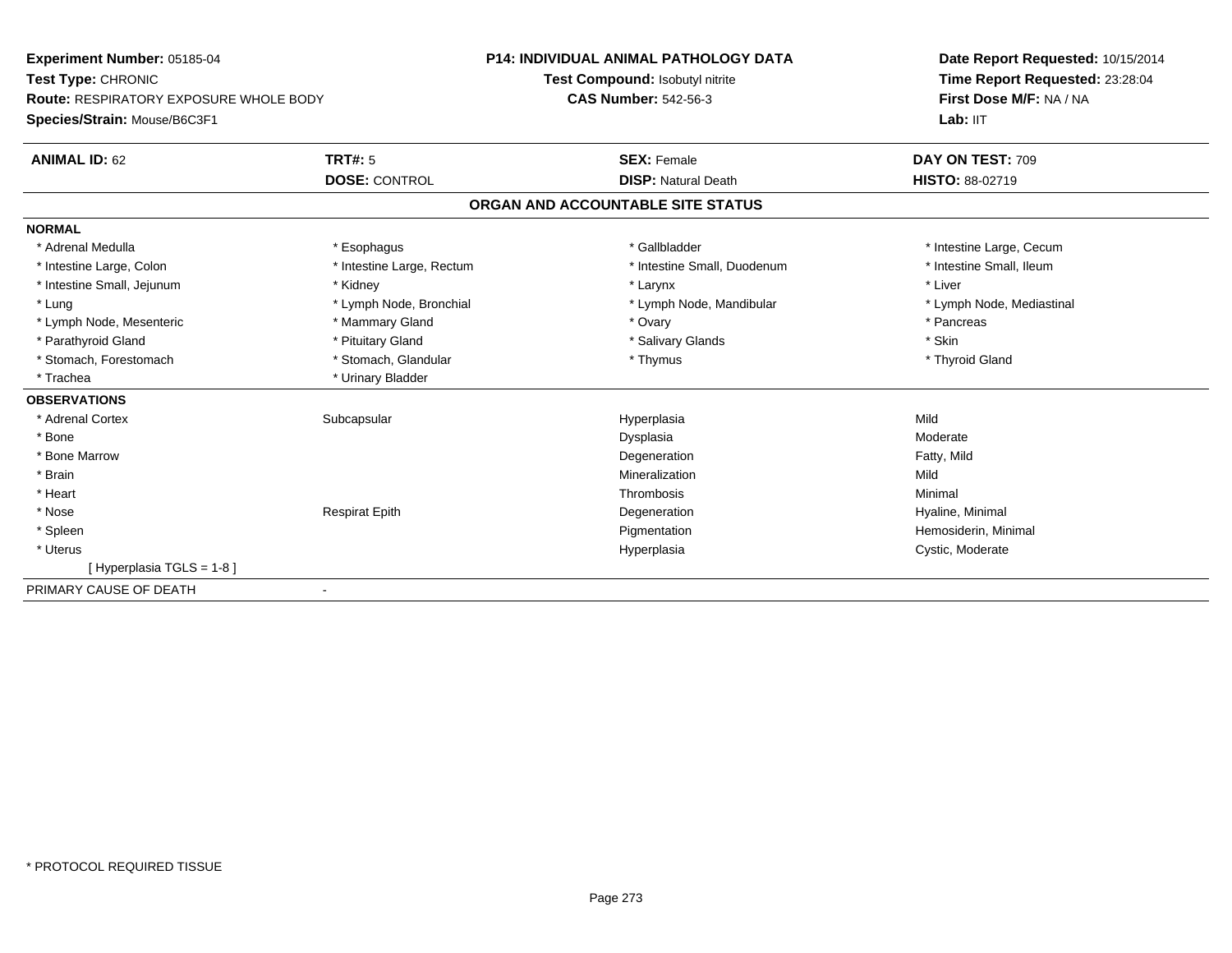| Experiment Number: 05185-04                              | P14: INDIVIDUAL ANIMAL PATHOLOGY DATA | Date Report Requested: 10/15/2014<br>Time Report Requested: 23:28:04 |  |
|----------------------------------------------------------|---------------------------------------|----------------------------------------------------------------------|--|
| Test Type: CHRONIC                                       | Test Compound: Isobutyl nitrite       |                                                                      |  |
| Route: RESPIRATORY EXPOSURE WHOLE BODY                   | <b>CAS Number: 542-56-3</b>           | First Dose M/F: NA / NA<br>Lab: IIT                                  |  |
| Species/Strain: Mouse/B6C3F1                             |                                       |                                                                      |  |
| <b>ANIMAL ID: 63</b><br><b>TRT#: 5</b>                   | <b>SEX: Female</b>                    | DAY ON TEST: 729                                                     |  |
| <b>DOSE: CONTROL</b>                                     | <b>DISP: Terminal Sacrifice</b>       | HISTO: 88-02720                                                      |  |
|                                                          | ORGAN AND ACCOUNTABLE SITE STATUS     |                                                                      |  |
| <b>NORMAL</b>                                            |                                       |                                                                      |  |
| * Adrenal Medulla<br>* Bone Marrow                       | * Brain                               | * Esophagus                                                          |  |
| * Gallbladder<br>* Heart                                 | * Intestine Large, Cecum              | * Intestine Large, Colon                                             |  |
| * Intestine Small, Duodenum<br>* Intestine Large, Rectum | * Intestine Small, Ileum              | * Intestine Small, Jejunum                                           |  |
| * Kidney<br>* Larynx                                     | * Lymph Node, Bronchial               | * Lymph Node, Mandibular                                             |  |
| * Lymph Node, Mediastinal<br>* Lymph Node, Mesenteric    | * Mammary Gland                       | * Nose                                                               |  |
| * Pancreas<br>* Ovary                                    | * Stomach, Forestomach                | * Stomach, Glandular                                                 |  |
| * Thymus<br>* Trachea                                    |                                       |                                                                      |  |
| <b>MISSING</b>                                           |                                       |                                                                      |  |
| * Parathyroid Gland                                      |                                       |                                                                      |  |
| <b>OBSERVATIONS</b>                                      |                                       |                                                                      |  |
| Subcapsular<br>* Adrenal Cortex                          | Hyperplasia                           | Mild                                                                 |  |
| * Bone                                                   | Dysplasia                             | Minimal                                                              |  |
| * Liver                                                  | Inflammation                          | Chronic Active, Minimal                                              |  |
| * Lung                                                   | <b>Infiltration Cellular</b>          | Lymphocyte, Minimal                                                  |  |
| Pars Distalis<br>* Pituitary Gland                       | Adenoma                               |                                                                      |  |
| Pars Intermed                                            | Adenoma                               |                                                                      |  |
| [Adenoma TGLS = 2-3,3.1]<br>[Adenoma TGLS = 2-3,3.1]     |                                       |                                                                      |  |
| * Salivary Glands                                        | Inflammation                          | Chronic, Minimal                                                     |  |
| * Skin<br><b>Subcut Tiss</b>                             | Sarcoma                               |                                                                      |  |
| [Sarcoma TGLS = $1-11$ ]                                 |                                       |                                                                      |  |
| * Spleen                                                 | Hematopoietic Cell Proliferation      | Minimal                                                              |  |
|                                                          | Pigmentation                          | Hemosiderin, Minimal                                                 |  |
| * Thyroid Gland<br><b>Follicular Cel</b>                 | Adenoma                               |                                                                      |  |
| <b>Follicular Cel</b>                                    | Hyperplasia                           | Focal, Marked                                                        |  |
| * Urinary Bladder                                        | <b>Infiltration Cellular</b>          | Lymphocyte, Minimal                                                  |  |
| * Uterus                                                 | Hyperplasia                           | Cystic, Mild                                                         |  |
| PRIMARY CAUSE OF DEATH<br>÷                              |                                       |                                                                      |  |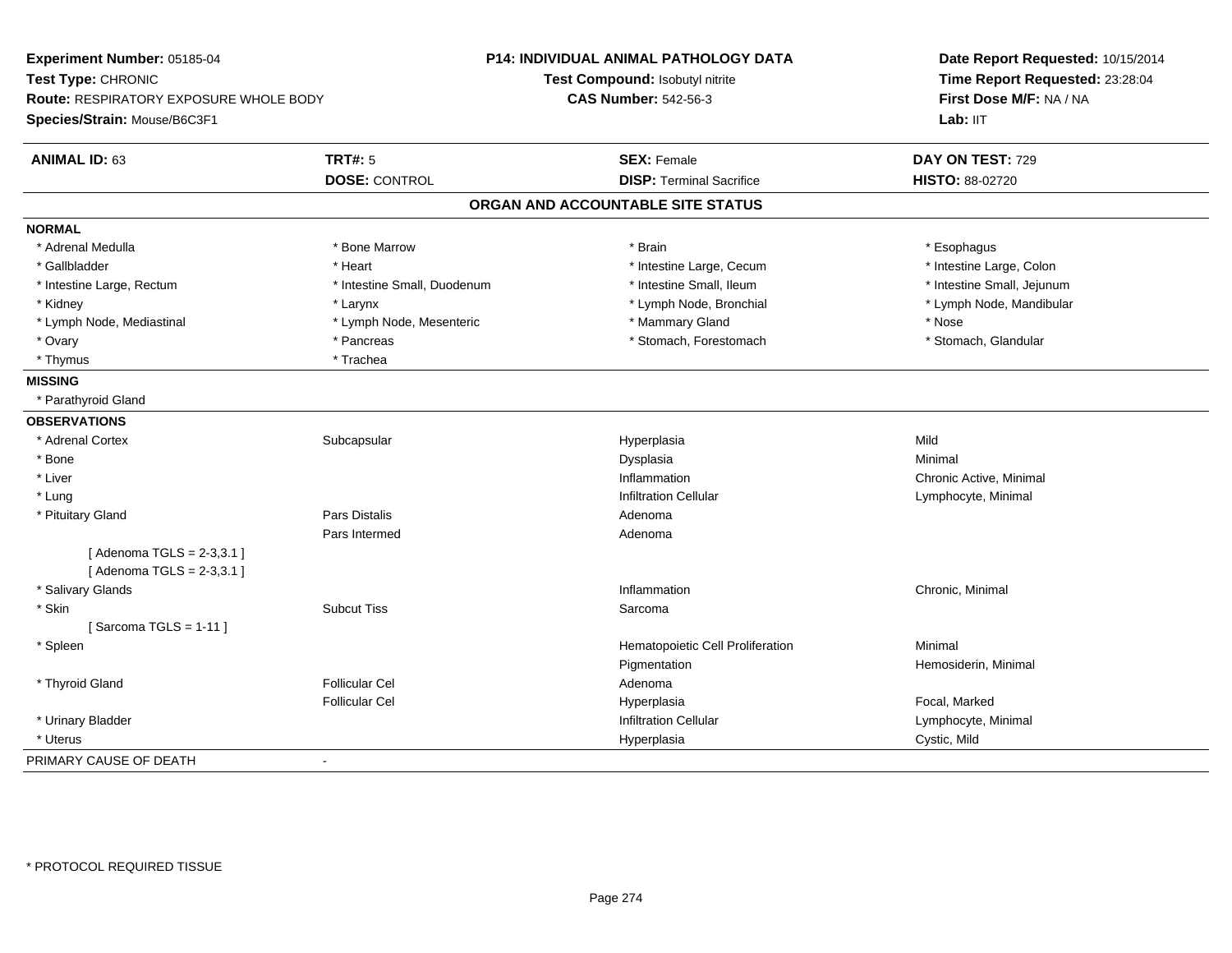| Experiment Number: 05185-04                   |                           | <b>P14: INDIVIDUAL ANIMAL PATHOLOGY DATA</b> | Date Report Requested: 10/15/2014 |
|-----------------------------------------------|---------------------------|----------------------------------------------|-----------------------------------|
| Test Type: CHRONIC                            |                           | Test Compound: Isobutyl nitrite              | Time Report Requested: 23:28:04   |
| <b>Route: RESPIRATORY EXPOSURE WHOLE BODY</b> |                           | <b>CAS Number: 542-56-3</b>                  | First Dose M/F: NA / NA           |
| Species/Strain: Mouse/B6C3F1                  |                           |                                              | Lab: IIT                          |
| <b>ANIMAL ID: 64</b>                          | <b>TRT#: 5</b>            | <b>SEX: Female</b>                           | DAY ON TEST: 572                  |
|                                               | <b>DOSE: CONTROL</b>      | <b>DISP: Natural Death</b>                   | HISTO: 88-02721                   |
|                                               |                           | ORGAN AND ACCOUNTABLE SITE STATUS            |                                   |
| <b>NORMAL</b>                                 |                           |                                              |                                   |
| * Adrenal Medulla                             | * Bone                    | * Bone Marrow                                | * Esophagus                       |
| * Heart                                       | * Intestine Large, Colon  | * Intestine Small, Jejunum                   | * Larynx                          |
| * Lung                                        | * Lymph Node, Mandibular  | * Lymph Node, Mediastinal                    | * Lymph Node, Mesenteric          |
| * Mammary Gland                               | * Nose                    | * Ovary                                      | * Pancreas                        |
| * Parathyroid Gland                           | * Pituitary Gland         | * Skin                                       | * Stomach, Forestomach            |
| * Stomach, Glandular                          | * Thymus                  | * Thyroid Gland                              | * Trachea                         |
| * Urinary Bladder                             |                           |                                              |                                   |
| <b>MISSING</b>                                |                           |                                              |                                   |
| * Gallbladder                                 | * Lymph Node, Bronchial   |                                              |                                   |
| <b>AUTO PRECLUDES DIAG.</b>                   |                           |                                              |                                   |
| * Intestine Large, Cecum                      | * Intestine Large, Rectum | * Intestine Small, Duodenum                  | * Intestine Small, Ileum          |
| <b>OBSERVATIONS</b>                           |                           |                                              |                                   |
| * Adrenal Cortex                              | Subcapsular               | Hyperplasia                                  | Minimal                           |
| * Brain                                       |                           | Mineralization                               | Mild                              |
| * Kidney                                      |                           | <b>Infiltration Cellular</b>                 | Lymphocyte, Minimal               |
| * Liver                                       |                           | Hepatocellular Carcinoma                     |                                   |
| [ Hepatocellular Carcinoma TGLS = 3-5 ]       |                           |                                              |                                   |
| * Salivary Glands                             |                           | Inflammation                                 | Chronic, Minimal                  |
| * Spleen                                      |                           | Hematopoietic Cell Proliferation             | Mild                              |
|                                               |                           | Pigmentation                                 | Hemosiderin, Minimal              |
| * Uterus                                      |                           | Hyperplasia                                  | Cystic, Minimal                   |
| PRIMARY CAUSE OF DEATH                        |                           |                                              |                                   |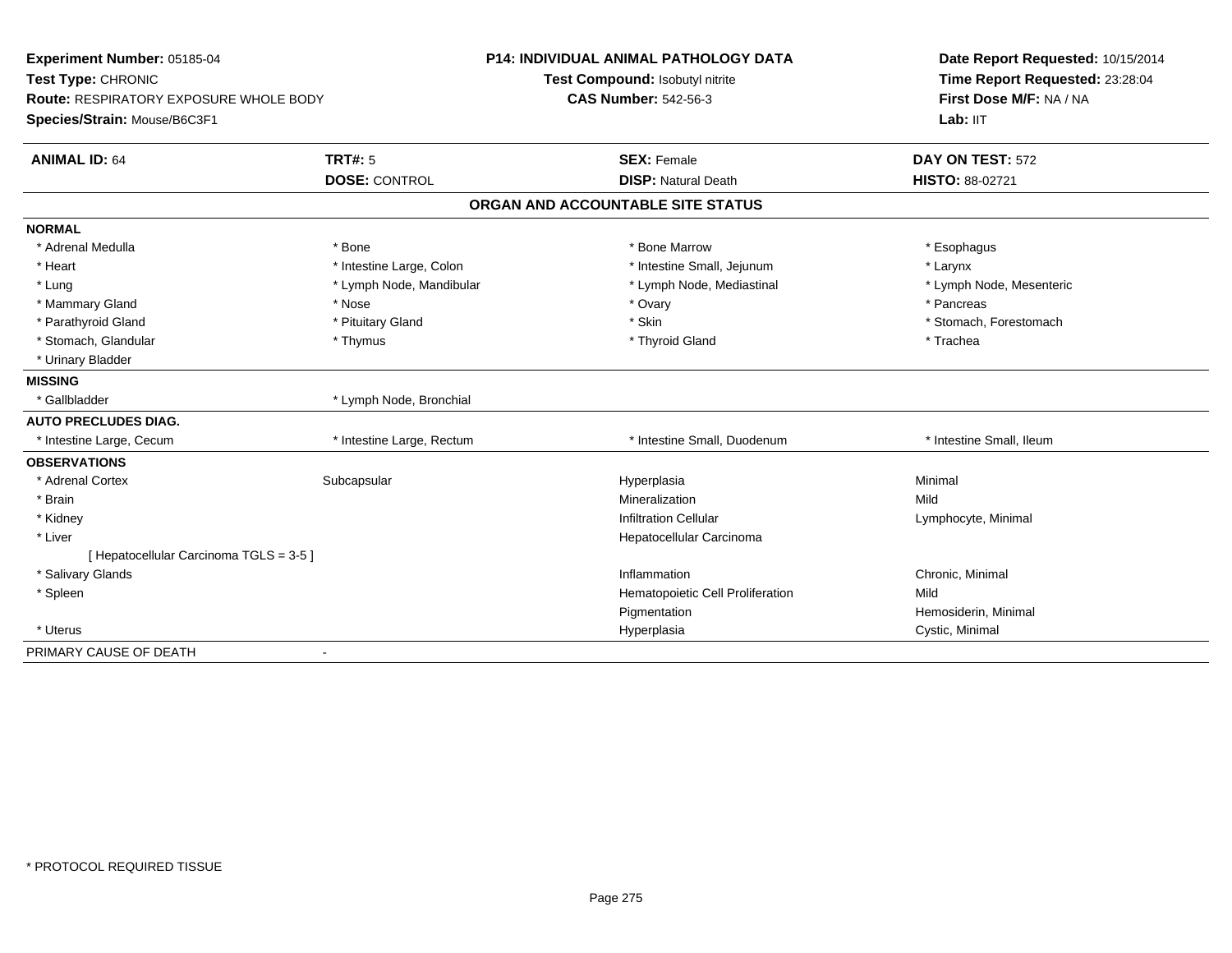| Experiment Number: 05185-04                   |                             | <b>P14: INDIVIDUAL ANIMAL PATHOLOGY DATA</b> | Date Report Requested: 10/15/2014 |  |
|-----------------------------------------------|-----------------------------|----------------------------------------------|-----------------------------------|--|
| Test Type: CHRONIC                            |                             | Test Compound: Isobutyl nitrite              | Time Report Requested: 23:28:04   |  |
| <b>Route: RESPIRATORY EXPOSURE WHOLE BODY</b> |                             | <b>CAS Number: 542-56-3</b>                  | First Dose M/F: NA / NA           |  |
| Species/Strain: Mouse/B6C3F1                  |                             |                                              | Lab: IIT                          |  |
| <b>ANIMAL ID: 65</b>                          | <b>TRT#: 5</b>              | <b>SEX: Female</b>                           | DAY ON TEST: 731                  |  |
|                                               | <b>DOSE: CONTROL</b>        | <b>DISP: Terminal Sacrifice</b>              | <b>HISTO: 88-02722</b>            |  |
|                                               |                             | ORGAN AND ACCOUNTABLE SITE STATUS            |                                   |  |
| <b>NORMAL</b>                                 |                             |                                              |                                   |  |
| * Adrenal Medulla                             | * Bone                      | * Bone Marrow                                | * Esophagus                       |  |
| * Gallbladder                                 | * Heart                     | * Intestine Large, Cecum                     | * Intestine Large, Colon          |  |
| * Intestine Large, Rectum                     | * Intestine Small, Duodenum | * Intestine Small, Ileum                     | * Intestine Small, Jejunum        |  |
| * Larynx                                      | * Liver                     | * Lymph Node, Bronchial                      | * Lymph Node, Mandibular          |  |
| * Lymph Node, Mediastinal                     | * Lymph Node, Mesenteric    | * Mammary Gland                              | * Nose                            |  |
| * Ovary                                       | * Pancreas                  | * Pituitary Gland                            | * Skin                            |  |
| * Stomach, Forestomach                        | * Stomach, Glandular        | * Thymus                                     | * Thyroid Gland                   |  |
| * Trachea                                     |                             |                                              |                                   |  |
| <b>MISSING</b>                                |                             |                                              |                                   |  |
| * Parathyroid Gland                           |                             |                                              |                                   |  |
| <b>OBSERVATIONS</b>                           |                             |                                              |                                   |  |
| * Adrenal Cortex                              | Subcapsular                 | Hyperplasia                                  | Moderate                          |  |
| * Brain                                       |                             | Mineralization                               | Mild                              |  |
| * Kidney                                      |                             | <b>Infiltration Cellular</b>                 | Lymphocyte, Minimal               |  |
| * Lung                                        |                             | Alveolar/Bronchiolar Adenoma                 |                                   |  |
| [ Alveolar/Bronchiolar Adenoma TGLS = 1-11 ]  |                             |                                              |                                   |  |
| * Salivary Glands                             |                             | Inflammation                                 | Chronic, Minimal                  |  |
| * Spleen                                      |                             | Hematopoietic Cell Proliferation             | Minimal                           |  |
|                                               |                             | Pigmentation                                 | Hemosiderin, Minimal              |  |
| * Urinary Bladder                             |                             | <b>Infiltration Cellular</b>                 | Lymphocyte, Minimal               |  |
| * Uterus                                      |                             | Hyperplasia                                  | Cystic, Minimal                   |  |
| PRIMARY CAUSE OF DEATH                        |                             |                                              |                                   |  |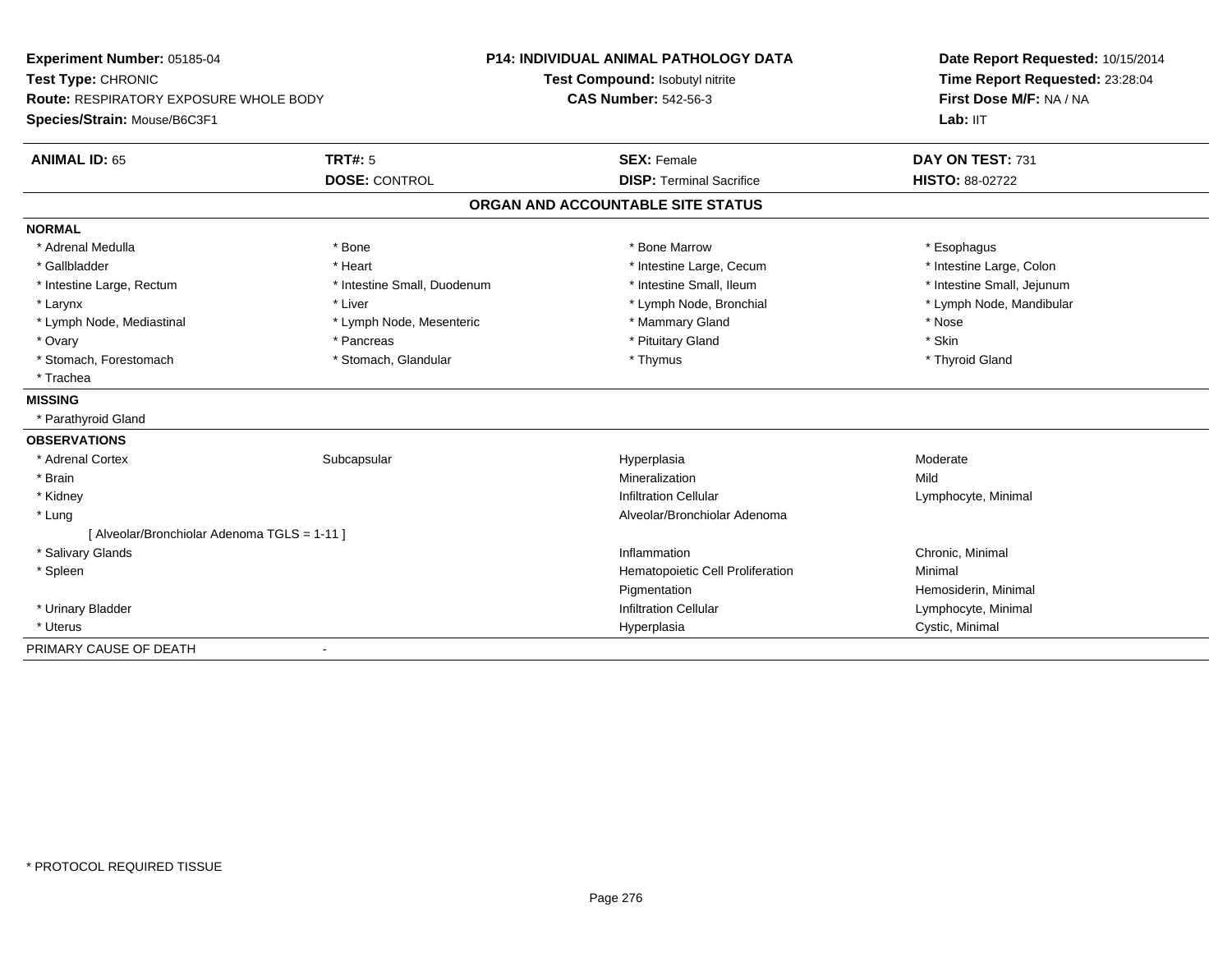| Experiment Number: 05185-04<br>Test Type: CHRONIC |                          | <b>P14: INDIVIDUAL ANIMAL PATHOLOGY DATA</b> | Date Report Requested: 10/15/2014 |  |
|---------------------------------------------------|--------------------------|----------------------------------------------|-----------------------------------|--|
|                                                   |                          | Test Compound: Isobutyl nitrite              | Time Report Requested: 23:28:04   |  |
| <b>Route: RESPIRATORY EXPOSURE WHOLE BODY</b>     |                          | <b>CAS Number: 542-56-3</b>                  | First Dose M/F: NA / NA           |  |
| Species/Strain: Mouse/B6C3F1                      |                          |                                              | Lab: IIT                          |  |
| <b>ANIMAL ID: 66</b>                              | <b>TRT#: 5</b>           | <b>SEX: Female</b>                           | DAY ON TEST: 729                  |  |
|                                                   | <b>DOSE: CONTROL</b>     | <b>DISP: Terminal Sacrifice</b>              | <b>HISTO: 88-02723</b>            |  |
|                                                   |                          | ORGAN AND ACCOUNTABLE SITE STATUS            |                                   |  |
| <b>NORMAL</b>                                     |                          |                                              |                                   |  |
| * Adrenal Medulla                                 | * Bone Marrow            | * Esophagus                                  | * Gallbladder                     |  |
| * Heart                                           | * Intestine Large, Cecum | * Intestine Large, Colon                     | * Intestine Large, Rectum         |  |
| * Intestine Small, Duodenum                       | * Intestine Small, Ileum | * Intestine Small, Jejunum                   | * Larynx                          |  |
| * Lung                                            | * Lymph Node, Bronchial  | * Lymph Node, Mandibular                     | * Lymph Node, Mediastinal         |  |
| * Lymph Node, Mesenteric                          | * Mammary Gland          | * Pancreas                                   | * Skin                            |  |
| * Stomach, Forestomach                            | * Stomach, Glandular     | * Thymus                                     | * Thyroid Gland                   |  |
| * Trachea                                         |                          |                                              |                                   |  |
| <b>MISSING</b>                                    |                          |                                              |                                   |  |
| * Parathyroid Gland                               |                          |                                              |                                   |  |
| <b>OBSERVATIONS</b>                               |                          |                                              |                                   |  |
| * Adrenal Cortex                                  | Subcapsular              | Hyperplasia                                  | Mild                              |  |
| * Bone                                            |                          | Dysplasia                                    | Marked                            |  |
| * Brain                                           |                          | Mineralization                               | Minimal                           |  |
| * Kidney                                          |                          | <b>Infiltration Cellular</b>                 | Lymphocyte, Minimal               |  |
| * Liver                                           |                          | Hepatocellular Adenoma                       |                                   |  |
| [Hepatocellular Adenoma TGLS = 1-11]              |                          |                                              |                                   |  |
| * Nose                                            | Olfactory Epi            | Degeneration                                 | Hyaline, Minimal                  |  |
| * Ovary                                           |                          | Cyst                                         | Mild                              |  |
| * Pituitary Gland                                 | <b>Pars Distalis</b>     | Adenoma                                      |                                   |  |
| * Salivary Glands                                 |                          | Inflammation                                 | Chronic, Minimal                  |  |
| * Spleen                                          |                          | Hematopoietic Cell Proliferation             | Minimal                           |  |
|                                                   |                          | Pigmentation                                 | Hemosiderin, Minimal              |  |
| * Urinary Bladder                                 |                          | <b>Infiltration Cellular</b>                 | Lymphocyte, Minimal               |  |
| * Uterus                                          |                          | Hyperplasia                                  | Cystic, Minimal                   |  |
| PRIMARY CAUSE OF DEATH                            | $\blacksquare$           |                                              |                                   |  |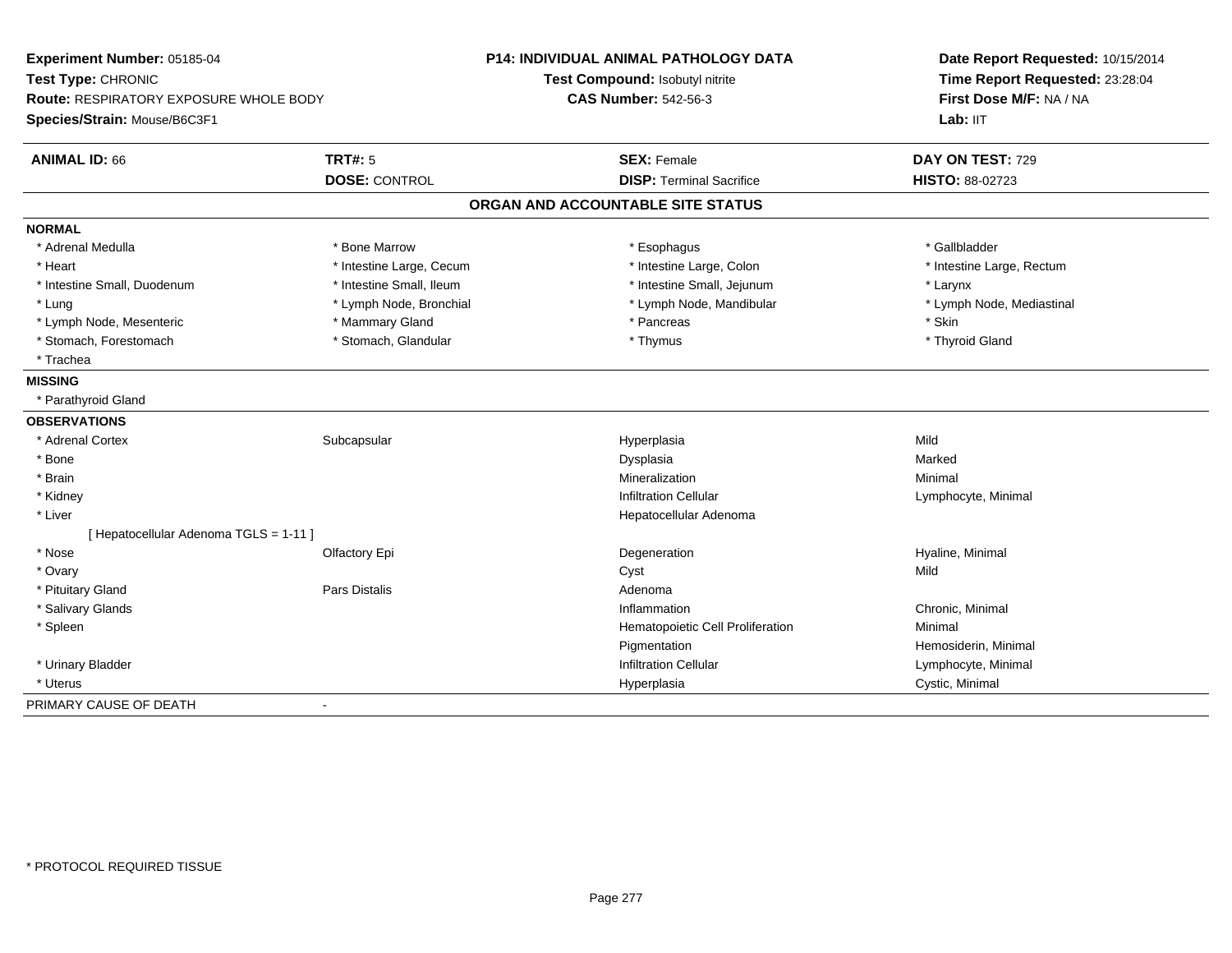| Experiment Number: 05185-04                   |                             | <b>P14: INDIVIDUAL ANIMAL PATHOLOGY DATA</b> | Date Report Requested: 10/15/2014                          |  |
|-----------------------------------------------|-----------------------------|----------------------------------------------|------------------------------------------------------------|--|
| Test Type: CHRONIC                            |                             | Test Compound: Isobutyl nitrite              | Time Report Requested: 23:28:05<br>First Dose M/F: NA / NA |  |
| <b>Route: RESPIRATORY EXPOSURE WHOLE BODY</b> |                             | <b>CAS Number: 542-56-3</b>                  |                                                            |  |
| Species/Strain: Mouse/B6C3F1                  |                             |                                              | Lab: IIT                                                   |  |
| <b>ANIMAL ID: 67</b>                          | <b>TRT#: 5</b>              | <b>SEX: Female</b>                           | DAY ON TEST: 730                                           |  |
|                                               | <b>DOSE: CONTROL</b>        | <b>DISP: Terminal Sacrifice</b>              | HISTO: 88-02724                                            |  |
|                                               |                             | ORGAN AND ACCOUNTABLE SITE STATUS            |                                                            |  |
| <b>NORMAL</b>                                 |                             |                                              |                                                            |  |
| * Adrenal Medulla                             | * Bone                      | * Bone Marrow                                | * Esophagus                                                |  |
| * Gallbladder                                 | * Heart                     | * Intestine Large, Cecum                     | * Intestine Large, Colon                                   |  |
| * Intestine Large, Rectum                     | * Intestine Small, Duodenum | * Intestine Small, Ileum                     | * Intestine Small, Jejunum                                 |  |
| * Larynx                                      | * Lung                      | * Lymph Node, Mandibular                     | * Lymph Node, Mediastinal                                  |  |
| * Lymph Node, Mesenteric                      | * Mammary Gland             | * Nose                                       | * Ovary                                                    |  |
| * Pancreas                                    | * Parathyroid Gland         | * Skin                                       | * Stomach, Forestomach                                     |  |
| * Stomach, Glandular                          | * Thymus                    | * Thyroid Gland                              | * Trachea                                                  |  |
| <b>MISSING</b>                                |                             |                                              |                                                            |  |
| * Lymph Node, Bronchial                       |                             |                                              |                                                            |  |
| <b>OBSERVATIONS</b>                           |                             |                                              |                                                            |  |
| * Adrenal Cortex                              | Subcapsular                 | Hyperplasia                                  | Moderate                                                   |  |
| * Brain                                       |                             | Mineralization                               | Minimal                                                    |  |
| * Kidney                                      |                             | <b>Infiltration Cellular</b>                 | Lymphocyte, Minimal                                        |  |
| * Liver                                       |                             | <b>Mixed Cell Focus</b>                      |                                                            |  |
| [Mixed Cell Focus TGLS = 1-11]                |                             |                                              |                                                            |  |
| * Pituitary Gland                             | <b>Pars Distalis</b>        | Adenoma                                      |                                                            |  |
| [ Adenoma TGLS = 3-3,3.1 ]                    |                             |                                              |                                                            |  |
| * Salivary Glands                             |                             | Inflammation                                 | Chronic, Minimal                                           |  |
| * Spleen                                      |                             | Hematopoietic Cell Proliferation             | Minimal                                                    |  |
|                                               |                             | Pigmentation                                 | Hemosiderin, Minimal                                       |  |
| * Urinary Bladder                             |                             | <b>Infiltration Cellular</b>                 | Lymphocyte, Minimal                                        |  |
| * Uterus                                      |                             | Hyperplasia                                  | Cystic, Moderate                                           |  |
| [Hyperplasia TGLS = 2-8,8.1]                  |                             |                                              |                                                            |  |
| PRIMARY CAUSE OF DEATH<br>$\blacksquare$      |                             |                                              |                                                            |  |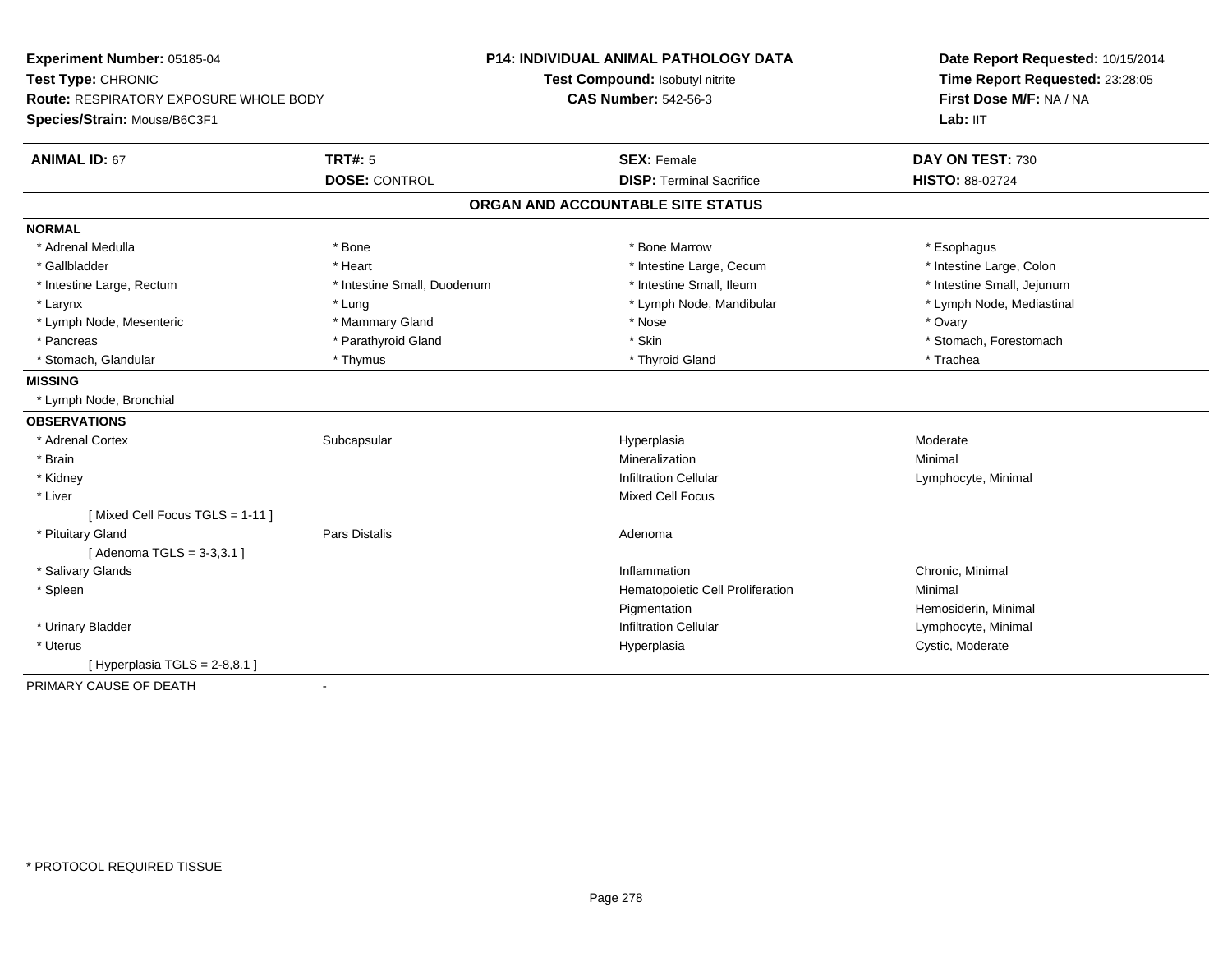| <b>Experiment Number: 05185-04</b><br>Test Type: CHRONIC<br><b>Route: RESPIRATORY EXPOSURE WHOLE BODY</b><br>Species/Strain: Mouse/B6C3F1 |                                                                                                                                                                        | P14: INDIVIDUAL ANIMAL PATHOLOGY DATA<br>Test Compound: Isobutyl nitrite<br><b>CAS Number: 542-56-3</b> | Date Report Requested: 10/15/2014<br>Time Report Requested: 23:28:05<br>First Dose M/F: NA / NA<br>Lab: II <sub>T</sub> |
|-------------------------------------------------------------------------------------------------------------------------------------------|------------------------------------------------------------------------------------------------------------------------------------------------------------------------|---------------------------------------------------------------------------------------------------------|-------------------------------------------------------------------------------------------------------------------------|
| <b>ANIMAL ID: 68</b>                                                                                                                      | <b>TRT#: 5</b>                                                                                                                                                         | <b>SEX: Female</b>                                                                                      | DAY ON TEST: 689                                                                                                        |
|                                                                                                                                           | <b>DOSE: CONTROL</b>                                                                                                                                                   | <b>DISP: Natural Death</b>                                                                              | HISTO: 88-02725                                                                                                         |
|                                                                                                                                           |                                                                                                                                                                        | ORGAN AND ACCOUNTABLE SITE STATUS                                                                       |                                                                                                                         |
| <b>NORMAL</b>                                                                                                                             |                                                                                                                                                                        |                                                                                                         |                                                                                                                         |
| * Bone                                                                                                                                    | * Brain                                                                                                                                                                | * Esophagus                                                                                             | * Gallbladder                                                                                                           |
| * Intestine Large, Colon                                                                                                                  | * Intestine Large, Rectum                                                                                                                                              | * Larynx                                                                                                | * Nose                                                                                                                  |
| * Parathyroid Gland                                                                                                                       | * Pituitary Gland                                                                                                                                                      | * Skin                                                                                                  | * Stomach, Forestomach                                                                                                  |
| * Stomach, Glandular                                                                                                                      | * Thyroid Gland                                                                                                                                                        | * Trachea                                                                                               |                                                                                                                         |
| <b>MISSING</b>                                                                                                                            |                                                                                                                                                                        |                                                                                                         |                                                                                                                         |
| * Lymph Node, Bronchial                                                                                                                   | * Mammary Gland                                                                                                                                                        |                                                                                                         |                                                                                                                         |
| <b>AUTO PRECLUDES DIAG.</b>                                                                                                               |                                                                                                                                                                        |                                                                                                         |                                                                                                                         |
| * Intestine Large, Cecum                                                                                                                  | * Intestine Small, Duodenum                                                                                                                                            | * Intestine Small, Ileum                                                                                | * Intestine Small, Jejunum                                                                                              |
| <b>OBSERVATIONS</b>                                                                                                                       |                                                                                                                                                                        |                                                                                                         |                                                                                                                         |
| * Adrenal Cortex                                                                                                                          | Subcapsular                                                                                                                                                            | Hyperplasia                                                                                             | Mild                                                                                                                    |
|                                                                                                                                           | Capsule                                                                                                                                                                | Lymphoma Malignant Mixed                                                                                |                                                                                                                         |
|                                                                                                                                           |                                                                                                                                                                        | Lymphoma Malignant Mixed                                                                                |                                                                                                                         |
| * Adrenal Medulla                                                                                                                         |                                                                                                                                                                        | Lymphoma Malignant Mixed                                                                                |                                                                                                                         |
| * Bone Marrow                                                                                                                             |                                                                                                                                                                        | Lymphoma Malignant Mixed                                                                                |                                                                                                                         |
| * Heart                                                                                                                                   |                                                                                                                                                                        | Lymphoma Malignant Mixed                                                                                |                                                                                                                         |
| * Kidney                                                                                                                                  |                                                                                                                                                                        | Lymphoma Malignant Mixed                                                                                |                                                                                                                         |
| [ Lymphoma Malignant Mixed TGLS = 8,9-8 ]                                                                                                 |                                                                                                                                                                        |                                                                                                         |                                                                                                                         |
| * Liver                                                                                                                                   |                                                                                                                                                                        | Lymphoma Malignant Mixed                                                                                |                                                                                                                         |
| * Lung                                                                                                                                    |                                                                                                                                                                        | Alveolar/Bronchiolar Adenoma                                                                            |                                                                                                                         |
|                                                                                                                                           |                                                                                                                                                                        | Lymphoma Malignant Mixed                                                                                |                                                                                                                         |
| Lymph Node                                                                                                                                | Lumbar                                                                                                                                                                 | Lymphoma Malignant Mixed                                                                                |                                                                                                                         |
|                                                                                                                                           | Renal                                                                                                                                                                  | Lymphoma Malignant Mixed                                                                                |                                                                                                                         |
|                                                                                                                                           | [ Lymphoma Malignant Mixed TGLS = 14-7,10,11,12,13-12,6,7-11,15-3,3.1,1,2-2,2.1 ]<br>[ Lymphoma Malignant Mixed TGLS = 14-7,10,11,12,13-12,6,7-11,15-3,3.1,1,2-2,2.1 ] |                                                                                                         |                                                                                                                         |
| * Lymph Node, Mandibular                                                                                                                  | [ Lymphoma Malignant Mixed TGLS = 14-7,10,11,12,13-12,6,7-11,15-3,3.1,1,2-2,2.1 ]                                                                                      | Lymphoma Malignant Mixed                                                                                |                                                                                                                         |
| * Lymph Node, Mediastinal                                                                                                                 | [ Lymphoma Malignant Mixed TGLS = 14-7,10,11,12,13-12,6,7-11,15-3,3.1,1,2-2,2.1 ]                                                                                      | Lymphoma Malignant Mixed                                                                                |                                                                                                                         |
| * Lymph Node, Mesenteric                                                                                                                  | [Lymphoma Malignant Mixed TGLS = 14-7,10,11,12,13-12,6,7-11,15-3,3.1,1,2-2,2.1]                                                                                        | Lymphoma Malignant Mixed                                                                                |                                                                                                                         |

\* PROTOCOL REQUIRED TISSUE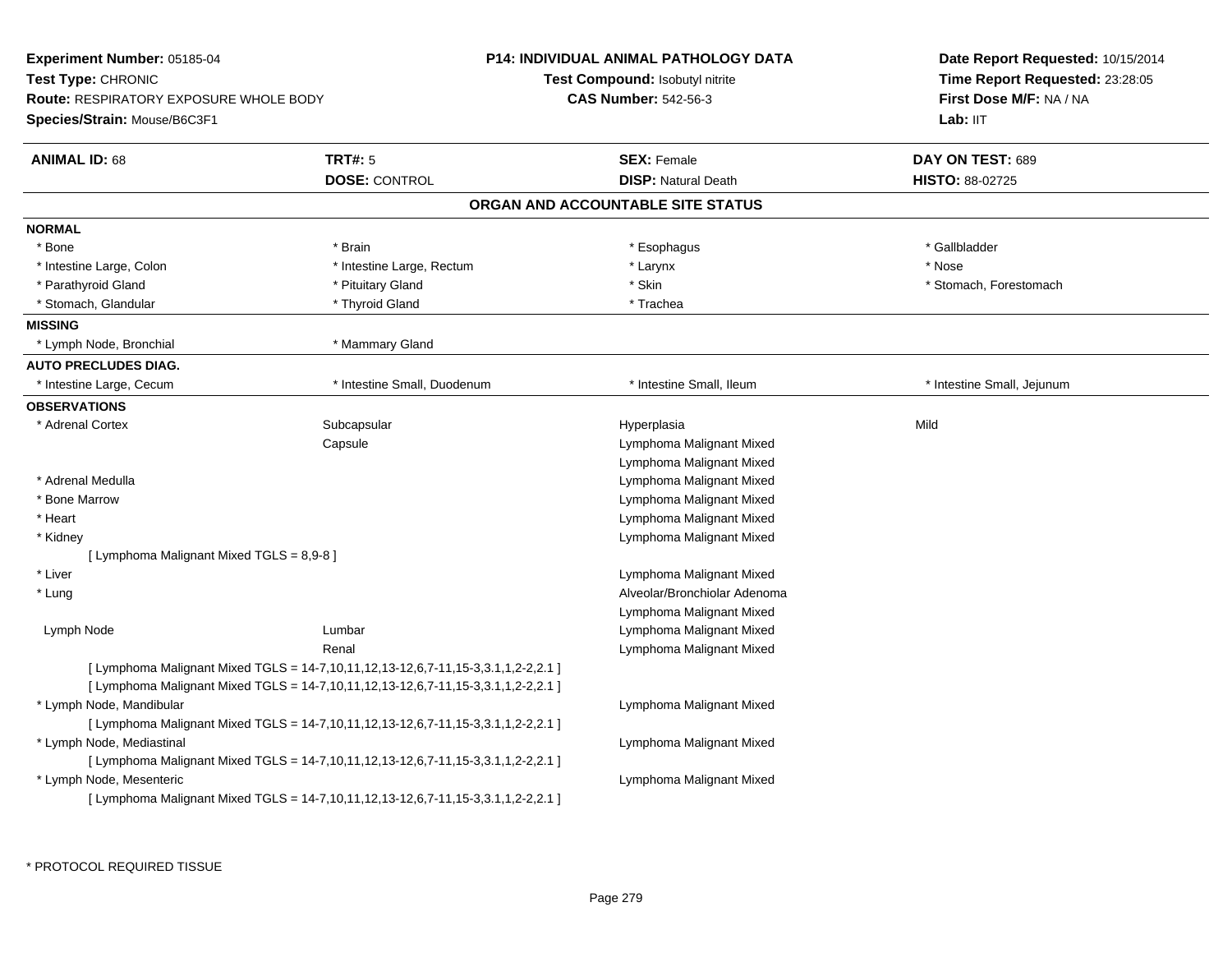| <b>Experiment Number: 05185-04</b><br>Test Type: CHRONIC<br><b>Route: RESPIRATORY EXPOSURE WHOLE BODY</b><br>Species/Strain: Mouse/B6C3F1 |                      | <b>P14: INDIVIDUAL ANIMAL PATHOLOGY DATA</b><br>Test Compound: Isobutyl nitrite<br><b>CAS Number: 542-56-3</b> | Date Report Requested: 10/15/2014<br>Time Report Requested: 23:28:05<br>First Dose M/F: NA / NA<br>Lab: II <sub>T</sub> |
|-------------------------------------------------------------------------------------------------------------------------------------------|----------------------|----------------------------------------------------------------------------------------------------------------|-------------------------------------------------------------------------------------------------------------------------|
| <b>ANIMAL ID: 68</b>                                                                                                                      | <b>TRT#: 5</b>       | <b>SEX: Female</b>                                                                                             | DAY ON TEST: 689                                                                                                        |
|                                                                                                                                           | <b>DOSE: CONTROL</b> | <b>DISP:</b> Natural Death                                                                                     | <b>HISTO: 88-02725</b>                                                                                                  |
|                                                                                                                                           |                      | ORGAN AND ACCOUNTABLE SITE STATUS                                                                              |                                                                                                                         |
| * Ovary                                                                                                                                   |                      | Lymphoma Malignant Mixed                                                                                       |                                                                                                                         |
| [ Lymphoma Malignant Mixed TGLS = 4,5-8 ]                                                                                                 |                      |                                                                                                                |                                                                                                                         |
| * Pancreas                                                                                                                                |                      | Lymphoma Malignant Mixed                                                                                       |                                                                                                                         |
| * Salivary Glands                                                                                                                         |                      | Inflammation                                                                                                   | Chronic, Minimal                                                                                                        |
| * Spleen                                                                                                                                  |                      | Lymphoma Malignant Mixed                                                                                       |                                                                                                                         |
| [Lymphoma Malignant Mixed TGLS = 3-5]                                                                                                     |                      |                                                                                                                |                                                                                                                         |
| * Thymus                                                                                                                                  |                      | Lymphoma Malignant Mixed                                                                                       |                                                                                                                         |
| * Urinary Bladder                                                                                                                         |                      | Lymphoma Malignant Mixed                                                                                       |                                                                                                                         |
| * Uterus                                                                                                                                  |                      | Lymphoma Malignant Mixed                                                                                       |                                                                                                                         |
| PRIMARY CAUSE OF DEATH                                                                                                                    |                      |                                                                                                                |                                                                                                                         |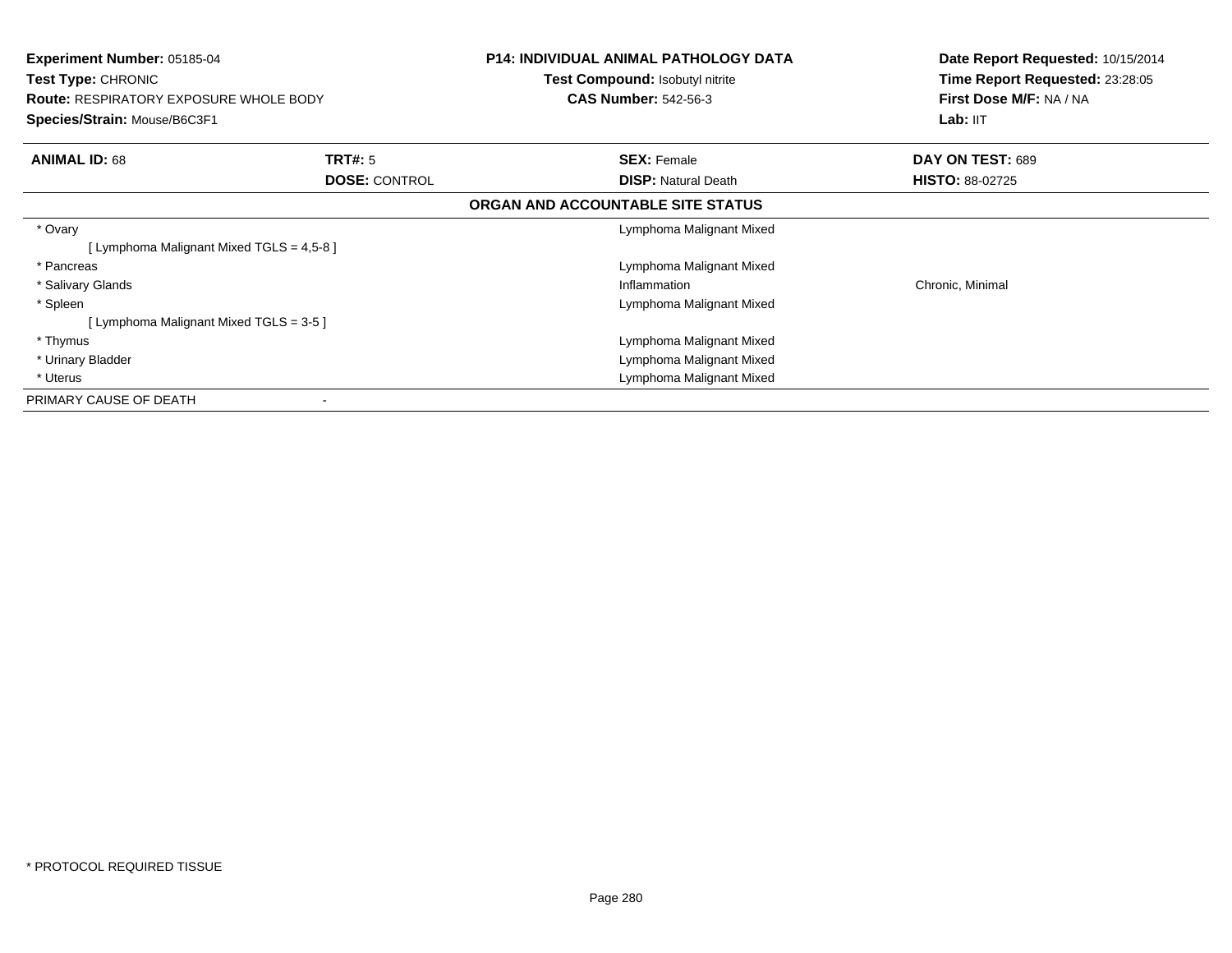| Experiment Number: 05185-04                     |                          | <b>P14: INDIVIDUAL ANIMAL PATHOLOGY DATA</b> | Date Report Requested: 10/15/2014<br>Time Report Requested: 23:28:05<br>First Dose M/F: NA / NA |  |
|-------------------------------------------------|--------------------------|----------------------------------------------|-------------------------------------------------------------------------------------------------|--|
| Test Type: CHRONIC                              |                          | Test Compound: Isobutyl nitrite              |                                                                                                 |  |
| <b>Route: RESPIRATORY EXPOSURE WHOLE BODY</b>   |                          | <b>CAS Number: 542-56-3</b>                  |                                                                                                 |  |
| Species/Strain: Mouse/B6C3F1                    |                          |                                              | Lab: IIT                                                                                        |  |
| <b>TRT#: 5</b><br><b>ANIMAL ID: 69</b>          |                          | <b>SEX: Female</b>                           | DAY ON TEST: 729                                                                                |  |
|                                                 | <b>DOSE: CONTROL</b>     | <b>DISP: Terminal Sacrifice</b>              | <b>HISTO: 88-02726</b>                                                                          |  |
|                                                 |                          | ORGAN AND ACCOUNTABLE SITE STATUS            |                                                                                                 |  |
| <b>NORMAL</b>                                   |                          |                                              |                                                                                                 |  |
| * Bone Marrow<br>* Adrenal Medulla              |                          | * Esophagus                                  | * Gallbladder                                                                                   |  |
| * Heart                                         | * Intestine Large, Cecum | * Intestine Large, Colon                     | * Intestine Large, Rectum                                                                       |  |
| * Intestine Small, Duodenum                     | * Intestine Small, Ileum | * Intestine Small, Jejunum                   | * Kidney                                                                                        |  |
| * Larynx<br>* Liver                             |                          | * Lung                                       | * Lymph Node, Bronchial                                                                         |  |
| * Lymph Node, Mediastinal                       | * Mammary Gland          | * Ovary                                      | * Pancreas                                                                                      |  |
| * Pituitary Gland                               | * Salivary Glands        | * Stomach, Forestomach                       | * Stomach, Glandular                                                                            |  |
| * Thymus                                        | * Thyroid Gland          | * Trachea                                    | * Urinary Bladder                                                                               |  |
| <b>MISSING</b>                                  |                          |                                              |                                                                                                 |  |
| * Parathyroid Gland                             |                          |                                              |                                                                                                 |  |
| <b>OBSERVATIONS</b>                             |                          |                                              |                                                                                                 |  |
| * Adrenal Cortex<br>Subcapsular                 |                          | Hyperplasia                                  | Moderate                                                                                        |  |
| * Bone                                          |                          | Dysplasia                                    | Mild                                                                                            |  |
| * Brain                                         |                          | Mineralization                               | Minimal                                                                                         |  |
| * Lymph Node, Mandibular                        |                          | Hyperplasia                                  | Lymphoid, Mild                                                                                  |  |
| * Lymph Node, Mesenteric                        |                          | Hematopoietic Cell Proliferation             | Mild                                                                                            |  |
| [ Hematopoietic Cell Proliferation TGLS = 5-7 ] |                          |                                              |                                                                                                 |  |
| * Nose<br><b>Respirat Epith</b>                 |                          | Degeneration                                 | Hyaline, Minimal                                                                                |  |
|                                                 |                          | Inflammation                                 | Chronic Active, Minimal                                                                         |  |
| * Skin                                          |                          | Inflammation                                 | Chronic, Minimal                                                                                |  |
| * Spleen                                        |                          | Hematopoietic Cell Proliferation             | Minimal                                                                                         |  |
|                                                 |                          | Hyperplasia                                  | Lymphoid, Mild                                                                                  |  |
|                                                 |                          | Pigmentation                                 | Hemosiderin, Minimal                                                                            |  |
| [ Hyperplasia TGLS = 4-5 ]                      |                          |                                              |                                                                                                 |  |
| * Uterus                                        |                          | Hyperplasia                                  | Cystic, Moderate                                                                                |  |
| [ Hyperplasia TGLS = 2,3-8 ]                    |                          |                                              |                                                                                                 |  |
| PRIMARY CAUSE OF DEATH<br>$\blacksquare$        |                          |                                              |                                                                                                 |  |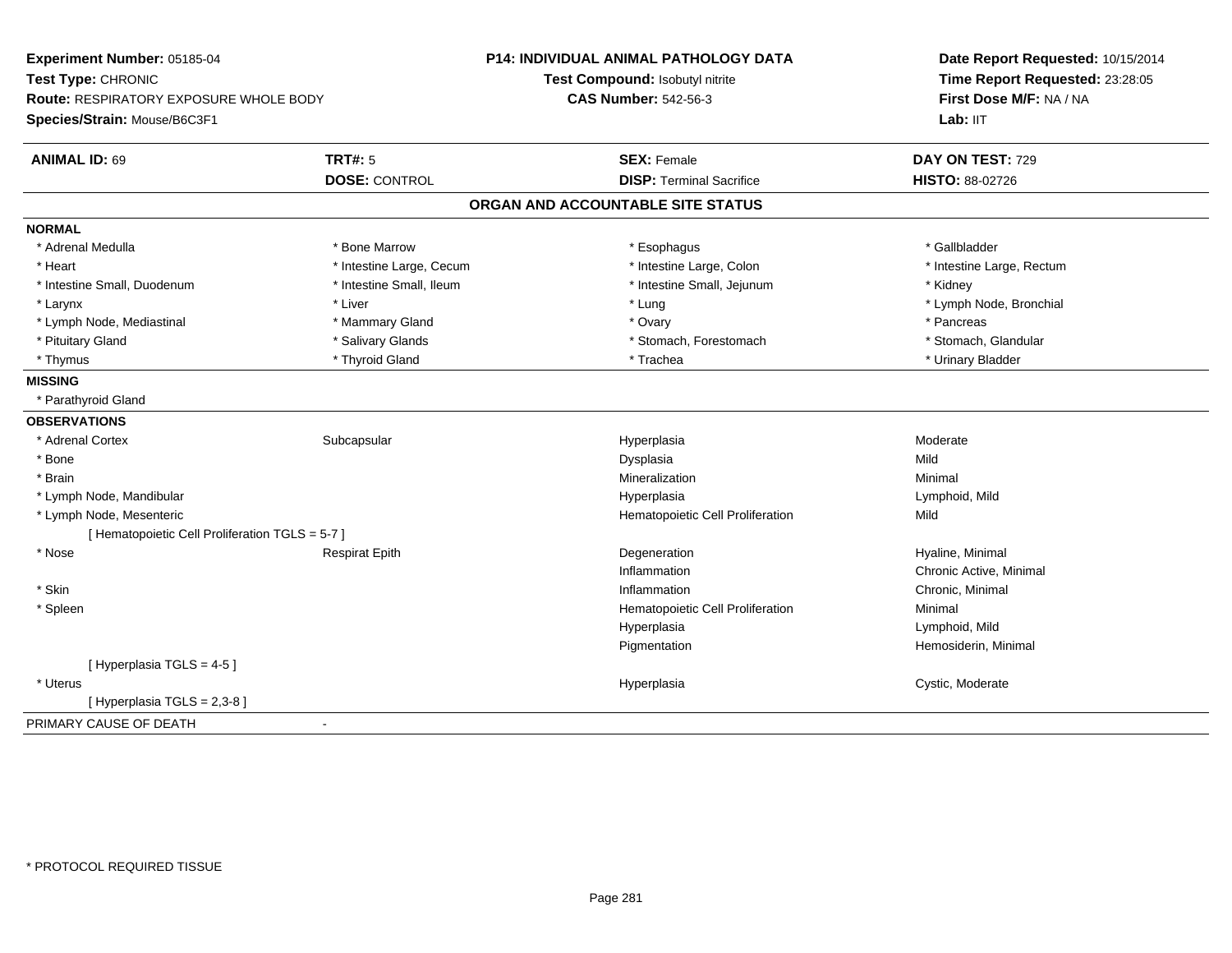| Experiment Number: 05185-04                                                                         |                            | P14: INDIVIDUAL ANIMAL PATHOLOGY DATA | Date Report Requested: 10/15/2014                          |
|-----------------------------------------------------------------------------------------------------|----------------------------|---------------------------------------|------------------------------------------------------------|
| Test Type: CHRONIC<br><b>Route: RESPIRATORY EXPOSURE WHOLE BODY</b><br>Species/Strain: Mouse/B6C3F1 |                            | Test Compound: Isobutyl nitrite       | Time Report Requested: 23:28:05<br>First Dose M/F: NA / NA |
|                                                                                                     |                            | <b>CAS Number: 542-56-3</b>           |                                                            |
|                                                                                                     |                            |                                       | Lab: IIT                                                   |
| <b>ANIMAL ID: 70</b>                                                                                | <b>TRT#: 5</b>             | <b>SEX: Female</b>                    | DAY ON TEST: 729                                           |
|                                                                                                     | <b>DOSE: CONTROL</b>       | <b>DISP: Terminal Sacrifice</b>       | HISTO: 88-02727                                            |
|                                                                                                     |                            | ORGAN AND ACCOUNTABLE SITE STATUS     |                                                            |
| <b>NORMAL</b>                                                                                       |                            |                                       |                                                            |
| * Adrenal Medulla                                                                                   | * Bone Marrow              | * Esophagus                           | * Gallbladder                                              |
| * Heart                                                                                             | * Intestine Large, Colon   | * Intestine Large, Rectum             | * Intestine Small, Duodenum                                |
| * Intestine Small, Ileum                                                                            | * Intestine Small, Jejunum | * Larynx                              | * Lymph Node, Mediastinal                                  |
| * Mammary Gland                                                                                     | * Nose                     | * Ovary                               | * Parathyroid Gland                                        |
| * Skin                                                                                              | * Stomach, Forestomach     | * Stomach, Glandular                  | * Thyroid Gland                                            |
| * Trachea                                                                                           |                            |                                       |                                                            |
| <b>OBSERVATIONS</b>                                                                                 |                            |                                       |                                                            |
| * Adrenal Cortex                                                                                    | Subcapsular                | Hyperplasia                           | Mild                                                       |
| * Bone                                                                                              |                            | Dysplasia                             | Minimal                                                    |
| * Brain                                                                                             |                            | Mineralization                        | Mild                                                       |
| * Intestine Large, Cecum                                                                            |                            | Lymphoma Malignant Mixed              |                                                            |
| * Kidney                                                                                            |                            | Lymphoma Malignant Mixed              |                                                            |
| * Liver                                                                                             |                            | Lymphoma Malignant Mixed              |                                                            |
| * Lung                                                                                              |                            | Lymphoma Malignant Mixed              |                                                            |
| * Lymph Node, Bronchial                                                                             |                            | Lymphoma Malignant Mixed              |                                                            |
| * Lymph Node, Mandibular                                                                            |                            | Lymphoma Malignant Mixed              |                                                            |
| * Lymph Node, Mesenteric                                                                            |                            | Lymphoma Malignant Mixed              |                                                            |
| * Pancreas                                                                                          |                            | Lymphoma Malignant Mixed              |                                                            |
| * Pituitary Gland                                                                                   | Pars Distalis              | Hyperplasia                           | Mild                                                       |
| * Salivary Glands                                                                                   |                            | Lymphoma Malignant Mixed              |                                                            |
| * Spleen                                                                                            |                            | Hematopoietic Cell Proliferation      | Moderate                                                   |
|                                                                                                     |                            | Lymphoma Malignant Mixed              |                                                            |
|                                                                                                     |                            | Pigmentation                          | Hemosiderin, Minimal                                       |
| * Thymus                                                                                            |                            | Lymphoma Malignant Mixed              |                                                            |
| * Urinary Bladder                                                                                   |                            | Lymphoma Malignant Mixed              |                                                            |
| * Uterus                                                                                            |                            | Hyperplasia                           | Cystic, Mild                                               |
|                                                                                                     |                            | Sarcoma Stromal                       |                                                            |
| [Sarcoma Stromal TGLS = 1-11]                                                                       |                            |                                       |                                                            |
| PRIMARY CAUSE OF DEATH                                                                              | $\blacksquare$             |                                       |                                                            |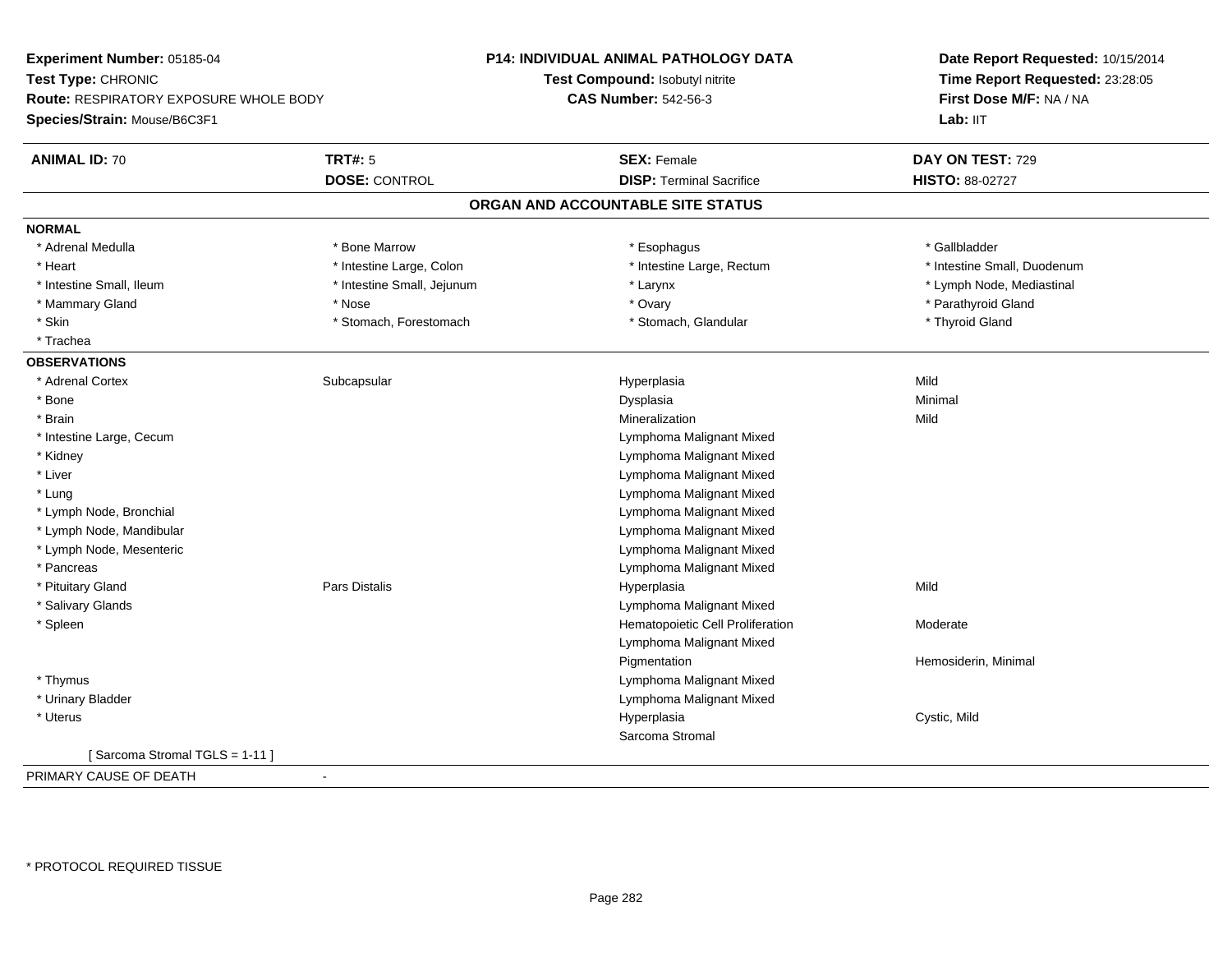| Experiment Number: 05185-04                   |                          | <b>P14: INDIVIDUAL ANIMAL PATHOLOGY DATA</b> | Date Report Requested: 10/15/2014 |
|-----------------------------------------------|--------------------------|----------------------------------------------|-----------------------------------|
| Test Type: CHRONIC                            |                          | Test Compound: Isobutyl nitrite              | Time Report Requested: 23:28:05   |
| <b>Route: RESPIRATORY EXPOSURE WHOLE BODY</b> |                          | <b>CAS Number: 542-56-3</b>                  | First Dose M/F: NA / NA           |
| Species/Strain: Mouse/B6C3F1                  |                          |                                              | Lab: IIT                          |
| <b>ANIMAL ID: 71</b>                          | <b>TRT#: 5</b>           | <b>SEX: Female</b>                           | DAY ON TEST: 729                  |
|                                               | <b>DOSE: CONTROL</b>     | <b>DISP: Terminal Sacrifice</b>              | HISTO: 88-02728                   |
|                                               |                          | ORGAN AND ACCOUNTABLE SITE STATUS            |                                   |
| <b>NORMAL</b>                                 |                          |                                              |                                   |
| * Bone                                        | * Bone Marrow            | * Esophagus                                  | * Gallbladder                     |
| * Heart                                       | * Intestine Large, Cecum | * Intestine Large, Colon                     | * Intestine Large, Rectum         |
| * Intestine Small, Duodenum                   | * Intestine Small, Ileum | * Intestine Small, Jejunum                   | * Larynx                          |
| * Lung                                        | * Lymph Node, Mandibular | * Lymph Node, Mediastinal                    | * Lymph Node, Mesenteric          |
| * Mammary Gland                               | * Ovary                  | * Pancreas                                   | * Parathyroid Gland               |
| * Skin                                        | * Stomach, Forestomach   | * Stomach, Glandular                         | * Thymus                          |
| * Trachea                                     | * Urinary Bladder        |                                              |                                   |
| <b>MISSING</b>                                |                          |                                              |                                   |
| * Adrenal Cortex                              | * Adrenal Medulla        | * Lymph Node, Bronchial                      |                                   |
| <b>OBSERVATIONS</b>                           |                          |                                              |                                   |
| * Brain                                       |                          | Mineralization                               | Moderate                          |
| * Kidney                                      |                          | <b>Infiltration Cellular</b>                 | Lymphocyte, Moderate              |
| * Liver                                       |                          | Fatty Change                                 | Diffuse, Minimal                  |
|                                               |                          | Inflammation                                 | Chronic, Minimal                  |
| * Nose                                        | Respirat Epith           | Degeneration                                 | Hyaline, Minimal                  |
| * Pituitary Gland                             | Pars Distalis            | Adenoma                                      |                                   |
| [Adenoma TGLS = 1-3,3.1]                      |                          |                                              |                                   |
| * Salivary Glands                             |                          | Inflammation                                 | Chronic, Minimal                  |
| * Spleen                                      |                          | Hematopoietic Cell Proliferation             | Minimal                           |
|                                               |                          | Hyperplasia                                  | Lymphoid, Mild                    |
|                                               |                          | Pigmentation                                 | Hemosiderin, Minimal              |
| * Thyroid Gland                               | <b>Follicular Cel</b>    | Hyperplasia                                  | Focal, Mild                       |
| * Uterus                                      |                          | Hyperplasia                                  | Cystic, Minimal                   |
| PRIMARY CAUSE OF DEATH                        | $\blacksquare$           |                                              |                                   |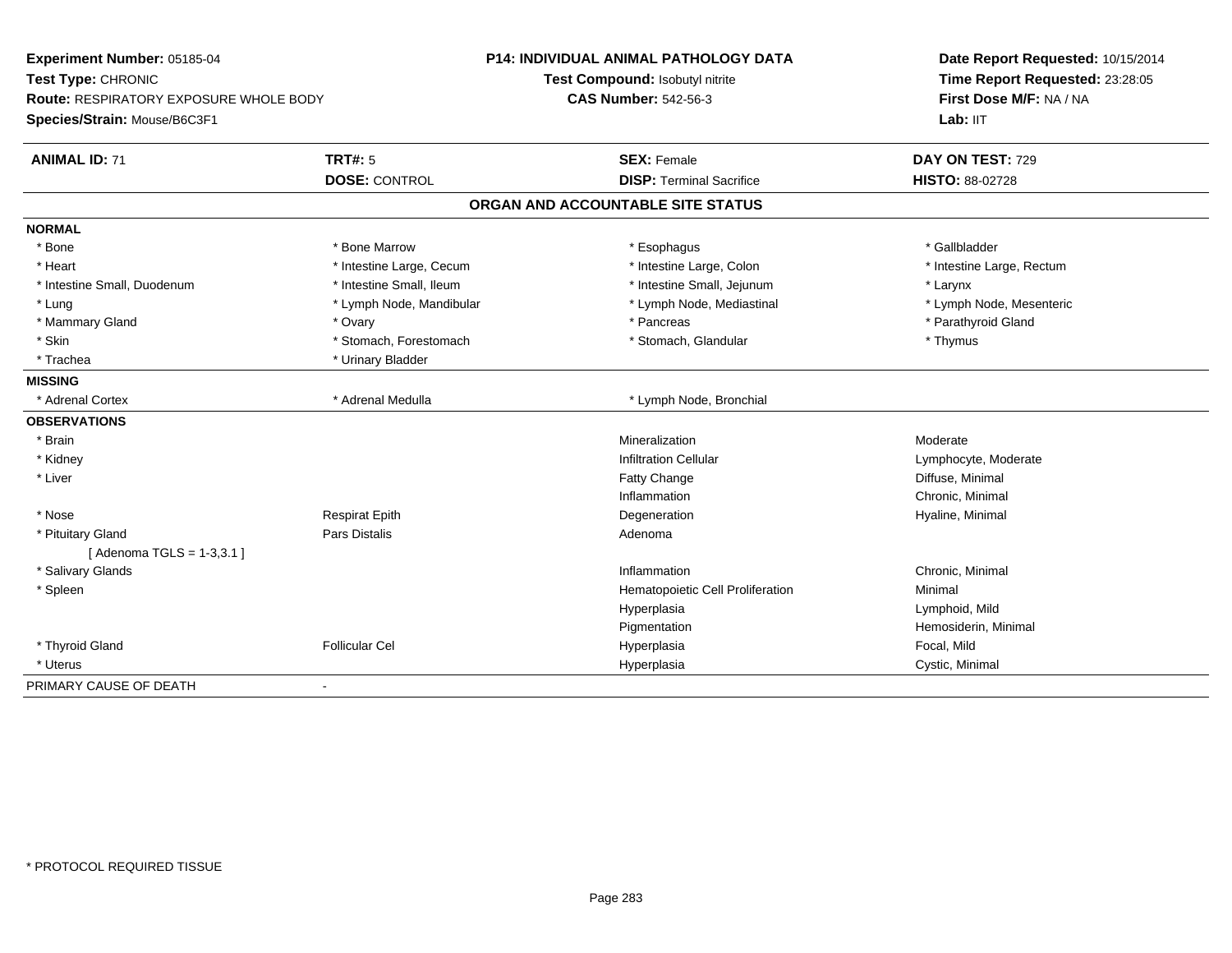| Experiment Number: 05185-04<br>Test Type: CHRONIC<br><b>Route: RESPIRATORY EXPOSURE WHOLE BODY</b><br>Species/Strain: Mouse/B6C3F1 |                          | P14: INDIVIDUAL ANIMAL PATHOLOGY DATA | Date Report Requested: 10/15/2014<br>Time Report Requested: 23:28:05<br>First Dose M/F: NA / NA<br>Lab: IIT |
|------------------------------------------------------------------------------------------------------------------------------------|--------------------------|---------------------------------------|-------------------------------------------------------------------------------------------------------------|
|                                                                                                                                    |                          | Test Compound: Isobutyl nitrite       |                                                                                                             |
|                                                                                                                                    |                          | <b>CAS Number: 542-56-3</b>           |                                                                                                             |
|                                                                                                                                    |                          |                                       |                                                                                                             |
| <b>ANIMAL ID: 72</b>                                                                                                               | <b>TRT#: 5</b>           | <b>SEX: Female</b>                    | DAY ON TEST: 731                                                                                            |
|                                                                                                                                    | <b>DOSE: CONTROL</b>     | <b>DISP: Terminal Sacrifice</b>       | HISTO: 88-02729                                                                                             |
|                                                                                                                                    |                          | ORGAN AND ACCOUNTABLE SITE STATUS     |                                                                                                             |
| <b>NORMAL</b>                                                                                                                      |                          |                                       |                                                                                                             |
| * Adrenal Medulla                                                                                                                  | * Bone Marrow            | * Esophagus                           | * Gallbladder                                                                                               |
| * Heart                                                                                                                            | * Intestine Large, Cecum | * Intestine Large, Colon              | * Intestine Large, Rectum                                                                                   |
| * Intestine Small, Duodenum                                                                                                        | * Intestine Small, Ileum | * Intestine Small, Jejunum            | * Larynx                                                                                                    |
| * Liver                                                                                                                            | * Lymph Node, Bronchial  | * Lymph Node, Mandibular              | * Lymph Node, Mediastinal                                                                                   |
| * Lymph Node, Mesenteric                                                                                                           | * Mammary Gland          | * Nose                                | * Pancreas                                                                                                  |
| * Skin                                                                                                                             | * Stomach, Forestomach   | * Stomach, Glandular                  | * Thymus                                                                                                    |
| * Thyroid Gland                                                                                                                    | * Trachea                |                                       |                                                                                                             |
| <b>MISSING</b>                                                                                                                     |                          |                                       |                                                                                                             |
| * Parathyroid Gland                                                                                                                |                          |                                       |                                                                                                             |
| <b>OBSERVATIONS</b>                                                                                                                |                          |                                       |                                                                                                             |
| * Adrenal Cortex                                                                                                                   | Subcapsular              | Hyperplasia                           | Mild                                                                                                        |
| * Bone                                                                                                                             |                          | Dysplasia                             | Moderate                                                                                                    |
| * Brain                                                                                                                            |                          | Mineralization                        | Minimal                                                                                                     |
| Islets, Pancreatic                                                                                                                 |                          | Hyperplasia                           | Focal, Mild                                                                                                 |
| * Kidney                                                                                                                           |                          | <b>Infiltration Cellular</b>          | Lymphocyte, Minimal                                                                                         |
| * Lung                                                                                                                             |                          | <b>Infiltration Cellular</b>          | Lymphocyte, Minimal                                                                                         |
| * Ovary                                                                                                                            |                          | Cystadenoma                           |                                                                                                             |
| [Cystadenoma TGLS = $4-8,8.1$ ]                                                                                                    |                          |                                       |                                                                                                             |
| * Pituitary Gland                                                                                                                  | <b>Pars Distalis</b>     | Cyst                                  | Mild                                                                                                        |
|                                                                                                                                    | Pars Distalis            | Hyperplasia                           | Moderate                                                                                                    |
| [ $Cyst TGLS = 5-3,3.1$ ]                                                                                                          |                          |                                       |                                                                                                             |
| * Salivary Glands                                                                                                                  |                          | Inflammation                          | Chronic, Minimal                                                                                            |
| * Spleen                                                                                                                           |                          | Hematopoietic Cell Proliferation      | Minimal                                                                                                     |
|                                                                                                                                    |                          | Pigmentation                          | Hemosiderin, Minimal                                                                                        |
| * Urinary Bladder                                                                                                                  |                          | <b>Infiltration Cellular</b>          | Lymphocyte, Moderate                                                                                        |
| * Uterus                                                                                                                           |                          | Hyperplasia                           | Cystic, Mild                                                                                                |
|                                                                                                                                    |                          | Polyp Stromal                         |                                                                                                             |
| [Hyperplasia TGLS = 3-8,8.1]<br>[ Polyp Stromal TGLS = $2-8,8.1$ ]                                                                 |                          |                                       |                                                                                                             |

PRIMARY CAUSE OF DEATH-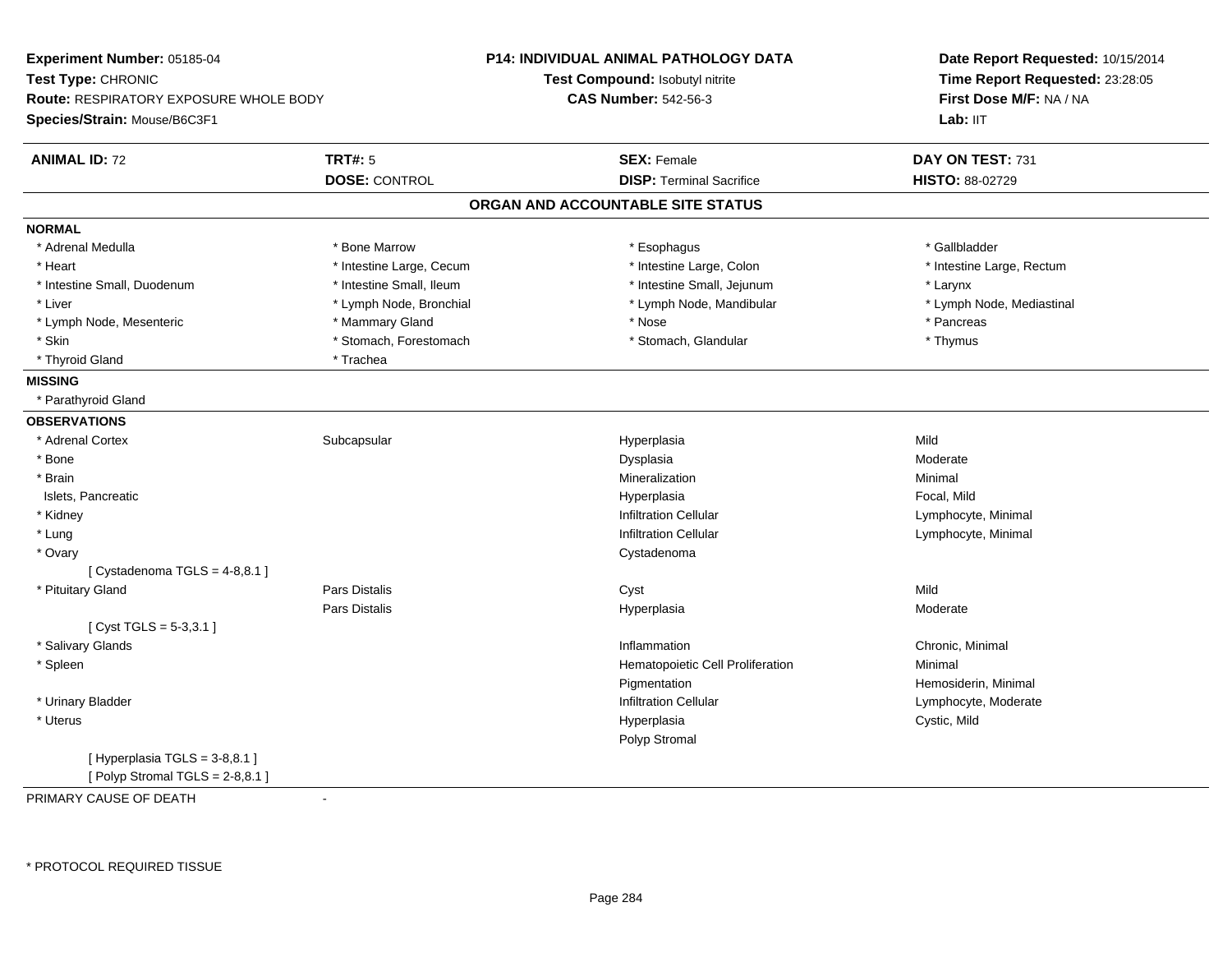| Experiment Number: 05185-04<br><b>Test Type: CHRONIC</b><br><b>Route: RESPIRATORY EXPOSURE WHOLE BODY</b><br>Species/Strain: Mouse/B6C3F1 |                                        | <b>P14: INDIVIDUAL ANIMAL PATHOLOGY DATA</b><br>Test Compound: Isobutyl nitrite<br><b>CAS Number: 542-56-3</b> | Date Report Requested: 10/15/2014<br>Time Report Requested: 23:28:05<br>First Dose M/F: NA / NA<br>Lab: IIT |
|-------------------------------------------------------------------------------------------------------------------------------------------|----------------------------------------|----------------------------------------------------------------------------------------------------------------|-------------------------------------------------------------------------------------------------------------|
| <b>ANIMAL ID: 72</b>                                                                                                                      | <b>TRT#:</b> 5<br><b>DOSE: CONTROL</b> | <b>SEX:</b> Female<br><b>DISP: Terminal Sacrifice</b>                                                          | DAY ON TEST: 731<br><b>HISTO: 88-02729</b>                                                                  |
|                                                                                                                                           |                                        | ORGAN AND ACCOUNTABLE SITE STATUS                                                                              |                                                                                                             |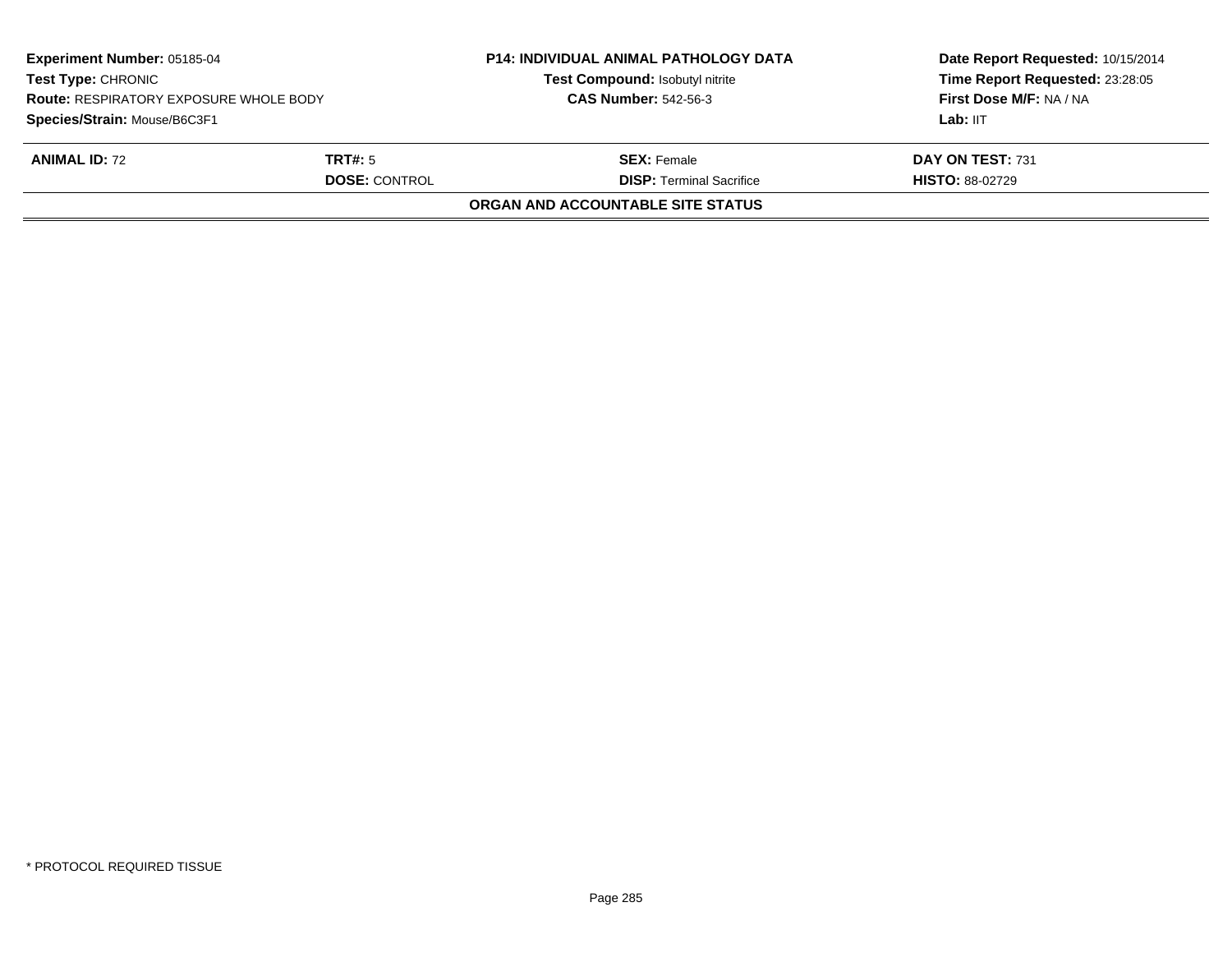| Experiment Number: 05185-04                  |                             | <b>P14: INDIVIDUAL ANIMAL PATHOLOGY DATA</b> | Date Report Requested: 10/15/2014 |
|----------------------------------------------|-----------------------------|----------------------------------------------|-----------------------------------|
| Test Type: CHRONIC                           |                             | Test Compound: Isobutyl nitrite              | Time Report Requested: 23:28:05   |
| Route: RESPIRATORY EXPOSURE WHOLE BODY       |                             | <b>CAS Number: 542-56-3</b>                  | First Dose M/F: NA / NA           |
| Species/Strain: Mouse/B6C3F1                 |                             |                                              | Lab: IIT                          |
| <b>ANIMAL ID: 73</b>                         | <b>TRT#: 5</b>              | <b>SEX: Female</b>                           | DAY ON TEST: 731                  |
|                                              | <b>DOSE: CONTROL</b>        | <b>DISP: Terminal Sacrifice</b>              | HISTO: 88-02730                   |
|                                              |                             | ORGAN AND ACCOUNTABLE SITE STATUS            |                                   |
| <b>NORMAL</b>                                |                             |                                              |                                   |
| * Adrenal Medulla                            | * Bone                      | * Bone Marrow                                | * Esophagus                       |
| * Gallbladder                                | * Heart                     | * Intestine Large, Cecum                     | * Intestine Large, Colon          |
| * Intestine Large, Rectum                    | * Intestine Small, Duodenum | * Intestine Small, Ileum                     | * Intestine Small, Jejunum        |
| * Kidney                                     | * Larynx                    | * Lymph Node, Bronchial                      | * Lymph Node, Mandibular          |
| * Lymph Node, Mediastinal                    | * Lymph Node, Mesenteric    | * Mammary Gland                              | * Nose                            |
| * Ovary                                      | * Pancreas                  | * Parathyroid Gland                          | * Skin                            |
| * Stomach, Forestomach                       | * Stomach, Glandular        | * Thymus                                     | * Thyroid Gland                   |
| * Trachea                                    |                             |                                              |                                   |
| <b>OBSERVATIONS</b>                          |                             |                                              |                                   |
| * Adrenal Cortex                             | Subcapsular                 | Hyperplasia                                  | Minimal                           |
| * Brain                                      |                             | Mineralization                               | Minimal                           |
| * Liver                                      |                             | <b>Mixed Cell Focus</b>                      |                                   |
| [Mixed Cell Focus TGLS = 2-12]               |                             |                                              |                                   |
| * Lung                                       |                             | Alveolar/Bronchiolar Adenoma                 |                                   |
| [ Alveolar/Bronchiolar Adenoma TGLS = 1-11 ] |                             |                                              |                                   |
| * Pituitary Gland                            | Pars Distalis               | Hyperplasia                                  | Minimal                           |
| * Salivary Glands                            |                             | Inflammation                                 | Chronic, Minimal                  |
| * Spleen                                     |                             | Hematopoietic Cell Proliferation             | Mild                              |
|                                              |                             | Pigmentation                                 | Hemosiderin, Minimal              |
| * Urinary Bladder                            |                             | <b>Infiltration Cellular</b>                 | Lymphocyte, Minimal               |
| * Uterus                                     |                             | Hyperplasia                                  | Cystic, Moderate                  |
| PRIMARY CAUSE OF DEATH                       | $\blacksquare$              |                                              |                                   |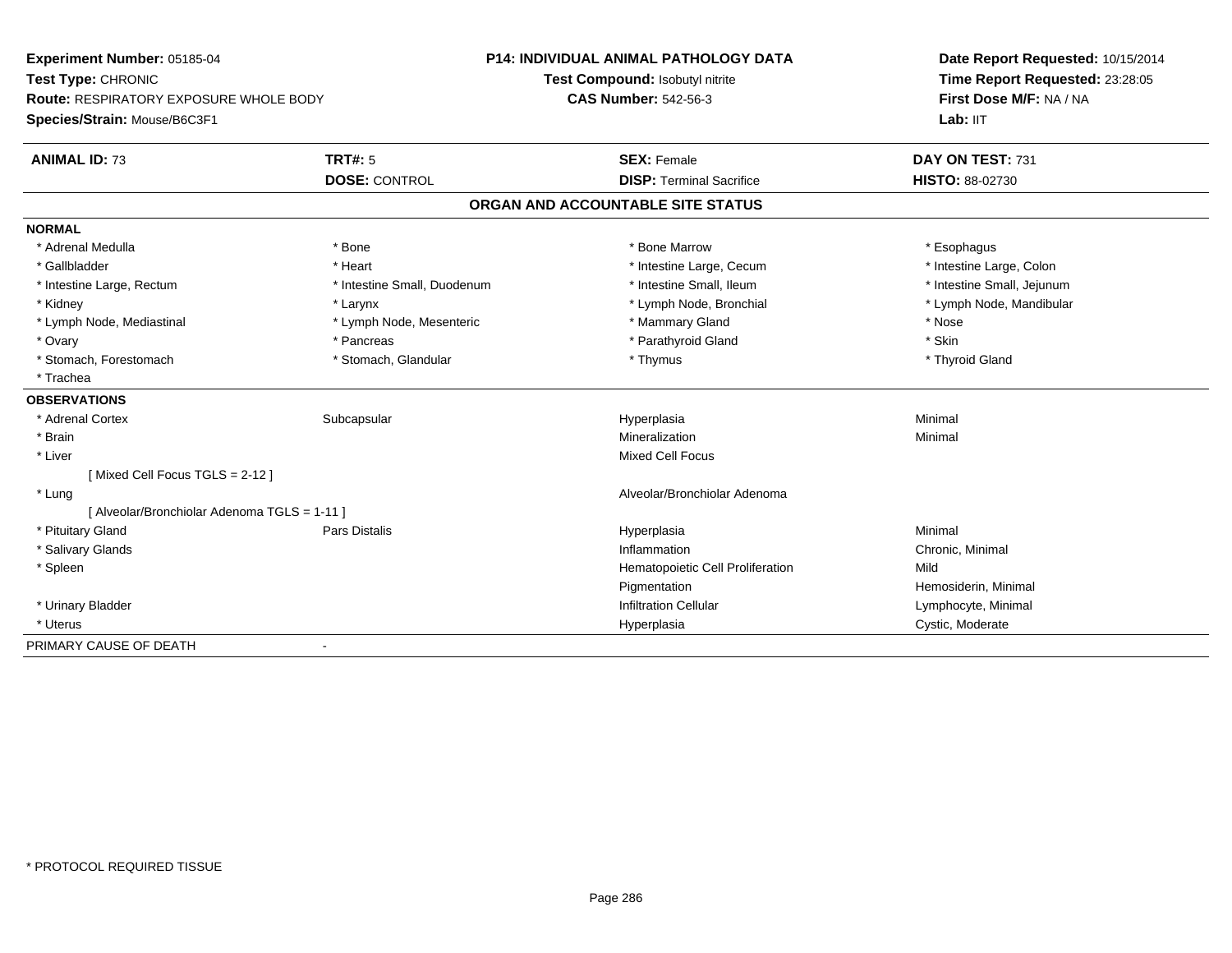| Experiment Number: 05185-04                    |                             | <b>P14: INDIVIDUAL ANIMAL PATHOLOGY DATA</b> | Date Report Requested: 10/15/2014<br>Time Report Requested: 23:28:05<br>First Dose M/F: NA / NA |  |
|------------------------------------------------|-----------------------------|----------------------------------------------|-------------------------------------------------------------------------------------------------|--|
| Test Type: CHRONIC                             |                             | Test Compound: Isobutyl nitrite              |                                                                                                 |  |
| <b>Route: RESPIRATORY EXPOSURE WHOLE BODY</b>  |                             | <b>CAS Number: 542-56-3</b>                  |                                                                                                 |  |
| Species/Strain: Mouse/B6C3F1                   |                             |                                              | Lab: IIT                                                                                        |  |
| <b>ANIMAL ID: 74</b>                           | <b>TRT#: 5</b>              | <b>SEX: Female</b>                           | DAY ON TEST: 690                                                                                |  |
|                                                | <b>DOSE: CONTROL</b>        | <b>DISP: Natural Death</b>                   | <b>HISTO: 88-02731</b>                                                                          |  |
|                                                |                             | ORGAN AND ACCOUNTABLE SITE STATUS            |                                                                                                 |  |
| <b>NORMAL</b>                                  |                             |                                              |                                                                                                 |  |
| * Adrenal Medulla                              | * Bone                      | * Bone Marrow                                | * Esophagus                                                                                     |  |
| * Gallbladder                                  | * Heart                     | * Intestine Large, Cecum                     | * Intestine Large, Colon                                                                        |  |
| * Intestine Large, Rectum                      | * Intestine Small, Duodenum | * Intestine Small, Ileum                     | * Intestine Small, Jejunum                                                                      |  |
| * Kidney                                       | * Larynx                    | * Lymph Node, Mandibular                     | * Lymph Node, Mediastinal                                                                       |  |
| * Lymph Node, Mesenteric                       | * Ovary                     | * Pancreas                                   | * Pituitary Gland                                                                               |  |
| * Skin                                         | * Stomach, Forestomach      | * Stomach, Glandular                         | * Thyroid Gland                                                                                 |  |
| * Trachea                                      | * Uterus                    |                                              |                                                                                                 |  |
| <b>MISSING</b>                                 |                             |                                              |                                                                                                 |  |
| * Lymph Node, Bronchial                        | * Mammary Gland             | * Parathyroid Gland                          |                                                                                                 |  |
| <b>OBSERVATIONS</b>                            |                             |                                              |                                                                                                 |  |
| * Adrenal Cortex                               | Subcapsular                 | Hyperplasia                                  | Mild                                                                                            |  |
| * Brain                                        |                             | Mineralization                               | Minimal                                                                                         |  |
| * Liver                                        |                             | Hepatocellular Adenoma                       |                                                                                                 |  |
| [ Hepatocellular Adenoma TGLS = 2-5 ]          |                             |                                              |                                                                                                 |  |
| * Lung                                         |                             | Alveolar/Bronchiolar Carcinoma               |                                                                                                 |  |
| [ Alveolar/Bronchiolar Carcinoma TGLS = 5-11 ] |                             |                                              |                                                                                                 |  |
| * Nose                                         |                             | Inflammation                                 | Chronic Active, Mild                                                                            |  |
|                                                | Respirat Epith              | Metaplasia                                   | Squamous, Minimal                                                                               |  |
|                                                | <b>Respirat Epith</b>       | Ulcer                                        | Minimal                                                                                         |  |
| * Salivary Glands                              |                             | Inflammation                                 | Chronic, Minimal                                                                                |  |
| * Spleen                                       |                             | <b>Fibrosis</b>                              | Mild                                                                                            |  |
|                                                |                             | Hemangiosarcoma                              |                                                                                                 |  |
|                                                |                             | Hematopoietic Cell Proliferation             | Minimal                                                                                         |  |
|                                                |                             | Pigmentation                                 | Hemosiderin, Minimal                                                                            |  |
| * Thymus                                       |                             | Atrophy                                      | Mild                                                                                            |  |
|                                                |                             | Hyperplasia                                  | Lymphoid, Mild                                                                                  |  |
| * Urinary Bladder                              |                             | Infiltration Cellular                        | Lymphocyte, Minimal                                                                             |  |
| PRIMARY CAUSE OF DEATH                         | $\blacksquare$              |                                              |                                                                                                 |  |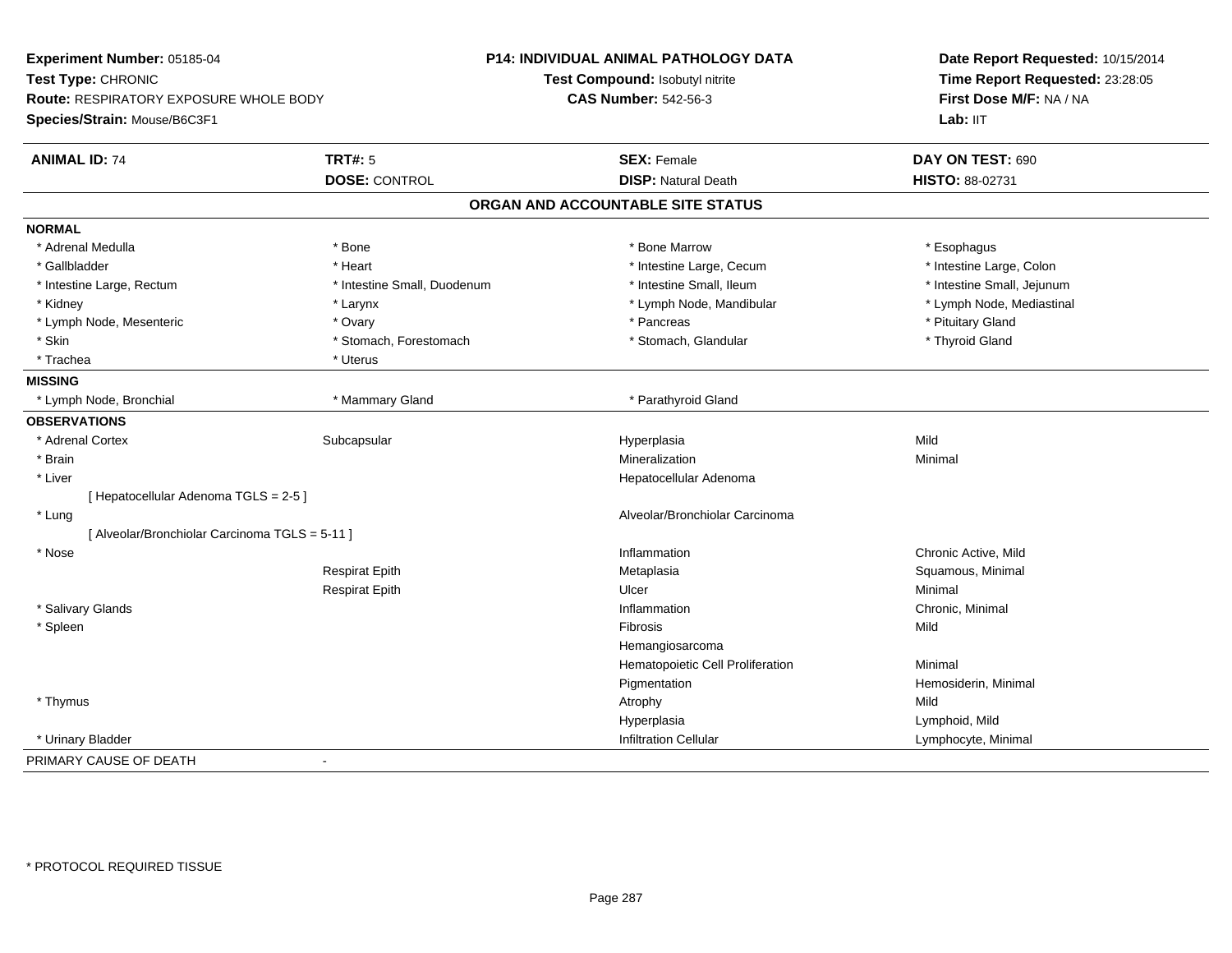|                                          |                                               | Date Report Requested: 10/15/2014<br>Time Report Requested: 23:28:05<br>First Dose M/F: NA / NA<br>Lab: IIT                                                                                                             |
|------------------------------------------|-----------------------------------------------|-------------------------------------------------------------------------------------------------------------------------------------------------------------------------------------------------------------------------|
|                                          | <b>Test Compound: Isobutyl nitrite</b>        |                                                                                                                                                                                                                         |
|                                          |                                               |                                                                                                                                                                                                                         |
|                                          |                                               |                                                                                                                                                                                                                         |
| <b>TRT#: 5</b>                           | <b>SEX: Female</b>                            | DAY ON TEST: 691                                                                                                                                                                                                        |
| <b>DOSE: CONTROL</b>                     | <b>DISP:</b> Moribund Sacrifice               | HISTO: 88-02732                                                                                                                                                                                                         |
|                                          |                                               |                                                                                                                                                                                                                         |
|                                          |                                               |                                                                                                                                                                                                                         |
| * Bone                                   | * Bone Marrow                                 | * Esophagus                                                                                                                                                                                                             |
| * Intestine Large, Cecum                 | * Intestine Large, Colon                      | * Intestine Large, Rectum                                                                                                                                                                                               |
| * Intestine Small, Ileum                 | * Intestine Small, Jejunum                    | * Kidney                                                                                                                                                                                                                |
| * Lymph Node, Mandibular                 | * Lymph Node, Mediastinal                     | * Lymph Node, Mesenteric                                                                                                                                                                                                |
| * Nose                                   | * Ovary                                       | * Skin                                                                                                                                                                                                                  |
| * Stomach, Glandular                     | * Thyroid Gland                               | * Trachea                                                                                                                                                                                                               |
|                                          |                                               |                                                                                                                                                                                                                         |
|                                          |                                               |                                                                                                                                                                                                                         |
| * Parathyroid Gland                      |                                               |                                                                                                                                                                                                                         |
|                                          |                                               |                                                                                                                                                                                                                         |
| Subcapsular                              |                                               | Mild                                                                                                                                                                                                                    |
|                                          | Mineralization                                | Moderate                                                                                                                                                                                                                |
|                                          |                                               | Metastatic (Liver)                                                                                                                                                                                                      |
|                                          |                                               | Moderate                                                                                                                                                                                                                |
|                                          |                                               |                                                                                                                                                                                                                         |
| [Hepatocholangiocarcinoma TGLS = 5-12]   |                                               |                                                                                                                                                                                                                         |
| Mediastinum                              | Hepatocholangiocarcinoma                      | Metastatic (Liver)                                                                                                                                                                                                      |
|                                          | Hepatocholangiocarcinoma                      | Metastatic (Liver)                                                                                                                                                                                                      |
| [ Hepatocholangiocarcinoma TGLS = 1-6 ]  |                                               |                                                                                                                                                                                                                         |
| Pancreatic                               | Hepatocholangiocarcinoma                      | Metastatic (Liver)                                                                                                                                                                                                      |
| [ Hepatocholangiocarcinoma TGLS = 7-11 ] |                                               |                                                                                                                                                                                                                         |
|                                          | Hepatocholangiocarcinoma                      | Metastatic (Liver)                                                                                                                                                                                                      |
| <b>Pars Distalis</b>                     | Adenoma                                       |                                                                                                                                                                                                                         |
|                                          | Inflammation                                  | Chronic, Mild                                                                                                                                                                                                           |
|                                          | Hematopoietic Cell Proliferation              | Mild                                                                                                                                                                                                                    |
|                                          | Pigmentation                                  | Hemosiderin, Minimal                                                                                                                                                                                                    |
|                                          | Atrophy                                       | Marked                                                                                                                                                                                                                  |
|                                          | Hyperplasia                                   | Cystic, Moderate                                                                                                                                                                                                        |
|                                          |                                               |                                                                                                                                                                                                                         |
|                                          | <b>Route: RESPIRATORY EXPOSURE WHOLE BODY</b> | <b>P14: INDIVIDUAL ANIMAL PATHOLOGY DATA</b><br><b>CAS Number: 542-56-3</b><br>ORGAN AND ACCOUNTABLE SITE STATUS<br>Hyperplasia<br>Hepatocholangiocarcinoma<br><b>Cytologic Alterations</b><br>Hepatocholangiocarcinoma |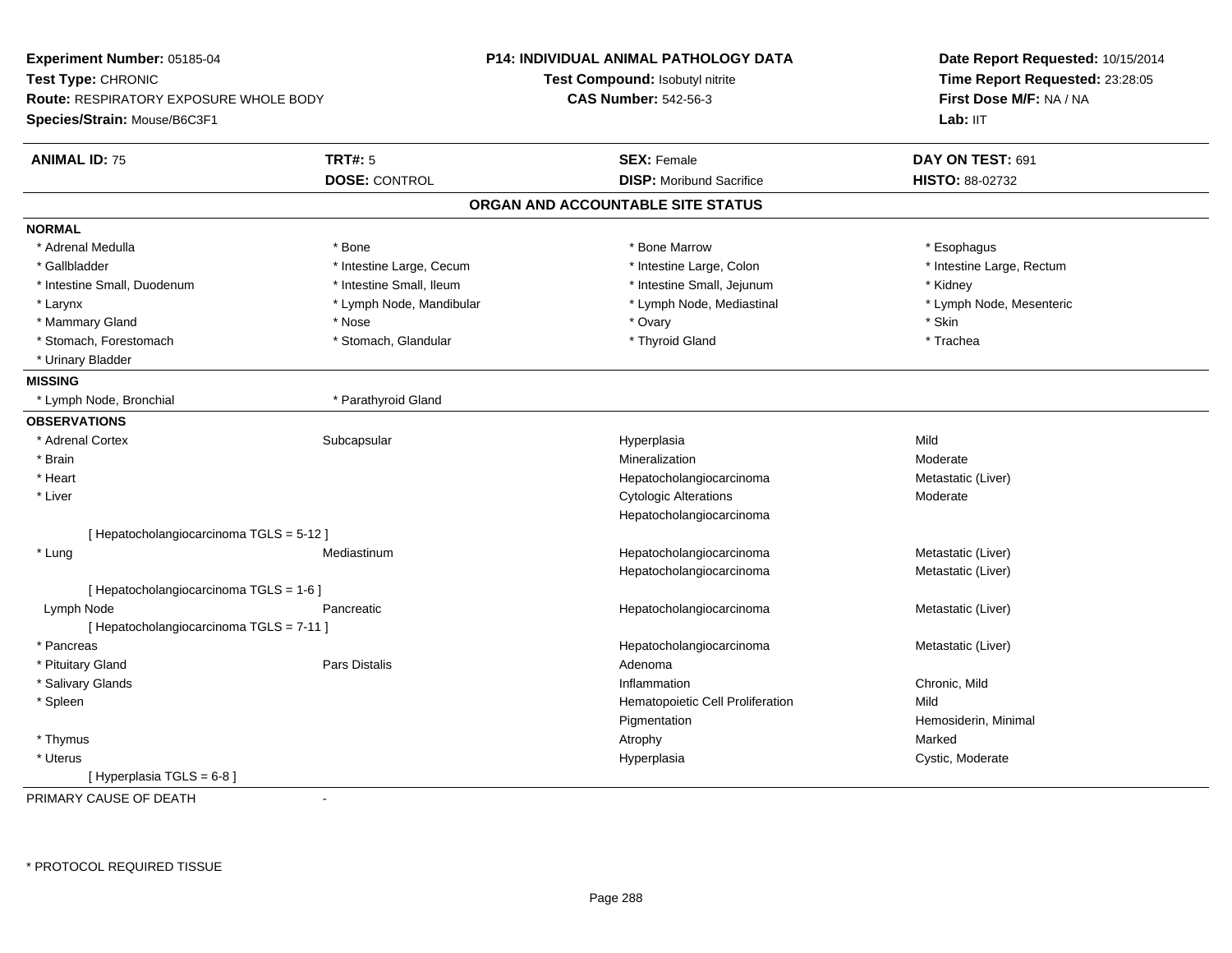| <b>Experiment Number: 05185-04</b><br><b>Test Type: CHRONIC</b><br><b>Route: RESPIRATORY EXPOSURE WHOLE BODY</b><br>Species/Strain: Mouse/B6C3F1 |                      | <b>P14: INDIVIDUAL ANIMAL PATHOLOGY DATA</b><br>Test Compound: Isobutyl nitrite<br><b>CAS Number: 542-56-3</b> | Date Report Requested: 10/15/2014<br>Time Report Requested: 23:28:05<br>First Dose M/F: NA / NA<br>Lab: IIT |
|--------------------------------------------------------------------------------------------------------------------------------------------------|----------------------|----------------------------------------------------------------------------------------------------------------|-------------------------------------------------------------------------------------------------------------|
| <b>ANIMAL ID: 75</b>                                                                                                                             | TRT#: 5              | <b>SEX:</b> Female                                                                                             | DAY ON TEST: 691                                                                                            |
|                                                                                                                                                  | <b>DOSE: CONTROL</b> | <b>DISP:</b> Moribund Sacrifice                                                                                | <b>HISTO: 88-02732</b>                                                                                      |
|                                                                                                                                                  |                      | ORGAN AND ACCOUNTABLE SITE STATUS                                                                              |                                                                                                             |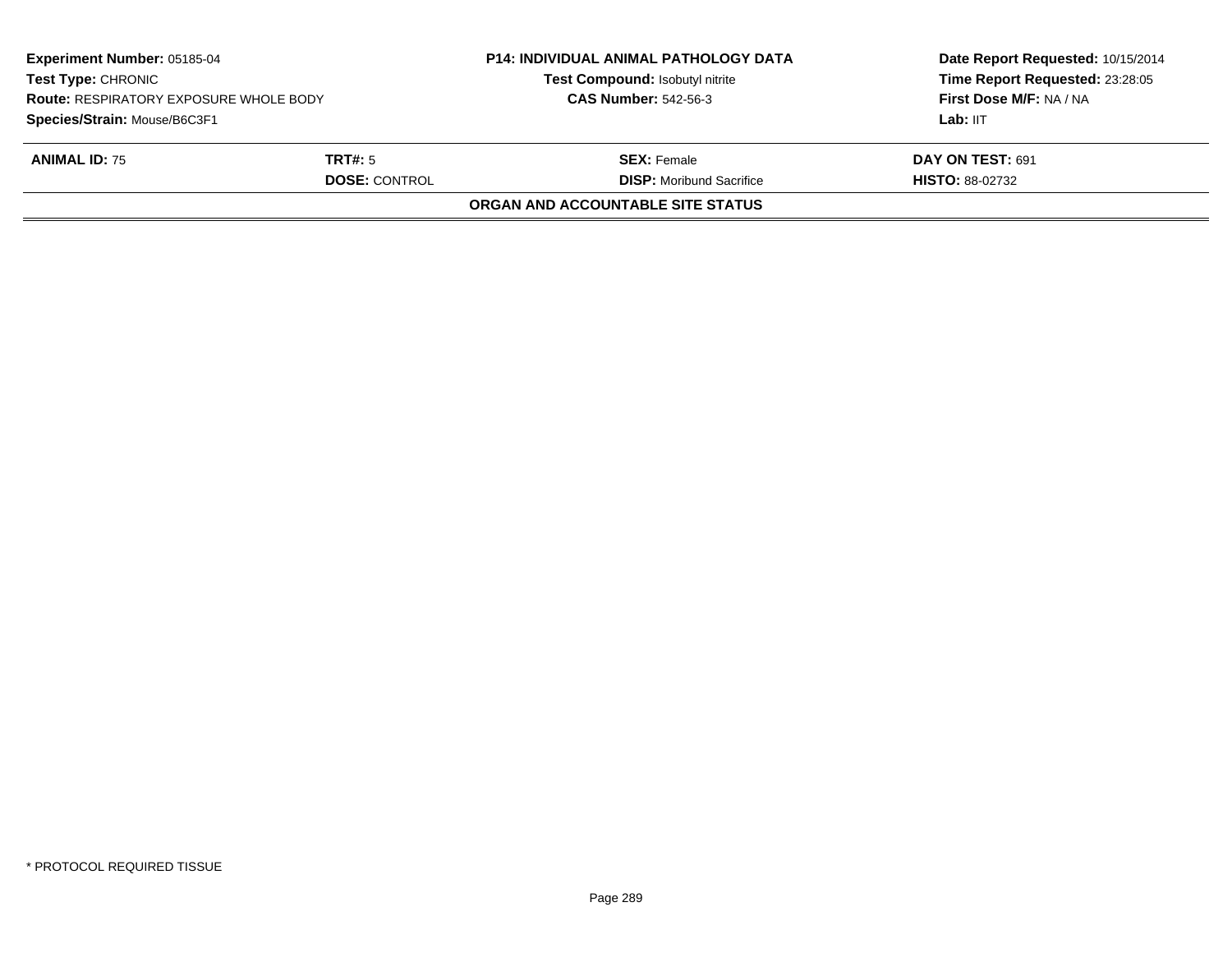| Test Type: CHRONIC<br>Route: RESPIRATORY EXPOSURE WHOLE BODY<br>Species/Strain: Mouse/B6C3F1 | Test Compound: Isobutyl nitrite<br><b>CAS Number: 542-56-3</b><br><b>SEX: Female</b> | Time Report Requested: 23:28:05<br>First Dose M/F: NA / NA<br>Lab: IIT |
|----------------------------------------------------------------------------------------------|--------------------------------------------------------------------------------------|------------------------------------------------------------------------|
|                                                                                              |                                                                                      |                                                                        |
|                                                                                              |                                                                                      |                                                                        |
|                                                                                              |                                                                                      |                                                                        |
| <b>TRT#: 5</b><br><b>ANIMAL ID: 76</b>                                                       |                                                                                      | DAY ON TEST: 585                                                       |
| <b>DOSE: CONTROL</b>                                                                         | <b>DISP: Natural Death</b>                                                           | HISTO: 88-02733                                                        |
|                                                                                              | ORGAN AND ACCOUNTABLE SITE STATUS                                                    |                                                                        |
| <b>NORMAL</b>                                                                                |                                                                                      |                                                                        |
| * Adrenal Medulla<br>* Bone Marrow                                                           | * Esophagus                                                                          | * Heart                                                                |
| * Intestine Large, Colon<br>* Intestine Large, Cecum                                         | * Intestine Large, Rectum                                                            | * Intestine Small, Ileum                                               |
| * Intestine Small, Jejunum<br>* Larynx                                                       | * Lung                                                                               | * Lymph Node, Mandibular                                               |
| * Lymph Node, Mesenteric<br>* Lymph Node, Mediastinal                                        | * Mammary Gland                                                                      | * Ovary                                                                |
| * Pancreas<br>* Skin                                                                         | * Stomach, Forestomach                                                               | * Stomach, Glandular                                                   |
| * Thyroid Gland<br>* Trachea                                                                 |                                                                                      |                                                                        |
| <b>MISSING</b>                                                                               |                                                                                      |                                                                        |
| * Lymph Node, Bronchial<br>* Parathyroid Gland                                               | * Pituitary Gland                                                                    |                                                                        |
| <b>AUTO PRECLUDES DIAG.</b>                                                                  |                                                                                      |                                                                        |
| * Gallbladder<br>* Intestine Small, Duodenum                                                 |                                                                                      |                                                                        |
| <b>OBSERVATIONS</b>                                                                          |                                                                                      |                                                                        |
| * Adrenal Cortex<br>Subcapsular                                                              | Hyperplasia                                                                          | Mild                                                                   |
| * Bone                                                                                       | Dysplasia                                                                            | Moderate                                                               |
| * Brain                                                                                      | Mineralization                                                                       | Minimal                                                                |
| * Kidney                                                                                     | <b>Infiltration Cellular</b>                                                         | Lymphocyte, Minimal                                                    |
| * Liver                                                                                      | Lymphoma Malignant Mixed                                                             |                                                                        |
| [ Lymphoma Malignant Mixed TGLS = 1-11 ]                                                     |                                                                                      |                                                                        |
| * Nose<br><b>Respirat Epith</b>                                                              | Hyperplasia                                                                          | Minimal                                                                |
| * Salivary Glands                                                                            | Inflammation                                                                         | Chronic, Minimal                                                       |
| * Spleen                                                                                     | Hematopoietic Cell Proliferation                                                     | Minimal                                                                |
|                                                                                              | Lymphoma Malignant Mixed                                                             |                                                                        |
|                                                                                              | Pigmentation                                                                         | Hemosiderin, Minimal                                                   |
| * Thymus                                                                                     | Atrophy                                                                              | Minimal                                                                |
| * Urinary Bladder                                                                            | <b>Infiltration Cellular</b>                                                         | Lymphocyte, Minimal                                                    |
| * Uterus                                                                                     | Hyperplasia                                                                          | Cystic, Mild                                                           |
| [ Hyperplasia TGLS = 2-8 ]                                                                   |                                                                                      |                                                                        |
| PRIMARY CAUSE OF DEATH                                                                       |                                                                                      |                                                                        |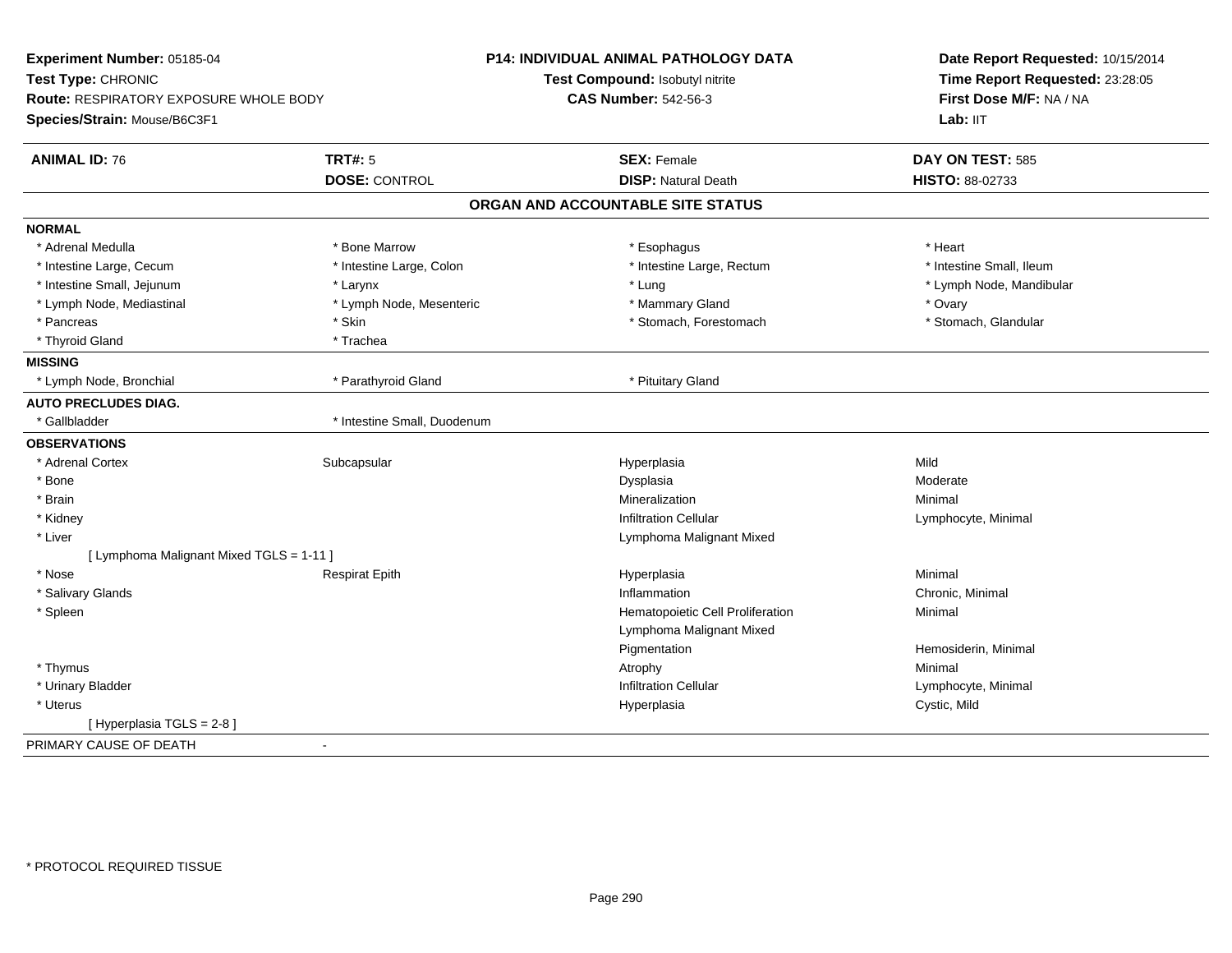| Experiment Number: 05185-04                   |                           | <b>P14: INDIVIDUAL ANIMAL PATHOLOGY DATA</b> | Date Report Requested: 10/15/2014<br>Time Report Requested: 23:28:05<br>First Dose M/F: NA / NA |
|-----------------------------------------------|---------------------------|----------------------------------------------|-------------------------------------------------------------------------------------------------|
| Test Type: CHRONIC                            |                           | Test Compound: Isobutyl nitrite              |                                                                                                 |
| <b>Route: RESPIRATORY EXPOSURE WHOLE BODY</b> |                           | <b>CAS Number: 542-56-3</b>                  |                                                                                                 |
| Species/Strain: Mouse/B6C3F1                  |                           |                                              | Lab: IIT                                                                                        |
| <b>ANIMAL ID: 77</b>                          | <b>TRT#: 5</b>            | <b>SEX: Female</b>                           | DAY ON TEST: 731                                                                                |
|                                               | <b>DOSE: CONTROL</b>      | <b>DISP: Terminal Sacrifice</b>              | HISTO: 88-02734                                                                                 |
|                                               |                           | ORGAN AND ACCOUNTABLE SITE STATUS            |                                                                                                 |
| <b>NORMAL</b>                                 |                           |                                              |                                                                                                 |
| * Adrenal Medulla                             | * Bone                    | * Bone Marrow                                | * Brain                                                                                         |
| * Esophagus                                   | * Gallbladder             | * Heart                                      | * Intestine Large, Cecum                                                                        |
| * Intestine Large, Colon                      | * Intestine Large, Rectum | * Intestine Small, Duodenum                  | * Intestine Small, Ileum                                                                        |
| * Intestine Small, Jejunum                    | * Larynx                  | * Liver                                      | * Lung                                                                                          |
| * Lymph Node, Bronchial                       | * Lymph Node, Mandibular  | * Lymph Node, Mediastinal                    | * Lymph Node, Mesenteric                                                                        |
| * Mammary Gland                               | * Ovary                   | * Pancreas                                   | * Skin                                                                                          |
| * Stomach, Forestomach                        | * Stomach, Glandular      | * Thyroid Gland                              | * Trachea                                                                                       |
| <b>MISSING</b>                                |                           |                                              |                                                                                                 |
| * Parathyroid Gland                           | * Thymus                  |                                              |                                                                                                 |
| <b>OBSERVATIONS</b>                           |                           |                                              |                                                                                                 |
| * Adrenal Cortex                              | Subcapsular               | Hyperplasia                                  | Mild                                                                                            |
| * Kidney                                      |                           | <b>Infiltration Cellular</b>                 | Lymphocyte, Minimal                                                                             |
| Mesentery                                     | Fat                       | <b>Necrosis</b>                              | Moderate                                                                                        |
| [ Necrosis TGLS = $3-12$ ]                    |                           |                                              |                                                                                                 |
| * Nose                                        | Olfactory Epi             | Degeneration                                 | Hyaline, Minimal                                                                                |
|                                               | <b>Respirat Epith</b>     | Degeneration                                 | Hyaline, Minimal                                                                                |
| * Pituitary Gland                             | <b>Pars Distalis</b>      | Adenoma                                      |                                                                                                 |
| [Adenoma TGLS = $6-3,3.1$ ]                   |                           |                                              |                                                                                                 |
| * Salivary Glands                             |                           | Inflammation                                 | Chronic, Minimal                                                                                |
| * Spleen                                      |                           | Hematopoietic Cell Proliferation             | Minimal                                                                                         |
|                                               |                           | Pigmentation                                 | Hemosiderin, Minimal                                                                            |
| * Urinary Bladder                             |                           | <b>Infiltration Cellular</b>                 | Lymphocyte, Minimal                                                                             |
| * Uterus                                      |                           | Hyperplasia                                  | Cystic, Mild                                                                                    |
| PRIMARY CAUSE OF DEATH                        |                           |                                              |                                                                                                 |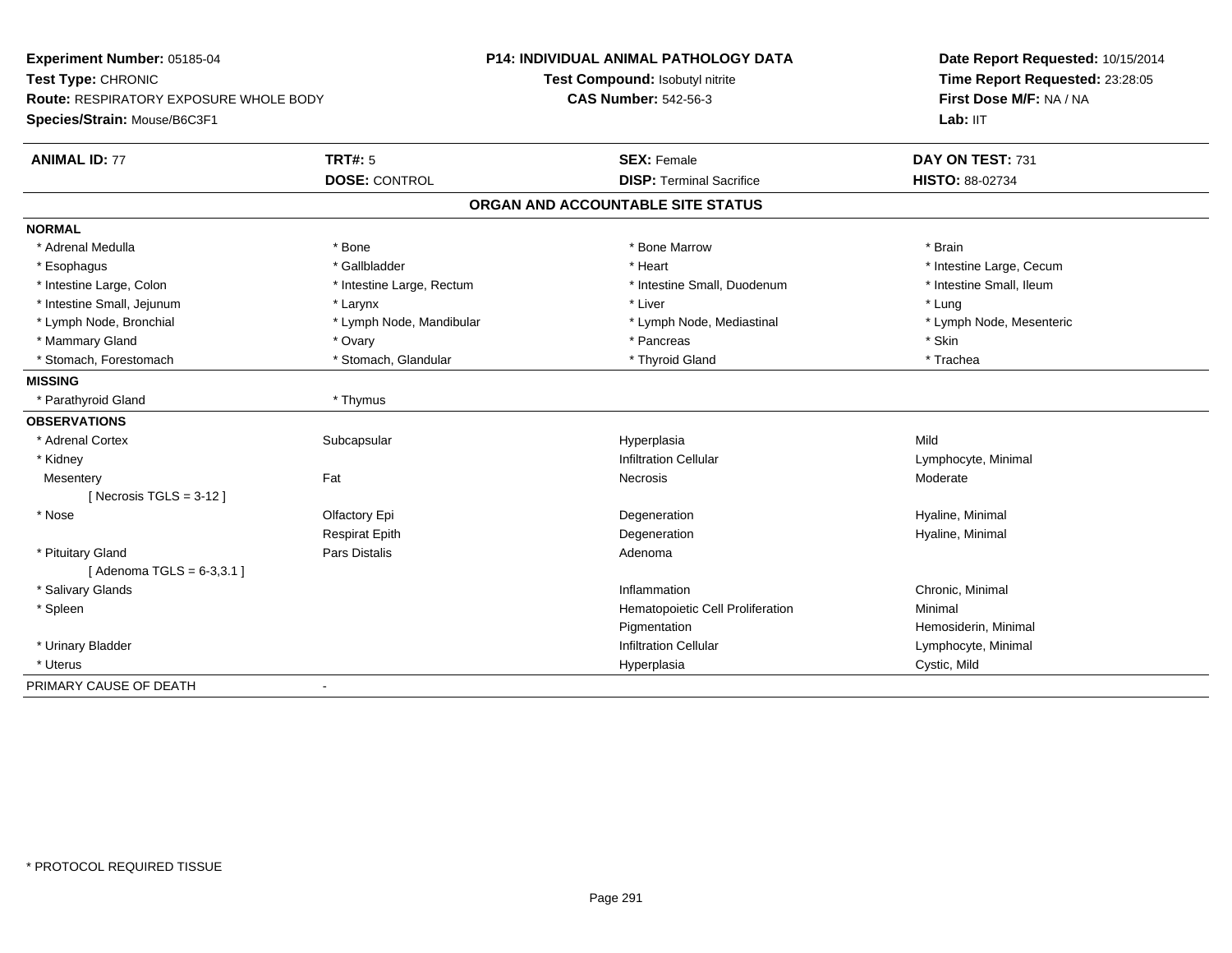**Experiment Number:** 05185-04**Test Type:** CHRONIC **Route:** RESPIRATORY EXPOSURE WHOLE BODY**Species/Strain:** Mouse/B6C3F1**P14: INDIVIDUAL ANIMAL PATHOLOGY DATATest Compound:** Isobutyl nitrite**CAS Number:** 542-56-3**Date Report Requested:** 10/15/2014**Time Report Requested:** 23:28:05**First Dose M/F:** NA / NA**Lab:** IIT**ANIMAL ID:** 78**TRT#:** 5 **SEX:** Female **DAY ON TEST:** 613 **DOSE:** CONTROL **DISP:** Natural Death **HISTO:** 88-02735 **ORGAN AND ACCOUNTABLE SITE STATUSNORMAL**\* Bone \* Bone \* About the book of the Marrow \* About the temperature for the temperature for the temperature for the temperature for the temperature for the temperature for the temperature for the temperature for the temperature \* Intestine Large, Cecum \* Intestine Large, Colon \* Intestine Large, Rectum \* Intestine Small, Duodenum \* Intestine Small, Ileum \* Intestine Small, Jejunum \* Larynx \* Mammary Gland\* Nose \* Parathyroid Gland \* The state of the state of the state of the state of the state of the state \* Skin \* Stomach, Forestomach \* Thyroid Gland \* Thyroid Gland \* Trachea **OBSERVATIONS** \* Adrenal Cortexx Subcapsular Suberty Subsets and the Hyperplasia a Mild Lymphoma Malignant Mixed Lymphoma Malignant Mixed \* Adrenal Medulla \* Brainn and the control of the control of the control of the Mineralization and the control of the Mild of the Mild o \* Heart Lymphoma Malignant Mixed Lymphoma Malignant Mixed \* Kidney Lymphoma Malignant Mixed \* Liver Lymphoma Malignant Mixed \* Lung Lymph Node Lumbar Lymphoma Malignant Mixed Renal Lymphoma Malignant Mixed[ Lymphoma Malignant Mixed  $TGLS = 4-11, 2-3, 5-12, 1-2$  ] [ Lymphoma Malignant Mixed  $TGLS = 4-11, 2-3, 5-12, 1-2$  ] \* Lymph Node, Bronchial Lymphoma Malignant Mixed[ Lymphoma Malignant Mixed TGLS = 4-11,2-3,5-12,1-2 ] \* Lymph Node, Mandibular Lymphoma Malignant Mixed[ Lymphoma Malignant Mixed TGLS = 4-11,2-3,5-12,1-2 ] \* Lymph Node, Mediastinal Lymphoma Malignant Mixed[ Lymphoma Malignant Mixed TGLS = 4-11,2-3,5-12,1-2 ] \* Lymph Node, Mesenteric Lymphoma Malignant Mixed[ Lymphoma Malignant Mixed  $TGLS = 4-11, 2-3, 5-12, 1-2$  ] \* Ovary Lymphoma Malignant Mixed Lymphoma Malignant Mixed \* Pancreas Lymphoma Malignant Mixed \* Salivary Glands Lymphoma Malignant Mixed\* Spleen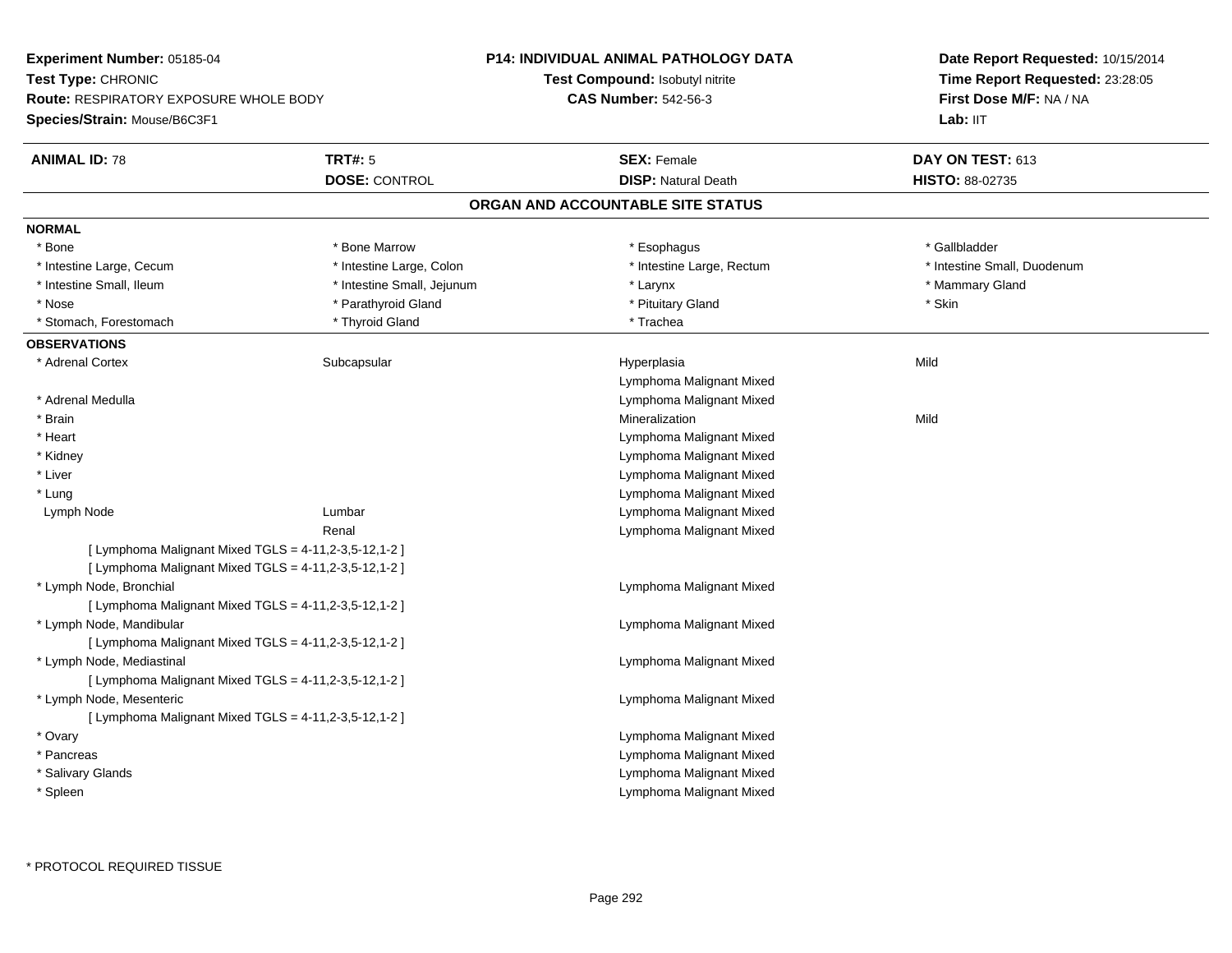| <b>Experiment Number: 05185-04</b><br>Test Type: CHRONIC<br><b>Route: RESPIRATORY EXPOSURE WHOLE BODY</b><br>Species/Strain: Mouse/B6C3F1 |                      | <b>P14: INDIVIDUAL ANIMAL PATHOLOGY DATA</b><br>Test Compound: Isobutyl nitrite<br><b>CAS Number: 542-56-3</b> | Date Report Requested: 10/15/2014<br>Time Report Requested: 23:28:05<br>First Dose M/F: NA / NA<br>Lab: IIT |
|-------------------------------------------------------------------------------------------------------------------------------------------|----------------------|----------------------------------------------------------------------------------------------------------------|-------------------------------------------------------------------------------------------------------------|
| <b>ANIMAL ID: 78</b>                                                                                                                      | TRT#: 5              | <b>SEX: Female</b>                                                                                             | <b>DAY ON TEST: 613</b>                                                                                     |
|                                                                                                                                           | <b>DOSE: CONTROL</b> | <b>DISP:</b> Natural Death                                                                                     | <b>HISTO: 88-02735</b>                                                                                      |
|                                                                                                                                           |                      | ORGAN AND ACCOUNTABLE SITE STATUS                                                                              |                                                                                                             |
| [ Lymphoma Malignant Mixed TGLS = 3-5 ]                                                                                                   |                      |                                                                                                                |                                                                                                             |
| * Stomach, Glandular                                                                                                                      |                      | Lymphoma Malignant Mixed                                                                                       |                                                                                                             |
| * Thymus                                                                                                                                  |                      | Lymphoma Malignant Mixed                                                                                       |                                                                                                             |
| * Urinary Bladder                                                                                                                         |                      | Lymphoma Malignant Mixed                                                                                       |                                                                                                             |
| * Uterus                                                                                                                                  |                      | Hyperplasia                                                                                                    | Cystic, Minimal                                                                                             |
| PRIMARY CAUSE OF DEATH                                                                                                                    |                      |                                                                                                                |                                                                                                             |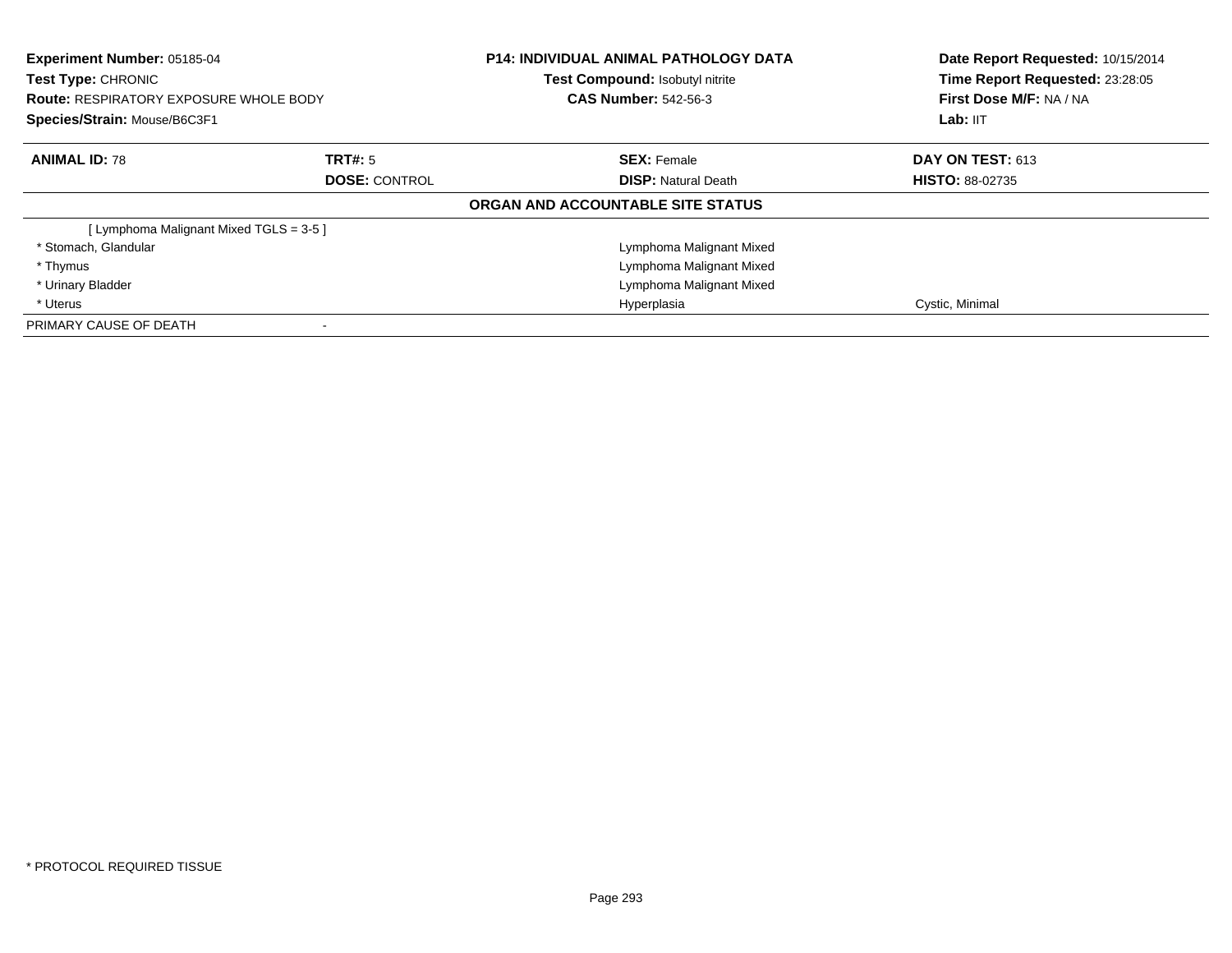| Experiment Number: 05185-04            |                          | <b>P14: INDIVIDUAL ANIMAL PATHOLOGY DATA</b> | Date Report Requested: 10/15/2014                          |  |
|----------------------------------------|--------------------------|----------------------------------------------|------------------------------------------------------------|--|
| Test Type: CHRONIC                     |                          | Test Compound: Isobutyl nitrite              | Time Report Requested: 23:28:05<br>First Dose M/F: NA / NA |  |
| Route: RESPIRATORY EXPOSURE WHOLE BODY |                          | <b>CAS Number: 542-56-3</b>                  |                                                            |  |
| Species/Strain: Mouse/B6C3F1           |                          |                                              | Lab: IIT                                                   |  |
| <b>ANIMAL ID: 79</b>                   | <b>TRT#: 5</b>           | <b>SEX: Female</b>                           | DAY ON TEST: 729                                           |  |
|                                        | <b>DOSE: CONTROL</b>     | <b>DISP: Terminal Sacrifice</b>              | <b>HISTO: 88-02736</b>                                     |  |
|                                        |                          | ORGAN AND ACCOUNTABLE SITE STATUS            |                                                            |  |
| <b>NORMAL</b>                          |                          |                                              |                                                            |  |
| * Adrenal Medulla                      | * Bone Marrow            | * Esophagus                                  | * Gallbladder                                              |  |
| * Heart                                | * Intestine Large, Cecum | * Intestine Large, Colon                     | * Intestine Large, Rectum                                  |  |
| * Intestine Small, Duodenum            | * Intestine Small, Ileum | * Intestine Small, Jejunum                   | * Kidney                                                   |  |
| * Larynx                               | * Lung                   | * Lymph Node, Bronchial                      | * Lymph Node, Mandibular                                   |  |
| * Lymph Node, Mediastinal              | * Lymph Node, Mesenteric | * Mammary Gland                              | * Nose                                                     |  |
| * Pancreas                             | * Pituitary Gland        | * Skin                                       | * Stomach, Forestomach                                     |  |
| * Stomach, Glandular                   | * Thymus                 | * Thyroid Gland                              | * Trachea                                                  |  |
| * Urinary Bladder                      |                          |                                              |                                                            |  |
| <b>MISSING</b>                         |                          |                                              |                                                            |  |
| * Parathyroid Gland                    |                          |                                              |                                                            |  |
| <b>OBSERVATIONS</b>                    |                          |                                              |                                                            |  |
| * Adrenal Cortex                       | Subcapsular              | Hyperplasia                                  | Mild                                                       |  |
| * Bone                                 |                          | Dysplasia                                    | Minimal                                                    |  |
| * Brain                                |                          | Mineralization                               | Minimal                                                    |  |
| * Liver                                |                          | Hepatocellular Adenoma                       |                                                            |  |
|                                        |                          | Inflammation                                 | Chronic Active, Minimal                                    |  |
| [Hepatocellular Adenoma TGLS = 3-11]   |                          |                                              |                                                            |  |
| * Ovary                                |                          | Cyst                                         | Marked                                                     |  |
| [Cyst TGLS = $2-8$ ]                   |                          |                                              |                                                            |  |
| * Salivary Glands                      |                          | Inflammation                                 | Chronic, Minimal                                           |  |
| * Spleen                               |                          | Hematopoietic Cell Proliferation             | Minimal                                                    |  |
|                                        |                          | Pigmentation                                 | Hemosiderin, Minimal                                       |  |
| * Uterus                               |                          | Hyperplasia                                  | Cystic, Moderate                                           |  |
| [ Hyperplasia TGLS = 1-8 ]             |                          |                                              |                                                            |  |
| PRIMARY CAUSE OF DEATH                 | $\blacksquare$           |                                              |                                                            |  |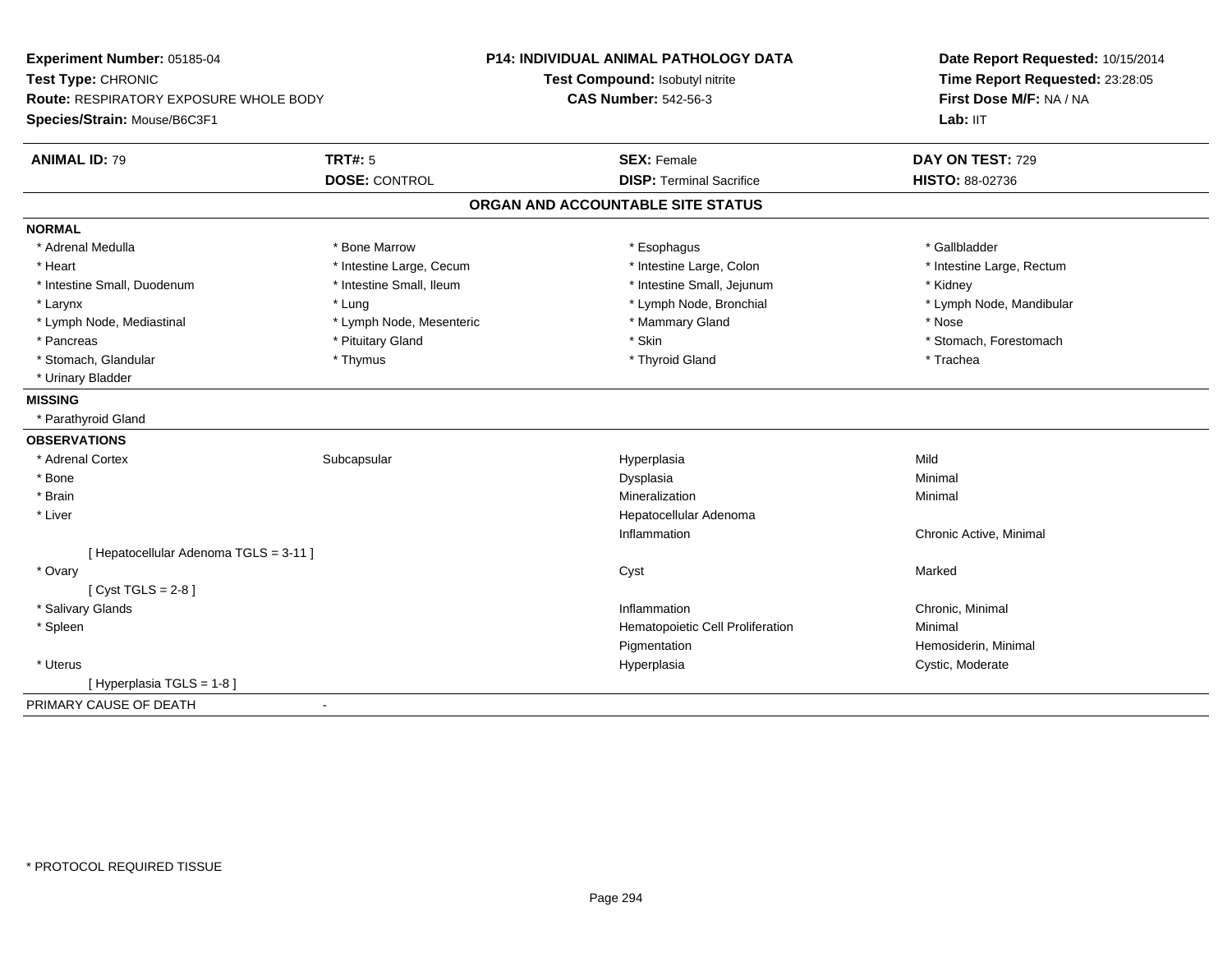| Experiment Number: 05185-04<br>Test Type: CHRONIC<br>Route: RESPIRATORY EXPOSURE WHOLE BODY |                          | <b>P14: INDIVIDUAL ANIMAL PATHOLOGY DATA</b> | Date Report Requested: 10/15/2014<br>Time Report Requested: 23:28:05<br>First Dose M/F: NA / NA |
|---------------------------------------------------------------------------------------------|--------------------------|----------------------------------------------|-------------------------------------------------------------------------------------------------|
|                                                                                             |                          | Test Compound: Isobutyl nitrite              |                                                                                                 |
|                                                                                             |                          | <b>CAS Number: 542-56-3</b>                  |                                                                                                 |
| Species/Strain: Mouse/B6C3F1                                                                |                          |                                              | Lab: IIT                                                                                        |
| <b>ANIMAL ID: 80</b>                                                                        | TRT#: 5                  | <b>SEX: Female</b>                           | DAY ON TEST: 71                                                                                 |
|                                                                                             | <b>DOSE: CONTROL</b>     | <b>DISP: Natural Death</b>                   | <b>HISTO: 88-02737</b>                                                                          |
|                                                                                             |                          | ORGAN AND ACCOUNTABLE SITE STATUS            |                                                                                                 |
| <b>NORMAL</b>                                                                               |                          |                                              |                                                                                                 |
| * Adrenal Cortex                                                                            | * Adrenal Medulla        | * Bone                                       | * Bone Marrow                                                                                   |
| * Brain                                                                                     | * Esophagus              | * Gallbladder                                | * Heart                                                                                         |
| * Intestine Large, Cecum                                                                    | * Intestine Large, Colon | * Intestine Large, Rectum                    | * Intestine Small, Ileum                                                                        |
| * Intestine Small, Jejunum                                                                  | * Kidney                 | * Larynx                                     | * Liver                                                                                         |
| * Lung                                                                                      | * Lymph Node, Bronchial  | * Lymph Node, Mandibular                     | * Lymph Node, Mediastinal                                                                       |
| * Lymph Node, Mesenteric                                                                    | * Mammary Gland          | * Nose                                       | * Ovary                                                                                         |
| * Pancreas                                                                                  | * Parathyroid Gland      | * Pituitary Gland                            | * Salivary Glands                                                                               |
| * Skin                                                                                      | * Stomach, Forestomach   | * Stomach, Glandular                         | * Thyroid Gland                                                                                 |
| * Trachea                                                                                   | * Urinary Bladder        | * Uterus                                     |                                                                                                 |
| <b>AUTO PRECLUDES DIAG.</b>                                                                 |                          |                                              |                                                                                                 |
| * Intestine Small, Duodenum                                                                 |                          |                                              |                                                                                                 |
| <b>OBSERVATIONS</b>                                                                         |                          |                                              |                                                                                                 |
| * Spleen                                                                                    |                          | Hematopoietic Cell Proliferation             | Minimal                                                                                         |
|                                                                                             |                          | Pigmentation                                 | Hemosiderin, Minimal                                                                            |
| * Thymus                                                                                    |                          | Atrophy                                      | Moderate                                                                                        |
| [Atrophy TGLS = $1-2$ ]                                                                     |                          |                                              |                                                                                                 |
| PRIMARY CAUSE OF DEATH                                                                      |                          |                                              |                                                                                                 |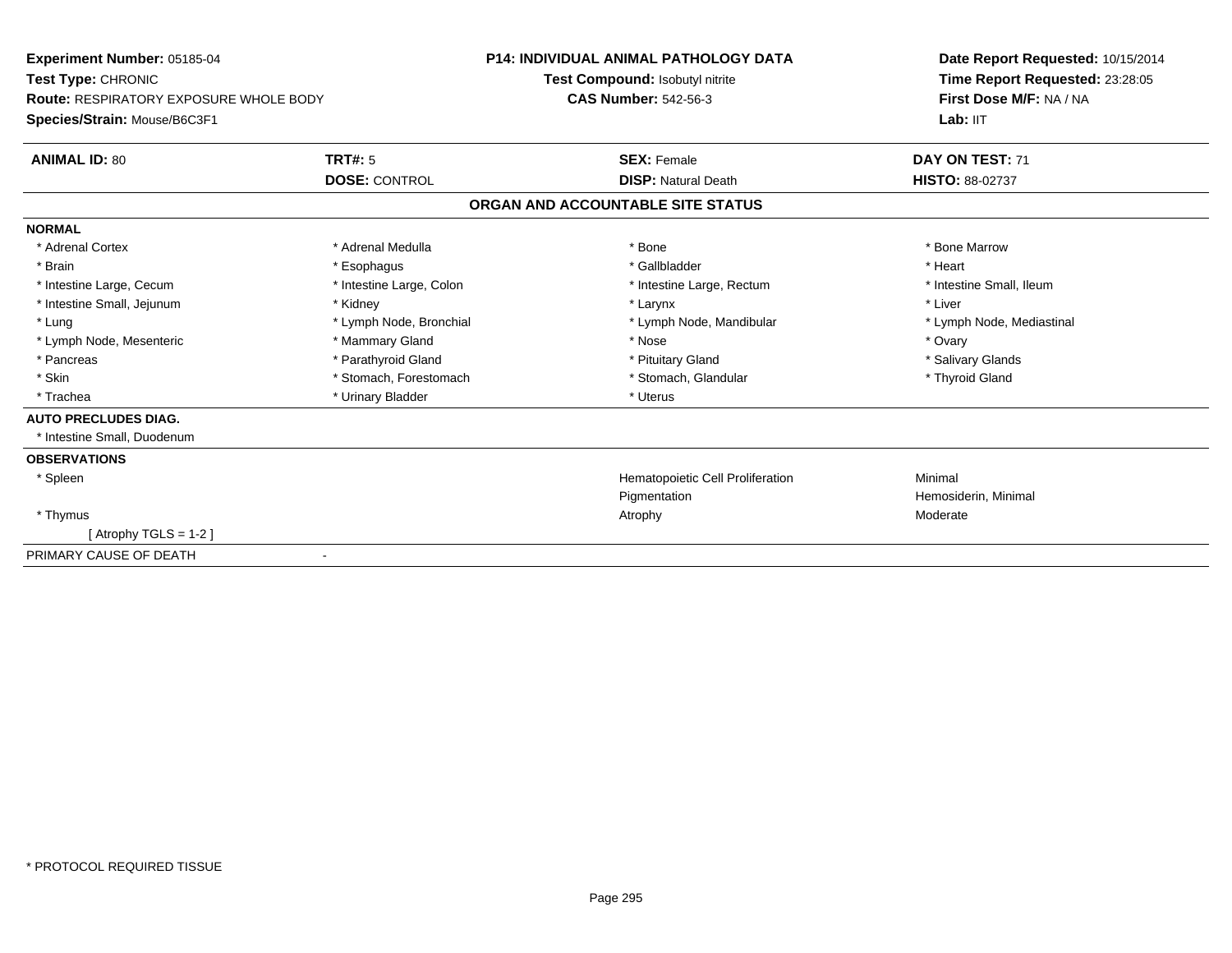| Experiment Number: 05185-04                            |                            | P14: INDIVIDUAL ANIMAL PATHOLOGY DATA  | Date Report Requested: 10/15/2014 |  |
|--------------------------------------------------------|----------------------------|----------------------------------------|-----------------------------------|--|
| Test Type: CHRONIC                                     |                            | <b>Test Compound: Isobutyl nitrite</b> | Time Report Requested: 23:28:05   |  |
| <b>Route: RESPIRATORY EXPOSURE WHOLE BODY</b>          |                            | <b>CAS Number: 542-56-3</b>            | First Dose M/F: NA / NA           |  |
| Species/Strain: Mouse/B6C3F1                           |                            |                                        | Lab: IIT                          |  |
| <b>ANIMAL ID: 81</b>                                   | <b>TRT#: 5</b>             | <b>SEX: Female</b>                     | DAY ON TEST: 730                  |  |
|                                                        | <b>DOSE: CONTROL</b>       | <b>DISP: Terminal Sacrifice</b>        | HISTO: 88-02738                   |  |
|                                                        |                            | ORGAN AND ACCOUNTABLE SITE STATUS      |                                   |  |
| <b>NORMAL</b>                                          |                            |                                        |                                   |  |
| * Adrenal Medulla                                      | * Bone Marrow              | * Esophagus                            | * Gallbladder                     |  |
| * Intestine Large, Cecum                               | * Intestine Large, Colon   | * Intestine Large, Rectum              | * Intestine Small, Duodenum       |  |
| * Intestine Small, Ileum                               | * Intestine Small, Jejunum | * Larynx                               | * Lymph Node, Mandibular          |  |
| * Mammary Gland                                        | * Nose                     | * Pancreas                             | * Skin                            |  |
| * Stomach, Forestomach                                 | * Stomach, Glandular       | * Trachea                              |                                   |  |
| <b>MISSING</b>                                         |                            |                                        |                                   |  |
| * Lymph Node, Bronchial                                | * Ovary                    | * Parathyroid Gland                    | * Thymus                          |  |
| <b>OBSERVATIONS</b>                                    |                            |                                        |                                   |  |
| * Adrenal Cortex                                       | Subcapsular                | Hyperplasia                            | Mild                              |  |
| $*$ Bone                                               |                            | Dysplasia                              | Minimal                           |  |
| * Brain                                                |                            | Mineralization                         | Mild                              |  |
| * Heart                                                |                            | Inflammation                           | Chronic, Minimal                  |  |
| * Kidney                                               |                            | <b>Infiltration Cellular</b>           | Lymphocyte, Mild                  |  |
| * Liver                                                | Fat                        | Necrosis                               | Minimal                           |  |
|                                                        | Hepatocyte                 | Necrosis                               | Mild                              |  |
| [Necrosis TGLS = $1-11$ ]<br>[Necrosis TGLS = $1-11$ ] |                            |                                        |                                   |  |
| * Lung                                                 |                            | <b>Infiltration Cellular</b>           | Lymphocyte, Minimal               |  |
|                                                        |                            | Inflammation                           | Chronic Active, Minimal           |  |
| * Lymph Node, Mediastinal                              |                            | Hyperplasia                            | Lymphoid, Moderate                |  |
| * Lymph Node, Mesenteric                               |                            | Inflammation                           | Chronic Active, Mild              |  |
| * Pituitary Gland                                      | Pars Distalis              | Hyperplasia                            | Mild                              |  |
| * Salivary Glands                                      |                            | Inflammation                           | Chronic, Mild                     |  |
| * Spleen                                               |                            | Hematopoietic Cell Proliferation       | Minimal                           |  |
|                                                        |                            | Pigmentation                           | Hemosiderin, Minimal              |  |
| * Thyroid Gland                                        | Follicle                   | Cyst                                   | Marked                            |  |
| * Urinary Bladder                                      |                            | <b>Infiltration Cellular</b>           | Lymphocyte, Mild                  |  |
| * Uterus                                               |                            | Hyperplasia                            | Cystic, Mild                      |  |
|                                                        |                            |                                        |                                   |  |
| PRIMARY CAUSE OF DEATH                                 | $\blacksquare$             |                                        |                                   |  |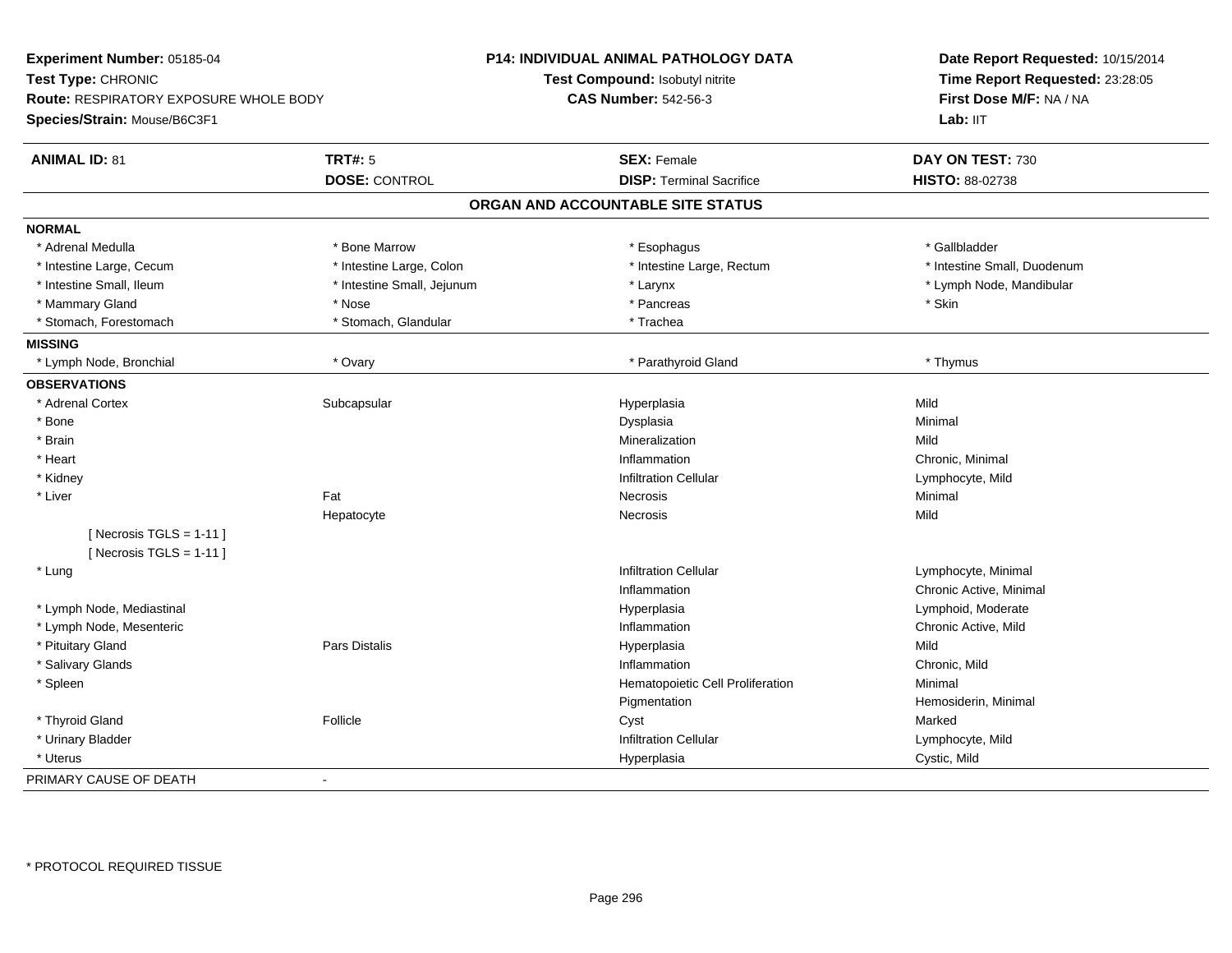| Experiment Number: 05185-04            |                          | P14: INDIVIDUAL ANIMAL PATHOLOGY DATA | Date Report Requested: 10/15/2014<br>Time Report Requested: 23:28:05<br>First Dose M/F: NA / NA |
|----------------------------------------|--------------------------|---------------------------------------|-------------------------------------------------------------------------------------------------|
| Test Type: CHRONIC                     |                          | Test Compound: Isobutyl nitrite       |                                                                                                 |
| Route: RESPIRATORY EXPOSURE WHOLE BODY |                          | <b>CAS Number: 542-56-3</b>           |                                                                                                 |
| Species/Strain: Mouse/B6C3F1           |                          |                                       | Lab: IIT                                                                                        |
| <b>ANIMAL ID: 82</b>                   | <b>TRT#: 5</b>           | <b>SEX: Female</b>                    | DAY ON TEST: 691                                                                                |
|                                        | <b>DOSE: CONTROL</b>     | <b>DISP:</b> Moribund Sacrifice       | <b>HISTO: 88-02739</b>                                                                          |
|                                        |                          | ORGAN AND ACCOUNTABLE SITE STATUS     |                                                                                                 |
| <b>NORMAL</b>                          |                          |                                       |                                                                                                 |
| * Adrenal Medulla                      | * Bone Marrow            | * Esophagus                           | * Gallbladder                                                                                   |
| * Heart                                | * Intestine Large, Cecum | * Intestine Large, Colon              | * Intestine Large, Rectum                                                                       |
| * Intestine Small, Duodenum            | * Intestine Small, Ileum | * Intestine Small, Jejunum            | * Larynx                                                                                        |
| * Liver                                | * Lymph Node, Mandibular | * Lymph Node, Mediastinal             | * Lymph Node, Mesenteric                                                                        |
| * Mammary Gland                        | * Ovary                  | * Pancreas                            | * Parathyroid Gland                                                                             |
| * Skin                                 | * Stomach, Forestomach   | * Stomach, Glandular                  | * Thymus                                                                                        |
| * Thyroid Gland                        | * Trachea                | * Urinary Bladder                     |                                                                                                 |
| <b>MISSING</b>                         |                          |                                       |                                                                                                 |
| * Lymph Node, Bronchial                |                          |                                       |                                                                                                 |
| <b>OBSERVATIONS</b>                    |                          |                                       |                                                                                                 |
| * Adrenal Cortex                       | Subcapsular              | Hyperplasia                           | Mild                                                                                            |
| * Bone                                 |                          | Dysplasia                             | Mild                                                                                            |
| * Brain                                |                          | Mineralization                        | Mild                                                                                            |
| * Kidney                               |                          | <b>Infiltration Cellular</b>          | Lymphocyte, Minimal                                                                             |
| * Lung                                 |                          | <b>Infiltration Cellular</b>          | Lymphocyte, Minimal                                                                             |
| * Nose                                 | Olfactory Epi            | Degeneration                          | Hyaline, Minimal                                                                                |
| * Pituitary Gland                      | <b>Pars Distalis</b>     | Hyperplasia                           | Mild                                                                                            |
| * Salivary Glands                      |                          | Inflammation                          | Chronic, Mild                                                                                   |
| * Spleen                               |                          | Hematopoietic Cell Proliferation      | Minimal                                                                                         |
|                                        |                          | Pigmentation                          | Hemosiderin, Minimal                                                                            |
| * Uterus                               |                          | Angiectasis                           | Moderate                                                                                        |
|                                        |                          | Hyperplasia                           | Cystic, Moderate                                                                                |
| [ Angiectasis TGLS = 1-11 ]            |                          |                                       |                                                                                                 |
| [ Hyperplasia TGLS = 2-8]              |                          |                                       |                                                                                                 |
| PRIMARY CAUSE OF DEATH                 | $\sim$                   |                                       |                                                                                                 |
|                                        |                          |                                       |                                                                                                 |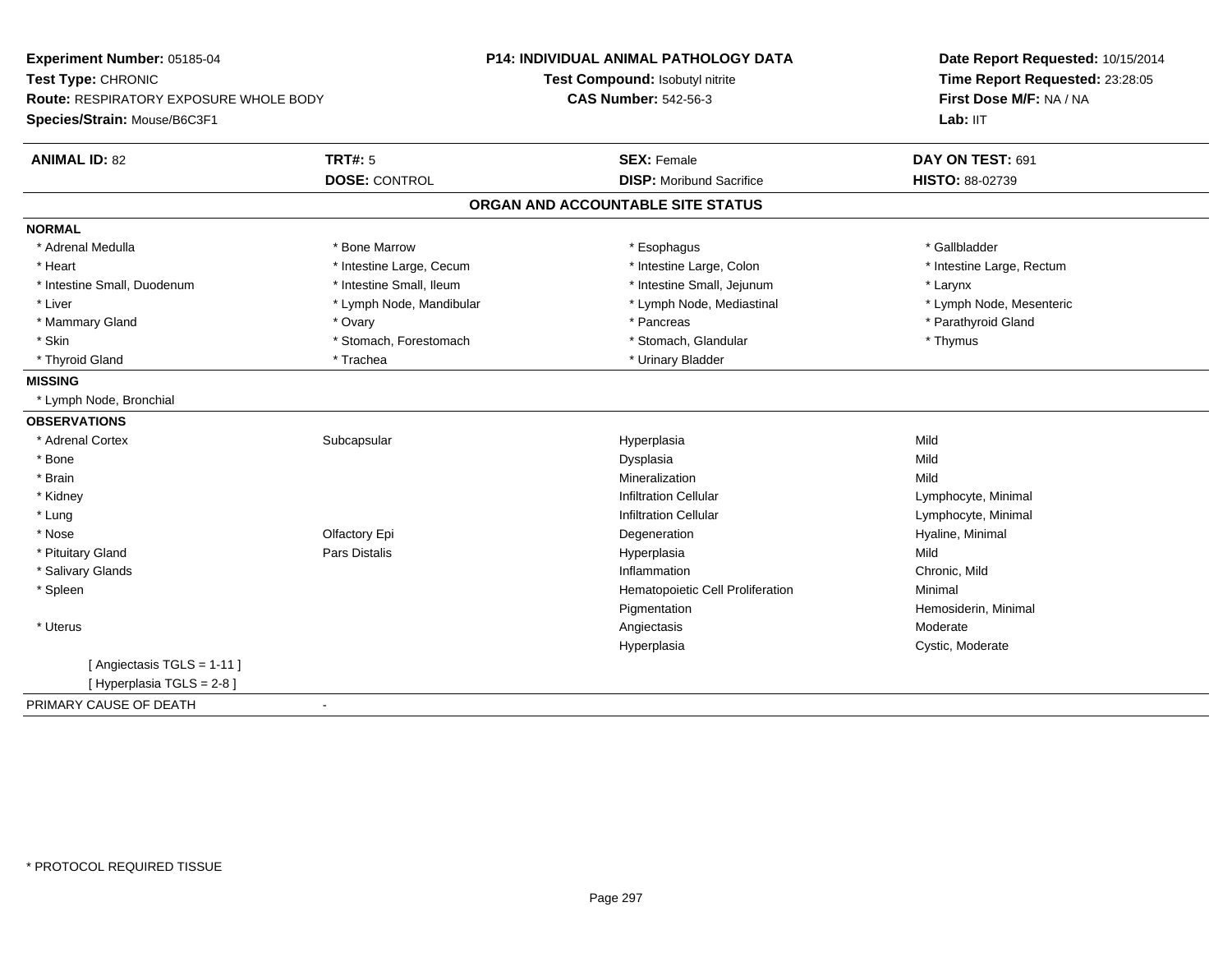**Experiment Number:** 05185-04**Test Type:** CHRONIC **Route:** RESPIRATORY EXPOSURE WHOLE BODY**Species/Strain:** Mouse/B6C3F1**P14: INDIVIDUAL ANIMAL PATHOLOGY DATATest Compound:** Isobutyl nitrite**CAS Number:** 542-56-3**Date Report Requested:** 10/15/2014**Time Report Requested:** 23:28:05**First Dose M/F:** NA / NA**Lab:** IIT**ANIMAL ID:** 83**TRT#:** 5 **SEX:** Female **DAY ON TEST:** 589 **DOSE:** CONTROL **DISP:** Natural Death **HISTO:** 88-02740 **ORGAN AND ACCOUNTABLE SITE STATUSNORMAL**\* Adrenal Medulla \* Adrenal Medulla \* \* The matter of the state of the state of the state of the state of the state of the state of the state of the state of the state of the state of the state of the state of the state of the state of the \* Intestine Large, Colon \* Gallbladder \* The mode of the state of the state of the state of the state of the state of the state of the state of the state of the state of the state of the state of the state of the state of the state of the state of \* Intestine Small, Duodenum \* Thestine Small, Ileum \* 1ntestine Small, Ileum \* Intestine Small, Jejunum \* Kidney \* Lymph Node, Mediastinal \* Larynx \* Lymph Node, Bronchial \* Lymph Node, Bronchial \* Lymph Node, Mandibular \* Lymph Node, Mesenteric \* \* \* Mammary Gland \* \* Nose \* \* Nose \* \* Nose \* Ovary \* Ovary \* Ovary \* Ovary \* Ovary \* Skin \* Pancreas \* Parathyroid Gland \* Parathyroid Gland \* \* Pituitary Gland \* Thyroid Gland \* Spleen \* Stomach, Forestomach \* Stomach \* Stomach \* Stomach, Glandular \* Glandular \* Trachea**MISSING** \* Intestine Large, Rectum**OBSERVATIONS** \* Adrenal Cortexx Subcapsular Subcapsular Subsets and Hyperplasia a **Minimal**  \* Brainn and the control of the control of the control of the control of the control of the control of the control of the control of the control of the control of the control of the control of the control of the control of the co \* Liver Hepatocellular Carcinoma[ Hepatocellular Carcinoma TGLS = 2-11 ] \* Lungg and the state of the state of the state of the state of the Hepatocellular Carcinoma and the Metastatic (Liver) [ Hepatocellular Carcinoma TGLS = 1-6 ]**Mesentery**  Hepatocellular Carcinoma Metastatic (Liver) [ Hepatocellular Carcinoma TGLS = 4-12 ] \* Salivary Glandss and the contract of the contract of the contract of the contract of the contract of the contract of the contract of the contract of the contract of the contract of the contract of the contract of the contract of the cont Inflammation **Chronic, Minimal**<br>Atrophy **Moderate** Moderate \* Thymuss and the control of the control of the control of the control of the control of the control of the control of the control of the control of the control of the control of the control of the control of the control of the co Lymphocyte, Minimal \* Urinary Bladder Infiltration Cellular Lymphocyte, Minimal \* Uteruss and the control of the control of the control of the control of the control of the control of the control of the control of the control of the control of the control of the control of the control of the control of the co Hyperplasia Cystic, Mild [ Hyperplasia TGLS = 3-8 ]PRIMARY CAUSE OF DEATH-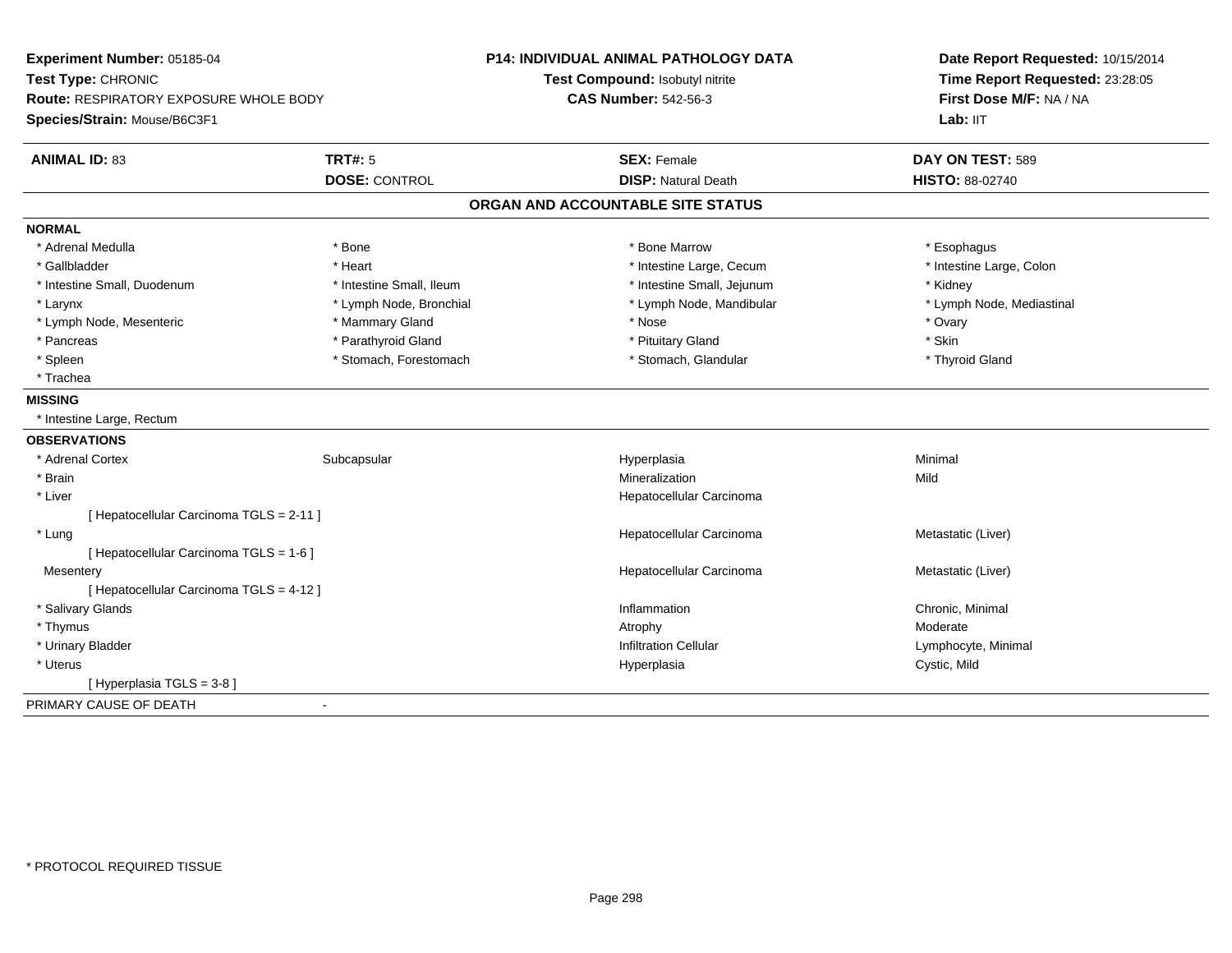| Experiment Number: 05185-04                                                                         |                          | P14: INDIVIDUAL ANIMAL PATHOLOGY DATA | Date Report Requested: 10/15/2014 |
|-----------------------------------------------------------------------------------------------------|--------------------------|---------------------------------------|-----------------------------------|
| Test Type: CHRONIC<br><b>Route: RESPIRATORY EXPOSURE WHOLE BODY</b><br>Species/Strain: Mouse/B6C3F1 |                          | Test Compound: Isobutyl nitrite       | Time Report Requested: 23:28:05   |
|                                                                                                     |                          | <b>CAS Number: 542-56-3</b>           | First Dose M/F: NA / NA           |
|                                                                                                     |                          |                                       | Lab: IIT                          |
| <b>ANIMAL ID: 84</b>                                                                                | <b>TRT#: 5</b>           | <b>SEX: Female</b>                    | DAY ON TEST: 729                  |
|                                                                                                     | <b>DOSE: CONTROL</b>     | <b>DISP: Terminal Sacrifice</b>       | <b>HISTO: 88-02741</b>            |
|                                                                                                     |                          | ORGAN AND ACCOUNTABLE SITE STATUS     |                                   |
| <b>NORMAL</b>                                                                                       |                          |                                       |                                   |
| * Adrenal Medulla                                                                                   | * Bone Marrow            | * Esophagus                           | * Gallbladder                     |
| * Heart                                                                                             | * Intestine Large, Cecum | * Intestine Large, Colon              | * Intestine Large, Rectum         |
| * Intestine Small, Duodenum                                                                         | * Intestine Small, Ileum | * Intestine Small, Jejunum            | * Kidney                          |
| * Larynx                                                                                            | * Liver                  | * Lung                                | * Lymph Node, Mandibular          |
| * Lymph Node, Mesenteric                                                                            | * Mammary Gland          | * Pancreas                            | * Stomach, Forestomach            |
| * Stomach, Glandular                                                                                | * Thymus                 | * Thyroid Gland                       | * Trachea                         |
| * Uterus                                                                                            |                          |                                       |                                   |
| <b>MISSING</b>                                                                                      |                          |                                       |                                   |
| * Lymph Node, Bronchial                                                                             | * Parathyroid Gland      |                                       |                                   |
| <b>OBSERVATIONS</b>                                                                                 |                          |                                       |                                   |
| * Adrenal Cortex                                                                                    | Subcapsular              | Hyperplasia                           | Mild                              |
| * Bone                                                                                              |                          | Dysplasia                             | Minimal                           |
| * Brain                                                                                             |                          | Mineralization                        | Mild                              |
| * Lymph Node, Mediastinal                                                                           |                          | Hyperplasia                           | Lymphoid, Mild                    |
| * Nose                                                                                              | <b>Respirat Epith</b>    | Degeneration                          | Hyaline, Minimal                  |
| * Ovary                                                                                             |                          | Cyst                                  | Moderate                          |
| [ $Cyst TGLS = 2-8$ ]                                                                               |                          |                                       |                                   |
| * Pituitary Gland                                                                                   | Pars Distalis            | Adenoma                               |                                   |
| * Salivary Glands                                                                                   |                          | Inflammation                          | Chronic, Mild                     |
| * Skin                                                                                              |                          | Inflammation                          | Chronic, Minimal                  |
| * Spleen                                                                                            |                          | Hematopoietic Cell Proliferation      | Minimal                           |
|                                                                                                     |                          | Hyperplasia                           | Lymphoid, Moderate                |
|                                                                                                     |                          | Pigmentation                          | Hemosiderin, Minimal              |
| * Urinary Bladder                                                                                   |                          | <b>Infiltration Cellular</b>          | Lymphocyte, Mild                  |
| PRIMARY CAUSE OF DEATH                                                                              | $\blacksquare$           |                                       |                                   |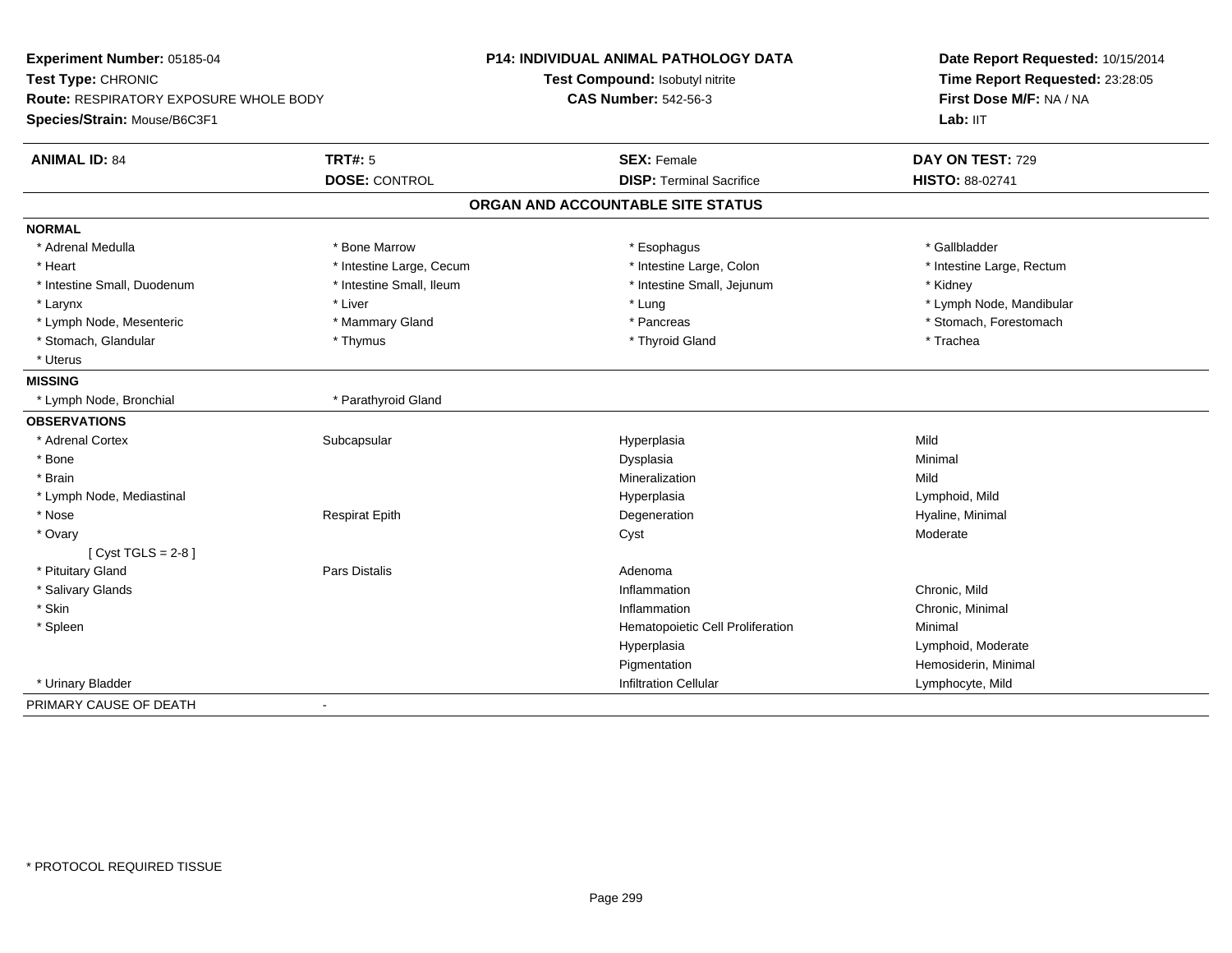| Experiment Number: 05185-04                   |                             | <b>P14: INDIVIDUAL ANIMAL PATHOLOGY DATA</b> | Date Report Requested: 10/15/2014<br>Time Report Requested: 23:28:05 |
|-----------------------------------------------|-----------------------------|----------------------------------------------|----------------------------------------------------------------------|
| Test Type: CHRONIC                            |                             | Test Compound: Isobutyl nitrite              |                                                                      |
| <b>Route: RESPIRATORY EXPOSURE WHOLE BODY</b> |                             | <b>CAS Number: 542-56-3</b>                  | First Dose M/F: NA / NA                                              |
| Species/Strain: Mouse/B6C3F1                  |                             |                                              | Lab: IIT                                                             |
| <b>ANIMAL ID: 85</b>                          | <b>TRT#: 5</b>              | <b>SEX: Female</b>                           | DAY ON TEST: 729                                                     |
|                                               | <b>DOSE: CONTROL</b>        | <b>DISP: Terminal Sacrifice</b>              | HISTO: 88-02742                                                      |
|                                               |                             | ORGAN AND ACCOUNTABLE SITE STATUS            |                                                                      |
| <b>NORMAL</b>                                 |                             |                                              |                                                                      |
| * Adrenal Medulla                             | * Bone                      | * Bone Marrow                                | * Esophagus                                                          |
| * Gallbladder                                 | * Heart                     | * Intestine Large, Cecum                     | * Intestine Large, Colon                                             |
| * Intestine Large, Rectum                     | * Intestine Small, Duodenum | * Intestine Small, Ileum                     | * Intestine Small, Jejunum                                           |
| * Kidney                                      | * Larynx                    | * Lung                                       | * Lymph Node, Mandibular                                             |
| * Lymph Node, Mediastinal                     | * Lymph Node, Mesenteric    | * Mammary Gland                              | * Nose                                                               |
| * Ovary                                       | * Skin                      | * Stomach, Forestomach                       | * Stomach, Glandular                                                 |
| * Thymus                                      | * Thyroid Gland             | * Trachea                                    |                                                                      |
| <b>MISSING</b>                                |                             |                                              |                                                                      |
| * Lymph Node, Bronchial                       | * Parathyroid Gland         | * Pituitary Gland                            |                                                                      |
| <b>OBSERVATIONS</b>                           |                             |                                              |                                                                      |
| * Adrenal Cortex                              | Subcapsular                 | Hyperplasia                                  | Mild                                                                 |
| * Brain                                       |                             | Mineralization                               | Mild                                                                 |
| * Liver                                       |                             | Hepatocellular Adenoma                       |                                                                      |
| [ Hepatocellular Adenoma TGLS = 2-11 ]        |                             |                                              |                                                                      |
| Fat<br>Mesentery                              |                             | <b>Necrosis</b>                              | Moderate                                                             |
| [Necrosis $TGLS = 3-13$ ]                     |                             |                                              |                                                                      |
| * Pancreas                                    |                             | Inflammation                                 | Chronic, Mild                                                        |
| * Salivary Glands                             |                             | Inflammation                                 | Chronic, Mild                                                        |
| * Spleen                                      |                             | Hematopoietic Cell Proliferation             | Minimal                                                              |
|                                               |                             | Pigmentation                                 | Hemosiderin, Minimal                                                 |
| * Urinary Bladder                             |                             | <b>Infiltration Cellular</b>                 | Lymphocyte, Minimal                                                  |
| * Uterus                                      |                             | Angiectasis                                  | Mild                                                                 |
| [ Angiectasis TGLS = 4-8 ]                    |                             |                                              |                                                                      |
| PRIMARY CAUSE OF DEATH<br>$\blacksquare$      |                             |                                              |                                                                      |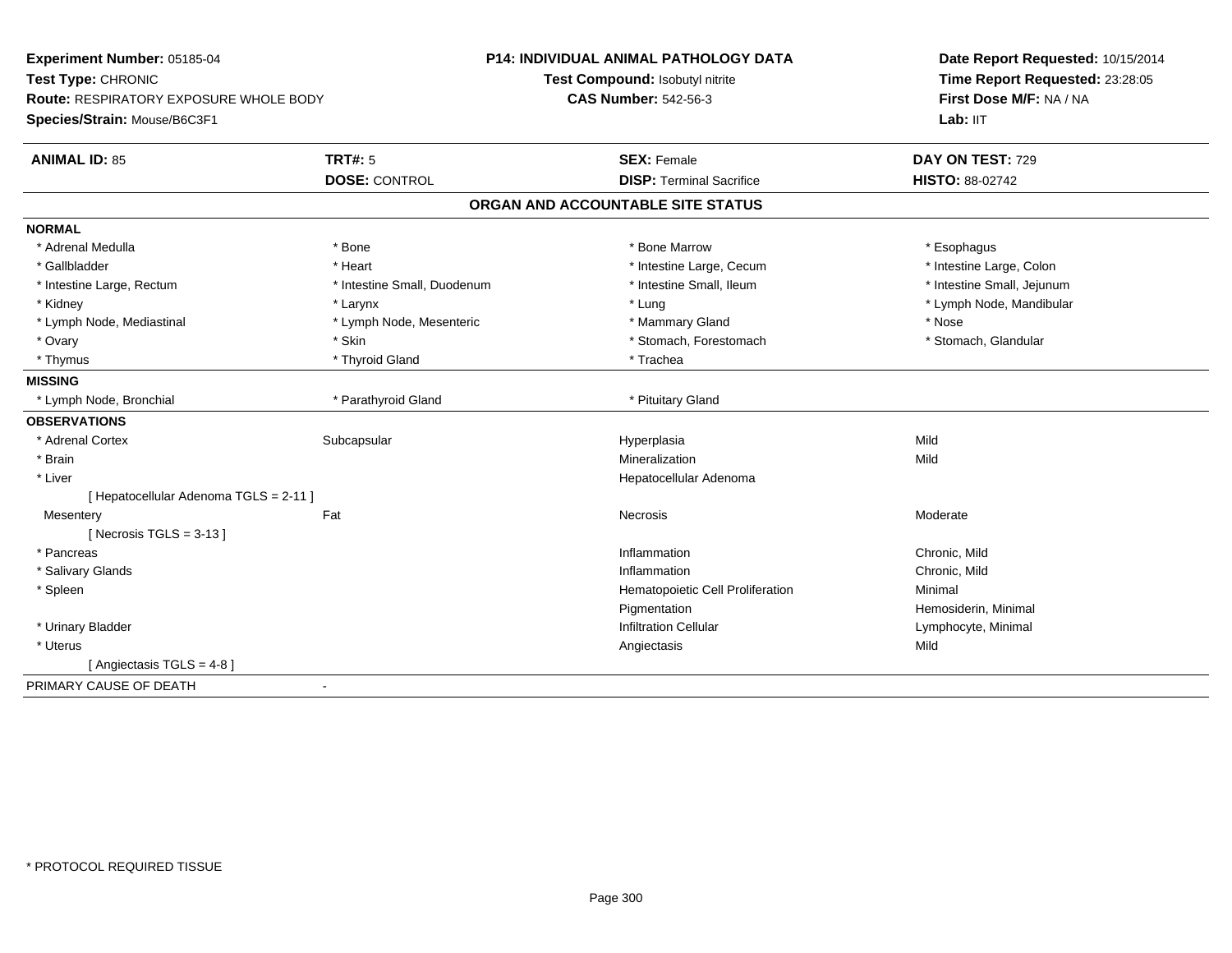| Experiment Number: 05185-04                   |                                                          | P14: INDIVIDUAL ANIMAL PATHOLOGY DATA | Date Report Requested: 10/15/2014<br>Time Report Requested: 23:28:05<br>First Dose M/F: NA / NA |  |
|-----------------------------------------------|----------------------------------------------------------|---------------------------------------|-------------------------------------------------------------------------------------------------|--|
| Test Type: CHRONIC                            |                                                          | Test Compound: Isobutyl nitrite       |                                                                                                 |  |
| <b>Route: RESPIRATORY EXPOSURE WHOLE BODY</b> |                                                          | <b>CAS Number: 542-56-3</b>           |                                                                                                 |  |
| Species/Strain: Mouse/B6C3F1                  |                                                          |                                       | Lab: IIT                                                                                        |  |
| <b>ANIMAL ID: 86</b>                          | <b>TRT#: 5</b>                                           | <b>SEX: Female</b>                    | DAY ON TEST: 730                                                                                |  |
|                                               | <b>DOSE: CONTROL</b>                                     | <b>DISP: Terminal Sacrifice</b>       | HISTO: 88-02743                                                                                 |  |
|                                               |                                                          | ORGAN AND ACCOUNTABLE SITE STATUS     |                                                                                                 |  |
| <b>NORMAL</b>                                 |                                                          |                                       |                                                                                                 |  |
| * Adrenal Medulla                             | * Bone                                                   | * Bone Marrow                         | * Esophagus                                                                                     |  |
| * Gallbladder                                 | * Heart                                                  | * Intestine Large, Cecum              | * Intestine Large, Colon                                                                        |  |
| * Intestine Large, Rectum                     | * Intestine Small, Duodenum                              | * Intestine Small, Ileum              | * Intestine Small, Jejunum                                                                      |  |
| * Larynx                                      | * Lymph Node, Mandibular                                 | * Lymph Node, Mediastinal             | * Lymph Node, Mesenteric                                                                        |  |
| * Mammary Gland                               | * Nose                                                   | * Pancreas                            | * Stomach, Forestomach                                                                          |  |
| * Stomach, Glandular                          | * Thyroid Gland                                          | * Trachea                             |                                                                                                 |  |
| <b>MISSING</b>                                |                                                          |                                       |                                                                                                 |  |
| * Parathyroid Gland                           |                                                          |                                       |                                                                                                 |  |
| <b>OBSERVATIONS</b>                           |                                                          |                                       |                                                                                                 |  |
| * Adrenal Cortex                              | Subcapsular                                              | Hyperplasia                           | Mild                                                                                            |  |
| * Brain                                       |                                                          | Mineralization                        | Mild                                                                                            |  |
| * Kidney                                      |                                                          | Cyst                                  | Mild                                                                                            |  |
|                                               |                                                          | <b>Infiltration Cellular</b>          | Lymphocyte, Minimal                                                                             |  |
| * Liver                                       |                                                          | Inflammation                          | Chronic, Minimal                                                                                |  |
| * Lung                                        |                                                          | <b>Infiltration Cellular</b>          | Lymphocyte, Mild                                                                                |  |
|                                               | Note: FOCAL AGONAL HEMORRHAGE ACCOUNTS FOR GROSS LESION. |                                       |                                                                                                 |  |
| * Lymph Node, Bronchial                       |                                                          | Hyperplasia                           | Lymphoid, Mild                                                                                  |  |
| * Ovary                                       |                                                          | Cyst                                  | Moderate                                                                                        |  |
| [Cyst TGLS = $3-8,8.1$ ]                      |                                                          |                                       |                                                                                                 |  |
| * Pituitary Gland                             | <b>Pars Distalis</b>                                     | Hyperplasia                           | Minimal                                                                                         |  |
| * Salivary Glands                             |                                                          | Inflammation                          | Chronic, Mild                                                                                   |  |
| * Skin                                        | <b>Subcut Tiss</b>                                       | Hemangioma                            |                                                                                                 |  |
| * Spleen                                      |                                                          | Hematopoietic Cell Proliferation      | Minimal                                                                                         |  |
|                                               |                                                          | Hyperplasia                           | Lymphoid, Moderate                                                                              |  |
|                                               |                                                          | Pigmentation                          | Hemosiderin, Minimal                                                                            |  |
| * Thymus                                      |                                                          | Hyperplasia                           | Lymphoid, Moderate                                                                              |  |
| * Urinary Bladder                             |                                                          | <b>Infiltration Cellular</b>          | Lymphocyte, Mild                                                                                |  |
| * Uterus                                      |                                                          | Hyperplasia                           | Cystic, Mild                                                                                    |  |
|                                               |                                                          | Polyp Stromal                         |                                                                                                 |  |
| [Hyperplasia TGLS = 2-8,8.1]                  |                                                          |                                       |                                                                                                 |  |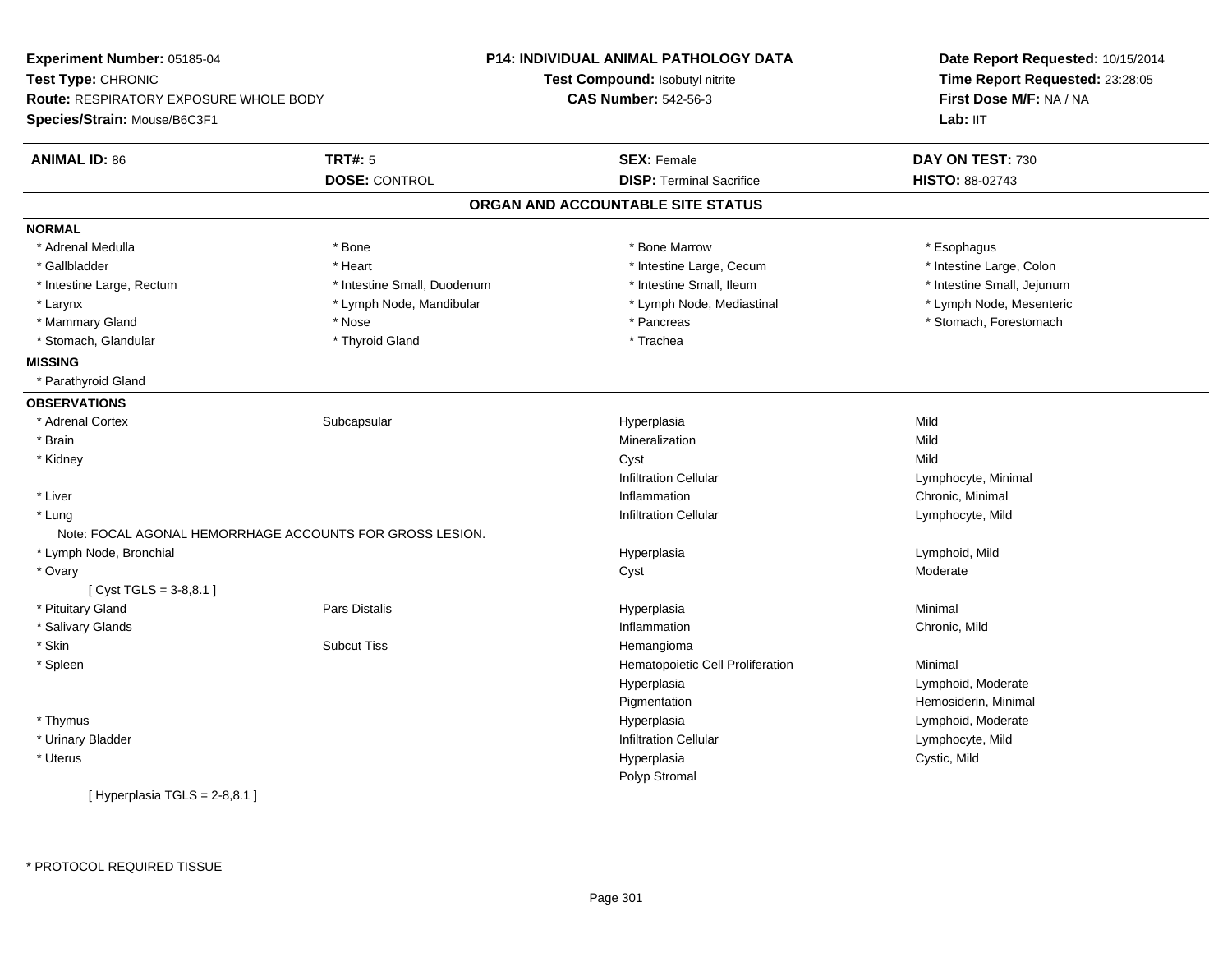| <b>Experiment Number: 05185-04</b><br><b>Test Type: CHRONIC</b><br><b>Route: RESPIRATORY EXPOSURE WHOLE BODY</b><br>Species/Strain: Mouse/B6C3F1 |                      | <b>P14: INDIVIDUAL ANIMAL PATHOLOGY DATA</b><br>Test Compound: Isobutyl nitrite<br><b>CAS Number: 542-56-3</b> | Date Report Requested: 10/15/2014<br>Time Report Requested: 23:28:05<br>First Dose M/F: NA / NA<br>Lab: IIT |
|--------------------------------------------------------------------------------------------------------------------------------------------------|----------------------|----------------------------------------------------------------------------------------------------------------|-------------------------------------------------------------------------------------------------------------|
|                                                                                                                                                  |                      |                                                                                                                |                                                                                                             |
|                                                                                                                                                  |                      |                                                                                                                |                                                                                                             |
| <b>ANIMAL ID: 86</b>                                                                                                                             | TRT#: 5              | <b>SEX:</b> Female                                                                                             | <b>DAY ON TEST: 730</b>                                                                                     |
|                                                                                                                                                  | <b>DOSE: CONTROL</b> | <b>DISP: Terminal Sacrifice</b>                                                                                | <b>HISTO: 88-02743</b>                                                                                      |
|                                                                                                                                                  |                      | ORGAN AND ACCOUNTABLE SITE STATUS                                                                              |                                                                                                             |
| [Polyp Stromal TGLS = $2-8,8.1$ ]                                                                                                                |                      |                                                                                                                |                                                                                                             |
| PRIMARY CAUSE OF DEATH                                                                                                                           |                      |                                                                                                                |                                                                                                             |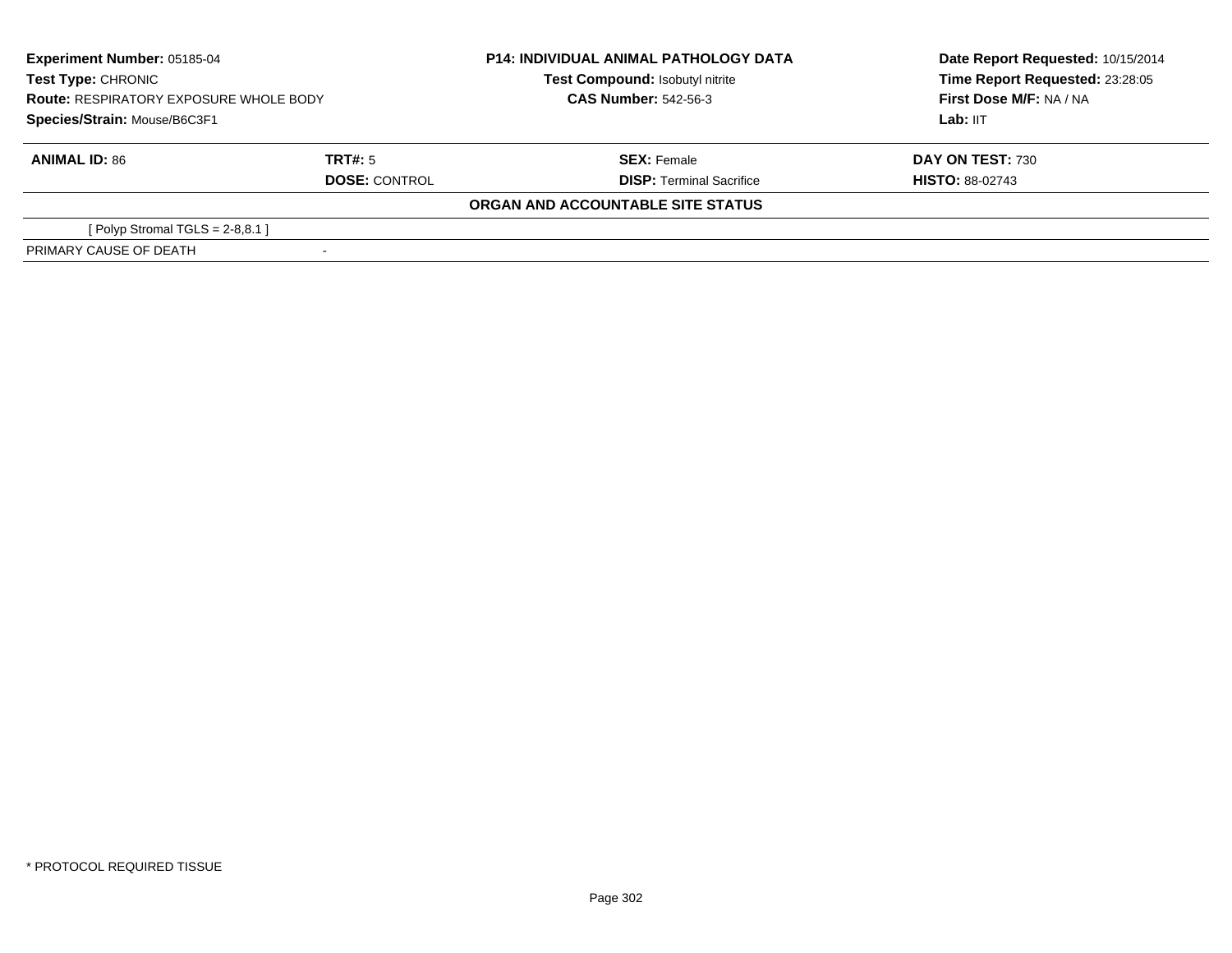| Experiment Number: 05185-04            |                             | P14: INDIVIDUAL ANIMAL PATHOLOGY DATA | Date Report Requested: 10/15/2014<br>Time Report Requested: 23:28:05 |  |
|----------------------------------------|-----------------------------|---------------------------------------|----------------------------------------------------------------------|--|
| Test Type: CHRONIC                     |                             | Test Compound: Isobutyl nitrite       |                                                                      |  |
| Route: RESPIRATORY EXPOSURE WHOLE BODY |                             | <b>CAS Number: 542-56-3</b>           | First Dose M/F: NA / NA                                              |  |
| Species/Strain: Mouse/B6C3F1           |                             |                                       | Lab: IIT                                                             |  |
| <b>ANIMAL ID: 87</b>                   | <b>TRT#: 5</b>              | <b>SEX: Female</b>                    | DAY ON TEST: 731                                                     |  |
|                                        | <b>DOSE: CONTROL</b>        | <b>DISP: Terminal Sacrifice</b>       | HISTO: 88-02744                                                      |  |
|                                        |                             | ORGAN AND ACCOUNTABLE SITE STATUS     |                                                                      |  |
| <b>NORMAL</b>                          |                             |                                       |                                                                      |  |
| * Adrenal Medulla                      | * Bone                      | * Bone Marrow                         | * Esophagus                                                          |  |
| * Gallbladder                          | * Heart                     | * Intestine Large, Cecum              | * Intestine Large, Colon                                             |  |
| * Intestine Large, Rectum              | * Intestine Small, Duodenum | * Intestine Small, Ileum              | * Intestine Small, Jejunum                                           |  |
| * Larynx                               | * Lymph Node, Mandibular    | * Lymph Node, Mesenteric              | * Mammary Gland                                                      |  |
| * Nose                                 | * Pancreas                  | * Skin                                | * Stomach, Forestomach                                               |  |
| * Stomach, Glandular                   | * Thymus                    | * Trachea                             |                                                                      |  |
| <b>MISSING</b>                         |                             |                                       |                                                                      |  |
| * Lymph Node, Bronchial                | * Parathyroid Gland         |                                       |                                                                      |  |
| <b>OBSERVATIONS</b>                    |                             |                                       |                                                                      |  |
| * Adrenal Cortex                       | Subcapsular                 | Hyperplasia                           | Mild                                                                 |  |
| * Brain                                |                             | Mineralization                        | Mild                                                                 |  |
| * Kidney                               |                             | <b>Infiltration Cellular</b>          | Lymphocyte, Moderate                                                 |  |
| * Liver                                |                             | Inflammation                          | Chronic, Minimal                                                     |  |
| * Lung                                 |                             | <b>Infiltration Cellular</b>          | Lymphocyte, Minimal                                                  |  |
| * Lymph Node, Mediastinal              |                             | Hyperplasia                           | Lymphoid, Mild                                                       |  |
| * Ovary                                |                             | Cyst                                  | Marked                                                               |  |
| [Cyst TGLS = $2-8,8.1$ ]               |                             |                                       |                                                                      |  |
| * Pituitary Gland                      | Pars Distalis               | Hyperplasia                           | Marked                                                               |  |
| * Salivary Glands                      |                             | Inflammation                          | Chronic, Mild                                                        |  |
| * Spleen                               |                             | Hematopoietic Cell Proliferation      | Minimal                                                              |  |
|                                        |                             | Hyperplasia                           | Lymphoid, Mild                                                       |  |
|                                        |                             | Pigmentation                          | Hemosiderin, Minimal                                                 |  |
| * Thyroid Gland                        | <b>Follicular Cel</b>       | Hyperplasia                           | Focal, Mild                                                          |  |
| * Urinary Bladder                      |                             | <b>Infiltration Cellular</b>          | Lymphocyte, Minimal                                                  |  |
| * Uterus                               |                             | Hyperplasia                           | Cystic, Moderate                                                     |  |
| PRIMARY CAUSE OF DEATH                 | $\overline{a}$              |                                       |                                                                      |  |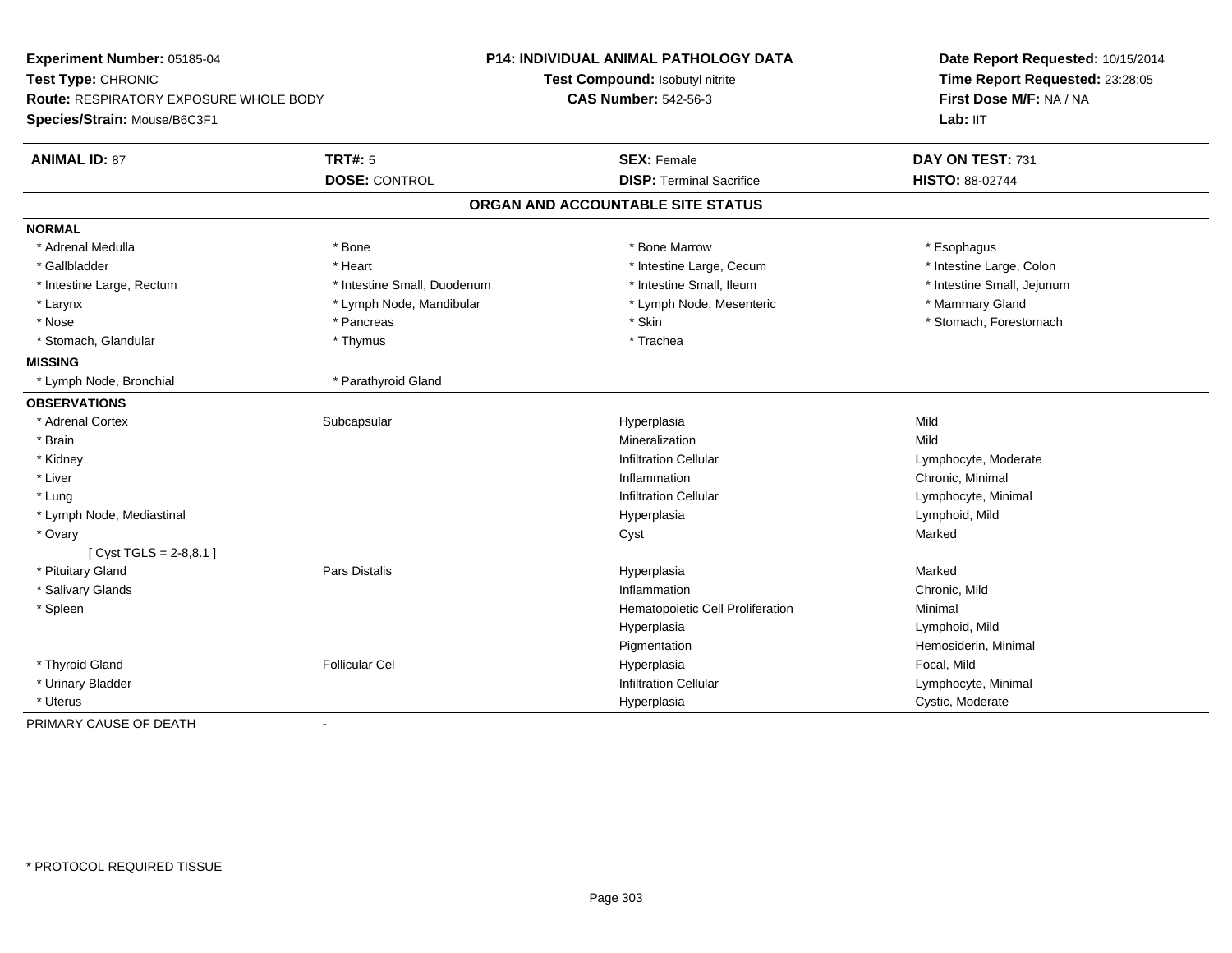| Experiment Number: 05185-04            |                             | <b>P14: INDIVIDUAL ANIMAL PATHOLOGY DATA</b> | Date Report Requested: 10/15/2014<br>Time Report Requested: 23:28:05<br>First Dose M/F: NA / NA |
|----------------------------------------|-----------------------------|----------------------------------------------|-------------------------------------------------------------------------------------------------|
| Test Type: CHRONIC                     |                             | Test Compound: Isobutyl nitrite              |                                                                                                 |
| Route: RESPIRATORY EXPOSURE WHOLE BODY |                             | <b>CAS Number: 542-56-3</b>                  |                                                                                                 |
| Species/Strain: Mouse/B6C3F1           |                             |                                              | Lab: IIT                                                                                        |
| <b>ANIMAL ID: 88</b>                   | <b>TRT#: 5</b>              | <b>SEX: Female</b>                           | DAY ON TEST: 729                                                                                |
|                                        | <b>DOSE: CONTROL</b>        | <b>DISP: Terminal Sacrifice</b>              | <b>HISTO: 88-02745</b>                                                                          |
|                                        |                             | ORGAN AND ACCOUNTABLE SITE STATUS            |                                                                                                 |
| <b>NORMAL</b>                          |                             |                                              |                                                                                                 |
| * Adrenal Medulla                      | * Bone                      | * Bone Marrow                                | * Esophagus                                                                                     |
| * Gallbladder                          | * Heart                     | * Intestine Large, Cecum                     | * Intestine Large, Colon                                                                        |
| * Intestine Large, Rectum              | * Intestine Small, Duodenum | * Intestine Small. Ileum                     | * Intestine Small, Jejunum                                                                      |
| * Larynx                               | * Lymph Node, Bronchial     | * Lymph Node, Mandibular                     | * Lymph Node, Mediastinal                                                                       |
| * Lymph Node, Mesenteric               | * Mammary Gland             | * Ovary                                      | * Pancreas                                                                                      |
| * Pituitary Gland                      | * Skin                      | * Stomach, Forestomach                       | * Stomach, Glandular                                                                            |
| * Thymus                               | * Thyroid Gland             | * Trachea                                    |                                                                                                 |
| <b>MISSING</b>                         |                             |                                              |                                                                                                 |
| * Parathyroid Gland                    |                             |                                              |                                                                                                 |
| <b>OBSERVATIONS</b>                    |                             |                                              |                                                                                                 |
| * Adrenal Cortex                       | Subcapsular                 | Hyperplasia                                  | Mild                                                                                            |
| * Brain                                |                             | Mineralization                               | Mild                                                                                            |
| * Kidney                               |                             | <b>Infiltration Cellular</b>                 | Lymphocyte, Minimal                                                                             |
| * Liver                                |                             | <b>Eosinophilic Focus</b>                    |                                                                                                 |
| * Lung                                 |                             | <b>Infiltration Cellular</b>                 | Lymphocyte, Minimal                                                                             |
| * Nose                                 | <b>Respirat Epith</b>       | Hyperplasia                                  | Minimal                                                                                         |
| * Salivary Glands                      |                             | Inflammation                                 | Chronic, Minimal                                                                                |
| * Spleen                               |                             | Hematopoietic Cell Proliferation             | Minimal                                                                                         |
|                                        |                             | Pigmentation                                 | Hemosiderin, Minimal                                                                            |
| * Urinary Bladder                      |                             | <b>Infiltration Cellular</b>                 | Lymphocyte, Minimal                                                                             |
| * Uterus                               |                             | Hyperplasia                                  | Cystic, Moderate                                                                                |
| [Hyperplasia TGLS = 1-8]               |                             |                                              |                                                                                                 |
| PRIMARY CAUSE OF DEATH                 | $\blacksquare$              |                                              |                                                                                                 |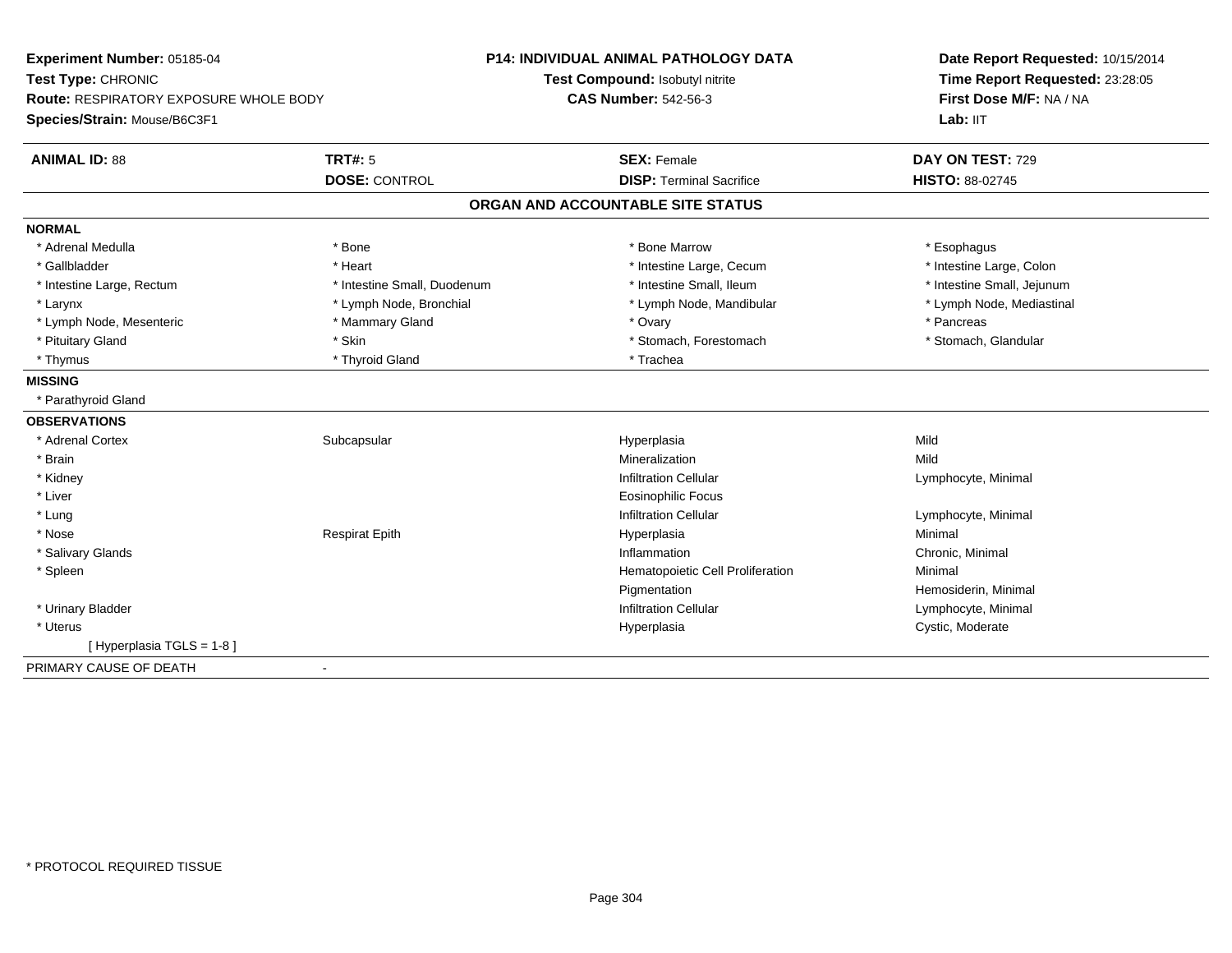| Experiment Number: 05185-04                                    |                           | P14: INDIVIDUAL ANIMAL PATHOLOGY DATA | Date Report Requested: 10/15/2014<br>Time Report Requested: 23:28:05<br>First Dose M/F: NA / NA |  |
|----------------------------------------------------------------|---------------------------|---------------------------------------|-------------------------------------------------------------------------------------------------|--|
| Test Type: CHRONIC                                             |                           | Test Compound: Isobutyl nitrite       |                                                                                                 |  |
| Route: RESPIRATORY EXPOSURE WHOLE BODY                         |                           | <b>CAS Number: 542-56-3</b>           |                                                                                                 |  |
| Species/Strain: Mouse/B6C3F1                                   |                           |                                       | Lab: IIT                                                                                        |  |
| <b>ANIMAL ID: 89</b>                                           | <b>TRT#: 5</b>            | <b>SEX: Female</b>                    | DAY ON TEST: 638                                                                                |  |
|                                                                | <b>DOSE: CONTROL</b>      | <b>DISP: Natural Death</b>            | HISTO: 88-02746                                                                                 |  |
|                                                                |                           | ORGAN AND ACCOUNTABLE SITE STATUS     |                                                                                                 |  |
| <b>NORMAL</b>                                                  |                           |                                       |                                                                                                 |  |
| * Adrenal Medulla                                              | * Bone Marrow             | * Esophagus                           | * Gallbladder                                                                                   |  |
| * Heart                                                        | * Intestine Large, Cecum  | * Intestine Large, Colon              | * Intestine Large, Rectum                                                                       |  |
| * Intestine Small, Duodenum                                    | * Intestine Small, Ileum  | * Intestine Small, Jejunum            | * Larynx                                                                                        |  |
| * Liver                                                        | * Lymph Node, Mediastinal | * Lymph Node, Mesenteric              | * Mammary Gland                                                                                 |  |
| * Nose                                                         | * Pancreas                | * Skin                                | * Stomach, Forestomach                                                                          |  |
| * Stomach, Glandular                                           | * Thyroid Gland           | * Trachea                             |                                                                                                 |  |
| <b>MISSING</b>                                                 |                           |                                       |                                                                                                 |  |
| * Lymph Node, Bronchial                                        | * Lymph Node, Mandibular  | * Parathyroid Gland                   |                                                                                                 |  |
| <b>OBSERVATIONS</b>                                            |                           |                                       |                                                                                                 |  |
| * Adrenal Cortex                                               | Subcapsular               | Hyperplasia                           | Minimal                                                                                         |  |
| * Bone                                                         |                           | Dysplasia                             | Minimal                                                                                         |  |
| * Brain                                                        |                           | Mineralization                        | Mild                                                                                            |  |
| * Kidney                                                       |                           | Amyloid Deposition                    | Marked                                                                                          |  |
|                                                                | <b>Renal Tubule</b>       | <b>Dilatation</b>                     | Moderate                                                                                        |  |
|                                                                |                           | <b>Infiltration Cellular</b>          | Lymphocyte, Mild                                                                                |  |
| [ Amyloid Deposition TGLS = 3-8 ]<br>[ Dilatation TGLS = 3-8 ] |                           |                                       |                                                                                                 |  |
| * Lung                                                         |                           | Inflammation                          | Chronic Active, Mild                                                                            |  |
| * Ovary                                                        |                           | Cyst                                  | Mild                                                                                            |  |
| * Pituitary Gland                                              | Pars Distalis             | Adenoma                               |                                                                                                 |  |
| [Adenoma TGLS = 5-3,3.1]                                       |                           |                                       |                                                                                                 |  |
| * Salivary Glands                                              |                           | Inflammation                          | Chronic, Minimal                                                                                |  |
| * Spleen                                                       |                           | Hematopoietic Cell Proliferation      | Minimal                                                                                         |  |
|                                                                |                           | Pigmentation                          | Hemosiderin, Minimal                                                                            |  |
| * Thymus                                                       |                           | Atrophy                               | Moderate                                                                                        |  |
| * Urinary Bladder                                              |                           | <b>Infiltration Cellular</b>          | Lymphocyte, Minimal                                                                             |  |
| * Uterus                                                       |                           | Hyperplasia                           | Cystic, Minimal                                                                                 |  |
| PRIMARY CAUSE OF DEATH                                         | $\blacksquare$            |                                       |                                                                                                 |  |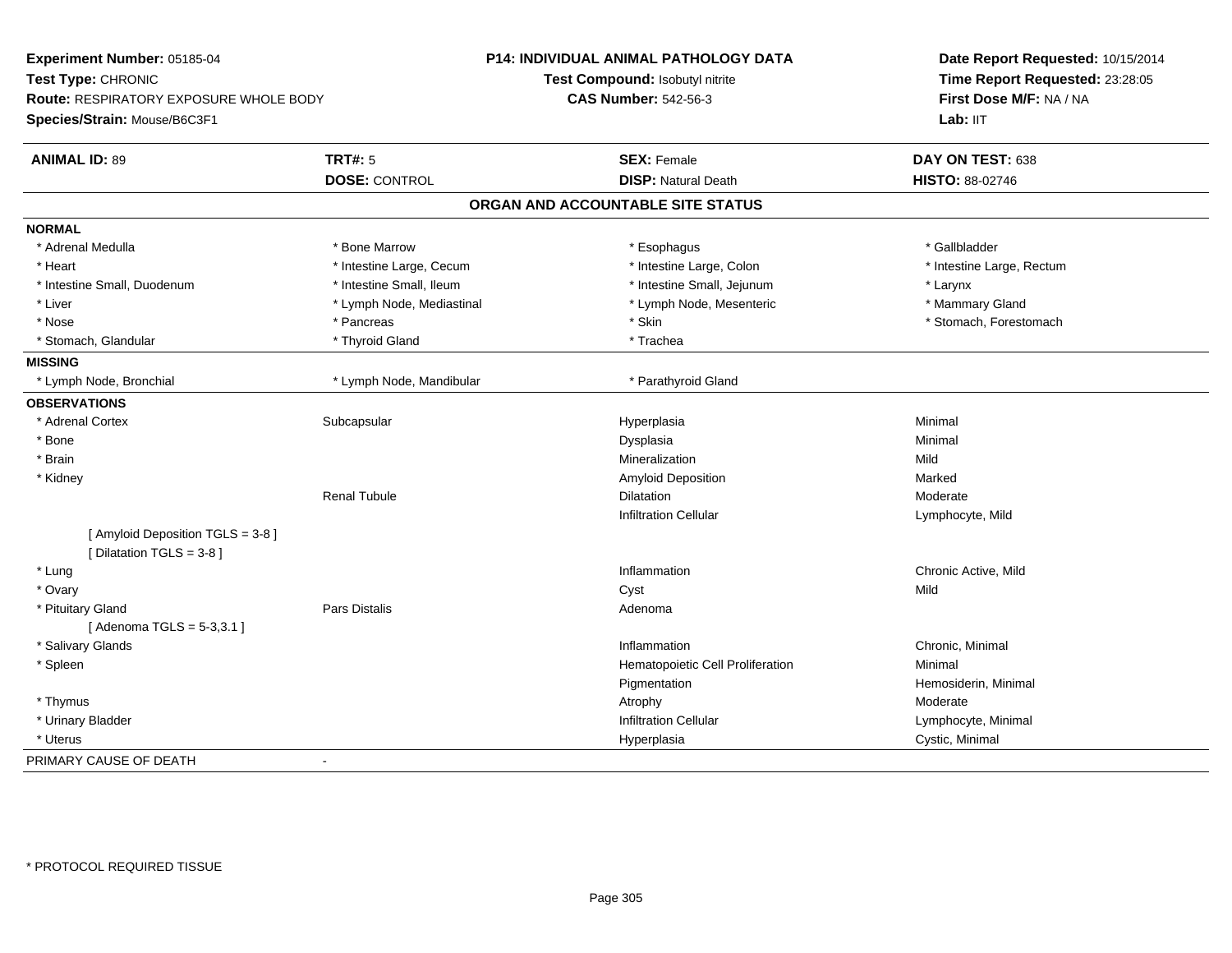| Experiment Number: 05185-04                                         |                            | P14: INDIVIDUAL ANIMAL PATHOLOGY DATA | Date Report Requested: 10/15/2014 |
|---------------------------------------------------------------------|----------------------------|---------------------------------------|-----------------------------------|
| Test Type: CHRONIC<br><b>Route: RESPIRATORY EXPOSURE WHOLE BODY</b> |                            | Test Compound: Isobutyl nitrite       | Time Report Requested: 23:28:05   |
|                                                                     |                            | <b>CAS Number: 542-56-3</b>           | First Dose M/F: NA / NA           |
| Species/Strain: Mouse/B6C3F1                                        |                            |                                       | Lab: IIT                          |
| <b>ANIMAL ID: 90</b>                                                | <b>TRT#: 5</b>             | <b>SEX: Female</b>                    | DAY ON TEST: 576                  |
|                                                                     | <b>DOSE: CONTROL</b>       | <b>DISP: Natural Death</b>            | <b>HISTO: 88-02747</b>            |
|                                                                     |                            | ORGAN AND ACCOUNTABLE SITE STATUS     |                                   |
| <b>NORMAL</b>                                                       |                            |                                       |                                   |
| * Adrenal Medulla                                                   | * Bone                     | * Bone Marrow                         | * Brain                           |
| * Esophagus                                                         | * Intestine Large, Cecum   | * Intestine Large, Colon              | * Intestine Large, Rectum         |
| * Intestine Small, Duodenum                                         | * Intestine Small, Jejunum | * Larynx                              | * Lymph Node, Mandibular          |
| * Lymph Node, Mediastinal                                           | * Lymph Node, Mesenteric   | * Mammary Gland                       | * Nose                            |
| * Ovary                                                             | * Pancreas                 | * Pituitary Gland                     | * Skin                            |
| * Stomach, Forestomach                                              | * Stomach, Glandular       | * Thyroid Gland                       | * Trachea                         |
| * Urinary Bladder                                                   |                            |                                       |                                   |
| <b>MISSING</b>                                                      |                            |                                       |                                   |
| * Lymph Node, Bronchial                                             | * Parathyroid Gland        |                                       |                                   |
| <b>AUTO PRECLUDES DIAG.</b>                                         |                            |                                       |                                   |
| * Gallbladder                                                       | * Intestine Small, Ileum   |                                       |                                   |
| <b>OBSERVATIONS</b>                                                 |                            |                                       |                                   |
| * Adrenal Cortex                                                    | Subcapsular                | Hyperplasia                           | Mild                              |
| * Heart                                                             |                            | <b>Infiltration Cellular</b>          | Mild                              |
| * Kidney                                                            | <b>Renal Tubule</b>        | Degeneration                          | Hyaline, Mild                     |
| [Degeneration TGLS = 3-8]                                           |                            |                                       |                                   |
| * Liver                                                             |                            | Histiocytic Sarcoma                   |                                   |
| [ Histiocytic Sarcoma TGLS = 4-5 ]                                  |                            |                                       |                                   |
| * Lung                                                              |                            | Leukocytosis                          | Mild                              |
| * Salivary Glands                                                   |                            | Inflammation                          | Chronic, Minimal                  |
| * Spleen                                                            |                            | Hematopoietic Cell Proliferation      | Moderate                          |
| [ Hematopoietic Cell Proliferation TGLS = 2-5 ]                     |                            |                                       |                                   |
| * Thymus                                                            |                            | Atrophy                               | Mild                              |
| * Uterus                                                            |                            | Histiocytic Sarcoma                   |                                   |
|                                                                     |                            | Hyperplasia                           | Cystic, Moderate                  |
| [Histiocytic Sarcoma TGLS = 6-11]                                   |                            |                                       |                                   |
| [ Hyperplasia TGLS = 5-8 ]                                          |                            |                                       |                                   |
| PRIMARY CAUSE OF DEATH                                              | $\sim$                     |                                       |                                   |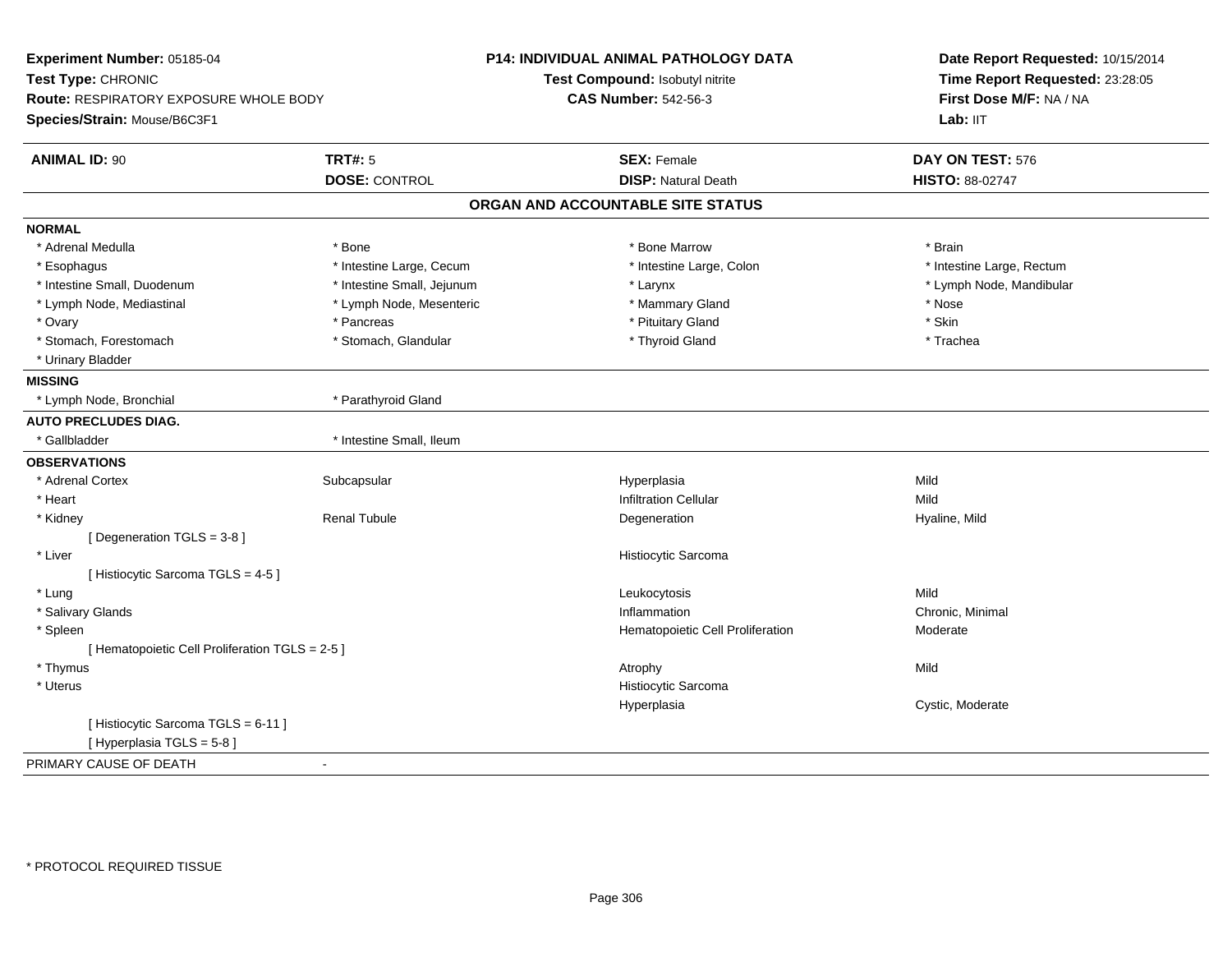| Experiment Number: 05185-04                     |                            | <b>P14: INDIVIDUAL ANIMAL PATHOLOGY DATA</b> | Date Report Requested: 10/15/2014 |  |
|-------------------------------------------------|----------------------------|----------------------------------------------|-----------------------------------|--|
| Test Type: CHRONIC                              |                            | <b>Test Compound: Isobutyl nitrite</b>       | Time Report Requested: 23:28:05   |  |
| <b>Route: RESPIRATORY EXPOSURE WHOLE BODY</b>   |                            | <b>CAS Number: 542-56-3</b>                  | First Dose M/F: NA / NA           |  |
| Species/Strain: Mouse/B6C3F1                    |                            |                                              | Lab: IIT                          |  |
| <b>ANIMAL ID: 91</b>                            | <b>TRT#: 5</b>             | <b>SEX: Female</b>                           | DAY ON TEST: 709                  |  |
|                                                 | <b>DOSE: CONTROL</b>       | <b>DISP: Natural Death</b>                   | HISTO: 88-02748                   |  |
|                                                 |                            | ORGAN AND ACCOUNTABLE SITE STATUS            |                                   |  |
| <b>NORMAL</b>                                   |                            |                                              |                                   |  |
| * Adrenal Medulla                               | * Bone Marrow              | * Esophagus                                  | * Gallbladder                     |  |
| * Heart                                         | * Intestine Large, Cecum   | * Intestine Large, Colon                     | * Intestine Small, Ileum          |  |
| * Larynx                                        | * Lymph Node, Mandibular   | * Lymph Node, Mediastinal                    | * Mammary Gland                   |  |
| * Ovary                                         | * Parathyroid Gland        | * Stomach, Forestomach                       | * Stomach, Glandular              |  |
| * Thyroid Gland                                 | * Trachea                  |                                              |                                   |  |
| <b>MISSING</b>                                  |                            |                                              |                                   |  |
| * Lymph Node, Bronchial                         |                            |                                              |                                   |  |
| <b>AUTO PRECLUDES DIAG.</b>                     |                            |                                              |                                   |  |
| * Intestine Small, Duodenum                     | * Intestine Small, Jejunum |                                              |                                   |  |
| <b>OBSERVATIONS</b>                             |                            |                                              |                                   |  |
| * Adrenal Cortex                                | Subcapsular                | Hyperplasia                                  | Mild                              |  |
| * Bone                                          |                            | Schwannoma Malignant                         | Metastatic (Skin)                 |  |
| * Brain                                         |                            | Mineralization                               | Mild                              |  |
| * Intestine Large, Rectum                       |                            | Schwannoma Malignant                         | Metastatic (Skin)                 |  |
| * Kidney                                        |                            | <b>Infiltration Cellular</b>                 | Lymphocyte, Minimal               |  |
| * Liver                                         |                            | Hematopoietic Cell Proliferation             | Minimal                           |  |
| * Lung                                          |                            | <b>Infiltration Cellular</b>                 | Lymphocyte, Minimal               |  |
| * Lymph Node, Mesenteric                        |                            | Hemorrhage                                   | Moderate                          |  |
| * Nose                                          | <b>Respirat Epith</b>      | Degeneration                                 | Hyaline, Minimal                  |  |
| * Pancreas                                      |                            | Schwannoma Malignant                         | Metastatic (Skin)                 |  |
| * Pituitary Gland                               | <b>Pars Distalis</b>       | Angiectasis                                  | Mild                              |  |
| * Salivary Glands                               |                            | Inflammation                                 | Chronic, Mild                     |  |
| * Skin                                          | <b>Subcut Tiss</b>         | Schwannoma Malignant                         |                                   |  |
| [Schwannoma Malignant TGLS = 1-11,4-12]         |                            |                                              |                                   |  |
| * Spleen                                        |                            | Hematopoietic Cell Proliferation             | Marked                            |  |
|                                                 |                            | Pigmentation                                 | Hemosiderin, Minimal              |  |
| [ Hematopoietic Cell Proliferation TGLS = 3-5 ] |                            |                                              |                                   |  |
| * Thymus                                        |                            | Atrophy                                      | Marked                            |  |
| * Urinary Bladder                               |                            | <b>Infiltration Cellular</b>                 | Lymphocyte, Minimal               |  |
| * Uterus                                        |                            | Hemangioma                                   |                                   |  |
|                                                 |                            |                                              |                                   |  |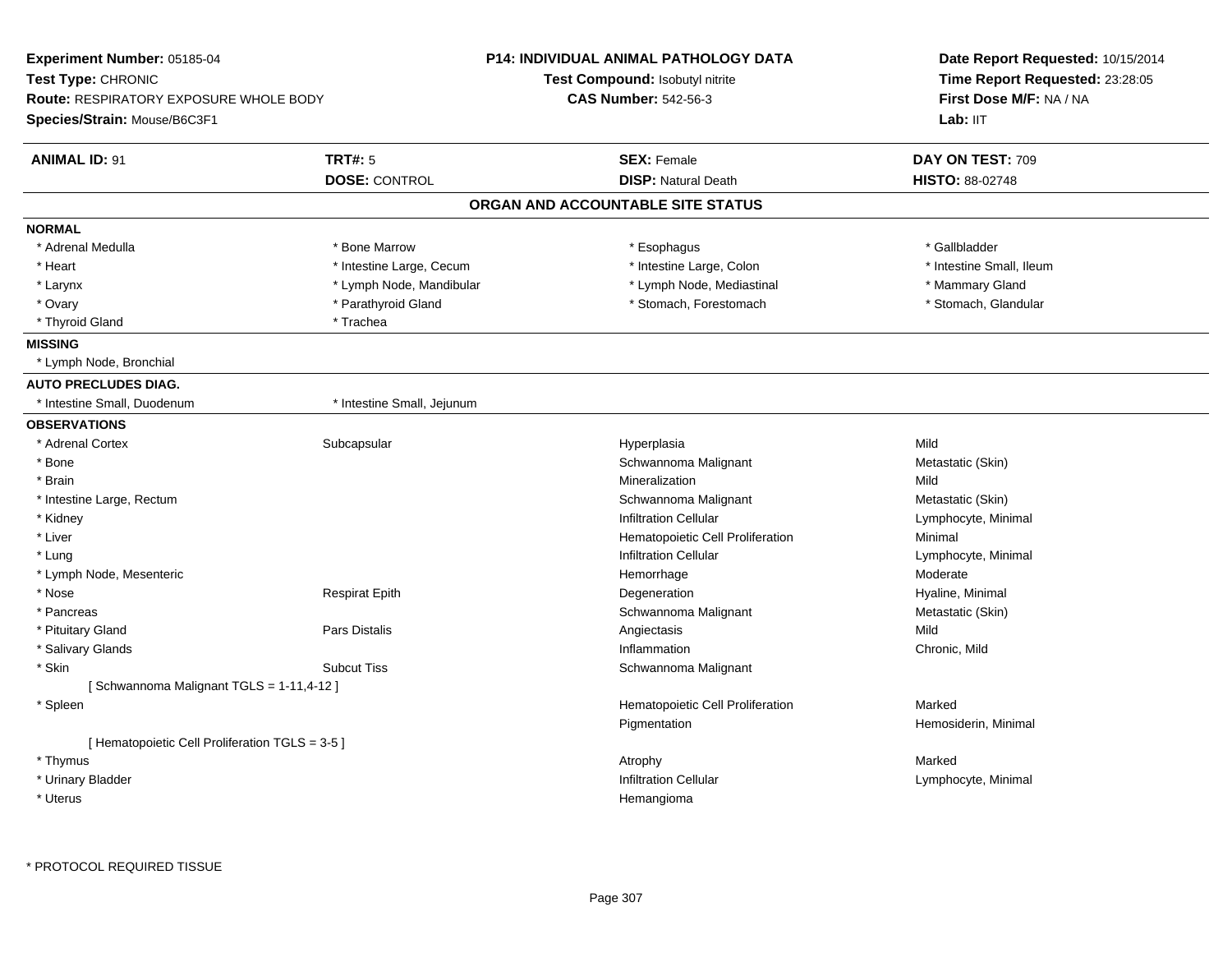| <b>Experiment Number: 05185-04</b><br>Test Type: CHRONIC<br><b>Route: RESPIRATORY EXPOSURE WHOLE BODY</b><br>Species/Strain: Mouse/B6C3F1 |                      | <b>P14: INDIVIDUAL ANIMAL PATHOLOGY DATA</b> | Date Report Requested: 10/15/2014 |  |
|-------------------------------------------------------------------------------------------------------------------------------------------|----------------------|----------------------------------------------|-----------------------------------|--|
|                                                                                                                                           |                      | <b>Test Compound: Isobutyl nitrite</b>       | Time Report Requested: 23:28:05   |  |
|                                                                                                                                           |                      | <b>CAS Number: 542-56-3</b>                  | First Dose M/F: NA / NA           |  |
|                                                                                                                                           |                      |                                              | Lab: IIT                          |  |
| <b>ANIMAL ID: 91</b>                                                                                                                      | TRT#: 5              | <b>SEX: Female</b>                           | DAY ON TEST: 709                  |  |
|                                                                                                                                           | <b>DOSE: CONTROL</b> | <b>DISP: Natural Death</b>                   | <b>HISTO: 88-02748</b>            |  |
|                                                                                                                                           |                      | ORGAN AND ACCOUNTABLE SITE STATUS            |                                   |  |
| PRIMARY CAUSE OF DEATH                                                                                                                    |                      |                                              |                                   |  |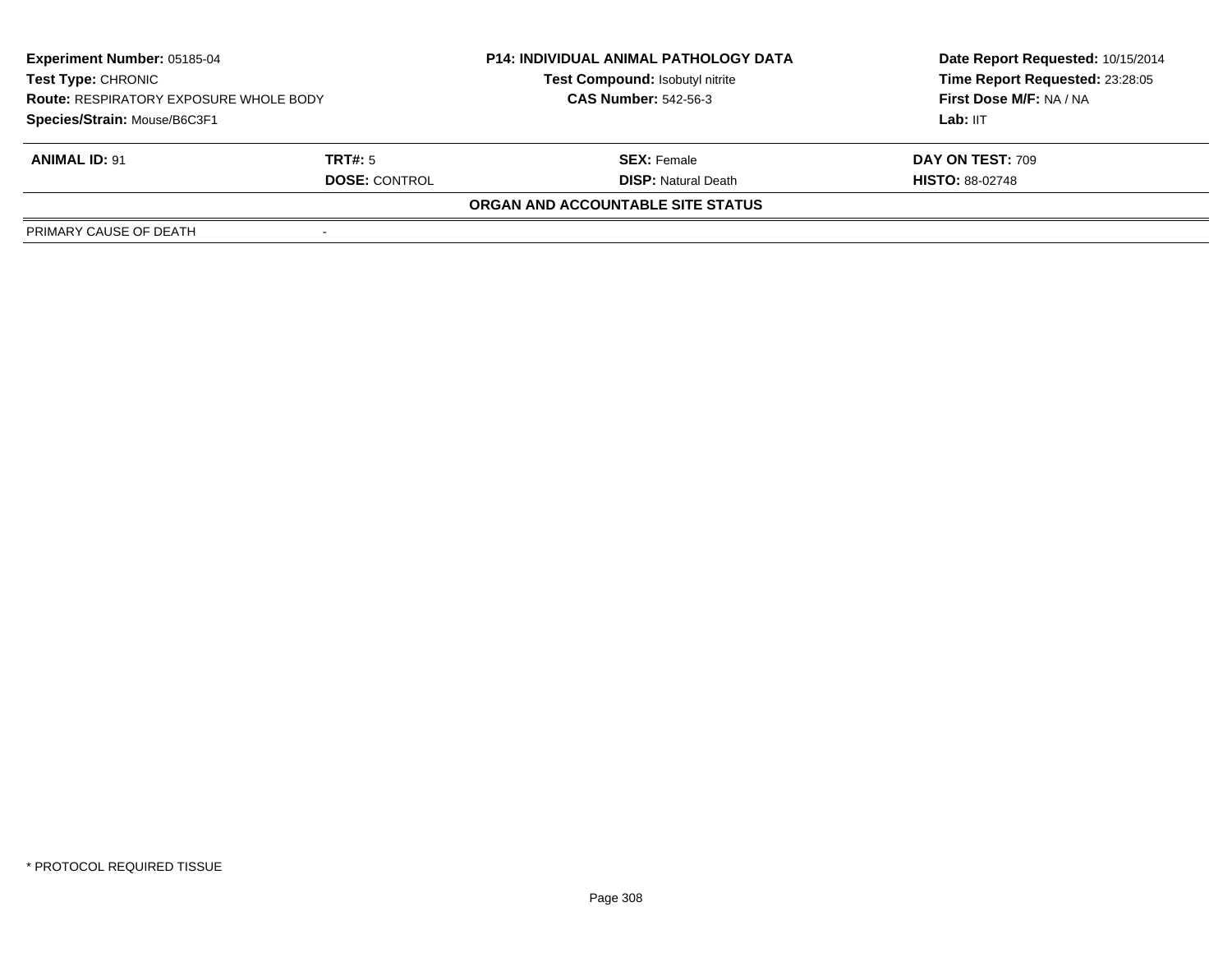| Experiment Number: 05185-04                                         |                          | <b>P14: INDIVIDUAL ANIMAL PATHOLOGY DATA</b> | Date Report Requested: 10/15/2014                          |
|---------------------------------------------------------------------|--------------------------|----------------------------------------------|------------------------------------------------------------|
| Test Type: CHRONIC<br><b>Route: RESPIRATORY EXPOSURE WHOLE BODY</b> |                          | Test Compound: Isobutyl nitrite              | Time Report Requested: 23:28:05<br>First Dose M/F: NA / NA |
|                                                                     |                          | <b>CAS Number: 542-56-3</b>                  |                                                            |
| Species/Strain: Mouse/B6C3F1                                        |                          |                                              | Lab: IIT                                                   |
| <b>ANIMAL ID: 92</b>                                                | <b>TRT#: 5</b>           | <b>SEX: Female</b>                           | DAY ON TEST: 729                                           |
|                                                                     | <b>DOSE: CONTROL</b>     | <b>DISP: Terminal Sacrifice</b>              | HISTO: 88-02749                                            |
|                                                                     |                          | ORGAN AND ACCOUNTABLE SITE STATUS            |                                                            |
| <b>NORMAL</b>                                                       |                          |                                              |                                                            |
| * Adrenal Medulla                                                   | * Bone Marrow            | * Esophagus                                  | * Gallbladder                                              |
| * Heart                                                             | * Intestine Large, Cecum | * Intestine Large, Colon                     | * Intestine Large, Rectum                                  |
| * Intestine Small, Duodenum                                         | * Intestine Small, Ileum | * Intestine Small, Jejunum                   | * Larynx                                                   |
| * Liver                                                             | * Lymph Node, Bronchial  | * Lymph Node, Mandibular                     | * Lymph Node, Mediastinal                                  |
| * Lymph Node, Mesenteric                                            | * Mammary Gland          | * Pancreas                                   | * Parathyroid Gland                                        |
| * Pituitary Gland                                                   | * Salivary Glands        | * Stomach, Forestomach                       | * Stomach, Glandular                                       |
| * Thymus                                                            | * Trachea                |                                              |                                                            |
| <b>OBSERVATIONS</b>                                                 |                          |                                              |                                                            |
| * Adrenal Cortex                                                    | Subcapsular              | Hyperplasia                                  | Mild                                                       |
| * Bone                                                              |                          | Dysplasia                                    | Minimal                                                    |
| * Brain                                                             |                          | Mineralization                               | Minimal                                                    |
| * Kidney                                                            |                          | <b>Infiltration Cellular</b>                 | Lymphocyte, Minimal                                        |
| * Lung                                                              |                          | <b>Infiltration Cellular</b>                 | Lymphocyte, Minimal                                        |
| Mesentery                                                           | Fat                      | Necrosis                                     | Mild                                                       |
| [Necrosis TGLS = $3-12$ ]                                           |                          |                                              |                                                            |
| * Nose                                                              | <b>Respirat Epith</b>    | Degeneration                                 | Hyaline, Minimal                                           |
|                                                                     |                          | Exudate                                      | Serous, Minimal                                            |
| * Ovary                                                             | Interstitium             | Hyperplasia                                  | Moderate                                                   |
| [Hyperplasia TGLS = 4-8]                                            |                          |                                              |                                                            |
| * Skin                                                              |                          | Inflammation                                 | Chronic, Minimal                                           |
| * Spleen                                                            |                          | Hematopoietic Cell Proliferation             | Minimal                                                    |
|                                                                     |                          | Pigmentation                                 | Hemosiderin, Minimal                                       |
| * Thyroid Gland                                                     | <b>Follicular Cel</b>    | Hyperplasia                                  | Focal, Mild                                                |
| * Urinary Bladder                                                   |                          | <b>Infiltration Cellular</b>                 | Lymphocyte, Minimal                                        |
| * Uterus                                                            |                          | Polyp Stromal                                |                                                            |
| [Polyp Stromal TGLS = 2-11]                                         |                          |                                              |                                                            |
| PRIMARY CAUSE OF DEATH                                              | $\sim$                   |                                              |                                                            |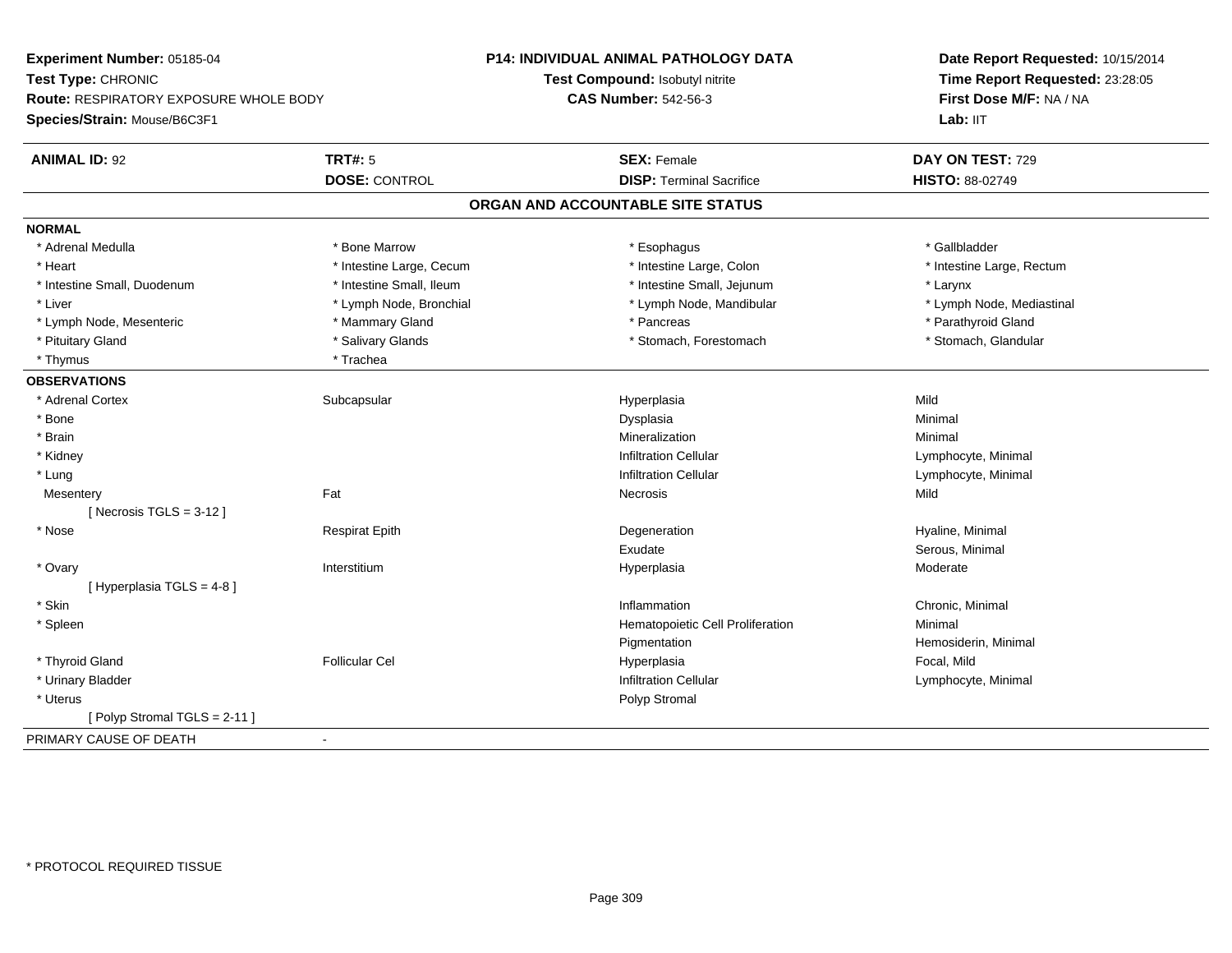| Experiment Number: 05185-04                            | <b>P14: INDIVIDUAL ANIMAL PATHOLOGY DATA</b> | Date Report Requested: 10/15/2014<br>Time Report Requested: 23:28:05 |
|--------------------------------------------------------|----------------------------------------------|----------------------------------------------------------------------|
| Test Type: CHRONIC                                     | Test Compound: Isobutyl nitrite              |                                                                      |
| <b>Route: RESPIRATORY EXPOSURE WHOLE BODY</b>          | <b>CAS Number: 542-56-3</b>                  | First Dose M/F: NA / NA                                              |
| Species/Strain: Mouse/B6C3F1                           |                                              | Lab: IIT                                                             |
| <b>ANIMAL ID: 93</b><br><b>TRT#: 5</b>                 | <b>SEX: Female</b>                           | DAY ON TEST: 730                                                     |
| <b>DOSE: CONTROL</b>                                   | <b>DISP: Terminal Sacrifice</b>              | HISTO: 88-02750                                                      |
|                                                        | ORGAN AND ACCOUNTABLE SITE STATUS            |                                                                      |
| <b>NORMAL</b>                                          |                                              |                                                                      |
| * Bone Marrow<br>* Esophagus                           | * Gallbladder                                | * Heart                                                              |
| * Intestine Large, Colon<br>* Intestine Large, Cecum   | * Intestine Large, Rectum                    | * Intestine Small, Duodenum                                          |
| * Intestine Small, Ileum<br>* Intestine Small, Jejunum | * Larynx                                     | * Lymph Node, Bronchial                                              |
| * Lymph Node, Mediastinal<br>* Lymph Node, Mandibular  | * Lymph Node, Mesenteric                     | * Mammary Gland                                                      |
| * Ovary<br>* Pancreas                                  | * Parathyroid Gland                          | * Pituitary Gland                                                    |
| * Stomach, Forestomach<br>* Stomach, Glandular         | * Thymus                                     | * Thyroid Gland                                                      |
| * Trachea                                              |                                              |                                                                      |
| <b>MISSING</b>                                         |                                              |                                                                      |
| * Adrenal Medulla                                      |                                              |                                                                      |
| <b>OBSERVATIONS</b>                                    |                                              |                                                                      |
| * Adrenal Cortex<br>Subcapsular                        | Hyperplasia                                  | Mild                                                                 |
| * Bone                                                 | Dysplasia                                    | Minimal                                                              |
| * Brain                                                | Mineralization                               | Mild                                                                 |
| * Kidney                                               | <b>Infiltration Cellular</b>                 | Lymphocyte, Minimal                                                  |
| * Liver                                                | Hepatocellular Adenoma                       |                                                                      |
|                                                        | Inflammation                                 | Chronic, Minimal                                                     |
| [ Hepatocellular Adenoma TGLS = 4-12 ]                 |                                              |                                                                      |
| * Lung                                                 | <b>Infiltration Cellular</b>                 | Lymphocyte, Minimal                                                  |
| * Nose<br><b>Respirat Epith</b>                        | Degeneration                                 | Hyaline, Minimal                                                     |
| <b>Respirat Epith</b>                                  | Hyperplasia                                  | Minimal                                                              |
| * Salivary Glands                                      | Inflammation                                 | Chronic, Mild                                                        |
| * Skin                                                 | Inflammation                                 | Chronic, Minimal                                                     |
| * Spleen                                               | Hematopoietic Cell Proliferation             | Minimal                                                              |
|                                                        | Pigmentation                                 | Hemosiderin, Minimal                                                 |
| * Urinary Bladder                                      | <b>Infiltration Cellular</b>                 | Lymphocyte, Minimal                                                  |
| * Uterus                                               | Hyperplasia                                  | Cystic, Mild                                                         |
| [ Hyperplasia TGLS = 3-8 ]                             |                                              |                                                                      |
| PRIMARY CAUSE OF DEATH<br>$\blacksquare$               |                                              |                                                                      |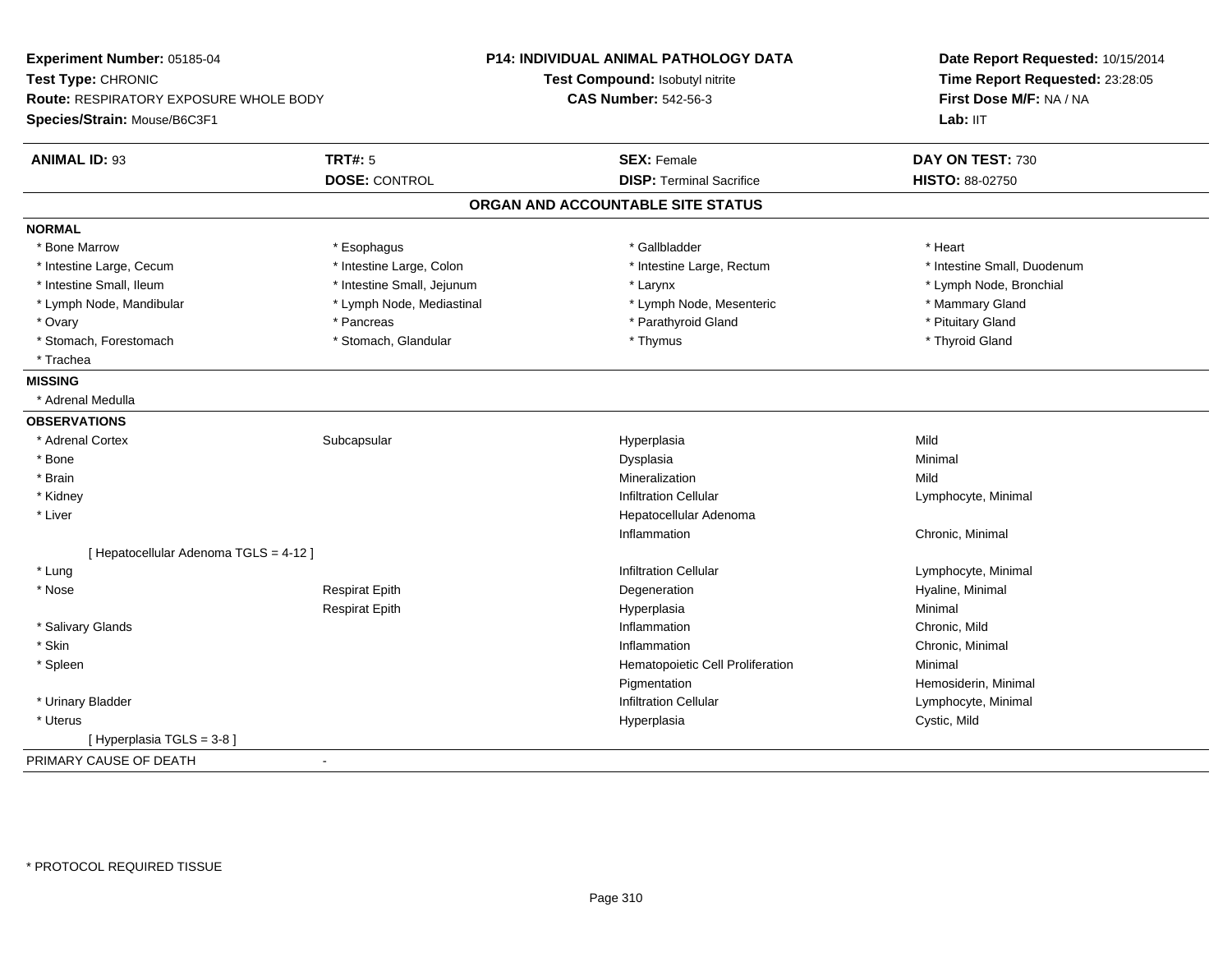| Experiment Number: 05185-04<br>Test Type: CHRONIC<br>Route: RESPIRATORY EXPOSURE WHOLE BODY |                             | <b>P14: INDIVIDUAL ANIMAL PATHOLOGY DATA</b> | Date Report Requested: 10/15/2014<br>Time Report Requested: 23:28:05<br>First Dose M/F: NA / NA |
|---------------------------------------------------------------------------------------------|-----------------------------|----------------------------------------------|-------------------------------------------------------------------------------------------------|
|                                                                                             |                             | Test Compound: Isobutyl nitrite              |                                                                                                 |
|                                                                                             |                             | <b>CAS Number: 542-56-3</b>                  |                                                                                                 |
| Species/Strain: Mouse/B6C3F1                                                                |                             |                                              | Lab: IIT                                                                                        |
| <b>ANIMAL ID: 94</b>                                                                        | <b>TRT#: 5</b>              | <b>SEX: Female</b>                           | DAY ON TEST: 730                                                                                |
|                                                                                             | <b>DOSE: CONTROL</b>        | <b>DISP: Terminal Sacrifice</b>              | HISTO: 88-02751                                                                                 |
|                                                                                             |                             | ORGAN AND ACCOUNTABLE SITE STATUS            |                                                                                                 |
| <b>NORMAL</b>                                                                               |                             |                                              |                                                                                                 |
| * Adrenal Medulla                                                                           | * Bone                      | * Bone Marrow                                | * Esophagus                                                                                     |
| * Gallbladder                                                                               | * Heart                     | * Intestine Large, Cecum                     | * Intestine Large, Colon                                                                        |
| * Intestine Large, Rectum                                                                   | * Intestine Small, Duodenum | * Intestine Small, Ileum                     | * Intestine Small, Jejunum                                                                      |
| * Larynx                                                                                    | * Liver                     | * Lymph Node, Bronchial                      | * Lymph Node, Mandibular                                                                        |
| * Lymph Node, Mediastinal                                                                   | * Lymph Node, Mesenteric    | * Mammary Gland                              | * Nose                                                                                          |
| * Pancreas                                                                                  | * Skin                      | * Stomach, Forestomach                       | * Stomach, Glandular                                                                            |
| * Thymus                                                                                    | * Thyroid Gland             | * Trachea                                    | * Urinary Bladder                                                                               |
| * Uterus                                                                                    |                             |                                              |                                                                                                 |
| <b>MISSING</b>                                                                              |                             |                                              |                                                                                                 |
| * Parathyroid Gland                                                                         |                             |                                              |                                                                                                 |
| <b>OBSERVATIONS</b>                                                                         |                             |                                              |                                                                                                 |
| * Adrenal Cortex                                                                            | Subcapsular                 | Hyperplasia                                  | Mild                                                                                            |
| * Brain                                                                                     |                             | Mineralization                               | Mild                                                                                            |
| * Kidney                                                                                    |                             | Infiltration Cellular                        | Lymphocyte, Minimal                                                                             |
| * Lung                                                                                      |                             | <b>Infiltration Cellular</b>                 | Lymphocyte, Minimal                                                                             |
| Mesentery                                                                                   | Fat                         | Necrosis                                     | Moderate                                                                                        |
| [ Necrosis TGLS = $2-11$ ]                                                                  |                             |                                              |                                                                                                 |
| * Ovary                                                                                     |                             | Cyst                                         | Mild                                                                                            |
| * Pituitary Gland                                                                           | <b>Pars Distalis</b>        | Hyperplasia                                  | Minimal                                                                                         |
| * Salivary Glands                                                                           |                             | Inflammation                                 | Chronic, Minimal                                                                                |
| * Spleen                                                                                    |                             | Hematopoietic Cell Proliferation             | Minimal                                                                                         |
|                                                                                             |                             | Pigmentation                                 | Hemosiderin, Minimal                                                                            |
| PRIMARY CAUSE OF DEATH                                                                      | $\blacksquare$              |                                              |                                                                                                 |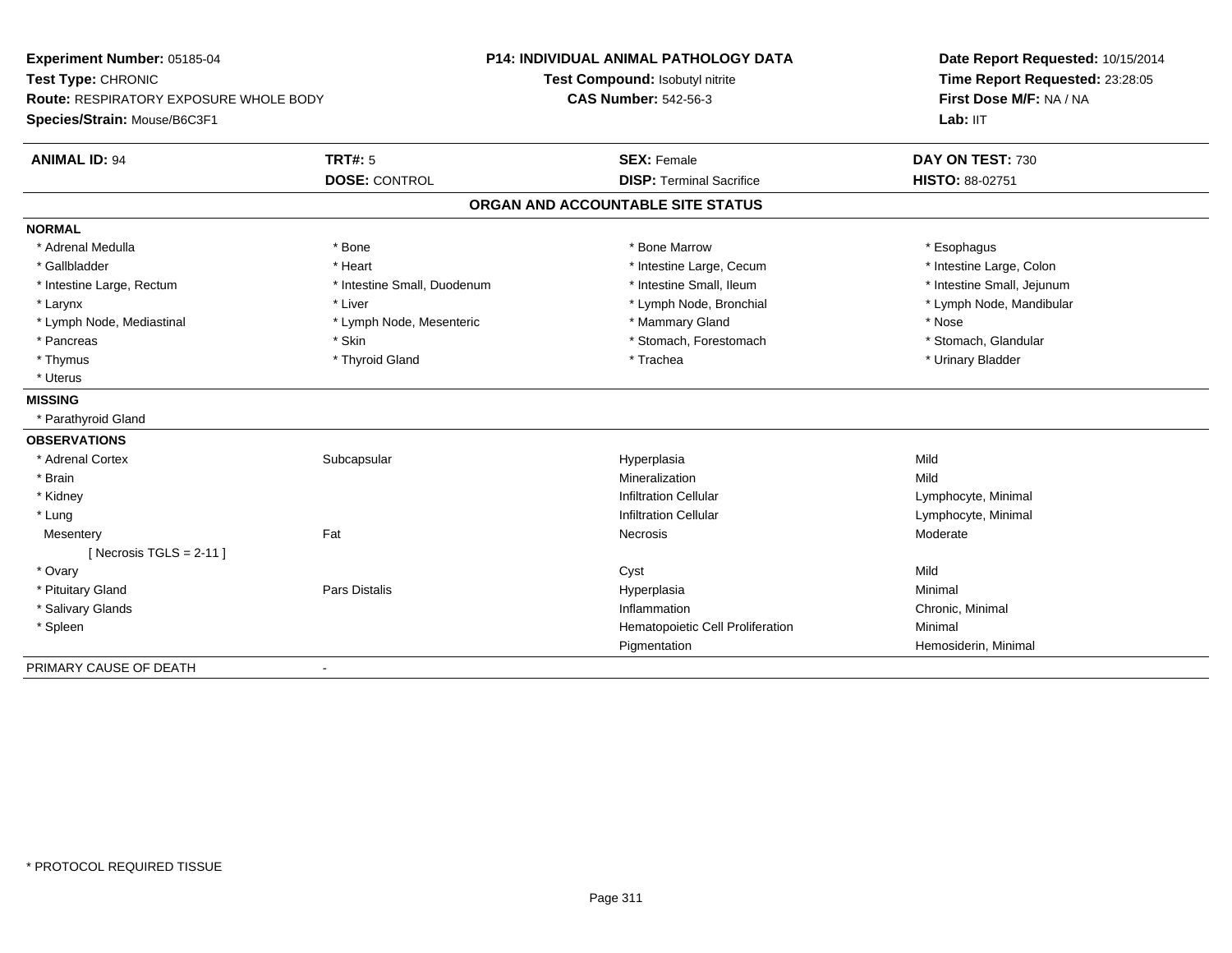| Experiment Number: 05185-04            |                            | <b>P14: INDIVIDUAL ANIMAL PATHOLOGY DATA</b> | Date Report Requested: 10/15/2014 |  |
|----------------------------------------|----------------------------|----------------------------------------------|-----------------------------------|--|
| Test Type: CHRONIC                     |                            | Test Compound: Isobutyl nitrite              | Time Report Requested: 23:28:05   |  |
| Route: RESPIRATORY EXPOSURE WHOLE BODY |                            | <b>CAS Number: 542-56-3</b>                  | First Dose M/F: NA / NA           |  |
| Species/Strain: Mouse/B6C3F1           |                            |                                              | Lab: IIT                          |  |
| <b>ANIMAL ID: 95</b>                   | <b>TRT#: 5</b>             | <b>SEX: Female</b>                           | DAY ON TEST: 635                  |  |
|                                        | <b>DOSE: CONTROL</b>       | <b>DISP: Natural Death</b>                   | HISTO: 88-02752                   |  |
|                                        |                            | ORGAN AND ACCOUNTABLE SITE STATUS            |                                   |  |
| <b>NORMAL</b>                          |                            |                                              |                                   |  |
| * Bone                                 | * Bone Marrow              | * Esophagus                                  | * Gallbladder                     |  |
| * Heart                                | * Intestine Large, Cecum   | * Intestine Large, Colon                     | * Intestine Large, Rectum         |  |
| * Intestine Small, Duodenum            | * Kidney                   | * Larynx                                     | * Liver                           |  |
| * Lung                                 | * Lymph Node, Mandibular   | * Lymph Node, Mesenteric                     | * Nose                            |  |
| * Ovary                                | * Pancreas                 | * Skin                                       | * Stomach, Forestomach            |  |
| * Stomach, Glandular                   | * Trachea                  |                                              |                                   |  |
| <b>MISSING</b>                         |                            |                                              |                                   |  |
| * Lymph Node, Bronchial                | * Lymph Node, Mediastinal  | * Parathyroid Gland                          |                                   |  |
| <b>AUTO PRECLUDES DIAG.</b>            |                            |                                              |                                   |  |
| * Intestine Small, Ileum               | * Intestine Small, Jejunum |                                              |                                   |  |
| <b>OBSERVATIONS</b>                    |                            |                                              |                                   |  |
| * Adrenal Cortex                       | Subcapsular                | Hyperplasia                                  | Minimal                           |  |
| * Brain                                |                            | Compression                                  | Marked                            |  |
| [Compression TGLS = 5-1]               |                            |                                              |                                   |  |
| * Mammary Gland                        |                            | Hyperplasia                                  | Mild                              |  |
| * Pituitary Gland                      | Pars Distalis              | Adenoma                                      |                                   |  |
| [Adenoma TGLS = $3-3$ ]                |                            |                                              |                                   |  |
| * Salivary Glands                      |                            | Inflammation                                 | Chronic, Minimal                  |  |
| * Spleen                               |                            | Hematopoietic Cell Proliferation             | Minimal                           |  |
|                                        |                            | Pigmentation                                 | Hemosiderin, Mild                 |  |
| * Thymus                               |                            | Atrophy                                      | Moderate                          |  |
| * Thyroid Gland                        | <b>Follicular Cel</b>      | Hyperplasia                                  | Diffuse, Marked                   |  |
| [Hyperplasia TGLS = $2-3$ ]            |                            |                                              |                                   |  |
| * Urinary Bladder                      |                            | <b>Infiltration Cellular</b>                 | Lymphocyte, Minimal               |  |
| * Uterus                               |                            | Hyperplasia                                  | Cystic, Moderate                  |  |
| [Hyperplasia TGLS = 4-8]               |                            |                                              |                                   |  |
| PRIMARY CAUSE OF DEATH                 | $\blacksquare$             |                                              |                                   |  |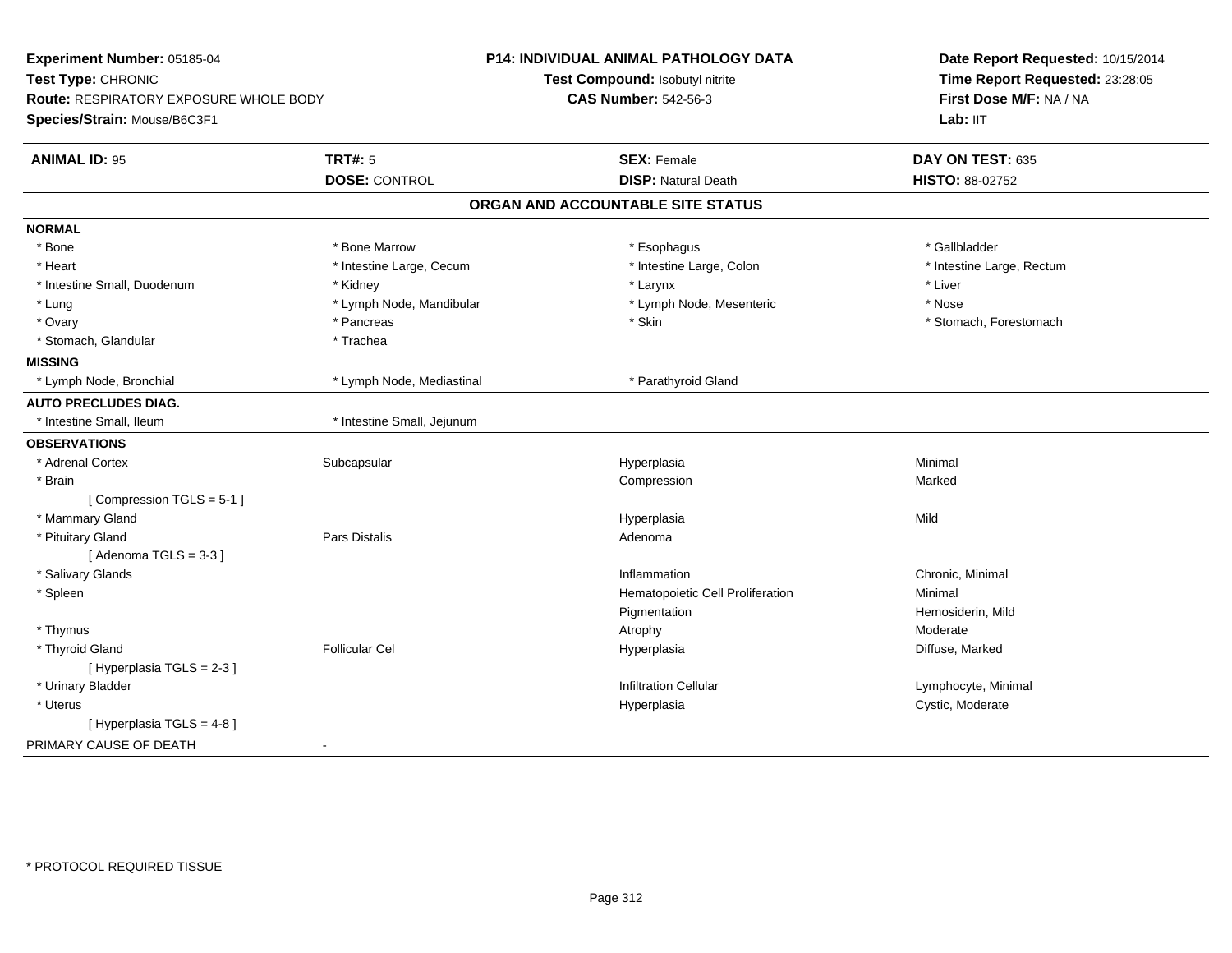| Experiment Number: 05185-04              |                          | P14: INDIVIDUAL ANIMAL PATHOLOGY DATA  | Date Report Requested: 10/15/2014<br>Time Report Requested: 23:28:05<br>First Dose M/F: NA / NA |  |
|------------------------------------------|--------------------------|----------------------------------------|-------------------------------------------------------------------------------------------------|--|
| Test Type: CHRONIC                       |                          | <b>Test Compound: Isobutyl nitrite</b> |                                                                                                 |  |
| Route: RESPIRATORY EXPOSURE WHOLE BODY   |                          | <b>CAS Number: 542-56-3</b>            |                                                                                                 |  |
| Species/Strain: Mouse/B6C3F1             |                          |                                        | Lab: IIT                                                                                        |  |
| <b>ANIMAL ID: 96</b>                     | <b>TRT#: 5</b>           | <b>SEX: Female</b>                     | DAY ON TEST: 729                                                                                |  |
|                                          | <b>DOSE: CONTROL</b>     | <b>DISP: Terminal Sacrifice</b>        | <b>HISTO: 88-02753</b>                                                                          |  |
|                                          |                          | ORGAN AND ACCOUNTABLE SITE STATUS      |                                                                                                 |  |
| <b>NORMAL</b>                            |                          |                                        |                                                                                                 |  |
| * Bone                                   | * Bone Marrow            | * Esophagus                            | * Gallbladder                                                                                   |  |
| * Heart                                  | * Intestine Large, Cecum | * Intestine Large, Colon               | * Intestine Large, Rectum                                                                       |  |
| * Intestine Small, Duodenum              | * Intestine Small, Ileum | * Intestine Small, Jejunum             | * Kidney                                                                                        |  |
| * Larynx                                 | * Lymph Node, Bronchial  | * Lymph Node, Mandibular               | * Mammary Gland                                                                                 |  |
| * Ovary                                  | * Pancreas               | * Parathyroid Gland                    | * Stomach, Forestomach                                                                          |  |
| * Stomach, Glandular                     | * Thyroid Gland          | * Trachea                              |                                                                                                 |  |
| <b>MISSING</b>                           |                          |                                        |                                                                                                 |  |
| * Lymph Node, Mediastinal                |                          |                                        |                                                                                                 |  |
| <b>OBSERVATIONS</b>                      |                          |                                        |                                                                                                 |  |
| * Adrenal Cortex                         | Subcapsular              | Hyperplasia                            | Mild                                                                                            |  |
| * Brain                                  |                          | Mineralization                         | Mild                                                                                            |  |
| * Liver                                  |                          | Inflammation                           | Chronic, Minimal                                                                                |  |
| * Lung                                   |                          | <b>Infiltration Cellular</b>           | Lymphocyte, Minimal                                                                             |  |
| * Lymph Node, Mesenteric                 |                          | Lymphoma Malignant Mixed               |                                                                                                 |  |
| [ Lymphoma Malignant Mixed TGLS = 3-12 ] |                          |                                        |                                                                                                 |  |
| * Nose                                   | <b>Respirat Epith</b>    | Degeneration                           | Hyaline, Minimal                                                                                |  |
|                                          |                          | Inflammation                           | Chronic Active, Minimal                                                                         |  |
|                                          | <b>Respirat Epith</b>    | Metaplasia                             | Squamous, Minimal                                                                               |  |
|                                          | <b>Respirat Epith</b>    | Ulcer                                  | Minimal                                                                                         |  |
| * Pituitary Gland                        | <b>Pars Distalis</b>     | Hyperplasia                            | Mild                                                                                            |  |
| * Salivary Glands                        |                          | Inflammation                           | Chronic, Minimal                                                                                |  |
| * Skin                                   |                          | Inflammation                           | Chronic, Minimal                                                                                |  |
| * Spleen                                 |                          | Lymphoma Malignant Mixed               |                                                                                                 |  |
|                                          |                          | Pigmentation                           | Hemosiderin, Minimal                                                                            |  |
| [ Lymphoma Malignant Mixed TGLS = 1-11 ] |                          |                                        |                                                                                                 |  |
| * Thymus                                 |                          | Lymphoma Malignant Mixed               |                                                                                                 |  |
| * Urinary Bladder                        |                          | <b>Infiltration Cellular</b>           | Lymphocyte, Mild                                                                                |  |
| * Uterus                                 |                          | Hyperplasia                            | Cystic, Marked                                                                                  |  |
| [ Hyperplasia TGLS = 2-8 ]               |                          |                                        |                                                                                                 |  |
| PRIMARY CAUSE OF DEATH                   | $\blacksquare$           |                                        |                                                                                                 |  |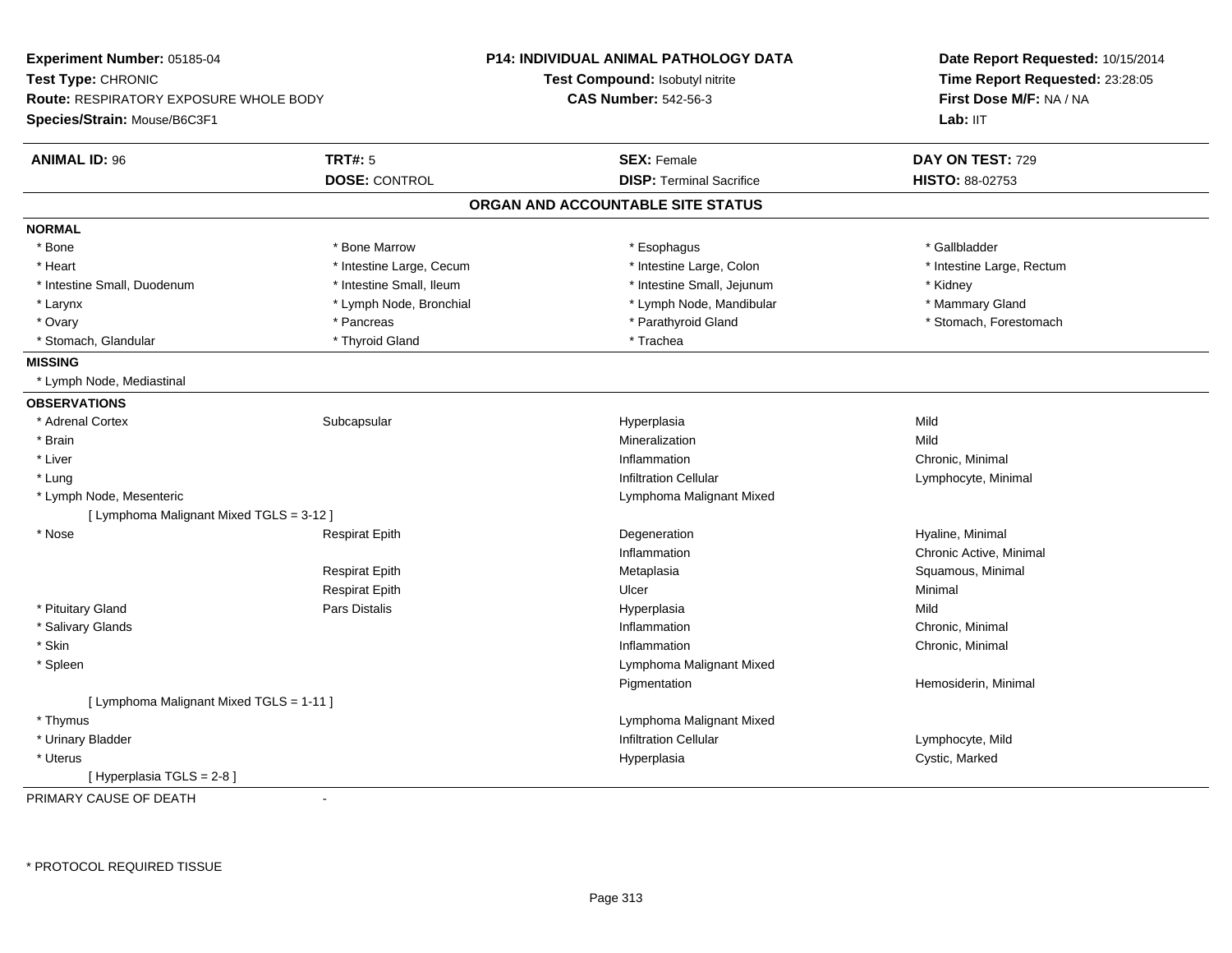| Experiment Number: 05185-04<br><b>Test Type: CHRONIC</b><br><b>Route: RESPIRATORY EXPOSURE WHOLE BODY</b><br>Species/Strain: Mouse/B6C3F1<br><b>ANIMAL ID: 96</b><br><b>TRT#:</b> 5<br><b>DOSE: CONTROL</b> |  | <b>P14: INDIVIDUAL ANIMAL PATHOLOGY DATA</b><br>Test Compound: Isobutyl nitrite<br><b>CAS Number: 542-56-3</b> | Date Report Requested: 10/15/2014<br>Time Report Requested: 23:28:05<br>First Dose M/F: NA / NA<br>Lab: IIT<br>DAY ON TEST: 729<br><b>HISTO: 88-02753</b> |
|-------------------------------------------------------------------------------------------------------------------------------------------------------------------------------------------------------------|--|----------------------------------------------------------------------------------------------------------------|-----------------------------------------------------------------------------------------------------------------------------------------------------------|
|                                                                                                                                                                                                             |  | <b>SEX:</b> Female<br><b>DISP: Terminal Sacrifice</b>                                                          |                                                                                                                                                           |
|                                                                                                                                                                                                             |  | <b>ORGAN AND ACCOUNTABLE SITE STATUS</b>                                                                       |                                                                                                                                                           |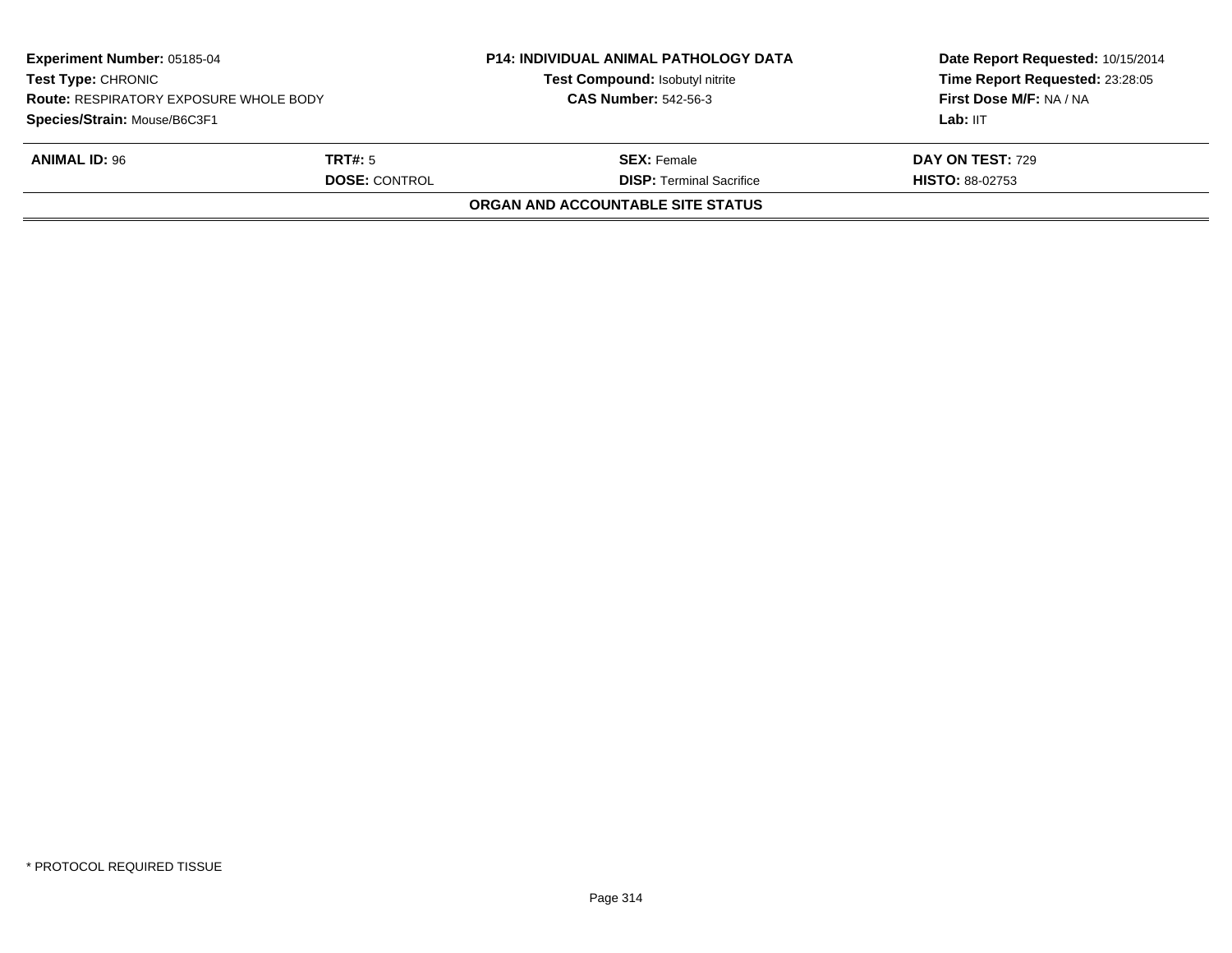| Experiment Number: 05185-04<br>Test Type: CHRONIC<br><b>Route: RESPIRATORY EXPOSURE WHOLE BODY</b><br>Species/Strain: Mouse/B6C3F1 |                             | <b>P14: INDIVIDUAL ANIMAL PATHOLOGY DATA</b><br>Test Compound: Isobutyl nitrite<br><b>CAS Number: 542-56-3</b> | Date Report Requested: 10/15/2014<br>Time Report Requested: 23:28:05<br>First Dose M/F: NA / NA<br>Lab: IIT |
|------------------------------------------------------------------------------------------------------------------------------------|-----------------------------|----------------------------------------------------------------------------------------------------------------|-------------------------------------------------------------------------------------------------------------|
| <b>ANIMAL ID: 97</b>                                                                                                               | <b>TRT#: 5</b>              | <b>SEX: Female</b>                                                                                             | DAY ON TEST: 730                                                                                            |
|                                                                                                                                    | <b>DOSE: CONTROL</b>        | <b>DISP: Terminal Sacrifice</b>                                                                                | <b>HISTO: 88-02754</b>                                                                                      |
|                                                                                                                                    |                             | ORGAN AND ACCOUNTABLE SITE STATUS                                                                              |                                                                                                             |
| <b>NORMAL</b>                                                                                                                      |                             |                                                                                                                |                                                                                                             |
| * Adrenal Medulla                                                                                                                  | * Bone Marrow               | * Brain                                                                                                        | * Esophagus                                                                                                 |
| * Gallbladder                                                                                                                      | * Heart                     | * Intestine Large, Cecum                                                                                       | * Intestine Large, Colon                                                                                    |
| * Intestine Large, Rectum                                                                                                          | * Intestine Small, Duodenum | * Intestine Small, Ileum                                                                                       | * Intestine Small, Jejunum                                                                                  |
| * Larynx                                                                                                                           | * Lymph Node, Mesenteric    | * Mammary Gland                                                                                                | * Pancreas                                                                                                  |
| * Pituitary Gland                                                                                                                  | * Stomach, Forestomach      | * Stomach, Glandular                                                                                           | * Thymus                                                                                                    |
| * Thyroid Gland                                                                                                                    | * Trachea                   |                                                                                                                |                                                                                                             |
| <b>MISSING</b>                                                                                                                     |                             |                                                                                                                |                                                                                                             |
| * Lymph Node, Bronchial                                                                                                            | * Parathyroid Gland         |                                                                                                                |                                                                                                             |
| <b>OBSERVATIONS</b>                                                                                                                |                             |                                                                                                                |                                                                                                             |
| * Adrenal Cortex                                                                                                                   | Subcapsular                 | Hyperplasia                                                                                                    | Moderate                                                                                                    |
| * Bone                                                                                                                             |                             | Dysplasia                                                                                                      | Minimal                                                                                                     |
| * Kidney                                                                                                                           |                             | <b>Infiltration Cellular</b>                                                                                   | Lymphocyte, Minimal                                                                                         |
| * Liver                                                                                                                            |                             | Inflammation                                                                                                   | Chronic, Minimal                                                                                            |
| * Lung                                                                                                                             |                             | <b>Infiltration Cellular</b>                                                                                   | Lymphocyte, Minimal                                                                                         |
| * Lymph Node, Mandibular                                                                                                           |                             | Hyperplasia                                                                                                    | Lymphoid, Mild                                                                                              |
| * Lymph Node, Mediastinal                                                                                                          |                             | Hyperplasia                                                                                                    | Lymphoid, Mild                                                                                              |
| * Nose                                                                                                                             |                             | Exudate                                                                                                        | Mild                                                                                                        |
| * Ovary                                                                                                                            |                             | Cyst                                                                                                           | Moderate                                                                                                    |
| [ Cyst TGLS = $4-8$ ]                                                                                                              |                             |                                                                                                                |                                                                                                             |
| * Salivary Glands                                                                                                                  |                             | Inflammation                                                                                                   | Chronic, Mild                                                                                               |
| * Skin                                                                                                                             |                             | Inflammation                                                                                                   | Chronic, Minimal                                                                                            |
| * Spleen                                                                                                                           |                             | Hyperplasia                                                                                                    | Lymphoid, Mild                                                                                              |
|                                                                                                                                    |                             | Pigmentation                                                                                                   | Hemosiderin, Minimal                                                                                        |
| * Urinary Bladder                                                                                                                  |                             | <b>Infiltration Cellular</b>                                                                                   | Lymphocyte, Minimal                                                                                         |
| * Uterus                                                                                                                           |                             | Hyperplasia                                                                                                    | Cystic, Marked                                                                                              |
| [ Hyperplasia TGLS = 3-8 ]                                                                                                         |                             |                                                                                                                |                                                                                                             |
| PRIMARY CAUSE OF DEATH                                                                                                             | $\blacksquare$              |                                                                                                                |                                                                                                             |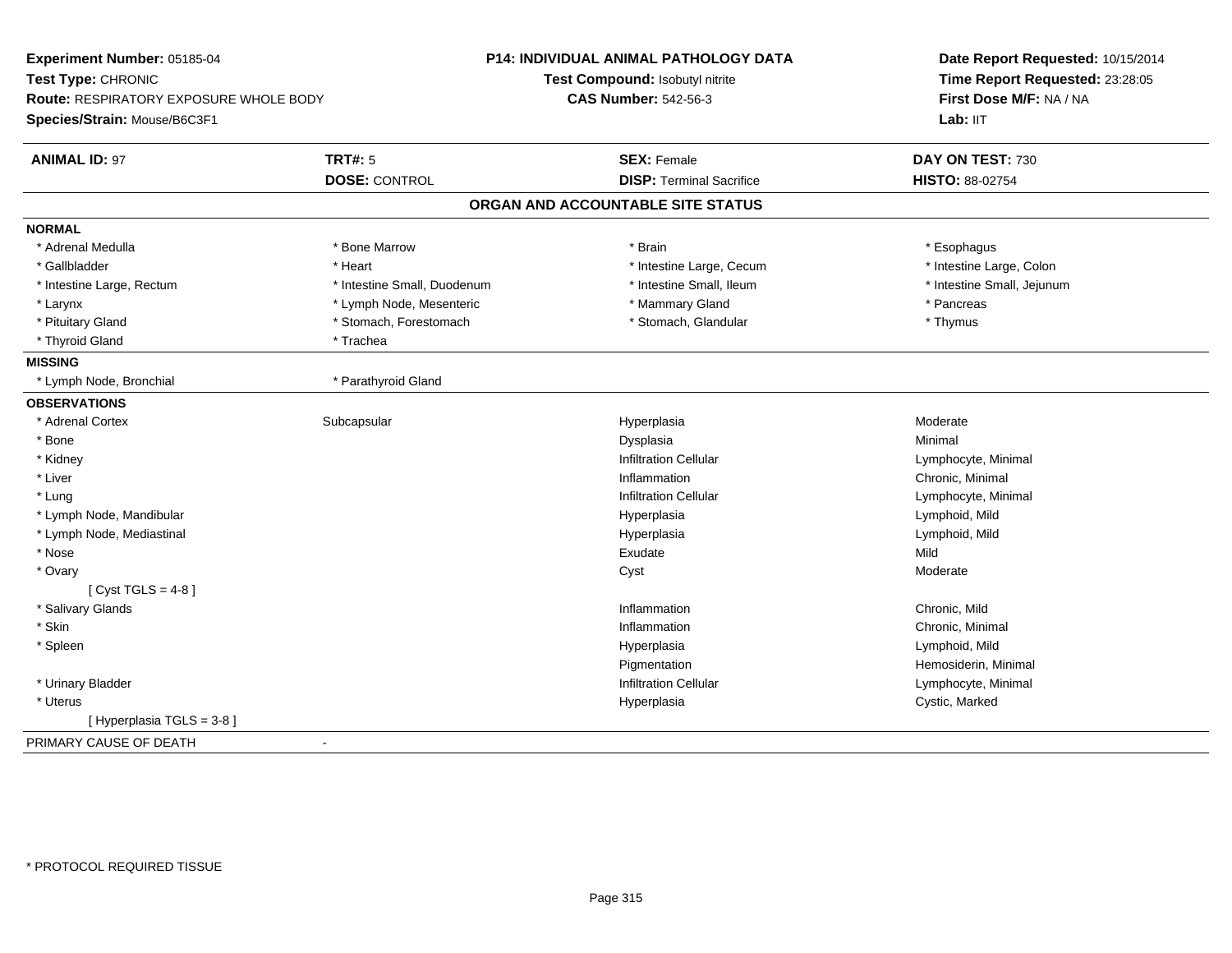| Experiment Number: 05185-04<br>Test Type: CHRONIC<br><b>Route: RESPIRATORY EXPOSURE WHOLE BODY</b><br>Species/Strain: Mouse/B6C3F1 |                          | <b>P14: INDIVIDUAL ANIMAL PATHOLOGY DATA</b> | Date Report Requested: 10/15/2014<br>Time Report Requested: 23:28:05 |
|------------------------------------------------------------------------------------------------------------------------------------|--------------------------|----------------------------------------------|----------------------------------------------------------------------|
|                                                                                                                                    |                          | Test Compound: Isobutyl nitrite              |                                                                      |
|                                                                                                                                    |                          | <b>CAS Number: 542-56-3</b>                  | First Dose M/F: NA / NA                                              |
|                                                                                                                                    |                          |                                              | Lab: IIT                                                             |
| <b>ANIMAL ID: 98</b>                                                                                                               | <b>TRT#: 5</b>           | <b>SEX: Female</b>                           | DAY ON TEST: 730                                                     |
|                                                                                                                                    | <b>DOSE: CONTROL</b>     | <b>DISP: Terminal Sacrifice</b>              | HISTO: 88-02755                                                      |
|                                                                                                                                    |                          | ORGAN AND ACCOUNTABLE SITE STATUS            |                                                                      |
| <b>NORMAL</b>                                                                                                                      |                          |                                              |                                                                      |
| * Adrenal Medulla                                                                                                                  | * Bone Marrow            | * Esophagus                                  | * Gallbladder                                                        |
| * Heart                                                                                                                            | * Intestine Large, Cecum | * Intestine Large, Colon                     | * Intestine Large, Rectum                                            |
| * Intestine Small, Duodenum                                                                                                        | * Intestine Small, Ileum | * Intestine Small, Jejunum                   | * Larynx                                                             |
| * Lymph Node, Mesenteric                                                                                                           | * Mammary Gland          | * Parathyroid Gland                          | * Skin                                                               |
| * Stomach, Forestomach                                                                                                             | * Stomach, Glandular     | * Thymus                                     | * Thyroid Gland                                                      |
| * Trachea                                                                                                                          |                          |                                              |                                                                      |
| <b>MISSING</b>                                                                                                                     |                          |                                              |                                                                      |
| * Lymph Node, Bronchial                                                                                                            | * Lymph Node, Mandibular |                                              |                                                                      |
| <b>OBSERVATIONS</b>                                                                                                                |                          |                                              |                                                                      |
| * Adrenal Cortex                                                                                                                   | Subcapsular              | Hyperplasia                                  | Mild                                                                 |
| * Bone                                                                                                                             |                          | Dysplasia                                    | Minimal                                                              |
| * Brain                                                                                                                            |                          | Mineralization                               | Minimal                                                              |
| * Kidney                                                                                                                           |                          | <b>Infiltration Cellular</b>                 | Lymphocyte, Minimal                                                  |
| * Liver                                                                                                                            |                          | <b>Basophilic Focus</b>                      |                                                                      |
|                                                                                                                                    | Periportal               | <b>Fatty Change</b>                          | Mild                                                                 |
|                                                                                                                                    |                          | Hepatocellular Carcinoma                     |                                                                      |
|                                                                                                                                    |                          | <b>Mixed Cell Focus</b>                      |                                                                      |
| [Basophilic Focus TGLS = 3-13]                                                                                                     |                          |                                              |                                                                      |
| [ Hepatocellular Carcinoma TGLS = 2-11 ]                                                                                           |                          |                                              |                                                                      |
| [Mixed Cell Focus TGLS = 4-14]                                                                                                     |                          |                                              |                                                                      |
| * Lung                                                                                                                             |                          | <b>Infiltration Cellular</b>                 | Lymphocyte, Minimal                                                  |
| * Lymph Node, Mediastinal                                                                                                          |                          | Hyperplasia                                  | Lymphoid, Moderate                                                   |
| * Nose                                                                                                                             | <b>Respirat Epith</b>    | Degeneration                                 | Hyaline, Minimal                                                     |
|                                                                                                                                    |                          | Inflammation                                 | Chronic Active, Minimal                                              |
|                                                                                                                                    | <b>Respirat Epith</b>    | Metaplasia                                   | Squamous, Mild                                                       |
|                                                                                                                                    | <b>Respirat Epith</b>    | Ulcer                                        | Mild                                                                 |
| * Ovary                                                                                                                            |                          | <b>Infiltration Cellular</b>                 | Lymphocyte, Mild                                                     |
| * Pancreas                                                                                                                         |                          | Inflammation                                 | Chronic, Mild                                                        |
| * Pituitary Gland                                                                                                                  | <b>Pars Distalis</b>     | Hemorrhage                                   | Mild                                                                 |
|                                                                                                                                    | <b>Pars Distalis</b>     | Hyperplasia                                  | Mild                                                                 |
|                                                                                                                                    |                          |                                              |                                                                      |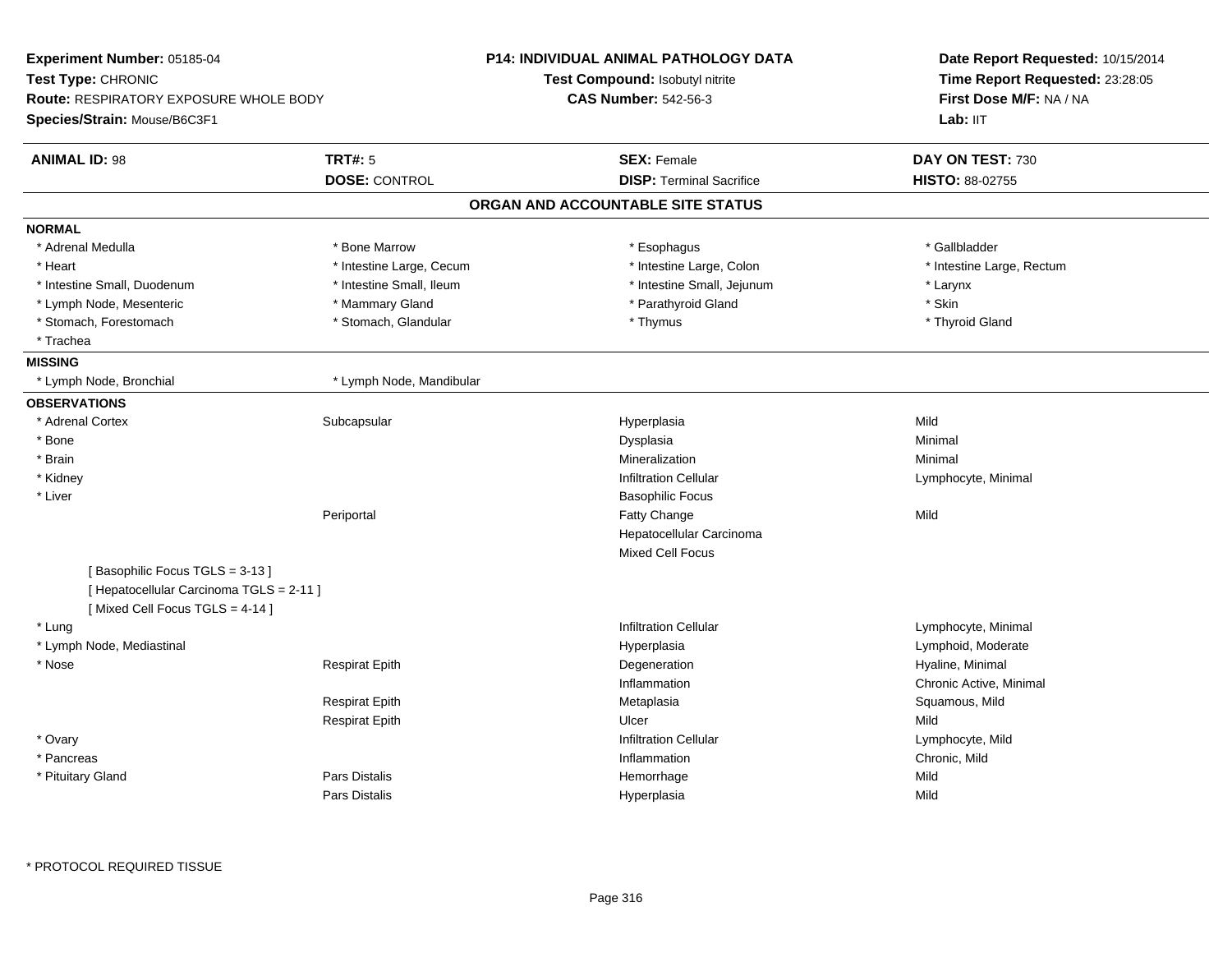| Experiment Number: 05185-04<br>Test Type: CHRONIC<br><b>Route: RESPIRATORY EXPOSURE WHOLE BODY</b><br>Species/Strain: Mouse/B6C3F1 |                      | <b>P14: INDIVIDUAL ANIMAL PATHOLOGY DATA</b><br>Test Compound: Isobutyl nitrite<br><b>CAS Number: 542-56-3</b> | Date Report Requested: 10/15/2014<br>Time Report Requested: 23:28:05<br>First Dose M/F: NA / NA<br>Lab: IIT |
|------------------------------------------------------------------------------------------------------------------------------------|----------------------|----------------------------------------------------------------------------------------------------------------|-------------------------------------------------------------------------------------------------------------|
| <b>ANIMAL ID: 98</b>                                                                                                               | TRT#: 5              | <b>SEX: Female</b>                                                                                             | DAY ON TEST: 730                                                                                            |
|                                                                                                                                    | <b>DOSE: CONTROL</b> | <b>DISP: Terminal Sacrifice</b>                                                                                | <b>HISTO: 88-02755</b>                                                                                      |
|                                                                                                                                    |                      | ORGAN AND ACCOUNTABLE SITE STATUS                                                                              |                                                                                                             |
| * Salivary Glands                                                                                                                  |                      | Inflammation                                                                                                   | Chronic, Moderate                                                                                           |
| * Spleen                                                                                                                           |                      | Hematopoietic Cell Proliferation                                                                               | Minimal                                                                                                     |
|                                                                                                                                    |                      | Pigmentation                                                                                                   | Hemosiderin, Minimal                                                                                        |
| * Urinary Bladder                                                                                                                  |                      | <b>Infiltration Cellular</b>                                                                                   | Lymphocyte, Mild                                                                                            |
| * Uterus                                                                                                                           |                      | Hyperplasia                                                                                                    | Cystic, Moderate                                                                                            |
| PRIMARY CAUSE OF DEATH                                                                                                             |                      |                                                                                                                |                                                                                                             |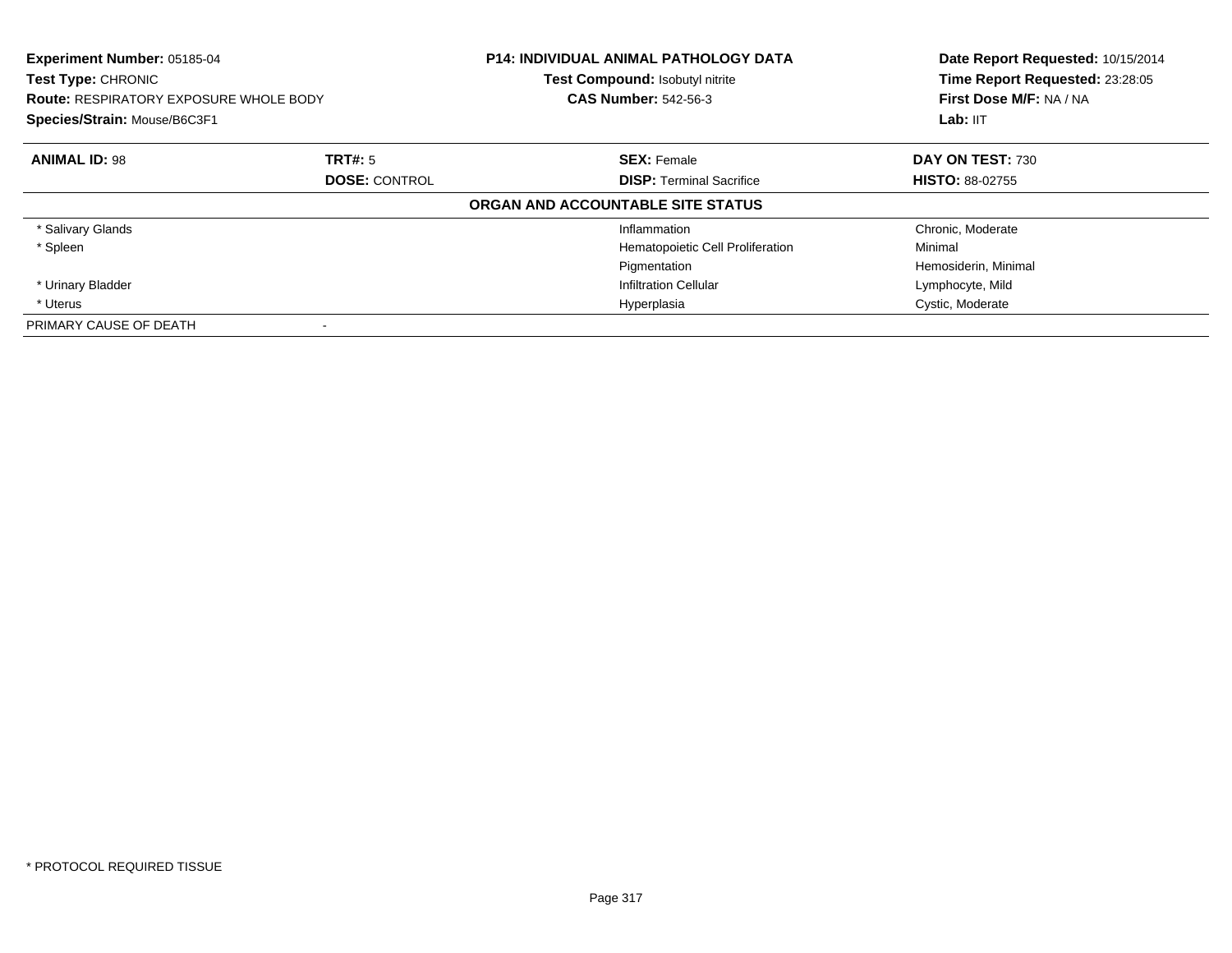| Experiment Number: 05185-04<br>Test Type: CHRONIC<br><b>Route: RESPIRATORY EXPOSURE WHOLE BODY</b> |                          | <b>P14: INDIVIDUAL ANIMAL PATHOLOGY DATA</b> | Date Report Requested: 10/15/2014<br>Time Report Requested: 23:28:05<br>First Dose M/F: NA / NA |  |
|----------------------------------------------------------------------------------------------------|--------------------------|----------------------------------------------|-------------------------------------------------------------------------------------------------|--|
|                                                                                                    |                          | Test Compound: Isobutyl nitrite              |                                                                                                 |  |
|                                                                                                    |                          | <b>CAS Number: 542-56-3</b>                  |                                                                                                 |  |
| Species/Strain: Mouse/B6C3F1                                                                       |                          |                                              | Lab: IIT                                                                                        |  |
| <b>ANIMAL ID: 99</b>                                                                               | <b>TRT#: 5</b>           | <b>SEX: Female</b>                           | DAY ON TEST: 730                                                                                |  |
|                                                                                                    | <b>DOSE: CONTROL</b>     | <b>DISP: Terminal Sacrifice</b>              | <b>HISTO: 88-02756</b>                                                                          |  |
|                                                                                                    |                          | ORGAN AND ACCOUNTABLE SITE STATUS            |                                                                                                 |  |
| <b>NORMAL</b>                                                                                      |                          |                                              |                                                                                                 |  |
| * Adrenal Medulla                                                                                  | * Bone Marrow            | * Esophagus                                  | * Gallbladder                                                                                   |  |
| * Heart                                                                                            | * Intestine Large, Cecum | * Intestine Large, Colon                     | * Intestine Large, Rectum                                                                       |  |
| * Intestine Small, Duodenum                                                                        | * Intestine Small, Ileum | * Intestine Small, Jejunum                   | * Kidney                                                                                        |  |
| * Larynx                                                                                           | * Lymph Node, Mandibular | * Lymph Node, Mediastinal                    | * Lymph Node, Mesenteric                                                                        |  |
| * Mammary Gland                                                                                    | * Nose                   | * Ovary                                      | * Pancreas                                                                                      |  |
| * Parathyroid Gland                                                                                | * Pituitary Gland        | * Skin                                       | * Stomach, Forestomach                                                                          |  |
| * Stomach, Glandular                                                                               | * Thymus                 | * Thyroid Gland                              | * Trachea                                                                                       |  |
| <b>MISSING</b>                                                                                     |                          |                                              |                                                                                                 |  |
| * Lymph Node, Bronchial                                                                            |                          |                                              |                                                                                                 |  |
| <b>OBSERVATIONS</b>                                                                                |                          |                                              |                                                                                                 |  |
| * Adrenal Cortex                                                                                   | Subcapsular              | Hyperplasia                                  | Mild                                                                                            |  |
| * Bone                                                                                             |                          | Dysplasia                                    | Mild                                                                                            |  |
| * Brain                                                                                            |                          | Mineralization                               | Mild                                                                                            |  |
| * Liver                                                                                            |                          | Hepatocellular Adenoma                       |                                                                                                 |  |
| [ Hepatocellular Adenoma TGLS = 1-11 ]                                                             |                          |                                              |                                                                                                 |  |
| * Lung                                                                                             |                          | <b>Infiltration Cellular</b>                 | Lymphocyte, Minimal                                                                             |  |
| * Salivary Glands                                                                                  |                          | Inflammation                                 | Chronic, Moderate                                                                               |  |
| * Spleen                                                                                           |                          | Hematopoietic Cell Proliferation             | Minimal                                                                                         |  |
|                                                                                                    |                          | Pigmentation                                 | Hemosiderin, Minimal                                                                            |  |
| * Urinary Bladder                                                                                  |                          | <b>Infiltration Cellular</b>                 | Lymphocyte, Mild                                                                                |  |
| * Uterus                                                                                           |                          | Hyperplasia                                  | Cystic, Mild                                                                                    |  |
| PRIMARY CAUSE OF DEATH                                                                             |                          |                                              |                                                                                                 |  |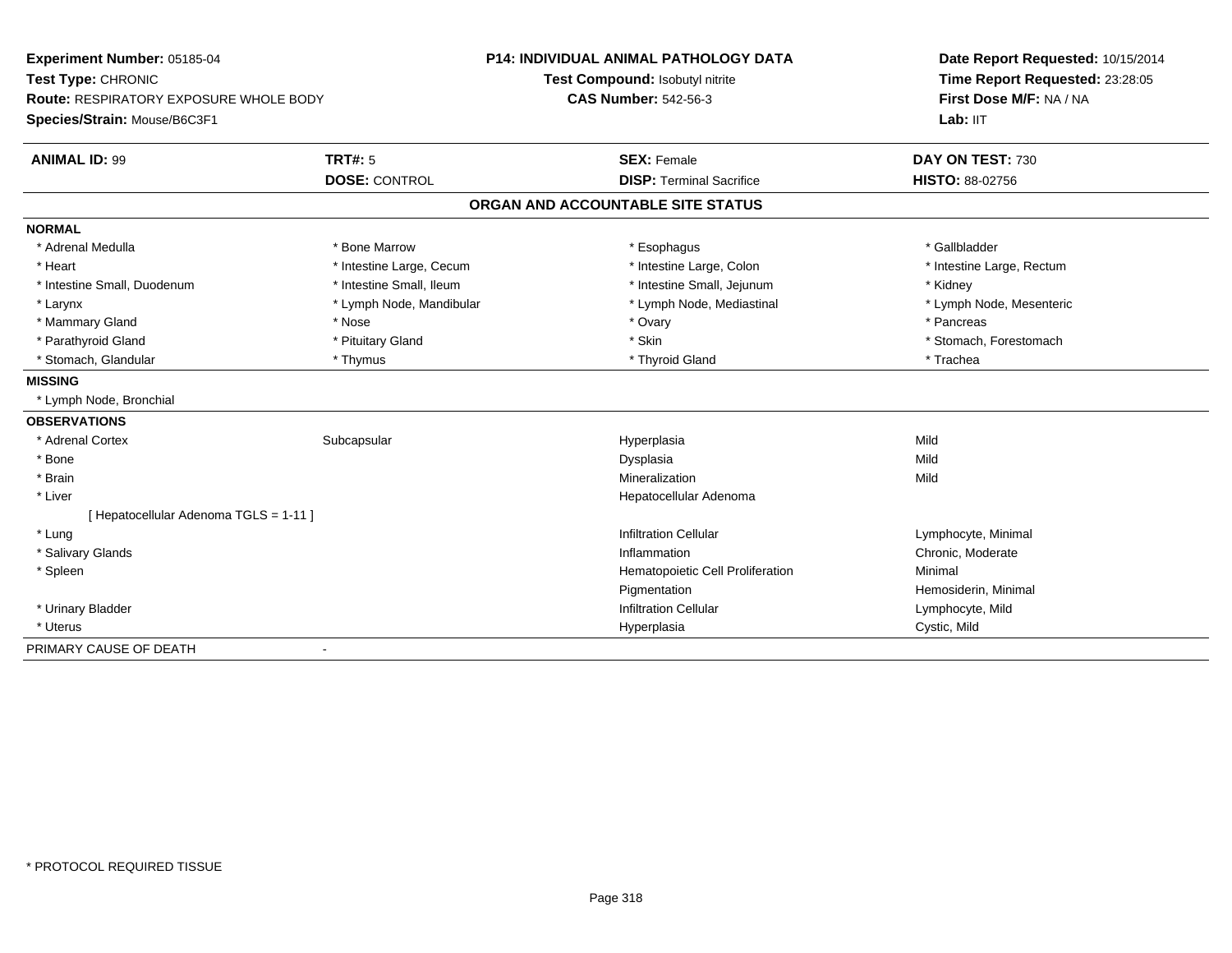| Experiment Number: 05185-04<br>Test Type: CHRONIC<br>Route: RESPIRATORY EXPOSURE WHOLE BODY |                             | <b>P14: INDIVIDUAL ANIMAL PATHOLOGY DATA</b> | Date Report Requested: 10/15/2014<br>Time Report Requested: 23:28:05<br>First Dose M/F: NA / NA |
|---------------------------------------------------------------------------------------------|-----------------------------|----------------------------------------------|-------------------------------------------------------------------------------------------------|
|                                                                                             |                             | Test Compound: Isobutyl nitrite              |                                                                                                 |
|                                                                                             |                             | <b>CAS Number: 542-56-3</b>                  |                                                                                                 |
| Species/Strain: Mouse/B6C3F1                                                                |                             |                                              | Lab: IIT                                                                                        |
| <b>ANIMAL ID: 100</b>                                                                       | <b>TRT#: 5</b>              | <b>SEX: Female</b>                           | DAY ON TEST: 731                                                                                |
|                                                                                             | <b>DOSE: CONTROL</b>        | <b>DISP: Terminal Sacrifice</b>              | HISTO: 88-02757                                                                                 |
|                                                                                             |                             | ORGAN AND ACCOUNTABLE SITE STATUS            |                                                                                                 |
| <b>NORMAL</b>                                                                               |                             |                                              |                                                                                                 |
| * Adrenal Medulla                                                                           | * Bone                      | * Bone Marrow                                | * Esophagus                                                                                     |
| * Gallbladder                                                                               | * Heart                     | * Intestine Large, Cecum                     | * Intestine Large, Colon                                                                        |
| * Intestine Large, Rectum                                                                   | * Intestine Small, Duodenum | * Intestine Small, Ileum                     | * Intestine Small, Jejunum                                                                      |
| * Larynx                                                                                    | * Liver                     | * Lymph Node, Mandibular                     | * Lymph Node, Mediastinal                                                                       |
| * Lymph Node, Mesenteric                                                                    | * Mammary Gland             | * Ovary                                      | * Pancreas                                                                                      |
| * Pituitary Gland                                                                           | * Skin                      | * Stomach, Forestomach                       | * Stomach, Glandular                                                                            |
| * Thymus                                                                                    | * Thyroid Gland             | * Trachea                                    |                                                                                                 |
| <b>MISSING</b>                                                                              |                             |                                              |                                                                                                 |
| * Lymph Node, Bronchial                                                                     | * Parathyroid Gland         |                                              |                                                                                                 |
| <b>OBSERVATIONS</b>                                                                         |                             |                                              |                                                                                                 |
| * Adrenal Cortex                                                                            | Subcapsular                 | Hyperplasia                                  | Mild                                                                                            |
| * Brain                                                                                     |                             | Mineralization                               | Mild                                                                                            |
| * Kidney                                                                                    |                             | <b>Infiltration Cellular</b>                 | Lymphocyte, Minimal                                                                             |
| * Lung                                                                                      |                             | <b>Infiltration Cellular</b>                 | Lymphocyte, Minimal                                                                             |
| * Nose                                                                                      | <b>Respirat Epith</b>       | Degeneration                                 | Hyaline, Minimal                                                                                |
|                                                                                             | <b>Respirat Epith</b>       | Hyperplasia                                  | Minimal                                                                                         |
| * Salivary Glands                                                                           |                             | Inflammation                                 | Chronic, Minimal                                                                                |
| * Spleen                                                                                    |                             | Hematopoietic Cell Proliferation             | Minimal                                                                                         |
|                                                                                             |                             | Pigmentation                                 | Hemosiderin, Minimal                                                                            |
| * Urinary Bladder                                                                           |                             | <b>Infiltration Cellular</b>                 | Lymphocyte, Mild                                                                                |
| * Uterus                                                                                    |                             | Hyperplasia                                  | Cystic, Marked                                                                                  |
| [Hyperplasia TGLS = $2-8$ ]                                                                 |                             |                                              |                                                                                                 |
| PRIMARY CAUSE OF DEATH                                                                      | $\sim$                      |                                              |                                                                                                 |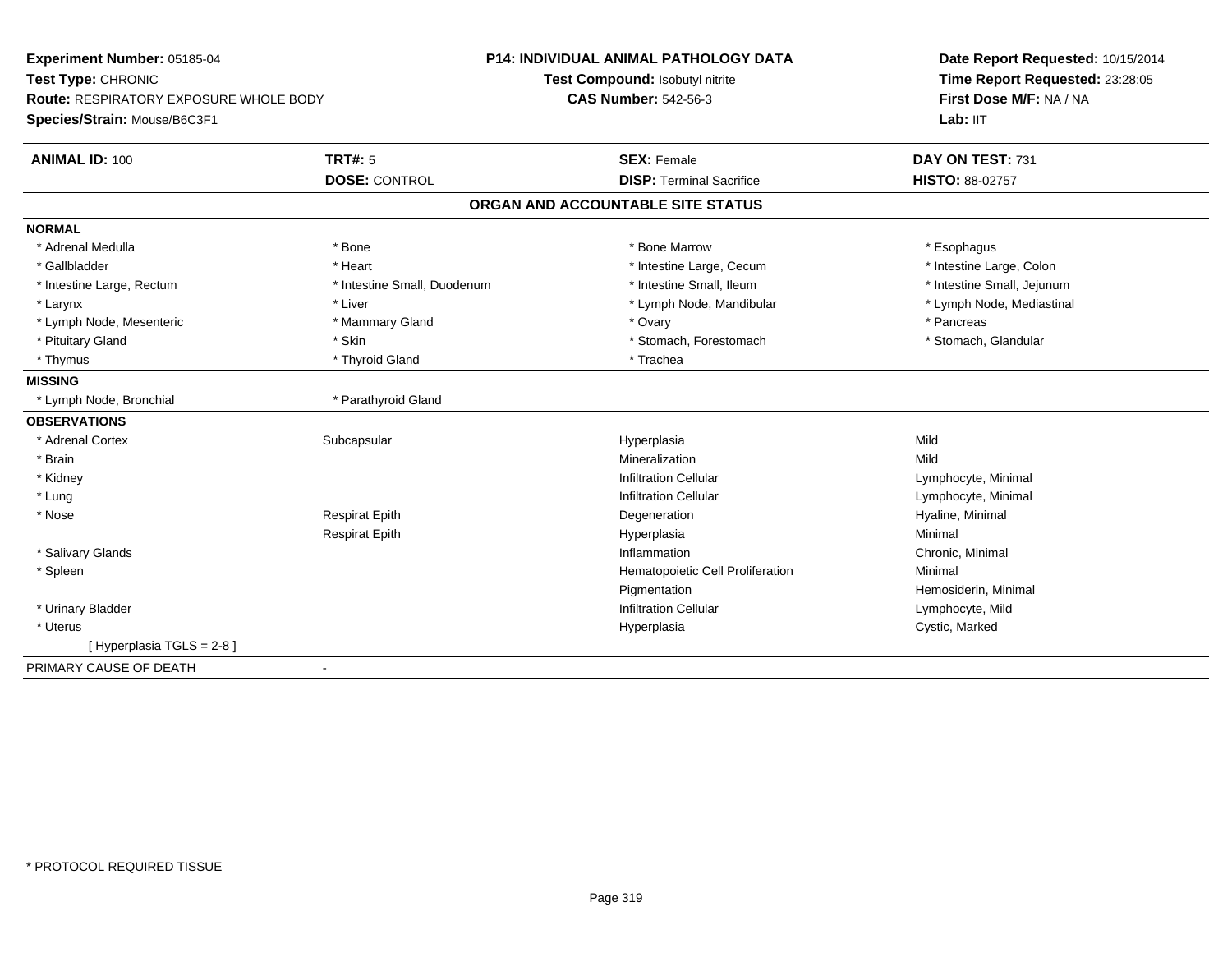| Experiment Number: 05185-04<br>Test Type: CHRONIC<br><b>Route: RESPIRATORY EXPOSURE WHOLE BODY</b><br>Species/Strain: Mouse/B6C3F1 |                           | P14: INDIVIDUAL ANIMAL PATHOLOGY DATA<br>Test Compound: Isobutyl nitrite | Date Report Requested: 10/15/2014<br>Time Report Requested: 23:28:05<br>First Dose M/F: NA / NA<br>Lab: IIT |
|------------------------------------------------------------------------------------------------------------------------------------|---------------------------|--------------------------------------------------------------------------|-------------------------------------------------------------------------------------------------------------|
|                                                                                                                                    |                           | <b>CAS Number: 542-56-3</b>                                              |                                                                                                             |
| <b>ANIMAL ID: 101</b>                                                                                                              | <b>TRT#: 5</b>            | <b>SEX: Female</b>                                                       | DAY ON TEST: 729                                                                                            |
|                                                                                                                                    | <b>DOSE: CONTROL</b>      | <b>DISP: Terminal Sacrifice</b>                                          | <b>HISTO: 88-02758</b>                                                                                      |
|                                                                                                                                    |                           | ORGAN AND ACCOUNTABLE SITE STATUS                                        |                                                                                                             |
| <b>NORMAL</b>                                                                                                                      |                           |                                                                          |                                                                                                             |
| * Adrenal Medulla                                                                                                                  | * Bone                    | * Bone Marrow                                                            | * Brain                                                                                                     |
| * Esophagus                                                                                                                        | * Gallbladder             | * Heart                                                                  | * Intestine Large, Cecum                                                                                    |
| * Intestine Large, Colon                                                                                                           | * Intestine Large, Rectum | * Intestine Small, Duodenum                                              | * Intestine Small, Ileum                                                                                    |
| * Intestine Small, Jejunum                                                                                                         | * Larynx                  | * Lymph Node, Mandibular                                                 | * Lymph Node, Mediastinal                                                                                   |
| * Lymph Node, Mesenteric                                                                                                           | * Ovary                   | * Pancreas                                                               | * Skin                                                                                                      |
| * Stomach, Forestomach                                                                                                             | * Stomach, Glandular      | * Thyroid Gland                                                          | * Trachea                                                                                                   |
| * Uterus                                                                                                                           |                           |                                                                          |                                                                                                             |
| <b>MISSING</b>                                                                                                                     |                           |                                                                          |                                                                                                             |
| * Lymph Node, Bronchial                                                                                                            | * Parathyroid Gland       |                                                                          |                                                                                                             |
| <b>OBSERVATIONS</b>                                                                                                                |                           |                                                                          |                                                                                                             |
| * Adrenal Cortex                                                                                                                   | Subcapsular               | Hyperplasia                                                              | Mild                                                                                                        |
| * Kidney                                                                                                                           |                           | <b>Infiltration Cellular</b>                                             | Lymphocyte, Minimal                                                                                         |
| * Liver                                                                                                                            |                           | <b>Cytologic Alterations</b>                                             | Moderate                                                                                                    |
|                                                                                                                                    |                           | Inflammation                                                             | Chronic, Minimal                                                                                            |
| [ Cytologic Alterations TGLS = 2-12 ]                                                                                              |                           |                                                                          |                                                                                                             |
| * Lung                                                                                                                             |                           | <b>Infiltration Cellular</b>                                             | Lymphocyte, Minimal                                                                                         |
| * Mammary Gland                                                                                                                    |                           | Hyperplasia                                                              | Mild                                                                                                        |
| * Nose                                                                                                                             | <b>Respirat Epith</b>     | Degeneration                                                             | Hyaline, Minimal                                                                                            |
| * Pituitary Gland                                                                                                                  | Pars Distalis             | Adenoma                                                                  |                                                                                                             |
| * Salivary Glands                                                                                                                  |                           | Inflammation                                                             | Chronic, Mild                                                                                               |
| * Spleen                                                                                                                           |                           | Hematopoietic Cell Proliferation                                         | Minimal                                                                                                     |
|                                                                                                                                    |                           | Pigmentation                                                             | Hemosiderin, Minimal                                                                                        |
| * Thymus                                                                                                                           |                           | Lymphoma Malignant Lymphocytic                                           |                                                                                                             |
| [ Lymphoma Malignant Lymphocytic TGLS = 1-11 ]                                                                                     |                           |                                                                          |                                                                                                             |
| * Urinary Bladder                                                                                                                  |                           | Infiltration Cellular                                                    | Lymphocyte, Minimal                                                                                         |
| PRIMARY CAUSE OF DEATH                                                                                                             |                           |                                                                          |                                                                                                             |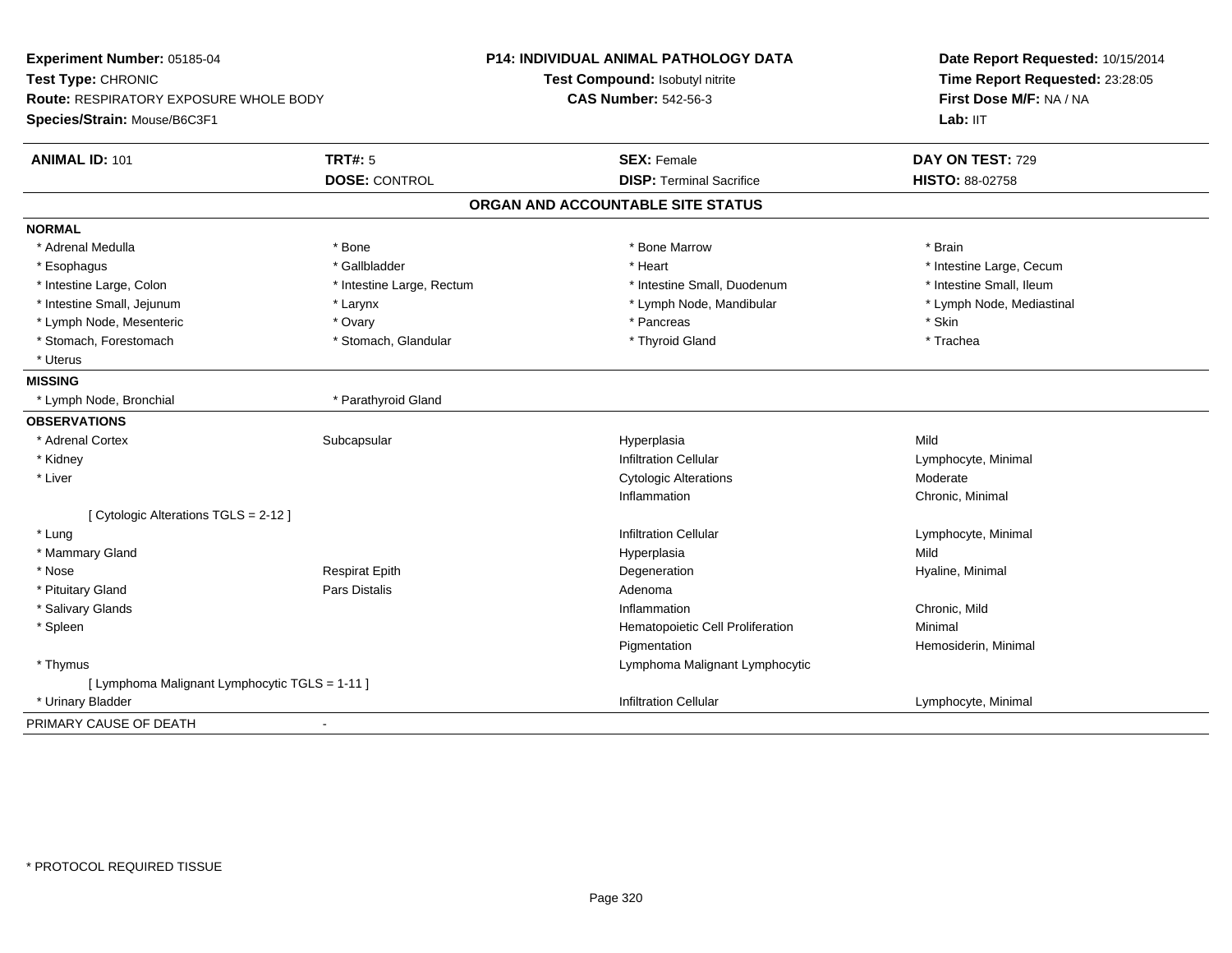| Experiment Number: 05185-04                   |                             | P14: INDIVIDUAL ANIMAL PATHOLOGY DATA | Date Report Requested: 10/15/2014<br>Time Report Requested: 23:28:05<br>First Dose M/F: NA / NA |  |
|-----------------------------------------------|-----------------------------|---------------------------------------|-------------------------------------------------------------------------------------------------|--|
| Test Type: CHRONIC                            |                             | Test Compound: Isobutyl nitrite       |                                                                                                 |  |
| <b>Route: RESPIRATORY EXPOSURE WHOLE BODY</b> |                             | <b>CAS Number: 542-56-3</b>           |                                                                                                 |  |
| Species/Strain: Mouse/B6C3F1                  |                             |                                       | Lab: IIT                                                                                        |  |
| <b>ANIMAL ID: 102</b>                         | <b>TRT#: 5</b>              | <b>SEX: Female</b>                    | DAY ON TEST: 731                                                                                |  |
|                                               | <b>DOSE: CONTROL</b>        | <b>DISP: Terminal Sacrifice</b>       | HISTO: 88-02759                                                                                 |  |
|                                               |                             | ORGAN AND ACCOUNTABLE SITE STATUS     |                                                                                                 |  |
| <b>NORMAL</b>                                 |                             |                                       |                                                                                                 |  |
| * Adrenal Medulla                             | * Bone Marrow               | * Brain                               | * Esophagus                                                                                     |  |
| * Gallbladder                                 | * Heart                     | * Intestine Large, Cecum              | * Intestine Large, Colon                                                                        |  |
| * Intestine Large, Rectum                     | * Intestine Small, Duodenum | * Intestine Small, Ileum              | * Intestine Small, Jejunum                                                                      |  |
| * Larynx                                      | * Lymph Node, Mandibular    | * Lymph Node, Mediastinal             | * Lymph Node, Mesenteric                                                                        |  |
| * Mammary Gland                               | * Nose                      | * Ovary                               | * Pancreas                                                                                      |  |
| * Pituitary Gland                             | * Skin                      | * Stomach, Forestomach                | * Stomach, Glandular                                                                            |  |
| * Thymus                                      | * Thyroid Gland             | * Trachea                             |                                                                                                 |  |
| <b>MISSING</b>                                |                             |                                       |                                                                                                 |  |
| * Lymph Node, Bronchial                       | * Parathyroid Gland         |                                       |                                                                                                 |  |
| <b>OBSERVATIONS</b>                           |                             |                                       |                                                                                                 |  |
| * Adrenal Cortex                              | Subcapsular                 | Hyperplasia                           | Mild                                                                                            |  |
| * Bone                                        |                             | Dysplasia                             | Minimal                                                                                         |  |
| Islets, Pancreatic                            |                             | Hyperplasia                           | Focal, Moderate                                                                                 |  |
| * Kidney                                      | Renal Tubule                | Hyperplasia                           | Focal, Minimal                                                                                  |  |
|                                               |                             | <b>Infiltration Cellular</b>          | Lymphocyte, Minimal                                                                             |  |
| * Liver                                       |                             | Inflammation                          | Chronic, Mild                                                                                   |  |
|                                               |                             | <b>Necrosis</b>                       | Mild                                                                                            |  |
| * Lung                                        |                             | Alveolar/Bronchiolar Adenoma          |                                                                                                 |  |
|                                               |                             | <b>Infiltration Cellular</b>          | Lymphocyte, Minimal                                                                             |  |
| [ Infiltration Cellular TGLS = 1-6 ]          |                             |                                       |                                                                                                 |  |
| Mesentery                                     | Fat                         | Necrosis                              | Moderate                                                                                        |  |
| [Necrosis TGLS = $2-11$ ]                     |                             |                                       |                                                                                                 |  |
| * Salivary Glands                             |                             | Inflammation                          | Chronic, Mild                                                                                   |  |
| * Spleen                                      |                             | Hematopoietic Cell Proliferation      | Minimal                                                                                         |  |
|                                               |                             | Pigmentation                          | Hemosiderin, Minimal                                                                            |  |
| * Urinary Bladder                             |                             | <b>Infiltration Cellular</b>          | Lymphocyte, Mild                                                                                |  |
| * Uterus                                      |                             | Hyperplasia                           | Cystic, Mild                                                                                    |  |
| PRIMARY CAUSE OF DEATH                        | $\blacksquare$              |                                       |                                                                                                 |  |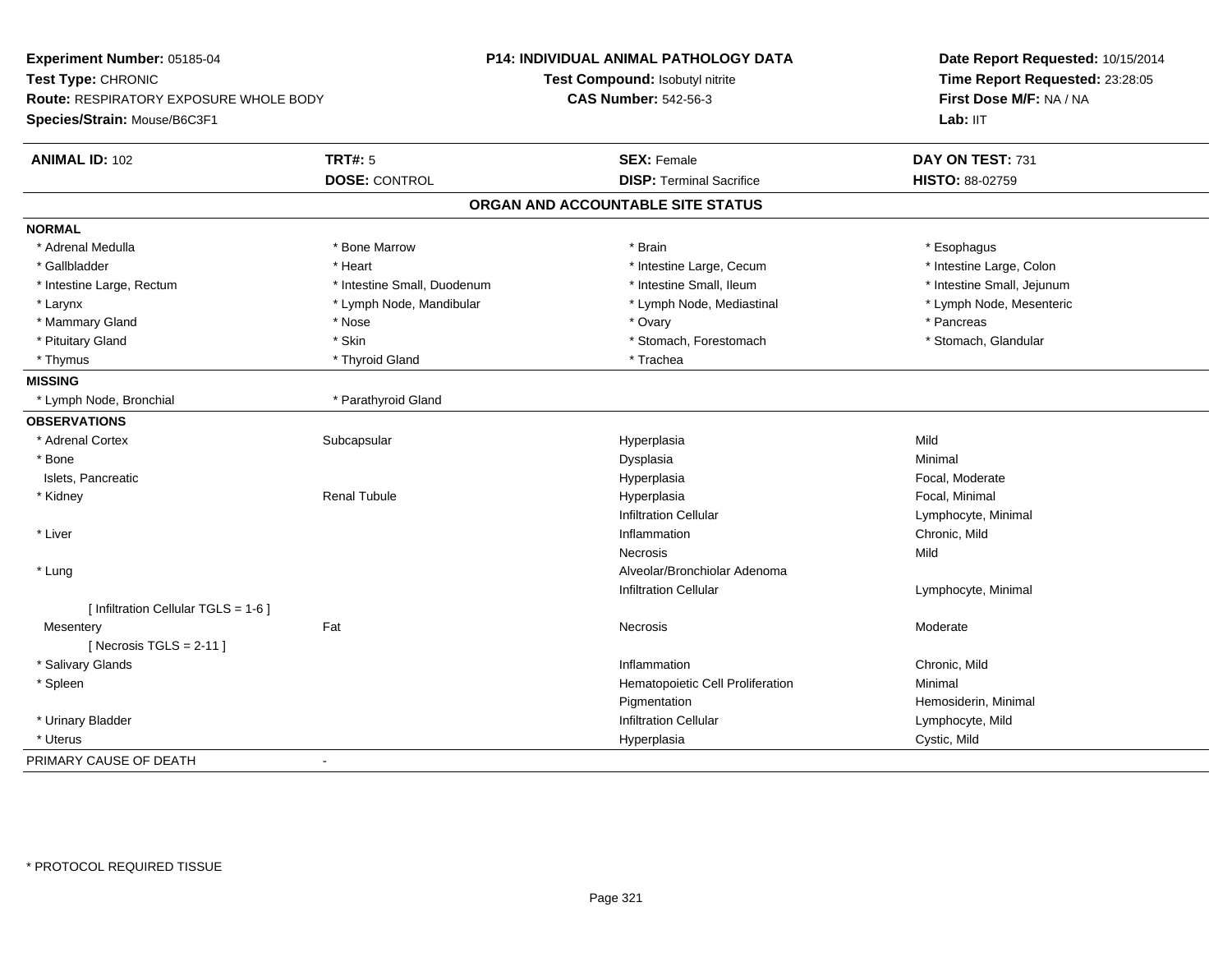| Experiment Number: 05185-04<br>Test Type: CHRONIC<br><b>Route: RESPIRATORY EXPOSURE WHOLE BODY</b> |                           | <b>P14: INDIVIDUAL ANIMAL PATHOLOGY DATA</b> | Date Report Requested: 10/15/2014<br>Time Report Requested: 23:28:05<br>First Dose M/F: NA / NA |  |
|----------------------------------------------------------------------------------------------------|---------------------------|----------------------------------------------|-------------------------------------------------------------------------------------------------|--|
|                                                                                                    |                           | Test Compound: Isobutyl nitrite              |                                                                                                 |  |
|                                                                                                    |                           | <b>CAS Number: 542-56-3</b>                  |                                                                                                 |  |
| Species/Strain: Mouse/B6C3F1                                                                       |                           |                                              | Lab: IIT                                                                                        |  |
| <b>ANIMAL ID: 103</b>                                                                              | <b>TRT#: 5</b>            | <b>SEX: Female</b>                           | DAY ON TEST: 595                                                                                |  |
|                                                                                                    | <b>DOSE: CONTROL</b>      | <b>DISP: Natural Death</b>                   | <b>HISTO: 88-02760</b>                                                                          |  |
|                                                                                                    |                           | ORGAN AND ACCOUNTABLE SITE STATUS            |                                                                                                 |  |
| <b>NORMAL</b>                                                                                      |                           |                                              |                                                                                                 |  |
| * Adrenal Medulla                                                                                  | * Bone                    | * Bone Marrow                                | * Esophagus                                                                                     |  |
| * Gallbladder                                                                                      | * Intestine Large, Cecum  | * Intestine Large, Colon                     | * Intestine Large, Rectum                                                                       |  |
| * Kidney                                                                                           | * Larynx                  | * Liver                                      | * Lung                                                                                          |  |
| * Lymph Node, Mandibular                                                                           | * Lymph Node, Mediastinal | * Lymph Node, Mesenteric                     | * Mammary Gland                                                                                 |  |
| * Ovary                                                                                            | * Pancreas                | * Skin                                       | * Stomach, Forestomach                                                                          |  |
| * Stomach, Glandular                                                                               | * Thyroid Gland           | * Trachea                                    | * Urinary Bladder                                                                               |  |
| <b>MISSING</b>                                                                                     |                           |                                              |                                                                                                 |  |
| * Intestine Small, Jejunum                                                                         | * Lymph Node, Bronchial   | * Parathyroid Gland                          | * Pituitary Gland                                                                               |  |
| * Thymus                                                                                           |                           |                                              |                                                                                                 |  |
| <b>AUTO PRECLUDES DIAG.</b>                                                                        |                           |                                              |                                                                                                 |  |
| * Intestine Small, Duodenum                                                                        | * Intestine Small, Ileum  |                                              |                                                                                                 |  |
| <b>OBSERVATIONS</b>                                                                                |                           |                                              |                                                                                                 |  |
| * Adrenal Cortex                                                                                   | Subcapsular               | Hyperplasia                                  | Mild                                                                                            |  |
| * Brain                                                                                            |                           | Mineralization                               | Minimal                                                                                         |  |
| * Heart                                                                                            | Artery                    | Inflammation                                 | Chronic, Minimal                                                                                |  |
| Mesentery                                                                                          | Artery                    | Inflammation                                 | Chronic, Moderate                                                                               |  |
| * Nose                                                                                             | <b>Respirat Epith</b>     | Degeneration                                 | Hyaline, Minimal                                                                                |  |
| * Salivary Glands                                                                                  |                           | Inflammation                                 | Chronic, Minimal                                                                                |  |
| * Spleen                                                                                           |                           | Hematopoietic Cell Proliferation             | Marked                                                                                          |  |
| * Uterus                                                                                           |                           | Hyperplasia                                  | Cystic, Minimal                                                                                 |  |
| PRIMARY CAUSE OF DEATH                                                                             | $\blacksquare$            |                                              |                                                                                                 |  |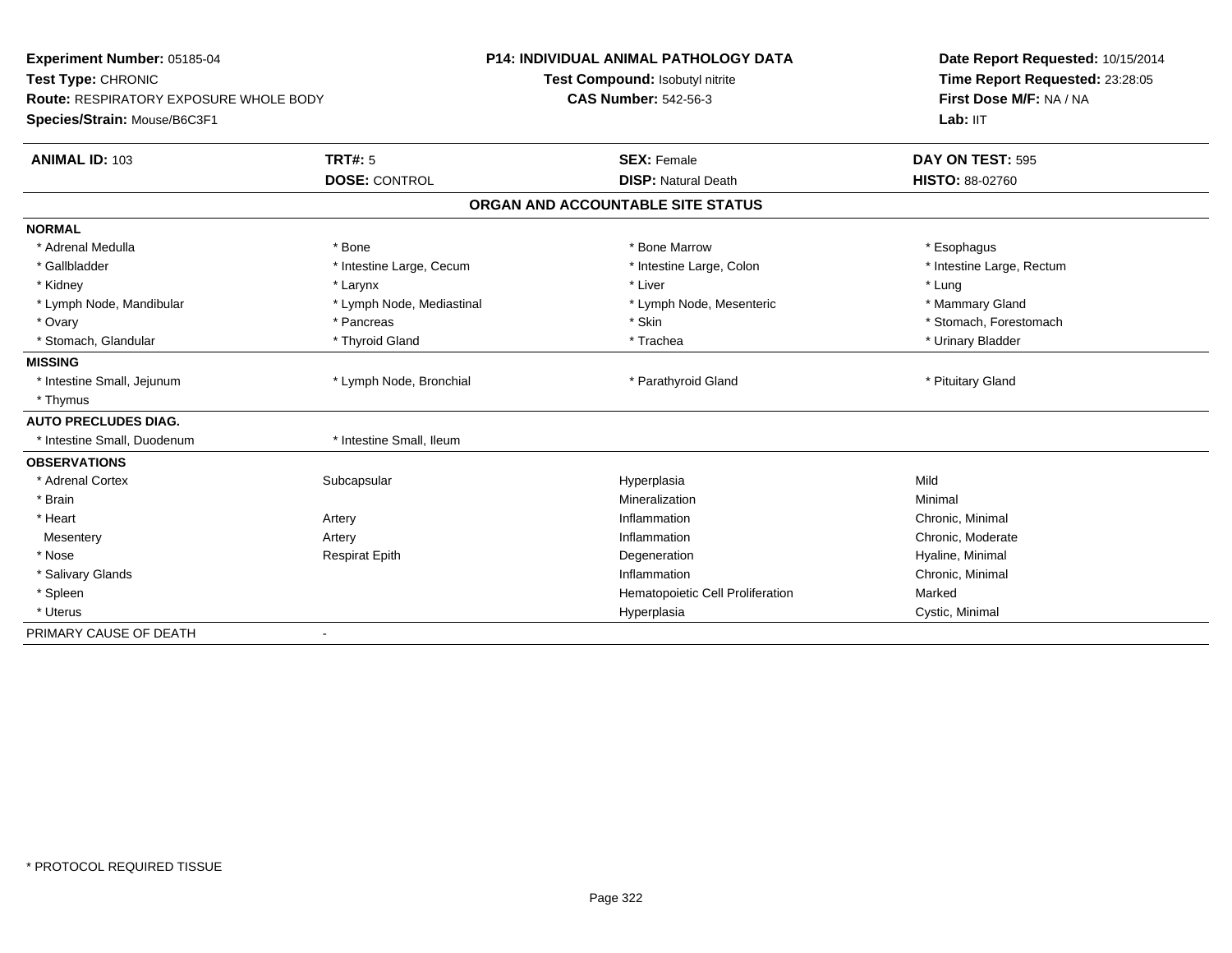| Experiment Number: 05185-04<br>Test Type: CHRONIC<br>Route: RESPIRATORY EXPOSURE WHOLE BODY |                           | P14: INDIVIDUAL ANIMAL PATHOLOGY DATA | Date Report Requested: 10/15/2014<br>Time Report Requested: 23:28:05<br>First Dose M/F: NA / NA |  |
|---------------------------------------------------------------------------------------------|---------------------------|---------------------------------------|-------------------------------------------------------------------------------------------------|--|
|                                                                                             |                           | Test Compound: Isobutyl nitrite       |                                                                                                 |  |
|                                                                                             |                           | <b>CAS Number: 542-56-3</b>           |                                                                                                 |  |
| Species/Strain: Mouse/B6C3F1                                                                |                           |                                       | Lab: IIT                                                                                        |  |
| <b>ANIMAL ID: 104</b>                                                                       | <b>TRT#: 5</b>            | <b>SEX: Female</b>                    | DAY ON TEST: 730                                                                                |  |
|                                                                                             | <b>DOSE: CONTROL</b>      | <b>DISP: Terminal Sacrifice</b>       | HISTO: 88-02761                                                                                 |  |
|                                                                                             |                           | ORGAN AND ACCOUNTABLE SITE STATUS     |                                                                                                 |  |
| <b>NORMAL</b>                                                                               |                           |                                       |                                                                                                 |  |
| * Adrenal Medulla                                                                           | * Bone                    | * Bone Marrow                         | * Brain                                                                                         |  |
| * Esophagus                                                                                 | * Gallbladder             | * Heart                               | * Intestine Large, Cecum                                                                        |  |
| * Intestine Large, Colon                                                                    | * Intestine Large, Rectum | * Intestine Small, Duodenum           | * Intestine Small, Ileum                                                                        |  |
| * Intestine Small, Jejunum                                                                  | * Larynx                  | * Lymph Node, Mandibular              | * Lymph Node, Mediastinal                                                                       |  |
| * Lymph Node, Mesenteric                                                                    | * Mammary Gland           | * Ovary                               | * Pancreas                                                                                      |  |
| * Pituitary Gland                                                                           | * Skin                    | * Stomach, Forestomach                | * Stomach, Glandular                                                                            |  |
| * Thymus                                                                                    | * Thyroid Gland           | * Trachea                             |                                                                                                 |  |
| <b>MISSING</b>                                                                              |                           |                                       |                                                                                                 |  |
| * Lymph Node, Bronchial                                                                     | * Parathyroid Gland       |                                       |                                                                                                 |  |
| <b>OBSERVATIONS</b>                                                                         |                           |                                       |                                                                                                 |  |
| * Adrenal Cortex                                                                            | Subcapsular               | Hyperplasia                           | Mild                                                                                            |  |
| * Kidney                                                                                    |                           | <b>Infiltration Cellular</b>          | Lymphocyte, Mild                                                                                |  |
| * Liver                                                                                     |                           | Inflammation                          | Chronic, Minimal                                                                                |  |
| * Lung                                                                                      |                           | <b>Infiltration Cellular</b>          | Lymphocyte, Minimal                                                                             |  |
| * Nose                                                                                      | <b>Respirat Epith</b>     | Degeneration                          | Hyaline, Minimal                                                                                |  |
| * Salivary Glands                                                                           |                           | Inflammation                          | Chronic, Minimal                                                                                |  |
| * Spleen                                                                                    |                           | Hematopoietic Cell Proliferation      | Minimal                                                                                         |  |
|                                                                                             |                           | Pigmentation                          | Hemosiderin, Minimal                                                                            |  |
| * Urinary Bladder                                                                           |                           | <b>Infiltration Cellular</b>          | Lymphocyte, Mild                                                                                |  |
| * Uterus                                                                                    |                           | Hyperplasia                           | Cystic, Moderate                                                                                |  |
| PRIMARY CAUSE OF DEATH                                                                      | $\overline{\phantom{a}}$  |                                       |                                                                                                 |  |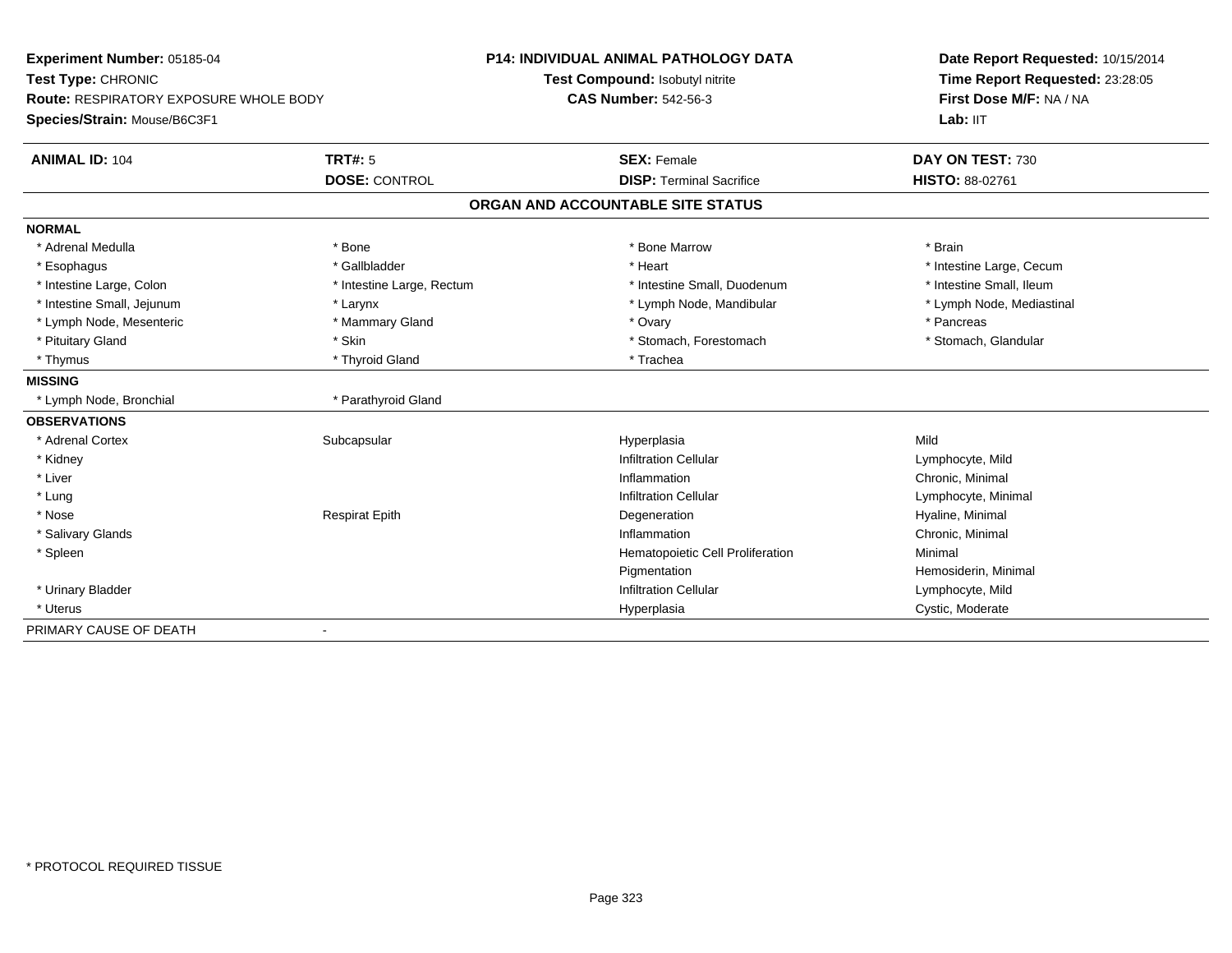| Experiment Number: 05185-04<br>Test Type: CHRONIC<br><b>Route: RESPIRATORY EXPOSURE WHOLE BODY</b> |                           | <b>P14: INDIVIDUAL ANIMAL PATHOLOGY DATA</b> | Date Report Requested: 10/15/2014<br>Time Report Requested: 23:28:05<br>First Dose M/F: NA / NA |  |
|----------------------------------------------------------------------------------------------------|---------------------------|----------------------------------------------|-------------------------------------------------------------------------------------------------|--|
|                                                                                                    |                           | Test Compound: Isobutyl nitrite              |                                                                                                 |  |
|                                                                                                    |                           | <b>CAS Number: 542-56-3</b>                  |                                                                                                 |  |
| Species/Strain: Mouse/B6C3F1                                                                       |                           |                                              | Lab: IIT                                                                                        |  |
| <b>ANIMAL ID: 105</b>                                                                              | <b>TRT#: 5</b>            | <b>SEX: Female</b>                           | DAY ON TEST: 649                                                                                |  |
|                                                                                                    | <b>DOSE: CONTROL</b>      | <b>DISP:</b> Moribund Sacrifice              | <b>HISTO: 88-02762</b>                                                                          |  |
|                                                                                                    |                           | ORGAN AND ACCOUNTABLE SITE STATUS            |                                                                                                 |  |
| <b>NORMAL</b>                                                                                      |                           |                                              |                                                                                                 |  |
| * Adrenal Cortex                                                                                   | * Adrenal Medulla         | * Bone                                       | * Bone Marrow                                                                                   |  |
| * Esophagus                                                                                        | * Gallbladder             | * Heart                                      | * Intestine Large, Cecum                                                                        |  |
| * Intestine Large, Colon                                                                           | * Intestine Large, Rectum | * Intestine Small, Duodenum                  | * Intestine Small, Ileum                                                                        |  |
| * Intestine Small, Jejunum                                                                         | * Larynx                  | * Liver                                      | * Lymph Node, Mandibular                                                                        |  |
| * Lymph Node, Mediastinal                                                                          | * Lymph Node, Mesenteric  | * Mammary Gland                              | * Nose                                                                                          |  |
| * Ovary                                                                                            | * Pancreas                | * Parathyroid Gland                          | * Pituitary Gland                                                                               |  |
| * Skin                                                                                             | * Stomach, Forestomach    | * Stomach, Glandular                         | * Thymus                                                                                        |  |
| * Trachea                                                                                          | * Urinary Bladder         |                                              |                                                                                                 |  |
| <b>MISSING</b>                                                                                     |                           |                                              |                                                                                                 |  |
| * Lymph Node, Bronchial                                                                            |                           |                                              |                                                                                                 |  |
| <b>OBSERVATIONS</b>                                                                                |                           |                                              |                                                                                                 |  |
| * Brain                                                                                            |                           | Mineralization                               | Mild                                                                                            |  |
| * Kidney                                                                                           |                           | <b>Infiltration Cellular</b>                 | Lymphocyte, Minimal                                                                             |  |
| * Lung                                                                                             |                           | <b>Infiltration Cellular</b>                 | Lymphocyte, Minimal                                                                             |  |
| * Salivary Glands                                                                                  |                           | Inflammation                                 | Chronic, Mild                                                                                   |  |
| * Spleen                                                                                           |                           | Hematopoietic Cell Proliferation             | Minimal                                                                                         |  |
|                                                                                                    |                           | Pigmentation                                 | Hemosiderin, Minimal                                                                            |  |
| * Thyroid Gland                                                                                    | <b>Follicular Cel</b>     | Adenoma                                      |                                                                                                 |  |
| * Uterus                                                                                           |                           | Hyperplasia                                  | Cystic, Minimal                                                                                 |  |
| PRIMARY CAUSE OF DEATH                                                                             |                           |                                              |                                                                                                 |  |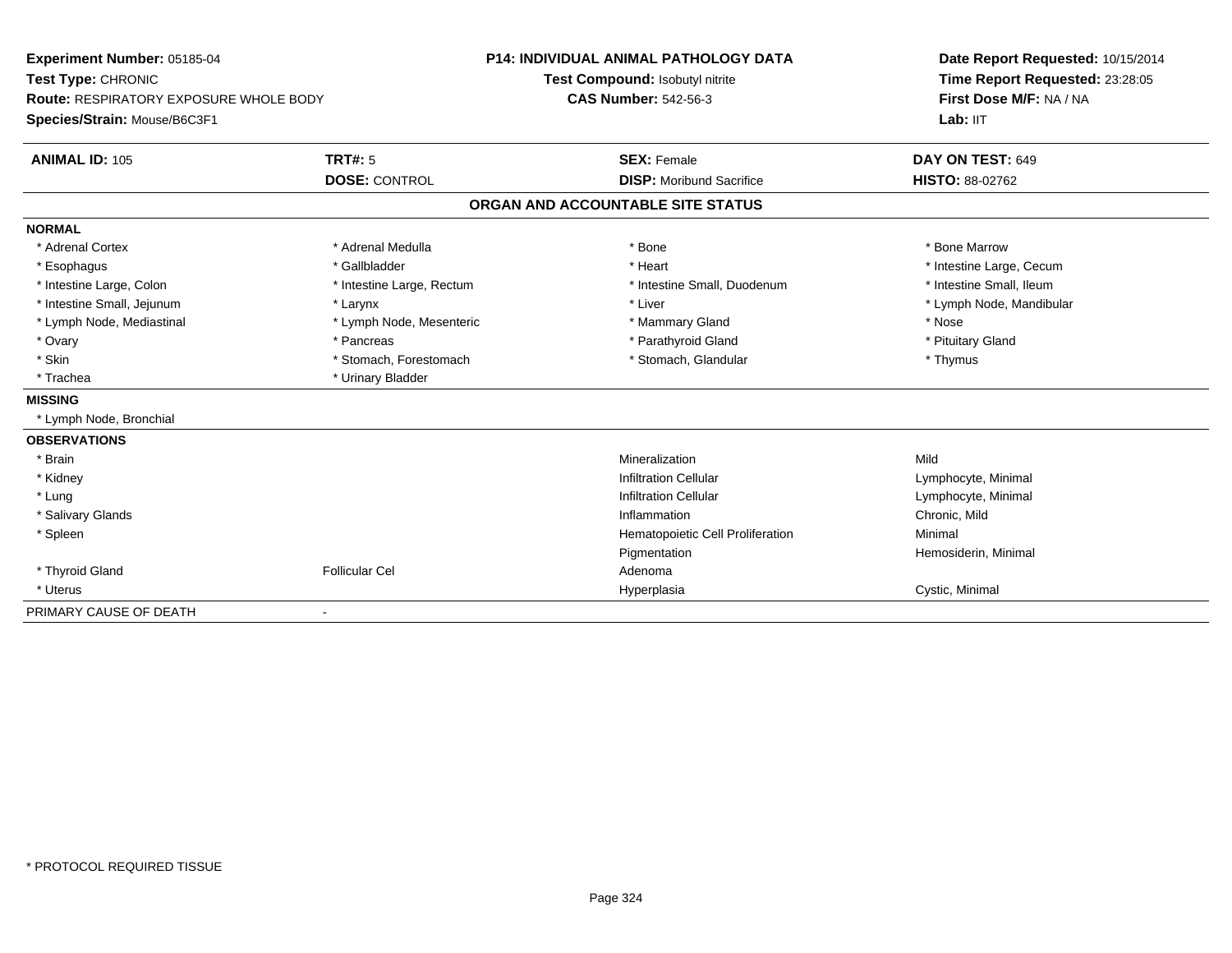| Experiment Number: 05185-04                    |                             | <b>P14: INDIVIDUAL ANIMAL PATHOLOGY DATA</b> | Date Report Requested: 10/15/2014 |  |
|------------------------------------------------|-----------------------------|----------------------------------------------|-----------------------------------|--|
| Test Type: CHRONIC                             |                             | Test Compound: Isobutyl nitrite              | Time Report Requested: 23:28:05   |  |
| <b>Route: RESPIRATORY EXPOSURE WHOLE BODY</b>  |                             | <b>CAS Number: 542-56-3</b>                  | First Dose M/F: NA / NA           |  |
| Species/Strain: Mouse/B6C3F1                   |                             |                                              | Lab: IIT                          |  |
| <b>ANIMAL ID: 106</b>                          | <b>TRT#: 5</b>              | <b>SEX: Female</b>                           | DAY ON TEST: 729                  |  |
|                                                | <b>DOSE: CONTROL</b>        | <b>DISP: Terminal Sacrifice</b>              | HISTO: 88-02763                   |  |
|                                                |                             | ORGAN AND ACCOUNTABLE SITE STATUS            |                                   |  |
| <b>NORMAL</b>                                  |                             |                                              |                                   |  |
| * Adrenal Medulla                              | * Bone                      | * Bone Marrow                                | * Esophagus                       |  |
| * Gallbladder                                  | * Heart                     | * Intestine Large, Cecum                     | * Intestine Large, Colon          |  |
| * Intestine Large, Rectum                      | * Intestine Small, Duodenum | * Intestine Small, Ileum                     | * Intestine Small, Jejunum        |  |
| * Larynx                                       | * Lymph Node, Mandibular    | * Lymph Node, Mediastinal                    | * Lymph Node, Mesenteric          |  |
| * Mammary Gland                                | * Ovary                     | * Pancreas                                   | * Skin                            |  |
| * Stomach, Forestomach                         | * Stomach, Glandular        | * Trachea                                    |                                   |  |
| <b>MISSING</b>                                 |                             |                                              |                                   |  |
| * Lymph Node, Bronchial                        | * Parathyroid Gland         |                                              |                                   |  |
| <b>OBSERVATIONS</b>                            |                             |                                              |                                   |  |
| * Adrenal Cortex                               | Subcapsular                 | Hyperplasia                                  | Mild                              |  |
| * Brain                                        |                             | Mineralization                               | Minimal                           |  |
| * Kidney                                       |                             | <b>Infiltration Cellular</b>                 | Lymphocyte, Minimal               |  |
| * Liver                                        |                             | <b>Basophilic Focus</b>                      |                                   |  |
| * Lung                                         |                             | Alveolar/Bronchiolar Carcinoma               |                                   |  |
|                                                |                             | <b>Infiltration Cellular</b>                 | Lymphocyte, Minimal               |  |
| [ Alveolar/Bronchiolar Carcinoma TGLS = 1-11 ] |                             |                                              |                                   |  |
| * Nose                                         | <b>Respirat Epith</b>       | Degeneration                                 | Hyaline, Minimal                  |  |
|                                                |                             | Inflammation                                 | Chronic Active, Minimal           |  |
| * Pituitary Gland                              | Pars Intermed               | Adenoma                                      |                                   |  |
| [Adenoma TGLS = 2-3,3.1]                       |                             |                                              |                                   |  |
| * Salivary Glands                              |                             | Inflammation                                 | Chronic, Mild                     |  |
| * Spleen                                       |                             | Hematopoietic Cell Proliferation             | Minimal                           |  |
|                                                |                             | Pigmentation                                 | Hemosiderin, Minimal              |  |
| * Thymus                                       |                             | Hyperplasia                                  | Lymphoid, Mild                    |  |
| * Thyroid Gland                                | <b>Follicular Cel</b>       | Adenoma                                      |                                   |  |
| * Urinary Bladder                              |                             | <b>Infiltration Cellular</b>                 | Lymphocyte, Minimal               |  |
| * Uterus                                       |                             | Hyperplasia                                  | Cystic, Moderate                  |  |
| PRIMARY CAUSE OF DEATH                         | $\blacksquare$              |                                              |                                   |  |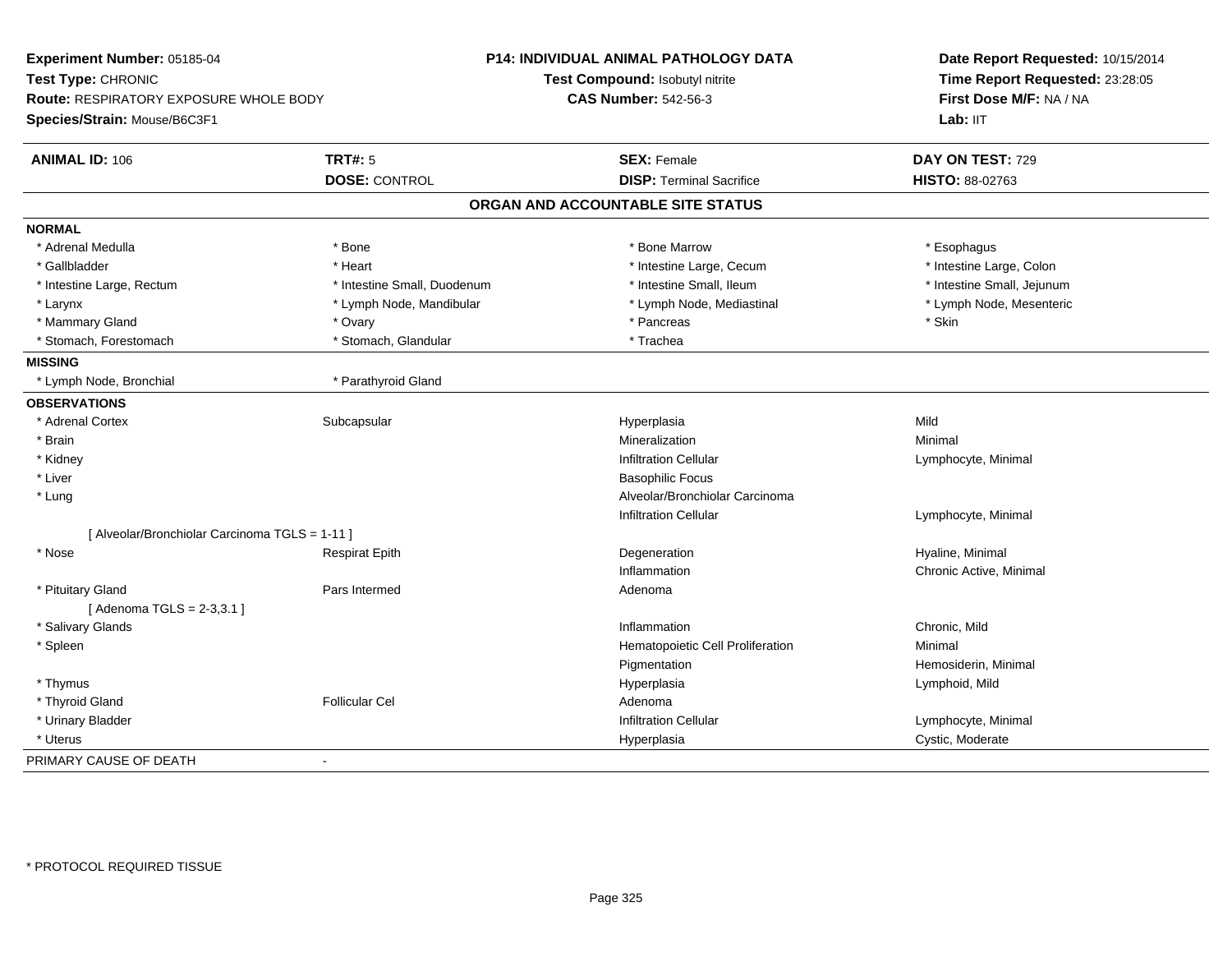| Experiment Number: 05185-04                   |                             | <b>P14: INDIVIDUAL ANIMAL PATHOLOGY DATA</b> | Date Report Requested: 10/15/2014                          |
|-----------------------------------------------|-----------------------------|----------------------------------------------|------------------------------------------------------------|
| Test Type: CHRONIC                            |                             | Test Compound: Isobutyl nitrite              | Time Report Requested: 23:28:05<br>First Dose M/F: NA / NA |
| <b>Route: RESPIRATORY EXPOSURE WHOLE BODY</b> |                             | <b>CAS Number: 542-56-3</b>                  |                                                            |
| Species/Strain: Mouse/B6C3F1                  |                             |                                              | Lab: IIT                                                   |
| <b>ANIMAL ID: 107</b>                         | <b>TRT#: 5</b>              | <b>SEX: Female</b>                           | DAY ON TEST: 730                                           |
|                                               | <b>DOSE: CONTROL</b>        | <b>DISP: Terminal Sacrifice</b>              | HISTO: 88-02764                                            |
|                                               |                             | ORGAN AND ACCOUNTABLE SITE STATUS            |                                                            |
| <b>NORMAL</b>                                 |                             |                                              |                                                            |
| * Adrenal Medulla                             | * Bone                      | * Bone Marrow                                | * Esophagus                                                |
| * Gallbladder                                 | * Heart                     | * Intestine Large, Cecum                     | * Intestine Large, Colon                                   |
| * Intestine Large, Rectum                     | * Intestine Small, Duodenum | * Intestine Small, Ileum                     | * Intestine Small, Jejunum                                 |
| * Larynx                                      | * Lymph Node, Mandibular    | * Lymph Node, Mesenteric                     | * Mammary Gland                                            |
| * Nose                                        | * Parathyroid Gland         | * Skin                                       | * Stomach, Forestomach                                     |
| * Stomach, Glandular                          | * Thymus                    | * Trachea                                    |                                                            |
| <b>MISSING</b>                                |                             |                                              |                                                            |
| * Lymph Node, Bronchial                       | * Ovary                     | * Urinary Bladder                            |                                                            |
| <b>OBSERVATIONS</b>                           |                             |                                              |                                                            |
| * Adrenal Cortex                              | Subcapsular                 | Hyperplasia                                  | Mild                                                       |
| * Brain                                       |                             | Mineralization                               | Mild                                                       |
| * Kidney                                      |                             | <b>Infiltration Cellular</b>                 | Lymphocyte, Minimal                                        |
| * Liver                                       |                             | Inflammation                                 | Chronic, Minimal                                           |
| * Lung                                        |                             | <b>Infiltration Cellular</b>                 | Lymphocyte, Mild                                           |
| * Lymph Node, Mediastinal                     |                             | Hyperplasia                                  | Lymphoid, Mild                                             |
| * Pancreas                                    | Acinus                      | Atrophy                                      | Marked                                                     |
|                                               |                             | Inflammation                                 | Chronic, Moderate                                          |
| * Pituitary Gland                             | Pars Distalis               | Adenoma                                      |                                                            |
| * Salivary Glands                             |                             | Inflammation                                 | Chronic, Mild                                              |
| * Spleen                                      |                             | Hematopoietic Cell Proliferation             | Minimal                                                    |
|                                               |                             | Pigmentation                                 | Hemosiderin, Minimal                                       |
| * Thyroid Gland                               | <b>Follicular Cel</b>       | Hyperplasia                                  | Focal, Mild                                                |
| * Uterus                                      |                             | Hyperplasia                                  | Cystic, Minimal                                            |
| PRIMARY CAUSE OF DEATH                        | $\blacksquare$              |                                              |                                                            |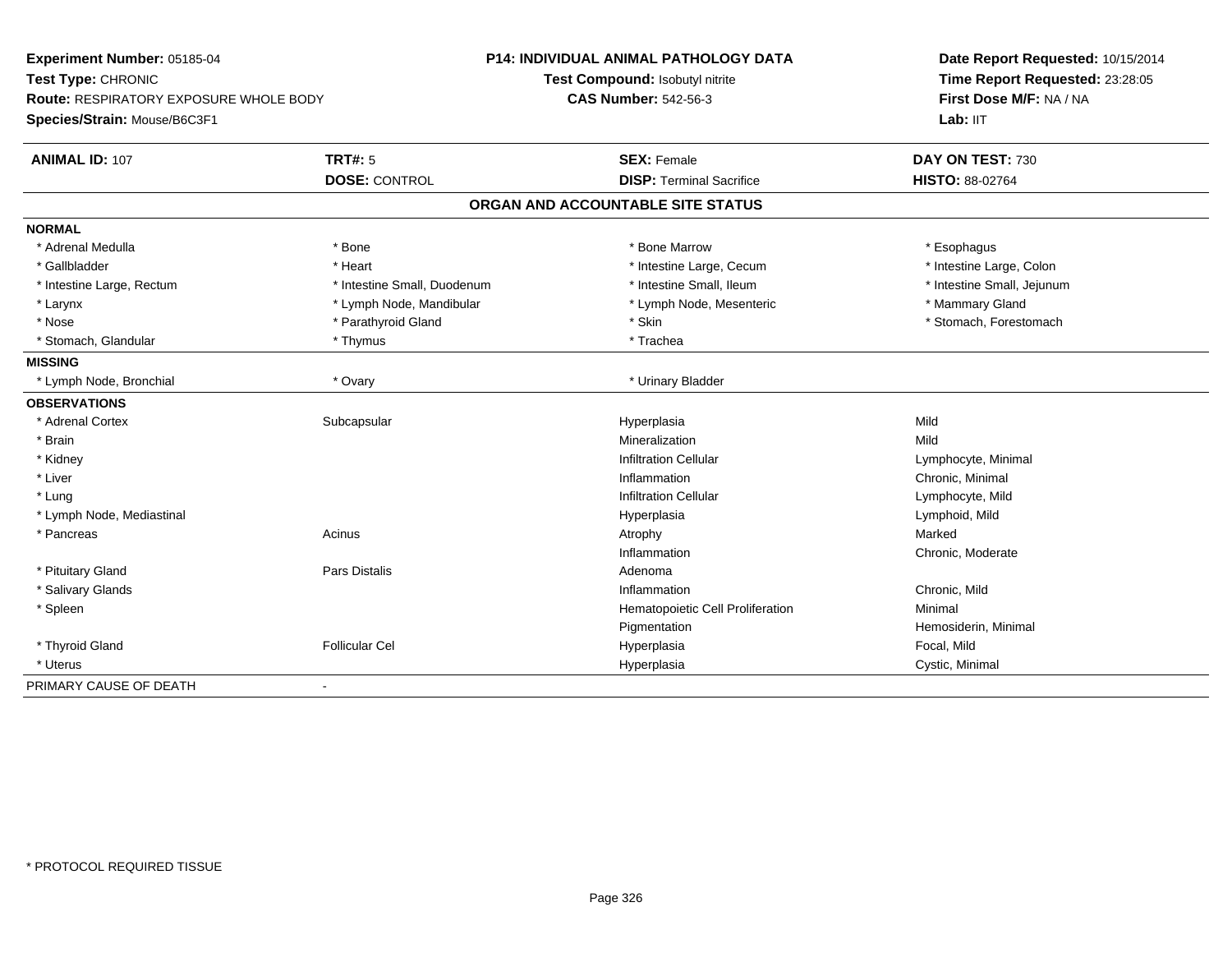| Experiment Number: 05185-04<br>Test Type: CHRONIC                             |                          | <b>P14: INDIVIDUAL ANIMAL PATHOLOGY DATA</b><br>Test Compound: Isobutyl nitrite | Date Report Requested: 10/15/2014<br>Time Report Requested: 23:28:05 |
|-------------------------------------------------------------------------------|--------------------------|---------------------------------------------------------------------------------|----------------------------------------------------------------------|
| <b>Route: RESPIRATORY EXPOSURE WHOLE BODY</b><br>Species/Strain: Mouse/B6C3F1 |                          | <b>CAS Number: 542-56-3</b>                                                     | First Dose M/F: NA / NA<br>Lab: IIT                                  |
| <b>ANIMAL ID: 108</b>                                                         | TRT#: 5                  | <b>SEX: Female</b>                                                              | DAY ON TEST: 696                                                     |
|                                                                               | <b>DOSE: CONTROL</b>     | <b>DISP: Natural Death</b>                                                      | <b>HISTO: 88-02765</b>                                               |
|                                                                               |                          | ORGAN AND ACCOUNTABLE SITE STATUS                                               |                                                                      |
| <b>NORMAL</b>                                                                 |                          |                                                                                 |                                                                      |
| * Adrenal Medulla                                                             | * Bone Marrow            | * Esophagus                                                                     | * Gallbladder                                                        |
| * Heart                                                                       | * Intestine Large, Cecum | * Intestine Large, Colon                                                        | * Intestine Large, Rectum                                            |
| * Larynx                                                                      | * Lung                   | * Lymph Node, Mandibular                                                        | * Lymph Node, Mediastinal                                            |
| * Lymph Node, Mesenteric                                                      | * Mammary Gland          | * Ovary                                                                         | * Pancreas                                                           |
| * Pituitary Gland                                                             | * Skin                   | * Stomach, Forestomach                                                          | * Stomach, Glandular                                                 |
| * Thyroid Gland                                                               | * Trachea                |                                                                                 |                                                                      |
| <b>MISSING</b>                                                                |                          |                                                                                 |                                                                      |
| * Lymph Node, Bronchial                                                       | * Parathyroid Gland      |                                                                                 |                                                                      |
| <b>AUTO PRECLUDES DIAG.</b>                                                   |                          |                                                                                 |                                                                      |
| * Intestine Small, Duodenum                                                   | * Intestine Small, Ileum | * Intestine Small, Jejunum                                                      | * Urinary Bladder                                                    |
| <b>OBSERVATIONS</b>                                                           |                          |                                                                                 |                                                                      |
| * Adrenal Cortex                                                              | Subcapsular              | Hyperplasia                                                                     | Minimal                                                              |
| * Bone                                                                        |                          | Dysplasia                                                                       | Minimal                                                              |
| * Brain                                                                       |                          | Mineralization                                                                  | Moderate                                                             |
| * Kidney                                                                      | <b>Renal Tubule</b>      | Dilatation                                                                      | Moderate                                                             |
|                                                                               |                          | <b>Infiltration Cellular</b>                                                    | Lymphocyte, Minimal                                                  |
| * Liver                                                                       |                          | Hepatocellular Carcinoma                                                        | Multiple                                                             |
| [ Hepatocellular Carcinoma TGLS = 4,5-5,11 ]                                  |                          |                                                                                 |                                                                      |
| * Nose                                                                        | <b>Respirat Epith</b>    | Hyperplasia                                                                     | Minimal                                                              |
| * Salivary Glands                                                             |                          | Inflammation                                                                    | Chronic, Minimal                                                     |
| * Spleen                                                                      |                          | Hematopoietic Cell Proliferation                                                | Minimal                                                              |
|                                                                               |                          | Pigmentation                                                                    | Hemosiderin, Minimal                                                 |
| * Thymus                                                                      |                          | Atrophy                                                                         | Moderate                                                             |
| * Uterus                                                                      |                          | Hyperplasia                                                                     | Cystic, Mild                                                         |
| PRIMARY CAUSE OF DEATH                                                        |                          |                                                                                 |                                                                      |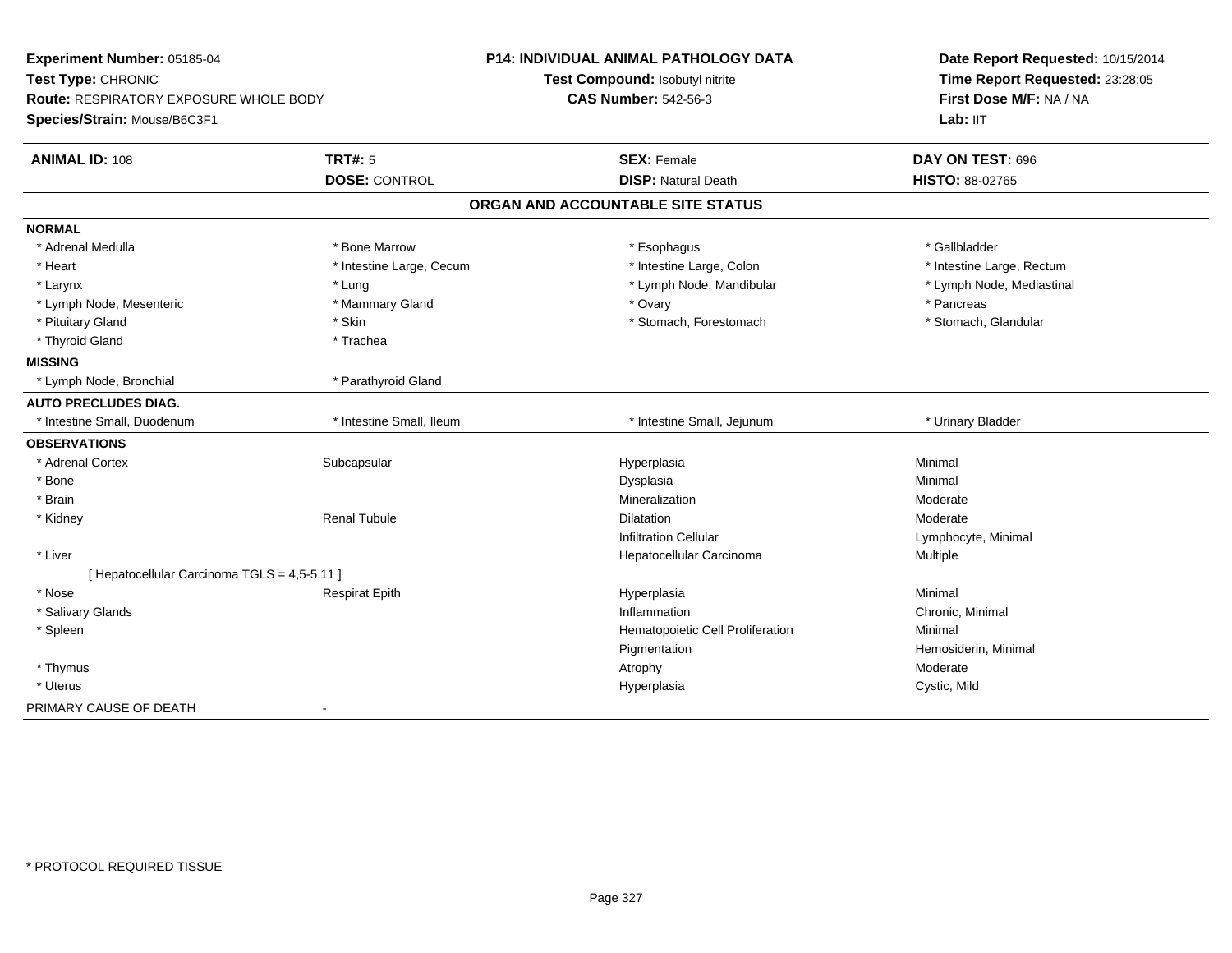| Experiment Number: 05185-04                                                                    |                           | <b>P14: INDIVIDUAL ANIMAL PATHOLOGY DATA</b> | Date Report Requested: 10/15/2014 |  |
|------------------------------------------------------------------------------------------------|---------------------------|----------------------------------------------|-----------------------------------|--|
| Test Type: CHRONIC                                                                             |                           | Test Compound: Isobutyl nitrite              | Time Report Requested: 23:28:05   |  |
| <b>Route: RESPIRATORY EXPOSURE WHOLE BODY</b>                                                  |                           | <b>CAS Number: 542-56-3</b>                  | First Dose M/F: NA / NA           |  |
| Species/Strain: Mouse/B6C3F1                                                                   |                           |                                              | Lab: IIT                          |  |
| <b>ANIMAL ID: 109</b>                                                                          | <b>TRT#: 5</b>            | <b>SEX: Female</b>                           | DAY ON TEST: 643                  |  |
|                                                                                                | <b>DOSE: CONTROL</b>      | <b>DISP: Natural Death</b>                   | <b>HISTO: 88-02766</b>            |  |
|                                                                                                |                           | ORGAN AND ACCOUNTABLE SITE STATUS            |                                   |  |
| <b>NORMAL</b>                                                                                  |                           |                                              |                                   |  |
| * Adrenal Medulla                                                                              | * Bone Marrow             | * Esophagus                                  | * Heart                           |  |
| * Intestine Large, Colon                                                                       | * Larynx                  | * Lymph Node, Mesenteric                     | * Mammary Gland                   |  |
| * Ovary                                                                                        | * Pancreas                | * Parathyroid Gland                          | * Pituitary Gland                 |  |
| * Skin                                                                                         | * Stomach, Forestomach    | * Stomach, Glandular                         | * Thyroid Gland                   |  |
| * Trachea                                                                                      |                           |                                              |                                   |  |
| <b>MISSING</b>                                                                                 |                           |                                              |                                   |  |
| * Gallbladder                                                                                  | * Lymph Node, Bronchial   |                                              |                                   |  |
| <b>AUTO PRECLUDES DIAG.</b>                                                                    |                           |                                              |                                   |  |
| * Intestine Large, Cecum                                                                       | * Intestine Large, Rectum | * Intestine Small, Duodenum                  | * Intestine Small, Ileum          |  |
| * Intestine Small, Jejunum                                                                     |                           |                                              |                                   |  |
| <b>OBSERVATIONS</b>                                                                            |                           |                                              |                                   |  |
| * Adrenal Cortex                                                                               | Subcapsular               | Hyperplasia                                  | Marked                            |  |
| * Bone                                                                                         |                           | Dysplasia                                    | Minimal                           |  |
| * Brain                                                                                        |                           | Mineralization                               | Mild                              |  |
| * Kidney                                                                                       |                           | Hydronephrosis                               | Mild                              |  |
| * Liver                                                                                        |                           | Histiocytic Sarcoma                          |                                   |  |
| [ Histiocytic Sarcoma TGLS = 5-5 ]                                                             |                           |                                              |                                   |  |
| * Lung                                                                                         |                           | Inflammation                                 | Chronic Active, Minimal           |  |
| Lymph Node                                                                                     | Inguinal                  | Histiocytic Sarcoma                          |                                   |  |
|                                                                                                | Lumbar                    | Histiocytic Sarcoma                          |                                   |  |
|                                                                                                | Renal                     | Histiocytic Sarcoma                          |                                   |  |
| [ Histiocytic Sarcoma TGLS = 2-11,3-12,1-11 ]<br>[ Histiocytic Sarcoma TGLS = 2-11,3-12,1-11 ] |                           |                                              |                                   |  |
| [ Histiocytic Sarcoma TGLS = 2-11,3-12,1-11 ]                                                  |                           |                                              |                                   |  |
| * Lymph Node, Mandibular                                                                       |                           | Histiocytic Sarcoma                          |                                   |  |
| [ Histiocytic Sarcoma TGLS = 2-11,3-12,1-11 ]                                                  |                           |                                              |                                   |  |
| * Lymph Node, Mediastinal                                                                      |                           | Histiocytic Sarcoma                          |                                   |  |
| [ Histiocytic Sarcoma TGLS = 2-11,3-12,1-11 ]                                                  |                           |                                              |                                   |  |
| * Nose                                                                                         |                           | Inflammation                                 | Chronic Active, Minimal           |  |
|                                                                                                | <b>Respirat Epith</b>     | Metaplasia                                   | Squamous, Minimal                 |  |
|                                                                                                |                           |                                              |                                   |  |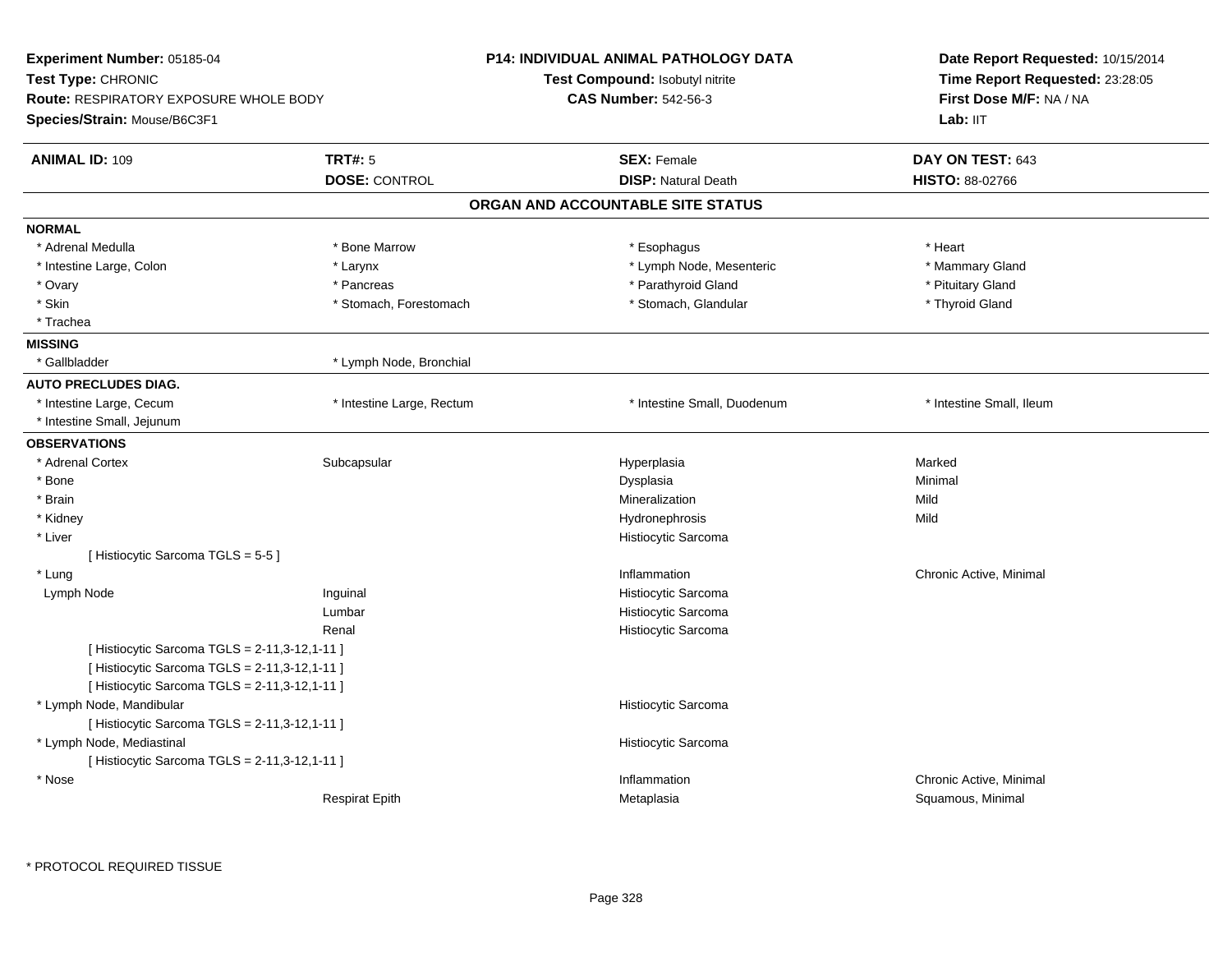| <b>Experiment Number: 05185-04</b><br><b>Test Type: CHRONIC</b><br><b>Route: RESPIRATORY EXPOSURE WHOLE BODY</b><br>Species/Strain: Mouse/B6C3F1 |                                        | <b>P14: INDIVIDUAL ANIMAL PATHOLOGY DATA</b><br><b>Test Compound: Isobutyl nitrite</b><br><b>CAS Number: 542-56-3</b> | Date Report Requested: 10/15/2014<br>Time Report Requested: 23:28:05<br>First Dose M/F: NA / NA<br>Lab: IIT |
|--------------------------------------------------------------------------------------------------------------------------------------------------|----------------------------------------|-----------------------------------------------------------------------------------------------------------------------|-------------------------------------------------------------------------------------------------------------|
| <b>ANIMAL ID: 109</b>                                                                                                                            | <b>TRT#: 5</b><br><b>DOSE: CONTROL</b> | <b>SEX: Female</b><br><b>DISP:</b> Natural Death                                                                      | DAY ON TEST: 643<br><b>HISTO: 88-02766</b>                                                                  |
|                                                                                                                                                  |                                        | ORGAN AND ACCOUNTABLE SITE STATUS                                                                                     |                                                                                                             |
| * Salivary Glands                                                                                                                                |                                        | Inflammation                                                                                                          | Chronic, Minimal                                                                                            |
| * Spleen                                                                                                                                         |                                        | Hematopoietic Cell Proliferation<br>Histiocytic Sarcoma                                                               | Moderate                                                                                                    |
| * Thymus                                                                                                                                         |                                        | Atrophy                                                                                                               | Moderate                                                                                                    |
| * Urinary Bladder                                                                                                                                |                                        | Lymphoma Malignant Histiocytic                                                                                        |                                                                                                             |
| * Uterus                                                                                                                                         |                                        | Histiocytic Sarcoma                                                                                                   |                                                                                                             |
| Vagina                                                                                                                                           |                                        | Histiocytic Sarcoma                                                                                                   |                                                                                                             |
| [Histiocytic Sarcoma TGLS = 6-13]                                                                                                                |                                        |                                                                                                                       |                                                                                                             |
| PRIMARY CAUSE OF DEATH                                                                                                                           | ۰                                      |                                                                                                                       |                                                                                                             |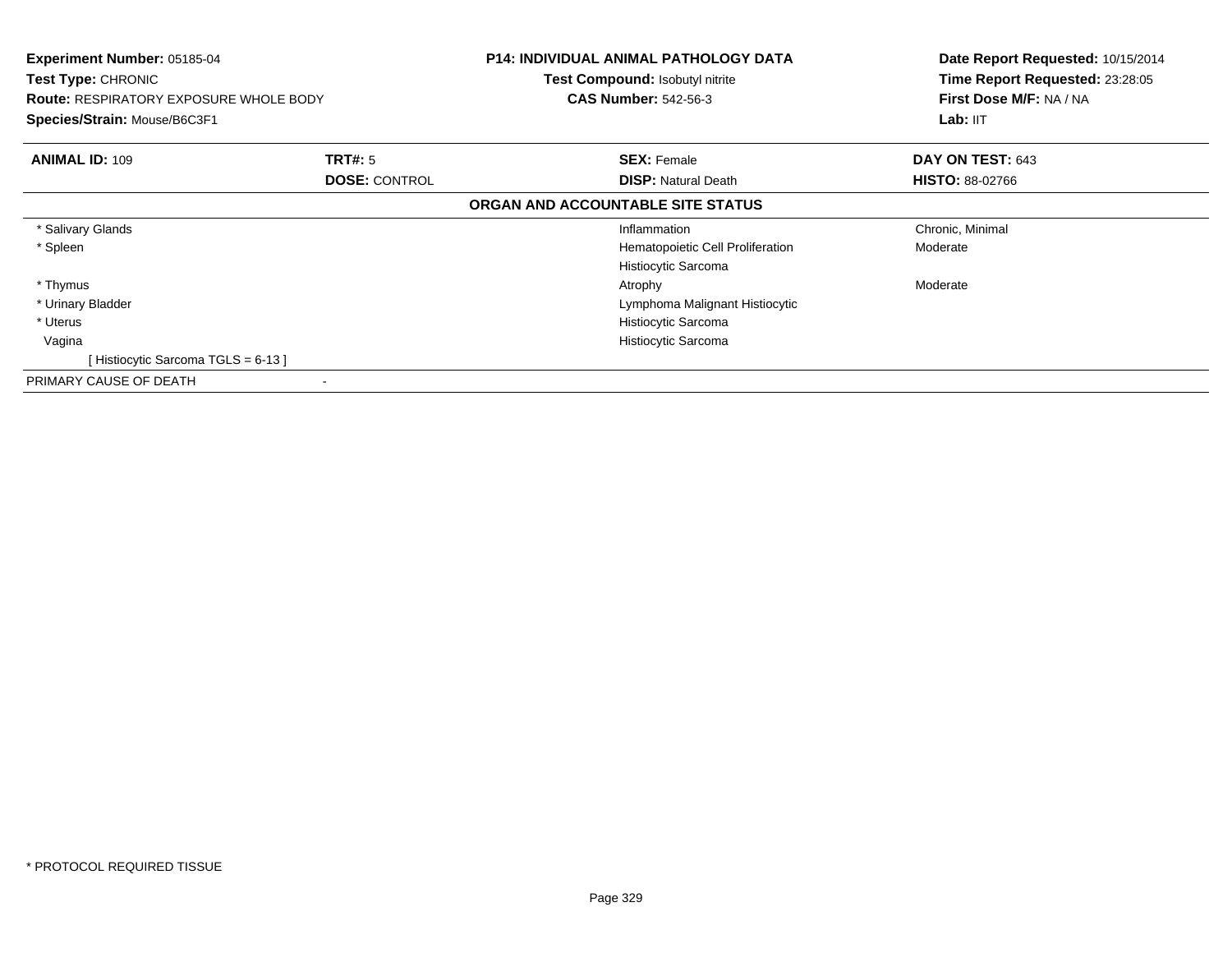| Experiment Number: 05185-04            |                             | <b>P14: INDIVIDUAL ANIMAL PATHOLOGY DATA</b> | Date Report Requested: 10/15/2014                          |
|----------------------------------------|-----------------------------|----------------------------------------------|------------------------------------------------------------|
| Test Type: CHRONIC                     |                             | Test Compound: Isobutyl nitrite              | Time Report Requested: 23:28:05<br>First Dose M/F: NA / NA |
| Route: RESPIRATORY EXPOSURE WHOLE BODY |                             | <b>CAS Number: 542-56-3</b>                  |                                                            |
| Species/Strain: Mouse/B6C3F1           |                             |                                              | Lab: IIT                                                   |
| <b>ANIMAL ID: 110</b>                  | <b>TRT#: 5</b>              | <b>SEX: Female</b>                           | DAY ON TEST: 731                                           |
|                                        | <b>DOSE: CONTROL</b>        | <b>DISP: Terminal Sacrifice</b>              | HISTO: 88-02767                                            |
|                                        |                             | ORGAN AND ACCOUNTABLE SITE STATUS            |                                                            |
| <b>NORMAL</b>                          |                             |                                              |                                                            |
| * Adrenal Medulla                      | * Bone Marrow               | * Brain                                      | * Esophagus                                                |
| * Gallbladder                          | * Heart                     | * Intestine Large, Cecum                     | * Intestine Large, Colon                                   |
| * Intestine Large, Rectum              | * Intestine Small, Duodenum | * Intestine Small, Ileum                     | * Intestine Small, Jejunum                                 |
| * Larynx                               | * Liver                     | * Lymph Node, Mandibular                     | * Lymph Node, Mediastinal                                  |
| * Lymph Node, Mesenteric               | * Mammary Gland             | * Nose                                       | * Ovary                                                    |
| * Pituitary Gland                      | * Skin                      | * Stomach, Forestomach                       | * Stomach, Glandular                                       |
| * Thyroid Gland                        | * Trachea                   |                                              |                                                            |
| <b>MISSING</b>                         |                             |                                              |                                                            |
| * Lymph Node, Bronchial                | * Parathyroid Gland         |                                              |                                                            |
| <b>OBSERVATIONS</b>                    |                             |                                              |                                                            |
| * Adrenal Cortex                       | Subcapsular                 | Hyperplasia                                  | Mild                                                       |
| * Bone                                 |                             | Dysplasia                                    | Minimal                                                    |
| * Kidney                               |                             | <b>Infiltration Cellular</b>                 | Lymphocyte, Minimal                                        |
| * Lung                                 |                             | <b>Infiltration Cellular</b>                 | Lymphocyte, Minimal                                        |
| * Pancreas                             |                             | Inflammation                                 | Chronic, Mild                                              |
| * Salivary Glands                      |                             | Inflammation                                 | Chronic, Mild                                              |
| * Spleen                               |                             | Hematopoietic Cell Proliferation             | Minimal                                                    |
|                                        |                             | Pigmentation                                 | Hemosiderin, Minimal                                       |
| * Thymus                               |                             | Hyperplasia                                  | Lymphoid, Mild                                             |
| * Urinary Bladder                      |                             | <b>Infiltration Cellular</b>                 | Lymphocyte, Minimal                                        |
| * Uterus                               |                             | Hyperplasia                                  | Cystic, Minimal                                            |
| PRIMARY CAUSE OF DEATH                 |                             |                                              |                                                            |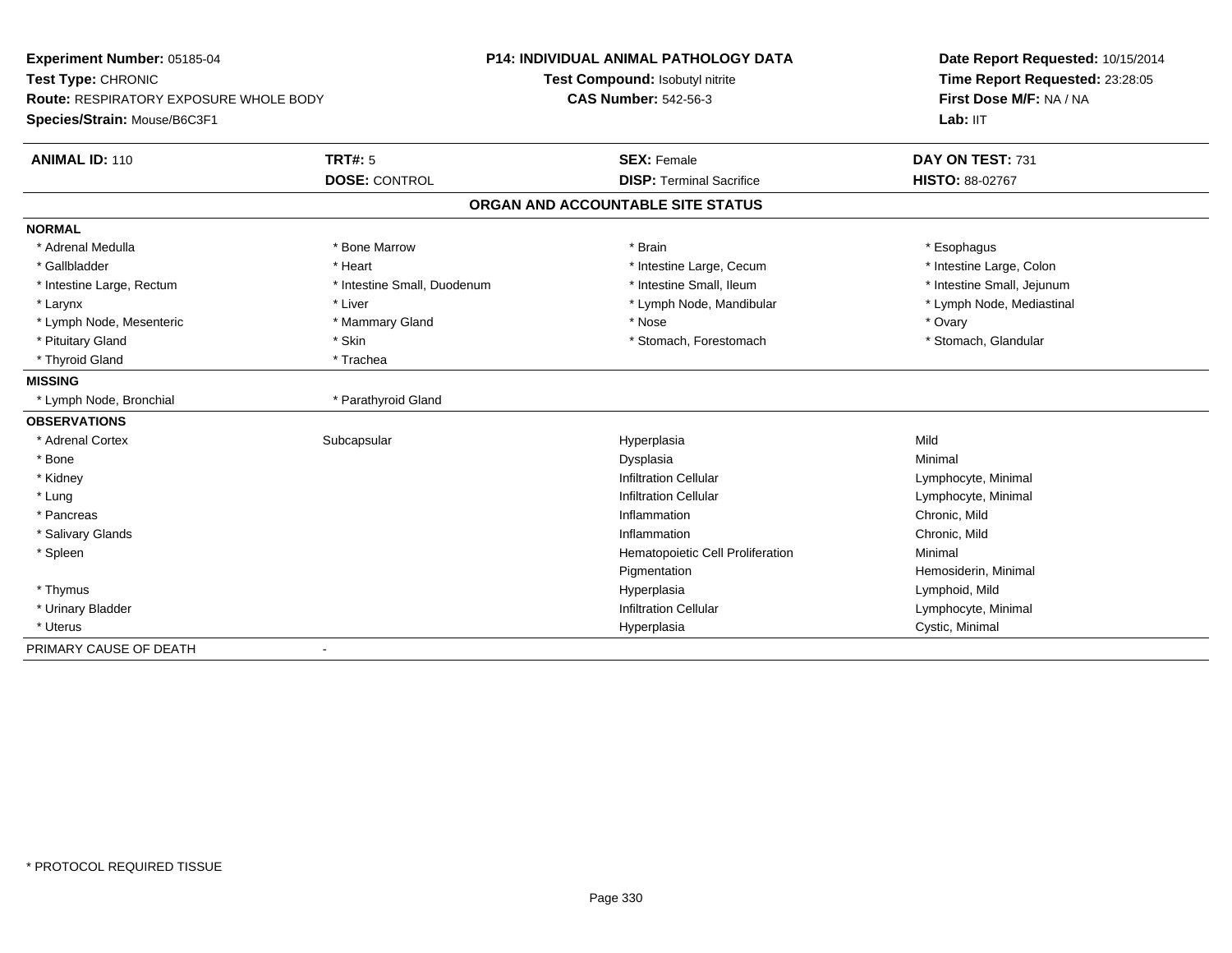| Experiment Number: 05185-04                   |                           | <b>P14: INDIVIDUAL ANIMAL PATHOLOGY DATA</b> | Date Report Requested: 10/15/2014 |
|-----------------------------------------------|---------------------------|----------------------------------------------|-----------------------------------|
| Test Type: CHRONIC                            |                           | Test Compound: Isobutyl nitrite              | Time Report Requested: 23:28:05   |
| <b>Route: RESPIRATORY EXPOSURE WHOLE BODY</b> |                           | <b>CAS Number: 542-56-3</b>                  | First Dose M/F: NA / NA           |
| Species/Strain: Mouse/B6C3F1                  |                           |                                              | Lab: IIT                          |
| <b>ANIMAL ID: 111</b>                         | <b>TRT#: 5</b>            | <b>SEX: Female</b>                           | DAY ON TEST: 458                  |
|                                               | <b>DOSE: CONTROL</b>      | <b>DISP:</b> Scheduled Sacrifice             | <b>HISTO: 88-02768</b>            |
|                                               |                           | ORGAN AND ACCOUNTABLE SITE STATUS            |                                   |
| <b>NORMAL</b>                                 |                           |                                              |                                   |
| * Adrenal Medulla                             | * Bone                    | * Bone Marrow                                | * Brain                           |
| * Esophagus                                   | * Gallbladder             | * Heart                                      | * Intestine Large, Cecum          |
| * Intestine Large, Colon                      | * Intestine Large, Rectum | * Intestine Small, Duodenum                  | * Intestine Small, Ileum          |
| * Intestine Small, Jejunum                    | * Larynx                  | * Liver                                      | * Lymph Node, Bronchial           |
| * Lymph Node, Mandibular                      | * Lymph Node, Mediastinal | * Lymph Node, Mesenteric                     | * Mammary Gland                   |
| * Nose                                        | * Pancreas                | * Parathyroid Gland                          | * Pituitary Gland                 |
| * Skin                                        | * Stomach, Forestomach    | * Stomach, Glandular                         | * Thymus                          |
| * Thyroid Gland                               | * Trachea                 | * Urinary Bladder                            |                                   |
| <b>OBSERVATIONS</b>                           |                           |                                              |                                   |
| * Adrenal Cortex                              | Subcapsular               | Hyperplasia                                  | Minimal                           |
| * Kidney                                      |                           | <b>Infiltration Cellular</b>                 | Lymphocyte, Minimal               |
| * Lung                                        |                           | <b>Infiltration Cellular</b>                 | Lymphocyte, Minimal               |
| * Ovary                                       |                           | Cyst                                         | Moderate                          |
| [Cyst TGLS = $2-8,8.1$ ]                      |                           |                                              |                                   |
| * Salivary Glands                             |                           | Inflammation                                 | Chronic, Minimal                  |
| * Spleen                                      |                           | Hematopoietic Cell Proliferation             | Minimal                           |
|                                               |                           | Pigmentation                                 | Hemosiderin, Minimal              |
| * Uterus                                      |                           | Hyperplasia                                  | Cystic, Minimal                   |
| [Hyperplasia TGLS = $3-8,8.1$ ]               |                           |                                              |                                   |
| PRIMARY CAUSE OF DEATH                        | $\blacksquare$            |                                              |                                   |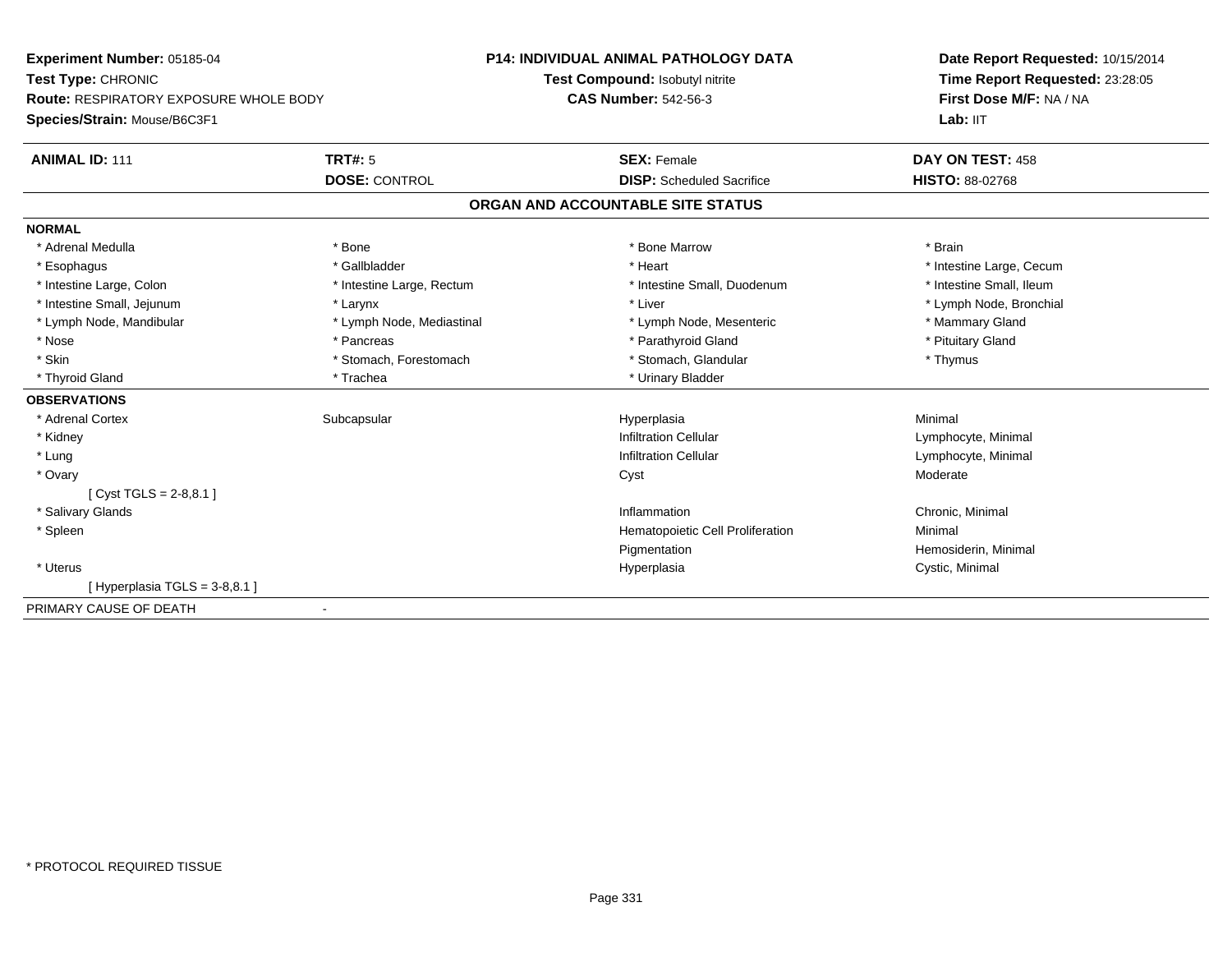| Experiment Number: 05185-04                   |                             | <b>P14: INDIVIDUAL ANIMAL PATHOLOGY DATA</b> | Date Report Requested: 10/15/2014<br>Time Report Requested: 23:28:05 |
|-----------------------------------------------|-----------------------------|----------------------------------------------|----------------------------------------------------------------------|
| Test Type: CHRONIC                            |                             | Test Compound: Isobutyl nitrite              |                                                                      |
| <b>Route: RESPIRATORY EXPOSURE WHOLE BODY</b> |                             | <b>CAS Number: 542-56-3</b>                  | First Dose M/F: NA / NA                                              |
| Species/Strain: Mouse/B6C3F1                  |                             |                                              | Lab: IIT                                                             |
| <b>ANIMAL ID: 112</b>                         | TRT#: 5                     | <b>SEX: Female</b>                           | DAY ON TEST: 458                                                     |
|                                               | <b>DOSE: CONTROL</b>        | <b>DISP:</b> Scheduled Sacrifice             | <b>HISTO: 88-02769</b>                                               |
|                                               |                             | ORGAN AND ACCOUNTABLE SITE STATUS            |                                                                      |
| <b>NORMAL</b>                                 |                             |                                              |                                                                      |
| * Adrenal Medulla                             | * Bone Marrow               | * Brain                                      | * Esophagus                                                          |
| * Gallbladder                                 | * Heart                     | * Intestine Large, Cecum                     | * Intestine Large, Colon                                             |
| * Intestine Large, Rectum                     | * Intestine Small, Duodenum | * Intestine Small, Ileum                     | * Intestine Small, Jejunum                                           |
| * Larynx                                      | * Liver                     | * Lung                                       | * Lymph Node, Bronchial                                              |
| * Lymph Node, Mandibular                      | * Lymph Node, Mediastinal   | * Lymph Node, Mesenteric                     | * Mammary Gland                                                      |
| * Nose                                        | * Ovary                     | * Pancreas                                   | * Parathyroid Gland                                                  |
| * Pituitary Gland                             | * Salivary Glands           | * Skin                                       | * Stomach, Forestomach                                               |
| * Stomach, Glandular                          | * Thymus                    | * Thyroid Gland                              | * Trachea                                                            |
| * Urinary Bladder                             |                             |                                              |                                                                      |
| <b>OBSERVATIONS</b>                           |                             |                                              |                                                                      |
| * Adrenal Cortex                              | Subcapsular                 | Hyperplasia                                  | Minimal                                                              |
| * Bone                                        |                             | Dysplasia                                    | Mild                                                                 |
| * Kidney                                      |                             | <b>Infiltration Cellular</b>                 | Lymphocyte, Minimal                                                  |
| * Spleen                                      |                             | Hematopoietic Cell Proliferation             | Minimal                                                              |
|                                               |                             | Pigmentation                                 | Hemosiderin, Minimal                                                 |
| * Uterus                                      |                             | Hyperplasia                                  | Cystic, Moderate                                                     |
| [Hyperplasia TGLS = 1-8]                      |                             |                                              |                                                                      |
| PRIMARY CAUSE OF DEATH                        |                             |                                              |                                                                      |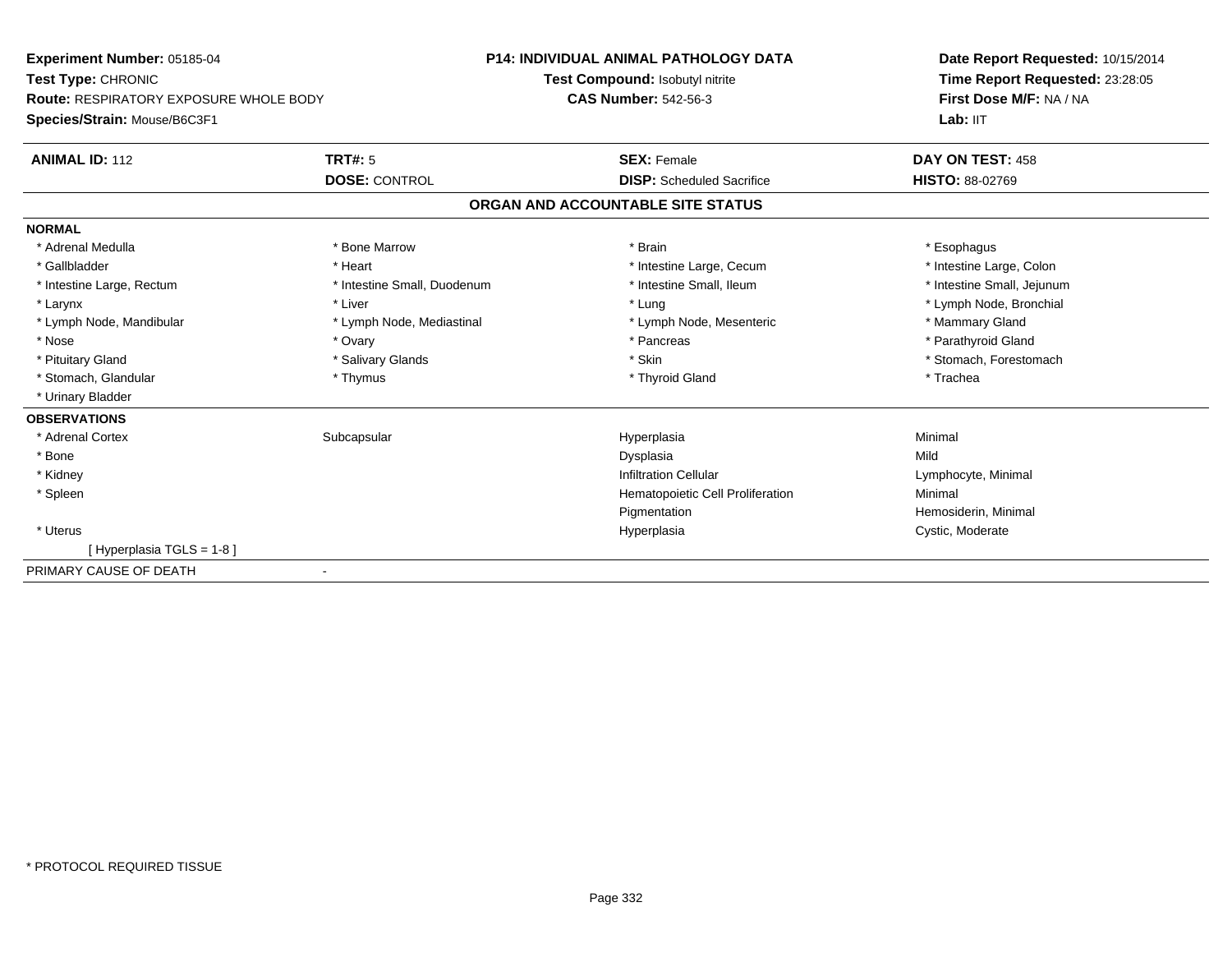| Experiment Number: 05185-04                   |                             | <b>P14: INDIVIDUAL ANIMAL PATHOLOGY DATA</b> | Date Report Requested: 10/15/2014 |
|-----------------------------------------------|-----------------------------|----------------------------------------------|-----------------------------------|
| Test Type: CHRONIC                            |                             | Test Compound: Isobutyl nitrite              | Time Report Requested: 23:28:05   |
| <b>Route: RESPIRATORY EXPOSURE WHOLE BODY</b> |                             | <b>CAS Number: 542-56-3</b>                  | First Dose M/F: NA / NA           |
| Species/Strain: Mouse/B6C3F1                  |                             |                                              | Lab: IIT                          |
| <b>ANIMAL ID: 113</b>                         | <b>TRT#: 5</b>              | <b>SEX: Female</b>                           | DAY ON TEST: 458                  |
|                                               | <b>DOSE: CONTROL</b>        | <b>DISP:</b> Scheduled Sacrifice             | HISTO: 88-02770                   |
|                                               |                             | ORGAN AND ACCOUNTABLE SITE STATUS            |                                   |
| <b>NORMAL</b>                                 |                             |                                              |                                   |
| * Adrenal Medulla                             | * Bone                      | * Bone Marrow                                | * Esophagus                       |
| * Gallbladder                                 | * Heart                     | * Intestine Large, Cecum                     | * Intestine Large, Colon          |
| * Intestine Large, Rectum                     | * Intestine Small, Duodenum | * Intestine Small, Ileum                     | * Intestine Small, Jejunum        |
| * Kidney                                      | * Larynx                    | * Liver                                      | * Lung                            |
| * Lymph Node, Bronchial                       | * Lymph Node, Mandibular    | * Lymph Node, Mediastinal                    | * Lymph Node, Mesenteric          |
| * Mammary Gland                               | * Nose                      | * Ovary                                      | * Pancreas                        |
| * Pituitary Gland                             | * Salivary Glands           | * Skin                                       | * Stomach, Forestomach            |
| * Stomach, Glandular                          | * Thymus                    | * Thyroid Gland                              | * Trachea                         |
| * Urinary Bladder                             |                             |                                              |                                   |
| <b>MISSING</b>                                |                             |                                              |                                   |
| * Parathyroid Gland                           |                             |                                              |                                   |
| <b>OBSERVATIONS</b>                           |                             |                                              |                                   |
| * Adrenal Cortex                              | Subcapsular                 | Hyperplasia                                  | Minimal                           |
| * Brain                                       |                             | Mineralization                               | Minimal                           |
| * Spleen                                      |                             | Hematopoietic Cell Proliferation             | Minimal                           |
|                                               |                             | Pigmentation                                 | Hemosiderin, Minimal              |
| * Uterus                                      |                             | Hyperplasia                                  | Cystic, Mild                      |
| [Hyperplasia TGLS = 1-8,8.1]                  |                             |                                              |                                   |
| PRIMARY CAUSE OF DEATH                        | $\blacksquare$              |                                              |                                   |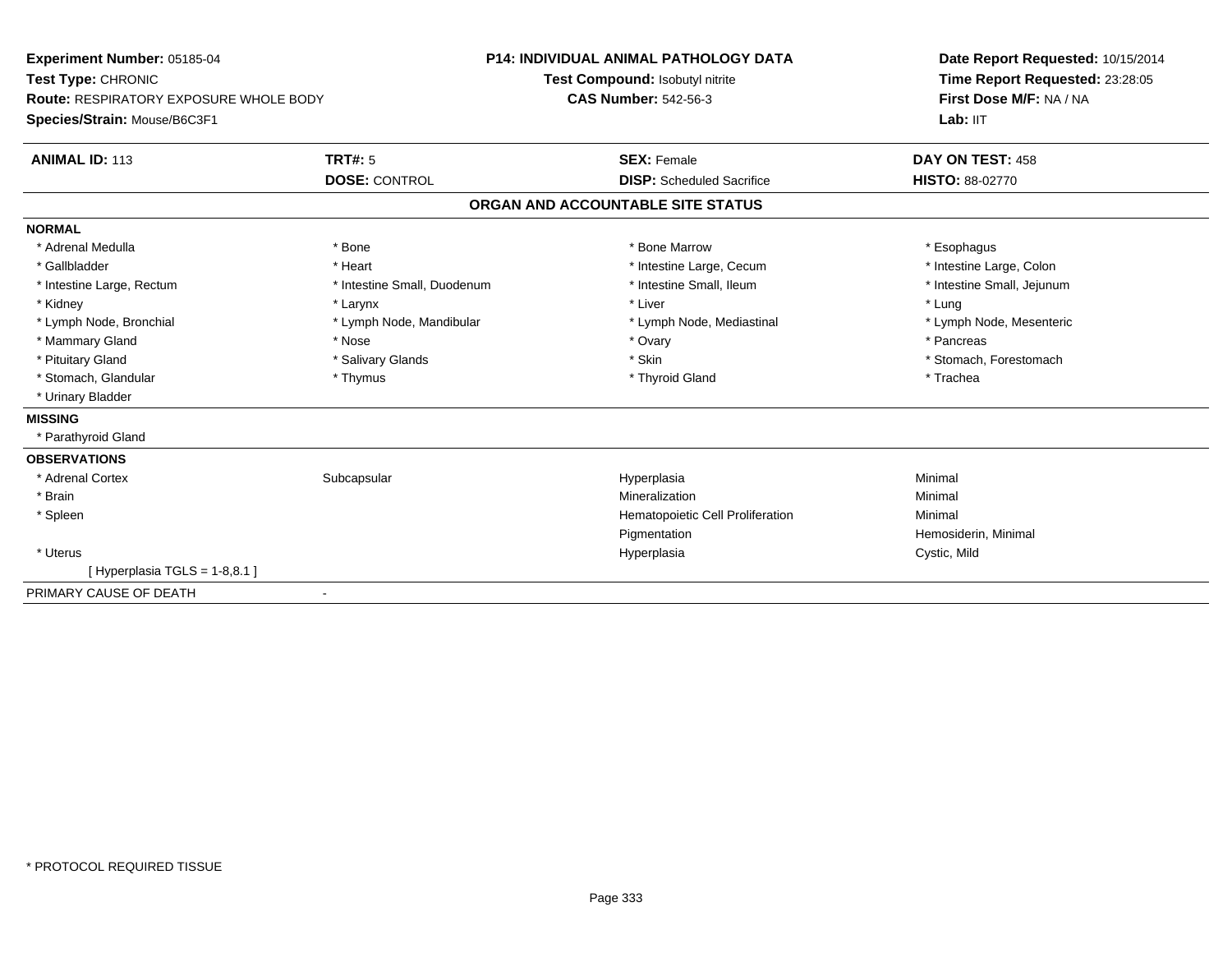| Experiment Number: 05185-04                           | <b>P14: INDIVIDUAL ANIMAL PATHOLOGY DATA</b>          | Date Report Requested: 10/15/2014 |
|-------------------------------------------------------|-------------------------------------------------------|-----------------------------------|
| Test Type: CHRONIC                                    | Test Compound: Isobutyl nitrite                       | Time Report Requested: 23:28:05   |
| <b>Route: RESPIRATORY EXPOSURE WHOLE BODY</b>         | <b>CAS Number: 542-56-3</b>                           | First Dose M/F: NA / NA           |
| Species/Strain: Mouse/B6C3F1                          |                                                       | Lab: IIT                          |
| <b>ANIMAL ID: 114</b><br><b>TRT#: 5</b>               | <b>SEX: Female</b>                                    | DAY ON TEST: 458                  |
| <b>DOSE: CONTROL</b>                                  | <b>DISP:</b> Scheduled Sacrifice                      | HISTO: 88-02771                   |
|                                                       | ORGAN AND ACCOUNTABLE SITE STATUS                     |                                   |
| <b>NORMAL</b>                                         |                                                       |                                   |
| * Adrenal Medulla<br>* Bone                           | * Bone Marrow                                         | * Brain                           |
| * Gallbladder<br>* Esophagus                          | * Heart                                               | * Intestine Large, Cecum          |
| * Intestine Large, Colon<br>* Intestine Large, Rectum | * Intestine Small, Duodenum                           | * Intestine Small, Ileum          |
| * Intestine Small, Jejunum<br>* Larynx                | * Liver                                               | * Lymph Node, Bronchial           |
| * Lymph Node, Mandibular                              | * Lymph Node, Mediastinal<br>* Lymph Node, Mesenteric | * Mammary Gland                   |
| * Parathyroid Gland<br>* Pancreas                     | * Pituitary Gland                                     | * Skin                            |
| * Stomach, Glandular<br>* Stomach, Forestomach        | * Thymus                                              | * Thyroid Gland                   |
| * Trachea                                             |                                                       |                                   |
| <b>OBSERVATIONS</b>                                   |                                                       |                                   |
| * Adrenal Cortex<br>Subcapsular                       | Hyperplasia                                           | Minimal                           |
| * Kidney                                              | <b>Infiltration Cellular</b>                          | Lymphocyte, Minimal               |
| * Lung                                                | <b>Infiltration Cellular</b>                          | Lymphocyte, Minimal               |
| * Nose<br>Olfactory Epi                               | Degeneration                                          | Hyaline, Minimal                  |
| <b>Respirat Epith</b>                                 | Degeneration                                          | Hyaline, Minimal                  |
| * Ovary                                               | Cyst                                                  | Minimal                           |
| * Salivary Glands                                     | Inflammation                                          | Chronic, Mild                     |
| * Spleen                                              | Hematopoietic Cell Proliferation                      | Minimal                           |
|                                                       | Pigmentation                                          | Hemosiderin, Minimal              |
| * Urinary Bladder                                     | <b>Infiltration Cellular</b>                          | Lymphocyte, Minimal               |
| * Uterus                                              | Hyperplasia                                           | Cystic, Minimal                   |
| [Hyperplasia TGLS = 1-8]                              |                                                       |                                   |
| PRIMARY CAUSE OF DEATH<br>$\blacksquare$              |                                                       |                                   |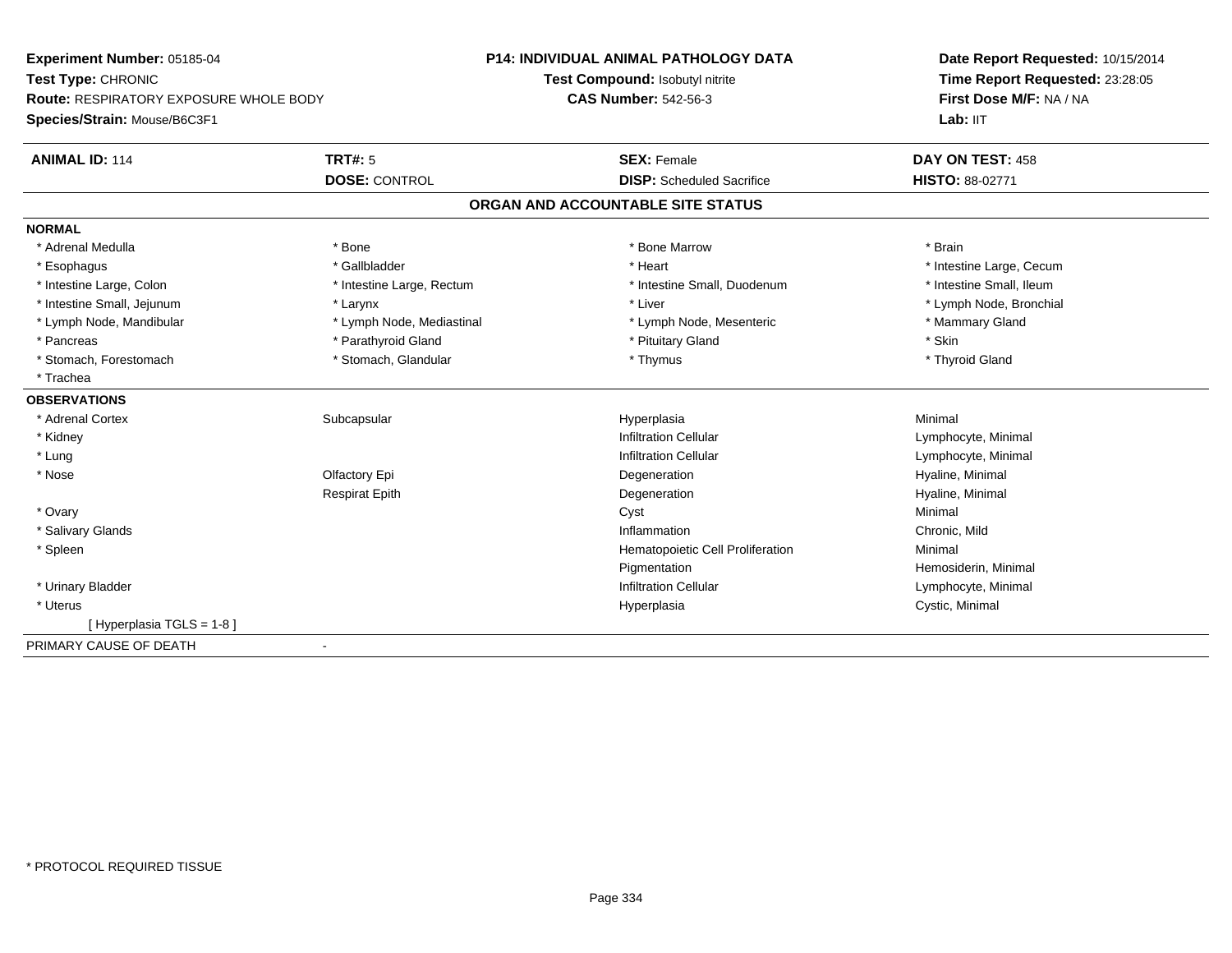| Experiment Number: 05185-04            |                             | <b>P14: INDIVIDUAL ANIMAL PATHOLOGY DATA</b> | Date Report Requested: 10/15/2014 |  |
|----------------------------------------|-----------------------------|----------------------------------------------|-----------------------------------|--|
| Test Type: CHRONIC                     |                             | Test Compound: Isobutyl nitrite              | Time Report Requested: 23:28:05   |  |
| Route: RESPIRATORY EXPOSURE WHOLE BODY |                             | <b>CAS Number: 542-56-3</b>                  | First Dose M/F: NA / NA           |  |
| Species/Strain: Mouse/B6C3F1           |                             |                                              | Lab: IIT                          |  |
| <b>ANIMAL ID: 115</b>                  | TRT#: 5                     | <b>SEX: Female</b>                           | DAY ON TEST: 91                   |  |
|                                        | <b>DOSE: CONTROL</b>        | <b>DISP: Natural Death</b>                   | <b>HISTO: 88-02772</b>            |  |
|                                        |                             | ORGAN AND ACCOUNTABLE SITE STATUS            |                                   |  |
| <b>NORMAL</b>                          |                             |                                              |                                   |  |
| * Adrenal Cortex                       | * Adrenal Medulla           | * Bone                                       | * Bone Marrow                     |  |
| * Esophagus                            | * Heart                     | * Intestine Large, Cecum                     | * Intestine Large, Colon          |  |
| * Intestine Large, Rectum              | * Intestine Small, Ileum    | * Kidney                                     | * Larynx                          |  |
| * Liver                                | * Lung                      | * Lymph Node, Bronchial                      | * Lymph Node, Mediastinal         |  |
| * Lymph Node, Mesenteric               | * Mammary Gland             | * Nose                                       | * Ovary                           |  |
| * Pancreas                             | * Parathyroid Gland         | * Pituitary Gland                            | * Salivary Glands                 |  |
| * Skin                                 | * Stomach, Forestomach      | * Stomach, Glandular                         | * Thyroid Gland                   |  |
| Tooth                                  | * Trachea                   | * Urinary Bladder                            | * Uterus                          |  |
| <b>MISSING</b>                         |                             |                                              |                                   |  |
| * Brain                                | * Thymus                    |                                              |                                   |  |
| <b>AUTO PRECLUDES DIAG.</b>            |                             |                                              |                                   |  |
| * Gallbladder                          | * Intestine Small, Duodenum | * Intestine Small, Jejunum                   |                                   |  |
| <b>OBSERVATIONS</b>                    |                             |                                              |                                   |  |
| * Lymph Node, Mandibular               |                             | Inflammation                                 | Chronic Active, Moderate          |  |
| * Spleen                               |                             | Atrophy                                      | Moderate                          |  |
|                                        |                             | Hematopoietic Cell Proliferation             | Minimal                           |  |
|                                        |                             | Pigmentation                                 | Hemosiderin, Minimal              |  |
| PRIMARY CAUSE OF DEATH                 |                             |                                              |                                   |  |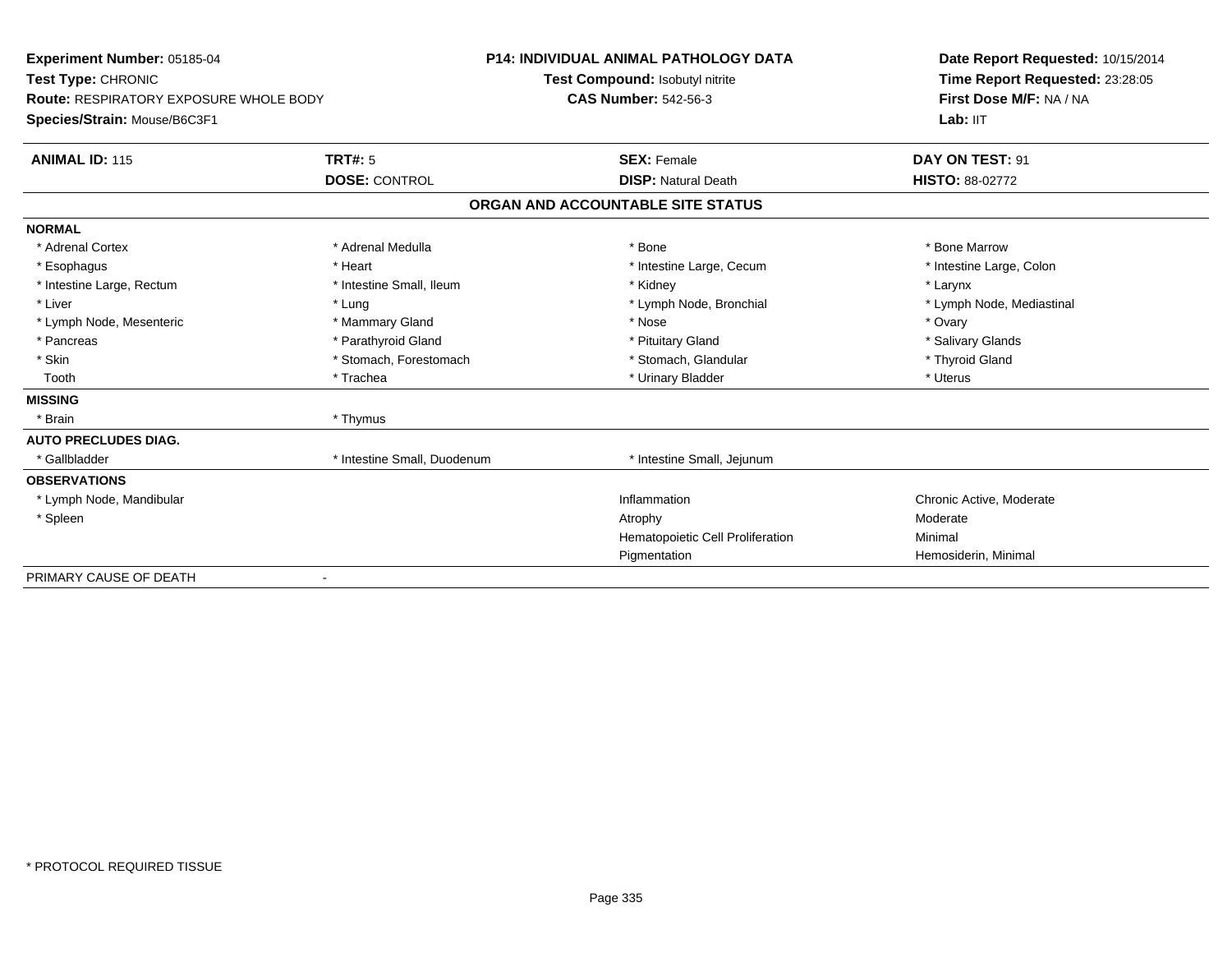**Experiment Number:** 05185-04**Test Type:** CHRONIC **Route:** RESPIRATORY EXPOSURE WHOLE BODY**Species/Strain:** Mouse/B6C3F1**P14: INDIVIDUAL ANIMAL PATHOLOGY DATATest Compound:** Isobutyl nitrite**CAS Number:** 542-56-3**Date Report Requested:** 10/15/2014**Time Report Requested:** 23:28:05**First Dose M/F:** NA / NA**Lab:** IIT**ANIMAL ID:** 116**6 DAY ON TEST:** 458 **DOSE:** CONTROL **DISP:** Scheduled Sacrifice **HISTO:** 88-02773 **ORGAN AND ACCOUNTABLE SITE STATUSNORMAL**\* Adrenal Medulla \* Adrenal Medulla \* \* The matter of the state of the state of the state of the state of the state of the state of the state of the state of the state of the state of the state of the state of the state of the state of the \* Intestine Large, Colon \* Gallbladder \* The mode of the state of the state of the state of the state of the state of the state of the state of the state of the state of the state of the state of the state of the state of the state of the state of \* Intestine Small, Jejunum \* Intestine Large, Rectum \* Intestine Small, Duodenum \* Intestine Small, Ileum \* Intestine Small, Ileum \* Larynx \* Liver \* Lung \* Lymph Node, Bronchial \* Lymph Node, Mandibular \* Lymph Node, Mediastinal \* Lymph Node, Mesenteric \* Mammary Gland \* Parathyroid Gland \* Nose \* Ovary \* Pancreas \* Parathyroid Gland \* Pituitary Gland \* \* Salivary Glands \* Salivary Glands \* Skin \* \* Skin \* \* Stomach, Forestomach \* Stomach, Glandular \* Thymus \* Thymus \* Thymus \* Thyroid Gland \* Thyroid Gland \* Thachea **OBSERVATIONS** \* Adrenal Cortexx Subcapsular Suberty Subsets and the Hyperplasia a and a studies of the studies of the Minimal \* Brainn and the controller of the controller of the Mineralization and the controller of the Minimal of the Minimal <br>The Minimal of the controller of the controller of the controller of the controller of the controller of the c \* Kidneyy the contract of the contract of the contract of the contract of the contract of the contract of the contract of  $\mathsf{Lymphocyte}$ , Minimal \* SpleenHematopoietic Cell Proliferation Minimal PigmentationPigmentation<br>
Infiltration Cellular<br>
Infiltration Cellular<br>
Composition Cellular \* Urinary BladderLymphocyte, Minimal \* Uteruss and the contract of the contract of the contract of the contract of the contract of the contract of the contract of the contract of the contract of the contract of the contract of the contract of the contract of the cont Hyperplasia **Cystic, Minimal**  $[$  Hyperplasia TGLS = 1-8,8.1 ] PRIMARY CAUSE OF DEATH-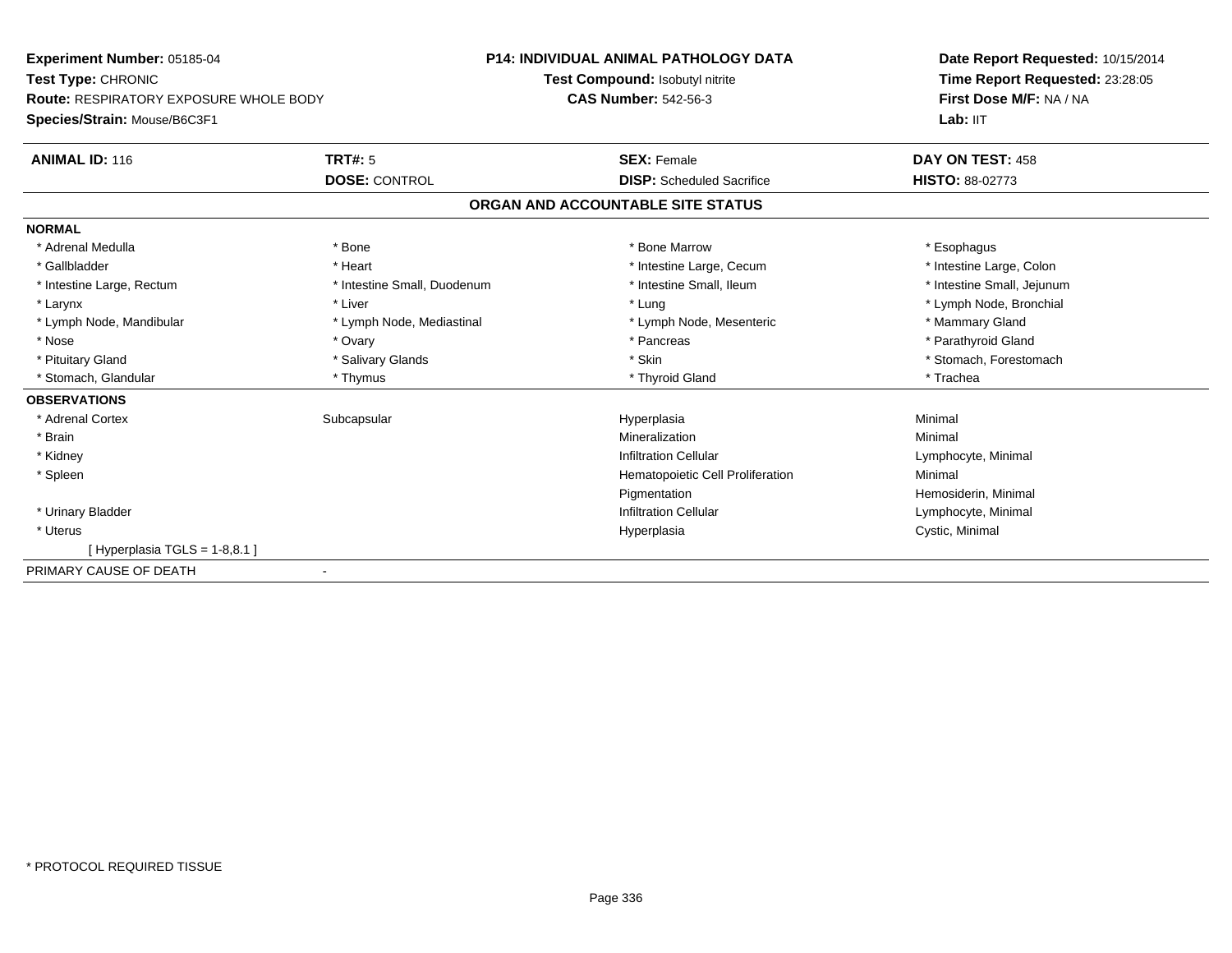| Experiment Number: 05185-04                             | <b>P14: INDIVIDUAL ANIMAL PATHOLOGY DATA</b> | Date Report Requested: 10/15/2014<br>Time Report Requested: 23:28:05<br>First Dose M/F: NA / NA |
|---------------------------------------------------------|----------------------------------------------|-------------------------------------------------------------------------------------------------|
| Test Type: CHRONIC                                      | Test Compound: Isobutyl nitrite              |                                                                                                 |
| Route: RESPIRATORY EXPOSURE WHOLE BODY                  | <b>CAS Number: 542-56-3</b>                  |                                                                                                 |
| Species/Strain: Mouse/B6C3F1                            |                                              | Lab: IIT                                                                                        |
| <b>ANIMAL ID: 117</b><br>TRT#: 5                        | <b>SEX: Female</b>                           | DAY ON TEST: 458                                                                                |
| <b>DOSE: CONTROL</b>                                    | <b>DISP:</b> Scheduled Sacrifice             | <b>HISTO: 88-02774</b>                                                                          |
|                                                         | ORGAN AND ACCOUNTABLE SITE STATUS            |                                                                                                 |
| <b>NORMAL</b>                                           |                                              |                                                                                                 |
| * Bone Marrow<br>* Bone                                 | * Esophagus                                  | * Gallbladder                                                                                   |
| * Heart<br>* Intestine Large, Cecum                     | * Intestine Large, Colon                     | * Intestine Large, Rectum                                                                       |
| * Intestine Small, Ileum<br>* Intestine Small, Duodenum | * Intestine Small, Jejunum                   | * Kidney                                                                                        |
| * Liver<br>* Larynx                                     | * Lung                                       | * Lymph Node, Bronchial                                                                         |
| * Lymph Node, Mandibular<br>* Lymph Node, Mediastinal   | * Lymph Node, Mesenteric                     | * Mammary Gland                                                                                 |
| * Ovary<br>* Pancreas                                   | * Parathyroid Gland                          | * Pituitary Gland                                                                               |
| * Stomach, Glandular<br>* Stomach, Forestomach          | * Thymus                                     | * Thyroid Gland                                                                                 |
| * Trachea                                               |                                              |                                                                                                 |
| <b>OBSERVATIONS</b>                                     |                                              |                                                                                                 |
| * Adrenal Cortex<br>Subcapsular                         | Hyperplasia                                  | Minimal                                                                                         |
| * Brain                                                 | Mineralization                               | Minimal                                                                                         |
| * Nose<br><b>Respirat Epith</b>                         | Degeneration                                 | Hyaline, Minimal                                                                                |
| * Salivary Glands                                       | Inflammation                                 | Chronic, Minimal                                                                                |
| * Skin<br>Epithelium                                    | Hyperplasia                                  | Minimal                                                                                         |
| * Spleen                                                | Hematopoietic Cell Proliferation             | Minimal                                                                                         |
|                                                         | Pigmentation                                 | Hemosiderin, Minimal                                                                            |
| * Urinary Bladder                                       | <b>Infiltration Cellular</b>                 | Lymphocyte, Minimal                                                                             |
| * Uterus                                                | Hemorrhage                                   | Mild                                                                                            |
|                                                         | Hyperplasia                                  | Cystic, Mild                                                                                    |
| [Hemorrhage TGLS = $3-11$ ]                             |                                              |                                                                                                 |
| [Hyperplasia TGLS = 2-8,11]                             |                                              |                                                                                                 |
| PRIMARY CAUSE OF DEATH                                  |                                              |                                                                                                 |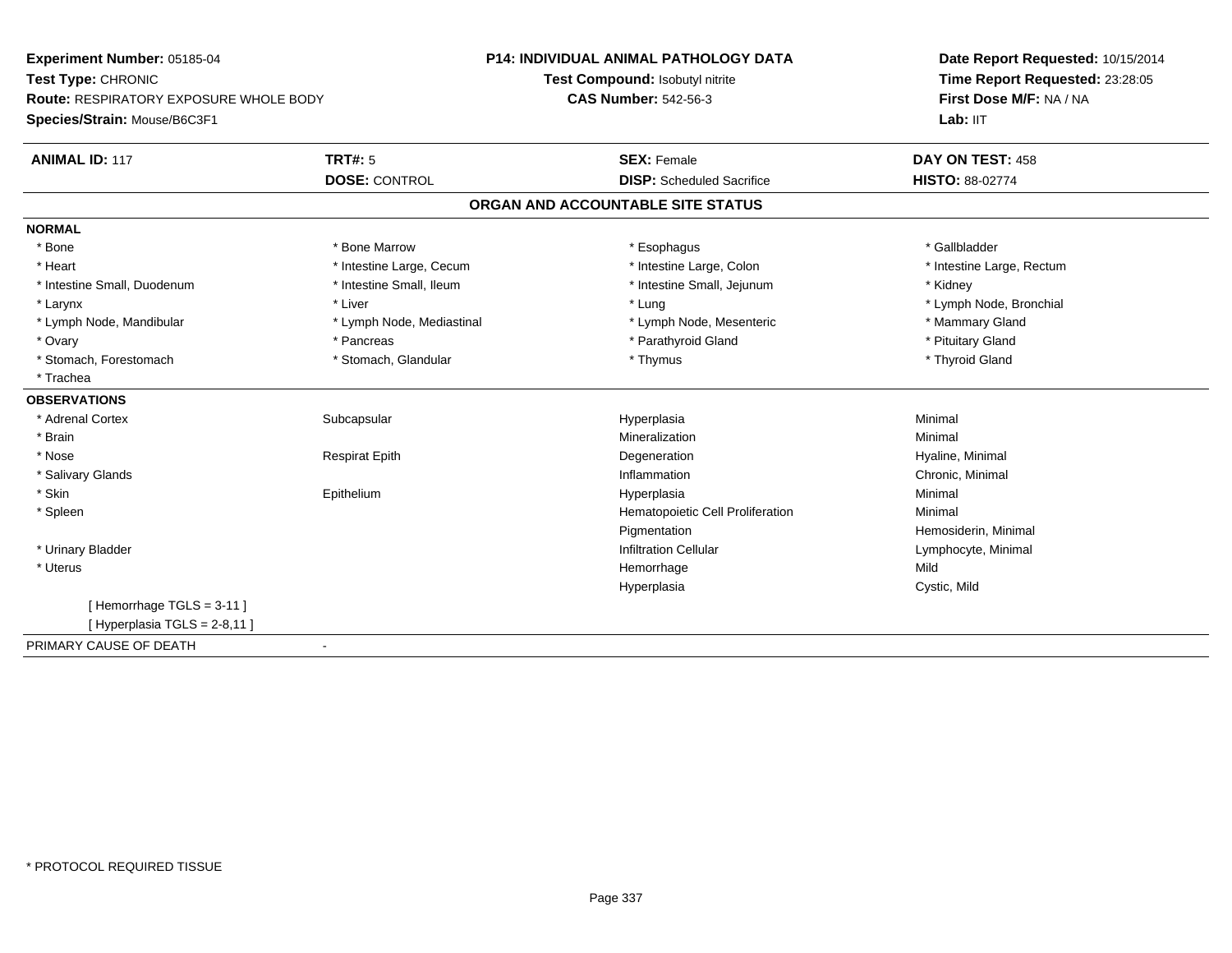| Experiment Number: 05185-04                                         |                             | <b>P14: INDIVIDUAL ANIMAL PATHOLOGY DATA</b> | Date Report Requested: 10/15/2014 |  |
|---------------------------------------------------------------------|-----------------------------|----------------------------------------------|-----------------------------------|--|
| Test Type: CHRONIC<br><b>Route: RESPIRATORY EXPOSURE WHOLE BODY</b> |                             | Test Compound: Isobutyl nitrite              | Time Report Requested: 23:28:05   |  |
|                                                                     |                             | <b>CAS Number: 542-56-3</b>                  | First Dose M/F: NA / NA           |  |
| Species/Strain: Mouse/B6C3F1                                        |                             |                                              | Lab: $III$                        |  |
| <b>ANIMAL ID: 118</b>                                               | TRT#: 5                     | <b>SEX: Female</b>                           | DAY ON TEST: 458                  |  |
|                                                                     | <b>DOSE: CONTROL</b>        | <b>DISP:</b> Scheduled Sacrifice             | <b>HISTO: 88-02775</b>            |  |
|                                                                     |                             | ORGAN AND ACCOUNTABLE SITE STATUS            |                                   |  |
| <b>NORMAL</b>                                                       |                             |                                              |                                   |  |
| * Adrenal Medulla                                                   | * Bone                      | * Bone Marrow                                | * Esophagus                       |  |
| * Gallbladder                                                       | * Heart                     | * Intestine Large, Cecum                     | * Intestine Large, Colon          |  |
| * Intestine Large, Rectum                                           | * Intestine Small, Duodenum | * Intestine Small. Ileum                     | * Intestine Small, Jejunum        |  |
| * Kidney                                                            | * Larynx                    | * Liver                                      | * Lung                            |  |
| * Lymph Node, Bronchial                                             | * Lymph Node, Mandibular    | * Lymph Node, Mediastinal                    | * Lymph Node, Mesenteric          |  |
| * Mammary Gland                                                     | * Nose                      | * Ovary                                      | * Pancreas                        |  |
| * Parathyroid Gland                                                 | * Skin                      | * Stomach, Forestomach                       | * Stomach, Glandular              |  |
| * Thymus                                                            | * Thyroid Gland             | * Trachea                                    |                                   |  |
| <b>MISSING</b>                                                      |                             |                                              |                                   |  |
| * Pituitary Gland                                                   |                             |                                              |                                   |  |
| <b>OBSERVATIONS</b>                                                 |                             |                                              |                                   |  |
| * Adrenal Cortex                                                    | Subcapsular                 | Hyperplasia                                  | Minimal                           |  |
| * Brain                                                             |                             | Mineralization                               | Minimal                           |  |
| * Salivary Glands                                                   |                             | Inflammation                                 | Chronic, Minimal                  |  |
| * Spleen                                                            |                             | Hematopoietic Cell Proliferation             | Minimal                           |  |
|                                                                     |                             | Pigmentation                                 | Hemosiderin, Minimal              |  |
| * Urinary Bladder                                                   |                             | <b>Infiltration Cellular</b>                 | Lymphocyte, Minimal               |  |
| * Uterus                                                            |                             | Hyperplasia                                  | Cystic, Minimal                   |  |
| PRIMARY CAUSE OF DEATH                                              |                             |                                              |                                   |  |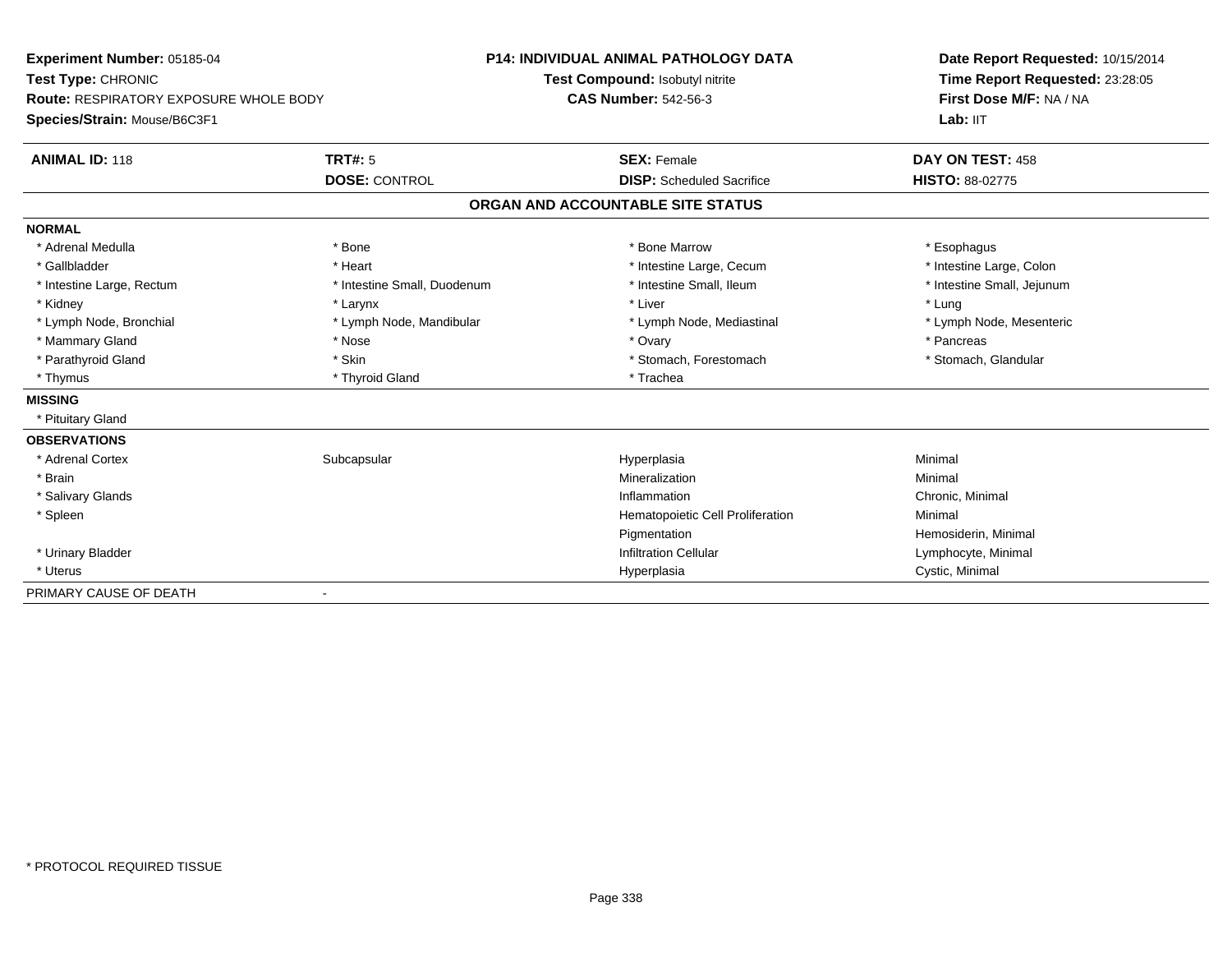| Experiment Number: 05185-04                   |                             | P14: INDIVIDUAL ANIMAL PATHOLOGY DATA | Date Report Requested: 10/15/2014<br>Time Report Requested: 23:28:05<br>First Dose M/F: NA / NA |
|-----------------------------------------------|-----------------------------|---------------------------------------|-------------------------------------------------------------------------------------------------|
| Test Type: CHRONIC                            |                             | Test Compound: Isobutyl nitrite       |                                                                                                 |
| <b>Route: RESPIRATORY EXPOSURE WHOLE BODY</b> |                             | <b>CAS Number: 542-56-3</b>           |                                                                                                 |
| Species/Strain: Mouse/B6C3F1                  |                             |                                       | Lab: IIT                                                                                        |
| <b>ANIMAL ID: 119</b>                         | TRT#: 5                     | <b>SEX: Female</b>                    | DAY ON TEST: 458                                                                                |
|                                               | <b>DOSE: CONTROL</b>        | <b>DISP:</b> Scheduled Sacrifice      | <b>HISTO: 88-02776</b>                                                                          |
|                                               |                             | ORGAN AND ACCOUNTABLE SITE STATUS     |                                                                                                 |
| <b>NORMAL</b>                                 |                             |                                       |                                                                                                 |
| * Adrenal Medulla                             | * Bone                      | * Bone Marrow                         | * Esophagus                                                                                     |
| * Gallbladder                                 | * Heart                     | * Intestine Large, Cecum              | * Intestine Large, Colon                                                                        |
| * Intestine Large, Rectum                     | * Intestine Small, Duodenum | * Intestine Small. Ileum              | * Intestine Small, Jejunum                                                                      |
| * Larynx                                      | * Liver                     | * Lymph Node, Mandibular              | * Lymph Node, Mediastinal                                                                       |
| * Lymph Node, Mesenteric                      | * Mammary Gland             | * Nose                                | * Ovary                                                                                         |
| * Pancreas                                    | * Pituitary Gland           | * Salivary Glands                     | * Skin                                                                                          |
| * Stomach, Forestomach                        | * Stomach, Glandular        | * Thyroid Gland                       | * Trachea                                                                                       |
| <b>MISSING</b>                                |                             |                                       |                                                                                                 |
| * Lymph Node, Bronchial                       | * Parathyroid Gland         |                                       |                                                                                                 |
| <b>OBSERVATIONS</b>                           |                             |                                       |                                                                                                 |
| * Adrenal Cortex                              | Subcapsular                 | Hyperplasia                           | Mild                                                                                            |
| * Brain                                       |                             | Mineralization                        | Minimal                                                                                         |
| * Kidney                                      |                             | <b>Infiltration Cellular</b>          | Lymphocyte, Minimal                                                                             |
| * Lung                                        |                             | Infiltration Cellular                 | Lymphocyte, Minimal                                                                             |
| * Spleen                                      |                             | Hematopoietic Cell Proliferation      | Minimal                                                                                         |
|                                               |                             | Pigmentation                          | Hemosiderin, Minimal                                                                            |
| * Thymus                                      |                             | Hyperplasia                           | Lymphoid, Moderate                                                                              |
| * Urinary Bladder                             |                             | <b>Infiltration Cellular</b>          | Lymphocyte, Minimal                                                                             |
| * Uterus                                      |                             | Hyperplasia                           | Cystic, Minimal                                                                                 |
| [Hyperplasia TGLS = $1-8,8.1$ ]               |                             |                                       |                                                                                                 |
| PRIMARY CAUSE OF DEATH                        | $\blacksquare$              |                                       |                                                                                                 |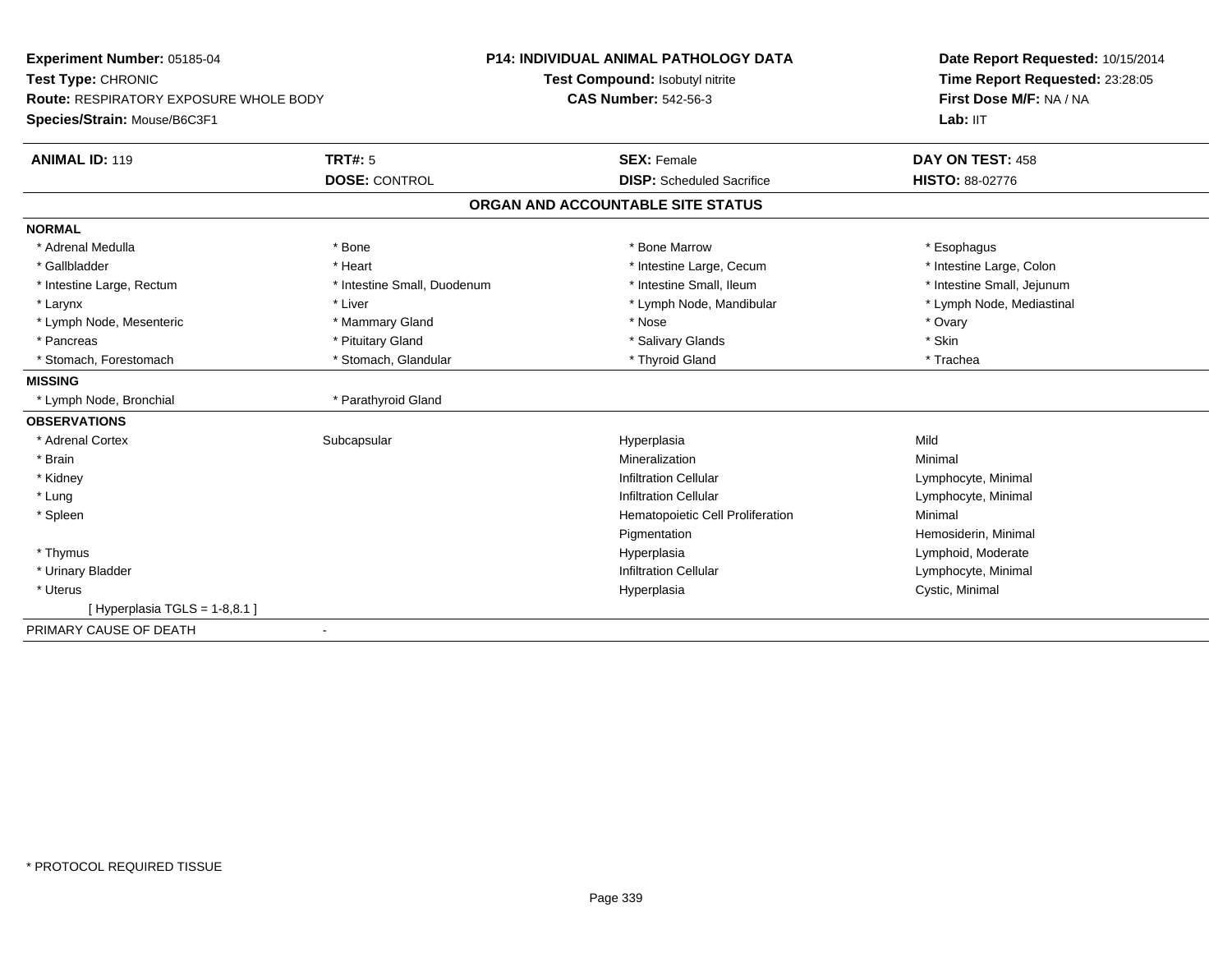| Experiment Number: 05185-04<br>Test Type: CHRONIC<br>Route: RESPIRATORY EXPOSURE WHOLE BODY |                          | <b>P14: INDIVIDUAL ANIMAL PATHOLOGY DATA</b> | Date Report Requested: 10/15/2014<br>Time Report Requested: 23:28:05<br>First Dose M/F: NA / NA |
|---------------------------------------------------------------------------------------------|--------------------------|----------------------------------------------|-------------------------------------------------------------------------------------------------|
|                                                                                             |                          | Test Compound: Isobutyl nitrite              |                                                                                                 |
|                                                                                             |                          | <b>CAS Number: 542-56-3</b>                  |                                                                                                 |
| Species/Strain: Mouse/B6C3F1                                                                |                          |                                              | Lab: IIT                                                                                        |
| <b>ANIMAL ID: 120</b>                                                                       | <b>TRT#: 5</b>           | <b>SEX: Female</b>                           | DAY ON TEST: 458                                                                                |
|                                                                                             | <b>DOSE: CONTROL</b>     | <b>DISP:</b> Scheduled Sacrifice             | <b>HISTO: 88-02777</b>                                                                          |
|                                                                                             |                          | ORGAN AND ACCOUNTABLE SITE STATUS            |                                                                                                 |
| <b>NORMAL</b>                                                                               |                          |                                              |                                                                                                 |
| * Adrenal Medulla                                                                           | * Bone Marrow            | * Esophagus                                  | * Gallbladder                                                                                   |
| * Heart                                                                                     | * Intestine Large, Cecum | * Intestine Large, Colon                     | * Intestine Large, Rectum                                                                       |
| * Intestine Small, Duodenum                                                                 | * Intestine Small, Ileum | * Intestine Small, Jejunum                   | * Kidney                                                                                        |
| * Larynx                                                                                    | * Lymph Node, Bronchial  | * Lymph Node, Mandibular                     | * Lymph Node, Mediastinal                                                                       |
| * Lymph Node, Mesenteric                                                                    | * Mammary Gland          | * Ovary                                      | * Pancreas                                                                                      |
| * Parathyroid Gland                                                                         | * Pituitary Gland        | * Skin                                       | * Stomach, Forestomach                                                                          |
| * Stomach, Glandular                                                                        | * Thymus                 | * Thyroid Gland                              | * Trachea                                                                                       |
| <b>OBSERVATIONS</b>                                                                         |                          |                                              |                                                                                                 |
| * Adrenal Cortex                                                                            | Subcapsular              | Hyperplasia                                  | Minimal                                                                                         |
| * Bone                                                                                      |                          | Dysplasia                                    | Minimal                                                                                         |
| * Brain                                                                                     |                          | Mineralization                               | Mild                                                                                            |
| * Liver                                                                                     |                          | Hepatocellular Adenoma                       |                                                                                                 |
| [ Hepatocellular Adenoma TGLS = 2-5 ]                                                       |                          |                                              |                                                                                                 |
| * Lung                                                                                      |                          | <b>Infiltration Cellular</b>                 | Lymphocyte, Minimal                                                                             |
| * Nose                                                                                      | <b>Respirat Epith</b>    | Degeneration                                 | Hyaline, Minimal                                                                                |
| * Salivary Glands                                                                           |                          | Inflammation                                 | Chronic, Minimal                                                                                |
| * Spleen                                                                                    |                          | Hematopoietic Cell Proliferation             | Minimal                                                                                         |
|                                                                                             |                          | Pigmentation                                 | Hemosiderin, Minimal                                                                            |
| * Urinary Bladder                                                                           |                          | <b>Infiltration Cellular</b>                 | Lymphocyte, Mild                                                                                |
| * Uterus                                                                                    |                          | Hyperplasia                                  | Cystic, Minimal                                                                                 |
| [Hyperplasia TGLS = 1-8,8.1]                                                                |                          |                                              |                                                                                                 |
| PRIMARY CAUSE OF DEATH                                                                      | $\blacksquare$           |                                              |                                                                                                 |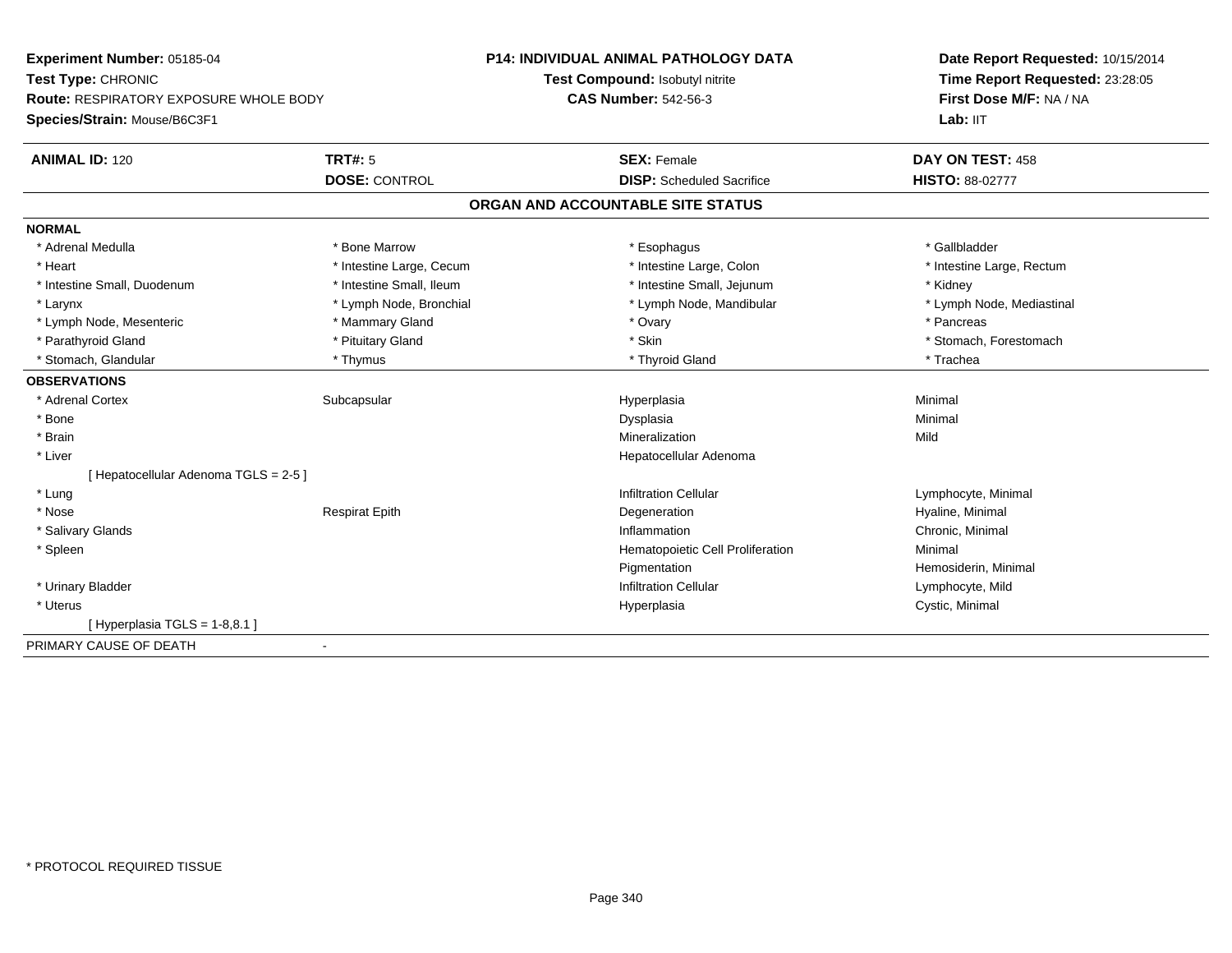| Experiment Number: 05185-04                     |                             | <b>P14: INDIVIDUAL ANIMAL PATHOLOGY DATA</b> | Date Report Requested: 10/15/2014<br>Time Report Requested: 23:28:05<br>First Dose M/F: NA / NA |  |
|-------------------------------------------------|-----------------------------|----------------------------------------------|-------------------------------------------------------------------------------------------------|--|
| Test Type: CHRONIC                              |                             | <b>Test Compound: Isobutyl nitrite</b>       |                                                                                                 |  |
| Route: RESPIRATORY EXPOSURE WHOLE BODY          |                             | <b>CAS Number: 542-56-3</b>                  |                                                                                                 |  |
| Species/Strain: Mouse/B6C3F1                    |                             |                                              | Lab: II <sub>T</sub>                                                                            |  |
| <b>ANIMAL ID: 181</b>                           | <b>TRT#: 6</b>              | <b>SEX: Female</b>                           | DAY ON TEST: 731                                                                                |  |
|                                                 | <b>DOSE: 37.5 PPM</b>       | <b>DISP: Terminal Sacrifice</b>              | HISTO: 88-02838                                                                                 |  |
|                                                 |                             | ORGAN AND ACCOUNTABLE SITE STATUS            |                                                                                                 |  |
| <b>NORMAL</b>                                   |                             |                                              |                                                                                                 |  |
| * Adrenal Medulla                               | * Bone                      | * Bone Marrow                                | * Esophagus                                                                                     |  |
| * Gallbladder                                   | * Heart                     | * Intestine Large, Cecum                     | * Intestine Large, Colon                                                                        |  |
| * Intestine Large, Rectum                       | * Intestine Small, Duodenum | * Intestine Small, Ileum                     | * Intestine Small, Jejunum                                                                      |  |
| * Larynx                                        | * Liver                     | * Lung                                       | * Lymph Node, Bronchial                                                                         |  |
| * Lymph Node, Mandibular                        | * Lymph Node, Mesenteric    | * Mammary Gland                              | * Ovary                                                                                         |  |
| * Pancreas                                      | * Parathyroid Gland         | * Stomach, Forestomach                       | * Stomach, Glandular                                                                            |  |
| * Thymus                                        | * Thyroid Gland             | * Trachea                                    |                                                                                                 |  |
| <b>MISSING</b>                                  |                             |                                              |                                                                                                 |  |
| * Lymph Node, Mediastinal                       |                             |                                              |                                                                                                 |  |
| <b>OBSERVATIONS</b>                             |                             |                                              |                                                                                                 |  |
| * Adrenal Cortex                                | Subcapsular                 | Hyperplasia                                  | Mild                                                                                            |  |
| * Brain                                         |                             | Mineralization                               | Mild                                                                                            |  |
| * Kidney                                        |                             | <b>Infiltration Cellular</b>                 | Lymphocyte, Minimal                                                                             |  |
| Mesentery                                       | Fat                         | Necrosis                                     | Mild                                                                                            |  |
| [Necrosis TGLS = $2-12$ ]                       |                             |                                              |                                                                                                 |  |
| * Nose                                          |                             | Inflammation                                 | Chronic Active, Minimal                                                                         |  |
|                                                 | Respirat Epith              | Metaplasia                                   | Squamous, Minimal                                                                               |  |
| * Pituitary Gland                               | Pars Distalis               | Hyperplasia                                  | Moderate                                                                                        |  |
| [Hyperplasia TGLS = 5-3]                        |                             |                                              |                                                                                                 |  |
| * Salivary Glands                               |                             | Inflammation                                 | Chronic, Minimal                                                                                |  |
| * Skin                                          | <b>Subcut Tiss</b>          | Hemangiosarcoma                              |                                                                                                 |  |
| [Hemangiosarcoma TGLS = 1-11]                   |                             |                                              |                                                                                                 |  |
| $*$ Spleen                                      |                             | Hematopoietic Cell Proliferation             | Moderate                                                                                        |  |
|                                                 |                             | Pigmentation                                 | Hemosiderin, Minimal                                                                            |  |
| [ Hematopoietic Cell Proliferation TGLS = 4-5 ] |                             |                                              |                                                                                                 |  |
| * Urinary Bladder                               |                             | <b>Infiltration Cellular</b>                 | Lymphocyte, Minimal                                                                             |  |
| * Uterus                                        |                             | Hyperplasia                                  | Cystic, Mild                                                                                    |  |
| [ Hyperplasia TGLS = 3-8]                       |                             |                                              |                                                                                                 |  |
| PRIMARY CAUSE OF DEATH                          | ÷,                          |                                              |                                                                                                 |  |
|                                                 |                             |                                              |                                                                                                 |  |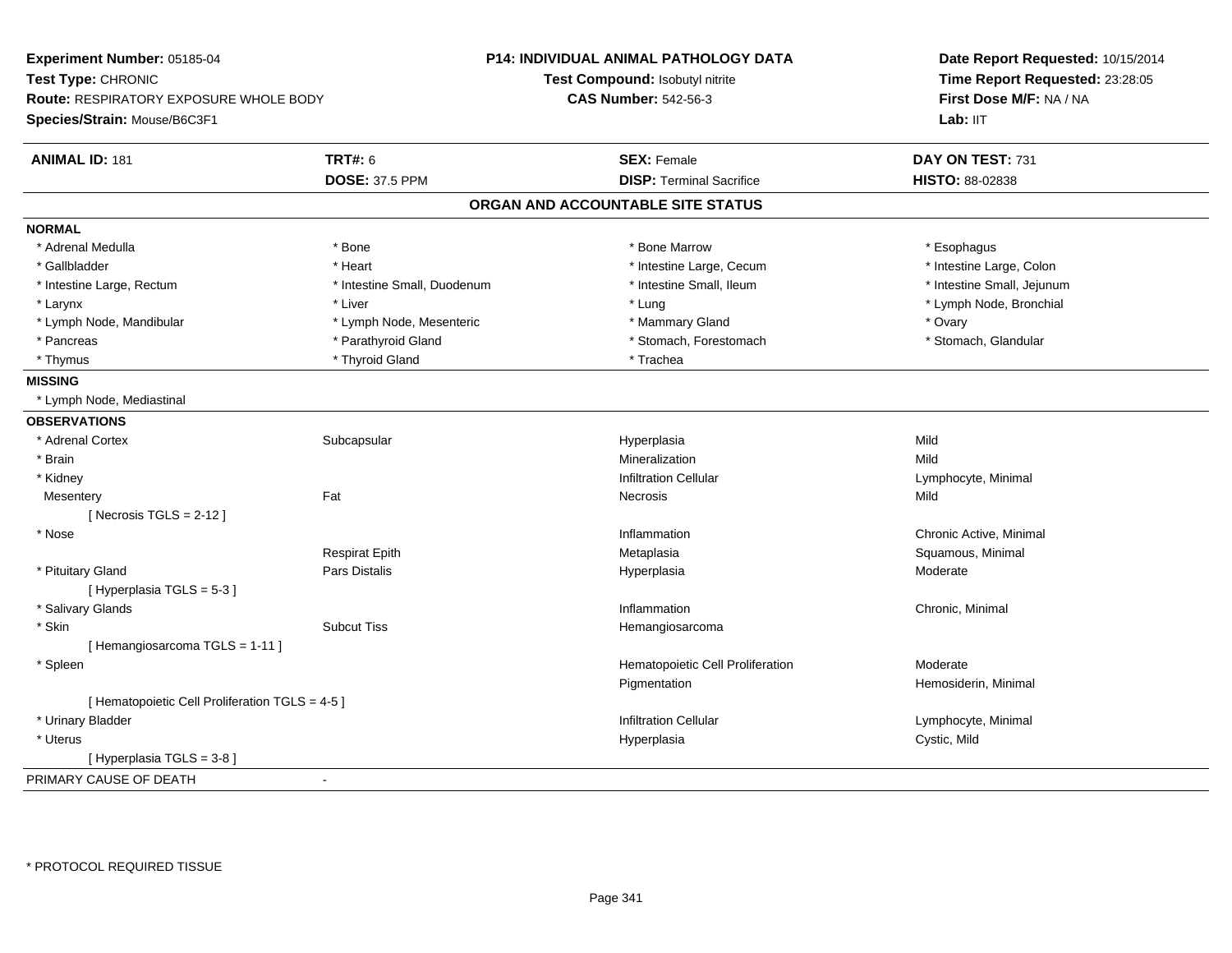**Experiment Number:** 05185-04**Test Type:** CHRONIC **Route:** RESPIRATORY EXPOSURE WHOLE BODY**Species/Strain:** Mouse/B6C3F1**P14: INDIVIDUAL ANIMAL PATHOLOGY DATATest Compound:** Isobutyl nitrite**CAS Number:** 542-56-3**Date Report Requested:** 10/15/2014**Time Report Requested:** 23:28:05**First Dose M/F:** NA / NALab: IIT **ANIMAL ID:** 182**TRT#:** 6 **SEX:** Female **SEX: Female DAY ON TEST:** 729 **DOSE:** 37.5 PPM**DISP:** Terminal Sacrifice **HISTO:** 88-02839 **ORGAN AND ACCOUNTABLE SITE STATUSNORMAL**\* Adrenal Medulla \* Adrenal Medulla \* \* \* Bone Marrow \* \* Bone Marrow \* \* Esophagus \* \* Ether \* Gallbladder \* \* Gallbladder \* \* Gallbladder \* \* Gallbladder \* \* Gallbladder \* \* Gallbladder \* \* Gallbladder \* \* Bone Marrow \* \* Bone Marrow \* \* \* Heart **\*** Intestine Large, Cecum **\* Intestine Large, Cecum** \* Intestine Large, Colon \* Intestine Large, Rectum \* Intestine Large, Rectum \* Intestine Small, Duodenum \* Intestine Small, Ileum \* Intestine Small, Jejunum \* Larynx\* Lymph Node, Mediastinal \* Liver \* Lung \* Lung \* Lung \* Lung \* Lymph Node, Mandibular \* Lymph Node, Mandibular \* Lymph Node, Mesenteric \* \* \* Mammary Gland \* \* Nose \* Nose \* 0vary \* Ovary \* Ovary \* Ovary \* Parathyroid Gland \* \* Pituitary Gland \* Pituitary Gland \* Skin \* Skin \* Stomach, Forestomach \* Stomach, Glandular \* Thymus \* Thyroid Gland \* Trachea**OBSERVATIONS** \* Adrenal Cortexx Subcapsular Suberty Subsets and the Hyperplasia a Mild \* Bonee and the state of the state of the state of the Superior Control of the Superior Control of the Mild of the Superior Control of the Superior Control of the Superior Control of the Superior Control of the Superior Control \* Brainn and the controller of the controller of the Mineralization and the controller of the Minimal of the Minimal <br>The Minimal of the controller of the controller of the controller of the controller of the controller of the c \* KidneyInfiltration Cellular **Lymphocyte**, Moderate Lymph Nodee entry and the settlement of the controller of the Hyperplasia controller to the Lymphoid, Moderate  $\epsilon$ [ Hyperplasia TGLS = 2-12 ] \* Lymph Node, Bronchial Hyperplasia Lymphoid, Mild [ Hyperplasia TGLS = 2-12 ] \* Pancreas Duct Dilatationn Moderate  $[$  Dilatation TGLS = 1-11  $]$  \* Salivary Glandss and the contract of the contract of the contract of the contract of the contract of the contract of the contract of the contract of the contract of the contract of the contract of the contract of the contract of the cont Inflammation **Chronic**, Mild \* SpleenHematopoietic Cell Proliferation Minimal Hyperplasia Lymphoid, Mild PigmentationPigmentation<br>
Infiltration Cellular<br>
Infiltration Cellular<br>
Composition Cellular \* Urinary BladderLymphocyte, Minimal \* Uteruss and the contract of the contract of the contract of the contract of the contract of the contract of the contract of the contract of the contract of the contract of the contract of the contract of the contract of the cont n Marked Marked Structure of the Marked Marked Structure of the Marked Structure of the Marked Structure of th [ Dilatation TGLS = 3-8 ]PRIMARY CAUSE OF DEATH-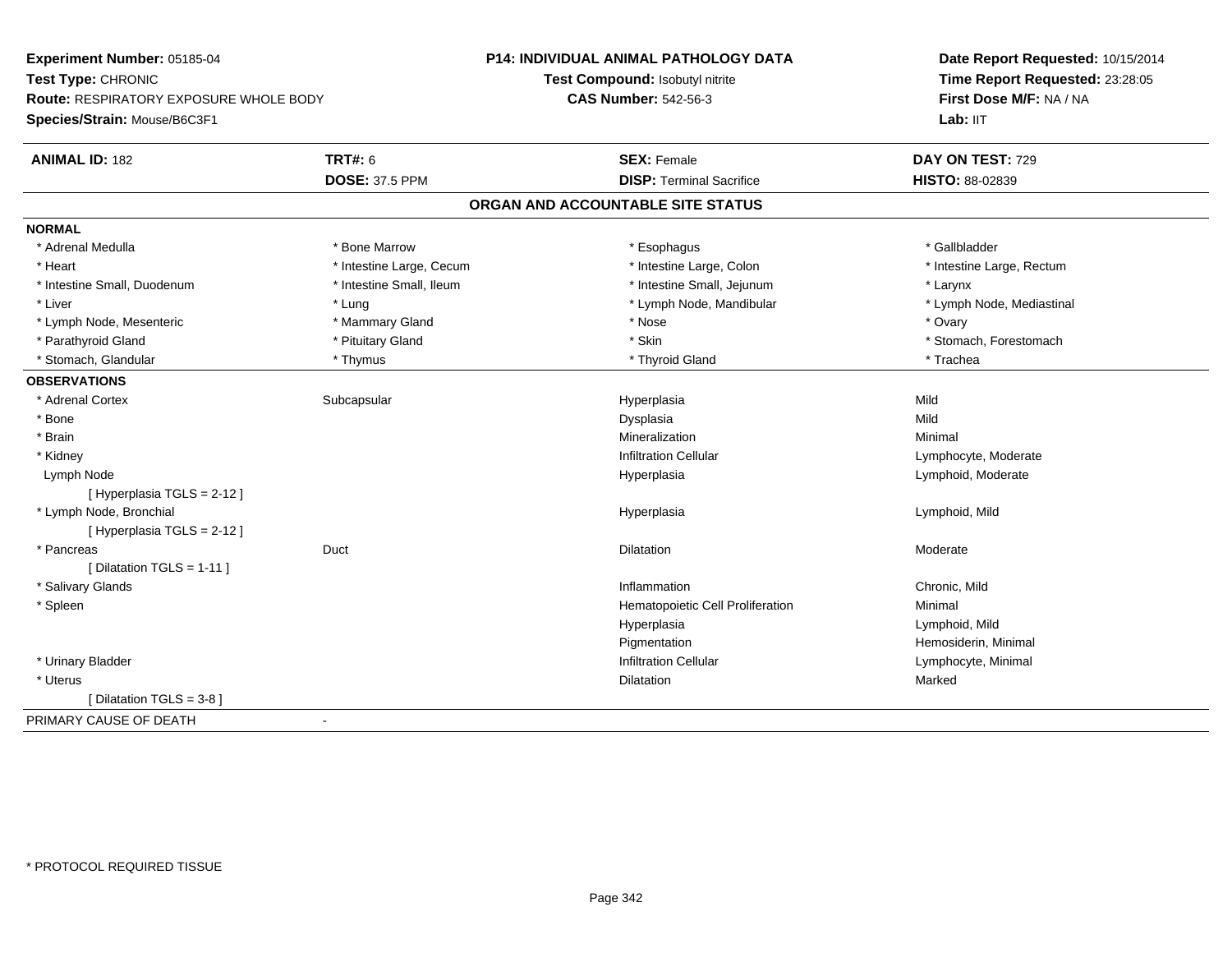| Experiment Number: 05185-04                 |                          | <b>P14: INDIVIDUAL ANIMAL PATHOLOGY DATA</b> | Date Report Requested: 10/15/2014                                      |
|---------------------------------------------|--------------------------|----------------------------------------------|------------------------------------------------------------------------|
| Test Type: CHRONIC                          |                          | Test Compound: Isobutyl nitrite              | Time Report Requested: 23:28:05<br>First Dose M/F: NA / NA<br>Lab: IIT |
| Route: RESPIRATORY EXPOSURE WHOLE BODY      |                          | <b>CAS Number: 542-56-3</b>                  |                                                                        |
| Species/Strain: Mouse/B6C3F1                |                          |                                              |                                                                        |
| <b>ANIMAL ID: 183</b>                       | <b>TRT#: 6</b>           | <b>SEX: Female</b>                           | DAY ON TEST: 697                                                       |
|                                             | <b>DOSE: 37.5 PPM</b>    | <b>DISP:</b> Moribund Sacrifice              | HISTO: 88-02840                                                        |
|                                             |                          | ORGAN AND ACCOUNTABLE SITE STATUS            |                                                                        |
| <b>NORMAL</b>                               |                          |                                              |                                                                        |
| * Adrenal Medulla                           | * Bone Marrow            | * Esophagus                                  | * Gallbladder                                                          |
| * Heart                                     | * Intestine Large, Cecum | * Intestine Large, Colon                     | * Intestine Large, Rectum                                              |
| * Intestine Small, Duodenum                 | * Intestine Small, Ileum | * Intestine Small, Jejunum                   | * Larynx                                                               |
| * Lung                                      | * Lymph Node, Mandibular | * Lymph Node, Mesenteric                     | * Mammary Gland                                                        |
| * Nose                                      | * Ovary                  | * Pancreas                                   | * Salivary Glands                                                      |
| * Skin                                      | * Stomach, Forestomach   | * Stomach, Glandular                         | * Thymus                                                               |
| * Thyroid Gland                             | * Trachea                |                                              |                                                                        |
| <b>MISSING</b>                              |                          |                                              |                                                                        |
| * Lymph Node, Bronchial                     | * Parathyroid Gland      | * Pituitary Gland                            | * Urinary Bladder                                                      |
| <b>OBSERVATIONS</b>                         |                          |                                              |                                                                        |
| * Adrenal Cortex                            | Subcapsular              | Hyperplasia                                  | Mild                                                                   |
| * Bone                                      |                          | Dysplasia                                    | Minimal                                                                |
| * Brain                                     |                          | Mineralization                               | Mild                                                                   |
| <b>Harderian Gland</b>                      |                          | Adenoma                                      |                                                                        |
| [Adenoma TGLS = $1-12$ ]                    |                          |                                              |                                                                        |
| * Kidney                                    |                          | <b>Infiltration Cellular</b>                 | Lymphocyte, Minimal                                                    |
| * Liver                                     |                          | Inflammation                                 | Chronic, Minimal                                                       |
| Lymph Node                                  | <b>Iliac</b>             | Hyperplasia                                  | Lymphoid, Mild                                                         |
| [ Hyperplasia TGLS = 2,3-13,4-14 ]          |                          |                                              |                                                                        |
| * Lymph Node, Mediastinal                   |                          | Hyperplasia                                  | Lymphoid, Mild                                                         |
| [ Hyperplasia TGLS = 2,3-13,4-14 ]          |                          |                                              |                                                                        |
| Mesentery                                   |                          | Cyst                                         | Marked                                                                 |
|                                             | Fat                      | <b>Necrosis</b>                              | Mild                                                                   |
|                                             |                          | <b>Proliferation Connective Tissue</b>       |                                                                        |
| Note: POSSIBLY AREA OF ATROPHIC PANCREAS.   |                          |                                              |                                                                        |
| Note: ADHESION, ADHERED TO SKELETAL MUSCLE. |                          |                                              |                                                                        |
| [ $Cyst TGLS = 8-11$ ]                      |                          |                                              |                                                                        |
| [Necrosis TGLS = $7-15$ ]                   |                          |                                              |                                                                        |
| * Spleen                                    |                          | Hematopoietic Cell Proliferation             | Minimal                                                                |
|                                             |                          | Hyperplasia                                  | Lymphoid, Minimal                                                      |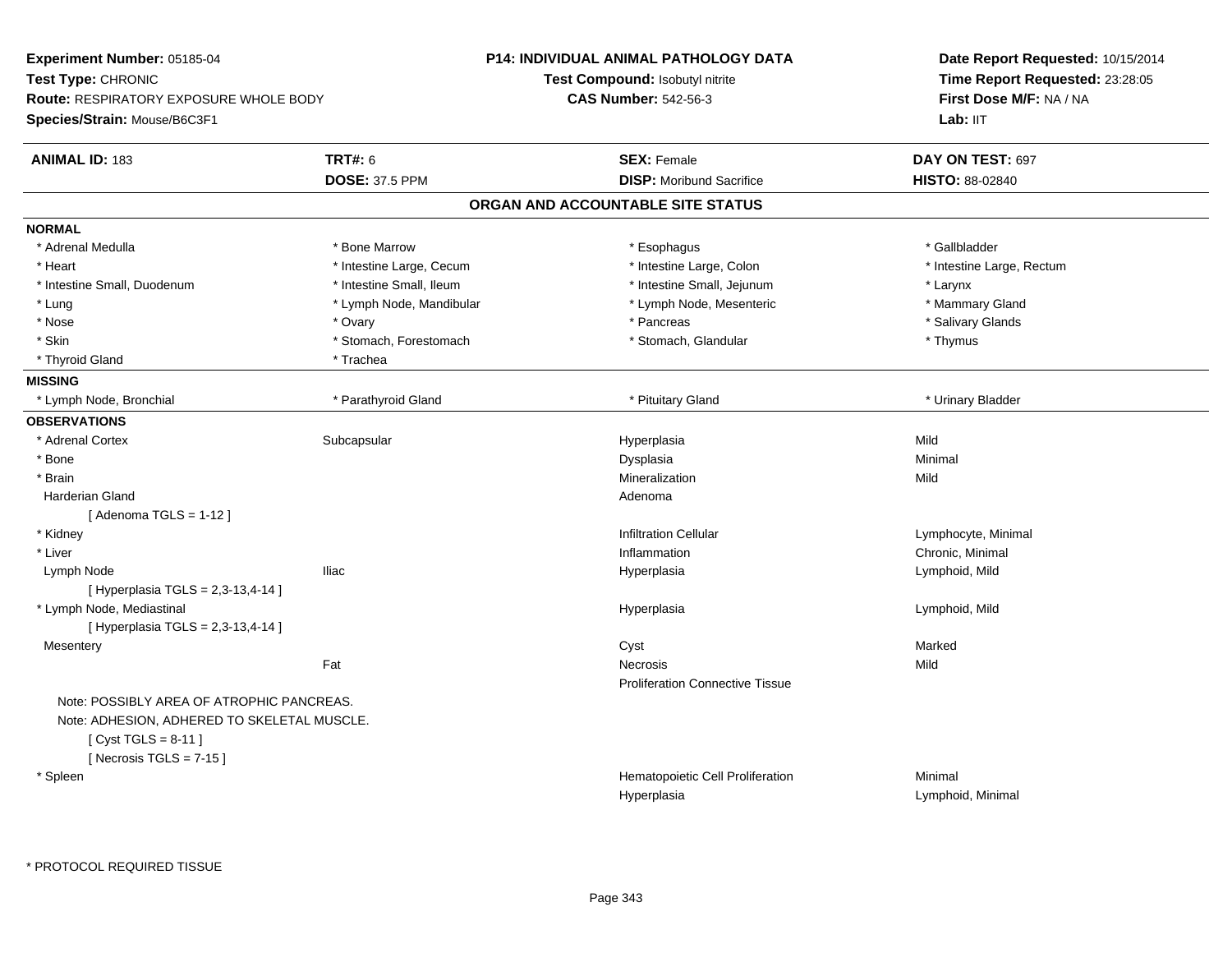| <b>Experiment Number: 05185-04</b><br>Test Type: CHRONIC<br><b>Route: RESPIRATORY EXPOSURE WHOLE BODY</b> |                       | <b>P14: INDIVIDUAL ANIMAL PATHOLOGY DATA</b><br><b>Test Compound: Isobutyl nitrite</b><br><b>CAS Number: 542-56-3</b> | Date Report Requested: 10/15/2014<br>Time Report Requested: 23:28:05<br>First Dose M/F: NA / NA |
|-----------------------------------------------------------------------------------------------------------|-----------------------|-----------------------------------------------------------------------------------------------------------------------|-------------------------------------------------------------------------------------------------|
| Species/Strain: Mouse/B6C3F1                                                                              |                       |                                                                                                                       | Lab: II <sub>T</sub>                                                                            |
| <b>ANIMAL ID: 183</b>                                                                                     | <b>TRT#: 6</b>        | <b>SEX: Female</b>                                                                                                    | DAY ON TEST: 697                                                                                |
|                                                                                                           | <b>DOSE: 37.5 PPM</b> | <b>DISP:</b> Moribund Sacrifice                                                                                       | <b>HISTO: 88-02840</b>                                                                          |
|                                                                                                           |                       | ORGAN AND ACCOUNTABLE SITE STATUS                                                                                     |                                                                                                 |
|                                                                                                           |                       | Pigmentation                                                                                                          | Hemosiderin, Minimal                                                                            |
|                                                                                                           |                       | <b>Proliferation Connective Tissue</b>                                                                                |                                                                                                 |
| Note: ADHESION.                                                                                           |                       |                                                                                                                       |                                                                                                 |
| [Hematopoietic Cell Proliferation TGLS = 6-5 ]                                                            |                       |                                                                                                                       |                                                                                                 |
| [Hyperplasia TGLS = 6-5 ]                                                                                 |                       |                                                                                                                       |                                                                                                 |
| * Uterus                                                                                                  |                       | Hyperplasia                                                                                                           | Cystic, Moderate                                                                                |
|                                                                                                           |                       | Hyperplasia                                                                                                           | Marked                                                                                          |
| [Hyperplasia TGLS = 5-8 ]                                                                                 |                       |                                                                                                                       |                                                                                                 |
| PRIMARY CAUSE OF DEATH                                                                                    |                       |                                                                                                                       |                                                                                                 |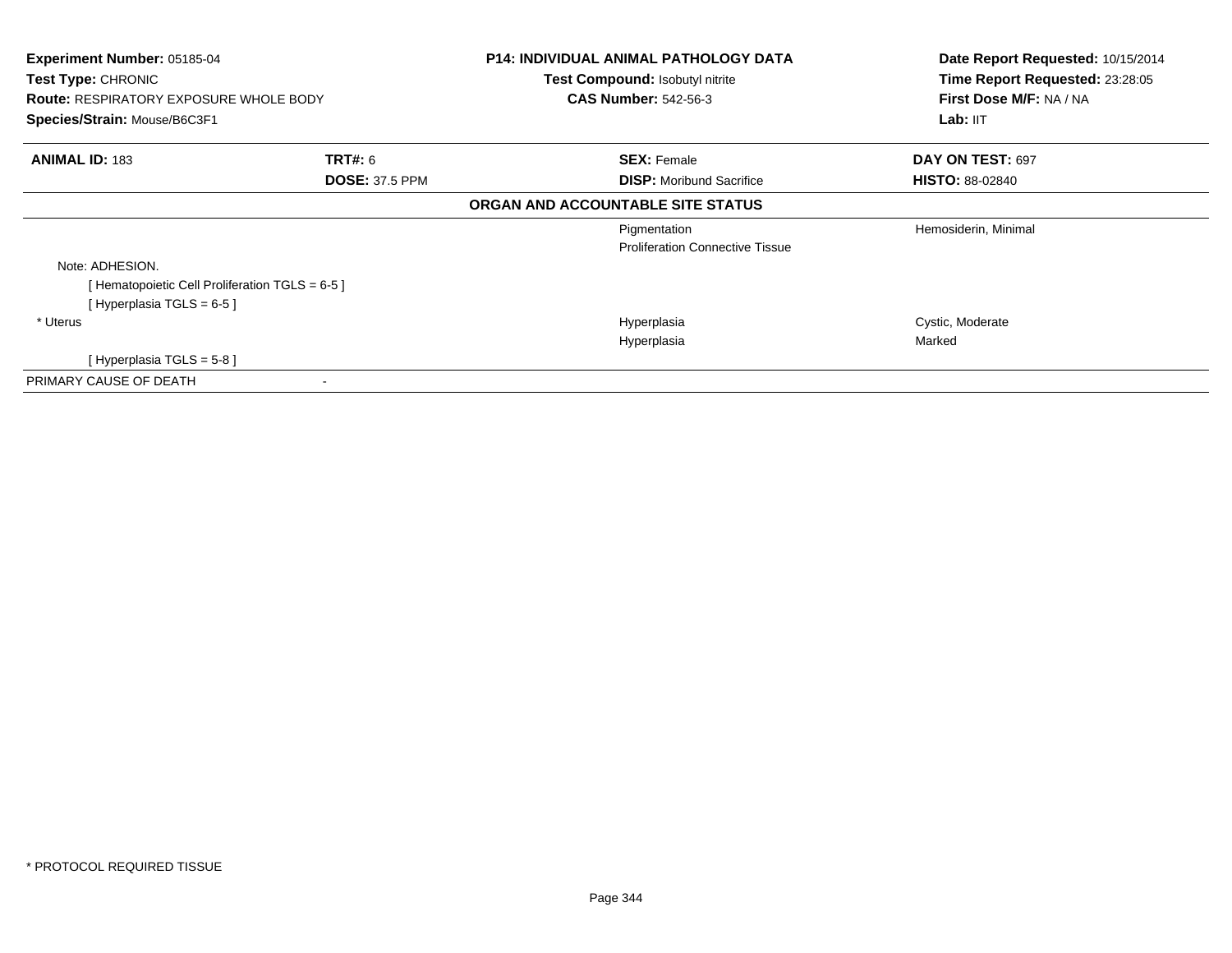| Experiment Number: 05185-04                   |                             | <b>P14: INDIVIDUAL ANIMAL PATHOLOGY DATA</b> | Date Report Requested: 10/15/2014<br>Time Report Requested: 23:28:05<br>First Dose M/F: NA / NA |
|-----------------------------------------------|-----------------------------|----------------------------------------------|-------------------------------------------------------------------------------------------------|
| Test Type: CHRONIC                            |                             | Test Compound: Isobutyl nitrite              |                                                                                                 |
| <b>Route: RESPIRATORY EXPOSURE WHOLE BODY</b> |                             | <b>CAS Number: 542-56-3</b>                  |                                                                                                 |
| Species/Strain: Mouse/B6C3F1                  |                             |                                              | Lab: IIT                                                                                        |
| <b>ANIMAL ID: 184</b>                         | <b>TRT#: 6</b>              | <b>SEX: Female</b>                           | DAY ON TEST: 730                                                                                |
|                                               | <b>DOSE: 37.5 PPM</b>       | <b>DISP: Terminal Sacrifice</b>              | HISTO: 88-02841                                                                                 |
|                                               |                             | ORGAN AND ACCOUNTABLE SITE STATUS            |                                                                                                 |
| <b>NORMAL</b>                                 |                             |                                              |                                                                                                 |
| * Adrenal Medulla                             | * Bone                      | * Brain                                      | * Esophagus                                                                                     |
| * Gallbladder                                 | * Heart                     | * Intestine Large, Cecum                     | * Intestine Large, Colon                                                                        |
| * Intestine Large, Rectum                     | * Intestine Small, Duodenum | * Intestine Small, Ileum                     | * Intestine Small, Jejunum                                                                      |
| * Kidney                                      | * Larynx                    | * Lung                                       | * Lymph Node, Bronchial                                                                         |
| * Lymph Node, Mesenteric                      | * Mammary Gland             | * Ovary                                      | * Pancreas                                                                                      |
| * Pituitary Gland                             | * Skin                      | * Stomach, Forestomach                       | * Stomach, Glandular                                                                            |
| * Thymus                                      | * Thyroid Gland             | * Trachea                                    | * Uterus                                                                                        |
| <b>MISSING</b>                                |                             |                                              |                                                                                                 |
| * Lymph Node, Mandibular                      | * Lymph Node, Mediastinal   | * Parathyroid Gland                          |                                                                                                 |
| <b>OBSERVATIONS</b>                           |                             |                                              |                                                                                                 |
| * Adrenal Cortex                              | Subcapsular                 | Hyperplasia                                  | Moderate                                                                                        |
| * Bone Marrow                                 |                             | Atrophy                                      | Mild                                                                                            |
| * Liver                                       |                             | Inflammation                                 | Chronic, Minimal                                                                                |
| * Nose                                        | <b>Respirat Epith</b>       | Degeneration                                 | Hyaline, Mild                                                                                   |
|                                               |                             | Inflammation                                 | Chronic Active, Minimal                                                                         |
|                                               | Olfactory Epi               | Metaplasia                                   | Squamous, Minimal                                                                               |
| * Salivary Glands                             |                             | Inflammation                                 | Chronic, Mild                                                                                   |
| * Spleen                                      |                             | Lymphoma Malignant Mixed                     |                                                                                                 |
| [ Lymphoma Malignant Mixed TGLS = 2-5 ]       |                             |                                              |                                                                                                 |
| * Urinary Bladder                             |                             | <b>Infiltration Cellular</b>                 | Lymphocyte, Minimal                                                                             |
| PRIMARY CAUSE OF DEATH                        |                             |                                              |                                                                                                 |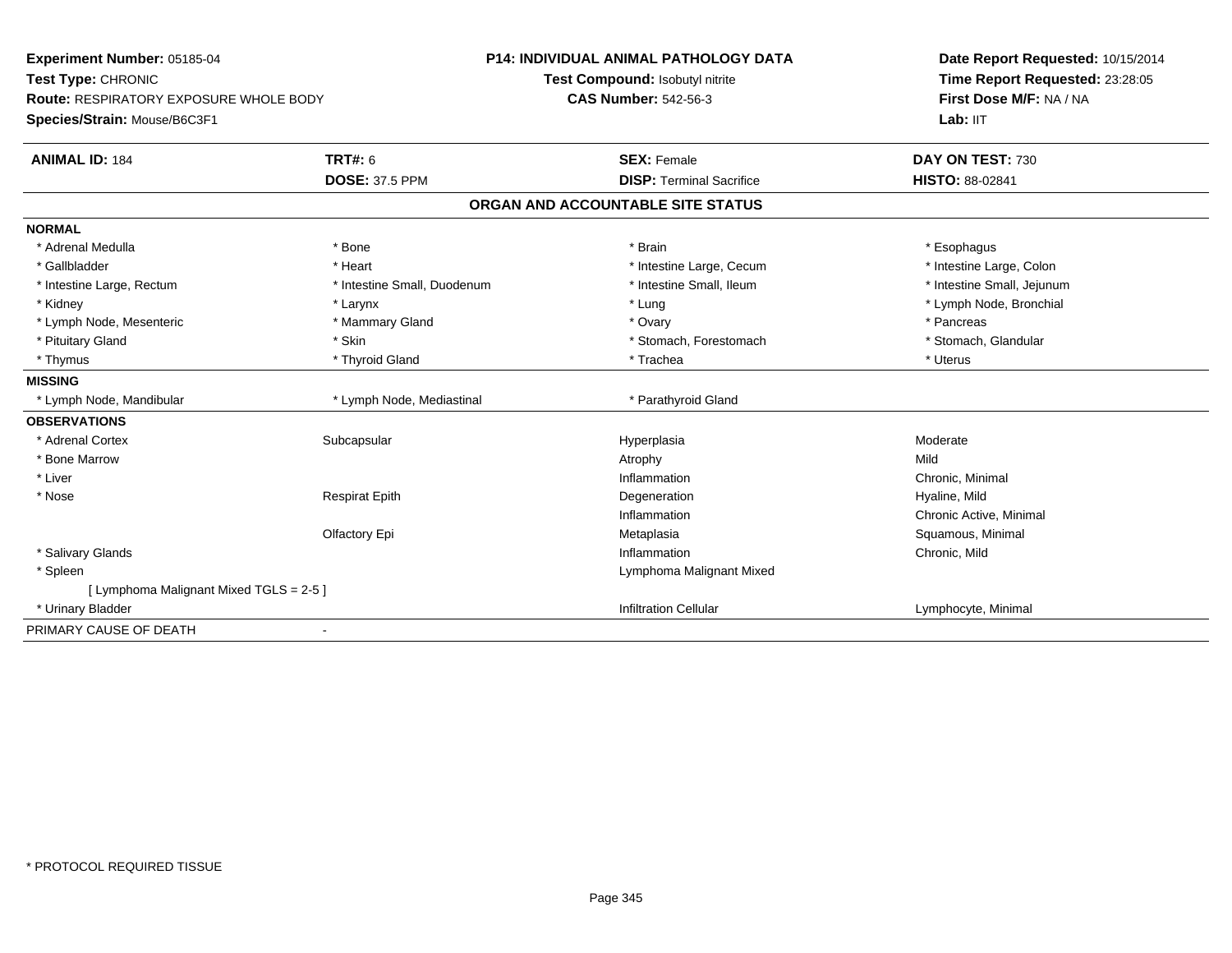**Experiment Number:** 05185-04**Test Type:** CHRONIC **Route:** RESPIRATORY EXPOSURE WHOLE BODY**Species/Strain:** Mouse/B6C3F1**P14: INDIVIDUAL ANIMAL PATHOLOGY DATATest Compound:** Isobutyl nitrite**CAS Number:** 542-56-3**Date Report Requested:** 10/15/2014**Time Report Requested:** 23:28:05**First Dose M/F:** NA / NA**Lab:** IIT**ANIMAL ID:** 185 **TRT#:** <sup>6</sup> **SEX:** Female **DAY ON TEST:** <sup>731</sup> **DOSE:** 37.5 PPM **DISP:** Terminal Sacrifice **HISTO:** 88-02842 **ORGAN AND ACCOUNTABLE SITE STATUSNORMAL**\* Adrenal Medulla \* \* Annual Medulla \* Brain \* Bone \* \* Bone Marrow \* Bone Marrow \* \* Brain \* Brain \* Brain \* Brain \* Brain \* Brain \* Brain \* Brain \* Brain \* Brain \* Brain \* Brain \* Brain \* Brain \* Brain \* Brain \* Brain \* \* Esophagus \* https://www.fragustage.com/web/2019/heart \* Heart \* Heart \* Heart \* Intestine Large, Cecum \* Intestine Large, Cecum \* Sallbladder \* The state of the state of the state of the state of the state of the state o \* Intestine Small, Ileum \* Intestine Large, Colon \* Intestine Large, Rectum \* Intestine Small, Duodenum \* Intestine Small, Duodenum \* Intestine Small, Jejunum \* \* Widney \* Kidney \* Larynx \* Larynx \* Larynx \* Larynx \* Liver \* Liver \* Lymph Node, Bronchial \* Lymph Node, Mandibular \* Lymph Node, Mediastinal \* Lymph Node, Mesenteric\* Mammary Gland \* \* Andrew \* Nose \* \* Nose \* \* Ovary \* Ovary \* Ovary \* \* Ovary \* \* Pancreas \* \* Pancreas \* \* Pancreas \* \* Pancreas \* \* Pancreas \* \* Pancreas \* \* Pancreas \* \* Pancreas \* \* Pancreas \* \* Pancreas \* \* Pancreas \* Stomach. Forestomach \* Parathyroid Gland \* **And The Contract Contract Contract Contract Contract Contract Contract Contract Contract Contract Contract Contract Contract Contract Contract Contract Contract Contract Contract Contract Contract Co** \* Stomach, Glandular \* Thymus \* Thymus \* Thymus \* Trachea \* Trachea \* Trachea \* Urinary Bladder **OBSERVATIONS** \* Adrenal Cortexx Subcapsular Suberty Subsets and the Hyperplasia a Mild \* LungAlveolar/Bronchiolar Adenoma<br>
Multiple Infiltration Cellular Lymphocyte, Minimal [ Alveolar/Bronchiolar Adenoma TGLS = 1-11 ] \* Salivary Glandss and the contract of the contract of the contract of the contract of the contract of the contract of the contract of the contract of the contract of the contract of the contract of the contract of the contract of the cont Inflammation **Chronic, Mild**<br> **Chronic, Mild**<br> **Chronic Cell Proliferation Chronic Milimal**  \* SpleenHematopoietic Cell Proliferation Pigmentation Hemosiderin, Minimal \* Thyroid Gland Follicle Cyst Mild \* Uteruss and the contract of the contract of the contract of the contract of the contract of the contract of the contract of the contract of the contract of the contract of the contract of the contract of the contract of the cont Hyperplasia **Cystic, Minimal** PRIMARY CAUSE OF DEATH-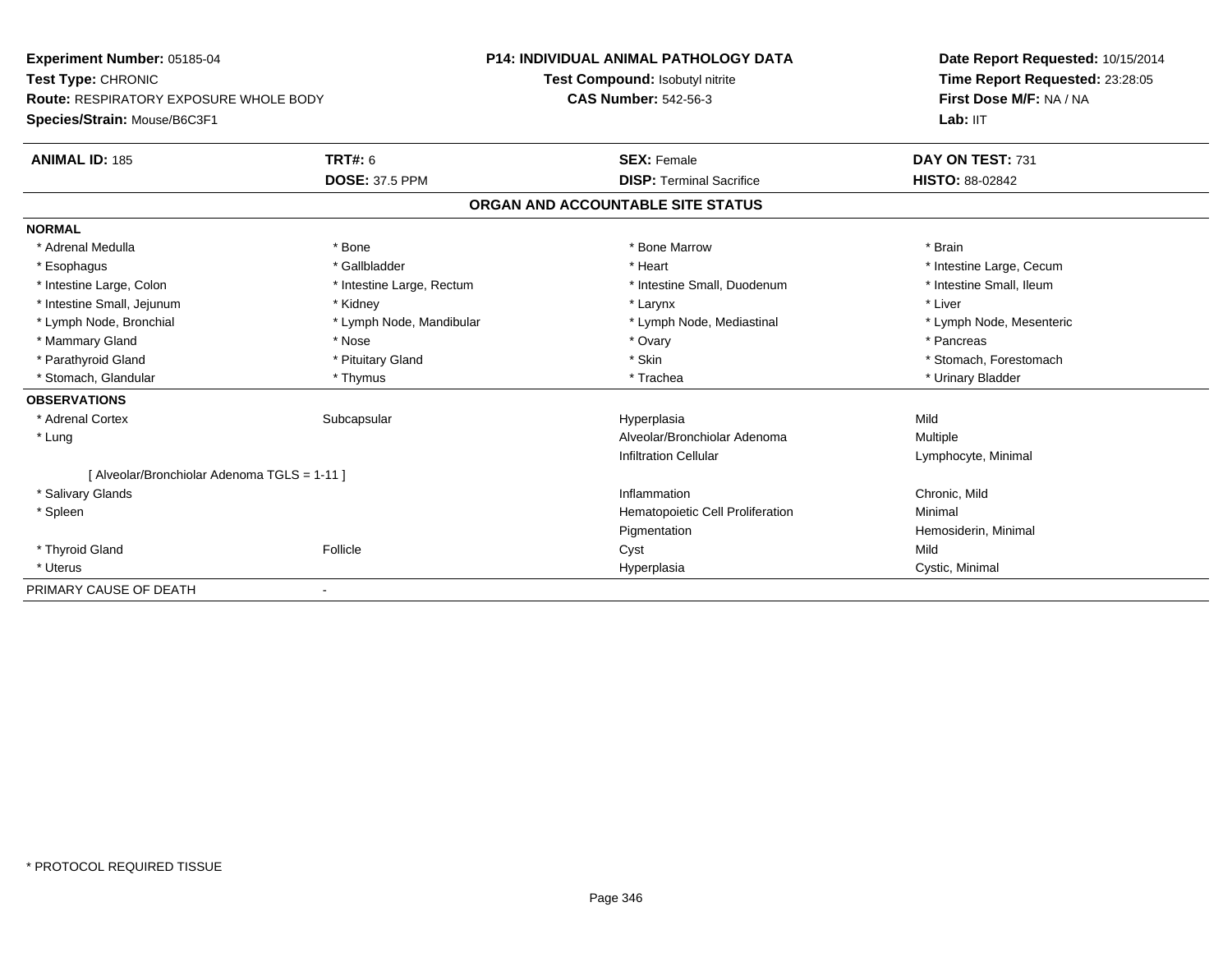| Experiment Number: 05185-04                   |                           | <b>P14: INDIVIDUAL ANIMAL PATHOLOGY DATA</b> | Date Report Requested: 10/15/2014<br>Time Report Requested: 23:28:05<br>First Dose M/F: NA / NA<br>Lab: IIT |
|-----------------------------------------------|---------------------------|----------------------------------------------|-------------------------------------------------------------------------------------------------------------|
| Test Type: CHRONIC                            |                           | Test Compound: Isobutyl nitrite              |                                                                                                             |
| <b>Route: RESPIRATORY EXPOSURE WHOLE BODY</b> |                           | <b>CAS Number: 542-56-3</b>                  |                                                                                                             |
| Species/Strain: Mouse/B6C3F1                  |                           |                                              |                                                                                                             |
| <b>ANIMAL ID: 186</b>                         | <b>TRT#: 6</b>            | <b>SEX: Female</b>                           | DAY ON TEST: 731                                                                                            |
|                                               | <b>DOSE: 37.5 PPM</b>     | <b>DISP: Terminal Sacrifice</b>              | HISTO: 88-02843                                                                                             |
|                                               |                           | ORGAN AND ACCOUNTABLE SITE STATUS            |                                                                                                             |
| <b>NORMAL</b>                                 |                           |                                              |                                                                                                             |
| * Adrenal Medulla                             | * Bone                    | * Bone Marrow                                | * Brain                                                                                                     |
| * Esophagus                                   | * Gallbladder             | * Heart                                      | * Intestine Large, Cecum                                                                                    |
| * Intestine Large, Colon                      | * Intestine Large, Rectum | * Intestine Small, Duodenum                  | * Intestine Small, Ileum                                                                                    |
| * Intestine Small, Jejunum                    | * Kidney                  | * Larynx                                     | * Lymph Node, Bronchial                                                                                     |
| * Lymph Node, Mandibular                      | * Lymph Node, Mediastinal | * Lymph Node, Mesenteric                     | * Mammary Gland                                                                                             |
| * Ovary                                       | * Pancreas                | * Skin                                       | * Stomach, Forestomach                                                                                      |
| * Stomach, Glandular                          | * Thymus                  | * Thyroid Gland                              | * Trachea                                                                                                   |
| <b>MISSING</b>                                |                           |                                              |                                                                                                             |
| * Parathyroid Gland                           |                           |                                              |                                                                                                             |
| <b>OBSERVATIONS</b>                           |                           |                                              |                                                                                                             |
| * Adrenal Cortex                              | Subcapsular               | Hyperplasia                                  | Mild                                                                                                        |
| * Liver                                       |                           | <b>Eosinophilic Focus</b>                    |                                                                                                             |
| * Lung                                        |                           | <b>Infiltration Cellular</b>                 | Lymphocyte, Minimal                                                                                         |
| * Nose                                        |                           | Inflammation                                 | Chronic Active, Minimal                                                                                     |
| * Pituitary Gland                             | Pars Distalis             | Hyperplasia                                  | Mild                                                                                                        |
| * Salivary Glands                             |                           | Inflammation                                 | Chronic, Minimal                                                                                            |
| * Spleen                                      |                           | Hematopoietic Cell Proliferation             | Minimal                                                                                                     |
|                                               |                           | Pigmentation                                 | Hemosiderin, Minimal                                                                                        |
| * Urinary Bladder                             |                           | <b>Infiltration Cellular</b>                 | Lymphocyte, Minimal                                                                                         |
| * Uterus                                      |                           | Hyperplasia                                  | Cystic, Marked                                                                                              |
|                                               |                           | Polyp Stromal                                |                                                                                                             |
| [Hyperplasia TGLS = 2-8]                      |                           |                                              |                                                                                                             |
| [Polyp Stromal TGLS = 1-8]                    |                           |                                              |                                                                                                             |
| PRIMARY CAUSE OF DEATH                        | $\blacksquare$            |                                              |                                                                                                             |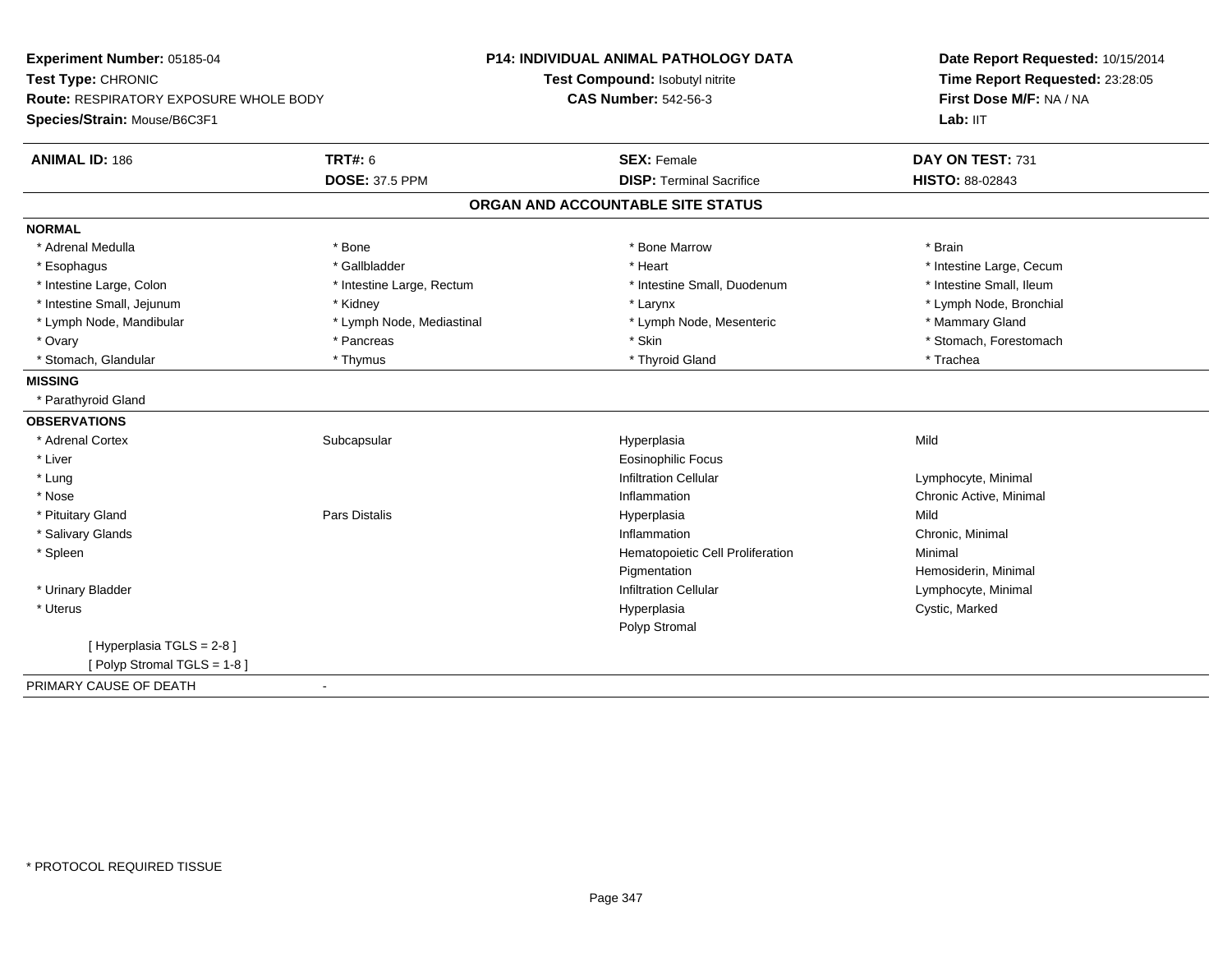| Experiment Number: 05185-04                  | <b>P14: INDIVIDUAL ANIMAL PATHOLOGY DATA</b>            | Date Report Requested: 10/15/2014 |
|----------------------------------------------|---------------------------------------------------------|-----------------------------------|
| Test Type: CHRONIC                           | Test Compound: Isobutyl nitrite                         | Time Report Requested: 23:28:05   |
| Route: RESPIRATORY EXPOSURE WHOLE BODY       | <b>CAS Number: 542-56-3</b>                             | First Dose M/F: NA / NA           |
| Species/Strain: Mouse/B6C3F1                 |                                                         | Lab: IIT                          |
| <b>TRT#: 6</b><br><b>ANIMAL ID: 187</b>      | <b>SEX: Female</b>                                      | DAY ON TEST: 731                  |
| <b>DOSE: 37.5 PPM</b>                        | <b>DISP: Terminal Sacrifice</b>                         | HISTO: 88-02844                   |
|                                              | ORGAN AND ACCOUNTABLE SITE STATUS                       |                                   |
| <b>NORMAL</b>                                |                                                         |                                   |
| * Adrenal Medulla<br>* Bone                  | * Bone Marrow                                           | * Esophagus                       |
| * Gallbladder<br>* Heart                     | * Intestine Large, Cecum                                | * Intestine Large, Colon          |
| * Intestine Large, Rectum                    | * Intestine Small, Duodenum<br>* Intestine Small, Ileum | * Intestine Small, Jejunum        |
| * Larynx<br>* Lymph Node, Bronchial          | * Lymph Node, Mandibular                                | * Lymph Node, Mediastinal         |
| * Lymph Node, Mesenteric<br>* Mammary Gland  | * Pancreas                                              | * Salivary Glands                 |
| * Skin<br>* Stomach, Forestomach             | * Stomach, Glandular                                    | * Thymus                          |
| * Thyroid Gland<br>* Trachea                 |                                                         |                                   |
| <b>MISSING</b>                               |                                                         |                                   |
| * Parathyroid Gland                          |                                                         |                                   |
| <b>OBSERVATIONS</b>                          |                                                         |                                   |
| * Adrenal Cortex<br>Subcapsular              | Hyperplasia                                             | Minimal                           |
| * Brain                                      | Mineralization                                          | Minimal                           |
| * Kidney                                     | <b>Infiltration Cellular</b>                            | Lymphocyte, Minimal               |
| * Liver                                      | <b>Mixed Cell Focus</b>                                 |                                   |
| * Lung                                       | Alveolar/Bronchiolar Adenoma                            |                                   |
| [ Alveolar/Bronchiolar Adenoma TGLS = 2-11 ] |                                                         |                                   |
| * Nose<br><b>Respirat Epith</b>              | Degeneration                                            | Hyaline, Minimal                  |
| <b>Respirat Epith</b>                        | Hyperplasia                                             | Minimal                           |
| * Ovary                                      | Cyst                                                    | Moderate                          |
| <b>Pars Distalis</b><br>* Pituitary Gland    | Adenoma                                                 |                                   |
| * Spleen                                     | Hematopoietic Cell Proliferation                        | Minimal                           |
|                                              | Pigmentation                                            | Hemosiderin, Minimal              |
| * Urinary Bladder                            | <b>Infiltration Cellular</b>                            | Lymphocyte, Minimal               |
| $^\star$ Uterus                              | Hyperplasia                                             | Cystic, Mild                      |
| [ Hyperplasia TGLS = 1-8 ]                   |                                                         |                                   |
| PRIMARY CAUSE OF DEATH<br>$\blacksquare$     |                                                         |                                   |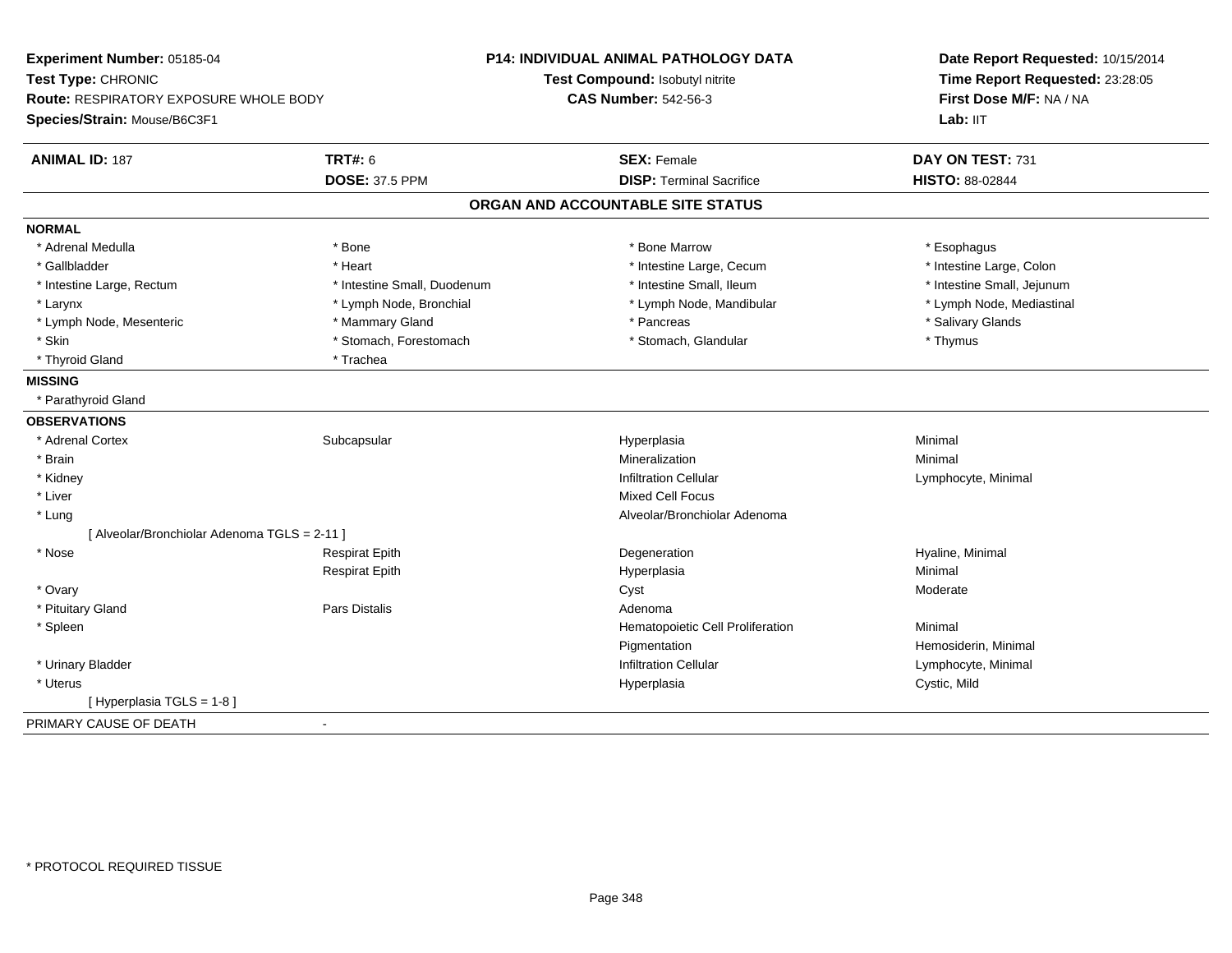| Experiment Number: 05185-04            |                             | <b>P14: INDIVIDUAL ANIMAL PATHOLOGY DATA</b> | Date Report Requested: 10/15/2014<br>Time Report Requested: 23:28:05 |  |
|----------------------------------------|-----------------------------|----------------------------------------------|----------------------------------------------------------------------|--|
| Test Type: CHRONIC                     |                             | Test Compound: Isobutyl nitrite              |                                                                      |  |
| Route: RESPIRATORY EXPOSURE WHOLE BODY |                             | <b>CAS Number: 542-56-3</b>                  | First Dose M/F: NA / NA                                              |  |
| Species/Strain: Mouse/B6C3F1           |                             |                                              | Lab: IIT                                                             |  |
| <b>ANIMAL ID: 188</b>                  | <b>TRT#: 6</b>              | <b>SEX: Female</b>                           | DAY ON TEST: 729                                                     |  |
|                                        | <b>DOSE: 37.5 PPM</b>       | <b>DISP: Terminal Sacrifice</b>              | HISTO: 88-02845                                                      |  |
|                                        |                             | ORGAN AND ACCOUNTABLE SITE STATUS            |                                                                      |  |
| <b>NORMAL</b>                          |                             |                                              |                                                                      |  |
| * Adrenal Medulla                      | * Bone                      | * Bone Marrow                                | * Esophagus                                                          |  |
| * Gallbladder                          | * Heart                     | * Intestine Large, Cecum                     | * Intestine Large, Colon                                             |  |
| * Intestine Large, Rectum              | * Intestine Small, Duodenum | * Intestine Small, Ileum                     | * Intestine Small, Jejunum                                           |  |
| * Kidney                               | * Larynx                    | * Lymph Node, Bronchial                      | * Lymph Node, Mandibular                                             |  |
| * Lymph Node, Mediastinal              | * Lymph Node, Mesenteric    | * Mammary Gland                              | * Ovary                                                              |  |
| * Pancreas                             | * Pituitary Gland           | * Skin                                       | * Stomach, Forestomach                                               |  |
| * Stomach, Glandular                   | * Trachea                   |                                              |                                                                      |  |
| <b>MISSING</b>                         |                             |                                              |                                                                      |  |
| * Parathyroid Gland                    |                             |                                              |                                                                      |  |
| <b>OBSERVATIONS</b>                    |                             |                                              |                                                                      |  |
| * Adrenal Cortex                       | Subcapsular                 | Hyperplasia                                  | Minimal                                                              |  |
|                                        |                             | Hyperplasia                                  | Focal, Minimal                                                       |  |
| * Brain                                |                             | Mineralization                               | Moderate                                                             |  |
| * Liver                                |                             | Hepatocellular Adenoma                       |                                                                      |  |
| [ Hepatocellular Adenoma TGLS = 3-11 ] |                             |                                              |                                                                      |  |
| * Lung                                 | Alveolar Epith              | Hyperplasia                                  | Focal, Marked                                                        |  |
| [Hyperplasia TGLS = 4-13]              |                             |                                              |                                                                      |  |
| Mesentery                              | Fat                         | Necrosis                                     | Moderate                                                             |  |
| [Necrosis TGLS = $1-12$ ]              |                             |                                              |                                                                      |  |
| * Nose                                 | <b>Respirat Epith</b>       | Degeneration                                 | Hyaline, Minimal                                                     |  |
| * Salivary Glands                      |                             | Inflammation                                 | Chronic, Minimal                                                     |  |
| * Spleen                               |                             | Hematopoietic Cell Proliferation             | Minimal                                                              |  |
|                                        |                             | Pigmentation                                 | Hemosiderin, Minimal                                                 |  |
| * Thymus                               |                             | Hyperplasia                                  | Lymphoid, Mild                                                       |  |
| * Thyroid Gland                        | <b>Follicular Cel</b>       | Hyperplasia                                  | Focal, Mild                                                          |  |
| * Urinary Bladder                      |                             | <b>Infiltration Cellular</b>                 | Lymphocyte, Minimal                                                  |  |
| * Uterus                               |                             | Hyperplasia                                  | Cystic, Moderate                                                     |  |
| [ Hyperplasia TGLS = 2-8 ]             |                             |                                              |                                                                      |  |
| PRIMARY CAUSE OF DEATH                 | $\sim$                      |                                              |                                                                      |  |
|                                        |                             |                                              |                                                                      |  |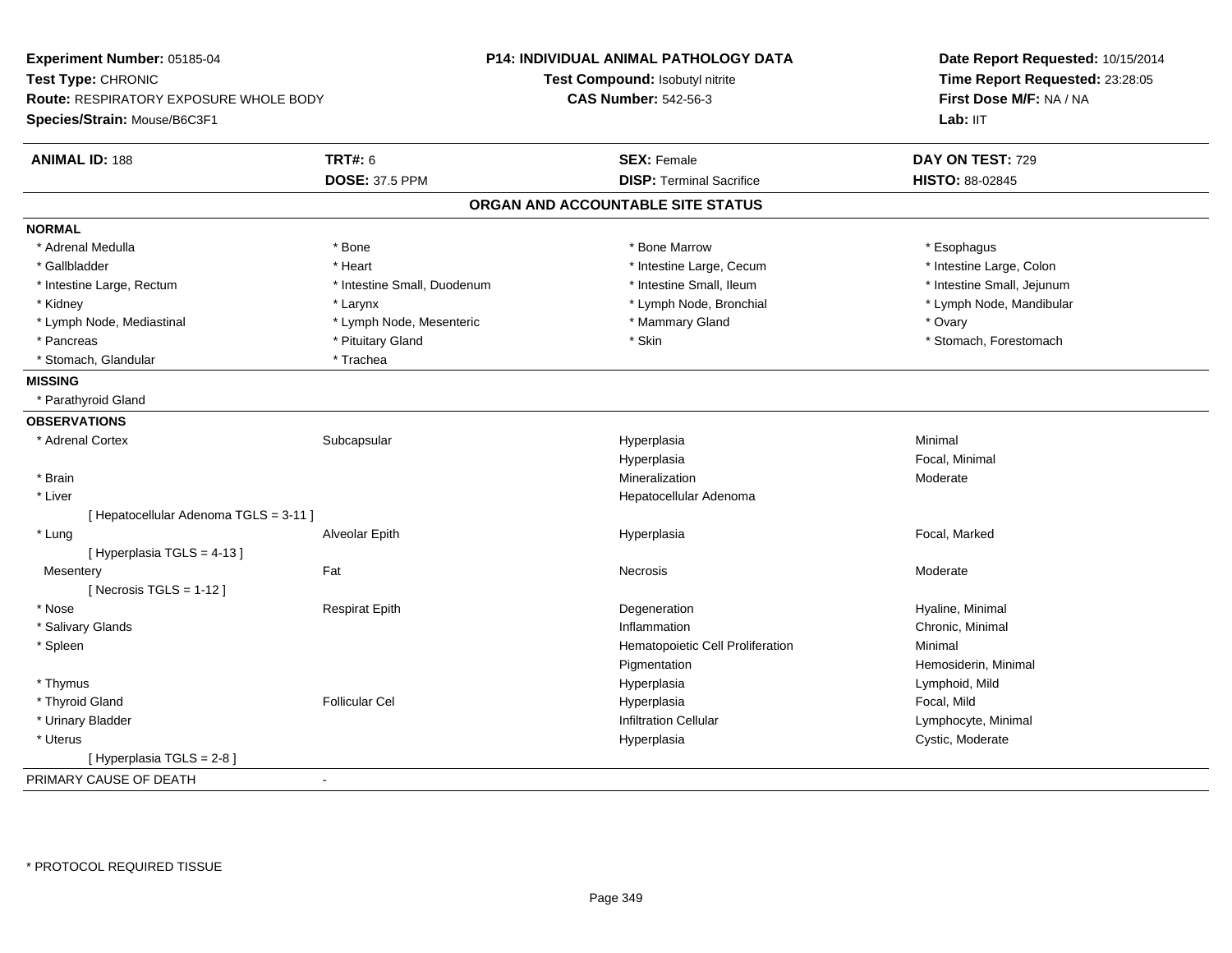| Experiment Number: 05185-04<br>Test Type: CHRONIC<br>Route: RESPIRATORY EXPOSURE WHOLE BODY<br>Species/Strain: Mouse/B6C3F1 |                                                                      | <b>P14: INDIVIDUAL ANIMAL PATHOLOGY DATA</b><br>Test Compound: Isobutyl nitrite<br><b>CAS Number: 542-56-3</b> | Date Report Requested: 10/15/2014<br>Time Report Requested: 23:28:05<br>First Dose M/F: NA / NA<br>Lab: IIT |
|-----------------------------------------------------------------------------------------------------------------------------|----------------------------------------------------------------------|----------------------------------------------------------------------------------------------------------------|-------------------------------------------------------------------------------------------------------------|
| <b>ANIMAL ID: 189</b>                                                                                                       | <b>TRT#: 6</b>                                                       | <b>SEX: Female</b>                                                                                             | DAY ON TEST: 520                                                                                            |
|                                                                                                                             | <b>DOSE: 37.5 PPM</b>                                                | <b>DISP: Natural Death</b>                                                                                     | <b>HISTO: 88-02846</b>                                                                                      |
|                                                                                                                             |                                                                      | ORGAN AND ACCOUNTABLE SITE STATUS                                                                              |                                                                                                             |
| <b>NORMAL</b>                                                                                                               |                                                                      |                                                                                                                |                                                                                                             |
| * Adrenal Medulla                                                                                                           | * Bone                                                               | * Bone Marrow                                                                                                  | * Brain                                                                                                     |
| * Esophagus                                                                                                                 | * Heart                                                              | * Intestine Large, Colon                                                                                       | * Intestine Large, Rectum                                                                                   |
| * Intestine Small, Duodenum                                                                                                 | * Intestine Small, Ileum                                             | * Intestine Small, Jejunum                                                                                     | * Larynx                                                                                                    |
| * Lymph Node, Mandibular                                                                                                    | * Mammary Gland                                                      | * Ovary                                                                                                        | * Pancreas                                                                                                  |
| * Parathyroid Gland                                                                                                         | * Pituitary Gland                                                    | * Skin                                                                                                         | * Stomach, Forestomach                                                                                      |
| * Stomach, Glandular                                                                                                        | * Thyroid Gland                                                      | * Trachea                                                                                                      | * Urinary Bladder                                                                                           |
| * Uterus                                                                                                                    |                                                                      |                                                                                                                |                                                                                                             |
| <b>MISSING</b>                                                                                                              |                                                                      |                                                                                                                |                                                                                                             |
| * Gallbladder                                                                                                               |                                                                      |                                                                                                                |                                                                                                             |
| <b>AUTO PRECLUDES DIAG.</b>                                                                                                 |                                                                      |                                                                                                                |                                                                                                             |
| * Intestine Large, Cecum                                                                                                    |                                                                      |                                                                                                                |                                                                                                             |
| <b>OBSERVATIONS</b>                                                                                                         |                                                                      |                                                                                                                |                                                                                                             |
| * Adrenal Cortex                                                                                                            | Subcapsular                                                          | Hyperplasia                                                                                                    | Mild                                                                                                        |
| * Kidney                                                                                                                    |                                                                      | Lymphoma Malignant Undifferentiated Cell Type                                                                  |                                                                                                             |
| * Liver                                                                                                                     |                                                                      | Lymphoma Malignant Undifferentiated Cell Type                                                                  |                                                                                                             |
|                                                                                                                             | [ Lymphoma Malignant Undifferentiated Cell Type TGLS = 6,7-5,5.1 ]   |                                                                                                                |                                                                                                             |
| * Lung                                                                                                                      |                                                                      | Lymphoma Malignant Undifferentiated Cell Type                                                                  |                                                                                                             |
|                                                                                                                             | [ Lymphoma Malignant Undifferentiated Cell Type TGLS = 9-14,8-13 ]   |                                                                                                                |                                                                                                             |
| Lymph Node                                                                                                                  | Lumbar                                                               | Lymphoma Malignant Undifferentiated Cell Type                                                                  |                                                                                                             |
|                                                                                                                             | Renal                                                                | Lymphoma Malignant Undifferentiated Cell Type                                                                  |                                                                                                             |
|                                                                                                                             | [ Lymphoma Malignant Undifferentiated Cell Type TGLS = 4,5-12,3-11 ] |                                                                                                                |                                                                                                             |
|                                                                                                                             | [ Lymphoma Malignant Undifferentiated Cell Type TGLS = 4,5-12,3-11 ] |                                                                                                                |                                                                                                             |
| * Lymph Node, Bronchial                                                                                                     |                                                                      | Lymphoma Malignant Undifferentiated Cell Type                                                                  |                                                                                                             |
|                                                                                                                             | [ Lymphoma Malignant Undifferentiated Cell Type TGLS = 4,5-12,3-11 ] |                                                                                                                |                                                                                                             |
| * Lymph Node, Mediastinal                                                                                                   |                                                                      | Lymphoma Malignant Undifferentiated Cell Type                                                                  |                                                                                                             |
|                                                                                                                             | [ Lymphoma Malignant Undifferentiated Cell Type TGLS = 4,5-12,3-11 ] |                                                                                                                |                                                                                                             |
| * Lymph Node, Mesenteric                                                                                                    |                                                                      | Lymphoma Malignant Undifferentiated Cell Type                                                                  |                                                                                                             |
|                                                                                                                             | [ Lymphoma Malignant Undifferentiated Cell Type TGLS = 4,5-12,3-11 ] |                                                                                                                |                                                                                                             |
| * Nose                                                                                                                      | <b>Respirat Epith</b>                                                | Hyperplasia                                                                                                    | Minimal                                                                                                     |
| * Salivary Glands                                                                                                           |                                                                      | Inflammation                                                                                                   | Chronic, Minimal                                                                                            |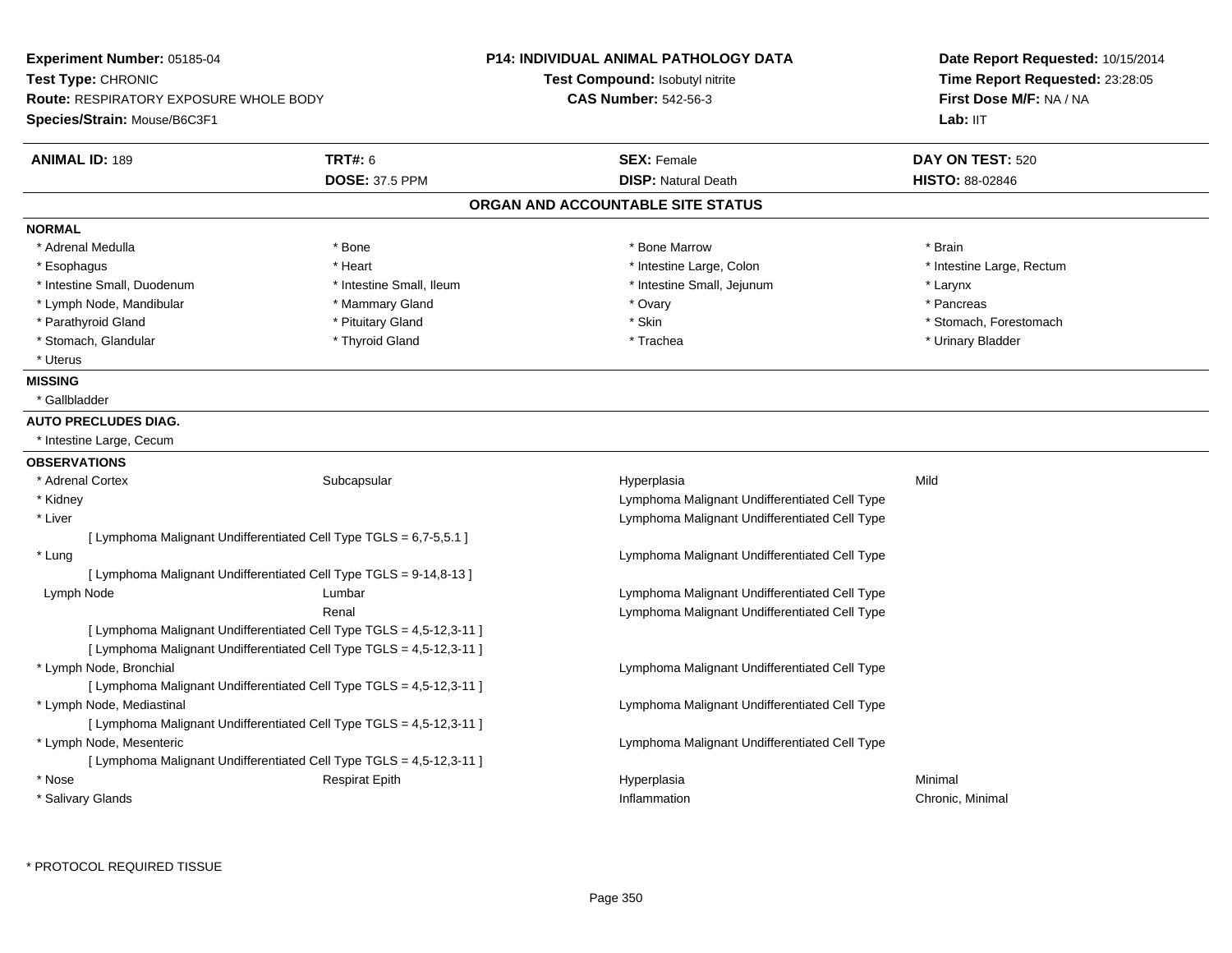| <b>Experiment Number: 05185-04</b><br>Test Type: CHRONIC<br><b>Route: RESPIRATORY EXPOSURE WHOLE BODY</b><br>Species/Strain: Mouse/B6C3F1 |                                                                  | <b>P14: INDIVIDUAL ANIMAL PATHOLOGY DATA</b><br>Test Compound: Isobutyl nitrite<br><b>CAS Number: 542-56-3</b> | Date Report Requested: 10/15/2014<br>Time Report Requested: 23:28:05<br>First Dose M/F: NA / NA<br>Lab: IIT |
|-------------------------------------------------------------------------------------------------------------------------------------------|------------------------------------------------------------------|----------------------------------------------------------------------------------------------------------------|-------------------------------------------------------------------------------------------------------------|
| <b>ANIMAL ID: 189</b>                                                                                                                     | TRT#: 6                                                          | <b>SEX: Female</b>                                                                                             | <b>DAY ON TEST: 520</b>                                                                                     |
|                                                                                                                                           | <b>DOSE: 37.5 PPM</b>                                            | <b>DISP:</b> Natural Death                                                                                     | <b>HISTO: 88-02846</b>                                                                                      |
|                                                                                                                                           |                                                                  | ORGAN AND ACCOUNTABLE SITE STATUS                                                                              |                                                                                                             |
| * Spleen                                                                                                                                  |                                                                  | Lymphoma Malignant Undifferentiated Cell Type                                                                  |                                                                                                             |
|                                                                                                                                           | [ Lymphoma Malignant Undifferentiated Cell Type TGLS = 2-5,5.1 ] |                                                                                                                |                                                                                                             |
| * Thymus                                                                                                                                  |                                                                  | Lymphoma Malignant Undifferentiated Cell Type                                                                  |                                                                                                             |
|                                                                                                                                           | [ Lymphoma Malignant Undifferentiated Cell Type TGLS = 1-2,2.1 ] |                                                                                                                |                                                                                                             |
| PRIMARY CAUSE OF DEATH                                                                                                                    |                                                                  |                                                                                                                |                                                                                                             |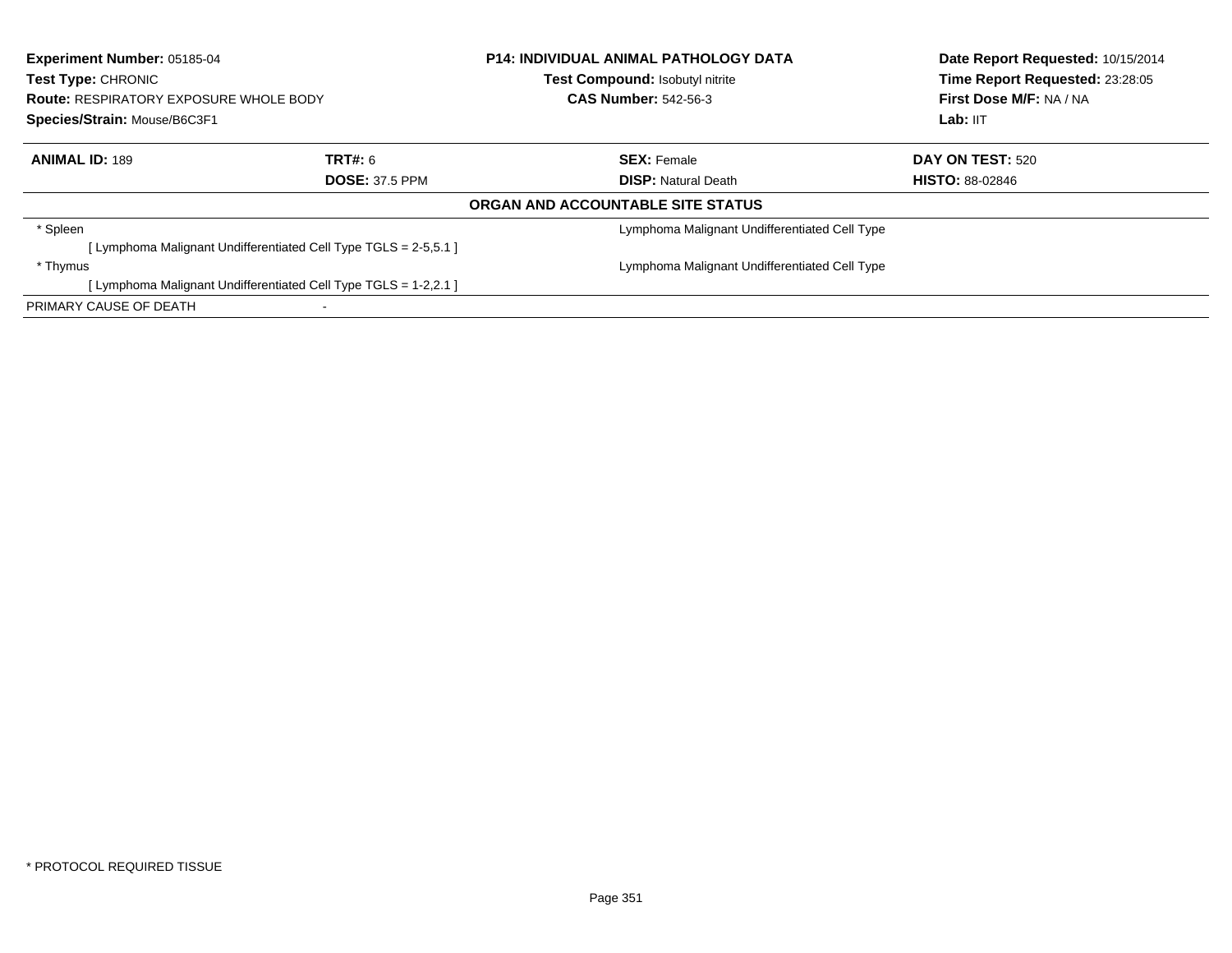| Experiment Number: 05185-04<br>Test Type: CHRONIC<br><b>Route: RESPIRATORY EXPOSURE WHOLE BODY</b><br>Species/Strain: Mouse/B6C3F1 |                           | <b>P14: INDIVIDUAL ANIMAL PATHOLOGY DATA</b><br>Test Compound: Isobutyl nitrite<br><b>CAS Number: 542-56-3</b> | Date Report Requested: 10/15/2014<br>Time Report Requested: 23:28:05<br>First Dose M/F: NA / NA<br>Lab: IIT |
|------------------------------------------------------------------------------------------------------------------------------------|---------------------------|----------------------------------------------------------------------------------------------------------------|-------------------------------------------------------------------------------------------------------------|
| <b>ANIMAL ID: 190</b>                                                                                                              | <b>TRT#: 6</b>            | <b>SEX: Female</b>                                                                                             | DAY ON TEST: 731                                                                                            |
|                                                                                                                                    | <b>DOSE: 37.5 PPM</b>     | <b>DISP: Terminal Sacrifice</b>                                                                                | <b>HISTO: 88-02847</b>                                                                                      |
|                                                                                                                                    |                           | ORGAN AND ACCOUNTABLE SITE STATUS                                                                              |                                                                                                             |
| <b>NORMAL</b>                                                                                                                      |                           |                                                                                                                |                                                                                                             |
| * Adrenal Medulla                                                                                                                  | * Bone                    | * Bone Marrow                                                                                                  | * Brain                                                                                                     |
| * Esophagus                                                                                                                        | * Gallbladder             | * Heart                                                                                                        | * Intestine Large, Cecum                                                                                    |
| * Intestine Large, Colon                                                                                                           | * Intestine Large, Rectum | * Intestine Small, Duodenum                                                                                    | * Intestine Small, Ileum                                                                                    |
| * Intestine Small, Jejunum                                                                                                         | * Larynx                  | * Lymph Node, Bronchial                                                                                        | * Lymph Node, Mandibular                                                                                    |
| * Lymph Node, Mediastinal                                                                                                          | * Lymph Node, Mesenteric  | * Mammary Gland                                                                                                | * Ovary                                                                                                     |
| * Pancreas                                                                                                                         | * Skin                    | * Stomach, Forestomach                                                                                         | * Stomach, Glandular                                                                                        |
| * Trachea                                                                                                                          |                           |                                                                                                                |                                                                                                             |
| <b>MISSING</b>                                                                                                                     |                           |                                                                                                                |                                                                                                             |
| * Parathyroid Gland                                                                                                                |                           |                                                                                                                |                                                                                                             |
| <b>OBSERVATIONS</b>                                                                                                                |                           |                                                                                                                |                                                                                                             |
| * Adrenal Cortex                                                                                                                   | Subcapsular               | Hyperplasia                                                                                                    | Mild                                                                                                        |
| * Kidney                                                                                                                           |                           | <b>Infiltration Cellular</b>                                                                                   | Lymphocyte, Minimal                                                                                         |
|                                                                                                                                    |                           | Nephropathy                                                                                                    | Minimal                                                                                                     |
| * Liver                                                                                                                            |                           | Hematopoietic Cell Proliferation                                                                               | Minimal                                                                                                     |
|                                                                                                                                    |                           | Hepatocellular Adenoma                                                                                         |                                                                                                             |
|                                                                                                                                    |                           | Hepatocellular Carcinoma                                                                                       |                                                                                                             |
|                                                                                                                                    | Hepatocyte                | <b>Necrosis</b>                                                                                                | Minimal                                                                                                     |
|                                                                                                                                    |                           | Necrosis                                                                                                       | Minimal                                                                                                     |
| [ Hepatocellular Adenoma TGLS = 3-13 ]                                                                                             |                           |                                                                                                                |                                                                                                             |
| [ Hepatocellular Carcinoma TGLS = 2-11 ]                                                                                           |                           |                                                                                                                |                                                                                                             |
| * Lung                                                                                                                             |                           | Alveolar/Bronchiolar Carcinoma                                                                                 |                                                                                                             |
|                                                                                                                                    |                           | Hepatocellular Carcinoma                                                                                       | Metastatic (Liver)                                                                                          |
| [ Alveolar/Bronchiolar Carcinoma TGLS = 5-12 ]                                                                                     |                           |                                                                                                                |                                                                                                             |
| [ Hepatocellular Carcinoma TGLS = 5-12 ]                                                                                           |                           |                                                                                                                |                                                                                                             |
| * Nose                                                                                                                             | Olfactory Epi             | Degeneration                                                                                                   | Hyaline, Minimal                                                                                            |
|                                                                                                                                    | <b>Respirat Epith</b>     | Degeneration                                                                                                   | Hyaline, Minimal                                                                                            |
|                                                                                                                                    |                           | Inflammation                                                                                                   | Chronic Active, Minimal                                                                                     |
|                                                                                                                                    | Olfactory Epi             | Metaplasia                                                                                                     | Minimal                                                                                                     |
|                                                                                                                                    | <b>Respirat Epith</b>     | Ulcer                                                                                                          | Minimal                                                                                                     |
| * Pituitary Gland                                                                                                                  | Pars Distalis             | Adenoma                                                                                                        |                                                                                                             |
|                                                                                                                                    |                           |                                                                                                                |                                                                                                             |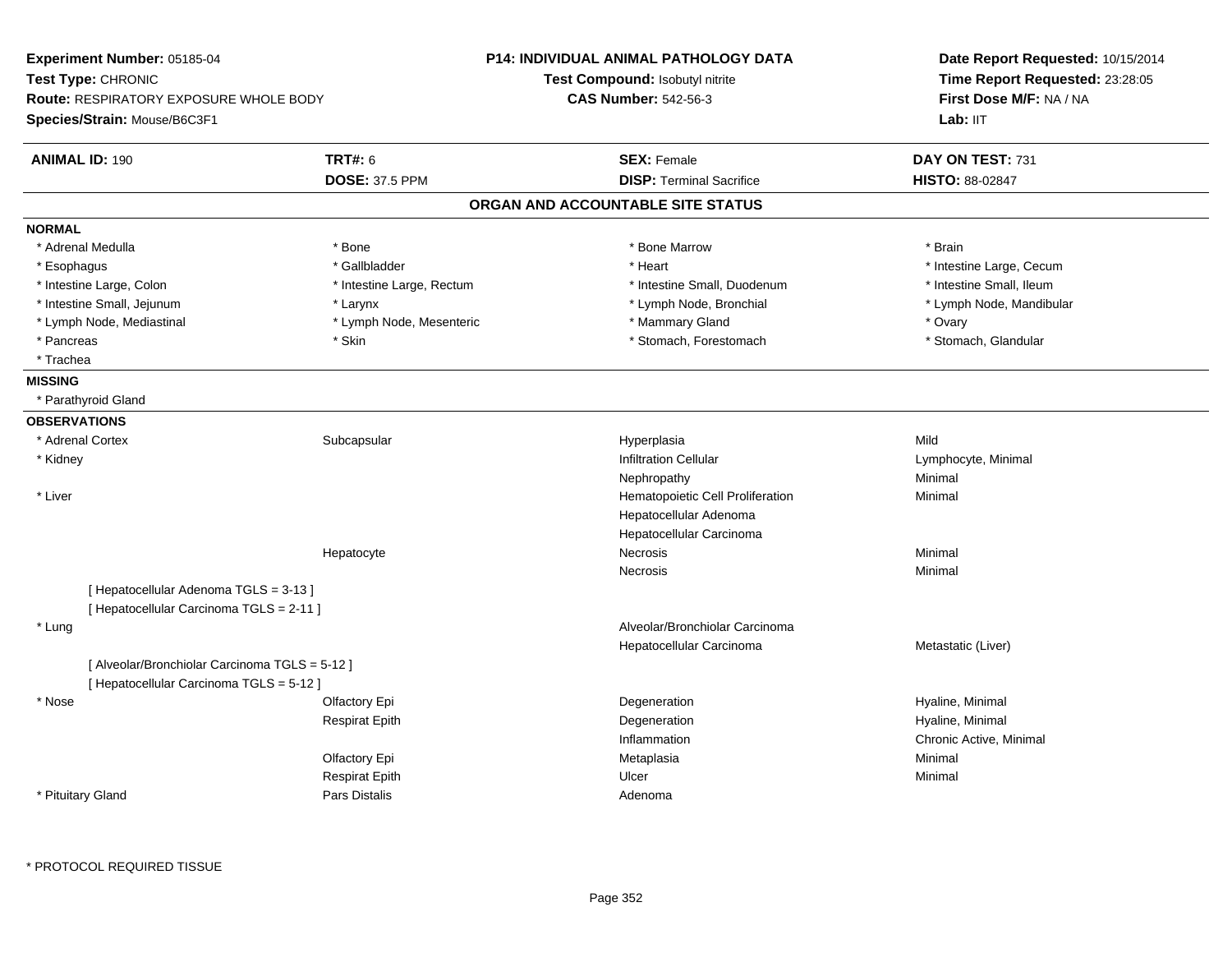| <b>Experiment Number: 05185-04</b><br><b>Test Type: CHRONIC</b><br><b>Route: RESPIRATORY EXPOSURE WHOLE BODY</b><br>Species/Strain: Mouse/B6C3F1 |                       | <b>P14: INDIVIDUAL ANIMAL PATHOLOGY DATA</b><br><b>Test Compound: Isobutyl nitrite</b><br><b>CAS Number: 542-56-3</b> | Date Report Requested: 10/15/2014<br>Time Report Requested: 23:28:05<br>First Dose M/F: NA / NA<br>Lab: II <sub>T</sub> |
|--------------------------------------------------------------------------------------------------------------------------------------------------|-----------------------|-----------------------------------------------------------------------------------------------------------------------|-------------------------------------------------------------------------------------------------------------------------|
| <b>ANIMAL ID: 190</b>                                                                                                                            | <b>TRT#: 6</b>        | <b>SEX: Female</b>                                                                                                    | DAY ON TEST: 731                                                                                                        |
|                                                                                                                                                  | <b>DOSE: 37.5 PPM</b> | <b>DISP:</b> Terminal Sacrifice                                                                                       | <b>HISTO: 88-02847</b>                                                                                                  |
|                                                                                                                                                  |                       | ORGAN AND ACCOUNTABLE SITE STATUS                                                                                     |                                                                                                                         |
|                                                                                                                                                  | Pars Intermed         | Adenoma                                                                                                               |                                                                                                                         |
| * Salivary Glands                                                                                                                                |                       | Inflammation                                                                                                          | Chronic, Minimal                                                                                                        |
| * Spleen                                                                                                                                         |                       | Hematopoietic Cell Proliferation                                                                                      | Moderate                                                                                                                |
| [Hematopoietic Cell Proliferation TGLS = 1-5 ]                                                                                                   |                       |                                                                                                                       |                                                                                                                         |
| * Thymus                                                                                                                                         |                       | Hyperplasia                                                                                                           | Lymphoid, Mild                                                                                                          |
| * Thyroid Gland                                                                                                                                  | <b>Follicular Cel</b> | Hyperplasia                                                                                                           | Focal, Mild                                                                                                             |
| * Urinary Bladder                                                                                                                                |                       | <b>Infiltration Cellular</b>                                                                                          | Lymphocyte, Minimal                                                                                                     |
| * Uterus                                                                                                                                         |                       | Hyperplasia                                                                                                           | Cystic, Minimal                                                                                                         |
| PRIMARY CAUSE OF DEATH                                                                                                                           |                       |                                                                                                                       |                                                                                                                         |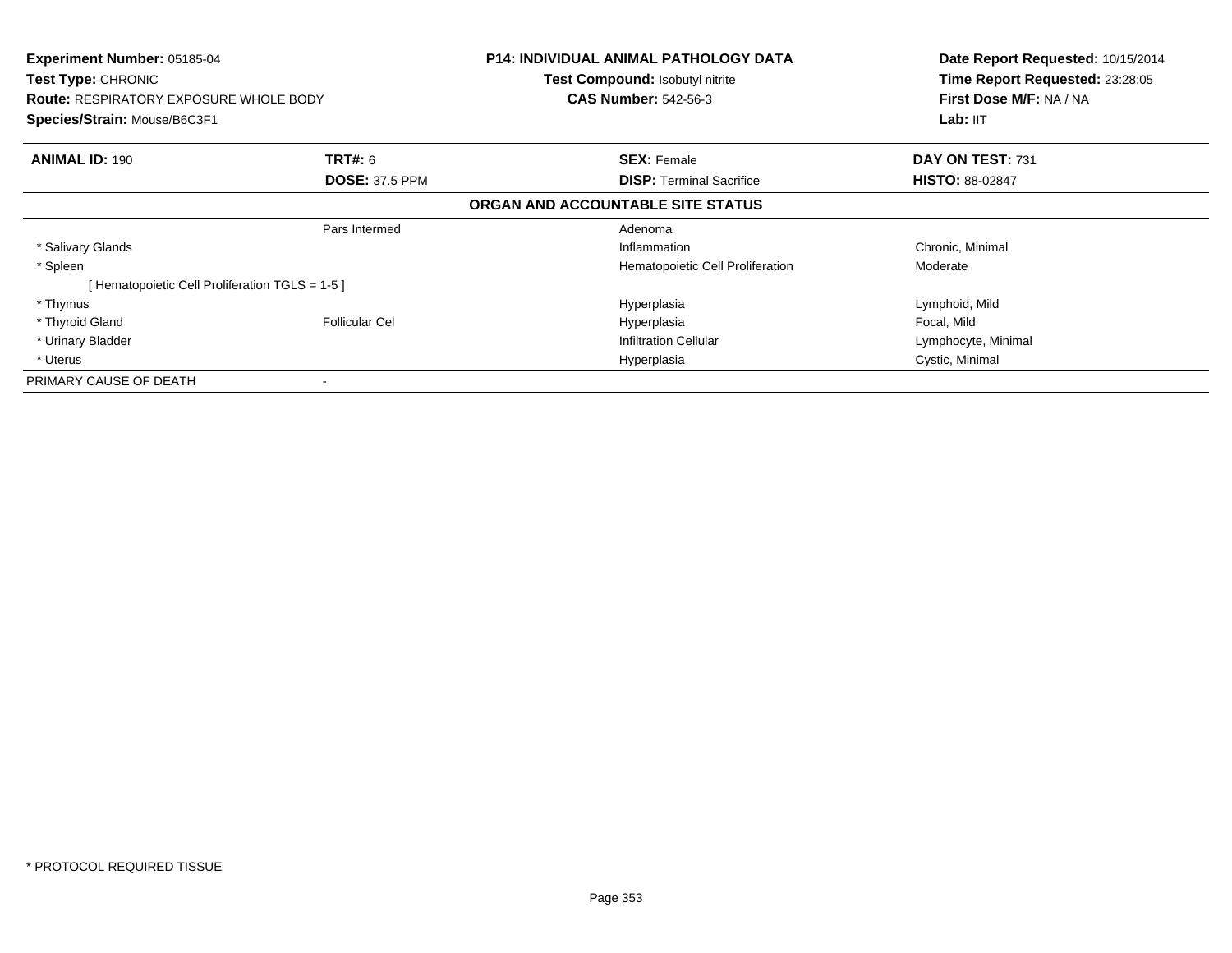**Experiment Number:** 05185-04**Test Type:** CHRONIC **Route:** RESPIRATORY EXPOSURE WHOLE BODY**Species/Strain:** Mouse/B6C3F1**P14: INDIVIDUAL ANIMAL PATHOLOGY DATATest Compound:** Isobutyl nitrite**CAS Number:** 542-56-3**Date Report Requested:** 10/15/2014**Time Report Requested:** 23:28:05**First Dose M/F:** NA / NALab: IIT **ANIMAL ID:** 191**TRT#:** 6 **SEX:** Female **SEX: Female DAY ON TEST:** 729 **DOSE:** 37.5 PPM **DISP:** Terminal Sacrifice **HISTO:** 88-02848 **ORGAN AND ACCOUNTABLE SITE STATUSNORMAL**\* Adrenal Medulla \* \* Annual Medulla \* Brain \* Bone \* \* Bone Marrow \* Bone Marrow \* \* Brain \* Brain \* Brain \* Brain \* Brain \* Brain \* Brain \* Brain \* Brain \* Brain \* Brain \* Brain \* Brain \* Brain \* Brain \* Brain \* Brain \* \* Esophagus \* https://www.fragustage.com/web/2019/heart \* Heart \* Heart \* Heart \* Intestine Large, Cecum \* Intestine Large, Cecum \* Sallbladder \* The state of the state of the state of the state of the state of the state o \* Intestine Small. Ileum \* Intestine Large, Colon \* Intestine Large, Rectum \* Intestine Small, Duodenum \* Intestine Small, Duodenum \* Intestine Small, Jejunum \* Kidney \* Larynx \* Lymph Node, Mandibular\* Lymph Node, Mesenteric \* The mannery State \* Mammary Gland \* The mathyroid Gland \* Skin \* Trachea \* Stomach, Forestomach \* Thyroid Gland \* Stomach, Glandular \* Thyroid Gland \* Thyroid Gland \* Urinary Bladder**OBSERVATIONS** \* Adrenal Cortexx Subcapsular Suberty Subsets and the Hyperplasia a Mild \* Liver**Inflammation** Inflammation **Chronic, Minimal**<br>
Infiltration Cellular **Chronic Communist Chronic Communist Chronic** Chronic Chronic Chronic Chronic Chronic Chro \* Lung Alveolus Infiltration Cellular Histiocyte, Mild \* Lymph Node, Bronchial Hyperplasia Lymphoid, Marked  $[$  Hyperplasia TGLS = 4-3,3.1 ] \* Lymph Node, Mediastinal Hyperplasia Lymphoid, Mild  $[$  Hyperplasia TGLS = 4-3,3.1 ] \* Nose Olfactory Epi Metaplasia Minimal \* Ovaryy and the control of the control of the control of the control of the control of the control of the control of the control of the control of the control of the control of the control of the control of the control of the co [ Cyst TGLS = 1-8 ] \* Pancreass and the contract of the Acinus and the Acinus and the Atrophy and the Moderate Moderate  $\sim$  Moderate  $\sim$  Moderate  $\sim$  Moderate  $\sim$  Moderate  $\sim$  Moderate  $\sim$  Moderate  $\sim$  Moderate  $\sim$  Moderate  $\sim$  Moderate  $\sim$  M Fibrosiss and the contract of the Marked n Chronic Active, Marked Inflammation[ Fibrosis TGLS = 3-2,2.1 ] $[$  Inflammation TGLS = 3-2,2.1  $]$  \* Pituitary Glandd and the contract of Pars Distalis and the contract of Adenoma and Adenoma and the Adenoma and the Adenoma and  $\lambda$ Pars Distalis Hyperplasiaa Mild \* Salivary Glandss and the contract of the contract of the contract of the contract of the contract of the contract of the contract of the contract of the contract of the contract of the contract of the contract of the contract of the cont Inflammation **Chronic**, Mild \* Spleenn and the proportion of the Pigmentation (i.e.,  $\blacksquare$  ) . Hemosiderin, Minimal (i.e.,  $\blacksquare$  ) . Hemosiderin, Minimal (i.e.,  $\blacksquare$  ) . Hemosiderin, Minimal (i.e.,  $\blacksquare$  ) . Hemosiderin, Minimal (i.e.,  $\blacksquare$  ) . Hemosid \* Thymus HyperplasiaHyperplasia **Example 2018** Lymphoid, Moderate \* Uteruss and the contract of the contract of the contract of the contract of the contract of the contract of the contract of the contract of the contract of the contract of the contract of the contract of the contract of the cont Hyperplasia **Cystic, Minimal** [ Hyperplasia TGLS = 2-8 ]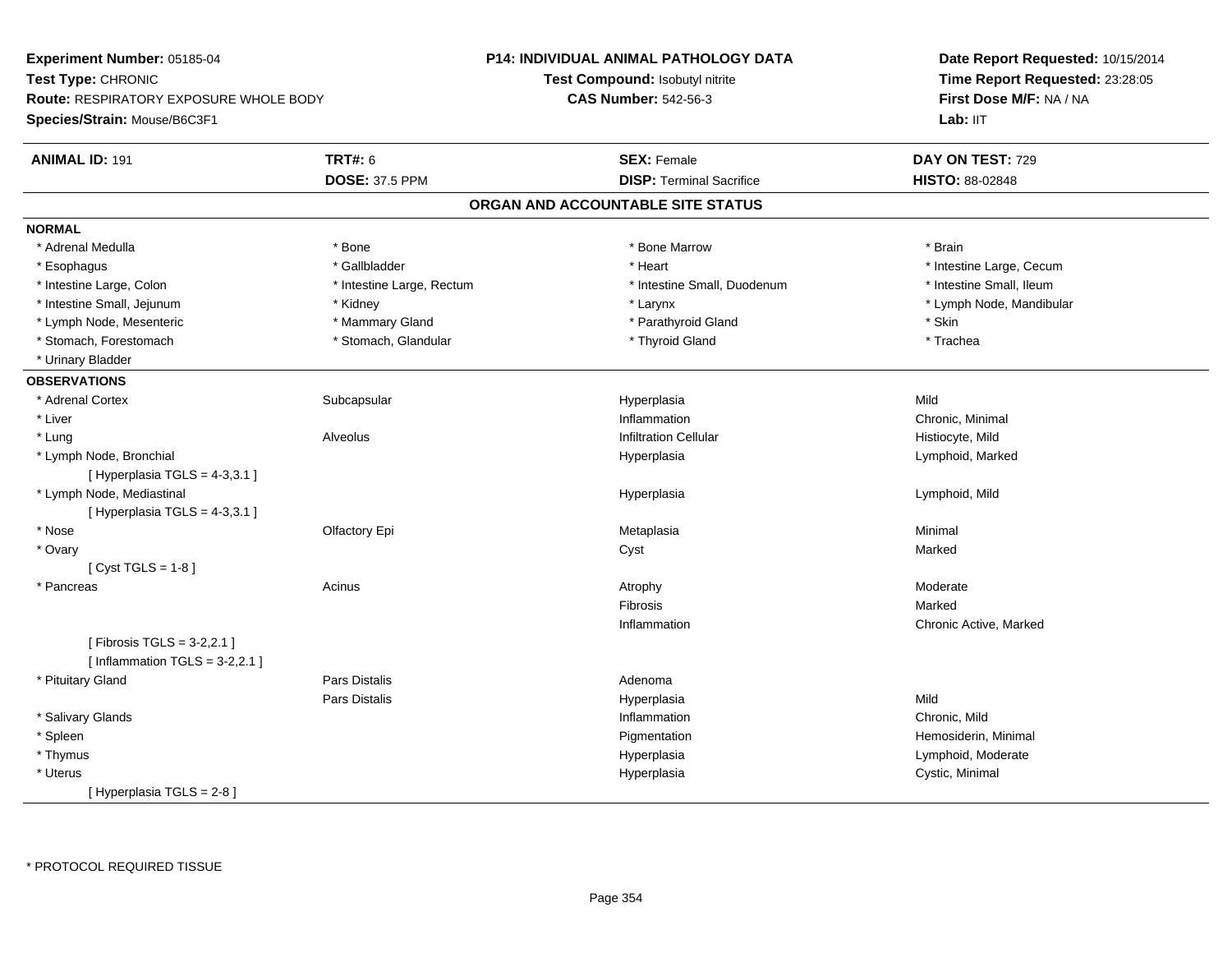| <b>Experiment Number: 05185-04</b><br><b>Test Type: CHRONIC</b><br><b>Route: RESPIRATORY EXPOSURE WHOLE BODY</b><br>Species/Strain: Mouse/B6C3F1 |                       | <b>P14: INDIVIDUAL ANIMAL PATHOLOGY DATA</b><br>Test Compound: Isobutyl nitrite | Date Report Requested: 10/15/2014<br>Time Report Requested: 23:28:05<br>First Dose M/F: NA / NA |
|--------------------------------------------------------------------------------------------------------------------------------------------------|-----------------------|---------------------------------------------------------------------------------|-------------------------------------------------------------------------------------------------|
|                                                                                                                                                  |                       | <b>CAS Number: 542-56-3</b>                                                     |                                                                                                 |
|                                                                                                                                                  |                       |                                                                                 | Lab: IIT                                                                                        |
| <b>ANIMAL ID: 191</b>                                                                                                                            | <b>TRT#:</b> 6        | <b>SEX:</b> Female                                                              | <b>DAY ON TEST: 729</b>                                                                         |
|                                                                                                                                                  | <b>DOSE: 37.5 PPM</b> | <b>DISP:</b> Terminal Sacrifice                                                 | <b>HISTO: 88-02848</b>                                                                          |
|                                                                                                                                                  |                       | ORGAN AND ACCOUNTABLE SITE STATUS                                               |                                                                                                 |
| PRIMARY CAUSE OF DEATH                                                                                                                           |                       |                                                                                 |                                                                                                 |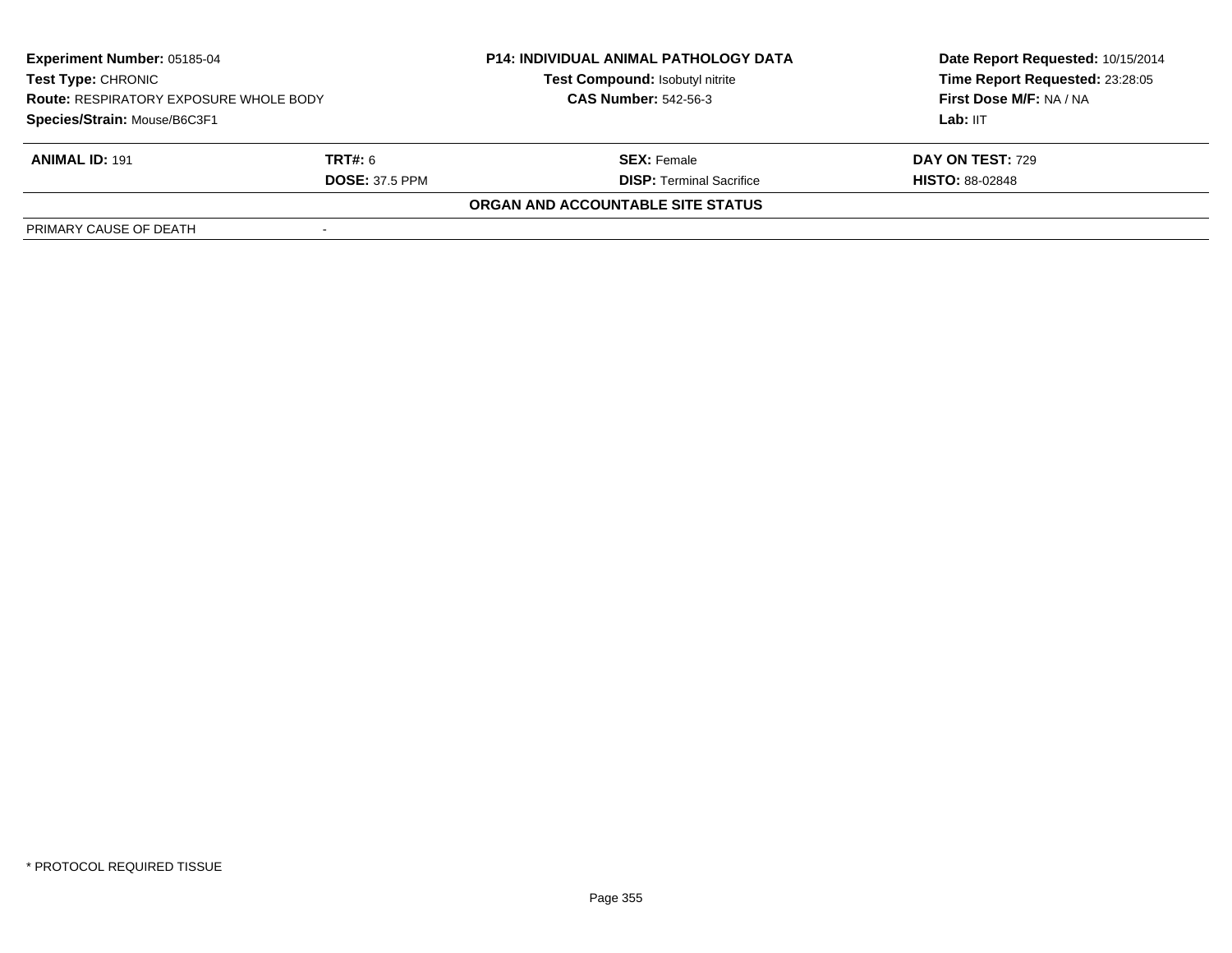| Experiment Number: 05185-04            |                             | <b>P14: INDIVIDUAL ANIMAL PATHOLOGY DATA</b> | Date Report Requested: 10/15/2014<br>Time Report Requested: 23:28:05 |
|----------------------------------------|-----------------------------|----------------------------------------------|----------------------------------------------------------------------|
| Test Type: CHRONIC                     |                             | Test Compound: Isobutyl nitrite              |                                                                      |
| Route: RESPIRATORY EXPOSURE WHOLE BODY |                             | <b>CAS Number: 542-56-3</b>                  | First Dose M/F: NA / NA                                              |
| Species/Strain: Mouse/B6C3F1           |                             |                                              | Lab: IIT                                                             |
| <b>ANIMAL ID: 192</b>                  | <b>TRT#: 6</b>              | <b>SEX: Female</b>                           | DAY ON TEST: 728                                                     |
|                                        | <b>DOSE: 37.5 PPM</b>       | <b>DISP: Natural Death</b>                   | HISTO: 88-02849                                                      |
|                                        |                             | ORGAN AND ACCOUNTABLE SITE STATUS            |                                                                      |
| <b>NORMAL</b>                          |                             |                                              |                                                                      |
| * Adrenal Medulla                      | * Bone Marrow               | * Brain                                      | * Esophagus                                                          |
| * Gallbladder                          | * Heart                     | * Intestine Large, Cecum                     | * Intestine Large, Colon                                             |
| * Intestine Large, Rectum              | * Intestine Small, Duodenum | * Intestine Small, Ileum                     | * Intestine Small, Jejunum                                           |
| * Kidney                               | * Larynx                    | * Liver                                      | * Lymph Node, Bronchial                                              |
| * Lymph Node, Mediastinal              | * Lymph Node, Mesenteric    | * Mammary Gland                              | * Ovary                                                              |
| * Pancreas                             | * Parathyroid Gland         | * Skin                                       | * Spleen                                                             |
| * Stomach, Forestomach                 | * Stomach, Glandular        | * Thymus                                     | * Thyroid Gland                                                      |
| * Trachea                              |                             |                                              |                                                                      |
| <b>MISSING</b>                         |                             |                                              |                                                                      |
| * Lymph Node, Mandibular               |                             |                                              |                                                                      |
| <b>OBSERVATIONS</b>                    |                             |                                              |                                                                      |
| * Adrenal Cortex                       | Subcapsular                 | Hyperplasia                                  | Moderate                                                             |
| * Bone                                 |                             | Dysplasia                                    | Minimal                                                              |
| $*$ Lung                               |                             | <b>Infiltration Cellular</b>                 | Lymphocyte, Minimal                                                  |
| * Nose                                 | Olfactory Epi               | Metaplasia                                   | Minimal                                                              |
| * Pituitary Gland                      | Pars Intermed               | Adenoma                                      |                                                                      |
| * Salivary Glands                      |                             | Inflammation                                 | Chronic, Minimal                                                     |
| * Urinary Bladder                      |                             | Dilatation                                   | Moderate                                                             |
|                                        |                             | <b>Infiltration Cellular</b>                 | Lymphocyte, Minimal                                                  |
| [ Dilatation TGLS = 1-4 ]              |                             |                                              |                                                                      |
| * Uterus                               |                             | Hyperplasia                                  | Cystic, Moderate                                                     |
| [Hyperplasia TGLS = 2-8]               |                             |                                              |                                                                      |
| PRIMARY CAUSE OF DEATH                 |                             |                                              |                                                                      |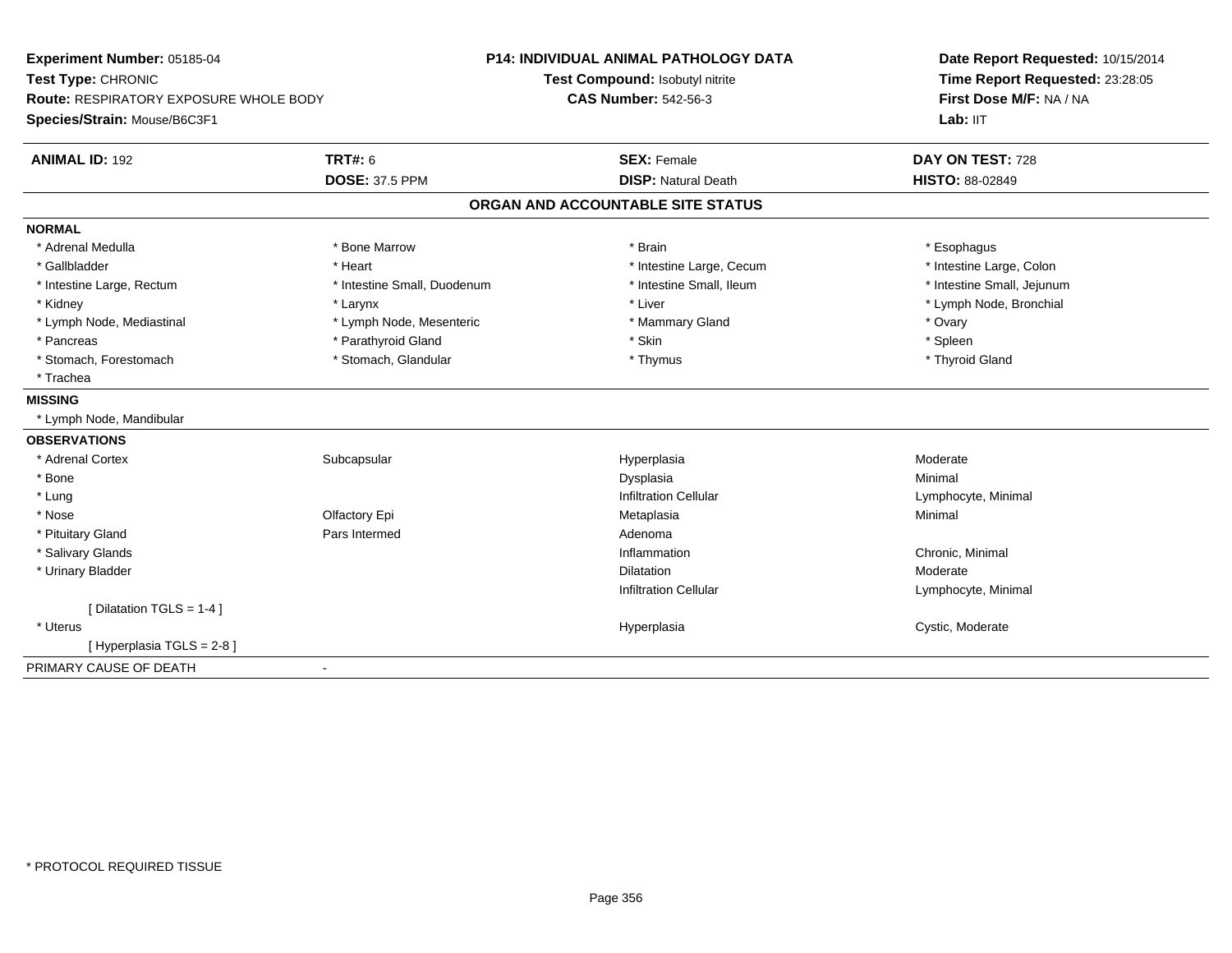| Experiment Number: 05185-04<br>Test Type: CHRONIC<br>Route: RESPIRATORY EXPOSURE WHOLE BODY<br>Species/Strain: Mouse/B6C3F1 |                           | P14: INDIVIDUAL ANIMAL PATHOLOGY DATA<br>Test Compound: Isobutyl nitrite<br><b>CAS Number: 542-56-3</b> | Date Report Requested: 10/15/2014<br>Time Report Requested: 23:28:05<br>First Dose M/F: NA / NA<br>Lab: IIT |
|-----------------------------------------------------------------------------------------------------------------------------|---------------------------|---------------------------------------------------------------------------------------------------------|-------------------------------------------------------------------------------------------------------------|
| <b>ANIMAL ID: 193</b><br><b>TRT#: 6</b>                                                                                     |                           | <b>SEX: Female</b>                                                                                      | DAY ON TEST: 730                                                                                            |
|                                                                                                                             | <b>DOSE: 37.5 PPM</b>     | <b>DISP: Terminal Sacrifice</b>                                                                         | HISTO: 88-02850                                                                                             |
|                                                                                                                             |                           | ORGAN AND ACCOUNTABLE SITE STATUS                                                                       |                                                                                                             |
| <b>NORMAL</b>                                                                                                               |                           |                                                                                                         |                                                                                                             |
| * Adrenal Medulla<br>* Bone                                                                                                 |                           | * Bone Marrow                                                                                           | * Brain                                                                                                     |
| * Esophagus                                                                                                                 | * Gallbladder             | * Heart                                                                                                 | * Intestine Large, Cecum                                                                                    |
| * Intestine Large, Colon                                                                                                    | * Intestine Large, Rectum | * Intestine Small, Duodenum                                                                             | * Intestine Small, Ileum                                                                                    |
| * Intestine Small, Jejunum<br>* Larynx                                                                                      |                           | * Lymph Node, Mandibular                                                                                | * Lymph Node, Mediastinal                                                                                   |
| * Lymph Node, Mesenteric                                                                                                    | * Mammary Gland           | * Pancreas                                                                                              | * Parathyroid Gland                                                                                         |
| * Pituitary Gland                                                                                                           | * Stomach, Forestomach    | * Stomach, Glandular                                                                                    | * Thymus                                                                                                    |
| * Trachea                                                                                                                   | * Urinary Bladder         |                                                                                                         |                                                                                                             |
| <b>MISSING</b>                                                                                                              |                           |                                                                                                         |                                                                                                             |
| * Lymph Node, Bronchial                                                                                                     |                           |                                                                                                         |                                                                                                             |
| <b>OBSERVATIONS</b>                                                                                                         |                           |                                                                                                         |                                                                                                             |
| * Adrenal Cortex<br>Subcapsular                                                                                             |                           | Hyperplasia                                                                                             | Mild                                                                                                        |
| * Kidney                                                                                                                    |                           | <b>Infiltration Cellular</b>                                                                            | Lymphocyte, Mild                                                                                            |
| * Liver<br>Periportal                                                                                                       |                           | Hypertrophy                                                                                             | Mild                                                                                                        |
|                                                                                                                             |                           | Inflammation                                                                                            | Chronic, Minimal                                                                                            |
|                                                                                                                             |                           | <b>Mitotic Alteration</b>                                                                               | Minimal                                                                                                     |
| [Hypertrophy TGLS = 4-5]                                                                                                    |                           |                                                                                                         |                                                                                                             |
| * Lung                                                                                                                      |                           | <b>Infiltration Cellular</b>                                                                            | Lymphocyte, Minimal                                                                                         |
| * Nose                                                                                                                      | <b>Respirat Epith</b>     | Degeneration                                                                                            | Hyaline, Minimal                                                                                            |
| * Ovary                                                                                                                     |                           | Cyst                                                                                                    | Moderate                                                                                                    |
| [Cyst TGLS = $2-8,8.1$ ]                                                                                                    |                           |                                                                                                         |                                                                                                             |
| * Salivary Glands                                                                                                           |                           | Inflammation                                                                                            | Chronic, Minimal                                                                                            |
| * Skin                                                                                                                      |                           | Inflammation                                                                                            | Chronic Active, Minimal                                                                                     |
| * Spleen                                                                                                                    |                           | Hematopoietic Cell Proliferation                                                                        | Minimal                                                                                                     |
|                                                                                                                             |                           | Pigmentation                                                                                            | Hemosiderin, Minimal                                                                                        |
| [ Hematopoietic Cell Proliferation TGLS = 3-5 ]                                                                             |                           |                                                                                                         |                                                                                                             |
| * Thyroid Gland<br><b>Follicular Cel</b>                                                                                    |                           | Adenoma                                                                                                 |                                                                                                             |
| * Uterus                                                                                                                    |                           | Hyperplasia                                                                                             | Cystic, Minimal                                                                                             |
| PRIMARY CAUSE OF DEATH<br>$\sim$                                                                                            |                           |                                                                                                         |                                                                                                             |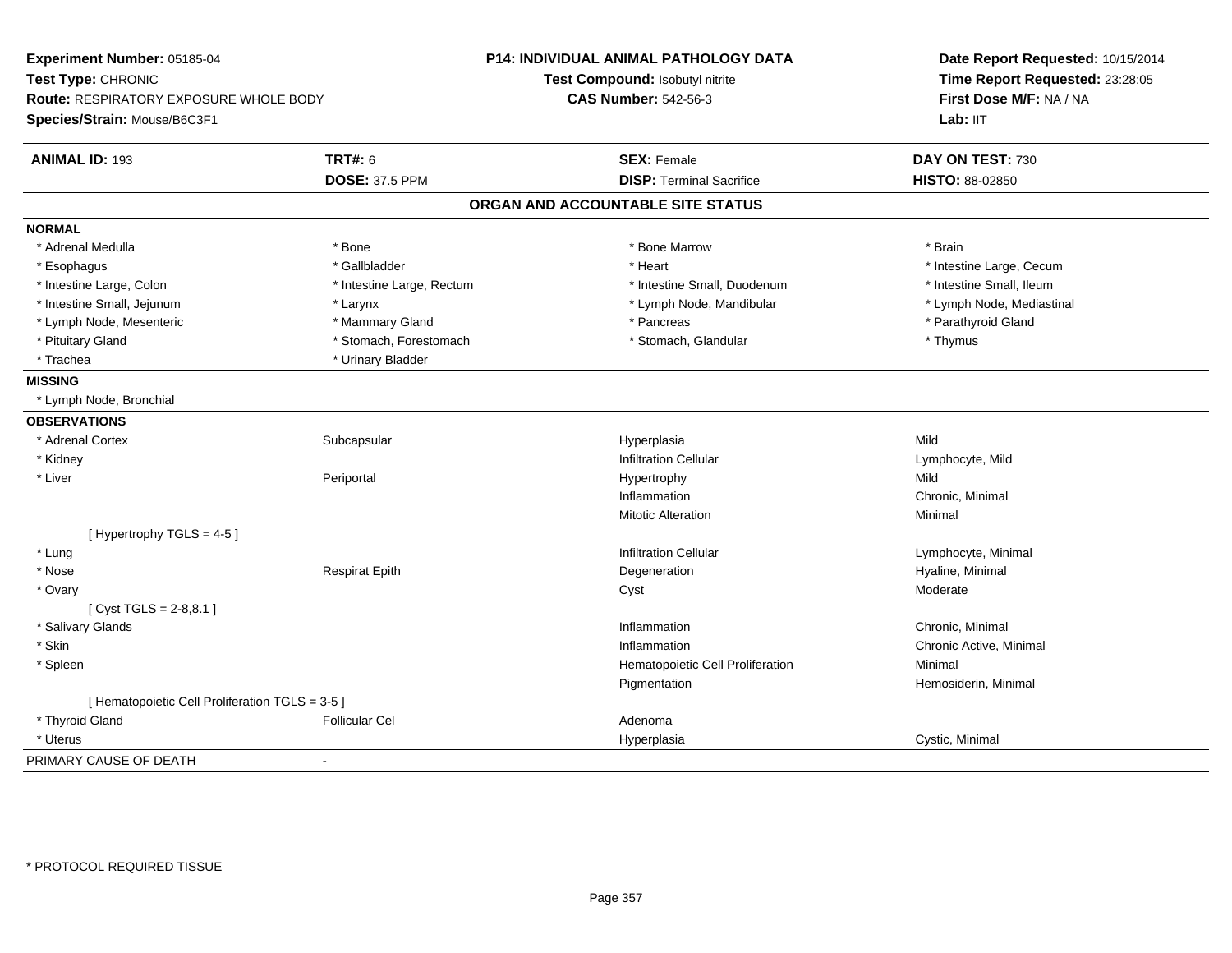| Experiment Number: 05185-04<br>Test Type: CHRONIC<br>Route: RESPIRATORY EXPOSURE WHOLE BODY |                             | <b>P14: INDIVIDUAL ANIMAL PATHOLOGY DATA</b><br>Test Compound: Isobutyl nitrite<br><b>CAS Number: 542-56-3</b> | Date Report Requested: 10/15/2014<br>Time Report Requested: 23:28:05<br>First Dose M/F: NA / NA |
|---------------------------------------------------------------------------------------------|-----------------------------|----------------------------------------------------------------------------------------------------------------|-------------------------------------------------------------------------------------------------|
| Species/Strain: Mouse/B6C3F1                                                                |                             |                                                                                                                | Lab: IIT                                                                                        |
| <b>ANIMAL ID: 194</b>                                                                       | <b>TRT#: 6</b>              | <b>SEX: Female</b>                                                                                             | DAY ON TEST: 707                                                                                |
|                                                                                             | <b>DOSE: 37.5 PPM</b>       | <b>DISP: Natural Death</b>                                                                                     | HISTO: 88-02851                                                                                 |
|                                                                                             |                             | ORGAN AND ACCOUNTABLE SITE STATUS                                                                              |                                                                                                 |
| <b>NORMAL</b>                                                                               |                             |                                                                                                                |                                                                                                 |
| * Adrenal Medulla                                                                           | * Bone                      | * Bone Marrow                                                                                                  | * Esophagus                                                                                     |
| * Gallbladder                                                                               | * Heart                     | * Intestine Large, Cecum                                                                                       | * Intestine Large, Colon                                                                        |
| * Intestine Large, Rectum                                                                   | * Intestine Small, Duodenum | * Intestine Small, Jejunum                                                                                     | * Larynx                                                                                        |
| * Lymph Node, Mandibular                                                                    | * Lymph Node, Mediastinal   | * Lymph Node, Mesenteric                                                                                       | * Mammary Gland                                                                                 |
| * Ovary                                                                                     | * Pancreas                  | * Parathyroid Gland                                                                                            | * Pituitary Gland                                                                               |
| * Skin                                                                                      | * Stomach, Forestomach      | * Stomach, Glandular                                                                                           | * Thymus                                                                                        |
| * Thyroid Gland                                                                             | * Trachea                   |                                                                                                                |                                                                                                 |
| <b>MISSING</b>                                                                              |                             |                                                                                                                |                                                                                                 |
| * Lymph Node, Bronchial                                                                     |                             |                                                                                                                |                                                                                                 |
| <b>AUTO PRECLUDES DIAG.</b>                                                                 |                             |                                                                                                                |                                                                                                 |
| * Intestine Small, Ileum                                                                    |                             |                                                                                                                |                                                                                                 |
| <b>OBSERVATIONS</b>                                                                         |                             |                                                                                                                |                                                                                                 |
| * Adrenal Cortex                                                                            | Subcapsular                 | Hyperplasia                                                                                                    | Mild                                                                                            |
| * Brain                                                                                     |                             | Mineralization                                                                                                 | Minimal                                                                                         |
| * Kidney                                                                                    |                             | <b>Infiltration Cellular</b>                                                                                   | Lymphocyte, Minimal                                                                             |
| * Liver                                                                                     |                             | Hepatocellular Carcinoma                                                                                       |                                                                                                 |
| [ Hepatocellular Carcinoma TGLS = 1-11 ]                                                    |                             |                                                                                                                |                                                                                                 |
| * Lung                                                                                      |                             | <b>Infiltration Cellular</b>                                                                                   | Lymphocyte, Minimal                                                                             |
| * Nose                                                                                      | <b>Respirat Epith</b>       | Degeneration                                                                                                   | Hyaline, Minimal                                                                                |
| * Salivary Glands                                                                           |                             | Inflammation                                                                                                   | Chronic, Minimal                                                                                |
| * Spleen                                                                                    |                             | Hematopoietic Cell Proliferation                                                                               | Mild                                                                                            |
|                                                                                             |                             | Pigmentation                                                                                                   | Hemosiderin, Minimal                                                                            |
| * Urinary Bladder                                                                           |                             | <b>Infiltration Cellular</b>                                                                                   | Lymphocyte, Minimal                                                                             |
| * Uterus                                                                                    |                             | Hyperplasia                                                                                                    | Cystic, Mild                                                                                    |
| [ Hyperplasia TGLS = 2-8 ]                                                                  |                             |                                                                                                                |                                                                                                 |
| PRIMARY CAUSE OF DEATH                                                                      |                             |                                                                                                                |                                                                                                 |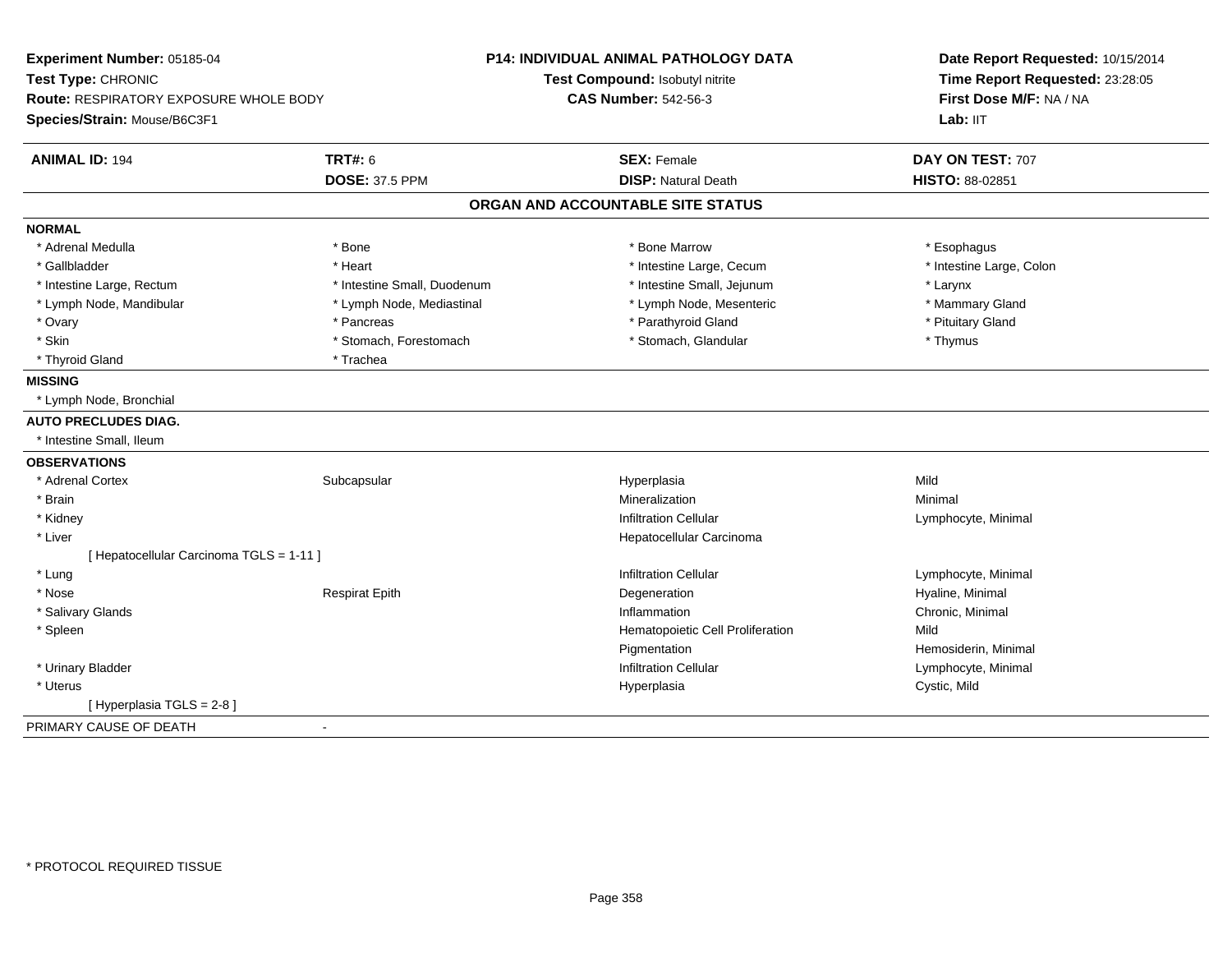| Experiment Number: 05185-04<br>Test Type: CHRONIC<br>Route: RESPIRATORY EXPOSURE WHOLE BODY |                           | <b>P14: INDIVIDUAL ANIMAL PATHOLOGY DATA</b> | Date Report Requested: 10/15/2014<br>Time Report Requested: 23:28:05<br>First Dose M/F: NA / NA |  |
|---------------------------------------------------------------------------------------------|---------------------------|----------------------------------------------|-------------------------------------------------------------------------------------------------|--|
|                                                                                             |                           | Test Compound: Isobutyl nitrite              |                                                                                                 |  |
|                                                                                             |                           | <b>CAS Number: 542-56-3</b>                  |                                                                                                 |  |
| Species/Strain: Mouse/B6C3F1                                                                |                           |                                              | Lab: IIT                                                                                        |  |
| <b>ANIMAL ID: 195</b>                                                                       | TRT#: 6                   | <b>SEX: Female</b>                           | DAY ON TEST: 729                                                                                |  |
|                                                                                             | <b>DOSE: 37.5 PPM</b>     | <b>DISP: Terminal Sacrifice</b>              | <b>HISTO: 88-02852</b>                                                                          |  |
|                                                                                             |                           | ORGAN AND ACCOUNTABLE SITE STATUS            |                                                                                                 |  |
| <b>NORMAL</b>                                                                               |                           |                                              |                                                                                                 |  |
| * Adrenal Medulla                                                                           | * Bone                    | * Bone Marrow                                | * Brain                                                                                         |  |
| * Esophagus                                                                                 | * Gallbladder             | * Heart                                      | * Intestine Large, Cecum                                                                        |  |
| * Intestine Large, Colon                                                                    | * Intestine Large, Rectum | * Intestine Small, Duodenum                  | * Intestine Small, Ileum                                                                        |  |
| * Intestine Small, Jejunum                                                                  | * Kidney                  | * Larynx                                     | * Liver                                                                                         |  |
| * Lung                                                                                      | * Lymph Node, Bronchial   | * Lymph Node, Mandibular                     | * Lymph Node, Mesenteric                                                                        |  |
| * Mammary Gland                                                                             | * Nose                    | * Ovary                                      | * Pancreas                                                                                      |  |
| * Stomach, Forestomach                                                                      | * Stomach, Glandular      | * Thymus                                     | * Trachea                                                                                       |  |
| <b>MISSING</b>                                                                              |                           |                                              |                                                                                                 |  |
| * Lymph Node, Mediastinal                                                                   | * Parathyroid Gland       |                                              |                                                                                                 |  |
| <b>OBSERVATIONS</b>                                                                         |                           |                                              |                                                                                                 |  |
| * Adrenal Cortex                                                                            | Subcapsular               | Hyperplasia                                  | Moderate                                                                                        |  |
| * Pituitary Gland                                                                           | Pars Distalis             | Hyperplasia                                  | Mild                                                                                            |  |
| * Salivary Glands                                                                           |                           | Inflammation                                 | Chronic, Minimal                                                                                |  |
| * Skin                                                                                      |                           | Inflammation                                 | Chronic Active, Minimal                                                                         |  |
| * Spleen                                                                                    |                           | Hematopoietic Cell Proliferation             | Minimal                                                                                         |  |
|                                                                                             |                           | Pigmentation                                 | Hemosiderin, Minimal                                                                            |  |
| * Thyroid Gland                                                                             | <b>Follicular Cel</b>     | Adenoma                                      |                                                                                                 |  |
| * Urinary Bladder                                                                           |                           | <b>Infiltration Cellular</b>                 | Lymphocyte, Minimal                                                                             |  |
| * Uterus                                                                                    |                           | Hyperplasia                                  | Cystic, Minimal                                                                                 |  |
| [Hyperplasia TGLS = 2-8]                                                                    |                           |                                              |                                                                                                 |  |
| PRIMARY CAUSE OF DEATH                                                                      | $\blacksquare$            |                                              |                                                                                                 |  |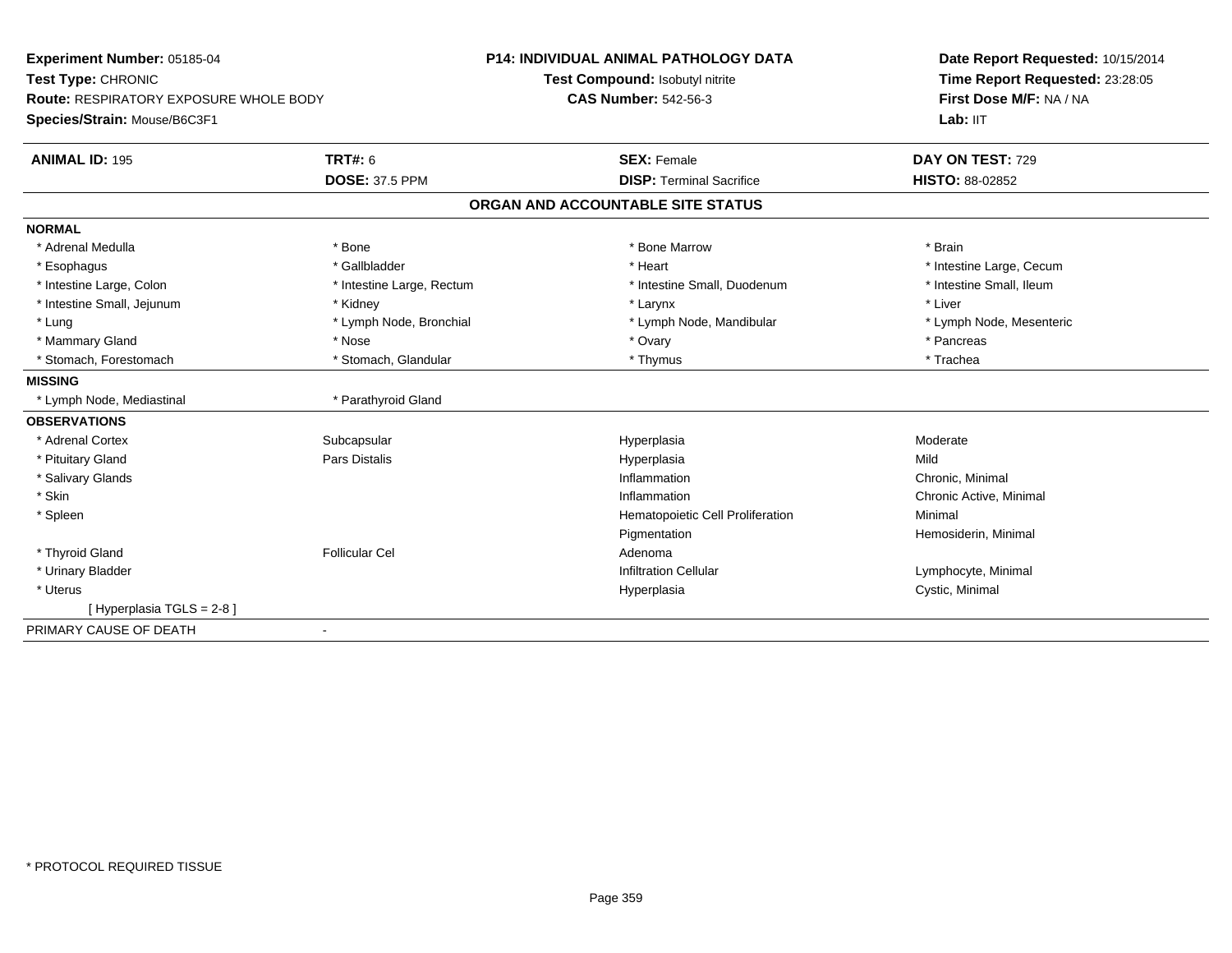| Experiment Number: 05185-04            |                           | <b>P14: INDIVIDUAL ANIMAL PATHOLOGY DATA</b> | Date Report Requested: 10/15/2014                                      |
|----------------------------------------|---------------------------|----------------------------------------------|------------------------------------------------------------------------|
| Test Type: CHRONIC                     |                           | Test Compound: Isobutyl nitrite              | Time Report Requested: 23:28:05<br>First Dose M/F: NA / NA<br>Lab: IIT |
| Route: RESPIRATORY EXPOSURE WHOLE BODY |                           | <b>CAS Number: 542-56-3</b>                  |                                                                        |
| Species/Strain: Mouse/B6C3F1           |                           |                                              |                                                                        |
| <b>ANIMAL ID: 196</b>                  | <b>TRT#: 6</b>            | <b>SEX: Female</b>                           | DAY ON TEST: 730                                                       |
|                                        | <b>DOSE: 37.5 PPM</b>     | <b>DISP: Terminal Sacrifice</b>              | HISTO: 88-02853                                                        |
|                                        |                           | ORGAN AND ACCOUNTABLE SITE STATUS            |                                                                        |
| <b>NORMAL</b>                          |                           |                                              |                                                                        |
| * Adrenal Medulla                      | * Bone                    | * Bone Marrow                                | * Brain                                                                |
| * Esophagus                            | * Gallbladder             | * Heart                                      | * Intestine Large, Cecum                                               |
| * Intestine Large, Colon               | * Intestine Large, Rectum | * Intestine Small, Duodenum                  | * Intestine Small, Ileum                                               |
| * Intestine Small, Jejunum             | * Larynx                  | * Lymph Node, Mandibular                     | * Lymph Node, Mesenteric                                               |
| * Mammary Gland                        | * Ovary                   | * Pancreas                                   | * Parathyroid Gland                                                    |
| * Stomach, Forestomach                 | * Stomach, Glandular      | * Thymus                                     | * Thyroid Gland                                                        |
| * Trachea                              | * Urinary Bladder         |                                              |                                                                        |
| <b>MISSING</b>                         |                           |                                              |                                                                        |
| * Lymph Node, Mediastinal              |                           |                                              |                                                                        |
| <b>OBSERVATIONS</b>                    |                           |                                              |                                                                        |
| * Adrenal Cortex                       | Subcapsular               | Hyperplasia                                  | Mild                                                                   |
| * Kidney                               |                           | <b>Infiltration Cellular</b>                 | Lymphocyte, Minimal                                                    |
| * Liver                                |                           | Hepatocellular Adenoma                       |                                                                        |
| [ Hepatocellular Adenoma TGLS = 2-12 ] |                           |                                              |                                                                        |
| * Lung                                 | Alveolar Epith            | Hyperplasia                                  | Focal, Marked                                                          |
|                                        |                           | <b>Infiltration Cellular</b>                 | Lymphocyte, Minimal                                                    |
| [Hyperplasia TGLS = 3-13]              |                           |                                              |                                                                        |
| * Lymph Node, Bronchial                |                           | Hyperplasia                                  | Lymphoid, Mild                                                         |
| * Nose                                 | <b>Respirat Epith</b>     | Degeneration                                 | Hyaline, Minimal                                                       |
| * Pituitary Gland                      | Pars Distalis             | Hyperplasia                                  | Moderate                                                               |
| * Salivary Glands                      |                           | Inflammation                                 | Chronic, Mild                                                          |
| * Skin                                 | Epithelium                | Hyperplasia                                  | Minimal                                                                |
| * Spleen                               |                           | Hematopoietic Cell Proliferation             | Minimal                                                                |
|                                        |                           | Pigmentation                                 | Hemosiderin, Minimal                                                   |
| * Uterus                               |                           | Hyperplasia                                  | Cystic, Mild                                                           |
| [ Hyperplasia TGLS = 4-8]              |                           |                                              |                                                                        |
| PRIMARY CAUSE OF DEATH                 | $\sim$                    |                                              |                                                                        |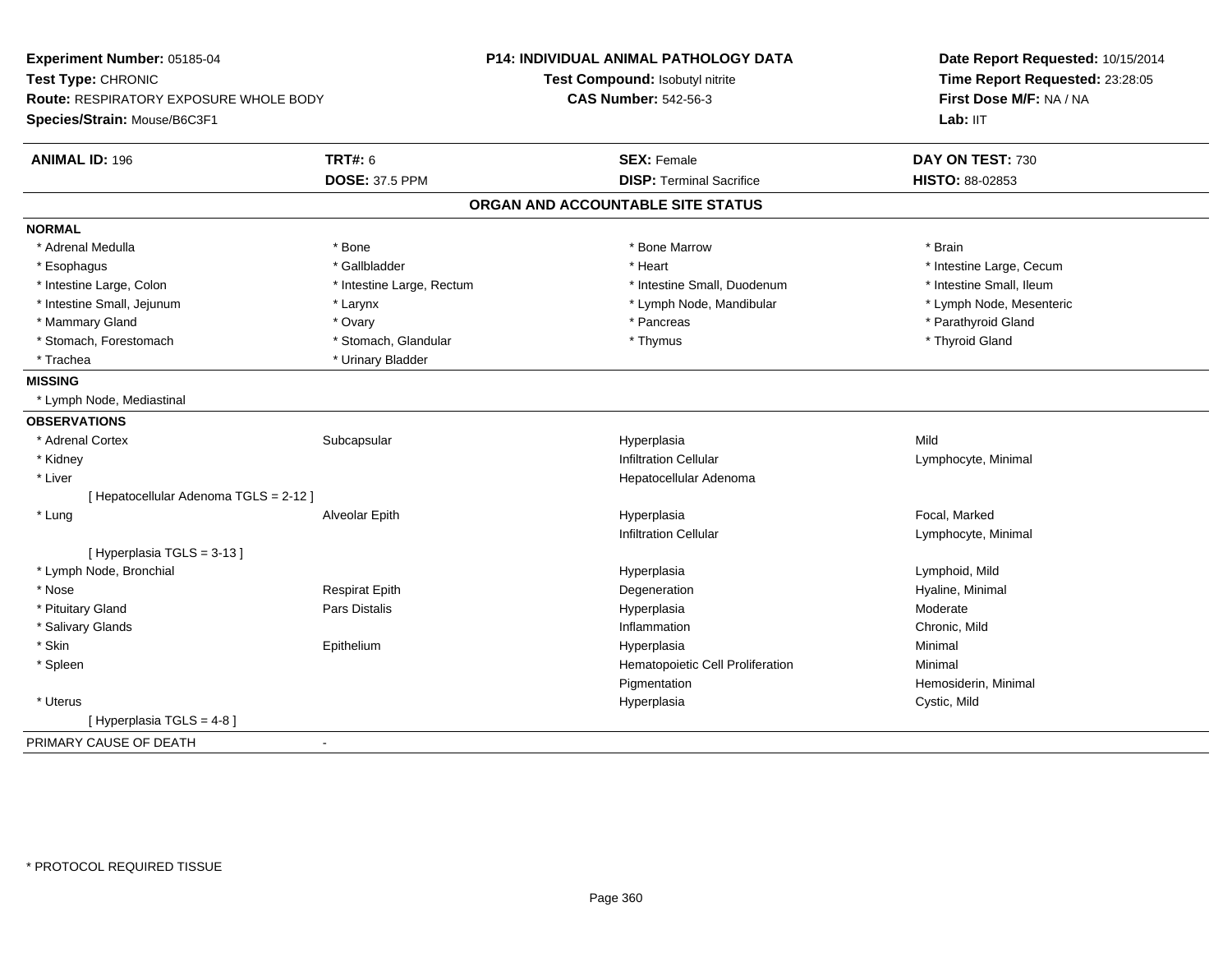| Experiment Number: 05185-04            |                             | P14: INDIVIDUAL ANIMAL PATHOLOGY DATA | Date Report Requested: 10/15/2014<br>Time Report Requested: 23:28:05 |
|----------------------------------------|-----------------------------|---------------------------------------|----------------------------------------------------------------------|
| Test Type: CHRONIC                     |                             | Test Compound: Isobutyl nitrite       |                                                                      |
| Route: RESPIRATORY EXPOSURE WHOLE BODY |                             | <b>CAS Number: 542-56-3</b>           | First Dose M/F: NA / NA                                              |
| Species/Strain: Mouse/B6C3F1           |                             |                                       | Lab: IIT                                                             |
| <b>ANIMAL ID: 197</b>                  | <b>TRT#: 6</b>              | <b>SEX: Female</b>                    | DAY ON TEST: 730                                                     |
|                                        | <b>DOSE: 37.5 PPM</b>       | <b>DISP: Terminal Sacrifice</b>       | HISTO: 88-02854                                                      |
|                                        |                             | ORGAN AND ACCOUNTABLE SITE STATUS     |                                                                      |
| <b>NORMAL</b>                          |                             |                                       |                                                                      |
| * Adrenal Medulla                      | * Bone Marrow               | * Brain                               | * Esophagus                                                          |
| * Gallbladder                          | * Heart                     | * Intestine Large, Cecum              | * Intestine Large, Colon                                             |
| * Intestine Large, Rectum              | * Intestine Small, Duodenum | * Intestine Small, Ileum              | * Intestine Small, Jejunum                                           |
| * Kidney                               | * Larynx                    | * Lung                                | * Lymph Node, Mandibular                                             |
| * Lymph Node, Mediastinal              | * Lymph Node, Mesenteric    | * Mammary Gland                       | * Ovary                                                              |
| * Pancreas                             | * Parathyroid Gland         | * Pituitary Gland                     | * Skin                                                               |
| * Stomach, Forestomach                 | * Stomach, Glandular        | * Thymus                              | * Trachea                                                            |
| * Urinary Bladder                      |                             |                                       |                                                                      |
| <b>MISSING</b>                         |                             |                                       |                                                                      |
| * Lymph Node, Bronchial                |                             |                                       |                                                                      |
| <b>OBSERVATIONS</b>                    |                             |                                       |                                                                      |
| * Adrenal Cortex                       | Subcapsular                 | Hyperplasia                           | Mild                                                                 |
| * Bone                                 |                             | Hemangioma                            |                                                                      |
| * Liver                                |                             | <b>Clear Cell Focus</b>               |                                                                      |
| [Clear Cell Focus TGLS = 1-11]         |                             |                                       |                                                                      |
| Lymph Node                             | Pancreatic                  | Hyperplasia                           | Lymphoid, Marked                                                     |
| * Nose                                 | Olfactory Epi               | Degeneration                          | Hyaline, Minimal                                                     |
|                                        |                             | Inflammation                          | Chronic Active, Mild                                                 |
|                                        | <b>Respirat Epith</b>       | Metaplasia                            | Squamous, Mild                                                       |
|                                        | <b>Respirat Epith</b>       | Ulcer                                 | Minimal                                                              |
| * Salivary Glands                      |                             | Inflammation                          | Chronic, Minimal                                                     |
| * Spleen                               |                             | Hematopoietic Cell Proliferation      | Minimal                                                              |
|                                        |                             | Pigmentation                          | Hemosiderin, Minimal                                                 |
| * Thyroid Gland                        | <b>Follicular Cel</b>       | Hyperplasia                           | Focal, Minimal                                                       |
| * Uterus                               |                             | Hyperplasia                           | Cystic, Mild                                                         |
| PRIMARY CAUSE OF DEATH                 | $\blacksquare$              |                                       |                                                                      |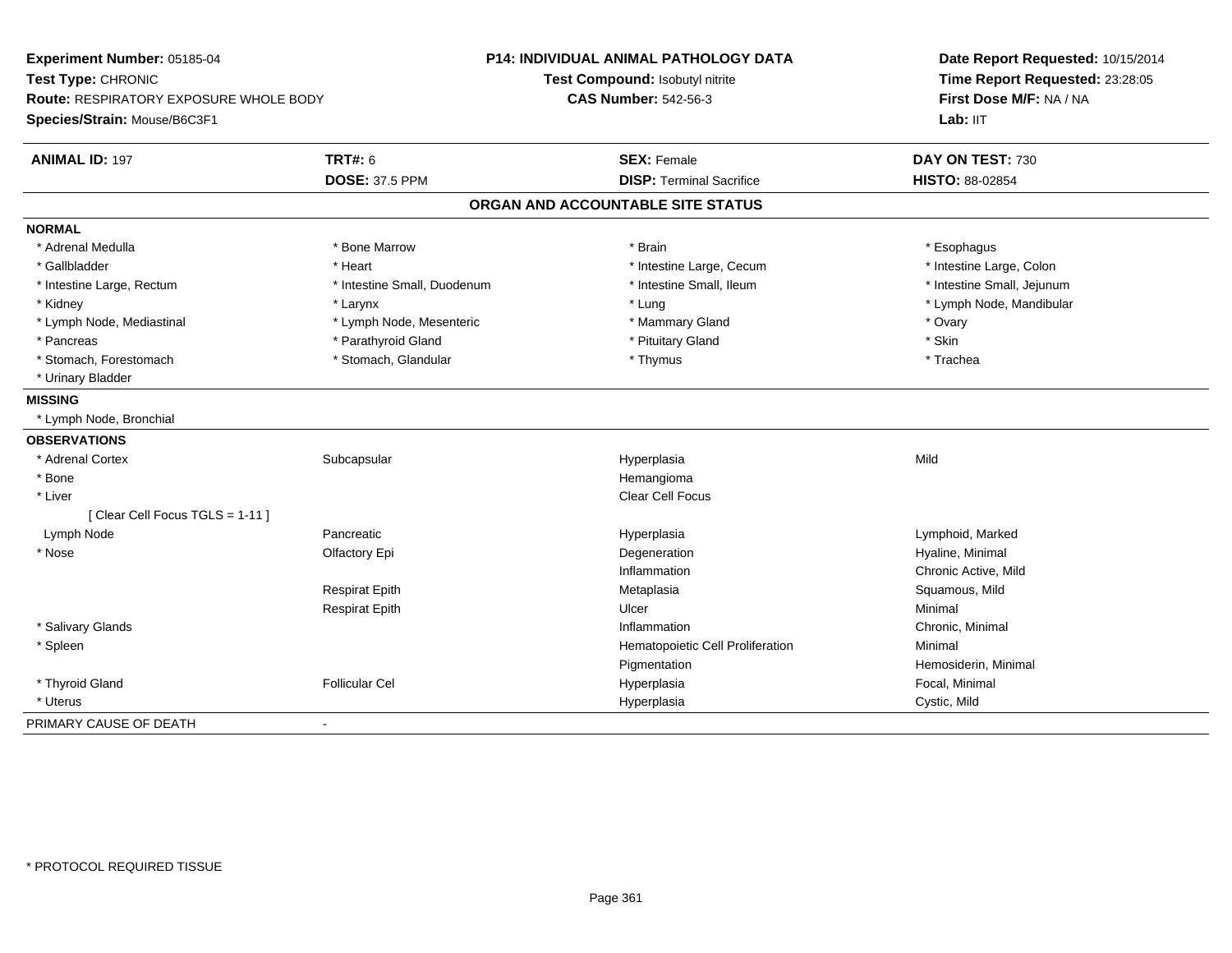| Experiment Number: 05185-04<br>Test Type: CHRONIC<br>Route: RESPIRATORY EXPOSURE WHOLE BODY |                             | <b>P14: INDIVIDUAL ANIMAL PATHOLOGY DATA</b><br>Test Compound: Isobutyl nitrite<br><b>CAS Number: 542-56-3</b> | Date Report Requested: 10/15/2014<br>Time Report Requested: 23:28:05<br>First Dose M/F: NA / NA |  |
|---------------------------------------------------------------------------------------------|-----------------------------|----------------------------------------------------------------------------------------------------------------|-------------------------------------------------------------------------------------------------|--|
| Species/Strain: Mouse/B6C3F1                                                                |                             |                                                                                                                | Lab: IIT                                                                                        |  |
| <b>ANIMAL ID: 198</b>                                                                       | <b>TRT#: 6</b>              | <b>SEX: Female</b>                                                                                             | DAY ON TEST: 614                                                                                |  |
|                                                                                             | <b>DOSE: 37.5 PPM</b>       | <b>DISP:</b> Moribund Sacrifice                                                                                | HISTO: 88-02855                                                                                 |  |
|                                                                                             |                             | ORGAN AND ACCOUNTABLE SITE STATUS                                                                              |                                                                                                 |  |
| <b>NORMAL</b>                                                                               |                             |                                                                                                                |                                                                                                 |  |
| * Adrenal Medulla                                                                           | * Bone Marrow               | * Brain                                                                                                        | * Esophagus                                                                                     |  |
| * Gallbladder                                                                               | * Heart                     | * Intestine Large, Cecum                                                                                       | * Intestine Large, Colon                                                                        |  |
| * Intestine Large, Rectum                                                                   | * Intestine Small, Duodenum | * Intestine Small, Ileum                                                                                       | * Intestine Small, Jejunum                                                                      |  |
| * Larynx                                                                                    | * Lymph Node, Mandibular    | * Lymph Node, Mesenteric                                                                                       | * Mammary Gland                                                                                 |  |
| * Ovary                                                                                     | * Pancreas                  | * Pituitary Gland                                                                                              | * Salivary Glands                                                                               |  |
| * Skin                                                                                      | * Stomach, Forestomach      | * Stomach, Glandular                                                                                           | * Thymus                                                                                        |  |
| * Trachea                                                                                   |                             |                                                                                                                |                                                                                                 |  |
| <b>MISSING</b>                                                                              |                             |                                                                                                                |                                                                                                 |  |
| * Lymph Node, Bronchial                                                                     | * Parathyroid Gland         |                                                                                                                |                                                                                                 |  |
| <b>OBSERVATIONS</b>                                                                         |                             |                                                                                                                |                                                                                                 |  |
| * Adrenal Cortex                                                                            | Subcapsular                 | Hyperplasia                                                                                                    | Mild                                                                                            |  |
|                                                                                             |                             | Hypertrophy                                                                                                    | Focal, Minimal                                                                                  |  |
| * Bone                                                                                      |                             | Dysplasia                                                                                                      | Mild                                                                                            |  |
| * Kidney                                                                                    |                             | Osteosarcoma                                                                                                   | Metastatic (Skeletal Muscle)                                                                    |  |
| * Liver                                                                                     |                             | Inflammation                                                                                                   | Chronic, Minimal                                                                                |  |
| * Lung                                                                                      |                             | Osteosarcoma                                                                                                   | Metastatic (Skeletal Muscle)                                                                    |  |
| [Osteosarcoma TGLS = 1-6]                                                                   |                             |                                                                                                                |                                                                                                 |  |
| * Lymph Node, Mediastinal                                                                   |                             | Hyperplasia                                                                                                    | Lymphoid, Mild                                                                                  |  |
| * Nose                                                                                      | <b>Respirat Epith</b>       | Degeneration                                                                                                   | Hyaline, Minimal                                                                                |  |
| <b>Skeletal Muscle</b>                                                                      |                             | Osteosarcoma                                                                                                   |                                                                                                 |  |
| [Osteosarcoma TGLS = 2-11]                                                                  |                             |                                                                                                                |                                                                                                 |  |
| * Spleen                                                                                    |                             | Hematopoietic Cell Proliferation                                                                               | Mild                                                                                            |  |
|                                                                                             |                             | Pigmentation                                                                                                   | Hemosiderin, Minimal                                                                            |  |
| * Thyroid Gland                                                                             | Follicle                    | Cyst                                                                                                           | Moderate                                                                                        |  |
| * Urinary Bladder                                                                           |                             | <b>Infiltration Cellular</b>                                                                                   | Lymphocyte, Mild                                                                                |  |
| * Uterus                                                                                    |                             | Hyperplasia                                                                                                    | Cystic, Minimal                                                                                 |  |
| PRIMARY CAUSE OF DEATH                                                                      |                             |                                                                                                                |                                                                                                 |  |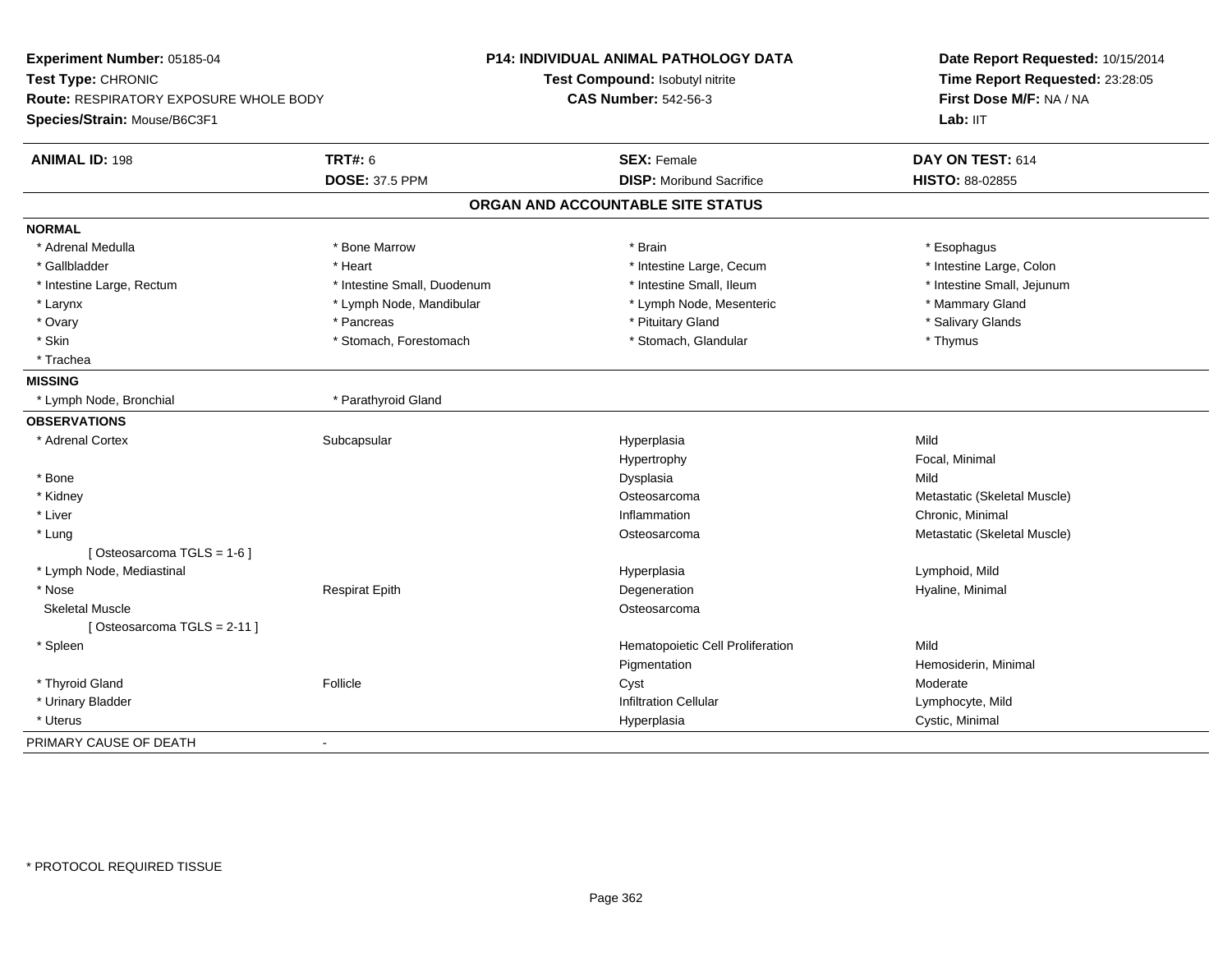| Experiment Number: 05185-04<br>Test Type: CHRONIC<br>Route: RESPIRATORY EXPOSURE WHOLE BODY<br>Species/Strain: Mouse/B6C3F1 |                                                                      | <b>P14: INDIVIDUAL ANIMAL PATHOLOGY DATA</b><br>Test Compound: Isobutyl nitrite<br><b>CAS Number: 542-56-3</b> | Date Report Requested: 10/15/2014<br>Time Report Requested: 23:28:05<br>First Dose M/F: NA / NA<br>Lab: IIT |
|-----------------------------------------------------------------------------------------------------------------------------|----------------------------------------------------------------------|----------------------------------------------------------------------------------------------------------------|-------------------------------------------------------------------------------------------------------------|
| <b>ANIMAL ID: 199</b>                                                                                                       | <b>TRT#: 6</b>                                                       | <b>SEX: Female</b>                                                                                             | DAY ON TEST: 645                                                                                            |
|                                                                                                                             | <b>DOSE: 37.5 PPM</b>                                                | <b>DISP: Natural Death</b>                                                                                     | HISTO: 88-02856                                                                                             |
|                                                                                                                             |                                                                      | ORGAN AND ACCOUNTABLE SITE STATUS                                                                              |                                                                                                             |
| <b>NORMAL</b>                                                                                                               |                                                                      |                                                                                                                |                                                                                                             |
| * Brain                                                                                                                     | * Esophagus                                                          | * Heart                                                                                                        | * Intestine Large, Cecum                                                                                    |
| * Intestine Large, Colon                                                                                                    | * Intestine Large, Rectum                                            | * Intestine Small, Duodenum                                                                                    | * Intestine Small, Ileum                                                                                    |
| * Intestine Small, Jejunum                                                                                                  | * Kidney                                                             | * Larynx                                                                                                       | * Mammary Gland                                                                                             |
| * Nose                                                                                                                      | * Pituitary Gland                                                    | * Salivary Glands                                                                                              | * Skin                                                                                                      |
| * Stomach, Forestomach                                                                                                      | * Thyroid Gland                                                      | * Trachea                                                                                                      | * Urinary Bladder                                                                                           |
| <b>MISSING</b>                                                                                                              |                                                                      |                                                                                                                |                                                                                                             |
| * Lymph Node, Bronchial                                                                                                     | * Parathyroid Gland                                                  |                                                                                                                |                                                                                                             |
| <b>OBSERVATIONS</b>                                                                                                         |                                                                      |                                                                                                                |                                                                                                             |
| * Adrenal Cortex                                                                                                            |                                                                      | Lymphoma Malignant Undifferentiated Cell Type                                                                  |                                                                                                             |
| * Adrenal Medulla                                                                                                           |                                                                      | Lymphoma Malignant Undifferentiated Cell Type                                                                  |                                                                                                             |
| * Bone                                                                                                                      |                                                                      | Dysplasia                                                                                                      | Minimal                                                                                                     |
| * Bone Marrow                                                                                                               |                                                                      | Lymphoma Malignant Undifferentiated Cell Type                                                                  |                                                                                                             |
| * Gallbladder                                                                                                               |                                                                      | Lymphoma Malignant Undifferentiated Cell Type                                                                  |                                                                                                             |
| * Liver                                                                                                                     |                                                                      | Lymphoma Malignant Undifferentiated Cell Type                                                                  |                                                                                                             |
| [ Lymphoma Malignant Undifferentiated Cell Type TGLS = 4-5 ]                                                                |                                                                      |                                                                                                                |                                                                                                             |
| * Lung                                                                                                                      |                                                                      | Lymphoma Malignant Undifferentiated Cell Type                                                                  |                                                                                                             |
| * Lymph Node, Mandibular                                                                                                    |                                                                      | Lymphoma Malignant Undifferentiated Cell Type                                                                  |                                                                                                             |
|                                                                                                                             | [ Lymphoma Malignant Undifferentiated Cell Type TGLS = 5-3,3.1,1-2 ] |                                                                                                                |                                                                                                             |
| * Lymph Node, Mediastinal                                                                                                   |                                                                      | Lymphoma Malignant Undifferentiated Cell Type                                                                  |                                                                                                             |
|                                                                                                                             | [ Lymphoma Malignant Undifferentiated Cell Type TGLS = 5-3,3.1,1-2 ] |                                                                                                                |                                                                                                             |
| * Lymph Node, Mesenteric                                                                                                    |                                                                      | Lymphoma Malignant Undifferentiated Cell Type                                                                  |                                                                                                             |
|                                                                                                                             | [ Lymphoma Malignant Undifferentiated Cell Type TGLS = 5-3,3.1,1-2 ] |                                                                                                                |                                                                                                             |
| * Ovary                                                                                                                     |                                                                      | Lymphoma Malignant Undifferentiated Cell Type                                                                  |                                                                                                             |
| * Pancreas                                                                                                                  |                                                                      | Lymphoma Malignant Undifferentiated Cell Type                                                                  |                                                                                                             |
| * Spleen                                                                                                                    |                                                                      | Lymphoma Malignant Undifferentiated Cell Type                                                                  |                                                                                                             |
| [ Lymphoma Malignant Undifferentiated Cell Type TGLS = 3-5 ]                                                                |                                                                      |                                                                                                                |                                                                                                             |
| * Stomach, Glandular                                                                                                        |                                                                      | Lymphoma Malignant Undifferentiated Cell Type                                                                  |                                                                                                             |
| * Thymus                                                                                                                    |                                                                      | Atrophy                                                                                                        | Mild                                                                                                        |
| * Uterus                                                                                                                    |                                                                      | Hyperplasia                                                                                                    | Cystic, Minimal                                                                                             |

PRIMARY CAUSE OF DEATH-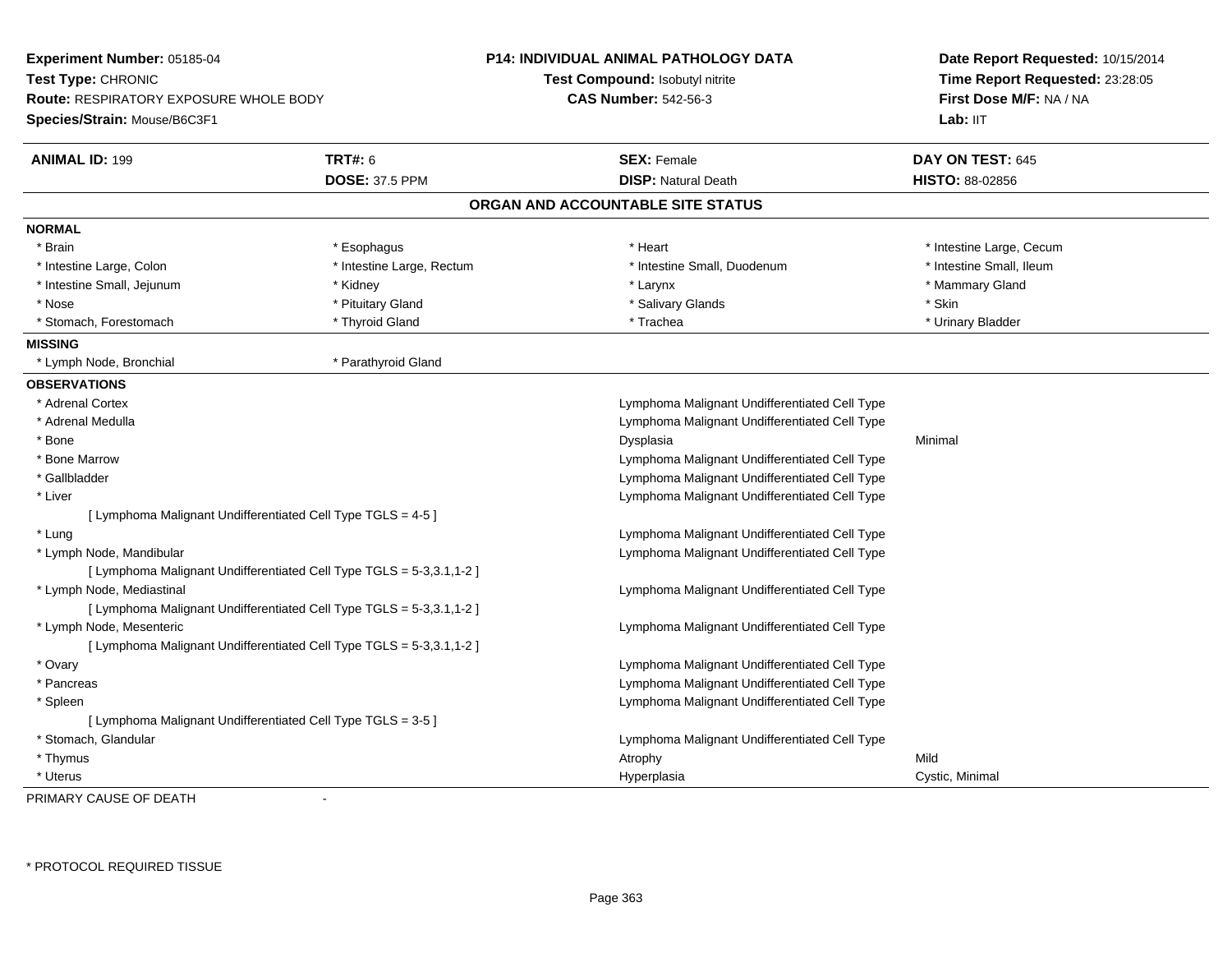| <b>Experiment Number: 05185-04</b><br><b>Test Type: CHRONIC</b><br><b>Route: RESPIRATORY EXPOSURE WHOLE BODY</b><br>Species/Strain: Mouse/B6C3F1 |                       | <b>P14: INDIVIDUAL ANIMAL PATHOLOGY DATA</b><br>Test Compound: Isobutyl nitrite<br><b>CAS Number: 542-56-3</b> | Date Report Requested: 10/15/2014<br>Time Report Requested: 23:28:05<br>First Dose M/F: NA / NA |
|--------------------------------------------------------------------------------------------------------------------------------------------------|-----------------------|----------------------------------------------------------------------------------------------------------------|-------------------------------------------------------------------------------------------------|
|                                                                                                                                                  |                       |                                                                                                                | Lab: IIT                                                                                        |
| <b>ANIMAL ID: 199</b>                                                                                                                            | <b>TRT#:</b> 6        | <b>SEX:</b> Female                                                                                             | <b>DAY ON TEST: 645</b>                                                                         |
|                                                                                                                                                  | <b>DOSE: 37.5 PPM</b> | <b>DISP:</b> Natural Death                                                                                     | <b>HISTO: 88-02856</b>                                                                          |
|                                                                                                                                                  |                       | <b>ORGAN AND ACCOUNTABLE SITE STATUS</b>                                                                       |                                                                                                 |
|                                                                                                                                                  |                       |                                                                                                                |                                                                                                 |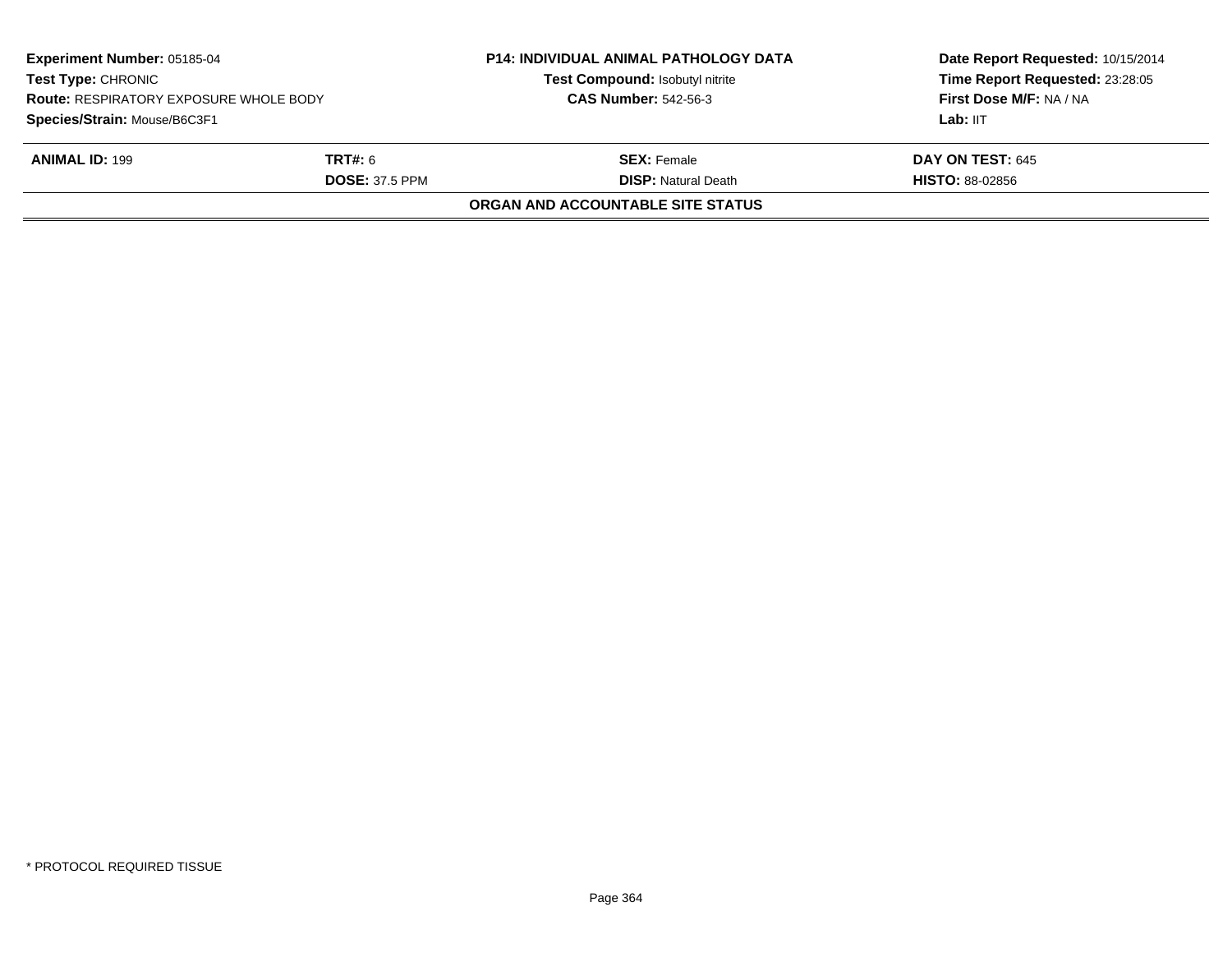| Experiment Number: 05185-04            |                            | <b>P14: INDIVIDUAL ANIMAL PATHOLOGY DATA</b> | Date Report Requested: 10/15/2014<br>Time Report Requested: 23:28:05 |
|----------------------------------------|----------------------------|----------------------------------------------|----------------------------------------------------------------------|
| Test Type: CHRONIC                     |                            | Test Compound: Isobutyl nitrite              |                                                                      |
| Route: RESPIRATORY EXPOSURE WHOLE BODY |                            | <b>CAS Number: 542-56-3</b>                  | First Dose M/F: NA / NA                                              |
| Species/Strain: Mouse/B6C3F1           |                            |                                              | Lab: IIT                                                             |
| <b>ANIMAL ID: 200</b>                  | <b>TRT#: 6</b>             | <b>SEX: Female</b>                           | DAY ON TEST: 729                                                     |
|                                        | <b>DOSE: 37.5 PPM</b>      | <b>DISP: Terminal Sacrifice</b>              | HISTO: 88-02857                                                      |
|                                        |                            | ORGAN AND ACCOUNTABLE SITE STATUS            |                                                                      |
| <b>NORMAL</b>                          |                            |                                              |                                                                      |
| * Bone Marrow                          | * Esophagus                | * Gallbladder                                | * Heart                                                              |
| * Intestine Large, Cecum               | * Intestine Large, Colon   | * Intestine Large, Rectum                    | * Intestine Small, Duodenum                                          |
| * Intestine Small, Ileum               | * Intestine Small, Jejunum | * Larynx                                     | * Liver                                                              |
| * Lung                                 | * Lymph Node, Mandibular   | * Lymph Node, Mediastinal                    | * Lymph Node, Mesenteric                                             |
| * Mammary Gland                        | * Pancreas                 | * Stomach, Forestomach                       | * Stomach, Glandular                                                 |
| * Thymus                               | * Thyroid Gland            | * Trachea                                    |                                                                      |
| <b>MISSING</b>                         |                            |                                              |                                                                      |
| * Lymph Node, Bronchial                | * Parathyroid Gland        |                                              |                                                                      |
| <b>OBSERVATIONS</b>                    |                            |                                              |                                                                      |
| * Adrenal Cortex                       | Subcapsular                | Hyperplasia                                  | Mild                                                                 |
| * Adrenal Medulla                      |                            | Hyperplasia                                  | Focal, Mild                                                          |
| * Bone                                 |                            | Dysplasia                                    | Mild                                                                 |
| * Brain                                |                            | Mineralization                               | Mild                                                                 |
| * Kidney                               | <b>Renal Tubule</b>        | Regeneration                                 | Mild                                                                 |
| * Nose                                 | <b>Respirat Epith</b>      | Degeneration                                 | Hyaline, Minimal                                                     |
| * Ovary                                |                            | Cyst                                         | Marked                                                               |
| [ Cyst TGLS = $4,5-8$ ]                |                            |                                              |                                                                      |
| * Pituitary Gland                      | <b>Pars Distalis</b>       | Adenoma                                      |                                                                      |
|                                        | Pars Distalis              | Hyperplasia                                  | Mild                                                                 |
| * Salivary Glands                      |                            | Inflammation                                 | Chronic, Minimal                                                     |
| * Skin                                 |                            | Inflammation                                 | Chronic Active, Moderate                                             |
| [Inflammation TGLS = $1-7$ ]           |                            |                                              |                                                                      |
| * Spleen                               |                            | Hematopoietic Cell Proliferation             | Minimal                                                              |
|                                        |                            | Pigmentation                                 | Hemosiderin, Minimal                                                 |
| * Urinary Bladder                      |                            | Infiltration Cellular                        | Lymphocyte, Minimal                                                  |
| * Uterus                               |                            | Hyperplasia                                  | Cystic, Marked                                                       |
| [ Hyperplasia TGLS = 3-8 ]             |                            |                                              |                                                                      |
| PRIMARY CAUSE OF DEATH                 |                            |                                              |                                                                      |
|                                        |                            |                                              |                                                                      |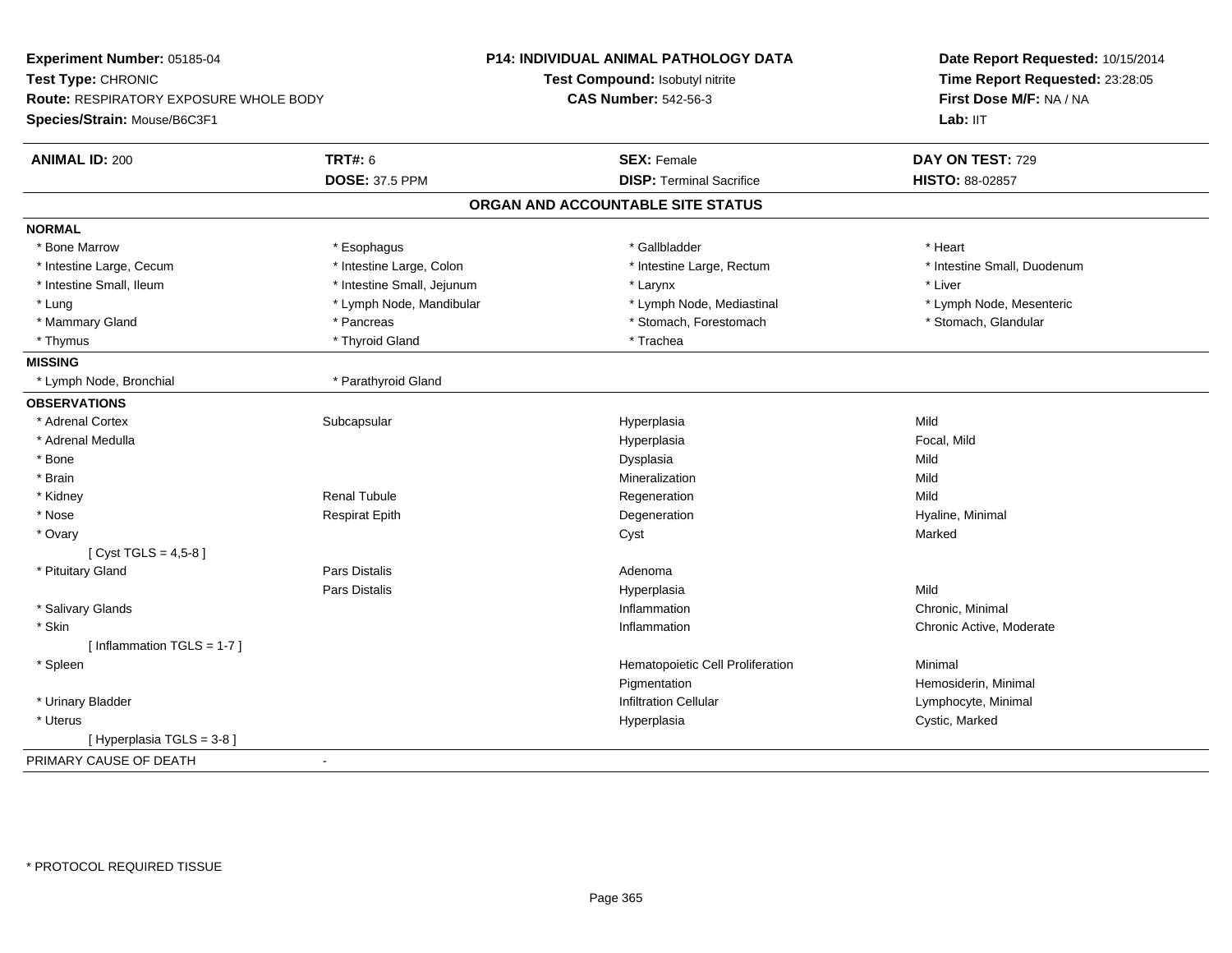| Experiment Number: 05185-04                   |                                 | <b>P14: INDIVIDUAL ANIMAL PATHOLOGY DATA</b> | Date Report Requested: 10/15/2014 |
|-----------------------------------------------|---------------------------------|----------------------------------------------|-----------------------------------|
| Test Type: CHRONIC                            | Test Compound: Isobutyl nitrite |                                              | Time Report Requested: 23:28:05   |
| <b>Route: RESPIRATORY EXPOSURE WHOLE BODY</b> |                                 | <b>CAS Number: 542-56-3</b>                  | First Dose M/F: NA / NA           |
| Species/Strain: Mouse/B6C3F1                  |                                 |                                              | Lab: IIT                          |
| <b>ANIMAL ID: 201</b>                         | <b>TRT#: 6</b>                  | <b>SEX: Female</b>                           | DAY ON TEST: 731                  |
|                                               | <b>DOSE: 37.5 PPM</b>           | <b>DISP: Terminal Sacrifice</b>              | HISTO: 88-02858                   |
|                                               |                                 | ORGAN AND ACCOUNTABLE SITE STATUS            |                                   |
| <b>NORMAL</b>                                 |                                 |                                              |                                   |
| * Adrenal Medulla                             | * Bone                          | * Bone Marrow                                | * Esophagus                       |
| * Gallbladder                                 | * Heart                         | * Intestine Large, Cecum                     | * Intestine Large, Colon          |
| * Intestine Large, Rectum                     | * Intestine Small, Duodenum     | * Intestine Small, Ileum                     | * Intestine Small, Jejunum        |
| * Kidney                                      | * Larynx                        | * Liver                                      | * Lung                            |
| * Lymph Node, Bronchial                       | * Lymph Node, Mandibular        | * Lymph Node, Mediastinal                    | * Lymph Node, Mesenteric          |
| * Mammary Gland                               | * Ovary                         | * Pancreas                                   | * Parathyroid Gland               |
| * Skin                                        | * Stomach, Forestomach          | * Stomach, Glandular                         | * Thymus                          |
| * Thyroid Gland                               | * Trachea                       |                                              |                                   |
| <b>MISSING</b>                                |                                 |                                              |                                   |
| * Pituitary Gland                             |                                 |                                              |                                   |
| <b>OBSERVATIONS</b>                           |                                 |                                              |                                   |
| * Adrenal Cortex                              | Subcapsular                     | Hyperplasia                                  | Minimal                           |
| * Brain                                       |                                 | Mineralization                               | Mild                              |
| * Lung                                        |                                 |                                              |                                   |
| Note: AGONAL HEMORRHAGE PRESENT. NO LESION.   |                                 |                                              |                                   |
| * Nose                                        | Olfactory Epi                   | Metaplasia                                   | Minimal                           |
| * Salivary Glands                             |                                 | Inflammation                                 | Chronic, Mild                     |
| * Spleen                                      |                                 | Pigmentation                                 | Hemosiderin, Minimal              |
| * Urinary Bladder                             |                                 | <b>Infiltration Cellular</b>                 | Lymphocyte, Mild                  |
| * Uterus                                      |                                 | Hyperplasia                                  | Cystic, Minimal                   |
| PRIMARY CAUSE OF DEATH                        |                                 |                                              |                                   |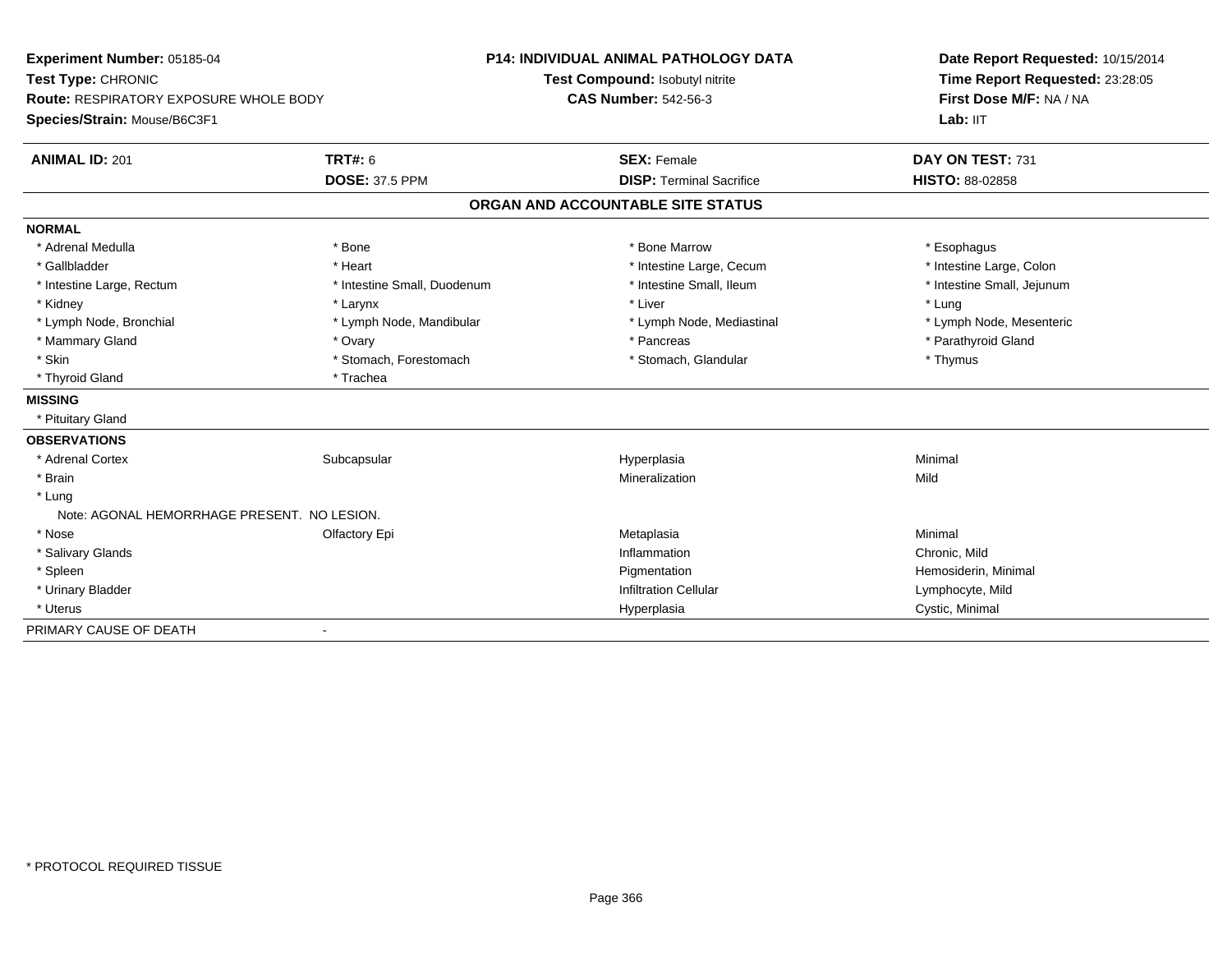| Experiment Number: 05185-04                   |                          | <b>P14: INDIVIDUAL ANIMAL PATHOLOGY DATA</b> | Date Report Requested: 10/15/2014 |
|-----------------------------------------------|--------------------------|----------------------------------------------|-----------------------------------|
| Test Type: CHRONIC                            |                          | Test Compound: Isobutyl nitrite              | Time Report Requested: 23:28:05   |
| <b>Route: RESPIRATORY EXPOSURE WHOLE BODY</b> |                          | <b>CAS Number: 542-56-3</b>                  | First Dose M/F: NA / NA           |
| Species/Strain: Mouse/B6C3F1                  |                          |                                              | Lab: IIT                          |
| <b>ANIMAL ID: 202</b>                         | <b>TRT#: 6</b>           | <b>SEX: Female</b>                           | DAY ON TEST: 729                  |
|                                               | <b>DOSE: 37.5 PPM</b>    | <b>DISP: Terminal Sacrifice</b>              | <b>HISTO: 88-02859</b>            |
|                                               |                          | ORGAN AND ACCOUNTABLE SITE STATUS            |                                   |
| <b>NORMAL</b>                                 |                          |                                              |                                   |
| * Bone                                        | * Bone Marrow            | * Esophagus                                  | * Gallbladder                     |
| * Heart                                       | * Intestine Large, Cecum | * Intestine Large, Colon                     | * Intestine Large, Rectum         |
| * Intestine Small, Duodenum                   | * Intestine Small, Ileum | * Intestine Small, Jejunum                   | * Liver                           |
| * Lung                                        | * Lymph Node, Mandibular | * Lymph Node, Mediastinal                    | * Lymph Node, Mesenteric          |
| * Mammary Gland                               | * Nose                   | * Pancreas                                   | * Pituitary Gland                 |
| * Skin                                        | * Stomach, Forestomach   | * Stomach, Glandular                         | * Thymus                          |
| * Thyroid Gland                               | * Trachea                | * Uterus                                     |                                   |
| <b>MISSING</b>                                |                          |                                              |                                   |
| * Larynx                                      | * Lymph Node, Bronchial  | * Parathyroid Gland                          |                                   |
| <b>OBSERVATIONS</b>                           |                          |                                              |                                   |
| * Adrenal Cortex                              | Subcapsular              | Hyperplasia                                  | Mild                              |
| * Brain                                       |                          | Mineralization                               | Minimal                           |
| * Kidney                                      | <b>Renal Tubule</b>      | Pigmentation                                 | Minimal                           |
| * Ovary                                       |                          | Cyst                                         | Marked                            |
| [Cyst TGLS = $3-13$ ]                         |                          |                                              |                                   |
| * Salivary Glands                             |                          | Inflammation                                 | Chronic, Minimal                  |
| * Spleen                                      |                          | Hemangiosarcoma                              |                                   |
| [Hemangiosarcoma TGLS = 2-11]                 |                          |                                              |                                   |
| * Urinary Bladder                             |                          | <b>Infiltration Cellular</b>                 | Lymphocyte, Minimal               |
| PRIMARY CAUSE OF DEATH                        |                          |                                              |                                   |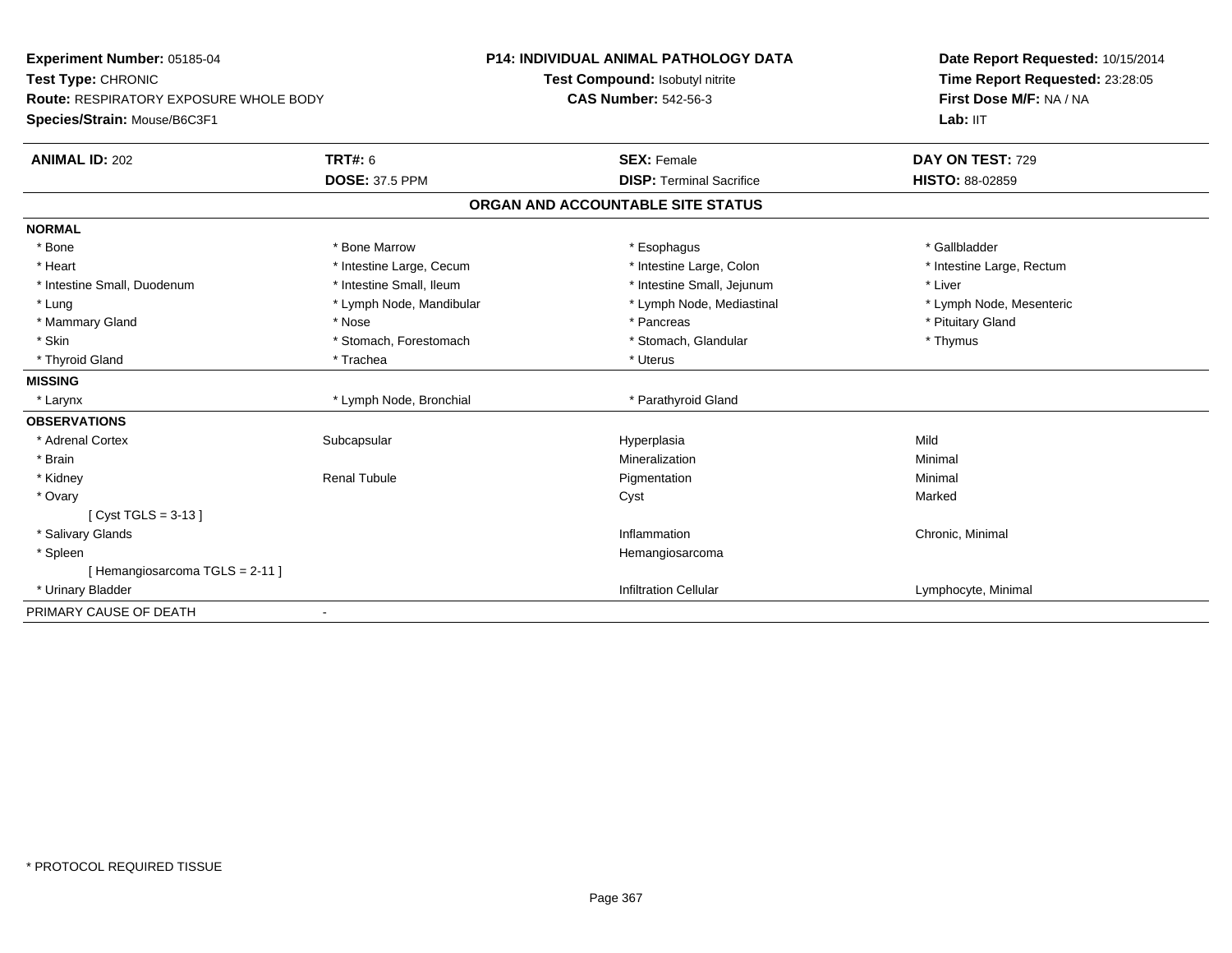| Experiment Number: 05185-04                   |                          | <b>P14: INDIVIDUAL ANIMAL PATHOLOGY DATA</b> | Date Report Requested: 10/15/2014 |
|-----------------------------------------------|--------------------------|----------------------------------------------|-----------------------------------|
| Test Type: CHRONIC                            |                          | Test Compound: Isobutyl nitrite              | Time Report Requested: 23:28:05   |
| <b>Route: RESPIRATORY EXPOSURE WHOLE BODY</b> |                          | <b>CAS Number: 542-56-3</b>                  | First Dose M/F: NA / NA           |
| Species/Strain: Mouse/B6C3F1                  |                          |                                              | Lab: IIT                          |
| <b>ANIMAL ID: 203</b>                         | <b>TRT#: 6</b>           | <b>SEX: Female</b>                           | DAY ON TEST: 730                  |
|                                               | <b>DOSE: 37.5 PPM</b>    | <b>DISP: Terminal Sacrifice</b>              | <b>HISTO: 88-02860</b>            |
|                                               |                          | ORGAN AND ACCOUNTABLE SITE STATUS            |                                   |
| <b>NORMAL</b>                                 |                          |                                              |                                   |
| * Adrenal Medulla                             | * Bone Marrow            | * Esophagus                                  | * Gallbladder                     |
| * Heart                                       | * Intestine Large, Cecum | * Intestine Large, Colon                     | * Intestine Large, Rectum         |
| * Intestine Small, Duodenum                   | * Intestine Small, Ileum | * Intestine Small, Jejunum                   | * Kidney                          |
| * Larynx                                      | * Liver                  | * Lung                                       | * Lymph Node, Bronchial           |
| * Lymph Node, Mandibular                      | * Lymph Node, Mesenteric | * Mammary Gland                              | * Ovary                           |
| * Pancreas                                    | * Parathyroid Gland      | * Salivary Glands                            | * Skin                            |
| * Stomach, Forestomach                        | * Stomach, Glandular     | * Thymus                                     | * Trachea                         |
| * Urinary Bladder                             | * Uterus                 |                                              |                                   |
| <b>MISSING</b>                                |                          |                                              |                                   |
| * Lymph Node, Mediastinal                     |                          |                                              |                                   |
| <b>OBSERVATIONS</b>                           |                          |                                              |                                   |
| * Adrenal Cortex                              | Subcapsular              | Hyperplasia                                  | Minimal                           |
| * Bone                                        |                          | Dysplasia                                    | Minimal                           |
| * Brain                                       |                          | Mineralization                               | Moderate                          |
| * Nose                                        |                          | Inflammation                                 | Chronic Active, Mild              |
|                                               | Respirat Epith           | Metaplasia                                   | Squamous, Mild                    |
|                                               | <b>Respirat Epith</b>    | Ulcer                                        | Minimal                           |
| * Pituitary Gland                             | <b>Pars Distalis</b>     | Adenoma                                      |                                   |
| * Spleen                                      |                          | Hematopoietic Cell Proliferation             | Mild                              |
|                                               |                          | Hyperplasia                                  | Lymphoid, Mild                    |
|                                               |                          | Pigmentation                                 | Hemosiderin, Minimal              |
| * Thyroid Gland                               | Follicle                 | Cyst                                         | Mild                              |
|                                               | <b>Follicular Cel</b>    | Hyperplasia                                  | Focal, Minimal                    |
| PRIMARY CAUSE OF DEATH                        |                          |                                              |                                   |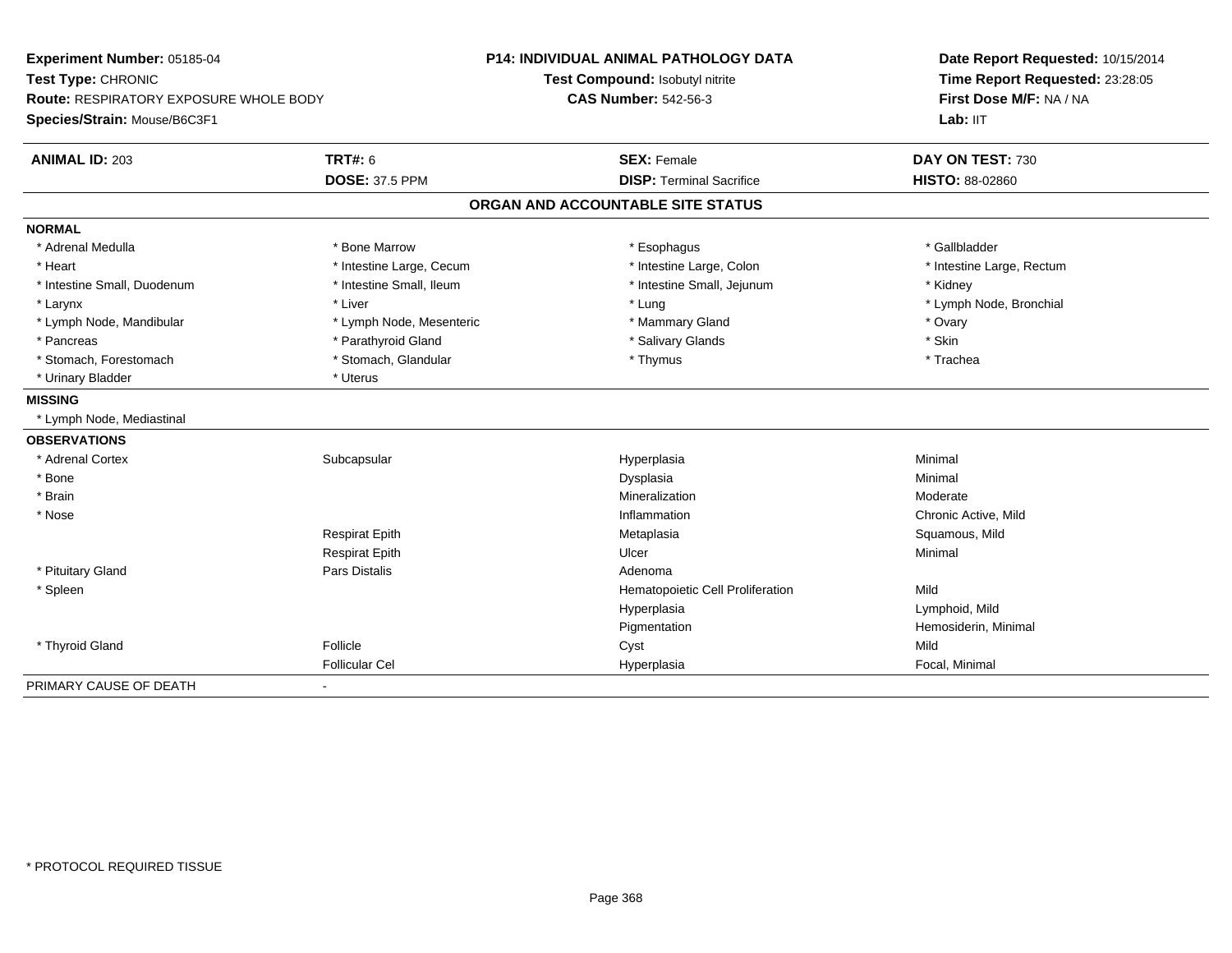| <b>Experiment Number: 05185-04</b><br>Test Type: CHRONIC<br><b>Route: RESPIRATORY EXPOSURE WHOLE BODY</b><br>Species/Strain: Mouse/B6C3F1 |                                         | <b>P14: INDIVIDUAL ANIMAL PATHOLOGY DATA</b><br><b>Test Compound: Isobutyl nitrite</b><br><b>CAS Number: 542-56-3</b> | Date Report Requested: 10/15/2014<br>Time Report Requested: 23:28:05<br>First Dose M/F: NA / NA<br>Lab: IIT |
|-------------------------------------------------------------------------------------------------------------------------------------------|-----------------------------------------|-----------------------------------------------------------------------------------------------------------------------|-------------------------------------------------------------------------------------------------------------|
| <b>ANIMAL ID: 204</b>                                                                                                                     | <b>TRT#: 6</b><br><b>DOSE: 37.5 PPM</b> | <b>SEX: Female</b><br><b>DISP: Terminal Sacrifice</b>                                                                 | DAY ON TEST: 731<br>HISTO: 88-02861                                                                         |
|                                                                                                                                           |                                         | ORGAN AND ACCOUNTABLE SITE STATUS                                                                                     |                                                                                                             |
| <b>NORMAL</b>                                                                                                                             |                                         |                                                                                                                       |                                                                                                             |
| * Adrenal Medulla                                                                                                                         | * Bone                                  | * Bone Marrow                                                                                                         | * Heart                                                                                                     |
| * Intestine Large, Cecum                                                                                                                  | * Intestine Large, Colon                | * Intestine Large, Rectum                                                                                             | * Intestine Small, Duodenum                                                                                 |
| * Intestine Small, Ileum                                                                                                                  | * Intestine Small, Jejunum              | * Larynx                                                                                                              | $*$ Liver                                                                                                   |
| * Lymph Node, Mediastinal                                                                                                                 | * Lymph Node, Mesenteric                | * Nose                                                                                                                | * Pancreas                                                                                                  |
| * Parathyroid Gland                                                                                                                       | * Skin                                  | * Stomach, Forestomach                                                                                                | * Stomach, Glandular                                                                                        |
| * Thymus                                                                                                                                  | * Trachea                               | * Uterus                                                                                                              |                                                                                                             |
| <b>MISSING</b>                                                                                                                            |                                         |                                                                                                                       |                                                                                                             |
| * Gallbladder                                                                                                                             | * Lymph Node, Bronchial                 | * Lymph Node, Mandibular                                                                                              |                                                                                                             |
| <b>OBSERVATIONS</b>                                                                                                                       |                                         |                                                                                                                       |                                                                                                             |
| * Adrenal Cortex                                                                                                                          | Subcapsular                             | Hyperplasia                                                                                                           | Mild                                                                                                        |
| * Brain                                                                                                                                   |                                         | Compression                                                                                                           | Mild                                                                                                        |
| * Esophagus                                                                                                                               |                                         | Squamous Cell Carcinoma                                                                                               |                                                                                                             |
| [Squamous Cell Carcinoma TGLS = 1-11]                                                                                                     |                                         |                                                                                                                       |                                                                                                             |
| * Kidney                                                                                                                                  | <b>Renal Tubule</b>                     | <b>Dilatation</b>                                                                                                     | Mild                                                                                                        |
|                                                                                                                                           |                                         | <b>Infiltration Cellular</b>                                                                                          | Lymphocyte, Minimal                                                                                         |
| * Lung                                                                                                                                    |                                         | Alveolar/Bronchiolar Adenoma                                                                                          | Multiple                                                                                                    |
|                                                                                                                                           | Artery                                  | Inflammation                                                                                                          | Chronic, Moderate                                                                                           |
| [ Alveolar/Bronchiolar Adenoma TGLS = 3-13,4-14 ]<br>[Inflammation TGLS = 2-12]                                                           |                                         |                                                                                                                       |                                                                                                             |
| * Mammary Gland                                                                                                                           |                                         | Hyperplasia                                                                                                           | Mild                                                                                                        |
| * Ovary                                                                                                                                   |                                         | Cyst                                                                                                                  | Mild                                                                                                        |
| [Cyst TGLS = $7-8$ ]                                                                                                                      |                                         |                                                                                                                       |                                                                                                             |
| * Pituitary Gland<br>[Adenoma TGLS = $6-3$ ]                                                                                              | <b>Pars Distalis</b>                    | Adenoma                                                                                                               |                                                                                                             |
| * Salivary Glands                                                                                                                         |                                         | Inflammation                                                                                                          | Chronic, Mild                                                                                               |
| * Spleen                                                                                                                                  |                                         | Hematopoietic Cell Proliferation                                                                                      | Minimal                                                                                                     |
|                                                                                                                                           |                                         | Pigmentation                                                                                                          | Hemosiderin, Mild                                                                                           |
| * Thyroid Gland                                                                                                                           | <b>Follicular Cel</b>                   | Hyperplasia                                                                                                           | Focal, Moderate                                                                                             |
| [Hyperplasia TGLS = 5-3]                                                                                                                  |                                         |                                                                                                                       |                                                                                                             |
| * Urinary Bladder                                                                                                                         |                                         | <b>Infiltration Cellular</b>                                                                                          | Lymphocyte, Minimal                                                                                         |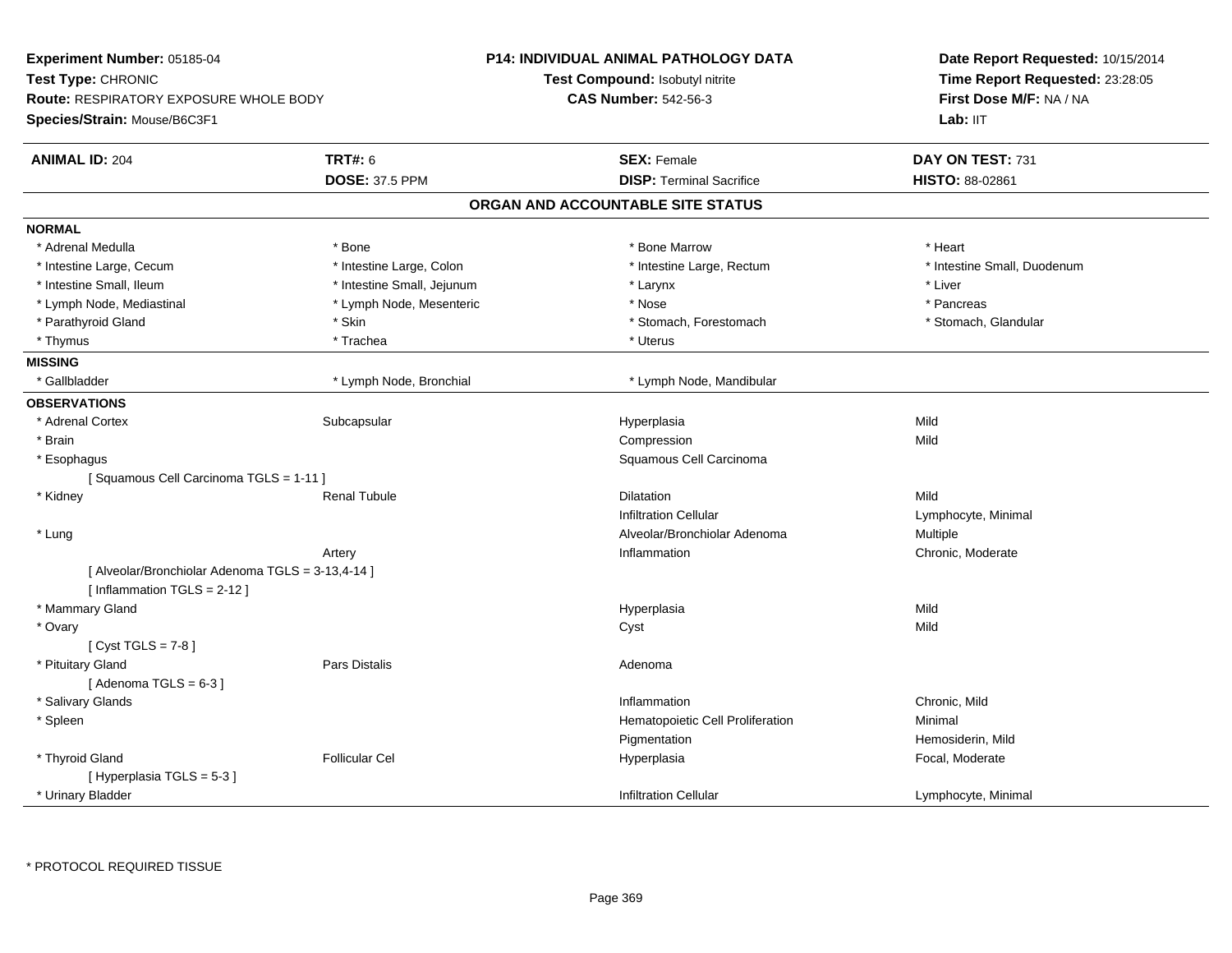| <b>Experiment Number: 05185-04</b><br><b>Test Type: CHRONIC</b><br><b>Route: RESPIRATORY EXPOSURE WHOLE BODY</b><br>Species/Strain: Mouse/B6C3F1 |                       | <b>P14: INDIVIDUAL ANIMAL PATHOLOGY DATA</b><br>Test Compound: Isobutyl nitrite | Date Report Requested: 10/15/2014<br>Time Report Requested: 23:28:05 |
|--------------------------------------------------------------------------------------------------------------------------------------------------|-----------------------|---------------------------------------------------------------------------------|----------------------------------------------------------------------|
|                                                                                                                                                  |                       | <b>CAS Number: 542-56-3</b>                                                     | First Dose M/F: NA / NA                                              |
|                                                                                                                                                  |                       |                                                                                 | Lab: IIT                                                             |
| <b>ANIMAL ID: 204</b>                                                                                                                            | <b>TRT#:</b> 6        | <b>SEX:</b> Female                                                              | DAY ON TEST: 731                                                     |
|                                                                                                                                                  | <b>DOSE: 37.5 PPM</b> | <b>DISP:</b> Terminal Sacrifice                                                 | <b>HISTO: 88-02861</b>                                               |
|                                                                                                                                                  |                       | ORGAN AND ACCOUNTABLE SITE STATUS                                               |                                                                      |
| PRIMARY CAUSE OF DEATH                                                                                                                           |                       |                                                                                 |                                                                      |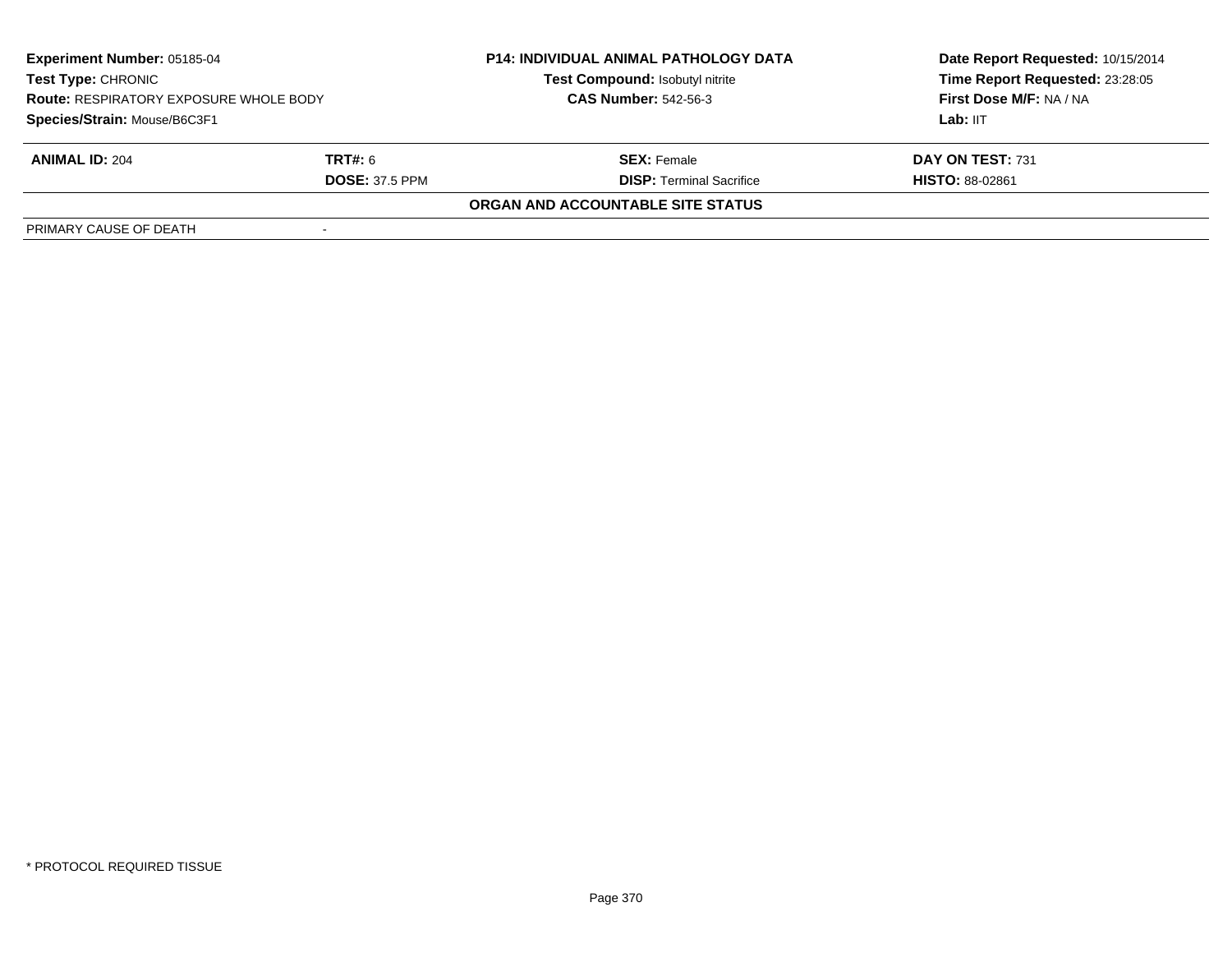| Experiment Number: 05185-04            |                            | <b>P14: INDIVIDUAL ANIMAL PATHOLOGY DATA</b> | Date Report Requested: 10/15/2014<br>Time Report Requested: 23:28:05 |
|----------------------------------------|----------------------------|----------------------------------------------|----------------------------------------------------------------------|
| Test Type: CHRONIC                     |                            | Test Compound: Isobutyl nitrite              |                                                                      |
| Route: RESPIRATORY EXPOSURE WHOLE BODY |                            | <b>CAS Number: 542-56-3</b>                  | First Dose M/F: NA / NA                                              |
| Species/Strain: Mouse/B6C3F1           |                            |                                              | Lab: IIT                                                             |
| <b>ANIMAL ID: 205</b>                  | <b>TRT#: 6</b>             | <b>SEX: Female</b>                           | DAY ON TEST: 730                                                     |
|                                        | <b>DOSE: 37.5 PPM</b>      | <b>DISP: Terminal Sacrifice</b>              | <b>HISTO: 88-02862</b>                                               |
|                                        |                            | ORGAN AND ACCOUNTABLE SITE STATUS            |                                                                      |
| <b>NORMAL</b>                          |                            |                                              |                                                                      |
| * Adrenal Medulla                      | * Bone Marrow              | * Esophagus                                  | * Heart                                                              |
| * Intestine Large, Cecum               | * Intestine Large, Colon   | * Intestine Large, Rectum                    | * Intestine Small, Duodenum                                          |
| * Intestine Small, Ileum               | * Intestine Small, Jejunum | * Kidney                                     | * Larynx                                                             |
| * Lung                                 | * Lymph Node, Bronchial    | * Lymph Node, Mandibular                     | * Lymph Node, Mediastinal                                            |
| * Lymph Node, Mesenteric               | * Mammary Gland            | * Nose                                       | * Ovary                                                              |
| * Pancreas                             | * Parathyroid Gland        | * Skin                                       | * Stomach, Forestomach                                               |
| * Stomach, Glandular                   | * Thyroid Gland            | * Trachea                                    | * Uterus                                                             |
| <b>MISSING</b>                         |                            |                                              |                                                                      |
| * Gallbladder                          |                            |                                              |                                                                      |
| <b>OBSERVATIONS</b>                    |                            |                                              |                                                                      |
| * Adrenal Cortex                       | Subcapsular                | Hyperplasia                                  | Mild                                                                 |
| * Bone                                 |                            | Dysplasia                                    | Marked                                                               |
| * Brain                                |                            | Mineralization                               | Mild                                                                 |
| * Liver                                |                            | Hepatocellular Adenoma                       |                                                                      |
| [ Hepatocellular Adenoma TGLS = 1-11 ] |                            |                                              |                                                                      |
| * Pituitary Gland                      | Pars Distalis              | Adenoma                                      |                                                                      |
| * Salivary Glands                      |                            | Inflammation                                 | Chronic, Mild                                                        |
| * Spleen                               |                            | Hematopoietic Cell Proliferation             | Minimal                                                              |
|                                        |                            | Pigmentation                                 | Hemosiderin, Minimal                                                 |
| * Thymus                               |                            | Hyperplasia                                  | Lymphoid, Minimal                                                    |
| * Urinary Bladder                      |                            | <b>Infiltration Cellular</b>                 | Lymphocyte, Minimal                                                  |
| PRIMARY CAUSE OF DEATH                 | $\overline{\phantom{a}}$   |                                              |                                                                      |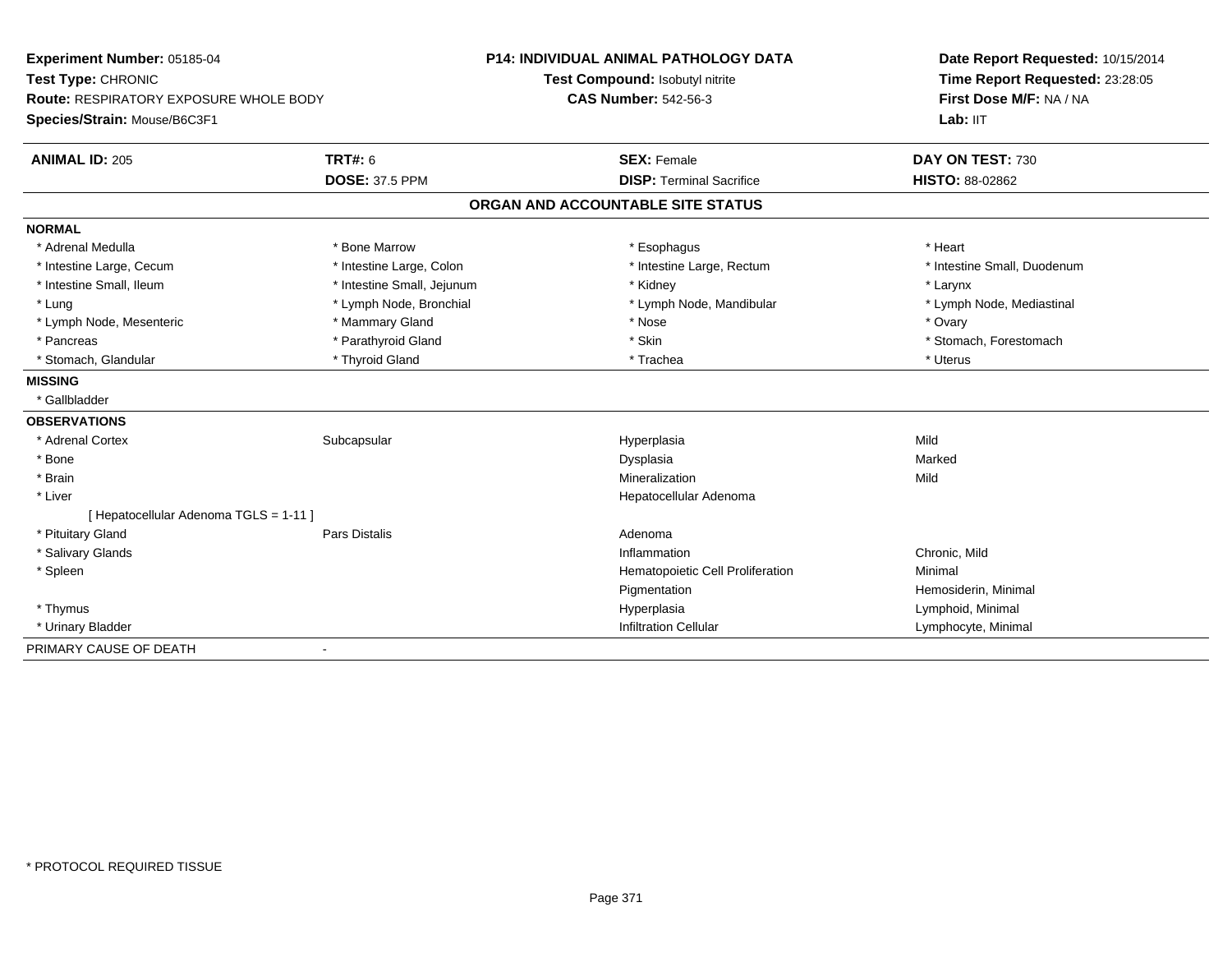| Experiment Number: 05185-04              |                           | <b>P14: INDIVIDUAL ANIMAL PATHOLOGY DATA</b> | Date Report Requested: 10/15/2014 |
|------------------------------------------|---------------------------|----------------------------------------------|-----------------------------------|
| Test Type: CHRONIC                       |                           | Test Compound: Isobutyl nitrite              | Time Report Requested: 23:28:05   |
| Route: RESPIRATORY EXPOSURE WHOLE BODY   |                           | <b>CAS Number: 542-56-3</b>                  | First Dose M/F: NA / NA           |
| Species/Strain: Mouse/B6C3F1             |                           |                                              | Lab: IIT                          |
| <b>ANIMAL ID: 206</b>                    | <b>TRT#: 6</b>            | <b>SEX: Female</b>                           | DAY ON TEST: 729                  |
|                                          | <b>DOSE: 37.5 PPM</b>     | <b>DISP: Terminal Sacrifice</b>              | HISTO: 88-02863                   |
|                                          |                           | ORGAN AND ACCOUNTABLE SITE STATUS            |                                   |
| <b>NORMAL</b>                            |                           |                                              |                                   |
| * Adrenal Medulla                        | * Bone                    | * Bone Marrow                                | * Brain                           |
| * Esophagus                              | * Gallbladder             | * Heart                                      | * Intestine Large, Cecum          |
| * Intestine Large, Colon                 | * Intestine Large, Rectum | * Intestine Small, Duodenum                  | * Intestine Small, Ileum          |
| * Intestine Small, Jejunum               | * Kidney                  | * Larynx                                     | * Lymph Node, Bronchial           |
| * Lymph Node, Mandibular                 | * Lymph Node, Mediastinal | * Lymph Node, Mesenteric                     | * Mammary Gland                   |
| * Ovary                                  | * Pancreas                | * Salivary Glands                            | * Skin                            |
| * Stomach, Forestomach                   | * Stomach, Glandular      | * Thymus                                     | * Thyroid Gland                   |
| * Trachea                                |                           |                                              |                                   |
| <b>MISSING</b>                           |                           |                                              |                                   |
| * Parathyroid Gland                      |                           |                                              |                                   |
| <b>OBSERVATIONS</b>                      |                           |                                              |                                   |
| * Adrenal Cortex                         | Subcapsular               | Hyperplasia                                  | Mild                              |
| * Liver                                  |                           | Hepatocellular Adenoma                       |                                   |
| [ Hepatocellular Adenoma TGLS = 3-11 ]   |                           |                                              |                                   |
| * Lung                                   |                           | <b>Infiltration Cellular</b>                 | Lymphocyte, Minimal               |
| * Nose                                   | <b>Respirat Epith</b>     | Degeneration                                 | Hyaline, Minimal                  |
| * Pituitary Gland                        | Pars Distalis             | Hyperplasia                                  | Moderate                          |
| * Spleen                                 |                           | Hematopoietic Cell Proliferation             | Minimal                           |
|                                          |                           | Pigmentation                                 | Hemosiderin, Minimal              |
| * Urinary Bladder                        |                           | <b>Infiltration Cellular</b>                 | Lymphocyte, Minimal               |
| * Uterus                                 |                           | Hyperplasia                                  | Cystic, Moderate                  |
| [ Hyperplasia TGLS = 1,2-8 ]             |                           |                                              |                                   |
| PRIMARY CAUSE OF DEATH<br>$\blacksquare$ |                           |                                              |                                   |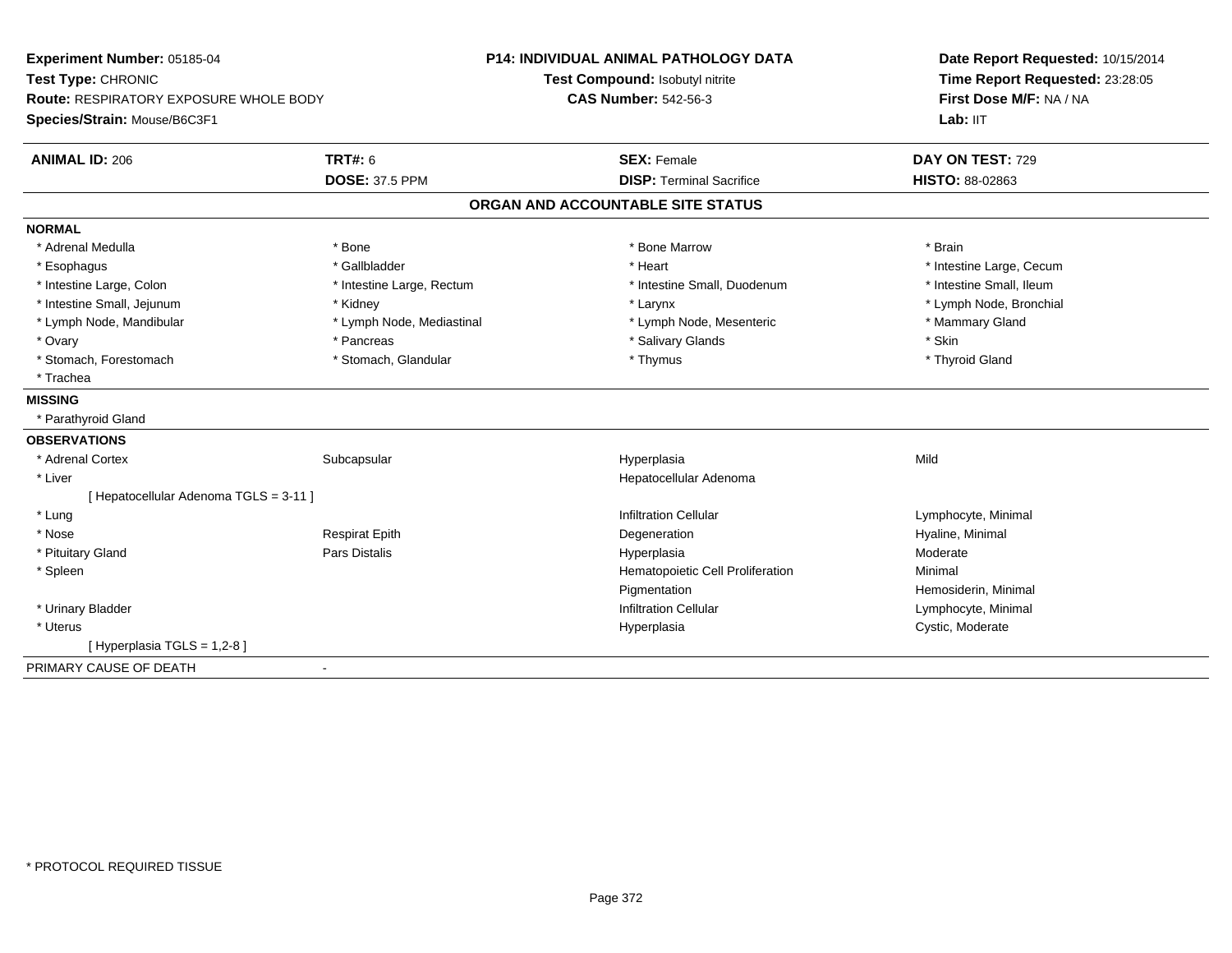| Experiment Number: 05185-04                         |                           | P14: INDIVIDUAL ANIMAL PATHOLOGY DATA  | Date Report Requested: 10/15/2014<br>Time Report Requested: 23:28:05<br>First Dose M/F: NA / NA<br>Lab: IIT |
|-----------------------------------------------------|---------------------------|----------------------------------------|-------------------------------------------------------------------------------------------------------------|
| Test Type: CHRONIC                                  |                           | Test Compound: Isobutyl nitrite        |                                                                                                             |
| <b>Route: RESPIRATORY EXPOSURE WHOLE BODY</b>       |                           | <b>CAS Number: 542-56-3</b>            |                                                                                                             |
| Species/Strain: Mouse/B6C3F1                        |                           |                                        |                                                                                                             |
| <b>ANIMAL ID: 207</b>                               | <b>TRT#: 6</b>            | <b>SEX: Female</b>                     | DAY ON TEST: 729                                                                                            |
|                                                     | <b>DOSE: 37.5 PPM</b>     | <b>DISP: Terminal Sacrifice</b>        | HISTO: 88-02864                                                                                             |
|                                                     |                           | ORGAN AND ACCOUNTABLE SITE STATUS      |                                                                                                             |
| <b>NORMAL</b>                                       |                           |                                        |                                                                                                             |
| * Adrenal Medulla                                   | * Bone                    | * Bone Marrow                          | * Brain                                                                                                     |
| * Esophagus                                         | * Gallbladder             | * Heart                                | * Intestine Large, Cecum                                                                                    |
| * Intestine Large, Colon                            | * Intestine Large, Rectum | * Intestine Small, Ileum               | * Larynx                                                                                                    |
| * Lymph Node, Mandibular                            | * Lymph Node, Mediastinal | * Lymph Node, Mesenteric               | * Mammary Gland                                                                                             |
| * Pancreas                                          | * Parathyroid Gland       | * Skin                                 | * Thymus                                                                                                    |
| * Thyroid Gland                                     | * Trachea                 |                                        |                                                                                                             |
| <b>OBSERVATIONS</b>                                 |                           |                                        |                                                                                                             |
| * Adrenal Cortex                                    | Subcapsular               | Hyperplasia                            | Mild                                                                                                        |
| * Intestine Small, Duodenum                         |                           | <b>Ectopic Tissue</b>                  |                                                                                                             |
|                                                     |                           | <b>Proliferation Connective Tissue</b> |                                                                                                             |
| [ Proliferation Connective Tissue TGLS = 2-5,3-11 ] |                           |                                        |                                                                                                             |
| * Intestine Small, Jejunum                          | Serosa                    | Inflammation                           | Chronic Active, Moderate                                                                                    |
|                                                     |                           | <b>Proliferation Connective Tissue</b> |                                                                                                             |
| [ Proliferation Connective Tissue TGLS = 2-5,3-11 ] |                           |                                        |                                                                                                             |
| * Kidney                                            |                           | <b>Infiltration Cellular</b>           | Lymphocyte, Minimal                                                                                         |
| * Liver                                             |                           | <b>Proliferation Connective Tissue</b> |                                                                                                             |
| Note: ADHESION.                                     |                           |                                        |                                                                                                             |
| * Lung                                              |                           | Inflammation                           | Chronic Active, Mild                                                                                        |
|                                                     | Fat, Mediastinum          | Necrosis                               | Moderate                                                                                                    |
| Note: ADHESION.                                     |                           |                                        |                                                                                                             |
| * Lymph Node, Bronchial                             |                           | Hyperplasia                            | Lymphoid, Marked                                                                                            |
| * Nose                                              | Olfactory Epi             | Degeneration                           | Hyaline, Minimal                                                                                            |
|                                                     | <b>Respirat Epith</b>     | Degeneration                           | Hyaline, Minimal                                                                                            |
|                                                     | Olfactory Epi             | Metaplasia                             | Minimal                                                                                                     |
| * Ovary                                             |                           | Cyst                                   | Marked                                                                                                      |
| $[Cyst TGLS = 8-8]$                                 |                           |                                        |                                                                                                             |
| * Pituitary Gland                                   | <b>Pars Distalis</b>      | Adenoma                                |                                                                                                             |
| * Salivary Glands                                   |                           | Inflammation                           | Chronic, Mild                                                                                               |
| <b>Skeletal Muscle</b>                              |                           | <b>Proliferation Connective Tissue</b> |                                                                                                             |
| Note: ADHESION.                                     |                           |                                        |                                                                                                             |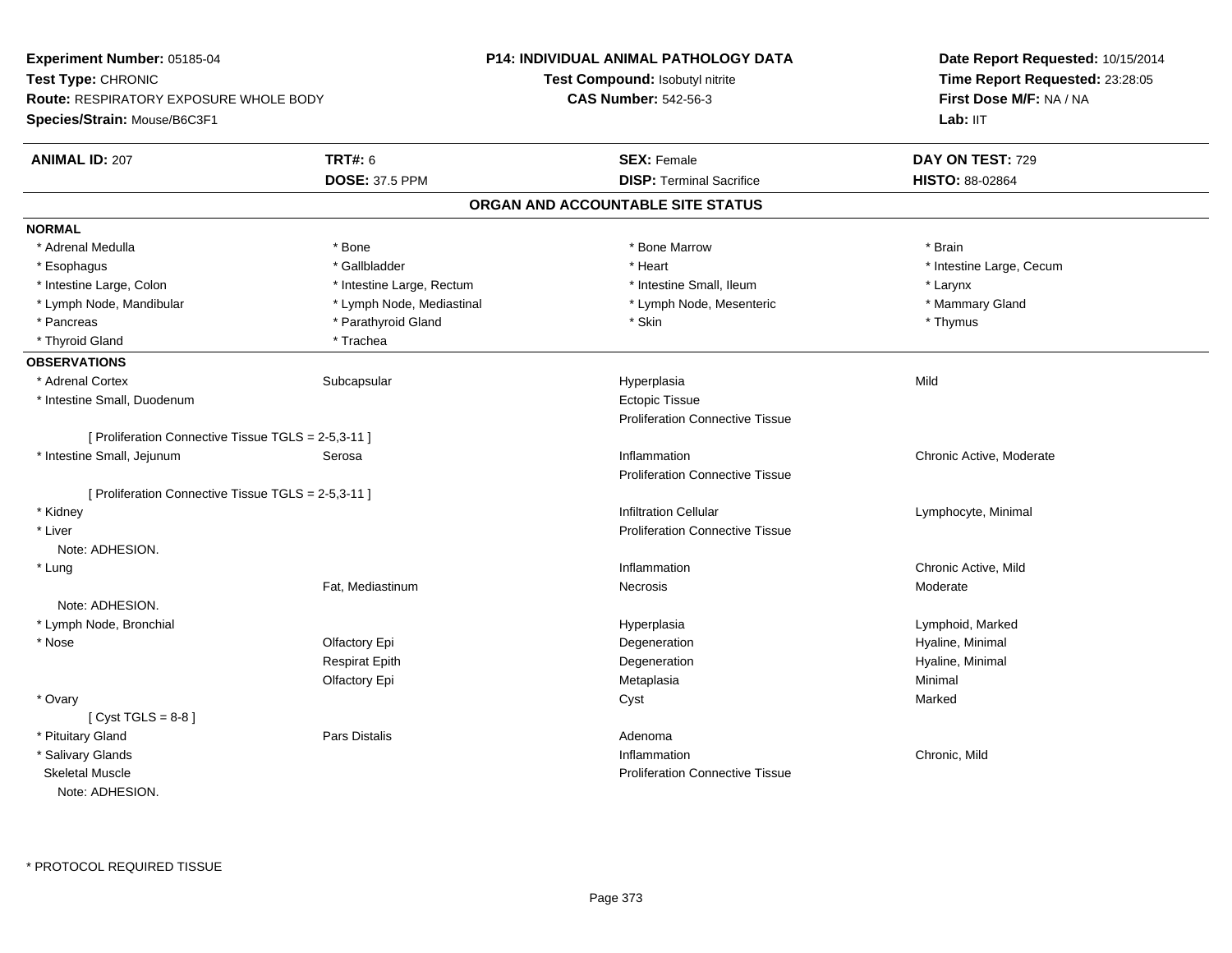| Experiment Number: 05185-04<br>Test Type: CHRONIC<br><b>Route: RESPIRATORY EXPOSURE WHOLE BODY</b><br>Species/Strain: Mouse/B6C3F1 |                       | <b>P14: INDIVIDUAL ANIMAL PATHOLOGY DATA</b><br>Test Compound: Isobutyl nitrite<br><b>CAS Number: 542-56-3</b> | Date Report Requested: 10/15/2014<br>Time Report Requested: 23:28:05<br>First Dose M/F: NA / NA<br>Lab: IIT |
|------------------------------------------------------------------------------------------------------------------------------------|-----------------------|----------------------------------------------------------------------------------------------------------------|-------------------------------------------------------------------------------------------------------------|
| <b>ANIMAL ID: 207</b>                                                                                                              | <b>TRT#: 6</b>        | <b>SEX: Female</b>                                                                                             | DAY ON TEST: 729                                                                                            |
|                                                                                                                                    | <b>DOSE: 37.5 PPM</b> | <b>DISP: Terminal Sacrifice</b>                                                                                | <b>HISTO: 88-02864</b>                                                                                      |
|                                                                                                                                    |                       | ORGAN AND ACCOUNTABLE SITE STATUS                                                                              |                                                                                                             |
| [ Proliferation Connective Tissue TGLS = 11-11 ]                                                                                   |                       |                                                                                                                |                                                                                                             |
| * Spleen                                                                                                                           |                       | Hematopoietic Cell Proliferation                                                                               | Minimal                                                                                                     |
|                                                                                                                                    |                       | Hyperplasia                                                                                                    | Lymphoid, Moderate                                                                                          |
|                                                                                                                                    |                       | Pigmentation                                                                                                   | Hemosiderin, Minimal                                                                                        |
| [Hyperplasia TGLS = 10-5]                                                                                                          |                       |                                                                                                                |                                                                                                             |
| * Stomach, Forestomach                                                                                                             |                       | <b>Proliferation Connective Tissue</b>                                                                         |                                                                                                             |
| * Stomach, Glandular                                                                                                               |                       | <b>Proliferation Connective Tissue</b>                                                                         |                                                                                                             |
| * Urinary Bladder                                                                                                                  |                       | <b>Infiltration Cellular</b>                                                                                   | Lymphocyte, Moderate                                                                                        |
| * Uterus                                                                                                                           |                       | Hyperplasia                                                                                                    | Cystic, Moderate                                                                                            |
| [Hyperplasia TGLS = 9-8 ]                                                                                                          |                       |                                                                                                                |                                                                                                             |
| PRIMARY CAUSE OF DEATH                                                                                                             |                       |                                                                                                                |                                                                                                             |
| Animal Note: ADHESION.                                                                                                             |                       |                                                                                                                |                                                                                                             |
| Animal Note: RECTUM NOT IN SECTION TAKEN BUT ADDED                                                                                 |                       |                                                                                                                |                                                                                                             |
| Animal Note: ADHESIONS OF ILEUM, CECUM, COLON, AND                                                                                 |                       |                                                                                                                |                                                                                                             |
| Animal Note: ADHESIONS OF STOMACH, LIVER, AND LUNG SEEN.                                                                           |                       |                                                                                                                |                                                                                                             |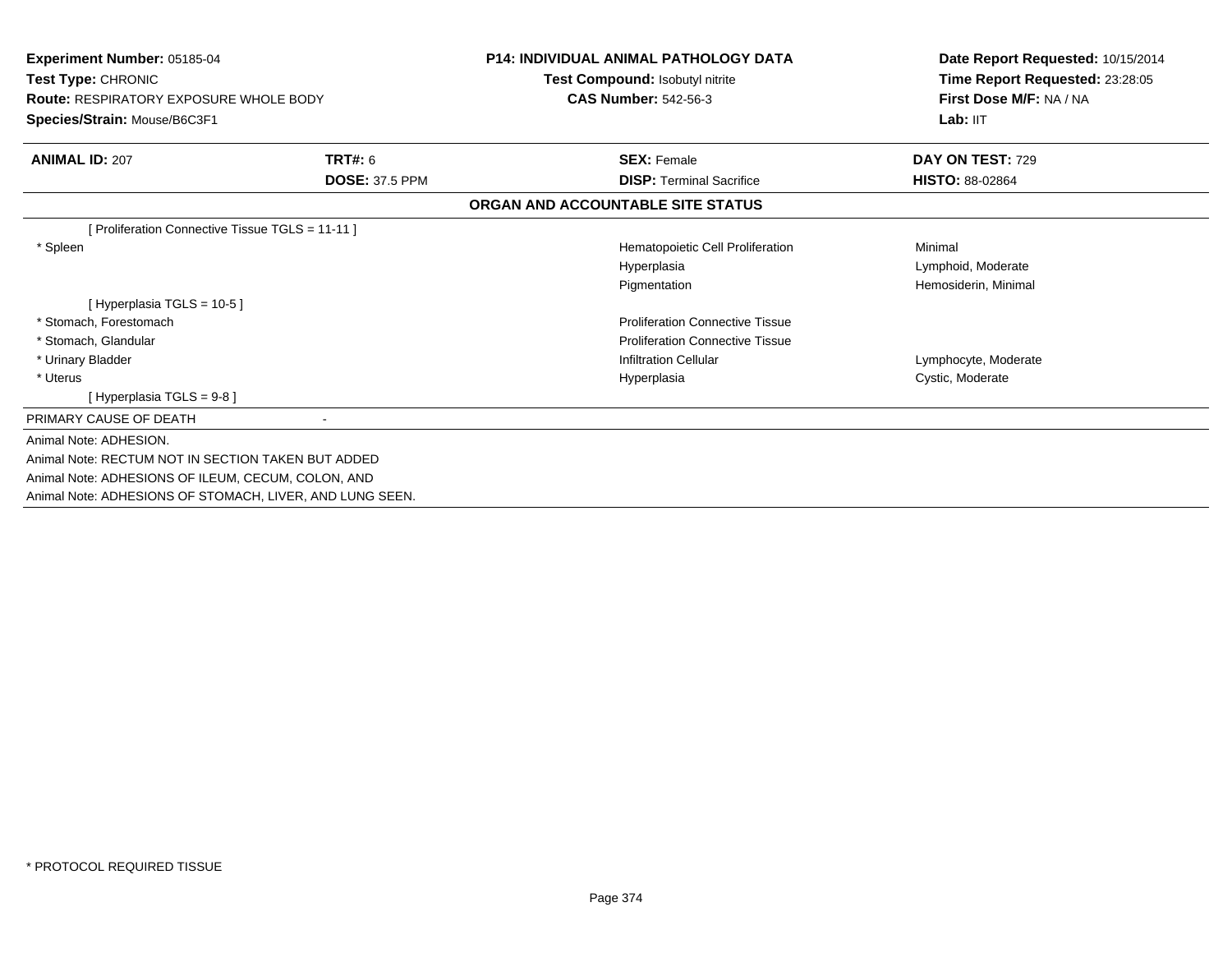| Experiment Number: 05185-04              |                             | P14: INDIVIDUAL ANIMAL PATHOLOGY DATA | Date Report Requested: 10/15/2014<br>Time Report Requested: 23:28:05<br>First Dose M/F: NA / NA |
|------------------------------------------|-----------------------------|---------------------------------------|-------------------------------------------------------------------------------------------------|
| Test Type: CHRONIC                       |                             | Test Compound: Isobutyl nitrite       |                                                                                                 |
| Route: RESPIRATORY EXPOSURE WHOLE BODY   |                             | <b>CAS Number: 542-56-3</b>           |                                                                                                 |
| Species/Strain: Mouse/B6C3F1             |                             |                                       | Lab: IIT                                                                                        |
| <b>ANIMAL ID: 208</b>                    | <b>TRT#: 6</b>              | <b>SEX: Female</b>                    | DAY ON TEST: 730                                                                                |
|                                          | <b>DOSE: 37.5 PPM</b>       | <b>DISP: Terminal Sacrifice</b>       | <b>HISTO: 88-02865</b>                                                                          |
|                                          |                             | ORGAN AND ACCOUNTABLE SITE STATUS     |                                                                                                 |
| <b>NORMAL</b>                            |                             |                                       |                                                                                                 |
| * Adrenal Medulla                        | * Bone                      | * Bone Marrow                         | * Esophagus                                                                                     |
| * Gallbladder                            | * Heart                     | * Intestine Large, Cecum              | * Intestine Large, Colon                                                                        |
| * Intestine Large, Rectum                | * Intestine Small, Duodenum | * Intestine Small, Ileum              | * Intestine Small, Jejunum                                                                      |
| * Larynx                                 | * Lymph Node, Bronchial     | * Lymph Node, Mandibular              | * Lymph Node, Mediastinal                                                                       |
| * Lymph Node, Mesenteric                 | * Mammary Gland             | * Pancreas                            | * Skin                                                                                          |
| * Stomach, Forestomach                   | * Stomach, Glandular        | * Trachea                             | * Urinary Bladder                                                                               |
| <b>MISSING</b>                           |                             |                                       |                                                                                                 |
| * Parathyroid Gland                      |                             |                                       |                                                                                                 |
| <b>OBSERVATIONS</b>                      |                             |                                       |                                                                                                 |
| * Adrenal Cortex                         | Subcapsular                 | Hyperplasia                           | Mild                                                                                            |
| * Brain                                  |                             | Mineralization                        | Mild                                                                                            |
| * Kidney                                 |                             | <b>Infiltration Cellular</b>          | Lymphocyte, Minimal                                                                             |
| * Liver                                  |                             | Hepatocellular Adenoma                |                                                                                                 |
| [ Hepatocellular Adenoma TGLS = 3-11 ]   |                             |                                       |                                                                                                 |
| * Lung                                   |                             | <b>Infiltration Cellular</b>          | Lymphocyte, Minimal                                                                             |
| * Nose                                   | <b>Respirat Epith</b>       | Degeneration                          | Hyaline, Mild                                                                                   |
| * Ovary                                  |                             | Cyst                                  | Moderate                                                                                        |
| [Cyst TGLS = $1,2-8$ ]                   |                             |                                       |                                                                                                 |
| * Pituitary Gland                        | Pars Distalis               | Hyperplasia                           | Focal, Mild                                                                                     |
| * Salivary Glands                        |                             | Inflammation                          | Chronic, Mild                                                                                   |
| * Spleen                                 |                             | Hematopoietic Cell Proliferation      | Minimal                                                                                         |
|                                          |                             | Pigmentation                          | Hemosiderin, Minimal                                                                            |
| * Thymus                                 |                             | Hyperplasia                           | Lymphoid, Mild                                                                                  |
| * Thyroid Gland                          | Follicle                    | Cyst                                  | Marked                                                                                          |
| * Uterus                                 |                             | Hyperplasia                           | Cystic, Mild                                                                                    |
| PRIMARY CAUSE OF DEATH<br>$\blacksquare$ |                             |                                       |                                                                                                 |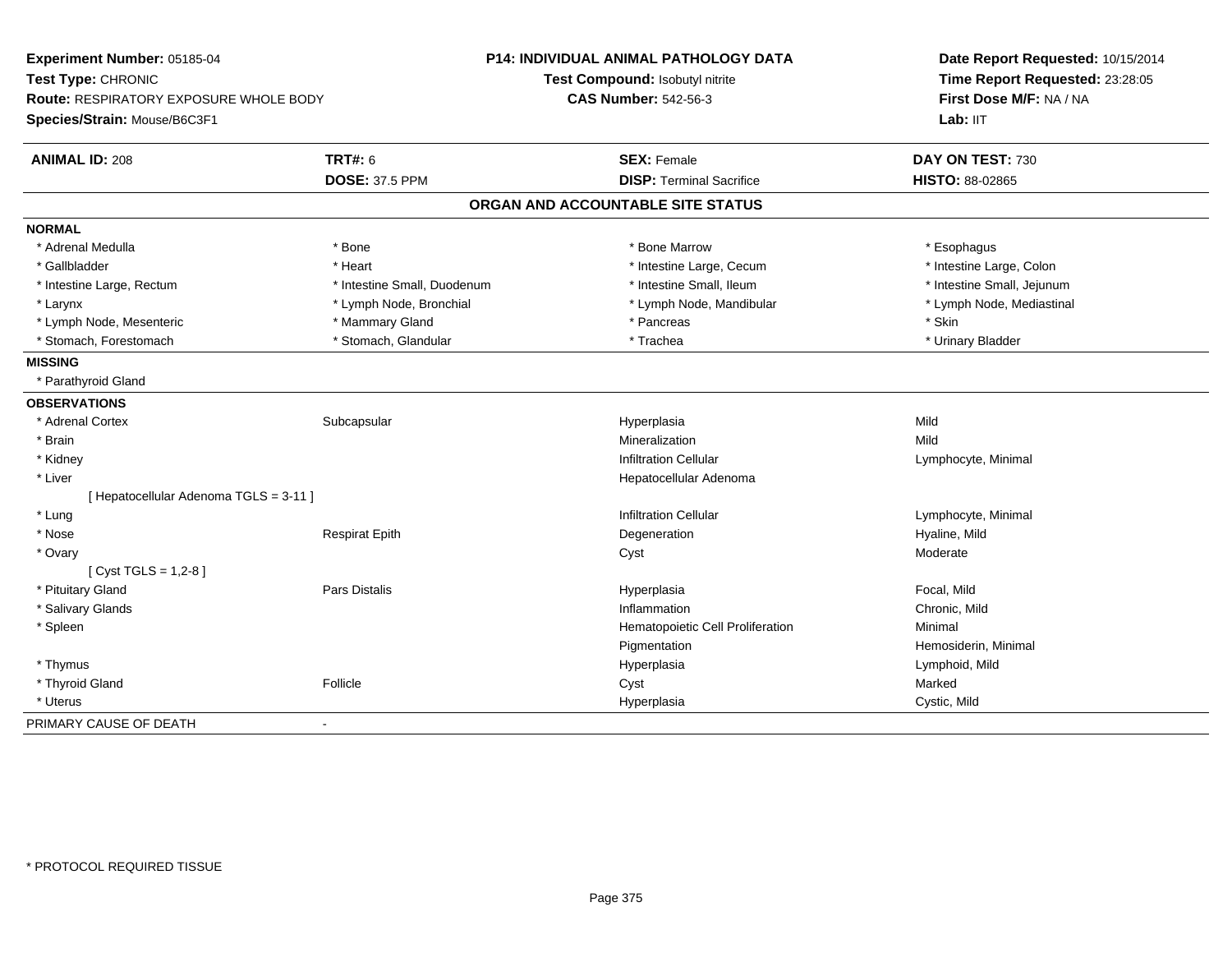| Experiment Number: 05185-04                             | <b>P14: INDIVIDUAL ANIMAL PATHOLOGY DATA</b> | Date Report Requested: 10/15/2014<br>Time Report Requested: 23:28:05<br>First Dose M/F: NA / NA |
|---------------------------------------------------------|----------------------------------------------|-------------------------------------------------------------------------------------------------|
| Test Type: CHRONIC                                      | <b>Test Compound: Isobutyl nitrite</b>       |                                                                                                 |
| Route: RESPIRATORY EXPOSURE WHOLE BODY                  | <b>CAS Number: 542-56-3</b>                  |                                                                                                 |
| Species/Strain: Mouse/B6C3F1                            |                                              | Lab: IIT                                                                                        |
| <b>TRT#: 6</b><br><b>ANIMAL ID: 209</b>                 | <b>SEX: Female</b>                           | DAY ON TEST: 729                                                                                |
| <b>DOSE: 37.5 PPM</b>                                   | <b>DISP: Terminal Sacrifice</b>              | <b>HISTO: 88-02866</b>                                                                          |
|                                                         | ORGAN AND ACCOUNTABLE SITE STATUS            |                                                                                                 |
| <b>NORMAL</b>                                           |                                              |                                                                                                 |
| * Bone<br>* Bone Marrow                                 | * Esophagus                                  | * Gallbladder                                                                                   |
| * Intestine Large, Cecum<br>* Heart                     | * Intestine Large, Colon                     | * Intestine Large, Rectum                                                                       |
| * Intestine Small, Ileum<br>* Intestine Small, Duodenum | * Intestine Small, Jejunum                   | * Kidney                                                                                        |
| * Lymph Node, Bronchial<br>* Larynx                     | * Lymph Node, Mandibular                     | * Lymph Node, Mediastinal                                                                       |
| * Lymph Node, Mesenteric<br>* Mammary Gland             | * Ovary                                      | * Pancreas                                                                                      |
| * Skin<br>* Parathyroid Gland                           | * Stomach, Forestomach                       | * Stomach, Glandular                                                                            |
| * Thyroid Gland<br>* Trachea                            |                                              |                                                                                                 |
| <b>OBSERVATIONS</b>                                     |                                              |                                                                                                 |
| * Adrenal Cortex<br>Subcapsular                         | Hyperplasia                                  | Minimal                                                                                         |
| * Brain                                                 | Mineralization                               | Minimal                                                                                         |
| * Liver                                                 | Inflammation                                 | Chronic, Minimal                                                                                |
| * Lung                                                  | Alveolar/Bronchiolar Adenoma                 |                                                                                                 |
| * Nose                                                  | Inflammation                                 | Chronic Active, Minimal                                                                         |
| <b>Respirat Epith</b>                                   | Ulcer                                        | Minimal                                                                                         |
| Pars Distalis<br>* Pituitary Gland                      | Hyperplasia                                  | Mild                                                                                            |
| * Salivary Glands                                       | Inflammation                                 | Chronic, Minimal                                                                                |
| * Spleen                                                | Hematopoietic Cell Proliferation             | Minimal                                                                                         |
|                                                         | Pigmentation                                 | Hemosiderin, Minimal                                                                            |
| * Thymus                                                | Hyperplasia                                  | Lymphoid, Minimal                                                                               |
| * Urinary Bladder                                       | <b>Infiltration Cellular</b>                 | Lymphocyte, Mild                                                                                |
| * Uterus                                                | Hyperplasia                                  | Cystic, Mild                                                                                    |
| [Hyperplasia TGLS = 1-8]                                |                                              |                                                                                                 |
| PRIMARY CAUSE OF DEATH                                  |                                              |                                                                                                 |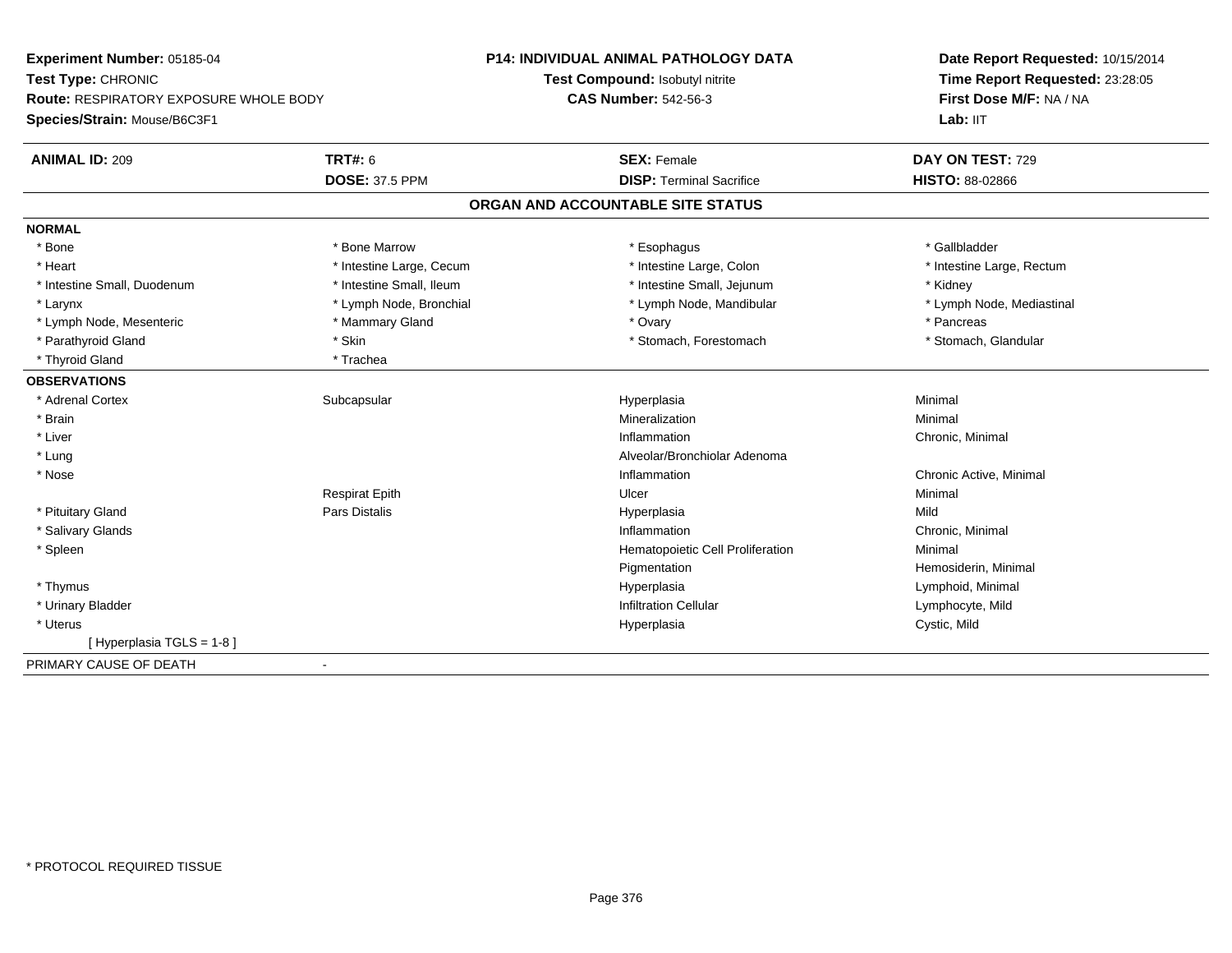| Experiment Number: 05185-04                |                                                               | <b>P14: INDIVIDUAL ANIMAL PATHOLOGY DATA</b> | Date Report Requested: 10/15/2014<br>Time Report Requested: 23:28:05<br>First Dose M/F: NA / NA |
|--------------------------------------------|---------------------------------------------------------------|----------------------------------------------|-------------------------------------------------------------------------------------------------|
| Test Type: CHRONIC                         |                                                               | Test Compound: Isobutyl nitrite              |                                                                                                 |
| Route: RESPIRATORY EXPOSURE WHOLE BODY     |                                                               | <b>CAS Number: 542-56-3</b>                  |                                                                                                 |
| Species/Strain: Mouse/B6C3F1               |                                                               |                                              | Lab: IIT                                                                                        |
| <b>ANIMAL ID: 210</b>                      | <b>TRT#: 6</b>                                                | <b>SEX: Female</b>                           | DAY ON TEST: 729                                                                                |
|                                            | <b>DOSE: 37.5 PPM</b>                                         | <b>DISP: Terminal Sacrifice</b>              | <b>HISTO: 88-02867</b>                                                                          |
|                                            |                                                               | ORGAN AND ACCOUNTABLE SITE STATUS            |                                                                                                 |
| <b>NORMAL</b>                              |                                                               |                                              |                                                                                                 |
| * Adrenal Medulla                          | * Bone Marrow                                                 | * Brain                                      | * Esophagus                                                                                     |
| * Gallbladder                              | * Heart                                                       | * Intestine Large, Cecum                     | * Intestine Large, Colon                                                                        |
| * Intestine Large, Rectum                  | * Intestine Small, Duodenum                                   | * Intestine Small, Ileum                     | * Intestine Small, Jejunum                                                                      |
| * Kidney                                   | * Larynx                                                      | * Lymph Node, Bronchial                      | * Lymph Node, Mandibular                                                                        |
| * Lymph Node, Mediastinal                  | * Lymph Node, Mesenteric                                      | * Mammary Gland                              | * Ovary                                                                                         |
| * Pancreas                                 | * Salivary Glands                                             | * Stomach, Forestomach                       | * Stomach, Glandular                                                                            |
| * Thymus                                   | * Thyroid Gland                                               | * Trachea                                    |                                                                                                 |
| <b>MISSING</b>                             |                                                               |                                              |                                                                                                 |
| * Parathyroid Gland                        |                                                               |                                              |                                                                                                 |
| <b>OBSERVATIONS</b>                        |                                                               |                                              |                                                                                                 |
| * Adrenal Cortex                           | Subcapsular                                                   | Hyperplasia                                  | Mild                                                                                            |
| * Bone                                     |                                                               | Developmental Malformation                   |                                                                                                 |
|                                            | Note: APPARENT DISLOCATION AT RADIUS, ULNAR, TARSAL JUNCTION. |                                              |                                                                                                 |
| [ Developmental Malformation TGLS = 1-11 ] |                                                               |                                              |                                                                                                 |
| * Liver                                    |                                                               | <b>Cytologic Alterations</b>                 | Mild                                                                                            |
| * Lung                                     |                                                               | <b>Infiltration Cellular</b>                 | Lymphocyte, Minimal                                                                             |
| Note: INCOMPLETELY INFLATED FOCUS.         |                                                               |                                              |                                                                                                 |
| * Nose                                     | <b>Respirat Epith</b>                                         | Degeneration                                 | Hyaline, Mild                                                                                   |
|                                            | <b>Respirat Epith</b>                                         | Hyperplasia                                  | Minimal                                                                                         |
| * Pituitary Gland                          | Pars Distalis                                                 | Hyperplasia                                  | Mild                                                                                            |
| * Skin                                     | Epithelium                                                    | Hyperplasia                                  | Mild                                                                                            |
| * Spleen                                   |                                                               | Hematopoietic Cell Proliferation             | Minimal                                                                                         |
|                                            |                                                               | Pigmentation                                 | Hemosiderin, Minimal                                                                            |
| * Urinary Bladder                          |                                                               | <b>Infiltration Cellular</b>                 | Lymphocyte, Minimal                                                                             |
| * Uterus                                   |                                                               | Hyperplasia                                  | Cystic, Moderate                                                                                |
| [Hyperplasia TGLS = $3-8$ ]                |                                                               |                                              |                                                                                                 |
| PRIMARY CAUSE OF DEATH                     |                                                               |                                              |                                                                                                 |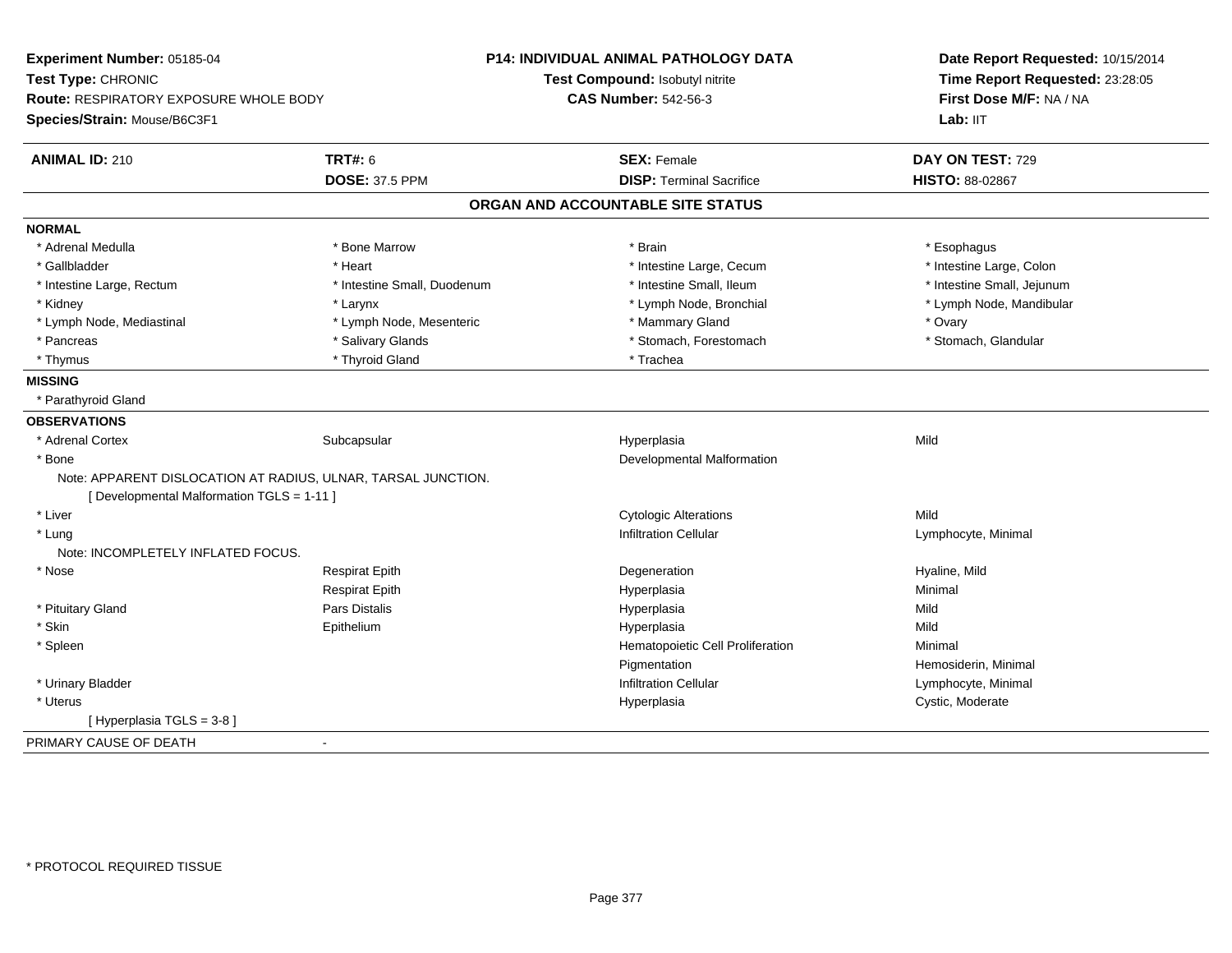| Experiment Number: 05185-04                    |                             | P14: INDIVIDUAL ANIMAL PATHOLOGY DATA | Date Report Requested: 10/15/2014<br>Time Report Requested: 23:28:05 |
|------------------------------------------------|-----------------------------|---------------------------------------|----------------------------------------------------------------------|
| Test Type: CHRONIC                             |                             | Test Compound: Isobutyl nitrite       |                                                                      |
| <b>Route: RESPIRATORY EXPOSURE WHOLE BODY</b>  |                             | <b>CAS Number: 542-56-3</b>           | First Dose M/F: NA / NA                                              |
| Species/Strain: Mouse/B6C3F1                   |                             |                                       | Lab: IIT                                                             |
| <b>ANIMAL ID: 211</b>                          | <b>TRT#: 6</b>              | <b>SEX: Female</b>                    | DAY ON TEST: 731                                                     |
|                                                | <b>DOSE: 37.5 PPM</b>       | <b>DISP: Terminal Sacrifice</b>       | HISTO: 88-02868                                                      |
|                                                |                             | ORGAN AND ACCOUNTABLE SITE STATUS     |                                                                      |
| <b>NORMAL</b>                                  |                             |                                       |                                                                      |
| * Bone                                         | * Bone Marrow               | * Brain                               | * Esophagus                                                          |
| * Gallbladder                                  | * Heart                     | * Intestine Large, Cecum              | * Intestine Large, Colon                                             |
| * Intestine Large, Rectum                      | * Intestine Small, Duodenum | * Intestine Small, Ileum              | * Intestine Small, Jejunum                                           |
| * Larynx                                       | * Liver                     | * Lymph Node, Bronchial               | * Lymph Node, Mandibular                                             |
| * Lymph Node, Mediastinal                      | * Lymph Node, Mesenteric    | * Mammary Gland                       | * Nose                                                               |
| * Pancreas                                     | * Parathyroid Gland         | * Skin                                | * Stomach, Forestomach                                               |
| * Stomach, Glandular                           | * Thyroid Gland             | * Trachea                             |                                                                      |
| <b>MISSING</b>                                 |                             |                                       |                                                                      |
| * Ovary                                        | * Thymus                    |                                       |                                                                      |
| <b>OBSERVATIONS</b>                            |                             |                                       |                                                                      |
| * Adrenal Cortex                               | Subcapsular                 | Hyperplasia                           | Moderate                                                             |
| * Adrenal Medulla                              |                             | Hyperplasia                           | Focal, Mild                                                          |
| * Kidney                                       |                             | <b>Infiltration Cellular</b>          | Lymphocyte, Minimal                                                  |
| $*$ Lung                                       |                             | Alveolar/Bronchiolar Adenoma          |                                                                      |
|                                                |                             | Alveolar/Bronchiolar Carcinoma        |                                                                      |
| [ Alveolar/Bronchiolar Adenoma TGLS = 3-12 ]   |                             |                                       |                                                                      |
| [ Alveolar/Bronchiolar Carcinoma TGLS = 2-11 ] |                             |                                       |                                                                      |
| * Pituitary Gland                              | Pars Distalis               | Adenoma                               |                                                                      |
| * Salivary Glands                              |                             | Inflammation                          | Chronic, Minimal                                                     |
| * Spleen                                       |                             | Hematopoietic Cell Proliferation      | Minimal                                                              |
|                                                |                             | Pigmentation                          | Hemosiderin, Minimal                                                 |
| * Urinary Bladder                              |                             | <b>Infiltration Cellular</b>          | Lymphocyte, Minimal                                                  |
| * Uterus                                       |                             | Histiocytic Sarcoma                   |                                                                      |
|                                                |                             | Hyperplasia                           | Cystic, Mild                                                         |
| [Histiocytic Sarcoma TGLS = 1-8]               |                             |                                       |                                                                      |
| PRIMARY CAUSE OF DEATH                         | $\blacksquare$              |                                       |                                                                      |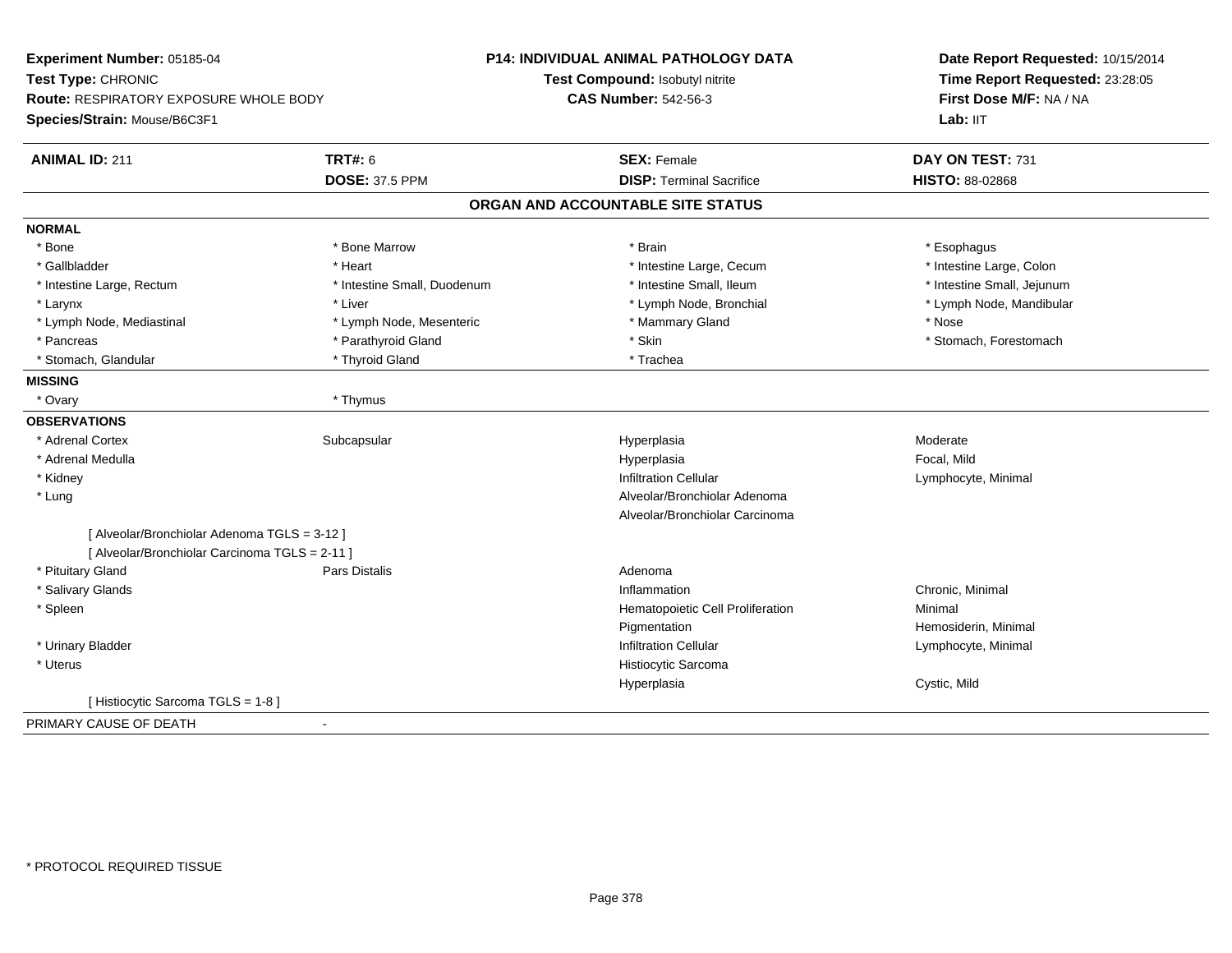| Experiment Number: 05185-04                     |                             | <b>P14: INDIVIDUAL ANIMAL PATHOLOGY DATA</b> | Date Report Requested: 10/15/2014<br>Time Report Requested: 23:28:05 |
|-------------------------------------------------|-----------------------------|----------------------------------------------|----------------------------------------------------------------------|
| Test Type: CHRONIC                              |                             | Test Compound: Isobutyl nitrite              |                                                                      |
| Route: RESPIRATORY EXPOSURE WHOLE BODY          |                             | <b>CAS Number: 542-56-3</b>                  | First Dose M/F: NA / NA                                              |
| Species/Strain: Mouse/B6C3F1                    |                             |                                              | Lab: IIT                                                             |
| <b>ANIMAL ID: 212</b>                           | <b>TRT#: 6</b>              | <b>SEX: Female</b>                           | DAY ON TEST: 729                                                     |
|                                                 | <b>DOSE: 37.5 PPM</b>       | <b>DISP: Terminal Sacrifice</b>              | <b>HISTO: 88-02869</b>                                               |
|                                                 |                             | ORGAN AND ACCOUNTABLE SITE STATUS            |                                                                      |
| <b>NORMAL</b>                                   |                             |                                              |                                                                      |
| * Adrenal Medulla                               | * Bone Marrow               | * Brain                                      | * Esophagus                                                          |
| * Gallbladder                                   | * Heart                     | * Intestine Large, Cecum                     | * Intestine Large, Colon                                             |
| * Intestine Large, Rectum                       | * Intestine Small, Duodenum | * Intestine Small, Ileum                     | * Intestine Small, Jejunum                                           |
| * Larynx                                        | * Lymph Node, Bronchial     | * Lymph Node, Mandibular                     | * Lymph Node, Mediastinal                                            |
| * Lymph Node, Mesenteric                        | * Mammary Gland             | * Ovary                                      | * Pancreas                                                           |
| * Parathyroid Gland                             | * Skin                      | * Stomach, Forestomach                       | * Stomach, Glandular                                                 |
| * Thymus                                        | * Trachea                   |                                              |                                                                      |
| <b>OBSERVATIONS</b>                             |                             |                                              |                                                                      |
| * Adrenal Cortex                                | Subcapsular                 | Hyperplasia                                  | Mild                                                                 |
| * Bone                                          |                             | Dysplasia                                    | Mild                                                                 |
| * Kidney                                        |                             | Nephropathy                                  | Minimal                                                              |
| * Liver                                         |                             | Hepatocellular Carcinoma                     |                                                                      |
|                                                 |                             | <b>Necrosis</b>                              | Minimal                                                              |
| [ Hepatocellular Carcinoma TGLS = 2-11,12 ]     |                             |                                              |                                                                      |
| * Lung                                          |                             | Alveolar/Bronchiolar Adenoma                 |                                                                      |
|                                                 |                             | Infiltration Cellular                        | Lymphocyte, Mild                                                     |
| [ Alveolar/Bronchiolar Adenoma TGLS = 3-14 ]    |                             |                                              |                                                                      |
| * Nose                                          | <b>Respirat Epith</b>       | Degeneration                                 | Hyaline, Minimal                                                     |
| * Pituitary Gland                               | Pars Distalis               | Adenoma                                      |                                                                      |
| * Salivary Glands                               |                             | Inflammation                                 | Chronic, Minimal                                                     |
| * Spleen                                        |                             | Hematopoietic Cell Proliferation             | Mild                                                                 |
|                                                 |                             | Pigmentation                                 | Hemosiderin, Minimal                                                 |
| [ Hematopoietic Cell Proliferation TGLS = 1-5 ] |                             |                                              |                                                                      |
| * Thyroid Gland                                 | <b>Follicular Cel</b>       | Hyperplasia                                  | Focal, Mild                                                          |
| * Urinary Bladder                               |                             | <b>Infiltration Cellular</b>                 | Lymphocyte, Mild                                                     |
| * Uterus                                        |                             | Hyperplasia                                  | Cystic, Minimal                                                      |
| PRIMARY CAUSE OF DEATH                          | $\blacksquare$              |                                              |                                                                      |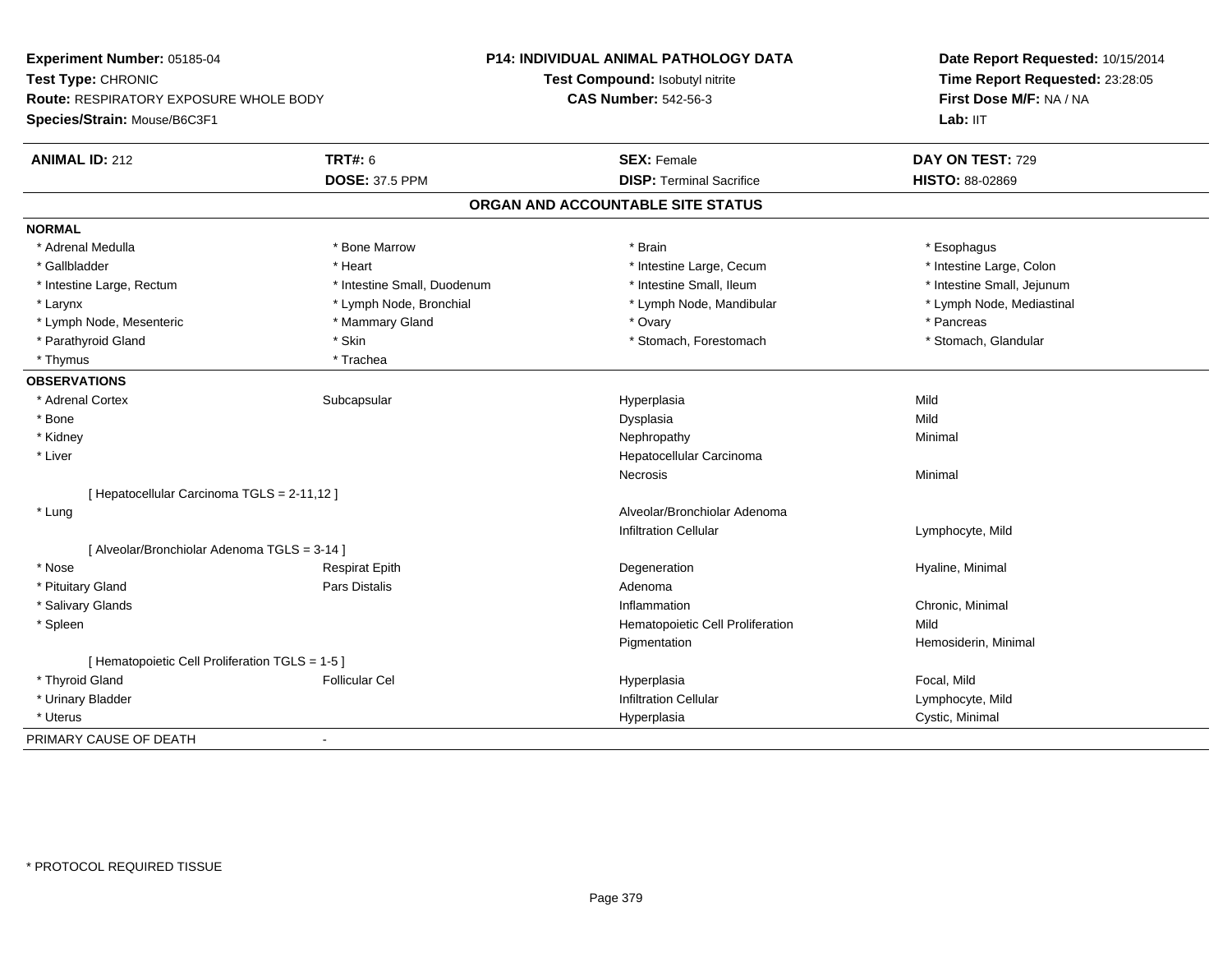| <b>Experiment Number: 05185-04</b>            |                             | <b>P14: INDIVIDUAL ANIMAL PATHOLOGY DATA</b> | Date Report Requested: 10/15/2014<br>Time Report Requested: 23:28:05<br>First Dose M/F: NA / NA |
|-----------------------------------------------|-----------------------------|----------------------------------------------|-------------------------------------------------------------------------------------------------|
| Test Type: CHRONIC                            |                             | Test Compound: Isobutyl nitrite              |                                                                                                 |
| <b>Route: RESPIRATORY EXPOSURE WHOLE BODY</b> |                             | <b>CAS Number: 542-56-3</b>                  |                                                                                                 |
| Species/Strain: Mouse/B6C3F1                  |                             |                                              | Lab: IIT                                                                                        |
| <b>ANIMAL ID: 213</b>                         | <b>TRT#: 6</b>              | <b>SEX: Female</b>                           | DAY ON TEST: 729                                                                                |
|                                               | <b>DOSE: 37.5 PPM</b>       | <b>DISP: Terminal Sacrifice</b>              | HISTO: 88-02870                                                                                 |
|                                               |                             | ORGAN AND ACCOUNTABLE SITE STATUS            |                                                                                                 |
| <b>NORMAL</b>                                 |                             |                                              |                                                                                                 |
| * Adrenal Medulla                             | * Bone                      | * Bone Marrow                                | * Esophagus                                                                                     |
| * Gallbladder                                 | * Heart                     | * Intestine Large, Cecum                     | * Intestine Large, Colon                                                                        |
| * Intestine Large, Rectum                     | * Intestine Small, Duodenum | * Intestine Small, Ileum                     | * Intestine Small, Jejunum                                                                      |
| * Larynx                                      | * Liver                     | * Lung                                       | * Lymph Node, Bronchial                                                                         |
| * Lymph Node, Mandibular                      | * Lymph Node, Mesenteric    | * Mammary Gland                              | * Ovary                                                                                         |
| * Pancreas                                    | * Parathyroid Gland         | * Salivary Glands                            | * Skin                                                                                          |
| * Stomach, Forestomach                        | * Stomach, Glandular        | * Thymus                                     | * Thyroid Gland                                                                                 |
| * Trachea                                     |                             |                                              |                                                                                                 |
| <b>OBSERVATIONS</b>                           |                             |                                              |                                                                                                 |
| * Adrenal Cortex                              | Subcapsular                 | Hyperplasia                                  | Minimal                                                                                         |
| * Brain                                       |                             | Mineralization                               | Minimal                                                                                         |
| * Kidney                                      |                             | Lymphoma Malignant Mixed                     |                                                                                                 |
| [ Lymphoma Malignant Mixed TGLS = 2-8 ]       |                             |                                              |                                                                                                 |
| * Lymph Node, Mediastinal                     |                             | Hyperplasia                                  | Lymphoid, Mild                                                                                  |
| * Nose                                        | <b>Respirat Epith</b>       | Degeneration                                 | Hyaline, Minimal                                                                                |
| * Pituitary Gland                             | Pars Distalis               | Adenoma                                      |                                                                                                 |
| [Adenoma TGLS = $3-3$ ]                       |                             |                                              |                                                                                                 |
| * Spleen                                      |                             | Hematopoietic Cell Proliferation             | Minimal                                                                                         |
|                                               |                             | Pigmentation                                 | Hemosiderin, Minimal                                                                            |
| * Urinary Bladder                             |                             | <b>Infiltration Cellular</b>                 | Lymphocyte, Minimal                                                                             |
| * Uterus                                      |                             | Hyperplasia                                  | Cystic, Minimal                                                                                 |
| PRIMARY CAUSE OF DEATH                        | $\blacksquare$              |                                              |                                                                                                 |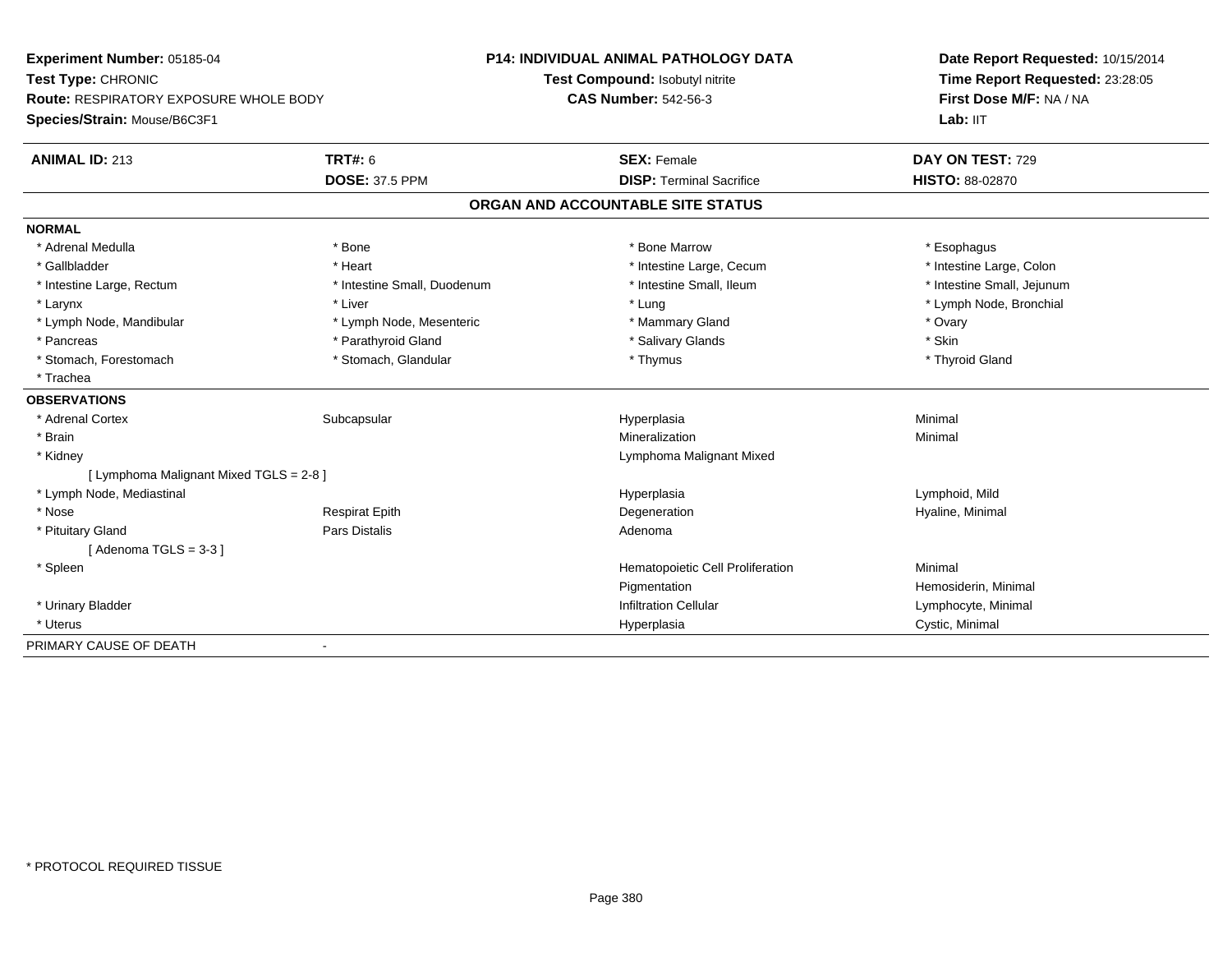| Experiment Number: 05185-04            |                          | P14: INDIVIDUAL ANIMAL PATHOLOGY DATA | Date Report Requested: 10/15/2014<br>Time Report Requested: 23:28:05 |  |
|----------------------------------------|--------------------------|---------------------------------------|----------------------------------------------------------------------|--|
| Test Type: CHRONIC                     |                          | Test Compound: Isobutyl nitrite       |                                                                      |  |
| Route: RESPIRATORY EXPOSURE WHOLE BODY |                          | <b>CAS Number: 542-56-3</b>           | First Dose M/F: NA / NA                                              |  |
| Species/Strain: Mouse/B6C3F1           |                          |                                       | Lab: IIT                                                             |  |
| <b>ANIMAL ID: 214</b>                  | <b>TRT#: 6</b>           | <b>SEX: Female</b>                    | DAY ON TEST: 731                                                     |  |
|                                        | <b>DOSE: 37.5 PPM</b>    | <b>DISP: Terminal Sacrifice</b>       | HISTO: 88-02871                                                      |  |
|                                        |                          |                                       |                                                                      |  |
|                                        |                          | ORGAN AND ACCOUNTABLE SITE STATUS     |                                                                      |  |
| <b>NORMAL</b>                          |                          |                                       |                                                                      |  |
| * Adrenal Medulla                      | * Bone Marrow            | * Gallbladder                         | * Heart                                                              |  |
| * Intestine Large, Cecum               | * Intestine Large, Colon | * Intestine Large, Rectum             | * Intestine Small, Duodenum                                          |  |
| * Intestine Small, Jejunum             | * Kidney                 | * Larynx                              | * Lung                                                               |  |
| * Lymph Node, Bronchial                | * Lymph Node, Mandibular | * Lymph Node, Mediastinal             | * Lymph Node, Mesenteric                                             |  |
| * Mammary Gland                        | * Pancreas               | * Parathyroid Gland                   | * Skin                                                               |  |
| * Stomach, Forestomach                 | * Stomach, Glandular     | * Thymus                              | * Trachea                                                            |  |
| * Urinary Bladder                      |                          |                                       |                                                                      |  |
| <b>MISSING</b>                         |                          |                                       |                                                                      |  |
| * Esophagus                            | * Intestine Small, Ileum |                                       |                                                                      |  |
| <b>OBSERVATIONS</b>                    |                          |                                       |                                                                      |  |
| * Adrenal Cortex                       | Subcapsular              | Hyperplasia                           | Minimal                                                              |  |
| * Bone                                 |                          | Dysplasia                             | Minimal                                                              |  |
| * Brain                                |                          | Mineralization                        | Minimal                                                              |  |
| * Liver                                |                          | Hepatocellular Adenoma                |                                                                      |  |
| [ Hepatocellular Adenoma TGLS = 2-11 ] |                          |                                       |                                                                      |  |
| * Nose                                 | <b>Respirat Epith</b>    | Degeneration                          | Hyaline, Minimal                                                     |  |
|                                        |                          | Inflammation                          | Chronic Active, Mild                                                 |  |
|                                        | <b>Respirat Epith</b>    | Metaplasia                            | Squamous, Minimal                                                    |  |
| * Ovary                                |                          | Cyst                                  | Moderate                                                             |  |
| [Cyst TGLS = $3-8$ ]                   |                          |                                       |                                                                      |  |
| * Pituitary Gland                      | Pars Distalis            | Adenoma                               |                                                                      |  |
| [Adenoma TGLS = $4-3$ ]                |                          |                                       |                                                                      |  |
| * Salivary Glands                      |                          | Inflammation                          | Chronic, Minimal                                                     |  |
| * Spleen                               |                          | Hematopoietic Cell Proliferation      | Minimal                                                              |  |
|                                        |                          | Pigmentation                          | Hemosiderin, Minimal                                                 |  |
| * Thyroid Gland                        | <b>Follicular Cel</b>    | Hyperplasia                           | Focal, Moderate                                                      |  |
| * Uterus                               |                          | Hyperplasia                           | Cystic, Minimal                                                      |  |
| PRIMARY CAUSE OF DEATH                 | $\overline{a}$           |                                       |                                                                      |  |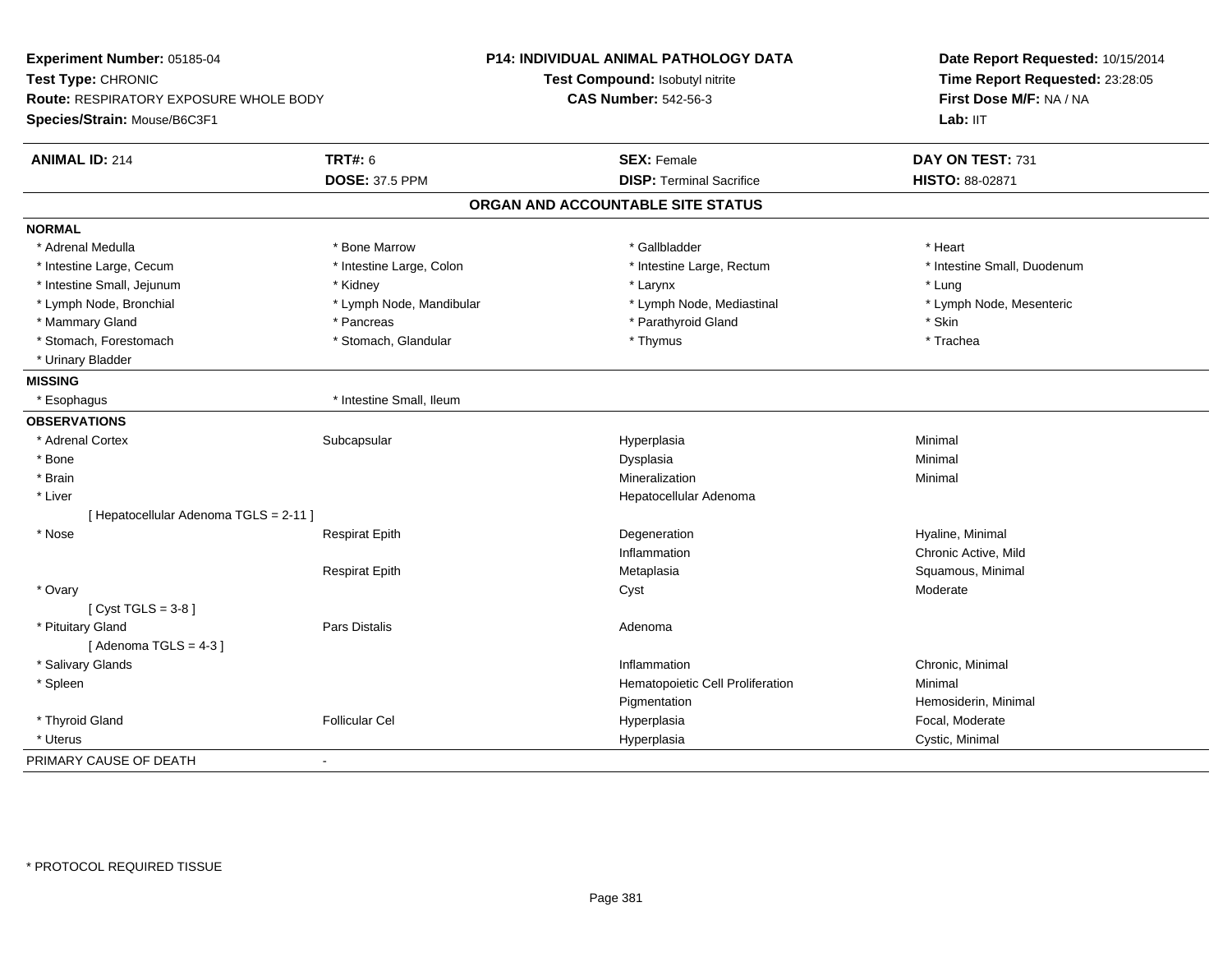| Experiment Number: 05185-04            |                             | P14: INDIVIDUAL ANIMAL PATHOLOGY DATA | Date Report Requested: 10/15/2014<br>Time Report Requested: 23:28:05 |
|----------------------------------------|-----------------------------|---------------------------------------|----------------------------------------------------------------------|
| Test Type: CHRONIC                     |                             | Test Compound: Isobutyl nitrite       |                                                                      |
| Route: RESPIRATORY EXPOSURE WHOLE BODY |                             | <b>CAS Number: 542-56-3</b>           | First Dose M/F: NA / NA                                              |
| Species/Strain: Mouse/B6C3F1           |                             |                                       | Lab: IIT                                                             |
| <b>ANIMAL ID: 215</b>                  | <b>TRT#: 6</b>              | <b>SEX: Female</b>                    | DAY ON TEST: 730                                                     |
|                                        | <b>DOSE: 37.5 PPM</b>       | <b>DISP: Terminal Sacrifice</b>       | HISTO: 88-02872                                                      |
|                                        |                             | ORGAN AND ACCOUNTABLE SITE STATUS     |                                                                      |
| <b>NORMAL</b>                          |                             |                                       |                                                                      |
| * Adrenal Medulla                      | * Bone                      | * Bone Marrow                         | * Esophagus                                                          |
| * Gallbladder                          | * Heart                     | * Intestine Large, Cecum              | * Intestine Large, Colon                                             |
| * Intestine Large, Rectum              | * Intestine Small, Duodenum | * Intestine Small, Ileum              | * Intestine Small, Jejunum                                           |
| * Larynx                               | * Liver                     | * Lymph Node, Bronchial               | * Lymph Node, Mandibular                                             |
| * Lymph Node, Mesenteric               | * Mammary Gland             | * Ovary                               | * Parathyroid Gland                                                  |
| * Skin                                 | * Stomach, Forestomach      | * Stomach, Glandular                  | * Thymus                                                             |
| * Trachea                              | * Urinary Bladder           |                                       |                                                                      |
| <b>MISSING</b>                         |                             |                                       |                                                                      |
| * Lymph Node, Mediastinal              |                             |                                       |                                                                      |
| <b>OBSERVATIONS</b>                    |                             |                                       |                                                                      |
| * Adrenal Cortex                       | Subcapsular                 | Hyperplasia                           | Moderate                                                             |
| * Brain                                |                             | Mineralization                        | Minimal                                                              |
| * Kidney                               |                             | <b>Infiltration Cellular</b>          | Lymphocyte, Minimal                                                  |
| * Lung                                 |                             | Alveolar/Bronchiolar Adenoma          |                                                                      |
| * Nose                                 | <b>Respirat Epith</b>       | Degeneration                          | Hyaline, Minimal                                                     |
|                                        |                             | Inflammation                          | Chronic Active, Minimal                                              |
|                                        | <b>Respirat Epith</b>       | Metaplasia                            | Squamous, Minimal                                                    |
| * Pancreas                             | Acinus                      | Atrophy                               | Moderate                                                             |
| * Pituitary Gland                      | Pars Distalis               | Adenoma                               |                                                                      |
| [Adenoma TGLS = $1-3$ ]                |                             |                                       |                                                                      |
| * Salivary Glands                      |                             | Inflammation                          | Chronic, Minimal                                                     |
| * Spleen                               |                             | Hematopoietic Cell Proliferation      | Minimal                                                              |
|                                        |                             | Pigmentation                          | Hemosiderin, Minimal                                                 |
| * Thyroid Gland                        | <b>Follicular Cel</b>       | Hyperplasia                           | Focal, Minimal                                                       |
| * Uterus                               |                             | Hyperplasia                           | Cystic, Minimal                                                      |
| PRIMARY CAUSE OF DEATH                 | $\blacksquare$              |                                       |                                                                      |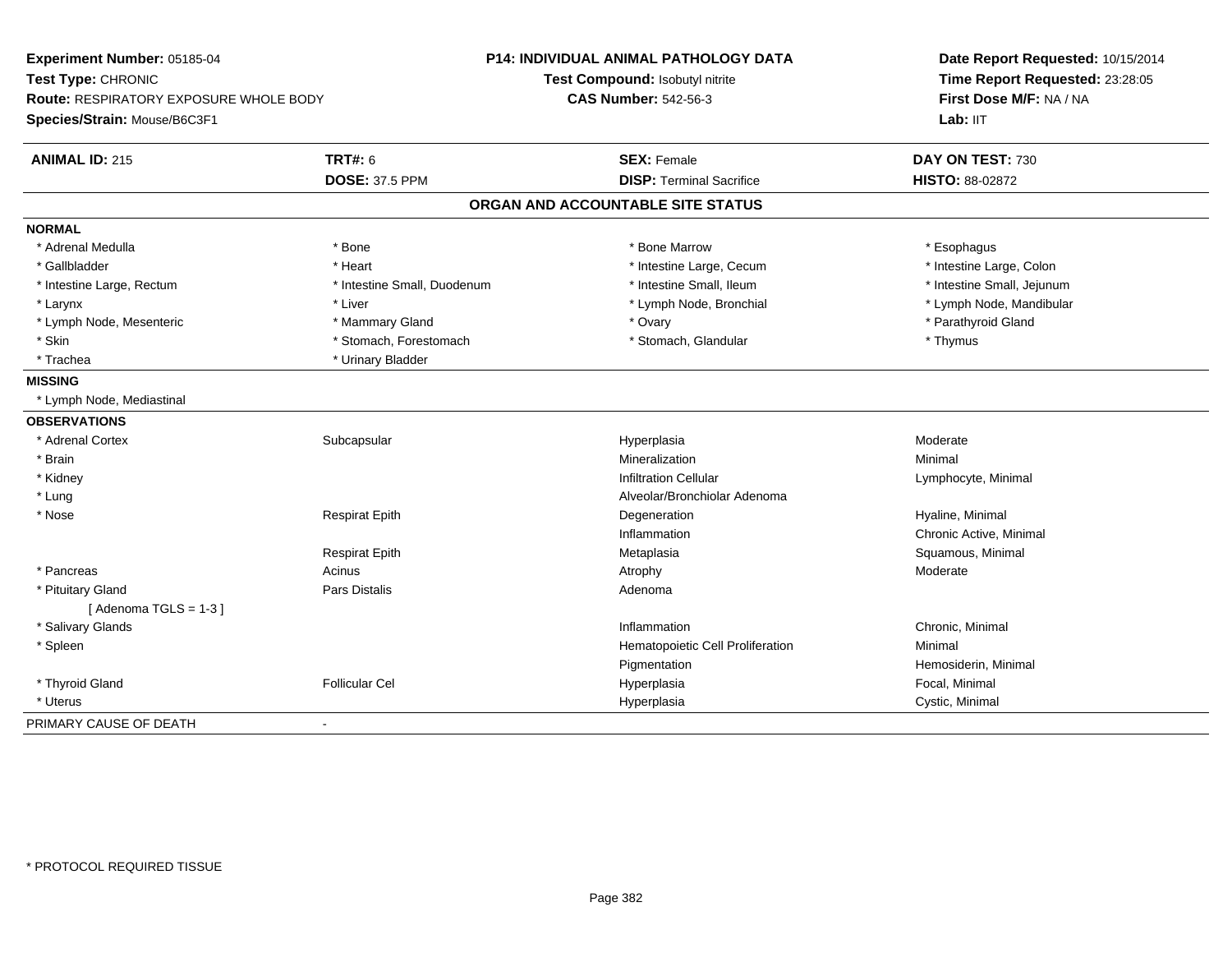| First Dose M/F: NA / NA<br><b>CAS Number: 542-56-3</b><br><b>Route: RESPIRATORY EXPOSURE WHOLE BODY</b><br>Lab: IIT<br><b>TRT#: 6</b><br><b>SEX: Female</b><br>DAY ON TEST: 729<br><b>DOSE: 37.5 PPM</b><br><b>DISP: Terminal Sacrifice</b><br>HISTO: 88-02873<br>ORGAN AND ACCOUNTABLE SITE STATUS<br>* Adrenal Medulla<br>* Bone Marrow<br>* Esophagus<br>* Gallbladder<br>* Intestine Large, Colon<br>* Intestine Large, Rectum<br>* Heart<br>* Intestine Large, Cecum<br>* Intestine Small, Duodenum<br>* Intestine Small, Ileum<br>* Intestine Small, Jejunum<br>* Kidney<br>* Lymph Node, Bronchial<br>* Lymph Node, Mandibular<br>* Lymph Node, Mediastinal<br>* Larynx<br>* Parathyroid Gland<br>* Mammary Gland<br>* Pancreas<br>* Lymph Node, Mesenteric<br>* Skin<br>* Stomach, Forestomach<br>* Stomach, Glandular<br>* Thyroid Gland<br>* Trachea<br>* Adrenal Cortex<br>Subcapsular<br>Hyperplasia<br>Moderate<br>* Bone<br>Dysplasia<br>Minimal<br>* Brain<br>Mild<br>Mineralization<br>* Liver<br><b>Eosinophilic Focus</b><br>[ Eosinophilic Focus TGLS = 4-12 ]<br>Alveolar/Bronchiolar Adenoma<br>* Lung<br>[ Alveolar/Bronchiolar Adenoma TGLS = 5-6 ]<br>* Nose<br>Hyaline, Minimal<br><b>Respirat Epith</b><br>Degeneration<br>* Ovary<br>Marked<br>Cyst<br>$Cyst TGLS = 3-8$<br>* Pituitary Gland<br>Pars Distalis<br>Adenoma<br>* Salivary Glands<br>Chronic, Minimal<br>Inflammation<br>* Spleen<br>Hematopoietic Cell Proliferation<br>Minimal<br>Hemosiderin, Minimal<br>Pigmentation<br>* Thymus<br>Hyperplasia<br>Lymphoid, Minimal<br>* Urinary Bladder<br><b>Infiltration Cellular</b><br>Lymphocyte, Mild<br>Cystic, Mild<br>* Uterus<br>Hyperplasia<br>[ Hyperplasia TGLS = 2-8]<br>$\blacksquare$ | Experiment Number: 05185-04<br>Test Type: CHRONIC |  | <b>P14: INDIVIDUAL ANIMAL PATHOLOGY DATA</b><br>Test Compound: Isobutyl nitrite | Date Report Requested: 10/15/2014<br>Time Report Requested: 23:28:05 |
|-------------------------------------------------------------------------------------------------------------------------------------------------------------------------------------------------------------------------------------------------------------------------------------------------------------------------------------------------------------------------------------------------------------------------------------------------------------------------------------------------------------------------------------------------------------------------------------------------------------------------------------------------------------------------------------------------------------------------------------------------------------------------------------------------------------------------------------------------------------------------------------------------------------------------------------------------------------------------------------------------------------------------------------------------------------------------------------------------------------------------------------------------------------------------------------------------------------------------------------------------------------------------------------------------------------------------------------------------------------------------------------------------------------------------------------------------------------------------------------------------------------------------------------------------------------------------------------------------------------------------------------------------------------------------------------------------------------------------------------|---------------------------------------------------|--|---------------------------------------------------------------------------------|----------------------------------------------------------------------|
|                                                                                                                                                                                                                                                                                                                                                                                                                                                                                                                                                                                                                                                                                                                                                                                                                                                                                                                                                                                                                                                                                                                                                                                                                                                                                                                                                                                                                                                                                                                                                                                                                                                                                                                                     |                                                   |  |                                                                                 |                                                                      |
|                                                                                                                                                                                                                                                                                                                                                                                                                                                                                                                                                                                                                                                                                                                                                                                                                                                                                                                                                                                                                                                                                                                                                                                                                                                                                                                                                                                                                                                                                                                                                                                                                                                                                                                                     | Species/Strain: Mouse/B6C3F1                      |  |                                                                                 |                                                                      |
|                                                                                                                                                                                                                                                                                                                                                                                                                                                                                                                                                                                                                                                                                                                                                                                                                                                                                                                                                                                                                                                                                                                                                                                                                                                                                                                                                                                                                                                                                                                                                                                                                                                                                                                                     | <b>ANIMAL ID: 216</b>                             |  |                                                                                 |                                                                      |
|                                                                                                                                                                                                                                                                                                                                                                                                                                                                                                                                                                                                                                                                                                                                                                                                                                                                                                                                                                                                                                                                                                                                                                                                                                                                                                                                                                                                                                                                                                                                                                                                                                                                                                                                     |                                                   |  |                                                                                 |                                                                      |
|                                                                                                                                                                                                                                                                                                                                                                                                                                                                                                                                                                                                                                                                                                                                                                                                                                                                                                                                                                                                                                                                                                                                                                                                                                                                                                                                                                                                                                                                                                                                                                                                                                                                                                                                     |                                                   |  |                                                                                 |                                                                      |
|                                                                                                                                                                                                                                                                                                                                                                                                                                                                                                                                                                                                                                                                                                                                                                                                                                                                                                                                                                                                                                                                                                                                                                                                                                                                                                                                                                                                                                                                                                                                                                                                                                                                                                                                     | <b>NORMAL</b>                                     |  |                                                                                 |                                                                      |
|                                                                                                                                                                                                                                                                                                                                                                                                                                                                                                                                                                                                                                                                                                                                                                                                                                                                                                                                                                                                                                                                                                                                                                                                                                                                                                                                                                                                                                                                                                                                                                                                                                                                                                                                     |                                                   |  |                                                                                 |                                                                      |
|                                                                                                                                                                                                                                                                                                                                                                                                                                                                                                                                                                                                                                                                                                                                                                                                                                                                                                                                                                                                                                                                                                                                                                                                                                                                                                                                                                                                                                                                                                                                                                                                                                                                                                                                     |                                                   |  |                                                                                 |                                                                      |
|                                                                                                                                                                                                                                                                                                                                                                                                                                                                                                                                                                                                                                                                                                                                                                                                                                                                                                                                                                                                                                                                                                                                                                                                                                                                                                                                                                                                                                                                                                                                                                                                                                                                                                                                     |                                                   |  |                                                                                 |                                                                      |
|                                                                                                                                                                                                                                                                                                                                                                                                                                                                                                                                                                                                                                                                                                                                                                                                                                                                                                                                                                                                                                                                                                                                                                                                                                                                                                                                                                                                                                                                                                                                                                                                                                                                                                                                     |                                                   |  |                                                                                 |                                                                      |
|                                                                                                                                                                                                                                                                                                                                                                                                                                                                                                                                                                                                                                                                                                                                                                                                                                                                                                                                                                                                                                                                                                                                                                                                                                                                                                                                                                                                                                                                                                                                                                                                                                                                                                                                     |                                                   |  |                                                                                 |                                                                      |
|                                                                                                                                                                                                                                                                                                                                                                                                                                                                                                                                                                                                                                                                                                                                                                                                                                                                                                                                                                                                                                                                                                                                                                                                                                                                                                                                                                                                                                                                                                                                                                                                                                                                                                                                     |                                                   |  |                                                                                 |                                                                      |
|                                                                                                                                                                                                                                                                                                                                                                                                                                                                                                                                                                                                                                                                                                                                                                                                                                                                                                                                                                                                                                                                                                                                                                                                                                                                                                                                                                                                                                                                                                                                                                                                                                                                                                                                     |                                                   |  |                                                                                 |                                                                      |
|                                                                                                                                                                                                                                                                                                                                                                                                                                                                                                                                                                                                                                                                                                                                                                                                                                                                                                                                                                                                                                                                                                                                                                                                                                                                                                                                                                                                                                                                                                                                                                                                                                                                                                                                     | <b>OBSERVATIONS</b>                               |  |                                                                                 |                                                                      |
|                                                                                                                                                                                                                                                                                                                                                                                                                                                                                                                                                                                                                                                                                                                                                                                                                                                                                                                                                                                                                                                                                                                                                                                                                                                                                                                                                                                                                                                                                                                                                                                                                                                                                                                                     |                                                   |  |                                                                                 |                                                                      |
|                                                                                                                                                                                                                                                                                                                                                                                                                                                                                                                                                                                                                                                                                                                                                                                                                                                                                                                                                                                                                                                                                                                                                                                                                                                                                                                                                                                                                                                                                                                                                                                                                                                                                                                                     |                                                   |  |                                                                                 |                                                                      |
|                                                                                                                                                                                                                                                                                                                                                                                                                                                                                                                                                                                                                                                                                                                                                                                                                                                                                                                                                                                                                                                                                                                                                                                                                                                                                                                                                                                                                                                                                                                                                                                                                                                                                                                                     |                                                   |  |                                                                                 |                                                                      |
|                                                                                                                                                                                                                                                                                                                                                                                                                                                                                                                                                                                                                                                                                                                                                                                                                                                                                                                                                                                                                                                                                                                                                                                                                                                                                                                                                                                                                                                                                                                                                                                                                                                                                                                                     |                                                   |  |                                                                                 |                                                                      |
|                                                                                                                                                                                                                                                                                                                                                                                                                                                                                                                                                                                                                                                                                                                                                                                                                                                                                                                                                                                                                                                                                                                                                                                                                                                                                                                                                                                                                                                                                                                                                                                                                                                                                                                                     |                                                   |  |                                                                                 |                                                                      |
|                                                                                                                                                                                                                                                                                                                                                                                                                                                                                                                                                                                                                                                                                                                                                                                                                                                                                                                                                                                                                                                                                                                                                                                                                                                                                                                                                                                                                                                                                                                                                                                                                                                                                                                                     |                                                   |  |                                                                                 |                                                                      |
|                                                                                                                                                                                                                                                                                                                                                                                                                                                                                                                                                                                                                                                                                                                                                                                                                                                                                                                                                                                                                                                                                                                                                                                                                                                                                                                                                                                                                                                                                                                                                                                                                                                                                                                                     |                                                   |  |                                                                                 |                                                                      |
|                                                                                                                                                                                                                                                                                                                                                                                                                                                                                                                                                                                                                                                                                                                                                                                                                                                                                                                                                                                                                                                                                                                                                                                                                                                                                                                                                                                                                                                                                                                                                                                                                                                                                                                                     |                                                   |  |                                                                                 |                                                                      |
|                                                                                                                                                                                                                                                                                                                                                                                                                                                                                                                                                                                                                                                                                                                                                                                                                                                                                                                                                                                                                                                                                                                                                                                                                                                                                                                                                                                                                                                                                                                                                                                                                                                                                                                                     |                                                   |  |                                                                                 |                                                                      |
|                                                                                                                                                                                                                                                                                                                                                                                                                                                                                                                                                                                                                                                                                                                                                                                                                                                                                                                                                                                                                                                                                                                                                                                                                                                                                                                                                                                                                                                                                                                                                                                                                                                                                                                                     |                                                   |  |                                                                                 |                                                                      |
|                                                                                                                                                                                                                                                                                                                                                                                                                                                                                                                                                                                                                                                                                                                                                                                                                                                                                                                                                                                                                                                                                                                                                                                                                                                                                                                                                                                                                                                                                                                                                                                                                                                                                                                                     |                                                   |  |                                                                                 |                                                                      |
|                                                                                                                                                                                                                                                                                                                                                                                                                                                                                                                                                                                                                                                                                                                                                                                                                                                                                                                                                                                                                                                                                                                                                                                                                                                                                                                                                                                                                                                                                                                                                                                                                                                                                                                                     |                                                   |  |                                                                                 |                                                                      |
|                                                                                                                                                                                                                                                                                                                                                                                                                                                                                                                                                                                                                                                                                                                                                                                                                                                                                                                                                                                                                                                                                                                                                                                                                                                                                                                                                                                                                                                                                                                                                                                                                                                                                                                                     |                                                   |  |                                                                                 |                                                                      |
|                                                                                                                                                                                                                                                                                                                                                                                                                                                                                                                                                                                                                                                                                                                                                                                                                                                                                                                                                                                                                                                                                                                                                                                                                                                                                                                                                                                                                                                                                                                                                                                                                                                                                                                                     |                                                   |  |                                                                                 |                                                                      |
|                                                                                                                                                                                                                                                                                                                                                                                                                                                                                                                                                                                                                                                                                                                                                                                                                                                                                                                                                                                                                                                                                                                                                                                                                                                                                                                                                                                                                                                                                                                                                                                                                                                                                                                                     |                                                   |  |                                                                                 |                                                                      |
|                                                                                                                                                                                                                                                                                                                                                                                                                                                                                                                                                                                                                                                                                                                                                                                                                                                                                                                                                                                                                                                                                                                                                                                                                                                                                                                                                                                                                                                                                                                                                                                                                                                                                                                                     |                                                   |  |                                                                                 |                                                                      |
|                                                                                                                                                                                                                                                                                                                                                                                                                                                                                                                                                                                                                                                                                                                                                                                                                                                                                                                                                                                                                                                                                                                                                                                                                                                                                                                                                                                                                                                                                                                                                                                                                                                                                                                                     |                                                   |  |                                                                                 |                                                                      |
|                                                                                                                                                                                                                                                                                                                                                                                                                                                                                                                                                                                                                                                                                                                                                                                                                                                                                                                                                                                                                                                                                                                                                                                                                                                                                                                                                                                                                                                                                                                                                                                                                                                                                                                                     |                                                   |  |                                                                                 |                                                                      |
|                                                                                                                                                                                                                                                                                                                                                                                                                                                                                                                                                                                                                                                                                                                                                                                                                                                                                                                                                                                                                                                                                                                                                                                                                                                                                                                                                                                                                                                                                                                                                                                                                                                                                                                                     | PRIMARY CAUSE OF DEATH                            |  |                                                                                 |                                                                      |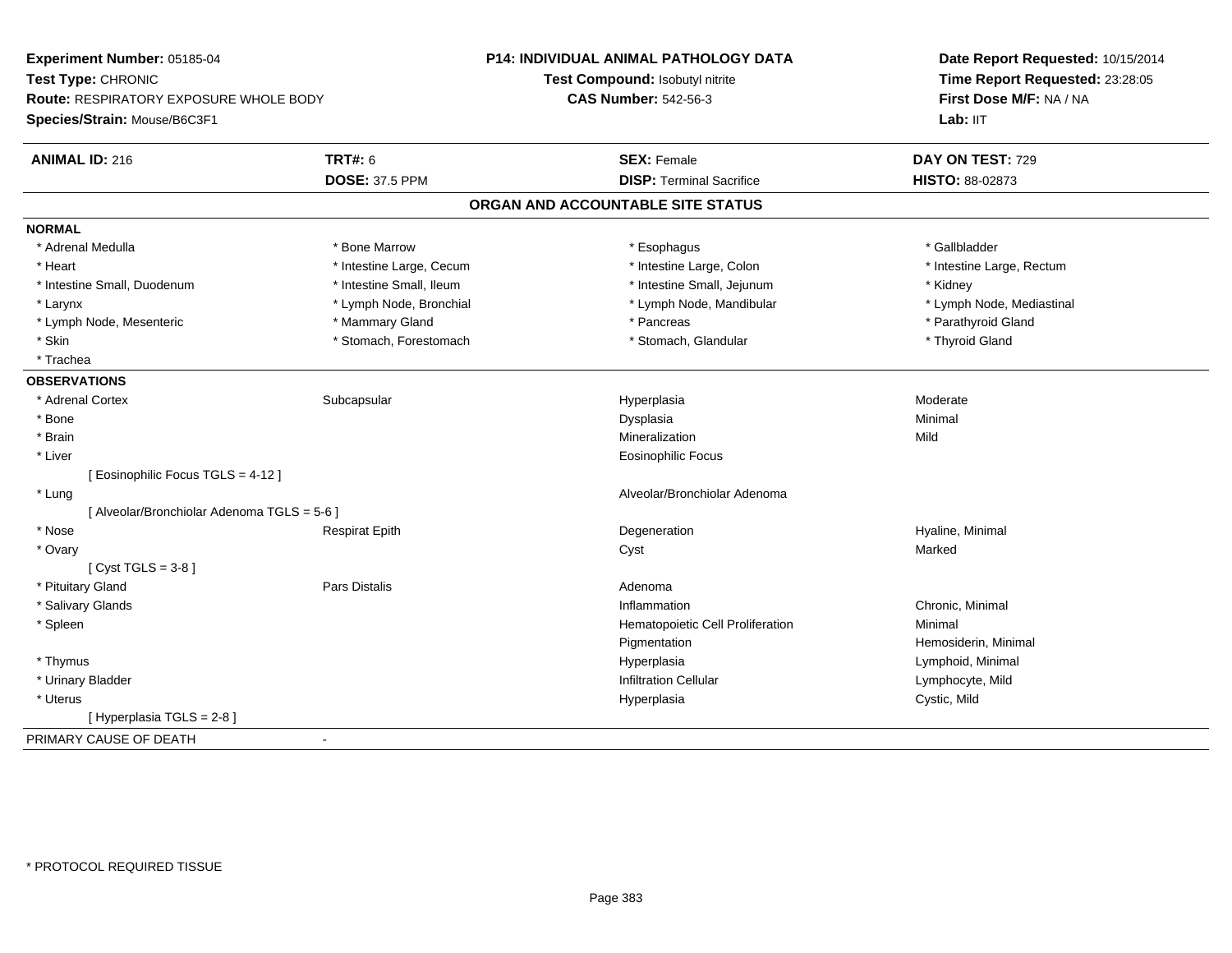| Experiment Number: 05185-04<br>Test Type: CHRONIC |                            | <b>P14: INDIVIDUAL ANIMAL PATHOLOGY DATA</b> | Date Report Requested: 10/15/2014<br>Time Report Requested: 23:28:05 |  |
|---------------------------------------------------|----------------------------|----------------------------------------------|----------------------------------------------------------------------|--|
|                                                   |                            | Test Compound: Isobutyl nitrite              |                                                                      |  |
| Route: RESPIRATORY EXPOSURE WHOLE BODY            |                            | <b>CAS Number: 542-56-3</b>                  | First Dose M/F: NA / NA                                              |  |
| Species/Strain: Mouse/B6C3F1                      |                            |                                              | Lab: II <sub>T</sub>                                                 |  |
|                                                   |                            |                                              |                                                                      |  |
| <b>ANIMAL ID: 217</b>                             | <b>TRT#: 6</b>             | <b>SEX: Female</b>                           | DAY ON TEST: 730                                                     |  |
|                                                   | <b>DOSE: 37.5 PPM</b>      | <b>DISP: Terminal Sacrifice</b>              | HISTO: 88-02874                                                      |  |
|                                                   |                            | ORGAN AND ACCOUNTABLE SITE STATUS            |                                                                      |  |
| <b>NORMAL</b>                                     |                            |                                              |                                                                      |  |
| * Adrenal Medulla                                 | * Bone Marrow              | * Esophagus                                  | * Heart                                                              |  |
| * Intestine Large, Cecum                          | * Intestine Large, Colon   | * Intestine Large, Rectum                    | * Intestine Small, Duodenum                                          |  |
| * Intestine Small, Ileum                          | * Intestine Small, Jejunum | * Kidney                                     | * Larynx                                                             |  |
| * Liver                                           | * Lymph Node, Mandibular   | * Lymph Node, Mediastinal                    | * Lymph Node, Mesenteric                                             |  |
| * Mammary Gland                                   | * Pancreas                 | * Parathyroid Gland                          | * Skin                                                               |  |
| * Stomach, Forestomach                            | * Stomach, Glandular       | * Thymus                                     | * Trachea                                                            |  |
| * Uterus                                          |                            |                                              |                                                                      |  |
| <b>MISSING</b>                                    |                            |                                              |                                                                      |  |
| * Gallbladder                                     | * Lymph Node, Bronchial    |                                              |                                                                      |  |
| <b>OBSERVATIONS</b>                               |                            |                                              |                                                                      |  |
| * Adrenal Cortex                                  | Subcapsular                | Hyperplasia                                  | Mild                                                                 |  |
| * Bone                                            |                            | Dysplasia                                    | Minimal                                                              |  |
| * Brain                                           |                            | Mineralization                               | Mild                                                                 |  |
| * Lung                                            |                            | Alveolar/Bronchiolar Adenoma                 |                                                                      |  |
|                                                   |                            | <b>Infiltration Cellular</b>                 | Lymphocyte, Minimal                                                  |  |
| [ Alveolar/Bronchiolar Adenoma TGLS = 2-6.1 ]     |                            |                                              |                                                                      |  |
| Mesentery                                         | Fat                        | Necrosis                                     | Mild                                                                 |  |
| [Necrosis TGLS = $3-11$ ]                         |                            |                                              |                                                                      |  |
| * Nose                                            | <b>Respirat Epith</b>      | Degeneration                                 | Hyaline, Minimal                                                     |  |
| * Ovary                                           |                            | Cyst                                         | Mild                                                                 |  |
| * Pituitary Gland                                 | Pars Distalis              | Adenoma                                      |                                                                      |  |
| [Adenoma TGLS = $4-3$ ]                           |                            |                                              |                                                                      |  |
| * Salivary Glands                                 |                            | Inflammation                                 | Chronic, Minimal                                                     |  |
| * Spleen                                          |                            | Hematopoietic Cell Proliferation             | Minimal                                                              |  |
|                                                   |                            | Pigmentation                                 | Hemosiderin, Minimal                                                 |  |
| * Thyroid Gland                                   | <b>Follicular Cel</b>      | Hyperplasia                                  | Focal, Moderate                                                      |  |
|                                                   |                            | <b>Infiltration Cellular</b>                 | Lymphocyte, Minimal                                                  |  |
| * Urinary Bladder                                 |                            | <b>Infiltration Cellular</b>                 | Lymphocyte, Minimal                                                  |  |
| PRIMARY CAUSE OF DEATH                            | $\blacksquare$             |                                              |                                                                      |  |
|                                                   |                            |                                              |                                                                      |  |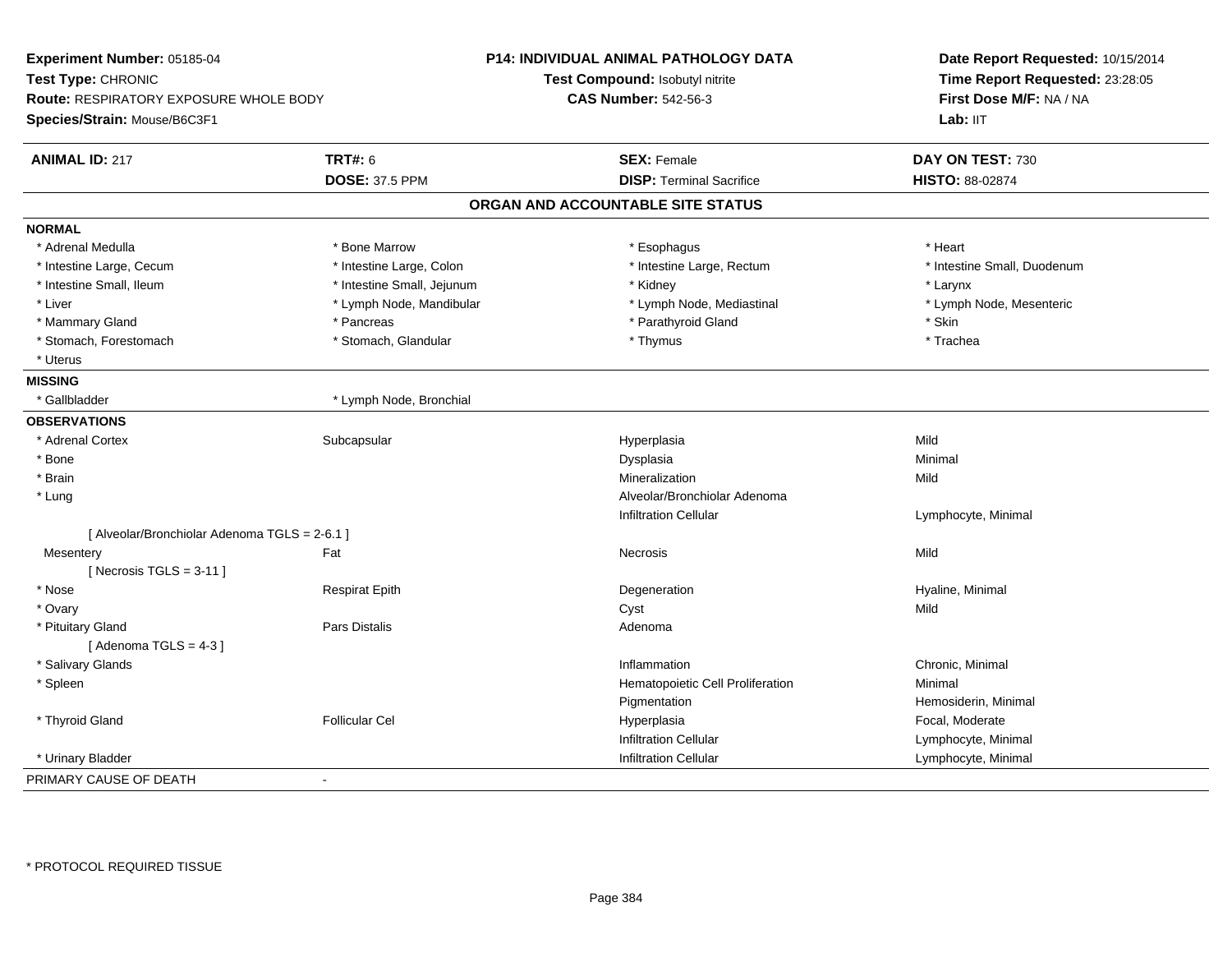| Test Type: CHRONIC<br>Test Compound: Isobutyl nitrite<br>Time Report Requested: 23:28:05          |  |
|---------------------------------------------------------------------------------------------------|--|
|                                                                                                   |  |
| <b>CAS Number: 542-56-3</b><br>First Dose M/F: NA / NA<br>Route: RESPIRATORY EXPOSURE WHOLE BODY  |  |
| Species/Strain: Mouse/B6C3F1<br>Lab: IIT                                                          |  |
| <b>TRT#: 6</b><br><b>SEX: Female</b><br>DAY ON TEST: 586<br><b>ANIMAL ID: 218</b>                 |  |
| <b>DOSE: 37.5 PPM</b><br><b>DISP: Moribund Sacrifice</b><br>HISTO: 88-02875                       |  |
| ORGAN AND ACCOUNTABLE SITE STATUS                                                                 |  |
| <b>NORMAL</b>                                                                                     |  |
| * Adrenal Medulla<br>* Bone<br>* Esophagus<br>* Gallbladder                                       |  |
| * Heart<br>* Intestine Large, Cecum<br>* Intestine Large, Colon<br>* Intestine Large, Rectum      |  |
| * Intestine Small, Ileum<br>* Intestine Small, Duodenum<br>* Intestine Small, Jejunum<br>* Kidney |  |
| * Larynx<br>* Liver<br>* Lung<br>* Lymph Node, Mandibular                                         |  |
| * Lymph Node, Mediastinal<br>* Lymph Node, Mesenteric<br>* Mammary Gland<br>* Pancreas            |  |
| * Stomach, Forestomach<br>* Thyroid Gland<br>* Trachea<br>* Stomach, Glandular                    |  |
| <b>MISSING</b>                                                                                    |  |
| * Lymph Node, Bronchial<br>* Parathyroid Gland<br>* Thymus                                        |  |
| <b>OBSERVATIONS</b>                                                                               |  |
| * Adrenal Cortex<br>Subcapsular<br>Minimal<br>Hyperplasia                                         |  |
| * Bone Marrow<br>Myeloid Cell<br>Hyperplasia<br>Marked                                            |  |
| * Brain<br>Mineralization<br>Mild                                                                 |  |
| Lymph Node<br>Pigmentation<br>Moderate                                                            |  |
| [ Pigmentation TGLS = 3-11 ]                                                                      |  |
| * Nose<br><b>Respirat Epith</b><br>Degeneration<br>Hyaline, Minimal                               |  |
| * Ovary<br>Cyst<br>Marked                                                                         |  |
| $[Cyst TGLS = 2-8]$                                                                               |  |
| * Pituitary Gland<br><b>Pars Distalis</b><br>Hyperplasia<br>Minimal                               |  |
| * Salivary Glands<br>Inflammation<br>Chronic, Minimal                                             |  |
| * Skin<br>Chronic Active, Marked<br>Inflammation                                                  |  |
| Marked<br>Ulcer                                                                                   |  |
| [ Inflammation TGLS = 1-12 ]                                                                      |  |
| [ Ulcer TGLS = $1-12$ ]                                                                           |  |
| * Spleen<br>Hematopoietic Cell Proliferation<br>Moderate                                          |  |
| Pigmentation<br>Hemosiderin, Minimal                                                              |  |
| * Urinary Bladder<br><b>Infiltration Cellular</b><br>Lymphocyte, Minimal                          |  |
| * Uterus<br>Hyperplasia<br>Cystic, Mild                                                           |  |
| [ Hyperplasia TGLS = 4-8 ]                                                                        |  |
| PRIMARY CAUSE OF DEATH<br>$\blacksquare$                                                          |  |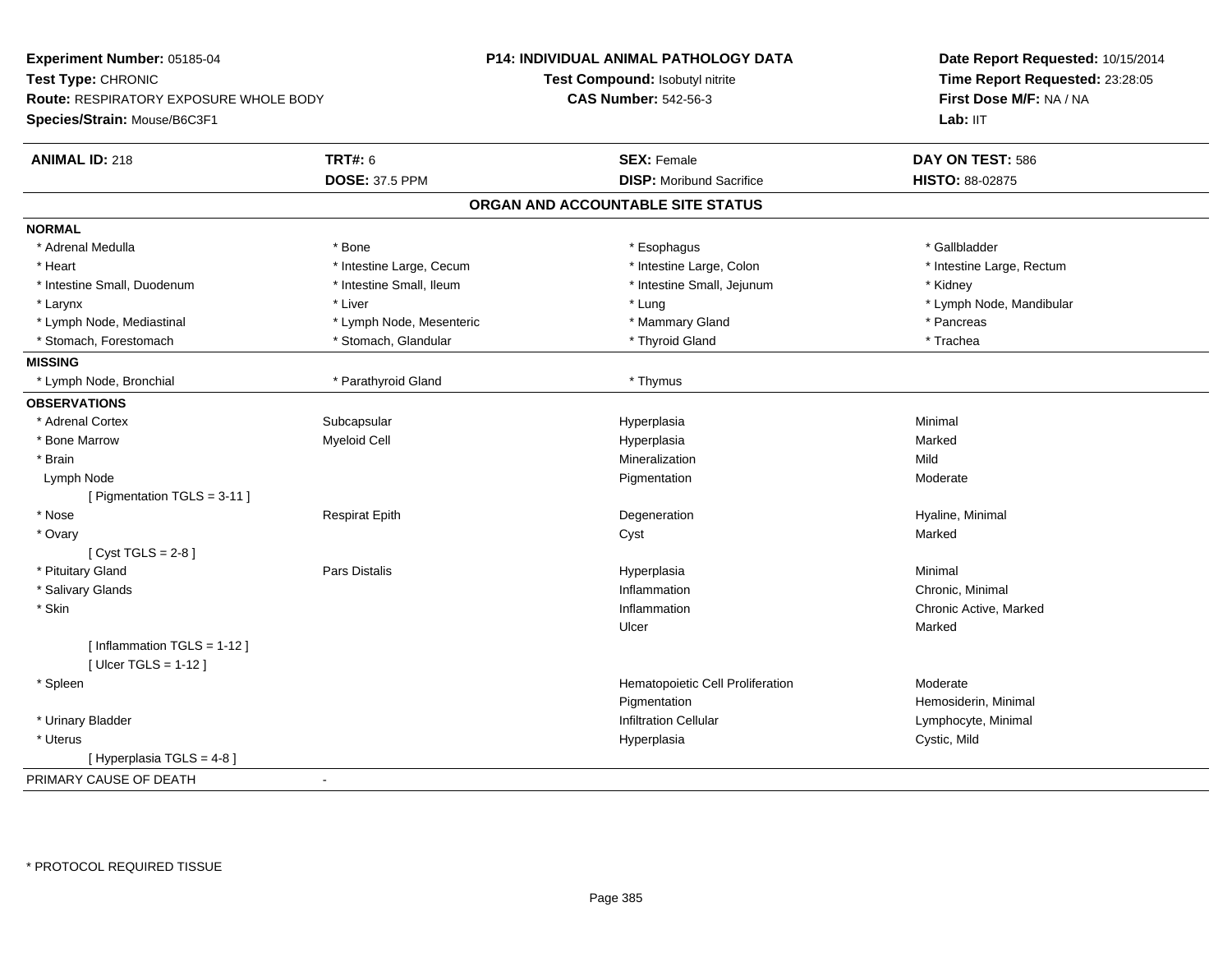| <b>Experiment Number: 05185-04</b><br><b>Test Type: CHRONIC</b><br><b>Route: RESPIRATORY EXPOSURE WHOLE BODY</b><br>Species/Strain: Mouse/B6C3F1 |                | <b>P14: INDIVIDUAL ANIMAL PATHOLOGY DATA</b> | Date Report Requested: 10/15/2014 |  |
|--------------------------------------------------------------------------------------------------------------------------------------------------|----------------|----------------------------------------------|-----------------------------------|--|
|                                                                                                                                                  |                | Test Compound: Isobutyl nitrite              | Time Report Requested: 23:28:05   |  |
|                                                                                                                                                  |                | <b>CAS Number: 542-56-3</b>                  | First Dose M/F: NA / NA           |  |
|                                                                                                                                                  |                |                                              | Lab: IIT                          |  |
| <b>ANIMAL ID: 218</b>                                                                                                                            | <b>TRT#:</b> 6 | <b>SEX:</b> Female                           | DAY ON TEST: 586                  |  |
| <b>DOSE: 37.5 PPM</b>                                                                                                                            |                | <b>DISP:</b> Moribund Sacrifice              | <b>HISTO: 88-02875</b>            |  |
|                                                                                                                                                  |                | ORGAN AND ACCOUNTABLE SITE STATUS            |                                   |  |
| Animal Note: PROBABLY CARBON FROM TATTOO INK.                                                                                                    |                |                                              |                                   |  |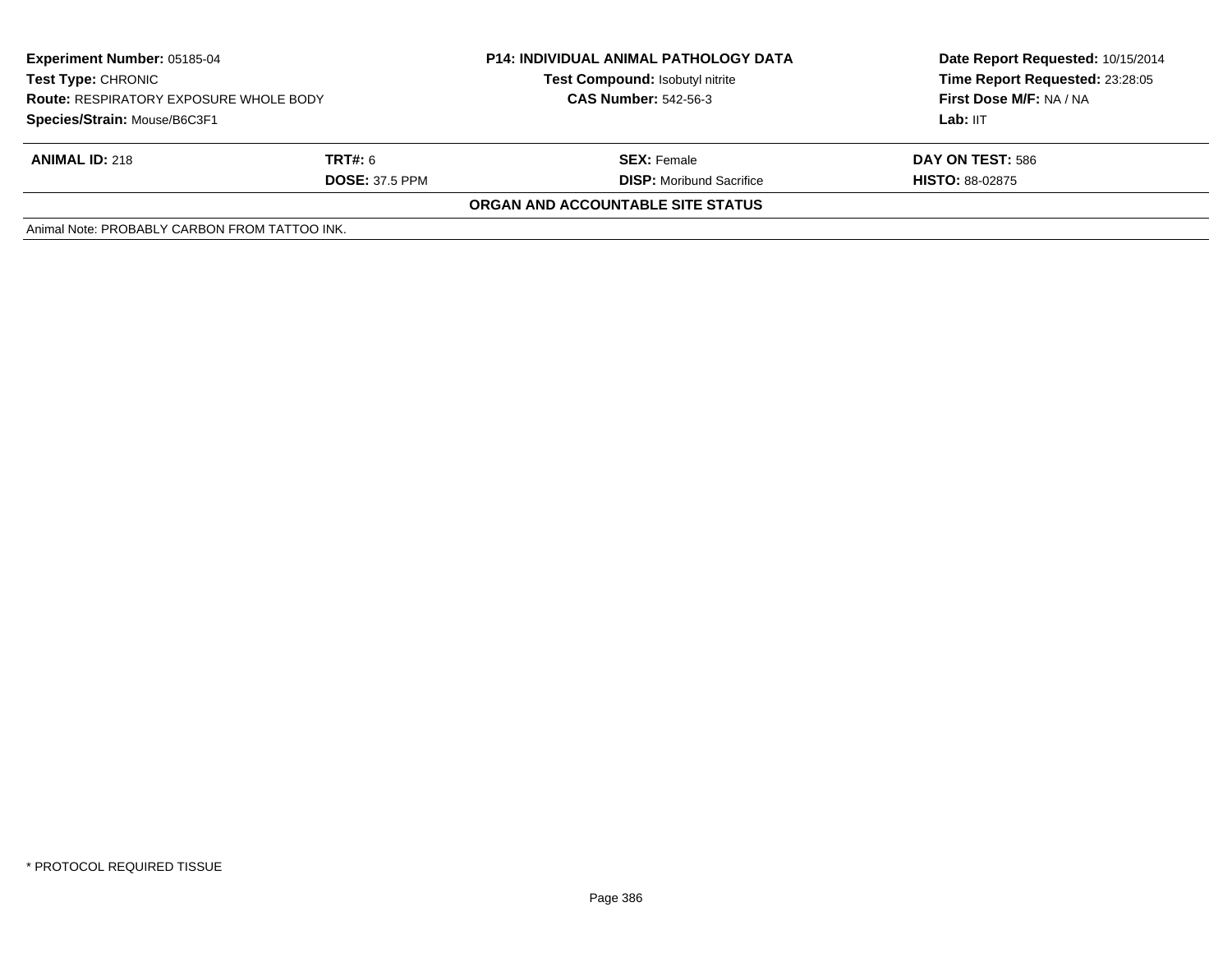| Experiment Number: 05185-04                       |                             | P14: INDIVIDUAL ANIMAL PATHOLOGY DATA | Date Report Requested: 10/15/2014<br>Time Report Requested: 23:28:05 |  |
|---------------------------------------------------|-----------------------------|---------------------------------------|----------------------------------------------------------------------|--|
| Test Type: CHRONIC                                |                             | Test Compound: Isobutyl nitrite       |                                                                      |  |
| <b>Route: RESPIRATORY EXPOSURE WHOLE BODY</b>     |                             | <b>CAS Number: 542-56-3</b>           | First Dose M/F: NA / NA                                              |  |
| Species/Strain: Mouse/B6C3F1                      |                             |                                       | Lab: IIT                                                             |  |
| <b>ANIMAL ID: 219</b>                             | <b>TRT#: 6</b>              | <b>SEX: Female</b>                    | DAY ON TEST: 512                                                     |  |
|                                                   | <b>DOSE: 37.5 PPM</b>       | <b>DISP: Natural Death</b>            | HISTO: 88-02876                                                      |  |
|                                                   |                             | ORGAN AND ACCOUNTABLE SITE STATUS     |                                                                      |  |
| <b>NORMAL</b>                                     |                             |                                       |                                                                      |  |
| * Bone                                            | * Bone Marrow               | * Brain                               | * Esophagus                                                          |  |
| * Gallbladder                                     | * Heart                     | * Intestine Large, Cecum              | * Intestine Large, Colon                                             |  |
| * Intestine Large, Rectum                         | * Intestine Small, Duodenum | * Intestine Small, Ileum              | * Intestine Small, Jejunum                                           |  |
| * Kidney                                          | * Larynx                    | * Liver                               | * Lung                                                               |  |
| * Lymph Node, Bronchial                           | * Lymph Node, Mandibular    | * Lymph Node, Mesenteric              | * Mammary Gland                                                      |  |
| * Nose                                            | * Pancreas                  | * Pituitary Gland                     | * Salivary Glands                                                    |  |
| * Skin                                            | * Stomach, Forestomach      | * Stomach, Glandular                  | * Thyroid Gland                                                      |  |
| * Trachea                                         | * Urinary Bladder           |                                       |                                                                      |  |
| <b>MISSING</b>                                    |                             |                                       |                                                                      |  |
| * Lymph Node, Mediastinal                         | * Parathyroid Gland         | * Thymus                              |                                                                      |  |
| <b>OBSERVATIONS</b>                               |                             |                                       |                                                                      |  |
| * Adrenal Cortex                                  | Subcapsular                 | Hyperplasia                           | Minimal                                                              |  |
| * Adrenal Medulla                                 |                             | Pheochromocytoma Malignant            |                                                                      |  |
| [ Pheochromocytoma Malignant TGLS = 2-3,3.1,3.2 ] |                             |                                       |                                                                      |  |
| * Ovary                                           |                             | Cyst                                  | Marked                                                               |  |
| [Cyst TGLS = $4-8,8.1$ ]                          |                             |                                       |                                                                      |  |
| * Spleen                                          |                             | Hematopoietic Cell Proliferation      | Minimal                                                              |  |
|                                                   |                             | Pigmentation                          | Hemosiderin, Mild                                                    |  |
| * Uterus                                          |                             | Hyperplasia                           | Cystic, Mild                                                         |  |
| [Hyperplasia TGLS = $5-8,8.1$ ]                   |                             |                                       |                                                                      |  |
| PRIMARY CAUSE OF DEATH                            | $\overline{\phantom{a}}$    |                                       |                                                                      |  |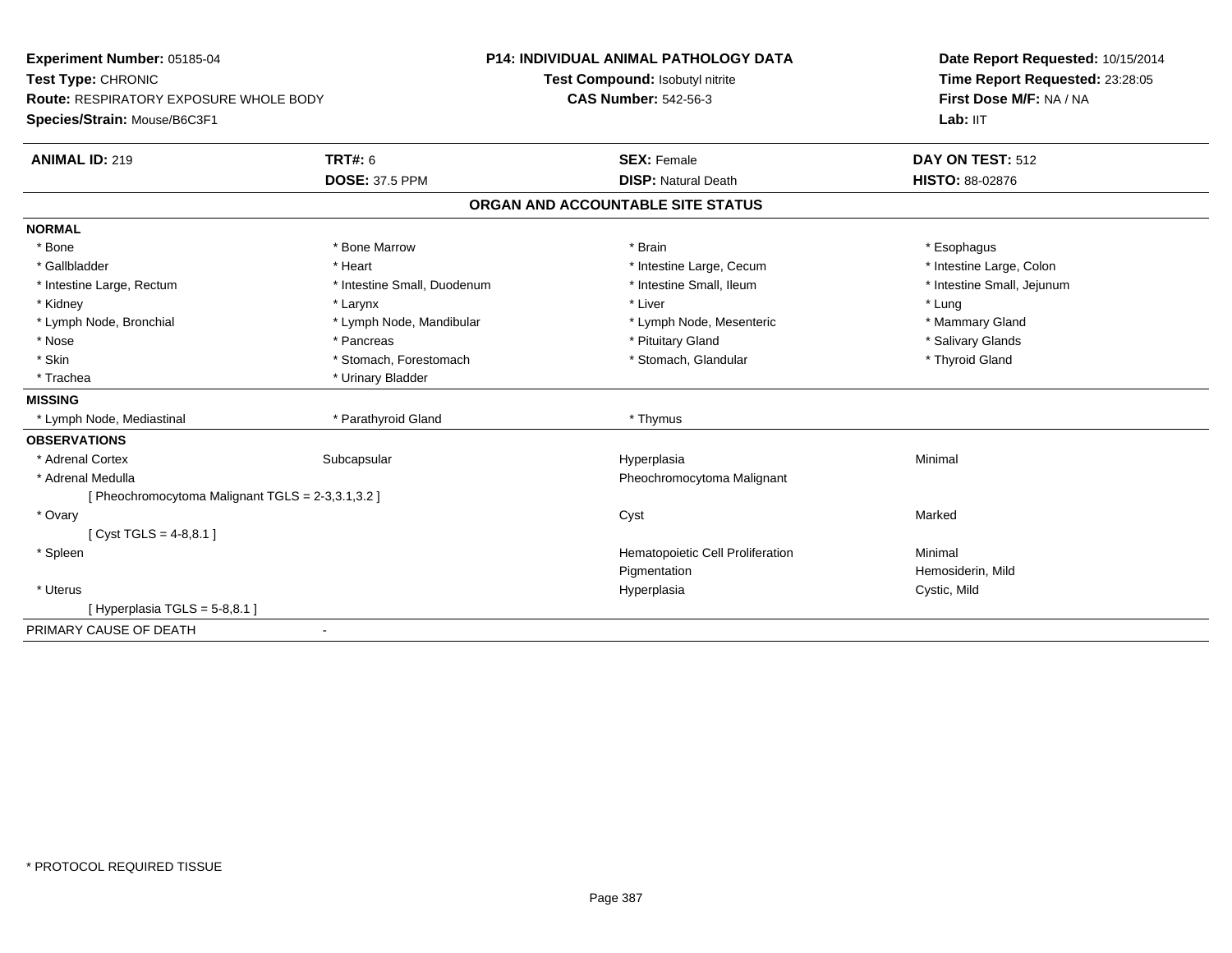| Experiment Number: 05185-04            |                           | <b>P14: INDIVIDUAL ANIMAL PATHOLOGY DATA</b> | Date Report Requested: 10/15/2014 |
|----------------------------------------|---------------------------|----------------------------------------------|-----------------------------------|
| Test Type: CHRONIC                     |                           | Test Compound: Isobutyl nitrite              | Time Report Requested: 23:28:05   |
| Route: RESPIRATORY EXPOSURE WHOLE BODY |                           | <b>CAS Number: 542-56-3</b>                  | First Dose M/F: NA / NA           |
| Species/Strain: Mouse/B6C3F1           |                           |                                              | Lab: IIT                          |
| <b>ANIMAL ID: 220</b>                  | <b>TRT#: 6</b>            | <b>SEX: Female</b>                           | DAY ON TEST: 729                  |
|                                        | <b>DOSE: 37.5 PPM</b>     | <b>DISP: Terminal Sacrifice</b>              | HISTO: 88-02877                   |
|                                        |                           | ORGAN AND ACCOUNTABLE SITE STATUS            |                                   |
| <b>NORMAL</b>                          |                           |                                              |                                   |
| * Adrenal Medulla                      | * Bone                    | * Bone Marrow                                | * Brain                           |
| * Esophagus                            | * Gallbladder             | * Heart                                      | * Intestine Large, Cecum          |
| * Intestine Large, Colon               | * Intestine Large, Rectum | * Intestine Small, Duodenum                  | * Intestine Small, Ileum          |
| * Intestine Small, Jejunum             | * Larynx                  | * Lymph Node, Mandibular                     | * Lymph Node, Mediastinal         |
| * Lymph Node, Mesenteric               | * Mammary Gland           | * Ovary                                      | * Pancreas                        |
| * Parathyroid Gland                    | * Pituitary Gland         | * Skin                                       | * Stomach, Forestomach            |
| * Stomach, Glandular                   | * Thymus                  | * Thyroid Gland                              | * Trachea                         |
| <b>MISSING</b>                         |                           |                                              |                                   |
| * Lymph Node, Bronchial                |                           |                                              |                                   |
| <b>OBSERVATIONS</b>                    |                           |                                              |                                   |
| * Adrenal Cortex                       | Subcapsular               | Hyperplasia                                  | Mild                              |
| * Kidney                               |                           | <b>Infiltration Cellular</b>                 | Lymphocyte, Minimal               |
| * Liver                                |                           | Histiocytic Sarcoma                          |                                   |
| [Histiocytic Sarcoma TGLS = 1-11]      |                           |                                              |                                   |
| * Lung                                 |                           | Inflammation                                 | Chronic Active, Minimal           |
| * Nose                                 | <b>Respirat Epith</b>     | Degeneration                                 | Hyaline, Minimal                  |
| * Salivary Glands                      |                           | Inflammation                                 | Chronic, Minimal                  |
| * Spleen                               |                           | Hematopoietic Cell Proliferation             | Mild                              |
|                                        |                           | Pigmentation                                 | Hemosiderin, Minimal              |
| * Urinary Bladder                      |                           | <b>Infiltration Cellular</b>                 | Lymphocyte, Minimal               |
| * Uterus                               |                           | Deciduoma Nos                                |                                   |
|                                        |                           | Histiocytic Sarcoma                          |                                   |
|                                        |                           | Hyperplasia                                  | Cystic, Mild                      |
|                                        |                           | Polyp Stromal                                |                                   |
| [Histiocytic Sarcoma TGLS = 2-8]       |                           |                                              |                                   |
|                                        |                           |                                              |                                   |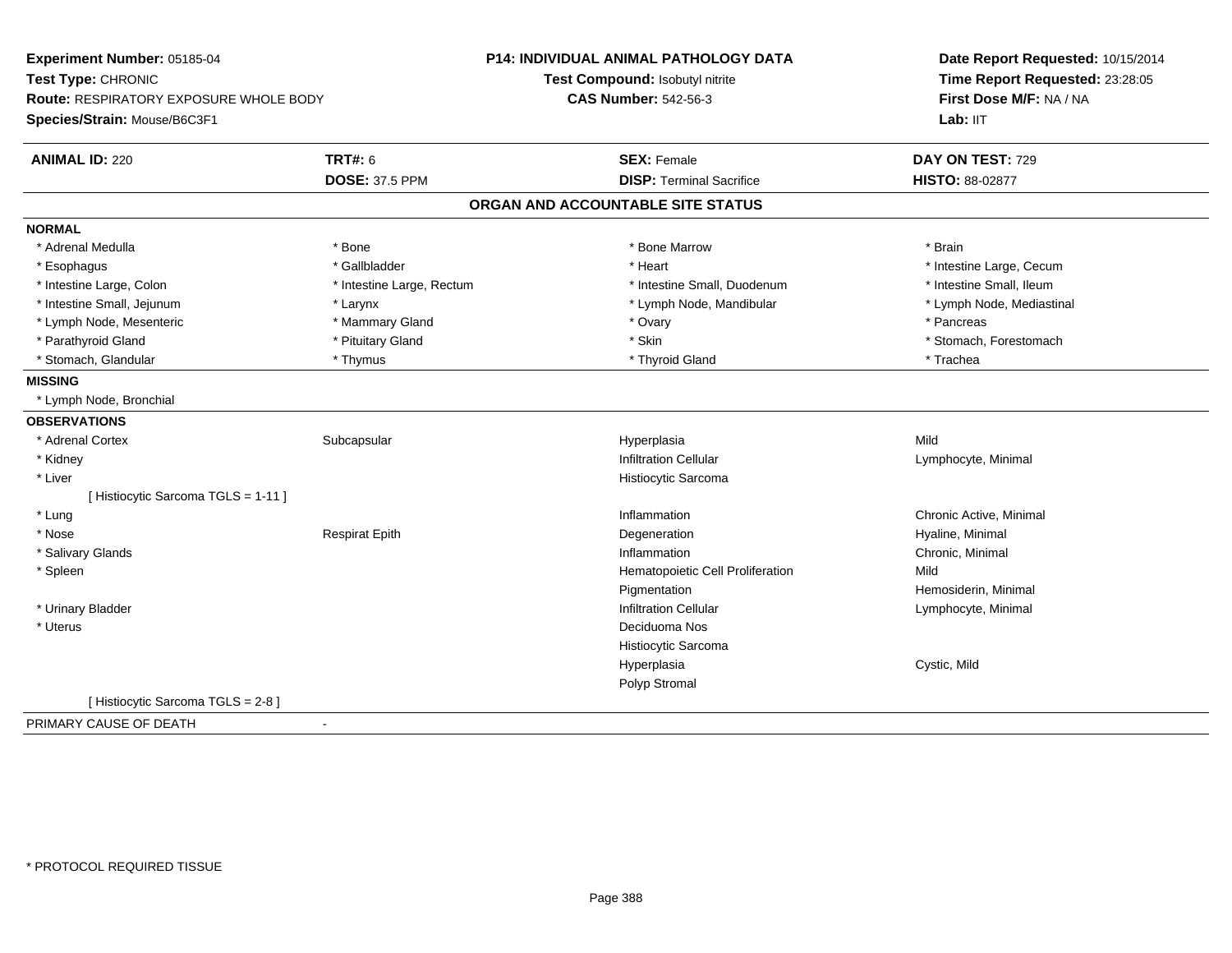| Experiment Number: 05185-04<br>Test Type: CHRONIC<br><b>Route: RESPIRATORY EXPOSURE WHOLE BODY</b> |                             | <b>P14: INDIVIDUAL ANIMAL PATHOLOGY DATA</b> | Date Report Requested: 10/15/2014<br>Time Report Requested: 23:28:05 |
|----------------------------------------------------------------------------------------------------|-----------------------------|----------------------------------------------|----------------------------------------------------------------------|
|                                                                                                    |                             | Test Compound: Isobutyl nitrite              |                                                                      |
|                                                                                                    |                             | <b>CAS Number: 542-56-3</b>                  | First Dose M/F: NA / NA                                              |
| Species/Strain: Mouse/B6C3F1                                                                       |                             |                                              | Lab: IIT                                                             |
| <b>ANIMAL ID: 221</b>                                                                              | <b>TRT#: 6</b>              | <b>SEX: Female</b>                           | DAY ON TEST: 730                                                     |
|                                                                                                    | <b>DOSE: 37.5 PPM</b>       | <b>DISP: Terminal Sacrifice</b>              | HISTO: 88-02878                                                      |
|                                                                                                    |                             | ORGAN AND ACCOUNTABLE SITE STATUS            |                                                                      |
| <b>NORMAL</b>                                                                                      |                             |                                              |                                                                      |
| * Adrenal Medulla                                                                                  | * Bone                      | * Bone Marrow                                | * Esophagus                                                          |
| * Gallbladder                                                                                      | * Heart                     | * Intestine Large, Cecum                     | * Intestine Large, Colon                                             |
| * Intestine Large, Rectum                                                                          | * Intestine Small, Duodenum | * Intestine Small, Ileum                     | * Intestine Small, Jejunum                                           |
| * Kidney                                                                                           | * Larynx                    | * Liver                                      | * Lymph Node, Bronchial                                              |
| * Lymph Node, Mandibular                                                                           | * Lymph Node, Mediastinal   | * Lymph Node, Mesenteric                     | * Mammary Gland                                                      |
| * Nose                                                                                             | * Ovary                     | * Pancreas                                   | * Skin                                                               |
| * Stomach, Forestomach                                                                             | * Stomach, Glandular        | * Trachea                                    |                                                                      |
| <b>MISSING</b>                                                                                     |                             |                                              |                                                                      |
| * Parathyroid Gland                                                                                |                             |                                              |                                                                      |
| <b>OBSERVATIONS</b>                                                                                |                             |                                              |                                                                      |
| * Adrenal Cortex                                                                                   | Subcapsular                 | Hyperplasia                                  | Mild                                                                 |
| * Brain                                                                                            |                             | Mineralization                               | Mild                                                                 |
| * Lung                                                                                             |                             | Alveolar/Bronchiolar Adenoma                 |                                                                      |
| [ Alveolar/Bronchiolar Adenoma TGLS = 2-12 ]                                                       |                             |                                              |                                                                      |
| * Pituitary Gland                                                                                  | <b>Pars Distalis</b>        | Adenoma                                      |                                                                      |
| [Adenoma TGLS = $4-3$ ]                                                                            |                             |                                              |                                                                      |
| * Salivary Glands                                                                                  |                             | Inflammation                                 | Chronic, Mild                                                        |
| * Spleen                                                                                           |                             | Hematopoietic Cell Proliferation             | Moderate                                                             |
|                                                                                                    |                             | Pigmentation                                 | Hemosiderin, Minimal                                                 |
| * Thymus                                                                                           |                             | Hyperplasia                                  | Lymphoid, Mild                                                       |
| * Thyroid Gland                                                                                    | Follicle                    | Cyst                                         | Mild                                                                 |
| * Urinary Bladder                                                                                  |                             | <b>Infiltration Cellular</b>                 | Lymphocyte, Minimal                                                  |
| * Uterus                                                                                           |                             | Hyperplasia                                  | Cystic, Minimal                                                      |
| PRIMARY CAUSE OF DEATH                                                                             | $\blacksquare$              |                                              |                                                                      |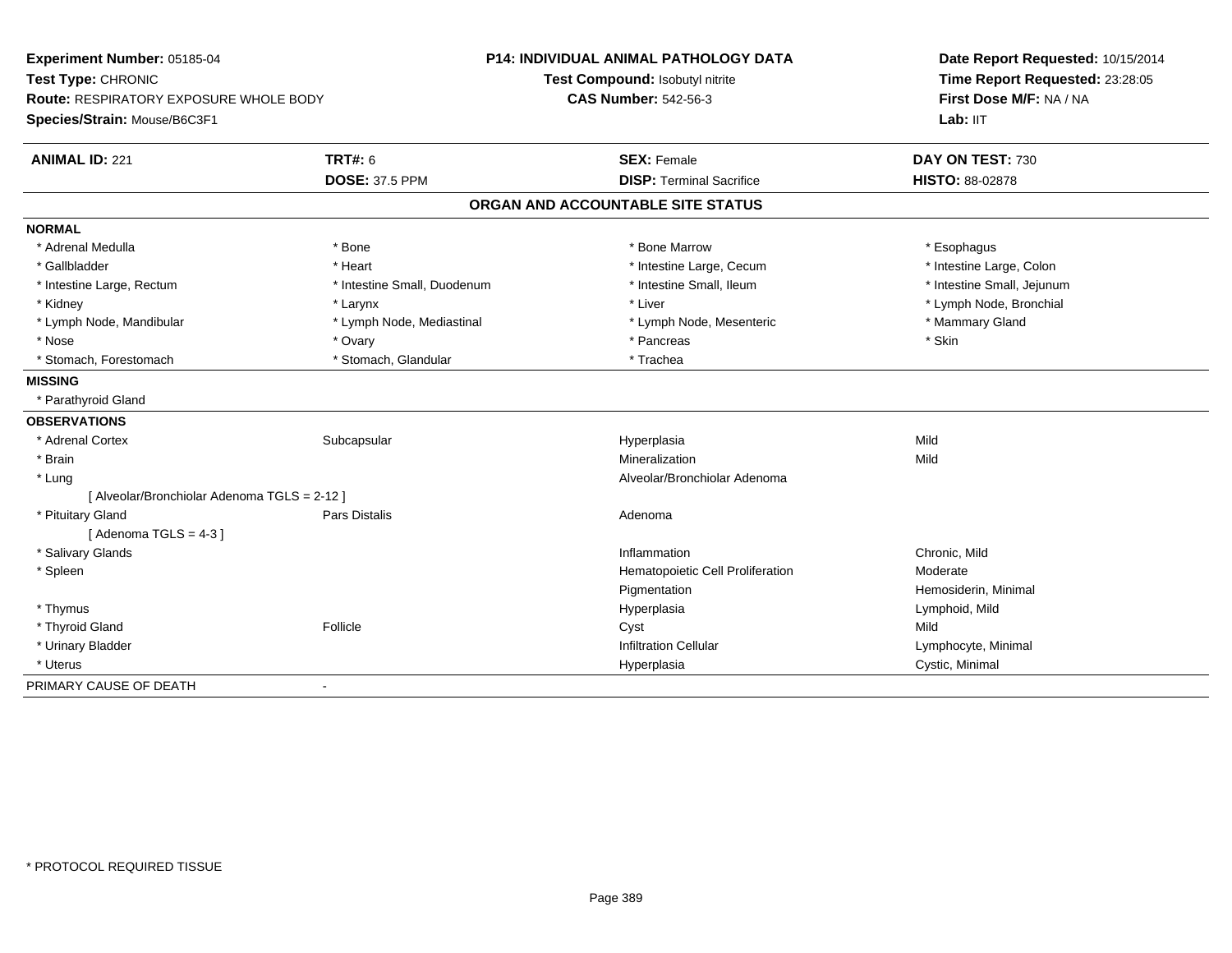| Time Report Requested: 23:28:05<br>Test Type: CHRONIC<br><b>Test Compound: Isobutyl nitrite</b><br><b>CAS Number: 542-56-3</b><br>First Dose M/F: NA / NA<br><b>Route: RESPIRATORY EXPOSURE WHOLE BODY</b><br>Species/Strain: Mouse/B6C3F1<br>Lab: IIT<br><b>TRT#: 6</b><br><b>ANIMAL ID: 222</b><br><b>SEX: Female</b><br>DAY ON TEST: 730<br><b>DISP: Terminal Sacrifice</b><br><b>DOSE: 37.5 PPM</b><br>HISTO: 88-02879<br>ORGAN AND ACCOUNTABLE SITE STATUS<br><b>NORMAL</b><br>* Adrenal Cortex<br>* Adrenal Medulla<br>* Brain<br>* Bone<br>* Gallbladder<br>* Intestine Large, Cecum<br>* Intestine Large, Colon<br>* Esophagus<br>* Intestine Small, Duodenum<br>* Intestine Small, Ileum<br>* Intestine Small, Jejunum<br>* Intestine Large, Rectum<br>* Mammary Gland<br>* Pancreas<br>* Skin<br>* Larynx<br>* Stomach, Forestomach<br>* Stomach, Glandular<br>* Thyroid Gland<br>* Trachea<br><b>MISSING</b><br>* Parathyroid Gland<br>* Lymph Node, Bronchial<br><b>OBSERVATIONS</b><br>* Bone Marrow<br>Lymphoma Malignant Mixed<br>* Heart<br>Chronic, Marked<br>Artery<br>Inflammation<br>* Kidney<br><b>Infiltration Cellular</b><br>Lymphocyte, Mild<br>* Liver<br>Hepatocellular Adenoma<br>Inflammation<br>Chronic, Minimal<br>[ Hepatocellular Adenoma TGLS = 4-12 ]<br>* Lung<br>Lymphoma Malignant Mixed<br>* Lymph Node, Mandibular<br>Lymphoma Malignant Mixed<br>[ Lymphoma Malignant Mixed TGLS = 7-3,2,2.1,6-7 ]<br>Lymphoma Malignant Mixed<br>* Lymph Node, Mediastinal<br>[ Lymphoma Malignant Mixed TGLS = 7-3,2,2.1,6-7 ]<br>* Lymph Node, Mesenteric<br>Lymphoma Malignant Mixed<br>[ Lymphoma Malignant Mixed TGLS = 7-3,2,2.1,6-7 ]<br>$*$ Nose<br>Degeneration<br>Hyaline, Minimal<br><b>Respirat Epith</b><br>* Ovary<br>Lymphoma Malignant Mixed<br>* Pituitary Gland<br><b>Pars Distalis</b><br>Hyperplasia<br>Mild<br>* Salivary Glands<br>Lymphoma Malignant Mixed<br>* Spleen<br>Lymphoma Malignant Mixed<br>Hemosiderin, Minimal<br>Pigmentation<br>[ Lymphoma Malignant Mixed TGLS = 3-5 ]<br>* Thymus<br>Lymphoma Malignant Mixed<br>* Urinary Bladder<br><b>Infiltration Cellular</b><br>Lymphocyte, Mild | Experiment Number: 05185-04 | <b>P14: INDIVIDUAL ANIMAL PATHOLOGY DATA</b> | Date Report Requested: 10/15/2014 |
|---------------------------------------------------------------------------------------------------------------------------------------------------------------------------------------------------------------------------------------------------------------------------------------------------------------------------------------------------------------------------------------------------------------------------------------------------------------------------------------------------------------------------------------------------------------------------------------------------------------------------------------------------------------------------------------------------------------------------------------------------------------------------------------------------------------------------------------------------------------------------------------------------------------------------------------------------------------------------------------------------------------------------------------------------------------------------------------------------------------------------------------------------------------------------------------------------------------------------------------------------------------------------------------------------------------------------------------------------------------------------------------------------------------------------------------------------------------------------------------------------------------------------------------------------------------------------------------------------------------------------------------------------------------------------------------------------------------------------------------------------------------------------------------------------------------------------------------------------------------------------------------------------------------------------------------------------------------------------------------------------------------------------------------------------------------------------------------------------------------------------------------------------------|-----------------------------|----------------------------------------------|-----------------------------------|
|                                                                                                                                                                                                                                                                                                                                                                                                                                                                                                                                                                                                                                                                                                                                                                                                                                                                                                                                                                                                                                                                                                                                                                                                                                                                                                                                                                                                                                                                                                                                                                                                                                                                                                                                                                                                                                                                                                                                                                                                                                                                                                                                                         |                             |                                              |                                   |
|                                                                                                                                                                                                                                                                                                                                                                                                                                                                                                                                                                                                                                                                                                                                                                                                                                                                                                                                                                                                                                                                                                                                                                                                                                                                                                                                                                                                                                                                                                                                                                                                                                                                                                                                                                                                                                                                                                                                                                                                                                                                                                                                                         |                             |                                              |                                   |
|                                                                                                                                                                                                                                                                                                                                                                                                                                                                                                                                                                                                                                                                                                                                                                                                                                                                                                                                                                                                                                                                                                                                                                                                                                                                                                                                                                                                                                                                                                                                                                                                                                                                                                                                                                                                                                                                                                                                                                                                                                                                                                                                                         |                             |                                              |                                   |
|                                                                                                                                                                                                                                                                                                                                                                                                                                                                                                                                                                                                                                                                                                                                                                                                                                                                                                                                                                                                                                                                                                                                                                                                                                                                                                                                                                                                                                                                                                                                                                                                                                                                                                                                                                                                                                                                                                                                                                                                                                                                                                                                                         |                             |                                              |                                   |
|                                                                                                                                                                                                                                                                                                                                                                                                                                                                                                                                                                                                                                                                                                                                                                                                                                                                                                                                                                                                                                                                                                                                                                                                                                                                                                                                                                                                                                                                                                                                                                                                                                                                                                                                                                                                                                                                                                                                                                                                                                                                                                                                                         |                             |                                              |                                   |
|                                                                                                                                                                                                                                                                                                                                                                                                                                                                                                                                                                                                                                                                                                                                                                                                                                                                                                                                                                                                                                                                                                                                                                                                                                                                                                                                                                                                                                                                                                                                                                                                                                                                                                                                                                                                                                                                                                                                                                                                                                                                                                                                                         |                             |                                              |                                   |
|                                                                                                                                                                                                                                                                                                                                                                                                                                                                                                                                                                                                                                                                                                                                                                                                                                                                                                                                                                                                                                                                                                                                                                                                                                                                                                                                                                                                                                                                                                                                                                                                                                                                                                                                                                                                                                                                                                                                                                                                                                                                                                                                                         |                             |                                              |                                   |
|                                                                                                                                                                                                                                                                                                                                                                                                                                                                                                                                                                                                                                                                                                                                                                                                                                                                                                                                                                                                                                                                                                                                                                                                                                                                                                                                                                                                                                                                                                                                                                                                                                                                                                                                                                                                                                                                                                                                                                                                                                                                                                                                                         |                             |                                              |                                   |
|                                                                                                                                                                                                                                                                                                                                                                                                                                                                                                                                                                                                                                                                                                                                                                                                                                                                                                                                                                                                                                                                                                                                                                                                                                                                                                                                                                                                                                                                                                                                                                                                                                                                                                                                                                                                                                                                                                                                                                                                                                                                                                                                                         |                             |                                              |                                   |
|                                                                                                                                                                                                                                                                                                                                                                                                                                                                                                                                                                                                                                                                                                                                                                                                                                                                                                                                                                                                                                                                                                                                                                                                                                                                                                                                                                                                                                                                                                                                                                                                                                                                                                                                                                                                                                                                                                                                                                                                                                                                                                                                                         |                             |                                              |                                   |
|                                                                                                                                                                                                                                                                                                                                                                                                                                                                                                                                                                                                                                                                                                                                                                                                                                                                                                                                                                                                                                                                                                                                                                                                                                                                                                                                                                                                                                                                                                                                                                                                                                                                                                                                                                                                                                                                                                                                                                                                                                                                                                                                                         |                             |                                              |                                   |
|                                                                                                                                                                                                                                                                                                                                                                                                                                                                                                                                                                                                                                                                                                                                                                                                                                                                                                                                                                                                                                                                                                                                                                                                                                                                                                                                                                                                                                                                                                                                                                                                                                                                                                                                                                                                                                                                                                                                                                                                                                                                                                                                                         |                             |                                              |                                   |
|                                                                                                                                                                                                                                                                                                                                                                                                                                                                                                                                                                                                                                                                                                                                                                                                                                                                                                                                                                                                                                                                                                                                                                                                                                                                                                                                                                                                                                                                                                                                                                                                                                                                                                                                                                                                                                                                                                                                                                                                                                                                                                                                                         |                             |                                              |                                   |
|                                                                                                                                                                                                                                                                                                                                                                                                                                                                                                                                                                                                                                                                                                                                                                                                                                                                                                                                                                                                                                                                                                                                                                                                                                                                                                                                                                                                                                                                                                                                                                                                                                                                                                                                                                                                                                                                                                                                                                                                                                                                                                                                                         |                             |                                              |                                   |
|                                                                                                                                                                                                                                                                                                                                                                                                                                                                                                                                                                                                                                                                                                                                                                                                                                                                                                                                                                                                                                                                                                                                                                                                                                                                                                                                                                                                                                                                                                                                                                                                                                                                                                                                                                                                                                                                                                                                                                                                                                                                                                                                                         |                             |                                              |                                   |
|                                                                                                                                                                                                                                                                                                                                                                                                                                                                                                                                                                                                                                                                                                                                                                                                                                                                                                                                                                                                                                                                                                                                                                                                                                                                                                                                                                                                                                                                                                                                                                                                                                                                                                                                                                                                                                                                                                                                                                                                                                                                                                                                                         |                             |                                              |                                   |
|                                                                                                                                                                                                                                                                                                                                                                                                                                                                                                                                                                                                                                                                                                                                                                                                                                                                                                                                                                                                                                                                                                                                                                                                                                                                                                                                                                                                                                                                                                                                                                                                                                                                                                                                                                                                                                                                                                                                                                                                                                                                                                                                                         |                             |                                              |                                   |
|                                                                                                                                                                                                                                                                                                                                                                                                                                                                                                                                                                                                                                                                                                                                                                                                                                                                                                                                                                                                                                                                                                                                                                                                                                                                                                                                                                                                                                                                                                                                                                                                                                                                                                                                                                                                                                                                                                                                                                                                                                                                                                                                                         |                             |                                              |                                   |
|                                                                                                                                                                                                                                                                                                                                                                                                                                                                                                                                                                                                                                                                                                                                                                                                                                                                                                                                                                                                                                                                                                                                                                                                                                                                                                                                                                                                                                                                                                                                                                                                                                                                                                                                                                                                                                                                                                                                                                                                                                                                                                                                                         |                             |                                              |                                   |
|                                                                                                                                                                                                                                                                                                                                                                                                                                                                                                                                                                                                                                                                                                                                                                                                                                                                                                                                                                                                                                                                                                                                                                                                                                                                                                                                                                                                                                                                                                                                                                                                                                                                                                                                                                                                                                                                                                                                                                                                                                                                                                                                                         |                             |                                              |                                   |
|                                                                                                                                                                                                                                                                                                                                                                                                                                                                                                                                                                                                                                                                                                                                                                                                                                                                                                                                                                                                                                                                                                                                                                                                                                                                                                                                                                                                                                                                                                                                                                                                                                                                                                                                                                                                                                                                                                                                                                                                                                                                                                                                                         |                             |                                              |                                   |
|                                                                                                                                                                                                                                                                                                                                                                                                                                                                                                                                                                                                                                                                                                                                                                                                                                                                                                                                                                                                                                                                                                                                                                                                                                                                                                                                                                                                                                                                                                                                                                                                                                                                                                                                                                                                                                                                                                                                                                                                                                                                                                                                                         |                             |                                              |                                   |
|                                                                                                                                                                                                                                                                                                                                                                                                                                                                                                                                                                                                                                                                                                                                                                                                                                                                                                                                                                                                                                                                                                                                                                                                                                                                                                                                                                                                                                                                                                                                                                                                                                                                                                                                                                                                                                                                                                                                                                                                                                                                                                                                                         |                             |                                              |                                   |
|                                                                                                                                                                                                                                                                                                                                                                                                                                                                                                                                                                                                                                                                                                                                                                                                                                                                                                                                                                                                                                                                                                                                                                                                                                                                                                                                                                                                                                                                                                                                                                                                                                                                                                                                                                                                                                                                                                                                                                                                                                                                                                                                                         |                             |                                              |                                   |
|                                                                                                                                                                                                                                                                                                                                                                                                                                                                                                                                                                                                                                                                                                                                                                                                                                                                                                                                                                                                                                                                                                                                                                                                                                                                                                                                                                                                                                                                                                                                                                                                                                                                                                                                                                                                                                                                                                                                                                                                                                                                                                                                                         |                             |                                              |                                   |
|                                                                                                                                                                                                                                                                                                                                                                                                                                                                                                                                                                                                                                                                                                                                                                                                                                                                                                                                                                                                                                                                                                                                                                                                                                                                                                                                                                                                                                                                                                                                                                                                                                                                                                                                                                                                                                                                                                                                                                                                                                                                                                                                                         |                             |                                              |                                   |
|                                                                                                                                                                                                                                                                                                                                                                                                                                                                                                                                                                                                                                                                                                                                                                                                                                                                                                                                                                                                                                                                                                                                                                                                                                                                                                                                                                                                                                                                                                                                                                                                                                                                                                                                                                                                                                                                                                                                                                                                                                                                                                                                                         |                             |                                              |                                   |
|                                                                                                                                                                                                                                                                                                                                                                                                                                                                                                                                                                                                                                                                                                                                                                                                                                                                                                                                                                                                                                                                                                                                                                                                                                                                                                                                                                                                                                                                                                                                                                                                                                                                                                                                                                                                                                                                                                                                                                                                                                                                                                                                                         |                             |                                              |                                   |
|                                                                                                                                                                                                                                                                                                                                                                                                                                                                                                                                                                                                                                                                                                                                                                                                                                                                                                                                                                                                                                                                                                                                                                                                                                                                                                                                                                                                                                                                                                                                                                                                                                                                                                                                                                                                                                                                                                                                                                                                                                                                                                                                                         |                             |                                              |                                   |
|                                                                                                                                                                                                                                                                                                                                                                                                                                                                                                                                                                                                                                                                                                                                                                                                                                                                                                                                                                                                                                                                                                                                                                                                                                                                                                                                                                                                                                                                                                                                                                                                                                                                                                                                                                                                                                                                                                                                                                                                                                                                                                                                                         |                             |                                              |                                   |
|                                                                                                                                                                                                                                                                                                                                                                                                                                                                                                                                                                                                                                                                                                                                                                                                                                                                                                                                                                                                                                                                                                                                                                                                                                                                                                                                                                                                                                                                                                                                                                                                                                                                                                                                                                                                                                                                                                                                                                                                                                                                                                                                                         |                             |                                              |                                   |
|                                                                                                                                                                                                                                                                                                                                                                                                                                                                                                                                                                                                                                                                                                                                                                                                                                                                                                                                                                                                                                                                                                                                                                                                                                                                                                                                                                                                                                                                                                                                                                                                                                                                                                                                                                                                                                                                                                                                                                                                                                                                                                                                                         |                             |                                              |                                   |
|                                                                                                                                                                                                                                                                                                                                                                                                                                                                                                                                                                                                                                                                                                                                                                                                                                                                                                                                                                                                                                                                                                                                                                                                                                                                                                                                                                                                                                                                                                                                                                                                                                                                                                                                                                                                                                                                                                                                                                                                                                                                                                                                                         |                             |                                              |                                   |
|                                                                                                                                                                                                                                                                                                                                                                                                                                                                                                                                                                                                                                                                                                                                                                                                                                                                                                                                                                                                                                                                                                                                                                                                                                                                                                                                                                                                                                                                                                                                                                                                                                                                                                                                                                                                                                                                                                                                                                                                                                                                                                                                                         |                             |                                              |                                   |
|                                                                                                                                                                                                                                                                                                                                                                                                                                                                                                                                                                                                                                                                                                                                                                                                                                                                                                                                                                                                                                                                                                                                                                                                                                                                                                                                                                                                                                                                                                                                                                                                                                                                                                                                                                                                                                                                                                                                                                                                                                                                                                                                                         |                             |                                              |                                   |
|                                                                                                                                                                                                                                                                                                                                                                                                                                                                                                                                                                                                                                                                                                                                                                                                                                                                                                                                                                                                                                                                                                                                                                                                                                                                                                                                                                                                                                                                                                                                                                                                                                                                                                                                                                                                                                                                                                                                                                                                                                                                                                                                                         |                             |                                              |                                   |
|                                                                                                                                                                                                                                                                                                                                                                                                                                                                                                                                                                                                                                                                                                                                                                                                                                                                                                                                                                                                                                                                                                                                                                                                                                                                                                                                                                                                                                                                                                                                                                                                                                                                                                                                                                                                                                                                                                                                                                                                                                                                                                                                                         |                             |                                              |                                   |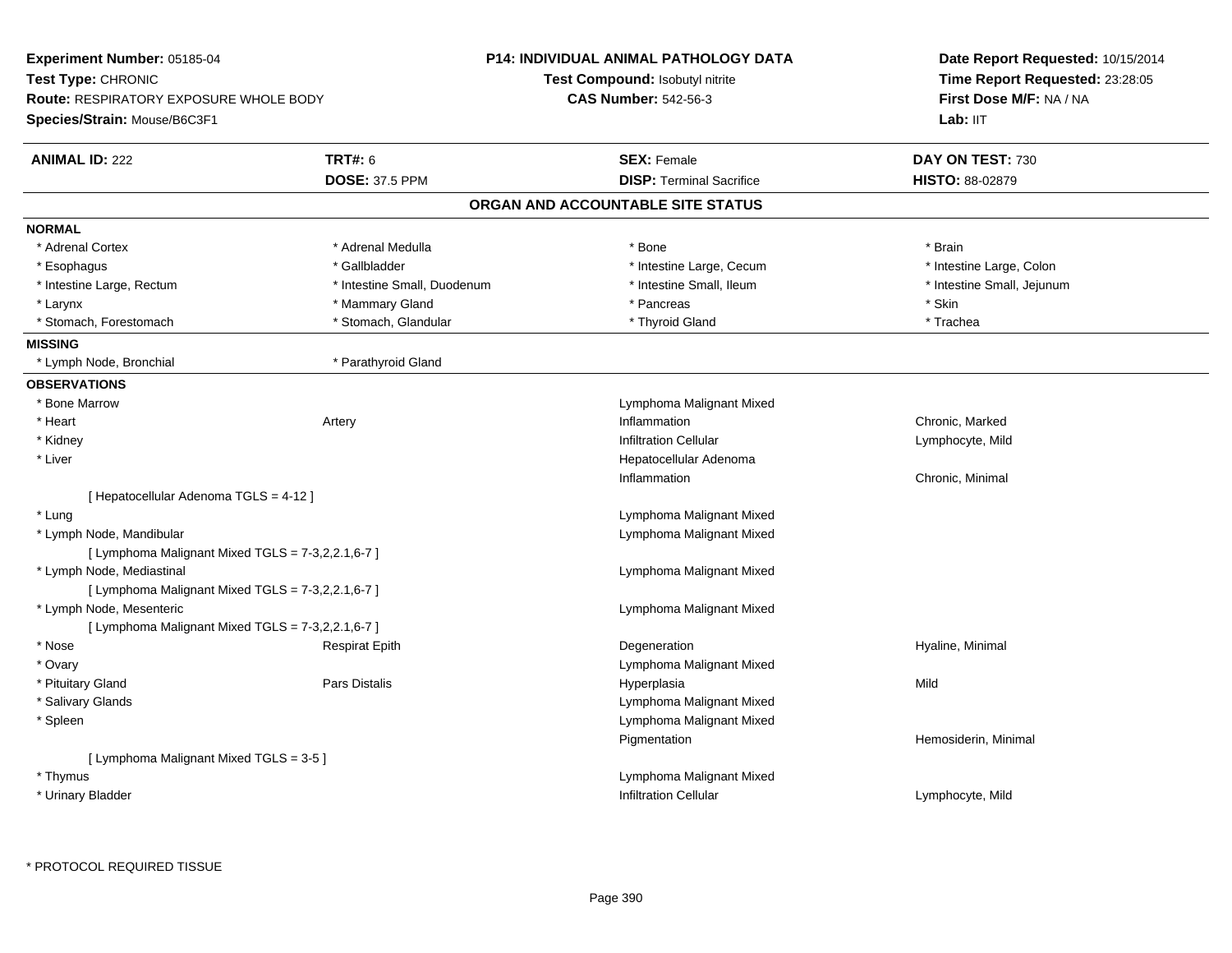| <b>Experiment Number: 05185-04</b><br><b>Test Type: CHRONIC</b><br><b>Route: RESPIRATORY EXPOSURE WHOLE BODY</b><br>Species/Strain: Mouse/B6C3F1<br>TRT#: 6<br><b>ANIMAL ID: 222</b><br><b>DOSE: 37.5 PPM</b> |  | <b>P14: INDIVIDUAL ANIMAL PATHOLOGY DATA</b><br>Test Compound: Isobutyl nitrite<br><b>CAS Number: 542-56-3</b> | Date Report Requested: 10/15/2014<br>Time Report Requested: 23:28:05<br>First Dose M/F: NA / NA<br>Lab: IIT |  |
|---------------------------------------------------------------------------------------------------------------------------------------------------------------------------------------------------------------|--|----------------------------------------------------------------------------------------------------------------|-------------------------------------------------------------------------------------------------------------|--|
|                                                                                                                                                                                                               |  | <b>SEX:</b> Female<br><b>DISP: Terminal Sacrifice</b>                                                          | DAY ON TEST: 730<br><b>HISTO: 88-02879</b>                                                                  |  |
|                                                                                                                                                                                                               |  | ORGAN AND ACCOUNTABLE SITE STATUS                                                                              |                                                                                                             |  |
| * Uterus<br>[Hyperplasia TGLS = $2-8$ ]                                                                                                                                                                       |  | Hyperplasia                                                                                                    | Cystic, Mild                                                                                                |  |
| PRIMARY CAUSE OF DEATH                                                                                                                                                                                        |  |                                                                                                                |                                                                                                             |  |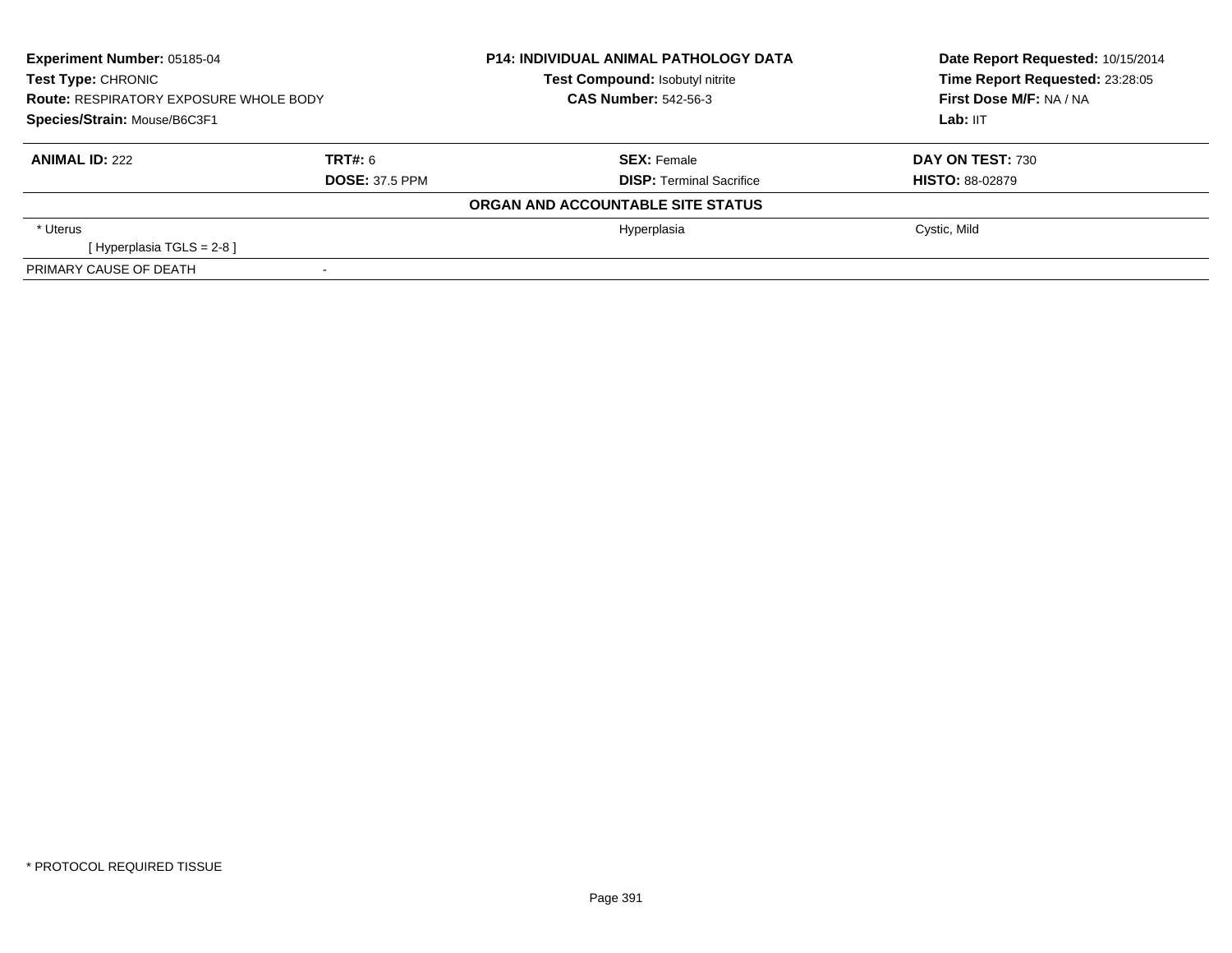| Experiment Number: 05185-04<br>Test Type: CHRONIC<br>Route: RESPIRATORY EXPOSURE WHOLE BODY<br>Species/Strain: Mouse/B6C3F1 |                                         | <b>P14: INDIVIDUAL ANIMAL PATHOLOGY DATA</b><br>Test Compound: Isobutyl nitrite<br><b>CAS Number: 542-56-3</b> | Date Report Requested: 10/15/2014<br>Time Report Requested: 23:28:05<br>First Dose M/F: NA / NA<br>Lab: IIT |
|-----------------------------------------------------------------------------------------------------------------------------|-----------------------------------------|----------------------------------------------------------------------------------------------------------------|-------------------------------------------------------------------------------------------------------------|
| <b>ANIMAL ID: 223</b>                                                                                                       | <b>TRT#: 6</b><br><b>DOSE: 37.5 PPM</b> | <b>SEX: Female</b><br><b>DISP: Terminal Sacrifice</b>                                                          | DAY ON TEST: 730<br><b>HISTO: 88-02880</b>                                                                  |
|                                                                                                                             |                                         | ORGAN AND ACCOUNTABLE SITE STATUS                                                                              |                                                                                                             |
|                                                                                                                             |                                         |                                                                                                                |                                                                                                             |
| <b>NORMAL</b>                                                                                                               |                                         |                                                                                                                |                                                                                                             |
| * Adrenal Medulla                                                                                                           | * Bone Marrow                           | * Brain                                                                                                        | * Esophagus                                                                                                 |
| * Gallbladder                                                                                                               | * Heart                                 | * Intestine Large, Cecum                                                                                       | * Intestine Large, Colon                                                                                    |
| * Intestine Large, Rectum                                                                                                   | * Intestine Small, Duodenum             | * Intestine Small, Ileum                                                                                       | * Intestine Small, Jejunum                                                                                  |
| * Liver                                                                                                                     | * Lymph Node, Bronchial                 | * Lymph Node, Mandibular                                                                                       | * Lymph Node, Mediastinal                                                                                   |
| * Lymph Node, Mesenteric                                                                                                    | * Mammary Gland                         | * Nose                                                                                                         | * Ovary                                                                                                     |
| * Pancreas                                                                                                                  | * Parathyroid Gland                     | * Skin                                                                                                         | * Stomach, Forestomach                                                                                      |
| * Stomach, Glandular                                                                                                        | * Thyroid Gland                         | * Trachea                                                                                                      |                                                                                                             |
| <b>MISSING</b>                                                                                                              |                                         |                                                                                                                |                                                                                                             |
| * Larynx                                                                                                                    |                                         |                                                                                                                |                                                                                                             |
| <b>INSUFFICIENT TISSUE</b>                                                                                                  |                                         |                                                                                                                |                                                                                                             |
| * Pituitary Gland                                                                                                           |                                         |                                                                                                                |                                                                                                             |
| <b>OBSERVATIONS</b>                                                                                                         |                                         |                                                                                                                |                                                                                                             |
| * Adrenal Cortex                                                                                                            | Subcapsular                             | Hyperplasia                                                                                                    | Minimal                                                                                                     |
| * Bone                                                                                                                      |                                         | Dysplasia                                                                                                      | Mild                                                                                                        |
| * Kidney                                                                                                                    |                                         | <b>Infiltration Cellular</b>                                                                                   | Lymphocyte, Minimal                                                                                         |
| * Lung                                                                                                                      |                                         | Alveolar/Bronchiolar Adenoma                                                                                   |                                                                                                             |
|                                                                                                                             |                                         | <b>Infiltration Cellular</b>                                                                                   | Lymphocyte, Minimal                                                                                         |
|                                                                                                                             |                                         | Inflammation                                                                                                   | Chronic Active, Minimal                                                                                     |
| Note: TGL1 NCL, IMCOMPLETELY INFLATED AREA.                                                                                 |                                         |                                                                                                                |                                                                                                             |
| [ Alveolar/Bronchiolar Adenoma TGLS = 2-12 ]                                                                                |                                         |                                                                                                                |                                                                                                             |
| * Salivary Glands                                                                                                           |                                         | Inflammation                                                                                                   | Chronic, Mild                                                                                               |
| * Spleen                                                                                                                    |                                         | Hematopoietic Cell Proliferation                                                                               | Minimal                                                                                                     |
|                                                                                                                             |                                         | Pigmentation                                                                                                   | Hemosiderin, Minimal                                                                                        |
| * Thymus                                                                                                                    |                                         | Hyperplasia                                                                                                    | Lymphoid, Mild                                                                                              |
| * Urinary Bladder                                                                                                           |                                         | <b>Infiltration Cellular</b>                                                                                   | Lymphocyte, Mild                                                                                            |
| * Uterus                                                                                                                    |                                         | Hyperplasia                                                                                                    | Cystic, Mild                                                                                                |
| PRIMARY CAUSE OF DEATH                                                                                                      | $\sim$                                  |                                                                                                                |                                                                                                             |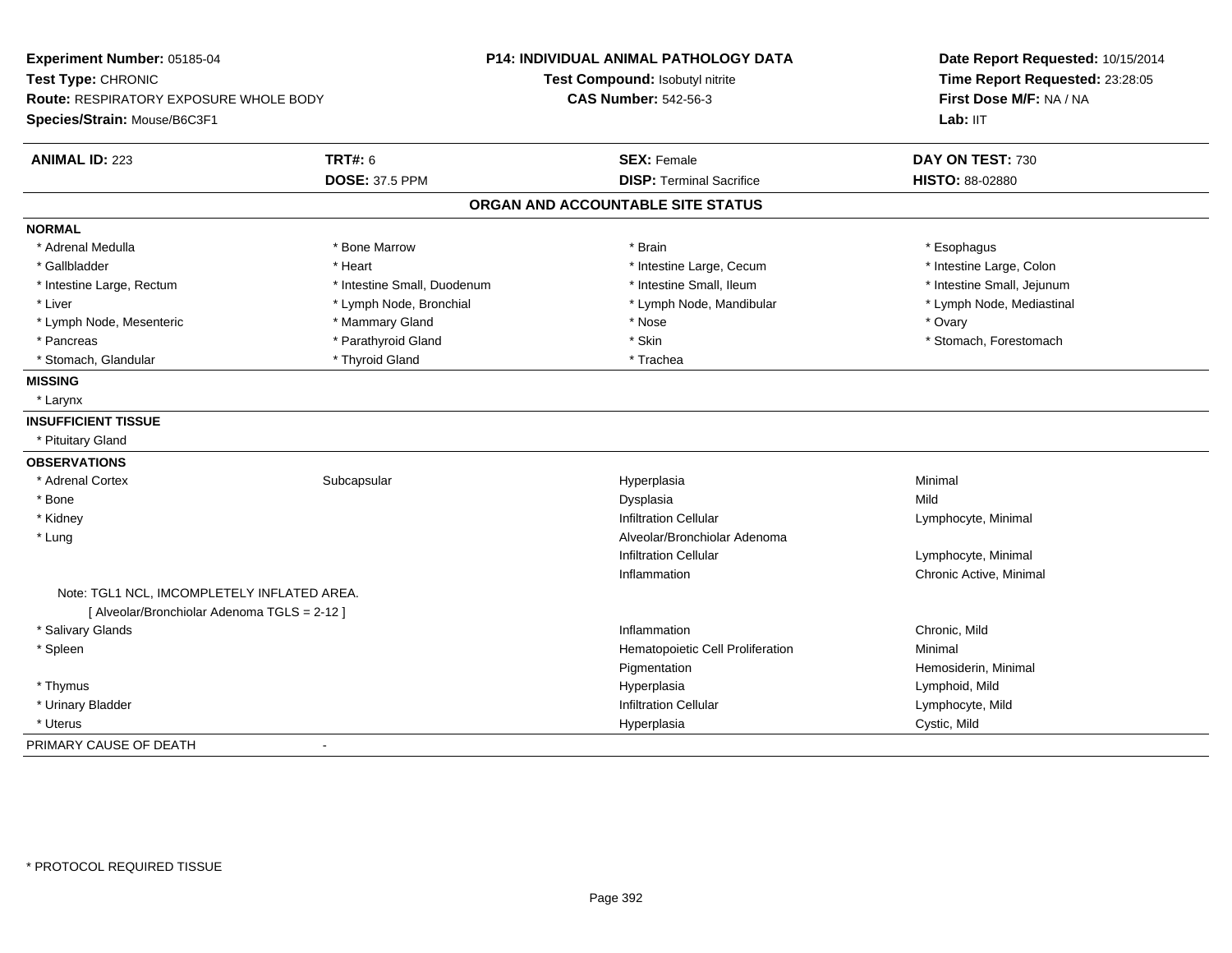| Experiment Number: 05185-04                  |                             | P14: INDIVIDUAL ANIMAL PATHOLOGY DATA | Date Report Requested: 10/15/2014<br>Time Report Requested: 23:28:05<br>First Dose M/F: NA / NA |
|----------------------------------------------|-----------------------------|---------------------------------------|-------------------------------------------------------------------------------------------------|
| Test Type: CHRONIC                           |                             | Test Compound: Isobutyl nitrite       |                                                                                                 |
| Route: RESPIRATORY EXPOSURE WHOLE BODY       |                             | <b>CAS Number: 542-56-3</b>           |                                                                                                 |
| Species/Strain: Mouse/B6C3F1                 |                             |                                       | Lab: IIT                                                                                        |
| <b>ANIMAL ID: 224</b>                        | <b>TRT#: 6</b>              | <b>SEX: Female</b>                    | DAY ON TEST: 731                                                                                |
|                                              | <b>DOSE: 37.5 PPM</b>       | <b>DISP: Terminal Sacrifice</b>       | HISTO: 88-02881                                                                                 |
|                                              |                             | ORGAN AND ACCOUNTABLE SITE STATUS     |                                                                                                 |
| <b>NORMAL</b>                                |                             |                                       |                                                                                                 |
| * Adrenal Medulla                            | * Bone Marrow               | * Brain                               | * Esophagus                                                                                     |
| * Gallbladder                                | * Heart                     | * Intestine Large, Cecum              | * Intestine Large, Colon                                                                        |
| * Intestine Large, Rectum                    | * Intestine Small, Duodenum | * Intestine Small, Ileum              | * Larynx                                                                                        |
| * Lymph Node, Bronchial                      | * Lymph Node, Mediastinal   | * Mammary Gland                       | * Ovary                                                                                         |
| * Pancreas                                   | * Parathyroid Gland         | * Skin                                | * Stomach, Forestomach                                                                          |
| * Stomach, Glandular                         | * Thymus                    | * Thyroid Gland                       | * Trachea                                                                                       |
| <b>OBSERVATIONS</b>                          |                             |                                       |                                                                                                 |
| * Adrenal Cortex                             | Subcapsular                 | Hyperplasia                           | Minimal                                                                                         |
|                                              |                             | Hyperplasia                           | Focal, Mild                                                                                     |
| * Bone                                       |                             | Dysplasia                             | Minimal                                                                                         |
| * Intestine Small, Jejunum                   |                             | Hyperplasia                           | Lymphoid, Moderate                                                                              |
| [Hyperplasia TGLS = 4-15]                    |                             |                                       |                                                                                                 |
| * Kidney                                     |                             | <b>Infiltration Cellular</b>          | Lymphocyte, Minimal                                                                             |
| * Liver                                      |                             | Hepatocellular Adenoma                |                                                                                                 |
|                                              |                             | Inflammation                          | Chronic Active, Mild                                                                            |
| [ Hepatocellular Adenoma TGLS = 3-11 ]       |                             |                                       |                                                                                                 |
| * Lung                                       |                             | Alveolar/Bronchiolar Adenoma          |                                                                                                 |
|                                              |                             | <b>Infiltration Cellular</b>          | Lymphocyte, Minimal                                                                             |
| [ Alveolar/Bronchiolar Adenoma TGLS = 2-14 ] |                             |                                       |                                                                                                 |
| * Lymph Node, Mandibular                     |                             | Hyperplasia                           | Lymphoid, Mild                                                                                  |
| * Lymph Node, Mesenteric                     |                             | Hyperplasia                           | Plasma Cell, Mild                                                                               |
| * Nose                                       | <b>Respirat Epith</b>       | Degeneration                          | Hyaline, Minimal                                                                                |
|                                              | Olfactory Epi               | Metaplasia                            | Minimal                                                                                         |
| * Pituitary Gland                            | Pars Distalis               | Adenoma                               |                                                                                                 |
| [Adenoma TGLS = $5-3$ ]                      |                             |                                       |                                                                                                 |
| * Salivary Glands                            |                             | Inflammation                          | Chronic, Minimal                                                                                |
| * Spleen                                     |                             | Hematopoietic Cell Proliferation      | Minimal                                                                                         |
|                                              |                             | Pigmentation                          | Hemosiderin, Minimal                                                                            |
| * Urinary Bladder                            |                             | <b>Infiltration Cellular</b>          | Lymphocyte, Minimal                                                                             |
| * Uterus                                     |                             | Hyperplasia                           | Cystic, Minimal                                                                                 |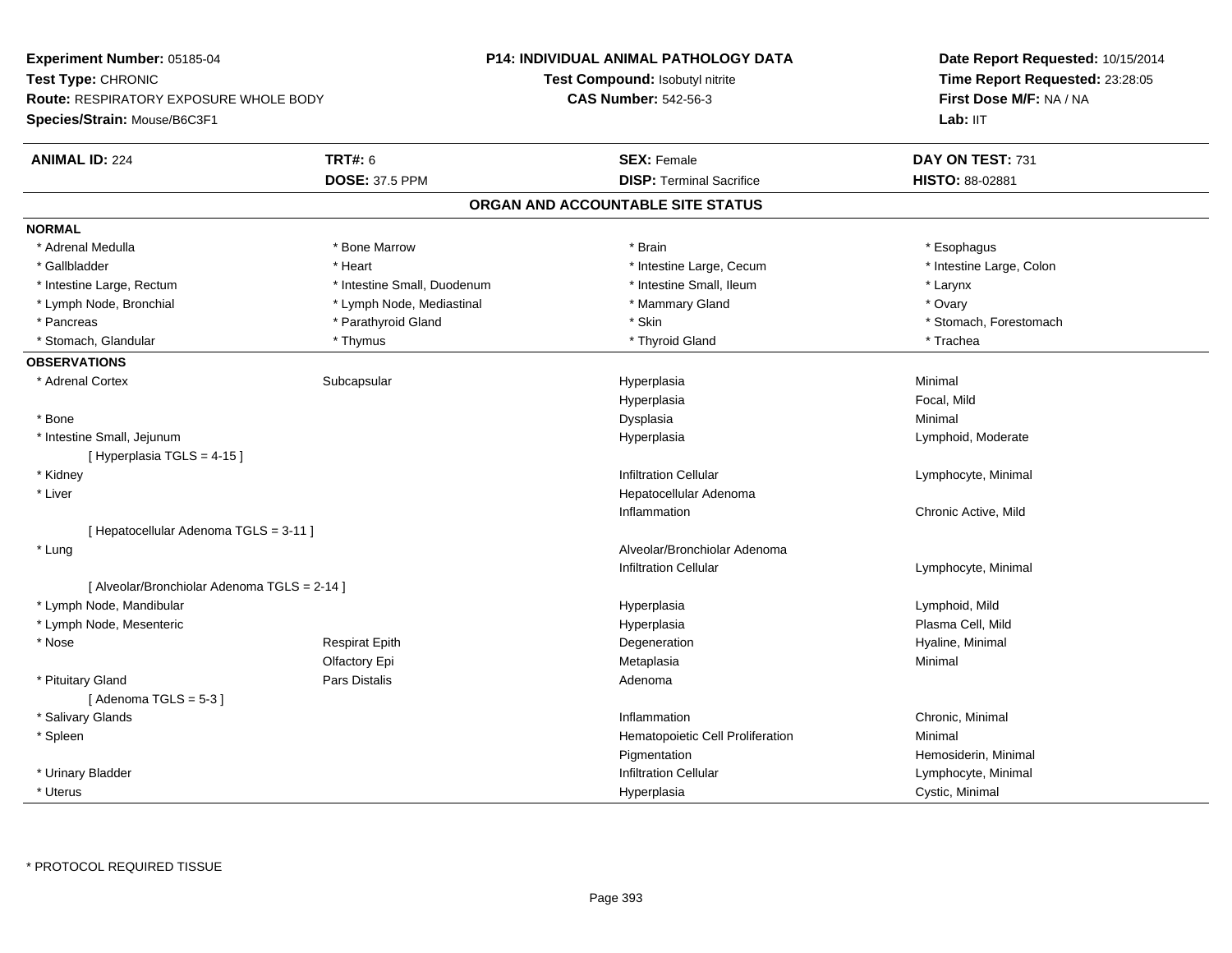| <b>Experiment Number: 05185-04</b><br><b>Test Type: CHRONIC</b><br><b>Route: RESPIRATORY EXPOSURE WHOLE BODY</b><br>Species/Strain: Mouse/B6C3F1 |                       | <b>P14: INDIVIDUAL ANIMAL PATHOLOGY DATA</b><br>Test Compound: Isobutyl nitrite | Date Report Requested: 10/15/2014<br>Time Report Requested: 23:28:05 |
|--------------------------------------------------------------------------------------------------------------------------------------------------|-----------------------|---------------------------------------------------------------------------------|----------------------------------------------------------------------|
|                                                                                                                                                  |                       | <b>CAS Number: 542-56-3</b>                                                     | First Dose M/F: NA / NA                                              |
|                                                                                                                                                  |                       |                                                                                 | Lab: IIT                                                             |
| <b>ANIMAL ID: 224</b>                                                                                                                            | <b>TRT#:</b> 6        | <b>SEX:</b> Female                                                              | DAY ON TEST: 731                                                     |
|                                                                                                                                                  | <b>DOSE: 37.5 PPM</b> | <b>DISP:</b> Terminal Sacrifice                                                 | <b>HISTO: 88-02881</b>                                               |
|                                                                                                                                                  |                       | ORGAN AND ACCOUNTABLE SITE STATUS                                               |                                                                      |
| PRIMARY CAUSE OF DEATH                                                                                                                           |                       |                                                                                 |                                                                      |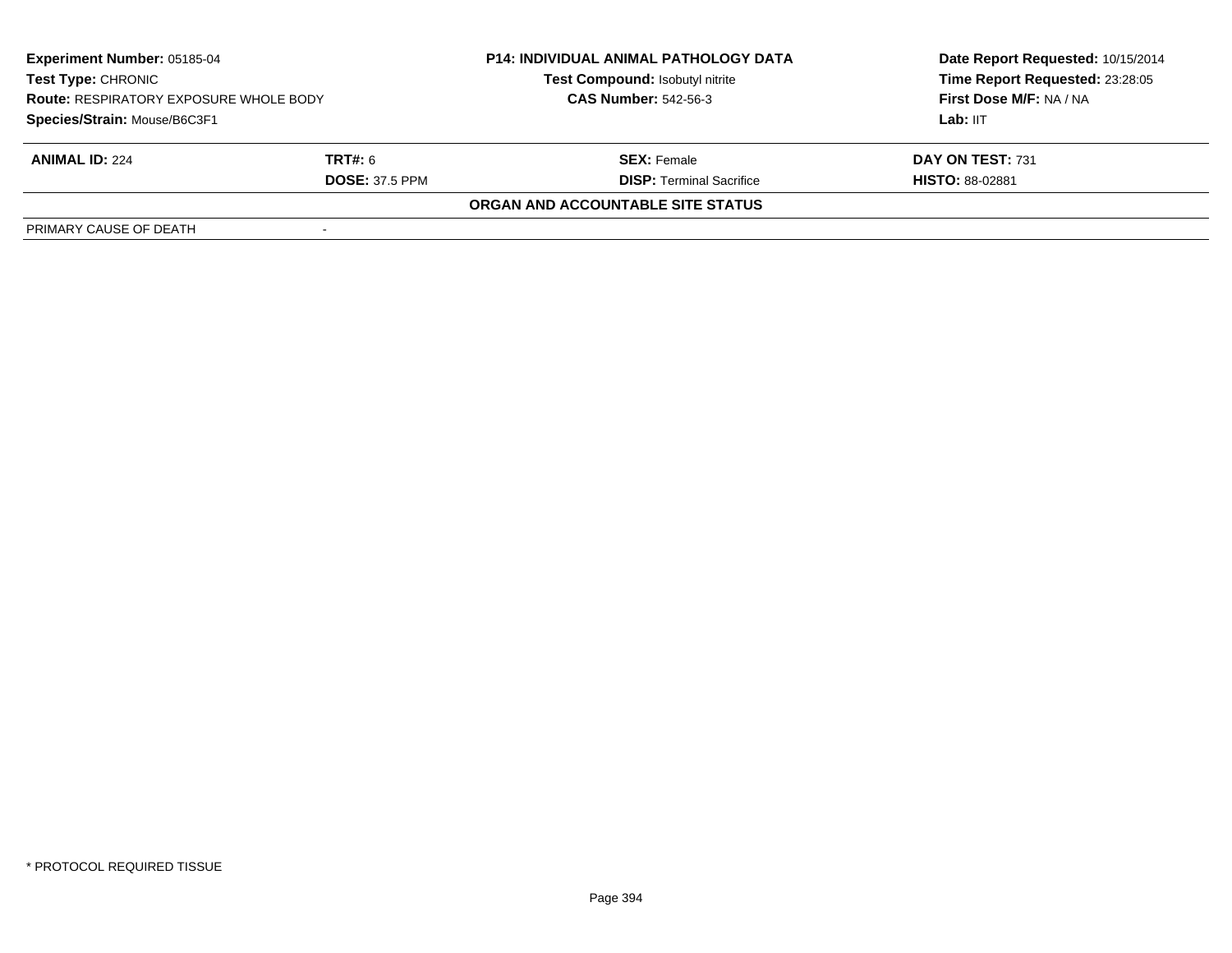| Experiment Number: 05185-04                   |                           | <b>P14: INDIVIDUAL ANIMAL PATHOLOGY DATA</b> | Date Report Requested: 10/15/2014 |
|-----------------------------------------------|---------------------------|----------------------------------------------|-----------------------------------|
| Test Type: CHRONIC                            |                           | Test Compound: Isobutyl nitrite              | Time Report Requested: 23:28:05   |
| <b>Route: RESPIRATORY EXPOSURE WHOLE BODY</b> |                           | <b>CAS Number: 542-56-3</b>                  | First Dose M/F: NA / NA           |
| Species/Strain: Mouse/B6C3F1                  |                           |                                              | Lab: IIT                          |
| <b>ANIMAL ID: 225</b>                         | <b>TRT#: 6</b>            | <b>SEX: Female</b>                           | DAY ON TEST: 729                  |
|                                               | <b>DOSE: 37.5 PPM</b>     | <b>DISP: Terminal Sacrifice</b>              | HISTO: 88-02882                   |
|                                               |                           | ORGAN AND ACCOUNTABLE SITE STATUS            |                                   |
| <b>NORMAL</b>                                 |                           |                                              |                                   |
| * Adrenal Medulla                             | * Bone                    | * Bone Marrow                                | * Brain                           |
| * Esophagus                                   | * Gallbladder             | * Heart                                      | * Intestine Large, Cecum          |
| * Intestine Large, Colon                      | * Intestine Large, Rectum | * Intestine Small, Duodenum                  | * Intestine Small, Ileum          |
| * Intestine Small, Jejunum                    | * Larynx                  | * Lung                                       | * Lymph Node, Mandibular          |
| * Lymph Node, Mediastinal                     | * Lymph Node, Mesenteric  | * Mammary Gland                              | * Ovary                           |
| * Pancreas                                    | * Parathyroid Gland       | * Skin                                       | * Stomach, Forestomach            |
| * Stomach, Glandular                          | * Thymus                  | * Thyroid Gland                              | * Trachea                         |
| * Urinary Bladder                             |                           |                                              |                                   |
| <b>MISSING</b>                                |                           |                                              |                                   |
| * Lymph Node, Bronchial                       |                           |                                              |                                   |
| <b>OBSERVATIONS</b>                           |                           |                                              |                                   |
| * Adrenal Cortex                              | Subcapsular               | Hyperplasia                                  | Moderate                          |
| Islets, Pancreatic                            |                           | Adenoma                                      |                                   |
| * Kidney                                      |                           | <b>Infiltration Cellular</b>                 | Lymphocyte, Minimal               |
| * Liver                                       |                           | Hepatocellular Carcinoma                     |                                   |
| [ Hepatocellular Carcinoma TGLS = 1-11 ]      |                           |                                              |                                   |
| * Nose                                        | <b>Respirat Epith</b>     | Degeneration                                 | Hyaline, Minimal                  |
|                                               |                           | Exudate                                      | Serous, Minimal                   |
| * Pituitary Gland                             | Pars Distalis             | Adenoma                                      |                                   |
| [Adenoma TGLS = $2-3$ ]                       |                           |                                              |                                   |
| * Salivary Glands                             |                           | Inflammation                                 | Chronic, Mild                     |
| * Spleen                                      |                           | Lymphoma Malignant Mixed                     |                                   |
| [ Lymphoma Malignant Mixed TGLS = 3-5 ]       |                           |                                              |                                   |
| * Uterus                                      |                           | Hyperplasia                                  | Cystic, Minimal                   |
| PRIMARY CAUSE OF DEATH                        |                           |                                              |                                   |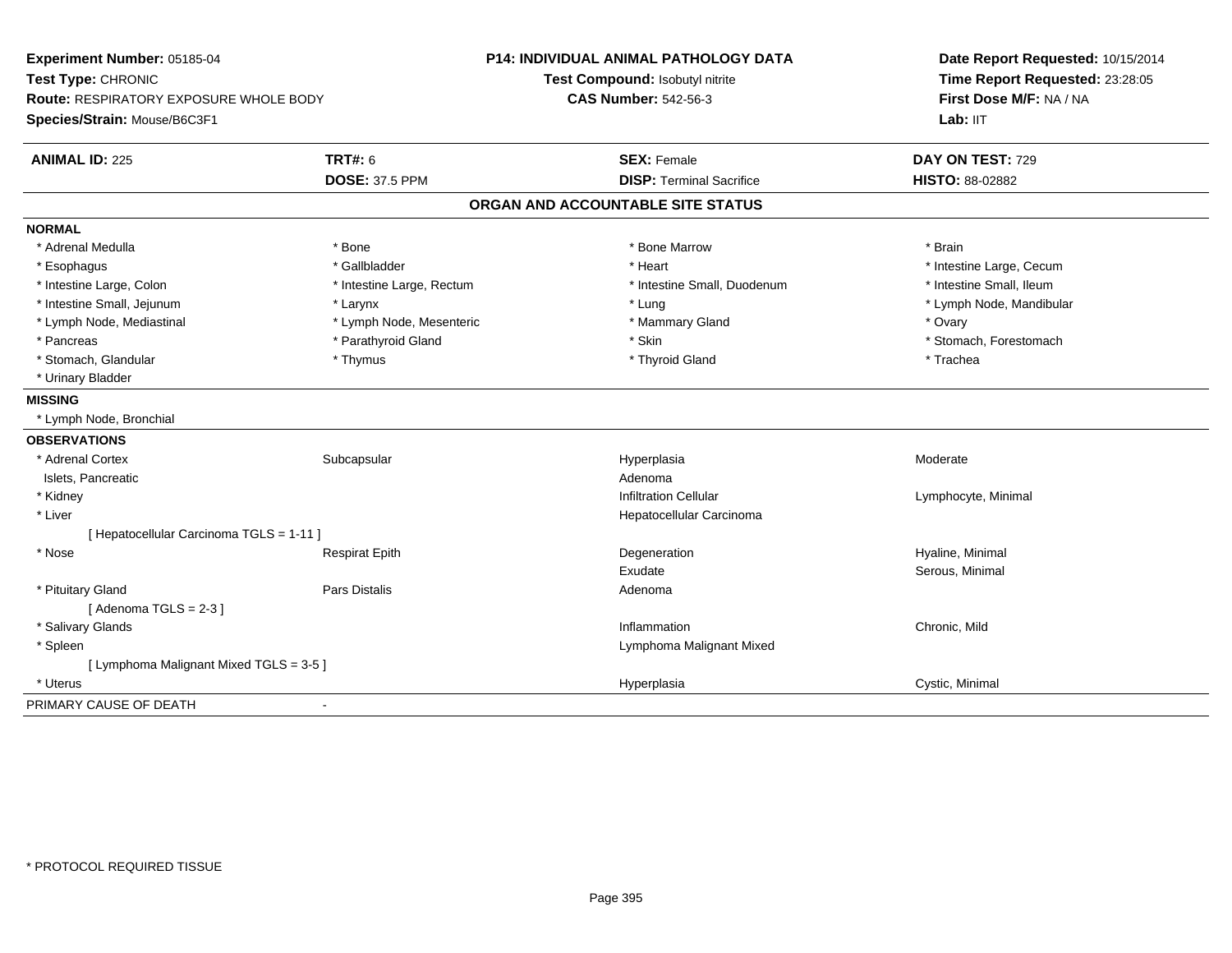| Experiment Number: 05185-04                   |                             | <b>P14: INDIVIDUAL ANIMAL PATHOLOGY DATA</b> | Date Report Requested: 10/15/2014<br>Time Report Requested: 23:28:05<br>First Dose M/F: NA / NA |
|-----------------------------------------------|-----------------------------|----------------------------------------------|-------------------------------------------------------------------------------------------------|
| Test Type: CHRONIC                            |                             | Test Compound: Isobutyl nitrite              |                                                                                                 |
| <b>Route: RESPIRATORY EXPOSURE WHOLE BODY</b> |                             | <b>CAS Number: 542-56-3</b>                  |                                                                                                 |
| Species/Strain: Mouse/B6C3F1                  |                             |                                              | Lab: IIT                                                                                        |
| <b>ANIMAL ID: 226</b>                         | <b>TRT#: 6</b>              | <b>SEX: Female</b>                           | DAY ON TEST: 729                                                                                |
|                                               | <b>DOSE: 37.5 PPM</b>       | <b>DISP: Terminal Sacrifice</b>              | HISTO: 88-02883                                                                                 |
|                                               |                             | ORGAN AND ACCOUNTABLE SITE STATUS            |                                                                                                 |
| <b>NORMAL</b>                                 |                             |                                              |                                                                                                 |
| * Adrenal Medulla                             | * Bone                      | * Bone Marrow                                | * Esophagus                                                                                     |
| * Gallbladder                                 | * Heart                     | * Intestine Large, Cecum                     | * Intestine Large, Colon                                                                        |
| * Intestine Large, Rectum                     | * Intestine Small, Duodenum | * Intestine Small, Ileum                     | * Intestine Small, Jejunum                                                                      |
| * Kidney                                      | * Larynx                    | * Lymph Node, Bronchial                      | * Lymph Node, Mandibular                                                                        |
| * Lymph Node, Mediastinal                     | * Lymph Node, Mesenteric    | * Mammary Gland                              | * Nose                                                                                          |
| * Ovary                                       | * Pancreas                  | * Skin                                       | * Stomach, Forestomach                                                                          |
| * Stomach, Glandular                          | * Thymus                    | * Thyroid Gland                              | * Trachea                                                                                       |
| <b>MISSING</b>                                |                             |                                              |                                                                                                 |
| * Parathyroid Gland                           |                             |                                              |                                                                                                 |
| <b>OBSERVATIONS</b>                           |                             |                                              |                                                                                                 |
| * Adrenal Cortex                              | Subcapsular                 | Hyperplasia                                  | Minimal                                                                                         |
| * Brain                                       |                             | Mineralization                               | Mild                                                                                            |
| * Liver                                       |                             | Hepatocellular Adenoma                       |                                                                                                 |
| [ Hepatocellular Adenoma TGLS = 1-11 ]        |                             |                                              |                                                                                                 |
| * Lung                                        |                             | Alveolar/Bronchiolar Adenoma                 |                                                                                                 |
| * Pituitary Gland                             | Pars Distalis               | Adenoma                                      |                                                                                                 |
| [Adenoma TGLS = $2-3,3.1$ ]                   |                             |                                              |                                                                                                 |
| * Salivary Glands                             |                             | Inflammation                                 | Chronic, Moderate                                                                               |
| * Spleen                                      |                             | Hematopoietic Cell Proliferation             | Minimal                                                                                         |
|                                               |                             | Hyperplasia                                  | Lymphoid, Mild                                                                                  |
|                                               |                             | Pigmentation                                 | Hemosiderin, Minimal                                                                            |
| * Urinary Bladder                             |                             | <b>Infiltration Cellular</b>                 | Lymphocyte, Minimal                                                                             |
| * Uterus                                      |                             | Hyperplasia                                  | Cystic, Minimal                                                                                 |
| PRIMARY CAUSE OF DEATH                        | $\blacksquare$              |                                              |                                                                                                 |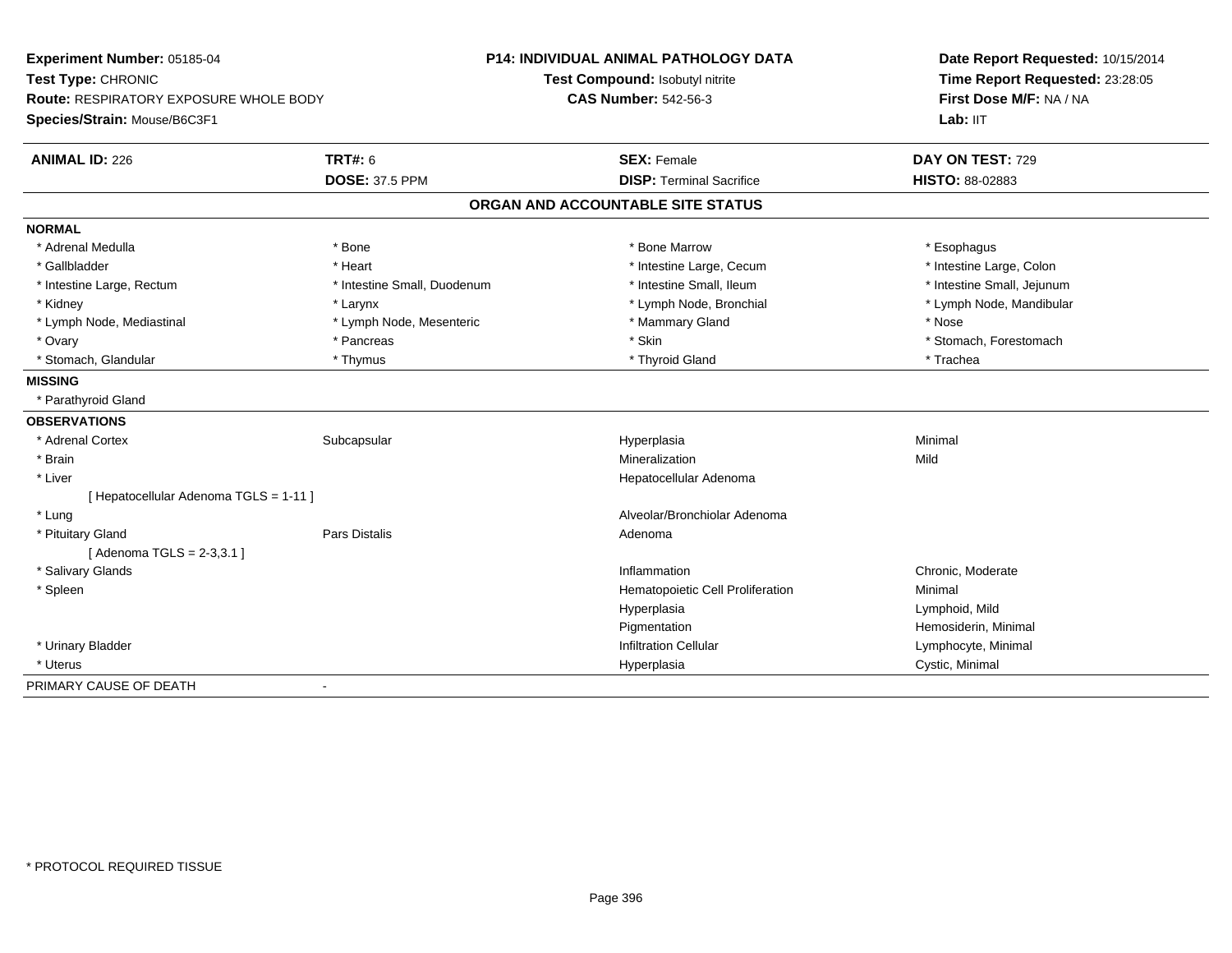| Experiment Number: 05185-04<br>Test Type: CHRONIC                      |                             | <b>P14: INDIVIDUAL ANIMAL PATHOLOGY DATA</b><br>Test Compound: Isobutyl nitrite | Date Report Requested: 10/15/2014<br>Time Report Requested: 23:28:05 |
|------------------------------------------------------------------------|-----------------------------|---------------------------------------------------------------------------------|----------------------------------------------------------------------|
| Route: RESPIRATORY EXPOSURE WHOLE BODY<br>Species/Strain: Mouse/B6C3F1 |                             | <b>CAS Number: 542-56-3</b>                                                     | First Dose M/F: NA / NA<br>Lab: IIT                                  |
|                                                                        |                             |                                                                                 |                                                                      |
| <b>ANIMAL ID: 227</b>                                                  | <b>TRT#: 6</b>              | <b>SEX: Female</b>                                                              | DAY ON TEST: 730                                                     |
|                                                                        | <b>DOSE: 37.5 PPM</b>       | <b>DISP: Terminal Sacrifice</b>                                                 | HISTO: 88-02884                                                      |
|                                                                        |                             | ORGAN AND ACCOUNTABLE SITE STATUS                                               |                                                                      |
| <b>NORMAL</b>                                                          |                             |                                                                                 |                                                                      |
| * Adrenal Medulla                                                      | * Bone Marrow               | * Brain                                                                         | * Esophagus                                                          |
| * Gallbladder                                                          | * Heart                     | * Intestine Large, Cecum                                                        | * Intestine Large, Colon                                             |
| * Intestine Large, Rectum                                              | * Intestine Small, Duodenum | * Intestine Small, Ileum                                                        | * Intestine Small, Jejunum                                           |
| * Kidney                                                               | * Larynx                    | * Liver                                                                         | * Lung                                                               |
| * Lymph Node, Bronchial                                                | * Lymph Node, Mandibular    | * Lymph Node, Mediastinal                                                       | * Lymph Node, Mesenteric                                             |
| * Mammary Gland                                                        | * Nose                      | * Pancreas                                                                      | * Skin                                                               |
| * Stomach, Forestomach                                                 | * Stomach, Glandular        | * Thyroid Gland                                                                 | * Trachea                                                            |
| * Urinary Bladder                                                      |                             |                                                                                 |                                                                      |
| <b>MISSING</b>                                                         |                             |                                                                                 |                                                                      |
| * Parathyroid Gland                                                    | * Thymus                    |                                                                                 |                                                                      |
| <b>OBSERVATIONS</b>                                                    |                             |                                                                                 |                                                                      |
| * Adrenal Cortex                                                       | Subcapsular                 | Hyperplasia                                                                     | Mild                                                                 |
| * Bone                                                                 |                             | Dysplasia                                                                       | Mild                                                                 |
| * Ovary                                                                |                             | Cyst                                                                            | Moderate                                                             |
| [ $Cyst TGLS = 1-8$ ]                                                  |                             |                                                                                 |                                                                      |
| * Pituitary Gland                                                      | Pars Distalis               | Hyperplasia                                                                     | Mild                                                                 |
| * Salivary Glands                                                      |                             | Inflammation                                                                    | Chronic, Minimal                                                     |
| <b>Skeletal Muscle</b>                                                 |                             | Hemangiosarcoma                                                                 |                                                                      |
| [Hemangiosarcoma TGLS = 3-11]                                          |                             |                                                                                 |                                                                      |
| * Spleen                                                               |                             | Angiectasis                                                                     | Mild                                                                 |
|                                                                        |                             | Hematopoietic Cell Proliferation                                                | Minimal                                                              |
| [Angiectasis TGLS = 5-12]                                              |                             |                                                                                 |                                                                      |
| [ Hematopoietic Cell Proliferation TGLS = 4-5 ]                        |                             |                                                                                 |                                                                      |
| * Uterus                                                               |                             | Hyperplasia                                                                     | Cystic, Mild                                                         |
| [ Hyperplasia TGLS = 2-8 ]                                             |                             |                                                                                 |                                                                      |
| PRIMARY CAUSE OF DEATH                                                 | $\blacksquare$              |                                                                                 |                                                                      |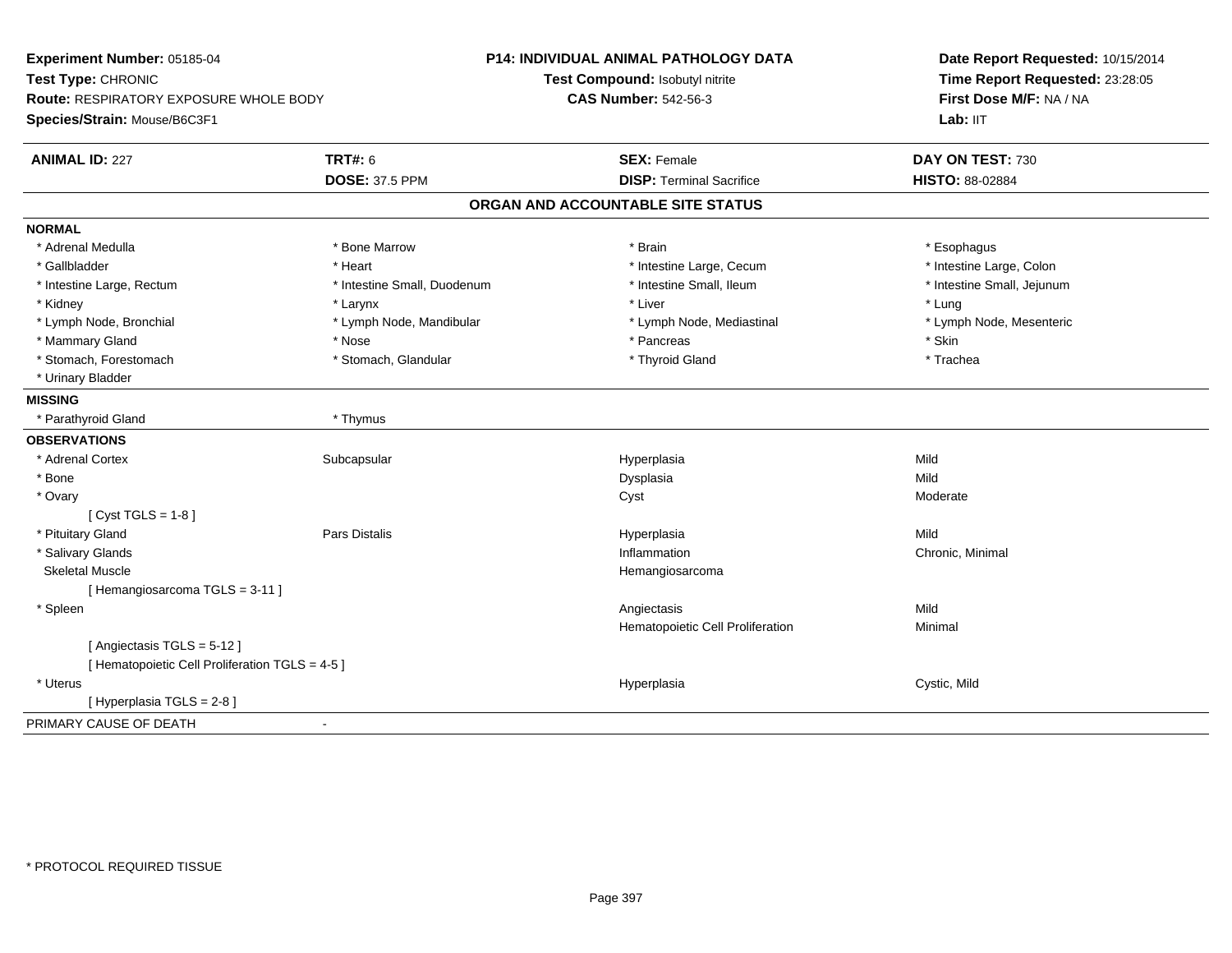| Experiment Number: 05185-04                   |                                 | P14: INDIVIDUAL ANIMAL PATHOLOGY DATA | Date Report Requested: 10/15/2014 |  |
|-----------------------------------------------|---------------------------------|---------------------------------------|-----------------------------------|--|
| Test Type: CHRONIC                            | Test Compound: Isobutyl nitrite |                                       | Time Report Requested: 23:28:05   |  |
| <b>Route: RESPIRATORY EXPOSURE WHOLE BODY</b> |                                 | <b>CAS Number: 542-56-3</b>           | First Dose M/F: NA / NA           |  |
| Species/Strain: Mouse/B6C3F1                  |                                 |                                       | Lab: IIT                          |  |
| <b>ANIMAL ID: 228</b>                         | <b>TRT#: 6</b>                  | <b>SEX: Female</b>                    | DAY ON TEST: 729                  |  |
|                                               | <b>DOSE: 37.5 PPM</b>           | <b>DISP: Terminal Sacrifice</b>       | <b>HISTO: 88-02885</b>            |  |
|                                               |                                 | ORGAN AND ACCOUNTABLE SITE STATUS     |                                   |  |
| <b>NORMAL</b>                                 |                                 |                                       |                                   |  |
| * Adrenal Medulla                             | * Bone Marrow                   | * Brain                               | * Esophagus                       |  |
| * Gallbladder                                 | * Heart                         | * Intestine Large, Cecum              | * Intestine Large, Colon          |  |
| * Intestine Large, Rectum                     | * Intestine Small, Duodenum     | * Intestine Small, Ileum              | * Intestine Small, Jejunum        |  |
| * Kidney                                      | * Larynx                        | * Lung                                | * Lymph Node, Bronchial           |  |
| * Lymph Node, Mandibular                      | * Lymph Node, Mediastinal       | * Mammary Gland                       | * Ovary                           |  |
| * Pancreas                                    | * Pituitary Gland               | * Skin                                | * Stomach, Forestomach            |  |
| * Stomach, Glandular                          | * Thymus                        | * Trachea                             | * Urinary Bladder                 |  |
| <b>MISSING</b>                                |                                 |                                       |                                   |  |
| * Parathyroid Gland                           |                                 |                                       |                                   |  |
| <b>OBSERVATIONS</b>                           |                                 |                                       |                                   |  |
| * Adrenal Cortex                              | Subcapsular                     | Hyperplasia                           | Minimal                           |  |
| * Bone                                        |                                 | Dysplasia                             | Minimal                           |  |
| <b>Clitoral Gland</b>                         |                                 | Dilatation                            | Moderate                          |  |
| [ Dilatation TGLS = 1-11 ]                    |                                 |                                       |                                   |  |
| Islets, Pancreatic                            |                                 | Hyperplasia                           | Focal, Mild                       |  |
| * Liver                                       |                                 | Inflammation                          | Chronic Active, Mild              |  |
| * Lymph Node, Mesenteric                      |                                 | Hyperplasia                           | Lymphoid, Mild                    |  |
| * Nose                                        | <b>Respirat Epith</b>           | Degeneration                          | Hyaline, Minimal                  |  |
| * Salivary Glands                             |                                 | Inflammation                          | Chronic, Minimal                  |  |
| * Spleen                                      |                                 | Hyperplasia                           | Lymphoid, Marked                  |  |
|                                               |                                 | Pigmentation                          | Hemosiderin, Minimal              |  |
| * Thyroid Gland                               | <b>Follicular Cel</b>           | Adenoma                               |                                   |  |
| [Adenoma TGLS = 4-3,3.1]                      |                                 |                                       |                                   |  |
| * Uterus                                      |                                 | Hyperplasia                           | Cystic, Moderate                  |  |
| [Hyperplasia TGLS = 3-8]                      |                                 |                                       |                                   |  |
| PRIMARY CAUSE OF DEATH                        | $\blacksquare$                  |                                       |                                   |  |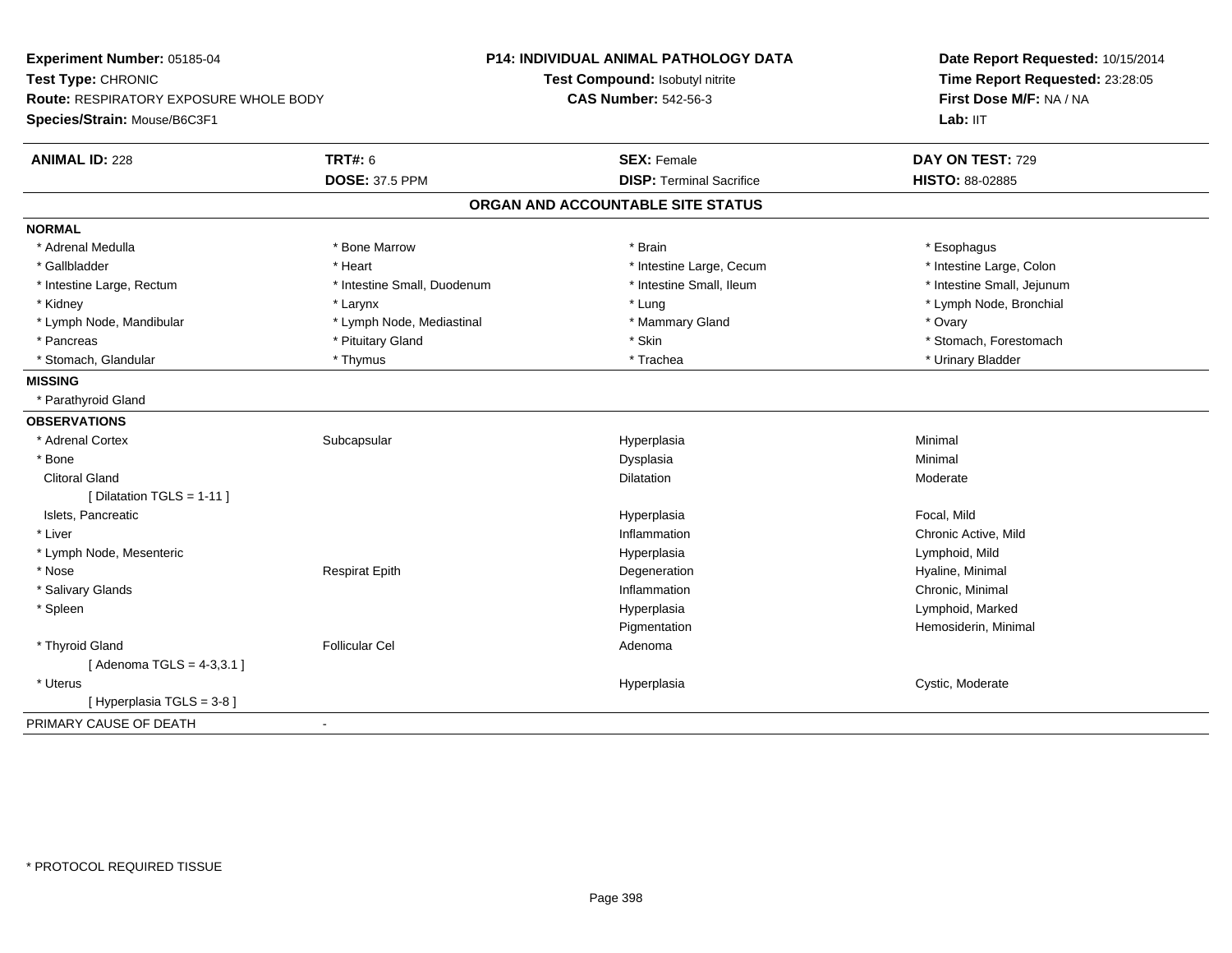| Experiment Number: 05185-04                   |                             | <b>P14: INDIVIDUAL ANIMAL PATHOLOGY DATA</b> | Date Report Requested: 10/15/2014<br>Time Report Requested: 23:28:05<br>First Dose M/F: NA / NA |
|-----------------------------------------------|-----------------------------|----------------------------------------------|-------------------------------------------------------------------------------------------------|
| Test Type: CHRONIC                            |                             | Test Compound: Isobutyl nitrite              |                                                                                                 |
| <b>Route: RESPIRATORY EXPOSURE WHOLE BODY</b> |                             | <b>CAS Number: 542-56-3</b>                  |                                                                                                 |
| Species/Strain: Mouse/B6C3F1                  |                             |                                              | Lab: IIT                                                                                        |
| <b>ANIMAL ID: 229</b>                         | <b>TRT#: 6</b>              | <b>SEX: Female</b>                           | DAY ON TEST: 729                                                                                |
|                                               | <b>DOSE: 37.5 PPM</b>       | <b>DISP: Terminal Sacrifice</b>              | <b>HISTO: 88-02886</b>                                                                          |
|                                               |                             | ORGAN AND ACCOUNTABLE SITE STATUS            |                                                                                                 |
| <b>NORMAL</b>                                 |                             |                                              |                                                                                                 |
| * Adrenal Medulla                             | * Bone Marrow               | * Brain                                      | * Esophagus                                                                                     |
| * Gallbladder                                 | * Heart                     | * Intestine Large, Cecum                     | * Intestine Large, Colon                                                                        |
| * Intestine Large, Rectum                     | * Intestine Small, Duodenum | * Intestine Small, Ileum                     | * Intestine Small, Jejunum                                                                      |
| * Kidney                                      | * Larynx                    | * Liver                                      | * Lymph Node, Mandibular                                                                        |
| * Lymph Node, Mediastinal                     | * Lymph Node, Mesenteric    | * Mammary Gland                              | * Nose                                                                                          |
| * Ovary                                       | * Pancreas                  | * Pituitary Gland                            | * Skin                                                                                          |
| * Stomach, Forestomach                        | * Stomach, Glandular        | * Thyroid Gland                              | * Trachea                                                                                       |
| <b>MISSING</b>                                |                             |                                              |                                                                                                 |
| * Lymph Node, Bronchial                       | * Parathyroid Gland         |                                              |                                                                                                 |
| <b>OBSERVATIONS</b>                           |                             |                                              |                                                                                                 |
| * Adrenal Cortex                              | Subcapsular                 | Hyperplasia                                  | Mild                                                                                            |
| * Bone                                        |                             | Dysplasia                                    | Minimal                                                                                         |
| * Lung                                        |                             | Alveolar/Bronchiolar Adenoma                 |                                                                                                 |
| [ Alveolar/Bronchiolar Adenoma TGLS = 1-11 ]  |                             |                                              |                                                                                                 |
| * Salivary Glands                             |                             | Inflammation                                 | Chronic, Minimal                                                                                |
| * Spleen                                      |                             | Hematopoietic Cell Proliferation             | Minimal                                                                                         |
|                                               |                             | Hyperplasia                                  | Lymphoid, Mild                                                                                  |
|                                               |                             | Pigmentation                                 | Hemosiderin, Minimal                                                                            |
| * Thymus                                      |                             | Hyperplasia                                  | Lymphoid, Marked                                                                                |
| * Urinary Bladder                             |                             | <b>Infiltration Cellular</b>                 | Lymphocyte, Mild                                                                                |
| * Uterus                                      |                             | Hyperplasia                                  | Cystic, Moderate                                                                                |
| PRIMARY CAUSE OF DEATH                        | $\overline{\phantom{0}}$    |                                              |                                                                                                 |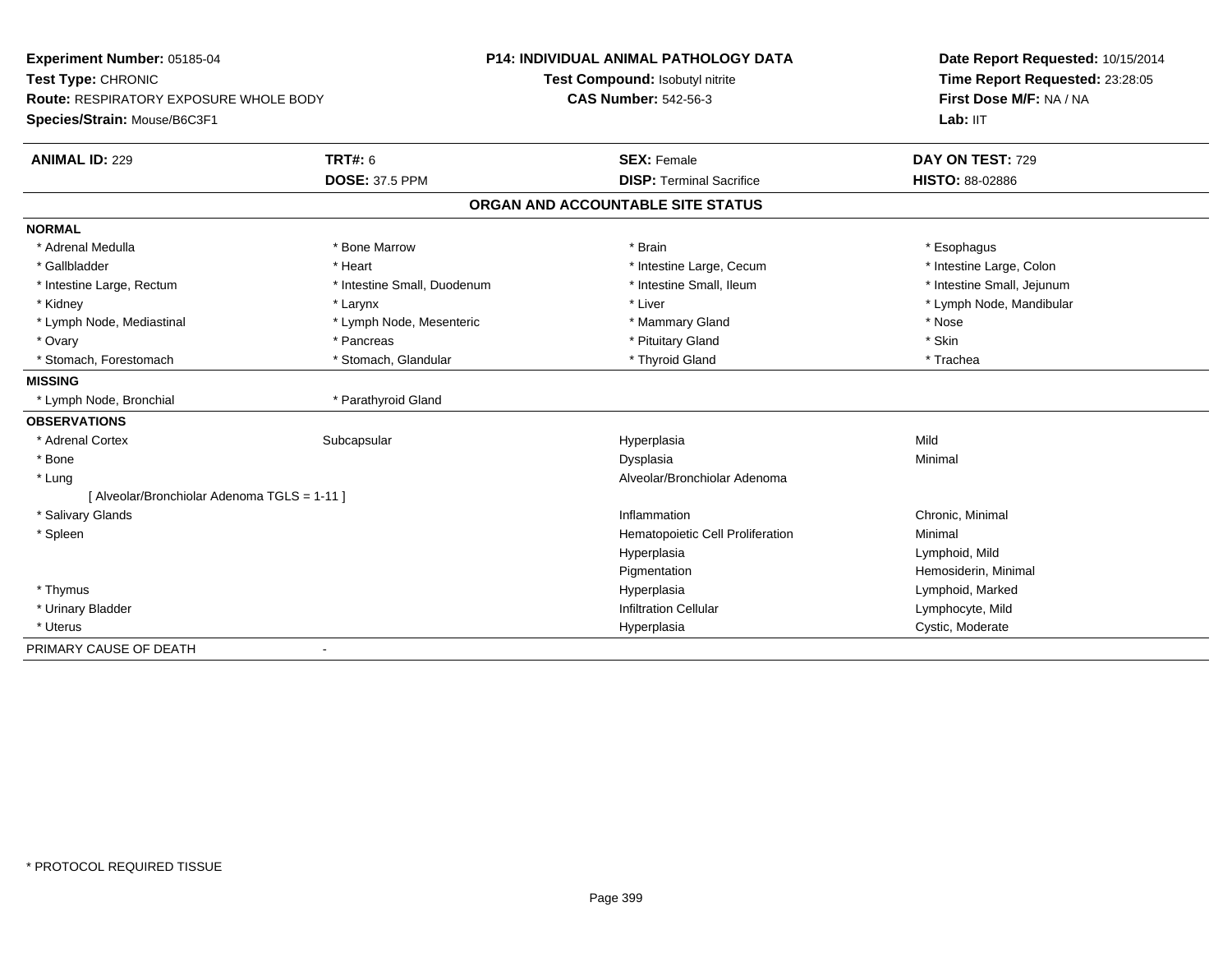| Experiment Number: 05185-04                   |                              | P14: INDIVIDUAL ANIMAL PATHOLOGY DATA | Date Report Requested: 10/15/2014<br>Time Report Requested: 23:28:05<br>First Dose M/F: NA / NA |
|-----------------------------------------------|------------------------------|---------------------------------------|-------------------------------------------------------------------------------------------------|
| Test Type: CHRONIC                            |                              | Test Compound: Isobutyl nitrite       |                                                                                                 |
| <b>Route: RESPIRATORY EXPOSURE WHOLE BODY</b> |                              | <b>CAS Number: 542-56-3</b>           |                                                                                                 |
| Species/Strain: Mouse/B6C3F1                  |                              |                                       | Lab: IIT                                                                                        |
| <b>ANIMAL ID: 230</b>                         | <b>TRT#: 6</b>               | <b>SEX: Female</b>                    | DAY ON TEST: 729                                                                                |
|                                               | <b>DOSE: 37.5 PPM</b>        | <b>DISP: Terminal Sacrifice</b>       | HISTO: 88-02887                                                                                 |
|                                               |                              | ORGAN AND ACCOUNTABLE SITE STATUS     |                                                                                                 |
| <b>NORMAL</b>                                 |                              |                                       |                                                                                                 |
| * Adrenal Cortex                              | * Adrenal Medulla            | * Bone Marrow                         | * Brain                                                                                         |
| * Esophagus                                   | * Gallbladder                | * Heart                               | * Intestine Large, Cecum                                                                        |
| * Intestine Large, Colon                      | * Intestine Large, Rectum    | * Intestine Small, Duodenum           | * Intestine Small, Ileum                                                                        |
| * Intestine Small, Jejunum                    | * Larynx                     | * Liver                               | * Lymph Node, Mandibular                                                                        |
| * Lymph Node, Mediastinal                     | * Lymph Node, Mesenteric     | * Mammary Gland                       | * Nose                                                                                          |
| * Ovary                                       | * Pancreas                   | * Parathyroid Gland                   | * Skin                                                                                          |
| * Stomach, Forestomach                        | * Stomach, Glandular         | * Thymus                              | * Thyroid Gland                                                                                 |
| * Trachea                                     | * Urinary Bladder            |                                       |                                                                                                 |
| <b>MISSING</b>                                |                              |                                       |                                                                                                 |
| * Lymph Node, Bronchial                       |                              |                                       |                                                                                                 |
| <b>OBSERVATIONS</b>                           |                              |                                       |                                                                                                 |
| * Bone                                        |                              | Dysplasia                             | Mild                                                                                            |
|                                               |                              | Hyperostosis                          | Mild                                                                                            |
| * Kidney                                      |                              | <b>Infiltration Cellular</b>          | Lymphocyte, Minimal                                                                             |
| * Lung                                        |                              | <b>Infiltration Cellular</b>          | Lymphocyte, Minimal                                                                             |
| * Pituitary Gland                             | Pars Distalis                | Cyst                                  | Minimal                                                                                         |
| * Salivary Glands                             |                              | Inflammation                          | Chronic, Minimal                                                                                |
| * Spleen                                      |                              | Hematopoietic Cell Proliferation      | Minimal                                                                                         |
|                                               |                              | Pigmentation                          | Hemosiderin, Minimal                                                                            |
| * Uterus                                      |                              | Hyperplasia                           | Cystic, Marked                                                                                  |
| PRIMARY CAUSE OF DEATH                        | $\qquad \qquad \blacksquare$ |                                       |                                                                                                 |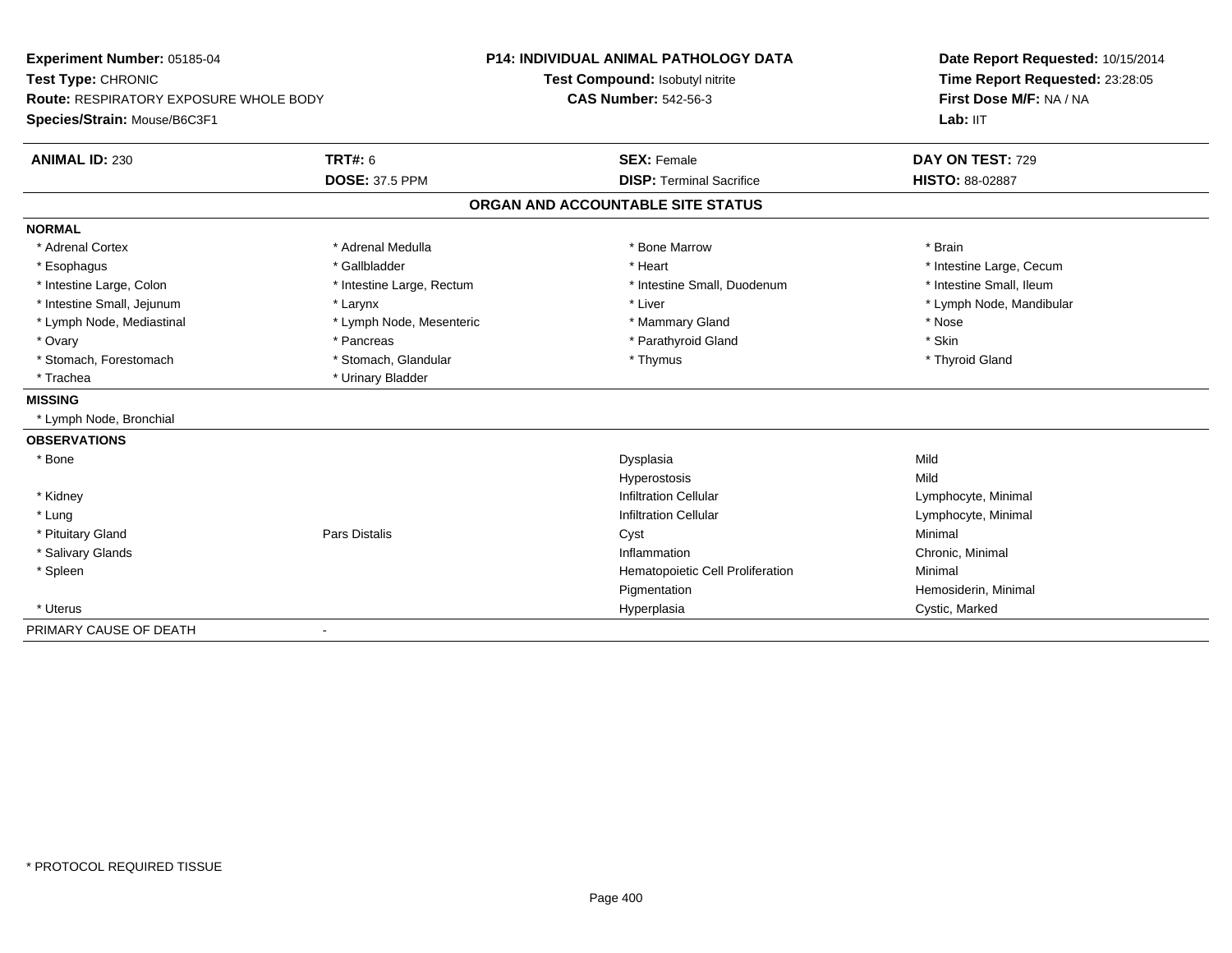| Experiment Number: 05185-04              |                             | <b>P14: INDIVIDUAL ANIMAL PATHOLOGY DATA</b> | Date Report Requested: 10/15/2014<br>Time Report Requested: 23:28:05<br>First Dose M/F: NA / NA |
|------------------------------------------|-----------------------------|----------------------------------------------|-------------------------------------------------------------------------------------------------|
| Test Type: CHRONIC                       |                             | Test Compound: Isobutyl nitrite              |                                                                                                 |
| Route: RESPIRATORY EXPOSURE WHOLE BODY   |                             | <b>CAS Number: 542-56-3</b>                  |                                                                                                 |
| Species/Strain: Mouse/B6C3F1             |                             |                                              | Lab: IIT                                                                                        |
| <b>ANIMAL ID: 231</b>                    | <b>TRT#: 6</b>              | <b>SEX: Female</b>                           | DAY ON TEST: 458                                                                                |
|                                          | <b>DOSE: 37.5 PPM</b>       | <b>DISP:</b> Scheduled Sacrifice             | HISTO: 88-02888                                                                                 |
|                                          |                             | ORGAN AND ACCOUNTABLE SITE STATUS            |                                                                                                 |
| <b>NORMAL</b>                            |                             |                                              |                                                                                                 |
| * Adrenal Medulla                        | * Bone                      | * Bone Marrow                                | * Esophagus                                                                                     |
| * Gallbladder                            | * Heart                     | * Intestine Large, Cecum                     | * Intestine Large, Colon                                                                        |
| * Intestine Large, Rectum                | * Intestine Small, Duodenum | * Intestine Small, Ileum                     | * Intestine Small, Jejunum                                                                      |
| * Kidney                                 | * Larynx                    | * Liver                                      | * Lung                                                                                          |
| * Lymph Node, Mediastinal                | * Lymph Node, Mesenteric    | * Mammary Gland                              | * Nose                                                                                          |
| * Pancreas                               | * Parathyroid Gland         | * Pituitary Gland                            | * Skin                                                                                          |
| * Stomach, Forestomach                   | * Stomach, Glandular        | * Thymus                                     | * Thyroid Gland                                                                                 |
| * Trachea                                |                             |                                              |                                                                                                 |
| <b>MISSING</b>                           |                             |                                              |                                                                                                 |
| * Lymph Node, Bronchial                  |                             |                                              |                                                                                                 |
| <b>OBSERVATIONS</b>                      |                             |                                              |                                                                                                 |
| * Adrenal Cortex                         | Subcapsular                 | Hyperplasia                                  | Mild                                                                                            |
| * Brain                                  |                             | Mineralization                               | Minimal                                                                                         |
| * Lymph Node, Mandibular                 |                             | Hemorrhage                                   | Moderate                                                                                        |
| * Ovary                                  |                             | Cyst                                         | Mild                                                                                            |
| [ $Cyst TGLS = 2-8.1$ ]                  |                             |                                              |                                                                                                 |
| * Salivary Glands                        |                             | Inflammation                                 | Chronic, Minimal                                                                                |
| * Spleen                                 |                             | Hematopoietic Cell Proliferation             | Minimal                                                                                         |
|                                          |                             | Pigmentation                                 | Hemosiderin, Minimal                                                                            |
| * Urinary Bladder                        |                             | <b>Infiltration Cellular</b>                 | Lymphocyte, Minimal                                                                             |
| * Uterus                                 |                             | Hyperplasia                                  | Cystic, Mild                                                                                    |
| [Hyperplasia TGLS = $1-8,8.1$ ]          |                             |                                              |                                                                                                 |
| PRIMARY CAUSE OF DEATH<br>$\blacksquare$ |                             |                                              |                                                                                                 |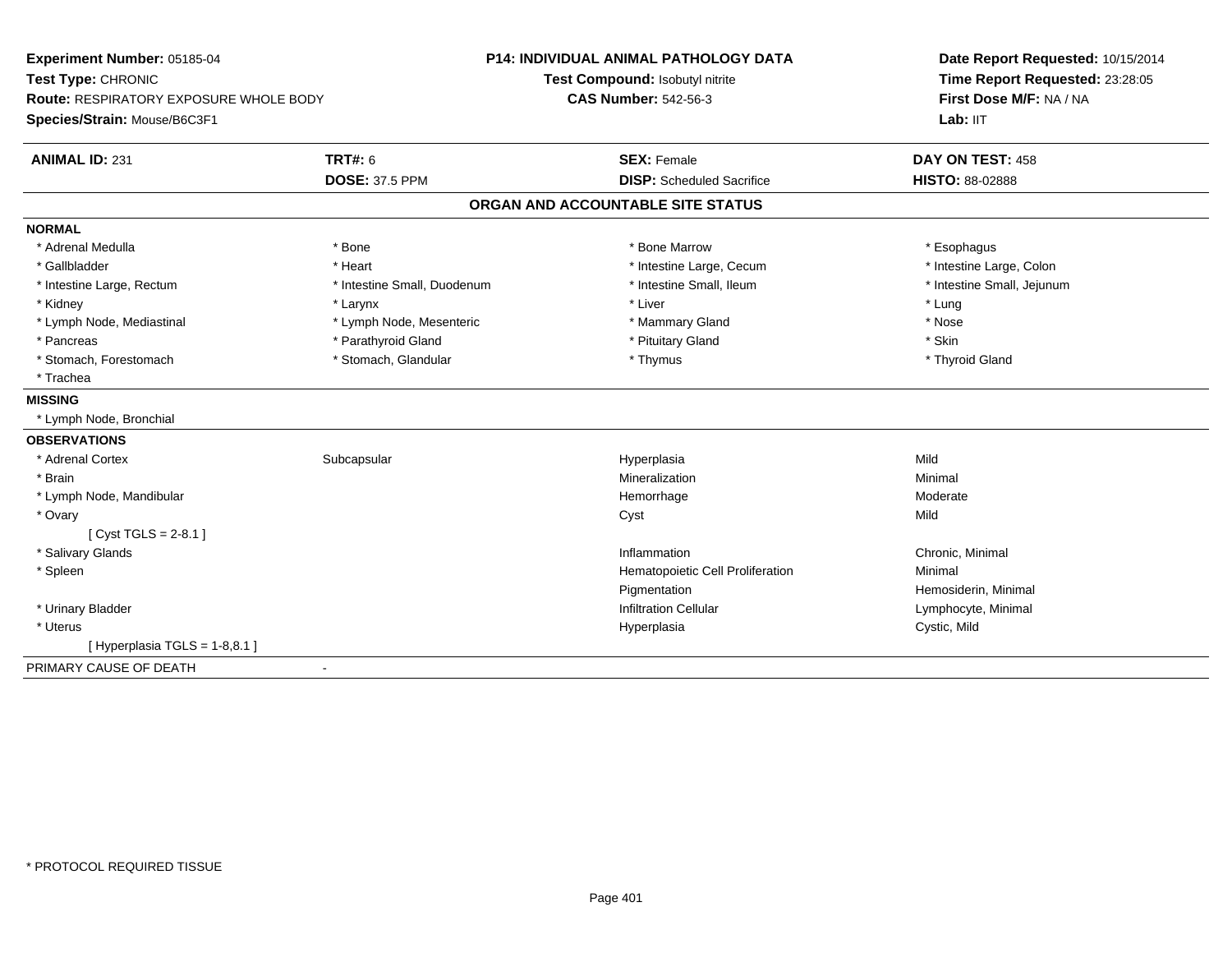**Experiment Number:** 05185-04**Test Type:** CHRONIC **Route:** RESPIRATORY EXPOSURE WHOLE BODY**Species/Strain:** Mouse/B6C3F1**P14: INDIVIDUAL ANIMAL PATHOLOGY DATATest Compound:** Isobutyl nitrite**CAS Number:** 542-56-3**Date Report Requested:** 10/15/2014**Time Report Requested:** 23:28:05**First Dose M/F:** NA / NALab: IIT **ANIMAL ID:** 232**TRT#:** 6 **SEX:** Female **SEX: Female DAY ON TEST:** 458 **DOSE:** 37.5 PPM **DISP:** Scheduled Sacrifice **HISTO:** 88-02889 **ORGAN AND ACCOUNTABLE SITE STATUSNORMAL**\* Adrenal Medulla \* Adrenal Medulla \* \* The matter of the state of the state of the state of the state of the state of the state of the state of the state of the state of the state of the state of the state of the state of the state of the \* Intestine Large, Colon \* Gallbladder \* The mode of the state of the state of the state of the state of the state of the state of the state of the state of the state of the state of the state of the state of the state of the state of the state of \* Intestine Small, Jejunum \* Intestine Large, Rectum \* Intestine Small, Duodenum \* Intestine Small, Ileum \* 1ntestine Small, Ileum \* Kidney \* Larynx \* Liver \* Lung\* Lymph Node, Mesenteric \* Lymph Node, Bronchial \* Lymph Node, Mandibular \* Lymph Node, Mediastinal \* Lymph Node, Mediastinal \* Mammary Gland \* \* Andrew \* Nose \* \* Nose \* \* Ovary \* Ovary \* Ovary \* \* Ovary \* \* Pancreas \* \* Pancreas \* \* Pancreas \* \* Pancreas \* \* Pancreas \* \* Pancreas \* \* Pancreas \* \* Pancreas \* \* Pancreas \* \* Pancreas \* \* Pancreas \* Parathyroid Gland \* \* Pituitary Gland \* Thuitary Gland \* Salivary Glands \* Stin \* Skin \* Skin \* Skin \* Skin \* Skin \* Skin \* Skin \* Skin \* Skin \* Skin \* Skin \* Skin \* Skin \* Skin \* Skin \* Skin \* Skin \* Skin \* Skin \* Skin \* Thyroid Gland \* Stomach, Forestomach \* Thymus \* Stomach, Glandular \* Thymus \* Thymus \* Thymus \* Thymus \* Thymus \* Thymus \* Thymus \* Thymus \* Thymus \* Thymus \* Thymus \* Thymus \* Thymus \* Thymus \* Thymus \* Thymus \* Thymus \* Thymus \* Thymu \* Trachea**OBSERVATIONS** \* Adrenal Cortexx Subcapsular Suberty Subsets and the Hyperplasia a and a studies of the studies of the Minimal \* Brainn and the controller of the controller of the Mineralization and the controller of the Minimal of the Minimal <br>The Minimal of the controller of the controller of the controller of the controller of the controller of the c \* Lung Note: FOCAL AGONAL HEMORRHAGE PRESENT - NO LESION. \* SpleenHematopoietic Cell Proliferation Minimal PigmentationPigmentation<br>
Infiltration Cellular<br>
Infiltration Cellular<br>
Cymphocyte, Minimal \* Urinary BladderLymphocyte, Minimal \* Uteruss and the contract of the contract of the contract of the contract of the contract of the contract of the contract of the contract of the contract of the contract of the contract of the contract of the contract of the cont Hyperplasia Cystic, Minimal  $[$  Hyperplasia TGLS = 2-8,8.1 ] PRIMARY CAUSE OF DEATH-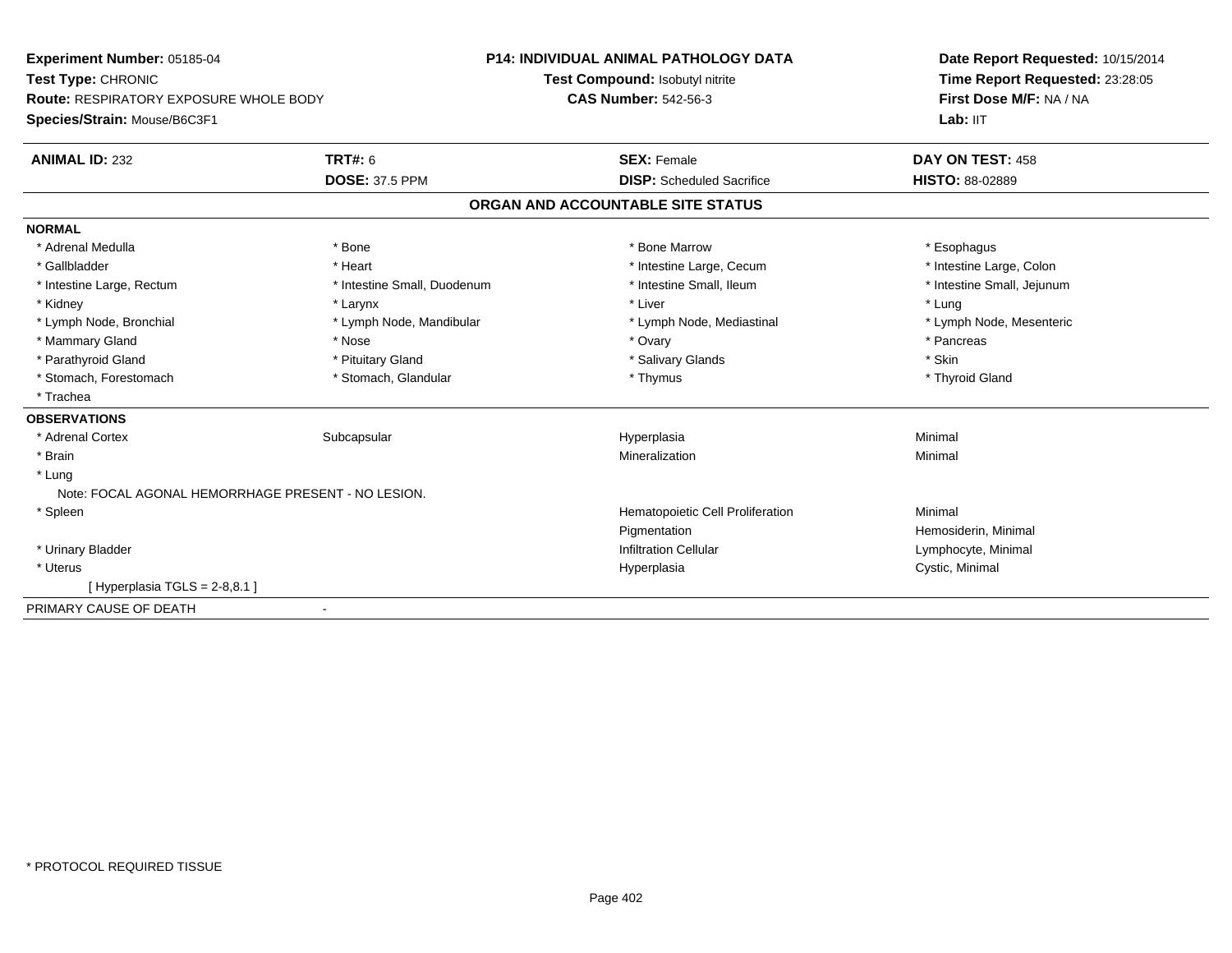| Experiment Number: 05185-04                                  |                           | <b>P14: INDIVIDUAL ANIMAL PATHOLOGY DATA</b> | Date Report Requested: 10/15/2014                          |  |
|--------------------------------------------------------------|---------------------------|----------------------------------------------|------------------------------------------------------------|--|
| Test Type: CHRONIC<br>Route: RESPIRATORY EXPOSURE WHOLE BODY |                           | Test Compound: Isobutyl nitrite              | Time Report Requested: 23:28:05<br>First Dose M/F: NA / NA |  |
|                                                              |                           | <b>CAS Number: 542-56-3</b>                  |                                                            |  |
| Species/Strain: Mouse/B6C3F1                                 |                           |                                              | Lab: IIT                                                   |  |
| <b>ANIMAL ID: 233</b>                                        | <b>TRT#: 6</b>            | <b>SEX: Female</b>                           | DAY ON TEST: 458                                           |  |
|                                                              | <b>DOSE: 37.5 PPM</b>     | <b>DISP:</b> Scheduled Sacrifice             | <b>HISTO: 88-02890</b>                                     |  |
|                                                              |                           | ORGAN AND ACCOUNTABLE SITE STATUS            |                                                            |  |
| <b>NORMAL</b>                                                |                           |                                              |                                                            |  |
| * Adrenal Medulla                                            | * Bone                    | * Bone Marrow                                | * Esophagus                                                |  |
| * Heart                                                      | * Intestine Large, Cecum  | * Intestine Large, Colon                     | * Intestine Large, Rectum                                  |  |
| * Intestine Small, Duodenum                                  | * Intestine Small, Ileum  | * Intestine Small, Jejunum                   | * Kidney                                                   |  |
| * Larynx                                                     | * Liver                   | * Lung                                       | * Lymph Node, Bronchial                                    |  |
| * Lymph Node, Mandibular                                     | * Lymph Node, Mediastinal | * Lymph Node, Mesenteric                     | * Mammary Gland                                            |  |
| * Nose                                                       | * Ovary                   | * Pancreas                                   | * Parathyroid Gland                                        |  |
| * Pituitary Gland                                            | * Skin                    | * Stomach, Forestomach                       | * Stomach, Glandular                                       |  |
| * Thymus                                                     | * Thyroid Gland           | * Trachea                                    | * Urinary Bladder                                          |  |
| <b>MISSING</b>                                               |                           |                                              |                                                            |  |
| * Gallbladder                                                |                           |                                              |                                                            |  |
| <b>OBSERVATIONS</b>                                          |                           |                                              |                                                            |  |
| * Adrenal Cortex                                             | Subcapsular               | Hyperplasia                                  | Mild                                                       |  |
| * Brain                                                      |                           | Mineralization                               | Mild                                                       |  |
| * Salivary Glands                                            |                           | Inflammation                                 | Chronic, Minimal                                           |  |
| * Spleen                                                     |                           | Hematopoietic Cell Proliferation             | Minimal                                                    |  |
|                                                              |                           | Pigmentation                                 | Hemosiderin, Minimal                                       |  |
| * Uterus                                                     |                           | Hyperplasia                                  | Cystic, Mild                                               |  |
| [Hyperplasia TGLS = 2-8]                                     |                           |                                              |                                                            |  |
| PRIMARY CAUSE OF DEATH                                       |                           |                                              |                                                            |  |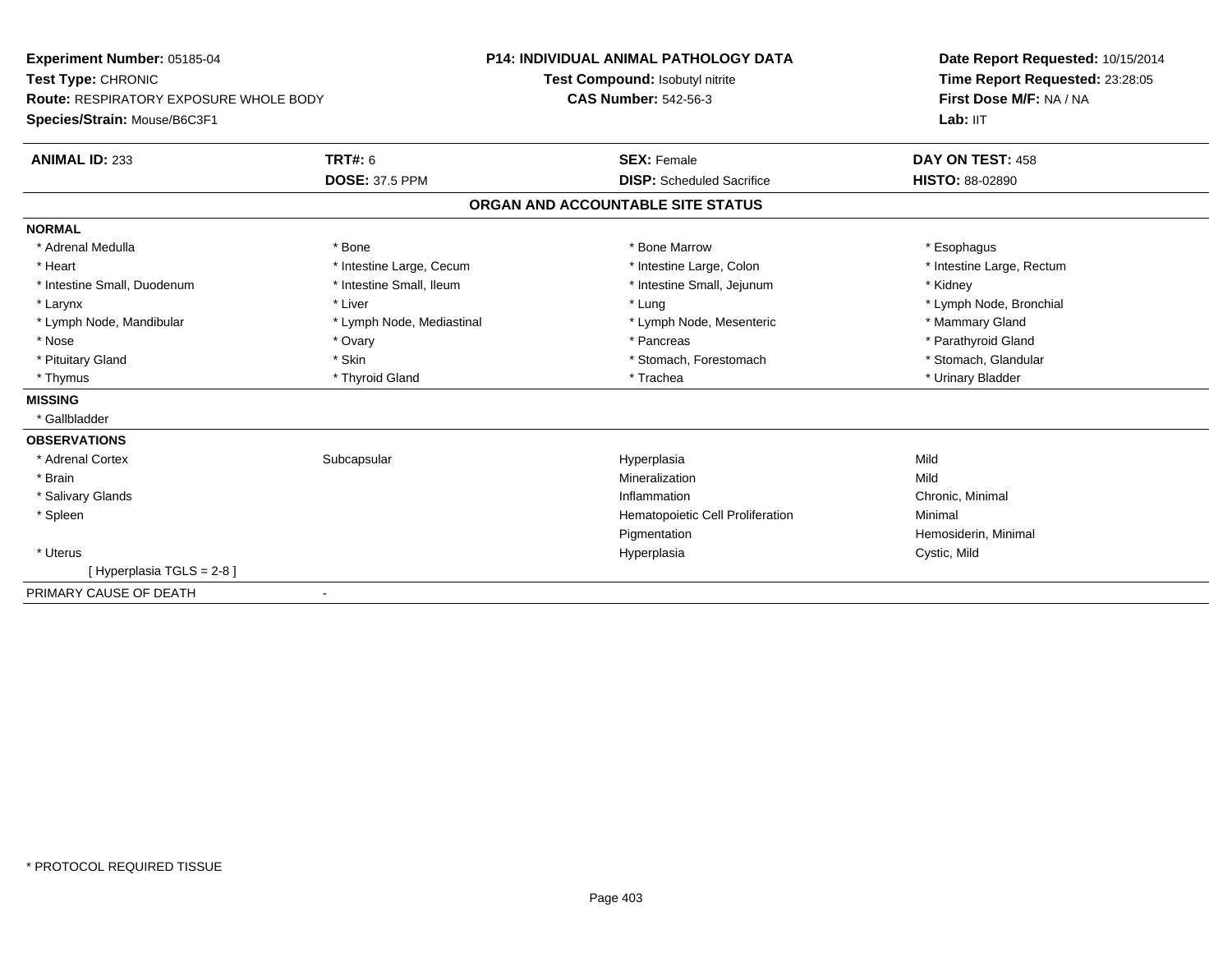**Experiment Number:** 05185-04**Test Type:** CHRONIC **Route:** RESPIRATORY EXPOSURE WHOLE BODY**Species/Strain:** Mouse/B6C3F1**P14: INDIVIDUAL ANIMAL PATHOLOGY DATATest Compound:** Isobutyl nitrite**CAS Number:** 542-56-3**Date Report Requested:** 10/15/2014**Time Report Requested:** 23:28:05**First Dose M/F:** NA / NALab: IIT **ANIMAL ID:** 234**TRT#:** 6 **SEX:** Female **SEX: Female DAY ON TEST:** 458 **DOSE:** 37.5 PPM **DISP:** Scheduled Sacrifice **HISTO:** 88-02891 **ORGAN AND ACCOUNTABLE SITE STATUSNORMAL**\* Adrenal Medulla \* Adrenal Medulla \* \* The matter of the state of the state of the state of the state of the state of the state of the state of the state of the state of the state of the state of the state of the state of the state of the \* Intestine Large, Colon \* Gallbladder \* The mode of the state of the state of the state of the state of the state of the state of the state of the state of the state of the state of the state of the state of the state of the state of the state of \* Intestine Small, Jejunum \* Intestine Large, Rectum \* Intestine Small, Duodenum \* Intestine Small, Ileum \* 1ntestine Small, Ileum \* Kidney \* Larynx \* Liver \* Lung \* Lymph Node, Bronchial \* Lymph Node, Mandibular \* Lymph Node, Mediastinal \* Lymph Node, Mesenteric\* Mammary Gland \* \* Andrew \* Ovary \* Andrew \* Ovary \* Pancreas \* Pancreas \* \* Pancreas \* \* Pancreas \* \* Pancreas \* \* Pancreas \* \* Pancreas \* \* Pancreas \* \* Pancreas \* \* Pancreas \* \* Pancreas \* \* Pancreas \* \* Pancreas \* \* P \* Pituitary Gland \* \* Salivary Glands \* Salivary Glands \* Skin \* \* Skin \* \* Stomach, Forestomach \* Stomach, Glandular \* Thymus \* Thymus \* Thymus \* Thyroid Gland \* Thyroid Gland \* Thachea **OBSERVATIONS** \* Adrenal Cortexx Subcapsular Suberty Subsets and the Hyperplasia a and a studies of the studies of the Minimal \* Brainn and the controller of the controller of the Mineralization and the controller of the Minimal of the Minimal <br>The Minimal of the controller of the controller of the controller of the controller of the controller of the c \* Nose Respirat Epith Degeneration Hyaline, Minimal \* SpleenHematopoietic Cell Proliferation Minimal PigmentationPigmentation and the mass of the Hemosiderin, Minimal<br>Infiltration Cellular and the mass of the Hymphocyte, Minimal \* Urinary BladderLymphocyte, Minimal \* Uteruss and the contract of the contract of the contract of the contract of the contract of the contract of the contract of the contract of the contract of the contract of the contract of the contract of the contract of the cont Cystic, Mild [ Hyperplasia TGLS = 2-8 ]PRIMARY CAUSE OF DEATH-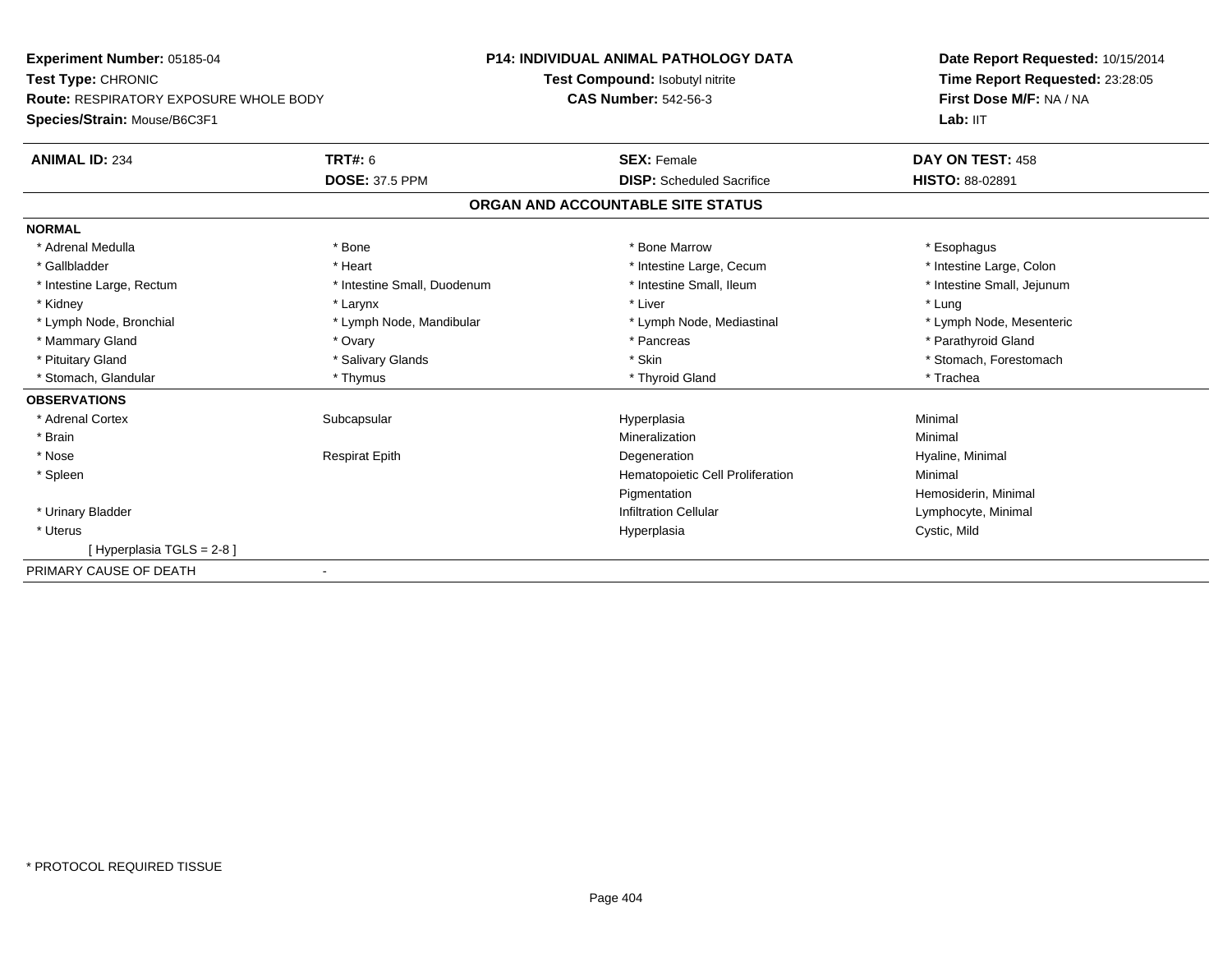| Experiment Number: 05185-04                         |                             | <b>P14: INDIVIDUAL ANIMAL PATHOLOGY DATA</b> | Date Report Requested: 10/15/2014<br>Time Report Requested: 23:28:05 |
|-----------------------------------------------------|-----------------------------|----------------------------------------------|----------------------------------------------------------------------|
| Test Type: CHRONIC                                  |                             | Test Compound: Isobutyl nitrite              |                                                                      |
| <b>Route: RESPIRATORY EXPOSURE WHOLE BODY</b>       |                             | <b>CAS Number: 542-56-3</b>                  | First Dose M/F: NA / NA                                              |
| Species/Strain: Mouse/B6C3F1                        |                             |                                              | Lab: IIT                                                             |
| <b>ANIMAL ID: 235</b>                               | <b>TRT#: 6</b>              | <b>SEX: Female</b>                           | DAY ON TEST: 458                                                     |
|                                                     | <b>DOSE: 37.5 PPM</b>       | <b>DISP:</b> Scheduled Sacrifice             | HISTO: 88-02892                                                      |
|                                                     |                             | ORGAN AND ACCOUNTABLE SITE STATUS            |                                                                      |
| <b>NORMAL</b>                                       |                             |                                              |                                                                      |
| * Adrenal Medulla                                   | * Bone                      | * Bone Marrow                                | * Brain                                                              |
| * Gallbladder                                       | * Heart                     | * Intestine Large, Cecum                     | * Intestine Large, Colon                                             |
| * Intestine Large, Rectum                           | * Intestine Small, Duodenum | * Intestine Small, Ileum                     | * Intestine Small, Jejunum                                           |
| * Kidney                                            | * Larynx                    | * Lung                                       | * Lymph Node, Bronchial                                              |
| * Lymph Node, Mandibular                            | * Lymph Node, Mediastinal   | * Lymph Node, Mesenteric                     | * Mammary Gland                                                      |
| * Nose                                              | * Ovary                     | * Pancreas                                   | * Parathyroid Gland                                                  |
| * Skin                                              | * Stomach, Forestomach      | * Stomach, Glandular                         | * Thymus                                                             |
| * Thyroid Gland                                     | * Trachea                   | * Urinary Bladder                            |                                                                      |
| <b>MISSING</b>                                      |                             |                                              |                                                                      |
| * Esophagus                                         | * Pituitary Gland           |                                              |                                                                      |
| <b>OBSERVATIONS</b>                                 |                             |                                              |                                                                      |
| * Adrenal Cortex                                    | Subcapsular                 | Hyperplasia                                  | Minimal                                                              |
| * Liver                                             |                             | Hepatocellular Carcinoma                     |                                                                      |
| [ Hepatocellular Carcinoma TGLS = 4-5,5.1 ]         |                             |                                              |                                                                      |
| * Salivary Glands                                   |                             | Inflammation                                 | Chronic, Mild                                                        |
| * Spleen                                            |                             | Hematopoietic Cell Proliferation             | Moderate                                                             |
|                                                     |                             | Pigmentation                                 | Hemosiderin, Minimal                                                 |
| [ Hematopoietic Cell Proliferation TGLS = 1-5,5.1 ] |                             |                                              |                                                                      |
| * Uterus                                            |                             | Hyperplasia                                  | Cystic, Minimal                                                      |
| [Hyperplasia TGLS = 3-8,8.1]                        |                             |                                              |                                                                      |
| PRIMARY CAUSE OF DEATH                              | $\overline{\phantom{a}}$    |                                              |                                                                      |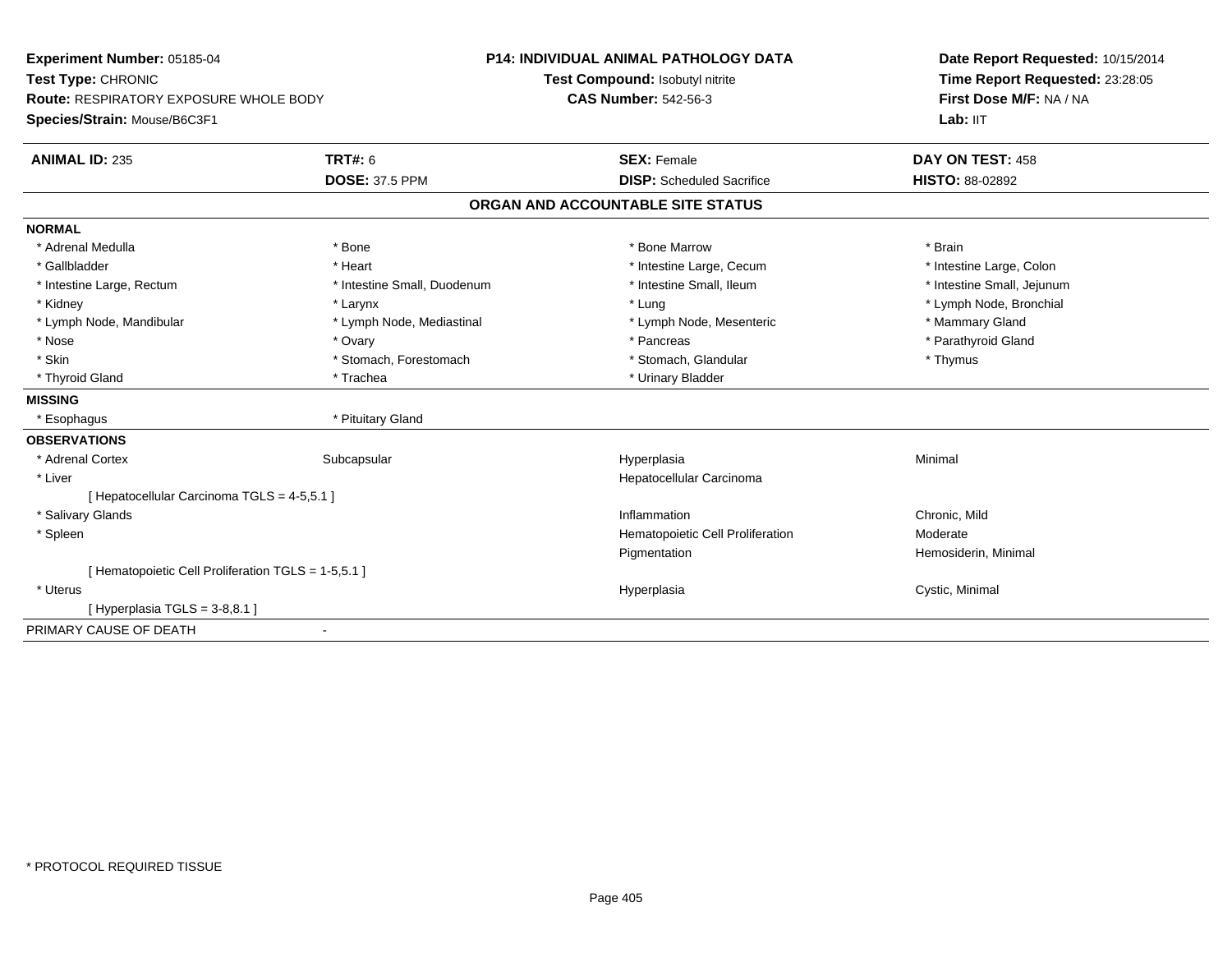**Experiment Number:** 05185-04**Test Type:** CHRONIC **Route:** RESPIRATORY EXPOSURE WHOLE BODY**Species/Strain:** Mouse/B6C3F1**P14: INDIVIDUAL ANIMAL PATHOLOGY DATATest Compound:** Isobutyl nitrite**CAS Number:** 542-56-3**Date Report Requested:** 10/15/2014**Time Report Requested:** 23:28:05**First Dose M/F:** NA / NALab: IIT **ANIMAL ID:** 236**6 DAY ON TEST:** 458 **DOSE:** 37.5 PPM **DISP:** Scheduled Sacrifice **HISTO:** 88-02893 **ORGAN AND ACCOUNTABLE SITE STATUSNORMAL**\* Adrenal Medulla \* \* Annual Medulla \* Brain \* Bone \* \* Bone Marrow \* Bone Marrow \* \* Brain \* Brain \* Brain \* Brain \* Brain \* Brain \* Brain \* Brain \* Brain \* Brain \* Brain \* Brain \* Brain \* Brain \* Brain \* Brain \* Brain \* \* Esophagus \* https://www.fragustage.com/web/2019/heart \* Heart \* Heart \* Heart \* Intestine Large, Cecum \* Intestine Large, Cecum \* Sallbladder \* The state of the state of the state of the state of the state of the state o \* Intestine Small, Ileum \* Intestine Large, Colon \* Intestine Large, Rectum \* Intestine Small, Duodenum \* Intestine Small, Duodenum \* Intestine Small, Jejunum \* \* Widney \* Kidney \* Larynx \* Larynx \* Larynx \* Larynx \* Liver \* Liver \* Lymph Node, Bronchial \* Lymph Node, Mandibular \* Lymph Node, Mediastinal \* Lymph Node, Mesenteric\* Mammary Gland \* \* Andrew \* Nose \* \* Nose \* \* Ovary \* Ovary \* Ovary \* \* Ovary \* \* Pancreas \* \* Pancreas \* \* Pancreas \* \* Pancreas \* \* Pancreas \* \* Pancreas \* \* Pancreas \* \* Pancreas \* \* Pancreas \* \* Pancreas \* \* Pancreas \* Parathyroid Gland \* \* Pituitary Gland \* Thuitary Gland \* Salivary Glands \* Stin \* Skin \* Skin \* Skin \* Skin \* Skin \* Skin \* Skin \* Skin \* Skin \* Skin \* Skin \* Skin \* Skin \* Skin \* Skin \* Skin \* Skin \* Skin \* Skin \* Skin \* Thyroid Gland \* Stomach, Forestomach \* Thymus \* Stomach, Glandular \* Thymus \* Thymus \* Thymus \* Thymus \* Thymus \* Thymus \* Thymus \* Thymus \* Thymus \* Thymus \* Thymus \* Thymus \* Thymus \* Thymus \* Thymus \* Thymus \* Thymus \* Thymus \* Thymu \* Trachea**OBSERVATIONS** \* Adrenal Cortexx Subcapsular Suberty Subsets and the Hyperplasia a and a studies of the studies of the Minimal \* Lung Alveolar/Bronchiolar Adenoma [ Alveolar/Bronchiolar Adenoma TGLS = 2-11 ] \* SpleenHematopoietic Cell Proliferation Minimal **Pigmentation**  Hemosiderin, Minimal \* Urinary BladderInfiltration Cellular **Lymphocyte**, Minimal \* Uteruss and the contract of the contract of the contract of the contract of the contract of the contract of the contract of the contract of the contract of the contract of the contract of the contract of the contract of the cont Hyperplasia **Cystic, Mild** [ Hyperplasia TGLS = 1-8 ]PRIMARY CAUSE OF DEATH-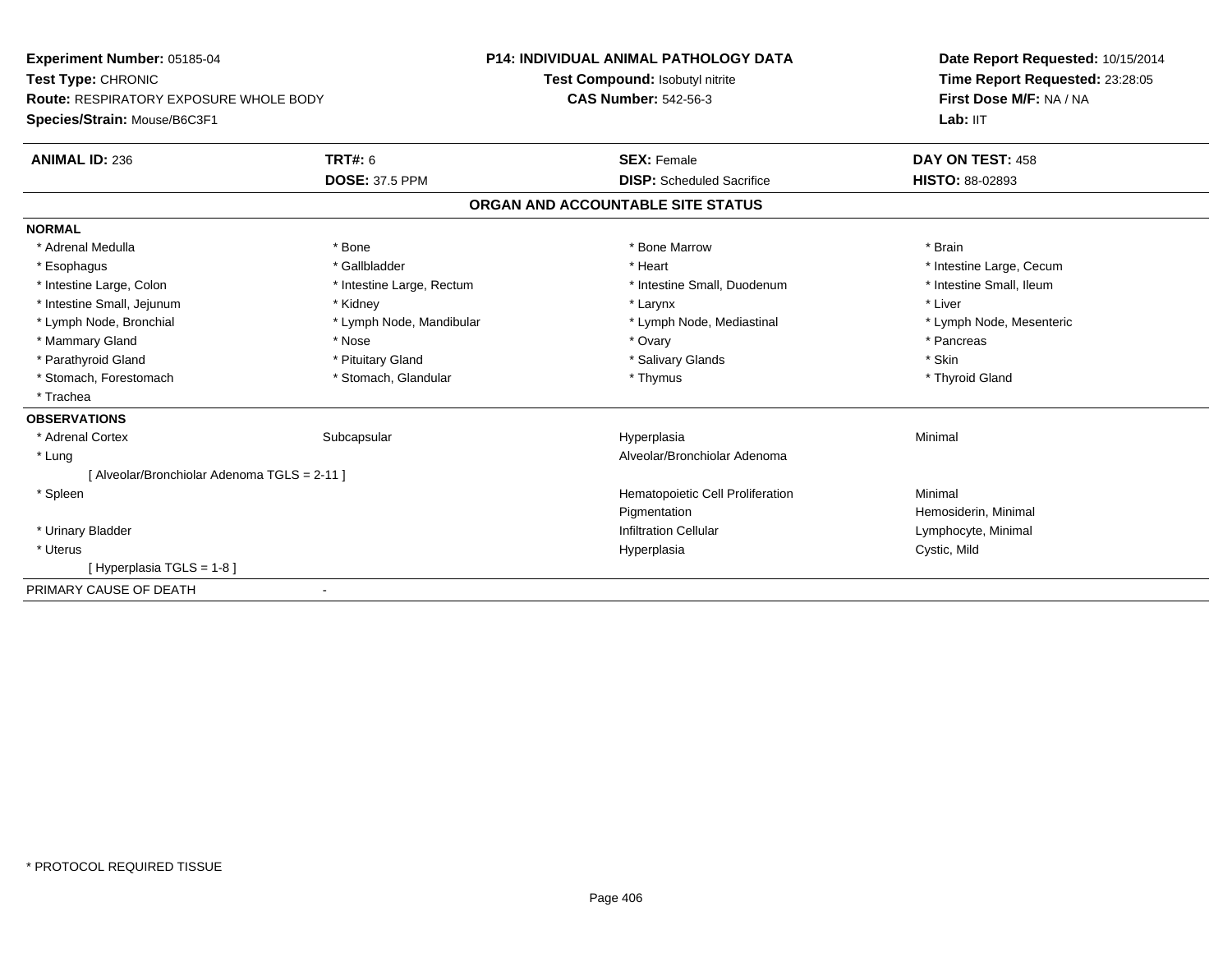**Experiment Number:** 05185-04**Test Type:** CHRONIC **Route:** RESPIRATORY EXPOSURE WHOLE BODY**Species/Strain:** Mouse/B6C3F1**P14: INDIVIDUAL ANIMAL PATHOLOGY DATATest Compound:** Isobutyl nitrite**CAS Number:** 542-56-3**Date Report Requested:** 10/15/2014**Time Report Requested:** 23:28:05**First Dose M/F:** NA / NALab: IIT **ANIMAL ID:** 237**TRT#:** 6 **SEX:** Female **SEX: Female DAY ON TEST:** 458 **DOSE:** 37.5 PPM **DISP:** Scheduled Sacrifice **HISTO:** 88-02894 **ORGAN AND ACCOUNTABLE SITE STATUSNORMAL**\* Adrenal Medulla \* \* Annual Medulla \* Brain \* Bone \* \* Bone Marrow \* Bone Marrow \* \* Brain \* Brain \* Brain \* Brain \* Brain \* Brain \* Brain \* Brain \* Brain \* Brain \* Brain \* Brain \* Brain \* Brain \* Brain \* Brain \* Brain \* \* Esophagus \* https://www.fragustage.com/web/2019/heart \* Heart \* Heart \* Heart \* Intestine Large, Cecum \* Intestine Large, Cecum \* Sallbladder \* The state of the state of the state of the state of the state of the state o \* Intestine Small, Ileum \* Intestine Large, Colon \* Intestine Large, Rectum \* Intestine Small, Duodenum \* Intestine Small, Duodenum \* Intestine Small, Jejunum \* \* Widney \* Kidney \* Larynx \* Larynx \* Larynx \* Larynx \* Liver \* Liver \* Lung \* Lymph Node, Bronchial \* Lymph Node, Bronchial \* Lymph Node, Mandibular \* Note \* Lymph Node, Mediastinal \* Lymph Node, Mesenteric \* \* \* Mammary Gland \* \* Nose \* Nose \* Ovary \* Ovary \* Ovary \* Ovary \* Ovary \* Ovary \* Ovary \* Skin \* Pancreas \* Parathyroid Gland \* Parathyroid Gland \*  $\sim$  \* Pituitary Gland \* Thyroid Gland \* Stomach, Forestomach \* Thymus \* Stomach, Glandular \* Thymus \* Thymus \* Thymus \* Thymus \* Thymus \* Thymus \* Thymus \* Thymus \* Thymus \* Thymus \* Thymus \* Thymus \* Thymus \* Thymus \* Thymus \* Thymus \* Thymus \* Thymus \* Thymu \* Trachea **OBSERVATIONS** \* Adrenal Cortexx Subcapsular Suberty Subsets and the Hyperplasia a Mild \* Salivary Glandss and the contract of the contract of the contract of the contract of the contract of the contract of the contract of the contract of the contract of the contract of the contract of the contract of the contract of the cont Inflammation<br>
Hematopoietic Cell Proliferation<br>
Minimal Minimal \* SpleenHematopoietic Cell Proliferation PigmentationPigmentation<br>
Infiltration Cellular<br>
Infiltration Cellular<br>
Composition Cellular \* Urinary BladderLymphocyte, Minimal \* Uteruss and the contract of the contract of the contract of the contract of the contract of the contract of the contract of the contract of the contract of the contract of the contract of the contract of the contract of the cont Cystic, Mild [ Hyperplasia TGLS = 1-8 ]PRIMARY CAUSE OF DEATH-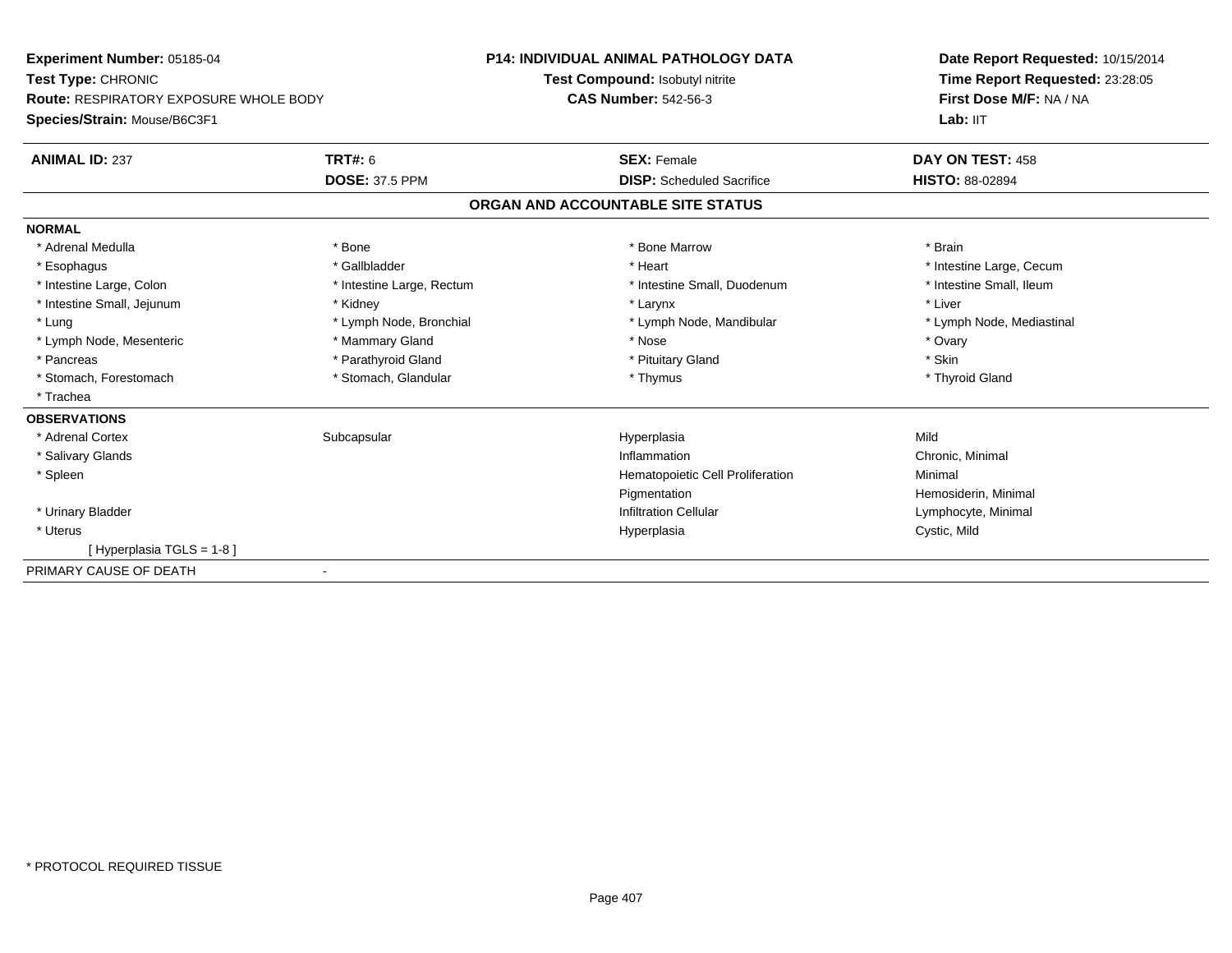| Experiment Number: 05185-04                   |                             | <b>P14: INDIVIDUAL ANIMAL PATHOLOGY DATA</b> | Date Report Requested: 10/15/2014<br>Time Report Requested: 23:28:05<br>First Dose M/F: NA / NA |  |
|-----------------------------------------------|-----------------------------|----------------------------------------------|-------------------------------------------------------------------------------------------------|--|
| Test Type: CHRONIC                            |                             | Test Compound: Isobutyl nitrite              |                                                                                                 |  |
| <b>Route: RESPIRATORY EXPOSURE WHOLE BODY</b> |                             | <b>CAS Number: 542-56-3</b>                  |                                                                                                 |  |
| Species/Strain: Mouse/B6C3F1                  |                             |                                              | Lab: IIT                                                                                        |  |
| <b>ANIMAL ID: 238</b>                         | <b>TRT#: 6</b>              | <b>SEX: Female</b>                           | DAY ON TEST: 458                                                                                |  |
|                                               | <b>DOSE: 37.5 PPM</b>       | <b>DISP:</b> Scheduled Sacrifice             | <b>HISTO: 88-02895</b>                                                                          |  |
|                                               |                             | ORGAN AND ACCOUNTABLE SITE STATUS            |                                                                                                 |  |
| <b>NORMAL</b>                                 |                             |                                              |                                                                                                 |  |
| * Adrenal Medulla                             | * Bone                      | * Bone Marrow                                | * Esophagus                                                                                     |  |
| * Gallbladder                                 | * Heart                     | * Intestine Large, Cecum                     | * Intestine Large, Colon                                                                        |  |
| * Intestine Large, Rectum                     | * Intestine Small, Duodenum | * Intestine Small, Ileum                     | * Intestine Small, Jejunum                                                                      |  |
| * Kidney                                      | * Larynx                    | * Liver                                      | * Lymph Node, Mandibular                                                                        |  |
| * Lymph Node, Mesenteric                      | * Mammary Gland             | * Nose                                       | * Ovary                                                                                         |  |
| * Pancreas                                    | * Parathyroid Gland         | * Pituitary Gland                            | * Salivary Glands                                                                               |  |
| * Skin                                        | * Stomach, Forestomach      | * Stomach, Glandular                         | * Thymus                                                                                        |  |
| * Thyroid Gland                               | * Trachea                   |                                              |                                                                                                 |  |
| <b>MISSING</b>                                |                             |                                              |                                                                                                 |  |
| * Lymph Node, Mediastinal                     |                             |                                              |                                                                                                 |  |
| <b>OBSERVATIONS</b>                           |                             |                                              |                                                                                                 |  |
| * Adrenal Cortex                              | Subcapsular                 | Hyperplasia                                  | Minimal                                                                                         |  |
| * Brain                                       |                             | Mineralization                               | Minimal                                                                                         |  |
| * Lung                                        |                             | Alveolar/Bronchiolar Adenoma                 | Multiple                                                                                        |  |
| [ Alveolar/Bronchiolar Adenoma TGLS = 2-11 ]  |                             |                                              |                                                                                                 |  |
| * Lymph Node, Bronchial                       |                             | Hemorrhage                                   | Mild                                                                                            |  |
| * Spleen                                      |                             | Hematopoietic Cell Proliferation             | Minimal                                                                                         |  |
|                                               |                             | Pigmentation                                 | Hemosiderin, Minimal                                                                            |  |
| * Urinary Bladder                             |                             | <b>Infiltration Cellular</b>                 | Lymphocyte, Minimal                                                                             |  |
| * Uterus                                      |                             | Hyperplasia                                  | Cystic, Mild                                                                                    |  |
| [Hyperplasia TGLS = 1-8]                      |                             |                                              |                                                                                                 |  |
| PRIMARY CAUSE OF DEATH                        | $\overline{\phantom{a}}$    |                                              |                                                                                                 |  |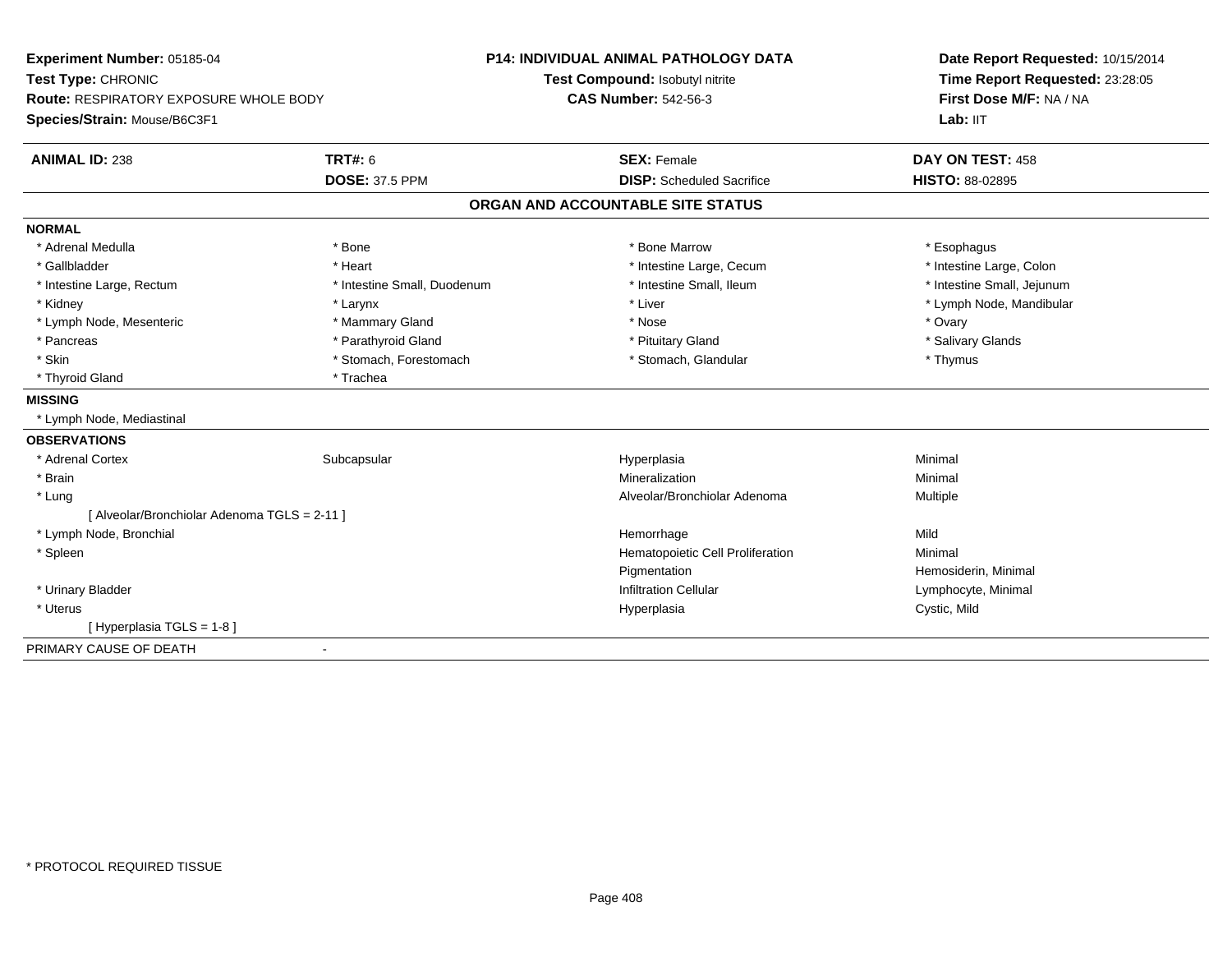| Experiment Number: 05185-04<br>Test Type: CHRONIC |                           | <b>P14: INDIVIDUAL ANIMAL PATHOLOGY DATA</b> | Date Report Requested: 10/15/2014<br>Time Report Requested: 23:28:05 |
|---------------------------------------------------|---------------------------|----------------------------------------------|----------------------------------------------------------------------|
|                                                   |                           | Test Compound: Isobutyl nitrite              |                                                                      |
| <b>Route: RESPIRATORY EXPOSURE WHOLE BODY</b>     |                           | <b>CAS Number: 542-56-3</b>                  | First Dose M/F: NA / NA                                              |
| Species/Strain: Mouse/B6C3F1                      |                           |                                              | Lab: IIT                                                             |
| <b>ANIMAL ID: 239</b>                             | <b>TRT#: 6</b>            | <b>SEX: Female</b>                           | DAY ON TEST: 458                                                     |
|                                                   | <b>DOSE: 37.5 PPM</b>     | <b>DISP:</b> Scheduled Sacrifice             | <b>HISTO: 88-02896</b>                                               |
|                                                   |                           | ORGAN AND ACCOUNTABLE SITE STATUS            |                                                                      |
| <b>NORMAL</b>                                     |                           |                                              |                                                                      |
| * Adrenal Medulla                                 | * Bone                    | * Bone Marrow                                | * Brain                                                              |
| * Esophagus                                       | * Gallbladder             | * Heart                                      | * Intestine Large, Cecum                                             |
| * Intestine Large, Colon                          | * Intestine Large, Rectum | * Intestine Small, Duodenum                  | * Intestine Small, Ileum                                             |
| * Intestine Small, Jejunum                        | * Kidney                  | * Larynx                                     | * Liver                                                              |
| * Lung                                            | * Lymph Node, Bronchial   | * Lymph Node, Mandibular                     | * Lymph Node, Mesenteric                                             |
| * Mammary Gland                                   | * Nose                    | * Ovary                                      | * Pancreas                                                           |
| * Pituitary Gland                                 | * Salivary Glands         | * Skin                                       | * Stomach, Forestomach                                               |
| * Stomach, Glandular                              | * Thymus                  | * Thyroid Gland                              | * Trachea                                                            |
| <b>MISSING</b>                                    |                           |                                              |                                                                      |
| * Lymph Node, Mediastinal                         | * Parathyroid Gland       |                                              |                                                                      |
| <b>OBSERVATIONS</b>                               |                           |                                              |                                                                      |
| * Adrenal Cortex                                  | Subcapsular               | Hyperplasia                                  | Minimal                                                              |
| * Spleen                                          |                           | Hematopoietic Cell Proliferation             | Minimal                                                              |
|                                                   |                           | Pigmentation                                 | Hemosiderin, Minimal                                                 |
| * Urinary Bladder                                 |                           | <b>Infiltration Cellular</b>                 | Lymphocyte, Minimal                                                  |
| * Uterus                                          |                           | Hyperplasia                                  | Cystic, Mild                                                         |
| [Hyperplasia TGLS = $1-8,8.1$ ]                   |                           |                                              |                                                                      |
| PRIMARY CAUSE OF DEATH                            |                           |                                              |                                                                      |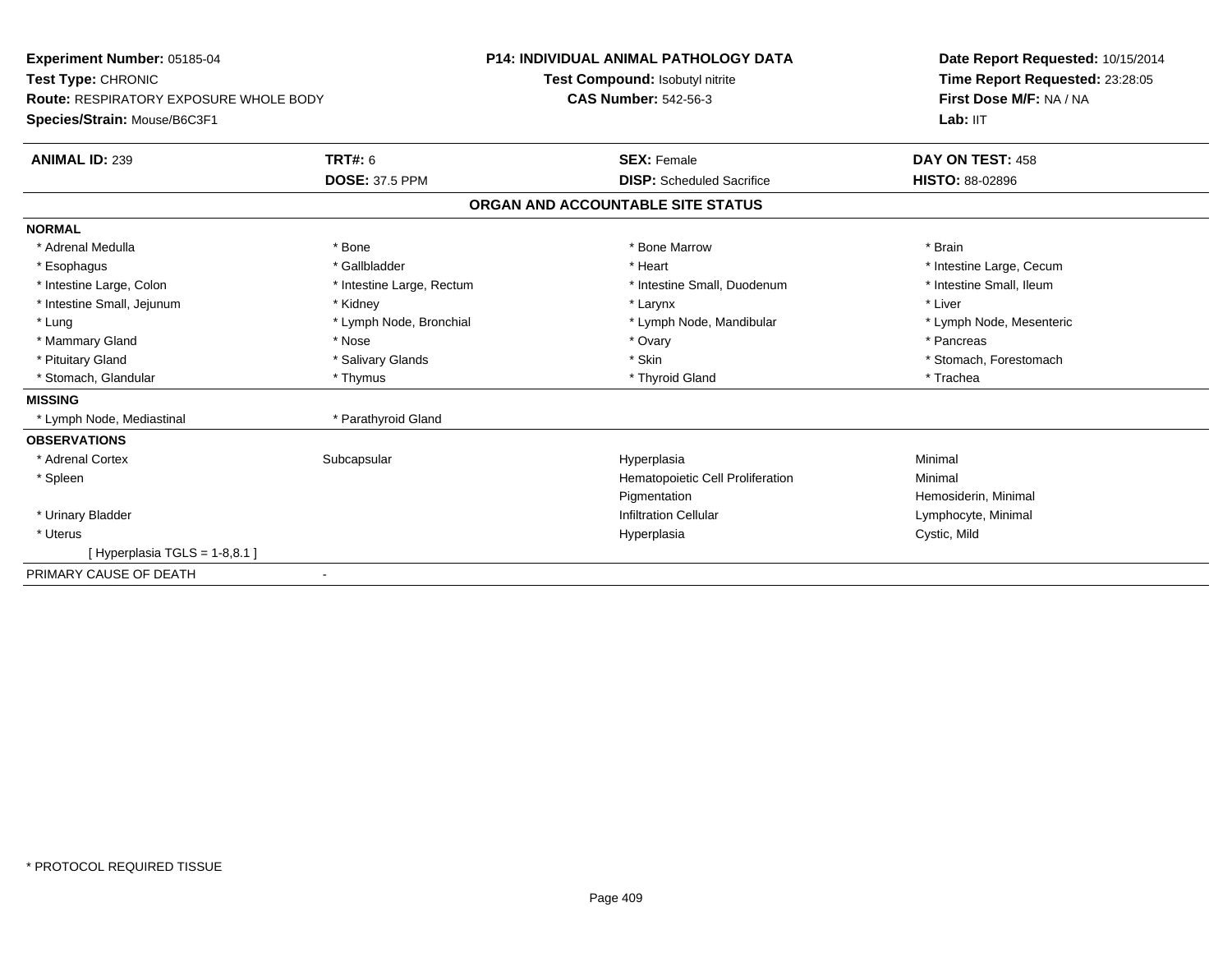| Experiment Number: 05185-04                                                |                             | <b>P14: INDIVIDUAL ANIMAL PATHOLOGY DATA</b> | Date Report Requested: 10/15/2014                          |
|----------------------------------------------------------------------------|-----------------------------|----------------------------------------------|------------------------------------------------------------|
| <b>Test Type: CHRONIC</b><br><b>Route: RESPIRATORY EXPOSURE WHOLE BODY</b> |                             | Test Compound: Isobutyl nitrite              | Time Report Requested: 23:28:05<br>First Dose M/F: NA / NA |
|                                                                            |                             | <b>CAS Number: 542-56-3</b>                  |                                                            |
| Species/Strain: Mouse/B6C3F1                                               |                             |                                              | Lab: IIT                                                   |
| <b>ANIMAL ID: 240</b>                                                      | TRT#: 6                     | <b>SEX: Female</b>                           | DAY ON TEST: 183                                           |
|                                                                            | <b>DOSE: 37.5 PPM</b>       | <b>DISP: Natural Death</b>                   | <b>HISTO: 88-02897</b>                                     |
|                                                                            |                             | ORGAN AND ACCOUNTABLE SITE STATUS            |                                                            |
| <b>NORMAL</b>                                                              |                             |                                              |                                                            |
| * Adrenal Cortex                                                           | * Adrenal Medulla           | * Bone                                       | * Bone Marrow                                              |
| * Brain                                                                    | * Esophagus                 | * Gallbladder                                | * Heart                                                    |
| * Intestine Large, Colon                                                   | * Intestine Large, Rectum   | * Kidney                                     | * Larynx                                                   |
| * Liver                                                                    | * Lung                      | * Lymph Node, Mandibular                     | * Lymph Node, Mediastinal                                  |
| * Mammary Gland                                                            | * Ovary                     | * Pancreas                                   | * Parathyroid Gland                                        |
| * Pituitary Gland                                                          | * Skin                      | * Stomach, Forestomach                       | * Stomach, Glandular                                       |
| * Thyroid Gland                                                            | * Trachea                   | * Urinary Bladder                            | * Uterus                                                   |
| <b>MISSING</b>                                                             |                             |                                              |                                                            |
| * Intestine Small, Jejunum                                                 | * Lymph Node, Bronchial     |                                              |                                                            |
| <b>AUTO PRECLUDES DIAG.</b>                                                |                             |                                              |                                                            |
| * Intestine Large, Cecum                                                   | * Intestine Small, Duodenum | * Intestine Small, Ileum                     | * Lymph Node, Mesenteric                                   |
| <b>OBSERVATIONS</b>                                                        |                             |                                              |                                                            |
| * Nose                                                                     |                             | Inflammation                                 | Chronic Active, Minimal                                    |
| * Salivary Glands                                                          |                             | Inflammation                                 | Chronic Active, Mild                                       |
| * Spleen                                                                   |                             | Pigmentation                                 | Hemosiderin, Mild                                          |
| * Thymus                                                                   |                             | Atrophy                                      | Moderate                                                   |
| [Atrophy TGLS = 1-2]                                                       |                             |                                              |                                                            |
| PRIMARY CAUSE OF DEATH<br>$\blacksquare$                                   |                             |                                              |                                                            |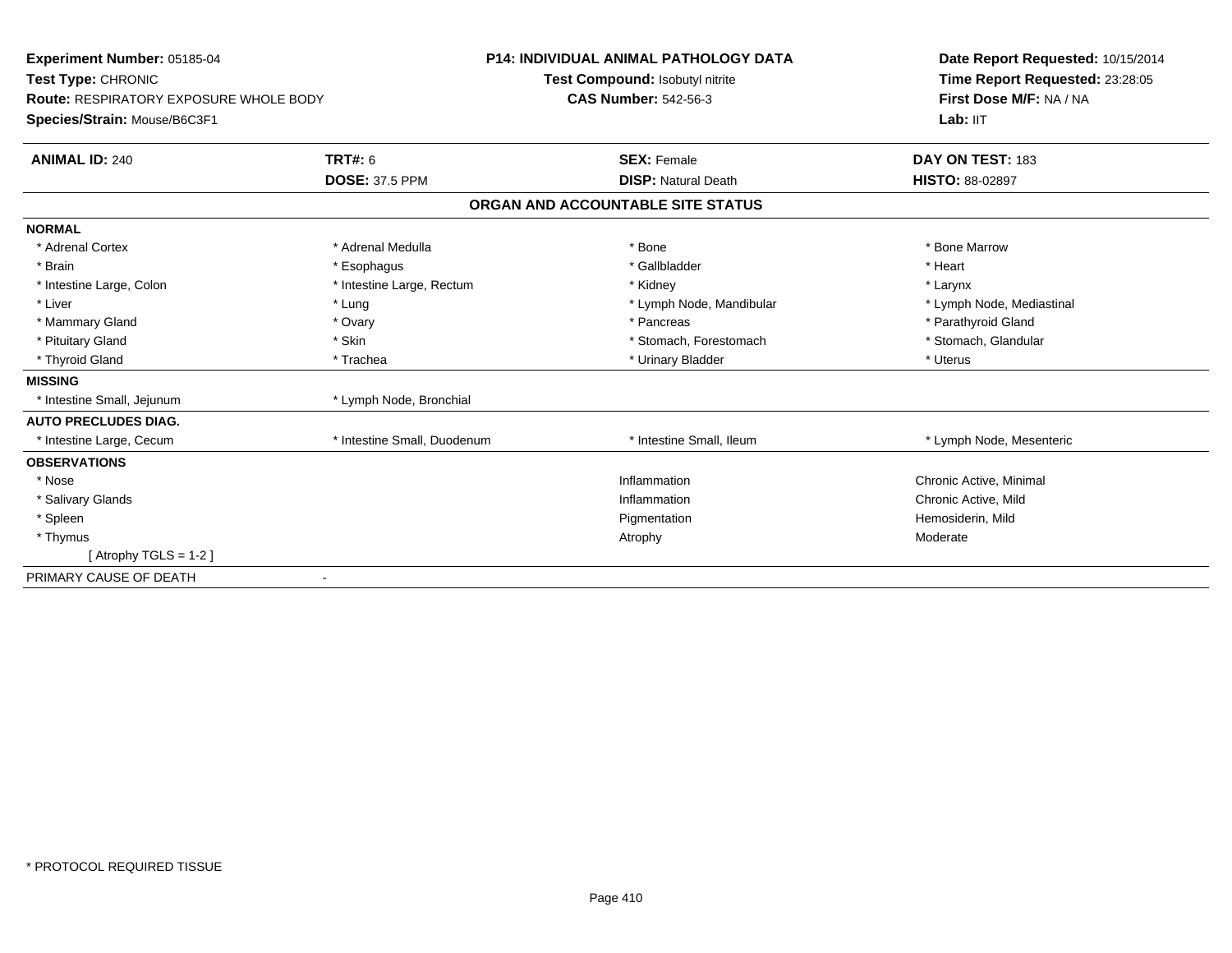**Experiment Number:** 05185-04**Test Type:** CHRONIC **Route:** RESPIRATORY EXPOSURE WHOLE BODY**Species/Strain:** Mouse/B6C3F1**P14: INDIVIDUAL ANIMAL PATHOLOGY DATATest Compound:** Isobutyl nitrite**CAS Number:** 542-56-3**Date Report Requested:** 10/15/2014**Time Report Requested:** 23:28:05**First Dose M/F:** NA / NALab: IIT **ANIMAL ID:** 301**TRT#:** 7 **SEX:** Female **SEX: Female DAY ON TEST:** 729 **DOSE:** 75 PPM **DISP:** Terminal Sacrifice **HISTO:** 88-02958 **ORGAN AND ACCOUNTABLE SITE STATUSNORMAL**\* Adrenal Medulla \* Adrenal Medulla \* \* The matter of the state of the state of the state of the state of the state of the state of the state of the state of the state of the state of the state of the state of the state of the state of the \* Gallbladder \* Thestine Large, Colon \* Heart \* Heart \* Thestine Large, Cecum \* Intestine Large, Colon \* Intestine Large, Colon \* Intestine Large, Colon \* Intestine Large, Rectum \* Thestine Small, Duodenum \* Number of the small, Ileum \* Intestine Small, Jejunum \* Intestine Small, Jejunum \* Larynx \* Liver \* Lymph Node, Bronchial \* Lymph Node, Mandibular \* Lymph Node, Mesenteric \* \* Mammary Gland \* Mammary Gland \* Pancreas \* Pancreas \* \* Pancreas \* \* Parathyroid Gland \* Skin \* Stomach, Forestomach \* Stomach \* Stomach, Glandular \* Thymus \* Thymus \* Trachea **OBSERVATIONS** \* Adrenal Cortexx Subcapsular Suberty Subsets and the Hyperplasia a Mild \* Brainn and the control of the control of the control of the Mineralization and the control of the Mild of the Mild o \* Kidneyy the contract of the contract of the contract of the contract of the contract of the contract of the contract of  $\mathsf{Lymphocyte}$ , Minimal \* LungAlveolar/Bronchiolar Carcinoma<br>Infiltration Cellular AlveolusHistiocyte, Moderate Infiltration Cellular Lymphocyte, Mild[ Alveolar/Bronchiolar Carcinoma TGLS = 1-11 ] \* Lymph Node, Mediastinal Hyperplasia Lymphoid, Moderate \* Nosee and the Colfactory Epi Atrophy Atrophy Atrophy Atrophy Atrophy Atrophy Mild Respirat Epithh and the sequence of the propertion of the sequence of the sequence of the Hyaline, Mild Inflammation Chronic Active, Mild Respirat Epithh Dicer and the United States of the Minimal \* Ovaryy and the control of the control of the control of the control of the control of the control of the control of the control of the control of the control of the control of the control of the control of the control of the co Moderate \* Pituitary Gland Pars Distalis Hyperplasia Moderate \* Salivary Glandss and the contract of the contract of the contract of the contract of the contract of the contract of the contract of the contract of the contract of the contract of the contract of the contract of the contract of the cont Inflammation **Chronic, Minimal**  \* SpleenHematopoietic Cell Proliferation Minimal **Pigmentation** Hemosiderin, Minimal<br>Focal, Mild \* Thyroid Gland Follicular Cel Hyperplasia Focal, Mild \* Urinary BladderInfiltration Cellular **Lymphocyte**, Minimal \* Uteruss and the contract of the contract of the contract of the contract of the contract of the contract of the contract of the contract of the contract of the contract of the contract of the contract of the contract of the cont Hyperplasia Cystic, Minimal PRIMARY CAUSE OF DEATH-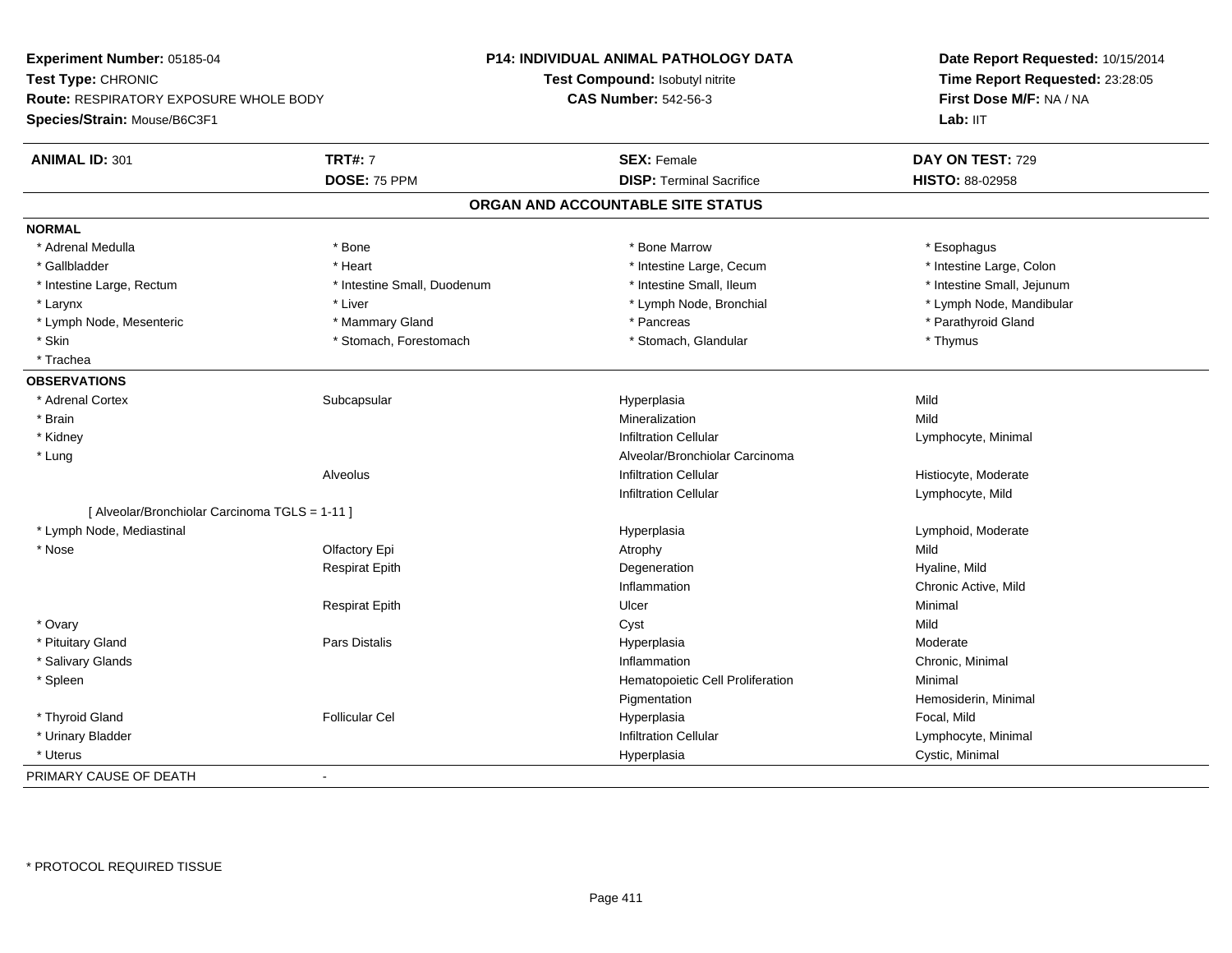| Experiment Number: 05185-04            |                          | P14: INDIVIDUAL ANIMAL PATHOLOGY DATA | Date Report Requested: 10/15/2014<br>Time Report Requested: 23:28:05 |
|----------------------------------------|--------------------------|---------------------------------------|----------------------------------------------------------------------|
| Test Type: CHRONIC                     |                          | Test Compound: Isobutyl nitrite       |                                                                      |
| Route: RESPIRATORY EXPOSURE WHOLE BODY |                          | <b>CAS Number: 542-56-3</b>           | First Dose M/F: NA / NA                                              |
| Species/Strain: Mouse/B6C3F1           |                          |                                       | Lab: IIT                                                             |
| <b>ANIMAL ID: 302</b>                  | <b>TRT#: 7</b>           | <b>SEX: Female</b>                    | DAY ON TEST: 729                                                     |
|                                        | DOSE: 75 PPM             | <b>DISP: Terminal Sacrifice</b>       | HISTO: 88-02959                                                      |
|                                        |                          | ORGAN AND ACCOUNTABLE SITE STATUS     |                                                                      |
| <b>NORMAL</b>                          |                          |                                       |                                                                      |
| * Adrenal Medulla                      | * Bone Marrow            | * Esophagus                           | * Gallbladder                                                        |
| * Heart                                | * Intestine Large, Cecum | * Intestine Large, Colon              | * Intestine Large, Rectum                                            |
| * Intestine Small, Duodenum            | * Intestine Small, Ileum | * Intestine Small, Jejunum            | * Kidney                                                             |
| * Larynx                               | * Liver                  | * Lung                                | * Lymph Node, Mandibular                                             |
| * Lymph Node, Mediastinal              | * Lymph Node, Mesenteric | * Mammary Gland                       | * Nose                                                               |
| * Pancreas                             | * Parathyroid Gland      | * Salivary Glands                     | * Stomach, Forestomach                                               |
| * Stomach, Glandular                   | * Thymus                 | * Thyroid Gland                       | * Trachea                                                            |
| * Urinary Bladder                      |                          |                                       |                                                                      |
| <b>MISSING</b>                         |                          |                                       |                                                                      |
| * Lymph Node, Bronchial                |                          |                                       |                                                                      |
| <b>OBSERVATIONS</b>                    |                          |                                       |                                                                      |
| * Adrenal Cortex                       | Subcapsular              | Hyperplasia                           | Mild                                                                 |
| * Bone                                 |                          | Dysplasia                             | Minimal                                                              |
| * Brain                                |                          | Mineralization                        | Mild                                                                 |
| * Ovary                                |                          | Cyst                                  | Moderate                                                             |
| [Cyst TGLS = $2-8$ ]                   |                          |                                       |                                                                      |
| * Pituitary Gland                      |                          | Cyst                                  | Mild                                                                 |
| [Cyst TGLS = $3-3$ ]                   |                          |                                       |                                                                      |
| * Skin                                 |                          | Inflammation                          | Chronic Active, Minimal                                              |
| * Spleen                               |                          | Hematopoietic Cell Proliferation      | Minimal                                                              |
|                                        |                          | Pigmentation                          | Hemosiderin, Minimal                                                 |
| * Uterus                               |                          | Hyperplasia                           | Cystic, Minimal                                                      |
| PRIMARY CAUSE OF DEATH                 |                          |                                       |                                                                      |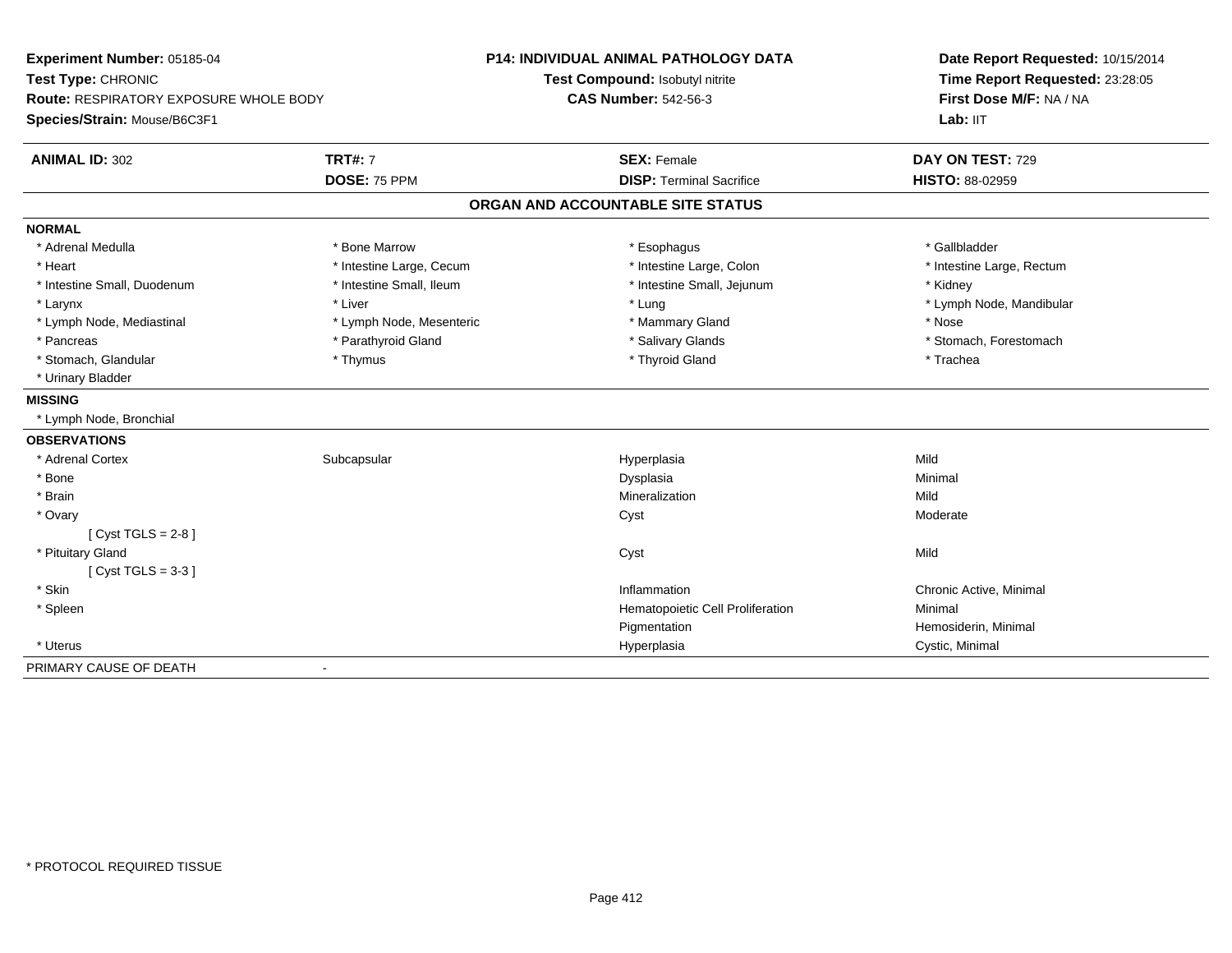| Experiment Number: 05185-04                |                             | P14: INDIVIDUAL ANIMAL PATHOLOGY DATA | Date Report Requested: 10/15/2014 |
|--------------------------------------------|-----------------------------|---------------------------------------|-----------------------------------|
| Test Type: CHRONIC                         |                             | Test Compound: Isobutyl nitrite       | Time Report Requested: 23:28:05   |
| Route: RESPIRATORY EXPOSURE WHOLE BODY     |                             | <b>CAS Number: 542-56-3</b>           | First Dose M/F: NA / NA           |
| Species/Strain: Mouse/B6C3F1               |                             |                                       | Lab: IIT                          |
| <b>ANIMAL ID: 303</b>                      | <b>TRT#: 7</b>              | <b>SEX: Female</b>                    | DAY ON TEST: 730                  |
|                                            | DOSE: 75 PPM                | <b>DISP: Terminal Sacrifice</b>       | <b>HISTO: 88-02960</b>            |
|                                            |                             | ORGAN AND ACCOUNTABLE SITE STATUS     |                                   |
| <b>NORMAL</b>                              |                             |                                       |                                   |
| * Adrenal Medulla                          | * Bone                      | * Bone Marrow                         | * Esophagus                       |
| * Gallbladder                              | * Heart                     | * Intestine Large, Cecum              | * Intestine Large, Colon          |
| * Intestine Large, Rectum                  | * Intestine Small, Duodenum | * Intestine Small, Ileum              | * Intestine Small, Jejunum        |
| * Kidney                                   | * Larynx                    | * Liver                               | * Lymph Node, Bronchial           |
| * Lymph Node, Mandibular                   | * Lymph Node, Mediastinal   | * Lymph Node, Mesenteric              | * Mammary Gland                   |
| * Pancreas                                 | * Salivary Glands           | * Skin                                | * Stomach, Forestomach            |
| * Stomach, Glandular                       | * Thymus                    | * Thyroid Gland                       | * Trachea                         |
| * Urinary Bladder                          |                             |                                       |                                   |
| <b>MISSING</b>                             |                             |                                       |                                   |
| * Parathyroid Gland                        |                             |                                       |                                   |
| <b>OBSERVATIONS</b>                        |                             |                                       |                                   |
| * Adrenal Cortex                           |                             | Cyst                                  | Minimal                           |
|                                            | Subcapsular                 | Hyperplasia                           | Minimal                           |
| * Brain                                    |                             | Mineralization                        | Minimal                           |
| * Lung                                     |                             | Alveolar/Bronchiolar Adenoma          |                                   |
| [Alveolar/Bronchiolar Adenoma TGLS = 2-11] |                             |                                       |                                   |
| * Nose                                     |                             | Exudate                               | Serous, Minimal                   |
| * Ovary                                    |                             | Cyst                                  | Moderate                          |
| [ $Cyst TGLS = 1-8$ ]                      |                             |                                       |                                   |
| * Pituitary Gland                          | Pars Distalis               | Hyperplasia                           | Mild                              |
| * Spleen                                   |                             | Hematopoietic Cell Proliferation      | Minimal                           |
|                                            |                             | Pigmentation                          | Hemosiderin, Minimal              |
| * Uterus                                   |                             | Hyperplasia                           | Cystic, Minimal                   |
| PRIMARY CAUSE OF DEATH                     | $\blacksquare$              |                                       |                                   |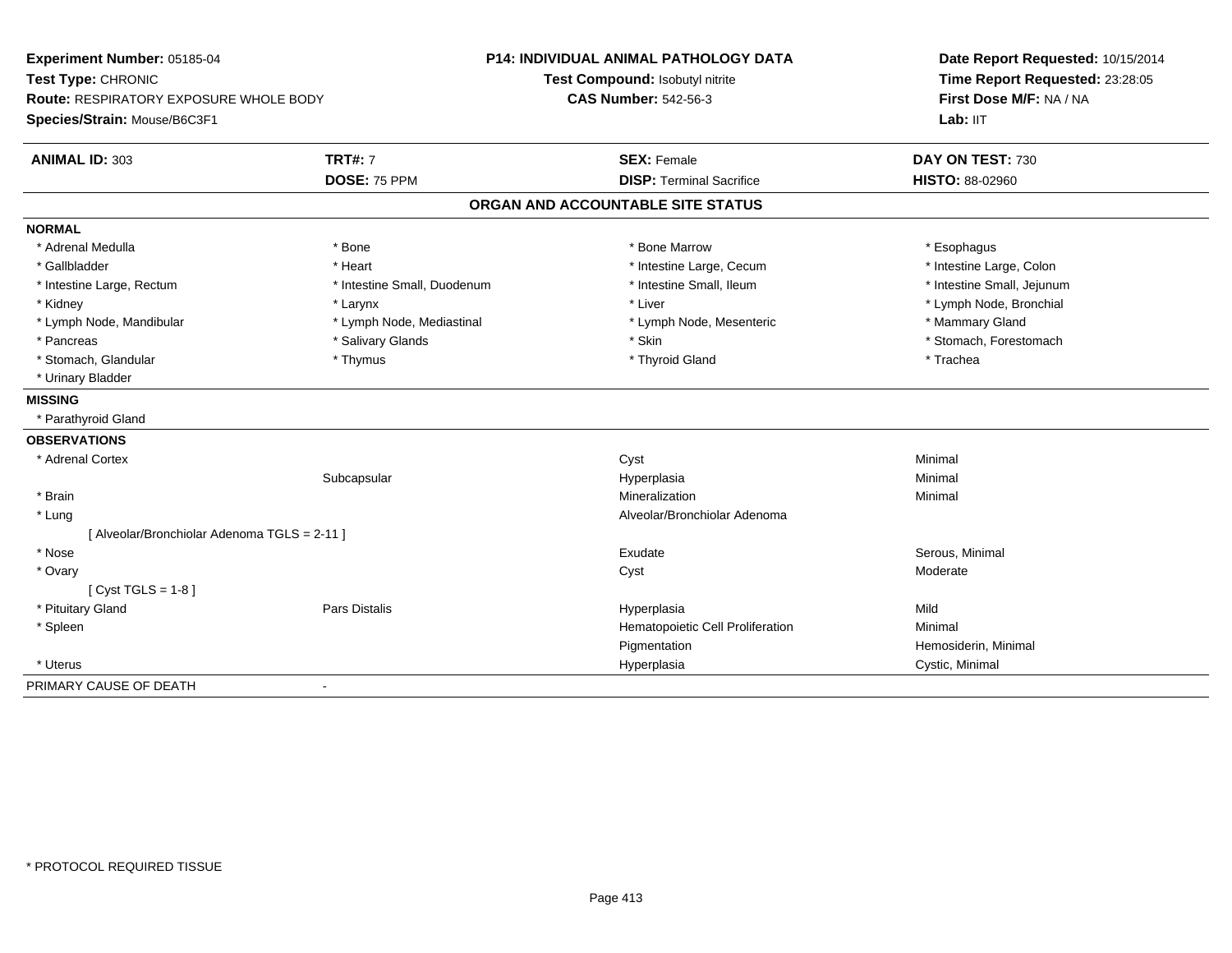| Experiment Number: 05185-04                   |                             | <b>P14: INDIVIDUAL ANIMAL PATHOLOGY DATA</b> | Date Report Requested: 10/15/2014<br>Time Report Requested: 23:28:05 |  |
|-----------------------------------------------|-----------------------------|----------------------------------------------|----------------------------------------------------------------------|--|
| Test Type: CHRONIC                            |                             | Test Compound: Isobutyl nitrite              |                                                                      |  |
| <b>Route: RESPIRATORY EXPOSURE WHOLE BODY</b> |                             | <b>CAS Number: 542-56-3</b>                  | First Dose M/F: NA / NA                                              |  |
| Species/Strain: Mouse/B6C3F1                  |                             |                                              | Lab: IIT                                                             |  |
| <b>ANIMAL ID: 304</b>                         | <b>TRT#: 7</b>              | <b>SEX: Female</b>                           | DAY ON TEST: 731                                                     |  |
|                                               | DOSE: 75 PPM                | <b>DISP: Terminal Sacrifice</b>              | HISTO: 88-02961                                                      |  |
|                                               |                             | ORGAN AND ACCOUNTABLE SITE STATUS            |                                                                      |  |
| <b>NORMAL</b>                                 |                             |                                              |                                                                      |  |
| * Adrenal Medulla                             | * Bone                      | * Bone Marrow                                | * Esophagus                                                          |  |
| * Gallbladder                                 | * Heart                     | * Intestine Large, Cecum                     | * Intestine Large, Colon                                             |  |
| * Intestine Large, Rectum                     | * Intestine Small, Duodenum | * Intestine Small, Ileum                     | * Intestine Small, Jejunum                                           |  |
| * Kidney                                      | * Larynx                    | * Lymph Node, Bronchial                      | * Lymph Node, Mandibular                                             |  |
| * Lymph Node, Mediastinal                     | * Lymph Node, Mesenteric    | * Nose                                       | * Pancreas                                                           |  |
| * Skin                                        | * Stomach, Forestomach      | * Stomach, Glandular                         | * Thymus                                                             |  |
| * Thyroid Gland                               | * Trachea                   |                                              |                                                                      |  |
| <b>MISSING</b>                                |                             |                                              |                                                                      |  |
| * Ovary                                       | * Parathyroid Gland         | * Urinary Bladder                            | * Uterus                                                             |  |
| <b>OBSERVATIONS</b>                           |                             |                                              |                                                                      |  |
| * Adrenal Cortex                              | Subcapsular                 | Hyperplasia                                  | Mild                                                                 |  |
| * Brain                                       |                             | Mineralization                               | Mild                                                                 |  |
| * Liver                                       |                             | Inflammation                                 | Chronic, Minimal                                                     |  |
| * Lung                                        | Alveolar Epith              | Hyperplasia                                  | Focal, Moderate                                                      |  |
| [Hyperplasia TGLS = $1,2-11$ ]                |                             |                                              |                                                                      |  |
| * Mammary Gland                               |                             | Hyperplasia                                  | Minimal                                                              |  |
| * Pituitary Gland                             | Pars Distalis               | Adenoma                                      |                                                                      |  |
| [Adenoma TGLS = $3-3$ ]                       |                             |                                              |                                                                      |  |
| * Salivary Glands                             |                             | Inflammation                                 | Chronic, Minimal                                                     |  |
| * Spleen                                      |                             | Hematopoietic Cell Proliferation             | Minimal                                                              |  |
|                                               |                             | Pigmentation                                 | Hemosiderin, Minimal                                                 |  |
| PRIMARY CAUSE OF DEATH                        | $\overline{\phantom{a}}$    |                                              |                                                                      |  |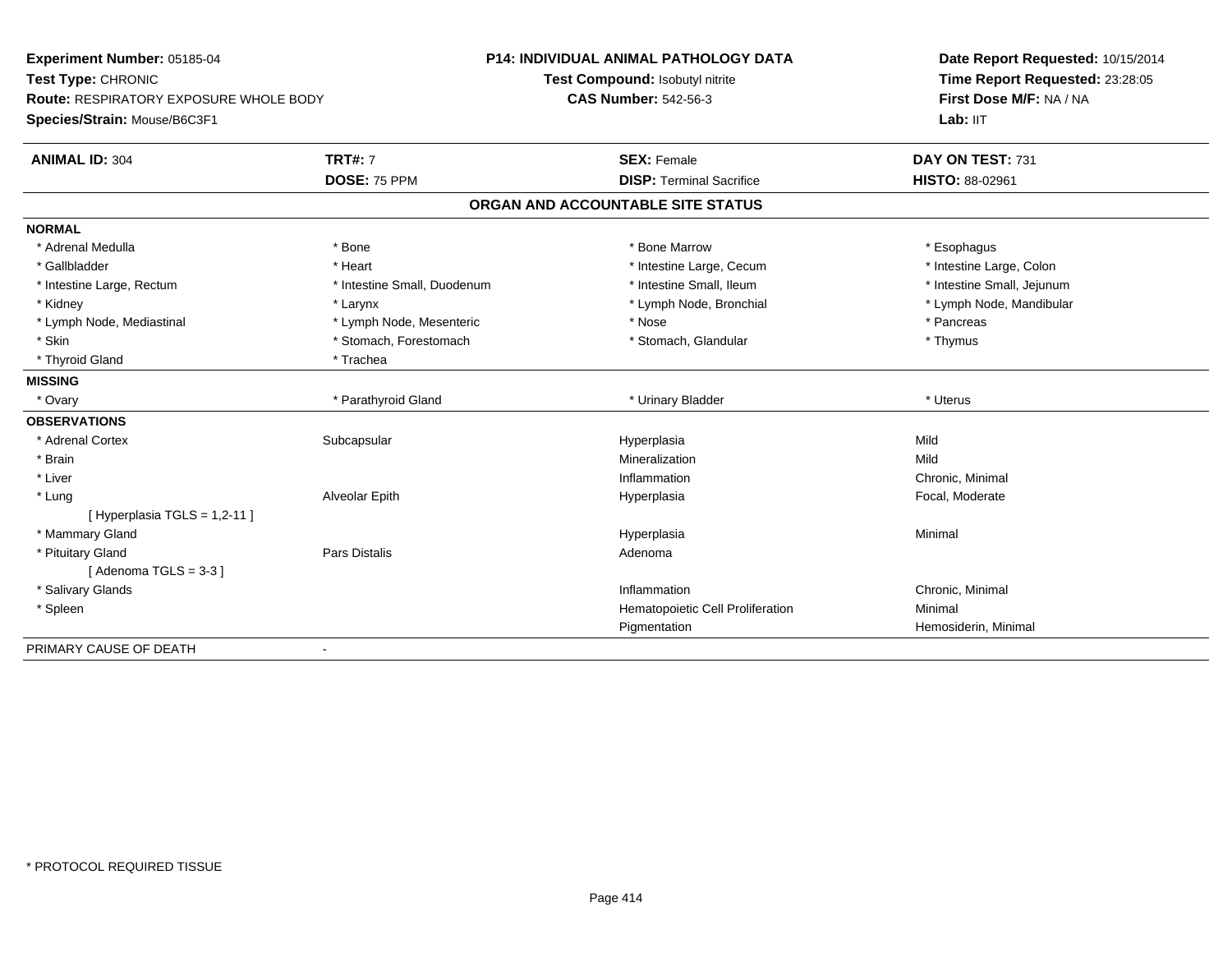| Experiment Number: 05185-04            |                            | <b>P14: INDIVIDUAL ANIMAL PATHOLOGY DATA</b> | Date Report Requested: 10/15/2014 |
|----------------------------------------|----------------------------|----------------------------------------------|-----------------------------------|
| Test Type: CHRONIC                     |                            | Test Compound: Isobutyl nitrite              | Time Report Requested: 23:28:05   |
| Route: RESPIRATORY EXPOSURE WHOLE BODY |                            | <b>CAS Number: 542-56-3</b>                  | First Dose M/F: NA / NA           |
| Species/Strain: Mouse/B6C3F1           |                            |                                              | Lab: IIT                          |
| <b>ANIMAL ID: 305</b>                  | <b>TRT#: 7</b>             | <b>SEX: Female</b>                           | DAY ON TEST: 729                  |
|                                        | DOSE: 75 PPM               | <b>DISP: Terminal Sacrifice</b>              | HISTO: 88-02962                   |
|                                        |                            | ORGAN AND ACCOUNTABLE SITE STATUS            |                                   |
| <b>NORMAL</b>                          |                            |                                              |                                   |
| * Adrenal Medulla                      | * Bone Marrow              | * Esophagus                                  | * Heart                           |
| * Intestine Large, Cecum               | * Intestine Large, Colon   | * Intestine Large, Rectum                    | * Intestine Small, Duodenum       |
| * Intestine Small, Ileum               | * Intestine Small, Jejunum | * Kidney                                     | * Larynx                          |
| * Liver                                | * Lymph Node, Mandibular   | * Lymph Node, Mesenteric                     | * Mammary Gland                   |
| * Ovary                                | * Pancreas                 | * Pituitary Gland                            | * Salivary Glands                 |
| * Skin                                 | * Stomach, Forestomach     | * Stomach, Glandular                         | * Thymus                          |
| * Thyroid Gland                        | * Trachea                  |                                              |                                   |
| <b>MISSING</b>                         |                            |                                              |                                   |
| * Lymph Node, Bronchial                | * Lymph Node, Mediastinal  | * Parathyroid Gland                          |                                   |
| <b>OBSERVATIONS</b>                    |                            |                                              |                                   |
| * Adrenal Cortex                       | Subcapsular                | Hyperplasia                                  | Mild                              |
| $*$ Bone                               |                            | Dysplasia                                    | Minimal                           |
| * Brain                                |                            | Mineralization                               | Mild                              |
| * Gallbladder                          |                            | Inflammation                                 | Chronic, Minimal                  |
| * Lung                                 | Alveolar Epith             | Hyperplasia                                  | Focal, Moderate                   |
| Lymph Node                             | Lumbar                     | Angiectasis                                  | Mild                              |
| [Angiectasis TGLS = 2-11]              |                            |                                              |                                   |
| * Nose                                 | <b>Respirat Epith</b>      | Hyperplasia                                  | Minimal                           |
| * Spleen                               |                            | Hematopoietic Cell Proliferation             | Minimal                           |
|                                        |                            | Pigmentation                                 | Hemosiderin, Minimal              |
| * Urinary Bladder                      |                            | <b>Infiltration Cellular</b>                 | Lymphocyte, Minimal               |
| * Uterus                               |                            | Hyperplasia                                  | Cystic, Mild                      |
| [ Hyperplasia TGLS = 1-8 ]             |                            |                                              |                                   |
| PRIMARY CAUSE OF DEATH                 | $\blacksquare$             |                                              |                                   |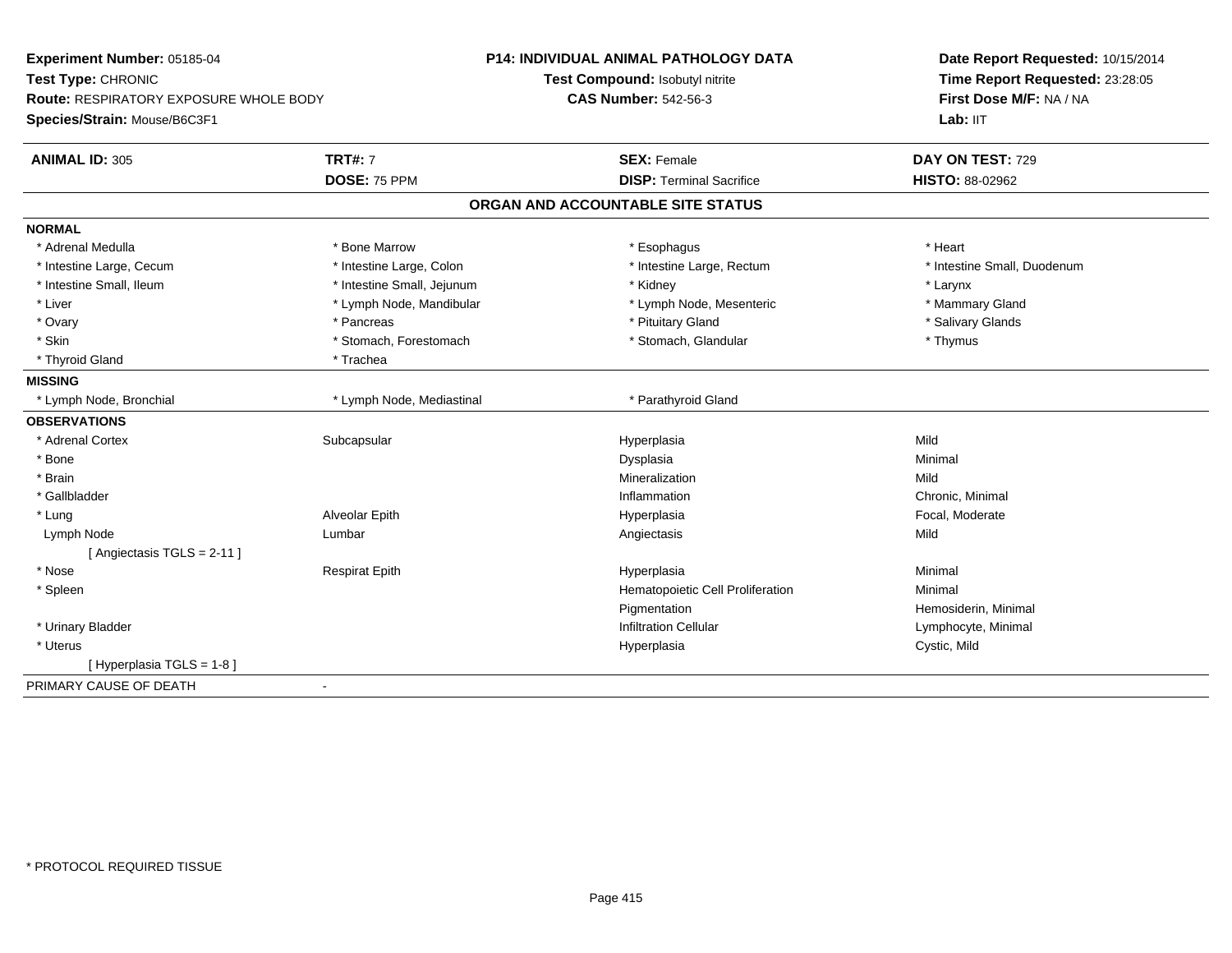| Experiment Number: 05185-04                     |                          | P14: INDIVIDUAL ANIMAL PATHOLOGY DATA<br>Date Report Requested: 10/15/2014 |                                 |
|-------------------------------------------------|--------------------------|----------------------------------------------------------------------------|---------------------------------|
| Test Type: CHRONIC                              |                          | Test Compound: Isobutyl nitrite                                            | Time Report Requested: 23:28:05 |
| Route: RESPIRATORY EXPOSURE WHOLE BODY          |                          | <b>CAS Number: 542-56-3</b>                                                | First Dose M/F: NA / NA         |
| Species/Strain: Mouse/B6C3F1                    |                          |                                                                            | Lab: IIT                        |
| <b>ANIMAL ID: 306</b>                           | <b>TRT#: 7</b>           | <b>SEX: Female</b>                                                         | DAY ON TEST: 434                |
|                                                 | DOSE: 75 PPM             | <b>DISP: Natural Death</b>                                                 | HISTO: 88-02963                 |
|                                                 |                          | ORGAN AND ACCOUNTABLE SITE STATUS                                          |                                 |
| <b>NORMAL</b>                                   |                          |                                                                            |                                 |
| * Adrenal Medulla                               | * Bone                   | * Esophagus                                                                | * Gallbladder                   |
| * Heart                                         | * Intestine Large, Colon | * Intestine Small, Duodenum                                                | * Kidney                        |
| * Larynx                                        | * Lung                   | * Lymph Node, Bronchial                                                    | * Lymph Node, Mandibular        |
| * Lymph Node, Mediastinal                       | * Lymph Node, Mesenteric | * Mammary Gland                                                            | * Ovary                         |
| * Pancreas                                      | * Parathyroid Gland      | * Pituitary Gland                                                          | * Salivary Glands               |
| * Stomach, Forestomach                          | * Stomach, Glandular     | * Thymus                                                                   | * Thyroid Gland                 |
| * Trachea                                       | * Urinary Bladder        | * Uterus                                                                   |                                 |
| <b>AUTO PRECLUDES DIAG.</b>                     |                          |                                                                            |                                 |
| * Intestine Small, Jejunum                      |                          |                                                                            |                                 |
| <b>OBSERVATIONS</b>                             |                          |                                                                            |                                 |
| * Adrenal Cortex                                | Subcapsular              | Hyperplasia                                                                | Minimal                         |
| * Bone Marrow                                   | Myeloid Cell             | Hyperplasia                                                                | Mild                            |
| * Brain                                         |                          | Mineralization                                                             | Minimal                         |
| * Intestine Large, Cecum                        |                          | Dilatation                                                                 | Moderate                        |
| * Intestine Large, Rectum                       |                          | <b>Dilatation</b>                                                          | Moderate                        |
| * Intestine Small, Ileum                        |                          | Dilatation                                                                 | Moderate                        |
| * Liver                                         |                          | Infarct                                                                    | Marked                          |
| [Infarct TGLS = $3-12$ ]                        |                          |                                                                            |                                 |
| Lymph Node                                      | <b>Iliac</b>             | Inflammation                                                               | Chronic Active, Mild            |
| [Inflammation TGLS = $4-12$ ]                   |                          |                                                                            |                                 |
| * Nose                                          | <b>Respirat Epith</b>    | Degeneration                                                               | Hyaline, Minimal                |
| * Skin                                          | <b>Subcut Tiss</b>       | Fibrosarcoma                                                               |                                 |
| [Fibrosarcoma TGLS = 1-11]                      |                          |                                                                            |                                 |
| * Spleen                                        |                          | Hematopoietic Cell Proliferation                                           | Marked                          |
| [ Hematopoietic Cell Proliferation TGLS = 2-5 ] |                          |                                                                            |                                 |
| PRIMARY CAUSE OF DEATH<br>$\blacksquare$        |                          |                                                                            |                                 |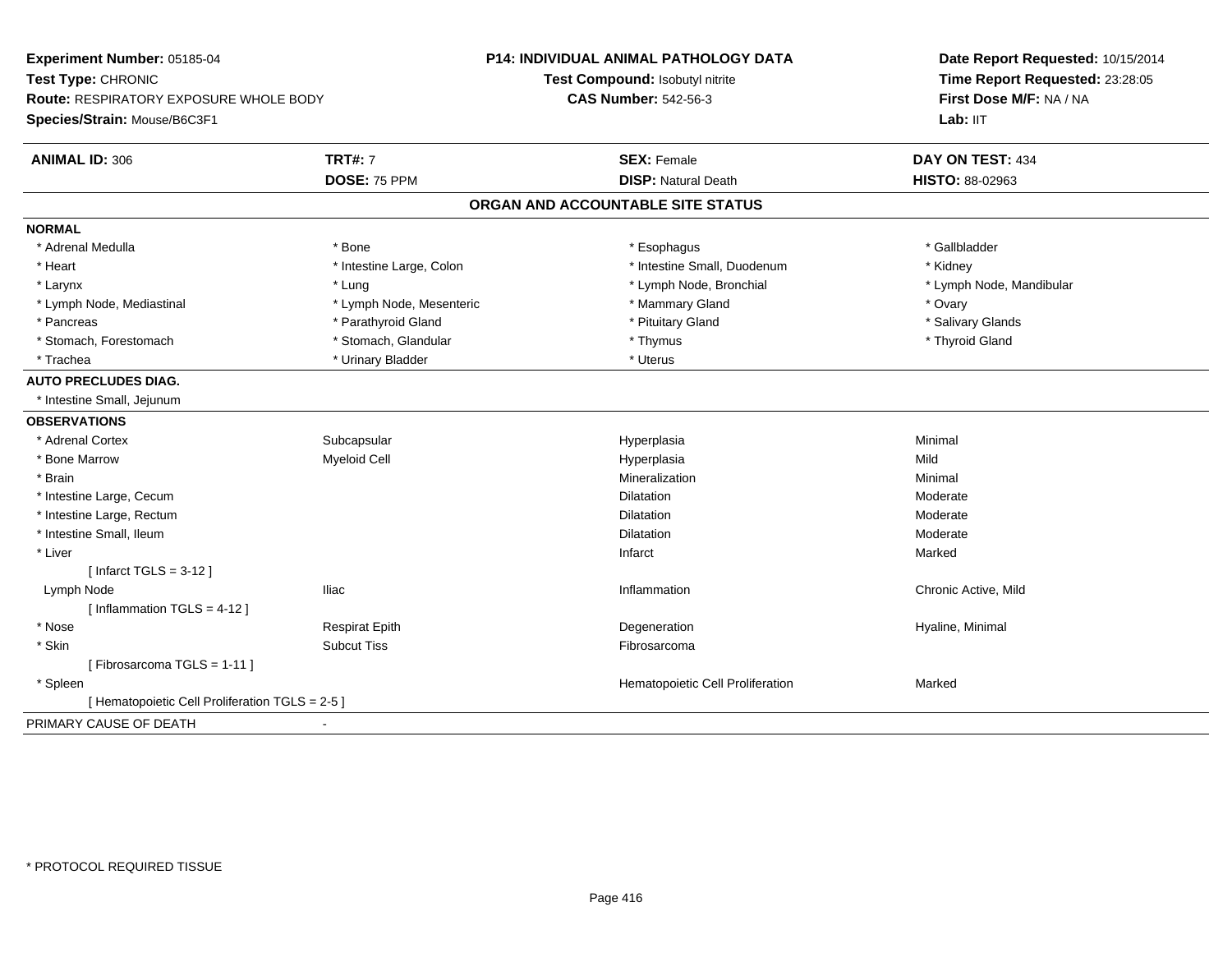| <b>Experiment Number: 05185-04</b><br>Test Type: CHRONIC<br><b>Route: RESPIRATORY EXPOSURE WHOLE BODY</b><br>Species/Strain: Mouse/B6C3F1 |                             | <b>P14: INDIVIDUAL ANIMAL PATHOLOGY DATA</b><br>Test Compound: Isobutyl nitrite<br><b>CAS Number: 542-56-3</b> | Date Report Requested: 10/15/2014<br>Time Report Requested: 23:28:05<br>First Dose M/F: NA / NA<br>Lab: IIT |
|-------------------------------------------------------------------------------------------------------------------------------------------|-----------------------------|----------------------------------------------------------------------------------------------------------------|-------------------------------------------------------------------------------------------------------------|
| <b>ANIMAL ID: 307</b>                                                                                                                     | <b>TRT#: 7</b>              | <b>SEX: Female</b>                                                                                             | DAY ON TEST: 731                                                                                            |
|                                                                                                                                           | DOSE: 75 PPM                | <b>DISP: Terminal Sacrifice</b>                                                                                | HISTO: 88-02964                                                                                             |
|                                                                                                                                           |                             | ORGAN AND ACCOUNTABLE SITE STATUS                                                                              |                                                                                                             |
| <b>NORMAL</b>                                                                                                                             |                             |                                                                                                                |                                                                                                             |
| * Adrenal Medulla                                                                                                                         | * Bone                      | * Bone Marrow                                                                                                  | * Esophagus                                                                                                 |
| * Gallbladder                                                                                                                             | * Heart                     | * Intestine Large, Cecum                                                                                       | * Intestine Large, Colon                                                                                    |
| * Intestine Large, Rectum                                                                                                                 | * Intestine Small, Duodenum | * Intestine Small, Ileum                                                                                       | * Intestine Small, Jejunum                                                                                  |
| * Larynx                                                                                                                                  | * Lymph Node, Mandibular    | * Lymph Node, Mediastinal                                                                                      | * Lymph Node, Mesenteric                                                                                    |
| * Mammary Gland                                                                                                                           | * Ovary                     | * Pancreas                                                                                                     | * Skin                                                                                                      |
| * Stomach, Forestomach                                                                                                                    | * Stomach, Glandular        | * Thymus                                                                                                       | * Thyroid Gland                                                                                             |
| * Trachea                                                                                                                                 | * Urinary Bladder           |                                                                                                                |                                                                                                             |
| <b>MISSING</b>                                                                                                                            |                             |                                                                                                                |                                                                                                             |
| * Lymph Node, Bronchial                                                                                                                   | * Parathyroid Gland         |                                                                                                                |                                                                                                             |
| <b>OBSERVATIONS</b>                                                                                                                       |                             |                                                                                                                |                                                                                                             |
| * Adrenal Cortex                                                                                                                          | Subcapsular                 | Hyperplasia                                                                                                    | Mild                                                                                                        |
|                                                                                                                                           |                             | Hypertrophy                                                                                                    | Focal, Minimal                                                                                              |
| * Brain                                                                                                                                   |                             | Mineralization                                                                                                 | Mild                                                                                                        |
| * Kidney                                                                                                                                  |                             | <b>Infiltration Cellular</b>                                                                                   | Lymphocyte, Minimal                                                                                         |
| * Liver                                                                                                                                   |                             | <b>Cytologic Alterations</b>                                                                                   | Mild                                                                                                        |
|                                                                                                                                           |                             | Hepatocellular Adenoma                                                                                         |                                                                                                             |
|                                                                                                                                           |                             | Hepatocellular Carcinoma                                                                                       |                                                                                                             |
|                                                                                                                                           |                             | Inflammation                                                                                                   | Chronic Active, Minimal                                                                                     |
| [ Cytologic Alterations TGLS = 3-13,6-13 ]                                                                                                |                             |                                                                                                                |                                                                                                             |
| [ Hepatocellular Carcinoma TGLS = 4-11,12 ]                                                                                               |                             |                                                                                                                |                                                                                                             |
| * Lung                                                                                                                                    |                             | Hepatocellular Carcinoma                                                                                       | Metastatic (Liver)                                                                                          |
|                                                                                                                                           |                             | Inflammation                                                                                                   | Chronic Active, Mild                                                                                        |
| [ Hepatocellular Carcinoma TGLS = 5-6 ]                                                                                                   |                             |                                                                                                                |                                                                                                             |
| * Nose                                                                                                                                    |                             | Inflammation                                                                                                   | Chronic Active, Minimal                                                                                     |
| * Pituitary Gland                                                                                                                         | Pars Distalis               | Hyperplasia                                                                                                    | Mild                                                                                                        |
| * Salivary Glands                                                                                                                         |                             | Inflammation                                                                                                   | Chronic, Minimal                                                                                            |
| * Spleen                                                                                                                                  |                             | Hematopoietic Cell Proliferation                                                                               | Moderate                                                                                                    |
| [ Hematopoietic Cell Proliferation TGLS = 2-5 ]                                                                                           |                             |                                                                                                                |                                                                                                             |
| * Uterus                                                                                                                                  |                             | Hyperplasia                                                                                                    | Cystic, Minimal                                                                                             |
| [Hyperplasia TGLS = 1-8]                                                                                                                  |                             |                                                                                                                |                                                                                                             |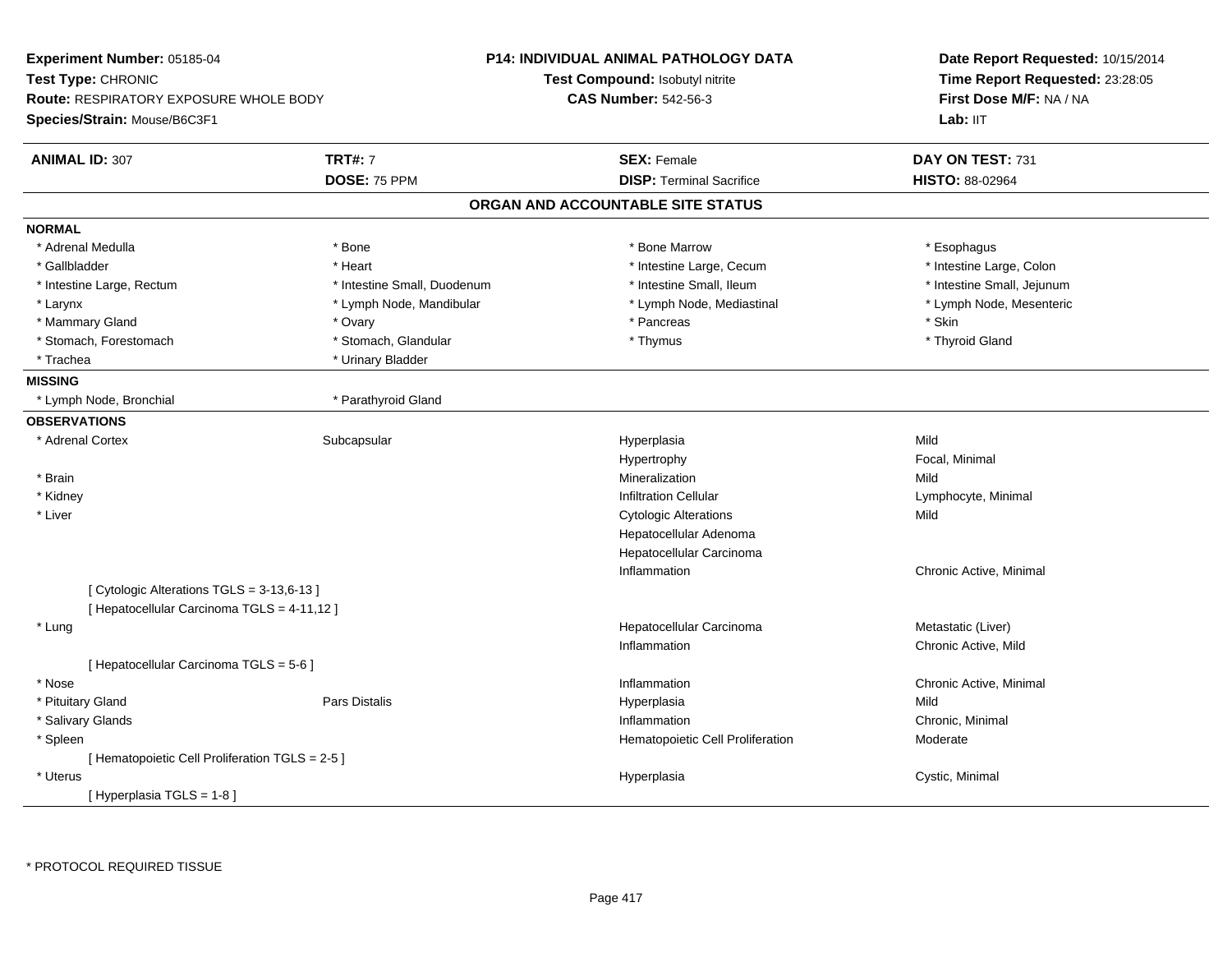| <b>Experiment Number: 05185-04</b><br><b>Test Type: CHRONIC</b><br><b>Route: RESPIRATORY EXPOSURE WHOLE BODY</b><br>Species/Strain: Mouse/B6C3F1 |                     | <b>P14: INDIVIDUAL ANIMAL PATHOLOGY DATA</b><br>Test Compound: Isobutyl nitrite | Date Report Requested: 10/15/2014<br>Time Report Requested: 23:28:05<br>First Dose M/F: NA / NA |
|--------------------------------------------------------------------------------------------------------------------------------------------------|---------------------|---------------------------------------------------------------------------------|-------------------------------------------------------------------------------------------------|
|                                                                                                                                                  |                     | <b>CAS Number: 542-56-3</b>                                                     |                                                                                                 |
|                                                                                                                                                  |                     |                                                                                 | Lab: IIT                                                                                        |
| <b>ANIMAL ID: 307</b>                                                                                                                            | <b>TRT#:</b> 7      | <b>SEX:</b> Female                                                              | DAY ON TEST: 731                                                                                |
|                                                                                                                                                  | <b>DOSE: 75 PPM</b> | <b>DISP: Terminal Sacrifice</b>                                                 | <b>HISTO: 88-02964</b>                                                                          |
|                                                                                                                                                  |                     | ORGAN AND ACCOUNTABLE SITE STATUS                                               |                                                                                                 |
| PRIMARY CAUSE OF DEATH                                                                                                                           |                     |                                                                                 |                                                                                                 |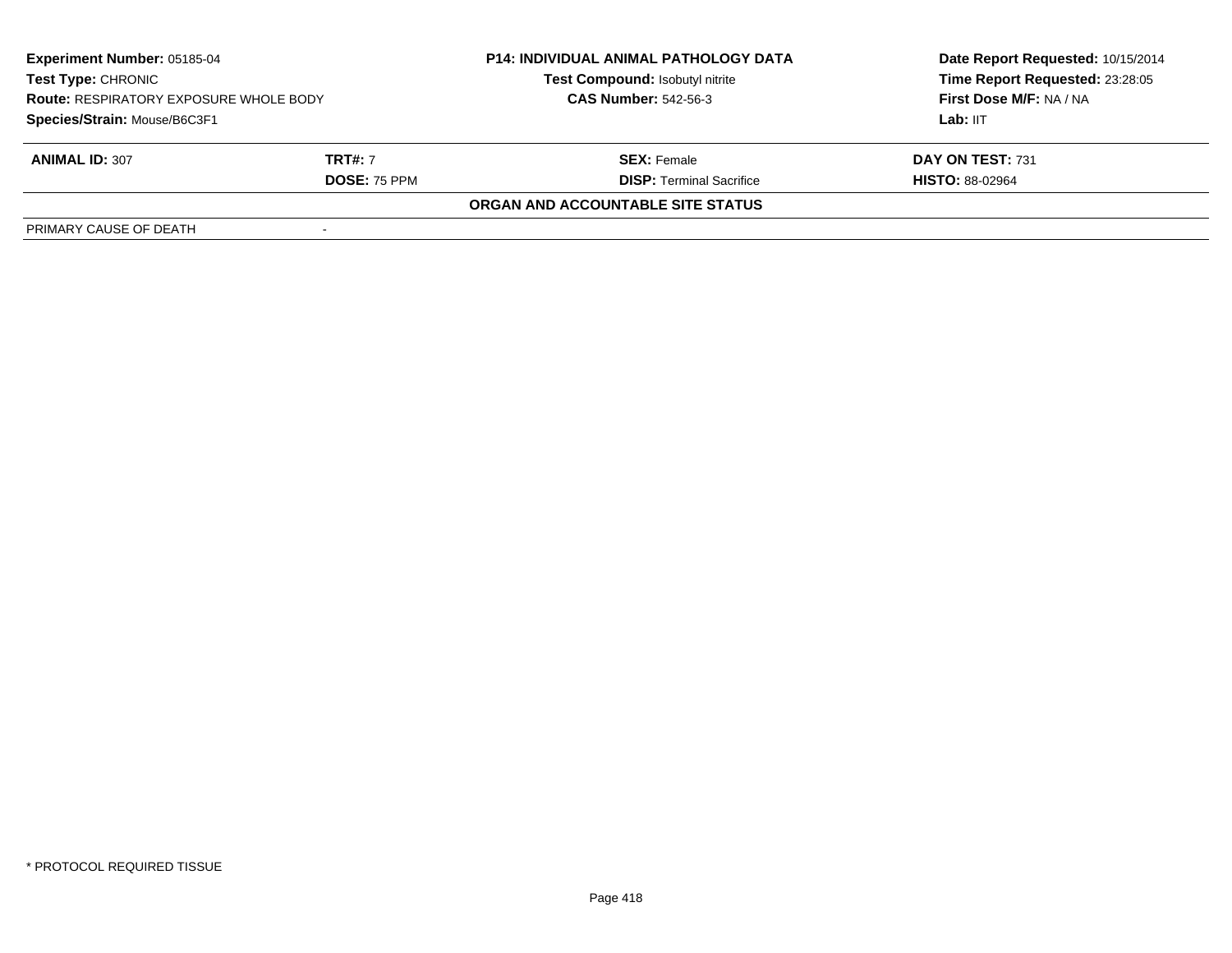**Experiment Number:** 05185-04**Test Type:** CHRONIC **Route:** RESPIRATORY EXPOSURE WHOLE BODY**Species/Strain:** Mouse/B6C3F1**P14: INDIVIDUAL ANIMAL PATHOLOGY DATATest Compound:** Isobutyl nitrite**CAS Number:** 542-56-3**Date Report Requested:** 10/15/2014**Time Report Requested:** 23:28:05**First Dose M/F:** NA / NA**Lab:** IIT**ANIMAL ID:** 308**TRT#:** 7 **SEX:** Female **DAY ON TEST:** 460 **DOSE:** 75 PPM **DISP:** Moribund Sacrifice **HISTO:** 88-02965 **ORGAN AND ACCOUNTABLE SITE STATUSNORMAL**\* Adrenal Medulla \* \* Annual Medulla \* Brain \* Bone \* \* Bone Marrow \* Bone Marrow \* \* Brain \* Brain \* Brain \* Brain \* Brain \* Brain \* Brain \* Brain \* Brain \* Brain \* Brain \* Brain \* Brain \* Brain \* Brain \* Brain \* Brain \* \* Esophagus \* https://www.fragustage.com/web/2019/heart \* Heart \* Heart \* Heart \* Intestine Large, Cecum \* Intestine Large, Cecum \* Sallbladder \* The state of the state of the state of the state of the state of the state o \* Intestine Small, Ileum \* Intestine Large, Colon \* Intestine Large, Rectum \* Intestine Small, Duodenum \* Intestine Small, Duodenum \* Intestine Small, Jejunum \* \* Widney \* Kidney \* Larynx \* Larynx \* Larynx \* Larynx \* Liver \* Lung **\* Lymph Node, Bronchial \*** Lymph Node, Bronchial \* Lymph Node, Mandibular \* Lymph Node, Mediastinal \* Lymph Node, Mesenteric \* \* The mannery Gland \* Mammary Gland \* Nose \* Nose \* \* Pancreas \* Pancreas \* Pancreas \* Pituitary Gland \* \* Salivary Glands \* Salivary Glands \* Skin \* \* Skin \* \* Stomach, Forestomach \* Stomach, Glandular \* Thymus \* Thymus \* The store and the store and the store and the store and the store and the store and the store and the store and the store and the store and the store and the store and the store and \* Urinary Bladder**MISSING** \* Parathyroid Gland**OBSERVATIONS** \* Adrenal Cortexx Subcapsular Subcapsular Subsets and Hyperplasia a Mild Islets, Pancreaticc and the contract of the contract of the contract of the contract of the contract of the contract of the contract of the contract of the contract of the contract of the contract of the contract of the contract of the cont Focal, Mild \* Ovaryy the control of the control of the control of the control of the control of the control of the control of the control of the control of the control of the control of the control of the control of the control of the contro \* SpleenHematopoietic Cell Proliferation Minimal PigmentationPigmentation<br>
Hemosiderin, Mild<br>
Hyperplasia<br>
Cystic, Minimal \* Uteruss and the contract of the contract of the contract of the contract of the contract of the contract of the contract of the contract of the contract of the contract of the contract of the contract of the contract of the cont Cystic, Minimal PRIMARY CAUSE OF DEATH-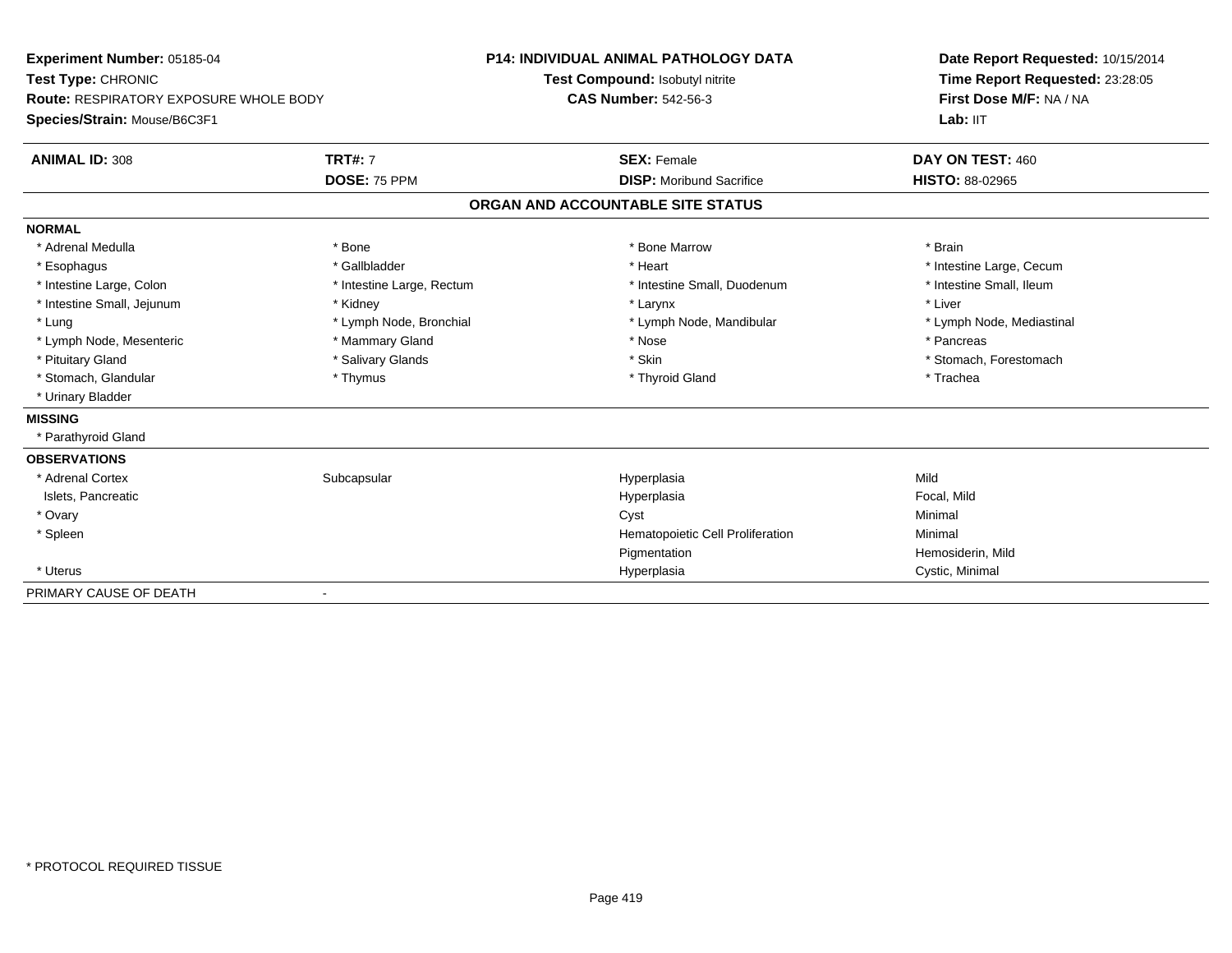| <b>Experiment Number: 05185-04</b><br>Test Type: CHRONIC<br><b>Route: RESPIRATORY EXPOSURE WHOLE BODY</b><br>Species/Strain: Mouse/B6C3F1 |                            | <b>P14: INDIVIDUAL ANIMAL PATHOLOGY DATA</b><br>Test Compound: Isobutyl nitrite<br><b>CAS Number: 542-56-3</b> | Date Report Requested: 10/15/2014<br>Time Report Requested: 23:28:05<br>First Dose M/F: NA / NA<br>Lab: IIT |
|-------------------------------------------------------------------------------------------------------------------------------------------|----------------------------|----------------------------------------------------------------------------------------------------------------|-------------------------------------------------------------------------------------------------------------|
| <b>ANIMAL ID: 309</b>                                                                                                                     | <b>TRT#: 7</b>             | <b>SEX: Female</b>                                                                                             | DAY ON TEST: 628                                                                                            |
|                                                                                                                                           | DOSE: 75 PPM               | <b>DISP: Natural Death</b>                                                                                     | HISTO: 88-02966                                                                                             |
|                                                                                                                                           |                            | ORGAN AND ACCOUNTABLE SITE STATUS                                                                              |                                                                                                             |
| <b>NORMAL</b>                                                                                                                             |                            |                                                                                                                |                                                                                                             |
| * Bone                                                                                                                                    | * Bone Marrow              | * Esophagus                                                                                                    | * Gallbladder                                                                                               |
| * Heart                                                                                                                                   | * Intestine Large, Colon   | * Intestine Large, Rectum                                                                                      | * Larynx                                                                                                    |
| * Lymph Node, Mandibular                                                                                                                  | * Mammary Gland            | * Pituitary Gland                                                                                              | * Salivary Glands                                                                                           |
| * Skin                                                                                                                                    | * Stomach, Forestomach     | * Trachea                                                                                                      |                                                                                                             |
| <b>MISSING</b>                                                                                                                            |                            |                                                                                                                |                                                                                                             |
| * Parathyroid Gland                                                                                                                       |                            |                                                                                                                |                                                                                                             |
| <b>AUTO PRECLUDES DIAG.</b>                                                                                                               |                            |                                                                                                                |                                                                                                             |
| * Intestine Small, Duodenum                                                                                                               | * Intestine Small, Jejunum |                                                                                                                |                                                                                                             |
| <b>OBSERVATIONS</b>                                                                                                                       |                            |                                                                                                                |                                                                                                             |
| * Adrenal Cortex                                                                                                                          |                            | Lymphoma Malignant Lymphocytic                                                                                 |                                                                                                             |
| * Adrenal Medulla                                                                                                                         |                            | Lymphoma Malignant Lymphocytic                                                                                 |                                                                                                             |
| * Brain                                                                                                                                   |                            | Mineralization                                                                                                 | Mild                                                                                                        |
| * Intestine Large, Cecum                                                                                                                  |                            | Lymphoma Malignant Lymphocytic                                                                                 |                                                                                                             |
| * Intestine Small, Ileum                                                                                                                  |                            | Lymphoma Malignant Lymphocytic                                                                                 |                                                                                                             |
| [ Lymphoma Malignant Lymphocytic TGLS = 4-7 ]                                                                                             |                            |                                                                                                                |                                                                                                             |
| * Kidney                                                                                                                                  |                            | Lymphoma Malignant Lymphocytic                                                                                 |                                                                                                             |
| [ Lymphoma Malignant Lymphocytic TGLS = 7-8 ]                                                                                             |                            |                                                                                                                |                                                                                                             |
| * Liver                                                                                                                                   |                            | Lymphoma Malignant Lymphocytic                                                                                 |                                                                                                             |
|                                                                                                                                           |                            | <b>Necrosis</b>                                                                                                | Minimal                                                                                                     |
| * Lung                                                                                                                                    |                            | Lymphoma Malignant Lymphocytic                                                                                 |                                                                                                             |
| * Lymph Node, Bronchial                                                                                                                   |                            | Lymphoma Malignant Lymphocytic                                                                                 |                                                                                                             |
| [ Lymphoma Malignant Lymphocytic TGLS = 6-7 ]                                                                                             |                            |                                                                                                                |                                                                                                             |
| * Lymph Node, Mediastinal                                                                                                                 |                            | Lymphoma Malignant Lymphocytic                                                                                 |                                                                                                             |
| [ Lymphoma Malignant Lymphocytic TGLS = 6-7 ]                                                                                             |                            |                                                                                                                |                                                                                                             |
| * Lymph Node, Mesenteric                                                                                                                  |                            | Lymphoma Malignant Lymphocytic                                                                                 |                                                                                                             |
| [ Lymphoma Malignant Lymphocytic TGLS = 6-7 ]                                                                                             |                            |                                                                                                                |                                                                                                             |
| Mesentery                                                                                                                                 |                            | Lymphoma Malignant Lymphocytic                                                                                 |                                                                                                             |
| [ Lymphoma Malignant Lymphocytic TGLS = 5-11 ]                                                                                            |                            |                                                                                                                |                                                                                                             |
| * Nose                                                                                                                                    | <b>Respirat Epith</b>      | Degeneration                                                                                                   | Hyaline, Minimal                                                                                            |
| * Ovary                                                                                                                                   |                            | Lymphoma Malignant Lymphocytic                                                                                 |                                                                                                             |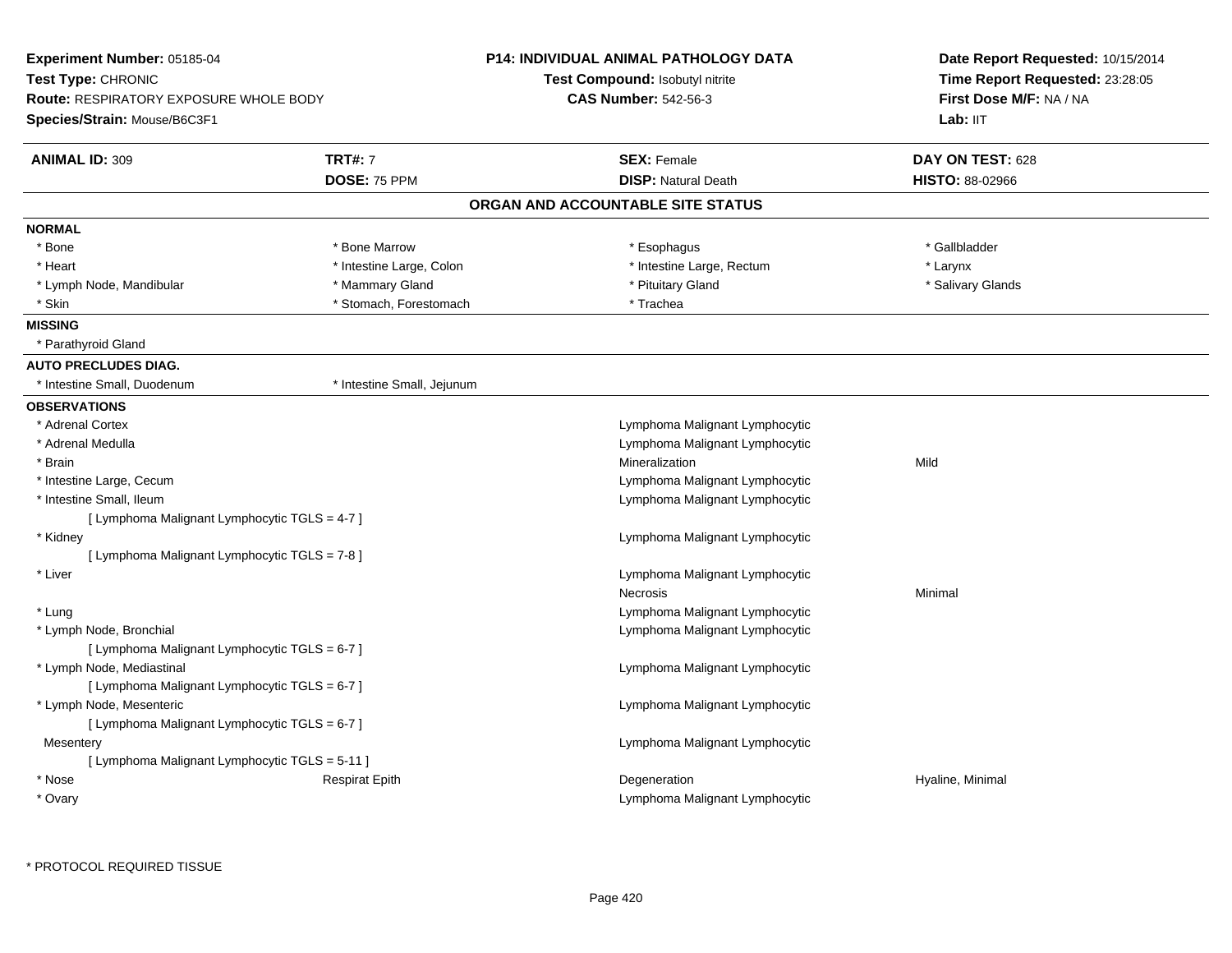**Experiment Number:** 05185-04**Test Type:** CHRONIC **Route:** RESPIRATORY EXPOSURE WHOLE BODY**Species/Strain:** Mouse/B6C3F1**P14: INDIVIDUAL ANIMAL PATHOLOGY DATATest Compound:** Isobutyl nitrite**CAS Number:** 542-56-3**Date Report Requested:** 10/15/2014**Time Report Requested:** 23:28:05**First Dose M/F:** NA / NALab: IIT **ANIMAL ID:** 309 **TRT#:** <sup>7</sup> **SEX:** Female **DAY ON TEST:** <sup>628</sup> **DOSE:** 75 PPM **DISP:** Natural Death **HISTO:** 88-02966 **ORGAN AND ACCOUNTABLE SITE STATUS**[ Lymphoma Malignant Lymphocytic TGLS = 8-8 ]**Oviduct**  Lymphoma Malignant Lymphocytic[ Lymphoma Malignant Lymphocytic TGLS = 9-12 ] \* Pancreas Lymphoma Malignant Lymphocytic \* SpleenHematopoietic Cell Proliferation Mild Lymphoma Malignant Lymphocytic[ Lymphoma Malignant Lymphocytic TGLS = 1-5 ] \* Stomach, Glandular Lymphoma Malignant Lymphocytic[ Lymphoma Malignant Lymphocytic TGLS = 11-4 ] \* Thymus Lymphoma Malignant Lymphocytic \* Thyroid Gland Follicle Cyst Marked \* Urinary Bladder Lymphoma Malignant Lymphocytics and the contract of the contract of the contract of the contract of the contract of the contract of the contract of the contract of the contract of the contract of the contract of the contract of the contract of the cont \* Uterus[ Lymphoma Malignant Lymphocytic TGLS = 10-8 ] Vagina Lymphoma Malignant Lymphocytic [ Lymphoma Malignant Lymphocytic TGLS = 12-13 ]PRIMARY CAUSE OF DEATH-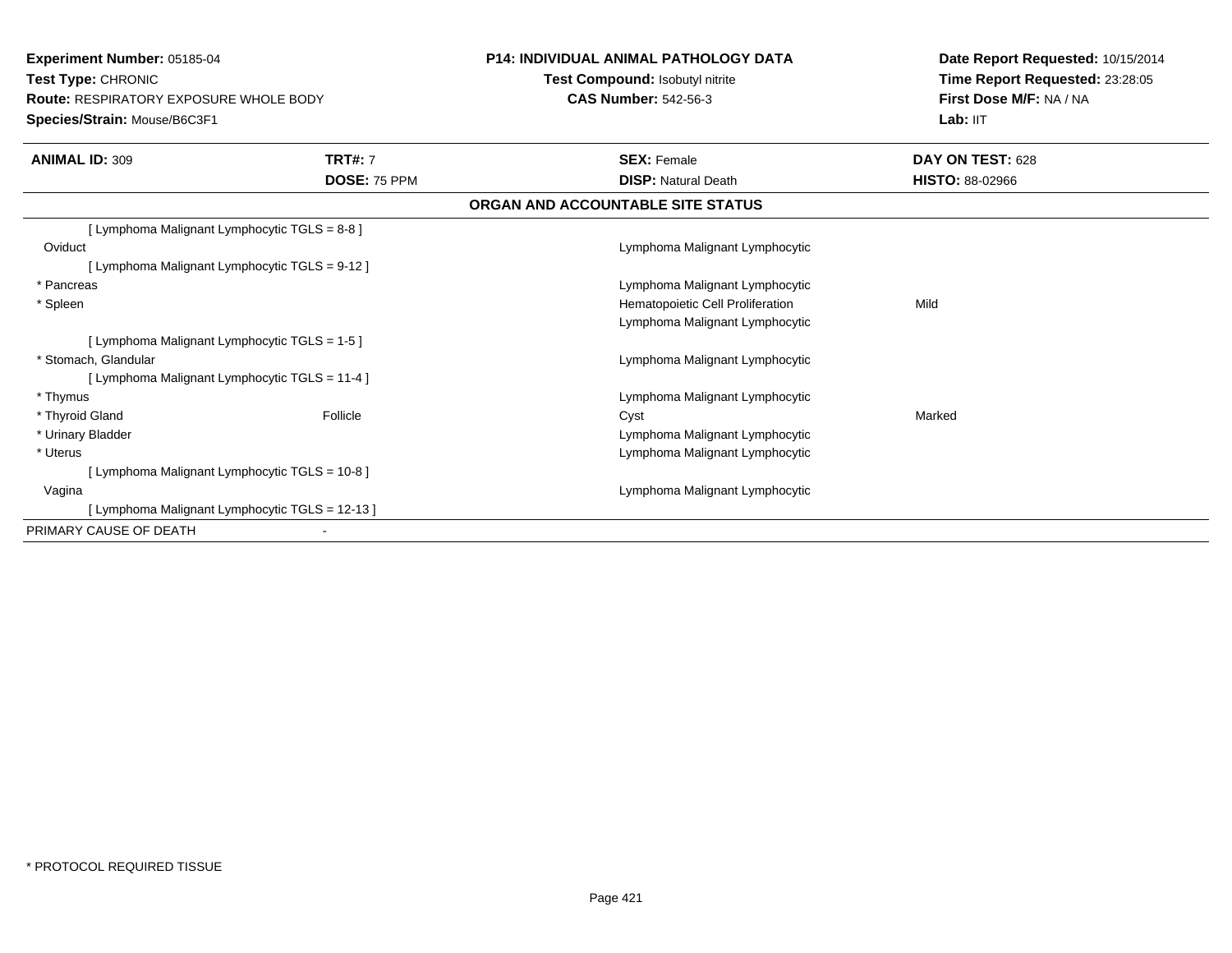| Experiment Number: 05185-04                             | <b>P14: INDIVIDUAL ANIMAL PATHOLOGY DATA</b> | Date Report Requested: 10/15/2014 |  |
|---------------------------------------------------------|----------------------------------------------|-----------------------------------|--|
| Test Type: CHRONIC                                      | Test Compound: Isobutyl nitrite              | Time Report Requested: 23:28:05   |  |
| Route: RESPIRATORY EXPOSURE WHOLE BODY                  | <b>CAS Number: 542-56-3</b>                  | First Dose M/F: NA / NA           |  |
| Species/Strain: Mouse/B6C3F1                            |                                              | Lab: IIT                          |  |
| <b>ANIMAL ID: 310</b><br><b>TRT#: 7</b>                 | <b>SEX: Female</b>                           | DAY ON TEST: 719                  |  |
| DOSE: 75 PPM                                            | <b>DISP: Natural Death</b>                   | <b>HISTO: 88-02967</b>            |  |
|                                                         | ORGAN AND ACCOUNTABLE SITE STATUS            |                                   |  |
| <b>NORMAL</b>                                           |                                              |                                   |  |
| * Bone<br>* Bone Marrow                                 | * Esophagus                                  | * Gallbladder                     |  |
| * Intestine Large, Cecum<br>* Heart                     | * Intestine Large, Colon                     | * Intestine Large, Rectum         |  |
| * Intestine Small, Duodenum<br>* Intestine Small, Ileum | * Intestine Small, Jejunum                   | * Kidney                          |  |
| * Larynx<br>* Lung                                      | * Lymph Node, Mandibular                     | * Lymph Node, Mediastinal         |  |
| * Mammary Gland<br>* Lymph Node, Mesenteric             | * Nose                                       | * Ovary                           |  |
| * Parathyroid Gland<br>* Pancreas                       | * Pituitary Gland                            | * Skin                            |  |
| * Stomach, Glandular<br>* Stomach, Forestomach          | * Thyroid Gland                              | * Trachea                         |  |
| <b>MISSING</b>                                          |                                              |                                   |  |
| * Lymph Node, Bronchial                                 |                                              |                                   |  |
| <b>OBSERVATIONS</b>                                     |                                              |                                   |  |
| Subcapsular<br>* Adrenal Cortex                         | Hyperplasia                                  | Mild                              |  |
| * Brain                                                 | Mineralization                               | Mild                              |  |
| * Liver                                                 | Necrosis                                     | Moderate                          |  |
| * Lung                                                  |                                              |                                   |  |
| Note: GROSS LESION NOT POSITIVELY IDENTIFIED AT TRIM.   |                                              |                                   |  |
| * Salivary Glands                                       | Inflammation                                 | Chronic, Mild                     |  |
| * Spleen                                                | Hematopoietic Cell Proliferation             | Minimal                           |  |
|                                                         | Pigmentation                                 | Hemosiderin, Minimal              |  |
| * Thymus                                                | Hyperplasia                                  | Lymphoid, Mild                    |  |
| * Urinary Bladder                                       | <b>Infiltration Cellular</b>                 | Lymphocyte, Minimal               |  |
| * Uterus                                                | Hyperplasia                                  | Cystic, Minimal                   |  |
|                                                         | Inflammation                                 | Chronic Active, Mild              |  |
| [ Hyperplasia TGLS = 2-8]                               |                                              |                                   |  |
| [Inflammation $TGLS = 2-8$ ]                            |                                              |                                   |  |
| PRIMARY CAUSE OF DEATH                                  |                                              |                                   |  |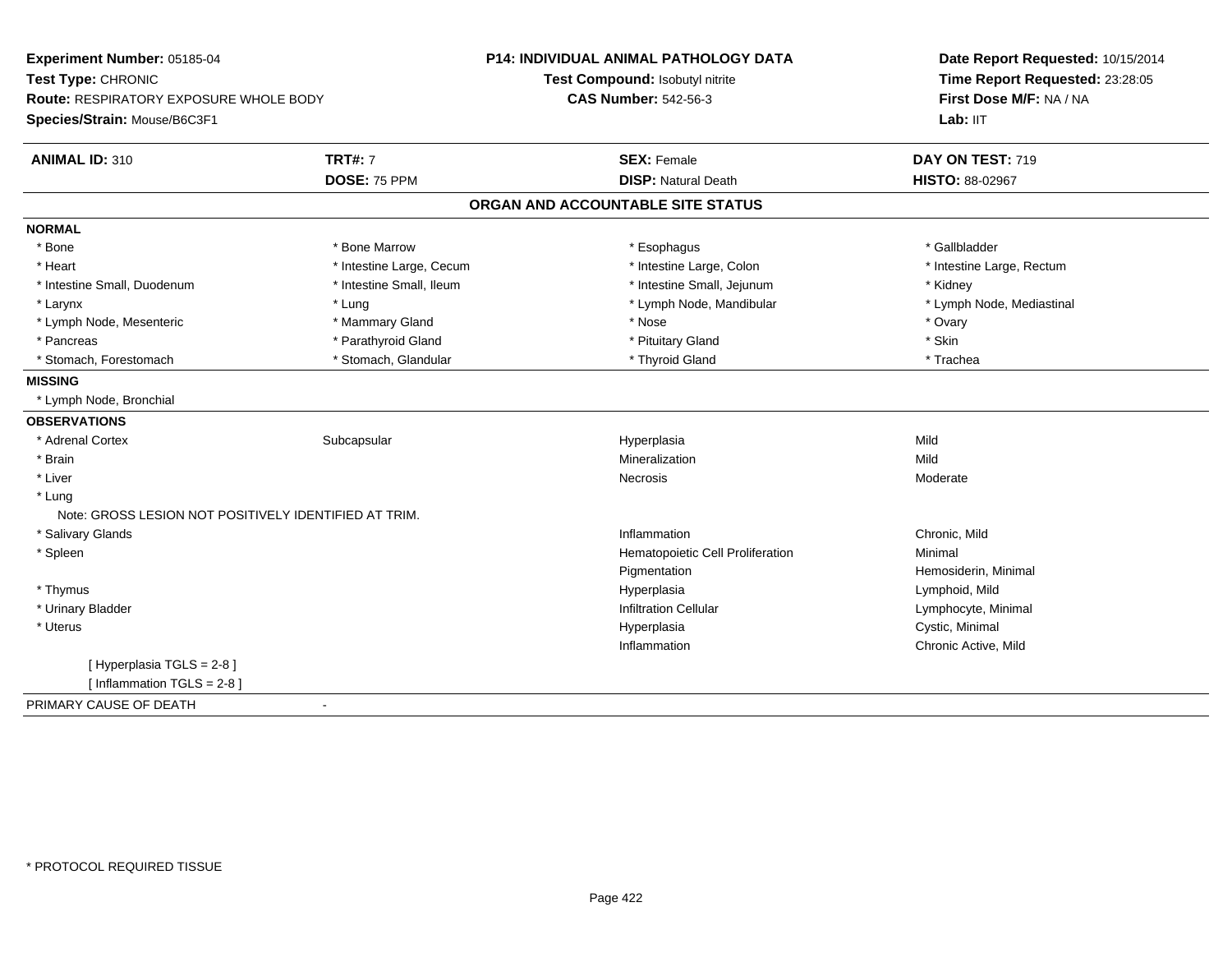|                                                         | Test Compound: Isobutyl nitrite               | Time Report Requested: 23:28:05                                  |  |
|---------------------------------------------------------|-----------------------------------------------|------------------------------------------------------------------|--|
|                                                         |                                               | First Dose M/F: NA / NA                                          |  |
|                                                         |                                               | Lab: IIT                                                         |  |
| <b>TRT#: 7</b>                                          | <b>SEX: Female</b>                            | DAY ON TEST: 731                                                 |  |
| DOSE: 75 PPM                                            | <b>DISP: Terminal Sacrifice</b>               | HISTO: 88-02968                                                  |  |
|                                                         |                                               |                                                                  |  |
|                                                         |                                               |                                                                  |  |
| * Bone Marrow                                           | * Esophagus                                   | * Heart                                                          |  |
| * Intestine Large, Colon                                | * Intestine Large, Rectum                     | * Intestine Small, Duodenum                                      |  |
| * Intestine Small, Jejunum                              | * Larynx                                      | * Lymph Node, Mediastinal                                        |  |
| * Mammary Gland                                         | * Ovary                                       | * Parathyroid Gland                                              |  |
| * Skin                                                  | * Stomach, Forestomach                        | * Stomach, Glandular                                             |  |
| * Thyroid Gland                                         | * Trachea                                     | * Urinary Bladder                                                |  |
|                                                         |                                               |                                                                  |  |
| * Lymph Node, Bronchial                                 |                                               |                                                                  |  |
|                                                         |                                               |                                                                  |  |
|                                                         | Cyst                                          | Mild                                                             |  |
|                                                         | Hypertrophy                                   | Focal, Minimal                                                   |  |
|                                                         | Dysplasia                                     | Minimal                                                          |  |
|                                                         | Mineralization                                | Mild                                                             |  |
|                                                         | Hyperplasia                                   | Focal, Mild                                                      |  |
|                                                         | Infiltration Cellular                         | Lymphocyte, Minimal                                              |  |
|                                                         | Hepatocellular Adenoma                        | Multiple                                                         |  |
|                                                         | Hepatocellular Carcinoma                      |                                                                  |  |
| [ Hepatocellular Adenoma TGLS = 7-5,6-12, ]             |                                               |                                                                  |  |
| [ Hepatocellular Carcinoma TGLS = 8-13 ]                |                                               |                                                                  |  |
|                                                         | Alveolar/Bronchiolar Adenoma                  |                                                                  |  |
| Mediastinum                                             | Hepatocellular Carcinoma                      | Metastatic (Liver)                                               |  |
|                                                         | Hepatocellular Carcinoma                      | Metastatic (Liver)                                               |  |
| Alveolar Epith                                          | Hyperplasia                                   | Focal, Mild                                                      |  |
|                                                         | <b>Infiltration Cellular</b>                  | Lymphocyte, Minimal                                              |  |
| [ Hepatocellular Carcinoma TGLS = 2-11,4-14,5-15,3-16 ] |                                               |                                                                  |  |
| [ Hepatocellular Carcinoma TGLS = 2-11,4-14,5-15,3-16 ] |                                               |                                                                  |  |
|                                                         | Hyperplasia                                   | Lymphoid, Marked                                                 |  |
| <b>Respirat Epith</b>                                   | Degeneration                                  | Hyaline, Mild                                                    |  |
| <b>Respirat Epith</b>                                   | Hyperplasia                                   | Minimal                                                          |  |
| Acinus                                                  | Atrophy                                       | Marked                                                           |  |
|                                                         | <b>Route: RESPIRATORY EXPOSURE WHOLE BODY</b> | <b>CAS Number: 542-56-3</b><br>ORGAN AND ACCOUNTABLE SITE STATUS |  |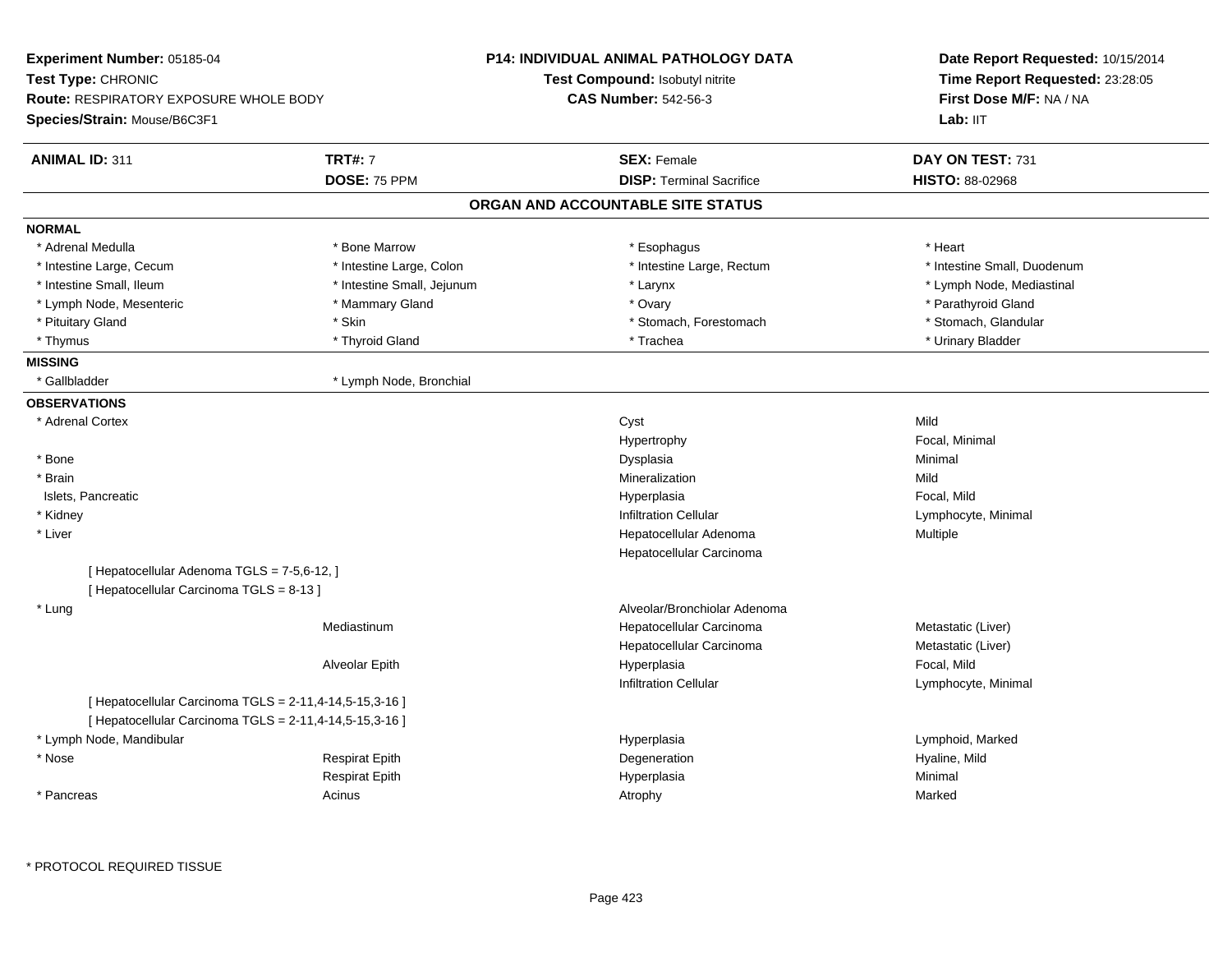| Experiment Number: 05185-04<br><b>Test Type: CHRONIC</b><br><b>Route: RESPIRATORY EXPOSURE WHOLE BODY</b><br>Species/Strain: Mouse/B6C3F1 |                          | <b>P14: INDIVIDUAL ANIMAL PATHOLOGY DATA</b><br>Test Compound: Isobutyl nitrite<br><b>CAS Number: 542-56-3</b> | Date Report Requested: 10/15/2014<br>Time Report Requested: 23:28:05<br>First Dose M/F: NA / NA<br>Lab: $III$ |
|-------------------------------------------------------------------------------------------------------------------------------------------|--------------------------|----------------------------------------------------------------------------------------------------------------|---------------------------------------------------------------------------------------------------------------|
| <b>ANIMAL ID: 311</b>                                                                                                                     | <b>TRT#: 7</b>           | <b>SEX: Female</b>                                                                                             | DAY ON TEST: 731                                                                                              |
|                                                                                                                                           | DOSE: 75 PPM             | <b>DISP:</b> Terminal Sacrifice                                                                                | <b>HISTO: 88-02968</b>                                                                                        |
|                                                                                                                                           |                          | ORGAN AND ACCOUNTABLE SITE STATUS                                                                              |                                                                                                               |
|                                                                                                                                           | Duct                     | <b>Dilatation</b>                                                                                              | Moderate                                                                                                      |
| * Salivary Glands                                                                                                                         |                          | Inflammation                                                                                                   | Chronic, Mild                                                                                                 |
| * Spleen                                                                                                                                  |                          | Hematopoietic Cell Proliferation                                                                               | Moderate                                                                                                      |
|                                                                                                                                           |                          | Pigmentation                                                                                                   | Hemosiderin, Minimal                                                                                          |
| * Uterus                                                                                                                                  |                          | Hyperplasia                                                                                                    | Cystic, Minimal                                                                                               |
| PRIMARY CAUSE OF DEATH                                                                                                                    | $\overline{\phantom{a}}$ |                                                                                                                |                                                                                                               |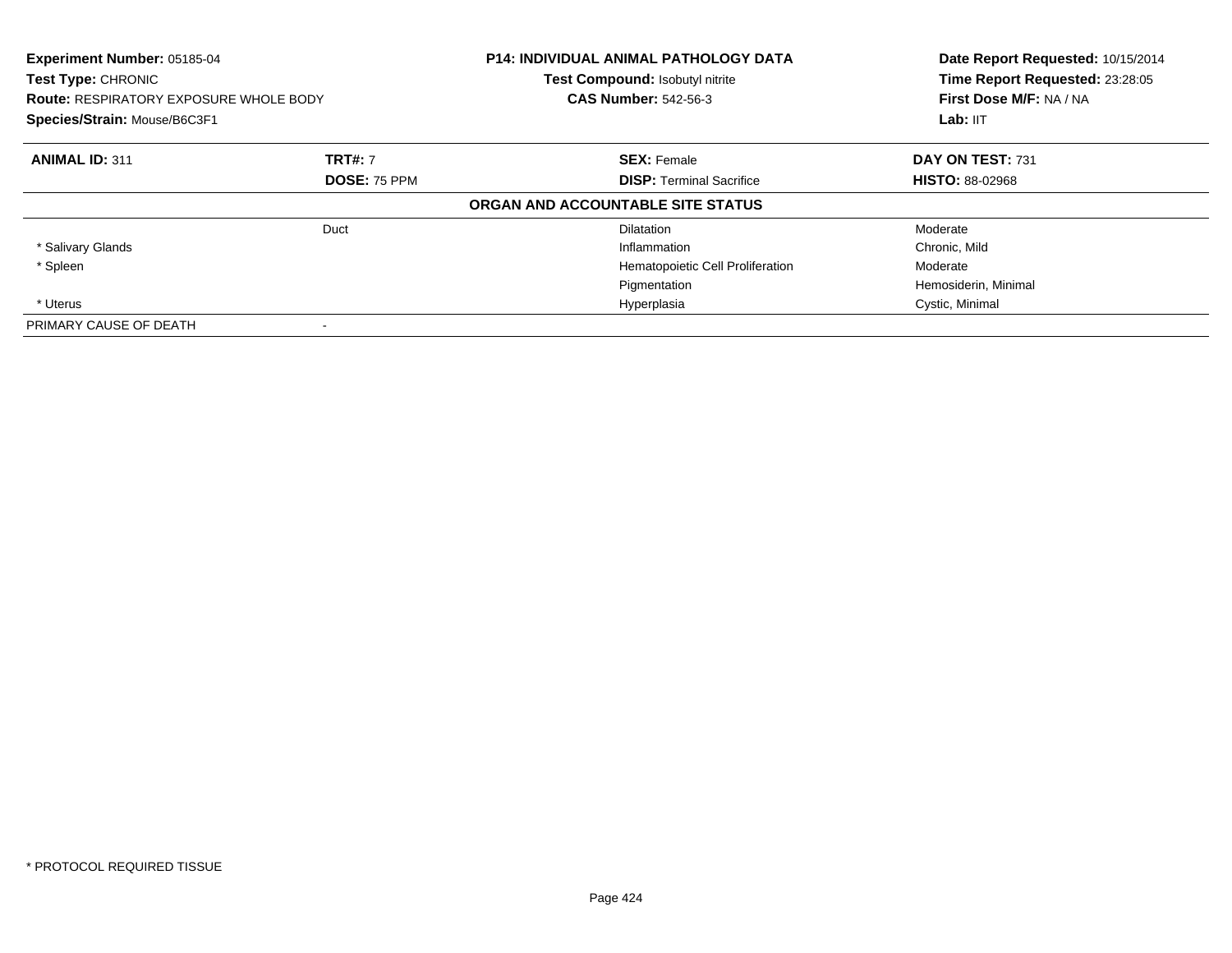| Experiment Number: 05185-04<br>Test Type: CHRONIC<br><b>Route: RESPIRATORY EXPOSURE WHOLE BODY</b> |                           | <b>P14: INDIVIDUAL ANIMAL PATHOLOGY DATA</b> | Date Report Requested: 10/15/2014<br>Time Report Requested: 23:28:05<br>First Dose M/F: NA / NA |  |
|----------------------------------------------------------------------------------------------------|---------------------------|----------------------------------------------|-------------------------------------------------------------------------------------------------|--|
|                                                                                                    |                           | Test Compound: Isobutyl nitrite              |                                                                                                 |  |
|                                                                                                    |                           | <b>CAS Number: 542-56-3</b>                  |                                                                                                 |  |
| Species/Strain: Mouse/B6C3F1                                                                       |                           |                                              | Lab: IIT                                                                                        |  |
| <b>ANIMAL ID: 312</b>                                                                              | <b>TRT#: 7</b>            | <b>SEX: Female</b>                           | DAY ON TEST: 730                                                                                |  |
|                                                                                                    | DOSE: 75 PPM              | <b>DISP: Terminal Sacrifice</b>              | HISTO: 88-02969                                                                                 |  |
|                                                                                                    |                           | ORGAN AND ACCOUNTABLE SITE STATUS            |                                                                                                 |  |
| <b>NORMAL</b>                                                                                      |                           |                                              |                                                                                                 |  |
| * Adrenal Medulla                                                                                  | * Bone                    | * Bone Marrow                                | * Brain                                                                                         |  |
| * Esophagus                                                                                        | * Gallbladder             | * Heart                                      | * Intestine Large, Cecum                                                                        |  |
| * Intestine Large, Colon                                                                           | * Intestine Large, Rectum | * Intestine Small, Duodenum                  | * Intestine Small, Ileum                                                                        |  |
| * Intestine Small, Jejunum                                                                         | * Larynx                  | * Lymph Node, Bronchial                      | * Lymph Node, Mandibular                                                                        |  |
| * Lymph Node, Mediastinal                                                                          | * Lymph Node, Mesenteric  | * Mammary Gland                              | * Nose                                                                                          |  |
| * Ovary                                                                                            | * Pancreas                | * Parathyroid Gland                          | * Skin                                                                                          |  |
| * Stomach, Forestomach                                                                             | * Stomach, Glandular      | * Thymus                                     | * Thyroid Gland                                                                                 |  |
| * Trachea                                                                                          |                           |                                              |                                                                                                 |  |
| <b>OBSERVATIONS</b>                                                                                |                           |                                              |                                                                                                 |  |
| * Adrenal Cortex                                                                                   | Subcapsular               | Hyperplasia                                  | Minimal                                                                                         |  |
| * Kidney                                                                                           |                           | <b>Infiltration Cellular</b>                 | Lymphocyte, Minimal                                                                             |  |
| * Liver                                                                                            |                           | Hepatocellular Adenoma                       | Multiple                                                                                        |  |
| [ Hepatocellular Adenoma TGLS = 2,3-5,11 ]                                                         |                           |                                              |                                                                                                 |  |
| * Lung                                                                                             |                           | <b>Infiltration Cellular</b>                 | Lymphocyte, Minimal                                                                             |  |
| * Pituitary Gland                                                                                  | <b>Pars Distalis</b>      | Hyperplasia                                  | Mild                                                                                            |  |
| * Salivary Glands                                                                                  |                           | Inflammation                                 | Chronic, Mild                                                                                   |  |
| * Spleen                                                                                           |                           | Hematopoietic Cell Proliferation             | Minimal                                                                                         |  |
|                                                                                                    |                           | Pigmentation                                 | Hemosiderin, Minimal                                                                            |  |
| * Urinary Bladder                                                                                  |                           | <b>Infiltration Cellular</b>                 | Lymphocyte, Minimal                                                                             |  |
| * Uterus                                                                                           |                           | Hyperplasia                                  | Cystic, Moderate                                                                                |  |
| [Hyperplasia TGLS = 1-8]                                                                           |                           |                                              |                                                                                                 |  |
| PRIMARY CAUSE OF DEATH                                                                             | $\blacksquare$            |                                              |                                                                                                 |  |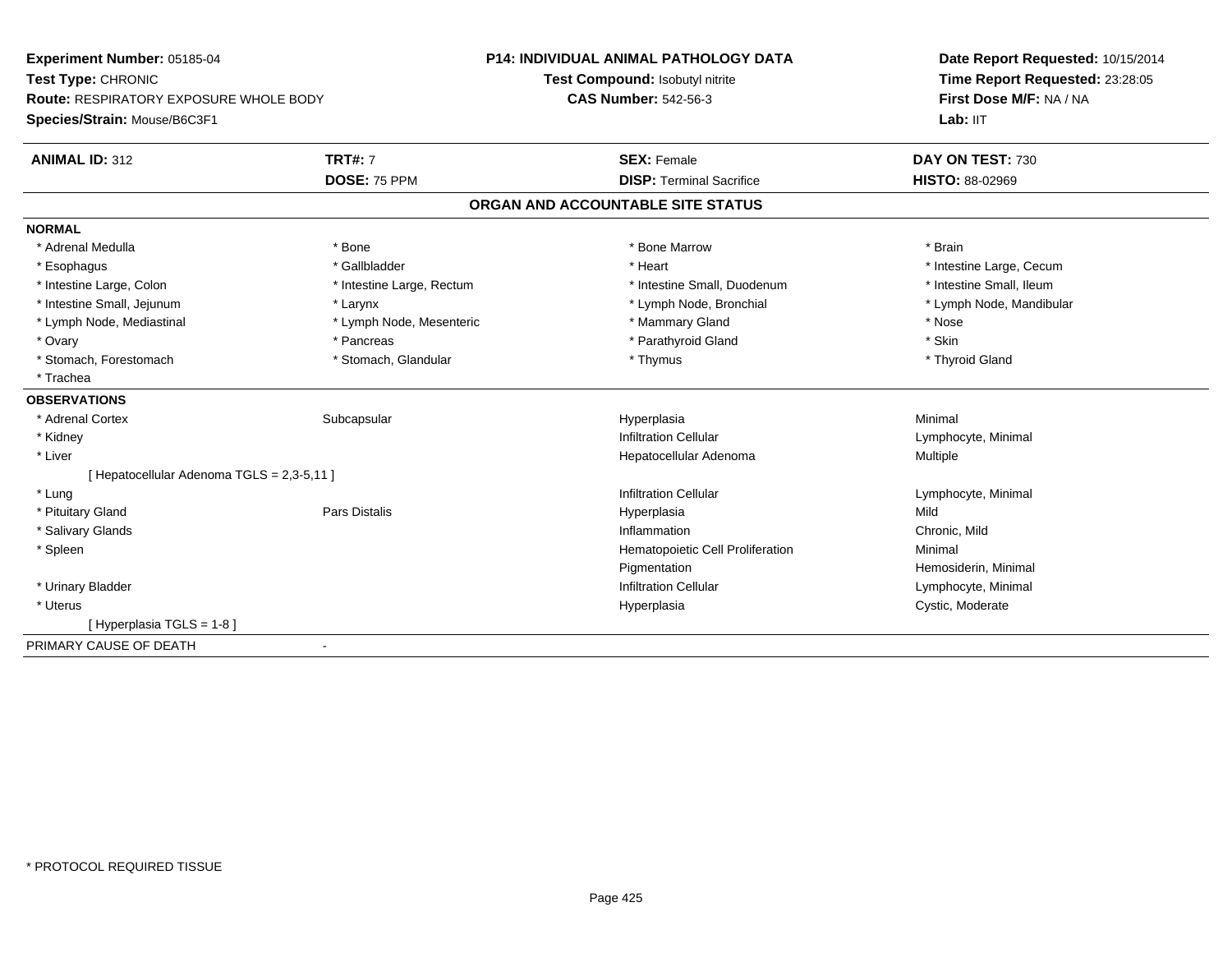| Experiment Number: 05185-04            |                           | <b>P14: INDIVIDUAL ANIMAL PATHOLOGY DATA</b> | Date Report Requested: 10/15/2014<br>Time Report Requested: 23:28:05<br>First Dose M/F: NA / NA |  |
|----------------------------------------|---------------------------|----------------------------------------------|-------------------------------------------------------------------------------------------------|--|
| Test Type: CHRONIC                     |                           | Test Compound: Isobutyl nitrite              |                                                                                                 |  |
| Route: RESPIRATORY EXPOSURE WHOLE BODY |                           | <b>CAS Number: 542-56-3</b>                  |                                                                                                 |  |
| Species/Strain: Mouse/B6C3F1           |                           |                                              | Lab: IIT                                                                                        |  |
| ANIMAL ID: 313                         | <b>TRT#: 7</b>            | <b>SEX: Female</b>                           | DAY ON TEST: 730                                                                                |  |
|                                        | DOSE: 75 PPM              | <b>DISP: Terminal Sacrifice</b>              | <b>HISTO: 88-02970</b>                                                                          |  |
|                                        |                           | ORGAN AND ACCOUNTABLE SITE STATUS            |                                                                                                 |  |
| <b>NORMAL</b>                          |                           |                                              |                                                                                                 |  |
| * Bone Marrow                          | * Esophagus               | * Gallbladder                                | * Heart                                                                                         |  |
| * Intestine Large, Colon               | * Intestine Large, Rectum | * Intestine Small, Duodenum                  | * Intestine Small, Ileum                                                                        |  |
| * Intestine Small, Jejunum             | * Larynx                  | * Liver                                      | * Lymph Node, Bronchial                                                                         |  |
| * Lymph Node, Mandibular               | * Lymph Node, Mediastinal | * Lymph Node, Mesenteric                     | * Mammary Gland                                                                                 |  |
| * Nose                                 | * Pancreas                | * Parathyroid Gland                          | * Pituitary Gland                                                                               |  |
| * Salivary Glands                      | * Stomach, Forestomach    | * Stomach, Glandular                         | * Thymus                                                                                        |  |
| * Thyroid Gland                        | * Trachea                 | * Urinary Bladder                            |                                                                                                 |  |
| <b>OBSERVATIONS</b>                    |                           |                                              |                                                                                                 |  |
| * Adrenal Cortex                       | Subcapsular               | Hyperplasia                                  | Minimal                                                                                         |  |
| * Bone                                 |                           | Dysplasia                                    | Mild                                                                                            |  |
| * Brain                                |                           | Mineralization                               | Mild                                                                                            |  |
| <b>Clitoral Gland</b>                  |                           | <b>Dilatation</b>                            | Moderate                                                                                        |  |
| * Intestine Large, Cecum               |                           | Hyperplasia                                  | Lymphoid, Mild                                                                                  |  |
| * Kidney                               |                           | <b>Infiltration Cellular</b>                 | Lymphocyte, Minimal                                                                             |  |
| * Lung                                 |                           | <b>Infiltration Cellular</b>                 | Lymphocyte, Minimal                                                                             |  |
| * Ovary                                |                           | Cyst                                         | Marked                                                                                          |  |
| [ Cyst TGLS = $4-8$ ]                  |                           |                                              |                                                                                                 |  |
| * Skin                                 | <b>Subcut Tiss</b>        | Sarcoma                                      |                                                                                                 |  |
| [Sarcoma TGLS = $5-13$ ]               |                           |                                              |                                                                                                 |  |
| * Spleen                               |                           | Hematopoietic Cell Proliferation             | Minimal                                                                                         |  |
|                                        |                           | Pigmentation                                 | Hemosiderin, Minimal                                                                            |  |
| * Uterus                               |                           | Hyperplasia                                  | Cystic, Moderate                                                                                |  |
| [Hyperplasia TGLS = $3-8$ ]            |                           |                                              |                                                                                                 |  |
| PRIMARY CAUSE OF DEATH                 | $\blacksquare$            |                                              |                                                                                                 |  |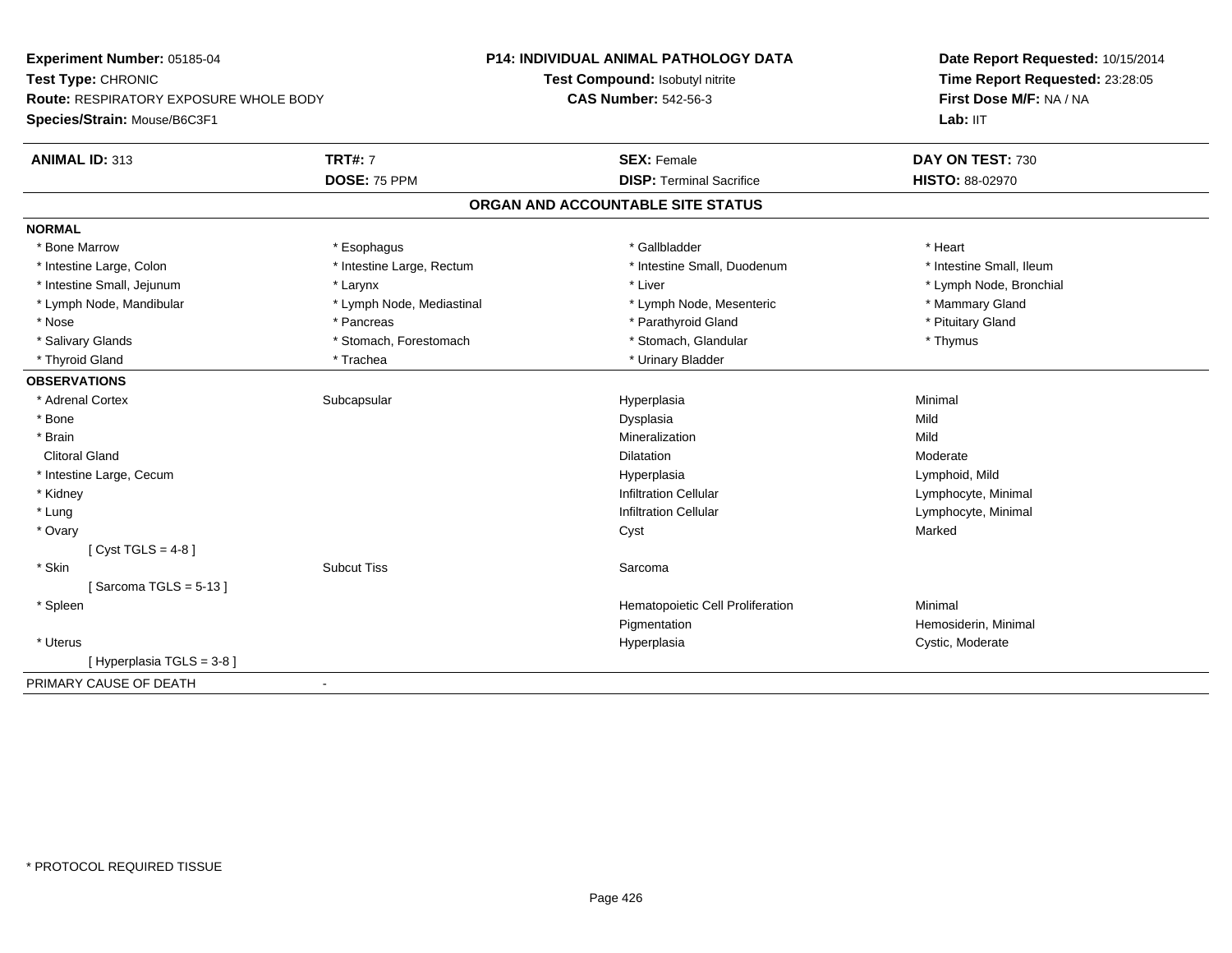| Experiment Number: 05185-04                   |                             | <b>P14: INDIVIDUAL ANIMAL PATHOLOGY DATA</b> | Date Report Requested: 10/15/2014 |  |
|-----------------------------------------------|-----------------------------|----------------------------------------------|-----------------------------------|--|
| Test Type: CHRONIC                            |                             | Test Compound: Isobutyl nitrite              | Time Report Requested: 23:28:05   |  |
| <b>Route: RESPIRATORY EXPOSURE WHOLE BODY</b> |                             | <b>CAS Number: 542-56-3</b>                  | First Dose M/F: NA / NA           |  |
| Species/Strain: Mouse/B6C3F1                  |                             |                                              | Lab: IIT                          |  |
| <b>ANIMAL ID: 314</b>                         | <b>TRT#: 7</b>              | <b>SEX: Female</b>                           | DAY ON TEST: 729                  |  |
|                                               | DOSE: 75 PPM                | <b>DISP: Terminal Sacrifice</b>              | <b>HISTO: 88-02971</b>            |  |
|                                               |                             | ORGAN AND ACCOUNTABLE SITE STATUS            |                                   |  |
| <b>NORMAL</b>                                 |                             |                                              |                                   |  |
| * Adrenal Medulla                             | * Bone Marrow               | * Brain                                      | * Esophagus                       |  |
| * Gallbladder                                 | * Heart                     | * Intestine Large, Cecum                     | * Intestine Large, Colon          |  |
| * Intestine Large, Rectum                     | * Intestine Small, Duodenum | * Intestine Small, Ileum                     | * Intestine Small, Jejunum        |  |
| * Kidney                                      | * Larynx                    | * Liver                                      | * Lymph Node, Bronchial           |  |
| * Lymph Node, Mandibular                      | * Lymph Node, Mediastinal   | * Lymph Node, Mesenteric                     | * Mammary Gland                   |  |
| * Ovary                                       | * Pancreas                  | * Parathyroid Gland                          | * Skin                            |  |
| * Stomach, Forestomach                        | * Stomach, Glandular        | * Thymus                                     | * Thyroid Gland                   |  |
| * Trachea                                     |                             |                                              |                                   |  |
| <b>OBSERVATIONS</b>                           |                             |                                              |                                   |  |
| * Adrenal Cortex                              | Subcapsular                 | Hyperplasia                                  | Mild                              |  |
| * Bone                                        |                             | Dysplasia                                    | Minimal                           |  |
| * Lung                                        |                             | <b>Infiltration Cellular</b>                 | Lymphocyte, Minimal               |  |
| * Nose                                        | <b>Respirat Epith</b>       | Degeneration                                 | Hyaline, Mild                     |  |
| * Pituitary Gland                             | <b>Pars Distalis</b>        | Adenoma                                      |                                   |  |
| * Salivary Glands                             |                             | Inflammation                                 | Chronic, Mild                     |  |
| * Spleen                                      |                             | Hematopoietic Cell Proliferation             | Minimal                           |  |
|                                               |                             | Pigmentation                                 | Hemosiderin, Minimal              |  |
| * Urinary Bladder                             |                             | <b>Infiltration Cellular</b>                 | Lymphocyte, Minimal               |  |
| * Uterus                                      |                             | Hyperplasia                                  | Cystic, Mild                      |  |
| PRIMARY CAUSE OF DEATH                        |                             |                                              |                                   |  |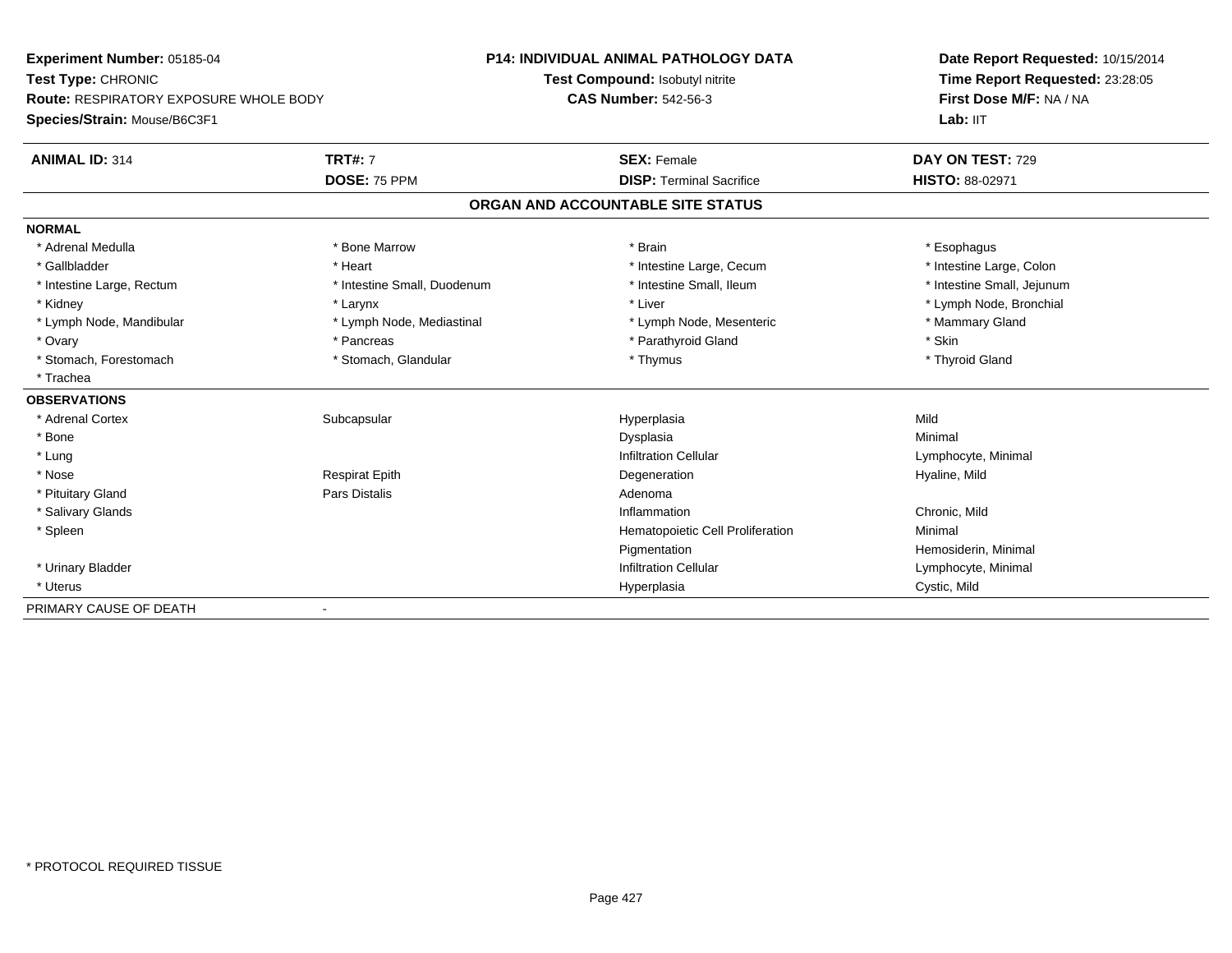| Experiment Number: 05185-04                                             |                            | P14: INDIVIDUAL ANIMAL PATHOLOGY DATA | Date Report Requested: 10/15/2014<br>Time Report Requested: 23:28:05<br>First Dose M/F: NA / NA<br>Lab: IIT |
|-------------------------------------------------------------------------|----------------------------|---------------------------------------|-------------------------------------------------------------------------------------------------------------|
| Test Type: CHRONIC                                                      |                            | Test Compound: Isobutyl nitrite       |                                                                                                             |
| Route: RESPIRATORY EXPOSURE WHOLE BODY                                  |                            | <b>CAS Number: 542-56-3</b>           |                                                                                                             |
| Species/Strain: Mouse/B6C3F1                                            |                            |                                       |                                                                                                             |
| <b>ANIMAL ID: 315</b>                                                   | <b>TRT#: 7</b>             | <b>SEX: Female</b>                    | DAY ON TEST: 730                                                                                            |
|                                                                         | DOSE: 75 PPM               | <b>DISP: Terminal Sacrifice</b>       | HISTO: 88-02972                                                                                             |
|                                                                         |                            | ORGAN AND ACCOUNTABLE SITE STATUS     |                                                                                                             |
| <b>NORMAL</b>                                                           |                            |                                       |                                                                                                             |
| * Bone Marrow                                                           | * Esophagus                | * Gallbladder                         | * Heart                                                                                                     |
| * Intestine Large, Cecum                                                | * Intestine Large, Colon   | * Intestine Large, Rectum             | * Intestine Small, Duodenum                                                                                 |
| * Intestine Small, Ileum                                                | * Intestine Small, Jejunum | * Larynx                              | * Lung                                                                                                      |
| * Lymph Node, Bronchial                                                 | * Lymph Node, Mandibular   | * Lymph Node, Mediastinal             | * Lymph Node, Mesenteric                                                                                    |
| * Mammary Gland                                                         | * Ovary                    | * Pancreas                            | * Parathyroid Gland                                                                                         |
| * Salivary Glands                                                       | * Skin                     | * Stomach, Forestomach                | * Stomach, Glandular                                                                                        |
| * Thymus                                                                | * Thyroid Gland            | * Trachea                             | * Urinary Bladder                                                                                           |
| <b>OBSERVATIONS</b>                                                     |                            |                                       |                                                                                                             |
| * Adrenal Cortex                                                        | Subcapsular                | Hyperplasia                           | Mild                                                                                                        |
| * Adrenal Medulla                                                       |                            | Pheochromocytoma Benign               |                                                                                                             |
| * Bone                                                                  |                            | Dysplasia                             | Minimal                                                                                                     |
| * Brain                                                                 |                            | Mineralization                        | Moderate                                                                                                    |
| * Kidney                                                                |                            | <b>Infiltration Cellular</b>          | Lymphocyte, Minimal                                                                                         |
| * Liver                                                                 |                            | Hepatocellular Adenoma                |                                                                                                             |
|                                                                         |                            | <b>Mixed Cell Focus</b>               |                                                                                                             |
| [ Hepatocellular Adenoma TGLS = 2-5 ]<br>[Mixed Cell Focus TGLS = 3-12] |                            |                                       |                                                                                                             |
| * Nose                                                                  | <b>Respirat Epith</b>      | Degeneration                          | Hyaline, Minimal                                                                                            |
|                                                                         |                            | Inflammation                          | Chronic Active, Minimal                                                                                     |
| * Pituitary Gland                                                       | Pars Distalis              | Adenoma                               |                                                                                                             |
|                                                                         | Pars Distalis              | Hyperplasia                           | Moderate                                                                                                    |
| * Spleen                                                                |                            | Hematopoietic Cell Proliferation      | Minimal                                                                                                     |
|                                                                         |                            | Lymphoma Malignant Mixed              |                                                                                                             |
|                                                                         |                            | Pigmentation                          | Hemosiderin, Minimal                                                                                        |
| [ Lymphoma Malignant Mixed TGLS = 1-11 ]                                |                            |                                       |                                                                                                             |
| * Uterus                                                                |                            | Hyperplasia                           | Cystic, Mild                                                                                                |
| PRIMARY CAUSE OF DEATH                                                  |                            |                                       |                                                                                                             |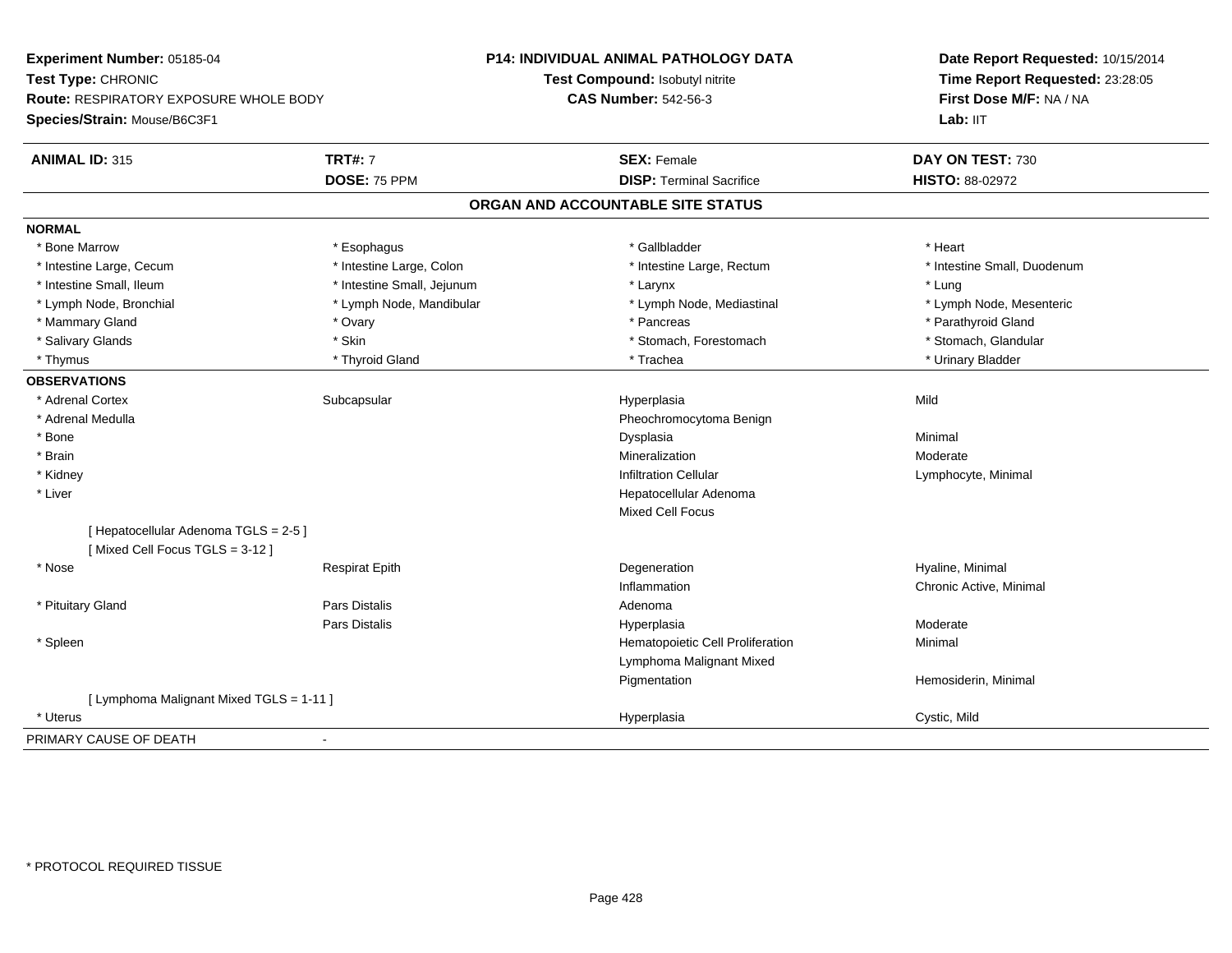| <b>Experiment Number: 05185-04</b>            |                             | <b>P14: INDIVIDUAL ANIMAL PATHOLOGY DATA</b> | Date Report Requested: 10/15/2014<br>Time Report Requested: 23:28:05<br>First Dose M/F: NA / NA |  |
|-----------------------------------------------|-----------------------------|----------------------------------------------|-------------------------------------------------------------------------------------------------|--|
| Test Type: CHRONIC                            |                             | Test Compound: Isobutyl nitrite              |                                                                                                 |  |
| <b>Route: RESPIRATORY EXPOSURE WHOLE BODY</b> |                             | <b>CAS Number: 542-56-3</b>                  |                                                                                                 |  |
| Species/Strain: Mouse/B6C3F1                  |                             |                                              | Lab: IIT                                                                                        |  |
| <b>ANIMAL ID: 316</b>                         | <b>TRT#: 7</b>              | <b>SEX: Female</b>                           | DAY ON TEST: 729                                                                                |  |
|                                               | DOSE: 75 PPM                | <b>DISP: Terminal Sacrifice</b>              | HISTO: 88-02973                                                                                 |  |
|                                               |                             | ORGAN AND ACCOUNTABLE SITE STATUS            |                                                                                                 |  |
| <b>NORMAL</b>                                 |                             |                                              |                                                                                                 |  |
| * Adrenal Medulla                             | * Bone Marrow               | * Brain                                      | * Esophagus                                                                                     |  |
| * Gallbladder                                 | * Heart                     | * Intestine Large, Cecum                     | * Intestine Large, Colon                                                                        |  |
| * Intestine Large, Rectum                     | * Intestine Small, Duodenum | * Intestine Small, Ileum                     | * Intestine Small, Jejunum                                                                      |  |
| * Kidney                                      | * Larynx                    | * Lung                                       | * Lymph Node, Bronchial                                                                         |  |
| * Lymph Node, Mandibular                      | * Lymph Node, Mediastinal   | * Mammary Gland                              | * Ovary                                                                                         |  |
| * Pancreas                                    | * Parathyroid Gland         | * Pituitary Gland                            | * Skin                                                                                          |  |
| * Stomach, Forestomach                        | * Stomach, Glandular        | * Thymus                                     | * Trachea                                                                                       |  |
| * Urinary Bladder                             |                             |                                              |                                                                                                 |  |
| <b>OBSERVATIONS</b>                           |                             |                                              |                                                                                                 |  |
| * Adrenal Cortex                              | Subcapsular                 | Hyperplasia                                  | Mild                                                                                            |  |
| * Bone                                        |                             | Dysplasia                                    | Minimal                                                                                         |  |
| * Liver                                       |                             | Inflammation                                 | Chronic, Minimal                                                                                |  |
| * Lymph Node, Mesenteric                      |                             | Hyperplasia                                  | Lymphoid, Mild                                                                                  |  |
| * Nose                                        |                             | Inflammation                                 | Chronic Active, Minimal                                                                         |  |
| * Salivary Glands                             |                             | Atrophy                                      | Minimal                                                                                         |  |
|                                               |                             | Inflammation                                 | Chronic, Mild                                                                                   |  |
| * Spleen                                      |                             | Hematopoietic Cell Proliferation             | Minimal                                                                                         |  |
|                                               |                             | Pigmentation                                 | Hemosiderin, Minimal                                                                            |  |
| * Thyroid Gland                               |                             | Inflammation                                 | Chronic, Minimal                                                                                |  |
| * Uterus                                      |                             | Hyperplasia                                  | Cystic, Moderate                                                                                |  |
| PRIMARY CAUSE OF DEATH                        | $\overline{\phantom{a}}$    |                                              |                                                                                                 |  |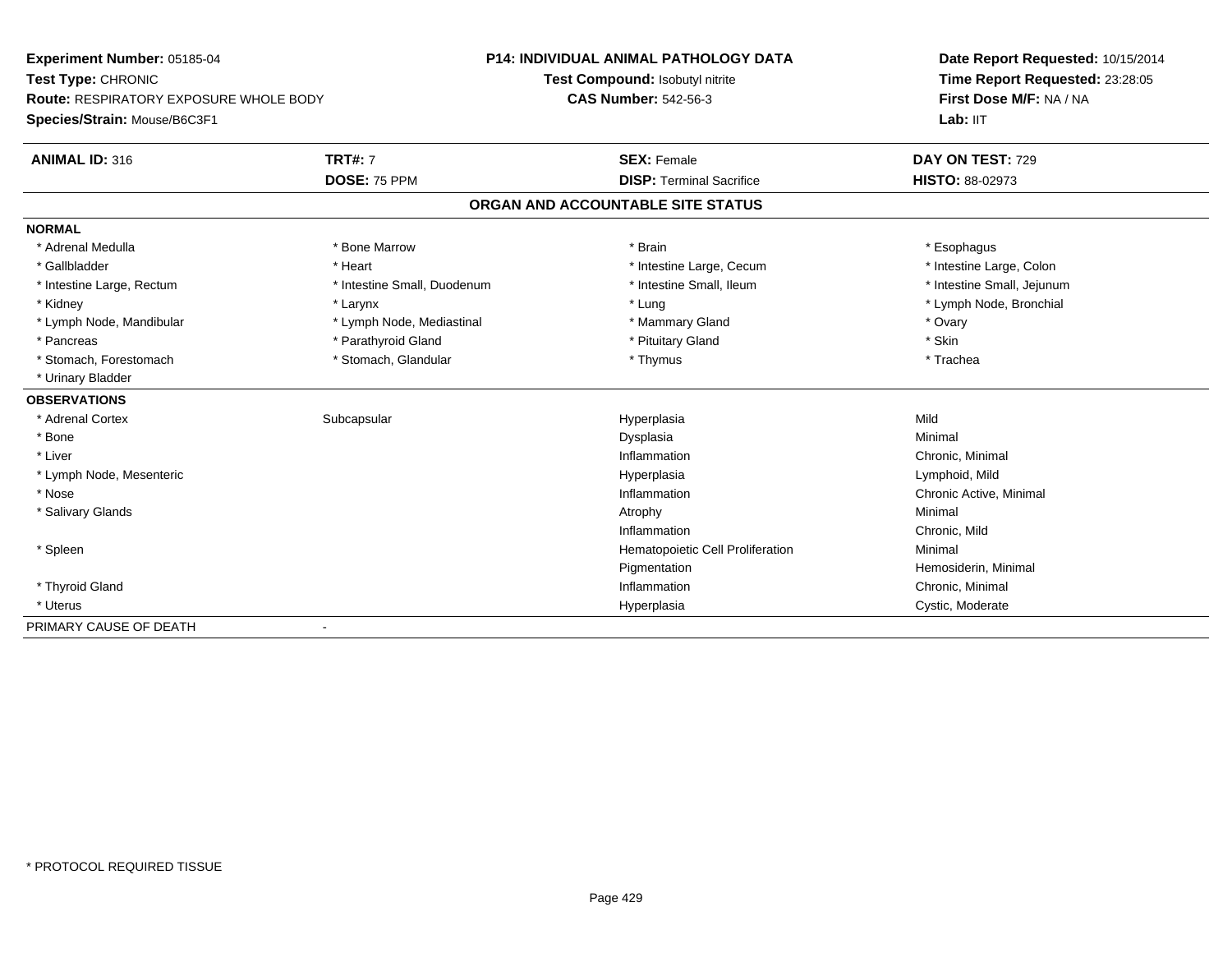| Experiment Number: 05185-04<br>Test Type: CHRONIC<br><b>Route: RESPIRATORY EXPOSURE WHOLE BODY</b> |                             | P14: INDIVIDUAL ANIMAL PATHOLOGY DATA | Date Report Requested: 10/15/2014                          |  |
|----------------------------------------------------------------------------------------------------|-----------------------------|---------------------------------------|------------------------------------------------------------|--|
|                                                                                                    |                             | Test Compound: Isobutyl nitrite       | Time Report Requested: 23:28:05<br>First Dose M/F: NA / NA |  |
|                                                                                                    |                             | <b>CAS Number: 542-56-3</b>           |                                                            |  |
| Species/Strain: Mouse/B6C3F1                                                                       |                             |                                       | Lab: IIT                                                   |  |
| <b>ANIMAL ID: 317</b>                                                                              | <b>TRT#: 7</b>              | <b>SEX: Female</b>                    | DAY ON TEST: 663                                           |  |
|                                                                                                    | DOSE: 75 PPM                | <b>DISP:</b> Moribund Sacrifice       | <b>HISTO: 88-02974</b>                                     |  |
|                                                                                                    |                             | ORGAN AND ACCOUNTABLE SITE STATUS     |                                                            |  |
| <b>NORMAL</b>                                                                                      |                             |                                       |                                                            |  |
| * Adrenal Medulla                                                                                  | * Bone                      | * Bone Marrow                         | * Esophagus                                                |  |
| * Gallbladder                                                                                      | * Heart                     | * Intestine Large, Cecum              | * Intestine Large, Colon                                   |  |
| * Intestine Large, Rectum                                                                          | * Intestine Small, Duodenum | * Intestine Small, Ileum              | * Intestine Small, Jejunum                                 |  |
| * Kidney                                                                                           | * Larynx                    | * Liver                               | * Lymph Node, Mandibular                                   |  |
| * Lymph Node, Mesenteric                                                                           | * Mammary Gland             | * Nose                                | * Pancreas                                                 |  |
| * Pituitary Gland                                                                                  | * Salivary Glands           | * Skin                                | * Stomach, Forestomach                                     |  |
| * Stomach, Glandular                                                                               | * Thymus                    | * Thyroid Gland                       | * Trachea                                                  |  |
| * Urinary Bladder                                                                                  |                             |                                       |                                                            |  |
| <b>MISSING</b>                                                                                     |                             |                                       |                                                            |  |
| * Lymph Node, Bronchial                                                                            | * Lymph Node, Mediastinal   | * Parathyroid Gland                   |                                                            |  |
| <b>OBSERVATIONS</b>                                                                                |                             |                                       |                                                            |  |
| * Adrenal Cortex                                                                                   | Subcapsular                 | Hyperplasia                           | Mild                                                       |  |
| * Brain                                                                                            |                             | Mineralization                        | Minimal                                                    |  |
| * Lung                                                                                             | Alveolar Epith              | Hyperplasia                           | Focal, Marked                                              |  |
| * Ovary                                                                                            |                             | Cystadenoma                           |                                                            |  |
| * Spleen                                                                                           |                             | Hematopoietic Cell Proliferation      | Minimal                                                    |  |
|                                                                                                    |                             | Pigmentation                          | Hemosiderin, Minimal                                       |  |
| * Uterus                                                                                           |                             | Hyperplasia                           | Cystic, Minimal                                            |  |
| [Hyperplasia TGLS = 1-8]                                                                           |                             |                                       |                                                            |  |
| PRIMARY CAUSE OF DEATH                                                                             | $\blacksquare$              |                                       |                                                            |  |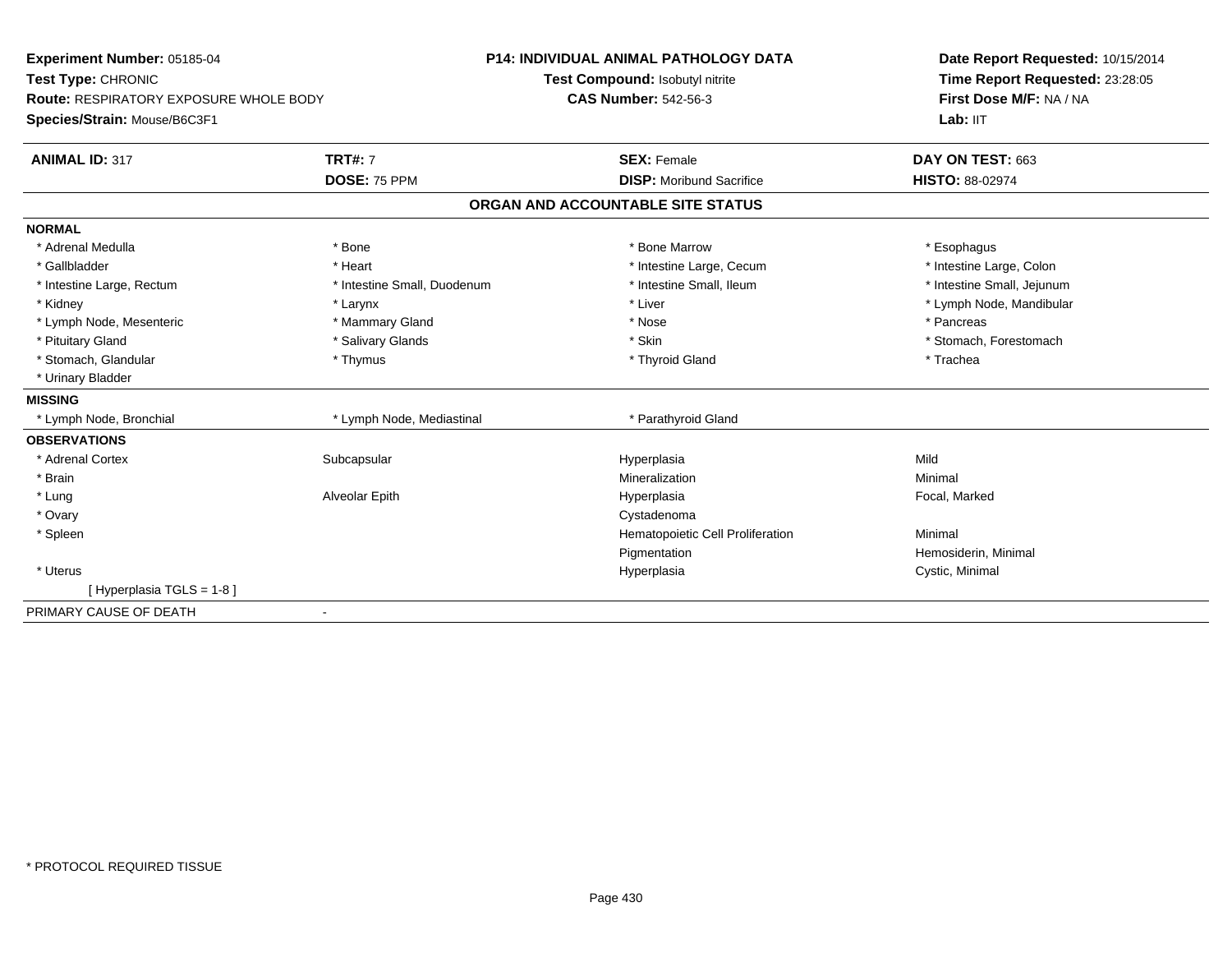**Experiment Number:** 05185-04**Test Type:** CHRONIC **Route:** RESPIRATORY EXPOSURE WHOLE BODY**Species/Strain:** Mouse/B6C3F1**P14: INDIVIDUAL ANIMAL PATHOLOGY DATATest Compound:** Isobutyl nitrite**CAS Number:** 542-56-3**Date Report Requested:** 10/15/2014**Time Report Requested:** 23:28:05**First Dose M/F:** NA / NALab: IIT **ANIMAL ID:** 318**TRT#:** 7 **SEX:** Female **SEX: Female DAY ON TEST:** 730 **DOSE:** 75 PPM **DISP:** Terminal Sacrifice **HISTO:** 88-02975 **ORGAN AND ACCOUNTABLE SITE STATUSNORMAL**\* Adrenal Medulla \* Adrenal Medulla \* \* \* Bone Marrow \* \* Bone Marrow \* \* Brain \* \* Brain \* \* Brain \* \* Esophagus \* Esophagus \* Intestine Large, Colon \* Gallbladder \* The mode of the text \* Heart \* Intestine Large, Cecum \* Intestine Large, Cecum \* Intestine Large, Cecum \* Intestine Large, Rectum \* Thestine Small, Duodenum \* Number of the small, Ileum \* Intestine Small, Jejunum \* Intestine Small, Jejunum \* Kidney \* Larynx \* Liver \* Lung\* Lymph Node, Mesenteric \* Lymph Node, Bronchial \* Lymph Node, Mandibular \* Lymph Node, Mediastinal \* Lymph Node, Mediastinal \* Mammary Gland \* \* Andrew \* Ovary \* Andrew \* Ovary \* Pancreas \* Pancreas \* \* Pancreas \* \* Pancreas \* \* Pancreas \* \* Pancreas \* \* Pancreas \* \* Pancreas \* \* Pancreas \* \* Pancreas \* \* Pancreas \* \* Pancreas \* \* Pancreas \* \* P \* Stomach, Forestomach \* Trachea \* Stomach, Glandular \* Thymus \* Thymus \* The metal \* Trachea **OBSERVATIONS** \* Adrenal Cortexx Subcapsular Suberty Subsets and the Hyperplasia a Mild \* Bonee and the state of the state of the state of the Dysplasia Christian Christian Minimal Minimal State of the St \* Nose Respirat Epith Degeneration Hyaline, Minimal \* Pituitary Glandd and the contract of Pars Distalis and the contract of Adenoma and Adenoma and the Adenoma and the Adenoma and  $\lambda$  $[$  Adenoma TGLS = 3-3 $]$  \* Salivary Glandss and the contract of the contract of the contract of the contract of the contract of the contract of the contract of the contract of the contract of the contract of the contract of the contract of the contract of the cont Inflammation **Chronic, Minimal**<br>
Hyperplasia **Minimal**<br>
Minimal \* Skin Epithelium Hyperplasia Minimal \* SpleenHematopoietic Cell Proliferation Minimal **Pigmentation**  Hemosiderin, Minimal \* Thyroid Gland Follicular Cel Hyperplasia Focal, Minimal \* Urinary BladderInfiltration Cellular **Lymphocyte**, Minimal \* Uteruss and the contract of the contract of the contract of the contract of the contract of the contract of the contract of the contract of the contract of the contract of the contract of the contract of the contract of the cont Hyperplasia Cystic, Mild Leiomyosarcoma[ Hyperplasia TGLS = 2-8 ]PRIMARY CAUSE OF DEATH-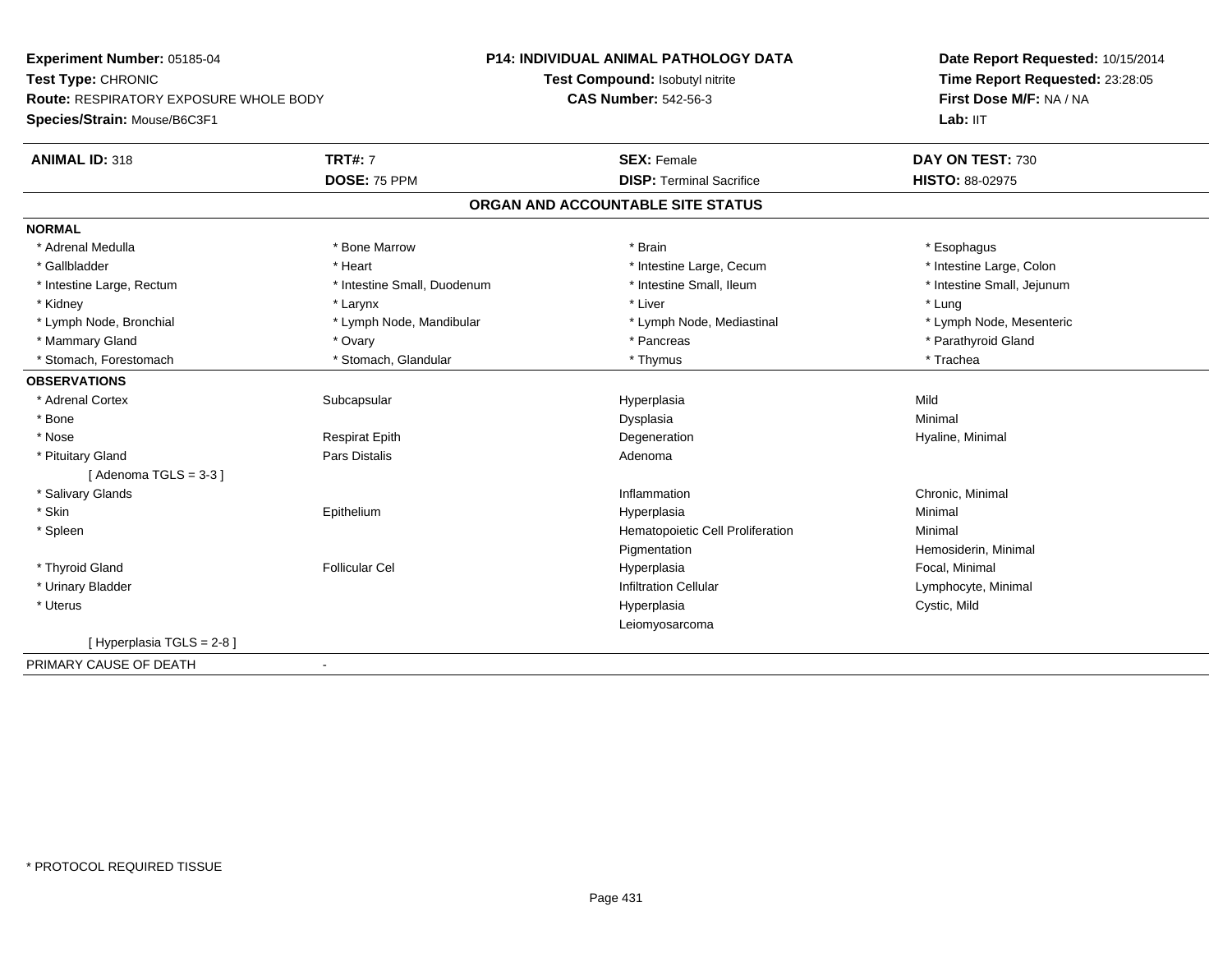| <b>Experiment Number: 05185-04</b><br>Test Type: CHRONIC<br><b>Route: RESPIRATORY EXPOSURE WHOLE BODY</b><br>Species/Strain: Mouse/B6C3F1 |                                                                                    | <b>P14: INDIVIDUAL ANIMAL PATHOLOGY DATA</b><br>Test Compound: Isobutyl nitrite<br><b>CAS Number: 542-56-3</b> | Date Report Requested: 10/15/2014<br>Time Report Requested: 23:28:05<br>First Dose M/F: NA / NA |  |  |
|-------------------------------------------------------------------------------------------------------------------------------------------|------------------------------------------------------------------------------------|----------------------------------------------------------------------------------------------------------------|-------------------------------------------------------------------------------------------------|--|--|
|                                                                                                                                           |                                                                                    |                                                                                                                | Lab: IIT                                                                                        |  |  |
| <b>ANIMAL ID: 319</b>                                                                                                                     | <b>TRT#: 7</b>                                                                     | <b>SEX: Female</b>                                                                                             | DAY ON TEST: 558                                                                                |  |  |
|                                                                                                                                           | DOSE: 75 PPM                                                                       | <b>DISP:</b> Moribund Sacrifice                                                                                | <b>HISTO: 88-02976</b>                                                                          |  |  |
|                                                                                                                                           |                                                                                    | ORGAN AND ACCOUNTABLE SITE STATUS                                                                              |                                                                                                 |  |  |
| <b>NORMAL</b>                                                                                                                             |                                                                                    |                                                                                                                |                                                                                                 |  |  |
| * Bone                                                                                                                                    | * Brain                                                                            | * Esophagus                                                                                                    | * Heart                                                                                         |  |  |
| * Intestine Large, Rectum                                                                                                                 | * Intestine Small, Ileum                                                           | * Larynx                                                                                                       | * Pituitary Gland                                                                               |  |  |
| * Skin                                                                                                                                    | * Thymus                                                                           | * Thyroid Gland                                                                                                | * Trachea                                                                                       |  |  |
| <b>MISSING</b>                                                                                                                            |                                                                                    |                                                                                                                |                                                                                                 |  |  |
| * Parathyroid Gland                                                                                                                       |                                                                                    |                                                                                                                |                                                                                                 |  |  |
| <b>OBSERVATIONS</b>                                                                                                                       |                                                                                    |                                                                                                                |                                                                                                 |  |  |
| * Adrenal Cortex                                                                                                                          |                                                                                    |                                                                                                                | Lymphoma Malignant Undifferentiated Cell Type                                                   |  |  |
| * Adrenal Medulla                                                                                                                         |                                                                                    |                                                                                                                | Lymphoma Malignant Undifferentiated Cell Type                                                   |  |  |
| * Bone Marrow                                                                                                                             |                                                                                    |                                                                                                                | Lymphoma Malignant Undifferentiated Cell Type                                                   |  |  |
| * Gallbladder                                                                                                                             |                                                                                    |                                                                                                                | Lymphoma Malignant Undifferentiated Cell Type                                                   |  |  |
| * Intestine Large, Cecum                                                                                                                  |                                                                                    | Lymphoma Malignant Undifferentiated Cell Type                                                                  |                                                                                                 |  |  |
| * Intestine Large, Colon                                                                                                                  |                                                                                    |                                                                                                                | Lymphoma Malignant Undifferentiated Cell Type                                                   |  |  |
| * Intestine Small, Duodenum                                                                                                               |                                                                                    | Lymphoma Malignant Undifferentiated Cell Type                                                                  |                                                                                                 |  |  |
| * Intestine Small, Jejunum                                                                                                                |                                                                                    |                                                                                                                | Lymphoma Malignant Undifferentiated Cell Type                                                   |  |  |
| * Kidney                                                                                                                                  |                                                                                    |                                                                                                                | Lymphoma Malignant Undifferentiated Cell Type                                                   |  |  |
| [ Lymphoma Malignant Undifferentiated Cell Type TGLS = 11-8 ]                                                                             |                                                                                    |                                                                                                                |                                                                                                 |  |  |
| * Liver                                                                                                                                   |                                                                                    | Lymphoma Malignant Undifferentiated Cell Type                                                                  |                                                                                                 |  |  |
| [ Lymphoma Malignant Undifferentiated Cell Type TGLS = 5-5 ]                                                                              |                                                                                    |                                                                                                                |                                                                                                 |  |  |
| * Lung                                                                                                                                    |                                                                                    | Lymphoma Malignant Undifferentiated Cell Type                                                                  |                                                                                                 |  |  |
| [ Lymphoma Malignant Undifferentiated Cell Type TGLS = 10-11 ]                                                                            |                                                                                    |                                                                                                                |                                                                                                 |  |  |
| Lymph Node                                                                                                                                | Inguinal                                                                           | Lymphoma Malignant Undifferentiated Cell Type                                                                  |                                                                                                 |  |  |
|                                                                                                                                           | Lumbar                                                                             | Lymphoma Malignant Undifferentiated Cell Type                                                                  |                                                                                                 |  |  |
|                                                                                                                                           | Renal                                                                              | Lymphoma Malignant Undifferentiated Cell Type                                                                  |                                                                                                 |  |  |
| [ Lymphoma Malignant Undifferentiated Cell Type TGLS = 7-11 ]                                                                             |                                                                                    |                                                                                                                |                                                                                                 |  |  |
| [ Lymphoma Malignant Undifferentiated Cell Type TGLS = 1-7 ]                                                                              |                                                                                    |                                                                                                                |                                                                                                 |  |  |
| [ Lymphoma Malignant Undifferentiated Cell Type TGLS = 4-12 ]                                                                             |                                                                                    |                                                                                                                |                                                                                                 |  |  |
| * Lymph Node, Bronchial                                                                                                                   |                                                                                    | Lymphoma Malignant Undifferentiated Cell Type                                                                  |                                                                                                 |  |  |
|                                                                                                                                           | [ Lymphoma Malignant Undifferentiated Cell Type TGLS = 4-12,8-7,6-5,7-11,1-7,2-2 ] |                                                                                                                |                                                                                                 |  |  |
| * Lymph Node, Mandibular                                                                                                                  |                                                                                    | Lymphoma Malignant Undifferentiated Cell Type                                                                  |                                                                                                 |  |  |
| [ Lymphoma Malignant Undifferentiated Cell Type TGLS = 2-2 ]                                                                              |                                                                                    |                                                                                                                |                                                                                                 |  |  |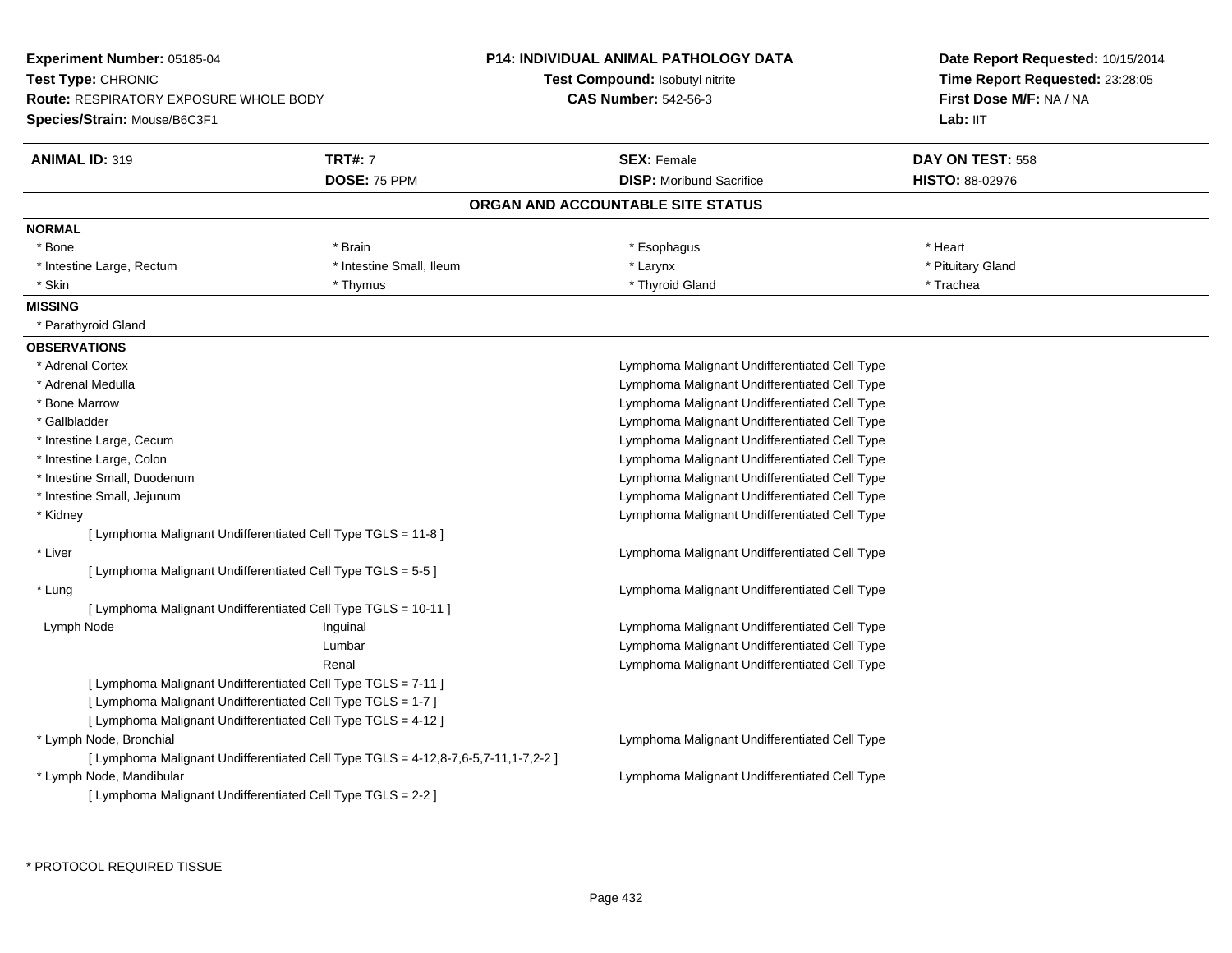**Experiment Number:** 05185-04**Test Type:** CHRONIC **Route:** RESPIRATORY EXPOSURE WHOLE BODY**Species/Strain:** Mouse/B6C3F1**P14: INDIVIDUAL ANIMAL PATHOLOGY DATATest Compound:** Isobutyl nitrite**CAS Number:** 542-56-3**Date Report Requested:** 10/15/2014**Time Report Requested:** 23:28:05**First Dose M/F:** NA / NALab: IIT **ANIMAL ID:** 319 **TRT#:** <sup>7</sup> **SEX:** Female **DAY ON TEST:** <sup>558</sup> **DOSE:** 75 PPM **DISP:** Moribund Sacrifice **HISTO:** 88-02976 **ORGAN AND ACCOUNTABLE SITE STATUS** \* Lymph Node, Mediastinal Lymphoma Malignant Undifferentiated Cell Type[ Lymphoma Malignant Undifferentiated Cell Type TGLS = 6-5 ] \* Lymph Node, Mesenteric Lymphoma Malignant Undifferentiated Cell Type[ Lymphoma Malignant Undifferentiated Cell Type TGLS = 8-7 ] \* Mammary Gland Lymphoma Malignant Undifferentiated Cell Type \* Nose Lymphoma Malignant Undifferentiated Cell Type \* Ovary Lymphoma Malignant Undifferentiated Cell Type Lymphoma Malignant Undifferentiated Cell Type \* Pancreas Lymphoma Malignant Undifferentiated Cell Type \* Salivary Glands \* SpleenHematopoietic Cell Proliferation Minimal Lymphoma Malignant Undifferentiated Cell Type[ Lymphoma Malignant Undifferentiated Cell Type TGLS = 3-5 ] \* Stomach, Forestomachh ann an t-ìre ann an t-ìre ann an t-ìre ann an Ulcer ann an t-ìre ann an t-ìre ann an Mild \* Stomach, Glandular Lymphoma Malignant Undifferentiated Cell Type Lymphoma Malignant Undifferentiated Cell Type \* Urinary Bladder \* Uteruss and the control of the control of the control of the control of the control of the control of the control of the control of the control of the control of the control of the control of the control of the control of the co Hyperplasia **Cystic, Mild** Lymphoma Malignant Undifferentiated Cell Type[ Hyperplasia TGLS = 9-8 ]PRIMARY CAUSE OF DEATH-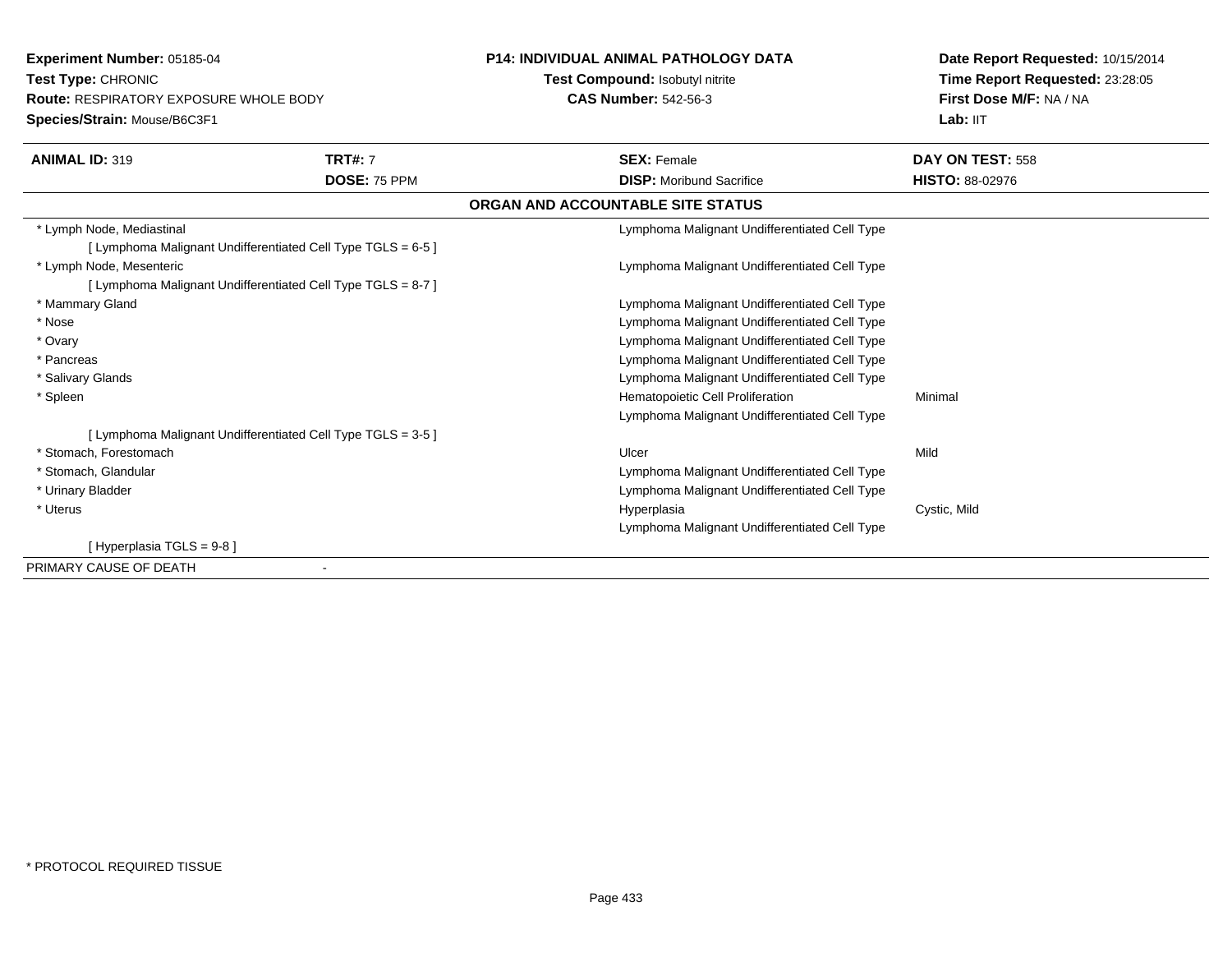| Experiment Number: 05185-04            |                             | <b>P14: INDIVIDUAL ANIMAL PATHOLOGY DATA</b> | Date Report Requested: 10/15/2014 |
|----------------------------------------|-----------------------------|----------------------------------------------|-----------------------------------|
| Test Type: CHRONIC                     |                             | Test Compound: Isobutyl nitrite              | Time Report Requested: 23:28:05   |
| Route: RESPIRATORY EXPOSURE WHOLE BODY |                             | <b>CAS Number: 542-56-3</b>                  | First Dose M/F: NA / NA           |
| Species/Strain: Mouse/B6C3F1           |                             |                                              | Lab: IIT                          |
| <b>ANIMAL ID: 320</b>                  | <b>TRT#: 7</b>              | <b>SEX: Female</b>                           | DAY ON TEST: 730                  |
|                                        | DOSE: 75 PPM                | <b>DISP: Terminal Sacrifice</b>              | <b>HISTO: 88-02977</b>            |
|                                        |                             | ORGAN AND ACCOUNTABLE SITE STATUS            |                                   |
| <b>NORMAL</b>                          |                             |                                              |                                   |
| * Adrenal Medulla                      | * Bone Marrow               | * Brain                                      | * Esophagus                       |
| * Gallbladder                          | * Heart                     | * Intestine Large, Cecum                     | * Intestine Large, Colon          |
| * Intestine Large, Rectum              | * Intestine Small, Duodenum | * Intestine Small, Ileum                     | * Intestine Small, Jejunum        |
| * Kidney                               | * Larynx                    | * Liver                                      | * Lung                            |
| * Lymph Node, Bronchial                | * Lymph Node, Mandibular    | * Lymph Node, Mediastinal                    | * Lymph Node, Mesenteric          |
| * Mammary Gland                        | * Nose                      | * Parathyroid Gland                          | * Salivary Glands                 |
| * Skin                                 | * Stomach, Forestomach      | * Stomach, Glandular                         | * Thymus                          |
| * Thyroid Gland                        | * Trachea                   |                                              |                                   |
| <b>MISSING</b>                         |                             |                                              |                                   |
| * Ovary                                |                             |                                              |                                   |
| <b>OBSERVATIONS</b>                    |                             |                                              |                                   |
| * Adrenal Cortex                       | Subcapsular                 | Hyperplasia                                  | Minimal                           |
| * Bone                                 |                             | Dysplasia                                    | Minimal                           |
| * Pancreas                             | Acinus                      | Atrophy                                      | Moderate                          |
| [Atrophy TGLS = $1-11$ ]               |                             |                                              |                                   |
| * Pituitary Gland                      | <b>Pars Distalis</b>        | Adenoma                                      |                                   |
| [Adenoma TGLS = $2-3$ ]                |                             |                                              |                                   |
| * Spleen                               |                             | Hematopoietic Cell Proliferation             | Minimal                           |
|                                        |                             | Pigmentation                                 | Hemosiderin, Minimal              |
| * Urinary Bladder                      |                             | <b>Infiltration Cellular</b>                 | Lymphocyte, Mild                  |
| * Uterus                               |                             | Hyperplasia                                  | Cystic, Mild                      |
| PRIMARY CAUSE OF DEATH                 | $\overline{\phantom{a}}$    |                                              |                                   |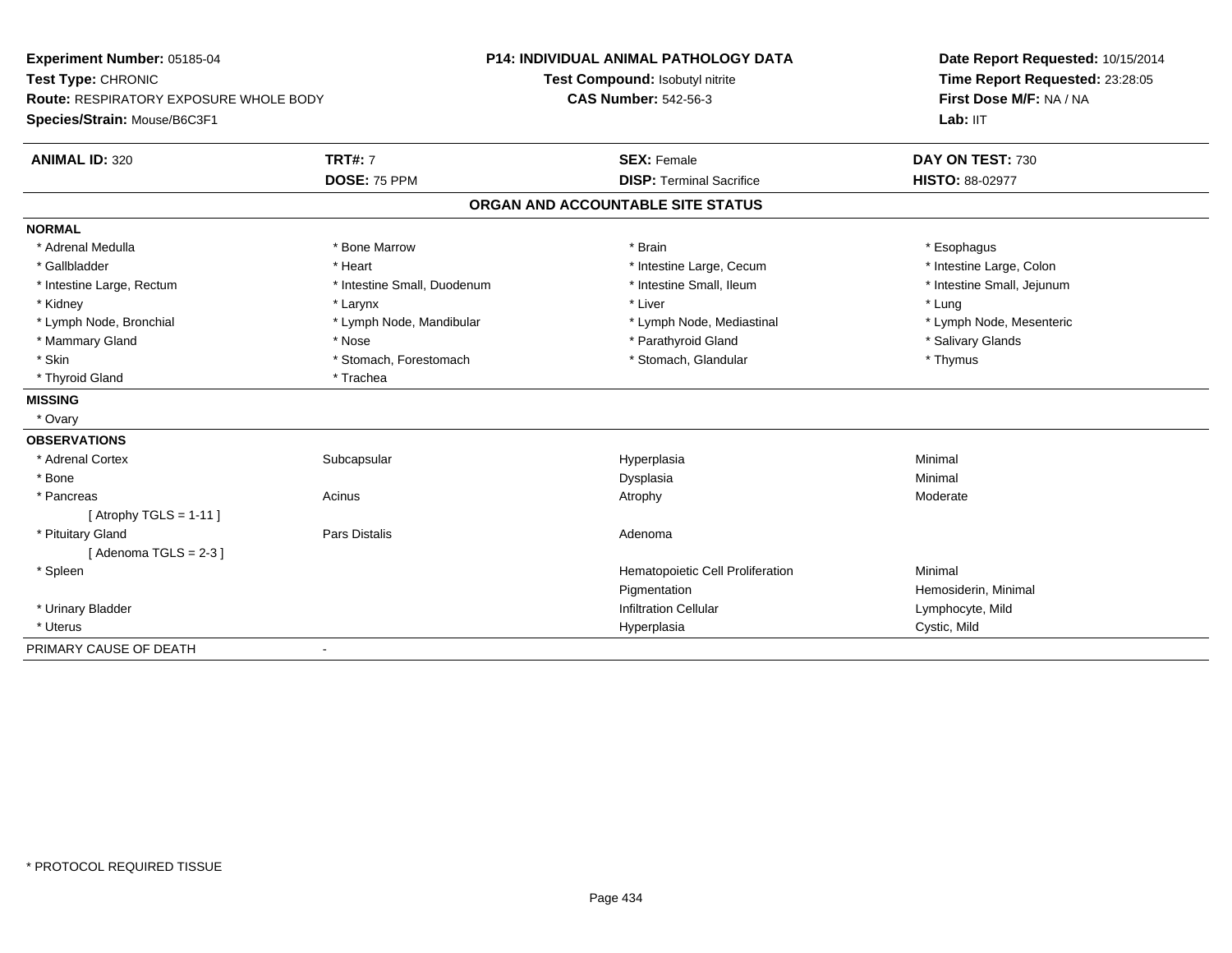| Experiment Number: 05185-04                             | <b>P14: INDIVIDUAL ANIMAL PATHOLOGY DATA</b> | Date Report Requested: 10/15/2014 |
|---------------------------------------------------------|----------------------------------------------|-----------------------------------|
| Test Type: CHRONIC                                      | Test Compound: Isobutyl nitrite              | Time Report Requested: 23:28:05   |
| Route: RESPIRATORY EXPOSURE WHOLE BODY                  | <b>CAS Number: 542-56-3</b>                  | First Dose M/F: NA / NA           |
| Species/Strain: Mouse/B6C3F1                            |                                              | Lab: IIT                          |
| <b>TRT#: 7</b><br><b>ANIMAL ID: 321</b>                 | <b>SEX: Female</b>                           | DAY ON TEST: 660                  |
| DOSE: 75 PPM                                            | <b>DISP: Natural Death</b>                   | <b>HISTO: 88-02978</b>            |
|                                                         | ORGAN AND ACCOUNTABLE SITE STATUS            |                                   |
| <b>NORMAL</b>                                           |                                              |                                   |
| * Bone Marrow<br>* Adrenal Medulla                      | * Brain                                      | * Esophagus                       |
| * Gallbladder<br>* Intestine Large, Cecum               | * Intestine Large, Colon                     | * Intestine Large, Rectum         |
| * Intestine Small, Ileum<br>* Intestine Small, Duodenum | * Intestine Small, Jejunum                   | * Larynx                          |
| * Liver<br>* Lymph Node, Mandibular                     | * Lymph Node, Mediastinal                    | * Lymph Node, Mesenteric          |
| * Mammary Gland<br>* Ovary                              | * Pancreas                                   | * Parathyroid Gland               |
| * Skin<br>* Pituitary Gland                             | * Stomach, Forestomach                       | * Stomach, Glandular              |
| * Thyroid Gland<br>* Trachea                            | * Urinary Bladder                            |                                   |
| <b>MISSING</b>                                          |                                              |                                   |
| * Lymph Node, Bronchial                                 |                                              |                                   |
| <b>OBSERVATIONS</b>                                     |                                              |                                   |
| * Adrenal Cortex                                        | Cyst                                         | Moderate                          |
| Subcapsular                                             | Hyperplasia                                  | Mild                              |
| * Bone                                                  | Dysplasia                                    | Mild                              |
| * Heart<br>Artery                                       | Hypertrophy                                  | Moderate                          |
| Islets, Pancreatic                                      | Hyperplasia                                  | Focal, Moderate                   |
| * Kidney                                                | <b>Infiltration Cellular</b>                 | Lymphocyte, Minimal               |
| * Lung                                                  | <b>Infiltration Cellular</b>                 | Lymphocyte, Minimal               |
| * Nose                                                  | Inflammation                                 | Chronic Active, Minimal           |
| * Salivary Glands                                       | Inflammation                                 | Chronic, Minimal                  |
| * Spleen                                                | Hematopoietic Cell Proliferation             | Minimal                           |
|                                                         | Pigmentation                                 | Hemosiderin, Mild                 |
| * Thymus                                                | Hyperplasia                                  | Lymphoid, Minimal                 |
| * Uterus                                                | Hyperplasia                                  | Cystic, Moderate                  |
| [ Hyperplasia TGLS = 1-8 ]                              |                                              |                                   |
| PRIMARY CAUSE OF DEATH<br>$\blacksquare$                |                                              |                                   |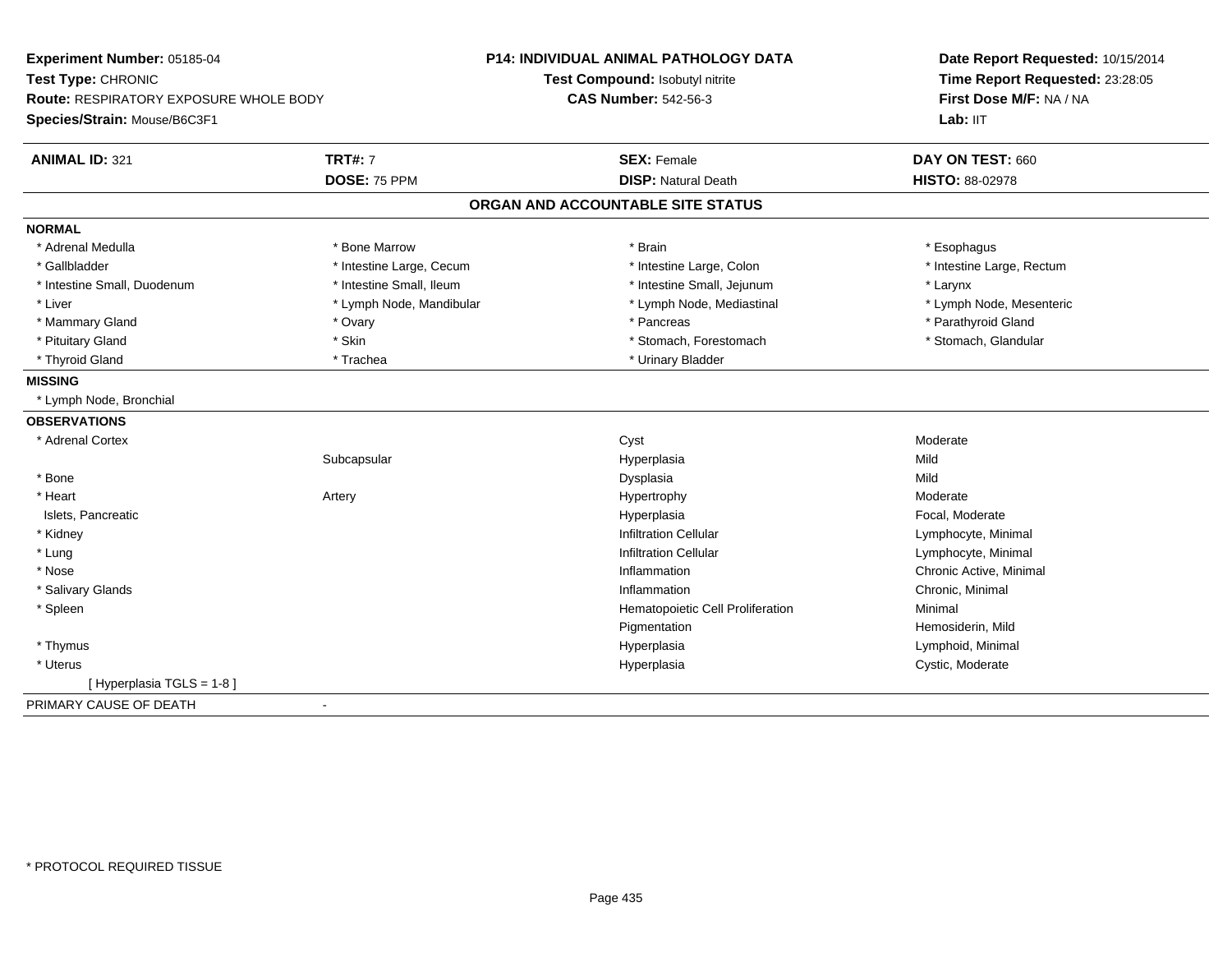| Time Report Requested: 23:28:05<br>Test Type: CHRONIC<br>Test Compound: Isobutyl nitrite<br><b>CAS Number: 542-56-3</b><br>First Dose M/F: NA / NA<br>Species/Strain: Mouse/B6C3F1<br>Lab: IIT<br><b>TRT#: 7</b><br><b>SEX: Female</b><br><b>ANIMAL ID: 322</b><br>DAY ON TEST: 729<br>DOSE: 75 PPM<br><b>DISP: Terminal Sacrifice</b><br><b>HISTO: 88-979</b><br>ORGAN AND ACCOUNTABLE SITE STATUS<br><b>NORMAL</b><br>* Adrenal Medulla<br>* Bone Marrow<br>* Esophagus<br>* Gallbladder<br>* Intestine Large, Colon<br>* Intestine Large, Cecum<br>* Intestine Large, Rectum<br>* Heart<br>* Intestine Small, Duodenum<br>* Intestine Small, Ileum<br>* Intestine Small, Jejunum<br>* Larynx<br>* Mammary Gland<br>* Parathyroid Gland<br>* Lymph Node, Mesenteric<br>* Ovary<br>* Skin<br>* Stomach, Forestomach<br>* Stomach, Glandular<br>* Thyroid Gland<br>* Trachea<br><b>MISSING</b><br>* Lymph Node, Bronchial<br><b>OBSERVATIONS</b><br>* Adrenal Cortex<br>Subcapsular<br>Hyperplasia<br>Minimal<br>* Bone<br>Dysplasia<br>Mild<br>* Brain<br>Mineralization<br>Mild<br>* Kidney<br>Hydronephrosis<br>Minimal<br>* Liver<br><b>Clear Cell Focus</b><br>Inflammation<br>Chronic, Minimal<br>[ Clear Cell Focus TGLS = 2-11 ]<br>* Lung<br>Focal, Marked<br>Alveolar Epith<br>Hyperplasia<br><b>Infiltration Cellular</b><br>Lymphocyte, Moderate | Experiment Number: 05185-04                   |  |
|--------------------------------------------------------------------------------------------------------------------------------------------------------------------------------------------------------------------------------------------------------------------------------------------------------------------------------------------------------------------------------------------------------------------------------------------------------------------------------------------------------------------------------------------------------------------------------------------------------------------------------------------------------------------------------------------------------------------------------------------------------------------------------------------------------------------------------------------------------------------------------------------------------------------------------------------------------------------------------------------------------------------------------------------------------------------------------------------------------------------------------------------------------------------------------------------------------------------------------------------------------------------------------------------------------------------------------------------------------------|-----------------------------------------------|--|
|                                                                                                                                                                                                                                                                                                                                                                                                                                                                                                                                                                                                                                                                                                                                                                                                                                                                                                                                                                                                                                                                                                                                                                                                                                                                                                                                                              |                                               |  |
|                                                                                                                                                                                                                                                                                                                                                                                                                                                                                                                                                                                                                                                                                                                                                                                                                                                                                                                                                                                                                                                                                                                                                                                                                                                                                                                                                              | <b>Route: RESPIRATORY EXPOSURE WHOLE BODY</b> |  |
|                                                                                                                                                                                                                                                                                                                                                                                                                                                                                                                                                                                                                                                                                                                                                                                                                                                                                                                                                                                                                                                                                                                                                                                                                                                                                                                                                              |                                               |  |
|                                                                                                                                                                                                                                                                                                                                                                                                                                                                                                                                                                                                                                                                                                                                                                                                                                                                                                                                                                                                                                                                                                                                                                                                                                                                                                                                                              |                                               |  |
|                                                                                                                                                                                                                                                                                                                                                                                                                                                                                                                                                                                                                                                                                                                                                                                                                                                                                                                                                                                                                                                                                                                                                                                                                                                                                                                                                              |                                               |  |
|                                                                                                                                                                                                                                                                                                                                                                                                                                                                                                                                                                                                                                                                                                                                                                                                                                                                                                                                                                                                                                                                                                                                                                                                                                                                                                                                                              |                                               |  |
|                                                                                                                                                                                                                                                                                                                                                                                                                                                                                                                                                                                                                                                                                                                                                                                                                                                                                                                                                                                                                                                                                                                                                                                                                                                                                                                                                              |                                               |  |
|                                                                                                                                                                                                                                                                                                                                                                                                                                                                                                                                                                                                                                                                                                                                                                                                                                                                                                                                                                                                                                                                                                                                                                                                                                                                                                                                                              |                                               |  |
|                                                                                                                                                                                                                                                                                                                                                                                                                                                                                                                                                                                                                                                                                                                                                                                                                                                                                                                                                                                                                                                                                                                                                                                                                                                                                                                                                              |                                               |  |
|                                                                                                                                                                                                                                                                                                                                                                                                                                                                                                                                                                                                                                                                                                                                                                                                                                                                                                                                                                                                                                                                                                                                                                                                                                                                                                                                                              |                                               |  |
|                                                                                                                                                                                                                                                                                                                                                                                                                                                                                                                                                                                                                                                                                                                                                                                                                                                                                                                                                                                                                                                                                                                                                                                                                                                                                                                                                              |                                               |  |
|                                                                                                                                                                                                                                                                                                                                                                                                                                                                                                                                                                                                                                                                                                                                                                                                                                                                                                                                                                                                                                                                                                                                                                                                                                                                                                                                                              |                                               |  |
|                                                                                                                                                                                                                                                                                                                                                                                                                                                                                                                                                                                                                                                                                                                                                                                                                                                                                                                                                                                                                                                                                                                                                                                                                                                                                                                                                              |                                               |  |
|                                                                                                                                                                                                                                                                                                                                                                                                                                                                                                                                                                                                                                                                                                                                                                                                                                                                                                                                                                                                                                                                                                                                                                                                                                                                                                                                                              |                                               |  |
|                                                                                                                                                                                                                                                                                                                                                                                                                                                                                                                                                                                                                                                                                                                                                                                                                                                                                                                                                                                                                                                                                                                                                                                                                                                                                                                                                              |                                               |  |
|                                                                                                                                                                                                                                                                                                                                                                                                                                                                                                                                                                                                                                                                                                                                                                                                                                                                                                                                                                                                                                                                                                                                                                                                                                                                                                                                                              |                                               |  |
|                                                                                                                                                                                                                                                                                                                                                                                                                                                                                                                                                                                                                                                                                                                                                                                                                                                                                                                                                                                                                                                                                                                                                                                                                                                                                                                                                              |                                               |  |
|                                                                                                                                                                                                                                                                                                                                                                                                                                                                                                                                                                                                                                                                                                                                                                                                                                                                                                                                                                                                                                                                                                                                                                                                                                                                                                                                                              |                                               |  |
|                                                                                                                                                                                                                                                                                                                                                                                                                                                                                                                                                                                                                                                                                                                                                                                                                                                                                                                                                                                                                                                                                                                                                                                                                                                                                                                                                              |                                               |  |
|                                                                                                                                                                                                                                                                                                                                                                                                                                                                                                                                                                                                                                                                                                                                                                                                                                                                                                                                                                                                                                                                                                                                                                                                                                                                                                                                                              |                                               |  |
|                                                                                                                                                                                                                                                                                                                                                                                                                                                                                                                                                                                                                                                                                                                                                                                                                                                                                                                                                                                                                                                                                                                                                                                                                                                                                                                                                              |                                               |  |
|                                                                                                                                                                                                                                                                                                                                                                                                                                                                                                                                                                                                                                                                                                                                                                                                                                                                                                                                                                                                                                                                                                                                                                                                                                                                                                                                                              |                                               |  |
|                                                                                                                                                                                                                                                                                                                                                                                                                                                                                                                                                                                                                                                                                                                                                                                                                                                                                                                                                                                                                                                                                                                                                                                                                                                                                                                                                              |                                               |  |
|                                                                                                                                                                                                                                                                                                                                                                                                                                                                                                                                                                                                                                                                                                                                                                                                                                                                                                                                                                                                                                                                                                                                                                                                                                                                                                                                                              |                                               |  |
|                                                                                                                                                                                                                                                                                                                                                                                                                                                                                                                                                                                                                                                                                                                                                                                                                                                                                                                                                                                                                                                                                                                                                                                                                                                                                                                                                              |                                               |  |
| * Lymph Node, Mandibular<br>Lymphoma Malignant Mixed                                                                                                                                                                                                                                                                                                                                                                                                                                                                                                                                                                                                                                                                                                                                                                                                                                                                                                                                                                                                                                                                                                                                                                                                                                                                                                         |                                               |  |
| Lymphoma Malignant Mixed<br>* Lymph Node, Mediastinal                                                                                                                                                                                                                                                                                                                                                                                                                                                                                                                                                                                                                                                                                                                                                                                                                                                                                                                                                                                                                                                                                                                                                                                                                                                                                                        |                                               |  |
| * Nose<br>Olfactory Epi<br>Metaplasia<br>Minimal                                                                                                                                                                                                                                                                                                                                                                                                                                                                                                                                                                                                                                                                                                                                                                                                                                                                                                                                                                                                                                                                                                                                                                                                                                                                                                             |                                               |  |
| * Pancreas<br>Lymphoma Malignant Mixed                                                                                                                                                                                                                                                                                                                                                                                                                                                                                                                                                                                                                                                                                                                                                                                                                                                                                                                                                                                                                                                                                                                                                                                                                                                                                                                       |                                               |  |
| Pars Distalis<br>* Pituitary Gland<br>Adenoma                                                                                                                                                                                                                                                                                                                                                                                                                                                                                                                                                                                                                                                                                                                                                                                                                                                                                                                                                                                                                                                                                                                                                                                                                                                                                                                |                                               |  |
| Pars Distalis<br>Cyst<br>Mild                                                                                                                                                                                                                                                                                                                                                                                                                                                                                                                                                                                                                                                                                                                                                                                                                                                                                                                                                                                                                                                                                                                                                                                                                                                                                                                                |                                               |  |
| [Cyst TGLS = $3-3$ ]                                                                                                                                                                                                                                                                                                                                                                                                                                                                                                                                                                                                                                                                                                                                                                                                                                                                                                                                                                                                                                                                                                                                                                                                                                                                                                                                         |                                               |  |
| * Salivary Glands<br>Lymphoma Malignant Mixed                                                                                                                                                                                                                                                                                                                                                                                                                                                                                                                                                                                                                                                                                                                                                                                                                                                                                                                                                                                                                                                                                                                                                                                                                                                                                                                |                                               |  |
| * Spleen<br>Hematopoietic Cell Proliferation<br>Minimal                                                                                                                                                                                                                                                                                                                                                                                                                                                                                                                                                                                                                                                                                                                                                                                                                                                                                                                                                                                                                                                                                                                                                                                                                                                                                                      |                                               |  |
| Hyperplasia<br>Lymphoid, Minimal                                                                                                                                                                                                                                                                                                                                                                                                                                                                                                                                                                                                                                                                                                                                                                                                                                                                                                                                                                                                                                                                                                                                                                                                                                                                                                                             |                                               |  |
| [ Hematopoietic Cell Proliferation TGLS = 1-5 ]                                                                                                                                                                                                                                                                                                                                                                                                                                                                                                                                                                                                                                                                                                                                                                                                                                                                                                                                                                                                                                                                                                                                                                                                                                                                                                              |                                               |  |
| [Hyperplasia TGLS = 1-5]                                                                                                                                                                                                                                                                                                                                                                                                                                                                                                                                                                                                                                                                                                                                                                                                                                                                                                                                                                                                                                                                                                                                                                                                                                                                                                                                     |                                               |  |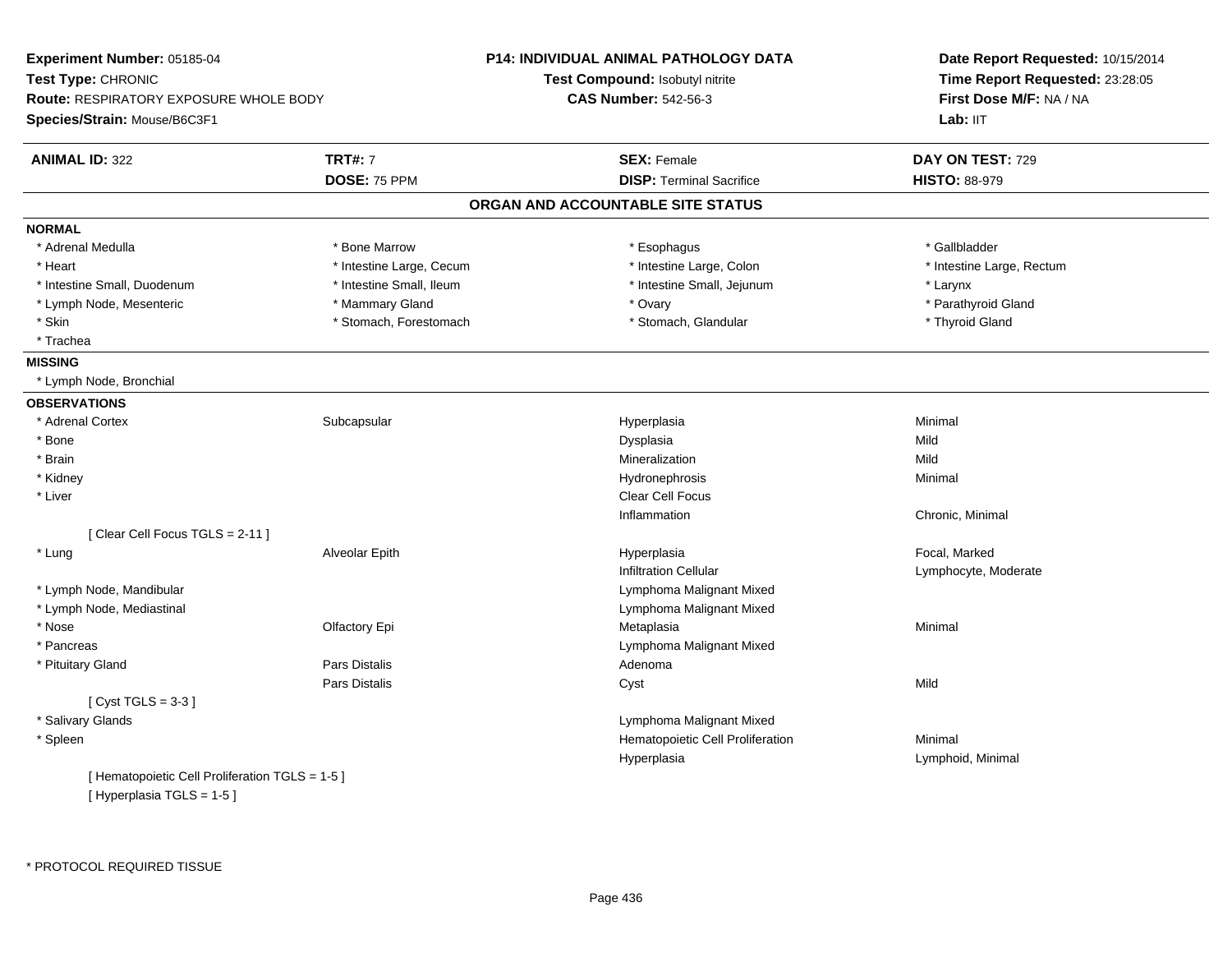| <b>Experiment Number: 05185-04</b><br>Test Type: CHRONIC<br><b>Route: RESPIRATORY EXPOSURE WHOLE BODY</b><br>Species/Strain: Mouse/B6C3F1 |                     | <b>P14: INDIVIDUAL ANIMAL PATHOLOGY DATA</b> | Date Report Requested: 10/15/2014<br>Time Report Requested: 23:28:05 |
|-------------------------------------------------------------------------------------------------------------------------------------------|---------------------|----------------------------------------------|----------------------------------------------------------------------|
|                                                                                                                                           |                     | Test Compound: Isobutyl nitrite              |                                                                      |
|                                                                                                                                           |                     | <b>CAS Number: 542-56-3</b>                  | First Dose M/F: NA / NA                                              |
|                                                                                                                                           |                     |                                              | Lab: IIT                                                             |
| <b>ANIMAL ID: 322</b>                                                                                                                     | <b>TRT#: 7</b>      | <b>SEX: Female</b>                           | DAY ON TEST: 729                                                     |
|                                                                                                                                           | <b>DOSE: 75 PPM</b> | <b>DISP:</b> Terminal Sacrifice              | <b>HISTO: 88-979</b>                                                 |
|                                                                                                                                           |                     | ORGAN AND ACCOUNTABLE SITE STATUS            |                                                                      |
| * Thymus                                                                                                                                  |                     | Lymphoma Malignant Mixed                     |                                                                      |
| * Urinary Bladder                                                                                                                         |                     | Lymphoma Malignant Mixed                     |                                                                      |
| * Uterus                                                                                                                                  |                     | Hyperplasia                                  | Cystic, Mild                                                         |
| PRIMARY CAUSE OF DEATH                                                                                                                    |                     |                                              |                                                                      |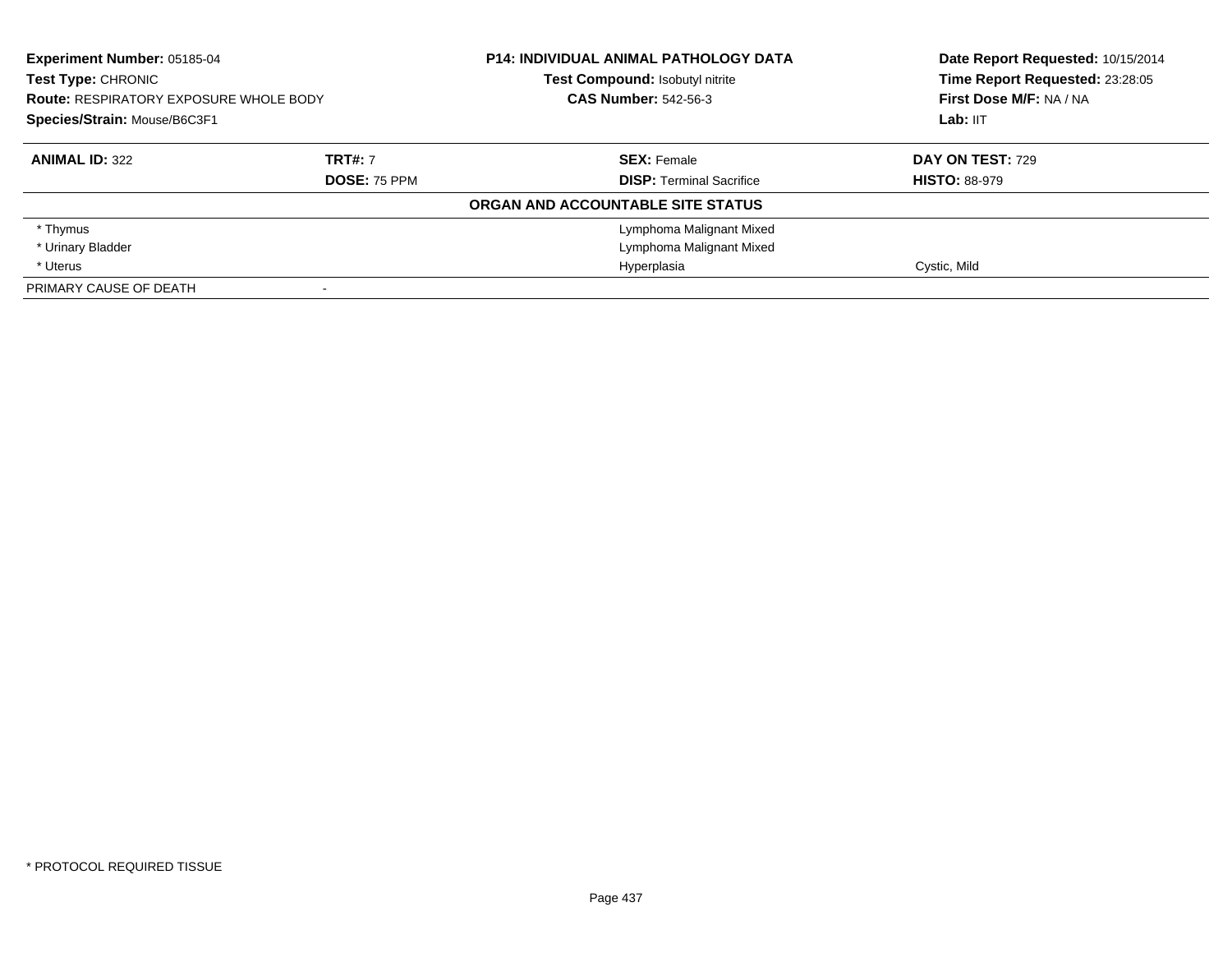**Experiment Number:** 05185-04**Test Type:** CHRONIC **Route:** RESPIRATORY EXPOSURE WHOLE BODY**Species/Strain:** Mouse/B6C3F1**P14: INDIVIDUAL ANIMAL PATHOLOGY DATATest Compound:** Isobutyl nitrite**CAS Number:** 542-56-3**Date Report Requested:** 10/15/2014**Time Report Requested:** 23:28:05**First Dose M/F:** NA / NA**Lab:** IIT**ANIMAL ID:** 323**TRT#:** 7 **SEX:** Female **SEX: Female DAY ON TEST:** 706 **DOSE:** 75 PPM **DISP:** Natural Death **HISTO:** 88-02980 **ORGAN AND ACCOUNTABLE SITE STATUSNORMAL**\* Adrenal Medulla \* Adrenal Medulla \* \* The matter of the state of the state of the state of the state of the state of the state of the state of the state of the state of the state of the state of the state of the state of the state of the \* Gallbladder \* Thestine Large, Colon \* Heart \* Heart \* Thestine Large, Cecum \* Intestine Large, Colon \* Intestine Large, Colon \* Intestine Large, Colon \* Intestine Large, Rectum \* Thestine Small, Duodenum \* Number of the small, Ileum \* Intestine Small, Jejunum \* Intestine Small, Jejunum \* Kidney \* Larynx \* Lung \* Mammary Gland \* Stomach, Glandular \* Pancreas \* Stomach, Forestomach \* Stomach, Suite \* Stomach, Stomach, Forestomach \* Stomach, Forestomach \* Thyroid Gland \* Trachea **MISSING** \* Parathyroid Gland**OBSERVATIONS** \* Adrenal Cortexx Subcapsular Subcapsular Subsets and Hyperplasia a Mild \* Brainn and the compression of the compression of the compression of the compression of the compression of the compression of the compression of the compression of the compression of the compression of the compression of the com Mineralizationn Minimal [ Compression TGLS = 3-1 ] \* Liver Lymphoma Malignant Mixede and the settlement of the United States of the Lymphoma Malignant Mixed Lymph NodeRenal Lymphoma Malignant Mixed $[$  Lymphoma Malignant Mixed TGLS = 8,9-12,5-2,10,11-13,7-3,4-7,6-11 ] [ Lymphoma Malignant Mixed TGLS =  $8,9-12,5-2,10,11-13,7-3,4-7,6-11$  ] \* Lymph Node, Bronchial Lymphoma Malignant Mixed[ Lymphoma Malignant Mixed TGLS =  $8,9-12,5-2,10,11-13,7-3,4-7,6-11$  ] \* Lymph Node, Mandibular Lymphoma Malignant Mixed[ Lymphoma Malignant Mixed TGLS =  $10,11-13,8,9-12,5-2,7-3,4-7,6-11$  ] \* Lymph Node, Mediastinal Lymphoma Malignant Mixed[ Lymphoma Malignant Mixed TGLS =  $8.9 - 12.5 - 2.10, 11 - 13.7 - 3.4 - 7.6 - 11$  ] \* Lymph Node, Mesenteric Lymphoma Malignant Mixed[ Lymphoma Malignant Mixed TGLS = 10,11-13,5-2,7-3,4-7,6-11,8,9-12 ] \* Nose Respirat Epith Degeneration Hyaline, Minimal \* Ovary Lymphoma Malignant Mixed \* Pituitary Glandd and the set of Pars Distalis and the Second Adenomal Adenomal Second Second Pars Distallis  $[$  Adenoma TGLS = 2-3  $]$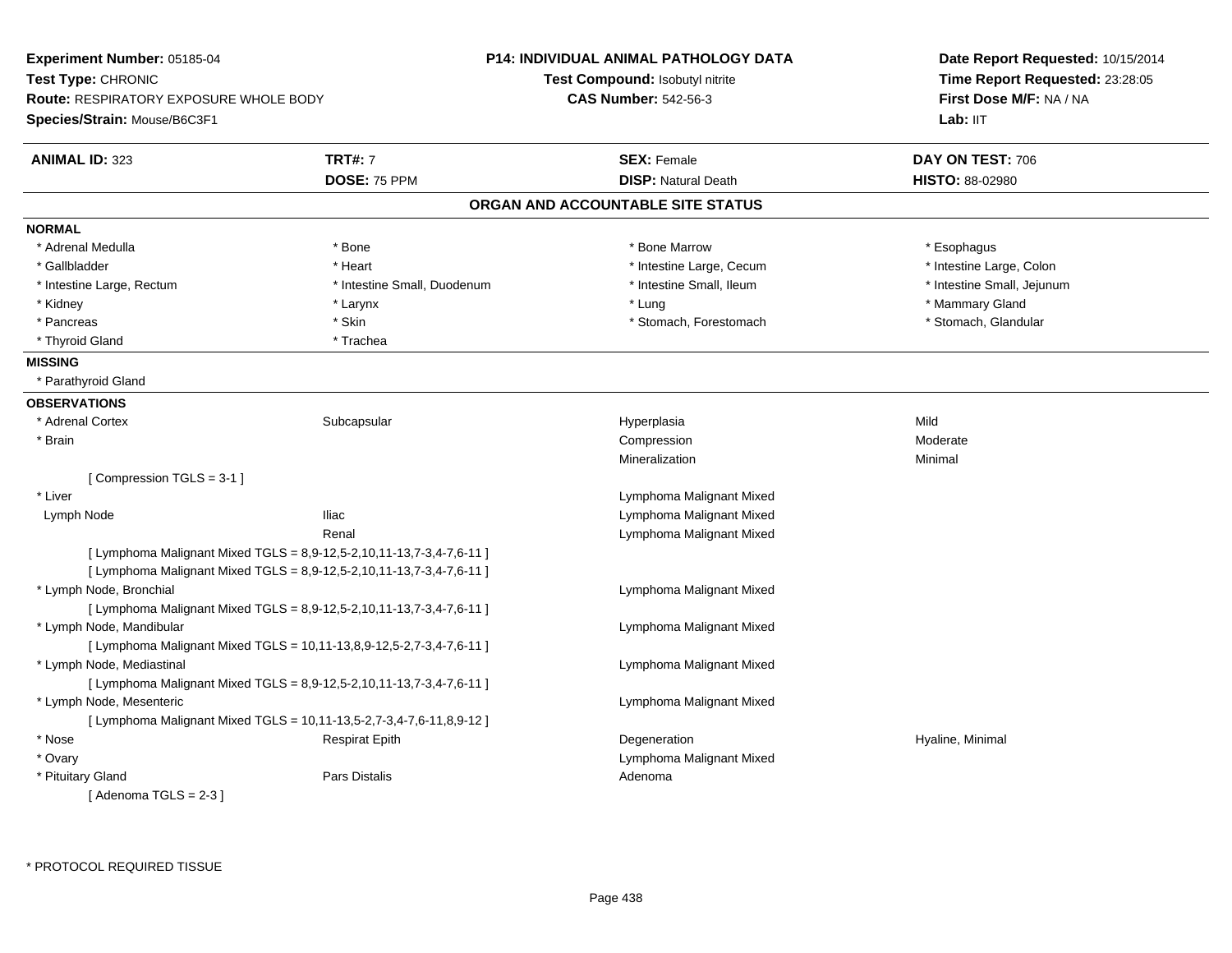| Experiment Number: 05185-04<br><b>Test Type: CHRONIC</b><br><b>Route: RESPIRATORY EXPOSURE WHOLE BODY</b><br>Species/Strain: Mouse/B6C3F1 |                | <b>P14: INDIVIDUAL ANIMAL PATHOLOGY DATA</b><br>Test Compound: Isobutyl nitrite<br><b>CAS Number: 542-56-3</b> | Date Report Requested: 10/15/2014<br>Time Report Requested: 23:28:05<br>First Dose M/F: NA / NA |
|-------------------------------------------------------------------------------------------------------------------------------------------|----------------|----------------------------------------------------------------------------------------------------------------|-------------------------------------------------------------------------------------------------|
|                                                                                                                                           |                |                                                                                                                | Lab: IIT                                                                                        |
| <b>ANIMAL ID: 323</b>                                                                                                                     | <b>TRT#: 7</b> | <b>SEX: Female</b>                                                                                             | DAY ON TEST: 706                                                                                |
|                                                                                                                                           | DOSE: 75 PPM   | <b>DISP: Natural Death</b>                                                                                     | <b>HISTO: 88-02980</b>                                                                          |
|                                                                                                                                           |                | ORGAN AND ACCOUNTABLE SITE STATUS                                                                              |                                                                                                 |
| * Salivary Glands                                                                                                                         |                | Inflammation                                                                                                   | Chronic, Minimal                                                                                |
| * Spleen                                                                                                                                  |                | Lymphoma Malignant Mixed                                                                                       |                                                                                                 |
| [ Lymphoma Malignant Mixed TGLS = 1-5 ]                                                                                                   |                |                                                                                                                |                                                                                                 |
| * Thymus                                                                                                                                  |                | Lymphoma Malignant Mixed                                                                                       |                                                                                                 |
| * Urinary Bladder                                                                                                                         |                | Lymphoma Malignant Mixed                                                                                       |                                                                                                 |
| * Uterus                                                                                                                                  |                | Hyperplasia                                                                                                    | Cystic, Minimal                                                                                 |
| PRIMARY CAUSE OF DEATH                                                                                                                    |                |                                                                                                                |                                                                                                 |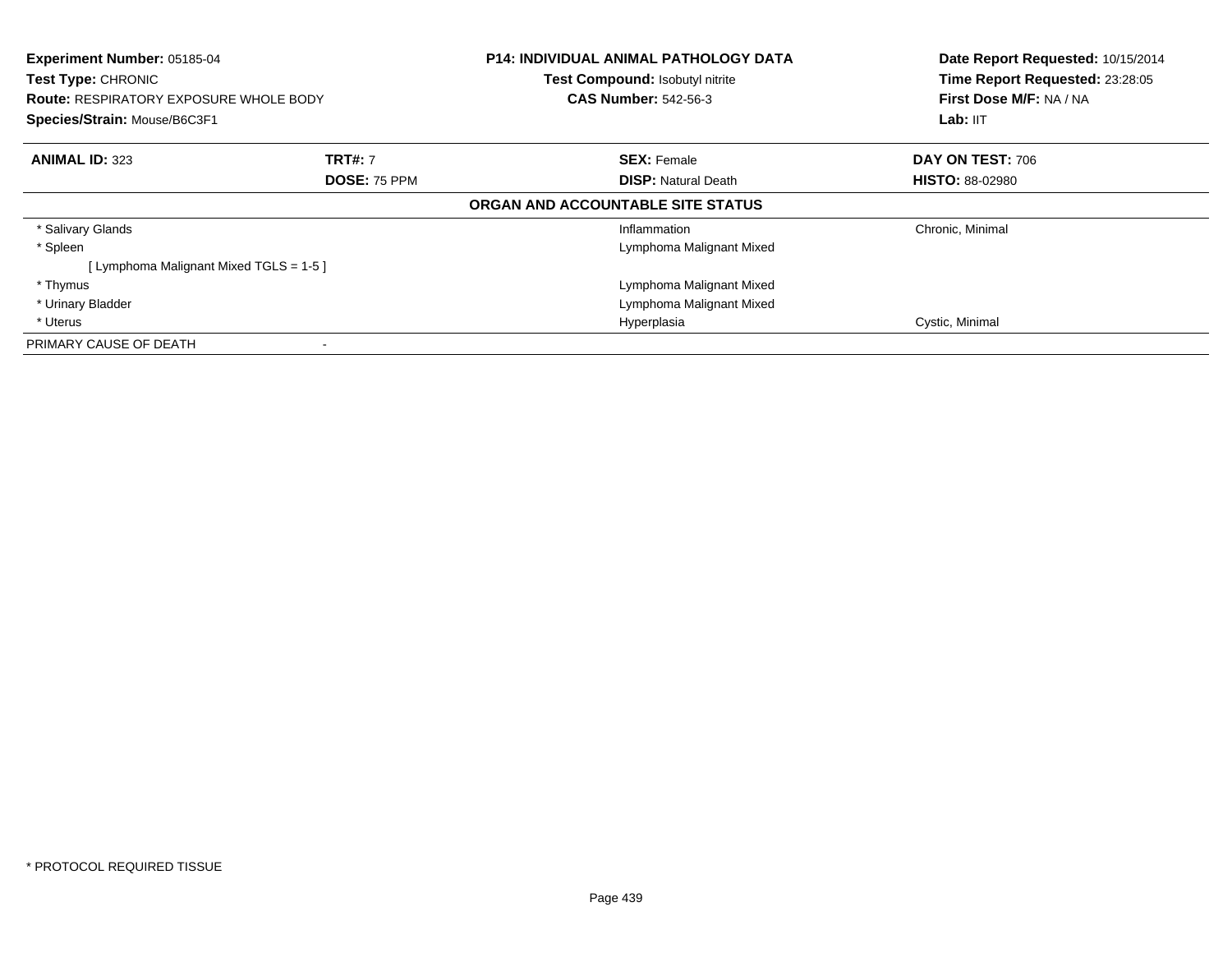| Experiment Number: 05185-04                                  |                           | <b>P14: INDIVIDUAL ANIMAL PATHOLOGY DATA</b> | Date Report Requested: 10/15/2014 |
|--------------------------------------------------------------|---------------------------|----------------------------------------------|-----------------------------------|
| Test Type: CHRONIC<br>Route: RESPIRATORY EXPOSURE WHOLE BODY |                           | Test Compound: Isobutyl nitrite              | Time Report Requested: 23:28:05   |
|                                                              |                           | <b>CAS Number: 542-56-3</b>                  | First Dose M/F: NA / NA           |
| Species/Strain: Mouse/B6C3F1                                 |                           |                                              | Lab: IIT                          |
| <b>ANIMAL ID: 324</b>                                        | <b>TRT#: 7</b>            | <b>SEX: Female</b>                           | DAY ON TEST: 730                  |
|                                                              | DOSE: 75 PPM              | <b>DISP: Terminal Sacrifice</b>              | HISTO: 88-02981                   |
|                                                              |                           | ORGAN AND ACCOUNTABLE SITE STATUS            |                                   |
| <b>NORMAL</b>                                                |                           |                                              |                                   |
| * Adrenal Medulla                                            | * Bone                    | * Bone Marrow                                | * Brain                           |
| * Esophagus                                                  | * Gallbladder             | * Heart                                      | * Intestine Large, Cecum          |
| * Intestine Large, Colon                                     | * Intestine Large, Rectum | * Intestine Small, Duodenum                  | * Intestine Small, Ileum          |
| * Intestine Small, Jejunum                                   | * Larynx                  | * Lung                                       | * Lymph Node, Mandibular          |
| * Lymph Node, Mesenteric                                     | * Mammary Gland           | * Nose                                       | * Pancreas                        |
| * Parathyroid Gland                                          | * Salivary Glands         | * Skin                                       | * Stomach. Forestomach            |
| * Stomach, Glandular                                         | * Thymus                  | * Thyroid Gland                              | * Trachea                         |
| * Urinary Bladder                                            |                           |                                              |                                   |
| <b>MISSING</b>                                               |                           |                                              |                                   |
| * Lymph Node, Bronchial                                      |                           |                                              |                                   |
| <b>OBSERVATIONS</b>                                          |                           |                                              |                                   |
| * Adrenal Cortex                                             | Subcapsular               | Hyperplasia                                  | Mild                              |
| * Kidney                                                     |                           | <b>Infiltration Cellular</b>                 | Lymphocyte, Minimal               |
| * Liver                                                      |                           | Inflammation                                 | Chronic, Minimal                  |
| * Lymph Node, Mediastinal                                    |                           | Hyperplasia                                  | Lymphoid, Moderate                |
| * Ovary                                                      |                           | Cyst                                         | Mild                              |
| * Pituitary Gland                                            | <b>Pars Distalis</b>      | Hyperplasia                                  | Mild                              |
| * Spleen                                                     |                           | Hematopoietic Cell Proliferation             | Minimal                           |
|                                                              |                           | Hyperplasia                                  | Lymphoid, Mild                    |
|                                                              |                           | Pigmentation                                 | Hemosiderin, Minimal              |
| * Uterus                                                     |                           | Hyperplasia                                  | Cystic, Moderate                  |
| [Hyperplasia TGLS = 1-8]                                     |                           |                                              |                                   |
| PRIMARY CAUSE OF DEATH                                       | $\blacksquare$            |                                              |                                   |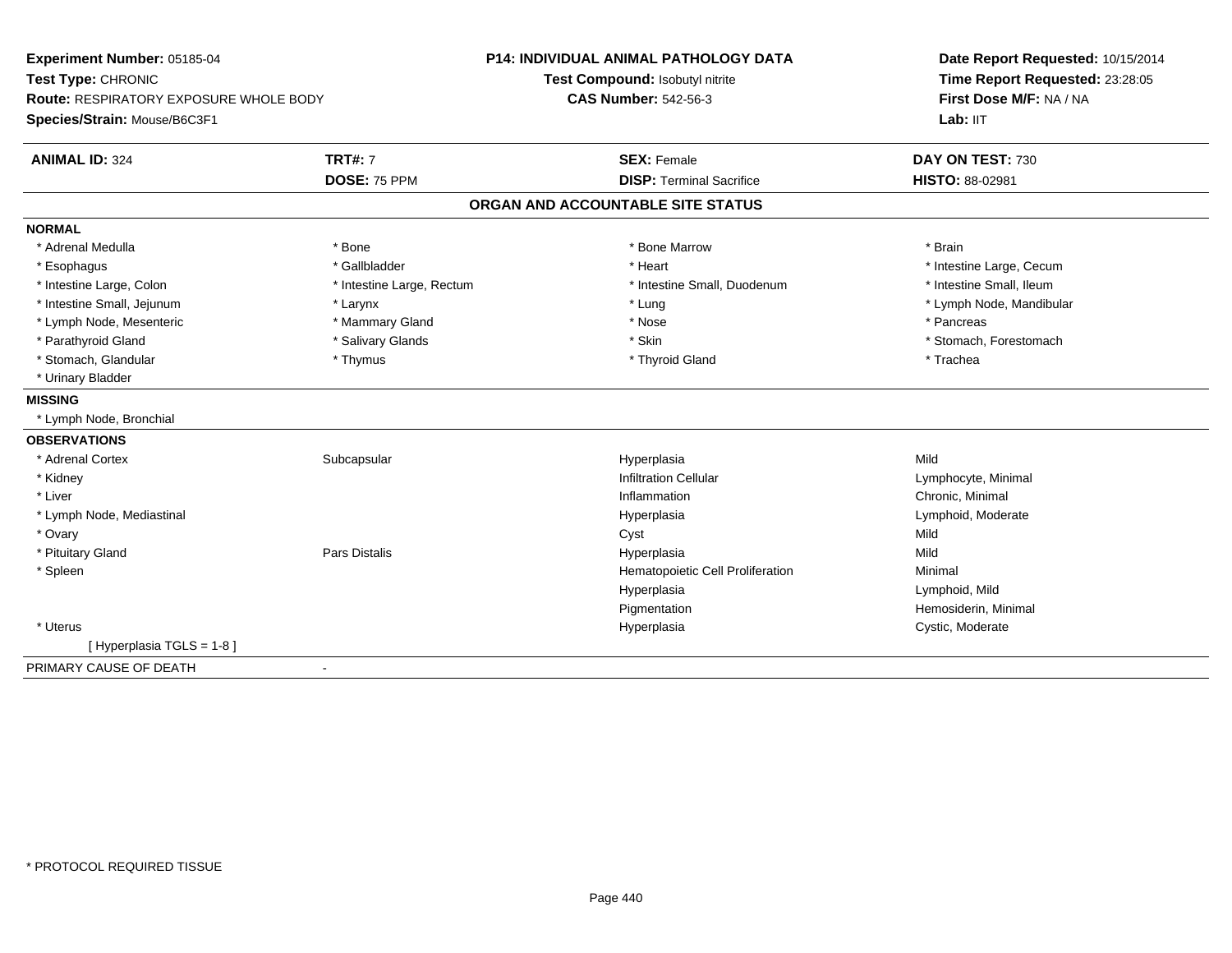| Experiment Number: 05185-04                                  |                           | <b>P14: INDIVIDUAL ANIMAL PATHOLOGY DATA</b> | Date Report Requested: 10/15/2014 |
|--------------------------------------------------------------|---------------------------|----------------------------------------------|-----------------------------------|
| Test Type: CHRONIC<br>Route: RESPIRATORY EXPOSURE WHOLE BODY |                           | Test Compound: Isobutyl nitrite              | Time Report Requested: 23:28:05   |
|                                                              |                           | <b>CAS Number: 542-56-3</b>                  | First Dose M/F: NA / NA           |
| Species/Strain: Mouse/B6C3F1                                 |                           |                                              | Lab: IIT                          |
| <b>ANIMAL ID: 325</b>                                        | <b>TRT#: 7</b>            | <b>SEX: Female</b>                           | DAY ON TEST: 730                  |
|                                                              | DOSE: 75 PPM              | <b>DISP: Terminal Sacrifice</b>              | <b>HISTO: 88-02982</b>            |
|                                                              |                           | ORGAN AND ACCOUNTABLE SITE STATUS            |                                   |
| <b>NORMAL</b>                                                |                           |                                              |                                   |
| * Adrenal Cortex                                             | * Adrenal Medulla         | * Bone Marrow                                | * Brain                           |
| * Esophagus                                                  | * Gallbladder             | * Heart                                      | * Intestine Large, Cecum          |
| * Intestine Large, Colon                                     | * Intestine Large, Rectum | * Intestine Small, Duodenum                  | * Intestine Small, Ileum          |
| * Intestine Small, Jejunum                                   | * Kidney                  | * Larynx                                     | * Liver                           |
| * Lymph Node, Bronchial                                      | * Lymph Node, Mandibular  | * Lymph Node, Mediastinal                    | * Lymph Node, Mesenteric          |
| * Mammary Gland                                              | * Nose                    | * Ovary                                      | * Pancreas                        |
| * Skin                                                       | * Stomach, Forestomach    | * Stomach, Glandular                         | * Thymus                          |
| * Trachea                                                    |                           |                                              |                                   |
| <b>MISSING</b>                                               |                           |                                              |                                   |
| * Parathyroid Gland                                          |                           |                                              |                                   |
| <b>OBSERVATIONS</b>                                          |                           |                                              |                                   |
| * Bone                                                       |                           | Dysplasia                                    | Minimal                           |
| * Lung                                                       |                           | Alveolar/Bronchiolar Adenoma                 |                                   |
| * Pituitary Gland                                            | <b>Pars Distalis</b>      | Adenoma                                      |                                   |
| * Salivary Glands                                            |                           | Inflammation                                 | Chronic, Minimal                  |
| * Spleen                                                     |                           | Hematopoietic Cell Proliferation             | Minimal                           |
|                                                              |                           | Pigmentation                                 | Hemosiderin, Minimal              |
| * Thyroid Gland                                              | <b>Follicular Cel</b>     | Adenoma                                      |                                   |
| [Adenoma TGLS = $1-3$ ]                                      |                           |                                              |                                   |
| * Urinary Bladder                                            |                           | <b>Infiltration Cellular</b>                 | Lymphocyte, Minimal               |
| * Uterus                                                     |                           | Hyperplasia                                  | Cystic, Minimal                   |
| PRIMARY CAUSE OF DEATH                                       | $\blacksquare$            |                                              |                                   |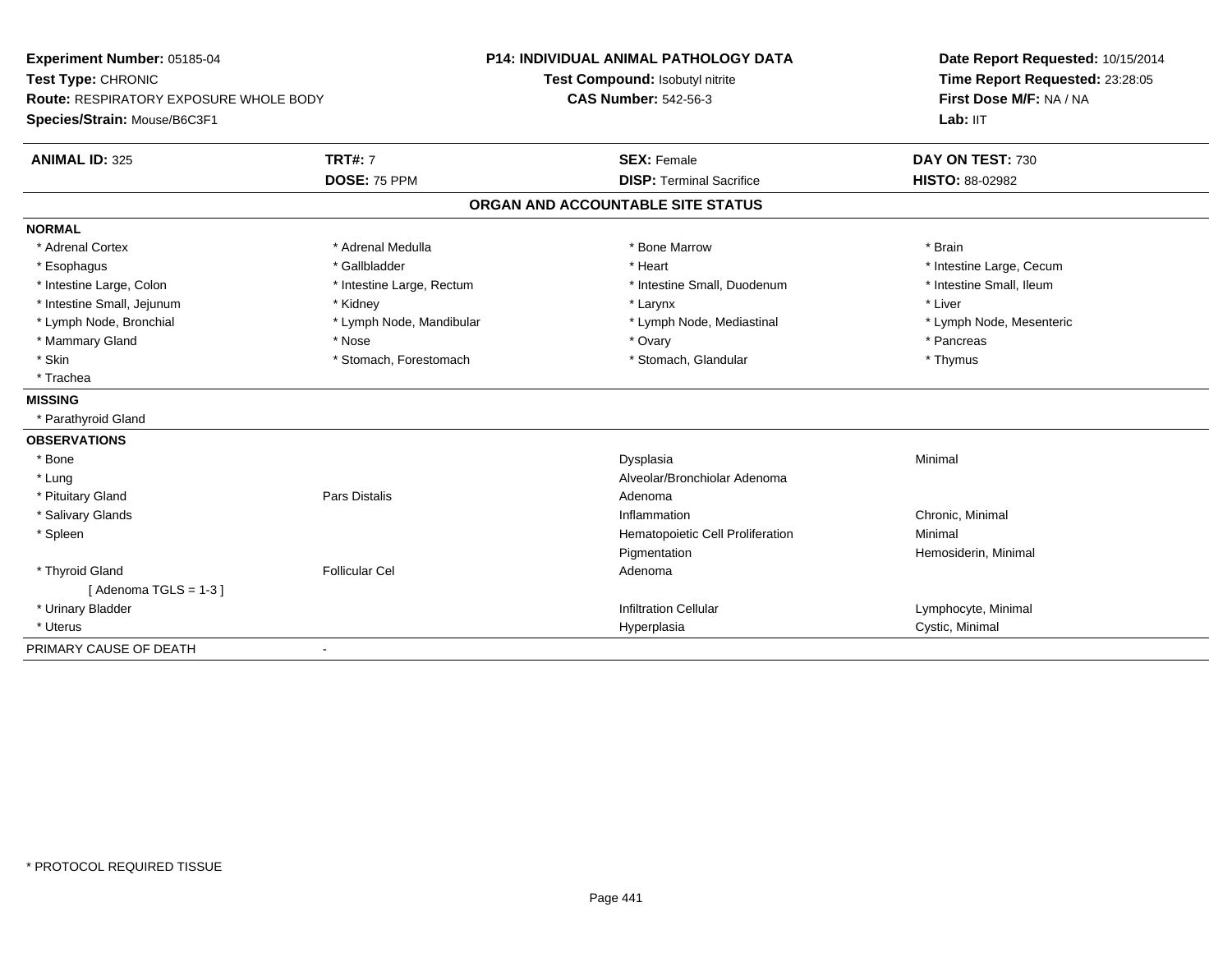| Experiment Number: 05185-04<br>Test Type: CHRONIC<br><b>Route: RESPIRATORY EXPOSURE WHOLE BODY</b><br>Species/Strain: Mouse/B6C3F1 |                            | <b>P14: INDIVIDUAL ANIMAL PATHOLOGY DATA</b><br>Test Compound: Isobutyl nitrite<br><b>CAS Number: 542-56-3</b> | Date Report Requested: 10/15/2014<br>Time Report Requested: 23:28:05<br>First Dose M/F: NA / NA<br>Lab: II <sub>T</sub> |
|------------------------------------------------------------------------------------------------------------------------------------|----------------------------|----------------------------------------------------------------------------------------------------------------|-------------------------------------------------------------------------------------------------------------------------|
| <b>ANIMAL ID: 326</b>                                                                                                              | <b>TRT#: 7</b>             | <b>SEX: Female</b>                                                                                             | DAY ON TEST: 730                                                                                                        |
|                                                                                                                                    | DOSE: 75 PPM               | <b>DISP: Terminal Sacrifice</b>                                                                                | HISTO: 88-02983                                                                                                         |
|                                                                                                                                    |                            | ORGAN AND ACCOUNTABLE SITE STATUS                                                                              |                                                                                                                         |
| <b>NORMAL</b>                                                                                                                      |                            |                                                                                                                |                                                                                                                         |
| * Bone                                                                                                                             | * Brain                    | * Esophagus                                                                                                    | * Heart                                                                                                                 |
| * Intestine Large, Cecum                                                                                                           | * Intestine Large, Colon   | * Intestine Large, Rectum                                                                                      | * Intestine Small, Duodenum                                                                                             |
| * Intestine Small, Ileum                                                                                                           | * Intestine Small, Jejunum | * Larynx                                                                                                       | * Lymph Node, Bronchial                                                                                                 |
| * Lymph Node, Mandibular                                                                                                           | * Lymph Node, Mediastinal  | * Lymph Node, Mesenteric                                                                                       | * Mammary Gland                                                                                                         |
| * Pancreas                                                                                                                         | * Parathyroid Gland        | * Skin                                                                                                         | * Stomach, Forestomach                                                                                                  |
| * Stomach, Glandular                                                                                                               | * Thymus                   | * Thyroid Gland                                                                                                | * Trachea                                                                                                               |
| <b>MISSING</b>                                                                                                                     |                            |                                                                                                                |                                                                                                                         |
| * Gallbladder                                                                                                                      | * Ovary                    |                                                                                                                |                                                                                                                         |
| <b>OBSERVATIONS</b>                                                                                                                |                            |                                                                                                                |                                                                                                                         |
| * Adrenal Cortex                                                                                                                   | Subcapsular                | Hyperplasia                                                                                                    | Moderate                                                                                                                |
| * Bone Marrow                                                                                                                      |                            | Lymphoma Malignant Mixed                                                                                       |                                                                                                                         |
| * Kidney                                                                                                                           |                            | <b>Infiltration Cellular</b>                                                                                   | Lymphocyte, Minimal                                                                                                     |
| * Liver                                                                                                                            |                            | Clear Cell Focus                                                                                               |                                                                                                                         |
|                                                                                                                                    |                            | Hepatocellular Adenoma                                                                                         | Multiple                                                                                                                |
|                                                                                                                                    |                            | Lymphoma Malignant Mixed                                                                                       |                                                                                                                         |
| [ Hepatocellular Adenoma TGLS = 2-11,3-13,2-12 ]                                                                                   |                            |                                                                                                                |                                                                                                                         |
| * Lung                                                                                                                             |                            | Alveolar/Bronchiolar Adenoma                                                                                   |                                                                                                                         |
| [ Alveolar/Bronchiolar Adenoma TGLS = 5-14 ]                                                                                       |                            |                                                                                                                |                                                                                                                         |
| * Nose                                                                                                                             | <b>Respirat Epith</b>      | Hyperplasia                                                                                                    | Minimal                                                                                                                 |
| * Pituitary Gland                                                                                                                  | Pars Distalis              | Angiectasis                                                                                                    | Moderate                                                                                                                |
|                                                                                                                                    | Pars Distalis              | Hyperplasia                                                                                                    | Moderate                                                                                                                |
| [Angiectasis TGLS = 6-3]                                                                                                           |                            |                                                                                                                |                                                                                                                         |
| [Hyperplasia TGLS = $6-3,3.1$ ]                                                                                                    |                            |                                                                                                                |                                                                                                                         |
| * Salivary Glands                                                                                                                  |                            | Inflammation                                                                                                   | Chronic, Moderate                                                                                                       |
| * Spleen                                                                                                                           |                            | Hematopoietic Cell Proliferation                                                                               | Minimal                                                                                                                 |
|                                                                                                                                    |                            | Lymphoma Malignant Mixed                                                                                       |                                                                                                                         |
| [ Lymphoma Malignant Mixed TGLS = 1-5 ]                                                                                            |                            |                                                                                                                |                                                                                                                         |
| * Urinary Bladder                                                                                                                  |                            | <b>Infiltration Cellular</b>                                                                                   | Lymphocyte, Mild                                                                                                        |
| * Uterus                                                                                                                           |                            | Hyperplasia                                                                                                    | Cystic, Minimal                                                                                                         |

PRIMARY CAUSE OF DEATH-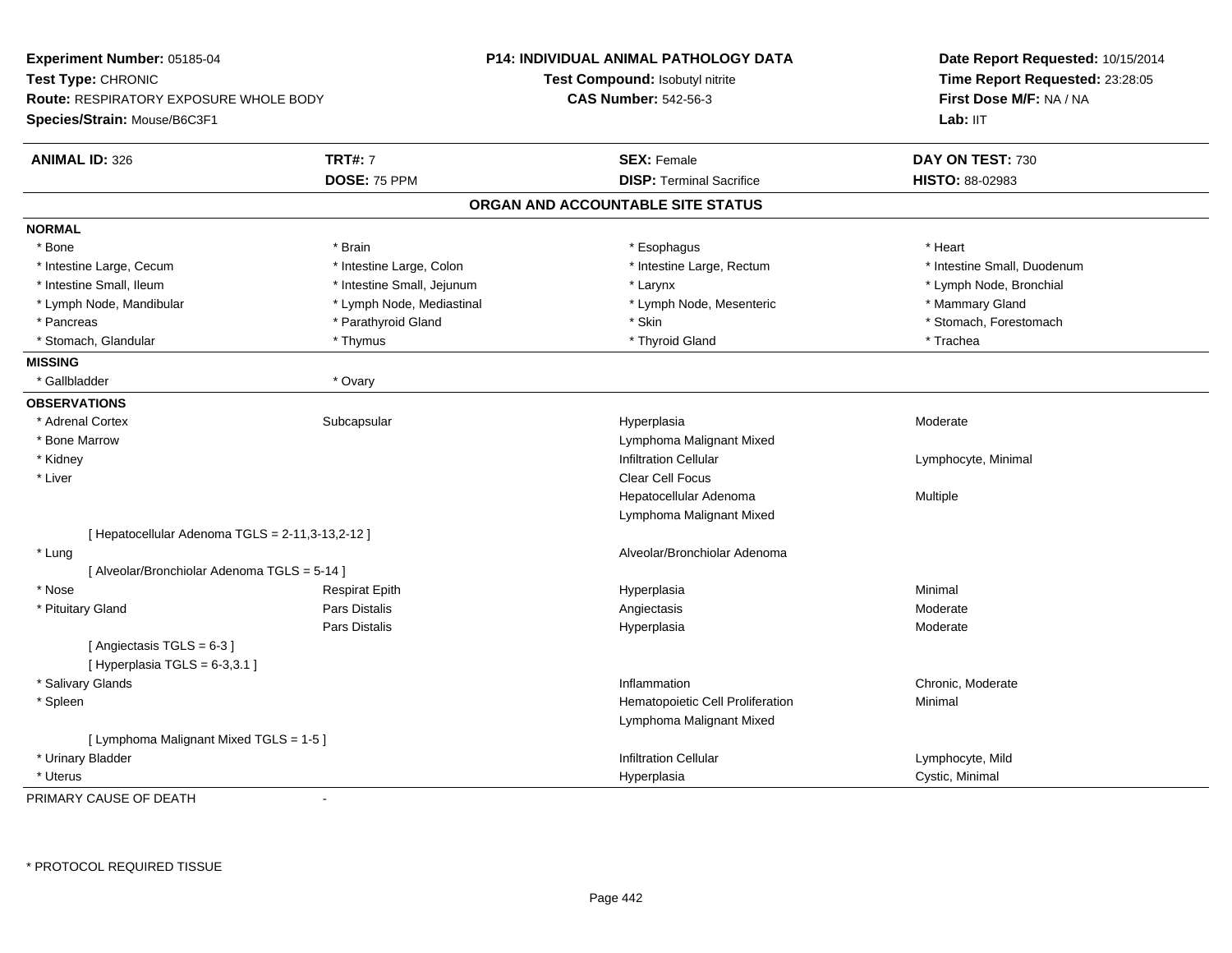| <b>Experiment Number: 05185-04</b><br><b>Test Type: CHRONIC</b><br><b>Route: RESPIRATORY EXPOSURE WHOLE BODY</b><br>Species/Strain: Mouse/B6C3F1 |                     | <b>P14: INDIVIDUAL ANIMAL PATHOLOGY DATA</b><br>Test Compound: Isobutyl nitrite<br><b>CAS Number: 542-56-3</b> | Date Report Requested: 10/15/2014<br>Time Report Requested: 23:28:05<br>First Dose M/F: NA / NA |
|--------------------------------------------------------------------------------------------------------------------------------------------------|---------------------|----------------------------------------------------------------------------------------------------------------|-------------------------------------------------------------------------------------------------|
|                                                                                                                                                  |                     |                                                                                                                | Lab: IIT                                                                                        |
| <b>ANIMAL ID: 326</b>                                                                                                                            | <b>TRT#:</b> 7      | <b>SEX:</b> Female                                                                                             | DAY ON TEST: 730                                                                                |
|                                                                                                                                                  | <b>DOSE: 75 PPM</b> | <b>DISP: Terminal Sacrifice</b>                                                                                | <b>HISTO: 88-02983</b>                                                                          |
|                                                                                                                                                  |                     | ORGAN AND ACCOUNTABLE SITE STATUS                                                                              |                                                                                                 |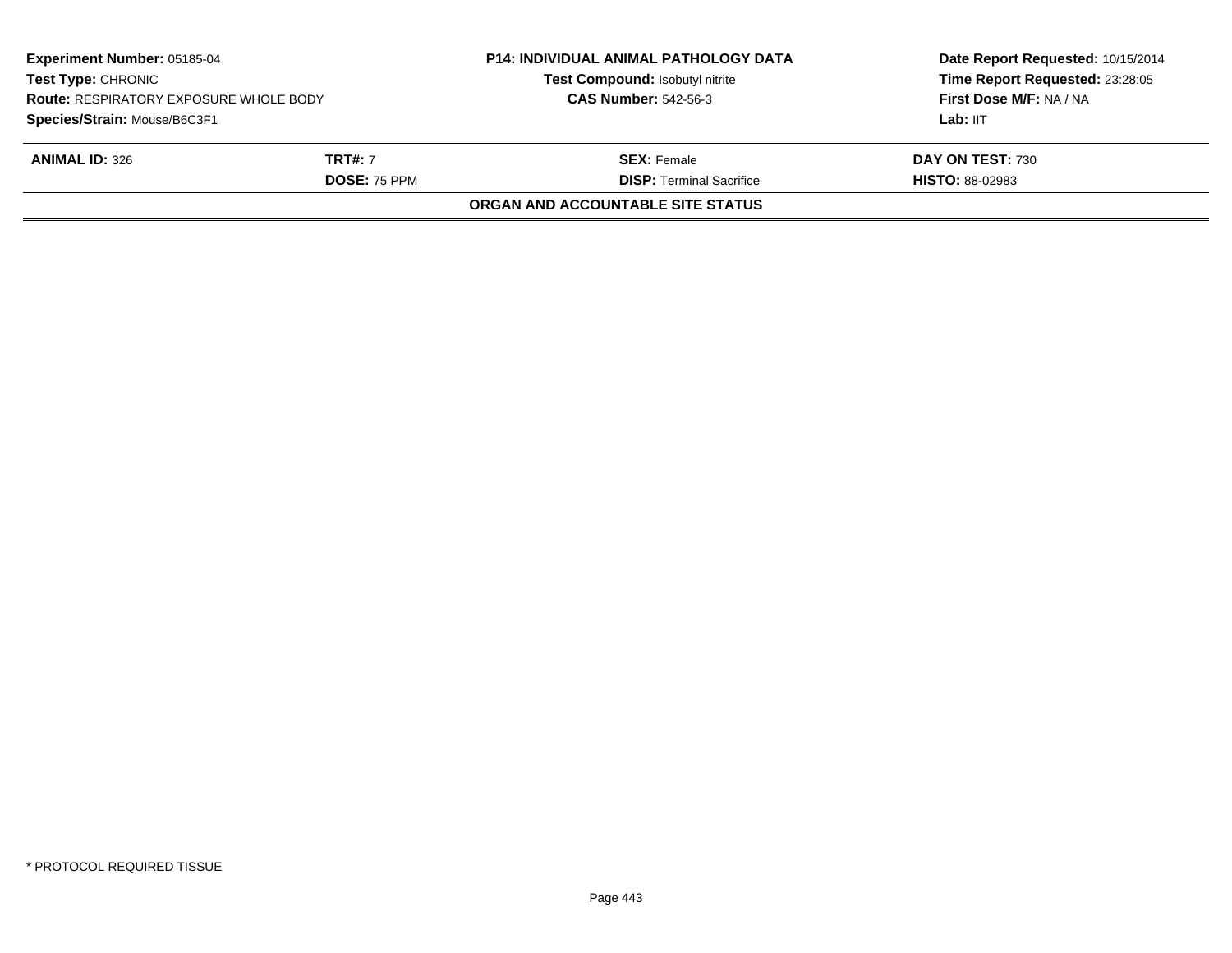| Experiment Number: 05185-04            |                          | <b>P14: INDIVIDUAL ANIMAL PATHOLOGY DATA</b> | Date Report Requested: 10/15/2014<br>Time Report Requested: 23:28:05 |
|----------------------------------------|--------------------------|----------------------------------------------|----------------------------------------------------------------------|
| Test Type: CHRONIC                     |                          | Test Compound: Isobutyl nitrite              |                                                                      |
| Route: RESPIRATORY EXPOSURE WHOLE BODY |                          | <b>CAS Number: 542-56-3</b>                  | First Dose M/F: NA / NA                                              |
| Species/Strain: Mouse/B6C3F1           |                          |                                              | Lab: IIT                                                             |
| <b>ANIMAL ID: 327</b>                  | <b>TRT#: 7</b>           | <b>SEX: Female</b>                           | DAY ON TEST: 636                                                     |
|                                        | DOSE: 75 PPM             | <b>DISP: Natural Death</b>                   | <b>HISTO: 88-02984</b>                                               |
|                                        |                          | ORGAN AND ACCOUNTABLE SITE STATUS            |                                                                      |
| <b>NORMAL</b>                          |                          |                                              |                                                                      |
| * Adrenal Medulla                      | * Bone Marrow            | * Esophagus                                  | * Gallbladder                                                        |
| * Heart                                | * Intestine Large, Cecum | * Intestine Large, Colon                     | * Intestine Large, Rectum                                            |
| * Intestine Small, Duodenum            | * Intestine Small, Ileum | * Intestine Small, Jejunum                   | * Larynx                                                             |
| * Liver                                | * Lymph Node, Bronchial  | * Lymph Node, Mandibular                     | * Lymph Node, Mediastinal                                            |
| * Lymph Node, Mesenteric               | * Mammary Gland          | * Pancreas                                   | * Parathyroid Gland                                                  |
| * Pituitary Gland                      | * Skin                   | * Stomach, Forestomach                       | * Stomach, Glandular                                                 |
| * Thymus                               | * Thyroid Gland          | * Trachea                                    |                                                                      |
| <b>OBSERVATIONS</b>                    |                          |                                              |                                                                      |
| * Adrenal Cortex                       | Subcapsular              | Hyperplasia                                  | Mild                                                                 |
| * Bone                                 |                          | Dysplasia                                    | Minimal                                                              |
| * Brain                                |                          | Mineralization                               | Mild                                                                 |
| * Kidney                               |                          | <b>Infiltration Cellular</b>                 | Lymphocyte, Minimal                                                  |
| * Lung                                 |                          | <b>Infiltration Cellular</b>                 | Lymphocyte, Minimal                                                  |
| * Nose                                 |                          | Inflammation                                 | Chronic Active, Minimal                                              |
| * Ovary                                |                          | Cyst                                         | Marked                                                               |
| $[Cyst TGLS = 1-8]$                    |                          |                                              |                                                                      |
| * Salivary Glands                      |                          | Inflammation                                 | Chronic, Minimal                                                     |
| * Spleen                               |                          | Hematopoietic Cell Proliferation             | Minimal                                                              |
|                                        |                          | Pigmentation                                 | Hemosiderin, Minimal                                                 |
| * Urinary Bladder                      |                          | <b>Infiltration Cellular</b>                 | Lymphocyte, Mild                                                     |
| * Uterus                               |                          | Hyperplasia                                  | Cystic, Mild                                                         |
| PRIMARY CAUSE OF DEATH                 | $\blacksquare$           |                                              |                                                                      |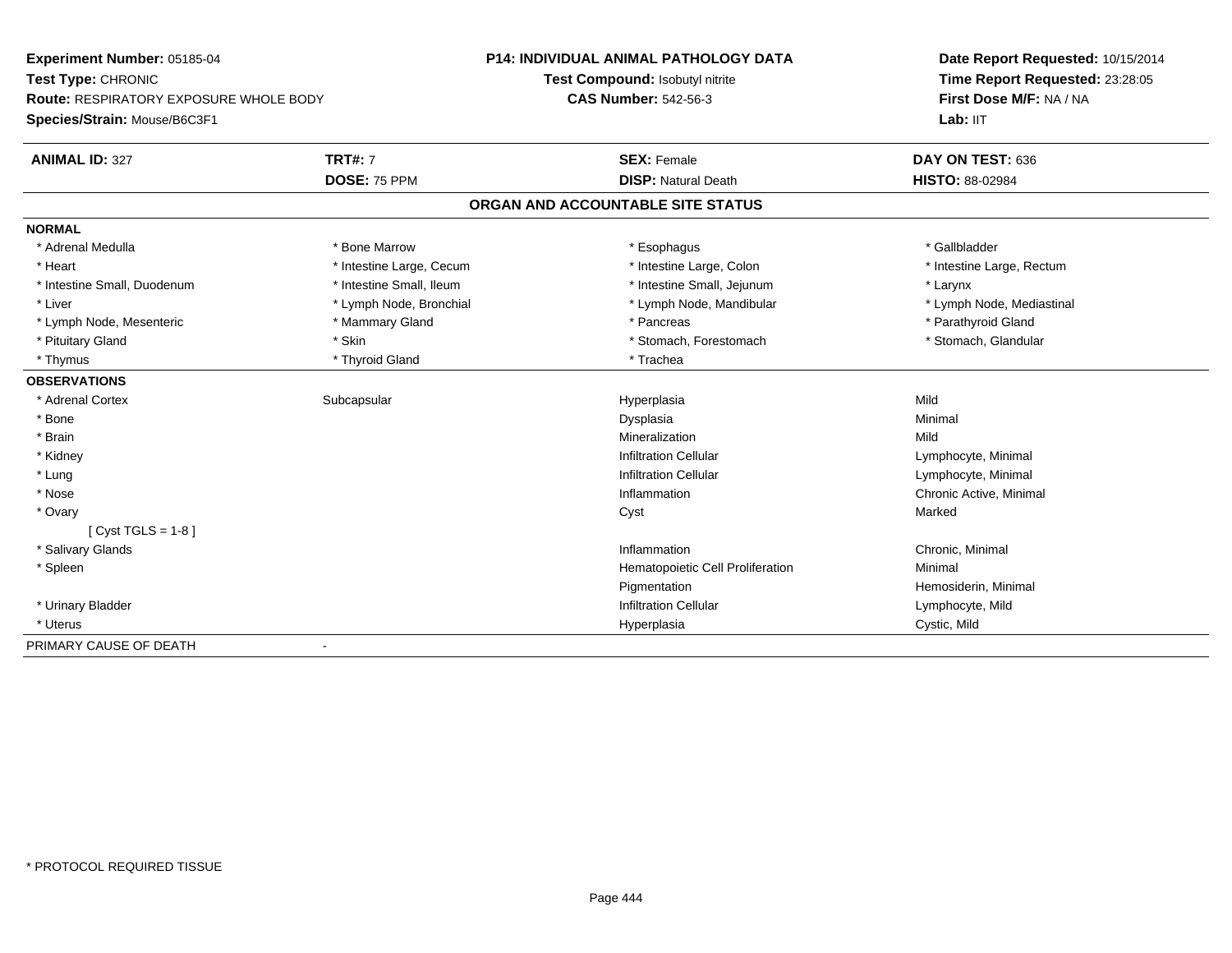| Experiment Number: 05185-04                   |                          | <b>P14: INDIVIDUAL ANIMAL PATHOLOGY DATA</b> | Date Report Requested: 10/15/2014 |
|-----------------------------------------------|--------------------------|----------------------------------------------|-----------------------------------|
| Test Type: CHRONIC                            |                          | Test Compound: Isobutyl nitrite              | Time Report Requested: 23:28:05   |
| <b>Route: RESPIRATORY EXPOSURE WHOLE BODY</b> |                          | <b>CAS Number: 542-56-3</b>                  | First Dose M/F: NA / NA           |
| Species/Strain: Mouse/B6C3F1                  |                          |                                              | Lab: IIT                          |
| <b>ANIMAL ID: 328</b>                         | <b>TRT#: 7</b>           | <b>SEX: Female</b>                           | DAY ON TEST: 730                  |
|                                               | DOSE: 75 PPM             | <b>DISP: Terminal Sacrifice</b>              | HISTO: 88-02985                   |
|                                               |                          | ORGAN AND ACCOUNTABLE SITE STATUS            |                                   |
| <b>NORMAL</b>                                 |                          |                                              |                                   |
| * Adrenal Medulla                             | * Bone Marrow            | * Esophagus                                  | * Gallbladder                     |
| * Heart                                       | * Intestine Large, Cecum | * Intestine Large, Colon                     | * Intestine Large, Rectum         |
| * Intestine Small, Duodenum                   | * Intestine Small, Ileum | * Intestine Small, Jejunum                   | * Kidney                          |
| * Larynx                                      | * Liver                  | * Lung                                       | * Lymph Node, Bronchial           |
| * Lymph Node, Mediastinal                     | * Lymph Node, Mesenteric | * Mammary Gland                              | * Ovary                           |
| * Pancreas                                    | * Parathyroid Gland      | * Pituitary Gland                            | * Salivary Glands                 |
| * Skin                                        | * Stomach, Forestomach   | * Stomach, Glandular                         | * Thymus                          |
| * Trachea                                     | * Urinary Bladder        |                                              |                                   |
| <b>OBSERVATIONS</b>                           |                          |                                              |                                   |
| * Adrenal Cortex                              | Subcapsular              | Hyperplasia                                  | Mild                              |
| * Bone                                        |                          | Dysplasia                                    | Mild                              |
| * Brain                                       |                          | Mineralization                               | Mild                              |
| * Lymph Node, Mandibular                      |                          | Hemorrhage                                   | Mild                              |
| * Nose                                        | <b>Respirat Epith</b>    | Degeneration                                 | Hyaline, Minimal                  |
| * Spleen                                      |                          | Hematopoietic Cell Proliferation             | Minimal                           |
|                                               |                          | Pigmentation                                 | Hemosiderin, Minimal              |
| * Thyroid Gland                               | <b>Follicular Cel</b>    | Hyperplasia                                  | Focal, Mild                       |
| * Uterus                                      |                          | Hyperplasia                                  | Cystic, Mild                      |
| PRIMARY CAUSE OF DEATH                        |                          |                                              |                                   |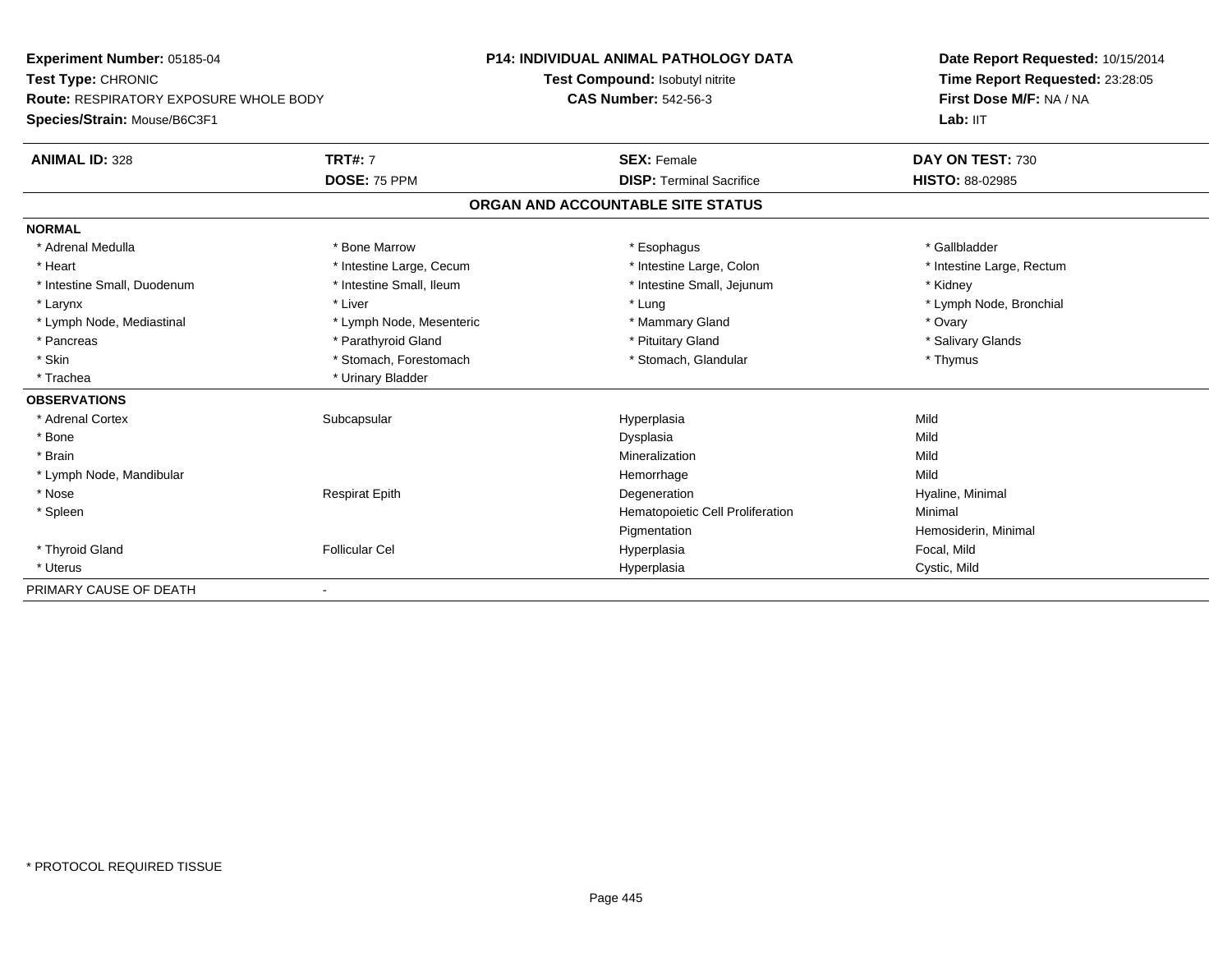| Experiment Number: 05185-04                   |                           | <b>P14: INDIVIDUAL ANIMAL PATHOLOGY DATA</b> | Date Report Requested: 10/15/2014 |
|-----------------------------------------------|---------------------------|----------------------------------------------|-----------------------------------|
| Test Type: CHRONIC                            |                           | Test Compound: Isobutyl nitrite              | Time Report Requested: 23:28:05   |
| <b>Route: RESPIRATORY EXPOSURE WHOLE BODY</b> |                           | <b>CAS Number: 542-56-3</b>                  | First Dose M/F: NA / NA           |
| Species/Strain: Mouse/B6C3F1                  |                           |                                              | Lab: IIT                          |
| <b>ANIMAL ID: 329</b>                         | <b>TRT#: 7</b>            | <b>SEX: Female</b>                           | DAY ON TEST: 729                  |
|                                               | DOSE: 75 PPM              | <b>DISP: Terminal Sacrifice</b>              | HISTO: 88-02986                   |
|                                               |                           | ORGAN AND ACCOUNTABLE SITE STATUS            |                                   |
| <b>NORMAL</b>                                 |                           |                                              |                                   |
| * Adrenal Medulla                             | * Bone                    | * Bone Marrow                                | * Brain                           |
| * Esophagus                                   | * Gallbladder             | * Heart                                      | * Intestine Large, Cecum          |
| * Intestine Large, Colon                      | * Intestine Large, Rectum | * Intestine Small, Duodenum                  | * Intestine Small, Ileum          |
| * Intestine Small, Jejunum                    | * Kidney                  | * Larynx                                     | * Lung                            |
| * Lymph Node, Bronchial                       | * Lymph Node, Mandibular  | * Lymph Node, Mediastinal                    | * Lymph Node, Mesenteric          |
| * Mammary Gland                               | * Nose                    | * Ovary                                      | * Pancreas                        |
| * Parathyroid Gland                           | * Skin                    | * Stomach, Forestomach                       | * Stomach, Glandular              |
| * Thymus                                      | * Thyroid Gland           | * Trachea                                    |                                   |
| <b>OBSERVATIONS</b>                           |                           |                                              |                                   |
| * Adrenal Cortex                              | Subcapsular               | Hyperplasia                                  | Mild                              |
| * Liver                                       |                           | <b>Fibrosis</b>                              | Moderate                          |
|                                               |                           | Lymphoma Malignant Mixed                     |                                   |
| [ Lymphoma Malignant Mixed TGLS = 3-5 ]       |                           |                                              |                                   |
| * Pituitary Gland                             | <b>Pars Distalis</b>      | Hyperplasia                                  | Mild                              |
| * Salivary Glands                             |                           | Inflammation                                 | Chronic, Minimal                  |
| * Spleen                                      |                           | Hematopoietic Cell Proliferation             | Minimal                           |
|                                               |                           | Pigmentation                                 | Hemosiderin, Minimal              |
| * Urinary Bladder                             |                           | <b>Infiltration Cellular</b>                 | Lymphocyte, Minimal               |
| * Uterus                                      |                           | Hyperplasia                                  | Cystic, Mild                      |
| [Hyperplasia TGLS = 2-8]                      |                           |                                              |                                   |
| PRIMARY CAUSE OF DEATH                        | $\blacksquare$            |                                              |                                   |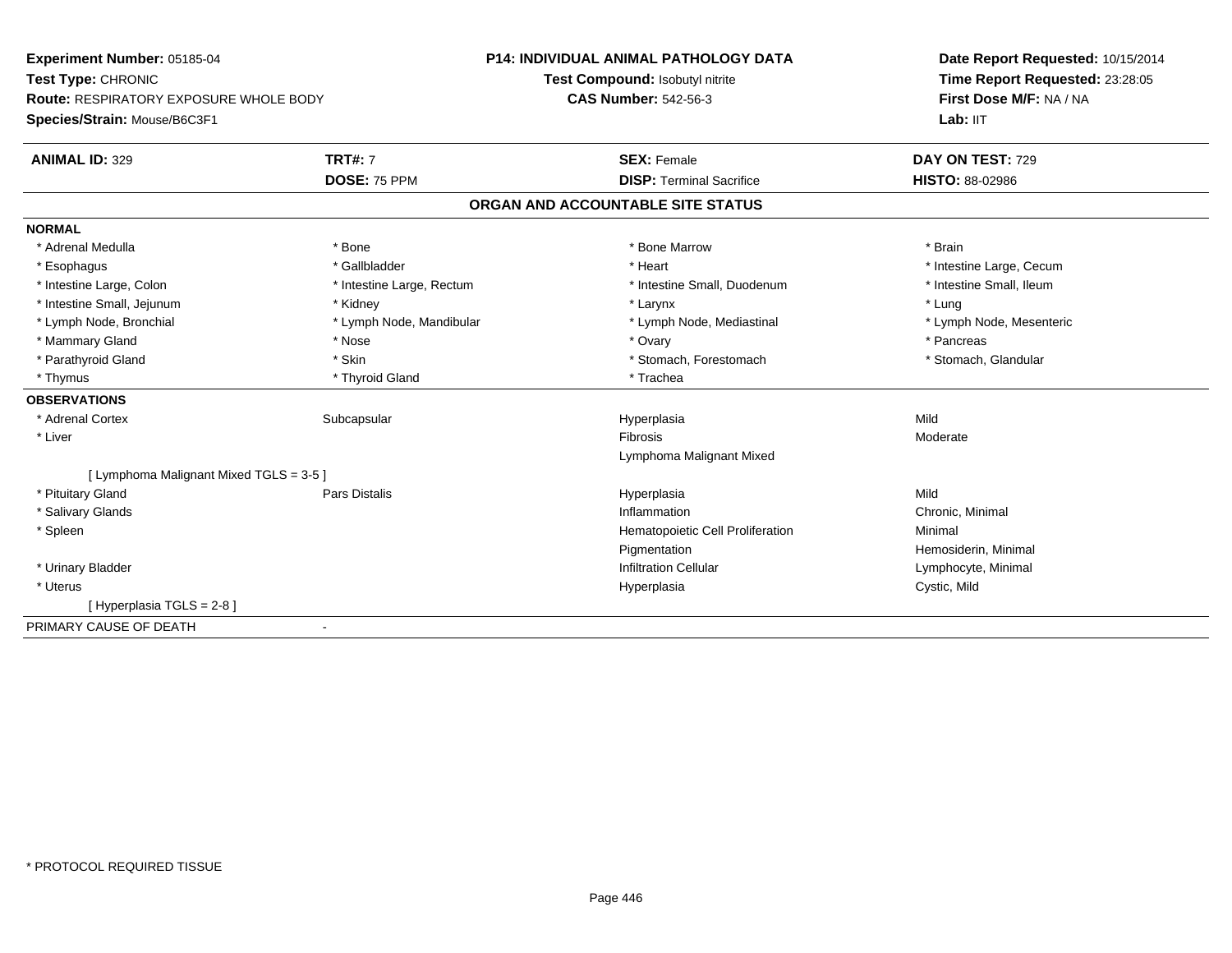| Experiment Number: 05185-04<br>Test Type: CHRONIC |                            | <b>P14: INDIVIDUAL ANIMAL PATHOLOGY DATA</b> | Date Report Requested: 10/15/2014<br>Time Report Requested: 23:28:05 |
|---------------------------------------------------|----------------------------|----------------------------------------------|----------------------------------------------------------------------|
|                                                   |                            | Test Compound: Isobutyl nitrite              |                                                                      |
| <b>Route: RESPIRATORY EXPOSURE WHOLE BODY</b>     |                            | <b>CAS Number: 542-56-3</b>                  | First Dose M/F: NA / NA                                              |
| Species/Strain: Mouse/B6C3F1                      |                            |                                              | Lab: IIT                                                             |
| <b>ANIMAL ID: 330</b>                             | <b>TRT#: 7</b>             | <b>SEX: Female</b>                           | DAY ON TEST: 731                                                     |
|                                                   | DOSE: 75 PPM               | <b>DISP: Terminal Sacrifice</b>              | HISTO: 88-02987                                                      |
|                                                   |                            | ORGAN AND ACCOUNTABLE SITE STATUS            |                                                                      |
| <b>NORMAL</b>                                     |                            |                                              |                                                                      |
| * Adrenal Medulla                                 | * Esophagus                | * Gallbladder                                | * Heart                                                              |
| * Intestine Large, Cecum                          | * Intestine Large, Colon   | * Intestine Large, Rectum                    | * Intestine Small, Duodenum                                          |
| * Intestine Small, Ileum                          | * Intestine Small, Jejunum | * Larynx                                     | * Mammary Gland                                                      |
| * Pancreas                                        | * Salivary Glands          | * Stomach, Forestomach                       | * Stomach, Glandular                                                 |
| * Trachea                                         |                            |                                              |                                                                      |
| <b>MISSING</b>                                    |                            |                                              |                                                                      |
| * Parathyroid Gland                               |                            |                                              |                                                                      |
| <b>OBSERVATIONS</b>                               |                            |                                              |                                                                      |
| * Adrenal Cortex                                  | Subcapsular                | Hyperplasia                                  | Marked                                                               |
| * Bone                                            |                            | Dysplasia                                    | Mild                                                                 |
| * Bone Marrow                                     |                            | Lymphoma Malignant Mixed                     |                                                                      |
| * Brain                                           |                            | Mineralization                               | Minimal                                                              |
| * Kidney                                          |                            | Lymphoma Malignant Mixed                     |                                                                      |
|                                                   |                            | Nephropathy                                  | Mild                                                                 |
| * Liver                                           |                            | Lymphoma Malignant Mixed                     |                                                                      |
| [ Lymphoma Malignant Mixed TGLS = 6-5 ]           |                            |                                              |                                                                      |
| * Lung                                            |                            | Lymphoma Malignant Mixed                     |                                                                      |
| Lymph Node                                        | Lumbar                     | Lymphoma Malignant Mixed                     |                                                                      |
|                                                   | Renal                      | Lymphoma Malignant Mixed                     |                                                                      |
| [ Lymphoma Malignant Mixed TGLS = 5-15,7-14 ]     |                            |                                              |                                                                      |
| [ Lymphoma Malignant Mixed TGLS = 5-15,7-14 ]     |                            |                                              |                                                                      |
| * Lymph Node, Bronchial                           |                            | Lymphoma Malignant Mixed                     |                                                                      |
| [ Lymphoma Malignant Mixed TGLS = 5-15,7-14 ]     |                            |                                              |                                                                      |
| * Lymph Node, Mandibular                          |                            | Lymphoma Malignant Mixed                     |                                                                      |
| [ Lymphoma Malignant Mixed TGLS = 5-15,7-14 ]     |                            |                                              |                                                                      |
| * Lymph Node, Mediastinal                         |                            | Lymphoma Malignant Mixed                     |                                                                      |
| [ Lymphoma Malignant Mixed TGLS = 5-15,7-14 ]     |                            |                                              |                                                                      |
| * Lymph Node, Mesenteric                          |                            | Lymphoma Malignant Mixed                     |                                                                      |
| [ Lymphoma Malignant Mixed TGLS = 5-15,7-14 ]     |                            |                                              |                                                                      |
| * Nose                                            | Olfactory Epi              | Degeneration                                 | Hyaline, Minimal                                                     |

\* PROTOCOL REQUIRED TISSUE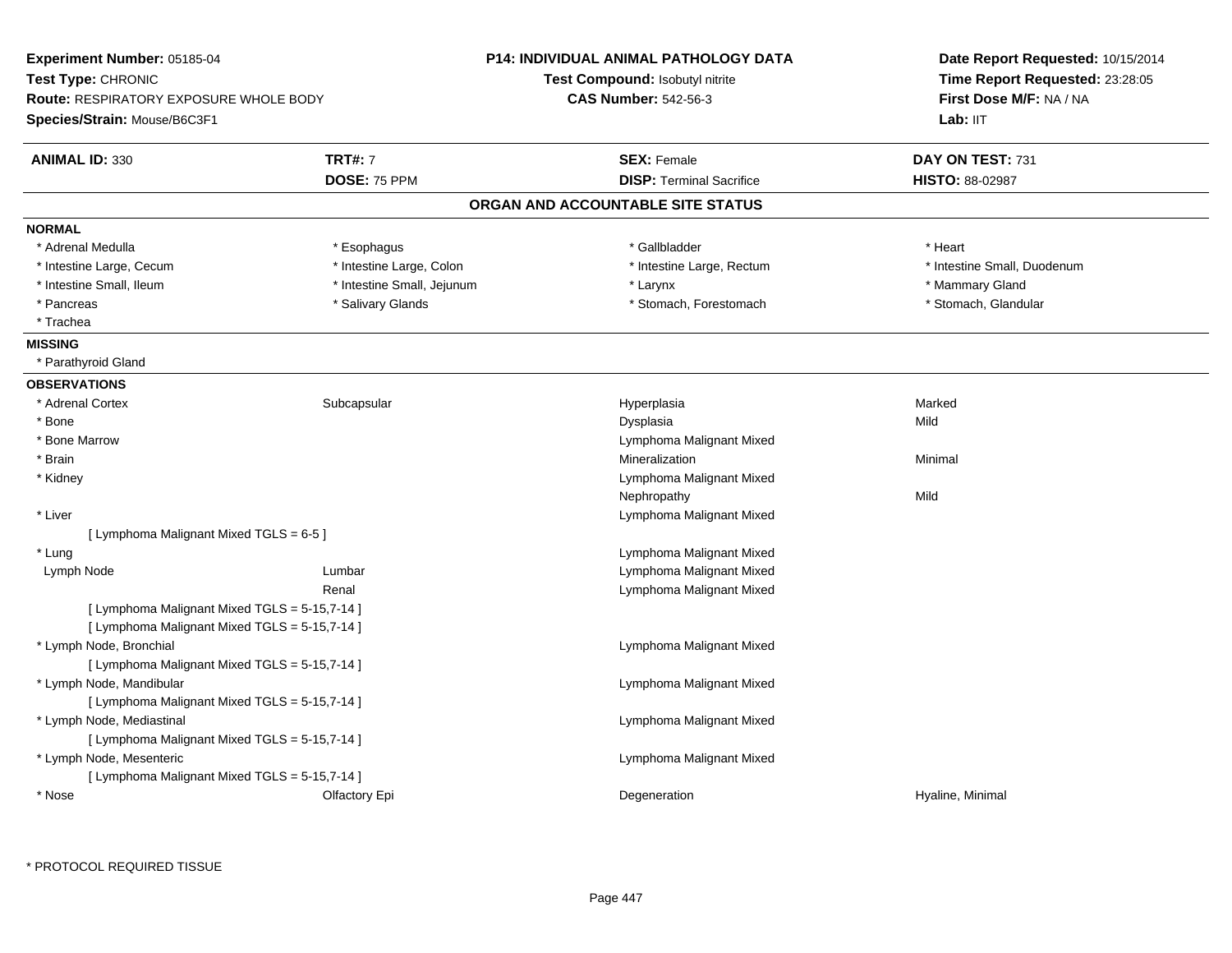| <b>Experiment Number: 05185-04</b><br>Test Type: CHRONIC<br><b>Route: RESPIRATORY EXPOSURE WHOLE BODY</b><br>Species/Strain: Mouse/B6C3F1 |                       | <b>P14: INDIVIDUAL ANIMAL PATHOLOGY DATA</b><br>Test Compound: Isobutyl nitrite<br><b>CAS Number: 542-56-3</b> | Date Report Requested: 10/15/2014<br>Time Report Requested: 23:28:05<br>First Dose M/F: NA / NA<br>Lab: IIT |
|-------------------------------------------------------------------------------------------------------------------------------------------|-----------------------|----------------------------------------------------------------------------------------------------------------|-------------------------------------------------------------------------------------------------------------|
| <b>ANIMAL ID: 330</b>                                                                                                                     | <b>TRT#: 7</b>        | <b>SEX: Female</b>                                                                                             | DAY ON TEST: 731                                                                                            |
|                                                                                                                                           | DOSE: 75 PPM          | <b>DISP: Terminal Sacrifice</b>                                                                                | HISTO: 88-02987                                                                                             |
|                                                                                                                                           |                       | ORGAN AND ACCOUNTABLE SITE STATUS                                                                              |                                                                                                             |
|                                                                                                                                           | <b>Respirat Epith</b> | Degeneration                                                                                                   | Hyaline, Minimal                                                                                            |
| * Ovary                                                                                                                                   |                       | Cyst                                                                                                           | Mild                                                                                                        |
|                                                                                                                                           |                       | Lymphoma Malignant Mixed                                                                                       |                                                                                                             |
| [ Cyst TGLS = $3-8$ ]                                                                                                                     |                       |                                                                                                                |                                                                                                             |
| * Pituitary Gland                                                                                                                         | <b>Pars Distalis</b>  | Adenoma                                                                                                        |                                                                                                             |
| [Adenoma TGLS = $11-3$ ]                                                                                                                  |                       |                                                                                                                |                                                                                                             |
| * Skin                                                                                                                                    |                       | Inflammation                                                                                                   | Chronic Active, Mild                                                                                        |
| * Spleen                                                                                                                                  |                       | Lymphoma Malignant Mixed                                                                                       |                                                                                                             |
| [ Lymphoma Malignant Mixed TGLS = 4-5 ]                                                                                                   |                       |                                                                                                                |                                                                                                             |
| * Thymus                                                                                                                                  |                       | Lymphoma Malignant Mixed                                                                                       |                                                                                                             |
| [ Lymphoma Malignant Mixed TGLS = 8-2,2.1 ]                                                                                               |                       |                                                                                                                |                                                                                                             |
| * Thyroid Gland                                                                                                                           | <b>Follicular Cel</b> | Hyperplasia                                                                                                    | Focal, Minimal                                                                                              |
| * Urinary Bladder                                                                                                                         |                       | Lymphoma Malignant Mixed                                                                                       |                                                                                                             |
| * Uterus                                                                                                                                  |                       | Developmental Malformation                                                                                     |                                                                                                             |
|                                                                                                                                           |                       | Hyperplasia                                                                                                    | Cystic, Minimal                                                                                             |
|                                                                                                                                           |                       | Lymphoma Malignant Mixed                                                                                       |                                                                                                             |
| [Developmental Malformation TGLS = 2-11]                                                                                                  |                       |                                                                                                                |                                                                                                             |
| PRIMARY CAUSE OF DEATH                                                                                                                    |                       |                                                                                                                |                                                                                                             |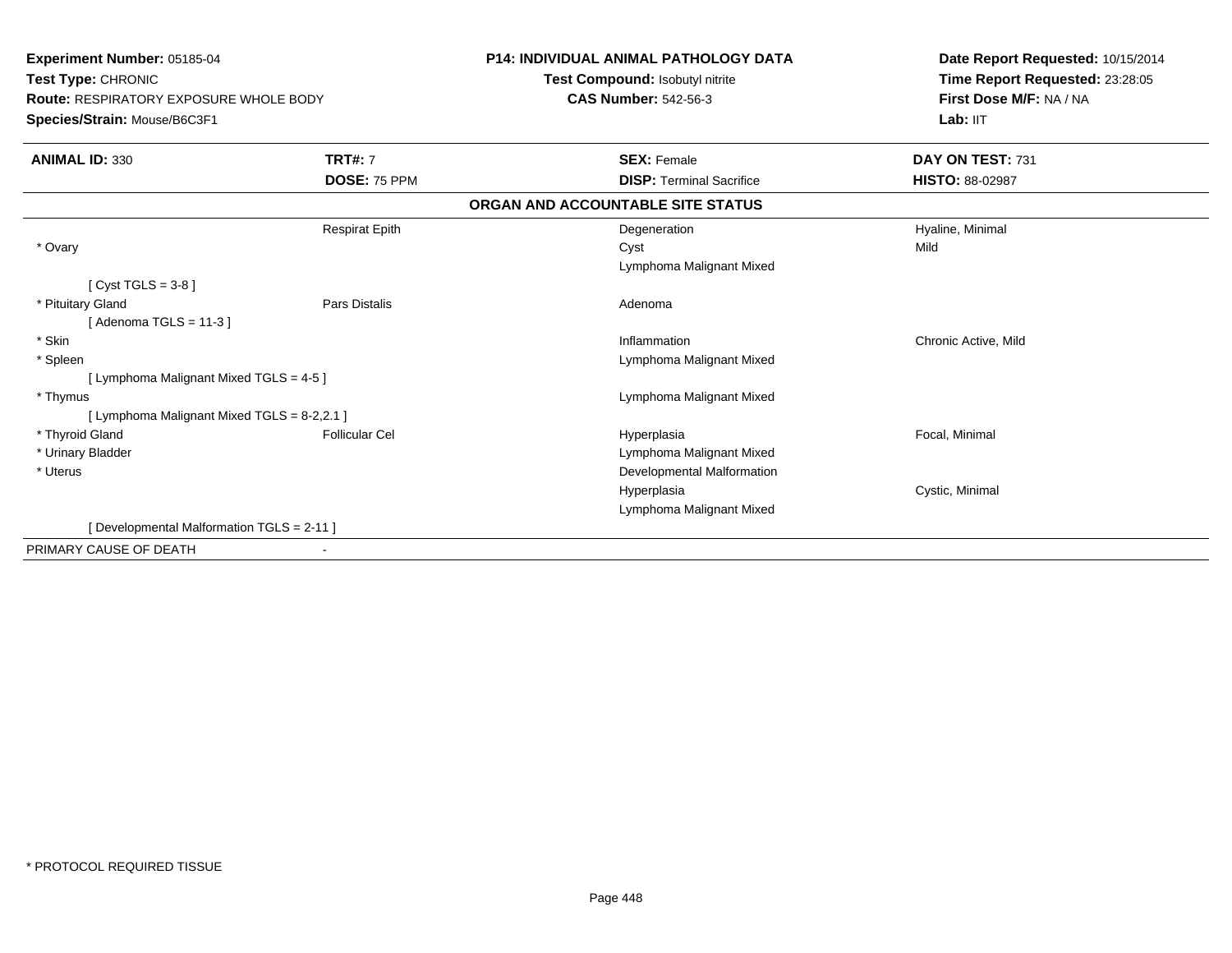| Experiment Number: 05185-04<br>Test Type: CHRONIC<br><b>Route: RESPIRATORY EXPOSURE WHOLE BODY</b><br>Species/Strain: Mouse/B6C3F1 |                                       | P14: INDIVIDUAL ANIMAL PATHOLOGY DATA<br>Test Compound: Isobutyl nitrite<br><b>CAS Number: 542-56-3</b> | Date Report Requested: 10/15/2014<br>Time Report Requested: 23:28:05<br>First Dose M/F: NA / NA<br>Lab: IIT |
|------------------------------------------------------------------------------------------------------------------------------------|---------------------------------------|---------------------------------------------------------------------------------------------------------|-------------------------------------------------------------------------------------------------------------|
| <b>ANIMAL ID: 331</b>                                                                                                              | <b>TRT#: 7</b><br>DOSE: 75 PPM        | <b>SEX: Female</b><br><b>DISP: Natural Death</b>                                                        | DAY ON TEST: 415<br><b>HISTO: 88-02988</b>                                                                  |
|                                                                                                                                    |                                       | ORGAN AND ACCOUNTABLE SITE STATUS                                                                       |                                                                                                             |
|                                                                                                                                    |                                       |                                                                                                         |                                                                                                             |
| <b>NORMAL</b>                                                                                                                      |                                       |                                                                                                         |                                                                                                             |
| * Adrenal Medulla                                                                                                                  | * Bone                                | * Esophagus                                                                                             | * Heart                                                                                                     |
| * Intestine Large, Cecum<br>* Intestine Small, Ileum                                                                               | * Intestine Large, Colon              | * Intestine Large, Rectum                                                                               | * Intestine Small, Duodenum<br>* Liver                                                                      |
| * Lung                                                                                                                             | * Kidney<br>* Lymph Node, Mediastinal | * Larynx<br>* Mammary Gland                                                                             | * Ovary                                                                                                     |
| * Pancreas                                                                                                                         | * Parathyroid Gland                   | * Pituitary Gland                                                                                       | * Salivary Glands                                                                                           |
| * Skin                                                                                                                             | * Stomach, Forestomach                | * Stomach, Glandular                                                                                    | * Thyroid Gland                                                                                             |
| * Trachea                                                                                                                          | * Uterus                              |                                                                                                         |                                                                                                             |
| <b>AUTO PRECLUDES DIAG.</b>                                                                                                        |                                       |                                                                                                         |                                                                                                             |
| * Gallbladder                                                                                                                      | * Intestine Small, Jejunum            |                                                                                                         |                                                                                                             |
| <b>OBSERVATIONS</b>                                                                                                                |                                       |                                                                                                         |                                                                                                             |
| * Adrenal Cortex                                                                                                                   | Subcapsular                           | Hyperplasia                                                                                             | Minimal                                                                                                     |
| * Bone Marrow                                                                                                                      | <b>Myeloid Cell</b>                   | Hyperplasia                                                                                             | Moderate                                                                                                    |
| * Brain                                                                                                                            |                                       | Hemorrhage                                                                                              | Mild                                                                                                        |
| Lymph Node                                                                                                                         | Lumbar                                | Hemorrhage                                                                                              | Marked                                                                                                      |
|                                                                                                                                    | Renal                                 | Hemorrhage                                                                                              | Marked                                                                                                      |
| [Hemorrhage TGLS = 8-12,9-13,2-2,7-7]<br>[Hemorrhage TGLS = 8-12,9-13,2-2,7-7]                                                     |                                       |                                                                                                         |                                                                                                             |
| * Lymph Node, Bronchial<br>[Hemorrhage TGLS = 9-13,2-2,7-7,8-12]                                                                   |                                       | Hemorrhage                                                                                              | Mild                                                                                                        |
| * Lymph Node, Mandibular                                                                                                           |                                       | Hemorrhage                                                                                              | Marked                                                                                                      |
| [Hemorrhage TGLS = 8-12,9-13,2-2,7-7]                                                                                              |                                       |                                                                                                         |                                                                                                             |
| * Lymph Node, Mesenteric                                                                                                           |                                       | Hemorrhage                                                                                              | Mild                                                                                                        |
| [Hemorrhage TGLS = 8-12,9-13,2-2,7-7]                                                                                              |                                       |                                                                                                         |                                                                                                             |
| * Nose                                                                                                                             | <b>Respirat Epith</b>                 | Degeneration                                                                                            | Hyaline, Minimal                                                                                            |
| * Spleen                                                                                                                           |                                       | Hematopoietic Cell Proliferation                                                                        | Marked                                                                                                      |
| [ Hematopoietic Cell Proliferation TGLS = 4-5 ]                                                                                    |                                       |                                                                                                         |                                                                                                             |
| * Thymus                                                                                                                           |                                       | Atrophy                                                                                                 | Marked                                                                                                      |
|                                                                                                                                    |                                       | Hemorrhage                                                                                              | Mild                                                                                                        |
| [Hemorrhage TGLS = 6-2]                                                                                                            |                                       |                                                                                                         |                                                                                                             |
| * Urinary Bladder                                                                                                                  |                                       | <b>Infiltration Cellular</b>                                                                            | Lymphocyte, Minimal                                                                                         |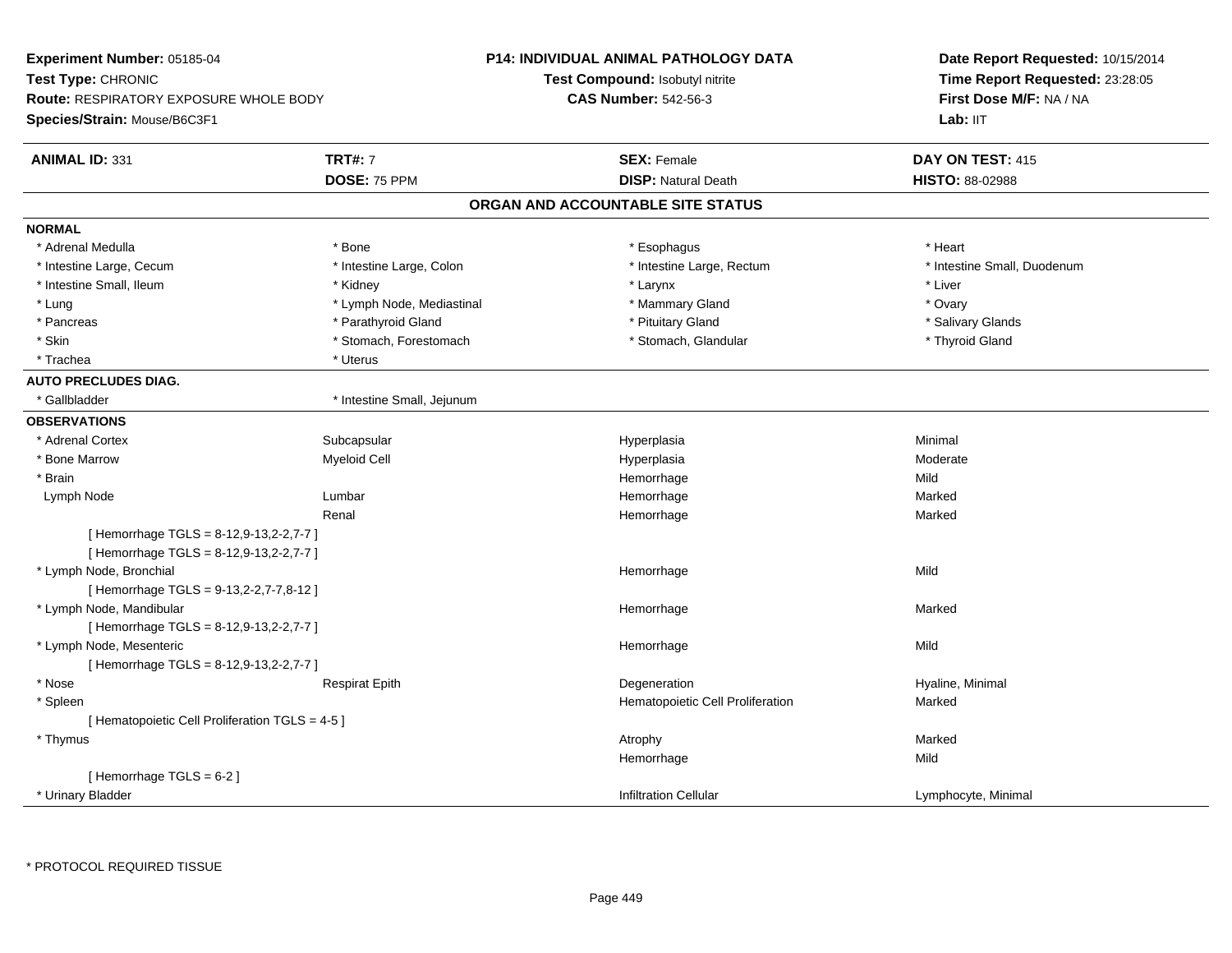| <b>Experiment Number: 05185-04</b><br><b>Test Type: CHRONIC</b><br><b>Route: RESPIRATORY EXPOSURE WHOLE BODY</b><br>Species/Strain: Mouse/B6C3F1 |                     | <b>P14: INDIVIDUAL ANIMAL PATHOLOGY DATA</b><br>Test Compound: Isobutyl nitrite | Date Report Requested: 10/15/2014<br>Time Report Requested: 23:28:05<br>First Dose M/F: NA / NA<br>Lab: IIT |
|--------------------------------------------------------------------------------------------------------------------------------------------------|---------------------|---------------------------------------------------------------------------------|-------------------------------------------------------------------------------------------------------------|
|                                                                                                                                                  |                     | <b>CAS Number: 542-56-3</b>                                                     |                                                                                                             |
|                                                                                                                                                  |                     |                                                                                 |                                                                                                             |
| <b>ANIMAL ID: 331</b>                                                                                                                            | <b>TRT#: 7</b>      | <b>SEX:</b> Female                                                              | DAY ON TEST: 415                                                                                            |
|                                                                                                                                                  | <b>DOSE: 75 PPM</b> | <b>DISP:</b> Natural Death                                                      | <b>HISTO: 88-02988</b>                                                                                      |
|                                                                                                                                                  |                     | ORGAN AND ACCOUNTABLE SITE STATUS                                               |                                                                                                             |
| PRIMARY CAUSE OF DEATH                                                                                                                           |                     |                                                                                 |                                                                                                             |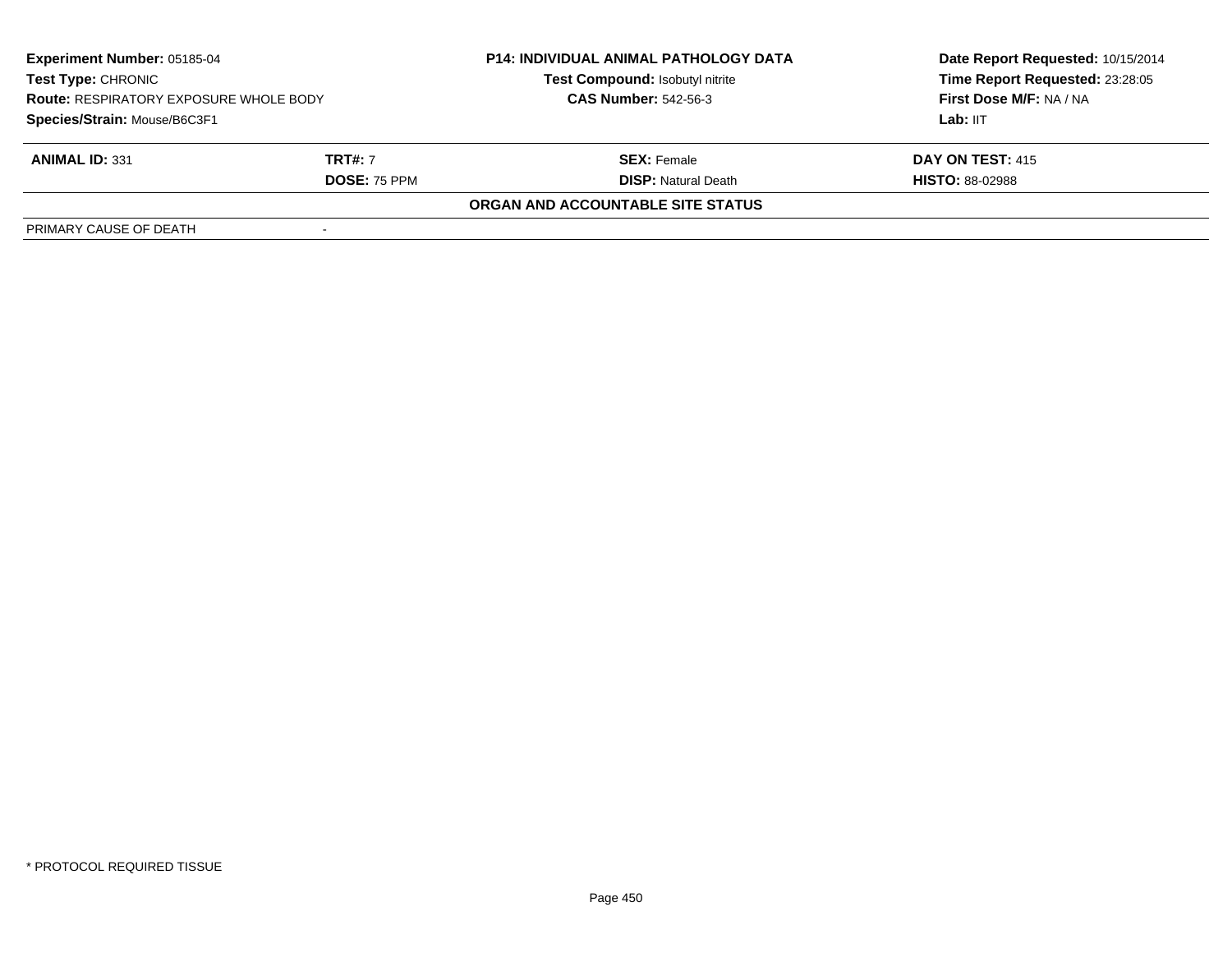| Experiment Number: 05185-04<br>Test Type: CHRONIC<br><b>Route: RESPIRATORY EXPOSURE WHOLE BODY</b> |                          | <b>P14: INDIVIDUAL ANIMAL PATHOLOGY DATA</b> | Date Report Requested: 10/15/2014<br>Time Report Requested: 23:28:05<br>First Dose M/F: NA / NA |
|----------------------------------------------------------------------------------------------------|--------------------------|----------------------------------------------|-------------------------------------------------------------------------------------------------|
|                                                                                                    |                          | Test Compound: Isobutyl nitrite              |                                                                                                 |
|                                                                                                    |                          | <b>CAS Number: 542-56-3</b>                  |                                                                                                 |
| Species/Strain: Mouse/B6C3F1                                                                       |                          |                                              | Lab: IIT                                                                                        |
| <b>ANIMAL ID: 332</b>                                                                              | <b>TRT#: 7</b>           | <b>SEX: Female</b>                           | DAY ON TEST: 730                                                                                |
|                                                                                                    | DOSE: 75 PPM             | <b>DISP: Terminal Sacrifice</b>              | HISTO: 88-02989                                                                                 |
|                                                                                                    |                          | ORGAN AND ACCOUNTABLE SITE STATUS            |                                                                                                 |
| <b>NORMAL</b>                                                                                      |                          |                                              |                                                                                                 |
| * Adrenal Medulla                                                                                  | * Bone                   | * Esophagus                                  | * Gallbladder                                                                                   |
| * Heart                                                                                            | * Intestine Large, Cecum | * Intestine Large, Colon                     | * Intestine Large, Rectum                                                                       |
| * Intestine Small, Duodenum                                                                        | * Intestine Small, Ileum | * Intestine Small, Jejunum                   | * Kidney                                                                                        |
| * Larynx                                                                                           | * Lymph Node, Bronchial  | * Lymph Node, Mandibular                     | * Lymph Node, Mediastinal                                                                       |
| * Lymph Node, Mesenteric                                                                           | * Mammary Gland          | * Nose                                       | * Ovary                                                                                         |
| * Pancreas                                                                                         | * Parathyroid Gland      | * Skin                                       | * Stomach, Forestomach                                                                          |
| * Stomach, Glandular                                                                               | * Thyroid Gland          | * Trachea                                    | * Urinary Bladder                                                                               |
| <b>MISSING</b>                                                                                     |                          |                                              |                                                                                                 |
| * Thymus                                                                                           |                          |                                              |                                                                                                 |
| <b>OBSERVATIONS</b>                                                                                |                          |                                              |                                                                                                 |
| * Adrenal Cortex                                                                                   | Subcapsular              | Hyperplasia                                  | Mild                                                                                            |
| * Bone Marrow                                                                                      | <b>Myeloid Cell</b>      | Hyperplasia                                  | Moderate                                                                                        |
| * Brain                                                                                            |                          | Mineralization                               | Mild                                                                                            |
| * Liver                                                                                            |                          | Hematopoietic Cell Proliferation             | Mild                                                                                            |
|                                                                                                    |                          | Inflammation                                 | Chronic Active, Minimal                                                                         |
| * Lung                                                                                             |                          | Alveolar/Bronchiolar Adenoma                 |                                                                                                 |
| [ Alveolar/Bronchiolar Adenoma TGLS = 3-11 ]                                                       |                          |                                              |                                                                                                 |
| * Pituitary Gland                                                                                  | <b>Pars Distalis</b>     | Hyperplasia                                  | Moderate                                                                                        |
| * Salivary Glands                                                                                  |                          | Inflammation                                 | Chronic, Minimal                                                                                |
| * Spleen                                                                                           |                          | Hematopoietic Cell Proliferation             | Marked                                                                                          |
| [ Hematopoietic Cell Proliferation TGLS = 4-5 ]                                                    |                          |                                              |                                                                                                 |
| * Uterus                                                                                           |                          | Hyperplasia                                  | Cystic, Marked                                                                                  |
| [Hyperplasia TGLS = 1,2-8]                                                                         |                          |                                              |                                                                                                 |
| PRIMARY CAUSE OF DEATH                                                                             | $\blacksquare$           |                                              |                                                                                                 |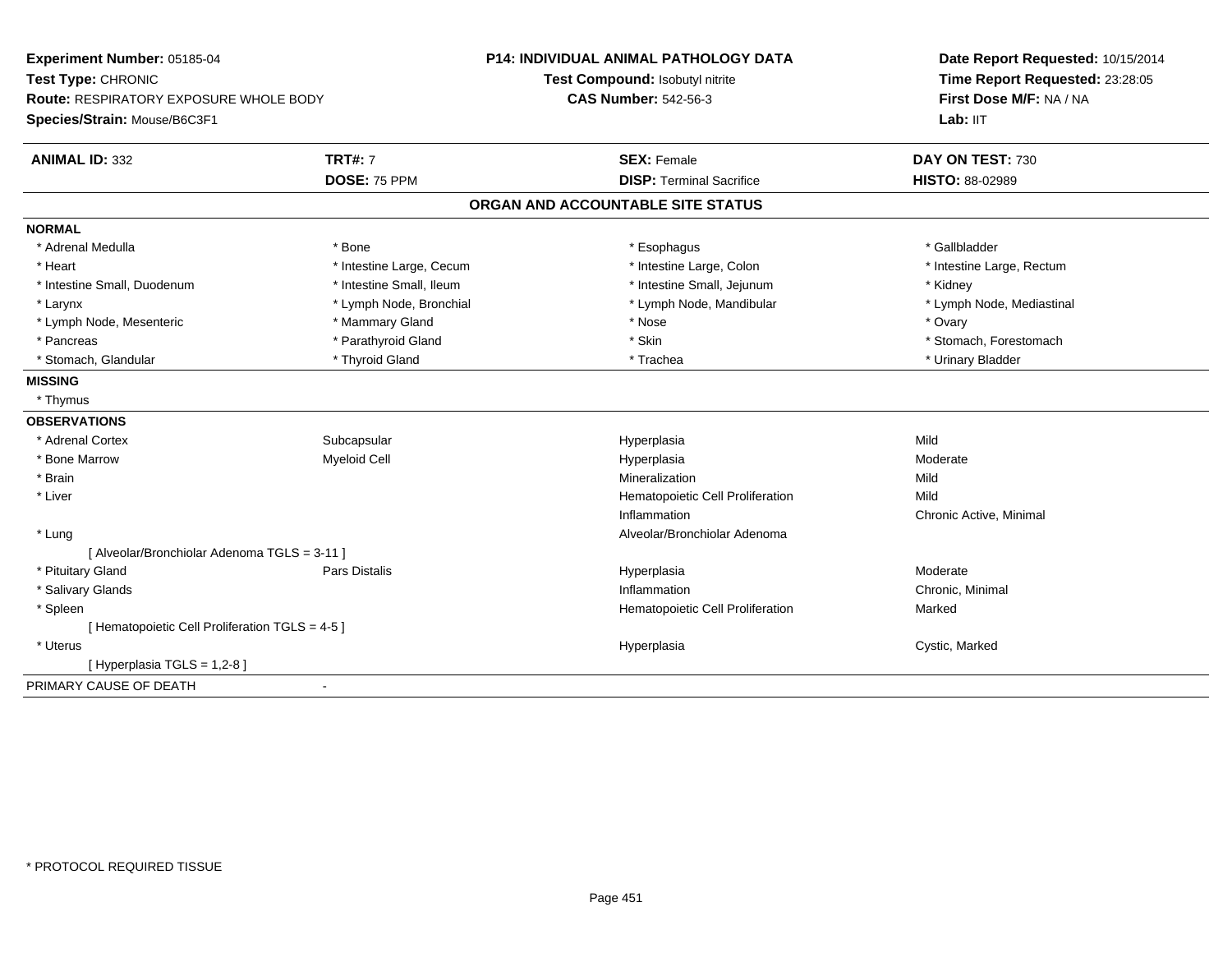| <b>Experiment Number: 05185-04</b>             |                           | <b>P14: INDIVIDUAL ANIMAL PATHOLOGY DATA</b> | Date Report Requested: 10/15/2014<br>Time Report Requested: 23:28:05 |  |
|------------------------------------------------|---------------------------|----------------------------------------------|----------------------------------------------------------------------|--|
| Test Type: CHRONIC                             |                           | <b>Test Compound: Isobutyl nitrite</b>       |                                                                      |  |
| <b>Route: RESPIRATORY EXPOSURE WHOLE BODY</b>  |                           | <b>CAS Number: 542-56-3</b>                  | First Dose M/F: NA / NA<br>Lab: IIT                                  |  |
| Species/Strain: Mouse/B6C3F1                   |                           |                                              |                                                                      |  |
| <b>ANIMAL ID: 333</b>                          | <b>TRT#: 7</b>            | <b>SEX: Female</b>                           | DAY ON TEST: 730                                                     |  |
|                                                | DOSE: 75 PPM              | <b>DISP: Terminal Sacrifice</b>              | HISTO: 88-02990                                                      |  |
|                                                |                           | ORGAN AND ACCOUNTABLE SITE STATUS            |                                                                      |  |
| <b>NORMAL</b>                                  |                           |                                              |                                                                      |  |
| * Esophagus                                    | * Gallbladder             | * Heart                                      | * Intestine Large, Cecum                                             |  |
| * Intestine Large, Colon                       | * Intestine Large, Rectum | * Intestine Small, Duodenum                  | * Intestine Small, Ileum                                             |  |
| * Intestine Small, Jejunum                     | * Larynx                  | * Liver                                      | * Lymph Node, Bronchial                                              |  |
| * Lymph Node, Mandibular                       | * Lymph Node, Mediastinal | * Lymph Node, Mesenteric                     | * Ovary                                                              |  |
| * Pancreas                                     | * Parathyroid Gland       | * Skin                                       | * Stomach, Forestomach                                               |  |
| * Stomach, Glandular                           | * Trachea                 |                                              |                                                                      |  |
| <b>MISSING</b>                                 |                           |                                              |                                                                      |  |
| * Adrenal Medulla                              | * Urinary Bladder         |                                              |                                                                      |  |
| <b>OBSERVATIONS</b>                            |                           |                                              |                                                                      |  |
| * Adrenal Cortex                               | Subcapsular               | Hyperplasia                                  | Mild                                                                 |  |
| * Bone                                         |                           | Dysplasia                                    | Minimal                                                              |  |
| * Bone Marrow                                  |                           | Lymphoma Malignant Mixed                     |                                                                      |  |
| * Brain                                        |                           | Compression                                  | Mild                                                                 |  |
| * Kidney                                       |                           | Lymphoma Malignant Mixed                     |                                                                      |  |
| * Lung                                         |                           | Alveolar/Bronchiolar Carcinoma               |                                                                      |  |
|                                                |                           | Lymphoma Malignant Mixed                     |                                                                      |  |
| [ Alveolar/Bronchiolar Carcinoma TGLS = 3-11 ] |                           |                                              |                                                                      |  |
| * Mammary Gland                                |                           | Dilatation                                   | Mild                                                                 |  |
| * Nose                                         | <b>Respirat Epith</b>     | Degeneration                                 | Hyaline, Minimal                                                     |  |
|                                                |                           | Inflammation                                 | Chronic Active, Minimal                                              |  |
|                                                | <b>Respirat Epith</b>     | Ulcer                                        | Minimal                                                              |  |
| * Pituitary Gland                              | <b>Pars Distalis</b>      | Adenoma                                      |                                                                      |  |
| [Adenoma TGLS = $2-3$ ]                        |                           |                                              |                                                                      |  |
| * Salivary Glands                              |                           | Inflammation                                 | Chronic, Mild                                                        |  |
| * Spleen                                       |                           | Hematopoietic Cell Proliferation             | Minimal                                                              |  |
|                                                |                           | Lymphoma Malignant Mixed                     |                                                                      |  |
|                                                |                           | Pigmentation                                 | Hemosiderin, Minimal                                                 |  |
| * Thymus                                       |                           | Lymphoma Malignant Mixed                     |                                                                      |  |
| * Thyroid Gland                                | Follicle                  | Cyst                                         | Minimal                                                              |  |
|                                                | <b>Follicular Cel</b>     | Hyperplasia                                  | Focal, Mild                                                          |  |
|                                                |                           |                                              |                                                                      |  |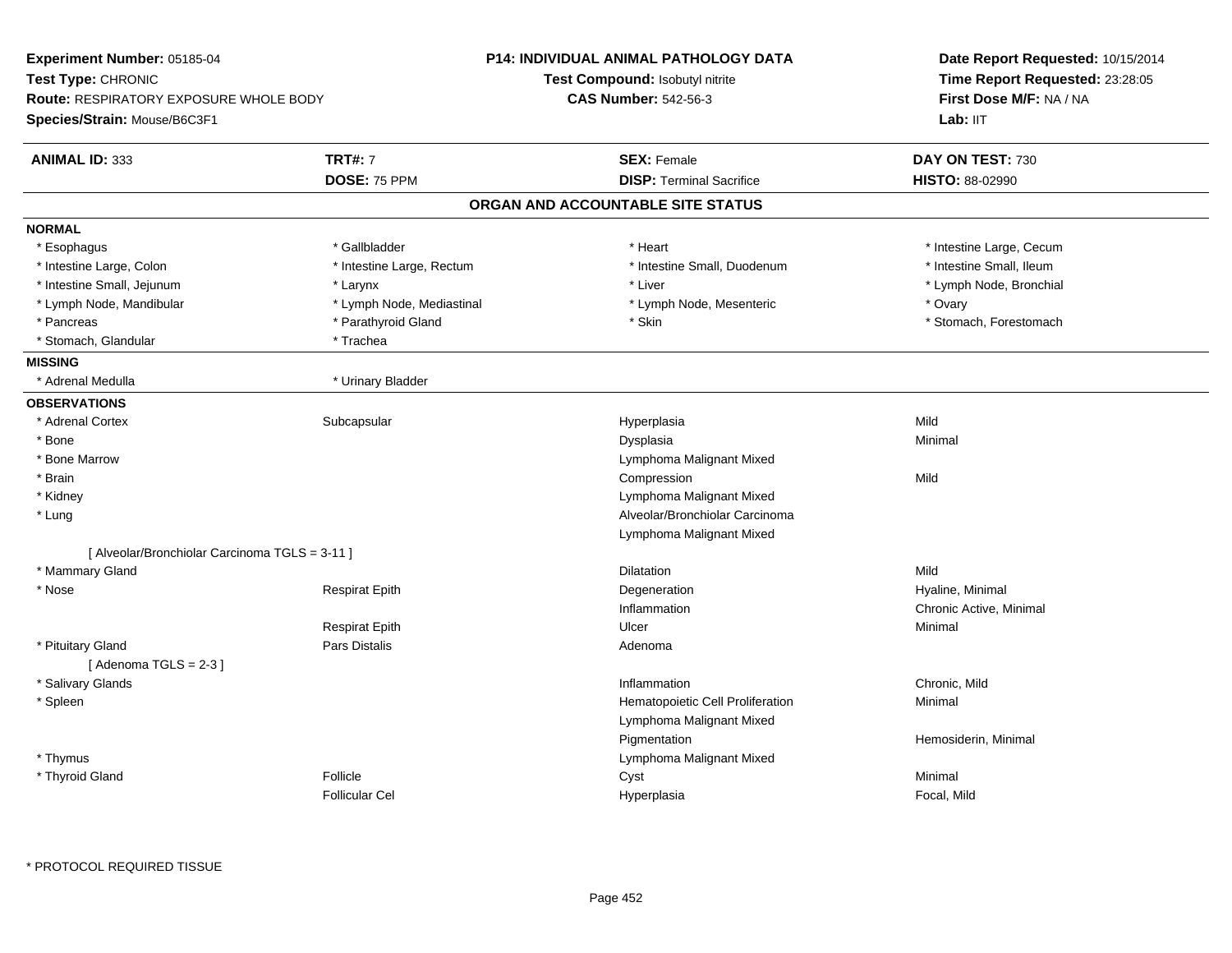| <b>Experiment Number: 05185-04</b><br><b>Test Type: CHRONIC</b><br><b>Route: RESPIRATORY EXPOSURE WHOLE BODY</b><br>Species/Strain: Mouse/B6C3F1 |  | <b>P14: INDIVIDUAL ANIMAL PATHOLOGY DATA</b><br>Test Compound: Isobutyl nitrite<br><b>CAS Number: 542-56-3</b> | Date Report Requested: 10/15/2014<br>Time Report Requested: 23:28:05<br>First Dose M/F: NA / NA<br>Lab: IIT |
|--------------------------------------------------------------------------------------------------------------------------------------------------|--|----------------------------------------------------------------------------------------------------------------|-------------------------------------------------------------------------------------------------------------|
| <b>TRT#: 7</b><br><b>ANIMAL ID: 333</b><br><b>DOSE: 75 PPM</b>                                                                                   |  | <b>SEX: Female</b><br><b>DISP: Terminal Sacrifice</b>                                                          | <b>DAY ON TEST: 730</b><br><b>HISTO: 88-02990</b>                                                           |
|                                                                                                                                                  |  | ORGAN AND ACCOUNTABLE SITE STATUS                                                                              |                                                                                                             |
| * Uterus                                                                                                                                         |  | Hyperplasia                                                                                                    | Cystic, Mild                                                                                                |
| PRIMARY CAUSE OF DEATH                                                                                                                           |  |                                                                                                                |                                                                                                             |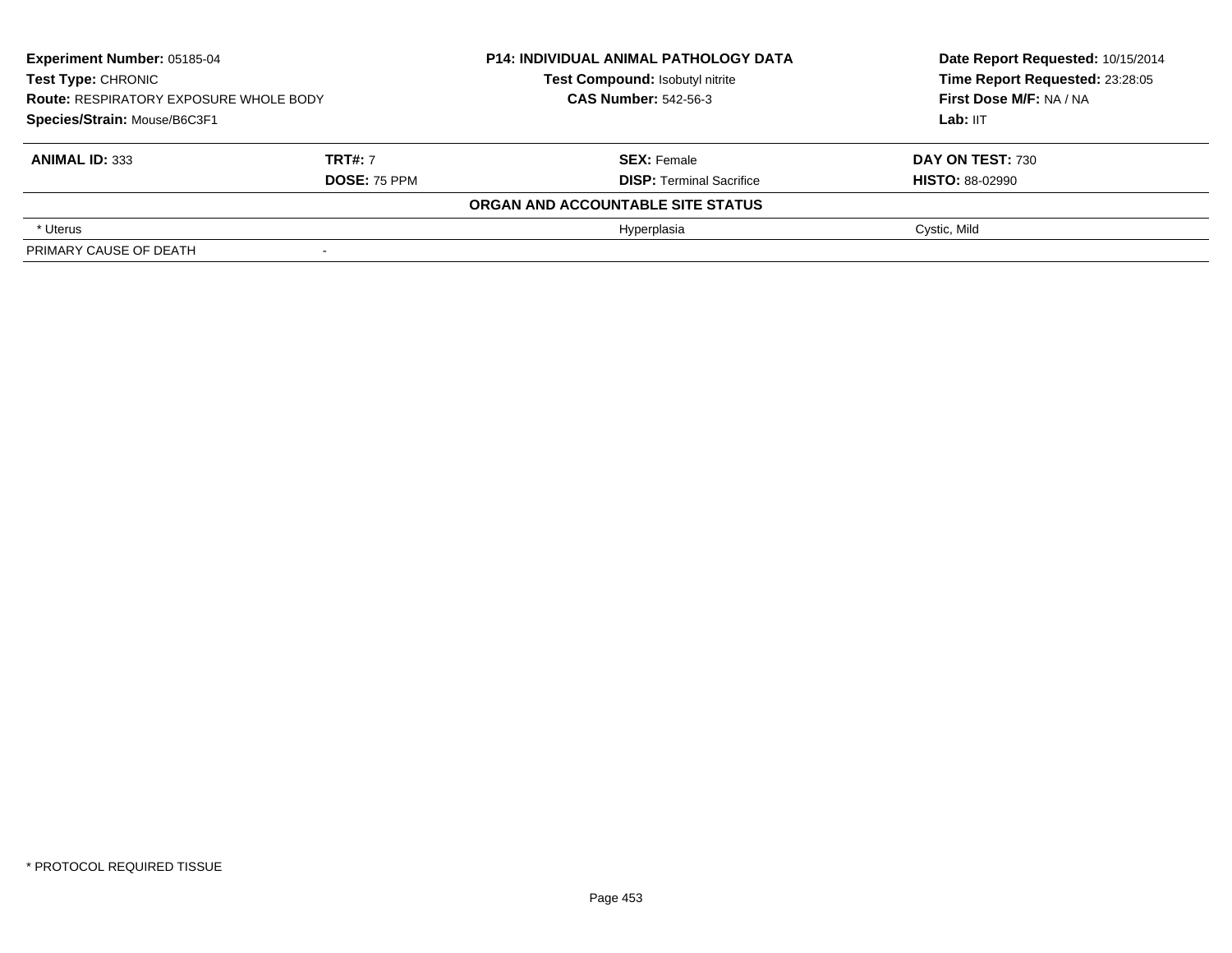| Experiment Number: 05185-04                   |                             | <b>P14: INDIVIDUAL ANIMAL PATHOLOGY DATA</b> | Date Report Requested: 10/15/2014 |
|-----------------------------------------------|-----------------------------|----------------------------------------------|-----------------------------------|
| Test Type: CHRONIC                            |                             | Test Compound: Isobutyl nitrite              | Time Report Requested: 23:28:06   |
| <b>Route: RESPIRATORY EXPOSURE WHOLE BODY</b> |                             | <b>CAS Number: 542-56-3</b>                  | First Dose M/F: NA / NA           |
| Species/Strain: Mouse/B6C3F1                  |                             |                                              | Lab: IIT                          |
| <b>ANIMAL ID: 334</b>                         | <b>TRT#: 7</b>              | <b>SEX: Female</b>                           | DAY ON TEST: 639                  |
|                                               | DOSE: 75 PPM                | <b>DISP:</b> Moribund Sacrifice              | <b>HISTO: 88-02991</b>            |
|                                               |                             | ORGAN AND ACCOUNTABLE SITE STATUS            |                                   |
| <b>NORMAL</b>                                 |                             |                                              |                                   |
| * Adrenal Medulla                             | * Bone Marrow               | * Brain                                      | * Esophagus                       |
| * Gallbladder                                 | * Heart                     | * Intestine Large, Cecum                     | * Intestine Large, Colon          |
| * Intestine Large, Rectum                     | * Intestine Small, Duodenum | * Intestine Small, Ileum                     | * Intestine Small, Jejunum        |
| * Kidney                                      | * Larynx                    | * Liver                                      | * Lung                            |
| * Lymph Node, Mandibular                      | * Lymph Node, Mediastinal   | * Lymph Node, Mesenteric                     | * Mammary Gland                   |
| * Nose                                        | * Ovary                     | * Pancreas                                   | * Parathyroid Gland               |
| * Pituitary Gland                             | * Salivary Glands           | * Skin                                       | * Stomach, Forestomach            |
| * Stomach, Glandular                          | * Thyroid Gland             | * Trachea                                    |                                   |
| <b>MISSING</b>                                |                             |                                              |                                   |
| * Lymph Node, Bronchial                       |                             |                                              |                                   |
| <b>OBSERVATIONS</b>                           |                             |                                              |                                   |
| * Adrenal Cortex                              | Subcapsular                 | Hyperplasia                                  | Minimal                           |
| * Bone                                        |                             | Dysplasia                                    | Minimal                           |
| * Skin                                        |                             |                                              |                                   |
| Note: SKIN LESION NOT APPARENT AT TRIM.       |                             |                                              |                                   |
| * Spleen                                      |                             | Pigmentation                                 | Hemosiderin, Mild                 |
| * Thymus                                      |                             | Atrophy                                      | Moderate                          |
| * Urinary Bladder                             |                             | <b>Infiltration Cellular</b>                 | Lymphocyte, Minimal               |
| * Uterus                                      |                             | Hyperplasia                                  | Cystic, Minimal                   |
| PRIMARY CAUSE OF DEATH                        |                             |                                              |                                   |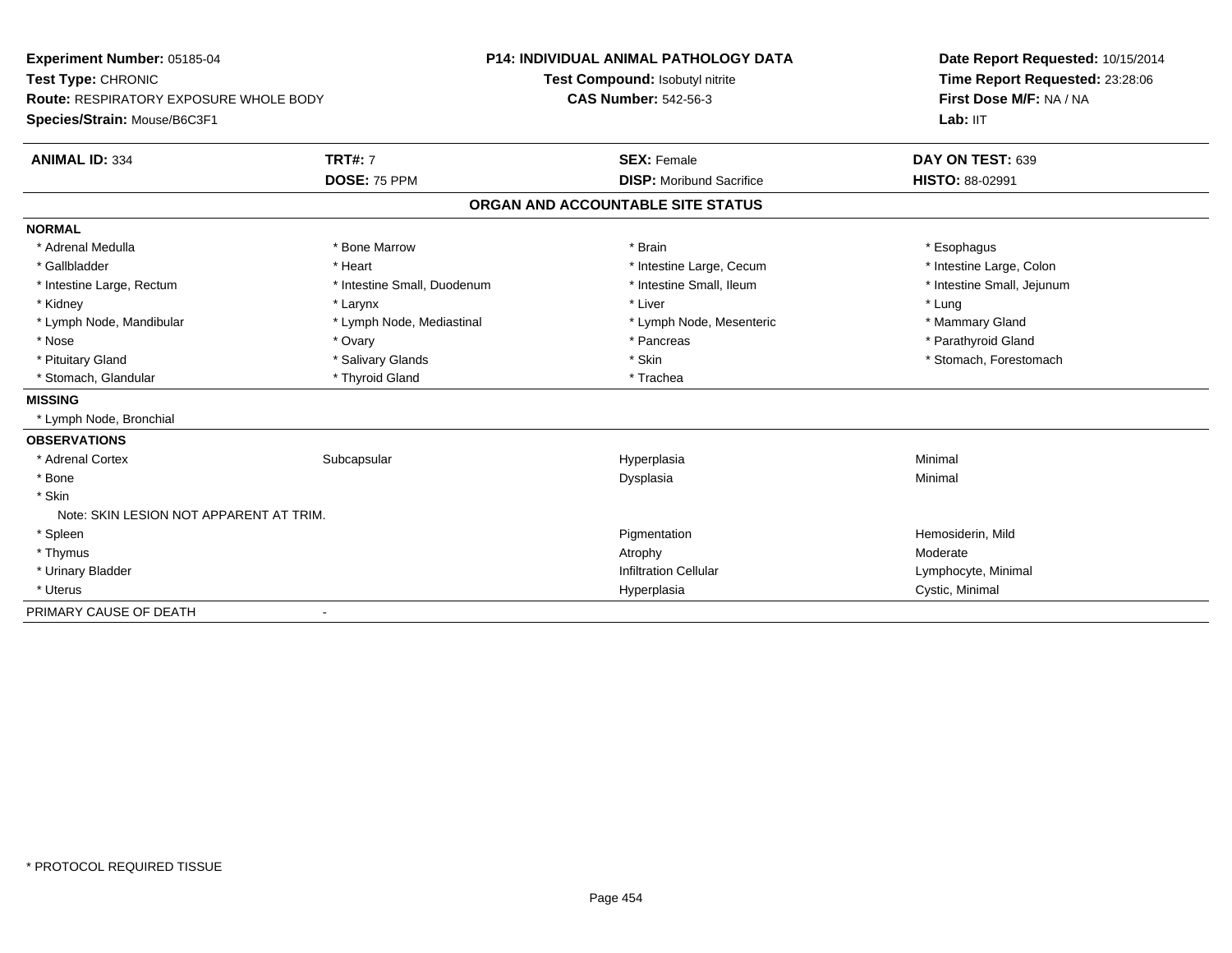| Experiment Number: 05185-04                   |                             | <b>P14: INDIVIDUAL ANIMAL PATHOLOGY DATA</b> | Date Report Requested: 10/15/2014<br>Time Report Requested: 23:28:06 |
|-----------------------------------------------|-----------------------------|----------------------------------------------|----------------------------------------------------------------------|
| Test Type: CHRONIC                            |                             | Test Compound: Isobutyl nitrite              |                                                                      |
| <b>Route: RESPIRATORY EXPOSURE WHOLE BODY</b> |                             | <b>CAS Number: 542-56-3</b>                  | First Dose M/F: NA / NA                                              |
| Species/Strain: Mouse/B6C3F1                  |                             |                                              | Lab: IIT                                                             |
| <b>ANIMAL ID: 335</b>                         | <b>TRT#: 7</b>              | <b>SEX: Female</b>                           | DAY ON TEST: 585                                                     |
|                                               | <b>DOSE: 75 PPM</b>         | <b>DISP: Moribund Sacrifice</b>              | HISTO: 88-02992                                                      |
|                                               |                             | ORGAN AND ACCOUNTABLE SITE STATUS            |                                                                      |
| <b>NORMAL</b>                                 |                             |                                              |                                                                      |
| * Adrenal Medulla                             | * Bone                      | * Bone Marrow                                | * Esophagus                                                          |
| * Gallbladder                                 | * Heart                     | * Intestine Large, Cecum                     | * Intestine Large, Colon                                             |
| * Intestine Large, Rectum                     | * Intestine Small, Duodenum | * Intestine Small, Ileum                     | * Intestine Small, Jejunum                                           |
| * Larynx                                      | * Liver                     | * Lung                                       | * Lymph Node, Mandibular                                             |
| * Lymph Node, Mediastinal                     | * Lymph Node, Mesenteric    | * Mammary Gland                              | * Ovary                                                              |
| * Pancreas                                    | * Parathyroid Gland         | * Salivary Glands                            | * Skin                                                               |
| * Stomach, Forestomach                        | * Stomach, Glandular        | * Thyroid Gland                              | * Trachea                                                            |
| * Urinary Bladder                             | * Uterus                    |                                              |                                                                      |
| <b>MISSING</b>                                |                             |                                              |                                                                      |
| * Lymph Node, Bronchial                       |                             |                                              |                                                                      |
| <b>OBSERVATIONS</b>                           |                             |                                              |                                                                      |
| * Adrenal Cortex                              | Subcapsular                 | Hyperplasia                                  | Minimal                                                              |
| * Brain                                       |                             | Hemorrhage                                   | Marked                                                               |
| [Hemorrhage TGLS = 3-1]                       |                             |                                              |                                                                      |
| * Kidney                                      | Renal Tubule                | Dilatation                                   | Minimal                                                              |
| * Nose                                        | Olfactory Epi               | Degeneration                                 | Hyaline, Minimal                                                     |
|                                               |                             | Inflammation                                 | Chronic Active, Minimal                                              |
| * Pituitary Gland                             | <b>Pars Distalis</b>        | Adenoma                                      |                                                                      |
| [Adenoma TGLS = $2-3$ ]                       |                             |                                              |                                                                      |
| <b>Skeletal Muscle</b>                        |                             | Hemorrhage                                   | Marked                                                               |
| [Hemorrhage TGLS = 1-11]                      |                             |                                              |                                                                      |
| * Spleen                                      |                             | Hematopoietic Cell Proliferation             | Minimal                                                              |
|                                               |                             | Pigmentation                                 | Hemosiderin, Moderate                                                |
| * Thymus                                      |                             | Atrophy                                      | Minimal                                                              |
| PRIMARY CAUSE OF DEATH                        | $\blacksquare$              |                                              |                                                                      |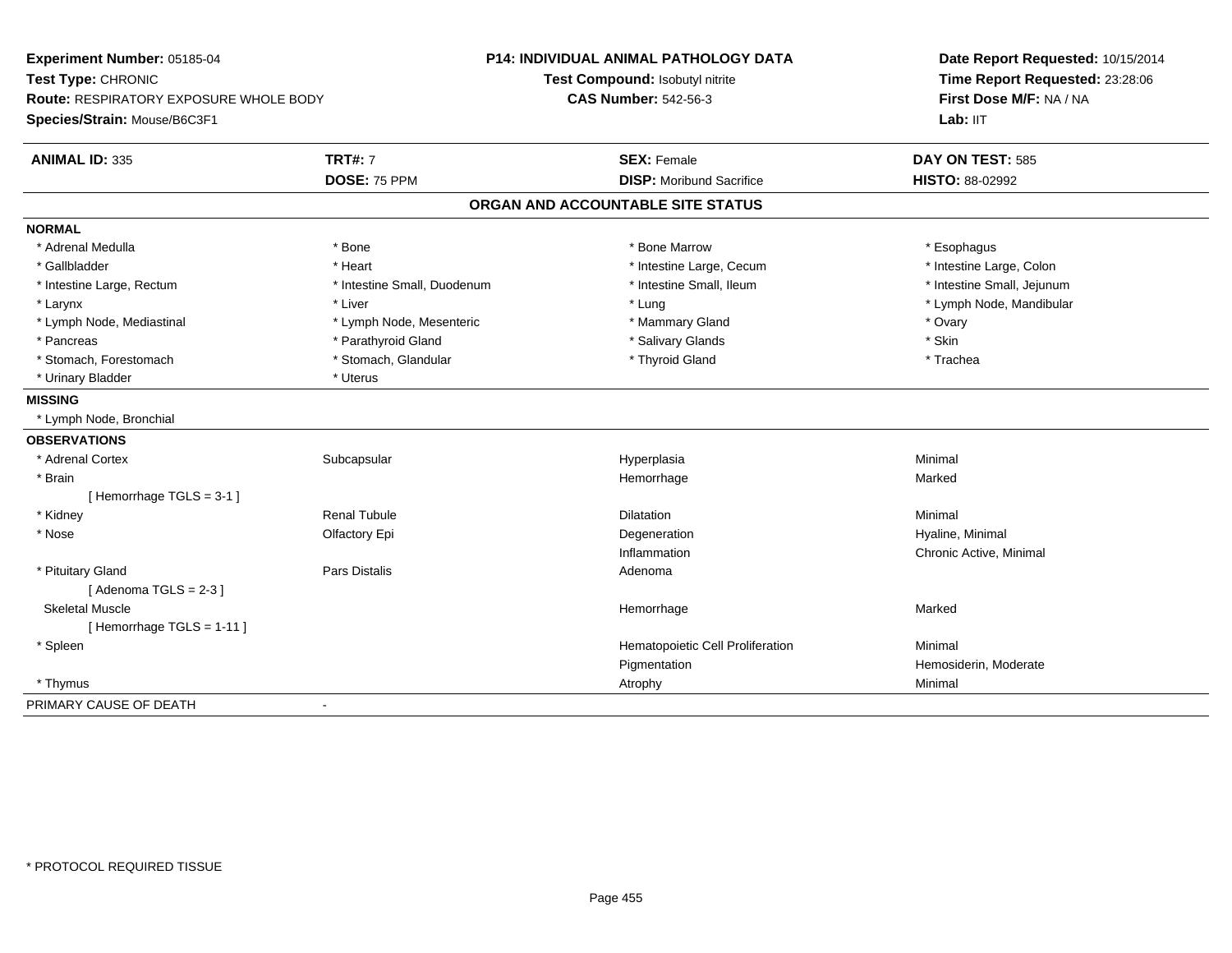| Experiment Number: 05185-04<br>Test Type: CHRONIC                             |                          | P14: INDIVIDUAL ANIMAL PATHOLOGY DATA | Date Report Requested: 10/15/2014<br>Time Report Requested: 23:28:06 |
|-------------------------------------------------------------------------------|--------------------------|---------------------------------------|----------------------------------------------------------------------|
|                                                                               |                          | Test Compound: Isobutyl nitrite       |                                                                      |
| <b>Route: RESPIRATORY EXPOSURE WHOLE BODY</b><br>Species/Strain: Mouse/B6C3F1 |                          | <b>CAS Number: 542-56-3</b>           | First Dose M/F: NA / NA                                              |
|                                                                               |                          |                                       | Lab: IIT                                                             |
| <b>ANIMAL ID: 336</b>                                                         | <b>TRT#: 7</b>           | <b>SEX: Female</b>                    | DAY ON TEST: 730                                                     |
|                                                                               | DOSE: 75 PPM             | <b>DISP: Terminal Sacrifice</b>       | <b>HISTO: 88-02993</b>                                               |
|                                                                               |                          | ORGAN AND ACCOUNTABLE SITE STATUS     |                                                                      |
| <b>NORMAL</b>                                                                 |                          |                                       |                                                                      |
| * Adrenal Medulla                                                             | * Bone Marrow            | * Esophagus                           | * Gallbladder                                                        |
| * Heart                                                                       | * Intestine Large, Cecum | * Intestine Large, Colon              | * Intestine Large, Rectum                                            |
| * Intestine Small, Duodenum                                                   | * Intestine Small, Ileum | * Intestine Small, Jejunum            | * Larynx                                                             |
| * Lung                                                                        | * Lymph Node, Mandibular | * Lymph Node, Mesenteric              | * Mammary Gland                                                      |
| * Pancreas                                                                    | * Pituitary Gland        | * Skin                                | * Stomach, Forestomach                                               |
| * Stomach, Glandular                                                          | * Thyroid Gland          | * Trachea                             | * Urinary Bladder                                                    |
| <b>MISSING</b>                                                                |                          |                                       |                                                                      |
| * Lymph Node, Bronchial                                                       | * Parathyroid Gland      |                                       |                                                                      |
| <b>OBSERVATIONS</b>                                                           |                          |                                       |                                                                      |
| * Adrenal Cortex                                                              | Subcapsular              | Hyperplasia                           | Mild                                                                 |
| * Bone                                                                        |                          | Dysplasia                             | Minimal                                                              |
| * Brain                                                                       |                          | Mineralization                        | Minimal                                                              |
| * Kidney                                                                      |                          | Lymphoma Malignant Mixed              |                                                                      |
| [ Lymphoma Malignant Mixed TGLS = 8-17 ]                                      |                          |                                       |                                                                      |
| * Liver                                                                       |                          | Lymphoma Malignant Mixed              |                                                                      |
| [ Lymphoma Malignant Mixed TGLS = 5-5,3-12,4-14,15,16 ]                       |                          |                                       |                                                                      |
| Lymph Node                                                                    | Lumbar                   | Lymphoma Malignant Mixed              |                                                                      |
| [ Lymphoma Malignant Mixed TGLS = 7-18 ]                                      |                          |                                       |                                                                      |
| * Lymph Node, Mediastinal                                                     |                          | Lymphoma Malignant Mixed              |                                                                      |
| [ Lymphoma Malignant Mixed TGLS = 7-18 ]                                      |                          |                                       |                                                                      |
| Mesentery                                                                     | Fat                      | Necrosis                              | Mild                                                                 |
| Note: LESION 1 IS NORMAL FAT.                                                 |                          |                                       |                                                                      |
| [Necrosis TGLS = $6-19$ ]                                                     |                          |                                       |                                                                      |
| * Nose                                                                        | <b>Respirat Epith</b>    | Hyperplasia                           | Minimal                                                              |
| * Ovary                                                                       |                          | Cyst                                  | Mild                                                                 |
| * Salivary Glands                                                             |                          | Inflammation                          | Chronic, Minimal                                                     |
| $^*$ Spleen                                                                   |                          | Lymphoma Malignant Mixed              |                                                                      |
| [ Lymphoma Malignant Mixed TGLS = 2-11 ]                                      |                          |                                       |                                                                      |
| * Thymus                                                                      |                          | Lymphoma Malignant Mixed              |                                                                      |
| * Uterus                                                                      |                          | Hyperplasia                           | Cystic, Moderate                                                     |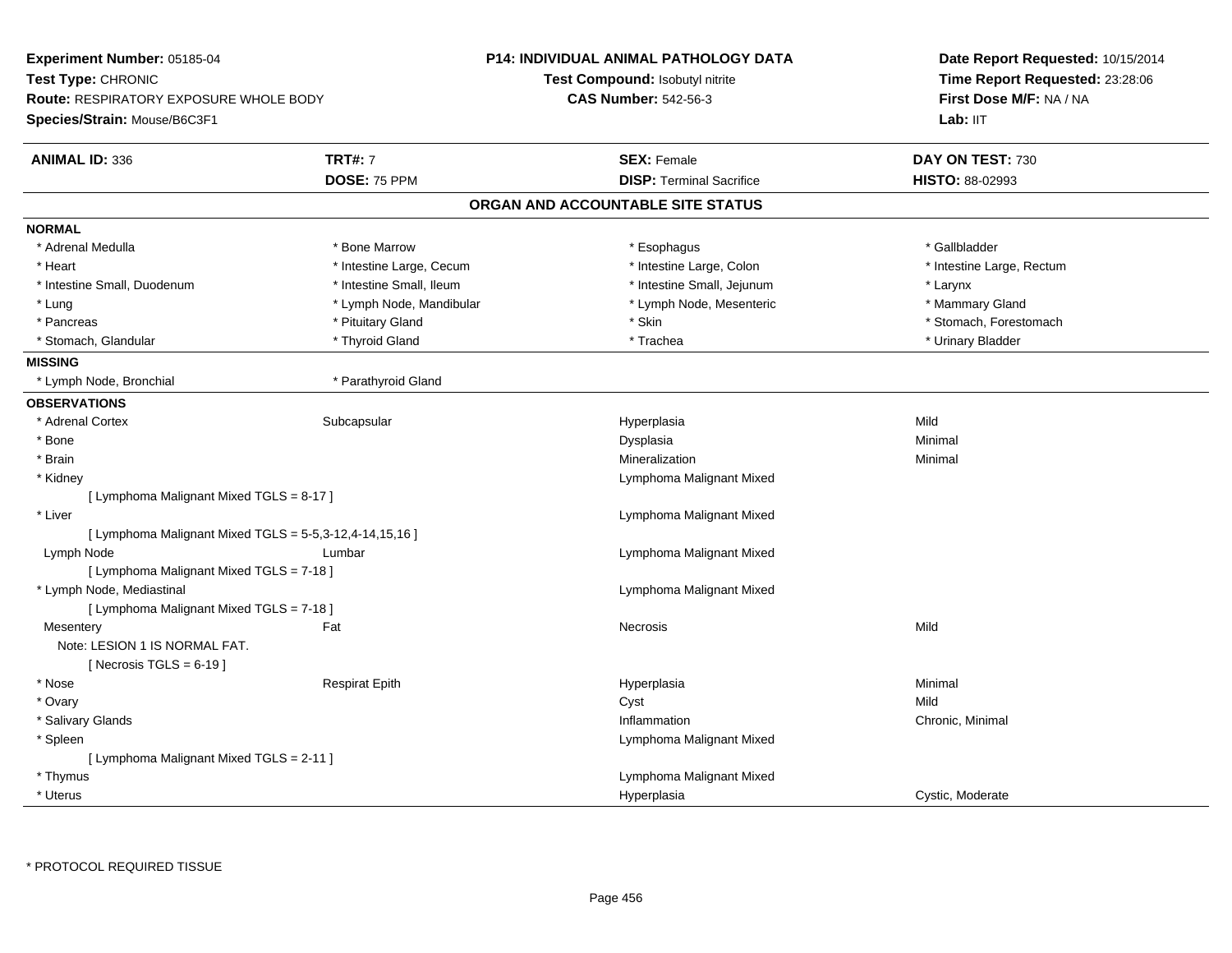| <b>Experiment Number: 05185-04</b><br>Test Type: CHRONIC<br><b>Route: RESPIRATORY EXPOSURE WHOLE BODY</b><br>Species/Strain: Mouse/B6C3F1 |                     | <b>P14: INDIVIDUAL ANIMAL PATHOLOGY DATA</b> | Date Report Requested: 10/15/2014                          |  |
|-------------------------------------------------------------------------------------------------------------------------------------------|---------------------|----------------------------------------------|------------------------------------------------------------|--|
|                                                                                                                                           |                     | Test Compound: Isobutyl nitrite              | Time Report Requested: 23:28:06<br>First Dose M/F: NA / NA |  |
|                                                                                                                                           |                     | <b>CAS Number: 542-56-3</b>                  |                                                            |  |
|                                                                                                                                           |                     |                                              | Lab: IIT                                                   |  |
| <b>ANIMAL ID: 336</b>                                                                                                                     | <b>TRT#: 7</b>      | <b>SEX:</b> Female                           | DAY ON TEST: 730                                           |  |
|                                                                                                                                           | <b>DOSE: 75 PPM</b> | <b>DISP: Terminal Sacrifice</b>              | <b>HISTO: 88-02993</b>                                     |  |
|                                                                                                                                           |                     | ORGAN AND ACCOUNTABLE SITE STATUS            |                                                            |  |
| PRIMARY CAUSE OF DEATH                                                                                                                    |                     |                                              |                                                            |  |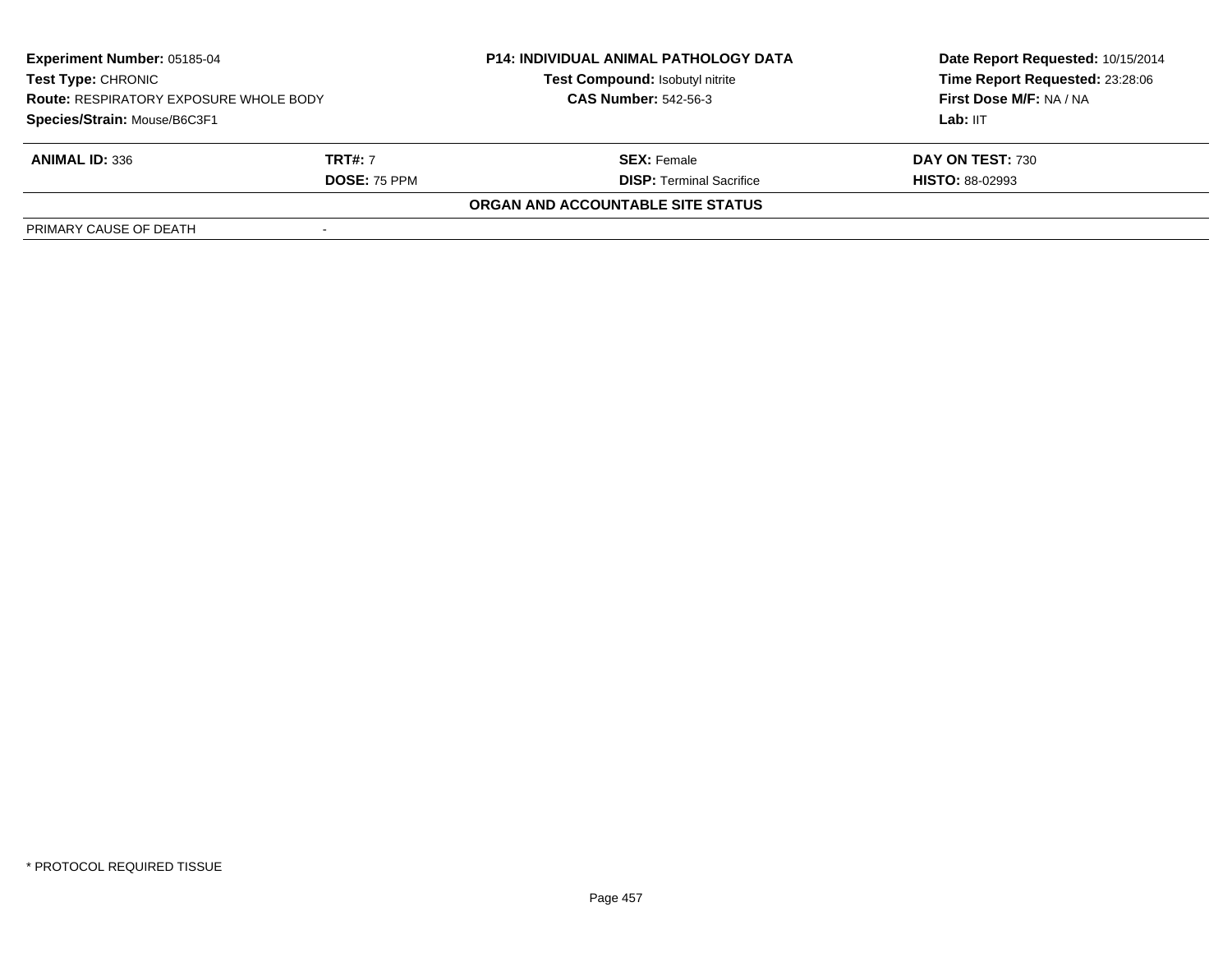| Experiment Number: 05185-04<br>Test Type: CHRONIC<br><b>Route: RESPIRATORY EXPOSURE WHOLE BODY</b><br>Species/Strain: Mouse/B6C3F1 |                            | <b>P14: INDIVIDUAL ANIMAL PATHOLOGY DATA</b> | Date Report Requested: 10/15/2014<br>Time Report Requested: 23:28:06 |
|------------------------------------------------------------------------------------------------------------------------------------|----------------------------|----------------------------------------------|----------------------------------------------------------------------|
|                                                                                                                                    |                            | Test Compound: Isobutyl nitrite              |                                                                      |
|                                                                                                                                    |                            | <b>CAS Number: 542-56-3</b>                  | First Dose M/F: NA / NA                                              |
|                                                                                                                                    |                            |                                              | Lab: IIT                                                             |
| <b>ANIMAL ID: 337</b>                                                                                                              | <b>TRT#: 7</b>             | <b>SEX: Female</b>                           | DAY ON TEST: 731                                                     |
|                                                                                                                                    | DOSE: 75 PPM               | <b>DISP: Terminal Sacrifice</b>              | HISTO: 88-02994                                                      |
|                                                                                                                                    |                            | ORGAN AND ACCOUNTABLE SITE STATUS            |                                                                      |
| <b>NORMAL</b>                                                                                                                      |                            |                                              |                                                                      |
| * Adrenal Medulla                                                                                                                  | * Bone Marrow              | * Esophagus                                  | * Gallbladder                                                        |
| * Intestine Large, Cecum                                                                                                           | * Intestine Large, Colon   | * Intestine Large, Rectum                    | * Intestine Small, Duodenum                                          |
| * Intestine Small, Ileum                                                                                                           | * Intestine Small, Jejunum | * Larynx                                     | * Lymph Node, Bronchial                                              |
| * Lymph Node, Mandibular                                                                                                           | * Lymph Node, Mesenteric   | * Nose                                       | * Pancreas                                                           |
| $^\star$ Skin                                                                                                                      | * Stomach, Forestomach     | * Stomach, Glandular                         | * Trachea                                                            |
| * Uterus                                                                                                                           |                            |                                              |                                                                      |
| <b>MISSING</b>                                                                                                                     |                            |                                              |                                                                      |
| * Lymph Node, Mediastinal                                                                                                          | * Parathyroid Gland        | * Thymus                                     |                                                                      |
| <b>OBSERVATIONS</b>                                                                                                                |                            |                                              |                                                                      |
| * Adrenal Cortex                                                                                                                   | Subcapsular                | Hyperplasia                                  | Mild                                                                 |
| * Bone                                                                                                                             |                            | Dysplasia                                    | Mild                                                                 |
| * Brain                                                                                                                            |                            | Compression                                  | Mild                                                                 |
|                                                                                                                                    |                            | Mineralization                               | Minimal                                                              |
| * Heart                                                                                                                            |                            | Thrombosis                                   | Moderate                                                             |
| * Kidney                                                                                                                           | Renal Tubule               | Dilatation                                   | Mild                                                                 |
|                                                                                                                                    |                            | <b>Infiltration Cellular</b>                 | Lymphocyte, Minimal                                                  |
| [ Dilatation TGLS = $4-8$ ]                                                                                                        |                            |                                              |                                                                      |
| * Liver                                                                                                                            | Hepatocyte                 | Necrosis                                     | Minimal                                                              |
| * Lung                                                                                                                             | Alveolar Epith             | Hyperplasia                                  | Focal, Moderate                                                      |
| [ Hyperplasia TGLS = 5-6 ]                                                                                                         |                            |                                              |                                                                      |
| * Mammary Gland                                                                                                                    |                            | Adenocarcinoma                               |                                                                      |
| [ Adenocarcinoma TGLS = 1-11 ]                                                                                                     |                            |                                              |                                                                      |
| * Ovary                                                                                                                            |                            | Cyst                                         | Mild                                                                 |
| [Cyst TGLS = $2-8$ ]                                                                                                               |                            |                                              |                                                                      |
| * Pituitary Gland                                                                                                                  | <b>Pars Distalis</b>       | Adenoma                                      |                                                                      |
| [Adenoma TGLS = $6-3$ ]                                                                                                            |                            |                                              |                                                                      |
| * Salivary Glands                                                                                                                  |                            | Inflammation                                 | Chronic, Mild                                                        |
| * Spleen                                                                                                                           |                            | Hematopoietic Cell Proliferation             | Mild                                                                 |
|                                                                                                                                    |                            | Pigmentation                                 | Hemosiderin, Mild                                                    |
| [ Hematopoietic Cell Proliferation TGLS = 3-5 ]                                                                                    |                            |                                              |                                                                      |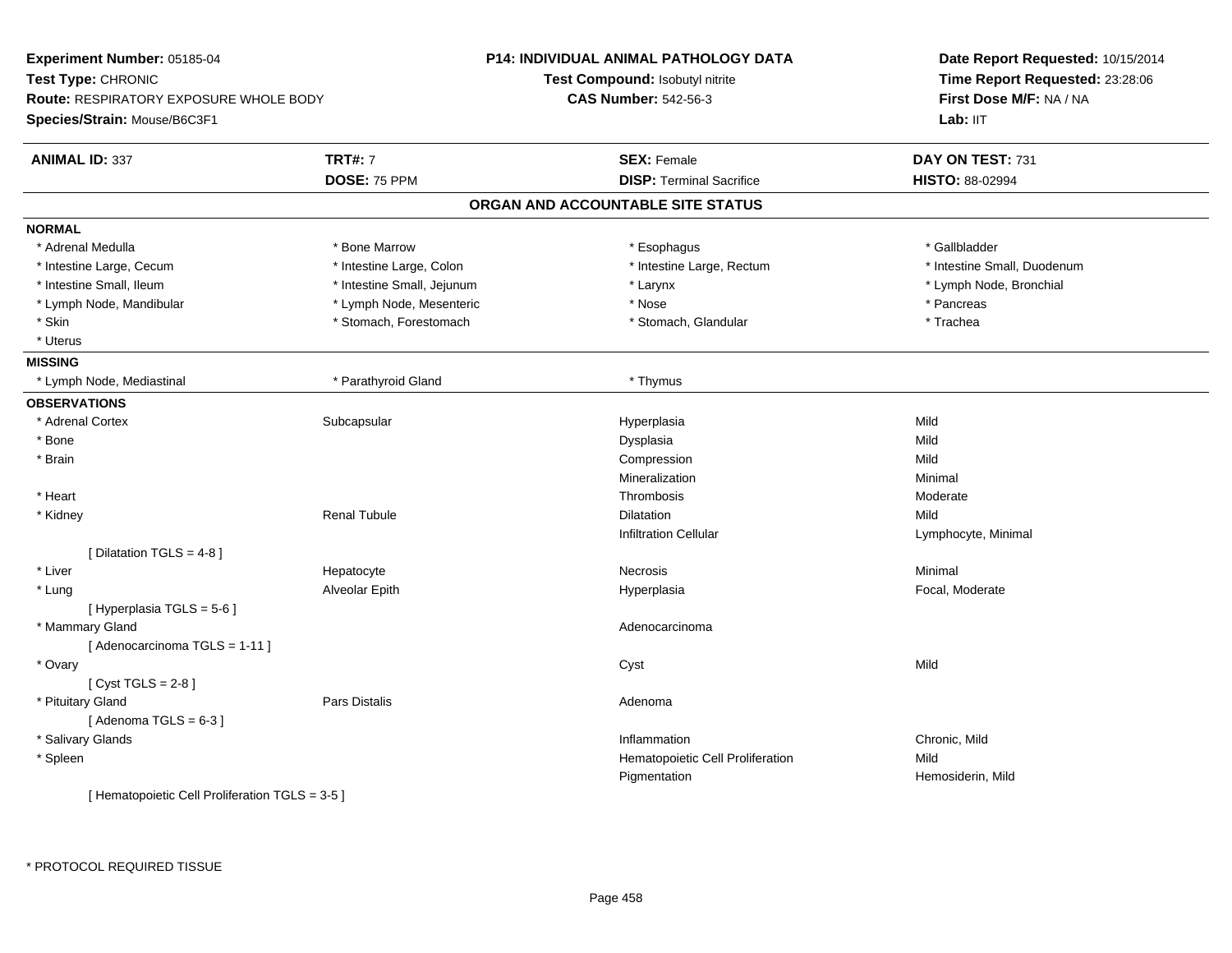| Experiment Number: 05185-04<br>Test Type: CHRONIC<br><b>Route: RESPIRATORY EXPOSURE WHOLE BODY</b><br>Species/Strain: Mouse/B6C3F1 |                     | <b>P14: INDIVIDUAL ANIMAL PATHOLOGY DATA</b> | Date Report Requested: 10/15/2014<br>Time Report Requested: 23:28:06<br>First Dose M/F: NA / NA<br>Lab: IIT |
|------------------------------------------------------------------------------------------------------------------------------------|---------------------|----------------------------------------------|-------------------------------------------------------------------------------------------------------------|
|                                                                                                                                    |                     | Test Compound: Isobutyl nitrite              |                                                                                                             |
|                                                                                                                                    |                     | <b>CAS Number: 542-56-3</b>                  |                                                                                                             |
|                                                                                                                                    |                     |                                              |                                                                                                             |
| <b>ANIMAL ID: 337</b>                                                                                                              | <b>TRT#: 7</b>      | <b>SEX:</b> Female                           | DAY ON TEST: 731                                                                                            |
|                                                                                                                                    | <b>DOSE: 75 PPM</b> | <b>DISP:</b> Terminal Sacrifice              | <b>HISTO: 88-02994</b>                                                                                      |
|                                                                                                                                    |                     | ORGAN AND ACCOUNTABLE SITE STATUS            |                                                                                                             |
| * Thyroid Gland                                                                                                                    | Follicle            | Cyst                                         | Moderate                                                                                                    |
|                                                                                                                                    | Follicular Cel      | Hyperplasia                                  | Focal, Mild                                                                                                 |
| * Urinary Bladder                                                                                                                  |                     | <b>Infiltration Cellular</b>                 | Lymphocyte, Mild                                                                                            |
| PRIMARY CAUSE OF DEATH                                                                                                             |                     |                                              |                                                                                                             |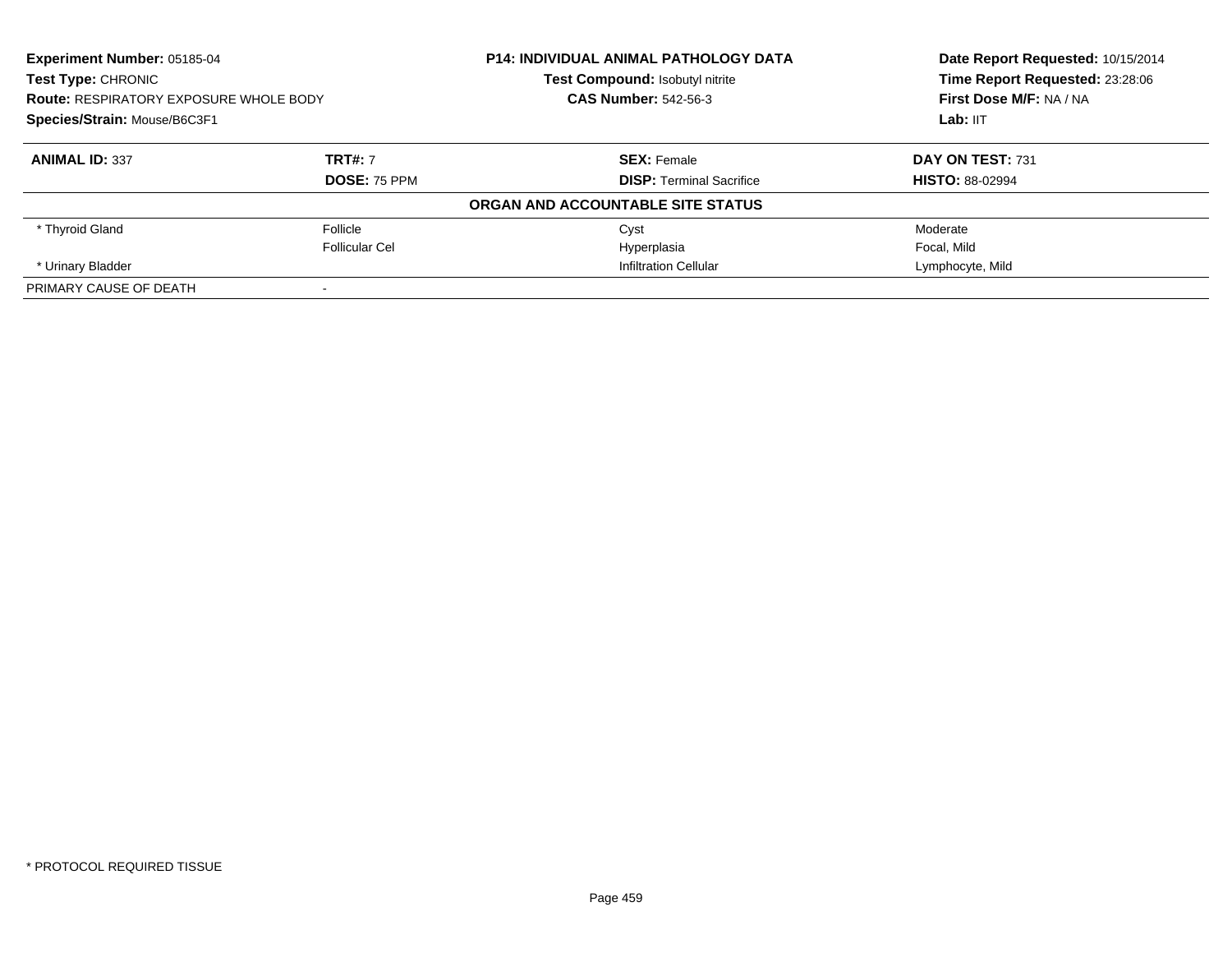**Experiment Number:** 05185-04**Test Type:** CHRONIC **Route:** RESPIRATORY EXPOSURE WHOLE BODY**Species/Strain:** Mouse/B6C3F1**P14: INDIVIDUAL ANIMAL PATHOLOGY DATATest Compound:** Isobutyl nitrite**CAS Number:** 542-56-3**Date Report Requested:** 10/15/2014**Time Report Requested:** 23:28:06**First Dose M/F:** NA / NALab: IIT **ANIMAL ID:** 338**TRT#:** 7 **SEX:** Female **SEX: Female DAY ON TEST:** 730 **DOSE:** 75 PPM**DISP:** Terminal Sacrifice **HISTO:** 88-02995 **ORGAN AND ACCOUNTABLE SITE STATUSNORMAL**\* Adrenal Cortex \* Adrenal Cortex \* \* Annume \* Adrenal Medulla \* \* \* Bone Marrow \* \* Bone Marrow \* \* Esophagus \* Esophagus \* Esophagus \* Gallbladder \* Thestine Large, Colon \* Heart \* Heart \* Thestine Large, Cecum \* Intestine Large, Colon \* Intestine Large, Colon \* Intestine Large, Colon \* Intestine Large, Rectum \* Thestine Small, Duodenum \* Number of the small, Ileum \* Intestine Small, Jejunum \* Intestine Small, Jejunum \* Lymph Node, Mediastinal \* Larynx **\* Lymph Node, Bronchial \*** Lymph Node, Bronchial \* Lymph Node, Mandibular \* Lymph Node, Mesenteric \* Ovary \* Pancreas \* Parathyroid Gland\* Skin \* Stomach, Forestomach \* Stomach \* Stomach, Glandular \* Thymus \* Thymus \* Trachea**OBSERVATIONS** \* Bonee and the state of the state of the state of the Dysplasia Christian Christian Minimal Minimal State of the St \* Brainn and the controller of the controller of the Mineralization and the controller of the Minimal of the Minimal <br>The Minimal of the controller of the controller of the controller of the controller of the controller of the c \* Kidneyy the contract of the contract of the contract of the contract of the contract of the contract of the contract of  $\mathsf{Lymphocyte}$ , Mild \* LiverPeriportal **Fatty Change** e Minimal Hepatocellular Adenoma Multiple [ Hepatocellular Adenoma TGLS = 1-11,2-12 ] \* Lung Alveolar Epith Hyperplasia Focal, Mild Infiltration Cellular Lymphocyte, Minimal [ Hyperplasia TGLS = 4-14 ] \* Mammary Glandd and a state of the control of the control of the control of the control of the control of the control of the control of the control of the control of the control of the control of the control of the control of the contro \* Nosee Serous, Minimal (1999) and the Serous, Minimal (1999) and Serous, Minimal (1999) and Serous, Minimal (1999) and Serous, Minimal (1999) and Serous, Minimal (1999) and Serous, Minimal (1999) and Serous, Minimal (1999) and Olfactory Epi Metaplasiaa and a studies of the studies of the Minimal \* Pituitary Glandd and the contract of Pars Distalis and the contract of Adenoma and Adenoma and the Adenoma and the Adenoma and  $\lambda$ [ Adenoma  $TGLS = 5-3$  ] \* Salivary Glandss and the contract of the contract of the contract of the contract of the contract of the contract of the contract of the contract of the contract of the contract of the contract of the contract of the contract of the cont Inflammation **Chronic, Minimal**  \* SpleenHematopoietic Cell Proliferation Mild PigmentationHemosiderin, Mild<br>Diffuse, Marked \* Thyroid Gland Follicular Cel Hyperplasia Diffuse, Marked InflammationInflammation **Chronic, Moderate**<br>
Infiltration Cellular **Notation** Cellular **Notation** Cellular \* Urinary BladderLymphocyte, Minimal \* Uteruss and the contract of the contract of the contract of the contract of the contract of the contract of the contract of the contract of the contract of the contract of the contract of the contract of the contract of the cont Hyperplasia **Cystic, Moderate** [ Hyperplasia TGLS = 3-8 ]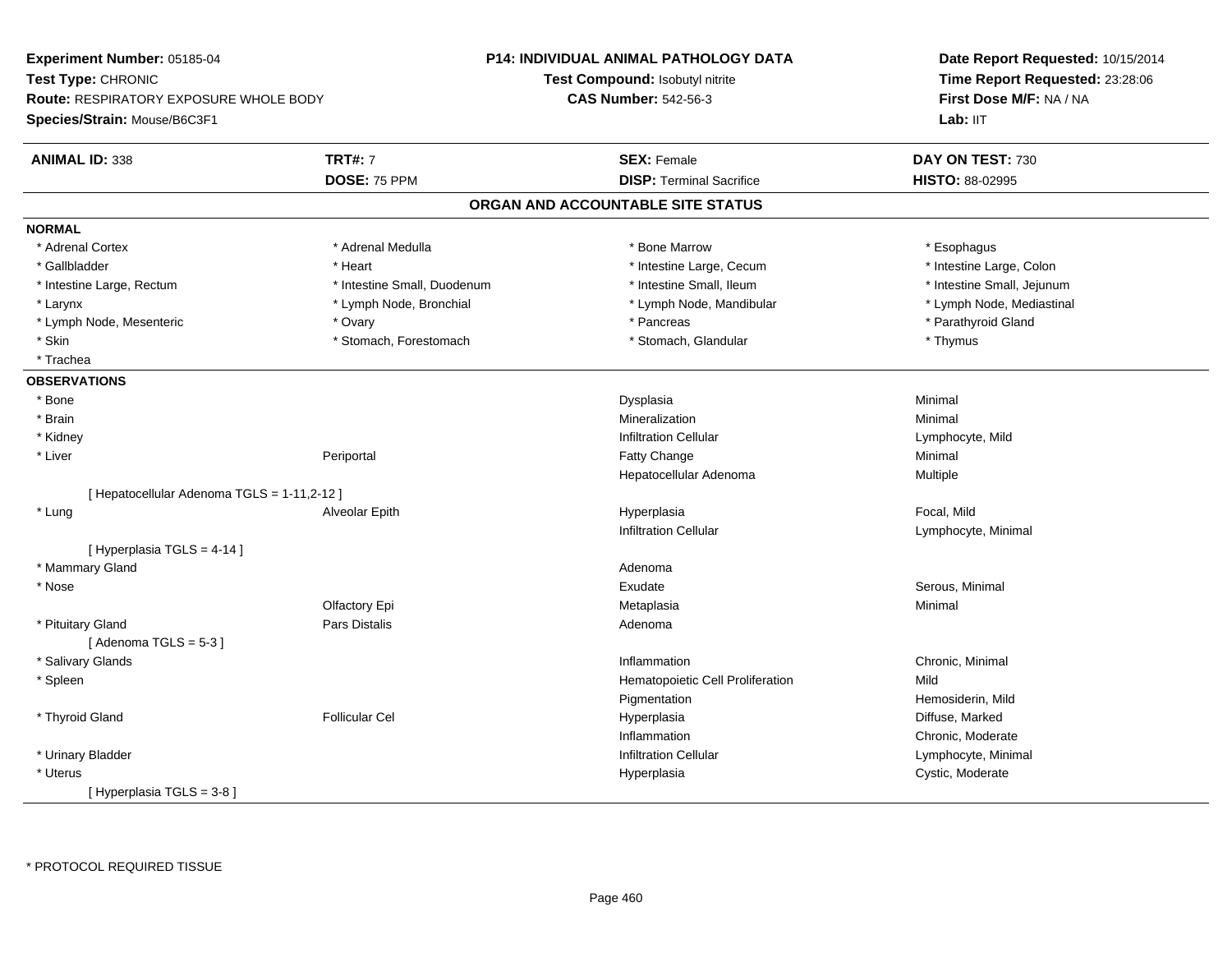| <b>Experiment Number: 05185-04</b><br>Test Type: CHRONIC<br><b>Route: RESPIRATORY EXPOSURE WHOLE BODY</b><br>Species/Strain: Mouse/B6C3F1 |                     | <b>P14: INDIVIDUAL ANIMAL PATHOLOGY DATA</b> | Date Report Requested: 10/15/2014<br>Time Report Requested: 23:28:06<br>First Dose M/F: NA / NA |
|-------------------------------------------------------------------------------------------------------------------------------------------|---------------------|----------------------------------------------|-------------------------------------------------------------------------------------------------|
|                                                                                                                                           |                     | Test Compound: Isobutyl nitrite              |                                                                                                 |
|                                                                                                                                           |                     | <b>CAS Number: 542-56-3</b>                  |                                                                                                 |
|                                                                                                                                           |                     |                                              | Lab: IIT                                                                                        |
| <b>ANIMAL ID: 338</b>                                                                                                                     | <b>TRT#: 7</b>      | <b>SEX:</b> Female                           | DAY ON TEST: 730                                                                                |
|                                                                                                                                           | <b>DOSE: 75 PPM</b> | <b>DISP: Terminal Sacrifice</b>              | <b>HISTO: 88-02995</b>                                                                          |
|                                                                                                                                           |                     | ORGAN AND ACCOUNTABLE SITE STATUS            |                                                                                                 |
| PRIMARY CAUSE OF DEATH                                                                                                                    |                     |                                              |                                                                                                 |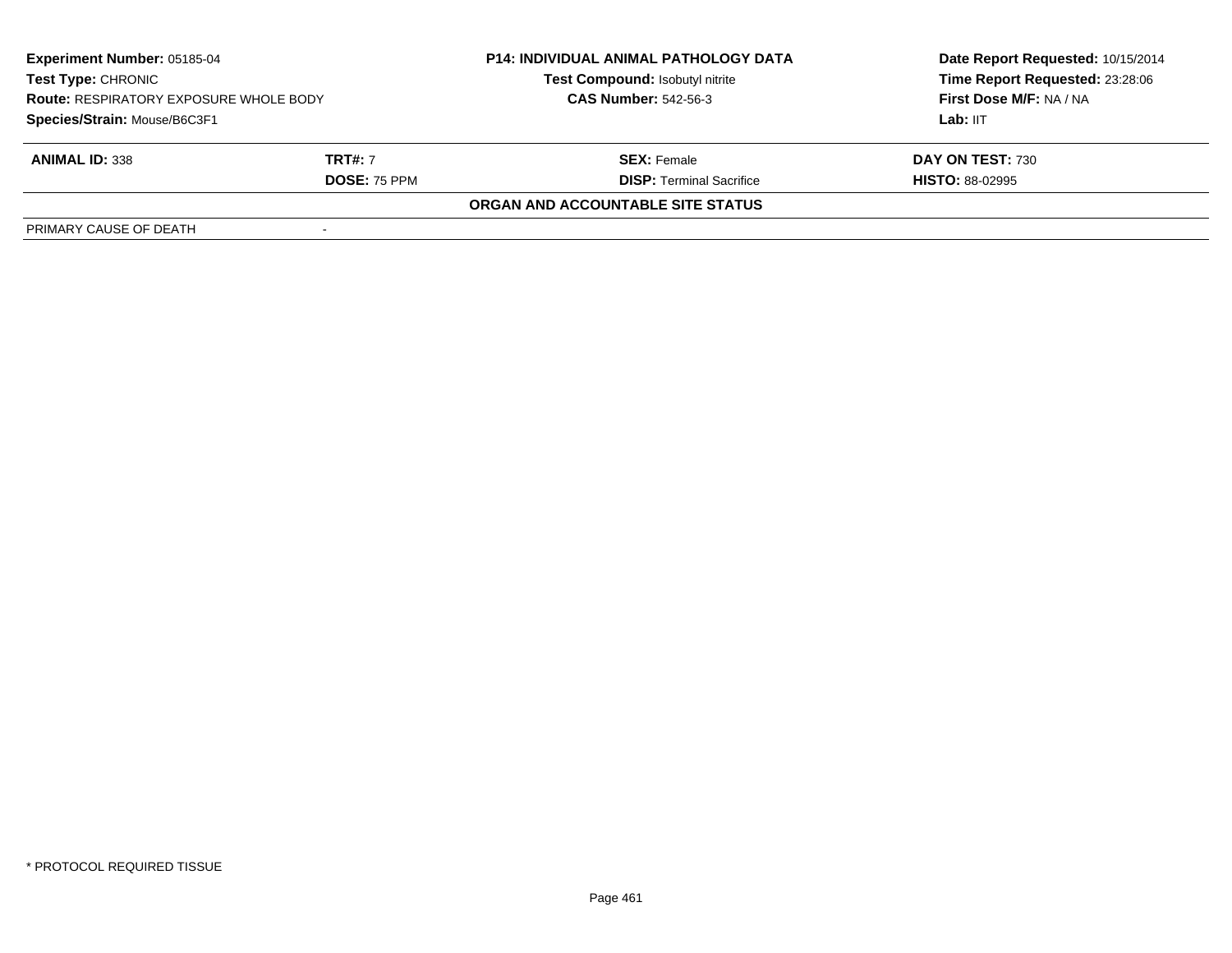| Experiment Number: 05185-04                    |                            | <b>P14: INDIVIDUAL ANIMAL PATHOLOGY DATA</b> | Date Report Requested: 10/15/2014<br>Time Report Requested: 23:28:06<br>First Dose M/F: NA / NA |  |
|------------------------------------------------|----------------------------|----------------------------------------------|-------------------------------------------------------------------------------------------------|--|
| Test Type: CHRONIC                             |                            | Test Compound: Isobutyl nitrite              |                                                                                                 |  |
| Route: RESPIRATORY EXPOSURE WHOLE BODY         |                            | <b>CAS Number: 542-56-3</b>                  |                                                                                                 |  |
| Species/Strain: Mouse/B6C3F1                   |                            |                                              | Lab: IIT                                                                                        |  |
| <b>ANIMAL ID: 339</b>                          | <b>TRT#: 7</b>             | <b>SEX: Female</b>                           | DAY ON TEST: 729                                                                                |  |
|                                                | <b>DOSE: 75 PPM</b>        | <b>DISP: Terminal Sacrifice</b>              | <b>HISTO: 996</b>                                                                               |  |
|                                                |                            | ORGAN AND ACCOUNTABLE SITE STATUS            |                                                                                                 |  |
| <b>NORMAL</b>                                  |                            |                                              |                                                                                                 |  |
| * Adrenal Medulla                              | * Bone Marrow              | * Esophagus                                  | * Heart                                                                                         |  |
| * Intestine Large, Cecum                       | * Intestine Large, Colon   | * Intestine Large, Rectum                    | * Intestine Small, Duodenum                                                                     |  |
| * Intestine Small, Ileum                       | * Intestine Small, Jejunum | * Kidney                                     | * Larynx                                                                                        |  |
| * Lymph Node, Bronchial                        | * Lymph Node, Mediastinal  | * Lymph Node, Mesenteric                     | * Mammary Gland                                                                                 |  |
| * Nose                                         | * Ovary                    | * Pancreas                                   | * Parathyroid Gland                                                                             |  |
| * Stomach, Forestomach                         | * Stomach, Glandular       | * Thymus                                     | * Trachea                                                                                       |  |
| <b>MISSING</b>                                 |                            |                                              |                                                                                                 |  |
| * Gallbladder                                  |                            |                                              |                                                                                                 |  |
| <b>OBSERVATIONS</b>                            |                            |                                              |                                                                                                 |  |
| * Adrenal Cortex                               | Subcapsular                | Hyperplasia                                  | Mild                                                                                            |  |
| * Bone                                         |                            | Dysplasia                                    | Minimal                                                                                         |  |
| * Brain                                        |                            | Mineralization                               | Minimal                                                                                         |  |
| * Liver                                        |                            | Hepatocellular Adenoma                       | Multiple                                                                                        |  |
| [ Hepatocellular Adenoma TGLS = 3,4-5,5.1,11 ] |                            |                                              |                                                                                                 |  |
| * Lung                                         | Alveolar Epith             | Hyperplasia                                  | Focal, Moderate                                                                                 |  |
| * Lymph Node, Mandibular                       |                            | Hyperplasia                                  | Lymphoid, Mild                                                                                  |  |
| * Pituitary Gland                              | Pars Distalis              | Adenoma                                      |                                                                                                 |  |
| * Salivary Glands                              |                            | Inflammation                                 | Chronic, Minimal                                                                                |  |
| * Skin                                         | Epithelium                 | Hyperplasia                                  | Minimal                                                                                         |  |
| * Spleen                                       |                            | Hematopoietic Cell Proliferation             | Minimal                                                                                         |  |
|                                                |                            | Pigmentation                                 | Hemosiderin, Minimal                                                                            |  |
| * Thyroid Gland                                | Follicle                   | Cyst                                         | Minimal                                                                                         |  |
| [Cyst TGLS = $5-3$ ]                           |                            |                                              |                                                                                                 |  |
| * Urinary Bladder                              |                            | <b>Infiltration Cellular</b>                 | Lymphocyte, Minimal                                                                             |  |
| * Uterus                                       |                            | Hyperplasia                                  | Cystic, Mild                                                                                    |  |
| [ Hyperplasia TGLS = 2-8]                      |                            |                                              |                                                                                                 |  |
| PRIMARY CAUSE OF DEATH                         | $\sim$                     |                                              |                                                                                                 |  |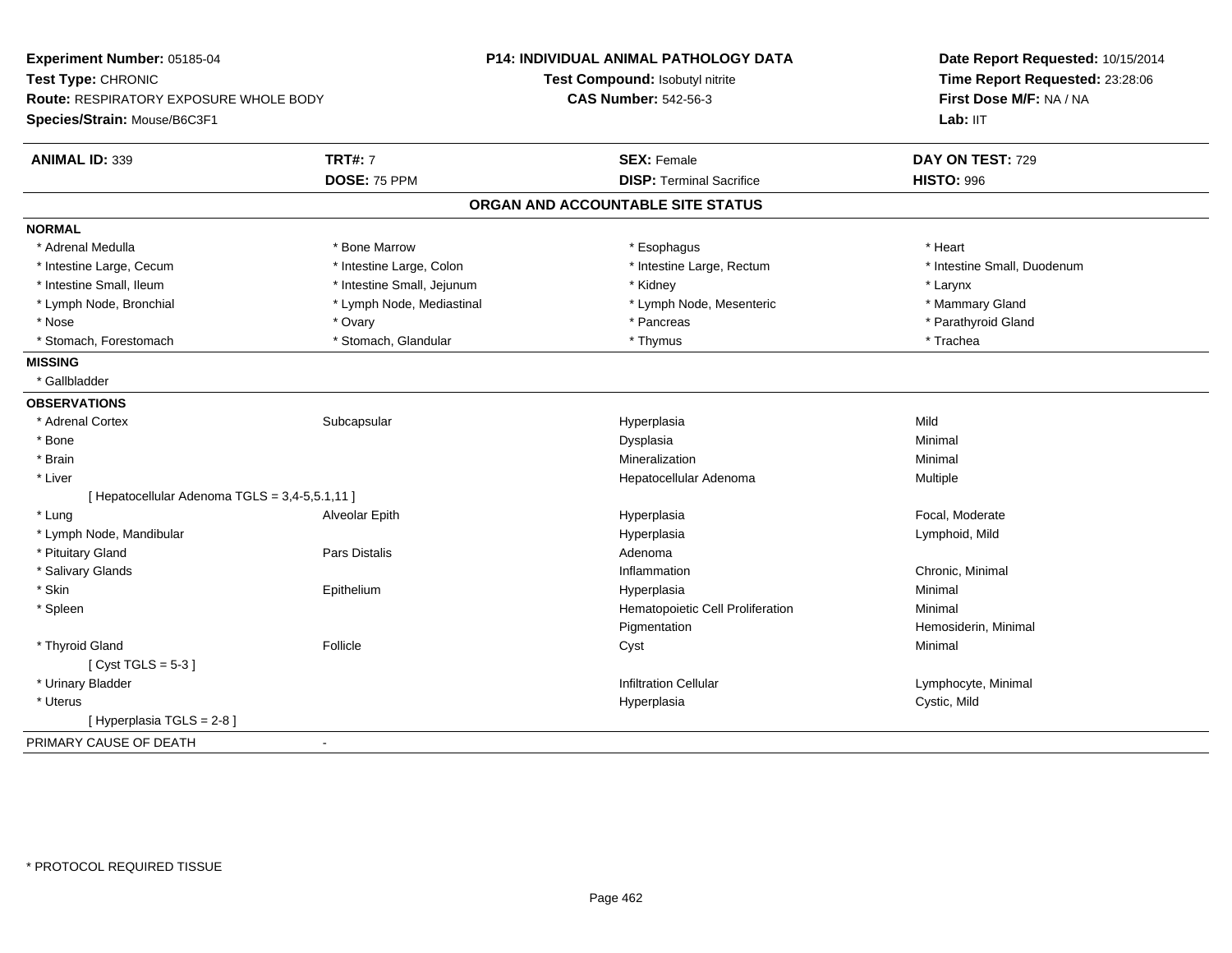| Experiment Number: 05185-04<br>Test Type: CHRONIC<br><b>Route: RESPIRATORY EXPOSURE WHOLE BODY</b><br>Species/Strain: Mouse/B6C3F1 |                             | <b>P14: INDIVIDUAL ANIMAL PATHOLOGY DATA</b> | Date Report Requested: 10/15/2014     |  |
|------------------------------------------------------------------------------------------------------------------------------------|-----------------------------|----------------------------------------------|---------------------------------------|--|
|                                                                                                                                    |                             | Test Compound: Isobutyl nitrite              | Time Report Requested: 23:28:06       |  |
|                                                                                                                                    |                             | <b>CAS Number: 542-56-3</b>                  | First Dose M/F: NA / NA<br>Lab: $III$ |  |
|                                                                                                                                    |                             |                                              |                                       |  |
| <b>ANIMAL ID: 340</b>                                                                                                              | <b>TRT#: 7</b>              | <b>SEX: Female</b>                           | DAY ON TEST: 729                      |  |
|                                                                                                                                    | DOSE: 75 PPM                | <b>DISP: Terminal Sacrifice</b>              | <b>HISTO: 88-02997</b>                |  |
|                                                                                                                                    |                             | ORGAN AND ACCOUNTABLE SITE STATUS            |                                       |  |
| <b>NORMAL</b>                                                                                                                      |                             |                                              |                                       |  |
| * Adrenal Medulla                                                                                                                  | * Bone                      | * Bone Marrow                                | * Esophagus                           |  |
| * Gallbladder                                                                                                                      | * Heart                     | * Intestine Large, Cecum                     | * Intestine Large, Colon              |  |
| * Intestine Large, Rectum                                                                                                          | * Intestine Small, Duodenum | * Intestine Small. Ileum                     | * Intestine Small, Jejunum            |  |
| * Kidney                                                                                                                           | * Larynx                    | * Liver                                      | * Lung                                |  |
| * Lymph Node, Mandibular                                                                                                           | * Lymph Node, Mediastinal   | * Lymph Node, Mesenteric                     | * Mammary Gland                       |  |
| * Ovary                                                                                                                            | * Pancreas                  | * Pituitary Gland                            | * Skin                                |  |
| * Stomach, Forestomach                                                                                                             | * Stomach, Glandular        | * Thymus                                     | * Thyroid Gland                       |  |
| * Trachea                                                                                                                          | * Urinary Bladder           |                                              |                                       |  |
| <b>MISSING</b>                                                                                                                     |                             |                                              |                                       |  |
| * Lymph Node, Bronchial                                                                                                            | * Parathyroid Gland         |                                              |                                       |  |
| <b>OBSERVATIONS</b>                                                                                                                |                             |                                              |                                       |  |
| * Adrenal Cortex                                                                                                                   | Subcapsular                 | Hyperplasia                                  | Minimal                               |  |
| * Brain                                                                                                                            |                             | Mineralization                               | Mild                                  |  |
| * Nose                                                                                                                             | Olfactory Epi               | Degeneration                                 | Hyaline, Minimal                      |  |
| * Salivary Glands                                                                                                                  |                             | Inflammation                                 | Chronic, Minimal                      |  |
| * Spleen                                                                                                                           |                             | Hematopoietic Cell Proliferation             | Minimal                               |  |
|                                                                                                                                    |                             | Pigmentation                                 | Hemosiderin, Minimal                  |  |
| * Uterus                                                                                                                           |                             | Hyperplasia                                  | Cystic, Minimal                       |  |
| PRIMARY CAUSE OF DEATH                                                                                                             |                             |                                              |                                       |  |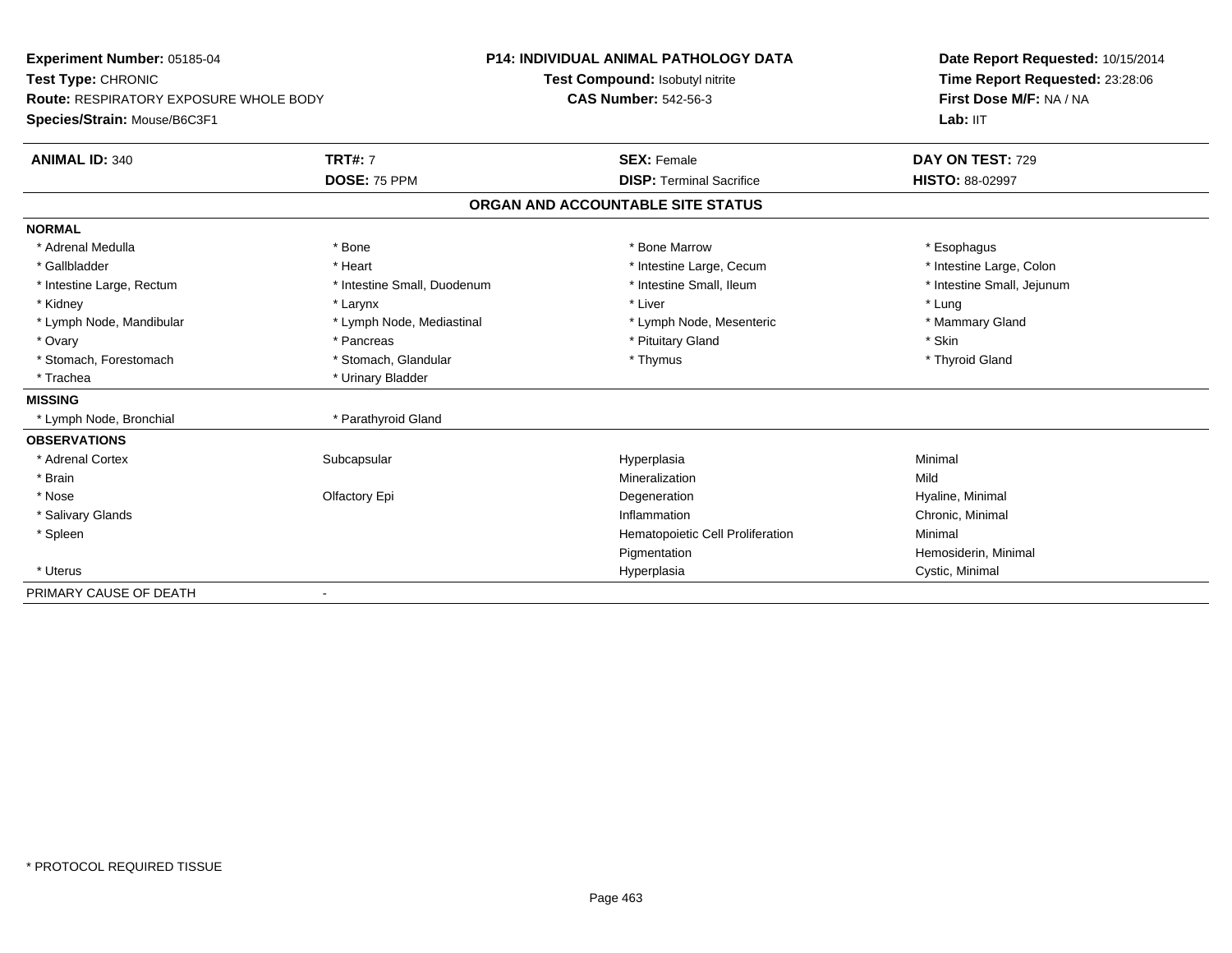| Experiment Number: 05185-04<br>Test Type: CHRONIC<br>Route: RESPIRATORY EXPOSURE WHOLE BODY |                            | <b>P14: INDIVIDUAL ANIMAL PATHOLOGY DATA</b> | Date Report Requested: 10/15/2014<br>Time Report Requested: 23:28:06 |  |
|---------------------------------------------------------------------------------------------|----------------------------|----------------------------------------------|----------------------------------------------------------------------|--|
|                                                                                             |                            | Test Compound: Isobutyl nitrite              |                                                                      |  |
|                                                                                             |                            | <b>CAS Number: 542-56-3</b>                  | First Dose M/F: NA / NA                                              |  |
| Species/Strain: Mouse/B6C3F1                                                                |                            |                                              | Lab: IIT                                                             |  |
| <b>ANIMAL ID: 341</b>                                                                       | <b>TRT#: 7</b>             | <b>SEX: Female</b>                           | DAY ON TEST: 729                                                     |  |
|                                                                                             | DOSE: 75 PPM               | <b>DISP: Terminal Sacrifice</b>              | <b>HISTO: 88-02998</b>                                               |  |
|                                                                                             |                            | ORGAN AND ACCOUNTABLE SITE STATUS            |                                                                      |  |
| <b>NORMAL</b>                                                                               |                            |                                              |                                                                      |  |
| * Bone Marrow                                                                               | * Esophagus                | * Gallbladder                                | * Heart                                                              |  |
| * Intestine Large, Cecum                                                                    | * Intestine Large, Colon   | * Intestine Large, Rectum                    | * Intestine Small, Duodenum                                          |  |
| * Intestine Small, Ileum                                                                    | * Intestine Small, Jejunum | * Kidney                                     | * Larynx                                                             |  |
| * Liver                                                                                     | * Lung                     | * Lymph Node, Mandibular                     | * Lymph Node, Mediastinal                                            |  |
| * Mammary Gland                                                                             | * Nose                     | * Ovary                                      | * Pancreas                                                           |  |
| * Parathyroid Gland                                                                         | * Salivary Glands          | * Skin                                       | * Stomach, Forestomach                                               |  |
| * Stomach, Glandular                                                                        | * Thymus                   | * Thyroid Gland                              | * Trachea                                                            |  |
| * Urinary Bladder                                                                           |                            |                                              |                                                                      |  |
| <b>MISSING</b>                                                                              |                            |                                              |                                                                      |  |
| * Lymph Node, Bronchial                                                                     | * Lymph Node, Mesenteric   |                                              |                                                                      |  |
| <b>OBSERVATIONS</b>                                                                         |                            |                                              |                                                                      |  |
| * Adrenal Cortex                                                                            | Subcapsular                | Hyperplasia                                  | Mild                                                                 |  |
| * Adrenal Medulla                                                                           |                            | Hyperplasia                                  | Focal, Mild                                                          |  |
| * Bone                                                                                      |                            | Dysplasia                                    | Moderate                                                             |  |
| * Brain                                                                                     |                            | Compression                                  | Mild                                                                 |  |
| [Compression TGLS = 2-1]                                                                    |                            |                                              |                                                                      |  |
| * Pituitary Gland                                                                           | <b>Pars Distalis</b>       | Adenoma                                      |                                                                      |  |
| [Adenoma TGLS = $1-3$ ]                                                                     |                            |                                              |                                                                      |  |
| * Spleen                                                                                    |                            | Hematopoietic Cell Proliferation             | Minimal                                                              |  |
|                                                                                             |                            | Pigmentation                                 | Hemosiderin, Minimal                                                 |  |
| * Uterus                                                                                    |                            | Hyperplasia                                  | Cystic, Minimal                                                      |  |
| PRIMARY CAUSE OF DEATH                                                                      | $\blacksquare$             |                                              |                                                                      |  |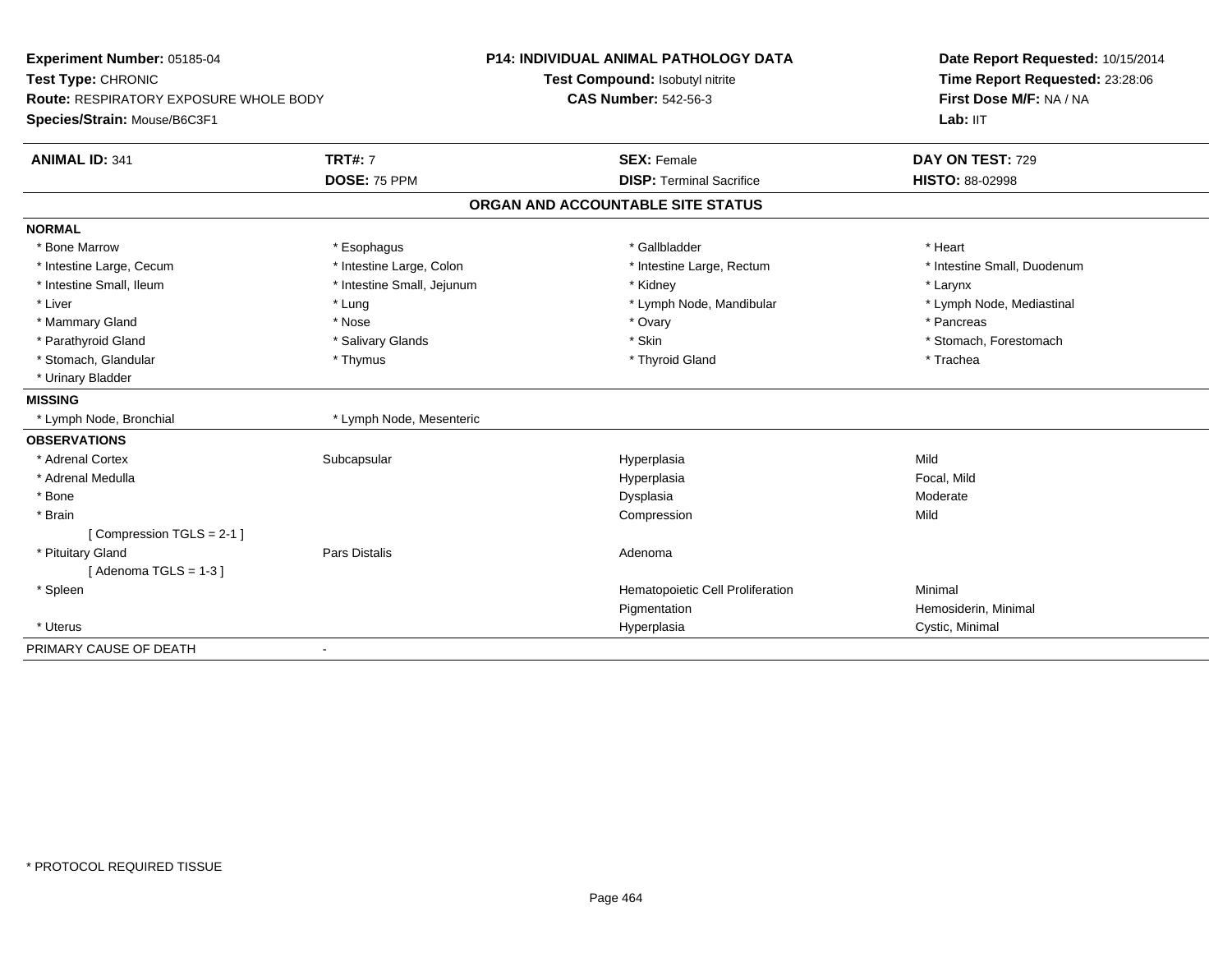| Experiment Number: 05185-04<br>Test Type: CHRONIC<br>Route: RESPIRATORY EXPOSURE WHOLE BODY<br>Species/Strain: Mouse/B6C3F1 |                           | P14: INDIVIDUAL ANIMAL PATHOLOGY DATA | Date Report Requested: 10/15/2014<br>Time Report Requested: 23:28:06<br>First Dose M/F: NA / NA<br>Lab: IIT |
|-----------------------------------------------------------------------------------------------------------------------------|---------------------------|---------------------------------------|-------------------------------------------------------------------------------------------------------------|
|                                                                                                                             |                           | Test Compound: Isobutyl nitrite       |                                                                                                             |
|                                                                                                                             |                           | <b>CAS Number: 542-56-3</b>           |                                                                                                             |
|                                                                                                                             |                           |                                       |                                                                                                             |
| <b>ANIMAL ID: 342</b>                                                                                                       | <b>TRT#: 7</b>            | <b>SEX: Female</b>                    | DAY ON TEST: 729                                                                                            |
|                                                                                                                             | DOSE: 75 PPM              | <b>DISP: Terminal Sacrifice</b>       | HISTO: 88-02999                                                                                             |
|                                                                                                                             |                           | ORGAN AND ACCOUNTABLE SITE STATUS     |                                                                                                             |
| <b>NORMAL</b>                                                                                                               |                           |                                       |                                                                                                             |
| * Adrenal Medulla                                                                                                           | * Bone                    | * Bone Marrow                         | * Brain                                                                                                     |
| * Esophagus                                                                                                                 | * Gallbladder             | * Heart                               | * Intestine Large, Cecum                                                                                    |
| * Intestine Large, Colon                                                                                                    | * Intestine Large, Rectum | * Intestine Small, Duodenum           | * Intestine Small, Ileum                                                                                    |
| * Intestine Small, Jejunum                                                                                                  | * Larynx                  | * Liver                               | * Lung                                                                                                      |
| * Lymph Node, Bronchial                                                                                                     | * Lymph Node, Mandibular  | * Lymph Node, Mediastinal             | * Lymph Node, Mesenteric                                                                                    |
| * Mammary Gland                                                                                                             | * Ovary                   | * Skin                                | * Stomach, Forestomach                                                                                      |
| * Stomach, Glandular                                                                                                        | * Thymus                  | * Trachea                             |                                                                                                             |
| <b>MISSING</b>                                                                                                              |                           |                                       |                                                                                                             |
| * Parathyroid Gland                                                                                                         |                           |                                       |                                                                                                             |
| <b>OBSERVATIONS</b>                                                                                                         |                           |                                       |                                                                                                             |
| * Adrenal Cortex                                                                                                            | Subcapsular               | Hyperplasia                           | Minimal                                                                                                     |
| * Kidney                                                                                                                    |                           | <b>Infiltration Cellular</b>          | Lymphocyte, Minimal                                                                                         |
| * Liver                                                                                                                     |                           |                                       |                                                                                                             |
| Note: LESION TGL4 NOT SEEN IN ORIGINAL OR RECUT.                                                                            |                           |                                       |                                                                                                             |
| * Nose                                                                                                                      | Olfactory Epi             | Degeneration                          | Hyaline, Minimal                                                                                            |
| * Pancreas                                                                                                                  | Acinus                    | Atrophy                               | Mild                                                                                                        |
| * Pituitary Gland                                                                                                           | Pars Distalis             | Adenoma                               |                                                                                                             |
| [Adenoma TGLS = $3-3$ ]                                                                                                     |                           |                                       |                                                                                                             |
| * Salivary Glands                                                                                                           |                           | Inflammation                          | Chronic, Minimal                                                                                            |
| * Spleen                                                                                                                    |                           | Hyperplasia                           | Lymphoid, Mild                                                                                              |
|                                                                                                                             |                           | Pigmentation                          | Hemosiderin, Minimal                                                                                        |
| [Hyperplasia TGLS = 1-5]                                                                                                    |                           |                                       |                                                                                                             |
| * Thyroid Gland                                                                                                             | <b>Follicular Cel</b>     | Hyperplasia                           | Focal, Mild                                                                                                 |
|                                                                                                                             |                           | Inflammation                          | Chronic, Minimal                                                                                            |
| * Urinary Bladder                                                                                                           |                           | <b>Infiltration Cellular</b>          | Lymphocyte, Mild                                                                                            |
| * Uterus                                                                                                                    |                           | Hyperplasia                           | Cystic, Mild                                                                                                |
| [Hyperplasia TGLS = 2-8]                                                                                                    |                           |                                       |                                                                                                             |
| PRIMARY CAUSE OF DEATH                                                                                                      | $\sim$                    |                                       |                                                                                                             |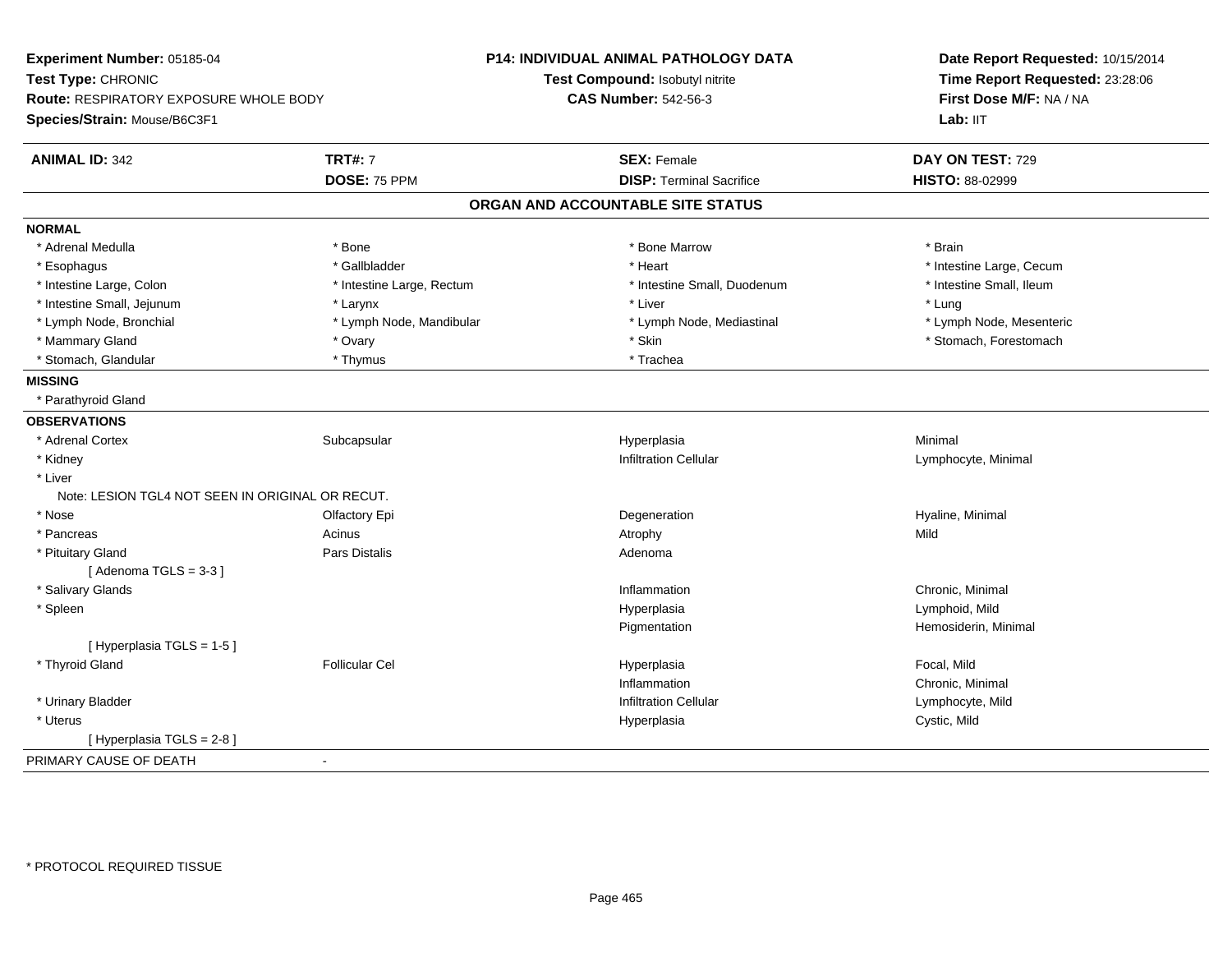| Experiment Number: 05185-04<br>Test Type: CHRONIC |                             | <b>P14: INDIVIDUAL ANIMAL PATHOLOGY DATA</b><br>Test Compound: Isobutyl nitrite | Date Report Requested: 10/15/2014<br>Time Report Requested: 23:28:06<br>First Dose M/F: NA / NA |  |
|---------------------------------------------------|-----------------------------|---------------------------------------------------------------------------------|-------------------------------------------------------------------------------------------------|--|
| Route: RESPIRATORY EXPOSURE WHOLE BODY            |                             | <b>CAS Number: 542-56-3</b>                                                     |                                                                                                 |  |
| Species/Strain: Mouse/B6C3F1                      |                             |                                                                                 | Lab: IIT                                                                                        |  |
| <b>ANIMAL ID: 343</b>                             | <b>TRT#: 7</b>              | <b>SEX: Female</b>                                                              | DAY ON TEST: 730                                                                                |  |
|                                                   | DOSE: 75 PPM                | <b>DISP: Terminal Sacrifice</b>                                                 | HISTO: 88-03000                                                                                 |  |
|                                                   |                             | ORGAN AND ACCOUNTABLE SITE STATUS                                               |                                                                                                 |  |
| <b>NORMAL</b>                                     |                             |                                                                                 |                                                                                                 |  |
| * Adrenal Medulla                                 | * Bone                      | * Bone Marrow                                                                   | * Esophagus                                                                                     |  |
| * Gallbladder                                     | * Heart                     | * Intestine Large, Cecum                                                        | * Intestine Large, Colon                                                                        |  |
| * Intestine Large, Rectum                         | * Intestine Small, Duodenum | * Intestine Small, Ileum                                                        | * Intestine Small, Jejunum                                                                      |  |
| * Kidney                                          | * Larynx                    | * Liver                                                                         | * Lymph Node, Bronchial                                                                         |  |
| * Lymph Node, Mandibular                          | * Lymph Node, Mesenteric    | * Mammary Gland                                                                 | * Ovary                                                                                         |  |
| * Pancreas                                        | * Skin                      | * Stomach, Forestomach                                                          | * Stomach, Glandular                                                                            |  |
| * Thymus                                          | * Thyroid Gland             | * Trachea                                                                       | * Urinary Bladder                                                                               |  |
| <b>MISSING</b>                                    |                             |                                                                                 |                                                                                                 |  |
| * Lymph Node, Mediastinal                         | * Parathyroid Gland         |                                                                                 |                                                                                                 |  |
| <b>OBSERVATIONS</b>                               |                             |                                                                                 |                                                                                                 |  |
| * Adrenal Cortex                                  | Subcapsular                 | Hyperplasia                                                                     | Moderate                                                                                        |  |
| * Brain                                           |                             | Mineralization                                                                  | Mild                                                                                            |  |
| * Lung                                            | Alveolar Epith              | Hyperplasia                                                                     | Focal, Mild                                                                                     |  |
| * Nose                                            | <b>Respirat Epith</b>       | Degeneration                                                                    | Hyaline, Minimal                                                                                |  |
|                                                   |                             | Inflammation                                                                    | Chronic Active, Minimal                                                                         |  |
| * Pituitary Gland                                 | <b>Pars Distalis</b>        | Hyperplasia                                                                     | Moderate                                                                                        |  |
| * Salivary Glands                                 |                             | Inflammation                                                                    | Chronic, Minimal                                                                                |  |
| * Spleen                                          |                             | Hematopoietic Cell Proliferation                                                | Minimal                                                                                         |  |
|                                                   |                             | Pigmentation                                                                    | Hemosiderin, Minimal                                                                            |  |
| Tooth                                             |                             | Odontoma                                                                        |                                                                                                 |  |
| * Uterus                                          |                             | Hyperplasia                                                                     | Cystic, Marked                                                                                  |  |
| [Hyperplasia TGLS = 1-8]                          |                             |                                                                                 |                                                                                                 |  |
| PRIMARY CAUSE OF DEATH<br>$\blacksquare$          |                             |                                                                                 |                                                                                                 |  |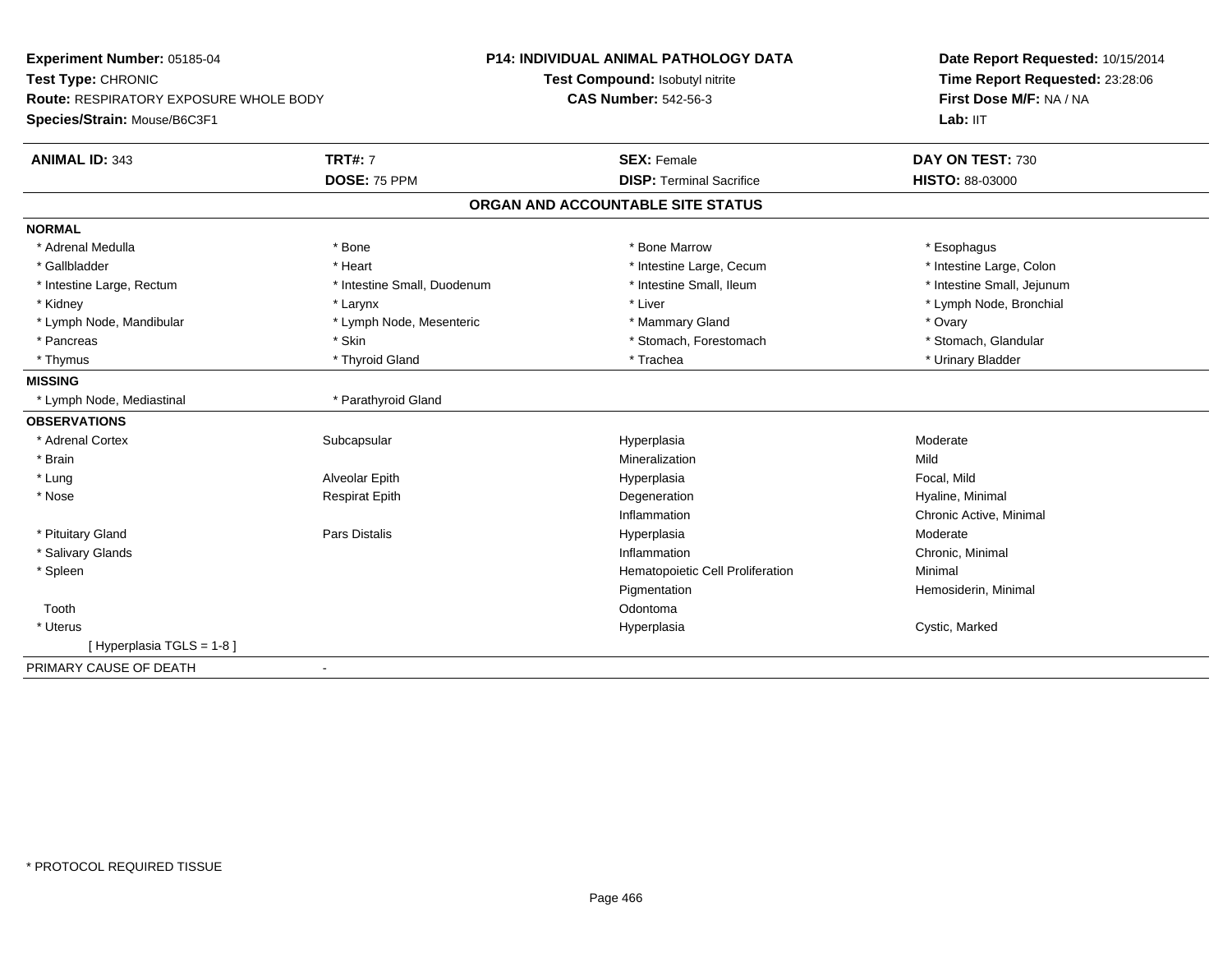| Experiment Number: 05185-04                    |                           | P14: INDIVIDUAL ANIMAL PATHOLOGY DATA | Date Report Requested: 10/15/2014<br>Time Report Requested: 23:28:06<br>First Dose M/F: NA / NA<br>Lab: II <sub>T</sub> |
|------------------------------------------------|---------------------------|---------------------------------------|-------------------------------------------------------------------------------------------------------------------------|
| Test Type: CHRONIC                             |                           | Test Compound: Isobutyl nitrite       |                                                                                                                         |
| <b>Route: RESPIRATORY EXPOSURE WHOLE BODY</b>  |                           | <b>CAS Number: 542-56-3</b>           |                                                                                                                         |
| Species/Strain: Mouse/B6C3F1                   |                           |                                       |                                                                                                                         |
| <b>ANIMAL ID: 344</b>                          | <b>TRT#: 7</b>            | <b>SEX: Female</b>                    | DAY ON TEST: 729                                                                                                        |
|                                                | DOSE: 75 PPM              | <b>DISP: Terminal Sacrifice</b>       | HISTO: 88-023001                                                                                                        |
|                                                |                           | ORGAN AND ACCOUNTABLE SITE STATUS     |                                                                                                                         |
| <b>NORMAL</b>                                  |                           |                                       |                                                                                                                         |
| * Bone                                         | * Bone Marrow             | * Esophagus                           | * Gallbladder                                                                                                           |
| * Heart                                        | * Intestine Large, Cecum  | * Intestine Large, Colon              | * Intestine Large, Rectum                                                                                               |
| * Intestine Small, Duodenum                    | * Intestine Small, Ileum  | * Intestine Small, Jejunum            | * Larynx                                                                                                                |
| * Liver                                        | * Lymph Node, Mediastinal | * Mammary Gland                       | * Ovary                                                                                                                 |
| * Pancreas                                     | * Parathyroid Gland       | * Skin                                | * Stomach, Forestomach                                                                                                  |
| * Stomach, Glandular                           | * Thyroid Gland           | * Trachea                             |                                                                                                                         |
| <b>MISSING</b>                                 |                           |                                       |                                                                                                                         |
| * Lymph Node, Bronchial                        |                           |                                       |                                                                                                                         |
| <b>OBSERVATIONS</b>                            |                           |                                       |                                                                                                                         |
| * Adrenal Cortex                               | Subcapsular               | Hyperplasia                           | Moderate                                                                                                                |
| * Adrenal Medulla                              |                           | Pheochromocytoma Benign               |                                                                                                                         |
| * Brain                                        |                           | Mineralization                        | Minimal                                                                                                                 |
| * Kidney                                       |                           | <b>Infiltration Cellular</b>          | Lymphocyte, Minimal                                                                                                     |
| * Lung                                         |                           | Alveolar/Bronchiolar Adenoma          | Multiple                                                                                                                |
|                                                |                           | <b>Infiltration Cellular</b>          | Lymphocyte, Minimal                                                                                                     |
| [ Alveolar/Bronchiolar Adenoma TGLS = 4,5-11 ] |                           |                                       |                                                                                                                         |
| * Lymph Node, Mandibular                       |                           | Lymphoma Malignant Mixed              |                                                                                                                         |
| * Lymph Node, Mesenteric                       |                           | Lymphoma Malignant Mixed              |                                                                                                                         |
| * Nose                                         | Olfactory Epi             | Degeneration                          | Hyaline, Minimal                                                                                                        |
| * Pituitary Gland                              | Pars Distalis             | Hyperplasia                           | Mild                                                                                                                    |
| * Salivary Glands                              |                           | Lymphoma Malignant Mixed              |                                                                                                                         |
| * Spleen                                       |                           | Hematopoietic Cell Proliferation      | Mild                                                                                                                    |
|                                                |                           | Lymphoma Malignant Mixed              |                                                                                                                         |
| [ Lymphoma Malignant Mixed TGLS = 1-5 ]        |                           |                                       |                                                                                                                         |
| * Thymus                                       |                           | Hyperplasia                           | Lymphoid, Mild                                                                                                          |
| * Urinary Bladder                              |                           | <b>Infiltration Cellular</b>          | Lymphocyte, Mild                                                                                                        |
| * Uterus                                       |                           | Hyperplasia                           | Cystic, Marked                                                                                                          |
| [ Hyperplasia TGLS = 2-8 ]                     |                           |                                       |                                                                                                                         |
| PRIMARY CAUSE OF DEATH                         | $\sim$                    |                                       |                                                                                                                         |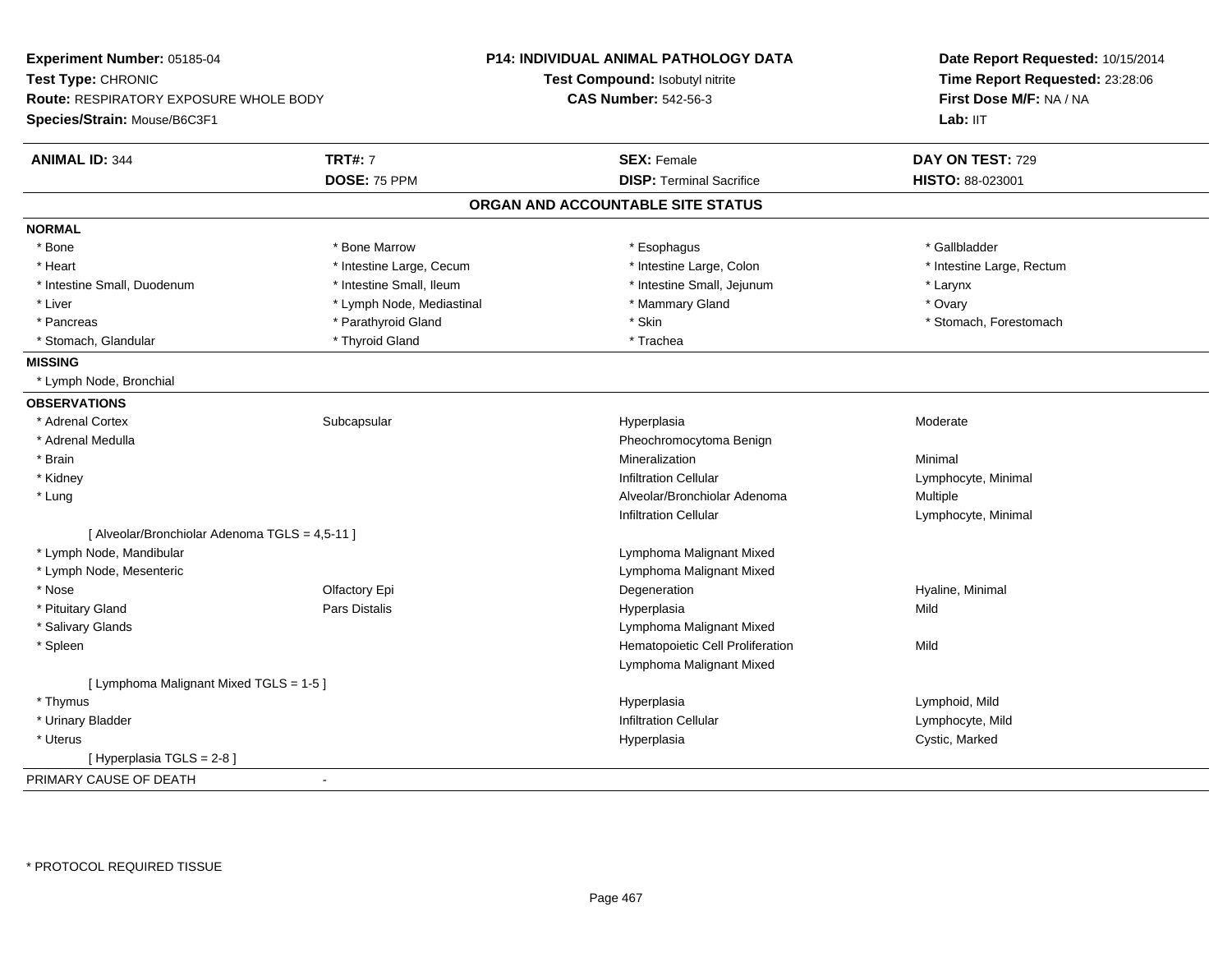| Experiment Number: 05185-04<br>Test Type: CHRONIC<br>Route: RESPIRATORY EXPOSURE WHOLE BODY |                             | <b>P14: INDIVIDUAL ANIMAL PATHOLOGY DATA</b> | Date Report Requested: 10/15/2014<br>Time Report Requested: 23:28:06<br>First Dose M/F: NA / NA |
|---------------------------------------------------------------------------------------------|-----------------------------|----------------------------------------------|-------------------------------------------------------------------------------------------------|
|                                                                                             |                             | Test Compound: Isobutyl nitrite              |                                                                                                 |
|                                                                                             |                             | <b>CAS Number: 542-56-3</b>                  |                                                                                                 |
| Species/Strain: Mouse/B6C3F1                                                                |                             |                                              | Lab: IIT                                                                                        |
| <b>ANIMAL ID: 345</b>                                                                       | <b>TRT#: 7</b>              | <b>SEX: Female</b>                           | DAY ON TEST: 729                                                                                |
|                                                                                             | DOSE: 75 PPM                | <b>DISP: Terminal Sacrifice</b>              | HISTO: 88-88-03002                                                                              |
|                                                                                             |                             | ORGAN AND ACCOUNTABLE SITE STATUS            |                                                                                                 |
| <b>NORMAL</b>                                                                               |                             |                                              |                                                                                                 |
| * Adrenal Medulla                                                                           | * Bone                      | * Bone Marrow                                | * Esophagus                                                                                     |
| * Gallbladder                                                                               | * Heart                     | * Intestine Large, Cecum                     | * Intestine Large, Colon                                                                        |
| * Intestine Large, Rectum                                                                   | * Intestine Small, Duodenum | * Intestine Small, Ileum                     | * Intestine Small, Jejunum                                                                      |
| * Kidney                                                                                    | * Larynx                    | * Lung                                       | * Lymph Node, Bronchial                                                                         |
| * Lymph Node, Mediastinal                                                                   | * Lymph Node, Mesenteric    | * Mammary Gland                              | * Pancreas                                                                                      |
| * Skin                                                                                      | * Stomach, Forestomach      | * Stomach, Glandular                         | * Thyroid Gland                                                                                 |
| * Trachea                                                                                   | * Urinary Bladder           |                                              |                                                                                                 |
| <b>MISSING</b>                                                                              |                             |                                              |                                                                                                 |
| * Lymph Node, Mandibular                                                                    | * Ovary                     | * Parathyroid Gland                          |                                                                                                 |
| <b>OBSERVATIONS</b>                                                                         |                             |                                              |                                                                                                 |
| * Adrenal Cortex                                                                            | Subcapsular                 | Hyperplasia                                  | Mild                                                                                            |
| * Brain                                                                                     |                             | Mineralization                               | Mild                                                                                            |
| * Liver                                                                                     |                             | Inflammation                                 | Chronic, Minimal                                                                                |
| * Nose                                                                                      | <b>Respirat Epith</b>       | Degeneration                                 | Hyaline, Minimal                                                                                |
| * Pituitary Gland                                                                           | <b>Pars Distalis</b>        | Adenoma                                      |                                                                                                 |
| * Salivary Glands                                                                           |                             | Inflammation                                 | Chronic, Minimal                                                                                |
| * Spleen                                                                                    |                             | Hematopoietic Cell Proliferation             | Minimal                                                                                         |
|                                                                                             |                             | Hyperplasia                                  | Lymphoid, Mild                                                                                  |
|                                                                                             |                             | Pigmentation                                 | Hemosiderin, Minimal                                                                            |
| * Thymus                                                                                    |                             | Hyperplasia                                  | Lymphoid, Mild                                                                                  |
| * Uterus                                                                                    |                             | Hyperplasia                                  | Cystic, Mild                                                                                    |
| PRIMARY CAUSE OF DEATH                                                                      | $\overline{\phantom{a}}$    |                                              |                                                                                                 |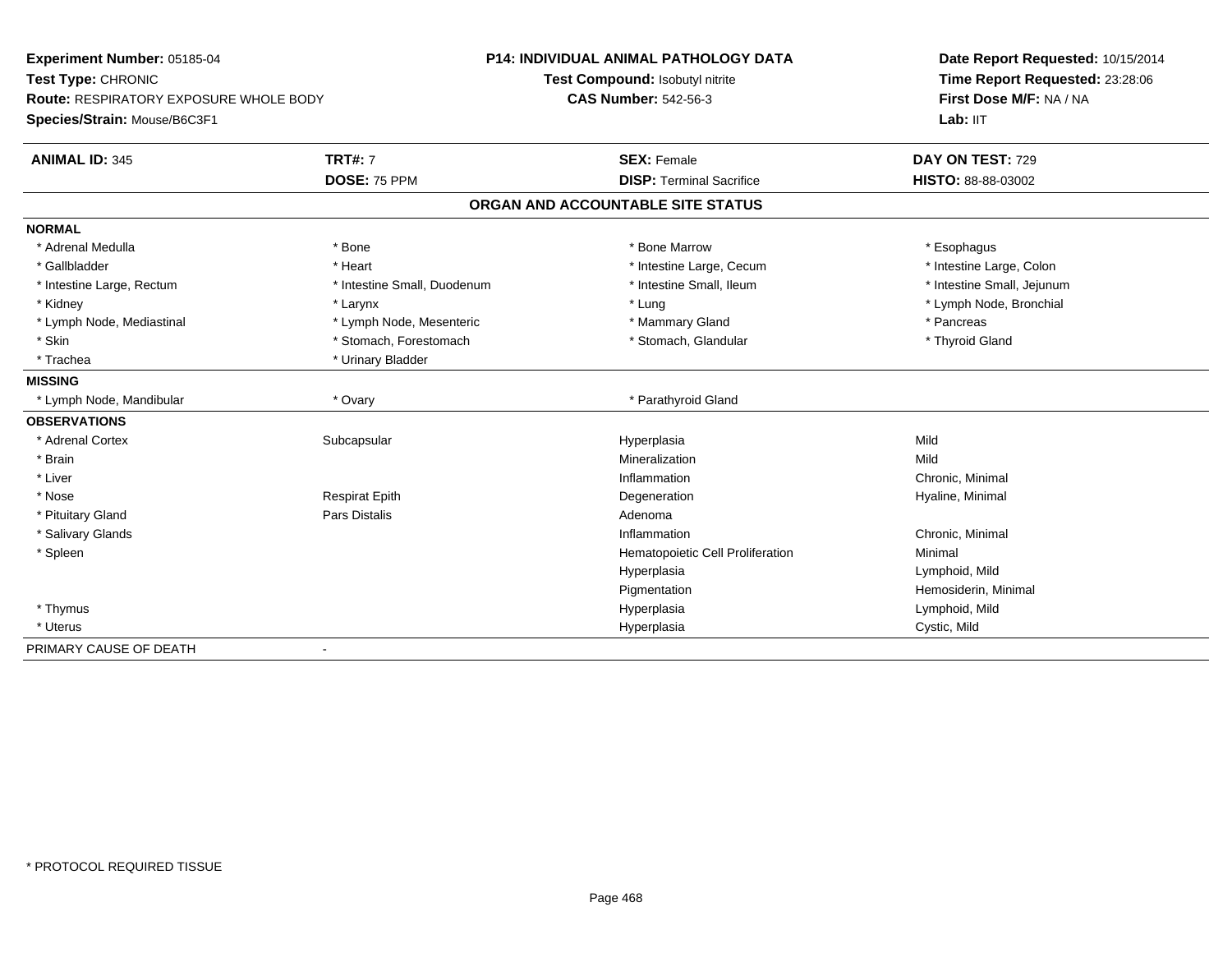| Experiment Number: 05185-04            |                             | <b>P14: INDIVIDUAL ANIMAL PATHOLOGY DATA</b> | Date Report Requested: 10/15/2014 |
|----------------------------------------|-----------------------------|----------------------------------------------|-----------------------------------|
| Test Type: CHRONIC                     |                             | Test Compound: Isobutyl nitrite              | Time Report Requested: 23:28:06   |
| Route: RESPIRATORY EXPOSURE WHOLE BODY |                             | <b>CAS Number: 542-56-3</b>                  | First Dose M/F: NA / NA           |
| Species/Strain: Mouse/B6C3F1           |                             |                                              | Lab: IIT                          |
| <b>ANIMAL ID: 346</b>                  | <b>TRT#: 7</b>              | <b>SEX: Female</b>                           | DAY ON TEST: 729                  |
|                                        | DOSE: 75 PPM                | <b>DISP: Terminal Sacrifice</b>              | <b>HISTO: 88-03003</b>            |
|                                        |                             | ORGAN AND ACCOUNTABLE SITE STATUS            |                                   |
| <b>NORMAL</b>                          |                             |                                              |                                   |
| * Adrenal Medulla                      | * Bone Marrow               | * Brain                                      | * Esophagus                       |
| * Gallbladder                          | * Heart                     | * Intestine Large, Cecum                     | * Intestine Large, Colon          |
| * Intestine Large, Rectum              | * Intestine Small, Duodenum | * Intestine Small, Ileum                     | * Intestine Small, Jejunum        |
| * Kidney                               | * Larynx                    | * Liver                                      | * Lung                            |
| * Lymph Node, Mandibular               | * Lymph Node, Mediastinal   | * Lymph Node, Mesenteric                     | * Mammary Gland                   |
| * Nose                                 | * Pancreas                  | * Parathyroid Gland                          | * Salivary Glands                 |
| * Skin                                 | * Stomach, Forestomach      | * Stomach, Glandular                         | * Thymus                          |
| * Thyroid Gland                        | * Trachea                   | * Urinary Bladder                            |                                   |
| <b>MISSING</b>                         |                             |                                              |                                   |
| * Lymph Node, Bronchial                |                             |                                              |                                   |
| <b>OBSERVATIONS</b>                    |                             |                                              |                                   |
| * Adrenal Cortex                       | Subcapsular                 | Hyperplasia                                  | Mild                              |
| * Bone                                 |                             | Dysplasia                                    | Minimal                           |
| <b>Harderian Gland</b>                 |                             | Adenoma                                      |                                   |
| [Adenoma TGLS = $1-11$ ]               |                             |                                              |                                   |
| * Ovary                                |                             | Cystadenoma                                  |                                   |
| * Pituitary Gland                      | <b>Pars Distalis</b>        | Adenoma                                      |                                   |
| [Adenoma TGLS = $2-3$ ]                |                             |                                              |                                   |
| * Spleen                               |                             | Hematopoietic Cell Proliferation             | Minimal                           |
|                                        |                             | Pigmentation                                 | Hemosiderin, Minimal              |
| * Uterus                               |                             | Hyperplasia                                  | Cystic, Mild                      |
| PRIMARY CAUSE OF DEATH                 | $\blacksquare$              |                                              |                                   |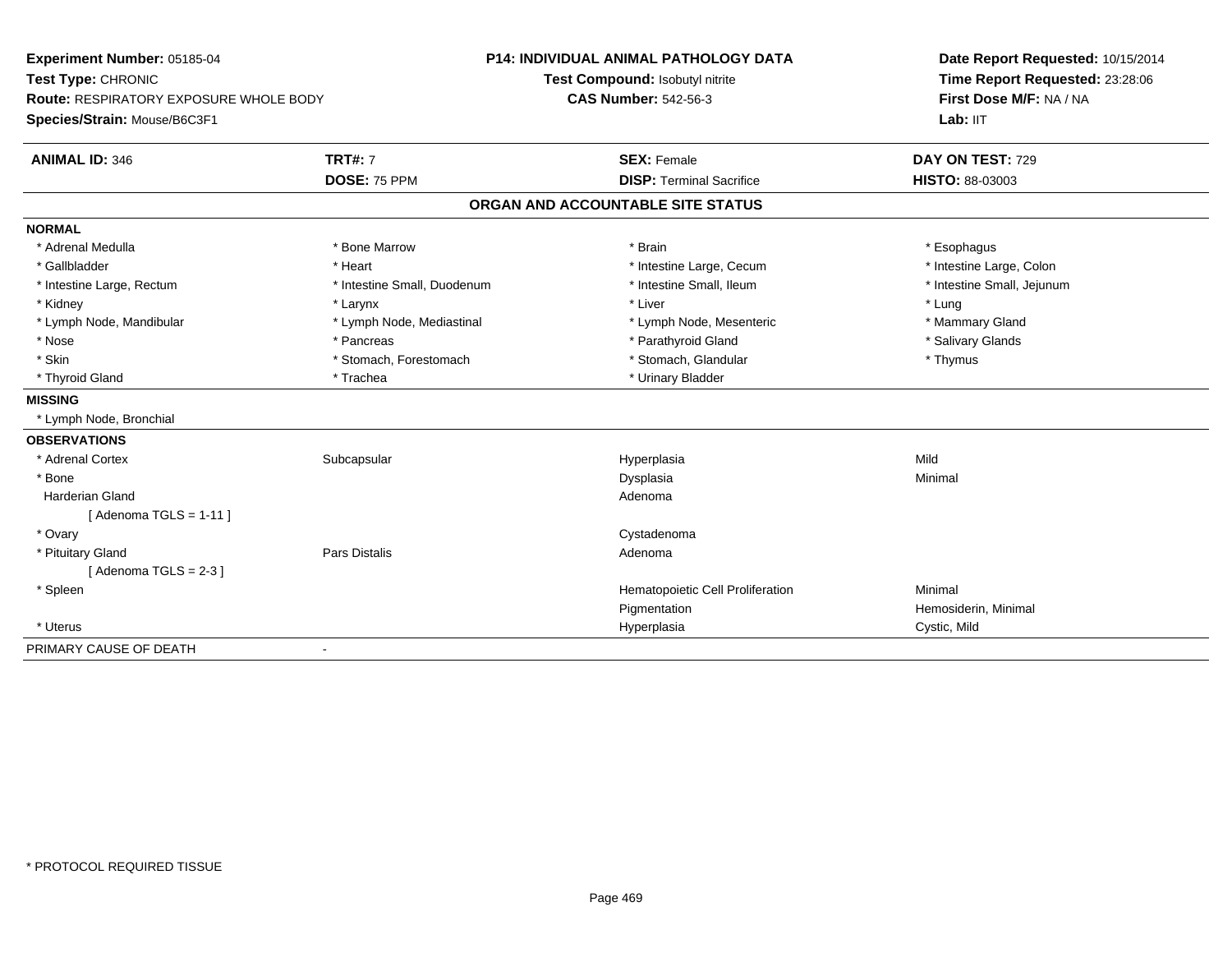**Experiment Number:** 05185-04**Test Type:** CHRONIC **Route:** RESPIRATORY EXPOSURE WHOLE BODY**Species/Strain:** Mouse/B6C3F1**P14: INDIVIDUAL ANIMAL PATHOLOGY DATATest Compound:** Isobutyl nitrite**CAS Number:** 542-56-3**Date Report Requested:** 10/15/2014**Time Report Requested:** 23:28:06**First Dose M/F:** NA / NALab: IIT **ANIMAL ID:** 347**TRT#:** 7 **SEX:** Female **SEX: Female DAY ON TEST:** 730 **DOSE:** 75 PPM**DISP:** Terminal Sacrifice **HISTO:** 88-03004 **ORGAN AND ACCOUNTABLE SITE STATUSNORMAL**\* Adrenal Medulla \* Adrenal Medulla \* \* The matter of the state of the state of the state of the state of the state of the state of the state of the state of the state of the state of the state of the state of the state of the state of the \* Intestine Large, Colon \* Gallbladder \* The mode of the state of the state of the state of the state of the state of the state of the state of the state of the state of the state of the state of the state of the state of the state of the state of \* Intestine Large, Rectum \* Thestine Small, Duodenum \* Number of the small, Ileum \* Intestine Small, Jejunum \* Intestine Small, Jejunum \* Lymph Node, Mediastinal \* Larynx **\*** Lymph Node, Bronchial \* Lymph Node, Mandibular \* Lymph Node, Mandibular \* Lymph Node, Mesenteric \* Mammary Gland \* Ovary \* Pancreas\* Stomach, Glandular \* Parathyroid Gland \* Stomach, Forestomach \* Skin \* Skin \* Stomach, Forestomach \* Stomach, Forestomach \* Trachea**OBSERVATIONS** \* Adrenal Cortexx Subcapsular Suberty Subsets and the Hyperplasia a and a studies of the studies of the Minimal \* Brainn and the controller of the controller of the Mineralization and the controller of the Minimal of the Minimal <br>The Minimal of the controller of the controller of the controller of the controller of the controller of the c \* Kidneyy the contract of the contract of the contract of the contract of the contract of the contract of the contract of  $\mathsf{Lymphocyte}$ , Minimal \* Liver**Inflammation** Inflammation **Chronic Active, Minimal**<br>
Infiltration Cellular **New York Contract Contract Contract Contract Contract Contract Contract Contract Contract**<br>
Lymphocyte, Minimal \* Lungg is a constant of the contract of the construction Cellular construction Cellular construction Cellular construction  $\mathsf{Lymphocyte}$ , Minimal \* Nosee the contraction of the contraction of the contraction of the contraction of the contraction of  $\mathsf{C}$   $\mathsf{A}$   $\mathsf{C}$   $\mathsf{A}$   $\mathsf{C}$   $\mathsf{A}$   $\mathsf{C}$   $\mathsf{A}$   $\mathsf{C}$   $\mathsf{A}$   $\mathsf{C}$   $\mathsf{A}$   $\mathsf{C}$   $\mathsf{A}$ Respirat Epithh Dicer and Dicertification of the Mild \* Pituitary Gland Pars Distalis Hyperplasia Mild \* Salivary Glandss and the contract of the contract of the contract of the contract of the contract of the contract of the contract of the contract of the contract of the contract of the contract of the contract of the contract of the cont Inflammation **Chronic**, Mild \* SpleenHematopoietic Cell Proliferation Minimal Hyperplasia Lymphoid, Moderate Pigmentation Hemosiderin, Minimal \* Thymus Hyperplasia Lymphoid, Mild \* Thyroid Glandd and the set of the Follicular Cel the set of the Second Adenomal Adenomal Second Second Second Second Second Second Second Second Second Second Second Second Second Second Second Second Second Second Second Second Second \* Urinary Bladderr and the contract of the contract of the contract of the contract of the contract of the contract of the contract of the contract of the contract of the contract of the contract of the contract of the contract of the cont \* Uteruss and the contract of the contract of the contract of the contract of the contract of the contract of the contract of the contract of the contract of the contract of the contract of the contract of the contract of the cont Hyperplasia **Cystic, Minimal** PRIMARY CAUSE OF DEATH-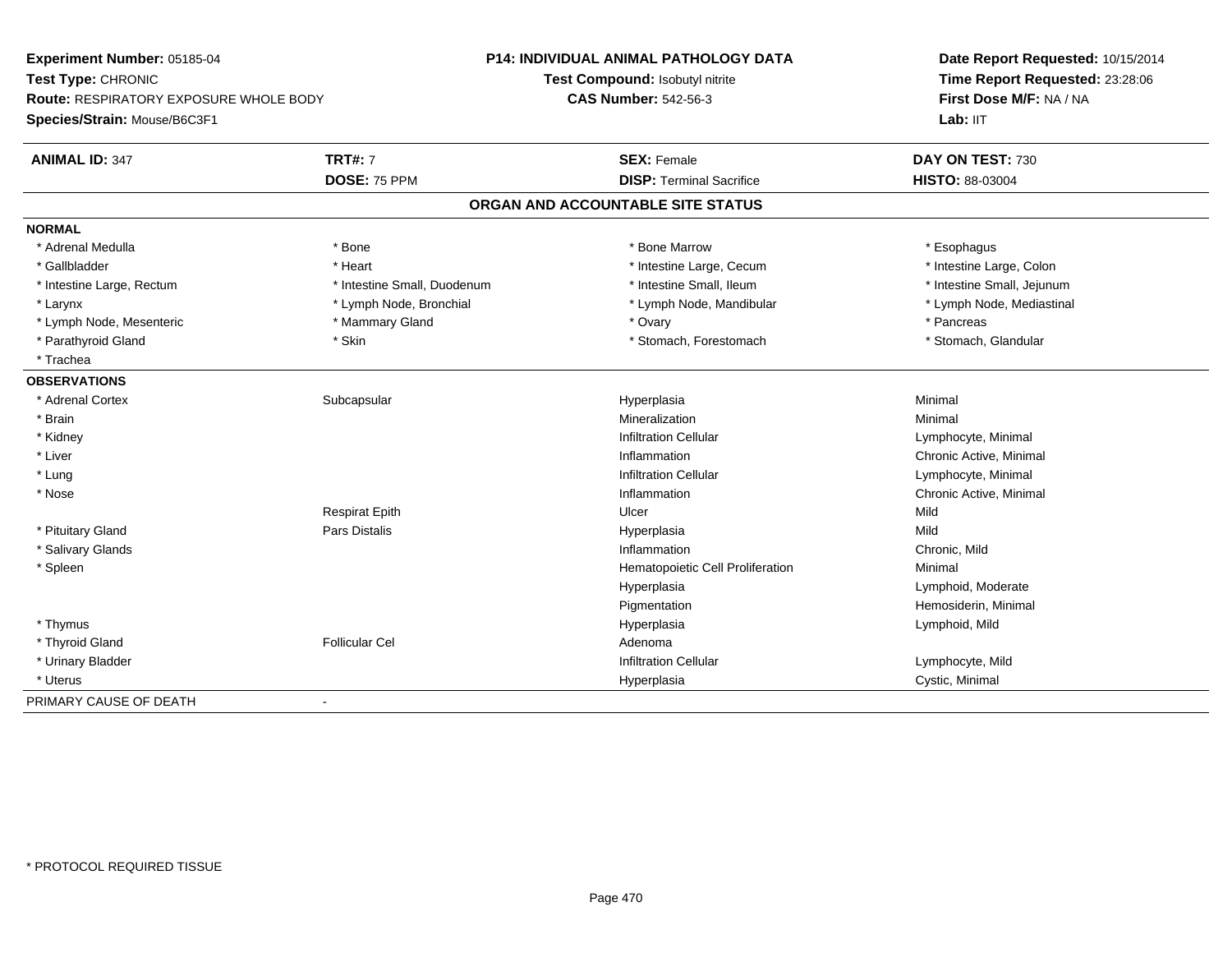| Experiment Number: 05185-04            |                             | <b>P14: INDIVIDUAL ANIMAL PATHOLOGY DATA</b> | Date Report Requested: 10/15/2014                          |
|----------------------------------------|-----------------------------|----------------------------------------------|------------------------------------------------------------|
| Test Type: CHRONIC                     |                             | Test Compound: Isobutyl nitrite              | Time Report Requested: 23:28:06<br>First Dose M/F: NA / NA |
| Route: RESPIRATORY EXPOSURE WHOLE BODY |                             | <b>CAS Number: 542-56-3</b>                  |                                                            |
| Species/Strain: Mouse/B6C3F1           |                             |                                              | Lab: IIT                                                   |
| <b>ANIMAL ID: 348</b>                  | <b>TRT#: 7</b>              | <b>SEX: Female</b>                           | DAY ON TEST: 729                                           |
|                                        | <b>DOSE: 75 PPM</b>         | <b>DISP: Terminal Sacrifice</b>              | <b>HISTO: 88-03005</b>                                     |
|                                        |                             | ORGAN AND ACCOUNTABLE SITE STATUS            |                                                            |
| <b>NORMAL</b>                          |                             |                                              |                                                            |
| * Adrenal Medulla                      | * Bone                      | * Bone Marrow                                | * Esophagus                                                |
| * Gallbladder                          | * Heart                     | * Intestine Large, Cecum                     | * Intestine Large, Colon                                   |
| * Intestine Large, Rectum              | * Intestine Small, Duodenum | * Intestine Small, Ileum                     | * Intestine Small, Jejunum                                 |
| * Kidney                               | * Larynx                    | * Lung                                       | * Lymph Node, Mediastinal                                  |
| * Lymph Node, Mesenteric               | * Mammary Gland             | * Nose                                       | * Ovary                                                    |
| * Pancreas                             | * Parathyroid Gland         | * Pituitary Gland                            | * Skin                                                     |
| * Stomach, Forestomach                 | * Stomach, Glandular        | * Thymus                                     | * Trachea                                                  |
| <b>MISSING</b>                         |                             |                                              |                                                            |
| * Lymph Node, Bronchial                | * Lymph Node, Mandibular    |                                              |                                                            |
| <b>OBSERVATIONS</b>                    |                             |                                              |                                                            |
| * Adrenal Cortex                       | Subcapsular                 | Hyperplasia                                  | Minimal                                                    |
| * Brain                                |                             | Mineralization                               | Minimal                                                    |
| * Liver                                |                             | Inflammation                                 | Chronic, Minimal                                           |
| Mesentery                              | Fat                         | Necrosis                                     | Mild                                                       |
| [Necrosis TGLS = $2-11$ ]              |                             |                                              |                                                            |
| * Salivary Glands                      |                             | Inflammation                                 | Chronic, Minimal                                           |
| * Spleen                               |                             | Hematopoietic Cell Proliferation             | Minimal                                                    |
|                                        |                             | Pigmentation                                 | Hemosiderin, Minimal                                       |
| * Thyroid Gland                        |                             | <b>Ectopic Thymus</b>                        |                                                            |
| * Urinary Bladder                      |                             | <b>Infiltration Cellular</b>                 | Lymphocyte, Minimal                                        |
| * Uterus                               |                             | Hyperplasia                                  | Cystic, Moderate                                           |
| PRIMARY CAUSE OF DEATH                 | $\blacksquare$              |                                              |                                                            |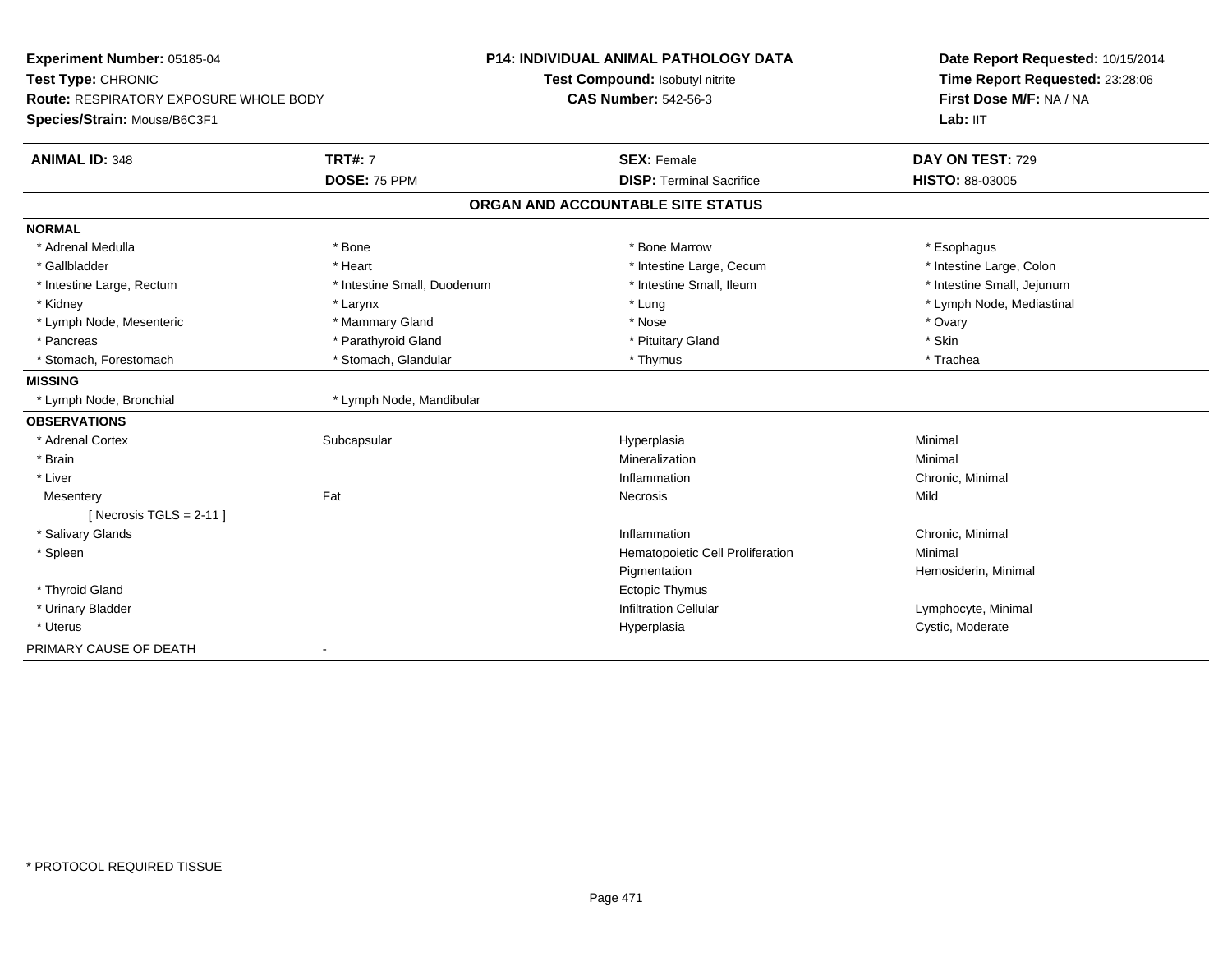| Experiment Number: 05185-04<br>Test Type: CHRONIC<br><b>Route: RESPIRATORY EXPOSURE WHOLE BODY</b> |                           | <b>P14: INDIVIDUAL ANIMAL PATHOLOGY DATA</b> | Date Report Requested: 10/15/2014<br>Time Report Requested: 23:28:06 |
|----------------------------------------------------------------------------------------------------|---------------------------|----------------------------------------------|----------------------------------------------------------------------|
|                                                                                                    |                           | Test Compound: Isobutyl nitrite              |                                                                      |
|                                                                                                    |                           | <b>CAS Number: 542-56-3</b>                  | First Dose M/F: NA / NA                                              |
| Species/Strain: Mouse/B6C3F1                                                                       |                           |                                              | Lab: IIT                                                             |
| <b>ANIMAL ID: 350</b>                                                                              | <b>TRT#: 7</b>            | <b>SEX: Female</b>                           | DAY ON TEST: 558                                                     |
|                                                                                                    | DOSE: 75 PPM              | <b>DISP:</b> Moribund Sacrifice              | <b>HISTO: 88-03007</b>                                               |
|                                                                                                    |                           | ORGAN AND ACCOUNTABLE SITE STATUS            |                                                                      |
| <b>NORMAL</b>                                                                                      |                           |                                              |                                                                      |
| * Adrenal Medulla                                                                                  | * Bone Marrow             | * Brain                                      | * Esophagus                                                          |
| * Gallbladder                                                                                      | <b>Harderian Gland</b>    | * Heart                                      | * Intestine Large, Cecum                                             |
| * Intestine Large, Colon                                                                           | * Intestine Large, Rectum | * Intestine Small, Duodenum                  | * Intestine Small, Ileum                                             |
| * Intestine Small, Jejunum                                                                         | * Larynx                  | * Lymph Node, Bronchial                      | * Lymph Node, Mandibular                                             |
| * Lymph Node, Mediastinal                                                                          | * Lymph Node, Mesenteric  | * Mammary Gland                              | * Nose                                                               |
| * Ovary                                                                                            | * Pancreas                | * Parathyroid Gland                          | * Pituitary Gland                                                    |
| * Skin                                                                                             | * Stomach, Forestomach    | * Stomach, Glandular                         | * Thymus                                                             |
| * Thyroid Gland                                                                                    | * Trachea                 |                                              |                                                                      |
| <b>OBSERVATIONS</b>                                                                                |                           |                                              |                                                                      |
| * Adrenal Cortex                                                                                   | Subcapsular               | Hyperplasia                                  | Minimal                                                              |
| * Bone                                                                                             |                           | Dysplasia                                    | Minimal                                                              |
| * Kidney                                                                                           |                           | <b>Infiltration Cellular</b>                 | Lymphocyte, Minimal                                                  |
| * Liver                                                                                            |                           | Inflammation                                 | Chronic Active, Minimal                                              |
| * Lung                                                                                             |                           | Adenoma                                      |                                                                      |
| [Adenoma TGLS = $2-11$ ]                                                                           |                           |                                              |                                                                      |
| * Salivary Glands                                                                                  |                           | Inflammation                                 | Chronic, Minimal                                                     |
| * Spleen                                                                                           |                           | Hematopoietic Cell Proliferation             | Minimal                                                              |
|                                                                                                    |                           | Pigmentation                                 | Hemosiderin, Mild                                                    |
| * Urinary Bladder                                                                                  |                           | <b>Infiltration Cellular</b>                 | Lymphocyte, Minimal                                                  |
| * Uterus                                                                                           |                           | Hyperplasia                                  | Cystic, Minimal                                                      |
| [Hyperplasia TGLS = 1-8]                                                                           |                           |                                              |                                                                      |
| PRIMARY CAUSE OF DEATH                                                                             | $\blacksquare$            |                                              |                                                                      |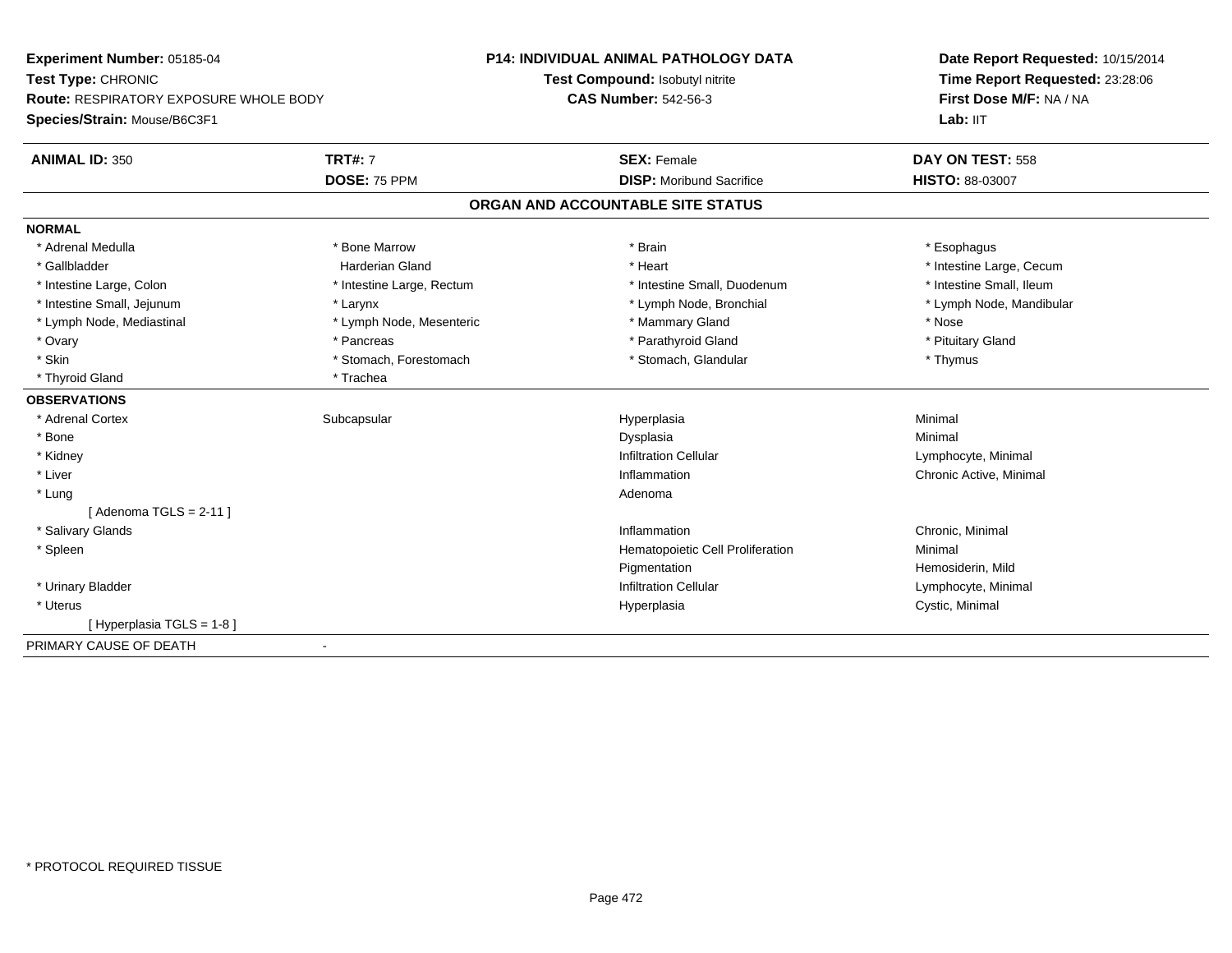**Experiment Number:** 05185-04**Test Type:** CHRONIC **Route:** RESPIRATORY EXPOSURE WHOLE BODY**Species/Strain:** Mouse/B6C3F1**P14: INDIVIDUAL ANIMAL PATHOLOGY DATATest Compound:** Isobutyl nitrite**CAS Number:** 542-56-3**Date Report Requested:** 10/15/2014**Time Report Requested:** 23:28:06**First Dose M/F:** NA / NALab: IIT **ANIMAL ID:** 351**TRT#:** 7 **SEX:** Female **DAY ON TEST:** 458 **DOSE:** 75 PPM **DISP:** Scheduled Sacrifice **HISTO:** 88-03008 **ORGAN AND ACCOUNTABLE SITE STATUSNORMAL**\* Adrenal Medulla \* \* Annual Medulla \* Brain \* Bone \* \* Bone Marrow \* Bone Marrow \* \* Brain \* Brain \* Brain \* Brain \* Brain \* Brain \* Brain \* Brain \* Brain \* Brain \* Brain \* Brain \* Brain \* Brain \* Brain \* Brain \* Brain \* \* Esophagus \* https://www.fragustage.com/web/2019/heart \* Heart \* Heart \* Heart \* Intestine Large, Cecum \* Intestine Large, Cecum \* Sallbladder \* The state of the state of the state of the state of the state of the state o \* Intestine Small, Ileum \* Intestine Large, Colon \* Intestine Large, Rectum \* Intestine Small, Duodenum \* Intestine Small, Duodenum \* Intestine Small, Jejunum \* \* Widney \* Kidney \* Larynx \* Larynx \* Larynx \* Larynx \* Liver \* Lung 
\* Lymph Node, Bronchial 
\* Lymph Node, andibular 
\* Lung 
\* Lymph Node, Mesenteric

\* Lung 
\* Lymph Node, Mesenteric \* Mammary Gland \* \* Andrew \* Nose \* \* Nose \* \* Ovary \* Ovary \* Ovary \* \* Ovary \* \* Pancreas \* \* Pancreas \* \* Pancreas \* \* Pancreas \* \* Pancreas \* \* Pancreas \* \* Pancreas \* \* Pancreas \* \* Pancreas \* \* Pancreas \* \* Pancreas \* Parathyroid Gland \* \* Pituitary Gland \* Thuitary Gland \* Salivary Glands \* Stin \* Skin \* Skin \* Skin \* Skin \* Skin \* Skin \* Skin \* Skin \* Skin \* Skin \* Skin \* Skin \* Skin \* Skin \* Skin \* Skin \* Skin \* Skin \* Skin \* Skin \* Trachea \* Stomach, Forestomach \* Thyroid Gland \* Stomach, Glandular \* Thyroid Gland \* Thyroid Gland \* Urinary Bladder**OBSERVATIONS** \* Adrenal Cortexx Subcapsular Suberty Subsets and the Hyperplasia a and a studies of the studies of the Minimal \* Lymph Node, Mediastinal Hyperplasia Lymphoid, Marked \* SpleenHematopoietic Cell Proliferation Minimal Hyperplasia Lymphoid, Minimal Pigmentation Hemosiderin, Mild \* Thymus HyperplasiaHyperplasia **Manufather Community** Lymphoid, Mild \* Uteruss and the contract of the contract of the contract of the contract of the contract of the contract of the contract of the contract of the contract of the contract of the contract of the contract of the contract of the cont Hyperplasia Cystic, Mild [ Hyperplasia TGLS = 1-8 ]PRIMARY CAUSE OF DEATH-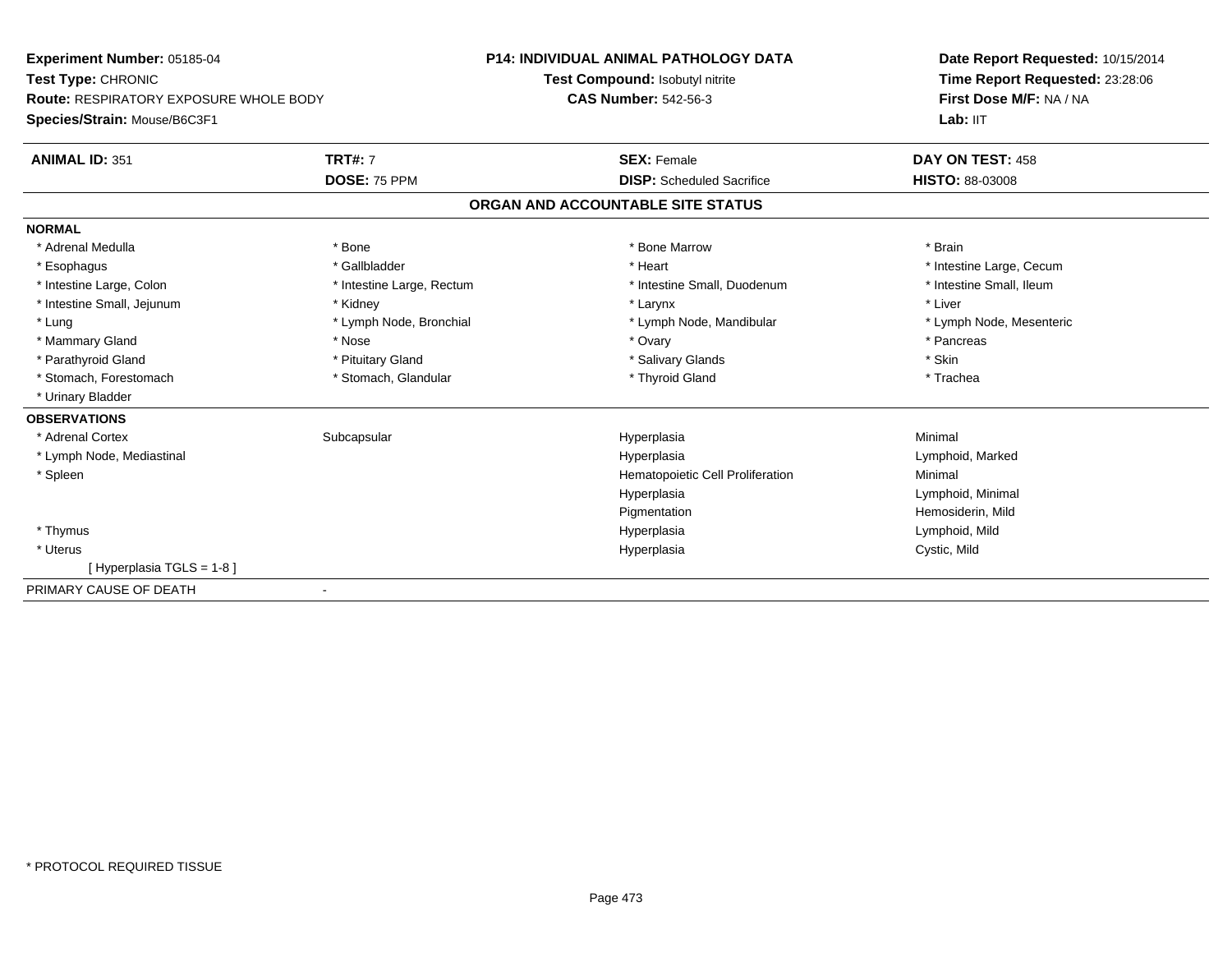| Experiment Number: 05185-04                   |                           | <b>P14: INDIVIDUAL ANIMAL PATHOLOGY DATA</b> | Date Report Requested: 10/15/2014                          |
|-----------------------------------------------|---------------------------|----------------------------------------------|------------------------------------------------------------|
| Test Type: CHRONIC                            |                           | Test Compound: Isobutyl nitrite              | Time Report Requested: 23:28:06<br>First Dose M/F: NA / NA |
| <b>Route: RESPIRATORY EXPOSURE WHOLE BODY</b> |                           | <b>CAS Number: 542-56-3</b>                  |                                                            |
| Species/Strain: Mouse/B6C3F1                  |                           |                                              | Lab: IIT                                                   |
| <b>ANIMAL ID: 352</b>                         | <b>TRT#: 7</b>            | <b>SEX: Female</b>                           | DAY ON TEST: 458                                           |
|                                               | <b>DOSE: 75 PPM</b>       | <b>DISP:</b> Scheduled Sacrifice             | HISTO: 88-03009                                            |
|                                               |                           | ORGAN AND ACCOUNTABLE SITE STATUS            |                                                            |
| <b>NORMAL</b>                                 |                           |                                              |                                                            |
| * Adrenal Medulla                             | * Bone                    | * Bone Marrow                                | * Brain                                                    |
| * Esophagus                                   | * Gallbladder             | * Heart                                      | * Intestine Large, Cecum                                   |
| * Intestine Large, Colon                      | * Intestine Large, Rectum | * Intestine Small, Duodenum                  | * Intestine Small, Ileum                                   |
| * Intestine Small, Jejunum                    | * Kidney                  | * Larynx                                     | * Liver                                                    |
| * Lymph Node, Bronchial                       | * Lymph Node, Mandibular  | * Lymph Node, Mesenteric                     | * Mammary Gland                                            |
| * Ovary                                       | * Pancreas                | * Pituitary Gland                            | * Salivary Glands                                          |
| * Skin                                        | * Stomach, Forestomach    | * Stomach, Glandular                         | * Thyroid Gland                                            |
| * Trachea                                     |                           |                                              |                                                            |
| <b>MISSING</b>                                |                           |                                              |                                                            |
| * Lymph Node, Mediastinal                     | * Parathyroid Gland       |                                              |                                                            |
| <b>OBSERVATIONS</b>                           |                           |                                              |                                                            |
| * Adrenal Cortex                              | Subcapsular               | Hyperplasia                                  | Mild                                                       |
| * Lung                                        | Alveolar Epith            | Hyperplasia                                  | Focal, Minimal                                             |
| * Nose                                        |                           | Inflammation                                 | Chronic Active, Minimal                                    |
| * Spleen                                      |                           | Hematopoietic Cell Proliferation             | Minimal                                                    |
|                                               |                           | Pigmentation                                 | Hemosiderin, Minimal                                       |
| * Thymus                                      |                           | Atrophy                                      | Mild                                                       |
| * Urinary Bladder                             |                           | <b>Infiltration Cellular</b>                 | Lymphocyte, Minimal                                        |
| * Uterus                                      |                           | Hyperplasia                                  | Cystic, Mild                                               |
| [Hyperplasia TGLS = 1-8]                      |                           |                                              |                                                            |
| PRIMARY CAUSE OF DEATH                        | $\blacksquare$            |                                              |                                                            |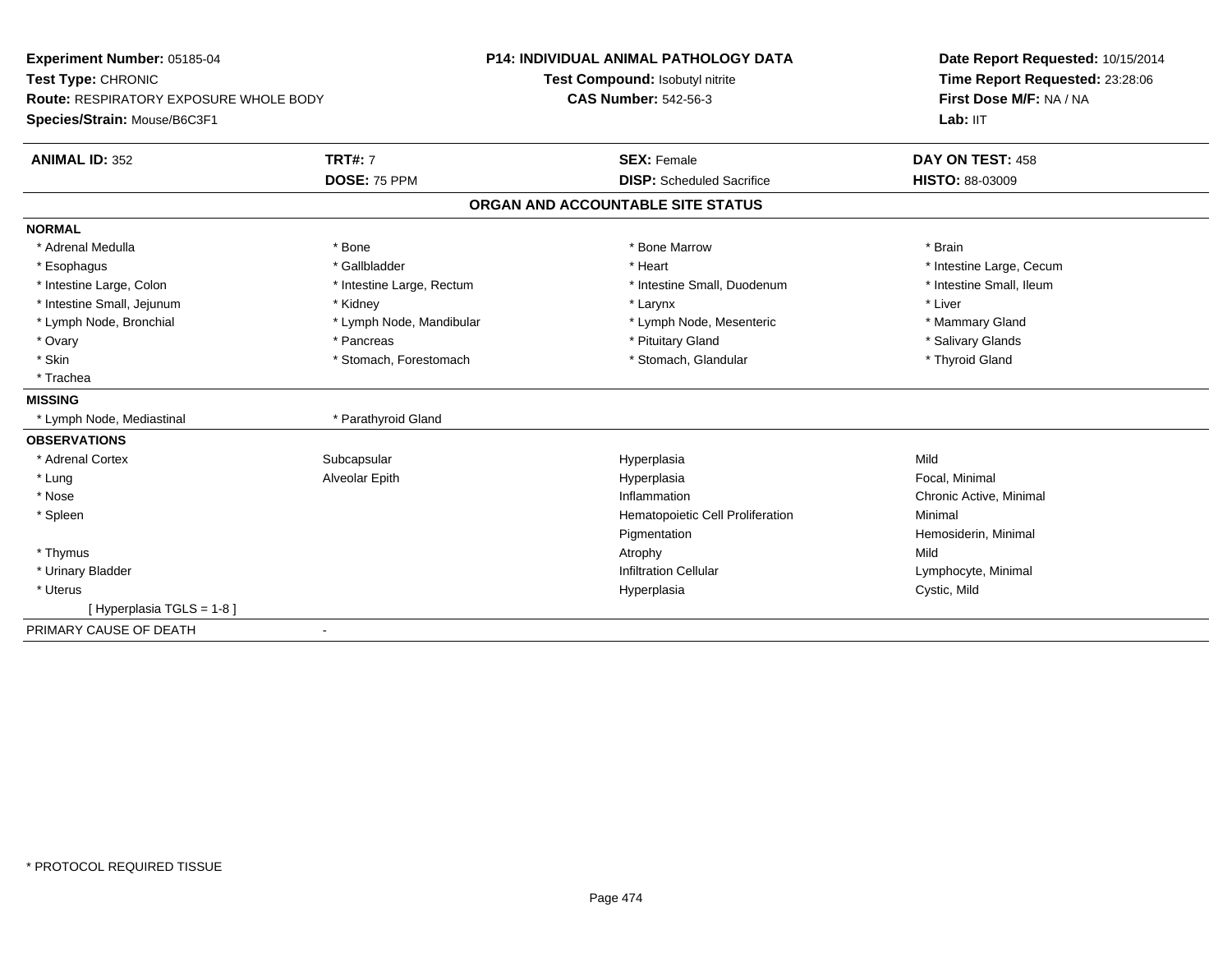**Experiment Number:** 05185-04**Test Type:** CHRONIC **Route:** RESPIRATORY EXPOSURE WHOLE BODY**Species/Strain:** Mouse/B6C3F1**P14: INDIVIDUAL ANIMAL PATHOLOGY DATATest Compound:** Isobutyl nitrite**CAS Number:** 542-56-3**Date Report Requested:** 10/15/2014**Time Report Requested:** 23:28:06**First Dose M/F:** NA / NALab: IIT **ANIMAL ID:** 353**TRT#:** 7 **SEX:** Female **SEX: Female DAY ON TEST:** 458 **DOSE:** 75 PPM **DISP:** Scheduled Sacrifice **HISTO:** 88-03010 **ORGAN AND ACCOUNTABLE SITE STATUSNORMAL**\* Adrenal Medulla \* \* Annual Medulla \* Brain \* Bone \* \* Bone Marrow \* Bone Marrow \* \* Brain \* Brain \* Brain \* Brain \* Brain \* Brain \* Brain \* Brain \* Brain \* Brain \* Brain \* Brain \* Brain \* Brain \* Brain \* Brain \* Brain \* \* Esophagus \* https://www.fragustage.com/web/2019/heart \* Heart \* Heart \* Heart \* Intestine Large, Cecum \* Intestine Large, Cecum \* Sallbladder \* The state of the state of the state of the state of the state of the state o \* Intestine Small, Ileum \* Intestine Large, Colon \* Intestine Large, Rectum \* Intestine Small, Duodenum \* Intestine Small, Duodenum \* Intestine Small, Jejunum \* Larynx \* Larynx \* Larynx \* Liver \* Liver \* Liver \* Liver \* Lung \* Lymph Node, Mesenteric \* Lymph Node, Bronchial \* Lymph Node, Mandibular \* Lymph Node, Mediastinal \* Lymph Node, Mediastinal \* Mammary Gland \* \* Andrew \* Ovary \* Andrew \* Ovary \* Pancreas \* Pancreas \* \* Pancreas \* \* Pancreas \* \* Pancreas \* \* Pancreas \* \* Pancreas \* \* Pancreas \* \* Pancreas \* \* Pancreas \* \* Pancreas \* \* Pancreas \* \* Pancreas \* \* P \* Stomach, Glandular \* Pituitary Gland \* Stomach, Forestomach \* Skin \* Skin \* Stomach \* Stomach, Forestomach \* Thymus \* Thyroid Gland \* Trachea \* Uterus **OBSERVATIONS** \* Adrenal Cortexx Subcapsular Suberty Subsets and the Hyperplasia a Mild \* Kidneyy the contract of the contract of the contract of the contract of the contract of the contract of the contract of  $\mathsf{Lymphocyte}$ , Minimal \* Nosee the contraction of the contraction of the contraction of the contraction of the contraction of  $\mathsf{C}$   $\mathsf{A}$   $\mathsf{C}$   $\mathsf{A}$   $\mathsf{C}$   $\mathsf{A}$   $\mathsf{C}$   $\mathsf{A}$   $\mathsf{C}$   $\mathsf{A}$   $\mathsf{C}$   $\mathsf{A}$   $\mathsf{C}$   $\mathsf{A}$  \* Salivary Glandss and the contract of the contract of the contract of the contract of the contract of the contract of the contract of the contract of the contract of the contract of the contract of the contract of the contract of the cont Inflammation Chronic, Minimal \* SpleenHematopoietic Cell Proliferation Minimal Pigmentation Hemosiderin, Mild \* Urinary BladderInfiltration Cellular **Lymphocyte**, Minimal PRIMARY CAUSE OF DEATH-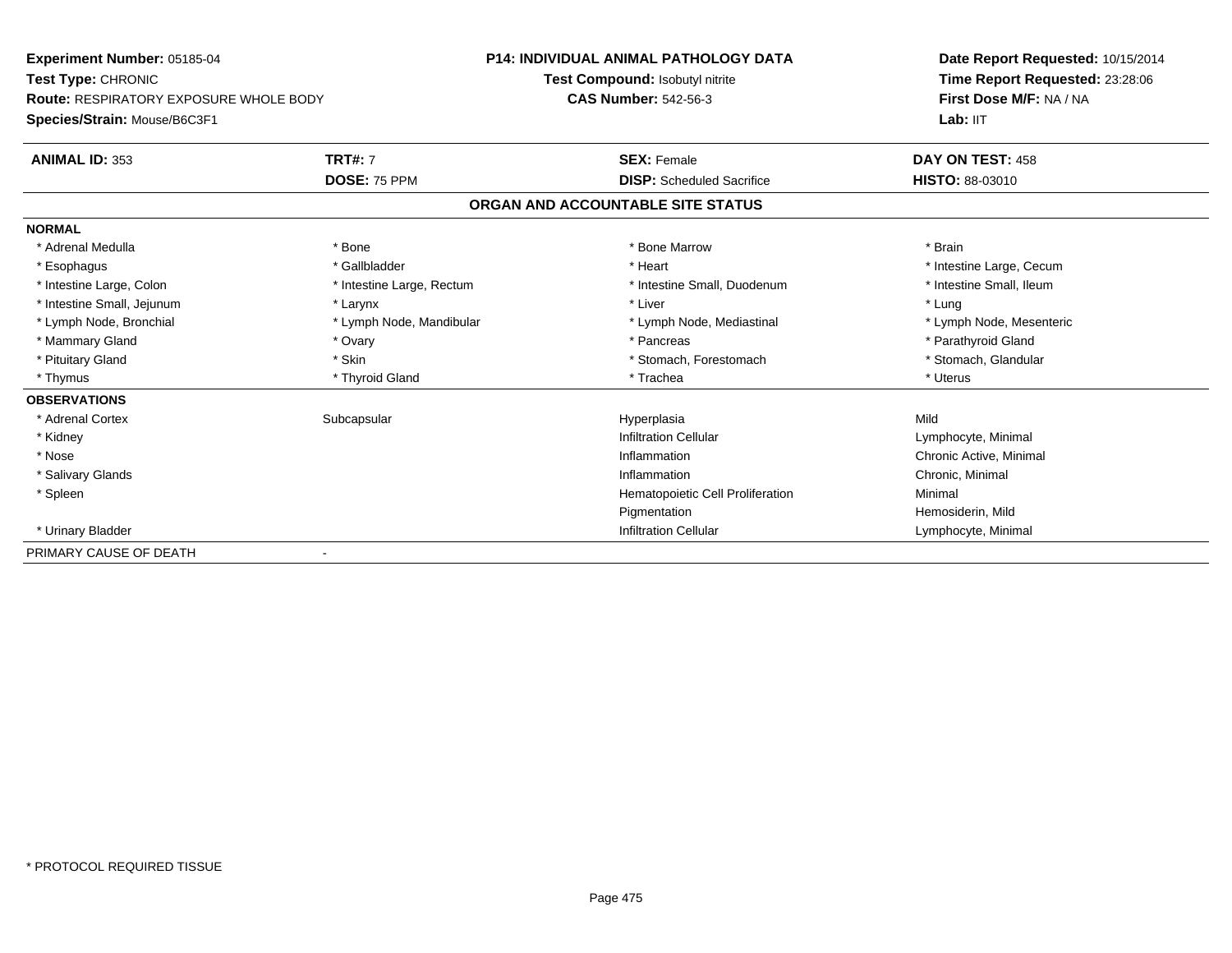**Experiment Number:** 05185-04**Test Type:** CHRONIC **Route:** RESPIRATORY EXPOSURE WHOLE BODY**Species/Strain:** Mouse/B6C3F1**P14: INDIVIDUAL ANIMAL PATHOLOGY DATATest Compound:** Isobutyl nitrite**CAS Number:** 542-56-3**Date Report Requested:** 10/15/2014**Time Report Requested:** 23:28:06**First Dose M/F:** NA / NALab: IIT **ANIMAL ID:** 354**TRT#:** 7 **SEX:** Female **DAY ON TEST:** 458 **DOSE:** 75 PPM **DISP:** Scheduled Sacrifice **HISTO:** 88-03011 **ORGAN AND ACCOUNTABLE SITE STATUSNORMAL**\* Adrenal Medulla \* Adrenal Medulla \* \* \* Bone Marrow \* \* Bone Marrow \* \* Brain \* \* Brain \* \* Brain \* \* Esophagus \* Esophagus \* Intestine Large, Colon \* Gallbladder \* The mode of the state of the state of the state of the state of the state of the state of the state of the state of the state of the state of the state of the state of the state of the state of the state of \* Intestine Small, Jejunum \* Intestine Large, Rectum \* Intestine Small, Duodenum \* Intestine Small, Ileum \* 1ntestine Small, Ileum \* Kidney \* Larynx \* Liver \* Lymph Node, Bronchial \* Lymph Node, Mandibular \* Lymph Node, Mediastinal \* Lymph Node, Mesenteric \* Mammary Gland \* Parathyroid Gland \* Nose \* Ovary \* Pancreas \* Parathyroid Gland \* Stomach. Glandular \* Pituitary Gland \* Stomach, Forestomach \* Skin \* Skin \* Stomach \* Stomach, Forestomach \* Thymus \* Thyroid Gland \* Trachea \* Urinary Bladder \* **OBSERVATIONS** \* Adrenal Cortexx Subcapsular Suberty Subsets and the Hyperplasia a Mild \* Bonee and the state of the state of the state of the Dysplasia Christian Christian Minimal Minimal State of the St \* Lung Alveolar/Bronchiolar Adenoma [ Alveolar/Bronchiolar Adenoma TGLS = 2-6 ] \* Salivary Glandss and the contract of the contract of the contract of the contract of the contract of the contract of the contract of the contract of the contract of the contract of the contract of the contract of the contract of the cont Inflammation<br>
Hematopoietic Cell Proliferation<br>
Minimal Minimal \* SpleenHematopoietic Cell Proliferation Pigmentation Hemosiderin, Mild \* Uteruss and the contract of the contract of the contract of the contract of the contract of the contract of the contract of the contract of the contract of the contract of the contract of the contract of the contract of the cont Hyperplasia Cystic, Mild [ Hyperplasia TGLS = 1-8 ]PRIMARY CAUSE OF DEATH-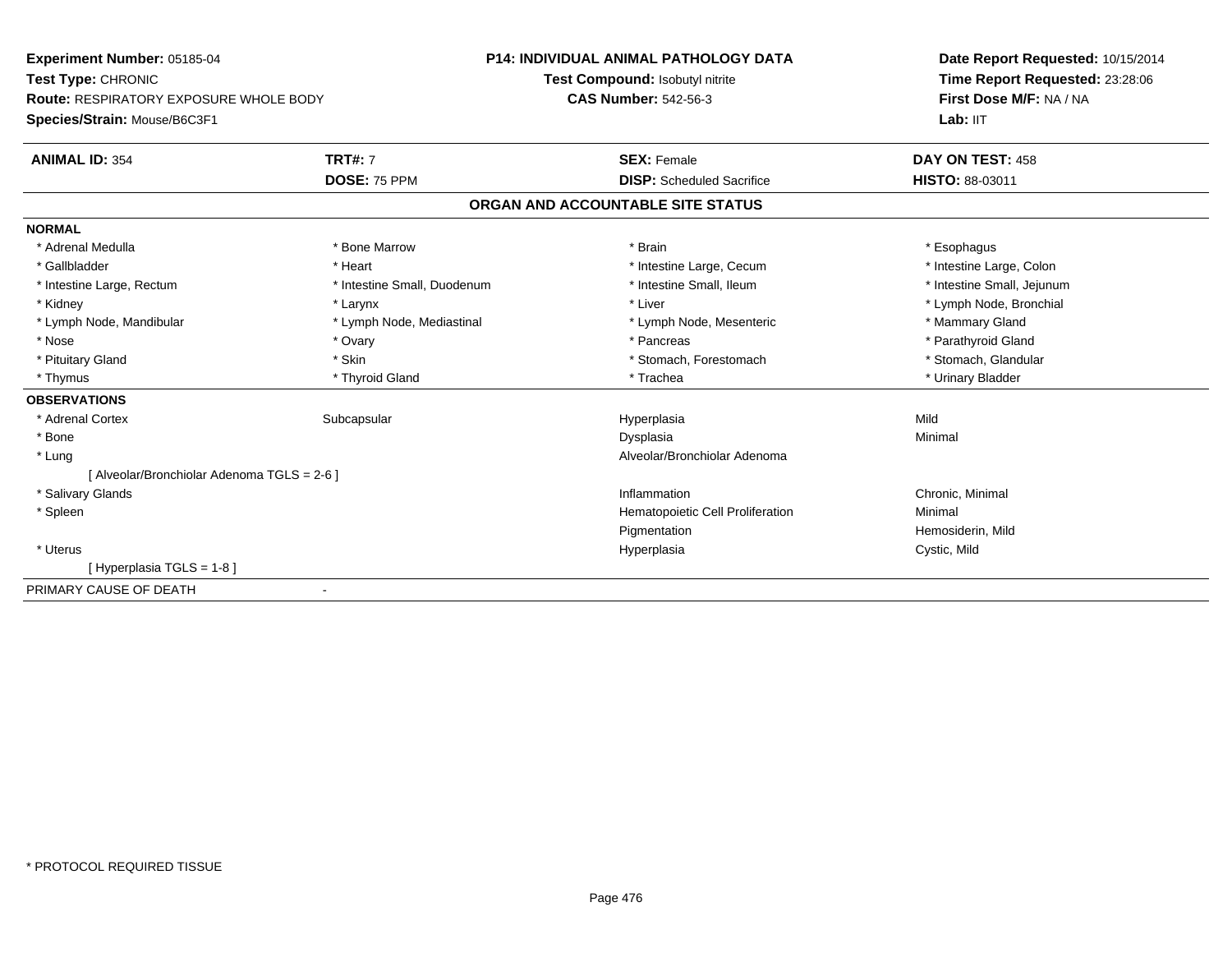| Experiment Number: 05185-04                              |                             | P14: INDIVIDUAL ANIMAL PATHOLOGY DATA | Date Report Requested: 10/15/2014<br>Time Report Requested: 23:28:06 |
|----------------------------------------------------------|-----------------------------|---------------------------------------|----------------------------------------------------------------------|
| Test Type: CHRONIC                                       |                             | Test Compound: Isobutyl nitrite       |                                                                      |
| Route: RESPIRATORY EXPOSURE WHOLE BODY                   |                             | <b>CAS Number: 542-56-3</b>           | First Dose M/F: NA / NA                                              |
| Species/Strain: Mouse/B6C3F1                             |                             |                                       | Lab: IIT                                                             |
| <b>ANIMAL ID: 355</b>                                    | <b>TRT#: 7</b>              | <b>SEX: Female</b>                    | DAY ON TEST: 210                                                     |
|                                                          | DOSE: 75 PPM                | <b>DISP: Natural Death</b>            | <b>HISTO: 88-03012</b>                                               |
|                                                          |                             | ORGAN AND ACCOUNTABLE SITE STATUS     |                                                                      |
| <b>NORMAL</b>                                            |                             |                                       |                                                                      |
| * Bone                                                   | * Bone Marrow               | * Brain                               | <b>Clitoral Gland</b>                                                |
| * Esophagus                                              | * Heart                     | * Intestine Large, Cecum              | * Intestine Large, Colon                                             |
| * Intestine Large, Rectum                                | * Intestine Small, Duodenum | * Intestine Small, Ileum              | * Intestine Small, Jejunum                                           |
| * Kidney                                                 | * Larynx                    | * Liver                               | * Lung                                                               |
| * Lymph Node, Mandibular                                 | * Lymph Node, Mesenteric    | * Mammary Gland                       | * Nose                                                               |
| * Pancreas                                               | * Parathyroid Gland         | * Pituitary Gland                     | * Salivary Glands                                                    |
| * Skin                                                   | * Stomach, Forestomach      | * Stomach, Glandular                  | * Thyroid Gland                                                      |
| * Trachea                                                | * Urinary Bladder           | * Uterus                              |                                                                      |
| <b>MISSING</b>                                           |                             |                                       |                                                                      |
| * Adrenal Medulla                                        | * Lymph Node, Bronchial     |                                       |                                                                      |
| <b>AUTO PRECLUDES DIAG.</b>                              |                             |                                       |                                                                      |
| * Gallbladder                                            |                             |                                       |                                                                      |
| <b>OBSERVATIONS</b>                                      |                             |                                       |                                                                      |
| * Adrenal Cortex                                         | Subcapsular                 | Hyperplasia                           | Minimal                                                              |
| Lymph Node                                               | <b>Iliac</b>                | Hemorrhage                            | Mild                                                                 |
| * Lymph Node, Mediastinal                                |                             | Inflammation                          | Chronic Active, Mild                                                 |
| [Inflammation TGLS = $7-5$ ]                             |                             |                                       |                                                                      |
| * Ovary                                                  |                             | Granulosa Cell Tumor Malignant        |                                                                      |
| [ Granulosa Cell Tumor Malignant TGLS = 3-11 ]           |                             |                                       |                                                                      |
| Oviduct                                                  |                             |                                       |                                                                      |
| Note: NOT POSITIVELY IDENTIFIED-DISRUPTED BY LG NEOPLASM |                             |                                       |                                                                      |
| * Spleen                                                 |                             | Hematopoietic Cell Proliferation      | Moderate                                                             |
| * Thymus                                                 |                             | Atrophy                               | Moderate                                                             |
| [Atrophy TGLS = $6-2$ ]                                  |                             |                                       |                                                                      |
| PRIMARY CAUSE OF DEATH                                   |                             |                                       |                                                                      |
|                                                          |                             |                                       |                                                                      |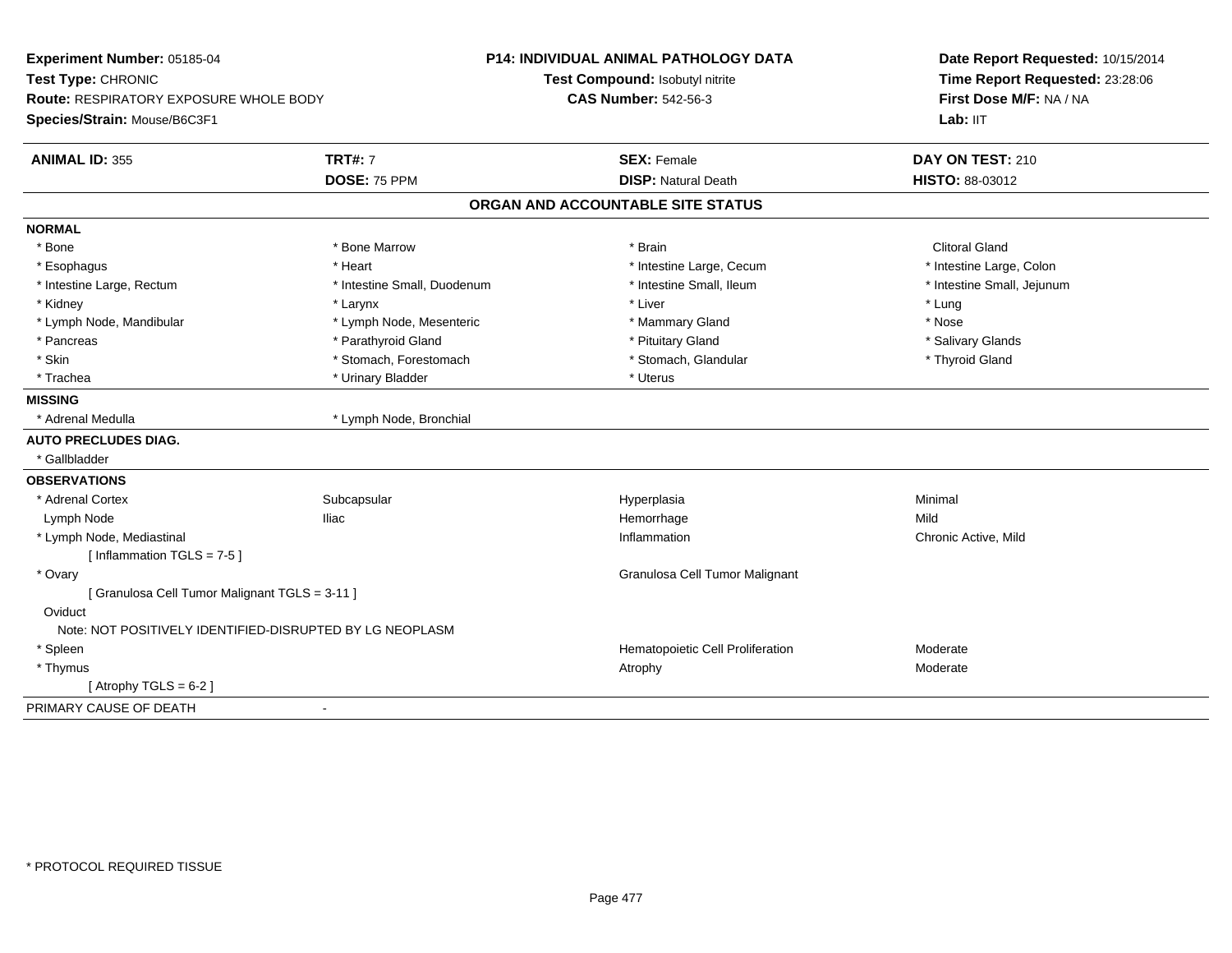| Experiment Number: 05185-04                   |                             | <b>P14: INDIVIDUAL ANIMAL PATHOLOGY DATA</b> | Date Report Requested: 10/15/2014 |  |
|-----------------------------------------------|-----------------------------|----------------------------------------------|-----------------------------------|--|
| Test Type: CHRONIC                            |                             | Test Compound: Isobutyl nitrite              | Time Report Requested: 23:28:06   |  |
| <b>Route: RESPIRATORY EXPOSURE WHOLE BODY</b> |                             | <b>CAS Number: 542-56-3</b>                  | First Dose M/F: NA / NA           |  |
| Species/Strain: Mouse/B6C3F1                  |                             |                                              | Lab: IIT                          |  |
| <b>ANIMAL ID: 356</b>                         | <b>TRT#: 7</b>              | <b>SEX: Female</b>                           | DAY ON TEST: 458                  |  |
|                                               | DOSE: 75 PPM                | <b>DISP:</b> Scheduled Sacrifice             | <b>HISTO: 88-03013</b>            |  |
|                                               |                             | ORGAN AND ACCOUNTABLE SITE STATUS            |                                   |  |
| <b>NORMAL</b>                                 |                             |                                              |                                   |  |
| * Adrenal Medulla                             | * Bone                      | * Bone Marrow                                | * Esophagus                       |  |
| * Gallbladder                                 | * Heart                     | * Intestine Large, Cecum                     | * Intestine Large, Colon          |  |
| * Intestine Large, Rectum                     | * Intestine Small, Duodenum | * Intestine Small, Ileum                     | * Intestine Small, Jejunum        |  |
| * Kidney                                      | * Larynx                    | * Liver                                      | * Lung                            |  |
| * Lymph Node, Bronchial                       | * Lymph Node, Mandibular    | * Lymph Node, Mesenteric                     | * Mammary Gland                   |  |
| * Nose                                        | * Ovary                     | * Pancreas                                   | * Parathyroid Gland               |  |
| * Pituitary Gland                             | * Skin                      | * Stomach, Forestomach                       | * Stomach, Glandular              |  |
| * Thymus                                      | * Thyroid Gland             | * Trachea                                    |                                   |  |
| <b>MISSING</b>                                |                             |                                              |                                   |  |
| * Lymph Node, Mediastinal                     |                             |                                              |                                   |  |
| <b>OBSERVATIONS</b>                           |                             |                                              |                                   |  |
| * Adrenal Cortex                              | Subcapsular                 | Hyperplasia                                  | Minimal                           |  |
| * Brain                                       |                             | Mineralization                               | Minimal                           |  |
| * Salivary Glands                             |                             | Inflammation                                 | Chronic, Minimal                  |  |
| * Spleen                                      |                             | Hematopoietic Cell Proliferation             | Minimal                           |  |
|                                               |                             | Pigmentation                                 | Hemosiderin, Mild                 |  |
| * Urinary Bladder                             |                             | <b>Infiltration Cellular</b>                 | Lymphocyte, Minimal               |  |
| * Uterus                                      |                             | Hyperplasia                                  | Cystic, Mild                      |  |
| [Hyperplasia TGLS = 1-8]                      |                             |                                              |                                   |  |
| PRIMARY CAUSE OF DEATH                        |                             |                                              |                                   |  |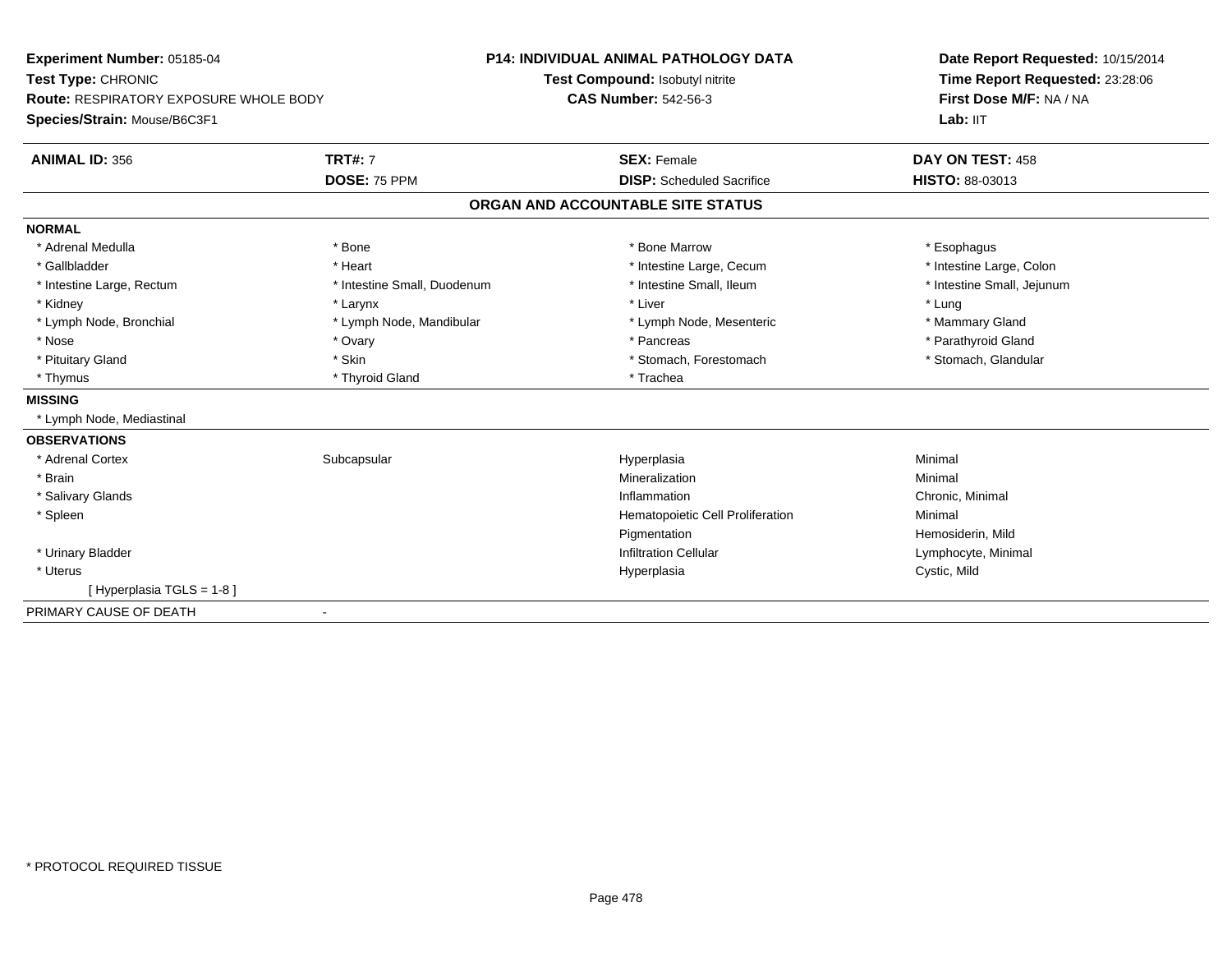| Experiment Number: 05185-04<br><b>Test Type: CHRONIC</b> |                           | <b>P14: INDIVIDUAL ANIMAL PATHOLOGY DATA</b> | Date Report Requested: 10/15/2014<br>Time Report Requested: 23:28:06 |
|----------------------------------------------------------|---------------------------|----------------------------------------------|----------------------------------------------------------------------|
|                                                          |                           | Test Compound: Isobutyl nitrite              |                                                                      |
| <b>Route: RESPIRATORY EXPOSURE WHOLE BODY</b>            |                           | <b>CAS Number: 542-56-3</b>                  | First Dose M/F: NA / NA                                              |
| Species/Strain: Mouse/B6C3F1                             |                           |                                              | Lab: IIT                                                             |
| <b>ANIMAL ID: 357</b>                                    | <b>TRT#: 7</b>            | <b>SEX: Female</b>                           | DAY ON TEST: 458                                                     |
|                                                          | DOSE: 75 PPM              | <b>DISP:</b> Scheduled Sacrifice             | <b>HISTO: 88-03014</b>                                               |
|                                                          |                           | ORGAN AND ACCOUNTABLE SITE STATUS            |                                                                      |
| <b>NORMAL</b>                                            |                           |                                              |                                                                      |
| * Adrenal Medulla                                        | * Bone                    | * Bone Marrow                                | * Brain                                                              |
| * Esophagus                                              | * Gallbladder             | * Heart                                      | * Intestine Large, Cecum                                             |
| * Intestine Large, Colon                                 | * Intestine Large, Rectum | * Intestine Small, Duodenum                  | * Intestine Small, Ileum                                             |
| * Intestine Small, Jejunum                               | * Kidney                  | * Larynx                                     | * Liver                                                              |
| * Lung                                                   | * Lymph Node, Bronchial   | * Lymph Node, Mandibular                     | * Lymph Node, Mediastinal                                            |
| * Lymph Node, Mesenteric                                 | * Mammary Gland           | * Nose                                       | * Ovary                                                              |
| * Pancreas                                               | * Parathyroid Gland       | * Pituitary Gland                            | * Salivary Glands                                                    |
| * Skin                                                   | * Stomach, Forestomach    | * Stomach, Glandular                         | * Thymus                                                             |
| * Thyroid Gland                                          | * Trachea                 | * Urinary Bladder                            |                                                                      |
| <b>OBSERVATIONS</b>                                      |                           |                                              |                                                                      |
| * Adrenal Cortex                                         | Subcapsular               | Hyperplasia                                  | Minimal                                                              |
| * Spleen                                                 |                           | Hematopoietic Cell Proliferation             | Minimal                                                              |
|                                                          |                           | Pigmentation                                 | Hemosiderin, Minimal                                                 |
| * Uterus                                                 |                           | Hyperplasia                                  | Cystic, Mild                                                         |
| [Hyperplasia TGLS = 1-8]                                 |                           |                                              |                                                                      |
| PRIMARY CAUSE OF DEATH                                   |                           |                                              |                                                                      |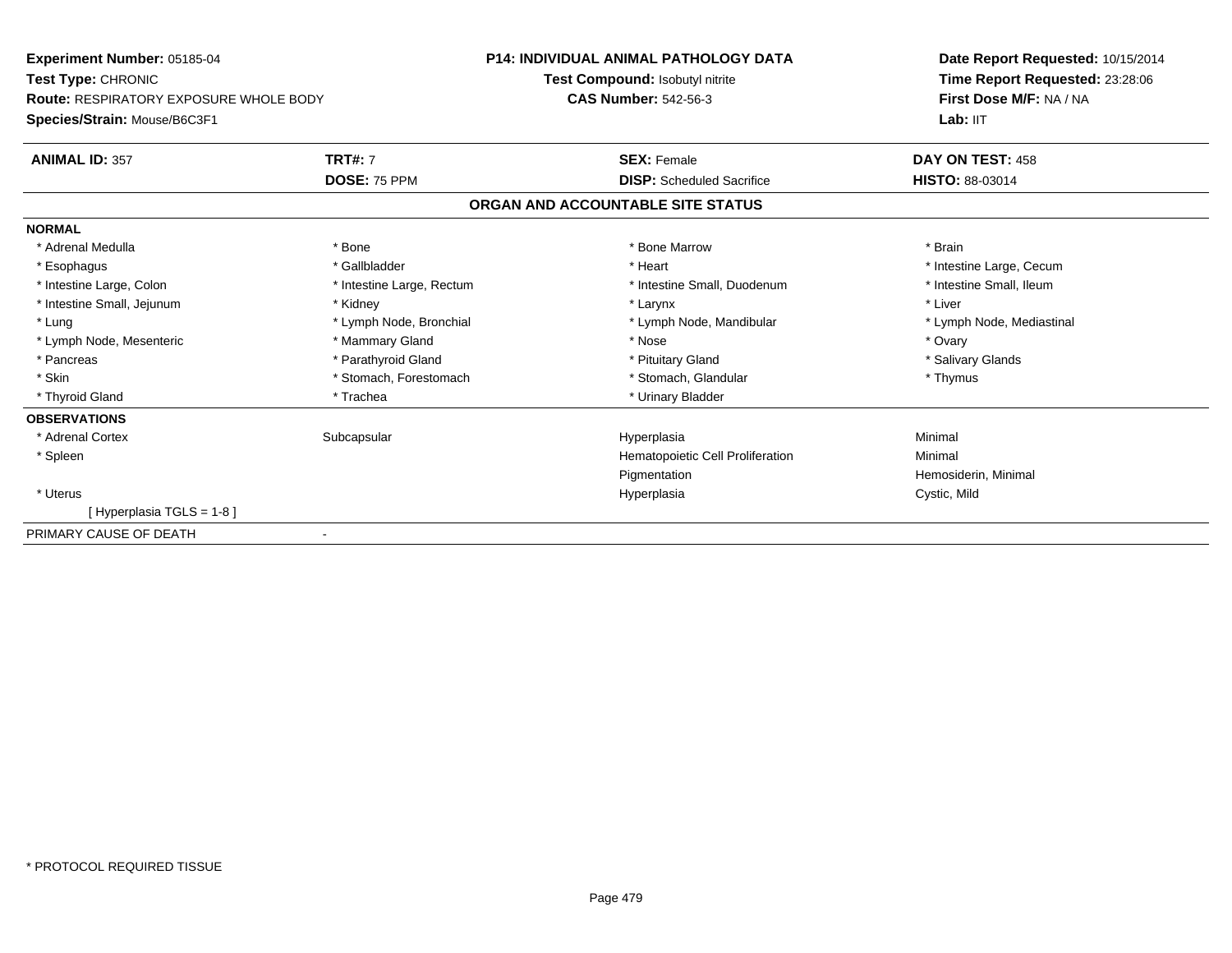| Experiment Number: 05185-04            |                             | <b>P14: INDIVIDUAL ANIMAL PATHOLOGY DATA</b> | Date Report Requested: 10/15/2014 |
|----------------------------------------|-----------------------------|----------------------------------------------|-----------------------------------|
| Test Type: CHRONIC                     |                             | Test Compound: Isobutyl nitrite              | Time Report Requested: 23:28:06   |
| Route: RESPIRATORY EXPOSURE WHOLE BODY |                             | <b>CAS Number: 542-56-3</b>                  | First Dose M/F: NA / NA           |
| Species/Strain: Mouse/B6C3F1           |                             |                                              | Lab: IIT                          |
| <b>ANIMAL ID: 358</b>                  | <b>TRT#: 7</b>              | <b>SEX: Female</b>                           | DAY ON TEST: 458                  |
|                                        | DOSE: 75 PPM                | <b>DISP:</b> Scheduled Sacrifice             | <b>HISTO: 88-03015</b>            |
|                                        |                             | ORGAN AND ACCOUNTABLE SITE STATUS            |                                   |
| <b>NORMAL</b>                          |                             |                                              |                                   |
| * Adrenal Medulla                      | * Bone                      | * Bone Marrow                                | * Esophagus                       |
| * Gallbladder                          | * Heart                     | * Intestine Large, Cecum                     | * Intestine Large, Colon          |
| * Intestine Large, Rectum              | * Intestine Small, Duodenum | * Intestine Small, Ileum                     | * Intestine Small, Jejunum        |
| * Larynx                               | * Liver                     | * Lung                                       | * Lymph Node, Mandibular          |
| * Lymph Node, Mesenteric               | * Mammary Gland             | * Nose                                       | * Ovary                           |
| * Pancreas                             | * Pituitary Gland           | * Skin                                       | * Stomach, Forestomach            |
| * Stomach, Glandular                   | * Thymus                    | * Thyroid Gland                              | * Trachea                         |
| * Urinary Bladder                      | * Uterus                    |                                              |                                   |
| <b>MISSING</b>                         |                             |                                              |                                   |
| * Lymph Node, Bronchial                | * Lymph Node, Mediastinal   | * Parathyroid Gland                          |                                   |
| <b>OBSERVATIONS</b>                    |                             |                                              |                                   |
| * Adrenal Cortex                       | Subcapsular                 | Hyperplasia                                  | Mild                              |
| * Brain                                |                             | Mineralization                               | Mild                              |
| * Kidney                               |                             | <b>Infiltration Cellular</b>                 | Lymphocyte, Minimal               |
| * Salivary Glands                      |                             | Inflammation                                 | Chronic, Minimal                  |
| * Spleen                               |                             | Hematopoietic Cell Proliferation             | Minimal                           |
|                                        |                             | Pigmentation                                 | Hemosiderin, Minimal              |
| PRIMARY CAUSE OF DEATH                 |                             |                                              |                                   |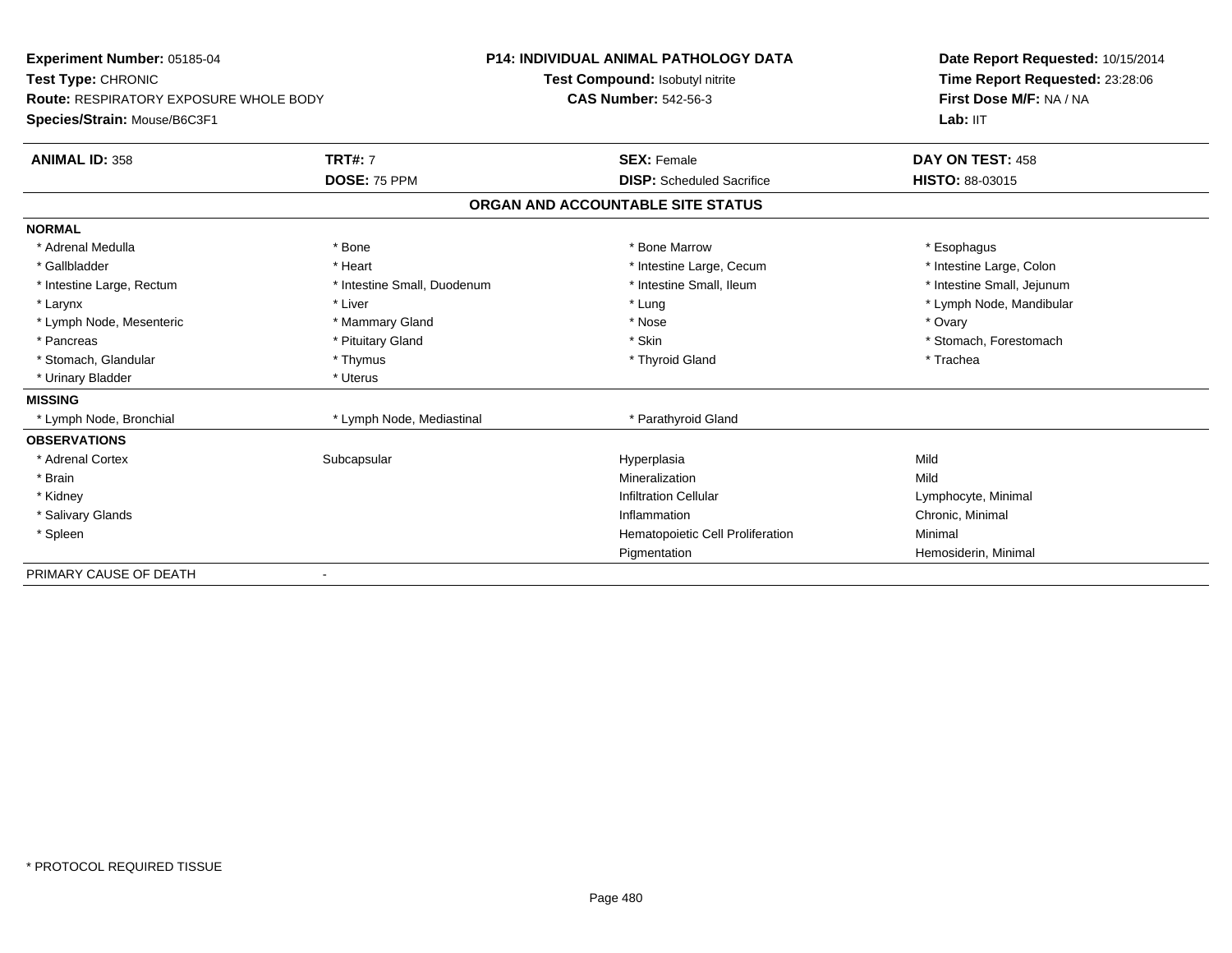**Experiment Number:** 05185-04**Test Type:** CHRONIC **Route:** RESPIRATORY EXPOSURE WHOLE BODY**Species/Strain:** Mouse/B6C3F1**P14: INDIVIDUAL ANIMAL PATHOLOGY DATATest Compound:** Isobutyl nitrite**CAS Number:** 542-56-3**Date Report Requested:** 10/15/2014**Time Report Requested:** 23:28:06**First Dose M/F:** NA / NALab: IIT **ANIMAL ID:** 359**TRT#:** 7 **SEX:** Female **SEX: Female DAY ON TEST:** 458 **DOSE:** 75 PPM **DISP:** Scheduled Sacrifice **HISTO:** 88-03016 **ORGAN AND ACCOUNTABLE SITE STATUSNORMAL**\* Adrenal Medulla \* \* Annual Medulla \* Brain \* Bone \* \* Bone Marrow \* Bone Marrow \* \* Brain \* Brain \* Brain \* Brain \* Brain \* Brain \* Brain \* Brain \* Brain \* Brain \* Brain \* Brain \* Brain \* Brain \* Brain \* Brain \* Brain \* \* Esophagus \* https://www.fragustage.com/web/2019/heart \* Heart \* Heart \* Heart \* Intestine Large, Cecum \* Intestine Large, Cecum \* Sallbladder \* The state of the state of the state of the state of the state of the state o \* Intestine Small, Ileum \* Intestine Large, Colon \* Intestine Large, Rectum \* Intestine Small, Duodenum \* Intestine Small, Duodenum \* Intestine Small, Jejunum \* Larynx \* Larynx \* Larynx \* Liver \* Liver \* Liver \* Liver \* Lung \* Lymph Node, Mesenteric \* Lymph Node, Bronchial \* Lymph Node, Mandibular \* Lymph Node, Mediastinal \* Lymph Node, Mediastinal \* Mammary Gland \* \* Andrew \* Nose \* \* Nose \* \* Ovary \* Ovary \* Ovary \* \* Ovary \* \* Pancreas \* \* Pancreas \* \* Pancreas \* \* Pancreas \* \* Pancreas \* \* Pancreas \* \* Pancreas \* \* Pancreas \* \* Pancreas \* \* Pancreas \* \* Pancreas \* Parathyroid Gland \* \* **All and \* Parathyroid Gland** \* Salivary Gland \* Salivary Glands \* Stomach, Forestomach \* Stomach, Glandular \* Thymus \* Thymus \* Thymus \* Thyroid Gland \* Thyroid Gland \* Thachea \* Urinary Bladder**OBSERVATIONS** \* Adrenal Cortexx Subcapsular Suberty Subsets and the Hyperplasia a and a studies of the studies of the Minimal \* Kidneyy the contract of the contract of the contract of the contract of the contract of the contract of the contract of  $\mathsf{Lymphocyte}$ , Minimal \* Skin Sebaceous Gl Hyperplasia Focal, Mild Note: ADDED SECTION OF SKIN FOR ALOPECIA.Note: HAD NO MICROSCOPIC LESION.[ Hyperplasia TGLS = 2-11 ] \* SpleenHematopoietic Cell Proliferation Minimal Pigmentation Hemosiderin, Mild \* Uteruss and the contract of the contract of the contract of the contract of the contract of the contract of the contract of the contract of the contract of the contract of the contract of the contract of the contract of the cont Cystic, Mild [ Hyperplasia TGLS = 3-8 ]PRIMARY CAUSE OF DEATH-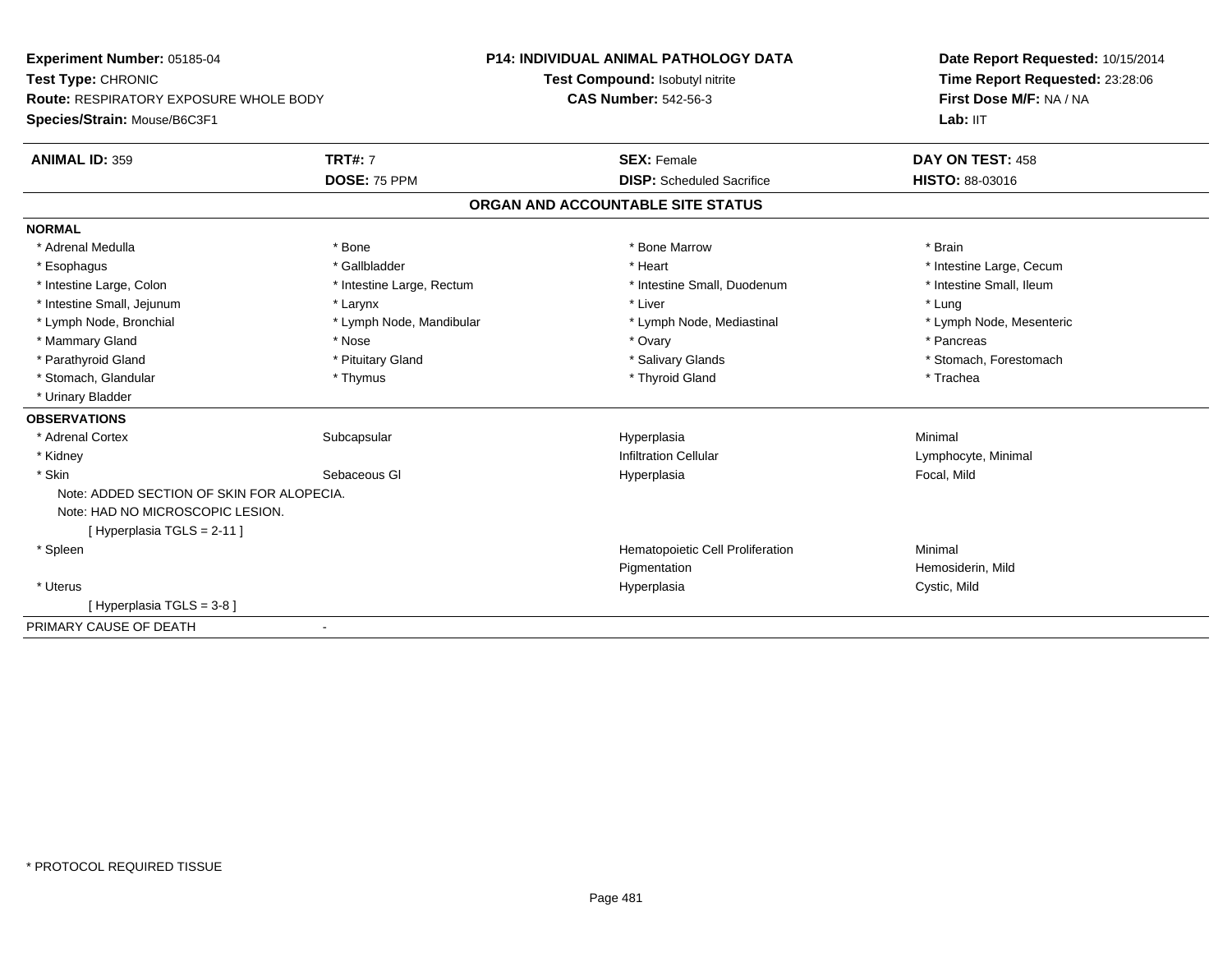**Experiment Number:** 05185-04**Test Type:** CHRONIC **Route:** RESPIRATORY EXPOSURE WHOLE BODY**Species/Strain:** Mouse/B6C3F1**P14: INDIVIDUAL ANIMAL PATHOLOGY DATATest Compound:** Isobutyl nitrite**CAS Number:** 542-56-3**Date Report Requested:** 10/15/2014**Time Report Requested:** 23:28:06**First Dose M/F:** NA / NALab: IIT **ANIMAL ID:** 360**C TRT#:** 7 **SEX:** Female **DAY ON TEST:** 458 **DOSE:** 75 PPM **DISP:** Scheduled Sacrifice **HISTO:** 88-03017 **ORGAN AND ACCOUNTABLE SITE STATUSNORMAL**\* Adrenal Medulla \* \* Annual Medulla \* Brain \* Bone \* \* Bone Marrow \* Bone Marrow \* \* Brain \* Brain \* Brain \* Brain \* Brain \* Brain \* Brain \* Brain \* Brain \* Brain \* Brain \* Brain \* Brain \* Brain \* Brain \* Brain \* Brain \* \* Esophagus \* https://www.fragustage.com/web/2019/heart \* Heart \* Heart \* Heart \* Intestine Large, Cecum \* Intestine Large, Cecum \* Sallbladder \* The state of the state of the state of the state of the state of the state o \* Intestine Small, Ileum \* Intestine Large, Colon \* Intestine Large, Rectum \* Intestine Small, Duodenum \* Intestine Small, Duodenum \* Intestine Small, Jejunum \* \* Widney \* Kidney \* Larynx \* Larynx \* Larynx \* Larynx \* Liver \* Liver \* Lymph Node, Bronchial \* Lymph Node, Mandibular \* Lymph Node, Mediastinal \* Lymph Node, Mesenteric\* Mammary Gland \* \* Andrew \* Nose \* \* Nose \* \* Ovary \* Ovary \* Ovary \* \* Ovary \* \* Pancreas \* \* Pancreas \* \* Pancreas \* \* Pancreas \* \* Pancreas \* \* Pancreas \* \* Pancreas \* \* Pancreas \* \* Pancreas \* \* Pancreas \* \* Pancreas \* Parathyroid Gland \* \* Pituitary Gland \* Pituitary Gland \* Skin \* Skin \* Stomach, Forestomach \* Stomach, Glandular \* Thymus \* Thymus \* Thymus \* Thyroid Gland \* Thyroid Gland \* Thachea \* Urinary Bladder**MISSING** Clitoral Gland**OBSERVATIONS** \* Adrenal Cortexx Subcapsular Subcapsular Subsets and Hyperplasia a **Minimal**  \* LungAlveolar/Bronchiolar Adenoma<br>Inflammation \* Salivary Glandss and the contract of the contract of the contract of the contract of the contract of the contract of the contract of the contract of the contract of the contract of the contract of the contract of the contract of the cont Chronic, Minimal \* SpleenHematopoietic Cell Proliferation PigmentationPigmentation<br>
Hemosiderin, Mild<br>
Hyperplasia<br>
Cystic, Mild \* Uteruss and the control of the control of the control of the control of the control of the control of the control of the control of the control of the control of the control of the control of the control of the control of the co Cystic, Mild [ Hyperplasia TGLS = 2-8 ]PRIMARY CAUSE OF DEATH-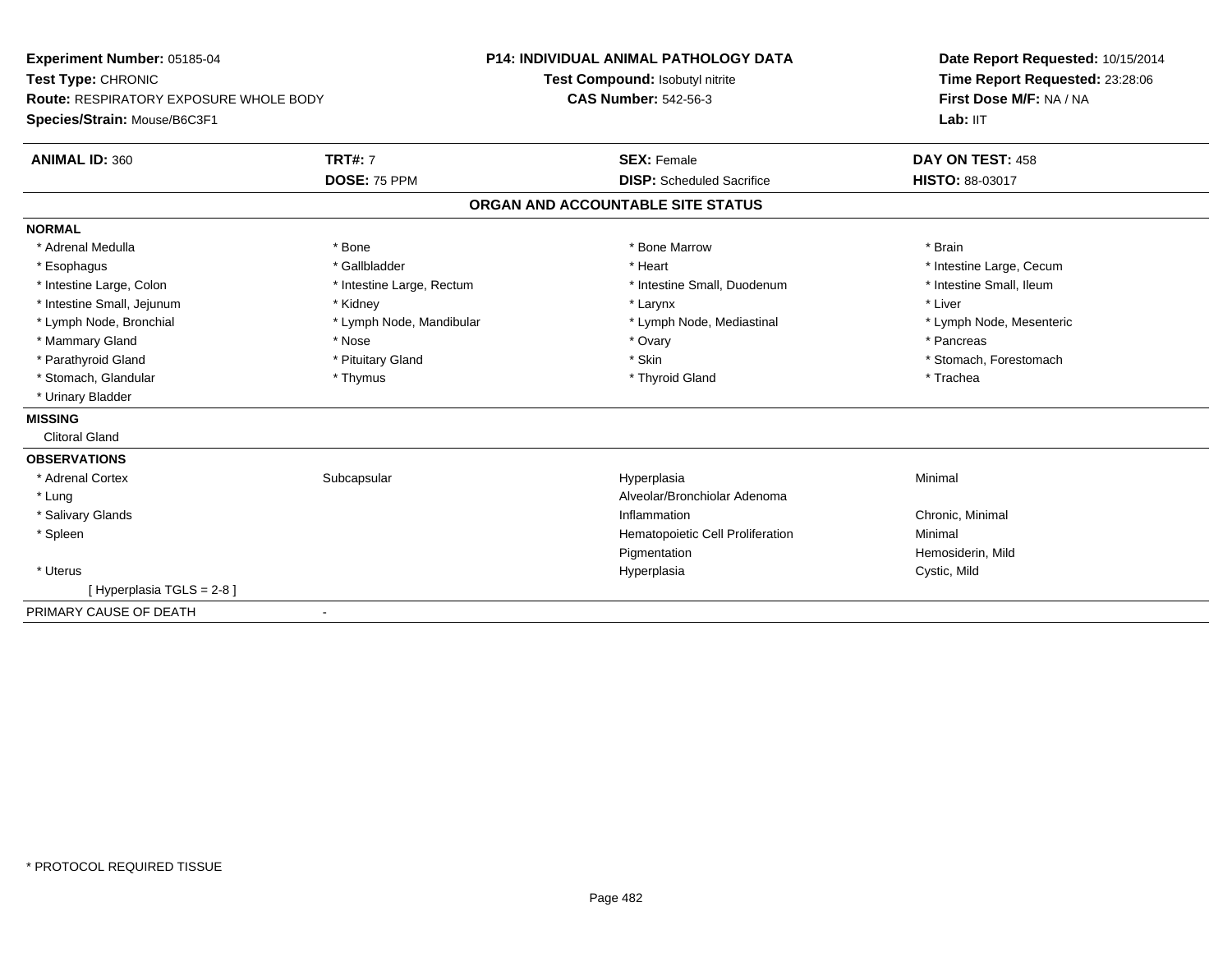| Test Compound: Isobutyl nitrite<br>Time Report Requested: 23:28:06<br>First Dose M/F: NA / NA<br><b>Route: RESPIRATORY EXPOSURE WHOLE BODY</b><br><b>CAS Number: 542-56-3</b><br>Lab: IIT<br><b>TRT#: 8</b><br>DAY ON TEST: 729<br><b>ANIMAL ID: 421</b><br><b>SEX: Female</b><br><b>DOSE: 150 PPM</b><br><b>DISP: Terminal Sacrifice</b><br>HISTO: 88-03078<br>ORGAN AND ACCOUNTABLE SITE STATUS<br>* Bone Marrow<br>* Gallbladder<br>* Adrenal Medulla<br>* Brain<br>* Intestine Large, Cecum<br>* Intestine Large, Colon<br>* Intestine Large, Rectum<br>* Heart<br>* Intestine Small, Duodenum<br>* Intestine Small, Ileum<br>* Intestine Small, Jejunum<br>* Larynx<br>* Mammary Gland<br>* Liver<br>* Lymph Node, Mediastinal<br>* Lymph Node, Mesenteric<br>* Parathyroid Gland<br>* Skin<br>* Stomach, Forestomach<br>* Pancreas<br>* Thyroid Gland<br>* Trachea<br>* Stomach, Glandular<br>* Thymus<br>* Lymph Node, Bronchial<br>* Lymph Node, Mandibular<br>* Esophagus<br>* Adrenal Cortex<br>Subcapsular<br>Mild<br>Hyperplasia<br>* Bone<br>Dysplasia<br>Mild<br>* Kidney<br><b>Infiltration Cellular</b><br>Lymphocyte, Minimal<br>* Lung<br><b>Infiltration Cellular</b><br>Lymphocyte, Minimal<br>* Nose<br>Olfactory Epi<br>Mild<br>Atrophy<br><b>Respirat Epith</b><br>Hyaline, Mild<br>Degeneration<br>Exudate<br>Serous, Mild<br>* Ovary<br>Cystadenoma<br>[ Cystadenoma TGLS = 2-8 ]<br>* Pituitary Gland<br><b>Pars Distalis</b><br>Minimal<br>Angiectasis<br>Inflammation<br>* Salivary Glands<br>Chronic, Minimal<br>* Spleen<br>Hematopoietic Cell Proliferation<br>Minimal<br>Pigmentation<br>Hemosiderin, Mild<br>* Urinary Bladder<br>Infiltration Cellular<br>Lymphocyte, Minimal<br>* Uterus<br>Cystic, Moderate<br>Hyperplasia<br>[ Hyperplasia TGLS = 1-8 ]<br>$\blacksquare$ | Experiment Number: 05185-04  | <b>P14: INDIVIDUAL ANIMAL PATHOLOGY DATA</b> | Date Report Requested: 10/15/2014 |  |
|----------------------------------------------------------------------------------------------------------------------------------------------------------------------------------------------------------------------------------------------------------------------------------------------------------------------------------------------------------------------------------------------------------------------------------------------------------------------------------------------------------------------------------------------------------------------------------------------------------------------------------------------------------------------------------------------------------------------------------------------------------------------------------------------------------------------------------------------------------------------------------------------------------------------------------------------------------------------------------------------------------------------------------------------------------------------------------------------------------------------------------------------------------------------------------------------------------------------------------------------------------------------------------------------------------------------------------------------------------------------------------------------------------------------------------------------------------------------------------------------------------------------------------------------------------------------------------------------------------------------------------------------------------------------------------------------------------------------------------------------------------------------------------------------------------------|------------------------------|----------------------------------------------|-----------------------------------|--|
|                                                                                                                                                                                                                                                                                                                                                                                                                                                                                                                                                                                                                                                                                                                                                                                                                                                                                                                                                                                                                                                                                                                                                                                                                                                                                                                                                                                                                                                                                                                                                                                                                                                                                                                                                                                                                | Test Type: CHRONIC           |                                              |                                   |  |
|                                                                                                                                                                                                                                                                                                                                                                                                                                                                                                                                                                                                                                                                                                                                                                                                                                                                                                                                                                                                                                                                                                                                                                                                                                                                                                                                                                                                                                                                                                                                                                                                                                                                                                                                                                                                                |                              |                                              |                                   |  |
|                                                                                                                                                                                                                                                                                                                                                                                                                                                                                                                                                                                                                                                                                                                                                                                                                                                                                                                                                                                                                                                                                                                                                                                                                                                                                                                                                                                                                                                                                                                                                                                                                                                                                                                                                                                                                | Species/Strain: Mouse/B6C3F1 |                                              |                                   |  |
|                                                                                                                                                                                                                                                                                                                                                                                                                                                                                                                                                                                                                                                                                                                                                                                                                                                                                                                                                                                                                                                                                                                                                                                                                                                                                                                                                                                                                                                                                                                                                                                                                                                                                                                                                                                                                |                              |                                              |                                   |  |
|                                                                                                                                                                                                                                                                                                                                                                                                                                                                                                                                                                                                                                                                                                                                                                                                                                                                                                                                                                                                                                                                                                                                                                                                                                                                                                                                                                                                                                                                                                                                                                                                                                                                                                                                                                                                                |                              |                                              |                                   |  |
|                                                                                                                                                                                                                                                                                                                                                                                                                                                                                                                                                                                                                                                                                                                                                                                                                                                                                                                                                                                                                                                                                                                                                                                                                                                                                                                                                                                                                                                                                                                                                                                                                                                                                                                                                                                                                |                              |                                              |                                   |  |
|                                                                                                                                                                                                                                                                                                                                                                                                                                                                                                                                                                                                                                                                                                                                                                                                                                                                                                                                                                                                                                                                                                                                                                                                                                                                                                                                                                                                                                                                                                                                                                                                                                                                                                                                                                                                                | <b>NORMAL</b>                |                                              |                                   |  |
|                                                                                                                                                                                                                                                                                                                                                                                                                                                                                                                                                                                                                                                                                                                                                                                                                                                                                                                                                                                                                                                                                                                                                                                                                                                                                                                                                                                                                                                                                                                                                                                                                                                                                                                                                                                                                |                              |                                              |                                   |  |
|                                                                                                                                                                                                                                                                                                                                                                                                                                                                                                                                                                                                                                                                                                                                                                                                                                                                                                                                                                                                                                                                                                                                                                                                                                                                                                                                                                                                                                                                                                                                                                                                                                                                                                                                                                                                                |                              |                                              |                                   |  |
|                                                                                                                                                                                                                                                                                                                                                                                                                                                                                                                                                                                                                                                                                                                                                                                                                                                                                                                                                                                                                                                                                                                                                                                                                                                                                                                                                                                                                                                                                                                                                                                                                                                                                                                                                                                                                |                              |                                              |                                   |  |
|                                                                                                                                                                                                                                                                                                                                                                                                                                                                                                                                                                                                                                                                                                                                                                                                                                                                                                                                                                                                                                                                                                                                                                                                                                                                                                                                                                                                                                                                                                                                                                                                                                                                                                                                                                                                                |                              |                                              |                                   |  |
|                                                                                                                                                                                                                                                                                                                                                                                                                                                                                                                                                                                                                                                                                                                                                                                                                                                                                                                                                                                                                                                                                                                                                                                                                                                                                                                                                                                                                                                                                                                                                                                                                                                                                                                                                                                                                |                              |                                              |                                   |  |
|                                                                                                                                                                                                                                                                                                                                                                                                                                                                                                                                                                                                                                                                                                                                                                                                                                                                                                                                                                                                                                                                                                                                                                                                                                                                                                                                                                                                                                                                                                                                                                                                                                                                                                                                                                                                                |                              |                                              |                                   |  |
|                                                                                                                                                                                                                                                                                                                                                                                                                                                                                                                                                                                                                                                                                                                                                                                                                                                                                                                                                                                                                                                                                                                                                                                                                                                                                                                                                                                                                                                                                                                                                                                                                                                                                                                                                                                                                | <b>MISSING</b>               |                                              |                                   |  |
|                                                                                                                                                                                                                                                                                                                                                                                                                                                                                                                                                                                                                                                                                                                                                                                                                                                                                                                                                                                                                                                                                                                                                                                                                                                                                                                                                                                                                                                                                                                                                                                                                                                                                                                                                                                                                |                              |                                              |                                   |  |
|                                                                                                                                                                                                                                                                                                                                                                                                                                                                                                                                                                                                                                                                                                                                                                                                                                                                                                                                                                                                                                                                                                                                                                                                                                                                                                                                                                                                                                                                                                                                                                                                                                                                                                                                                                                                                | <b>OBSERVATIONS</b>          |                                              |                                   |  |
|                                                                                                                                                                                                                                                                                                                                                                                                                                                                                                                                                                                                                                                                                                                                                                                                                                                                                                                                                                                                                                                                                                                                                                                                                                                                                                                                                                                                                                                                                                                                                                                                                                                                                                                                                                                                                |                              |                                              |                                   |  |
|                                                                                                                                                                                                                                                                                                                                                                                                                                                                                                                                                                                                                                                                                                                                                                                                                                                                                                                                                                                                                                                                                                                                                                                                                                                                                                                                                                                                                                                                                                                                                                                                                                                                                                                                                                                                                |                              |                                              |                                   |  |
|                                                                                                                                                                                                                                                                                                                                                                                                                                                                                                                                                                                                                                                                                                                                                                                                                                                                                                                                                                                                                                                                                                                                                                                                                                                                                                                                                                                                                                                                                                                                                                                                                                                                                                                                                                                                                |                              |                                              |                                   |  |
|                                                                                                                                                                                                                                                                                                                                                                                                                                                                                                                                                                                                                                                                                                                                                                                                                                                                                                                                                                                                                                                                                                                                                                                                                                                                                                                                                                                                                                                                                                                                                                                                                                                                                                                                                                                                                |                              |                                              |                                   |  |
|                                                                                                                                                                                                                                                                                                                                                                                                                                                                                                                                                                                                                                                                                                                                                                                                                                                                                                                                                                                                                                                                                                                                                                                                                                                                                                                                                                                                                                                                                                                                                                                                                                                                                                                                                                                                                |                              |                                              |                                   |  |
|                                                                                                                                                                                                                                                                                                                                                                                                                                                                                                                                                                                                                                                                                                                                                                                                                                                                                                                                                                                                                                                                                                                                                                                                                                                                                                                                                                                                                                                                                                                                                                                                                                                                                                                                                                                                                |                              |                                              |                                   |  |
|                                                                                                                                                                                                                                                                                                                                                                                                                                                                                                                                                                                                                                                                                                                                                                                                                                                                                                                                                                                                                                                                                                                                                                                                                                                                                                                                                                                                                                                                                                                                                                                                                                                                                                                                                                                                                |                              |                                              |                                   |  |
|                                                                                                                                                                                                                                                                                                                                                                                                                                                                                                                                                                                                                                                                                                                                                                                                                                                                                                                                                                                                                                                                                                                                                                                                                                                                                                                                                                                                                                                                                                                                                                                                                                                                                                                                                                                                                |                              |                                              |                                   |  |
|                                                                                                                                                                                                                                                                                                                                                                                                                                                                                                                                                                                                                                                                                                                                                                                                                                                                                                                                                                                                                                                                                                                                                                                                                                                                                                                                                                                                                                                                                                                                                                                                                                                                                                                                                                                                                |                              |                                              |                                   |  |
|                                                                                                                                                                                                                                                                                                                                                                                                                                                                                                                                                                                                                                                                                                                                                                                                                                                                                                                                                                                                                                                                                                                                                                                                                                                                                                                                                                                                                                                                                                                                                                                                                                                                                                                                                                                                                |                              |                                              |                                   |  |
|                                                                                                                                                                                                                                                                                                                                                                                                                                                                                                                                                                                                                                                                                                                                                                                                                                                                                                                                                                                                                                                                                                                                                                                                                                                                                                                                                                                                                                                                                                                                                                                                                                                                                                                                                                                                                |                              |                                              |                                   |  |
|                                                                                                                                                                                                                                                                                                                                                                                                                                                                                                                                                                                                                                                                                                                                                                                                                                                                                                                                                                                                                                                                                                                                                                                                                                                                                                                                                                                                                                                                                                                                                                                                                                                                                                                                                                                                                |                              |                                              |                                   |  |
|                                                                                                                                                                                                                                                                                                                                                                                                                                                                                                                                                                                                                                                                                                                                                                                                                                                                                                                                                                                                                                                                                                                                                                                                                                                                                                                                                                                                                                                                                                                                                                                                                                                                                                                                                                                                                |                              |                                              |                                   |  |
|                                                                                                                                                                                                                                                                                                                                                                                                                                                                                                                                                                                                                                                                                                                                                                                                                                                                                                                                                                                                                                                                                                                                                                                                                                                                                                                                                                                                                                                                                                                                                                                                                                                                                                                                                                                                                |                              |                                              |                                   |  |
|                                                                                                                                                                                                                                                                                                                                                                                                                                                                                                                                                                                                                                                                                                                                                                                                                                                                                                                                                                                                                                                                                                                                                                                                                                                                                                                                                                                                                                                                                                                                                                                                                                                                                                                                                                                                                |                              |                                              |                                   |  |
|                                                                                                                                                                                                                                                                                                                                                                                                                                                                                                                                                                                                                                                                                                                                                                                                                                                                                                                                                                                                                                                                                                                                                                                                                                                                                                                                                                                                                                                                                                                                                                                                                                                                                                                                                                                                                |                              |                                              |                                   |  |
|                                                                                                                                                                                                                                                                                                                                                                                                                                                                                                                                                                                                                                                                                                                                                                                                                                                                                                                                                                                                                                                                                                                                                                                                                                                                                                                                                                                                                                                                                                                                                                                                                                                                                                                                                                                                                | PRIMARY CAUSE OF DEATH       |                                              |                                   |  |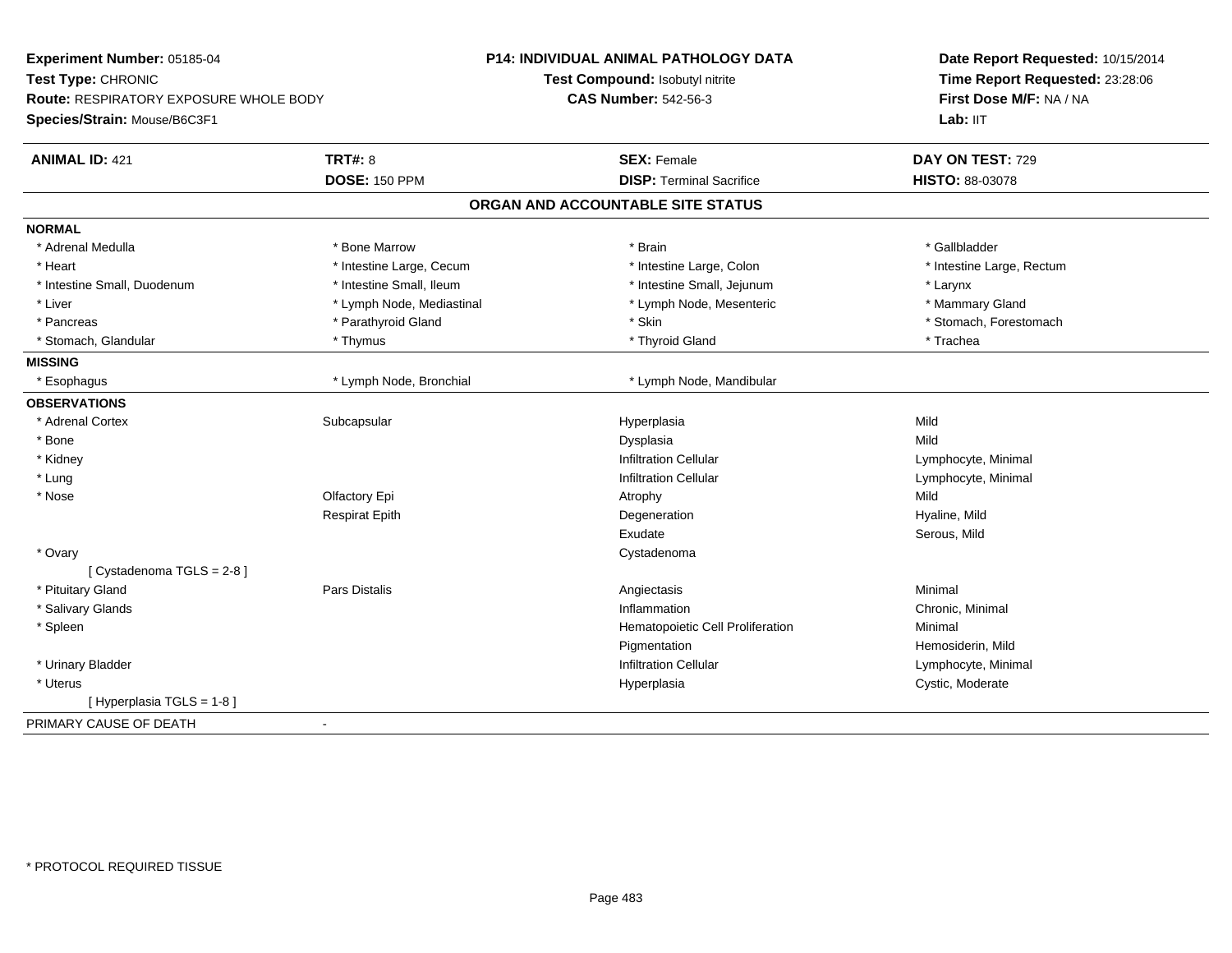| Experiment Number: 05185-04            |                             | <b>P14: INDIVIDUAL ANIMAL PATHOLOGY DATA</b> | Date Report Requested: 10/15/2014<br>Time Report Requested: 23:28:06<br>First Dose M/F: NA / NA |  |
|----------------------------------------|-----------------------------|----------------------------------------------|-------------------------------------------------------------------------------------------------|--|
| Test Type: CHRONIC                     |                             | Test Compound: Isobutyl nitrite              |                                                                                                 |  |
| Route: RESPIRATORY EXPOSURE WHOLE BODY |                             | <b>CAS Number: 542-56-3</b>                  |                                                                                                 |  |
| Species/Strain: Mouse/B6C3F1           |                             |                                              | Lab: IIT                                                                                        |  |
| <b>ANIMAL ID: 422</b>                  | <b>TRT#: 8</b>              | <b>SEX: Female</b>                           | DAY ON TEST: 583                                                                                |  |
|                                        | <b>DOSE: 150 PPM</b>        | <b>DISP: Natural Death</b>                   | HISTO: 88-03079                                                                                 |  |
|                                        |                             | ORGAN AND ACCOUNTABLE SITE STATUS            |                                                                                                 |  |
| <b>NORMAL</b>                          |                             |                                              |                                                                                                 |  |
| * Adrenal Medulla                      | * Bone                      | * Bone Marrow                                | * Esophagus                                                                                     |  |
| * Gallbladder                          | * Heart                     | * Intestine Large, Cecum                     | * Intestine Large, Rectum                                                                       |  |
| * Kidney                               | * Larynx                    | * Liver                                      | * Lung                                                                                          |  |
| * Lymph Node, Bronchial                | * Lymph Node, Mandibular    | * Lymph Node, Mediastinal                    | * Lymph Node, Mesenteric                                                                        |  |
| * Ovary                                | * Pancreas                  | * Salivary Glands                            | * Skin                                                                                          |  |
| * Stomach, Forestomach                 | * Stomach, Glandular        | * Thyroid Gland                              | * Trachea                                                                                       |  |
| <b>MISSING</b>                         |                             |                                              |                                                                                                 |  |
| * Parathyroid Gland                    |                             |                                              |                                                                                                 |  |
| <b>AUTO PRECLUDES DIAG.</b>            |                             |                                              |                                                                                                 |  |
| * Intestine Large, Colon               | * Intestine Small, Duodenum | * Intestine Small, Ileum                     | * Intestine Small, Jejunum                                                                      |  |
| * Urinary Bladder                      |                             |                                              |                                                                                                 |  |
| <b>OBSERVATIONS</b>                    |                             |                                              |                                                                                                 |  |
| * Adrenal Cortex                       | Subcapsular                 | Hyperplasia                                  | Mild                                                                                            |  |
| * Brain                                |                             | Compression                                  |                                                                                                 |  |
| [Compression TGLS = 5-1,12]            |                             |                                              |                                                                                                 |  |
| * Mammary Gland                        |                             | Hyperplasia                                  | Moderate                                                                                        |  |
| [Hyperplasia TGLS = 3-7]               |                             |                                              |                                                                                                 |  |
| * Nose                                 | Olfactory Epi               | Atrophy                                      | Mild                                                                                            |  |
|                                        |                             | Inflammation                                 | Chronic Active, Minimal                                                                         |  |
|                                        | Olfactory Epi               | Metaplasia                                   | Mild                                                                                            |  |
|                                        | <b>Respirat Epith</b>       | Metaplasia                                   | Squamous, Minimal                                                                               |  |
|                                        | <b>Respirat Epith</b>       | Ulcer                                        | Minimal                                                                                         |  |
| * Pituitary Gland                      | Pars Distalis               | Adenoma                                      |                                                                                                 |  |
| [Adenoma TGLS = 4-3,3.1]               |                             |                                              |                                                                                                 |  |
| * Spleen                               |                             | Hematopoietic Cell Proliferation             | Minimal                                                                                         |  |
|                                        |                             | Pigmentation                                 | Hemosiderin, Mild                                                                               |  |
| * Thymus                               |                             | Atrophy                                      | Moderate                                                                                        |  |
| * Uterus                               |                             | Hyperplasia                                  | Cystic, Mild                                                                                    |  |
| [ Hyperplasia TGLS = 2-8 ]             |                             |                                              |                                                                                                 |  |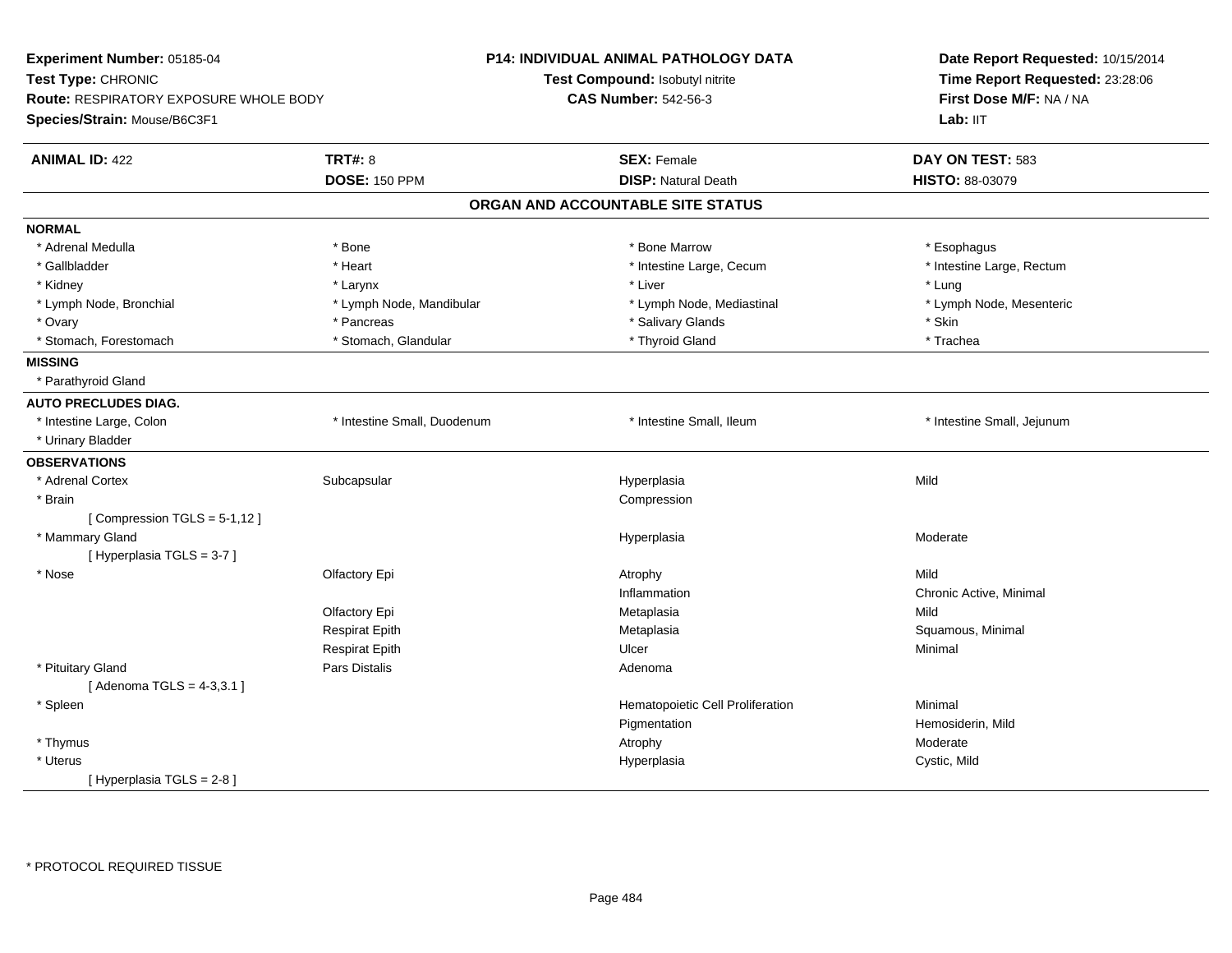| <b>Experiment Number: 05185-04</b><br><b>Test Type: CHRONIC</b><br><b>Route: RESPIRATORY EXPOSURE WHOLE BODY</b> |                      | <b>P14: INDIVIDUAL ANIMAL PATHOLOGY DATA</b><br>Test Compound: Isobutyl nitrite | Date Report Requested: 10/15/2014<br>Time Report Requested: 23:28:06 |
|------------------------------------------------------------------------------------------------------------------|----------------------|---------------------------------------------------------------------------------|----------------------------------------------------------------------|
|                                                                                                                  |                      | <b>CAS Number: 542-56-3</b>                                                     | First Dose M/F: NA / NA                                              |
| Species/Strain: Mouse/B6C3F1                                                                                     |                      |                                                                                 | Lab: IIT                                                             |
| <b>ANIMAL ID: 422</b>                                                                                            | <b>TRT#: 8</b>       | <b>SEX:</b> Female                                                              | DAY ON TEST: 583                                                     |
|                                                                                                                  | <b>DOSE: 150 PPM</b> | <b>DISP:</b> Natural Death                                                      | <b>HISTO: 88-03079</b>                                               |
|                                                                                                                  |                      | ORGAN AND ACCOUNTABLE SITE STATUS                                               |                                                                      |
| PRIMARY CAUSE OF DEATH                                                                                           |                      |                                                                                 |                                                                      |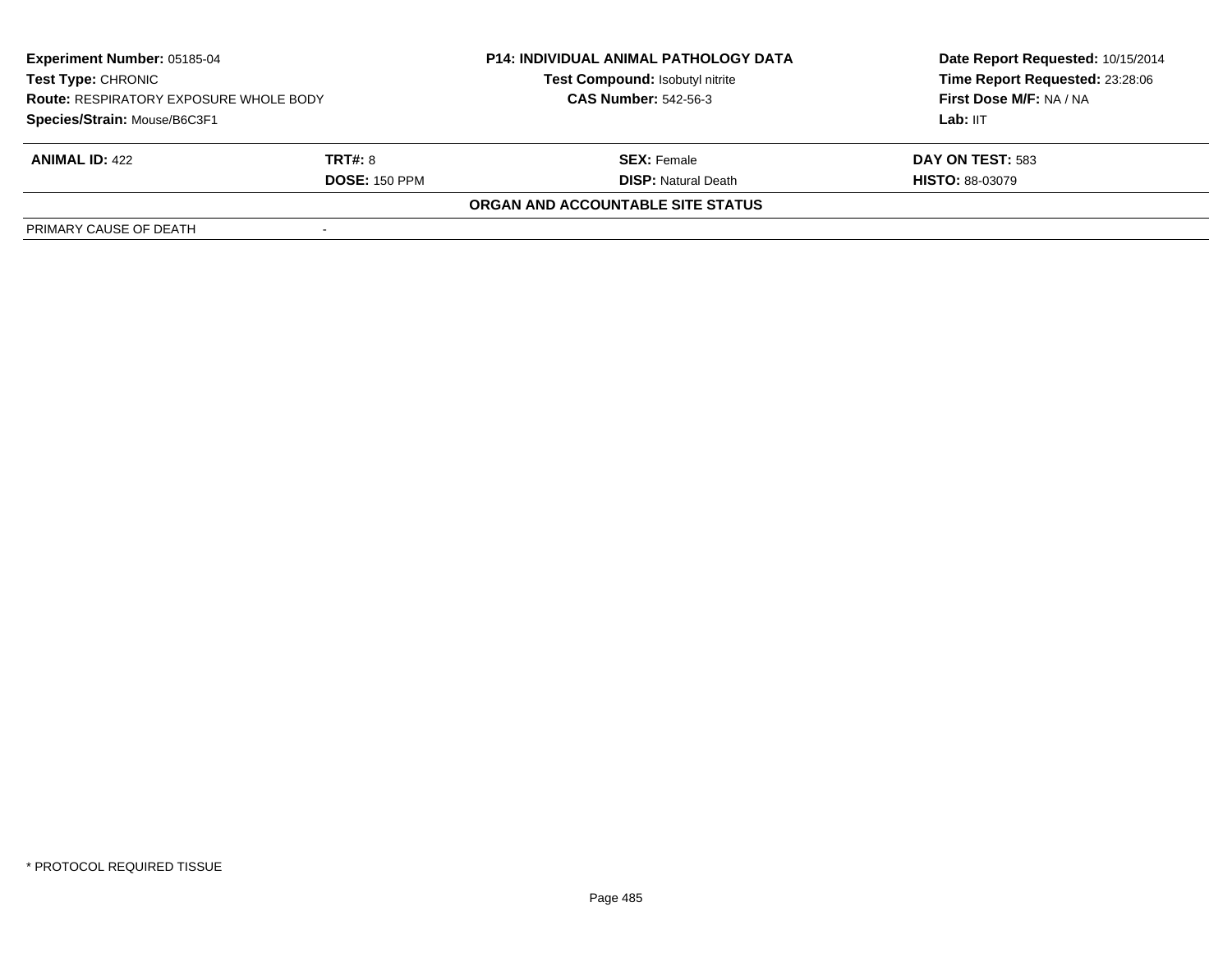| Experiment Number: 05185-04                       |                          | <b>P14: INDIVIDUAL ANIMAL PATHOLOGY DATA</b> | Date Report Requested: 10/15/2014<br>Time Report Requested: 23:28:06 |  |
|---------------------------------------------------|--------------------------|----------------------------------------------|----------------------------------------------------------------------|--|
| Test Type: CHRONIC                                |                          | Test Compound: Isobutyl nitrite              |                                                                      |  |
| Route: RESPIRATORY EXPOSURE WHOLE BODY            |                          | <b>CAS Number: 542-56-3</b>                  | First Dose M/F: NA / NA                                              |  |
| Species/Strain: Mouse/B6C3F1                      |                          |                                              | Lab: IIT                                                             |  |
| <b>ANIMAL ID: 423</b>                             | TRT#: 8                  | <b>SEX: Female</b>                           | DAY ON TEST: 729                                                     |  |
|                                                   | <b>DOSE: 150 PPM</b>     | <b>DISP: Terminal Sacrifice</b>              | HISTO: 88-03080                                                      |  |
|                                                   |                          | ORGAN AND ACCOUNTABLE SITE STATUS            |                                                                      |  |
| <b>NORMAL</b>                                     |                          |                                              |                                                                      |  |
| * Adrenal Medulla                                 | * Bone Marrow            | * Esophagus                                  | * Gallbladder                                                        |  |
| * Heart                                           | * Intestine Large, Cecum | * Intestine Large, Colon                     | * Intestine Large, Rectum                                            |  |
| * Intestine Small, Duodenum                       | * Intestine Small, Ileum | * Intestine Small, Jejunum                   | * Larynx                                                             |  |
| * Lymph Node, Bronchial                           | * Lymph Node, Mandibular | * Lymph Node, Mediastinal                    | * Lymph Node, Mesenteric                                             |  |
| * Mammary Gland                                   | * Nose                   | * Ovary                                      | * Pancreas                                                           |  |
| * Parathyroid Gland                               | * Pituitary Gland        | * Salivary Glands                            | * Skin                                                               |  |
| * Stomach, Forestomach                            | * Stomach, Glandular     | * Thymus                                     | * Thyroid Gland                                                      |  |
| * Trachea                                         |                          |                                              |                                                                      |  |
| <b>OBSERVATIONS</b>                               |                          |                                              |                                                                      |  |
| * Adrenal Cortex                                  | Subcapsular              | Hyperplasia                                  | Mild                                                                 |  |
| * Bone                                            |                          | Dysplasia                                    | Mild                                                                 |  |
| * Brain                                           | Meninges                 | Inflammation                                 | Chronic Active, Mild                                                 |  |
| * Kidney                                          |                          | <b>Infiltration Cellular</b>                 | Lymphocyte, Minimal                                                  |  |
| * Liver                                           |                          | Inflammation                                 | Chronic, Minimal                                                     |  |
| * Lung                                            |                          | Alveolar/Bronchiolar Adenoma                 | Multiple                                                             |  |
|                                                   |                          | Infiltration Cellular                        | Lymphocyte, Minimal                                                  |  |
| [ Alveolar/Bronchiolar Adenoma TGLS = 5-12,6-13 ] |                          |                                              |                                                                      |  |
| * Spleen                                          |                          | Hematopoietic Cell Proliferation             | Minimal                                                              |  |
|                                                   |                          | Hyperplasia                                  | Lymphoid, Mild                                                       |  |
|                                                   |                          | Pigmentation                                 | Hemosiderin, Minimal                                                 |  |
| [Hyperplasia TGLS = 4-5]                          |                          |                                              |                                                                      |  |
| * Urinary Bladder                                 |                          | <b>Infiltration Cellular</b>                 | Lymphocyte, Minimal                                                  |  |
| * Uterus                                          |                          | Hyperplasia                                  | Cystic, Moderate                                                     |  |
| [Hyperplasia TGLS = 2,3-8]                        |                          |                                              |                                                                      |  |
| PRIMARY CAUSE OF DEATH                            |                          |                                              |                                                                      |  |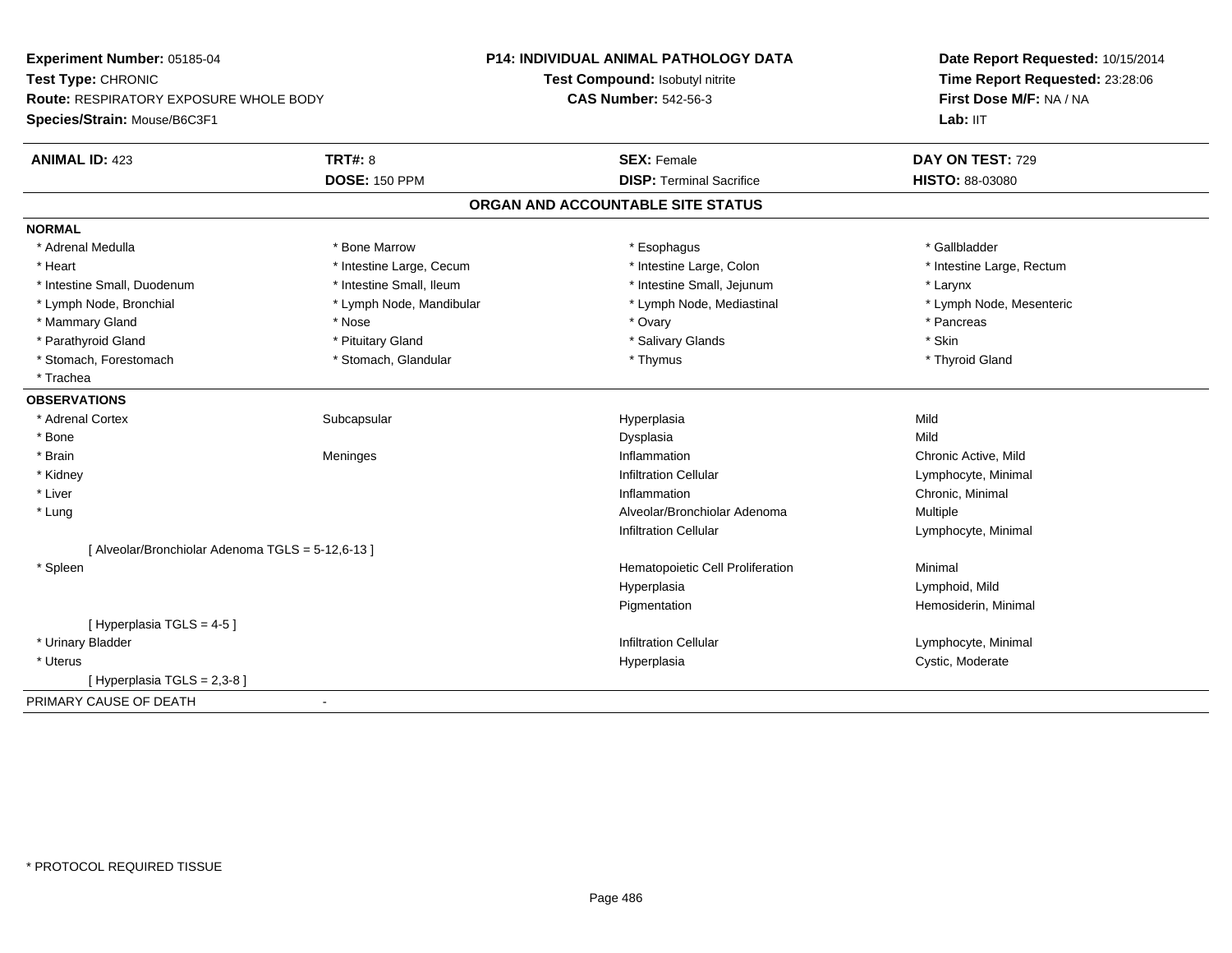**Experiment Number:** 05185-04**Test Type:** CHRONIC **Route:** RESPIRATORY EXPOSURE WHOLE BODY**Species/Strain:** Mouse/B6C3F1**P14: INDIVIDUAL ANIMAL PATHOLOGY DATATest Compound:** Isobutyl nitrite**CAS Number:** 542-56-3**Date Report Requested:** 10/15/2014**Time Report Requested:** 23:28:06**First Dose M/F:** NA / NALab: IIT **ANIMAL ID:** 424**TRT#:** 8 **SEX:** Female **DAY ON TEST:** 729 **DOSE:** 150 PPM**DISP:** Terminal Sacrifice **HISTO:** 88-03081 **ORGAN AND ACCOUNTABLE SITE STATUSNORMAL**\* Adrenal Medulla \* Adrenal Medulla \* \* The matter of the state of the state of the state of the state of the state of the state of the state of the state of the state of the state of the state of the state of the state of the state of the \* Gallbladder \* Thestine Large, Colon \* Heart \* Heart \* Thestine Large, Cecum \* Intestine Large, Colon \* Intestine Large, Colon \* Intestine Large, Colon \* Intestine Large, Rectum \* Thestine Small, Duodenum \* Number of the small, Ileum \* Intestine Small, Jejunum \* Intestine Small, Jejunum \* Larynx \* Liver \* Lymph Node, Bronchial \* Lymph Node, Mediastinal \* Lymph Node, Mesenteric \* \* Mammary Gland \* Mammary Gland \* Ovary \* Ovary \* The message \* Parathyroid Gland \* \* Skin \* Stomach, Forestomach \* Stomach \* Stomach, Glandular \* Thyroid Gland \* Thyroid Gland \* Trachea**OBSERVATIONS** \* Adrenal Cortexx Subcapsular Suberty Subsets and the Hyperplasia a Mild \* Brainn and the controller of the controller of the Mineralization and the controller of the Minimal of the Minimal <br>The Minimal of the controller of the controller of the controller of the controller of the controller of the c \* Kidneyy the contract of the contract of the contract of the contract of the contract of the contract of the contract of  $\mathsf{Lymphocyte}$ , Mild Renal Tubulee which is the experimentation of the experimental experimental experimental experimental experimental experimental experimental experimental experimental experimental experimental experimental experimental experimental ex \* LungAlveolar/Bronchiolar Adenoma<br>
Multiple Infiltration Cellular Lymphocyte, Minimal [ Alveolar/Bronchiolar Adenoma TGLS = 4-12,6-13 ] \* Lymph Node, Mandibular Lymphoma Malignant Mixed Lymphoma Malignant Mixed**Mesentery** Fat Necrosiss Mild  $[$  Necrosis TGLS = 2-11  $]$  \* Nose Respirat Epith Degeneration Hyaline, Minimal \* Pancreas Lymphoma Malignant Mixed \* Pituitary Glandd and the contract of Pars Distalis and the contract of Adenoma and Adenoma and the Adenoma and the Adenoma and  $\lambda$  $[$  Adenoma TGLS = 5-3 $]$  \* Salivary Glands Lymphoma Malignant Mixedn metal distribution and the Hematopoietic Cell Proliferation Minimal \* SpleenLymphoma Malignant MixedPigmentation Hemosiderin, Mild [ Lymphoma Malignant Mixed TGLS = 3-5 ] \* Thymus Lymphoma Malignant Mixed \* Urinary BladderInfiltration Cellular **Lymphocyte**, Minimal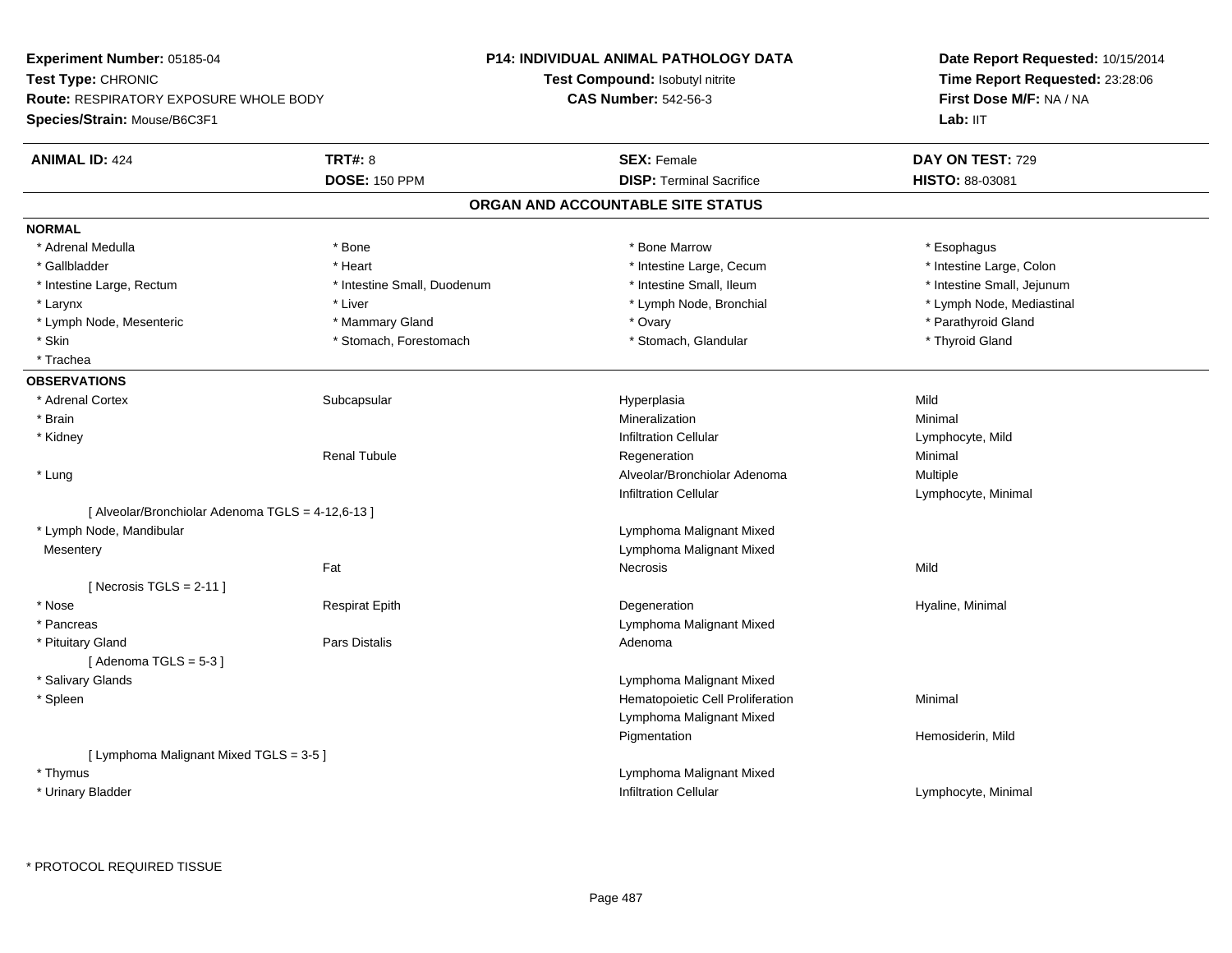| <b>Experiment Number: 05185-04</b><br><b>Test Type: CHRONIC</b><br><b>Route: RESPIRATORY EXPOSURE WHOLE BODY</b><br>Species/Strain: Mouse/B6C3F1 |                      | <b>P14: INDIVIDUAL ANIMAL PATHOLOGY DATA</b><br><b>Test Compound: Isobutyl nitrite</b><br><b>CAS Number: 542-56-3</b> | Date Report Requested: 10/15/2014<br>Time Report Requested: 23:28:06<br>First Dose M/F: NA / NA<br>Lab: IIT |
|--------------------------------------------------------------------------------------------------------------------------------------------------|----------------------|-----------------------------------------------------------------------------------------------------------------------|-------------------------------------------------------------------------------------------------------------|
| <b>ANIMAL ID: 424</b>                                                                                                                            | <b>TRT#: 8</b>       | <b>SEX: Female</b>                                                                                                    | <b>DAY ON TEST: 729</b>                                                                                     |
|                                                                                                                                                  | <b>DOSE: 150 PPM</b> | <b>DISP: Terminal Sacrifice</b>                                                                                       | <b>HISTO: 88-03081</b>                                                                                      |
|                                                                                                                                                  |                      | ORGAN AND ACCOUNTABLE SITE STATUS                                                                                     |                                                                                                             |
| * Uterus                                                                                                                                         |                      | Hyperplasia                                                                                                           | Cystic, Moderate                                                                                            |
| [Hyperplasia TGLS = $1-8$ ]                                                                                                                      |                      |                                                                                                                       |                                                                                                             |
| PRIMARY CAUSE OF DEATH                                                                                                                           |                      |                                                                                                                       |                                                                                                             |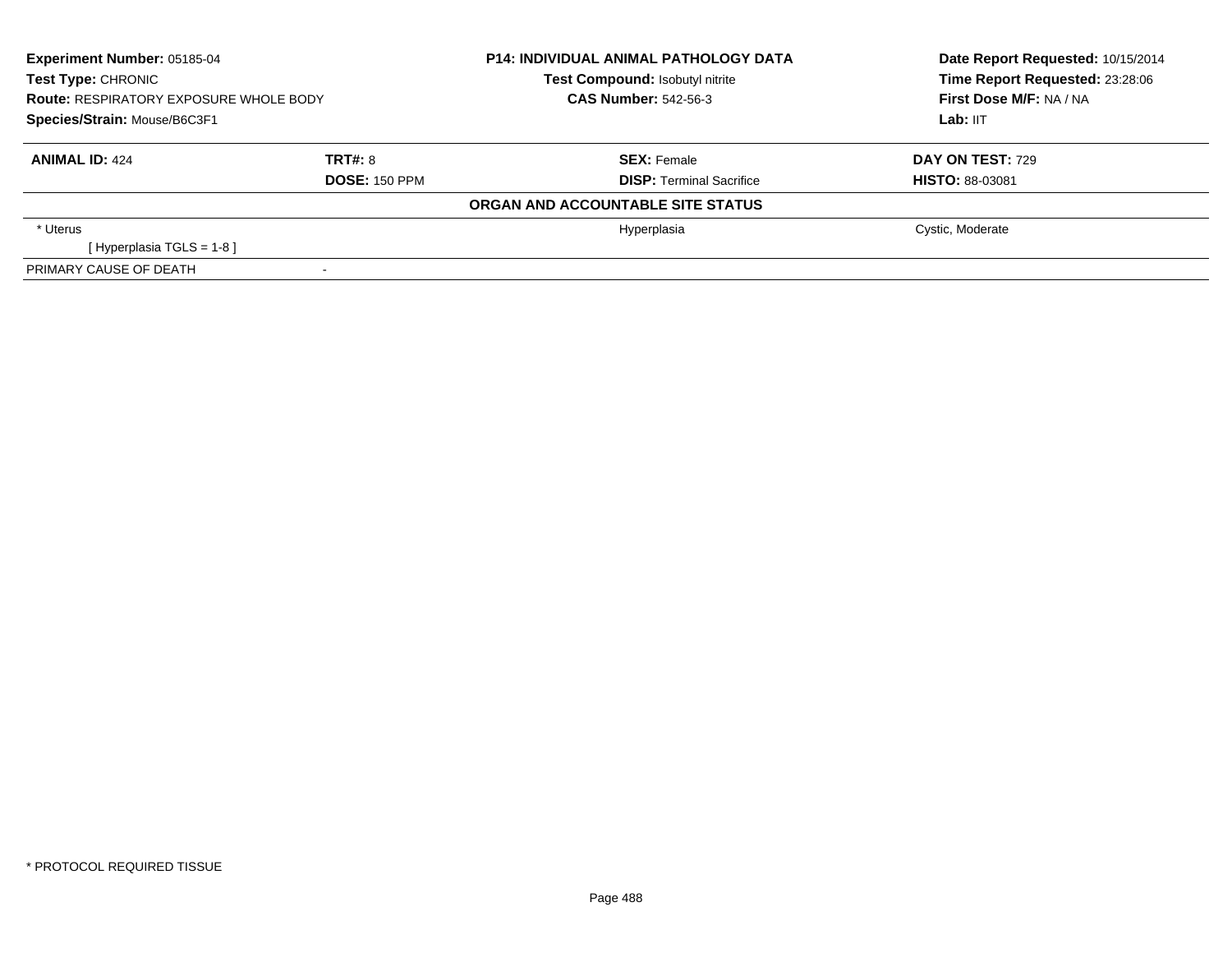| Experiment Number: 05185-04            |                                 | <b>P14: INDIVIDUAL ANIMAL PATHOLOGY DATA</b> | Date Report Requested: 10/15/2014 |  |
|----------------------------------------|---------------------------------|----------------------------------------------|-----------------------------------|--|
| Test Type: CHRONIC                     | Test Compound: Isobutyl nitrite |                                              | Time Report Requested: 23:28:06   |  |
| Route: RESPIRATORY EXPOSURE WHOLE BODY |                                 | <b>CAS Number: 542-56-3</b>                  | First Dose M/F: NA / NA           |  |
| Species/Strain: Mouse/B6C3F1           |                                 |                                              | Lab: IIT                          |  |
| <b>ANIMAL ID: 425</b>                  | <b>TRT#: 8</b>                  | <b>SEX: Female</b>                           | DAY ON TEST: 730                  |  |
|                                        | <b>DOSE: 150 PPM</b>            | <b>DISP: Terminal Sacrifice</b>              | HISTO: 88-03082                   |  |
|                                        |                                 | ORGAN AND ACCOUNTABLE SITE STATUS            |                                   |  |
| <b>NORMAL</b>                          |                                 |                                              |                                   |  |
| * Adrenal Medulla                      | * Bone Marrow                   | * Brain                                      | * Esophagus                       |  |
| * Gallbladder                          | * Heart                         | * Intestine Large, Cecum                     | * Intestine Large, Colon          |  |
| * Intestine Large, Rectum              | * Intestine Small, Duodenum     | * Intestine Small, Ileum                     | * Intestine Small, Jejunum        |  |
| * Lymph Node, Bronchial                | * Lymph Node, Mandibular        | * Lymph Node, Mediastinal                    | * Lymph Node, Mesenteric          |  |
| * Mammary Gland                        | * Ovary                         | * Pancreas                                   | * Parathyroid Gland               |  |
| * Pituitary Gland                      | * Skin                          | * Stomach, Forestomach                       | * Stomach, Glandular              |  |
| * Thyroid Gland                        | * Trachea                       | * Urinary Bladder                            |                                   |  |
| <b>MISSING</b>                         |                                 |                                              |                                   |  |
| * Larynx                               |                                 |                                              |                                   |  |
| <b>OBSERVATIONS</b>                    |                                 |                                              |                                   |  |
| * Adrenal Cortex                       | Subcapsular                     | Hyperplasia                                  | Mild                              |  |
| * Bone                                 |                                 | Dysplasia                                    | Mild                              |  |
| * Kidney                               |                                 | <b>Infiltration Cellular</b>                 | Lymphocyte, Minimal               |  |
| * Liver                                |                                 | <b>Basophilic Focus</b>                      |                                   |  |
| [Basophilic Focus TGLS = 2-12]         |                                 |                                              |                                   |  |
| * Lung                                 |                                 | Alveolar/Bronchiolar Adenoma                 |                                   |  |
| * Nose                                 | Olfactory Epi                   | Atrophy                                      | Mild                              |  |
|                                        |                                 | Inflammation                                 | Chronic Active, Mild              |  |
| * Salivary Glands                      |                                 | Inflammation                                 | Chronic, Minimal                  |  |
| * Spleen                               |                                 | Hematopoietic Cell Proliferation             | Mild                              |  |
|                                        |                                 | Pigmentation                                 | Hemosiderin, Mild                 |  |
| * Thymus                               |                                 | Hyperplasia                                  | Lymphoid, Mild                    |  |
| * Uterus                               |                                 | Hyperplasia                                  | Cystic, Moderate                  |  |
| [ Hyperplasia TGLS = 3-8 ]             |                                 |                                              |                                   |  |
| Vagina                                 |                                 | Squamous Cell Carcinoma                      |                                   |  |
| [Squamous Cell Carcinoma TGLS = 1-11]  |                                 |                                              |                                   |  |
| PRIMARY CAUSE OF DEATH                 |                                 |                                              |                                   |  |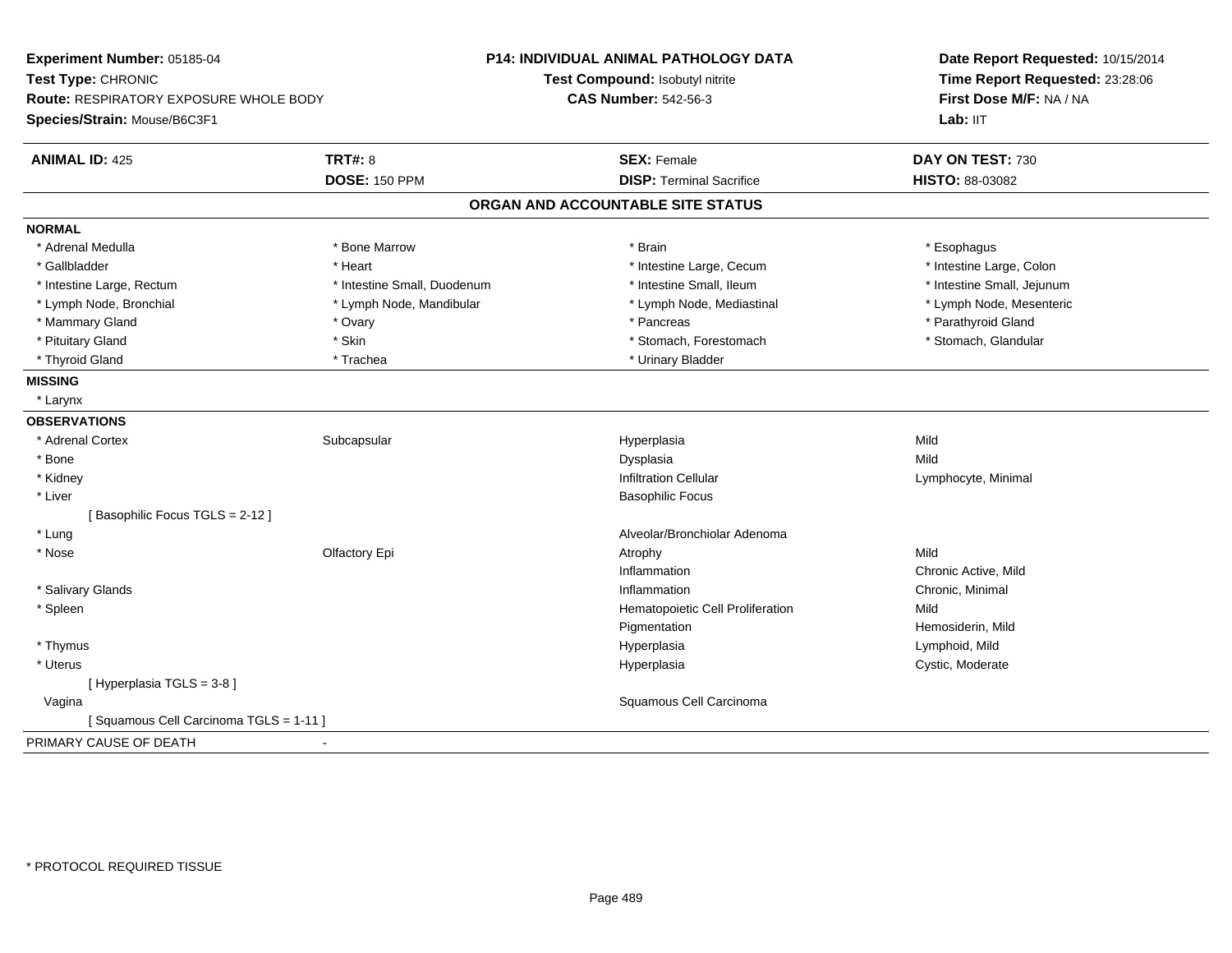| Experiment Number: 05185-04<br>Test Type: CHRONIC<br>Route: RESPIRATORY EXPOSURE WHOLE BODY<br>Species/Strain: Mouse/B6C3F1 |                           | P14: INDIVIDUAL ANIMAL PATHOLOGY DATA | Date Report Requested: 10/15/2014<br>Time Report Requested: 23:28:06<br>First Dose M/F: NA / NA |
|-----------------------------------------------------------------------------------------------------------------------------|---------------------------|---------------------------------------|-------------------------------------------------------------------------------------------------|
|                                                                                                                             |                           | Test Compound: Isobutyl nitrite       |                                                                                                 |
|                                                                                                                             |                           | <b>CAS Number: 542-56-3</b>           |                                                                                                 |
|                                                                                                                             |                           |                                       | Lab: IIT                                                                                        |
| <b>ANIMAL ID: 426</b>                                                                                                       | <b>TRT#: 8</b>            | <b>SEX: Female</b>                    | DAY ON TEST: 494                                                                                |
|                                                                                                                             | <b>DOSE: 150 PPM</b>      | <b>DISP:</b> Moribund Sacrifice       | HISTO: 88-03083                                                                                 |
|                                                                                                                             |                           | ORGAN AND ACCOUNTABLE SITE STATUS     |                                                                                                 |
| <b>NORMAL</b>                                                                                                               |                           |                                       |                                                                                                 |
| * Adrenal Cortex                                                                                                            | * Adrenal Medulla         | * Bone                                | * Bone Marrow                                                                                   |
| * Brain                                                                                                                     | * Esophagus               | * Heart                               | * Intestine Large, Cecum                                                                        |
| * Intestine Large, Colon                                                                                                    | * Intestine Large, Rectum | * Intestine Small, Duodenum           | * Intestine Small, Ileum                                                                        |
| * Intestine Small, Jejunum                                                                                                  | * Kidney                  | * Larynx                              | * Liver                                                                                         |
| * Lung                                                                                                                      | * Lymph Node, Bronchial   | * Lymph Node, Mandibular              | * Lymph Node, Mesenteric                                                                        |
| * Mammary Gland                                                                                                             | * Nose                    | * Pancreas                            | * Parathyroid Gland                                                                             |
| * Pituitary Gland                                                                                                           | * Salivary Glands         | * Skin                                | * Stomach, Forestomach                                                                          |
| * Stomach, Glandular                                                                                                        | * Thyroid Gland           | * Trachea                             | * Urinary Bladder                                                                               |
| <b>MISSING</b>                                                                                                              |                           |                                       |                                                                                                 |
| * Lymph Node, Mediastinal                                                                                                   | * Ovary                   | * Thymus                              |                                                                                                 |
| <b>OBSERVATIONS</b>                                                                                                         |                           |                                       |                                                                                                 |
| * Gallbladder                                                                                                               |                           | <b>Dilatation</b>                     | Mild                                                                                            |
| [Dilatation TGLS = 2-5]                                                                                                     |                           |                                       |                                                                                                 |
| Islets, Pancreatic                                                                                                          |                           | Hyperplasia                           | Focal, Moderate                                                                                 |
| Lymph Node                                                                                                                  | <b>Iliac</b>              | Pigmentation                          | Mild                                                                                            |
|                                                                                                                             | Inguinal                  | Pigmentation                          | Mild                                                                                            |
| [ Pigmentation TGLS = $5-11.1, 1-11$ ]                                                                                      |                           |                                       |                                                                                                 |
| [ Pigmentation TGLS = $5-11.1, 1-11$ ]                                                                                      |                           |                                       |                                                                                                 |
| * Spleen                                                                                                                    |                           | Pigmentation                          | Hemosiderin, Moderate                                                                           |
| * Uterus                                                                                                                    |                           | Hyperplasia                           | Cystic, Mild                                                                                    |
| [Hyperplasia TGLS = 4-8]                                                                                                    |                           |                                       |                                                                                                 |
| PRIMARY CAUSE OF DEATH                                                                                                      | $\sim$                    |                                       |                                                                                                 |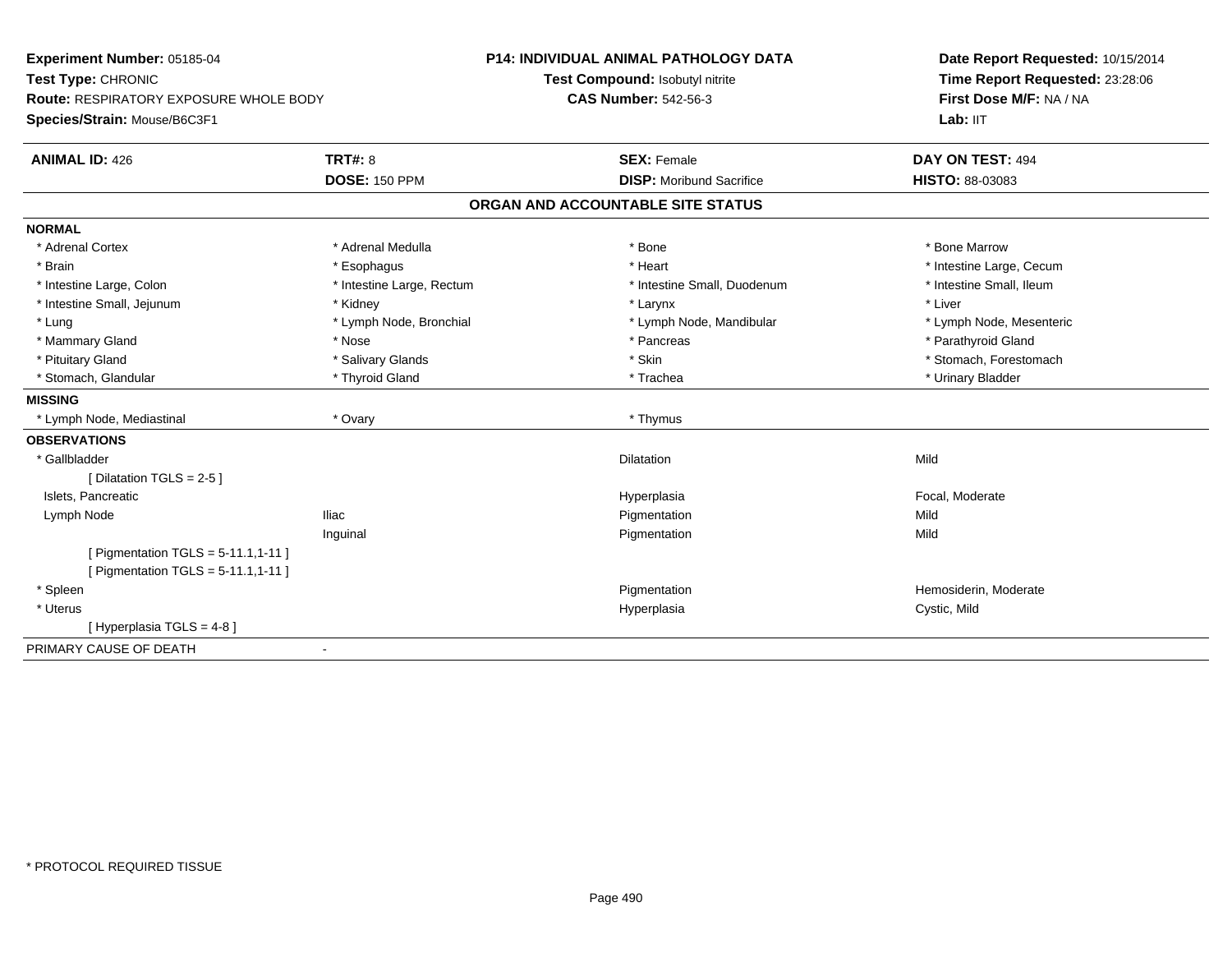| Experiment Number: 05185-04                   |                           | P14: INDIVIDUAL ANIMAL PATHOLOGY DATA | Date Report Requested: 10/15/2014<br>Time Report Requested: 23:28:06 |  |
|-----------------------------------------------|---------------------------|---------------------------------------|----------------------------------------------------------------------|--|
| Test Type: CHRONIC                            |                           | Test Compound: Isobutyl nitrite       |                                                                      |  |
| <b>Route: RESPIRATORY EXPOSURE WHOLE BODY</b> |                           | <b>CAS Number: 542-56-3</b>           | First Dose M/F: NA / NA                                              |  |
| Species/Strain: Mouse/B6C3F1                  |                           |                                       | Lab: IIT                                                             |  |
| <b>ANIMAL ID: 427</b>                         | <b>TRT#: 8</b>            | <b>SEX: Female</b>                    | DAY ON TEST: 729                                                     |  |
|                                               | <b>DOSE: 150 PPM</b>      | <b>DISP: Terminal Sacrifice</b>       | HISTO: 88-03084                                                      |  |
|                                               |                           | ORGAN AND ACCOUNTABLE SITE STATUS     |                                                                      |  |
| <b>NORMAL</b>                                 |                           |                                       |                                                                      |  |
| * Adrenal Medulla                             | * Bone                    | * Bone Marrow                         | * Brain                                                              |  |
| * Esophagus                                   | * Gallbladder             | * Heart                               | * Intestine Large, Cecum                                             |  |
| * Intestine Large, Colon                      | * Intestine Large, Rectum | * Intestine Small, Duodenum           | * Intestine Small, Ileum                                             |  |
| * Intestine Small, Jejunum                    | * Kidney                  | * Larynx                              | * Lymph Node, Bronchial                                              |  |
| * Lymph Node, Mandibular                      | * Lymph Node, Mediastinal | * Lymph Node, Mesenteric              | * Mammary Gland                                                      |  |
| * Ovary                                       | * Pancreas                | * Parathyroid Gland                   | * Salivary Glands                                                    |  |
| * Skin                                        | * Stomach, Forestomach    | * Stomach, Glandular                  | * Thymus                                                             |  |
| * Thyroid Gland                               | * Trachea                 |                                       |                                                                      |  |
| <b>OBSERVATIONS</b>                           |                           |                                       |                                                                      |  |
| * Adrenal Cortex                              | Subcapsular               | Hyperplasia                           | Mild                                                                 |  |
| <b>Harderian Gland</b>                        |                           | Adenoma                               |                                                                      |  |
| [Adenoma $TGLS = 3-13$ ]                      |                           |                                       |                                                                      |  |
| * Liver                                       |                           | Hepatocellular Adenoma                |                                                                      |  |
| [ Hepatocellular Adenoma TGLS = 2-12 ]        |                           |                                       |                                                                      |  |
| * Lung                                        |                           | Alveolar/Bronchiolar Adenoma          |                                                                      |  |
|                                               |                           | <b>Infiltration Cellular</b>          | Lymphocyte, Minimal                                                  |  |
| [ Alveolar/Bronchiolar Adenoma TGLS = 1-11 ]  |                           |                                       |                                                                      |  |
| * Nose                                        | <b>Respirat Epith</b>     | Degeneration                          | Hyaline, Minimal                                                     |  |
|                                               |                           | Exudate                               | Serous, Minimal                                                      |  |
| * Pituitary Gland                             | Pars Distalis             | Hyperplasia                           | Moderate                                                             |  |
| * Spleen                                      |                           | Hematopoietic Cell Proliferation      | Minimal                                                              |  |
|                                               |                           | Pigmentation                          | Hemosiderin, Minimal                                                 |  |
| * Urinary Bladder                             |                           | <b>Infiltration Cellular</b>          | Lymphocyte, Minimal                                                  |  |
| * Uterus                                      |                           | Hyperplasia                           | Cystic, Moderate                                                     |  |
| [ Hyperplasia TGLS = 4-8 ]                    |                           |                                       |                                                                      |  |
| PRIMARY CAUSE OF DEATH                        | $\overline{a}$            |                                       |                                                                      |  |
|                                               |                           |                                       |                                                                      |  |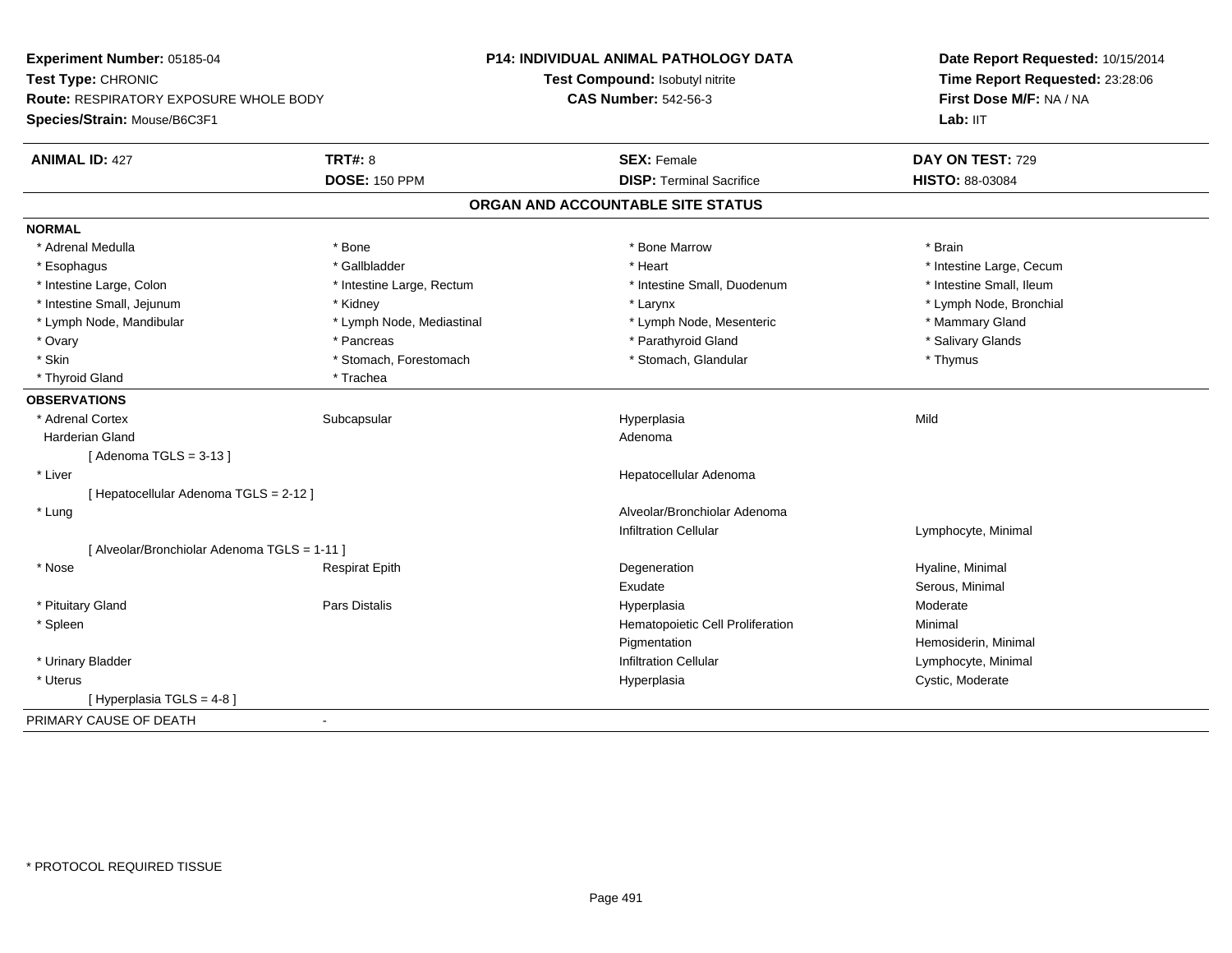| Test Compound: Isobutyl nitrite<br>Time Report Requested: 23:28:06<br>First Dose M/F: NA / NA<br><b>CAS Number: 542-56-3</b><br><b>Route: RESPIRATORY EXPOSURE WHOLE BODY</b><br>Lab: $III$<br><b>TRT#: 8</b><br>DAY ON TEST: 625<br><b>SEX: Female</b><br><b>DOSE: 150 PPM</b><br><b>DISP: Natural Death</b><br>HISTO: 88-03085<br>ORGAN AND ACCOUNTABLE SITE STATUS<br>* Bone Marrow<br>* Brain<br>* Heart<br>* Esophagus<br>* Intestine Large, Cecum<br>* Intestine Large, Colon<br>* Intestine Large, Rectum<br>* Intestine Small, Ileum<br>* Intestine Small, Jejunum<br>* Liver<br>* Kidney<br>* Larynx<br>* Lymph Node, Mandibular<br>* Lymph Node, Mediastinal<br>* Ovary<br>* Pancreas<br>* Parathyroid Gland<br>* Skin<br>* Stomach, Forestomach<br>* Stomach, Glandular<br>* Thyroid Gland<br>* Trachea<br>* Pituitary Gland<br>* Lymph Node, Bronchial<br>* Lymph Node, Mesenteric<br>* Thymus<br>* Gallbladder<br>* Intestine Small, Duodenum<br>* Adrenal Cortex<br>Subcapsular<br>Hyperplasia<br>Minimal<br>* Bone<br>Dysplasia<br>Mild<br>* Lung<br>Alveolar/Bronchiolar Adenoma<br>* Mammary Gland<br><b>Dilatation</b><br>Moderate<br>* Nose<br><b>Respirat Epith</b><br>Hyaline, Minimal<br>Degeneration<br><b>Respirat Epith</b><br>Metaplasia<br>Squamous, Minimal<br>* Salivary Glands<br>Inflammation<br>Chronic, Minimal<br>* Spleen<br>Hemosiderin, Moderate<br>Pigmentation<br>* Urinary Bladder<br><b>Infiltration Cellular</b><br>Lymphocyte, Minimal<br>* Uterus<br>Cystic, Minimal<br>Hyperplasia<br>[Hyperplasia TGLS = 2-8]<br>÷, | Experiment Number: 05185-04  |  | P14: INDIVIDUAL ANIMAL PATHOLOGY DATA | Date Report Requested: 10/15/2014 |  |
|-------------------------------------------------------------------------------------------------------------------------------------------------------------------------------------------------------------------------------------------------------------------------------------------------------------------------------------------------------------------------------------------------------------------------------------------------------------------------------------------------------------------------------------------------------------------------------------------------------------------------------------------------------------------------------------------------------------------------------------------------------------------------------------------------------------------------------------------------------------------------------------------------------------------------------------------------------------------------------------------------------------------------------------------------------------------------------------------------------------------------------------------------------------------------------------------------------------------------------------------------------------------------------------------------------------------------------------------------------------------------------------------------------------------------------------------------------------------------------------------------------------------------------------------------------------------|------------------------------|--|---------------------------------------|-----------------------------------|--|
|                                                                                                                                                                                                                                                                                                                                                                                                                                                                                                                                                                                                                                                                                                                                                                                                                                                                                                                                                                                                                                                                                                                                                                                                                                                                                                                                                                                                                                                                                                                                                                   | Test Type: CHRONIC           |  |                                       |                                   |  |
|                                                                                                                                                                                                                                                                                                                                                                                                                                                                                                                                                                                                                                                                                                                                                                                                                                                                                                                                                                                                                                                                                                                                                                                                                                                                                                                                                                                                                                                                                                                                                                   |                              |  |                                       |                                   |  |
|                                                                                                                                                                                                                                                                                                                                                                                                                                                                                                                                                                                                                                                                                                                                                                                                                                                                                                                                                                                                                                                                                                                                                                                                                                                                                                                                                                                                                                                                                                                                                                   | Species/Strain: Mouse/B6C3F1 |  |                                       |                                   |  |
|                                                                                                                                                                                                                                                                                                                                                                                                                                                                                                                                                                                                                                                                                                                                                                                                                                                                                                                                                                                                                                                                                                                                                                                                                                                                                                                                                                                                                                                                                                                                                                   | <b>ANIMAL ID: 428</b>        |  |                                       |                                   |  |
|                                                                                                                                                                                                                                                                                                                                                                                                                                                                                                                                                                                                                                                                                                                                                                                                                                                                                                                                                                                                                                                                                                                                                                                                                                                                                                                                                                                                                                                                                                                                                                   |                              |  |                                       |                                   |  |
|                                                                                                                                                                                                                                                                                                                                                                                                                                                                                                                                                                                                                                                                                                                                                                                                                                                                                                                                                                                                                                                                                                                                                                                                                                                                                                                                                                                                                                                                                                                                                                   |                              |  |                                       |                                   |  |
|                                                                                                                                                                                                                                                                                                                                                                                                                                                                                                                                                                                                                                                                                                                                                                                                                                                                                                                                                                                                                                                                                                                                                                                                                                                                                                                                                                                                                                                                                                                                                                   | <b>NORMAL</b>                |  |                                       |                                   |  |
|                                                                                                                                                                                                                                                                                                                                                                                                                                                                                                                                                                                                                                                                                                                                                                                                                                                                                                                                                                                                                                                                                                                                                                                                                                                                                                                                                                                                                                                                                                                                                                   |                              |  |                                       |                                   |  |
|                                                                                                                                                                                                                                                                                                                                                                                                                                                                                                                                                                                                                                                                                                                                                                                                                                                                                                                                                                                                                                                                                                                                                                                                                                                                                                                                                                                                                                                                                                                                                                   |                              |  |                                       |                                   |  |
|                                                                                                                                                                                                                                                                                                                                                                                                                                                                                                                                                                                                                                                                                                                                                                                                                                                                                                                                                                                                                                                                                                                                                                                                                                                                                                                                                                                                                                                                                                                                                                   |                              |  |                                       |                                   |  |
|                                                                                                                                                                                                                                                                                                                                                                                                                                                                                                                                                                                                                                                                                                                                                                                                                                                                                                                                                                                                                                                                                                                                                                                                                                                                                                                                                                                                                                                                                                                                                                   |                              |  |                                       |                                   |  |
|                                                                                                                                                                                                                                                                                                                                                                                                                                                                                                                                                                                                                                                                                                                                                                                                                                                                                                                                                                                                                                                                                                                                                                                                                                                                                                                                                                                                                                                                                                                                                                   |                              |  |                                       |                                   |  |
|                                                                                                                                                                                                                                                                                                                                                                                                                                                                                                                                                                                                                                                                                                                                                                                                                                                                                                                                                                                                                                                                                                                                                                                                                                                                                                                                                                                                                                                                                                                                                                   |                              |  |                                       |                                   |  |
|                                                                                                                                                                                                                                                                                                                                                                                                                                                                                                                                                                                                                                                                                                                                                                                                                                                                                                                                                                                                                                                                                                                                                                                                                                                                                                                                                                                                                                                                                                                                                                   | <b>MISSING</b>               |  |                                       |                                   |  |
|                                                                                                                                                                                                                                                                                                                                                                                                                                                                                                                                                                                                                                                                                                                                                                                                                                                                                                                                                                                                                                                                                                                                                                                                                                                                                                                                                                                                                                                                                                                                                                   |                              |  |                                       |                                   |  |
|                                                                                                                                                                                                                                                                                                                                                                                                                                                                                                                                                                                                                                                                                                                                                                                                                                                                                                                                                                                                                                                                                                                                                                                                                                                                                                                                                                                                                                                                                                                                                                   | <b>AUTO PRECLUDES DIAG.</b>  |  |                                       |                                   |  |
|                                                                                                                                                                                                                                                                                                                                                                                                                                                                                                                                                                                                                                                                                                                                                                                                                                                                                                                                                                                                                                                                                                                                                                                                                                                                                                                                                                                                                                                                                                                                                                   |                              |  |                                       |                                   |  |
|                                                                                                                                                                                                                                                                                                                                                                                                                                                                                                                                                                                                                                                                                                                                                                                                                                                                                                                                                                                                                                                                                                                                                                                                                                                                                                                                                                                                                                                                                                                                                                   | <b>OBSERVATIONS</b>          |  |                                       |                                   |  |
|                                                                                                                                                                                                                                                                                                                                                                                                                                                                                                                                                                                                                                                                                                                                                                                                                                                                                                                                                                                                                                                                                                                                                                                                                                                                                                                                                                                                                                                                                                                                                                   |                              |  |                                       |                                   |  |
|                                                                                                                                                                                                                                                                                                                                                                                                                                                                                                                                                                                                                                                                                                                                                                                                                                                                                                                                                                                                                                                                                                                                                                                                                                                                                                                                                                                                                                                                                                                                                                   |                              |  |                                       |                                   |  |
|                                                                                                                                                                                                                                                                                                                                                                                                                                                                                                                                                                                                                                                                                                                                                                                                                                                                                                                                                                                                                                                                                                                                                                                                                                                                                                                                                                                                                                                                                                                                                                   |                              |  |                                       |                                   |  |
|                                                                                                                                                                                                                                                                                                                                                                                                                                                                                                                                                                                                                                                                                                                                                                                                                                                                                                                                                                                                                                                                                                                                                                                                                                                                                                                                                                                                                                                                                                                                                                   |                              |  |                                       |                                   |  |
|                                                                                                                                                                                                                                                                                                                                                                                                                                                                                                                                                                                                                                                                                                                                                                                                                                                                                                                                                                                                                                                                                                                                                                                                                                                                                                                                                                                                                                                                                                                                                                   |                              |  |                                       |                                   |  |
|                                                                                                                                                                                                                                                                                                                                                                                                                                                                                                                                                                                                                                                                                                                                                                                                                                                                                                                                                                                                                                                                                                                                                                                                                                                                                                                                                                                                                                                                                                                                                                   |                              |  |                                       |                                   |  |
|                                                                                                                                                                                                                                                                                                                                                                                                                                                                                                                                                                                                                                                                                                                                                                                                                                                                                                                                                                                                                                                                                                                                                                                                                                                                                                                                                                                                                                                                                                                                                                   |                              |  |                                       |                                   |  |
|                                                                                                                                                                                                                                                                                                                                                                                                                                                                                                                                                                                                                                                                                                                                                                                                                                                                                                                                                                                                                                                                                                                                                                                                                                                                                                                                                                                                                                                                                                                                                                   |                              |  |                                       |                                   |  |
|                                                                                                                                                                                                                                                                                                                                                                                                                                                                                                                                                                                                                                                                                                                                                                                                                                                                                                                                                                                                                                                                                                                                                                                                                                                                                                                                                                                                                                                                                                                                                                   |                              |  |                                       |                                   |  |
|                                                                                                                                                                                                                                                                                                                                                                                                                                                                                                                                                                                                                                                                                                                                                                                                                                                                                                                                                                                                                                                                                                                                                                                                                                                                                                                                                                                                                                                                                                                                                                   |                              |  |                                       |                                   |  |
|                                                                                                                                                                                                                                                                                                                                                                                                                                                                                                                                                                                                                                                                                                                                                                                                                                                                                                                                                                                                                                                                                                                                                                                                                                                                                                                                                                                                                                                                                                                                                                   |                              |  |                                       |                                   |  |
|                                                                                                                                                                                                                                                                                                                                                                                                                                                                                                                                                                                                                                                                                                                                                                                                                                                                                                                                                                                                                                                                                                                                                                                                                                                                                                                                                                                                                                                                                                                                                                   | PRIMARY CAUSE OF DEATH       |  |                                       |                                   |  |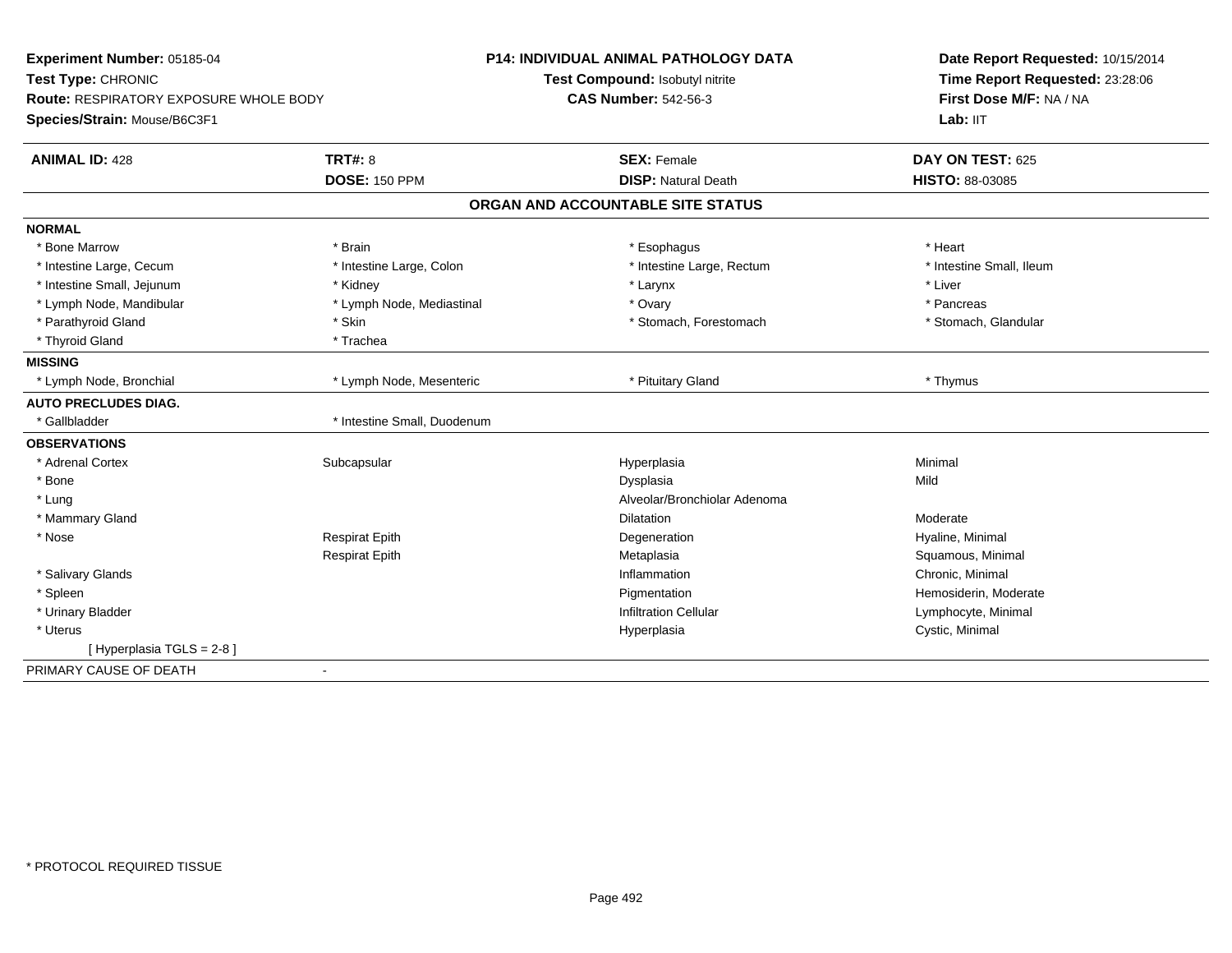| Experiment Number: 05185-04                  |                          | <b>P14: INDIVIDUAL ANIMAL PATHOLOGY DATA</b> | Date Report Requested: 10/15/2014<br>Time Report Requested: 23:28:06<br>First Dose M/F: NA / NA |  |
|----------------------------------------------|--------------------------|----------------------------------------------|-------------------------------------------------------------------------------------------------|--|
| Test Type: CHRONIC                           |                          | Test Compound: Isobutyl nitrite              |                                                                                                 |  |
| Route: RESPIRATORY EXPOSURE WHOLE BODY       |                          | <b>CAS Number: 542-56-3</b>                  |                                                                                                 |  |
| Species/Strain: Mouse/B6C3F1                 |                          |                                              | Lab: IIT                                                                                        |  |
| <b>ANIMAL ID: 429</b>                        | <b>TRT#: 8</b>           | <b>SEX: Female</b>                           | DAY ON TEST: 730                                                                                |  |
|                                              | <b>DOSE: 150 PPM</b>     | <b>DISP: Terminal Sacrifice</b>              | HISTO: 88-03086                                                                                 |  |
|                                              |                          | ORGAN AND ACCOUNTABLE SITE STATUS            |                                                                                                 |  |
| <b>NORMAL</b>                                |                          |                                              |                                                                                                 |  |
| * Adrenal Medulla                            | * Bone Marrow            | * Esophagus                                  | * Gallbladder                                                                                   |  |
| * Heart                                      | * Intestine Large, Cecum | * Intestine Large, Colon                     | * Intestine Large, Rectum                                                                       |  |
| * Intestine Small, Duodenum                  | * Intestine Small, Ileum | * Intestine Small, Jejunum                   | * Larynx                                                                                        |  |
| * Liver                                      | * Lymph Node, Bronchial  | * Lymph Node, Mandibular                     | * Lymph Node, Mediastinal                                                                       |  |
| * Lymph Node, Mesenteric                     | * Mammary Gland          | * Pancreas                                   | * Salivary Glands                                                                               |  |
| * Stomach, Forestomach                       | * Stomach, Glandular     | * Thymus                                     | * Thyroid Gland                                                                                 |  |
| * Trachea                                    |                          |                                              |                                                                                                 |  |
| <b>MISSING</b>                               |                          |                                              |                                                                                                 |  |
| * Parathyroid Gland                          |                          |                                              |                                                                                                 |  |
| <b>OBSERVATIONS</b>                          |                          |                                              |                                                                                                 |  |
| * Adrenal Cortex                             | Subcapsular              | Hyperplasia                                  | Mild                                                                                            |  |
| * Bone                                       |                          | Dysplasia                                    | Mild                                                                                            |  |
| * Brain                                      |                          | Mineralization                               | Minimal                                                                                         |  |
| Eye                                          |                          | Phthisis Bulbi                               | Marked                                                                                          |  |
| [ Phthisis Bulbi TGLS = 5-15 ]               |                          |                                              |                                                                                                 |  |
| * Kidney                                     |                          | <b>Infiltration Cellular</b>                 | Lymphocyte, Minimal                                                                             |  |
| * Liver                                      |                          |                                              |                                                                                                 |  |
| Note: PROSECTOR INDUCED TRAUMA PRESENT.      |                          |                                              |                                                                                                 |  |
| * Lung                                       |                          | Alveolar/Bronchiolar Adenoma                 |                                                                                                 |  |
|                                              |                          | <b>Infiltration Cellular</b>                 | Lymphocyte, Minimal                                                                             |  |
| [ Alveolar/Bronchiolar Adenoma TGLS = 2-13 ] |                          |                                              |                                                                                                 |  |
| * Nose                                       | <b>Respirat Epith</b>    | Degeneration                                 | Hyaline, Minimal                                                                                |  |
|                                              |                          | Inflammation                                 | Chronic Active, Mild                                                                            |  |
|                                              | <b>Respirat Epith</b>    | Metaplasia                                   | Squamous, Mild                                                                                  |  |
| * Ovary                                      |                          | Granulosa Cell Tumor Benign                  |                                                                                                 |  |
| [ Granulosa Cell Tumor Benign TGLS = 4-11 ]  |                          |                                              |                                                                                                 |  |
| * Pituitary Gland                            | Pars Distalis            | Adenoma                                      |                                                                                                 |  |
| * Skin                                       |                          | Inflammation                                 | Chronic, Minimal                                                                                |  |
| * Spleen                                     |                          | Hematopoietic Cell Proliferation             | Minimal                                                                                         |  |
|                                              |                          | Pigmentation                                 | Hemosiderin, Minimal                                                                            |  |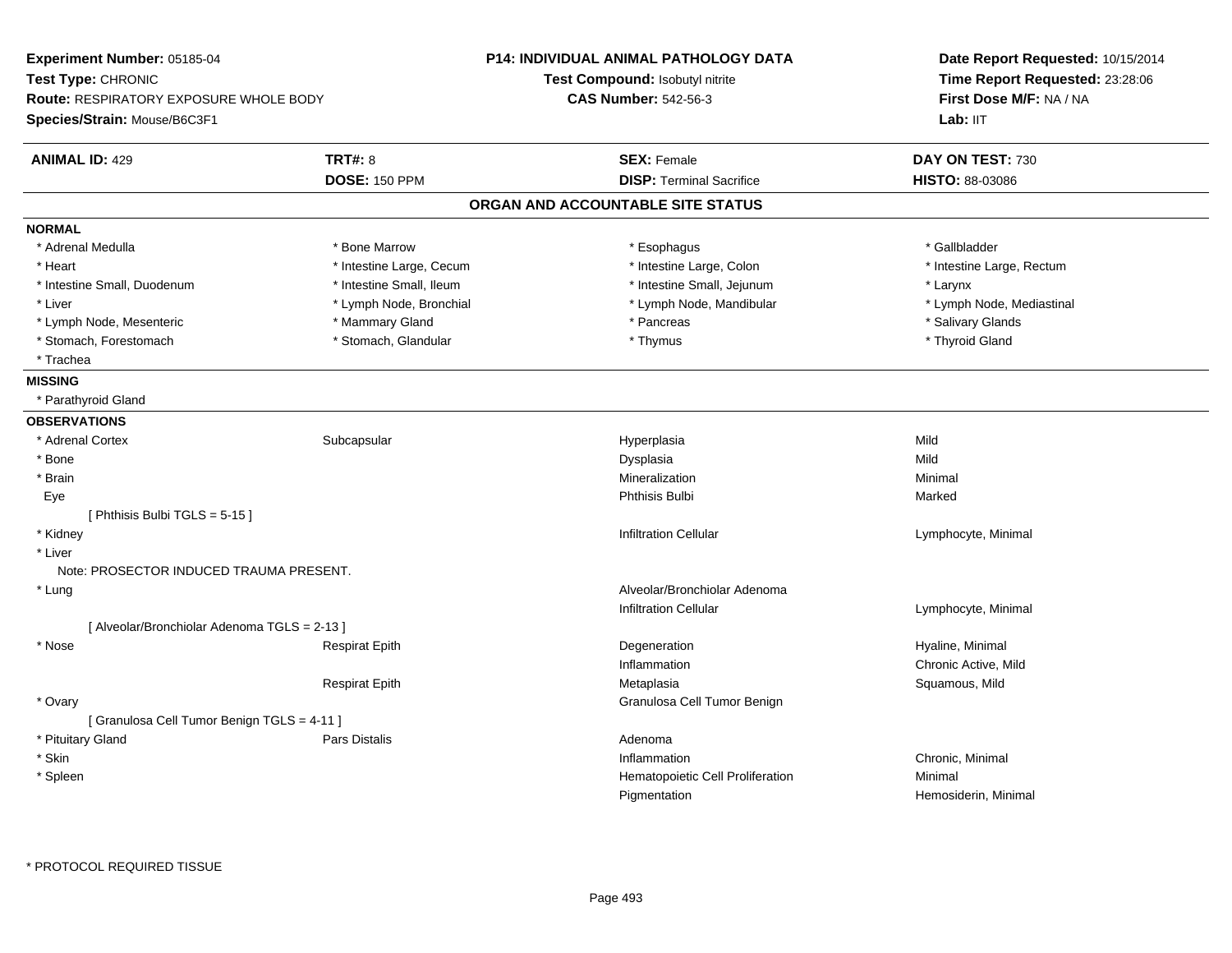| <b>Experiment Number: 05185-04</b><br>Test Type: CHRONIC<br><b>Route: RESPIRATORY EXPOSURE WHOLE BODY</b><br>Species/Strain: Mouse/B6C3F1 |                      | <b>P14: INDIVIDUAL ANIMAL PATHOLOGY DATA</b><br>Test Compound: Isobutyl nitrite<br><b>CAS Number: 542-56-3</b> | Date Report Requested: 10/15/2014<br>Time Report Requested: 23:28:06<br>First Dose M/F: NA / NA<br>Lab: IIT |
|-------------------------------------------------------------------------------------------------------------------------------------------|----------------------|----------------------------------------------------------------------------------------------------------------|-------------------------------------------------------------------------------------------------------------|
|                                                                                                                                           |                      |                                                                                                                |                                                                                                             |
| <b>ANIMAL ID: 429</b>                                                                                                                     | TRT#: 8              | <b>SEX: Female</b>                                                                                             | <b>DAY ON TEST: 730</b>                                                                                     |
|                                                                                                                                           | <b>DOSE: 150 PPM</b> | <b>DISP:</b> Terminal Sacrifice                                                                                | <b>HISTO: 88-03086</b>                                                                                      |
|                                                                                                                                           |                      | ORGAN AND ACCOUNTABLE SITE STATUS                                                                              |                                                                                                             |
| * Urinary Bladder                                                                                                                         |                      | Infiltration Cellular                                                                                          | Lymphocyte, Minimal                                                                                         |
| * Uterus                                                                                                                                  |                      | Hyperplasia                                                                                                    | Cystic, Marked                                                                                              |
| [Hyperplasia TGLS = $6-8,8.1$ ]                                                                                                           |                      |                                                                                                                |                                                                                                             |
| PRIMARY CAUSE OF DEATH                                                                                                                    |                      |                                                                                                                |                                                                                                             |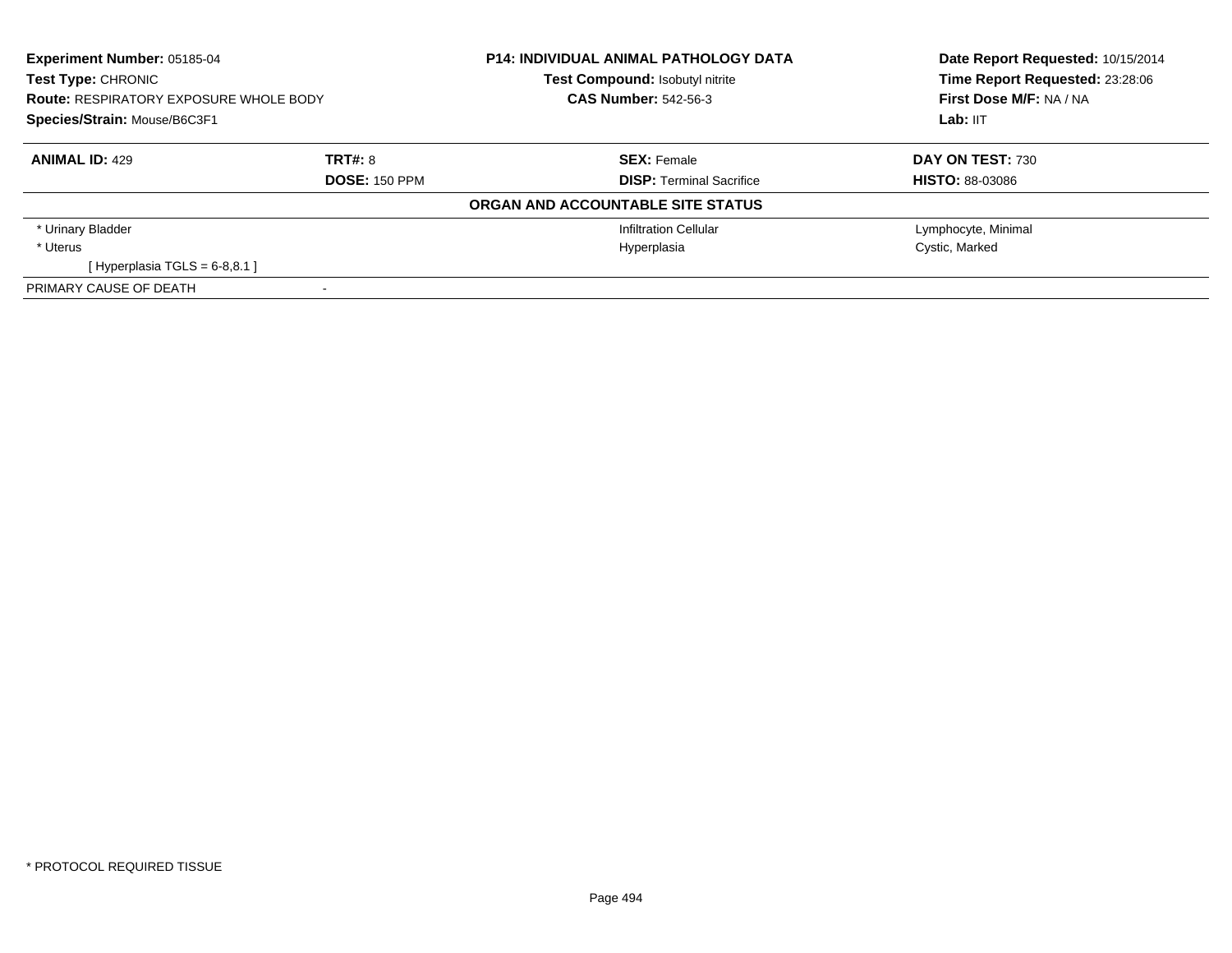| Experiment Number: 05185-04                  |                          | <b>P14: INDIVIDUAL ANIMAL PATHOLOGY DATA</b> | Date Report Requested: 10/15/2014 |
|----------------------------------------------|--------------------------|----------------------------------------------|-----------------------------------|
| Test Type: CHRONIC                           |                          | Test Compound: Isobutyl nitrite              | Time Report Requested: 23:28:06   |
| Route: RESPIRATORY EXPOSURE WHOLE BODY       |                          | <b>CAS Number: 542-56-3</b>                  | First Dose M/F: NA / NA           |
| Species/Strain: Mouse/B6C3F1                 |                          |                                              | Lab: IIT                          |
| <b>ANIMAL ID: 430</b>                        | <b>TRT#: 8</b>           | <b>SEX: Female</b>                           | DAY ON TEST: 729                  |
|                                              | <b>DOSE: 150 PPM</b>     | <b>DISP: Terminal Sacrifice</b>              | <b>HISTO: 88-03087</b>            |
|                                              |                          | ORGAN AND ACCOUNTABLE SITE STATUS            |                                   |
| <b>NORMAL</b>                                |                          |                                              |                                   |
| * Adrenal Medulla                            | * Bone Marrow            | * Esophagus                                  | * Gallbladder                     |
| * Heart                                      | * Intestine Large, Cecum | * Intestine Large, Colon                     | * Intestine Large, Rectum         |
| * Intestine Small, Duodenum                  | * Intestine Small, Ileum | * Intestine Small, Jejunum                   | * Larynx                          |
| * Liver                                      | * Lymph Node, Bronchial  | * Lymph Node, Mandibular                     | * Lymph Node, Mediastinal         |
| * Lymph Node, Mesenteric                     | * Mammary Gland          | * Ovary                                      | * Pancreas                        |
| * Parathyroid Gland                          | * Skin                   | * Stomach, Forestomach                       | * Stomach, Glandular              |
| * Thymus                                     | * Thyroid Gland          | * Trachea                                    |                                   |
| <b>OBSERVATIONS</b>                          |                          |                                              |                                   |
| * Adrenal Cortex                             | Subcapsular              | Hyperplasia                                  | Mild                              |
| * Bone                                       |                          | Dysplasia                                    | Minimal                           |
| * Brain                                      |                          | Mineralization                               | Minimal                           |
| * Kidney                                     |                          | <b>Infiltration Cellular</b>                 | Lymphocyte, Minimal               |
| * Lung                                       |                          | Alveolar/Bronchiolar Adenoma                 |                                   |
|                                              |                          | <b>Infiltration Cellular</b>                 | Lymphocyte, Minimal               |
| [ Alveolar/Bronchiolar Adenoma TGLS = 3-12 ] |                          |                                              |                                   |
| * Nose                                       |                          | Exudate                                      | Serous, Minimal                   |
| * Pituitary Gland                            | <b>Pars Distalis</b>     | Hyperplasia                                  | Marked                            |
| * Salivary Glands                            |                          | Inflammation                                 | Chronic, Minimal                  |
| * Spleen                                     |                          | Hematopoietic Cell Proliferation             | Minimal                           |
|                                              |                          | Pigmentation                                 | Hemosiderin, Mild                 |
| * Urinary Bladder                            |                          | <b>Infiltration Cellular</b>                 | Lymphocyte, Minimal               |
| * Uterus                                     |                          | Hyperplasia                                  | Cystic, Marked                    |
| [Hyperplasia TGLS = $2-8$ ]                  |                          |                                              |                                   |
| PRIMARY CAUSE OF DEATH                       |                          |                                              |                                   |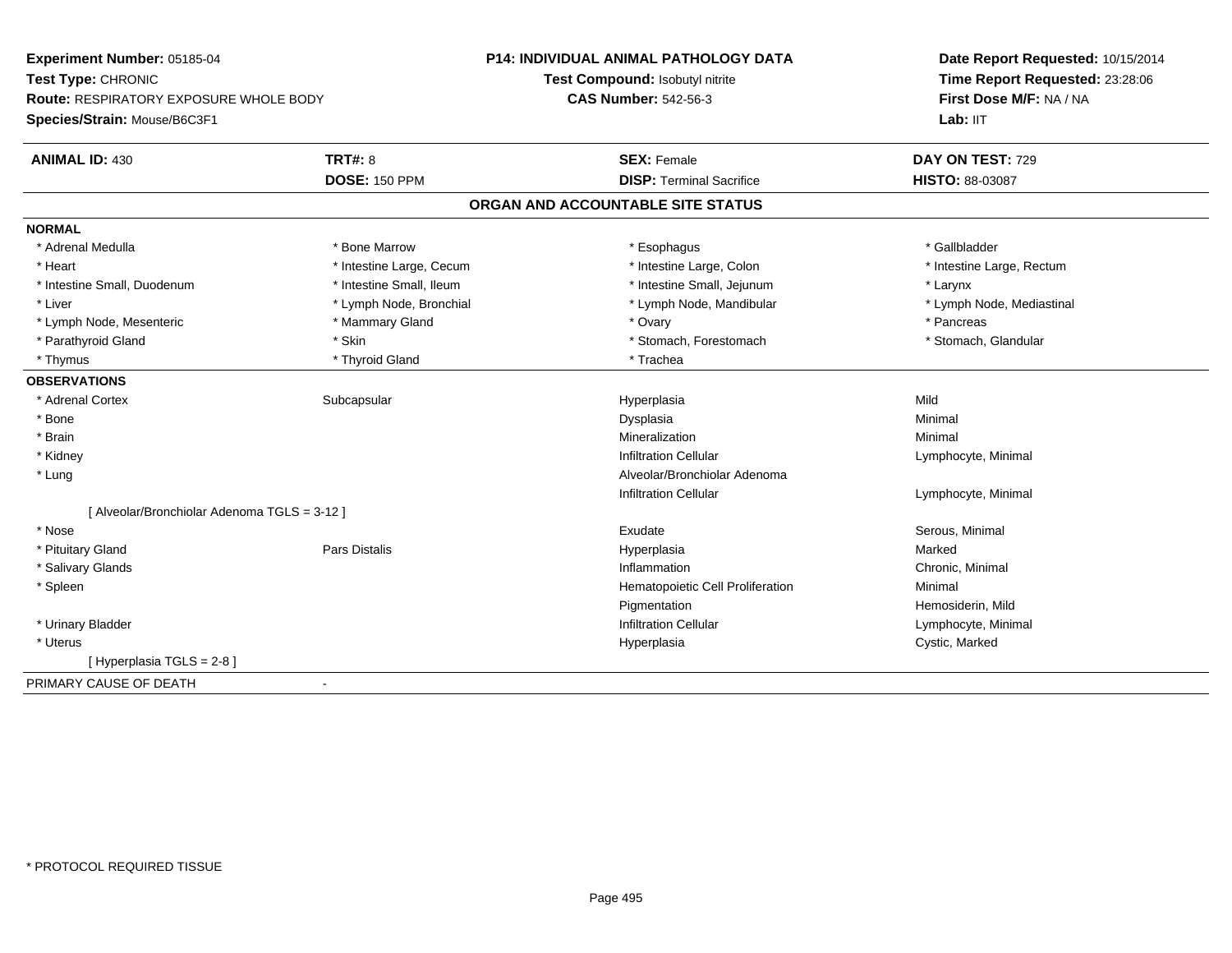| Experiment Number: 05185-04<br>Test Type: CHRONIC<br>Route: RESPIRATORY EXPOSURE WHOLE BODY<br>Species/Strain: Mouse/B6C3F1 |                             | <b>P14: INDIVIDUAL ANIMAL PATHOLOGY DATA</b><br>Test Compound: Isobutyl nitrite<br><b>CAS Number: 542-56-3</b> | Date Report Requested: 10/15/2014<br>Time Report Requested: 23:28:06<br>First Dose M/F: NA / NA<br>Lab: IIT |
|-----------------------------------------------------------------------------------------------------------------------------|-----------------------------|----------------------------------------------------------------------------------------------------------------|-------------------------------------------------------------------------------------------------------------|
| <b>ANIMAL ID: 431</b>                                                                                                       | <b>TRT#: 8</b>              | <b>SEX: Female</b>                                                                                             | DAY ON TEST: 730                                                                                            |
|                                                                                                                             | <b>DOSE: 150 PPM</b>        | <b>DISP: Terminal Sacrifice</b>                                                                                | HISTO: 88-03088                                                                                             |
|                                                                                                                             |                             | ORGAN AND ACCOUNTABLE SITE STATUS                                                                              |                                                                                                             |
| <b>NORMAL</b>                                                                                                               |                             |                                                                                                                |                                                                                                             |
| * Adrenal Medulla                                                                                                           | * Bone                      | * Bone Marrow                                                                                                  | * Esophagus                                                                                                 |
| * Gallbladder                                                                                                               | * Heart                     | * Intestine Large, Cecum                                                                                       | * Intestine Large, Colon                                                                                    |
| * Intestine Large, Rectum                                                                                                   | * Intestine Small, Duodenum | * Intestine Small, Ileum                                                                                       | * Intestine Small, Jejunum                                                                                  |
| * Kidney                                                                                                                    | * Larynx                    | * Lung                                                                                                         | * Lymph Node, Mandibular                                                                                    |
| * Lymph Node, Mediastinal                                                                                                   | * Lymph Node, Mesenteric    | * Ovary                                                                                                        | * Pancreas                                                                                                  |
| * Parathyroid Gland                                                                                                         | * Stomach, Forestomach      | * Stomach, Glandular                                                                                           | * Thyroid Gland                                                                                             |
| * Trachea                                                                                                                   |                             |                                                                                                                |                                                                                                             |
| <b>MISSING</b>                                                                                                              |                             |                                                                                                                |                                                                                                             |
| * Lymph Node, Bronchial                                                                                                     |                             |                                                                                                                |                                                                                                             |
| <b>OBSERVATIONS</b>                                                                                                         |                             |                                                                                                                |                                                                                                             |
| * Adrenal Cortex                                                                                                            | Subcapsular                 | Hyperplasia                                                                                                    | Mild                                                                                                        |
| * Brain                                                                                                                     |                             | Compression                                                                                                    | Moderate                                                                                                    |
| [Compression TGLS = 5-1]                                                                                                    |                             |                                                                                                                |                                                                                                             |
| Islets, Pancreatic                                                                                                          |                             | Hyperplasia                                                                                                    | Focal, Mild                                                                                                 |
| * Liver                                                                                                                     |                             | Angiectasis                                                                                                    | Minimal                                                                                                     |
| [Angiectasis TGLS = 2-13]                                                                                                   |                             |                                                                                                                |                                                                                                             |
| * Mammary Gland                                                                                                             |                             | Hyperplasia                                                                                                    | Minimal                                                                                                     |
| * Nose                                                                                                                      | Respirat Epith              | Degeneration                                                                                                   | Hyaline, Minimal                                                                                            |
|                                                                                                                             |                             | Inflammation                                                                                                   | Chronic Active, Minimal                                                                                     |
|                                                                                                                             | <b>Respirat Epith</b>       | Metaplasia                                                                                                     | Squamous, Minimal                                                                                           |
| * Pituitary Gland                                                                                                           | Pars Distalis               | Adenoma                                                                                                        |                                                                                                             |
| [Adenoma TGLS = $4-11$ ]                                                                                                    |                             |                                                                                                                |                                                                                                             |
| * Salivary Glands                                                                                                           |                             | Inflammation                                                                                                   | Chronic, Minimal                                                                                            |
| * Skin                                                                                                                      |                             | Inflammation                                                                                                   | Chronic, Minimal                                                                                            |
| * Spleen                                                                                                                    |                             | Hematopoietic Cell Proliferation                                                                               | Minimal                                                                                                     |
|                                                                                                                             |                             | Pigmentation                                                                                                   | Hemosiderin, Mild                                                                                           |
| * Thymus                                                                                                                    |                             | Atrophy                                                                                                        | Mild                                                                                                        |
| * Urinary Bladder                                                                                                           |                             | <b>Infiltration Cellular</b>                                                                                   | Lymphocyte, Minimal                                                                                         |
| * Uterus                                                                                                                    |                             | Hyperplasia                                                                                                    | Cystic, Minimal                                                                                             |

PRIMARY CAUSE OF DEATH-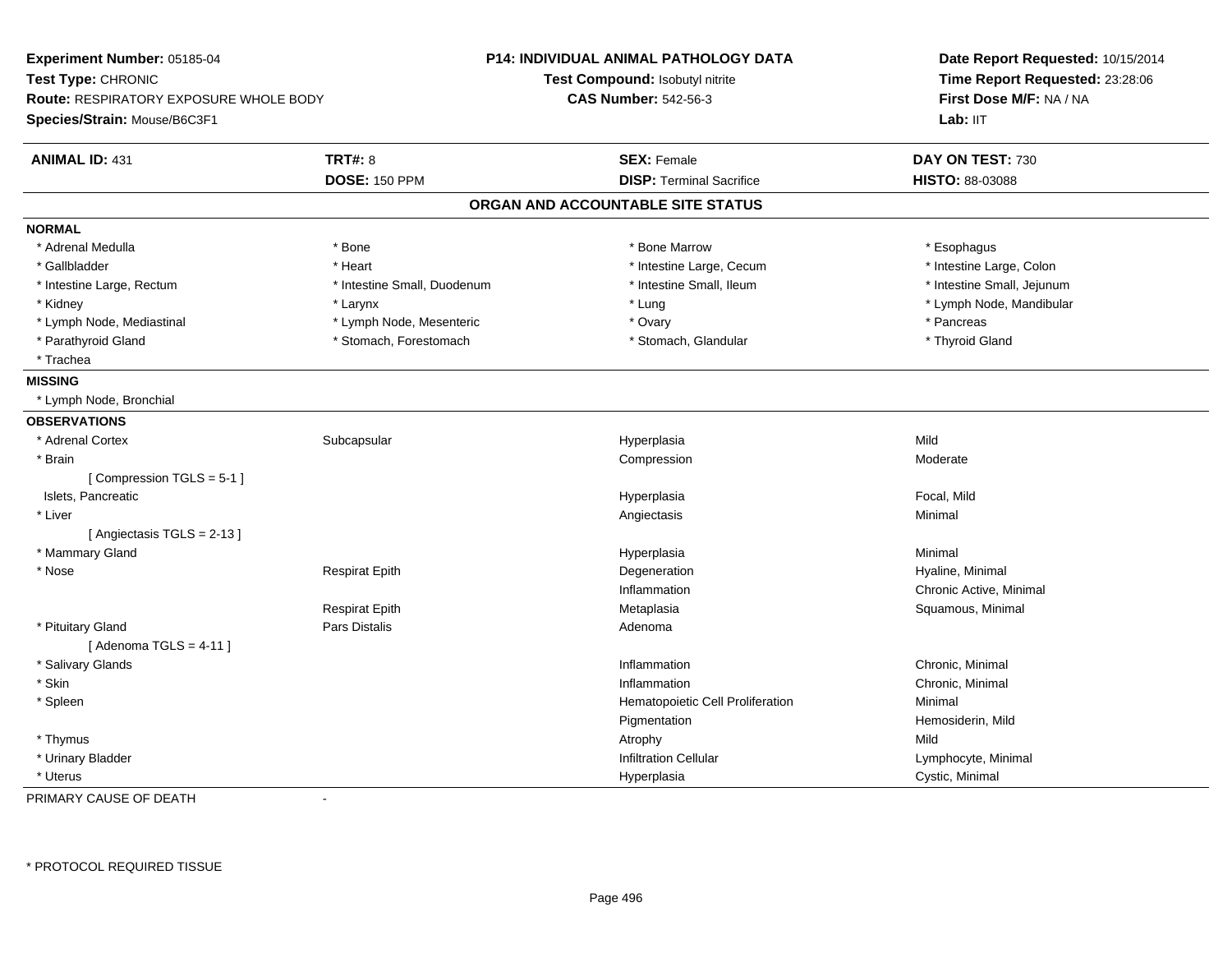| <b>CAS Number: 542-56-3</b> | First Dose M/F: NA / NA                                                                    |
|-----------------------------|--------------------------------------------------------------------------------------------|
|                             | Lab: IIT                                                                                   |
|                             | <b>DAY ON TEST: 730</b>                                                                    |
|                             | <b>HISTO: 88-03088</b>                                                                     |
|                             |                                                                                            |
| <b>DOSE: 150 PPM</b>        | <b>SEX:</b> Female<br><b>DISP: Terminal Sacrifice</b><br>ORGAN AND ACCOUNTABLE SITE STATUS |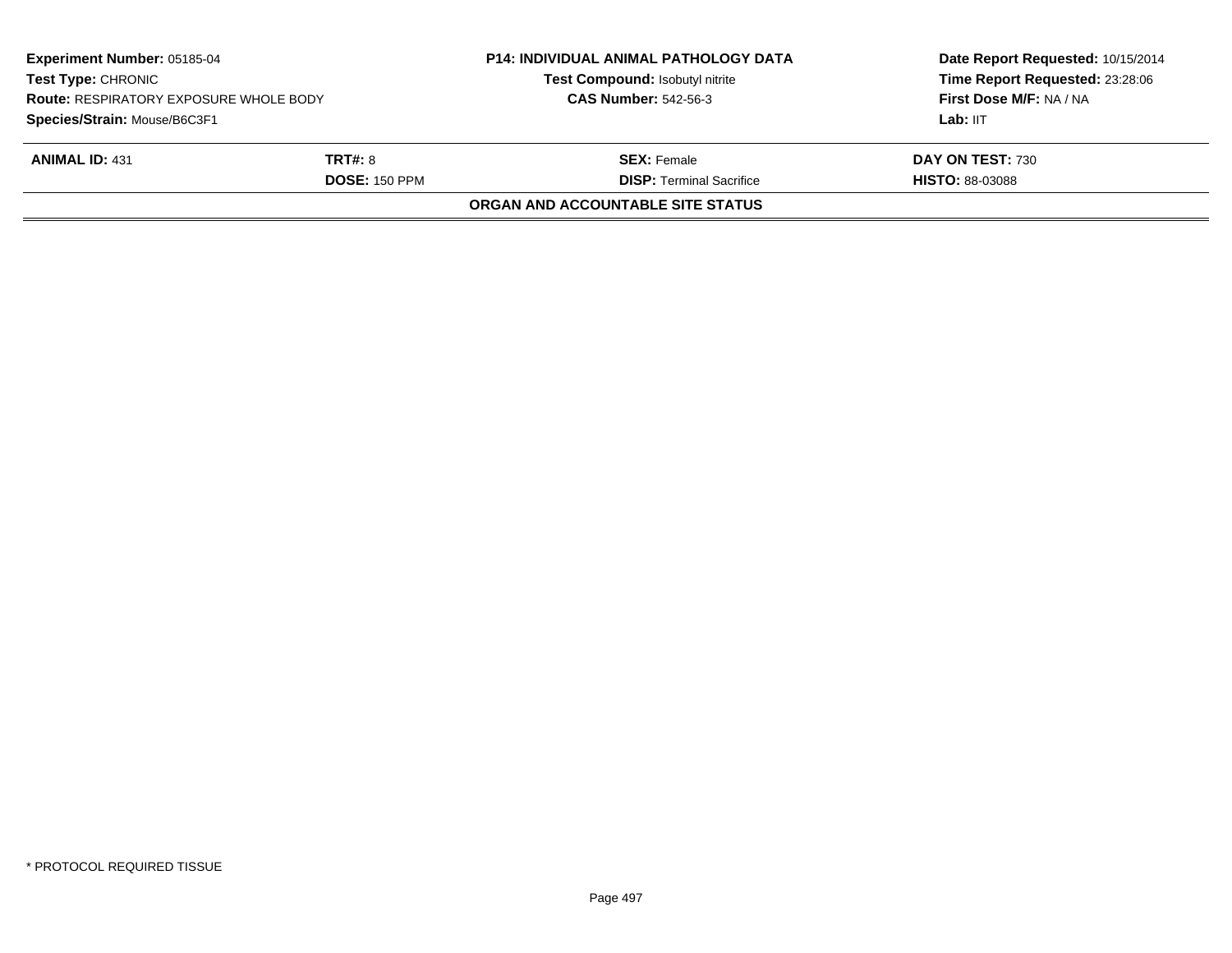| Experiment Number: 05185-04                   |                          | P14: INDIVIDUAL ANIMAL PATHOLOGY DATA | Date Report Requested: 10/15/2014<br>Time Report Requested: 23:28:06<br>First Dose M/F: NA / NA |
|-----------------------------------------------|--------------------------|---------------------------------------|-------------------------------------------------------------------------------------------------|
| Test Type: CHRONIC                            |                          | Test Compound: Isobutyl nitrite       |                                                                                                 |
| <b>Route: RESPIRATORY EXPOSURE WHOLE BODY</b> |                          | <b>CAS Number: 542-56-3</b>           |                                                                                                 |
| Species/Strain: Mouse/B6C3F1                  |                          |                                       | Lab: IIT                                                                                        |
| <b>ANIMAL ID: 432</b>                         | <b>TRT#: 8</b>           | <b>SEX: Female</b>                    | DAY ON TEST: 729                                                                                |
|                                               | <b>DOSE: 150 PPM</b>     | <b>DISP: Terminal Sacrifice</b>       | HISTO: 88-03089                                                                                 |
|                                               |                          | ORGAN AND ACCOUNTABLE SITE STATUS     |                                                                                                 |
| <b>NORMAL</b>                                 |                          |                                       |                                                                                                 |
| * Adrenal Medulla                             | * Bone                   | * Bone Marrow                         | * Brain                                                                                         |
| <b>Clitoral Gland</b>                         | Ear                      | * Esophagus                           | * Gallbladder                                                                                   |
| * Heart                                       | * Intestine Large, Cecum | * Intestine Large, Colon              | * Intestine Large, Rectum                                                                       |
| * Intestine Small, Duodenum                   | * Intestine Small, Ileum | * Intestine Small, Jejunum            | Islets, Pancreatic                                                                              |
| * Kidney                                      | * Larynx                 | * Lung                                | * Lymph Node, Bronchial                                                                         |
| * Lymph Node, Mandibular                      | * Lymph Node, Mesenteric | * Mammary Gland                       | * Pancreas                                                                                      |
| * Pituitary Gland                             | * Skin                   | * Stomach, Forestomach                | * Stomach, Glandular                                                                            |
| * Thymus                                      | * Thyroid Gland          | * Trachea                             | Vagina                                                                                          |
| <b>MISSING</b>                                |                          |                                       |                                                                                                 |
| * Lymph Node, Mediastinal                     | * Parathyroid Gland      |                                       |                                                                                                 |
| <b>OBSERVATIONS</b>                           |                          |                                       |                                                                                                 |
| * Adrenal Cortex                              | Subcapsular              | Hyperplasia                           | Moderate                                                                                        |
| * Liver                                       |                          | Inflammation                          | Chronic, Minimal                                                                                |
| * Nose                                        |                          | Exudate                               | Serous, Minimal                                                                                 |
| * Ovary                                       |                          | Cyst                                  | Moderate                                                                                        |
| [Cyst TGLS = $3-8$ ]                          |                          |                                       |                                                                                                 |
| * Salivary Glands                             |                          | Inflammation                          | Chronic, Minimal                                                                                |
| * Spleen                                      |                          | Hematopoietic Cell Proliferation      | Minimal                                                                                         |
|                                               |                          | Hyperplasia                           | Lymphoid, Moderate                                                                              |
|                                               |                          | Pigmentation                          | Hemosiderin, Minimal                                                                            |
| [Hyperplasia TGLS = 2-5]                      |                          |                                       |                                                                                                 |
| * Urinary Bladder                             |                          | <b>Infiltration Cellular</b>          | Lymphocyte, Minimal                                                                             |
| * Uterus                                      |                          | Hyperplasia                           | Cystic, Moderate                                                                                |
|                                               |                          | Myxoma                                |                                                                                                 |
| [Myxoma TGLS = $4-12$ ]                       |                          |                                       |                                                                                                 |
| PRIMARY CAUSE OF DEATH                        |                          |                                       |                                                                                                 |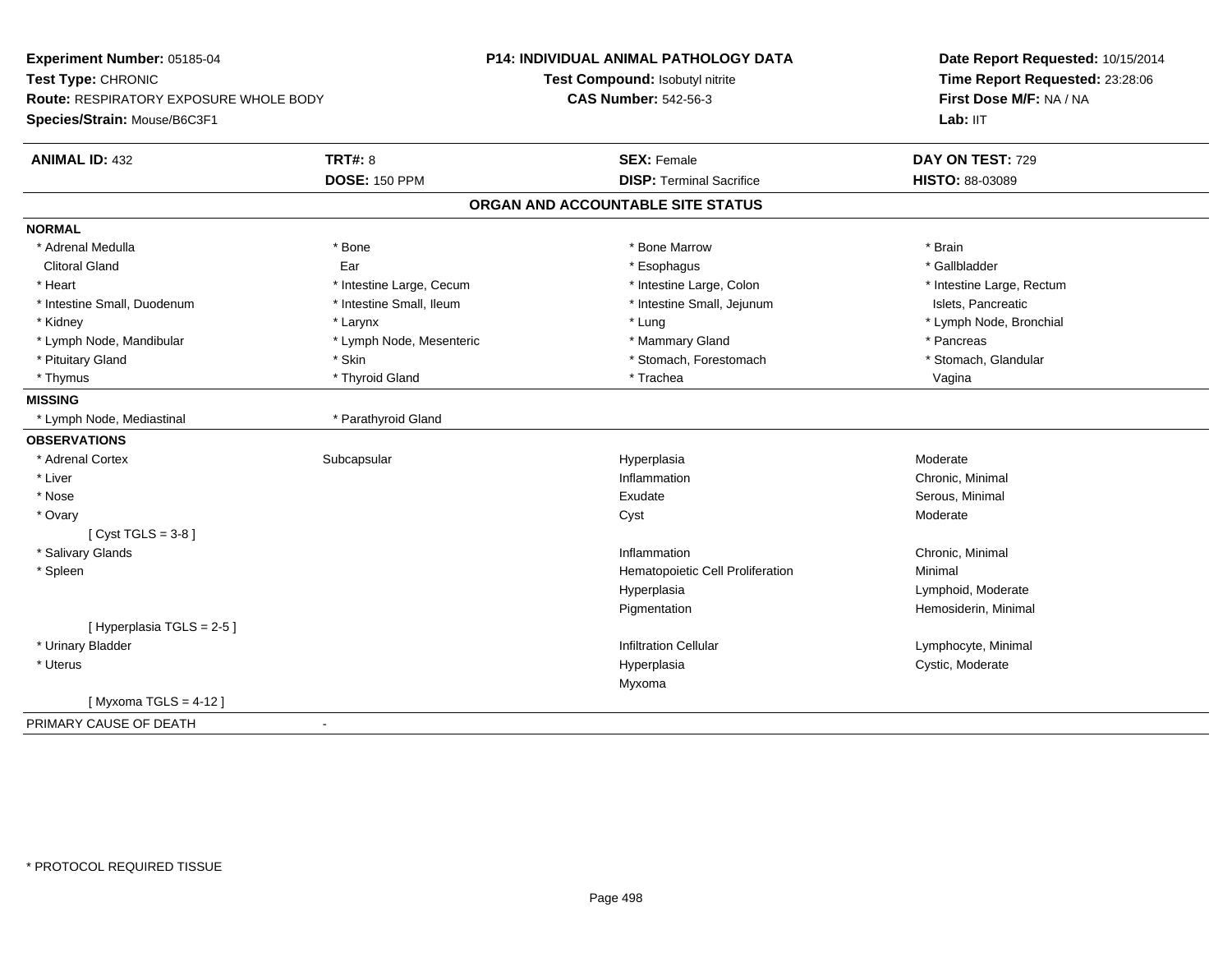| Experiment Number: 05185-04<br>Test Type: CHRONIC<br><b>Route: RESPIRATORY EXPOSURE WHOLE BODY</b> |                          | <b>P14: INDIVIDUAL ANIMAL PATHOLOGY DATA</b> | Date Report Requested: 10/15/2014<br>Time Report Requested: 23:28:06<br>First Dose M/F: NA / NA |  |
|----------------------------------------------------------------------------------------------------|--------------------------|----------------------------------------------|-------------------------------------------------------------------------------------------------|--|
|                                                                                                    |                          | Test Compound: Isobutyl nitrite              |                                                                                                 |  |
|                                                                                                    |                          | <b>CAS Number: 542-56-3</b>                  |                                                                                                 |  |
| Species/Strain: Mouse/B6C3F1                                                                       |                          |                                              | Lab: IIT                                                                                        |  |
| <b>ANIMAL ID: 433</b>                                                                              | <b>TRT#: 8</b>           | <b>SEX: Female</b>                           | DAY ON TEST: 729                                                                                |  |
|                                                                                                    | <b>DOSE: 150 PPM</b>     | <b>DISP: Terminal Sacrifice</b>              | HISTO: 88-03090                                                                                 |  |
|                                                                                                    |                          | ORGAN AND ACCOUNTABLE SITE STATUS            |                                                                                                 |  |
| <b>NORMAL</b>                                                                                      |                          |                                              |                                                                                                 |  |
| * Bone Marrow                                                                                      | * Brain                  | * Esophagus                                  | * Gallbladder                                                                                   |  |
| * Heart                                                                                            | * Intestine Large, Cecum | * Intestine Large, Colon                     | * Intestine Large, Rectum                                                                       |  |
| * Intestine Small, Duodenum                                                                        | * Intestine Small, Ileum | * Intestine Small, Jejunum                   | * Larynx                                                                                        |  |
| * Liver                                                                                            | * Lymph Node, Bronchial  | * Lymph Node, Mediastinal                    | * Mammary Gland                                                                                 |  |
| * Nose                                                                                             | * Ovary                  | * Parathyroid Gland                          | * Pituitary Gland                                                                               |  |
| * Skin                                                                                             | * Stomach, Forestomach   | * Stomach, Glandular                         | * Thymus                                                                                        |  |
| * Thyroid Gland                                                                                    | * Trachea                |                                              |                                                                                                 |  |
| <b>MISSING</b>                                                                                     |                          |                                              |                                                                                                 |  |
| * Lymph Node, Mandibular                                                                           |                          |                                              |                                                                                                 |  |
| <b>OBSERVATIONS</b>                                                                                |                          |                                              |                                                                                                 |  |
| * Adrenal Cortex                                                                                   | Subcapsular              | Hyperplasia                                  | Minimal                                                                                         |  |
| * Adrenal Medulla                                                                                  |                          | Pheochromocytoma Benign                      |                                                                                                 |  |
| * Bone                                                                                             |                          | Dysplasia                                    | Mild                                                                                            |  |
| * Kidney                                                                                           |                          | <b>Infiltration Cellular</b>                 | Lymphocyte, Minimal                                                                             |  |
| * Lung                                                                                             |                          | Alveolar/Bronchiolar Adenoma                 |                                                                                                 |  |
|                                                                                                    |                          | <b>Infiltration Cellular</b>                 | Lymphocyte, Minimal                                                                             |  |
| [ Alveolar/Bronchiolar Adenoma TGLS = 1-11 ]                                                       |                          |                                              |                                                                                                 |  |
| * Lymph Node, Mesenteric                                                                           |                          | Angiectasis                                  | Mild                                                                                            |  |
| Mesentery                                                                                          | Fat                      | <b>Necrosis</b>                              | Moderate                                                                                        |  |
| [Necrosis TGLS = $2-2,2.1$ ]                                                                       |                          |                                              |                                                                                                 |  |
| * Pancreas                                                                                         | Acinus                   | Atrophy                                      | Marked                                                                                          |  |
| [Atrophy TGLS = $3-12$ ]                                                                           |                          |                                              |                                                                                                 |  |
| * Salivary Glands                                                                                  |                          | Inflammation                                 | Chronic, Minimal                                                                                |  |
| * Spleen                                                                                           |                          | Hematopoietic Cell Proliferation             | Minimal                                                                                         |  |
|                                                                                                    |                          | Pigmentation                                 | Hemosiderin, Mild                                                                               |  |
| * Urinary Bladder                                                                                  |                          | <b>Infiltration Cellular</b>                 | Lymphocyte, Minimal                                                                             |  |
| * Uterus                                                                                           |                          | Hyperplasia                                  | Cystic, Mild                                                                                    |  |
| [ Hyperplasia TGLS = 4-8 ]                                                                         |                          |                                              |                                                                                                 |  |
| PRIMARY CAUSE OF DEATH                                                                             | $\blacksquare$           |                                              |                                                                                                 |  |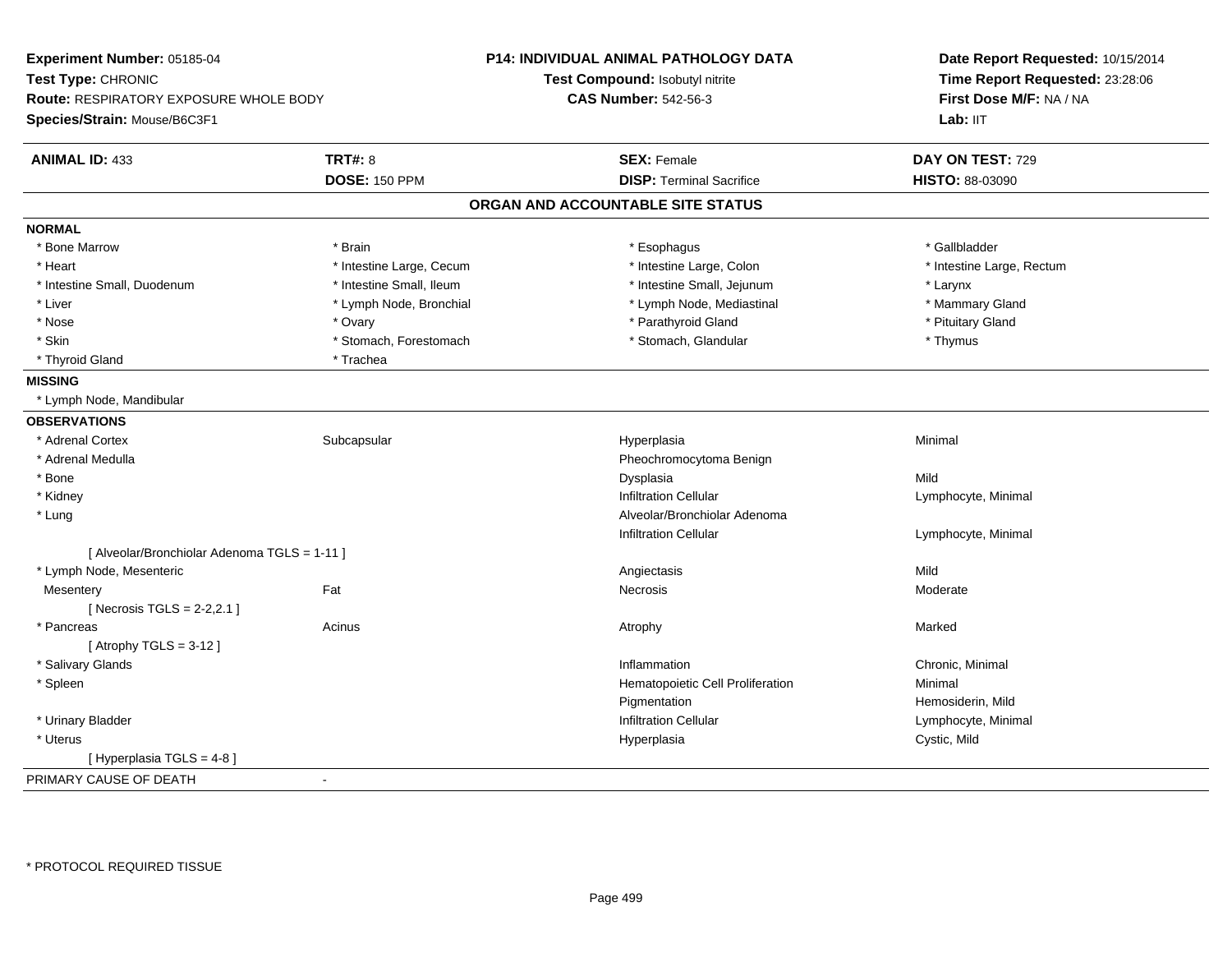| Experiment Number: 05185-04              |                           | P14: INDIVIDUAL ANIMAL PATHOLOGY DATA | Date Report Requested: 10/15/2014<br>Time Report Requested: 23:28:06<br>First Dose M/F: NA / NA<br>Lab: IIT |
|------------------------------------------|---------------------------|---------------------------------------|-------------------------------------------------------------------------------------------------------------|
| Test Type: CHRONIC                       |                           | Test Compound: Isobutyl nitrite       |                                                                                                             |
| Route: RESPIRATORY EXPOSURE WHOLE BODY   |                           | <b>CAS Number: 542-56-3</b>           |                                                                                                             |
| Species/Strain: Mouse/B6C3F1             |                           |                                       |                                                                                                             |
|                                          |                           |                                       |                                                                                                             |
| <b>ANIMAL ID: 434</b>                    | <b>TRT#: 8</b>            | <b>SEX: Female</b>                    | DAY ON TEST: 729                                                                                            |
|                                          | <b>DOSE: 150 PPM</b>      | <b>DISP: Terminal Sacrifice</b>       | HISTO: 88-03091                                                                                             |
|                                          |                           | ORGAN AND ACCOUNTABLE SITE STATUS     |                                                                                                             |
| <b>NORMAL</b>                            |                           |                                       |                                                                                                             |
| * Adrenal Medulla                        | * Bone                    | * Bone Marrow                         | <b>Clitoral Gland</b>                                                                                       |
| * Esophagus                              | * Gallbladder             | * Heart                               | * Intestine Large, Cecum                                                                                    |
| * Intestine Large, Colon                 | * Intestine Large, Rectum | * Intestine Small, Duodenum           | * Intestine Small, Ileum                                                                                    |
| * Intestine Small, Jejunum               | * Kidney                  | * Larynx                              | * Liver                                                                                                     |
| * Lymph Node, Mandibular                 | * Lymph Node, Mediastinal | * Lymph Node, Mesenteric              | * Parathyroid Gland                                                                                         |
| * Skin                                   | * Stomach, Glandular      | * Thyroid Gland                       | * Trachea                                                                                                   |
| <b>MISSING</b>                           |                           |                                       |                                                                                                             |
| * Lymph Node, Bronchial                  | * Thymus                  |                                       |                                                                                                             |
| <b>OBSERVATIONS</b>                      |                           |                                       |                                                                                                             |
| * Adrenal Cortex                         | Subcapsular               | Hyperplasia                           | Minimal                                                                                                     |
| * Brain                                  |                           | Hemorrhage                            | Mild                                                                                                        |
| [Hemorrhage TGLS = 4-1]                  |                           |                                       |                                                                                                             |
| * Lung                                   |                           | <b>Infiltration Cellular</b>          | Lymphocyte, Minimal                                                                                         |
| * Mammary Gland                          |                           | Dilatation                            | Mild                                                                                                        |
| [ Dilatation TGLS = $1-11$ ]             |                           |                                       |                                                                                                             |
| * Nose                                   | Olfactory Epi             | Atrophy                               | Minimal                                                                                                     |
|                                          |                           | Exudate                               | Serous, Minimal                                                                                             |
| * Ovary                                  |                           | Cyst                                  | Minimal                                                                                                     |
| * Pancreas                               | Acinus                    | Atrophy                               | Marked                                                                                                      |
| * Pituitary Gland                        | Pars Distalis             | Adenoma                               |                                                                                                             |
| [Adenoma TGLS = $3-3$ ]                  |                           |                                       |                                                                                                             |
| * Salivary Glands                        |                           | Inflammation                          | Chronic, Mild                                                                                               |
| * Spleen                                 |                           | Hematopoietic Cell Proliferation      | Minimal                                                                                                     |
|                                          |                           | Pigmentation                          | Hemosiderin, Mild                                                                                           |
| * Stomach, Forestomach                   |                           | Developmental Malformation            |                                                                                                             |
| [Developmental Malformation TGLS = 2-12] |                           |                                       |                                                                                                             |
| * Urinary Bladder                        |                           | <b>Infiltration Cellular</b>          | Lymphocyte, Mild                                                                                            |
| * Uterus                                 |                           | Hyperplasia                           | Cystic, Minimal                                                                                             |
| PRIMARY CAUSE OF DEATH                   | $\sim$                    |                                       |                                                                                                             |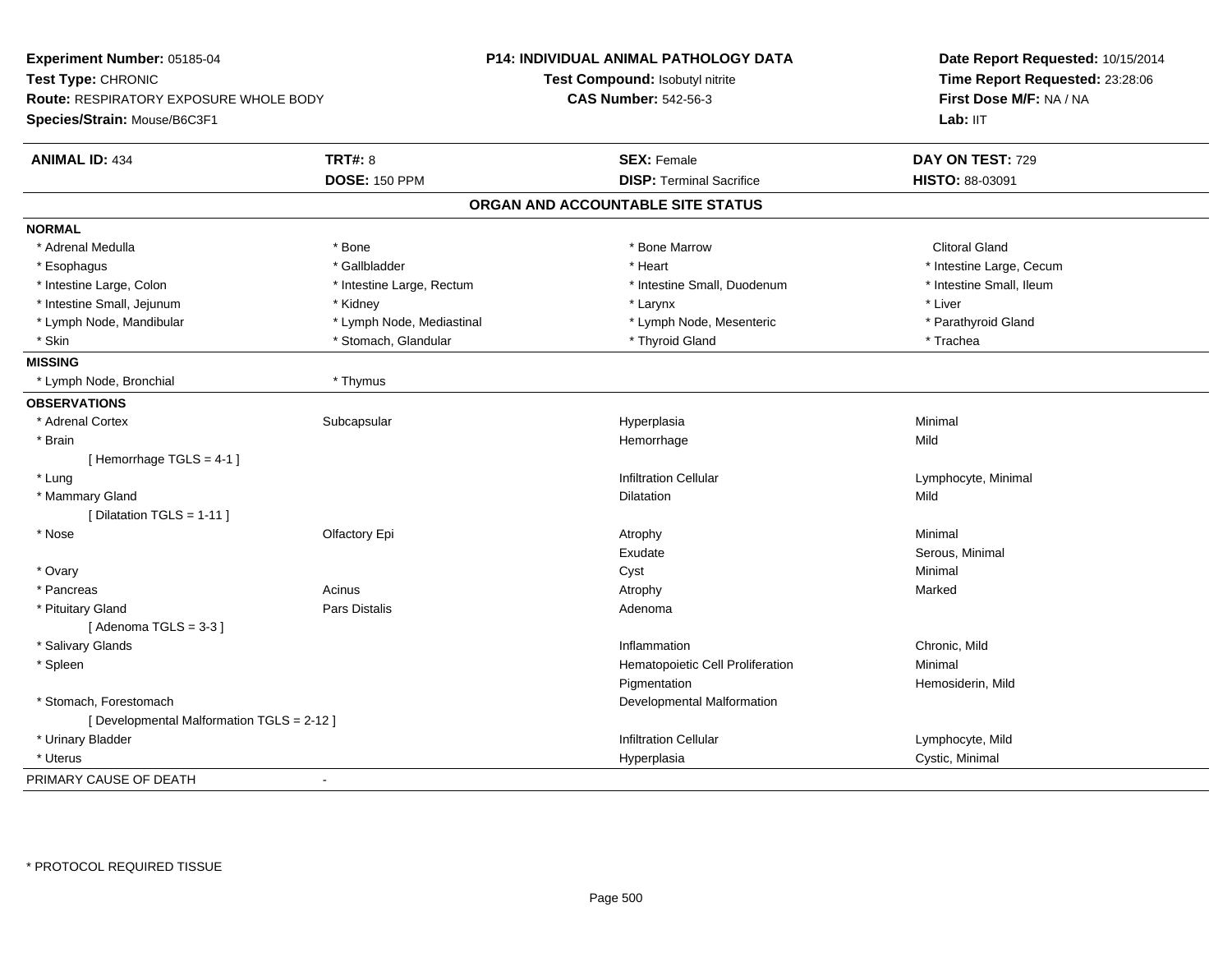| Experiment Number: 05185-04            |                          | P14: INDIVIDUAL ANIMAL PATHOLOGY DATA | Date Report Requested: 10/15/2014<br>Time Report Requested: 23:28:06<br>First Dose M/F: NA / NA<br>Lab: IIT |
|----------------------------------------|--------------------------|---------------------------------------|-------------------------------------------------------------------------------------------------------------|
| Test Type: CHRONIC                     |                          | Test Compound: Isobutyl nitrite       |                                                                                                             |
| Route: RESPIRATORY EXPOSURE WHOLE BODY |                          | <b>CAS Number: 542-56-3</b>           |                                                                                                             |
| Species/Strain: Mouse/B6C3F1           |                          |                                       |                                                                                                             |
| <b>ANIMAL ID: 435</b>                  | <b>TRT#: 8</b>           | <b>SEX: Female</b>                    | DAY ON TEST: 724                                                                                            |
|                                        | <b>DOSE: 150 PPM</b>     | <b>DISP:</b> Moribund Sacrifice       | HISTO: 88-03092                                                                                             |
|                                        |                          | ORGAN AND ACCOUNTABLE SITE STATUS     |                                                                                                             |
| <b>NORMAL</b>                          |                          |                                       |                                                                                                             |
| * Adrenal Medulla                      | * Bone Marrow            | * Esophagus                           | * Gallbladder                                                                                               |
| * Heart                                | * Intestine Large, Cecum | * Intestine Large, Colon              | * Intestine Large, Rectum                                                                                   |
| * Intestine Small, Duodenum            | * Intestine Small, Ileum | * Intestine Small, Jejunum            | * Larynx                                                                                                    |
| * Lung                                 | * Lymph Node, Mandibular | * Lymph Node, Mediastinal             | * Lymph Node, Mesenteric                                                                                    |
| * Mammary Gland                        | * Ovary                  | * Pancreas                            | * Parathyroid Gland                                                                                         |
| Peripheral Nerve                       | * Skin                   | * Stomach, Forestomach                | * Stomach, Glandular                                                                                        |
| * Thyroid Gland                        | * Trachea                | * Urinary Bladder                     |                                                                                                             |
| <b>MISSING</b>                         |                          |                                       |                                                                                                             |
| * Lymph Node, Bronchial                |                          |                                       |                                                                                                             |
| <b>OBSERVATIONS</b>                    |                          |                                       |                                                                                                             |
| * Adrenal Cortex                       | Subcapsular              | Hyperplasia                           | Mild                                                                                                        |
| * Bone                                 |                          | Dysplasia                             | Minimal                                                                                                     |
| * Brain                                |                          | Mineralization                        | Minimal                                                                                                     |
| * Kidney                               |                          | <b>Infiltration Cellular</b>          | Lymphocyte, Minimal                                                                                         |
| * Liver                                |                          | Hepatocellular Adenoma                |                                                                                                             |
| [ Hepatocellular Adenoma TGLS = 3-12 ] |                          |                                       |                                                                                                             |
| Lymph Node                             | Lumbar                   | Hyperplasia                           | Lymphoid, Mild                                                                                              |
| [Hyperplasia TGLS = 2-11]              |                          |                                       |                                                                                                             |
| * Nose                                 | <b>Respirat Epith</b>    | Degeneration                          | Hyaline, Minimal                                                                                            |
|                                        |                          | Exudate                               | Serous, Minimal                                                                                             |
| * Pituitary Gland                      | <b>Pars Distalis</b>     | Angiectasis                           | Mild                                                                                                        |
| * Salivary Glands                      |                          | Inflammation                          | Chronic, Minimal                                                                                            |
| Spinal Cord                            |                          | Inflammation                          | Chronic, Mild                                                                                               |
| * Spleen                               |                          | Hematopoietic Cell Proliferation      | Minimal                                                                                                     |
|                                        |                          | Pigmentation                          | Hemosiderin, Moderate                                                                                       |
| * Thymus                               |                          | Atrophy                               | Moderate                                                                                                    |
| * Uterus                               |                          | Hyperplasia                           | Cystic, Mild                                                                                                |
| PRIMARY CAUSE OF DEATH                 | $\blacksquare$           |                                       |                                                                                                             |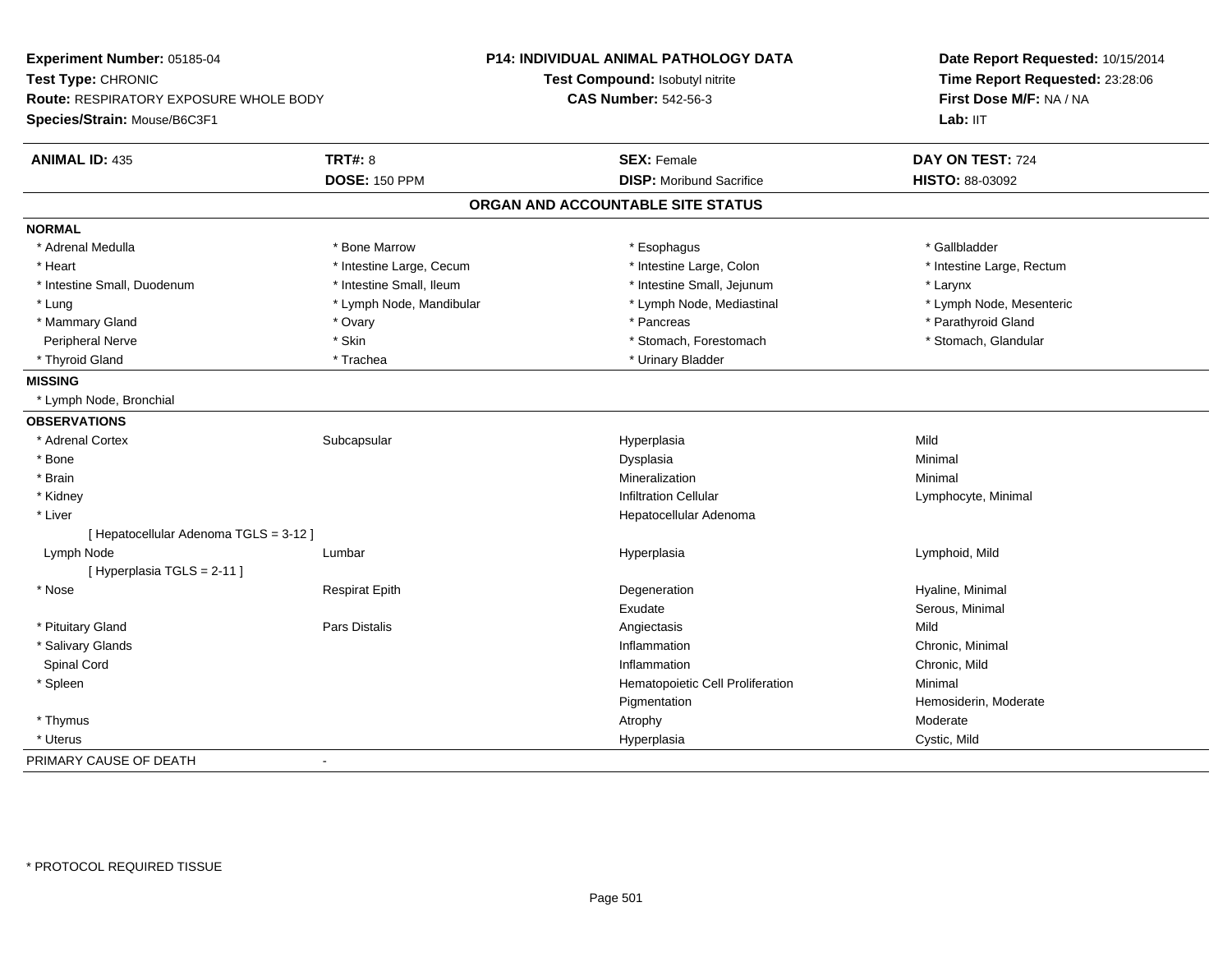| Experiment Number: 05185-04                  |                          | <b>P14: INDIVIDUAL ANIMAL PATHOLOGY DATA</b> | Date Report Requested: 10/15/2014<br>Time Report Requested: 23:28:06<br>First Dose M/F: NA / NA<br>Lab: IIT |
|----------------------------------------------|--------------------------|----------------------------------------------|-------------------------------------------------------------------------------------------------------------|
| Test Type: CHRONIC                           |                          | Test Compound: Isobutyl nitrite              |                                                                                                             |
| Route: RESPIRATORY EXPOSURE WHOLE BODY       |                          | <b>CAS Number: 542-56-3</b>                  |                                                                                                             |
| Species/Strain: Mouse/B6C3F1                 |                          |                                              |                                                                                                             |
| <b>ANIMAL ID: 436</b>                        | <b>TRT#: 8</b>           | <b>SEX: Female</b>                           | DAY ON TEST: 730                                                                                            |
|                                              | <b>DOSE: 150 PPM</b>     | <b>DISP: Terminal Sacrifice</b>              | HISTO: 88-03093                                                                                             |
|                                              |                          | ORGAN AND ACCOUNTABLE SITE STATUS            |                                                                                                             |
| <b>NORMAL</b>                                |                          |                                              |                                                                                                             |
| * Adrenal Medulla                            | * Bone Marrow            | * Esophagus                                  | * Gallbladder                                                                                               |
| * Heart                                      | * Intestine Large, Cecum | * Intestine Large, Colon                     | * Intestine Large, Rectum                                                                                   |
| * Intestine Small, Duodenum                  | * Intestine Small, Ileum | * Intestine Small, Jejunum                   | * Larynx                                                                                                    |
| * Lymph Node, Mediastinal                    | * Lymph Node, Mesenteric | * Mammary Gland                              | * Ovary                                                                                                     |
| * Pancreas                                   | * Parathyroid Gland      | * Skin                                       | * Stomach, Forestomach                                                                                      |
| * Stomach, Glandular                         | * Thymus                 | * Trachea                                    | * Urinary Bladder                                                                                           |
| <b>MISSING</b>                               |                          |                                              |                                                                                                             |
| * Lymph Node, Bronchial                      | * Lymph Node, Mandibular |                                              |                                                                                                             |
| <b>OBSERVATIONS</b>                          |                          |                                              |                                                                                                             |
| * Adrenal Cortex                             | Subcapsular              | Hyperplasia                                  | Mild                                                                                                        |
| * Bone                                       |                          | Dysplasia                                    | Minimal                                                                                                     |
| * Brain                                      |                          | Mineralization                               | Mild                                                                                                        |
| * Kidney                                     |                          | <b>Infiltration Cellular</b>                 | Lymphocyte, Minimal                                                                                         |
| * Liver                                      |                          | Hepatocellular Carcinoma                     |                                                                                                             |
| [ Hepatocellular Carcinoma TGLS = 1-11 ]     |                          |                                              |                                                                                                             |
| * Lung                                       |                          | Alveolar/Bronchiolar Adenoma                 |                                                                                                             |
|                                              | Alveolar Epith           | Hyperplasia                                  | Focal, Mild                                                                                                 |
|                                              | Alveolus                 | <b>Infiltration Cellular</b>                 | Histiocyte, Mild                                                                                            |
| [ Alveolar/Bronchiolar Adenoma TGLS = 3-13 ] |                          |                                              |                                                                                                             |
| [ Hyperplasia TGLS = 2-12,12.1 ]             |                          |                                              |                                                                                                             |
| * Nose                                       | Olfactory Epi            | Atrophy                                      | Minimal                                                                                                     |
|                                              |                          | Exudate                                      | Serous, Minimal                                                                                             |
| * Pituitary Gland                            | Pars Distalis            | Adenoma                                      |                                                                                                             |
| * Salivary Glands                            |                          | Inflammation                                 | Chronic, Mild                                                                                               |
| * Spleen                                     |                          | Hematopoietic Cell Proliferation             | Mild                                                                                                        |
|                                              |                          | Pigmentation                                 | Hemosiderin, Minimal                                                                                        |
| * Thyroid Gland                              | <b>Follicular Cel</b>    | Hyperplasia                                  | Focal, Minimal                                                                                              |
| * Uterus                                     |                          | Hyperplasia                                  | Cystic, Moderate                                                                                            |
| PRIMARY CAUSE OF DEATH                       | ÷,                       |                                              |                                                                                                             |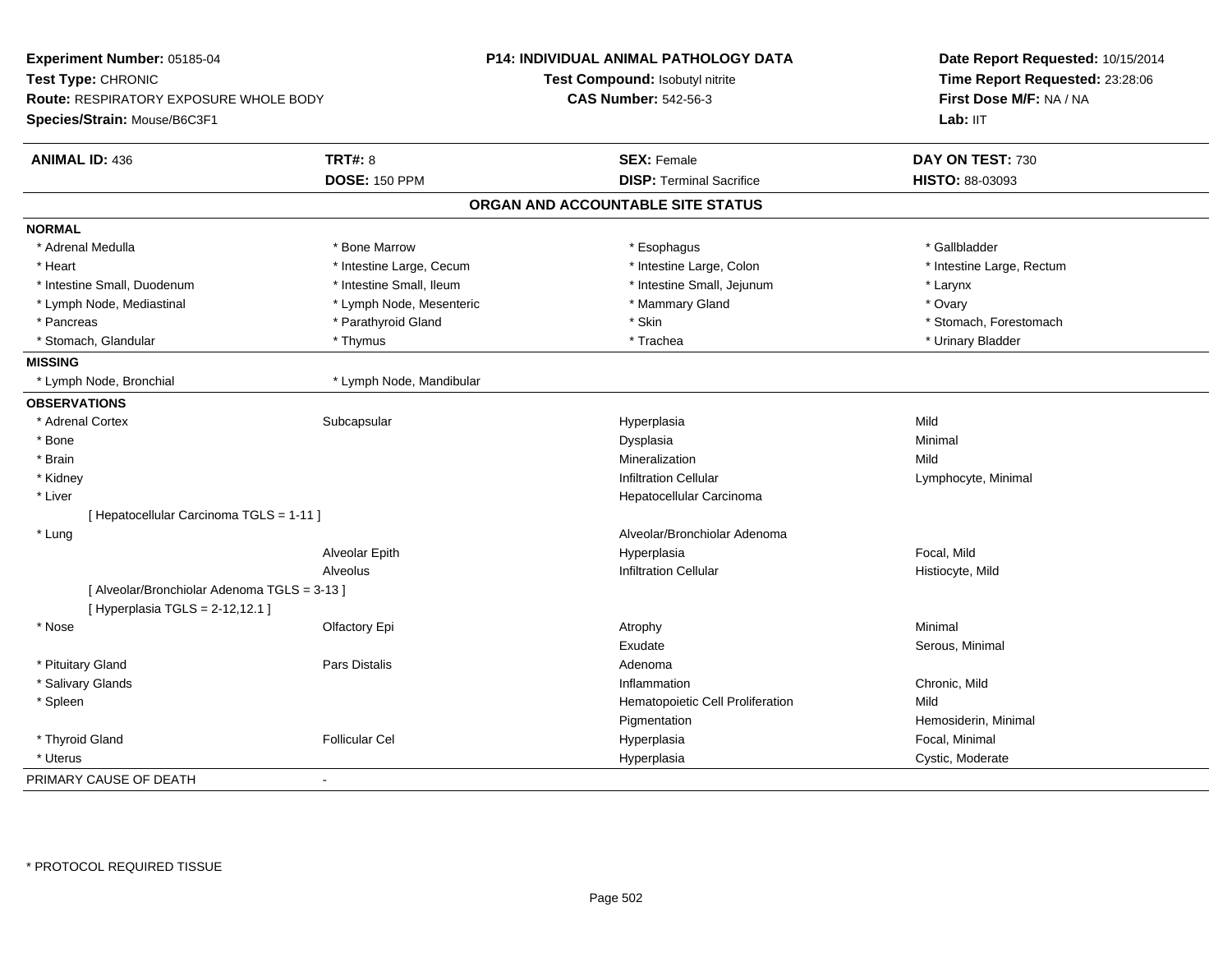| Experiment Number: 05185-04                   |                          | P14: INDIVIDUAL ANIMAL PATHOLOGY DATA | Date Report Requested: 10/15/2014<br>Time Report Requested: 23:28:06<br>First Dose M/F: NA / NA<br>Lab: IIT |
|-----------------------------------------------|--------------------------|---------------------------------------|-------------------------------------------------------------------------------------------------------------|
| Test Type: CHRONIC                            |                          | Test Compound: Isobutyl nitrite       |                                                                                                             |
| <b>Route: RESPIRATORY EXPOSURE WHOLE BODY</b> |                          | <b>CAS Number: 542-56-3</b>           |                                                                                                             |
| Species/Strain: Mouse/B6C3F1                  |                          |                                       |                                                                                                             |
| <b>ANIMAL ID: 437</b>                         | <b>TRT#: 8</b>           | <b>SEX: Female</b>                    | DAY ON TEST: 729                                                                                            |
|                                               | <b>DOSE: 150 PPM</b>     | <b>DISP: Terminal Sacrifice</b>       | HISTO: 88-03094                                                                                             |
|                                               |                          | ORGAN AND ACCOUNTABLE SITE STATUS     |                                                                                                             |
| <b>NORMAL</b>                                 |                          |                                       |                                                                                                             |
| * Adrenal Medulla                             | * Bone Marrow            | * Esophagus                           | * Gallbladder                                                                                               |
| * Heart                                       | * Intestine Large, Cecum | * Intestine Large, Colon              | * Intestine Large, Rectum                                                                                   |
| * Intestine Small, Duodenum                   | * Intestine Small, Ileum | * Intestine Small, Jejunum            | * Larynx                                                                                                    |
| * Lymph Node, Bronchial                       | * Lymph Node, Mandibular | * Lymph Node, Mediastinal             | * Lymph Node, Mesenteric                                                                                    |
| * Mammary Gland                               | * Pancreas               | * Parathyroid Gland                   | * Pituitary Gland                                                                                           |
| * Skin                                        | * Stomach, Forestomach   | * Stomach, Glandular                  | * Thymus                                                                                                    |
| * Thyroid Gland                               | * Trachea                |                                       |                                                                                                             |
| <b>OBSERVATIONS</b>                           |                          |                                       |                                                                                                             |
| * Adrenal Cortex                              | Subcapsular              | Hyperplasia                           | Mild                                                                                                        |
| * Bone                                        |                          | Dysplasia                             | Minimal                                                                                                     |
| * Brain                                       |                          | Mineralization                        | Mild                                                                                                        |
| <b>Harderian Gland</b>                        |                          | Adenoma                               |                                                                                                             |
| [Adenoma TGLS = $4-13$ ]                      |                          |                                       |                                                                                                             |
| * Kidney                                      |                          | <b>Infiltration Cellular</b>          | Lymphocyte, Minimal                                                                                         |
| * Liver                                       |                          | Infarct                               | Moderate                                                                                                    |
| [Infarct TGLS = $3-12$ ]                      |                          |                                       |                                                                                                             |
| * Lung                                        | Alveolar Epith           | Hyperplasia                           | Focal, Minimal                                                                                              |
|                                               |                          | <b>Infiltration Cellular</b>          | Lymphocyte, Minimal                                                                                         |
| * Nose                                        | Olfactory Epi            | Atrophy                               | Minimal                                                                                                     |
|                                               | <b>Respirat Epith</b>    | Degeneration                          | Hyaline, Minimal                                                                                            |
|                                               |                          | Exudate                               | Serous, Minimal                                                                                             |
| * Ovary                                       |                          | Cyst                                  | Minimal                                                                                                     |
| * Salivary Glands                             |                          | Inflammation                          | Chronic, Minimal                                                                                            |
| * Spleen                                      |                          | Hematopoietic Cell Proliferation      | Minimal                                                                                                     |
|                                               |                          | Pigmentation                          | Hemosiderin, Minimal                                                                                        |
| * Urinary Bladder                             |                          | <b>Infiltration Cellular</b>          | Lymphocyte, Mild                                                                                            |
| * Uterus                                      |                          | Hyperplasia                           | Cystic, Marked                                                                                              |
| [ Hyperplasia TGLS = 2-8 ]                    |                          |                                       |                                                                                                             |
| PRIMARY CAUSE OF DEATH                        | $\blacksquare$           |                                       |                                                                                                             |
|                                               |                          |                                       |                                                                                                             |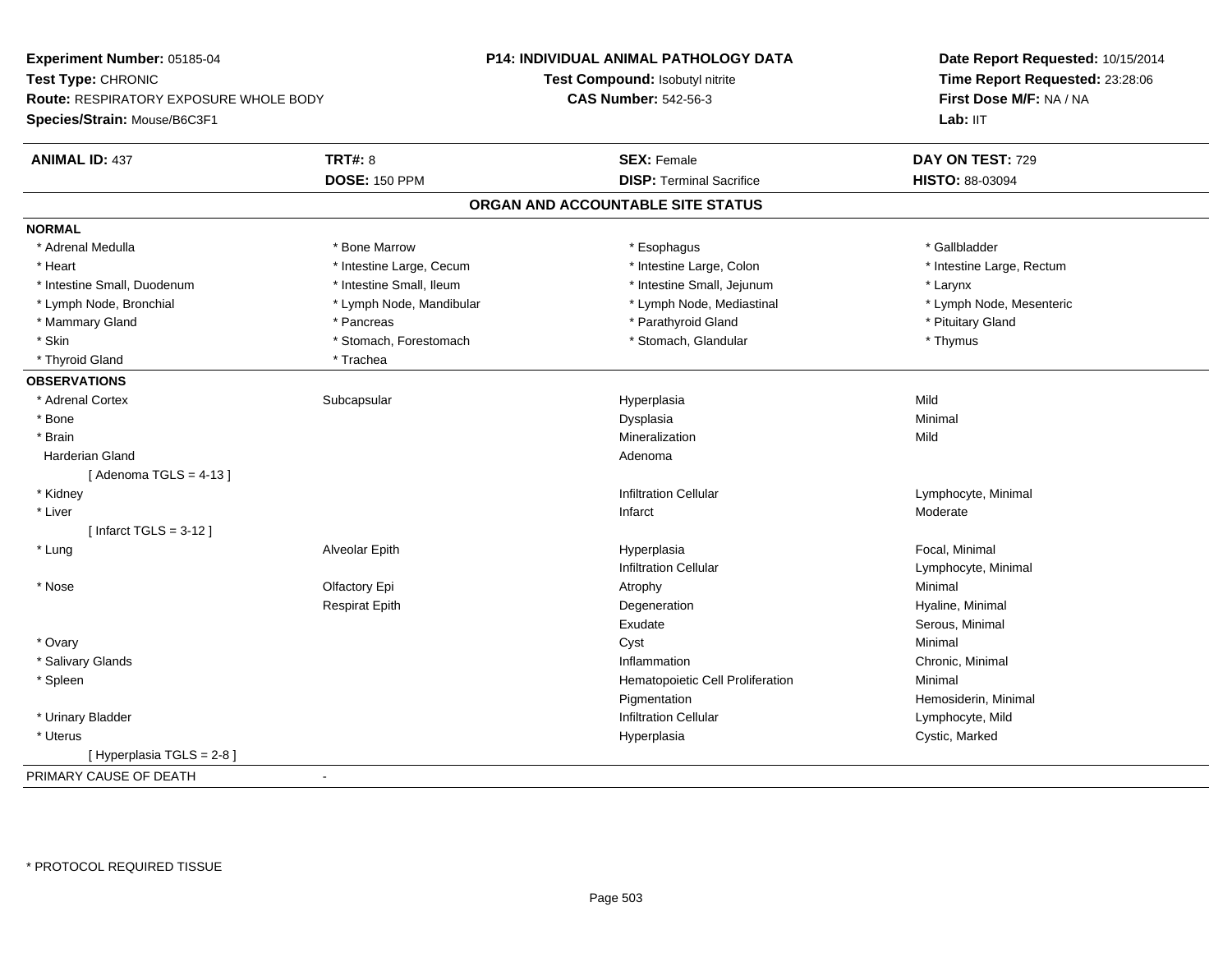| Experiment Number: 05185-04            |                             | <b>P14: INDIVIDUAL ANIMAL PATHOLOGY DATA</b> | Date Report Requested: 10/15/2014<br>Time Report Requested: 23:28:06<br>First Dose M/F: NA / NA |  |
|----------------------------------------|-----------------------------|----------------------------------------------|-------------------------------------------------------------------------------------------------|--|
| Test Type: CHRONIC                     |                             | Test Compound: Isobutyl nitrite              |                                                                                                 |  |
| Route: RESPIRATORY EXPOSURE WHOLE BODY |                             | <b>CAS Number: 542-56-3</b>                  |                                                                                                 |  |
| Species/Strain: Mouse/B6C3F1           |                             |                                              | Lab: IIT                                                                                        |  |
| <b>ANIMAL ID: 438</b>                  | <b>TRT#: 8</b>              | <b>SEX: Female</b>                           | DAY ON TEST: 730                                                                                |  |
|                                        | <b>DOSE: 150 PPM</b>        | <b>DISP: Terminal Sacrifice</b>              | HISTO: 88-03095                                                                                 |  |
|                                        |                             | ORGAN AND ACCOUNTABLE SITE STATUS            |                                                                                                 |  |
| <b>NORMAL</b>                          |                             |                                              |                                                                                                 |  |
| * Adrenal Medulla                      | * Bone Marrow               | * Brain                                      | * Esophagus                                                                                     |  |
| * Gallbladder                          | * Heart                     | * Intestine Large, Cecum                     | * Intestine Large, Colon                                                                        |  |
| * Intestine Large, Rectum              | * Intestine Small, Duodenum | * Intestine Small, Ileum                     | * Intestine Small, Jejunum                                                                      |  |
| * Larynx                               | * Liver                     | * Lymph Node, Mandibular                     | * Lymph Node, Mediastinal                                                                       |  |
| * Lymph Node, Mesenteric               | * Mammary Gland             | * Ovary                                      | * Pancreas                                                                                      |  |
| * Parathyroid Gland                    | * Skin                      | * Stomach, Forestomach                       | * Stomach, Glandular                                                                            |  |
| * Thymus                               | * Thyroid Gland             | * Trachea                                    |                                                                                                 |  |
| <b>MISSING</b>                         |                             |                                              |                                                                                                 |  |
| * Lymph Node, Bronchial                | * Pituitary Gland           |                                              |                                                                                                 |  |
| <b>OBSERVATIONS</b>                    |                             |                                              |                                                                                                 |  |
| * Adrenal Cortex                       | Subcapsular                 | Hyperplasia                                  | Moderate                                                                                        |  |
| * Bone                                 |                             | Dysplasia                                    | Minimal                                                                                         |  |
| * Kidney                               |                             | <b>Infiltration Cellular</b>                 | Lymphocyte, Minimal                                                                             |  |
| * Lung                                 |                             | <b>Infiltration Cellular</b>                 | Lymphocyte, Minimal                                                                             |  |
| * Nose                                 | <b>Respirat Epith</b>       | Degeneration                                 | Hyaline, Minimal                                                                                |  |
|                                        |                             | Exudate                                      | Serous, Minimal                                                                                 |  |
| * Salivary Glands                      |                             | Inflammation                                 | Chronic, Minimal                                                                                |  |
| * Spleen                               |                             | Hematopoietic Cell Proliferation             | Minimal                                                                                         |  |
|                                        |                             | Pigmentation                                 | Hemosiderin, Minimal                                                                            |  |
| * Urinary Bladder                      |                             | <b>Infiltration Cellular</b>                 | Lymphocyte, Mild                                                                                |  |
| * Uterus                               |                             | Hyperplasia                                  | Cystic, Marked                                                                                  |  |
| [Hyperplasia TGLS = $2-8$ ]            |                             |                                              |                                                                                                 |  |
| PRIMARY CAUSE OF DEATH                 |                             |                                              |                                                                                                 |  |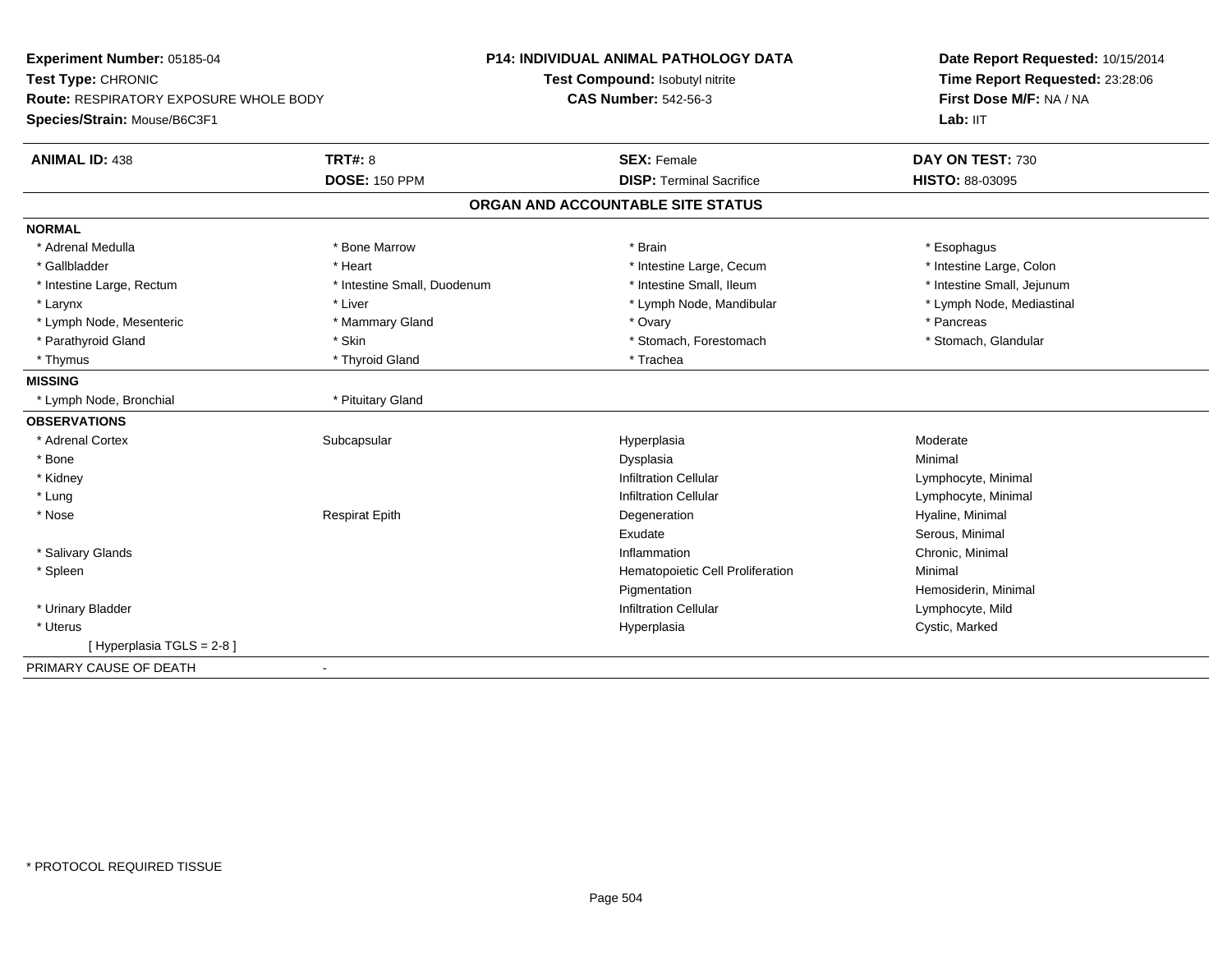| Experiment Number: 05185-04                       |                             | <b>P14: INDIVIDUAL ANIMAL PATHOLOGY DATA</b> | Date Report Requested: 10/15/2014<br>Time Report Requested: 23:28:06 |
|---------------------------------------------------|-----------------------------|----------------------------------------------|----------------------------------------------------------------------|
| Test Type: CHRONIC                                |                             | Test Compound: Isobutyl nitrite              |                                                                      |
| <b>Route: RESPIRATORY EXPOSURE WHOLE BODY</b>     |                             | <b>CAS Number: 542-56-3</b>                  | First Dose M/F: NA / NA                                              |
| Species/Strain: Mouse/B6C3F1                      |                             |                                              | Lab: IIT                                                             |
| <b>ANIMAL ID: 439</b>                             | <b>TRT#: 8</b>              | <b>SEX: Female</b>                           | DAY ON TEST: 729                                                     |
|                                                   | <b>DOSE: 150 PPM</b>        | <b>DISP: Terminal Sacrifice</b>              | HISTO: 88-03096                                                      |
|                                                   |                             | ORGAN AND ACCOUNTABLE SITE STATUS            |                                                                      |
| <b>NORMAL</b>                                     |                             |                                              |                                                                      |
| * Adrenal Medulla                                 | * Bone Marrow               | * Brain                                      | * Esophagus                                                          |
| * Gallbladder                                     | * Heart                     | * Intestine Large, Cecum                     | * Intestine Large, Colon                                             |
| * Intestine Large, Rectum                         | * Intestine Small, Duodenum | * Intestine Small, Ileum                     | * Intestine Small, Jejunum                                           |
| * Larynx                                          | * Lymph Node, Mandibular    | * Lymph Node, Mediastinal                    | * Lymph Node, Mesenteric                                             |
| * Mammary Gland                                   | * Ovary                     | * Pancreas                                   | * Parathyroid Gland                                                  |
| * Pituitary Gland                                 | * Skin                      | * Stomach, Forestomach                       | * Stomach, Glandular                                                 |
| * Thyroid Gland                                   | * Trachea                   | * Urinary Bladder                            |                                                                      |
| <b>MISSING</b>                                    |                             |                                              |                                                                      |
| * Lymph Node, Bronchial                           |                             |                                              |                                                                      |
| <b>OBSERVATIONS</b>                               |                             |                                              |                                                                      |
| * Adrenal Cortex                                  | Subcapsular                 | Hyperplasia                                  | Mild                                                                 |
| * Bone                                            |                             | Dysplasia                                    | Mild                                                                 |
| * Kidney                                          |                             | Lymphoma Malignant Mixed                     |                                                                      |
| [ Lymphoma Malignant Mixed TGLS = 3-8,4-11,5-14 ] |                             |                                              |                                                                      |
| * Liver                                           |                             | Lymphoma Malignant Mixed                     |                                                                      |
| [ Lymphoma Malignant Mixed TGLS = 2-13 ]          |                             |                                              |                                                                      |
| * Lung                                            | Alveolar Epith              | Hyperplasia                                  | Focal, Marked                                                        |
| * Nose                                            |                             | Inflammation                                 | Chronic Active, Minimal                                              |
| * Salivary Glands                                 |                             | Inflammation                                 | Chronic, Mild                                                        |
| * Spleen                                          |                             | Hematopoietic Cell Proliferation             | Mild                                                                 |
|                                                   |                             | Pigmentation                                 | Hemosiderin, Minimal                                                 |
| * Thymus                                          |                             | Lymphoma Malignant Mixed                     |                                                                      |
| * Uterus                                          |                             | Hyperplasia                                  | Cystic, Marked                                                       |
| [Hyperplasia TGLS = $6-8$ ]                       |                             |                                              |                                                                      |
| PRIMARY CAUSE OF DEATH                            |                             |                                              |                                                                      |
|                                                   |                             |                                              |                                                                      |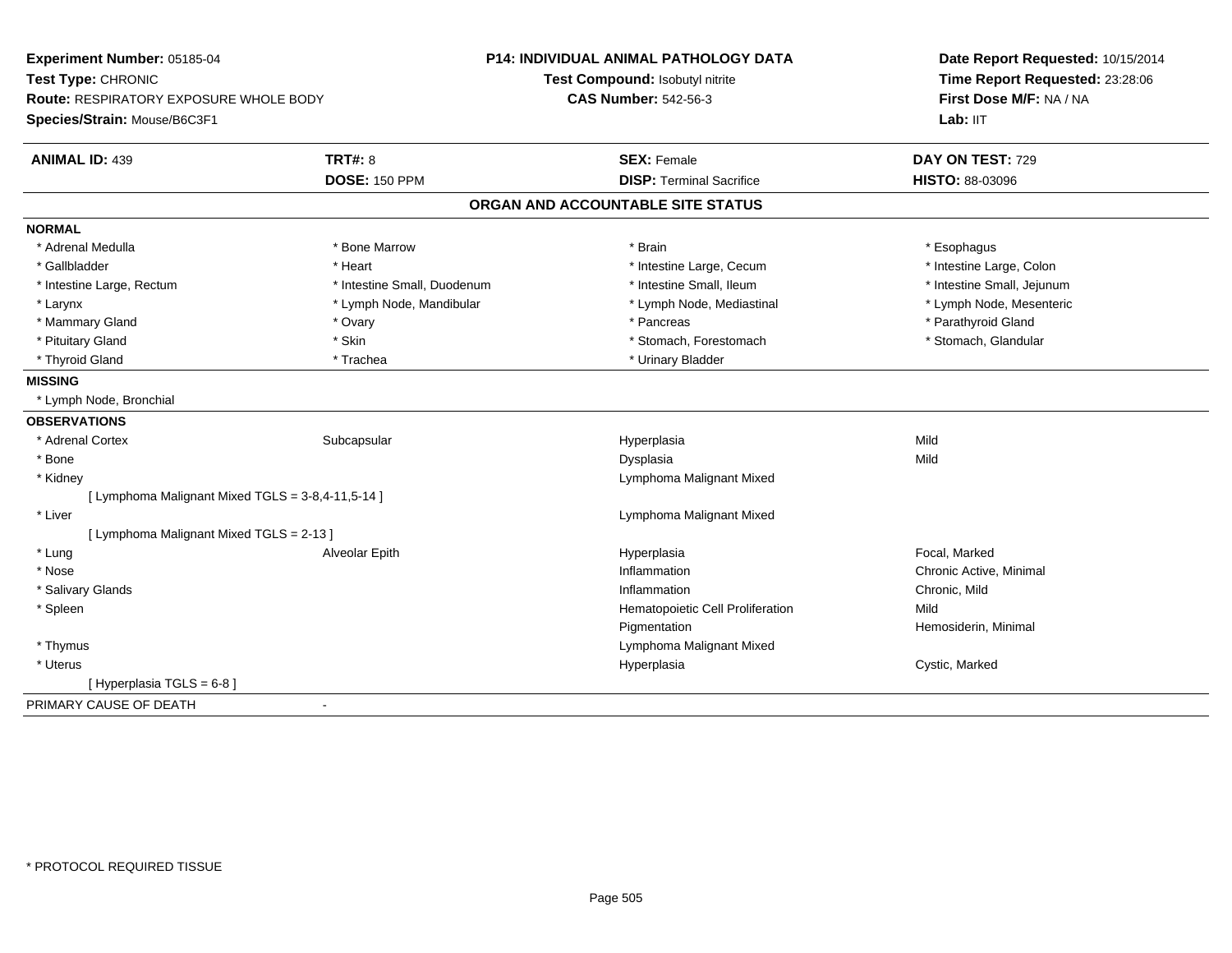| Experiment Number: 05185-04<br>Test Type: CHRONIC<br><b>Route: RESPIRATORY EXPOSURE WHOLE BODY</b><br>Species/Strain: Mouse/B6C3F1 |                          | <b>P14: INDIVIDUAL ANIMAL PATHOLOGY DATA</b> | Date Report Requested: 10/15/2014<br>Time Report Requested: 23:28:06<br>First Dose M/F: NA / NA |
|------------------------------------------------------------------------------------------------------------------------------------|--------------------------|----------------------------------------------|-------------------------------------------------------------------------------------------------|
|                                                                                                                                    |                          | Test Compound: Isobutyl nitrite              |                                                                                                 |
|                                                                                                                                    |                          | <b>CAS Number: 542-56-3</b>                  |                                                                                                 |
|                                                                                                                                    |                          |                                              | Lab: IIT                                                                                        |
| <b>ANIMAL ID: 440</b>                                                                                                              | <b>TRT#: 8</b>           | <b>SEX: Female</b>                           | DAY ON TEST: 603                                                                                |
|                                                                                                                                    | <b>DOSE: 150 PPM</b>     | <b>DISP: Natural Death</b>                   | <b>HISTO: 88-03097</b>                                                                          |
|                                                                                                                                    |                          | ORGAN AND ACCOUNTABLE SITE STATUS            |                                                                                                 |
| <b>NORMAL</b>                                                                                                                      |                          |                                              |                                                                                                 |
| * Adrenal Medulla                                                                                                                  | * Bone Marrow            | * Brain                                      | * Esophagus                                                                                     |
| * Heart                                                                                                                            | * Kidney                 | * Larynx                                     | * Liver                                                                                         |
| * Lung                                                                                                                             | * Lymph Node, Bronchial  | * Lymph Node, Mediastinal                    | * Mammary Gland                                                                                 |
| * Ovary                                                                                                                            | * Pancreas               | * Parathyroid Gland                          | * Pituitary Gland                                                                               |
| * Salivary Glands                                                                                                                  | * Skin                   | * Stomach, Forestomach                       | * Stomach, Glandular                                                                            |
| * Thymus                                                                                                                           | * Thyroid Gland          | * Trachea                                    |                                                                                                 |
| <b>AUTO PRECLUDES DIAG.</b>                                                                                                        |                          |                                              |                                                                                                 |
| * Gallbladder                                                                                                                      | * Intestine Large, Cecum | * Intestine Large, Colon                     | * Intestine Large, Rectum                                                                       |
| * Intestine Small, Duodenum                                                                                                        | * Intestine Small, Ileum | * Intestine Small, Jejunum                   | * Lymph Node, Mesenteric                                                                        |
| * Urinary Bladder                                                                                                                  |                          |                                              |                                                                                                 |
| <b>OBSERVATIONS</b>                                                                                                                |                          |                                              |                                                                                                 |
| * Adrenal Cortex                                                                                                                   | Subcapsular              | Hyperplasia                                  | Mild                                                                                            |
| * Bone                                                                                                                             |                          | Dysplasia                                    | Minimal                                                                                         |
| * Lymph Node, Mandibular                                                                                                           |                          | Lymphoma Malignant Lymphocytic               |                                                                                                 |
| * Nose                                                                                                                             |                          | Exudate                                      | Serous, Mild                                                                                    |
| * Spleen                                                                                                                           |                          | Hematopoietic Cell Proliferation             | Minimal                                                                                         |
|                                                                                                                                    |                          | Lymphoma Malignant Lymphocytic               |                                                                                                 |
|                                                                                                                                    |                          | Pigmentation                                 | Hemosiderin, Mild                                                                               |
| * Uterus                                                                                                                           |                          | Hyperplasia                                  | Cystic, Mild                                                                                    |
| [Hyperplasia TGLS = 2-8]                                                                                                           |                          |                                              |                                                                                                 |
| PRIMARY CAUSE OF DEATH                                                                                                             | ۰                        |                                              |                                                                                                 |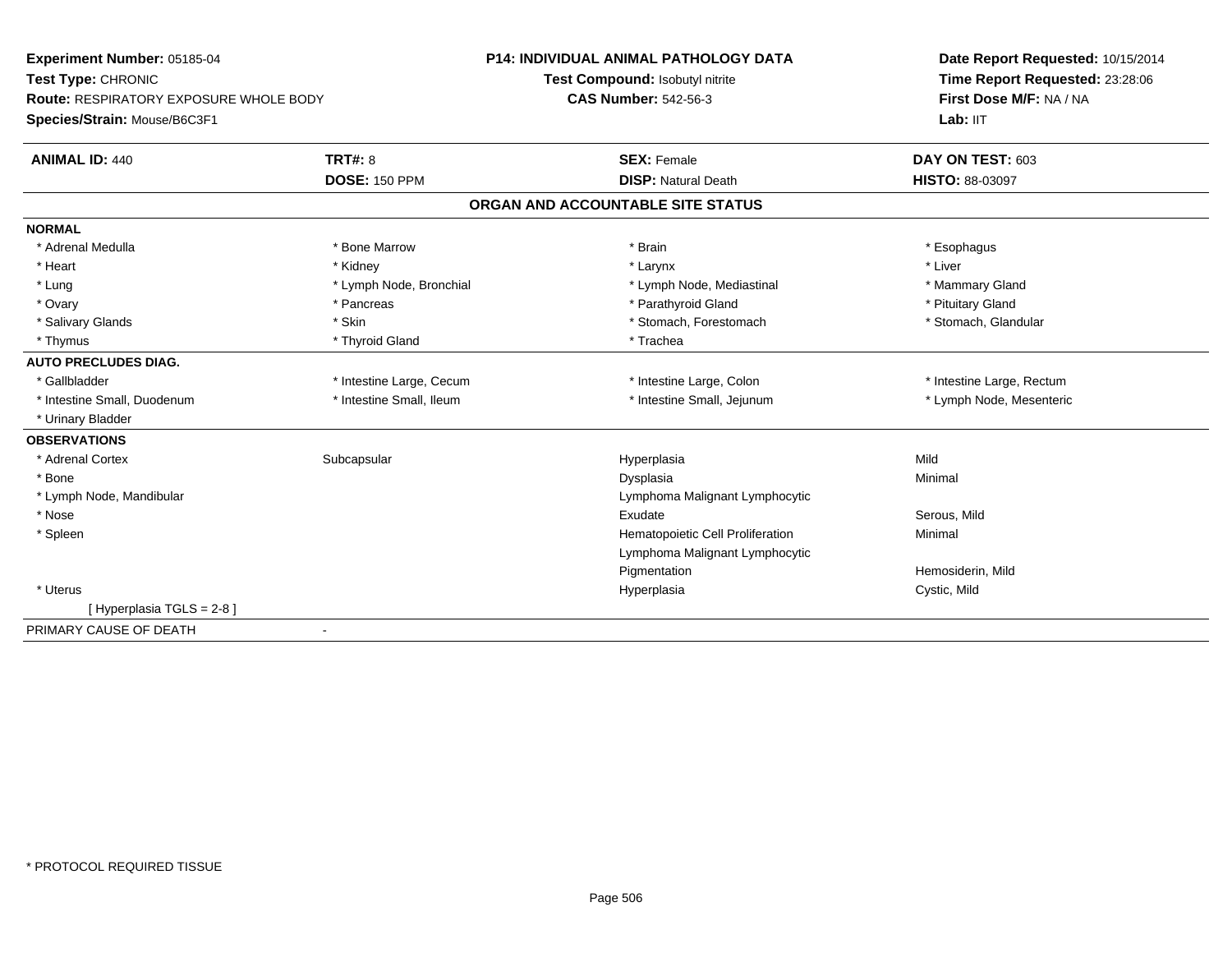| <b>TRT#: 8</b><br><b>ANIMAL ID: 441</b>      | <b>DOSE: 150 PPM</b>     | <b>SEX: Female</b><br><b>DISP: Natural Death</b><br>ORGAN AND ACCOUNTABLE SITE STATUS | DAY ON TEST: 485<br>HISTO: 88-03098 |
|----------------------------------------------|--------------------------|---------------------------------------------------------------------------------------|-------------------------------------|
|                                              |                          |                                                                                       |                                     |
|                                              |                          |                                                                                       |                                     |
|                                              |                          |                                                                                       |                                     |
| <b>NORMAL</b>                                |                          |                                                                                       |                                     |
| * Adrenal Medulla<br>* Bone                  |                          | * Bone Marrow                                                                         | * Brain                             |
| * Esophagus<br>* Heart                       |                          | * Intestine Small, Jejunum                                                            | * Larynx                            |
| * Lymph Node, Bronchial                      | * Lymph Node, Mandibular | * Lymph Node, Mediastinal                                                             | * Mammary Gland                     |
| * Nose<br>* Ovary                            |                          | * Pancreas                                                                            | * Pituitary Gland                   |
| * Salivary Glands<br>* Skin                  |                          | * Thyroid Gland                                                                       | * Trachea                           |
| * Uterus                                     |                          |                                                                                       |                                     |
| <b>MISSING</b>                               |                          |                                                                                       |                                     |
| * Parathyroid Gland                          |                          |                                                                                       |                                     |
| <b>AUTO PRECLUDES DIAG.</b>                  |                          |                                                                                       |                                     |
| * Gallbladder                                | * Intestine Large, Cecum | * Intestine Large, Colon                                                              | * Intestine Large, Rectum           |
| * Intestine Small, Duodenum                  | * Intestine Small, Ileum | * Spleen                                                                              | * Stomach, Forestomach              |
| * Stomach, Glandular                         | * Thymus                 | * Urinary Bladder                                                                     |                                     |
| <b>OBSERVATIONS</b>                          |                          |                                                                                       |                                     |
| * Adrenal Cortex                             | Subcapsular              | Hyperplasia                                                                           | Minimal                             |
| * Kidney                                     |                          | Histiocytic Sarcoma                                                                   |                                     |
| [Histiocytic Sarcoma TGLS = 6-8]             |                          |                                                                                       |                                     |
| * Liver                                      |                          | Hemorrhage                                                                            | Mild                                |
|                                              |                          | Histiocytic Sarcoma                                                                   |                                     |
|                                              |                          | Necrosis                                                                              | Mild                                |
| [Hemorrhage TGLS = 9-12]                     |                          |                                                                                       |                                     |
| [ Histiocytic Sarcoma TGLS = 4-5,5.1,11,12 ] |                          |                                                                                       |                                     |
| * Lung                                       |                          | Histiocytic Sarcoma                                                                   |                                     |
| [ Histiocytic Sarcoma TGLS = 1,7-6 ]         |                          |                                                                                       |                                     |
| * Lymph Node, Mesenteric                     |                          | Histiocytic Sarcoma                                                                   |                                     |
| PRIMARY CAUSE OF DEATH<br>÷,                 |                          |                                                                                       |                                     |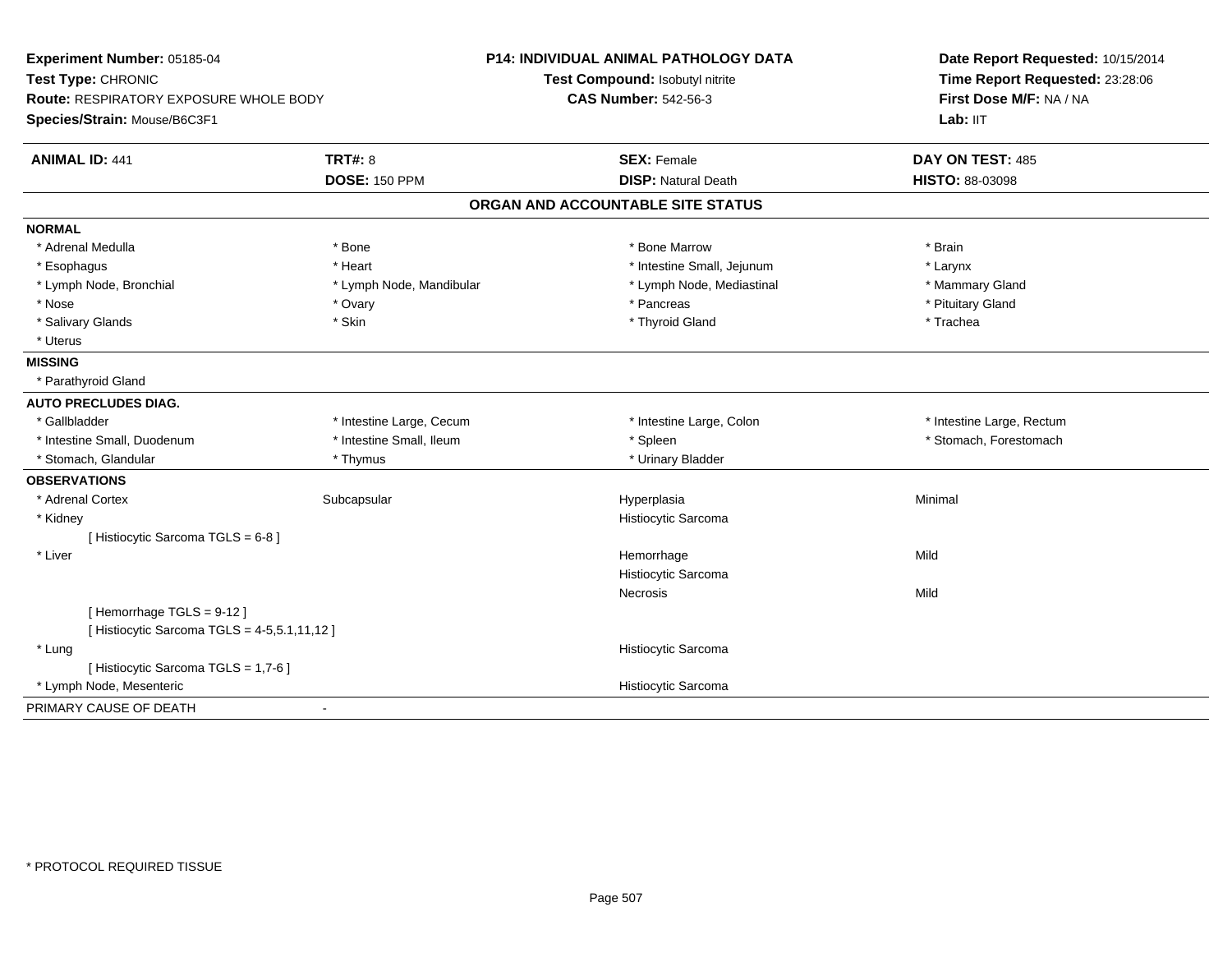| Experiment Number: 05185-04                  |                             | P14: INDIVIDUAL ANIMAL PATHOLOGY DATA | Date Report Requested: 10/15/2014 |
|----------------------------------------------|-----------------------------|---------------------------------------|-----------------------------------|
| Test Type: CHRONIC                           |                             | Test Compound: Isobutyl nitrite       | Time Report Requested: 23:28:06   |
| Route: RESPIRATORY EXPOSURE WHOLE BODY       |                             | <b>CAS Number: 542-56-3</b>           | First Dose M/F: NA / NA           |
| Species/Strain: Mouse/B6C3F1                 |                             |                                       | Lab: IIT                          |
| <b>ANIMAL ID: 442</b>                        | <b>TRT#: 8</b>              | <b>SEX: Female</b>                    | DAY ON TEST: 729                  |
|                                              | <b>DOSE: 150 PPM</b>        | <b>DISP: Terminal Sacrifice</b>       | HISTO: 88-03099                   |
|                                              |                             | ORGAN AND ACCOUNTABLE SITE STATUS     |                                   |
| <b>NORMAL</b>                                |                             |                                       |                                   |
| * Adrenal Medulla                            | * Bone                      | * Bone Marrow                         | * Brain                           |
| * Esophagus                                  | * Heart                     | * Intestine Large, Cecum              | * Intestine Large, Colon          |
| * Intestine Large, Rectum                    | * Intestine Small, Duodenum | * Intestine Small, Ileum              | * Intestine Small, Jejunum        |
| * Larynx                                     | * Lymph Node, Mandibular    | * Lymph Node, Mediastinal             | * Lymph Node, Mesenteric          |
| * Mammary Gland                              | * Nose                      | * Pancreas                            | * Skin                            |
| * Stomach, Forestomach                       | * Stomach, Glandular        | * Thyroid Gland                       | * Trachea                         |
| * Urinary Bladder                            |                             |                                       |                                   |
| <b>MISSING</b>                               |                             |                                       |                                   |
| * Gallbladder                                | * Lymph Node, Bronchial     | * Parathyroid Gland                   | * Pituitary Gland                 |
| * Thymus                                     |                             |                                       |                                   |
| <b>OBSERVATIONS</b>                          |                             |                                       |                                   |
| * Adrenal Cortex                             | Subcapsular                 | Hyperplasia                           | Mild                              |
| * Kidney                                     | <b>Renal Tubule</b>         | Dilatation                            | Moderate                          |
|                                              |                             | Glomerulosclerosis                    | Moderate                          |
|                                              |                             | <b>Infiltration Cellular</b>          | Lymphocyte, Mild                  |
| * Liver                                      |                             | Hepatocellular Carcinoma              |                                   |
| [ Hepatocellular Carcinoma TGLS = 4-11,12 ]  |                             |                                       |                                   |
| * Lung                                       |                             | Alveolar/Bronchiolar Adenoma          |                                   |
|                                              |                             | Hepatocellular Carcinoma              | Metastatic (Liver)                |
| [ Alveolar/Bronchiolar Adenoma TGLS = 2-14 ] |                             |                                       |                                   |
| * Ovary                                      |                             | Cyst                                  | Mild                              |
|                                              |                             | Hemorrhage                            | Mild                              |
| [Hemorrhage TGLS = 5-8]                      |                             |                                       |                                   |
| * Salivary Glands                            |                             | Inflammation                          | Chronic, Minimal                  |
| * Spleen                                     |                             | Hematopoietic Cell Proliferation      | Moderate                          |
|                                              |                             | Pigmentation                          | Hemosiderin, Minimal              |
| * Uterus                                     |                             | Hyperplasia                           | Cystic, Minimal                   |
| PRIMARY CAUSE OF DEATH                       | $\blacksquare$              |                                       |                                   |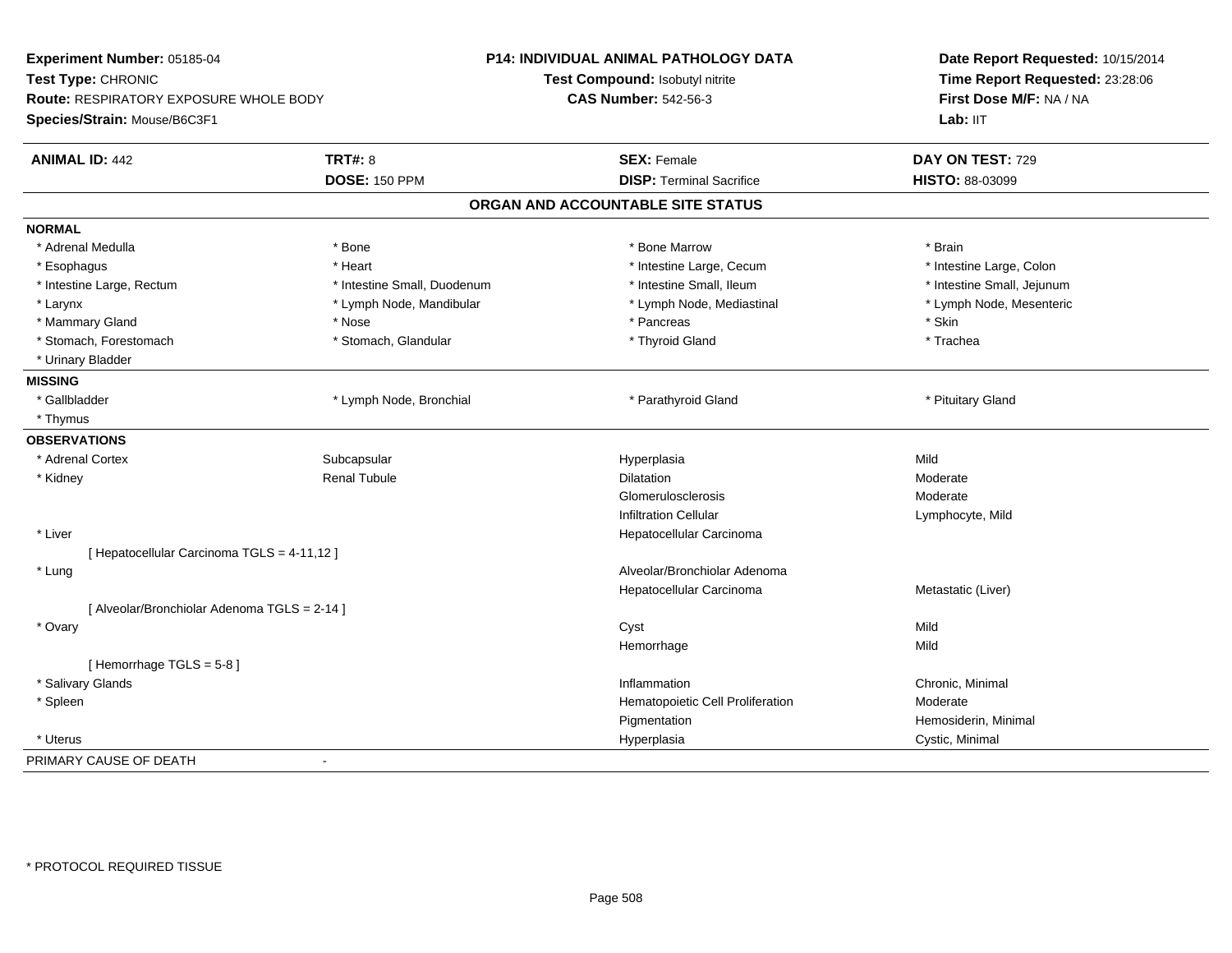| Experiment Number: 05185-04                   |                          | <b>P14: INDIVIDUAL ANIMAL PATHOLOGY DATA</b> | Date Report Requested: 10/15/2014 |
|-----------------------------------------------|--------------------------|----------------------------------------------|-----------------------------------|
| Test Type: CHRONIC                            |                          | Test Compound: Isobutyl nitrite              | Time Report Requested: 23:28:06   |
| <b>Route: RESPIRATORY EXPOSURE WHOLE BODY</b> |                          | <b>CAS Number: 542-56-3</b>                  | First Dose M/F: NA / NA           |
| Species/Strain: Mouse/B6C3F1                  |                          |                                              | Lab: IIT                          |
| <b>ANIMAL ID: 443</b>                         | <b>TRT#: 8</b>           | <b>SEX: Female</b>                           | DAY ON TEST: 731                  |
|                                               | <b>DOSE: 150 PPM</b>     | <b>DISP: Terminal Sacrifice</b>              | HISTO: 88-03100                   |
|                                               |                          | ORGAN AND ACCOUNTABLE SITE STATUS            |                                   |
| <b>NORMAL</b>                                 |                          |                                              |                                   |
| * Bone                                        | * Brain                  | * Esophagus                                  | * Gallbladder                     |
| * Heart                                       | * Intestine Large, Cecum | * Intestine Large, Colon                     | * Intestine Large, Rectum         |
| * Intestine Small, Duodenum                   | * Intestine Small, Ileum | * Intestine Small, Jejunum                   | * Larynx                          |
| * Lymph Node, Mandibular                      | * Lymph Node, Mesenteric | * Mammary Gland                              | * Nose                            |
| * Ovary                                       | * Skin                   | * Stomach, Forestomach                       | * Stomach, Glandular              |
| * Thyroid Gland                               | * Trachea                |                                              |                                   |
| <b>MISSING</b>                                |                          |                                              |                                   |
| * Parathyroid Gland                           |                          |                                              |                                   |
| <b>OBSERVATIONS</b>                           |                          |                                              |                                   |
| * Adrenal Cortex                              | Subcapsular              | Hyperplasia                                  | Mild                              |
| * Adrenal Medulla                             |                          | Pheochromocytoma Benign                      |                                   |
| * Bone Marrow                                 |                          | Lymphoma Malignant Mixed                     |                                   |
| * Kidney                                      |                          | Lymphoma Malignant Mixed                     |                                   |
| * Liver                                       |                          | Inflammation                                 | Chronic, Minimal                  |
| * Lung                                        |                          | Lymphoma Malignant Mixed                     |                                   |
| * Lymph Node, Bronchial                       |                          | Lymphoma Malignant Mixed                     |                                   |
| * Lymph Node, Mediastinal                     |                          | Lymphoma Malignant Mixed                     |                                   |
| * Pancreas                                    |                          | Inflammation                                 | Chronic, Mild                     |
| * Pituitary Gland                             | Pars Distalis            | Adenoma                                      |                                   |
| [Adenoma TGLS = $3-3$ ]                       |                          |                                              |                                   |
| * Salivary Glands                             |                          | Inflammation                                 | Chronic, Minimal                  |
| * Spleen                                      |                          | Hematopoietic Cell Proliferation             | Minimal                           |
|                                               |                          | Lymphoma Malignant Mixed                     |                                   |
|                                               |                          | Pigmentation                                 | Hemosiderin, Minimal              |
| [ Lymphoma Malignant Mixed TGLS = 2-5 ]       |                          |                                              |                                   |
| * Thymus                                      |                          | Lymphoma Malignant Mixed                     |                                   |
| * Urinary Bladder                             |                          | <b>Infiltration Cellular</b>                 | Lymphocyte, Minimal               |
| * Uterus                                      |                          | Hyperplasia                                  | Cystic, Minimal                   |
| PRIMARY CAUSE OF DEATH                        | $\blacksquare$           |                                              |                                   |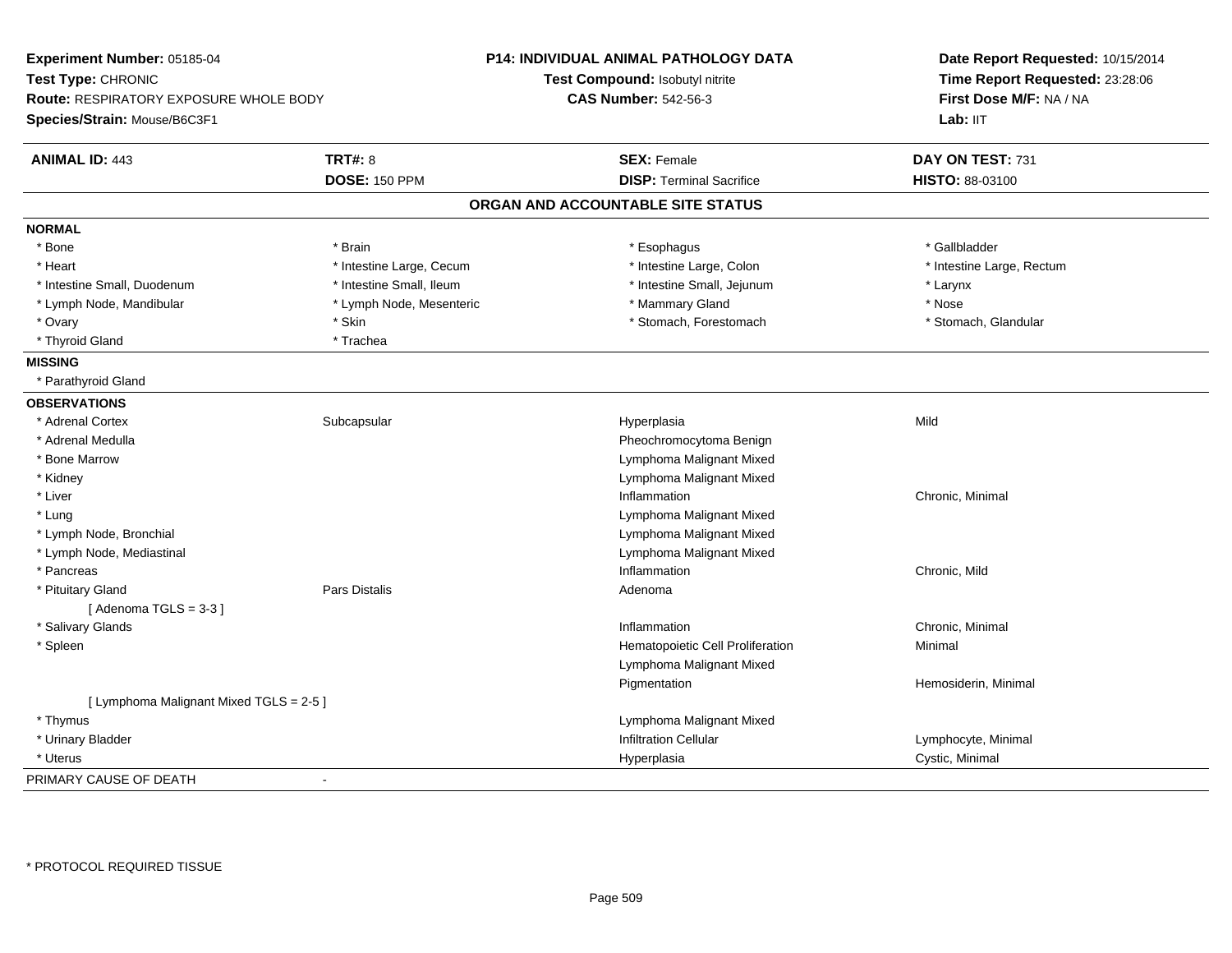**Experiment Number:** 05185-04**Test Type:** CHRONIC **Route:** RESPIRATORY EXPOSURE WHOLE BODY**Species/Strain:** Mouse/B6C3F1**P14: INDIVIDUAL ANIMAL PATHOLOGY DATATest Compound:** Isobutyl nitrite**CAS Number:** 542-56-3**Date Report Requested:** 10/15/2014**Time Report Requested:** 23:28:06**First Dose M/F:** NA / NALab: IIT **ANIMAL ID:** 444**TRT#:** 8 **SEX:** Female **DAY ON TEST:** 731 **DOSE:** 150 PPM**DISP:** Terminal Sacrifice **HISTO:** 88-03101 **ORGAN AND ACCOUNTABLE SITE STATUSNORMAL**\* Adrenal Medulla \* Adrenal Medulla \* \* \* Bone Marrow \* \* Bone Marrow \* \* Brain \* \* Brain \* \* Brain \* \* Esophagus \* Esophagus \* Gallbladder \* Thestine Large, Colon \* Heart \* Heart \* Thestine Large, Cecum \* Intestine Large, Colon \* Intestine Large, Colon \* Intestine Large, Colon \* Intestine Large, Rectum \* Thestine Small, Duodenum \* Number of the small, Ileum \* Intestine Small, Jejunum \* Intestine Small, Jejunum \* Lymph Node, Mediastinal \* Larynx **\* Lymph Node, Bronchial \*** Lymph Node, Bronchial \* Lymph Node, Mandibular \* Lymph Node, Mesenteric \* Mammary Gland \* Ovary \* Pancreas\* Parathyroid Gland \* \* Salivary Glands \* Salivary Glands \* Skin \* \* Skin \* \* Stomach, Forestomach, Forestomach \* Stomach, Glandular \* Thyroid Gland \* Thyroid Gland \* Trachea **OBSERVATIONS** \* Adrenal Cortexx Subcapsular Suberty Subsets and the Hyperplasia a Mild \* Bonee and the state of the state of the state of the Dysplasia Christian Christian Minimal Minimal State of the St \* Kidneyy the control of the control of the control of the control of the control of the control of the control of the control of the control of the control of the control of the control of the control of the control of the contro Infiltration Cellular Lymphocyte, Minimal \* Liver Hepatocellular Adenoma Multiple [ Hepatocellular Adenoma TGLS = 4-12,3-13 ] \* Lung Alveolar/Bronchiolar Carcinoma Alveolar Epith Hyperplasia Focal, Marked AlveolusInfiltration Cellular **Histiocyte**, Mild [ Alveolar/Bronchiolar Carcinoma TGLS = 1-11 ] $[$  Hyperplasia TGLS = 2-14.1 ] [ Infiltration Cellular TGLS = 2-14 ] \* Nose Respirat Epith Degeneration Hyaline, Minimal Inflammation Chronic Active, Minimal Olfactory Epi Metaplasiaa and a studies of the studies of the Minimal Respirat EpithMetaplasia **Squamous, Minimal**  \* Pituitary Glandd and the contract of Pars Distalis and the contract of Adenoma and Adenoma and the Adenoma and the Adenoma and  $\lambda$  \* SpleenHematopoietic Cell Proliferation Minimal Pigmentation Hemosiderin, Mild \* Thymus Ectopic Parathyroid Gland \* Urinary BladderInfiltration Cellular **Lymphocyte**, Minimal \* Uteruss and the contract of the contract of the contract of the contract of the contract of the contract of the contract of the contract of the contract of the contract of the contract of the contract of the contract of the cont Hyperplasia **Cystic, Moderate**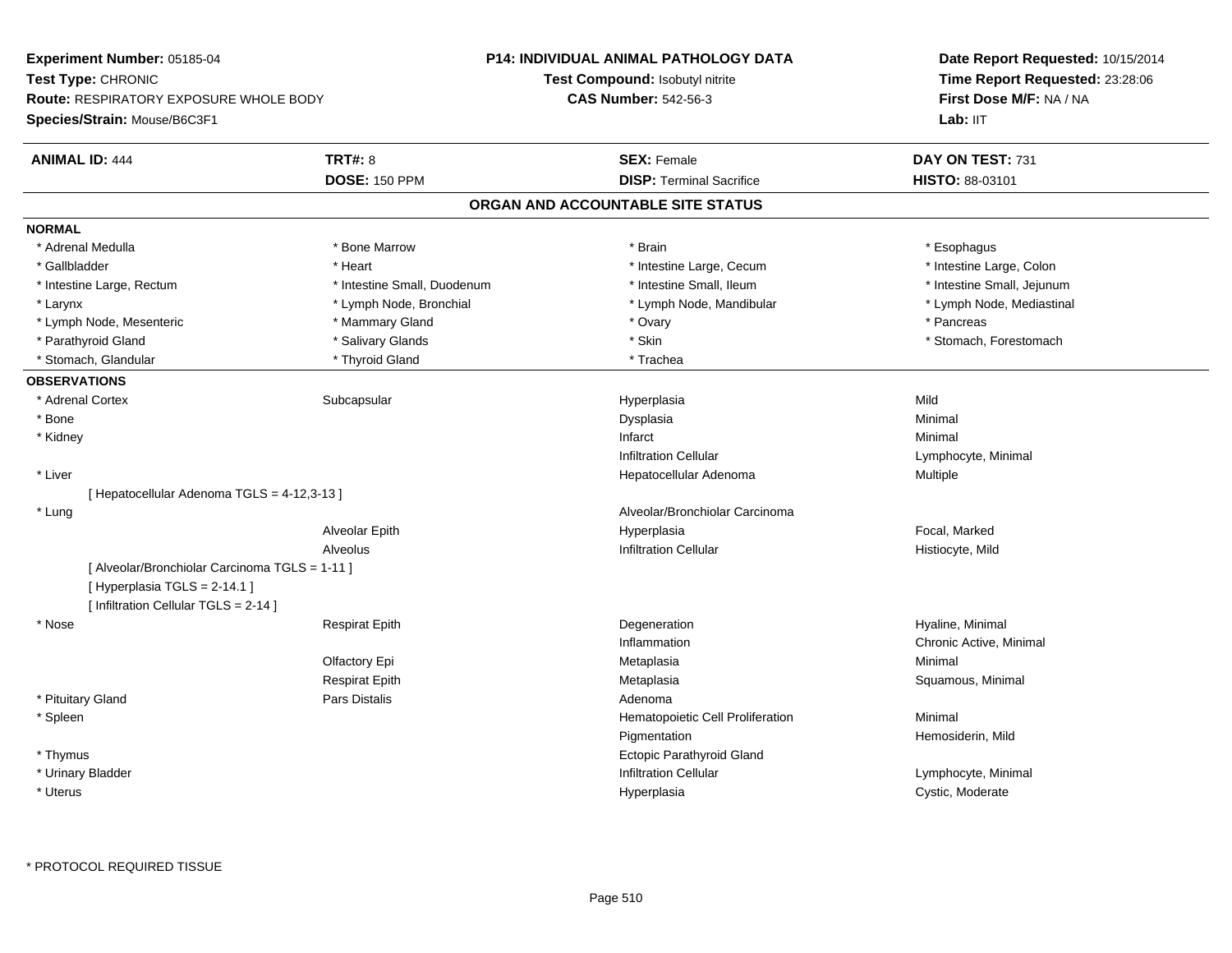| <b>Experiment Number: 05185-04</b><br><b>Test Type: CHRONIC</b><br><b>Route: RESPIRATORY EXPOSURE WHOLE BODY</b><br>Species/Strain: Mouse/B6C3F1 |                      | <b>P14: INDIVIDUAL ANIMAL PATHOLOGY DATA</b><br>Test Compound: Isobutyl nitrite | Date Report Requested: 10/15/2014<br>Time Report Requested: 23:28:06<br>First Dose M/F: NA / NA |
|--------------------------------------------------------------------------------------------------------------------------------------------------|----------------------|---------------------------------------------------------------------------------|-------------------------------------------------------------------------------------------------|
|                                                                                                                                                  |                      | <b>CAS Number: 542-56-3</b>                                                     |                                                                                                 |
|                                                                                                                                                  |                      |                                                                                 | Lab: IIT                                                                                        |
| <b>ANIMAL ID: 444</b>                                                                                                                            | TRT#: 8              | <b>SEX: Female</b>                                                              | DAY ON TEST: 731                                                                                |
|                                                                                                                                                  | <b>DOSE: 150 PPM</b> | <b>DISP: Terminal Sacrifice</b>                                                 | <b>HISTO: 88-03101</b>                                                                          |
|                                                                                                                                                  |                      | ORGAN AND ACCOUNTABLE SITE STATUS                                               |                                                                                                 |
| [ Hyperplasia TGLS = 5-8 ]                                                                                                                       |                      |                                                                                 |                                                                                                 |
| PRIMARY CAUSE OF DEATH                                                                                                                           |                      |                                                                                 |                                                                                                 |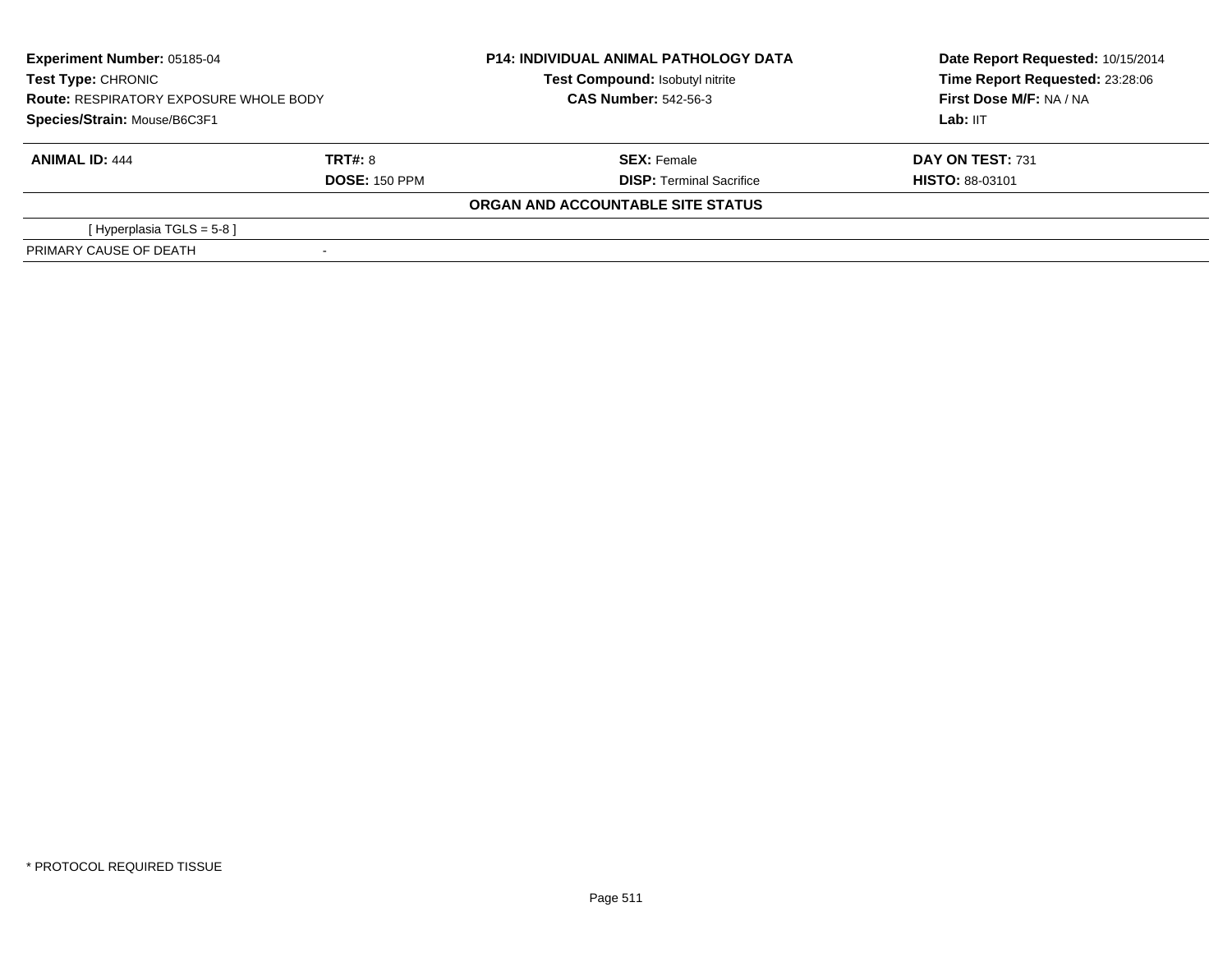| Experiment Number: 05185-04                    |                                                                               | <b>P14: INDIVIDUAL ANIMAL PATHOLOGY DATA</b> | Date Report Requested: 10/15/2014<br>Time Report Requested: 23:28:06<br>First Dose M/F: NA / NA |  |
|------------------------------------------------|-------------------------------------------------------------------------------|----------------------------------------------|-------------------------------------------------------------------------------------------------|--|
| Test Type: CHRONIC                             |                                                                               | <b>Test Compound: Isobutyl nitrite</b>       |                                                                                                 |  |
| <b>Route: RESPIRATORY EXPOSURE WHOLE BODY</b>  |                                                                               | <b>CAS Number: 542-56-3</b>                  |                                                                                                 |  |
| Species/Strain: Mouse/B6C3F1                   |                                                                               |                                              | Lab: IIT                                                                                        |  |
| <b>ANIMAL ID: 445</b>                          | <b>TRT#: 8</b>                                                                | <b>SEX: Female</b>                           | DAY ON TEST: 692                                                                                |  |
|                                                | <b>DOSE: 150 PPM</b>                                                          | <b>DISP: Natural Death</b>                   | HISTO: 88-03102                                                                                 |  |
|                                                |                                                                               | ORGAN AND ACCOUNTABLE SITE STATUS            |                                                                                                 |  |
| <b>NORMAL</b>                                  |                                                                               |                                              |                                                                                                 |  |
| * Adrenal Medulla                              | * Bone                                                                        | * Heart                                      | * Intestine Large, Cecum                                                                        |  |
| * Intestine Large, Colon                       | * Intestine Large, Rectum                                                     | * Intestine Small, Ileum                     | * Intestine Small, Jejunum                                                                      |  |
| * Larynx                                       | * Lymph Node, Mesenteric                                                      | * Skin                                       | * Stomach, Glandular                                                                            |  |
| * Thyroid Gland                                | * Trachea                                                                     | * Uterus                                     |                                                                                                 |  |
| <b>MISSING</b>                                 |                                                                               |                                              |                                                                                                 |  |
| * Esophagus                                    | * Parathyroid Gland                                                           | * Thymus                                     |                                                                                                 |  |
| <b>AUTO PRECLUDES DIAG.</b>                    |                                                                               |                                              |                                                                                                 |  |
| * Intestine Small, Duodenum                    |                                                                               |                                              |                                                                                                 |  |
| <b>OBSERVATIONS</b>                            |                                                                               |                                              |                                                                                                 |  |
| * Adrenal Cortex                               | Subcapsular                                                                   | Hyperplasia                                  | Mild                                                                                            |  |
| * Bone Marrow                                  |                                                                               | Lymphoma Malignant Lymphocytic               |                                                                                                 |  |
| * Brain                                        |                                                                               | Mineralization                               | Mild                                                                                            |  |
| * Gallbladder                                  |                                                                               | Lymphoma Malignant Lymphocytic               |                                                                                                 |  |
| * Kidney                                       |                                                                               | Lymphoma Malignant Lymphocytic               |                                                                                                 |  |
| * Liver                                        |                                                                               | Lymphoma Malignant Lymphocytic               |                                                                                                 |  |
| [ Lymphoma Malignant Lymphocytic TGLS = 12-5 ] |                                                                               |                                              |                                                                                                 |  |
| * Lung                                         |                                                                               | Lymphoma Malignant Lymphocytic               |                                                                                                 |  |
| Lymph Node                                     | Inguinal                                                                      | Lymphoma Malignant Lymphocytic               |                                                                                                 |  |
|                                                | Lumbar                                                                        | Lymphoma Malignant Lymphocytic               |                                                                                                 |  |
|                                                | Renal                                                                         | Lymphoma Malignant Lymphocytic               |                                                                                                 |  |
|                                                | [ Lymphoma Malignant Lymphocytic TGLS = 8,9-14,11-16,1,2-15,5,6-12,4-11,3-2 ] |                                              |                                                                                                 |  |
|                                                | [ Lymphoma Malignant Lymphocytic TGLS = 8,9-14,11-16,1,2-15,5,6-12,4-11,3-2 ] |                                              |                                                                                                 |  |
|                                                | [ Lymphoma Malignant Lymphocytic TGLS = 8,9-14,11-16,1,2-15,5,6-12,4-11,3-2 ] |                                              |                                                                                                 |  |
| * Lymph Node, Bronchial                        |                                                                               | Lymphoma Malignant Lymphocytic               |                                                                                                 |  |
|                                                | [ Lymphoma Malignant Lymphocytic TGLS = 8,9-14,11-16,1,2-15,5,6-12,4-11,3-2 ] |                                              |                                                                                                 |  |
| * Lymph Node, Mandibular                       |                                                                               | Lymphoma Malignant Lymphocytic               |                                                                                                 |  |
|                                                | [ Lymphoma Malignant Lymphocytic TGLS = 8,9-14,11-16,5,6-12,4-11,3-2,1,2-15 ] |                                              |                                                                                                 |  |
| * Lymph Node, Mediastinal                      |                                                                               | Lymphoma Malignant Lymphocytic               |                                                                                                 |  |
|                                                | [ Lymphoma Malignant Lymphocytic TGLS = 8,9-14,11-16,1,2-15,5,6-12,4-11,3-2 ] |                                              |                                                                                                 |  |
| * Mammary Gland                                |                                                                               | Lymphoma Malignant Lymphocytic               |                                                                                                 |  |
|                                                |                                                                               |                                              |                                                                                                 |  |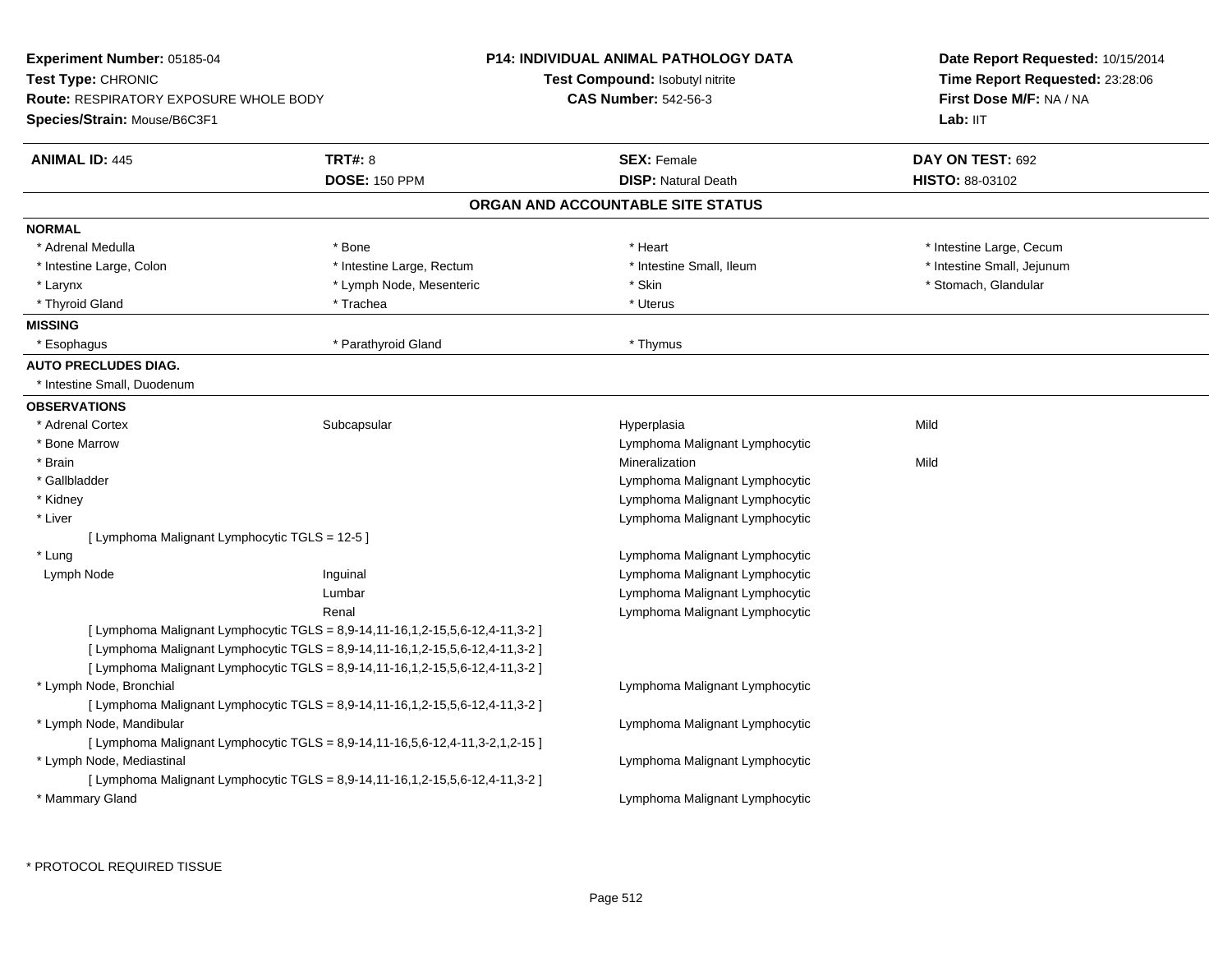| <b>Experiment Number: 05185-04</b><br>Test Type: CHRONIC<br><b>Route: RESPIRATORY EXPOSURE WHOLE BODY</b><br>Species/Strain: Mouse/B6C3F1 |                       | <b>P14: INDIVIDUAL ANIMAL PATHOLOGY DATA</b><br>Test Compound: Isobutyl nitrite<br><b>CAS Number: 542-56-3</b> | Date Report Requested: 10/15/2014<br>Time Report Requested: 23:28:06<br>First Dose M/F: NA / NA<br>Lab: II <sub>T</sub> |
|-------------------------------------------------------------------------------------------------------------------------------------------|-----------------------|----------------------------------------------------------------------------------------------------------------|-------------------------------------------------------------------------------------------------------------------------|
| <b>ANIMAL ID: 445</b>                                                                                                                     | <b>TRT#: 8</b>        | <b>SEX: Female</b>                                                                                             | DAY ON TEST: 692                                                                                                        |
|                                                                                                                                           | <b>DOSE: 150 PPM</b>  | <b>DISP:</b> Natural Death                                                                                     | <b>HISTO: 88-03102</b>                                                                                                  |
|                                                                                                                                           |                       | ORGAN AND ACCOUNTABLE SITE STATUS                                                                              |                                                                                                                         |
| * Nose                                                                                                                                    | <b>Respirat Epith</b> | Degeneration                                                                                                   | Hyaline, Minimal                                                                                                        |
| * Ovary                                                                                                                                   |                       | Lymphoma Malignant Lymphocytic                                                                                 |                                                                                                                         |
| * Pancreas                                                                                                                                |                       | Lymphoma Malignant Lymphocytic                                                                                 |                                                                                                                         |
| * Pituitary Gland                                                                                                                         | Pars Distalis         | Adenoma                                                                                                        |                                                                                                                         |
| * Salivary Glands                                                                                                                         |                       | Lymphoma Malignant Lymphocytic                                                                                 |                                                                                                                         |
| * Spleen                                                                                                                                  |                       | Lymphoma Malignant Lymphocytic                                                                                 |                                                                                                                         |
| [Lymphoma Malignant Lymphocytic TGLS = 7-5 ]                                                                                              |                       |                                                                                                                |                                                                                                                         |
| * Stomach, Forestomach                                                                                                                    |                       | Lymphoma Malignant Lymphocytic                                                                                 |                                                                                                                         |
| * Urinary Bladder                                                                                                                         |                       | Lymphoma Malignant Lymphocytic                                                                                 |                                                                                                                         |
| PRIMARY CAUSE OF DEATH                                                                                                                    |                       |                                                                                                                |                                                                                                                         |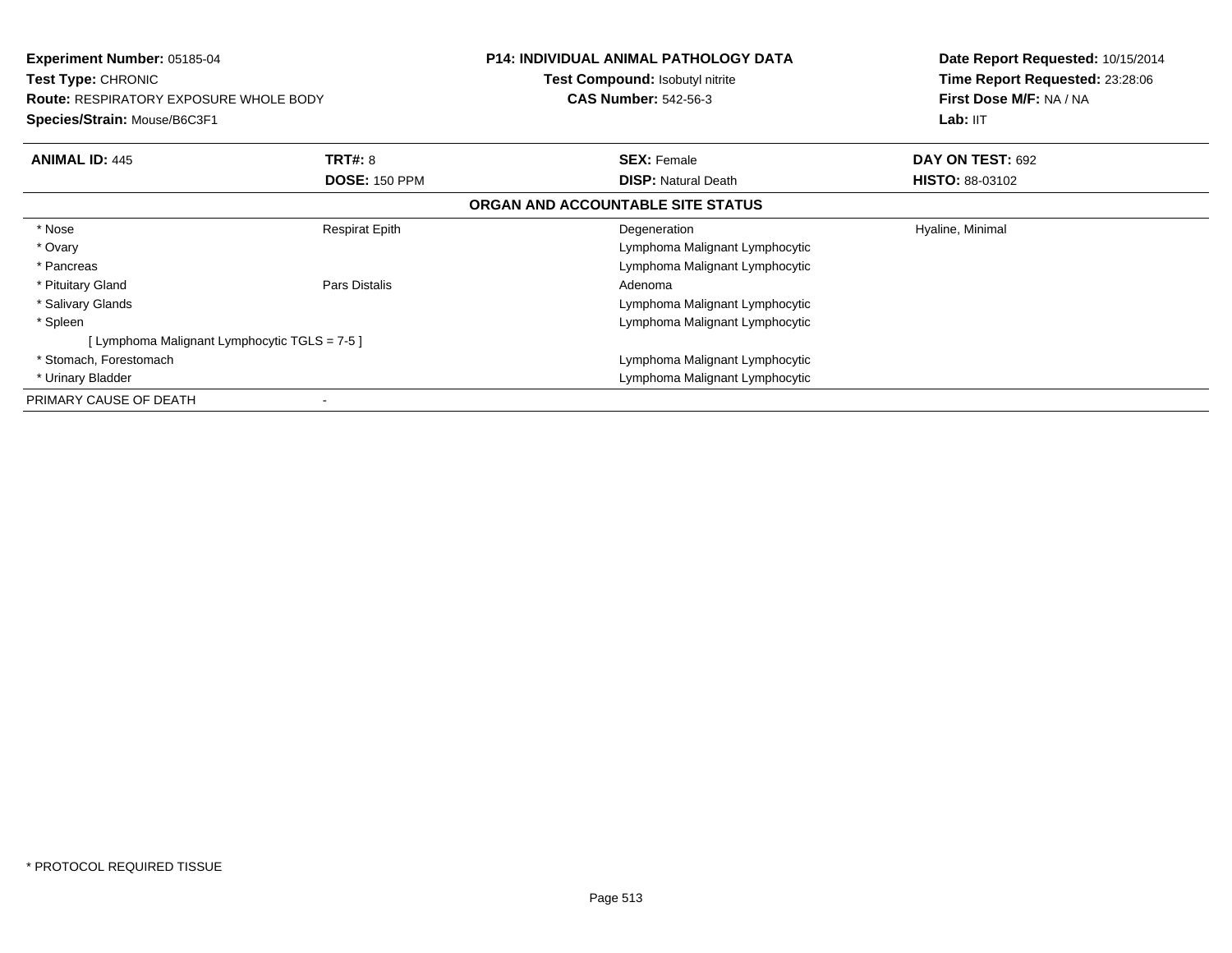| Experiment Number: 05185-04<br>Test Type: CHRONIC<br>Route: RESPIRATORY EXPOSURE WHOLE BODY<br>Species/Strain: Mouse/B6C3F1 |                           | <b>P14: INDIVIDUAL ANIMAL PATHOLOGY DATA</b><br>Test Compound: Isobutyl nitrite<br><b>CAS Number: 542-56-3</b> | Date Report Requested: 10/15/2014<br>Time Report Requested: 23:28:06<br>First Dose M/F: NA / NA<br>Lab: IIT |
|-----------------------------------------------------------------------------------------------------------------------------|---------------------------|----------------------------------------------------------------------------------------------------------------|-------------------------------------------------------------------------------------------------------------|
| <b>ANIMAL ID: 446</b>                                                                                                       | <b>TRT#: 8</b>            | <b>SEX: Female</b>                                                                                             | DAY ON TEST: 721                                                                                            |
|                                                                                                                             | <b>DOSE: 150 PPM</b>      | <b>DISP: Natural Death</b>                                                                                     | HISTO: 88-03103                                                                                             |
|                                                                                                                             |                           | ORGAN AND ACCOUNTABLE SITE STATUS                                                                              |                                                                                                             |
| <b>NORMAL</b>                                                                                                               |                           |                                                                                                                |                                                                                                             |
| * Adrenal Medulla                                                                                                           | * Bone                    | * Bone Marrow                                                                                                  | * Intestine Large, Cecum                                                                                    |
| * Intestine Large, Colon                                                                                                    | * Intestine Large, Rectum | * Intestine Small, Duodenum                                                                                    | * Intestine Small, Ileum                                                                                    |
| * Intestine Small, Jejunum                                                                                                  | * Kidney                  | * Liver                                                                                                        | * Lung                                                                                                      |
| * Lymph Node, Mesenteric                                                                                                    | * Mammary Gland           | * Ovary                                                                                                        | * Pancreas                                                                                                  |
| * Pituitary Gland                                                                                                           | * Skin                    | * Stomach, Forestomach                                                                                         | * Stomach, Glandular                                                                                        |
| * Thyroid Gland                                                                                                             | * Trachea                 | * Urinary Bladder                                                                                              |                                                                                                             |
| <b>MISSING</b>                                                                                                              |                           |                                                                                                                |                                                                                                             |
| * Esophagus                                                                                                                 | * Lymph Node, Bronchial   | * Lymph Node, Mediastinal                                                                                      | * Parathyroid Gland                                                                                         |
| * Thymus                                                                                                                    |                           |                                                                                                                |                                                                                                             |
| <b>AUTO PRECLUDES DIAG.</b>                                                                                                 |                           |                                                                                                                |                                                                                                             |
| * Gallbladder                                                                                                               |                           |                                                                                                                |                                                                                                             |
| <b>OBSERVATIONS</b>                                                                                                         |                           |                                                                                                                |                                                                                                             |
| * Adrenal Cortex                                                                                                            | Subcapsular               | Hyperplasia                                                                                                    | Mild                                                                                                        |
| * Brain                                                                                                                     |                           | Mineralization                                                                                                 | Mild                                                                                                        |
| * Heart                                                                                                                     | Artery                    | Inflammation                                                                                                   | Chronic, Mild                                                                                               |
| * Larynx                                                                                                                    | Artery                    | Inflammation                                                                                                   | Chronic, Mild                                                                                               |
| * Lymph Node, Mandibular                                                                                                    |                           | Hemorrhage                                                                                                     | Moderate                                                                                                    |
| * Nose                                                                                                                      | Olfactory Epi             | Atrophy                                                                                                        | Minimal                                                                                                     |
|                                                                                                                             | Olfactory Epi             | Degeneration                                                                                                   | Hyaline, Minimal                                                                                            |
|                                                                                                                             |                           | Exudate                                                                                                        | Serous, Mild                                                                                                |
| * Salivary Glands                                                                                                           |                           | Hemorrhage                                                                                                     | Marked                                                                                                      |
| [Hemorrhage TGLS = 2-2]                                                                                                     |                           |                                                                                                                |                                                                                                             |
| * Spleen                                                                                                                    |                           | Hematopoietic Cell Proliferation                                                                               | Minimal                                                                                                     |
|                                                                                                                             |                           | Pigmentation                                                                                                   | Hemosiderin, Moderate                                                                                       |
| * Uterus                                                                                                                    |                           | Hyperplasia                                                                                                    | Cystic, Minimal                                                                                             |
| PRIMARY CAUSE OF DEATH                                                                                                      | $\blacksquare$            |                                                                                                                |                                                                                                             |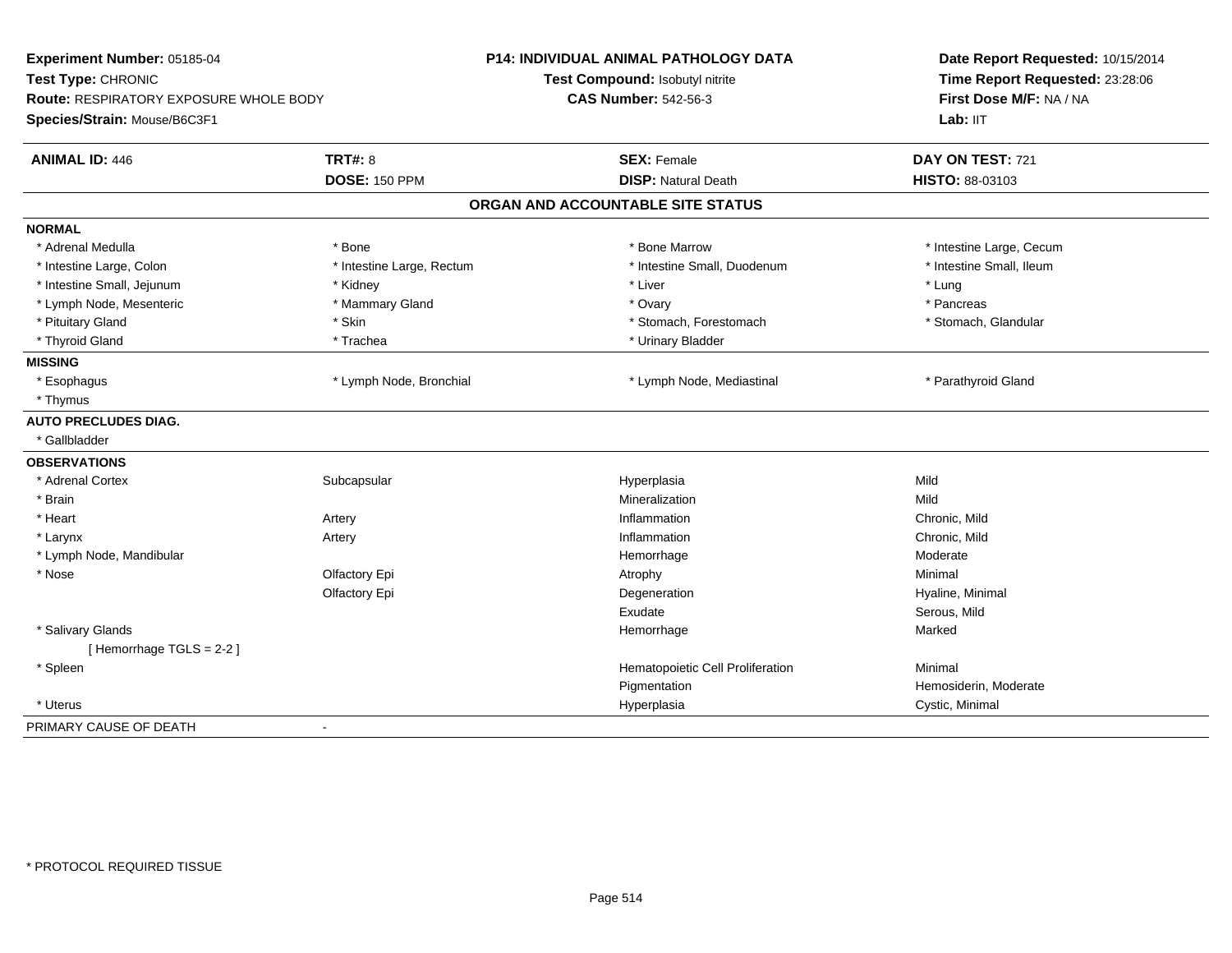| Experiment Number: 05185-04                                                                  |                          | P14: INDIVIDUAL ANIMAL PATHOLOGY DATA | Date Report Requested: 10/15/2014 |
|----------------------------------------------------------------------------------------------|--------------------------|---------------------------------------|-----------------------------------|
| Test Type: CHRONIC<br>Route: RESPIRATORY EXPOSURE WHOLE BODY<br>Species/Strain: Mouse/B6C3F1 |                          | Test Compound: Isobutyl nitrite       | Time Report Requested: 23:28:06   |
|                                                                                              |                          | <b>CAS Number: 542-56-3</b>           | First Dose M/F: NA / NA           |
|                                                                                              |                          |                                       | Lab: IIT                          |
|                                                                                              |                          |                                       |                                   |
| <b>ANIMAL ID: 447</b>                                                                        | <b>TRT#: 8</b>           | <b>SEX: Female</b>                    | DAY ON TEST: 731                  |
|                                                                                              | <b>DOSE: 150 PPM</b>     | <b>DISP: Terminal Sacrifice</b>       | HISTO: 88-03104                   |
|                                                                                              |                          | ORGAN AND ACCOUNTABLE SITE STATUS     |                                   |
| <b>NORMAL</b>                                                                                |                          |                                       |                                   |
| * Adrenal Medulla                                                                            | * Bone Marrow            | * Esophagus                           | * Gallbladder                     |
| * Heart                                                                                      | * Intestine Large, Cecum | * Intestine Large, Colon              | * Intestine Large, Rectum         |
| * Intestine Small, Duodenum                                                                  | * Intestine Small, Ileum | * Intestine Small, Jejunum            | * Larynx                          |
| * Liver                                                                                      | * Lymph Node, Bronchial  | * Lymph Node, Mandibular              | * Lymph Node, Mediastinal         |
| * Lymph Node, Mesenteric                                                                     | * Mammary Gland          | * Pancreas                            | * Skin                            |
| * Stomach, Forestomach                                                                       | * Stomach, Glandular     | * Thyroid Gland                       | * Trachea                         |
| <b>MISSING</b>                                                                               |                          |                                       |                                   |
| * Parathyroid Gland                                                                          | * Thymus                 |                                       |                                   |
| <b>OBSERVATIONS</b>                                                                          |                          |                                       |                                   |
| * Adrenal Cortex                                                                             | Subcapsular              | Hyperplasia                           | Mild                              |
| * Bone                                                                                       |                          | Dysplasia                             | Minimal                           |
| * Brain                                                                                      |                          | Mineralization                        | Minimal                           |
| * Kidney                                                                                     |                          | <b>Infiltration Cellular</b>          | Lymphocyte, Minimal               |
| * Lung                                                                                       |                          | <b>Infiltration Cellular</b>          | Lymphocyte, Minimal               |
| * Nose                                                                                       | Olfactory Epi            | Degeneration                          | Hyaline, Minimal                  |
|                                                                                              | <b>Respirat Epith</b>    | Degeneration                          | Hyaline, Mild                     |
|                                                                                              |                          | Inflammation                          | Chronic Active, Minimal           |
|                                                                                              | <b>Respirat Epith</b>    | Metaplasia                            | Squamous, Minimal                 |
|                                                                                              | <b>Respirat Epith</b>    | Ulcer                                 | Minimal                           |
| * Ovary                                                                                      |                          | Cyst                                  | Marked                            |
| [ Cyst TGLS = $1-8,8.1$ ]                                                                    |                          |                                       |                                   |
| * Pituitary Gland                                                                            | <b>Pars Distalis</b>     | Adenoma                               |                                   |
| * Salivary Glands                                                                            |                          | Inflammation                          | Chronic, Minimal                  |
| * Spleen                                                                                     |                          | Hematopoietic Cell Proliferation      | Minimal                           |
|                                                                                              |                          | Pigmentation                          | Hemosiderin, Mild                 |
| * Urinary Bladder                                                                            |                          | Infiltration Cellular                 | Lymphocyte, Minimal               |
| * Uterus                                                                                     |                          | Hyperplasia                           | Cystic, Moderate                  |
| PRIMARY CAUSE OF DEATH                                                                       |                          |                                       |                                   |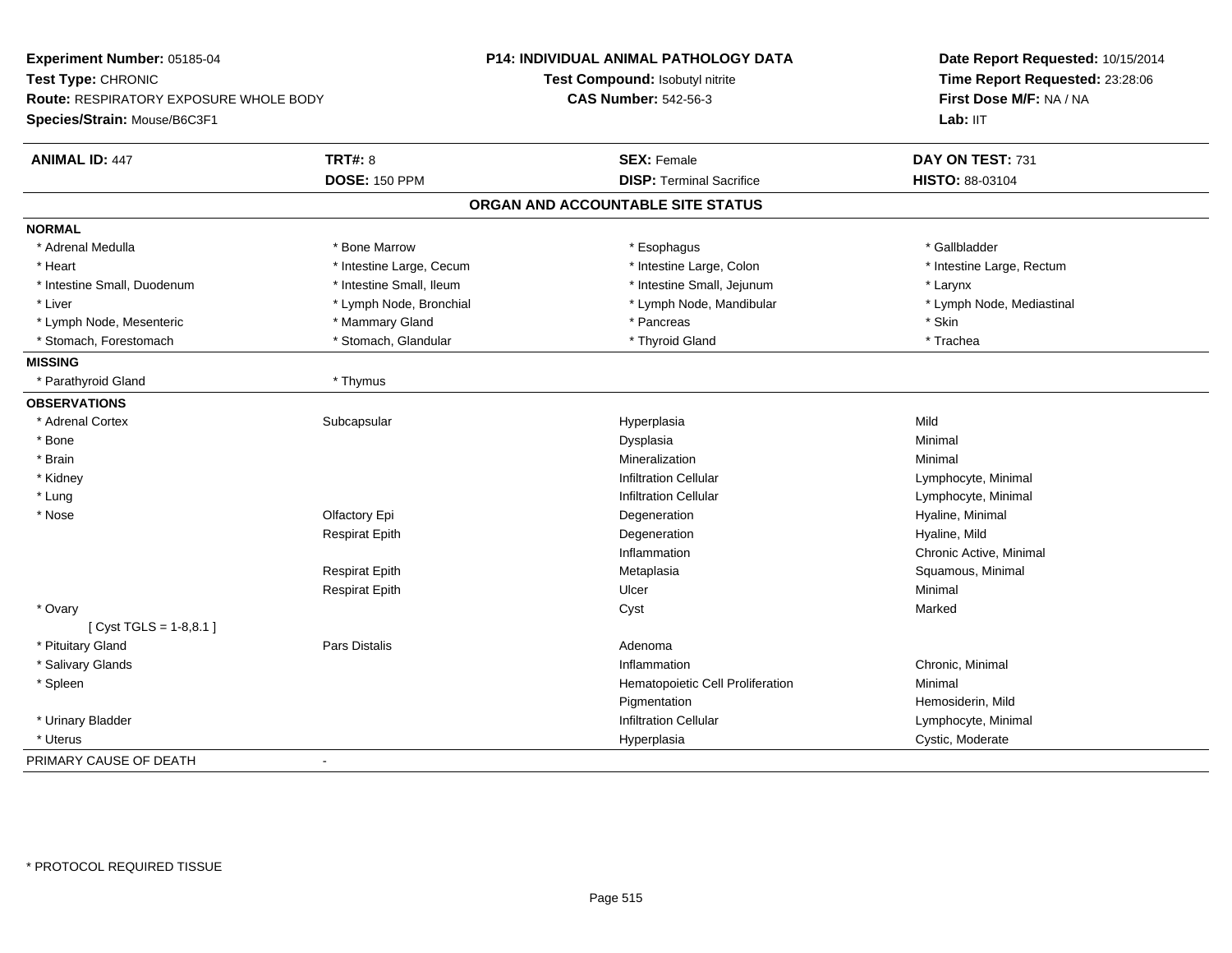| Experiment Number: 05185-04            |                          | <b>P14: INDIVIDUAL ANIMAL PATHOLOGY DATA</b> | Date Report Requested: 10/15/2014                                      |
|----------------------------------------|--------------------------|----------------------------------------------|------------------------------------------------------------------------|
| Test Type: CHRONIC                     |                          | Test Compound: Isobutyl nitrite              | Time Report Requested: 23:28:06<br>First Dose M/F: NA / NA<br>Lab: IIT |
| Route: RESPIRATORY EXPOSURE WHOLE BODY |                          | <b>CAS Number: 542-56-3</b>                  |                                                                        |
| Species/Strain: Mouse/B6C3F1           |                          |                                              |                                                                        |
| <b>ANIMAL ID: 448</b>                  | <b>TRT#: 8</b>           | <b>SEX: Female</b>                           | DAY ON TEST: 730                                                       |
|                                        | <b>DOSE: 150 PPM</b>     | <b>DISP: Terminal Sacrifice</b>              | HISTO: 88-03105                                                        |
|                                        |                          | ORGAN AND ACCOUNTABLE SITE STATUS            |                                                                        |
| <b>NORMAL</b>                          |                          |                                              |                                                                        |
| * Adrenal Medulla                      | * Bone Marrow            | * Esophagus                                  | * Gallbladder                                                          |
| * Heart                                | * Intestine Large, Cecum | * Intestine Large, Colon                     | * Intestine Large, Rectum                                              |
| * Intestine Small, Duodenum            | * Intestine Small, Ileum | * Intestine Small, Jejunum                   | * Larynx                                                               |
| * Liver                                | * Lymph Node, Bronchial  | * Lymph Node, Mandibular                     | * Lymph Node, Mediastinal                                              |
| * Lymph Node, Mesenteric               | * Mammary Gland          | * Nose                                       | * Pancreas                                                             |
| * Pituitary Gland                      | * Skin                   | * Stomach, Forestomach                       | * Stomach, Glandular                                                   |
| * Thymus                               | * Thyroid Gland          | * Trachea                                    |                                                                        |
| <b>MISSING</b>                         |                          |                                              |                                                                        |
| * Parathyroid Gland                    |                          |                                              |                                                                        |
| <b>OBSERVATIONS</b>                    |                          |                                              |                                                                        |
| * Adrenal Cortex                       | Subcapsular              | Hyperplasia                                  | Mild                                                                   |
| * Bone                                 |                          | Dysplasia                                    | Moderate                                                               |
| * Brain                                |                          | Mineralization                               | Moderate                                                               |
| <b>Clitoral Gland</b>                  |                          | <b>Dilatation</b>                            | Mild                                                                   |
|                                        |                          | Pigmentation                                 | Mild                                                                   |
| [ Pigmentation TGLS = 2-12 ]           |                          |                                              |                                                                        |
| * Kidney                               |                          | <b>Infiltration Cellular</b>                 | Lymphocyte, Minimal                                                    |
| * Lung                                 |                          | <b>Infiltration Cellular</b>                 | Lymphocyte, Minimal                                                    |
| * Ovary                                |                          | Cyst                                         | Moderate                                                               |
| [Cyst TGLS = $4-8.1$ ]                 |                          |                                              |                                                                        |
| * Salivary Glands                      |                          | Inflammation                                 | Chronic, Minimal                                                       |
| * Spleen                               |                          | Hematopoietic Cell Proliferation             | Minimal                                                                |
|                                        |                          | Pigmentation                                 | Hemosiderin, Mild                                                      |
| * Urinary Bladder                      |                          | <b>Infiltration Cellular</b>                 | Lymphocyte, Minimal                                                    |
| * Uterus                               |                          | Hyperplasia                                  | Cystic, Marked                                                         |
| [ Hyperplasia TGLS = 3-8,8.1 ]         |                          |                                              |                                                                        |
| PRIMARY CAUSE OF DEATH                 | $\overline{\phantom{a}}$ |                                              |                                                                        |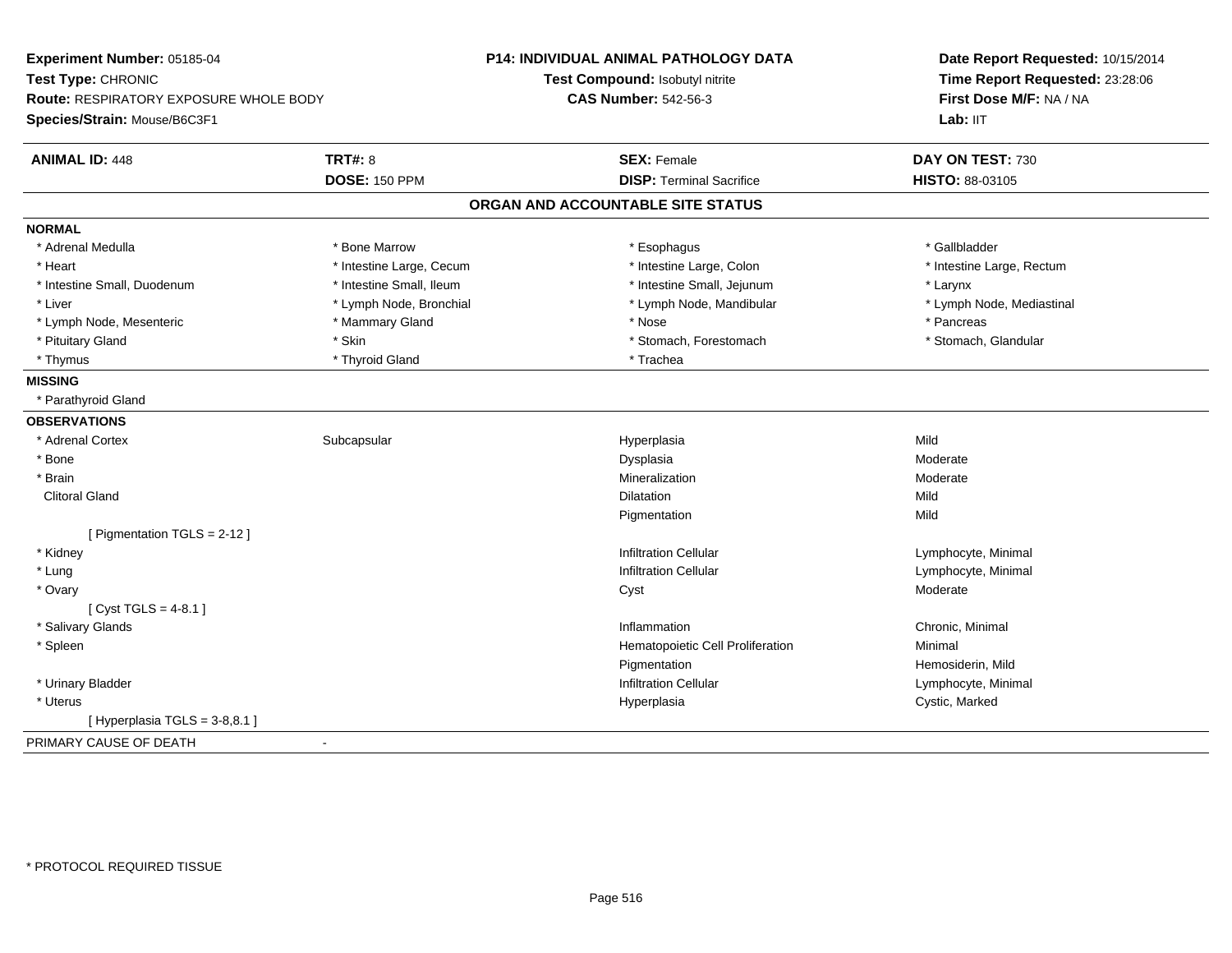**Experiment Number:** 05185-04**Test Type:** CHRONIC **Route:** RESPIRATORY EXPOSURE WHOLE BODY**Species/Strain:** Mouse/B6C3F1**P14: INDIVIDUAL ANIMAL PATHOLOGY DATATest Compound:** Isobutyl nitrite**CAS Number:** 542-56-3**Date Report Requested:** 10/15/2014**Time Report Requested:** 23:28:06**First Dose M/F:** NA / NALab: IIT **ANIMAL ID:** 449**TRT#:** 8 **SEX:** Female **DAY ON TEST:** 730 **DOSE:** 150 PPM **DISP:** Terminal Sacrifice **HISTO:** 88-03106 **ORGAN AND ACCOUNTABLE SITE STATUSNORMAL**\* Adrenal Medulla \* Adrenal Medulla \* \* The matter of the state of the state of the state of the state of the state of the state of the state of the state of the state of the state of the state of the state of the state of the state of the \* Intestine Large, Colon \* Gallbladder \* The mode of the text \* Heart \* Intestine Large, Cecum \* Intestine Large, Cecum \* Intestine Large, Cecum \* Intestine Large, Rectum \* Thestine Small, Duodenum \* Number of the small, Ileum \* Intestine Small, Jejunum \* Intestine Small, Jejunum \* Kidney \* Larynx \* Lung \* Lymph Node, Bronchial \* Lymph Node, Mandibular \* Notary \* Lymph Node, Mesenteric \* Mammary Gland \* Mammary Gland \* Ovary \* Ovary \* Skin \* Pancreas \* Parathyroid Gland \* Parathyroid Gland \* Pituitary Gland \* Trachea \* Stomach, Forestomach \* Thymus \* Stomach, Glandular \* Thymus \* Thymus \* Thymus \* Thymus \* Thymus \* Thymus \* Thymus \* Thymus \* Thymus \* Thymus \* Thymus \* Thymus \* Thymus \* Thymus \* Thymus \* Thymus \* Thymus \* Thymus \* Thymu \* Urinary Bladder**OBSERVATIONS** \* Adrenal Cortexx Subcapsular Suberty Subsets and the Hyperplasia a Mild \* Brainn and the control of the control of the control of the Mineralization and the control of the Mild of the Mild o \* Liver Hepatocellular AdenomaInflammation Chronic, Minimal [ Hepatocellular Adenoma TGLS = 1-11 ] \* Lymph Node, Mediastinal Hyperplasia Lymphoid, Mild \* Nosee Serous, Minimal (1999) and the Serous, Minimal (1999) and Serous, Minimal (1999) and Serous, Minimal (1999) and Serous, Minimal (1999) and Serous, Minimal (1999) and Serous, Minimal (1999) and Serous, Minimal (1999) and \* Salivary Glandss and the contract of the contract of the contract of the contract of the contract of the contract of the contract of the contract of the contract of the contract of the contract of the contract of the contract of the cont Inflammation Chronic, Minimal \* SpleenHematopoietic Cell Proliferation Minimal Pigmentation Hemosiderin, Mild \* Thyroid Glandd and the set of the Follicular Cel the set of the Second Adenomal Adenomal Second Second Second Second Second Second Second Second Second Second Second Second Second Second Second Second Second Second Second Second Second \* Uterus Histiocytic SarcomaHyperplasia Cystic, Minimal [ Histiocytic Sarcoma TGLS = 2-13 ]PRIMARY CAUSE OF DEATH-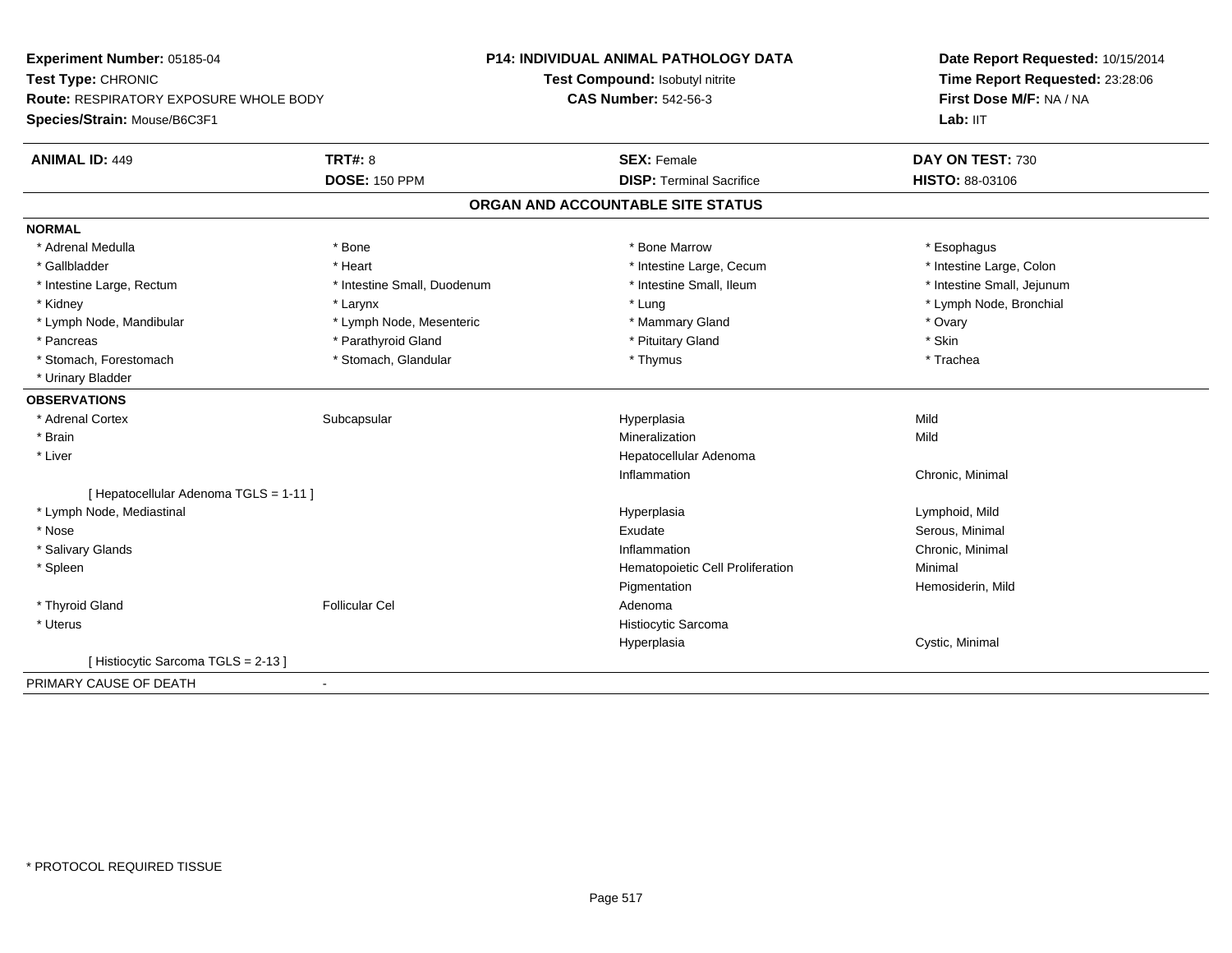| Experiment Number: 05185-04<br>Test Type: CHRONIC<br>Route: RESPIRATORY EXPOSURE WHOLE BODY<br>Species/Strain: Mouse/B6C3F1 | <b>P14: INDIVIDUAL ANIMAL PATHOLOGY DATA</b><br>Test Compound: Isobutyl nitrite<br><b>CAS Number: 542-56-3</b> | Date Report Requested: 10/15/2014<br>Time Report Requested: 23:28:06<br>First Dose M/F: NA / NA<br>Lab: $III$ |
|-----------------------------------------------------------------------------------------------------------------------------|----------------------------------------------------------------------------------------------------------------|---------------------------------------------------------------------------------------------------------------|
| <b>TRT#: 8</b><br><b>ANIMAL ID: 450</b>                                                                                     | <b>SEX: Female</b>                                                                                             | DAY ON TEST: 729                                                                                              |
| <b>DOSE: 150 PPM</b>                                                                                                        | <b>DISP: Terminal Sacrifice</b>                                                                                | HISTO: 88-03107                                                                                               |
|                                                                                                                             | ORGAN AND ACCOUNTABLE SITE STATUS                                                                              |                                                                                                               |
| <b>NORMAL</b>                                                                                                               |                                                                                                                |                                                                                                               |
| * Adrenal Medulla<br>* Bone                                                                                                 | * Bone Marrow                                                                                                  | * Esophagus                                                                                                   |
| * Gallbladder<br>* Heart                                                                                                    | * Intestine Large, Cecum                                                                                       | * Intestine Large, Colon                                                                                      |
| * Intestine Small, Duodenum<br>* Intestine Large, Rectum                                                                    | * Intestine Small, Ileum                                                                                       | * Intestine Small, Jejunum                                                                                    |
| * Larynx<br>* Lymph Node, Mandibular                                                                                        | * Lymph Node, Mediastinal                                                                                      | * Lymph Node, Mesenteric                                                                                      |
| * Mammary Gland<br>* Ovary                                                                                                  | * Pancreas                                                                                                     | * Salivary Glands                                                                                             |
| * Skin<br>* Stomach, Forestomach                                                                                            | * Stomach, Glandular                                                                                           | * Thymus                                                                                                      |
| * Thyroid Gland<br>* Trachea                                                                                                |                                                                                                                |                                                                                                               |
| <b>MISSING</b>                                                                                                              |                                                                                                                |                                                                                                               |
| * Lymph Node, Bronchial<br>* Parathyroid Gland                                                                              |                                                                                                                |                                                                                                               |
| <b>OBSERVATIONS</b>                                                                                                         |                                                                                                                |                                                                                                               |
| * Adrenal Cortex<br>Subcapsular                                                                                             | Hyperplasia                                                                                                    | Mild                                                                                                          |
| * Brain                                                                                                                     | Mineralization                                                                                                 | Minimal                                                                                                       |
| * Kidney                                                                                                                    | Infiltration Cellular                                                                                          | Lymphocyte, Minimal                                                                                           |
| * Liver                                                                                                                     | Clear Cell Focus                                                                                               |                                                                                                               |
| [Clear Cell Focus TGLS = 2-12.1]                                                                                            |                                                                                                                |                                                                                                               |
| * Lung                                                                                                                      | <b>Infiltration Cellular</b>                                                                                   | Lymphocyte, Minimal                                                                                           |
| * Nose<br>Olfactory Epi                                                                                                     | Atrophy                                                                                                        | Mild                                                                                                          |
| <b>Respirat Epith</b>                                                                                                       | Degeneration                                                                                                   | Hyaline, Minimal                                                                                              |
|                                                                                                                             | Inflammation                                                                                                   | Chronic Active, Minimal                                                                                       |
| Pars Distalis<br>* Pituitary Gland                                                                                          | Adenoma                                                                                                        |                                                                                                               |
| * Spleen                                                                                                                    | Hematopoietic Cell Proliferation                                                                               | Minimal                                                                                                       |
|                                                                                                                             | Pigmentation                                                                                                   | Hemosiderin, Mild                                                                                             |
| * Urinary Bladder                                                                                                           | <b>Infiltration Cellular</b>                                                                                   | Lymphocyte, Mild                                                                                              |
| * Uterus                                                                                                                    | Hyperplasia                                                                                                    | Cystic, Minimal                                                                                               |
| PRIMARY CAUSE OF DEATH<br>ä,                                                                                                |                                                                                                                |                                                                                                               |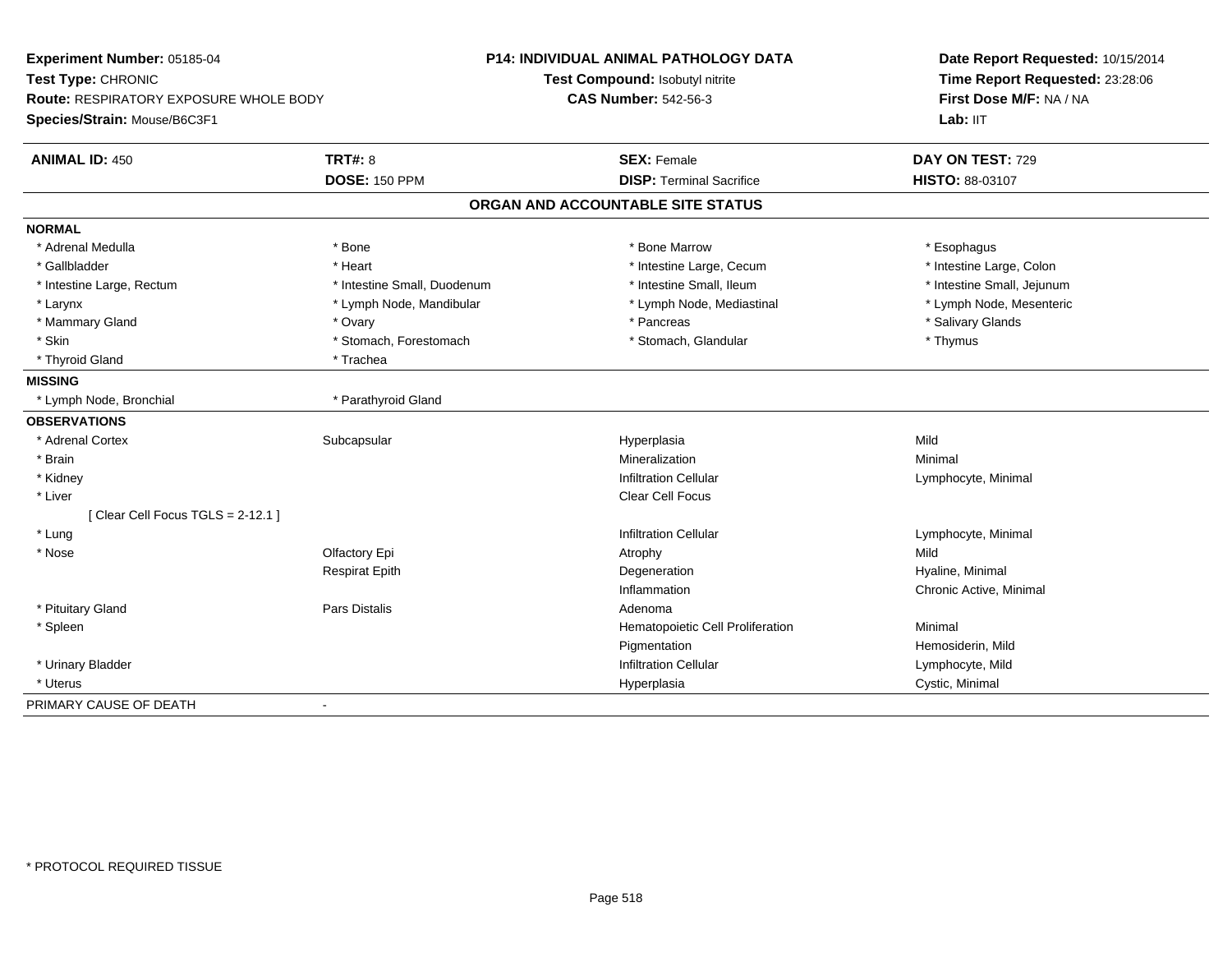|                                          |                                        | Date Report Requested: 10/15/2014                                                                                    |
|------------------------------------------|----------------------------------------|----------------------------------------------------------------------------------------------------------------------|
|                                          |                                        | Time Report Requested: 23:28:06                                                                                      |
|                                          | <b>CAS Number: 542-56-3</b>            | First Dose M/F: NA / NA                                                                                              |
|                                          |                                        | Lab: IIT                                                                                                             |
| <b>TRT#: 8</b>                           | <b>SEX: Female</b>                     | DAY ON TEST: 730                                                                                                     |
| <b>DOSE: 150 PPM</b>                     | <b>DISP: Terminal Sacrifice</b>        | HISTO: 88-03108                                                                                                      |
|                                          |                                        |                                                                                                                      |
|                                          |                                        |                                                                                                                      |
| * Bone                                   | * Bone Marrow                          | * Esophagus                                                                                                          |
| * Heart                                  | * Intestine Large, Cecum               | * Intestine Large, Colon                                                                                             |
| * Intestine Small, Duodenum              | * Intestine Small, Ileum               | * Intestine Small, Jejunum                                                                                           |
| * Lymph Node, Bronchial                  | * Lymph Node, Mandibular               | * Lymph Node, Mediastinal                                                                                            |
| * Mammary Gland                          | * Skin                                 | * Stomach, Forestomach                                                                                               |
| * Trachea                                |                                        |                                                                                                                      |
|                                          |                                        |                                                                                                                      |
|                                          |                                        |                                                                                                                      |
|                                          |                                        |                                                                                                                      |
| Subcapsular                              | Hyperplasia                            | Moderate                                                                                                             |
|                                          | Mineralization                         | Mild                                                                                                                 |
|                                          | <b>Infiltration Cellular</b>           | Lymphocyte, Minimal                                                                                                  |
|                                          | Lymphoma Malignant Mixed               |                                                                                                                      |
|                                          | <b>Infiltration Cellular</b>           | Lymphocyte, Minimal                                                                                                  |
| Lumbar                                   | Lymphoma Malignant Mixed               |                                                                                                                      |
| [ Lymphoma Malignant Mixed TGLS = 4-13 ] |                                        |                                                                                                                      |
| Olfactory Epi                            | Atrophy                                | Mild                                                                                                                 |
|                                          | Exudate                                | Serous, Mild                                                                                                         |
|                                          | Cyst                                   | Moderate                                                                                                             |
|                                          |                                        |                                                                                                                      |
|                                          | Inflammation                           | Chronic, Mild                                                                                                        |
| Pars Distalis                            | Adenoma                                |                                                                                                                      |
|                                          |                                        |                                                                                                                      |
|                                          | Inflammation                           | Chronic, Mild                                                                                                        |
|                                          | Hematopoietic Cell Proliferation       | Minimal                                                                                                              |
|                                          | Lymphoma Malignant Mixed               |                                                                                                                      |
|                                          | Pigmentation                           | Hemosiderin, Minimal                                                                                                 |
| [ Lymphoma Malignant Mixed TGLS = 3-5 ]  |                                        |                                                                                                                      |
|                                          | Lymphoma Malignant Mixed               |                                                                                                                      |
|                                          | Hyperplasia                            | Focal, Mild                                                                                                          |
|                                          | Route: RESPIRATORY EXPOSURE WHOLE BODY | <b>P14: INDIVIDUAL ANIMAL PATHOLOGY DATA</b><br>Test Compound: Isobutyl nitrite<br>ORGAN AND ACCOUNTABLE SITE STATUS |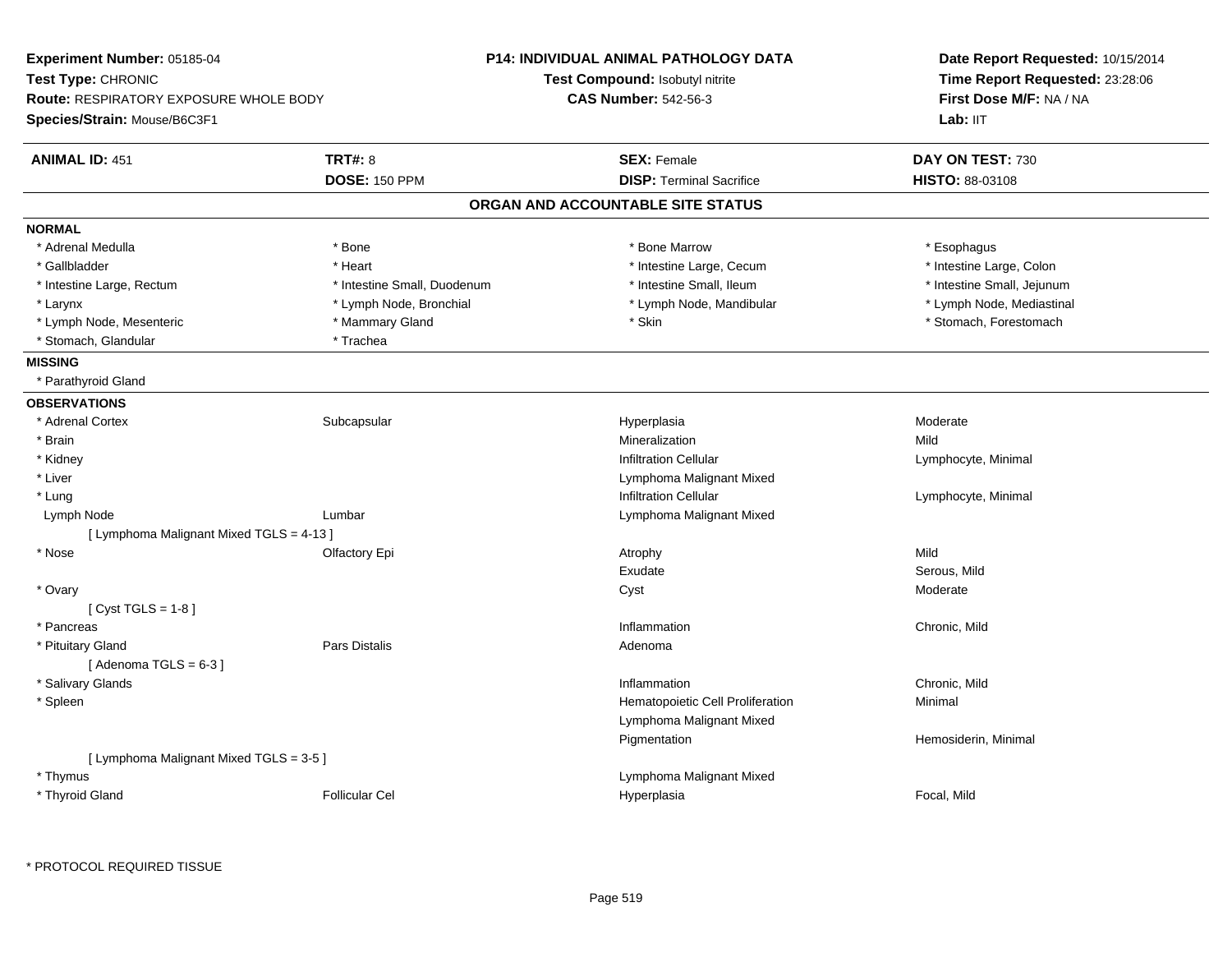| <b>Experiment Number: 05185-04</b><br>Test Type: CHRONIC |                      | <b>P14: INDIVIDUAL ANIMAL PATHOLOGY DATA</b><br>Test Compound: Isobutyl nitrite | Date Report Requested: 10/15/2014<br>Time Report Requested: 23:28:06 |
|----------------------------------------------------------|----------------------|---------------------------------------------------------------------------------|----------------------------------------------------------------------|
| <b>Route: RESPIRATORY EXPOSURE WHOLE BODY</b>            |                      | <b>CAS Number: 542-56-3</b>                                                     | First Dose M/F: NA / NA                                              |
| Species/Strain: Mouse/B6C3F1                             |                      |                                                                                 | Lab: IIT                                                             |
| <b>ANIMAL ID: 451</b>                                    | TRT#: 8              | <b>SEX: Female</b>                                                              | DAY ON TEST: 730                                                     |
|                                                          | <b>DOSE: 150 PPM</b> | <b>DISP: Terminal Sacrifice</b>                                                 | <b>HISTO: 88-03108</b>                                               |
|                                                          |                      | ORGAN AND ACCOUNTABLE SITE STATUS                                               |                                                                      |
| * Urinary Bladder                                        |                      | <b>Infiltration Cellular</b>                                                    | Lymphocyte, Minimal                                                  |
| * Uterus                                                 |                      | Hyperplasia                                                                     | Cystic, Minimal                                                      |
|                                                          |                      | Leiomyosarcoma                                                                  |                                                                      |
| [Leiomyosarcoma TGLS = 2-11]                             |                      |                                                                                 |                                                                      |
| PRIMARY CAUSE OF DEATH                                   |                      |                                                                                 |                                                                      |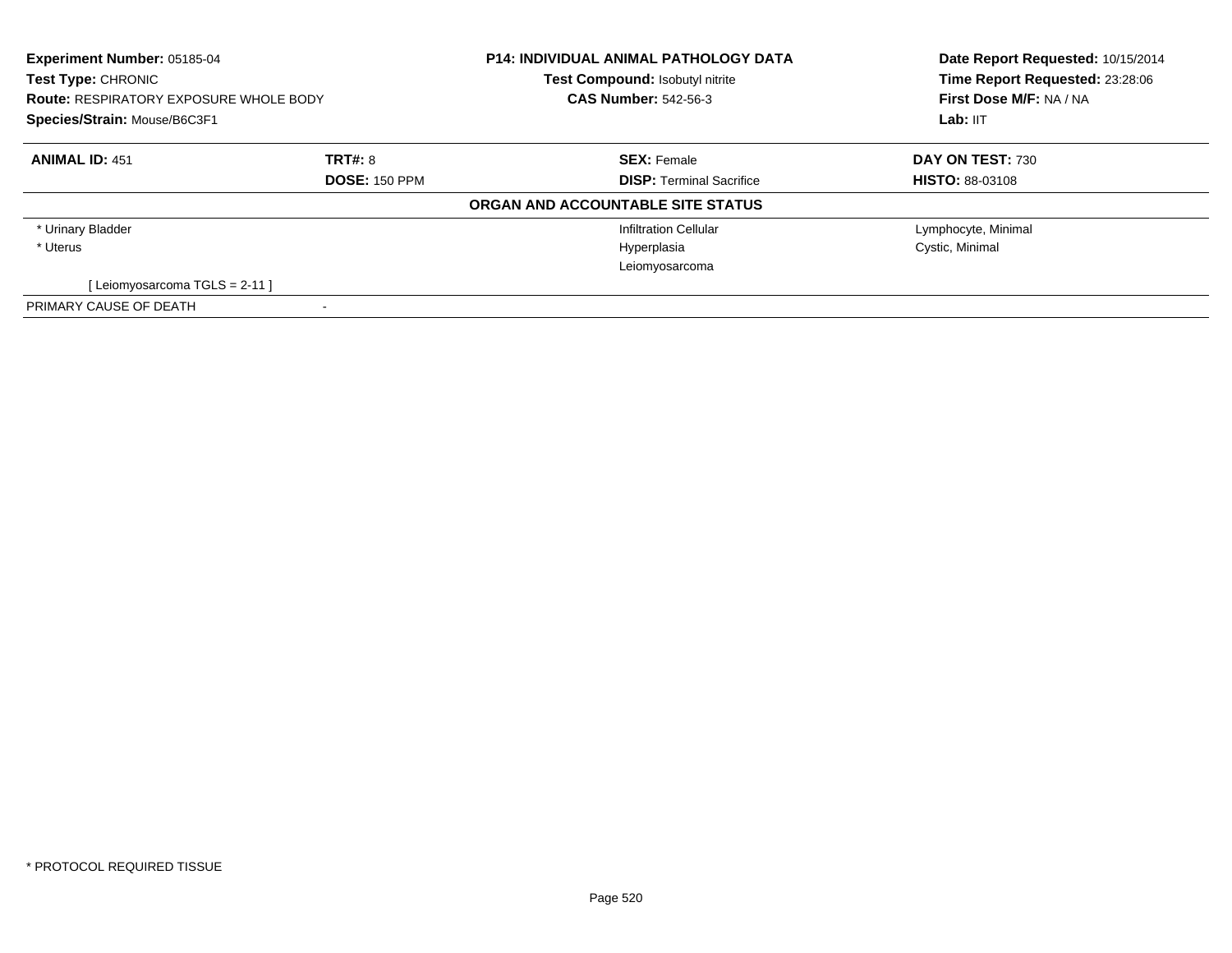| Experiment Number: 05185-04                   |                             | P14: INDIVIDUAL ANIMAL PATHOLOGY DATA | Date Report Requested: 10/15/2014<br>Time Report Requested: 23:28:06 |
|-----------------------------------------------|-----------------------------|---------------------------------------|----------------------------------------------------------------------|
| Test Type: CHRONIC                            |                             | Test Compound: Isobutyl nitrite       |                                                                      |
| Route: RESPIRATORY EXPOSURE WHOLE BODY        |                             | <b>CAS Number: 542-56-3</b>           | First Dose M/F: NA / NA                                              |
| Species/Strain: Mouse/B6C3F1                  |                             |                                       | Lab: IIT                                                             |
| <b>ANIMAL ID: 452</b>                         | <b>TRT#: 8</b>              | <b>SEX: Female</b>                    | DAY ON TEST: 730                                                     |
|                                               | <b>DOSE: 150 PPM</b>        | <b>DISP: Terminal Sacrifice</b>       | HISTO: 88-03109                                                      |
|                                               |                             | ORGAN AND ACCOUNTABLE SITE STATUS     |                                                                      |
| <b>NORMAL</b>                                 |                             |                                       |                                                                      |
| * Adrenal Medulla                             | * Bone                      | * Bone Marrow                         | * Esophagus                                                          |
| * Gallbladder                                 | * Heart                     | * Intestine Large, Cecum              | * Intestine Large, Colon                                             |
| * Intestine Large, Rectum                     | * Intestine Small, Duodenum | * Intestine Small, Ileum              | * Intestine Small, Jejunum                                           |
| * Larynx                                      | * Liver                     | * Lymph Node, Bronchial               | * Lymph Node, Mandibular                                             |
| * Lymph Node, Mediastinal                     | * Lymph Node, Mesenteric    | * Mammary Gland                       | * Pancreas                                                           |
| * Pituitary Gland                             | * Skin                      | * Stomach, Forestomach                | * Stomach, Glandular                                                 |
| * Thymus                                      | * Thyroid Gland             | * Trachea                             |                                                                      |
| <b>MISSING</b>                                |                             |                                       |                                                                      |
| * Parathyroid Gland                           |                             |                                       |                                                                      |
| <b>OBSERVATIONS</b>                           |                             |                                       |                                                                      |
| * Adrenal Cortex                              | Subcapsular                 | Hyperplasia                           | Mild                                                                 |
| * Brain                                       |                             | Mineralization                        | Mild                                                                 |
| * Kidney                                      |                             | <b>Infiltration Cellular</b>          | Lymphocyte, Minimal                                                  |
| $*$ Lung                                      |                             | Alveolar/Bronchiolar Carcinoma        |                                                                      |
|                                               |                             | <b>Infiltration Cellular</b>          | Lymphocyte, Minimal                                                  |
| [ Alveolar/Bronchiolar Carcinoma TGLS = 3-6 ] |                             |                                       |                                                                      |
| * Nose                                        | Olfactory Epi               | Atrophy                               | Minimal                                                              |
|                                               |                             | Exudate                               | Serous, Minimal                                                      |
| * Ovary                                       |                             | <b>Infiltration Cellular</b>          | Lymphocyte, Minimal                                                  |
| * Salivary Glands                             |                             | Inflammation                          | Chronic, Mild                                                        |
| * Spleen                                      |                             | Hematopoietic Cell Proliferation      | Mild                                                                 |
|                                               |                             | Pigmentation                          | Hemosiderin, Minimal                                                 |
| * Urinary Bladder                             |                             | <b>Infiltration Cellular</b>          | Lymphocyte, Mild                                                     |
| * Uterus                                      |                             | Hyperplasia                           | Cystic, Mild                                                         |
| [ Hyperplasia TGLS = 1-8,8.1 ]                |                             |                                       |                                                                      |
| PRIMARY CAUSE OF DEATH                        | $\blacksquare$              |                                       |                                                                      |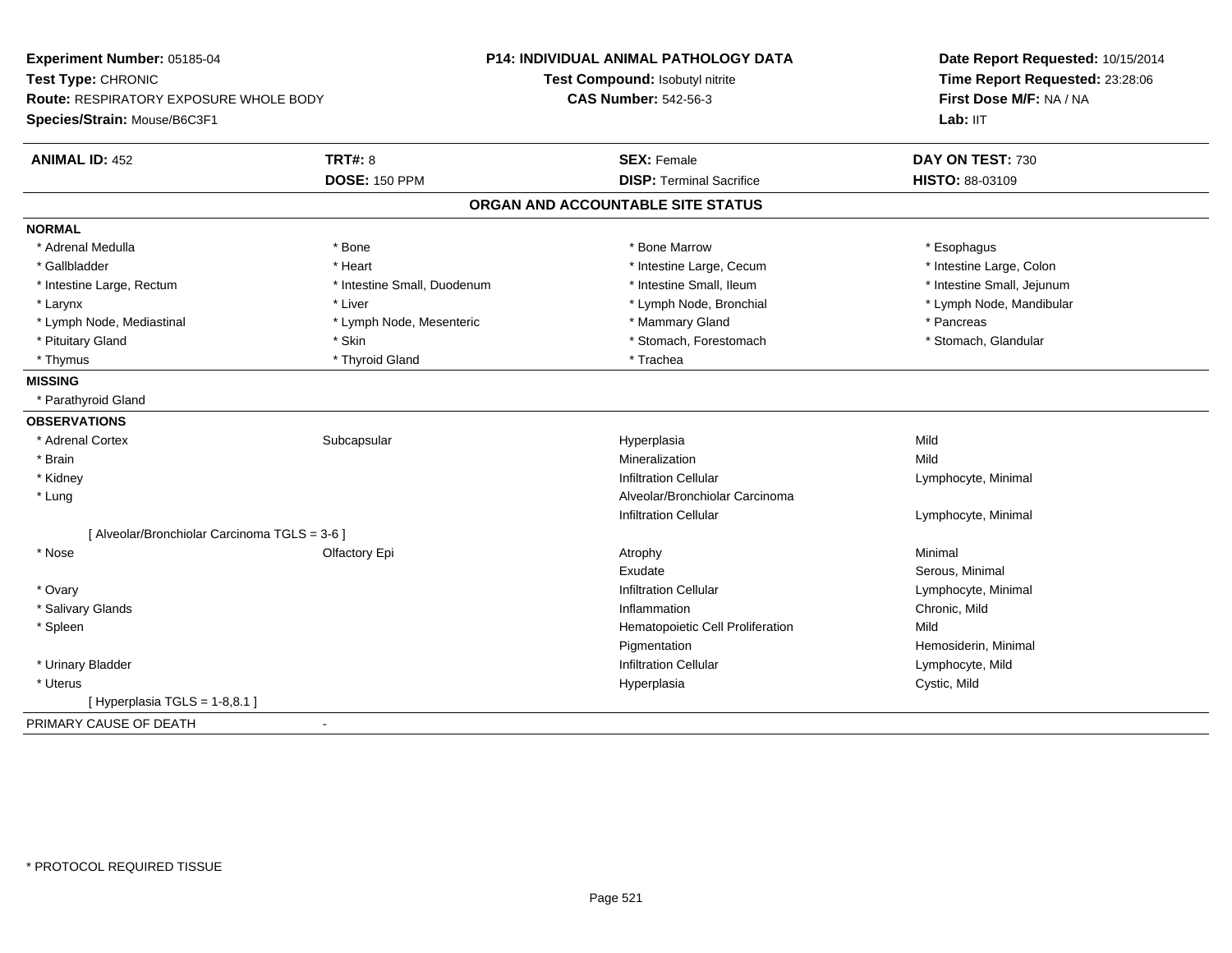| <b>Experiment Number: 05185-04</b>                           |                          | <b>P14: INDIVIDUAL ANIMAL PATHOLOGY DATA</b> | Date Report Requested: 10/15/2014 |
|--------------------------------------------------------------|--------------------------|----------------------------------------------|-----------------------------------|
| Test Type: CHRONIC<br>Route: RESPIRATORY EXPOSURE WHOLE BODY |                          | Test Compound: Isobutyl nitrite              | Time Report Requested: 23:28:06   |
|                                                              |                          | <b>CAS Number: 542-56-3</b>                  | First Dose M/F: NA / NA           |
| Species/Strain: Mouse/B6C3F1                                 |                          |                                              | Lab: IIT                          |
| <b>ANIMAL ID: 453</b>                                        | <b>TRT#: 8</b>           | <b>SEX: Female</b>                           | DAY ON TEST: 729                  |
|                                                              | <b>DOSE: 150 PPM</b>     | <b>DISP: Terminal Sacrifice</b>              | HISTO: 88-03110                   |
|                                                              |                          | ORGAN AND ACCOUNTABLE SITE STATUS            |                                   |
| <b>NORMAL</b>                                                |                          |                                              |                                   |
| * Bone                                                       | * Bone Marrow            | * Esophagus                                  | * Gallbladder                     |
| * Heart                                                      | * Intestine Large, Cecum | * Intestine Large, Colon                     | * Intestine Large, Rectum         |
| * Intestine Small, Duodenum                                  | * Intestine Small, Ileum | * Intestine Small, Jejunum                   | * Kidney                          |
| * Larynx                                                     | * Lymph Node, Mandibular | * Lymph Node, Mediastinal                    | * Lymph Node, Mesenteric          |
| * Mammary Gland                                              | * Nose                   | * Ovary                                      | * Pancreas                        |
| * Parathyroid Gland                                          | * Pituitary Gland        | * Salivary Glands                            | * Skin                            |
| * Stomach, Forestomach                                       | * Stomach, Glandular     | * Thyroid Gland                              | * Trachea                         |
| * Uterus                                                     |                          |                                              |                                   |
| <b>MISSING</b>                                               |                          |                                              |                                   |
| * Adrenal Cortex                                             | * Adrenal Medulla        | * Lymph Node, Bronchial                      | * Thymus                          |
| <b>OBSERVATIONS</b>                                          |                          |                                              |                                   |
| * Brain                                                      |                          | Mineralization                               | Minimal                           |
| * Liver                                                      |                          | Inflammation                                 | Chronic, Minimal                  |
| * Lung                                                       | Alveolar Epith           | Hyperplasia                                  | Focal, Minimal                    |
| * Spleen                                                     |                          | Pigmentation                                 | Hemosiderin, Minimal              |
| Tooth                                                        |                          | Odontoma                                     |                                   |
| * Urinary Bladder                                            |                          | <b>Infiltration Cellular</b>                 | Lymphocyte, Minimal               |
| PRIMARY CAUSE OF DEATH                                       |                          |                                              |                                   |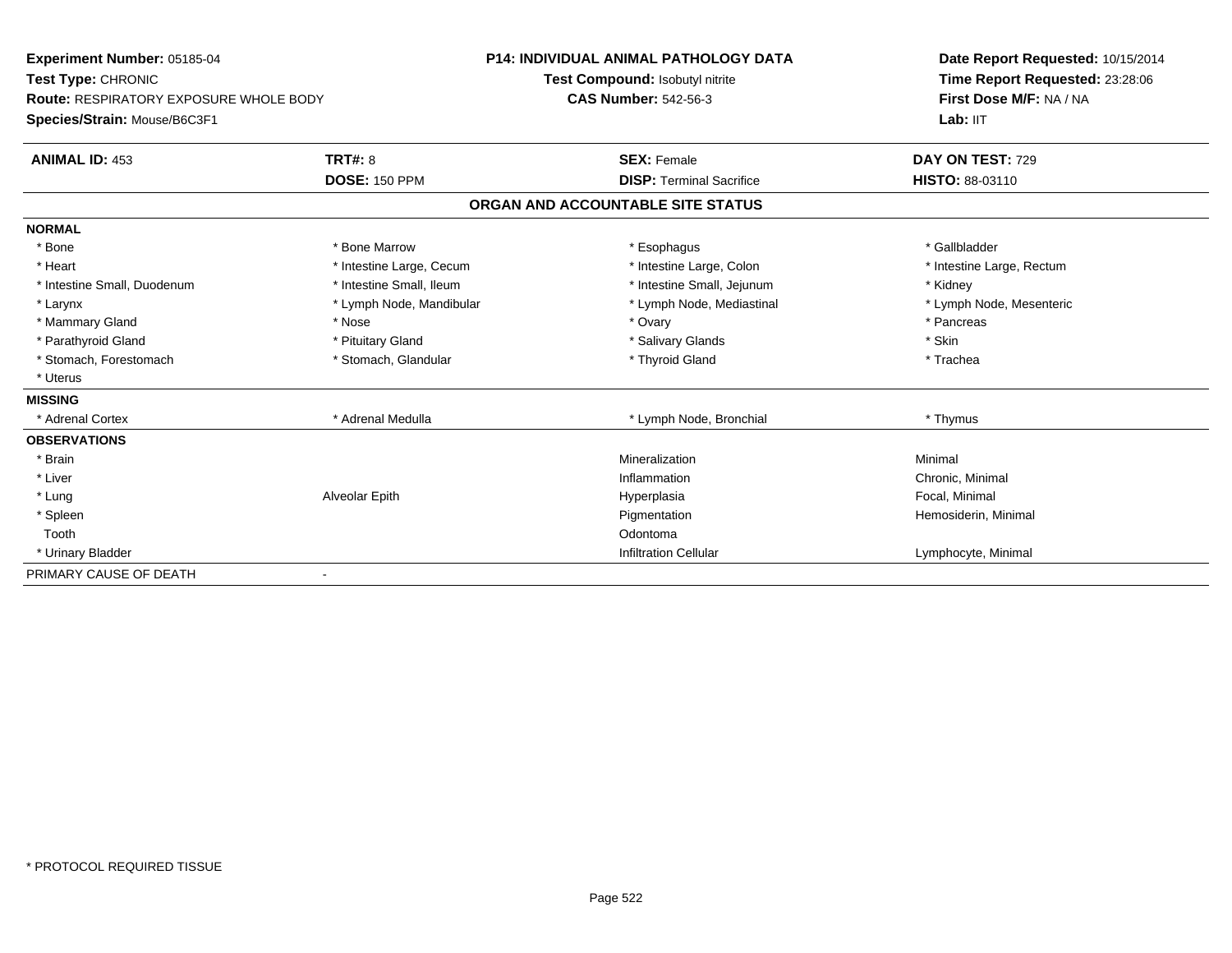**Experiment Number:** 05185-04**Test Type:** CHRONIC **Route:** RESPIRATORY EXPOSURE WHOLE BODY**Species/Strain:** Mouse/B6C3F1**P14: INDIVIDUAL ANIMAL PATHOLOGY DATATest Compound:** Isobutyl nitrite**CAS Number:** 542-56-3**Date Report Requested:** 10/15/2014**Time Report Requested:** 23:28:06**First Dose M/F:** NA / NALab: IIT **ANIMAL ID:** 454**TRT#:** 8 **SEX:** Female **DAY ON TEST:** 730 **DOSE:** 150 PPM**DISP:** Terminal Sacrifice **HISTO:** 88-03111 **ORGAN AND ACCOUNTABLE SITE STATUSNORMAL**\* Adrenal Medulla \* Adrenal Medulla \* \* \* Bone Marrow \* \* Bone Marrow \* \* Brain \* \* Brain \* \* Brain \* \* Esophagus \* Esophagus \* Gallbladder \* Thestine Large, Colon \* Heart \* Heart \* Thestine Large, Cecum \* Intestine Large, Colon \* Intestine Large, Colon \* Intestine Large, Colon \* Intestine Large, Rectum \* Thestine Small, Duodenum \* Number of the small, Ileum \* Intestine Small, Jejunum \* Intestine Small, Jejunum \* Larynx **\* Lymph Node, Mesenteric \* Mammary Gland \* Mammary Gland \* Ovary** \* Ovary \* Skin \* Pancreas \* Pancreas \* Pancreas \* Pancreas \* Pancreas \* Salivary Glands \* Salivary Glands \* Salivary Glands \* \* Urinary Bladder \* Stomach, Forestomach \* Northern \* Stomach, Glandular \* Trachea \* Trachea **OBSERVATIONS** \* Adrenal Cortexx Subcapsular Suberty Subsets and the Hyperplasia a Mild \* Bonee and the state of the state of the state of the Dysplasia Christian Christian Minimal Minimal State of the St \* Kidneyy the contract of the contract of the contract of the contract of the contract of the contract of the contract of  $\mathsf{Lymphocyte}$ , Minimal \* Liver**Inflammation** Inflammation Chronic, Minimal \* Lung Alveolar/Bronchiolar Adenoma Infiltration Cellular Lymphocyte, Minimal [ Alveolar/Bronchiolar Adenoma TGLS = 4-12 ] Lymph NodePancreatic **Contracts** Contracts Contract Contracts Cymphoma Malignant Mixed [ Lymphoma Malignant Mixed TGLS = 1-11 ] \* Lymph Node, Bronchial Lymphoma Malignant Mixed[ Lymphoma Malignant Mixed TGLS = 1-11 ] \* Lymph Node, Mandibular Lymphoma Malignant Mixed[ Lymphoma Malignant Mixed TGLS = 1-11 ] \* Lymph Node, Mediastinal Lymphoma Malignant Mixed[ Lymphoma Malignant Mixed TGLS = 1-11 ] \* Nosee and the Cole of Equation of the Cole of the Cole of the Cole of the Cole of the Cole of the Cole of the Cole <br>Begeneration to the Cole of the Cole of the Cole of the Cole of the Cole of the Cole of the Cole of the Cole o Respirat Epithh and the Degeneration description of the Hyaline, Minimal and the Degeneration of the Hyaline, Minimal and the Minimal and the Degeneration of the Minimal and the Minimal and the Minimal and the Minimal and the Minimal an \* Pituitary Glandd and the contract of Pars Distalis and the contract of Adenoma and Adenoma and the Adenoma and the Adenoma and  $\lambda$  \* SpleenHematopoietic Cell Proliferation Mild Lymphoma Malignant MixedPigmentation Hemosiderin, Minimal [ Lymphoma Malignant Mixed TGLS = 2-5 ] \* ThymusLymphoma Malignant Mixed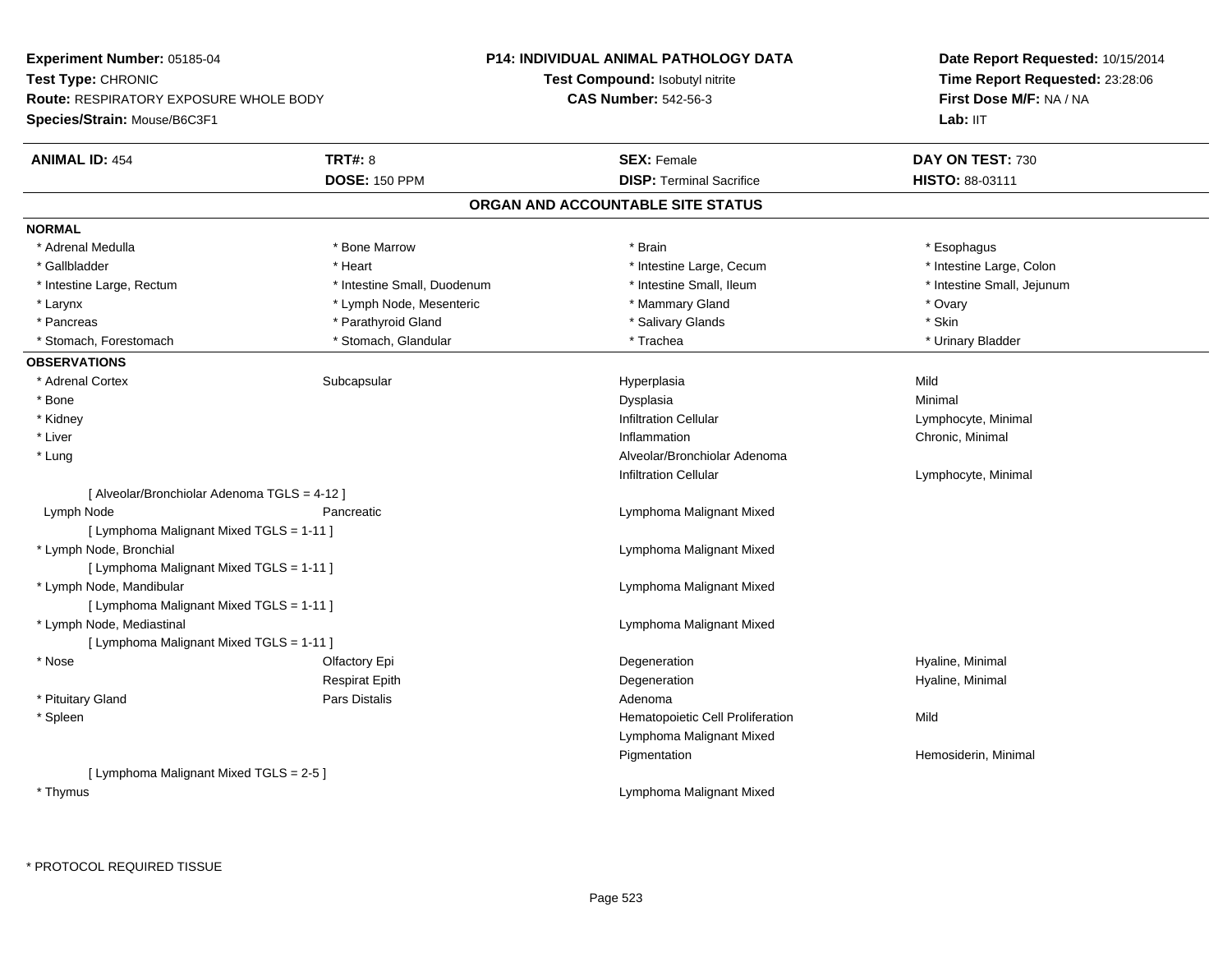| <b>Experiment Number: 05185-04</b><br><b>Test Type: CHRONIC</b><br><b>Route: RESPIRATORY EXPOSURE WHOLE BODY</b><br>Species/Strain: Mouse/B6C3F1 |                      | <b>P14: INDIVIDUAL ANIMAL PATHOLOGY DATA</b> | Date Report Requested: 10/15/2014<br>Time Report Requested: 23:28:06 |
|--------------------------------------------------------------------------------------------------------------------------------------------------|----------------------|----------------------------------------------|----------------------------------------------------------------------|
|                                                                                                                                                  |                      | Test Compound: Isobutyl nitrite              |                                                                      |
|                                                                                                                                                  |                      | <b>CAS Number: 542-56-3</b>                  | First Dose M/F: NA / NA                                              |
|                                                                                                                                                  |                      |                                              | Lab: IIT                                                             |
| <b>ANIMAL ID: 454</b>                                                                                                                            | TRT#: 8              | <b>SEX: Female</b>                           | DAY ON TEST: 730                                                     |
|                                                                                                                                                  | <b>DOSE: 150 PPM</b> | <b>DISP: Terminal Sacrifice</b>              | <b>HISTO: 88-03111</b>                                               |
|                                                                                                                                                  |                      | ORGAN AND ACCOUNTABLE SITE STATUS            |                                                                      |
| * Thyroid Gland                                                                                                                                  | Follicular Cel       | Hyperplasia                                  | Focal, Mild                                                          |
| * Uterus                                                                                                                                         |                      | Hyperplasia                                  | Cystic, Minimal                                                      |
| PRIMARY CAUSE OF DEATH                                                                                                                           |                      |                                              |                                                                      |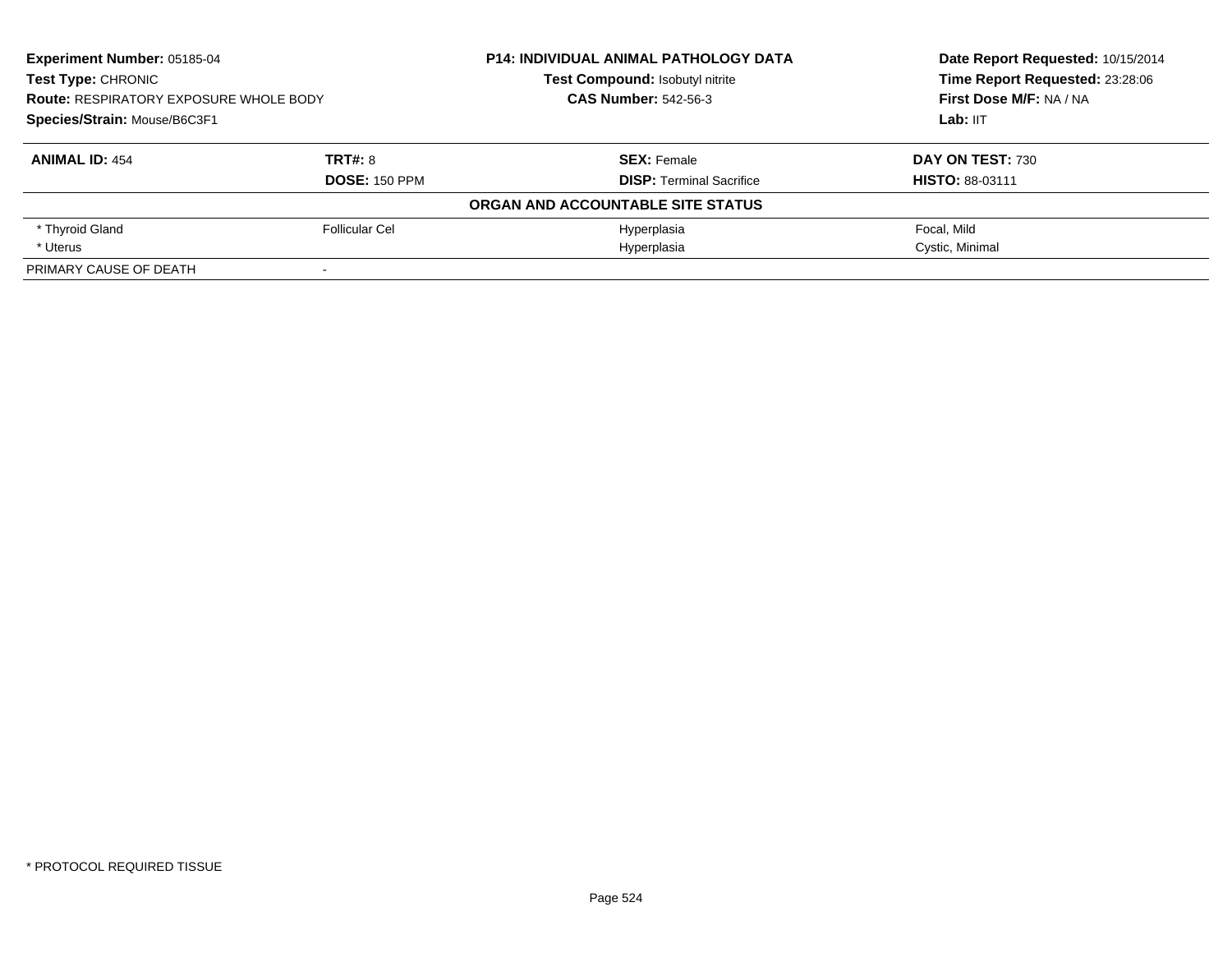| <b>Route: RESPIRATORY EXPOSURE WHOLE BODY</b><br><b>CAS Number: 542-56-3</b><br>Species/Strain: Mouse/B6C3F1<br>Lab: IIT<br><b>TRT#: 8</b><br><b>SEX: Female</b><br><b>ANIMAL ID: 455</b><br><b>DOSE: 150 PPM</b><br><b>DISP: Terminal Sacrifice</b><br>ORGAN AND ACCOUNTABLE SITE STATUS<br><b>NORMAL</b><br>* Adrenal Medulla<br>* Bone Marrow<br>* Brain<br>* Esophagus<br>* Gallbladder<br>* Heart<br>* Intestine Large, Cecum<br>* Intestine Small, Ileum<br>* Intestine Large, Rectum<br>* Intestine Small, Duodenum<br>* Larynx<br>* Lymph Node, Mandibular<br>* Lymph Node, Mediastinal<br>* Ovary<br>* Pancreas<br>* Mammary Gland<br>* Nose<br>* Skin<br>* Pituitary Gland<br>* Stomach, Glandular<br>* Thymus<br>* Thyroid Gland<br>* Trachea<br><b>MISSING</b><br>* Parathyroid Gland<br>* Lymph Node, Bronchial<br><b>OBSERVATIONS</b><br>Mild<br>* Adrenal Cortex<br>Subcapsular<br>Hyperplasia<br>Mild<br>* Bone<br>Dysplasia<br><b>Infiltration Cellular</b><br>* Kidney<br>Lymphocyte, Mild<br>* Liver<br>Mixed Cell Focus<br>Alveolar/Bronchiolar Adenoma<br>* Lung<br><b>Infiltration Cellular</b><br>Lymphocyte, Mild<br>[ Alveolar/Bronchiolar Adenoma TGLS = 3-12 ]<br>* Salivary Glands<br>Inflammation<br>Chronic, Minimal<br>Hematopoietic Cell Proliferation<br>Minimal<br>* Spleen<br>Pigmentation<br>* Stomach, Forestomach<br>Mild<br>Angiectasis<br>[Angiectasis TGLS = 2-11]<br><b>Infiltration Cellular</b><br>* Urinary Bladder<br>Cystic, Moderate<br>* Uterus<br>Hyperplasia | Date Report Requested: 10/15/2014<br>Time Report Requested: 23:28:06 |                            | <b>P14: INDIVIDUAL ANIMAL PATHOLOGY DATA</b><br>Test Compound: Isobutyl nitrite | Experiment Number: 05185-04<br>Test Type: CHRONIC |  |
|-----------------------------------------------------------------------------------------------------------------------------------------------------------------------------------------------------------------------------------------------------------------------------------------------------------------------------------------------------------------------------------------------------------------------------------------------------------------------------------------------------------------------------------------------------------------------------------------------------------------------------------------------------------------------------------------------------------------------------------------------------------------------------------------------------------------------------------------------------------------------------------------------------------------------------------------------------------------------------------------------------------------------------------------------------------------------------------------------------------------------------------------------------------------------------------------------------------------------------------------------------------------------------------------------------------------------------------------------------------------------------------------------------------------------------------------------------------------------------------------------------------------|----------------------------------------------------------------------|----------------------------|---------------------------------------------------------------------------------|---------------------------------------------------|--|
|                                                                                                                                                                                                                                                                                                                                                                                                                                                                                                                                                                                                                                                                                                                                                                                                                                                                                                                                                                                                                                                                                                                                                                                                                                                                                                                                                                                                                                                                                                                 |                                                                      | First Dose M/F: NA / NA    |                                                                                 |                                                   |  |
|                                                                                                                                                                                                                                                                                                                                                                                                                                                                                                                                                                                                                                                                                                                                                                                                                                                                                                                                                                                                                                                                                                                                                                                                                                                                                                                                                                                                                                                                                                                 |                                                                      |                            |                                                                                 |                                                   |  |
|                                                                                                                                                                                                                                                                                                                                                                                                                                                                                                                                                                                                                                                                                                                                                                                                                                                                                                                                                                                                                                                                                                                                                                                                                                                                                                                                                                                                                                                                                                                 |                                                                      | DAY ON TEST: 731           |                                                                                 |                                                   |  |
|                                                                                                                                                                                                                                                                                                                                                                                                                                                                                                                                                                                                                                                                                                                                                                                                                                                                                                                                                                                                                                                                                                                                                                                                                                                                                                                                                                                                                                                                                                                 |                                                                      | HISTO: 88-03112            |                                                                                 |                                                   |  |
|                                                                                                                                                                                                                                                                                                                                                                                                                                                                                                                                                                                                                                                                                                                                                                                                                                                                                                                                                                                                                                                                                                                                                                                                                                                                                                                                                                                                                                                                                                                 |                                                                      |                            |                                                                                 |                                                   |  |
|                                                                                                                                                                                                                                                                                                                                                                                                                                                                                                                                                                                                                                                                                                                                                                                                                                                                                                                                                                                                                                                                                                                                                                                                                                                                                                                                                                                                                                                                                                                 |                                                                      |                            |                                                                                 |                                                   |  |
|                                                                                                                                                                                                                                                                                                                                                                                                                                                                                                                                                                                                                                                                                                                                                                                                                                                                                                                                                                                                                                                                                                                                                                                                                                                                                                                                                                                                                                                                                                                 |                                                                      |                            |                                                                                 |                                                   |  |
|                                                                                                                                                                                                                                                                                                                                                                                                                                                                                                                                                                                                                                                                                                                                                                                                                                                                                                                                                                                                                                                                                                                                                                                                                                                                                                                                                                                                                                                                                                                 |                                                                      | * Intestine Large, Colon   |                                                                                 |                                                   |  |
|                                                                                                                                                                                                                                                                                                                                                                                                                                                                                                                                                                                                                                                                                                                                                                                                                                                                                                                                                                                                                                                                                                                                                                                                                                                                                                                                                                                                                                                                                                                 |                                                                      | * Intestine Small, Jejunum |                                                                                 |                                                   |  |
|                                                                                                                                                                                                                                                                                                                                                                                                                                                                                                                                                                                                                                                                                                                                                                                                                                                                                                                                                                                                                                                                                                                                                                                                                                                                                                                                                                                                                                                                                                                 |                                                                      | * Lymph Node, Mesenteric   |                                                                                 |                                                   |  |
|                                                                                                                                                                                                                                                                                                                                                                                                                                                                                                                                                                                                                                                                                                                                                                                                                                                                                                                                                                                                                                                                                                                                                                                                                                                                                                                                                                                                                                                                                                                 |                                                                      |                            |                                                                                 |                                                   |  |
|                                                                                                                                                                                                                                                                                                                                                                                                                                                                                                                                                                                                                                                                                                                                                                                                                                                                                                                                                                                                                                                                                                                                                                                                                                                                                                                                                                                                                                                                                                                 |                                                                      |                            |                                                                                 |                                                   |  |
|                                                                                                                                                                                                                                                                                                                                                                                                                                                                                                                                                                                                                                                                                                                                                                                                                                                                                                                                                                                                                                                                                                                                                                                                                                                                                                                                                                                                                                                                                                                 |                                                                      |                            |                                                                                 |                                                   |  |
|                                                                                                                                                                                                                                                                                                                                                                                                                                                                                                                                                                                                                                                                                                                                                                                                                                                                                                                                                                                                                                                                                                                                                                                                                                                                                                                                                                                                                                                                                                                 |                                                                      |                            |                                                                                 |                                                   |  |
|                                                                                                                                                                                                                                                                                                                                                                                                                                                                                                                                                                                                                                                                                                                                                                                                                                                                                                                                                                                                                                                                                                                                                                                                                                                                                                                                                                                                                                                                                                                 |                                                                      |                            |                                                                                 |                                                   |  |
|                                                                                                                                                                                                                                                                                                                                                                                                                                                                                                                                                                                                                                                                                                                                                                                                                                                                                                                                                                                                                                                                                                                                                                                                                                                                                                                                                                                                                                                                                                                 |                                                                      |                            |                                                                                 |                                                   |  |
|                                                                                                                                                                                                                                                                                                                                                                                                                                                                                                                                                                                                                                                                                                                                                                                                                                                                                                                                                                                                                                                                                                                                                                                                                                                                                                                                                                                                                                                                                                                 |                                                                      |                            |                                                                                 |                                                   |  |
|                                                                                                                                                                                                                                                                                                                                                                                                                                                                                                                                                                                                                                                                                                                                                                                                                                                                                                                                                                                                                                                                                                                                                                                                                                                                                                                                                                                                                                                                                                                 |                                                                      |                            |                                                                                 |                                                   |  |
|                                                                                                                                                                                                                                                                                                                                                                                                                                                                                                                                                                                                                                                                                                                                                                                                                                                                                                                                                                                                                                                                                                                                                                                                                                                                                                                                                                                                                                                                                                                 |                                                                      |                            |                                                                                 |                                                   |  |
|                                                                                                                                                                                                                                                                                                                                                                                                                                                                                                                                                                                                                                                                                                                                                                                                                                                                                                                                                                                                                                                                                                                                                                                                                                                                                                                                                                                                                                                                                                                 |                                                                      |                            |                                                                                 |                                                   |  |
|                                                                                                                                                                                                                                                                                                                                                                                                                                                                                                                                                                                                                                                                                                                                                                                                                                                                                                                                                                                                                                                                                                                                                                                                                                                                                                                                                                                                                                                                                                                 |                                                                      |                            |                                                                                 |                                                   |  |
|                                                                                                                                                                                                                                                                                                                                                                                                                                                                                                                                                                                                                                                                                                                                                                                                                                                                                                                                                                                                                                                                                                                                                                                                                                                                                                                                                                                                                                                                                                                 |                                                                      |                            |                                                                                 |                                                   |  |
|                                                                                                                                                                                                                                                                                                                                                                                                                                                                                                                                                                                                                                                                                                                                                                                                                                                                                                                                                                                                                                                                                                                                                                                                                                                                                                                                                                                                                                                                                                                 |                                                                      |                            |                                                                                 |                                                   |  |
|                                                                                                                                                                                                                                                                                                                                                                                                                                                                                                                                                                                                                                                                                                                                                                                                                                                                                                                                                                                                                                                                                                                                                                                                                                                                                                                                                                                                                                                                                                                 |                                                                      |                            |                                                                                 |                                                   |  |
|                                                                                                                                                                                                                                                                                                                                                                                                                                                                                                                                                                                                                                                                                                                                                                                                                                                                                                                                                                                                                                                                                                                                                                                                                                                                                                                                                                                                                                                                                                                 |                                                                      |                            |                                                                                 |                                                   |  |
|                                                                                                                                                                                                                                                                                                                                                                                                                                                                                                                                                                                                                                                                                                                                                                                                                                                                                                                                                                                                                                                                                                                                                                                                                                                                                                                                                                                                                                                                                                                 |                                                                      | Hemosiderin, Mild          |                                                                                 |                                                   |  |
|                                                                                                                                                                                                                                                                                                                                                                                                                                                                                                                                                                                                                                                                                                                                                                                                                                                                                                                                                                                                                                                                                                                                                                                                                                                                                                                                                                                                                                                                                                                 |                                                                      |                            |                                                                                 |                                                   |  |
|                                                                                                                                                                                                                                                                                                                                                                                                                                                                                                                                                                                                                                                                                                                                                                                                                                                                                                                                                                                                                                                                                                                                                                                                                                                                                                                                                                                                                                                                                                                 |                                                                      |                            |                                                                                 |                                                   |  |
|                                                                                                                                                                                                                                                                                                                                                                                                                                                                                                                                                                                                                                                                                                                                                                                                                                                                                                                                                                                                                                                                                                                                                                                                                                                                                                                                                                                                                                                                                                                 |                                                                      | Lymphocyte, Minimal        |                                                                                 |                                                   |  |
|                                                                                                                                                                                                                                                                                                                                                                                                                                                                                                                                                                                                                                                                                                                                                                                                                                                                                                                                                                                                                                                                                                                                                                                                                                                                                                                                                                                                                                                                                                                 |                                                                      |                            |                                                                                 |                                                   |  |
|                                                                                                                                                                                                                                                                                                                                                                                                                                                                                                                                                                                                                                                                                                                                                                                                                                                                                                                                                                                                                                                                                                                                                                                                                                                                                                                                                                                                                                                                                                                 |                                                                      |                            |                                                                                 | [ Hyperplasia TGLS = 1-8 ]                        |  |
| PRIMARY CAUSE OF DEATH                                                                                                                                                                                                                                                                                                                                                                                                                                                                                                                                                                                                                                                                                                                                                                                                                                                                                                                                                                                                                                                                                                                                                                                                                                                                                                                                                                                                                                                                                          |                                                                      |                            |                                                                                 |                                                   |  |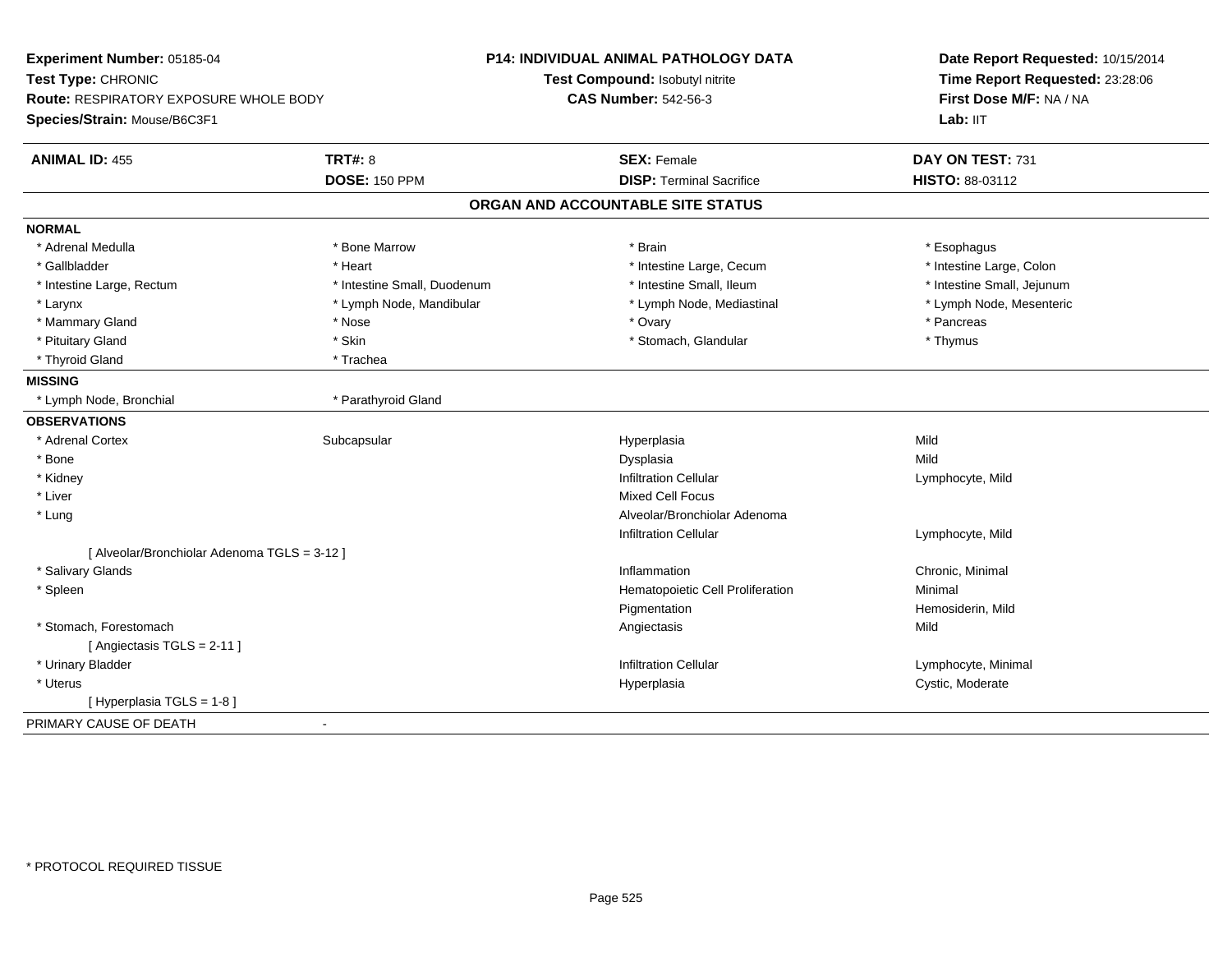| Experiment Number: 05185-04                   |                           | <b>P14: INDIVIDUAL ANIMAL PATHOLOGY DATA</b> | Date Report Requested: 10/15/2014<br>Time Report Requested: 23:28:06 |  |
|-----------------------------------------------|---------------------------|----------------------------------------------|----------------------------------------------------------------------|--|
| Test Type: CHRONIC                            |                           | Test Compound: Isobutyl nitrite              |                                                                      |  |
| <b>Route: RESPIRATORY EXPOSURE WHOLE BODY</b> |                           | <b>CAS Number: 542-56-3</b>                  | First Dose M/F: NA / NA                                              |  |
| Species/Strain: Mouse/B6C3F1                  |                           |                                              | Lab: IIT                                                             |  |
| <b>ANIMAL ID: 456</b>                         | <b>TRT#: 8</b>            | <b>SEX: Female</b>                           | DAY ON TEST: 729                                                     |  |
|                                               | <b>DOSE: 150 PPM</b>      | <b>DISP: Terminal Sacrifice</b>              | HISTO: 88-03113                                                      |  |
|                                               |                           | ORGAN AND ACCOUNTABLE SITE STATUS            |                                                                      |  |
| <b>NORMAL</b>                                 |                           |                                              |                                                                      |  |
| * Adrenal Medulla                             | * Bone                    | * Bone Marrow                                | * Brain                                                              |  |
| * Esophagus                                   | * Gallbladder             | * Heart                                      | * Intestine Large, Cecum                                             |  |
| * Intestine Large, Colon                      | * Intestine Large, Rectum | * Intestine Small, Duodenum                  | * Intestine Small, Ileum                                             |  |
| * Intestine Small, Jejunum                    | * Larynx                  | * Lymph Node, Bronchial                      | * Lymph Node, Mandibular                                             |  |
| * Mammary Gland                               | * Skin                    | * Stomach, Forestomach                       | * Stomach, Glandular                                                 |  |
| * Thymus                                      | * Trachea                 | * Urinary Bladder                            |                                                                      |  |
| <b>MISSING</b>                                |                           |                                              |                                                                      |  |
| * Parathyroid Gland                           |                           |                                              |                                                                      |  |
| <b>OBSERVATIONS</b>                           |                           |                                              |                                                                      |  |
| * Adrenal Cortex                              | Subcapsular               | Hyperplasia                                  | Mild                                                                 |  |
| * Kidney                                      |                           | <b>Infiltration Cellular</b>                 | Lymphocyte, Mild                                                     |  |
| * Liver                                       |                           | Hyperplasia                                  | Moderate                                                             |  |
| [ Hyperplasia TGLS = 1-11 ]                   |                           |                                              |                                                                      |  |
| * Lung                                        |                           | <b>Infiltration Cellular</b>                 | Lymphocyte, Mild                                                     |  |
| * Lymph Node, Mediastinal                     |                           | Hyperplasia                                  | Lymphoid, Moderate                                                   |  |
| * Lymph Node, Mesenteric                      |                           | Hyperplasia                                  | Lymphoid, Mild                                                       |  |
| * Nose                                        | Olfactory Epi             | Metaplasia                                   | Squamous, Minimal                                                    |  |
| * Ovary                                       |                           | Cyst                                         | Mild                                                                 |  |
| * Pancreas                                    |                           | Inflammation                                 | Chronic, Mild                                                        |  |
| * Pituitary Gland                             | <b>Pars Distalis</b>      | Cyst                                         | Moderate                                                             |  |
| * Salivary Glands                             |                           | Inflammation                                 | Chronic, Moderate                                                    |  |
| * Spleen                                      |                           | Hematopoietic Cell Proliferation             | Mild                                                                 |  |
|                                               |                           | Pigmentation                                 | Hemosiderin, Minimal                                                 |  |
| * Thyroid Gland                               | <b>Follicular Cel</b>     | Hyperplasia                                  | Focal, Minimal                                                       |  |
| * Uterus                                      |                           | Hyperplasia                                  | Cystic, Mild                                                         |  |
| [ Hyperplasia TGLS = 2-8]                     |                           |                                              |                                                                      |  |
| PRIMARY CAUSE OF DEATH                        | $\sim$                    |                                              |                                                                      |  |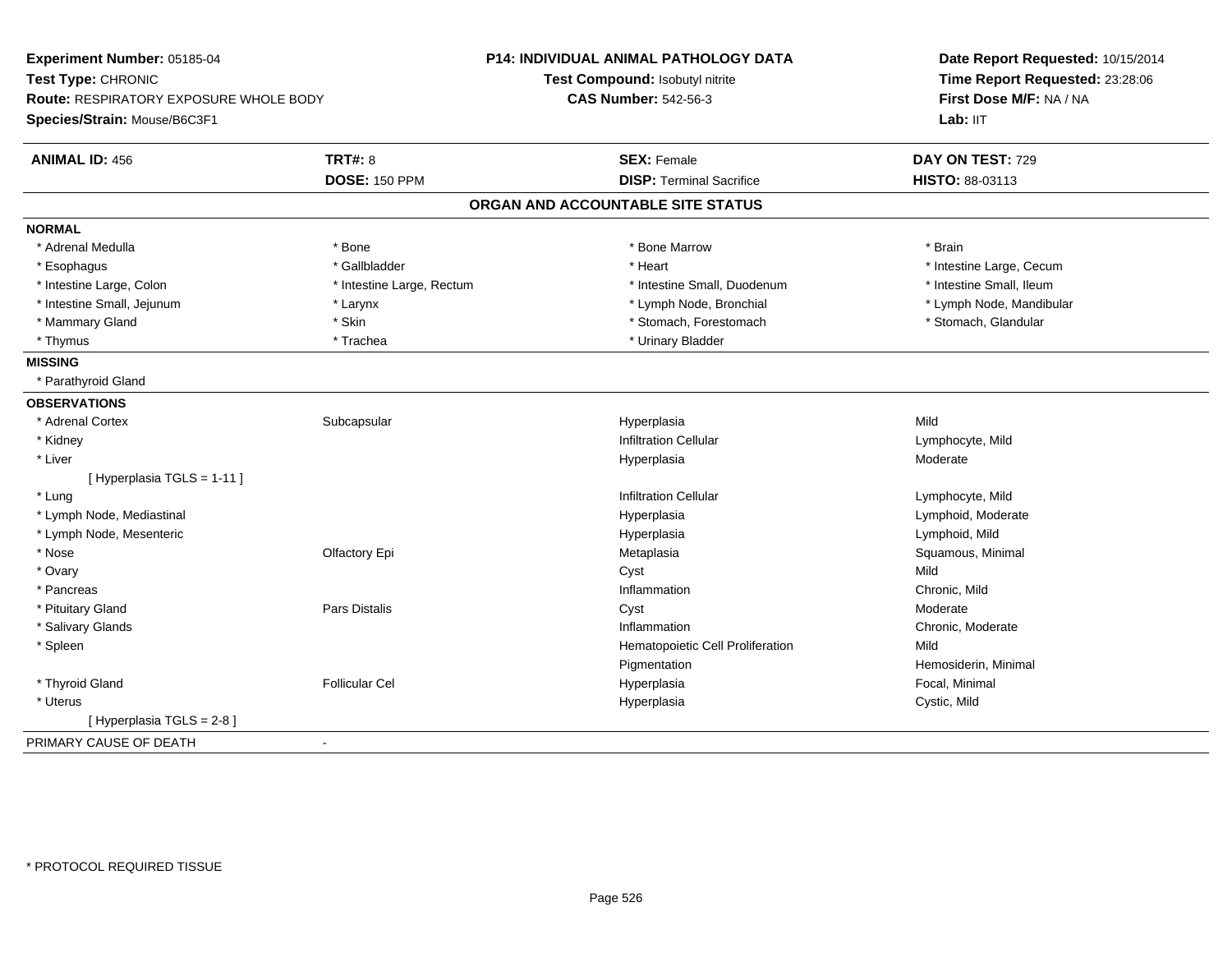| Experiment Number: 05185-04<br>Test Type: CHRONIC<br>Route: RESPIRATORY EXPOSURE WHOLE BODY<br>Species/Strain: Mouse/B6C3F1<br><b>ANIMAL ID: 457</b> | <b>TRT#: 8</b>             | <b>P14: INDIVIDUAL ANIMAL PATHOLOGY DATA</b><br>Test Compound: Isobutyl nitrite<br><b>CAS Number: 542-56-3</b><br><b>SEX: Female</b> | Date Report Requested: 10/15/2014<br>Time Report Requested: 23:28:06<br>First Dose M/F: NA / NA<br>Lab: IIT<br>DAY ON TEST: 65 |
|------------------------------------------------------------------------------------------------------------------------------------------------------|----------------------------|--------------------------------------------------------------------------------------------------------------------------------------|--------------------------------------------------------------------------------------------------------------------------------|
|                                                                                                                                                      | <b>DOSE: 150 PPM</b>       | <b>DISP: Accidentally Killed</b>                                                                                                     | HISTO: 88-03114                                                                                                                |
|                                                                                                                                                      |                            | ORGAN AND ACCOUNTABLE SITE STATUS                                                                                                    |                                                                                                                                |
| <b>NORMAL</b>                                                                                                                                        |                            |                                                                                                                                      |                                                                                                                                |
| * Adrenal Cortex                                                                                                                                     | * Adrenal Medulla          | * Bone Marrow                                                                                                                        | * Brain                                                                                                                        |
| * Esophagus                                                                                                                                          | * Heart                    | * Intestine Large, Rectum                                                                                                            | * Kidney                                                                                                                       |
| * Larynx                                                                                                                                             | * Liver                    | * Lung                                                                                                                               | * Lymph Node, Bronchial                                                                                                        |
| * Mammary Gland                                                                                                                                      | * Nose                     | * Ovary                                                                                                                              | * Pancreas                                                                                                                     |
| * Pituitary Gland                                                                                                                                    | * Salivary Glands          | * Skin                                                                                                                               | * Stomach, Forestomach                                                                                                         |
| * Stomach, Glandular                                                                                                                                 | * Thymus                   | * Thyroid Gland                                                                                                                      | * Trachea                                                                                                                      |
| * Urinary Bladder                                                                                                                                    |                            |                                                                                                                                      |                                                                                                                                |
| <b>MISSING</b>                                                                                                                                       |                            |                                                                                                                                      |                                                                                                                                |
| * Lymph Node, Mandibular                                                                                                                             | * Lymph Node, Mediastinal  | * Parathyroid Gland                                                                                                                  | * Uterus                                                                                                                       |
| <b>AUTO PRECLUDES DIAG.</b>                                                                                                                          |                            |                                                                                                                                      |                                                                                                                                |
| * Gallbladder                                                                                                                                        | * Intestine Large, Cecum   | * Intestine Large, Colon                                                                                                             | * Intestine Small, Duodenum                                                                                                    |
| * Intestine Small, Ileum                                                                                                                             | * Intestine Small, Jejunum | * Lymph Node, Mesenteric                                                                                                             |                                                                                                                                |
| <b>OBSERVATIONS</b>                                                                                                                                  |                            |                                                                                                                                      |                                                                                                                                |
| * Bone                                                                                                                                               | Maxilla                    | Fracture                                                                                                                             |                                                                                                                                |
| [ Fracture TGLS = $1-9$ ]                                                                                                                            |                            |                                                                                                                                      |                                                                                                                                |
| * Spleen                                                                                                                                             |                            | Hematopoietic Cell Proliferation                                                                                                     | Minimal                                                                                                                        |
|                                                                                                                                                      |                            | Pigmentation                                                                                                                         | Hemosiderin, Mild                                                                                                              |
| PRIMARY CAUSE OF DEATH                                                                                                                               |                            |                                                                                                                                      |                                                                                                                                |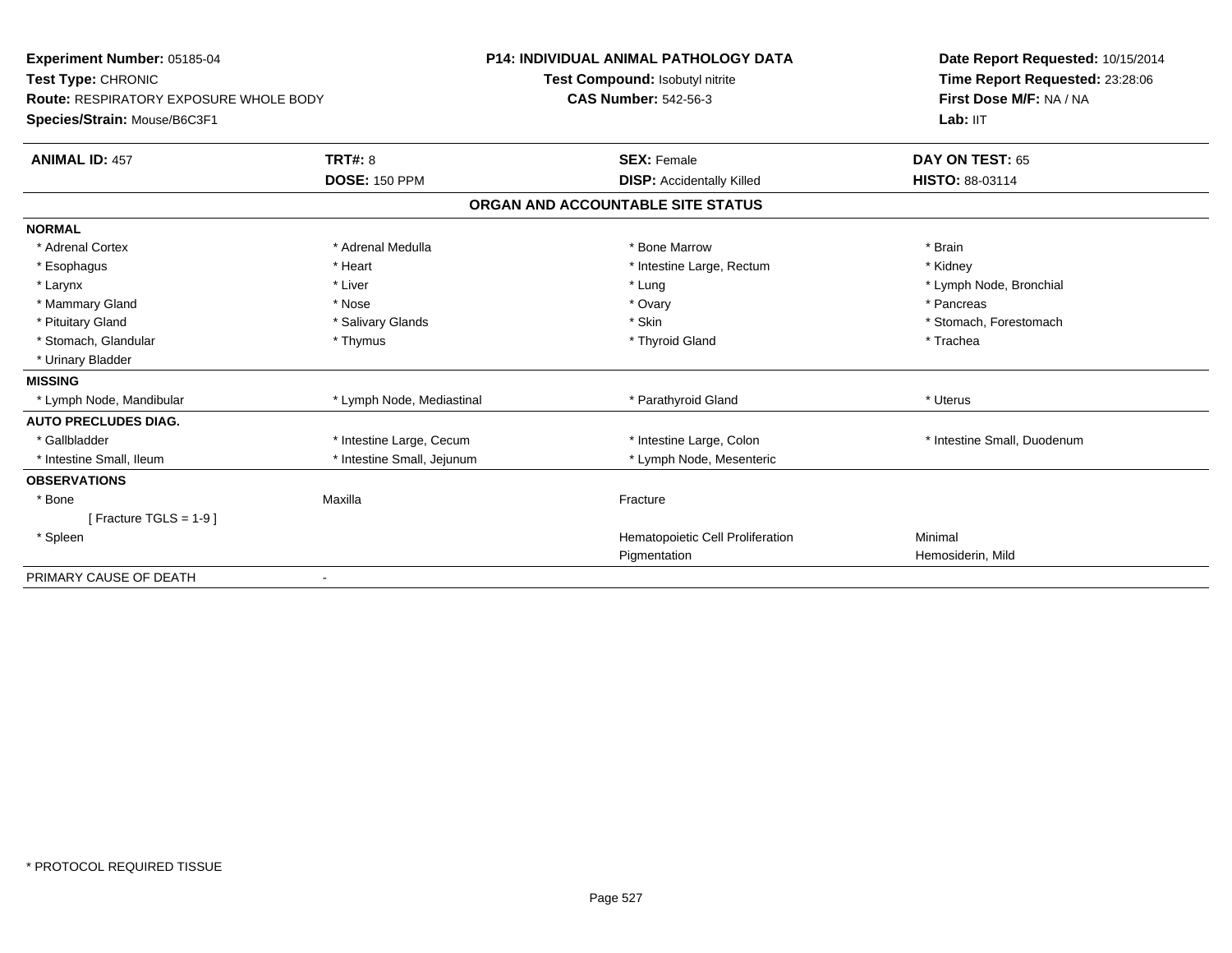| Experiment Number: 05185-04            |                           | <b>P14: INDIVIDUAL ANIMAL PATHOLOGY DATA</b> | Date Report Requested: 10/15/2014 |
|----------------------------------------|---------------------------|----------------------------------------------|-----------------------------------|
| Test Type: CHRONIC                     |                           | Test Compound: Isobutyl nitrite              | Time Report Requested: 23:28:06   |
| Route: RESPIRATORY EXPOSURE WHOLE BODY |                           | <b>CAS Number: 542-56-3</b>                  | First Dose M/F: NA / NA           |
| Species/Strain: Mouse/B6C3F1           |                           |                                              | Lab: IIT                          |
| <b>ANIMAL ID: 458</b>                  | <b>TRT#: 8</b>            | <b>SEX: Female</b>                           | DAY ON TEST: 731                  |
|                                        | <b>DOSE: 150 PPM</b>      | <b>DISP: Terminal Sacrifice</b>              | HISTO: 88-03115                   |
|                                        |                           | ORGAN AND ACCOUNTABLE SITE STATUS            |                                   |
| <b>NORMAL</b>                          |                           |                                              |                                   |
| * Adrenal Medulla                      | * Bone                    | * Bone Marrow                                | * Brain                           |
| * Esophagus                            | * Gallbladder             | * Heart                                      | * Intestine Large, Cecum          |
| * Intestine Large, Colon               | * Intestine Large, Rectum | * Intestine Small, Duodenum                  | * Intestine Small, Ileum          |
| * Intestine Small, Jejunum             | * Larynx                  | * Liver                                      | * Lymph Node, Bronchial           |
| * Lymph Node, Mesenteric               | * Mammary Gland           | * Ovary                                      | * Pancreas                        |
| * Parathyroid Gland                    | * Pituitary Gland         | * Skin                                       | * Stomach, Forestomach            |
| * Stomach, Glandular                   | * Thymus                  | * Thyroid Gland                              | * Trachea                         |
| <b>MISSING</b>                         |                           |                                              |                                   |
| * Lymph Node, Mediastinal              |                           |                                              |                                   |
| <b>OBSERVATIONS</b>                    |                           |                                              |                                   |
| * Adrenal Cortex                       | Subcapsular               | Hyperplasia                                  | Mild                              |
| * Kidney                               |                           | <b>Infiltration Cellular</b>                 | Lymphocyte, Minimal               |
| * Lung                                 |                           | <b>Infiltration Cellular</b>                 | Lymphocyte, Minimal               |
| * Lymph Node, Mandibular               |                           | Hyperplasia                                  | Lymphoid, Moderate                |
| * Nose                                 |                           | Exudate                                      | Serous, Minimal                   |
| * Salivary Glands                      |                           | Inflammation                                 | Chronic, Minimal                  |
| * Spleen                               |                           | Hematopoietic Cell Proliferation             | Minimal                           |
|                                        |                           | Pigmentation                                 | Hemosiderin, Minimal              |
| * Urinary Bladder                      |                           | <b>Infiltration Cellular</b>                 | Lymphocyte, Mild                  |
| * Uterus                               |                           | Hyperplasia                                  | Cystic, Marked                    |
| [ Hyperplasia TGLS = 1-8 ]             |                           |                                              |                                   |
| PRIMARY CAUSE OF DEATH                 | $\blacksquare$            |                                              |                                   |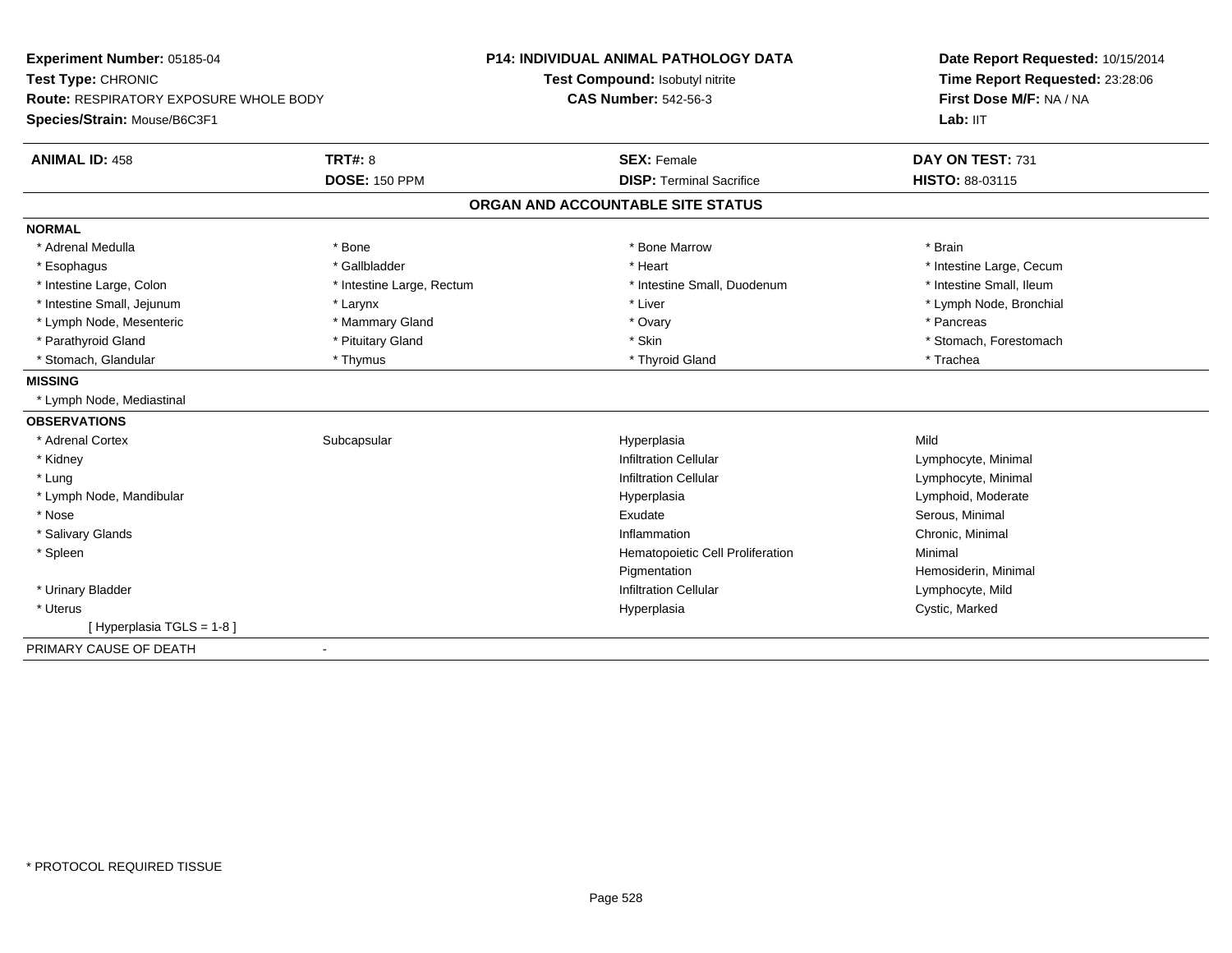| Experiment Number: 05185-04                   |                             | <b>P14: INDIVIDUAL ANIMAL PATHOLOGY DATA</b> | Date Report Requested: 10/15/2014 |
|-----------------------------------------------|-----------------------------|----------------------------------------------|-----------------------------------|
| Test Type: CHRONIC                            |                             | Test Compound: Isobutyl nitrite              | Time Report Requested: 23:28:06   |
| <b>Route: RESPIRATORY EXPOSURE WHOLE BODY</b> |                             | <b>CAS Number: 542-56-3</b>                  | First Dose M/F: NA / NA           |
| Species/Strain: Mouse/B6C3F1                  |                             |                                              | Lab: IIT                          |
| <b>ANIMAL ID: 459</b>                         | <b>TRT#: 8</b>              | <b>SEX: Female</b>                           | DAY ON TEST: 729                  |
|                                               | <b>DOSE: 150 PPM</b>        | <b>DISP: Terminal Sacrifice</b>              | HISTO: 88-03116                   |
|                                               |                             | ORGAN AND ACCOUNTABLE SITE STATUS            |                                   |
| <b>NORMAL</b>                                 |                             |                                              |                                   |
| * Adrenal Medulla                             | * Bone Marrow               | * Brain                                      | * Esophagus                       |
| * Gallbladder                                 | * Heart                     | * Intestine Large, Cecum                     | * Intestine Large, Colon          |
| * Intestine Large, Rectum                     | * Intestine Small, Duodenum | * Intestine Small, Ileum                     | * Intestine Small, Jejunum        |
| * Kidney                                      | * Larynx                    | * Liver                                      | * Lung                            |
| * Lymph Node, Mandibular                      | * Lymph Node, Mediastinal   | * Lymph Node, Mesenteric                     | * Mammary Gland                   |
| * Pancreas                                    | * Parathyroid Gland         | * Salivary Glands                            | * Skin                            |
| * Stomach, Forestomach                        | * Stomach, Glandular        | * Thymus                                     | * Thyroid Gland                   |
| * Trachea                                     |                             |                                              |                                   |
| <b>MISSING</b>                                |                             |                                              |                                   |
| * Lymph Node, Bronchial                       |                             |                                              |                                   |
| <b>OBSERVATIONS</b>                           |                             |                                              |                                   |
| * Adrenal Cortex                              | Subcapsular                 | Hyperplasia                                  | Mild                              |
| * Bone                                        |                             | Dysplasia                                    | Mild                              |
| * Nose                                        | Olfactory Epi               | Atrophy                                      | Minimal                           |
|                                               | <b>Respirat Epith</b>       | Degeneration                                 | Hyaline, Minimal                  |
|                                               |                             | Exudate                                      | Serous, Minimal                   |
| * Ovary                                       |                             | Cyst                                         | Minimal                           |
| * Pituitary Gland                             | <b>Pars Distalis</b>        | Hyperplasia                                  | Mild                              |
| * Spleen                                      |                             | Hematopoietic Cell Proliferation             | Minimal                           |
|                                               |                             | Pigmentation                                 | Hemosiderin, Mild                 |
| * Urinary Bladder                             |                             | <b>Infiltration Cellular</b>                 | Lymphocyte, Minimal               |
| * Uterus                                      |                             | Hyperplasia                                  | Cystic, Marked                    |
| [Hyperplasia TGLS = 1-8]                      |                             |                                              |                                   |
| PRIMARY CAUSE OF DEATH<br>$\blacksquare$      |                             |                                              |                                   |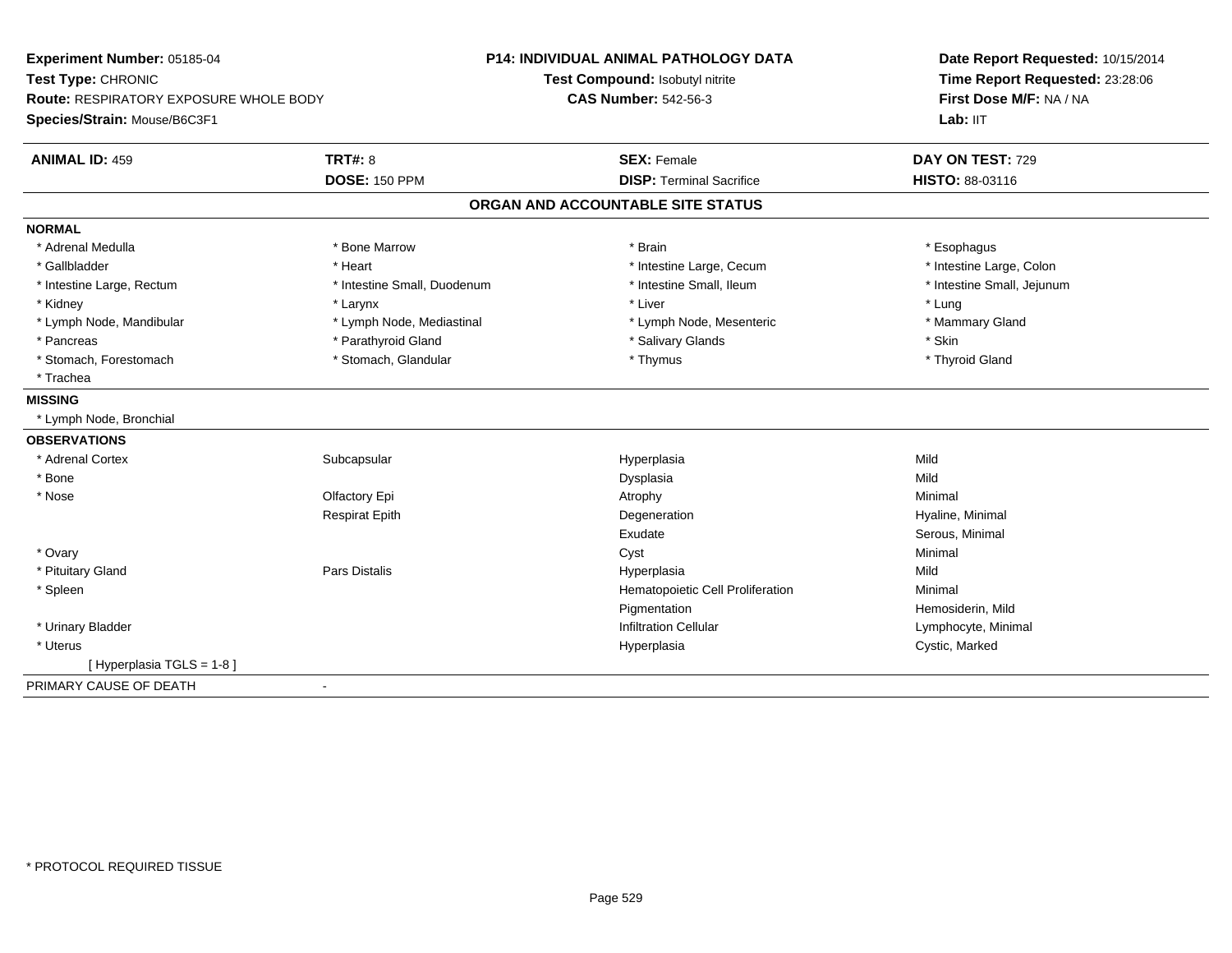| Experiment Number: 05185-04<br>Test Type: CHRONIC |                           | <b>P14: INDIVIDUAL ANIMAL PATHOLOGY DATA</b> | Date Report Requested: 10/15/2014<br>Time Report Requested: 23:28:06 |
|---------------------------------------------------|---------------------------|----------------------------------------------|----------------------------------------------------------------------|
|                                                   |                           | Test Compound: Isobutyl nitrite              |                                                                      |
| <b>Route: RESPIRATORY EXPOSURE WHOLE BODY</b>     |                           | <b>CAS Number: 542-56-3</b>                  | First Dose M/F: NA / NA                                              |
| Species/Strain: Mouse/B6C3F1                      |                           |                                              | Lab: IIT                                                             |
| <b>ANIMAL ID: 460</b>                             | TRT#: 8                   | <b>SEX: Female</b>                           | DAY ON TEST: 71                                                      |
|                                                   | <b>DOSE: 150 PPM</b>      | <b>DISP: Natural Death</b>                   | <b>HISTO: 88-03117</b>                                               |
|                                                   |                           | ORGAN AND ACCOUNTABLE SITE STATUS            |                                                                      |
| <b>NORMAL</b>                                     |                           |                                              |                                                                      |
| * Adrenal Cortex                                  | * Adrenal Medulla         | * Bone                                       | * Bone Marrow                                                        |
| * Brain                                           | * Esophagus               | * Gallbladder                                | * Heart                                                              |
| * Intestine Large, Colon                          | * Kidney                  | * Larynx                                     | * Liver                                                              |
| * Lung                                            | * Lymph Node, Bronchial   | * Lymph Node, Mandibular                     | * Lymph Node, Mediastinal                                            |
| * Mammary Gland                                   | * Nose                    | * Ovary                                      | * Pancreas                                                           |
| * Parathyroid Gland                               | * Pituitary Gland         | * Salivary Glands                            | * Skin                                                               |
| * Stomach, Forestomach                            | * Stomach, Glandular      | * Thyroid Gland                              | * Trachea                                                            |
| * Urinary Bladder                                 | * Uterus                  |                                              |                                                                      |
| <b>AUTO PRECLUDES DIAG.</b>                       |                           |                                              |                                                                      |
| * Intestine Large, Cecum                          | * Intestine Large, Rectum | * Intestine Small, Duodenum                  | * Intestine Small, Ileum                                             |
| * Intestine Small, Jejunum                        | * Lymph Node, Mesenteric  |                                              |                                                                      |
| <b>OBSERVATIONS</b>                               |                           |                                              |                                                                      |
| * Spleen                                          |                           | Hematopoietic Cell Proliferation             | Minimal                                                              |
|                                                   |                           | Pigmentation                                 | Hemosiderin, Moderate                                                |
| * Thymus                                          |                           | Atrophy                                      | Mild                                                                 |
| PRIMARY CAUSE OF DEATH                            |                           |                                              |                                                                      |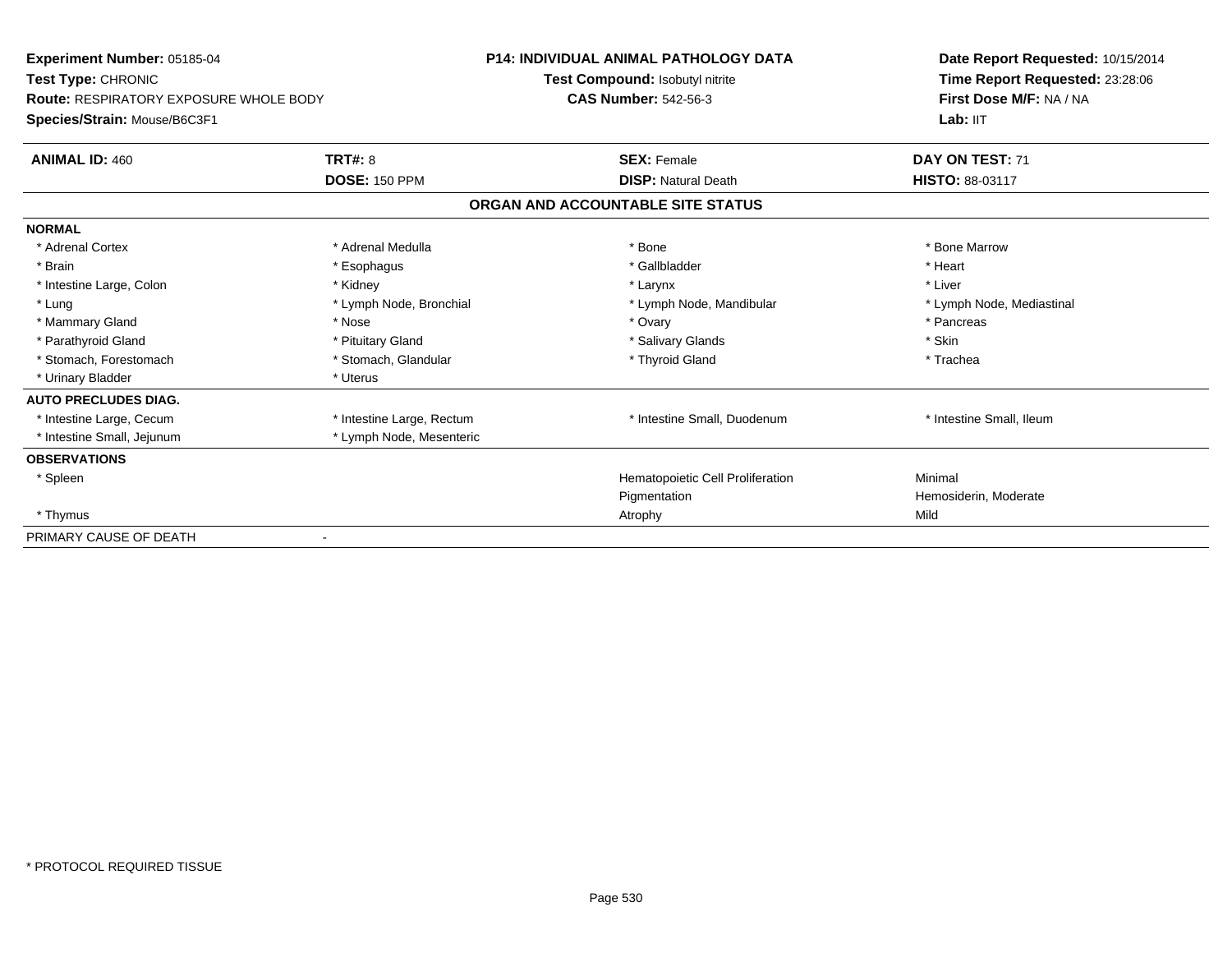| Experiment Number: 05185-04                   |                            | <b>P14: INDIVIDUAL ANIMAL PATHOLOGY DATA</b> | Date Report Requested: 10/15/2014 |
|-----------------------------------------------|----------------------------|----------------------------------------------|-----------------------------------|
| Test Type: CHRONIC                            |                            | Test Compound: Isobutyl nitrite              | Time Report Requested: 23:28:06   |
| <b>Route: RESPIRATORY EXPOSURE WHOLE BODY</b> |                            | <b>CAS Number: 542-56-3</b>                  | First Dose M/F: NA / NA           |
| Species/Strain: Mouse/B6C3F1                  |                            |                                              | Lab: IIT                          |
| <b>ANIMAL ID: 461</b>                         | <b>TRT#: 8</b>             | <b>SEX: Female</b>                           | DAY ON TEST: 731                  |
|                                               | <b>DOSE: 150 PPM</b>       | <b>DISP: Terminal Sacrifice</b>              | HISTO: 88-03118                   |
|                                               |                            | ORGAN AND ACCOUNTABLE SITE STATUS            |                                   |
| <b>NORMAL</b>                                 |                            |                                              |                                   |
| * Adrenal Medulla                             | * Bone Marrow              | * Esophagus                                  | * Heart                           |
| * Intestine Large, Cecum                      | * Intestine Large, Colon   | * Intestine Large, Rectum                    | * Intestine Small, Duodenum       |
| * Intestine Small, Ileum                      | * Intestine Small, Jejunum | * Larynx                                     | * Lymph Node, Mandibular          |
| * Lymph Node, Mediastinal                     | * Lymph Node, Mesenteric   | * Mammary Gland                              | * Nose                            |
| * Pancreas                                    | * Parathyroid Gland        | * Pituitary Gland                            | * Salivary Glands                 |
| * Skin                                        | * Stomach, Forestomach     | * Stomach, Glandular                         | * Thymus                          |
| * Thyroid Gland                               | * Trachea                  |                                              |                                   |
| <b>MISSING</b>                                |                            |                                              |                                   |
| * Gallbladder                                 | * Lymph Node, Bronchial    |                                              |                                   |
| <b>OBSERVATIONS</b>                           |                            |                                              |                                   |
| * Adrenal Cortex                              | Subcapsular                | Hyperplasia                                  | Mild                              |
| * Bone                                        |                            | Dysplasia                                    | Marked                            |
| * Brain                                       |                            | Mineralization                               | Mild                              |
| * Kidney                                      | <b>Renal Tubule</b>        | Hyperplasia                                  | Focal, Marked                     |
|                                               |                            | <b>Infiltration Cellular</b>                 | Lymphocyte, Minimal               |
| * Liver                                       |                            | Hepatocellular Carcinoma                     |                                   |
|                                               |                            | Pigmentation                                 | Mild                              |
| [ Hepatocellular Carcinoma TGLS = 1-11 ]      |                            |                                              |                                   |
| * Lung                                        |                            | Hepatocellular Carcinoma                     | Metastatic (Liver)                |
|                                               | Alveolar Epith             | Hyperplasia                                  | Focal, Mild                       |
| * Ovary                                       |                            | Angiectasis                                  | Moderate                          |
| * Spleen                                      |                            | Hematopoietic Cell Proliferation             | Minimal                           |
|                                               |                            | Pigmentation                                 | Hemosiderin, Minimal              |
| * Urinary Bladder                             |                            | <b>Infiltration Cellular</b>                 | Lymphocyte, Minimal               |
| * Uterus                                      |                            | Hyperplasia                                  | Cystic, Marked                    |
| [Hyperplasia TGLS = 2-8]                      |                            |                                              |                                   |
| PRIMARY CAUSE OF DEATH                        |                            |                                              |                                   |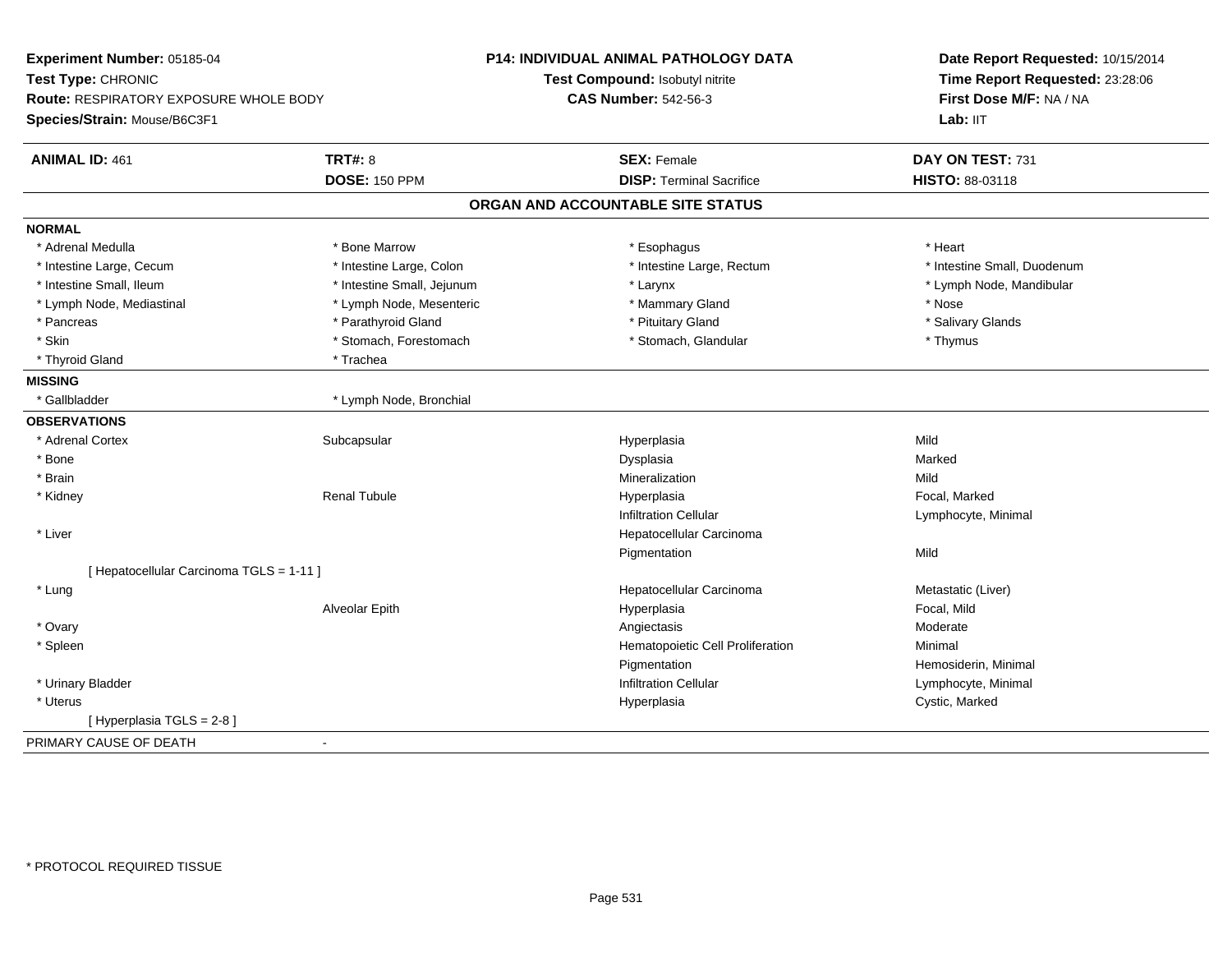| Experiment Number: 05185-04                        |                          | <b>P14: INDIVIDUAL ANIMAL PATHOLOGY DATA</b> | Date Report Requested: 10/15/2014<br>Time Report Requested: 23:28:06 |
|----------------------------------------------------|--------------------------|----------------------------------------------|----------------------------------------------------------------------|
| Test Type: CHRONIC                                 |                          | Test Compound: Isobutyl nitrite              |                                                                      |
| <b>Route: RESPIRATORY EXPOSURE WHOLE BODY</b>      |                          | <b>CAS Number: 542-56-3</b>                  | First Dose M/F: NA / NA                                              |
| Species/Strain: Mouse/B6C3F1                       |                          |                                              | Lab: IIT                                                             |
| <b>ANIMAL ID: 462</b>                              | <b>TRT#: 8</b>           | <b>SEX: Female</b>                           | DAY ON TEST: 716                                                     |
|                                                    | <b>DOSE: 150 PPM</b>     | <b>DISP: Natural Death</b>                   | HISTO: 88-03119                                                      |
|                                                    |                          | ORGAN AND ACCOUNTABLE SITE STATUS            |                                                                      |
| <b>NORMAL</b>                                      |                          |                                              |                                                                      |
| * Adrenal Medulla                                  | * Bone                   | * Bone Marrow                                | * Esophagus                                                          |
| * Heart                                            | * Intestine Large, Cecum | * Intestine Large, Colon                     | * Intestine Large, Rectum                                            |
| * Intestine Small, Duodenum                        | * Intestine Small, Ileum | * Intestine Small, Jejunum                   | * Larynx                                                             |
| * Lymph Node, Bronchial                            | * Lymph Node, Mandibular | * Lymph Node, Mediastinal                    | * Mammary Gland                                                      |
| * Ovary                                            | * Pancreas               | * Parathyroid Gland                          | * Pituitary Gland                                                    |
| * Skin                                             | * Stomach, Forestomach   | * Stomach, Glandular                         | * Thyroid Gland                                                      |
| * Trachea                                          | * Urinary Bladder        |                                              |                                                                      |
| <b>AUTO PRECLUDES DIAG.</b>                        |                          |                                              |                                                                      |
| * Gallbladder                                      |                          |                                              |                                                                      |
| <b>OBSERVATIONS</b>                                |                          |                                              |                                                                      |
| * Adrenal Cortex                                   | Subcapsular              | Hyperplasia                                  | Mild                                                                 |
| * Brain                                            |                          | Mineralization                               | Minimal                                                              |
| * Kidney                                           |                          | <b>Infiltration Cellular</b>                 | Lymphocyte, Minimal                                                  |
| * Liver                                            |                          | Hepatocellular Carcinoma                     |                                                                      |
| [ Hepatocellular Carcinoma TGLS = 1-11 ]           |                          |                                              |                                                                      |
| * Lung                                             |                          | Hepatocellular Carcinoma                     | Metastatic (Liver)                                                   |
| [ Hepatocellular Carcinoma TGLS = 2-12,5-14,6-15 ] |                          |                                              |                                                                      |
| * Lymph Node, Mesenteric                           |                          | Hemangioma                                   |                                                                      |
| * Nose                                             |                          | Exudate                                      | Serous, Minimal                                                      |
| * Salivary Glands                                  |                          | Inflammation                                 | Chronic, Minimal                                                     |
| * Spleen                                           |                          | Hematopoietic Cell Proliferation             | Mild                                                                 |
|                                                    |                          | Pigmentation                                 | Hemosiderin, Minimal                                                 |
| * Thymus                                           |                          | Atrophy                                      | Marked                                                               |
| * Uterus                                           |                          | Hyperplasia                                  | Cystic, Minimal                                                      |
| PRIMARY CAUSE OF DEATH                             | $\blacksquare$           |                                              |                                                                      |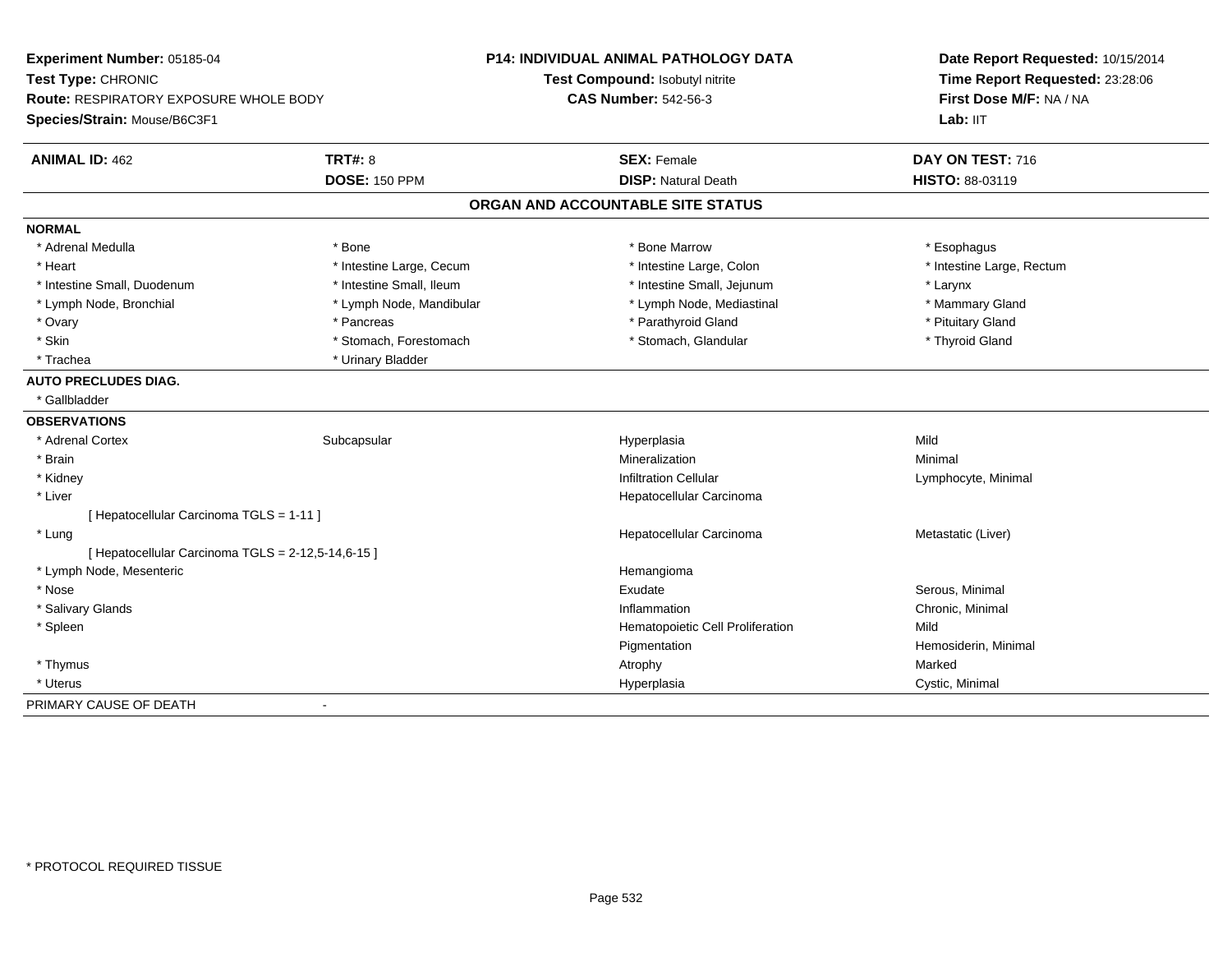| <b>Experiment Number: 05185-04</b>            |                            | <b>P14: INDIVIDUAL ANIMAL PATHOLOGY DATA</b> | Date Report Requested: 10/15/2014<br>Time Report Requested: 23:28:06<br>First Dose M/F: NA / NA |
|-----------------------------------------------|----------------------------|----------------------------------------------|-------------------------------------------------------------------------------------------------|
| <b>Test Type: CHRONIC</b>                     |                            | <b>Test Compound: Isobutyl nitrite</b>       |                                                                                                 |
| <b>Route: RESPIRATORY EXPOSURE WHOLE BODY</b> |                            | <b>CAS Number: 542-56-3</b>                  |                                                                                                 |
| Species/Strain: Mouse/B6C3F1                  |                            |                                              | Lab: IIT                                                                                        |
| <b>ANIMAL ID: 463</b>                         | <b>TRT#: 8</b>             | <b>SEX: Female</b>                           | DAY ON TEST: 729                                                                                |
|                                               | <b>DOSE: 150 PPM</b>       | <b>DISP: Terminal Sacrifice</b>              | <b>HISTO: 88-03120</b>                                                                          |
|                                               |                            | ORGAN AND ACCOUNTABLE SITE STATUS            |                                                                                                 |
| <b>NORMAL</b>                                 |                            |                                              |                                                                                                 |
| * Bone Marrow                                 | * Esophagus                | * Gallbladder                                | * Heart                                                                                         |
| * Intestine Large, Cecum                      | * Intestine Large, Colon   | * Intestine Large, Rectum                    | * Intestine Small, Duodenum                                                                     |
| * Intestine Small, Ileum                      | * Intestine Small, Jejunum | * Larynx                                     | * Lymph Node, Mandibular                                                                        |
| * Lymph Node, Mesenteric                      | * Mammary Gland            | * Ovary                                      | * Pancreas                                                                                      |
| * Parathyroid Gland                           | * Pituitary Gland          | * Salivary Glands                            | * Stomach, Forestomach                                                                          |
| * Stomach, Glandular                          | * Thymus                   | * Thyroid Gland                              | * Trachea                                                                                       |
| <b>MISSING</b>                                |                            |                                              |                                                                                                 |
| * Lymph Node, Bronchial                       | * Lymph Node, Mediastinal  |                                              |                                                                                                 |
| <b>OBSERVATIONS</b>                           |                            |                                              |                                                                                                 |
| * Adrenal Cortex                              | Subcapsular                | Hyperplasia                                  | Mild                                                                                            |
| * Bone                                        |                            | Dysplasia                                    | Minimal                                                                                         |
| * Brain                                       |                            | Mineralization                               | Mild                                                                                            |
| * Kidney                                      |                            | <b>Infiltration Cellular</b>                 | Lymphocyte, Minimal                                                                             |
| * Liver                                       |                            | Hepatocellular Adenoma                       |                                                                                                 |
|                                               |                            | Hepatocellular Carcinoma                     |                                                                                                 |
| [ Hepatocellular Adenoma TGLS = 4-12 ]        |                            |                                              |                                                                                                 |
| [ Hepatocellular Carcinoma TGLS = 5-11 ]      |                            |                                              |                                                                                                 |
| * Lung                                        |                            | Alveolar/Bronchiolar Adenoma                 |                                                                                                 |
|                                               |                            | Infiltration Cellular                        | Lymphocyte, Minimal                                                                             |
| [ Alveolar/Bronchiolar Adenoma TGLS = 6-16 ]  |                            |                                              |                                                                                                 |
| * Nose                                        | <b>Respirat Epith</b>      | Degeneration                                 | Hyaline, Minimal                                                                                |
|                                               | <b>Respirat Epith</b>      | Hyperplasia                                  | Minimal                                                                                         |
| <b>Skeletal Muscle</b>                        |                            | Sarcoma                                      |                                                                                                 |
| [Sarcoma TGLS = 7-13,14]                      |                            |                                              |                                                                                                 |
| * Skin                                        |                            | Inflammation                                 | Chronic, Minimal                                                                                |
| * Spleen                                      |                            | Hematopoietic Cell Proliferation             | Mild                                                                                            |
|                                               |                            | Pigmentation                                 | Hemosiderin, Minimal                                                                            |
| * Urinary Bladder                             |                            | <b>Infiltration Cellular</b>                 | Lymphocyte, Minimal                                                                             |
| * Uterus                                      |                            | Hyperplasia                                  | Cystic, Moderate                                                                                |
| [Hyperplasia TGLS = 3-8]                      |                            |                                              |                                                                                                 |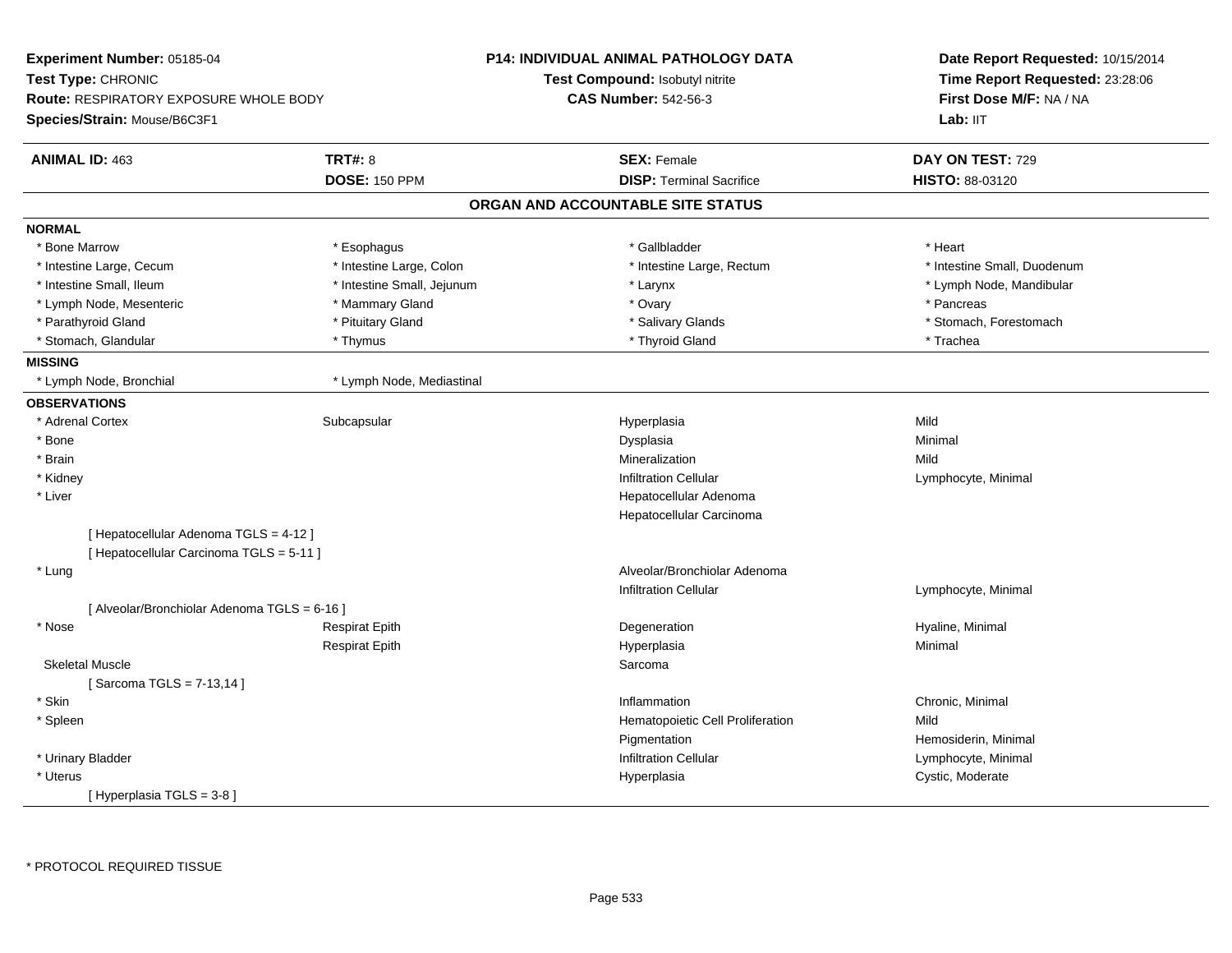| <b>Experiment Number: 05185-04</b><br><b>Test Type: CHRONIC</b><br><b>Route: RESPIRATORY EXPOSURE WHOLE BODY</b><br>Species/Strain: Mouse/B6C3F1 |                      | <b>P14: INDIVIDUAL ANIMAL PATHOLOGY DATA</b><br>Test Compound: Isobutyl nitrite | Date Report Requested: 10/15/2014<br>Time Report Requested: 23:28:06<br>First Dose M/F: NA / NA |
|--------------------------------------------------------------------------------------------------------------------------------------------------|----------------------|---------------------------------------------------------------------------------|-------------------------------------------------------------------------------------------------|
|                                                                                                                                                  |                      | <b>CAS Number: 542-56-3</b>                                                     |                                                                                                 |
|                                                                                                                                                  |                      |                                                                                 | Lab: IIT                                                                                        |
| <b>ANIMAL ID: 463</b>                                                                                                                            | <b>TRT#: 8</b>       | <b>SEX:</b> Female                                                              | DAY ON TEST: 729                                                                                |
|                                                                                                                                                  | <b>DOSE: 150 PPM</b> | <b>DISP: Terminal Sacrifice</b>                                                 | <b>HISTO: 88-03120</b>                                                                          |
|                                                                                                                                                  |                      | <b>ORGAN AND ACCOUNTABLE SITE STATUS</b>                                        |                                                                                                 |
| PRIMARY CAUSE OF DEATH                                                                                                                           |                      |                                                                                 |                                                                                                 |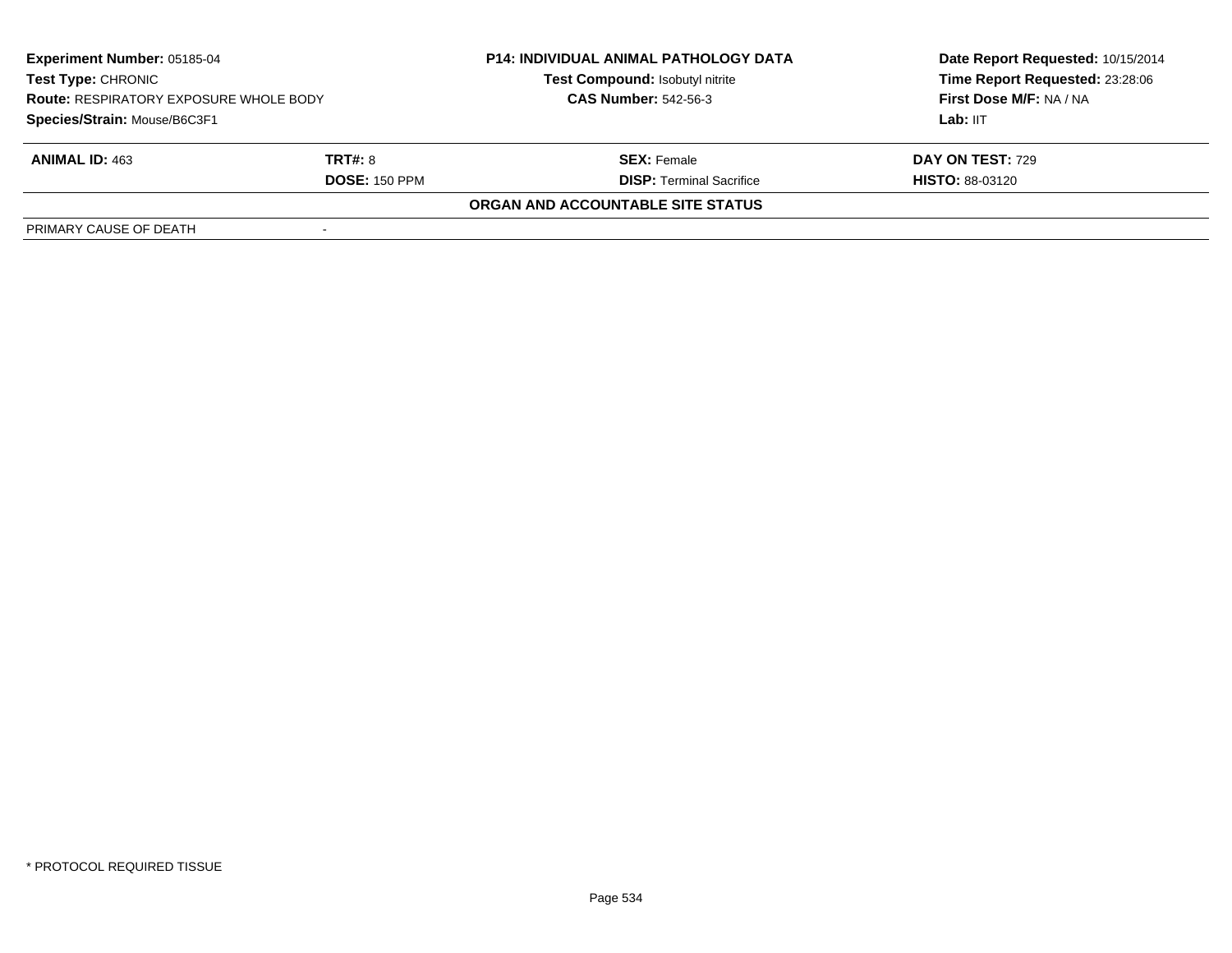| Experiment Number: 05185-04            |                             | P14: INDIVIDUAL ANIMAL PATHOLOGY DATA | Date Report Requested: 10/15/2014<br>Time Report Requested: 23:28:06<br>First Dose M/F: NA / NA<br>Lab: IIT |
|----------------------------------------|-----------------------------|---------------------------------------|-------------------------------------------------------------------------------------------------------------|
| Test Type: CHRONIC                     |                             | Test Compound: Isobutyl nitrite       |                                                                                                             |
| Route: RESPIRATORY EXPOSURE WHOLE BODY |                             | <b>CAS Number: 542-56-3</b>           |                                                                                                             |
| Species/Strain: Mouse/B6C3F1           |                             |                                       |                                                                                                             |
| <b>ANIMAL ID: 464</b>                  | <b>TRT#: 8</b>              | <b>SEX: Female</b>                    | DAY ON TEST: 729                                                                                            |
|                                        | <b>DOSE: 150 PPM</b>        | <b>DISP: Terminal Sacrifice</b>       | HISTO: 88-03121                                                                                             |
|                                        |                             | ORGAN AND ACCOUNTABLE SITE STATUS     |                                                                                                             |
| <b>NORMAL</b>                          |                             |                                       |                                                                                                             |
| * Adrenal Medulla                      | * Bone Marrow               | * Brain                               | * Esophagus                                                                                                 |
| * Gallbladder                          | * Heart                     | * Intestine Large, Cecum              | * Intestine Large, Colon                                                                                    |
| * Intestine Large, Rectum              | * Intestine Small, Duodenum | * Intestine Small, Ileum              | * Intestine Small, Jejunum                                                                                  |
| * Larynx                               | * Lymph Node, Bronchial     | * Lymph Node, Mandibular              | * Lymph Node, Mediastinal                                                                                   |
| * Lymph Node, Mesenteric               | * Mammary Gland             | * Ovary                               | * Pancreas                                                                                                  |
| * Skin                                 | * Stomach, Forestomach      | * Stomach, Glandular                  | * Thymus                                                                                                    |
| * Thyroid Gland                        | * Trachea                   |                                       |                                                                                                             |
| <b>MISSING</b>                         |                             |                                       |                                                                                                             |
| * Parathyroid Gland                    |                             |                                       |                                                                                                             |
| <b>OBSERVATIONS</b>                    |                             |                                       |                                                                                                             |
| * Adrenal Cortex                       | Subcapsular                 | Hyperplasia                           | Mild                                                                                                        |
| * Bone                                 |                             | Dysplasia                             | Mild                                                                                                        |
| * Kidney                               |                             | <b>Infiltration Cellular</b>          | Lymphocyte, Minimal                                                                                         |
| * Liver                                |                             | <b>Mixed Cell Focus</b>               |                                                                                                             |
| * Lung                                 |                             | Alveolar/Bronchiolar Adenoma          |                                                                                                             |
| * Nose                                 |                             | Exudate                               | Serous, Minimal                                                                                             |
| * Pituitary Gland                      | <b>Pars Distalis</b>        | Hyperplasia                           | Minimal                                                                                                     |
| * Salivary Glands                      |                             | Inflammation                          | Chronic, Minimal                                                                                            |
| * Spleen                               |                             | Hematopoietic Cell Proliferation      | Minimal                                                                                                     |
|                                        |                             | Pigmentation                          | Hemosiderin, Minimal                                                                                        |
| * Urinary Bladder                      |                             | <b>Infiltration Cellular</b>          | Lymphocyte, Mild                                                                                            |
| * Uterus                               |                             | Hyperplasia                           | Cystic, Mild                                                                                                |
|                                        |                             | Polyp Stromal                         |                                                                                                             |
| [ Hyperplasia TGLS = 1-8 ]             |                             |                                       |                                                                                                             |
| [Polyp Stromal TGLS = 1-8]             |                             |                                       |                                                                                                             |
| PRIMARY CAUSE OF DEATH                 | $\sim$                      |                                       |                                                                                                             |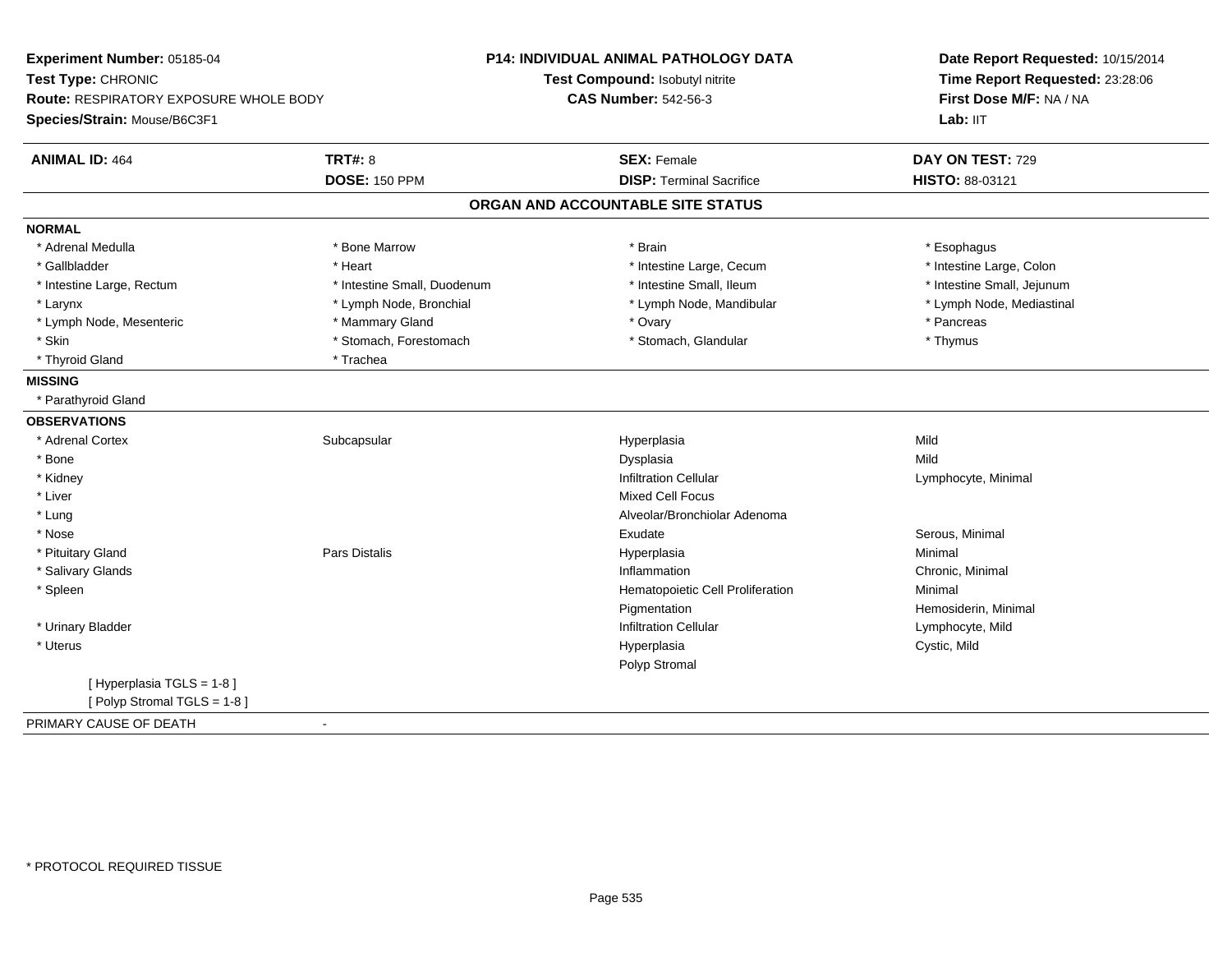| Experiment Number: 05185-04                                                   |                             | <b>P14: INDIVIDUAL ANIMAL PATHOLOGY DATA</b> | Date Report Requested: 10/15/2014 |
|-------------------------------------------------------------------------------|-----------------------------|----------------------------------------------|-----------------------------------|
| Test Type: CHRONIC                                                            |                             | Test Compound: Isobutyl nitrite              | Time Report Requested: 23:28:06   |
| <b>Route: RESPIRATORY EXPOSURE WHOLE BODY</b><br>Species/Strain: Mouse/B6C3F1 |                             | <b>CAS Number: 542-56-3</b>                  | First Dose M/F: NA / NA           |
|                                                                               |                             |                                              | Lab: IIT                          |
| <b>ANIMAL ID: 465</b>                                                         | <b>TRT#: 8</b>              | <b>SEX: Female</b>                           | DAY ON TEST: 729                  |
|                                                                               | <b>DOSE: 150 PPM</b>        | <b>DISP: Terminal Sacrifice</b>              | HISTO: 88-03122                   |
|                                                                               |                             | ORGAN AND ACCOUNTABLE SITE STATUS            |                                   |
| <b>NORMAL</b>                                                                 |                             |                                              |                                   |
| * Adrenal Medulla                                                             | * Bone Marrow               | * Brain                                      | * Esophagus                       |
| * Gallbladder                                                                 | * Heart                     | * Intestine Large, Cecum                     | * Intestine Large, Colon          |
| * Intestine Large, Rectum                                                     | * Intestine Small, Duodenum | * Intestine Small, Ileum                     | * Intestine Small, Jejunum        |
| * Larynx                                                                      | * Liver                     | * Lymph Node, Bronchial                      | * Lymph Node, Mandibular          |
| * Lymph Node, Mesenteric                                                      | * Mammary Gland             | * Ovary                                      | * Pancreas                        |
| * Skin                                                                        | * Stomach, Forestomach      | * Stomach, Glandular                         | * Thymus                          |
| * Thyroid Gland                                                               | * Trachea                   |                                              |                                   |
| <b>MISSING</b>                                                                |                             |                                              |                                   |
| * Lymph Node, Mediastinal                                                     | * Parathyroid Gland         |                                              |                                   |
| <b>OBSERVATIONS</b>                                                           |                             |                                              |                                   |
| * Adrenal Cortex                                                              | Subcapsular                 | Hyperplasia                                  | Mild                              |
| * Bone                                                                        |                             | Dysplasia                                    | Mild                              |
| * Kidney                                                                      |                             | <b>Infiltration Cellular</b>                 | Lymphocyte, Minimal               |
| * Lung                                                                        |                             | <b>Infiltration Cellular</b>                 | Lymphocyte, Mild                  |
| * Nose                                                                        | Olfactory Epi               | Atrophy                                      | Mild                              |
|                                                                               |                             | Exudate                                      | Serous, Mild                      |
| * Pituitary Gland                                                             | <b>Pars Distalis</b>        | Cyst                                         | Minimal                           |
| * Salivary Glands                                                             |                             | Inflammation                                 | Chronic, Minimal                  |
| * Spleen                                                                      |                             | Hematopoietic Cell Proliferation             | Minimal                           |
|                                                                               |                             | Pigmentation                                 | Hemosiderin, Mild                 |
| * Urinary Bladder                                                             |                             | <b>Infiltration Cellular</b>                 | Lymphocyte, Minimal               |
| * Uterus                                                                      |                             | Hyperplasia                                  | Cystic, Moderate                  |
| [Hyperplasia TGLS = 1-8]                                                      |                             |                                              |                                   |
| PRIMARY CAUSE OF DEATH                                                        | $\blacksquare$              |                                              |                                   |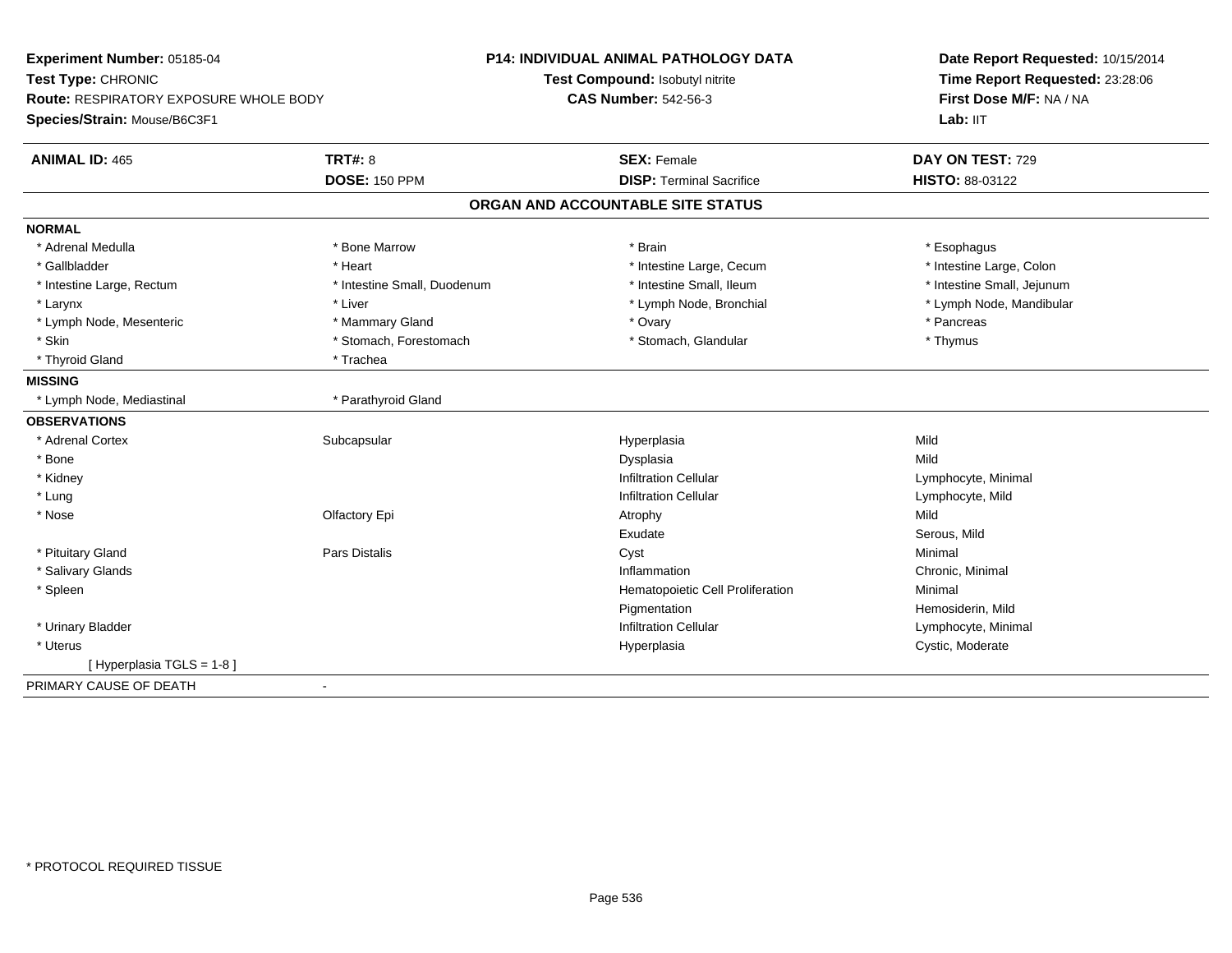**Experiment Number:** 05185-04**Test Type:** CHRONIC **Route:** RESPIRATORY EXPOSURE WHOLE BODY**Species/Strain:** Mouse/B6C3F1**P14: INDIVIDUAL ANIMAL PATHOLOGY DATATest Compound:** Isobutyl nitrite**CAS Number:** 542-56-3**Date Report Requested:** 10/15/2014**Time Report Requested:** 23:28:06**First Dose M/F:** NA / NALab: IIT **ANIMAL ID:** 466**6 DAY ON TEST:** 114 **DOSE:** 150 PPM **DISP:** Natural Death **HISTO:** 88-03123 **ORGAN AND ACCOUNTABLE SITE STATUSNORMAL**\* Adrenal Cortex \* Adrenal Medulla \* Adrenal Medulla \* Bone \* Bone \* Bone \* Bone \* Bone Marrow \* Brain \* Esophagus \* Esophagus \* Esophagus \* \* Gallbladder \* \* \* Gallbladder \* \* Intestine Large, Cecum \* \* Intestine Large, Cecum \* Intestine Small. Ileum \* Intestine Large, Colon \* Intestine Large, Rectum \* Intestine Small, Duodenum \* 1 \* Intestine Small, Jejunum \* \* Widney \* Kidney \* Larynx \* Larynx \* Larynx \* Larynx \* Liver \* Liver \* Lymph Node, Mandibular \* Lymph Node, Mesenteric \* Mammary Gland \* Nose\* Pituitary Gland \* Ovary \* Pancreas \* Pancreas \* Pancreas \* Parathyroid Gland \* Parathyroid Gland \* Stomach, Glandular \* Salivary Glands \* Stomach, Forestomach \* Skin \* Skin \* Stomach, Forestomach \* Stomach, Forestomach \* Thyroid Gland \* \* Trachea \* \* Trachea \* Trachea \* \* Urinary Bladder \* \* Urinary Bladder \* \* Uterus \* Uterus **OBSERVATIONS** \* Heart Lymphoma Malignant Lymphocytic Lymphoma Malignant Lymphocytic \* Lung Mediastinum \* Lymph Node, Bronchial Lymphoma Malignant Lymphocytic[ Lymphoma Malignant Lymphocytic TGLS = 1-3,3.1,2-5 ] \* Lymph Node, Mediastinal Lymphoma Malignant Lymphocytic[ Lymphoma Malignant Lymphocytic TGLS = 1-3,3.1,2-5 ] \* SpleenHematopoietic Cell Proliferation Minimal Pigmentation Hemosiderin, Minimal \* Thymus Lymphoma Malignant Lymphocytic [ Lymphoma Malignant Lymphocytic TGLS = 3-2 ]PRIMARY CAUSE OF DEATH-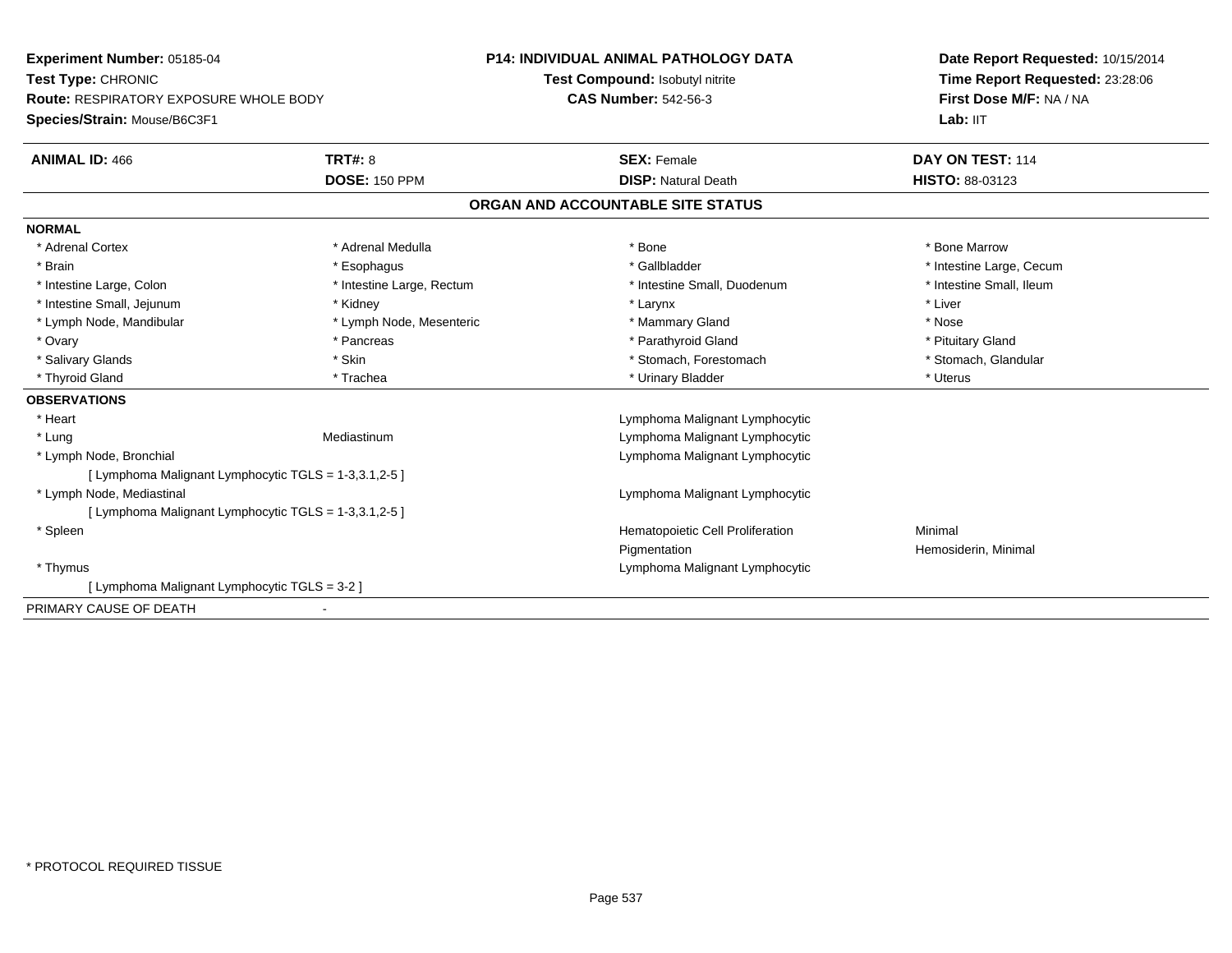| Experiment Number: 05185-04                 |                          | <b>P14: INDIVIDUAL ANIMAL PATHOLOGY DATA</b> | Date Report Requested: 10/15/2014<br>Time Report Requested: 23:28:06<br>First Dose M/F: NA / NA |  |
|---------------------------------------------|--------------------------|----------------------------------------------|-------------------------------------------------------------------------------------------------|--|
| Test Type: CHRONIC                          |                          | Test Compound: Isobutyl nitrite              |                                                                                                 |  |
| Route: RESPIRATORY EXPOSURE WHOLE BODY      |                          | <b>CAS Number: 542-56-3</b>                  |                                                                                                 |  |
| Species/Strain: Mouse/B6C3F1                |                          |                                              | Lab: IIT                                                                                        |  |
| <b>ANIMAL ID: 467</b>                       | <b>TRT#: 8</b>           | <b>SEX: Female</b>                           | DAY ON TEST: 729                                                                                |  |
|                                             | <b>DOSE: 150 PPM</b>     | <b>DISP: Terminal Sacrifice</b>              | HISTO: 88-03124                                                                                 |  |
|                                             |                          | ORGAN AND ACCOUNTABLE SITE STATUS            |                                                                                                 |  |
| <b>NORMAL</b>                               |                          |                                              |                                                                                                 |  |
| * Adrenal Medulla                           | * Bone Marrow            | * Esophagus                                  | * Gallbladder                                                                                   |  |
| * Heart                                     | * Intestine Large, Cecum | * Intestine Large, Colon                     | * Intestine Large, Rectum                                                                       |  |
| * Intestine Small, Duodenum                 | * Intestine Small, Ileum | * Intestine Small, Jejunum                   | * Larynx                                                                                        |  |
| * Liver                                     | * Lymph Node, Mandibular | * Lymph Node, Mesenteric                     | * Mammary Gland                                                                                 |  |
| * Ovary                                     | * Pancreas               | * Parathyroid Gland                          | * Skin                                                                                          |  |
| * Stomach, Forestomach                      | * Stomach, Glandular     | * Thymus                                     | * Trachea                                                                                       |  |
| <b>MISSING</b>                              |                          |                                              |                                                                                                 |  |
| * Lymph Node, Bronchial                     |                          |                                              |                                                                                                 |  |
| <b>OBSERVATIONS</b>                         |                          |                                              |                                                                                                 |  |
| * Adrenal Cortex                            | Subcapsular              | Hyperplasia                                  | Mild                                                                                            |  |
| * Bone                                      |                          | Dysplasia                                    | Mild                                                                                            |  |
| * Brain                                     |                          | Mineralization                               | Minimal                                                                                         |  |
| * Kidney                                    |                          | <b>Infiltration Cellular</b>                 | Lymphocyte, Mild                                                                                |  |
| * Lung                                      |                          | Alveolar/Bronchiolar Adenoma                 |                                                                                                 |  |
|                                             |                          | <b>Infiltration Cellular</b>                 | Lymphocyte, Minimal                                                                             |  |
| [ Alveolar/Bronchiolar Adenoma TGLS = 2-6 ] |                          |                                              |                                                                                                 |  |
| * Lymph Node, Mediastinal                   |                          | Hyperplasia                                  | Lymphoid, Mild                                                                                  |  |
| * Nose                                      | Olfactory Epi            | Atrophy                                      | Minimal                                                                                         |  |
|                                             |                          | Exudate                                      | Serous, Minimal                                                                                 |  |
| * Pituitary Gland                           | <b>Pars Distalis</b>     | Hyperplasia                                  | Moderate                                                                                        |  |
| [Hyperplasia TGLS = 4-3,3.1]                |                          |                                              |                                                                                                 |  |
| * Salivary Glands                           |                          | Inflammation                                 | Chronic, Mild                                                                                   |  |
| * Spleen                                    |                          | Hematopoietic Cell Proliferation             | Minimal                                                                                         |  |
|                                             |                          | Hyperplasia                                  | Lymphoid, Mild                                                                                  |  |
|                                             |                          | Pigmentation                                 | Hemosiderin, Minimal                                                                            |  |
| * Thyroid Gland                             | <b>Follicular Cel</b>    | Adenoma                                      |                                                                                                 |  |
|                                             | <b>Follicular Cel</b>    | Hyperplasia                                  | Focal, Mild                                                                                     |  |
| * Urinary Bladder                           |                          | <b>Infiltration Cellular</b>                 | Lymphocyte, Moderate                                                                            |  |
| * Uterus                                    |                          | Hyperplasia                                  | Cystic, Marked                                                                                  |  |
| [Hyperplasia TGLS = 3-8]                    |                          |                                              |                                                                                                 |  |
|                                             |                          |                                              |                                                                                                 |  |

\* PROTOCOL REQUIRED TISSUE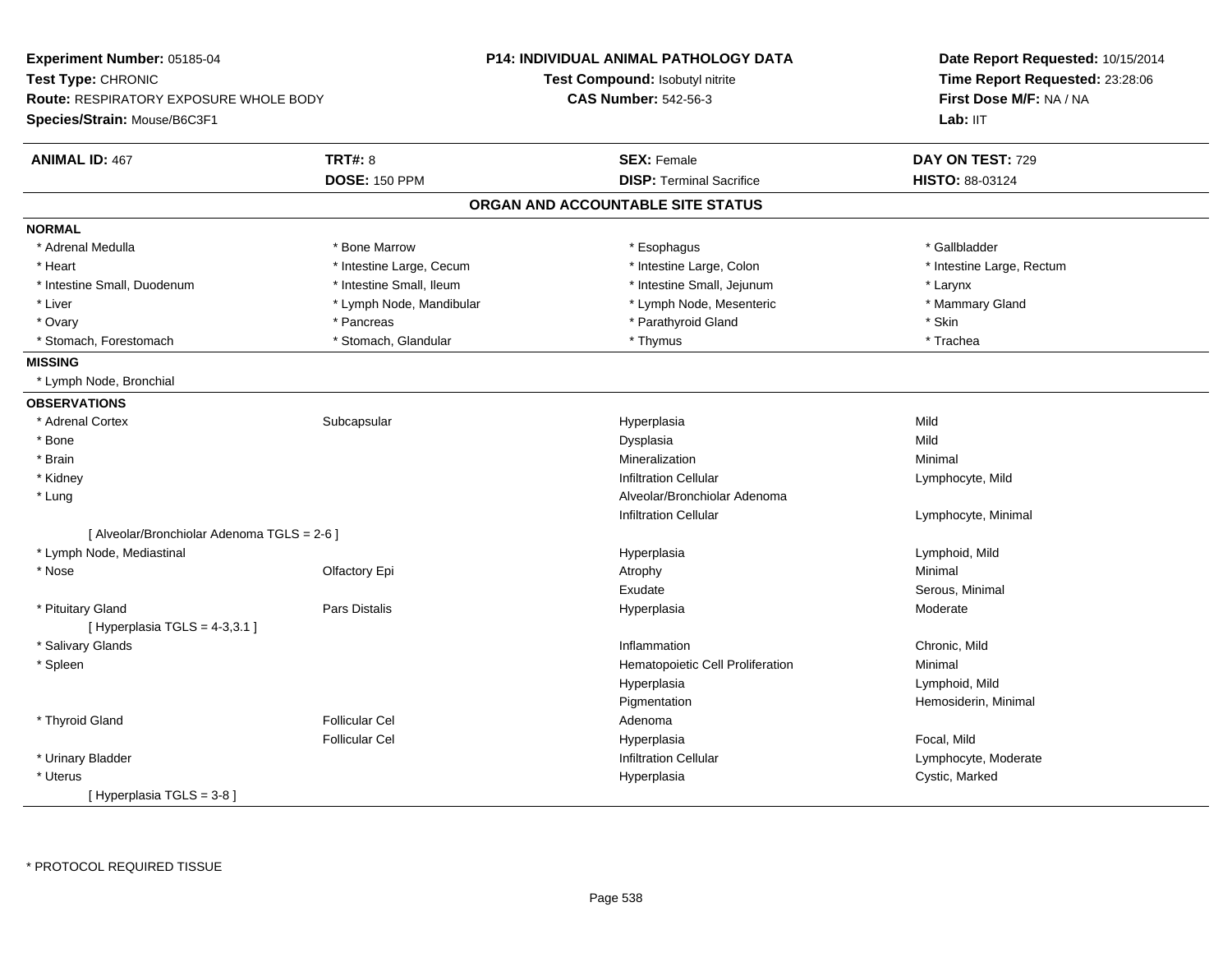| <b>Experiment Number: 05185-04</b><br><b>Test Type: CHRONIC</b><br><b>Route: RESPIRATORY EXPOSURE WHOLE BODY</b><br>Species/Strain: Mouse/B6C3F1 |                      | <b>P14: INDIVIDUAL ANIMAL PATHOLOGY DATA</b><br>Test Compound: Isobutyl nitrite | Date Report Requested: 10/15/2014<br>Time Report Requested: 23:28:06<br>First Dose M/F: NA / NA |
|--------------------------------------------------------------------------------------------------------------------------------------------------|----------------------|---------------------------------------------------------------------------------|-------------------------------------------------------------------------------------------------|
|                                                                                                                                                  |                      | <b>CAS Number: 542-56-3</b>                                                     |                                                                                                 |
|                                                                                                                                                  |                      |                                                                                 | Lab: IIT                                                                                        |
| <b>ANIMAL ID: 467</b>                                                                                                                            | <b>TRT#: 8</b>       | <b>SEX:</b> Female                                                              | DAY ON TEST: 729                                                                                |
|                                                                                                                                                  | <b>DOSE: 150 PPM</b> | <b>DISP: Terminal Sacrifice</b>                                                 | <b>HISTO: 88-03124</b>                                                                          |
|                                                                                                                                                  |                      | <b>ORGAN AND ACCOUNTABLE SITE STATUS</b>                                        |                                                                                                 |
| PRIMARY CAUSE OF DEATH                                                                                                                           |                      |                                                                                 |                                                                                                 |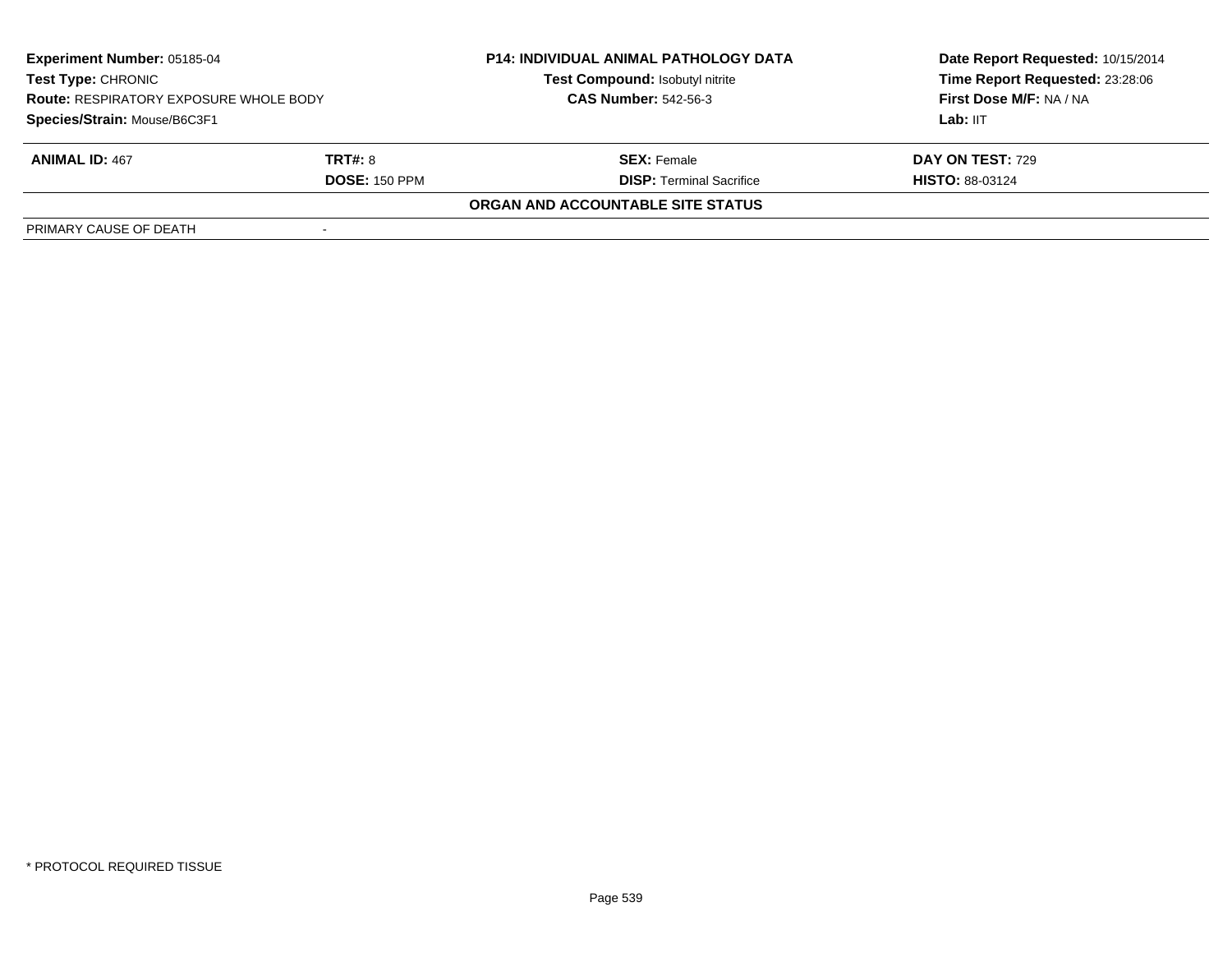| Experiment Number: 05185-04                            | P14: INDIVIDUAL ANIMAL PATHOLOGY DATA | Date Report Requested: 10/15/2014<br>Time Report Requested: 23:28:06<br>First Dose M/F: NA / NA<br>Lab: IIT |
|--------------------------------------------------------|---------------------------------------|-------------------------------------------------------------------------------------------------------------|
| Test Type: CHRONIC                                     | Test Compound: Isobutyl nitrite       |                                                                                                             |
| Route: RESPIRATORY EXPOSURE WHOLE BODY                 | <b>CAS Number: 542-56-3</b>           |                                                                                                             |
| Species/Strain: Mouse/B6C3F1                           |                                       |                                                                                                             |
| <b>TRT#: 8</b><br><b>ANIMAL ID: 468</b>                | <b>SEX: Female</b>                    | DAY ON TEST: 646                                                                                            |
| <b>DOSE: 150 PPM</b>                                   | <b>DISP: Natural Death</b>            | HISTO: 88-03125                                                                                             |
|                                                        | ORGAN AND ACCOUNTABLE SITE STATUS     |                                                                                                             |
| <b>NORMAL</b>                                          |                                       |                                                                                                             |
| * Adrenal Medulla<br>* Bone                            | * Bone Marrow                         | * Esophagus                                                                                                 |
| * Heart<br>* Intestine Large, Colon                    | * Intestine Large, Rectum             | * Larynx                                                                                                    |
| * Lymph Node, Mandibular<br>* Liver                    | * Lymph Node, Mediastinal             | * Mammary Gland                                                                                             |
| * Ovary<br>* Pancreas                                  | * Skin                                | * Stomach, Forestomach                                                                                      |
| * Stomach, Glandular<br>* Thyroid Gland                | * Trachea                             |                                                                                                             |
| <b>MISSING</b>                                         |                                       |                                                                                                             |
| * Lymph Node, Bronchial<br>* Parathyroid Gland         |                                       |                                                                                                             |
| <b>AUTO PRECLUDES DIAG.</b>                            |                                       |                                                                                                             |
| * Gallbladder<br>* Intestine Large, Cecum              | * Intestine Small, Duodenum           | * Intestine Small, Ileum                                                                                    |
| * Intestine Small, Jejunum<br>* Lymph Node, Mesenteric |                                       |                                                                                                             |
| <b>OBSERVATIONS</b>                                    |                                       |                                                                                                             |
| * Adrenal Cortex<br>Subcapsular                        | Hyperplasia                           | Mild                                                                                                        |
| * Brain                                                | Mineralization                        | Mild                                                                                                        |
| * Kidney                                               | <b>Infiltration Cellular</b>          | Lymphocyte, Minimal                                                                                         |
| $*$ Lung                                               | Alveolar/Bronchiolar Adenoma          |                                                                                                             |
| [ Alveolar/Bronchiolar Adenoma TGLS = 5-6 ]            |                                       |                                                                                                             |
| * Nose<br>Olfactory Epi                                | Atrophy                               | Mild                                                                                                        |
|                                                        | Exudate                               | Serous, Mild                                                                                                |
| <b>Respirat Epith</b>                                  | Ulcer                                 | Minimal                                                                                                     |
| Pars Distalis<br>* Pituitary Gland                     | Hyperplasia                           | Mild                                                                                                        |
| * Salivary Glands                                      | Inflammation                          | Chronic, Minimal                                                                                            |
| * Spleen                                               | Hematopoietic Cell Proliferation      | Minimal                                                                                                     |
|                                                        | Pigmentation                          | Hemosiderin, Moderate                                                                                       |
| * Thymus                                               | Atrophy                               | Mild                                                                                                        |
| * Urinary Bladder                                      | <b>Infiltration Cellular</b>          | Lymphocyte, Mild                                                                                            |
| * Uterus                                               | Hyperplasia                           | Cystic, Marked                                                                                              |
| [Hyperplasia TGLS = $4-8,8.1$ ]                        |                                       |                                                                                                             |
| PRIMARY CAUSE OF DEATH<br>$\blacksquare$               |                                       |                                                                                                             |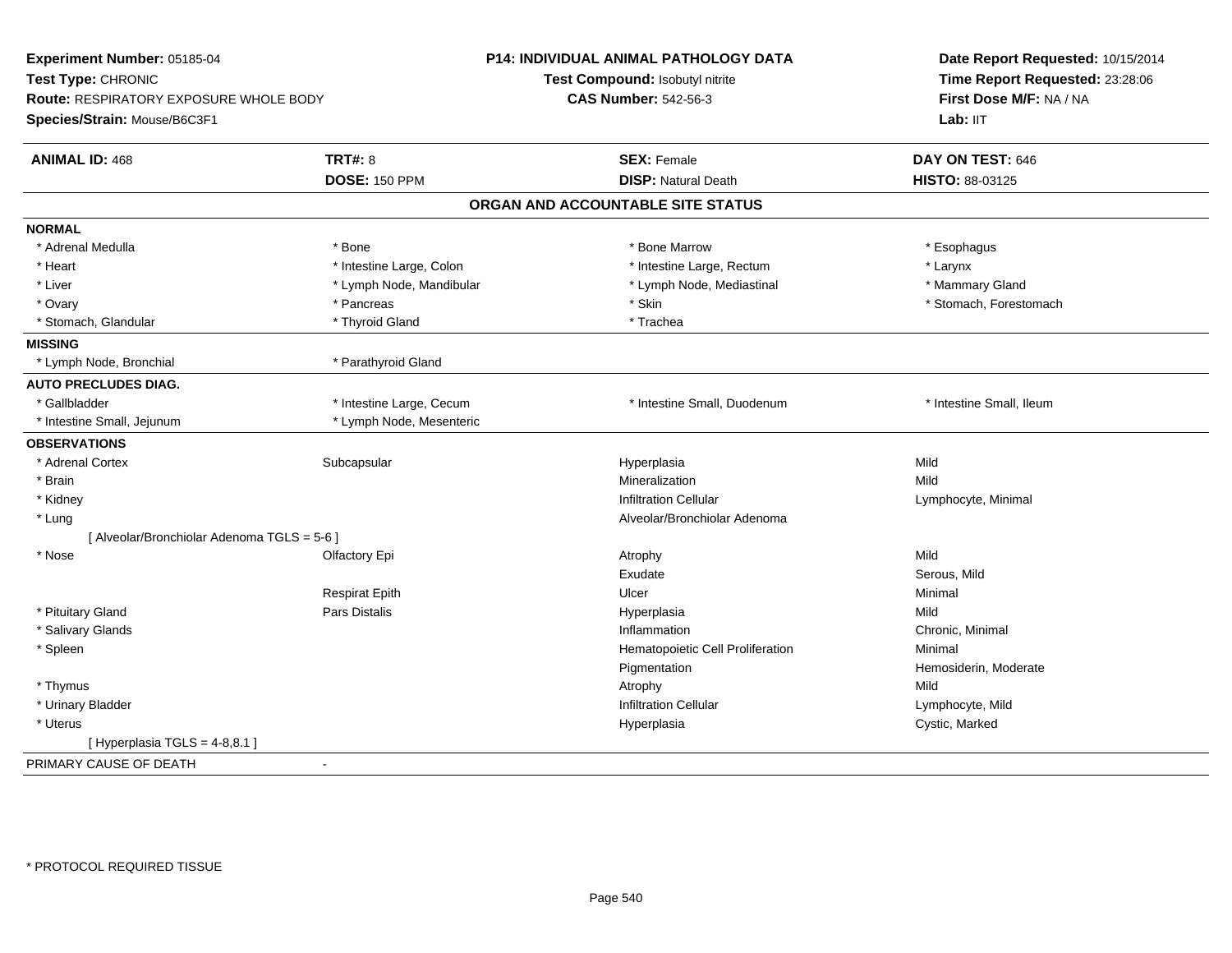| Experiment Number: 05185-04                   |                            | <b>P14: INDIVIDUAL ANIMAL PATHOLOGY DATA</b> | Date Report Requested: 10/15/2014<br>Time Report Requested: 23:28:06<br>First Dose M/F: NA / NA |  |
|-----------------------------------------------|----------------------------|----------------------------------------------|-------------------------------------------------------------------------------------------------|--|
| Test Type: CHRONIC                            |                            | Test Compound: Isobutyl nitrite              |                                                                                                 |  |
| <b>Route: RESPIRATORY EXPOSURE WHOLE BODY</b> |                            | <b>CAS Number: 542-56-3</b>                  |                                                                                                 |  |
| Species/Strain: Mouse/B6C3F1                  |                            |                                              | Lab: IIT                                                                                        |  |
| <b>ANIMAL ID: 469</b>                         | <b>TRT#: 8</b>             | <b>SEX: Female</b>                           | DAY ON TEST: 729                                                                                |  |
|                                               | <b>DOSE: 150 PPM</b>       | <b>DISP: Terminal Sacrifice</b>              | HISTO: 88-03126                                                                                 |  |
|                                               |                            | ORGAN AND ACCOUNTABLE SITE STATUS            |                                                                                                 |  |
| <b>NORMAL</b>                                 |                            |                                              |                                                                                                 |  |
| * Adrenal Medulla                             | * Bone Marrow              | * Esophagus                                  | * Heart                                                                                         |  |
| * Intestine Large, Cecum                      | * Intestine Large, Colon   | * Intestine Large, Rectum                    | * Intestine Small, Duodenum                                                                     |  |
| * Intestine Small, Ileum                      | * Intestine Small, Jejunum | * Kidney                                     | * Larynx                                                                                        |  |
| * Lymph Node, Mandibular                      | * Lymph Node, Mediastinal  | * Lymph Node, Mesenteric                     | * Mammary Gland                                                                                 |  |
| * Pancreas                                    | * Parathyroid Gland        | * Pituitary Gland                            | * Skin                                                                                          |  |
| * Stomach, Forestomach                        | * Stomach, Glandular       | * Thyroid Gland                              | * Trachea                                                                                       |  |
| * Urinary Bladder                             |                            |                                              |                                                                                                 |  |
| <b>MISSING</b>                                |                            |                                              |                                                                                                 |  |
| * Lymph Node, Bronchial                       |                            |                                              |                                                                                                 |  |
| <b>OBSERVATIONS</b>                           |                            |                                              |                                                                                                 |  |
| * Adrenal Cortex                              | Subcapsular                | Hyperplasia                                  | Mild                                                                                            |  |
| * Bone                                        |                            | Dysplasia                                    | Minimal                                                                                         |  |
| * Brain                                       |                            | Mineralization                               | Minimal                                                                                         |  |
| * Gallbladder                                 |                            | Inflammation                                 | Chronic, Mild                                                                                   |  |
| * Liver                                       |                            | Hepatocellular Adenoma                       | Multiple                                                                                        |  |
|                                               |                            | Inflammation                                 | Chronic, Minimal                                                                                |  |
| [ Hepatocellular Adenoma TGLS = 3-11,5-5 ]    |                            |                                              |                                                                                                 |  |
| * Lung                                        |                            | Alveolar/Bronchiolar Adenoma                 |                                                                                                 |  |
|                                               | Alveolar Epith             | Hyperplasia                                  | Focal, Mild                                                                                     |  |
| [ Alveolar/Bronchiolar Adenoma TGLS = 4-12 ]  |                            |                                              |                                                                                                 |  |
| * Nose                                        | Olfactory Epi              | Atrophy                                      | Mild                                                                                            |  |
|                                               |                            | Exudate                                      | Serous, Mild                                                                                    |  |
| * Ovary                                       |                            | Cyst                                         | Mild                                                                                            |  |
| [Cyst TGLS = $2-8$ ]                          |                            |                                              |                                                                                                 |  |
| * Salivary Glands                             |                            | Inflammation                                 | Chronic, Minimal                                                                                |  |
| * Spleen                                      |                            | Hematopoietic Cell Proliferation             | Minimal                                                                                         |  |
|                                               |                            | Pigmentation                                 | Hemosiderin, Mild                                                                               |  |
| * Thymus                                      |                            | Hyperplasia                                  | Lymphoid, Mild                                                                                  |  |
| * Uterus                                      |                            | Hyperplasia                                  | Cystic, Moderate                                                                                |  |
| [Hyperplasia TGLS = 1-8]                      |                            |                                              |                                                                                                 |  |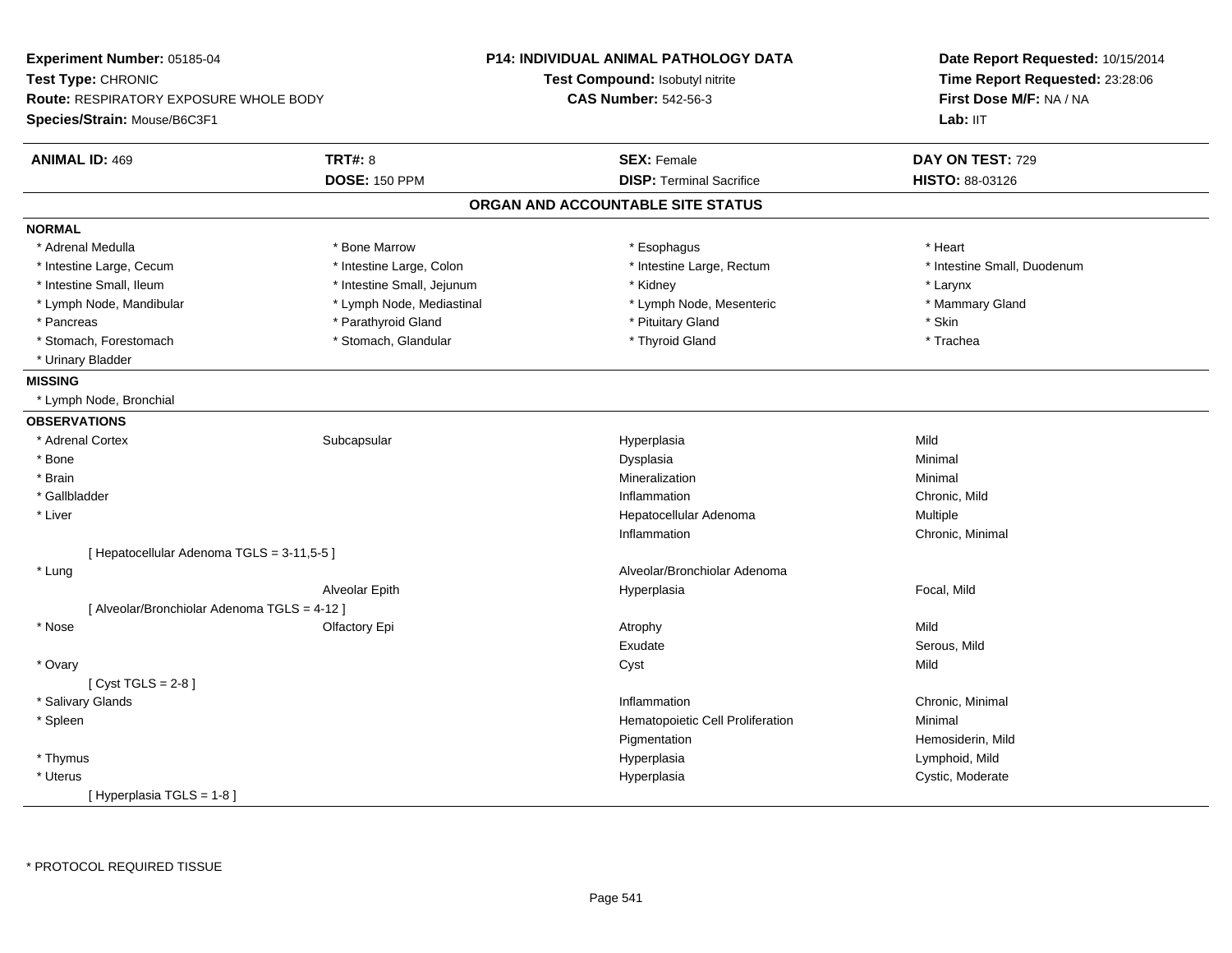| <b>Experiment Number: 05185-04</b><br>Test Type: CHRONIC<br><b>Route: RESPIRATORY EXPOSURE WHOLE BODY</b><br>Species/Strain: Mouse/B6C3F1 |                      | <b>P14: INDIVIDUAL ANIMAL PATHOLOGY DATA</b> | Date Report Requested: 10/15/2014                          |  |
|-------------------------------------------------------------------------------------------------------------------------------------------|----------------------|----------------------------------------------|------------------------------------------------------------|--|
|                                                                                                                                           |                      | Test Compound: Isobutyl nitrite              | Time Report Requested: 23:28:06<br>First Dose M/F: NA / NA |  |
|                                                                                                                                           |                      | <b>CAS Number: 542-56-3</b>                  |                                                            |  |
|                                                                                                                                           |                      |                                              | Lab: IIT                                                   |  |
| <b>ANIMAL ID: 469</b>                                                                                                                     | <b>TRT#: 8</b>       | <b>SEX: Female</b>                           | DAY ON TEST: 729                                           |  |
|                                                                                                                                           | <b>DOSE: 150 PPM</b> | <b>DISP: Terminal Sacrifice</b>              | <b>HISTO: 88-03126</b>                                     |  |
|                                                                                                                                           |                      | ORGAN AND ACCOUNTABLE SITE STATUS            |                                                            |  |
| PRIMARY CAUSE OF DEATH                                                                                                                    |                      |                                              |                                                            |  |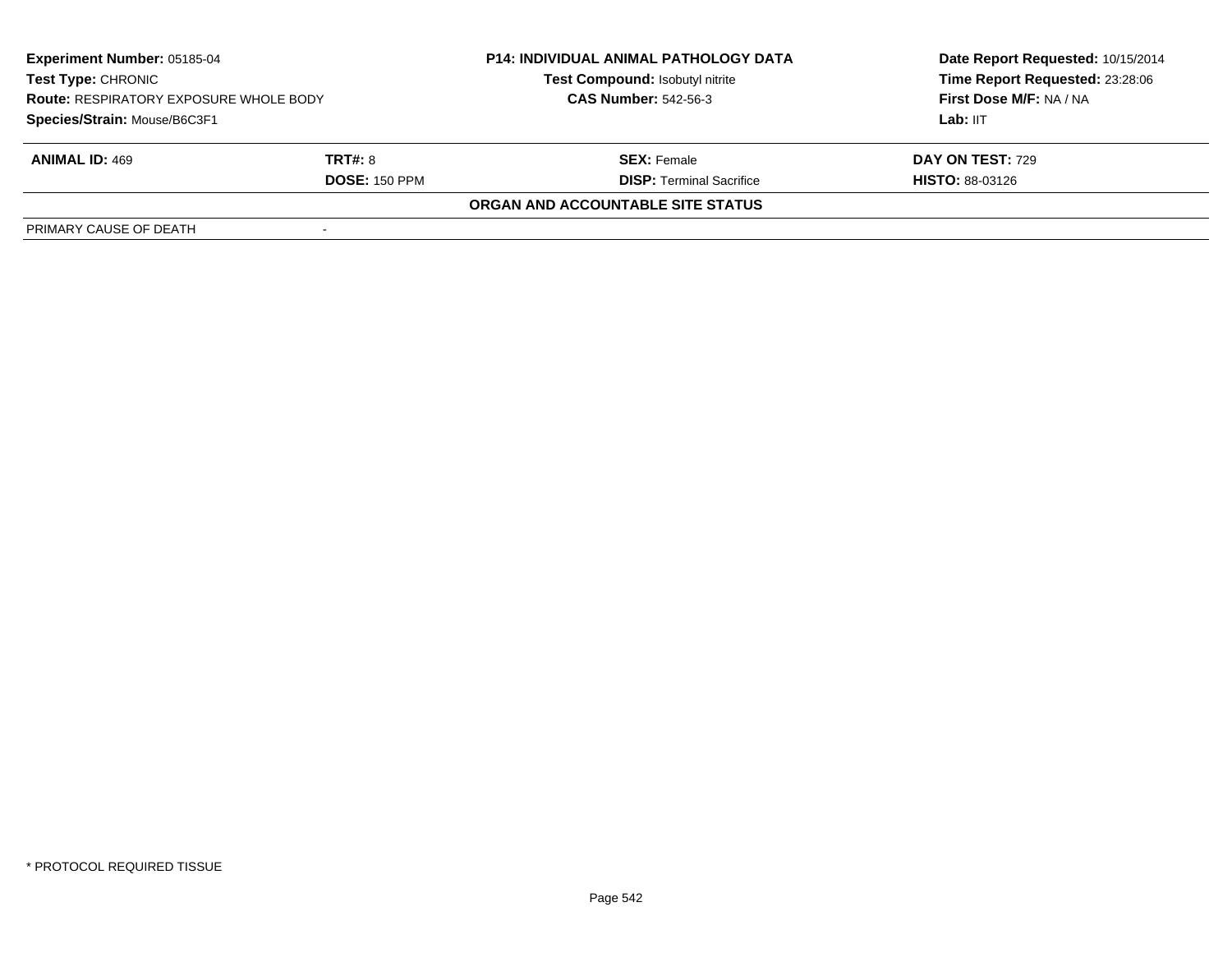| Time Report Requested: 23:28:06<br><b>Test Compound: Isobutyl nitrite</b><br><b>CAS Number: 542-56-3</b><br><b>Route: RESPIRATORY EXPOSURE WHOLE BODY</b><br>First Dose M/F: NA / NA<br>Lab: IIT<br><b>TRT#: 8</b><br><b>ANIMAL ID: 470</b><br><b>SEX: Female</b><br>DAY ON TEST: 730<br><b>DISP: Terminal Sacrifice</b><br><b>DOSE: 150 PPM</b><br>HISTO: 88-03127<br>ORGAN AND ACCOUNTABLE SITE STATUS<br>* Adrenal Medulla<br>* Bone Marrow<br>* Bone<br>* Esophagus<br>* Gallbladder<br>* Intestine Large, Cecum<br>* Intestine Large, Colon<br>* Heart<br>* Intestine Small, Ileum<br>* Intestine Large, Rectum<br>* Intestine Small, Duodenum<br>* Larynx<br>* Salivary Glands<br>* Mammary Gland<br>* Parathyroid Gland<br>* Stomach, Forestomach<br>* Stomach, Glandular<br>* Thyroid Gland<br>* Trachea<br>* Lymph Node, Mandibular<br>* Lymph Node, Bronchial<br>* Adrenal Cortex<br>Subcapsular<br>Lymphoma Malignant Mixed<br>* Brain<br>Mineralization<br>Mild<br>* Intestine Small, Jejunum<br>Lymphoma Malignant Mixed<br>* Kidney<br>Infiltration Cellular<br>Lymphocyte, Minimal<br>* Liver<br>Hyperplasia<br>Moderate<br>Lymphoma Malignant Mixed<br>[ Lymphoma Malignant Mixed TGLS = 3-5 ]<br>* Lung<br>Alveolar Epith<br>Hyperplasia<br>Focal, Minimal<br>Lymph Node<br>Inguinal<br>Lymphoma Malignant Mixed<br>Renal<br>Lymphoma Malignant Mixed<br>[ Lymphoma Malignant Mixed TGLS = 7-7,4-11,5-12 ]<br>[ Lymphoma Malignant Mixed TGLS = 7-7,4-11,5-12 ]<br>* Lymph Node, Mediastinal<br>Lymphoma Malignant Mixed<br>[ Lymphoma Malignant Mixed TGLS = 7-7,4-11,5-12 ]<br>* Lymph Node, Mesenteric<br>Lymphoma Malignant Mixed<br>[ Lymphoma Malignant Mixed TGLS = 7-7,4-11,5-12 ]<br>* Nose<br>Minimal<br>Olfactory Epi<br>Atrophy<br>Exudate<br>Serous, Minimal<br>* Ovary<br>Cyst<br>Moderate<br>Lymphoma Malignant Mixed<br>Lymphoma Malignant Mixed<br>* Pancreas<br>* Pituitary Gland<br>Pars Distalis<br>Mild<br>Hyperplasia | Experiment Number: 05185-04  | <b>P14: INDIVIDUAL ANIMAL PATHOLOGY DATA</b> | Date Report Requested: 10/15/2014 |
|--------------------------------------------------------------------------------------------------------------------------------------------------------------------------------------------------------------------------------------------------------------------------------------------------------------------------------------------------------------------------------------------------------------------------------------------------------------------------------------------------------------------------------------------------------------------------------------------------------------------------------------------------------------------------------------------------------------------------------------------------------------------------------------------------------------------------------------------------------------------------------------------------------------------------------------------------------------------------------------------------------------------------------------------------------------------------------------------------------------------------------------------------------------------------------------------------------------------------------------------------------------------------------------------------------------------------------------------------------------------------------------------------------------------------------------------------------------------------------------------------------------------------------------------------------------------------------------------------------------------------------------------------------------------------------------------------------------------------------------------------------------------------------------------------------------------------------------------------------------------------------------------------------------------------------------------------------------|------------------------------|----------------------------------------------|-----------------------------------|
|                                                                                                                                                                                                                                                                                                                                                                                                                                                                                                                                                                                                                                                                                                                                                                                                                                                                                                                                                                                                                                                                                                                                                                                                                                                                                                                                                                                                                                                                                                                                                                                                                                                                                                                                                                                                                                                                                                                                                              | Test Type: CHRONIC           |                                              |                                   |
|                                                                                                                                                                                                                                                                                                                                                                                                                                                                                                                                                                                                                                                                                                                                                                                                                                                                                                                                                                                                                                                                                                                                                                                                                                                                                                                                                                                                                                                                                                                                                                                                                                                                                                                                                                                                                                                                                                                                                              |                              |                                              |                                   |
|                                                                                                                                                                                                                                                                                                                                                                                                                                                                                                                                                                                                                                                                                                                                                                                                                                                                                                                                                                                                                                                                                                                                                                                                                                                                                                                                                                                                                                                                                                                                                                                                                                                                                                                                                                                                                                                                                                                                                              | Species/Strain: Mouse/B6C3F1 |                                              |                                   |
|                                                                                                                                                                                                                                                                                                                                                                                                                                                                                                                                                                                                                                                                                                                                                                                                                                                                                                                                                                                                                                                                                                                                                                                                                                                                                                                                                                                                                                                                                                                                                                                                                                                                                                                                                                                                                                                                                                                                                              |                              |                                              |                                   |
|                                                                                                                                                                                                                                                                                                                                                                                                                                                                                                                                                                                                                                                                                                                                                                                                                                                                                                                                                                                                                                                                                                                                                                                                                                                                                                                                                                                                                                                                                                                                                                                                                                                                                                                                                                                                                                                                                                                                                              |                              |                                              |                                   |
|                                                                                                                                                                                                                                                                                                                                                                                                                                                                                                                                                                                                                                                                                                                                                                                                                                                                                                                                                                                                                                                                                                                                                                                                                                                                                                                                                                                                                                                                                                                                                                                                                                                                                                                                                                                                                                                                                                                                                              |                              |                                              |                                   |
|                                                                                                                                                                                                                                                                                                                                                                                                                                                                                                                                                                                                                                                                                                                                                                                                                                                                                                                                                                                                                                                                                                                                                                                                                                                                                                                                                                                                                                                                                                                                                                                                                                                                                                                                                                                                                                                                                                                                                              | <b>NORMAL</b>                |                                              |                                   |
|                                                                                                                                                                                                                                                                                                                                                                                                                                                                                                                                                                                                                                                                                                                                                                                                                                                                                                                                                                                                                                                                                                                                                                                                                                                                                                                                                                                                                                                                                                                                                                                                                                                                                                                                                                                                                                                                                                                                                              |                              |                                              |                                   |
|                                                                                                                                                                                                                                                                                                                                                                                                                                                                                                                                                                                                                                                                                                                                                                                                                                                                                                                                                                                                                                                                                                                                                                                                                                                                                                                                                                                                                                                                                                                                                                                                                                                                                                                                                                                                                                                                                                                                                              |                              |                                              |                                   |
|                                                                                                                                                                                                                                                                                                                                                                                                                                                                                                                                                                                                                                                                                                                                                                                                                                                                                                                                                                                                                                                                                                                                                                                                                                                                                                                                                                                                                                                                                                                                                                                                                                                                                                                                                                                                                                                                                                                                                              |                              |                                              |                                   |
|                                                                                                                                                                                                                                                                                                                                                                                                                                                                                                                                                                                                                                                                                                                                                                                                                                                                                                                                                                                                                                                                                                                                                                                                                                                                                                                                                                                                                                                                                                                                                                                                                                                                                                                                                                                                                                                                                                                                                              |                              |                                              |                                   |
|                                                                                                                                                                                                                                                                                                                                                                                                                                                                                                                                                                                                                                                                                                                                                                                                                                                                                                                                                                                                                                                                                                                                                                                                                                                                                                                                                                                                                                                                                                                                                                                                                                                                                                                                                                                                                                                                                                                                                              |                              |                                              |                                   |
|                                                                                                                                                                                                                                                                                                                                                                                                                                                                                                                                                                                                                                                                                                                                                                                                                                                                                                                                                                                                                                                                                                                                                                                                                                                                                                                                                                                                                                                                                                                                                                                                                                                                                                                                                                                                                                                                                                                                                              | <b>MISSING</b>               |                                              |                                   |
|                                                                                                                                                                                                                                                                                                                                                                                                                                                                                                                                                                                                                                                                                                                                                                                                                                                                                                                                                                                                                                                                                                                                                                                                                                                                                                                                                                                                                                                                                                                                                                                                                                                                                                                                                                                                                                                                                                                                                              |                              |                                              |                                   |
|                                                                                                                                                                                                                                                                                                                                                                                                                                                                                                                                                                                                                                                                                                                                                                                                                                                                                                                                                                                                                                                                                                                                                                                                                                                                                                                                                                                                                                                                                                                                                                                                                                                                                                                                                                                                                                                                                                                                                              | <b>OBSERVATIONS</b>          |                                              |                                   |
|                                                                                                                                                                                                                                                                                                                                                                                                                                                                                                                                                                                                                                                                                                                                                                                                                                                                                                                                                                                                                                                                                                                                                                                                                                                                                                                                                                                                                                                                                                                                                                                                                                                                                                                                                                                                                                                                                                                                                              |                              |                                              |                                   |
|                                                                                                                                                                                                                                                                                                                                                                                                                                                                                                                                                                                                                                                                                                                                                                                                                                                                                                                                                                                                                                                                                                                                                                                                                                                                                                                                                                                                                                                                                                                                                                                                                                                                                                                                                                                                                                                                                                                                                              |                              |                                              |                                   |
|                                                                                                                                                                                                                                                                                                                                                                                                                                                                                                                                                                                                                                                                                                                                                                                                                                                                                                                                                                                                                                                                                                                                                                                                                                                                                                                                                                                                                                                                                                                                                                                                                                                                                                                                                                                                                                                                                                                                                              |                              |                                              |                                   |
|                                                                                                                                                                                                                                                                                                                                                                                                                                                                                                                                                                                                                                                                                                                                                                                                                                                                                                                                                                                                                                                                                                                                                                                                                                                                                                                                                                                                                                                                                                                                                                                                                                                                                                                                                                                                                                                                                                                                                              |                              |                                              |                                   |
|                                                                                                                                                                                                                                                                                                                                                                                                                                                                                                                                                                                                                                                                                                                                                                                                                                                                                                                                                                                                                                                                                                                                                                                                                                                                                                                                                                                                                                                                                                                                                                                                                                                                                                                                                                                                                                                                                                                                                              |                              |                                              |                                   |
|                                                                                                                                                                                                                                                                                                                                                                                                                                                                                                                                                                                                                                                                                                                                                                                                                                                                                                                                                                                                                                                                                                                                                                                                                                                                                                                                                                                                                                                                                                                                                                                                                                                                                                                                                                                                                                                                                                                                                              |                              |                                              |                                   |
|                                                                                                                                                                                                                                                                                                                                                                                                                                                                                                                                                                                                                                                                                                                                                                                                                                                                                                                                                                                                                                                                                                                                                                                                                                                                                                                                                                                                                                                                                                                                                                                                                                                                                                                                                                                                                                                                                                                                                              |                              |                                              |                                   |
|                                                                                                                                                                                                                                                                                                                                                                                                                                                                                                                                                                                                                                                                                                                                                                                                                                                                                                                                                                                                                                                                                                                                                                                                                                                                                                                                                                                                                                                                                                                                                                                                                                                                                                                                                                                                                                                                                                                                                              |                              |                                              |                                   |
|                                                                                                                                                                                                                                                                                                                                                                                                                                                                                                                                                                                                                                                                                                                                                                                                                                                                                                                                                                                                                                                                                                                                                                                                                                                                                                                                                                                                                                                                                                                                                                                                                                                                                                                                                                                                                                                                                                                                                              |                              |                                              |                                   |
|                                                                                                                                                                                                                                                                                                                                                                                                                                                                                                                                                                                                                                                                                                                                                                                                                                                                                                                                                                                                                                                                                                                                                                                                                                                                                                                                                                                                                                                                                                                                                                                                                                                                                                                                                                                                                                                                                                                                                              |                              |                                              |                                   |
|                                                                                                                                                                                                                                                                                                                                                                                                                                                                                                                                                                                                                                                                                                                                                                                                                                                                                                                                                                                                                                                                                                                                                                                                                                                                                                                                                                                                                                                                                                                                                                                                                                                                                                                                                                                                                                                                                                                                                              |                              |                                              |                                   |
|                                                                                                                                                                                                                                                                                                                                                                                                                                                                                                                                                                                                                                                                                                                                                                                                                                                                                                                                                                                                                                                                                                                                                                                                                                                                                                                                                                                                                                                                                                                                                                                                                                                                                                                                                                                                                                                                                                                                                              |                              |                                              |                                   |
|                                                                                                                                                                                                                                                                                                                                                                                                                                                                                                                                                                                                                                                                                                                                                                                                                                                                                                                                                                                                                                                                                                                                                                                                                                                                                                                                                                                                                                                                                                                                                                                                                                                                                                                                                                                                                                                                                                                                                              |                              |                                              |                                   |
|                                                                                                                                                                                                                                                                                                                                                                                                                                                                                                                                                                                                                                                                                                                                                                                                                                                                                                                                                                                                                                                                                                                                                                                                                                                                                                                                                                                                                                                                                                                                                                                                                                                                                                                                                                                                                                                                                                                                                              |                              |                                              |                                   |
|                                                                                                                                                                                                                                                                                                                                                                                                                                                                                                                                                                                                                                                                                                                                                                                                                                                                                                                                                                                                                                                                                                                                                                                                                                                                                                                                                                                                                                                                                                                                                                                                                                                                                                                                                                                                                                                                                                                                                              |                              |                                              |                                   |
|                                                                                                                                                                                                                                                                                                                                                                                                                                                                                                                                                                                                                                                                                                                                                                                                                                                                                                                                                                                                                                                                                                                                                                                                                                                                                                                                                                                                                                                                                                                                                                                                                                                                                                                                                                                                                                                                                                                                                              |                              |                                              |                                   |
|                                                                                                                                                                                                                                                                                                                                                                                                                                                                                                                                                                                                                                                                                                                                                                                                                                                                                                                                                                                                                                                                                                                                                                                                                                                                                                                                                                                                                                                                                                                                                                                                                                                                                                                                                                                                                                                                                                                                                              |                              |                                              |                                   |
|                                                                                                                                                                                                                                                                                                                                                                                                                                                                                                                                                                                                                                                                                                                                                                                                                                                                                                                                                                                                                                                                                                                                                                                                                                                                                                                                                                                                                                                                                                                                                                                                                                                                                                                                                                                                                                                                                                                                                              |                              |                                              |                                   |
|                                                                                                                                                                                                                                                                                                                                                                                                                                                                                                                                                                                                                                                                                                                                                                                                                                                                                                                                                                                                                                                                                                                                                                                                                                                                                                                                                                                                                                                                                                                                                                                                                                                                                                                                                                                                                                                                                                                                                              |                              |                                              |                                   |
|                                                                                                                                                                                                                                                                                                                                                                                                                                                                                                                                                                                                                                                                                                                                                                                                                                                                                                                                                                                                                                                                                                                                                                                                                                                                                                                                                                                                                                                                                                                                                                                                                                                                                                                                                                                                                                                                                                                                                              |                              |                                              |                                   |
|                                                                                                                                                                                                                                                                                                                                                                                                                                                                                                                                                                                                                                                                                                                                                                                                                                                                                                                                                                                                                                                                                                                                                                                                                                                                                                                                                                                                                                                                                                                                                                                                                                                                                                                                                                                                                                                                                                                                                              |                              |                                              |                                   |
|                                                                                                                                                                                                                                                                                                                                                                                                                                                                                                                                                                                                                                                                                                                                                                                                                                                                                                                                                                                                                                                                                                                                                                                                                                                                                                                                                                                                                                                                                                                                                                                                                                                                                                                                                                                                                                                                                                                                                              |                              |                                              |                                   |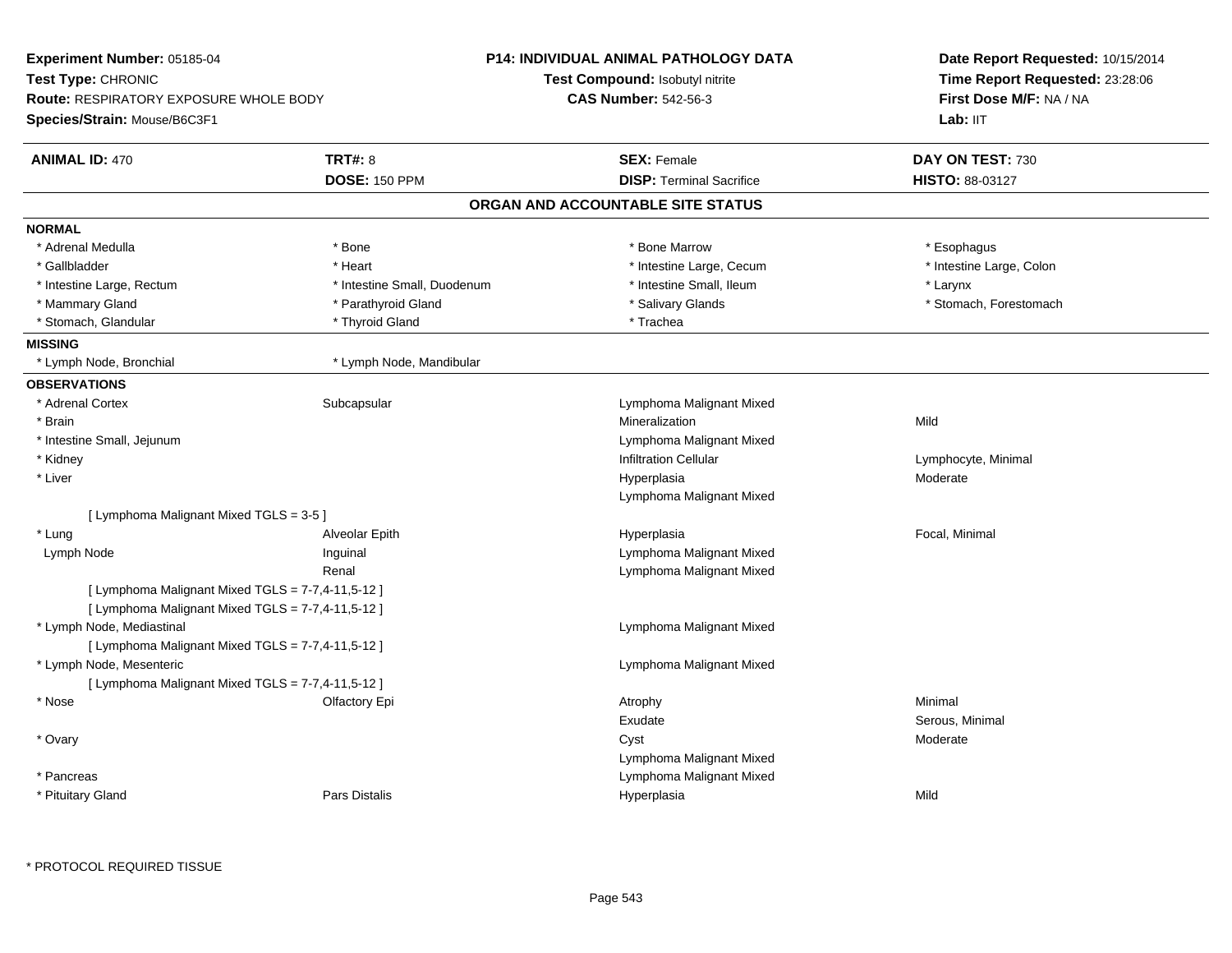| Experiment Number: 05185-04<br><b>Test Type: CHRONIC</b><br><b>Route: RESPIRATORY EXPOSURE WHOLE BODY</b><br>Species/Strain: Mouse/B6C3F1 |                      | <b>P14: INDIVIDUAL ANIMAL PATHOLOGY DATA</b><br>Test Compound: Isobutyl nitrite<br><b>CAS Number: 542-56-3</b> | Date Report Requested: 10/15/2014<br>Time Report Requested: 23:28:06<br>First Dose M/F: NA / NA<br>Lab: IIT |
|-------------------------------------------------------------------------------------------------------------------------------------------|----------------------|----------------------------------------------------------------------------------------------------------------|-------------------------------------------------------------------------------------------------------------|
| <b>ANIMAL ID: 470</b>                                                                                                                     | <b>TRT#: 8</b>       | <b>SEX: Female</b>                                                                                             | DAY ON TEST: 730                                                                                            |
|                                                                                                                                           | <b>DOSE: 150 PPM</b> | <b>DISP:</b> Terminal Sacrifice                                                                                | <b>HISTO: 88-03127</b>                                                                                      |
|                                                                                                                                           |                      | ORGAN AND ACCOUNTABLE SITE STATUS                                                                              |                                                                                                             |
| * Skin                                                                                                                                    |                      | Inflammation                                                                                                   | Chronic, Minimal                                                                                            |
| * Spleen                                                                                                                                  |                      | Lymphoma Malignant Mixed                                                                                       |                                                                                                             |
| [ Lymphoma Malignant Mixed TGLS = 2-5 ]                                                                                                   |                      |                                                                                                                |                                                                                                             |
| * Thymus                                                                                                                                  |                      | Lymphoma Malignant Mixed                                                                                       |                                                                                                             |
| * Urinary Bladder                                                                                                                         |                      | Infiltration Cellular                                                                                          | Lymphocyte, Minimal                                                                                         |
| * Uterus                                                                                                                                  |                      | Hyperplasia                                                                                                    | Cystic, Mild                                                                                                |
| PRIMARY CAUSE OF DEATH                                                                                                                    |                      |                                                                                                                |                                                                                                             |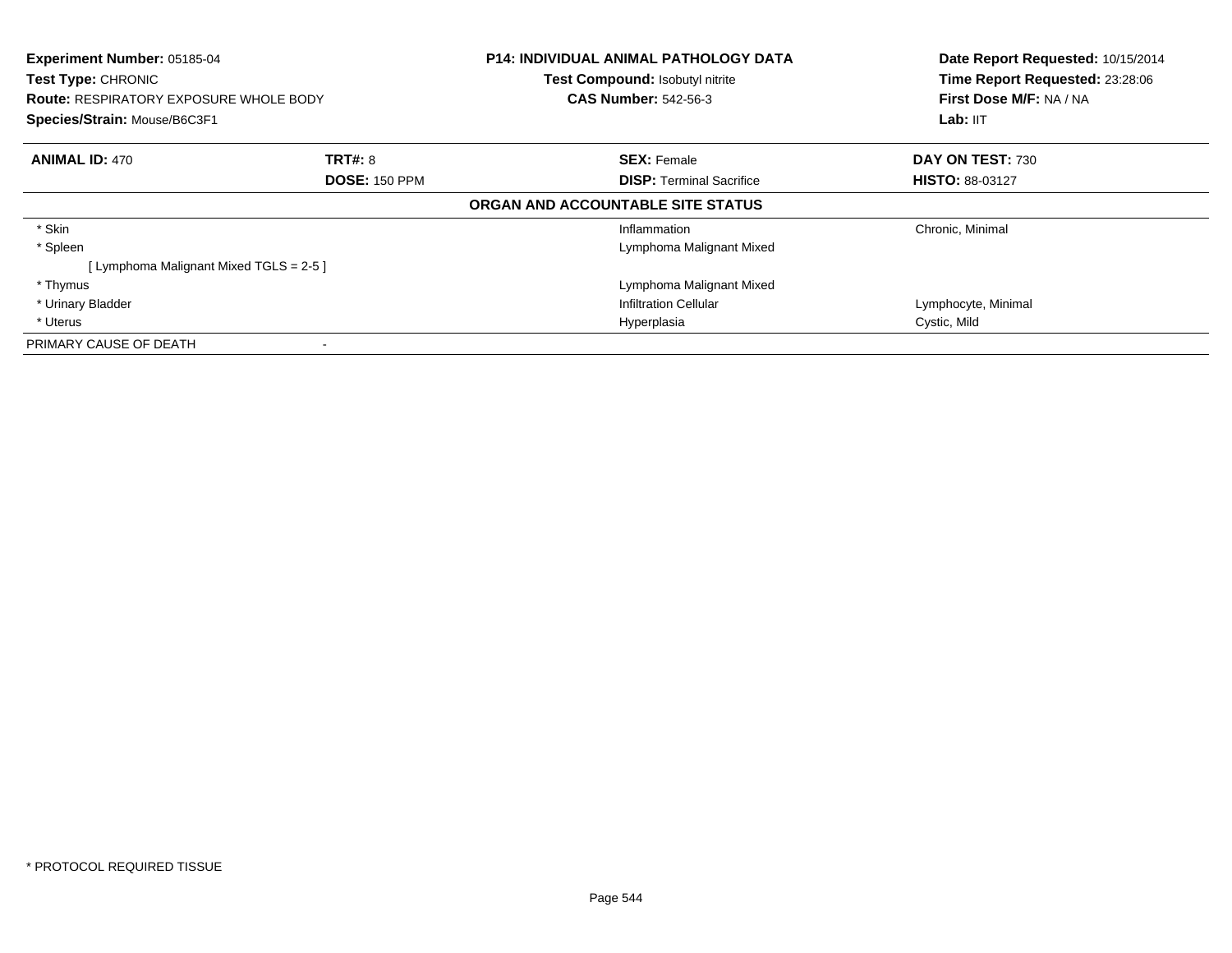| Experiment Number: 05185-04<br>Test Type: CHRONIC<br><b>Route: RESPIRATORY EXPOSURE WHOLE BODY</b> |                          | <b>P14: INDIVIDUAL ANIMAL PATHOLOGY DATA</b> | Date Report Requested: 10/15/2014<br>Time Report Requested: 23:28:06<br>First Dose M/F: NA / NA |
|----------------------------------------------------------------------------------------------------|--------------------------|----------------------------------------------|-------------------------------------------------------------------------------------------------|
|                                                                                                    |                          | Test Compound: Isobutyl nitrite              |                                                                                                 |
|                                                                                                    |                          | <b>CAS Number: 542-56-3</b>                  |                                                                                                 |
| Species/Strain: Mouse/B6C3F1                                                                       |                          |                                              | Lab: IIT                                                                                        |
| <b>ANIMAL ID: 471</b>                                                                              | <b>TRT#: 8</b>           | <b>SEX: Female</b>                           | DAY ON TEST: 458                                                                                |
|                                                                                                    | <b>DOSE: 150 PPM</b>     | <b>DISP:</b> Scheduled Sacrifice             | HISTO: 88-03128                                                                                 |
|                                                                                                    |                          | ORGAN AND ACCOUNTABLE SITE STATUS            |                                                                                                 |
| <b>NORMAL</b>                                                                                      |                          |                                              |                                                                                                 |
| * Adrenal Medulla                                                                                  | * Bone Marrow            | * Esophagus                                  | * Gallbladder                                                                                   |
| * Heart                                                                                            | * Intestine Large, Cecum | * Intestine Large, Colon                     | * Intestine Large, Rectum                                                                       |
| * Intestine Small, Duodenum                                                                        | * Intestine Small, Ileum | * Intestine Small, Jejunum                   | * Larynx                                                                                        |
| * Liver                                                                                            | * Lung                   | * Lymph Node, Bronchial                      | * Lymph Node, Mandibular                                                                        |
| * Lymph Node, Mediastinal                                                                          | * Lymph Node, Mesenteric | * Mammary Gland                              | * Nose                                                                                          |
| * Ovary                                                                                            | * Pancreas               | * Parathyroid Gland                          | * Pituitary Gland                                                                               |
| * Salivary Glands                                                                                  | * Skin                   | * Stomach, Forestomach                       | * Stomach, Glandular                                                                            |
| * Thymus                                                                                           | * Thyroid Gland          | * Trachea                                    | * Urinary Bladder                                                                               |
| <b>OBSERVATIONS</b>                                                                                |                          |                                              |                                                                                                 |
| * Adrenal Cortex                                                                                   | Subcapsular              | Hyperplasia                                  | Mild                                                                                            |
| * Bone                                                                                             |                          | Dysplasia                                    | Minimal                                                                                         |
| * Brain                                                                                            |                          | Mineralization                               | Mild                                                                                            |
| * Kidney                                                                                           |                          | <b>Infiltration Cellular</b>                 | Lymphocyte, Minimal                                                                             |
| * Spleen                                                                                           |                          | Hematopoietic Cell Proliferation             | Minimal                                                                                         |
|                                                                                                    |                          | Pigmentation                                 | Hemosiderin, Mild                                                                               |
| * Uterus                                                                                           |                          | Hyperplasia                                  | Cystic, Mild                                                                                    |
| [Hyperplasia TGLS = 1-8]                                                                           |                          |                                              |                                                                                                 |
| PRIMARY CAUSE OF DEATH<br>$\blacksquare$                                                           |                          |                                              |                                                                                                 |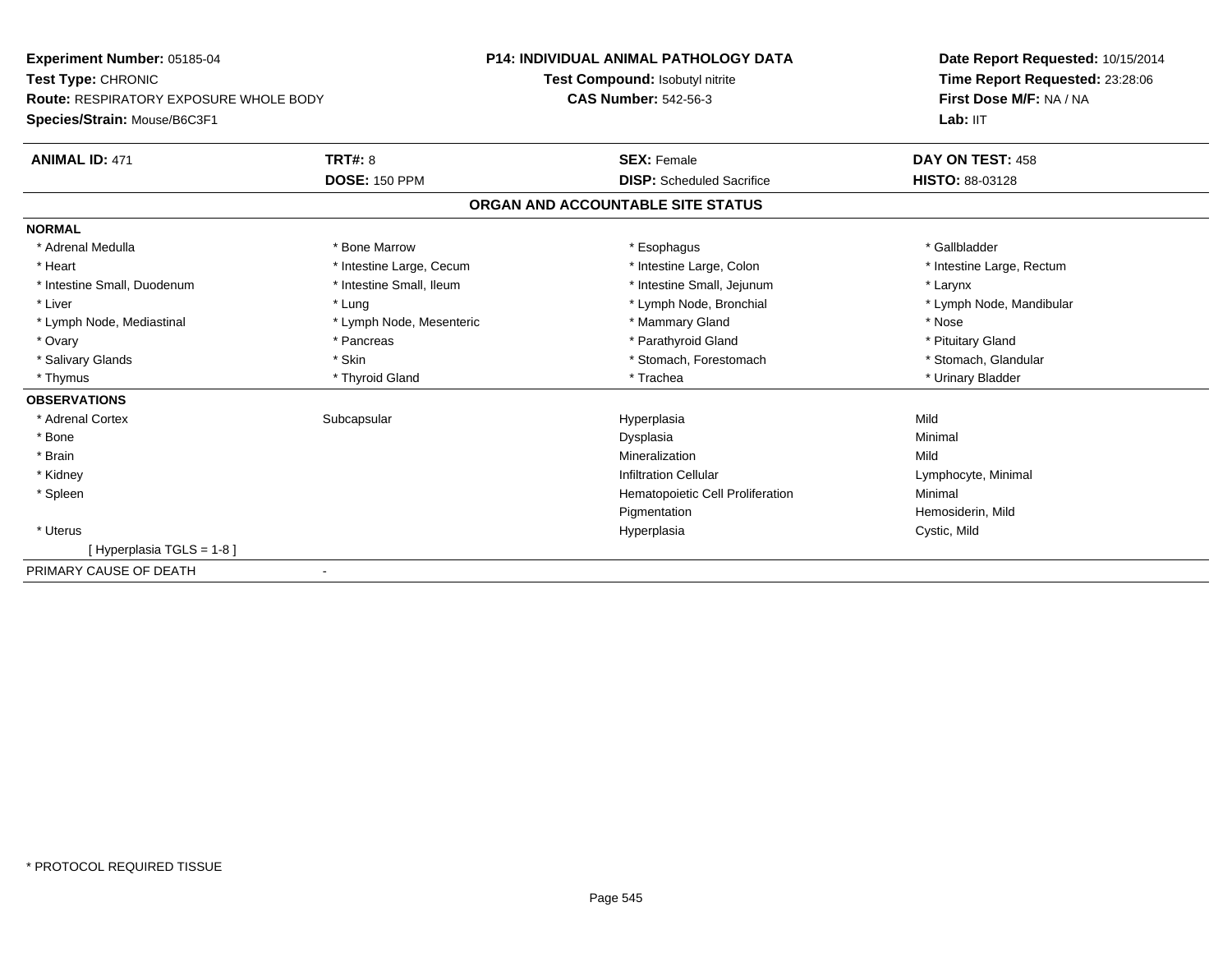**Experiment Number:** 05185-04**Test Type:** CHRONIC **Route:** RESPIRATORY EXPOSURE WHOLE BODY**Species/Strain:** Mouse/B6C3F1**P14: INDIVIDUAL ANIMAL PATHOLOGY DATATest Compound:** Isobutyl nitrite**CAS Number:** 542-56-3**Date Report Requested:** 10/15/2014**Time Report Requested:** 23:28:06**First Dose M/F:** NA / NA**Lab:** IIT**ANIMAL ID:** 472**TRT#:** 8 **SEX:** Female **DAY ON TEST:** 458 **DOSE:** 150 PPM **DISP:** Scheduled Sacrifice **HISTO:** 88-03129 **ORGAN AND ACCOUNTABLE SITE STATUSNORMAL**\* Adrenal Medulla \* Adrenal Medulla \* \* The matter of the state of the state of the state of the state of the state of the state of the state of the state of the state of the state of the state of the state of the state of the state of the \* Intestine Large, Colon \* Gallbladder \* The mode of the text \* Heart \* Intestine Large, Cecum \* Intestine Large, Cecum \* Intestine Large, Cecum \* Intestine Small, Jejunum \* Intestine Large, Rectum \* Intestine Small, Duodenum \* Intestine Small, Ileum \* 1ntestine Small, Ileum \* Kidney \* Larynx \* Liver \* Lymph Node, Bronchial \* Lymph Node, Mandibular \* Lymph Node, Mediastinal \* Lymph Note, Mesenteric \* Mammary Gland \* Salivary Glands \* Pancreas \* And the section of the section of the section of the section of the section of the section of the section of the section of the section of the section of the section of the section of the section of the sectio \* Skin \* Stomach, Forestomach \* Stomach \* Stomach, Glandular \* Thymus \* Thymus \* Thyroid Gland \* Trachea \* Trachea \* Trachea \* Urinary Bladder **OBSERVATIONS** \* Adrenal Cortexx Subcapsular Suberty Subsets and the Hyperplasia a Mild \* Brainn and the controller of the controller of the Mineralization and the controller of the Minimal of the Minimal <br>The Minimal of the controller of the controller of the controller of the controller of the controller of the c \* Lung Alveolar/Bronchiolar Adenoma [ Alveolar/Bronchiolar Adenoma TGLS = 4-11 ] \* Nosee the contraction of the contraction of the contraction of the contraction of the contraction of  $\mathsf{C}$   $\mathsf{A}$   $\mathsf{C}$   $\mathsf{A}$   $\mathsf{C}$   $\mathsf{A}$   $\mathsf{C}$   $\mathsf{A}$   $\mathsf{C}$   $\mathsf{A}$   $\mathsf{C}$   $\mathsf{A}$   $\mathsf{C}$   $\mathsf{A}$  \* Ovaryy and the control of the control of the control of the control of the control of the control of the control of the control of the control of the control of the control of the control of the control of the control of the co  $[$  Cyst TGLS = 2,3-8,8.1  $]$  \* SpleenHematopoietic Cell Proliferation Mild Pigmentation Hemosiderin, Mild \* Uteruss and the contract of the contract of the contract of the contract of the contract of the contract of the contract of the contract of the contract of the contract of the contract of the contract of the contract of the cont Cystic, Mild  $[$  Hyperplasia TGLS = 1-8,8.1 ] PRIMARY CAUSE OF DEATH-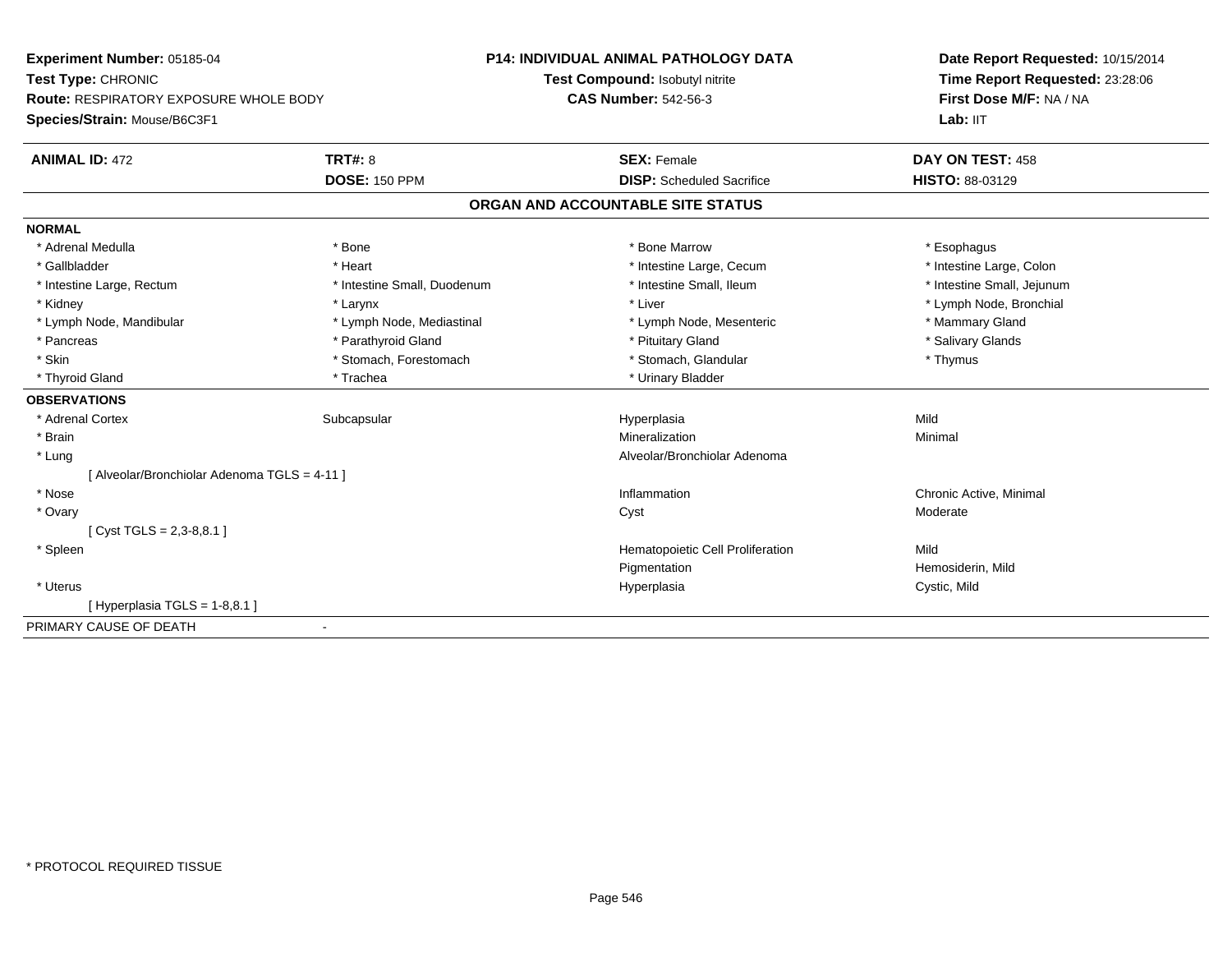**Experiment Number:** 05185-04**Test Type:** CHRONIC **Route:** RESPIRATORY EXPOSURE WHOLE BODY**Species/Strain:** Mouse/B6C3F1**P14: INDIVIDUAL ANIMAL PATHOLOGY DATATest Compound:** Isobutyl nitrite**CAS Number:** 542-56-3**Date Report Requested:** 10/15/2014**Time Report Requested:** 23:28:06**First Dose M/F:** NA / NALab: IIT **ANIMAL ID:** 473**TRT#:** 8 **SEX:** Female **DAY ON TEST:** 458 **DOSE:** 150 PPM **DISP:** Scheduled Sacrifice **HISTO:** 88-03130 **ORGAN AND ACCOUNTABLE SITE STATUSNORMAL**\* Adrenal Medulla \* \* Annual Medulla \* Brain \* Bone \* \* Bone Marrow \* Bone Marrow \* \* Brain \* Brain \* Brain \* Brain \* Brain \* Brain \* Brain \* Brain \* Brain \* Brain \* Brain \* Brain \* Brain \* Brain \* Brain \* Brain \* Brain \* \* Esophagus \* https://www.fragustage.com/web/2019/heart \* Heart \* Heart \* Heart \* Intestine Large, Cecum \* Intestine Large, Cecum \* Sallbladder \* The state of the state of the state of the state of the state of the state o \* Intestine Small, Ileum \* Intestine Large, Colon \* Intestine Large, Rectum \* Intestine Small, Duodenum \* Intestine Small, Duodenum \* Intestine Small, Jejunum \* \* Widney \* Kidney \* Larynx \* Larynx \* Larynx \* Larynx \* Liver \* Lung \* Lymph Node, Bronchial \* Lymph Node, Bronchial \* Lymph Node, Mandibular \* Note \* Lymph Node, Mediastinal \* Lymph Node, Mesenteric \* \* The mannery Gland \* The mannery Gland \* Ovary \* Ovary \* The mannery State \* Pancreas \* Parathyroid Gland \* \* Pituitary Gland \* Pituitary Gland \* Skin \* Skin \* Stomach, Forestomach \* Stomach, Glandular \* Thymus \* Thymus \* Thymus \* Thyroid Gland \* Thyroid Gland \* Thachea \* Urinary Bladder**OBSERVATIONS** \* Adrenal Cortexx Subcapsular Suberty Subsets and the Hyperplasia a and a studies of the studies of the Minimal \* Nose Respirat Epith Degeneration Hyaline, Minimal \* Salivary Glandss and the contract of the contract of the contract of the contract of the contract of the contract of the contract of the contract of the contract of the contract of the contract of the contract of the contract of the cont Inflammation Chronic, Minimal \* SpleenHematopoietic Cell Proliferation Minimal Pigmentation Hemosiderin, Mild \* Uteruss and the contract of the contract of the contract of the contract of the contract of the contract of the contract of the contract of the contract of the contract of the contract of the contract of the contract of the cont Hyperplasia Cystic, Mild  $[$  Hyperplasia TGLS = 2-8,8.1 ] PRIMARY CAUSE OF DEATH-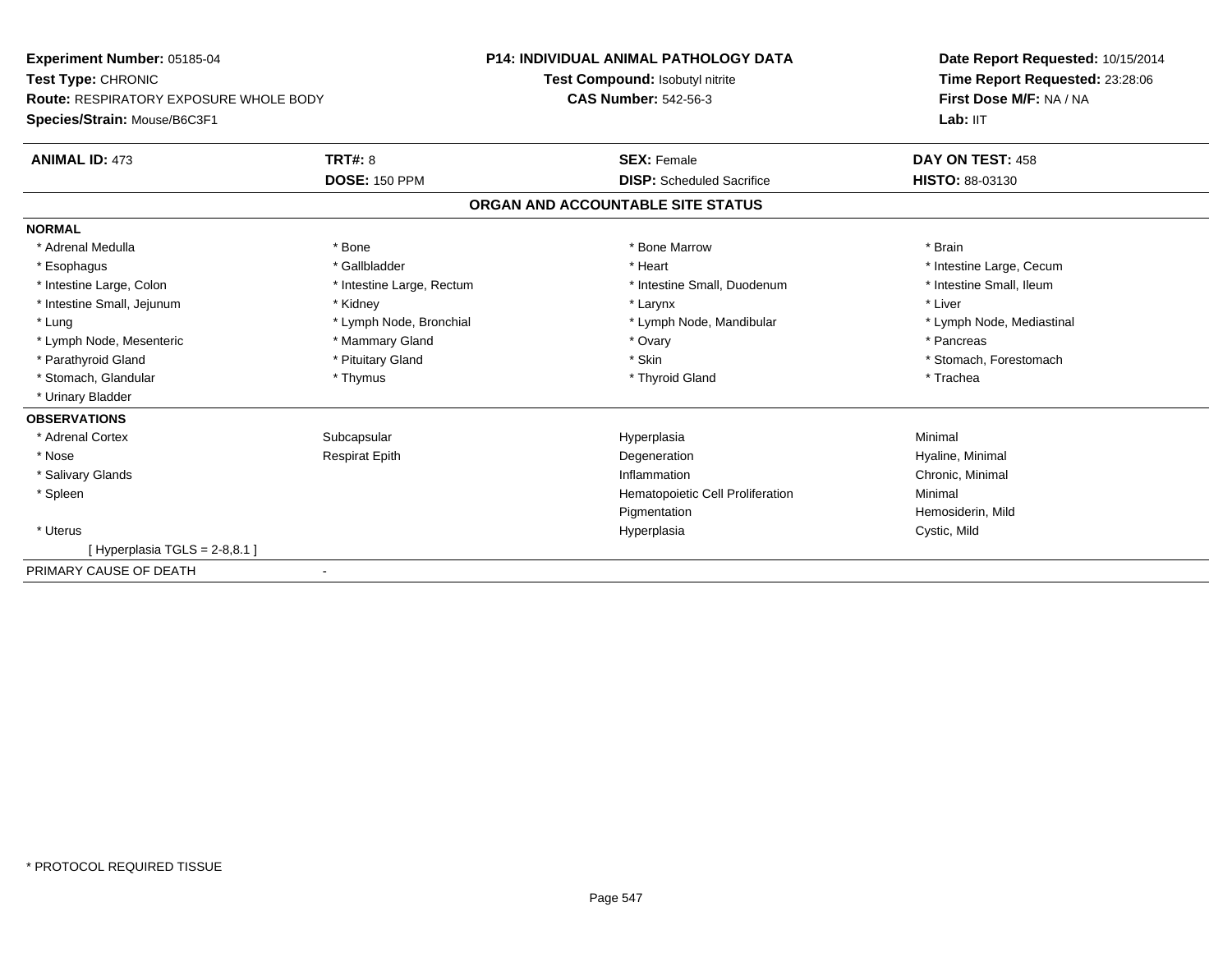| Experiment Number: 05185-04<br>Test Type: CHRONIC<br><b>Route: RESPIRATORY EXPOSURE WHOLE BODY</b> |                           | <b>P14: INDIVIDUAL ANIMAL PATHOLOGY DATA</b> | Date Report Requested: 10/15/2014                          |  |
|----------------------------------------------------------------------------------------------------|---------------------------|----------------------------------------------|------------------------------------------------------------|--|
|                                                                                                    |                           | Test Compound: Isobutyl nitrite              | Time Report Requested: 23:28:06<br>First Dose M/F: NA / NA |  |
|                                                                                                    |                           | <b>CAS Number: 542-56-3</b>                  |                                                            |  |
| Species/Strain: Mouse/B6C3F1                                                                       |                           |                                              | Lab: IIT                                                   |  |
| <b>ANIMAL ID: 474</b>                                                                              | TRT#: 8                   | <b>SEX: Female</b>                           | DAY ON TEST: 458                                           |  |
|                                                                                                    | <b>DOSE: 150 PPM</b>      | <b>DISP:</b> Scheduled Sacrifice             | HISTO: 88-03131                                            |  |
|                                                                                                    |                           | ORGAN AND ACCOUNTABLE SITE STATUS            |                                                            |  |
| <b>NORMAL</b>                                                                                      |                           |                                              |                                                            |  |
| * Adrenal Medulla                                                                                  | * Bone Marrow             | * Esophagus                                  | * Gallbladder                                              |  |
| * Heart                                                                                            | * Intestine Large, Cecum  | * Intestine Large, Colon                     | * Intestine Large, Rectum                                  |  |
| * Intestine Small, Duodenum                                                                        | * Intestine Small, Ileum  | * Intestine Small, Jejunum                   | * Kidney                                                   |  |
| * Larynx                                                                                           | * Liver                   | * Lung                                       | * Lymph Node, Bronchial                                    |  |
| * Lymph Node, Mandibular                                                                           | * Lymph Node, Mediastinal | * Lymph Node, Mesenteric                     | * Mammary Gland                                            |  |
| * Nose                                                                                             | * Pancreas                | * Parathyroid Gland                          | * Pituitary Gland                                          |  |
| * Salivary Glands                                                                                  | * Skin                    | * Stomach, Forestomach                       | * Stomach, Glandular                                       |  |
| * Thymus                                                                                           | * Thyroid Gland           | * Trachea                                    |                                                            |  |
| <b>OBSERVATIONS</b>                                                                                |                           |                                              |                                                            |  |
| * Adrenal Cortex                                                                                   | Subcapsular               | Hyperplasia                                  | Mild                                                       |  |
| * Bone                                                                                             |                           | Dysplasia                                    | Mild                                                       |  |
| * Brain                                                                                            |                           | Mineralization                               | Mild                                                       |  |
| * Ovary                                                                                            |                           | Cyst                                         | Minimal                                                    |  |
| * Spleen                                                                                           |                           | Hematopoietic Cell Proliferation             | Mild                                                       |  |
|                                                                                                    |                           | Pigmentation                                 | Hemosiderin, Mild                                          |  |
| * Urinary Bladder                                                                                  |                           | <b>Infiltration Cellular</b>                 | Lymphocyte, Minimal                                        |  |
| * Uterus                                                                                           |                           | Hyperplasia                                  | Cystic, Moderate                                           |  |
| [Hyperplasia TGLS = 1-8,8.1]                                                                       |                           |                                              |                                                            |  |
| PRIMARY CAUSE OF DEATH                                                                             |                           |                                              |                                                            |  |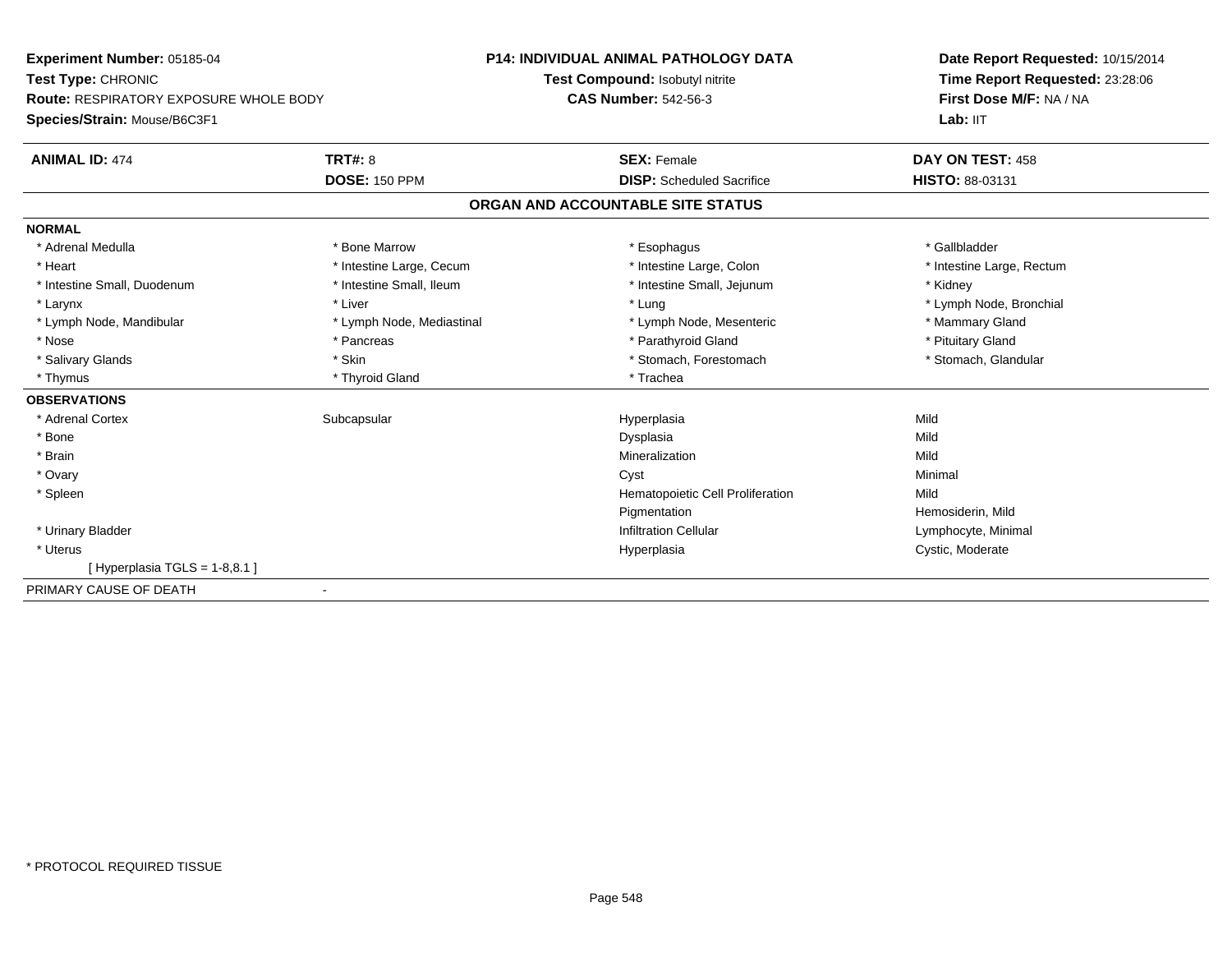| Experiment Number: 05185-04<br>Test Type: CHRONIC<br><b>Route: RESPIRATORY EXPOSURE WHOLE BODY</b> |                           | <b>P14: INDIVIDUAL ANIMAL PATHOLOGY DATA</b> | Date Report Requested: 10/15/2014                          |  |
|----------------------------------------------------------------------------------------------------|---------------------------|----------------------------------------------|------------------------------------------------------------|--|
|                                                                                                    |                           | Test Compound: Isobutyl nitrite              | Time Report Requested: 23:28:06<br>First Dose M/F: NA / NA |  |
|                                                                                                    |                           | <b>CAS Number: 542-56-3</b>                  |                                                            |  |
| Species/Strain: Mouse/B6C3F1                                                                       |                           |                                              | Lab: II <sub>T</sub>                                       |  |
| <b>ANIMAL ID: 475</b>                                                                              | <b>TRT#: 8</b>            | <b>SEX: Female</b>                           | DAY ON TEST: 458                                           |  |
|                                                                                                    | <b>DOSE: 150 PPM</b>      | <b>DISP:</b> Scheduled Sacrifice             | <b>HISTO: 88-03132</b>                                     |  |
|                                                                                                    |                           | ORGAN AND ACCOUNTABLE SITE STATUS            |                                                            |  |
| <b>NORMAL</b>                                                                                      |                           |                                              |                                                            |  |
| * Adrenal Medulla                                                                                  | * Bone                    | * Bone Marrow                                | * Brain                                                    |  |
| * Esophagus                                                                                        | * Gallbladder             | * Heart                                      | * Intestine Large, Cecum                                   |  |
| * Intestine Large, Colon                                                                           | * Intestine Large, Rectum | * Intestine Small, Duodenum                  | * Intestine Small, Ileum                                   |  |
| * Intestine Small, Jejunum                                                                         | * Kidney                  | * Larynx                                     | * Liver                                                    |  |
| * Lymph Node, Mandibular                                                                           | * Lymph Node, Mediastinal | * Lymph Node, Mesenteric                     | * Mammary Gland                                            |  |
| * Nose                                                                                             | * Ovary                   | * Pancreas                                   | * Parathyroid Gland                                        |  |
| * Pituitary Gland                                                                                  | * Skin                    | * Stomach, Forestomach                       | * Stomach, Glandular                                       |  |
| * Thymus                                                                                           | * Thyroid Gland           | * Trachea                                    | * Urinary Bladder                                          |  |
| <b>MISSING</b>                                                                                     |                           |                                              |                                                            |  |
| * Lymph Node, Bronchial                                                                            |                           |                                              |                                                            |  |
| <b>OBSERVATIONS</b>                                                                                |                           |                                              |                                                            |  |
| * Adrenal Cortex                                                                                   | Subcapsular               | Hyperplasia                                  | Minimal                                                    |  |
| * Lung                                                                                             |                           | <b>Infiltration Cellular</b>                 | Lymphocyte, Minimal                                        |  |
| * Salivary Glands                                                                                  |                           | Inflammation                                 | Chronic, Minimal                                           |  |
| * Spleen                                                                                           |                           | Hematopoietic Cell Proliferation             | Minimal                                                    |  |
|                                                                                                    |                           | Pigmentation                                 | Hemosiderin, Mild                                          |  |
| * Uterus                                                                                           |                           | Hyperplasia                                  | Cystic, Mild                                               |  |
| [Hyperplasia TGLS = 1-8]                                                                           |                           |                                              |                                                            |  |
| PRIMARY CAUSE OF DEATH                                                                             | $\blacksquare$            |                                              |                                                            |  |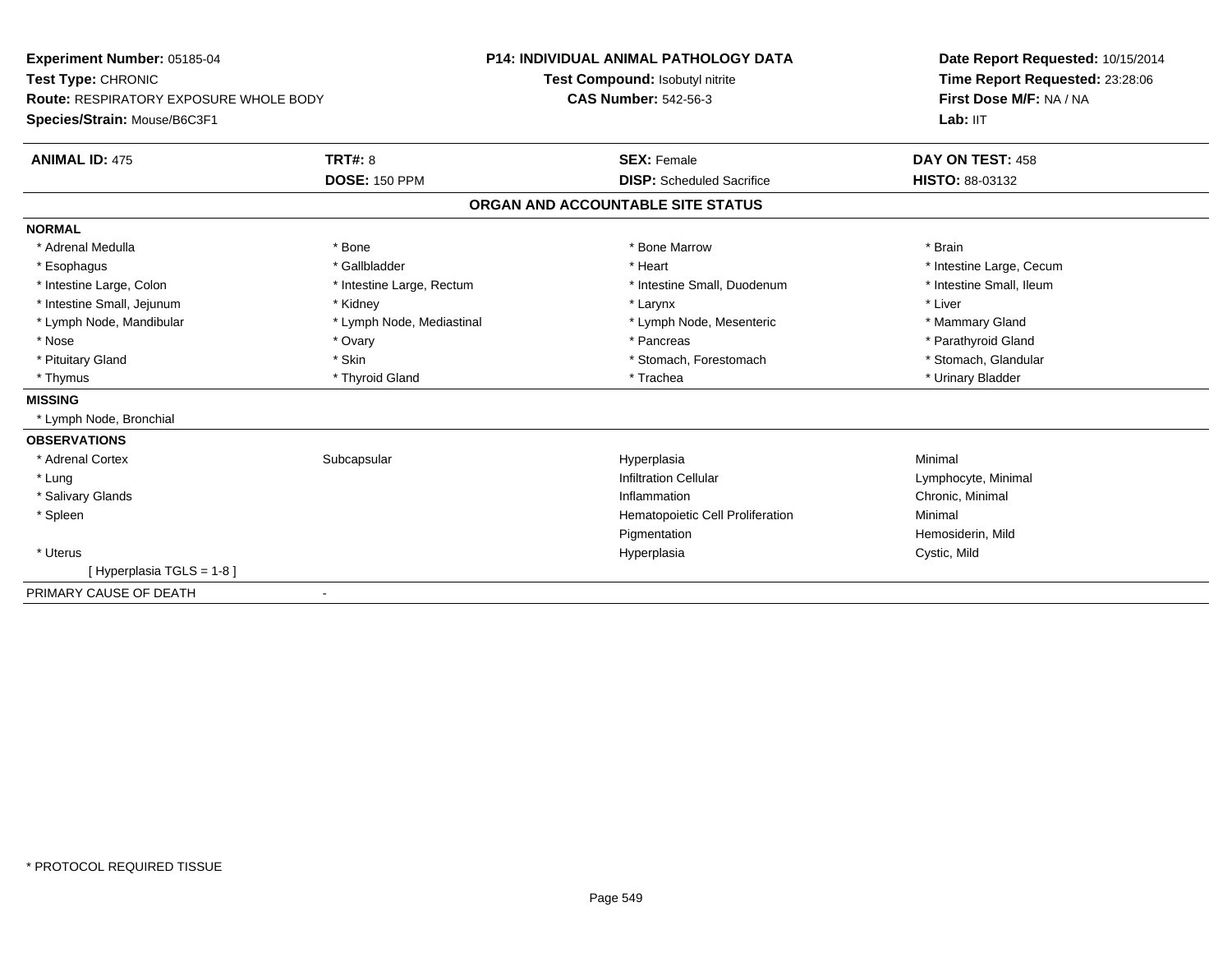**Experiment Number:** 05185-04**Test Type:** CHRONIC **Route:** RESPIRATORY EXPOSURE WHOLE BODY**Species/Strain:** Mouse/B6C3F1**P14: INDIVIDUAL ANIMAL PATHOLOGY DATATest Compound:** Isobutyl nitrite**CAS Number:** 542-56-3**Date Report Requested:** 10/15/2014**Time Report Requested:** 23:28:06**First Dose M/F:** NA / NA**Lab:** IIT**ANIMAL ID:** 476**6 DAY ON TEST:** 458 **DOSE:** 150 PPM **DISP:** Scheduled Sacrifice **HISTO:** 88-03133 **ORGAN AND ACCOUNTABLE SITE STATUSNORMAL**\* Adrenal Medulla \* Adrenal Medulla \* \* The matter of the state of the state of the state of the state of the state of the state of the state of the state of the state of the state of the state of the state of the state of the state of the \* Intestine Large, Colon \* Gallbladder \* The mode of the text \* Heart \* Intestine Large, Cecum \* Intestine Large, Cecum \* Intestine Large, Cecum \* Intestine Large, Rectum \* Thestine Small, Duodenum \* Number of the small, Ileum \* Intestine Small, Jejunum \* Intestine Small, Jejunum \* Kidney \* Larynx \* Liver \* Lung \* Lymph Node, Bronchial \* Lymph Node, Mandibular \* Lymph Node, Mediastinal \* Lymph Node, Mesenteric\* Mammary Gland \* \* Andrew \* Ovary \* Andrew \* Ovary \* Pancreas \* Pancreas \* \* Pancreas \* \* Pancreas \* \* Pancreas \* \* Pancreas \* \* Pancreas \* \* Pancreas \* \* Pancreas \* \* Pancreas \* \* Pancreas \* \* Pancreas \* \* Pancreas \* \* P \* Pituitary Gland \* \* Salivary Glands \* Salivary Glands \* Skin \* \* Skin \* \* Stomach, Forestomach \* Stomach, Glandular \* Thymus \* Thymus \* Thymus \* Thyroid Gland \* Thyroid Gland \* Thachea **OBSERVATIONS** \* Adrenal Cortexx Subcapsular Suberty Subsets and the Hyperplasia a and a studies of the studies of the Minimal \* Brainn and the controller of the controller of the Mineralization and the controller of the Minimal of the Minimal <br>The Minimal of the controller of the controller of the controller of the controller of the controller of the c Clitoral Glandd and the control of the control of the control of the control of the control of the control of the control of the control of the control of the control of the control of the control of the control of the control of the co  $[$  Pigmentation TGLS = 1-8,8.1  $]$  \* Nose Respirat Epith Degeneration Hyaline, Minimal Inflammation Chronic Active, Minimal \* SpleenHematopoietic Cell Proliferation **Minimal Pigmentation**  Hemosiderin, Mild \* Urinary BladderInfiltration Cellular **Lymphocyte**, Minimal \* Uteruss and the contract of the contract of the contract of the contract of the contract of the contract of the contract of the contract of the contract of the contract of the contract of the contract of the contract of the cont Hyperplasia **Cystic, Minimal** PRIMARY CAUSE OF DEATH-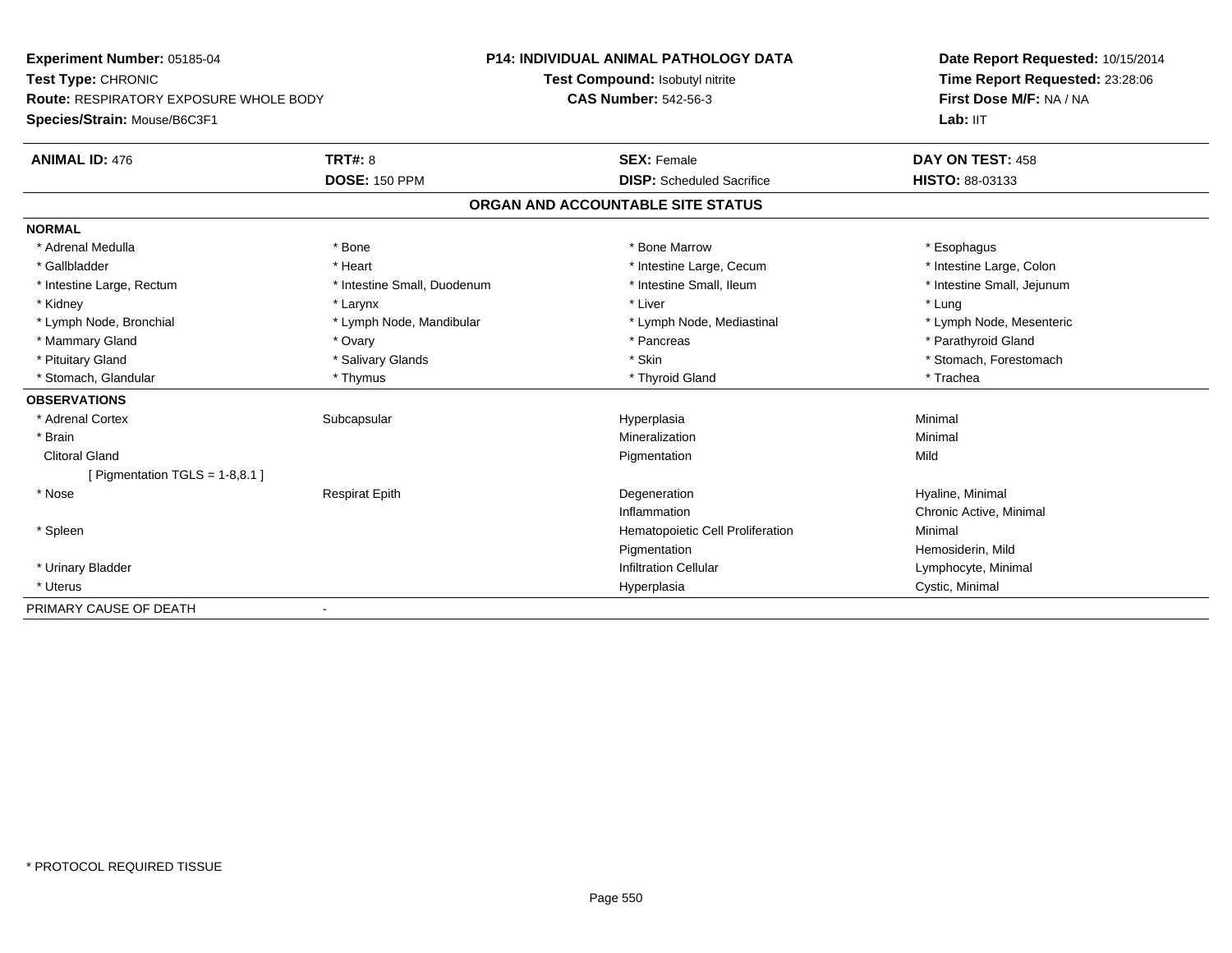| Experiment Number: 05185-04<br>Test Type: CHRONIC<br><b>Route: RESPIRATORY EXPOSURE WHOLE BODY</b> |                          | <b>P14: INDIVIDUAL ANIMAL PATHOLOGY DATA</b> | Date Report Requested: 10/15/2014<br>Time Report Requested: 23:28:06<br>First Dose M/F: NA / NA |
|----------------------------------------------------------------------------------------------------|--------------------------|----------------------------------------------|-------------------------------------------------------------------------------------------------|
|                                                                                                    |                          | Test Compound: Isobutyl nitrite              |                                                                                                 |
|                                                                                                    |                          | <b>CAS Number: 542-56-3</b>                  |                                                                                                 |
| Species/Strain: Mouse/B6C3F1                                                                       |                          |                                              | Lab: IIT                                                                                        |
| <b>ANIMAL ID: 477</b>                                                                              | <b>TRT#: 8</b>           | <b>SEX: Female</b>                           | DAY ON TEST: 458                                                                                |
|                                                                                                    | <b>DOSE: 150 PPM</b>     | <b>DISP:</b> Scheduled Sacrifice             | HISTO: 88-03134                                                                                 |
|                                                                                                    |                          | ORGAN AND ACCOUNTABLE SITE STATUS            |                                                                                                 |
| <b>NORMAL</b>                                                                                      |                          |                                              |                                                                                                 |
| * Adrenal Medulla                                                                                  | * Bone Marrow            | * Esophagus                                  | * Gallbladder                                                                                   |
| * Heart                                                                                            | * Intestine Large, Cecum | * Intestine Large, Colon                     | * Intestine Large, Rectum                                                                       |
| * Intestine Small, Duodenum                                                                        | * Intestine Small, Ileum | * Intestine Small, Jejunum                   | * Kidney                                                                                        |
| * Larynx                                                                                           | * Liver                  | * Lymph Node, Bronchial                      | * Lymph Node, Mandibular                                                                        |
| * Lymph Node, Mediastinal                                                                          | * Lymph Node, Mesenteric | * Mammary Gland                              | * Nose                                                                                          |
| * Ovary                                                                                            | * Pancreas               | * Parathyroid Gland                          | * Pituitary Gland                                                                               |
| * Salivary Glands                                                                                  | * Skin                   | * Stomach, Forestomach                       | * Stomach, Glandular                                                                            |
| * Thymus                                                                                           | * Thyroid Gland          | * Trachea                                    | * Urinary Bladder                                                                               |
| <b>OBSERVATIONS</b>                                                                                |                          |                                              |                                                                                                 |
| * Adrenal Cortex                                                                                   | Subcapsular              | Hyperplasia                                  | Minimal                                                                                         |
| * Bone                                                                                             |                          | Dysplasia                                    | Minimal                                                                                         |
| * Brain                                                                                            |                          | Mineralization                               | Minimal                                                                                         |
| * Lung                                                                                             |                          | Alveolar/Bronchiolar Adenoma                 |                                                                                                 |
| * Spleen                                                                                           |                          | Hematopoietic Cell Proliferation             | Minimal                                                                                         |
|                                                                                                    |                          | Pigmentation                                 | Hemosiderin, Mild                                                                               |
| * Uterus                                                                                           |                          | Hyperplasia                                  | Cystic, Moderate                                                                                |
| [Hyperplasia TGLS = 1-8]                                                                           |                          |                                              |                                                                                                 |
| PRIMARY CAUSE OF DEATH<br>$\blacksquare$                                                           |                          |                                              |                                                                                                 |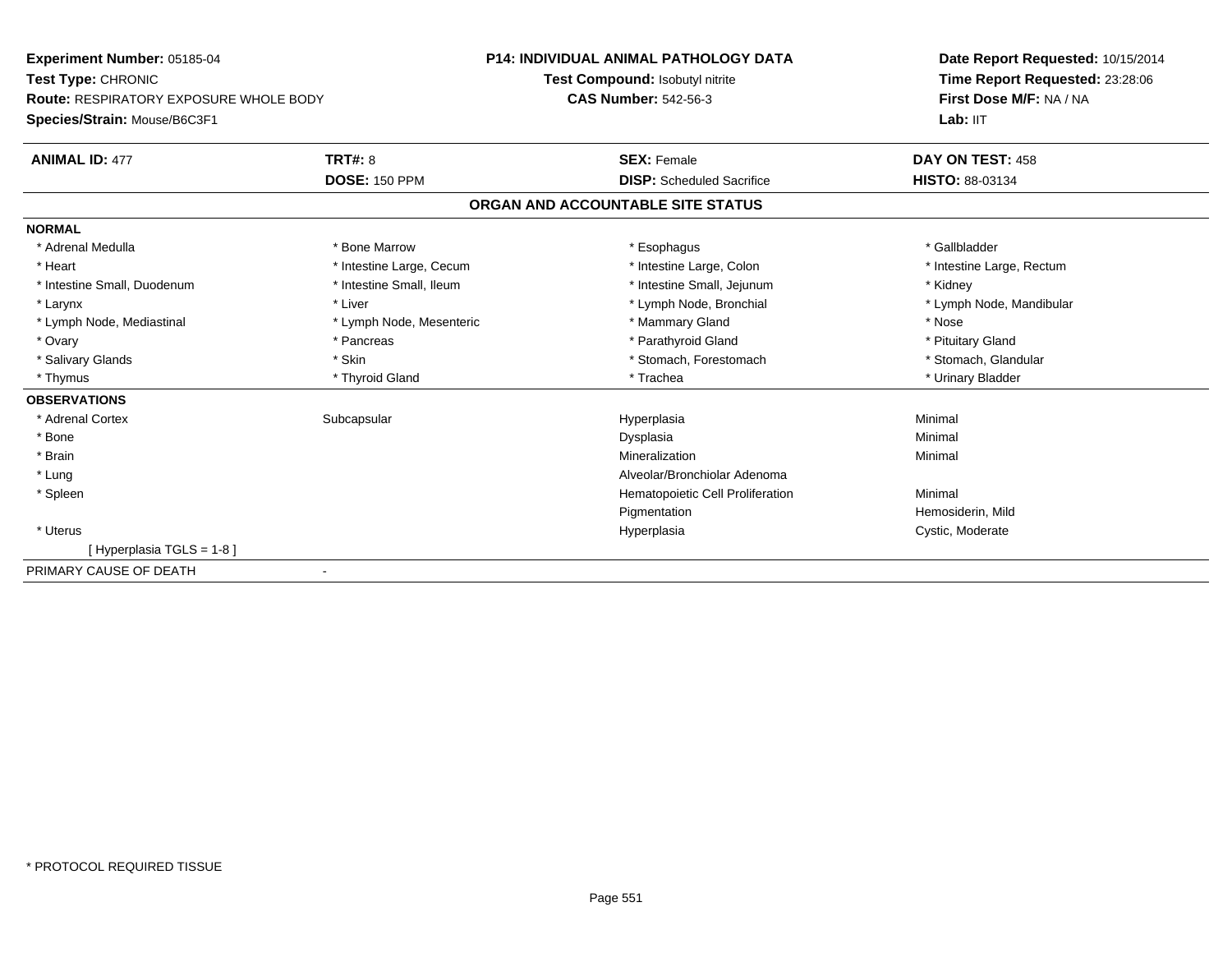| Experiment Number: 05185-04                                                   |                           | P14: INDIVIDUAL ANIMAL PATHOLOGY DATA | Date Report Requested: 10/15/2014<br>Time Report Requested: 23:28:06<br>First Dose M/F: NA / NA<br>Lab: IIT |
|-------------------------------------------------------------------------------|---------------------------|---------------------------------------|-------------------------------------------------------------------------------------------------------------|
| Test Type: CHRONIC                                                            |                           | Test Compound: Isobutyl nitrite       |                                                                                                             |
| <b>Route: RESPIRATORY EXPOSURE WHOLE BODY</b><br>Species/Strain: Mouse/B6C3F1 |                           | <b>CAS Number: 542-56-3</b>           |                                                                                                             |
| <b>ANIMAL ID: 478</b>                                                         | <b>TRT#: 8</b>            | <b>SEX: Female</b>                    | DAY ON TEST: 458                                                                                            |
|                                                                               | <b>DOSE: 150 PPM</b>      | <b>DISP:</b> Scheduled Sacrifice      | HISTO: 88-03135                                                                                             |
|                                                                               |                           | ORGAN AND ACCOUNTABLE SITE STATUS     |                                                                                                             |
| <b>NORMAL</b>                                                                 |                           |                                       |                                                                                                             |
| * Adrenal Medulla                                                             | * Bone                    | * Bone Marrow                         | * Brain                                                                                                     |
| * Esophagus                                                                   | * Gallbladder             | * Heart                               | * Intestine Large, Cecum                                                                                    |
| * Intestine Large, Colon                                                      | * Intestine Large, Rectum | * Intestine Small, Duodenum           | * Intestine Small. Ileum                                                                                    |
| * Intestine Small, Jejunum                                                    | * Kidney                  | * Larynx                              | * Liver                                                                                                     |
| * Lung                                                                        | * Lymph Node, Mandibular  | * Lymph Node, Mediastinal             | * Lymph Node, Mesenteric                                                                                    |
| * Mammary Gland                                                               | * Ovary                   | * Pancreas                            | * Pituitary Gland                                                                                           |
| * Skin                                                                        | * Stomach, Forestomach    | * Stomach, Glandular                  | * Thymus                                                                                                    |
| * Thyroid Gland                                                               | * Trachea                 |                                       |                                                                                                             |
| <b>MISSING</b>                                                                |                           |                                       |                                                                                                             |
| * Lymph Node, Bronchial                                                       | * Parathyroid Gland       |                                       |                                                                                                             |
| <b>OBSERVATIONS</b>                                                           |                           |                                       |                                                                                                             |
| * Adrenal Cortex                                                              | Subcapsular               | Hyperplasia                           | Mild                                                                                                        |
| * Nose                                                                        | <b>Respirat Epith</b>     | Degeneration                          | Hyaline, Mild                                                                                               |
|                                                                               |                           | Inflammation                          | Chronic Active, Minimal                                                                                     |
| * Salivary Glands                                                             |                           | Inflammation                          | Chronic, Minimal                                                                                            |
| * Spleen                                                                      |                           | Hematopoietic Cell Proliferation      | Minimal                                                                                                     |
|                                                                               |                           | Pigmentation                          | Hemosiderin, Mild                                                                                           |
| * Urinary Bladder                                                             |                           | <b>Infiltration Cellular</b>          | Lymphocyte, Minimal                                                                                         |
| * Uterus                                                                      |                           | Angiectasis                           | Mild                                                                                                        |
|                                                                               |                           | Hyperplasia                           | Cystic, Minimal                                                                                             |
| [Angiectasis $TGLS = 2-11.1$ ]                                                |                           |                                       |                                                                                                             |
| [Hyperplasia TGLS = 1-8]                                                      |                           |                                       |                                                                                                             |
| PRIMARY CAUSE OF DEATH                                                        | $\blacksquare$            |                                       |                                                                                                             |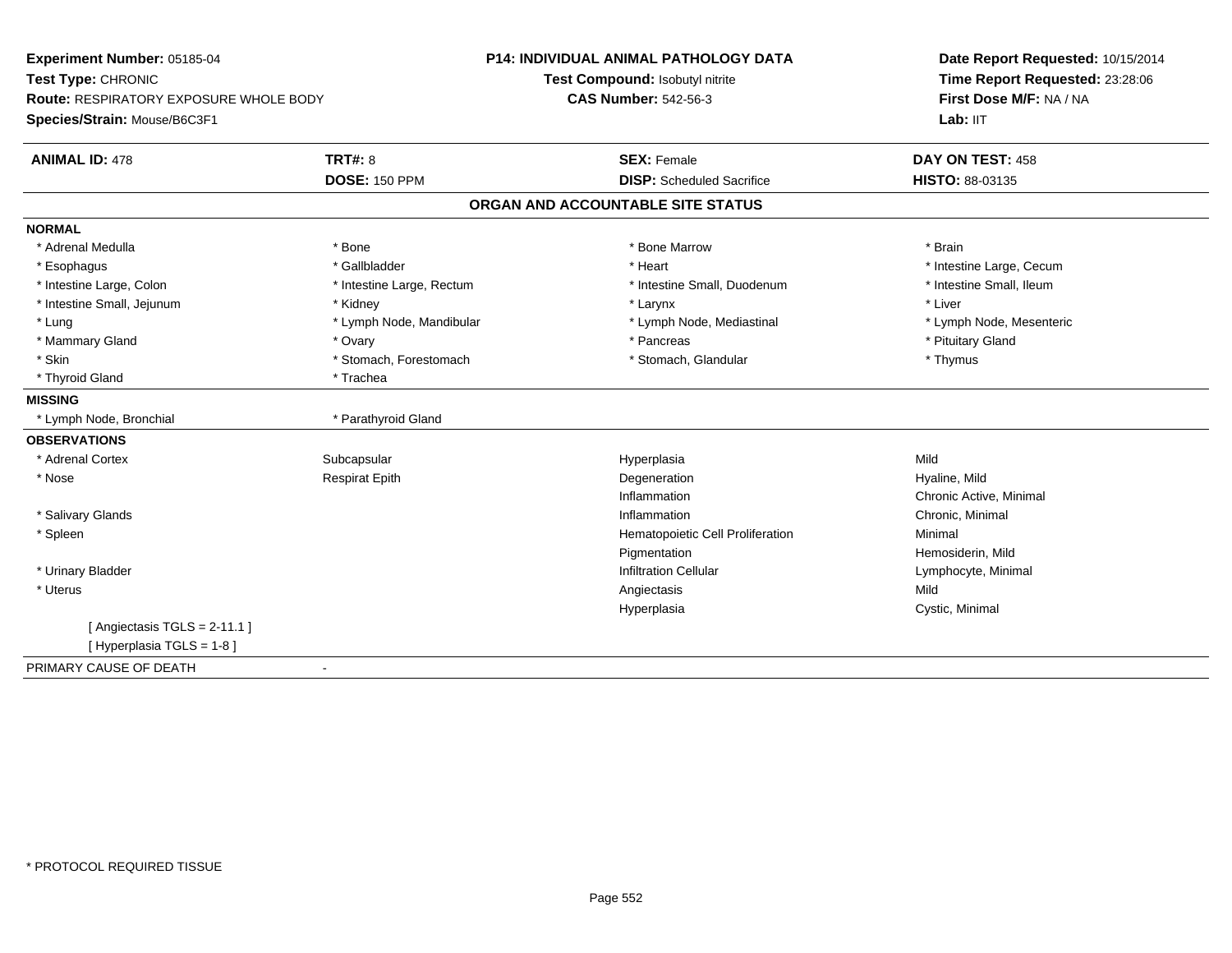| Experiment Number: 05185-04<br>Test Type: CHRONIC<br>Route: RESPIRATORY EXPOSURE WHOLE BODY |                            | <b>P14: INDIVIDUAL ANIMAL PATHOLOGY DATA</b> | Date Report Requested: 10/15/2014<br>Time Report Requested: 23:28:06<br>First Dose M/F: NA / NA |
|---------------------------------------------------------------------------------------------|----------------------------|----------------------------------------------|-------------------------------------------------------------------------------------------------|
|                                                                                             |                            | Test Compound: Isobutyl nitrite              |                                                                                                 |
|                                                                                             |                            | <b>CAS Number: 542-56-3</b>                  |                                                                                                 |
| Species/Strain: Mouse/B6C3F1                                                                |                            |                                              | Lab: IIT                                                                                        |
| <b>ANIMAL ID: 479</b>                                                                       | <b>TRT#: 8</b>             | <b>SEX: Female</b>                           | DAY ON TEST: 458                                                                                |
|                                                                                             | <b>DOSE: 150 PPM</b>       | <b>DISP:</b> Scheduled Sacrifice             | <b>HISTO: 88-03136</b>                                                                          |
|                                                                                             |                            | ORGAN AND ACCOUNTABLE SITE STATUS            |                                                                                                 |
| <b>NORMAL</b>                                                                               |                            |                                              |                                                                                                 |
| * Adrenal Cortex                                                                            | * Adrenal Medulla          | * Bone                                       | * Bone Marrow                                                                                   |
| * Brain                                                                                     | * Esophagus                | * Gallbladder                                | * Heart                                                                                         |
| * Intestine Large, Cecum                                                                    | * Intestine Large, Colon   | * Intestine Large, Rectum                    | * Intestine Small, Duodenum                                                                     |
| * Intestine Small, Ileum                                                                    | * Intestine Small, Jejunum | * Kidney                                     | * Larynx                                                                                        |
| * Liver                                                                                     | * Lung                     | * Lymph Node, Bronchial                      | * Lymph Node, Mandibular                                                                        |
| * Lymph Node, Mediastinal                                                                   | * Lymph Node, Mesenteric   | * Mammary Gland                              | * Ovary                                                                                         |
| * Pancreas                                                                                  | * Parathyroid Gland        | * Pituitary Gland                            | * Salivary Glands                                                                               |
| * Skin                                                                                      | * Stomach, Forestomach     | * Stomach, Glandular                         | * Thymus                                                                                        |
| * Thyroid Gland                                                                             | * Trachea                  | * Urinary Bladder                            |                                                                                                 |
| <b>OBSERVATIONS</b>                                                                         |                            |                                              |                                                                                                 |
| <b>Clitoral Gland</b>                                                                       |                            | Pigmentation                                 | Mild                                                                                            |
| [ Pigmentation TGLS = 1-8 ]                                                                 |                            |                                              |                                                                                                 |
| * Nose                                                                                      |                            | Inflammation                                 | Chronic Active, Minimal                                                                         |
| * Spleen                                                                                    |                            | Hematopoietic Cell Proliferation             | Minimal                                                                                         |
|                                                                                             |                            | Pigmentation                                 | Hemosiderin, Mild                                                                               |
| * Uterus                                                                                    |                            | Hyperplasia                                  | Cystic, Minimal                                                                                 |
| PRIMARY CAUSE OF DEATH                                                                      |                            |                                              |                                                                                                 |